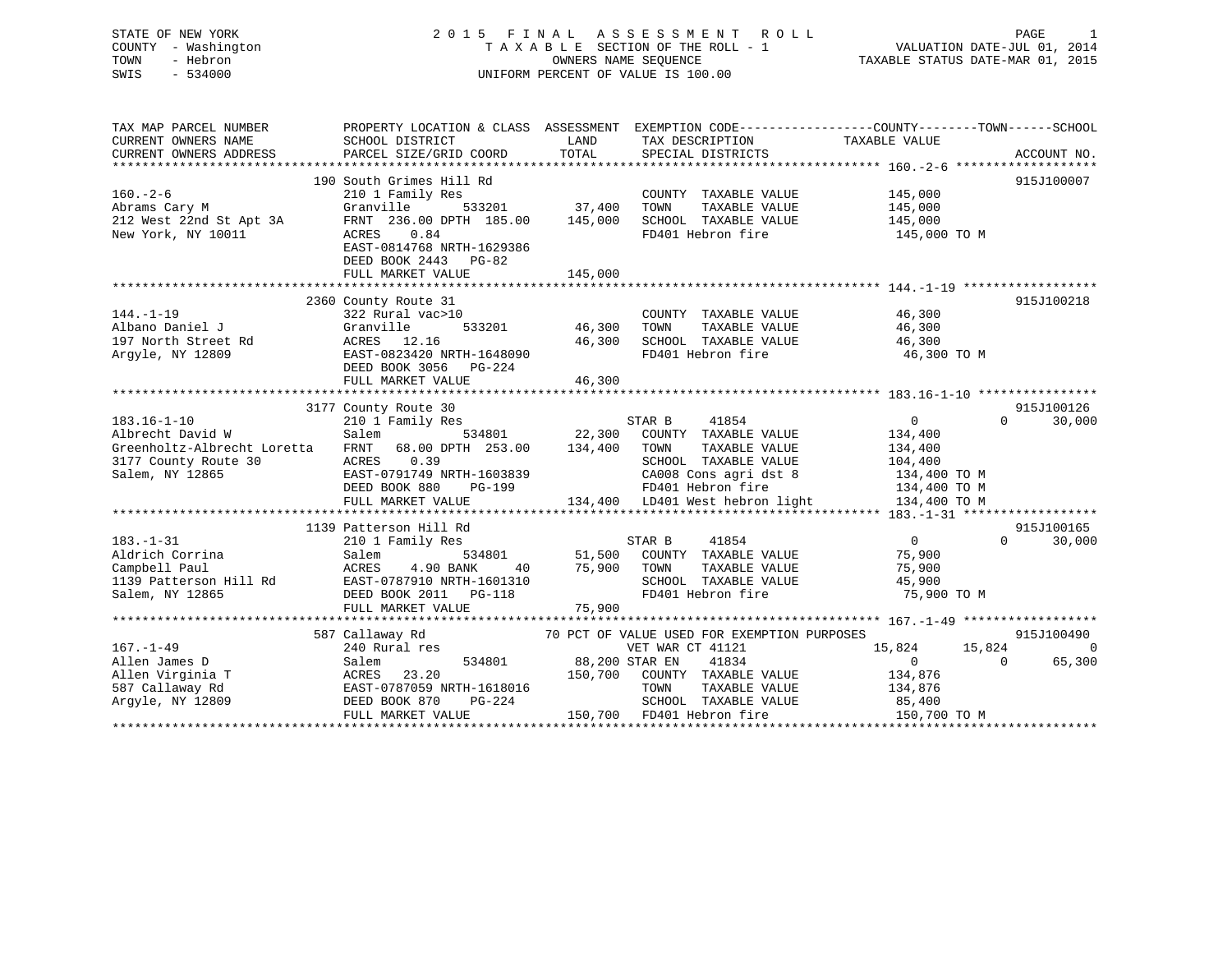# STATE OF NEW YORK 2 0 1 5 F I N A L A S S E S S M E N T R O L L PAGE 2 COUNTY - Washington T A X A B L E SECTION OF THE ROLL - 1 VALUATION DATE-JUL 01, 2014 TOWN - Hebron OWNERS NAME SEQUENCE TAXABLE STATUS DATE-MAR 01, 2015 SWIS - 534000 UNIFORM PERCENT OF VALUE IS 100.00

| TAX MAP PARCEL NUMBER<br>CURRENT OWNERS NAME<br>CURRENT OWNERS ADDRESS | SCHOOL DISTRICT<br>PARCEL SIZE/GRID COORD  | PROPERTY LOCATION & CLASS ASSESSMENT EXEMPTION CODE----------------COUNTY-------TOWN------SCHOOL<br>LAND TAX DESCRIPTION<br>TOTAL SPECIAL DISTRICTS                                                                                                                                                      | TAXABLE VALUE<br>ACCOUNT NO. |
|------------------------------------------------------------------------|--------------------------------------------|----------------------------------------------------------------------------------------------------------------------------------------------------------------------------------------------------------------------------------------------------------------------------------------------------------|------------------------------|
|                                                                        |                                            |                                                                                                                                                                                                                                                                                                          |                              |
|                                                                        | 763 Chamberlin Mills Rd                    |                                                                                                                                                                                                                                                                                                          | 915J101364                   |
| $177. - 1 - 36.2$                                                      | 210 1 Family Res                           |                                                                                                                                                                                                                                                                                                          | $0 \t 30,000$                |
|                                                                        |                                            |                                                                                                                                                                                                                                                                                                          |                              |
|                                                                        |                                            |                                                                                                                                                                                                                                                                                                          |                              |
|                                                                        |                                            |                                                                                                                                                                                                                                                                                                          |                              |
|                                                                        |                                            |                                                                                                                                                                                                                                                                                                          |                              |
|                                                                        |                                            |                                                                                                                                                                                                                                                                                                          |                              |
|                                                                        |                                            | $\begin{array}{cccccccccccc} 177.1-36.2 & 210 & 1 & \text{rality res} & 534801 & 533,900 & \text{CONTY} & \text{TAXABLE VALUE} & 80,800 & 80,800 & 70,800 & 70,800 & 70,800 & 70,800 & 70,800 & 70,800 & 70,800 & 70,800 & 70,800 & 70,800 & 70,800 & 70,800 & 70,800 & 70,800 & 70,800 & 70,800 & 70,8$ |                              |
|                                                                        | 122 Middle Rd                              |                                                                                                                                                                                                                                                                                                          | 915J101245                   |
|                                                                        |                                            |                                                                                                                                                                                                                                                                                                          |                              |
|                                                                        |                                            |                                                                                                                                                                                                                                                                                                          |                              |
|                                                                        |                                            |                                                                                                                                                                                                                                                                                                          |                              |
|                                                                        |                                            |                                                                                                                                                                                                                                                                                                          |                              |
|                                                                        |                                            |                                                                                                                                                                                                                                                                                                          |                              |
|                                                                        |                                            |                                                                                                                                                                                                                                                                                                          |                              |
|                                                                        |                                            |                                                                                                                                                                                                                                                                                                          |                              |
|                                                                        |                                            |                                                                                                                                                                                                                                                                                                          |                              |
|                                                                        | 24 Chamberlin Mills Rd                     |                                                                                                                                                                                                                                                                                                          | 915J100580                   |
|                                                                        |                                            |                                                                                                                                                                                                                                                                                                          | $\Omega$<br>30,000           |
|                                                                        |                                            |                                                                                                                                                                                                                                                                                                          |                              |
|                                                                        |                                            | 1in Mills Rd<br>24,300 COUNTY TAXABLE VALUE<br>534801 24,300 COUNTY TAXABLE VALUE<br>68 300 TOWN TAXABLE VALUE                                                                                                                                                                                           |                              |
|                                                                        |                                            |                                                                                                                                                                                                                                                                                                          |                              |
|                                                                        |                                            |                                                                                                                                                                                                                                                                                                          |                              |
|                                                                        |                                            |                                                                                                                                                                                                                                                                                                          |                              |
|                                                                        |                                            |                                                                                                                                                                                                                                                                                                          |                              |
|                                                                        |                                            | 183.20-1-11<br>Allen Phillip J<br>24 Chamberlin Mills Rd<br>24 Chamberlin Mills Rd<br>24 Chamberlin Mills Rd<br>24 Chamberlin Mills Rd<br>24 Chamberlin Mills Rd<br>24 Chamberlin Mills Rd<br>24 Chamberlin Mills Rd<br>24 Chamberlin Mills Rd<br>                                                       |                              |
|                                                                        |                                            |                                                                                                                                                                                                                                                                                                          |                              |
|                                                                        | Middle Rd/e Off                            |                                                                                                                                                                                                                                                                                                          | 9179900738                   |
| $177. - 1 - 5.2$                                                       | 323 Vacant rural                           | COUNTY TAXABLE VALUE                                                                                                                                                                                                                                                                                     | 7,300                        |
| Allen Susan                                                            | 534801 7,300 TOWN<br>Salem                 | TAXABLE VALUE                                                                                                                                                                                                                                                                                            | 7,300                        |
| 763 Chamberlain Mills Rd                                               |                                            | No Deeded R 0 W 7,300 SCHOOL TAXABLE VALUE 7,300<br>ACRES 9.79 CA008 Cons agri dst 8 7,300                                                                                                                                                                                                               |                              |
| Salem, NY 12865                                                        |                                            |                                                                                                                                                                                                                                                                                                          |                              |
|                                                                        | EAST-0809704 NRTH-1617869                  | CA008 Cons agri dst 8<br>FD401 Hebron fire                                                                                                                                                                                                                                                               | 7,300 TO M<br>7,300 TO M     |
|                                                                        | DEED BOOK 939 PG-151                       |                                                                                                                                                                                                                                                                                                          |                              |
|                                                                        |                                            |                                                                                                                                                                                                                                                                                                          |                              |
|                                                                        |                                            |                                                                                                                                                                                                                                                                                                          |                              |
|                                                                        | Blossom Rd                                 |                                                                                                                                                                                                                                                                                                          | 915J101492                   |
| $186. - 1 - 12$                                                        | 314 Rural vac<10                           |                                                                                                                                                                                                                                                                                                          |                              |
| Alonzo John A C                                                        | 1/41 vac-10<br>534801 27,500 TOWN<br>Salem | COUNTY TAXABLE VALUE $27,500$<br>TOWN TAXABLE VALUE $27,500$<br>TAXABLE VALUE                                                                                                                                                                                                                            | 27,500                       |
| 6553 Hidden Beach Dr                                                   |                                            |                                                                                                                                                                                                                                                                                                          |                              |
| Orlando, FL 32819                                                      |                                            | ACRES 8.66 27,500 SCHOOL TAXABLE VALUE 27,500<br>EAST-0819296 NRTH-1606749 FD401 Hebron fire 27,500<br>ENSILE 27,500                                                                                                                                                                                     |                              |
|                                                                        | DEED BOOK 758<br>$PG-148$                  |                                                                                                                                                                                                                                                                                                          | 27,500 TO M                  |
|                                                                        |                                            | 27,500                                                                                                                                                                                                                                                                                                   |                              |
|                                                                        | FULL MARKET VALUE                          |                                                                                                                                                                                                                                                                                                          |                              |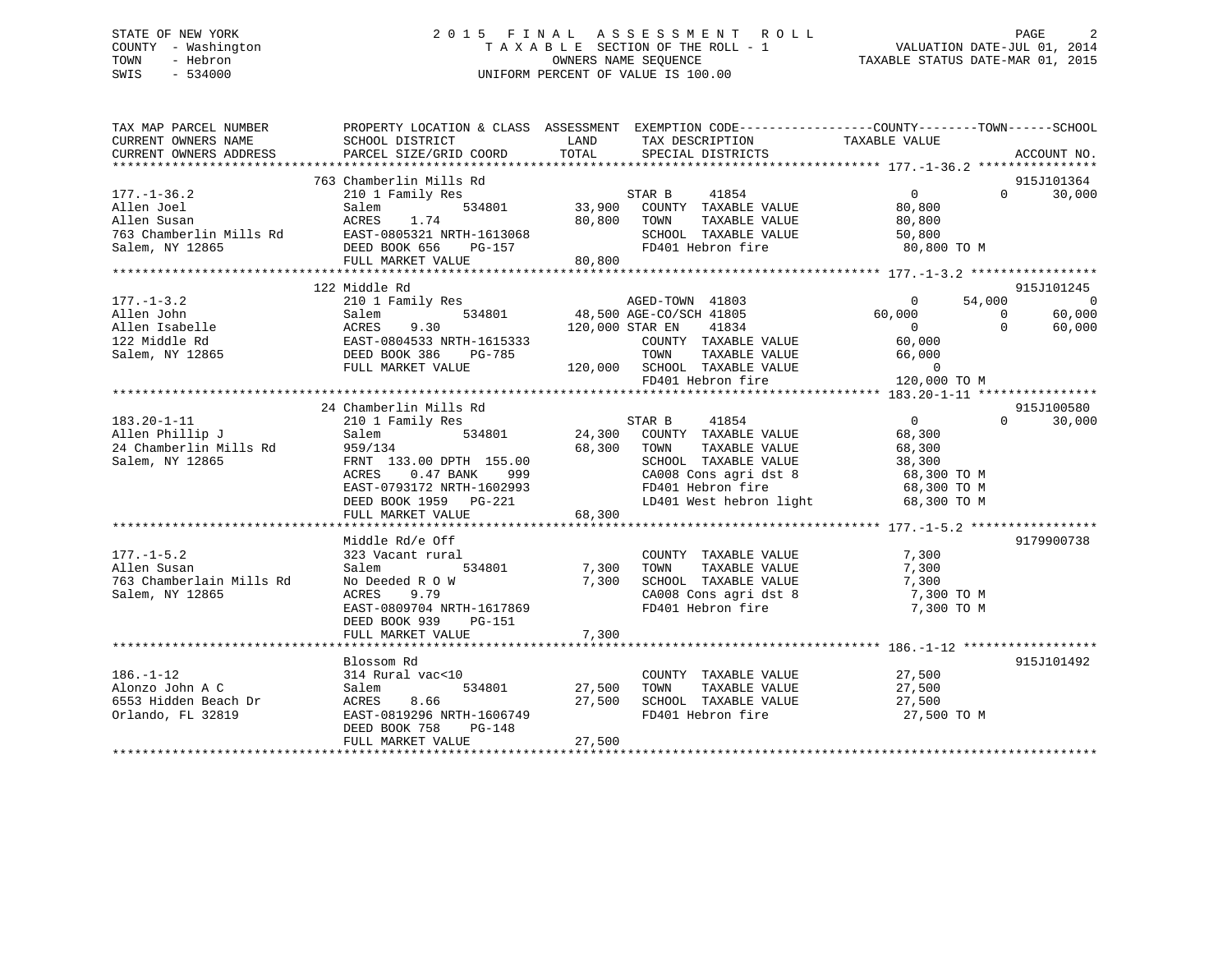# STATE OF NEW YORK 2 0 1 5 F I N A L A S S E S S M E N T R O L L PAGE 3 COUNTY - Washington T A X A B L E SECTION OF THE ROLL - 1 VALUATION DATE-JUL 01, 2014 TOWN - Hebron OWNERS NAME SEQUENCE TAXABLE STATUS DATE-MAR 01, 2015 SWIS - 534000 UNIFORM PERCENT OF VALUE IS 100.00

| TAX MAP PARCEL NUMBER<br>CURRENT OWNERS NAME<br>CURRENT OWNERS ADDRESS                                | PROPERTY LOCATION & CLASS ASSESSMENT EXEMPTION CODE----------------COUNTY-------TOWN-----SCHOOL<br>SCHOOL DISTRICT<br>PARCEL SIZE/GRID COORD | LAND<br>TOTAL     | TAX DESCRIPTION<br>SPECIAL DISTRICTS          | TAXABLE VALUE              | ACCOUNT NO. |
|-------------------------------------------------------------------------------------------------------|----------------------------------------------------------------------------------------------------------------------------------------------|-------------------|-----------------------------------------------|----------------------------|-------------|
| $183. - 1 - 48$                                                                                       | 44 Hebron Hills Rd<br>210 1 Family Res                                                                                                       |                   | COUNTY TAXABLE VALUE                          | 123,000                    | 915J101108  |
| Anaya Bodil Drescher<br>Anaya Albert                                                                  | 534801<br>Salem<br><b>ACRES</b><br>4.03                                                                                                      | 47,400<br>123,000 | TAXABLE VALUE<br>TOWN<br>SCHOOL TAXABLE VALUE | 123,000<br>123,000         |             |
| 1065 Quaker Bridge Rd E 334 EAST-0788741 NRTH-1603580<br>Croton on the Hudson, NY 10520 DEED BOOK 590 | PG-327<br>FULL MARKET VALUE                                                                                                                  | 123,000           | FD401 Hebron fire                             | 123,000 TO M               |             |
|                                                                                                       |                                                                                                                                              |                   |                                               |                            |             |
|                                                                                                       | 273 County Route 31                                                                                                                          |                   |                                               |                            | 915J100006  |
| $176. - 1 - 33$                                                                                       | 140 Truck crops                                                                                                                              |                   | AG DIST 41720                                 | 47,528<br>47,528           | 47,528      |
| Andersen Robt R                                                                                       | 534801<br>Salem                                                                                                                              | 109,900 STAR EN   | 41834                                         | $\overline{0}$<br>$\Omega$ | 65,300      |
| Andersen Lucille                                                                                      | 48.20<br>ACRES                                                                                                                               | 217,500           | COUNTY TAXABLE VALUE                          | 169,972                    |             |
| 273 County Route 31                                                                                   | EAST-0793974 NRTH-1612947                                                                                                                    |                   | TOWN<br>TAXABLE VALUE                         | 169,972                    |             |
| Salem, NY 12865                                                                                       | DEED BOOK 424<br>PG-929                                                                                                                      |                   | SCHOOL TAXABLE VALUE                          | 104,672                    |             |
| MAY BE SUBJECT TO PAYMENT                                                                             | FULL MARKET VALUE                                                                                                                            |                   | 217,500 CA008 Cons agri dst 8<br>47,528 EX    | 169,972 TO M               |             |
| UNDER AGDIST LAW TIL 2019                                                                             |                                                                                                                                              |                   | FD401 Hebron fire                             | 217,500 TO M               |             |
|                                                                                                       |                                                                                                                                              |                   |                                               |                            |             |
|                                                                                                       | 1303 Big Burch Hill Rd                                                                                                                       |                   |                                               |                            |             |
| $142. - 3 - 8.9$                                                                                      | 210 1 Family Res                                                                                                                             |                   | STAR B<br>41854                               | $\overline{0}$<br>$\Omega$ | 30,000      |
| Anderson Matthew                                                                                      | 533201<br>Granville                                                                                                                          |                   | 40,700 COUNTY TAXABLE VALUE                   | 73,000                     |             |
| 1303 Big Burch Hill Rd                                                                                | $142. - 1 - 8.9$                                                                                                                             | 73,000            | TOWN<br>TAXABLE VALUE                         | 73,000                     |             |
| Granville, NY 12832                                                                                   | ACRES 2.99                                                                                                                                   |                   | SCHOOL TAXABLE VALUE                          | 43,000                     |             |
|                                                                                                       | EAST-0802751 NRTH-1641579<br>DEED BOOK 667<br>PG-114                                                                                         |                   | FD401 Hebron fire                             | 73,000 TO M                |             |
|                                                                                                       | FULL MARKET VALUE                                                                                                                            | 73,000            |                                               |                            |             |
|                                                                                                       |                                                                                                                                              |                   |                                               |                            |             |
|                                                                                                       | 171 Benn Rd                                                                                                                                  |                   |                                               |                            | 915J100489  |
| $160. - 1 - 10$                                                                                       | 314 Rural vac<10                                                                                                                             |                   | COUNTY TAXABLE VALUE                          | 1,500                      |             |
| Anoe Hilton J                                                                                         | 534801<br>Salem                                                                                                                              | 1,500             | TOWN<br>TAXABLE VALUE                         | 1,500                      |             |
| Anoe Syndonna M                                                                                       | 2.00<br>ACRES                                                                                                                                | 1,500             | SCHOOL TAXABLE VALUE                          | 1,500                      |             |
| 193 Benn Rd                                                                                           | EAST-0805455 NRTH-1626601                                                                                                                    |                   | FD401 Hebron fire                             | 1,500 TO M                 |             |
| Granville, NY 12832                                                                                   | DEED BOOK 943<br>PG-150                                                                                                                      |                   |                                               |                            |             |
|                                                                                                       | FULL MARKET VALUE                                                                                                                            | 1,500             |                                               |                            |             |
|                                                                                                       |                                                                                                                                              |                   |                                               |                            |             |
|                                                                                                       | Benn Rd                                                                                                                                      |                   |                                               |                            |             |
| $169. - 1 - 3.3$                                                                                      | 314 Rural vac<10                                                                                                                             |                   | COUNTY TAXABLE VALUE                          | 32,400                     |             |
| Anoe Hilton J                                                                                         | Salem<br>534801                                                                                                                              | 32,400            | TOWN<br>TAXABLE VALUE                         | 32,400                     |             |
| Anoe Syndonna M                                                                                       | ACRES 11.90                                                                                                                                  | 32,400            | SCHOOL TAXABLE VALUE                          | 32,400                     |             |
| 193 Benn Rd                                                                                           | EAST-0805871 NRTH-1626300                                                                                                                    |                   | CA008 Cons agri dst 8                         | 32,400 TO M                |             |
| Granville, NY 12832                                                                                   | DEED BOOK 950<br>PG-67                                                                                                                       |                   | FD401 Hebron fire                             | 32,400 TO M                |             |
|                                                                                                       | FULL MARKET VALUE                                                                                                                            | 32,400            |                                               |                            |             |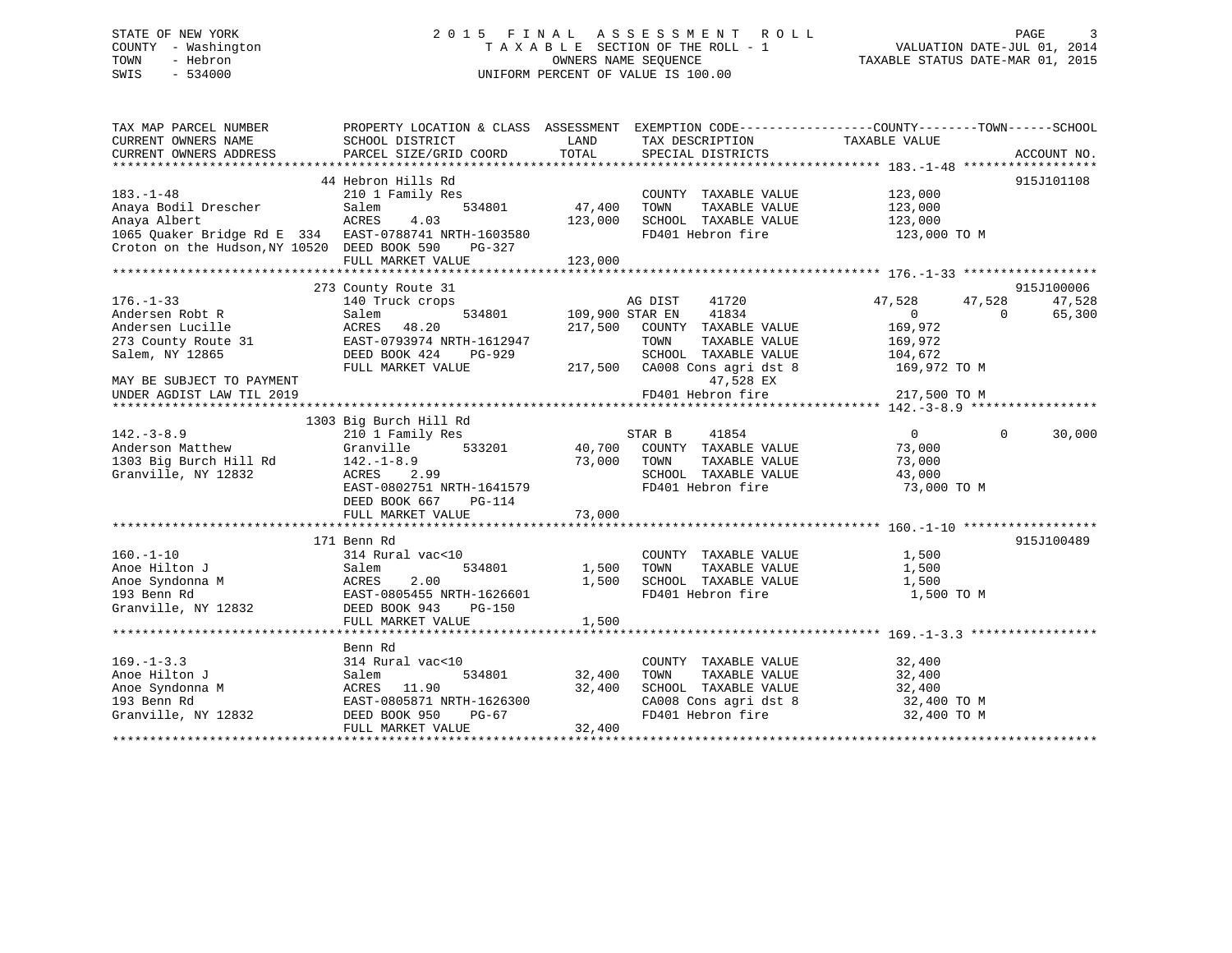# STATE OF NEW YORK 2 0 1 5 F I N A L A S S E S S M E N T R O L L PAGE 4 COUNTY - Washington T A X A B L E SECTION OF THE ROLL - 1 VALUATION DATE-JUL 01, 2014 TOWN - Hebron OWNERS NAME SEQUENCE TAXABLE STATUS DATE-MAR 01, 2015 SWIS - 534000 UNIFORM PERCENT OF VALUE IS 100.00

| TAX MAP PARCEL NUMBER<br>CURRENT OWNERS NAME<br>CURRENT OWNERS ADDRESS                                                                                                                                                                            | PROPERTY LOCATION & CLASS ASSESSMENT EXEMPTION CODE----------------COUNTY-------TOWN-----SCHOOL<br>SCHOOL DISTRICT<br>PARCEL SIZE/GRID COORD | LAND<br>TOTAL              | TAX DESCRIPTION<br>SPECIAL DISTRICTS                                                                                                                                                                            | TAXABLE VALUE                                                                             | ACCOUNT NO.                                                  |
|---------------------------------------------------------------------------------------------------------------------------------------------------------------------------------------------------------------------------------------------------|----------------------------------------------------------------------------------------------------------------------------------------------|----------------------------|-----------------------------------------------------------------------------------------------------------------------------------------------------------------------------------------------------------------|-------------------------------------------------------------------------------------------|--------------------------------------------------------------|
|                                                                                                                                                                                                                                                   |                                                                                                                                              |                            |                                                                                                                                                                                                                 |                                                                                           |                                                              |
| $160. - 1 - 9.3$<br>Anoe Syndonna M<br>Anoe Syndonna M<br>Anoe Hilton J<br>193 Benn Rd<br>Granville, NY 12832<br>CHER BOOK 950 PG-161<br>MERST-0806223 NRTH-1625850<br>DEED BOOK 950 PG-161<br>MERST-0806223 NRTH-1625850<br>DEED BOOK 950 PG-161 | 193 Benn Rd<br>210 1 Family Res<br>-<br>534801<br>FULL MARKET VALUE                                                                          | 149,800<br>149,800         | STAR B TILL STARBLE VALUE<br>50,600 COUNTY TAXABLE VALUE<br>TAXABLE VALUE<br>TOWN<br>SCHOOL TAXABLE VALUE<br>FD401 Hebron fire                                                                                  | $\overline{0}$<br>149,800<br>149,800<br>119,800<br>149,800 TO M                           | 915J101520<br>$\Omega$<br>30,000                             |
|                                                                                                                                                                                                                                                   |                                                                                                                                              |                            |                                                                                                                                                                                                                 |                                                                                           |                                                              |
| $184. - 1 - 10$<br>Anolfo Louis<br>9 Hausman St<br>Brooklyn, NY 11222                                                                                                                                                                             | 1171 Bogtown Rd<br>260 Seasonal res<br>534801<br>Salem<br>ACRES 10.51<br>EAST-0803332 NRTH-1607862<br>DEED BOOK 3103 PG-302                  | 63,000<br>72,500           | COUNTY TAXABLE VALUE<br>TAXABLE VALUE<br>TOWN<br>SCHOOL TAXABLE VALUE<br>FD401 Hebron fire                                                                                                                      | 72,500<br>72,500<br>72,500<br>72,500 TO M                                                 | 915J100194                                                   |
|                                                                                                                                                                                                                                                   | FULL MARKET VALUE                                                                                                                            | 72,500                     |                                                                                                                                                                                                                 |                                                                                           |                                                              |
| $186. - 1 - 29$                                                                                                                                                                                                                                   | State Route 22<br>314 Rural vac<10                                                                                                           |                            | COUNTY TAXABLE VALUE                                                                                                                                                                                            | 23,800                                                                                    |                                                              |
| Antoniadis Mihail G<br>6188 State Route 22<br>Salem, NY 12865                                                                                                                                                                                     | 534801<br>Salem<br>ACRES<br>6.18<br>EAST-0816224 NRTH-1607405<br>DEED BOOK 879<br>$PG-200$<br>FULL MARKET VALUE                              | 23,800<br>23,800<br>23,800 | TAXABLE VALUE<br>TOWN<br>SCHOOL TAXABLE VALUE<br>FD401 Hebron fire                                                                                                                                              | 23,800<br>23,800<br>23,800 TO M                                                           |                                                              |
|                                                                                                                                                                                                                                                   |                                                                                                                                              |                            |                                                                                                                                                                                                                 |                                                                                           |                                                              |
|                                                                                                                                                                                                                                                   | 3732 County Route 30                                                                                                                         |                            | 70 PCT OF VALUE USED FOR EXEMPTION PURPOSES                                                                                                                                                                     |                                                                                           | 915J100142                                                   |
| $175. - 1 - 4$<br>1797. 1.<br>Arend James Sue acres 74.40 1270,700<br>270,700<br>3732 County Route 30 EAST-0790027 NRTH-1616412<br>EAST-0790027 NRTH-1616412<br>Salem, NY 12865                                                                   | 240 Rural res<br>DEED BOOK 900 PG-48<br>FULL MARKET VALUE                                                                                    |                            | VET COM CT 41131<br>534801 152,300 VET DIS CT 41141<br>200 CTA R 41854<br>VET COM CT 41131<br>COUNTY TAXABLE VALUE<br>TOWN<br>TAXABLE VALUE<br>270,700 SCHOOL TAXABLE VALUE 240,700<br>FD401 Hebron fire 270,70 | 47,373 30,000<br>56,847<br>56,847<br>$\overline{0}$<br>166,480<br>183,853<br>270,700 TO M | $\overline{0}$<br>$\overline{0}$<br>$\overline{0}$<br>30,000 |
|                                                                                                                                                                                                                                                   |                                                                                                                                              |                            |                                                                                                                                                                                                                 |                                                                                           |                                                              |
| $186. - 1 - 3.5$<br>Armitage Drew E<br>Armitage John Lewis<br>19 St. Andrew Dr<br>Clifton Park, NY 12065                                                                                                                                          | 258 Blossom Rd<br>260 Seasonal res<br>534801<br>Salem<br>ACRES<br>6.57<br>EAST-0820220 NRTH-1607215<br>DEED BOOK 2930 PG-252                 | 24,400                     | COUNTY TAXABLE VALUE<br>TAXABLE VALUE<br>TOWN<br>59,600 SCHOOL TAXABLE VALUE<br>FD401 Hebron fire                                                                                                               | 59,600<br>59,600<br>59,600<br>59,600 TO M                                                 | 915J101621                                                   |
|                                                                                                                                                                                                                                                   | FULL MARKET VALUE                                                                                                                            | 59,600                     |                                                                                                                                                                                                                 |                                                                                           |                                                              |
|                                                                                                                                                                                                                                                   | Hebron Hills Rd                                                                                                                              |                            |                                                                                                                                                                                                                 |                                                                                           | 915J101332                                                   |
| $183. - 1 - 52$                                                                                                                                                                                                                                   | 314 Rural vac<10                                                                                                                             |                            | COUNTY TAXABLE VALUE 18,000                                                                                                                                                                                     |                                                                                           |                                                              |
|                                                                                                                                                                                                                                                   | 534801<br>1.00<br>EAST-0788334 NRTH-1602665<br>DEED BOOK 2960 PG-190                                                                         | 18,000<br>18,000           | TOWN<br>TAXABLE VALUE<br>SCHOOL TAXABLE VALUE<br>FD401 Hebron fire                                                                                                                                              | 18,000<br>18,000<br>18,000 TO M                                                           |                                                              |
|                                                                                                                                                                                                                                                   | FULL MARKET VALUE                                                                                                                            | 18,000                     |                                                                                                                                                                                                                 |                                                                                           |                                                              |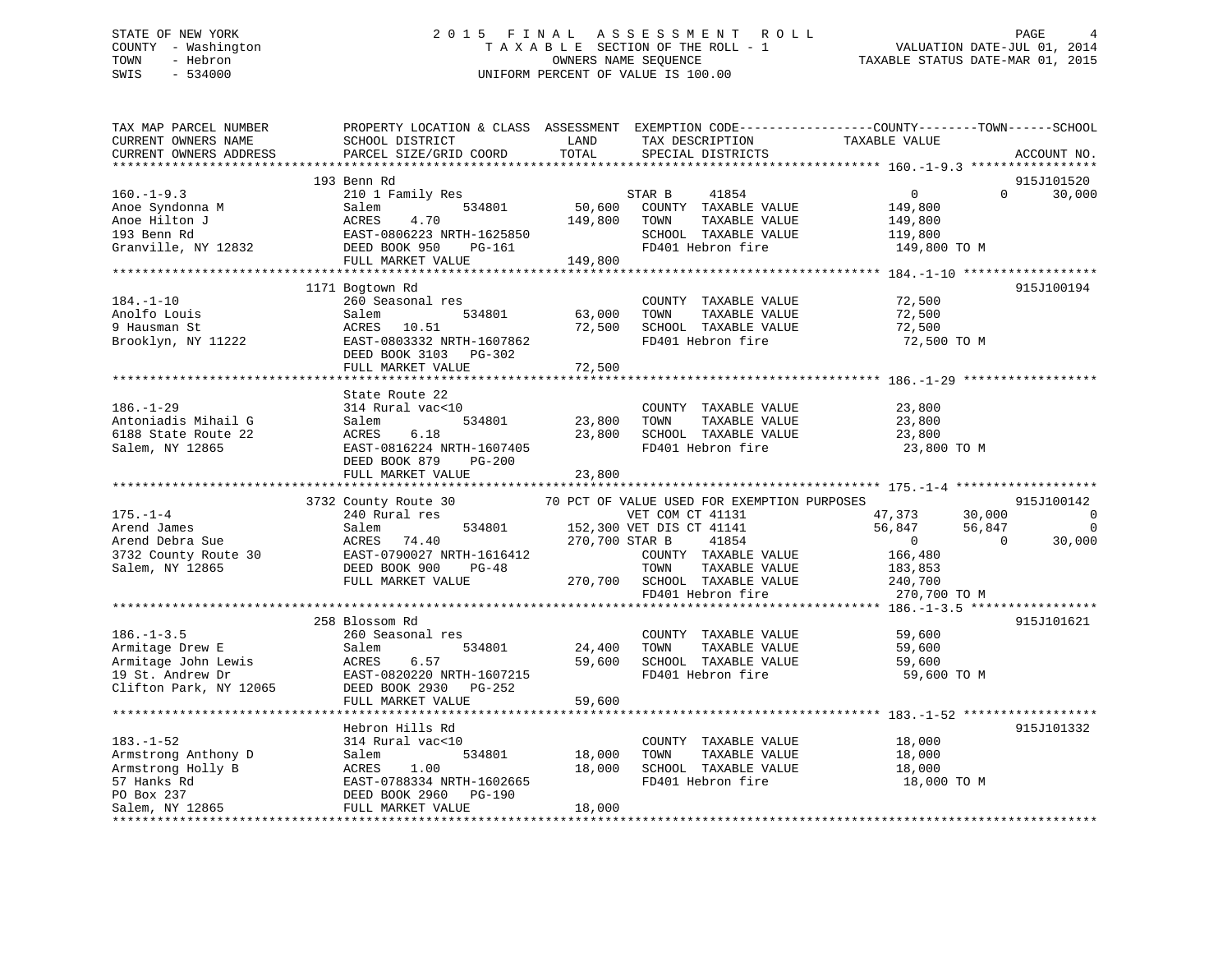# STATE OF NEW YORK 2 0 1 5 F I N A L A S S E S S M E N T R O L L PAGE 5 COUNTY - Washington T A X A B L E SECTION OF THE ROLL - 1 VALUATION DATE-JUL 01, 2014 TOWN - Hebron OWNERS NAME SEQUENCE TAXABLE STATUS DATE-MAR 01, 2015 SWIS - 534000 UNIFORM PERCENT OF VALUE IS 100.00

| TAX MAP PARCEL NUMBER    | PROPERTY LOCATION & CLASS ASSESSMENT |               |                                             | EXEMPTION CODE-----------------COUNTY-------TOWN------SCHOOL |             |
|--------------------------|--------------------------------------|---------------|---------------------------------------------|--------------------------------------------------------------|-------------|
| CURRENT OWNERS NAME      | SCHOOL DISTRICT                      | LAND          | TAX DESCRIPTION                             | TAXABLE VALUE                                                |             |
| CURRENT OWNERS ADDRESS   | PARCEL SIZE/GRID COORD               | TOTAL         | SPECIAL DISTRICTS                           |                                                              | ACCOUNT NO. |
|                          |                                      |               |                                             |                                                              |             |
|                          | 3602 County Route 30                 |               |                                             |                                                              | 915J100068  |
| $175. - 1 - 5.1$         | 457 Small Retail                     |               | COUNTY TAXABLE VALUE                        | 313,300                                                      |             |
| Armstrong Nancy          | Salem<br>534801                      | 113,300       | TAXABLE VALUE<br>TOWN                       | 313,300                                                      |             |
| 15 East Dillenback Dr    | ACRES<br>48.30                       | 313,300       | SCHOOL TAXABLE VALUE                        | 313,300                                                      |             |
| Albany, NY 12203         | EAST-0791547 NRTH-1614498            |               | FD401 Hebron fire                           | 313,300 TO M                                                 |             |
|                          | DEED BOOK 3465 PG-336                |               |                                             |                                                              |             |
|                          | FULL MARKET VALUE                    | 313,300       |                                             |                                                              |             |
|                          |                                      |               |                                             |                                                              |             |
|                          | 22 Bogtown Ln                        |               |                                             |                                                              | 815J101735  |
| $184. - 1 - 13.3$        | 210 1 Family Res                     |               | 41854<br>STAR B                             | $\overline{0}$<br>$\cap$                                     | 30,000      |
| Armstrong Robert J       | 534801<br>Salem                      | 52,800        | COUNTY TAXABLE VALUE                        | 167,900                                                      |             |
| 22 Bogtown Ln            | 557/280                              | 167,900       | TAXABLE VALUE<br>TOWN                       | 167,900                                                      |             |
| Salem, NY 12865          | 5.40<br>ACRES                        |               | SCHOOL TAXABLE VALUE                        | 137,900                                                      |             |
|                          | EAST-0803651 NRTH-1605858            |               | FD401 Hebron fire                           | 167,900 TO M                                                 |             |
|                          | DEED BOOK 911<br>$PG-61$             |               |                                             |                                                              |             |
|                          | FULL MARKET VALUE                    | 167,900       |                                             |                                                              |             |
|                          |                                      |               |                                             |                                                              |             |
|                          | 44 Bogtown Ln                        |               |                                             |                                                              | 915J101072  |
| $184. - 1 - 13.1$        | 240 Rural res                        |               | 41854<br>STAR B                             | $\overline{0}$<br>$\Omega$                                   | 30,000      |
| Armstrong Timothy        | 534801<br>Salem                      | 63,400        | COUNTY TAXABLE VALUE                        | 178,700                                                      |             |
| Armstrong Deborah        | ACRES 10.70                          | 178,700       | TOWN<br>TAXABLE VALUE                       | 178,700                                                      |             |
| 44 Bogtown Ln            | EAST-0803366 NRTH-1606100            |               | SCHOOL TAXABLE VALUE                        | 148,700                                                      |             |
| Salem, NY 12865          | DEED BOOK 557<br>PG-280              |               | FD401 Hebron fire                           | 178,700 TO M                                                 |             |
|                          | FULL MARKET VALUE                    | 178,700       |                                             |                                                              |             |
|                          |                                      |               |                                             |                                                              |             |
|                          | 160 Crosier Rd                       |               |                                             |                                                              |             |
| $168. - 1 - 14.6$        | 240 Rural res                        |               | STAR EN<br>41834                            | 0<br>$\Omega$                                                | 65,300      |
| Arnold Cameron T         | 534801<br>Salem                      | 79,400        | COUNTY TAXABLE VALUE                        | 171,500                                                      |             |
| 160 Crosier Rd           | 947/73; 1768/312                     | 171,500       | TOWN<br>TAXABLE VALUE                       | 171,500                                                      |             |
| Salem, NY 12865          | ACRES 18.70                          |               | SCHOOL TAXABLE VALUE                        | 106,200                                                      |             |
|                          | EAST-0792626 NRTH-1618843            |               | CA008 Cons agri dst 8                       | 171,500 TO M                                                 |             |
| PRIOR OWNER ON 3/01/2015 | DEED BOOK 3526 PG-233                |               | FD401 Hebron fire                           | 171,500 TO M                                                 |             |
| Corey Jessica R          | FULL MARKET VALUE                    | 171,500       |                                             |                                                              |             |
|                          |                                      |               |                                             |                                                              |             |
|                          | 291 Pine Hill Rd                     |               | 98 PCT OF VALUE USED FOR EXEMPTION PURPOSES |                                                              |             |
| $169. - 1 - 12.1$        | 210 1 Family Res                     |               | VET WAR CT 41121                            | 15,656<br>15,656                                             | $\mathbf 0$ |
| Ashton Sherman           | Granville<br>533201                  | 35,500 STAR B | 41854                                       | $\overline{0}$<br>$\Omega$                                   | 30,000      |
| 291 Pine Hill Rd         | 2.44 BANK<br>ACRES<br>999            |               | 106,500 COUNTY TAXABLE VALUE                | 90,844                                                       |             |
| Salem, NY 12865          | EAST-0812579 NRTH-1624565            |               | TOWN<br>TAXABLE VALUE                       | 90,844                                                       |             |
|                          | DEED BOOK 752<br>PG-309              |               | SCHOOL TAXABLE VALUE                        | 76,500                                                       |             |
|                          | FULL MARKET VALUE                    |               | 106,500 FD401 Hebron fire                   | 106,500 TO M                                                 |             |
|                          |                                      |               |                                             |                                                              |             |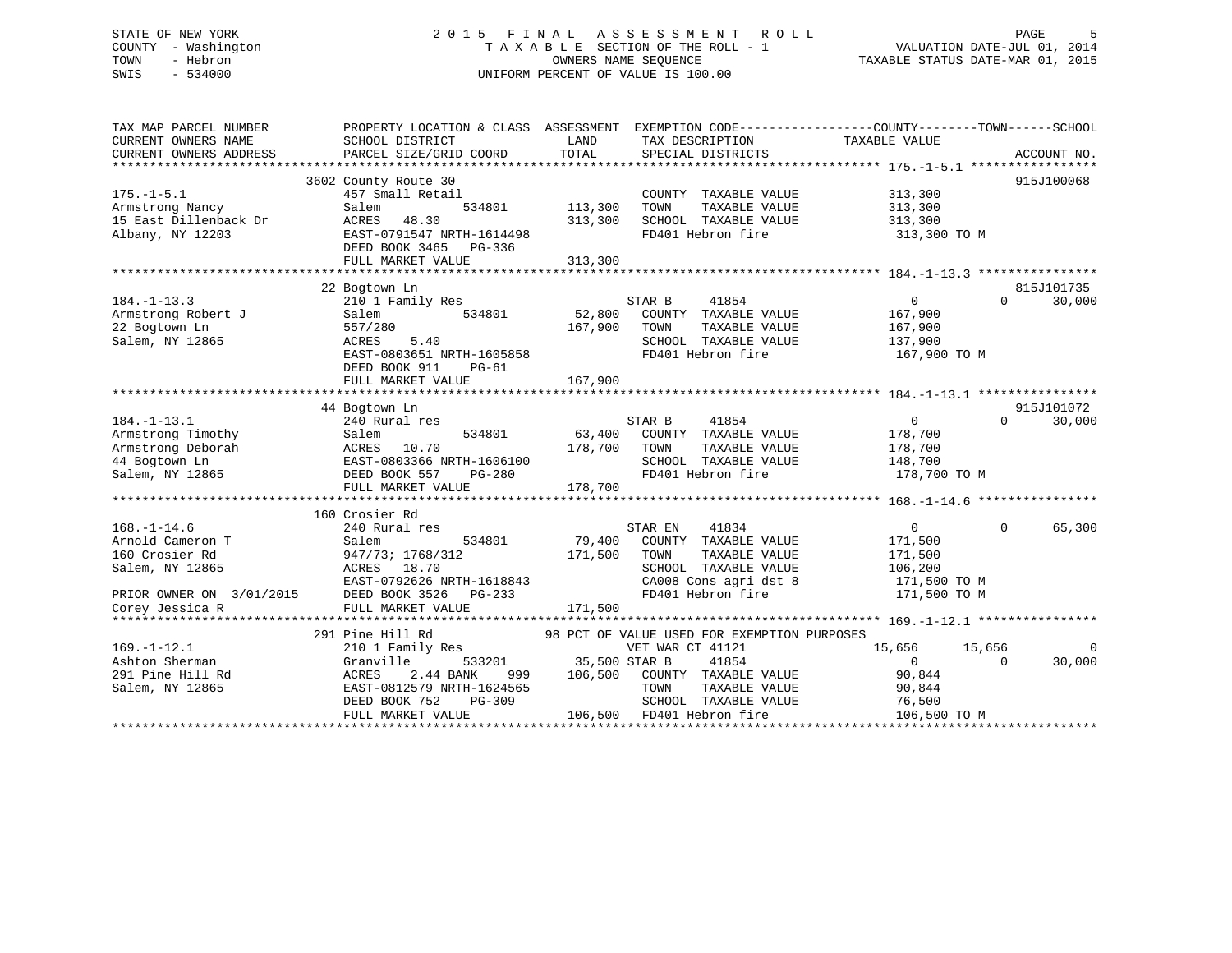# STATE OF NEW YORK 2 0 1 5 F I N A L A S S E S S M E N T R O L L PAGE 6 COUNTY - Washington T A X A B L E SECTION OF THE ROLL - 1 VALUATION DATE-JUL 01, 2014 TOWN - Hebron OWNERS NAME SEQUENCE TAXABLE STATUS DATE-MAR 01, 2015 SWIS - 534000 UNIFORM PERCENT OF VALUE IS 100.00

| ***********************<br>55 James Rd<br>$\Omega$<br>$159. - 1 - 36.2$<br>270 Mfg housing<br>STAR B<br>41854<br>$\overline{0}$<br>533801<br>36,200<br>COUNTY TAXABLE VALUE<br>Aubin Charles<br>Hartford<br>53,600<br>Aubin Carol<br>ACRES<br>2.69<br>53,600<br>TOWN<br>TAXABLE VALUE<br>53,600<br>55 James Rd<br>EAST-0791612 NRTH-1628991<br>SCHOOL TAXABLE VALUE<br>23,600<br>FD401 Hebron fire<br>Salem, NY 12865<br>53,600 TO M<br>DEED BOOK 2331<br><b>PG-90</b><br>53,600<br>FULL MARKET VALUE<br>89 Thunder Way<br>$\Omega$<br>$175. - 1 - 21$<br>260 Seasonal res<br>41854<br>$\Omega$<br>STAR B<br>Austin Jeremy J<br>58,200<br>COUNTY TAXABLE VALUE<br>Salem<br>534801<br>72,600<br>Humphrey Carrie G<br>ACRES<br>50.00<br>72,600<br>TOWN<br>TAXABLE VALUE<br>72,600<br>PO Box 386<br>SCHOOL TAXABLE VALUE<br>EAST-0788054 NRTH-1610175<br>42,600<br>FD401 Hebron fire<br>Salem, NY 12865<br>DEED BOOK 2210 PG-186<br>72,600 TO M<br>FULL MARKET VALUE<br>72,600 | EXEMPTION CODE-----------------COUNTY-------TOWN------SCHOOL<br>ACCOUNT NO. |
|-----------------------------------------------------------------------------------------------------------------------------------------------------------------------------------------------------------------------------------------------------------------------------------------------------------------------------------------------------------------------------------------------------------------------------------------------------------------------------------------------------------------------------------------------------------------------------------------------------------------------------------------------------------------------------------------------------------------------------------------------------------------------------------------------------------------------------------------------------------------------------------------------------------------------------------------------------------------------------|-----------------------------------------------------------------------------|
|                                                                                                                                                                                                                                                                                                                                                                                                                                                                                                                                                                                                                                                                                                                                                                                                                                                                                                                                                                             |                                                                             |
|                                                                                                                                                                                                                                                                                                                                                                                                                                                                                                                                                                                                                                                                                                                                                                                                                                                                                                                                                                             | 30,000                                                                      |
|                                                                                                                                                                                                                                                                                                                                                                                                                                                                                                                                                                                                                                                                                                                                                                                                                                                                                                                                                                             |                                                                             |
|                                                                                                                                                                                                                                                                                                                                                                                                                                                                                                                                                                                                                                                                                                                                                                                                                                                                                                                                                                             | 915J100070<br>30,000                                                        |
|                                                                                                                                                                                                                                                                                                                                                                                                                                                                                                                                                                                                                                                                                                                                                                                                                                                                                                                                                                             |                                                                             |
| 34 Middle Rd<br>210 1 Family Res<br>$\overline{0}$<br>$177. - 1 - 38$<br>STAR B<br>41854<br>$\Omega$<br>Salem<br>534801<br>32,500<br>COUNTY TAXABLE VALUE<br>69,700<br>Ayers Bruce<br>34 Middle Rd<br>69,700<br>TAXABLE VALUE<br>69,700<br>ACRES<br>1.20 BANK<br>999<br>TOWN<br>Salem, NY 12865<br>EAST-0804678 NRTH-1613187<br>SCHOOL TAXABLE VALUE<br>39,700<br>DEED BOOK 958<br>FD401 Hebron fire<br>69,700 TO M<br>PG-297                                                                                                                                                                                                                                                                                                                                                                                                                                                                                                                                               | 915J100103<br>30,000                                                        |
| FULL MARKET VALUE<br>69,700                                                                                                                                                                                                                                                                                                                                                                                                                                                                                                                                                                                                                                                                                                                                                                                                                                                                                                                                                 |                                                                             |
|                                                                                                                                                                                                                                                                                                                                                                                                                                                                                                                                                                                                                                                                                                                                                                                                                                                                                                                                                                             |                                                                             |
| Sheldon Rd<br>$177. - 1 - 20$<br>COUNTY TAXABLE VALUE<br>30,900<br>322 Rural vac>10<br>Aylmer Michael J<br>534801<br>TAXABLE VALUE<br>Salem<br>30,900<br>TOWN<br>30,900<br>29 Sheldon Rd<br>SCHOOL TAXABLE VALUE<br>ACRES<br>10.90<br>30,900<br>30,900<br>FD401 Hebron fire<br>30,900 TO M<br>Salem, NY 12865<br>EAST-0815829 NRTH-1616151<br>DEED BOOK 3270 PG-292<br>FULL MARKET VALUE<br>30,900                                                                                                                                                                                                                                                                                                                                                                                                                                                                                                                                                                          | 915J100643                                                                  |
|                                                                                                                                                                                                                                                                                                                                                                                                                                                                                                                                                                                                                                                                                                                                                                                                                                                                                                                                                                             |                                                                             |
| 29 Sheldon Rd<br>41854<br>$177. - 1 - 20.1$<br>STAR B<br>$\overline{0}$<br>$\Omega$<br>210 1 Family Res<br>Aylmer Michael J<br>534801<br>32,800<br>COUNTY TAXABLE VALUE<br>129,300<br>Salem<br>29 Sheldon Rd<br>129,300<br>TAXABLE VALUE<br>ACRES<br>1.30<br>TOWN<br>129,300<br>Salem, NY 12865<br>SCHOOL TAXABLE VALUE<br>EAST-0816026 NRTH-1615859<br>99,300<br>FD401 Hebron fire<br>129,300 TO M<br>DEED BOOK 3270<br>PG-292<br>FULL MARKET VALUE<br>129,300                                                                                                                                                                                                                                                                                                                                                                                                                                                                                                             | 915J101610<br>30,000                                                        |
| *************************<br>*************<br>************************ 178.-1-5.1 ********************                                                                                                                                                                                                                                                                                                                                                                                                                                                                                                                                                                                                                                                                                                                                                                                                                                                                      |                                                                             |
| 105 Bromley Ln<br>$178. - 1 - 5.1$<br>210 1 Family Res<br>COUNTY TAXABLE VALUE<br>129,900<br>37,800<br>Backus Tyler<br>534801<br>TOWN<br>TAXABLE VALUE<br>129,900<br>Salem<br>30 Rogers St Apt 3<br>ACRES<br>3.30<br>129,900<br>SCHOOL TAXABLE VALUE<br>129,900<br>FD401 Hebron fire<br>Glens Falls, NY 12801<br>EAST-0820608 NRTH-1614441<br>129,900 TO M<br>DEED BOOK 3305<br>PG-165<br>FULL MARKET VALUE<br>129,900                                                                                                                                                                                                                                                                                                                                                                                                                                                                                                                                                      |                                                                             |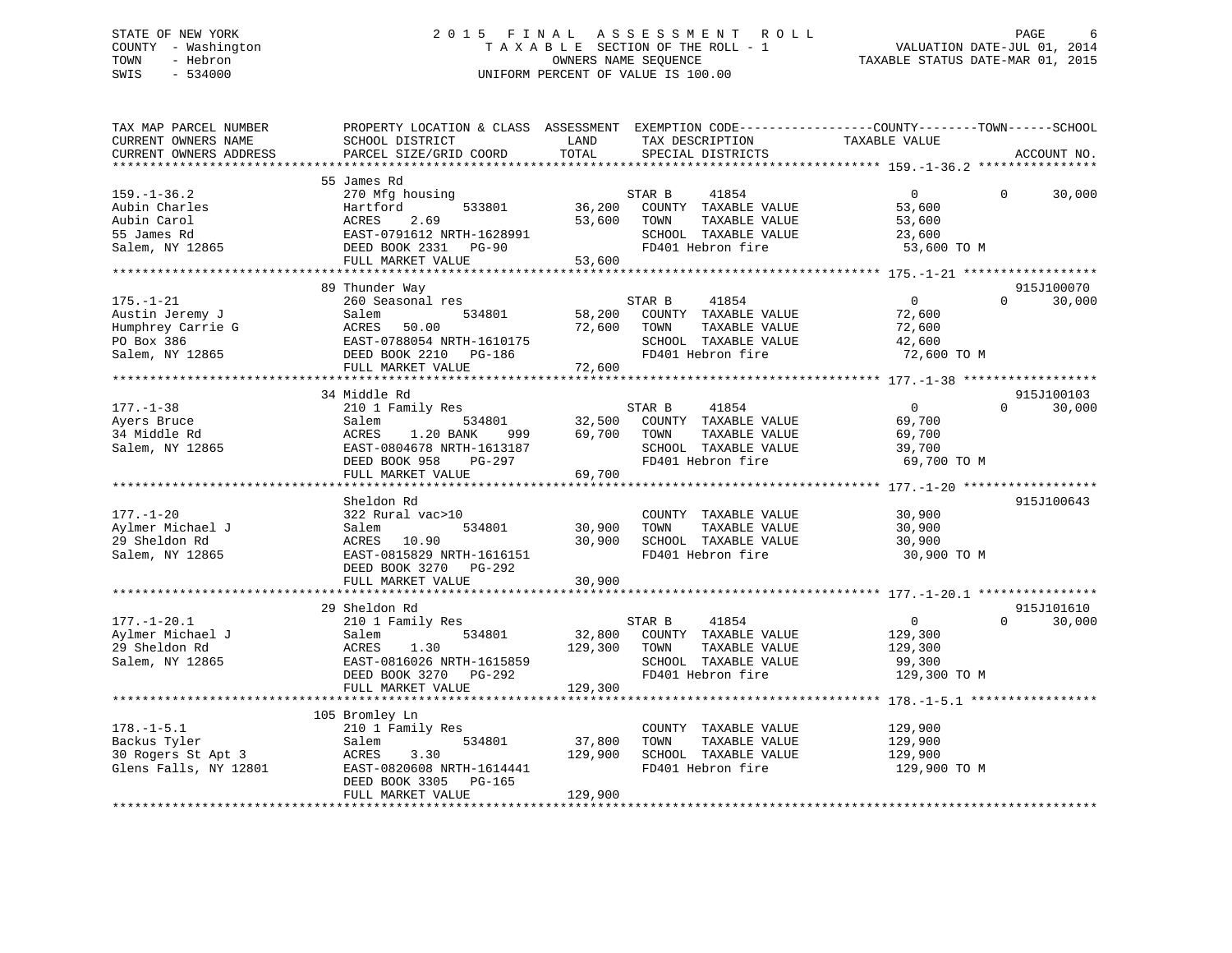# STATE OF NEW YORK 2 0 1 5 F I N A L A S S E S S M E N T R O L L PAGE 7 COUNTY - Washington T A X A B L E SECTION OF THE ROLL - 1 VALUATION DATE-JUL 01, 2014 TOWN - Hebron OWNERS NAME SEQUENCE TAXABLE STATUS DATE-MAR 01, 2015 SWIS - 534000 UNIFORM PERCENT OF VALUE IS 100.00

| TAX MAP PARCEL NUMBER<br>CURRENT OWNERS NAME                                                           | PROPERTY LOCATION & CLASS ASSESSMENT<br>SCHOOL DISTRICT                                                                                                   | LAND<br>TAX DESCRIPTION                                                                                                                                                 | EXEMPTION CODE-----------------COUNTY-------TOWN------SCHOOL<br>TAXABLE VALUE                                                  |                      |
|--------------------------------------------------------------------------------------------------------|-----------------------------------------------------------------------------------------------------------------------------------------------------------|-------------------------------------------------------------------------------------------------------------------------------------------------------------------------|--------------------------------------------------------------------------------------------------------------------------------|----------------------|
| CURRENT OWNERS ADDRESS                                                                                 | PARCEL SIZE/GRID COORD                                                                                                                                    | TOTAL<br>SPECIAL DISTRICTS                                                                                                                                              | ACCOUNT NO.                                                                                                                    |                      |
|                                                                                                        | 163 County Route 28                                                                                                                                       |                                                                                                                                                                         | 915J100288                                                                                                                     |                      |
| $152. - 2 - 15$<br>Bailey Bobbie Jo<br>Pollock Clayton W<br>163 County Route 28<br>Granville, NY 12832 | 210 1 Family Res<br>Granville<br>533201<br>ACRES<br>1.10 BANK<br>26<br>EAST-0810690 NRTH-1642560<br>DEED BOOK 2140 PG-350                                 | 41854<br>STAR B<br>38,200<br>COUNTY TAXABLE VALUE<br>121,400<br>TOWN<br>TAXABLE VALUE<br>SCHOOL TAXABLE VALUE<br>FD401 Hebron fire                                      | $0 \qquad \qquad$<br>30,000<br>$\Omega$<br>121,400<br>121,400<br>91,400<br>121,400 TO M                                        |                      |
|                                                                                                        | FULL MARKET VALUE                                                                                                                                         | 121,400                                                                                                                                                                 |                                                                                                                                |                      |
| $183.20 - 1 - 7$<br>Bain Allan<br>Bain Kathy<br>7 Chamberlin Mills Rd                                  | 7 Chamberlin Mills Rd<br>210 1 Family Res<br>Salem<br>534801<br>476/331<br>3.00<br>ACRES                                                                  | 90 PCT OF VALUE USED FOR EXEMPTION PURPOSES<br>VET WAR CT 41121<br>32,000 AGED-CO<br>41802<br>79,000 AGED-SCH 41804<br>41834<br>STAR EN                                 | 915J100015<br>10,665<br>10,665<br>30,218<br>$\Omega$<br>$\overline{0}$<br>$\Omega$<br>21,330<br>$\Omega$<br>$\Omega$<br>57,670 | $\Omega$<br>$\Omega$ |
| Salem, NY 12865                                                                                        | EAST-0792505 NRTH-1603007<br>DEED BOOK 434<br>$PG-4$<br>FULL MARKET VALUE                                                                                 | COUNTY TAXABLE VALUE<br>TOWN<br>TAXABLE VALUE<br>SCHOOL TAXABLE VALUE<br>79,000<br>CA008 Cons agri dst 8<br>FD401 Hebron fire<br>LD401 West hebron light                | 38,117<br>68,335<br>$\Omega$<br>79,000 TO M<br>79,000 TO M<br>79,000 TO M                                                      |                      |
|                                                                                                        |                                                                                                                                                           |                                                                                                                                                                         |                                                                                                                                |                      |
| $158. - 1 - 4$<br>Bain Ronald<br>Bain Sharon<br>4294 County Route 30<br>Salem, NY 12865                | 4294 County Route 30<br>240 Rural res<br>Hartford<br>533801<br>ACRES 42.80<br>EAST-0786269 NRTH-1628854<br>DEED BOOK 2332<br>PG-272<br>FULL MARKET VALUE  | 41854<br>STAR B<br>123,400<br>COUNTY TAXABLE VALUE<br>340,000<br>TAXABLE VALUE<br>TOWN<br>SCHOOL TAXABLE VALUE<br>CA008 Cons agri dst 8<br>340,000<br>FD401 Hebron fire | 915J100507<br>$\overline{0}$<br>$\cap$<br>30,000<br>340,000<br>340,000<br>310,000<br>340,000 TO M<br>340,000 TO M              |                      |
|                                                                                                        |                                                                                                                                                           |                                                                                                                                                                         |                                                                                                                                |                      |
| $161. -2 - 10.15$<br>Baker Antoinette<br>6945 State Route 22<br>Granville, NY 12832                    | 6945 State Route 22<br>270 Mfg housing<br>Granville<br>533201<br>ACRES<br>2.90<br>EAST-0816434 NRTH-1625258<br>DEED BOOK 2199 PG-250<br>FULL MARKET VALUE | COUNTY TAXABLE VALUE<br>TAXABLE VALUE<br>36,700<br>TOWN<br>58,500<br>SCHOOL TAXABLE VALUE<br>FD401 Hebron fire<br>58,500                                                | 915J101119<br>58,500<br>58,500<br>58,500<br>58,500 TO M                                                                        |                      |
|                                                                                                        |                                                                                                                                                           |                                                                                                                                                                         |                                                                                                                                |                      |
| $177. - 1 - 18$<br>Baker Fred Jr<br>6570 State Route 22<br>Salem, NY 12865                             | 6570 State Route 22<br>210 1 Family Res<br>534801<br>Salem<br>2.30<br>ACRES<br>EAST-0815417 NRTH-1616256<br>DEED BOOK 400<br>PG-407<br>FULL MARKET VALUE  | 41834<br>STAR EN<br>35,100<br>COUNTY TAXABLE VALUE<br>60,100<br>TOWN<br>TAXABLE VALUE<br>SCHOOL TAXABLE VALUE<br>FD401 Hebron fire<br>60,100                            | 915J100019<br>$\Omega$<br>60,100<br>$\Omega$<br>60,100<br>60,100<br>$\overline{0}$<br>60,100 TO M                              |                      |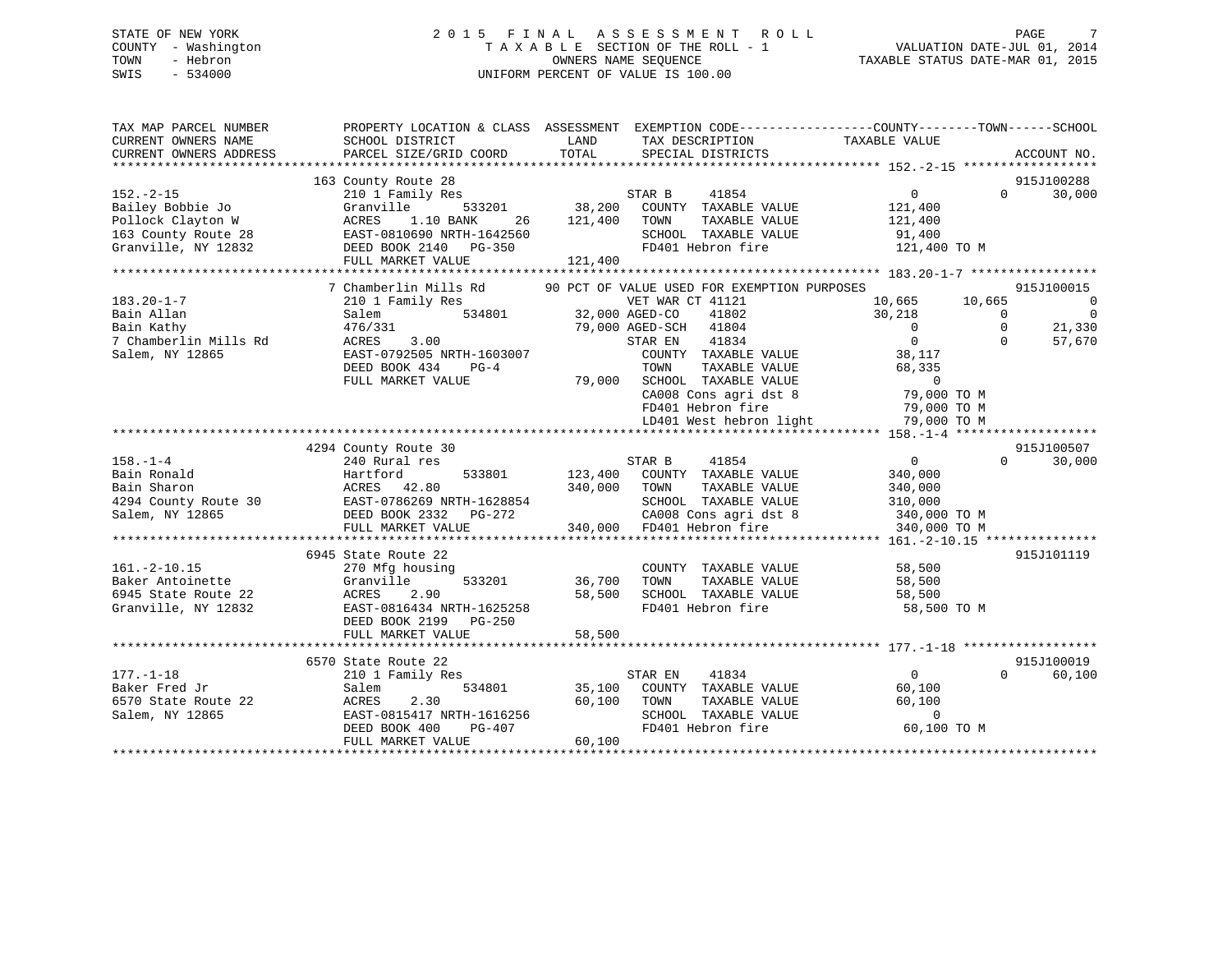# STATE OF NEW YORK 2 0 1 5 F I N A L A S S E S S M E N T R O L L PAGE 8 COUNTY - Washington T A X A B L E SECTION OF THE ROLL - 1 VALUATION DATE-JUL 01, 2014 TOWN - Hebron OWNERS NAME SEQUENCE TAXABLE STATUS DATE-MAR 01, 2015 SWIS - 534000 UNIFORM PERCENT OF VALUE IS 100.00

| ACCOUNT NO.        |
|--------------------|
| 915J101793         |
|                    |
|                    |
| 915J101794         |
|                    |
|                    |
| 915J101339         |
| 30,000<br>$\Omega$ |
|                    |
|                    |
|                    |
|                    |
| 915J100021         |
|                    |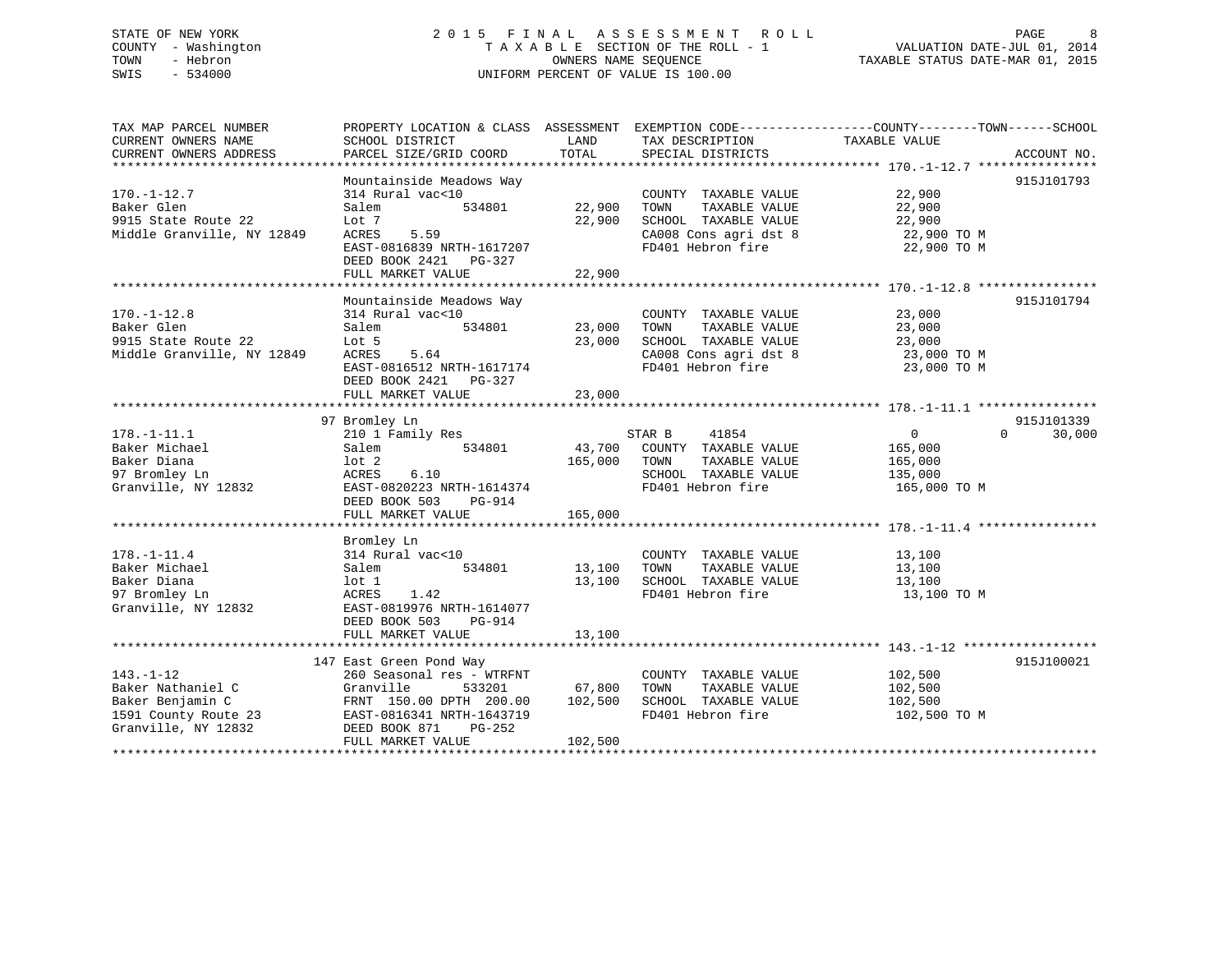STATE OF NEW YORK GALL 2015 FINAL ASSESSMENT ROLL GALL PAGE 9 COUNTY - Washington  $T A X A B L E$  SECTION OF THE ROLL - 1 TOWN - Hebron SWIS - 534000 UNIFORM PERCENT OF VALUE IS 100.00

VALUATION DATE-JUL 01, 2014

TAXABLE STATUS DATE-MAR 01, 2015

| TAX MAP PARCEL NUMBER<br>CURRENT OWNERS NAME<br>CURRENT OWNERS ADDRESS               | PROPERTY LOCATION & CLASS ASSESSMENT EXEMPTION CODE----------------COUNTY-------TOWN------SCHOOL<br>SCHOOL DISTRICT<br>PARCEL SIZE/GRID COORD                                        | LAND<br>TOTAL                     | TAX DESCRIPTION<br>CRECIAL DISTRICTS<br>SPECIAL DISTRICTS                                                                                                                                                            |                                                                     | ACCOUNT NO.                    |
|--------------------------------------------------------------------------------------|--------------------------------------------------------------------------------------------------------------------------------------------------------------------------------------|-----------------------------------|----------------------------------------------------------------------------------------------------------------------------------------------------------------------------------------------------------------------|---------------------------------------------------------------------|--------------------------------|
| $158. - 1 - 11$<br>Baker Richard P<br>9400 Woodington Dr<br>Potomac, MD 20854        | 26 Wolfe Ln<br>260 Seasonal res<br>Hartford<br>891/198, 891/193,891/189 76,000<br>6.50<br>ACRES<br>EAST-0790282 NRTH-1631291<br>DEED BOOK 891<br>PG-196<br>FULL MARKET VALUE         | -<br>533801 55,000<br>76,000      | COUNTY TAXABLE VALUE<br>TOWN<br>TAXABLE VALUE<br>SCHOOL TAXABLE VALUE<br>FD401 Hebron fire                                                                                                                           | 76,000<br>76,000<br>76,000<br>76,000 TO M                           | 915J100620                     |
| $175. - 1 - 12.7$<br>Baker Wendell                                                   | 87 & 88 Thunder Way<br>210 1 Family Res<br>534801<br>Salem<br>FULL MARKET VALUE                                                                                                      | 53,600<br>189,500<br>189,500      | COUNTY TAXABLE VALUE 189,500<br>TOWN<br>TAXABLE VALUE<br>SCHOOL TAXABLE VALUE<br>FD401 Hebron fire 189,500 TO M                                                                                                      | 189,500<br>189,500                                                  | 915J101603                     |
| 183.16-1-21<br>Ball John<br>Ball Carol<br>61 Abbott Ave<br>Merrick, NY 11566         | 3168 County Route 30<br>230 3 Family Res<br>Salem<br>3 units<br>FRNT 72.00 DPTH 203.00<br>ACRES<br>0.34<br>EAST-0792124 NRTH-1603684<br>DEED BOOK 930<br>PG-225<br>FULL MARKET VALUE | 534801 21,000<br>90,800<br>90,800 | COUNTY TAXABLE VALUE 90,800<br>TAXABLE VALUE<br>TOWN<br>SCHOOL TAXABLE VALUE<br>CA008 Cons agri dst 8 90,800 TO M<br>FD401 Hebron fire<br>LD401 West hebron light                                                    | 90,800<br>90,800<br>90,800 TO M<br>90,800 TO M                      | 915J100635                     |
| $175. - 1 - 12.2$<br>Balla Wade H<br>3495 County Route 30<br>Salem, NY 12865         | 3495 County Route 30 75 PCT OF VALUE USED FOR EXEMPTION PURPOSES<br>240 Rural res<br>Salem<br>ACRES 18.46<br>EAST-0791303 NRTH-1611132<br>DEED BOOK 2939 PG-253<br>FULL MARKET VALUE |                                   | AGED-ALL 41800<br>534801 78,900 STAR EN 41834<br>119,000 COUNTY TAXABLE VALUE<br>TAXABLE VALUE<br>TOWN<br>SCHOOL TAXABLE VALUE 9,075<br>119,000 CA008 Cons agri dst 8 119,000 TO M<br>FD401 Hebron fire 119,000 TO M | 44,625<br>44,625<br>$\overline{0}$<br>$\Omega$<br>74,375<br>74,375  | 915J101138<br>44,625<br>65,300 |
| $161. - 2 - 7.2$<br>Ballantine Scott E<br>7008 State Route 22<br>Granville, NY 12832 | 7008 State Route 22<br>270 Mfg housing<br>Granville<br>lot A<br>ACRES<br>1.67<br>EAST-0817630 NRTH-1626535<br>DEED BOOK 916<br>PG-316<br>FULL MARKET VALUE                           | 45,300<br>45,300                  | 41854<br>STAR B<br>533201 33,700 COUNTY TAXABLE VALUE 45,300<br>45.300 TOWN TAXABLE VALUE 45.300<br>TOWN<br>TAXABLE VALUE<br>SCHOOL TAXABLE VALUE<br>FD401 Hebron fire                                               | $\overline{0}$<br>$\overline{0}$<br>45,300<br>15,300<br>45,300 TO M | 30,000                         |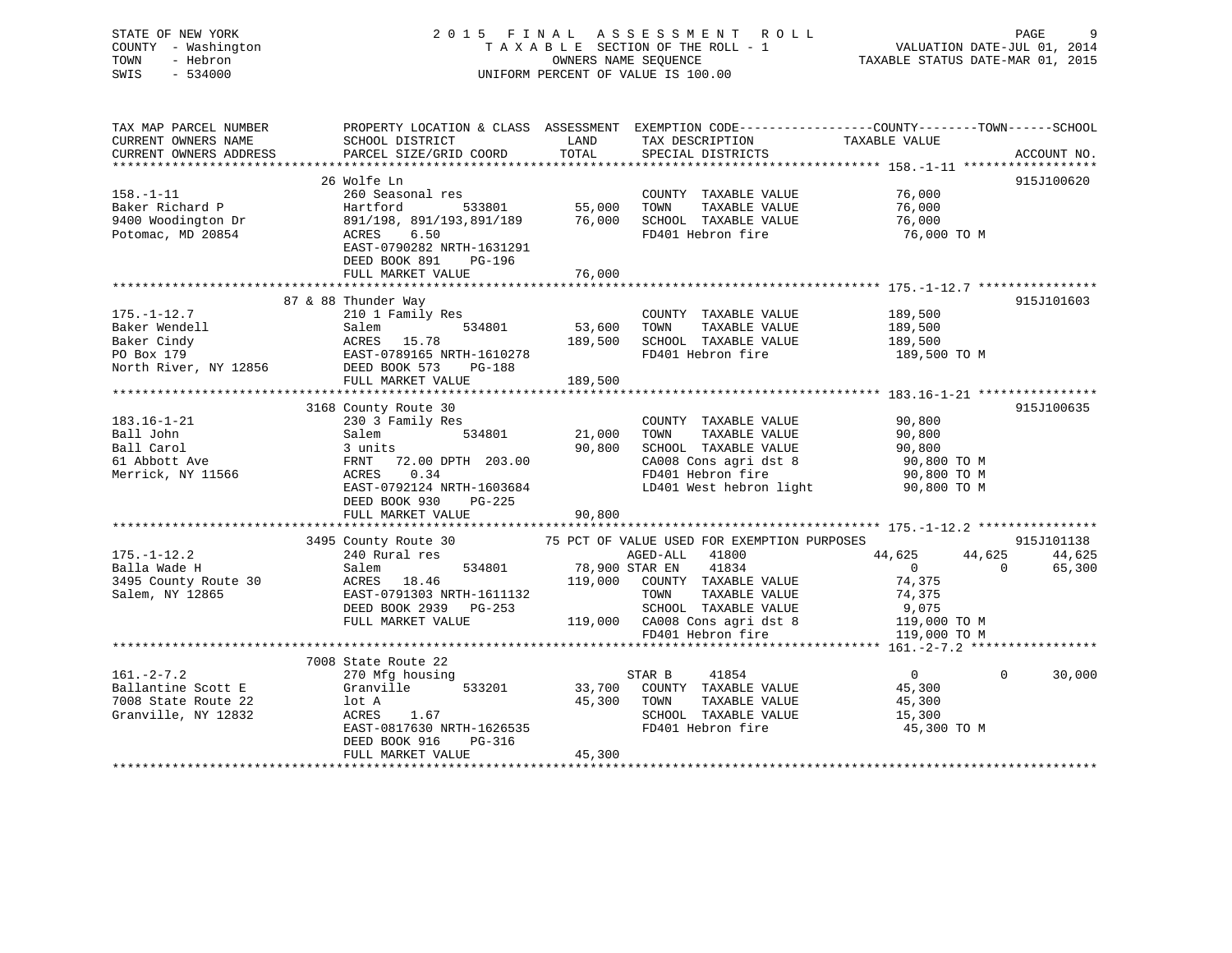# STATE OF NEW YORK 2 0 1 5 F I N A L A S S E S S M E N T R O L L PAGE 10 COUNTY - Washington T A X A B L E SECTION OF THE ROLL - 1 VALUATION DATE-JUL 01, 2014 TOWN - Hebron OWNERS NAME SEQUENCE TAXABLE STATUS DATE-MAR 01, 2015 SWIS - 534000 UNIFORM PERCENT OF VALUE IS 100.00

| TAX MAP PARCEL NUMBER                                                 | PROPERTY LOCATION & CLASS ASSESSMENT EXEMPTION CODE----------------COUNTY-------TOWN------SCHOOL |                         |                                                                     |                |          |                |
|-----------------------------------------------------------------------|--------------------------------------------------------------------------------------------------|-------------------------|---------------------------------------------------------------------|----------------|----------|----------------|
| CURRENT OWNERS NAME                                                   | SCHOOL DISTRICT                                                                                  | LAND                    | TAX DESCRIPTION                                                     | TAXABLE VALUE  |          |                |
| CURRENT OWNERS ADDRESS                                                | PARCEL SIZE/GRID COORD                                                                           | TOTAL                   | SPECIAL DISTRICTS                                                   |                |          | ACCOUNT NO.    |
|                                                                       |                                                                                                  |                         |                                                                     |                |          |                |
|                                                                       | 516 Chamberlin Mills Rd                                                                          |                         | 66 PCT OF VALUE USED FOR EXEMPTION PURPOSES                         |                |          | 915J100022     |
| $176. - 1 - 25.1$                                                     | 240 Rural res<br>VET WAR<br>534801 137,100 STAR EN                                               |                         | VET WAR CT 41121                                                    | 20,909         | 18,000   | $\overline{0}$ |
| Baltz Albert G                                                        | Salem                                                                                            |                         | 41834                                                               | $\overline{0}$ | $\Omega$ | 65,300         |
| Baltz Patricia                                                        | 470/340<br>ACRES 50.40                                                                           |                         | 211,200 COUNTY TAXABLE VALUE                                        | 190,291        |          |                |
| 516 Chamberlin Mills Rd                                               |                                                                                                  |                         | TAXABLE VALUE<br>TOWN                                               | 193,200        |          |                |
| Salem, NY 12865                                                       | EAST-0799248 NRTH-1611664                                                                        |                         | SCHOOL TAXABLE VALUE                                                | 145,900        |          |                |
|                                                                       | DEED BOOK 393 PG-826                                                                             |                         | CA008 Cons agri dst 8<br>FD401 Hebron fire                          | 211,200 TO M   |          |                |
|                                                                       | FULL MARKET VALUE                                                                                |                         | 211,200 FD401 Hebron fire                                           | 211,200 TO M   |          |                |
|                                                                       |                                                                                                  |                         |                                                                     |                |          |                |
|                                                                       | 1286 Big Burch Hill Rd                                                                           |                         |                                                                     |                |          | 915J101093     |
| $142. - 3 - 8.3$                                                      | 210 1 Family Res                                                                                 |                         | 41854<br>STAR B<br>46,800 COUNTY TAXABLE VALUE                      | $\overline{0}$ | $\Omega$ | 30,000         |
| Barbato Lisa                                                          | 533201<br>Granville                                                                              |                         |                                                                     | 112,800        |          |                |
| 1286 Big Burch Hill Rd                                                | $142. - 1 - 8.3$                                                                                 | 112,800                 | TAXABLE VALUE<br>TOWN                                               | 112,800        |          |                |
| Granville, NY 12832                                                   | ACRES<br>3.90<br>ACRES 3.90<br>EAST-0801501 NRTH-1640589                                         |                         | SCHOOL TAXABLE VALUE                                                | 82,800         |          |                |
|                                                                       |                                                                                                  |                         | FD401 Hebron fire                                                   | 112,800 TO M   |          |                |
|                                                                       | DEED BOOK 3254 PG-34                                                                             |                         |                                                                     |                |          |                |
|                                                                       | FULL MARKET VALUE                                                                                | 112,800                 |                                                                     |                |          |                |
|                                                                       |                                                                                                  |                         |                                                                     |                |          |                |
|                                                                       | 37 Bardin Ln                                                                                     |                         |                                                                     |                |          | 915J100025     |
| $151. - 1 - 8$                                                        | 240 Rural res                                                                                    |                         | 41854<br>STAR B                                                     | $\overline{0}$ | $\Omega$ | 30,000         |
| Bardin Donna                                                          | Granville<br>533201                                                                              | 70,200                  | COUNTY TAXABLE VALUE                                                | 216,100        |          |                |
| Bardin William G                                                      | 622/246                                                                                          | 216,100                 | TOWN<br>TAXABLE VALUE                                               | 216,100        |          |                |
| 2203 Redman Rd                                                        | Trans Exempt Repay 2015                                                                          |                         | SCHOOL TAXABLE VALUE 186,100<br>CA008 Cons agri dst 8 216,100 TO M  |                |          |                |
| Brockport, NY 14420                                                   | ACRES 14.10                                                                                      |                         |                                                                     |                |          |                |
|                                                                       | EAST-0802856 NRTH-1638976                                                                        |                         | FD401 Hebron fire 216,100 TO M<br>TE533 Trans exmt repay-flg .00 MT |                |          |                |
|                                                                       | DEED BOOK 2058 PG-264                                                                            |                         |                                                                     |                |          |                |
|                                                                       | FULL MARKET VALUE                                                                                | 216,100                 |                                                                     |                |          |                |
|                                                                       | 66 James Rd                                                                                      |                         |                                                                     |                |          | 915J101271     |
| $159. - 1 - 33$                                                       | 312 Vac w/imprv                                                                                  |                         | COUNTY TAXABLE VALUE                                                | 47,300         |          |                |
|                                                                       | 533801<br>Hartford                                                                               | 42,200                  | TAXABLE VALUE<br>TOWN                                               | 47,300         |          |                |
|                                                                       | ACRES<br>5.12                                                                                    | 47,300                  | SCHOOL TAXABLE VALUE                                                | 47,300         |          |                |
|                                                                       | EAST-0792538 NRTH-1629315                                                                        |                         | FD401 Hebron fire                                                   | 47,300 TO M    |          |                |
| Bardin Jeffrey A<br>Bardin Sarah R<br>PO Box 89<br>Hartford, NY 12838 | DEED BOOK 2690 PG-102                                                                            |                         |                                                                     |                |          |                |
|                                                                       | FULL MARKET VALUE                                                                                | 47,300                  |                                                                     |                |          |                |
|                                                                       |                                                                                                  |                         |                                                                     |                |          |                |
|                                                                       | 102 Ferquson Ln                                                                                  |                         |                                                                     |                |          | 915J100399     |
| $184. - 1 - 1$                                                        | 322 Rural vac>10                                                                                 |                         | AG DIST<br>41720                                                    | 69,902         | 69,902   | 69,902         |
| Bardin Judith Mceachron                                               | Salem                                                                                            | 534801 210,400 FOR 480A | 47460                                                               | 95,000         | 95,000   | 95,000         |
| 175 Ferquson Ln                                                       | 767/338; Forest 772/280                                                                          |                         | 210,400 COUNTY TAXABLE VALUE                                        | 45,498         |          |                |
| Salem, NY 12865                                                       | ACRES 102.30                                                                                     |                         | TOWN<br>TAXABLE VALUE                                               | 45,498         |          |                |
|                                                                       | EAST-0795508 NRTH-1605577                                                                        |                         | SCHOOL TAXABLE VALUE                                                | 45,498         |          |                |
|                                                                       | DEED BOOK 767<br>PG-340                                                                          |                         | CA008 Cons agri dst 8                                               | 140,498 TO M   |          |                |
| MAY BE SUBJECT TO PAYMENT<br>UNDER RPTL480A UNTIL 2024                | FULL MARKET VALUE                                                                                | 210,400                 | 69,902 EX                                                           |                |          |                |
|                                                                       |                                                                                                  |                         | FD401 Hebron fire                                                   | 210,400 TO M   |          |                |
|                                                                       |                                                                                                  |                         |                                                                     |                |          |                |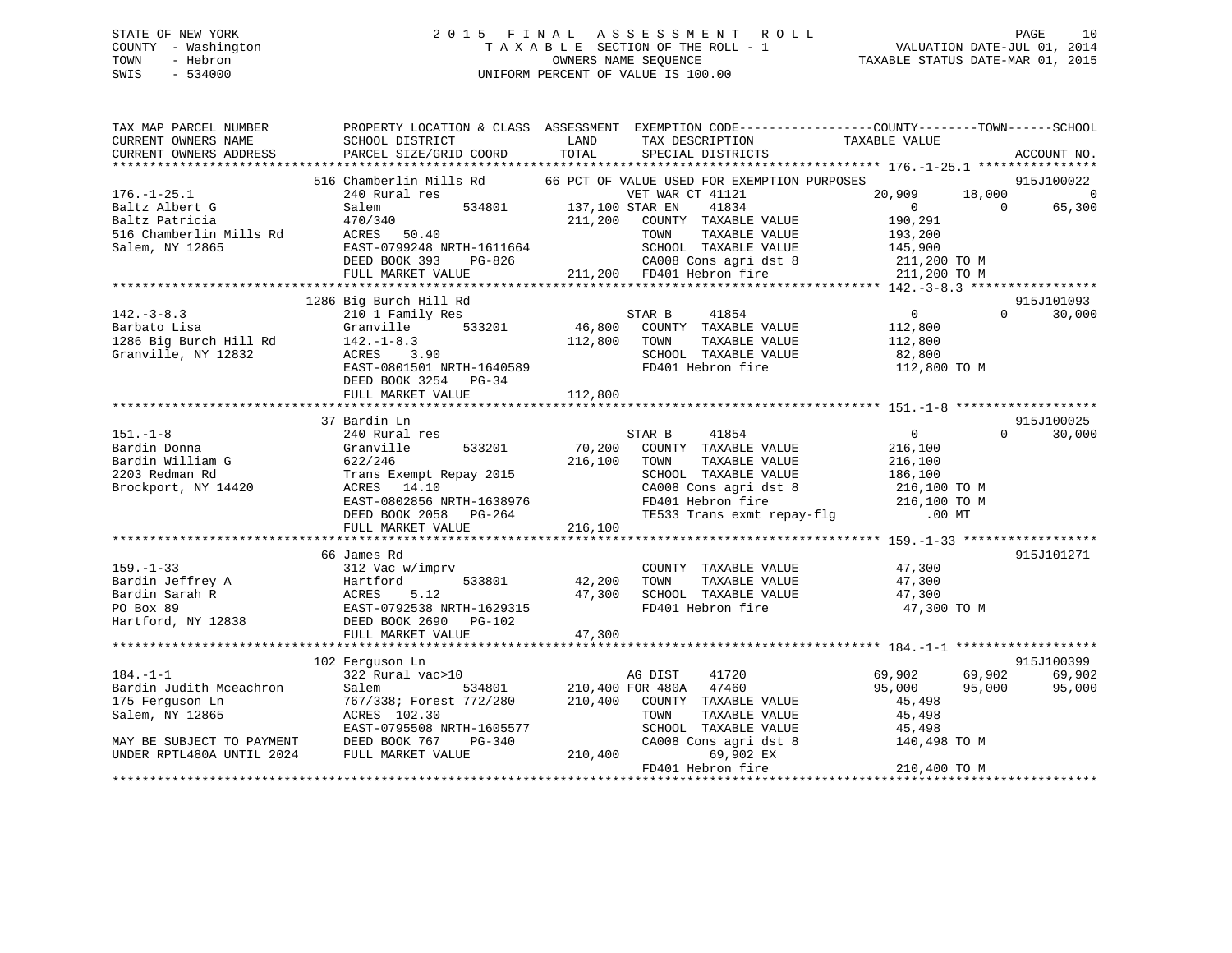STATE OF NEW YORK 2 0 1 5 F I N A L A S S E S S M E N T R O L L PAGE 11 COUNTY - Washington T A X A B L E SECTION OF THE ROLL - 1 VALUATION DATE-JUL 01, 2014 TOWN - Hebron OWNERS NAME SEQUENCE TAXABLE STATUS DATE-MAR 01, 2015 SWIS - 534000 UNIFORM PERCENT OF VALUE IS 100.00 TAX MAP PARCEL NUMBER PROPERTY LOCATION & CLASS ASSESSMENT EXEMPTION CODE------------------COUNTY--------TOWN------SCHOOL CURRENT OWNERS NAME SCHOOL DISTRICT THE LAND TAX DESCRIPTION TAXABLE VALUE CURRENT OWNERS ADDRESS PARCEL SIZE/GRID COORD TOTAL SPECIAL DISTRICTS ACCOUNT NO. \*\*\*\*\*\*\*\*\*\*\*\*\*\*\*\*\*\*\*\*\*\*\*\*\*\*\*\*\*\*\*\*\*\*\*\*\*\*\*\*\*\*\*\*\*\*\*\*\*\*\*\*\*\*\*\*\*\*\*\*\*\*\*\*\*\*\*\*\*\*\*\*\*\*\*\*\*\*\*\*\*\*\*\*\*\*\*\*\*\*\*\*\*\*\*\*\*\*\*\*\*\*\* 152.-1-6 \*\*\*\*\*\*\*\*\*\*\*\*\*\*\*\*\*\*\* 26 Liebig Rd 915J100027 152.-1-6 210 1 Family Res STAR B 41854 0 0 30,000 Bardin Mary L LE Granville 533201 20,500 COUNTY TAXABLE VALUE 95,500 Bardin William 1898/133 95,500 TOWN TAXABLE VALUE 95,500 26 Leibig Rd FRNT 132.00 DPTH 107.00 SCHOOL TAXABLE VALUE 65,500 Granville, NY 12832 ACRES 0.32 FD401 Hebron fire 95,500 TO M EAST-0805516 NRTH-1638085 DEED BOOK 3026 PG-48FULL MARKET VALUE 95,500 \*\*\*\*\*\*\*\*\*\*\*\*\*\*\*\*\*\*\*\*\*\*\*\*\*\*\*\*\*\*\*\*\*\*\*\*\*\*\*\*\*\*\*\*\*\*\*\*\*\*\*\*\*\*\*\*\*\*\*\*\*\*\*\*\*\*\*\*\*\*\*\*\*\*\*\*\*\*\*\*\*\*\*\*\*\*\*\*\*\*\*\*\*\*\*\*\*\*\*\*\*\*\* 183.20-1-24 \*\*\*\*\*\*\*\*\*\*\*\*\*\*\*\* 3139 County Route 30 915J100632 183.20-1-24 210 1 Family Res COUNTY TAXABLE VALUE 113,700 Bardin Stephen Salem 534801 21,800 TOWN TAXABLE VALUE 113,700 Bardin Judith FRNT 100.00 DPTH 162.00 113,700 SCHOOL TAXABLE VALUE 113,700 175 Ferguson Ln ACRES 0.37 CA008 Cons agri dst 8 113,700 TO M Salem, NY 12865 EAST-0792048 NRTH-1602800 FD401 Hebron fire 113,700 TO M DEED BOOK 2175 PG-270 LD401 West hebron light 113,700 TO M FULL MARKET VALUE 113,700 \*\*\*\*\*\*\*\*\*\*\*\*\*\*\*\*\*\*\*\*\*\*\*\*\*\*\*\*\*\*\*\*\*\*\*\*\*\*\*\*\*\*\*\*\*\*\*\*\*\*\*\*\*\*\*\*\*\*\*\*\*\*\*\*\*\*\*\*\*\*\*\*\*\*\*\*\*\*\*\*\*\*\*\*\*\*\*\*\*\*\*\*\*\*\*\*\*\*\*\*\*\*\* 184.-1-1.1 \*\*\*\*\*\*\*\*\*\*\*\*\*\*\*\*\*

|                           |                           |                                   | $\bot$ 0 $\bot$ , $\bot$ , $\bot$          |
|---------------------------|---------------------------|-----------------------------------|--------------------------------------------|
|                           | 175 Ferguson Ln           |                                   | 915J101574                                 |
| $184. - 1 - 1.1$          | 241 Rural res&ag          | 41720<br>AG DIST                  | 147,304<br>147,304<br>147,304              |
| Bardin Steve              | Salem<br>534801           | 41854<br>291,200 STAR B           | 30,000<br>$\overline{0}$<br>$\overline{0}$ |
| Bardin Judith Ellen       | forest772/280             | 620,000 FOR 480A<br>47460         | 102,400<br>102,400<br>102,400              |
| 175 Ferguson Ln           | 999<br>ACRES 134.00 BANK  | COUNTY<br>TAXABLE VALUE           | 370,296                                    |
| Salem, NY 12865           | EAST-0794487 NRTH-1607649 | TOWN<br>TAXABLE VALUE             | 370,296                                    |
|                           | DEED BOOK 558<br>PG-196   | SCHOOL<br>TAXABLE VALUE           | 340,296                                    |
| MAY BE SUBJECT TO PAYMENT | FULL MARKET VALUE         | CA008 Cons agri dst 8<br>620,000  | 472,696 TO M                               |
| UNDER RPTL480A UNTIL 2024 |                           | 147,304 EX                        |                                            |
|                           |                           | FD401 Hebron fire                 | 620,000 TO M                               |
|                           |                           |                                   |                                            |
|                           | Little Burch Hill Rd      |                                   | 915J101515                                 |
| $152. - 1 - 1.1$          | 322 Rural vac>10          | 41720<br>AG DIST                  | 24,097<br>24,097<br>24,097                 |
| Bardin William            | Granville<br>533201       | 94,600<br>COUNTY<br>TAXABLE VALUE | 70,503                                     |
| Bardin Donna              | ACRES 37.87               | 94,600<br>TOWN<br>TAXABLE VALUE   | 70,503                                     |
| 37 Bardin Rd              | EAST-0803638 NRTH-1639042 | TAXABLE VALUE<br>SCHOOL           | 70,503                                     |
| Granville, NY 12832       | DEED BOOK 691<br>$PG-83$  | CA008 Cons agri dst 8             | 70,503 TO M                                |
|                           | FULL MARKET VALUE         | 94,600<br>24,097 EX               |                                            |
| MAY BE SUBJECT TO PAYMENT |                           | FD401 Hebron fire                 | 94,600 TO M                                |
| UNDER AGDIST LAW TIL 2019 |                           |                                   |                                            |
|                           |                           |                                   |                                            |
|                           | 361 Little Burch Hill Rd  |                                   | 915J101683                                 |
| $151. - 1 - 22.24$        | 210 1 Family Res          | STAR B<br>41854                   | $\Omega$<br>$\Omega$<br>30,000             |
| Barendse Robert A         | Granville<br>533201       | 55,600<br>COUNTY<br>TAXABLE VALUE | 100,400                                    |
| 361 Little Burch Hill Rd  | Lot 4                     | 100,400<br>TOWN<br>TAXABLE VALUE  | 100,400                                    |
| Granville, NY 12832       | ACRES<br>6.82             | SCHOOL<br>TAXABLE VALUE           | 70,400                                     |
|                           | EAST-0801457 NRTH-1637435 | FD401 Hebron fire                 | 100,400 TO M                               |
|                           | DEED BOOK 597<br>PG-311   |                                   |                                            |
|                           | FULL MARKET VALUE         | 100,400                           |                                            |
|                           |                           |                                   |                                            |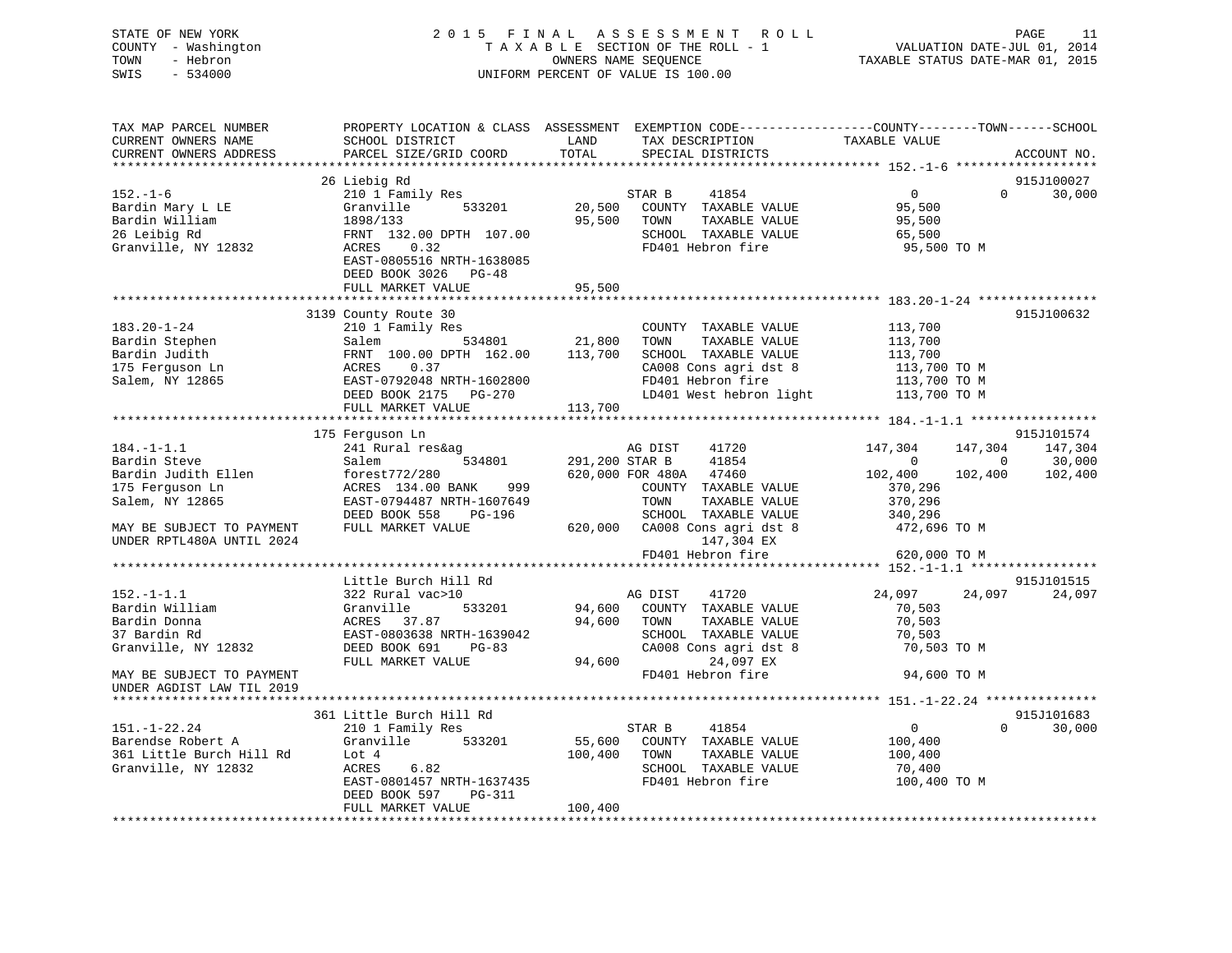# STATE OF NEW YORK 2 0 1 5 F I N A L A S S E S S M E N T R O L L PAGE 12 COUNTY - Washington T A X A B L E SECTION OF THE ROLL - 1 VALUATION DATE-JUL 01, 2014 TOWN - Hebron OWNERS NAME SEQUENCE TAXABLE STATUS DATE-MAR 01, 2015 SWIS - 534000 UNIFORM PERCENT OF VALUE IS 100.00

| TAX MAP PARCEL NUMBER<br>CURRENT OWNERS NAME | SCHOOL DISTRICT                                    | LAND           | PROPERTY LOCATION & CLASS ASSESSMENT EXEMPTION CODE----------------COUNTY-------TOWN------SCHOOL<br>TAX DESCRIPTION | TAXABLE VALUE      |                       |
|----------------------------------------------|----------------------------------------------------|----------------|---------------------------------------------------------------------------------------------------------------------|--------------------|-----------------------|
| CURRENT OWNERS ADDRESS                       | PARCEL SIZE/GRID COORD                             | TOTAL          | SPECIAL DISTRICTS                                                                                                   |                    | ACCOUNT NO.           |
|                                              |                                                    |                |                                                                                                                     |                    |                       |
| $177. - 1 - 53$                              | 333 Tiplady Rd<br>241 Rural res&ag                 |                | AG DIST<br>41720                                                                                                    | 127,292<br>127,292 | 915J101358<br>127,292 |
| Baric Nicolas                                | 534801<br>Salem                                    | 277,500 STAR B | 41854                                                                                                               | $\overline{0}$     | 30,000<br>$\Omega$    |
| 322 West 57th St                             | 3478/182                                           | 369,700        | COUNTY TAXABLE VALUE                                                                                                | 242,408            |                       |
| New York, NY 10019                           | ACRES 158.40                                       |                | TAXABLE VALUE<br>TOWN                                                                                               | 242,408            |                       |
|                                              | EAST-0814555 NRTH-1611160                          |                | SCHOOL TAXABLE VALUE                                                                                                | 212,408            |                       |
| PRIOR OWNER ON 3/01/2015                     | DEED BOOK 3512 PG-250                              |                | CA008 Cons agri dst 8                                                                                               | 242,408 TO M       |                       |
| DeWitt Judith A Trustee                      | FULL MARKET VALUE                                  | 369,700        | 127,292 EX                                                                                                          |                    |                       |
|                                              |                                                    |                | FD401 Hebron fire                                                                                                   | 369,700 TO M       |                       |
| MAY BE SUBJECT TO PAYMENT                    |                                                    |                |                                                                                                                     |                    |                       |
| UNDER AGDIST LAW TIL 2019                    |                                                    |                |                                                                                                                     |                    |                       |
| *****************************                |                                                    |                |                                                                                                                     |                    |                       |
|                                              | State Route 22                                     |                |                                                                                                                     |                    | 915J100560            |
| $178. - 1 - 14$<br>Baric Nicolas             | 314 Rural vac<10                                   | 6,750          | COUNTY TAXABLE VALUE<br>TOWN<br>TAXABLE VALUE                                                                       | 6,750<br>6,750     |                       |
| 322 West 57th St                             | Salem<br>534801<br>ACRES<br>7.40                   | 6,750          | SCHOOL TAXABLE VALUE                                                                                                | 6,750              |                       |
| New York, NY 10019                           | EAST-0816289 NRTH-1611273                          |                | FD401 Hebron fire                                                                                                   | 6,750 TO M         |                       |
|                                              | DEED BOOK 3512 PG-250                              |                |                                                                                                                     |                    |                       |
| PRIOR OWNER ON 3/01/2015                     | FULL MARKET VALUE                                  | 6,750          |                                                                                                                     |                    |                       |
| DeWitt Judith A Trustee                      |                                                    |                |                                                                                                                     |                    |                       |
| *************                                |                                                    |                |                                                                                                                     |                    |                       |
|                                              | 181 Barkley Ln                                     |                |                                                                                                                     |                    | 915J101122            |
| $183.2 - 1 - 18$                             | 260 Seasonal res - WTRFNT                          |                | COUNTY TAXABLE VALUE                                                                                                | 169,000            |                       |
| Barkley Camp LLC                             | 534801<br>Salem                                    | 76,100         | TAXABLE VALUE<br>TOWN                                                                                               | 169,000            |                       |
| 3 Mark St                                    | Lot 1                                              | 169,000        | SCHOOL TAXABLE VALUE                                                                                                | 169,000            |                       |
| Troy, NY 12180                               | FRNT 164.00 DPTH 341.00                            |                | FD401 Hebron fire                                                                                                   | 169,000 TO M       |                       |
|                                              | EAST-0788176 NRTH-1607346<br>DEED BOOK 2823 PG-162 |                |                                                                                                                     |                    |                       |
|                                              | FULL MARKET VALUE                                  | 169,000        |                                                                                                                     |                    |                       |
|                                              |                                                    |                |                                                                                                                     |                    |                       |
|                                              | Barkley Lk                                         |                |                                                                                                                     |                    | 915J101159            |
| $183.2 - 1 - 37$                             | 315 Underwtr 1nd - WTRFNT                          |                | COUNTY TAXABLE VALUE                                                                                                | 57,000             |                       |
| Barkley Estates Inc                          | Salem<br>534801                                    | 57,000         | TOWN<br>TAXABLE VALUE                                                                                               | 57,000             |                       |
| Attn: Michael J. Colatarci                   | 453/954 477/514                                    | 57,000         | SCHOOL TAXABLE VALUE                                                                                                | 57,000             |                       |
| 221 Birch Tree Cir                           | ACRES 53.00                                        |                | FD401 Hebron fire                                                                                                   | 57,000 TO M        |                       |
| Aiken, SC 29803                              | EAST-0787027 NRTH-1607218                          |                |                                                                                                                     |                    |                       |
|                                              | FULL MARKET VALUE                                  | 57,000         |                                                                                                                     |                    |                       |
|                                              |                                                    |                |                                                                                                                     |                    |                       |
|                                              | Middle Rd/e Off                                    |                |                                                                                                                     |                    | 915J100037            |
| $177. - 1 - 5.1$                             | 323 Vacant rural                                   |                | COUNTY TAXABLE VALUE                                                                                                | 9,000              |                       |
| Barnes Anthony<br>Barnes Roxie Lee           | 534801<br>Salem<br>No Deeded R O W                 | 9,000<br>9,000 | TOWN<br>TAXABLE VALUE<br>SCHOOL TAXABLE VALUE                                                                       | 9,000<br>9,000     |                       |
| 206-14 46th Ave                              | ACRES<br>12.00                                     |                | CA008 Cons agri dst 8                                                                                               | 9,000 TO M         |                       |
| Bayside, NY 11361                            | EAST-0809132 NRTH-1617791                          |                | FD401 Hebron fire                                                                                                   | 9,000 TO M         |                       |
|                                              | DEED BOOK 392<br>PG-985                            |                |                                                                                                                     |                    |                       |
|                                              | FULL MARKET VALUE                                  | 9,000          |                                                                                                                     |                    |                       |
|                                              |                                                    |                |                                                                                                                     |                    |                       |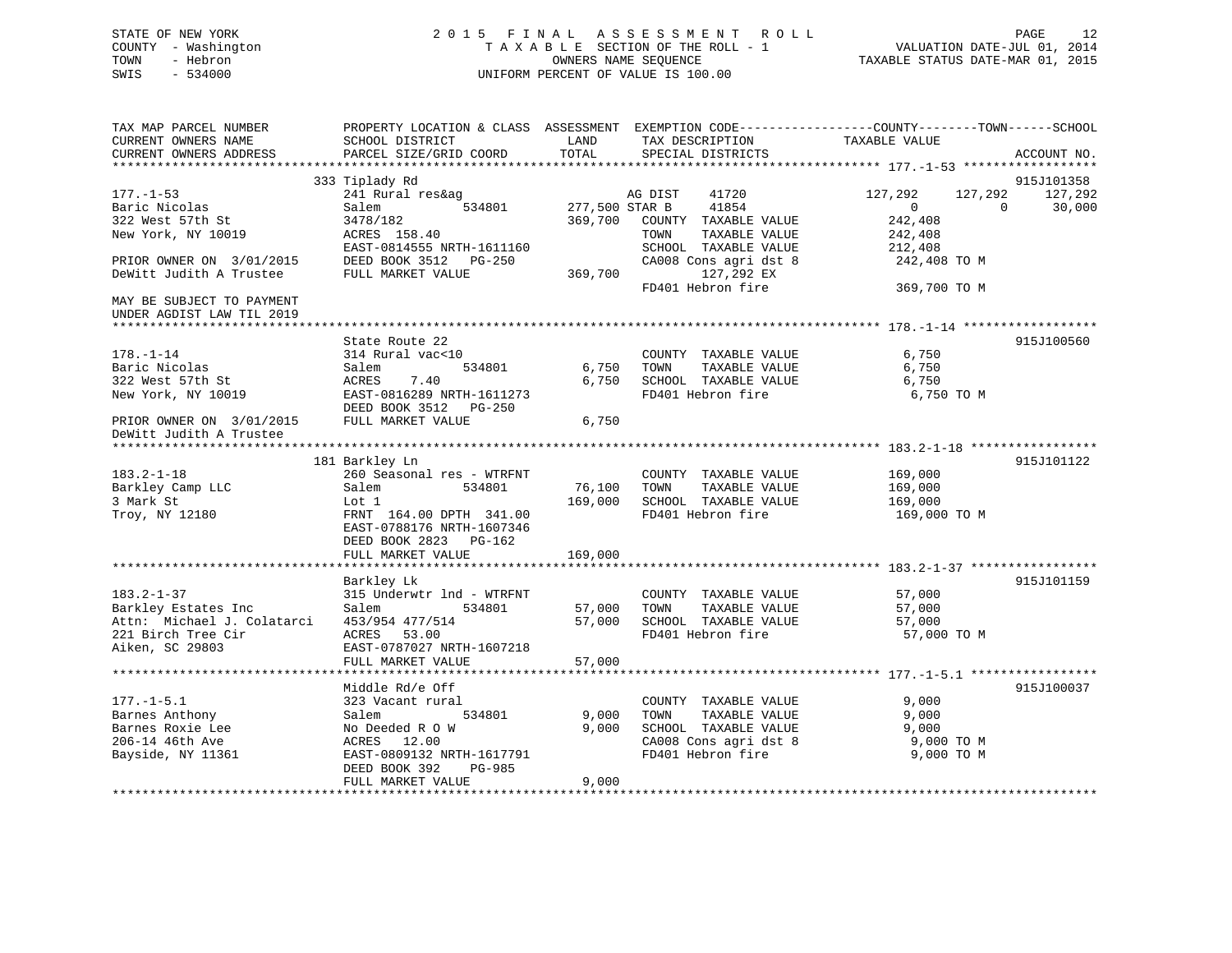# STATE OF NEW YORK 2 0 1 5 F I N A L A S S E S S M E N T R O L L PAGE 13 COUNTY - Washington T A X A B L E SECTION OF THE ROLL - 1 VALUATION DATE-JUL 01, 2014 TOWN - Hebron OWNERS NAME SEQUENCE TAXABLE STATUS DATE-MAR 01, 2015 SWIS - 534000 UNIFORM PERCENT OF VALUE IS 100.00

| TAX MAP PARCEL NUMBER<br>CURRENT OWNERS NAME<br>CURRENT OWNERS ADDRESS                                   | SCHOOL DISTRICT<br>PARCEL SIZE/GRID COORD                                                                                                                                           | LAND<br>TAX DESCRIPTION<br>TOTAL<br>SPECIAL DISTRICTS                                                                                                                                                                                                          | PROPERTY LOCATION & CLASS ASSESSMENT EXEMPTION CODE---------------COUNTY-------TOWN-----SCHOOL<br>TAXABLE VALUE<br>ACCOUNT NO.                                            |
|----------------------------------------------------------------------------------------------------------|-------------------------------------------------------------------------------------------------------------------------------------------------------------------------------------|----------------------------------------------------------------------------------------------------------------------------------------------------------------------------------------------------------------------------------------------------------------|---------------------------------------------------------------------------------------------------------------------------------------------------------------------------|
| $183.16 - 1 - 18$<br>Barnes Frederick<br>3180 County Route 30<br>Salem, NY 12865                         | 3180 County Route 30<br>210 1 Family Res<br>534801<br>Salem<br>$183.16 - 1 - 18. - 1$<br>ACRES<br>7.77<br>EAST-0792491 NRTH-1604139<br>DEED BOOK 440<br>PG-957<br>FULL MARKET VALUE | 92 PCT OF VALUE USED FOR EXEMPTION PURPOSES<br>VET COM CT 41131<br>46,200 STAR B<br>41854<br>185,900<br>COUNTY TAXABLE VALUE<br>TOWN<br>TAXABLE VALUE<br>SCHOOL TAXABLE VALUE<br>CA008 Cons agri dst 8<br>185,900 FD401 Hebron fire<br>LD401 West hebron light | 915J100038<br>$\overline{0}$<br>42,757<br>30,000<br>$\overline{0}$<br>30,000<br>$\Omega$<br>143,143<br>155,900<br>155,900<br>185,900 TO M<br>185,900 TO M<br>185,900 TO M |
| $152 - 2 - 14$<br>Barnes Lambert<br>Barnes Marion<br>169 County Route 28<br>Granville, NY 12832          | 169 County Route 28<br>210 1 Family Res<br>533201<br>Granville<br>1.10<br>ACRES<br>EAST-0810754 NRTH-1642751<br>DEED BOOK 413<br>PG-656<br>FULL MARKET VALUE                        | STAR EN<br>41834<br>38,200 COUNTY TAXABLE VALUE<br>99,500<br>TOWN<br>TAXABLE VALUE<br>SCHOOL TAXABLE VALUE<br>FD401 Hebron fire<br>99,500                                                                                                                      | 915J100039<br>$\sim$ 0<br>$\Omega$<br>65,300<br>99,500<br>99,500<br>34,200<br>99,500 TO M                                                                                 |
| $153. - 1 - 7$<br>Barnes Lambert E<br>Barnes Marion<br>169 County Route 28<br>Granville, NY 12832        | Sawmill Rd<br>312 Vac w/imprv<br>533201<br>Granville<br>6.00<br>ACRES<br>ACRES 0.00<br>EAST-0823379 NRTH-1637775<br>DEED BOOK 492<br>PG-1095<br>FULL MARKET VALUE                   | COUNTY TAXABLE VALUE<br>34,000<br>TOWN<br>TAXABLE VALUE<br>43,800<br>SCHOOL TAXABLE VALUE<br>FD401 Hebron fire<br>43,800                                                                                                                                       | 915J100564<br>43,800<br>43,800<br>43,800<br>43,800 TO M                                                                                                                   |
| $153. - 1 - 12.2$<br>Bartholomew James F<br>Bartholomew Vicki L<br>1073 Smith Rd<br>Granville, NY 12832  | 1073 Smith Rd<br>210 1 Family Res<br>Granville<br>533201<br>FRNT 320.00 DPTH 100.00<br>0.73<br>ACRES<br>EAST-0816679 NRTH-1635970<br>DEED BOOK 742<br>PG-233<br>FULL MARKET VALUE   | COUNTY TAXABLE VALUE<br>36,900<br>TOWN<br>TAXABLE VALUE<br>60,400<br>SCHOOL TAXABLE VALUE<br>CA008 Cons agri dst 8<br>FD401 Hebron fire<br>60,400                                                                                                              | 915J101195<br>60,400<br>60,400<br>60,400<br>60,400 TO M<br>60,400 TO M                                                                                                    |
| $185. - 1 - 18$<br>Basiroglou Athanasios<br>Basiroglou Kyriaki<br>6154 State Route 22<br>Salem, NY 12865 | 6154 State Route 22<br>210 1 Family Res<br>Salem<br>534801<br>Lot H<br>ACRES<br>2.38<br>EAST-0815249 NRTH-1605735<br>DEED BOOK 2634<br>PG-105<br>FULL MARKET VALUE                  | STAR B<br>41854<br>35,300<br>COUNTY TAXABLE VALUE<br>53,300<br>TOWN<br>TAXABLE VALUE<br>SCHOOL TAXABLE VALUE<br>FD401 Hebron fire<br>53,300                                                                                                                    | 915J101439<br>$\mathbf{0}$<br>$\Omega$<br>30,000<br>53,300<br>53,300<br>23,300<br>53,300 TO M                                                                             |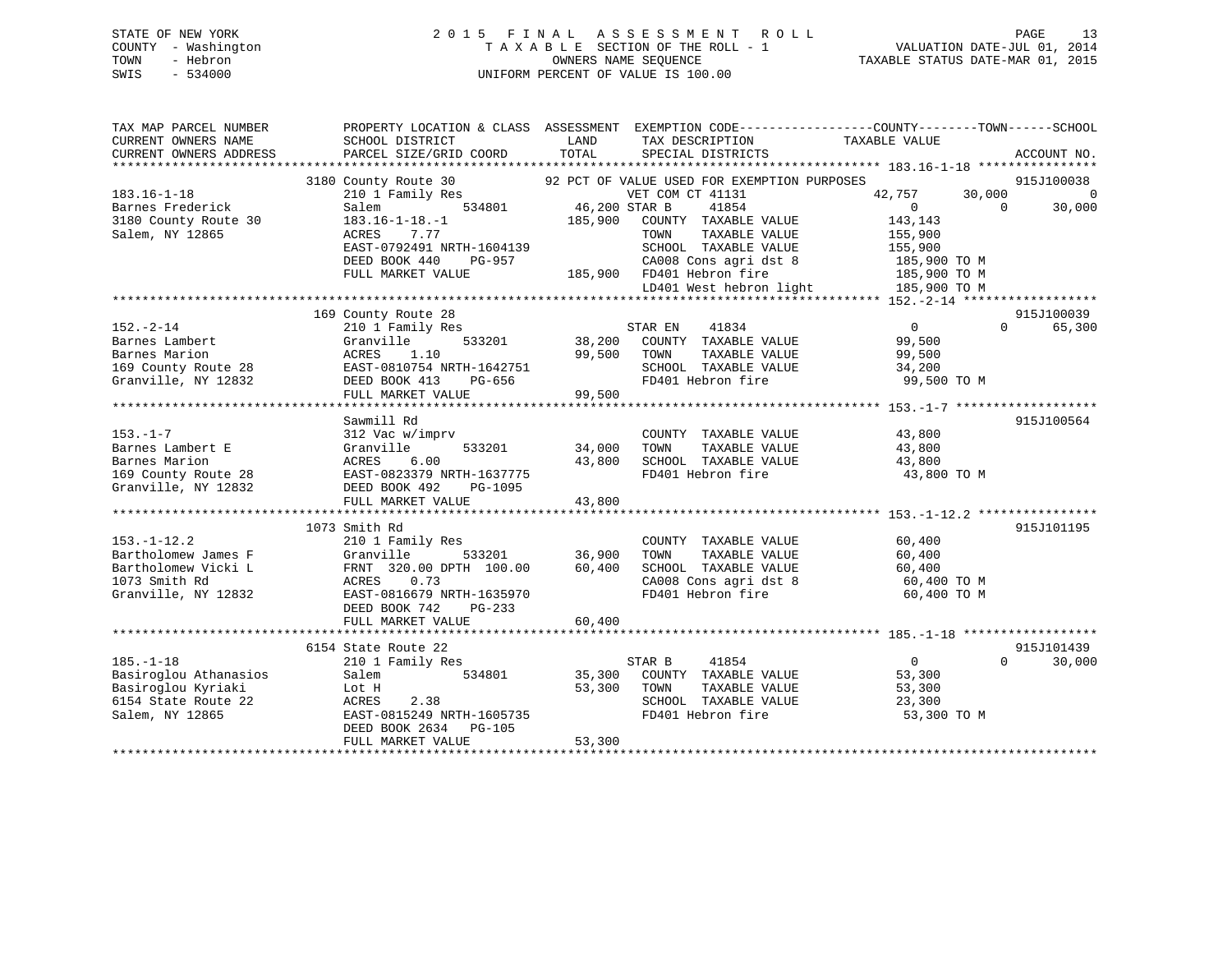# STATE OF NEW YORK 2 0 1 5 F I N A L A S S E S S M E N T R O L L PAGE 14 COUNTY - Washington T A X A B L E SECTION OF THE ROLL - 1 VALUATION DATE-JUL 01, 2014 TOWN - Hebron OWNERS NAME SEQUENCE TAXABLE STATUS DATE-MAR 01, 2015 SWIS - 534000 UNIFORM PERCENT OF VALUE IS 100.00

| TAX MAP PARCEL NUMBER                                        | PROPERTY LOCATION & CLASS ASSESSMENT EXEMPTION CODE---------------COUNTY-------TOWN-----SCHOOL |               |                                                                                                   |                  |             |
|--------------------------------------------------------------|------------------------------------------------------------------------------------------------|---------------|---------------------------------------------------------------------------------------------------|------------------|-------------|
| CURRENT OWNERS NAME<br>CURRENT OWNERS ADDRESS                | SCHOOL DISTRICT<br>PARCEL SIZE/GRID COORD                                                      | LAND<br>TOTAL | TAX DESCRIPTION<br>SPECIAL DISTRICTS                                                              | TAXABLE VALUE    | ACCOUNT NO. |
|                                                              |                                                                                                |               |                                                                                                   |                  |             |
|                                                              | State Route 22                                                                                 |               |                                                                                                   |                  | 915J101440  |
| $185. - 1 - 19$                                              | 312 Vac w/imprv                                                                                |               | COUNTY TAXABLE VALUE 17,500                                                                       |                  |             |
| Basiroglou Athanasios                                        | 534801<br>Salem                                                                                | 14,600        | TAXABLE VALUE<br>TOWN                                                                             |                  |             |
| 6154 State Route 22                                          | ACRES<br>2.06                                                                                  | 17,500        | SCHOOL TAXABLE VALUE                                                                              | 17,500<br>17,500 |             |
| Salem, NY 12865                                              | EAST-0815451 NRTH-1606107                                                                      |               | FD401 Hebron fire 17,500 TO M                                                                     |                  |             |
|                                                              | DEED BOOK 2569 PG-116                                                                          |               |                                                                                                   |                  |             |
|                                                              | FULL MARKET VALUE                                                                              | 17,500        |                                                                                                   |                  |             |
|                                                              |                                                                                                |               |                                                                                                   |                  |             |
|                                                              | 47 Valley View Way                                                                             |               |                                                                                                   |                  |             |
| $168. - 1 - 18.12$                                           | 270 Mfg housing                                                                                |               | COUNTY TAXABLE VALUE 75,000                                                                       |                  |             |
| Bassett Michael A                                            | Hartford                                                                                       | 533801 36,100 | TAXABLE VALUE<br>TOWN                                                                             | 75,000           |             |
| 460 Black Creek Rd                                           | ACRES 2.65                                                                                     | 75,000        |                                                                                                   |                  |             |
| Salem, NY 12865                                              | EAST-0798540 NRTH-1621870                                                                      |               | SCHOOL TAXABLE VALUE 75,000<br>CA008 Cons agri dst 8 75,000 TO M<br>FD401 Hebron fire 75,000 TO M |                  |             |
|                                                              | DEED BOOK 3291 PG-303<br>FULL MARKET VALUE                                                     | 75,000        |                                                                                                   |                  |             |
|                                                              |                                                                                                |               |                                                                                                   |                  |             |
|                                                              | County Route 31                                                                                |               |                                                                                                   |                  | 915J100303  |
| $151. - 1 - 26$                                              | 312 Vac w/imprv                                                                                |               | COUNTY TAXABLE VALUE                                                                              | 89,000           |             |
| Bassett Steven J                                             | Granville                                                                                      | 533201 87,600 | TAXABLE VALUE<br>TOWN                                                                             | 89,000           |             |
|                                                              | ACRES 34.00                                                                                    | 89,000        | SCHOOL TAXABLE VALUE                                                                              | 89,000           |             |
|                                                              | EAST-0803051 NRTH-1634100                                                                      |               | FD401 Hebron fire                                                                                 | 89,000 TO M      |             |
| Bassett Kathryn E<br>24 Lewis Hill Ln<br>Greenwich, NY 12834 | DEED BOOK 786 PG-329                                                                           |               |                                                                                                   |                  |             |
|                                                              | FULL MARKET VALUE                                                                              | 89,000        |                                                                                                   |                  |             |
|                                                              |                                                                                                |               |                                                                                                   |                  |             |
|                                                              | 4037 County Route 30                                                                           |               |                                                                                                   |                  | 915J100182  |
| $167. - 1 - 38$                                              | 210 1 Family Res                                                                               |               | COUNTY TAXABLE VALUE                                                                              | 109,700          |             |
| Batchelder Ashley V                                          | Hartford<br>533801 25,300                                                                      |               | TAXABLE VALUE<br>TOWN                                                                             | 109,700          |             |
| 4037 County Route 30                                         | FRNT 250.00 DPTH 100.00                                                                        | 109,700       | SCHOOL TAXABLE VALUE                                                                              | 109,700          |             |
| Salem, NY 12865                                              | EAST-0788004 NRTH-1622953                                                                      |               | FD401 Hebron fire                                                                                 | 109,700 TO M     |             |
|                                                              | DEED BOOK 3171 PG-33<br>FULL MARKET VALUE                                                      | 109,700       |                                                                                                   |                  |             |
|                                                              |                                                                                                |               |                                                                                                   |                  |             |
|                                                              | 6709 State Route 22                                                                            |               |                                                                                                   |                  | 915J100542  |
| $169. - 1 - 23$                                              | 210 1 Family Res                                                                               |               | COUNTY TAXABLE VALUE 41,500                                                                       |                  |             |
| Bates Donald J                                               | Granville                                                                                      | 533201 30,300 | TOWN<br>TAXABLE VALUE                                                                             | 41,500           |             |
| 174 Butler Rd                                                | FRNT 170.00 DPTH 145.00                                                                        | 41,500        |                                                                                                   | 41,500           |             |
| Fort Edward, NY 12828                                        | ACRES 0.57                                                                                     |               | SCHOOL TAXABLE VALUE<br>FD401 Hebron fire                                                         | 41,500 TO M      |             |
|                                                              | EAST-0815229 NRTH-1619603                                                                      |               |                                                                                                   |                  |             |
|                                                              | DEED BOOK 2592 PG-55                                                                           |               |                                                                                                   |                  |             |
|                                                              | FULL MARKET VALUE                                                                              | 41,500        |                                                                                                   |                  |             |
|                                                              |                                                                                                |               |                                                                                                   |                  |             |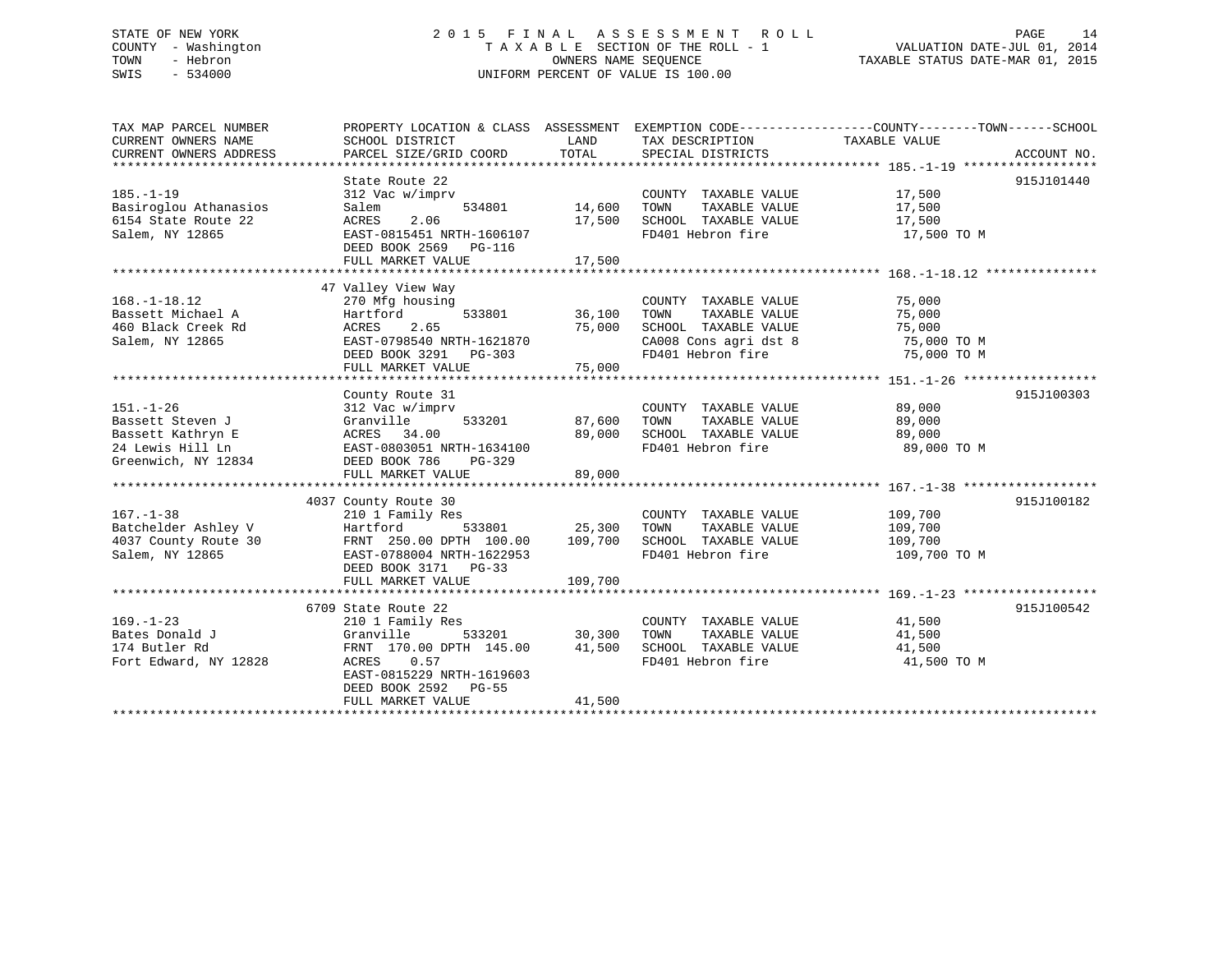# STATE OF NEW YORK 2 0 1 5 F I N A L A S S E S S M E N T R O L L PAGE 15 COUNTY - Washington T A X A B L E SECTION OF THE ROLL - 1 VALUATION DATE-JUL 01, 2014 TOWN - Hebron OWNERS NAME SEQUENCE TAXABLE STATUS DATE-MAR 01, 2015 SWIS - 534000 UNIFORM PERCENT OF VALUE IS 100.00

| TAX MAP PARCEL NUMBER<br>CURRENT OWNERS NAME | PROPERTY LOCATION & CLASS ASSESSMENT EXEMPTION CODE---------------COUNTY-------TOWN-----SCHOOL<br>SCHOOL DISTRICT | LAND    | TAX DESCRIPTION       | TAXABLE VALUE     |          |             |
|----------------------------------------------|-------------------------------------------------------------------------------------------------------------------|---------|-----------------------|-------------------|----------|-------------|
| CURRENT OWNERS ADDRESS                       | PARCEL SIZE/GRID COORD                                                                                            | TOTAL   | SPECIAL DISTRICTS     |                   |          | ACCOUNT NO. |
|                                              |                                                                                                                   |         |                       |                   |          |             |
|                                              | 132 Mcknight Hill Rd                                                                                              |         |                       |                   |          | 915J100423  |
| $176. - 1 - 8$                               | 240 Rural res                                                                                                     |         | STAR B<br>41854       | $0 \qquad \qquad$ | $\Omega$ | 30,000      |
| Bauer Rob                                    | 534801<br>Salem                                                                                                   | 250,400 | COUNTY TAXABLE VALUE  | 380,700           |          |             |
| Subers Peter                                 | ACRES 119.00                                                                                                      | 380,700 | TOWN<br>TAXABLE VALUE | 380,700           |          |             |
| 132 Mcknight Hill Rd                         | EAST-0802417 NRTH-1615753                                                                                         |         | SCHOOL TAXABLE VALUE  | 350,700           |          |             |
| Salem, NY 12865                              | DEED BOOK 545<br>PG-176                                                                                           |         | FD401 Hebron fire     | 380,700 TO M      |          |             |
|                                              | FULL MARKET VALUE                                                                                                 | 380,700 |                       |                   |          |             |
|                                              |                                                                                                                   |         |                       |                   |          |             |
|                                              | Lily Pond Rd/s Off                                                                                                |         |                       |                   |          | 915J101046  |
| $142. - 3 - 13$                              | 322 Rural vac>10                                                                                                  |         | FOR 480A 47460        | 11,200            | 11,200   | 11,200      |
| Baumgartner Johann                           | 533801<br>Hartford                                                                                                | 14,000  | COUNTY TAXABLE VALUE  | 2,800             |          |             |
| Baumgartner Sonya                            | $142. - 1 - 13$                                                                                                   | 14,000  | TAXABLE VALUE<br>TOWN | 2,800             |          |             |
| 9 Lindberg Ct                                | ACRES 18.70                                                                                                       |         | SCHOOL TAXABLE VALUE  | 2,800             |          |             |
| Northport, NY 11768                          | EAST-0796690 NRTH-1642634                                                                                         |         | CA008 Cons agri dst 8 | 14,000 TO M       |          |             |
|                                              | DEED BOOK 864<br>PG-37                                                                                            |         | FD401 Hebron fire     | 14,000 TO M       |          |             |
| MAY BE SUBJECT TO PAYMENT                    | FULL MARKET VALUE                                                                                                 | 14,000  |                       |                   |          |             |
| UNDER RPTL480A UNTIL 2024                    |                                                                                                                   |         |                       |                   |          |             |
|                                              |                                                                                                                   |         |                       |                   |          |             |
|                                              | 183 Darfler Rd                                                                                                    |         |                       |                   |          |             |
| $159. - 1 - 24.2$                            | 283 Res w/Comuse                                                                                                  |         | COUNTY TAXABLE VALUE  | 142,000           |          |             |
| Beadnell Jason                               | Hartford<br>533801                                                                                                | 39,000  | TOWN<br>TAXABLE VALUE | 142,000           |          |             |
| 7176 State Route 40                          | 3201/237                                                                                                          | 142,000 | SCHOOL TAXABLE VALUE  | 142,000           |          |             |
| Argyle, NY 12809                             | ACRES<br>3.50                                                                                                     |         | CA008 Cons agri dst 8 | 142,000 TO M      |          |             |
|                                              | EAST-0797517 NRTH-1629418                                                                                         |         | FD401 Hebron fire     | 142,000 TO M      |          |             |
|                                              | DEED BOOK 2721 PG-236                                                                                             |         |                       |                   |          |             |
|                                              | FULL MARKET VALUE                                                                                                 | 142,000 |                       |                   |          |             |
|                                              |                                                                                                                   |         |                       |                   |          |             |
|                                              | 111 Higgins Rd                                                                                                    |         |                       |                   |          | 915J101035  |
| $170. - 2 - 1$                               | 210 1 Family Res                                                                                                  |         | STAR EN<br>41834      | $\overline{0}$    | $\Omega$ | 65,300      |
| Beattie Virginia M                           | Granville<br>533201                                                                                               | 41,300  | COUNTY TAXABLE VALUE  | 90,500            |          |             |
| 111 Higgins Rd                               | 4.70<br>ACRES                                                                                                     | 90,500  | TOWN<br>TAXABLE VALUE | 90,500            |          |             |
| Granville, NY 12832                          | EAST-0819651 NRTH-1625581                                                                                         |         | SCHOOL TAXABLE VALUE  | 25,200            |          |             |
|                                              | DEED BOOK 917<br>PG-96                                                                                            |         | FD401 Hebron fire     | 90,500 TO M       |          |             |
|                                              | FULL MARKET VALUE                                                                                                 | 90,500  |                       |                   |          |             |
|                                              |                                                                                                                   |         |                       |                   |          |             |
|                                              | County Route 31                                                                                                   |         |                       |                   |          | 915J101136  |
| $151. - 1 - 12.2$                            | 314 Rural vac<10                                                                                                  |         | COUNTY TAXABLE VALUE  | 11,400            |          |             |
| Becker George R                              | 533201<br>Granville                                                                                               | 11,400  | TOWN<br>TAXABLE VALUE | 11,400            |          |             |
| 1422 Co Rt 31                                | ACRES<br>1.50                                                                                                     | 11,400  | SCHOOL TAXABLE VALUE  | 11,400            |          |             |
| Granville, NY 12832                          | EAST-0806216 NRTH-1637374                                                                                         |         | FD401 Hebron fire     | 11,400 TO M       |          |             |
|                                              | PG-197<br>DEED BOOK 601                                                                                           |         |                       |                   |          |             |
|                                              | FULL MARKET VALUE                                                                                                 | 11,400  |                       |                   |          |             |
|                                              |                                                                                                                   |         |                       |                   |          |             |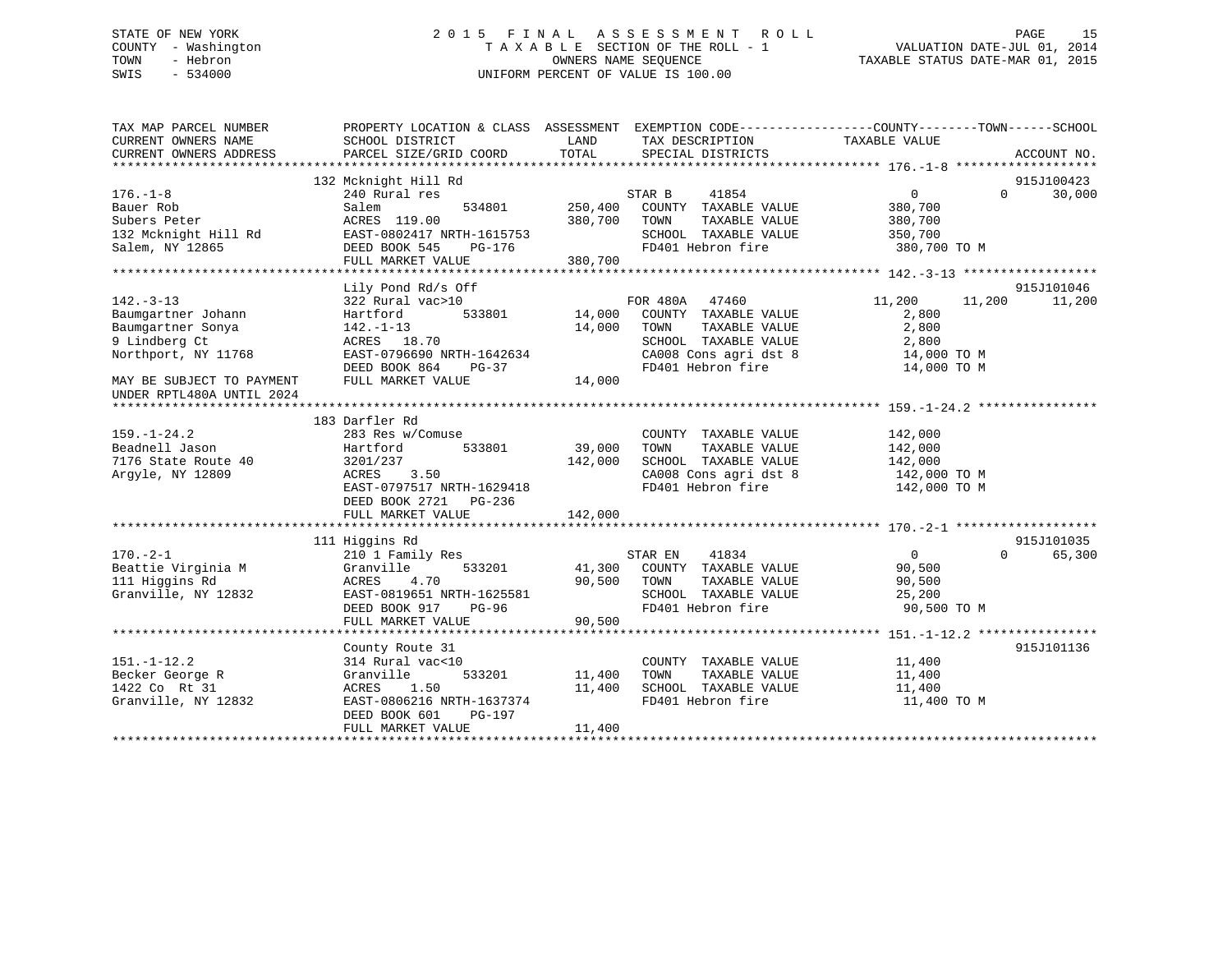# STATE OF NEW YORK 2 0 1 5 F I N A L A S S E S S M E N T R O L L PAGE 16 COUNTY - Washington T A X A B L E SECTION OF THE ROLL - 1 VALUATION DATE-JUL 01, 2014 TOWN - Hebron OWNERS NAME SEQUENCE TAXABLE STATUS DATE-MAR 01, 2015 SWIS - 534000 UNIFORM PERCENT OF VALUE IS 100.00

| TAX MAP PARCEL NUMBER<br>CURRENT OWNERS NAME<br>CURRENT OWNERS ADDRESS | PROPERTY LOCATION & CLASS ASSESSMENT EXEMPTION CODE----------------COUNTY-------TOWN-----SCHOOL<br>SCHOOL DISTRICT<br>PARCEL SIZE/GRID COORD | LAND<br>TOTAL | TAX DESCRIPTION<br>SPECIAL DISTRICTS | TAXABLE VALUE              | ACCOUNT NO.        |
|------------------------------------------------------------------------|----------------------------------------------------------------------------------------------------------------------------------------------|---------------|--------------------------------------|----------------------------|--------------------|
|                                                                        |                                                                                                                                              |               |                                      |                            |                    |
|                                                                        | 1422 County Route 31                                                                                                                         |               |                                      |                            | 915J100045         |
| $152. - 1 - 11$                                                        | 210 1 Family Res                                                                                                                             |               | COUNTY TAXABLE VALUE                 | 92,400                     |                    |
| Becker George R                                                        | 533201<br>Granville                                                                                                                          | 30,700        | TAXABLE VALUE<br>TOWN                | 92,400                     |                    |
| 1422 County Route 31                                                   | ACRES<br>2.50                                                                                                                                | 92,400        | SCHOOL TAXABLE VALUE                 | 92,400                     |                    |
| Granville, NY 12832                                                    | EAST-0806287 NRTH-1637571                                                                                                                    |               | FD401 Hebron fire                    | 92,400 TO M                |                    |
|                                                                        | DEED BOOK 3388 PG-342                                                                                                                        |               |                                      |                            |                    |
|                                                                        | FULL MARKET VALUE                                                                                                                            | 92,400        |                                      |                            |                    |
|                                                                        |                                                                                                                                              |               |                                      |                            |                    |
|                                                                        | 137 Higgins Rd                                                                                                                               |               |                                      |                            | 915J100047         |
| $170. - 2 - 6$                                                         | 210 1 Family Res                                                                                                                             |               | 41834<br>STAR EN                     | $\overline{0}$<br>$\Omega$ | 65,300             |
| Beebe Glen L                                                           | Granville<br>533201                                                                                                                          |               | 46,200 COUNTY TAXABLE VALUE          | 116,700                    |                    |
| Beebe Bonnie L                                                         | ACRES<br>7.80                                                                                                                                | 116,700       | TAXABLE VALUE<br>TOWN                | 116,700                    |                    |
| 137 Higgins Rd                                                         | EAST-0820089 NRTH-1625267                                                                                                                    |               | SCHOOL TAXABLE VALUE                 | 51,400                     |                    |
| Granville, NY 12832                                                    | DEED BOOK 432<br>PG-1041                                                                                                                     |               | FD401 Hebron fire                    | 116,700 TO M               |                    |
|                                                                        | FULL MARKET VALUE                                                                                                                            | 116,700       |                                      |                            |                    |
|                                                                        |                                                                                                                                              |               |                                      |                            |                    |
|                                                                        | 117 Higgins Rd                                                                                                                               |               |                                      |                            | 915J100049         |
| $170. - 2 - 2$                                                         | 270 Mfg housing                                                                                                                              |               | STAR B<br>41854                      | $\Omega$                   | $\Omega$<br>30,000 |
| Beebe Victor                                                           | Granville                                                                                                                                    | 533201 38,800 | COUNTY TAXABLE VALUE                 | 48,800                     |                    |
| Beebe Joyce                                                            | 3.70<br>ACRES                                                                                                                                | 48,800        | TOWN<br>TAXABLE VALUE                | 48,800                     |                    |
| 117 Higgins Rd                                                         | EAST-0819636 NRTH-1625273                                                                                                                    |               | SCHOOL TAXABLE VALUE                 | 18,800                     |                    |
| Granville, NY 12832                                                    | DEED BOOK 432<br>PG-1043                                                                                                                     |               | FD401 Hebron fire                    | 48,800 TO M                |                    |
|                                                                        | FULL MARKET VALUE                                                                                                                            | 48,800        |                                      |                            |                    |
|                                                                        |                                                                                                                                              |               |                                      |                            |                    |
|                                                                        | Darfler Rd                                                                                                                                   |               |                                      |                            | 915J100002         |
| $159. - 1 - 21$                                                        | 312 Vac w/imprv                                                                                                                              |               | 41720<br>AG DIST                     | 18,403<br>18,403           | 18,403             |
| Behilo Edward J Jr                                                     | 533801<br>Hartford                                                                                                                           | 102,300       | COUNTY TAXABLE VALUE                 | 89,997                     |                    |
| Behilo Carol A                                                         | ACRES 65.80                                                                                                                                  | 108,400       | TOWN<br>TAXABLE VALUE                | 89,997                     |                    |
| PO Box 153                                                             | EAST-0799286 NRTH-1626270                                                                                                                    |               | SCHOOL TAXABLE VALUE                 | 89,997                     |                    |
| Moodus, CT 06469                                                       | DEED BOOK 468<br>PG-679                                                                                                                      |               | CA008 Cons agri dst 8                | 89,997 TO M                |                    |
|                                                                        | FULL MARKET VALUE                                                                                                                            | 108,400       | 18,403 EX                            |                            |                    |
| MAY BE SUBJECT TO PAYMENT                                              |                                                                                                                                              |               | FD401 Hebron fire                    | 108,400 TO M               |                    |
| UNDER AGDIST LAW TIL 2019                                              |                                                                                                                                              |               |                                      |                            |                    |
|                                                                        |                                                                                                                                              |               |                                      |                            |                    |
|                                                                        | 11 Pfiitze Rd                                                                                                                                |               |                                      |                            | 915L100499         |
| $183. - 1 - 24$                                                        | 210 1 Family Res                                                                                                                             |               | COUNTY TAXABLE VALUE                 | 125,300                    |                    |
| Benassi Richard A                                                      | 534801<br>Salem                                                                                                                              | 39,800        | TOWN<br>TAXABLE VALUE                | 125,300                    |                    |
| 11 Pfiitze Rd                                                          | 1.88 BANK<br>ACRES<br>11A                                                                                                                    | 125,300       | SCHOOL TAXABLE VALUE                 | 125,300                    |                    |
| Salem, NY 12865                                                        | EAST-0791919 NRTH-1599953                                                                                                                    |               | CA008 Cons agri dst 8                | 125,300 TO M               |                    |
|                                                                        | DEED BOOK 2339 PG-248                                                                                                                        |               | FD401 Hebron fire                    | 125,300 TO M               |                    |
|                                                                        | FULL MARKET VALUE                                                                                                                            | 125,300       |                                      |                            |                    |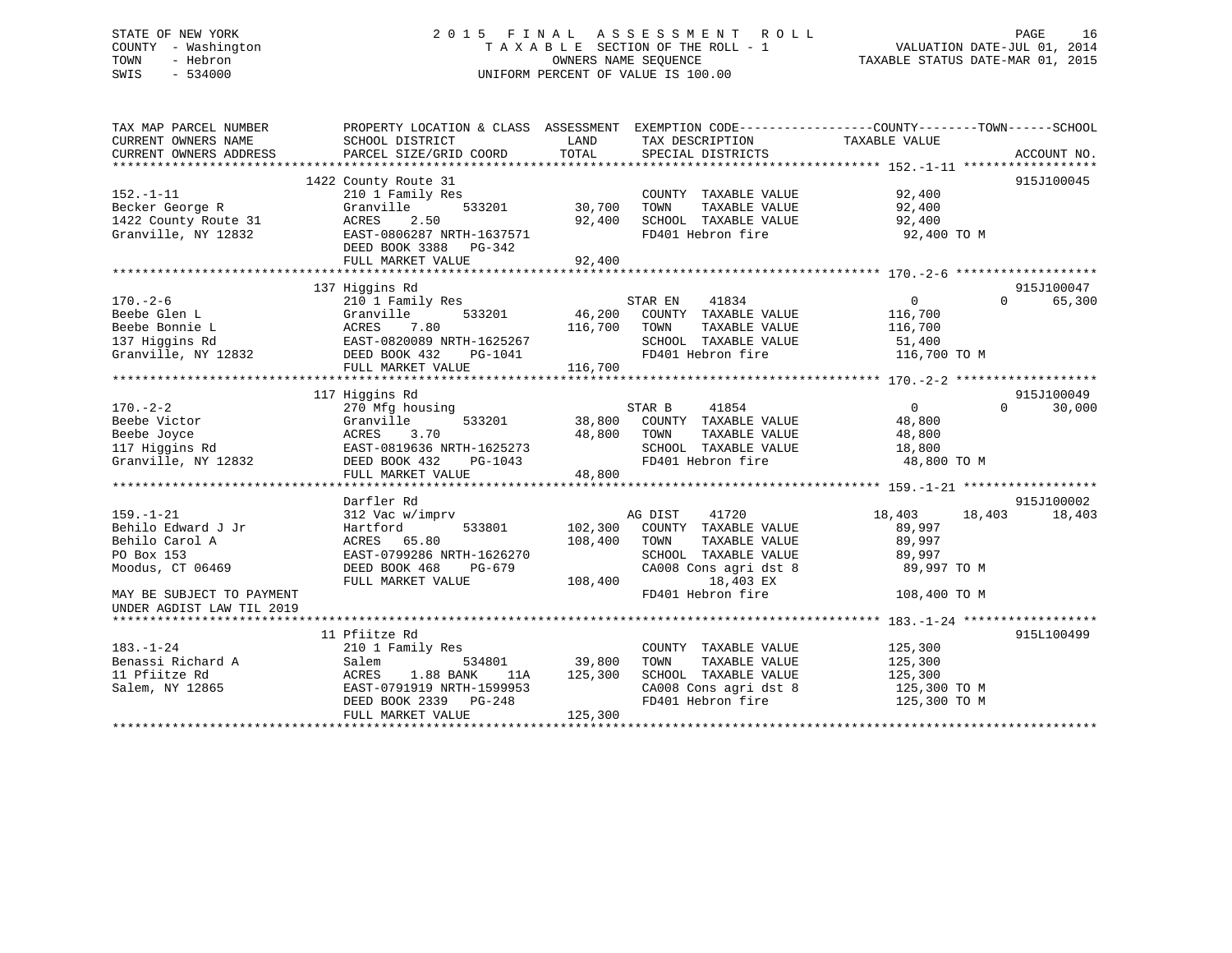# STATE OF NEW YORK 2 0 1 5 F I N A L A S S E S S M E N T R O L L PAGE 17 COUNTY - Washington T A X A B L E SECTION OF THE ROLL - 1 VALUATION DATE-JUL 01, 2014 TOWN - Hebron OWNERS NAME SEQUENCE TAXABLE STATUS DATE-MAR 01, 2015 SWIS - 534000 UNIFORM PERCENT OF VALUE IS 100.00

| TAX MAP PARCEL NUMBER<br>CURRENT OWNERS NAME<br>CURRENT OWNERS ADDRESS                           | PROPERTY LOCATION & CLASS ASSESSMENT EXEMPTION CODE----------------COUNTY-------TOWN-----SCHOOL<br>SCHOOL DISTRICT<br>PARCEL SIZE/GRID COORD                                                           | LAND<br>TOTAL             | TAX DESCRIPTION<br>SPECIAL DISTRICTS                                                                                                                                       | TAXABLE VALUE                                                               | ACCOUNT NO.                      |
|--------------------------------------------------------------------------------------------------|--------------------------------------------------------------------------------------------------------------------------------------------------------------------------------------------------------|---------------------------|----------------------------------------------------------------------------------------------------------------------------------------------------------------------------|-----------------------------------------------------------------------------|----------------------------------|
| $167. - 1 - 33.1$<br>Bender Robert E<br>4019 County Route 30<br>Salem, NY 12865                  | 4019 County Route 30<br>210 1 Family Res<br>Salem<br>5.55 BANK<br>ACRES<br>999<br>EAST-0787802 NRTH-1622559<br>DEED BOOK 896<br>$PG-19$<br>FULL MARKET VALUE                                           | 104,700<br>104,700        | STAR B<br>41854<br>534801 37,800 COUNTY TAXABLE VALUE<br>TOWN<br>TAXABLE VALUE<br>SCHOOL TAXABLE VALUE<br>FD401 Hebron fire                                                | $\overline{0}$<br>104,700<br>104,700<br>74,700<br>104,700 TO M              | 915J101212<br>30,000<br>$\Omega$ |
| $177. - 1 - 26.2$<br>Benicase Alan S<br>Benicase Catherine E<br>66 Main St<br>Highland, NY 12528 | State Route 22<br>314 Rural vac<10<br>534801<br>Salem<br>6.49<br>ACRES<br>EAST-0815166 NRTH-1613900<br>DEED BOOK 1665 PG-236                                                                           | 24,200<br>24,200          | COUNTY TAXABLE VALUE 24,200<br>TAXABLE VALUE 24,200<br>TOWN<br>SCHOOL TAXABLE VALUE 24,200<br>FD401 Hebron fire 24,20                                                      | 24,200 TO M                                                                 | 915J101069                       |
| $183. - 1 - 14$<br>Bennett Jason<br>3278 County Route 30<br>Salem, NY 12865                      | 3278 County Route 30<br>312 Vac w/imprv<br>Salem<br>470/1038 19,900<br>404/484<br>1.60<br>ACRES<br>EAST-0791474 NRTH-1606203<br>DEED BOOK 2457 PG-4<br>FULL MARKET VALUE                               | $534801$ 19,200<br>19,900 | COUNTY TAXABLE VALUE<br>TOWN      TAXABLE VALUE<br>SCHOOL TAXABLE VALUE<br>CA008 Cons agri dst 8 $19,900$ TO M<br>FD401 Hebron fire 19,900 TO M<br>LD401 West hebron light | 19,900<br>19,900<br>19,900<br>19,900 TO M                                   | 915J100504                       |
| $167. - 1 - 10.1$<br>Benson Craig<br>Bensen Marsha<br>158 Halls Pond Rd<br>Salem, NY 12865       | 158 Halls Pond Rd<br>210 1 Family Res<br>533801<br>Hartford<br>ACRES 1.50 BANK 999<br>MACRES 1.50 BANK 999<br>EAST-0791486 NRTH-1623720<br>DEED BOOK 2411 PG-125<br>999 1990 1991<br>FULL MARKET VALUE | 90,300 TOWN<br>90,300     | STAR B<br>41854<br>39,000 COUNTY TAXABLE VALUE<br>TAXABLE VALUE<br>SCHOOL TAXABLE VALUE<br>FD401 Hebron fire                                                               | $\overline{0}$<br>90,300<br>90,300<br>60,300<br>90,300 TO M                 | 915J101398<br>$\Omega$<br>30,000 |
| $183. - 1 - 15$<br>Benson Elaine A<br>3264 County Route 30<br>Salem, NY 12865                    | 3264 County Route 30<br>210 1 Family Res<br>Salem<br>534801<br>ACRES<br>3.00 BANK<br>999<br>EAST-0744730 NRTH-1179620<br>DEED BOOK 468<br>PG-898<br>FULL MARKET VALUE                                  | 42,500<br>140,400         | COUNTY TAXABLE VALUE<br>TOWN      TAXABLE VALUE<br>SCHOOL   TAXABLE VALUE<br>CA008 Cons agri dst 8 140,400 TO M<br>FD401 Hebron fire<br>140,400 LD401 West hebron light    | 140,400<br>140,400<br>$\frac{1}{140}$ , 400<br>140,400 TO M<br>140,400 TO M | 915J101204                       |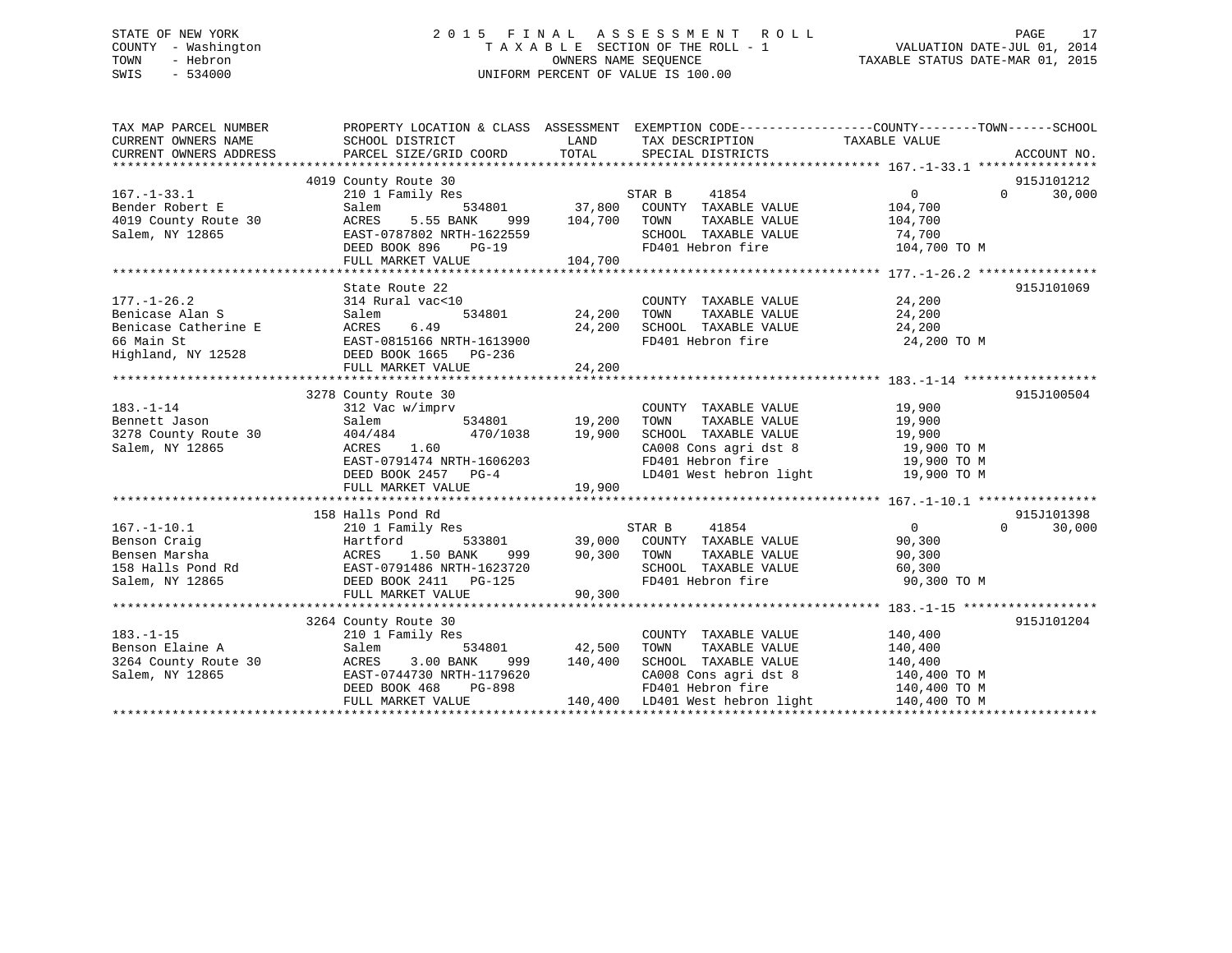# STATE OF NEW YORK 2 0 1 5 F I N A L A S S E S S M E N T R O L L PAGE 18 COUNTY - Washington T A X A B L E SECTION OF THE ROLL - 1 VALUATION DATE-JUL 01, 2014 TOWN - Hebron OWNERS NAME SEQUENCE TAXABLE STATUS DATE-MAR 01, 2015 SWIS - 534000 UNIFORM PERCENT OF VALUE IS 100.00

| TAX MAP PARCEL NUMBER                                                                      | PROPERTY LOCATION & CLASS ASSESSMENT                                                                                                                         |                            | EXEMPTION CODE-----------------COUNTY-------TOWN------SCHOOL                                                                                          |                                                                         |                    |
|--------------------------------------------------------------------------------------------|--------------------------------------------------------------------------------------------------------------------------------------------------------------|----------------------------|-------------------------------------------------------------------------------------------------------------------------------------------------------|-------------------------------------------------------------------------|--------------------|
| CURRENT OWNERS NAME                                                                        | SCHOOL DISTRICT                                                                                                                                              | LAND                       | TAX DESCRIPTION                                                                                                                                       | TAXABLE VALUE                                                           |                    |
| CURRENT OWNERS ADDRESS                                                                     | PARCEL SIZE/GRID COORD                                                                                                                                       | TOTAL                      | SPECIAL DISTRICTS                                                                                                                                     |                                                                         | ACCOUNT NO.        |
|                                                                                            | 3262 County Route 30                                                                                                                                         |                            |                                                                                                                                                       |                                                                         | 915J100633         |
| $183. - 1 - 16.1$<br>Benson Elaine A<br>3264 County Route 30<br>Salem, NY 12865            | 314 Rural vac<10<br>534801<br>Salem<br>4.00<br>ACRES<br>EAST-0791492 NRTH-1605720<br>DEED BOOK 687<br>PG-285<br>FULL MARKET VALUE                            | 27,300<br>27,300           | COUNTY TAXABLE VALUE<br>TOWN<br>TAXABLE VALUE<br>SCHOOL TAXABLE VALUE<br>CA008 Cons agri dst 8<br>FD401 Hebron fire<br>27,300 LD401 West hebron light | 27,300<br>27,300<br>27,300<br>27,300 TO M<br>27,300 TO M<br>27,300 TO M |                    |
|                                                                                            |                                                                                                                                                              |                            |                                                                                                                                                       |                                                                         |                    |
| $144. - 1 - 37.7$<br>Bergman Robert<br>Bergman Linda<br>15 Oak St<br>Fort Edward, NY 12828 | East Green Pond Way<br>314 Rural vac<10<br>Granville<br>533201<br>Lot C<br>Parcel With Water Righrs<br>5.10<br>ACRES<br>EAST-0817426 NRTH-1642092            | 32,200<br>32,200           | COUNTY TAXABLE VALUE<br>TAXABLE VALUE<br>TOWN<br>SCHOOL TAXABLE VALUE<br>FD401 Hebron fire                                                            | 32,200<br>32,200<br>32,200<br>32,200 TO M                               | 915J101451         |
|                                                                                            | DEED BOOK 525<br>$PG-178$<br>FULL MARKET VALUE                                                                                                               | 32,200                     |                                                                                                                                                       |                                                                         |                    |
|                                                                                            |                                                                                                                                                              |                            |                                                                                                                                                       |                                                                         |                    |
| $144. - 1 - 37.8$<br>Bergman Robert<br>Bergman Linda<br>15 Oak St<br>Fort Edward, NY 12828 | East Green Pond Way<br>314 Rural vac<10<br>Granville<br>533201<br>ACRES<br>5.10<br>EAST-0817784 NRTH-1641889<br>DEED BOOK 525<br>PG-181<br>FULL MARKET VALUE | 32,200<br>32,200<br>32,200 | COUNTY TAXABLE VALUE<br>TOWN<br>TAXABLE VALUE<br>SCHOOL TAXABLE VALUE<br>FD401 Hebron fire                                                            | 32,200<br>32,200<br>32,200<br>32,200 TO M                               | 915J101452         |
|                                                                                            |                                                                                                                                                              |                            |                                                                                                                                                       |                                                                         |                    |
| $175. - 1 - 25.5$<br>Bermes Lisa M<br>252 Gilchrist Rd<br>Arqyle, NY 12809                 | 252 Gilchrist Rd<br>270 Mfg housing<br>534801<br>Salem<br>3.06 Ac Deed<br>ACRES<br>2.80<br>EAST-0785906 NRTH-1613932<br>DEED BOOK 1996<br>$PG-112$           | 42,000<br>68,400           | STAR B<br>41854<br>COUNTY TAXABLE VALUE<br>TOWN<br>TAXABLE VALUE<br>SCHOOL TAXABLE VALUE<br>FD401 Hebron fire                                         | $\Omega$<br>68,400<br>68,400<br>38,400<br>68,400 TO M                   | 30,000<br>$\Omega$ |
|                                                                                            | FULL MARKET VALUE                                                                                                                                            | 68,400                     |                                                                                                                                                       |                                                                         |                    |
|                                                                                            |                                                                                                                                                              |                            |                                                                                                                                                       |                                                                         |                    |
| $170. - 2 - 33$<br>Bernard Peter J<br>209 Higgins Rd<br>Granville, NY 12832                | 209 Higgins Rd<br>242 Rurl res&rec<br>533201<br>Granville<br>Lot $23$<br>ACRES<br>10.17<br>EAST-0820614 NRTH-1624398                                         | 49,800<br>185,300          | COUNTY TAXABLE VALUE<br>TAXABLE VALUE<br>TOWN<br>SCHOOL TAXABLE VALUE<br>FD401 Hebron fire                                                            | 185,300<br>185,300<br>185,300<br>185,300 TO M                           | 915J101819         |
| PRIOR OWNER ON 3/01/2015<br>Hatch Kenneth                                                  | DEED BOOK 3527<br>$PG-123$<br>FULL MARKET VALUE                                                                                                              | 185,300                    |                                                                                                                                                       |                                                                         |                    |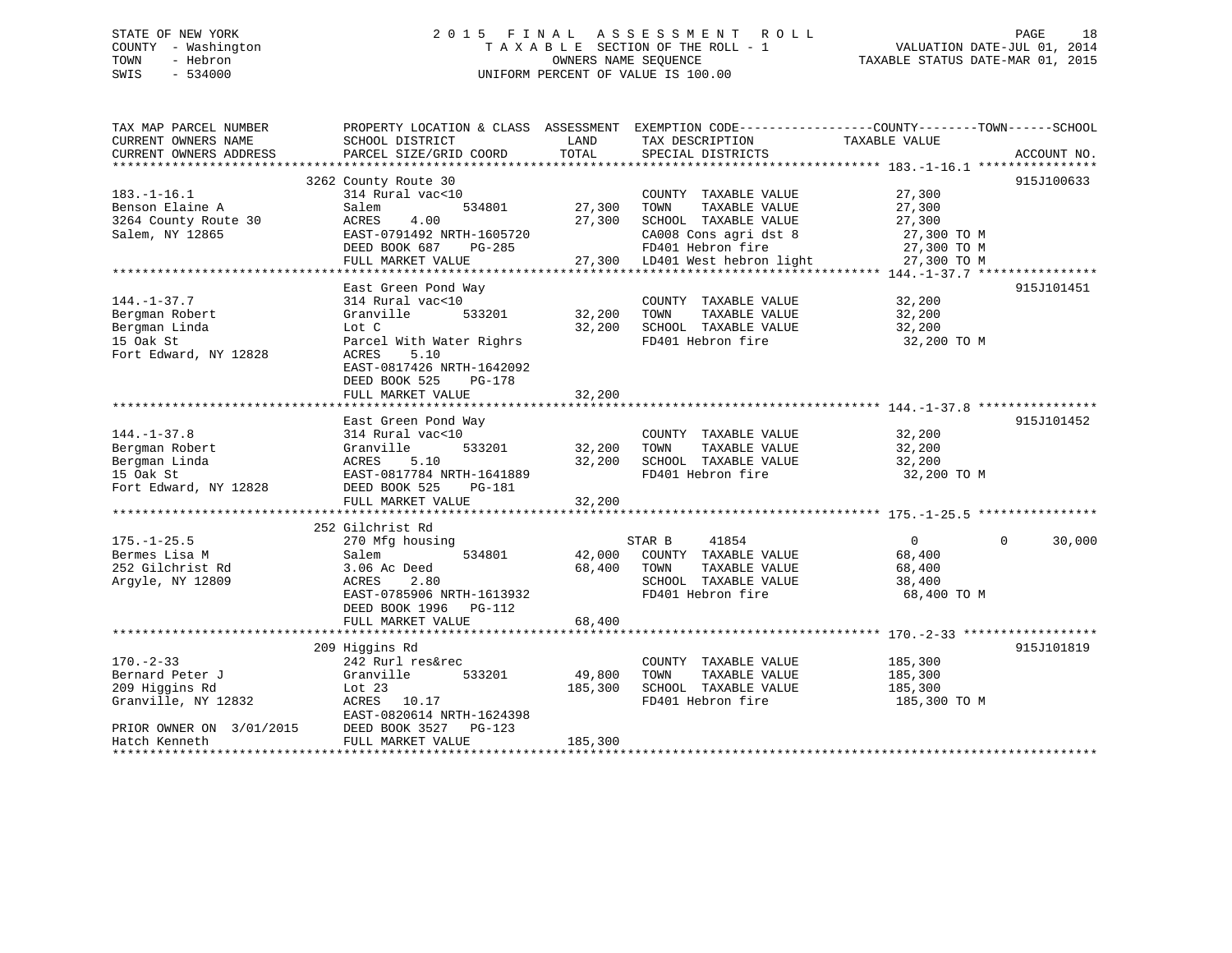# STATE OF NEW YORK 2 0 1 5 F I N A L A S S E S S M E N T R O L L PAGE 19 COUNTY - Washington T A X A B L E SECTION OF THE ROLL - 1 VALUATION DATE-JUL 01, 2014 TOWN - Hebron OWNERS NAME SEQUENCE TAXABLE STATUS DATE-MAR 01, 2015 SWIS - 534000 UNIFORM PERCENT OF VALUE IS 100.00

TAX MAP PARCEL NUMBER PROPERTY LOCATION & CLASS ASSESSMENT EXEMPTION CODE------------------COUNTY--------TOWN------SCHOOL

CURRENT OWNERS NAME SCHOOL DISTRICT LAND TAX DESCRIPTION TAXABLE VALUECURRENT OWNERS ADDRESS PARCEL SIZE/GRID COORD TOTAL SPECIAL DISTRICTS ACCOUNT NO. \*\*\*\*\*\*\*\*\*\*\*\*\*\*\*\*\*\*\*\*\*\*\*\*\*\*\*\*\*\*\*\*\*\*\*\*\*\*\*\*\*\*\*\*\*\*\*\*\*\*\*\*\*\*\*\*\*\*\*\*\*\*\*\*\*\*\*\*\*\*\*\*\*\*\*\*\*\*\*\*\*\*\*\*\*\*\*\*\*\*\*\*\*\*\*\*\*\*\*\*\*\*\* 151.-1-16.2 \*\*\*\*\*\*\*\*\*\*\*\*\*\*\*\* Little Burch Hill Rd/e Of 915J101246 151.-1-16.2 314 Rural vac<10 COUNTY TAXABLE VALUE 22,800 Biancorosso Michael Granville 533201 22,800 TOWN TAXABLE VALUE 22,800 Biancorosso Grace ACRES 3.07 22,800 SCHOOL TAXABLE VALUE 22,800 EXAMPLE STREET STREET STREET STREET STREET STREET STREET STREET SUITS AND FOR STREET STREET STREET STREET STREET STREET STREET STREET STREET STREET STREET STREET STREET STREET STREET STREET STREET STREET STREET STREET STRE Park Ridge, NJ 07656 DEED BOOK 501 PG-960 FULL MARKET VALUE 22,800 \*\*\*\*\*\*\*\*\*\*\*\*\*\*\*\*\*\*\*\*\*\*\*\*\*\*\*\*\*\*\*\*\*\*\*\*\*\*\*\*\*\*\*\*\*\*\*\*\*\*\*\*\*\*\*\*\*\*\*\*\*\*\*\*\*\*\*\*\*\*\*\*\*\*\*\*\*\*\*\*\*\*\*\*\*\*\*\*\*\*\*\*\*\*\*\*\*\*\*\*\*\*\* 151.-1-12.5 \*\*\*\*\*\*\*\*\*\*\*\*\*\*\*\* County Route 31 151.-1-12.5 322 Rural vac>10 COUNTY TAXABLE VALUE 116,000 Billow Greg M Granville 533201 116,000 TOWN TAXABLE VALUE 116,000 Billow Jennifer B sub lot 3C 116,000 SCHOOL TAXABLE VALUE 116,000 4913 Charlais Ln ACRES 49.79 CA008 Cons agri dst 8 116,000 TO M Park City, UT 04098 EAST-0803681 NRTH-1636056 FD401 Hebron fire 116,000 TO M DEED BOOK 1817 PG-248MAY BE SUBJECT TO PAYMENT FULL MARKET VALUE  $116,000$ UNDER AGDIST LAW TIL 2018 \*\*\*\*\*\*\*\*\*\*\*\*\*\*\*\*\*\*\*\*\*\*\*\*\*\*\*\*\*\*\*\*\*\*\*\*\*\*\*\*\*\*\*\*\*\*\*\*\*\*\*\*\*\*\*\*\*\*\*\*\*\*\*\*\*\*\*\*\*\*\*\*\*\*\*\*\*\*\*\*\*\*\*\*\*\*\*\*\*\*\*\*\*\*\*\*\*\*\*\*\*\*\* 153.-1-5.3 \*\*\*\*\*\*\*\*\*\*\*\*\*\*\*\*\* Warner Rd153.-1-5.3 105 Vac farmland AGRI-D IND 41730 71,300 71,300 71,300 Birch Hill Farm LLC Granville 533201 79,800 COUNTY TAXABLE VALUE 8,500 PO Box 115 lot 3 79,800 TOWN TAXABLE VALUE 8,500 Granville, NY 12832 6,500 ACRES 18.88 SCHOOL TAXABLE VALUE 8,500 EAST-0818636 NRTH-1639673 FD401 Hebron fire 79,800 TO M MAY BE SUBJECT TO PAYMENT DEED BOOK 892 PG-129UNDER AGDIST LAW TIL 2022 FULL MARKET VALUE 79,800 \*\*\*\*\*\*\*\*\*\*\*\*\*\*\*\*\*\*\*\*\*\*\*\*\*\*\*\*\*\*\*\*\*\*\*\*\*\*\*\*\*\*\*\*\*\*\*\*\*\*\*\*\*\*\*\*\*\*\*\*\*\*\*\*\*\*\*\*\*\*\*\*\*\*\*\*\*\*\*\*\*\*\*\*\*\*\*\*\*\*\*\*\*\*\*\*\*\*\*\*\*\*\* 153.-1-5.4 \*\*\*\*\*\*\*\*\*\*\*\*\*\*\*\*\* State Route 22153.-1-5.4 105 Vac farmland AGRI-D IND 41730 42,104 42,104 42,104 Birch Hill Farm LLC Granville 533201 46,300 COUNTY TAXABLE VALUE 4,196<br>
PO Box 115 10t 4 46,300 TOWN TAXABLE VALUE 4,196<br>
Granville, NY 12832 ACRES 12.14 SCHOOL TAXABLE VALUE 4 105 PO Box 115 **10t 4 10t 4 10t 4 10t 4 46,300 TOWN TAXABLE VALUE** 4,196 Granville, NY 12832 69 2013 12:14 ACRES 12.14<br>EAST-0819038 NRTH-1638847 5 FD401 Hebron fire 163.300 TO M EAST-0819038 NRTH-1638847 FD401 Hebron fire MAY BE SUBJECT TO PAYMENT DEED BOOK 892 PG-129UNDER AGDIST LAW TIL 2022 FULL MARKET VALUE 46,300 \*\*\*\*\*\*\*\*\*\*\*\*\*\*\*\*\*\*\*\*\*\*\*\*\*\*\*\*\*\*\*\*\*\*\*\*\*\*\*\*\*\*\*\*\*\*\*\*\*\*\*\*\*\*\*\*\*\*\*\*\*\*\*\*\*\*\*\*\*\*\*\*\*\*\*\*\*\*\*\*\*\*\*\*\*\*\*\*\*\*\*\*\*\*\*\*\*\*\*\*\*\*\* 153.-1-5.5 \*\*\*\*\*\*\*\*\*\*\*\*\*\*\*\*\* State Route 22153.-1-5.5 105 Vac farmland AG DIST 41720 38,526 38,526 38,526 Birch Hill Farm LLC 6ranville 533201 43,000 COUNTY TAXABLE VALUE 4,474 PO Box 115 lot 5 43,000 TOWN TAXABLE VALUE 4,474 Granville, NY 12832 ACRES 10.51 SCHOOL TAXABLE VALUE 4,474 EAST-0819140 NRTH-1639492 FD401 Hebron fire 43,000 TO M MAY BE SUBJECT TO PAYMENT DEED BOOK 892 PG-129 UNDER AGDIST LAW TIL 2019 FULL MARKET VALUE 43,000 \*\*\*\*\*\*\*\*\*\*\*\*\*\*\*\*\*\*\*\*\*\*\*\*\*\*\*\*\*\*\*\*\*\*\*\*\*\*\*\*\*\*\*\*\*\*\*\*\*\*\*\*\*\*\*\*\*\*\*\*\*\*\*\*\*\*\*\*\*\*\*\*\*\*\*\*\*\*\*\*\*\*\*\*\*\*\*\*\*\*\*\*\*\*\*\*\*\*\*\*\*\*\*\*\*\*\*\*\*\*\*\*\*\*\*\*\*\*\*\*\*\*\*\*\*\*\*\*\*\*\*\*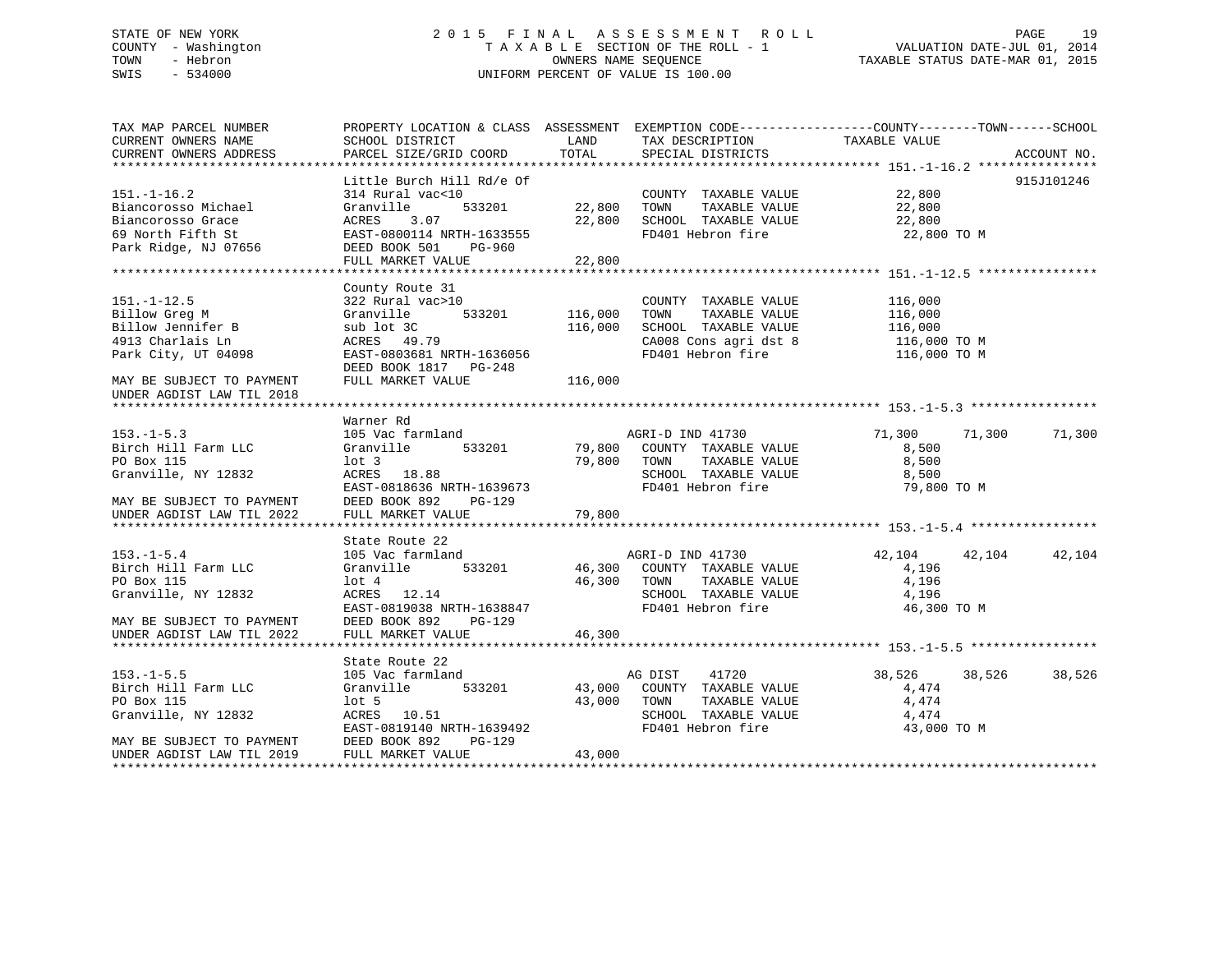# STATE OF NEW YORK 2 0 1 5 F I N A L A S S E S S M E N T R O L L PAGE 20 COUNTY - Washington T A X A B L E SECTION OF THE ROLL - 1 VALUATION DATE-JUL 01, 2014 TOWN - Hebron OWNERS NAME SEQUENCE TAXABLE STATUS DATE-MAR 01, 2015 SWIS - 534000 UNIFORM PERCENT OF VALUE IS 100.00

| TAX MAP PARCEL NUMBER<br>CURRENT OWNERS NAME<br>CURRENT OWNERS ADDRESS                                    | PROPERTY LOCATION & CLASS ASSESSMENT<br>SCHOOL DISTRICT<br>PARCEL SIZE/GRID COORD                                                                                              | LAND<br>TOTAL                | TAX DESCRIPTION TAXABLE VALUE<br>SPECIAL DISTRICTS                                                                                                    | EXEMPTION CODE-----------------COUNTY-------TOWN------SCHOOL      | ACCOUNT NO.        |
|-----------------------------------------------------------------------------------------------------------|--------------------------------------------------------------------------------------------------------------------------------------------------------------------------------|------------------------------|-------------------------------------------------------------------------------------------------------------------------------------------------------|-------------------------------------------------------------------|--------------------|
| $153. - 1 - 5.8$<br>Birch Hill Farm LLC<br>PO Box 115<br>Granville, NY 12832<br>MAY BE SUBJECT TO PAYMENT | 7505 State Route 22<br>117 Horse farm<br>Granville<br>lot 1<br>ACRES 37.72<br>EAST-0818432 NRTH-1638088<br>DEED BOOK 892<br>PG-129                                             | 533201 114,300<br>550,600    | AGRI-D IND 41730<br>COUNTY TAXABLE VALUE<br>TAXABLE VALUE<br>TOWN<br>SCHOOL TAXABLE VALUE<br>FD401 Hebron fire                                        | 53,028<br>53,028<br>497,572<br>497,572<br>497,572<br>550,600 TO M | 53,028             |
| UNDER AGDIST LAW TIL 2022                                                                                 | FULL MARKET VALUE                                                                                                                                                              | 550,600                      |                                                                                                                                                       |                                                                   |                    |
|                                                                                                           | 12 Waites Way                                                                                                                                                                  |                              |                                                                                                                                                       |                                                                   | 915J101761         |
| $168. - 1 - 18.1$<br>Bishop Charles R<br>Bishop Debra J<br>12 Waites Way<br>Salem, NY 12865               | 270 Mfg housing<br>Hartford<br>533801<br>3.04 BANK<br>ACRES<br>999<br>EAST-0796703 NRTH-1620284<br>DEED BOOK 1734 PG-49<br>FULL MARKET VALUE                                   | 93,900                       | STAR EN<br>41834<br>42,700 COUNTY TAXABLE VALUE<br>TOWN<br>TAXABLE VALUE<br>SCHOOL TAXABLE VALUE<br>CA008 Cons agri dst 8<br>93,900 FD401 Hebron fire | 0<br>93,900<br>93,900<br>28,600<br>93,900 TO M<br>93,900 TO M     | $\Omega$<br>65,300 |
| 177.-1-44<br>Bishop Lori<br>26 Button Rd<br>Granville, NY 12832                                           | Chamberlin Mills Rd/s Off<br>323 Vacant rural<br>Salem<br>534801<br>No Deeded R O W<br>ACRES<br>8.00<br>EAST-0807068 NRTH-1608914<br>DEED BOOK 3283 PG-59<br>FULL MARKET VALUE | 6,000<br>6,000<br>6,000      | COUNTY TAXABLE VALUE<br>TAXABLE VALUE<br>TOWN<br>SCHOOL TAXABLE VALUE<br>FD401 Hebron fire                                                            | 6,000<br>6,000<br>6,000<br>6,000 TO M                             | 915J100475         |
|                                                                                                           |                                                                                                                                                                                |                              |                                                                                                                                                       |                                                                   | 915J100060         |
| $152 - 2 - 22$<br>Bishop Mary<br>1841 County Route 31<br>Granville, NY 12832                              | 1841 County Route 31<br>270 Mfg housing<br>533201<br>Granville<br>ACRES<br>1.61<br>EAST-0814526 NRTH-1641026<br>DEED BOOK 739<br>PG-336<br>FULL MARKET VALUE                   | 39,200<br>75,000<br>75,000   | 41834<br>STAR EN<br>COUNTY TAXABLE VALUE<br>TOWN<br>TAXABLE VALUE<br>SCHOOL TAXABLE VALUE<br>FD401 Hebron fire                                        | $0 \qquad \qquad$<br>75,000<br>75,000<br>9,700<br>75,000 TO M     | $\Omega$<br>65,300 |
|                                                                                                           |                                                                                                                                                                                |                              |                                                                                                                                                       |                                                                   |                    |
| $161. - 1 - 1.1$<br>Bishop William<br>Bishop Lori<br>26 Button Rd<br>Granville, NY 12832                  | 7311&7313 State Route 22<br>433 Auto body<br>533201<br>Granville<br>ACRES 16.69<br>EAST-0818961 NRTH-1633556<br>DEED BOOK 839<br>PG-185<br>FULL MARKET VALUE                   | 59,500<br>296,100<br>296,100 | COUNTY TAXABLE VALUE<br>TOWN<br>TAXABLE VALUE<br>SCHOOL TAXABLE VALUE<br>FD401 Hebron fire                                                            | 296,100<br>296,100<br>296,100<br>296,100 TO M                     | 915J100358         |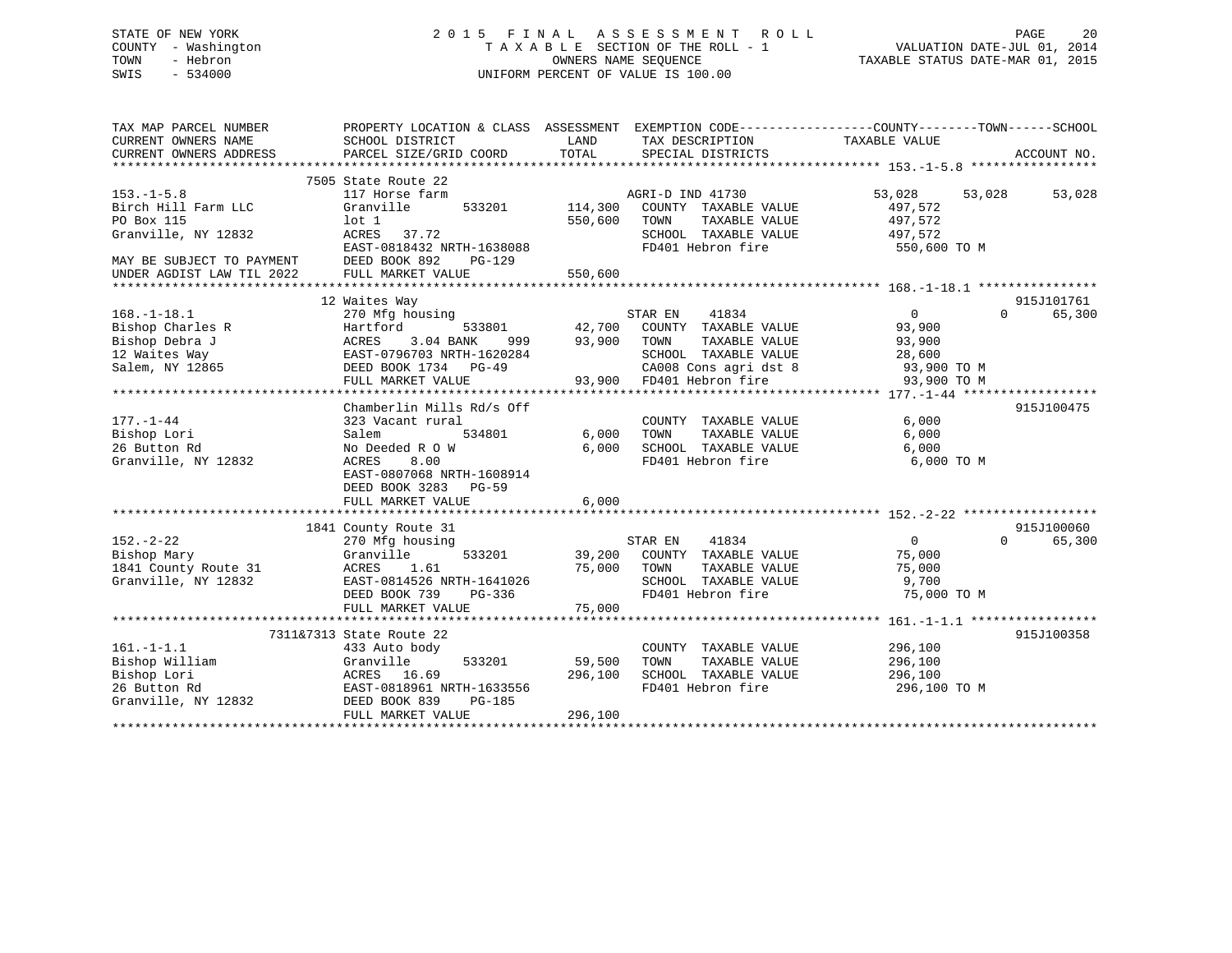# STATE OF NEW YORK 2 0 1 5 F I N A L A S S E S S M E N T R O L L PAGE 21 COUNTY - Washington T A X A B L E SECTION OF THE ROLL - 1 VALUATION DATE-JUL 01, 2014 TOWN - Hebron OWNERS NAME SEQUENCE TAXABLE STATUS DATE-MAR 01, 2015 SWIS - 534000 UNIFORM PERCENT OF VALUE IS 100.00

| TAX MAP PARCEL NUMBER<br>CURRENT OWNERS NAME<br>CURRENT OWNERS ADDRESS                                       | PROPERTY LOCATION & CLASS ASSESSMENT<br>SCHOOL DISTRICT<br>PARCEL SIZE/GRID COORD                                                                               | LAND<br>TOTAL                | TAX DESCRIPTION<br>SPECIAL DISTRICTS                                                                                                                                     | EXEMPTION CODE-----------------COUNTY-------TOWN------SCHOOL<br>TAXABLE VALUE       | ACCOUNT NO.                                 |
|--------------------------------------------------------------------------------------------------------------|-----------------------------------------------------------------------------------------------------------------------------------------------------------------|------------------------------|--------------------------------------------------------------------------------------------------------------------------------------------------------------------------|-------------------------------------------------------------------------------------|---------------------------------------------|
|                                                                                                              |                                                                                                                                                                 |                              |                                                                                                                                                                          |                                                                                     |                                             |
| $152. - 2 - 22.1$<br>Bishop William R<br>Bishop Lori S<br>26 Button Rd<br>Granville, NY 12832                | 26 Button Rd<br>240 Rural res<br>533201<br>Granville<br>ACRES<br>19.90<br>EAST-0814795 NRTH-1641356<br>DEED BOOK 714<br>$PG-29$<br>FULL MARKET VALUE            | 81,800<br>250,300<br>250,300 | STAR B<br>41854<br>COUNTY TAXABLE VALUE<br>TAXABLE VALUE<br>TOWN<br>SCHOOL TAXABLE VALUE<br>FD401 Hebron fire                                                            | $\overline{0}$<br>250,300<br>250,300<br>220,300<br>250,300 TO M                     | 30,000<br>$\Omega$                          |
|                                                                                                              |                                                                                                                                                                 |                              |                                                                                                                                                                          |                                                                                     |                                             |
| $176. - 1 - 17.1$<br>Bisson Donald A Jr<br>Bisson Rodney A<br>740 Traver Rd<br>Pleasant Valley, NY 12569     | 1274 Bogtown Rd<br>322 Rural vac>10<br>Salem<br>534801<br>ACRES<br>35.90<br>EAST-0804340 NRTH-1611057<br>DEED BOOK 3515<br>PG-51<br>FULL MARKET VALUE           | 91,000<br>91,000<br>91,000   | COUNTY TAXABLE VALUE<br>TOWN<br>TAXABLE VALUE<br>SCHOOL TAXABLE VALUE<br>FD401 Hebron fire                                                                               | 91,000<br>91,000<br>91,000<br>91,000 TO M                                           | 915J101322                                  |
| PRIOR OWNER ON 3/01/2015                                                                                     |                                                                                                                                                                 |                              |                                                                                                                                                                          |                                                                                     |                                             |
| Sherman Susan S                                                                                              |                                                                                                                                                                 |                              |                                                                                                                                                                          |                                                                                     |                                             |
|                                                                                                              |                                                                                                                                                                 |                              |                                                                                                                                                                          |                                                                                     |                                             |
|                                                                                                              | 1327 Patterson Hill Rd                                                                                                                                          |                              |                                                                                                                                                                          |                                                                                     | 915J100312                                  |
| $183.16 - 1 - 5$<br>Bisson Monica<br>1327 Patterson Hill Rd<br>Salem, NY 12865                               | 210 1 Family Res<br>Salem<br>534801<br>99.00 DPTH 132.00<br>FRNT<br>ACRES<br>0.30<br>EAST-0791696 NRTH-1604149<br>DEED BOOK 2354<br>PG-301<br>FULL MARKET VALUE | 20,000<br>95,000             | 41854<br>STAR B<br>COUNTY TAXABLE VALUE<br>TAXABLE VALUE<br>TOWN<br>SCHOOL TAXABLE VALUE<br>CA008 Cons agri dst 8<br>FD401 Hebron fire<br>95,000 LD401 West hebron light | $\Omega$<br>95,000<br>95,000<br>65,000<br>95,000 TO M<br>95,000 TO M<br>95,000 TO M | 30,000<br>$\Omega$                          |
|                                                                                                              |                                                                                                                                                                 |                              |                                                                                                                                                                          |                                                                                     |                                             |
| $159. - 1 - 11$<br>Bitterly Fred R<br>Adams Sandra Alexandria<br>1187 County Route 31<br>Granville, NY 12832 | 1187 County Route 31<br>241 Rural res&ag<br>Granville<br>533201<br>ACRES 208.60<br>EAST-0802187 NRTH-1632066<br>DEED BOOK 577<br><b>PG-70</b>                   | 355,000 STAR EN<br>528,600   | AG DIST<br>41720<br>41834<br>COUNTY TAXABLE VALUE<br>TOWN<br>TAXABLE VALUE<br>SCHOOL TAXABLE VALUE                                                                       | 127,093<br>127,093<br>0<br>401,507<br>401,507<br>336,207                            | 915J100061<br>127,093<br>65,300<br>$\Omega$ |
| MAY BE SUBJECT TO PAYMENT<br>UNDER AGDIST LAW TIL 2019                                                       | FULL MARKET VALUE                                                                                                                                               | 528,600                      | CA008 Cons agri dst 8<br>127,093 EX<br>FD401 Hebron fire                                                                                                                 | 401,507 TO M<br>528,600 TO M                                                        |                                             |
|                                                                                                              | First Light Rd                                                                                                                                                  |                              |                                                                                                                                                                          |                                                                                     | 915J101713                                  |
| $169. - 1 - 1.1$<br>Blair Ian<br>Blair Mary<br>230 W Broadway 509<br>Long Beach, NY 11561                    | 314 Rural vac<10<br>Salem<br>534801<br>sub aband 3498/137<br>Lots $1-9$<br>ACRES 48.12<br>EAST-0804336 NRTH-1624191                                             | 80,200<br>80,200             | COUNTY TAXABLE VALUE<br>TAXABLE VALUE<br>TOWN<br>SCHOOL TAXABLE VALUE<br>FD401 Hebron fire                                                                               | 80,200<br>80,200<br>80,200<br>80,200 TO M                                           |                                             |
|                                                                                                              | DEED BOOK 1942<br>PG-171<br>FULL MARKET VALUE                                                                                                                   | 80,200                       |                                                                                                                                                                          |                                                                                     |                                             |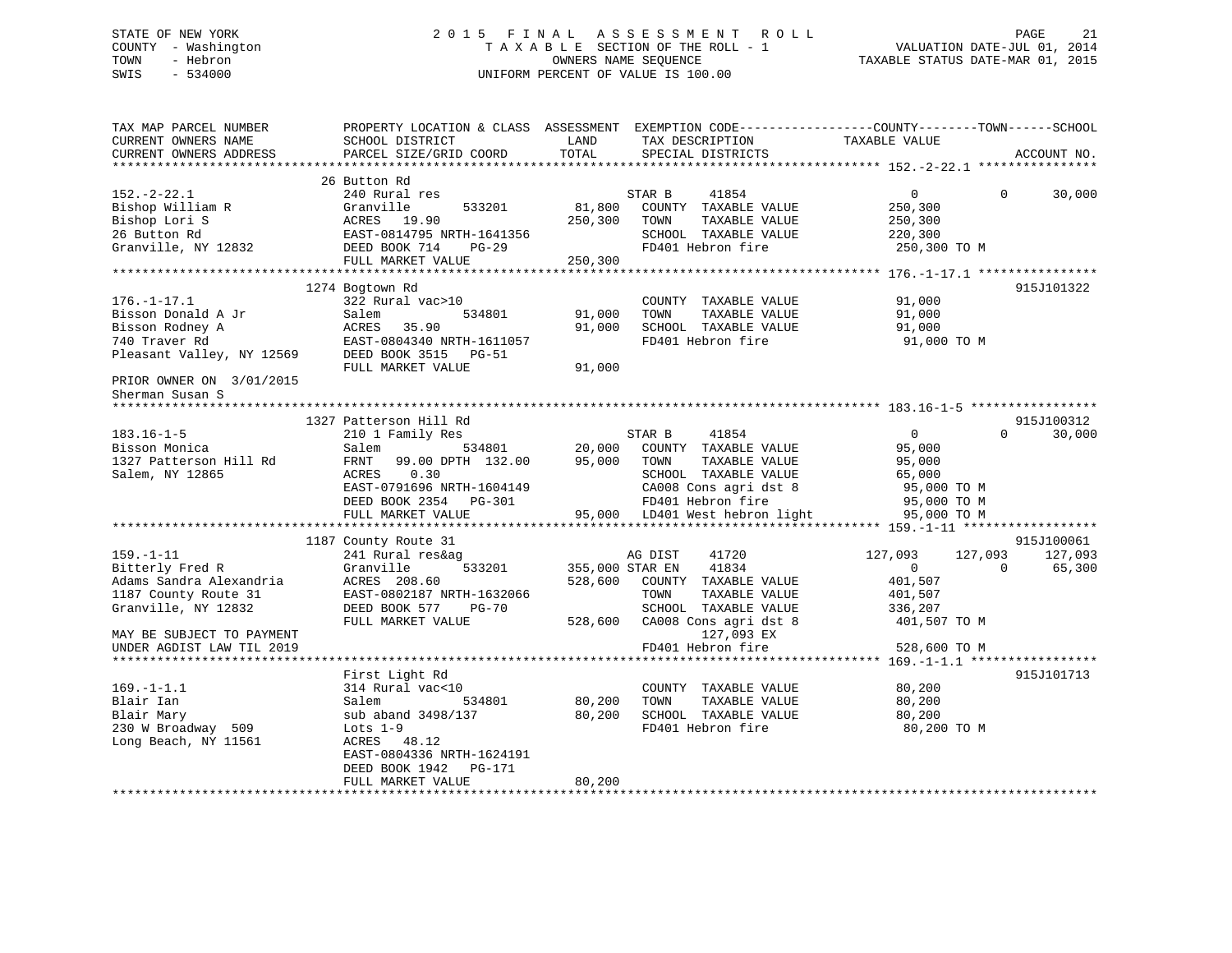# STATE OF NEW YORK 2 0 1 5 F I N A L A S S E S S M E N T R O L L PAGE 22 COUNTY - Washington T A X A B L E SECTION OF THE ROLL - 1 VALUATION DATE-JUL 01, 2014 TOWN - Hebron OWNERS NAME SEQUENCE TAXABLE STATUS DATE-MAR 01, 2015 SWIS - 534000 UNIFORM PERCENT OF VALUE IS 100.00

| TAX MAP PARCEL NUMBER<br>CURRENT OWNERS NAME<br>CURRENT OWNERS ADDRESS | PROPERTY LOCATION & CLASS ASSESSMENT<br>SCHOOL DISTRICT<br>PARCEL SIZE/GRID COORD | LAND<br>TOTAL     | TAX DESCRIPTION<br>SPECIAL DISTRICTS      | EXEMPTION CODE-----------------COUNTY-------TOWN------SCHOOL<br>TAXABLE VALUE<br>ACCOUNT NO. |
|------------------------------------------------------------------------|-----------------------------------------------------------------------------------|-------------------|-------------------------------------------|----------------------------------------------------------------------------------------------|
|                                                                        | ************************                                                          |                   |                                           |                                                                                              |
|                                                                        | 3638 County Route 30                                                              |                   |                                           | 915J100538                                                                                   |
| $175. - 1 - 15.1$                                                      | 210 1 Family Res                                                                  |                   | STAR B<br>41854                           | $\mathbf{0}$<br>$\Omega$<br>30,000                                                           |
| Bleier Daniel M                                                        | 534801<br>Salem                                                                   | 45,200            | COUNTY TAXABLE VALUE                      | 186,100                                                                                      |
| Weinstein Francine                                                     | 3.57<br>ACRES                                                                     | 186,100           | TOWN<br>TAXABLE VALUE                     | 186,100                                                                                      |
| 3638 County Route 30                                                   | EAST-0790740 NRTH-1614191                                                         |                   | SCHOOL TAXABLE VALUE                      | 156,100                                                                                      |
| Salem, NY 12865                                                        | DEED BOOK 891<br>PG-282                                                           |                   | FD401 Hebron fire                         | 186,100 TO M                                                                                 |
|                                                                        | FULL MARKET VALUE                                                                 | 186,100           |                                           |                                                                                              |
|                                                                        |                                                                                   |                   |                                           |                                                                                              |
|                                                                        | 49 Wolfe Ln                                                                       |                   |                                           | 915J100188                                                                                   |
| $158. - 1 - 8$                                                         | 210 1 Family Res                                                                  |                   | COUNTY TAXABLE VALUE                      | 155,000                                                                                      |
| Blinstrubas Robert<br>Blinstrubas Linda                                | Hartford<br>533801                                                                | 46,700            | TOWN<br>TAXABLE VALUE                     | 155,000                                                                                      |
| 21 Maple Dr                                                            | 3.88<br>ACRES<br>EAST-0789795 NRTH-1629676                                        | 155,000           | SCHOOL TAXABLE VALUE<br>FD401 Hebron fire | 155,000<br>155,000 TO M                                                                      |
| Prospect, CT 06712                                                     | DEED BOOK 3164 PG-315                                                             |                   |                                           |                                                                                              |
|                                                                        | FULL MARKET VALUE                                                                 | 155,000           |                                           |                                                                                              |
|                                                                        |                                                                                   |                   |                                           |                                                                                              |
|                                                                        | Halls Pond Rd                                                                     |                   |                                           | 915J101075                                                                                   |
| $158. - 1 - 9$                                                         | 314 Rural vac<10                                                                  |                   | COUNTY TAXABLE VALUE                      | 3,100                                                                                        |
| Blinstrubas Robert                                                     | 533801<br>Hartford                                                                | 3,100             | TOWN<br>TAXABLE VALUE                     | 3,100                                                                                        |
| Blinstrubas Linda                                                      | ACRES<br>4.14                                                                     | 3,100             | SCHOOL TAXABLE VALUE                      | 3,100                                                                                        |
| 21 Maple Dr                                                            | EAST-0790086 NRTH-1629658                                                         |                   | FD401 Hebron fire                         | 3,100 TO M                                                                                   |
| Prospect, CT 06712                                                     | DEED BOOK 3164 PG-315                                                             |                   |                                           |                                                                                              |
|                                                                        | FULL MARKET VALUE                                                                 | 3,100             |                                           |                                                                                              |
|                                                                        |                                                                                   |                   |                                           |                                                                                              |
|                                                                        | 6555 State Route 22                                                               |                   |                                           | 915J101338                                                                                   |
| $177. - 1 - 14.1$                                                      | 210 1 Family Res                                                                  |                   | 41854<br>STAR B                           | $\mathbf 0$<br>$\Omega$<br>30,000                                                            |
| Blockburger Dennis F                                                   | 534801<br>Salem                                                                   | 26,800            | COUNTY TAXABLE VALUE                      | 45,100                                                                                       |
| 6555 State Route 22                                                    | FRNT<br>86.00 DPTH 200.00                                                         | 45,100            | TOWN<br>TAXABLE VALUE                     | 45,100                                                                                       |
| Salem, NY 12865                                                        | 0.37<br>ACRES                                                                     |                   | SCHOOL TAXABLE VALUE                      | 15,100                                                                                       |
|                                                                        | EAST-0815183 NRTH-1615781                                                         |                   | FD401 Hebron fire                         | 45,100 TO M                                                                                  |
|                                                                        | DEED BOOK 3433 PG-332                                                             |                   |                                           |                                                                                              |
|                                                                        | FULL MARKET VALUE                                                                 | 45,100            |                                           |                                                                                              |
|                                                                        |                                                                                   |                   |                                           |                                                                                              |
|                                                                        | 52 Indian Head Way                                                                |                   |                                           | 915J101137                                                                                   |
| $170. - 1 - 13.3$                                                      | 210 1 Family Res                                                                  |                   | COUNTY TAXABLE VALUE                      | 77,500                                                                                       |
| Bloom Bridget A                                                        | Granville<br>533201                                                               | 37,300            | TOWN<br>TAXABLE VALUE                     | 77,500                                                                                       |
| 34 Esopus Ave                                                          | ACRES<br>3.12 BANK<br>999                                                         | 77,500            | SCHOOL TAXABLE VALUE                      | 77,500                                                                                       |
| Ulster Park, NY 12487                                                  | EAST-0816461 NRTH-1619207                                                         |                   | FD401 Hebron fire                         | 77,500 TO M                                                                                  |
|                                                                        | DEED BOOK 850<br>$PG-146$                                                         |                   |                                           |                                                                                              |
|                                                                        | FULL MARKET VALUE                                                                 | 77,500            |                                           |                                                                                              |
|                                                                        |                                                                                   |                   |                                           |                                                                                              |
|                                                                        | 3649 County Route 30                                                              |                   |                                           | 915J100516                                                                                   |
| $175. - 1 - 16$                                                        | 210 1 Family Res                                                                  |                   | COUNTY TAXABLE VALUE                      | 116,600                                                                                      |
| Bloom Roger F                                                          | Salem<br>534801                                                                   | 51,600<br>116,600 | TOWN<br>TAXABLE VALUE                     | 116,600                                                                                      |
| Schiff Robert N<br>54 Riverside Dr                                     | 4.91<br>ACRES<br>EAST-0790180 NRTH-1614203                                        |                   | SCHOOL TAXABLE VALUE<br>FD401 Hebron fire | 116,600<br>116,600 TO M                                                                      |
| New York, NY 10024                                                     | DEED BOOK 626<br>PG-173                                                           |                   |                                           |                                                                                              |
|                                                                        | FULL MARKET VALUE                                                                 | 116,600           |                                           |                                                                                              |
|                                                                        |                                                                                   |                   |                                           |                                                                                              |
|                                                                        |                                                                                   |                   |                                           |                                                                                              |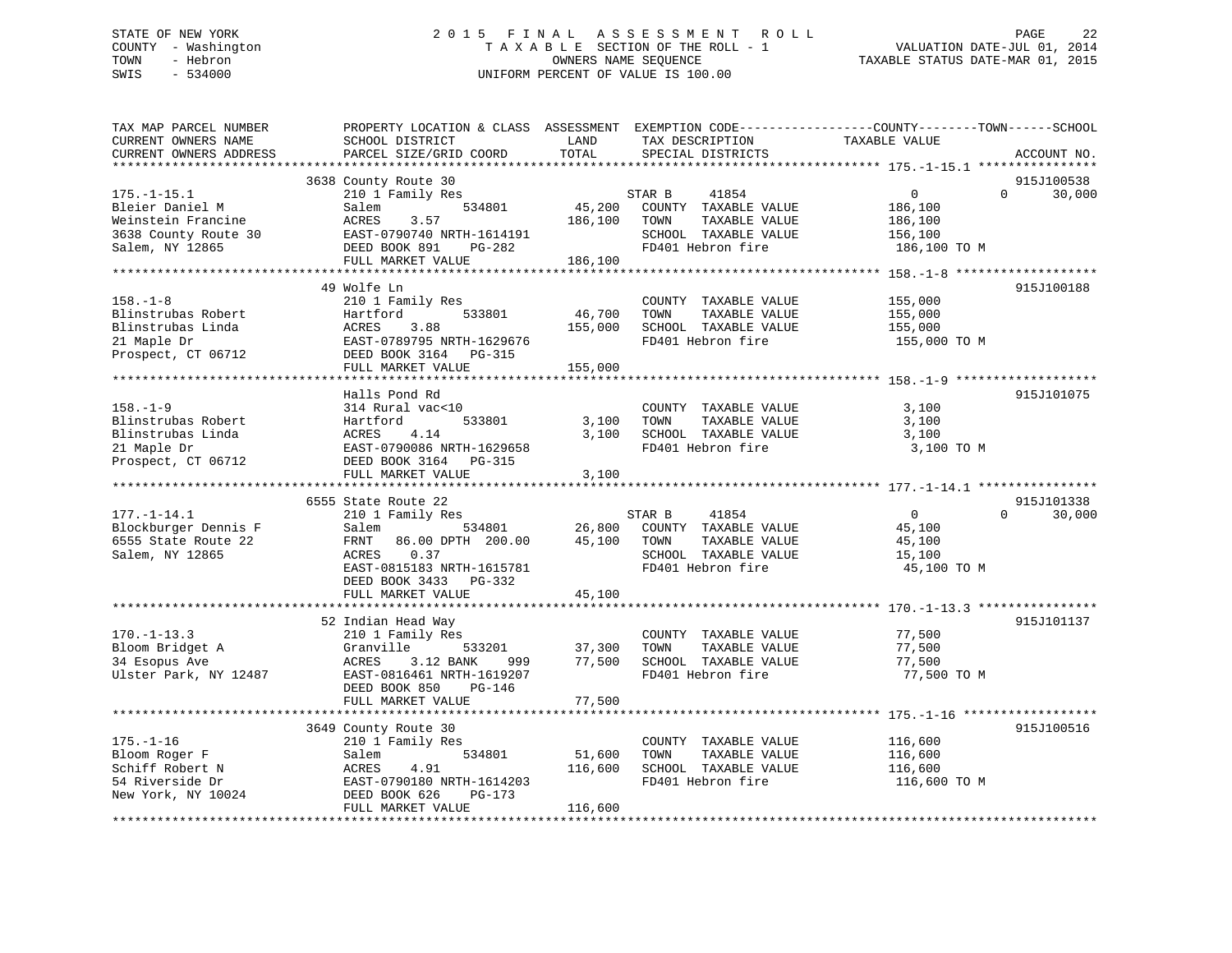# STATE OF NEW YORK 2 0 1 5 F I N A L A S S E S S M E N T R O L L PAGE 23 COUNTY - Washington T A X A B L E SECTION OF THE ROLL - 1 VALUATION DATE-JUL 01, 2014 TOWN - Hebron OWNERS NAME SEQUENCE TAXABLE STATUS DATE-MAR 01, 2015 SWIS - 534000 UNIFORM PERCENT OF VALUE IS 100.00

| TAX MAP PARCEL NUMBER  | PROPERTY LOCATION & CLASS ASSESSMENT EXEMPTION CODE----------------COUNTY-------TOWN------SCHOOL |                |                       |                                                               |                    |
|------------------------|--------------------------------------------------------------------------------------------------|----------------|-----------------------|---------------------------------------------------------------|--------------------|
| CURRENT OWNERS NAME    | SCHOOL DISTRICT                                                                                  | LAND           | TAX DESCRIPTION       | TAXABLE VALUE                                                 |                    |
| CURRENT OWNERS ADDRESS | PARCEL SIZE/GRID COORD                                                                           | TOTAL          | SPECIAL DISTRICTS     |                                                               | ACCOUNT NO.        |
|                        |                                                                                                  |                |                       |                                                               |                    |
|                        | 169 Thunder Way                                                                                  |                |                       |                                                               | 915J101479         |
| $175. - 1 - 12.5$      | 242 Rurl res&rec                                                                                 |                | COUNTY TAXABLE VALUE  | 86,100                                                        |                    |
| Blust Linda            | Salem<br>534801                                                                                  | 38,600         | TOWN<br>TAXABLE VALUE | 86,100                                                        |                    |
| 1957 Route 17K         | ACRES<br>26.00 BANK<br>11A                                                                       | 86,100         | SCHOOL TAXABLE VALUE  | 86,100                                                        |                    |
| Montgomery, NY 12549   | EAST-0788936 NRTH-1611144<br>DEED BOOK 1984 PG-124                                               |                | FD401 Hebron fire     | 86,100 TO M                                                   |                    |
|                        | FULL MARKET VALUE                                                                                | 86,100         |                       |                                                               |                    |
| *******************    | **************************                                                                       | ************** |                       |                                                               |                    |
|                        | 95 Higgins Rd                                                                                    |                |                       |                                                               | 915J101113         |
| $161 - 2 - 10.3$       | 270 Mfg housing                                                                                  |                | COUNTY TAXABLE VALUE  | 58,400                                                        |                    |
| Boques Paul E          | 533201<br>Granville                                                                              | 49,500         | TOWN<br>TAXABLE VALUE | 58,400                                                        |                    |
| 7 Tudor Ln             | 881/177                                                                                          | 58,400         | SCHOOL TAXABLE VALUE  | 58,400                                                        |                    |
|                        |                                                                                                  |                | FD401 Hebron fire     |                                                               |                    |
| Naugatuck, CT 06770    | Dr $29/Lot$ 3                                                                                    |                |                       | 58,400 TO M                                                   |                    |
|                        | ACRES 10.00                                                                                      |                |                       |                                                               |                    |
|                        | EAST-0819035 NRTH-1626333                                                                        |                |                       |                                                               |                    |
|                        | DEED BOOK 2127 PG-103                                                                            |                |                       |                                                               |                    |
|                        | FULL MARKET VALUE                                                                                | 58,400         |                       |                                                               |                    |
|                        |                                                                                                  |                |                       |                                                               |                    |
|                        | 258 Halls Pond Rd                                                                                |                |                       |                                                               |                    |
| $159. - 1 - 27.2$      | 240 Rural res                                                                                    |                | STAR B<br>41854       | $\overline{0}$                                                | $\Omega$<br>30,000 |
| Bolduc Mary Beth       | 533801<br>Hartford                                                                               | 77,400         | COUNTY TAXABLE VALUE  | 205,000                                                       |                    |
| 258 Halls Pond Rd      | lot 2                                                                                            | 205,000        | TAXABLE VALUE<br>TOWN | 205,000                                                       |                    |
| Salem, NY 12865        | 770/303                                                                                          |                | SCHOOL TAXABLE VALUE  | 175,000                                                       |                    |
|                        | ACRES 29.93                                                                                      |                | FD401 Hebron fire     | 205,000 TO M                                                  |                    |
|                        | EAST-0793593 NRTH-1626650                                                                        |                |                       |                                                               |                    |
|                        | DEED BOOK 3446<br>$PG-227$                                                                       |                |                       |                                                               |                    |
|                        | FULL MARKET VALUE                                                                                | 205,000        |                       |                                                               |                    |
|                        |                                                                                                  |                |                       | ******************************* 167.-1-59 ******************* |                    |
|                        | 1017 Callaway Rd                                                                                 |                |                       |                                                               | 915J100064         |
| $167. - 1 - 59$        | 210 1 Family Res                                                                                 |                | STAR B<br>41854       | $\overline{0}$                                                | $\Omega$<br>30,000 |
| Bolio Aaron            | 532001<br>Argyle                                                                                 | 42,500         | COUNTY TAXABLE VALUE  | 88,100                                                        |                    |
| 1017 Callaway Rd       | ACRES<br>3.00                                                                                    | 88,100         | TAXABLE VALUE<br>TOWN | 88,100                                                        |                    |
| Argyle, NY 12809       | EAST-0783271 NRTH-1624009                                                                        |                | SCHOOL TAXABLE VALUE  | 58,100                                                        |                    |
|                        | DEED BOOK 2626<br>PG-152                                                                         |                | FD401 Hebron fire     | 88,100 TO M                                                   |                    |
|                        | FULL MARKET VALUE                                                                                | 88,100         |                       |                                                               |                    |
|                        |                                                                                                  |                |                       |                                                               |                    |
|                        | 2236 County Route 47                                                                             |                |                       |                                                               | 915J101173         |
| $183.2 - 1 - 13$       | 314 Rural vac<10 - WTRFNT                                                                        |                | COUNTY TAXABLE VALUE  | 36,400                                                        |                    |
| Boomhower Eugene T     | 534801<br>Salem                                                                                  | 36,400         | TOWN<br>TAXABLE VALUE | 36,400                                                        |                    |
| Boomhower Catherine E  | Lot $24$                                                                                         | 36,400         | SCHOOL TAXABLE VALUE  | 36,400                                                        |                    |
| 72 Phillips Rd         | FRNT 129.00 DPTH 167.00                                                                          |                | FD401 Hebron fire     | 36,400 TO M                                                   |                    |
| Valley Falls, NY 12185 | ACRES<br>0.59                                                                                    |                |                       |                                                               |                    |
|                        | EAST-0787376 NRTH-1607939                                                                        |                |                       |                                                               |                    |
|                        | DEED BOOK 3299<br>PG-94                                                                          |                |                       |                                                               |                    |
|                        | FULL MARKET VALUE                                                                                | 36,400         |                       |                                                               |                    |
|                        |                                                                                                  |                |                       |                                                               |                    |
|                        |                                                                                                  |                |                       |                                                               |                    |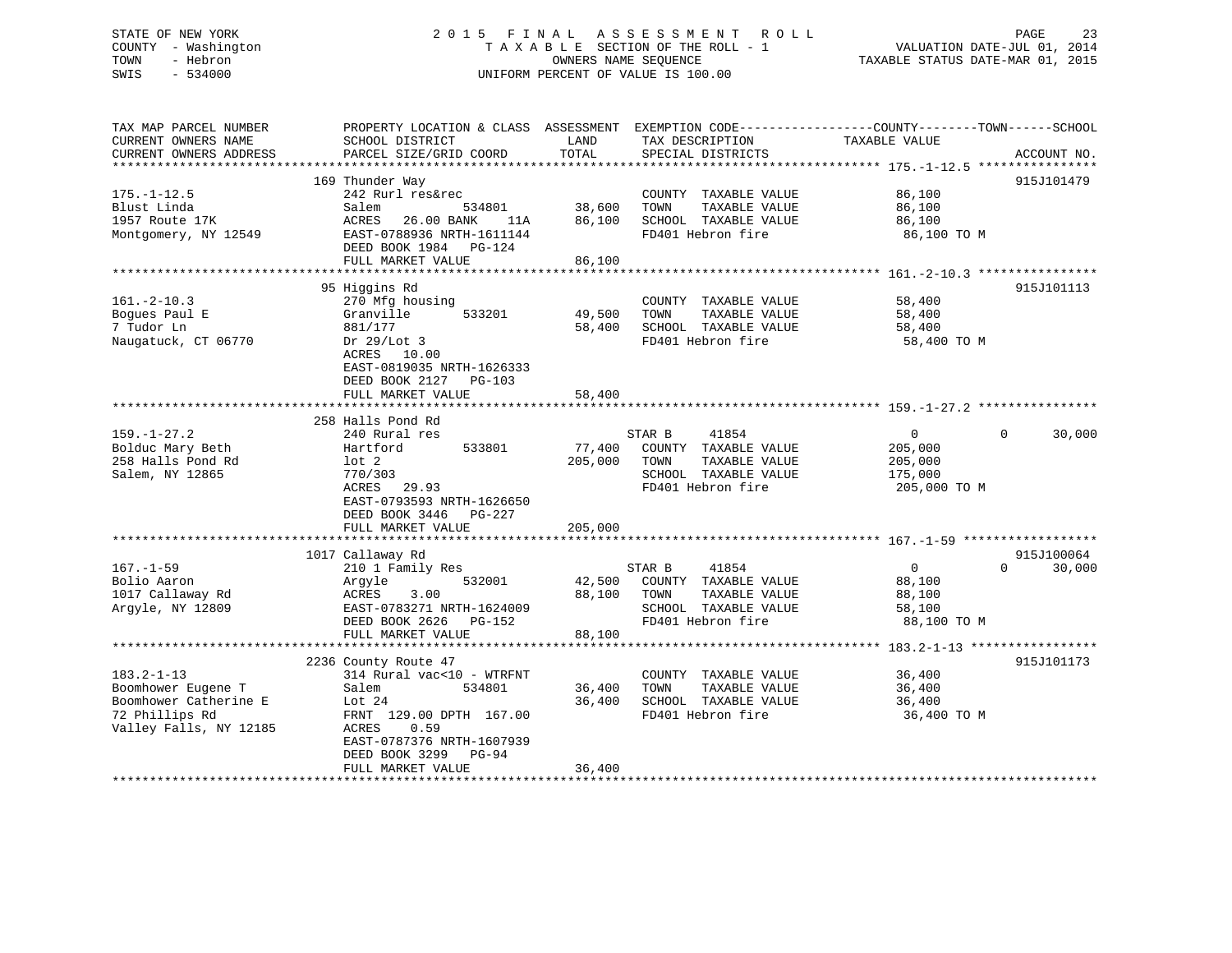# STATE OF NEW YORK 2 0 1 5 F I N A L A S S E S S M E N T R O L L PAGE 24 COUNTY - Washington T A X A B L E SECTION OF THE ROLL - 1 VALUATION DATE-JUL 01, 2014 TOWN - Hebron OWNERS NAME SEQUENCE TAXABLE STATUS DATE-MAR 01, 2015 SWIS - 534000 UNIFORM PERCENT OF VALUE IS 100.00

| TAX MAP PARCEL NUMBER  | PROPERTY LOCATION & CLASS ASSESSMENT EXEMPTION CODE---------------COUNTY-------TOWN-----SCHOOL |         |                               |                    |                    |
|------------------------|------------------------------------------------------------------------------------------------|---------|-------------------------------|--------------------|--------------------|
| CURRENT OWNERS NAME    | SCHOOL DISTRICT                                                                                | LAND    | TAX DESCRIPTION               | TAXABLE VALUE      |                    |
| CURRENT OWNERS ADDRESS | PARCEL SIZE/GRID COORD                                                                         | TOTAL   | SPECIAL DISTRICTS             |                    | ACCOUNT NO.        |
|                        | 159 East Green Pond Way                                                                        |         |                               |                    | 915J100306         |
| $143. - 1 - 9$         | 260 Seasonal res - WTRFNT                                                                      |         | COUNTY TAXABLE VALUE          | 95,900             |                    |
| Borlang Olai J Jr - LE | Granville<br>533201                                                                            | 66,200  | TOWN<br>TAXABLE VALUE         | 95,900             |                    |
| Sherlock Jan           | FRNT 100.00 DPTH 200.00                                                                        | 95,900  | SCHOOL TAXABLE VALUE          | 95,900             |                    |
| 36 Amethyst Dr         | EAST-0816312 NRTH-1644185                                                                      |         | FD401 Hebron fire             | 95,900 TO M        |                    |
| Oueensbury, NY 12804   | DEED BOOK 1838 PG-119                                                                          |         |                               |                    |                    |
|                        | FULL MARKET VALUE                                                                              | 95,900  |                               |                    |                    |
|                        |                                                                                                |         |                               |                    |                    |
|                        | State Route 22                                                                                 |         |                               |                    | 915J101026         |
| $144. - 1 - 27$        | 314 Rural vac<10                                                                               |         | COUNTY TAXABLE VALUE          | 6,700              |                    |
| Bouret George H        | 533201<br>Granville                                                                            | 6,700   | TAXABLE VALUE<br>TOWN         | 6,700              |                    |
| 7676 State Route 22    | FRNT 130.00 DPTH 208.00                                                                        | 6,700   | SCHOOL TAXABLE VALUE          | 6,700              |                    |
| Granville, NY 12832    | 0.62<br>ACRES                                                                                  |         | FD401 Hebron fire             | 6,700 TO M         |                    |
|                        | EAST-0820456 NRTH-1642851                                                                      |         |                               |                    |                    |
|                        | DEED BOOK 908<br>PG-323                                                                        |         |                               |                    |                    |
|                        | FULL MARKET VALUE                                                                              | 6,700   |                               |                    |                    |
|                        |                                                                                                |         |                               |                    |                    |
|                        | 7676 State Route 22                                                                            |         |                               |                    | 915J100612         |
| $144. - 1 - 28$        | 210 1 Family Res                                                                               |         | STAR B<br>41854               | $\overline{0}$     | $\Omega$<br>30,000 |
| Bouret George H        | Granville<br>533201                                                                            |         | 34,000 COUNTY TAXABLE VALUE   | 96,000             |                    |
| 7676 State Route 22    | 1.80 BANK<br>ACRES<br>11A                                                                      | 96,000  | TOWN<br>TAXABLE VALUE         | 96,000             |                    |
| Granville, NY 12832    | EAST-0820381 NRTH-1642621                                                                      |         | SCHOOL TAXABLE VALUE          | 66,000             |                    |
|                        | DEED BOOK 879<br>PG-167                                                                        |         | FD401 Hebron fire             | 96,000 TO M        |                    |
|                        | FULL MARKET VALUE                                                                              | 96,000  |                               |                    |                    |
|                        |                                                                                                |         |                               |                    |                    |
|                        | East Green Pond Way                                                                            |         |                               |                    | 915J101447         |
| $144. - 1 - 37.3$      | 314 Rural vac<10                                                                               |         | COUNTY TAXABLE VALUE          | 32,200             |                    |
| Bourn Calvin L         | 533201<br>Granville                                                                            | 32,200  | TAXABLE VALUE<br>TOWN         | 32,200             |                    |
| 21 Raceville Rd        | Water Rights                                                                                   |         | $32,200$ SCHOOL TAXABLE VALUE | 32,200             |                    |
| Hampton, NY 12837      | ACRES<br>5.10                                                                                  |         | FD401 Hebron fire             | 32,200 TO M        |                    |
|                        | EAST-0817217 NRTH-1642849                                                                      |         |                               |                    |                    |
|                        | DEED BOOK 763<br>PG-106                                                                        |         |                               |                    |                    |
|                        | FULL MARKET VALUE                                                                              | 32,200  |                               |                    |                    |
|                        |                                                                                                |         |                               |                    |                    |
|                        | 20 Middle Rd                                                                                   |         |                               |                    | 915J100255         |
| $177. - 1 - 39$        | 210 1 Family Res                                                                               |         | COUNTY TAXABLE VALUE          | 125,500<br>125,500 |                    |
| Boutsikaris Costa N    | 534801<br>Salem                                                                                | 45,300  | TAXABLE VALUE<br>TOWN         |                    |                    |
| Boutsikaris Nina       | 584/223 748/254                                                                                | 125,500 | SCHOOL TAXABLE VALUE          | 125,500            |                    |
| 3 LaVeta Pl            | 7.20<br>ACRES                                                                                  |         | FD401 Hebron fire             | 125,500 TO M       |                    |
| Nyack, NY 10960        | EAST-0804893 NRTH-1613141                                                                      |         |                               |                    |                    |
|                        | DEED BOOK 3216 PG-1                                                                            |         |                               |                    |                    |
|                        | FULL MARKET VALUE                                                                              | 125,500 |                               |                    |                    |
|                        |                                                                                                |         |                               |                    |                    |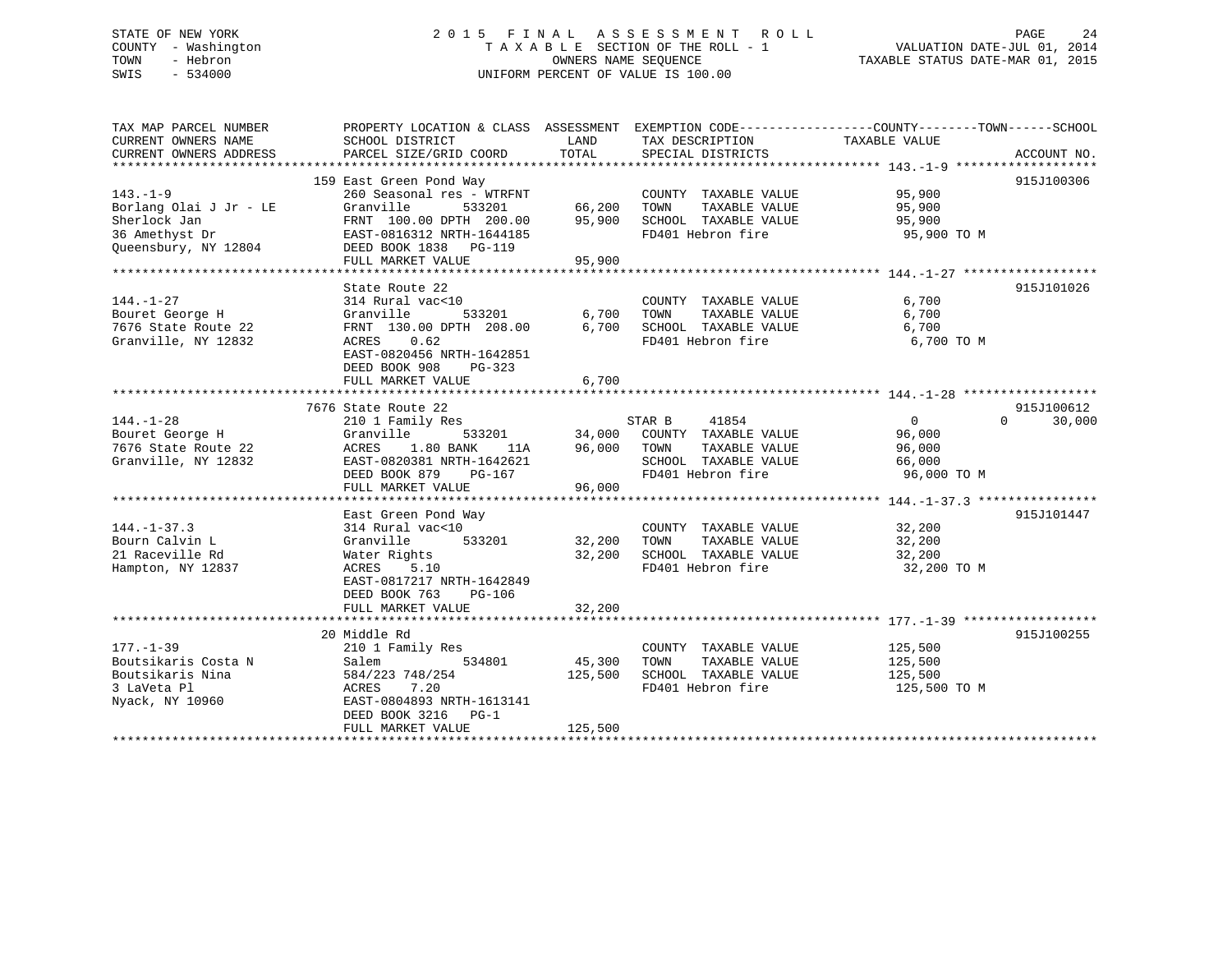# STATE OF NEW YORK 2 0 1 5 F I N A L A S S E S S M E N T R O L L PAGE 25 COUNTY - Washington T A X A B L E SECTION OF THE ROLL - 1 VALUATION DATE-JUL 01, 2014 TOWN - Hebron OWNERS NAME SEQUENCE TAXABLE STATUS DATE-MAR 01, 2015 SWIS - 534000 UNIFORM PERCENT OF VALUE IS 100.00

| TAX MAP PARCEL NUMBER<br>CURRENT OWNERS NAME<br>CURRENT OWNERS ADDRESS                                                                      | PROPERTY LOCATION & CLASS ASSESSMENT EXEMPTION CODE---------------COUNTY-------TOWN-----SCHOOL<br>SCHOOL DISTRICT<br>PARCEL SIZE/GRID COORD                                   | LAND<br>TOTAL                  | TAX DESCRIPTION TAXABLE VALUE<br>SPECIAL DISTRICTS                                                                                                                                                                                                                                                                                                                                               |                                                                                             | ACCOUNT NO.                      |
|---------------------------------------------------------------------------------------------------------------------------------------------|-------------------------------------------------------------------------------------------------------------------------------------------------------------------------------|--------------------------------|--------------------------------------------------------------------------------------------------------------------------------------------------------------------------------------------------------------------------------------------------------------------------------------------------------------------------------------------------------------------------------------------------|---------------------------------------------------------------------------------------------|----------------------------------|
| $151. - 1 - 16.5$<br>Coram, NY 11727                                                                                                        | 226 Little Burch Hill Rd<br>210 1 Family Res<br>533201 52,100<br>DEED BOOK 517<br>PG-47<br>FULL MARKET VALUE                                                                  | 95,600<br>95,600               | COUNTY TAXABLE VALUE 95,600<br>TOWN<br>SCHOOL TAXABLE VALUE<br>FD401 Hebron fire                                                                                                                                                                                                                                                                                                                 | TAXABLE VALUE 95,600<br>95,600<br>95,600 TO M                                               | 915J101284                       |
| $169. - 1 - 3.2$<br>Bower Randolph D<br>PO Box 3433<br>Glens Falls, NY 12801                                                                | 177 Benn Rd<br>270 Mfg housing<br>534801<br>Salem<br>ACRES<br>1.63<br>EAST-0805706 NRTH-1625863<br>DEED BOOK 911<br>$PG-34$<br>FULL MARKET VALUE                              | 54,600 TOWN<br>$-34$<br>54,600 | STAR B 41854<br>33,600 COUNTY TAXABLE VALUE<br>$\begin{tabular}{lllllll} \multicolumn{2}{c}{\text{\small\tt TOWN}} & \multicolumn{2}{c}{\text{\small\tt TAXABLE VALUE}} & \\ \multicolumn{2}{c}{\text{\small\tt SCHOOD}} & \multicolumn{2}{c}{\text{\small\tt TAXABLE VALUE}} & \\ & & & & 24,600 \\ \end{tabular}$<br>CA008 Cons agri dst 8 54,600 TO M<br>54,600 FD401 Hebron fire 54,600 TO M | $\overline{0}$<br>$\Omega$<br>54,600                                                        | 915J101297<br>30,000             |
| $161. - 2 - 3.12$<br>Brace Aaron S<br>ACRES<br>ACRES<br>EAST-0<br>Brace Dorothy L<br>873 South Rd<br>East Arlington, VT 05252 DEED BOOK 772 | Rykowski Ln<br>314 Rural vac<10<br>533201<br>Granville<br>6.70<br>EAST-0822441 NRTH-1627258<br>PG-225<br>FULL MARKET VALUE                                                    | 5,000<br>5,000<br>5,000        | COUNTY TAXABLE VALUE<br>TOWN      TAXABLE VALUE<br>SCHOOL TAXABLE VALUE<br>FD401 Hebron fire                                                                                                                                                                                                                                                                                                     | 5,000<br>5,000<br>5,000<br>5,000 TO M                                                       | 915J101586                       |
| $170. - 1 - 12.4$<br>Brace Michelle Rae<br>459 Mountainside Meadows Way Lot 1<br>Salem, NY 12865                                            | 459 Mountainside Meadows Way<br>210 1 Family Res<br>Salem<br>534801<br>ACRES<br>3.46<br>$\frac{1}{2}$ EAST-0815617 NRTH-1617710<br>DEED BOOK 2104 PG-244<br>FULL MARKET VALUE | 95,000<br>95,000               | STAR B<br>41854<br>38,200 COUNTY TAXABLE VALUE<br>TAXABLE VALUE<br>TOWN<br>SCHOOL TAXABLE VALUE<br>CA008 Cons agri dst 8<br>FD401 Hebron fire                                                                                                                                                                                                                                                    | $\overline{0}$<br>$\Omega$<br>95,000<br>95,000<br>65,000<br>95,000 TO M<br>95,000 TO M      | 915J101790<br>30,000             |
| $184. - 1 - 11$<br>Brandt Joanne<br>PO Box 111<br>Salem, NY 12865                                                                           | 1143 Bogtown Rd<br>240 Rural res<br>Salem<br>ACRES 12.00<br>EAST-0803357 NRTH-1607335<br>DEED BOOK 812<br>$PG-32$<br>FULL MARKET VALUE                                        | 534801 66,000 STAR EN          | 89 PCT OF VALUE USED FOR EXEMPTION PURPOSES<br>VET WAR CT 41121<br>41834<br>152,300 COUNTY TAXABLE VALUE<br>TAXABLE VALUE<br>TOWN<br>SCHOOL TAXABLE VALUE<br>152,300 FD401 Hebron fire                                                                                                                                                                                                           | 20,332 18,000<br>$\overline{0}$<br>$\Omega$<br>131,968<br>134,300<br>87,000<br>152,300 TO M | 915J100023<br>$\Omega$<br>65,300 |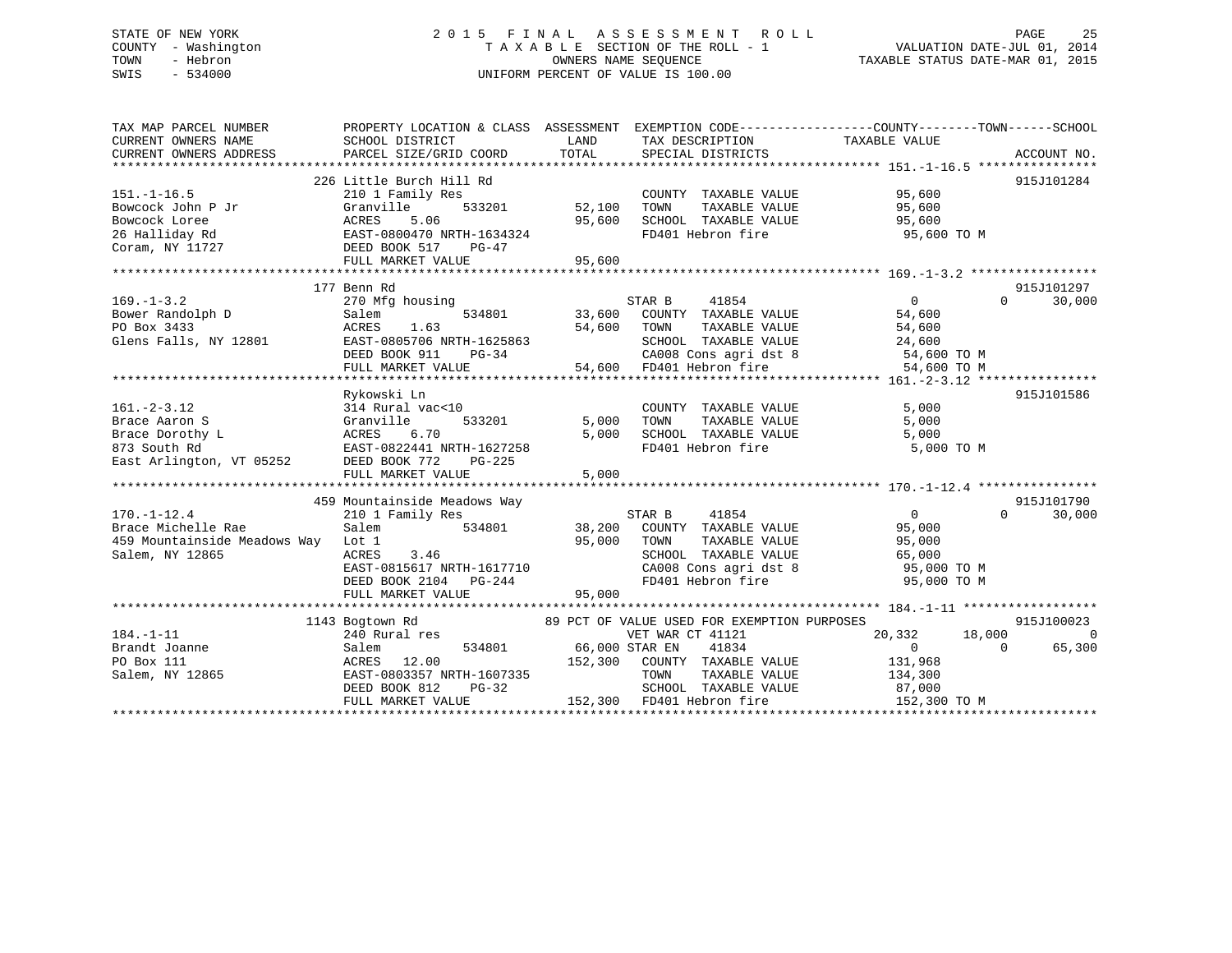# STATE OF NEW YORK 2 0 1 5 F I N A L A S S E S S M E N T R O L L PAGE 26 COUNTY - Washington T A X A B L E SECTION OF THE ROLL - 1 VALUATION DATE-JUL 01, 2014 TOWN - Hebron OWNERS NAME SEQUENCE TAXABLE STATUS DATE-MAR 01, 2015 SWIS - 534000 UNIFORM PERCENT OF VALUE IS 100.00

| TAX MAP PARCEL NUMBER<br>CURRENT OWNERS NAME<br>CURRENT OWNERS ADDRESS | PROPERTY LOCATION & CLASS ASSESSMENT<br>SCHOOL DISTRICT<br>PARCEL SIZE/GRID COORD | LAND<br>TOTAL     | TAX DESCRIPTION<br>SPECIAL DISTRICTS      | EXEMPTION CODE-----------------COUNTY-------TOWN------SCHOOL<br>TAXABLE VALUE | ACCOUNT NO.        |
|------------------------------------------------------------------------|-----------------------------------------------------------------------------------|-------------------|-------------------------------------------|-------------------------------------------------------------------------------|--------------------|
| **********************                                                 |                                                                                   |                   |                                           |                                                                               |                    |
|                                                                        | 6293 State Route 22                                                               |                   |                                           |                                                                               | 915J101547         |
| $185. - 1 - 24$                                                        | 210 1 Family Res                                                                  |                   | VET WAR CT 41121                          | 25,500<br>18,000                                                              | $\Omega$           |
| Bratton Debra R                                                        | 534801<br>Salem<br><b>ACRES</b>                                                   |                   | 40,700 STAR B<br>41854<br>41932           | $\Omega$<br>$\Omega$<br>$\Omega$                                              | 30,000<br>$\Omega$ |
| Bratton Lanny I<br>6293 State Route 22                                 | 4.47<br>EAST-0815859 NRTH-1609603                                                 |                   | 170,000 DISAB-CO<br>DISAB-TOWN 41933      | 72,250<br>$\mathbf{0}$<br>7,600                                               | $\mathbf 0$        |
| Salem, NY 12865                                                        | DEED BOOK 3167 PG-284                                                             |                   | COUNTY TAXABLE VALUE                      | 72,250                                                                        |                    |
|                                                                        | FULL MARKET VALUE                                                                 | 170,000           | TOWN<br>TAXABLE VALUE                     | 144,400                                                                       |                    |
|                                                                        |                                                                                   |                   | SCHOOL TAXABLE VALUE                      | 140,000                                                                       |                    |
|                                                                        |                                                                                   |                   | FD401 Hebron fire                         | 170,000 TO M                                                                  |                    |
|                                                                        |                                                                                   |                   |                                           |                                                                               |                    |
|                                                                        | State Route 22                                                                    |                   |                                           |                                                                               | 915J101901         |
| $185. - 1 - 29$                                                        | 314 Rural vac<10                                                                  |                   | COUNTY TAXABLE VALUE                      | 18,200                                                                        |                    |
| Bratton Debra R                                                        | 534801<br>Salem                                                                   | 18,200            | TOWN<br>TAXABLE VALUE                     | 18,200                                                                        |                    |
| Bratton Lanny I                                                        | $1$ ot 8                                                                          | 18,200            | SCHOOL TAXABLE VALUE                      | 18,200                                                                        |                    |
| 6293 State Route 22                                                    | ACRES<br>3.49                                                                     |                   | FD401 Hebron fire                         | 18,200 TO M                                                                   |                    |
| Salem, NY 12865                                                        | EAST-0815752 NRTH-1609174                                                         |                   |                                           |                                                                               |                    |
|                                                                        | DEED BOOK 3167<br>PG-284                                                          |                   |                                           |                                                                               |                    |
|                                                                        | FULL MARKET VALUE<br>*******************                                          | 18,200<br>******* |                                           | ********************* 177.-1-23 ******************                            |                    |
|                                                                        | 14 Sheldon Rd                                                                     |                   |                                           |                                                                               | 915J101357         |
| $177. - 1 - 23$                                                        | 210 1 Family Res                                                                  |                   | STAR B<br>41854                           | $\overline{0}$<br>0                                                           | 30,000             |
| Braymer Eric T                                                         | Salem<br>534801                                                                   | 30,900            | COUNTY TAXABLE VALUE                      | 77,800                                                                        |                    |
| 14 Sheldon Rd                                                          | 1668/101                                                                          | 77,800            | TOWN<br>TAXABLE VALUE                     | 77,800                                                                        |                    |
| Granville, NY 12832                                                    | FRNT 185.00 DPTH 173.00                                                           |                   | SCHOOL TAXABLE VALUE                      | 47,800                                                                        |                    |
|                                                                        | ACRES<br>0.73                                                                     |                   | FD401 Hebron fire                         | 77,800 TO M                                                                   |                    |
|                                                                        | EAST-0815681 NRTH-1615549                                                         |                   |                                           |                                                                               |                    |
|                                                                        | DEED BOOK 2230<br>$PG-119$                                                        |                   |                                           |                                                                               |                    |
|                                                                        | FULL MARKET VALUE                                                                 | 77,800            |                                           |                                                                               |                    |
|                                                                        |                                                                                   |                   |                                           |                                                                               |                    |
|                                                                        | 37 Hebron Hills Rd                                                                |                   |                                           |                                                                               | 915J100138         |
| $183. - 1 - 41$                                                        | 210 1 Family Res                                                                  |                   | COUNTY TAXABLE VALUE                      | 171,300                                                                       |                    |
| Braymer Zachary D                                                      | Salem<br>534801                                                                   | 49,600            | TOWN<br>TAXABLE VALUE                     | 171,300                                                                       |                    |
| 37 Hebron Hills Rd<br>Salem, NY 12865                                  | ACRES<br>4.50<br>EAST-0788056 NRTH-1602726                                        | 171,300           | SCHOOL TAXABLE VALUE<br>FD401 Hebron fire | 171,300<br>171,300 TO M                                                       |                    |
|                                                                        | DEED BOOK 2895<br>PG-170                                                          |                   |                                           |                                                                               |                    |
|                                                                        | FULL MARKET VALUE                                                                 | 171,300           |                                           |                                                                               |                    |
|                                                                        |                                                                                   |                   |                                           |                                                                               |                    |
|                                                                        | 9 Sawmill Rd                                                                      |                   |                                           |                                                                               | 915J100102         |
| $153. - 1 - 9.1$                                                       | 210 1 Family Res                                                                  |                   | COUNTY TAXABLE VALUE                      | 91,100                                                                        |                    |
| Brayton Thomas                                                         | Granville<br>533201                                                               | 52,200            | TOWN<br>TAXABLE VALUE                     | 91,100                                                                        |                    |
| 2349 Clark Rd                                                          | Byrd Sub/ Dr29\#77                                                                | 91,100            | SCHOOL TAXABLE VALUE                      | 91,100                                                                        |                    |
| Canastota, NY 13032                                                    | 2839/331                                                                          |                   | FD401 Hebron fire                         | 91,100 TO M                                                                   |                    |
|                                                                        | ACRES<br>5.11                                                                     |                   |                                           |                                                                               |                    |
|                                                                        | EAST-0819699 NRTH-1637622                                                         |                   |                                           |                                                                               |                    |
|                                                                        | DEED BOOK 3239<br><b>PG-290</b><br>FULL MARKET VALUE                              | 91,100            |                                           |                                                                               |                    |
|                                                                        |                                                                                   |                   |                                           |                                                                               |                    |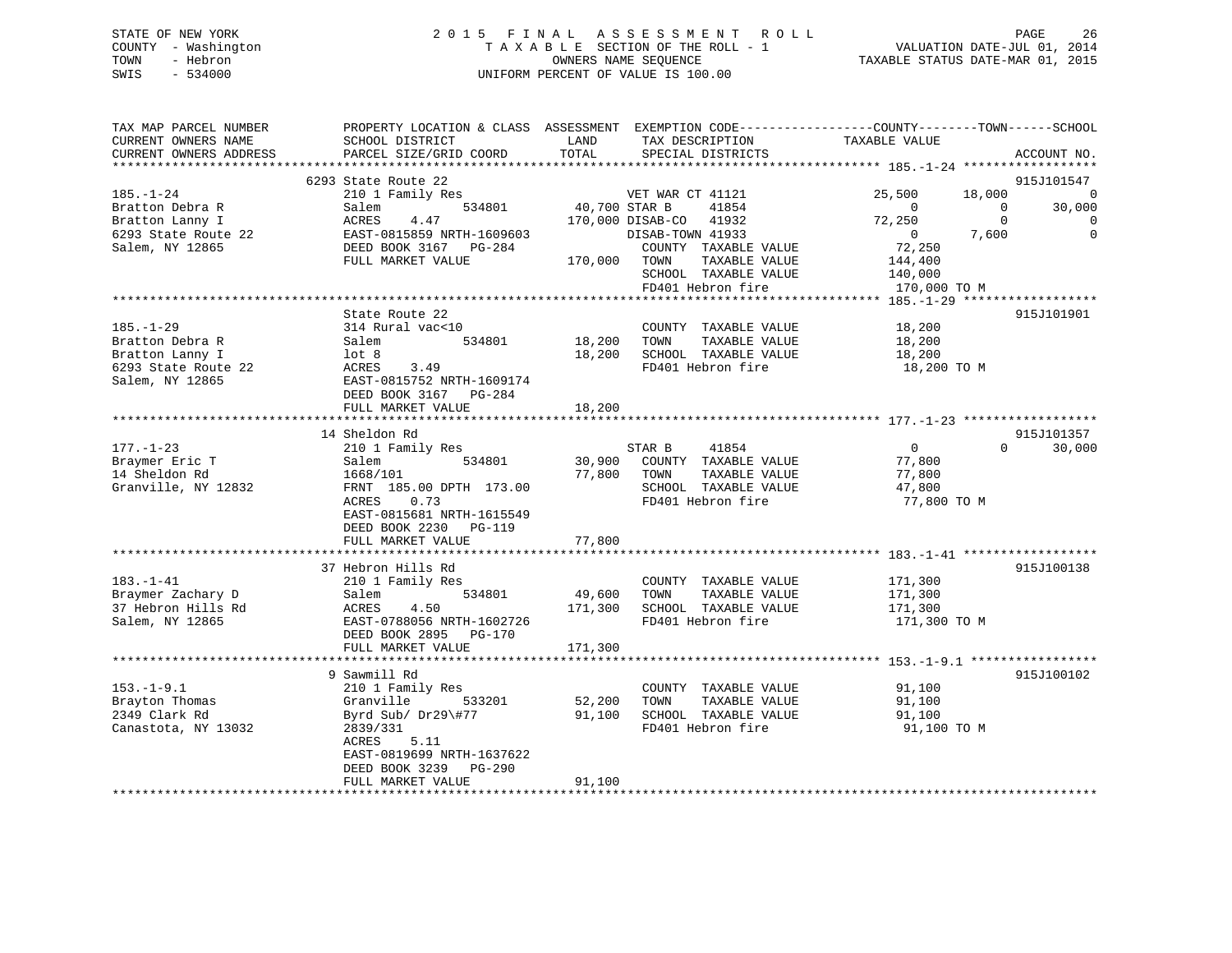# STATE OF NEW YORK 2 0 1 5 F I N A L A S S E S S M E N T R O L L PAGE 27 COUNTY - Washington T A X A B L E SECTION OF THE ROLL - 1 VALUATION DATE-JUL 01, 2014 TOWN - Hebron OWNERS NAME SEQUENCE TAXABLE STATUS DATE-MAR 01, 2015 SWIS - 534000 UNIFORM PERCENT OF VALUE IS 100.00

| TAX MAP PARCEL NUMBER     | PROPERTY LOCATION & CLASS ASSESSMENT EXEMPTION CODE---------------COUNTY-------TOWN-----SCHOOL                                                                                                                                          |          |                                                                                                                                     |                            |            |
|---------------------------|-----------------------------------------------------------------------------------------------------------------------------------------------------------------------------------------------------------------------------------------|----------|-------------------------------------------------------------------------------------------------------------------------------------|----------------------------|------------|
| CURRENT OWNERS NAME       | SCHOOL DISTRICT                                                                                                                                                                                                                         |          | LAND TAX DESCRIPTION                                                                                                                | TAXABLE VALUE              |            |
|                           |                                                                                                                                                                                                                                         |          |                                                                                                                                     |                            |            |
|                           |                                                                                                                                                                                                                                         |          |                                                                                                                                     |                            |            |
|                           | Wood Way                                                                                                                                                                                                                                |          |                                                                                                                                     |                            |            |
| $186. - 1 - 20$           | $322 \text{ Rural vac}>10 \text{COUNT}\\ \text{Salem} \hspace{1.5cm} 534801 \text{ 38,100} \text{ TOWN}$                                                                                                                                |          | COUNTY TAXABLE VALUE                                                                                                                | 38,100<br>38,100           |            |
| Brennan James             |                                                                                                                                                                                                                                         |          |                                                                                                                                     |                            |            |
| 3177 River Rd             | ACRES 15.76                                                                                                                                                                                                                             |          |                                                                                                                                     |                            |            |
| Mechanicville, NY 12118   | EAST-0817676 NRTH-1609771                                                                                                                                                                                                               |          | 38,100 TOWN TAXABLE VALUE 38,100<br>38,100 SCHOOL TAXABLE VALUE 38,100<br>FD401 Hebron fire 38,100<br>FD401 Hebron fire 38,100 TO M |                            |            |
|                           | DEED BOOK 3499 PG-120                                                                                                                                                                                                                   |          |                                                                                                                                     |                            |            |
|                           |                                                                                                                                                                                                                                         |          |                                                                                                                                     |                            |            |
|                           |                                                                                                                                                                                                                                         |          |                                                                                                                                     |                            |            |
|                           | 151 East Green Pond Way                                                                                                                                                                                                                 |          |                                                                                                                                     |                            | 915J100073 |
| $143. - 1 - 11$           | 260 Seasonal res - WTRFNT                                                                                                                                                                                                               |          | COUNTY TAXABLE VALUE 95,900                                                                                                         |                            |            |
|                           |                                                                                                                                                                                                                                         |          |                                                                                                                                     |                            |            |
|                           |                                                                                                                                                                                                                                         |          |                                                                                                                                     |                            |            |
|                           |                                                                                                                                                                                                                                         |          | FD401 Hebron fire 95,900 TO M                                                                                                       |                            |            |
|                           |                                                                                                                                                                                                                                         |          |                                                                                                                                     |                            |            |
|                           | FULL MARKET VALUE                                                                                                                                                                                                                       | 95,900   |                                                                                                                                     |                            |            |
|                           |                                                                                                                                                                                                                                         |          |                                                                                                                                     |                            |            |
|                           | State Route 22                                                                                                                                                                                                                          |          |                                                                                                                                     |                            | 915J101104 |
|                           | 177.-1-26.4<br>312 Vac w/imprv 534801 35,000 TOWN<br>Brenner Annette M 32 Vac w/imprv 534801 35,000 TOWN<br>Brenner Annette M ACRES 13.65 38,100 SCHOO<br>1600 Sherman Ave EAST-0815072 NRTH-1613479 70401<br>Hamden, CT 06514 DEED BOO |          | COUNTY TAXABLE VALUE 38,100                                                                                                         |                            |            |
|                           |                                                                                                                                                                                                                                         |          |                                                                                                                                     |                            |            |
|                           |                                                                                                                                                                                                                                         |          | TOWN      TAXABLE VALUE<br>SCHOOL   TAXABLE VALUE                                                                                   | 38,100<br>38,100           |            |
|                           |                                                                                                                                                                                                                                         |          | FD401 Hebron fire 38,100 TO M                                                                                                       |                            |            |
| Hamden, CT 06514          |                                                                                                                                                                                                                                         |          |                                                                                                                                     |                            |            |
|                           | FULL MARKET VALUE                                                                                                                                                                                                                       | 38,100   |                                                                                                                                     |                            |            |
|                           |                                                                                                                                                                                                                                         |          |                                                                                                                                     |                            |            |
|                           | 1117 Chamberlin Mills Rd                                                                                                                                                                                                                |          |                                                                                                                                     |                            | 915J101829 |
|                           |                                                                                                                                                                                                                                         |          | 41720 200<br>AG DIST                                                                                                                | 52,688<br>52,688           | 52,688     |
|                           | 177.-1-28.1 241 Rural res&ag<br>Brillon Joseph E Salem 534801<br>Brillon Sally 727/259 727/265<br>1117 Chamberlin Mills Rd ACRES 39.90<br>2011 ACRES 39.90                                                                              |          |                                                                                                                                     | $\overline{0}$<br>$\Omega$ | 30,000     |
|                           |                                                                                                                                                                                                                                         |          | 534801 118,200 STAR B 41854<br>65 283,000 COUNTY TAXABLE VALUE                                                                      | 230, 312                   |            |
|                           |                                                                                                                                                                                                                                         |          | TOWN                                                                                                                                | TAXABLE VALUE 230,312      |            |
| Salem, NY 12865           | EAST-0812620 NRTH-1614583                                                                                                                                                                                                               |          |                                                                                                                                     |                            |            |
|                           | DEED BOOK 621                                                                                                                                                                                                                           | $PG-240$ | SCHOOL TAXABLE VALUE 200,312<br>CA008 Cons agri dst 8 230,312 TO M                                                                  |                            |            |
| MAY BE SUBJECT TO PAYMENT | FULL MARKET VALUE                                                                                                                                                                                                                       | 283,000  | 52,688 EX                                                                                                                           |                            |            |
| UNDER AGDIST LAW TIL 2019 |                                                                                                                                                                                                                                         |          | FD401 Hebron fire                                                                                                                   | 283,000 TO M               |            |
|                           |                                                                                                                                                                                                                                         |          |                                                                                                                                     |                            |            |
|                           | 132 Bromley Ln<br>Bromley Ln 80 PCT OF VALUE USED FOR EXEMPTION PURPOSES<br>210 1 Family Res WET COM OF 11101                                                                                                                           |          |                                                                                                                                     |                            | 915J100054 |
| $178. - 1 - 5$            |                                                                                                                                                                                                                                         |          |                                                                                                                                     | 28,100 28,100              | 0          |
|                           |                                                                                                                                                                                                                                         |          | 534801 46,200 COUNTY TAXABLE VALUE 112,400                                                                                          |                            |            |
| Bromley Casper C LE       | Salem                                                                                                                                                                                                                                   |          |                                                                                                                                     |                            |            |
|                           |                                                                                                                                                                                                                                         |          |                                                                                                                                     |                            |            |
|                           |                                                                                                                                                                                                                                         |          |                                                                                                                                     |                            |            |
|                           | Bromley Addie L LE<br>ACRES 7.80 140,500 TOWN TAXABLE VALUE 112,400<br>Attn: Jameson Ronald S EAST-0820951 NRTH-1614391 SCHOOL TAXABLE VALUE 140,500<br>132 Bromley Ln DEED BOOK 786 PG-47 FD401 Hebron fire 140,500<br>Granville, NY   |          | FD401 Hebron fire 140,500 TO M                                                                                                      |                            |            |
|                           |                                                                                                                                                                                                                                         |          |                                                                                                                                     |                            |            |
|                           |                                                                                                                                                                                                                                         |          |                                                                                                                                     |                            |            |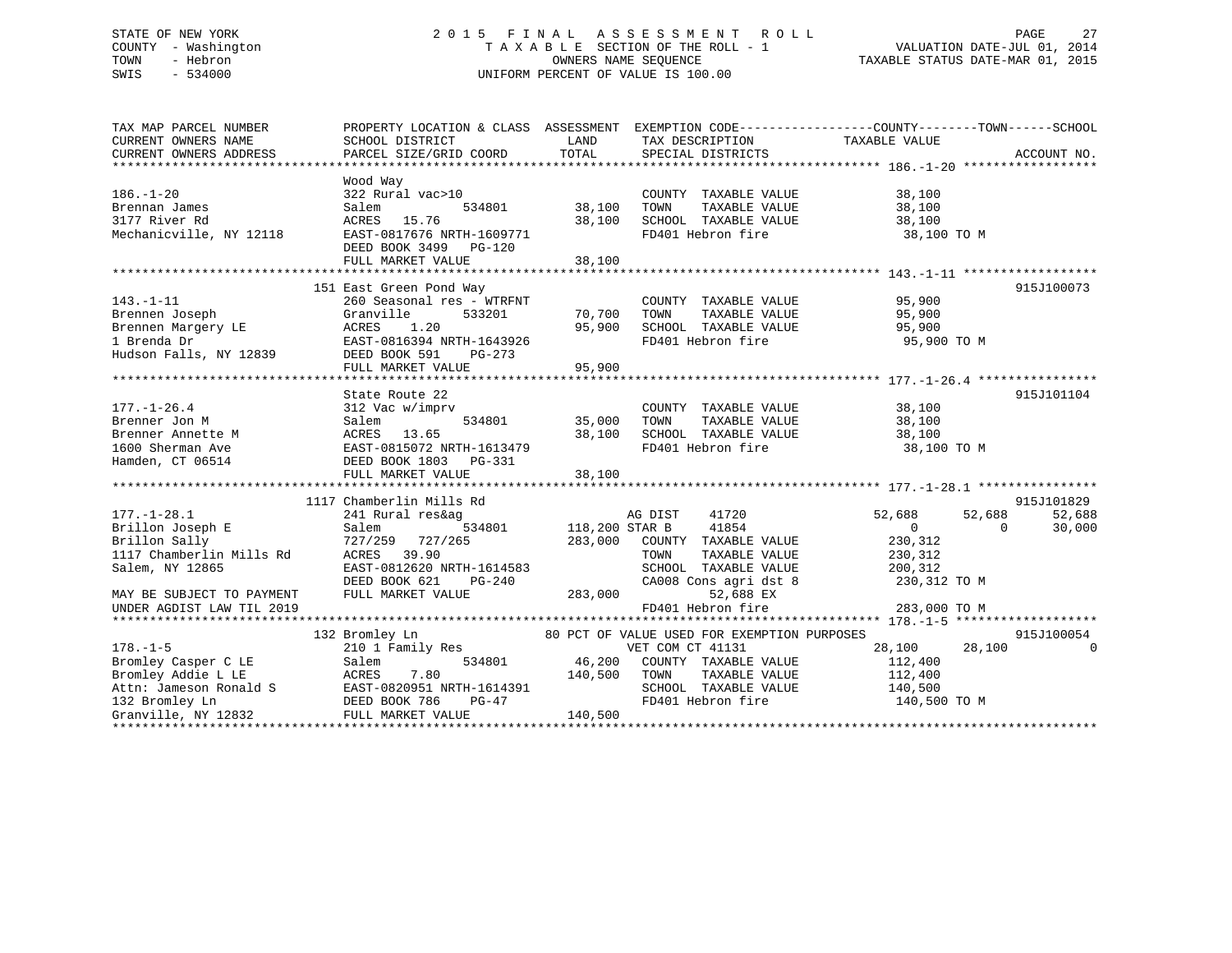# STATE OF NEW YORK 2 0 1 5 F I N A L A S S E S S M E N T R O L L PAGE 28 COUNTY - Washington T A X A B L E SECTION OF THE ROLL - 1 VALUATION DATE-JUL 01, 2014 TOWN - Hebron OWNERS NAME SEQUENCE TAXABLE STATUS DATE-MAR 01, 2015 SWIS - 534000 UNIFORM PERCENT OF VALUE IS 100.00

| TAX MAP PARCEL NUMBER<br>CURRENT OWNERS NAME | PROPERTY LOCATION & CLASS ASSESSMENT EXEMPTION CODE---------------COUNTY-------TOWN-----SCHOOL<br>SCHOOL DISTRICT<br>PARCEL SIZE/GRID COORD | LAND<br>TOTAL     | TAX DESCRIPTION<br>SPECIAL DISTRICTS | TAXABLE VALUE  | ACCOUNT NO.        |
|----------------------------------------------|---------------------------------------------------------------------------------------------------------------------------------------------|-------------------|--------------------------------------|----------------|--------------------|
| CURRENT OWNERS ADDRESS                       |                                                                                                                                             |                   |                                      |                |                    |
|                                              | 40 Barkley Ln                                                                                                                               |                   |                                      |                | 915J101169         |
| $183.2 - 1 - 33$                             | 242 Rurl res&rec - WTRFNT                                                                                                                   |                   | COUNTY TAXABLE VALUE                 | 623,500        |                    |
| Brooks Randolph                              | Salem<br>534801                                                                                                                             | 233,700           | TAXABLE VALUE<br>TOWN                | 623,500        |                    |
| Brooks Bonnie N                              | ACRES 13.35                                                                                                                                 | 623,500           | SCHOOL TAXABLE VALUE                 | 623,500        |                    |
| 3 Schindler Dr                               | EAST-0786028 NRTH-1606290                                                                                                                   |                   | FD401 Hebron fire                    | 623,500 TO M   |                    |
| Succasunna, NJ 07876                         | DEED BOOK 1975 PG-319                                                                                                                       |                   |                                      |                |                    |
|                                              | FULL MARKET VALUE                                                                                                                           | 623,500           |                                      |                |                    |
|                                              |                                                                                                                                             |                   |                                      |                |                    |
|                                              | 325 Darfler Rd                                                                                                                              |                   |                                      |                | 915J101209         |
| $159. - 1 - 4.2$                             | 270 Mfg housing                                                                                                                             |                   | 41834<br>STAR EN                     | $\overline{0}$ | $\Omega$<br>65,300 |
| Brosseau George                              | Hartford<br>533801                                                                                                                          |                   | 32,000 COUNTY TAXABLE VALUE          | 71,800         |                    |
| Brosseau Muriel                              | Easement 2688/227                                                                                                                           | <sup>71,800</sup> | TAXABLE VALUE<br>TOWN                | 71,800         |                    |
| 325 Darfler Rd                               | ACRES<br>1.00                                                                                                                               |                   | SCHOOL TAXABLE VALUE                 | 6,500          |                    |
| Granville, NY 12832                          | EAST-0797041 NRTH-1632481                                                                                                                   |                   | FD401 Hebron fire                    | 71,800 TO M    |                    |
|                                              | DEED BOOK 840<br>$PG-284$                                                                                                                   |                   |                                      |                |                    |
|                                              |                                                                                                                                             |                   |                                      |                |                    |
|                                              |                                                                                                                                             |                   |                                      |                |                    |
|                                              | Dunnigan Rd                                                                                                                                 |                   |                                      |                |                    |
| $184. - 1 - 19.9$                            | 314 Rural vac<10                                                                                                                            |                   | COUNTY TAXABLE VALUE                 | 33,600         |                    |
| Brown Bruce E                                | 534801<br>Salem                                                                                                                             | 33,600            | TAXABLE VALUE<br>TOWN                | 33,600         |                    |
| 27 Excelsior Spring Ave                      | $1$ ot $9$                                                                                                                                  | 33,600            | SCHOOL TAXABLE VALUE                 | 33,600         |                    |
| Saratoga Springs, NY 12866                   | ACRES<br>5.82                                                                                                                               |                   | CA008 Cons agri dst 8                | 33,600 TO M    |                    |
|                                              | EAST-0797319 NRTH-1603606                                                                                                                   |                   | FD401 Hebron fire                    | 33,600 TO M    |                    |
|                                              | DEED BOOK 2731 PG-197                                                                                                                       |                   |                                      |                |                    |
|                                              | FULL MARKET VALUE                                                                                                                           | 33,600            |                                      |                |                    |
|                                              |                                                                                                                                             |                   |                                      |                |                    |
|                                              | Patterson Hill Rd                                                                                                                           |                   |                                      |                | 915J101505         |
| $183. - 1 - 32.3$                            | 314 Rural vac<10                                                                                                                            |                   | COUNTY TAXABLE VALUE                 | 22,400         |                    |
| Brown Mary Beth                              | Salem                                                                                                                                       |                   | TOWN<br>TAXABLE VALUE                | 22,400         |                    |
| 401 Elm St                                   | 2.96<br>ACRES                                                                                                                               | 22,400            | SCHOOL TAXABLE VALUE                 | 22,400         |                    |
| Leadville, CO 80461                          | EAST-0788400 NRTH-1601551                                                                                                                   |                   | FD401 Hebron fire                    | 22,400 TO M    |                    |
|                                              | DEED BOOK 725<br>PG-150                                                                                                                     |                   |                                      |                |                    |
|                                              | FULL MARKET VALUE                                                                                                                           | 22,400            |                                      |                |                    |
|                                              |                                                                                                                                             |                   |                                      |                |                    |
|                                              | 1140 Patterson Hill Rd                                                                                                                      |                   |                                      |                | 915J101545         |
| $183. - 1 - 32.6$                            | 210 1 Family Res                                                                                                                            |                   | STAR B<br>41854                      | $\overline{0}$ | 30,000<br>$\Omega$ |
| Brown Marybeth                               | 534801<br>Salem                                                                                                                             |                   | 42,200 COUNTY TAXABLE VALUE          | 106,200        |                    |
| 401 Elm St                                   | 2.88<br>ACRES                                                                                                                               | 106,200           | TAXABLE VALUE<br>TOWN                | 106,200        |                    |
| Leadville, CO 80461                          | EAST-0788376 NRTH-1601733                                                                                                                   |                   | SCHOOL TAXABLE VALUE                 | 76,200         |                    |
|                                              | DEED BOOK 716<br>PG-67                                                                                                                      |                   | FD401 Hebron fire                    | 106,200 TO M   |                    |
|                                              | FULL MARKET VALUE                                                                                                                           | 106,200           |                                      |                |                    |
|                                              |                                                                                                                                             |                   |                                      |                |                    |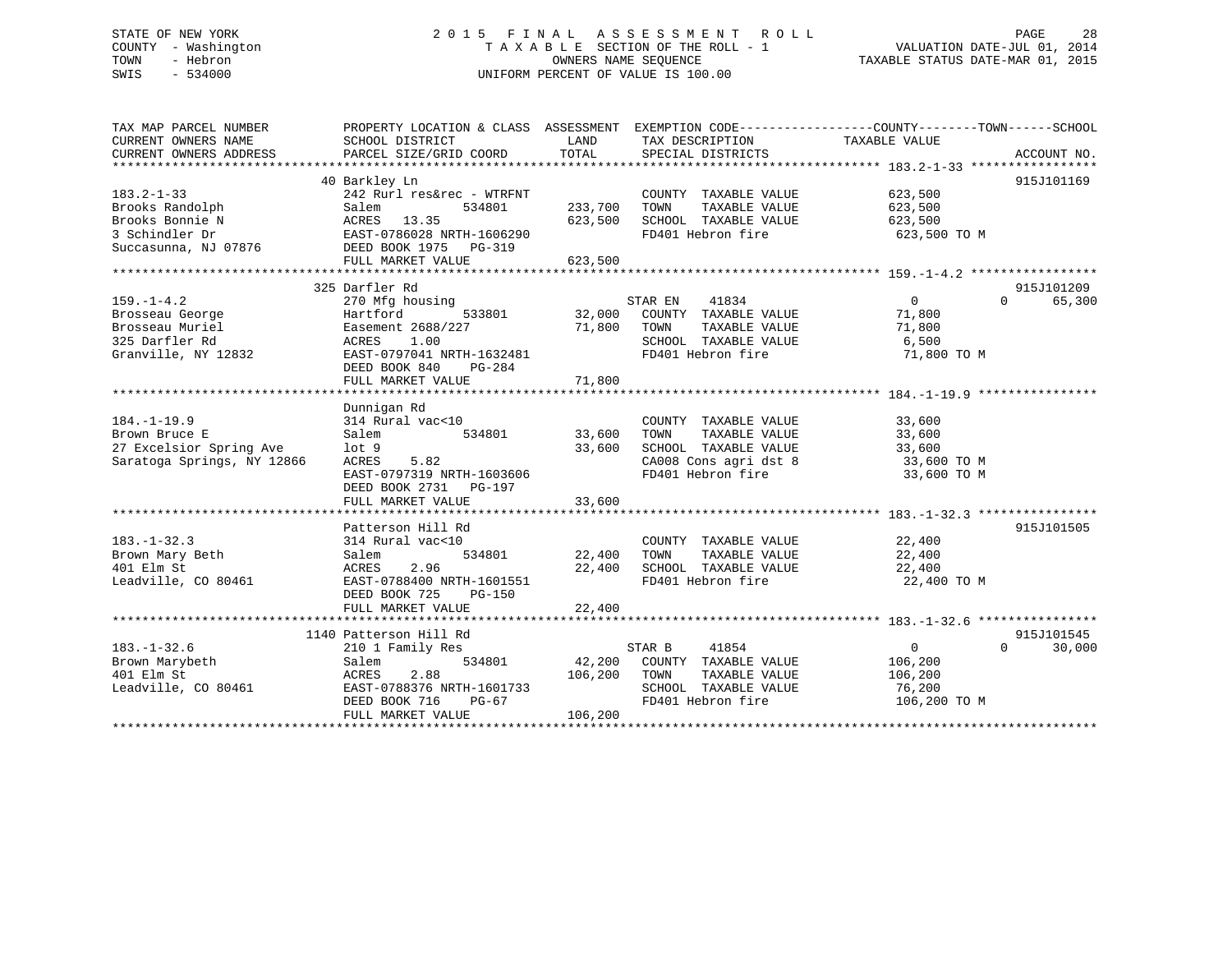# STATE OF NEW YORK 2 0 1 5 F I N A L A S S E S S M E N T R O L L PAGE 29 COUNTY - Washington T A X A B L E SECTION OF THE ROLL - 1 VALUATION DATE-JUL 01, 2014 TOWN - Hebron OWNERS NAME SEQUENCE TAXABLE STATUS DATE-MAR 01, 2015 SWIS - 534000 UNIFORM PERCENT OF VALUE IS 100.00

| TAX MAP PARCEL NUMBER                         | PROPERTY LOCATION & CLASS ASSESSMENT                             |                                                       | EXEMPTION CODE-----------------COUNTY-------TOWN------SCHOOL |
|-----------------------------------------------|------------------------------------------------------------------|-------------------------------------------------------|--------------------------------------------------------------|
| CURRENT OWNERS NAME<br>CURRENT OWNERS ADDRESS | SCHOOL DISTRICT<br>PARCEL SIZE/GRID COORD                        | LAND<br>TAX DESCRIPTION<br>TOTAL<br>SPECIAL DISTRICTS | TAXABLE VALUE<br>ACCOUNT NO.                                 |
|                                               |                                                                  |                                                       |                                                              |
|                                               | 83 Thunder Way                                                   |                                                       | 915J100593                                                   |
| $175. - 1 - 12.1$                             | 271 Mfg housings                                                 | AGED-CO<br>41802                                      | 16,750<br>$\Omega$<br>$\overline{0}$                         |
| Brown Rose                                    | 534801<br>Salem                                                  | 17,600 AGED-SCH 41804                                 | $\overline{0}$<br>$\Omega$<br>5,025                          |
| 83 Thunder Way                                | 769/328                                                          | 41834<br>33,500 STAR EN                               | $\Omega$<br>$\Omega$<br>28,475                               |
| Salem, NY 12865                               | ACRES<br>4.85                                                    | COUNTY TAXABLE VALUE                                  | 16,750                                                       |
|                                               | EAST-0790205 NRTH-1610347                                        | TOWN<br>TAXABLE VALUE                                 | 33,500                                                       |
|                                               | DEED BOOK 936<br>PG-194                                          | SCHOOL TAXABLE VALUE                                  | $\overline{0}$                                               |
|                                               | FULL MARKET VALUE                                                | 33,500 FD401 Hebron fire                              | 33,500 TO M                                                  |
|                                               |                                                                  |                                                       |                                                              |
|                                               | 1091 County Route 31                                             |                                                       | 915J100080                                                   |
| $159. - 1 - 16$                               | 240 Rural res                                                    | COUNTY TAXABLE VALUE                                  | 155,000                                                      |
| Brown Sharon L                                | Granville<br>533201                                              | 118,400<br>TOWN<br>TAXABLE VALUE                      | 155,000                                                      |
| Syperski Wendy                                |                                                                  | SCHOOL TAXABLE VALUE<br>155,000                       | 155,000                                                      |
| 37 Frye Rd                                    |                                                                  | CA008 Cons agri dst 8                                 | 155,000 TO M                                                 |
| Bolton, MA 01740                              | ACRES 40.00<br>EAST-0802351 NRTH-1628690<br>DEED BOOK 3427 PG-52 | FD401 Hebron fire                                     | 155,000 TO M                                                 |
|                                               | FULL MARKET VALUE                                                | 155,000                                               |                                                              |
|                                               |                                                                  |                                                       |                                                              |
|                                               | 4011 County Route 30                                             |                                                       | 915J101593                                                   |
| $167. - 1 - 33.7$                             | 210 1 Family Res                                                 | COUNTY TAXABLE VALUE                                  | 104,600                                                      |
| Brown Ton                                     | 534801<br>Salem                                                  | 29,600<br>TOWN<br>TAXABLE VALUE                       | 104,600                                                      |
| Brown Miquel                                  | Lot C                                                            | 104,600<br>SCHOOL TAXABLE VALUE                       | 104,600                                                      |
| 6254 97th Pl                                  | ACRES<br>2.07                                                    | FD401 Hebron fire                                     | 104,600 TO M                                                 |
| Rego Park, NY 11374                           | EAST-0787971 NRTH-1622227                                        |                                                       |                                                              |
|                                               | DEED BOOK 2844 PG-1                                              |                                                       |                                                              |
|                                               | FULL MARKET VALUE                                                | 104,600                                               |                                                              |
|                                               |                                                                  |                                                       |                                                              |
|                                               | Warnick Rd                                                       |                                                       | 915J101675                                                   |
| $167. - 1 - 33.8$                             |                                                                  |                                                       |                                                              |
|                                               | 312 Vac w/imprv<br>534801                                        | COUNTY TAXABLE VALUE<br>15,800<br>TAXABLE VALUE       | 16,300<br>16,300                                             |
| Brown Ton                                     | Salem                                                            | TOWN                                                  |                                                              |
| Brown Miguel                                  | contract 611/29                                                  | 16,300<br>SCHOOL TAXABLE VALUE                        | 16,300                                                       |
| 6254 97th Pl                                  | Lot D                                                            | FD401 Hebron fire                                     | 16,300 TO M                                                  |
| Rego Park, NY 11374                           | ACRES<br>2.54                                                    |                                                       |                                                              |
|                                               | EAST-0787661 NRTH-1622070                                        |                                                       |                                                              |
|                                               | DEED BOOK 2844<br>$PG-1$                                         |                                                       |                                                              |
|                                               | FULL MARKET VALUE                                                | 16,300                                                |                                                              |
|                                               |                                                                  |                                                       |                                                              |
|                                               | 210 Little Burch Hill Rd                                         | 75 PCT OF VALUE USED FOR EXEMPTION PURPOSES           | 915J101004                                                   |
| $151. - 1 - 18.1$                             | 312 Vac w/imprv                                                  | AGED-ALL<br>41800                                     | 15,975<br>15,975<br>15,975                                   |
| Bruce Richard Craig                           | 533201<br>Granville                                              | 37,600 STAR EN<br>41834                               | $\overline{0}$<br>15,975<br>$\Omega$                         |
| 210 Little Burch Hill Rd                      | 7.80<br>ACRES                                                    | 42,600<br>COUNTY TAXABLE VALUE                        | 26,625                                                       |
| Granville, NY 12832                           | EAST-0799939 NRTH-1634159                                        | TOWN<br>TAXABLE VALUE                                 | 26,625                                                       |
|                                               | DEED BOOK 2176<br>PG-202                                         | SCHOOL TAXABLE VALUE                                  | 10,650                                                       |
|                                               | FULL MARKET VALUE                                                | 42,600 FD401 Hebron fire                              | 42,600 TO M                                                  |
|                                               |                                                                  |                                                       |                                                              |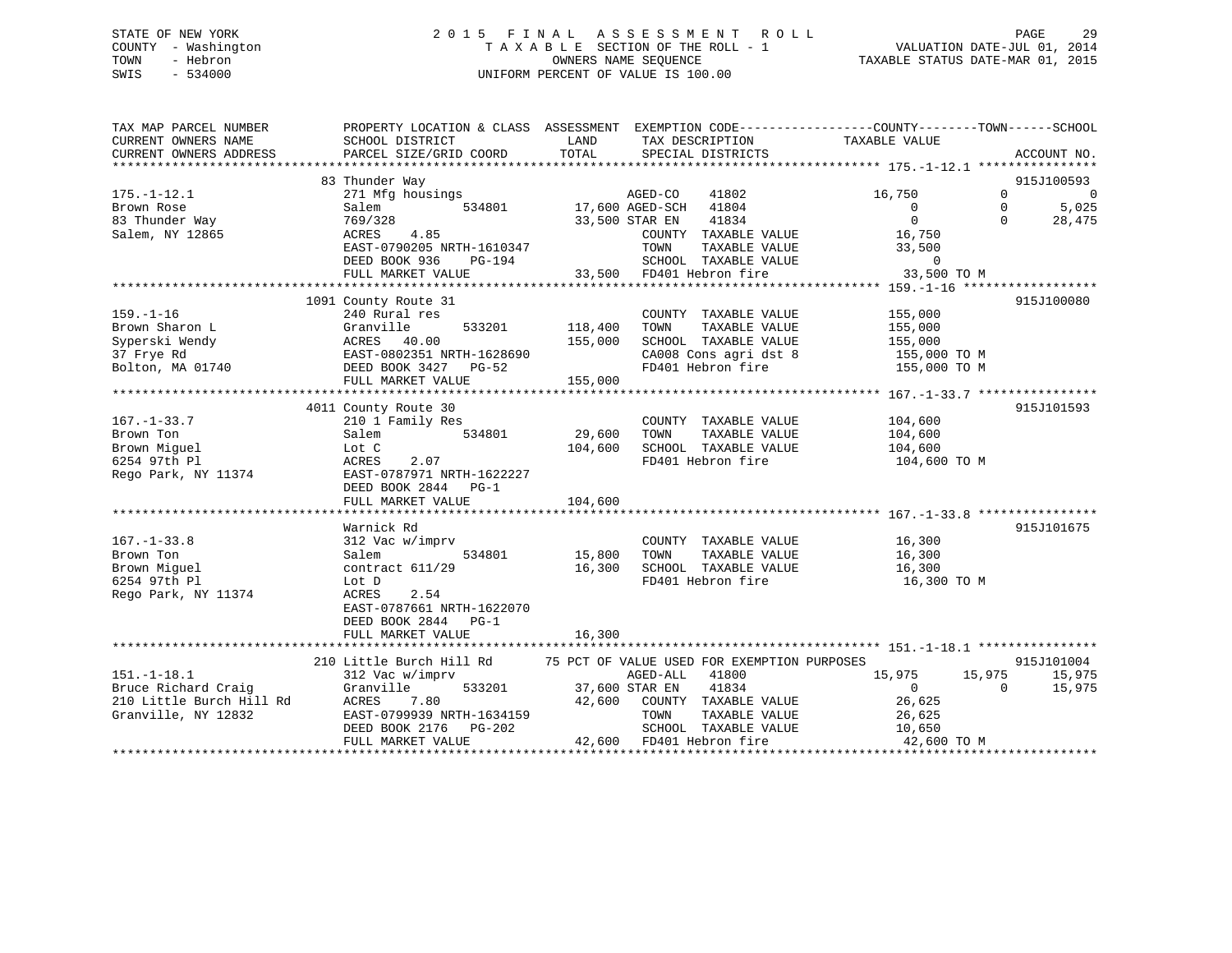# STATE OF NEW YORK 2 0 1 5 F I N A L A S S E S S M E N T R O L L PAGE 30 COUNTY - Washington T A X A B L E SECTION OF THE ROLL - 1 VALUATION DATE-JUL 01, 2014 TOWN - Hebron OWNERS NAME SEQUENCE TAXABLE STATUS DATE-MAR 01, 2015 SWIS - 534000 UNIFORM PERCENT OF VALUE IS 100.00

| TAX MAP PARCEL NUMBER<br>CURRENT OWNERS NAME | PROPERTY LOCATION & CLASS ASSESSMENT<br>SCHOOL DISTRICT | LAND    | TAX DESCRIPTION       | EXEMPTION CODE-----------------COUNTY-------TOWN------SCHOOL<br>TAXABLE VALUE |
|----------------------------------------------|---------------------------------------------------------|---------|-----------------------|-------------------------------------------------------------------------------|
| CURRENT OWNERS ADDRESS                       | PARCEL SIZE/GRID COORD                                  | TOTAL   | SPECIAL DISTRICTS     | ACCOUNT NO.                                                                   |
|                                              |                                                         |         |                       |                                                                               |
|                                              | 43 Clark Way                                            |         |                       |                                                                               |
| $169. - 1 - 18.36$                           | 210 1 Family Res                                        |         | COUNTY TAXABLE VALUE  | 67,700                                                                        |
| Brustkern James                              | Granville<br>533201                                     | 15,900  | TOWN<br>TAXABLE VALUE | 67,700                                                                        |
| Brustkern Annie                              | FRNT 156.00 DPTH 266.00                                 | 67,700  | SCHOOL TAXABLE VALUE  | 67,700                                                                        |
| 43 Clark Way                                 | 0.95 BANK<br>ACRES<br>26                                |         | FD401 Hebron fire     | 67,700 TO M                                                                   |
| Salem, NY 12865                              | EAST-0815565 NRTH-1623146                               |         |                       |                                                                               |
|                                              | DEED BOOK 2448<br>PG-288                                |         |                       |                                                                               |
|                                              | FULL MARKET VALUE                                       | 67,700  |                       |                                                                               |
|                                              |                                                         |         |                       |                                                                               |
|                                              | 115 Mountain Way                                        |         |                       | 915J101693                                                                    |
| $159. - 1 - 25.4$                            | 260 Seasonal res                                        |         | COUNTY TAXABLE VALUE  | 112,500                                                                       |
| Brutka Kenneth                               | Hartford<br>533801                                      | 43,400  | TOWN<br>TAXABLE VALUE | 112,500                                                                       |
| Brutka Elizabeth                             | lot J                                                   | 112,500 | SCHOOL TAXABLE VALUE  | 112,500                                                                       |
| 107 Hoover Dr                                | ACRES<br>5.95                                           |         | FD401 Hebron fire     | 112,500 TO M                                                                  |
| Brick, NJ 08724                              | EAST-0795615 NRTH-1627000                               |         |                       |                                                                               |
|                                              | DEED BOOK 614<br>PG-319                                 |         |                       |                                                                               |
|                                              | FULL MARKET VALUE                                       | 112,500 |                       |                                                                               |
|                                              |                                                         |         |                       |                                                                               |
| $152. - 2 - 8.2$                             | Everetts Heights Way<br>314 Rural vac<10                |         | COUNTY TAXABLE VALUE  | 915J101019<br>22,800                                                          |
| Bucci Jerry                                  | Granville<br>533201                                     | 22,800  | TOWN<br>TAXABLE VALUE | 22,800                                                                        |
| Bucci Kathleen                               | 3.06<br>ACRES                                           | 22,800  | SCHOOL TAXABLE VALUE  | 22,800                                                                        |
| 41 Overlook Dr                               | EAST-0809005 NRTH-1641920                               |         | FD401 Hebron fire     | 22,800 TO M                                                                   |
| Valhalla, NY 10595                           | DEED BOOK 661<br>$PG-333$                               |         |                       |                                                                               |
|                                              | FULL MARKET VALUE                                       | 22,800  |                       |                                                                               |
| MAY BE SUBJECT TO PAYMENT                    |                                                         |         |                       |                                                                               |
| UNDER AGDIST LAW TIL 2022                    |                                                         |         |                       |                                                                               |
|                                              |                                                         |         |                       |                                                                               |
|                                              | 145 Everetts Heights Way                                |         |                       | 915J101196                                                                    |
| $152 - 2 - 8.5$                              | 241 Rural res&ag                                        |         | AGRI-D IND 41730      | 26,416<br>26,416<br>26,416                                                    |
| Bucci Jerry                                  | 533201<br>Granville                                     | 82,500  | COUNTY TAXABLE VALUE  | 189,284                                                                       |
| Bucci Kathleen                               | 20.24<br>ACRES                                          | 215,700 | TOWN<br>TAXABLE VALUE | 189,284                                                                       |
| 41 Overlook Dr                               | EAST-0809141 NRTH-1641487                               |         | SCHOOL TAXABLE VALUE  | 189,284                                                                       |
| Valhalla, NY 10595                           | DEED BOOK 539<br>$PG-29$                                |         | FD401 Hebron fire     | 215,700 TO M                                                                  |
|                                              | FULL MARKET VALUE                                       | 215,700 |                       |                                                                               |
| MAY BE SUBJECT TO PAYMENT                    |                                                         |         |                       |                                                                               |
| UNDER AGDIST LAW TIL 2022                    |                                                         |         |                       |                                                                               |
|                                              |                                                         |         |                       |                                                                               |
|                                              | 19 Waites Way                                           |         |                       | 915J100409                                                                    |
| $168. - 1 - 18.5$                            | 210 1 Family Res                                        |         | COUNTY TAXABLE VALUE  | 79,000                                                                        |
| Buckley Greg T                               | 533801<br>Hartford                                      | 38,900  | TOWN<br>TAXABLE VALUE | 79,000                                                                        |
| Buckley Patricia A                           | 1.45<br>ACRES                                           | 79,000  | SCHOOL TAXABLE VALUE  | 79,000                                                                        |
| PO Box 1178                                  | EAST-0796961 NRTH-1620041                               |         | CA008 Cons agri dst 8 | 79,000 TO M                                                                   |
| West Brookfield, MA 01585                    | DEED BOOK 3356<br>PG-163                                |         | FD401 Hebron fire     | 79,000 TO M                                                                   |
|                                              | FULL MARKET VALUE                                       | 79,000  |                       |                                                                               |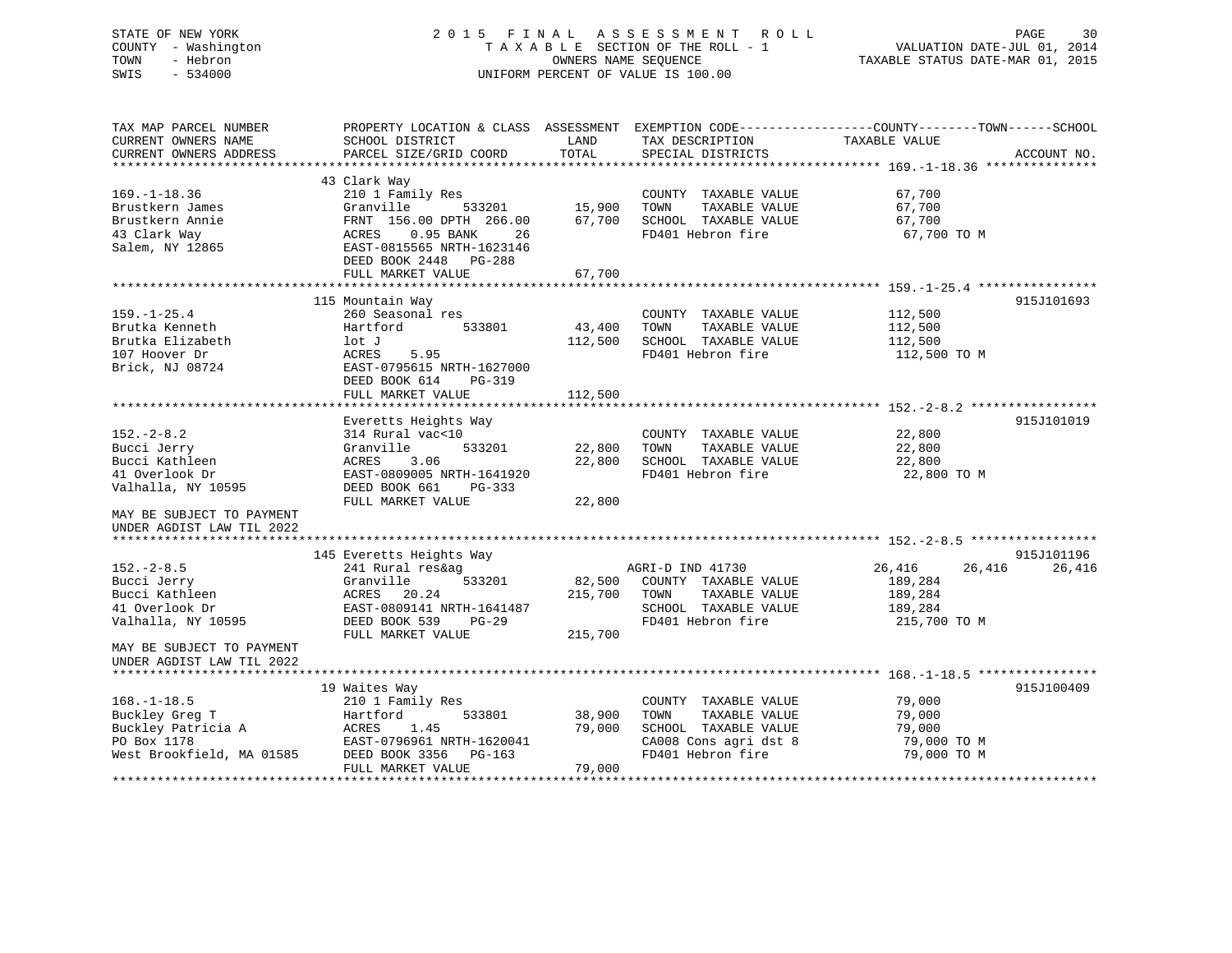# STATE OF NEW YORK 2 0 1 5 F I N A L A S S E S S M E N T R O L L PAGE 31 COUNTY - Washington T A X A B L E SECTION OF THE ROLL - 1 VALUATION DATE-JUL 01, 2014 TOWN - Hebron OWNERS NAME SEQUENCE TAXABLE STATUS DATE-MAR 01, 2015 SWIS - 534000 UNIFORM PERCENT OF VALUE IS 100.00

| TAX MAP PARCEL NUMBER<br>CURRENT OWNERS NAME<br>CURRENT OWNERS ADDRESS | PROPERTY LOCATION & CLASS ASSESSMENT EXEMPTION CODE-----------------COUNTY--------TOWN------SCHOOL<br>SCHOOL DISTRICT LAND<br>PARCEL SIZE/GRID COORD                                                                                                                                          | TOTAL                                      | TAX DESCRIPTION<br>SPECIAL DISTRICTS                                                                                                | TAXABLE VALUE           | ACCOUNT NO.                |
|------------------------------------------------------------------------|-----------------------------------------------------------------------------------------------------------------------------------------------------------------------------------------------------------------------------------------------------------------------------------------------|--------------------------------------------|-------------------------------------------------------------------------------------------------------------------------------------|-------------------------|----------------------------|
|                                                                        |                                                                                                                                                                                                                                                                                               |                                            |                                                                                                                                     |                         |                            |
|                                                                        | 151 Higgins Rd                                                                                                                                                                                                                                                                                |                                            |                                                                                                                                     |                         | 915J100592                 |
| $170. - 2 - 5$                                                         |                                                                                                                                                                                                                                                                                               |                                            |                                                                                                                                     |                         | 30,000<br>$\Omega$         |
| Burch Andre<br>151 Higgins Rd                                          |                                                                                                                                                                                                                                                                                               |                                            |                                                                                                                                     |                         |                            |
|                                                                        |                                                                                                                                                                                                                                                                                               |                                            | 70,700 TOWN<br>TOWN TAXABLE VALUE 40,700<br>SCHOOL TAXABLE VALUE 40,700<br>70,700 TO M                                              |                         |                            |
| Granville, NY 12832                                                    |                                                                                                                                                                                                                                                                                               |                                            |                                                                                                                                     |                         |                            |
|                                                                        | EAST-0819717 NRTH-1624820 SCHOOL TAXABLE VALUE<br>DEED BOOK 3399 PG-159 FD401 Hebron fire<br>FULL MARKET VALUE 70,700                                                                                                                                                                         |                                            |                                                                                                                                     |                         |                            |
|                                                                        |                                                                                                                                                                                                                                                                                               |                                            |                                                                                                                                     |                         |                            |
|                                                                        | Big Burch Hill Rd                                                                                                                                                                                                                                                                             |                                            |                                                                                                                                     |                         | 915J100095                 |
|                                                                        | 151.-1-3<br>Burch Brian S<br>Burch Linda<br>182,500<br>2004.1.3<br>2012<br>2022<br>2022<br>2023<br>2022<br>2023<br>2023<br>2023<br>2023<br>2023<br>2023<br>2023<br>2023<br>2023<br>2024<br>2023<br>2024<br>2025<br>2024<br>2025<br>2025<br>2020<br>2025<br>2020<br>2025<br>2020<br>2020<br>20 |                                            | Rd<br>AG DIST 41720<br>533801 182,500 COUNTY TAXABLE VALUE                                                                          | 101,916 101,916 101,916 |                            |
|                                                                        |                                                                                                                                                                                                                                                                                               |                                            |                                                                                                                                     | 94,384                  |                            |
|                                                                        |                                                                                                                                                                                                                                                                                               |                                            | TOWN TAXABLE VALUE 94,384<br>SCHOOL TAXABLE VALUE 94,384                                                                            |                         |                            |
|                                                                        |                                                                                                                                                                                                                                                                                               |                                            |                                                                                                                                     |                         |                            |
|                                                                        |                                                                                                                                                                                                                                                                                               |                                            | CA008 Cons agri dst 8 94,384 TO M                                                                                                   |                         |                            |
|                                                                        |                                                                                                                                                                                                                                                                                               |                                            | 101,916 EX                                                                                                                          |                         |                            |
| MAY BE SUBJECT TO PAYMENT                                              |                                                                                                                                                                                                                                                                                               |                                            | FD401 Hebron fire                                                                                                                   | 196,300 TO M            |                            |
| UNDER AGDIST LAW TIL 2019                                              |                                                                                                                                                                                                                                                                                               |                                            |                                                                                                                                     |                         |                            |
|                                                                        | 1045 County Route 31                                                                                                                                                                                                                                                                          |                                            |                                                                                                                                     |                         | 915J100082                 |
|                                                                        |                                                                                                                                                                                                                                                                                               |                                            |                                                                                                                                     | 21,600                  | $\Omega$<br>$\overline{0}$ |
| $159. - 1 - 17$                                                        | 270 Mfg housing                                                                                                                                                                                                                                                                               |                                            | ising<br>533201 54,600 STAR EN 41834                                                                                                | $\overline{0}$          | 54,000<br>$\Omega$         |
|                                                                        | Burch Chas<br>Burch Joan A<br>1045 County Route 31<br>Granville, NY 12832<br>CHERE 2.10<br>EAST-0803003 NRTH-1628568<br>Granville, NY 12832<br>DEED BOOK 427<br>CHERE 2.10<br>CHERE 2.10<br>DEED BOOK 427<br>CHERE 2.10<br>CHERE 2.10<br>CHERE 2.10<br>CHE                                    |                                            | 54,000 COUNTY TAXABLE VALUE 32,400                                                                                                  |                         |                            |
|                                                                        |                                                                                                                                                                                                                                                                                               |                                            |                                                                                                                                     |                         |                            |
|                                                                        |                                                                                                                                                                                                                                                                                               |                                            |                                                                                                                                     |                         |                            |
|                                                                        | FULL MARKET VALUE                                                                                                                                                                                                                                                                             |                                            |                                                                                                                                     |                         |                            |
|                                                                        |                                                                                                                                                                                                                                                                                               | 54.007                                     | TOWN TAXABLE VALUE 54,000<br>SCHOOL TAXABLE VALUE 0<br>54,000 CA008 Cons agri dst 8<br>FD401 Hebron fire 54,000 TO M<br>54,000 TO M |                         |                            |
|                                                                        |                                                                                                                                                                                                                                                                                               |                                            |                                                                                                                                     |                         |                            |
|                                                                        | James Rd/e Off                                                                                                                                                                                                                                                                                |                                            |                                                                                                                                     |                         | 915J101002                 |
| $159. - 1 - 30$                                                        | 105 Vac farmland                                                                                                                                                                                                                                                                              | d<br>533801                          800   | COUNTY TAXABLE VALUE<br>TOWN      TAXABLE  VALUE                                                                                    | 800                     |                            |
| Burch Duane                                                            | Hartford                                                                                                                                                                                                                                                                                      |                                            |                                                                                                                                     | 800                     |                            |
| 1466 Burch Rd                                                          | 1.00<br>ACRES                                                                                                                                                                                                                                                                                 | 800                                        | SCHOOL TAXABLE VALUE<br>FD401 Hebron fire                                                                                           | 800                     |                            |
| Granville, NY 12832                                                    | EAST-0793810 NRTH-1630864                                                                                                                                                                                                                                                                     |                                            |                                                                                                                                     | 800 TO M                |                            |
|                                                                        | DEED BOOK 2350 PG-197                                                                                                                                                                                                                                                                         |                                            |                                                                                                                                     |                         |                            |
|                                                                        | FULL MARKET VALUE                                                                                                                                                                                                                                                                             | 800                                        |                                                                                                                                     |                         |                            |
|                                                                        | Little Burch Hill Rd                                                                                                                                                                                                                                                                          |                                            |                                                                                                                                     |                         | 915J100089                 |
| $151. - 1 - 20.2$                                                      | 105 Vac farmland                                                                                                                                                                                                                                                                              | <u>and</u> the contract of the contract of | AG DIST<br>41720                                                                                                                    | 44,342 44,342           | 44,342                     |
| Burch Duane L                                                          | Hartford 533801                                                                                                                                                                                                                                                                               |                                            | 52,500 COUNTY TAXABLE VALUE                                                                                                         | 8,158                   |                            |
| 1466 Burch Rd                                                          | 2875/47                                                                                                                                                                                                                                                                                       | 52,500                                     | TAXABLE VALUE<br>TOWN                                                                                                               | 8,158                   |                            |
| Granville, NY 12832                                                    | Lot 1                                                                                                                                                                                                                                                                                         |                                            |                                                                                                                                     | 8,158                   |                            |
|                                                                        |                                                                                                                                                                                                                                                                                               |                                            | SCHOOL TAXABLE VALUE<br>CA008 Cons agri dst 8                                                                                       | 8,158 TO M              |                            |
| MAY BE SUBJECT TO PAYMENT                                              |                                                                                                                                                                                                                                                                                               |                                            | 44,342 EX                                                                                                                           |                         |                            |
| UNDER AGDIST LAW TIL 2019                                              | EAST-0797770 NRTH-1635056<br>DEED BOOK 2939 PG-27<br>FULL MARKET VALUE                                                                                                                                                                                                                        |                                            | FD401 Hebron fire                                                                                                                   | 52,500 TO M             |                            |
|                                                                        | FULL MARKET VALUE                                                                                                                                                                                                                                                                             | 52,500                                     |                                                                                                                                     |                         |                            |
|                                                                        |                                                                                                                                                                                                                                                                                               |                                            |                                                                                                                                     |                         |                            |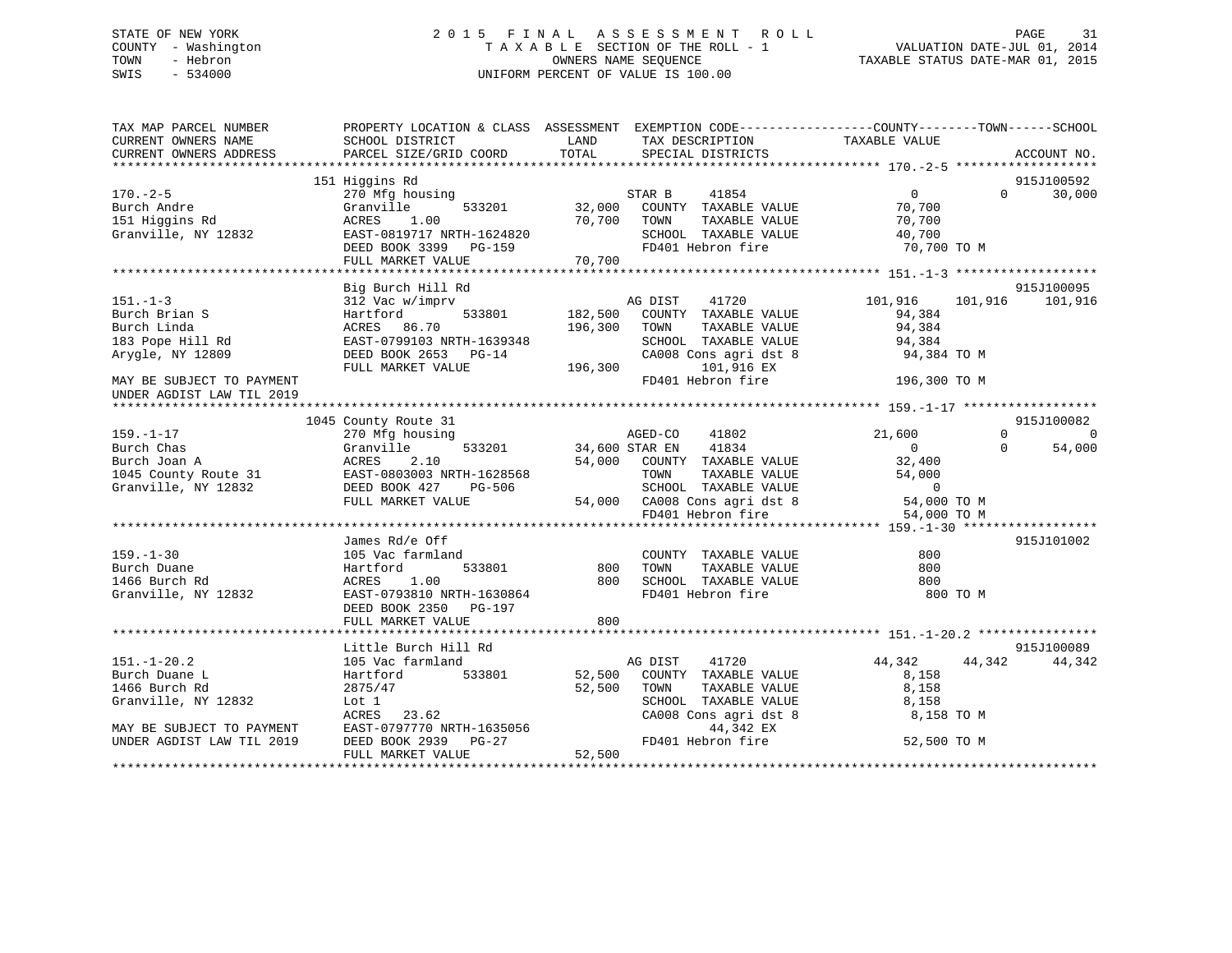#### COUNTY - Washington  $\begin{array}{ccc}\n\text{T A X A B L E} & \text{SECTION OF THE ROLL - 1} \\
\text{T} & \text{MWR R SEOUENCE}\n\end{array}$ OWNERS NAME SEQUENCE TAXABLE STATUS DATE-MAR 01, 2015 SWIS - 534000 UNIFORM PERCENT OF VALUE IS 100.00

| TAX MAP PARCEL NUMBER       |                                                         |                                                                                                                                                  | PROPERTY LOCATION & CLASS ASSESSMENT EXEMPTION CODE---------------COUNTY-------TOWN------SCHOOL |
|-----------------------------|---------------------------------------------------------|--------------------------------------------------------------------------------------------------------------------------------------------------|-------------------------------------------------------------------------------------------------|
|                             |                                                         |                                                                                                                                                  |                                                                                                 |
|                             |                                                         |                                                                                                                                                  |                                                                                                 |
|                             |                                                         |                                                                                                                                                  |                                                                                                 |
|                             |                                                         | Big Burch Hill Rd/s Off<br>322 Rural vac>10<br>Hartford 533801 38,300 COUNTY TAXABLE VALUE<br>38,300 COUNTY TAXABLE VALUE                        | 915J100094                                                                                      |
| $151. - 1 - 21$             |                                                         |                                                                                                                                                  | 18,387 18,387 18,387                                                                            |
| Burch Duane L               |                                                         |                                                                                                                                                  | 19,913                                                                                          |
| Burch Stephanie M           | USDA#2929                                               | 38,300<br>TAXABLE VALUE<br>TOWN                                                                                                                  | 19,913                                                                                          |
| 1466 Burch Hill Rd          | ACRES 51.00                                             | SCHOOL TAXABLE VALUE 19,913                                                                                                                      |                                                                                                 |
| Granville, NY 12832         | ACRES 51.00<br>EAST-0798020 NRTH-1636667                | FD401 Hebron fire                                                                                                                                | 38,300 TO M                                                                                     |
|                             | DEED BOOK 1747 PG-60                                    |                                                                                                                                                  |                                                                                                 |
| MAY BE SUBJECT TO PAYMENT   | FULL MARKET VALUE                                       | 38,300                                                                                                                                           |                                                                                                 |
| UNDER AGDIST LAW TIL 2022   |                                                         |                                                                                                                                                  |                                                                                                 |
|                             |                                                         |                                                                                                                                                  |                                                                                                 |
|                             | Big Burch Hill Rd/n Off                                 |                                                                                                                                                  | 915J100096                                                                                      |
| $142. - 3 - 12$             | 322 Rural vac>10                                        | FOR 480A 47460                                                                                                                                   | 12,880 12,880<br>12,880                                                                         |
|                             |                                                         | Hartford 533801 16,100 COUNTY TAXABLE VALUE 3,220<br>Forest Tax 3494/101 16,100 TOWN TAXABLE VALUE 3,220<br>142.-1-12 SCHOOL TAXABLE VALUE 3,220 | 3,220                                                                                           |
|                             | Forest Tax 3494/101                                     |                                                                                                                                                  |                                                                                                 |
|                             |                                                         |                                                                                                                                                  |                                                                                                 |
| Granville, NY 12832         | ACRES 21.50                                             | CA008 Cons agri dst 8 16,100 TO M                                                                                                                |                                                                                                 |
|                             | EAST-0796976 NRTH-1641468                               | FD401 Hebron fire                                                                                                                                | 16,100 TO M                                                                                     |
| MAY BE SUBJECT TO PAYMENT   | DEED BOOK 776<br>PG-65                                  |                                                                                                                                                  |                                                                                                 |
|                             |                                                         |                                                                                                                                                  |                                                                                                 |
|                             |                                                         |                                                                                                                                                  |                                                                                                 |
|                             | Lily Pond Rd E/off                                      |                                                                                                                                                  |                                                                                                 |
| $142 - 3 - 2.3$             | 322 Rural vac>10                                        | FOR 480A 47460                                                                                                                                   | 18,000<br>18,000<br>18,000                                                                      |
| Burch Gary Jr               |                                                         | Hartford 533801 22,500 COUNTY TAXABLE VALUE                                                                                                      | 4,500                                                                                           |
| 1395 Burch Rd               | ROW 944/267<br>ROW 958/248<br>142.-1-2.3<br>ACRES 30.05 | 22,500<br>TAXABLE VALUE<br>TOWN                                                                                                                  | 4,500                                                                                           |
| Granville, NY 12832         |                                                         |                                                                                                                                                  | SCHOOL TAXABLE VALUE 4,500<br>CA008 Cons agri dst 8 22,500 TO M                                 |
|                             |                                                         |                                                                                                                                                  |                                                                                                 |
| MAY BE SUBJECT TO PAYMENT   |                                                         | FD401 Hebron fire                                                                                                                                | 22,500 TO M                                                                                     |
| UNDER RPTL480A UNTIL 2024   | EAST-0798604 NRTH-1642586                               |                                                                                                                                                  |                                                                                                 |
|                             | DEED BOOK 2918 PG-240                                   |                                                                                                                                                  |                                                                                                 |
|                             | FULL MARKET VALUE                                       | 22,500                                                                                                                                           |                                                                                                 |
|                             |                                                         |                                                                                                                                                  |                                                                                                 |
|                             | Big Burch Hill Rd n/off                                 |                                                                                                                                                  |                                                                                                 |
| $142.-3-12.1$               | 322 Rural vac>10                                        | n/off<br>FOR 480A 47460                                                                                                                          | 12,800 12,800<br>12,800                                                                         |
| Burch Gary Jr               | Hartford                                                | 533801 16,100 COUNTY TAXABLE VALUE                                                                                                               | 3,300                                                                                           |
| 1395 Burch Rd<br>12832<br>V | ACRES 21.50                                             | 16,100 TOWN TAXABLE VALUE 3,300                                                                                                                  |                                                                                                 |
| Granville, NY 12832         | EAST-0797579 NRTH-1642801                               |                                                                                                                                                  |                                                                                                 |
|                             | NKIH-1642801<br>DEED BOOK 2918 PG-240<br>-----          | SCHOOL TAXABLE VALUE 3,300<br>CA008 Cons agri dst 8 16,100 TO M                                                                                  |                                                                                                 |
| MAY BE SUBJECT TO PAYMENT   | FULL MARKET VALUE                                       | 16,100 FD401 Hebron fire                                                                                                                         | 16,100 TO M                                                                                     |
| UNDER RPTL480A UNTIL 2024   |                                                         |                                                                                                                                                  |                                                                                                 |
|                             |                                                         |                                                                                                                                                  |                                                                                                 |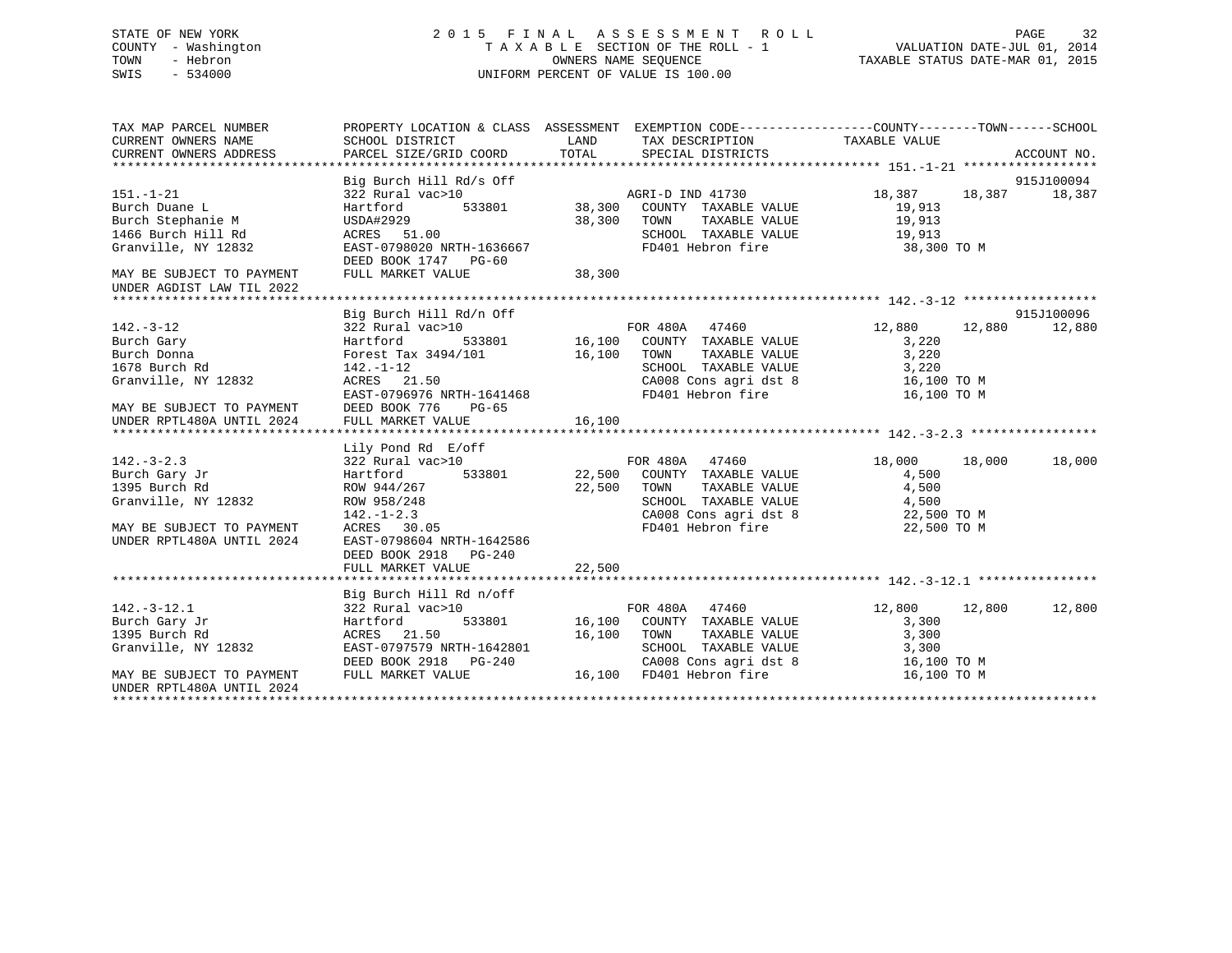# STATE OF NEW YORK 2 0 1 5 F I N A L A S S E S S M E N T R O L L PAGE 33 COUNTY - Washington T A X A B L E SECTION OF THE ROLL - 1 VALUATION DATE-JUL 01, 2014 TOWN - Hebron OWNERS NAME SEQUENCE TAXABLE STATUS DATE-MAR 01, 2015 SWIS - 534000 UNIFORM PERCENT OF VALUE IS 100.00

| TAX MAP PARCEL NUMBER<br>CURRENT OWNERS NAME<br>CURRENT OWNERS ADDRESS             | SCHOOL DISTRICT<br>PARCEL SIZE/GRID COORD                                                                                                                                         | LAND<br>TOTAL              | TAX DESCRIPTION<br>SPECIAL DISTRICTS                                                                                               | PROPERTY LOCATION & CLASS ASSESSMENT EXEMPTION CODE---------------COUNTY-------TOWN-----SCHOOL<br>TAXABLE VALUE<br>ACCOUNT NO. |  |
|------------------------------------------------------------------------------------|-----------------------------------------------------------------------------------------------------------------------------------------------------------------------------------|----------------------------|------------------------------------------------------------------------------------------------------------------------------------|--------------------------------------------------------------------------------------------------------------------------------|--|
|                                                                                    | Darfler Rd                                                                                                                                                                        |                            |                                                                                                                                    |                                                                                                                                |  |
| $159. - 1 - 24.1$<br>Burch Gary Sr<br>Burch Gary Jr<br>1678 Burch Rd               | 312 Vac w/imprv<br>533801<br>Hartford<br>Forest Tax 3496/292<br>ACRES 91.50                                                                                                       | 134,400<br>135,000         | FOR 480A 47460<br>COUNTY TAXABLE VALUE<br>TOWN<br>TAXABLE VALUE<br>SCHOOL TAXABLE VALUE                                            | 107,000<br>107,000<br>107,000<br>28,000<br>28,000<br>28,000                                                                    |  |
| Granville, NY 12832                                                                | EAST-0796038 NRTH-1629226<br>DEED BOOK 3211 PG-41                                                                                                                                 |                            | CA008 Cons agri dst 8<br>FD401 Hebron fire                                                                                         | 135,000 TO M<br>135,000 TO M                                                                                                   |  |
| MAY BE SUBJECT TO PAYMENT<br>UNDER RPTL480A UNTIL 2024                             | FULL MARKET VALUE                                                                                                                                                                 | 135,000                    |                                                                                                                                    |                                                                                                                                |  |
|                                                                                    |                                                                                                                                                                                   |                            |                                                                                                                                    |                                                                                                                                |  |
| $177. - 1 - 3.21$<br>Burch Gregory<br>Burch Crystal A<br>PO Box 272                | 32 Woodcutters Way<br>270 Mfg housing<br>534801<br>Salem<br>Lot 9 Lentine Sub/ 29#90 30,200<br>5.24<br>ACRES                                                                      | 21,200                     | COUNTY TAXABLE VALUE<br>TAXABLE VALUE<br>TOWN<br>SCHOOL TAXABLE VALUE<br>CA008 Cons agri dst 8                                     | 915J100004<br>30,200<br>30,200<br>30,200<br>30,200 TO M                                                                        |  |
| Salem, NY 12865                                                                    | EAST-0806216 NRTH-1616852<br>DEED BOOK 2992 PG-318<br>FULL MARKET VALUE                                                                                                           | 30,200                     | FD401 Hebron fire                                                                                                                  | 30,200 TO M                                                                                                                    |  |
|                                                                                    | 14 Woodcutters Way                                                                                                                                                                |                            |                                                                                                                                    | 915J100004                                                                                                                     |  |
| $177. - 1 - 3.20$<br>Burch Gregory A<br>PO Box 272<br>Salem, NY 12865              | 271 Mfg housings<br>534801<br>Salem<br>Lot 8<br>5.08<br>ACRES<br>EAST-0805917 NRTH-1616496                                                                                        | 38,300<br>128,500          | COUNTY TAXABLE VALUE<br>TAXABLE VALUE<br>TOWN<br>SCHOOL TAXABLE VALUE<br>CA008 Cons agri dst 8<br>FD401 Hebron fire                | 128,500<br>128,500<br>128,500<br>128,500 TO M<br>128,500 TO M                                                                  |  |
|                                                                                    | DEED BOOK 2503 PG-234<br>FULL MARKET VALUE                                                                                                                                        | 128,500                    |                                                                                                                                    |                                                                                                                                |  |
|                                                                                    |                                                                                                                                                                                   |                            |                                                                                                                                    |                                                                                                                                |  |
| $177. - 1 - 3.22$<br>Burch Michael<br>Donna Burch<br>PO Box 137<br>Salem, NY 12865 | 48 Woodcutters Way<br>270 Mfg housing<br>534801<br>Salem<br>Lot 10 Lentine Sub/ 29#90<br>ACRES<br>5.10<br>EAST-0806368 NRTH-1617213<br>DEED BOOK 1789 PG-142<br>FULL MARKET VALUE | 42,200<br>58,200<br>58,200 | 41854<br>STAR B<br>COUNTY TAXABLE VALUE<br>TOWN<br>TAXABLE VALUE<br>SCHOOL TAXABLE VALUE<br>SCHOOL IAANDED<br>CA008 Cons agridst 8 | 915J100004<br>$\overline{0}$<br>$\Omega$<br>30,000<br>58,200<br>58,200<br>28,200<br>58,200 TO M<br>58,200 TO M                 |  |
|                                                                                    |                                                                                                                                                                                   |                            |                                                                                                                                    |                                                                                                                                |  |
| $184. - 1 - 13.2$<br>Burke Jeremiah P<br>509 State Route 67<br>Malta, NY 12020     | Bogtown Rd<br>314 Rural vac<10<br>Salem<br>534801<br>5.40<br>ACRES<br>EAST-0804020 NRTH-1606195<br>DEED BOOK 482<br>PG-277<br>FULL MARKET VALUE                                   | 32,800<br>32,800<br>32,800 | COUNTY TAXABLE VALUE<br>TAXABLE VALUE<br>TOWN<br>SCHOOL TAXABLE VALUE<br>FD401 Hebron fire                                         | 915J101280<br>32,800<br>32,800<br>32,800<br>32,800 TO M                                                                        |  |
|                                                                                    |                                                                                                                                                                                   |                            |                                                                                                                                    |                                                                                                                                |  |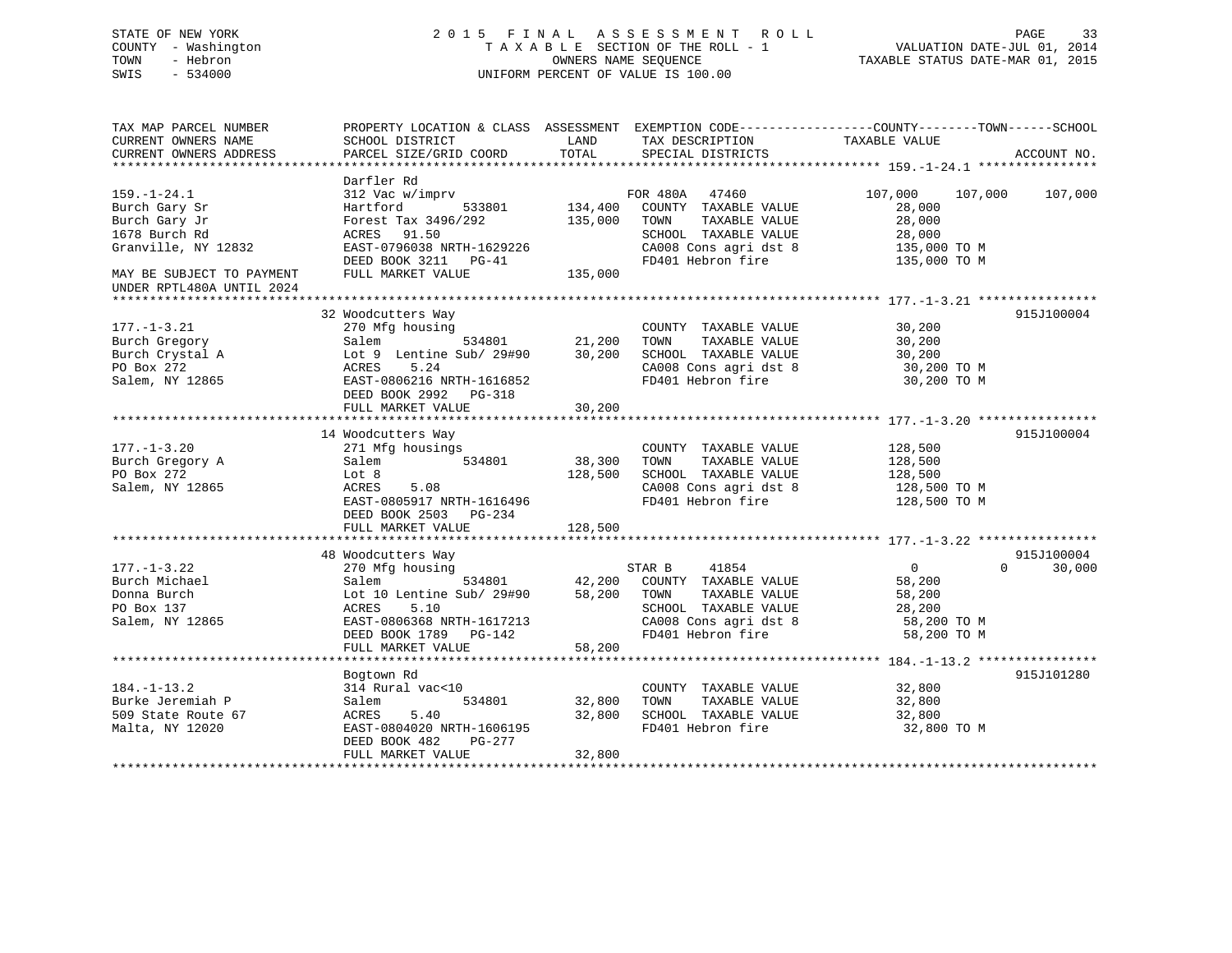# STATE OF NEW YORK 2 0 1 5 F I N A L A S S E S S M E N T R O L L PAGE 34 COUNTY - Washington T A X A B L E SECTION OF THE ROLL - 1 VALUATION DATE-JUL 01, 2014 TOWN - Hebron OWNERS NAME SEQUENCE TAXABLE STATUS DATE-MAR 01, 2015 SWIS - 534000 UNIFORM PERCENT OF VALUE IS 100.00

| TAX MAP PARCEL NUMBER                                  | PROPERTY LOCATION & CLASS ASSESSMENT EXEMPTION CODE---------------COUNTY-------TOWN------SCHOOL                                                                                                                                                        |                      |                                              |                       |                                  |
|--------------------------------------------------------|--------------------------------------------------------------------------------------------------------------------------------------------------------------------------------------------------------------------------------------------------------|----------------------|----------------------------------------------|-----------------------|----------------------------------|
| CURRENT OWNERS NAME                                    | SCHOOL DISTRICT                                                                                                                                                                                                                                        | LAND                 | TAX DESCRIPTION                              | TAXABLE VALUE         |                                  |
| CURRENT OWNERS ADDRESS                                 | PARCEL SIZE/GRID COORD                                                                                                                                                                                                                                 | TOTAL                | SPECIAL DISTRICTS                            |                       | ACCOUNT NO.                      |
|                                                        |                                                                                                                                                                                                                                                        |                      |                                              |                       |                                  |
|                                                        | 400 Mcknight Hill Rd                                                                                                                                                                                                                                   |                      |                                              |                       | 915J101341                       |
| $168. - 1 - 12.2$                                      | 270 Mfg housing                                                                                                                                                                                                                                        |                      | FOR 480A 47460                               | 128,000<br>128,000    | 128,000                          |
| Burke, Sr. William D                                   | 534801<br>Salem                                                                                                                                                                                                                                        |                      | 160,000 COUNTY TAXABLE VALUE                 | 35,900                |                                  |
| Burke John M                                           | ACRES 100.60                                                                                                                                                                                                                                           |                      | 163,900 TOWN<br>TAXABLE VALUE                | 35,900                |                                  |
|                                                        | Attn: David W. Burke EAST-0799108 NRTH-1618790                                                                                                                                                                                                         |                      | SCHOOL TAXABLE VALUE                         | 35,900                |                                  |
| 15 Orchard Ter                                         | DEED BOOK 2605 PG-215                                                                                                                                                                                                                                  |                      | FD401 Hebron fire                            | 163,900 TO M          |                                  |
| Essex Junction, VT 05452                               | FULL MARKET VALUE                                                                                                                                                                                                                                      | 163,900              |                                              |                       |                                  |
| MAY BE SUBJECT TO PAYMENT<br>UNDER RPTL480A UNTIL 2024 |                                                                                                                                                                                                                                                        |                      |                                              |                       |                                  |
|                                                        |                                                                                                                                                                                                                                                        |                      |                                              |                       |                                  |
|                                                        | Higgins Rd                                                                                                                                                                                                                                             |                      |                                              |                       |                                  |
| $170. - 2 - 18.1$                                      | 314 Rural vac<10                                                                                                                                                                                                                                       |                      | COUNTY TAXABLE VALUE                         | 22,000                |                                  |
| Burns Sean                                             | 534801<br>Salem                                                                                                                                                                                                                                        | 22,000 TOWN          | TAXABLE VALUE                                | 22,000                |                                  |
| Pentcheva Maria                                        | ACRES<br>5.01                                                                                                                                                                                                                                          |                      | 22,000 SCHOOL TAXABLE VALUE                  | 22,000                |                                  |
| 81 Collingswood Dr<br>Sag Harbor. NY 11963             | EAST-0820740 NRTH-1620683                                                                                                                                                                                                                              |                      | FD401 Hebron fire                            | 22,000 TO M           |                                  |
| Sag Harbor, NY 11963                                   | DEED BOOK 3242 PG-186                                                                                                                                                                                                                                  |                      |                                              |                       |                                  |
|                                                        | FULL MARKET VALUE                                                                                                                                                                                                                                      | 22,000               |                                              |                       |                                  |
|                                                        |                                                                                                                                                                                                                                                        |                      |                                              |                       |                                  |
|                                                        | 208 Indian Head Way                                                                                                                                                                                                                                    |                      |                                              |                       | 915J101190<br>30,000<br>$\Omega$ |
| $170. - 1 - 15.4$                                      | 210 1 Family Res                                                                                                                                                                                                                                       |                      | STAR B<br>41854                              | $\overline{0}$        |                                  |
|                                                        |                                                                                                                                                                                                                                                        | 115,900 TOWN         | 41,900 COUNTY TAXABLE VALUE<br>TAXABLE VALUE | 115,900               |                                  |
|                                                        |                                                                                                                                                                                                                                                        |                      |                                              | 115,900               |                                  |
|                                                        |                                                                                                                                                                                                                                                        |                      | SCHOOL TAXABLE VALUE<br>FD401 Hebron fire    | 85,900                |                                  |
|                                                        | Bush Tanner<br>Bush Sierra<br>208 Indian Head Way<br>208 Indian Head Way<br>208 Indian Head Way<br>208 Indian Head Way<br>208 Indian Head<br>208 Indian Head<br>208 Indian Head<br>208 Indian Head<br>208 Indian Head<br>208 Indian Head<br>208 Indian |                      |                                              | 115,900 TO M          |                                  |
|                                                        |                                                                                                                                                                                                                                                        | 115,900              |                                              |                       |                                  |
|                                                        |                                                                                                                                                                                                                                                        |                      |                                              |                       | 915J101747                       |
| $186. - 1 - 25$                                        | State Route 22<br>314 Rural vac<10                                                                                                                                                                                                                     |                      | COUNTY TAXABLE VALUE                         | 22,000                |                                  |
| Buthier Jean Paul                                      | 534801<br>Salem                                                                                                                                                                                                                                        | COUNT<br>22,000 TOWN | TAXABLE VALUE                                | 22,000                |                                  |
|                                                        |                                                                                                                                                                                                                                                        |                      |                                              |                       |                                  |
| 170 Avenue B                                           | ACRES<br>5.03<br>EAST-0816399 NRTH-1608974                                                                                                                                                                                                             | 22,000               | SCHOOL TAXABLE VALUE<br>FD401 Hebron fire    | 22,000<br>22,000 TO M |                                  |
| New York, NY 10009-4648                                |                                                                                                                                                                                                                                                        |                      |                                              |                       |                                  |
|                                                        | DEED BOOK 1795 PG-177<br>FULL MARKET VALUE                                                                                                                                                                                                             | 22,000               |                                              |                       |                                  |
|                                                        |                                                                                                                                                                                                                                                        |                      |                                              |                       |                                  |
|                                                        |                                                                                                                                                                                                                                                        |                      |                                              |                       |                                  |
| $186. - 1 - 23$                                        | Wood Way<br>314 Rural vac<10                                                                                                                                                                                                                           |                      | COUNTY TAXABLE VALUE                         | 24,600                |                                  |
| Buthier Jean-Paul                                      | 534801<br>Salem                                                                                                                                                                                                                                        | 24,600               | TAXABLE VALUE<br>TOWN                        | 24,600                |                                  |
| 170 Avenue B #Gf                                       | 6.70<br>ACRES                                                                                                                                                                                                                                          | 24,600               | SCHOOL TAXABLE VALUE                         |                       |                                  |
| New York, NY 10009                                     | EAST-0816717 NRTH-1609581                                                                                                                                                                                                                              |                      | FD401 Hebron fire                            | 24,600<br>24,600 TO M |                                  |
|                                                        | DEED BOOK 836<br>PG-85                                                                                                                                                                                                                                 |                      |                                              |                       |                                  |
|                                                        | FULL MARKET VALUE                                                                                                                                                                                                                                      | 24,600               |                                              |                       |                                  |
|                                                        |                                                                                                                                                                                                                                                        |                      |                                              |                       |                                  |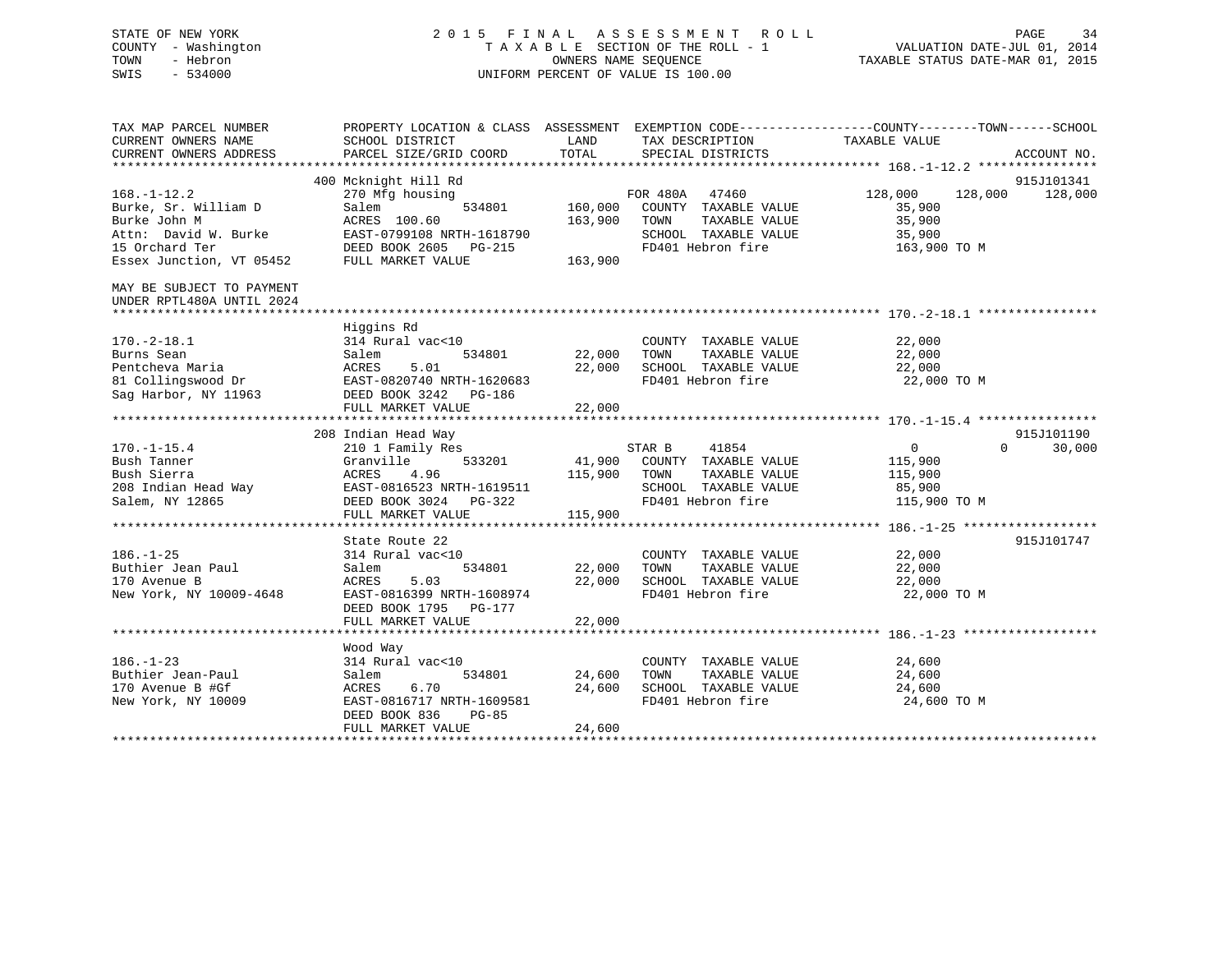# STATE OF NEW YORK 2 0 1 5 F I N A L A S S E S S M E N T R O L L PAGE 35 COUNTY - Washington T A X A B L E SECTION OF THE ROLL - 1 VALUATION DATE-JUL 01, 2014 TOWN - Hebron OWNERS NAME SEQUENCE TAXABLE STATUS DATE-MAR 01, 2015 SWIS - 534000 UNIFORM PERCENT OF VALUE IS 100.00

| TAX MAP PARCEL NUMBER  | PROPERTY LOCATION & CLASS ASSESSMENT EXEMPTION CODE---------------COUNTY-------TOWN-----SCHOOL                         |             |                                                                                                                          |                    |                    |
|------------------------|------------------------------------------------------------------------------------------------------------------------|-------------|--------------------------------------------------------------------------------------------------------------------------|--------------------|--------------------|
| CURRENT OWNERS NAME    | SCHOOL DISTRICT                                                                                                        | LAND        | TAX DESCRIPTION                                                                                                          | TAXABLE VALUE      |                    |
| CURRENT OWNERS ADDRESS | PARCEL SIZE/GRID COORD                                                                                                 | TOTAL       | SPECIAL DISTRICTS                                                                                                        |                    | ACCOUNT NO.        |
|                        |                                                                                                                        |             |                                                                                                                          |                    |                    |
|                        | State Route 22                                                                                                         |             |                                                                                                                          |                    |                    |
| $186. - 1 - 23.1$      | 314 Rural vac<10                                                                                                       |             | COUNTY TAXABLE VALUE                                                                                                     | 12,800<br>12,800   |                    |
| Buthier Jean-Paul      | 534801<br>Salem                                                                                                        | 12,800      | TAXABLE VALUE<br>TOWN                                                                                                    |                    |                    |
| 170 Avenue B #Gf       | ACRES<br>1.30                                                                                                          | 12,800      | SCHOOL TAXABLE VALUE 12,800                                                                                              |                    |                    |
| New York, NY 10009     | EAST-0816226 NRTH-1609588                                                                                              |             | FD401 Hebron fire                                                                                                        | 12,800 TO M        |                    |
|                        | DEED BOOK 822<br>PG-259                                                                                                |             |                                                                                                                          |                    |                    |
|                        | FULL MARKET VALUE                                                                                                      | 12,800      |                                                                                                                          |                    |                    |
|                        |                                                                                                                        |             |                                                                                                                          |                    |                    |
|                        | 6288 State Route 22                                                                                                    |             |                                                                                                                          |                    |                    |
| $186. - 1 - 24$        | 210 1 Family Res                                                                                                       |             | COUNTY TAXABLE VALUE                                                                                                     |                    |                    |
| Buthier Jean-Paul      | 534801<br>Salem                                                                                                        | 41,500 TOWN | TAXABLE VALUE                                                                                                            | 116,500<br>116,500 |                    |
| 170 Avenue B #Gf       | ACRES<br>4.80                                                                                                          | 116,500     | SCHOOL TAXABLE VALUE 116,500                                                                                             |                    |                    |
| New York, NY 10009     | EAST-0816429 NRTH-1609253                                                                                              |             | FD401 Hebron fire                                                                                                        | 116,500 TO M       |                    |
|                        | DEED BOOK 747<br>PG-69                                                                                                 |             |                                                                                                                          |                    |                    |
|                        | FULL MARKET VALUE                                                                                                      | 116,500     |                                                                                                                          |                    |                    |
|                        |                                                                                                                        |             |                                                                                                                          |                    |                    |
|                        | 69 Warner Rd                                                                                                           |             |                                                                                                                          |                    | 915J100062         |
| $144. - 1 - 33$        | 283 Res w/Comuse                                                                                                       |             | STAR B<br>41854                                                                                                          | $\overline{0}$     | 30,000<br>$\Omega$ |
| Butler Richard W       | Granville<br>533201                                                                                                    |             | 61,600 COUNTY TAXABLE VALUE                                                                                              | 226,500            |                    |
| Butler Pamela          |                                                                                                                        |             | 226,500 TOWN<br>TAXABLE VALUE                                                                                            | 226,500            |                    |
| 69 Warner Rd           |                                                                                                                        |             |                                                                                                                          |                    |                    |
| Granville, NY 12832    | 31 ACRES<br>ACRES 9.80 226,500<br>EAST-0819140 NRTH-1640879<br>DEED BOOK 447 PG-564                                    |             |                                                                                                                          |                    |                    |
|                        | FULL MARKET VALUE                                                                                                      |             | 1640879 SCHOOL TAXABLE VALUE 196,500<br>G-564 CA001 Cons agri dst 1 226,500 TO<br>226,500 FD401 Hebron fire 226,500 TO M |                    |                    |
|                        |                                                                                                                        |             |                                                                                                                          |                    |                    |
|                        | 171 Barkley Ln                                                                                                         |             |                                                                                                                          |                    | 915J101095         |
| $183.2 - 1 - 19$       | 260 Seasonal res - WTRFNT                                                                                              |             | COUNTY TAXABLE VALUE                                                                                                     | 124,100            |                    |
| Buttgereit Michael G   | Salem<br>534801                                                                                                        | 98,400      | TAXABLE VALUE<br>TOWN                                                                                                    | 124,100            |                    |
| Buttgereit Marjorie A  | FRNT 204.00 DPTH 213.00                                                                                                | 124,100     | SCHOOL TAXABLE VALUE 124,100                                                                                             |                    |                    |
| 2 Lace Ln              | ACRES<br>0.84                                                                                                          |             | FD401 Hebron fire                                                                                                        | 124,100 TO M       |                    |
| Westbury, NY 11590     | EAST-0788014 NRTH-1607222                                                                                              |             |                                                                                                                          |                    |                    |
|                        | DEED BOOK 835<br>$PG-60$                                                                                               |             |                                                                                                                          |                    |                    |
|                        |                                                                                                                        |             |                                                                                                                          |                    |                    |
|                        | FULL MARKET VALUE                                                                                                      | 124,100     |                                                                                                                          |                    |                    |
|                        |                                                                                                                        |             |                                                                                                                          |                    |                    |
|                        | 1845 County Route 31                                                                                                   |             |                                                                                                                          |                    | 915J100101         |
| $152. - 2 - 21$        | 210 1 Family Res                                                                                                       |             | COUNTY TAXABLE VALUE                                                                                                     | 62,300             |                    |
| Button, L.E. Sallie    | 533201<br>Granville                                                                                                    | 36,900      | TOWN<br>TAXABLE VALUE                                                                                                    | 62,300             |                    |
| Button Stephen R       | w479/130<br>Button Stephen R<br>Sallie Button, L.E.<br>42 O'Connell St<br>42 O'Connell St<br>EAST-0814742 NRTH-1640977 | 62,300      | SCHOOL TAXABLE VALUE                                                                                                     | 62,300             |                    |
|                        |                                                                                                                        |             | FD401 Hebron fire                                                                                                        | 62,300 TO M        |                    |
|                        |                                                                                                                        |             |                                                                                                                          |                    |                    |
| Albany, NY 12209       | DEED BOOK 2306 PG-11                                                                                                   |             |                                                                                                                          |                    |                    |
|                        | FULL MARKET VALUE                                                                                                      | 62,300      |                                                                                                                          |                    |                    |
|                        |                                                                                                                        |             |                                                                                                                          |                    |                    |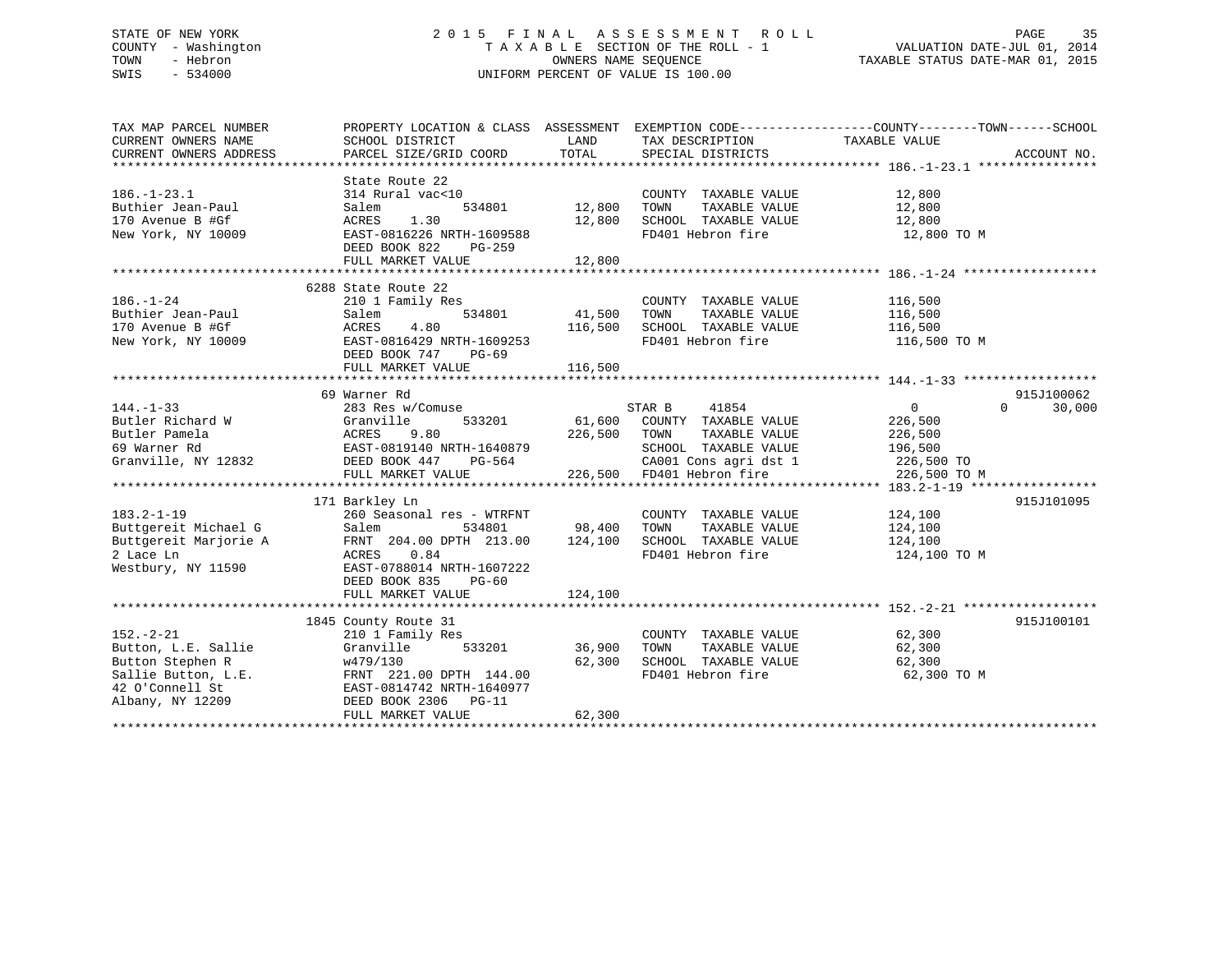# STATE OF NEW YORK 2 0 1 5 F I N A L A S S E S S M E N T R O L L PAGE 36 COUNTY - Washington T A X A B L E SECTION OF THE ROLL - 1 VALUATION DATE-JUL 01, 2014 TOWN - Hebron OWNERS NAME SEQUENCE TAXABLE STATUS DATE-MAR 01, 2015 SWIS - 534000 UNIFORM PERCENT OF VALUE IS 100.00

| TAX MAP PARCEL NUMBER<br>CURRENT OWNERS NAME<br>CURRENT OWNERS ADDRESS<br>********************** | PROPERTY LOCATION & CLASS ASSESSMENT<br>SCHOOL DISTRICT<br>PARCEL SIZE/GRID COORD                                                                                                                                                                   | LAND<br>TOTAL              | TAX DESCRIPTION<br>SPECIAL DISTRICTS                                                                                | EXEMPTION CODE-----------------COUNTY-------TOWN------SCHOOL<br>TAXABLE VALUE | ACCOUNT NO.           |
|--------------------------------------------------------------------------------------------------|-----------------------------------------------------------------------------------------------------------------------------------------------------------------------------------------------------------------------------------------------------|----------------------------|---------------------------------------------------------------------------------------------------------------------|-------------------------------------------------------------------------------|-----------------------|
|                                                                                                  |                                                                                                                                                                                                                                                     |                            |                                                                                                                     |                                                                               |                       |
| $143. - 1 - 29.4$<br>Byrd Construction Corp<br>7381 State Route 22<br>Granville, NY 12832        | 88 Button Rd<br>120 Field crops<br>533201<br>Granville<br>ACRES 126.60<br>EAST-0813756 NRTH-1643664<br>DEED BOOK 570<br>PG-294                                                                                                                      | 259,500<br>327,100         | AG DIST<br>41720<br>COUNTY TAXABLE VALUE<br>TOWN<br>TAXABLE VALUE<br>SCHOOL TAXABLE VALUE<br>CA008 Cons agri dst 8  | 187,037<br>187,037<br>140,063<br>140,063<br>140,063<br>140,063 TO M           | 915J101578<br>187,037 |
| MAY BE SUBJECT TO PAYMENT                                                                        | FULL MARKET VALUE                                                                                                                                                                                                                                   | 327,100                    | 187,037 EX                                                                                                          |                                                                               |                       |
| UNDER AGDIST LAW TIL 2019                                                                        |                                                                                                                                                                                                                                                     |                            | FD401 Hebron fire                                                                                                   | 327,100 TO M                                                                  |                       |
| $143. - 1 - 42$<br>Byrd Construction Corp<br>7344 State Route 22<br>Granville, NY 12832          | Crystal View Way<br>314 Rural vac<10<br>533201<br>Granville<br>ag commit 705/59<br>Lot 5-Phase 1<br>6.37<br>ACRES<br>EAST-0810059 NRTH-1644630                                                                                                      | 34,700<br>34,700           | COUNTY TAXABLE VALUE<br>TOWN<br>TAXABLE VALUE<br>SCHOOL TAXABLE VALUE<br>CA008 Cons agri dst 8<br>FD401 Hebron fire | 34,700<br>34,700<br>34,700<br>34,700 TO M<br>34,700 TO M                      | 915J101646            |
|                                                                                                  | DEED BOOK 570<br>PG-294                                                                                                                                                                                                                             |                            |                                                                                                                     |                                                                               |                       |
|                                                                                                  | FULL MARKET VALUE                                                                                                                                                                                                                                   | 34,700                     |                                                                                                                     |                                                                               |                       |
| $143. - 1 - 43$<br>Byrd Construction Corp<br>7344 State Route 22<br>Granville, NY 12832          | *************************<br>Crystal View Way<br>314 Rural vac<10<br>Granville<br>533201<br>ag commit 705/59<br>Lot 6-Phase 1<br>5.10<br>ACRES<br>EAST-0810374 NRTH-1644561<br>DEED BOOK 570<br>PG-294<br>FULL MARKET VALUE<br>******************** | 32,200<br>32,200<br>32,200 | COUNTY TAXABLE VALUE<br>TOWN<br>TAXABLE VALUE<br>SCHOOL TAXABLE VALUE<br>CA008 Cons agri dst 8<br>FD401 Hebron fire | 32,200<br>32,200<br>32,200<br>32,200 TO M<br>32,200 TO M                      | 915J101647            |
| $143. - 1 - 46$<br>Byrd Construction Corp<br>7344 State Route 22<br>Granville, NY 12832          | Crystal View Way<br>314 Rural vac<10<br>Granville<br>533201<br>ag commit 705/59<br>Lot 8 Phase 1<br>ACRES<br>5.10<br>EAST-0811123 NRTH-1644676<br>DEED BOOK 570<br>PG-294<br>FULL MARKET VALUE<br>*******************                               | 32,200<br>32,200<br>32,200 | COUNTY TAXABLE VALUE<br>TOWN<br>TAXABLE VALUE<br>SCHOOL TAXABLE VALUE<br>CA008 Cons agri dst 8<br>FD401 Hebron fire | 32,200<br>32,200<br>32,200<br>32,200 TO M<br>32,200 TO M                      | 915J101650            |
|                                                                                                  | County Route 28                                                                                                                                                                                                                                     |                            |                                                                                                                     |                                                                               | 915J101653            |
| $143. - 1 - 49$<br>Byrd Construction Corp<br>7344 State Route 22<br>Granville, NY 12832          | 314 Rural vac<10<br>Granville<br>533201<br>Lot 9-Phase 1<br>Ag Commit 705/61<br>2.52<br>ACRES<br>EAST-0811282 NRTH-1644487<br>DEED BOOK 570<br>PG-294<br>FULL MARKET VALUE                                                                          | 21,200<br>21,200<br>21,200 | COUNTY TAXABLE VALUE<br>TOWN<br>TAXABLE VALUE<br>SCHOOL TAXABLE VALUE<br>CA008 Cons agri dst 8<br>FD401 Hebron fire | 21,200<br>21,200<br>21,200<br>21,200 TO M<br>21,200 TO M                      |                       |
|                                                                                                  | ********************                                                                                                                                                                                                                                |                            |                                                                                                                     |                                                                               |                       |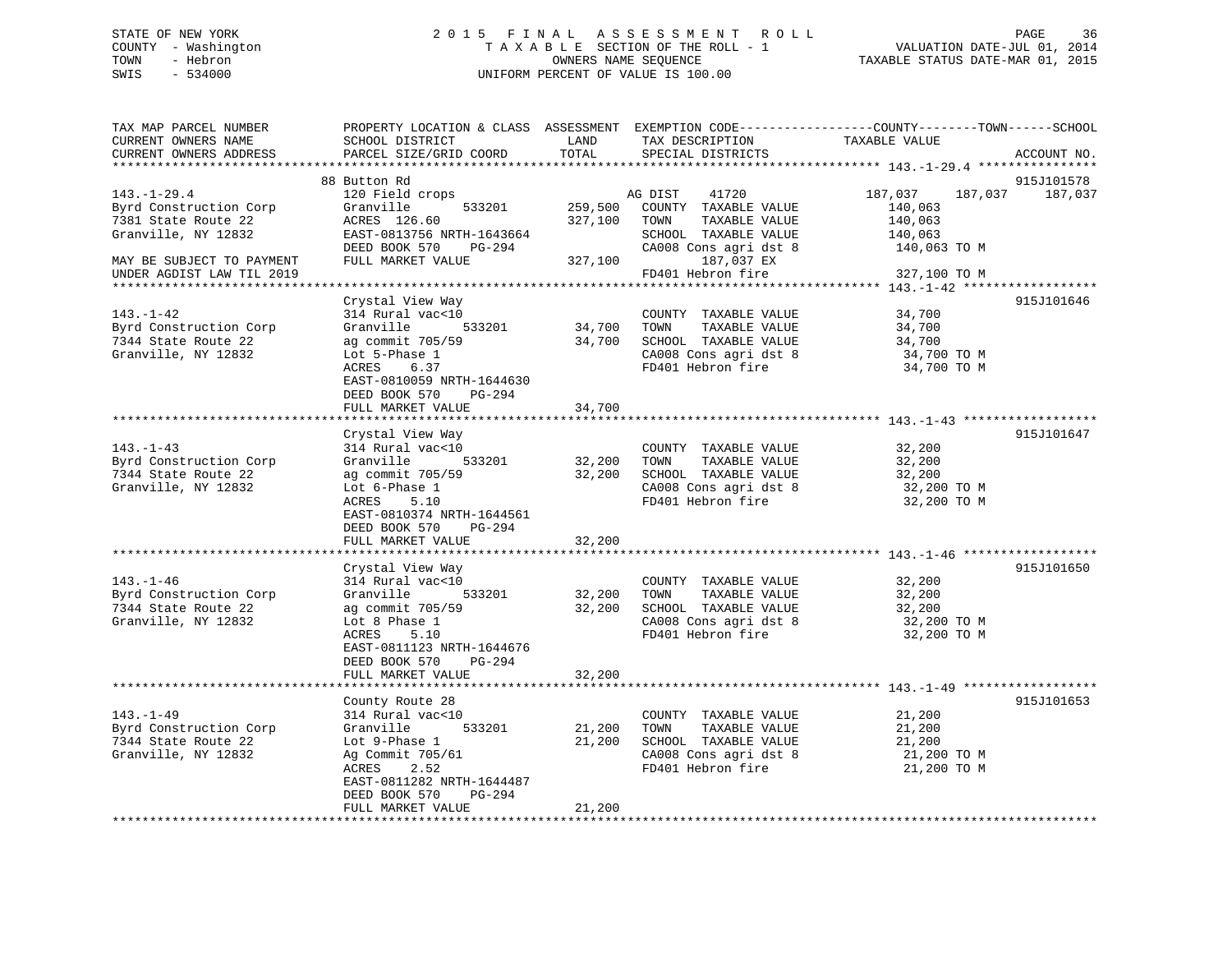## STATE OF NEW YORK 2 0 1 5 F I N A L A S S E S S M E N T R O L L PAGE 37 COUNTY - Washington T A X A B L E SECTION OF THE ROLL - 1 VALUATION DATE-JUL 01, 2014 TOWN - Hebron OWNERS NAME SEQUENCE TAXABLE STATUS DATE-MAR 01, 2015 SWIS - 534000 UNIFORM PERCENT OF VALUE IS 100.00

| TAX MAP PARCEL NUMBER                                                           |                                                                                                                                                                                                   | PROPERTY LOCATION & CLASS ASSESSMENT EXEMPTION CODE-----------------COUNTY-------TOWN------SCHOOL                                                                                                                                                              |                     |            |
|---------------------------------------------------------------------------------|---------------------------------------------------------------------------------------------------------------------------------------------------------------------------------------------------|----------------------------------------------------------------------------------------------------------------------------------------------------------------------------------------------------------------------------------------------------------------|---------------------|------------|
|                                                                                 |                                                                                                                                                                                                   |                                                                                                                                                                                                                                                                |                     |            |
|                                                                                 |                                                                                                                                                                                                   |                                                                                                                                                                                                                                                                |                     |            |
|                                                                                 | County Route 28                                                                                                                                                                                   |                                                                                                                                                                                                                                                                |                     | 915J101654 |
| $143. - 1 - 50$                                                                 | 314 Rural vac<10                                                                                                                                                                                  |                                                                                                                                                                                                                                                                | 41720 32,013 32,013 | 32,013     |
| Byrd Construction Corp                                                          | Granville                                                                                                                                                                                         |                                                                                                                                                                                                                                                                | 2,487               |            |
| 7381 State Route 22                                                             |                                                                                                                                                                                                   | 34,500 CONTRABLE VALUE<br>2,487<br>ACRES 6.23<br>EAST-0811670 NRTH-1644039<br>DEED BOOK 570 PG-294<br>FULL MARKET VALUE<br>FULL MARKET VALUE<br>2,487<br>CA008 Cons agri dst 8<br>2,487 TO M<br>32,013 EX<br>FD401 Hebron fire<br>34,500<br>FULL MARKET        |                     |            |
| Granville, NY 12832                                                             |                                                                                                                                                                                                   |                                                                                                                                                                                                                                                                |                     |            |
|                                                                                 |                                                                                                                                                                                                   |                                                                                                                                                                                                                                                                |                     |            |
| MAY BE SUBJECT TO PAYMENT                                                       |                                                                                                                                                                                                   |                                                                                                                                                                                                                                                                |                     |            |
| UNDER AGDIST LAW TIL 2019                                                       |                                                                                                                                                                                                   |                                                                                                                                                                                                                                                                |                     |            |
|                                                                                 |                                                                                                                                                                                                   |                                                                                                                                                                                                                                                                |                     |            |
|                                                                                 | Button Rd                                                                                                                                                                                         |                                                                                                                                                                                                                                                                |                     | 915J101655 |
| $143. - 1 - 51$                                                                 |                                                                                                                                                                                                   |                                                                                                                                                                                                                                                                |                     | 31,329     |
| Byrd Construction Corp Granville                                                |                                                                                                                                                                                                   | 31,329 31,329<br>314 Rural vac<10 533201 33,800 COUNTY TAXABLE VALUE 31,329 31,329                                                                                                                                                                             |                     |            |
|                                                                                 |                                                                                                                                                                                                   |                                                                                                                                                                                                                                                                |                     |            |
|                                                                                 |                                                                                                                                                                                                   |                                                                                                                                                                                                                                                                |                     |            |
|                                                                                 |                                                                                                                                                                                                   |                                                                                                                                                                                                                                                                |                     |            |
|                                                                                 |                                                                                                                                                                                                   |                                                                                                                                                                                                                                                                |                     |            |
|                                                                                 |                                                                                                                                                                                                   |                                                                                                                                                                                                                                                                |                     |            |
|                                                                                 |                                                                                                                                                                                                   | 9741 CUSER AGUE COLORES 1981 STATE COLORES 1981 STATE COLORES 1981 STATE COLORES 1981 STATE COLORES 5.89<br>MAY BE SUBJECT TO PAYMENT RESS 5.89<br>MAY BE SUBJECT TO PAYMENT RESS 5.89<br>MAY BE SUBJECT TO PAYMENT RESS 5.89<br>MAY B                         |                     |            |
|                                                                                 |                                                                                                                                                                                                   |                                                                                                                                                                                                                                                                |                     |            |
|                                                                                 | Button Rd                                                                                                                                                                                         |                                                                                                                                                                                                                                                                |                     | 915J101656 |
|                                                                                 |                                                                                                                                                                                                   |                                                                                                                                                                                                                                                                | 30,055<br>30,055    | 30,055     |
| 143.-1-52<br>Byrd Construction Corp 314 Rural                                   |                                                                                                                                                                                                   | Button Rd<br>314 Rural vac<10 132,200 AG DIST<br>314 Rural vac<10 32,200 COUNTY TAXABLE VALUE 30,055<br>32,200 TOWN TAXABLE VALUE 2,145<br>32,200 TOWN TAXABLE VALUE 2,145                                                                                     |                     |            |
|                                                                                 |                                                                                                                                                                                                   |                                                                                                                                                                                                                                                                |                     |            |
|                                                                                 |                                                                                                                                                                                                   |                                                                                                                                                                                                                                                                |                     |            |
|                                                                                 |                                                                                                                                                                                                   |                                                                                                                                                                                                                                                                |                     |            |
|                                                                                 |                                                                                                                                                                                                   |                                                                                                                                                                                                                                                                |                     |            |
|                                                                                 |                                                                                                                                                                                                   |                                                                                                                                                                                                                                                                |                     |            |
|                                                                                 |                                                                                                                                                                                                   | Byrd Construction Corp<br>7381 State Route 22 ag commit 705/61 32,200 TOWN TAXABLE VALUE<br>32,200 TOWN TAXABLE VALUE 2,145<br>SCHOOL TAXABLE VALUE 2,145<br>8CHOOL TAXABLE VALUE 2,145<br>8CHOOL TAXABLE VALUE 2,145<br>2,145<br>7381 State                   |                     |            |
|                                                                                 |                                                                                                                                                                                                   |                                                                                                                                                                                                                                                                |                     |            |
|                                                                                 |                                                                                                                                                                                                   |                                                                                                                                                                                                                                                                |                     | 915J101657 |
| $143. - 1 - 53$                                                                 |                                                                                                                                                                                                   |                                                                                                                                                                                                                                                                | 29,971 29,971       | 29,971     |
| 143.1-1-33<br>Byrd Construction Corp Granville<br>7381 State Route 22 ag commit |                                                                                                                                                                                                   |                                                                                                                                                                                                                                                                |                     |            |
|                                                                                 |                                                                                                                                                                                                   |                                                                                                                                                                                                                                                                |                     |            |
| Granville, NY 12832                                                             |                                                                                                                                                                                                   |                                                                                                                                                                                                                                                                |                     |            |
|                                                                                 |                                                                                                                                                                                                   |                                                                                                                                                                                                                                                                | 2,229 TO M          |            |
| MAY BE SUBJECT TO PAYMENT<br>UNDER AGDIST LAW TIL 2019                          |                                                                                                                                                                                                   | FD401 Hebron fire 32,200 TO M                                                                                                                                                                                                                                  |                     |            |
|                                                                                 | Granville 533201 32,200 COON11<br>ag commit 705/61 32,200 TOWN<br>Lot 13-Phase 2 SCHOOL<br>ACRES 5.10 CA008 (<br>EAST-0812314 NRTH-1643256<br>DEED BOOK 570 PG-294 FD401 FULL MARKET VALUE 32,200 | Rutton Rd<br>314 Rural vac<10<br>Granville 533201<br>32,200 COUNTY TAXABLE VALUE 2,229<br>ag commit 705/61<br>32,200 TOWN TAXABLE VALUE 2,229<br>5.10<br>12,229<br>CA008 Consagri dst 8<br>2,229<br>2,229<br>2,229<br>2,229<br>2,229<br>2,229<br>2,229<br>2,22 |                     |            |
|                                                                                 |                                                                                                                                                                                                   |                                                                                                                                                                                                                                                                |                     |            |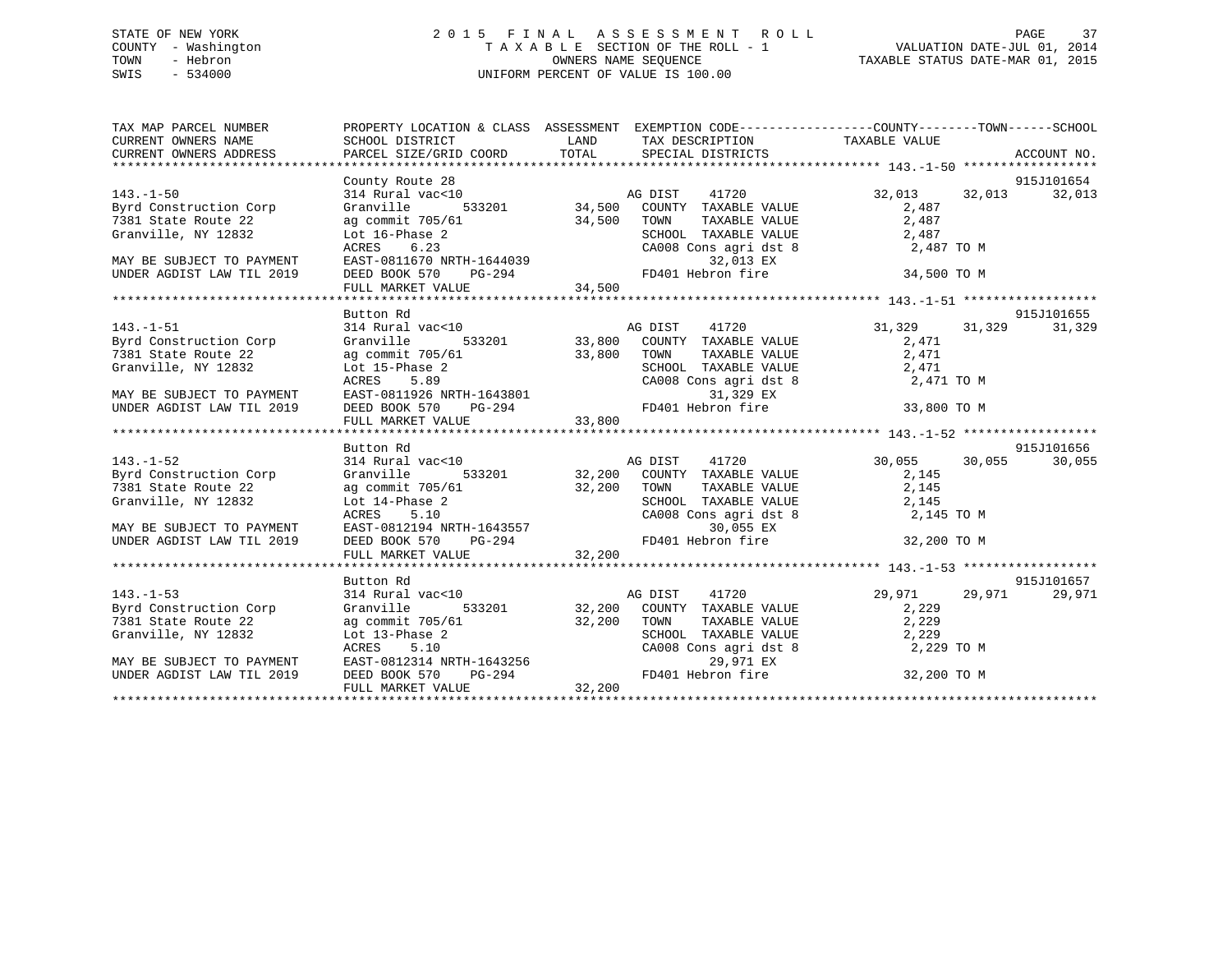## STATE OF NEW YORK 2 0 1 5 F I N A L A S S E S S M E N T R O L L PAGE 38 COUNTY - Washington T A X A B L E SECTION OF THE ROLL - 1 VALUATION DATE-JUL 01, 2014 TOWN - Hebron OWNERS NAME SEQUENCE TAXABLE STATUS DATE-MAR 01, 2015 SWIS - 534000 UNIFORM PERCENT OF VALUE IS 100.00

| TAX MAP PARCEL NUMBER<br>CURRENT OWNERS NAME<br>CURRENT OWNERS ADDRESS | SCHOOL DISTRICT                     | PROPERTY LOCATION & CLASS ASSESSMENT EXEMPTION CODE----------------COUNTY-------TOWN------SCHOOL<br>LAND TAX DESCRIPTION TAXABLE VALUE                                                                                                                                                                                                                                                                  |               |            |
|------------------------------------------------------------------------|-------------------------------------|---------------------------------------------------------------------------------------------------------------------------------------------------------------------------------------------------------------------------------------------------------------------------------------------------------------------------------------------------------------------------------------------------------|---------------|------------|
|                                                                        | Button Rd                           |                                                                                                                                                                                                                                                                                                                                                                                                         |               | 915J101658 |
| 143.-1-54                                                              |                                     | 314 Rural vac<10 633201 AG DIST 41720 30,127 30,127<br>Granville 533201 32,200 COUNTY TAXABLE VALUE 2,073                                                                                                                                                                                                                                                                                               |               | 30,127     |
| Byrd Construction Corp                                                 |                                     |                                                                                                                                                                                                                                                                                                                                                                                                         |               |            |
| 7381 State Route 22                                                    |                                     |                                                                                                                                                                                                                                                                                                                                                                                                         |               |            |
| Granville, NY 12832                                                    |                                     |                                                                                                                                                                                                                                                                                                                                                                                                         |               |            |
|                                                                        |                                     |                                                                                                                                                                                                                                                                                                                                                                                                         |               |            |
| MAY BE SUBJECT TO PAYMENT                                              |                                     |                                                                                                                                                                                                                                                                                                                                                                                                         |               |            |
| UNDER AGDIST LAW TIL 2019                                              |                                     | ag commit 705/61<br>and 12-Phase 2<br>Lot 12-Phase 2<br>ACRES 5.10<br>EAST-0812575 NRTH-1643103<br>DEED BOOK 570 PG-294<br>FULL MARKET VALUE<br>THE 32,200<br>CA008 Cons agri dst 8<br>2,073 TO M<br>2,073<br>2,073<br>PERD BOOK 570 PG-294<br>FULL MARK                                                                                                                                                |               |            |
|                                                                        |                                     |                                                                                                                                                                                                                                                                                                                                                                                                         |               |            |
|                                                                        | Button Rd                           |                                                                                                                                                                                                                                                                                                                                                                                                         |               | 915J101659 |
| $143. - 1 - 55$                                                        |                                     | 314 Rural vac<10<br>314 Rural vac<10<br>314 Granville 533201 20,200 COUNTY TAXABLE VALUE 1,372                                                                                                                                                                                                                                                                                                          |               | 18,828     |
| Byrd Construction Corp                                                 |                                     |                                                                                                                                                                                                                                                                                                                                                                                                         |               |            |
| 7381 State Route 22                                                    |                                     |                                                                                                                                                                                                                                                                                                                                                                                                         |               |            |
| Granville, NY 12832                                                    |                                     |                                                                                                                                                                                                                                                                                                                                                                                                         |               |            |
|                                                                        |                                     |                                                                                                                                                                                                                                                                                                                                                                                                         |               |            |
| MAY BE SUBJECT TO PAYMENT                                              |                                     |                                                                                                                                                                                                                                                                                                                                                                                                         |               |            |
| UNDER AGDIST LAW TIL 2019                                              |                                     |                                                                                                                                                                                                                                                                                                                                                                                                         |               |            |
|                                                                        |                                     | $\begin{array}{cccccccccccc} \text{C1} & \text{C2} & \text{C3} & \text{C4} & \text{C5} & \text{C5} & \text{C6} & \text{C6} & \text{C6} & \text{C6} & \text{C6} & \text{C6} & \text{C6} & \text{C6} & \text{C6} & \text{C6} & \text{C6} & \text{C6} & \text{C6} & \text{C6} & \text{C6} & \text{C6} & \text{C6} & \text{C6} & \text{C6} & \text{C6} & \text{C6} & \text{C6} & \text{C6} & \text{C6} & \$ |               |            |
|                                                                        |                                     |                                                                                                                                                                                                                                                                                                                                                                                                         |               |            |
|                                                                        | Button Rd                           |                                                                                                                                                                                                                                                                                                                                                                                                         |               | 915J101660 |
| $143. - 1 - 56$                                                        |                                     | 35,425<br>314 Rural vac<10 139,400 AG DIST 41720<br>Granville 533201 39,400 COUNTY TAXABLE VALUE 3,975                                                                                                                                                                                                                                                                                                  | 35,425 35,425 | 35,425     |
| Byrd Construction Corp Granville                                       |                                     |                                                                                                                                                                                                                                                                                                                                                                                                         |               |            |
| 7381 State Route 22                                                    |                                     |                                                                                                                                                                                                                                                                                                                                                                                                         |               |            |
| Granville, NY 12832                                                    |                                     |                                                                                                                                                                                                                                                                                                                                                                                                         |               |            |
|                                                                        |                                     |                                                                                                                                                                                                                                                                                                                                                                                                         |               |            |
| MAY BE SUBJECT TO PAYMENT                                              |                                     |                                                                                                                                                                                                                                                                                                                                                                                                         |               |            |
| UNDER AGDIST LAW TIL 2019                                              |                                     | 39 commit 705/63<br>ag commit 705/63<br>Lot 10-Phase 2<br>ACRES 8.71<br>EAST-0813354 NRTH-1642372<br>DEED BOOK 570 PG-294<br>FULL MARKET VALUE<br>FULL MARKET VALUE<br>TAXABLE VALUE<br>39,400<br>TAXABLE VALUE<br>39,400<br>TAXABLE VALUE<br>39,400<br>TA                                                                                                                                              |               |            |
|                                                                        |                                     |                                                                                                                                                                                                                                                                                                                                                                                                         |               |            |
|                                                                        |                                     |                                                                                                                                                                                                                                                                                                                                                                                                         |               |            |
|                                                                        | Button Rd/w Off<br>314 Rural vac<10 |                                                                                                                                                                                                                                                                                                                                                                                                         |               | 915J101661 |
| $143. - 1 - 57$                                                        |                                     | COUNTY TAXABLE VALUE 21,300<br>533201 21,300 TOWN TAXABLE VALUE 21,300                                                                                                                                                                                                                                                                                                                                  |               |            |
| Byrd Construction Corp                                                 | Granville                           |                                                                                                                                                                                                                                                                                                                                                                                                         |               |            |
| 7344 State Route 22                                                    |                                     | ag commit 705/63<br>Lot 9-Phase 2<br>ACRES 21,300<br>ACRES 21,300<br>ACRES 21,300<br>ACRES 21,300<br>CA008 Cons agri dst 8<br>FD401 Hebron fire 21,300 TO M<br>21,300<br>21,300<br>21,300<br>21,300<br>21,300                                                                                                                                                                                           |               |            |
| Granville, NY 12832                                                    |                                     |                                                                                                                                                                                                                                                                                                                                                                                                         |               |            |
|                                                                        | EAST-0813068 NRTH-1641734           |                                                                                                                                                                                                                                                                                                                                                                                                         |               |            |
|                                                                        | DEED BOOK 570 PG-294                |                                                                                                                                                                                                                                                                                                                                                                                                         |               |            |
|                                                                        | FULL MARKET VALUE                   | 21,300                                                                                                                                                                                                                                                                                                                                                                                                  |               |            |
|                                                                        |                                     |                                                                                                                                                                                                                                                                                                                                                                                                         |               |            |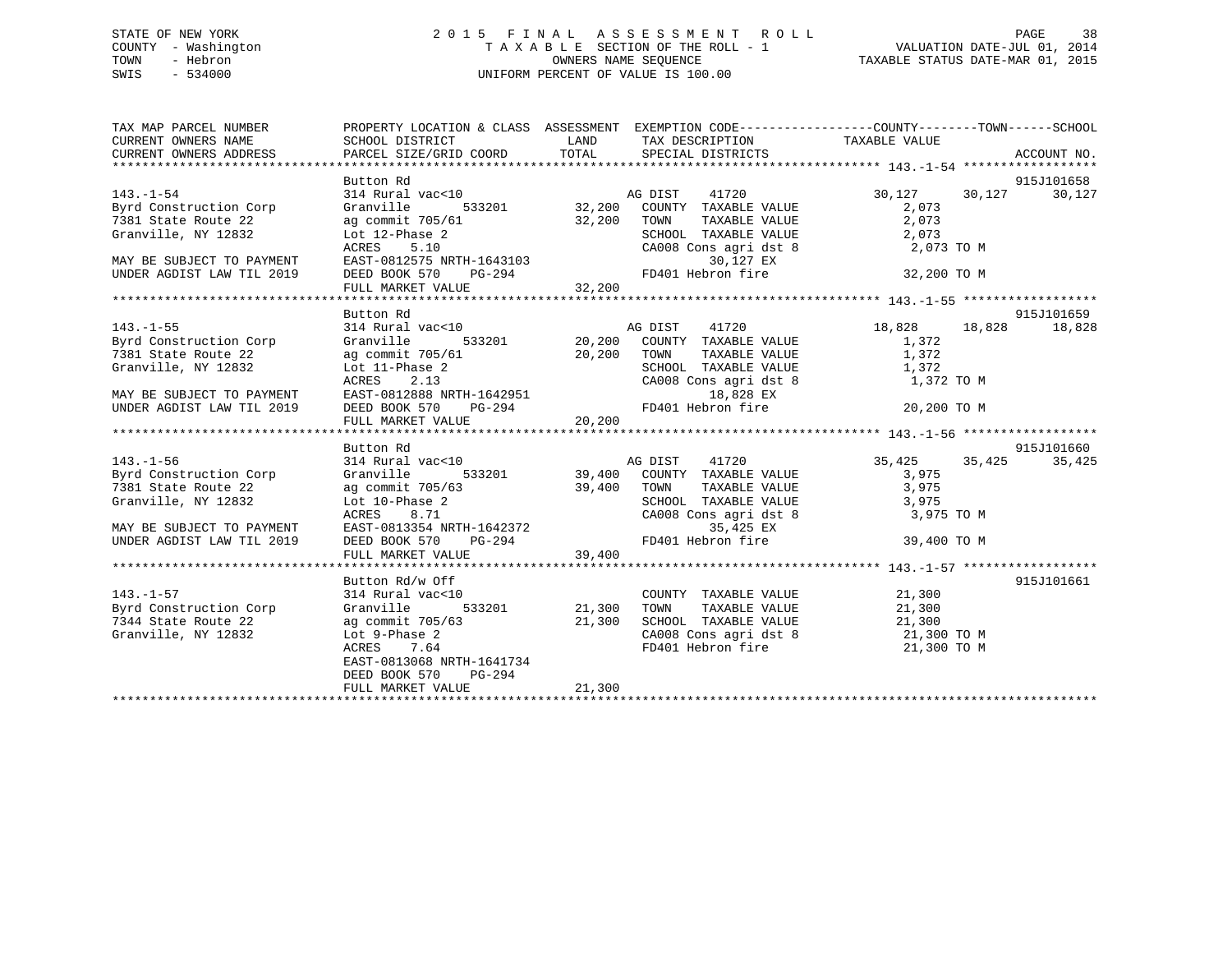## STATE OF NEW YORK 2 0 1 5 F I N A L A S S E S S M E N T R O L L PAGE 39 COUNTY - Washington T A X A B L E SECTION OF THE ROLL - 1 VALUATION DATE-JUL 01, 2014 TOWN - Hebron OWNERS NAME SEQUENCE TAXABLE STATUS DATE-MAR 01, 2015 SWIS - 534000 UNIFORM PERCENT OF VALUE IS 100.00

| TAX MAP PARCEL NUMBER     |                                                    |         |                                               | PROPERTY LOCATION & CLASS ASSESSMENT EXEMPTION CODE----------------COUNTY-------TOWN------SCHOOL |             |
|---------------------------|----------------------------------------------------|---------|-----------------------------------------------|--------------------------------------------------------------------------------------------------|-------------|
| CURRENT OWNERS NAME       | SCHOOL DISTRICT                                    | LAND    | TAX DESCRIPTION                               | TAXABLE VALUE                                                                                    |             |
| CURRENT OWNERS ADDRESS    | PARCEL SIZE/GRID COORD                             | TOTAL   | SPECIAL DISTRICTS                             |                                                                                                  | ACCOUNT NO. |
| ***********************   |                                                    |         |                                               |                                                                                                  |             |
|                           | 7442 State Route 22                                |         |                                               |                                                                                                  | 915J100102  |
| $153. - 1 - 9$            | 120 Field crops                                    |         | AG DIST<br>41720                              | 265,802<br>265,802                                                                               | 265,802     |
| Byrd Construction Corp    | Granville<br>533201                                |         | 439,400 COUNTY TAXABLE VALUE                  | 198,798                                                                                          |             |
| 7381 State Route 22       | Ag Commit 705/59                                   | 464,600 | TOWN<br>TAXABLE VALUE                         | 198,798                                                                                          |             |
| Granville, NY 12832       | ACRES 347.80                                       |         | SCHOOL TAXABLE VALUE                          | 198,798                                                                                          |             |
|                           | EAST-0821301 NRTH-1636556                          |         | CA008 Cons agri dst 8                         | 198,798 TO M                                                                                     |             |
| MAY BE SUBJECT TO PAYMENT | DEED BOOK 427<br>$PG-43$                           |         | 265,802 EX                                    |                                                                                                  |             |
| UNDER AGDIST LAW TIL 2019 | FULL MARKET VALUE                                  |         | 464,600 FD401 Hebron fire                     | 464,600 TO M                                                                                     |             |
|                           |                                                    |         |                                               |                                                                                                  |             |
|                           | Smith Rd/e Off                                     |         |                                               |                                                                                                  | 915J101040  |
| $153. - 1 - 14$           | 323 Vacant rural                                   |         | COUNTY TAXABLE VALUE                          | 3,000                                                                                            |             |
| Byrd Construction Corp    | 533201<br>Granville                                | 3,000   | TOWN<br>TAXABLE VALUE                         | 3,000                                                                                            |             |
| 7344 State Route 22       | No Deeded R O W                                    | 3,000   | SCHOOL TAXABLE VALUE                          | 3,000                                                                                            |             |
| Granville, NY 12832       | ACRES<br>4.00                                      |         | FD401 Hebron fire                             | 3,000 TO M                                                                                       |             |
|                           | EAST-0817575 NRTH-1638681                          |         |                                               |                                                                                                  |             |
|                           | DEED BOOK 427<br>$PG-43$                           |         |                                               |                                                                                                  |             |
|                           | FULL MARKET VALUE                                  | 3,000   |                                               |                                                                                                  |             |
|                           |                                                    |         |                                               |                                                                                                  |             |
|                           | 458 Pine Hill Rd                                   |         |                                               |                                                                                                  | 915J100465  |
| $169. - 1 - 32$           | 312 Vac w/imprv                                    |         |                                               | 46,000                                                                                           |             |
|                           | 534801                                             | 25,000  | COUNTY TAXABLE VALUE<br>TOWN<br>TAXABLE VALUE |                                                                                                  |             |
| Cady Timothy              | Salem                                              |         |                                               | 46,000                                                                                           |             |
| Cady Lesa                 | ACRES 16.00                                        | 46,000  | SCHOOL TAXABLE VALUE<br>FD401 Hebron fire     | 46,000                                                                                           |             |
| 2 South St                | EAST-0811450 NRTH-1620972<br>DEED BOOK 3067 PG-342 |         |                                               | 46,000 TO M                                                                                      |             |
| Cromwell, CT 06416        |                                                    |         |                                               |                                                                                                  |             |
|                           | FULL MARKET VALUE                                  | 46,000  |                                               |                                                                                                  |             |
|                           | 78 Warner Rd                                       |         |                                               |                                                                                                  |             |
|                           |                                                    |         |                                               |                                                                                                  |             |
| $153. - 1 - 5.7$          | 210 1 Family Res                                   |         | 41854<br>STAR B                               | 0<br>$\Omega$                                                                                    | 30,000      |
| Cahn Donald J             | 533201<br>Granville                                | 53,900  | COUNTY TAXABLE VALUE                          | 115,200                                                                                          |             |
| Cahn Candis S             | lot 7                                              | 115,200 | TOWN<br>TAXABLE VALUE                         | 115,200                                                                                          |             |
| 78 Warner Rd              | ACRES<br>5.93                                      |         | SCHOOL TAXABLE VALUE                          | 85,200                                                                                           |             |
| Granville, NY 12832       | EAST-0819456 NRTH-1640089                          |         | FD401 Hebron fire                             | 115,200 TO M                                                                                     |             |
|                           | DEED BOOK 807<br>PG-38                             |         |                                               |                                                                                                  |             |
|                           | FULL MARKET VALUE                                  | 115,200 |                                               |                                                                                                  |             |
|                           |                                                    |         |                                               |                                                                                                  |             |
|                           | 53 Pine Hill Rd                                    |         |                                               |                                                                                                  | 915J101501  |
| $160. - 1 - 4.6$          | 322 Rural vac>10                                   |         | COUNTY TAXABLE VALUE                          | 28,300                                                                                           |             |
| Calahan James             | 534801<br>Salem                                    | 28,300  | TAXABLE VALUE<br>TOWN                         | 28,300                                                                                           |             |
| Keers Pamela              | Lot 6                                              | 28,300  | SCHOOL TAXABLE VALUE                          | 28,300                                                                                           |             |
| 80 Pine Hill Rd           | ACRES 12.27                                        |         | FD401 Hebron fire                             | 28,300 TO M                                                                                      |             |
| Granville, NY 12832       | EAST-0807437 NRTH-1627529                          |         |                                               |                                                                                                  |             |
|                           | DEED BOOK 781<br>PG-265                            |         |                                               |                                                                                                  |             |
|                           | FULL MARKET VALUE                                  | 28,300  |                                               |                                                                                                  |             |
|                           |                                                    |         |                                               |                                                                                                  |             |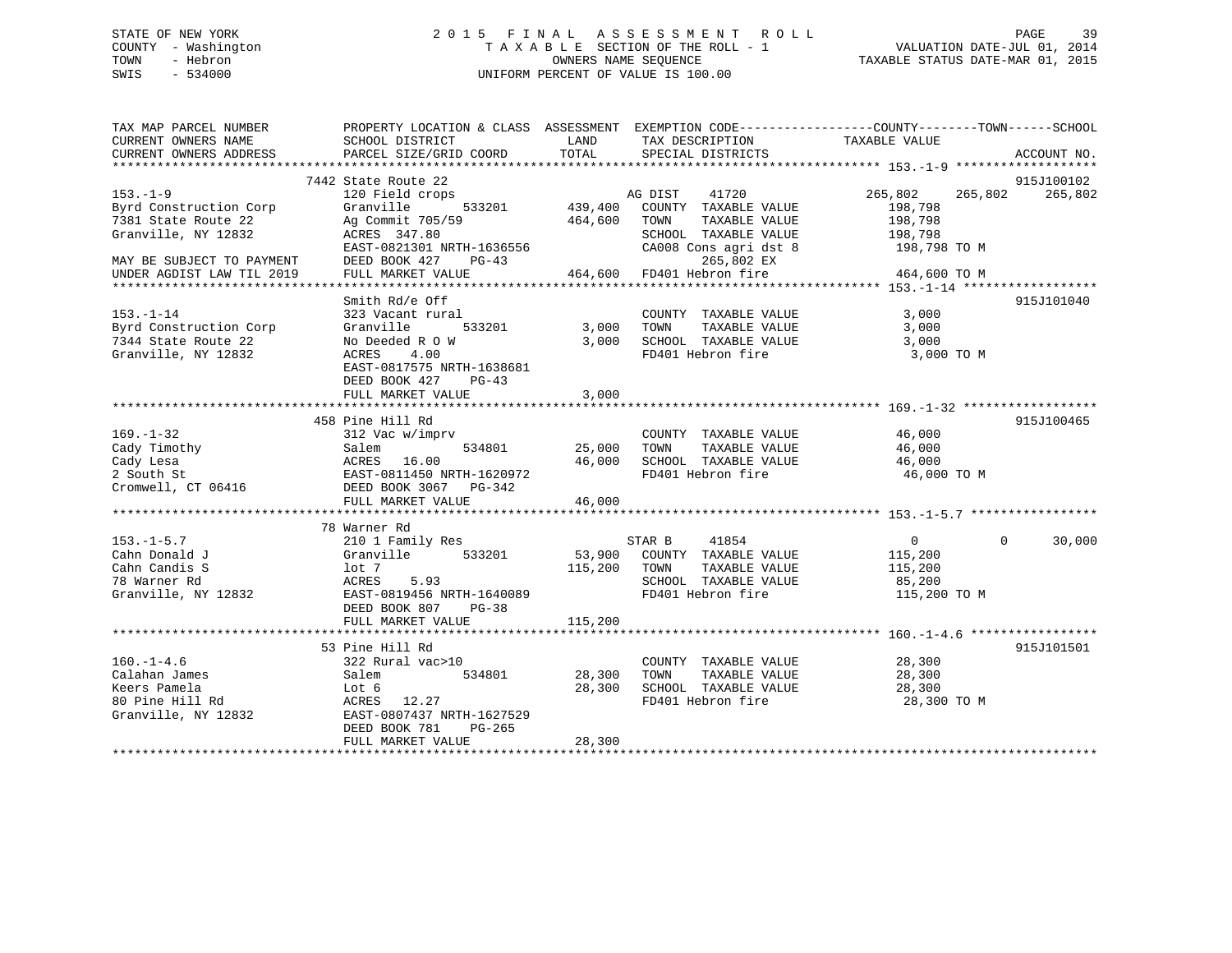UNDER AGDIST LAW TIL 2019

#### STATE OF NEW YORK 2 0 1 5 F I N A L A S S E S S M E N T R O L L PAGE 40COUNTY - Washington T A X A B L E SECTION OF THE ROLL - 1 TOWN - Hebron OWNERS NAME SEQUENCE TAXABLE STATUS DATE-MAR 01, 2015 SWIS - 534000 UNIFORM PERCENT OF VALUE IS 100.00

TAX MAP PARCEL NUMBER PROPERTY LOCATION & CLASS ASSESSMENT EXEMPTION CODE------------------COUNTY--------TOWN------SCHOOL

| CURRENT OWNERS NAME                        | SCHOOL DISTRICT                                                       | LAND         | TAX DESCRIPTION                                                      | TAXABLE VALUE    |                    |
|--------------------------------------------|-----------------------------------------------------------------------|--------------|----------------------------------------------------------------------|------------------|--------------------|
| CURRENT OWNERS ADDRESS                     | PARCEL SIZE/GRID COORD                                                | TOTAL        | SPECIAL DISTRICTS                                                    |                  | ACCOUNT NO.        |
|                                            |                                                                       |              |                                                                      |                  |                    |
|                                            | Pine Hill Rd                                                          |              |                                                                      |                  | 915J101461         |
| $160. - 1 - 4.7$                           | $314$ Rural vac<10                                                    |              | COUNTY TAXABLE VALUE                                                 | 15,700           |                    |
| Calahan James P                            | 534801 15,700<br>Salem                                                |              | TOWN<br>TAXABLE VALUE                                                | 15,700           |                    |
| Keers Pamela                               | Lot 7                                                                 |              | $15,700$ SCHOOL TAXABLE VALUE                                        | 15,700           |                    |
| 80 Pine Hill Rd                            | ACRES 11.92                                                           |              | FD401 Hebron fire                                                    | 15,700 TO M      |                    |
| Granville, NY 12832                        | EAST-0807773 NRTH-1627631                                             |              |                                                                      |                  |                    |
|                                            | DEED BOOK 856<br>PG-83                                                |              |                                                                      |                  |                    |
|                                            | FULL MARKET VALUE                                                     | 15,700       |                                                                      |                  |                    |
|                                            |                                                                       |              |                                                                      |                  |                    |
|                                            | 12 Shale Mtn Way                                                      |              |                                                                      |                  | 915J100676         |
| $185. - 1 - 14.6$                          | Silate ment way<br>270 Mfg housing the STAR B 41854                   |              |                                                                      | $\overline{0}$   | 30,000<br>$\Omega$ |
| Cameron David                              |                                                                       |              |                                                                      | 93,000           |                    |
| 8 High St                                  |                                                                       |              |                                                                      | 93,000           |                    |
| Hoosick Falls, NY 12090                    |                                                                       |              | SCHOOL TAXABLE VALUE<br>CA008 Cons agri dst 8<br>FD401 Hebron fire   | 63,000           |                    |
|                                            | EAST-0815268 NRTH-1603877                                             |              |                                                                      | 93,000 TO M      |                    |
|                                            | DEED BOOK 1766 PG-227                                                 |              |                                                                      | 93,000 TO M      |                    |
|                                            | FULL MARKET VALUE                                                     | 93,000       |                                                                      |                  |                    |
|                                            |                                                                       |              |                                                                      |                  |                    |
|                                            | 15 Shale Mtn Way                                                      |              |                                                                      |                  | 915J100676         |
| $185. - 1 - 14.8$                          | Duale null way<br>210 1 Family Res                                    |              | STAR B<br>41854                                                      | $\overline{0}$   | $\Omega$<br>30,000 |
| Cameron Scott B                            | Salem                                                                 |              | 534801 41,800 COUNTY TAXABLE VALUE                                   | 217,900          |                    |
| 15 Shale Mountain Rd                       | 10t <sub>2</sub>                                                      | 217,900 TOWN | TOWN      TAXABLE VALUE<br>SCHOOL   TAXABLE VALUE                    | 217,900          |                    |
| Salem, NY 12865                            | ACRES 4.93                                                            |              |                                                                      | 187,900          |                    |
|                                            |                                                                       |              |                                                                      |                  |                    |
|                                            | EAST-0815282 NRTH-1604452<br>DEED BOOK 946 PG-289                     |              | CA008 Cons agri dst 8 217,900 TO M<br>FD401 Hebron fire 217,900 TO M |                  |                    |
|                                            |                                                                       |              |                                                                      |                  |                    |
|                                            |                                                                       |              |                                                                      |                  |                    |
|                                            | 1546 Big Burch Hill Rd                                                | AG DIST      |                                                                      |                  |                    |
| $152 - 2 - 37.2$                           | 241 Rural res&ag                                                      |              | 41720                                                                | 29,457<br>29,457 | 29,457             |
| Campbell Brian R                           | Granville                                                             |              | 533201 84,000 STAR B 41854                                           | $\overline{0}$   | $\Omega$<br>30,000 |
| Campell Mary Kay                           | ACRES 21.00                                                           |              | 275,000 COUNTY TAXABLE VALUE                                         | 245,543          |                    |
| Campell Mary Kay<br>1546 Big Burch Hill Rd | ACRES 21.00<br>EAST-0806549 NRTH-1639577                              |              | TOWN<br>TAXABLE VALUE                                                | 245,543          |                    |
| Granville, NY 12832                        | EAST-08000312 ALLAMING-0<br>DEED BOOK 881 PG-291<br>FULL MARKET VALUE |              | SCHOOL TAXABLE VALUE                                                 | 215,543          |                    |
|                                            |                                                                       |              | 275,000 CA008 Cons agri dst 8                                        | 245,543 TO M     |                    |
| MAY BE SUBJECT TO PAYMENT                  |                                                                       |              | 29,457 EX                                                            |                  |                    |
| UNDER AGDIST LAW TIL 2019                  |                                                                       |              | FD401 Hebron fire                                                    | 275,000 TO M     |                    |
|                                            |                                                                       |              |                                                                      |                  |                    |
|                                            | Patterson Hill Rd                                                     |              |                                                                      |                  | 915J100107         |
| $183. - 1 - 33$                            | 105 Vac farmland                                                      | AG DIST      | 41720                                                                | 86,032<br>86,032 | 86,032             |
| Campbell David                             | Greenwich                                                             |              | 533401 94,000 COUNTY TAXABLE VALUE                                   | 7,968            |                    |
| Campbell Terry L                           | ACRES 27.50                                                           |              | 94,000 TOWN<br>TAXABLE VALUE                                         | 7,968            |                    |
| 647 Bunker Hill Rd                         | EAST-0787762 NRTH-1600033                                             |              | SCHOOL TAXABLE VALUE                                                 | 7,968            |                    |
| Salem, NY 12865                            | DEED BOOK 818<br>PG-157                                               |              | CA004 Cons agri dst 4                                                | 7,968 TO M       |                    |
|                                            | FULL MARKET VALUE                                                     | 94,000       | 86,032 EX                                                            |                  |                    |
| MAY BE SUBJECT TO PAYMENT                  |                                                                       |              | FD401 Hebron fire                                                    | 94,000 TO M      |                    |
|                                            |                                                                       |              |                                                                      |                  |                    |

\*\*\*\*\*\*\*\*\*\*\*\*\*\*\*\*\*\*\*\*\*\*\*\*\*\*\*\*\*\*\*\*\*\*\*\*\*\*\*\*\*\*\*\*\*\*\*\*\*\*\*\*\*\*\*\*\*\*\*\*\*\*\*\*\*\*\*\*\*\*\*\*\*\*\*\*\*\*\*\*\*\*\*\*\*\*\*\*\*\*\*\*\*\*\*\*\*\*\*\*\*\*\*\*\*\*\*\*\*\*\*\*\*\*\*\*\*\*\*\*\*\*\*\*\*\*\*\*\*\*\*\*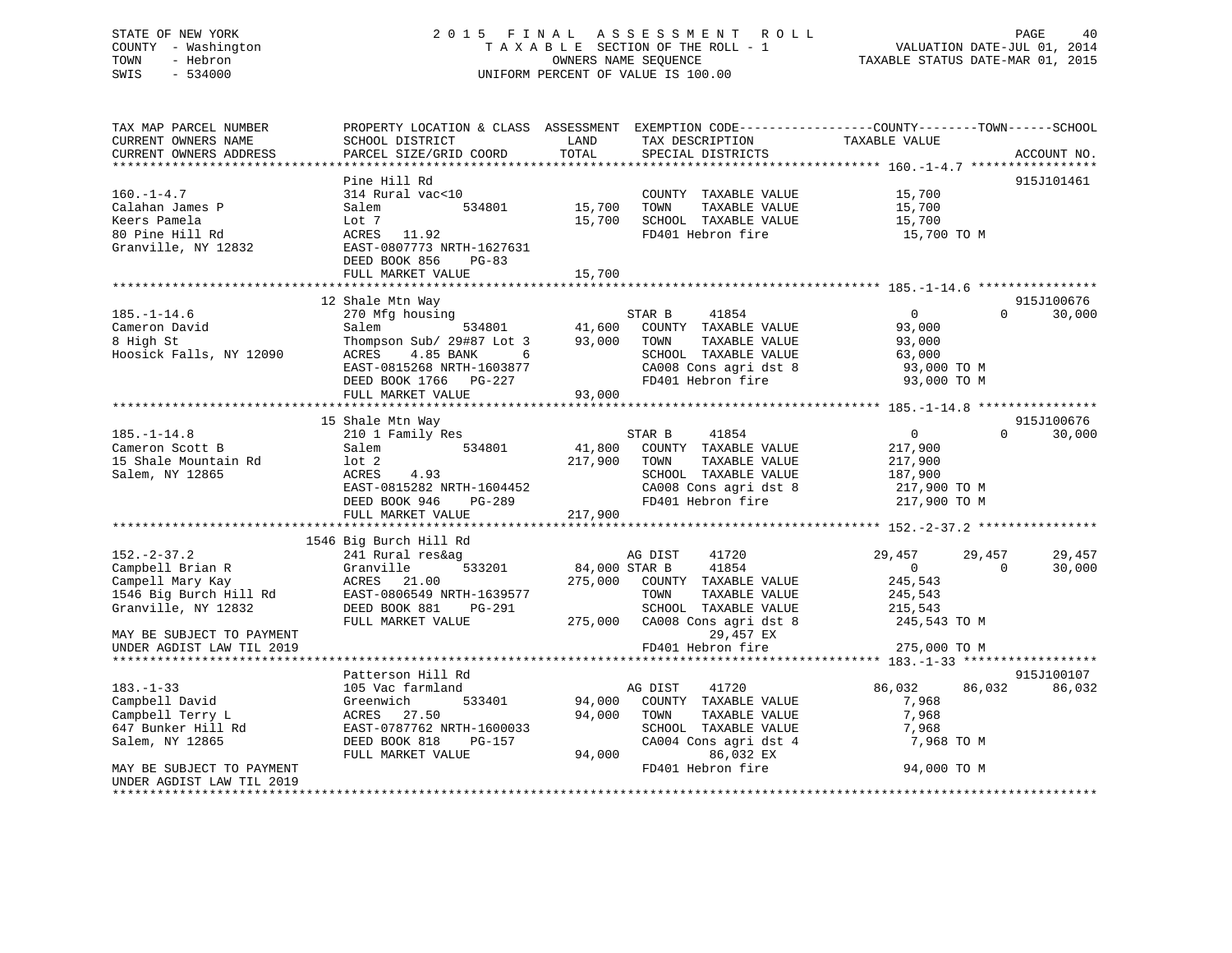## STATE OF NEW YORK 2 0 1 5 F I N A L A S S E S S M E N T R O L L PAGE 41 COUNTY - Washington T A X A B L E SECTION OF THE ROLL - 1 VALUATION DATE-JUL 01, 2014 TOWN - Hebron OWNERS NAME SEQUENCE TAXABLE STATUS DATE-MAR 01, 2015 SWIS - 534000 UNIFORM PERCENT OF VALUE IS 100.00

| TAX MAP PARCEL NUMBER<br>CURRENT OWNERS NAME           | PROPERTY LOCATION & CLASS ASSESSMENT EXEMPTION CODE---------------COUNTY-------TOWN-----SCHOOL<br>SCHOOL DISTRICT                                                                                                                                | LAND                                               | TAX DESCRIPTION                                          | TAXABLE VALUE                  |                                      |
|--------------------------------------------------------|--------------------------------------------------------------------------------------------------------------------------------------------------------------------------------------------------------------------------------------------------|----------------------------------------------------|----------------------------------------------------------|--------------------------------|--------------------------------------|
| CURRENT OWNERS ADDRESS                                 | PARCEL SIZE/GRID COORD                                                                                                                                                                                                                           | TOTAL                                              | SPECIAL DISTRICTS                                        |                                | ACCOUNT NO.                          |
|                                                        | 535 Chamberlin Mills Rd                                                                                                                                                                                                                          |                                                    |                                                          |                                | 915J100106                           |
| $176. - 1 - 24$                                        | 241 Rural res&ag                                                                                                                                                                                                                                 | AG DIST<br>19<br>534801 237,700 STAR B             | AG DIST<br>41720                                         | 100,136                        | 100,136<br>100,136                   |
| Campbell Donald G                                      | Salem                                                                                                                                                                                                                                            |                                                    | 41854                                                    | $\mathbf{0}$                   | $\sim$ 0                             |
| Campbell Betty Lou                                     | Forest Tax 3378/128                                                                                                                                                                                                                              |                                                    | 344,000 FOR 480A 47460                                   | 55,000                         | 30,000<br>55,000<br>55,000<br>55,000 |
| 535 Chamberlin Hill Rd                                 | 764/153                                                                                                                                                                                                                                          |                                                    | COUNTY TAXABLE VALUE                                     | 188,864                        |                                      |
| Salem, NY 12865                                        | ACRES 108.40                                                                                                                                                                                                                                     |                                                    | TOWN<br>TAXABLE VALUE                                    | 188,864                        |                                      |
|                                                        | EAST-0800838 NRTH-1610078                                                                                                                                                                                                                        |                                                    | SCHOOL TAXABLE VALUE                                     | 158,864                        |                                      |
| MAY BE SUBJECT TO PAYMENT                              | DEED BOOK 3359 PG-53                                                                                                                                                                                                                             |                                                    | CA008 Cons agri dst 8                                    | 243,864 TO M                   |                                      |
| UNDER RPTL480A UNTIL 2024                              | FULL MARKET VALUE                                                                                                                                                                                                                                | 344,000                                            | 100,136 EX                                               |                                |                                      |
|                                                        |                                                                                                                                                                                                                                                  |                                                    |                                                          | FD401 Hebron fire 344,000 TO M |                                      |
|                                                        |                                                                                                                                                                                                                                                  |                                                    |                                                          |                                |                                      |
|                                                        | 218 Chamberlin Mills Rd                                                                                                                                                                                                                          |                                                    |                                                          |                                | 915J100076                           |
| $184. - 1 - 5$                                         | 240 Rural res                                                                                                                                                                                                                                    |                                                    | STAR B<br>41854                                          | $\overline{0}$                 | $\Omega$<br>30,000                   |
| Campbell Douglas C                                     | Salem<br>534801                                                                                                                                                                                                                                  | 212,000                                            | COUNTY TAXABLE VALUE                                     | 469,000                        |                                      |
|                                                        |                                                                                                                                                                                                                                                  |                                                    |                                                          |                                |                                      |
|                                                        |                                                                                                                                                                                                                                                  |                                                    |                                                          |                                |                                      |
|                                                        |                                                                                                                                                                                                                                                  |                                                    |                                                          |                                |                                      |
|                                                        | Campbell Douglas C<br>Campbell Nicole M<br>218 Chamberlin Mills Rd<br>218 Chamberlin Mills Rd<br>218 Chamberlin Mills Rd<br>218 CAO08 Cons agri dst 8<br>218 CAO08 Cons agri dst 8<br>218 CAO08 Cons agri dst 8<br>218 CAO08 Cons agri dst 8<br> |                                                    |                                                          |                                |                                      |
|                                                        |                                                                                                                                                                                                                                                  |                                                    |                                                          |                                |                                      |
|                                                        | 2290 County Route 47                                                                                                                                                                                                                             |                                                    | 58 PCT OF VALUE USED FOR EXEMPTION PURPOSES              |                                | 915J100034                           |
| $183.2 - 1 - 16$                                       | 240 Rural res - WTRFNT                                                                                                                                                                                                                           |                                                    | AGED-CO<br>41802                                         | 13,932                         | $\Omega$<br>$\bigcap$                |
|                                                        |                                                                                                                                                                                                                                                  |                                                    |                                                          | $\overline{0}$                 | 65,300<br>$\Omega$                   |
|                                                        |                                                                                                                                                                                                                                                  |                                                    | 240,200 COUNTY TAXABLE VALUE                             | 226,268                        |                                      |
|                                                        |                                                                                                                                                                                                                                                  |                                                    | TAXABLE VALUE                                            | 240,200                        |                                      |
|                                                        |                                                                                                                                                                                                                                                  |                                                    | SCHOOL TAXABLE VALUE 174,900<br>FD401 Hebron fire 240,20 |                                |                                      |
|                                                        |                                                                                                                                                                                                                                                  |                                                    |                                                          | 240,200 TO M                   |                                      |
|                                                        |                                                                                                                                                                                                                                                  |                                                    |                                                          |                                |                                      |
|                                                        | 708 County Route 31                                                                                                                                                                                                                              |                                                    |                                                          |                                |                                      |
| $168. - 1 - 2.3$                                       | 241 Rural res&ag                                                                                                                                                                                                                                 |                                                    | 41720<br>AG DIST                                         | 30,245<br>0                    | 30,245<br>30,245                     |
| Campbell Matthew                                       | 533801<br>Hartford                                                                                                                                                                                                                               | 71,200 STAR B                                      | 41854                                                    |                                | 30,000<br>$\Omega$                   |
| 708 County Route 31                                    | ACRES 14.60                                                                                                                                                                                                                                      |                                                    | 176,600 COUNTY TAXABLE VALUE<br>TOWN                     | 146,355                        |                                      |
| Salem, NY 12865                                        | EAST-0798406 NRTH-1622598                                                                                                                                                                                                                        |                                                    | TAXABLE VALUE                                            | 146,355                        |                                      |
|                                                        | DEED BOOK 2676 PG-201<br>FULL MARKET VALUE                                                                                                                                                                                                       | 176,600                                            | SCHOOL TAXABLE VALUE                                     | 116,355<br>146,355 TO M        |                                      |
| MAY BE SUBJECT TO PAYMENT<br>UNDER AGDIST LAW TIL 2019 |                                                                                                                                                                                                                                                  |                                                    | CA008 Cons agri dst 8<br>30,245 EX                       |                                |                                      |
|                                                        |                                                                                                                                                                                                                                                  |                                                    | FD401 Hebron fire                                        | 176,600 TO M                   |                                      |
|                                                        |                                                                                                                                                                                                                                                  |                                                    |                                                          |                                |                                      |
|                                                        | Patterson Hill Rd                                                                                                                                                                                                                                |                                                    |                                                          |                                | 915J100001                           |
| $183. - 1 - 35$                                        | 105 Vac farmland                                                                                                                                                                                                                                 |                                                    | AGRI-D IND 41730                                         | 101,285                        | 101,285<br>101,285                   |
| Campbell Paul                                          | 532001<br>Argyle                                                                                                                                                                                                                                 | $\begin{smallmatrix}&&&1\\1&2&8&\end{smallmatrix}$ | COUNTY TAXABLE VALUE                                     | 27,015                         |                                      |
| 1139 Patterson Hill Rd                                 | Ag Commit 684/175                                                                                                                                                                                                                                | 128,300                                            | TAXABLE VALUE<br>TOWN                                    |                                |                                      |
| Salem, NY 12865                                        | ACRES 45.50                                                                                                                                                                                                                                      |                                                    | SCHOOL TAXABLE VALUE                                     | 27,015<br>27,015               |                                      |
|                                                        | EAST-0787257 NRTH-1601163                                                                                                                                                                                                                        |                                                    | FD401 Hebron fire                                        | 128,300 TO M                   |                                      |
| MAY BE SUBJECT TO PAYMENT                              | PG-284<br>DEED BOOK 846                                                                                                                                                                                                                          |                                                    |                                                          |                                |                                      |
| UNDER AGDIST LAW TIL 2022                              | FULL MARKET VALUE                                                                                                                                                                                                                                | 128,300                                            |                                                          |                                |                                      |
|                                                        |                                                                                                                                                                                                                                                  |                                                    |                                                          |                                |                                      |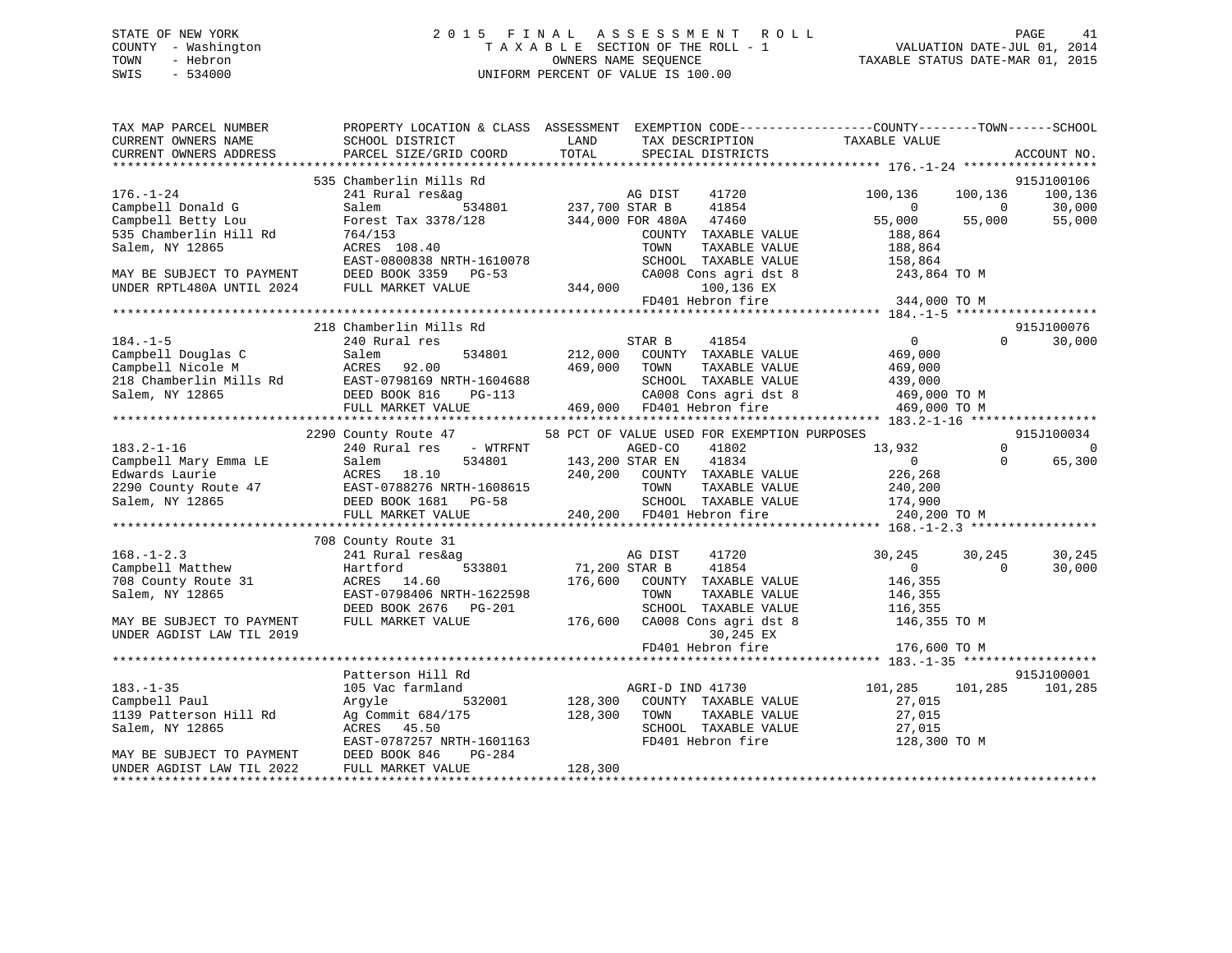## STATE OF NEW YORK 2 0 1 5 F I N A L A S S E S S M E N T R O L L PAGE 42 COUNTY - Washington T A X A B L E SECTION OF THE ROLL - 1 VALUATION DATE-JUL 01, 2014 TOWN - Hebron OWNERS NAME SEQUENCE TAXABLE STATUS DATE-MAR 01, 2015 SWIS - 534000 UNIFORM PERCENT OF VALUE IS 100.00

| TAX MAP PARCEL NUMBER<br>CURRENT OWNERS NAME<br>CURRENT OWNERS ADDRESS                                                                                  | SCHOOL DISTRICT<br>PARCEL SIZE/GRID COORD                                                                                                                               | LAND<br>TOTAL               | TAX DESCRIPTION<br>SPECIAL DISTRICTS                                                                                                                                                                                                                           | PROPERTY LOCATION & CLASS ASSESSMENT EXEMPTION CODE----------------COUNTY-------TOWN------SCHOOL<br>TAXABLE VALUE                                               | ACCOUNT NO.                                         |
|---------------------------------------------------------------------------------------------------------------------------------------------------------|-------------------------------------------------------------------------------------------------------------------------------------------------------------------------|-----------------------------|----------------------------------------------------------------------------------------------------------------------------------------------------------------------------------------------------------------------------------------------------------------|-----------------------------------------------------------------------------------------------------------------------------------------------------------------|-----------------------------------------------------|
| $152. - 2 - 37.4$<br>Campbell Rea<br>Campbell Carol<br>148 E Campbell Ln<br>Salem, NY 12865                                                             | County Route 31<br>105 Vac farmland<br>Granville<br>533201<br>FRNT 415.00 DPTH 210.00<br>EAST-0808486 NRTH-1636280<br>DEED BOOK 429<br>PG-1062<br>FULL MARKET VALUE     | 6,500<br>6,500<br>6,500     | COUNTY TAXABLE VALUE<br>TOWN<br>TAXABLE VALUE<br>SCHOOL TAXABLE VALUE<br>CA008 Cons agri dst 8<br>FD401 Hebron fire                                                                                                                                            | 6,500<br>6,500<br>6,500<br>6,500 TO M<br>6,500 TO M                                                                                                             |                                                     |
| $152 - 2 - 37$<br>Campbell Rea D LE<br>Campbell Brian R<br>148 E Campbell Ln<br>Salem, NY 12865                                                         | 1517 County Route 31<br>210 1 Family Res<br>533201<br>Granville<br>2922/109<br>2.00<br>ACRES<br>EAST-0807354 NRTH-1639580<br>DEED BOOK 3010 PG-195<br>FULL MARKET VALUE | 40,000<br>79,600<br>79,600  | COUNTY TAXABLE VALUE<br>TAXABLE VALUE<br>TOWN<br>SCHOOL TAXABLE VALUE<br>CA008 Cons agri dst 8<br>ED401 II.<br>FD401 Hebron fire                                                                                                                               | 79,600<br>79,600<br>79,600<br>79,600 TO M<br>79,600 TO M                                                                                                        | 915J100110                                          |
| $168. - 1 - 2$<br>Campbell Rea D LE<br>Campbell Brian R<br>148 Campbell Ln<br>Salem, NY 12865<br>MAY BE SUBJECT TO PAYMENT<br>UNDER AGDIST LAW TIL 2019 | 148 Campbell Ln<br>112 Dairy farm<br>Hartford<br>533801<br>2916/286<br>ACRES 311.10<br>EAST-0796854 NRTH-1624559<br>DEED BOOK 3010 PG-202<br>FULL MARKET VALUE          | 431,800 AGED-ALL<br>641,500 | 19 PCT OF VALUE USED FOR EXEMPTION PURPOSES<br>AG DIST<br>41720<br>41800<br>641,500 STAR EN<br>41834<br>41700<br>AG BUILD<br>COUNTY TAXABLE VALUE<br>TOWN<br>TAXABLE VALUE<br>SCHOOL TAXABLE VALUE<br>CA008 Cons agri dst 8<br>284,767 EX<br>FD401 Hebron fire | 284,767<br>284,767<br>60,943<br>60,943<br>$\overline{0}$<br>$\overline{0}$<br>12,700<br>12,700<br>283,090<br>283,090<br>217,790<br>356,733 TO M<br>641,500 TO M | 915J100108<br>284,767<br>60,943<br>65,300<br>12,700 |
| $183.2 - 1 - 7$<br>Campbell Richard B<br>Campbell Mary Ann C<br>7827 Lutz Ave<br>Massillon, OH 44646                                                    | County Route 47<br>314 Rural vac<10 - WTRFNT<br>534801<br>Salem<br>FRNT 160.00 DPTH 251.00<br>EAST-0786873 NRTH-1607827<br>DEED BOOK 3407 PG-96<br>FULL MARKET VALUE    | 29,800<br>29,800<br>29,800  | COUNTY TAXABLE VALUE<br>TOWN<br>TAXABLE VALUE<br>SCHOOL TAXABLE VALUE<br>FD401 Hebron fire                                                                                                                                                                     | 29,800<br>29,800<br>29,800<br>29,800 TO M                                                                                                                       | 915J101156                                          |
| $183.2 - 1 - 17$<br>Campbell Richard T LE<br>Campbell Mary Emma LE<br>2290 County Route 47<br>Salem, NY 12865                                           | County Route 47<br>314 Rural vac<10<br>534801<br>Salem<br>ACRES<br>1.20<br>EAST-0788848 NRTH-1608220<br>DEED BOOK 1681 PG-58<br>FULL MARKET VALUE                       | 18,400<br>18,400<br>18,400  | COUNTY TAXABLE VALUE<br>TAXABLE VALUE<br>TOWN<br>SCHOOL TAXABLE VALUE<br>FD401 Hebron fire                                                                                                                                                                     | 18,400<br>18,400<br>18,400<br>18,400 TO M                                                                                                                       | 915J101003                                          |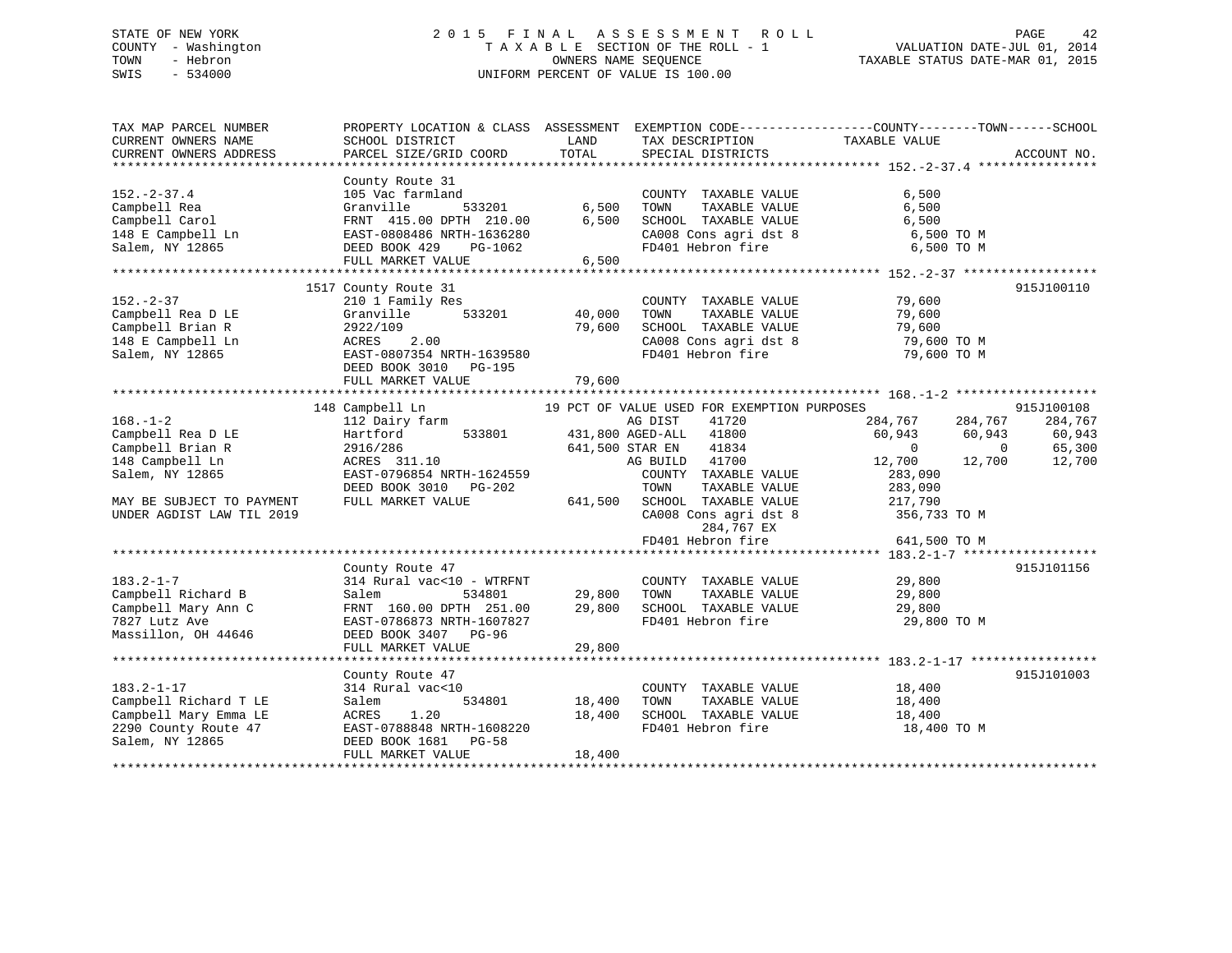## STATE OF NEW YORK 2 0 1 5 F I N A L A S S E S S M E N T R O L L PAGE 43 COUNTY - Washington T A X A B L E SECTION OF THE ROLL - 1 VALUATION DATE-JUL 01, 2014 TOWN - Hebron OWNERS NAME SEQUENCE TAXABLE STATUS DATE-MAR 01, 2015 SWIS - 534000 UNIFORM PERCENT OF VALUE IS 100.00

| TAX MAP PARCEL NUMBER    | PROPERTY LOCATION & CLASS ASSESSMENT       |        | EXEMPTION CODE-----------------COUNTY-------TOWN------SCHOOL |               |             |
|--------------------------|--------------------------------------------|--------|--------------------------------------------------------------|---------------|-------------|
| CURRENT OWNERS NAME      | SCHOOL DISTRICT                            | LAND   | TAX DESCRIPTION                                              | TAXABLE VALUE |             |
| CURRENT OWNERS ADDRESS   | PARCEL SIZE/GRID COORD                     | TOTAL  | SPECIAL DISTRICTS                                            |               | ACCOUNT NO. |
|                          | 696 Chamberlin Mills Rd                    |        |                                                              |               | 915J100374  |
| $176. - 1 - 16$          | 210 1 Family Res                           |        | COUNTY TAXABLE VALUE                                         | 35,900        |             |
| Canalini Mario           | Salem<br>534801                            | 21,100 | TOWN<br>TAXABLE VALUE                                        | 35,900        |             |
| 76-04 68th Ave           | FRNT 80.00 DPTH 70.00                      | 35,900 | SCHOOL TAXABLE VALUE                                         | 35,900        |             |
| Middle Village, NY 11379 | EAST-0803738 NRTH-1612238                  |        | FD401 Hebron fire                                            | 35,900 TO M   |             |
|                          | DEED BOOK 3450 PG-301                      |        |                                                              |               |             |
|                          | FULL MARKET VALUE                          | 35,900 |                                                              |               |             |
|                          |                                            |        |                                                              |               |             |
|                          | Everetts Heights Way                       |        |                                                              |               | 915J100113  |
| $152. - 2 - 6$           | 314 Rural vac<10                           |        | COUNTY TAXABLE VALUE                                         | 22,600        |             |
| Cappiello Vito M         | Granville<br>533201                        | 22,600 | TOWN<br>TAXABLE VALUE                                        | 22,600        |             |
| 15 Nicole Ct             | 3.03<br>ACRES                              | 22,600 | SCHOOL TAXABLE VALUE                                         | 22,600        |             |
| Copiague, NY 11726       | EAST-0809782 NRTH-1641936                  |        | FD401 Hebron fire                                            | 22,600 TO M   |             |
|                          | DEED BOOK 908<br>$PG-47$                   |        |                                                              |               |             |
|                          | FULL MARKET VALUE                          | 22,600 |                                                              |               |             |
|                          |                                            |        |                                                              |               |             |
|                          | Everetts Heights Way                       |        |                                                              |               | 915J100114  |
| $152 - 2 - 7$            | 314 Rural vac<10                           |        | COUNTY TAXABLE VALUE                                         | 22,500        |             |
| Cappiello Vito M         | 533201<br>Granville                        | 22,500 | TOWN<br>TAXABLE VALUE                                        | 22,500        |             |
| 15 Nicole Ct             | 3.01<br>ACRES                              | 22,500 | SCHOOL TAXABLE VALUE                                         | 22,500        |             |
| Copiague, NY 11726       | EAST-0809891 NRTH-1642306                  |        | FD401 Hebron fire                                            | 22,500 TO M   |             |
|                          | DEED BOOK 430<br>PG-555                    |        |                                                              |               |             |
|                          | FULL MARKET VALUE                          | 22,500 |                                                              |               |             |
|                          |                                            |        |                                                              |               |             |
|                          | State Route 22                             |        |                                                              |               | 915J101132  |
| $161. - 1 - 1.2$         | 314 Rural vac<10                           |        | COUNTY TAXABLE VALUE                                         | 5,300         |             |
| Carman Lawrence T        | Granville<br>533201                        | 5,300  | TAXABLE VALUE<br>TOWN                                        | 5,300         |             |
| Carman Linda J           | filed survey 12630                         | 5,300  | SCHOOL TAXABLE VALUE                                         | 5,300         |             |
| 1358 County Route 24     | ACRES 7.02                                 |        | FD401 Hebron fire                                            | 5,300 TO M    |             |
| Granville, NY 12832      | EAST-0822165 NRTH-1632561                  |        |                                                              |               |             |
|                          | DEED BOOK 3419 PG-237<br>FULL MARKET VALUE | 5,300  |                                                              |               |             |
|                          |                                            |        |                                                              |               |             |
|                          | State Route 22                             |        |                                                              |               | 915J101293  |
| $161. - 1 - 1.5$         | 322 Rural vac>10                           |        | COUNTY TAXABLE VALUE                                         | 41,000        |             |
| Carman Lawrence T        | Granville<br>533201                        | 41,000 | TOWN<br>TAXABLE VALUE                                        | 41,000        |             |
| Carman Linda J           | Koutrakos Sub/ 29-86                       | 41,000 | SCHOOL TAXABLE VALUE                                         | 41,000        |             |
| 1358 County Route 24     | Lot 2A filed survey 12630                  |        | FD401 Hebron fire                                            | 41,000 TO M   |             |
| Granville, NY 12832      | ACRES 17.65                                |        |                                                              |               |             |
|                          | EAST-0820891 NRTH-1633041                  |        |                                                              |               |             |
|                          | DEED BOOK 3419<br>PG-237                   |        |                                                              |               |             |
|                          | FULL MARKET VALUE                          | 41,000 |                                                              |               |             |
|                          |                                            |        |                                                              |               |             |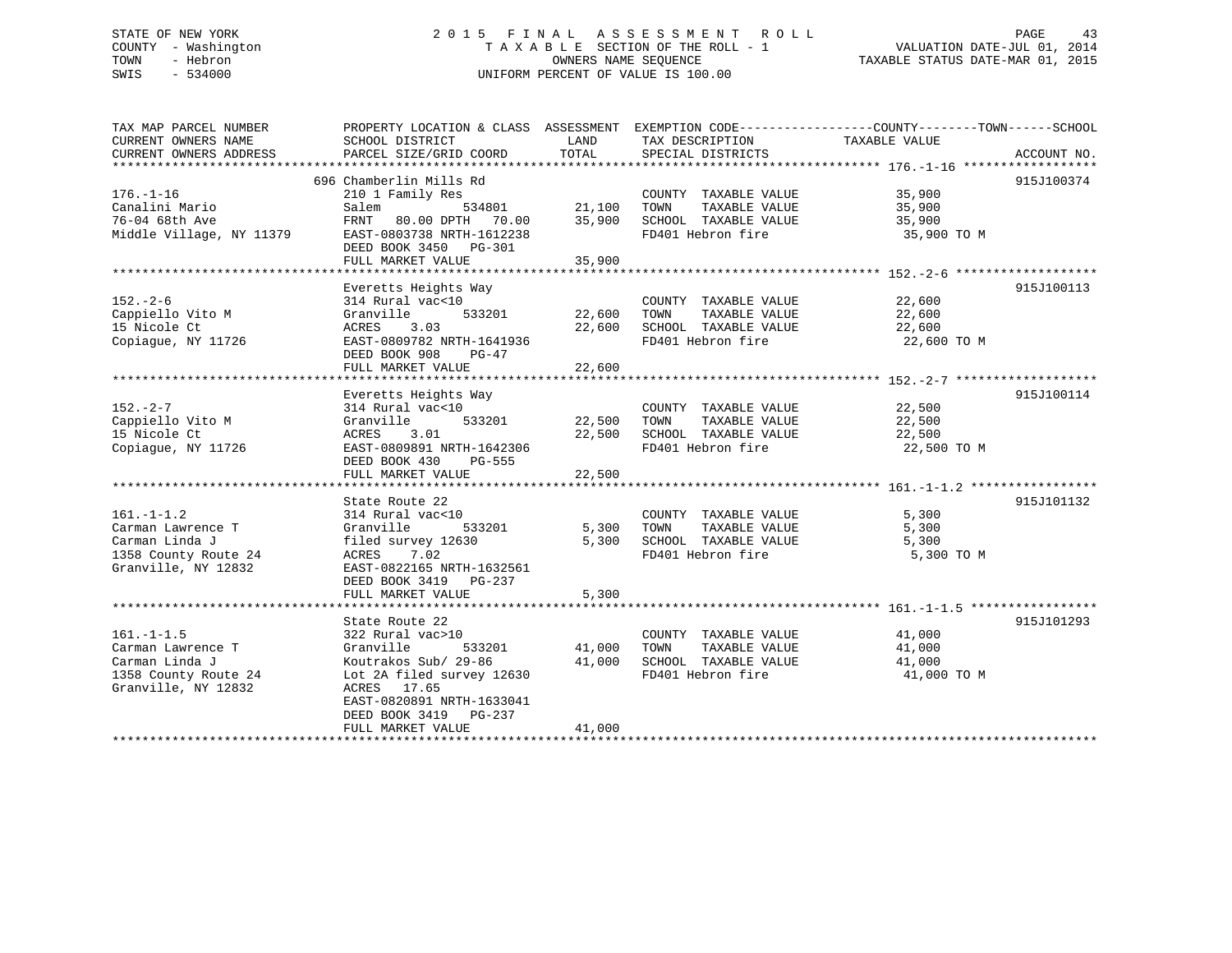## STATE OF NEW YORK 2 0 1 5 F I N A L A S S E S S M E N T R O L L PAGE 44 COUNTY - Washington T A X A B L E SECTION OF THE ROLL - 1 VALUATION DATE-JUL 01, 2014 TOWN - Hebron OWNERS NAME SEQUENCE TAXABLE STATUS DATE-MAR 01, 2015 SWIS - 534000 UNIFORM PERCENT OF VALUE IS 100.00

TAX MAP PARCEL NUMBER PROPERTY LOCATION & CLASS ASSESSMENT EXEMPTION CODE------------------COUNTY--------TOWN------SCHOOL CURRENT OWNERS NAME SCHOOL DISTRICT THE LAND TAX DESCRIPTION TAXABLE VALUE CURRENT OWNERS ADDRESS PARCEL SIZE/GRID COORD TOTAL SPECIAL DISTRICTS ACCOUNT NO. \*\*\*\*\*\*\*\*\*\*\*\*\*\*\*\*\*\*\*\*\*\*\*\*\*\*\*\*\*\*\*\*\*\*\*\*\*\*\*\*\*\*\*\*\*\*\*\*\*\*\*\*\*\*\*\*\*\*\*\*\*\*\*\*\*\*\*\*\*\*\*\*\*\*\*\*\*\*\*\*\*\*\*\*\*\*\*\*\*\*\*\*\*\*\*\*\*\*\*\*\*\*\* 161.-1-1.6 \*\*\*\*\*\*\*\*\*\*\*\*\*\*\*\*\* State Route 22 915J101294 161.-1-1.6 322 Rural vac>10 COUNTY TAXABLE VALUE 63,300 Carman Lawrence T Granville 533201 63,300 TOWN TAXABLE VALUE 63,300 Carman Linda J filed survey 12630 63,300 SCHOOL TAXABLE VALUE 63,300 1358 County Route 24 ACRES 34.65 FD401 Hebron fire 63,300 TO M Granville, NY 12832 EAST-0820693 NRTH-1632633 DEED BOOK 3419 PG-237 FULL MARKET VALUE 63,300 \*\*\*\*\*\*\*\*\*\*\*\*\*\*\*\*\*\*\*\*\*\*\*\*\*\*\*\*\*\*\*\*\*\*\*\*\*\*\*\*\*\*\*\*\*\*\*\*\*\*\*\*\*\*\*\*\*\*\*\*\*\*\*\*\*\*\*\*\*\*\*\*\*\*\*\*\*\*\*\*\*\*\*\*\*\*\*\*\*\*\*\*\*\*\*\*\*\*\*\*\*\*\* 152.-2-35 \*\*\*\*\*\*\*\*\*\*\*\*\*\*\*\*\*\* 30 County Route 28 71 PCT OF VALUE USED FOR EXEMPTION PURPOSES 915J100117 152.-2-35 241 Rural res&ag AG DIST 41720 34,398 34,398 34,398 Carr Helen A Granville 533201 91,000 AGED-CO 41802 68,657 0 0 30 County Route 28 ACRES 24.80 193,400 AGED-TOWN 41803 0 27,463 0 Granville, NY 12832 EAST-0809448 NRTH-1639991 AGED-SCH 41804 0 0 48,060 DEED BOOK 423 PG-536 STAR EN 41834 0 0 65,300 MAY BE SUBJECT TO PAYMENT FULL MARKET VALUE 193,400 COUNTY TAXABLE VALUE 90,345 UNDER AGDIST LAW TIL 2019 **TOWN** TAXABLE VALUE 131.539 SCHOOL TAXABLE VALUE 45,642 CA008 Cons agri dst 8 159,002 TO M 34,398 EX FD401 Hebron fire 193,400 TO M \*\*\*\*\*\*\*\*\*\*\*\*\*\*\*\*\*\*\*\*\*\*\*\*\*\*\*\*\*\*\*\*\*\*\*\*\*\*\*\*\*\*\*\*\*\*\*\*\*\*\*\*\*\*\*\*\*\*\*\*\*\*\*\*\*\*\*\*\*\*\*\*\*\*\*\*\*\*\*\*\*\*\*\*\*\*\*\*\*\*\*\*\*\*\*\*\*\*\*\*\*\*\* 151.-1-20.3 \*\*\*\*\*\*\*\*\*\*\*\*\*\*\*\* Little Burch Hill Rd 151.-1-20.3 322 Rural vac>10 AG DIST 41720 99,980 99,980 99,980 Carreira Randall Hartford 533801 117,100 COUNTY TAXABLE VALUE 17,120 Carreira Nancy Lot 2 117,100 TOWN TAXABLE VALUE 17,120 19 New Preston Hill Rd ACRES 50.37 SCHOOL TAXABLE VALUE 17,120 New Preston, CT 06777 EAST-0798366 NRTH-1633425 CA008 CA008 Cons agri dst 8 17,120<br>New Preston, CT 06777 EAST-0798366 NRTH-1633425 CA008 Cons agri dst 8 17,120 TO M DEED BOOK 2939 PG-38 99,980 EX MAY BE SUBJECT TO PAYMENT FULL MARKET VALUE 117,100 FD401 Hebron fire 117,100 TO M UNDER AGDIST LAW TIL 2019 \*\*\*\*\*\*\*\*\*\*\*\*\*\*\*\*\*\*\*\*\*\*\*\*\*\*\*\*\*\*\*\*\*\*\*\*\*\*\*\*\*\*\*\*\*\*\*\*\*\*\*\*\*\*\*\*\*\*\*\*\*\*\*\*\*\*\*\*\*\*\*\*\*\*\*\*\*\*\*\*\*\*\*\*\*\*\*\*\*\*\*\*\*\*\*\*\*\*\*\*\*\*\* 167.-1-47.1 \*\*\*\*\*\*\*\*\*\*\*\*\*\*\*\*915.T101765 3935 County Route 30 167.-1-47.1 314 Rural vac<10 COUNTY TAXABLE VALUE 40,700 Carson Martin 40,700 Salem 534801 40,700 TOWN TAXABLE VALUE 40,700 Carson Martin Salem 534801 40,700 TOWN TAXABLE VALUE 40,700 PO Box 63 Sub lot 2 40,700 SCHOOL TAXABLE VALUE 40,700 Middle Falls, NY 12848 ACRES 7.48 **FD401** Hebron fire 40,700 TO M EAST-0788188 NRTH-1620292 DEED BOOK 2594 PG-312 FULL MARKET VALUE 40,700 \*\*\*\*\*\*\*\*\*\*\*\*\*\*\*\*\*\*\*\*\*\*\*\*\*\*\*\*\*\*\*\*\*\*\*\*\*\*\*\*\*\*\*\*\*\*\*\*\*\*\*\*\*\*\*\*\*\*\*\*\*\*\*\*\*\*\*\*\*\*\*\*\*\*\*\*\*\*\*\*\*\*\*\*\*\*\*\*\*\*\*\*\*\*\*\*\*\*\*\*\*\*\* 177.-1-36.1 \*\*\*\*\*\*\*\*\*\*\*\*\*\*\*\*915.T101363 Chamberlin Mills Rd 915J101363177.-1-36.1 314 Rural vac<10 COUNTY TAXABLE VALUE 5,300 Carusone John S Salem 534801 5,300 TOWN TAXABLE VALUE 5,300 Muller Michael J FRNT 132.00 DPTH 170.00 5,300 SCHOOL TAXABLE VALUE 5,300 12 E Washington St EAST-0805344 NRTH-1612762 FD401 Hebron fire 5,300 TO M PO Box 143 DEED BOOK 599 PG-80 Glens Falls, NY 12801 FULL MARKET VALUE 5,300 \*\*\*\*\*\*\*\*\*\*\*\*\*\*\*\*\*\*\*\*\*\*\*\*\*\*\*\*\*\*\*\*\*\*\*\*\*\*\*\*\*\*\*\*\*\*\*\*\*\*\*\*\*\*\*\*\*\*\*\*\*\*\*\*\*\*\*\*\*\*\*\*\*\*\*\*\*\*\*\*\*\*\*\*\*\*\*\*\*\*\*\*\*\*\*\*\*\*\*\*\*\*\*\*\*\*\*\*\*\*\*\*\*\*\*\*\*\*\*\*\*\*\*\*\*\*\*\*\*\*\*\*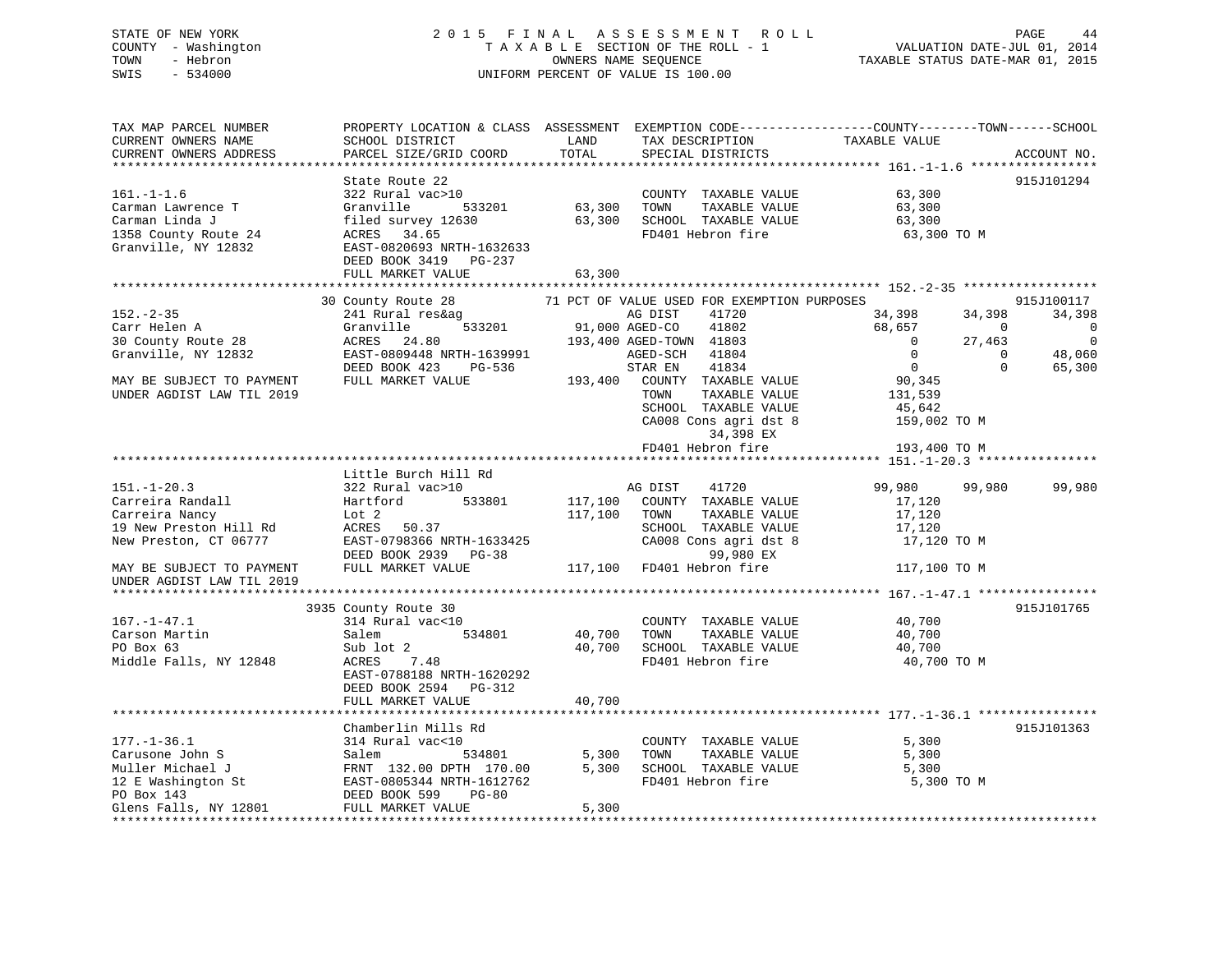## STATE OF NEW YORK 2 0 1 5 F I N A L A S S E S S M E N T R O L L PAGE 45 COUNTY - Washington T A X A B L E SECTION OF THE ROLL - 1 VALUATION DATE-JUL 01, 2014 TOWN - Hebron OWNERS NAME SEQUENCE TAXABLE STATUS DATE-MAR 01, 2015 SWIS - 534000 UNIFORM PERCENT OF VALUE IS 100.00

| TAX MAP PARCEL NUMBER                            | PROPERTY LOCATION & CLASS ASSESSMENT EXEMPTION CODE----------------COUNTY-------TOWN-----SCHOOL |                |                                                                                |                    |                    |
|--------------------------------------------------|-------------------------------------------------------------------------------------------------|----------------|--------------------------------------------------------------------------------|--------------------|--------------------|
| CURRENT OWNERS NAME                              | SCHOOL DISTRICT                                                                                 | LAND           | TAX DESCRIPTION                                                                | TAXABLE VALUE      |                    |
| CURRENT OWNERS ADDRESS                           | PARCEL SIZE/GRID COORD                                                                          | TOTAL          | SPECIAL DISTRICTS                                                              |                    | ACCOUNT NO.        |
|                                                  |                                                                                                 |                |                                                                                |                    |                    |
|                                                  | Gilchrist Rd                                                                                    |                |                                                                                |                    |                    |
| $175. - 1 - 25.3$                                | 314 Rural vac<10                                                                                |                | COUNTY TAXABLE VALUE                                                           | 18,000             |                    |
| Cary Herbert                                     | 534801<br>Salem                                                                                 | 18,000         | TOWN<br>TAXABLE VALUE                                                          | 18,000             |                    |
| Cary Rose                                        | 5.60<br>ACRES                                                                                   | 18,000         | SCHOOL TAXABLE VALUE                                                           | 18,000             |                    |
| PO Box 111                                       | EAST-0785516 NRTH-1612051                                                                       |                | FD401 Hebron fire                                                              | 18,000 TO M        |                    |
| Granville, NY 12832                              | DEED BOOK 3159 PG-21                                                                            |                |                                                                                |                    |                    |
|                                                  | FULL MARKET VALUE                                                                               | 18,000         |                                                                                |                    |                    |
|                                                  |                                                                                                 |                |                                                                                |                    |                    |
|                                                  | 15 Chamberlin Mills Rd                                                                          |                |                                                                                |                    | 915J100426         |
| $183.20 - 1 - 9$                                 | 210 1 Family Res                                                                                |                | COUNTY TAXABLE VALUE                                                           | 111,900            |                    |
| Cary Kathleen M<br>Cary Todd E                   | 534801<br>Salem                                                                                 | 31,500         | TOWN<br>TAXABLE VALUE                                                          | 111,900            |                    |
| Cary Todd E                                      | ACRES<br>2.80                                                                                   | 111,900        | SCHOOL TAXABLE VALUE                                                           | 111,900            |                    |
| 15 Chamberlin Mills Rd EAST-0792904 NRTH-1603113 |                                                                                                 |                | CA008 Cons agri dst 8 111,900 TO M                                             |                    |                    |
| Salem, NY 12865                                  | DEED BOOK 3121 PG-318                                                                           |                |                                                                                |                    |                    |
|                                                  | FULL MARKET VALUE                                                                               |                | FD401 Hebron fire 111,900 TO M<br>111,900 LD401 West hebron light 111,900 TO M |                    |                    |
|                                                  |                                                                                                 |                |                                                                                |                    |                    |
|                                                  | 1245&1274 Dunnigan Rd                                                                           |                |                                                                                |                    | 915J100118         |
| $184. - 1 - 17$                                  | 112 Dairy farm                                                                                  |                | AG DIST<br>41720                                                               | 236,278<br>236,278 | 236,278            |
| Cary Ruth A                                      | Salem<br>534801                                                                                 | 481,800 STAR B | 41854                                                                          | $\overline{0}$     | $\Omega$<br>30,000 |
| $1274$ Dunnigan Rd                               | Irrevocable Trust                                                                               |                | 644,300 COUNTY TAXABLE VALUE                                                   | 408,022            |                    |
| Salem, NY 12865                                  | ACRES 377.70                                                                                    |                | TOWN<br>TAXABLE VALUE                                                          | 408,022            |                    |
|                                                  | EAST-0800946 NRTH-1602829                                                                       |                | SCHOOL TAXABLE VALUE                                                           | 378,022            |                    |
| MAY BE SUBJECT TO PAYMENT DEED BOOK 3258         | $PG-295$                                                                                        |                | CA008 Cons agri dst 8                                                          | 408,022 TO M       |                    |
| UNDER AGDIST LAW TIL 2019 FULL MARKET VALUE      |                                                                                                 | 644,300        | 236,278 EX                                                                     |                    |                    |
|                                                  |                                                                                                 |                | FD401 Hebron fire                                                              | 644,300 TO M       |                    |
|                                                  |                                                                                                 |                |                                                                                |                    |                    |
|                                                  | 498 Chamberlin Mills Rd                                                                         |                |                                                                                |                    | 915J101506         |
| $184. - 2 - 1$                                   | 242 Rurl res&rec                                                                                |                | COUNTY TAXABLE VALUE                                                           | 118,000            |                    |
| Casalino Ronald E                                | 534801<br>Salem                                                                                 | 82,200         | TOWN                                                                           |                    |                    |
| 20 Manila St                                     | 39.78<br>ACRES                                                                                  | 118,000        | TOWN TAXABLE VALUE 118,000<br>SCHOOL TAXABLE VALUE 118,000                     |                    |                    |
| Oakville, CT 06779                               | EAST-0799988 NRTH-1609148                                                                       |                | CA008 Cons agri dst 8 118,000 TO M                                             |                    |                    |
|                                                  | DEED BOOK 543<br>PG-337                                                                         |                | FD401 Hebron fire                                                              | 118,000 TO M       |                    |
|                                                  | FULL MARKET VALUE                                                                               | 118,000        |                                                                                |                    |                    |
|                                                  |                                                                                                 |                |                                                                                |                    |                    |
|                                                  | Bogtown Ln                                                                                      |                |                                                                                |                    | 915J101615         |
| $184. - 1 - 14.1$                                | 314 Rural vac<10                                                                                |                | COUNTY TAXABLE VALUE                                                           | 15,900             |                    |
| Castle Green Hills                               | 534801<br>Salem                                                                                 | 15,900         | TAXABLE VALUE<br>TOWN                                                          | 15,900             |                    |
| Attn: Klaas Koster                               | FRNT 198.00 DPTH 283.00                                                                         | 15,900         | SCHOOL TAXABLE VALUE                                                           | 15,900             |                    |
| 34 Briansky Ln                                   | 0.92<br>ACRES                                                                                   |                | FD401 Hebron fire                                                              | 15,900 TO M        |                    |
| Salem, NY 12865                                  | EAST-0802358 NRTH-1605457                                                                       |                |                                                                                |                    |                    |
|                                                  | DEED BOOK 492<br>PG-97                                                                          |                |                                                                                |                    |                    |
|                                                  | FULL MARKET VALUE                                                                               | 15,900         |                                                                                |                    |                    |
|                                                  |                                                                                                 |                |                                                                                |                    |                    |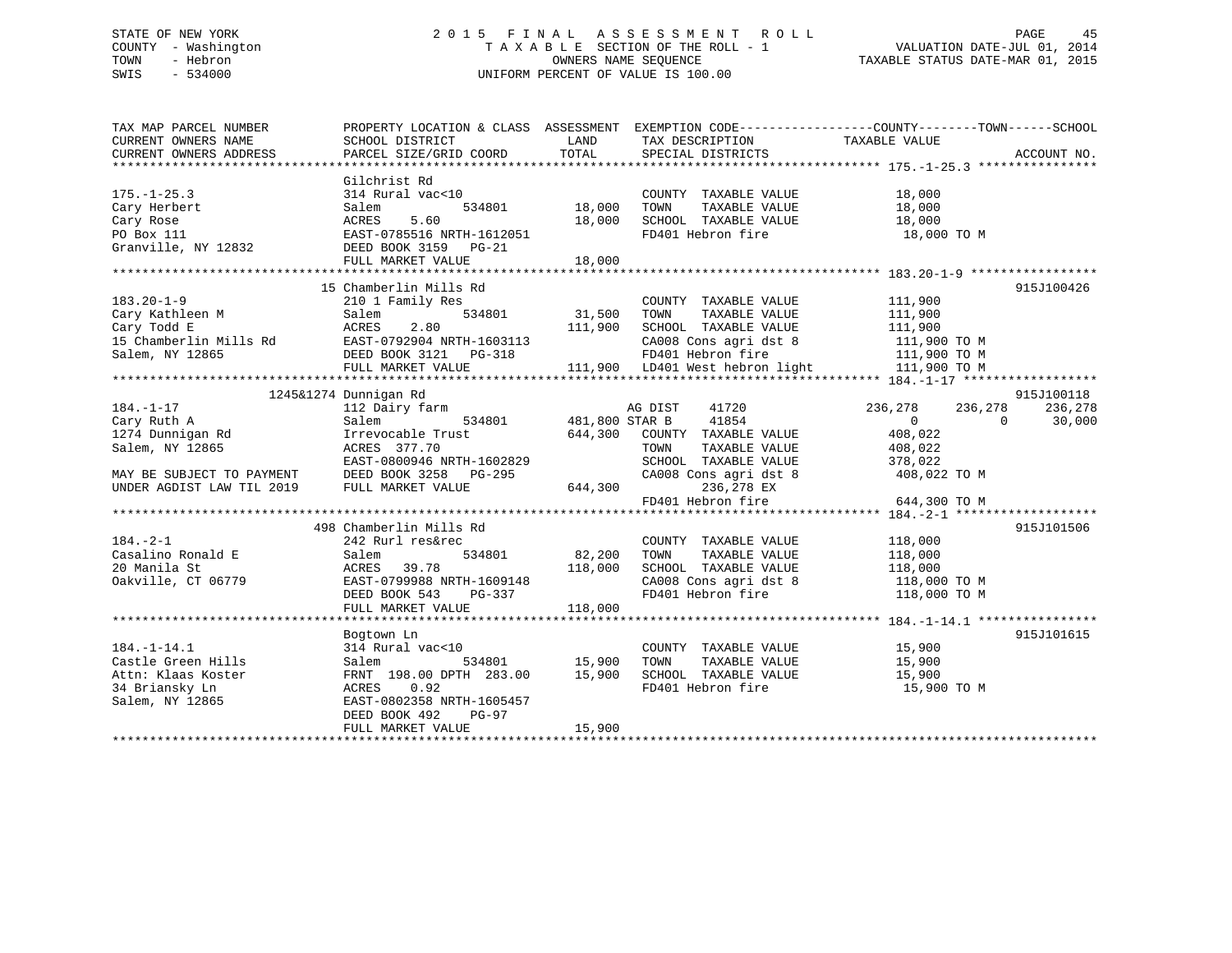## STATE OF NEW YORK 2 0 1 5 F I N A L A S S E S S M E N T R O L L PAGE 46 COUNTY - Washington T A X A B L E SECTION OF THE ROLL - 1 VALUATION DATE-JUL 01, 2014 TOWN - Hebron OWNERS NAME SEQUENCE TAXABLE STATUS DATE-MAR 01, 2015 SWIS - 534000 UNIFORM PERCENT OF VALUE IS 100.00

TAX MAP PARCEL NUMBER PROPERTY LOCATION & CLASS ASSESSMENT EXEMPTION CODE------------------COUNTY--------TOWN------SCHOOL CURRENT OWNERS NAME SCHOOL DISTRICT THE LAND TAX DESCRIPTION TAXABLE VALUE CURRENT OWNERS ADDRESS PARCEL SIZE/GRID COORD TOTAL SPECIAL DISTRICTS ACCOUNT NO. \*\*\*\*\*\*\*\*\*\*\*\*\*\*\*\*\*\*\*\*\*\*\*\*\*\*\*\*\*\*\*\*\*\*\*\*\*\*\*\*\*\*\*\*\*\*\*\*\*\*\*\*\*\*\*\*\*\*\*\*\*\*\*\*\*\*\*\*\*\*\*\*\*\*\*\*\*\*\*\*\*\*\*\*\*\*\*\*\*\*\*\*\*\*\*\*\*\*\*\*\*\*\* 176.-1-31 \*\*\*\*\*\*\*\*\*\*\*\*\*\*\*\*\*\* 181 County Route 31 915J100122 176.-1-31 240 Rural res COUNTY TAXABLE VALUE 182,000 Cavender James C Salem 534801 112,700 TOWN TAXABLE VALUE 182,000 Cavender Ted M 454/52 182,000 SCHOOL TAXABLE VALUE 182,000 167 Grosvenor St ACRES 97.40 CA008 Cons agri dst 8 182,000 TO M Athens, OH 45701 EAST-0794544 NRTH-1611153 FD401 Hebron fire 182,000 TO M DEED BOOK 855 PG-33FULL MARKET VALUE 182,000 \*\*\*\*\*\*\*\*\*\*\*\*\*\*\*\*\*\*\*\*\*\*\*\*\*\*\*\*\*\*\*\*\*\*\*\*\*\*\*\*\*\*\*\*\*\*\*\*\*\*\*\*\*\*\*\*\*\*\*\*\*\*\*\*\*\*\*\*\*\*\*\*\*\*\*\*\*\*\*\*\*\*\*\*\*\*\*\*\*\*\*\*\*\*\*\*\*\*\*\*\*\*\* 176.-1-32 \*\*\*\*\*\*\*\*\*\*\*\*\*\*\*\*\*\* 248 County Route 31 915J100293 176.-1-32 242 Rurl res&rec COUNTY TAXABLE VALUE 220,900 Cavender Ted M Salem 534801 207,700 TOWN TAXABLE VALUE 220,900 7684 Dalglen Dr 484/896 220,900 SCHOOL TAXABLE VALUE 220,900 Reynoldsburg, OH 43068 ACRES 130.00 CA008 Cons agri dst 8 220,900 TO M EAST-0795137 NRTH-1611983 FD401 Hebron fire 220,900 TO M DEED BOOK 1930 PG-136 FULL MARKET VALUE 220,900 \*\*\*\*\*\*\*\*\*\*\*\*\*\*\*\*\*\*\*\*\*\*\*\*\*\*\*\*\*\*\*\*\*\*\*\*\*\*\*\*\*\*\*\*\*\*\*\*\*\*\*\*\*\*\*\*\*\*\*\*\*\*\*\*\*\*\*\*\*\*\*\*\*\*\*\*\*\*\*\*\*\*\*\*\*\*\*\*\*\*\*\*\*\*\*\*\*\*\*\*\*\*\* 186.-1-14 \*\*\*\*\*\*\*\*\*\*\*\*\*\*\*\*\*\* 6318 State Route 22 915J101494186.-1-14 240 Rural res COUNTY TAXABLE VALUE 133,500 Cerone Linda Salem 534801 57,400 TOWN TAXABLE VALUE 133,500 PO Box 66 ACRES 15.28 133,500 SCHOOL TAXABLE VALUE 133,500 Salem, NY 12865 EAST-0816825 NRTH-1610030 FD401 Hebron fire 133,500 TO M DEED BOOK 2238 PG-160FULL MARKET VALUE 133,500 \*\*\*\*\*\*\*\*\*\*\*\*\*\*\*\*\*\*\*\*\*\*\*\*\*\*\*\*\*\*\*\*\*\*\*\*\*\*\*\*\*\*\*\*\*\*\*\*\*\*\*\*\*\*\*\*\*\*\*\*\*\*\*\*\*\*\*\*\*\*\*\*\*\*\*\*\*\*\*\*\*\*\*\*\*\*\*\*\*\*\*\*\*\*\*\*\*\*\*\*\*\*\* 161.-2-10.25 \*\*\*\*\*\*\*\*\*\*\*\*\*\*\* 132 Higgins Rd 161.-2-10.25 210 1 Family Res COUNTY TAXABLE VALUE 111,300 Chainao Robert Jr Granville 533201 33,800 TOWN TAXABLE VALUE 111,300 132 Higgins Rd 929/58 111,300 SCHOOL TAXABLE VALUE 111,300 Granville, NY 12832 Lot F Granville, NY 12832 Lot F FD401 Hebron fire 2011,300 TO M ACRES 1.72 EAST-0819048 NRTH-1624915 DEED BOOK 3447 PG-301FULL MARKET VALUE 111,300 \*\*\*\*\*\*\*\*\*\*\*\*\*\*\*\*\*\*\*\*\*\*\*\*\*\*\*\*\*\*\*\*\*\*\*\*\*\*\*\*\*\*\*\*\*\*\*\*\*\*\*\*\*\*\*\*\*\*\*\*\*\*\*\*\*\*\*\*\*\*\*\*\*\*\*\*\*\*\*\*\*\*\*\*\*\*\*\*\*\*\*\*\*\*\*\*\*\*\*\*\*\*\* 175.-1-19 \*\*\*\*\*\*\*\*\*\*\*\*\*\*\*\*\*\*Gilchrist Rd/s Off 915J100254 175.-1-19 260 Seasonal res COUNTY TAXABLE VALUE 96,000 Chandler Kevin Salem 534801 89,800 TOWN TAXABLE VALUE 96,000 Chandler Jacqulyn new ROW 3008/98 96,000 SCHOOL TAXABLE VALUE 96,000 49 Allen Rd ACRES 95.00 FD401 Hebron fire 96,000 TO M Porters Corners, NY 12859 EAST-0786941 NRTH-1612242 DEED BOOK 3008 PG-106 FULL MARKET VALUE 96,000 \*\*\*\*\*\*\*\*\*\*\*\*\*\*\*\*\*\*\*\*\*\*\*\*\*\*\*\*\*\*\*\*\*\*\*\*\*\*\*\*\*\*\*\*\*\*\*\*\*\*\*\*\*\*\*\*\*\*\*\*\*\*\*\*\*\*\*\*\*\*\*\*\*\*\*\*\*\*\*\*\*\*\*\*\*\*\*\*\*\*\*\*\*\*\*\*\*\*\*\*\*\*\*\*\*\*\*\*\*\*\*\*\*\*\*\*\*\*\*\*\*\*\*\*\*\*\*\*\*\*\*\*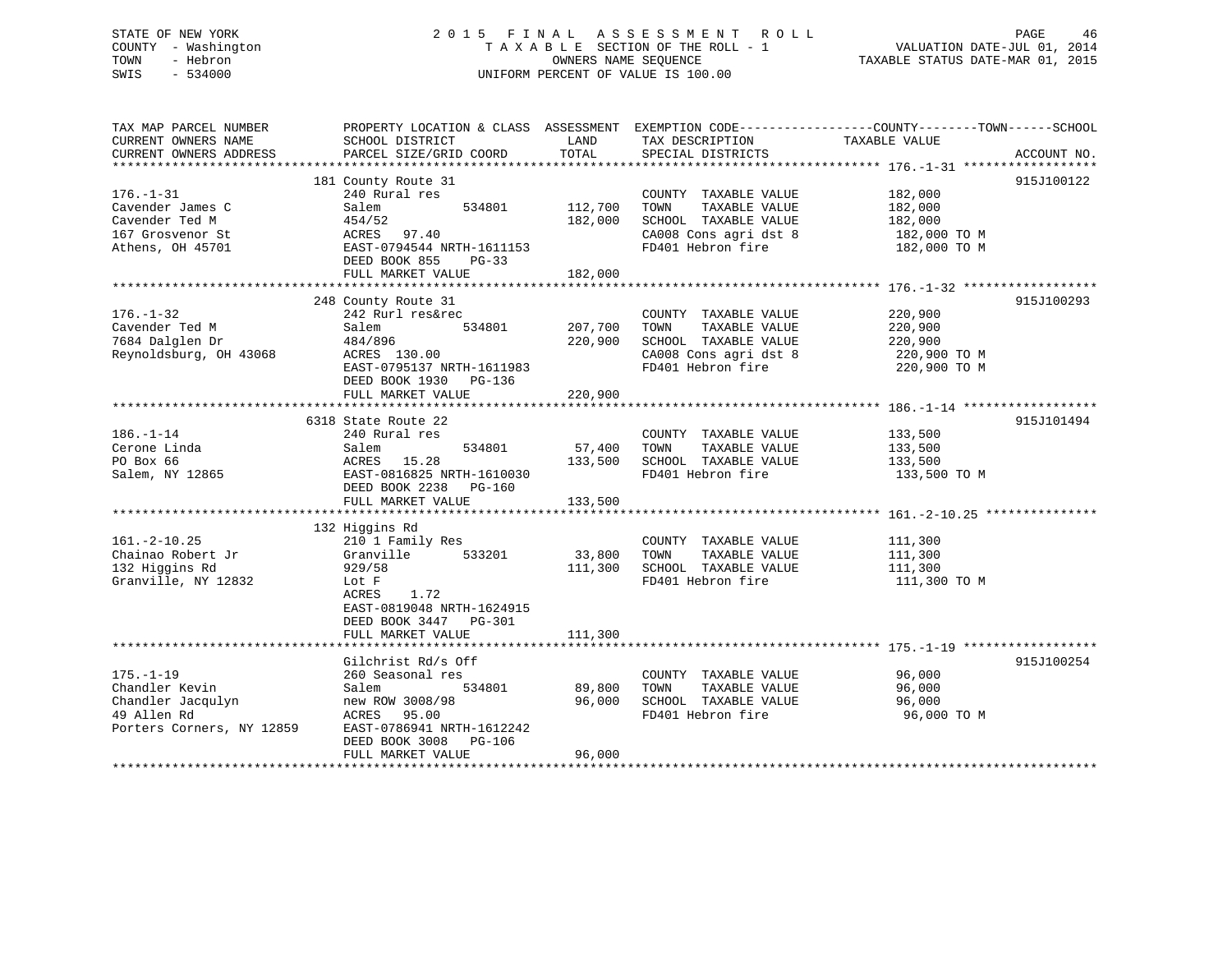## STATE OF NEW YORK 2 0 1 5 F I N A L A S S E S S M E N T R O L L PAGE 47 COUNTY - Washington T A X A B L E SECTION OF THE ROLL - 1 VALUATION DATE-JUL 01, 2014 TOWN - Hebron OWNERS NAME SEQUENCE TAXABLE STATUS DATE-MAR 01, 2015 SWIS - 534000 UNIFORM PERCENT OF VALUE IS 100.00

| TAX MAP PARCEL NUMBER<br>CURRENT OWNERS NAME<br>CURRENT OWNERS ADDRESS                                                             | PROPERTY LOCATION & CLASS ASSESSMENT EXEMPTION CODE----------------COUNTY-------TOWN-----SCHOOL<br>SCHOOL DISTRICT<br>PARCEL SIZE/GRID COORD                                                | LAND<br>TOTAL                     | TAX DESCRIPTION TAXABLE VALUE<br>SPECIAL DISTRICTS                                                                                                                                                                                                                                           |                                                                | ACCOUNT NO.                 |
|------------------------------------------------------------------------------------------------------------------------------------|---------------------------------------------------------------------------------------------------------------------------------------------------------------------------------------------|-----------------------------------|----------------------------------------------------------------------------------------------------------------------------------------------------------------------------------------------------------------------------------------------------------------------------------------------|----------------------------------------------------------------|-----------------------------|
| $142 - 3 - 3.3$<br>Chaplin Gordon<br>328 E 18th St<br>New York, NY 10003<br>MAY BE SUBJECT TO PAYMENT<br>UNDER AGDIST LAW TIL 2022 | Emsig Ln/n Off<br>322 Rural vac>10<br>Granville 533201 32,000<br>$142. - 1 - 3.3$<br>142.-1-3.3<br>ACRES 42.70<br>EAST-0801504 NRTH-1644626<br>DEED BOOK 835<br>PG-239<br>FULL MARKET VALUE | 32,000                            | AGRI-D IND 41730<br>COUNTY TAXABLE VALUE<br>32,000 TOWN TAXABLE VALUE<br>SCHOOL TAXABLE VALUE<br>FD401 Hebron fire 32,000 TO M                                                                                                                                                               | 11,674<br>20,326<br>20,326<br>20,326                           | 915J100212<br>11,674 11,674 |
|                                                                                                                                    |                                                                                                                                                                                             |                                   |                                                                                                                                                                                                                                                                                              |                                                                |                             |
| $142. - 3 - 3.4$<br>MAY BE SUBJECT TO PAYMENT<br>UNDER AGDIST LAW TIL 2019                                                         | 102 Emsig Ln<br>241 Rural res&ag<br>Hartford 533801 251,600 COUNTY TAXABLE VALUE<br>$\begin{array}{c}\n \text{13.13.042} \\  \text{PG}-326\n \end{array}$<br>DEED BOOK 539                  | 547,000 TOWN                      | AG DIST 41720<br>TAXABLE VALUE<br>SCHOOL TAXABLE VALUE 439,721<br>CA008 Cons agri dst 8<br>107,279 EX                                                                                                                                                                                        | 107,279 107,279 107,279<br>439,721<br>439,721<br>439,721 TO M  | 915J101495                  |
|                                                                                                                                    | FULL MARKET VALUE                                                                                                                                                                           |                                   | 547,000 FD401 Hebron fire                                                                                                                                                                                                                                                                    | 547,000 TO M                                                   |                             |
| 142.-3-3.5<br>Chaplin Gordon<br>-- Jath St<br>New York, NY 10003                                                                   | Emsig Ln/off<br>910 Priv forest<br>Granville 533201<br>$142.-1-3.5$<br>ACRES 2.30 BANK 999<br>EAST-0801030 NRTH-1645192<br>DEED BOOK 539<br>PG-326                                          | 5,500<br>5,500                    | COUNTY TAXABLE VALUE<br>TOWN TAXABLE VALUE 5,500<br>SCHOOL TAXABLE VALUE 5,500<br>CA008 Cons agri dst 8<br>FD401 Hebron fire                                                                                                                                                                 | 5,500<br>5,500 TO M<br>5,500 TO M                              | 915J101496                  |
|                                                                                                                                    | FULL MARKET VALUE                                                                                                                                                                           | 5,500                             |                                                                                                                                                                                                                                                                                              |                                                                |                             |
| $142.-3-3.6$<br>Chaplin Gordon<br>New York, NY 10003                                                                               | Big Burch Hill Rd<br>$142. - 1 - 3.6$<br>ACRES 77.40<br>EAST-0801160 NRTH-1642732                                                                                                           | 226,700 TOWN                      | TAXABLE VALUE<br>SCHOOL TAXABLE VALUE<br>FD401 Hebron fire                                                                                                                                                                                                                                   | 61,479 61,479<br>165,221<br>165,221<br>165,221<br>226,700 TO M | 61,479                      |
| MAY BE SUBJECT TO PAYMENT<br>UNDER AGDIST LAW TIL 2022                                                                             | DEED BOOK 835<br>PG-239<br>FULL MARKET VALUE                                                                                                                                                | 226,700                           |                                                                                                                                                                                                                                                                                              |                                                                |                             |
| $184. - 2 - 10$<br>Chapman Gary<br>Chapman Teresa<br>PO Box 373<br>Gansevoort, NY 12831                                            | Chamberlin Mills Rd<br>322 Rural vac>10<br>Salem<br>Lot 10<br>ACRES 21.72<br>EAST-0798307 NRTH-1605450<br>DEED BOOK 1686 PG-1<br>FULL MARKET VALUE                                          | 534801 47,100<br>47,100<br>47,100 | COUNTY TAXABLE VALUE<br>TOWN<br>$\begin{tabular}{lllllllll} \multicolumn{2}{c}{\textbf{SCHOOL}} & \textbf{TAXABLE VALUE} & & & & 47,100 \\ \multicolumn{2}{c}{\textbf{CA008} } & \textbf{Cons}\textbf{ agri} & \textbf{dst 8} & & & 47,100\textbf{ TO M} \end{tabular}$<br>FD401 Hebron fire | 47,100<br>TAXABLE VALUE 47,100<br>47,100 TO M                  | 915J101510                  |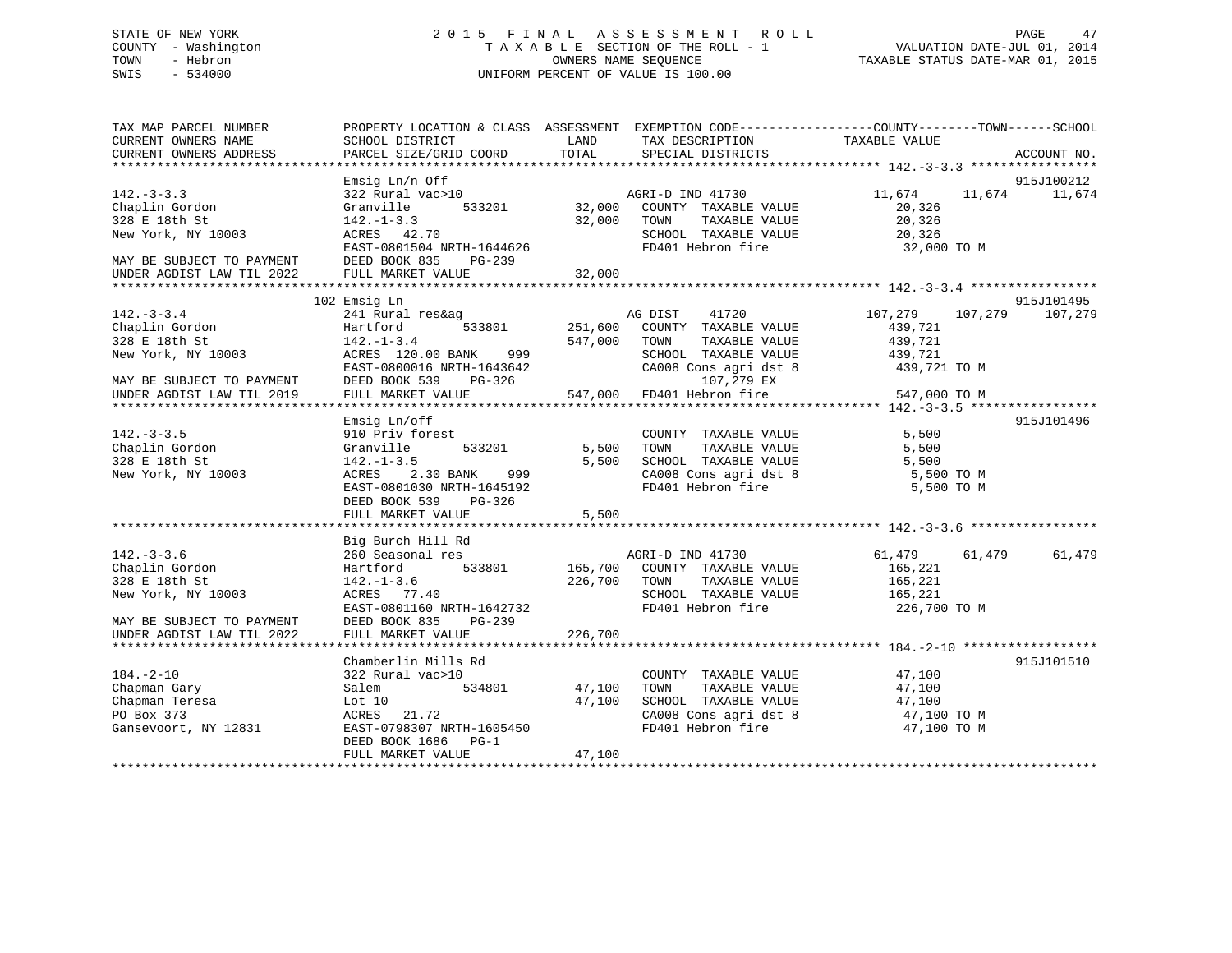#### STATE OF NEW YORK 2 0 1 5 F I N A L A S S E S S M E N T R O L L PAGE 48COUNTY - Washington T A X A B L E SECTION OF THE ROLL - 1 VALUATION DATE-JUL 01, 2014 OWNERS NAME SEQUENCE TAXABLE STATUS DATE-MAR 01, 2015 SWIS - 534000 UNIFORM PERCENT OF VALUE IS 100.00

<sup>2014</sup> FAGE<br>VALUATION DATE-JUL 01, 2014

| TAX MAP PARCEL NUMBER       | PROPERTY LOCATION & CLASS ASSESSMENT EXEMPTION CODE----------------COUNTY-------TOWN-----SCHOOL |         |                       |                            |             |
|-----------------------------|-------------------------------------------------------------------------------------------------|---------|-----------------------|----------------------------|-------------|
| CURRENT OWNERS NAME         | SCHOOL DISTRICT                                                                                 | LAND    | TAX DESCRIPTION       | TAXABLE VALUE              |             |
| CURRENT OWNERS ADDRESS      | PARCEL SIZE/GRID COORD                                                                          | TOTAL   | SPECIAL DISTRICTS     |                            | ACCOUNT NO. |
|                             |                                                                                                 |         |                       |                            |             |
|                             | 6452 State Route 22                                                                             |         |                       |                            | 915J100558  |
| $178. - 1 - 2.1$            | 241 Rural res&ag                                                                                |         | AGRI-D IND 41730      | 28,468<br>28,468           | 28,468      |
| Charlie's Country Place LLC | 534801<br>Salem                                                                                 | 145,400 | COUNTY TAXABLE VALUE  | 316,532                    |             |
| 231 East 54th St            | Ag Com 704/288                                                                                  | 345,000 | TOWN<br>TAXABLE VALUE | 316,532                    |             |
| New York, NY 10022          | ACRES 84.30                                                                                     |         | SCHOOL TAXABLE VALUE  | 316,532                    |             |
|                             | EAST-0816573 NRTH-1614133                                                                       |         | FD401 Hebron fire     | 345,000 TO M               |             |
| MAY BE SUBJECT TO PAYMENT   | DEED BOOK 3465 PG-1                                                                             |         |                       |                            |             |
| UNDER AGDIST LAW TIL 2022   | FULL MARKET VALUE                                                                               | 345,000 |                       |                            |             |
|                             |                                                                                                 |         |                       |                            |             |
|                             | Little Burch Hill Rd                                                                            |         |                       |                            | 915J101684  |
| $151. - 1 - 22.25$          | 314 Rural vac<10                                                                                |         | COUNTY TAXABLE VALUE  | 7,100                      |             |
| Chirasello Rosemary L       | Granville<br>533201                                                                             | 7,100   | TOWN<br>TAXABLE VALUE | 7,100                      |             |
| 1064 County Route 61        | Lot 5                                                                                           | 7,100   | SCHOOL TAXABLE VALUE  | 7,100                      |             |
| PO Box 171                  | 9.47<br>ACRES                                                                                   |         | FD401 Hebron fire     | 7,100 TO M                 |             |
| Shushan, NY 12873           | EAST-0801559 NRTH-1638216                                                                       |         |                       |                            |             |
|                             | DEED BOOK 3276 PG-232                                                                           |         |                       |                            |             |
|                             | FULL MARKET VALUE                                                                               | 7,100   |                       |                            |             |
|                             |                                                                                                 |         |                       |                            |             |
|                             | Little Burch Hill Rd                                                                            |         |                       |                            | 915J101685  |
| $151. - 1 - 22.26$          | 314 Rural vac<10                                                                                |         | COUNTY TAXABLE VALUE  | 7,100                      |             |
| Chirasello Rosemary L       | 533201<br>Granville                                                                             | 7,100   | TAXABLE VALUE<br>TOWN | 7,100                      |             |
| 1064 County Route 61        | Lot 6                                                                                           | 7,100   | SCHOOL TAXABLE VALUE  | 7,100                      |             |
| PO Box 171                  | ACRES<br>9.47                                                                                   |         | FD401 Hebron fire     | 7,100 TO M                 |             |
| Shushan, NY 12873           | EAST-0801192 NRTH-1638146                                                                       |         |                       |                            |             |
|                             | DEED BOOK 3276 PG-232                                                                           |         |                       |                            |             |
|                             | FULL MARKET VALUE                                                                               | 7,100   |                       |                            |             |
|                             |                                                                                                 |         |                       |                            |             |
|                             | Button Rd                                                                                       |         |                       |                            | 915J100628  |
| $143. - 1 - 31$             | 314 Rural vac<10                                                                                |         | COUNTY TAXABLE VALUE  | 52,000                     |             |
| Cholewka Michael            | Granville<br>533201                                                                             | 52,000  | TOWN<br>TAXABLE VALUE | 52,000                     |             |
| Cholewka Patricia           | ACRES 15.00                                                                                     | 52,000  | SCHOOL TAXABLE VALUE  | 52,000                     |             |
| 6801 Shore Rd Apt 6c        | EAST-0814584 NRTH-1642069                                                                       |         | FD401 Hebron fire     | 52,000 TO M                |             |
| Brooklyn, NY 11220          | DEED BOOK 446<br>PG-599                                                                         |         |                       |                            |             |
|                             | FULL MARKET VALUE                                                                               | 52,000  |                       |                            |             |
|                             |                                                                                                 |         |                       |                            |             |
|                             | 50 Wood Way                                                                                     |         |                       |                            |             |
| $186. - 1 - 39$             | 210 1 Family Res                                                                                |         | 41854<br>STAR B       | $\overline{0}$<br>$\Omega$ | 30,000      |
| Choudhuny Taimur            | 534801<br>Salem                                                                                 | 42,000  | COUNTY TAXABLE VALUE  | 134,800                    |             |
| Choudhuny Tracy D           | 5.01<br>ACRES                                                                                   | 134,800 | TAXABLE VALUE<br>TOWN | 134,800                    |             |
| 50 Wood Way                 | EAST-0817187 NRTH-1608575                                                                       |         | SCHOOL TAXABLE VALUE  | 104,800                    |             |
| Salem, NY 12865             | DEED BOOK 3021 PG-1                                                                             |         | FD401 Hebron fire     | 134,800 TO M               |             |
|                             | FULL MARKET VALUE                                                                               | 134,800 |                       |                            |             |
|                             |                                                                                                 |         |                       |                            |             |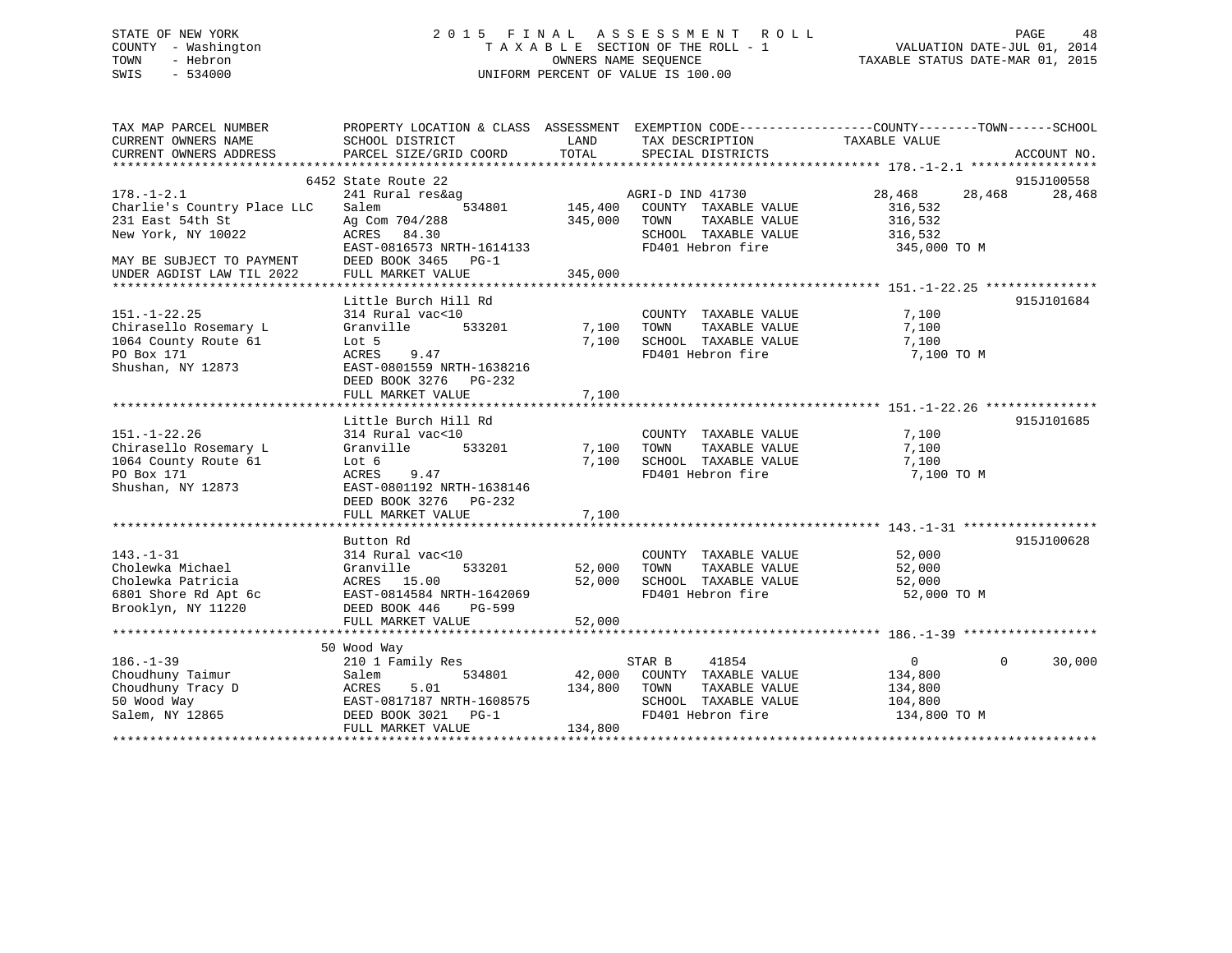## STATE OF NEW YORK 2 0 1 5 F I N A L A S S E S S M E N T R O L L PAGE 49 COUNTY - Washington T A X A B L E SECTION OF THE ROLL - 1 VALUATION DATE-JUL 01, 2014 TOWN - Hebron OWNERS NAME SEQUENCE TAXABLE STATUS DATE-MAR 01, 2015 SWIS - 534000 UNIFORM PERCENT OF VALUE IS 100.00

| TAX MAP PARCEL NUMBER                                   |                                                                                                                                                                                                                                                           |                    |                                                     | PROPERTY LOCATION & CLASS ASSESSMENT EXEMPTION CODE---------------COUNTY-------TOWN------SCHOOL |            |
|---------------------------------------------------------|-----------------------------------------------------------------------------------------------------------------------------------------------------------------------------------------------------------------------------------------------------------|--------------------|-----------------------------------------------------|-------------------------------------------------------------------------------------------------|------------|
| CURRENT OWNERS NAME                                     | SCHOOL DISTRICT                                                                                                                                                                                                                                           | LAND               | TAX DESCRIPTION                                     | TAXABLE VALUE                                                                                   |            |
| CURRENT OWNERS ADDRESS                                  |                                                                                                                                                                                                                                                           |                    |                                                     |                                                                                                 |            |
|                                                         |                                                                                                                                                                                                                                                           |                    |                                                     |                                                                                                 |            |
|                                                         | 60 Clark Way                                                                                                                                                                                                                                              |                    |                                                     |                                                                                                 |            |
| $169. - 1 - 18.33$                                      | 270 Mfg housing                                                                                                                                                                                                                                           |                    | COUNTY TAXABLE VALUE                                | 58,500                                                                                          |            |
| Church Patricia                                         | 533201<br>Granville                                                                                                                                                                                                                                       | 38,400             | TOWN<br>TAXABLE VALUE                               | 58,500                                                                                          |            |
| 268 Popular Ave                                         |                                                                                                                                                                                                                                                           | 58,500             | SCHOOL TAXABLE VALUE                                | 58,500                                                                                          |            |
| Valley Falls, NY 12185                                  | ACRES 14.12<br>12185 EAST-0815110 NRTH-1623421                                                                                                                                                                                                            |                    | FD401 Hebron fire                                   | 58,500 TO M                                                                                     |            |
|                                                         | DEED BOOK 2393 PG-113                                                                                                                                                                                                                                     |                    |                                                     |                                                                                                 |            |
|                                                         | FULL MARKET VALUE                                                                                                                                                                                                                                         | 58,500             |                                                     |                                                                                                 |            |
|                                                         |                                                                                                                                                                                                                                                           |                    |                                                     |                                                                                                 |            |
|                                                         | Webber Ln/s Off                                                                                                                                                                                                                                           |                    |                                                     |                                                                                                 | 915J100554 |
| $168. - 1 - 5$                                          | 314 Rural vac<10                                                                                                                                                                                                                                          |                    | COUNTY TAXABLE VALUE                                | 1,000                                                                                           |            |
| Ciancetta Gary M                                        | 533801<br>Hartford                                                                                                                                                                                                                                        | 1,000              |                                                     | 1,000                                                                                           |            |
| 44 Webber Ln                                            | 2.0 Ad                                                                                                                                                                                                                                                    | 1,000              | TOWN      TAXABLE  VALUE<br>SCHOOL   TAXABLE  VALUE | 1,000                                                                                           |            |
| Salem, NY 12865                                         | ACRES<br>1.30                                                                                                                                                                                                                                             |                    | CA008 Cons agri dst 8 1,000 TO M                    |                                                                                                 |            |
|                                                         | EAST-0799527 NRTH-1622115                                                                                                                                                                                                                                 |                    | FD401 Hebron fire                                   | 1,000 TO M                                                                                      |            |
|                                                         | DEED BOOK 3283 PG-233                                                                                                                                                                                                                                     |                    |                                                     |                                                                                                 |            |
|                                                         | FULL MARKET VALUE                                                                                                                                                                                                                                         | 1,000              |                                                     |                                                                                                 |            |
|                                                         |                                                                                                                                                                                                                                                           |                    |                                                     |                                                                                                 |            |
|                                                         | 44 Webber Ln                                                                                                                                                                                                                                              |                    |                                                     |                                                                                                 |            |
| $168. - 1 - 5.2$                                        | 242 Rurl res&rec                                                                                                                                                                                                                                          |                    | STAR B<br>41854                                     | 0<br>$\Omega$                                                                                   | 30,000     |
|                                                         | 533801                                                                                                                                                                                                                                                    |                    | 72,000 COUNTY TAXABLE VALUE                         | 109,900                                                                                         |            |
| Ciancetta Gary M<br>M<br>M<br>M<br>M<br>M<br>CRES 15.00 |                                                                                                                                                                                                                                                           |                    | 109,900 TOWN<br>TAXABLE VALUE                       | 109,900                                                                                         |            |
| Salem, NY 12865                                         | EAST-0799234 NRTH-1622491                                                                                                                                                                                                                                 |                    | SCHOOL TAXABLE VALUE 79,900                         |                                                                                                 |            |
|                                                         | EAST-0799234 NRTH-1622491<br>DEED BOOK 3283 PG-233                                                                                                                                                                                                        |                    |                                                     | 109,900 TO M                                                                                    |            |
|                                                         | FULL MARKET VALUE                                                                                                                                                                                                                                         |                    | CA008 Cons agri dst 8<br>109,900 FD401 Hebron fire  | 109,900 TO M                                                                                    |            |
|                                                         |                                                                                                                                                                                                                                                           |                    |                                                     |                                                                                                 |            |
|                                                         | 1227 Patterson Hill Rd                                                                                                                                                                                                                                    |                    |                                                     |                                                                                                 | 915J101023 |
| $183. - 1 - 44$                                         | 210 1 Family Res                                                                                                                                                                                                                                          |                    | COUNTY TAXABLE VALUE                                | 53,000                                                                                          |            |
| Ciccone Dean A                                          | Salem                                                                                                                                                                                                                                                     | 534801 38,100 TOWN | TAXABLE VALUE                                       | 53,000                                                                                          |            |
| PO Box 2645                                             | 1.04<br>ACRES                                                                                                                                                                                                                                             |                    | 53,000 SCHOOL TAXABLE VALUE                         | 53,000                                                                                          |            |
| Glens Falls, NY 12801                                   | EAST-0789452 NRTH-1603249                                                                                                                                                                                                                                 |                    | FD401 Hebron fire                                   | 53,000 TO M                                                                                     |            |
|                                                         | DEED BOOK 952<br>$PG-20$                                                                                                                                                                                                                                  |                    |                                                     |                                                                                                 |            |
|                                                         | FULL MARKET VALUE                                                                                                                                                                                                                                         | 53,000             |                                                     |                                                                                                 |            |
|                                                         |                                                                                                                                                                                                                                                           |                    |                                                     |                                                                                                 |            |
|                                                         | 20 Smith Ln                                                                                                                                                                                                                                               |                    |                                                     |                                                                                                 | 915J100135 |
| $159. - 1 - 32$                                         |                                                                                                                                                                                                                                                           |                    | STAR B<br>41854                                     | $\overline{0}$<br>$\Omega$                                                                      | 30,000     |
|                                                         |                                                                                                                                                                                                                                                           |                    | 50,700 COUNTY TAXABLE VALUE                         | 159,600                                                                                         |            |
|                                                         |                                                                                                                                                                                                                                                           | 159,600 TOWN       | TAXABLE VALUE                                       | 159,600                                                                                         |            |
|                                                         |                                                                                                                                                                                                                                                           |                    | SCHOOL TAXABLE VALUE                                | 129,600                                                                                         |            |
|                                                         |                                                                                                                                                                                                                                                           |                    | FD401 Hebron fire                                   | 159,600 TO M                                                                                    |            |
|                                                         | Exercise warren<br>Cicotte Gwendolyn<br>20 Smith Ln<br>20 Smith Ln<br>20 Smith Ln<br>20 Smith Ln<br>20 Smith Ln<br>20 Smith Ln<br>20 Smith Ln<br>20 Smith Ln<br>20 Smith Ln<br>20 Smith Ln<br>20 Smith Ln<br>20 BAST-0792084 NRTH-1627153<br>20 DEED BOOK | 159,600            |                                                     |                                                                                                 |            |
|                                                         |                                                                                                                                                                                                                                                           |                    |                                                     |                                                                                                 |            |
|                                                         |                                                                                                                                                                                                                                                           |                    |                                                     |                                                                                                 |            |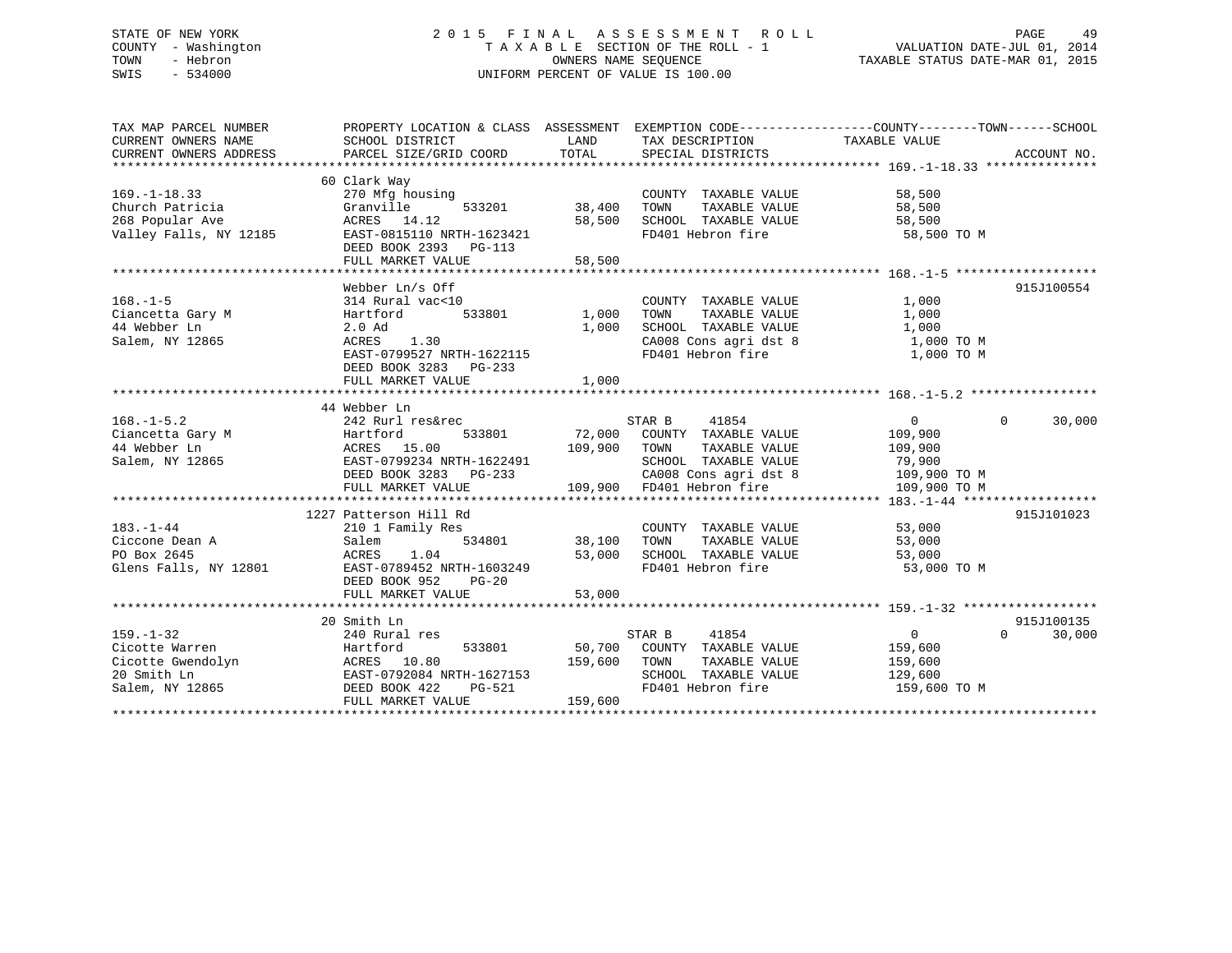## STATE OF NEW YORK 2 0 1 5 F I N A L A S S E S S M E N T R O L L PAGE 50 COUNTY - Washington T A X A B L E SECTION OF THE ROLL - 1 VALUATION DATE-JUL 01, 2014 TOWN - Hebron OWNERS NAME SEQUENCE TAXABLE STATUS DATE-MAR 01, 2015 SWIS - 534000 UNIFORM PERCENT OF VALUE IS 100.00

| TAX MAP PARCEL NUMBER<br>CURRENT OWNERS NAME | SCHOOL DISTRICT                                                 | LAND<br>TAX DESCRIPTION                                             | PROPERTY LOCATION & CLASS ASSESSMENT EXEMPTION CODE----------------COUNTY-------TOWN------SCHOOL<br>TAXABLE VALUE |
|----------------------------------------------|-----------------------------------------------------------------|---------------------------------------------------------------------|-------------------------------------------------------------------------------------------------------------------|
| CURRENT OWNERS ADDRESS                       | PARCEL SIZE/GRID COORD                                          | TOTAL<br>SPECIAL DISTRICTS                                          | ACCOUNT NO.                                                                                                       |
|                                              |                                                                 |                                                                     |                                                                                                                   |
|                                              | 38 Smith Ln                                                     |                                                                     | 915J101785<br>30,000<br>0<br>$\Omega$                                                                             |
| $159. - 1 - 32.1$                            | 210 1 Family Res                                                | 41854<br>STAR B                                                     |                                                                                                                   |
| Cicotte Warren A<br>Cicotte Janet            | Hartford<br>533801                                              | 38,500 COUNTY TAXABLE VALUE<br>150,500 TOWN<br>TAXABLE VALUE        | 150,500                                                                                                           |
|                                              |                                                                 |                                                                     | 150,500                                                                                                           |
| 38 Smith Ln                                  |                                                                 | SCHOOL TAXABLE VALUE                                                | 120,500                                                                                                           |
| Salem, NY 12865                              | ACRES 3.60<br>EAST-0792517 NRTH-1627384<br>---- -00K 628 PG-141 | FD401 Hebron fire                                                   | 150,500 TO M                                                                                                      |
|                                              | FULL MARKET VALUE                                               | 150,500                                                             |                                                                                                                   |
|                                              | 20 Clark Way                                                    |                                                                     | 915J101528                                                                                                        |
|                                              | 314 Rural vac<10                                                |                                                                     | 19,200                                                                                                            |
| $169. - 1 - 18.14$                           |                                                                 | COUNTY TAXABLE VALUE                                                |                                                                                                                   |
| Ciemniewski Diane                            | Granville<br>533201<br>Granvi<br>ACRES                          | 19,200<br>TAXABLE VALUE<br>TOWN                                     | 19,200                                                                                                            |
| PO Box 202                                   | 2.80                                                            | 19,200<br>SCHOOL TAXABLE VALUE                                      | 19,200                                                                                                            |
| Prewitt, NM 87045                            | EAST-0815708 NRTH-1623749                                       | FD401 Hebron fire                                                   | 19,200 TO M                                                                                                       |
|                                              | DEED BOOK 3137 PG-152                                           |                                                                     |                                                                                                                   |
|                                              | FULL MARKET VALUE                                               | 19,200                                                              |                                                                                                                   |
|                                              |                                                                 |                                                                     |                                                                                                                   |
|                                              | 4221 County Route 30                                            |                                                                     | 915J100158                                                                                                        |
| $158. - 1 - 19$                              | 210 1 Family Res                                                | STAR B 11000<br>38,200 COUNTY TAXABLE VALUE<br>------ TAYARLE VALUE | $\overline{0}$<br>$\Omega$<br>30,000                                                                              |
| Clark A John Jr                              | 533801<br>Hartford                                              |                                                                     | 96,700                                                                                                            |
| Clark Ruth M                                 | ACRES<br>1.10                                                   | 96,700 TOWN<br>TAXABLE VALUE                                        | 96,700                                                                                                            |
| 4222 County Route 30                         | EAST-0785895 NRTH-1626729                                       | SCHOOL TAXABLE VALUE                                                | 66,700                                                                                                            |
| Salem, NY 12865                              | DEED BOOK 3141<br>PG-251                                        | CA008 Cons agri dst 8 96,700 TO M                                   |                                                                                                                   |
|                                              | FULL MARKET VALUE                                               | 96,700 FD401 Hebron fire                                            | 96,700 TO M                                                                                                       |
|                                              |                                                                 |                                                                     |                                                                                                                   |
|                                              | County Route 30                                                 |                                                                     | 915J100646                                                                                                        |
| $167. - 1 - 3$                               | 314 Rural vac<10                                                | AGRI-D IND 41730                                                    | 5,060<br>5,060<br>5,060                                                                                           |
| Clark A. John Jr.                            | 533801<br>Hartford                                              | 42,000 COUNTY TAXABLE VALUE                                         | 36,940                                                                                                            |
| Clark Ruth M                                 | ACRES 10.00                                                     | 42,000 TOWN<br>TAXABLE VALUE                                        | 36,940                                                                                                            |
| 4221 County Route 30                         | EAST-0785845 NRTH-1626278                                       | SCHOOL TAXABLE VALUE                                                | 36,940                                                                                                            |
| Salem, NY 12865                              | DEED BOOK 2909 PG-236                                           | FD401 Hebron fire                                                   | 42,000 TO M                                                                                                       |
|                                              | FULL MARKET VALUE                                               | 42,000                                                              |                                                                                                                   |
| MAY BE SUBJECT TO PAYMENT                    |                                                                 |                                                                     |                                                                                                                   |
| UNDER AGDIST LAW TIL 2022                    |                                                                 |                                                                     |                                                                                                                   |
|                                              |                                                                 |                                                                     |                                                                                                                   |
|                                              | County Route 45                                                 |                                                                     | 915J100292                                                                                                        |
| $167. - 1 - 1$                               | 314 Rural vac<10                                                | AG DIST<br>41720                                                    | 16,126 16,126<br>16,126                                                                                           |
| Clark David P                                | 532001<br>Argyle                                                | 84,900 COUNTY TAXABLE VALUE                                         | 68,774                                                                                                            |
| Clark Christine R                            | ACRES 44.50                                                     | 84,900<br>TOWN<br>TAXABLE VALUE                                     | 68,774                                                                                                            |
| 1094 Ct Rt 45                                | EAST-0784827 NRTH-1625625                                       | SCHOOL TAXABLE VALUE                                                | 68,774                                                                                                            |
| Argyle, NY 12809                             | DEED BOOK 709<br><b>PG-218</b>                                  | CA008 Cons agri dst 8                                               | 68,774 TO M                                                                                                       |
|                                              | FULL MARKET VALUE                                               | 84,900<br>16,126 EX                                                 |                                                                                                                   |
| MAY BE SUBJECT TO PAYMENT                    |                                                                 | FD401 Hebron fire                                                   | 84,900 TO M                                                                                                       |
| UNDER AGDIST LAW TIL 2019                    |                                                                 |                                                                     |                                                                                                                   |
|                                              |                                                                 |                                                                     |                                                                                                                   |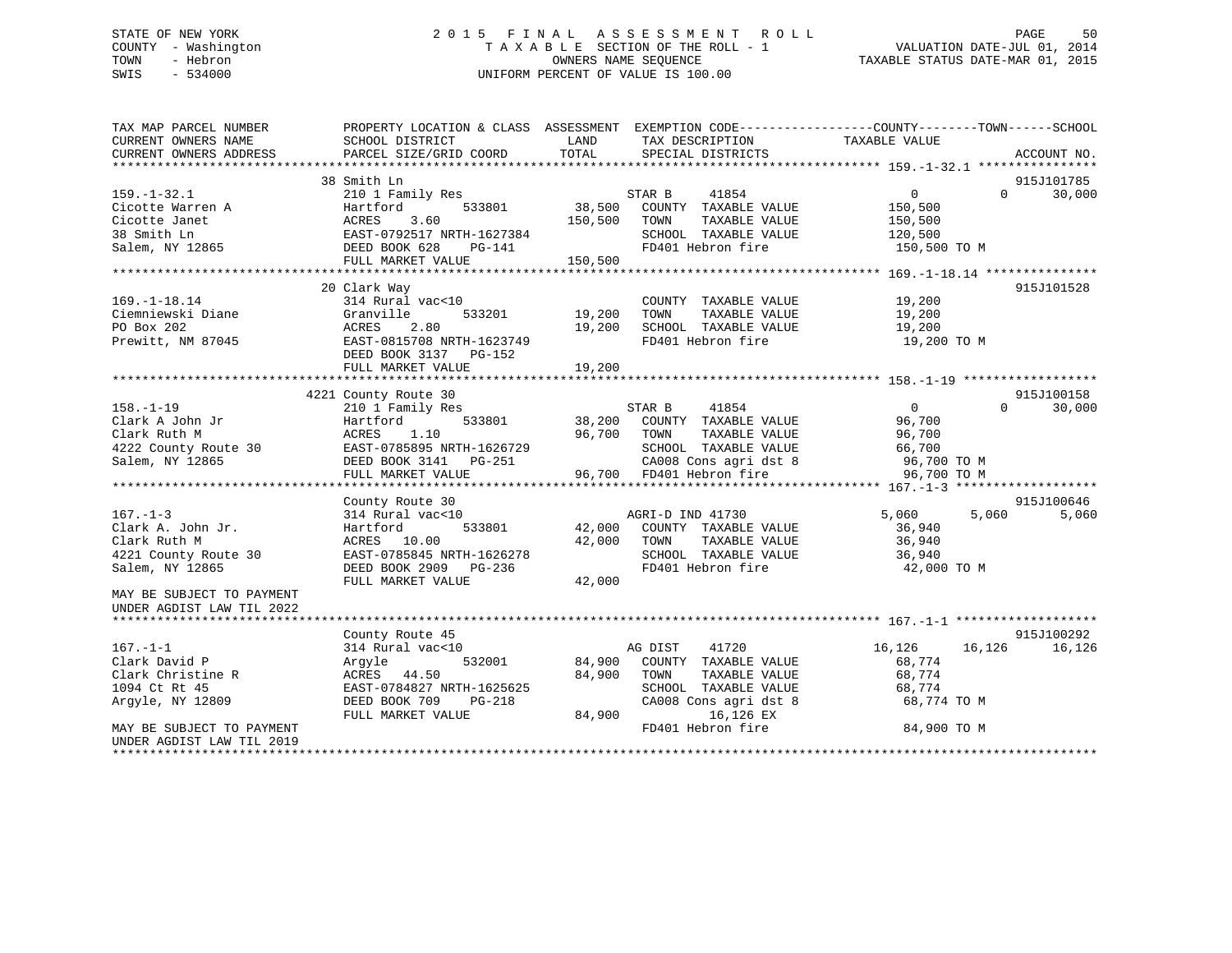## STATE OF NEW YORK 2 0 1 5 F I N A L A S S E S S M E N T R O L L PAGE 51 COUNTY - Washington T A X A B L E SECTION OF THE ROLL - 1 VALUATION DATE-JUL 01, 2014 TOWN - Hebron OWNERS NAME SEQUENCE TAXABLE STATUS DATE-MAR 01, 2015 SWIS - 534000 UNIFORM PERCENT OF VALUE IS 100.00

| TAX MAP PARCEL NUMBER<br>CURRENT OWNERS NAME | SCHOOL DISTRICT           | LAND<br>TAX DESCRIPTION                   | PROPERTY LOCATION & CLASS ASSESSMENT EXEMPTION CODE---------------COUNTY-------TOWN-----SCHOOL<br>TAXABLE VALUE |
|----------------------------------------------|---------------------------|-------------------------------------------|-----------------------------------------------------------------------------------------------------------------|
| CURRENT OWNERS ADDRESS                       | PARCEL SIZE/GRID COORD    | TOTAL<br>SPECIAL DISTRICTS                | ACCOUNT NO.                                                                                                     |
|                                              |                           |                                           |                                                                                                                 |
|                                              | 1094 County Route 45      |                                           | 915J101054                                                                                                      |
| $167. - 1 - 2$                               | 210 1 Family Res          | 41720<br>AG DIST                          | 6,863<br>6,863<br>6,863                                                                                         |
| Clark David P                                | 532001<br>Argyle          | 57,400 STAR B<br>41854                    | 30,000<br>$\overline{0}$<br>$\Omega$                                                                            |
| Clark Christine                              | ACRES<br>7.70             | 154,000<br>COUNTY TAXABLE VALUE           | 147,137                                                                                                         |
| 1094 County Route 45                         | EAST-0784592 NRTH-1626005 | TOWN<br>TAXABLE VALUE                     | 147,137                                                                                                         |
| Argyle, NY 12809                             | DEED BOOK 709<br>PG-218   | SCHOOL TAXABLE VALUE                      | 117,137                                                                                                         |
|                                              | FULL MARKET VALUE         | 154,000 CA008 Cons agri dst 8             | 147,137 TO M                                                                                                    |
| MAY BE SUBJECT TO PAYMENT                    |                           | 6,863 EX                                  |                                                                                                                 |
| UNDER AGDIST LAW TIL 2019                    |                           | FD401 Hebron fire                         | 154,000 TO M                                                                                                    |
|                                              |                           |                                           |                                                                                                                 |
|                                              | 3967 County Route 30      |                                           | 915J100137                                                                                                      |
| $167. - 1 - 43$                              | 210 1 Family Res          | AGED-ALL 41800                            | 34,050<br>34,050<br>34,050                                                                                      |
| Clark Delbert J                              | Salem                     | 534801 20,300 STAR EN<br>41834            | $\Omega$<br>34,050<br>$\overline{0}$                                                                            |
| Clark Anne K                                 | FRNT 105.00 DPTH 130.00   | 68,100 COUNTY TAXABLE VALUE               | 34,050                                                                                                          |
| 3967 County Route 30                         | EAST-0788722 NRTH-1621243 | TOWN<br>TAXABLE VALUE                     | 34,050                                                                                                          |
| Salem, NY 12865                              | DEED BOOK 788<br>PG-110   | SCHOOL TAXABLE VALUE                      | $\Omega$                                                                                                        |
|                                              | FULL MARKET VALUE         | 68,100 FD401 Hebron fire                  | LUE <b>EN ENGINEE</b><br>68,100 TO M                                                                            |
|                                              |                           |                                           |                                                                                                                 |
|                                              |                           |                                           |                                                                                                                 |
|                                              | 3924 County Route 30      |                                           | 915J101115                                                                                                      |
| $167. - 1 - 25.2$                            | 270 Mfg housing           | STAR B<br>41854                           | $\overline{0}$<br>$\Omega$<br>30,000                                                                            |
| Clark Jody J                                 | 534801<br>Salem           | 35,800<br>COUNTY TAXABLE VALUE            | 54,800                                                                                                          |
| Clark Heather M                              | 4.50 BANK<br>ACRES<br>998 | 54,800<br>TAXABLE VALUE<br>TOWN           | 54,800                                                                                                          |
| 3924 County Route 30                         | EAST-0789728 NRTH-1620564 | SCHOOL TAXABLE VALUE<br>FD401 Hebron fire | 24,800                                                                                                          |
| Salem, NY 12865                              | DEED BOOK 931<br>PG-255   | FD401 Hebron fire                         | 54,800 TO M                                                                                                     |
|                                              | FULL MARKET VALUE         | 54,800                                    |                                                                                                                 |
|                                              |                           |                                           |                                                                                                                 |
|                                              | 40 Crystal View Way       |                                           | 915J101648                                                                                                      |
| $143. - 1 - 44$                              | 210 1 Family Res          | STAR B<br>41854                           | $\overline{0}$<br>30,000<br>$\Omega$                                                                            |
| Clark Joseph J                               | Granville<br>533201       | 52,200<br>COUNTY TAXABLE VALUE            | 166,000                                                                                                         |
| Clark Deborah L                              | ag commit 705/59          | 166,000<br>TOWN<br>TAXABLE VALUE          | 166,000                                                                                                         |
| PO Box 121                                   | Lot 3-Phase 1             | SCHOOL TAXABLE VALUE                      | 136,000                                                                                                         |
| Pawlet, VT 05761                             | ACRES<br>5.10             | CA008 Cons agri dst 8                     | 166,000 TO M                                                                                                    |
|                                              | EAST-0810827 NRTH-1645177 | FD401 Hebron fire                         | 166,000 TO M                                                                                                    |
|                                              | DEED BOOK 3488 PG-152     |                                           |                                                                                                                 |
|                                              |                           | 166,000                                   |                                                                                                                 |
|                                              | FULL MARKET VALUE         |                                           |                                                                                                                 |
|                                              |                           |                                           |                                                                                                                 |
|                                              | 893 Callaway Rd           |                                           | 915J100139                                                                                                      |
| $167. - 1 - 53$                              | 210 1 Family Res          | STAR B<br>41854                           | $\overline{0}$<br>$\Omega$<br>30,000                                                                            |
| Clark Wesley A                               | 532001<br>Argyle          | 47,300<br>COUNTY TAXABLE VALUE            | 123,000                                                                                                         |
| Herrlin Phyllis A                            | ACRES<br>4.00             | 123,000<br>TOWN<br>TAXABLE VALUE          | 123,000                                                                                                         |
| PO Box 213                                   | EAST-0784664 NRTH-1621783 | SCHOOL TAXABLE VALUE                      | 93,000                                                                                                          |
| Arqyle, NY 12809                             | DEED BOOK 2955 PG-280     | CA006 Cons agri dst 6                     | 123,000 TO M                                                                                                    |
|                                              | FULL MARKET VALUE         | 123,000 FD401 Hebron fire                 | 123,000 TO M                                                                                                    |
|                                              |                           |                                           |                                                                                                                 |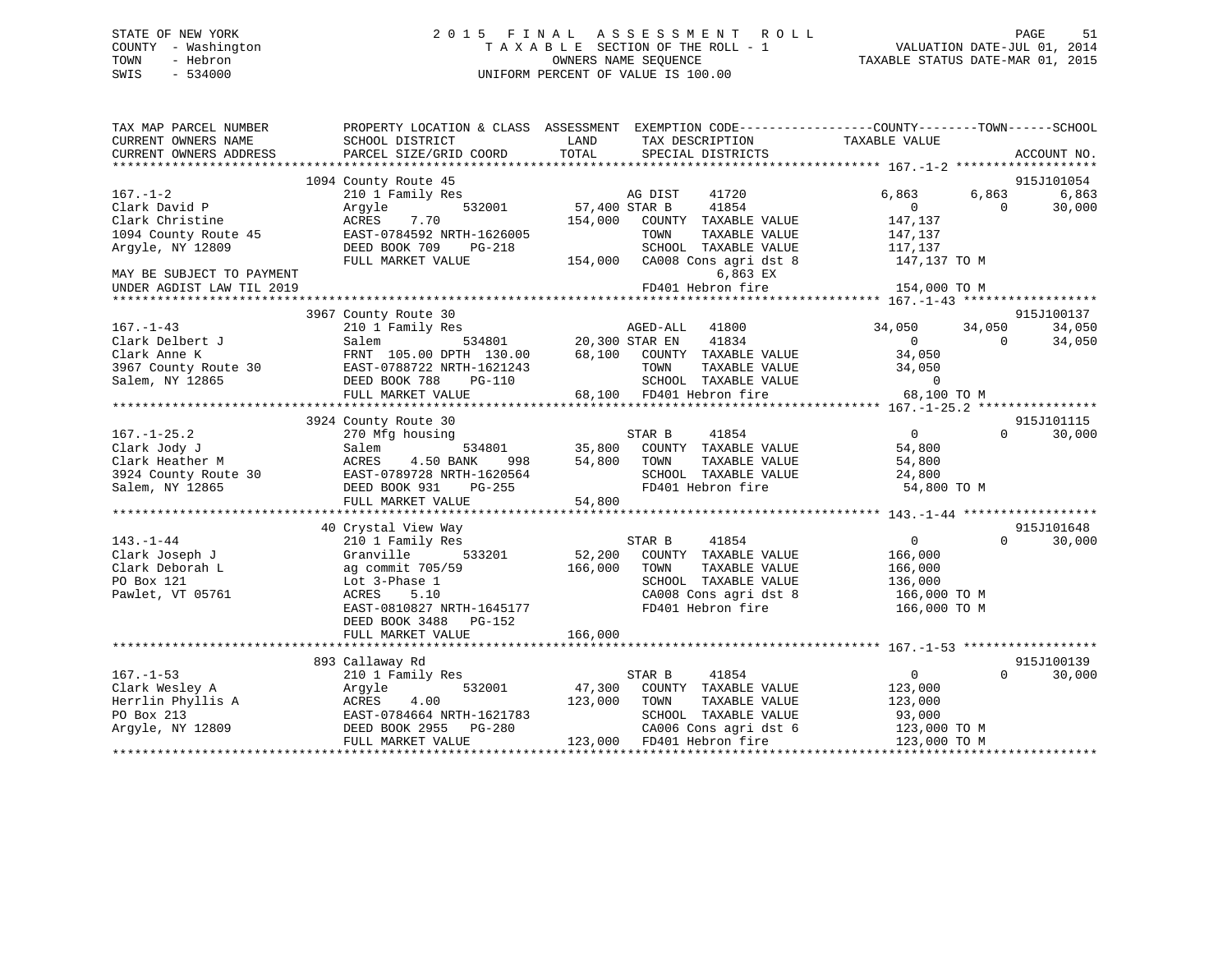## STATE OF NEW YORK 2 0 1 5 F I N A L A S S E S S M E N T R O L L PAGE 52 COUNTY - Washington T A X A B L E SECTION OF THE ROLL - 1 VALUATION DATE-JUL 01, 2014 TOWN - Hebron OWNERS NAME SEQUENCE TAXABLE STATUS DATE-MAR 01, 2015 SWIS - 534000 UNIFORM PERCENT OF VALUE IS 100.00

| TAX MAP PARCEL NUMBER<br>CURRENT OWNERS NAME<br>CURRENT OWNERS ADDRESS | PROPERTY LOCATION & CLASS ASSESSMENT EXEMPTION CODE---------------COUNTY-------TOWN-----SCHOOL<br>SCHOOL DISTRICT<br>PARCEL SIZE/GRID COORD | LAND<br>TOTAL  | TAX DESCRIPTION TAXABLE VALUE<br>SPECIAL DISTRICTS                       |                                              | ACCOUNT NO.                  |
|------------------------------------------------------------------------|---------------------------------------------------------------------------------------------------------------------------------------------|----------------|--------------------------------------------------------------------------|----------------------------------------------|------------------------------|
| $177. - 1 - 14$                                                        | 6551 State Route 22<br>210 1 Family Res                                                                                                     |                | AGED-TOWN 41803                                                          | 37,485<br>$\circ$                            | 915J100562<br>$\overline{0}$ |
| Clayton Mary Anne                                                      | Salem                                                                                                                                       |                |                                                                          | 41,650                                       | 41,650<br>$\Omega$           |
| 6551 State Route 22                                                    | 87.00 DPTH 84.00<br>FRNT                                                                                                                    | 83,300 STAR EN | 534801 21,800 AGE-CO/SCH 41805<br>TH 84.00 83,300 STAR EN 41834<br>41834 | $\sim$ 0                                     | $\Omega$<br>41,650           |
| Salem, NY 12865                                                        | ACRES<br>0.17                                                                                                                               |                | COUNTY TAXABLE VALUE                                                     | 41,650                                       |                              |
|                                                                        | EAST-0815250 NRTH-1615686                                                                                                                   |                | TOWN<br>TAXABLE VALUE                                                    | 45,815                                       |                              |
|                                                                        | DEED BOOK 614<br>$PG-14$                                                                                                                    |                | SCHOOL TAXABLE VALUE                                                     | $\Omega$                                     |                              |
|                                                                        | FULL MARKET VALUE                                                                                                                           |                | 83,300 FD401 Hebron fire                                                 | in the company of the company<br>83,300 TO M |                              |
|                                                                        |                                                                                                                                             |                |                                                                          |                                              |                              |
|                                                                        | 19 Lentine Way                                                                                                                              |                |                                                                          |                                              |                              |
| $177. - 1 - 3.12$                                                      | 210 1 Family Res                                                                                                                            | S1<br>37,300   | STAR B<br>41854                                                          | $\overline{0}$                               | $\Omega$<br>30,000           |
| Clippinger Jacob S                                                     | 534801<br>Salem                                                                                                                             |                | COUNTY TAXABLE VALUE                                                     | 150,000                                      |                              |
| Clippinger Marisa L                                                    | Subdivision Lot #4                                                                                                                          | 150,000        | TAXABLE VALUE<br>TOWN                                                    | 150,000                                      |                              |
| 19 Lentine Way                                                         | ACRES<br>3.12                                                                                                                               |                | SCHOOL TAXABLE VALUE                                                     | 120,000                                      |                              |
| Salem, NY 12865                                                        | EAST-0805402 NRTH-1616648                                                                                                                   |                | CA008 Cons agri dst 8                                                    | 150,000 TO M                                 |                              |
|                                                                        | DEED BOOK 3477 PG-136                                                                                                                       |                | FD401 Hebron fire                                                        | 150,000 TO M                                 |                              |
|                                                                        | FULL MARKET VALUE                                                                                                                           | 150,000        |                                                                          |                                              |                              |
|                                                                        | 105 East Green Pond Way                                                                                                                     |                |                                                                          |                                              | 915J100057                   |
| $143. - 1 - 15$                                                        | 260 Seasonal res - WTRFNT                                                                                                                   |                | COUNTY TAXABLE VALUE                                                     | 99,700                                       |                              |
| Cloutman Philip                                                        | Granville<br>533201                                                                                                                         | 69,400         | TOWN<br>TAXABLE VALUE                                                    | 99,700                                       |                              |
| Cloutman Janet                                                         | FRNT 240.00 DPTH 165.00                                                                                                                     | 99,700         | SCHOOL TAXABLE VALUE                                                     | 99,700                                       |                              |
| PO Box 103                                                             | EAST-0816093 NRTH-1643188                                                                                                                   |                | FD401 Hebron fire                                                        | 99,700 TO M                                  |                              |
| West Pawlet, VT 05775                                                  | DEED BOOK 500<br>PG-897                                                                                                                     |                |                                                                          |                                              |                              |
|                                                                        | FULL MARKET VALUE                                                                                                                           | 99,700         |                                                                          |                                              |                              |
|                                                                        |                                                                                                                                             |                |                                                                          |                                              |                              |
|                                                                        | 141 Indian Head Way                                                                                                                         |                |                                                                          |                                              | 915J101421                   |
| $170. - 1 - 15.18$                                                     | 210 1 Family Res                                                                                                                            |                | COUNTY TAXABLE VALUE                                                     | 189,000                                      |                              |
| Coffey William J                                                       | Granville<br>533201                                                                                                                         | 42,000         | TOWN<br>TAXABLE VALUE                                                    | 189,000                                      |                              |
| Coffey Judith J                                                        | 5.00<br>ACRES                                                                                                                               | 189,000        | SCHOOL TAXABLE VALUE                                                     | 189,000                                      |                              |
| 19 Dana Rd                                                             | EAST-0816274 NRTH-1621096                                                                                                                   |                | FD401 Hebron fire                                                        | 189,000 TO M                                 |                              |
| Danbury, CT 06810                                                      | DEED BOOK 873<br>$PG-50$                                                                                                                    |                |                                                                          |                                              |                              |
|                                                                        | FULL MARKET VALUE                                                                                                                           | 189,000        |                                                                          |                                              |                              |
|                                                                        |                                                                                                                                             |                |                                                                          |                                              | 915J101171                   |
|                                                                        | 2259 County Route 47                                                                                                                        |                |                                                                          |                                              |                              |
| $183.2 - 1 - 12$<br>Colatarci Michael J                                | 210 1 Family Res - WTRFNT<br>534801<br>Salem                                                                                                | 57,800         | COUNTY TAXABLE VALUE<br>TAXABLE VALUE<br>TOWN                            | 146,400<br>146,400                           |                              |
| Colatarci Sally L                                                      | 7.90                                                                                                                                        | 146,400        | SCHOOL TAXABLE VALUE                                                     | 146,400                                      |                              |
| 221 Birch Tree Cir                                                     | ACRES<br>EAST-0787719 NRTH-1608700                                                                                                          |                | FD401 Hebron fire                                                        | 146,400 TO M                                 |                              |
|                                                                        |                                                                                                                                             |                |                                                                          |                                              |                              |
| Aiken, SC 29803                                                        | DEED BOOK 493<br>PG-334<br>FULL MARKET VALUE                                                                                                | 146,400        |                                                                          |                                              |                              |
|                                                                        |                                                                                                                                             |                |                                                                          |                                              |                              |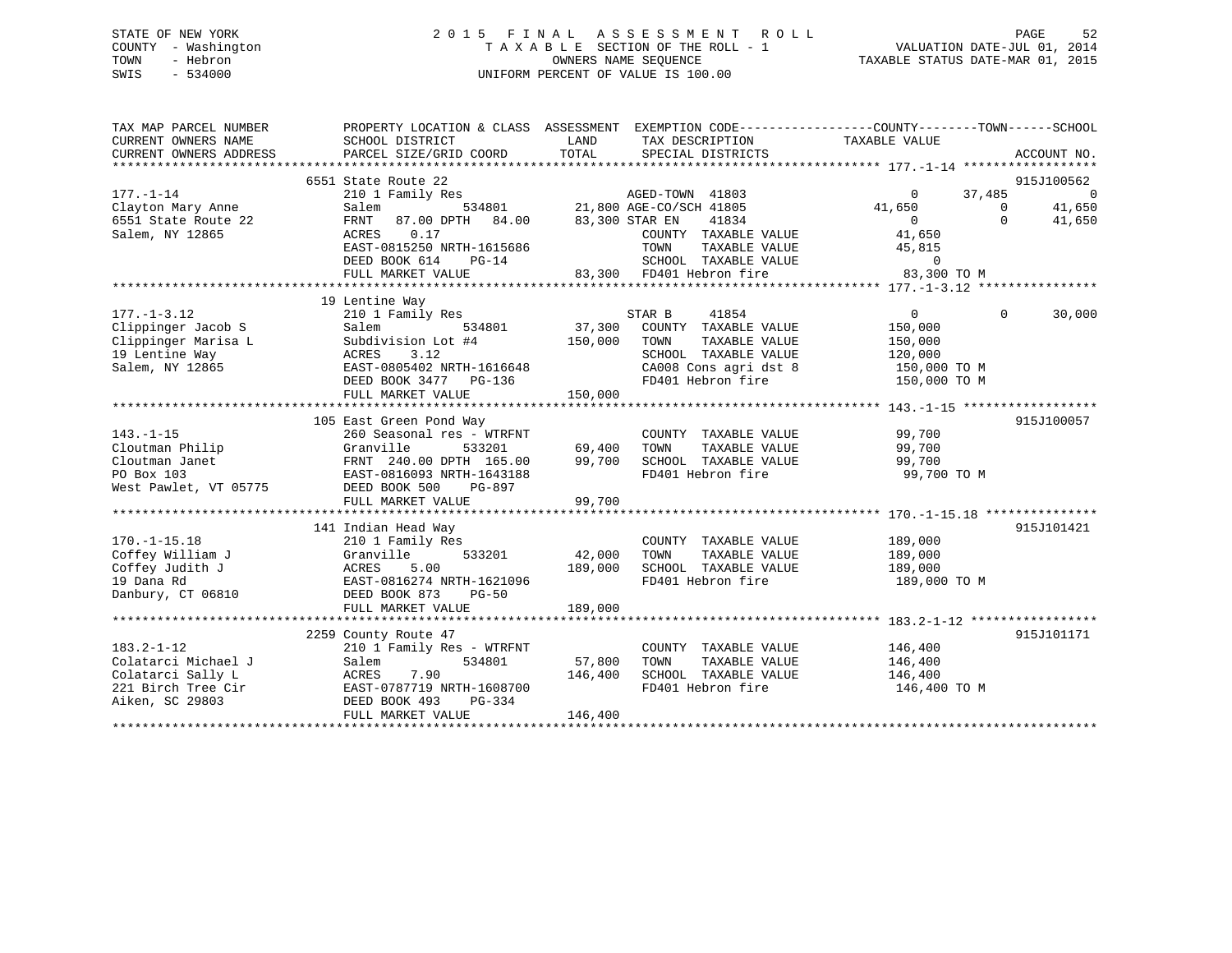## STATE OF NEW YORK 2 0 1 5 F I N A L A S S E S S M E N T R O L L PAGE 53 COUNTY - Washington T A X A B L E SECTION OF THE ROLL - 1 VALUATION DATE-JUL 01, 2014 TOWN - Hebron OWNERS NAME SEQUENCE TAXABLE STATUS DATE-MAR 01, 2015 SWIS - 534000 UNIFORM PERCENT OF VALUE IS 100.00

| TAX MAP PARCEL NUMBER<br>CURRENT OWNERS NAME<br>CURRENT OWNERS ADDRESS                      | SCHOOL DISTRICT<br>PARCEL SIZE/GRID COORD                                                                                                                       | LAND<br>TAX DESCRIPTION<br>TOTAL<br>SPECIAL DISTRICTS                                                                                                             | PROPERTY LOCATION & CLASS ASSESSMENT EXEMPTION CODE---------------COUNTY-------TOWN------SCHOOL<br>TAXABLE VALUE<br>ACCOUNT NO.       |
|---------------------------------------------------------------------------------------------|-----------------------------------------------------------------------------------------------------------------------------------------------------------------|-------------------------------------------------------------------------------------------------------------------------------------------------------------------|---------------------------------------------------------------------------------------------------------------------------------------|
|                                                                                             |                                                                                                                                                                 |                                                                                                                                                                   |                                                                                                                                       |
| $183.20 - 1 - 2$<br>Coldwell Donald R                                                       | Salem                                                                                                                                                           | 3150 County Route 30 $\,$ 89 PCT OF VALUE USED FOR EXEMPTION PURPOSES 210 1 Family Res $\,$ VET WAR CT 41121<br>534801 25,000 STAR EN<br>41834                    | 915J100148<br>17,782<br>17,782<br>$\Omega$<br>65,300<br>$\Omega$<br>$\overline{0}$                                                    |
| Coldwell Alice M<br>3150 County Route 30<br>Salem, NY 12865                                 | FRNT 140.00 DPTH 160.00 133,200<br>ACRES<br>0.51<br>EAST-0792175 NRTH-1603178<br>DEED BOOK 2333 PG-49                                                           | COUNTY TAXABLE VALUE<br>TAXABLE VALUE<br>TOWN<br>SCHOOL TAXABLE VALUE                                                                                             | 115,418<br>115,418<br>67,900<br>$\texttt{CA008}$ Cons agri dst 8 $\texttt{133,200}$ TO M<br>FD401 Hebron fire $\texttt{133,200}$ TO M |
|                                                                                             | FULL MARKET VALUE                                                                                                                                               | 133,200 FD401 Hebron fire<br>LD401 West hebron light                                                                                                              | 133,200 TO M                                                                                                                          |
|                                                                                             |                                                                                                                                                                 |                                                                                                                                                                   |                                                                                                                                       |
| $158. - 1 - 1$<br>Condell Rand                                                              | 127 Scott Hill Rd<br>210 1 Family Res<br>Argyle                                                                                                                 | 87 PCT OF VALUE USED FOR EXEMPTION PURPOSES<br>VETWAR CTS 41120<br>532001 49,300 STAR B<br>41854                                                                  | 915J101048<br>6,000<br>25,852<br>18,000<br>$\Omega$<br>30,000<br>$\Omega$                                                             |
| Condell Freya<br>127 Scott Hill Rd<br>Argyle, NY 12809                                      | 4.44<br>ACRES<br>EAST-0782612 NRTH-1628976<br>DEED BOOK 463<br>PG-571                                                                                           | 198,100<br>COUNTY TAXABLE VALUE<br>TOWN<br>TAXABLE VALUE<br>SCHOOL TAXABLE VALUE                                                                                  | 172,248<br>180,100<br>162,100                                                                                                         |
|                                                                                             | FULL MARKET VALUE                                                                                                                                               | 198,100 CA008 Cons agri dst 8<br>FD401 Hebron fire                                                                                                                | 198,100 TO M<br>198,100 TO M                                                                                                          |
|                                                                                             |                                                                                                                                                                 |                                                                                                                                                                   |                                                                                                                                       |
| $152. - 2 - 16$<br>Conese Connie<br>2011 Hammond Ct<br>Hayes, VA 23072                      | County Route 28<br>314 Rural vac<10<br>Granville<br>FRNT 200.00 DPTH 215.00<br>EAST-0810626 NRTH-1642374                                                        | COUNTY TAXABLE VALUE<br>$533201$ 10,600<br>TOWN<br>TAXABLE VALUE<br>10,600<br>SCHOOL TAXABLE VALUE<br>FD401 Hebron fire                                           | 915J100552<br>10,600<br>10,600<br>10,600<br>10,600 TO M                                                                               |
|                                                                                             | DEED BOOK W 598 PG-141<br>FULL MARKET VALUE                                                                                                                     | 10,600                                                                                                                                                            |                                                                                                                                       |
|                                                                                             |                                                                                                                                                                 |                                                                                                                                                                   |                                                                                                                                       |
| $161. - 2 - 3.7$<br>Conklin David<br>Conklin Joanne<br>225 Grove St<br>Bennington, VT 05201 | 85 Rykowski Ln<br>312 Vac w/imprv<br>Granville<br>533201<br>ACRES<br>4.60<br>EAST-0823107 NRTH-1626758<br>DEED BOOK 2875<br>PG-250<br>FULL MARKET VALUE         | COUNTY TAXABLE VALUE<br>16,500<br>TAXABLE VALUE<br>TOWN<br>SCHOOL TAXABLE VALUE<br>23,300<br>FD401 Hebron fire<br>23,300                                          | 915J101352<br>23,300<br>23,300<br>23,300<br>23,300 TO M                                                                               |
|                                                                                             |                                                                                                                                                                 |                                                                                                                                                                   |                                                                                                                                       |
| $170. - 1 - 13.17$<br>Conley Eugene M<br>376 Indian Head Way<br>Salem, NY 12865             | 376 Indian Head Way<br>210 1 Family Res<br>Granville<br>3.25 BANK<br>ACRES<br>999<br>EAST-0816791 NRTH-1618098<br>DEED BOOK 2576<br>PG-274<br>FULL MARKET VALUE | AGED-ALL<br>41800<br>533201 37,600 STAR EN<br>41834<br>105,100 COUNTY TAXABLE VALUE<br>TOWN<br>TAXABLE VALUE<br>SCHOOL TAXABLE VALUE<br>105,100 FD401 Hebron fire | 915J101529<br>52,550<br>52,550<br>52,550<br>$\overline{0}$<br>$\Omega$<br>52,550<br>52,550<br>52,550<br>$\mathbf 0$<br>105,100 TO M   |
|                                                                                             |                                                                                                                                                                 |                                                                                                                                                                   |                                                                                                                                       |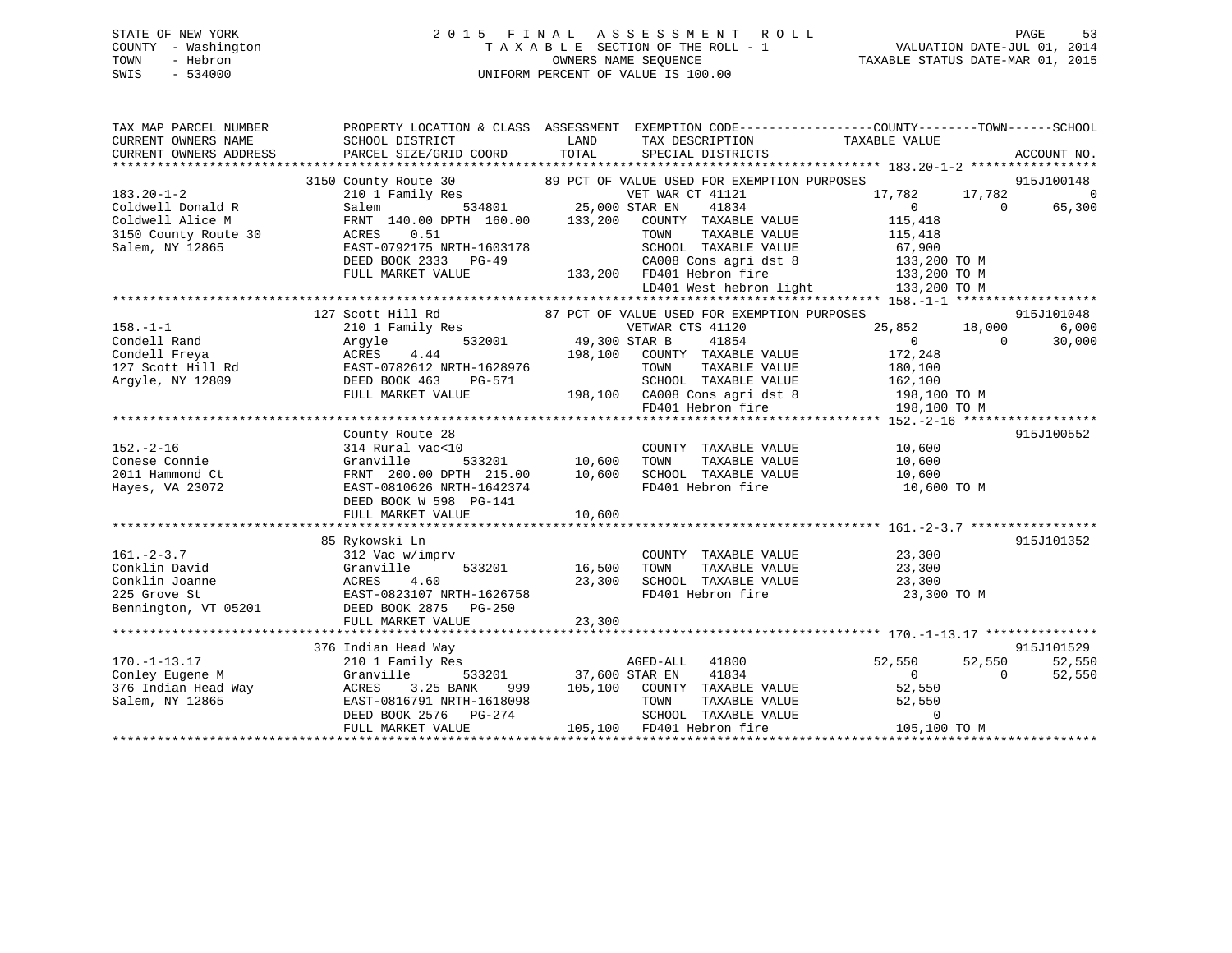## STATE OF NEW YORK 2 0 1 5 F I N A L A S S E S S M E N T R O L L PAGE 54 COUNTY - Washington T A X A B L E SECTION OF THE ROLL - 1 VALUATION DATE-JUL 01, 2014 TOWN - Hebron OWNERS NAME SEQUENCE TAXABLE STATUS DATE-MAR 01, 2015 SWIS - 534000 UNIFORM PERCENT OF VALUE IS 100.00

| TAX MAP PARCEL NUMBER<br>CURRENT OWNERS NAME | PROPERTY LOCATION & CLASS ASSESSMENT<br>SCHOOL DISTRICT | LAND   | EXEMPTION CODE-----------------COUNTY-------TOWN------SCHOOL<br>TAX DESCRIPTION | TAXABLE VALUE  |                            |
|----------------------------------------------|---------------------------------------------------------|--------|---------------------------------------------------------------------------------|----------------|----------------------------|
| CURRENT OWNERS ADDRESS                       | PARCEL SIZE/GRID COORD                                  | TOTAL  | SPECIAL DISTRICTS                                                               |                | ACCOUNT NO.                |
|                                              |                                                         |        |                                                                                 |                |                            |
|                                              | 311 Allen Rd                                            |        |                                                                                 |                | 915J101017                 |
| $185. - 1 - 6.2$                             | 260 Seasonal res                                        |        | COUNTY TAXABLE VALUE                                                            | 42,200         |                            |
| Conover Kevin W                              | 534801<br>Salem                                         | 14,000 | TAXABLE VALUE<br>TOWN                                                           | 42,200         |                            |
| 95 Sky manor Rd                              | 1.80<br>ACRES                                           | 42,200 | SCHOOL TAXABLE VALUE                                                            | 42,200         |                            |
| Pittstown, NJ 08867                          | EAST-0809428 NRTH-1609415<br>DEED BOOK 2813 PG-191      |        | FD401 Hebron fire                                                               | 42,200 TO M    |                            |
|                                              | FULL MARKET VALUE                                       | 42,200 |                                                                                 |                |                            |
|                                              |                                                         |        |                                                                                 |                |                            |
|                                              | 6917 State Route 22                                     |        |                                                                                 |                | 915J101242                 |
| $161. -2 - 10.18$                            | 210 1 Family Res                                        |        | 41854<br>STAR B                                                                 | $\Omega$       | $\Omega$<br>30,000         |
|                                              | 533201                                                  | 37,300 | COUNTY TAXABLE VALUE                                                            | 66,500         |                            |
| Cook Mark A<br>Jaworski Neva                 | Granville<br>3.12<br>ACRES                              | 66,500 | TAXABLE VALUE<br>TOWN                                                           | 66,500         |                            |
|                                              | EAST-0816327 NRTH-1624532                               |        |                                                                                 |                |                            |
| 6917 State Route 22<br>Granville, NY 12832   |                                                         |        | SCHOOL TAXABLE VALUE<br>FD401 Hebron fire                                       | 36,500         |                            |
|                                              | DEED BOOK 776<br>PG-122                                 |        |                                                                                 | 66,500 TO M    |                            |
|                                              | FULL MARKET VALUE<br>*********************************  | 66,500 |                                                                                 |                |                            |
|                                              |                                                         |        |                                                                                 |                | 915J100157                 |
|                                              | 3141 County Route 30                                    |        |                                                                                 |                |                            |
| $183.20 - 1 - 25$                            | 210 1 Family Res                                        |        | AGED-CO<br>41802                                                                | 24,800         | $\Omega$<br>$\overline{0}$ |
| Coon Loretta LE                              | 534801<br>Salem                                         |        | 15,300 AGED-SCH<br>41804                                                        | $\overline{0}$ | 4,960<br>$\Omega$          |
| Coon James A                                 | 50.00 DPTH 100.00<br>FRNT                               |        | 49,600 STAR EN<br>41834                                                         | $\overline{0}$ | $\Omega$<br>44,640         |
| 3141 County Route 30                         | 0.11<br>ACRES                                           |        | COUNTY TAXABLE VALUE                                                            | 24,800         |                            |
| Salem, NY 12865                              | EAST-0792035 NRTH-1602971                               |        | TAXABLE VALUE<br>TOWN                                                           | 49,600         |                            |
|                                              | DEED BOOK 3157<br>PG-117                                |        | SCHOOL TAXABLE VALUE                                                            | $\overline{0}$ |                            |
|                                              | FULL MARKET VALUE                                       |        | 49,600 CA008 Cons agri dst 8                                                    | 49,600 TO M    |                            |
|                                              |                                                         |        | FD401 Hebron fire                                                               | 49,600 TO M    |                            |
|                                              |                                                         |        | LD401 West hebron light                                                         | 49,600 TO M    |                            |
|                                              |                                                         |        |                                                                                 |                |                            |
|                                              | 211 Blossom Rd                                          |        |                                                                                 |                | 915J100159                 |
| $186. - 1 - 10$                              | 314 Rural vac<10                                        |        | COUNTY TAXABLE VALUE                                                            | 20,500         |                            |
| Coons Tho E                                  | Salem<br>534801                                         | 20,500 | TOWN<br>TAXABLE VALUE                                                           | 20,500         |                            |
| Coons Priscilla E                            | 4.40<br>ACRES                                           | 20,500 | SCHOOL TAXABLE VALUE                                                            | 20,500         |                            |
| Box 283                                      | EAST-0819264 NRTH-1606112                               |        | FD401 Hebron fire                                                               | 20,500 TO M    |                            |
| Kent, CT 06757                               | DEED BOOK 423<br>PG-1096                                |        |                                                                                 |                |                            |
|                                              | FULL MARKET VALUE                                       | 20,500 |                                                                                 |                |                            |
|                                              |                                                         |        |                                                                                 |                |                            |
|                                              | Blossom Rd                                              |        |                                                                                 |                | 915J100370                 |
| $186. - 1 - 9.2$                             | 314 Rural vac<10                                        |        | COUNTY TAXABLE VALUE                                                            | 2,300          |                            |
| Coons Thomas E                               | Salem<br>534801                                         | 2,300  | TOWN<br>TAXABLE VALUE                                                           | 2,300          |                            |
| Coons Priscilla                              | FRNT 75.00 DPTH 165.00                                  | 2,300  | SCHOOL TAXABLE VALUE                                                            | 2,300          |                            |
| PO Box 283                                   | EAST-0819354 NRTH-1605875                               |        | FD401 Hebron fire                                                               | 2,300 TO M     |                            |
| Kent, CT 06757                               | DEED BOOK 2729<br>PG-253                                |        |                                                                                 |                |                            |
|                                              | FULL MARKET VALUE                                       | 2,300  |                                                                                 |                |                            |
|                                              |                                                         |        |                                                                                 |                |                            |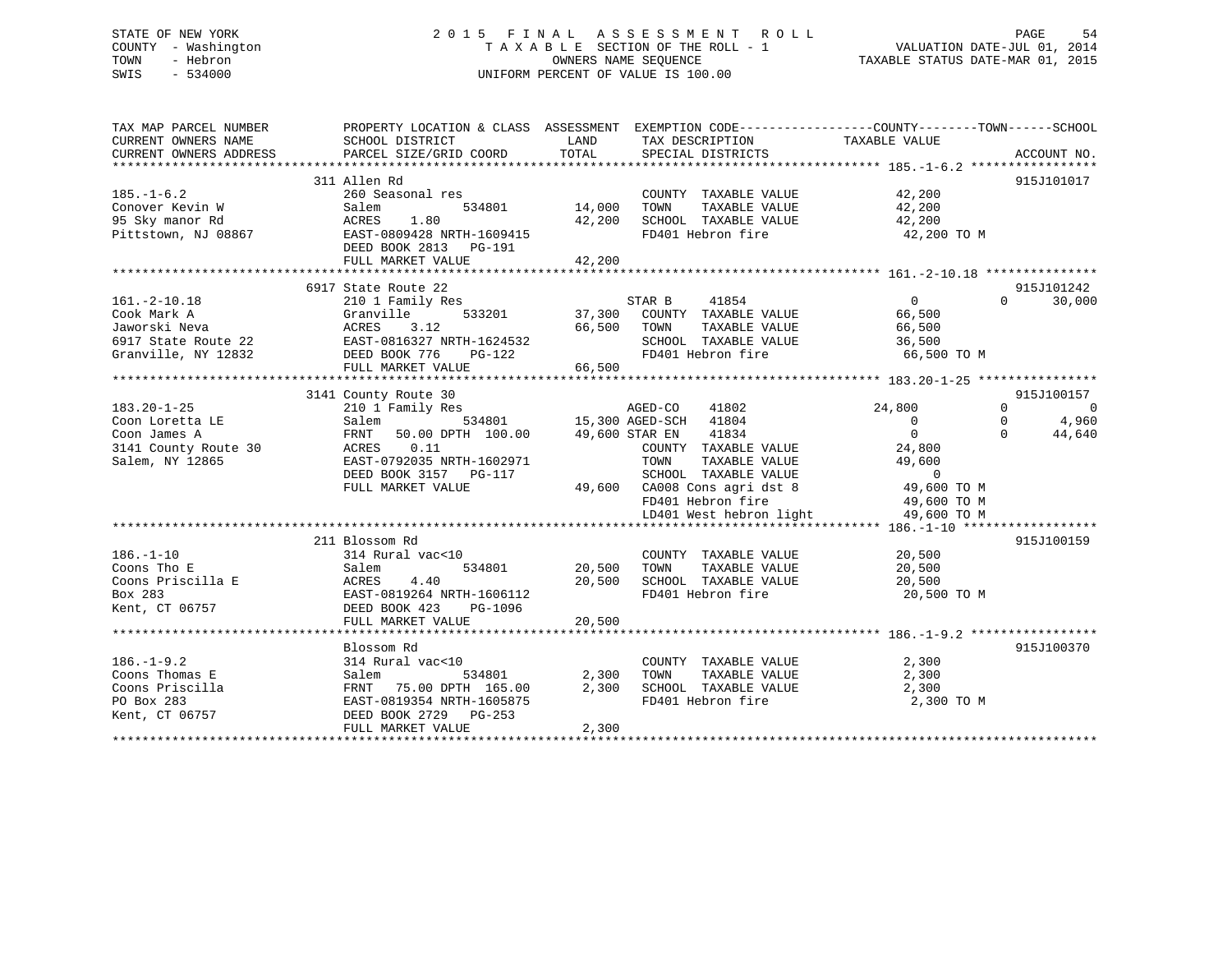## STATE OF NEW YORK 2 0 1 5 F I N A L A S S E S S M E N T R O L L PAGE 55 COUNTY - Washington T A X A B L E SECTION OF THE ROLL - 1 VALUATION DATE-JUL 01, 2014 TOWN - Hebron OWNERS NAME SEQUENCE TAXABLE STATUS DATE-MAR 01, 2015 SWIS - 534000 UNIFORM PERCENT OF VALUE IS 100.00

| TAX MAP PARCEL NUMBER            | PROPERTY LOCATION & CLASS ASSESSMENT EXEMPTION CODE---------------COUNTY-------TOWN-----SCHOOL |                       |                                                                                                                       |                                             |                |                |
|----------------------------------|------------------------------------------------------------------------------------------------|-----------------------|-----------------------------------------------------------------------------------------------------------------------|---------------------------------------------|----------------|----------------|
| CURRENT OWNERS NAME              | SCHOOL DISTRICT                                                                                | LAND                  | TAX DESCRIPTION                                                                                                       | TAXABLE VALUE                               |                |                |
| CURRENT OWNERS ADDRESS           | PARCEL SIZE/GRID COORD                                                                         | TOTAL                 | SPECIAL DISTRICTS                                                                                                     |                                             |                | ACCOUNT NO.    |
|                                  | 6921 State Route 22                                                                            |                       |                                                                                                                       |                                             |                | 915J101525     |
| $161. -2 - 17$                   | 270 Mfg housing                                                                                |                       | AGED-TOWN 41803                                                                                                       | $\overline{0}$                              | 22,200         | $\overline{0}$ |
| Coppins Herschel                 | Granville                                                                                      |                       | 533201 33,400 AGE-CO/SCH 41805                                                                                        | 27,750                                      | $\Omega$       | 27,750         |
| Coppins Joan T                   | Lot D                                                                                          | 55,500 STAR EN        | 41834                                                                                                                 |                                             | $\Omega$       | 27,750         |
| PO Box 196                       | ACRES<br>1.56                                                                                  |                       | COUNTY TAXABLE VALUE                                                                                                  | $\begin{array}{c}\n0 \\ 2^{n}\n\end{array}$ |                |                |
| Granville, NY 12832              | EAST-0816394 NRTH-1624723                                                                      |                       |                                                                                                                       |                                             |                |                |
|                                  | DEED BOOK 545<br>PG-326                                                                        |                       |                                                                                                                       |                                             |                |                |
|                                  | FULL MARKET VALUE                                                                              |                       | TOWN TAXABLE VALUE 33,300<br>SCHOOL TAXABLE VALUE 33,300<br>FD401 Hebron fire 55,500 TO M<br>55,500 FD401 Hebron fire |                                             |                |                |
|                                  |                                                                                                |                       |                                                                                                                       |                                             |                |                |
|                                  | McKnight Hill Rd n/off                                                                         |                       |                                                                                                                       |                                             |                |                |
| $168. - 1 - 10.3$                | 260 Seasonal res                                                                               |                       | COUNTY TAXABLE VALUE                                                                                                  | 140,400                                     |                |                |
| Coppola Errico J                 | 534801<br>Salem                                                                                | 48,500                | TOWN<br>TAXABLE VALUE                                                                                                 | 140,400                                     |                |                |
| 42 Dannell Dr                    | lot 2                                                                                          | 140,400               | SCHOOL TAXABLE VALUE 140,400                                                                                          |                                             |                |                |
| Stamford, CT 06905               | ACRES 40.00                                                                                    |                       | FD401 Hebron fire                                                                                                     | 140,400 TO M                                |                |                |
|                                  | EAST-0801069 NRTH-1619015                                                                      |                       |                                                                                                                       |                                             |                |                |
|                                  | DEED BOOK 3350 PG-213                                                                          |                       |                                                                                                                       |                                             |                |                |
|                                  |                                                                                                |                       |                                                                                                                       |                                             |                |                |
|                                  |                                                                                                |                       |                                                                                                                       |                                             |                |                |
|                                  | 389 Tiplady Rd                                                                                 |                       | 91 PCT OF VALUE USED FOR EXEMPTION PURPOSES                                                                           |                                             |                | 915J100201     |
| $177. - 1 - 52$                  | 210 1 Family Res                                                                               |                       | AGED-ALL 41800                                                                                                        | 45,318                                      | 45,318         | 45,318         |
| 177.-1-52<br>Cossolini Josephine | Salem                                                                                          | 534801 43,500 STAR EN | 41834                                                                                                                 | $\overline{0}$                              | $\overline{0}$ | 54,282         |
| 389 Tiplady Rd                   | ACRES<br>5.98                                                                                  |                       | 99,600 COUNTY TAXABLE VALUE                                                                                           | 54,282                                      |                |                |
| Salem, NY 12865                  | EAST-0815356 NRTH-1611742                                                                      |                       | TAXABLE VALUE<br>TOWN                                                                                                 | 54,282                                      |                |                |
|                                  | DEED BOOK 3006 PG-240                                                                          |                       | SCHOOL TAXABLE VALUE 0<br>99,600 CA008 Cons agri dst 8 99,600 TO M                                                    |                                             |                |                |
|                                  | FULL MARKET VALUE                                                                              |                       |                                                                                                                       |                                             |                |                |
|                                  |                                                                                                |                       | FD401 Hebron fire                                                                                                     | 99,600 TO M                                 |                |                |
|                                  | 1120 County Route 31                                                                           |                       |                                                                                                                       |                                             |                | 915J101014     |
| $160. - 1 - 19$                  | 210 1 Family Res                                                                               |                       | STAR EN 41834                                                                                                         | $\overline{0}$                              | $\Omega$       | 65,300         |
| Costantino Adelbert B            | Granville<br>533201                                                                            |                       | 57,400 COUNTY TAXABLE VALUE                                                                                           | 90,100                                      |                |                |
| 1120 County Route 31             |                                                                                                |                       | 90,100 TOWN<br>TAXABLE VALUE                                                                                          | 90,100                                      |                |                |
| Granville, NY 12832              | ACRES       7.69  BANK        999<br>EAST-0803949  NRTH-1630273<br>999 1990 1991               |                       | SCHOOL TAXABLE VALUE                                                                                                  | 24,800                                      |                |                |
|                                  | DEED BOOK 2839 PG-77                                                                           |                       | CA008 Cons agri dst 8 90,100 TO M                                                                                     |                                             |                |                |
|                                  | FULL MARKET VALUE                                                                              |                       | 90,100 FD401 Hebron fire                                                                                              | 90,100 TO M                                 |                |                |
|                                  |                                                                                                |                       |                                                                                                                       |                                             |                |                |
|                                  | State Route 22                                                                                 |                       |                                                                                                                       |                                             |                | 915J101552     |
| $144. - 1 - 31.1$                | 314 Rural vac<10                                                                               |                       | COUNTY TAXABLE VALUE 18,000                                                                                           |                                             |                |                |
| Covino James T                   | 533201<br>Granville                                                                            | 18,000                | TAXABLE VALUE<br>TOWN                                                                                                 | 18,000                                      |                |                |
| 7663 State Route 22              | ACRES 1.00                                                                                     | 18,000                | SCHOOL TAXABLE VALUE                                                                                                  | 18,000                                      |                |                |
| Granville, NY 12832              | EAST-0820057 NRTH-1642544                                                                      |                       | FD401 Hebron fire                                                                                                     | 18,000 TO M                                 |                |                |
|                                  | DEED BOOK 835<br>PG-90                                                                         |                       |                                                                                                                       |                                             |                |                |
|                                  | FULL MARKET VALUE                                                                              | 18,000                |                                                                                                                       |                                             |                |                |
|                                  |                                                                                                |                       |                                                                                                                       |                                             |                |                |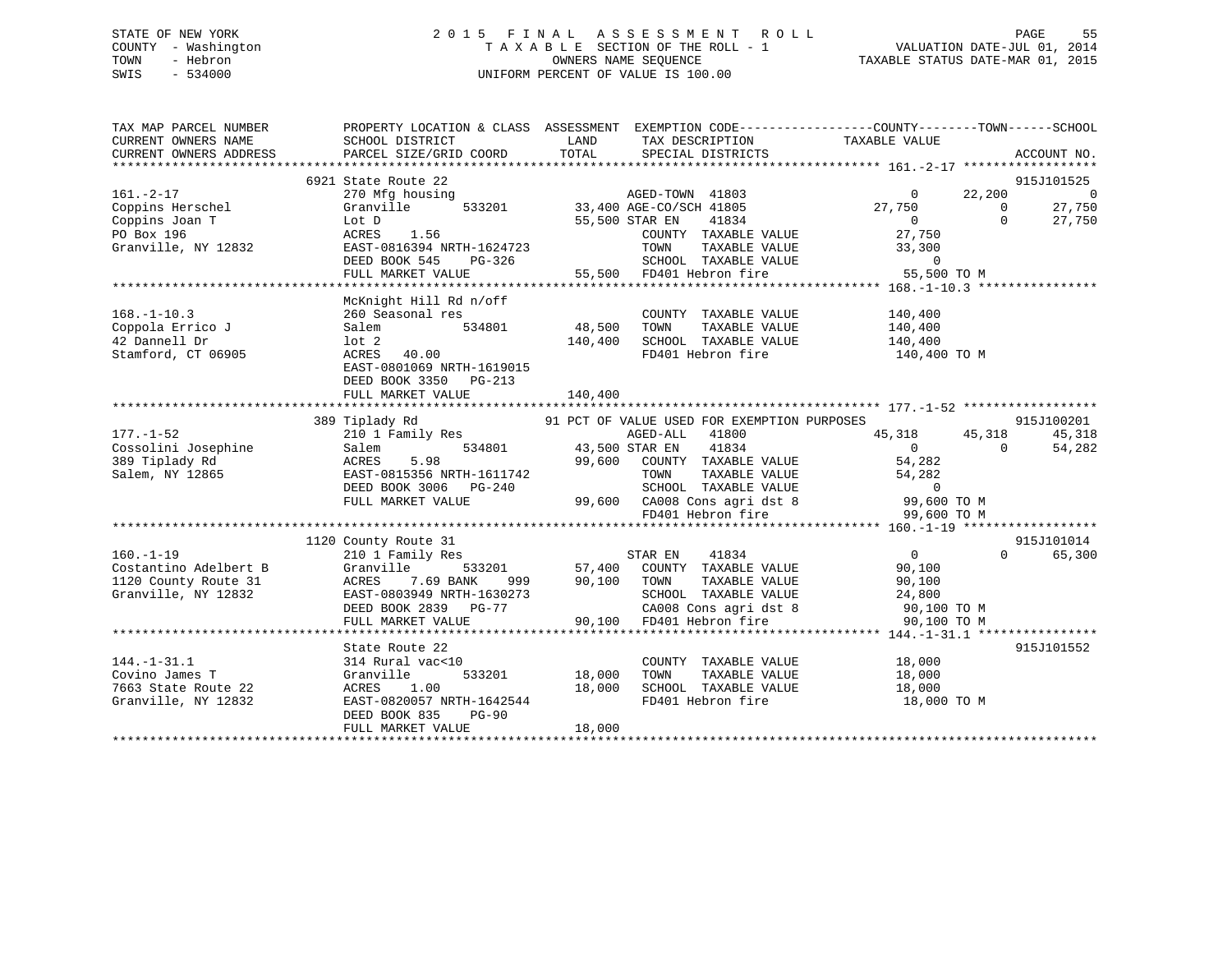## STATE OF NEW YORK 2 0 1 5 F I N A L A S S E S S M E N T R O L L PAGE 56 COUNTY - Washington T A X A B L E SECTION OF THE ROLL - 1 VALUATION DATE-JUL 01, 2014 TOWN - Hebron OWNERS NAME SEQUENCE TAXABLE STATUS DATE-MAR 01, 2015 SWIS - 534000 UNIFORM PERCENT OF VALUE IS 100.00

| TAX MAP PARCEL NUMBER           |                           |                |                           | PROPERTY LOCATION & CLASS ASSESSMENT EXEMPTION CODE---------------COUNTY-------TOWN------SCHOOL |             |
|---------------------------------|---------------------------|----------------|---------------------------|-------------------------------------------------------------------------------------------------|-------------|
| CURRENT OWNERS NAME             | SCHOOL DISTRICT           | LAND           | TAX DESCRIPTION           | TAXABLE VALUE                                                                                   |             |
| CURRENT OWNERS ADDRESS          | PARCEL SIZE/GRID COORD    | TOTAL          | SPECIAL DISTRICTS         |                                                                                                 | ACCOUNT NO. |
|                                 | Middle Rd                 |                |                           |                                                                                                 | 915J101566  |
| $160. - 1 - 20$                 | 314 Rural vac<10          |                | COUNTY TAXABLE VALUE      | 20,000                                                                                          |             |
| Craig Bruce                     | Granville<br>533201       | 20,000         | TAXABLE VALUE<br>TOWN     | 20,000                                                                                          |             |
| Craig Kelly                     | 2.02<br>ACRES             | 20,000         | SCHOOL TAXABLE VALUE      | 20,000                                                                                          |             |
| craig neily<br>219 Deer Walk Dr | EAST-0805582 NRTH-1630461 |                | FD401 Hebron fire         | 20,000 TO M                                                                                     |             |
| Winder, GA 30680                | DEED BOOK 567<br>PG-237   |                |                           |                                                                                                 |             |
|                                 | FULL MARKET VALUE         | 20,000         |                           |                                                                                                 |             |
|                                 |                           |                |                           |                                                                                                 |             |
|                                 | Chamberlin Mills Rd       |                |                           |                                                                                                 | 915J100170  |
| $177. - 1 - 31.1$               | 312 Vac w/imprv           |                | COUNTY TAXABLE VALUE      | 13,700                                                                                          |             |
| Craig Deborah A                 | Salem                     | 534801 10,400  | TAXABLE VALUE<br>TOWN     | 13,700                                                                                          |             |
| Casey Dorothea A                | FRNT 153.00 DPTH 241.00   | 13,700         | SCHOOL TAXABLE VALUE      | 13,700                                                                                          |             |
| 834 Chamberlin Mills Rd         | EAST-0807504 NRTH-1613026 |                | FD401 Hebron fire         | 13,700 TO M                                                                                     |             |
| Salem, NY 12865                 | DEED BOOK 2604 PG-216     |                |                           |                                                                                                 |             |
|                                 | FULL MARKET VALUE         | 13,700         |                           |                                                                                                 |             |
|                                 |                           |                |                           |                                                                                                 |             |
|                                 | 834 Chamberlin Mills Rd   |                |                           |                                                                                                 | 915J100326  |
| $177. - 1 - 45$                 | 240 Rural res             |                | AGRI-D IND 41730          | 58,300<br>58,300                                                                                | 58,300      |
| Craig Deborah A                 | 534801<br>Salem           | 199,300 STAR B | 41854                     | $\overline{0}$<br>$\mathbf{0}$                                                                  | 30,000      |
| Casey Dorothea A                | ACRES 133.80              | 292,000        | COUNTY TAXABLE VALUE      | 233,700                                                                                         |             |
| 834 Chamberlin Mills Rd         | EAST-0807856 NRTH-1611947 |                | TAXABLE VALUE<br>TOWN     | 233,700                                                                                         |             |
| Salem, NY 12865                 | DEED BOOK 2604 PG-216     |                | SCHOOL TAXABLE VALUE      | 203,700                                                                                         |             |
|                                 | FULL MARKET VALUE         |                | 292,000 FD401 Hebron fire | 292,000 TO M                                                                                    |             |
| MAY BE SUBJECT TO PAYMENT       |                           |                |                           |                                                                                                 |             |
| UNDER AGDIST LAW TIL 2022       |                           |                |                           |                                                                                                 |             |
|                                 |                           |                |                           |                                                                                                 |             |
|                                 | County Route 31/E Off     |                |                           |                                                                                                 | 915J100405  |
| $152. - 1 - 19$                 | 322 Rural vac>10          |                | COUNTY TAXABLE VALUE      | 3,200                                                                                           |             |
| Craig Harold                    | 533201<br>Granville       | 3,200          | TOWN<br>TAXABLE VALUE     | 3,200                                                                                           |             |
| 7 Liebig Rd                     | 4.30<br>ACRES             | 3,200          | SCHOOL TAXABLE VALUE      | 3,200                                                                                           |             |
| Granville, NY 12832             | EAST-0806867 NRTH-1637008 |                | CA008 Cons agri dst 8     | 3,200 TO M                                                                                      |             |
|                                 | DEED BOOK 196<br>PG-599   |                | FD401 Hebron fire         | 3,200 TO M                                                                                      |             |
|                                 | FULL MARKET VALUE         | 3,200          |                           |                                                                                                 |             |
|                                 |                           |                |                           |                                                                                                 |             |
|                                 | 1385 County Route 31      |                |                           |                                                                                                 |             |
| $151. - 1 - 12.3$               | 210 1 Family Res          |                | COUNTY TAXABLE VALUE      | 73,200                                                                                          |             |
| Craig Harold T                  | Granville<br>533201       | 40,200         | TAXABLE VALUE<br>TOWN     | 73,200                                                                                          |             |
| 7 Liebig Rd                     | Lot 2                     | 73,200         | SCHOOL TAXABLE VALUE      | 73,200                                                                                          |             |
| Granville, NY 12832             | ACRES<br>2.13             |                | CA008 Cons agri dst 8     | 73,200 TO M                                                                                     |             |
|                                 | EAST-0805590 NRTH-1636502 |                | FD401 Hebron fire         | 73,200 TO M                                                                                     |             |
|                                 | DEED BOOK 378<br>$PG-80$  |                |                           |                                                                                                 |             |
|                                 | FULL MARKET VALUE         | 73,200         |                           |                                                                                                 |             |
|                                 |                           |                |                           |                                                                                                 |             |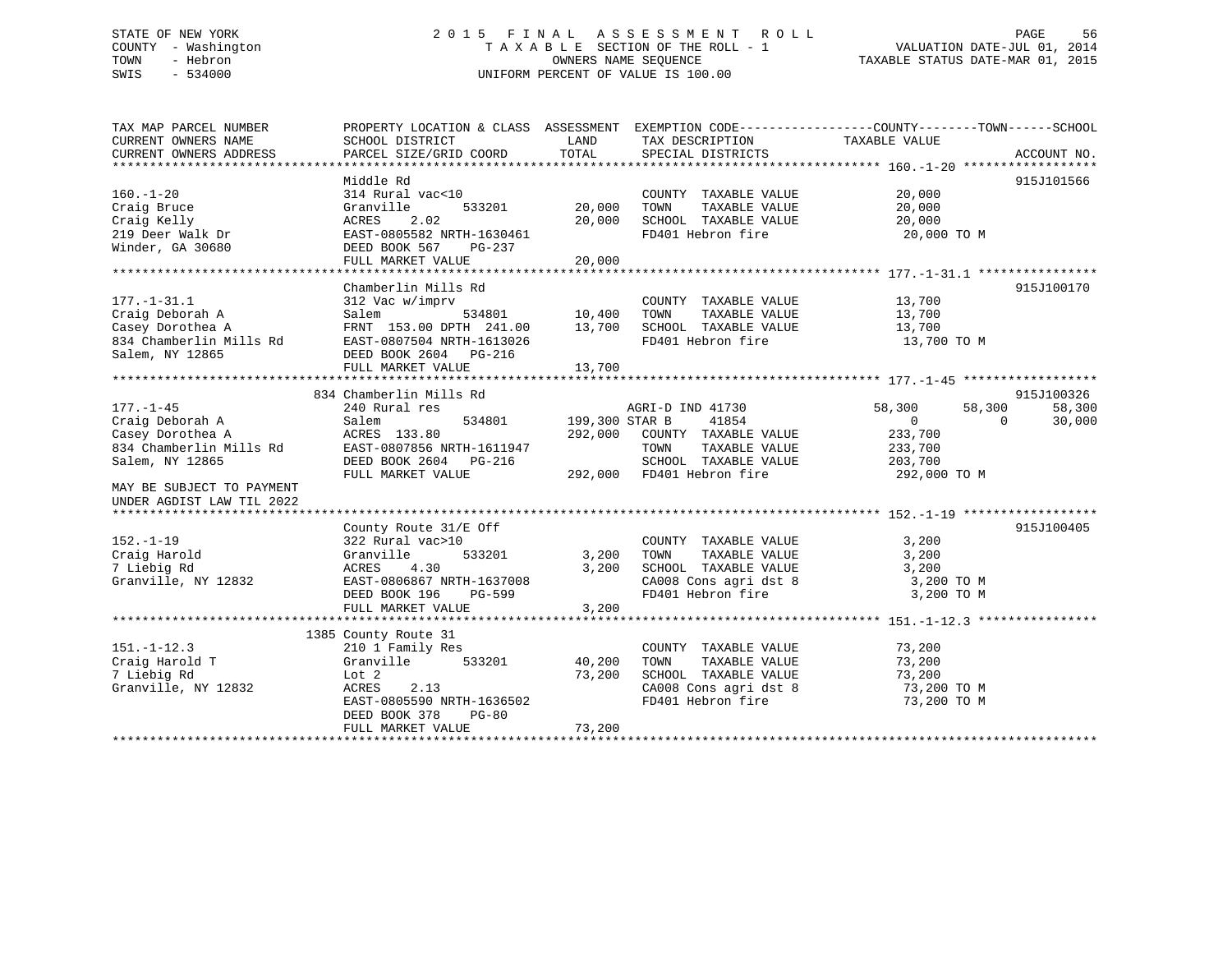## STATE OF NEW YORK 2 0 1 5 F I N A L A S S E S S M E N T R O L L PAGE 57 COUNTY - Washington T A X A B L E SECTION OF THE ROLL - 1 VALUATION DATE-JUL 01, 2014 TOWN - Hebron OWNERS NAME SEQUENCE TAXABLE STATUS DATE-MAR 01, 2015 SWIS - 534000 UNIFORM PERCENT OF VALUE IS 100.00

| TAX MAP PARCEL NUMBER<br>CURRENT OWNERS NAME<br>CURRENT OWNERS ADDRESS | PROPERTY LOCATION & CLASS ASSESSMENT EXEMPTION CODE----------------COUNTY-------TOWN------SCHOOL<br>SCHOOL DISTRICT<br>PARCEL SIZE/GRID COORD | LAND<br>TOTAL          | TAX DESCRIPTION TAXABLE VALUE<br>SPECIAL DISTRICTS |                    | ACCOUNT NO.        |
|------------------------------------------------------------------------|-----------------------------------------------------------------------------------------------------------------------------------------------|------------------------|----------------------------------------------------|--------------------|--------------------|
|                                                                        |                                                                                                                                               |                        |                                                    |                    |                    |
|                                                                        | 7 Liebig Rd                                                                                                                                   |                        |                                                    |                    | 915L100093         |
| $152. - 1 - 7.1$                                                       | 210 1 Family Res                                                                                                                              |                        | STAR B<br>41854                                    | $\overline{0}$     | 30,000<br>$\Omega$ |
| Craig Harold T                                                         | Granville<br>533201                                                                                                                           | 37,000                 | COUNTY TAXABLE VALUE                               | 155,500            |                    |
| Craig Drucille C                                                       | ACRES<br>5.00                                                                                                                                 | 155,500                | TOWN<br>TAXABLE VALUE                              | 155,500            |                    |
| 7 Liebig Rd                                                            | EAST-0805713 NRTH-1637759                                                                                                                     |                        | SCHOOL TAXABLE VALUE                               | 125,500            |                    |
| Granville, NY 12832                                                    | DEED BOOK 714 PG-261                                                                                                                          |                        | FD401 Hebron fire                                  | 155,500 TO M       |                    |
|                                                                        | FULL MARKET VALUE                                                                                                                             | 155,500                |                                                    |                    |                    |
|                                                                        |                                                                                                                                               |                        |                                                    |                    |                    |
|                                                                        | 1452 County Route 31                                                                                                                          |                        |                                                    |                    | 915J100017         |
| $152. - 1 - 15$                                                        | 210 1 Family Res                                                                                                                              |                        | COUNTY TAXABLE VALUE                               | 48,800             |                    |
| Craig Peter                                                            | Granville                                                                                                                                     | 。<br>533201     17,300 | TOWN<br>TAXABLE VALUE                              | 48,800             |                    |
| Craig Tonya                                                            | FRNT<br>58.00 DPTH 140.00                                                                                                                     | 48,800                 | SCHOOL TAXABLE VALUE                               | 48,800             |                    |
| 1448 County Route 31                                                   | ACRES 0.19                                                                                                                                    |                        | FD401 Hebron fire                                  | 48,800 TO M        |                    |
| Granville, NY 12832                                                    | EAST-0806359 NRTH-1638136                                                                                                                     |                        |                                                    |                    |                    |
|                                                                        | DEED BOOK 2747 PG-245                                                                                                                         |                        |                                                    |                    |                    |
|                                                                        | FULL MARKET VALUE                                                                                                                             | 48,800                 |                                                    |                    |                    |
|                                                                        |                                                                                                                                               |                        |                                                    |                    |                    |
|                                                                        | County Route 31                                                                                                                               |                        |                                                    |                    |                    |
| $151. - 1 - 12.7$<br>Craig Peter H                                     | 322 Rural vac>10<br>533201<br>Granville                                                                                                       | 110,600                | COUNTY TAXABLE VALUE<br>TAXABLE VALUE<br>TOWN      | 110,600            |                    |
| 1444 County Route 31                                                   | sub lot 1                                                                                                                                     | 110,600                | SCHOOL TAXABLE VALUE                               | 110,600<br>110,600 |                    |
| Granville, NY 12832                                                    | ACRES 46.76                                                                                                                                   |                        | CA008 Cons agri dst 8                              | 110,600 TO M       |                    |
|                                                                        | EAST-0804168 NRTH-1636306                                                                                                                     |                        | FD401 Hebron fire                                  | 110,600 TO M       |                    |
|                                                                        | DEED BOOK 3433<br>PG-165                                                                                                                      |                        |                                                    |                    |                    |
|                                                                        | FULL MARKET VALUE                                                                                                                             | 110,600                |                                                    |                    |                    |
|                                                                        |                                                                                                                                               |                        |                                                    |                    |                    |
|                                                                        | 1447 County Route 31                                                                                                                          |                        |                                                    |                    | 915J100020         |
| $152 - 1 - 3$                                                          | 312 Vac w/imprv                                                                                                                               |                        | COUNTY TAXABLE VALUE                               | 6,800              |                    |
| Craig Peter H                                                          | Granville<br>533201                                                                                                                           | 4,100                  | TAXABLE VALUE<br>TOWN                              | 6,800              |                    |
| 1448 County Route 31                                                   | FRNT 94.00 DPTH 198.00                                                                                                                        | 6,800                  | SCHOOL TAXABLE VALUE                               | 6,800              |                    |
| Granville, NY 12832                                                    | ACRES 0.43                                                                                                                                    |                        | FD401 Hebron fire                                  | 6,800 TO M         |                    |
|                                                                        | EAST-0806163 NRTH-1638185                                                                                                                     |                        |                                                    |                    |                    |
|                                                                        | DEED BOOK 896<br>PG-37                                                                                                                        |                        |                                                    |                    |                    |
|                                                                        | FULL MARKET VALUE                                                                                                                             | 6,800                  |                                                    |                    |                    |
|                                                                        |                                                                                                                                               |                        |                                                    |                    |                    |
|                                                                        | 1448 County Route 31                                                                                                                          |                        |                                                    |                    | 915J100167         |
| $152. - 1 - 14$                                                        | 210 1 Family Res                                                                                                                              |                        | 41854<br>STAR B                                    | $\overline{0}$     | 30,000<br>$\Omega$ |
| Craig Peter H                                                          | 533201<br>Granville                                                                                                                           |                        | 25,100 COUNTY TAXABLE VALUE                        | 108,200            |                    |
| 1448 County Route 31                                                   | FRNT 100.00 DPTH 225.00                                                                                                                       | 108,200                | TOWN<br>TAXABLE VALUE                              | 108,200            |                    |
| Granville, NY 12832                                                    | EAST-0806349 NRTH-1638050                                                                                                                     |                        | SCHOOL TAXABLE VALUE                               | 78,200             |                    |
|                                                                        | DEED BOOK 707<br>PG-313                                                                                                                       |                        | FD401 Hebron fire                                  | 108,200 TO M       |                    |
|                                                                        | FULL MARKET VALUE                                                                                                                             | 108,200                |                                                    |                    |                    |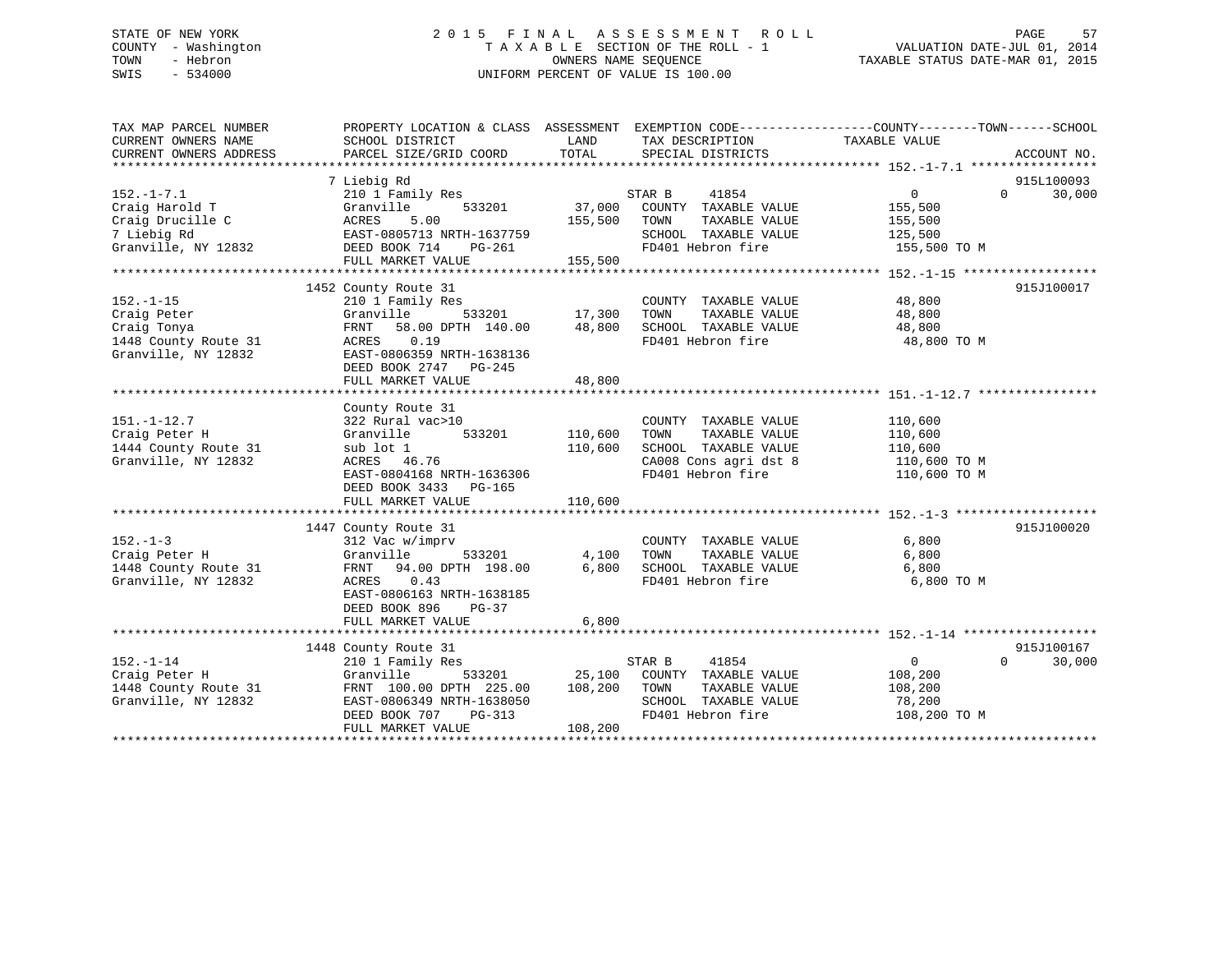## STATE OF NEW YORK 2 0 1 5 F I N A L A S S E S S M E N T R O L L PAGE 58 COUNTY - Washington T A X A B L E SECTION OF THE ROLL - 1 VALUATION DATE-JUL 01, 2014 TOWN - Hebron OWNERS NAME SEQUENCE TAXABLE STATUS DATE-MAR 01, 2015 SWIS - 534000 UNIFORM PERCENT OF VALUE IS 100.00

| TAX MAP PARCEL NUMBER<br>CURRENT OWNERS NAME<br>CURRENT OWNERS ADDRESS                            | PROPERTY LOCATION & CLASS ASSESSMENT EXEMPTION CODE----------------COUNTY-------TOWN-----SCHOOL<br>SCHOOL DISTRICT<br>PARCEL SIZE/GRID COORD                    | LAND<br>TOTAL                | TAX DESCRIPTION<br>SPECIAL DISTRICTS                                                                                                                | TAXABLE VALUE                                                   | ACCOUNT NO.                      |
|---------------------------------------------------------------------------------------------------|-----------------------------------------------------------------------------------------------------------------------------------------------------------------|------------------------------|-----------------------------------------------------------------------------------------------------------------------------------------------------|-----------------------------------------------------------------|----------------------------------|
| $151.-1-12.1$<br>Craig Sanford T<br>Craig Lori A<br>1408 County Route 31<br>Granville, NY 12832   | 1408 County Route 31<br>240 Rural res<br>Granville<br>533201<br>Lot 1<br>ACRES 26.50<br>EAST-0806186 NRTH-1636606<br>DEED BOOK 2652 PG-323<br>FULL MARKET VALUE | 94,100<br>193,700<br>193,700 | STAR B<br>41854<br>COUNTY TAXABLE VALUE<br>TOWN<br>TAXABLE VALUE<br>SCHOOL TAXABLE VALUE<br>CA008 Cons agri dst 8 193,700 TO M<br>FD401 Hebron fire | $\overline{0}$<br>193,700<br>193,700<br>163,700<br>193,700 TO M | 915J100166<br>30,000<br>$\Omega$ |
| $183. - 1 - 27.1$<br>Crawford David S<br>PO Box 189<br>Hughsonville, NY 12537                     | Patterson Hill Rd<br>314 Rural vac<10<br>534801<br>Salem<br>3.43<br>ACRES<br>EAST-0789203 NRTH-1603208<br>DEED BOOK 622<br>PG-135                               | 24,500<br>24,500             | COUNTY TAXABLE VALUE 24,500<br>TOWN TAXABLE VALUE<br>SCHOOL TAXABLE VALUE<br>FD401 Hebron fire                                                      | 24,500<br>24,500<br>24,500 TO M                                 | 915J101613                       |
| $186. - 1 - 13$<br>Crawford Herman L<br>Crawford Nancy<br>204 Parsons Rd<br>Brattleboro, VT 05301 | 263 Blossom Rd<br>210 1 Family Res<br>Salem 534801<br>ACRES 10.59<br>EAST-0818905 NRTH-1606903<br>534801<br>DEED BOOK 633<br>PG-137<br>FULL MARKET VALUE        | 63,200<br>101,300<br>101,300 | COUNTY TAXABLE VALUE<br>TOWN<br>TAXABLE VALUE<br>SCHOOL TAXABLE VALUE<br>FD401 Hebron fire                                                          | 101,300<br>101,300<br>101,300<br>101,300 TO M                   | 915J101493                       |
| $170. - 1 - 15.19$<br>Criscio Pasquale                                                            | 6694 State Route 22<br>314 Rural vac<10<br>Granville<br>533201<br>EAST-0815702 NRTH-1619530<br>FULL MARKET VALUE                                                | 28,200<br>28,200<br>28,200   | COUNTY TAXABLE VALUE 28,200<br>TAXABLE VALUE<br>TOWN<br>SCHOOL TAXABLE VALUE<br>FD401 Hebron fire                                                   | 28,200<br>28,200<br>28,200 TO M                                 | 915J101422                       |
| $158. - 1 - 13.2$<br>Cronshaw Paul F<br>10 South Shore Dr<br>Bethany Beach, DE 19930              | 147 James Rd<br>242 Rurl res&rec<br>533801<br>EAST-0792092 NRTH-1631133<br>30 DEED BOOK 3413 PG-206<br>FULL MARKET VALUE                                        | 60,200<br>143,300<br>143,300 | COUNTY TAXABLE VALUE<br>TOWN<br>TAXABLE VALUE<br>SCHOOL TAXABLE VALUE 143,300<br>FD401 Hebron fire                                                  | 143,300<br>143,300<br>143,300 TO M                              |                                  |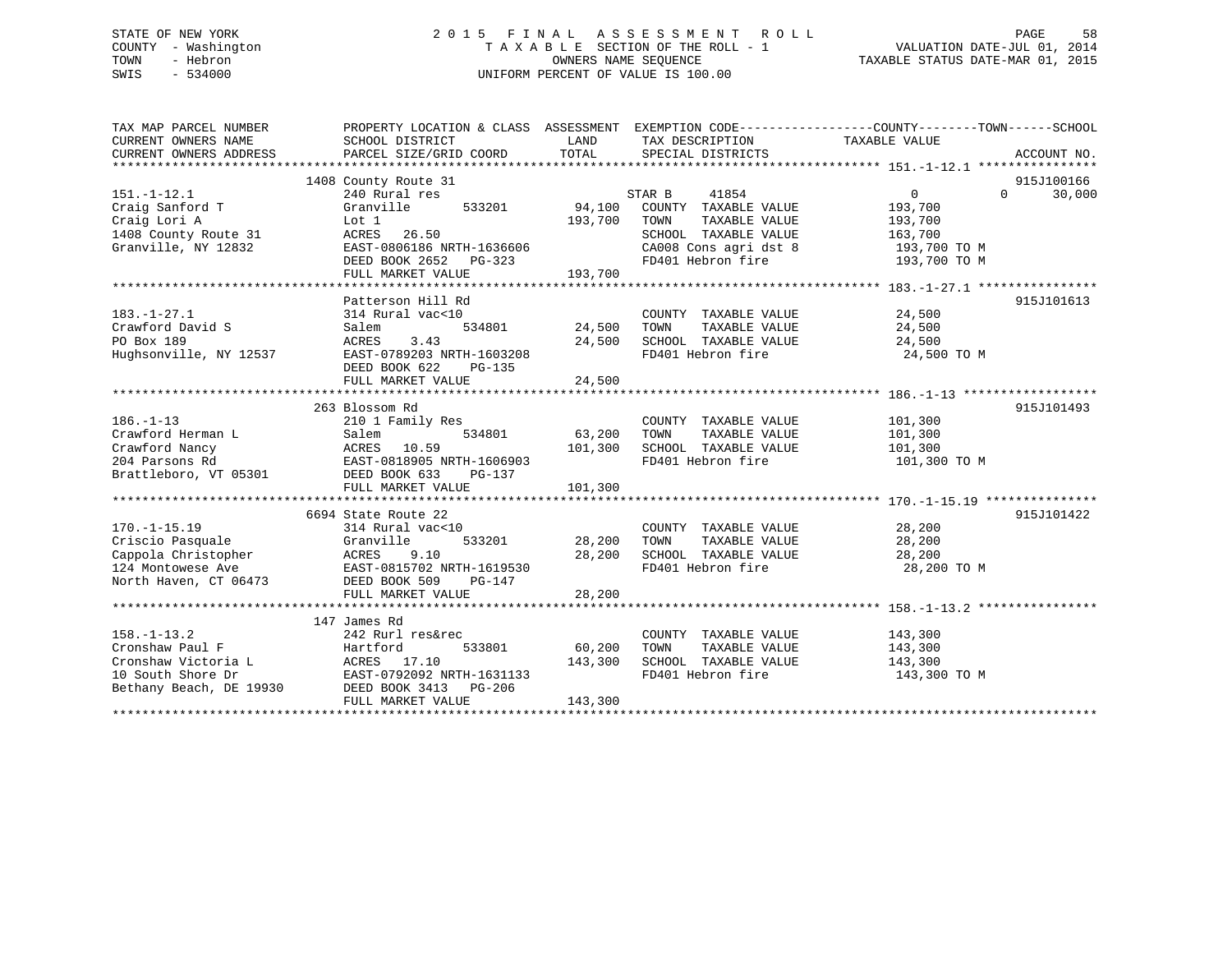## STATE OF NEW YORK 2 0 1 5 F I N A L A S S E S S M E N T R O L L PAGE 59 COUNTY - Washington T A X A B L E SECTION OF THE ROLL - 1 VALUATION DATE-JUL 01, 2014 TOWN - Hebron OWNERS NAME SEQUENCE TAXABLE STATUS DATE-MAR 01, 2015 SWIS - 534000 UNIFORM PERCENT OF VALUE IS 100.00

| TAX MAP PARCEL NUMBER<br>CURRENT OWNERS NAME | PROPERTY LOCATION & CLASS ASSESSMENT<br>SCHOOL DISTRICT | LAND<br>TAX DESCRIPTION                             | EXEMPTION CODE-----------------COUNTY-------TOWN------SCHOOL<br>TAXABLE VALUE |
|----------------------------------------------|---------------------------------------------------------|-----------------------------------------------------|-------------------------------------------------------------------------------|
| CURRENT OWNERS ADDRESS                       | PARCEL SIZE/GRID COORD                                  | TOTAL<br>SPECIAL DISTRICTS                          | ACCOUNT NO.                                                                   |
| *************************                    |                                                         |                                                     |                                                                               |
| $175. - 1 - 35$                              | 80 Callaway Rd<br>210 1 Family Res                      | CW_10_VET/ 41151                                    | 915J101570<br>$\Omega$<br>8,000<br>8,000                                      |
| Crosier Bryan H                              | 534801<br>Salem                                         | 39,600 STAR B<br>41854                              | $\Omega$<br>$\Omega$<br>30,000                                                |
| Crosier Melanie A                            | 1.81<br>ACRES                                           | 142,400<br>COUNTY TAXABLE VALUE                     | 134,400                                                                       |
| 80 Callaway Rd                               | EAST-0787493 NRTH-1616017                               | TOWN<br>TAXABLE VALUE                               | 134,400                                                                       |
| Argyle, NY 12809                             | DEED BOOK 758<br>PG-108                                 | SCHOOL TAXABLE VALUE                                | 112,400                                                                       |
|                                              | FULL MARKET VALUE                                       | 142,400 FD401 Hebron fire                           | 142,400 TO M                                                                  |
|                                              |                                                         |                                                     |                                                                               |
|                                              | 104 Crosier Rd                                          |                                                     | 915J101265                                                                    |
| $167. - 1 - 20.3$                            | 270 Mfg housing                                         | STAR B<br>41854                                     | $\mathbf{0}$<br>$\Omega$<br>30,000                                            |
| Crosier Glenn                                | 534801<br>Salem                                         | 32,000<br>COUNTY<br>TAXABLE VALUE                   | 65,900                                                                        |
| 104 Crosier Rd                               | 1.00<br>ACRES                                           | TAXABLE VALUE<br>65,900<br>TOWN                     | 65,900                                                                        |
| Salem, NY 12865                              | EAST-0792532 NRTH-1617655                               | SCHOOL TAXABLE VALUE                                | 35,900                                                                        |
|                                              | DEED BOOK 505<br>PG-886                                 | FD401 Hebron fire                                   | 65,900 TO M                                                                   |
|                                              | FULL MARKET VALUE                                       | 65,900                                              |                                                                               |
|                                              |                                                         |                                                     |                                                                               |
|                                              | 159 Crosier Rd                                          |                                                     |                                                                               |
| $167. - 1 - 19.1$                            | 210 1 Family Res                                        | 41854<br>STAR B                                     | $\overline{0}$<br>$\Omega$<br>30,000                                          |
| Crosier Jeffrey                              | 534801<br>Salem                                         | 40,400<br>COUNTY TAXABLE VALUE                      | 117,500                                                                       |
| George Tanya                                 | $1$ ot $2$                                              | 117,500<br>TAXABLE VALUE<br>TOWN                    | 117,500                                                                       |
| 159 Crosier Rd                               | 2.20<br>ACRES                                           | SCHOOL TAXABLE VALUE                                | 87,500                                                                        |
| Salem, NY 12865                              | EAST-0791814 NRTH-1618873                               | FD401 Hebron fire                                   | 117,500 TO M                                                                  |
|                                              | DEED BOOK 931<br>$PG-293$                               |                                                     |                                                                               |
|                                              | FULL MARKET VALUE                                       | 117,500                                             |                                                                               |
|                                              |                                                         |                                                     |                                                                               |
|                                              | Crosier Rd/w Off                                        |                                                     | 915J101362                                                                    |
| $167. - 1 - 20.4$                            | 322 Rural vac>10                                        | COUNTY TAXABLE VALUE                                | 10,400                                                                        |
| Crosier Jeffrey                              | 534801<br>Salem                                         | 10,400<br>TAXABLE VALUE<br>TOWN                     | 10,400                                                                        |
| 3132 County Route 30                         | 13.90<br>ACRES                                          | 10,400<br>SCHOOL TAXABLE VALUE<br>FD401 Hebron fire | 10,400                                                                        |
| Salem, NY 12865                              | EAST-0791193 NRTH-1618693<br>DEED BOOK 504              |                                                     | 10,400 TO M                                                                   |
|                                              | PG-671<br>FULL MARKET VALUE                             | 10,400                                              |                                                                               |
|                                              |                                                         |                                                     |                                                                               |
|                                              | 3132 County Route 30                                    |                                                     | 915J100172                                                                    |
| $183.20 - 1 - 5$                             | 210 1 Family Res                                        | STAR B<br>41854                                     | $\Omega$<br>$\Omega$<br>30,000                                                |
| Crosier Jeffrey S Sr                         | 534801<br>Salem                                         | 19,300<br>COUNTY TAXABLE VALUE                      | 111,300                                                                       |
| 3132 County Route 30                         | 499/485                                                 | 111,300<br>TOWN<br>TAXABLE VALUE                    | 111,300                                                                       |
| Salem, NY 12865                              | FRNT 100.00 DPTH 118.00                                 | SCHOOL TAXABLE VALUE                                | 81,300                                                                        |
|                                              | ACRES<br>0.27                                           | CA008 Cons agri dst 8                               | 111,300 TO M                                                                  |
|                                              | EAST-0792288 NRTH-1602936                               | FD401 Hebron fire                                   | 111,300 TO M                                                                  |
|                                              | DEED BOOK 665<br>PG-106                                 | LD401 West hebron light                             | 111,300 TO M                                                                  |
|                                              | FULL MARKET VALUE                                       | 111,300                                             |                                                                               |
|                                              |                                                         |                                                     |                                                                               |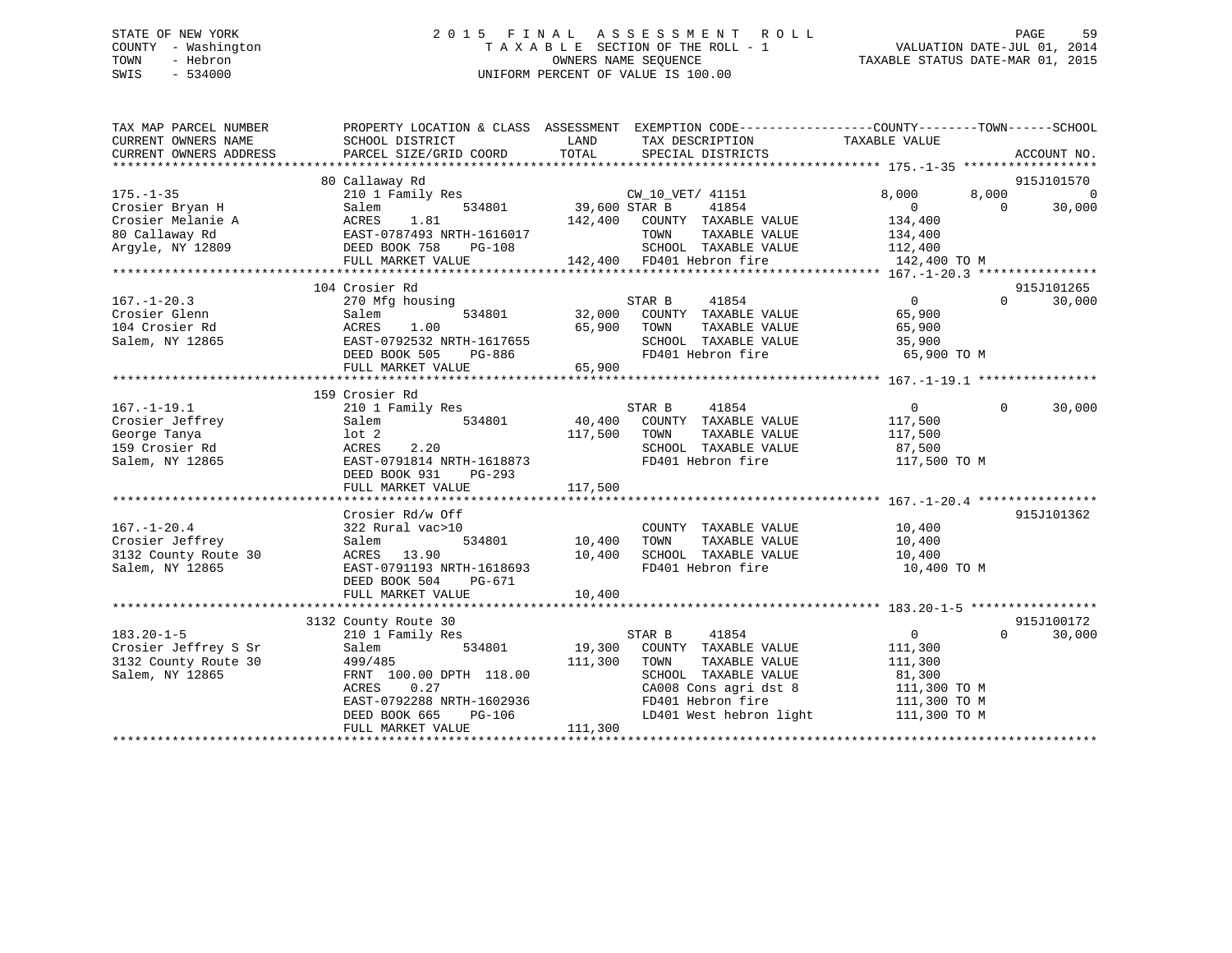## STATE OF NEW YORK 2 0 1 5 F I N A L A S S E S S M E N T R O L L PAGE 60 COUNTY - Washington T A X A B L E SECTION OF THE ROLL - 1 VALUATION DATE-JUL 01, 2014 TOWN - Hebron OWNERS NAME SEQUENCE TAXABLE STATUS DATE-MAR 01, 2015 SWIS - 534000 UNIFORM PERCENT OF VALUE IS 100.00

| TAX MAP PARCEL NUMBER<br>CURRENT OWNERS NAME<br>CURRENT OWNERS ADDRESS                                                         | PROPERTY LOCATION & CLASS ASSESSMENT EXEMPTION CODE----------------COUNTY-------TOWN-----SCHOOL<br>SCHOOL DISTRICT<br>PARCEL SIZE/GRID COORD            | LAND<br>TOTAL              | TAX DESCRIPTION<br>SPECIAL DISTRICTS                                                                                                                         | TAXABLE VALUE                                               | ACCOUNT NO.                                  |
|--------------------------------------------------------------------------------------------------------------------------------|---------------------------------------------------------------------------------------------------------------------------------------------------------|----------------------------|--------------------------------------------------------------------------------------------------------------------------------------------------------------|-------------------------------------------------------------|----------------------------------------------|
| $167. - 1 - 19$<br>Crosier Lyle H<br>Crosier Beverly<br>169 Crosier Rd                                                         | 169 Crosier Rd<br>270 Mfg housing<br>Salem<br>534801<br>sub lot 1<br>ACRES<br>1.36                                                                      | 38,700<br>93,800           | 41834<br>STAR EN<br>COUNTY TAXABLE VALUE<br>TOWN<br>TAXABLE VALUE<br>SCHOOL TAXABLE VALUE                                                                    | $\overline{0}$<br>93,800<br>93,800<br>28,500                | 915J100173<br>65,300<br>$\Omega$             |
| Salem, NY 12865                                                                                                                | EAST-0791862 NRTH-1619033<br>DEED BOOK 436<br>PG-1022<br>FULL MARKET VALUE                                                                              | 93,800                     | FD401 Hebron fire                                                                                                                                            | 93,800 TO M                                                 |                                              |
| $177. - 1 - 35$<br>Crosier Randy J<br>Crosier Nancy A<br>771 Chamberlain Mills Rd EAST-0805638 NRTH-1613201<br>Salem, NY 12865 | 771 Chamberlin Mills Rd<br>280 Res Multiple<br>534801<br>Salem<br>6.70<br>ACRES<br>DEED BOOK 752<br>PG-136                                              | 44,600<br>131,100          | COUNTY TAXABLE VALUE<br>TAXABLE VALUE<br>TOWN<br>SCHOOL TAXABLE VALUE<br>FD401 Hebron fire                                                                   | 131,100<br>131,100<br>131,100<br>131,100 TO M               | 915L100174                                   |
| $183.2 - 1 - 10$<br>Crosier Richard<br>2219 County Route 47<br>Salem, NY 12865                                                 | County Route 47<br>314 Rural vac<10<br>534801<br>Salem<br>2.10<br>ACRES<br>EAST-0787149 NRTH-1608220<br>DEED BOOK 3402<br>$PG-69$<br>FULL MARKET VALUE  | 20,100<br>20,100<br>20,100 | COUNTY TAXABLE VALUE<br>TOWN<br>TAXABLE VALUE<br>SCHOOL TAXABLE VALUE<br>FD401 Hebron fire                                                                   | 20,100<br>20,100<br>20,100<br>20,100 TO M                   | 915J101155                                   |
| $183.2 - 1 - 9$<br>Crosier Richard L<br>2219 County Route 47<br>Salem, NY 12865                                                | 2219 County Route 47<br>210 1 Family Res<br>534801<br>Salem<br>2.10<br>ACRES<br>EAST-0786959 NRTH-1608192<br>DEED BOOK 3004 PG-164<br>FULL MARKET VALUE | 40,100 STAR B              | VET WAR CT 41121<br>41854<br>170,200 COUNTY TAXABLE VALUE 144,670<br>TOWN TAXABLE VALUE 152,200<br>SCHOOL TAXABLE VALUE 140,200<br>170,200 FD401 Hebron fire | 25,530<br>18,000<br>$\sim$ 0 $\sim$<br>170,200 TO M         | 915J101154<br>$\Omega$<br>$\Omega$<br>30,000 |
| $167. - 1 - 15$<br>Crosier Todd L<br>Crosier Tammy Sue<br>200 Crosier Rd<br>Salem, NY 12865                                    | 298 Crosier Rd<br>270 Mfg housing<br>534801<br>Salem<br>ACRES<br>2.00<br>EAST-0789883 NRTH-1621247<br>DEED BOOK 695<br>PG-286<br>FULL MARKET VALUE      | 43,800<br>43,800           | STAR B<br>41854<br>29,500 COUNTY TAXABLE VALUE<br>TOWN<br>TAXABLE VALUE<br>SCHOOL TAXABLE VALUE<br>FD401 Hebron fire                                         | $\overline{0}$<br>43,800<br>43,800<br>13,800<br>43,800 TO M | 915J100250<br>$\Omega$<br>30,000             |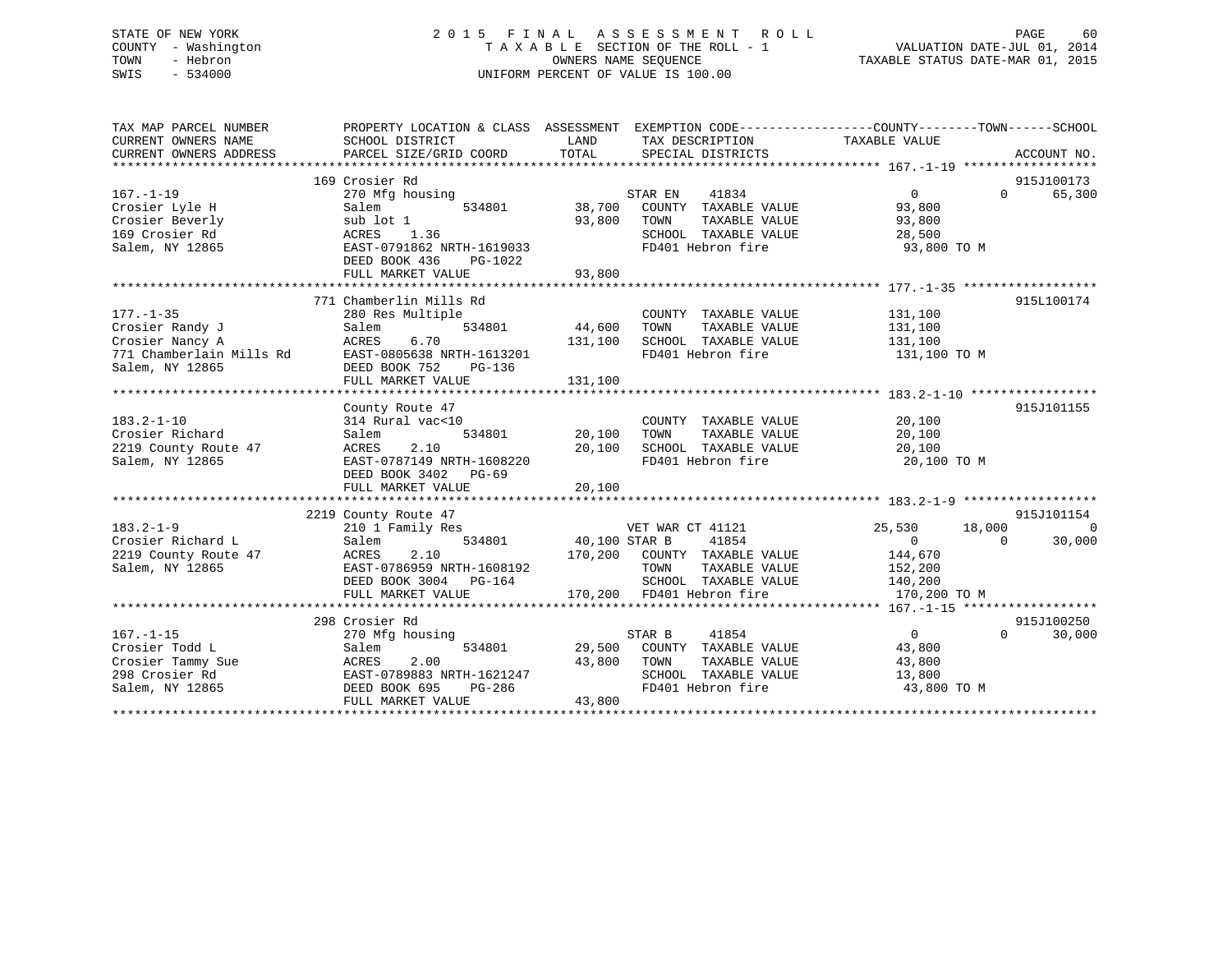## STATE OF NEW YORK 2 0 1 5 F I N A L A S S E S S M E N T R O L L PAGE 61COUNTY - Washington  $T A X A B L E$  SECTION OF THE ROLL - 1<br>TOWN - Hebron DATE-JUL 000NERS NAME SEQUENCE SWIS - 534000 UNIFORM PERCENT OF VALUE IS 100.00

TAXABLE STATUS DATE-MAR 01, 2015

| TAX MAP PARCEL NUMBER  | PROPERTY LOCATION & CLASS ASSESSMENT EXEMPTION CODE----------------COUNTY-------TOWN------SCHOOL |         |                                              |                  |                    |
|------------------------|--------------------------------------------------------------------------------------------------|---------|----------------------------------------------|------------------|--------------------|
| CURRENT OWNERS NAME    | SCHOOL DISTRICT                                                                                  | LAND    | TAX DESCRIPTION                              | TAXABLE VALUE    |                    |
| CURRENT OWNERS ADDRESS | PARCEL SIZE/GRID COORD                                                                           | TOTAL   | SPECIAL DISTRICTS                            |                  | ACCOUNT NO.        |
|                        |                                                                                                  |         |                                              |                  |                    |
|                        | 168 Halls Pond Rd                                                                                |         |                                              |                  | 915J101224         |
| $167. - 1 - 10$        | 240 Rural res                                                                                    |         | 41834<br>STAR EN                             | $\overline{0}$   | $\Omega$<br>65,300 |
| Cruikshank Gordon G    | 533801<br>Hartford                                                                               | 70,500  | COUNTY TAXABLE VALUE                         | 208,300          |                    |
| 168 Halls Pond Rd      | ACRES 14.27 BANK<br>999                                                                          | 208,300 | TOWN<br>TAXABLE VALUE                        | 208,300          |                    |
| Salem, NY 12865        | EAST-0791954 NRTH-1624169                                                                        |         | SCHOOL TAXABLE VALUE                         | 143,000          |                    |
|                        | DEED BOOK 629<br>$PG-39$                                                                         | 208,300 | FD401 Hebron fire                            | 208,300 TO M     |                    |
|                        | FULL MARKET VALUE                                                                                |         |                                              |                  |                    |
|                        | 52 Oak Hill Rd                                                                                   |         |                                              |                  | 915J101366         |
| $178. - 1 - 23$        | 322 Rural vac>10                                                                                 |         | COUNTY TAXABLE VALUE                         | 41,400           |                    |
| Culligan Sean          | Salem<br>534801                                                                                  | 41,400  | TOWN<br>TAXABLE VALUE                        |                  |                    |
| 41 Horicon Ave Apt A   | Lot 8                                                                                            | 41,400  | SCHOOL TAXABLE VALUE                         | 41,400<br>41,400 |                    |
| Glens Falls, NY 12801  | ACRES 17.91                                                                                      |         | FD401 Hebron fire                            | 41,400 TO M      |                    |
|                        | EAST-0820603 NRTH-1615066                                                                        |         |                                              |                  |                    |
|                        | DEED BOOK 2179 PG-40                                                                             |         |                                              |                  |                    |
|                        | FULL MARKET VALUE                                                                                | 41,400  |                                              |                  |                    |
|                        |                                                                                                  |         |                                              |                  |                    |
|                        | 119 Mountain Way                                                                                 |         |                                              |                  | 915J101694         |
| $159. - 1 - 25.5$      | 242 Rurl res&rec                                                                                 |         | COUNTY TAXABLE VALUE                         | 155,800          |                    |
| Culos Robert           | 533801<br>Hartford                                                                               | 60,300  | TAXABLE VALUE<br>TOWN                        | 155,800          |                    |
| Longo Karen            | Lot I                                                                                            | 155,800 | SCHOOL TAXABLE VALUE                         | 155,800          |                    |
| 102 Florence St        | Waterfront                                                                                       |         | FD401 Hebron fire                            | 155,800 TO M     |                    |
| East Haven, CT 06513   | ACRES<br>17.22                                                                                   |         |                                              |                  |                    |
|                        | EAST-0794758 NRTH-1627445                                                                        |         |                                              |                  |                    |
|                        | DEED BOOK 1830 PG-347                                                                            |         |                                              |                  |                    |
|                        | FULL MARKET VALUE                                                                                | 155,800 |                                              |                  |                    |
|                        |                                                                                                  |         |                                              |                  |                    |
|                        | County Route 30                                                                                  |         |                                              |                  | 915J100278         |
| $183.20 - 1 - 18$      | 314 Rural vac<10                                                                                 |         | COUNTY TAXABLE VALUE                         | 600              |                    |
| Curran James           | 534801<br>Salem                                                                                  | 600     | TOWN<br>TAXABLE VALUE                        | 600              |                    |
| Curran Virginia        | FRNT 100.00 DPTH 116.00 600                                                                      |         | SCHOOL TAXABLE VALUE                         | 600              |                    |
| 270 Crosier Rd         | ACRES<br>0.27                                                                                    |         | SCHOOL IAAADDE .<br>CA008 Cons agridst 8     | 600 TO M         |                    |
| Salem, NY 12865        | EAST-0792505 NRTH-1602677                                                                        |         |                                              | 600 TO M         |                    |
|                        | DEED BOOK 3149 PG-153                                                                            |         | LD401 West hebron light                      | 600 TO M         |                    |
|                        | FULL MARKET VALUE                                                                                | 600     |                                              |                  |                    |
|                        |                                                                                                  |         |                                              |                  |                    |
|                        | 3121 County Route 30                                                                             |         |                                              |                  | 915J100621         |
| $183.20 - 1 - 19$      | 457 Small Retail                                                                                 |         | COUNTY TAXABLE VALUE                         | 120,000          |                    |
| Curran James           | 534801<br>Salem                                                                                  | 18,500  | TOWN<br>TAXABLE VALUE                        | 120,000          |                    |
| Curran Virginia        |                                                                                                  | 120,000 | SCHOOL TAXABLE VALUE                         | 120,000          |                    |
| 270 Crosier Rd         | FRNT 130.00 DPTH 60.00<br>EAST-0792497 NRTH-1602753<br>DEED BOOK 3149 PG-153                     |         | CA008 Cons agri dst 8                        | 120,000 TO M     |                    |
| Salem, NY 12865        | DEED BOOK 3149 PG-153                                                                            |         | FD401 Hebron fire                            | 120,000 TO M     |                    |
|                        | FULL MARKET VALUE                                                                                |         | 120,000 LD401 West hebron light 120,000 TO M |                  |                    |
|                        |                                                                                                  |         |                                              |                  |                    |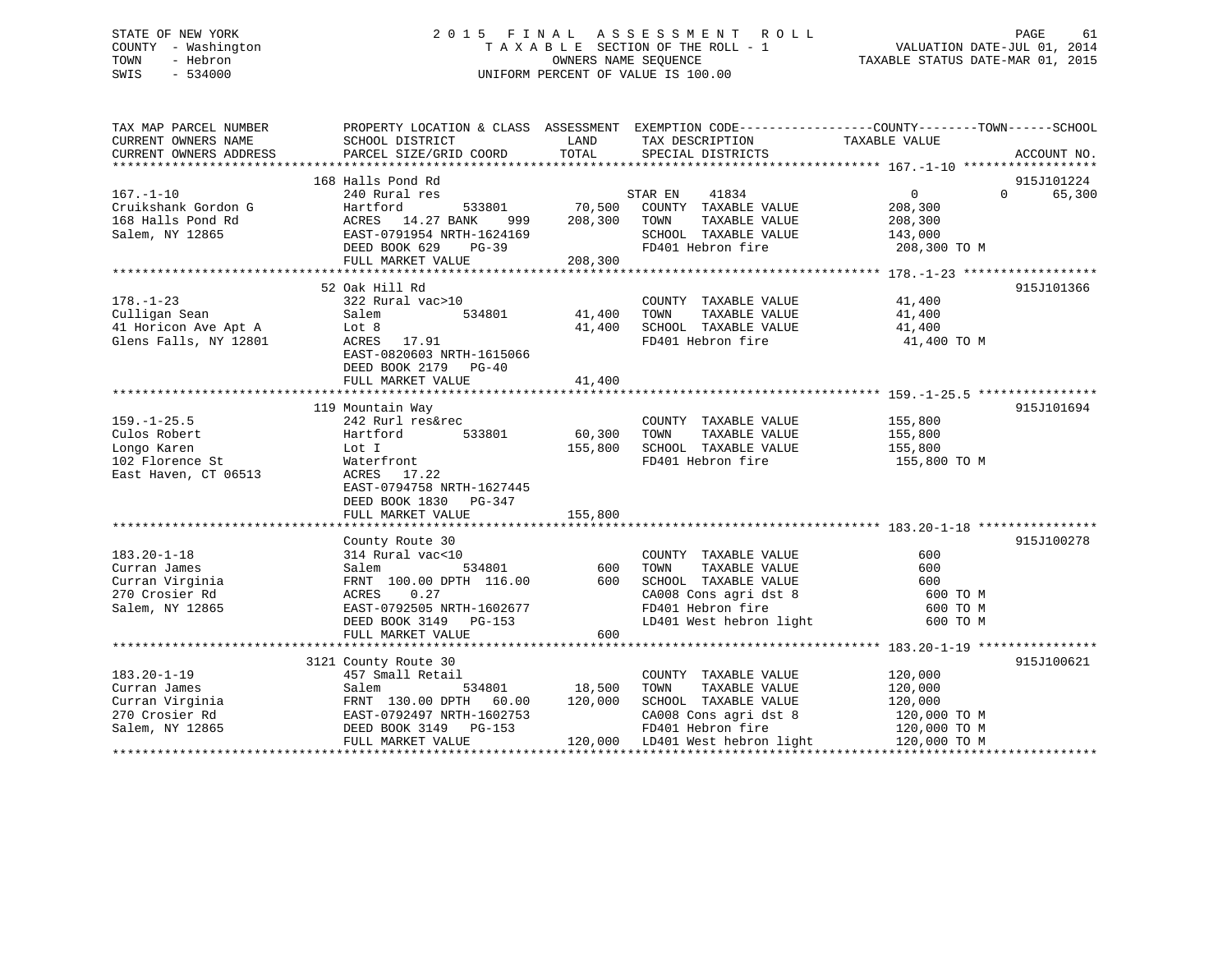# COUNTY - Washington  $T A X A B L E$  SECTION OF THE ROLL - 1<br>TOWN - Hebron DATE-JUL 000NERS NAME SEQUENCE SWIS - 534000 UNIFORM PERCENT OF VALUE IS 100.00

TAXABLE STATUS DATE-MAR 01, 2015

| TAX MAP PARCEL NUMBER                                                                      |                                         |                |                               | PROPERTY LOCATION & CLASS ASSESSMENT EXEMPTION CODE----------------COUNTY-------TOWN-----SCHOOL |             |
|--------------------------------------------------------------------------------------------|-----------------------------------------|----------------|-------------------------------|-------------------------------------------------------------------------------------------------|-------------|
| CURRENT OWNERS NAME                                                                        | SCHOOL DISTRICT                         | LAND           | TAX DESCRIPTION               | TAXABLE VALUE                                                                                   |             |
| CURRENT OWNERS ADDRESS                                                                     | PARCEL SIZE/GRID COORD                  | TOTAL          | SPECIAL DISTRICTS             |                                                                                                 | ACCOUNT NO. |
|                                                                                            |                                         |                |                               |                                                                                                 |             |
|                                                                                            | Campbell Ln                             |                |                               |                                                                                                 | 915J101592  |
| $167. - 1 - 10.2$                                                                          | 322 Rural vac>10                        |                | AG DIST<br>41720              | 69,391<br>69,391                                                                                | 69,391      |
| Curran James P                                                                             | Hartford<br>533801                      | 86,800         | COUNTY TAXABLE VALUE          | 17,409                                                                                          |             |
| Curran Virginia A                                                                          | ACRES 42.65                             | 86,800         | TOWN<br>TAXABLE VALUE         | 17,409                                                                                          |             |
| 270 Crosier Rd                                                                             | EAST-0792045 NRTH-1623225               |                | SCHOOL TAXABLE VALUE          | 17,409                                                                                          |             |
| Salem, NY 12865                                                                            | DEED BOOK 2956 PG-307                   |                | CA008 Cons agri dst 8         | 17,409 TO M                                                                                     |             |
|                                                                                            | FULL MARKET VALUE                       | 86,800         | 69,391 EX                     |                                                                                                 |             |
| MAY BE SUBJECT TO PAYMENT                                                                  |                                         |                | FD401 Hebron fire             | 86,800 TO M                                                                                     |             |
| UNDER AGDIST LAW TIL 2019                                                                  |                                         |                |                               |                                                                                                 |             |
|                                                                                            |                                         |                |                               |                                                                                                 |             |
|                                                                                            | 270 Crosier Rd                          |                |                               |                                                                                                 | 915J100690  |
| $167. - 1 - 16$                                                                            | 117 Horse farm                          |                | 41720<br>AG DIST              | 54,444<br>54,444                                                                                | 54,444      |
| Curran James P                                                                             | 534801<br>Salem                         | 106,500 STAR B | 41854                         | $\overline{0}$<br>$\Omega$                                                                      | 30,000      |
| Curran Virginia A                                                                          | ACRES<br>33.37                          | 271,200        | COUNTY TAXABLE VALUE          | 216,756                                                                                         |             |
| 270 Crosier Rd                                                                             | EAST-0791013 NRTH-1621687               |                | TOWN<br>TAXABLE VALUE         | 216,756                                                                                         |             |
| Salem, NY 12865                                                                            | DEED BOOK 2241    PG-217                |                | SCHOOL TAXABLE VALUE          | 186,756                                                                                         |             |
|                                                                                            | FULL MARKET VALUE                       |                | 271,200 CA008 Cons agri dst 8 | 216,756 TO M                                                                                    |             |
| MAY BE SUBJECT TO PAYMENT                                                                  |                                         |                | 54,444 EX                     |                                                                                                 |             |
| UNDER AGDIST LAW TIL 2019                                                                  |                                         |                | FD401 Hebron fire             | 271,200 TO M                                                                                    |             |
|                                                                                            |                                         |                |                               |                                                                                                 |             |
|                                                                                            | 16 Koster Way                           |                |                               |                                                                                                 | 915J101490  |
| $185. - 1 - 23$                                                                            | 210 1 Family Res                        |                | COUNTY TAXABLE VALUE          | 79,500                                                                                          |             |
| D'Allaird David J                                                                          | Salem<br>534801                         | 45,000         | TOWN<br>TAXABLE VALUE         | 79,500                                                                                          |             |
| D'Allaird Ann M                                                                            |                                         | 79,500         | SCHOOL TAXABLE VALUE          | 79,500                                                                                          |             |
| 16 Koster Way                                                                              | ACRES 7.00<br>EAST-0815930 NRTH-1610123 |                | FD401 Hebron fire             | 79,500 TO M                                                                                     |             |
| Salem, NY 12865                                                                            | DEED BOOK 3337 PG-322                   |                |                               |                                                                                                 |             |
|                                                                                            | FULL MARKET VALUE                       | 79,500         |                               |                                                                                                 |             |
|                                                                                            |                                         |                |                               |                                                                                                 |             |
|                                                                                            | Pine Hill Rd                            |                |                               |                                                                                                 | 915J101419  |
| $169. - 1 - 26.12$                                                                         | 311 Res vac land                        |                | COUNTY TAXABLE VALUE          | 18,200                                                                                          |             |
| D'onofrio Anthony P Jr                                                                     | Granville<br>533201                     | 18,200         | TOWN<br>TAXABLE VALUE         | 18,200                                                                                          |             |
| Discepolo Karen A                                                                          | Unrecorded quit claim dee 18,200        |                | SCHOOL TAXABLE VALUE          | 18,200                                                                                          |             |
| 156 Prospect St                                                                            | D'amico Sub/w Lot 29-81                 |                | FD401 Hebron fire             | 18,200 TO M                                                                                     |             |
| Ansonia, CT 06401                                                                          | 3.46<br>ACRES                           |                |                               |                                                                                                 |             |
|                                                                                            | EAST-0813298 NRTH-1620546               |                |                               |                                                                                                 |             |
|                                                                                            | DEED BOOK 759<br>$PG-5$                 |                |                               |                                                                                                 |             |
|                                                                                            | FULL MARKET VALUE                       | 18,200         |                               |                                                                                                 |             |
|                                                                                            |                                         |                |                               |                                                                                                 |             |
|                                                                                            | 2320 County Route 31                    |                |                               |                                                                                                 | 915J100192  |
| $144. - 1 - 21.1$                                                                          | 283 Res w/Comuse                        |                | STAR B<br>41854               | $\overline{0}$<br>$\Omega$                                                                      | 30,000      |
| Dagle William                                                                              | Granville<br>533201                     | 105,200        | COUNTY TAXABLE VALUE          | 355,100                                                                                         |             |
| Dagle Linda                                                                                | ACRES 32.65                             | 355,100        | TOWN<br>TAXABLE VALUE         | 355,100                                                                                         |             |
| 2320 County Route 31 EAST-0822949 NRTH-1646473<br>Granville, NY 12832 DEED BOOK 1874 PG-66 |                                         |                | SCHOOL TAXABLE VALUE          | 325,100                                                                                         |             |
|                                                                                            |                                         |                | CA001 Cons agri dst 1         | 355,100 TO                                                                                      |             |
|                                                                                            | FULL MARKET VALUE                       |                | 355,100 FD401 Hebron fire     | 355,100 TO M                                                                                    |             |
|                                                                                            |                                         |                |                               |                                                                                                 |             |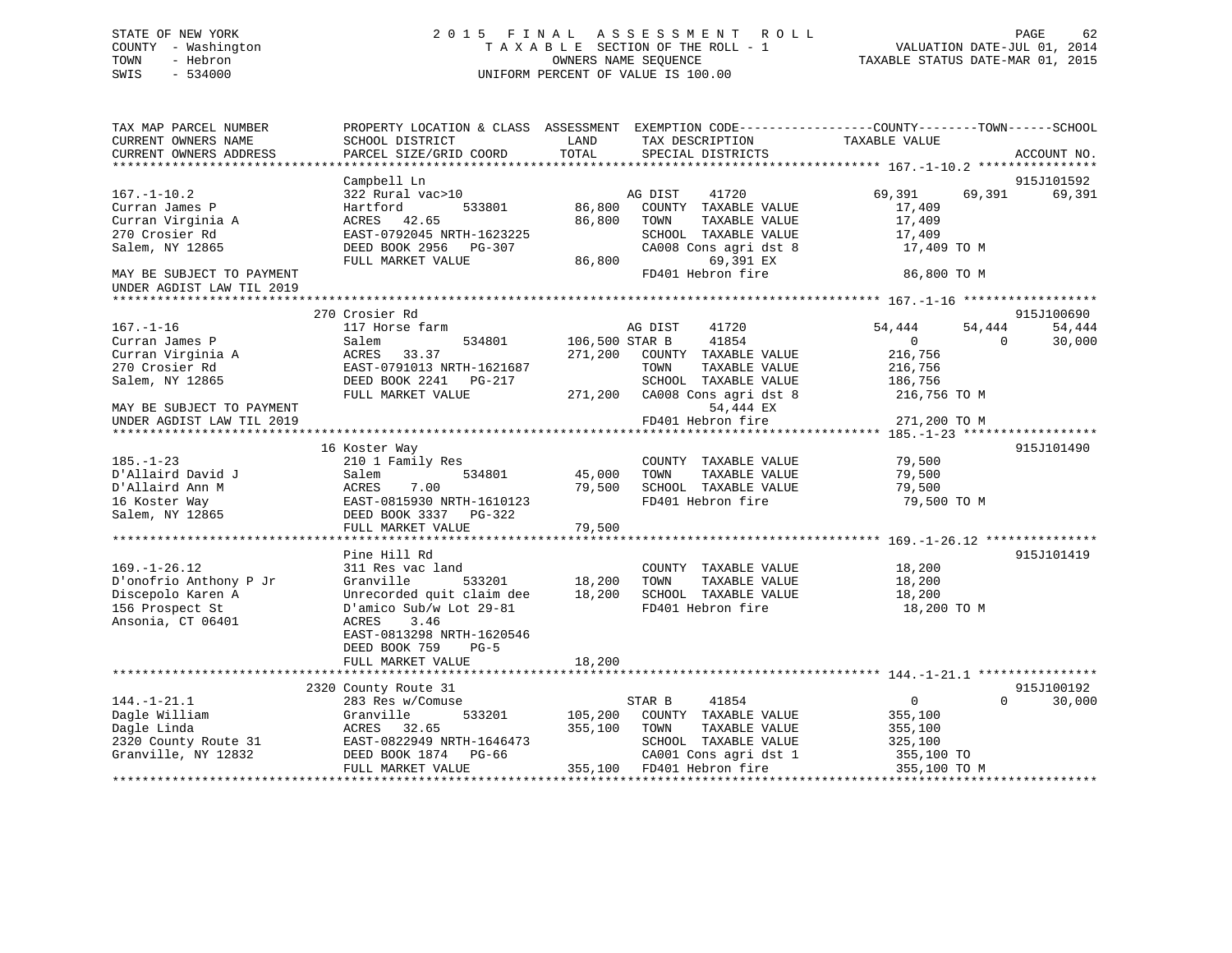## STATE OF NEW YORK 2 0 1 5 F I N A L A S S E S S M E N T R O L L PAGE 63 COUNTY - Washington T A X A B L E SECTION OF THE ROLL - 1 VALUATION DATE-JUL 01, 2014 TOWN - Hebron OWNERS NAME SEQUENCE TAXABLE STATUS DATE-MAR 01, 2015 SWIS - 534000 UNIFORM PERCENT OF VALUE IS 100.00

| TAX MAP PARCEL NUMBER<br>CURRENT OWNERS NAME<br>CURRENT OWNERS ADDRESS                                           | PROPERTY LOCATION & CLASS ASSESSMENT<br>SCHOOL DISTRICT<br>PARCEL SIZE/GRID COORD                                                                                                                                               | LAND<br>TOTAL                | EXEMPTION CODE-----------------COUNTY-------TOWN------SCHOOL<br>TAX DESCRIPTION<br>SPECIAL DISTRICTS                                  | TAXABLE VALUE                                                                     | ACCOUNT NO.                                    |
|------------------------------------------------------------------------------------------------------------------|---------------------------------------------------------------------------------------------------------------------------------------------------------------------------------------------------------------------------------|------------------------------|---------------------------------------------------------------------------------------------------------------------------------------|-----------------------------------------------------------------------------------|------------------------------------------------|
|                                                                                                                  |                                                                                                                                                                                                                                 |                              |                                                                                                                                       |                                                                                   |                                                |
| $143. - 1 - 16.1$<br>Daigle Kevin<br>Daigle Donna<br>PO Box 276<br>Granville, NY 12832                           | 91 East Green Pond Way<br>210 1 Family Res - WTRFNT<br>Granville<br>533201<br>5.10<br>ACRES<br>EAST-0816091 NRTH-1642813<br>DEED BOOK 2613<br>PG-350                                                                            | 85,700<br>262,600            | STAR B<br>41854<br>COUNTY TAXABLE VALUE<br>TOWN<br>TAXABLE VALUE<br>SCHOOL TAXABLE VALUE<br>FD401 Hebron fire                         | $\mathbf{0}$<br>262,600<br>262,600<br>232,600<br>262,600 TO M                     | 915J101348<br>$\Omega$<br>30,000               |
|                                                                                                                  | FULL MARKET VALUE                                                                                                                                                                                                               | 262,600                      |                                                                                                                                       |                                                                                   |                                                |
| $152 - 2 - 39$<br>Daley Fred<br>Daley Stern<br>13 Cemetery Ln<br>Granville, NY 12832                             | 13 Cemetery Ln<br>210 1 Family Res<br>533201<br>Granville<br>4.16<br>ACRES<br>EAST-0813859 NRTH-1634776<br>DEED BOOK 793<br>$PG-133$<br>FULL MARKET VALUE                                                                       | 48,000<br>134,700<br>134,700 | COUNTY TAXABLE VALUE<br>TOWN<br>TAXABLE VALUE<br>SCHOOL TAXABLE VALUE<br>CA008 Cons agri dst 8<br>FD401 Hebron fire                   | 134,700<br>134,700<br>134,700<br>134,700 TO M<br>134,700 TO M                     | 915J101248                                     |
|                                                                                                                  |                                                                                                                                                                                                                                 |                              |                                                                                                                                       |                                                                                   |                                                |
| $178. - 1 - 18$<br>Daly Robert J<br>Daly Ann D<br>527 Tiplady Rd<br>Granville, NY 12832<br>$159. - 1 - 25.7$     | 527 Tiplady Rd<br>240 Rural res<br>Salem<br>534801<br>$1$ ot $1$<br>ACRES<br>27.40<br>EAST-0817994 NRTH-1612386<br>DEED BOOK 898<br>PG-207<br>FULL MARKET VALUE<br>************************<br>Mountain Way<br>314 Rural vac<10 | 95,700<br>281,800<br>281,800 | 41854<br>STAR B<br>COUNTY TAXABLE VALUE<br>TOWN<br>TAXABLE VALUE<br>SCHOOL TAXABLE VALUE<br>FD401 Hebron fire<br>COUNTY TAXABLE VALUE | $\mathbf{0}$<br>281,800<br>281,800<br>251,800<br>281,800 TO M<br>2,300            | 915J101378<br>30,000<br>$\Omega$<br>915J101696 |
| Darfler Pond Association<br>Tybor Joseph&Dunphy, Debor<br>Dan Fowler<br>28 Hill St<br>Greenwich, NY 12834        | Hartford<br>533801<br>605/243;614/319;649/170<br>1830/347;2430/147;2815/30<br>ACRES<br>3.00<br>EAST-0795529 NRTH-1627513<br>DEED BOOK 2162<br>PG-341<br>FULL MARKET VALUE<br>************************                           | 2,300<br>2,300<br>2,300      | TOWN<br>TAXABLE VALUE<br>SCHOOL TAXABLE VALUE<br>FD401 Hebron fire                                                                    | 2,300<br>2,300<br>2,300 TO M<br>******************************* 159. -1-25.16 *** |                                                |
|                                                                                                                  | Darfler Ln W/s                                                                                                                                                                                                                  |                              |                                                                                                                                       |                                                                                   | 915J101705                                     |
| $159. - 1 - 25.16$<br>Darfler Pond Association<br>Longo Karen<br>Dan Flower<br>28 Hill St<br>Greenwich, NY 12834 | 692 Road/str/hwy<br>Hartford<br>533801<br>605/243;614/319;649/170<br>1830/347;2815/304;2430/14<br>ACRES<br>2.10<br>EAST-0796197 NRTH-1627599<br>DEED BOOK 3513<br>PG-259                                                        | 1,240<br>1,240               | COUNTY TAXABLE VALUE<br>TAXABLE VALUE<br>TOWN<br>SCHOOL TAXABLE VALUE<br>FD401 Hebron fire                                            | 1,240<br>1,240<br>1,240<br>1,240 TO M                                             |                                                |
| PRIOR OWNER ON 3/01/2015<br>Darfler Pond Association                                                             | FULL MARKET VALUE                                                                                                                                                                                                               | 1,240                        |                                                                                                                                       |                                                                                   |                                                |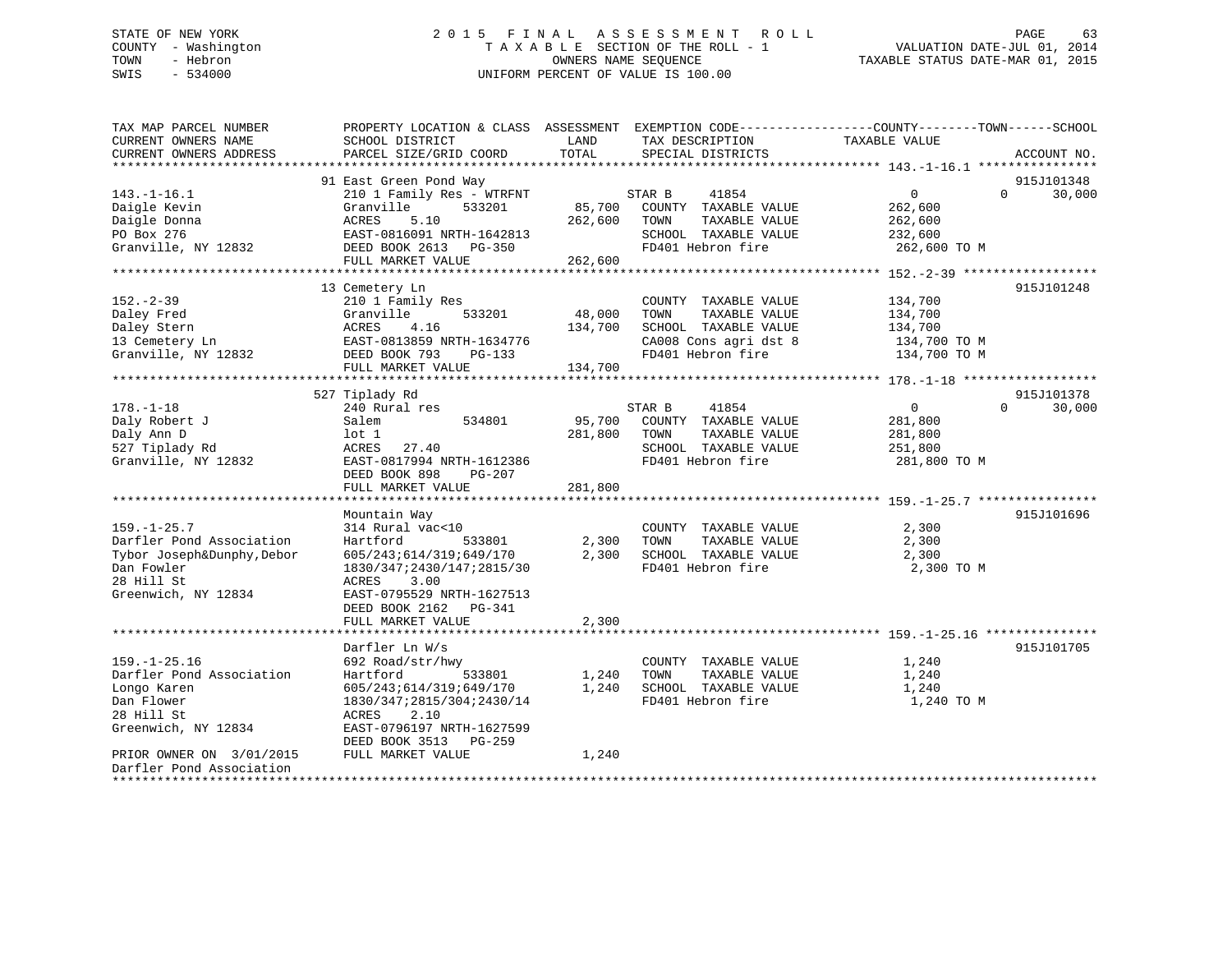## STATE OF NEW YORK 2 0 1 5 F I N A L A S S E S S M E N T R O L L PAGE 64 COUNTY - Washington T A X A B L E SECTION OF THE ROLL - 1 VALUATION DATE-JUL 01, 2014 TOWN - Hebron OWNERS NAME SEQUENCE TAXABLE STATUS DATE-MAR 01, 2015 SWIS - 534000 UNIFORM PERCENT OF VALUE IS 100.00

| TAX MAP PARCEL NUMBER<br>CURRENT OWNERS NAME | PROPERTY LOCATION & CLASS ASSESSMENT EXEMPTION CODE---------------COUNTY-------TOWN-----SCHOOL<br>SCHOOL DISTRICT | LAND             | TAX DESCRIPTION                                      | TAXABLE VALUE    |                    |
|----------------------------------------------|-------------------------------------------------------------------------------------------------------------------|------------------|------------------------------------------------------|------------------|--------------------|
| CURRENT OWNERS ADDRESS                       | PARCEL SIZE/GRID COORD                                                                                            | TOTAL            | SPECIAL DISTRICTS                                    |                  | ACCOUNT NO.        |
|                                              | 6870 State Route 22                                                                                               |                  |                                                      |                  | 915J100557         |
| $170. - 1 - 18$                              | 210 1 Family Res                                                                                                  |                  | STAR B<br>41854                                      | 0                | 30,000<br>$\cap$   |
| Darrah Raymond J                             | Granville<br>533201                                                                                               |                  | 43,100 COUNTY TAXABLE VALUE                          | 103,700          |                    |
| Darrah Lori A                                | 5.70 BANK<br>ACRES                                                                                                | 999 103,700 TOWN | TAXABLE VALUE                                        | 103,700          |                    |
| 6870 State Route 22                          | ACRES 5.70 BANK 999<br>EAST-0816605 NRTH-1623402                                                                  |                  | SCHOOL TAXABLE VALUE                                 | 73,700           |                    |
| Salem, NY 12865                              | DEED BOOK 700<br>PG-242                                                                                           | $\mathcal{L}$    | FD401 Hebron fire                                    | 103,700 TO M     |                    |
|                                              | FULL MARKET VALUE                                                                                                 | 103,700          |                                                      |                  |                    |
|                                              |                                                                                                                   |                  |                                                      |                  |                    |
|                                              | Rykowski Ln                                                                                                       |                  |                                                      |                  | 915J100440         |
| $161. - 2 - 4$                               | 322 Rural vac>10                                                                                                  |                  | COUNTY TAXABLE VALUE                                 | 57,400           |                    |
| Das Pankaj                                   | Granville<br>533201                                                                                               | 57,400           | TAXABLE VALUE<br>TOWN                                | 57,400           |                    |
| 4028 Mahaila Ave Apt D                       | ACRES 29.90                                                                                                       | 57,400           | SCHOOL TAXABLE VALUE                                 | 57,400           |                    |
| SanDiego, CA 92122                           | EAST-0820769 NRTH-1626237                                                                                         |                  | FD401 Hebron fire                                    | 57,400 TO M      |                    |
|                                              | DEED BOOK 771<br>$PG-11$                                                                                          |                  |                                                      |                  |                    |
|                                              | FULL MARKET VALUE                                                                                                 | 57,400           |                                                      |                  |                    |
|                                              |                                                                                                                   |                  |                                                      |                  |                    |
|                                              | 2001 County Route 31                                                                                              |                  |                                                      |                  | 915J101453         |
| $144. - 1 - 37.9$                            | 314 Rural vac<10                                                                                                  |                  | COUNTY TAXABLE VALUE                                 | 21,700           |                    |
| Daurio Joseph P                              | Granville<br>533201                                                                                               | 21,700 TOWN      | TAXABLE VALUE                                        | 21,700           |                    |
| 4 Dandelion Dr                               |                                                                                                                   | 21,700           | SCHOOL TAXABLE VALUE                                 | 21,700           |                    |
| Wilton, NY 12831                             | ACRES 2.69<br>EAST-0818037 NRTH-1641734                                                                           |                  | FD401 Hebron fire                                    | 21,700 TO M      |                    |
|                                              | DEED BOOK 3179 PG-243                                                                                             |                  |                                                      |                  |                    |
|                                              | FULL MARKET VALUE                                                                                                 | 21,700           |                                                      |                  |                    |
|                                              |                                                                                                                   |                  |                                                      |                  |                    |
|                                              | 38 Higgins Rd                                                                                                     |                  |                                                      |                  |                    |
| $161. - 2 - 9.2$                             | 210 1 Family Res                                                                                                  |                  | STAR B<br>41854                                      | $\overline{0}$   | 30,000<br>$\Omega$ |
| David Dennis                                 | 533201<br>Granville                                                                                               |                  | 44,000 COUNTY TAXABLE VALUE                          | 97,000           |                    |
| 38 Higgins Rd                                | lot 5                                                                                                             | 97,000 TOWN      | TAXABLE VALUE                                        | 97,000           |                    |
| Granville, NY 12832                          | 892/95                                                                                                            |                  | SCHOOL TAXABLE VALUE                                 | 67,000           |                    |
|                                              | 6.32<br>ACRES                                                                                                     |                  | FD401 Hebron fire                                    | 97,000 TO M      |                    |
|                                              | EAST-0818155 NRTH-1625182                                                                                         |                  |                                                      |                  |                    |
|                                              | DEED BOOK 892<br><b>PG-95</b>                                                                                     |                  |                                                      |                  |                    |
|                                              | FULL MARKET VALUE                                                                                                 | 97,000           |                                                      |                  |                    |
|                                              |                                                                                                                   |                  |                                                      |                  |                    |
|                                              | Chamberlin Mills Rd                                                                                               |                  |                                                      |                  | 915J100601         |
| $177. - 1 - 6.1$                             | 312 Vac w/imprv<br>534801                                                                                         | 36,300           | COUNTY TAXABLE VALUE                                 | 49,200<br>49,200 |                    |
| Davis Donald                                 | Salem                                                                                                             | 49,200           | TAXABLE VALUE<br>TOWN<br>SCHOOL TAXABLE VALUE 49,200 |                  |                    |
| Davis Elaine                                 | Lot 4                                                                                                             |                  |                                                      |                  |                    |
| 908 Chamberlin Mills Rd                      | 783/177                                                                                                           |                  | FD401 Hebron fire                                    | 49,200 TO M      |                    |
| Salem, NY 12865                              | ACRES 39.20<br>EAST-0810186 NRTH-1613861                                                                          |                  |                                                      |                  |                    |
|                                              |                                                                                                                   |                  |                                                      |                  |                    |
|                                              | DEED BOOK 712<br>$PG-223$                                                                                         |                  |                                                      |                  |                    |
|                                              | FULL MARKET VALUE                                                                                                 | 49,200           |                                                      |                  |                    |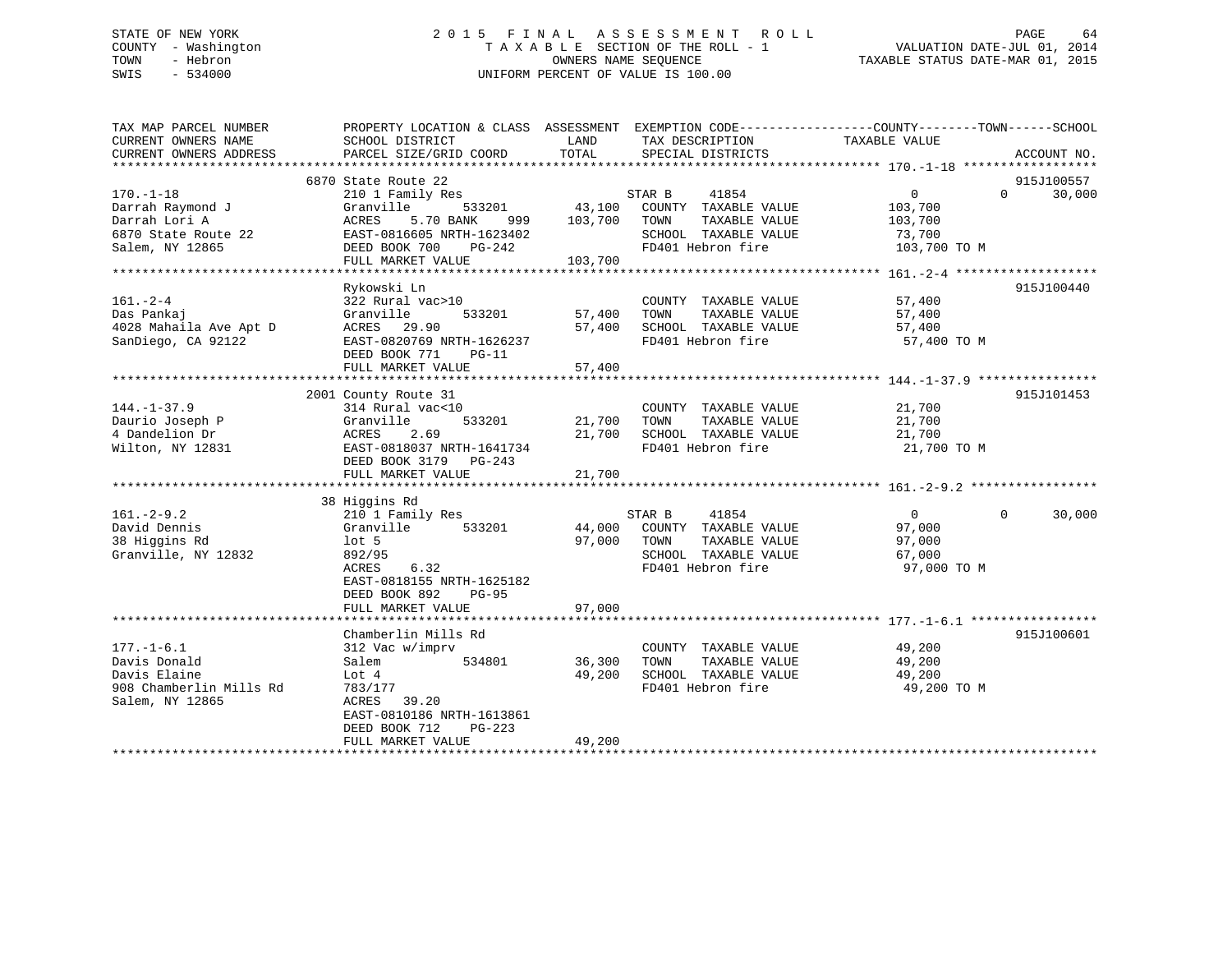## STATE OF NEW YORK 2 0 1 5 F I N A L A S S E S S M E N T R O L L PAGE 65 COUNTY - Washington T A X A B L E SECTION OF THE ROLL - 1 VALUATION DATE-JUL 01, 2014 TOWN - Hebron OWNERS NAME SEQUENCE TAXABLE STATUS DATE-MAR 01, 2015 SWIS - 534000 UNIFORM PERCENT OF VALUE IS 100.00

| TAX MAP PARCEL NUMBER<br>CURRENT OWNERS NAME<br>CURRENT OWNERS ADDRESS                              | PROPERTY LOCATION & CLASS ASSESSMENT<br>SCHOOL DISTRICT<br>PARCEL SIZE/GRID COORD                                                                                                                                              | LAND<br>TOTAL                | TAX DESCRIPTION<br>SPECIAL DISTRICTS                                                                          | EXEMPTION CODE-----------------COUNTY-------TOWN------SCHOOL<br>TAXABLE VALUE | ACCOUNT NO.          |
|-----------------------------------------------------------------------------------------------------|--------------------------------------------------------------------------------------------------------------------------------------------------------------------------------------------------------------------------------|------------------------------|---------------------------------------------------------------------------------------------------------------|-------------------------------------------------------------------------------|----------------------|
| $177. - 1 - 6.15$<br>Davis Donald<br>Davis Elaine<br>908 Chamberlain Mills Rd<br>Salem, NY 12865    | 49 Tiplady Rd<br>240 Rural res<br>Salem<br>534801<br>ACRES<br>40.70<br>EAST-0810020 NRTH-1612434<br>DEED BOOK 845<br>$PG-95$<br>FULL MARKET VALUE                                                                              | 90,900<br>169,200<br>169,200 | COUNTY TAXABLE VALUE<br>TOWN<br>TAXABLE VALUE<br>SCHOOL TAXABLE VALUE<br>FD401 Hebron fire                    | 169,200<br>169,200<br>169,200<br>169,200 TO M                                 | 915J101827           |
| $177. - 1 - 6.36$<br>Davis Donald<br>Davis Elaine<br>908 Chamberlin Mills Rd<br>Salem, NY 12865     | 908 Chamberlin Mills Rd<br>210 1 Family Res<br>534801<br>Salem<br>lot 1<br>Hebron Valley Sub/ 29#82<br>FRNT 216.00 DPTH 157.00<br>0.78<br>ACRES<br>EAST-0808665 NRTH-1613277<br>DEED BOOK 712<br>PG-221<br>FULL MARKET VALUE   | 31,100<br>118,500<br>118,500 | STAR B<br>41854<br>COUNTY TAXABLE VALUE<br>TOWN<br>TAXABLE VALUE<br>SCHOOL TAXABLE VALUE<br>FD401 Hebron fire | 0<br>$\Omega$<br>118,500<br>118,500<br>88,500<br>118,500 TO M                 | 915J100601<br>30,000 |
| $177. - 1 - 6.37$<br>Davis Donald<br>Davis Elaine<br>908 Chamberlin Mills Rd<br>Salem, NY 12865     | 916 Chamberlin Mills Rd<br>210 1 Family Res<br>534801<br>Salem<br>Hebron Valley Sub/ 29#82<br>Lot 2<br>FRNT 180.00 DPTH 117.00<br>0.48<br>ACRES<br>EAST-0808810 NRTH-1613200<br>DEED BOOK 712<br>$PG-223$<br>FULL MARKET VALUE | 29,500<br>76,000<br>76,000   | COUNTY TAXABLE VALUE<br>TAXABLE VALUE<br>TOWN<br>SCHOOL TAXABLE VALUE<br>FD401 Hebron fire                    | 76,000<br>76,000<br>76,000<br>76,000 TO M                                     | 915J100601           |
| $177. - 1 - 6.8$<br>Davis Donald L<br>Davis Elaine J<br>908 Chamberlain Mills Rd<br>Salem, NY 12865 | Chamberlin Mills Rd/n Off<br>314 Rural vac<10<br>Salem<br>534801<br>Lot 1/Waterfront/row<br>6.04<br>ACRES<br>EAST-0810612 NRTH-1615854<br>DEED BOOK 805<br>$PG-229$<br>FULL MARKET VALUE                                       | 4,500<br>4,500<br>4,500      | COUNTY TAXABLE VALUE<br>TAXABLE VALUE<br>TOWN<br>SCHOOL TAXABLE VALUE<br>FD401 Hebron fire                    | 4,500<br>4,500<br>4,500<br>4,500 TO M                                         | 915J101538           |
| $143. - 1 - 5.1$<br>Davis John G<br>Davis Susan W<br>311 Gurney Ln<br>Queensbury, NY 12804          | *****************************<br>East Green Pond Way<br>311 Res vac land - WTRFNT<br>Granville<br>533201<br>FRNT 475.00 DPTH<br>ACRES<br>0.98<br>EAST-0815369 NRTH-1644615<br>DEED BOOK 739<br>PG-118<br>FULL MARKET VALUE     | 99,800<br>99,800<br>99,800   | COUNTY TAXABLE VALUE<br>TAXABLE VALUE<br>TOWN<br>SCHOOL TAXABLE VALUE<br>FD401 Hebron fire                    | 99,800<br>99,800<br>99,800<br>99,800 TO M                                     |                      |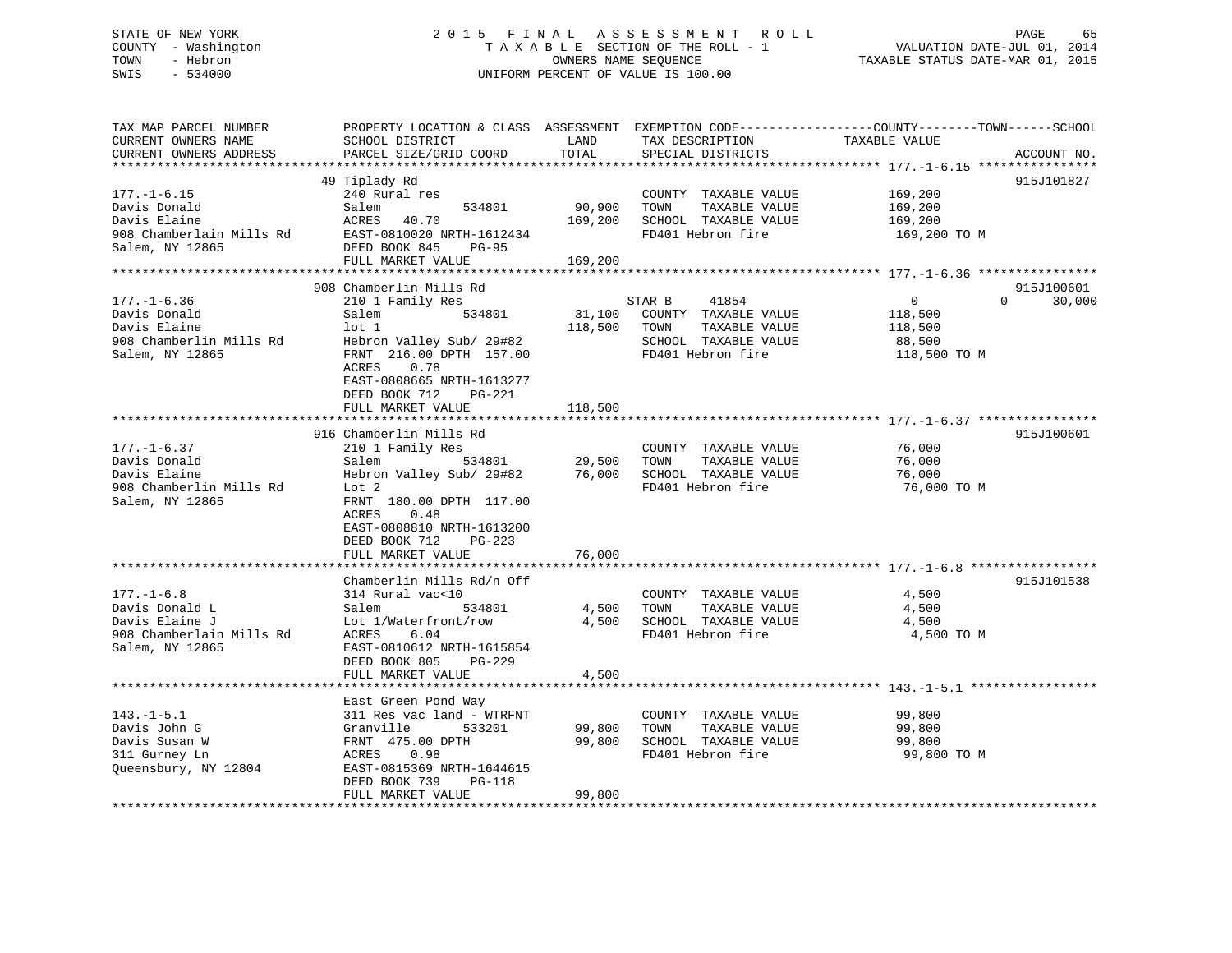## STATE OF NEW YORK 2 0 1 5 F I N A L A S S E S S M E N T R O L L PAGE 66 COUNTY - Washington T A X A B L E SECTION OF THE ROLL - 1 VALUATION DATE-JUL 01, 2014 TOWN - Hebron OWNERS NAME SEQUENCE TAXABLE STATUS DATE-MAR 01, 2015 SWIS - 534000 UNIFORM PERCENT OF VALUE IS 100.00

| TAX MAP PARCEL NUMBER                         | PROPERTY LOCATION & CLASS ASSESSMENT      |               | EXEMPTION CODE----------------COUNTY-------TOWN------SCHOOL |                   |                                  |
|-----------------------------------------------|-------------------------------------------|---------------|-------------------------------------------------------------|-------------------|----------------------------------|
| CURRENT OWNERS NAME<br>CURRENT OWNERS ADDRESS | SCHOOL DISTRICT<br>PARCEL SIZE/GRID COORD | LAND<br>TOTAL | TAX DESCRIPTION<br>SPECIAL DISTRICTS                        | TAXABLE VALUE     | ACCOUNT NO.                      |
|                                               |                                           |               |                                                             |                   |                                  |
|                                               | 7 Higgins Rd                              |               |                                                             |                   | 915J101710                       |
| $161. - 2 - 7.1$                              | 312 Vac w/imprv                           |               | COUNTY TAXABLE VALUE                                        | 42,800            |                                  |
| Davis Mark                                    | 533201<br>Granville                       | 35,700        | TAXABLE VALUE<br>TOWN                                       | 42,800            |                                  |
| 7 Higgins Rd                                  | ACRES<br>2.50 BANK<br>998                 | 42,800        | SCHOOL TAXABLE VALUE                                        | 42,800            |                                  |
| Granville, NY 12832                           | EAST-0817575 NRTH-1626333                 |               | FD401 Hebron fire                                           | 42,800 TO M       |                                  |
|                                               | DEED BOOK 2327 PG-241                     |               |                                                             |                   |                                  |
|                                               | FULL MARKET VALUE                         | 42,800        |                                                             |                   |                                  |
|                                               |                                           |               |                                                             |                   |                                  |
|                                               | 21 Higgins Rd                             |               |                                                             |                   | 915J100511                       |
| $161. - 2 - 7$                                | 270 Mfg housing                           |               | COUNTY TAXABLE VALUE                                        | 52,000            |                                  |
| Davis Mark A                                  | 533201<br>Granville                       | 37,800        | TAXABLE VALUE<br>TOWN                                       | 52,000            |                                  |
| 7 Higgins Rd                                  | sub lot C                                 | 52,000        | SCHOOL TAXABLE VALUE                                        | 52,000            |                                  |
| Granville, NY 12832                           | ACRES 3.31                                |               | FD401 Hebron fire                                           | 52,000 TO M       |                                  |
|                                               | EAST-0817925 NRTH-1626606                 |               |                                                             |                   |                                  |
|                                               | DEED BOOK 3447<br>PG-316                  |               |                                                             |                   |                                  |
|                                               | FULL MARKET VALUE                         | 52,000        |                                                             |                   |                                  |
|                                               |                                           |               |                                                             |                   |                                  |
|                                               | 344 Liebig Rd                             |               | 41854                                                       | $\overline{0}$    | 935J101624<br>30,000<br>$\Omega$ |
| $143. - 1 - 39.2$<br>Davis Robert L Jr        | 210 1 Family Res<br>Granville<br>533201   | 52,200        | STAR B<br>COUNTY TAXABLE VALUE                              | 152,500           |                                  |
| Kibling Trishia L                             | ACRES<br>5.10                             | 152,500       | TAXABLE VALUE<br>TOWN                                       | 152,500           |                                  |
| 344 Liebig Rd                                 | EAST-0806649 NRTH-1645122                 |               | SCHOOL TAXABLE VALUE                                        | 122,500           |                                  |
| Granville, NY 12832                           | DEED BOOK 3203 PG-214                     |               | FD401 Hebron fire                                           | 152,500 TO M      |                                  |
|                                               | FULL MARKET VALUE                         | 152,500       |                                                             |                   |                                  |
|                                               |                                           |               |                                                             |                   |                                  |
|                                               | 120 James Rd                              |               |                                                             |                   | 915J101143                       |
| $159. - 1 - 3.3$                              | 322 Rural vac>10                          |               | COUNTY TAXABLE VALUE                                        | 7,700             |                                  |
| Dawley Michael                                | 533801<br>Hartford                        | 7,700         | TAXABLE VALUE<br>TOWN                                       | 7,700             |                                  |
| Dawley Ronald P                               | ACRES 10.20                               | 7,700         | SCHOOL TAXABLE VALUE                                        | 7,700             |                                  |
| c/o Ronald Dawley                             | EAST-0793517 NRTH-1631148                 |               | FD401 Hebron fire                                           | 7,700 TO M        |                                  |
| 3175 State Route 22                           | DEED BOOK 2596<br>$PG-5$                  |               |                                                             |                   |                                  |
| Cambridge, NY 12816                           | FULL MARKET VALUE                         | 7,700         |                                                             |                   |                                  |
|                                               |                                           |               |                                                             |                   |                                  |
|                                               | 4022 County Route 30                      |               |                                                             |                   | 915J100181                       |
| $167. - 1 - 37$                               | 240 Rural res                             |               | STAR B<br>41854                                             | $0 \qquad \qquad$ | $\Omega$<br>30,000               |
| Day W. Marvin                                 | Hartford<br>533801                        | 101,700       | COUNTY TAXABLE VALUE                                        | 193,000           |                                  |
| Day Albert                                    | Lot 4                                     | 193,000       | TOWN<br>TAXABLE VALUE                                       | 193,000           |                                  |
| 4022 County Route 30                          | 30.74<br>ACRES                            |               | SCHOOL TAXABLE VALUE                                        | 163,000           |                                  |
| Salem, NY 12865                               | EAST-0788714 NRTH-1623425                 |               | FD401 Hebron fire                                           | 193,000 TO M      |                                  |
|                                               | DEED BOOK 2181    PG-51                   |               |                                                             |                   |                                  |
|                                               | FULL MARKET VALUE                         | 193,000       |                                                             |                   |                                  |
|                                               |                                           |               |                                                             |                   |                                  |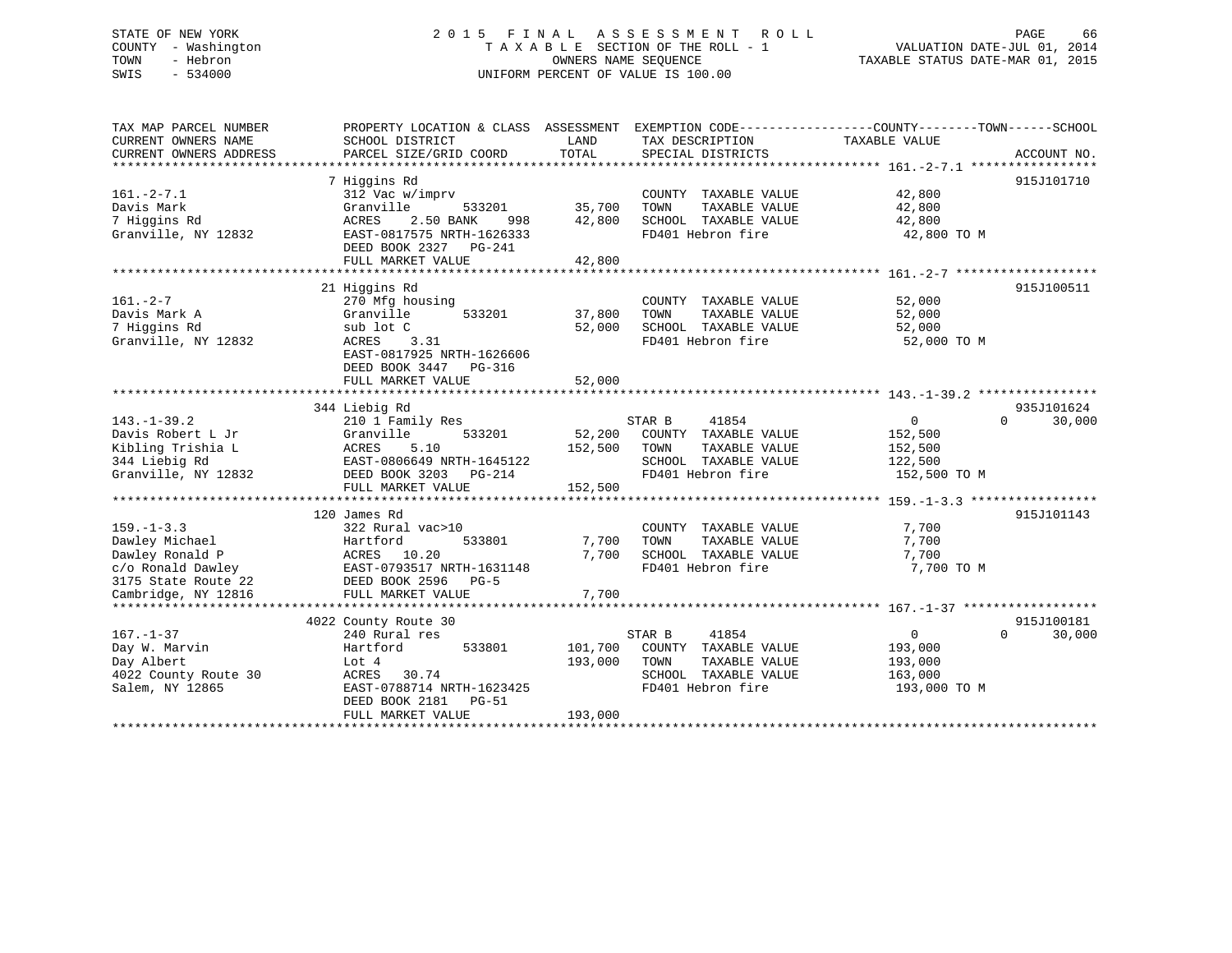## STATE OF NEW YORK 2 0 1 5 F I N A L A S S E S S M E N T R O L L PAGE 67 COUNTY - Washington T A X A B L E SECTION OF THE ROLL - 1 VALUATION DATE-JUL 01, 2014 TOWN - Hebron OWNERS NAME SEQUENCE TAXABLE STATUS DATE-MAR 01, 2015 SWIS - 534000 UNIFORM PERCENT OF VALUE IS 100.00

TAX MAP PARCEL NUMBER PROPERTY LOCATION & CLASS ASSESSMENT EXEMPTION CODE------------------COUNTY--------TOWN------SCHOOL CURRENT OWNERS NAME SCHOOL DISTRICT THE LAND TAX DESCRIPTION TAXABLE VALUE CURRENT OWNERS ADDRESS PARCEL SIZE/GRID COORD TOTAL SPECIAL DISTRICTS ACCOUNT NO. \*\*\*\*\*\*\*\*\*\*\*\*\*\*\*\*\*\*\*\*\*\*\*\*\*\*\*\*\*\*\*\*\*\*\*\*\*\*\*\*\*\*\*\*\*\*\*\*\*\*\*\*\*\*\*\*\*\*\*\*\*\*\*\*\*\*\*\*\*\*\*\*\*\*\*\*\*\*\*\*\*\*\*\*\*\*\*\*\*\*\*\*\*\*\*\*\*\*\*\*\*\*\* 159.-1-12 \*\*\*\*\*\*\*\*\*\*\*\*\*\*\*\*\*\* County Route 31/W Off 915J100184 159.-1-12 314 Rural vac<10 COUNTY TAXABLE VALUE 12,000 Deane Michael Granville 533201 12,000 TOWN TAXABLE VALUE 12,000 Goldblatt Marty ACRES 16.00 12,000 SCHOOL TAXABLE VALUE 12,000 11500 Tennessee Ave 127 EAST-0801404 NRTH-1630404 CA008 Cons agri dst 8 12,000 TO M Los Angeles, CA 90064 DEED BOOK 614 PG-350 FD401 Hebron fire 12,000 TO M FULL MARKET VALUE 12,000 \*\*\*\*\*\*\*\*\*\*\*\*\*\*\*\*\*\*\*\*\*\*\*\*\*\*\*\*\*\*\*\*\*\*\*\*\*\*\*\*\*\*\*\*\*\*\*\*\*\*\*\*\*\*\*\*\*\*\*\*\*\*\*\*\*\*\*\*\*\*\*\*\*\*\*\*\*\*\*\*\*\*\*\*\*\*\*\*\*\*\*\*\*\*\*\*\*\*\*\*\*\*\* 185.-1-14.5 \*\*\*\*\*\*\*\*\*\*\*\*\*\*\*\* Shale Mtn Way 915J100676 185.-1-14.5 314 Rural vac<10 COUNTY TAXABLE VALUE 29,300 Deberg Susan Marie Salem 534801 29,300 TOWN TAXABLE VALUE 29,300 Dunham William E Thompson Sub/ 29#87 Lot 5 29,300 SCHOOL TAXABLE VALUE 29,300 PO Box 746 ACRES 9.85 CA008 Cons agri dst 8 29,300 TO M Salem, NY 12865 EAST-0815598 NRTH-1603971 FD401 Hebron fire 29,300 TO M DEED BOOK 2222 PG-289 FULL MARKET VALUE 29,300 \*\*\*\*\*\*\*\*\*\*\*\*\*\*\*\*\*\*\*\*\*\*\*\*\*\*\*\*\*\*\*\*\*\*\*\*\*\*\*\*\*\*\*\*\*\*\*\*\*\*\*\*\*\*\*\*\*\*\*\*\*\*\*\*\*\*\*\*\*\*\*\*\*\*\*\*\*\*\*\*\*\*\*\*\*\*\*\*\*\*\*\*\*\*\*\*\*\*\*\*\*\*\* 183.2-1-11 \*\*\*\*\*\*\*\*\*\*\*\*\*\*\*\*\* 2239 County Route 47 915J101170 183.2-1-11 314 Rural vac<10 COUNTY TAXABLE VALUE 39,200 Debonis Louis Salem 534801 39,200 TOWN TAXABLE VALUE 39,200 Debonis Mary ACRES 8.60 39,200 SCHOOL TAXABLE VALUE 39,200 84 Lenox Ave EAST-0787372 NRTH-1608573 FD401 Hebron fire 39,200 TO M Bronxville, NY 10708 DEED BOOK 929 PG-70 FULL MARKET VALUE 39,200 \*\*\*\*\*\*\*\*\*\*\*\*\*\*\*\*\*\*\*\*\*\*\*\*\*\*\*\*\*\*\*\*\*\*\*\*\*\*\*\*\*\*\*\*\*\*\*\*\*\*\*\*\*\*\*\*\*\*\*\*\*\*\*\*\*\*\*\*\*\*\*\*\*\*\*\*\*\*\*\*\*\*\*\*\*\*\*\*\*\*\*\*\*\*\*\*\*\*\*\*\*\*\* 161.-2-13 \*\*\*\*\*\*\*\*\*\*\*\*\*\*\*\*\*\* 7011 State Route 22 915J100009161.-2-13 220 2 Family Res COUNTY TAXABLE VALUE 71,600 Decosimo Arnold Granville 533201 24,100 TOWN TAXABLE VALUE 71,600 Po Box 277 CHO Box 277 FRNT 85.00 DPTH 135.00 700 SCHOOL TAXABLE VALUE 71,600 Granville, NY 12832 EAST-0817338 NRTH-1626769 FD401 Hebron fire 71,600 TO M DEED BOOK 820 PG-155 FULL MARKET VALUE 71,600 \*\*\*\*\*\*\*\*\*\*\*\*\*\*\*\*\*\*\*\*\*\*\*\*\*\*\*\*\*\*\*\*\*\*\*\*\*\*\*\*\*\*\*\*\*\*\*\*\*\*\*\*\*\*\*\*\*\*\*\*\*\*\*\*\*\*\*\*\*\*\*\*\*\*\*\*\*\*\*\*\*\*\*\*\*\*\*\*\*\*\*\*\*\*\*\*\*\*\*\*\*\*\* 161.-2-3.15 \*\*\*\*\*\*\*\*\*\*\*\*\*\*\*\* Rykowski Ln/Off 161.-2-3.15 314 Rural vac<10 COUNTY TAXABLE VALUE 500Delaney John W Jr Granville 533201 500 TOWN TAXABLE VALUE 500 715 Higgins Rd Filed survey 12556 500 SCHOOL TAXABLE VALUE 500 Granville, NY 12832 FRNT 88.00 DPTH 678.00 FD401 Hebron fire 500 TO M ACRES 0.68 EAST-0821728 NRTH-1625060 DEED BOOK 3396 PG-195FIILL MARKET VALUE 500 \*\*\*\*\*\*\*\*\*\*\*\*\*\*\*\*\*\*\*\*\*\*\*\*\*\*\*\*\*\*\*\*\*\*\*\*\*\*\*\*\*\*\*\*\*\*\*\*\*\*\*\*\*\*\*\*\*\*\*\*\*\*\*\*\*\*\*\*\*\*\*\*\*\*\*\*\*\*\*\*\*\*\*\*\*\*\*\*\*\*\*\*\*\*\*\*\*\*\*\*\*\*\*\*\*\*\*\*\*\*\*\*\*\*\*\*\*\*\*\*\*\*\*\*\*\*\*\*\*\*\*\*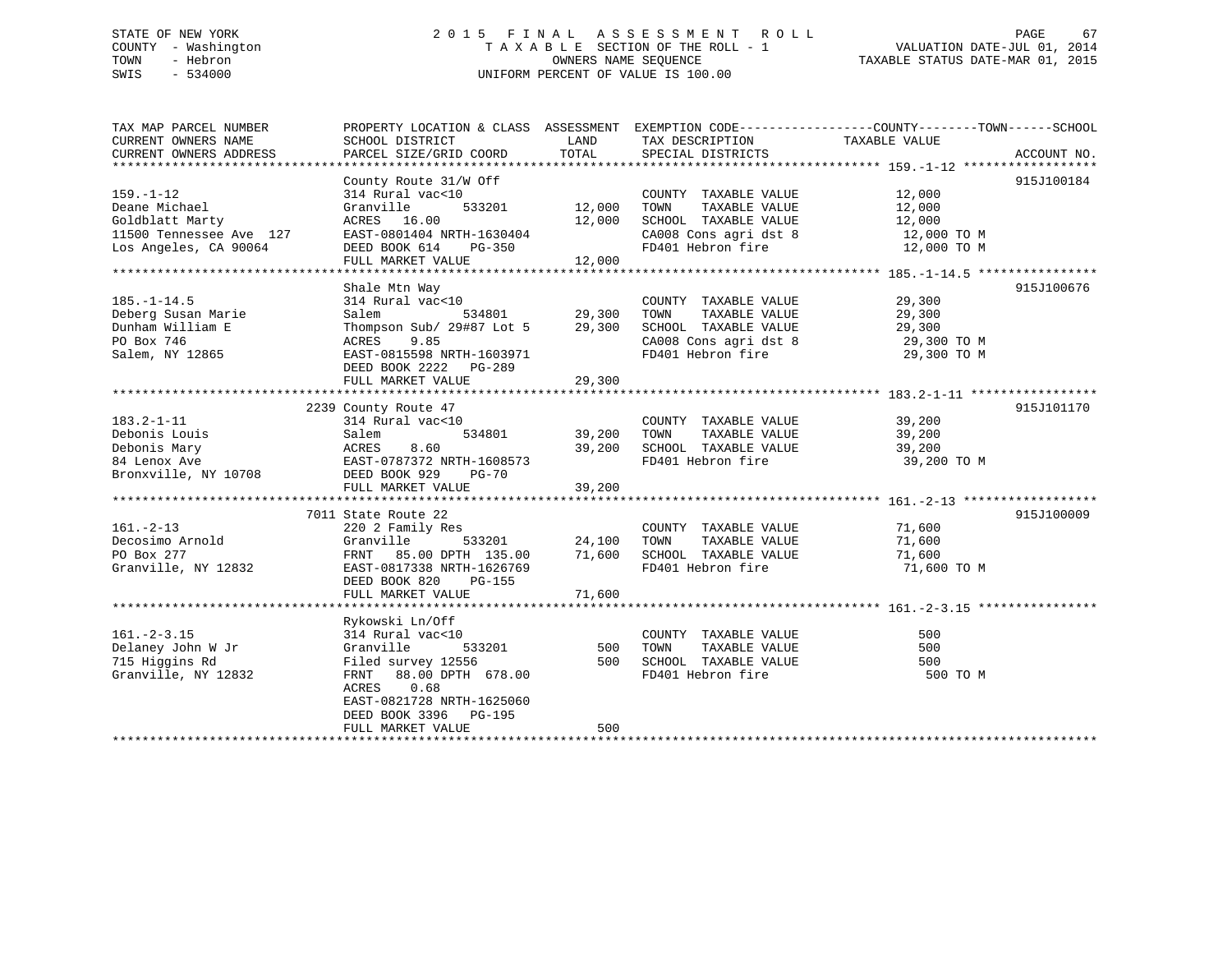## STATE OF NEW YORK 2 0 1 5 F I N A L A S S E S S M E N T R O L L PAGE 68 COUNTY - Washington T A X A B L E SECTION OF THE ROLL - 1 VALUATION DATE-JUL 01, 2014 TOWN - Hebron OWNERS NAME SEQUENCE TAXABLE STATUS DATE-MAR 01, 2015 SWIS - 534000 UNIFORM PERCENT OF VALUE IS 100.00

| TAX MAP PARCEL NUMBER<br>CURRENT OWNERS NAME<br>CURRENT OWNERS ADDRESS | PROPERTY LOCATION & CLASS ASSESSMENT<br>SCHOOL DISTRICT<br>PARCEL SIZE/GRID COORD | LAND<br>TOTAL | EXEMPTION CODE----------------COUNTY-------TOWN------SCHOOL<br>TAX DESCRIPTION<br>SPECIAL DISTRICTS | TAXABLE VALUE  | ACCOUNT NO.                      |
|------------------------------------------------------------------------|-----------------------------------------------------------------------------------|---------------|-----------------------------------------------------------------------------------------------------|----------------|----------------------------------|
|                                                                        |                                                                                   |               |                                                                                                     |                |                                  |
| $170. - 2 - 7$                                                         | 715 Higgins Rd<br>242 Rurl res&rec                                                |               | STAR B<br>41854                                                                                     | $\overline{0}$ | 915J100185<br>30,000<br>$\Omega$ |
| Delaney John W Jr                                                      | Granville<br>533201                                                               | 72,500        | COUNTY TAXABLE VALUE                                                                                | 129,000        |                                  |
| 715 Higgins Rd                                                         | 26.00<br>ACRES                                                                    | 129,000       | TOWN<br>TAXABLE VALUE                                                                               | 129,000        |                                  |
| Granville, NY 12832                                                    | EAST-0821427 NRTH-1624448                                                         |               | SCHOOL TAXABLE VALUE                                                                                | 99,000         |                                  |
|                                                                        | DEED BOOK 738<br>PG-278                                                           |               | FD401 Hebron fire                                                                                   | 129,000 TO M   |                                  |
|                                                                        | FULL MARKET VALUE                                                                 | 129,000       |                                                                                                     |                |                                  |
|                                                                        |                                                                                   |               |                                                                                                     |                |                                  |
|                                                                        | 6695 State Route 22                                                               |               |                                                                                                     |                | 915J101353                       |
| $169. - 1 - 25$                                                        | 270 Mfg housing                                                                   |               | COUNTY TAXABLE VALUE                                                                                | 30,300         |                                  |
| Delaney Relia W                                                        | 533201<br>Granville                                                               | 25,000        | TAXABLE VALUE<br>TOWN                                                                               | 30,300         |                                  |
| 6695 State Route 22                                                    | FRNT 180.00 DPTH 150.00                                                           | 30,300        | SCHOOL TAXABLE VALUE                                                                                | 30,300         |                                  |
| Salem, NY 12865                                                        | 0.62<br>ACRES                                                                     |               | FD401 Hebron fire                                                                                   | 30,300 TO M    |                                  |
|                                                                        | EAST-0815223 NRTH-1619222<br>DEED BOOK 883<br>PG-328                              |               |                                                                                                     |                |                                  |
|                                                                        | FULL MARKET VALUE                                                                 | 30,300        |                                                                                                     |                |                                  |
|                                                                        |                                                                                   |               |                                                                                                     |                |                                  |
|                                                                        | 13 Indian Head Way                                                                |               |                                                                                                     |                | 915J101328                       |
| $170. - 1 - 13.12$                                                     | 210 1 Family Res                                                                  |               | STAR EN<br>41834                                                                                    | $\overline{0}$ | $\Omega$<br>65,300               |
| Delehanty James F                                                      | Granville<br>533201                                                               | 44,000        | COUNTY TAXABLE VALUE                                                                                | 100,000        |                                  |
| Delehanty Florence A                                                   | 1963/34                                                                           | 100,000       | TOWN<br>TAXABLE VALUE                                                                               | 100,000        |                                  |
| 13 Indian Head Way                                                     | 6.30<br>ACRES                                                                     |               | SCHOOL TAXABLE VALUE                                                                                | 34,700         |                                  |
| Salem, NY 12865                                                        | EAST-0815616 NRTH-1618722                                                         |               | FD401 Hebron fire                                                                                   | 100,000 TO M   |                                  |
|                                                                        | DEED BOOK 936<br>$PG-305$                                                         |               |                                                                                                     |                |                                  |
|                                                                        | FULL MARKET VALUE                                                                 | 100,000       |                                                                                                     |                |                                  |
|                                                                        |                                                                                   |               |                                                                                                     |                | 915J100642                       |
| $160. - 1 - 12$                                                        | 170 Benn Rd<br>314 Rural vac<10                                                   |               | COUNTY TAXABLE VALUE                                                                                | 18,100         |                                  |
| Della Mattera Brian J                                                  | 534801<br>Salem                                                                   | 18,100        | TOWN<br>TAXABLE VALUE                                                                               | 18,100         |                                  |
| 159 Benn Rd                                                            | FRNT 198.00 DPTH 231.00                                                           | 18,100        | SCHOOL TAXABLE VALUE                                                                                | 18,100         |                                  |
| Granville, NY 12832                                                    | EAST-0805512 NRTH-1625678                                                         |               | FD401 Hebron fire                                                                                   | 18,100 TO M    |                                  |
|                                                                        | DEED BOOK 3469 PG-130                                                             |               |                                                                                                     |                |                                  |
|                                                                        | FULL MARKET VALUE                                                                 | 18,100        |                                                                                                     |                |                                  |
|                                                                        | ************************************                                              |               |                                                                                                     |                |                                  |
|                                                                        | Benn Rd                                                                           |               |                                                                                                     |                | 915J100018                       |
| $160. - 1 - 14$                                                        | 322 Rural vac>10                                                                  |               | COUNTY TAXABLE VALUE                                                                                | 71,500         |                                  |
| Della Mattera Brian J                                                  | 534801<br>Salem                                                                   | 71,500        | TAXABLE VALUE<br>TOWN                                                                               | 71,500         |                                  |
| 159 Benn Rd                                                            | ACRES<br>25.03                                                                    | 71,500        | SCHOOL TAXABLE VALUE                                                                                | 71,500         |                                  |
| Granville, NY 12832                                                    | EAST-0805030 NRTH-1625212                                                         |               | FD401 Hebron fire                                                                                   | 71,500 TO M    |                                  |
|                                                                        | DEED BOOK 3469<br>$PG-133$                                                        |               |                                                                                                     |                |                                  |
|                                                                        | FULL MARKET VALUE                                                                 | 71,500        |                                                                                                     |                |                                  |
|                                                                        |                                                                                   |               |                                                                                                     |                |                                  |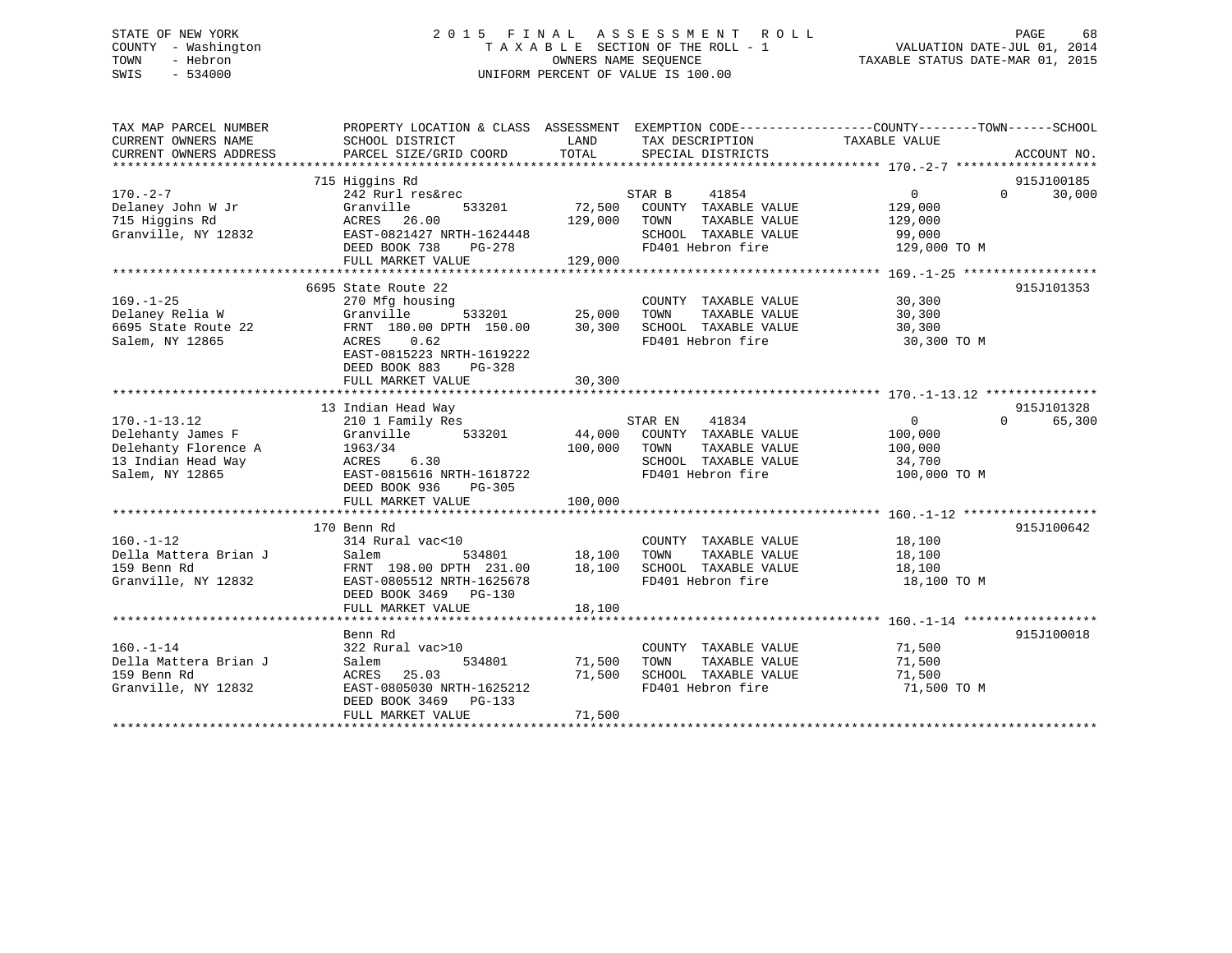## STATE OF NEW YORK 2 0 1 5 F I N A L A S S E S S M E N T R O L L PAGE 69 COUNTY - Washington T A X A B L E SECTION OF THE ROLL - 1 VALUATION DATE-JUL 01, 2014 TOWN - Hebron OWNERS NAME SEQUENCE TAXABLE STATUS DATE-MAR 01, 2015 SWIS - 534000 UNIFORM PERCENT OF VALUE IS 100.00

| TAX MAP PARCEL NUMBER<br>CURRENT OWNERS NAME<br>CURRENT OWNERS ADDRESS                                                                               | SCHOOL DISTRICT<br>PARCEL SIZE/GRID COORD                                                                                                                                      | PROPERTY LOCATION & CLASS ASSESSMENT EXEMPTION CODE----------------COUNTY-------TOWN------SCHOOL<br>LAND<br>TAX DESCRIPTION<br>TOTAL<br>SPECIAL DISTRICTS                                                 | TAXABLE VALUE<br>ACCOUNT NO.                                                                                                                     |
|------------------------------------------------------------------------------------------------------------------------------------------------------|--------------------------------------------------------------------------------------------------------------------------------------------------------------------------------|-----------------------------------------------------------------------------------------------------------------------------------------------------------------------------------------------------------|--------------------------------------------------------------------------------------------------------------------------------------------------|
| $160. - 1 - 16.2$<br>Della Mattera Brian J<br>159 Benn Rd<br>Granville, NY 12832                                                                     | 159 Benn Rd<br>242 Rurl res&rec<br>534801<br>Salem<br>43.50<br>ACRES<br>EAST-0804804 NRTH-1626811<br>DEED BOOK 3468 PG-260<br>FULL MARKET VALUE                                | STAR B<br>41854<br>124,700<br>COUNTY TAXABLE VALUE<br>199,700<br>TOWN<br>TAXABLE VALUE<br>SCHOOL TAXABLE VALUE<br>$\begin{array}{c} \mathbf{r} \\ \mathbf{r} \end{array}$<br>FD401 Hebron fire<br>199,700 | 915J100146<br>$\overline{0}$<br>$\Omega$<br>30,000<br>199,700<br>199,700<br>169,700<br>199,700 TO M                                              |
|                                                                                                                                                      |                                                                                                                                                                                |                                                                                                                                                                                                           |                                                                                                                                                  |
| $160. -1 - 13$<br>Della Mattera Frank<br>172 Benn Rd<br>Granville, NY 12832                                                                          | 172 Benn Rd<br>210 1 Family Res<br>534801<br>Salem<br>ACRES<br>1.15<br>EAST-0805563 NRTH-1625448<br>DEED BOOK 2386 PG-140<br>FULL MARKET VALUE                                 | 41834<br>STAR EN<br>38,300 DISAB-CO 41932<br>99,400<br>COUNTY TAXABLE VALUE<br>TOWN<br>TAXABLE VALUE<br>SCHOOL TAXABLE VALUE<br>99,400 FD401 Hebron fire                                                  | 915J100318<br>$\Omega$<br>65,300<br>$\Omega$<br>$\Omega$<br>9,940<br>$\Omega$<br>89,460<br>99,400<br>34,100<br>The company of the<br>99,400 TO M |
| $143. - 1 - 3.3$<br>Delor Mark R<br>Delor Mary Ellen<br>6 Wayne Ct<br>Oueensbury, NY 12804<br>MAY BE SUBJECT TO PAYMENT<br>UNDER AGDIST LAW TIL 2022 | County Route 28<br>322 Rural vac>10<br>Granville<br>533201<br>ACRES 21.18<br>EAST-0813604 NRTH-1646264<br>DEED BOOK 3342 PG-159<br>FULL MARKET VALUE                           | AGRI-D IND 41730<br>45,800 COUNTY TAXABLE VALUE<br>TAXABLE VALUE<br>45,800<br>TOWN<br>SCHOOL TAXABLE VALUE<br>FD401 Hebron fire<br>45,800                                                                 | 28,514<br>28,514<br>28,514<br>17,286<br>17,286<br>17,286<br>45,800 TO M                                                                          |
| $158. - 1 - 2.12$<br>DeMarsh James R Jr<br>DeMarsh Liana E<br>5244 State Route 40<br>Argyle, NY 12809                                                | 308 Scott Hill Rd<br>210 1 Family Res<br>Hartford<br>533801<br>lot 8<br>ACRES<br>5.03<br>ACKES 5.05<br>EAST-0784221 NRTH-1629211<br>DEED BOOK 3406 PG-182<br>FULL MARKET VALUE | STAR B<br>41854<br>52,100 COUNTY TAXABLE VALUE<br>189,000<br>TOWN<br>TAXABLE VALUE<br>SCHOOL TAXABLE VALUE<br>CA008 Cons agri dst 8<br>FD401 Hebron fire<br>189,000                                       | $\overline{0}$<br>$\Omega$<br>30,000<br>189,000<br>189,000<br>159,000<br>189,000 TO M<br>189,000 TO M                                            |
| $175. - 1 - 25.2$<br>Demu Cara<br>Dearstyne Andrew<br>2613 Overland Pass<br>Chapel Hill, NC 27516                                                    | 204 Gilchrist Rd<br>312 Vac w/imprv<br>Salem<br>534801<br>2865/80<br>ACRES<br>6.60<br>EAST-0784956 NRTH-1612795<br>DEED BOOK 2865<br><b>PG-80</b><br>FULL MARKET VALUE         | COUNTY TAXABLE VALUE<br>TAXABLE VALUE<br>35,200<br>TOWN<br>SCHOOL TAXABLE VALUE<br>44,700<br>FD401 Hebron fire<br>44,700                                                                                  | 915J100340<br>44,700<br>44,700<br>44,700<br>44,700 TO M                                                                                          |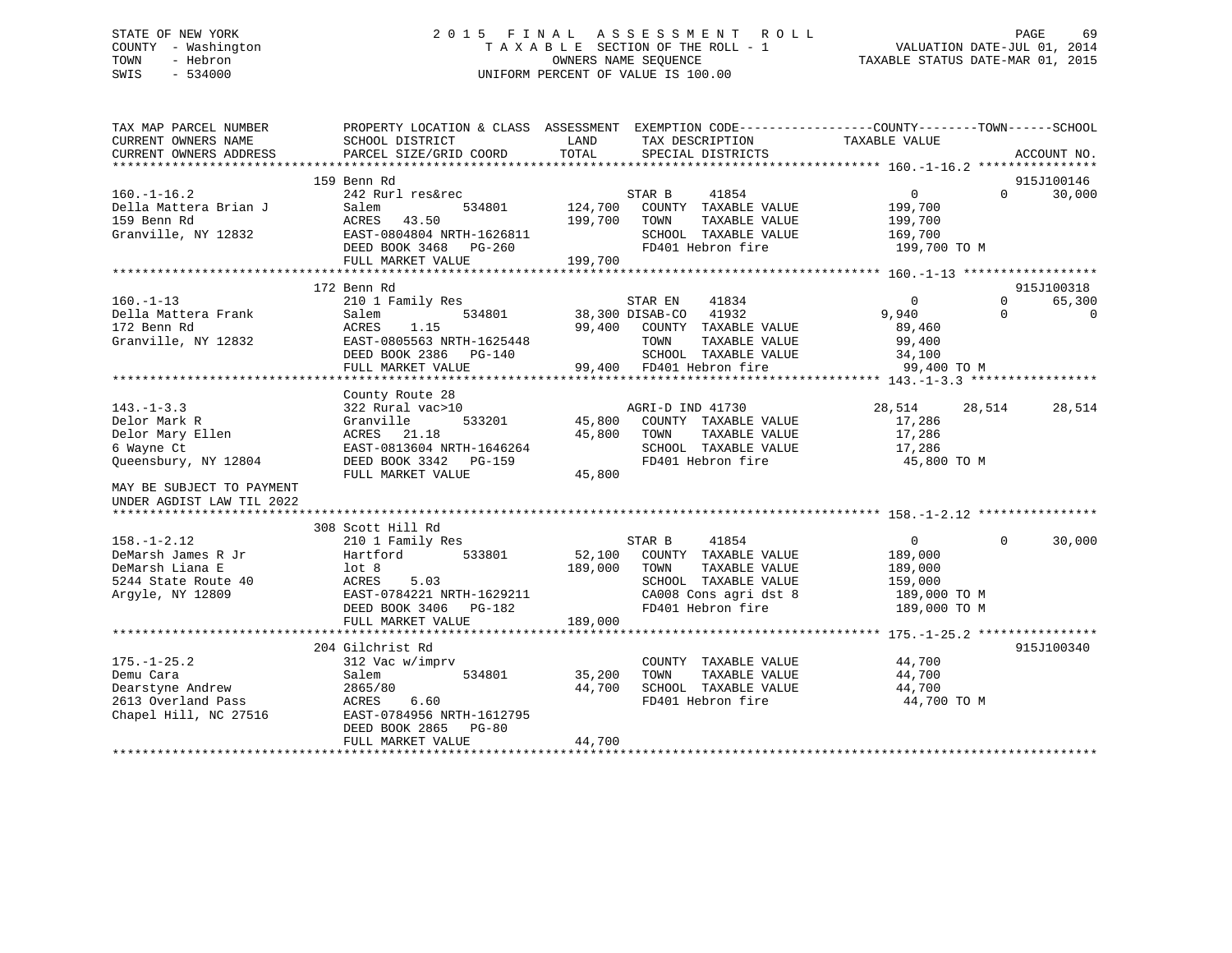## STATE OF NEW YORK 2 0 1 5 F I N A L A S S E S S M E N T R O L L PAGE 70 COUNTY - Washington T A X A B L E SECTION OF THE ROLL - 1 VALUATION DATE-JUL 01, 2014 TOWN - Hebron OWNERS NAME SEQUENCE TAXABLE STATUS DATE-MAR 01, 2015 SWIS - 534000 UNIFORM PERCENT OF VALUE IS 100.00

| TAX MAP PARCEL NUMBER<br>CURRENT OWNERS NAME<br>CURRENT OWNERS ADDRESS                                                                      | PROPERTY LOCATION & CLASS ASSESSMENT EXEMPTION CODE----------------COUNTY-------TOWN------SCHOOL<br>SCHOOL DISTRICT<br>PARCEL SIZE/GRID COORD                                                                                                                            | LAND<br>TOTAL                          | TAX DESCRIPTION<br>SPECIAL DISTRICTS                                                                                                                                                                           | TAXABLE VALUE                                                                                                   | ACCOUNT NO.                                                            |
|---------------------------------------------------------------------------------------------------------------------------------------------|--------------------------------------------------------------------------------------------------------------------------------------------------------------------------------------------------------------------------------------------------------------------------|----------------------------------------|----------------------------------------------------------------------------------------------------------------------------------------------------------------------------------------------------------------|-----------------------------------------------------------------------------------------------------------------|------------------------------------------------------------------------|
|                                                                                                                                             |                                                                                                                                                                                                                                                                          |                                        |                                                                                                                                                                                                                |                                                                                                                 |                                                                        |
| $183.2 - 1 - 31$<br>Demu Cara<br>Dearstyne Andrew<br>2613 Overland Passage<br>Chapel Hill, NC 27516                                         | Barkley Ln<br>314 Rural vac<10 - WTRFNT<br>Salem<br>534801<br>ACRES<br>2.75<br>EAST-0786502 NRTH-1605662<br>DEED BOOK 2916 PG-153                                                                                                                                        | 21,800<br>21,800                       | COUNTY TAXABLE VALUE<br>TOWN<br>TAXABLE VALUE<br>SCHOOL TAXABLE VALUE<br>FD401 Hebron fire                                                                                                                     | 21,800<br>21,800<br>21,800<br>21,800 TO M                                                                       | 915J101164                                                             |
|                                                                                                                                             | FULL MARKET VALUE                                                                                                                                                                                                                                                        | 21,800                                 |                                                                                                                                                                                                                |                                                                                                                 |                                                                        |
| $152 - 2 - 33.4$<br>Denis Wayne E<br>28 Colonial Dr<br>Riverhead, NY 11901                                                                  | 16 Piccininni Ln<br>312 Vac w/imprv<br>Granville<br>533201<br>ACRES 12.00<br>EAST-0812297 NRTH-1637063<br>DEED BOOK 2622 PG-347<br>FULL MARKET VALUE                                                                                                                     | 41,400<br>48,700<br>48,700             | COUNTY TAXABLE VALUE<br>TOWN<br>TAXABLE VALUE<br>SCHOOL TAXABLE VALUE<br>CA008 Cons agri dst 8<br>FD401 Hebron fire                                                                                            | 48,700<br>48,700<br>48,700<br>48,700 TO M<br>48,700 TO M                                                        | 915J100382                                                             |
|                                                                                                                                             |                                                                                                                                                                                                                                                                          |                                        |                                                                                                                                                                                                                |                                                                                                                 |                                                                        |
| $153. - 1 - 1.4$<br>Dennison Myra<br>1996 County Route 31<br>Granville, NY 12832<br>$167. - 1 - 50.3$<br>Depew David<br>McKernon Clifford E | 1996 County Route 31<br>210 1 Family Res<br>Granville<br>533201<br>899/159<br>FRNT 265.00 DPTH 400.00<br>1.05<br>ACRES<br>EAST-0818100 NRTH-1641156<br>DEED BOOK 552<br>$PG-153$<br>FULL MARKET VALUE<br>Warnick Rd<br>312 Vac w/imprv<br>533801<br>Hartford<br>460/1099 | 89,000<br>89,000<br>253,100<br>266,800 | AGED-CO<br>41802<br>38,100 STAR EN<br>41834<br>COUNTY TAXABLE VALUE<br>TOWN<br>TAXABLE VALUE<br>SCHOOL TAXABLE VALUE<br>FD401 Hebron fire<br>AG DIST<br>41720<br>COUNTY TAXABLE VALUE<br>TAXABLE VALUE<br>TOWN | 40,050<br>$\overline{0}$<br>48,950<br>89,000<br>23,700<br>89,000 TO M<br>169,382<br>169,382<br>97,418<br>97,418 | 915J101517<br>$\Omega$<br>$\mathbf 0$<br>$\Omega$<br>65,300<br>169,382 |
| 10 Wicks Ln<br>Arygle, NY 12809<br>MAY BE SUBJECT TO PAYMENT<br>UNDER AGDIST LAW TIL 2019                                                   | ACRES 137.94<br>EAST-0785388 NRTH-1619460<br>DEED BOOK 2363 PG-286<br>FULL MARKET VALUE                                                                                                                                                                                  | 266,800                                | SCHOOL TAXABLE VALUE<br>CA006 Cons agri dst 6<br>169,382 EX<br>FD401 Hebron fire                                                                                                                               | 97,418<br>97,418 TO M<br>266,800 TO M                                                                           |                                                                        |
|                                                                                                                                             | Callaway Rd                                                                                                                                                                                                                                                              |                                        |                                                                                                                                                                                                                |                                                                                                                 | 915J100421                                                             |
| $167. - 1 - 50.1$<br>Depew David J<br>McKernon Clifford E<br>c/o Chris McKernon<br>10 Wicks Ln<br>Argyle, NY 12809                          | 105 Vac farmland<br>533801<br>Hartford<br>ACRES 29.30<br>EAST-0787386 NRTH-1619444<br>DEED BOOK 2961 PG-281<br>FULL MARKET VALUE                                                                                                                                         | 99,100<br>99,100<br>99,100             | AG DIST<br>41720<br>COUNTY TAXABLE VALUE<br>TOWN<br>TAXABLE VALUE<br>SCHOOL TAXABLE VALUE<br>CA006 Cons agri dst 6<br>87,944 EX<br>FD401 Hebron fire                                                           | 87,944<br>11,156<br>11,156<br>11,156<br>11,156 TO M<br>99,100 TO M                                              | 87,944<br>87,944                                                       |
| MAY BE SUBJECT TO PAYMENT<br>UNDER AGDIST LAW TIL 2019                                                                                      |                                                                                                                                                                                                                                                                          |                                        |                                                                                                                                                                                                                |                                                                                                                 |                                                                        |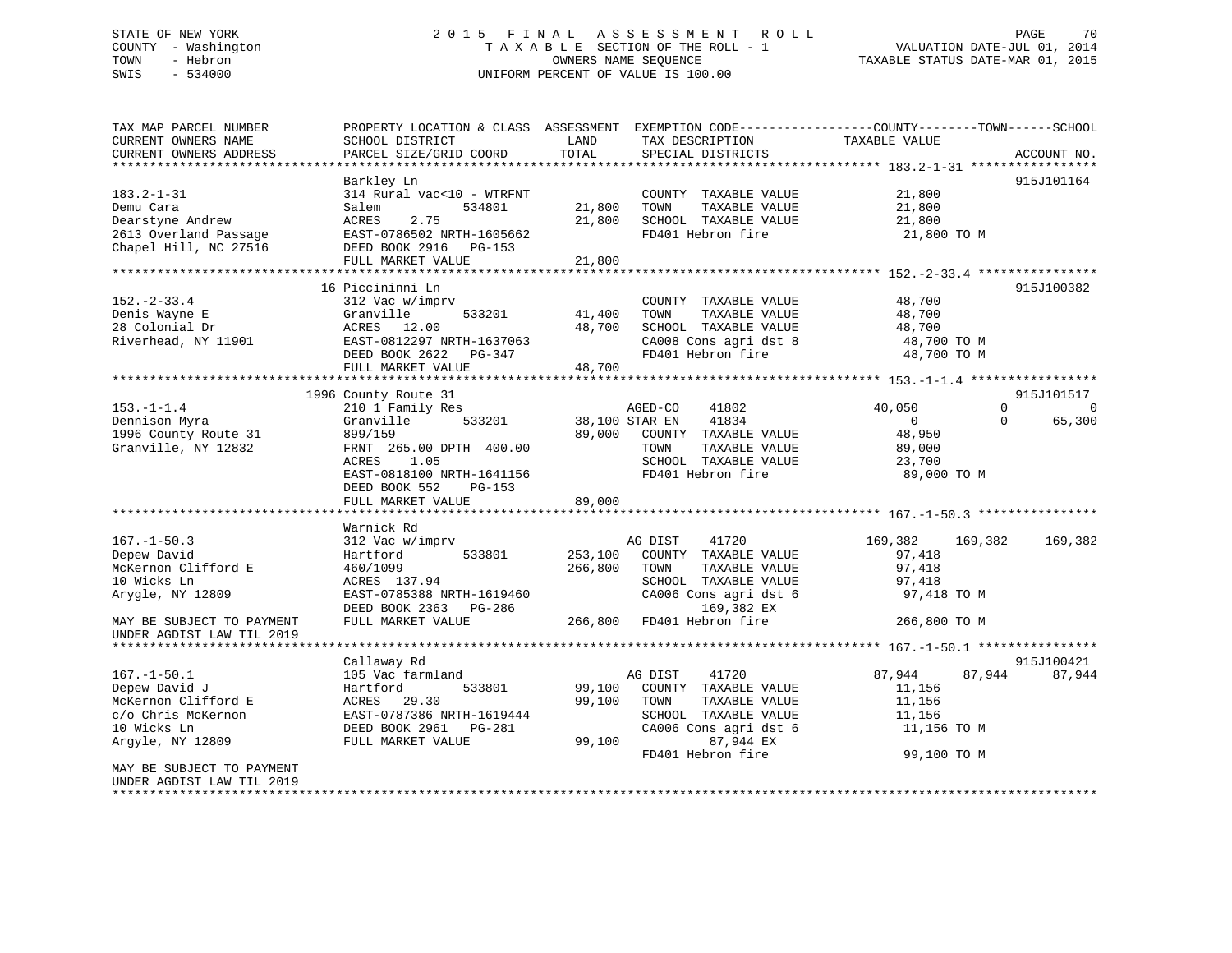## STATE OF NEW YORK 2 0 1 5 F I N A L A S S E S S M E N T R O L L PAGE 71 COUNTY - Washington T A X A B L E SECTION OF THE ROLL - 1 VALUATION DATE-JUL 01, 2014 TOWN - Hebron OWNERS NAME SEQUENCE TAXABLE STATUS DATE-MAR 01, 2015 SWIS - 534000 UNIFORM PERCENT OF VALUE IS 100.00

| TAX MAP PARCEL NUMBER<br>CURRENT OWNERS NAME<br>CURRENT OWNERS ADDRESS                                                                                                                 | PROPERTY LOCATION & CLASS ASSESSMENT<br>SCHOOL DISTRICT<br>PARCEL SIZE/GRID COORD                                                                                                | LAND<br>TOTAL                                 | EXEMPTION CODE-----------------COUNTY-------TOWN------SCHOOL<br>TAX DESCRIPTION<br>SPECIAL DISTRICTS                                                 | TAXABLE VALUE                                                                | ACCOUNT NO.                      |
|----------------------------------------------------------------------------------------------------------------------------------------------------------------------------------------|----------------------------------------------------------------------------------------------------------------------------------------------------------------------------------|-----------------------------------------------|------------------------------------------------------------------------------------------------------------------------------------------------------|------------------------------------------------------------------------------|----------------------------------|
| $167. - 1 - 50.2$<br>Depew David J<br>McKernon Clifford E<br>c/o Chris McKernon<br>10 Wicks Ln<br>Argyle, NY 12809<br>MAY BE SUBJECT TO PAYMENT                                        | Callaway Rd/w Off<br>105 Vac farmland<br>Salem<br>534801<br>80.90<br>ACRES<br>EAST-0785363 NRTH-1617799<br>DEED BOOK 2961<br>PG-281<br>FULL MARKET VALUE                         | 60,700<br>60,700<br>60,700                    | AG DIST<br>41720<br>COUNTY TAXABLE VALUE<br>TOWN<br>TAXABLE VALUE<br>SCHOOL TAXABLE VALUE<br>CA006 Cons agri dst 6<br>31,126 EX<br>FD401 Hebron fire | 31,126<br>31,126<br>29,574<br>29,574<br>29,574<br>29,574 TO M<br>60,700 TO M | 915J100422<br>31,126             |
| UNDER AGDIST LAW TIL 2019<br>*********************<br>$144. - 1 - 16$<br>DeRusha Timothy J<br>382 Pleasant Valley Rd<br>Argyle, NY 12809<br>PRIOR OWNER ON 3/01/2015<br>Derusha Pamela | 2375 County Route 31<br>210 1 Family Res - WTRFNT<br>Granville<br>533201<br>FRNT 116.00 DPTH 91.00<br>EAST-0823349 NRTH-1648664<br>DEED BOOK 3508<br>PG-296<br>FULL MARKET VALUE | 25,600<br>71,000<br>71,000                    | STAR B<br>41854<br>COUNTY TAXABLE VALUE<br>TOWN<br>TAXABLE VALUE<br>SCHOOL TAXABLE VALUE<br>FD401 Hebron fire                                        | $\overline{0}$<br>71,000<br>71,000<br>41,000<br>71,000 TO M                  | 915J100485<br>$\Omega$<br>30,000 |
| ***************<br>$153. - 1 - 1.5$<br>Derway Christopher M<br>Almy-Derway Rebecca L<br>1164 Smith Rd<br>PO Box 277<br>Granville, NY 12832                                             | 1164 Smith Rd<br>240 Rural res<br>Granville<br>533201<br>ACRES 16.57 BANK<br>999<br>EAST-0816717 NRTH-1638833<br>DEED BOOK 915<br>$PG-15$<br>FULL MARKET VALUE                   | 75,100<br>188,600<br>188,600                  | STAR B<br>41854<br>COUNTY TAXABLE VALUE<br>TAXABLE VALUE<br>TOWN<br>SCHOOL TAXABLE VALUE<br>FD401 Hebron fire                                        | $\overline{0}$<br>188,600<br>188,600<br>158,600<br>188,600 TO M              | 915J101582<br>$\Omega$<br>30,000 |
| $153. - 1 - 10.4$<br>Descul John<br>7344 State Route 22<br>Granville, NY 12832                                                                                                         | 7344 State Route 22<br>210 1 Family Res<br>533201<br>Granville<br>ACRES<br>4.00<br>EAST-0819650 NRTH-1634650<br>DEED BOOK 3122<br>PG-139<br>FULL MARKET VALUE                    | *************<br>47,300<br>168,200<br>168,200 | COUNTY TAXABLE VALUE<br>TAXABLE VALUE<br>TOWN<br>SCHOOL TAXABLE VALUE<br>CA008 Cons agri dst 8<br>FD401 Hebron fire                                  | 168,200<br>168,200<br>168,200<br>168,200 TO M<br>168,200 TO M                |                                  |
| $177. - 1 - 42$<br>Deutsche Bank Nat Trust Co<br>3815 South West Temple<br>Salt Lake City, UT 84115                                                                                    | 798 Chamberlin Mills Rd<br>210 1 Family Res<br>Salem<br>534801<br>ACRES<br>4.00<br>EAST-0806167 NRTH-1612356<br>DEED BOOK 3457<br>PG-131<br>FULL MARKET VALUE                    | 39,500<br>87,500<br>87,500                    | COUNTY TAXABLE VALUE<br>TOWN<br>TAXABLE VALUE<br>SCHOOL TAXABLE VALUE<br>FD401 Hebron fire                                                           | 87,500<br>87,500<br>87,500<br>87,500 TO M                                    | 915J100492                       |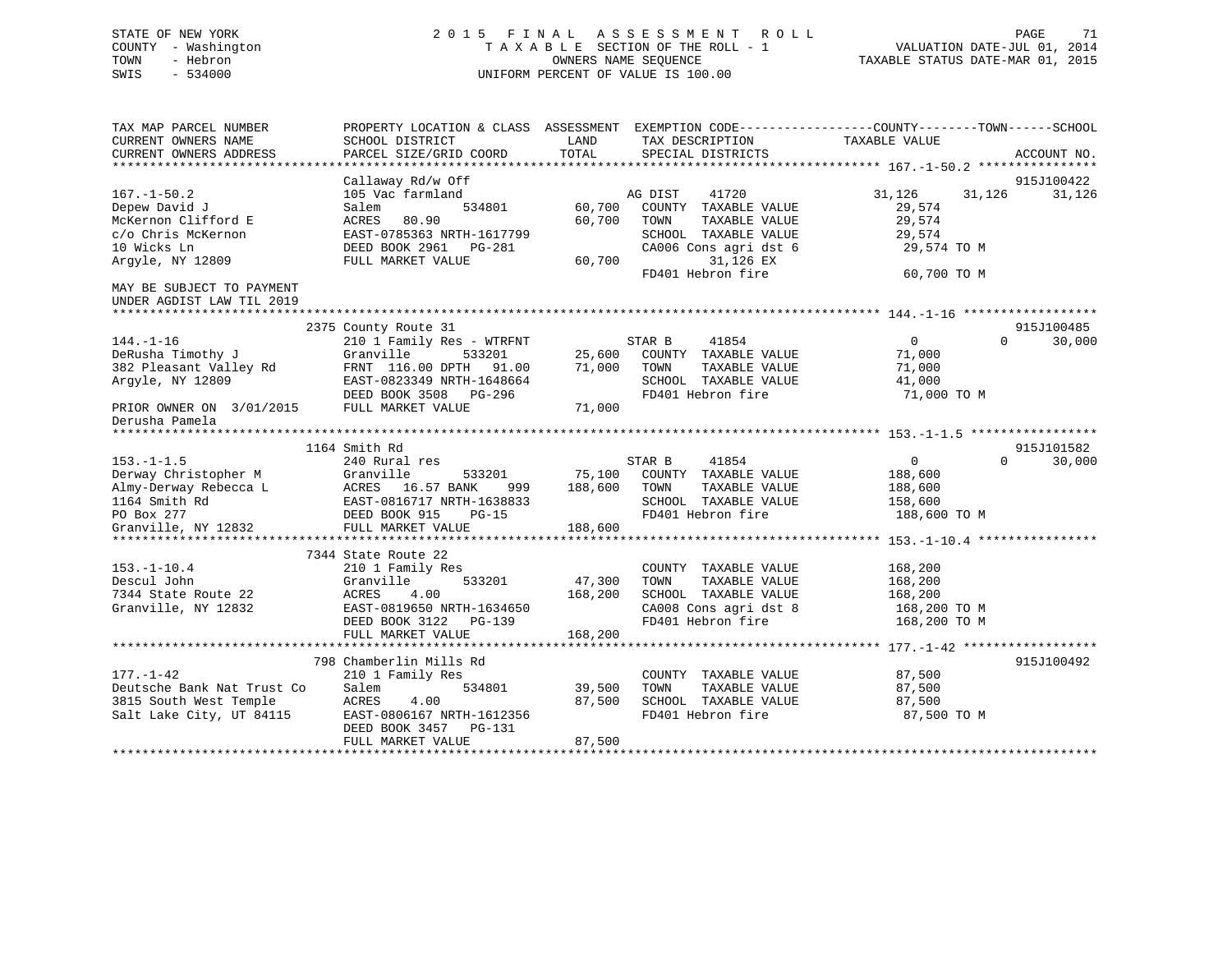## STATE OF NEW YORK 2 0 1 5 F I N A L A S S E S S M E N T R O L L PAGE 72 COUNTY - Washington T A X A B L E SECTION OF THE ROLL - 1 VALUATION DATE-JUL 01, 2014 TOWN - Hebron OWNERS NAME SEQUENCE TAXABLE STATUS DATE-MAR 01, 2015 SWIS - 534000 UNIFORM PERCENT OF VALUE IS 100.00

| TAX MAP PARCEL NUMBER    | PROPERTY LOCATION & CLASS ASSESSMENT EXEMPTION CODE---------------COUNTY-------TOWN-----SCHOOL                                                                   |                |                              |                       |                             |
|--------------------------|------------------------------------------------------------------------------------------------------------------------------------------------------------------|----------------|------------------------------|-----------------------|-----------------------------|
| CURRENT OWNERS NAME      | SCHOOL DISTRICT                                                                                                                                                  | LAND           | TAX DESCRIPTION              | TAXABLE VALUE         |                             |
| CURRENT OWNERS ADDRESS   | PARCEL SIZE/GRID COORD                                                                                                                                           | TOTAL          | SPECIAL DISTRICTS            |                       | ACCOUNT NO.                 |
|                          |                                                                                                                                                                  |                |                              |                       | 915J101491                  |
| $185. - 1 - 32$          | 75 Koster Way<br>314 Rural vac<10                                                                                                                                |                | COUNTY TAXABLE VALUE         | 3,800                 |                             |
|                          | Salem<br>534801                                                                                                                                                  | 3,800          | TAXABLE VALUE                |                       |                             |
| Devaney, Trustee Kevin J | Lot 11 With R.o.w.                                                                                                                                               | 3,800          | TOWN<br>SCHOOL TAXABLE VALUE | 3,800                 |                             |
| Devaney, Trustee Susan M |                                                                                                                                                                  |                |                              | 3,800                 |                             |
| 7 Woodland Dr            | 5.00<br>ACRES                                                                                                                                                    |                | FD401 Hebron fire            | 3,800 TO M            |                             |
| Wallingford, CT 06492    | EAST-0814766 NRTH-1608382                                                                                                                                        |                |                              |                       |                             |
|                          | DEED BOOK 2652 PG-318                                                                                                                                            |                |                              |                       |                             |
|                          | FULL MARKET VALUE                                                                                                                                                | 3,800          |                              |                       |                             |
|                          |                                                                                                                                                                  |                |                              |                       |                             |
|                          | 234 Little Burch Hill Rd                                                                                                                                         |                |                              |                       | 915J101031                  |
| $151. - 1 - 17$          | 210 1 Family Res                                                                                                                                                 |                | STAR B<br>41854              | $\overline{0}$        | 30,000<br>$0 \qquad \qquad$ |
| Devino Charles R         | Granville<br>533201                                                                                                                                              |                | 39,600 COUNTY TAXABLE VALUE  | 121,000               |                             |
| James Cathy J            | ACRES 1.80<br>EAST-0800107 NRTH-1634650                                                                                                                          | 121,000        | TOWN<br>TAXABLE VALUE        | 121,000               |                             |
| PO Box 82                |                                                                                                                                                                  |                | SCHOOL TAXABLE VALUE         | 91,000                |                             |
|                          | Granville, NY 12832 DEED BOOK 2591 PG-298                                                                                                                        |                | FD401 Hebron fire            | 121,000 TO M          |                             |
|                          | FULL MARKET VALUE                                                                                                                                                | 121,000        |                              |                       |                             |
|                          |                                                                                                                                                                  |                |                              |                       |                             |
|                          | 87 Barkley Ln                                                                                                                                                    |                |                              |                       | 915J101175                  |
| $183.2 - 1 - 32$         | 210 1 Family Res - WTRFNT WET WAR CT 41121                                                                                                                       |                |                              | 18,000<br>33,000      | $\overline{0}$              |
| DeWeese Clyde            | 534801<br>Salem                                                                                                                                                  | 76,600 STAR EN | 41834                        | $\sim$ 0              | 65,300<br>$\Omega$          |
|                          |                                                                                                                                                                  |                |                              | 221,500               |                             |
|                          |                                                                                                                                                                  |                |                              | 236,500               |                             |
|                          | DeWeese Carolyn MacRES 1.43<br>87 Barkley Ln EAST-0786344 NRTH-1606136 254,500 COUNTY TAXABLE VALUE<br>Salem, NY 12865 DEED BOOK 660 PG-195 SCHOOL TAXABLE VALUE |                | SCHOOL TAXABLE VALUE 189,200 |                       |                             |
|                          | FULL MARKET VALUE                                                                                                                                                |                | 254,500 FD401 Hebron fire    | 254,500 TO M          |                             |
|                          |                                                                                                                                                                  |                |                              |                       |                             |
|                          | 7126 State Route 22                                                                                                                                              |                |                              |                       | 915J100189                  |
| $161. - 1 - 8$           | 240 Rural res                                                                                                                                                    |                | COUNTY TAXABLE VALUE 126,000 |                       |                             |
| Dieffenbach Jane         | 533201<br>Granville                                                                                                                                              | 67,800         | TOWN<br>TAXABLE VALUE        | 126,000               |                             |
| 34 Derby Ct              | Hl&b                                                                                                                                                             | 126,000        | SCHOOL TAXABLE VALUE         | 126,000               |                             |
| Oyster Bay, NY 11771     | ACRES 22.20                                                                                                                                                      |                | FD401 Hebron fire            | 126,000 TO M          |                             |
|                          | EAST-0818617 NRTH-1629229                                                                                                                                        |                |                              |                       |                             |
|                          | DEED BOOK 435<br>PG-74                                                                                                                                           |                |                              |                       |                             |
|                          | FULL MARKET VALUE                                                                                                                                                | 126,000        |                              |                       |                             |
|                          |                                                                                                                                                                  |                |                              |                       |                             |
|                          | State Route 22                                                                                                                                                   |                |                              |                       | 915J101585                  |
| $161. - 1 - 3.3$         | 322 Rural vac>10                                                                                                                                                 |                | COUNTY TAXABLE VALUE 118,000 |                       |                             |
| Dilworth John G          | 533201<br>Granville                                                                                                                                              | 118,000        | TOWN                         | TAXABLE VALUE 118,000 |                             |
| 209 Barnomville Rd       | ACRES 78.43                                                                                                                                                      | 118,000        | SCHOOL TAXABLE VALUE         | 118,000               |                             |
| Manchester, VT 05255     | EAST-0821102 NRTH-1631665                                                                                                                                        |                | FD401 Hebron fire            | 118,000 TO M          |                             |
|                          | DEED BOOK 2140 PG-299                                                                                                                                            |                |                              |                       |                             |
|                          | FULL MARKET VALUE                                                                                                                                                | 118,000        |                              |                       |                             |
|                          |                                                                                                                                                                  |                |                              |                       |                             |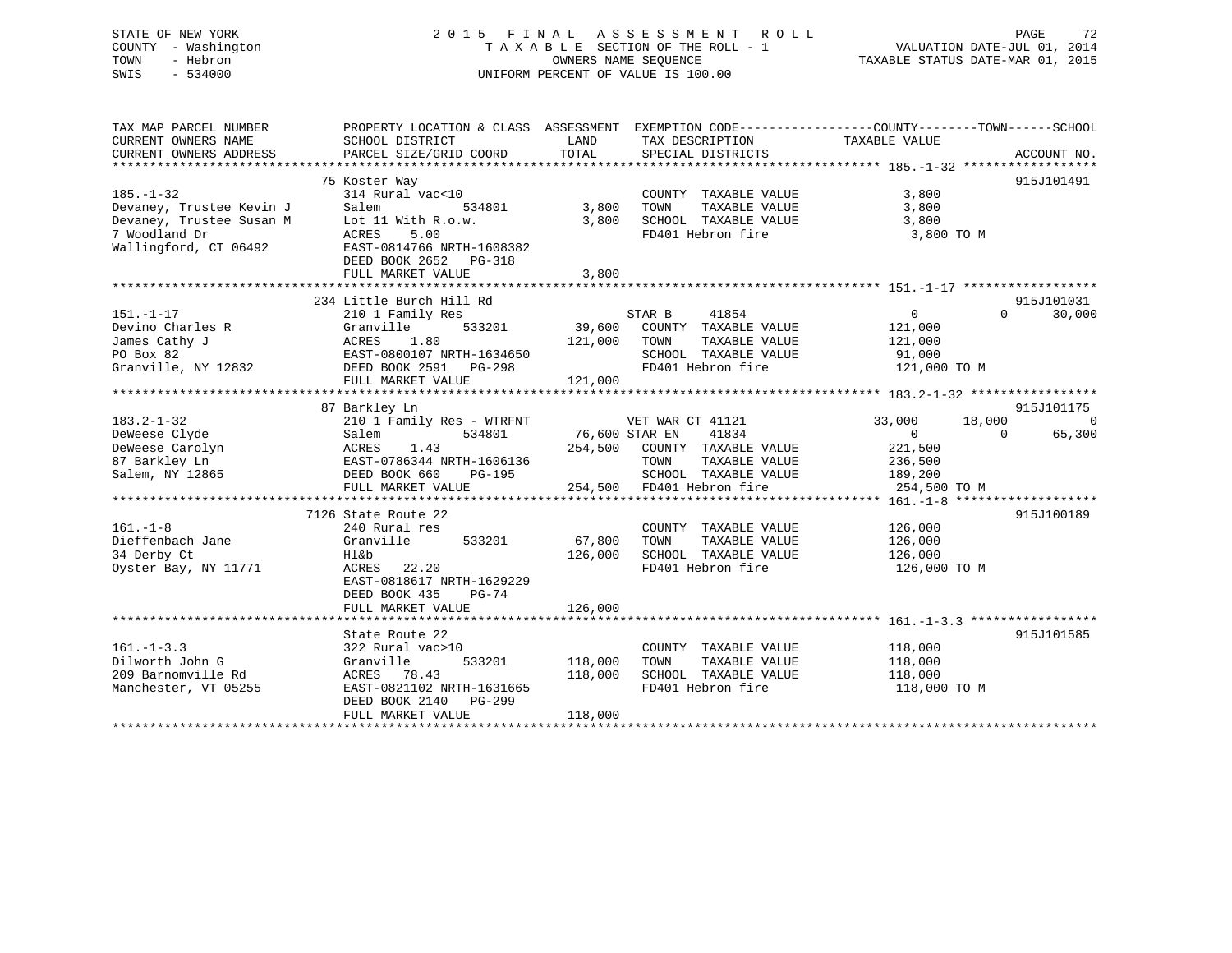# STATE OF NEW YORK 2 0 1 5 F I N A L A S S E S S M E N T R O L L PAGE 73 COUNTY - Washington T A X A B L E SECTION OF THE ROLL - 1 VALUATION DATE-JUL 01, 2014 TOWN - Hebron OWNERS NAME SEQUENCE TAXABLE STATUS DATE-MAR 01, 2015 SWIS - 534000 UNIFORM PERCENT OF VALUE IS 100.00

| TAX MAP PARCEL NUMBER<br>CURRENT OWNERS NAME                              | SCHOOL DISTRICT                                                                                                  | LAND              | TAX DESCRIPTION                                                                                   | PROPERTY LOCATION & CLASS ASSESSMENT EXEMPTION CODE----------------COUNTY-------TOWN------SCHOOL<br>TAXABLE VALUE |                      |
|---------------------------------------------------------------------------|------------------------------------------------------------------------------------------------------------------|-------------------|---------------------------------------------------------------------------------------------------|-------------------------------------------------------------------------------------------------------------------|----------------------|
| CURRENT OWNERS ADDRESS                                                    | PARCEL SIZE/GRID COORD                                                                                           | TOTAL             | SPECIAL DISTRICTS                                                                                 |                                                                                                                   | ACCOUNT NO.          |
|                                                                           |                                                                                                                  |                   |                                                                                                   |                                                                                                                   |                      |
| $161. - 1 - 13$<br>Dilworth John G<br>209 Barnomville Rd                  | 7212 State Route 22<br>210 1 Family Res<br>533201<br>Granville<br>4.14 BANK<br>ACRES<br>11A                      | 39,900<br>72,500  | COUNTY TAXABLE VALUE<br>TOWN<br>TAXABLE VALUE<br>SCHOOL TAXABLE VALUE                             | 72,500<br>72,500<br>72,500                                                                                        | 915J101203           |
| Manchester, VT 05255                                                      | EAST-0819511 NRTH-1631698<br>DEED BOOK 2205 PG-254<br>FULL MARKET VALUE                                          | 72,500            | FD401 Hebron fire                                                                                 | 72,500 TO M                                                                                                       |                      |
|                                                                           |                                                                                                                  |                   |                                                                                                   |                                                                                                                   |                      |
| $169. - 1 - 26.7$                                                         | Pine Hill Rd<br>322 Rural vac>10                                                                                 |                   | COUNTY TAXABLE VALUE                                                                              |                                                                                                                   | 915J101420           |
| Discepolo Karen                                                           | Granville<br>533201                                                                                              | 32,200            | TOWN<br>TAXABLE VALUE                                                                             | 32,200<br>32,200                                                                                                  |                      |
| D'Onofrio Anthony Etal                                                    | ACRES 11.82                                                                                                      | 32,200            | SCHOOL TAXABLE VALUE 32,200                                                                       |                                                                                                                   |                      |
| 140 Sandpiper Crescent<br>Milfort, CT 06460                               | EAST-0813690 NRTH-1620316<br>DEED BOOK 787<br>PG-133                                                             |                   | FD401 Hebron fire                                                                                 | 32,200 TO M                                                                                                       |                      |
|                                                                           | FULL MARKET VALUE                                                                                                | 32,200            |                                                                                                   |                                                                                                                   |                      |
|                                                                           |                                                                                                                  |                   |                                                                                                   |                                                                                                                   |                      |
| $170. - 1 - 13.10$                                                        | 47 Indian Head Way<br>210 1 Family Res                                                                           |                   | STAR B<br>41854                                                                                   | $\overline{0}$<br>$\Omega$                                                                                        | 915J101276<br>30,000 |
| Dittmeier David J<br>Dittmeier Linda B                                    | Granville<br>533201<br><b>ACRES</b><br>5.01 BANK<br>999                                                          | 42,000<br>113,500 | COUNTY TAXABLE VALUE<br>TOWN<br>TAXABLE VALUE                                                     | 113,500<br>113,500                                                                                                |                      |
| 47 Indian Head Way<br>Salem, NY 12865                                     | EAST-0815920 NRTH-1618861<br>DEED BOOK 915 PG-291                                                                |                   | SCHOOL TAXABLE VALUE<br>FD401 Hebron fire                                                         | 83,500<br>113,500 TO M                                                                                            |                      |
|                                                                           | FULL MARKET VALUE                                                                                                | 113,500           |                                                                                                   |                                                                                                                   |                      |
|                                                                           | 12 Clark Way                                                                                                     |                   |                                                                                                   |                                                                                                                   |                      |
| $169. - 1 - 18.26$<br>DML Corp<br>951 Nichols Hill Rd<br>Dorset, VT 05251 | 210 1 Family Res<br>Granville<br>533201<br>FRNT 140.00 DPTH 209.00<br>0.67<br>ACRES<br>EAST-0815971 NRTH-1623465 | 15,300<br>56,200  | COUNTY TAXABLE VALUE<br>TOWN<br>TAXABLE VALUE<br>SCHOOL TAXABLE VALUE 56,200<br>FD401 Hebron fire | 56,200<br>56,200<br>56,200 TO M                                                                                   |                      |
|                                                                           | DEED BOOK 915<br>$PG-24$<br>FULL MARKET VALUE                                                                    | 56,200            |                                                                                                   |                                                                                                                   |                      |
|                                                                           |                                                                                                                  |                   |                                                                                                   |                                                                                                                   |                      |
|                                                                           | 55 Clark Way                                                                                                     |                   |                                                                                                   |                                                                                                                   |                      |
| $169. - 1 - 18.32$                                                        | 210 1 Family Res                                                                                                 |                   | COUNTY TAXABLE VALUE                                                                              | 65,100                                                                                                            |                      |
| DML Corporation                                                           | Granville                                                                                                        | 533201 15,100     | TOWN<br>TAXABLE VALUE                                                                             | 65,100                                                                                                            |                      |
| 951 Nichols Hill Rd<br>Dorset, VT 05251                                   | FRNT 163.00 DPTH 147.00<br>0.55<br>ACRES<br>EAST-0815428 NRTH-1623071<br>DEED BOOK 904<br>PG-276                 | 65,100            | SCHOOL TAXABLE VALUE<br>FD401 Hebron fire                                                         | 65,100<br>65,100 TO M                                                                                             |                      |
|                                                                           | FULL MARKET VALUE                                                                                                | 65,100            |                                                                                                   |                                                                                                                   |                      |
|                                                                           |                                                                                                                  |                   |                                                                                                   |                                                                                                                   |                      |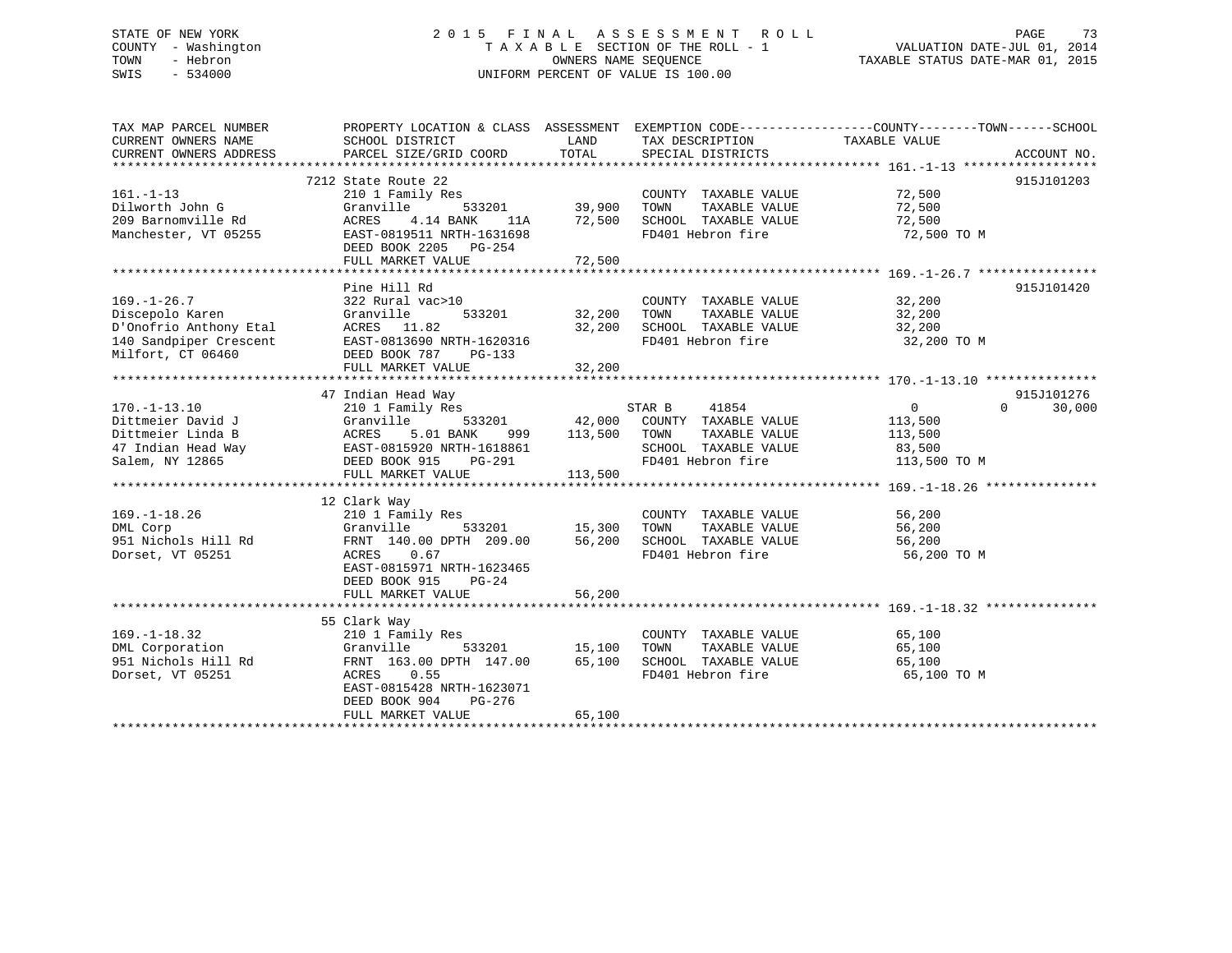# STATE OF NEW YORK 2 0 1 5 F I N A L A S S E S S M E N T R O L L PAGE 74 COUNTY - Washington T A X A B L E SECTION OF THE ROLL - 1 VALUATION DATE-JUL 01, 2014 TOWN - Hebron OWNERS NAME SEQUENCE TAXABLE STATUS DATE-MAR 01, 2015 SWIS - 534000 UNIFORM PERCENT OF VALUE IS 100.00

| TAX MAP PARCEL NUMBER  | PROPERTY LOCATION & CLASS ASSESSMENT EXEMPTION CODE----------------COUNTY-------TOWN-----SCHOOL |                |                                           |                         |                     |
|------------------------|-------------------------------------------------------------------------------------------------|----------------|-------------------------------------------|-------------------------|---------------------|
| CURRENT OWNERS NAME    | SCHOOL DISTRICT                                                                                 | LAND           | TAX DESCRIPTION                           | TAXABLE VALUE           |                     |
| CURRENT OWNERS ADDRESS | PARCEL SIZE/GRID COORD                                                                          | TOTAL          | SPECIAL DISTRICTS                         |                         | ACCOUNT NO.         |
|                        | 56 Koster Way                                                                                   |                |                                           |                         | 915J101764          |
| $185. - 1 - 26$        | 311 Res vac land                                                                                |                | COUNTY TAXABLE VALUE                      | 22,600                  |                     |
| Dolloff Ronald         | 534801<br>Salem                                                                                 | 22,600         | TOWN<br>TAXABLE VALUE                     | 22,600                  |                     |
| 506 Hazel St           | ACRES<br>5.39                                                                                   | 22,600         | SCHOOL TAXABLE VALUE                      | 22,600                  |                     |
| Uxbridge, MA 01569     | EAST-0814748 NRTH-1609522                                                                       |                | FD401 Hebron fire                         | 22,600 TO M             |                     |
|                        | DEED BOOK 3069<br>PG-273                                                                        |                |                                           |                         |                     |
|                        | FULL MARKET VALUE                                                                               | 22,600         |                                           |                         |                     |
|                        |                                                                                                 |                |                                           |                         |                     |
|                        | 362 Indian Head Way                                                                             |                |                                           |                         | 915J101476          |
| $170. - 1 - 13.13$     | 210 1 Family Res                                                                                |                | COUNTY TAXABLE VALUE                      | 101,800                 |                     |
| Donaldson LeRoy E      | Granville<br>533201                                                                             | 42,400         | TOWN<br>TAXABLE VALUE                     | 101,800                 |                     |
| C/O J. Donaldson       | ACRES<br>5.26                                                                                   | 101,800        | SCHOOL TAXABLE VALUE                      | 101,800                 |                     |
| 3 Sharon Dr            | EAST-0816738 NRTH-1618435                                                                       |                | FD401 Hebron fire                         | 101,800 TO M            |                     |
|                        |                                                                                                 |                |                                           |                         |                     |
| Fair Haven, VT 05743   | DEED BOOK 2700 PG-48<br>FULL MARKET VALUE                                                       | 101,800        |                                           |                         |                     |
|                        |                                                                                                 |                |                                           |                         |                     |
|                        | 265 Mcknight Hill Rd                                                                            |                |                                           |                         | 915J101318          |
| $168. - 1 - 10.1$      |                                                                                                 |                | STAR B<br>41854                           | $\overline{0}$          | $\Omega$<br>30,000  |
|                        | 210 1 Family Res                                                                                |                |                                           |                         |                     |
| Dooley David           | Salem<br>534801                                                                                 | 125,600        | COUNTY TAXABLE VALUE                      | 195,200                 |                     |
| 265 Mcknight Hill Rd   | ACRES<br>44.00                                                                                  | 195,200        | TOWN<br>TAXABLE VALUE                     | 195,200                 |                     |
| Salem, NY 12865        | EAST-0801592 NRTH-1618112<br>DEED BOOK 616                                                      |                | SCHOOL TAXABLE VALUE<br>FD401 Hebron fire | 165,200<br>195,200 TO M |                     |
|                        | $PG-110$                                                                                        | 195,200        |                                           |                         |                     |
|                        | FULL MARKET VALUE                                                                               |                |                                           |                         |                     |
|                        |                                                                                                 |                |                                           |                         |                     |
|                        | Mcknight Hill Rd N/off                                                                          |                |                                           |                         |                     |
| $168. - 1 - 10.4$      | 314 Rural vac<10                                                                                |                | COUNTY TAXABLE VALUE                      | 3,100                   |                     |
| Dooley David           | 534801<br>Salem                                                                                 | 3,100          | TOWN<br>TAXABLE VALUE                     | 3,100                   |                     |
| 2211 Mcknight Hill Rd  | ACRES<br>4.10                                                                                   | 3,100          | SCHOOL TAXABLE VALUE                      | 3,100                   |                     |
| Salem, NY 12865        | EAST-0802144 NRTH-1618474                                                                       |                | FD401 Hebron fire                         | 3,100 TO M              |                     |
|                        | DEED BOOK 2522 PG-328                                                                           |                |                                           |                         |                     |
|                        | FULL MARKET VALUE                                                                               | 3,100          |                                           |                         |                     |
|                        |                                                                                                 |                |                                           |                         | 915J100051          |
| $183.16 - 1 - 14$      | 3167 County Route 30<br>210 1 Family Res                                                        |                |                                           | 10,680<br>10,680        | $\overline{0}$      |
| Dooley Edwin J         | 534801                                                                                          | 16,000 AGED-CO | VET WAR CT 41121<br>41802                 | 21,182                  |                     |
|                        | Salem                                                                                           |                |                                           |                         | 0<br>$\overline{0}$ |
| Dooley Evelyn A        | 36.00 DPTH 169.00<br>FRNT                                                                       |                | 41834<br>71,200 STAR EN                   | $\Omega$                | $\Omega$<br>65,300  |
| 3167 County Route 30   | 0.14<br>ACRES                                                                                   |                | COUNTY TAXABLE VALUE                      | 39,338                  |                     |
| Salem, NY 12865        | EAST-0791914 NRTH-1603588                                                                       |                | TAXABLE VALUE<br>TOWN                     | 60,520                  |                     |
|                        | DEED BOOK 451<br>PG-740                                                                         |                | SCHOOL TAXABLE VALUE                      | 5,900                   |                     |
|                        | FULL MARKET VALUE                                                                               |                | 71,200 CA008 Cons agri dst 8              | 71,200 TO M             |                     |
|                        |                                                                                                 |                | FD401 Hebron fire                         | 71,200 TO M             |                     |
|                        |                                                                                                 |                | LD401 West hebron light                   | 71,200 TO M             |                     |
|                        |                                                                                                 |                |                                           |                         |                     |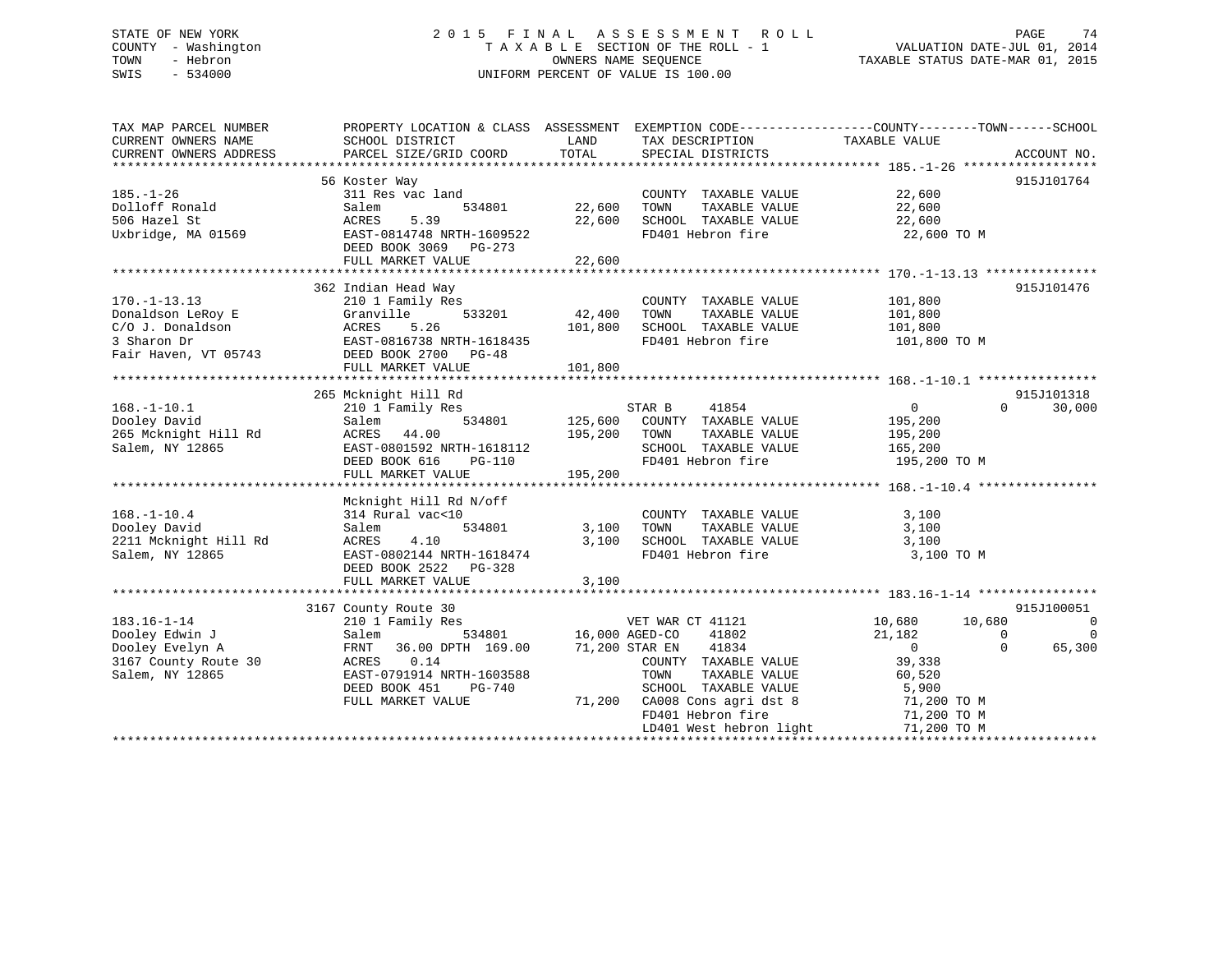# STATE OF NEW YORK 2 0 1 5 F I N A L A S S E S S M E N T R O L L PAGE 75 COUNTY - Washington T A X A B L E SECTION OF THE ROLL - 1 VALUATION DATE-JUL 01, 2014 TOWN - Hebron OWNERS NAME SEQUENCE TAXABLE STATUS DATE-MAR 01, 2015 SWIS - 534000 UNIFORM PERCENT OF VALUE IS 100.00

| TAX MAP PARCEL NUMBER<br>CURRENT OWNERS NAME<br>CURRENT OWNERS ADDRESS                           | PROPERTY LOCATION & CLASS ASSESSMENT EXEMPTION CODE---------------COUNTY-------TOWN------SCHOOL<br>SCHOOL DISTRICT<br>PARCEL SIZE/GRID COORD                              | LAND<br>TOTAL     | TAX DESCRIPTION<br>SPECIAL DISTRICTS                                                                                                                                             | TAXABLE VALUE                                                              | ACCOUNT NO.                                    |
|--------------------------------------------------------------------------------------------------|---------------------------------------------------------------------------------------------------------------------------------------------------------------------------|-------------------|----------------------------------------------------------------------------------------------------------------------------------------------------------------------------------|----------------------------------------------------------------------------|------------------------------------------------|
|                                                                                                  |                                                                                                                                                                           |                   |                                                                                                                                                                                  |                                                                            |                                                |
|                                                                                                  | 4097 County Route 30                                                                                                                                                      |                   |                                                                                                                                                                                  |                                                                            | 915J101596                                     |
| $167. - 1 - 37.2$<br>Dorrer Daniel J<br>Dorrer Jane D<br>4097 County Route 30<br>Salem, NY 12865 | 240 Rural res<br>533801<br>Hartford<br>Lot 1<br>ACRES 15.24<br>EAST-0786863 NRTH-1623537<br>DEED BOOK 585<br>PG-125                                                       | 72,500<br>246,500 | 41854<br>STAR B<br>COUNTY TAXABLE VALUE<br>TAXABLE VALUE<br>TOWN<br>SCHOOL TAXABLE VALUE<br>FD401 Hebron fire                                                                    | $\overline{0}$<br>246,500<br>246,500<br>216,500<br>246,500 TO M            | 30,000<br>$\Omega$                             |
|                                                                                                  | FULL MARKET VALUE                                                                                                                                                         | 246,500           |                                                                                                                                                                                  |                                                                            |                                                |
|                                                                                                  |                                                                                                                                                                           |                   |                                                                                                                                                                                  |                                                                            |                                                |
| $161. - 2 - 9.3$<br>Drago Philip<br>6971 State Route 22<br>Granville, NY 12832                   | Higgins Rd<br>314 Rural vac<10<br>Granville<br>533201<br>$1$ ot 6<br>ACRES<br>5.52<br>EAST-0818528 NRTH-1625218<br>DEED BOOK 684<br>PG-254                                | 22,800<br>22,800  | COUNTY TAXABLE VALUE<br>TOWN<br>TAXABLE VALUE<br>SCHOOL TAXABLE VALUE<br>FD401 Hebron fire                                                                                       | 22,800<br>22,800<br>22,800<br>22,800 TO M                                  |                                                |
|                                                                                                  | FULL MARKET VALUE                                                                                                                                                         | 22,800            |                                                                                                                                                                                  |                                                                            |                                                |
|                                                                                                  |                                                                                                                                                                           |                   |                                                                                                                                                                                  |                                                                            |                                                |
|                                                                                                  | 6972 State Route 22                                                                                                                                                       |                   | 74 PCT OF VALUE USED FOR EXEMPTION PURPOSES                                                                                                                                      |                                                                            | 915J100195                                     |
| $161 - 2 - 9$<br>Drago Philip J LE<br>Wheeler Jacqueline M                                       | 241 Rural res&ag<br>Granville<br>ag commit 705/294                                                                                                                        |                   | VET COM CT 41131<br>$126,000$ AGRI-D IND 41730<br>126,000 AGRI-D IND 41730<br>208,000 AGED-TOWN 41803                                                                            | 38,480<br>30,000<br>38,351<br>38,351<br>$\sim$ 0<br>49,568                 | $\overline{\phantom{0}}$<br>38,351<br>$\sim$ 0 |
| 6971 State Route 22                                                                              | ACRES 68.78                                                                                                                                                               |                   | AGE-CO/SCH 41805                                                                                                                                                                 | 57,720                                                                     | 76,960<br>$\Omega$                             |
| Granville, NY 12832                                                                              | EAST-0817197 NRTH-1625478<br>DEED BOOK 852<br>PG-131                                                                                                                      |                   | 41834<br>STAR EN<br>COUNTY TAXABLE VALUE                                                                                                                                         | $\overline{0}$<br>73,449                                                   | $\Omega$<br>65,300                             |
| MAY BE SUBJECT TO PAYMENT<br>UNDER AGDIST LAW TIL 2022                                           | FULL MARKET VALUE                                                                                                                                                         | 208,000 TOWN      | TAXABLE VALUE<br>SCHOOL TAXABLE VALUE<br>FD401 Hebron fire                                                                                                                       | 90,081<br>27,389<br>208,000 TO M                                           |                                                |
|                                                                                                  |                                                                                                                                                                           |                   |                                                                                                                                                                                  |                                                                            |                                                |
|                                                                                                  | 1352 County Route 31                                                                                                                                                      |                   |                                                                                                                                                                                  |                                                                            | 915J100302                                     |
| $152. - 1 - 20$<br>Dube Patti A<br>1352 County Route 31<br>Granville, NY 12832                   | 210 1 Family Res<br>Granville<br>ACRES 4.40 BANK<br>EAST-0805833 NRTH-1635794<br>DEED BOOK 3279 PG-133<br>FULL MARKET VALUE                                               | 11A 83,600        | 41854<br>STAR B<br>533201 49,200 COUNTY TAXABLE VALUE<br>TOWN<br>TAXABLE VALUE<br>SCHOOL TAXABLE VALUE<br>CA008 Cons agri dst 8<br>FD401 Hebron fire<br>83,600 FD401 Hebron fire | $\overline{0}$<br>83,600<br>83,600<br>53,600<br>83,600 TO M<br>83,600 TO M | $\Omega$<br>30,000                             |
|                                                                                                  |                                                                                                                                                                           |                   |                                                                                                                                                                                  |                                                                            |                                                |
| $152. - 2 - 19$<br>Dudla Susan E<br>1830 County Route 31<br>Granville, NY 12832                  | County Route 31<br>314 Rural vac<10<br>Granville<br>533201<br>FRNT 150.00 DPTH 250.00<br>0.86 BANK<br>ACRES<br>999<br>EAST-0814321 NRTH-1640873<br>DEED BOOK 655<br>PG-86 | 2,100<br>2,100    | COUNTY TAXABLE VALUE<br>TAXABLE VALUE<br>TOWN<br>SCHOOL TAXABLE VALUE<br>FD401 Hebron fire                                                                                       | 2,100<br>2,100<br>2,100<br>2,100 TO M                                      | 915J100336                                     |
|                                                                                                  | FULL MARKET VALUE                                                                                                                                                         | 2,100             |                                                                                                                                                                                  |                                                                            |                                                |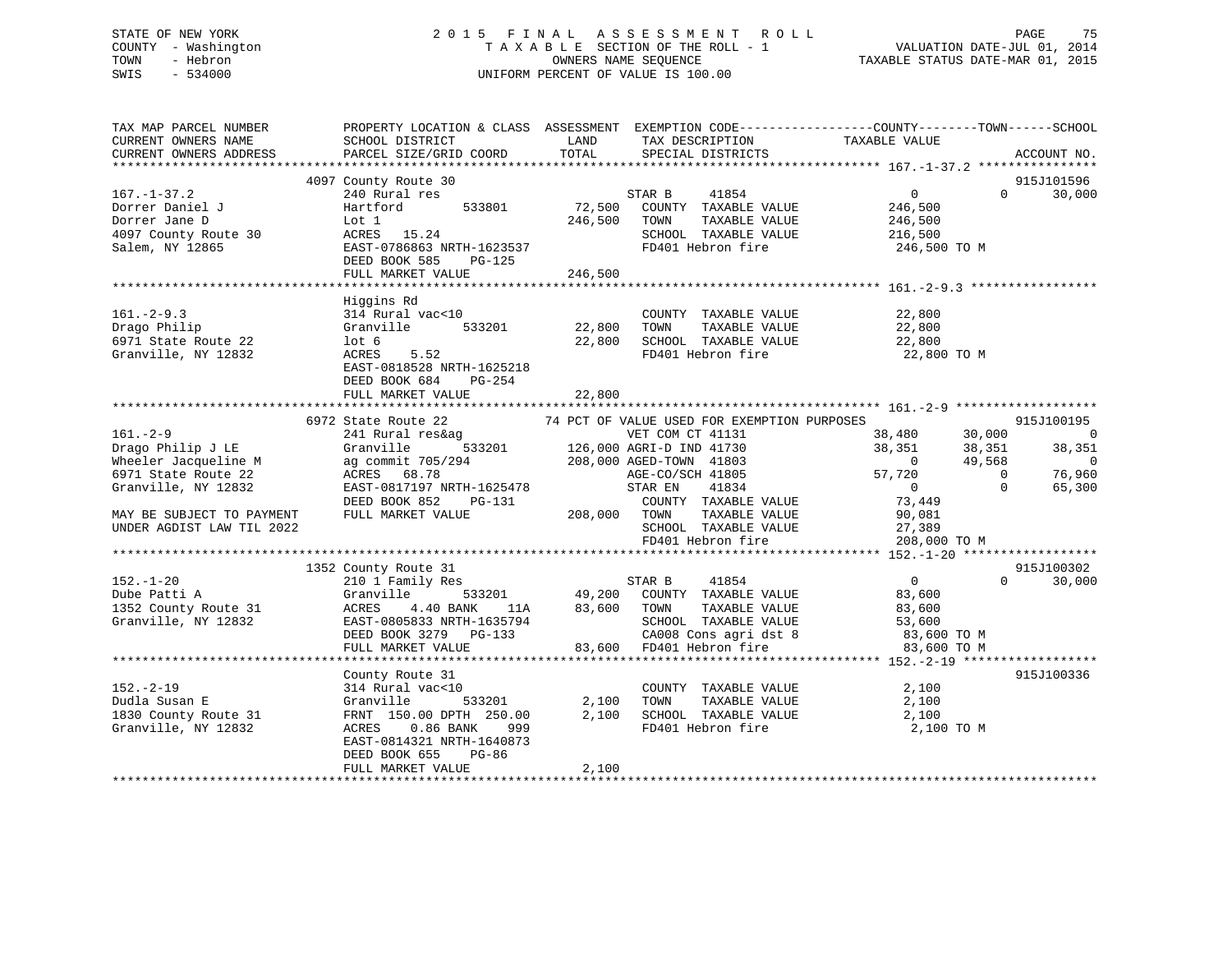# STATE OF NEW YORK 2 0 1 5 F I N A L A S S E S S M E N T R O L L PAGE 76 COUNTY - Washington T A X A B L E SECTION OF THE ROLL - 1 VALUATION DATE-JUL 01, 2014 TOWN - Hebron OWNERS NAME SEQUENCE TAXABLE STATUS DATE-MAR 01, 2015 SWIS - 534000 UNIFORM PERCENT OF VALUE IS 100.00

| TAX MAP PARCEL NUMBER<br>CURRENT OWNERS NAME           | PROPERTY LOCATION & CLASS ASSESSMENT EXEMPTION CODE---------------COUNTY-------TOWN------SCHOOL<br>SCHOOL DISTRICT | LAND    | TAX DESCRIPTION           | TAXABLE VALUE    |                    |
|--------------------------------------------------------|--------------------------------------------------------------------------------------------------------------------|---------|---------------------------|------------------|--------------------|
| CURRENT OWNERS ADDRESS                                 | PARCEL SIZE/GRID COORD                                                                                             | TOTAL   | SPECIAL DISTRICTS         |                  | ACCOUNT NO.        |
| **********************                                 | ******************************                                                                                     |         |                           |                  |                    |
|                                                        | 1830 County Route 31                                                                                               |         |                           |                  | 915J100486         |
| $152 - 2 - 20$                                         | 210 1 Family Res                                                                                                   |         | 41854<br>STAR B           | $\mathbf{0}$     | $\Omega$<br>30,000 |
| Dudla Susan E                                          | Granville<br>533201                                                                                                | 38,600  | COUNTY TAXABLE VALUE      | 81,000           |                    |
| 1830 County Route 31                                   | ACRES<br>1.30 BANK<br>999                                                                                          | 81,000  | TOWN<br>TAXABLE VALUE     | 81,000           |                    |
| Granville, NY 12832                                    | EAST-0814389 NRTH-1640702                                                                                          |         | SCHOOL TAXABLE VALUE      | 51,000           |                    |
|                                                        | DEED BOOK 655<br>$PG-86$                                                                                           |         | FD401 Hebron fire         | 81,000 TO M      |                    |
|                                                        | FULL MARKET VALUE                                                                                                  | 81,000  |                           |                  |                    |
|                                                        |                                                                                                                    |         |                           |                  |                    |
|                                                        | 305 Scott Hill Rd                                                                                                  |         |                           |                  | 915J101180         |
| $158. - 1 - 2.2$                                       | 240 Rural res                                                                                                      |         | STAR B<br>41854           | $\mathbf{0}$     | $\Omega$<br>30,000 |
| Dudley William                                         | 533801<br>Hartford                                                                                                 | 72,000  | COUNTY TAXABLE VALUE      | 165,000          |                    |
| Dudley Zenova                                          | ACRES 15.00                                                                                                        | 165,000 | TAXABLE VALUE<br>TOWN     | 165,000          |                    |
| 305 Scott Hill Rd                                      | EAST-0782899 NRTH-1630237                                                                                          |         | SCHOOL TAXABLE VALUE      | 135,000          |                    |
| Granville, NY 12832                                    | DEED BOOK 809<br>PG-314                                                                                            |         | CA008 Cons agri dst 8     | 165,000 TO M     |                    |
|                                                        | FULL MARKET VALUE                                                                                                  |         | 165,000 FD401 Hebron fire | 165,000 TO M     |                    |
|                                                        |                                                                                                                    |         |                           |                  |                    |
|                                                        | 499 North Grimes Hill Rd                                                                                           |         |                           |                  |                    |
| $152 - 2 - 40$                                         | 210 1 Family Res                                                                                                   |         | 41854<br>STAR B           | $\overline{0}$   | $\Omega$<br>30,000 |
| Duffy Erin S                                           | 533201<br>Granville                                                                                                | 52,000  | COUNTY TAXABLE VALUE      | 161,400          |                    |
| 499 North Grimes Hill Rd                               | ACRES<br>5.00                                                                                                      | 161,400 | TOWN<br>TAXABLE VALUE     | 161,400          |                    |
| Granville, NY 12832                                    | EAST-0815428 NRTH-1634987                                                                                          |         | SCHOOL TAXABLE VALUE      | 131,400          |                    |
|                                                        | PG-197<br>DEED BOOK 3452                                                                                           |         | CA008 Cons agri dst 8     | 161,400 TO M     |                    |
|                                                        | FULL MARKET VALUE                                                                                                  |         | 161,400 FD401 Hebron fire | 161,400 TO M     |                    |
|                                                        |                                                                                                                    |         |                           |                  |                    |
|                                                        | 933 Chamberlin Mills Rd                                                                                            |         |                           |                  | 915J101537         |
| $177. - 1 - 6.7$                                       | 210 1 Family Res                                                                                                   |         | COUNTY TAXABLE VALUE      | 158,100          |                    |
| Duffy Helen                                            | 534801<br>Salem                                                                                                    | 32,800  | TAXABLE VALUE<br>TOWN     | 158,100          |                    |
| 14 Valleywood Rd                                       | ACRES<br>1.33                                                                                                      | 158,100 | SCHOOL TAXABLE VALUE      | 158,100          |                    |
| Commack, NY 12818                                      | EAST-0809307 NRTH-1613127                                                                                          |         | FD401 Hebron fire         | 158,100 TO M     |                    |
|                                                        | DEED BOOK 2630<br>PG-104                                                                                           |         |                           |                  |                    |
|                                                        | FULL MARKET VALUE                                                                                                  | 158,100 |                           |                  |                    |
|                                                        |                                                                                                                    |         |                           |                  |                    |
|                                                        | 409 Mcknight Hill Rd                                                                                               |         |                           |                  | 915J101340         |
| $168. - 1 - 12.1$                                      | 240 Rural res                                                                                                      |         | COUNTY TAXABLE VALUE      | 92,300           |                    |
| Dufur Robert A                                         | Salem<br>534801                                                                                                    | 73,500  | TOWN<br>TAXABLE VALUE     | 92,300           |                    |
| Dufur Bonnie L                                         | <b>ACRES</b><br>15.77                                                                                              | 92,300  | SCHOOL TAXABLE VALUE      | 92,300           |                    |
| 7 Diane Ct                                             | EAST-0799903 NRTH-1618325                                                                                          |         | FD401 Hebron fire         | 92,300 TO M      |                    |
| Lanesboro, MA 01237                                    | DEED BOOK 866<br>$PG-283$                                                                                          |         |                           |                  |                    |
|                                                        | FULL MARKET VALUE                                                                                                  | 92,300  |                           |                  |                    |
|                                                        | ********************************                                                                                   |         |                           |                  |                    |
|                                                        | 181 Little Burch Hill Rd                                                                                           |         |                           |                  | 915J100088         |
| $151.-1-20.1$                                          | 322 Rural vac>10                                                                                                   |         | 41720<br>AG DIST          | 50,396<br>50,396 | 50,396             |
| Duncan Peter S                                         | Hartford<br>533801                                                                                                 | 94,000  | COUNTY TAXABLE VALUE      | 43,604           |                    |
| 15 New Preston Hill Rd                                 | ACRES<br>37.54                                                                                                     | 94,000  | TOWN<br>TAXABLE VALUE     | 43,604           |                    |
| New Preston, CT 06777                                  | EAST-0798610 NRTH-1635009                                                                                          |         | SCHOOL TAXABLE VALUE      | 43,604           |                    |
|                                                        | DEED BOOK 2814<br>PG-191                                                                                           |         | FD401 Hebron fire         | 94,000 TO M      |                    |
| MAY BE SUBJECT TO PAYMENT<br>UNDER AGDIST LAW TIL 2021 | FULL MARKET VALUE                                                                                                  | 94,000  |                           |                  |                    |
|                                                        |                                                                                                                    |         |                           |                  |                    |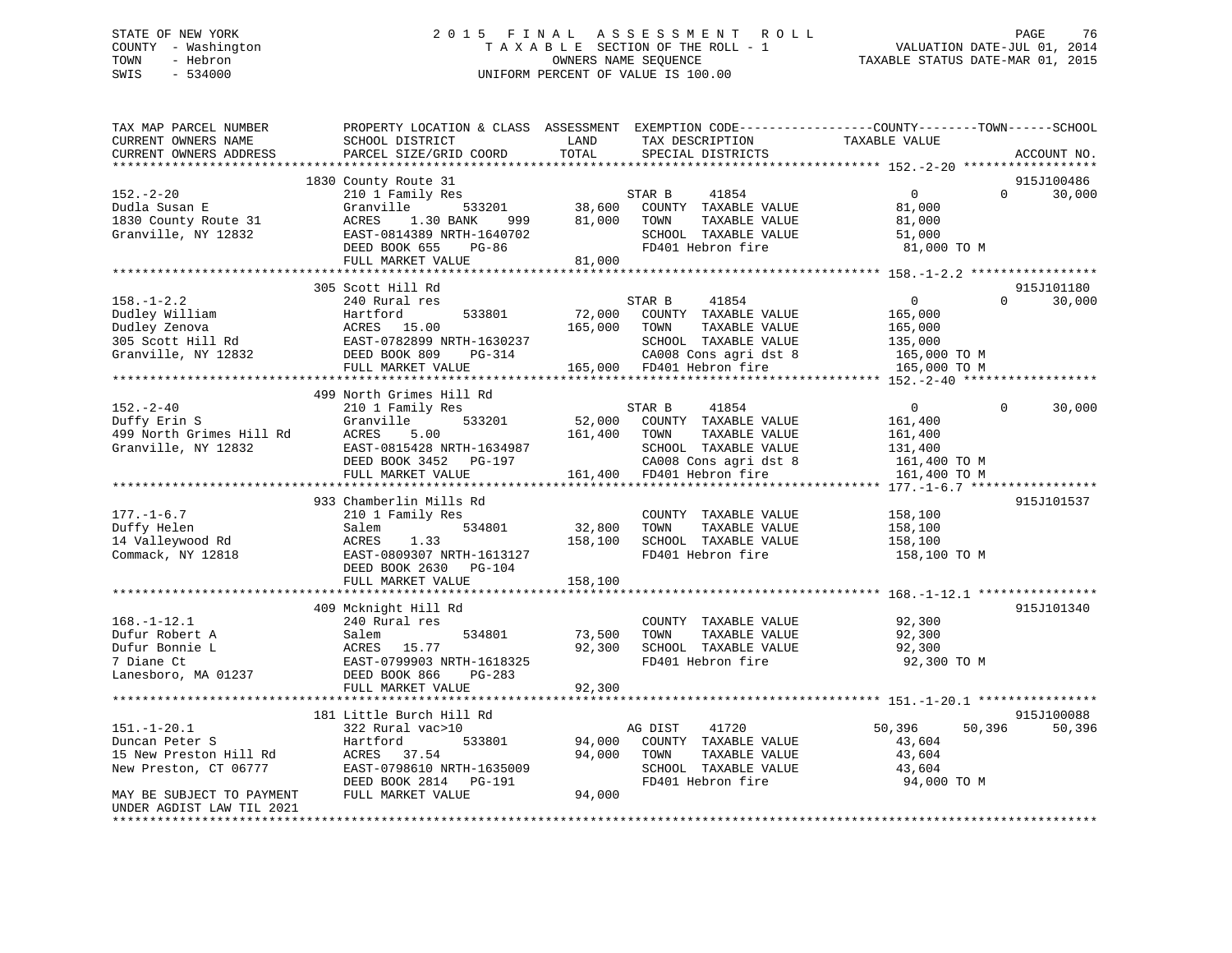# STATE OF NEW YORK 2 0 1 5 F I N A L A S S E S S M E N T R O L L PAGE 77 COUNTY - Washington T A X A B L E SECTION OF THE ROLL - 1 VALUATION DATE-JUL 01, 2014 TOWN - Hebron OWNERS NAME SEQUENCE TAXABLE STATUS DATE-MAR 01, 2015 SWIS - 534000 UNIFORM PERCENT OF VALUE IS 100.00

| TAX MAP PARCEL NUMBER      | PROPERTY LOCATION & CLASS ASSESSMENT EXEMPTION CODE----------------COUNTY-------TOWN------SCHOOL |         |                       |                |                        |
|----------------------------|--------------------------------------------------------------------------------------------------|---------|-----------------------|----------------|------------------------|
| CURRENT OWNERS NAME        | SCHOOL DISTRICT                                                                                  | LAND    | TAX DESCRIPTION       | TAXABLE VALUE  |                        |
| CURRENT OWNERS ADDRESS     | PARCEL SIZE/GRID COORD                                                                           | TOTAL   | SPECIAL DISTRICTS     |                | ACCOUNT NO.            |
|                            |                                                                                                  |         |                       |                |                        |
|                            | 624 Middle Rd                                                                                    |         |                       |                | 915J101458             |
| $160. -1 - 4.1$            | 210 1 Family Res                                                                                 |         | COUNTY TAXABLE VALUE  | 115,600        |                        |
| Dunham Brandon J           | 534801<br>Salem                                                                                  | 42,200  | TOWN<br>TAXABLE VALUE | 115,600        |                        |
| 624 Middle Rd              | Lot 1                                                                                            | 115,600 | SCHOOL TAXABLE VALUE  | 115,600        |                        |
| Granville, NY 12832        | 5.12<br>ACRES                                                                                    |         | FD401 Hebron fire     | 115,600 TO M   |                        |
|                            | EAST-0806475 NRTH-1627107                                                                        |         |                       |                |                        |
|                            | DEED BOOK 3300 PG-91                                                                             |         |                       |                |                        |
|                            | FULL MARKET VALUE                                                                                | 115,600 |                       |                |                        |
|                            |                                                                                                  |         |                       |                |                        |
|                            | 169 Blossom Rd                                                                                   |         |                       |                | 915J100198             |
| $186. - 1 - 7$             | 312 Vac w/imprv                                                                                  |         | COUNTY TAXABLE VALUE  | 79,200         |                        |
| Dunham Peter               | 534801<br>Salem                                                                                  | 78,000  | TAXABLE VALUE<br>TOWN | 79,200         |                        |
| Shaw Judith C              | ACRES 46.40                                                                                      | 79,200  | SCHOOL TAXABLE VALUE  | 79,200         |                        |
| 2017 County Route 153      | EAST-0818409 NRTH-1605423                                                                        |         | FD401 Hebron fire     | 79,200 TO M    |                        |
| Salem, NY 12865            | DEED BOOK 912<br>PG-337                                                                          |         |                       |                |                        |
|                            | FULL MARKET VALUE                                                                                | 79,200  |                       |                |                        |
|                            |                                                                                                  |         |                       |                |                        |
|                            | Higgins Rd/e Off                                                                                 |         |                       |                | 915J101287             |
| $170. - 2 - 8.2$           | 314 Rural vac<10                                                                                 |         | COUNTY TAXABLE VALUE  | 2,000          |                        |
| Dunster Nelson G           | Granville<br>533201                                                                              | 2,000   | TAXABLE VALUE<br>TOWN | 2,000          |                        |
| PO Box 138                 | Quarry                                                                                           | 2,000   | SCHOOL TAXABLE VALUE  | 2,000          |                        |
| Middle Granville, NY 12849 | No Deeded R O W                                                                                  |         | FD401 Hebron fire     | 2,000 TO M     |                        |
|                            | ACRES<br>2.60                                                                                    |         |                       |                |                        |
|                            | EAST-0822102 NRTH-1624864                                                                        |         |                       |                |                        |
|                            | DEED BOOK 833<br><b>PG-156</b>                                                                   |         |                       |                |                        |
|                            | FULL MARKET VALUE                                                                                | 2,000   |                       |                |                        |
|                            |                                                                                                  |         |                       |                |                        |
|                            | 6861 State Route 22                                                                              |         |                       | $\overline{0}$ | 915J101434<br>$\Omega$ |
| $169. - 1 - 18.11$         | 210 1 Family Res                                                                                 |         | 41854<br>STAR B       |                | 30,000                 |
| Dupaw Dody                 | Granville<br>533201                                                                              | 32,300  | COUNTY TAXABLE VALUE  | 51,500         |                        |
| Simpson Meagan             | 571/23                                                                                           | 51,500  | TOWN<br>TAXABLE VALUE | 51,500         |                        |
| 6861 State Route 22        | ACRES<br>1.10                                                                                    |         | SCHOOL TAXABLE VALUE  | 21,500         |                        |
| Salem, NY 12865            | EAST-0816003 NRTH-1623204                                                                        |         | FD401 Hebron fire     | 51,500 TO M    |                        |
|                            | DEED BOOK 3107<br>PG-336                                                                         | 51,500  |                       |                |                        |
|                            | FULL MARKET VALUE                                                                                |         |                       |                |                        |
|                            | State Route 22                                                                                   |         |                       |                | 915J101599             |
| $169. - 1 - 18.15$         | 312 Vac w/imprv                                                                                  |         | COUNTY TAXABLE VALUE  | 10,900         |                        |
| Dupaw Dody                 | Granville<br>533201                                                                              | 4,800   | TOWN<br>TAXABLE VALUE | 10,900         |                        |
| Simpson Meagan             | Land/barn/shed                                                                                   | 10,900  | SCHOOL TAXABLE VALUE  | 10,900         |                        |
| 6861 State Route 22        | FRNT 160.00 DPTH 130.00                                                                          |         | FD401 Hebron fire     | 10,900 TO M    |                        |
| Salem, NY 12865            | 0.48<br>ACRES                                                                                    |         |                       |                |                        |
|                            | EAST-0816102 NRTH-1623304                                                                        |         |                       |                |                        |
|                            | DEED BOOK 3107<br>$PG-336$                                                                       |         |                       |                |                        |
|                            | FULL MARKET VALUE                                                                                | 10,900  |                       |                |                        |
| ***********************    |                                                                                                  |         |                       |                |                        |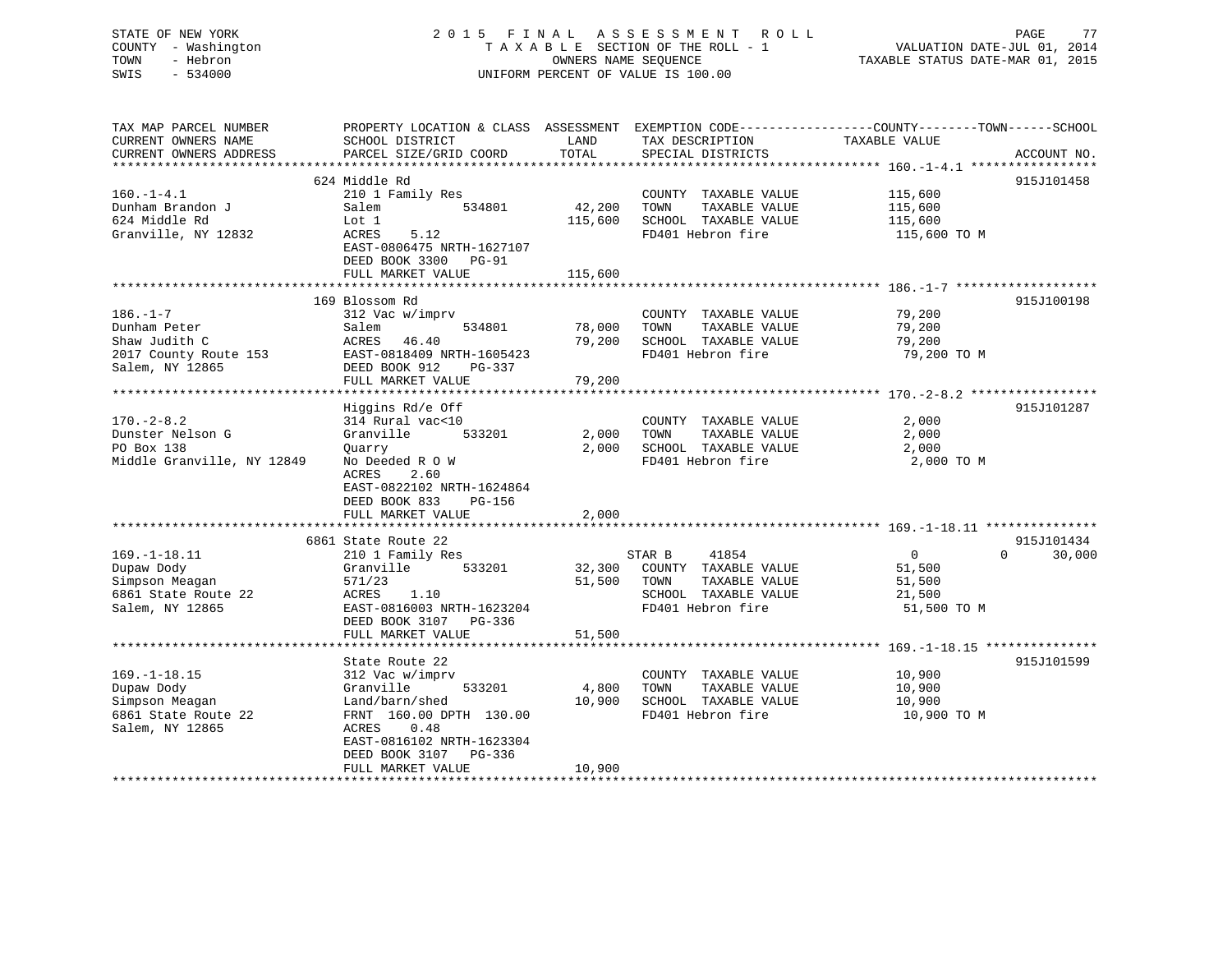# STATE OF NEW YORK 2 0 1 5 F I N A L A S S E S S M E N T R O L L PAGE 78 COUNTY - Washington T A X A B L E SECTION OF THE ROLL - 1 VALUATION DATE-JUL 01, 2014 TOWN - Hebron OWNERS NAME SEQUENCE TAXABLE STATUS DATE-MAR 01, 2015 SWIS - 534000 UNIFORM PERCENT OF VALUE IS 100.00

| TAX MAP PARCEL NUMBER                                                                                                              |                                                                                                             |                       |                                             | PROPERTY LOCATION & CLASS ASSESSMENT EXEMPTION CODE---------------COUNTY-------TOWN-----SCHOOL |                |
|------------------------------------------------------------------------------------------------------------------------------------|-------------------------------------------------------------------------------------------------------------|-----------------------|---------------------------------------------|------------------------------------------------------------------------------------------------|----------------|
| CURRENT OWNERS NAME                                                                                                                | SCHOOL DISTRICT                                                                                             | LAND                  | TAX DESCRIPTION                             | TAXABLE VALUE                                                                                  |                |
| CURRENT OWNERS ADDRESS                                                                                                             | PARCEL SIZE/GRID COORD                                                                                      | TOTAL                 | SPECIAL DISTRICTS                           |                                                                                                | ACCOUNT NO.    |
|                                                                                                                                    |                                                                                                             |                       |                                             |                                                                                                |                |
|                                                                                                                                    | State Route 22                                                                                              |                       |                                             |                                                                                                | 915J101787     |
| $169. - 1 - 18.22$                                                                                                                 | 314 Rural vac<10                                                                                            |                       | COUNTY TAXABLE VALUE                        | 9,500                                                                                          |                |
| Dupaw Dody                                                                                                                         | Granville                                                                                                   | 533201 9,500          | TOWN<br>TAXABLE VALUE                       | 9,500                                                                                          |                |
| Simpson Meagan                                                                                                                     | FRNT 228.00 DPTH 156.00 9,500                                                                               |                       | SCHOOL TAXABLE VALUE                        | 9,500                                                                                          |                |
| 6861 State Route 22                                                                                                                | ACRES 0.82                                                                                                  |                       | FD401 Hebron fire                           | 9,500 TO M                                                                                     |                |
| Salem, NY 12865                                                                                                                    | EAST-0816050 NRTH-1623674                                                                                   |                       |                                             |                                                                                                |                |
|                                                                                                                                    | DEED BOOK 3107 PG-336                                                                                       |                       |                                             |                                                                                                |                |
|                                                                                                                                    |                                                                                                             |                       |                                             |                                                                                                |                |
|                                                                                                                                    |                                                                                                             |                       |                                             |                                                                                                |                |
|                                                                                                                                    | 7210 State Route 22                                                                                         |                       |                                             |                                                                                                | 915J101006     |
| $161. - 1 - 4$                                                                                                                     | 210 1 Family Res                                                                                            |                       | COUNTY TAXABLE VALUE                        | 82,600                                                                                         |                |
| Dupaw Ricky                                                                                                                        |                                                                                                             | 533201 36,100         | TAXABLE VALUE<br>TOWN                       | 82,600                                                                                         |                |
| 7210 State Route 22                                                                                                                | 999                                                                                                         | 82,600                | SCHOOL TAXABLE VALUE                        | 82,600                                                                                         |                |
| Granville, NY 12832                                                                                                                |                                                                                                             |                       | FD401 Hebron fire                           | 82,600 TO M                                                                                    |                |
|                                                                                                                                    | Granville 33332<br>ACRES 2.68 BANK 999<br>EAST-0819375 NRTH-1631387<br>1000 DG-302<br>DEED BOOK 2108 PG-302 |                       |                                             |                                                                                                |                |
|                                                                                                                                    | FULL MARKET VALUE                                                                                           | 82,600                |                                             |                                                                                                |                |
|                                                                                                                                    |                                                                                                             |                       |                                             |                                                                                                |                |
|                                                                                                                                    | County Route 31                                                                                             |                       |                                             |                                                                                                | 915J100346     |
| $144. - 1 - 15$                                                                                                                    |                                                                                                             |                       | COUNTY TAXABLE VALUE 40,000                 |                                                                                                |                |
|                                                                                                                                    | 314 Rural vac<10                                                                                            | 533201 40,000         | TAXABLE VALUE<br>TOWN                       |                                                                                                |                |
| Duquette Raymond R Jr                                                                                                              | Granville                                                                                                   |                       |                                             | 40,000                                                                                         |                |
| 355 E Wells Rd                                                                                                                     | ACRES 17.00 BANK 999 40,000<br>EAST-0822996 NRTH-1648374                                                    |                       | TOWN IRANELLE VALUE<br>SCHOOL TAXABLE VALUE | 40,000                                                                                         |                |
| Wells, VT 05774                                                                                                                    |                                                                                                             |                       | FD401 Hebron fire                           | 40,000 TO M                                                                                    |                |
|                                                                                                                                    | DEED BOOK 935<br>PG-292                                                                                     |                       |                                             |                                                                                                |                |
|                                                                                                                                    | FULL MARKET VALUE                                                                                           | 40,000                |                                             |                                                                                                |                |
|                                                                                                                                    |                                                                                                             |                       |                                             |                                                                                                |                |
|                                                                                                                                    | 45 Wood Way                                                                                                 |                       | 96 PCT OF VALUE USED FOR EXEMPTION PURPOSES |                                                                                                |                |
| $186. - 1 - 22$                                                                                                                    | 210 1 Family Res                                                                                            | 534801 43,500 STAR EN | VET COM CT 41131                            | 55,000<br>30,000                                                                               | $\overline{0}$ |
| Dutcher Charles<br>Dutcher Joanne A (1994)<br>2012 - Salem MCRES (1994)<br>2014 - ACRES (1994)<br>2014 - EAST-0817218 NRTH-1609430 |                                                                                                             |                       | 41834                                       | $\overline{0}$<br>$\Omega$                                                                     | 65,300         |
|                                                                                                                                    |                                                                                                             |                       | 234,700 COUNTY TAXABLE VALUE                | 179,700                                                                                        |                |
|                                                                                                                                    |                                                                                                             |                       | TOWN<br>TAXABLE VALUE                       | 204,700                                                                                        |                |
| Salem, NY 12865 DEED BOOK 2432 PG-341                                                                                              |                                                                                                             |                       | SCHOOL TAXABLE VALUE 169,400                |                                                                                                |                |
|                                                                                                                                    | FULL MARKET VALUE                                                                                           |                       | 234,700 FD401 Hebron fire                   | 234,700 TO M                                                                                   |                |
|                                                                                                                                    |                                                                                                             |                       |                                             |                                                                                                |                |
|                                                                                                                                    | 6603 State Route 22                                                                                         |                       | 75 PCT OF VALUE USED FOR EXEMPTION PURPOSES |                                                                                                |                |
| $177. - 1 - 8.1$                                                                                                                   | 240 Rural res                                                                                               |                       | VET WAR CT 41121                            | 22,489<br>18,000                                                                               | $\overline{0}$ |
| Duveen Charles J                                                                                                                   | Salem                                                                                                       | 534801 56,600 STAR B  | 41854                                       | $\overline{0}$<br>$\Omega$                                                                     | 30,000         |
| Duveen Agnes                                                                                                                       |                                                                                                             |                       |                                             | 177,411                                                                                        |                |
| 6603 State Route 22                                                                                                                |                                                                                                             |                       | TAXABLE VALUE                               | 181,900                                                                                        |                |
| Salem, NY 12865                                                                                                                    | DEED BOOK 936<br>PG-19                                                                                      |                       | SCHOOL TAXABLE VALUE 169,900                |                                                                                                |                |
|                                                                                                                                    | FULL MARKET VALUE                                                                                           |                       | 199,900 CA008 Cons agri dst 8 199,900 TO M  |                                                                                                |                |
|                                                                                                                                    |                                                                                                             |                       | FD401 Hebron fire                           | 199,900 TO M                                                                                   |                |
|                                                                                                                                    |                                                                                                             |                       |                                             |                                                                                                |                |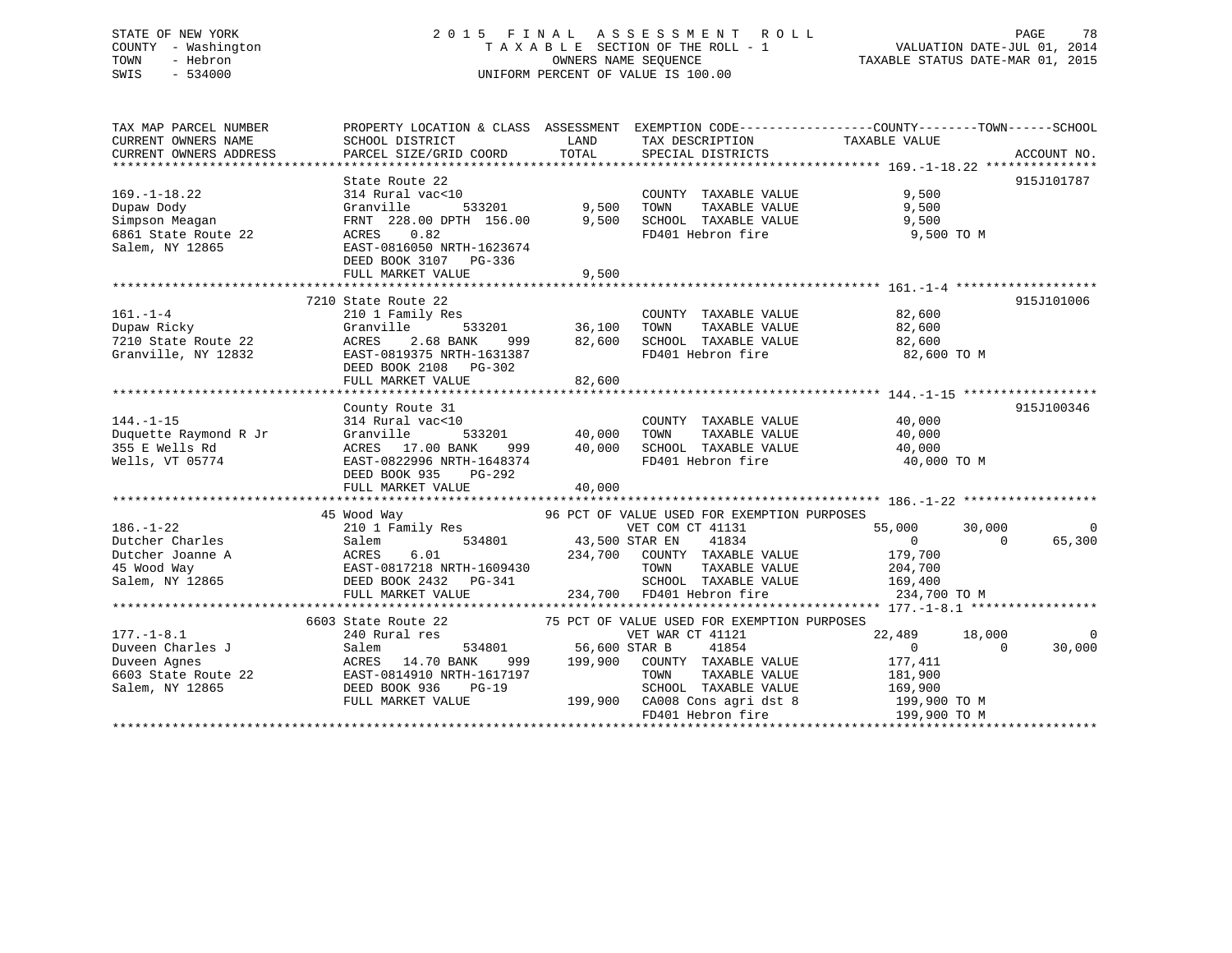STATE OF NEW YORK 2 0 1 5 F I N A L A S S E S S M E N T R O L L PAGE 79 COUNTY - Washington T A X A B L E SECTION OF THE ROLL - 1 VALUATION DATE-JUL 01, 2014 TOWN - Hebron OWNERS NAME SEQUENCE TAXABLE STATUS DATE-MAR 01, 2015 SWIS - 534000 UNIFORM PERCENT OF VALUE IS 100.00

| TAX MAP PARCEL NUMBER                 | PROPERTY LOCATION & CLASS ASSESSMENT EXEMPTION CODE----------------COUNTY-------TOWN-----SCHOOL |               |                                                |                   |                       |             |
|---------------------------------------|-------------------------------------------------------------------------------------------------|---------------|------------------------------------------------|-------------------|-----------------------|-------------|
| CURRENT OWNERS NAME                   | SCHOOL DISTRICT                                                                                 | LAND          | TAX DESCRIPTION                                | TAXABLE VALUE     |                       |             |
| CURRENT OWNERS ADDRESS                | PARCEL SIZE/GRID COORD                                                                          | TOTAL         | SPECIAL DISTRICTS                              |                   |                       | ACCOUNT NO. |
|                                       |                                                                                                 |               |                                                |                   |                       |             |
|                                       | 23 Tiplady Rd                                                                                   |               |                                                |                   |                       | 915J100599  |
| $177. - 1 - 6.3$                      | 210 1 Family Res                                                                                |               | 41854<br>STAR B                                | $\overline{0}$    | $\Omega$ and $\Omega$ | 30,000      |
| Duveen Peter                          | 534801<br>Salem                                                                                 |               | 31,800 COUNTY TAXABLE VALUE                    | 127,700           |                       |             |
| 23 Tiplady Rd                         | Sub Lot 5                                                                                       |               | 127,700 TOWN<br>TAXABLE VALUE                  | 127,700<br>97,700 |                       |             |
| Salem, NY 12865                       | FRNT 410.00 DPTH 154.00                                                                         |               | SCHOOL TAXABLE VALUE                           |                   |                       |             |
|                                       | 0.95<br>ACRES                                                                                   |               | FD401 Hebron fire 127,700 TO M                 |                   |                       |             |
|                                       | EAST-0808829 NRTH-1612905                                                                       |               |                                                |                   |                       |             |
|                                       | DEED BOOK 2544 PG-328                                                                           |               |                                                |                   |                       |             |
|                                       | FULL MARKET VALUE                                                                               | 127,700       |                                                |                   |                       |             |
|                                       |                                                                                                 |               |                                                |                   |                       |             |
|                                       | 853 Chamberlin Mills Rd                                                                         |               |                                                |                   |                       | 915J101304  |
| $177. - 1 - 31.2$                     | 210 1 Family Res                                                                                | STAR B        | 41854                                          | $\sim$ 0          | $\Omega$              | 30,000      |
| Eaton Alice                           | Salem                                                                                           |               | 534801 32,000 COUNTY TAXABLE VALUE 79,400      |                   |                       |             |
| 853 Chamberlin Mills Rd               | ACRES<br>1.00                                                                                   |               | 79,400 TOWN<br>TAXABLE VALUE                   | 79,400            |                       |             |
| Salem, NY 12865                       |                                                                                                 |               |                                                |                   |                       |             |
|                                       |                                                                                                 |               |                                                |                   |                       |             |
|                                       |                                                                                                 |               |                                                |                   |                       |             |
|                                       |                                                                                                 |               |                                                |                   |                       |             |
|                                       | Chamberlin Mills Rd                                                                             |               |                                                |                   |                       |             |
| $177. - 1 - 31.3$                     | 314 Rural vac<10                                                                                |               | COUNTY TAXABLE VALUE                           | 14,600            |                       |             |
| Eaton Alice M                         | Salem                                                                                           | 534801 14,600 | TOWN<br>TAXABLE VALUE                          | 14,600            |                       |             |
| 853 Chamberlin Mills Rd               | 2.06<br>ACRES                                                                                   | 14,600        | SCHOOL TAXABLE VALUE                           | 14,600            |                       |             |
| Salem, NY 12865                       | EAST-0807671 NRTH-1613373                                                                       |               | FD401 Hebron fire                              | 14,600 TO M       |                       |             |
|                                       | DEED BOOK 2785 PG-103                                                                           |               |                                                |                   |                       |             |
|                                       | FULL MARKET VALUE                                                                               | 14,600        |                                                |                   |                       |             |
|                                       |                                                                                                 |               |                                                |                   |                       |             |
|                                       | 6060 State Route 22                                                                             |               |                                                |                   |                       |             |
| $185. - 1 - 14.22$                    | 270 Mfg housing                                                                                 |               | 41854<br>STAR B                                | $\overline{0}$    | $\overline{0}$        | 30,000      |
| Eaton Lonny J                         | 534801<br>Salem                                                                                 |               | 33,800 COUNTY TAXABLE VALUE                    | 52,600            |                       |             |
| Bessette Paige                        | lot B                                                                                           | 52,600        | TAXABLE VALUE<br>TOWN                          | 52,600            |                       |             |
| Bessette raige<br>6060 State Route 22 | ACRES<br>1.70                                                                                   |               | SCHOOL TAXABLE VALUE 22,600                    |                   |                       |             |
| Salem, NY 12865                       | EAST-0814409 NRTH-1604040                                                                       |               |                                                | 52,600 TO M       |                       |             |
|                                       | DEED BOOK 2446 PG-14                                                                            |               | CA008 Cons agri dst 8<br>CA008 Cons agri dst 8 | 52,600 TO M       |                       |             |
|                                       | FULL MARKET VALUE                                                                               | 52,600        |                                                |                   |                       |             |
|                                       |                                                                                                 |               |                                                |                   |                       |             |
|                                       | 274 Little Burch Hill Rd                                                                        |               |                                                |                   |                       |             |
| $151. - 1 - 15.1$                     | 312 Vac w/imprv                                                                                 |               | COUNTY TAXABLE VALUE                           | 24,800            |                       |             |
| Edwards Jean A                        | Granville                                                                                       | 533201 18,200 | TAXABLE VALUE<br>TOWN                          | 24,800            |                       |             |
| Edwards Walter M                      |                                                                                                 | 24,800        | SCHOOL TAXABLE VALUE                           | 24,800            |                       |             |
| 59 Locust Ln                          |                                                                                                 |               | FD401 Hebron fire                              | 24,800 TO M       |                       |             |
| Levittown, PA 19054                   | ACRES 1.10<br>EAST-0800992 NRTH-1635085<br>--- 2003 PG-275                                      |               |                                                |                   |                       |             |
|                                       | FULL MARKET VALUE                                                                               | 24,800        |                                                |                   |                       |             |
|                                       |                                                                                                 |               |                                                |                   |                       |             |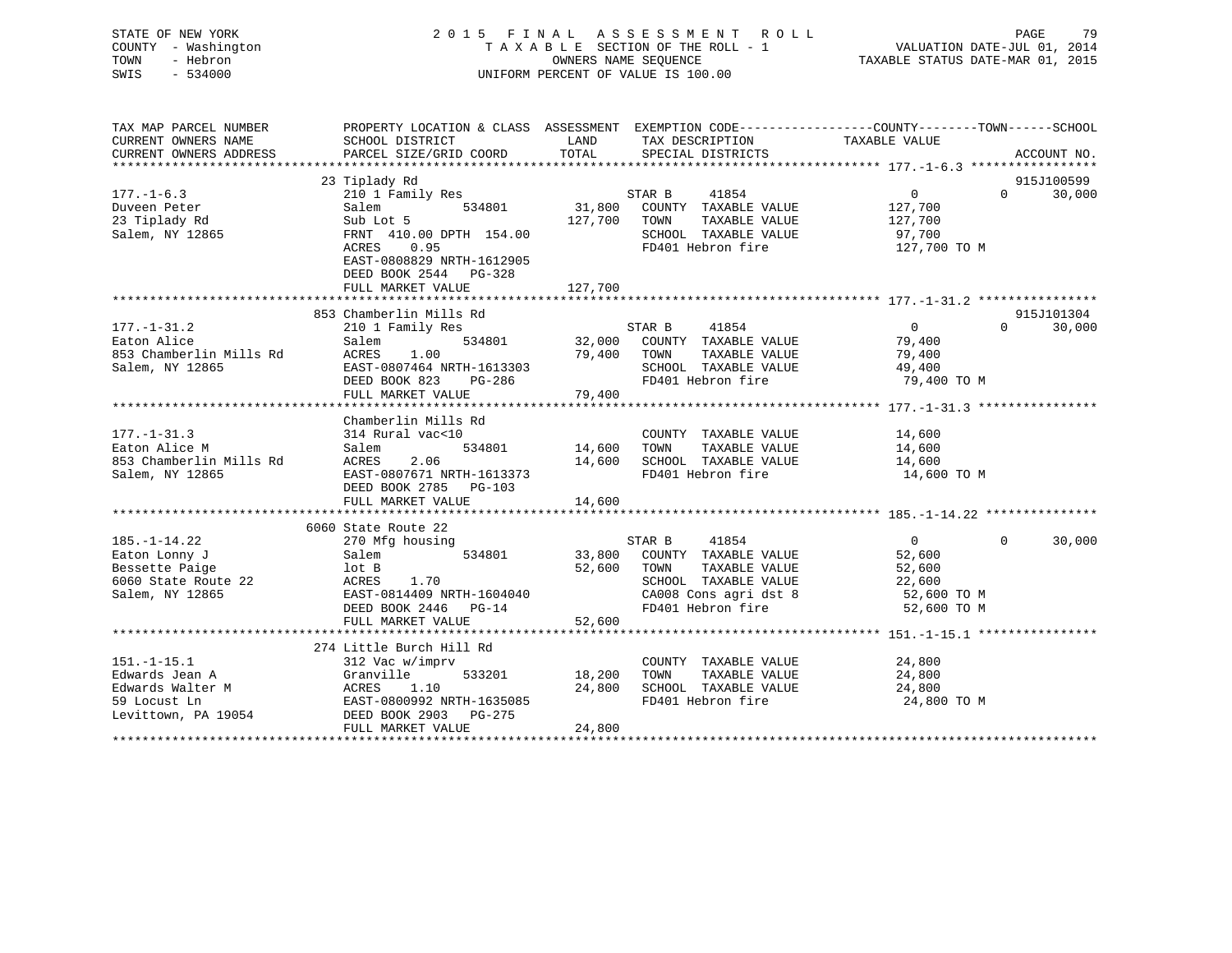# STATE OF NEW YORK 2 0 1 5 F I N A L A S S E S S M E N T R O L L PAGE 80 COUNTY - Washington T A X A B L E SECTION OF THE ROLL - 1 VALUATION DATE-JUL 01, 2014 TOWN - Hebron OWNERS NAME SEQUENCE TAXABLE STATUS DATE-MAR 01, 2015 SWIS - 534000 UNIFORM PERCENT OF VALUE IS 100.00

| TAX MAP PARCEL NUMBER<br>CURRENT OWNERS NAME                                                      | PROPERTY LOCATION & CLASS ASSESSMENT EXEMPTION CODE---------------COUNTY-------TOWN-----SCHOOL<br>SCHOOL DISTRICT                                                                             | LAND                          | TAX DESCRIPTION                                                                                                                        | TAXABLE VALUE                                                      |                      |
|---------------------------------------------------------------------------------------------------|-----------------------------------------------------------------------------------------------------------------------------------------------------------------------------------------------|-------------------------------|----------------------------------------------------------------------------------------------------------------------------------------|--------------------------------------------------------------------|----------------------|
| CURRENT OWNERS ADDRESS                                                                            | PARCEL SIZE/GRID COORD                                                                                                                                                                        | TOTAL                         | SPECIAL DISTRICTS                                                                                                                      |                                                                    | ACCOUNT NO.          |
|                                                                                                   |                                                                                                                                                                                               |                               |                                                                                                                                        |                                                                    |                      |
| $160. -1 - 4.3$<br>Ehni Mary<br>Frailey Stephen<br>11 Charlton St<br>New York, NY 10014           | Middle Rd<br>314 Rural vac<10<br>534801<br>Salem<br>Lot 3<br>ACRES<br>5.09<br>EAST-0806442 NRTH-1627893<br>DEED BOOK 871<br>PG-341                                                            | 22,100<br>22,100              | COUNTY TAXABLE VALUE<br>TOWN<br>TAXABLE VALUE<br>SCHOOL TAXABLE VALUE<br>FD401 Hebron fire                                             | 22,100<br>22,100<br>22,100<br>22,100 TO M                          | 915J101459           |
|                                                                                                   | FULL MARKET VALUE                                                                                                                                                                             | 22,100                        |                                                                                                                                        |                                                                    |                      |
|                                                                                                   |                                                                                                                                                                                               |                               |                                                                                                                                        |                                                                    |                      |
| $160. - 1 - 16.4$<br>Ehni Mary<br>Frailey Stephen<br>PO Box 456<br>Salem, NY 12865                | 671 Middle Rd<br>240 Rural res<br>Granville<br>533201<br>859/197 conservation ease<br>86.30 BANK<br>998<br>ACRES<br>EAST-0806146 NRTH-1628483<br>DEED BOOK 859<br>PG-209<br>FULL MARKET VALUE | 201,700<br>384,200<br>384,200 | 41854<br>STAR B<br>COUNTY TAXABLE VALUE<br>TOWN<br>TAXABLE VALUE<br>SCHOOL TAXABLE VALUE<br>CA008 Cons agri dst 8<br>FD401 Hebron fire | 0<br>384,200<br>384,200<br>354,200<br>384,200 TO M<br>384,200 TO M | $\Omega$<br>30,000   |
|                                                                                                   |                                                                                                                                                                                               |                               |                                                                                                                                        |                                                                    |                      |
| $167. - 1 - 57$<br>Ehrlich James<br>Zdrojewski Julie<br>1046 County Route 45<br>Argyle, NY 12809  | 1046 County Route 45<br>270 Mfg housing<br>532001<br>Argyle<br>ACRES<br>3.00<br>EAST-0783387 NRTH-1624947<br>DEED BOOK 589<br>PG-247<br>FULL MARKET VALUE                                     | 42,500<br>63,900<br>63,900    | COUNTY TAXABLE VALUE<br>TAXABLE VALUE<br>TOWN<br>SCHOOL TAXABLE VALUE<br>FD401 Hebron fire                                             | 63,900<br>63,900<br>63,900<br>63,900 TO M                          | 915J100429           |
|                                                                                                   |                                                                                                                                                                                               |                               |                                                                                                                                        |                                                                    |                      |
| $167. - 1 - 1.1$<br>Ehrlich James L<br>Zdrojewski Juliane<br>832 Coot Hill Rd<br>Argyle, NY 12809 | 1043 County Route 45<br>241 Rural res&ag<br>532001<br>Argyle<br>ACRES 44.90<br>EAST-0783643 NRTH-1625962<br>DEED BOOK 585<br>PG-196<br>FULL MARKET VALUE                                      | 127,200<br>240,200<br>240,200 | 41720<br>AG DIST<br>COUNTY TAXABLE VALUE<br>TOWN<br>TAXABLE VALUE<br>SCHOOL TAXABLE VALUE<br>CA008 Cons agri dst 8<br>54,758 EX        | 54,758<br>54,758<br>185,442<br>185,442<br>185,442<br>185,442 TO M  | 915J101590<br>54,758 |
| MAY BE SUBJECT TO PAYMENT                                                                         |                                                                                                                                                                                               |                               | FD401 Hebron fire                                                                                                                      | 240,200 TO M                                                       |                      |
| UNDER AGDIST LAW TIL 2019                                                                         | 298 Halls Pond Rd                                                                                                                                                                             |                               |                                                                                                                                        |                                                                    | 915J101432           |
| $159. - 1 - 39$<br>Eldred Floyd J Jr<br>6 Spruce St<br>Fort Edward, NY 12828                      | 312 Vac w/imprv<br>533801<br>Hartford<br>ACRES 13.38<br>EAST-0792156 NRTH-1627721<br>DEED BOOK 3323<br>PG-312<br>FULL MARKET VALUE                                                            | 34,600<br>37,400<br>37,400    | COUNTY TAXABLE VALUE<br>TOWN<br>TAXABLE VALUE<br>SCHOOL TAXABLE VALUE<br>FD401 Hebron fire                                             | 37,400<br>37,400<br>37,400<br>37,400 TO M                          |                      |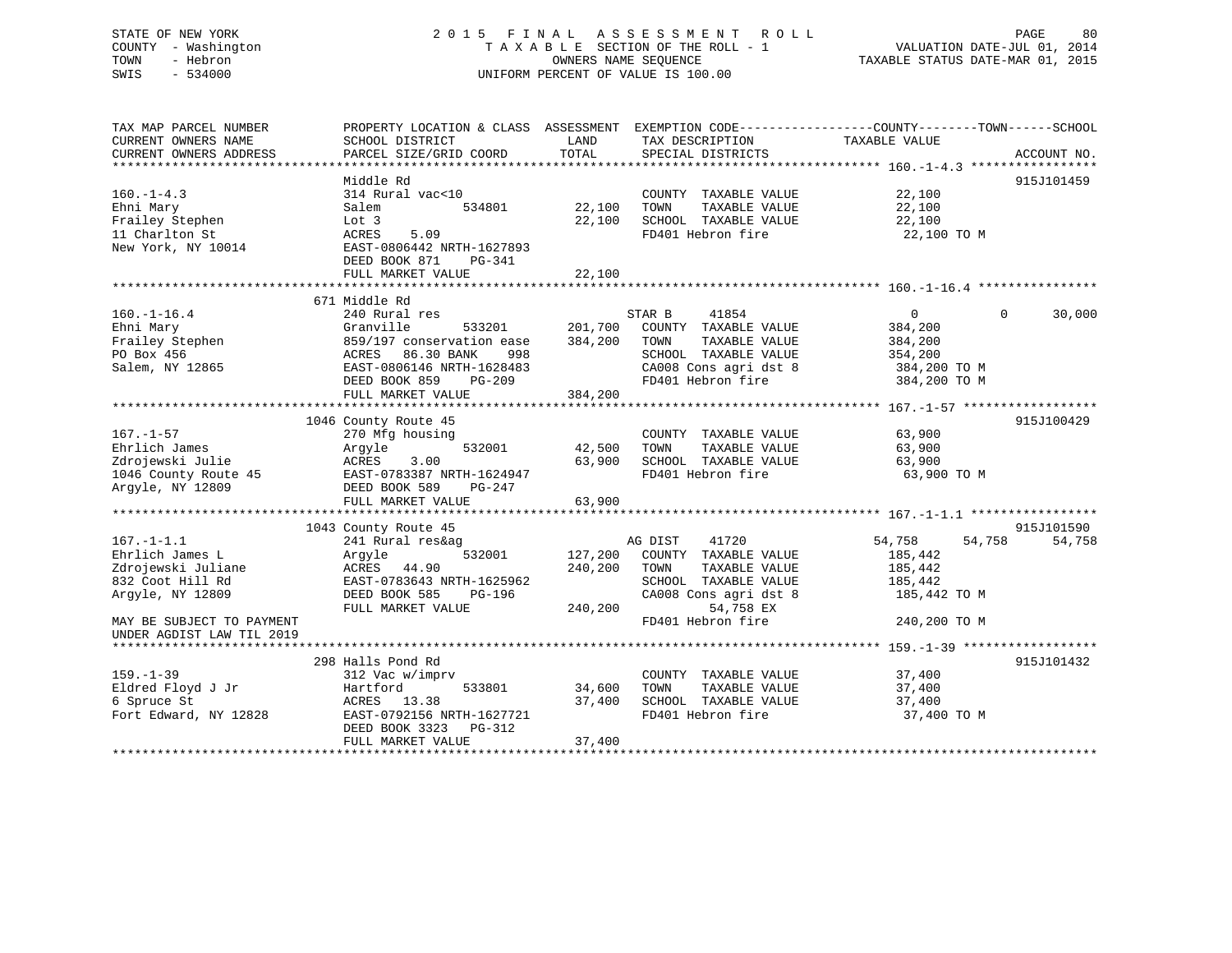# STATE OF NEW YORK 2 0 1 5 F I N A L A S S E S S M E N T R O L L PAGE 81 COUNTY - Washington T A X A B L E SECTION OF THE ROLL - 1 VALUATION DATE-JUL 01, 2014 TOWN - Hebron OWNERS NAME SEQUENCE TAXABLE STATUS DATE-MAR 01, 2015 SWIS - 534000 UNIFORM PERCENT OF VALUE IS 100.00

| TAX MAP PARCEL NUMBER<br>CURRENT OWNERS NAME<br>CURRENT OWNERS ADDRESS | SCHOOL DISTRICT<br>PARCEL SIZE/GRID COORD              | LAND<br>TOTAL   | TAX DESCRIPTION<br>SPECIAL DISTRICTS          | PROPERTY LOCATION & CLASS ASSESSMENT EXEMPTION CODE----------------COUNTY-------TOWN------SCHOOL<br>TAXABLE VALUE | ACCOUNT NO. |
|------------------------------------------------------------------------|--------------------------------------------------------|-----------------|-----------------------------------------------|-------------------------------------------------------------------------------------------------------------------|-------------|
|                                                                        |                                                        |                 |                                               |                                                                                                                   |             |
|                                                                        | 118 Indian Head Way                                    |                 |                                               |                                                                                                                   | 915J101227  |
| $170. - 1 - 15.7$                                                      | 210 1 Family Res                                       |                 | COUNTY TAXABLE VALUE                          | 88,700                                                                                                            |             |
| Ellenwood Warren C                                                     | Granville<br>533201                                    | 42,200          | TOWN<br>TAXABLE VALUE                         | 88,700                                                                                                            |             |
| Ellenwood Kathleen C                                                   | <b>ACRES</b><br>5.10 BANK<br>999                       | 88,700          | SCHOOL TAXABLE VALUE                          | 88,700                                                                                                            |             |
| 7 Rolling Rd                                                           | EAST-0816714 NRTH-1620931<br>DEED BOOK 917<br>$PG-346$ |                 | FD401 Hebron fire                             | 88,700 TO M                                                                                                       |             |
| Miller Place, NY 11764                                                 | FULL MARKET VALUE                                      | 88,700          |                                               |                                                                                                                   |             |
|                                                                        |                                                        |                 |                                               |                                                                                                                   |             |
|                                                                        | 104 Mountain Way                                       |                 |                                               |                                                                                                                   | 915J101699  |
| $159. - 1 - 25.10$                                                     | 210 1 Family Res                                       |                 | 41854<br>STAR B                               | $\Omega$<br>0                                                                                                     | 30,000      |
| Elwell Melissa A                                                       | 533801<br>Hartford                                     | 17,200          | COUNTY TAXABLE VALUE                          | 137,700                                                                                                           |             |
| 104 Mountain Way                                                       | lot E                                                  | 137,700         | TOWN<br>TAXABLE VALUE                         | 137,700                                                                                                           |             |
| Granville, NY 12832                                                    | ACRES<br>3.08                                          |                 | SCHOOL TAXABLE VALUE                          | 107,700                                                                                                           |             |
|                                                                        | EAST-0797018 NRTH-1628000                              |                 | FD401 Hebron fire                             | 137,700 TO M                                                                                                      |             |
|                                                                        | DEED BOOK 2815 PG-304                                  |                 |                                               |                                                                                                                   |             |
|                                                                        | FULL MARKET VALUE                                      | 137,700         |                                               |                                                                                                                   |             |
|                                                                        |                                                        |                 |                                               |                                                                                                                   |             |
|                                                                        | County Route 31/W Off                                  |                 |                                               |                                                                                                                   | 915J100210  |
| $159. - 1 - 10$                                                        | 314 Rural vac<10                                       |                 | COUNTY TAXABLE VALUE                          | 5,800                                                                                                             |             |
| Ely Emma                                                               | 533201<br>Granville                                    | 5,800           | TOWN<br>TAXABLE VALUE                         | 5,800                                                                                                             |             |
| 974 County Route 31                                                    | ACRES<br>7.70                                          | 5,800           | SCHOOL TAXABLE VALUE                          | 5,800                                                                                                             |             |
| Granville, NY 12832                                                    | EAST-0801636 NRTH-1632375<br>DEED BOOK 439<br>PG-310   |                 | CA008 Cons agri dst 8<br>FD401 Hebron fire    | 5,800 TO M<br>5,800 TO M                                                                                          |             |
|                                                                        | FULL MARKET VALUE                                      | 5,800           |                                               |                                                                                                                   |             |
|                                                                        |                                                        |                 |                                               |                                                                                                                   |             |
|                                                                        | 974 County Route 31                                    |                 |                                               |                                                                                                                   | 915J100209  |
| $159. - 1 - 18.1$                                                      | 241 Rural res&ag                                       |                 | 41720<br>AG DIST                              | 102,875<br>102,875                                                                                                | 102,875     |
| Ely Emma S LE                                                          | Granville<br>533201                                    | 263,600 STAR EN | 41834                                         | $\Omega$<br>$\Omega$                                                                                              | 65,300      |
| Biondi Renee                                                           | 446/741                                                | 347,700         | COUNTY TAXABLE VALUE                          | 244,825                                                                                                           |             |
| 974 County Route 31                                                    | ACRES 130.00                                           |                 | TOWN<br>TAXABLE VALUE                         | 244,825                                                                                                           |             |
| Granville, NY 12832                                                    | EAST-0803024 NRTH-1626651                              |                 | SCHOOL TAXABLE VALUE                          | 179,525                                                                                                           |             |
|                                                                        | DEED BOOK 917<br>PG-226                                |                 | CA008 Cons agri dst 8                         | 244,825 TO M                                                                                                      |             |
| MAY BE SUBJECT TO PAYMENT                                              | FULL MARKET VALUE                                      | 347,700         | 102,875 EX                                    |                                                                                                                   |             |
| UNDER AGDIST LAW TIL 2019                                              |                                                        |                 | FD401 Hebron fire                             | 347,700 TO M                                                                                                      |             |
|                                                                        |                                                        |                 |                                               |                                                                                                                   |             |
|                                                                        | County Route 31                                        |                 |                                               |                                                                                                                   | 915J100251  |
| $159. - 1 - 18.2$                                                      | 322 Rural vac>10                                       |                 | 41720<br>AG DIST                              | 17,234<br>17,234                                                                                                  | 17,234      |
| Ely Emma S LE<br>Biondi Renee                                          | 533201<br>Granville<br>446/741                         | 98,400          | COUNTY TAXABLE VALUE<br>TOWN<br>TAXABLE VALUE | 81,166                                                                                                            |             |
| 974 County Route 31                                                    | ACRES 40.00                                            | 98,400          | SCHOOL TAXABLE VALUE                          | 81,166                                                                                                            |             |
| Granville, NY 12832                                                    | EAST-0800841 NRTH-1626639                              |                 | CA008 Cons agri dst 8                         | 81,166<br>81,166 TO M                                                                                             |             |
|                                                                        | DEED BOOK 917<br>PG-229                                |                 | 17,234 EX                                     |                                                                                                                   |             |
| MAY BE SUBJECT TO PAYMENT                                              | FULL MARKET VALUE                                      | 98,400          | FD401 Hebron fire                             | 98,400 TO M                                                                                                       |             |
| UNDER AGDIST LAW TIL 2019                                              |                                                        |                 |                                               |                                                                                                                   |             |
|                                                                        |                                                        |                 |                                               |                                                                                                                   |             |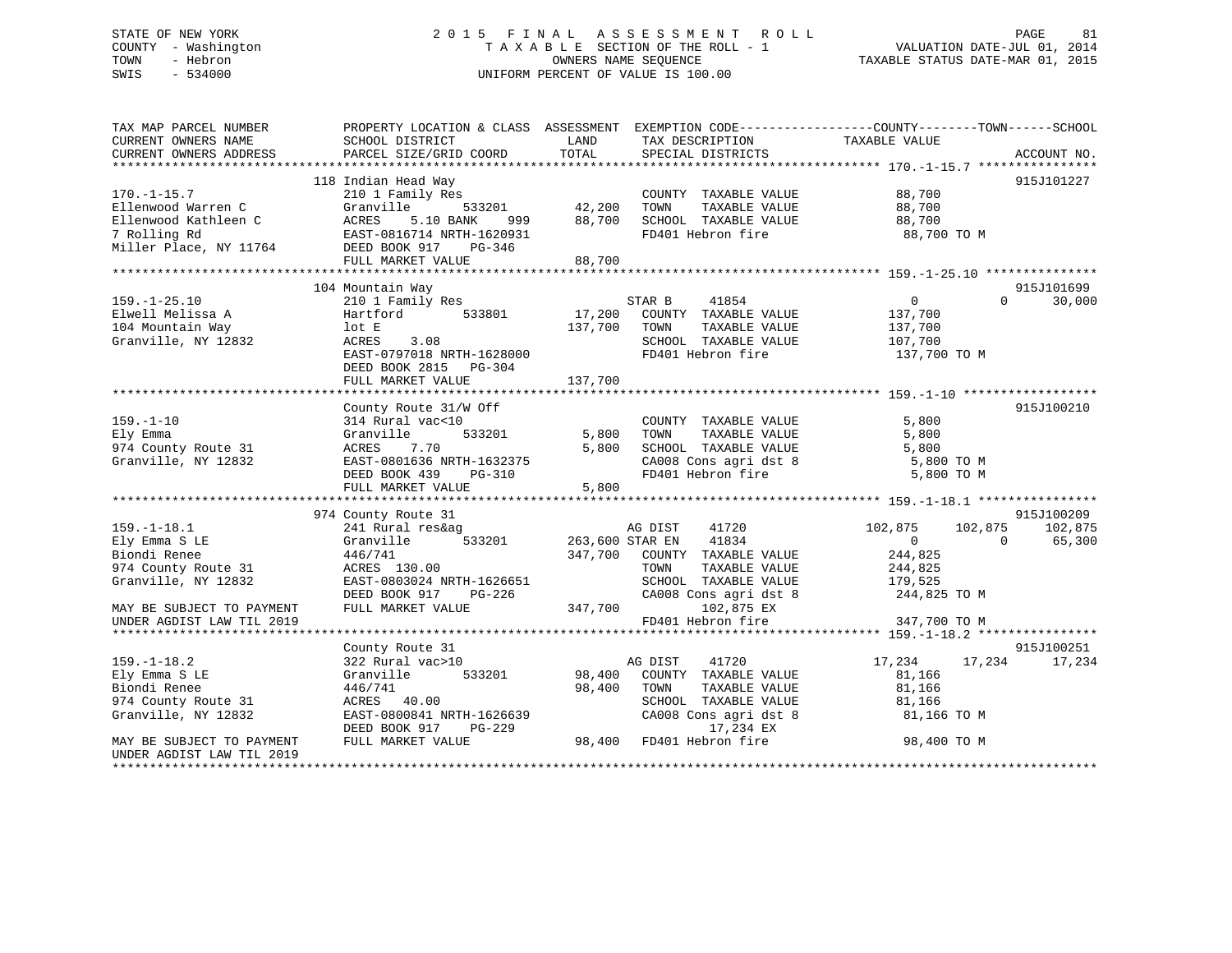# STATE OF NEW YORK 2 0 1 5 F I N A L A S S E S S M E N T R O L L PAGE 82 COUNTY - Washington T A X A B L E SECTION OF THE ROLL - 1 VALUATION DATE-JUL 01, 2014 TOWN - Hebron OWNERS NAME SEQUENCE TAXABLE STATUS DATE-MAR 01, 2015 SWIS - 534000 UNIFORM PERCENT OF VALUE IS 100.00

| TAX MAP PARCEL NUMBER<br>CURRENT OWNERS NAME<br>CURRENT OWNERS ADDRESS | PROPERTY LOCATION & CLASS ASSESSMENT EXEMPTION CODE----------------COUNTY-------TOWN------SCHOOL<br>SCHOOL DISTRICT<br>PARCEL SIZE/GRID COORD                                                                                                                           | <b>LAND</b><br>TOTAL | TAX DESCRIPTION TAXABLE VALUE SPECIAL DISTRICTS                                 |                          |                          | ACCOUNT NO.                             |
|------------------------------------------------------------------------|-------------------------------------------------------------------------------------------------------------------------------------------------------------------------------------------------------------------------------------------------------------------------|----------------------|---------------------------------------------------------------------------------|--------------------------|--------------------------|-----------------------------------------|
|                                                                        |                                                                                                                                                                                                                                                                         |                      |                                                                                 |                          |                          |                                         |
|                                                                        | 4303 County Route 30<br>County Route 30<br>210 1 Family Res<br>Hartford 533801<br>$\begin{array}{r} 42,500 \text{ STAR EM} \\ 12,500 \text{ STAR EM} \end{array}$                                                                                                       |                      |                                                                                 |                          |                          | 915J100208                              |
| $158. - 1 - 2.3$                                                       |                                                                                                                                                                                                                                                                         |                      | 41802                                                                           | 50,960                   |                          | $\Omega$ and $\Omega$<br>$\overline{0}$ |
|                                                                        |                                                                                                                                                                                                                                                                         |                      |                                                                                 |                          | $\Omega$                 | 65,300                                  |
|                                                                        |                                                                                                                                                                                                                                                                         |                      |                                                                                 |                          |                          |                                         |
|                                                                        |                                                                                                                                                                                                                                                                         |                      |                                                                                 |                          |                          |                                         |
|                                                                        |                                                                                                                                                                                                                                                                         |                      |                                                                                 |                          |                          |                                         |
|                                                                        |                                                                                                                                                                                                                                                                         |                      |                                                                                 |                          |                          |                                         |
|                                                                        |                                                                                                                                                                                                                                                                         |                      |                                                                                 |                          |                          |                                         |
|                                                                        |                                                                                                                                                                                                                                                                         |                      |                                                                                 |                          |                          |                                         |
|                                                                        | 4304 County Route 30                                                                                                                                                                                                                                                    |                      |                                                                                 |                          |                          |                                         |
| $158. - 1 - 2.4$                                                       | 241 Rural reskag ag ag DIST<br>Hartford 533801 66,800 STAR B                                                                                                                                                                                                            |                      | 41720                                                                           | 17,702<br>$\overline{0}$ | 17,702<br>$\overline{0}$ | 17,702                                  |
| Ely Joseph                                                             | Hartford                                                                                                                                                                                                                                                                |                      | 41854                                                                           |                          |                          | 30,000                                  |
| 4304 County Route 30                                                   | 774/82                                                                                                                                                                                                                                                                  |                      | 125,400 COUNTY TAXABLE VALUE                                                    | 107,698                  |                          |                                         |
|                                                                        | ACRES 12.40 BANK 999                                                                                                                                                                                                                                                    |                      | TOWN<br>TAXABLE VALUE<br>SCHOOL TAXABLE VALUE                                   | 107,698                  |                          |                                         |
|                                                                        |                                                                                                                                                                                                                                                                         |                      |                                                                                 | 77,698                   |                          |                                         |
|                                                                        | Granville, NY 12832<br>MAY BE SUBJECT TO PAYMENT<br>MAY BE SUBJECT TO PAYMENT DEED BOOK 827 PG-92<br>UNDER AGDIST LAW TIL 2019 FULL MARKET VALUE                                                                                                                        | $-92$ CA008          | CA008 Cons agri dst 8                                                           | 107,698 TO M             |                          |                                         |
|                                                                        |                                                                                                                                                                                                                                                                         |                      | 17,702 EX                                                                       |                          |                          |                                         |
|                                                                        |                                                                                                                                                                                                                                                                         |                      | FD401 Hebron fire                                                               | 125,400 TO M             |                          |                                         |
|                                                                        | 9 Button Rd                                                                                                                                                                                                                                                             |                      |                                                                                 |                          |                          | 915J100206                              |
|                                                                        |                                                                                                                                                                                                                                                                         |                      |                                                                                 | $\overline{0}$           | $\Omega$                 | 65,300                                  |
|                                                                        |                                                                                                                                                                                                                                                                         |                      |                                                                                 | 173,100                  |                          |                                         |
|                                                                        |                                                                                                                                                                                                                                                                         |                      |                                                                                 | TAXABLE VALUE 173,100    |                          |                                         |
|                                                                        |                                                                                                                                                                                                                                                                         |                      |                                                                                 | 107,800                  |                          |                                         |
|                                                                        |                                                                                                                                                                                                                                                                         |                      | FD401 Hebron fire 173,100 TO M                                                  |                          |                          |                                         |
|                                                                        | 152.-2-18<br>Emond Frances<br>Emond Michael (1993)<br>210 1 Family Res<br>Cranville 533201 55,200 COUNTY TAXABLE VALUE<br>432/1166-415/817 173,100 TOWN TAXABLE VALUE<br>9 Button Rd<br>Granville, NY 12832 EAST-0813859 NRTH-1641104<br>FD401<br>DEED BOOK 2906 PG-239 |                      |                                                                                 |                          |                          |                                         |
|                                                                        | FULL MARKET VALUE                                                                                                                                                                                                                                                       | 173,100              |                                                                                 |                          |                          |                                         |
|                                                                        |                                                                                                                                                                                                                                                                         |                      |                                                                                 |                          |                          |                                         |
|                                                                        | 132 County Route 28                                                                                                                                                                                                                                                     |                      |                                                                                 |                          |                          |                                         |
| $152. - 2 - 17.2$                                                      | 240 Rural res                                                                                                                                                                                                                                                           |                      | COUNTY TAXABLE VALUE 329,800                                                    |                          |                          |                                         |
|                                                                        |                                                                                                                                                                                                                                                                         |                      | TOWN<br>TAXABLE VALUE                                                           |                          |                          |                                         |
|                                                                        | 533201 67,000<br>50 BANK 999 329,800                                                                                                                                                                                                                                    |                      | SCHOOL TAXABLE VALUE                                                            | 329,800<br>329,800       |                          |                                         |
|                                                                        |                                                                                                                                                                                                                                                                         |                      |                                                                                 |                          |                          |                                         |
|                                                                        | Enos Steven<br>Enos Stephanie<br>Enos Stephanie<br>PO Box 666<br>South Yarmouth, MA 02664<br>DEED BOOK 3158<br>PO-198<br>CEAST-0811153<br>NRTH-1641718<br>PO-198                                                                                                        |                      | CA008 Cons agri dst 8 329,800 TO M<br>FD401 Hebron fire 329,800 TO M            |                          |                          |                                         |
|                                                                        | FULL MARKET VALUE                                                                                                                                                                                                                                                       | 329,800              |                                                                                 |                          |                          |                                         |
|                                                                        |                                                                                                                                                                                                                                                                         |                      |                                                                                 |                          |                          |                                         |
|                                                                        | County Route 28                                                                                                                                                                                                                                                         |                      |                                                                                 |                          |                          |                                         |
| $152.-2-17.10$                                                         | County Route 20<br>314 Rural vac<10                                                                                                                                                                                                                                     |                      | 41720<br>AG DIST                                                                | 31,378                   | 31,378                   | 31,378                                  |
| Enos Steven                                                            |                                                                                                                                                                                                                                                                         |                      | COUNTY TAXABLE VALUE                                                            | 3,922                    |                          |                                         |
| Enos Stephanie                                                         | Granville 533201 35,300<br>1ot 5 33201 35,300                                                                                                                                                                                                                           |                      | TOWN<br>TAXABLE VALUE                                                           | 3,922                    |                          |                                         |
| PO Box 696                                                             | 6.63<br>ACRES                                                                                                                                                                                                                                                           |                      |                                                                                 | 3,922                    |                          |                                         |
| South Yarmouth, MA 02664                                               |                                                                                                                                                                                                                                                                         |                      |                                                                                 | 3,922 TO M               |                          |                                         |
|                                                                        | EAST-0810761 NRTH-1641463<br>DEED BOOK 2572 PG-288<br>FULL MARKET VALUE 35,300 FD401 Hebron fire                                                                                                                                                                        |                      | SCHOOL TAXABLE VALUE<br>CA008 Cons agri dst 8<br>31,378 EX<br>FD401 Hebron fire |                          |                          |                                         |
| MAY BE SUBJECT TO PAYMENT                                              |                                                                                                                                                                                                                                                                         |                      |                                                                                 | 35,300 TO M              |                          |                                         |
| UNDER AGDIST LAW TIL 2019                                              |                                                                                                                                                                                                                                                                         |                      |                                                                                 |                          |                          |                                         |
| *********************                                                  |                                                                                                                                                                                                                                                                         |                      |                                                                                 |                          |                          |                                         |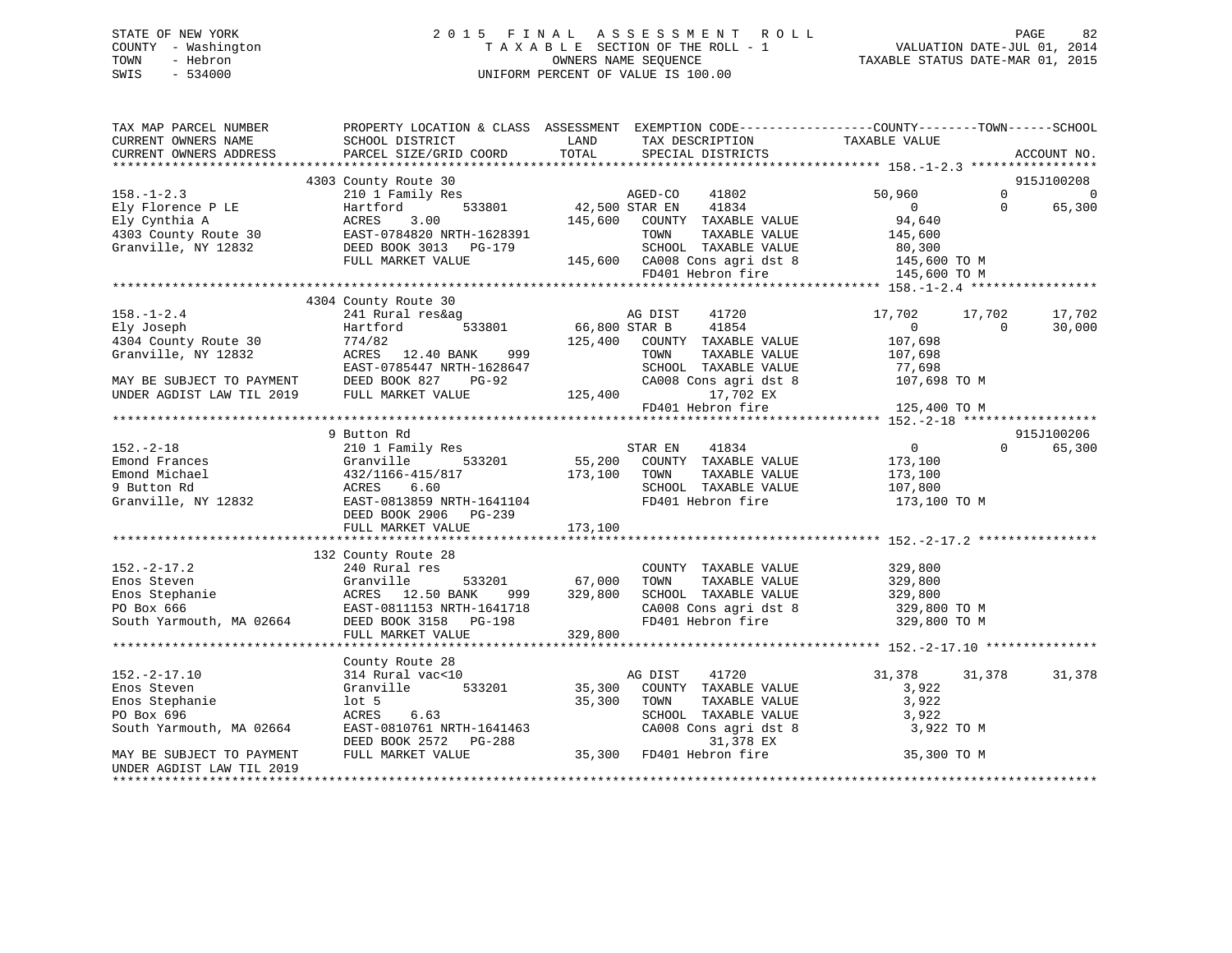# STATE OF NEW YORK 2 0 1 5 F I N A L A S S E S S M E N T R O L L PAGE 83 COUNTY - Washington T A X A B L E SECTION OF THE ROLL - 1 VALUATION DATE-JUL 01, 2014 TOWN - Hebron OWNERS NAME SEQUENCE TAXABLE STATUS DATE-MAR 01, 2015 SWIS - 534000 UNIFORM PERCENT OF VALUE IS 100.00

| TAX MAP PARCEL NUMBER   | PROPERTY LOCATION & CLASS ASSESSMENT EXEMPTION CODE----------------COUNTY-------TOWN------SCHOOL                                                                                                                  |         |                                                     |                                    |                          |
|-------------------------|-------------------------------------------------------------------------------------------------------------------------------------------------------------------------------------------------------------------|---------|-----------------------------------------------------|------------------------------------|--------------------------|
| CURRENT OWNERS NAME     | SCHOOL DISTRICT                                                                                                                                                                                                   | LAND    | TAX DESCRIPTION                                     | TAXABLE VALUE                      |                          |
| CURRENT OWNERS ADDRESS  | PARCEL SIZE/GRID COORD                                                                                                                                                                                            | TOTAL   | SPECIAL DISTRICTS                                   |                                    | ACCOUNT NO.              |
|                         |                                                                                                                                                                                                                   |         |                                                     |                                    |                          |
|                         | 117 First Light Rd 31 PCT OF VALUE USED FOR EXEMPTION PURPOSES                                                                                                                                                    |         |                                                     |                                    | 915J100653               |
| $168. - 1 - 8.2$        | 240 Rural res                                                                                                                                                                                                     |         | VET COM CT 41131<br>534801 300,300 VET DIS CT 41141 | 25,963<br>25,963                   | $\overline{0}$           |
|                         |                                                                                                                                                                                                                   |         |                                                     | 46,733<br>46,733                   | $\overline{0}$           |
|                         |                                                                                                                                                                                                                   |         |                                                     | 15,577<br>$\overline{\phantom{0}}$ | $\overline{0}$           |
|                         |                                                                                                                                                                                                                   |         |                                                     | 7,789<br>$\sim$ 0                  | $\overline{\phantom{0}}$ |
|                         |                                                                                                                                                                                                                   |         |                                                     | $\overline{0}$<br>$\overline{0}$   | 36,348                   |
|                         |                                                                                                                                                                                                                   |         |                                                     | $\overline{0}$                     | $\Omega$<br>65,300       |
|                         |                                                                                                                                                                                                                   |         | COUNTY TAXABLE VALUE                                | 246,727                            |                          |
|                         |                                                                                                                                                                                                                   |         | TOWN<br>TAXABLE VALUE                               | 254,515                            |                          |
|                         |                                                                                                                                                                                                                   |         | SCHOOL TAXABLE VALUE                                | 233,352                            |                          |
|                         |                                                                                                                                                                                                                   |         | CA008 Cons agri dst 8                               | 335,000 TO M                       |                          |
|                         |                                                                                                                                                                                                                   |         | FD401 Hebron fire                                   | 335,000 TO M                       |                          |
|                         |                                                                                                                                                                                                                   |         |                                                     |                                    |                          |
|                         | 362 Middle Rd                                                                                                                                                                                                     |         |                                                     |                                    | 915J101223               |
|                         |                                                                                                                                                                                                                   |         | COUNTY TAXABLE VALUE                                | 231,100                            |                          |
|                         |                                                                                                                                                                                                                   | 222,300 | TOWN<br>TAXABLE VALUE                               | 231,100                            |                          |
|                         |                                                                                                                                                                                                                   | 231,100 | SCHOOL TAXABLE VALUE                                | 231,100                            |                          |
|                         | 169.-1-40<br>Erickson Tenley Salem 534801<br>Erickson Marleigh Salem 534801 222,300<br>10017 Brookmoor Dr EAST-0805820 NRTH-1620384 231,100<br>Silver Spring, MO 20901 DEED BOOK 3008 PG-38<br>THE PROGRES 112.22 |         |                                                     |                                    |                          |
|                         |                                                                                                                                                                                                                   |         |                                                     |                                    |                          |
|                         | FULL MARKET VALUE                                                                                                                                                                                                 | 231,100 |                                                     |                                    |                          |
|                         |                                                                                                                                                                                                                   |         |                                                     |                                    |                          |
| $169. - 1 - 40.4$       | 1 First Light Rd<br>314 Rural vac<10                                                                                                                                                                              |         | COUNTY TAXABLE VALUE                                | 52,900                             |                          |
| Erickson Tenley         | Salem<br>534801                                                                                                                                                                                                   | 52,900  | TOWN<br>TAXABLE VALUE                               | 52,900                             |                          |
|                         |                                                                                                                                                                                                                   |         | SCHOOL TAXABLE VALUE                                | 52,900                             |                          |
|                         |                                                                                                                                                                                                                   |         | CA008 Cons agri dst 8                               | 52,900 TO M                        |                          |
| Silver Spring, MO 20901 | EAST-0805783 NRTH-1621292                                                                                                                                                                                         |         | FD401 Hebron fire                                   | 52,900 TO M                        |                          |
|                         | DEED BOOK 3008<br>$PG-38$                                                                                                                                                                                         |         |                                                     |                                    |                          |
|                         | FULL MARKET VALUE                                                                                                                                                                                                 | 52,900  |                                                     |                                    |                          |
|                         |                                                                                                                                                                                                                   |         |                                                     |                                    |                          |
|                         | 25 Eden Way                                                                                                                                                                                                       |         |                                                     |                                    |                          |
| $177. - 1 - 3.6$        | 270 Mfg housing                                                                                                                                                                                                   |         | COUNTY TAXABLE VALUE 46,400                         |                                    |                          |
| Erno Jeffrey M          | 534801<br>Salem                                                                                                                                                                                                   | 40,700  | TOWN<br>TAXABLE VALUE                               | 46,400                             |                          |
| Erno-Boel Janet         | Lot 3                                                                                                                                                                                                             | 46,400  | SCHOOL TAXABLE VALUE                                | 46,400                             |                          |
| 68 Fitch Rd             | ACRES 10.97                                                                                                                                                                                                       |         | CA008 Cons agri dst 8                               | 46,400 TO M                        |                          |
| Mechanicville, NY 12118 | EAST-0805276 NRTH-1617788                                                                                                                                                                                         |         | FD401 Hebron fire                                   | 46,400 TO M                        |                          |
|                         | DEED BOOK 806<br>PG-65                                                                                                                                                                                            |         |                                                     |                                    |                          |
|                         | FULL MARKET VALUE                                                                                                                                                                                                 | 46,400  |                                                     |                                    |                          |
|                         |                                                                                                                                                                                                                   |         |                                                     |                                    |                          |
|                         | Higgins Rd/e Off                                                                                                                                                                                                  |         |                                                     |                                    | 915J101797               |
| $170. - 2 - 11$         | 322 Rural vac>10                                                                                                                                                                                                  |         | COUNTY TAXABLE VALUE                                | 14,600                             |                          |
| Eureka Realty LLC       | 533201                                                                                                                                                                                                            | 14,600  | TAXABLE VALUE<br>TOWN                               | 14,600                             |                          |
| 9700 Main Rd            | Granville<br>ACRES 19<br>ACRES 19.44                                                                                                                                                                              | 14,600  | SCHOOL TAXABLE VALUE                                | 14,600                             |                          |
| PO Box 735              | EAST-0822626 NRTH-1622282                                                                                                                                                                                         |         | FD401 Hebron fire                                   | 14,600 TO M                        |                          |
| East Marion, NY 11939   | DEED BOOK 1934 PG-51                                                                                                                                                                                              |         |                                                     |                                    |                          |
|                         | FULL MARKET VALUE                                                                                                                                                                                                 | 14,600  |                                                     |                                    |                          |
|                         |                                                                                                                                                                                                                   |         |                                                     |                                    |                          |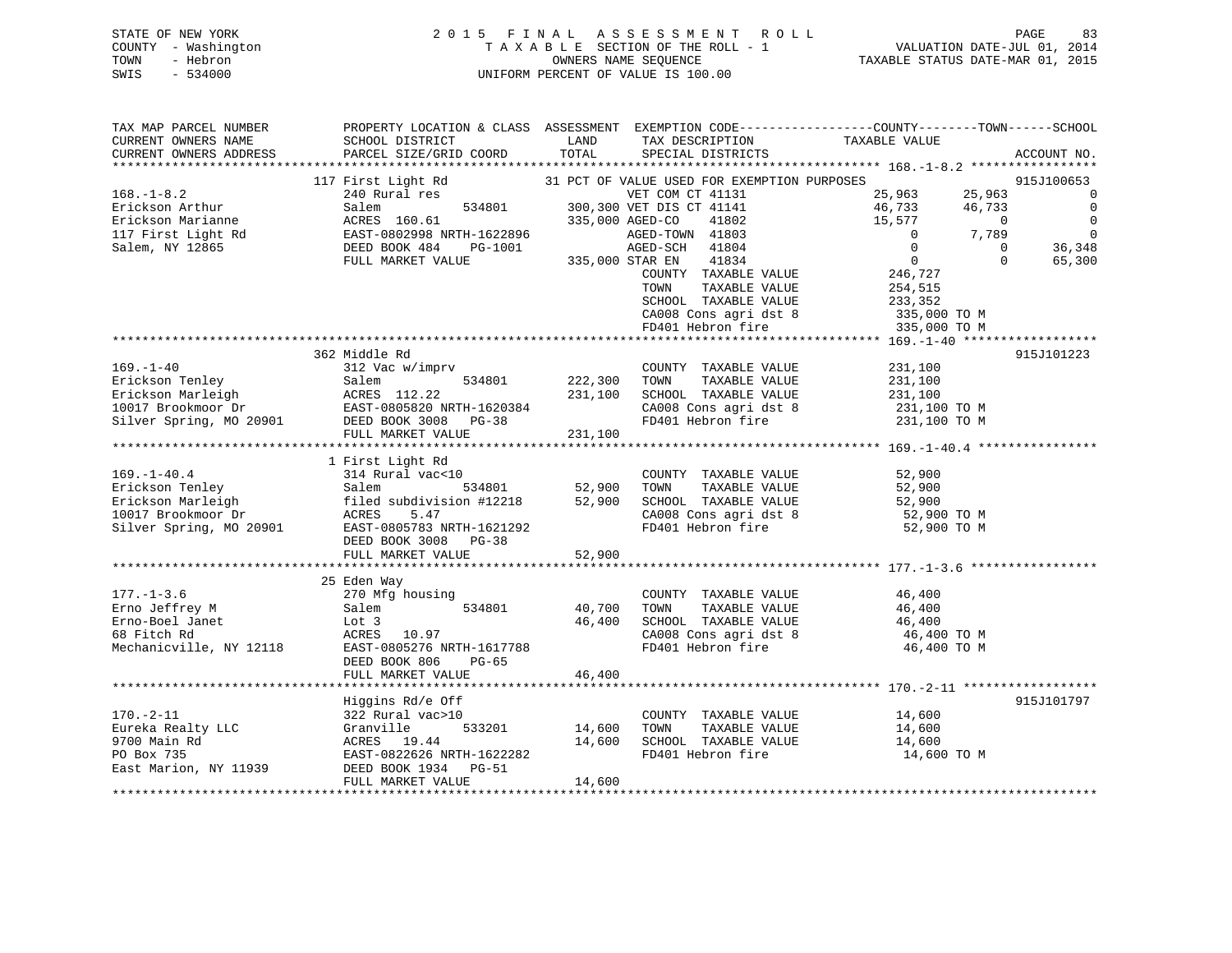# STATE OF NEW YORK 2 0 1 5 F I N A L A S S E S S M E N T R O L L PAGE 84 COUNTY - Washington T A X A B L E SECTION OF THE ROLL - 1 VALUATION DATE-JUL 01, 2014 TOWN - Hebron OWNERS NAME SEQUENCE TAXABLE STATUS DATE-MAR 01, 2015 SWIS - 534000 UNIFORM PERCENT OF VALUE IS 100.00

| TAX MAP PARCEL NUMBER<br>CURRENT OWNERS NAME<br>CURRENT OWNERS ADDRESS | PROPERTY LOCATION & CLASS ASSESSMENT EXEMPTION CODE----------------COUNTY-------TOWN-----SCHOOL<br>SCHOOL DISTRICT<br>PARCEL SIZE/GRID COORD | LAND<br>TOTAL | TAX DESCRIPTION<br>SPECIAL DISTRICTS          | TAXABLE VALUE              | ACCOUNT NO. |
|------------------------------------------------------------------------|----------------------------------------------------------------------------------------------------------------------------------------------|---------------|-----------------------------------------------|----------------------------|-------------|
|                                                                        |                                                                                                                                              |               |                                               |                            |             |
|                                                                        | Higgins Rd/e Off                                                                                                                             |               |                                               |                            | 915J101798  |
| $170. - 2 - 12$                                                        | 322 Rural vac>10                                                                                                                             |               | COUNTY TAXABLE VALUE                          | 2,300                      |             |
| Eureka Realty LLC                                                      | 533201<br>Granville                                                                                                                          | 2,300         | TAXABLE VALUE<br>TOWN                         | 2,300                      |             |
| 9700 Main Rd                                                           | $P/O$ Lot 10                                                                                                                                 | 2,300         | SCHOOL TAXABLE VALUE                          | 2,300                      |             |
| PO Box 735                                                             | ACRES<br>3.00                                                                                                                                |               | FD401 Hebron fire                             | 2,300 TO M                 |             |
| East Marion, NY 11939                                                  | EAST-0822573 NRTH-1621968                                                                                                                    |               |                                               |                            |             |
|                                                                        | DEED BOOK 1934 PG-43                                                                                                                         |               |                                               |                            |             |
|                                                                        | FULL MARKET VALUE                                                                                                                            | 2,300         |                                               |                            |             |
|                                                                        |                                                                                                                                              |               |                                               |                            | 915J101799  |
|                                                                        | Higgins Rd/e Off                                                                                                                             |               |                                               |                            |             |
| $170. - 2 - 13$                                                        | 322 Rural vac>10<br>534801                                                                                                                   |               | COUNTY TAXABLE VALUE                          | 51,200                     |             |
| Eureka Realty LLC                                                      | Salem                                                                                                                                        | 51,200        | TOWN<br>TAXABLE VALUE<br>SCHOOL TAXABLE VALUE | 51,200                     |             |
| 9700 Main Rd                                                           | $P/O$ Lot $10$                                                                                                                               | 51,200        | FD401 Hebron fire                             | 51,200                     |             |
| PO Box 735                                                             | ACRES 68.30                                                                                                                                  |               |                                               | 51,200 TO M                |             |
| East Marion, NY 11939                                                  | EAST-0822486 NRTH-1621116                                                                                                                    |               |                                               |                            |             |
|                                                                        | DEED BOOK 1934 PG-43                                                                                                                         |               |                                               |                            |             |
|                                                                        | FULL MARKET VALUE                                                                                                                            | 51,200        |                                               |                            |             |
|                                                                        |                                                                                                                                              |               |                                               |                            |             |
|                                                                        | Higgins Rd                                                                                                                                   |               |                                               |                            | 915J101800  |
| $170. - 2 - 14$                                                        | 314 Rural vac<10<br>534801                                                                                                                   | 25,600        | COUNTY TAXABLE VALUE<br>TOWN<br>TAXABLE VALUE | 25,600<br>25,600           |             |
| Eureka Realty LLC<br>9700 Main Rd                                      | Salem                                                                                                                                        | 25,600        | SCHOOL TAXABLE VALUE                          |                            |             |
| PO Box 735                                                             | Lot $12$                                                                                                                                     |               |                                               | 25,600                     |             |
| East Marion, NY 11939                                                  | ACRES<br>7.38<br>EAST-0821058 NRTH-1620206                                                                                                   |               | FD401 Hebron fire                             | 25,600 TO M                |             |
|                                                                        |                                                                                                                                              |               |                                               |                            |             |
|                                                                        | DEED BOOK 1934 PG-47<br>FULL MARKET VALUE                                                                                                    | 25,600        |                                               |                            |             |
|                                                                        |                                                                                                                                              |               |                                               |                            |             |
|                                                                        | Higgins Rd                                                                                                                                   |               |                                               |                            | 915J101806  |
| $170. - 2 - 20$                                                        | 322 Rural vac>10                                                                                                                             |               | COUNTY TAXABLE VALUE                          | 8,700                      |             |
| Eureka Realty LLC                                                      | 533201<br>Granville                                                                                                                          | 8,700         | TOWN<br>TAXABLE VALUE                         | 8,700                      |             |
| PO Box 735                                                             | $P/O$ Lot $10$                                                                                                                               | 8,700         | SCHOOL TAXABLE VALUE                          | 8,700                      |             |
| East Marion, NY 11939                                                  | ACRES 3.80                                                                                                                                   |               | FD401 Hebron fire                             | 8,700 TO M                 |             |
|                                                                        | EAST-0821053 NRTH-1621969                                                                                                                    |               |                                               |                            |             |
|                                                                        | DEED BOOK 1934 PG-43                                                                                                                         |               |                                               |                            |             |
|                                                                        | FULL MARKET VALUE                                                                                                                            | 8,700         |                                               |                            |             |
|                                                                        |                                                                                                                                              |               |                                               |                            |             |
|                                                                        | 3202 County Route 30                                                                                                                         |               |                                               |                            | 915J100044  |
| $183.16 - 1 - 27$                                                      | 210 1 Family Res                                                                                                                             |               | STAR B<br>41854                               | $\overline{0}$<br>$\Omega$ | 30,000      |
| Falk Kelly                                                             | 534801<br>Salem                                                                                                                              | 28,900        | COUNTY TAXABLE VALUE                          | 146,800                    |             |
| 3202 County Route 30                                                   | 1.75<br>ACRES                                                                                                                                | 146,800       | TOWN<br>TAXABLE VALUE                         | 146,800                    |             |
| Salem, NY 12865                                                        | EAST-0791912 NRTH-1604452                                                                                                                    |               | SCHOOL TAXABLE VALUE                          | 116,800                    |             |
|                                                                        | DEED BOOK 2570 PG-312                                                                                                                        |               | CA008 Cons agri dst 8                         | 146,800 TO M               |             |
|                                                                        | FULL MARKET VALUE                                                                                                                            |               | 146,800 FD401 Hebron fire                     | 146,800 TO M               |             |
|                                                                        |                                                                                                                                              |               | LD401 West hebron light                       | 146,800 TO M               |             |
|                                                                        |                                                                                                                                              |               |                                               |                            |             |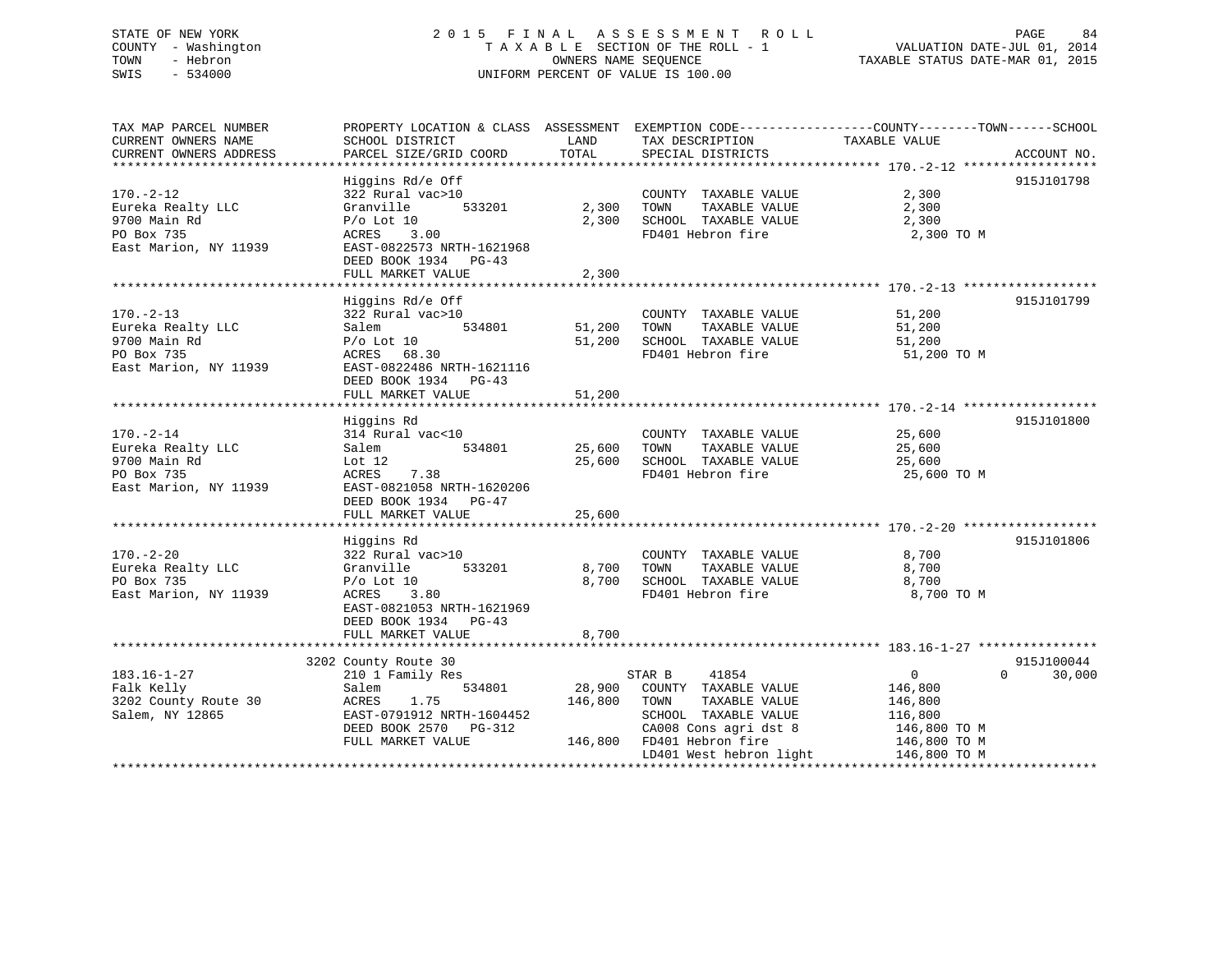# STATE OF NEW YORK 2 0 1 5 F I N A L A S S E S S M E N T R O L L PAGE 85 COUNTY - Washington T A X A B L E SECTION OF THE ROLL - 1 VALUATION DATE-JUL 01, 2014 TOWN - Hebron OWNERS NAME SEQUENCE TAXABLE STATUS DATE-MAR 01, 2015 SWIS - 534000 UNIFORM PERCENT OF VALUE IS 100.00

TAX MAP PARCEL NUMBER PROPERTY LOCATION & CLASS ASSESSMENT EXEMPTION CODE------------------COUNTY--------TOWN------SCHOOL CURRENT OWNERS NAME SCHOOL DISTRICT LAND TAX DESCRIPTION TAXABLE VALUE CURRENT OWNERS ADDRESS PARCEL SIZE/GRID COORD TOTAL SPECIAL DISTRICTS ACCOUNT NO. \*\*\*\*\*\*\*\*\*\*\*\*\*\*\*\*\*\*\*\*\*\*\*\*\*\*\*\*\*\*\*\*\*\*\*\*\*\*\*\*\*\*\*\*\*\*\*\*\*\*\*\*\*\*\*\*\*\*\*\*\*\*\*\*\*\*\*\*\*\*\*\*\*\*\*\*\*\*\*\*\*\*\*\*\*\*\*\*\*\*\*\*\*\*\*\*\*\*\*\*\*\*\* 185.-1-33 \*\*\*\*\*\*\*\*\*\*\*\*\*\*\*\*\*\* 95 Koster Way 915J101903 185.-1-33 314 Rural vac<10 COUNTY TAXABLE VALUE 23,000 Ferris Alfred Jr. Salem 534801 23,000 TOWN TAXABLE VALUE 23,000 356 Wellsville Ave lot 12 23,000 SCHOOL TAXABLE VALUE 23,000 New Milford, CT 06776 ACRES 5.64 FD401 Hebron fire 23,000 TO M EAST-0814740 NRTH-1608788 DEED BOOK 1977 PG-128FULL MARKET VALUE 23,000 \*\*\*\*\*\*\*\*\*\*\*\*\*\*\*\*\*\*\*\*\*\*\*\*\*\*\*\*\*\*\*\*\*\*\*\*\*\*\*\*\*\*\*\*\*\*\*\*\*\*\*\*\*\*\*\*\*\*\*\*\*\*\*\*\*\*\*\*\*\*\*\*\*\*\*\*\*\*\*\*\*\*\*\*\*\*\*\*\*\*\*\*\*\*\*\*\*\*\*\*\*\*\* 169.-1-18.10 \*\*\*\*\*\*\*\*\*\*\*\*\*\*\* 217 Clark Way 915J101336 169.-1-18.10 260 Seasonal res COUNTY TAXABLE VALUE 42,700 Fifield Vernon L Granville 533201 33,700 TOWN TAXABLE VALUE 42,700 Fifield Nancy A Cabin/lot 42,700 SCHOOL TAXABLE VALUE 42,700 42,700<br>42,700 FD401 Hebron fire 42,700 40 North St ACRES 17.89 FD401 Hebron fire 42,700 TO M EAST-0813045 NRTH-1626194 DEED BOOK 782 PG-349 FULL MARKET VALUE 42,700 \*\*\*\*\*\*\*\*\*\*\*\*\*\*\*\*\*\*\*\*\*\*\*\*\*\*\*\*\*\*\*\*\*\*\*\*\*\*\*\*\*\*\*\*\*\*\*\*\*\*\*\*\*\*\*\*\*\*\*\*\*\*\*\*\*\*\*\*\*\*\*\*\*\*\*\*\*\*\*\*\*\*\*\*\*\*\*\*\*\*\*\*\*\*\*\*\*\*\*\*\*\*\* 143.-1-41 \*\*\*\*\*\*\*\*\*\*\*\*\*\*\*\*\*\*64 Crystal View Way 38 PCT OF VALUE USED FOR EXEMPTION PURPOSES 315J101645 64 Crystal View Way 98 PCT OF VALUE USED FOR EXEMPTION PURPOSES 915J101645 143.-1-41 210 1 Family Res VET WAR CT 41121 31,385 18,000 0 Fischer Warren Granville 533201 52,200 STAR EN 41834 0 0 65,300 Fischer Sharon ag commit705/59 213,500 COUNTY TAXABLE VALUE 182,115 64 Crystal View Way Lot 4-Phase 1 2136/61 TOWN TAXABLE VALUE 195,500 PO Box 216 ACRES 5.10 SCHOOL TAXABLE VALUE 148,200 Granville, NY 12832 EAST-0810292 NRTH-1645254 CA008 Cons agri dst 8 213,500 TO M DEED BOOK 2912 PG-342 FD401 Hebron fire 213,500 TO M DEED BOOK 2912 PG-342<br>PRIOR OWNER ON 3/01/2015 FULL MARKET VALUE 213,500 Fischer Warren \*\*\*\*\*\*\*\*\*\*\*\*\*\*\*\*\*\*\*\*\*\*\*\*\*\*\*\*\*\*\*\*\*\*\*\*\*\*\*\*\*\*\*\*\*\*\*\*\*\*\*\*\*\*\*\*\*\*\*\*\*\*\*\*\*\*\*\*\*\*\*\*\*\*\*\*\*\*\*\*\*\*\*\*\*\*\*\*\*\*\*\*\*\*\*\*\*\*\*\*\*\*\* 159.-1-2.3 \*\*\*\*\*\*\*\*\*\*\*\*\*\*\*\*\* 69 James Rd 915J101557159.-1-2.3 240 Rural res COUNTY TAXABLE VALUE 71,000 Fitzgerald Jesse Hartford 533801 51,300 TOWN TAXABLE VALUE 71,000 Hume Ivy ACRES 11.20 71,000 SCHOOL TAXABLE VALUE 71,000 18 McIntyre St EAST-0792011 NRTH-1629943 FD401 Hebron fire 71,000 TO M Fort Edward, NY 12828 DEED BOOK 3143 PG-163 FULL MARKET VALUE 71,000 \*\*\*\*\*\*\*\*\*\*\*\*\*\*\*\*\*\*\*\*\*\*\*\*\*\*\*\*\*\*\*\*\*\*\*\*\*\*\*\*\*\*\*\*\*\*\*\*\*\*\*\*\*\*\*\*\*\*\*\*\*\*\*\*\*\*\*\*\*\*\*\*\*\*\*\*\*\*\*\*\*\*\*\*\*\*\*\*\*\*\*\*\*\*\*\*\*\*\*\*\*\*\* 183.16-1-19 \*\*\*\*\*\*\*\*\*\*\*\*\*\*\*\* 3218 County Route 30 915J100375 183.16-1-19 240 Rural res STAR EN 41834 0 0 65,300 Flanagan Brian B Salem 534801 82,800 COUNTY TAXABLE VALUE 121,000 3218 County Route 30 ACRES 38.20 121,000 TOWN TAXABLE VALUE 121,000 Salem, NY 12865 EAST-0792283 NRTH-1605035 SCHOOL TAXABLE VALUE 55,700 DEED BOOK 476 PG-590 CA008 Cons agri dst 8 121,000 TO M FULL MARKET VALUE 121,000 FD401 Hebron fire 121,000 TO M \*\*\*\*\*\*\*\*\*\*\*\*\*\*\*\*\*\*\*\*\*\*\*\*\*\*\*\*\*\*\*\*\*\*\*\*\*\*\*\*\*\*\*\*\*\*\*\*\*\*\*\*\*\*\*\*\*\*\*\*\*\*\*\*\*\*\*\*\*\*\*\*\*\*\*\*\*\*\*\*\*\*\*\*\*\*\*\*\*\*\*\*\*\*\*\*\*\*\*\*\*\*\*\*\*\*\*\*\*\*\*\*\*\*\*\*\*\*\*\*\*\*\*\*\*\*\*\*\*\*\*\*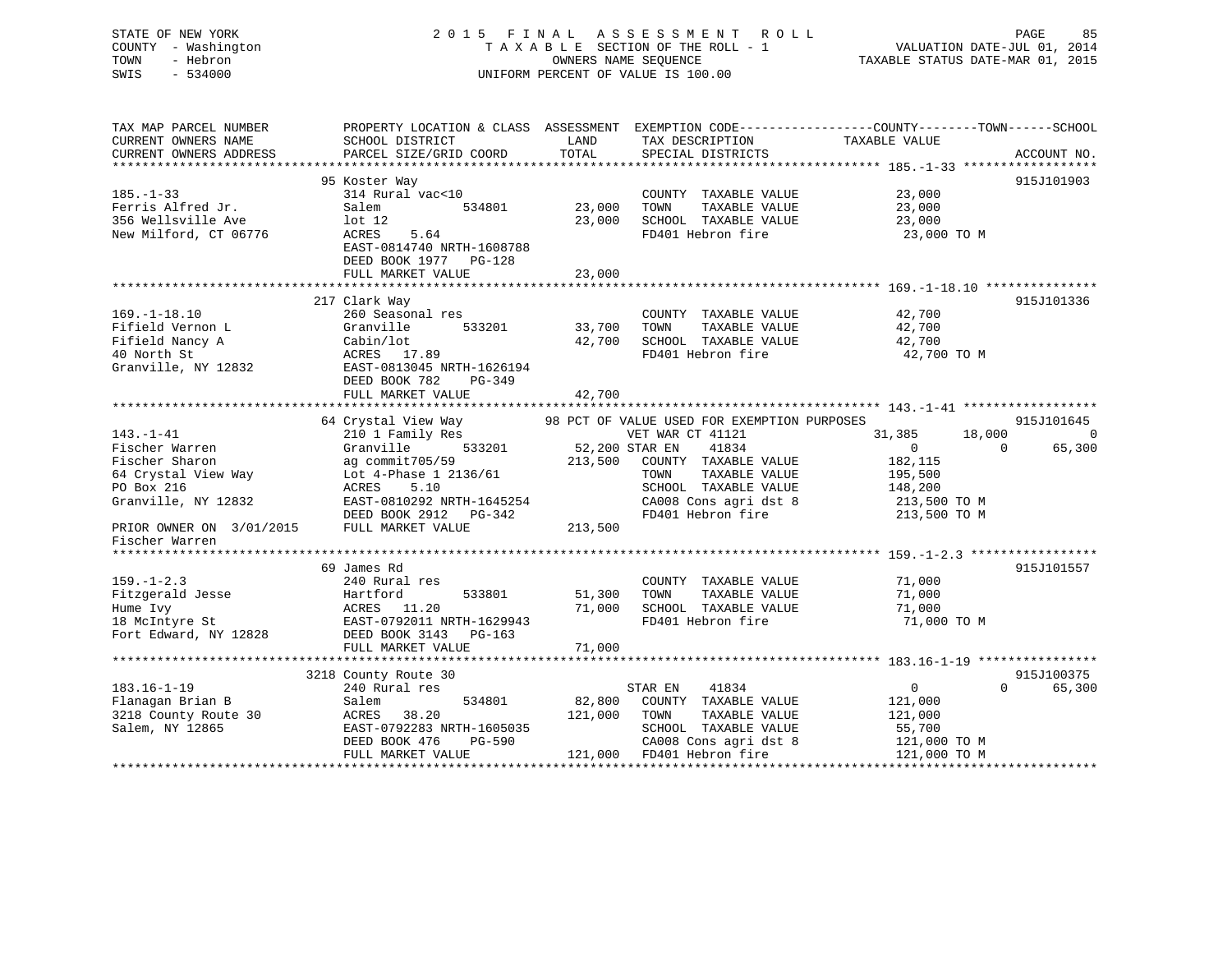# STATE OF NEW YORK 2 0 1 5 F I N A L A S S E S S M E N T R O L L PAGE 86 COUNTY - Washington T A X A B L E SECTION OF THE ROLL - 1 VALUATION DATE-JUL 01, 2014 TOWN - Hebron OWNERS NAME SEQUENCE TAXABLE STATUS DATE-MAR 01, 2015 SWIS - 534000 UNIFORM PERCENT OF VALUE IS 100.00

| TAX MAP PARCEL NUMBER<br>CURRENT OWNERS NAME | SCHOOL DISTRICT           | LAND           | PROPERTY LOCATION & CLASS ASSESSMENT EXEMPTION CODE-----------------COUNTY-------TOWN------SCHOOL<br>TAX DESCRIPTION | TAXABLE VALUE    |                    |
|----------------------------------------------|---------------------------|----------------|----------------------------------------------------------------------------------------------------------------------|------------------|--------------------|
| CURRENT OWNERS ADDRESS                       | PARCEL SIZE/GRID COORD    | TOTAL          | SPECIAL DISTRICTS                                                                                                    |                  | ACCOUNT NO.        |
|                                              | 132 Button Rd             |                |                                                                                                                      |                  | 915J100252         |
| $143. - 1 - 30$                              | 210 1 Family Res          |                | 41834<br>STAR EN                                                                                                     | $\overline{0}$   | $\Omega$<br>65,300 |
| Flanagan Kathleen C                          | 533201<br>Granville       | 38,000         | COUNTY TAXABLE VALUE                                                                                                 | 101,900          |                    |
| 132 Button Rd                                | ACRES<br>1.00             | 101,900        | TOWN<br>TAXABLE VALUE                                                                                                | 101,900          |                    |
| Granville, NY 12832                          | EAST-0812873 NRTH-1643449 |                | SCHOOL TAXABLE VALUE                                                                                                 | 36,600           |                    |
|                                              | DEED BOOK 657<br>$PG-42$  |                | FD401 Hebron fire                                                                                                    | 101,900 TO M     |                    |
|                                              | FULL MARKET VALUE         | 101,900        |                                                                                                                      |                  |                    |
|                                              | 526 Tiplady Rd            |                |                                                                                                                      |                  | 915J101376         |
| $178. - 1 - 42$                              | 240 Rural res             |                | AGED-CO<br>41802                                                                                                     | 40,525           | $\mathbf{0}$<br>0  |
| Fleming David                                | 534801<br>Salem           |                | 50,900 STAR EN<br>41834                                                                                              | $\overline{0}$   | 65,300<br>$\Omega$ |
| 526 Tiplady Rd                               | Lot $30$                  | 162,100        | COUNTY TAXABLE VALUE                                                                                                 | 121,575          |                    |
| Granville, NY 12832                          | 10.90<br>ACRES            |                | TOWN<br>TAXABLE VALUE                                                                                                | 162,100          |                    |
|                                              | EAST-0818410 NRTH-1611272 |                | SCHOOL TAXABLE VALUE                                                                                                 | 96,800           |                    |
|                                              | DEED BOOK 3164<br>PG-210  |                | FD401 Hebron fire                                                                                                    | 162,100 TO M     |                    |
|                                              | FULL MARKET VALUE         | 162,100        |                                                                                                                      |                  |                    |
|                                              |                           |                |                                                                                                                      |                  |                    |
|                                              | Middle Rd                 |                |                                                                                                                      |                  | 915J100501         |
| $160. -1 - 9.1$                              | 314 Rural vac<10          |                | COUNTY TAXABLE VALUE                                                                                                 | 31,100           |                    |
| Fletcher Jeffrey P                           | 534801<br>Salem           | 31,100         | TAXABLE VALUE<br>TOWN                                                                                                | 31,100           |                    |
| Fletcher Robert P                            | ACRES<br>4.80             | 31,100         | SCHOOL TAXABLE VALUE                                                                                                 | 31,100           |                    |
| 130 Midway St                                | EAST-0806327 NRTH-1626441 |                | FD401 Hebron fire                                                                                                    | 31,100 TO M      |                    |
| Babylon, NY 11702                            | DEED BOOK 1750 PG-315     |                |                                                                                                                      |                  |                    |
|                                              | FULL MARKET VALUE         | 31,100         |                                                                                                                      |                  |                    |
|                                              | 86 Crosier Rd             |                |                                                                                                                      |                  | 915J101123         |
| $168. - 1 - 14.2$                            | 241 Rural res&ag          |                | AG DIST<br>41720                                                                                                     | 69,654<br>69,654 | 69,654             |
| Flint George                                 | Salem<br>534801           | 137,500 STAR B | 41854                                                                                                                | $\overline{0}$   | $\Omega$<br>30,000 |
| Flint Darlene M                              | 637/188; 959/93           | 250,800        | COUNTY TAXABLE VALUE                                                                                                 | 181,146          |                    |
| 86 Crosier Rd                                | 50.62<br>ACRES            |                | TOWN<br>TAXABLE VALUE                                                                                                | 181,146          |                    |
| Salem, NY 12865                              | EAST-0793819 NRTH-1617308 |                | SCHOOL TAXABLE VALUE                                                                                                 | 151,146          |                    |
|                                              | DEED BOOK 1667<br>PG-314  |                | CA008 Cons agri dst 8                                                                                                | 181,146 TO M     |                    |
| MAY BE SUBJECT TO PAYMENT                    | FULL MARKET VALUE         | 250,800        | 69,654 EX                                                                                                            |                  |                    |
| UNDER AGDIST LAW TIL 2019                    |                           |                | FD401 Hebron fire                                                                                                    | 250,800 TO M     |                    |
|                                              |                           |                |                                                                                                                      |                  |                    |
|                                              | Crosier Rd                |                |                                                                                                                      |                  | 915J100228         |
| $168. - 1 - 14.1$                            | 322 Rural vac>10          |                | COUNTY TAXABLE VALUE                                                                                                 | 32,500           |                    |
| Flint George H                               | 534801<br>Salem           | 32,500         | TAXABLE VALUE<br>TOWN                                                                                                | 32,500           |                    |
| Flint Darlene M                              | 30.50<br>ACRES            | 32,500         | SCHOOL TAXABLE VALUE                                                                                                 | 32,500           |                    |
| 86 Crosier Rd                                | EAST-0792028 NRTH-1619467 |                | CA008 Cons agri dst 8                                                                                                | 32,500 TO M      |                    |
| Salem, NY 12832                              | DEED BOOK 1823<br>PG-139  |                | FD401 Hebron fire                                                                                                    | 32,500 TO M      |                    |
|                                              | FULL MARKET VALUE         | 32,500         |                                                                                                                      |                  |                    |
| MAY BE SUBJECT TO PAYMENT                    |                           |                |                                                                                                                      |                  |                    |
| UNDER AGDIST LAW TIL 2015                    |                           |                |                                                                                                                      |                  |                    |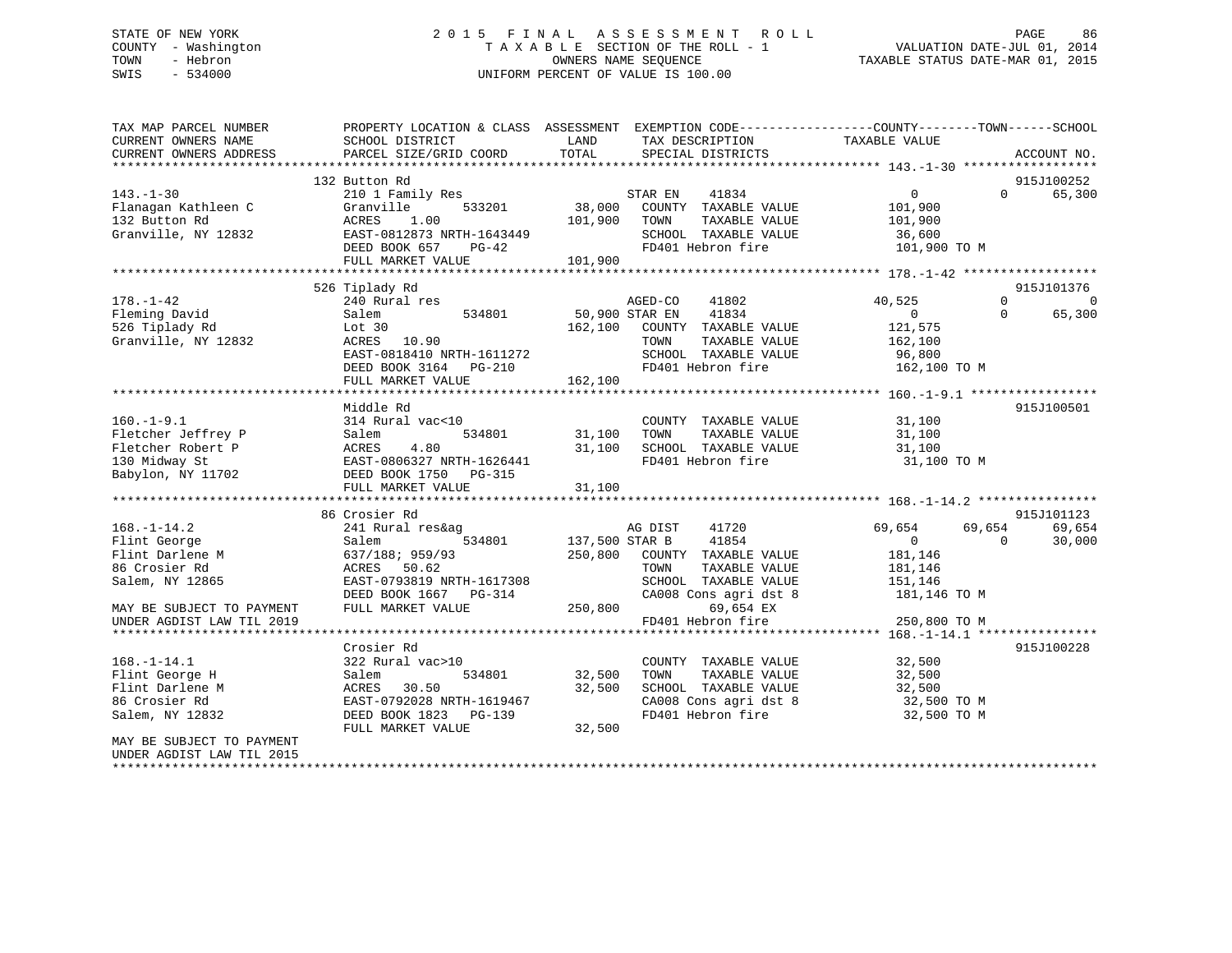# STATE OF NEW YORK 2 0 1 5 F I N A L A S S E S S M E N T R O L L PAGE 87 COUNTY - Washington T A X A B L E SECTION OF THE ROLL - 1 VALUATION DATE-JUL 01, 2014 TOWN - Hebron OWNERS NAME SEQUENCE TAXABLE STATUS DATE-MAR 01, 2015 SWIS - 534000 UNIFORM PERCENT OF VALUE IS 100.00

| TAX MAP PARCEL NUMBER                                  | PROPERTY LOCATION & CLASS ASSESSMENT EXEMPTION CODE----------------COUNTY-------TOWN------SCHOOL |        |                             |                |             |
|--------------------------------------------------------|--------------------------------------------------------------------------------------------------|--------|-----------------------------|----------------|-------------|
| CURRENT OWNERS NAME                                    | SCHOOL DISTRICT                                                                                  | LAND   | TAX DESCRIPTION             | TAXABLE VALUE  |             |
| CURRENT OWNERS ADDRESS                                 | PARCEL SIZE/GRID COORD                                                                           | TOTAL  | SPECIAL DISTRICTS           |                | ACCOUNT NO. |
|                                                        |                                                                                                  |        |                             |                |             |
|                                                        | 52 Liebig Rd                                                                                     |        |                             |                | 915J101512  |
| $151. - 1 - 10.1$                                      | 210 1 Family Res                                                                                 |        | COUNTY TAXABLE VALUE        | 97,100         |             |
| Folger Karen Ann                                       | Granville<br>533201                                                                              | 38,000 | TOWN<br>TAXABLE VALUE       | 97,100         |             |
| 52 Liebig Rd                                           | ACRES<br>1.00                                                                                    | 97,100 | SCHOOL TAXABLE VALUE        | 97,100         |             |
| Granville, NY 12832                                    | EAST-0804919 NRTH-1638419<br>DEED BOOK 764<br>$PG-13$                                            |        | FD401 Hebron fire           | 97,100 TO M    |             |
|                                                        | FULL MARKET VALUE                                                                                | 97,100 |                             |                |             |
|                                                        |                                                                                                  |        |                             |                |             |
|                                                        | 94 Old Castle Green Ln                                                                           |        |                             |                | 915J100086  |
| $159. - 1 - 3.1$                                       | 322 Rural vac>10                                                                                 |        | FOR 480A 47460              | 15,400 15,400  | 15,400      |
| Foran Richard                                          | 533801<br>Hartford                                                                               |        | 19,300 COUNTY TAXABLE VALUE | 3,900          |             |
| 33 Anne St                                             | Forest Tax 3219/157                                                                              | 19,300 | TOWN<br>TAXABLE VALUE       | 3,900          |             |
| PO Box 456                                             | ACRES 25.70                                                                                      |        | SCHOOL TAXABLE VALUE        | 3,900          |             |
| Fort Ann, NY 12827                                     | EAST-0794047 NRTH-1631712<br>DEED BOOK 675<br>PG-154                                             |        | FD401 Hebron fire           | 19,300 TO M    |             |
| MAY BE SUBJECT TO PAYMENT<br>UNDER RPTL480A UNTIL 2024 | FULL MARKET VALUE                                                                                | 19,300 |                             |                |             |
|                                                        |                                                                                                  |        |                             |                |             |
|                                                        | 78 Old Castle Green Ln                                                                           |        |                             |                | 915J101145  |
| $159. - 1 - 3.2$                                       | 314 Rural vac<10                                                                                 |        | FOR 480A 47460              | 2,500<br>2,500 | 2,500       |
| Foran Richard                                          | Hartford<br>533801                                                                               |        | 3,200 COUNTY TAXABLE VALUE  | 700            |             |
| PO Box 456                                             | Forest tax 3219/157                                                                              |        | 3,200 TOWN<br>TAXABLE VALUE | 700            |             |
| Fort Ann, NY 12827                                     | ACRES<br>4.20                                                                                    |        | SCHOOL TAXABLE VALUE        | 700            |             |
|                                                        | EAST-0795413 NRTH-1632079                                                                        |        | FD401 Hebron fire           | 3,200 TO M     |             |
| MAY BE SUBJECT TO PAYMENT                              | DEED BOOK 886<br>PG-126                                                                          |        |                             |                |             |
| UNDER RPTL480A UNTIL 2024                              | FULL MARKET VALUE                                                                                | 3,200  |                             |                |             |
|                                                        |                                                                                                  |        |                             |                |             |
|                                                        | 86 Old Castle Green Ln                                                                           |        |                             |                | 915J101139  |
| $159. - 1 - 3.5$                                       | 314 Rural vac<10                                                                                 |        | FOR 480A 47460              | 3,200<br>3,200 | 3,200       |
| Foran Richard P                                        | Hartford<br>533801                                                                               |        | 4,000 COUNTY TAXABLE VALUE  | 800            |             |
| PO Box 456                                             | Forest tax 3219/157                                                                              | 4,000  | TOWN<br>TAXABLE VALUE       | 800            |             |
| Fort Ann, NY 12827                                     | 549/142                                                                                          |        | SCHOOL TAXABLE VALUE        | 800            |             |
|                                                        | 5.30<br>ACRES                                                                                    |        | FD401 Hebron fire           | 4,000 TO M     |             |
| MAY BE SUBJECT TO PAYMENT                              | EAST-0795012 NRTH-1632058                                                                        |        |                             |                |             |
| UNDER RPTL480A UNTIL 2024                              | DEED BOOK 524<br>PG-86                                                                           |        |                             |                |             |
|                                                        | FULL MARKET VALUE                                                                                | 4,000  |                             |                |             |
|                                                        |                                                                                                  |        |                             |                |             |
|                                                        | 704 Tiplady Rd                                                                                   |        |                             |                | 915J101612  |
| $178. - 1 - 9.2$                                       | 270 Mfg housing                                                                                  |        | COUNTY TAXABLE VALUE        | 48,500         |             |
| Forand Constance L                                     | 534801<br>Salem                                                                                  | 32,400 | TOWN<br>TAXABLE VALUE       | 48,500         |             |
| 374 Blindbuck Rd                                       | 581/84 Well Rights                                                                               | 48,500 | SCHOOL TAXABLE VALUE        | 48,500         |             |
| Salem, NY 12865                                        | ACRES<br>1.15                                                                                    |        | FD401 Hebron fire           | 48,500 TO M    |             |
|                                                        | EAST-0821797 NRTH-1612087                                                                        |        |                             |                |             |
|                                                        | DEED BOOK 748<br>PG-151                                                                          |        |                             |                |             |
|                                                        | FULL MARKET VALUE                                                                                | 48,500 |                             |                |             |
|                                                        |                                                                                                  |        |                             |                |             |
|                                                        |                                                                                                  |        |                             |                |             |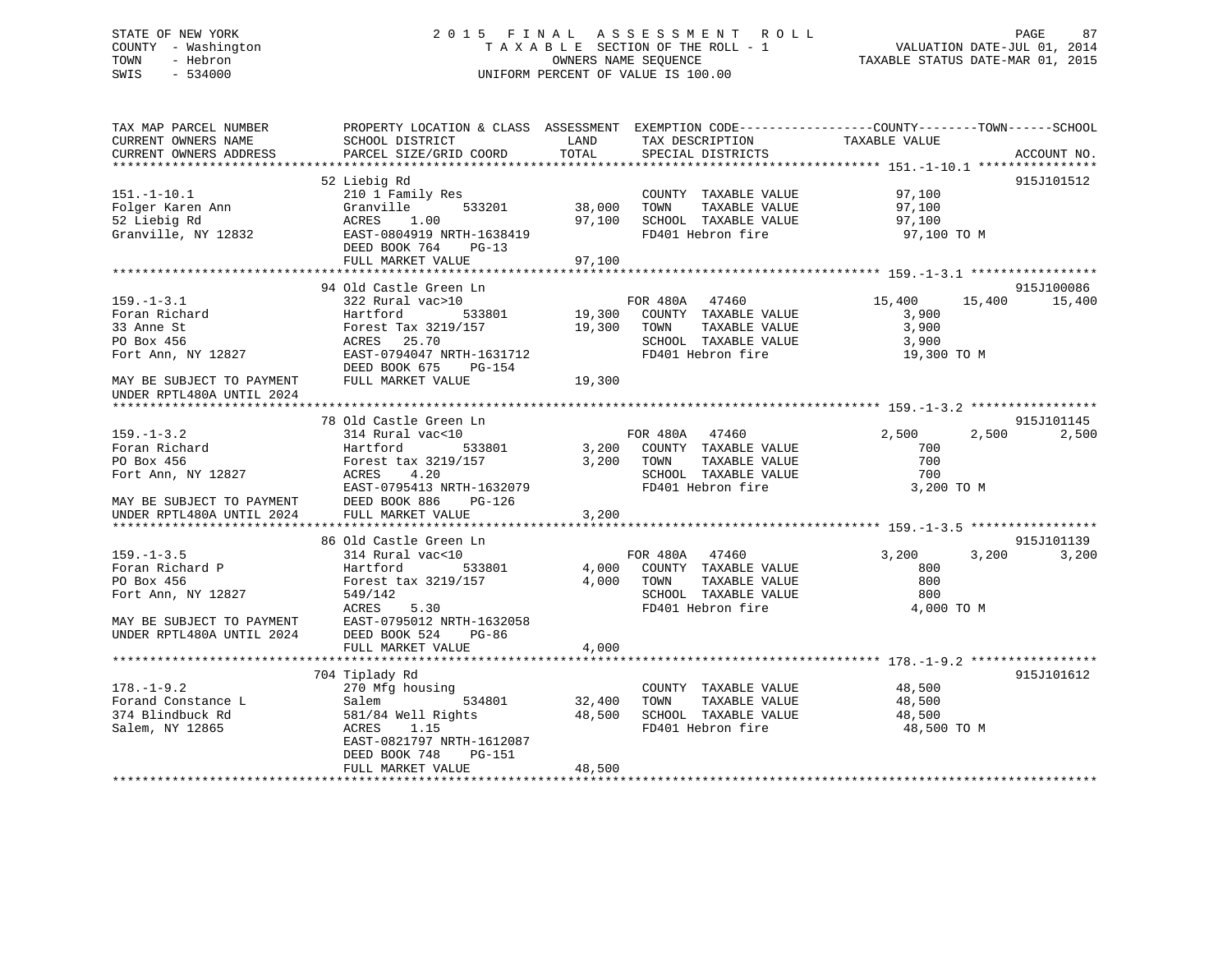# STATE OF NEW YORK 2 0 1 5 F I N A L A S S E S S M E N T R O L L PAGE 88 COUNTY - Washington T A X A B L E SECTION OF THE ROLL - 1 VALUATION DATE-JUL 01, 2014 TOWN - Hebron OWNERS NAME SEQUENCE TAXABLE STATUS DATE-MAR 01, 2015 SWIS - 534000 UNIFORM PERCENT OF VALUE IS 100.00

| TAX MAP PARCEL NUMBER<br>CURRENT OWNERS NAME | PROPERTY LOCATION & CLASS ASSESSMENT EXEMPTION CODE---------------COUNTY-------TOWN-----SCHOOL<br>SCHOOL DISTRICT | LAND<br>TAX DESCRIPTION    |                       | TAXABLE VALUE     |                          |
|----------------------------------------------|-------------------------------------------------------------------------------------------------------------------|----------------------------|-----------------------|-------------------|--------------------------|
| CURRENT OWNERS ADDRESS                       | PARCEL SIZE/GRID COORD                                                                                            | TOTAL<br>SPECIAL DISTRICTS |                       |                   | ACCOUNT NO.              |
|                                              |                                                                                                                   |                            |                       |                   |                          |
|                                              | 7664 State Route 22                                                                                               |                            |                       |                   | 915J101025               |
| 144.-1-29                                    | 210 1 Family Res                                                                                                  | STAR B                     | 41854                 | $0 \qquad \qquad$ | 30,000<br>$\Omega$       |
| Foster Walter D                              | Granville<br>533201                                                                                               | 32,300                     | COUNTY TAXABLE VALUE  | 135,100           |                          |
| Foster Kristina S                            | ACRES<br>1.10 BANK<br>998                                                                                         | 135,100<br>TOWN            | TAXABLE VALUE         | 135,100           |                          |
| 7664 State Route 22                          | EAST-0820292 NRTH-1642349                                                                                         |                            | SCHOOL TAXABLE VALUE  |                   |                          |
|                                              |                                                                                                                   | FD401 Hebron fire          |                       | 105,100           |                          |
| Granville, NY 12832                          | DEED BOOK 751<br>PG-69                                                                                            |                            |                       | 135,100 TO M      |                          |
|                                              | FULL MARKET VALUE                                                                                                 | 135,100                    |                       |                   |                          |
|                                              |                                                                                                                   |                            |                       |                   |                          |
|                                              | 7147 State Route 22                                                                                               |                            |                       |                   |                          |
| $161. - 1 - 11.1$                            | 240 Rural res                                                                                                     |                            | COUNTY TAXABLE VALUE  | 150,000           |                          |
| Fotre Nancy L                                | Granville<br>533201                                                                                               | 52,200<br>TOWN             | TAXABLE VALUE         | 150,000           |                          |
| 7147 State Route 22                          | Lot $#1$                                                                                                          | 150,000                    | SCHOOL TAXABLE VALUE  | 150,000           |                          |
| Granville, NY 12832                          | ACRES 11.81                                                                                                       | FD401 Hebron fire          |                       | 150,000 TO M      |                          |
|                                              | EAST-0818279 NRTH-1629944                                                                                         |                            |                       |                   |                          |
|                                              | DEED BOOK 881<br>PG-297                                                                                           |                            |                       |                   |                          |
|                                              | FULL MARKET VALUE                                                                                                 | 150,000                    |                       |                   |                          |
|                                              |                                                                                                                   |                            |                       |                   |                          |
|                                              | 114 Mountain Way                                                                                                  |                            |                       |                   | 915J101695               |
| $159. - 1 - 25.6$                            | 260 Seasonal res                                                                                                  |                            | COUNTY TAXABLE VALUE  | 86,700            |                          |
| Fowler Daniel T                              | 533801<br>Hartford                                                                                                | 66,200<br>TOWN             | TAXABLE VALUE         | 86,700            |                          |
| Fowler Mary Ann                              | lot H                                                                                                             | 86,700                     | SCHOOL TAXABLE VALUE  | 86,700            |                          |
| 28 hill St                                   | 21.11<br>ACRES                                                                                                    | FD401 Hebron fire          |                       | 86,700 TO M       |                          |
| Greenwich, NY 12834                          | EAST-0794952 NRTH-1628110                                                                                         |                            |                       |                   |                          |
|                                              | DEED BOOK 2162 PG-341                                                                                             |                            |                       |                   |                          |
|                                              | FULL MARKET VALUE                                                                                                 | 86,700                     |                       |                   |                          |
|                                              |                                                                                                                   |                            |                       |                   |                          |
|                                              | 12 Briansky Ln                                                                                                    |                            |                       |                   | 915J101330               |
| $184. - 1 - 8.2$                             | 210 1 Family Res                                                                                                  | STAR B                     | 41854                 | $\overline{0}$    | $\overline{0}$<br>30,000 |
| Fraser Michael A                             | 534801<br>Salem                                                                                                   | 64,500                     | COUNTY TAXABLE VALUE  | 252,100           |                          |
| 12 Briansky Ln                               | 3007/272                                                                                                          | 252,100<br>TOWN            | TAXABLE VALUE         | 252,100           |                          |
| Salem, NY 12865                              | sub aband 3358/87                                                                                                 |                            | SCHOOL TAXABLE VALUE  | 222,100           |                          |
|                                              | ACRES<br>11.27 BANK<br>998                                                                                        | FD401 Hebron fire          |                       | 252,100 TO M      |                          |
|                                              |                                                                                                                   |                            |                       |                   |                          |
|                                              | EAST-0802661 NRTH-1605177                                                                                         |                            |                       |                   |                          |
|                                              | DEED BOOK 2138 PG-236                                                                                             |                            |                       |                   |                          |
|                                              | FULL MARKET VALUE                                                                                                 | 252,100                    |                       |                   |                          |
|                                              |                                                                                                                   |                            |                       |                   |                          |
|                                              | Darfler Rd                                                                                                        |                            |                       |                   | 915J100537               |
| $159. - 1 - 23$                              | 312 Vac w/imprv                                                                                                   |                            | COUNTY TAXABLE VALUE  | 118,900           |                          |
| Fraser Robert                                | Hartford<br>533801                                                                                                | 106,300<br>TOWN            | TAXABLE VALUE         | 118,900           |                          |
| Fraser Linda                                 | 69.00<br>ACRES                                                                                                    | 118,900                    | SCHOOL TAXABLE VALUE  | 118,900           |                          |
| PO Box 1088                                  | EAST-0799309 NRTH-1629005                                                                                         |                            | CA008 Cons agri dst 8 | 118,900 TO M      |                          |
| Campton, NH 03223                            | DEED BOOK 903<br>PG-335                                                                                           |                            | FD401 Hebron fire     | 118,900 TO M      |                          |
|                                              | FULL MARKET VALUE                                                                                                 | 118,900                    |                       |                   |                          |
|                                              |                                                                                                                   |                            |                       |                   |                          |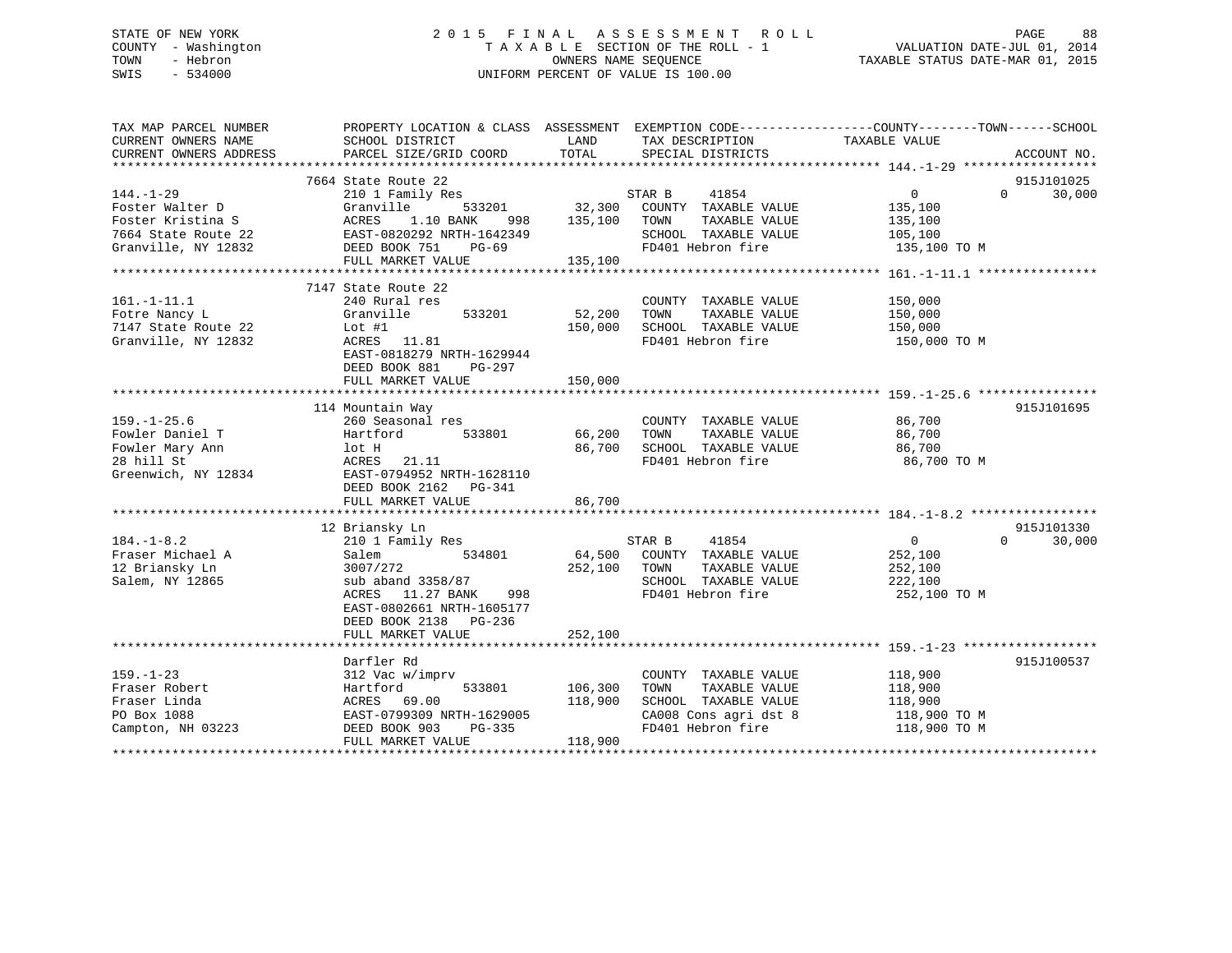# STATE OF NEW YORK 2 0 1 5 F I N A L A S S E S S M E N T R O L L PAGE 89 COUNTY - Washington T A X A B L E SECTION OF THE ROLL - 1 VALUATION DATE-JUL 01, 2014 TOWN - Hebron OWNERS NAME SEQUENCE TAXABLE STATUS DATE-MAR 01, 2015 SWIS - 534000 UNIFORM PERCENT OF VALUE IS 100.00UNIFORM PERCENT OF VALUE IS 100.00

| TAX MAP PARCEL NUMBER  | PROPERTY LOCATION & CLASS ASSESSMENT EXEMPTION CODE----------------COUNTY-------TOWN------SCHOOL |         |                       |               |                    |
|------------------------|--------------------------------------------------------------------------------------------------|---------|-----------------------|---------------|--------------------|
| CURRENT OWNERS NAME    | SCHOOL DISTRICT                                                                                  | LAND    | TAX DESCRIPTION       | TAXABLE VALUE |                    |
| CURRENT OWNERS ADDRESS | PARCEL SIZE/GRID COORD                                                                           | TOTAL   | SPECIAL DISTRICTS     |               | ACCOUNT NO.        |
|                        |                                                                                                  |         |                       |               |                    |
|                        | 359 Little Burch Hill Rd                                                                         |         |                       |               | 915J100234         |
| 151.-1-11              | 210 1 Family Res                                                                                 |         | COUNTY TAXABLE VALUE  | 140,500       |                    |
|                        |                                                                                                  |         |                       |               |                    |
| Frechette Michele      | Granville<br>533201                                                                              | 52,000  | TAXABLE VALUE<br>TOWN | 140,500       |                    |
| 72 Matsunaye Dr        | 956/257                                                                                          | 140,500 | SCHOOL TAXABLE VALUE  | 140,500       |                    |
| Medford, NY 11763      | 5.00<br>ACRES                                                                                    |         | FD401 Hebron fire     | 140,500 TO M  |                    |
|                        | EAST-0801797 NRTH-1636809                                                                        |         |                       |               |                    |
|                        | DEED BOOK 1994 PG-285                                                                            |         |                       |               |                    |
|                        | FULL MARKET VALUE                                                                                | 140,500 |                       |               |                    |
|                        |                                                                                                  |         |                       |               |                    |
|                        | Little Burch Hill Rd                                                                             |         |                       |               | 915J101033         |
| 151.-1-13              | 314 Rural vac<10                                                                                 |         | COUNTY TAXABLE VALUE  | 30,100        |                    |
|                        |                                                                                                  |         |                       |               |                    |
| Frechette Michele      | Granville<br>533201                                                                              | 30,100  | TAXABLE VALUE<br>TOWN | 30,100        |                    |
| 72 Matsunaye Dr        | 956/257                                                                                          | 30,100  | SCHOOL TAXABLE VALUE  | 30,100        |                    |
| Medford, NY 11763      | 4.00 Ad                                                                                          |         | FD401 Hebron fire     | 30,100 TO M   |                    |
|                        | 4.60<br>ACRES                                                                                    |         |                       |               |                    |
|                        | EAST-0801715 NRTH-1636354                                                                        |         |                       |               |                    |
|                        | DEED BOOK 1994 PG-285                                                                            |         |                       |               |                    |
|                        | FULL MARKET VALUE                                                                                | 30,100  |                       |               |                    |
|                        |                                                                                                  |         |                       |               |                    |
|                        |                                                                                                  |         |                       |               | 915J100074         |
| $175. - 1 - 17$        | 3689 County Route 30                                                                             |         |                       |               |                    |
|                        | 210 1 Family Res                                                                                 |         | COUNTY TAXABLE VALUE  | 198,600       |                    |
| Fredenburg Brian L     | 534801<br>Salem                                                                                  | 58,700  | TAXABLE VALUE<br>TOWN | 198,600       |                    |
| Fredenburg Carla M     | ACRES<br>8.35                                                                                    | 198,600 | SCHOOL TAXABLE VALUE  | 198,600       |                    |
| 3689 County Route 30   | EAST-0789418 NRTH-1614685                                                                        |         | FD401 Hebron fire     | 198,600 TO M  |                    |
| Salem, NY 12865        | DEED BOOK 3415 PG-144                                                                            |         |                       |               |                    |
|                        | FULL MARKET VALUE                                                                                | 198,600 |                       |               |                    |
|                        |                                                                                                  |         |                       |               |                    |
|                        | 135 Barkley Ln                                                                                   |         |                       |               | 915J101157         |
| $183.2 - 1 - 25$       | 210 1 Family Res - WTRFNT                                                                        |         | STAR B<br>41854       | $\mathbf{0}$  | $\Omega$<br>30,000 |
|                        |                                                                                                  |         |                       |               |                    |
| Freitag Kristine       | Salem<br>534801                                                                                  | 75,300  | COUNTY TAXABLE VALUE  | 161,400       |                    |
| 135 Barkley Ln         | Lot 7<br>581/228                                                                                 | 161,400 | TOWN<br>TAXABLE VALUE | 161,400       |                    |
| Salem, NY 12865        | ACRES<br>1.09                                                                                    |         | SCHOOL TAXABLE VALUE  | 131,400       |                    |
|                        | EAST-0787273 NRTH-1606453                                                                        |         | FD401 Hebron fire     | 161,400 TO M  |                    |
|                        | DEED BOOK 717<br>PG-187                                                                          |         |                       |               |                    |
|                        | FULL MARKET VALUE                                                                                | 161,400 |                       |               |                    |
|                        |                                                                                                  |         |                       |               |                    |
|                        | 137 Barkley Ln                                                                                   |         |                       |               | 915J101167         |
| 183.2-1-24             | 260 Seasonal res - WTRFNT                                                                        |         | COUNTY TAXABLE VALUE  | 138,700       |                    |
|                        |                                                                                                  |         |                       |               |                    |
| Freitag Mark           | 534801<br>Salem                                                                                  | 99,100  | TAXABLE VALUE<br>TOWN | 138,700       |                    |
| Freitag Kris           | 831/18                                                                                           | 138,700 | SCHOOL TAXABLE VALUE  | 138,700       |                    |
| 137 Barkley Lake Ln    | FRNT 235.00 DPTH 168.00                                                                          |         | FD401 Hebron fire     | 138,700 TO M  |                    |
| Salem, NY 12865        | EAST-0787412 NRTH-1606650                                                                        |         |                       |               |                    |
|                        | DEED BOOK 3408 PG-296                                                                            |         |                       |               |                    |
|                        | FULL MARKET VALUE                                                                                | 138,700 |                       |               |                    |
|                        |                                                                                                  |         |                       |               |                    |
|                        |                                                                                                  |         |                       |               |                    |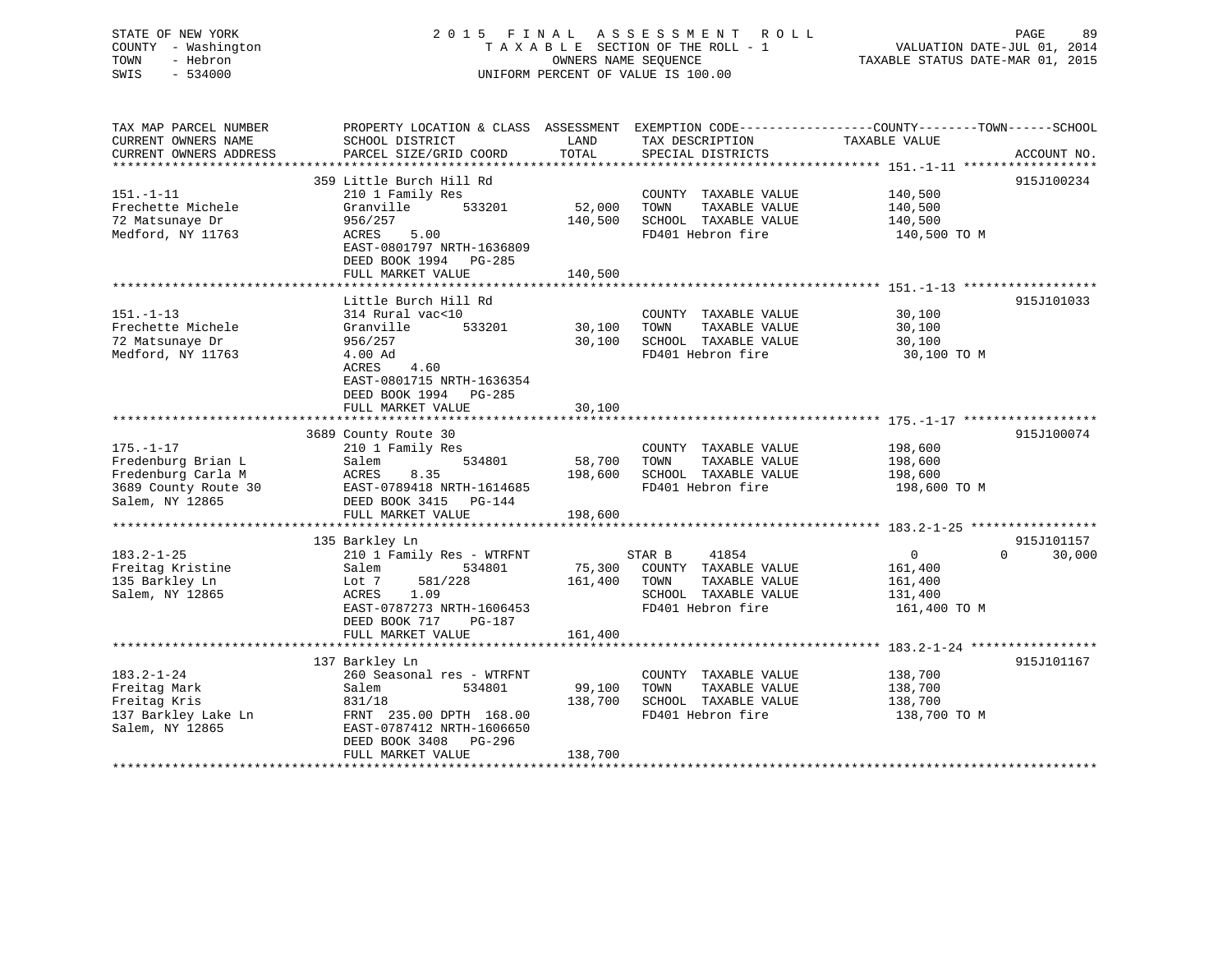# STATE OF NEW YORK 2 0 1 5 F I N A L A S S E S S M E N T R O L L PAGE 90 COUNTY - Washington T A X A B L E SECTION OF THE ROLL - 1 VALUATION DATE-JUL 01, 2014 TOWN - Hebron OWNERS NAME SEQUENCE TAXABLE STATUS DATE-MAR 01, 2015 SWIS - 534000 UNIFORM PERCENT OF VALUE IS 100.00

| TAX MAP PARCEL NUMBER<br>CURRENT OWNERS NAME<br>CURRENT OWNERS ADDRESS                            | PROPERTY LOCATION & CLASS ASSESSMENT<br>SCHOOL DISTRICT<br>PARCEL SIZE/GRID COORD                                                                                                 | LAND<br>TOTAL                | EXEMPTION CODE----------------COUNTY-------TOWN-----SCHOOL<br>TAX DESCRIPTION<br>SPECIAL DISTRICTS                                                                        | TAXABLE VALUE                                                                       |                    | ACCOUNT NO.                      |
|---------------------------------------------------------------------------------------------------|-----------------------------------------------------------------------------------------------------------------------------------------------------------------------------------|------------------------------|---------------------------------------------------------------------------------------------------------------------------------------------------------------------------|-------------------------------------------------------------------------------------|--------------------|----------------------------------|
| $184. - 1 - 14.2$<br>Fremont Lucy<br>68 Bogtown Ln<br>Salem, NY 12865                             | 68 Bogtown Ln<br>240 Rural res<br>Salem<br>534801<br>Restrictions 586/18<br>ACRES<br>20.40 BANK<br>999<br>EAST-0802649 NRTH-1605967<br>DEED BOOK 2798 PG-176<br>FULL MARKET VALUE | 82,800<br>202,700<br>202,700 | 41854<br>STAR B<br>COUNTY TAXABLE VALUE<br>TOWN<br>TAXABLE VALUE<br>SCHOOL TAXABLE VALUE<br>FD401 Hebron fire                                                             | $\Omega$<br>202,700<br>202,700<br>172,700<br>202,700 TO M                           | $\Omega$           | 915J101606<br>30,000             |
| $168. - 1 - 14.4$<br>Fricke Russell A<br>Louy Michelle A<br>40 Crosier Rd<br>Salem, NY 12865      | 40 Crosier Rd<br>210 1 Family Res<br>534801<br>Salem<br>ACRES<br>5.00 BANK<br>999<br>EAST-0793237 NRTH-1616686<br>DEED BOOK 2751<br>PG-336<br>FULL MARKET VALUE                   | 220,400                      | STAR B<br>41854<br>52,000 SOL-CO/TWN 49501<br>COUNTY TAXABLE VALUE<br>TOWN<br>TAXABLE VALUE<br>SCHOOL TAXABLE VALUE<br>220,400 CA008 Cons agri dst 8<br>FD401 Hebron fire | $\Omega$<br>27,000<br>193,400<br>193,400<br>190,400<br>220,400 TO M<br>220,400 TO M | $\Omega$<br>27,000 | 915J101712<br>30,000<br>$\Omega$ |
| $177. - 1 - 21.2$<br>Friday J. Kristen<br>366 Lake Ave<br>Saratoga Springs, NY 12866              | 105 Sheldon Rd<br>312 Vac w/imprv<br>534801<br>Salem<br>ACRES<br>19.00<br>EAST-0816563 NRTH-1616411<br>DEED BOOK 880<br>$PG-316$<br>FULL MARKET VALUE                             | 43,000<br>48,700<br>48,700   | COUNTY TAXABLE VALUE<br>TAXABLE VALUE<br>TOWN<br>SCHOOL TAXABLE VALUE<br>FD401 Hebron fire                                                                                | 48,700<br>48,700<br>48,700<br>48,700 TO M                                           |                    | 915J101114                       |
| $177. - 1 - 21.9$<br>Friday Jean Kristen<br>366 Lake Ave<br>Saratoga Springs, NY 12866            | Sheldon Rd<br>312 Vac w/imprv<br>534801<br>Salem<br>7.59<br>ACRES<br>EAST-0818066 NRTH-1616140<br>DEED BOOK 614<br><b>PG-115</b><br>FULL MARKET VALUE                             | 25,900<br>30,100<br>30,100   | COUNTY TAXABLE VALUE<br>TOWN<br>TAXABLE VALUE<br>SCHOOL TAXABLE VALUE<br>FD401 Hebron fire                                                                                | 30,100<br>30,100<br>30,100<br>30,100 TO M                                           |                    | 915J101762                       |
| $183.2 - 1 - 14$<br>Fronhofer Frank<br>Fronhofer Janet<br>2250 County Route 47<br>Salem, NY 12865 | County Route 47<br>314 Rural vac<10 - WTRFNT<br>534801<br>Salem<br>1.15<br>ACRES<br>EAST-0787568 NRTH-1607949<br>DEED BOOK 3478<br>$PG-206$<br>FULL MARKET VALUE                  | 30,200<br>30,200<br>30,200   | COUNTY TAXABLE VALUE<br>TAXABLE VALUE<br>TOWN<br>SCHOOL TAXABLE VALUE<br>FD401 Hebron fire                                                                                | 30,200<br>30,200<br>30,200<br>30,200 TO M                                           |                    | 915J101172                       |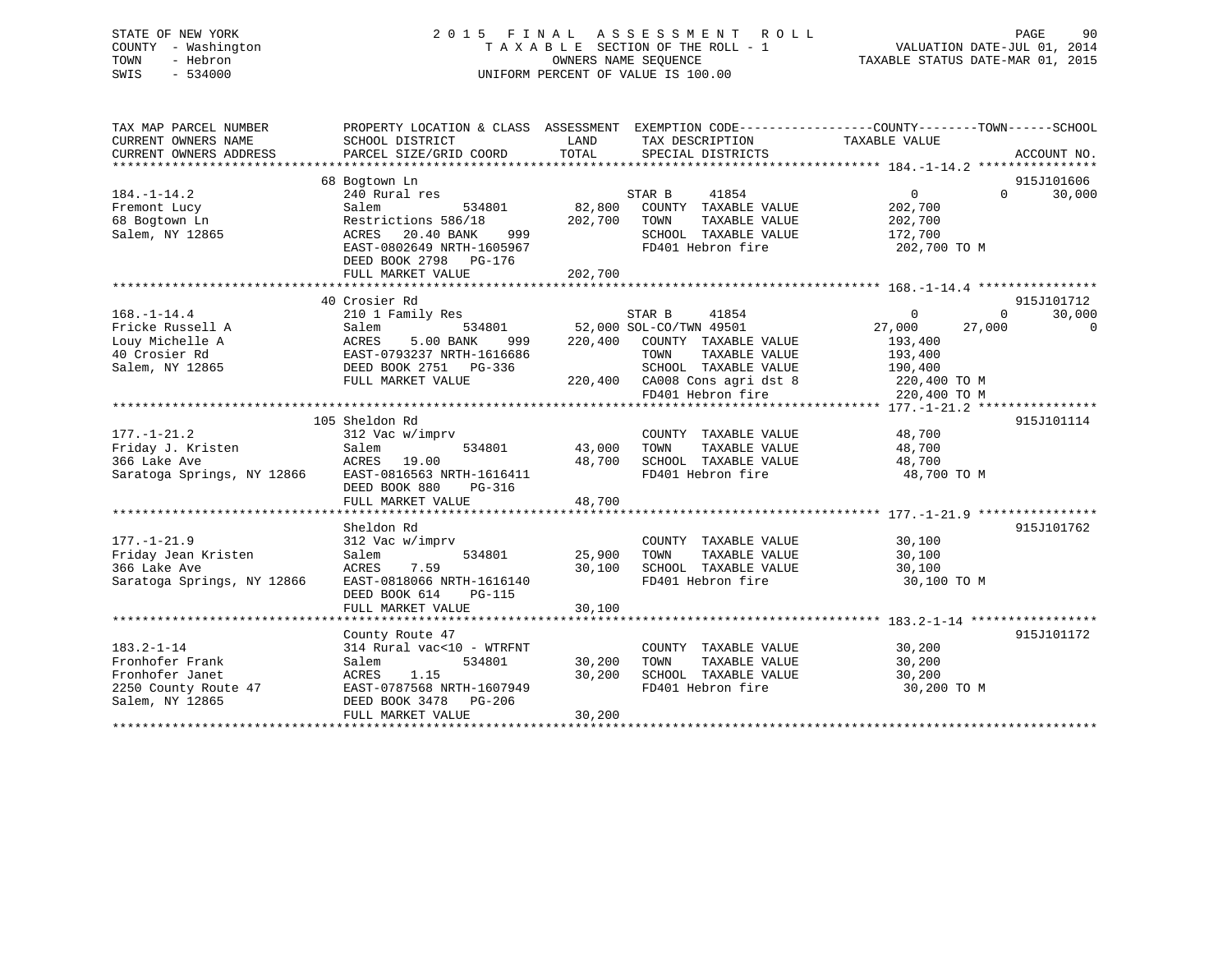# STATE OF NEW YORK 2 0 1 5 F I N A L A S S E S S M E N T R O L L PAGE 91 COUNTY - Washington T A X A B L E SECTION OF THE ROLL - 1 VALUATION DATE-JUL 01, 2014 TOWN - Hebron OWNERS NAME SEQUENCE TAXABLE STATUS DATE-MAR 01, 2015 SWIS - 534000 UNIFORM PERCENT OF VALUE IS 100.00

| TAX MAP PARCEL NUMBER<br>CURRENT OWNERS NAME<br>CURRENT OWNERS ADDRESS                                     | PROPERTY LOCATION & CLASS ASSESSMENT<br>SCHOOL DISTRICT<br>PARCEL SIZE/GRID COORD                                                                                  | LAND<br>TOTAL                 | TAX DESCRIPTION<br>SPECIAL DISTRICTS                                                                                | EXEMPTION CODE-----------------COUNTY-------TOWN------SCHOOL<br>TAXABLE VALUE | ACCOUNT NO.                      |
|------------------------------------------------------------------------------------------------------------|--------------------------------------------------------------------------------------------------------------------------------------------------------------------|-------------------------------|---------------------------------------------------------------------------------------------------------------------|-------------------------------------------------------------------------------|----------------------------------|
|                                                                                                            | ***********************                                                                                                                                            |                               |                                                                                                                     |                                                                               |                                  |
| $183.2 - 1 - 15$<br>Fronhofer Frank<br>Fronhofer Janet<br>2250 County Route 47<br>Salem, NY 12865          | 2250 County Route 47<br>210 1 Family Res - WTRFNT<br>534801<br>Salem<br>ACRES<br>2.92<br>EAST-0787811 NRTH-1608081<br>DEED BOOK 450<br>PG-698<br>FULL MARKET VALUE | 96,800<br>239,500<br>239,500  | 41834<br>STAR EN<br>COUNTY TAXABLE VALUE<br>TOWN<br>TAXABLE VALUE<br>SCHOOL TAXABLE VALUE<br>FD401 Hebron fire      | $\mathbf 0$<br>239,500<br>239,500<br>174,200<br>239,500 TO M                  | 915J101051<br>65,300<br>$\Omega$ |
|                                                                                                            |                                                                                                                                                                    |                               |                                                                                                                     |                                                                               |                                  |
| $177. - 1 - 32.2$<br>Fronhofer Socrates<br>Fronhofer Karen<br>14 South Main St<br>Salem, NY 12865          | Chamberlin Mills Rd<br>322 Rural vac>10<br>534801<br>Salem<br>ACRES<br>50.00<br>EAST-0806825 NRTH-1610774<br>DEED BOOK 741<br>PG-272<br>FULL MARKET VALUE          | 82,500<br>82,500<br>82,500    | COUNTY TAXABLE VALUE<br>TAXABLE VALUE<br>TOWN<br>SCHOOL TAXABLE VALUE<br>FD401 Hebron fire                          | 82,500<br>82,500<br>82,500<br>82,500 TO M                                     |                                  |
|                                                                                                            |                                                                                                                                                                    |                               |                                                                                                                     |                                                                               |                                  |
| $167. - 1 - 55.3$                                                                                          | 953 Callaway Rd<br>240 Rural res                                                                                                                                   |                               | STAR EN<br>41834                                                                                                    | $\mathbf 0$                                                                   | 915J101110<br>$\Omega$<br>65,300 |
| Fronhofer Van<br>Fronhofer Laural<br>953 Callaway Rd<br>Argyle, NY 12809                                   | Argyle<br>532001<br>507/635 959/129<br>ACRES 10.66<br>EAST-0783961 NRTH-1624016<br>DEED BOOK 3130 PG-127                                                           | 63,300<br>168,700             | COUNTY TAXABLE VALUE<br>TAXABLE VALUE<br>TOWN<br>SCHOOL TAXABLE VALUE<br>FD401 Hebron fire                          | 168,700<br>168,700<br>103,400<br>168,700 TO M                                 |                                  |
|                                                                                                            | FULL MARKET VALUE                                                                                                                                                  | 168,700                       |                                                                                                                     |                                                                               |                                  |
| $153. - 1 - 12.3$<br>Frost James<br>82 E Potter Ave<br>Granville, NY 12832                                 | 1101 Smith Rd<br>270 Mfg housing<br>533201<br>Granville<br>8.70<br>ACRES<br>EAST-0816304 NRTH-1636811                                                              | 39,800<br>43,800              | COUNTY TAXABLE VALUE<br>TOWN<br>TAXABLE VALUE<br>SCHOOL TAXABLE VALUE<br>CA008 Cons agri dst 8                      | 43,800<br>43,800<br>43,800<br>43,800 TO M                                     | 915J101415                       |
|                                                                                                            | DEED BOOK 516<br>PG-270<br>FULL MARKET VALUE                                                                                                                       | 43,800                        | FD401 Hebron fire                                                                                                   | 43,800 TO M                                                                   |                                  |
|                                                                                                            | 545 North Grimes Hill Rd                                                                                                                                           |                               |                                                                                                                     |                                                                               |                                  |
| $153. - 1 - 12.8$<br>Fuchs Isabel<br>PO Box 954<br>Westbrook, CT 06498                                     | 210 1 Family Res<br>Granville<br>533201<br>56.04<br>ACRES<br>EAST-0816424 NRTH-1635384<br>DEED BOOK 3238 PG-34<br>FULL MARKET VALUE                                | 112,500<br>177,600<br>177,600 | COUNTY TAXABLE VALUE<br>TOWN<br>TAXABLE VALUE<br>SCHOOL TAXABLE VALUE<br>CA008 Cons agri dst 8<br>FD401 Hebron fire | 177,600<br>177,600<br>177,600<br>177,600 TO M<br>177,600 TO M                 |                                  |
|                                                                                                            |                                                                                                                                                                    |                               |                                                                                                                     |                                                                               |                                  |
| $159. - 1 - 28$<br>Gabianelli Frank<br>Gabianelli Katherine<br>4174 County Route 48 Rd<br>Argyle, NY 12809 | Halls Pond Rd<br>314 Rural vac<10<br>Hartford<br>533801<br>407/760 410/133<br>ACRES 37.65<br>EAST-0793074 NRTH-1627061<br>DEED BOOK 2925<br>PG-97                  | 67,100<br>67,100              | COUNTY TAXABLE VALUE<br>TOWN<br>TAXABLE VALUE<br>SCHOOL TAXABLE VALUE<br>FD401 Hebron fire                          | 67,100<br>67,100<br>67,100<br>67,100 TO M                                     | 915J100605                       |
|                                                                                                            | FULL MARKET VALUE                                                                                                                                                  | 67,100                        |                                                                                                                     |                                                                               |                                  |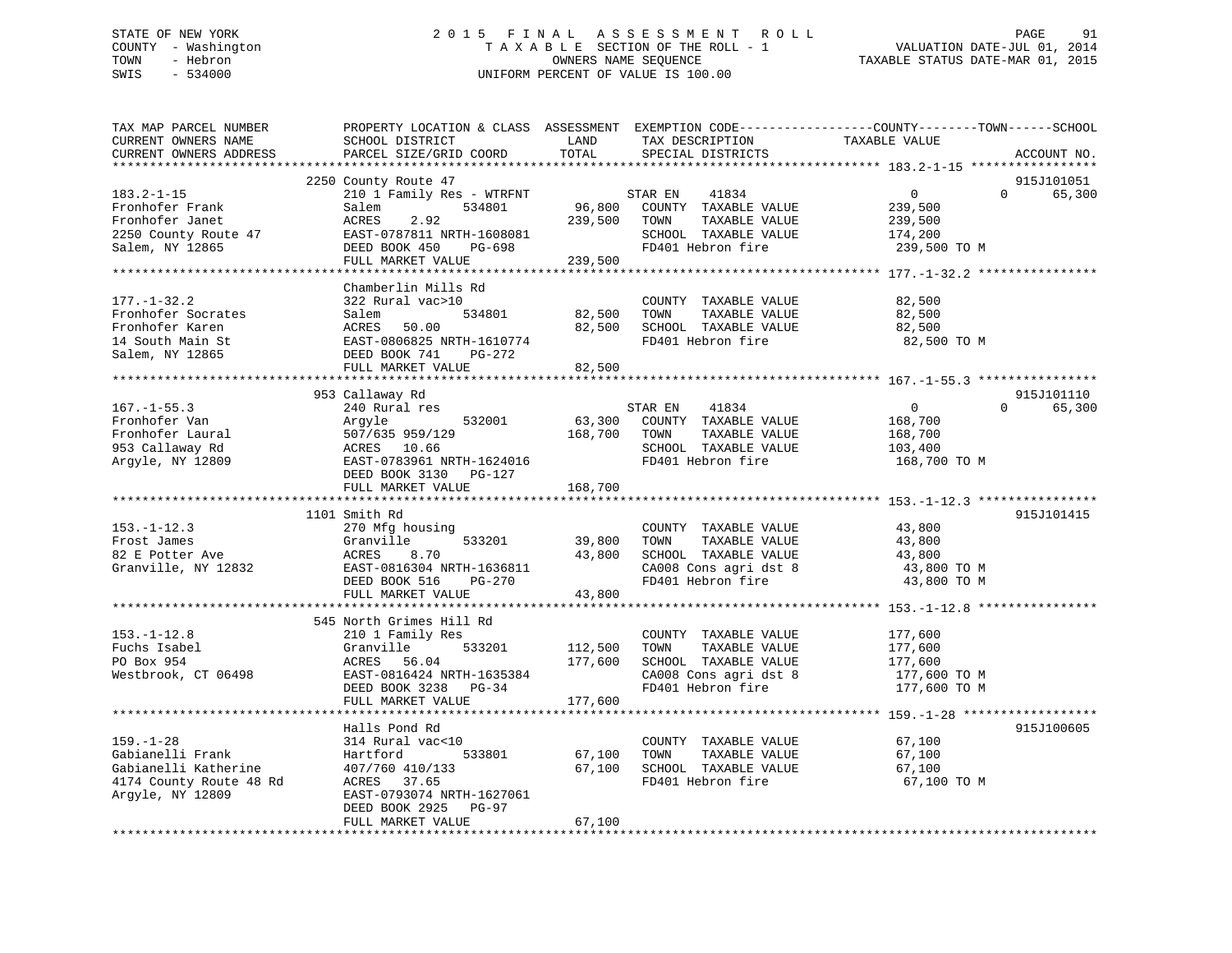# STATE OF NEW YORK 2 0 1 5 F I N A L A S S E S S M E N T R O L L PAGE 92 COUNTY - Washington T A X A B L E SECTION OF THE ROLL - 1 VALUATION DATE-JUL 01, 2014 TOWN - Hebron OWNERS NAME SEQUENCE TAXABLE STATUS DATE-MAR 01, 2015 SWIS - 534000 UNIFORM PERCENT OF VALUE IS 100.00

| TAXABLE VALUE<br>CURRENT OWNERS NAME<br>SCHOOL DISTRICT<br>LAND<br>TAX DESCRIPTION<br>CURRENT OWNERS ADDRESS                                                                                                                                                                                                                  |            |
|-------------------------------------------------------------------------------------------------------------------------------------------------------------------------------------------------------------------------------------------------------------------------------------------------------------------------------|------------|
|                                                                                                                                                                                                                                                                                                                               |            |
|                                                                                                                                                                                                                                                                                                                               |            |
|                                                                                                                                                                                                                                                                                                                               |            |
| Wood Way                                                                                                                                                                                                                                                                                                                      |            |
| $186. - 1 - 19$<br>322 Rural vac>10<br>COUNTY TAXABLE VALUE<br>30,600                                                                                                                                                                                                                                                         |            |
| 30,600<br>Gable John M<br>Salem<br>534801<br>30,600<br>TOWN       TAXABLE  VALUE<br>SCHOOL    TAXABLE  VALUE                                                                                                                                                                                                                  |            |
| 582 Truesdale Hill Rd<br>ACRES 10.75<br>30,600<br>30,600                                                                                                                                                                                                                                                                      |            |
| Lake George, NY 12845-7110<br>EAST-0818481 NRTH-1608860<br>FD401 Hebron fire<br>30,600 TO M                                                                                                                                                                                                                                   |            |
| DEED BOOK 773 PG-258                                                                                                                                                                                                                                                                                                          |            |
| FULL MARKET VALUE<br>30,600                                                                                                                                                                                                                                                                                                   |            |
|                                                                                                                                                                                                                                                                                                                               |            |
| 3473 County Route 30                                                                                                                                                                                                                                                                                                          | 915J101766 |
| 210 1 Family Res<br>$\overline{0}$<br>$175. - 1 - 7.3$<br>$\Omega$                                                                                                                                                                                                                                                            | 30,000     |
| Gadzinski Glenn A<br>Salem<br>94,000                                                                                                                                                                                                                                                                                          |            |
| TAXABLE VALUE<br>3473 County Route 30<br>ACRES<br>4.74 BANK<br>999<br>94,000<br>94,000<br>TOWN                                                                                                                                                                                                                                |            |
| Salem, NY 12865<br>SCHOOL TAXABLE VALUE<br>64,000                                                                                                                                                                                                                                                                             |            |
| EAST-0790902 NRTH-1610455<br>EAST-0790902 NRTH-1610455<br>FD401 Hebron fire<br>94,000 TO M                                                                                                                                                                                                                                    |            |
| PRIOR OWNER ON 3/01/2015 FULL MARKET VALUE<br>94,000                                                                                                                                                                                                                                                                          |            |
| Gadzinski Glenn A                                                                                                                                                                                                                                                                                                             |            |
|                                                                                                                                                                                                                                                                                                                               |            |
| Mountainside Meadows Way                                                                                                                                                                                                                                                                                                      | 915J101795 |
| 314 Rural vac<10<br>$170. - 1 - 12.9$<br>COUNTY TAXABLE VALUE                                                                                                                                                                                                                                                                 |            |
| $\frac{27}{27}$ , 500<br>534801 27,500<br>TAXABLE VALUE<br>Gaetano Frank<br>Salem<br>TOWN                                                                                                                                                                                                                                     |            |
| SCHOOL TAXABLE VALUE 27,500<br>27,500<br>Gaetano Leona<br>Lot 4                                                                                                                                                                                                                                                               |            |
| PO Box 1284<br>8.68<br>CA008 Cons agri dst 8<br>En401 Hobron fire<br>ACRES                                                                                                                                                                                                                                                    |            |
| 27,500 TO M<br>27,500 TO M<br>EAST-0816113 NRTH-1617057<br>EAST-0816113 NRTH-1617057<br>FD401 Hebron fire<br>Middlebury, CT 06762                                                                                                                                                                                             |            |
| DEED BOOK 3278 PG-25                                                                                                                                                                                                                                                                                                          |            |
|                                                                                                                                                                                                                                                                                                                               |            |
|                                                                                                                                                                                                                                                                                                                               |            |
| 102 Clark Way                                                                                                                                                                                                                                                                                                                 |            |
| $169. - 1 - 18.35$<br>270 Mfg housing<br>AGED-ALL 41800<br>14,600 14,600                                                                                                                                                                                                                                                      | 14,600     |
| ing<br>533201 533201 18,400 STAR EN 41834<br>Galabov Peter<br>Granville<br>$\overline{0}$<br>$\Omega$                                                                                                                                                                                                                         | 14,600     |
| PO Box 161<br>ACRES 2.50                                                                                                                                                                                                                                                                                                      |            |
| $\begin{tabular}{lllllllllll} 29,200 & \texttt{COUNTY} & \texttt{TAXABLE VALUE} & & & 14,600 \\ & \texttt{TOWN} & \texttt{TAXABLE VALUE} & & 14,600 \\ & \texttt{SCHOOL} & \texttt{TAXABLE VALUE} & & 0 \\ & 29,200 & \texttt{FD401 Hebron fire} & & 29,200 \end{tabular}$<br>West Pawlet, VT 05775 EAST-0814441 NRTH-1623230 |            |
| $PG-242$<br>DEED BOOK 761                                                                                                                                                                                                                                                                                                     |            |
| 29,200 TO M<br>FULL MARKET VALUE                                                                                                                                                                                                                                                                                              |            |
|                                                                                                                                                                                                                                                                                                                               |            |
| 6180 State Route 22                                                                                                                                                                                                                                                                                                           | 915J100123 |
| $\overline{0}$<br>STAR B 41854<br>$185. - 1 - 8$<br>$\Omega$                                                                                                                                                                                                                                                                  |            |
| 210 1 Family Res<br>Galipeau Kathryn A<br>534801 33,000 COUNTY TAXABLE VALUE                                                                                                                                                                                                                                                  | 30,000     |
| 85,900<br>Salem                                                                                                                                                                                                                                                                                                               |            |
| 999 85,900 TOWN<br>6180 State Route 22<br>ACRES 1.40 BANK 999<br>EAST-0815640 NRTH-1606750                                                                                                                                                                                                                                    |            |
| Salem, NY 12865<br>SCHOOL TAXABLE VALUE<br>FD401 Hebron fire<br>55,900                                                                                                                                                                                                                                                        |            |
| DEED BOOK 1905 PG-346<br>FULL MARKET VALUE<br>85,900 TO M                                                                                                                                                                                                                                                                     |            |
| 85,900                                                                                                                                                                                                                                                                                                                        |            |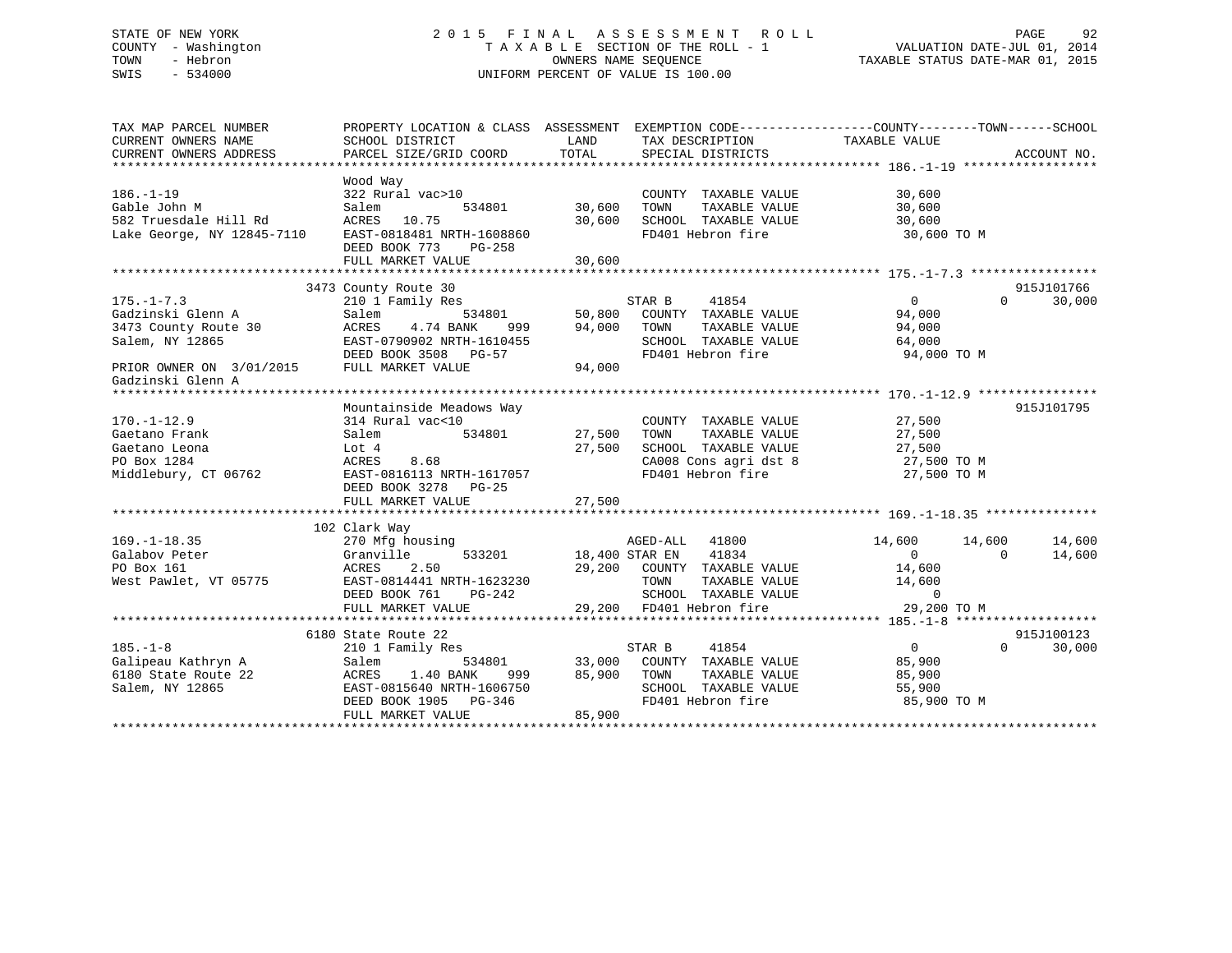# STATE OF NEW YORK 2 0 1 5 F I N A L A S S E S S M E N T R O L L PAGE 93 COUNTY - Washington T A X A B L E SECTION OF THE ROLL - 1 VALUATION DATE-JUL 01, 2014 TOWN - Hebron OWNERS NAME SEQUENCE TAXABLE STATUS DATE-MAR 01, 2015 SWIS - 534000 UNIFORM PERCENT OF VALUE IS 100.00

| TAX MAP PARCEL NUMBER<br>CURRENT OWNERS NAME | PROPERTY LOCATION & CLASS ASSESSMENT EXEMPTION CODE----------------COUNTY-------TOWN------SCHOOL<br>SCHOOL DISTRICT                                                     | <b>EXAMPLE DESCRIPTION OF STREET AND STREET AND STREET AND STREET AND STREET AND STREET AND STREET AND STREET AND</b> | TAX DESCRIPTION<br>SPECIAL DISTRICTS                                                                                                                                                          |                 |                          |
|----------------------------------------------|-------------------------------------------------------------------------------------------------------------------------------------------------------------------------|-----------------------------------------------------------------------------------------------------------------------|-----------------------------------------------------------------------------------------------------------------------------------------------------------------------------------------------|-----------------|--------------------------|
| CURRENT OWNERS ADDRESS                       | PARCEL SIZE/GRID COORD                                                                                                                                                  | TOTAL                                                                                                                 | SPECIAL DISTRICTS                                                                                                                                                                             |                 | ACCOUNT NO.              |
|                                              | 3208 County Route 30                                                                                                                                                    |                                                                                                                       |                                                                                                                                                                                               |                 | 915J100274               |
|                                              |                                                                                                                                                                         |                                                                                                                       |                                                                                                                                                                                               |                 |                          |
|                                              |                                                                                                                                                                         |                                                                                                                       |                                                                                                                                                                                               |                 |                          |
|                                              |                                                                                                                                                                         |                                                                                                                       |                                                                                                                                                                                               |                 |                          |
|                                              |                                                                                                                                                                         |                                                                                                                       |                                                                                                                                                                                               |                 |                          |
|                                              |                                                                                                                                                                         |                                                                                                                       |                                                                                                                                                                                               |                 |                          |
|                                              |                                                                                                                                                                         |                                                                                                                       |                                                                                                                                                                                               |                 |                          |
|                                              |                                                                                                                                                                         |                                                                                                                       |                                                                                                                                                                                               |                 |                          |
|                                              | 6395 State Route 22                                                                                                                                                     |                                                                                                                       |                                                                                                                                                                                               |                 | 915J100235               |
| $178. - 1 - 13.1$                            | 210 1 Family Res                                                                                                                                                        |                                                                                                                       | 41854<br>STAR B                                                                                                                                                                               | $\overline{0}$  | $\Omega$<br>30,000       |
|                                              |                                                                                                                                                                         |                                                                                                                       |                                                                                                                                                                                               |                 |                          |
|                                              | Callagher Michael J<br>Gallagher Karen M<br>Gallagher Karen M<br>6395 State Route 22<br>Salem, NY 12865<br>FULL MARKET VALUE<br>137,400<br>FULL MARKET VALUE<br>137,400 |                                                                                                                       | $\begin{array}{ccccccccc} 534801 & & & 49,800 & & \text{COUNTY} & \text{TAXABLE VALUE} & & & & 137,400 \\ & & & 137,400 & & \text{TOWN} & & \text{TAXABLE VALUE} & & & & 137,400 \end{array}$ |                 |                          |
|                                              |                                                                                                                                                                         |                                                                                                                       |                                                                                                                                                                                               |                 |                          |
|                                              |                                                                                                                                                                         |                                                                                                                       |                                                                                                                                                                                               |                 |                          |
|                                              | FULL MARKET VALUE                                                                                                                                                       |                                                                                                                       | 1611626 SCHOOL TAXABLE VALUE 107,400<br>26-276 CA008 Cons agri dst 8 137,400 TO M<br>137,400 FD401 Hebron fire 137,400 TO M                                                                   |                 |                          |
|                                              |                                                                                                                                                                         |                                                                                                                       |                                                                                                                                                                                               |                 |                          |
|                                              | 352 Higgins Rd                                                                                                                                                          |                                                                                                                       | 94 PCT OF VALUE USED FOR EXEMPTION PURPOSES                                                                                                                                                   |                 | 915J101802               |
|                                              |                                                                                                                                                                         |                                                                                                                       | AGED-ALL 41800                                                                                                                                                                                | 63, 544 63, 544 | 63,544                   |
| 170.-2-16<br>Garboski Lucille                | 210 1 Family Res AGED-ALL<br>Salem 534801 42,200 STAR EN                                                                                                                |                                                                                                                       | 41834                                                                                                                                                                                         | $\overline{0}$  | 65,300<br>$\overline{0}$ |
|                                              |                                                                                                                                                                         |                                                                                                                       |                                                                                                                                                                                               |                 |                          |
| Garboski John                                | Lot $13$<br>5.12                                                                                                                                                        |                                                                                                                       | $135,200$ $200$ TOWN<br>TAXABLE VALUE<br>TAXABLE VALUE<br>71,656                                                                                                                              |                 |                          |
| 352 Higgins                                  | ACRES                                                                                                                                                                   |                                                                                                                       |                                                                                                                                                                                               |                 |                          |
|                                              | Granville, NY 12832 EAST-0820365 NRTH-1620324<br>DEED BOOK 827 PG-187                                                                                                   |                                                                                                                       |                                                                                                                                                                                               |                 |                          |
|                                              |                                                                                                                                                                         | 135,200                                                                                                               | TOWN TAXABLE VALUE 71,656<br>SCHOOL TAXABLE VALUE 6,356<br>FD401 Hebron fire 135,200 TO M                                                                                                     |                 |                          |
|                                              | FULL MARKET VALUE                                                                                                                                                       |                                                                                                                       |                                                                                                                                                                                               |                 |                          |
|                                              |                                                                                                                                                                         |                                                                                                                       |                                                                                                                                                                                               |                 | 915J100214               |
|                                              | Big Burch Hill Rd                                                                                                                                                       |                                                                                                                       |                                                                                                                                                                                               |                 |                          |
| $142. - 3 - 3.1$                             | 322 Rural vac>10                                                                                                                                                        |                                                                                                                       | FOR 480A 47460<br>3801 163,900 COUNTY TAXABLE VALUE                                                                                                                                           | 111,100 111,100 | 111,100                  |
| Gardiner Eric S                              | 533801<br>Hartford                                                                                                                                                      |                                                                                                                       |                                                                                                                                                                                               | 52,800          |                          |
| 1354 Big Burch Hill Rd                       | 492/946                                                                                                                                                                 | 163,900                                                                                                               |                                                                                                                                                                                               |                 |                          |
| Granville, NY 12832                          | $142. - 1 - 3.1$                                                                                                                                                        |                                                                                                                       | TOWN TAXABLE VALUE 52,800<br>SCHOOL TAXABLE VALUE 52,800<br>FD401 Hebron fire 163,900                                                                                                         |                 |                          |
|                                              | ACRES 76.40                                                                                                                                                             |                                                                                                                       |                                                                                                                                                                                               | 163,900 TO M    |                          |
| MAY BE SUBJECT TO PAYMENT                    | EAST-0800498 NRTH-1639827                                                                                                                                               |                                                                                                                       |                                                                                                                                                                                               |                 |                          |
| UNDER RPTL480A UNTIL 2024                    | DEED BOOK 2863 PG-313                                                                                                                                                   |                                                                                                                       |                                                                                                                                                                                               |                 |                          |
|                                              |                                                                                                                                                                         |                                                                                                                       |                                                                                                                                                                                               |                 |                          |
|                                              |                                                                                                                                                                         |                                                                                                                       |                                                                                                                                                                                               |                 |                          |
|                                              | Big Burch Hill Rd/w Off                                                                                                                                                 |                                                                                                                       |                                                                                                                                                                                               |                 | 915J101042               |
| $151. - 1 - 4$                               | 323 Vacant rural                                                                                                                                                        |                                                                                                                       | FOR 480A 47460                                                                                                                                                                                | 15,700          | 15,700<br>15,700         |
| Gardiner Eric S                              | Granville                                                                                                                                                               |                                                                                                                       | 533201 15,700 COUNTY TAXABLE VALUE                                                                                                                                                            | $\mathbf 0$     |                          |
| 1354 Big Burch Hill Rd                       | Agmt 898/64                                                                                                                                                             | 15,700                                                                                                                | TOWN<br>TAXABLE VALUE                                                                                                                                                                         | $\mathbb O$     |                          |
| Granville, NY 12832                          | ACRES 20.90                                                                                                                                                             |                                                                                                                       | SCHOOL TAXABLE VALUE                                                                                                                                                                          | $\mathbf 0$     |                          |
|                                              | EAST-0800927 NRTH-1639955                                                                                                                                               |                                                                                                                       | FD401 Hebron fire                                                                                                                                                                             | 15,700 TO M     |                          |
| MAY BE SUBJECT TO PAYMENT                    | DEED BOOK 2876 PG-139                                                                                                                                                   |                                                                                                                       |                                                                                                                                                                                               |                 |                          |
| UNDER RPTL480A UNTIL 2024                    | FULL MARKET VALUE                                                                                                                                                       | 15,700                                                                                                                |                                                                                                                                                                                               |                 |                          |
|                                              |                                                                                                                                                                         |                                                                                                                       |                                                                                                                                                                                               |                 |                          |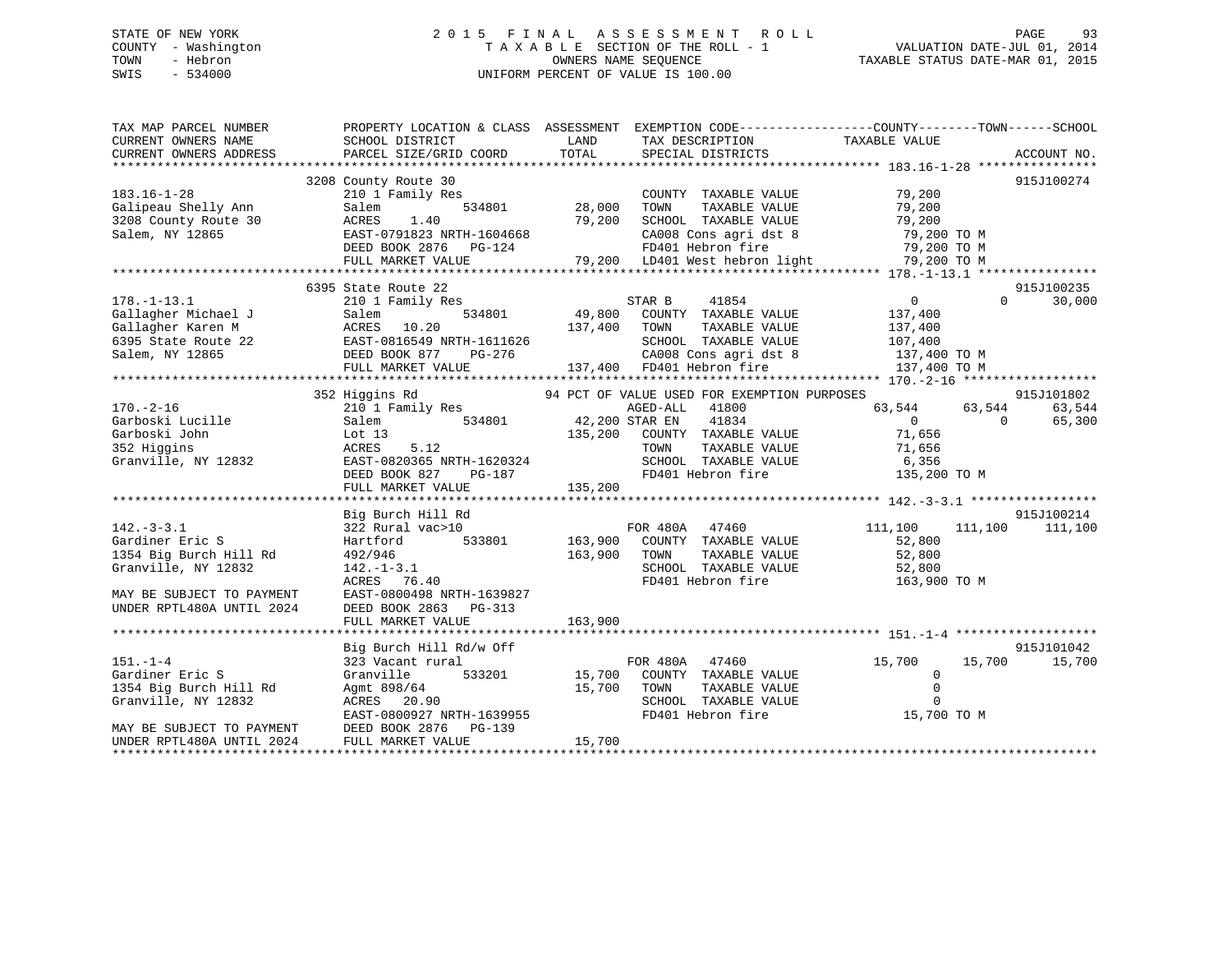# STATE OF NEW YORK 2 0 1 5 F I N A L A S S E S S M E N T R O L L PAGE 94 COUNTY - Washington T A X A B L E SECTION OF THE ROLL - 1 VALUATION DATE-JUL 01, 2014 TOWN - Hebron OWNERS NAME SEQUENCE TAXABLE STATUS DATE-MAR 01, 2015 SWIS - 534000 UNIFORM PERCENT OF VALUE IS 100.00

| TAX MAP PARCEL NUMBER<br>CURRENT OWNERS NAME                                                | SCHOOL DISTRICT                                                                                                                                                                                                                                                                                   | LAND<br>TAX DESCRIPTION                                                                                                                                 | PROPERTY LOCATION & CLASS ASSESSMENT EXEMPTION CODE---------------COUNTY-------TOWN-----SCHOOL<br>TAXABLE VALUE          |
|---------------------------------------------------------------------------------------------|---------------------------------------------------------------------------------------------------------------------------------------------------------------------------------------------------------------------------------------------------------------------------------------------------|---------------------------------------------------------------------------------------------------------------------------------------------------------|--------------------------------------------------------------------------------------------------------------------------|
| CURRENT OWNERS ADDRESS                                                                      | PARCEL SIZE/GRID COORD                                                                                                                                                                                                                                                                            | TOTAL<br>SPECIAL DISTRICTS                                                                                                                              | ACCOUNT NO.                                                                                                              |
|                                                                                             | 1354 Big Burch Hill Rd                                                                                                                                                                                                                                                                            |                                                                                                                                                         | 915J100334                                                                                                               |
| $151. - 1 - 5$                                                                              | 240 Rural res                                                                                                                                                                                                                                                                                     | $STAR B$ 41854                                                                                                                                          | $\overline{a}$<br>30,000<br>$\sim$ 0                                                                                     |
| Gardiner Eric S<br>Granville, NY 12865                                                      | Granville<br>DEED BOOK 2184    PG-290                                                                                                                                                                                                                                                             | 533201 95,900 FOR 480A 47460<br>194,500 COUNTY TAXABLE VALUE<br>TOWN<br>TAXABLE VALUE<br>SCHOOL TAXABLE VALUE                                           | 41,933 41,933<br>41,933<br>152,567<br>152,567<br>122,567                                                                 |
| MAY BE SUBJECT TO PAYMENT<br>UNDER RPTL480A UNTIL 2024                                      | FULL MARKET VALUE                                                                                                                                                                                                                                                                                 | 194,500 FD401 Hebron fire                                                                                                                               | 194,500 TO M                                                                                                             |
|                                                                                             | Little Burch Hill Rd/n Of                                                                                                                                                                                                                                                                         |                                                                                                                                                         | 915J100603                                                                                                               |
| $151. - 1 - 23$<br>Gardiner Eric S<br>1354 Big Burch Hill Rd 15.0 Ad<br>Granville, NY 12832 | 322 Rural vac>10<br>533201<br>Granville<br>ACRES 13.10<br>ACRES 13.10<br>EAST-0800529 NRTH-1638478<br>MAY BE SUBJECT TO PAYMENT DEED BOOK 2863 PG-313<br>UNDER RPTL480A UNTIL 2024 FULL MARKET VALUE                                                                                              | FOR 480A 47460<br>9,800 COUNTY TAXABLE VALUE<br>9,800 TOWN TAXABLE VALUE<br>SCHOOL TAXABLE VALUE<br>FD401 Hebron fire                                   | 9,800<br>9,800<br>9,800<br>$\overline{0}$<br>$\overline{0}$<br>$\Omega$<br>9,800 TO M                                    |
|                                                                                             |                                                                                                                                                                                                                                                                                                   | 9,800                                                                                                                                                   |                                                                                                                          |
| $152 - 2 - 1$<br>Brooklyn, NY 11226                                                         | 1541 Big Burch Hill Rd<br>283 Res w/Comuse<br>Garner Albert                           Granville         533201           45,300     TOWN                   FRNT   224.00   DPTH   149.00         67,500     SCHOOL<br>EAST-0807157 NRTH-1639548<br>EAST-0807157 NRTH-1639548<br>FULL MARKET VALUE | COUNTY TAXABLE VALUE 67,500<br>SCHOOL TAXABLE VALUE<br>FD401 Hebron fire<br>67,500                                                                      | 9179900717<br>TAXABLE VALUE 67,500<br>TAXABLE VALUE 67,500<br>67,500<br>CA008 Cons agri dst 8 67,500 TO M<br>67,500 TO M |
| $151. - 1 - 7.8$<br>Garner Albert H<br>1510 Albermarle Rd<br>Brooklyn, NY 11226             | 137 Liebig Rd<br>210 1 Family Res<br>533201<br>Granville<br>ACRES 2.48<br>EAST-0804639 NRTH-1640261<br>DEED BOOK 2842 PG-342<br>FULL MARKET VALUE                                                                                                                                                 | COUNTY TAXABLE VALUE<br>41,100 TOWN<br>TAXABLE VALUE<br>159,000<br>SCHOOL TAXABLE VALUE 159,000<br>FD401 Hebron fire<br>159,000                         | 159,000<br>159,000<br>159,000 TO M                                                                                       |
|                                                                                             | 103 Lang Hill Rd                                                                                                                                                                                                                                                                                  |                                                                                                                                                         | 915J100269                                                                                                               |
| $152. - 1 - 22$<br>Garner Albert H<br>1510 Albemarle Rd<br>Brooklyn, NY 11226               | 113 Cattle farm<br>Granville<br>ACRES 264.76<br>EAST-0807540 NRTH-1634584<br>DEED BOOK 2697 PG-94                                                                                                                                                                                                 | AG DIST<br>41720<br>533201 397,100<br>COUNTY TAXABLE VALUE<br>752,000<br>TAXABLE VALUE<br>TOWN<br>SCHOOL TAXABLE VALUE 534,369<br>CA008 Cons agri dst 8 | 217,631<br>217,631<br>217,631<br>534,369<br>534,369<br>534,369 TO M                                                      |
| MAY BE SUBJECT TO PAYMENT<br>UNDER AGDIST LAW TIL 2019                                      | FULL MARKET VALUE                                                                                                                                                                                                                                                                                 | 752,000<br>217,631 EX<br>FD401 Hebron fire                                                                                                              | 752,000 TO M                                                                                                             |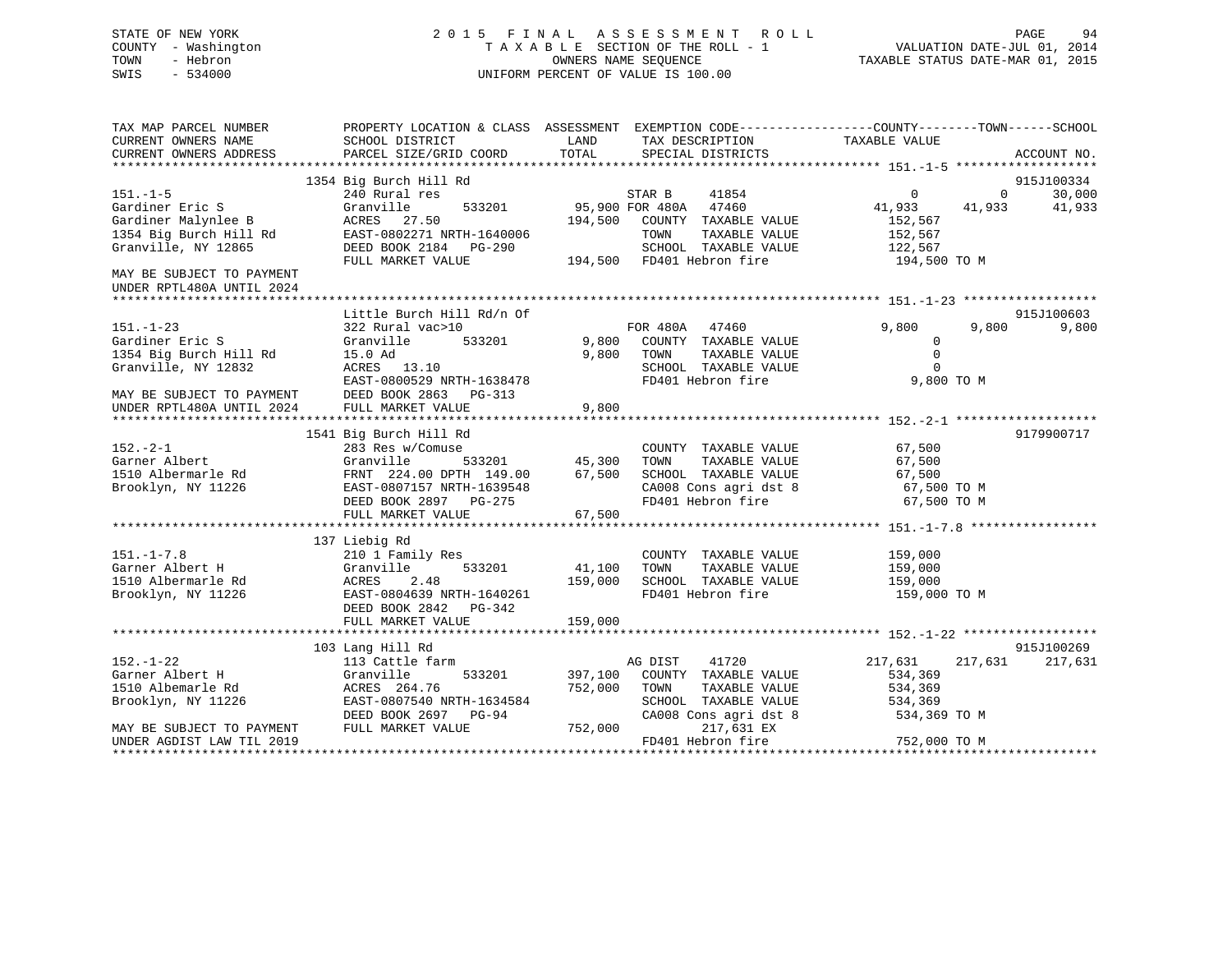# STATE OF NEW YORK 2 0 1 5 F I N A L A S S E S S M E N T R O L L PAGE 95 COUNTY - Washington T A X A B L E SECTION OF THE ROLL - 1 VALUATION DATE-JUL 01, 2014 TOWN - Hebron OWNERS NAME SEQUENCE TAXABLE STATUS DATE-MAR 01, 2015 SWIS - 534000 UNIFORM PERCENT OF VALUE IS 100.00

| TAX MAP PARCEL NUMBER<br>CURRENT OWNERS NAME<br>CURRENT OWNERS ADDRESS                                                                                                                                                                                                            | SCHOOL DISTRICT<br>PARCEL SIZE/GRID COORD                                                                                                                                              | LAND<br>TOTAL                | TAX DESCRIPTION TAXABLE VALUE<br>SPECIAL DISTRICTS                                                                                          | PROPERTY LOCATION & CLASS ASSESSMENT EXEMPTION CODE---------------COUNTY-------TOWN------SCHOOL | ACCOUNT NO. |
|-----------------------------------------------------------------------------------------------------------------------------------------------------------------------------------------------------------------------------------------------------------------------------------|----------------------------------------------------------------------------------------------------------------------------------------------------------------------------------------|------------------------------|---------------------------------------------------------------------------------------------------------------------------------------------|-------------------------------------------------------------------------------------------------|-------------|
|                                                                                                                                                                                                                                                                                   |                                                                                                                                                                                        |                              |                                                                                                                                             |                                                                                                 |             |
| $152 - 2 - 37.5$<br>Garner Albert H<br>1510 Albemarle Rd<br>Brooklyn, NY 11226                                                                                                                                                                                                    | County Route 31<br>129 Land rights<br>Granville<br>533201<br>2975/146<br>ACRES 149.75                                                                                                  | 267,300<br>394,000           | 41720<br>AG DIST<br>COUNTY TAXABLE VALUE<br>TOWN<br>TAXABLE VALUE<br>SCHOOL TAXABLE VALUE                                                   | 200,620<br>200,620<br>193,380<br>193,380<br>193,380                                             | 200,620     |
| MAY BE SUBJECT TO PAYMENT<br>UNDER AGDIST LAW TIL 2019                                                                                                                                                                                                                            | EAST-0808326 NRTH-1637731<br>DEED BOOK 2697 PG-99<br>FULL MARKET VALUE                                                                                                                 |                              | CA008 Cons agri dst 8<br>200,620 EX<br>200,620 EX<br>394,000 FD401 Hebron fire                                                              | 193,380 TO M<br>394,000 TO M                                                                    |             |
| $160. - 1 - 1.2$<br>Garner Albert H<br>1510 Albemarle Rd<br>Brooklyn, NY 11226                                                                                                                                                                                                    | Davis Ln<br>322 Rural vac>10<br>Granville<br>533201<br>ACRES 64.80<br>EAST-0807867 NRTH-1632042<br>DEED BOOK 3170 PG-75                                                                | 74,500<br>74,500             | AG DIST<br>41720<br>COUNTY TAXABLE VALUE<br>TOWN<br>TAXABLE VALUE<br>SCHOOL TAXABLE VALUE<br>CA008 Cons agri dst 8                          | 16,007<br>16,007<br>58,493<br>58,493<br>58,493<br>58,493 TO M                                   | 16,007      |
| MAY BE SUBJECT TO PAYMENT<br>UNDER AGDIST LAW TIL 2019                                                                                                                                                                                                                            | FULL MARKET VALUE                                                                                                                                                                      | 74,500                       | 16,007 EX<br>FD401 Hebron fire                                                                                                              | 74,500 TO M                                                                                     |             |
| $175. - 1 - 23.1$<br>Gawronski John E<br>Gawronski Jacquelyn E<br>2079 County Route 47<br>Salem, NY 12865                                                                                                                                                                         | County Route 47 n/off<br>314 Rural vac<10<br>534801<br>Salem<br>FRNT 40.00 DPTH 87.00 100<br>ACRES 0.08<br>EAST-0786065 NRTH-1608168<br>DEED BOOK 928<br>PG-167<br>FULL MARKET VALUE   | 100<br>100                   | COUNTY TAXABLE VALUE<br>TOWN<br>TAXABLE VALUE<br>SCHOOL TAXABLE VALUE<br>SCHOOL TAXABLE VALUE<br>CA008 Cons agri dst 8<br>FD401 Hebron fire | 100<br>100<br>100<br>100 TO M<br>100 TO M                                                       |             |
|                                                                                                                                                                                                                                                                                   | 2079 County Route 47                                                                                                                                                                   |                              |                                                                                                                                             |                                                                                                 | 915J101174  |
| $183.2 - 1 - 2$<br>Gawronski John E<br>Cawronski Jacquelyn<br>2079 County Route 47<br>2079 County Route 47<br>2079 County Route 47<br>2079 County Route 47<br>2079 County Route 47<br>2079 County Route 47<br>2079 County Route 47<br>2085<br>208793 NRTH-1608<br>Salem, NY 12865 | 240 Rural res<br>Salem<br>534801<br>999<br>EAST-0785793 NRTH-1608315<br>FULL MARKET VALUE                                                                                              | 65,200<br>231,100<br>231,100 | STAR B<br>41854<br>COUNTY TAXABLE VALUE<br>TOWN<br>TAXABLE VALUE<br>SCHOOL TAXABLE VALUE<br>FD401 Hebron fire                               | 0<br>$\Omega$<br>231,100<br>231,100<br>201,100<br>231,100 TO M                                  | 30,000      |
|                                                                                                                                                                                                                                                                                   |                                                                                                                                                                                        |                              |                                                                                                                                             |                                                                                                 |             |
| $143. - 1 - 18$<br>Gebo Patricia G<br>Moore Barry P<br>26 Oak St<br>Corinth, NY 12822                                                                                                                                                                                             | West Green Pond Way<br>311 Res vac land - WTRFNT<br>Granville<br>533201<br>FRNT 100.00 DPTH 142.00 37,300<br>EAST-0815791 NRTH-1643105<br>DEED BOOK 484<br>PG-296<br>FULL MARKET VALUE | 37,300<br>37,300             | COUNTY TAXABLE VALUE 37,300<br>TOWN<br>SCHOOL TAXABLE VALUE<br>FD401 Hebron fire                                                            | TAXABLE VALUE 37,300<br>37,300<br>37,300 TO M                                                   | 915J100452  |
|                                                                                                                                                                                                                                                                                   |                                                                                                                                                                                        |                              |                                                                                                                                             |                                                                                                 |             |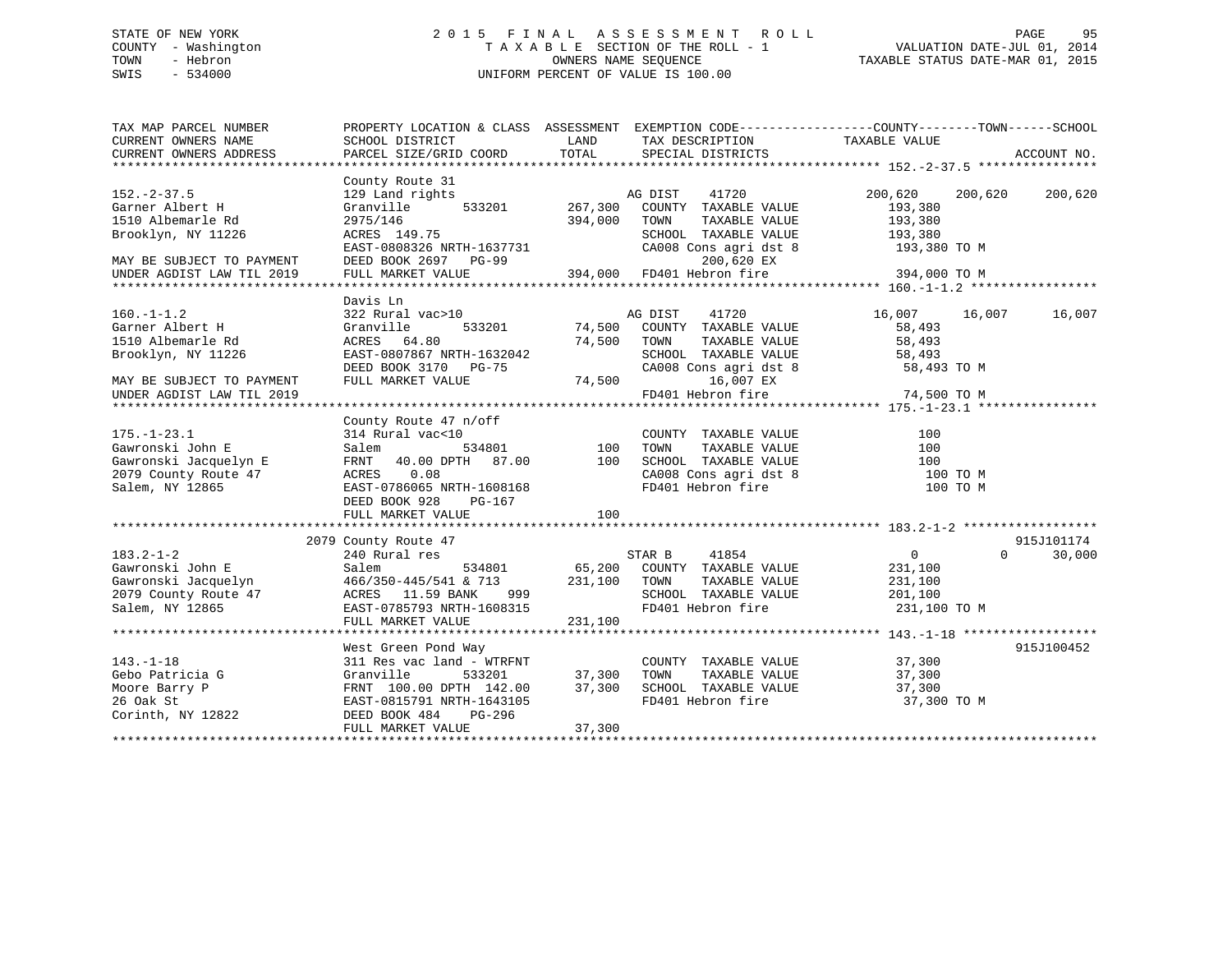# STATE OF NEW YORK 2 0 1 5 F I N A L A S S E S S M E N T R O L L PAGE 96 COUNTY - Washington T A X A B L E SECTION OF THE ROLL - 1 VALUATION DATE-JUL 01, 2014 TOWN - Hebron OWNERS NAME SEQUENCE TAXABLE STATUS DATE-MAR 01, 2015 SWIS - 534000 UNIFORM PERCENT OF VALUE IS 100.00

| EXEMPTION CODE-----------------COUNTY-------TOWN------SCHOOL<br>TAX MAP PARCEL NUMBER<br>PROPERTY LOCATION & CLASS ASSESSMENT<br>CURRENT OWNERS NAME<br>SCHOOL DISTRICT<br>LAND<br>TAX DESCRIPTION<br>TAXABLE VALUE<br>TOTAL<br>CURRENT OWNERS ADDRESS<br>PARCEL SIZE/GRID COORD<br>SPECIAL DISTRICTS                                                                                                                                                                                                                                                                                                           | ACCOUNT NO.      |
|-----------------------------------------------------------------------------------------------------------------------------------------------------------------------------------------------------------------------------------------------------------------------------------------------------------------------------------------------------------------------------------------------------------------------------------------------------------------------------------------------------------------------------------------------------------------------------------------------------------------|------------------|
|                                                                                                                                                                                                                                                                                                                                                                                                                                                                                                                                                                                                                 |                  |
| 1317 County Route 31<br>$151. - 1 - 12.4$<br>241 Rural res&ag<br>29,964<br>AGRI-D IND 41730<br>29,964<br>Gee Geoffrey<br>Granville<br>533201<br>87,000 STAR B<br>41854<br>$\Omega$<br>$\Omega$<br>Lamothe Kimerer<br>214,436<br>lot 3B<br>244,400<br>COUNTY TAXABLE VALUE<br>1317 County Route 31<br>22.58<br>ACRES<br>TOWN<br>TAXABLE VALUE<br>214,436<br>Granville, NY 12832<br>EAST-0805262 NRTH-1634844<br>SCHOOL TAXABLE VALUE<br>184,436<br>CA008 Cons agri dst 8<br>DEED BOOK 1959 PG-258<br>244,400 TO M<br>244,400 FD401 Hebron fire<br>FULL MARKET VALUE<br>244,400 TO M<br>MAY BE SUBJECT TO PAYMENT | 29,964<br>30,000 |
| UNDER AGDIST LAW TIL 2022                                                                                                                                                                                                                                                                                                                                                                                                                                                                                                                                                                                       |                  |
| **********************                                                                                                                                                                                                                                                                                                                                                                                                                                                                                                                                                                                          |                  |
| County Route 31<br>$151. - 1 - 12.6$<br>312 Vac w/imprv<br>AG DIST<br>41720<br>70,348<br>70,348<br>Gee Geoffrey K<br>Granville<br>533201<br>157,900<br>COUNTY TAXABLE VALUE<br>91,752<br>LaMothe Kimerer L<br>sub lot 3A<br>162,100<br>TOWN<br>TAXABLE VALUE<br>91,752<br>1317 County Route 31<br>ACRES 73.05<br>SCHOOL TAXABLE VALUE<br>91,752<br>Granville, NY 12832<br>EAST-0803780 NRTH-1634907<br>CA008 Cons agri dst 8<br>91,752 TO M<br>70,348 EX<br>DEED BOOK 1959 PG-253                                                                                                                               | 70,348           |
| FULL MARKET VALUE<br>162,100<br>FD401 Hebron fire<br>162,100 TO M<br>MAY BE SUBJECT TO PAYMENT<br>UNDER AGDIST LAW TIL 2019                                                                                                                                                                                                                                                                                                                                                                                                                                                                                     |                  |
|                                                                                                                                                                                                                                                                                                                                                                                                                                                                                                                                                                                                                 |                  |
| 27 Center Way<br>$185. - 1 - 17$<br>260 Seasonal res<br>COUNTY TAXABLE VALUE<br>81,100<br>George Mark<br>534801<br>59,700<br>TAXABLE VALUE<br>81,100<br>Salem<br>TOWN<br>Roy Richard<br>16.78<br>81,100<br>SCHOOL TAXABLE VALUE<br>ACRES<br>81,100<br>FD401 Hebron fire<br>14 Chausse Dr<br>EAST-0815534 NRTH-1605565<br>81,100 TO M<br>Methuen, MA 01844<br>DEED BOOK 3342 PG-216                                                                                                                                                                                                                              | 915J101427       |
| FULL MARKET VALUE<br>81,100                                                                                                                                                                                                                                                                                                                                                                                                                                                                                                                                                                                     |                  |
|                                                                                                                                                                                                                                                                                                                                                                                                                                                                                                                                                                                                                 |                  |
| 451 Tiplady Rd                                                                                                                                                                                                                                                                                                                                                                                                                                                                                                                                                                                                  |                  |
| $178. - 1 - 2.6$<br>210 1 Family Res<br>STAR B<br>41854<br>$\overline{0}$<br>$\Omega$<br>Geraghty Thomas G<br>534801<br>42,400<br>Salem<br>COUNTY TAXABLE VALUE<br>148,900<br>Geraghty Kathleen A<br>148,900<br>$lot 2-1$<br>TOWN<br>TAXABLE VALUE<br>148,900<br>451 Tiplady Rd<br>5.25<br>SCHOOL TAXABLE VALUE<br>ACRES<br>118,900<br>Granville, NY 12832<br>EAST-0817242 NRTH-1612310<br>FD401 Hebron fire<br>148,900 TO M<br>DEED BOOK 2358<br>PG-325<br>148,900<br>FULL MARKET VALUE                                                                                                                        | 30,000           |
|                                                                                                                                                                                                                                                                                                                                                                                                                                                                                                                                                                                                                 |                  |
| Tiplady Rd<br>$178. - 1 - 2.7$<br>322 Rural vac>10<br>41,800<br>COUNTY TAXABLE VALUE<br>Geraghty Thomas G<br>534801<br>41,800<br>TOWN<br>TAXABLE VALUE<br>41,800<br>Salem<br>Geraghty Kathleen A<br>$2 - 2$<br>41,800<br>SCHOOL TAXABLE VALUE<br>41,800<br>451 Tiplady Rd<br>ACRES 18.23<br>FD401 Hebron fire<br>41,800 TO M<br>Granville, NY 12832<br>EAST-0817242 NRTH-1612310<br>DEED BOOK 2358<br>$PG-329$                                                                                                                                                                                                  |                  |
| FULL MARKET VALUE<br>41,800                                                                                                                                                                                                                                                                                                                                                                                                                                                                                                                                                                                     |                  |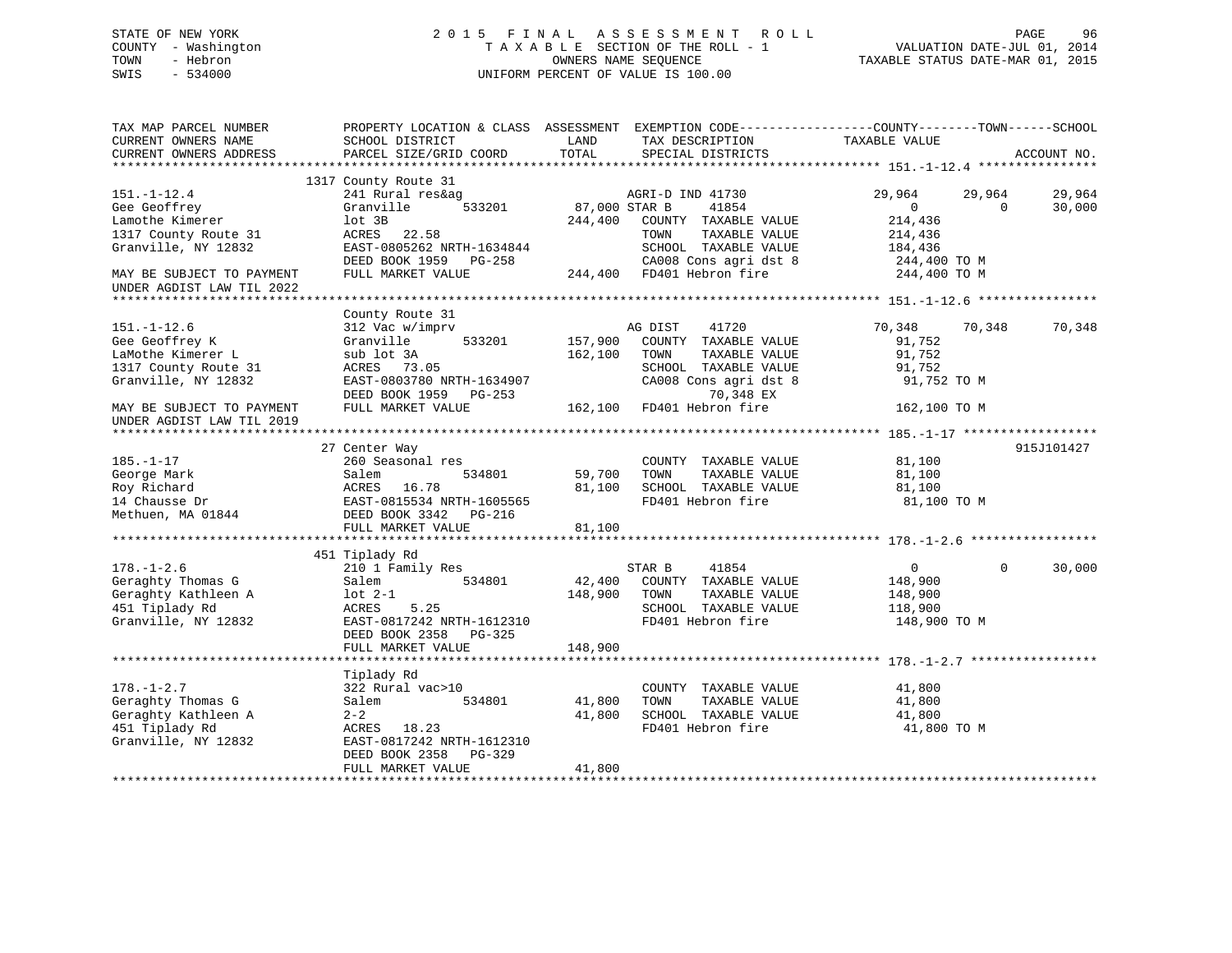# STATE OF NEW YORK 2 0 1 5 F I N A L A S S E S S M E N T R O L L PAGE 97 COUNTY - Washington T A X A B L E SECTION OF THE ROLL - 1 VALUATION DATE-JUL 01, 2014 TOWN - Hebron OWNERS NAME SEQUENCE TAXABLE STATUS DATE-MAR 01, 2015 SWIS - 534000 UNIFORM PERCENT OF VALUE IS 100.00

| TAX MAP PARCEL NUMBER<br>CURRENT OWNERS NAME | SCHOOL DISTRICT                         | LAND           | TAX DESCRIPTION                             | PROPERTY LOCATION & CLASS ASSESSMENT EXEMPTION CODE----------------COUNTY-------TOWN-----SCHOOL<br>TAXABLE VALUE |                      |
|----------------------------------------------|-----------------------------------------|----------------|---------------------------------------------|------------------------------------------------------------------------------------------------------------------|----------------------|
| CURRENT OWNERS ADDRESS                       | PARCEL SIZE/GRID COORD                  | TOTAL          | SPECIAL DISTRICTS                           |                                                                                                                  | ACCOUNT NO.          |
|                                              | 45 Callaway Rd                          |                |                                             |                                                                                                                  | 915J100104           |
| $175. - 1 - 3$                               | 241 Rural res&ag                        |                | AG DIST<br>41720                            | 58,292<br>58,292                                                                                                 | 58,292               |
| Gerber Jeffrey R                             | 534801<br>Salem                         | 129,200 STAR B | 41854                                       | $\mathbf{0}$<br>0                                                                                                | 30,000               |
| Woods-Gerber Carisa                          | 2169/134 2168/165                       | 280,600        | COUNTY TAXABLE VALUE                        | 222,308                                                                                                          |                      |
| 45 Callaway Rd                               | 46.00 BANK<br>ACRES<br>999              |                | TOWN<br>TAXABLE VALUE                       | 222,308                                                                                                          |                      |
| Argyle, NY 12809                             | EAST-0788316 NRTH-1616307               |                | SCHOOL TAXABLE VALUE                        | 192,308                                                                                                          |                      |
|                                              | DEED BOOK 2169<br>PG-138                |                | CA008 Cons agri dst 8                       | 222,308 TO M                                                                                                     |                      |
| MAY BE SUBJECT TO PAYMENT                    | FULL MARKET VALUE                       | 280,600        | 58,292 EX                                   |                                                                                                                  |                      |
| UNDER AGDIST LAW TIL 2019                    |                                         |                | FD401 Hebron fire                           | 280,600 TO M                                                                                                     |                      |
|                                              |                                         |                |                                             |                                                                                                                  |                      |
|                                              | 54 Sutliff Ln                           |                | 38 PCT OF VALUE USED FOR EXEMPTION PURPOSES |                                                                                                                  | 915J100240           |
| $176. - 1 - 5$                               | 240 Rural res                           |                | VET COM CT 41131                            | 36,803<br>30,000                                                                                                 | $\mathbf 0$          |
| Gerber Robert                                | Salem<br>534801                         | 309,800 STAR B | 41854                                       | $\overline{0}$<br>$\Omega$                                                                                       | 30,000               |
| Gerber Barbara                               | ACRES 168.50                            | 387,400        | COUNTY TAXABLE VALUE                        | 350,597                                                                                                          |                      |
| 54 Sutliff Ln                                | EAST-0796156 NRTH-1614124               |                | TOWN<br>TAXABLE VALUE                       | 357,400                                                                                                          |                      |
| Salem, NY 12865                              | DEED BOOK 407<br>PG-942                 |                | SCHOOL TAXABLE VALUE                        | 357,400                                                                                                          |                      |
|                                              | FULL MARKET VALUE                       |                | 387,400 FD401 Hebron fire                   | 387,400 TO M                                                                                                     |                      |
|                                              |                                         |                |                                             |                                                                                                                  |                      |
| $152. - 2 - 17.1$                            | 38 Shepard Rd                           |                | 41854                                       | $\mathbf 0$                                                                                                      |                      |
| Germond Daniel L                             | 280 Res Multiple<br>Granville<br>533201 | 72,000         | STAR B<br>COUNTY TAXABLE VALUE              | 0<br>176,500                                                                                                     | 30,000               |
| Germond Karen                                | 15.00<br>ACRES                          | 176,500        | TOWN<br>TAXABLE VALUE                       | 176,500                                                                                                          |                      |
| 38 Shepard Rd                                | EAST-0810312 NRTH-1640241               |                | SCHOOL TAXABLE VALUE                        | 146,500                                                                                                          |                      |
| Granville, NY 12832                          | DEED BOOK 875<br>$PG-190$               |                | CA008 Cons agri dst 8                       | 176,500 TO M                                                                                                     |                      |
|                                              | FULL MARKET VALUE                       | 176,500        | FD401 Hebron fire                           | 176,500 TO M                                                                                                     |                      |
| MAY BE SUBJECT TO PAYMENT                    |                                         |                |                                             |                                                                                                                  |                      |
| UNDER AGDIST LAW TIL 2018                    |                                         |                |                                             |                                                                                                                  |                      |
|                                              |                                         |                |                                             |                                                                                                                  |                      |
|                                              | 36 Clark Way                            |                |                                             |                                                                                                                  | 915J101873           |
| $169. - 1 - 18.25$                           | 260 Seasonal res                        |                | COUNTY TAXABLE VALUE                        | 62,400                                                                                                           |                      |
| Gero Richard Lee Jr                          | Granville<br>533201                     | 32,200         | TOWN<br>TAXABLE VALUE                       | 62,400                                                                                                           |                      |
| 36 Clark Way                                 | ACRES<br>1.07                           | 62,400         | SCHOOL TAXABLE VALUE                        | 62,400                                                                                                           |                      |
| Salem, NY 12865                              | EAST-0815631 NRTH-1623423               |                | FD401 Hebron fire                           | 62,400 TO M                                                                                                      |                      |
|                                              | DEED BOOK 631<br>$PG-334$               |                |                                             |                                                                                                                  |                      |
|                                              | FULL MARKET VALUE                       | 62,400         |                                             |                                                                                                                  |                      |
|                                              |                                         |                |                                             |                                                                                                                  |                      |
| $169. - 1 - 3.1$                             | 508 Middle Rd                           |                |                                             | 70,781                                                                                                           | 915J100471<br>70,781 |
| Gette Robert Jr                              | 241 Rural res&ag<br>534801              | 174,500 STAR B | AG DIST<br>41720                            | 70,781<br>$\mathbf{0}$<br>$\Omega$                                                                               |                      |
| Gette Theresa                                | Salem<br>ACRES 109.00                   | 295,800        | 41854<br>COUNTY TAXABLE VALUE               | 225,019                                                                                                          | 30,000               |
| 508 Middle Rd                                | EAST-0806653 NRTH-1624126               |                | TAXABLE VALUE<br>TOWN                       | 225,019                                                                                                          |                      |
| Salem, NY 12865                              | DEED BOOK 952<br><b>PG-117</b>          |                | SCHOOL TAXABLE VALUE                        | 195,019                                                                                                          |                      |
|                                              | FULL MARKET VALUE                       | 295,800        | CA008 Cons agri dst 8                       | 225,019 TO M                                                                                                     |                      |
| MAY BE SUBJECT TO PAYMENT                    |                                         |                | 70,781 EX                                   |                                                                                                                  |                      |
| UNDER AGDIST LAW TIL 2019                    |                                         |                | FD401 Hebron fire                           | 295,800 TO M                                                                                                     |                      |
|                                              |                                         |                |                                             |                                                                                                                  |                      |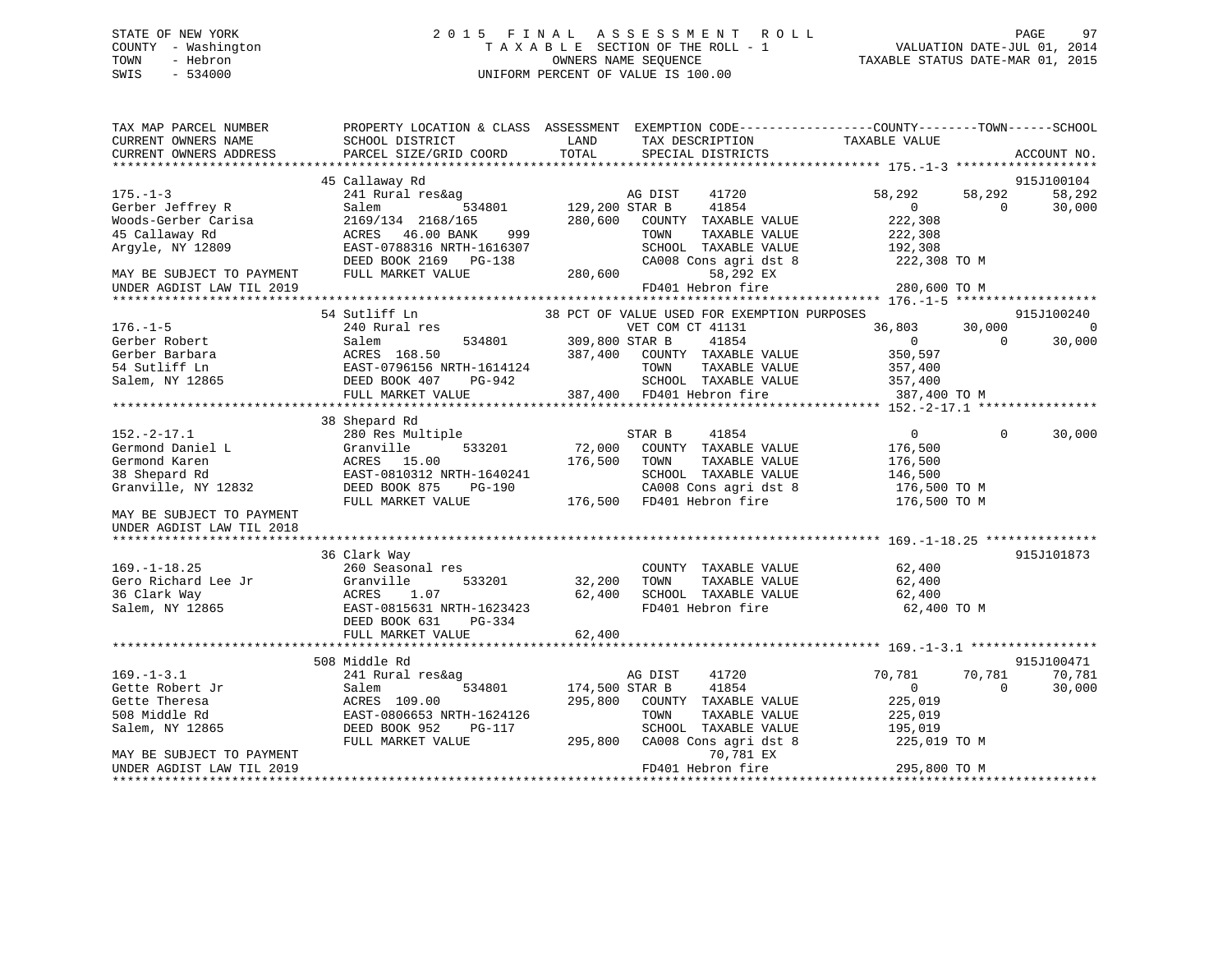# STATE OF NEW YORK 2 0 1 5 F I N A L A S S E S S M E N T R O L L PAGE 98 COUNTY - Washington T A X A B L E SECTION OF THE ROLL - 1 VALUATION DATE-JUL 01, 2014 TOWN - Hebron OWNERS NAME SEQUENCE TAXABLE STATUS DATE-MAR 01, 2015 SWIS - 534000 UNIFORM PERCENT OF VALUE IS 100.00

| TAX MAP PARCEL NUMBER | PROPERTY LOCATION & CLASS ASSESSMENT EXEMPTION CODE---------------COUNTY-------TOWN------SCHOOL                 |                     |                                                                                                   |                  |                    |
|-----------------------|-----------------------------------------------------------------------------------------------------------------|---------------------|---------------------------------------------------------------------------------------------------|------------------|--------------------|
| CURRENT OWNERS NAME   | SCHOOL DISTRICT                                                                                                 | LAND                | TAX DESCRIPTION                                                                                   | TAXABLE VALUE    |                    |
|                       |                                                                                                                 |                     |                                                                                                   |                  |                    |
|                       |                                                                                                                 |                     |                                                                                                   |                  |                    |
|                       | Middle Rd/e Off                                                                                                 |                     |                                                                                                   |                  | 915J100362         |
| $169. - 1 - 5$        | $322$ Rural vac>10                                                                                              |                     | COUNTY TAXABLE VALUE 29,700                                                                       |                  |                    |
| Gette Robert Jr       | Salem                                                                                                           | 534801 29,700       | TOWN<br>TAXABLE VALUE                                                                             |                  |                    |
| Gette Theresa A       | ACRES 39.60                                                                                                     | 29,700              |                                                                                                   | 29,700<br>29,700 |                    |
| 508 Middle Rd         | ACRES 39.60 29,70<br>EAST-0808323 NRTH-1624193                                                                  |                     | TOWN IRANDEL<br>SCHOOL TAXABLE VALUE                                                              | 29,700 TO M      |                    |
|                       |                                                                                                                 |                     |                                                                                                   |                  |                    |
| Salem, NY 12865       | DEED BOOK 2669 PG-159                                                                                           |                     |                                                                                                   |                  |                    |
|                       |                                                                                                                 |                     |                                                                                                   |                  |                    |
|                       |                                                                                                                 |                     |                                                                                                   |                  |                    |
|                       | 870 County Route 31                                                                                             |                     |                                                                                                   |                  |                    |
| $168. - 1 - 4.5$      | 210 1 Family Res                                                                                                |                     | 41854<br>STAR B                                                                                   | $\Omega$         | $\Omega$<br>30,000 |
| Getty Brian           | Hartford                                                                                                        |                     | 533801 38,300 COUNTY TAXABLE VALUE 193,700                                                        |                  |                    |
| Getty Winifred M      | ACRES<br>1.17<br>ACRES 1.17<br>EAST-0800183 NRTH-1625629                                                        | 193,700 TOWN        | TAXABLE VALUE                                                                                     | 193,700          |                    |
| 870 County Route 31   |                                                                                                                 |                     | SCHOOL TAXABLE VALUE                                                                              | 163,700          |                    |
| Granville, NY 12832   | DEED BOOK 682                                                                                                   | H-1625629<br>PG-325 | CA008 Cons agri dst 8 193,700 TO M                                                                |                  |                    |
|                       | FULL MARKET VALUE                                                                                               |                     | 193,700 FD401 Hebron fire                                                                         | 193,700 TO M     |                    |
|                       |                                                                                                                 |                     |                                                                                                   |                  |                    |
|                       | 480 County Route 31                                                                                             |                     |                                                                                                   |                  | 915J100533         |
| $176. - 1 - 2$        | 210 1 Family Res                                                                                                |                     | STAR B 41854                                                                                      | $\overline{0}$   | $\Omega$<br>30,000 |
| Getty David           | Salem                                                                                                           |                     | 534801 47,300 COUNTY TAXABLE VALUE                                                                | 133,300          |                    |
| Getty Susan           | 4.00 BANK<br>ACRES                                                                                              | 999 133,300         | TAXABLE VALUE<br>TOWN                                                                             | 133,300          |                    |
| 480 County Route 31   |                                                                                                                 |                     | SCHOOL TAXABLE VALUE                                                                              | 103,300          |                    |
| Salem, NY 12865       | ACKES<br>EAST-0795022 NRTH-1617845<br>DEED BOOK 863 PG-335<br>LASI-U/25022 NRTH-1617845<br>DEED BOOK 863 PG-335 |                     | FD401 Hebron fire                                                                                 | 133,300 TO M     |                    |
|                       | FULL MARKET VALUE                                                                                               | 133,300             |                                                                                                   |                  |                    |
|                       |                                                                                                                 |                     |                                                                                                   |                  |                    |
|                       | County Route 31                                                                                                 |                     |                                                                                                   |                  |                    |
| $176. - 1 - 2.1$      | 314 Rural vac<10                                                                                                |                     | COUNTY TAXABLE VALUE                                                                              | 38,000           |                    |
| Getty David           | 534801<br>Salem                                                                                                 | 38,000              | TAXABLE VALUE<br>TOWN                                                                             | 38,000           |                    |
| Getty Susan           | 8.0 Ad                                                                                                          | 38,000              | SCHOOL TAXABLE VALUE                                                                              | 38,000           |                    |
|                       |                                                                                                                 |                     | FD401 Hebron fire                                                                                 |                  |                    |
| 480 County Route 31   | ACRES 8.00<br>EAST-0795327 NRTH-1617799<br>EAST-063 DG-338                                                      |                     |                                                                                                   | 38,000 TO M      |                    |
| Salem, NY 12865       |                                                                                                                 |                     |                                                                                                   |                  |                    |
|                       | DEED BOOK 863<br>PG-338                                                                                         |                     |                                                                                                   |                  |                    |
|                       | FULL MARKET VALUE                                                                                               | 38,000              |                                                                                                   |                  |                    |
|                       |                                                                                                                 |                     |                                                                                                   |                  |                    |
|                       | 401 Tiplady Rd                                                                                                  |                     |                                                                                                   |                  |                    |
| $177. - 1 - 52.2$     | 210 1 Family Res                                                                                                |                     | COUNTY TAXABLE VALUE                                                                              | 37,400           |                    |
| Getty Jeffrey         | Salem                                                                                                           | 534801 24,000       | TOWN<br>TAXABLE VALUE                                                                             | 37,400           |                    |
| 407 N Virginia Ave    | FRNT 93.00 DPTH 124.00 37,400                                                                                   |                     |                                                                                                   |                  |                    |
| Columbia, NC 27925    | ACRES 0.26                                                                                                      |                     |                                                                                                   |                  |                    |
|                       | EAST-0815685 NRTH-1611805                                                                                       |                     | SCHOOL TAXABLE VALUE 37,400<br>CA008 Cons agri dst 8 37,400 TO M<br>FD401 Hebron fire 37,400 TO M |                  |                    |
|                       | DEED BOOK 2470 PG-172                                                                                           |                     |                                                                                                   |                  |                    |
|                       | FULL MARKET VALUE                                                                                               | 37,400              |                                                                                                   |                  |                    |
|                       |                                                                                                                 |                     |                                                                                                   |                  |                    |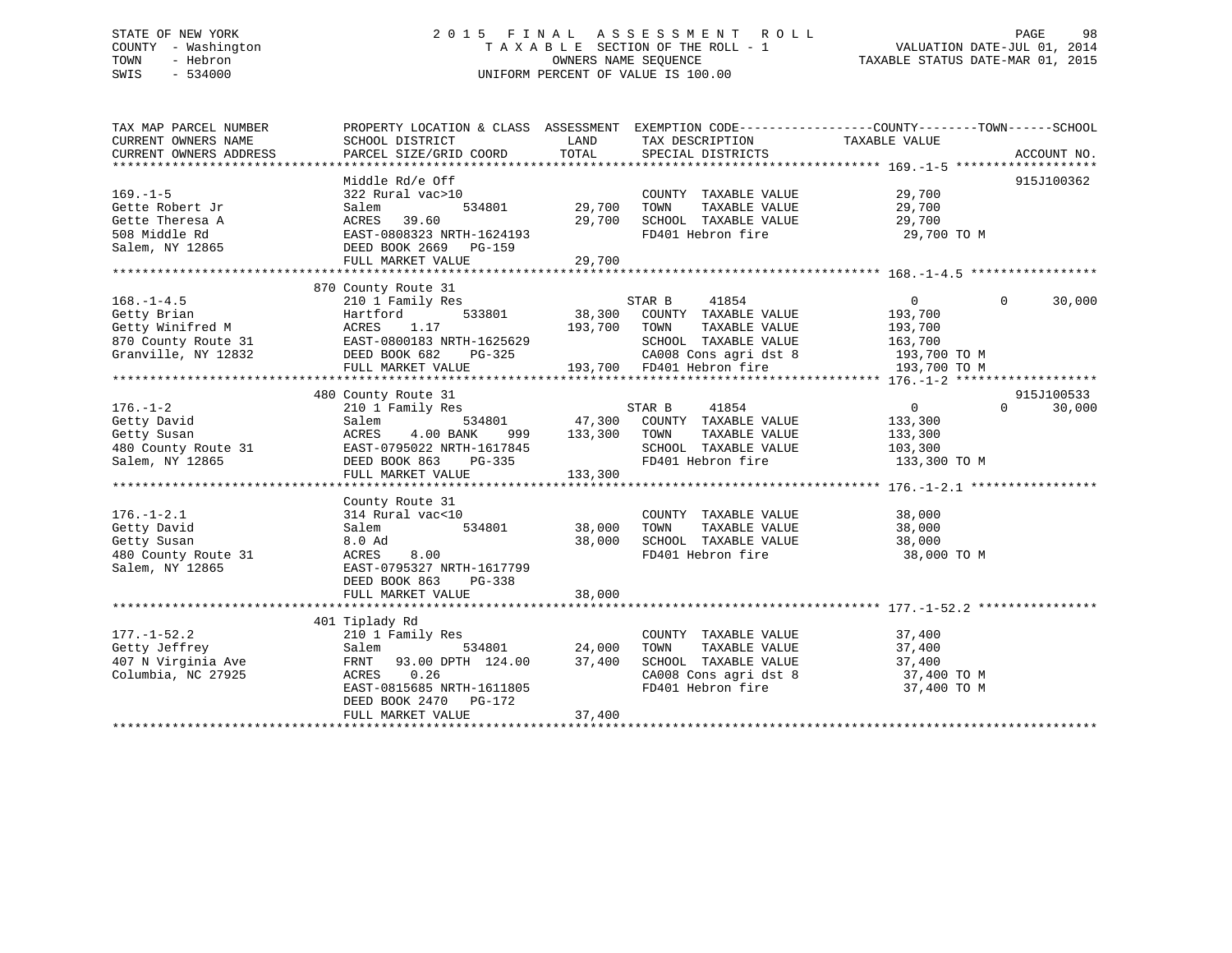# STATE OF NEW YORK 2 0 1 5 F I N A L A S S E S S M E N T R O L L PAGE 99 COUNTY - Washington T A X A B L E SECTION OF THE ROLL - 1 VALUATION DATE-JUL 01, 2014 TOWN - Hebron OWNERS NAME SEQUENCE TAXABLE STATUS DATE-MAR 01, 2015 SWIS - 534000 UNIFORM PERCENT OF VALUE IS 100.00

| TAX MAP PARCEL NUMBER<br>CURRENT OWNERS NAME<br>CURRENT OWNERS ADDRESS                         | PROPERTY LOCATION & CLASS ASSESSMENT<br>SCHOOL DISTRICT<br>PARCEL SIZE/GRID COORD                                                                                             | LAND<br>TOTAL                | TAX DESCRIPTION<br>SPECIAL DISTRICTS                                                                                                                                    | EXEMPTION CODE-----------------COUNTY-------TOWN------SCHOOL<br>TAXABLE VALUE               | ACCOUNT NO.          |
|------------------------------------------------------------------------------------------------|-------------------------------------------------------------------------------------------------------------------------------------------------------------------------------|------------------------------|-------------------------------------------------------------------------------------------------------------------------------------------------------------------------|---------------------------------------------------------------------------------------------|----------------------|
|                                                                                                |                                                                                                                                                                               |                              |                                                                                                                                                                         |                                                                                             |                      |
| $178. - 1 - 16.1$<br>Getty Jeffrey<br>407 N Virginia Ave<br>Columbia, NC 27925                 | Tiplady Rd<br>314 Rural vac<10<br>534801<br>Salem<br>FRNT 117.00 DPTH 210.00<br>EAST-0815741 NRTH-1611911<br>DEED BOOK 2470 PG-176<br>FULL MARKET VALUE                       | 5,900<br>5,900<br>5,900      | COUNTY TAXABLE VALUE<br>TAXABLE VALUE<br>TOWN<br>SCHOOL TAXABLE VALUE<br>FD401 Hebron fire                                                                              | 5,900<br>5,900<br>5,900<br>5,900 TO M                                                       |                      |
|                                                                                                | 818 County Route 31                                                                                                                                                           |                              |                                                                                                                                                                         |                                                                                             |                      |
| $168. - 1 - 4.6$<br>Getty Kevin D<br>818 County Route 31<br>Granville, NY 12832                | 210 1 Family Res<br>533801<br>Hartford<br>2.55<br>ACRES<br>EAST-0799274 NRTH-1624674<br>DEED BOOK 758<br>PG-134<br>FULL MARKET VALUE                                          | 41,300<br>181,100            | STAR B<br>41854<br>COUNTY TAXABLE VALUE<br>TOWN<br>TAXABLE VALUE<br>SCHOOL TAXABLE VALUE<br>CA008 Cons agri dst 8<br>181,100 FD401 Hebron fire<br>CA008 Cons agri dst 8 | $\overline{0}$<br>$\Omega$<br>181,100<br>181,100<br>151,100<br>181,100 TO M<br>181,100 TO M | 30,000               |
|                                                                                                |                                                                                                                                                                               |                              |                                                                                                                                                                         |                                                                                             |                      |
| $168. - 1 - 18.9$<br>Getty Kyle<br>Getty Janis<br>Salem, NY 12865                              | 609 County Route 31<br>210 1 Family Res<br>533801<br>Hartford<br>ACRES<br>1.00<br>DEED BOOK 758<br>PG-249<br>FULL MARKET VALUE                                                | 38,000<br>79,000             | STAR B<br>41854<br>COUNTY TAXABLE VALUE<br>TOWN<br>TAXABLE VALUE<br>SCHOOL TAXABLE VALUE<br>CA008 Cons agri dst 8<br>79,000 FD401 Hebron fire                           | $\overline{0}$<br>$\Omega$<br>79,000<br>79,000<br>49,000<br>79,000 TO M<br>79,000 TO M      | 30,000               |
|                                                                                                |                                                                                                                                                                               |                              |                                                                                                                                                                         |                                                                                             |                      |
| $168. - 1 - 18.2$<br>Getty Kyle E<br>Getty Matthew K<br>618 County Route 31<br>Salem, NY 12865 | 618 County Route 31<br>270 Mfg housing<br>533801<br>Hartford<br>ACRES<br>9.33<br>EAST-0797108 NRTH-1620704<br>DEED BOOK 2753 PG-23<br>FULL MARKET VALUE                       | 54,300<br>83,600<br>83,600   | 41854<br>STAR B<br>COUNTY TAXABLE VALUE<br>TOWN<br>TAXABLE VALUE<br>SCHOOL TAXABLE VALUE<br>CA008 Cons agri dst 8<br>FD401 Hebron fire                                  | $\overline{0}$<br>$\Omega$<br>83,600<br>83,600<br>53,600<br>83,600 TO M<br>83,600 TO M      | 915J101768<br>30,000 |
|                                                                                                | Tiplady Rd                                                                                                                                                                    |                              |                                                                                                                                                                         |                                                                                             |                      |
| $177. - 1 - 28.5$<br>Getty Kyle E<br>609 County Route 31<br>Salem, NY 12865                    | 322 Rural vac>10<br>Salem<br>534801<br>ACRES<br>23.84<br>EAST-0811432 NRTH-1611822<br>DEED BOOK 3499 PG-180<br>FULL MARKET VALUE                                              | 44,700<br>44,700<br>44,700   | COUNTY TAXABLE VALUE<br>TOWN<br>TAXABLE VALUE<br>SCHOOL TAXABLE VALUE<br>CA008 Cons agri dst 8<br>FD401 Hebron fire                                                     | 44,700<br>44,700<br>44,700<br>44,700 TO M<br>44,700 TO M                                    |                      |
|                                                                                                |                                                                                                                                                                               |                              |                                                                                                                                                                         |                                                                                             |                      |
| $170. - 1 - 13.18$<br>Getty Paul J<br>361 Indian Head Way<br>Salem, NY 12865                   | 361 Indian Head Way<br>210 1 Family Res<br>Granville<br>533201<br>4.00 BANK<br>ACRES<br>26<br>EAST-0817157 NRTH-1618881<br>DEED BOOK 821<br><b>PG-95</b><br>FULL MARKET VALUE | 39,500<br>171,500<br>171,500 | STAR B<br>41854<br>COUNTY TAXABLE VALUE<br>TOWN<br>TAXABLE VALUE<br>SCHOOL TAXABLE VALUE<br>FD401 Hebron fire                                                           | $\overline{0}$<br>$\Omega$<br>171,500<br>171,500<br>141,500<br>171,500 TO M                 | 915J101676<br>30,000 |
|                                                                                                |                                                                                                                                                                               |                              |                                                                                                                                                                         |                                                                                             |                      |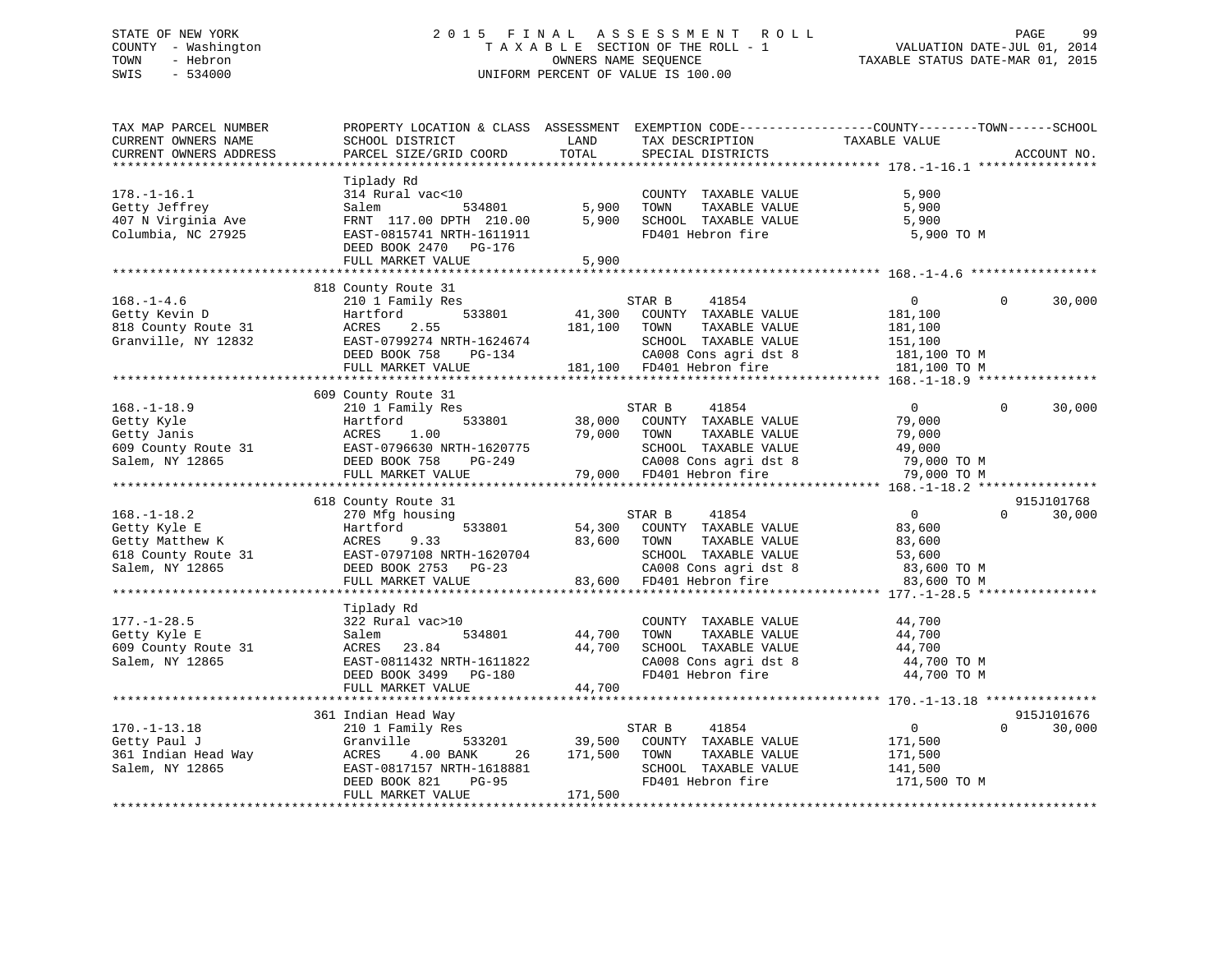# STATE OF NEW YORK 2 0 1 5 F I N A L A S S E S S M E N T R O L L PAGE 100 COUNTY - Washington T A X A B L E SECTION OF THE ROLL - 1 VALUATION DATE-JUL 01, 2014 TOWN - Hebron OWNERS NAME SEQUENCE TAXABLE STATUS DATE-MAR 01, 2015 SWIS - 534000 UNIFORM PERCENT OF VALUE IS 100.00

| TAX MAP PARCEL NUMBER<br>CURRENT OWNERS NAME<br>CURRENT OWNERS ADDRESS                                                                                                                                                                                           | SCHOOL DISTRICT<br>PARCEL SIZE/GRID COORD                                                                                                               | LAND<br>TOTAL                      | TAX DESCRIPTION<br>SPECIAL DISTRICTS                                                                                                                            | PROPERTY LOCATION & CLASS ASSESSMENT EXEMPTION CODE----------------COUNTY-------TOWN------SCHOOL<br>TAXABLE VALUE | ACCOUNT NO.                               |
|------------------------------------------------------------------------------------------------------------------------------------------------------------------------------------------------------------------------------------------------------------------|---------------------------------------------------------------------------------------------------------------------------------------------------------|------------------------------------|-----------------------------------------------------------------------------------------------------------------------------------------------------------------|-------------------------------------------------------------------------------------------------------------------|-------------------------------------------|
| $168. - 1 - 15.1$<br>Getty Ralph LE<br>Getty Jean LE<br>523 County Route 31<br>Salem, NY 12865<br>MAY BE SUBJECT TO PAYMENT<br>UNDER AGDIST LAW TIL 2019                                                                                                         | 523 County Route 31<br>210 1 Family Res<br>Salem<br>5.00<br>ACRES<br>EAST-0795097 NRTH-1619027<br>DEED BOOK 2473 PG-274<br>FULL MARKET VALUE            | Mag DIST<br>1934801 52,000 STAR EN | 41720<br>41834<br>96,800 COUNTY TAXABLE VALUE<br>TAXABLE VALUE<br>TOWN<br>SCHOOL TAXABLE VALUE<br>96,800 CA008 Cons agri dst 8<br>5,848 EX<br>FD401 Hebron fire | 5,848<br>5,848<br>$\Omega$<br>$\Omega$<br>90,952<br>90,952<br>25,652<br>90,952 TO M<br>96,800 TO M                | 5,848<br>65,300                           |
|                                                                                                                                                                                                                                                                  |                                                                                                                                                         |                                    |                                                                                                                                                                 |                                                                                                                   |                                           |
| $168. - 1 - 15$<br>Getty Robert J<br>595 County Route 31<br>Salem, NY 12865-9621                                                                                                                                                                                 | 595 County Route 31<br>112 Dairy farm<br>534801<br>Salem<br>1992-6300<br>ACRES 97.80<br>EAST-0794367 NRTH-1619141                                       | AG BUILD<br>212,400 AG DIST        | AG BUILD 41700<br>41720<br>41854<br>412,800 STAR B<br>COUNTY TAXABLE VALUE<br>TOWN<br>TAXABLE VALUE                                                             | 61,600 61,600<br>131,277 131,277<br>$\overline{0}$<br>$\bigcirc$<br>219,923<br>219,923                            | 915J100245<br>61,600<br>131,277<br>30,000 |
| MAY BE SUBJECT TO PAYMENT<br>UNDER AGDIST LAW TIL 2019                                                                                                                                                                                                           | DEED BOOK 2486 PG-46<br>FULL MARKET VALUE                                                                                                               |                                    | SCHOOL TAXABLE VALUE<br>412,800 CA008 Cons agri dst 8 281,523 TO M<br>131,277 EX<br>FD401 Hebron fire                                                           | 189,923<br>412,800 TO M                                                                                           |                                           |
|                                                                                                                                                                                                                                                                  | 45 Webber Ln                                                                                                                                            |                                    |                                                                                                                                                                 |                                                                                                                   | 915J101086                                |
| $168. - 1 - 4.3$<br>168.-1-4.3<br>37,700 TOWNII HAABLE VALUE<br>37,700 TOWN TAXABLE VALUE<br>37,700 TOWN TAXABLE VALUE<br>200.00 DPTH 200.00 70,200 SCHOOL TAXABLE VALUE<br>908 County Route 31 EAST-0799393 NRTH-1623165<br>37,700 TOWN TAXABLE VALUE<br>200.20 | 210 1 Family Res                                                                                                                                        |                                    | COUNTY TAXABLE VALUE                                                                                                                                            | 70,200                                                                                                            |                                           |
|                                                                                                                                                                                                                                                                  |                                                                                                                                                         |                                    |                                                                                                                                                                 |                                                                                                                   |                                           |
| $168. - 1 - 4.4$<br>Getty Terry<br>908 County Route 31<br>Granville, NY 12832                                                                                                                                                                                    | 908 County Route 31<br>210 1 Family Res<br>Granville<br>533201<br>FRNT 198.00 DPTH 239.00<br>EAST-0801281 NRTH-1626036<br>DEED BOOK 671 PG-166          | 132,300 TOWN                       | STAR B 41854<br>38,200 COUNTY TAXABLE VALUE<br>TAXABLE VALUE<br>SCHOOL TAXABLE VALUE                                                                            | $\Omega$<br>$\overline{0}$<br>132,300<br>132,300<br>102,300<br>CA008 Cons agri dst 8 132,300 TO M                 | 30,000                                    |
|                                                                                                                                                                                                                                                                  |                                                                                                                                                         |                                    |                                                                                                                                                                 |                                                                                                                   |                                           |
| $170. - 1 - 12.1$<br>Getty Tonya M<br>322 Indian Head Way<br>Salem, NY 12865                                                                                                                                                                                     | 361 Indian Head Way<br>210 1 Family Res<br>534801<br>Salem<br>ACRES<br>24.10<br>EAST-0817616 NRTH-1618700<br>DEED BOOK 3311 PG-172<br>FULL MARKET VALUE | 50,100<br>163,500<br>163,500       | COUNTY TAXABLE VALUE<br>TOWN<br>TAXABLE VALUE<br>SCHOOL TAXABLE VALUE<br>CA008 Cons agri dst 8<br>FD401 Hebron fire                                             | 163,500<br>163,500<br>163,500<br>163,500 TO M<br>163,500 TO M                                                     | 915J101567                                |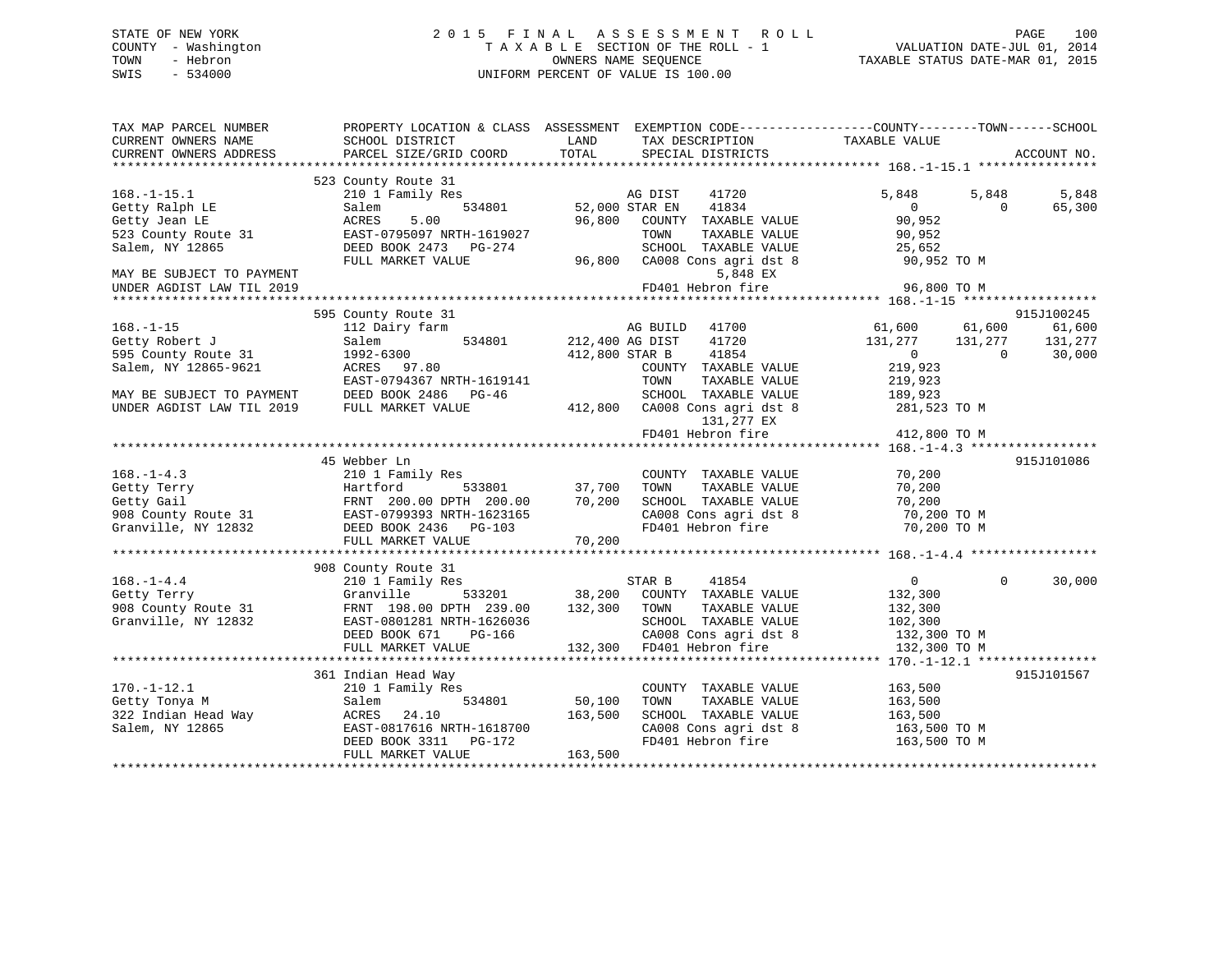# STATE OF NEW YORK 2 0 1 5 F I N A L A S S E S S M E N T R O L L PAGE 101 COUNTY - Washington T A X A B L E SECTION OF THE ROLL - 1 VALUATION DATE-JUL 01, 2014 TOWN - Hebron OWNERS NAME SEQUENCE TAXABLE STATUS DATE-MAR 01, 2015 SWIS - 534000 UNIFORM PERCENT OF VALUE IS 100.00

| Darfler Rd<br>Gettyvue Farm LLC<br>898 County Route 31<br>Granville, NY 12832<br>ACRES 68.50<br>DEED BOOK 901<br>FULL MARKET VALUE<br>MAY BE SUBJECT TO PAYMENT |                       | TOWN<br>86,895 EX                                                                                              | 915J100178<br>86,895 86,895 86,895                                                                                                                                                                                                                                                                                                                                                                              |                                                                                                                                                                                                                                                                                                                                                                                                                                                                                                                                                                                                                                                                                                                                                                                                                                                                                                                                                                                                                                                                                                                                                                                                                                                                                                                                                                                                                                                                                    |
|-----------------------------------------------------------------------------------------------------------------------------------------------------------------|-----------------------|----------------------------------------------------------------------------------------------------------------|-----------------------------------------------------------------------------------------------------------------------------------------------------------------------------------------------------------------------------------------------------------------------------------------------------------------------------------------------------------------------------------------------------------------|------------------------------------------------------------------------------------------------------------------------------------------------------------------------------------------------------------------------------------------------------------------------------------------------------------------------------------------------------------------------------------------------------------------------------------------------------------------------------------------------------------------------------------------------------------------------------------------------------------------------------------------------------------------------------------------------------------------------------------------------------------------------------------------------------------------------------------------------------------------------------------------------------------------------------------------------------------------------------------------------------------------------------------------------------------------------------------------------------------------------------------------------------------------------------------------------------------------------------------------------------------------------------------------------------------------------------------------------------------------------------------------------------------------------------------------------------------------------------------|
|                                                                                                                                                                 |                       |                                                                                                                |                                                                                                                                                                                                                                                                                                                                                                                                                 |                                                                                                                                                                                                                                                                                                                                                                                                                                                                                                                                                                                                                                                                                                                                                                                                                                                                                                                                                                                                                                                                                                                                                                                                                                                                                                                                                                                                                                                                                    |
| 880 County Route 31                                                                                                                                             |                       |                                                                                                                | 915J100247                                                                                                                                                                                                                                                                                                                                                                                                      | 52,350                                                                                                                                                                                                                                                                                                                                                                                                                                                                                                                                                                                                                                                                                                                                                                                                                                                                                                                                                                                                                                                                                                                                                                                                                                                                                                                                                                                                                                                                             |
|                                                                                                                                                                 |                       | 80,159 EX                                                                                                      |                                                                                                                                                                                                                                                                                                                                                                                                                 |                                                                                                                                                                                                                                                                                                                                                                                                                                                                                                                                                                                                                                                                                                                                                                                                                                                                                                                                                                                                                                                                                                                                                                                                                                                                                                                                                                                                                                                                                    |
|                                                                                                                                                                 |                       |                                                                                                                |                                                                                                                                                                                                                                                                                                                                                                                                                 |                                                                                                                                                                                                                                                                                                                                                                                                                                                                                                                                                                                                                                                                                                                                                                                                                                                                                                                                                                                                                                                                                                                                                                                                                                                                                                                                                                                                                                                                                    |
|                                                                                                                                                                 |                       | 137,123 EX<br>FD401 Hebron fire                                                                                | 479,977 TO M<br>617,100 TO M                                                                                                                                                                                                                                                                                                                                                                                    |                                                                                                                                                                                                                                                                                                                                                                                                                                                                                                                                                                                                                                                                                                                                                                                                                                                                                                                                                                                                                                                                                                                                                                                                                                                                                                                                                                                                                                                                                    |
|                                                                                                                                                                 |                       |                                                                                                                |                                                                                                                                                                                                                                                                                                                                                                                                                 |                                                                                                                                                                                                                                                                                                                                                                                                                                                                                                                                                                                                                                                                                                                                                                                                                                                                                                                                                                                                                                                                                                                                                                                                                                                                                                                                                                                                                                                                                    |
| 105 Vac farmland<br>Gettyvue Farm LLC<br>898 County Route 31<br>FULL MARKET VALUE                                                                               |                       | 41720<br>44,745 EX                                                                                             |                                                                                                                                                                                                                                                                                                                                                                                                                 | 44,745                                                                                                                                                                                                                                                                                                                                                                                                                                                                                                                                                                                                                                                                                                                                                                                                                                                                                                                                                                                                                                                                                                                                                                                                                                                                                                                                                                                                                                                                             |
|                                                                                                                                                                 | County Route 31/W Off | EAST-0798318 NRTH-1628828<br>898 County Route 31 1993-250600<br>898 County Route 31 1993-250600<br>ACRES 62.10 | 105,600<br>RTH-1628828 SCHOOL<br>PG-139 CA008 CC<br>LUE 105,600<br>FD401 Hebron fire<br>oz.iu دىسىمە<br>EAST-0799556 NRTH-1624367<br>EAST-0799556 NRTH-1024307<br>MAY BE SUBJECT TO PAYMENT DEED BOOK 2029 PG-250 (2000)<br>INDER AGDIST LAW TIL 2019 FULL MARKET VALUE 475,000 FD4(<br>AG DIST<br>ACRES 121.50<br>EAST-0794281 NRTH-1620985<br>DEED BOOK 2029 PG-250 CA008 CONTUIL MARKET VALUE 91,100 PD401 H | PROPERTY LOCATION & CLASS ASSESSMENT EXEMPTION CODE----------------COUNTY-------TOWN------SCHOOL<br>TOWN TAXABLE VALUE 18,705<br>SCHOOL TAXABLE VALUE 18,705<br>CA008 Cons agri dst 8 18,705 TO M<br>105,600 TO M<br>475,000 COUNTY TAXABLE VALUE 342,491<br>TOWN TAXABLE VALUE 342,491<br>SCHOOL TAXABLE VALUE 342,491<br>CA008 Cons agri dst 8 394,841 TO M<br>80,159 EX<br>FD401 Hebron fire<br>475,000 TO M<br>898 County Route 31 29 PCT OF VALUE USED FOR EXEMPTION PURPOSES 915J100248<br>112 Dairy farm 112 2011 2011 2011 2011 206,400 AG BUILD 41700 53,580 53,580 53,580 53,580 53,580 53,580 53,580<br>137,123 137,123 137,123 137,123<br>9 (1993) 2008 1137, 2008 1137, 2008 1137, 2008 1137, 2008 1137, 2008 1137, 2008 1137, 2008 1137, 2008 1137, 20<br>89, 480 89, 480 89, 480 89, 480 89, 480 89, 480 89, 480 89, 480 89, 480 89, 480 89, 480 89, 480 89, 480 89, 48<br>SCHOOL TAXABLE VALUE 271,617<br>CA008 Cons agri dst 8<br>915J100249<br>44,745 44,745<br>Salem 534801 91,100 COUNTY TAXABLE VALUE 46,355<br>ACRES 121.50 91,100 TOWN TAXABLE VALUE 46,355<br>EAST-0794281 NRTH-1620985 SCHOOL TAXABLE VALUE 46,355<br>CA008 Cons agri dst 8 46,355 TO M<br>$\frac{1}{1000}$ = $\frac{1}{1000}$ = $\frac{1}{100}$ = $\frac{1}{100}$ = $\frac{1}{100}$ = $\frac{1}{100}$ = $\frac{1}{100}$ = $\frac{1}{100}$ = $\frac{1}{100}$ = $\frac{1}{100}$ = $\frac{1}{100}$ = $\frac{1}{100}$ = $\frac{1}{100}$ = $\frac{1}{100}$ = $\frac{1}{100}$ = $\frac{1}{100$ |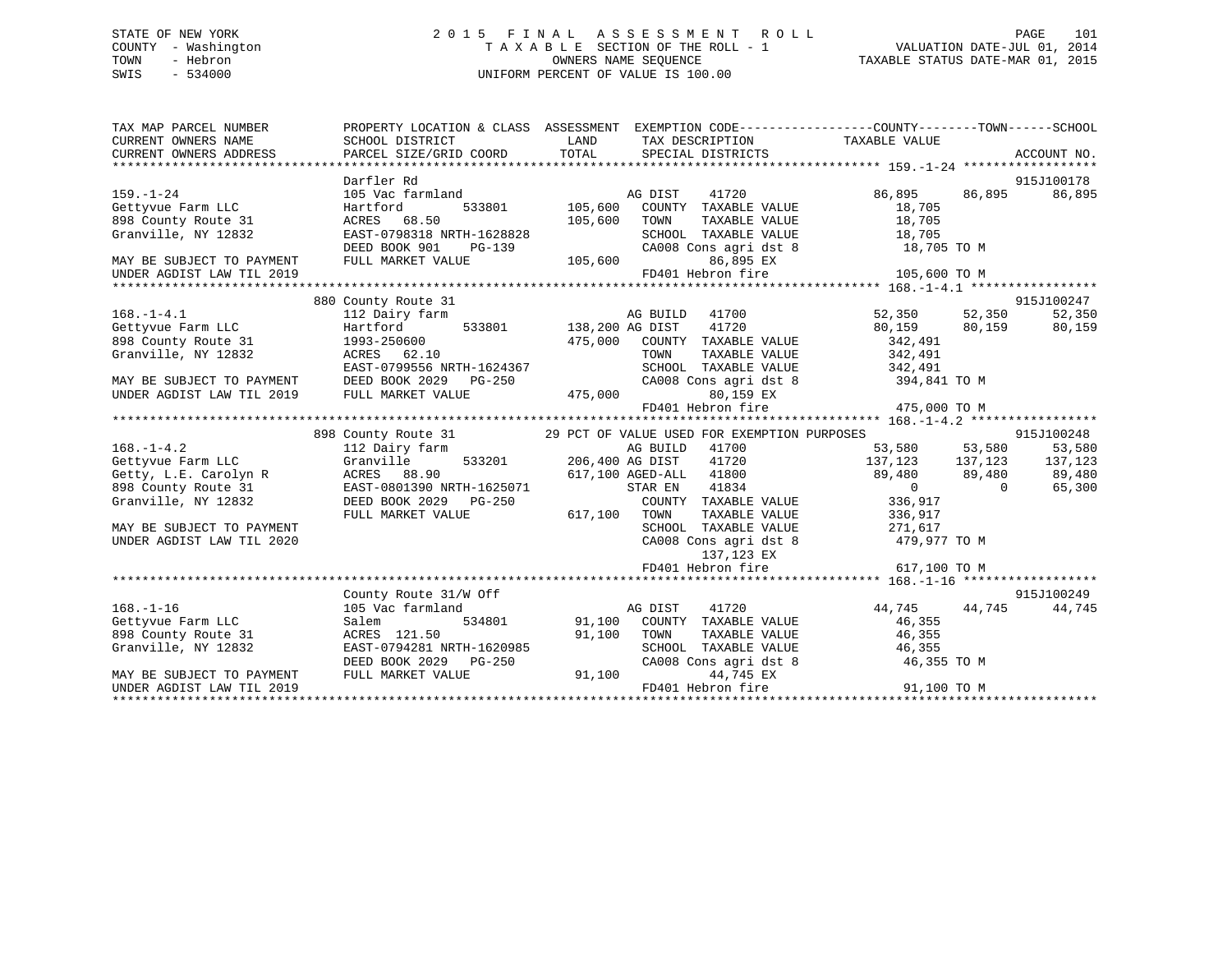# STATE OF NEW YORK 2 0 1 5 F I N A L A S S E S S M E N T R O L L PAGE 102 COUNTY - Washington T A X A B L E SECTION OF THE ROLL - 1 VALUATION DATE-JUL 01, 2014 TOWN - Hebron OWNERS NAME SEQUENCE TAXABLE STATUS DATE-MAR 01, 2015 SWIS - 534000 UNIFORM PERCENT OF VALUE IS 100.00

| TAX MAP PARCEL NUMBER<br>CURRENT OWNERS NAME                                                      | PROPERTY LOCATION & CLASS ASSESSMENT<br>SCHOOL DISTRICT                                                                                                  | LAND                         | EXEMPTION CODE-----------------COUNTY-------TOWN------SCHOOL<br>TAX DESCRIPTION                                                  | TAXABLE VALUE                                                   |          |             |
|---------------------------------------------------------------------------------------------------|----------------------------------------------------------------------------------------------------------------------------------------------------------|------------------------------|----------------------------------------------------------------------------------------------------------------------------------|-----------------------------------------------------------------|----------|-------------|
| CURRENT OWNERS ADDRESS                                                                            | PARCEL SIZE/GRID COORD                                                                                                                                   | TOTAL                        | SPECIAL DISTRICTS                                                                                                                |                                                                 |          | ACCOUNT NO. |
|                                                                                                   | County Route 31                                                                                                                                          |                              |                                                                                                                                  |                                                                 |          | 915J101327  |
| $168. - 1 - 16.1$<br>Gettyvue Farm LLC<br>898 County Route 31<br>Granville, NY 12832              | 314 Rural vac<10<br>534801<br>Salem<br>4.70<br>ACRES<br>EAST-0796461 NRTH-1620013<br>DEED BOOK 2029 PG-250                                               | 30,600<br>30,600             | AG DIST<br>41720<br>COUNTY TAXABLE VALUE<br>TOWN<br>TAXABLE VALUE<br>SCHOOL TAXABLE VALUE<br>CA008 Cons agri dst 8               | 28,483<br>2,117<br>2,117<br>2,117<br>2,117 TO M                 | 28,483   | 28,483      |
| MAY BE SUBJECT TO PAYMENT<br>UNDER AGDIST LAW TIL 2019                                            | FULL MARKET VALUE                                                                                                                                        | 30,600                       | 28,483 EX<br>FD401 Hebron fire                                                                                                   | 30,600 TO M                                                     |          |             |
|                                                                                                   | County Route 31                                                                                                                                          |                              |                                                                                                                                  |                                                                 |          |             |
| $168. - 1 - 18.13$<br>Gettyvue Farm LLC<br>898 County Route 31<br>Granville, NY 12832             | 105 Vac farmland<br>533801<br>Hartford<br>ACRES 10.09<br>EAST-0797976 NRTH-1621841<br>DEED BOOK 3122 PG-286                                              |                              | AG DIST<br>41720<br>30,000 COUNTY TAXABLE VALUE<br>30,000 TOWN<br>TAXABLE VALUE<br>SCHOOL TAXABLE VALUE<br>CA008 Cons agri dst 8 | 24,456<br>5,544<br>5,544<br>5,544<br>5,544 TO M                 | 24,456   | 24,456      |
| MAY BE SUBJECT TO PAYMENT<br>UNDER AGDIST LAW TIL 2019                                            | FULL MARKET VALUE                                                                                                                                        |                              | 30,000<br>24,456 EX<br>FD401 Hebron fire                                                                                         | 30,000 TO M                                                     |          |             |
|                                                                                                   | County Route 31                                                                                                                                          |                              |                                                                                                                                  |                                                                 |          |             |
| $168. - 1 - 18.10$<br>Gettyvue Farm, LLC<br>898 County Route 31<br>Granville, NY 12832            | 105 Vac farmland<br>533801<br>Hartford<br>ACRES 146.60<br>EAST-0759260 NRTH-1196540<br>DEED BOOK 2532 PG-224                                             | 283,500 TOWN                 | AG DIST<br>41720<br>283,500 COUNTY TAXABLE VALUE<br>TAXABLE VALUE<br>SCHOOL TAXABLE VALUE<br>CA008 Cons agri dst 8 117,479 TO M  | 166,021<br>117,479<br>117,479<br>117,479                        | 166,021  | 166,021     |
| MAY BE SUBJECT TO PAYMENT<br>UNDER AGDIST LAW TIL 2019                                            | FULL MARKET VALUE                                                                                                                                        | 283,500                      | 166,021 EX<br>FD401 Hebron fire                                                                                                  | 283,500 TO M                                                    |          |             |
|                                                                                                   | 31 Liebig Rd                                                                                                                                             |                              |                                                                                                                                  |                                                                 |          | 915J101247  |
| $152. - 1 - 7.4$<br>Giambatista Paul<br>Giambatista Sharon<br>31 Liebig Rd<br>Granville, NY 12832 | 210 1 Family Res<br>Granville<br>533201<br>697/87<br>26<br>ACRES<br>3.80 BANK<br>EAST-0805260 NRTH-1637774<br>DEED BOOK 2835 PG-287<br>FULL MARKET VALUE | 145,000 TOWN<br>145,000      | STAR B<br>41854<br>34,000 COUNTY TAXABLE VALUE<br>TAXABLE VALUE<br>SCHOOL TAXABLE VALUE<br>FD401 Hebron fire                     | $\overline{0}$<br>145,000<br>145,000<br>115,000<br>145,000 TO M | $\Omega$ | 30,000      |
|                                                                                                   | 156 Middle Rd                                                                                                                                            |                              |                                                                                                                                  |                                                                 |          | 915J100253  |
| $177. - 1 - 2$<br>Gilbert Sylvia D<br>1449 E 4Th St<br>Brooklyn, NY 11230                         | 210 1 Family Res<br>534801<br>Salem<br>5.13<br>ACRES<br>EAST-0804531 NRTH-1616394<br>DEED BOOK 433<br>PG-699<br>FULL MARKET VALUE                        | 42,200<br>140,000<br>140,000 | COUNTY TAXABLE VALUE<br>TAXABLE VALUE<br>TOWN<br>SCHOOL TAXABLE VALUE<br>FD401 Hebron fire                                       | 140,000<br>140,000<br>140,000<br>140,000 TO M                   |          |             |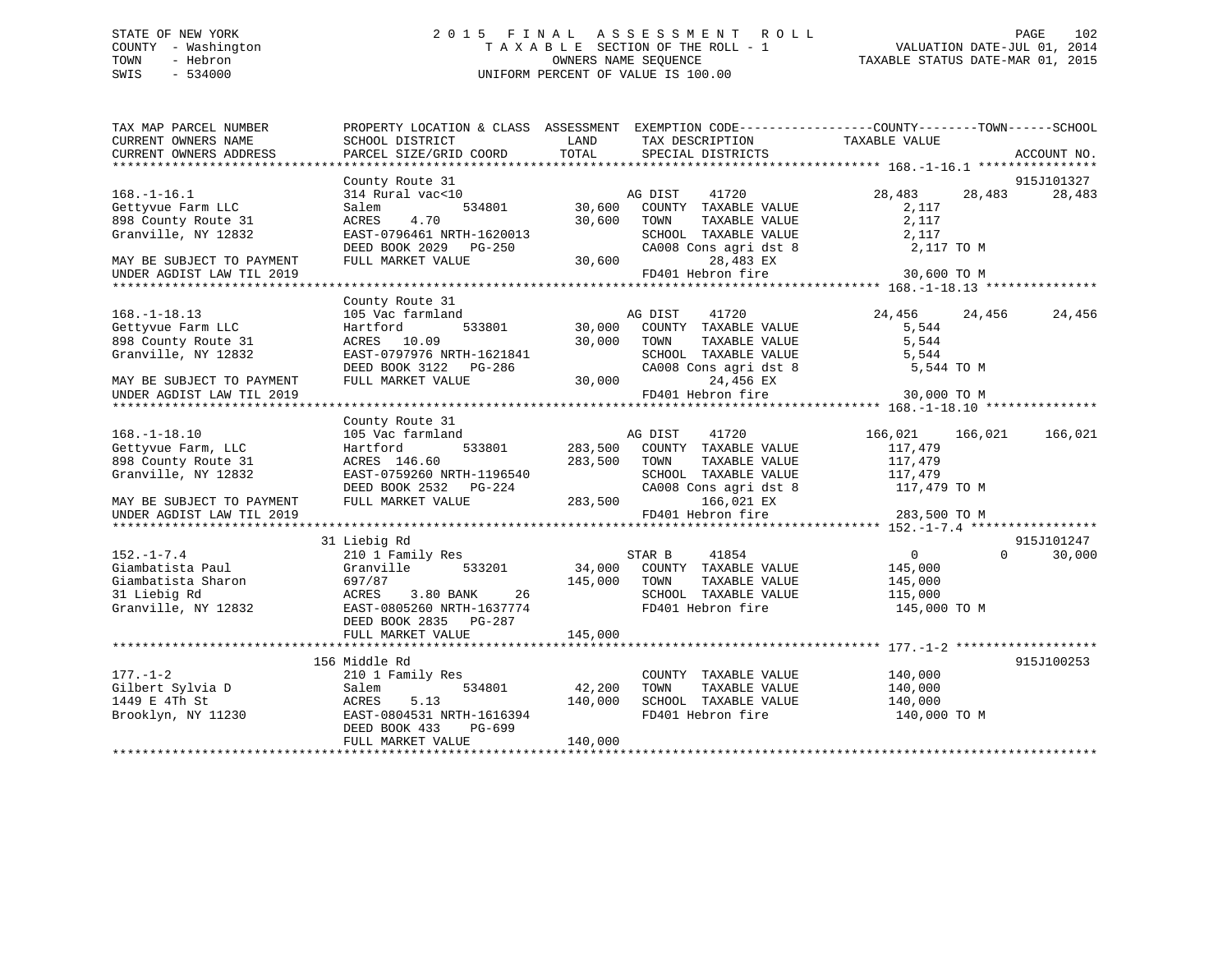# STATE OF NEW YORK 2 0 1 5 F I N A L A S S E S S M E N T R O L L PAGE 103 COUNTY - Washington T A X A B L E SECTION OF THE ROLL - 1 VALUATION DATE-JUL 01, 2014 TOWN - Hebron OWNERS NAME SEQUENCE TAXABLE STATUS DATE-MAR 01, 2015 SWIS - 534000 UNIFORM PERCENT OF VALUE IS 100.00

| TAX MAP PARCEL NUMBER<br>CURRENT OWNERS NAME | PROPERTY LOCATION & CLASS ASSESSMENT EXEMPTION CODE----------------COUNTY-------TOWN------SCHOOL<br>SCHOOL DISTRICT | LAND    | TAX DESCRIPTION                               | TAXABLE VALUE     |                    |
|----------------------------------------------|---------------------------------------------------------------------------------------------------------------------|---------|-----------------------------------------------|-------------------|--------------------|
| CURRENT OWNERS ADDRESS                       | PARCEL SIZE/GRID COORD                                                                                              | TOTAL   | SPECIAL DISTRICTS                             |                   | ACCOUNT NO.        |
|                                              |                                                                                                                     |         |                                               |                   |                    |
| $161. - 2 - 10.26$                           | 140 Higgins Rd<br>270 Mfg housing                                                                                   |         | STAR B<br>41854                               | $\overline{0}$    | $\Omega$<br>30,000 |
| Gilbo Gerald                                 | Granville<br>533201                                                                                                 | 51,600  | COUNTY TAXABLE VALUE                          | 105,800           |                    |
| Gilbo Catherine                              | Lot E + B $897/204$                                                                                                 | 105,800 | TOWN<br>TAXABLE VALUE                         | 105,800           |                    |
| 140 Higgins Rd                               | ACRES 11.41                                                                                                         |         | SCHOOL TAXABLE VALUE                          | 75,800            |                    |
| Granville, NY 12832                          | EAST-0818931 NRTH-1624486<br>DEED BOOK 2446 PG-32<br>FULL MARKET VALUE                                              | 105,800 | FD401 Hebron fire                             | 105,800 TO M      |                    |
|                                              |                                                                                                                     |         |                                               |                   |                    |
|                                              | 89 Callaway Rd                                                                                                      |         |                                               |                   | 915J101573         |
| $175. - 1 - 38$                              | 210 1 Family Res                                                                                                    |         | STAR B<br>41854                               | 0                 | $\Omega$<br>30,000 |
| Gilchrest Edith                              | Salem<br>534801                                                                                                     | 39,500  | COUNTY TAXABLE VALUE                          | 112,300           |                    |
| 89 Callaway Rd                               | ACRES<br>1.75                                                                                                       | 112,300 | TAXABLE VALUE<br>TOWN                         | 112,300           |                    |
| Arqyle, NY 12809                             | EAST-0787299 NRTH-1615652                                                                                           |         | SCHOOL TAXABLE VALUE                          | 82,300            |                    |
|                                              | DEED BOOK 3235<br>PG-107                                                                                            |         | FD401 Hebron fire                             | 112,300 TO M      |                    |
|                                              | FULL MARKET VALUE                                                                                                   | 112,300 |                                               |                   |                    |
|                                              |                                                                                                                     |         |                                               |                   |                    |
|                                              | 3485 County Route 30                                                                                                |         |                                               |                   | 915L100320         |
| $175. - 1 - 11$                              | 270 Mfg housing                                                                                                     |         | STAR B<br>41854                               | $0 \qquad \qquad$ | 30,000<br>$\Omega$ |
| Gille Donna Jean                             | Salem<br>534801                                                                                                     | 22,800  | COUNTY TAXABLE VALUE                          | 43,100            |                    |
| 3485 County Route 30                         | FRNT 100.00 DPTH 75.00                                                                                              | 43,100  | TAXABLE VALUE<br>TOWN                         | 43,100            |                    |
| Salem, NY 12865                              | 0.17<br>ACRES                                                                                                       |         | SCHOOL TAXABLE VALUE                          | 13,100            |                    |
|                                              | EAST-0791142 NRTH-1610742<br>DEED BOOK 2989 PG-336                                                                  |         | FD401 Hebron fire                             | 43,100 TO M       |                    |
|                                              | FULL MARKET VALUE                                                                                                   | 43,100  |                                               |                   |                    |
|                                              |                                                                                                                     |         |                                               |                   |                    |
|                                              | 68 Thunder Way                                                                                                      |         |                                               |                   |                    |
| $175. - 1 - 12.14$                           | 312 Vac w/imprv                                                                                                     |         | COUNTY TAXABLE VALUE                          | 35,700            |                    |
| Gilley Janice                                | 534801<br>Salem                                                                                                     | 22,000  | TOWN<br>TAXABLE VALUE                         | 35,700            |                    |
| 54 9th St Apt A                              | ACRES<br>5.00                                                                                                       | 35,700  | SCHOOL TAXABLE VALUE                          | 35,700            |                    |
| Hudson Falls, NY 12839                       | EAST-0790426 NRTH-1611044<br>DEED BOOK 3431<br>$PG-94$                                                              |         | FD401 Hebron fire                             | 35,700 TO M       |                    |
|                                              | FULL MARKET VALUE                                                                                                   | 35,700  |                                               |                   |                    |
|                                              |                                                                                                                     |         |                                               |                   | 915J101604         |
|                                              | Thunder Way                                                                                                         |         |                                               |                   |                    |
| $175. - 1 - 12.8$<br>Gilley Janice A         | 314 Rural vac<10<br>Salem<br>534801                                                                                 | 10,200  | COUNTY TAXABLE VALUE<br>TAXABLE VALUE<br>TOWN | 10,200<br>10,200  |                    |
| Gibson Jeremey J                             | 6.08<br>ACRES                                                                                                       | 10,200  | SCHOOL TAXABLE VALUE                          | 10,200            |                    |
| 54 9th Ave                                   | EAST-0790422 NRTH-1611554                                                                                           |         | FD401 Hebron fire                             | 10,200 TO M       |                    |
| Hudson Falls, NY 12839                       | DEED BOOK 3422 PG-212                                                                                               |         |                                               |                   |                    |
|                                              | FULL MARKET VALUE                                                                                                   | 10,200  |                                               |                   |                    |
|                                              |                                                                                                                     |         |                                               |                   |                    |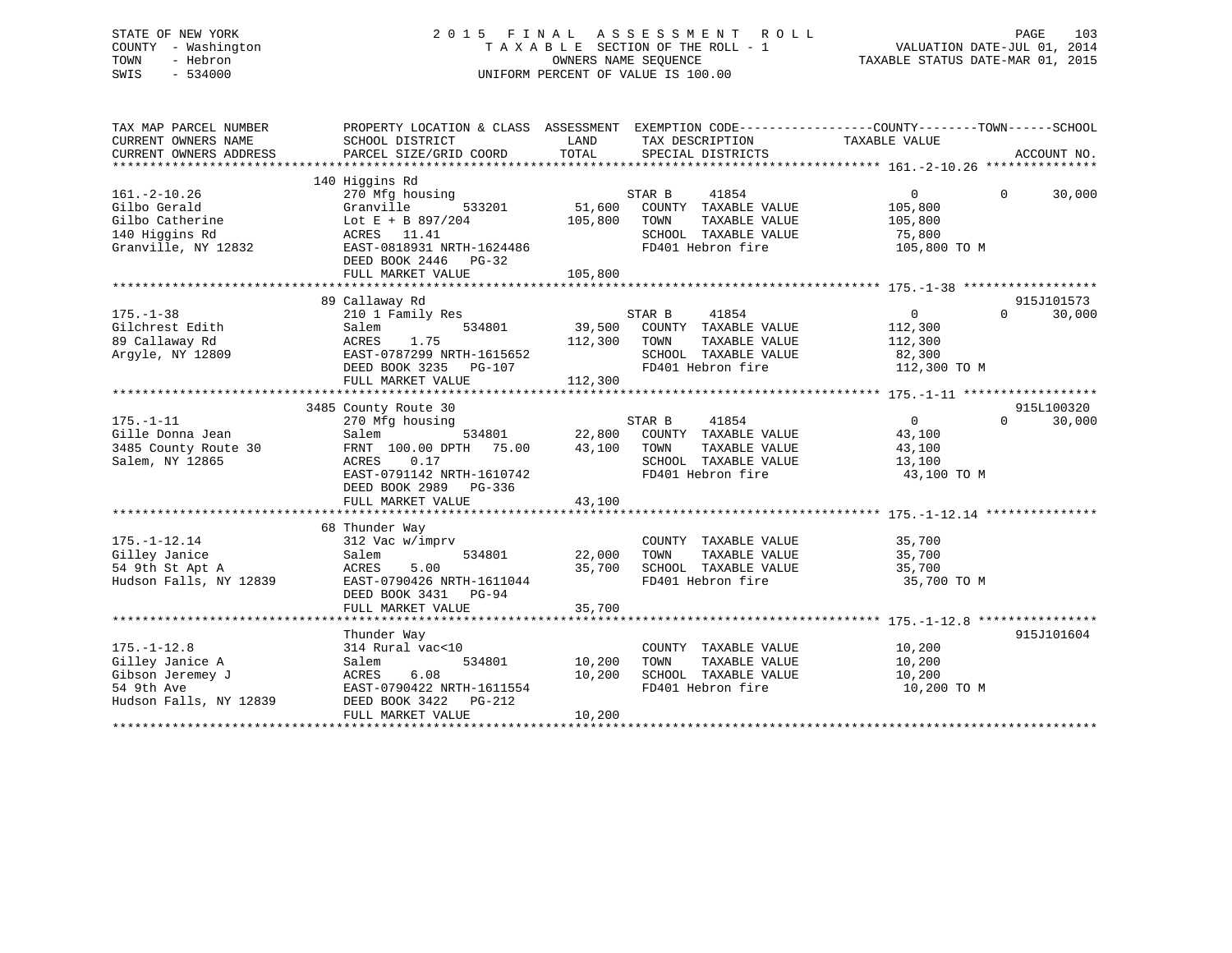# STATE OF NEW YORK 2 0 1 5 F I N A L A S S E S S M E N T R O L L PAGE 104 COUNTY - Washington T A X A B L E SECTION OF THE ROLL - 1 VALUATION DATE-JUL 01, 2014 TOWN - Hebron OWNERS NAME SEQUENCE TAXABLE STATUS DATE-MAR 01, 2015 SWIS - 534000 UNIFORM PERCENT OF VALUE IS 100.00

| TAX MAP PARCEL NUMBER<br>CURRENT OWNERS NAME<br>CURRENT OWNERS ADDRESS                                          | SCHOOL DISTRICT<br>PARCEL SIZE/GRID COORD                                                                                                                           | LAND<br>TOTAL                     | PROPERTY LOCATION & CLASS ASSESSMENT EXEMPTION CODE----------------COUNTY-------TOWN------SCHOOL<br>TAX DESCRIPTION<br>SPECIAL DISTRICTS           | TAXABLE VALUE                                                                 | ACCOUNT NO.               |
|-----------------------------------------------------------------------------------------------------------------|---------------------------------------------------------------------------------------------------------------------------------------------------------------------|-----------------------------------|----------------------------------------------------------------------------------------------------------------------------------------------------|-------------------------------------------------------------------------------|---------------------------|
|                                                                                                                 |                                                                                                                                                                     |                                   |                                                                                                                                                    |                                                                               |                           |
| $167. - 1 - 33.5$<br>Gillis Nathaniel<br>464 Goose Island Rd<br>Argyle, NY 12809                                | 266 Warnick Rd<br>312 Vac w/imprv<br>534801<br>Salem<br>Lot H<br>FRNT 146.00 DPTH 137.00<br>EAST-0788167 NRTH-1622033<br>DEED BOOK 3257 PG-219<br>FULL MARKET VALUE | 4,500<br>14,500                   | COUNTY TAXABLE VALUE 14,500<br>TAXABLE VALUE 14,500<br>TOWN<br>14,500 SCHOOL TAXABLE VALUE<br>FD401 Hebron fire                                    | 14,500<br>14,500 TO M                                                         | 915J101673                |
|                                                                                                                 |                                                                                                                                                                     |                                   |                                                                                                                                                    |                                                                               |                           |
| $158. - 1 - 2.7$<br>Girard Frank B Jr<br>Girard Patricia A<br>208 Pope Hill Rd<br>Argyle, NY 12809              | County Route 30<br>322 Rural vac>10<br>Hartford<br>lot 3<br>7.15<br>ACRES<br>EAST-0784221 NRTH-1629211<br>DEED BOOK 3079 PG-202<br>FULL MARKET VALUE                | 533801 36,300<br>36,300<br>36,300 | COUNTY TAXABLE VALUE<br>TAXABLE VALUE<br>TOWN<br>SCHOOL TAXABLE VALUE 36,300<br>CA008 Cons agri dst 8 36,300 TO M<br>FD401 Hebron fire 36,300 TO M | 36,300<br>36,300                                                              |                           |
|                                                                                                                 |                                                                                                                                                                     |                                   |                                                                                                                                                    |                                                                               |                           |
| $186. - 1 - 16$<br>Girard Glen<br>25 Allentown Rd<br>Terryville, CT 06786                                       | Blossom Rd/w Off<br>322 Rural vac>10<br>Salem<br>ACRES 14.95<br>ACRES    14.95<br>EAST-0818332 NRTH-1606670<br>DEED BOOK 2742 PG-313<br>FULL MARKET VALUE           | 534801 36,900 TOWN<br>36,900      | COUNTY TAXABLE VALUE<br>TOWN      TAXABLE VALUE<br>36,900 SCHOOL TAXABLE VALUE 36,900<br>RTH-1606670 FD401 Hebron fire 36,900                      | 36,900<br>36,900<br>36,900 TO M                                               | 915J101551                |
|                                                                                                                 |                                                                                                                                                                     |                                   |                                                                                                                                                    |                                                                               |                           |
|                                                                                                                 | 5 Cross Rd<br>FULL MARKET VALUE                                                                                                                                     |                                   | TAXABLE VALUE 68,425<br>TAXABLE VALUE 50,500<br>SCHOOL TAXABLE VALUE<br>80,500 FD401 Hebron fire                                                   | 12,075<br>12,075<br>$\overline{0}$<br>$\overline{0}$<br>68,425<br>80,500 TO M | 915J100179<br>0<br>30,000 |
|                                                                                                                 |                                                                                                                                                                     |                                   |                                                                                                                                                    |                                                                               |                           |
| $184. - 1 - 21$<br>Girtler George A III<br>Girtler Victoria J<br>453 County Route 76<br>Mechanicville, NY 12118 | 21 Ferguson Ln<br>Salem<br>ACRES 55.00<br>EAST-0794721 NRTH-1603864<br>PERD BOOK 3417 PG-60                                                                         | 92,800<br>120,400<br>120,400      | AG DIST<br>41720<br>COUNTY TAXABLE VALUE<br>TOWN<br>TAXABLE VALUE<br>SCHOOL TAXABLE VALUE<br>CA008 Cons agri dst 8<br>14,008 EX                    | 14,008 14,008<br>106,392<br>106,392<br>106,392<br>106,392 TO M                | 915J100221<br>14,008      |
| MAY BE SUBJECT TO PAYMENT<br>UNDER AGDIST LAW TIL 2019                                                          |                                                                                                                                                                     |                                   | FD401 Hebron fire<br>LD401 West hebron light 120,400 TO M                                                                                          | 120,400 TO M                                                                  |                           |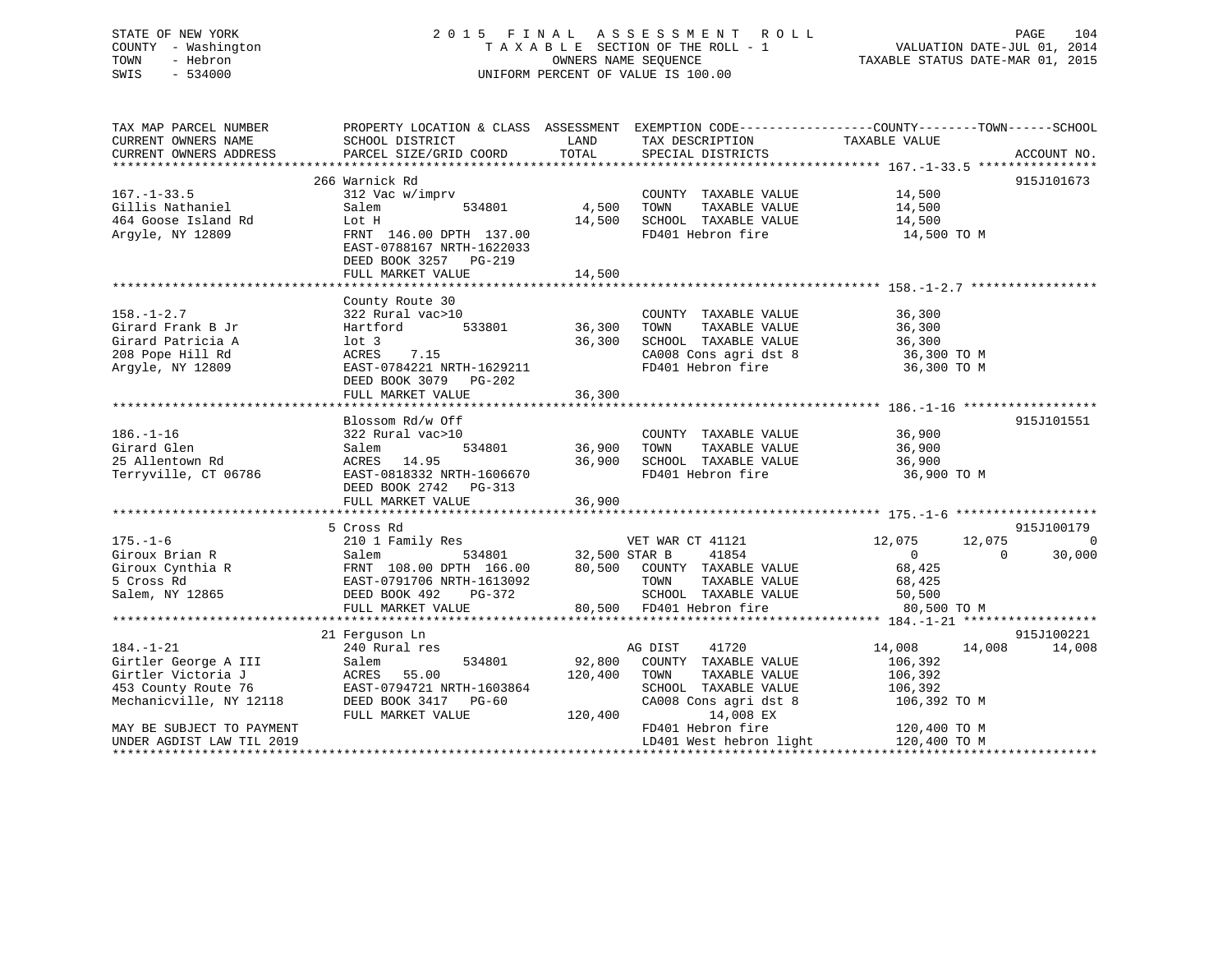# STATE OF NEW YORK 2 0 1 5 F I N A L A S S E S S M E N T R O L L PAGE 105 COUNTY - Washington T A X A B L E SECTION OF THE ROLL - 1 VALUATION DATE-JUL 01, 2014 TOWN - Hebron OWNERS NAME SEQUENCE TAXABLE STATUS DATE-MAR 01, 2015 SWIS - 534000 UNIFORM PERCENT OF VALUE IS 100.00

| TAX MAP PARCEL NUMBER                         | PROPERTY LOCATION & CLASS ASSESSMENT EXEMPTION CODE----------------COUNTY-------TOWN------SCHOOL                                                                                           |         |                                                                                                             |             |             |
|-----------------------------------------------|--------------------------------------------------------------------------------------------------------------------------------------------------------------------------------------------|---------|-------------------------------------------------------------------------------------------------------------|-------------|-------------|
| CURRENT OWNERS NAME<br>CURRENT OWNERS ADDRESS | SCHOOL DISTRICT<br>PARCEL SIZE/GRID COORD                                                                                                                                                  |         | LAND TAX DESCRIPTION TAXABLE VALUE                                                                          |             | ACCOUNT NO. |
|                                               |                                                                                                                                                                                            |         | TOTAL SPECIAL DISTRICTS                                                                                     |             |             |
|                                               | Dunnigan Rd                                                                                                                                                                                |         |                                                                                                             |             |             |
| $184. - 1 - 19.8$                             | 2000 - 2014<br>214 Rural vac<10 2000 - 214 Rural vac<10 2000 - 234801 27,600 2000 - 234801 27,600 2000 - 234801 295 296 297 2980 2014                                                      |         | COUNTY TAXABLE VALUE 37,600                                                                                 |             |             |
| Giumarra James A                              |                                                                                                                                                                                            |         |                                                                                                             |             |             |
| Giumarra Linda A                              |                                                                                                                                                                                            |         |                                                                                                             |             |             |
| 504 Scott Lake Rd                             |                                                                                                                                                                                            |         | 37,600 TOWN TAXABLE VALUE 37,600<br>37,600 SCHOOL TAXABLE VALUE 37,600<br>CA008 Cons agri dst 8 37,600 TO M |             |             |
| Salem, NY 12865                               |                                                                                                                                                                                            |         | FD401 Hebron fire 37,600 TO M                                                                               |             |             |
|                                               | Salem 534801<br>1 ot 8<br>ACRES 7.80<br>EAST-0797579 NRTH-1602101<br>DEED BOOK 2639 PG-277<br>DEED BOOK 2639 PG-277                                                                        |         |                                                                                                             |             |             |
|                                               |                                                                                                                                                                                            |         |                                                                                                             |             |             |
|                                               |                                                                                                                                                                                            |         |                                                                                                             |             |             |
|                                               | 7811 State Route 22                                                                                                                                                                        |         |                                                                                                             |             |             |
|                                               |                                                                                                                                                                                            |         |                                                                                                             |             |             |
|                                               |                                                                                                                                                                                            |         |                                                                                                             |             |             |
|                                               |                                                                                                                                                                                            |         |                                                                                                             |             |             |
|                                               |                                                                                                                                                                                            |         |                                                                                                             |             |             |
|                                               |                                                                                                                                                                                            |         |                                                                                                             |             |             |
|                                               |                                                                                                                                                                                            |         |                                                                                                             |             |             |
|                                               |                                                                                                                                                                                            |         |                                                                                                             |             |             |
|                                               | 3954 County Route 30                                                                                                                                                                       |         |                                                                                                             |             |             |
|                                               |                                                                                                                                                                                            |         | COUNTY TAXABLE VALUE 112,700                                                                                |             |             |
|                                               |                                                                                                                                                                                            |         | TAXABLE VALUE 112,700                                                                                       |             |             |
|                                               | sub lot 2<br>TRNT 114.00 DPTH 92.00<br>FD401 Hebron fire<br>FD401 Hebron fire 112,700 TO M                                                                                                 |         |                                                                                                             |             |             |
|                                               | 167.-1-28.1 210 1 Family Res COUNTY<br>Glens Falls National Bank Salem 534801 18,500 TOWN<br>250 Glen St sub lot 2 112,700 SCHOOL<br>Glens Falls, NY 12801 FRNT 114.00 DPTH 92.00 FD401 He |         |                                                                                                             |             |             |
|                                               | BANK 160                                                                                                                                                                                   |         |                                                                                                             |             |             |
|                                               | PRIOR OWNER ON 3/01/2015<br>Talkington Kenneth R BEED BOOK 3527 PG-184                                                                                                                     |         |                                                                                                             |             |             |
|                                               |                                                                                                                                                                                            |         |                                                                                                             |             |             |
|                                               | FULL MARKET VALUE                                                                                                                                                                          | 112,700 |                                                                                                             |             |             |
|                                               |                                                                                                                                                                                            |         |                                                                                                             |             |             |
|                                               | State Route 22/E Off                                                                                                                                                                       |         |                                                                                                             |             | 915J100470  |
|                                               |                                                                                                                                                                                            |         | COUNTY TAXABLE VALUE 96,400                                                                                 |             |             |
|                                               |                                                                                                                                                                                            |         | TAXABLE VALUE 96,400                                                                                        |             |             |
|                                               | 144.-1-24<br>Glover K. Russell<br>Miller Angela<br>1333 Route 153<br>1333 Route 153<br>22 Rural vacal of Sanville<br>28.50<br>28.50<br>28.50<br>28.50<br>28.7-0822858 NRTH-1641629         |         | 96,400 SCHOOL TAXABLE VALUE 96,400<br>FD401 Hebron fire 96,400                                              |             |             |
|                                               |                                                                                                                                                                                            |         |                                                                                                             | 96,400 TO M |             |
| West Pawlet, VT 05775 DEED BOOK 874           | PG-229                                                                                                                                                                                     |         |                                                                                                             |             |             |
|                                               | FULL MARKET VALUE                                                                                                                                                                          | 96,400  |                                                                                                             |             |             |
|                                               |                                                                                                                                                                                            |         |                                                                                                             |             |             |
|                                               | 265 Little Burch Hill Rd                                                                                                                                                                   |         | COUNTY TAXABLE VALUE 144,100                                                                                |             | 915J101251  |
| $151. - 1 - 22.6$                             | 242 Rurl res&rec                                                                                                                                                                           |         |                                                                                                             |             |             |
|                                               |                                                                                                                                                                                            |         | 533801 62,400 TOWN TAXABLE VALUE 144,100                                                                    |             |             |
|                                               |                                                                                                                                                                                            |         | FD401 Hebron fire 144,100 TO M                                                                              | 144,100     |             |
|                                               |                                                                                                                                                                                            |         |                                                                                                             |             |             |
|                                               |                                                                                                                                                                                            | 144,100 |                                                                                                             |             |             |
|                                               | FULL MARKET VALUE                                                                                                                                                                          |         |                                                                                                             |             |             |
|                                               |                                                                                                                                                                                            |         |                                                                                                             |             |             |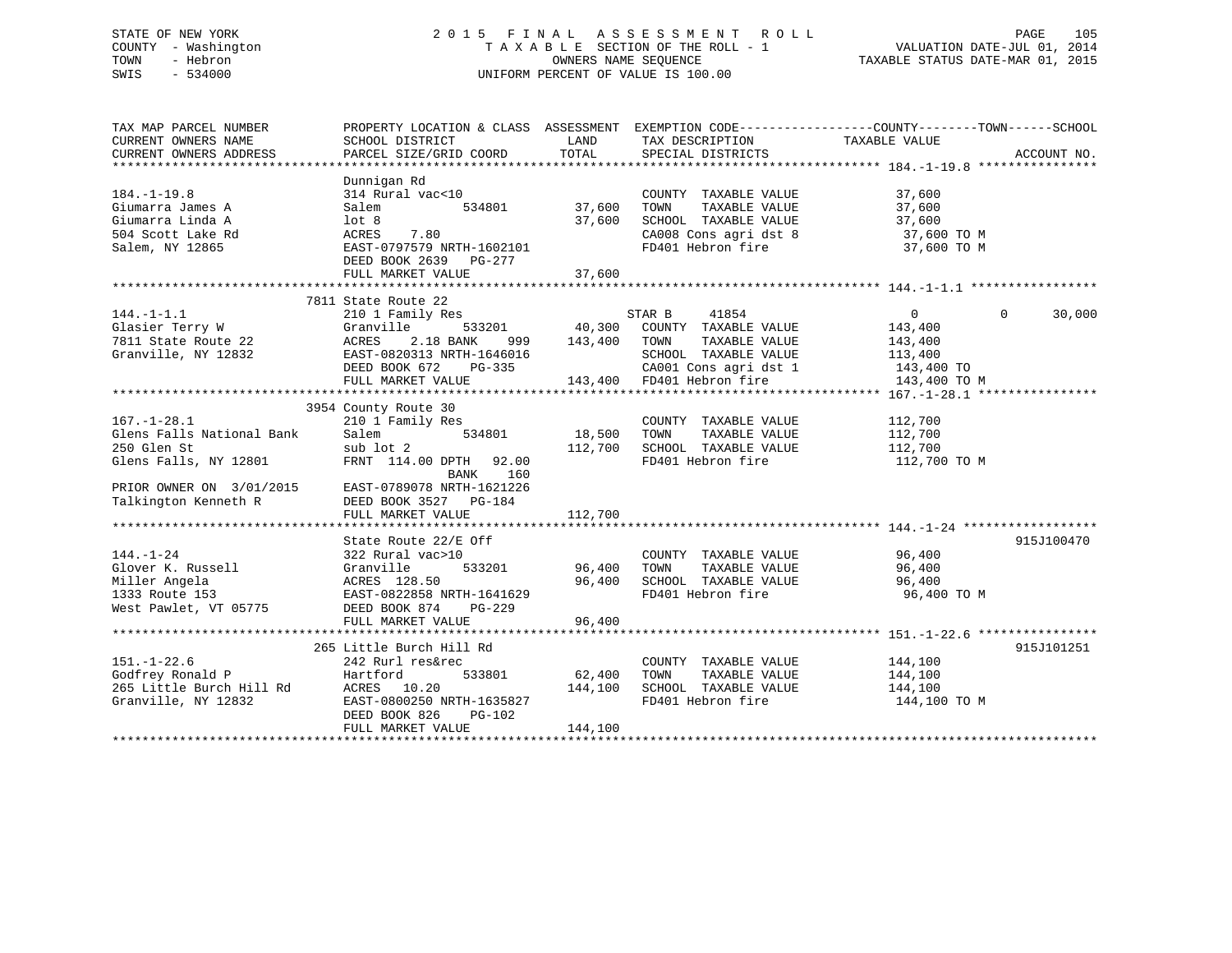# STATE OF NEW YORK 2 0 1 5 F I N A L A S S E S S M E N T R O L L PAGE 106 COUNTY - Washington T A X A B L E SECTION OF THE ROLL - 1 VALUATION DATE-JUL 01, 2014 TOWN - Hebron OWNERS NAME SEQUENCE TAXABLE STATUS DATE-MAR 01, 2015 SWIS - 534000 UNIFORM PERCENT OF VALUE IS 100.00

| TAX MAP PARCEL NUMBER<br>CURRENT OWNERS NAME<br>CURRENT OWNERS ADDRESS                                | PROPERTY LOCATION & CLASS ASSESSMENT<br>SCHOOL DISTRICT<br>PARCEL SIZE/GRID COORD                                                                                                                      | LAND<br>TOTAL                               | EXEMPTION CODE-----------------COUNTY-------TOWN------SCHOOL<br>TAX DESCRIPTION<br>SPECIAL DISTRICTS                                                                        | TAXABLE VALUE                                                                                                             | ACCOUNT NO.           |
|-------------------------------------------------------------------------------------------------------|--------------------------------------------------------------------------------------------------------------------------------------------------------------------------------------------------------|---------------------------------------------|-----------------------------------------------------------------------------------------------------------------------------------------------------------------------------|---------------------------------------------------------------------------------------------------------------------------|-----------------------|
| $142. - 3 - 2.2$<br>Goering Robert<br>Goering Camilla<br>681 County Route 46<br>Fort Edward, NY 12828 | Lily Pond Rd<br>314 Rural vac<10<br>Hartford<br>533801<br>$142. - 1 - 2.2$<br>2.10<br>ACRES<br>EAST-0796217 NRTH-1644496<br>DEED BOOK 604<br>PG-279<br>FULL MARKET VALUE<br>************************** | 20,100<br>20,100<br>20,100<br>************* | COUNTY TAXABLE VALUE<br>TOWN<br>TAXABLE VALUE<br>SCHOOL TAXABLE VALUE<br>FD401 Hebron fire                                                                                  | 20,100<br>20,100<br>20,100<br>20,100 TO M                                                                                 | 915J101071            |
|                                                                                                       | 642 Tiplady Rd                                                                                                                                                                                         |                                             |                                                                                                                                                                             |                                                                                                                           | 915J101372            |
| $178. - 1 - 36$<br>Golden Robert<br>Golden Linda P<br>642 Tiplady Rd<br>Granville, NY 12832           | 240 Rural res<br>Salem<br>534801<br>Lot $19$<br>27.11<br>ACRES<br>EAST-0821305 NRTH-1609660<br>DEED BOOK 907<br>$PG-89$                                                                                | 73,900<br>269,900                           | STAR B<br>41854<br>COUNTY TAXABLE VALUE<br>TOWN<br>TAXABLE VALUE<br>SCHOOL TAXABLE VALUE<br>FD401 Hebron fire                                                               | $\overline{0}$<br>$\Omega$<br>269,900<br>269,900<br>239,900<br>269,900 TO M                                               | 30,000                |
|                                                                                                       | FULL MARKET VALUE                                                                                                                                                                                      | 269,900                                     |                                                                                                                                                                             |                                                                                                                           |                       |
|                                                                                                       | 3322 County Route 30                                                                                                                                                                                   |                                             |                                                                                                                                                                             |                                                                                                                           | 915J100403            |
| $183. - 1 - 9$<br>Goldman Jude I<br>Goldman Kelly I<br>3322 County Route 30<br>Salem, NY 12865        | 210 1 Family Res<br>534801<br>Salem<br>5.21<br>ACRES<br>EAST-0790868 NRTH-1607414<br>DEED BOOK 1716<br>PG-254<br>FULL MARKET VALUE                                                                     | 52,400<br>154,300                           | STAR B<br>41854<br>COUNTY TAXABLE VALUE<br>TAXABLE VALUE<br>TOWN<br>SCHOOL TAXABLE VALUE<br>CA008 Cons agri dst 8<br>154,300 FD401 Hebron fire<br>LD401 West hebron light   | $\overline{0}$<br>$\Omega$<br>154,300<br>154,300<br>124,300<br>154,300 TO M<br>154,300 TO M<br>154,300 TO M               | 30,000                |
|                                                                                                       |                                                                                                                                                                                                        |                                             |                                                                                                                                                                             |                                                                                                                           |                       |
| $183.16 - 1 - 12$<br>Goldstein Michael<br>Goldstein Tanya<br>3171 County Route 30<br>Salem, NY 12865  | 3173 County Route 30<br>210 1 Family Res<br>534801<br>Salem<br>66.00 DPTH 167.00<br>FRNT<br>0.25<br>ACRES<br>EAST-0791857 NRTH-1603711<br>DEED BOOK 2630<br>PG-184                                     | 18,800<br>67,300                            | COUNTY TAXABLE VALUE<br>TOWN<br>TAXABLE VALUE<br>SCHOOL TAXABLE VALUE<br>CA008 Cons agri dst 8<br>FD401 Hebron fire<br>LD401 West hebron light                              | 67,300<br>67,300<br>67,300<br>67,300 TO M<br>67,300 TO M<br>67,300 TO M                                                   | 915J100014            |
|                                                                                                       | FULL MARKET VALUE                                                                                                                                                                                      | 67,300                                      |                                                                                                                                                                             |                                                                                                                           |                       |
|                                                                                                       | 3171 County Route 30                                                                                                                                                                                   |                                             |                                                                                                                                                                             |                                                                                                                           | 915J100191            |
| $183.16 - 1 - 13$<br>Goldstein Michael<br>Goldstein Tanya<br>3171 County Route 30<br>Salem, NY 12865  | 210 1 Family Res<br>534801<br>Salem<br>78.00 DPTH 168.00<br>FRNT<br>0.30<br>ACRES<br>EAST-0791889 NRTH-1603641<br>DEED BOOK 670<br>PG-120<br>FULL MARKET VALUE                                         | 20,000 STAR B<br>92,600<br>92,600           | VET WAR CT 41121<br>41854<br>COUNTY TAXABLE VALUE<br>TAXABLE VALUE<br>TOWN<br>SCHOOL TAXABLE VALUE<br>CA008 Cons agri dst 8<br>FD401 Hebron fire<br>LD401 West hebron light | 13,890<br>13,890<br>$\Omega$<br>$\overline{0}$<br>78,710<br>78,710<br>62,600<br>92,600 TO M<br>92,600 TO M<br>92,600 TO M | $\mathbf 0$<br>30,000 |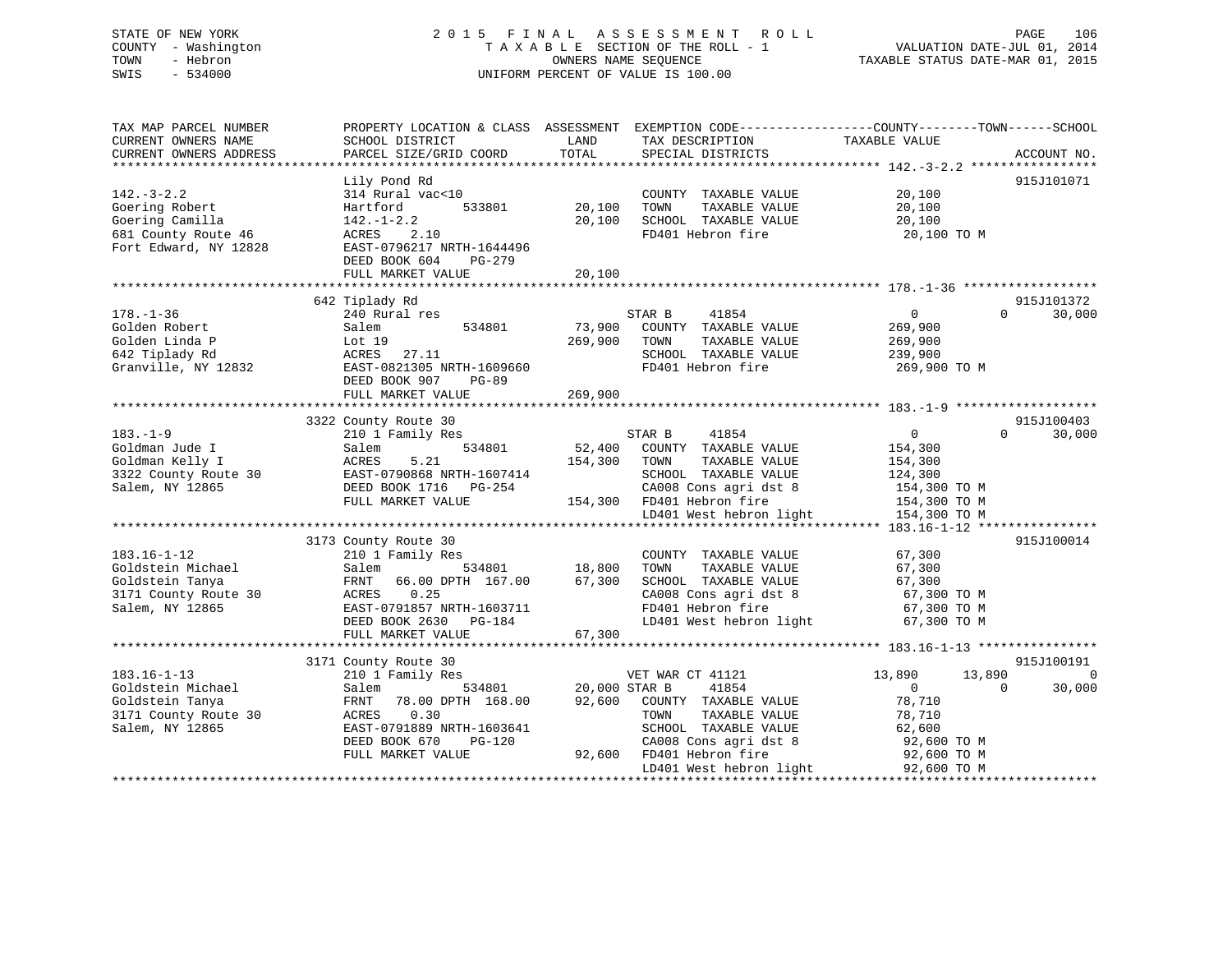# STATE OF NEW YORK 2 0 1 5 F I N A L A S S E S S M E N T R O L L PAGE 107 COUNTY - Washington T A X A B L E SECTION OF THE ROLL - 1 VALUATION DATE-JUL 01, 2014 TOWN - Hebron OWNERS NAME SEQUENCE TAXABLE STATUS DATE-MAR 01, 2015 SWIS - 534000 UNIFORM PERCENT OF VALUE IS 100.00

| TAX MAP PARCEL NUMBER<br>CURRENT OWNERS NAME                                                                          | PROPERTY LOCATION & CLASS ASSESSMENT EXEMPTION CODE---------------COUNTY-------TOWN------SCHOOL<br>SCHOOL DISTRICT<br>PARCEL SIZE/GRID COORD | LAND<br>TOTAL           | TAX DESCRIPTION                                                                                                                             | TAXABLE VALUE                                                     | ACCOUNT NO. |
|-----------------------------------------------------------------------------------------------------------------------|----------------------------------------------------------------------------------------------------------------------------------------------|-------------------------|---------------------------------------------------------------------------------------------------------------------------------------------|-------------------------------------------------------------------|-------------|
| CURRENT OWNERS ADDRESS                                                                                                |                                                                                                                                              |                         | SPECIAL DISTRICTS                                                                                                                           |                                                                   |             |
| $167. - 1 - 47.5$<br>Goman Roy                                                                                        | 3933 County Route 30<br>270 Mfg housing<br>Salem<br>534801                                                                                   | 35,800                  | COUNTY TAXABLE VALUE<br>TAXABLE VALUE<br>TOWN                                                                                               | 102,500<br>102,500                                                |             |
| Goman Thelma<br>2831 W Country Club Rd<br>Connersville, IN 47331                                                      | $1$ ot $1$<br>ACRES<br>4.50<br>EAST-0788927 NRTH-1620649<br>DEED BOOK 874<br>PG-166                                                          | 102,500                 | SCHOOL TAXABLE VALUE<br>FD401 Hebron fire                                                                                                   | 102,500<br>102,500 TO M                                           |             |
|                                                                                                                       | FULL MARKET VALUE                                                                                                                            | 102,500                 |                                                                                                                                             |                                                                   |             |
|                                                                                                                       | 269 Pine Hill Rd                                                                                                                             |                         |                                                                                                                                             |                                                                   | 915J100330  |
| $169. - 1 - 16$<br>Goodspeed Stacey<br>Baker Eric J<br>PO Box 292<br>Middle Granville, NY 12849 DEED BOOK 2494 PG-129 | 314 Rural vac<10<br>Granville<br>533201<br>ACRES 4.00<br>EAST-0812857 NRTH-1625534<br>FULL MARKET VALUE                                      | 3,000<br>3,000<br>3,000 | COUNTY TAXABLE VALUE<br>TOWN<br>TAXABLE VALUE<br>SCHOOL TAXABLE VALUE<br>FD401 Hebron fire                                                  | 3,000<br>3,000<br>3,000<br>3,000 TO M                             |             |
|                                                                                                                       |                                                                                                                                              |                         |                                                                                                                                             |                                                                   |             |
| $169. - 1 - 27.1$                                                                                                     | 537 Pine Hill Rd<br>270 Mfg housing                                                                                                          |                         | COUNTY TAXABLE VALUE                                                                                                                        | 57,800                                                            | 915J100008  |
| Goodspeed Stacey<br>Goodspeed Kelly<br>PO Box 292                                                                     | Granville<br>533201<br>ACRES<br>3.10<br>EAST-0814791 NRTH-1621197<br>Middle Granville, NY 12849 DEED BOOK 2602 PG-250                        | 37,300<br>57,800        | TOWN<br>TAXABLE VALUE<br>SCHOOL TAXABLE VALUE<br>FD401 Hebron fire                                                                          | 57,800<br>57,800<br>57,800 TO M                                   |             |
|                                                                                                                       | FULL MARKET VALUE                                                                                                                            | 57,800                  |                                                                                                                                             |                                                                   |             |
|                                                                                                                       |                                                                                                                                              |                         |                                                                                                                                             |                                                                   |             |
| $143.-1-39.11$<br>Goss James M<br>7 Liberty St<br>Westport, NY 12993                                                  | Liebig Rd/e Off<br>314 Rural vac<10<br>533201<br>Granville<br>Lot 11<br>5.27<br>ACRES<br>EAST-0807607 NRTH-1642215<br>DEED BOOK 3314 PG-76   | 4,000<br>4,000          | COUNTY TAXABLE VALUE<br>TAXABLE VALUE<br>TOWN<br>SCHOOL TAXABLE VALUE<br>FD401 Hebron fire                                                  | 4,000<br>4,000<br>4,000<br>4,000 TO M                             | 915J101633  |
|                                                                                                                       | FULL MARKET VALUE                                                                                                                            | 4,000                   |                                                                                                                                             |                                                                   |             |
|                                                                                                                       | Halls Pond Rd/w Off                                                                                                                          |                         |                                                                                                                                             |                                                                   | 915J101556  |
| $158. - 1 - 24$<br>Gould Philip L<br>Gould Brian H<br>98 Rexleigh Rd<br>Cambridge, NY 12816                           | 322 Rural vac>10<br>Hartford<br>ACRES 54.80<br>EAST-0789365 NRTH-1628110<br>DEED BOOK 1932 PG-254                                            | 533801 41,100<br>41,100 | COUNTY TAXABLE VALUE<br>TOWN<br>TAXABLE VALUE<br>SCHOOL TAXABLE VALUE<br>SCHOOL TAXABLE VALUE<br>CA008 Cons agri dst 8<br>FD401 Hebron fire | 41,100<br>41,100<br>$41,100$ TO M<br>$41,100$ TO M<br>41,100 TO M |             |
|                                                                                                                       | FULL MARKET VALUE                                                                                                                            | 41,100                  |                                                                                                                                             |                                                                   |             |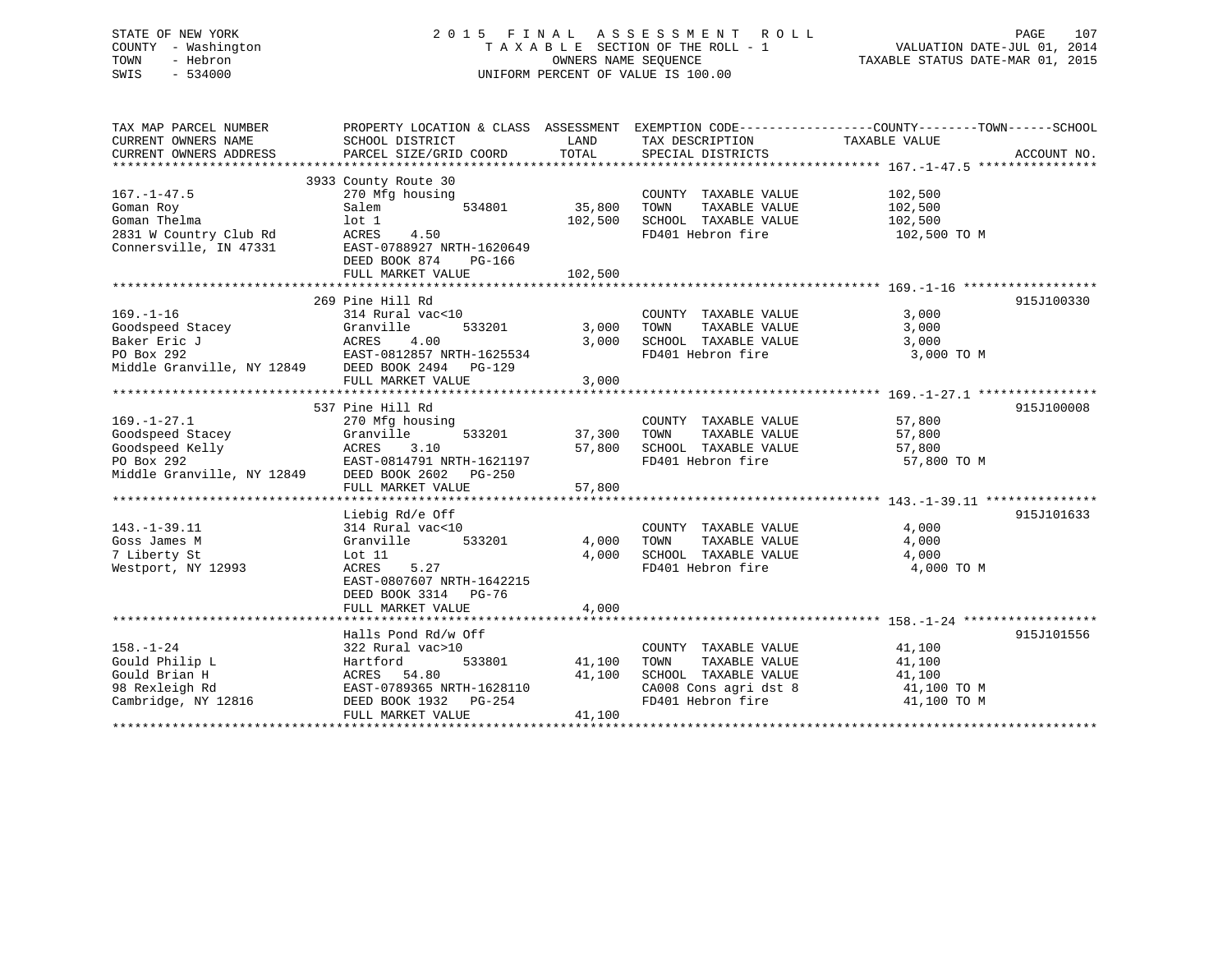# STATE OF NEW YORK 2 0 1 5 F I N A L A S S E S S M E N T R O L L PAGE 108 COUNTY - Washington T A X A B L E SECTION OF THE ROLL - 1 VALUATION DATE-JUL 01, 2014 TOWN - Hebron OWNERS NAME SEQUENCE TAXABLE STATUS DATE-MAR 01, 2015 SWIS - 534000 UNIFORM PERCENT OF VALUE IS 100.00

| TAX MAP PARCEL NUMBER<br>CURRENT OWNERS NAME<br>CURRENT OWNERS ADDRESS       | PROPERTY LOCATION & CLASS ASSESSMENT EXEMPTION CODE---------------COUNTY-------TOWN-----SCHOOL<br>SCHOOL DISTRICT<br>PARCEL SIZE/GRID COORD | LAND<br>TOTAL         | TAX DESCRIPTION<br>SPECIAL DISTRICTS                  | TAXABLE VALUE                                       | ACCOUNT NO.                     |
|------------------------------------------------------------------------------|---------------------------------------------------------------------------------------------------------------------------------------------|-----------------------|-------------------------------------------------------|-----------------------------------------------------|---------------------------------|
|                                                                              |                                                                                                                                             |                       |                                                       |                                                     |                                 |
| $160. -2 - 2$<br>Gould Roger                                                 | 50 Potter Ln<br>280 Res Multiple<br>Granville                                                                                               | 533201 702,700 STAR B | 41720<br>AG DIST<br>41854                             | 403,620<br>403,620<br>$0 \qquad \qquad$<br>$\Omega$ | 915J100265<br>403,620<br>30,000 |
| 377 N Grimes Hill Rd<br>Granville, NY 12832                                  | ACRES 664.90<br>EAST-0811531 NRTH-1631900                                                                                                   |                       | 985,000 COUNTY TAXABLE VALUE<br>TOWN<br>TAXABLE VALUE | 581,380<br>581,380                                  |                                 |
| MAY BE SUBJECT TO PAYMENT                                                    | DEED BOOK 881<br>PG-195<br>FULL MARKET VALUE                                                                                                |                       | SCHOOL TAXABLE VALUE<br>985,000 CA008 Cons agri dst 8 | 551,380<br>581,380 TO M                             |                                 |
| UNDER AGDIST LAW TIL 2019                                                    |                                                                                                                                             |                       | 403,620 EX<br>FD401 Hebron fire                       | 985,000 TO M                                        |                                 |
|                                                                              |                                                                                                                                             |                       |                                                       |                                                     |                                 |
|                                                                              | 251 Higgins Rd                                                                                                                              |                       |                                                       |                                                     | 915J100480                      |
| $170. - 2 - 9$                                                               | 312 Vac w/imprv                                                                                                                             |                       | COUNTY TAXABLE VALUE                                  | 12,500                                              |                                 |
| Graham Ronald L Etal                                                         | Granville<br>533201                                                                                                                         | 1,400 TOWN            | TAXABLE VALUE                                         | 12,500                                              |                                 |
| Chase Leon P Jr-Etal                                                         | Bdy Agmt 627/308                                                                                                                            | 12,500                | SCHOOL TAXABLE VALUE                                  | 12,500                                              |                                 |
| 21 Frank St<br>Fort Edward, NY 12828                                         | 595/18 595/20<br>ACRES<br>1.20<br>EAST-0823182 NRTH-1623821                                                                                 |                       | FD401 Hebron fire                                     | 12,500 TO M                                         |                                 |
|                                                                              | DEED BOOK 417<br>PG-204                                                                                                                     |                       |                                                       |                                                     |                                 |
|                                                                              |                                                                                                                                             |                       |                                                       |                                                     |                                 |
|                                                                              | County Route 30                                                                                                                             |                       |                                                       |                                                     |                                 |
| $175. - 1 - 13.3$                                                            | 311 Res vac land                                                                                                                            |                       | COUNTY TAXABLE VALUE                                  | 200                                                 |                                 |
| Graves John                                                                  | Salem<br>534801                                                                                                                             | 200                   | TAXABLE VALUE<br>TOWN                                 | 200                                                 |                                 |
| 31 Cardinal Way                                                              | FRNT 60.00 DPTH 100.00                                                                                                                      | 200                   | SCHOOL TAXABLE VALUE                                  | 200                                                 |                                 |
| Fort Ann, NY 12827                                                           | EAST-0791735 NRTH-1612948<br>DEED BOOK 2868 PG-187                                                                                          | 200                   | FD401 Hebron fire                                     | 200 TO M                                            |                                 |
|                                                                              | FULL MARKET VALUE                                                                                                                           |                       |                                                       |                                                     |                                 |
|                                                                              | 6947 State Route 22                                                                                                                         |                       |                                                       |                                                     | 915J101467                      |
| $161. - 2 - 10.20$                                                           | 270 Mfg housing                                                                                                                             |                       | COUNTY TAXABLE VALUE                                  | 52,100                                              |                                 |
|                                                                              | 533201                                                                                                                                      | 34,600                | TAXABLE VALUE<br>TOWN                                 | 52,100                                              |                                 |
|                                                                              | 2.09                                                                                                                                        | 52,100                | SCHOOL TAXABLE VALUE                                  | 52,100                                              |                                 |
| 50 Cambridge Battenville Rd EAST-0816506 NRTH-1625382<br>Greenwich, NY 12834 | DEED BOOK 1683 PG-79<br>FULL MARKET VALUE                                                                                                   | 52,100                | FD401 Hebron fire                                     | 52,100 TO M                                         |                                 |
|                                                                              |                                                                                                                                             |                       |                                                       |                                                     |                                 |
|                                                                              | 336 Chamberlin Mills Rd                                                                                                                     |                       |                                                       |                                                     | 915J101508                      |
| $184. - 2 - 6$                                                               | 242 Rurl res&rec                                                                                                                            |                       | STAR B<br>41854                                       | $\overline{0}$<br>$\Omega$                          | 30,000                          |
| Green Kevin J                                                                | Salem<br>534801                                                                                                                             | 58,800                | COUNTY TAXABLE VALUE                                  | 129,100                                             |                                 |
| 336 Chamberlain Mills Rd                                                     | Lot 6                                                                                                                                       | 129,100               | TAXABLE VALUE<br>TOWN                                 | 129,100                                             |                                 |
| Salem, NY 12865                                                              | ACRES<br>16.19<br>EAST-0798102 NRTH-1606878                                                                                                 |                       | SCHOOL TAXABLE VALUE                                  | 99,100                                              |                                 |
|                                                                              | DEED BOOK 3284 PG-114                                                                                                                       |                       | CA008 Cons agri dst 8<br>FD401 Hebron fire            | 129,100 TO M<br>129,100 TO M                        |                                 |
|                                                                              | FULL MARKET VALUE                                                                                                                           | 129,100               |                                                       |                                                     |                                 |
|                                                                              |                                                                                                                                             |                       |                                                       |                                                     |                                 |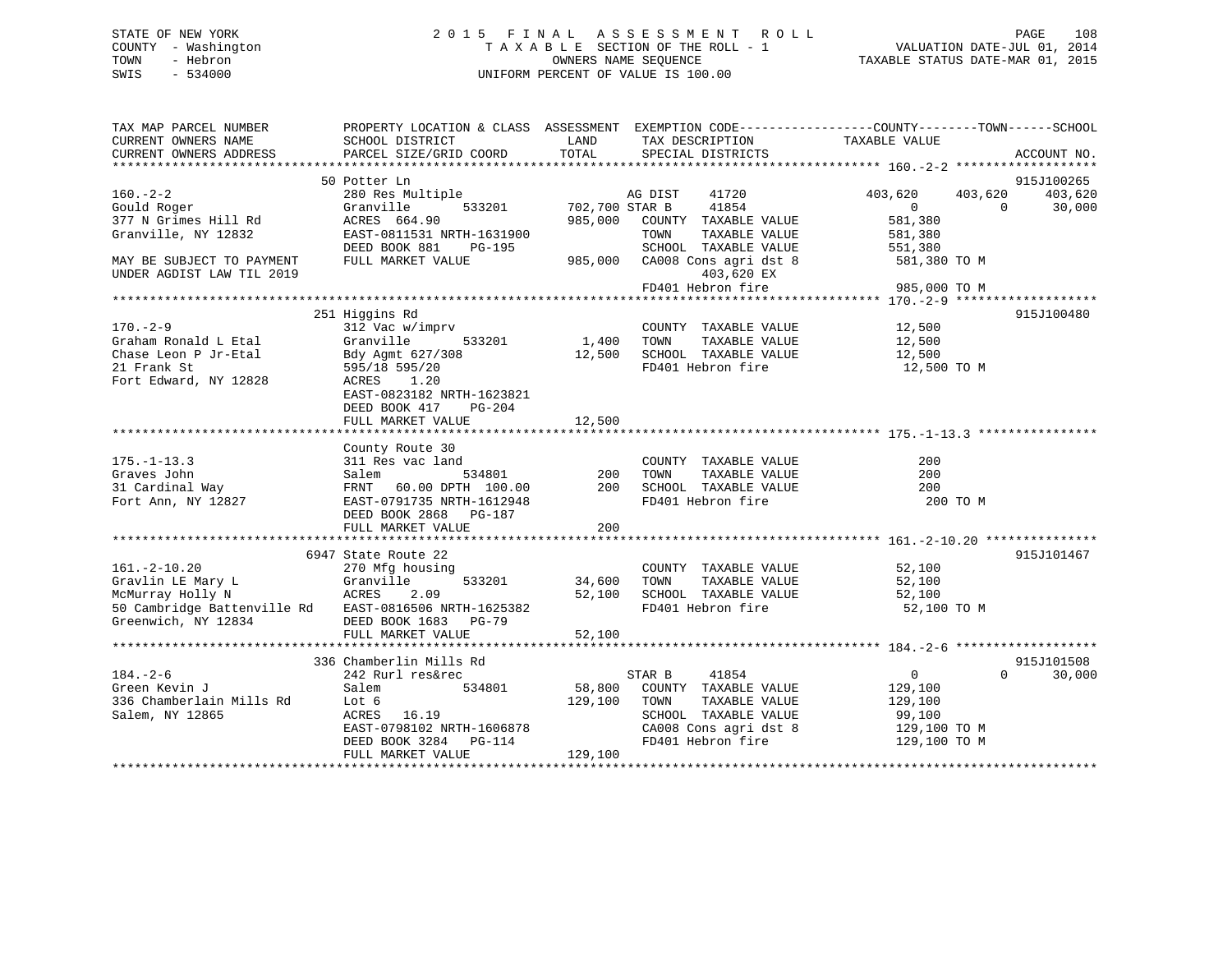# STATE OF NEW YORK 2 0 1 5 F I N A L A S S E S S M E N T R O L L PAGE 109 COUNTY - Washington T A X A B L E SECTION OF THE ROLL - 1 VALUATION DATE-JUL 01, 2014 TOWN - Hebron OWNERS NAME SEQUENCE TAXABLE STATUS DATE-MAR 01, 2015 SWIS - 534000 UNIFORM PERCENT OF VALUE IS 100.00

| TAX MAP PARCEL NUMBER<br>CURRENT OWNERS NAME<br>CURRENT OWNERS ADDRESS          | PROPERTY LOCATION & CLASS ASSESSMENT EXEMPTION CODE---------------COUNTY-------TOWN-----SCHOOL<br>SCHOOL DISTRICT LAND<br>PARCEL SIZE/GRID COORD                                                                                                                                                             | TOTAL  | TAX DESCRIPTION TAXABLE VALUE<br>SPECIAL DISTRICTS                                                                                                            |                | ACCOUNT NO.                      |
|---------------------------------------------------------------------------------|--------------------------------------------------------------------------------------------------------------------------------------------------------------------------------------------------------------------------------------------------------------------------------------------------------------|--------|---------------------------------------------------------------------------------------------------------------------------------------------------------------|----------------|----------------------------------|
| $184. - 2 - 7$<br>Green Kevin J                                                 | Chamberlin Mills Rd<br>322 Rural vac>10<br>Salem<br>Patterson Deborah (1997)<br>336 Chamberlin Mills Rd (1998)<br>336 Chamberlin Mills Rd (1998673 NRTH-1606528)<br>531 EAST-0798673 NRTH-1606528<br>DEED BOOK 3283 PG-117<br>FULL MARKET VALUE                                                              | 49,600 | COUNTY TAXABLE VALUE 49,600<br>TOWN TAXABLE VALUE 19,600<br>SCHOOL TAXABLE VALUE 49,600<br>CA008 Cons agri dst 8 49,600 TO M<br>FD401 Hebron fire 49,600 TO M |                | 915J101509                       |
|                                                                                 | 183.-1-2<br>County Route 30<br>Green Peter<br>Filch Cara<br>2000 Salem 2000 Salem 3289 County Route 30<br>2000 Salem 3289 County Route 30<br>2000 Salem, NY 12865<br>2000 Salem, NY 12865<br>2000 Salem, NY 12865<br>2000 Salem, NY 12865<br>2000<br>FULL MARKET VALUE                                       | 100    |                                                                                                                                                               | 100 T0 M       |                                  |
| $183. - 1 - 13$                                                                 | 183.-1-13<br>Creen Peter W<br>Grand McRES 57.10<br>233,900 COUNTY TAXABLE VALUE<br>233,900 COUNTY TAXABLE VALUE<br>233,900<br>233,900 COUNTY TAXABLE VALUE<br>233,900<br>233,900 CA008 COUNTY PARABLE VALUE<br>233,900 CA008 COUNTY<br>233,900 TO                                                            |        |                                                                                                                                                               | $\overline{0}$ | 915J100424<br>$\Omega$<br>30,000 |
| $178. - 1 - 2.3$                                                                | 6430 State Route 22<br>state Route 22<br>311 Res vac land<br>311 Acs vac 1 and 534801<br>311 Acs vac 1 and 534801<br>311 E 54th St Apt 4D<br>New York, NY 10022<br>231 E 54th St Apt 4D<br>231 E 54th St Apt 4D<br>231 E 54th St Apt 4D<br>231 E 54th St Apt 4D<br>231 E 54th St Apt 4D<br>231 E 54th St Apt |        | 17,000 COUNTY TAXABLE VALUE 17,000<br>534801 17,000 TOWN TAXABLE VALUE 17,000                                                                                 |                | 915J101182                       |
| $178. - 1 - 2.5$<br>Green William<br>231 E 54th St Apt 4D<br>New York, NY 10022 | State Route 22<br>314 Rural vac<10<br>$534801$ $35,100$<br>$35,100$<br>$35,100$<br>Salem<br>sub lot 1<br>ACRES 13.74<br>EAST-0816581 NRTH-1612536<br>DEED BOOK 3421 PG-323<br>FULL MARKET VALUE                                                                                                              | 35,100 | COUNTY TAXABLE VALUE 35,100<br>TOWN TAXABLE VALUE 35,100<br>SCHOOL TAXABLE VALUE 35,100<br>TOWN<br>FD401 Hebron fire 35,100 TO M                              |                |                                  |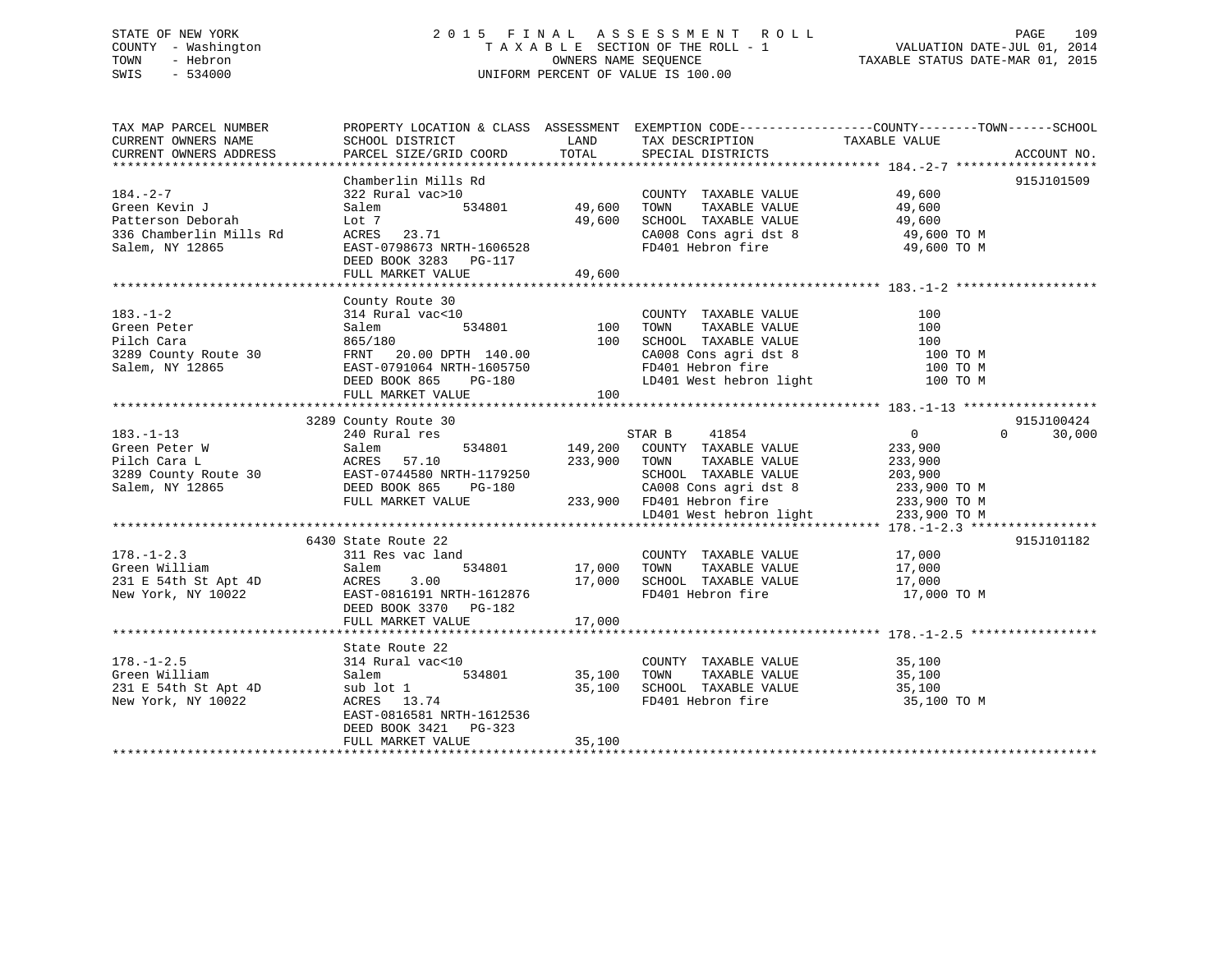# STATE OF NEW YORK 2 0 1 5 F I N A L A S S E S S M E N T R O L L PAGE 110 COUNTY - Washington T A X A B L E SECTION OF THE ROLL - 1 VALUATION DATE-JUL 01, 2014 TOWN - Hebron OWNERS NAME SEQUENCE TAXABLE STATUS DATE-MAR 01, 2015 SWIS - 534000 UNIFORM PERCENT OF VALUE IS 100.00

| TAX MAP PARCEL NUMBER<br>CURRENT OWNERS NAME<br>CURRENT OWNERS ADDRESS                                                                   | SCHOOL DISTRICT<br>PARCEL SIZE/GRID COORD                                                                                                                          | LAND<br>TOTAL              | TAX DESCRIPTION<br>SPECIAL DISTRICTS                                                                                                                                   | PROPERTY LOCATION & CLASS ASSESSMENT EXEMPTION CODE----------------COUNTY-------TOWN-----SCHOOL<br>TAXABLE VALUE<br>ACCOUNT NO.                                                                                   |
|------------------------------------------------------------------------------------------------------------------------------------------|--------------------------------------------------------------------------------------------------------------------------------------------------------------------|----------------------------|------------------------------------------------------------------------------------------------------------------------------------------------------------------------|-------------------------------------------------------------------------------------------------------------------------------------------------------------------------------------------------------------------|
| ***********************<br>$178. - 1 - 6$<br>Green William<br>231 East 54th St Apt 4d<br>New York, NY 10022<br>MAY BE SUBJECT TO PAYMENT | 748 Tiplady Rd<br>240 Rural res<br>Salem<br>534801<br>850/116,872/290,874/111<br>ACRES 117.52<br>EAST-0822274 NRTH-1613374<br>DEED BOOK 814<br>PG-221              | 248,600<br>382,500         | COUNTY TAXABLE VALUE<br>TOWN<br>TAXABLE VALUE<br>SCHOOL TAXABLE VALUE<br>FD401 Hebron fire                                                                             | 915J100003<br>382,500<br>382,500<br>382,500<br>382,500 TO M                                                                                                                                                       |
| UNDER AGDIST LAW TIL 2015                                                                                                                | FULL MARKET VALUE                                                                                                                                                  | 382,500                    |                                                                                                                                                                        |                                                                                                                                                                                                                   |
| $170. - 2 - 23$<br>Green William G<br>231 East 54Th St Apt 4d<br>New York, NY 10022                                                      | Higgins Rd/e Off<br>314 Rural vac<10<br>Granville<br>533201<br>Lot 7<br>ACRES<br>5.38<br>EAST-0821214 NRTH-1622403<br>DEED BOOK 645<br>PG-266<br>FULL MARKET VALUE | 4,000<br>4,000<br>4,000    | COUNTY TAXABLE VALUE<br>TOWN<br>TAXABLE VALUE<br>SCHOOL TAXABLE VALUE<br>FD401 Hebron fire                                                                             | 915J101809<br>4,000<br>4,000<br>4,000<br>4,000 TO M                                                                                                                                                               |
|                                                                                                                                          |                                                                                                                                                                    |                            |                                                                                                                                                                        |                                                                                                                                                                                                                   |
| $170. - 2 - 24$<br>Green William G<br>231 East 54Th St Apt 4d<br>New York, NY 10022                                                      | Higgins Rd/off<br>314 Rural vac<10<br>Granville<br>533201<br>Lot 8<br>ACRES<br>5.33<br>EAST-0821529 NRTH-1622378<br>DEED BOOK 645<br>PG-266<br>FULL MARKET VALUE   | 4,000<br>4,000<br>4,000    | COUNTY TAXABLE VALUE<br>TAXABLE VALUE<br>TOWN<br>SCHOOL TAXABLE VALUE<br>FD401 Hebron fire                                                                             | 915J101810<br>4,000<br>4,000<br>4,000<br>4,000 TO M                                                                                                                                                               |
|                                                                                                                                          |                                                                                                                                                                    |                            |                                                                                                                                                                        |                                                                                                                                                                                                                   |
| $161. - 2 - 10.7$<br>Greene Jeffrey<br>96 Higgins Rd<br>Granville, NY 12832                                                              | 96 Higgins Rd<br>270 Mfg housing<br>Granville<br>533201<br>Lot 7<br>1.22<br>ACRES<br>EAST-0819137 NRTH-1625686<br>DEED BOOK 901<br>PG-326                          | 32,600<br>52,100           | 41854<br>STAR B<br>COUNTY TAXABLE VALUE<br>TOWN<br>TAXABLE VALUE<br>SCHOOL TAXABLE VALUE<br>FD401 Hebron fire                                                          | 915J101465<br>$\mathsf{O}$<br>$\Omega$<br>30,000<br>52,100<br>52,100<br>22,100<br>52,100 TO M                                                                                                                     |
|                                                                                                                                          | FULL MARKET VALUE                                                                                                                                                  | 52,100                     |                                                                                                                                                                        |                                                                                                                                                                                                                   |
|                                                                                                                                          | 311+443 Higgins Rd                                                                                                                                                 |                            | 40 PCT OF VALUE USED FOR EXEMPTION PURPOSES                                                                                                                            | 915J100275                                                                                                                                                                                                        |
| $170. - 1 - 11$<br>Greene Nelson<br>311 Sheldon Rd<br>Granville, NY 12832<br>MAY BE SUBJECT TO PAYMENT<br>UNDER AGDIST LAW TIL 2019      | 120 Field crops<br>Salem<br>534801<br>3397/229<br>ACRES 211.50<br>EAST-0822047 NRTH-1618311<br>DEED BOOK 391<br>PG-1178<br>FULL MARKET VALUE                       | 244,600 AGED-CO<br>519,000 | 41720<br>AG DIST<br>41802<br>519,000 AGED-TOWN 41803<br>41804<br>AGED-SCH<br>STAR EN<br>41834<br>COUNTY TAXABLE VALUE<br>TOWN<br>TAXABLE VALUE<br>SCHOOL TAXABLE VALUE | 122,410<br>122,410<br>122,410<br>103,800<br>$\Omega$<br>$\mathbf 0$<br>$\Omega$<br>$\Omega$<br>51,900<br>$\mathbf{0}$<br>$\Omega$<br>72,660<br>$\mathbf 0$<br>$\Omega$<br>65,300<br>292,790<br>344,690<br>258,630 |
|                                                                                                                                          |                                                                                                                                                                    |                            | CA008 Cons agri dst 8<br>122,410 EX<br>FD401 Hebron fire                                                                                                               | 396,590 TO M<br>519,000 TO M<br>**********************************                                                                                                                                                |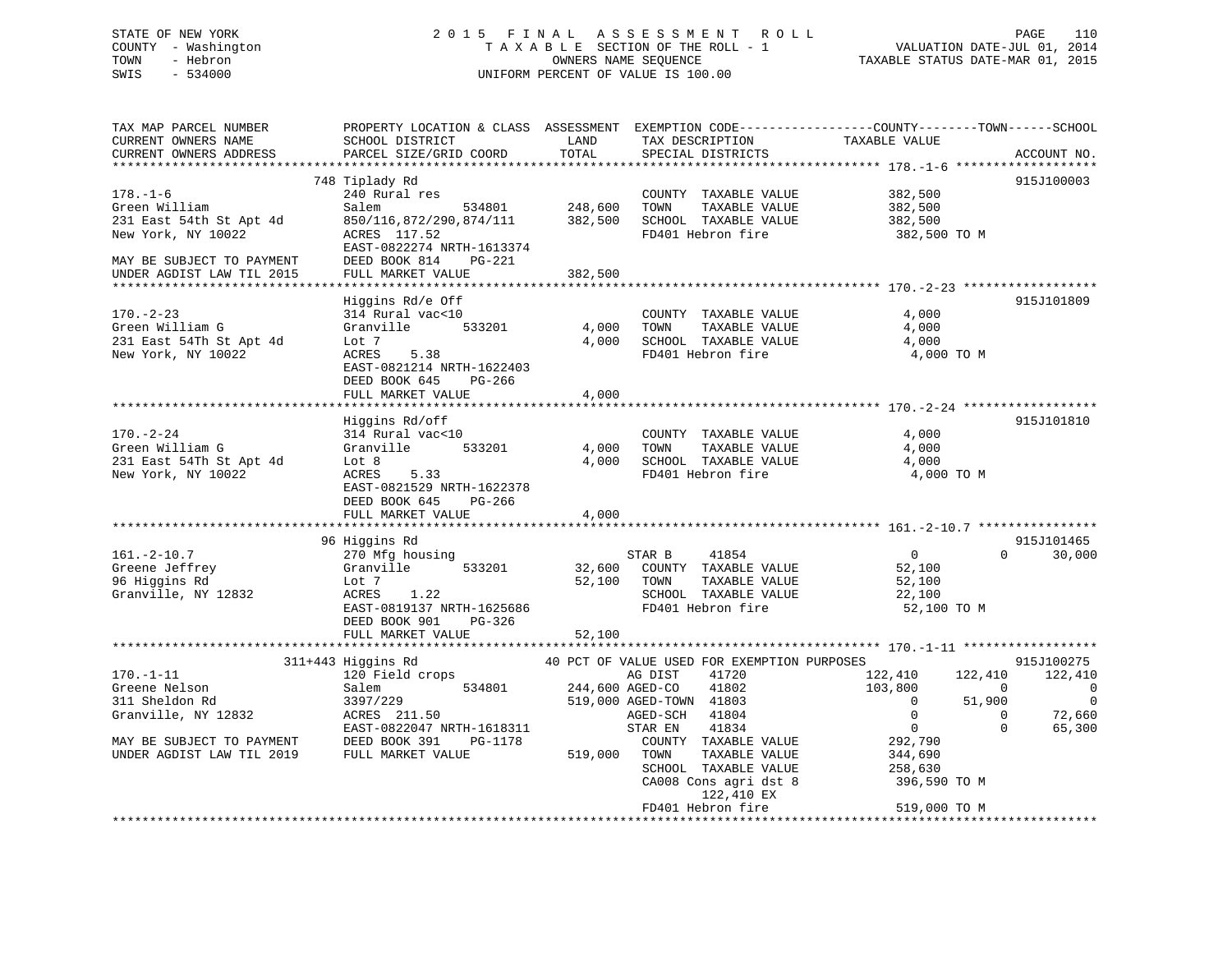# STATE OF NEW YORK 2 0 1 5 F I N A L A S S E S S M E N T R O L L PAGE 111 COUNTY - Washington T A X A B L E SECTION OF THE ROLL - 1 VALUATION DATE-JUL 01, 2014 TOWN - Hebron OWNERS NAME SEQUENCE TAXABLE STATUS DATE-MAR 01, 2015 SWIS - 534000 UNIFORM PERCENT OF VALUE IS 100.00

| TAX MAP PARCEL NUMBER<br>CURRENT OWNERS NAME<br>CURRENT OWNERS ADDRESS                                                                  | PROPERTY LOCATION & CLASS ASSESSMENT<br>SCHOOL DISTRICT<br>PARCEL SIZE/GRID COORD                                                                                | LAND<br>TOTAL                | TAX DESCRIPTION<br>SPECIAL DISTRICTS                                                                           | EXEMPTION CODE-----------------COUNTY-------TOWN------SCHOOL<br>TAXABLE VALUE | ACCOUNT NO. |
|-----------------------------------------------------------------------------------------------------------------------------------------|------------------------------------------------------------------------------------------------------------------------------------------------------------------|------------------------------|----------------------------------------------------------------------------------------------------------------|-------------------------------------------------------------------------------|-------------|
| $170. - 2 - 15$<br>Greene Nelson I<br>311 Sheldon Rd<br>Granville, NY 12832                                                             | 353 Higgins Rd<br>270 Mfg housing<br>534801<br>Salem<br>ACRES<br>1.03<br>EAST-0820656 NRTH-1620452<br>DEED BOOK 617<br>PG-102<br>FULL MARKET VALUE               | 32,100<br>39,600<br>39,600   | COUNTY TAXABLE VALUE<br>TOWN<br>TAXABLE VALUE<br>SCHOOL TAXABLE VALUE<br>FD401 Hebron fire                     | 39,600<br>39,600<br>39,600<br>39,600 TO M                                     | 915J101801  |
|                                                                                                                                         | Sheldon Rd                                                                                                                                                       |                              |                                                                                                                |                                                                               | 915J100460  |
| $177. - 1 - 21.1$<br>Greene Nelson J<br>311 Sheldon Rd<br>Granville, NY 12832<br>MAY BE SUBJECT TO PAYMENT<br>UNDER AGDIST LAW TIL 2022 | 105 Vac farmland<br>Salem<br>534801<br>18Ad<br>Ag Commit 705/348<br>15.20<br>ACRES<br>EAST-0816100 NRTH-1615466<br>DEED BOOK 484<br>PG-1036<br>FULL MARKET VALUE | 36,300<br>36,300<br>36,300   | AGRI-D IND 41730<br>COUNTY TAXABLE VALUE<br>TAXABLE VALUE<br>TOWN<br>SCHOOL TAXABLE VALUE<br>FD401 Hebron fire | 30,080<br>30,080<br>6,220<br>6,220<br>6,220<br>36,300 TO M                    | 30,080      |
|                                                                                                                                         |                                                                                                                                                                  |                              |                                                                                                                |                                                                               |             |
| $161. - 2 - 3.13$<br>Greene Vincent N<br>149 Higgins Rd<br>Granville, NY 12832                                                          | 93 Rykowski Ln<br>312 Vac w/imprv<br>Granville<br>533201<br>3.80<br>ACRES<br>EAST-0823062 NRTH-1627364<br>DEED BOOK 1867 PG-32<br>FULL MARKET VALUE              | 2,900<br>4,400<br>4,400      | COUNTY TAXABLE VALUE<br>TAXABLE VALUE<br>TOWN<br>SCHOOL TAXABLE VALUE<br>FD401 Hebron fire                     | 4,400<br>4,400<br>4,400<br>4,400 TO M                                         | 915J101587  |
|                                                                                                                                         | 129 & 149 Higgins Rd                                                                                                                                             |                              |                                                                                                                |                                                                               | 915J100050  |
| $170. - 2 - 3$<br>Greene Vincent N<br>Greene Nancy<br>149 Higgins Rd<br>Granville, NY 12832                                             | 210 1 Family Res<br>533201<br>Granville<br>648/171, 589/115<br>4.00<br>ACRES<br>EAST-0819644 NRTH-1624954<br>DEED BOOK 849<br>PG-127<br>FULL MARKET VALUE        | 39,500<br>124,500<br>124,500 | STAR B<br>41854<br>COUNTY TAXABLE VALUE<br>TOWN<br>TAXABLE VALUE<br>SCHOOL TAXABLE VALUE<br>FD401 Hebron fire  | $\mathbf{0}$<br>$\Omega$<br>124,500<br>124,500<br>94,500<br>124,500 TO M      | 30,000      |
| $170. - 2 - 38.1$<br>Greene Vincent N<br>149 Higgins Rd<br>Granville, NY 12832                                                          | Higgins Rd<br>314 Rural vac<10<br>Granville<br>533201<br>45.00<br>FRNT 90.00 DPTH<br>ACRES<br>0.09<br>EAST-0819526 NRTH-1624619<br>DEED BOOK 782<br>PG-166       | 100<br>100                   | COUNTY TAXABLE VALUE<br>TAXABLE VALUE<br>TOWN<br>SCHOOL TAXABLE VALUE<br>FD401 Hebron fire                     | 100<br>100<br>100<br>100 TO M                                                 |             |
|                                                                                                                                         | FULL MARKET VALUE                                                                                                                                                | 100                          |                                                                                                                |                                                                               |             |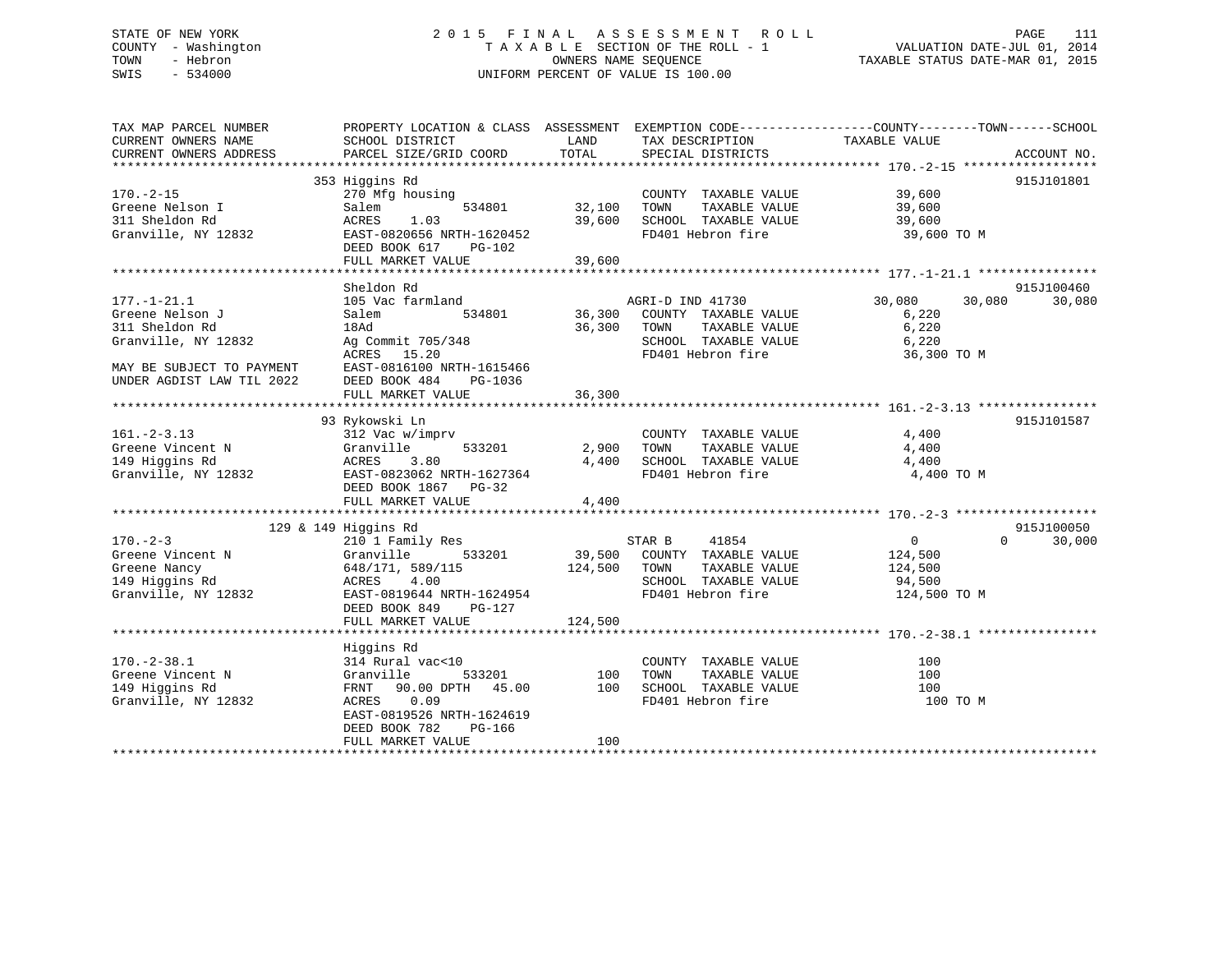# STATE OF NEW YORK 2 0 1 5 F I N A L A S S E S S M E N T R O L L PAGE 112 COUNTY - Washington T A X A B L E SECTION OF THE ROLL - 1 VALUATION DATE-JUL 01, 2014 TOWN - Hebron OWNERS NAME SEQUENCE TAXABLE STATUS DATE-MAR 01, 2015 SWIS - 534000 UNIFORM PERCENT OF VALUE IS 100.00

| TAX MAP PARCEL NUMBER<br>CURRENT OWNERS NAME<br>CURRENT OWNERS ADDRESS | SCHOOL DISTRICT<br>PARCEL SIZE/GRID COORD | LAND<br>TOTAL         | TAX DESCRIPTION<br>SPECIAL DISTRICTS          | PROPERTY LOCATION & CLASS ASSESSMENT EXEMPTION CODE----------------COUNTY-------TOWN------SCHOOL<br>TAXABLE VALUE<br>ACCOUNT NO. |
|------------------------------------------------------------------------|-------------------------------------------|-----------------------|-----------------------------------------------|----------------------------------------------------------------------------------------------------------------------------------|
| *************************                                              |                                           |                       |                                               |                                                                                                                                  |
|                                                                        | 6403 State Route 22                       |                       |                                               | 915J100257                                                                                                                       |
| $178. - 1 - 15$                                                        | 210 1 Family Res                          |                       | COUNTY TAXABLE VALUE                          | 45,100                                                                                                                           |
| Greene Vincent N                                                       | 534801<br>Salem                           | 14,100                | TOWN<br>TAXABLE VALUE                         | 45,100                                                                                                                           |
| Greene Nancy J                                                         | FRNT 125.00 DPTH 127.00                   | 45,100                | SCHOOL TAXABLE VALUE                          | 45,100                                                                                                                           |
| 149 Higgins Rd                                                         | 0.43<br>ACRES                             |                       | FD401 Hebron fire                             | 45,100 TO M                                                                                                                      |
| Granville, NY 12832                                                    | EAST-0816114 NRTH-1612197                 |                       |                                               |                                                                                                                                  |
|                                                                        | DEED BOOK 3325<br>PG-191                  |                       |                                               |                                                                                                                                  |
|                                                                        | FULL MARKET VALUE                         | 45,100<br>*********** |                                               |                                                                                                                                  |
|                                                                        |                                           |                       |                                               |                                                                                                                                  |
| $183.16 - 1 - 4$                                                       | 3197 County Route 30                      |                       |                                               | 915J100231                                                                                                                       |
| Greenholtz Millicent                                                   | 210 1 Family Res<br>Salem<br>534801       | 28,800                | COUNTY TAXABLE VALUE<br>TOWN<br>TAXABLE VALUE | 144,000<br>144,000                                                                                                               |
| 3197 County Route 30                                                   | <b>ACRES</b><br>1.70                      | 144,000               | SCHOOL TAXABLE VALUE                          | 144,000                                                                                                                          |
| Salem, NY 12865                                                        | EAST-0791605 NRTH-1604273                 |                       | CA008 Cons agri dst 8                         | 144,000 TO M                                                                                                                     |
|                                                                        | DEED BOOK 3381<br>PG-307                  |                       | FD401 Hebron fire                             | 144,000 TO M                                                                                                                     |
|                                                                        | FULL MARKET VALUE                         | 144,000               | LD401 West hebron light                       | 144,000 TO M                                                                                                                     |
|                                                                        | ****************************              |                       |                                               |                                                                                                                                  |
|                                                                        | Blossom Rd Lot 6 Hartz                    |                       |                                               | 915J101622                                                                                                                       |
| $186. - 1 - 3.6$                                                       | 314 Rural vac<10                          |                       | COUNTY TAXABLE VALUE                          | 26,000                                                                                                                           |
| Gregg Peter                                                            | Salem<br>534801                           | 26,000                | TOWN<br>TAXABLE VALUE                         | 26,000                                                                                                                           |
| 1 Washington Sq                                                        | 7.69<br>ACRES                             | 26,000                | SCHOOL TAXABLE VALUE                          | 26,000                                                                                                                           |
| Greenwich, NY 12843                                                    | EAST-0820138 NRTH-1606933                 |                       | FD401 Hebron fire                             | 26,000 TO M                                                                                                                      |
|                                                                        | DEED BOOK 2849<br>PG-102                  |                       |                                               |                                                                                                                                  |
|                                                                        | FULL MARKET VALUE                         | 26,000                |                                               |                                                                                                                                  |
|                                                                        | **************************                |                       |                                               |                                                                                                                                  |
|                                                                        | Hebron Hills Rd                           |                       |                                               | 915J101101                                                                                                                       |
| $183. - 1 - 49$                                                        | 314 Rural vac<10                          |                       | COUNTY TAXABLE VALUE                          | 27,200                                                                                                                           |
| Grishkot Joan B                                                        | Salem<br>534801                           | 27,200                | TAXABLE VALUE<br>TOWN                         | 27,200                                                                                                                           |
| 202 Ridge St                                                           | ACRES<br>3.99                             | 27,200                | SCHOOL TAXABLE VALUE                          | 27,200                                                                                                                           |
| Glens Falls, NY 12801                                                  | EAST-0788443 NRTH-1603334                 |                       | FD401 Hebron fire                             | 27,200 TO M                                                                                                                      |
|                                                                        | DEED BOOK 455<br>PG-898                   |                       |                                               |                                                                                                                                  |
|                                                                        | FULL MARKET VALUE                         | 27,200                |                                               |                                                                                                                                  |
|                                                                        |                                           |                       |                                               |                                                                                                                                  |
|                                                                        | 1270 County Route 31                      |                       |                                               | $\Omega$                                                                                                                         |
| $151. - 1 - 26.1$                                                      | 210 1 Family Res                          |                       | 41854<br>STAR B                               | $\mathbf 0$<br>30,000                                                                                                            |
| Groesbeck William W                                                    | Granville<br>533201<br>3.10               | 43,000                | COUNTY TAXABLE VALUE<br>TOWN<br>TAXABLE VALUE | 123,500                                                                                                                          |
| Groesbeck Judy A<br>1270 County Route 31                               | ACRES<br>EAST-0804933 NRTH-1633954        | 123,500               | SCHOOL TAXABLE VALUE                          | 123,500<br>93,500                                                                                                                |
| Granville, NY 12832                                                    | DEED BOOK 743<br>PG-116                   |                       | FD401 Hebron fire                             | 123,500 TO M                                                                                                                     |
|                                                                        | FULL MARKET VALUE                         | 123,500               |                                               |                                                                                                                                  |
|                                                                        |                                           |                       |                                               | *********** 151.-1-28 ****************                                                                                           |
|                                                                        | County Route 31                           |                       |                                               | 915J101057                                                                                                                       |
| $151. - 1 - 28$                                                        | 312 Vac w/imprv                           |                       | COUNTY TAXABLE VALUE                          | 26,500                                                                                                                           |
| Groesbeck William W                                                    | 533201<br>Granville                       | 18,200                | TOWN<br>TAXABLE VALUE                         | 26,500                                                                                                                           |
| Groesbeck Judy A                                                       | ACRES<br>1.10                             | 26,500                | SCHOOL TAXABLE VALUE                          | 26,500                                                                                                                           |
| 1270 County Route 31                                                   | EAST-0804884 NRTH-1634124                 |                       | FD401 Hebron fire                             | 26,500 TO M                                                                                                                      |
| Granville, NY 12832                                                    | DEED BOOK 743<br>PG-114                   |                       |                                               |                                                                                                                                  |
|                                                                        | FULL MARKET VALUE                         | 26,500                |                                               |                                                                                                                                  |
|                                                                        |                                           |                       |                                               |                                                                                                                                  |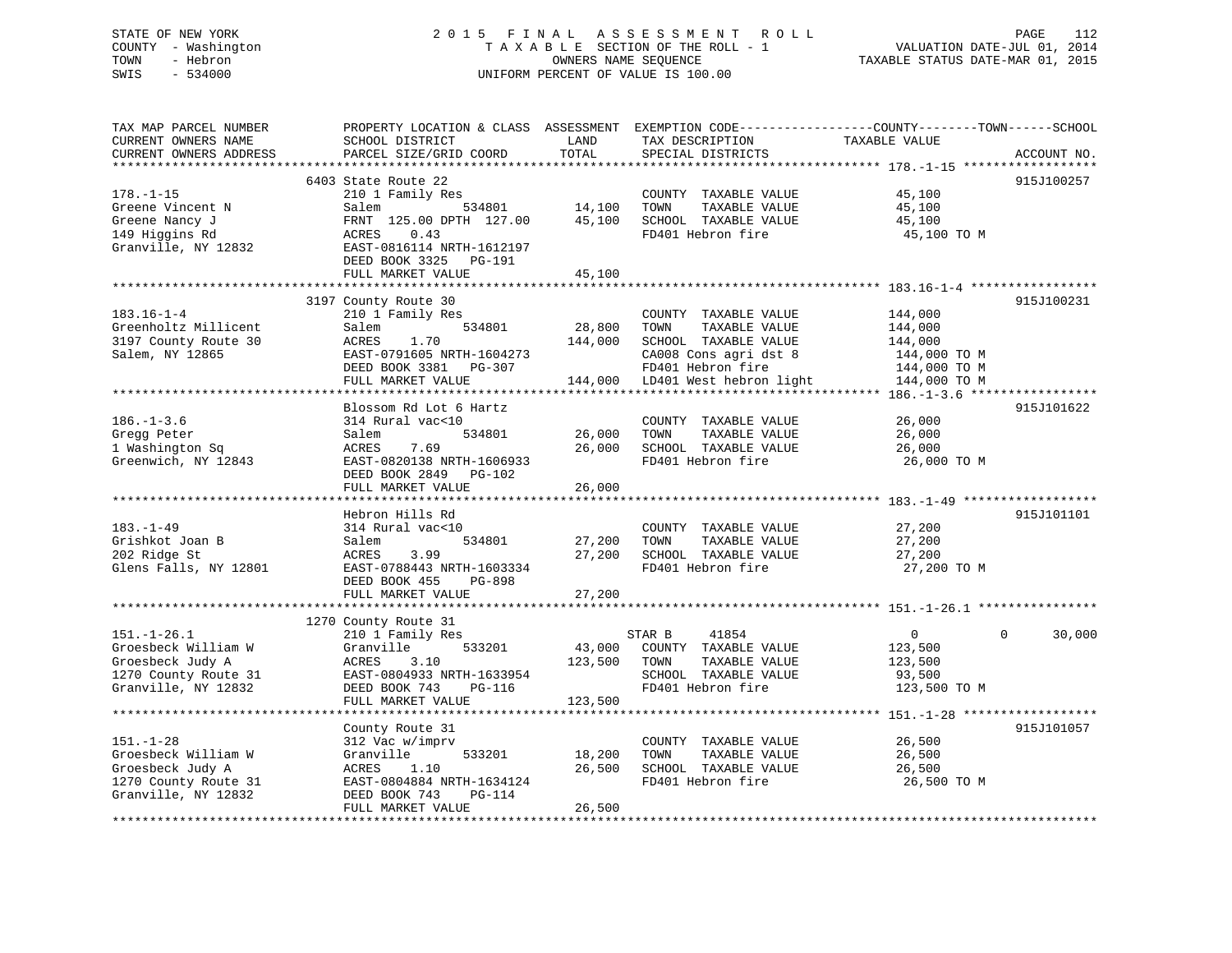# STATE OF NEW YORK 2 0 1 5 F I N A L A S S E S S M E N T R O L L PAGE 113 COUNTY - Washington T A X A B L E SECTION OF THE ROLL - 1 VALUATION DATE-JUL 01, 2014 TOWN - Hebron OWNERS NAME SEQUENCE TAXABLE STATUS DATE-MAR 01, 2015 SWIS - 534000 UNIFORM PERCENT OF VALUE IS 100.00

| TAX MAP PARCEL NUMBER<br>CURRENT OWNERS NAME                                      | PROPERTY LOCATION & CLASS ASSESSMENT EXEMPTION CODE---------------COUNTY-------TOWN-----SCHOOL<br>SCHOOL DISTRICT | LAND          | TAX DESCRIPTION                                                                                                                                                                                                            | TAXABLE VALUE                  |                    |
|-----------------------------------------------------------------------------------|-------------------------------------------------------------------------------------------------------------------|---------------|----------------------------------------------------------------------------------------------------------------------------------------------------------------------------------------------------------------------------|--------------------------------|--------------------|
| CURRENT OWNERS ADDRESS                                                            | PARCEL SIZE/GRID COORD                                                                                            | TOTAL         | SPECIAL DISTRICTS                                                                                                                                                                                                          |                                | ACCOUNT NO.        |
|                                                                                   | 1252 Big Burch Hill Rd                                                                                            |               |                                                                                                                                                                                                                            |                                | 915J100701         |
| $142. - 3 - 9$                                                                    | 210 1 Family Res                                                                                                  |               | 41834<br>STAR EN                                                                                                                                                                                                           | $\overline{0}$                 | $\Omega$<br>65,300 |
| Grunert Frank F                                                                   | Granville<br>533201                                                                                               |               | 56,000 COUNTY TAXABLE VALUE                                                                                                                                                                                                | 185,000                        |                    |
| 1252 Big Burch Hill Rd                                                            | 665/303                                                                                                           | 185,000       | TOWN<br>TAXABLE VALUE                                                                                                                                                                                                      | 185,000                        |                    |
| Granville, NY 12832                                                               | $142. - 1 - 9$                                                                                                    |               | SCHOOL TAXABLE VALUE                                                                                                                                                                                                       | 119,700                        |                    |
|                                                                                   | 7.00<br>ACRES                                                                                                     |               | FD401 Hebron fire                                                                                                                                                                                                          | 185,000 TO M                   |                    |
|                                                                                   | EAST-0801322 NRTH-1641016                                                                                         |               |                                                                                                                                                                                                                            |                                |                    |
|                                                                                   | DEED BOOK 752<br>$PG-65$                                                                                          |               |                                                                                                                                                                                                                            |                                |                    |
|                                                                                   | FULL MARKET VALUE                                                                                                 | 185,000       |                                                                                                                                                                                                                            |                                |                    |
|                                                                                   |                                                                                                                   |               |                                                                                                                                                                                                                            |                                |                    |
|                                                                                   | Center Way                                                                                                        |               |                                                                                                                                                                                                                            |                                | 915J101830         |
| $185. - 1 - 14.4$                                                                 | 312 Vac w/imprv                                                                                                   |               | COUNTY TAXABLE VALUE                                                                                                                                                                                                       | 22,800                         |                    |
| Guilherme Frias                                                                   | 534801<br>Salem                                                                                                   | 22,000        | TOWN<br>TAXABLE VALUE                                                                                                                                                                                                      | 22,800                         |                    |
| Picaro Mario                                                                      | 5.01<br>ACRES                                                                                                     | 22,800        | SCHOOL TAXABLE VALUE                                                                                                                                                                                                       | 22,800                         |                    |
| 1076 Chaffer St                                                                   | EAST-0815885 NRTH-1604271                                                                                         |               | $\begin{array}{llllll} \texttt{CA008} & \texttt{Cons}\ \texttt{agrid}\ \texttt{sf}\ 8 & 22,800\ \texttt{TO}\ \texttt{M} & \texttt{FD401} & \texttt{Hebron}\ \texttt{fire} & 22,800\ \texttt{TO}\ \texttt{M} & \end{array}$ |                                |                    |
| New Bedford, MA 02745 DEED BOOK 721                                               | PG-61                                                                                                             |               |                                                                                                                                                                                                                            |                                |                    |
|                                                                                   | FULL MARKET VALUE                                                                                                 | 22,800        |                                                                                                                                                                                                                            |                                |                    |
|                                                                                   |                                                                                                                   |               |                                                                                                                                                                                                                            |                                |                    |
|                                                                                   | Blossom Rd                                                                                                        |               |                                                                                                                                                                                                                            |                                | 915J101306         |
| $186. - 1 - 11$                                                                   | 314 Rural vac<10                                                                                                  | 534801 32,900 | COUNTY TAXABLE VALUE                                                                                                                                                                                                       | 32,900<br>TAXABLE VALUE 32,900 |                    |
| Gunnnefelt Carl                                                                   | Salem                                                                                                             | 32,900        | TOWN<br>SCHOOL TAXABLE VALUE                                                                                                                                                                                               | 32,900                         |                    |
| Gunnnefelt Luningning<br>99 Gail Ct<br>29 Gail Ct<br>20 EAST-0819183 NRTH-1607866 |                                                                                                                   |               | FD401 Hebron fire                                                                                                                                                                                                          | 32,900 TO M                    |                    |
| Northford, CT 06472                                                               | DEED BOOK 646<br>PG-78                                                                                            |               |                                                                                                                                                                                                                            |                                |                    |
|                                                                                   | FULL MARKET VALUE                                                                                                 | 32,900        |                                                                                                                                                                                                                            |                                |                    |
|                                                                                   |                                                                                                                   |               |                                                                                                                                                                                                                            |                                |                    |
|                                                                                   | 1442 County Route 31                                                                                              |               |                                                                                                                                                                                                                            |                                | 915J100066         |
| $152. - 1 - 18$                                                                   | 240 Rural res                                                                                                     |               | STAR B<br>41854                                                                                                                                                                                                            | $\overline{0}$                 | $\Omega$<br>30,000 |
| Hahn Robert L Jr                                                                  | 533201                                                                                                            |               | 73,200 COUNTY TAXABLE VALUE                                                                                                                                                                                                | 144,400                        |                    |
| Hahn Lisa F                                                                       | Granville<br>ACRES 15.60                                                                                          | 144,400 TOWN  | TAXABLE VALUE                                                                                                                                                                                                              | 144,400                        |                    |
| PO Box 68                                                                         |                                                                                                                   |               | SCHOOL TAXABLE VALUE                                                                                                                                                                                                       | 114,400                        |                    |
| Granville, NY 12832                                                               | EAST-0806869 NRTH-1637573<br>DEED BOOK 817 PG-88                                                                  |               |                                                                                                                                                                                                                            | 144,400 TO M                   |                    |
|                                                                                   | FULL MARKET VALUE                                                                                                 |               | CAUU8 Cons agri dst 8<br>144,400 FD401 Hebron fire                                                                                                                                                                         | 144,400 TO M                   |                    |
|                                                                                   |                                                                                                                   |               |                                                                                                                                                                                                                            |                                |                    |
|                                                                                   | Little Burch Hill Rd                                                                                              |               |                                                                                                                                                                                                                            |                                | 915J101682         |
| $151. - 1 - 22.22$                                                                | 314 Rural vac<10                                                                                                  |               | COUNTY TAXABLE VALUE                                                                                                                                                                                                       | 22,400                         |                    |
| Haines Jared D                                                                    | Granville<br>533201                                                                                               | 22,400        | TOWN<br>TAXABLE VALUE                                                                                                                                                                                                      | 22,400                         |                    |
| PO Box 2621                                                                       | $\mathbf{3}$                                                                                                      | 22,400        | SCHOOL TAXABLE VALUE                                                                                                                                                                                                       | 22,400                         |                    |
| Malta, NY 12020                                                                   | ACRES<br>5.18                                                                                                     |               | FD401 Hebron fire                                                                                                                                                                                                          | 22,400 TO M                    |                    |
|                                                                                   | EAST-0801334 NRTH-1637017                                                                                         |               |                                                                                                                                                                                                                            |                                |                    |
|                                                                                   | DEED BOOK 3258<br>PG-231                                                                                          |               |                                                                                                                                                                                                                            |                                |                    |
|                                                                                   | FULL MARKET VALUE                                                                                                 | 22,400        |                                                                                                                                                                                                                            |                                |                    |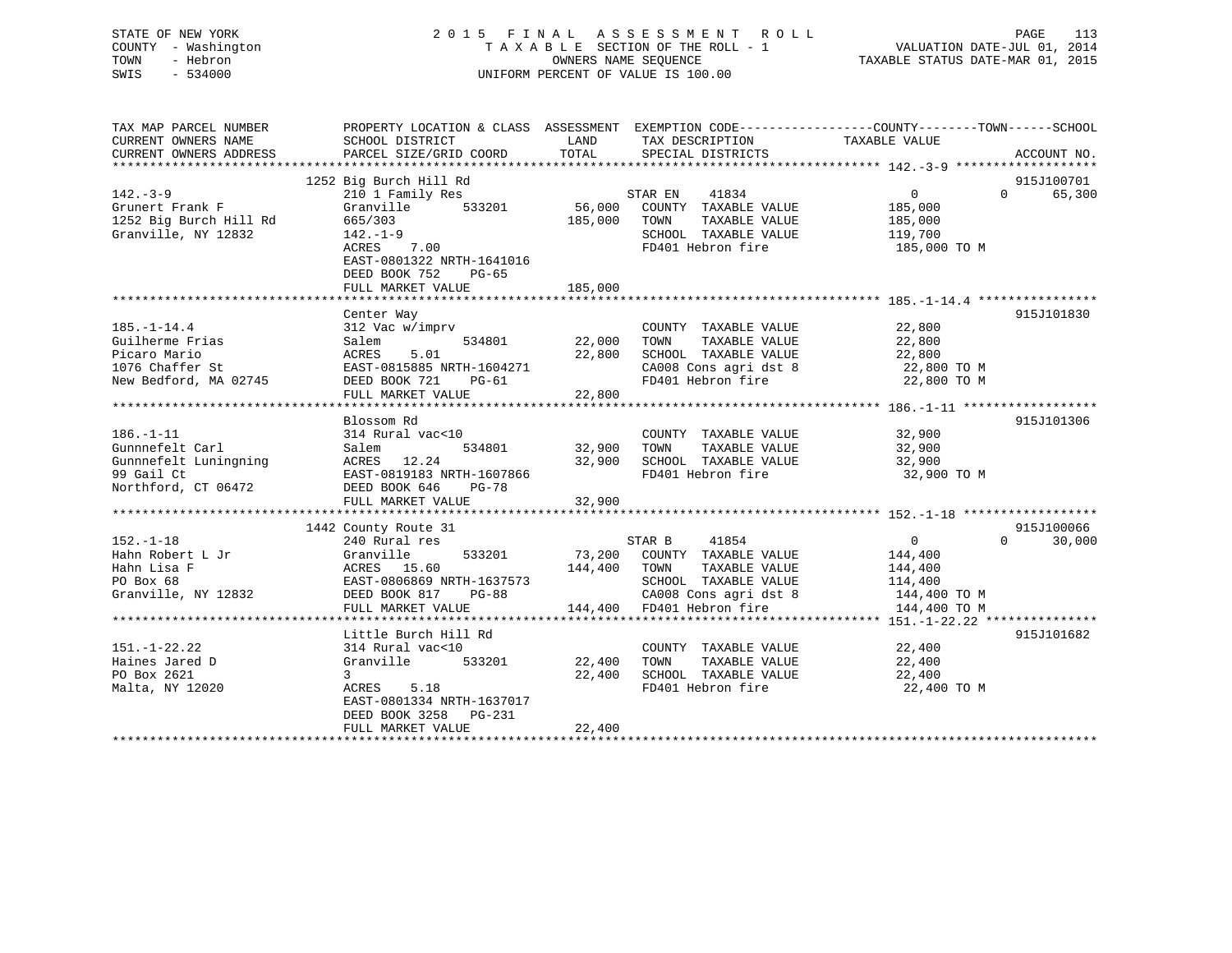# STATE OF NEW YORK 2 0 1 5 F I N A L A S S E S S M E N T R O L L PAGE 114 COUNTY - Washington T A X A B L E SECTION OF THE ROLL - 1 VALUATION DATE-JUL 01, 2014 TOWN - Hebron OWNERS NAME SEQUENCE TAXABLE STATUS DATE-MAR 01, 2015 SWIS - 534000 UNIFORM PERCENT OF VALUE IS 100.00

| TAX MAP PARCEL NUMBER<br>CURRENT OWNERS NAME<br>CURRENT OWNERS ADDRESS                                                                                                                                                                 | PROPERTY LOCATION & CLASS ASSESSMENT EXEMPTION CODE---------------COUNTY-------TOWN-----SCHOOL<br>SCHOOL DISTRICT<br>PARCEL SIZE/GRID COORD | LAND<br>TOTAL     | TAX DESCRIPTION TAXABLE VALUE SPECIAL DISTRICTS                                                                                                                                                                                                                                                                                                                                                                                                |                    | ACCOUNT NO.        |
|----------------------------------------------------------------------------------------------------------------------------------------------------------------------------------------------------------------------------------------|---------------------------------------------------------------------------------------------------------------------------------------------|-------------------|------------------------------------------------------------------------------------------------------------------------------------------------------------------------------------------------------------------------------------------------------------------------------------------------------------------------------------------------------------------------------------------------------------------------------------------------|--------------------|--------------------|
|                                                                                                                                                                                                                                        |                                                                                                                                             |                   |                                                                                                                                                                                                                                                                                                                                                                                                                                                |                    |                    |
| $168. - 1 - 18.7$                                                                                                                                                                                                                      | 644 County Route 31<br>210 1 Family Res                                                                                                     |                   |                                                                                                                                                                                                                                                                                                                                                                                                                                                | $0 \qquad \qquad$  | $\Omega$<br>65,300 |
| Hall Gail (12.100)<br>Hall Regner (12.100)<br>12.100 (12.100)<br>12.100 (14 Country Route 31 (12.15T-0797329 NRTH-1621174<br>12.1174 (12.1174 (12.1174 (12.1174 (12.1174 (12.1174 (12.1174 (12.1174 (12.1174 (12.1174 (12.1174 (12.117 |                                                                                                                                             | 999 225,000 TOWN  | TAXABLE VALUE                                                                                                                                                                                                                                                                                                                                                                                                                                  | 225,000<br>225,000 |                    |
|                                                                                                                                                                                                                                        |                                                                                                                                             |                   | SCHOOL TAXABLE VALUE 159,700<br>CA008 Cons agri dst 8 225,000 TO M                                                                                                                                                                                                                                                                                                                                                                             |                    |                    |
|                                                                                                                                                                                                                                        | FULL MARKET VALUE                                                                                                                           |                   | 225,000 FD401 Hebron fire                                                                                                                                                                                                                                                                                                                                                                                                                      | 225,000 TO M       |                    |
|                                                                                                                                                                                                                                        |                                                                                                                                             |                   |                                                                                                                                                                                                                                                                                                                                                                                                                                                |                    |                    |
|                                                                                                                                                                                                                                        | 646 County Route 31                                                                                                                         |                   |                                                                                                                                                                                                                                                                                                                                                                                                                                                |                    |                    |
| $168. - 1 - 18.8$                                                                                                                                                                                                                      | 270 Mfg housing                                                                                                                             |                   | COUNTY TAXABLE VALUE                                                                                                                                                                                                                                                                                                                                                                                                                           | 57,600             |                    |
| Hall Gail                                                                                                                                                                                                                              | Hartford                                                                                                                                    | $533801$ $40,400$ | TAXABLE VALUE<br>TOWN                                                                                                                                                                                                                                                                                                                                                                                                                          | 57,600             |                    |
| 644 County Route 31<br>Salem, NY 12865<br>EAST-0797605 NRTH-1621127                                                                                                                                                                    |                                                                                                                                             | 57,600            | SCHOOL TAXABLE VALUE 57,600<br>CA008 Cons agri dst 8 57,600 TO M<br>FD401 Hebron fire 57,600 TO M                                                                                                                                                                                                                                                                                                                                              |                    |                    |
|                                                                                                                                                                                                                                        |                                                                                                                                             |                   |                                                                                                                                                                                                                                                                                                                                                                                                                                                |                    |                    |
|                                                                                                                                                                                                                                        | DEED BOOK 749<br>PG-210                                                                                                                     |                   |                                                                                                                                                                                                                                                                                                                                                                                                                                                |                    |                    |
|                                                                                                                                                                                                                                        | FULL MARKET VALUE                                                                                                                           | 57,600            |                                                                                                                                                                                                                                                                                                                                                                                                                                                |                    |                    |
|                                                                                                                                                                                                                                        |                                                                                                                                             |                   |                                                                                                                                                                                                                                                                                                                                                                                                                                                |                    |                    |
|                                                                                                                                                                                                                                        | Halls Pond Rd/w Off                                                                                                                         |                   |                                                                                                                                                                                                                                                                                                                                                                                                                                                |                    | 915J101560         |
| $158. - 1 - 26$                                                                                                                                                                                                                        | 314 Rural vac<10                                                                                                                            |                   | COUNTY TAXABLE VALUE 2,100                                                                                                                                                                                                                                                                                                                                                                                                                     |                    |                    |
| Hall Louis J Sr                                                                                                                                                                                                                        | Hartford 533801 2,100 TOWN                                                                                                                  |                   | TAXABLE VALUE                                                                                                                                                                                                                                                                                                                                                                                                                                  | 2,100              |                    |
| 4156 County Route 30                                                                                                                                                                                                                   | $167. - 1 - 7.4$                                                                                                                            |                   | $\begin{tabular}{lllllllllll} \multicolumn{4}{c}{2,100} & \multicolumn{4}{c}{\texttt{SCH0OL}} & \multicolumn{4}{c}{\texttt{TAXABLE}} & \multicolumn{4}{c}{\texttt{NALUE}} & \multicolumn{4}{c}{2,100} \\ & \multicolumn{4}{c}{\texttt{FD401}~\texttt{Hebron}~\texttt{fire}} & & & & 2,100 \\ \multicolumn{4}{c}{\texttt{AD41}~\texttt{Hebron}~\texttt{fire}} & & & & 2,100 \\ \multicolumn{4}{c}{\texttt{AD41}~\texttt{Hebron}~\texttt{fire}}$ |                    |                    |
| Salem, NY 12865                                                                                                                                                                                                                        | ACRES 2.75                                                                                                                                  |                   |                                                                                                                                                                                                                                                                                                                                                                                                                                                | 2,100 TO M         |                    |
|                                                                                                                                                                                                                                        | EAST-0788844 NRTH-1626334                                                                                                                   |                   |                                                                                                                                                                                                                                                                                                                                                                                                                                                |                    |                    |
|                                                                                                                                                                                                                                        | DEED BOOK 831<br>PG-155                                                                                                                     |                   |                                                                                                                                                                                                                                                                                                                                                                                                                                                |                    |                    |
|                                                                                                                                                                                                                                        | FULL MARKET VALUE                                                                                                                           | 2,100             |                                                                                                                                                                                                                                                                                                                                                                                                                                                |                    |                    |
|                                                                                                                                                                                                                                        |                                                                                                                                             |                   |                                                                                                                                                                                                                                                                                                                                                                                                                                                |                    |                    |
|                                                                                                                                                                                                                                        | 4156 County Route 30                                                                                                                        |                   |                                                                                                                                                                                                                                                                                                                                                                                                                                                |                    | 915J100691         |
| $158. - 1 - 27$                                                                                                                                                                                                                        | 210 1 Family Res                                                                                                                            |                   | STAR B<br>41854                                                                                                                                                                                                                                                                                                                                                                                                                                | $\overline{0}$     | 30,000<br>$\Omega$ |
| Hall Louis J Sr                                                                                                                                                                                                                        | Hartford                                                                                                                                    |                   | 533801 44,000 COUNTY TAXABLE VALUE                                                                                                                                                                                                                                                                                                                                                                                                             | 70,700             |                    |
| 4156 County Route 30                                                                                                                                                                                                                   | 167.-1-7<br>acres 7.33                                                                                                                      | 70,700 TOWN       | TAXABLE VALUE                                                                                                                                                                                                                                                                                                                                                                                                                                  | 70,700             |                    |
| Salem, NY 12865                                                                                                                                                                                                                        | ACRES 7.33                                                                                                                                  |                   | SCHOOL TAXABLE VALUE 40,700<br>FD401 Hebron fire 70,700 TO M                                                                                                                                                                                                                                                                                                                                                                                   |                    |                    |
|                                                                                                                                                                                                                                        | EAST-0788891 NRTH-1625942                                                                                                                   |                   |                                                                                                                                                                                                                                                                                                                                                                                                                                                |                    |                    |
|                                                                                                                                                                                                                                        | DEED BOOK 831<br>PG-155                                                                                                                     |                   |                                                                                                                                                                                                                                                                                                                                                                                                                                                |                    |                    |
|                                                                                                                                                                                                                                        |                                                                                                                                             |                   |                                                                                                                                                                                                                                                                                                                                                                                                                                                |                    |                    |
|                                                                                                                                                                                                                                        |                                                                                                                                             |                   |                                                                                                                                                                                                                                                                                                                                                                                                                                                |                    |                    |
|                                                                                                                                                                                                                                        | 108 East Green Pond Way                                                                                                                     |                   |                                                                                                                                                                                                                                                                                                                                                                                                                                                |                    | 915J101443         |
| $144. - 1 - 37$                                                                                                                                                                                                                        | 314 Rural vac<10                                                                                                                            |                   | COUNTY TAXABLE VALUE 25,000                                                                                                                                                                                                                                                                                                                                                                                                                    |                    |                    |
| Hall Roland E                                                                                                                                                                                                                          | 533201 25,000<br>Granville                                                                                                                  | 25,000            | TOWN       TAXABLE  VALUE<br>SCHOOL    TAXABLE  VALUE                                                                                                                                                                                                                                                                                                                                                                                          | 25,000<br>25,000   |                    |
| Mason David M<br>1204 County Route 61                                                                                                                                                                                                  | 816/155                                                                                                                                     |                   | FD401 Hebron fire 25,000 TO M                                                                                                                                                                                                                                                                                                                                                                                                                  |                    |                    |
|                                                                                                                                                                                                                                        | ACRES 19.32<br>EAST-0816746 NRTH-1643787                                                                                                    |                   |                                                                                                                                                                                                                                                                                                                                                                                                                                                |                    |                    |
| Shushan, NY 12873                                                                                                                                                                                                                      | DEED BOOK 2082    PG-192                                                                                                                    |                   |                                                                                                                                                                                                                                                                                                                                                                                                                                                |                    |                    |
|                                                                                                                                                                                                                                        | FULL MARKET VALUE                                                                                                                           | 25,000            |                                                                                                                                                                                                                                                                                                                                                                                                                                                |                    |                    |
|                                                                                                                                                                                                                                        |                                                                                                                                             |                   |                                                                                                                                                                                                                                                                                                                                                                                                                                                |                    |                    |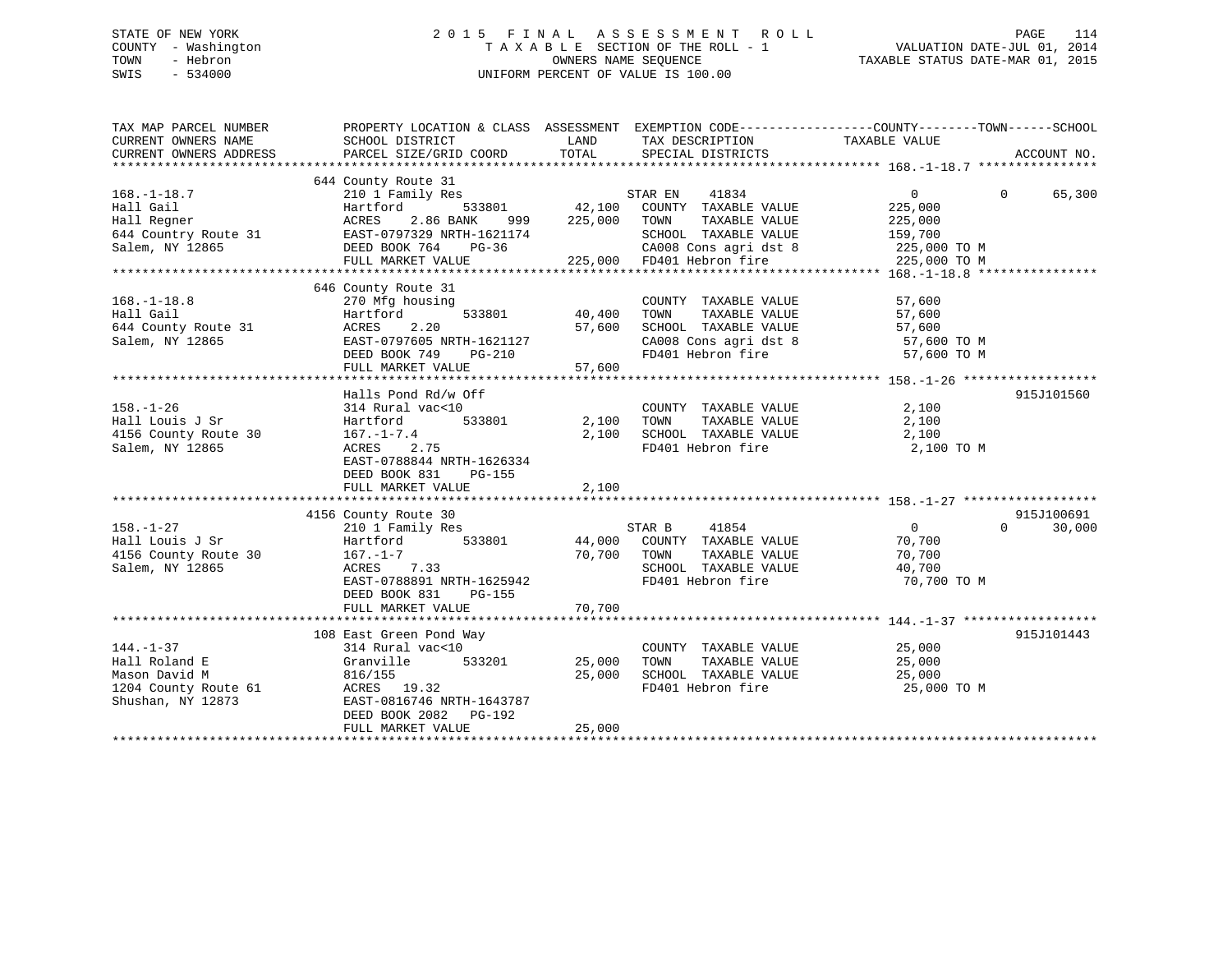# STATE OF NEW YORK 2 0 1 5 F I N A L A S S E S S M E N T R O L L PAGE 115 COUNTY - Washington T A X A B L E SECTION OF THE ROLL - 1 VALUATION DATE-JUL 01, 2014 TOWN - Hebron OWNERS NAME SEQUENCE TAXABLE STATUS DATE-MAR 01, 2015 SWIS - 534000 UNIFORM PERCENT OF VALUE IS 100.00

| LAND<br>TAXABLE VALUE<br>CURRENT OWNERS NAME<br>SCHOOL DISTRICT<br>TAX DESCRIPTION<br>TOTAL<br>CURRENT OWNERS ADDRESS<br>PARCEL SIZE/GRID COORD<br>SPECIAL DISTRICTS<br>ACCOUNT NO.<br>85 Thunder Way<br>$175. - 1 - 12.12$<br>312 Vac w/imprv<br>20,000<br>COUNTY TAXABLE VALUE<br>534801<br>16,000<br>20,000<br>Hall Terry L<br>TAXABLE VALUE<br>Salem<br>TOWN<br>326 Reynolds Rd<br>5.04<br>20,000<br>SCHOOL TAXABLE VALUE<br>ACRES<br>20,000<br>Fort Edward, NY 12828<br>FD401 Hebron fire<br>EAST-0789749 NRTH-1610197<br>20,000 TO M<br>DEED BOOK 3317 PG-37<br>FULL MARKET VALUE<br>20,000<br>3135 County Route 30<br>915J100502<br>$183.20 - 1 - 22$<br>210 1 Family Res<br>COUNTY TAXABLE VALUE<br>111,500<br>534801 15,800<br>Hall Victor S<br>TAXABLE VALUE<br>111,500<br>Salem<br>TOWN<br>111,500<br>Hall Sabrina S<br>70.00 DPTH 80.00<br>SCHOOL TAXABLE VALUE<br>111,500<br>FRNT<br>111,500 TO M<br>3135 County Route 30<br>ACRES<br>0.13<br>CA008 Cons agri dst 8<br>Salem, NY 12865<br>EAST-0792140 NRTH-1602735<br>FD401 Hebron fire<br>111,500 TO M<br>LD401 West hebron light 111,500 TO M<br>DEED BOOK 2146    PG-101<br>111,500<br>FULL MARKET VALUE<br>Halterman Rd/s Off<br>915J100283<br>$142. - 3 - 5$<br>322 Rural vac>10<br>AG DIST<br>41720<br>13,214<br>13,214<br>13,214<br>533201 72,200<br>Haltermann Daniel<br>Granville<br>COUNTY TAXABLE VALUE<br>58,986<br>178 Townsend Rd<br>626/330<br>72,200<br>TAXABLE VALUE<br>58,986<br>TOWN<br>Hartford, NY 12838<br>SCHOOL TAXABLE VALUE<br>$142. - 1 - 5$<br>58,986<br>ACRES 96.30<br>CA008 Cons agri dst 8<br>58,986 TO M<br>13,214 EX<br>EAST-0803575 NRTH-1645017<br>MAY BE SUBJECT TO PAYMENT<br>915J101373<br>Blossom Rd<br>$178. - 1 - 37$<br>322 Rural vac>10<br>COUNTY TAXABLE VALUE<br>31,600<br>Hamdi Mark<br>534801<br>31,600<br>TAXABLE VALUE<br>31,600<br>Salem<br>TOWN<br>31,600<br>SCHOOL TAXABLE VALUE<br>Hamdi Judith<br>Lot $23$<br>31,600<br>FD401 Hebron fire<br>2769 County Route 12<br>ACRES 11.39<br>31,600 TO M<br>Whitehall, NY 12887<br>EAST-0819780 NRTH-1610244<br>DEED BOOK 2006 PG-242<br>915J101073<br>30 Everetts Heights Way<br>$152. - 2 - 12$<br>$\overline{0}$<br>$\Omega$<br>30,000<br>210 1 Family Res<br>STAR B<br>41854<br>Hammond Albert<br>Granville<br>533201 54,000<br>COUNTY TAXABLE VALUE<br>231,700<br>Hammond Rebecca<br>ACRES<br>5.99<br>231,700<br>TOWN<br>TAXABLE VALUE<br>231,700<br>30 Everetts Heights Way EAST-0809982 NRTH-1642721<br>Granville, NY 12832 DEED BOOK 523 PG-246<br>SCHOOL TAXABLE VALUE<br>201,700<br>FD401 Hebron fire<br>231,700 TO M<br>FULL MARKET VALUE<br>231,700 | TAX MAP PARCEL NUMBER | PROPERTY LOCATION & CLASS ASSESSMENT | EXEMPTION CODE-----------------COUNTY-------TOWN------SCHOOL |  |
|----------------------------------------------------------------------------------------------------------------------------------------------------------------------------------------------------------------------------------------------------------------------------------------------------------------------------------------------------------------------------------------------------------------------------------------------------------------------------------------------------------------------------------------------------------------------------------------------------------------------------------------------------------------------------------------------------------------------------------------------------------------------------------------------------------------------------------------------------------------------------------------------------------------------------------------------------------------------------------------------------------------------------------------------------------------------------------------------------------------------------------------------------------------------------------------------------------------------------------------------------------------------------------------------------------------------------------------------------------------------------------------------------------------------------------------------------------------------------------------------------------------------------------------------------------------------------------------------------------------------------------------------------------------------------------------------------------------------------------------------------------------------------------------------------------------------------------------------------------------------------------------------------------------------------------------------------------------------------------------------------------------------------------------------------------------------------------------------------------------------------------------------------------------------------------------------------------------------------------------------------------------------------------------------------------------------------------------------------------------------------------------------------------------------------------------------------------------------------------------------------------------------------------------------------------------------------------------------------------------------------|-----------------------|--------------------------------------|--------------------------------------------------------------|--|
|                                                                                                                                                                                                                                                                                                                                                                                                                                                                                                                                                                                                                                                                                                                                                                                                                                                                                                                                                                                                                                                                                                                                                                                                                                                                                                                                                                                                                                                                                                                                                                                                                                                                                                                                                                                                                                                                                                                                                                                                                                                                                                                                                                                                                                                                                                                                                                                                                                                                                                                                                                                                                            |                       |                                      |                                                              |  |
|                                                                                                                                                                                                                                                                                                                                                                                                                                                                                                                                                                                                                                                                                                                                                                                                                                                                                                                                                                                                                                                                                                                                                                                                                                                                                                                                                                                                                                                                                                                                                                                                                                                                                                                                                                                                                                                                                                                                                                                                                                                                                                                                                                                                                                                                                                                                                                                                                                                                                                                                                                                                                            |                       |                                      |                                                              |  |
|                                                                                                                                                                                                                                                                                                                                                                                                                                                                                                                                                                                                                                                                                                                                                                                                                                                                                                                                                                                                                                                                                                                                                                                                                                                                                                                                                                                                                                                                                                                                                                                                                                                                                                                                                                                                                                                                                                                                                                                                                                                                                                                                                                                                                                                                                                                                                                                                                                                                                                                                                                                                                            |                       |                                      |                                                              |  |
|                                                                                                                                                                                                                                                                                                                                                                                                                                                                                                                                                                                                                                                                                                                                                                                                                                                                                                                                                                                                                                                                                                                                                                                                                                                                                                                                                                                                                                                                                                                                                                                                                                                                                                                                                                                                                                                                                                                                                                                                                                                                                                                                                                                                                                                                                                                                                                                                                                                                                                                                                                                                                            |                       |                                      |                                                              |  |
|                                                                                                                                                                                                                                                                                                                                                                                                                                                                                                                                                                                                                                                                                                                                                                                                                                                                                                                                                                                                                                                                                                                                                                                                                                                                                                                                                                                                                                                                                                                                                                                                                                                                                                                                                                                                                                                                                                                                                                                                                                                                                                                                                                                                                                                                                                                                                                                                                                                                                                                                                                                                                            |                       |                                      |                                                              |  |
|                                                                                                                                                                                                                                                                                                                                                                                                                                                                                                                                                                                                                                                                                                                                                                                                                                                                                                                                                                                                                                                                                                                                                                                                                                                                                                                                                                                                                                                                                                                                                                                                                                                                                                                                                                                                                                                                                                                                                                                                                                                                                                                                                                                                                                                                                                                                                                                                                                                                                                                                                                                                                            |                       |                                      |                                                              |  |
|                                                                                                                                                                                                                                                                                                                                                                                                                                                                                                                                                                                                                                                                                                                                                                                                                                                                                                                                                                                                                                                                                                                                                                                                                                                                                                                                                                                                                                                                                                                                                                                                                                                                                                                                                                                                                                                                                                                                                                                                                                                                                                                                                                                                                                                                                                                                                                                                                                                                                                                                                                                                                            |                       |                                      |                                                              |  |
|                                                                                                                                                                                                                                                                                                                                                                                                                                                                                                                                                                                                                                                                                                                                                                                                                                                                                                                                                                                                                                                                                                                                                                                                                                                                                                                                                                                                                                                                                                                                                                                                                                                                                                                                                                                                                                                                                                                                                                                                                                                                                                                                                                                                                                                                                                                                                                                                                                                                                                                                                                                                                            |                       |                                      |                                                              |  |
|                                                                                                                                                                                                                                                                                                                                                                                                                                                                                                                                                                                                                                                                                                                                                                                                                                                                                                                                                                                                                                                                                                                                                                                                                                                                                                                                                                                                                                                                                                                                                                                                                                                                                                                                                                                                                                                                                                                                                                                                                                                                                                                                                                                                                                                                                                                                                                                                                                                                                                                                                                                                                            |                       |                                      |                                                              |  |
|                                                                                                                                                                                                                                                                                                                                                                                                                                                                                                                                                                                                                                                                                                                                                                                                                                                                                                                                                                                                                                                                                                                                                                                                                                                                                                                                                                                                                                                                                                                                                                                                                                                                                                                                                                                                                                                                                                                                                                                                                                                                                                                                                                                                                                                                                                                                                                                                                                                                                                                                                                                                                            |                       |                                      |                                                              |  |
|                                                                                                                                                                                                                                                                                                                                                                                                                                                                                                                                                                                                                                                                                                                                                                                                                                                                                                                                                                                                                                                                                                                                                                                                                                                                                                                                                                                                                                                                                                                                                                                                                                                                                                                                                                                                                                                                                                                                                                                                                                                                                                                                                                                                                                                                                                                                                                                                                                                                                                                                                                                                                            |                       |                                      |                                                              |  |
|                                                                                                                                                                                                                                                                                                                                                                                                                                                                                                                                                                                                                                                                                                                                                                                                                                                                                                                                                                                                                                                                                                                                                                                                                                                                                                                                                                                                                                                                                                                                                                                                                                                                                                                                                                                                                                                                                                                                                                                                                                                                                                                                                                                                                                                                                                                                                                                                                                                                                                                                                                                                                            |                       |                                      |                                                              |  |
|                                                                                                                                                                                                                                                                                                                                                                                                                                                                                                                                                                                                                                                                                                                                                                                                                                                                                                                                                                                                                                                                                                                                                                                                                                                                                                                                                                                                                                                                                                                                                                                                                                                                                                                                                                                                                                                                                                                                                                                                                                                                                                                                                                                                                                                                                                                                                                                                                                                                                                                                                                                                                            |                       |                                      |                                                              |  |
|                                                                                                                                                                                                                                                                                                                                                                                                                                                                                                                                                                                                                                                                                                                                                                                                                                                                                                                                                                                                                                                                                                                                                                                                                                                                                                                                                                                                                                                                                                                                                                                                                                                                                                                                                                                                                                                                                                                                                                                                                                                                                                                                                                                                                                                                                                                                                                                                                                                                                                                                                                                                                            |                       |                                      |                                                              |  |
|                                                                                                                                                                                                                                                                                                                                                                                                                                                                                                                                                                                                                                                                                                                                                                                                                                                                                                                                                                                                                                                                                                                                                                                                                                                                                                                                                                                                                                                                                                                                                                                                                                                                                                                                                                                                                                                                                                                                                                                                                                                                                                                                                                                                                                                                                                                                                                                                                                                                                                                                                                                                                            |                       |                                      |                                                              |  |
|                                                                                                                                                                                                                                                                                                                                                                                                                                                                                                                                                                                                                                                                                                                                                                                                                                                                                                                                                                                                                                                                                                                                                                                                                                                                                                                                                                                                                                                                                                                                                                                                                                                                                                                                                                                                                                                                                                                                                                                                                                                                                                                                                                                                                                                                                                                                                                                                                                                                                                                                                                                                                            |                       |                                      |                                                              |  |
|                                                                                                                                                                                                                                                                                                                                                                                                                                                                                                                                                                                                                                                                                                                                                                                                                                                                                                                                                                                                                                                                                                                                                                                                                                                                                                                                                                                                                                                                                                                                                                                                                                                                                                                                                                                                                                                                                                                                                                                                                                                                                                                                                                                                                                                                                                                                                                                                                                                                                                                                                                                                                            |                       |                                      |                                                              |  |
|                                                                                                                                                                                                                                                                                                                                                                                                                                                                                                                                                                                                                                                                                                                                                                                                                                                                                                                                                                                                                                                                                                                                                                                                                                                                                                                                                                                                                                                                                                                                                                                                                                                                                                                                                                                                                                                                                                                                                                                                                                                                                                                                                                                                                                                                                                                                                                                                                                                                                                                                                                                                                            |                       |                                      |                                                              |  |
|                                                                                                                                                                                                                                                                                                                                                                                                                                                                                                                                                                                                                                                                                                                                                                                                                                                                                                                                                                                                                                                                                                                                                                                                                                                                                                                                                                                                                                                                                                                                                                                                                                                                                                                                                                                                                                                                                                                                                                                                                                                                                                                                                                                                                                                                                                                                                                                                                                                                                                                                                                                                                            |                       |                                      |                                                              |  |
|                                                                                                                                                                                                                                                                                                                                                                                                                                                                                                                                                                                                                                                                                                                                                                                                                                                                                                                                                                                                                                                                                                                                                                                                                                                                                                                                                                                                                                                                                                                                                                                                                                                                                                                                                                                                                                                                                                                                                                                                                                                                                                                                                                                                                                                                                                                                                                                                                                                                                                                                                                                                                            |                       |                                      |                                                              |  |
|                                                                                                                                                                                                                                                                                                                                                                                                                                                                                                                                                                                                                                                                                                                                                                                                                                                                                                                                                                                                                                                                                                                                                                                                                                                                                                                                                                                                                                                                                                                                                                                                                                                                                                                                                                                                                                                                                                                                                                                                                                                                                                                                                                                                                                                                                                                                                                                                                                                                                                                                                                                                                            |                       |                                      |                                                              |  |
|                                                                                                                                                                                                                                                                                                                                                                                                                                                                                                                                                                                                                                                                                                                                                                                                                                                                                                                                                                                                                                                                                                                                                                                                                                                                                                                                                                                                                                                                                                                                                                                                                                                                                                                                                                                                                                                                                                                                                                                                                                                                                                                                                                                                                                                                                                                                                                                                                                                                                                                                                                                                                            |                       |                                      |                                                              |  |
|                                                                                                                                                                                                                                                                                                                                                                                                                                                                                                                                                                                                                                                                                                                                                                                                                                                                                                                                                                                                                                                                                                                                                                                                                                                                                                                                                                                                                                                                                                                                                                                                                                                                                                                                                                                                                                                                                                                                                                                                                                                                                                                                                                                                                                                                                                                                                                                                                                                                                                                                                                                                                            |                       |                                      |                                                              |  |
|                                                                                                                                                                                                                                                                                                                                                                                                                                                                                                                                                                                                                                                                                                                                                                                                                                                                                                                                                                                                                                                                                                                                                                                                                                                                                                                                                                                                                                                                                                                                                                                                                                                                                                                                                                                                                                                                                                                                                                                                                                                                                                                                                                                                                                                                                                                                                                                                                                                                                                                                                                                                                            |                       |                                      |                                                              |  |
|                                                                                                                                                                                                                                                                                                                                                                                                                                                                                                                                                                                                                                                                                                                                                                                                                                                                                                                                                                                                                                                                                                                                                                                                                                                                                                                                                                                                                                                                                                                                                                                                                                                                                                                                                                                                                                                                                                                                                                                                                                                                                                                                                                                                                                                                                                                                                                                                                                                                                                                                                                                                                            |                       |                                      |                                                              |  |
|                                                                                                                                                                                                                                                                                                                                                                                                                                                                                                                                                                                                                                                                                                                                                                                                                                                                                                                                                                                                                                                                                                                                                                                                                                                                                                                                                                                                                                                                                                                                                                                                                                                                                                                                                                                                                                                                                                                                                                                                                                                                                                                                                                                                                                                                                                                                                                                                                                                                                                                                                                                                                            |                       |                                      |                                                              |  |
|                                                                                                                                                                                                                                                                                                                                                                                                                                                                                                                                                                                                                                                                                                                                                                                                                                                                                                                                                                                                                                                                                                                                                                                                                                                                                                                                                                                                                                                                                                                                                                                                                                                                                                                                                                                                                                                                                                                                                                                                                                                                                                                                                                                                                                                                                                                                                                                                                                                                                                                                                                                                                            |                       |                                      |                                                              |  |
|                                                                                                                                                                                                                                                                                                                                                                                                                                                                                                                                                                                                                                                                                                                                                                                                                                                                                                                                                                                                                                                                                                                                                                                                                                                                                                                                                                                                                                                                                                                                                                                                                                                                                                                                                                                                                                                                                                                                                                                                                                                                                                                                                                                                                                                                                                                                                                                                                                                                                                                                                                                                                            |                       |                                      |                                                              |  |
|                                                                                                                                                                                                                                                                                                                                                                                                                                                                                                                                                                                                                                                                                                                                                                                                                                                                                                                                                                                                                                                                                                                                                                                                                                                                                                                                                                                                                                                                                                                                                                                                                                                                                                                                                                                                                                                                                                                                                                                                                                                                                                                                                                                                                                                                                                                                                                                                                                                                                                                                                                                                                            |                       |                                      |                                                              |  |
|                                                                                                                                                                                                                                                                                                                                                                                                                                                                                                                                                                                                                                                                                                                                                                                                                                                                                                                                                                                                                                                                                                                                                                                                                                                                                                                                                                                                                                                                                                                                                                                                                                                                                                                                                                                                                                                                                                                                                                                                                                                                                                                                                                                                                                                                                                                                                                                                                                                                                                                                                                                                                            |                       |                                      |                                                              |  |
|                                                                                                                                                                                                                                                                                                                                                                                                                                                                                                                                                                                                                                                                                                                                                                                                                                                                                                                                                                                                                                                                                                                                                                                                                                                                                                                                                                                                                                                                                                                                                                                                                                                                                                                                                                                                                                                                                                                                                                                                                                                                                                                                                                                                                                                                                                                                                                                                                                                                                                                                                                                                                            |                       |                                      |                                                              |  |
|                                                                                                                                                                                                                                                                                                                                                                                                                                                                                                                                                                                                                                                                                                                                                                                                                                                                                                                                                                                                                                                                                                                                                                                                                                                                                                                                                                                                                                                                                                                                                                                                                                                                                                                                                                                                                                                                                                                                                                                                                                                                                                                                                                                                                                                                                                                                                                                                                                                                                                                                                                                                                            |                       |                                      |                                                              |  |
|                                                                                                                                                                                                                                                                                                                                                                                                                                                                                                                                                                                                                                                                                                                                                                                                                                                                                                                                                                                                                                                                                                                                                                                                                                                                                                                                                                                                                                                                                                                                                                                                                                                                                                                                                                                                                                                                                                                                                                                                                                                                                                                                                                                                                                                                                                                                                                                                                                                                                                                                                                                                                            |                       |                                      |                                                              |  |
|                                                                                                                                                                                                                                                                                                                                                                                                                                                                                                                                                                                                                                                                                                                                                                                                                                                                                                                                                                                                                                                                                                                                                                                                                                                                                                                                                                                                                                                                                                                                                                                                                                                                                                                                                                                                                                                                                                                                                                                                                                                                                                                                                                                                                                                                                                                                                                                                                                                                                                                                                                                                                            |                       |                                      |                                                              |  |
|                                                                                                                                                                                                                                                                                                                                                                                                                                                                                                                                                                                                                                                                                                                                                                                                                                                                                                                                                                                                                                                                                                                                                                                                                                                                                                                                                                                                                                                                                                                                                                                                                                                                                                                                                                                                                                                                                                                                                                                                                                                                                                                                                                                                                                                                                                                                                                                                                                                                                                                                                                                                                            |                       |                                      |                                                              |  |
|                                                                                                                                                                                                                                                                                                                                                                                                                                                                                                                                                                                                                                                                                                                                                                                                                                                                                                                                                                                                                                                                                                                                                                                                                                                                                                                                                                                                                                                                                                                                                                                                                                                                                                                                                                                                                                                                                                                                                                                                                                                                                                                                                                                                                                                                                                                                                                                                                                                                                                                                                                                                                            |                       |                                      |                                                              |  |
|                                                                                                                                                                                                                                                                                                                                                                                                                                                                                                                                                                                                                                                                                                                                                                                                                                                                                                                                                                                                                                                                                                                                                                                                                                                                                                                                                                                                                                                                                                                                                                                                                                                                                                                                                                                                                                                                                                                                                                                                                                                                                                                                                                                                                                                                                                                                                                                                                                                                                                                                                                                                                            |                       |                                      |                                                              |  |
|                                                                                                                                                                                                                                                                                                                                                                                                                                                                                                                                                                                                                                                                                                                                                                                                                                                                                                                                                                                                                                                                                                                                                                                                                                                                                                                                                                                                                                                                                                                                                                                                                                                                                                                                                                                                                                                                                                                                                                                                                                                                                                                                                                                                                                                                                                                                                                                                                                                                                                                                                                                                                            |                       |                                      |                                                              |  |
|                                                                                                                                                                                                                                                                                                                                                                                                                                                                                                                                                                                                                                                                                                                                                                                                                                                                                                                                                                                                                                                                                                                                                                                                                                                                                                                                                                                                                                                                                                                                                                                                                                                                                                                                                                                                                                                                                                                                                                                                                                                                                                                                                                                                                                                                                                                                                                                                                                                                                                                                                                                                                            |                       |                                      |                                                              |  |
|                                                                                                                                                                                                                                                                                                                                                                                                                                                                                                                                                                                                                                                                                                                                                                                                                                                                                                                                                                                                                                                                                                                                                                                                                                                                                                                                                                                                                                                                                                                                                                                                                                                                                                                                                                                                                                                                                                                                                                                                                                                                                                                                                                                                                                                                                                                                                                                                                                                                                                                                                                                                                            |                       |                                      |                                                              |  |
|                                                                                                                                                                                                                                                                                                                                                                                                                                                                                                                                                                                                                                                                                                                                                                                                                                                                                                                                                                                                                                                                                                                                                                                                                                                                                                                                                                                                                                                                                                                                                                                                                                                                                                                                                                                                                                                                                                                                                                                                                                                                                                                                                                                                                                                                                                                                                                                                                                                                                                                                                                                                                            |                       |                                      |                                                              |  |
|                                                                                                                                                                                                                                                                                                                                                                                                                                                                                                                                                                                                                                                                                                                                                                                                                                                                                                                                                                                                                                                                                                                                                                                                                                                                                                                                                                                                                                                                                                                                                                                                                                                                                                                                                                                                                                                                                                                                                                                                                                                                                                                                                                                                                                                                                                                                                                                                                                                                                                                                                                                                                            |                       |                                      |                                                              |  |
|                                                                                                                                                                                                                                                                                                                                                                                                                                                                                                                                                                                                                                                                                                                                                                                                                                                                                                                                                                                                                                                                                                                                                                                                                                                                                                                                                                                                                                                                                                                                                                                                                                                                                                                                                                                                                                                                                                                                                                                                                                                                                                                                                                                                                                                                                                                                                                                                                                                                                                                                                                                                                            |                       |                                      |                                                              |  |
|                                                                                                                                                                                                                                                                                                                                                                                                                                                                                                                                                                                                                                                                                                                                                                                                                                                                                                                                                                                                                                                                                                                                                                                                                                                                                                                                                                                                                                                                                                                                                                                                                                                                                                                                                                                                                                                                                                                                                                                                                                                                                                                                                                                                                                                                                                                                                                                                                                                                                                                                                                                                                            |                       |                                      |                                                              |  |
|                                                                                                                                                                                                                                                                                                                                                                                                                                                                                                                                                                                                                                                                                                                                                                                                                                                                                                                                                                                                                                                                                                                                                                                                                                                                                                                                                                                                                                                                                                                                                                                                                                                                                                                                                                                                                                                                                                                                                                                                                                                                                                                                                                                                                                                                                                                                                                                                                                                                                                                                                                                                                            |                       |                                      |                                                              |  |
|                                                                                                                                                                                                                                                                                                                                                                                                                                                                                                                                                                                                                                                                                                                                                                                                                                                                                                                                                                                                                                                                                                                                                                                                                                                                                                                                                                                                                                                                                                                                                                                                                                                                                                                                                                                                                                                                                                                                                                                                                                                                                                                                                                                                                                                                                                                                                                                                                                                                                                                                                                                                                            |                       |                                      |                                                              |  |
|                                                                                                                                                                                                                                                                                                                                                                                                                                                                                                                                                                                                                                                                                                                                                                                                                                                                                                                                                                                                                                                                                                                                                                                                                                                                                                                                                                                                                                                                                                                                                                                                                                                                                                                                                                                                                                                                                                                                                                                                                                                                                                                                                                                                                                                                                                                                                                                                                                                                                                                                                                                                                            |                       |                                      |                                                              |  |
|                                                                                                                                                                                                                                                                                                                                                                                                                                                                                                                                                                                                                                                                                                                                                                                                                                                                                                                                                                                                                                                                                                                                                                                                                                                                                                                                                                                                                                                                                                                                                                                                                                                                                                                                                                                                                                                                                                                                                                                                                                                                                                                                                                                                                                                                                                                                                                                                                                                                                                                                                                                                                            |                       |                                      |                                                              |  |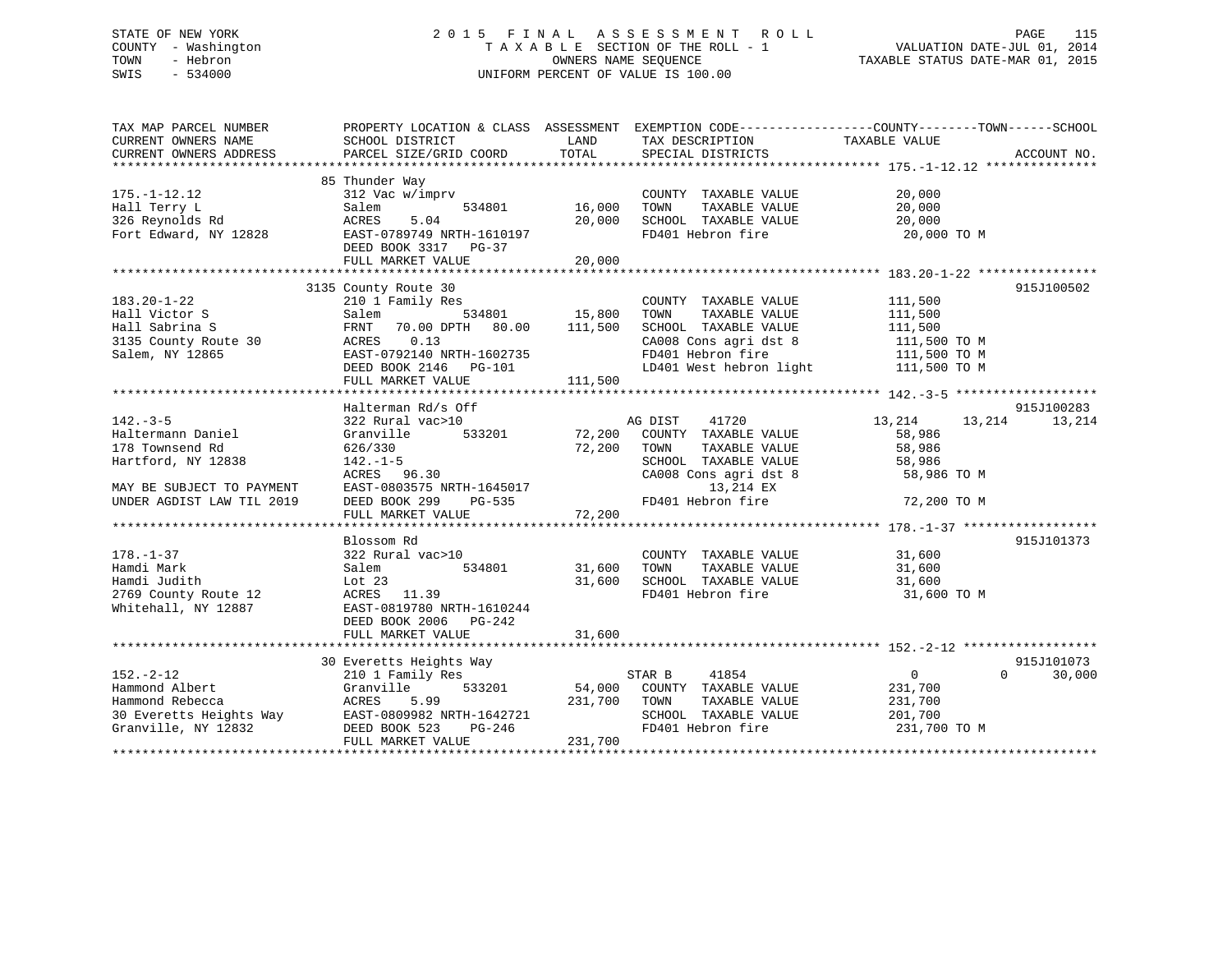| STATE OF NEW YORK<br>COUNTY - Washington<br>TOWN<br>- Hebron<br>SWIS<br>$-534000$                     |                                                                                                                                                                                                            |                            | 2015 FINAL ASSESSMENT ROLL<br>TAXABLE SECTION OF THE ROLL - 1<br>OWNERS NAME SEQUENCE<br>UNIFORM PERCENT OF VALUE IS 100.00 | PAGE 116<br>VALUATION DATE-JUL 01, 2014<br>TAXABLE STATUS DATE 11-1 |                      |
|-------------------------------------------------------------------------------------------------------|------------------------------------------------------------------------------------------------------------------------------------------------------------------------------------------------------------|----------------------------|-----------------------------------------------------------------------------------------------------------------------------|---------------------------------------------------------------------|----------------------|
| TAX MAP PARCEL NUMBER<br>CURRENT OWNERS NAME<br>CURRENT OWNERS ADDRESS                                | PROPERTY LOCATION & CLASS ASSESSMENT EXEMPTION CODE-----------------COUNTY-------TOWN------SCHOOL<br>SCHOOL DISTRICT<br>PARCEL SIZE/GRID COORD                                                             | LAND<br>TOTAL              | TAX DESCRIPTION TAXABLE VALUE<br>SPECIAL DISTRICTS                                                                          |                                                                     | ACCOUNT NO.          |
| $167. - 1 - 28$<br>Hammond Gary<br>3960 County Route 30<br>Salem, NY 12865                            | 3960 County Route 30<br>270 Mfg housing<br>534801<br>Salem<br>sub lot 1<br>FRNT 95.00 DPTH 115.00<br>EAST-0788997 NRTH-1621292<br>DEED BOOK 722<br>PG-313<br>FULL MARKET VALUE                             | 18,800 TOWN<br>31,400      | COUNTY TAXABLE VALUE<br>TAXABLE VALUE<br>31,400 SCHOOL TAXABLE VALUE<br>FD401 Hebron fire                                   | 31,400<br>31,400<br>31,400<br>31,400 TO M                           | 915J100285           |
|                                                                                                       |                                                                                                                                                                                                            |                            |                                                                                                                             |                                                                     |                      |
| $151. - 1 - 7.9$<br>Handy Joan<br>160 Liebig Rd<br>Granville, NY 12832                                | 160 Liebig Rd<br>210 1 Family Res<br>533201<br>Granville<br>2.35<br>ACRES<br>EAST-0804844 NRTH-1640887<br>DEED BOOK 827 PG-68<br>FULL MARKET VALUE                                                         | 182,000 TOWN<br>182,000    | STAR EN<br>41834<br>40,800 COUNTY TAXABLE VALUE<br>TAXABLE VALUE<br>SCHOOL TAXABLE VALUE<br>FD401 Hebron fire               | $\Omega$<br>182,000<br>182,000<br>116,700<br>182,000 TO M           | $\Omega$<br>65,300   |
|                                                                                                       |                                                                                                                                                                                                            |                            |                                                                                                                             |                                                                     |                      |
| $151. - 1 - 7.2$<br>Handy Joan C<br>160 Liebig Rd<br>Granville, NY 12832<br>MAY BE SUBJECT TO PAYMENT | Liebig Rd<br>322 Rural vac>10<br>Granville 533201<br>W706/62<br>ACRES 13.30<br>EAST-0805206 NRTH-1640530<br>DEED BOOK 3413 PG-108                                                                          | 48,600 TOWN                | AGRI-D IND 41730<br>48,600 COUNTY TAXABLE VALUE<br>TAXABLE VALUE<br>SCHOOL TAXABLE VALUE<br>FD401 Hebron fire               | 42,021<br>42,021<br>6,579<br>6,579<br>6,579<br>48,600 TO M          | 915J100300<br>42,021 |
| UNDER AGDIST LAW TIL 2022                                                                             | FULL MARKET VALUE                                                                                                                                                                                          | 48,600                     |                                                                                                                             |                                                                     |                      |
| $151. - 1 - 7.10$<br>Handy Joan C<br>160 Liebig Rd<br>Granville, NY 12832                             | Liebig Rd<br>322 Rural vac>10<br>Granville 533201<br>W706/62<br>ACRES 12.20<br>EAST-0804994 NRTH-1641592<br>DEED BOOK 3413 PG-108                                                                          | 46,400 TOWN                | COUNTY TAXABLE VALUE<br>TAXABLE VALUE<br>46,400 SCHOOL TAXABLE VALUE<br>FD401 Hebron fire                                   | 46,400<br>46,400<br>46,400<br>46,400 TO M                           |                      |
|                                                                                                       | FULL MARKET VALUE                                                                                                                                                                                          | 46,400                     |                                                                                                                             |                                                                     |                      |
| $143. - 1 - 64$<br>Hannon Daniel<br>Hannon Karita<br>283 Lee Ave<br>Yonkers, NY 10705                 | 25 Button Rd<br>210 1 Family Res<br>533201<br>Granville<br>subdivision abandon 2759/<br>3074/245, Lots 1-3,5-8 &<br>ACRES 34.50<br>EAST-0813348 NRTH-1641262<br>DEED BOOK 3070 PG-234<br>FULL MARKET VALUE | 85,000<br>89,300<br>89,300 | COUNTY TAXABLE VALUE<br>TAXABLE VALUE<br>TOWN<br>SCHOOL TAXABLE VALUE<br>CA008 Cons agri dst 8<br>FD401 Hebron fire         | 89,300<br>89,300<br>89,300<br>89,300 TO M<br>89,300 TO M            | 915J101668           |

\*\*\*\*\*\*\*\*\*\*\*\*\*\*\*\*\*\*\*\*\*\*\*\*\*\*\*\*\*\*\*\*\*\*\*\*\*\*\*\*\*\*\*\*\*\*\*\*\*\*\*\*\*\*\*\*\*\*\*\*\*\*\*\*\*\*\*\*\*\*\*\*\*\*\*\*\*\*\*\*\*\*\*\*\*\*\*\*\*\*\*\*\*\*\*\*\*\*\*\*\*\*\*\*\*\*\*\*\*\*\*\*\*\*\*\*\*\*\*\*\*\*\*\*\*\*\*\*\*\*\*\*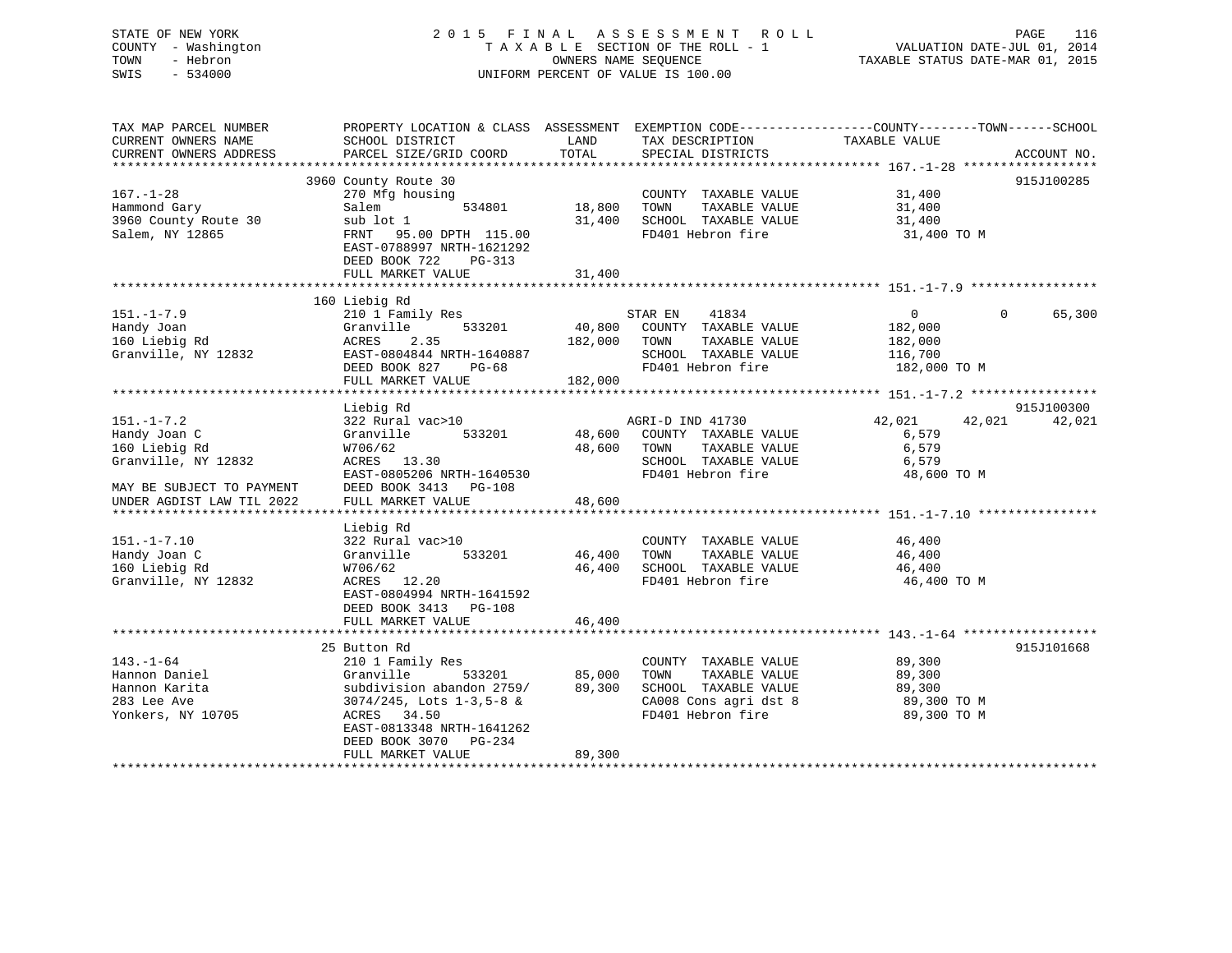# STATE OF NEW YORK 2 0 1 5 F I N A L A S S E S S M E N T R O L L PAGE 117 COUNTY - Washington T A X A B L E SECTION OF THE ROLL - 1 VALUATION DATE-JUL 01, 2014 TOWN - Hebron OWNERS NAME SEQUENCE TAXABLE STATUS DATE-MAR 01, 2015 SWIS - 534000 UNIFORM PERCENT OF VALUE IS 100.00

| TAX MAP PARCEL NUMBER<br>CURRENT OWNERS NAME<br>CURRENT OWNERS ADDRESS                                      | PROPERTY LOCATION & CLASS ASSESSMENT<br>SCHOOL DISTRICT<br>PARCEL SIZE/GRID COORD                                                                                                            | LAND<br>TAX DESCRIPTION<br>TOTAL<br>SPECIAL DISTRICTS                                                                                                                 | EXEMPTION CODE-----------------COUNTY-------TOWN------SCHOOL<br>TAXABLE VALUE<br>ACCOUNT NO.                   |
|-------------------------------------------------------------------------------------------------------------|----------------------------------------------------------------------------------------------------------------------------------------------------------------------------------------------|-----------------------------------------------------------------------------------------------------------------------------------------------------------------------|----------------------------------------------------------------------------------------------------------------|
| $161. -2 - 7.3$                                                                                             | 7014 State Route 22<br>270 Mfg housing                                                                                                                                                       | STAR B<br>41854                                                                                                                                                       | $\overline{0}$<br>$\Omega$<br>30,000                                                                           |
| Hansen Lillian<br>7014 State Route 22<br>Granville, NY 12832                                                | 533201<br>Granville<br>sub lot B<br>ACRES<br>1.61<br>EAST-0817657 NRTH-1626712<br>DEED BOOK 916<br>PG-198                                                                                    | 33,500<br>COUNTY TAXABLE VALUE<br>47,400<br>TAXABLE VALUE<br>TOWN<br>SCHOOL TAXABLE VALUE<br>FD401 Hebron fire                                                        | 47,400<br>47,400<br>17,400<br>47,400 TO M                                                                      |
|                                                                                                             | FULL MARKET VALUE                                                                                                                                                                            | 47,400                                                                                                                                                                |                                                                                                                |
|                                                                                                             |                                                                                                                                                                                              |                                                                                                                                                                       |                                                                                                                |
| $160. - 1 - 4.4$<br>Harrington Charles<br>19 Pine Hill Rd<br>Granville, NY 12832                            | 19 Pine Hill Rd<br>242 Rurl res&rec<br>534801<br>Salem<br>Lot 4<br>ACRES<br>11.85<br>EAST-0806891 NRTH-1627202<br>DEED BOOK 2504 PG-145                                                      | COUNTY TAXABLE VALUE<br>52,300<br>TAXABLE VALUE<br>TOWN<br>130,600<br>SCHOOL TAXABLE VALUE<br>FD401 Hebron fire                                                       | 915J101500<br>130,600<br>130,600<br>130,600<br>130,600 TO M                                                    |
|                                                                                                             | FULL MARKET VALUE                                                                                                                                                                            | 130,600                                                                                                                                                               |                                                                                                                |
|                                                                                                             |                                                                                                                                                                                              |                                                                                                                                                                       |                                                                                                                |
| $185. - 1 - 14$<br>Harrington Christine<br>6092 State Route 22<br>Salem, NY 12865                           | 6092 State Route 22<br>210 1 Family Res<br>534801<br>Salem<br>Thompson Sub/ 29#87<br>ACRES<br>2.43 BANK<br>999<br>EAST-0814791 NRTH-1604741<br>DEED BOOK 1856<br>PG-153<br>FULL MARKET VALUE | STAR EN<br>41834<br>35,500<br>COUNTY TAXABLE VALUE<br>84,900<br>TAXABLE VALUE<br>TOWN<br>SCHOOL TAXABLE VALUE<br>CA008 Cons agri dst 8<br>FD401 Hebron fire<br>84,900 | 915J100676<br>$\overline{0}$<br>$\Omega$<br>65,300<br>84,900<br>84,900<br>19,600<br>84,900 TO M<br>84,900 TO M |
|                                                                                                             |                                                                                                                                                                                              |                                                                                                                                                                       |                                                                                                                |
| $178. - 1 - 27$<br>Harrington Donna M<br>Harrington Rickey L<br>1185 Glastenbury Rd<br>Shaftsbury, VT 05262 | 225 Bromley Ln<br>260 Seasonal res<br>534801<br>Salem<br>$p/o$ lot 12<br>6.07<br>ACRES<br>EAST-0822897 NRTH-1615507<br>DEED BOOK 620<br>PG-251<br>FULL MARKET VALUE                          | COUNTY TAXABLE VALUE<br>TAXABLE VALUE<br>43,600<br>TOWN<br>80,000<br>SCHOOL TAXABLE VALUE<br>FD401 Hebron fire<br>80,000                                              | 915J101407<br>80,000<br>80,000<br>80,000<br>80,000 TO M                                                        |
|                                                                                                             |                                                                                                                                                                                              |                                                                                                                                                                       |                                                                                                                |
| $183. - 1 - 4$<br>Harrington Edward<br>Harrington Roseann<br>3273 County Route 30<br>Salem, NY 12865        | 3273 County Route 30<br>210 1 Family Res<br>Salem<br>534801<br>ACRES<br>1.50<br>EAST-0791060 NRTH-1605993<br>DEED BOOK 460<br>PG-184                                                         | 41854<br>STAR B<br>39,000<br>COUNTY TAXABLE VALUE<br>147,400<br>TOWN<br>TAXABLE VALUE<br>SCHOOL TAXABLE VALUE<br>CA008 Cons agri dst 8                                | 915J100509<br>$\mathbf 0$<br>$\Omega$<br>30,000<br>147,400<br>147,400<br>117,400<br>147,400 TO M               |
|                                                                                                             | FULL MARKET VALUE                                                                                                                                                                            | 147,400<br>FD401 Hebron fire                                                                                                                                          | 147,400 TO M                                                                                                   |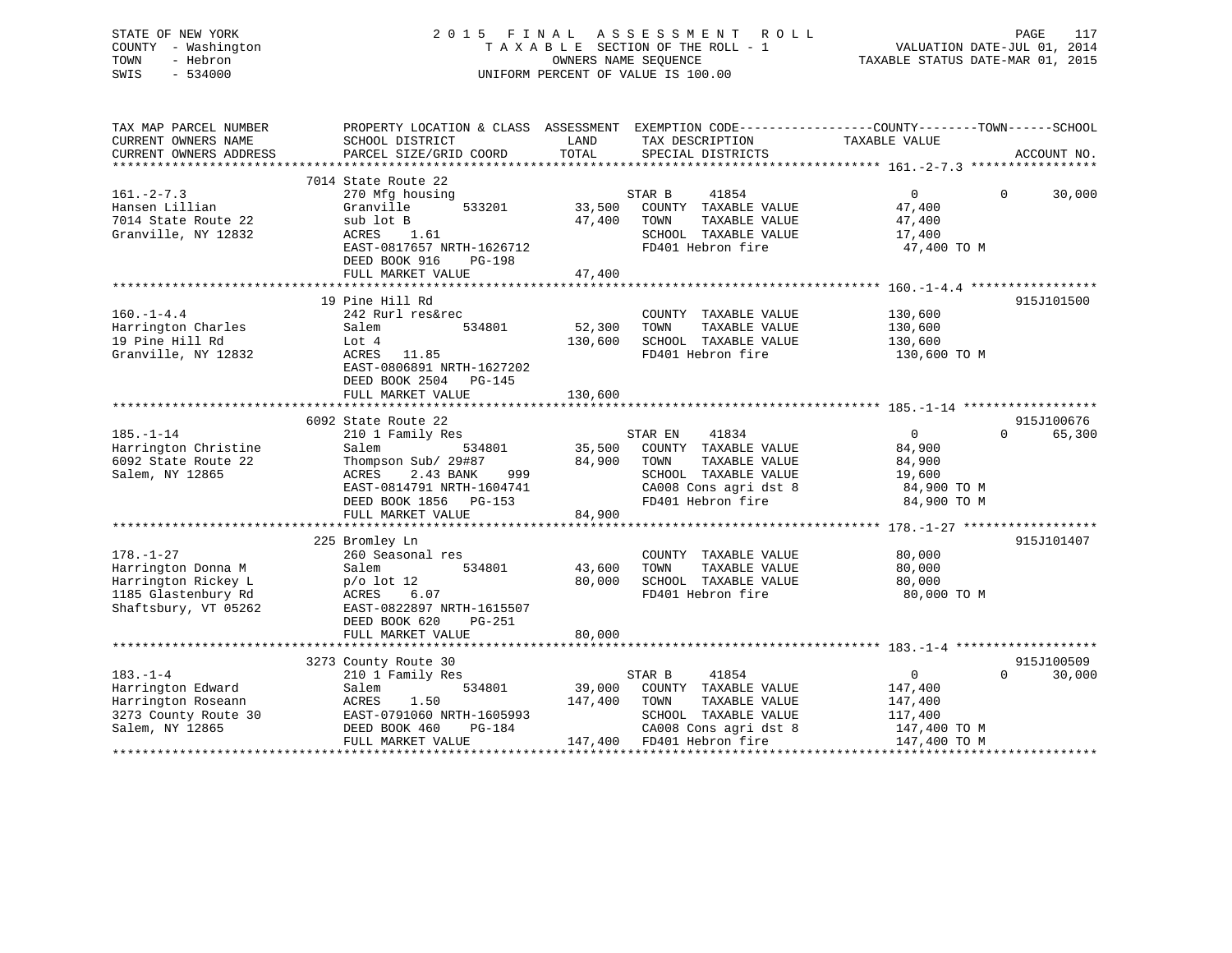# STATE OF NEW YORK 2 0 1 5 F I N A L A S S E S S M E N T R O L L PAGE 118 COUNTY - Washington T A X A B L E SECTION OF THE ROLL - 1 VALUATION DATE-JUL 01, 2014 TOWN - Hebron OWNERS NAME SEQUENCE TAXABLE STATUS DATE-MAR 01, 2015 SWIS - 534000 UNIFORM PERCENT OF VALUE IS 100.00

| TAX MAP PARCEL NUMBER<br>CURRENT OWNERS NAME<br>CURRENT OWNERS ADDRESS | PROPERTY LOCATION & CLASS ASSESSMENT<br>SCHOOL DISTRICT<br>PARCEL SIZE/GRID COORD | LAND<br>TOTAL | TAX DESCRIPTION<br>SPECIAL DISTRICTS | EXEMPTION CODE-----------------COUNTY-------TOWN------SCHOOL<br>TAXABLE VALUE | ACCOUNT NO.        |
|------------------------------------------------------------------------|-----------------------------------------------------------------------------------|---------------|--------------------------------------|-------------------------------------------------------------------------------|--------------------|
| *********************                                                  |                                                                                   |               |                                      |                                                                               |                    |
|                                                                        | Dunnigan Rd                                                                       |               |                                      |                                                                               |                    |
| $184. - 1 - 19.7$                                                      | 314 Rural vac<10                                                                  |               | COUNTY TAXABLE VALUE                 | 35,900                                                                        |                    |
| Harrington Edward Lynn                                                 | Salem<br>534801                                                                   | 35,900        | TOWN<br>TAXABLE VALUE                | 35,900                                                                        |                    |
| Harrington Roseann                                                     | lot 7                                                                             | 35,900        | SCHOOL TAXABLE VALUE                 | 35,900                                                                        |                    |
| 3273 County Route 30                                                   | ACRES<br>6.95                                                                     |               | CA008 Cons agri dst 8                | 35,900 TO M                                                                   |                    |
| Salem, NY 12865                                                        | EAST-0797579 NRTH-1602101                                                         |               | FD401 Hebron fire                    | 35,900 TO M                                                                   |                    |
|                                                                        | DEED BOOK 2430 PG-8                                                               |               |                                      |                                                                               |                    |
|                                                                        | FULL MARKET VALUE                                                                 | 35,900        |                                      |                                                                               |                    |
|                                                                        |                                                                                   |               |                                      |                                                                               |                    |
|                                                                        | 1302 Patterson Hill Rd                                                            |               |                                      |                                                                               | 915J100349         |
| $183. - 1 - 21$                                                        | 210 1 Family Res                                                                  |               | STAR B<br>41854                      | $\overline{0}$                                                                | $\Omega$<br>30,000 |
| Harrington Jeremy E                                                    | 534801<br>Salem                                                                   | 47,700        | COUNTY TAXABLE VALUE                 | 139,800                                                                       |                    |
| Lemery Andrea                                                          | ACRES<br>4.10 BANK<br>999                                                         | 139,800       | TOWN<br>TAXABLE VALUE                | 139,800                                                                       |                    |
| 1302 Patterson Hill Rd                                                 | EAST-0791212 NRTH-1603585                                                         |               | SCHOOL TAXABLE VALUE                 | 109,800                                                                       |                    |
| Salem, NY 12865                                                        | DEED BOOK 830<br><b>PG-91</b>                                                     |               | CA008 Cons agri dst 8                | 139,800 TO M                                                                  |                    |
|                                                                        | FULL MARKET VALUE                                                                 | 139,800       | FD401 Hebron fire                    | 139,800 TO M                                                                  |                    |
|                                                                        | ********************                                                              |               |                                      |                                                                               |                    |
|                                                                        | Pine Hill Rd/w Off                                                                |               |                                      |                                                                               | 915J100161         |
| $169. - 1 - 8$                                                         | 322 Rural vac>10                                                                  |               | COUNTY TAXABLE VALUE                 | 41,000                                                                        |                    |
| Harris Bruce C                                                         | Granville<br>533201                                                               | 41,000        | TOWN<br>TAXABLE VALUE                | 41,000                                                                        |                    |
| Harris Lisa N                                                          | ACRES<br>54.63                                                                    | 41,000        | SCHOOL TAXABLE VALUE                 | 41,000                                                                        |                    |
| 58 Highview Ave                                                        | EAST-0811486 NRTH-1623265                                                         |               | FD401 Hebron fire                    | 41,000 TO M                                                                   |                    |
| Selden, NY 11784                                                       | DEED BOOK 2554<br>PG-1                                                            |               |                                      |                                                                               |                    |
|                                                                        | FULL MARKET VALUE<br>********************                                         | 41,000        |                                      |                                                                               |                    |
|                                                                        |                                                                                   |               |                                      | ******************************* 169.-1-28 ***                                 |                    |
| $169. - 1 - 28$                                                        | Pine Hill Rd                                                                      |               | COUNTY TAXABLE VALUE                 | 23,900                                                                        | 915J100012         |
| Harris Bruce C                                                         | 312 Vac w/imprv<br>Granville<br>533201                                            | 20,400        | TOWN<br>TAXABLE VALUE                | 23,900                                                                        |                    |
| Harris Lisa N                                                          | 4.36<br>ACRES                                                                     | 23,900        | SCHOOL TAXABLE VALUE                 | 23,900                                                                        |                    |
| 58 Highview Ave                                                        | EAST-0812110 NRTH-1622184                                                         |               | FD401 Hebron fire                    | 23,900 TO M                                                                   |                    |
| Selden, NY 11784                                                       | DEED BOOK 1712 PG-309                                                             |               |                                      |                                                                               |                    |
|                                                                        | FULL MARKET VALUE                                                                 | 23,900        |                                      |                                                                               |                    |
|                                                                        |                                                                                   |               |                                      |                                                                               |                    |
|                                                                        | 380 Pine Hill Rd                                                                  |               |                                      |                                                                               | 915J101562         |
| $169. - 1 - 28.1$                                                      | 210 1 Family Res                                                                  |               | COUNTY TAXABLE VALUE                 | 66,500                                                                        |                    |
| Harris Bruce C                                                         | 533201<br>Granville                                                               | 40,400        | TOWN<br>TAXABLE VALUE                | 66,500                                                                        |                    |
| Harris Lisa N                                                          | ACRES<br>4.36                                                                     | 66,500        | SCHOOL TAXABLE VALUE                 | 66,500                                                                        |                    |
| 58 Highview Ave                                                        | EAST-0812082 NRTH-1622448                                                         |               | FD401 Hebron fire                    | 66,500 TO M                                                                   |                    |
| Selden, NY 11784                                                       | DEED BOOK 1712<br>PG-309                                                          |               |                                      |                                                                               |                    |
|                                                                        | FULL MARKET VALUE                                                                 | 66,500        |                                      |                                                                               |                    |
|                                                                        |                                                                                   |               |                                      |                                                                               |                    |
|                                                                        | Pine Hill Rd                                                                      |               |                                      |                                                                               | 915J101563         |
| $169. - 1 - 28.2$                                                      | 314 Rural vac<10                                                                  |               | COUNTY TAXABLE VALUE                 | 3,000                                                                         |                    |
| Harris Bruce C                                                         | Granville<br>533201                                                               | 3,000         | TOWN<br>TAXABLE VALUE                | 3,000                                                                         |                    |
| Harris Lisa N                                                          | ACRES<br>1.21                                                                     | 3,000         | SCHOOL TAXABLE VALUE                 | 3,000                                                                         |                    |
| 58 Highview Ave                                                        | EAST-0812385 NRTH-1622952                                                         |               | FD401 Hebron fire                    | 3,000 TO M                                                                    |                    |
| Selden, NY 11784                                                       | DEED BOOK 2554<br>$PG-1$                                                          |               |                                      |                                                                               |                    |
|                                                                        | FULL MARKET VALUE                                                                 | 3,000         |                                      |                                                                               |                    |
|                                                                        |                                                                                   |               |                                      |                                                                               |                    |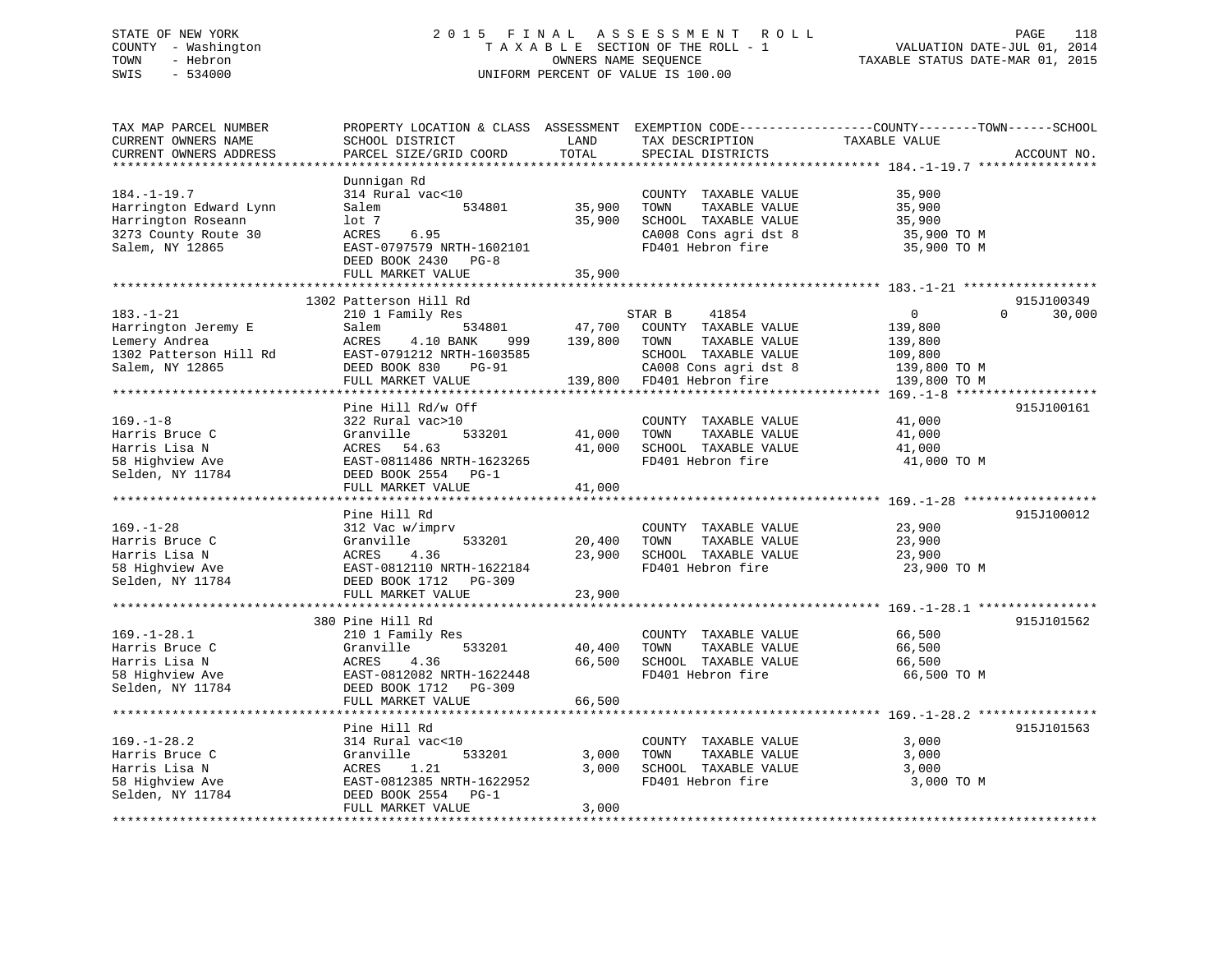# STATE OF NEW YORK 2 0 1 5 F I N A L A S S E S S M E N T R O L L PAGE 119 COUNTY - Washington T A X A B L E SECTION OF THE ROLL - 1 VALUATION DATE-JUL 01, 2014 TOWN - Hebron OWNERS NAME SEQUENCE TAXABLE STATUS DATE-MAR 01, 2015 SWIS - 534000 UNIFORM PERCENT OF VALUE IS 100.00

| TAX MAP PARCEL NUMBER    | PROPERTY LOCATION & CLASS ASSESSMENT |         | EXEMPTION CODE-----------------COUNTY-------TOWN------SCHOOL |                |                    |
|--------------------------|--------------------------------------|---------|--------------------------------------------------------------|----------------|--------------------|
| CURRENT OWNERS NAME      | SCHOOL DISTRICT                      | LAND    | TAX DESCRIPTION                                              | TAXABLE VALUE  |                    |
| CURRENT OWNERS ADDRESS   | PARCEL SIZE/GRID COORD               | TOTAL   | SPECIAL DISTRICTS                                            |                | ACCOUNT NO.        |
|                          |                                      |         |                                                              |                |                    |
|                          | 47 County Route 28                   |         |                                                              |                | 915J101010         |
| $152 - 2 - 2.1$          | 210 1 Family Res                     |         | 41854<br>STAR B                                              | $\overline{0}$ | $\Omega$<br>30,000 |
| Hartmann Lothar          | 533201<br>Granville                  | 38,000  | COUNTY TAXABLE VALUE                                         | 340,600        |                    |
| Hartmann Helga           | 704/290                              | 340,600 | TOWN<br>TAXABLE VALUE                                        | 340,600        |                    |
| 47 County Route 28       | ACRES<br>1.00                        |         | SCHOOL TAXABLE VALUE                                         | 310,600        |                    |
| Granville, NY 12832      | EAST-0809014 NRTH-1640495            |         | FD401 Hebron fire                                            | 340,600 TO M   |                    |
|                          | DEED BOOK 2550<br>PG-170             |         |                                                              |                |                    |
|                          | FULL MARKET VALUE                    | 340,600 |                                                              |                |                    |
|                          |                                      |         |                                                              |                |                    |
|                          | County Route 28                      |         |                                                              |                | 915J101268         |
| $152. - 2 - 2.2$         | 314 Rural vac<10                     |         | COUNTY TAXABLE VALUE                                         | 27,600         |                    |
| Hartmann Lothar          | 533201<br>Granville                  | 27,600  | TAXABLE VALUE<br>TOWN                                        | 27,600         |                    |
| Hartmann Helga E         | 4.07<br>ACRES                        | 27,600  | SCHOOL TAXABLE VALUE                                         | 27,600         |                    |
| 47 County Route 28       | EAST-0808942 NRTH-1640688            |         | FD401 Hebron fire                                            | 27,600 TO M    |                    |
| Granville, NY 12832      | DEED BOOK 2550 PG-174                |         |                                                              |                |                    |
|                          | FULL MARKET VALUE                    | 27,600  |                                                              |                |                    |
|                          |                                      |         |                                                              |                |                    |
|                          | 26 Thunder Way                       |         |                                                              |                | 915J101605         |
| $175. - 1 - 12.9$        | 270 Mfg housing                      |         | STAR B<br>41854                                              | $\Omega$       | 27,500<br>$\Omega$ |
| Harwood Darryl           | 534801<br>Salem                      | 18,700  | COUNTY TAXABLE VALUE                                         | 27,500         |                    |
| 26 Thunder Way           | 5.68<br>ACRES                        | 27,500  | TOWN<br>TAXABLE VALUE                                        | 27,500         |                    |
| Salem, NY 12865          | EAST-0790777 NRTH-1611711            |         | SCHOOL TAXABLE VALUE                                         | $\overline{0}$ |                    |
|                          | DEED BOOK 1960 PG-152                |         | FD401 Hebron fire                                            | 27,500 TO M    |                    |
|                          | FULL MARKET VALUE                    | 27,500  |                                                              |                |                    |
|                          |                                      |         |                                                              |                |                    |
|                          | 1401 Dunnigan Rd                     |         |                                                              |                |                    |
| $184. - 1 - 19.6$        | 270 Mfg housing                      |         | 41854<br>STAR B                                              | $\overline{0}$ | $\Omega$<br>30,000 |
| Harwood Lucinda A        | 534801<br>Salem                      | 27,900  | COUNTY TAXABLE VALUE                                         | 70,400         |                    |
| 1401 Dunnigan Rd         | lot 6                                | 70,400  | TAXABLE VALUE<br>TOWN                                        | 70,400         |                    |
| Salem, NY 12865          | ACRES<br>4.14                        |         | SCHOOL TAXABLE VALUE                                         | 40,400         |                    |
|                          | EAST-0797579 NRTH-1602101            |         | CA008 Cons agri dst 8                                        | 70,400 TO M    |                    |
|                          | DEED BOOK 2692 PG-23                 |         | FD401 Hebron fire                                            | 70,400 TO M    |                    |
|                          | FULL MARKET VALUE                    | 70,400  |                                                              |                |                    |
|                          |                                      |         |                                                              |                |                    |
|                          | 25 Bogtown Ln                        |         |                                                              |                | 915J101084         |
| $184. - 1 - 15.3$        | 210 1 Family Res                     |         | COUNTY TAXABLE VALUE                                         | 190,200        |                    |
| Haskins Steven D         | 534801<br>Salem                      | 55,000  | TOWN<br>TAXABLE VALUE                                        | 190,200        |                    |
| Haskins Nina A           | sub lot 3                            | 190,200 | SCHOOL TAXABLE VALUE                                         | 190,200        |                    |
| 25 Bogtown Ln            | ACRES<br>6.50                        |         | FD401 Hebron fire                                            | 190,200 TO M   |                    |
| Salem, NY 12865          | EAST-0803881 NRTH-1605298            |         |                                                              |                |                    |
|                          | DEED BOOK 3512<br>PG-229             |         |                                                              |                |                    |
| PRIOR OWNER ON 3/01/2015 | FULL MARKET VALUE                    | 190,200 |                                                              |                |                    |
| Mollica Russell C        |                                      |         |                                                              |                |                    |
|                          |                                      |         |                                                              |                |                    |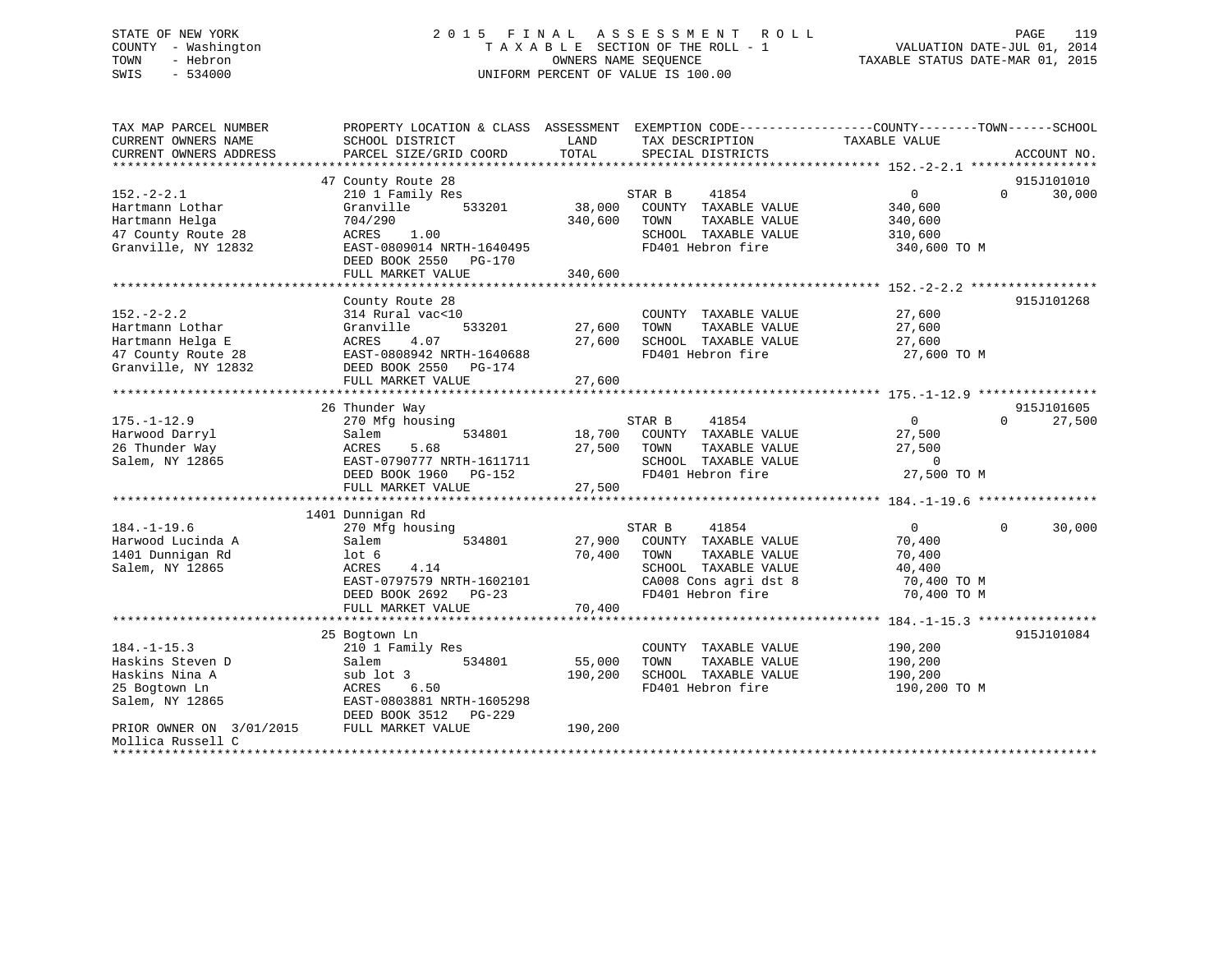|                                    | 120<br>PAGE                      |
|------------------------------------|----------------------------------|
| TAXABLE SECTION OF THE ROLL - 1    | VALUATION DATE-JUL 01, 2014      |
| OWNERS NAME SEOUENCE               | TAXABLE STATUS DATE-MAR 01, 2015 |
| UNIFORM PERCENT OF VALUE IS 100.00 |                                  |
|                                    | 2015 FINAL ASSESSMENT ROLL       |

| TAX MAP PARCEL NUMBER             | PROPERTY LOCATION & CLASS ASSESSMENT EXEMPTION CODE---------------COUNTY-------TOWN------SCHOOL                                            |                    |                                                                         |                        |          |            |
|-----------------------------------|--------------------------------------------------------------------------------------------------------------------------------------------|--------------------|-------------------------------------------------------------------------|------------------------|----------|------------|
|                                   |                                                                                                                                            |                    |                                                                         |                        |          |            |
|                                   |                                                                                                                                            |                    |                                                                         |                        |          |            |
|                                   |                                                                                                                                            |                    |                                                                         |                        |          |            |
|                                   | 1284 Big Burch Hill Rd                                                                                                                     |                    |                                                                         |                        |          |            |
| $142. - 3 - 8.5$                  | Example 11 and the STAR B<br>STAR B 41854<br>Granville 533201 41,400 COUNTY TAXABLE VALUE<br>R.o.w. To And Thru 107,400 TOWN TAXABLE VALUE |                    |                                                                         | $\overline{0}$         | $\Omega$ | 30,000     |
|                                   |                                                                                                                                            |                    |                                                                         |                        |          |            |
|                                   |                                                                                                                                            |                    |                                                                         | 107,400<br>107,400     |          |            |
|                                   |                                                                                                                                            |                    | SCHOOL TAXABLE VALUE                                                    |                        |          |            |
|                                   |                                                                                                                                            |                    | FD401 Hebron fire                                                       | 77,400<br>107,400 TO M |          |            |
|                                   | EAST-0801820 NRTH-1640900                                                                                                                  |                    |                                                                         |                        |          |            |
|                                   | DEED BOOK 730 PG-6                                                                                                                         |                    |                                                                         |                        |          |            |
|                                   |                                                                                                                                            | 107,400            |                                                                         |                        |          |            |
|                                   | FULL MARKET VALUE                                                                                                                          |                    |                                                                         |                        |          |            |
|                                   |                                                                                                                                            |                    |                                                                         |                        |          |            |
|                                   | Scott Lake Rd                                                                                                                              |                    |                                                                         |                        |          |            |
| $184. - 1 - 19.5$                 | 314 Rural vac<10<br>314 Ru<br>Salem                                                                                                        |                    | COUNTY TAXABLE VALUE<br>TOWN      TAXABLE  VALUE                        | 35,100<br>35,100       |          |            |
| Hatlee Tinamarie                  |                                                                                                                                            |                    |                                                                         |                        |          |            |
| Hatlee Thomas R                   | lot 5<br>ACRES 6.54                                                                                                                        |                    | 35,100 SCHOOL TAXABLE VALUE 35,100<br>CA008 Cons agri dst 8 35,100 TO M |                        |          |            |
| 31 Magnolia Cir                   |                                                                                                                                            |                    | CA008 Cons agri dst 8 35,100 TO M<br>FD401 Hebron fire 35,100 TO M      |                        |          |            |
| Ravena, NY 12143                  | EAST-0797579 NRTH-1602101                                                                                                                  |                    |                                                                         |                        |          |            |
|                                   |                                                                                                                                            |                    |                                                                         |                        |          |            |
|                                   | FULL MARKET VALUE                                                                                                                          | 35,100             |                                                                         |                        |          |            |
|                                   |                                                                                                                                            |                    |                                                                         |                        |          |            |
|                                   | 3957 County Route 30                                                                                                                       |                    |                                                                         |                        |          | 915J100151 |
| $167. - 1 - 45$                   | 210 1 Family Res<br>Salem 534801 25,300 COUNTY TAXABLE VALUE                                                                               |                    |                                                                         | $\overline{0}$         | $\Omega$ | 30,000     |
| Havener Shane                     |                                                                                                                                            |                    |                                                                         | 56,200                 |          |            |
|                                   | 3957 County Route 30 FRNT 140.00 DPTH 175.00 56,200 TOWN                                                                                   |                    | TAXABLE VALUE                                                           | 56,200                 |          |            |
| Salem, NY 12865                   | EAST-0788941 NRTH-1621116                                                                                                                  |                    |                                                                         | 26,200                 |          |            |
|                                   | DEED BOOK 2992 PG-82                                                                                                                       |                    | SCHOOL TAXABLE VALUE<br>FD401 Hebron fire                               | 56,200 TO M            |          |            |
|                                   | FULL MARKET VALUE                                                                                                                          | 56,200             |                                                                         |                        |          |            |
|                                   |                                                                                                                                            |                    |                                                                         |                        |          |            |
|                                   | Chamberlin Mills Rd                                                                                                                        |                    |                                                                         |                        |          | 915J100578 |
| $176. - 1 - 17$                   | 312 Vac w/imprv                                                                                                                            |                    | COUNTY TAXABLE VALUE 38,500                                             |                        |          |            |
| Havens Jason A                    | Salem                                                                                                                                      | 534801 38,000 TOWN | TAXABLE VALUE 38,500                                                    |                        |          |            |
| 343 Dike Rd                       | ACRES 27.50                                                                                                                                |                    |                                                                         |                        |          |            |
| Fort Edward, NY 12828             | ACRES 27.50 38,500 SCHOOL TAXABLE VALUE<br>EAST-0804395 NRTH-1612028 FD401 Hebron fire                                                     |                    |                                                                         | 38,500<br>38,500 TO M  |          |            |
|                                   |                                                                                                                                            |                    |                                                                         |                        |          |            |
|                                   | DEED BOOK 3206 PG-1                                                                                                                        |                    |                                                                         |                        |          |            |
|                                   | FULL MARKET VALUE                                                                                                                          | 38,500             |                                                                         |                        |          |            |
|                                   |                                                                                                                                            |                    |                                                                         |                        |          |            |
|                                   | 1280 Big Burch Hill Rd                                                                                                                     |                    |                                                                         |                        |          | 915J101092 |
| $142. - 3 - 8.4$                  | 210 1 Family Res                                                                                                                           |                    | 41854<br>STAR B                                                         | $\overline{0}$         | $\Omega$ | 30,000     |
| Havens Mark                       | Granville 533201 43,500 COUNTY TAXABLE VALUE                                                                                               |                    |                                                                         | 80,900                 |          |            |
| 1280 Big Burch Hill Rd 142.-1-8.4 | 142.-1-8.4<br>ACRES 3.20                                                                                                                   | 80,900 TOWN        | TAXABLE VALUE 80,900                                                    |                        |          |            |
| Granville, NY 12832               |                                                                                                                                            |                    | SCHOOL TAXABLE VALUE                                                    | 50,900                 |          |            |
|                                   | EAST-0801674 NRTH-1641272                                                                                                                  |                    | FD401 Hebron fire                                                       | 80,900 TO M            |          |            |
|                                   | DEED BOOK 3062 PG-61                                                                                                                       |                    |                                                                         |                        |          |            |
|                                   | FULL MARKET VALUE                                                                                                                          | 80,900             |                                                                         |                        |          |            |
|                                   |                                                                                                                                            |                    |                                                                         |                        |          |            |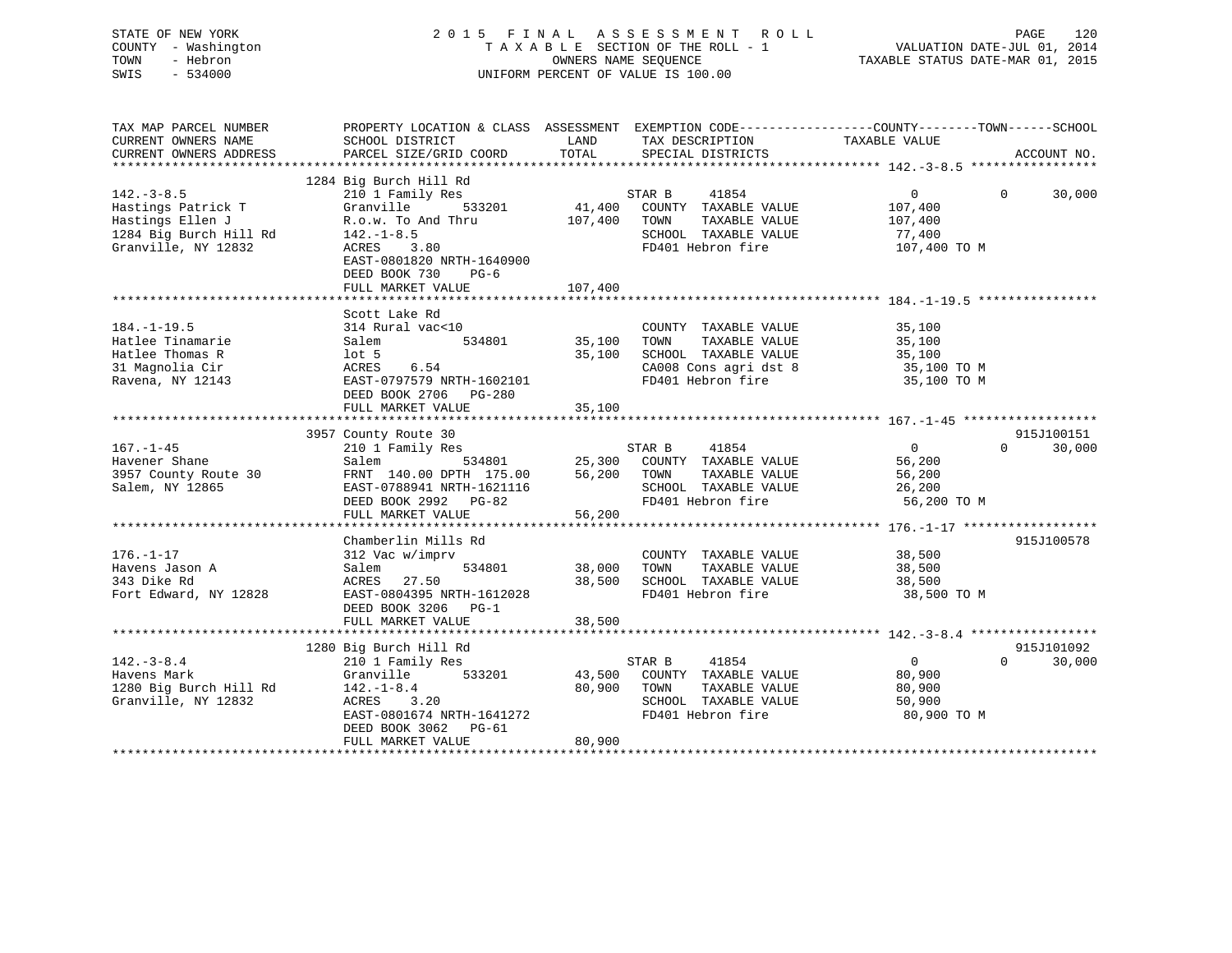# STATE OF NEW YORK 2 0 1 5 F I N A L A S S E S S M E N T R O L L PAGE 121 COUNTY - Washington T A X A B L E SECTION OF THE ROLL - 1 VALUATION DATE-JUL 01, 2014 TOWN - Hebron OWNERS NAME SEQUENCE TAXABLE STATUS DATE-MAR 01, 2015 SWIS - 534000 UNIFORM PERCENT OF VALUE IS 100.00

| TAX MAP PARCEL NUMBER<br>CURRENT OWNERS NAME<br>CURRENT OWNERS ADDRESS | SCHOOL DISTRICT<br><b>EXAMPLE DESCRIPTION OF STREET AND STREET AND STREET AND STREET AND STREET AND STREET AND STREET AND STREET AND</b><br>PARCEL SIZE/GRID COORD | TOTAL                            | TAX DESCRIPTION TAXABLE VALUE<br>SPECIAL DISTRICTS                        | PROPERTY LOCATION & CLASS ASSESSMENT EXEMPTION CODE---------------COUNTY-------TOWN-----SCHOOL | ACCOUNT NO.                 |
|------------------------------------------------------------------------|--------------------------------------------------------------------------------------------------------------------------------------------------------------------|----------------------------------|---------------------------------------------------------------------------|------------------------------------------------------------------------------------------------|-----------------------------|
|                                                                        |                                                                                                                                                                    |                                  |                                                                           |                                                                                                |                             |
|                                                                        | 7209 State Route 22                                                                                                                                                |                                  | 94 PCT OF VALUE USED FOR EXEMPTION PURPOSES                               |                                                                                                | 915J100496                  |
| $161. - 1 - 12$                                                        | 210 1 Family Res                                                                                                                                                   | VET COM<br>533201 42,900 STAR EN | VET COM CT 41131                                                          | 24,581                                                                                         | 24,581 0                    |
| Havens Michael Joseph Sr                                               | Granville                                                                                                                                                          |                                  | 41834                                                                     | $\overline{0}$<br>$\Omega$                                                                     | 65,300                      |
| 7209 State Route 22                                                    | 8 Ad                                                                                                                                                               |                                  | 104,600 COUNTY TAXABLE VALUE                                              | 80,019                                                                                         |                             |
| Granville, NY 12832                                                    | 5.60<br>ACRES                                                                                                                                                      |                                  | TAXABLE VALUE<br>TOWN                                                     | 80,019                                                                                         |                             |
|                                                                        | EAST-0818830 NRTH-1631471                                                                                                                                          |                                  | SCHOOL TAXABLE VALUE                                                      | 39,300                                                                                         |                             |
|                                                                        | DEED BOOK 649<br>PG-268                                                                                                                                            |                                  | FD401 Hebron fire                                                         | 104,600 TO M                                                                                   |                             |
|                                                                        | FULL MARKET VALUE                                                                                                                                                  | 104,600                          |                                                                           |                                                                                                |                             |
|                                                                        |                                                                                                                                                                    |                                  |                                                                           |                                                                                                |                             |
|                                                                        | 1168 Patterson Hill Rd                                                                                                                                             |                                  |                                                                           |                                                                                                | 915J101483                  |
| $183. - 1 - 32.5$                                                      | 210 1 Family Res                                                                                                                                                   |                                  | 41854<br>STAR B                                                           | $\overline{0}$<br>$\Omega$                                                                     | 30,000                      |
| Haycock Dean A                                                         | 534801<br>Salem<br>Salem 534801 41,500<br>Lot F 124,100<br>ACRES 2.64 EAST-0788509 NRTH-1602333                                                                    |                                  | 41,500 COUNTY TAXABLE VALUE                                               | 124,100                                                                                        |                             |
| Culver Marie                                                           |                                                                                                                                                                    |                                  | TAXABLE VALUE<br>TOWN                                                     | 124,100                                                                                        |                             |
| PO Box 388                                                             |                                                                                                                                                                    |                                  | SCHOOL TAXABLE VALUE                                                      | 94,100                                                                                         |                             |
| Salem, NY 12865                                                        |                                                                                                                                                                    |                                  | FD401 Hebron fire                                                         | 124,100 TO M                                                                                   |                             |
|                                                                        | DEED BOOK 588<br>PG-31                                                                                                                                             |                                  |                                                                           |                                                                                                |                             |
|                                                                        | FULL MARKET VALUE                                                                                                                                                  | 124,100                          |                                                                           |                                                                                                |                             |
|                                                                        | 3172 County Route 30                                                                                                                                               |                                  |                                                                           |                                                                                                | 915J100604                  |
| $183.16 - 1 - 22$                                                      | 210 1 Family Res                                                                                                                                                   |                                  |                                                                           | $\overline{0}$<br>$\Omega$                                                                     | 30,000                      |
| Hayes Anthony M                                                        | Salem                                                                                                                                                              |                                  |                                                                           | 98,000                                                                                         |                             |
| Hayes Tracy L                                                          | 71.00 DPTH 183.00 98,000 TOWN<br>FRNT                                                                                                                              |                                  | TAXABLE VALUE                                                             | 98,000                                                                                         |                             |
| 3172 County Route 30                                                   | 0.30<br>ACRES                                                                                                                                                      |                                  | SCHOOL TAXABLE VALUE                                                      | 68,000                                                                                         |                             |
| Salem, NY 12865                                                        |                                                                                                                                                                    |                                  |                                                                           | CA008 Cons agri dst 8 98,000 TO M                                                              |                             |
|                                                                        | EAST-0792084 NRTH-1603745<br>DEED BOOK 646 PG-30                                                                                                                   |                                  | FD401 Hebron fire                                                         | 98,000 TO M                                                                                    |                             |
|                                                                        | FULL MARKET VALUE                                                                                                                                                  |                                  | 98,000 LD401 West hebron light 98,000 TO M                                |                                                                                                |                             |
|                                                                        |                                                                                                                                                                    |                                  |                                                                           |                                                                                                |                             |
|                                                                        | 29 Pine Hill Rd                                                                                                                                                    |                                  |                                                                           |                                                                                                | 915J101460                  |
| $160. -1 - 4.5$                                                        | 242 Rurl res&rec                                                                                                                                                   |                                  | STAR B<br>41854                                                           | $\overline{0}$                                                                                 | $\Omega$<br>30,000          |
| Hayes Asa Ira                                                          | 534801<br>Salem                                                                                                                                                    | 50,200                           | COUNTY TAXABLE VALUE                                                      | 197,100                                                                                        |                             |
| Hayes Laurie                                                           | lot 5                                                                                                                                                              | 197,100                          | TOWN<br>TAXABLE VALUE                                                     | 197,100                                                                                        |                             |
| 29 Pine Hill Rd                                                        |                                                                                                                                                                    |                                  | SCHOOL TAXABLE VALUE                                                      | 167,100                                                                                        |                             |
| Granville, NY 12832                                                    | ACRES 10.47<br>EAST-0807157 NRTH-1627358                                                                                                                           |                                  | FD401 Hebron fire                                                         | 197,100 TO M                                                                                   |                             |
|                                                                        | DEED BOOK 666<br>$PG-340$                                                                                                                                          |                                  |                                                                           |                                                                                                |                             |
|                                                                        | FULL MARKET VALUE                                                                                                                                                  | 197,100                          |                                                                           |                                                                                                |                             |
|                                                                        |                                                                                                                                                                    |                                  |                                                                           |                                                                                                |                             |
|                                                                        | 7907 State Route 22                                                                                                                                                |                                  |                                                                           |                                                                                                | 915J100295                  |
| $144. - 1 - 2$                                                         | 210 1 Family Res                                                                                                                                                   |                                  | 41834<br>STAR EN                                                          | $\overline{0}$                                                                                 | $0 \qquad \qquad$<br>65,300 |
| Hayes Charles S L.E.                                                   | Granville                                                                                                                                                          |                                  |                                                                           | 93,500                                                                                         |                             |
| Hayes Joan Ann                                                         | FRNT 285.00 DPTH 100.00                                                                                                                                            |                                  | 533201 27,500 COUNTY TAXABLE VALUE<br>TH 100.00 93,500 TOWN TAXABLE VALUE | 93,500                                                                                         |                             |
| 7907 State Route 22                                                    | ACRES 0.65                                                                                                                                                         |                                  | SCHOOL TAXABLE VALUE                                                      | 28,200                                                                                         |                             |
| Granville, NY 12832                                                    | EAST-0820339 NRTH-1648427                                                                                                                                          |                                  | FD401 Hebron fire                                                         | 93,500 TO M                                                                                    |                             |
|                                                                        | DEED BOOK 1810 PG-295                                                                                                                                              |                                  |                                                                           |                                                                                                |                             |
|                                                                        | FULL MARKET VALUE                                                                                                                                                  | 93,500                           |                                                                           |                                                                                                |                             |
|                                                                        |                                                                                                                                                                    |                                  |                                                                           |                                                                                                |                             |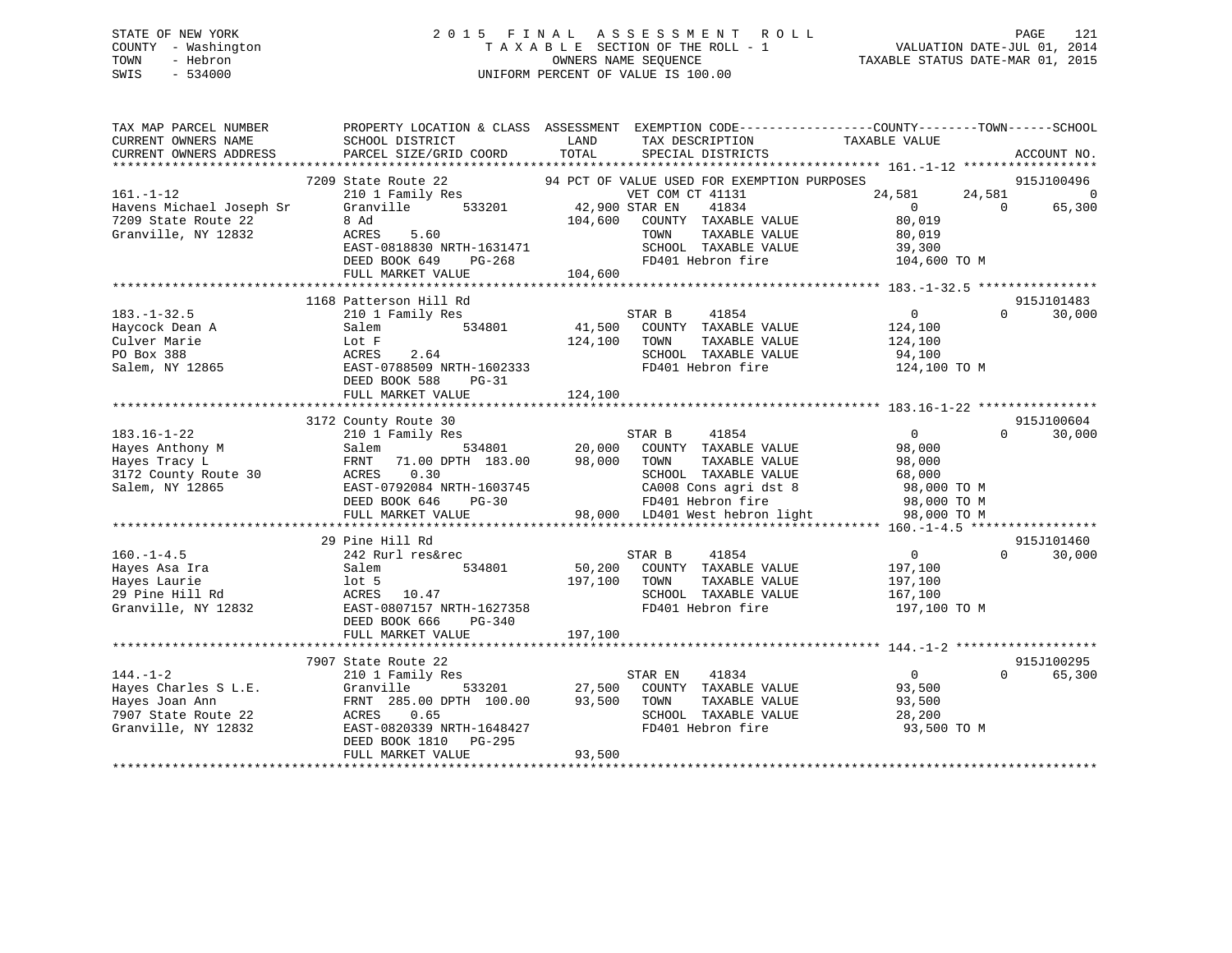# STATE OF NEW YORK 2 0 1 5 F I N A L A S S E S S M E N T R O L L PAGE 122 COUNTY - Washington T A X A B L E SECTION OF THE ROLL - 1 VALUATION DATE-JUL 01, 2014 TOWN - Hebron OWNERS NAME SEQUENCE TAXABLE STATUS DATE-MAR 01, 2015 SWIS - 534000 UNIFORM PERCENT OF VALUE IS 100.00

| TAX MAP PARCEL NUMBER<br>CURRENT OWNERS NAME<br>CURRENT OWNERS ADDRESS | PROPERTY LOCATION & CLASS ASSESSMENT EXEMPTION CODE---------------COUNTY-------TOWN-----SCHOOL<br>SCHOOL DISTRICT<br>PARCEL SIZE/GRID COORD | LAND<br>TOTAL | TAX DESCRIPTION<br>SPECIAL DISTRICTS          | TAXABLE VALUE           | ACCOUNT NO.        |
|------------------------------------------------------------------------|---------------------------------------------------------------------------------------------------------------------------------------------|---------------|-----------------------------------------------|-------------------------|--------------------|
|                                                                        |                                                                                                                                             |               |                                               |                         |                    |
|                                                                        | 7910 State Route 22                                                                                                                         |               |                                               |                         | 915J100294         |
| $144. - 1 - 9$                                                         | 270 Mfg housing                                                                                                                             |               | STAR B<br>41854                               | $\Omega$                | $\Omega$<br>30,000 |
| Hayes Joshua T                                                         | 533201<br>Granville                                                                                                                         | 29,400        | COUNTY TAXABLE VALUE                          | 39,400                  |                    |
| 7910 State Route 22                                                    | FRNT 165.00 DPTH 180.00                                                                                                                     | 39,400        | TOWN<br>TAXABLE VALUE                         | 39,400                  |                    |
| Granville, NY 12832                                                    | 0.68<br>ACRES                                                                                                                               |               | SCHOOL TAXABLE VALUE                          | 9,400                   |                    |
|                                                                        | EAST-0820560 NRTH-1648515                                                                                                                   |               | FD401 Hebron fire                             | 39,400 TO M             |                    |
|                                                                        | DEED BOOK 902<br>$PG-269$                                                                                                                   |               |                                               |                         |                    |
|                                                                        | FULL MARKET VALUE                                                                                                                           | 39,400        |                                               |                         |                    |
|                                                                        |                                                                                                                                             |               |                                               |                         |                    |
|                                                                        | 349 Gilchrist Rd                                                                                                                            |               |                                               |                         | 915J101531         |
| $175. - 1 - 29$                                                        | 240 Rural res                                                                                                                               | 78,300        | COUNTY TAXABLE VALUE                          | 166,400                 |                    |
| Haynes Wesley H Jr.<br>Vaningen Anne H                                 | 534801<br>Salem                                                                                                                             | 166,400       | TOWN<br>TAXABLE VALUE<br>SCHOOL TAXABLE VALUE | 166,400                 |                    |
| PO Box 60                                                              | ACRES 18.17 BANK<br>999<br>EAST-0786142 NRTH-1616116                                                                                        |               | FD401 Hebron fire                             | 166,400<br>166,400 TO M |                    |
| Argyle, NY 12809                                                       | DEED BOOK 1869 PG-128                                                                                                                       |               |                                               |                         |                    |
|                                                                        | FULL MARKET VALUE                                                                                                                           | 166,400       |                                               |                         |                    |
|                                                                        |                                                                                                                                             |               |                                               |                         |                    |
|                                                                        | East Green Pond Way                                                                                                                         |               |                                               |                         | 915J101454         |
| $144. - 1 - 37.10$                                                     | 312 Vac w/imprv - WTRFNT                                                                                                                    |               | COUNTY TAXABLE VALUE                          | 60,400                  |                    |
| Hayward Cynthia Etal                                                   | Granville<br>533201                                                                                                                         | 58,800        | TAXABLE VALUE<br>TOWN                         | 60,400                  |                    |
| 134 Aldous Rd                                                          | 525/178+181+241 763/106 8                                                                                                                   | 60,400        | SCHOOL TAXABLE VALUE                          | 60,400                  |                    |
| Granville, NY 12832                                                    | 155 524/150 957/316 750/3                                                                                                                   |               | FD401 Hebron fire                             | 60,400 TO M             |                    |
|                                                                        | FRNT 100.00 DPTH 350.00                                                                                                                     |               |                                               |                         |                    |
|                                                                        | EAST-0816205 NRTH-1643446                                                                                                                   |               |                                               |                         |                    |
|                                                                        | DEED BOOK 2552 PG-311                                                                                                                       |               |                                               |                         |                    |
|                                                                        | FULL MARKET VALUE                                                                                                                           | 60,400        |                                               |                         |                    |
|                                                                        |                                                                                                                                             |               |                                               |                         |                    |
| $144. - 1 - 37.1$                                                      | 106 East Green Pond Way<br>210 1 Family Res                                                                                                 |               | COUNTY TAXABLE VALUE                          | 145,000                 | 915J101446         |
| Hayward Cynthia L                                                      | Granville<br>533201                                                                                                                         | 32,600        | TOWN<br>TAXABLE VALUE                         | 145,000                 |                    |
| 134 Aldous Rd                                                          | ACRES<br>5.30                                                                                                                               | 145,000       | SCHOOL TAXABLE VALUE                          | 145,000                 |                    |
| Granville, NY 12832                                                    | EAST-0816616 NRTH-1643036                                                                                                                   |               | FD401 Hebron fire                             | 145,000 TO M            |                    |
|                                                                        | DEED BOOK 1925 PG-76                                                                                                                        |               |                                               |                         |                    |
|                                                                        | FULL MARKET VALUE                                                                                                                           | 145,000       |                                               |                         |                    |
|                                                                        |                                                                                                                                             |               |                                               |                         |                    |
|                                                                        | 234 South Grimes Hill Rd                                                                                                                    |               |                                               |                         | 915J100196         |
| $160. - 2 - 5$                                                         | 280 Res Multiple                                                                                                                            |               | AG DIST<br>41720                              | 85,034<br>85,034        | 85,034             |
| Healey William V                                                       | 533201<br>Granville                                                                                                                         | 583,600       | COUNTY TAXABLE VALUE                          | 642,466                 |                    |
| Healey Cynthia L                                                       | ACRES 506.77                                                                                                                                | 727,500       | TAXABLE VALUE<br>TOWN                         | 642,466                 |                    |
| 53 Clinton Ave                                                         | EAST-0814453 NRTH-1631952                                                                                                                   |               | SCHOOL TAXABLE VALUE                          | 642,466                 |                    |
| Ossining, NY 10562                                                     | DEED BOOK 1725 PG-274                                                                                                                       |               | CA008 Cons agri dst 8                         | 642,466 TO M            |                    |
|                                                                        | FULL MARKET VALUE                                                                                                                           | 727,500       | 85,034 EX                                     |                         |                    |
| MAY BE SUBJECT TO PAYMENT                                              |                                                                                                                                             |               | FD401 Hebron fire                             | 727,500 TO M            |                    |
| UNDER AGDIST LAW TIL 2019                                              |                                                                                                                                             |               |                                               |                         |                    |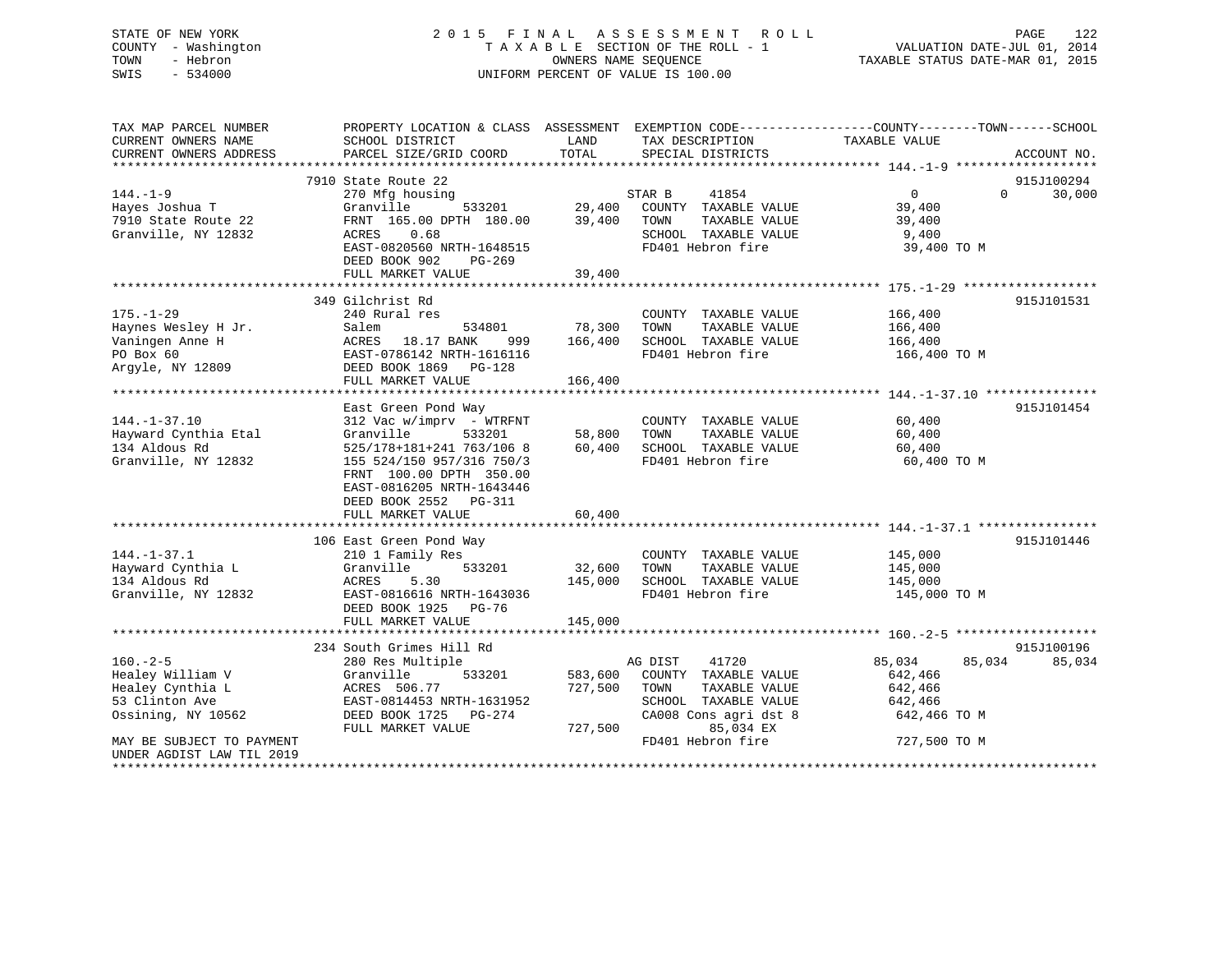# STATE OF NEW YORK 2 0 1 5 F I N A L A S S E S S M E N T R O L L PAGE 123 COUNTY - Washington T A X A B L E SECTION OF THE ROLL - 1 VALUATION DATE-JUL 01, 2014 TOWN - Hebron OWNERS NAME SEQUENCE TAXABLE STATUS DATE-MAR 01, 2015 SWIS - 534000 UNIFORM PERCENT OF VALUE IS 100.00

| TAX MAP PARCEL NUMBER<br>CURRENT OWNERS NAME           | SCHOOL DISTRICT                                                                                                                                                                                                                                                        | LAND<br>TAX DESCRIPTION                              | PROPERTY LOCATION & CLASS ASSESSMENT EXEMPTION CODE----------------COUNTY-------TOWN-----SCHOOL<br>TAXABLE VALUE |
|--------------------------------------------------------|------------------------------------------------------------------------------------------------------------------------------------------------------------------------------------------------------------------------------------------------------------------------|------------------------------------------------------|------------------------------------------------------------------------------------------------------------------|
| CURRENT OWNERS ADDRESS                                 | PARCEL SIZE/GRID COORD                                                                                                                                                                                                                                                 | TOTAL<br>SPECIAL DISTRICTS                           | ACCOUNT NO.                                                                                                      |
|                                                        | 64 Chamberlin Mills Rd                                                                                                                                                                                                                                                 |                                                      | 915J100225                                                                                                       |
| $184. - 1 - 26.1$                                      | 240 Rural res                                                                                                                                                                                                                                                          |                                                      | $\overline{0}$<br>65,300<br>$\overline{0}$                                                                       |
| Healy, LE James                                        | Salem                                                                                                                                                                                                                                                                  |                                                      | 57,700<br>57,700<br>57,700                                                                                       |
| Shapiro, LE Ann                                        |                                                                                                                                                                                                                                                                        | 463/304 476/171 721/156 131,300 COUNTY TAXABLE VALUE | 73,600                                                                                                           |
| 64 Chamberlin Mills Rd                                 | ACRES 56.60                                                                                                                                                                                                                                                            | TOWN<br>TAXABLE VALUE                                | 73,600                                                                                                           |
| Salem, NY 12865                                        | EAST-0794689 NRTH-1602092                                                                                                                                                                                                                                              | SCHOOL TAXABLE VALUE                                 | 8,300                                                                                                            |
|                                                        | DEED BOOK 2867 PG-9                                                                                                                                                                                                                                                    | CA008 Cons agri dst 8                                | 131,300 TO M                                                                                                     |
| MAY BE SUBJECT TO PAYMENT                              | FULL MARKET VALUE                                                                                                                                                                                                                                                      | 131,300 FD401 Hebron fire                            | 131,300 TO M                                                                                                     |
| UNDER RPTL480A UNTIL 2024                              |                                                                                                                                                                                                                                                                        |                                                      |                                                                                                                  |
|                                                        |                                                                                                                                                                                                                                                                        |                                                      | 915J100296                                                                                                       |
| $176. - 1 - 29$                                        | 76 Heaphy Ln<br>280 Res Multiple                                                                                                                                                                                                                                       | COUNTY TAXABLE VALUE                                 | 380,700                                                                                                          |
|                                                        |                                                                                                                                                                                                                                                                        | TOWN<br>TAXABLE VALUE                                | 380,700                                                                                                          |
|                                                        |                                                                                                                                                                                                                                                                        | SCHOOL TAXABLE VALUE                                 | 380,700                                                                                                          |
|                                                        |                                                                                                                                                                                                                                                                        |                                                      |                                                                                                                  |
|                                                        |                                                                                                                                                                                                                                                                        | FD401 Hebron fire                                    | CA008 Cons agri dst 8 380,700 TO M                                                                               |
|                                                        | Heaphy John P<br>Attn: Ann Conway<br>385/702 Will 471/203<br>380,700<br>76 Heaphy Ln<br>Salem, NY 12865<br>880.700<br>890.700<br>890.700<br>890.700<br>890.700<br>890.700<br>890.700<br>890.700<br>890.700<br>890.700<br>890.700<br>890.700<br>890.700<br>890.700<br>8 | 380,700                                              | 380,700 TO M                                                                                                     |
|                                                        | FULL MARKET VALUE                                                                                                                                                                                                                                                      |                                                      |                                                                                                                  |
|                                                        | 198 Allen Rd                                                                                                                                                                                                                                                           |                                                      |                                                                                                                  |
| $185. - 1 - 5.1$                                       | 240 Rural res                                                                                                                                                                                                                                                          | AG DIST<br>41720                                     | 78,722<br>78,722<br>78,722                                                                                       |
| Hebron Partners LLC                                    | 534801<br>Salem                                                                                                                                                                                                                                                        | 176,900<br>COUNTY TAXABLE VALUE                      | 214,178                                                                                                          |
| PO Box 183                                             | lot 2                                                                                                                                                                                                                                                                  | 292,900<br>TOWN<br>TAXABLE VALUE                     | 214,178                                                                                                          |
| Salem, NY 12865                                        | ACRES<br>72.50                                                                                                                                                                                                                                                         | SCHOOL TAXABLE VALUE                                 | 214,178                                                                                                          |
|                                                        |                                                                                                                                                                                                                                                                        |                                                      | CA008 Cons agri dst 8 214,178 TO M                                                                               |
|                                                        | EAST-0810292 NRTH-1606781<br>DEED BOOK 3094 PG-270                                                                                                                                                                                                                     | 78,722 EX                                            |                                                                                                                  |
| MAY BE SUBJECT TO PAYMENT<br>UNDER AGDIST LAW TIL 2019 | FULL MARKET VALUE                                                                                                                                                                                                                                                      | $292,900$ FD401 Hebron fire                          | 292,900 TO M                                                                                                     |
|                                                        |                                                                                                                                                                                                                                                                        |                                                      |                                                                                                                  |
|                                                        | State Route 22                                                                                                                                                                                                                                                         |                                                      | 915J100469                                                                                                       |
| $185. - 1 - 7$                                         | 322 Rural vac>10                                                                                                                                                                                                                                                       | AG DIST<br>41720                                     | 73,609 73,609<br>73,609                                                                                          |
| Hebron Partners LLC                                    | 534801<br>Salem                                                                                                                                                                                                                                                        | 268,900<br>COUNTY TAXABLE VALUE                      | 195,291                                                                                                          |
| PO Box 183                                             | ACRES 230.50                                                                                                                                                                                                                                                           | 268,900<br>TOWN<br>TAXABLE VALUE                     | 195,291                                                                                                          |
| Salem, NY 12865                                        | EAST-0813547 NRTH-1607138                                                                                                                                                                                                                                              | SCHOOL TAXABLE VALUE                                 | 195,291                                                                                                          |
|                                                        | DEED BOOK 3069 PG-85                                                                                                                                                                                                                                                   |                                                      | CA008 Cons agri dst 8 195,291 TO M                                                                               |
| MAY BE SUBJECT TO PAYMENT                              | FULL MARKET VALUE                                                                                                                                                                                                                                                      | 268,900<br>73,609 EX                                 |                                                                                                                  |
| UNDER AGDIST LAW TIL 2019                              |                                                                                                                                                                                                                                                                        | FD401 Hebron fire                                    | 268,900 TO M                                                                                                     |
|                                                        |                                                                                                                                                                                                                                                                        |                                                      |                                                                                                                  |
|                                                        | 6173 State Route 22                                                                                                                                                                                                                                                    |                                                      | 915J101489                                                                                                       |
| $185. - 1 - 7.1$                                       | 210 1 Family Res                                                                                                                                                                                                                                                       | COUNTY TAXABLE VALUE                                 | 110,300                                                                                                          |
| Hebron Partners LLC                                    | Salem<br>534801                                                                                                                                                                                                                                                        | 43,500<br>TOWN                                       | TAXABLE VALUE<br>110,300                                                                                         |
| PO Box 183                                             | 6.00<br>ACRES                                                                                                                                                                                                                                                          | 110,300<br>SCHOOL TAXABLE VALUE                      | 110,300                                                                                                          |
| Salem, NY 12865                                        | EAST-0815182 NRTH-1606638                                                                                                                                                                                                                                              | FD401 Hebron fire                                    | 110,300 TO M                                                                                                     |
|                                                        | DEED BOOK 3069 PG-85                                                                                                                                                                                                                                                   |                                                      |                                                                                                                  |
|                                                        | FULL MARKET VALUE                                                                                                                                                                                                                                                      | 110,300                                              |                                                                                                                  |
|                                                        |                                                                                                                                                                                                                                                                        |                                                      |                                                                                                                  |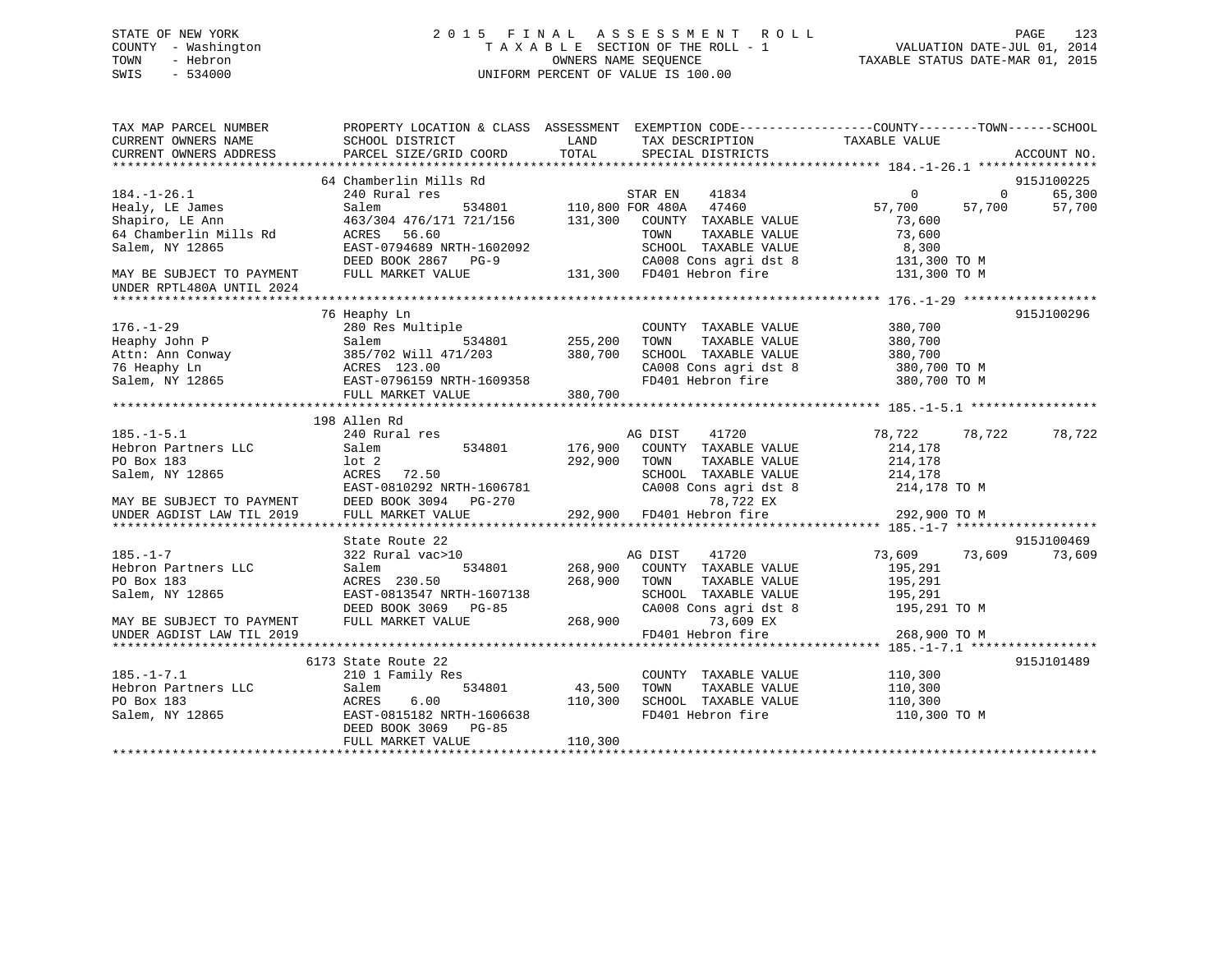# STATE OF NEW YORK 2 0 1 5 F I N A L A S S E S S M E N T R O L L PAGE 124 COUNTY - Washington T A X A B L E SECTION OF THE ROLL - 1 VALUATION DATE-JUL 01, 2014 TOWN - Hebron OWNERS NAME SEQUENCE TAXABLE STATUS DATE-MAR 01, 2015 SWIS - 534000 UNIFORM PERCENT OF VALUE IS 100.00

| TAX MAP PARCEL NUMBER<br>CURRENT OWNERS NAME<br>CURRENT OWNERS ADDRESS                                                                | SCHOOL DISTRICT<br>PARCEL SIZE/GRID COORD                                                                                                                              | PROPERTY LOCATION & CLASS ASSESSMENT EXEMPTION CODE----------------COUNTY-------TOWN------SCHOOL<br>LAND<br>TAX DESCRIPTION<br>TOTAL<br>SPECIAL DISTRICTS                       | TAXABLE VALUE<br>ACCOUNT NO.                                                                        |
|---------------------------------------------------------------------------------------------------------------------------------------|------------------------------------------------------------------------------------------------------------------------------------------------------------------------|---------------------------------------------------------------------------------------------------------------------------------------------------------------------------------|-----------------------------------------------------------------------------------------------------|
|                                                                                                                                       |                                                                                                                                                                        |                                                                                                                                                                                 |                                                                                                     |
| $185. - 1 - 60$<br>Hebron Partners LLC<br>PO Box 183<br>Salem, NY 12865<br>MAY BE SUBJECT TO PAYMENT<br>UNDER AGDIST LAW TIL 2019     | State Route 22/W Off<br>322 Rural vac>10<br>534801<br>Salem<br>ACRES 73.20<br>EAST-0812382 NRTH-1605830<br>DEED BOOK 3069 PG-85<br>FULL MARKET VALUE                   | AG DIST<br>41720<br>54,900 COUNTY TAXABLE VALUE<br>54,900<br>TOWN<br>TAXABLE VALUE<br>SCHOOL TAXABLE VALUE<br>CA008 Cons agri dst 8<br>54,900<br>14,220 EX<br>FD401 Hebron fire | 14,220<br>14,220<br>14,220<br>40,680<br>40,680<br>40,680<br>40,680 TO M<br>54,900 TO M              |
|                                                                                                                                       | 1986 County Route 31                                                                                                                                                   |                                                                                                                                                                                 |                                                                                                     |
| $153. - 1 - 1.7$<br>Heidorf Philip<br>May Sylvia<br>1986 County Route 31<br>Granville, NY 12832                                       | 210 1 Family Res<br>533201<br>Granville<br>FRNT 369.00 DPTH 228.00<br>ACRES 0.97 BANK<br>11A<br>EAST-0817921 NRTH-1641072<br>DEED BOOK 1977 PG-113                     | STAR B<br>41854<br>37,900 COUNTY TAXABLE VALUE<br>84,000<br>TOWN<br>TAXABLE VALUE<br>SCHOOL TAXABLE VALUE<br>FD401 Hebron fire                                                  | $\Omega$<br>$\Omega$<br>30,000<br>84,000<br>84,000<br>54,000<br>84,000 TO M                         |
|                                                                                                                                       | FULL MARKET VALUE                                                                                                                                                      | 84,000                                                                                                                                                                          |                                                                                                     |
|                                                                                                                                       |                                                                                                                                                                        |                                                                                                                                                                                 |                                                                                                     |
| $177. - 1 - 13$<br>Heinrich William<br>1233 Chamberlin Mills Rd<br>Salem, NY 12865                                                    | 1233 Chamberlin Mills Rd<br>210 1 Family Res<br>534801<br>Salem<br>937/152<br>5.97<br>ACRES<br>EAST-0814640 NRTH-1615469<br>DEED BOOK 2743 PG-278<br>FULL MARKET VALUE | STAR B<br>41854<br>43,500<br>COUNTY TAXABLE VALUE<br>184,100<br>TAXABLE VALUE<br>TOWN<br>SCHOOL TAXABLE VALUE<br>FD401 Hebron fire<br>184,100                                   | 915J100134<br>30,000<br>$\overline{0}$<br>$\Omega$<br>184,100<br>184,100<br>154,100<br>184,100 TO M |
|                                                                                                                                       | 3185 County Route 30                                                                                                                                                   |                                                                                                                                                                                 | 9179900270                                                                                          |
| $183.16 - 1 - 8$<br>Heinrich William<br>1233 Chamberlin Mills Rd<br>Salem, NY 12865                                                   | 312 Vac w/imprv<br>534801<br>Salem<br>2174/191<br>FRNT 92.00 DPTH 138.00<br>ACRES 0.29<br>EAST-0791752 NRTH-1604007<br>DEED BOOK 2951 PG-45                            | COUNTY TAXABLE VALUE<br>19,800<br>TAXABLE VALUE<br>TOWN<br>SCHOOL TAXABLE VALUE<br>34,800<br>CA008 Cons agri dst 8<br>FD401 Hebron fire<br>LD401 West hebron light              | 34,800<br>34,800<br>34,800<br>34,800 TO M<br>34,800 TO M<br>34,800 TO M                             |
|                                                                                                                                       | FULL MARKET VALUE                                                                                                                                                      | 34,800                                                                                                                                                                          |                                                                                                     |
|                                                                                                                                       | 776 Chamberlin Mills Rd                                                                                                                                                |                                                                                                                                                                                 | 915J100572                                                                                          |
| $177. - 1 - 41$<br>Hennessey Denise<br>45 Mobile Ln<br>Toms River, NJ 08755<br>MAY BE SUBJECT TO PAYMENT<br>UNDER AGDIST LAW TIL 2021 | 241 Rural res&ag<br>534801<br>Salem<br>735/214<br>C.0.215/209<br>ACRES 37.40<br>EAST-0805388 NRTH-1611704<br>DEED BOOK 2946 PG-299                                     | STAR B<br>41854<br>86,800<br>COUNTY TAXABLE VALUE<br>155,400<br>TOWN<br>TAXABLE VALUE<br>SCHOOL TAXABLE VALUE<br>FD401 Hebron fire                                              | $\mathbf{0}$<br>$\Omega$<br>30,000<br>155,400<br>155,400<br>125,400<br>155,400 TO M                 |
|                                                                                                                                       | FULL MARKET VALUE                                                                                                                                                      | 155,400                                                                                                                                                                         |                                                                                                     |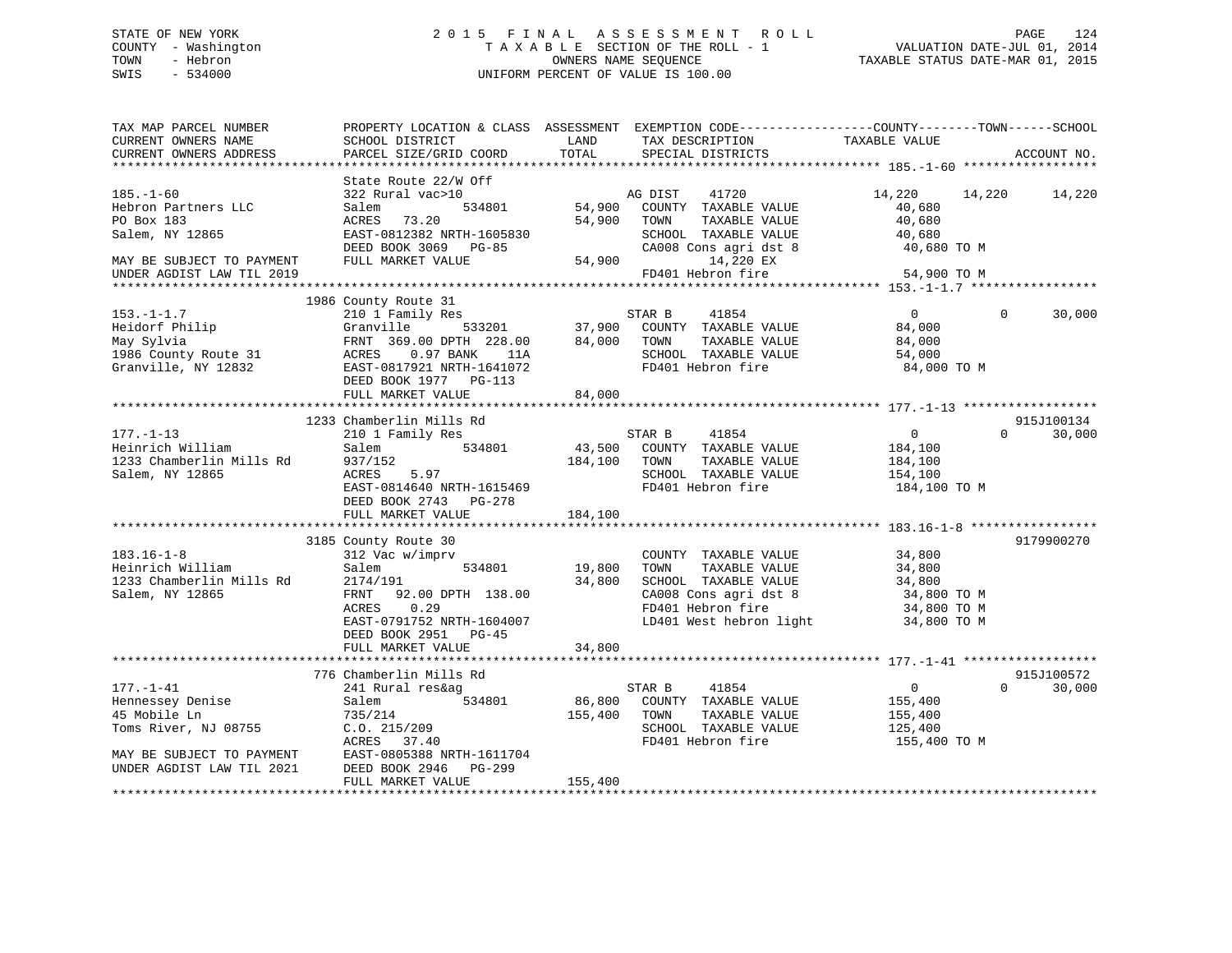# STATE OF NEW YORK 2 0 1 5 F I N A L A S S E S S M E N T R O L L PAGE 125 COUNTY - Washington T A X A B L E SECTION OF THE ROLL - 1 VALUATION DATE-JUL 01, 2014 TOWN - Hebron OWNERS NAME SEQUENCE TAXABLE STATUS DATE-MAR 01, 2015 SWIS - 534000 UNIFORM PERCENT OF VALUE IS 100.00

| TAX MAP PARCEL NUMBER<br>CURRENT OWNERS NAME<br>CURRENT OWNERS ADDRESS | PROPERTY LOCATION & CLASS ASSESSMENT EXEMPTION CODE----------------COUNTY-------TOWN-----SCHOOL<br>SCHOOL DISTRICT<br>PARCEL SIZE/GRID COORD | LAND<br>TOTAL           | TAX DESCRIPTION<br>SPECIAL DISTRICTS                          | TAXABLE VALUE                     | ACCOUNT NO. |
|------------------------------------------------------------------------|----------------------------------------------------------------------------------------------------------------------------------------------|-------------------------|---------------------------------------------------------------|-----------------------------------|-------------|
|                                                                        |                                                                                                                                              |                         |                                                               |                                   |             |
|                                                                        | Scott Hill Rd                                                                                                                                |                         |                                                               |                                   | 915J100299  |
| $158. - 1 - 23$<br>Henry Vernon Trustee<br>Henry Reba May Trustee      | 322 Rural vac>10<br>532001<br>Argyle<br>ACRES 40.50                                                                                          | 99,300 TOWN             | AG DIST 41720<br>99,300 COUNTY TAXABLE VALUE<br>TAXABLE VALUE | 33,974 33,974<br>65,326<br>65,326 | 33,974      |
| 24 Second St                                                           | EAST-0782889 NRTH-1629033                                                                                                                    |                         | SCHOOL TAXABLE VALUE                                          | 65,326                            |             |
| Glens Falls, NY 12801                                                  | DEED BOOK 653 PG-294<br>FULL MARKET VALUE                                                                                                    | SCHO<br>CA00;<br>99,300 | CA008 Cons agri dst 8<br>33,974 EX                            | 65,326 TO M                       |             |
| MAY BE SUBJECT TO PAYMENT<br>UNDER AGDIST LAW TIL 2019                 |                                                                                                                                              |                         | FD401 Hebron fire                                             | 99,300 TO M                       |             |
|                                                                        |                                                                                                                                              |                         |                                                               |                                   |             |
|                                                                        | 1069 Big Burch Hill Rd                                                                                                                       |                         | AG DIST 41720                                                 |                                   | 915J100030  |
| $151. - 1 - 24$                                                        | 241 Rural res&ag                                                                                                                             |                         |                                                               | 130,239 130,239                   | 130,239     |
| Hensel Jeffrey J<br>10 Duncan Dr                                       | Hartford 533801 311,600 COUNTY TAXABLE VALUE<br>Trans Exempt Repay 2015 380,800 TOWN TAXABLE VALUE                                           |                         |                                                               | 250,561                           |             |
|                                                                        | ACRES 170.00                                                                                                                                 |                         | SCHOOL TAXABLE VALUE                                          | 250,561                           |             |
| Troy, NY 12182                                                         | EAST-0797953 NRTH-1639068                                                                                                                    |                         | CA008 Cons agri dst 8                                         | 250,561                           |             |
|                                                                        | DEED BOOK 3400 PG-114                                                                                                                        |                         | 130,239 EX                                                    | 250,561 TO M                      |             |
| MAY BE SUBJECT TO PAYMENT<br>UNDER AGDIST LAW TIL 2019                 | FULL MARKET VALUE                                                                                                                            |                         | 380,800 FD401 Hebron fire 380,800 TO M                        |                                   |             |
|                                                                        |                                                                                                                                              |                         | TE533 Trans exmt repay-flg .00 MT                             |                                   |             |
|                                                                        |                                                                                                                                              |                         |                                                               |                                   |             |
|                                                                        | Lentine Way                                                                                                                                  |                         |                                                               |                                   |             |
| $177. - 1 - 3.10$                                                      | 314 Rural vac<10                                                                                                                             |                         | COUNTY TAXABLE VALUE                                          | 17,100                            |             |
| Hernandez Silvia                                                       | 534801<br>Salem                                                                                                                              | 17,100 TOWN             | TAXABLE VALUE                                                 | 17,100                            |             |
| 79 Lentine Way                                                         | Lot 6                                                                                                                                        |                         |                                                               |                                   |             |
| Salem, NY 12865                                                        | 3.04<br>ACRES                                                                                                                                |                         | 17,100 SCHOOL TAXABLE VALUE<br>CA008 Cons agri dst 8          | 17,100<br>17,100 TO M             |             |
|                                                                        | EAST-0805726 NRTH-1617271                                                                                                                    |                         | FD401 Hebron fire                                             | 17,100 TO M                       |             |
|                                                                        | DEED BOOK 3146 PG-103                                                                                                                        |                         |                                                               |                                   |             |
|                                                                        | FULL MARKET VALUE                                                                                                                            | 17,100                  |                                                               |                                   |             |
|                                                                        |                                                                                                                                              |                         |                                                               |                                   |             |
|                                                                        | 79 Lentine Way                                                                                                                               |                         |                                                               |                                   |             |
| $177. - 1 - 3.11$                                                      | 270 Mfg housing                                                                                                                              |                         |                                                               | $\overline{0}$<br>$\Omega$        | 22,250      |
| Hernandez Silvia                                                       | 534801<br>Salem                                                                                                                              |                         | STAR B MH $41864$<br>$42,500$ COUNTY TAXABLE VALUE            | 66,200                            |             |
| 79 Lentine Way                                                         |                                                                                                                                              |                         | TAXABLE VALUE                                                 | 66,200                            |             |
| Salem, NY 12865                                                        |                                                                                                                                              |                         | SCHOOL TAXABLE VALUE                                          | 43,950                            |             |
|                                                                        |                                                                                                                                              |                         | CA008 Cons agri dst 8<br>FD401 Hebron fire                    | 66,200 TO M                       |             |
|                                                                        | Lot 5<br>ACRES 5.30<br>EAST-0805623 NRTH-1616963<br>DEED BOOK 3146 PG-103<br>FULL MARKET VALUE 66,200<br>FULL MARKET VALUE 66,200            |                         |                                                               | 66,200 TO M                       |             |
|                                                                        |                                                                                                                                              |                         |                                                               |                                   |             |
|                                                                        |                                                                                                                                              |                         |                                                               |                                   |             |
|                                                                        | 4330 County Route 30                                                                                                                         |                         |                                                               |                                   |             |
| $158. - 1 - 2.5$                                                       | 314 Rural vac<10                                                                                                                             |                         | COUNTY TAXABLE VALUE                                          | 41,800                            |             |
| Herrick Richard E                                                      | Hartford<br>533801                                                                                                                           | 41,800                  | TAXABLE VALUE<br>TOWN                                         | 41,800                            |             |
| Herrick Sharon A                                                       | $1$ ot $2$                                                                                                                                   | 41,800                  | SCHOOL TAXABLE VALUE<br>CA008 Cons agri dst 8 41,800 TO M     | 41,800                            |             |
| 5644 Pavilion Way                                                      | ACRES<br>9.91                                                                                                                                |                         |                                                               |                                   |             |
| Fort Ann, NY 12827                                                     | EAST-0784221 NRTH-1629211                                                                                                                    |                         | FD401 Hebron fire                                             | 41,800 TO M                       |             |
| PRIOR OWNER ON 3/01/2015 FULL MARKET VALUE                             | DEED BOOK 3425 PG-171                                                                                                                        | 41,800                  |                                                               |                                   |             |
| Herrick Richard E<br>******************                                |                                                                                                                                              |                         |                                                               |                                   |             |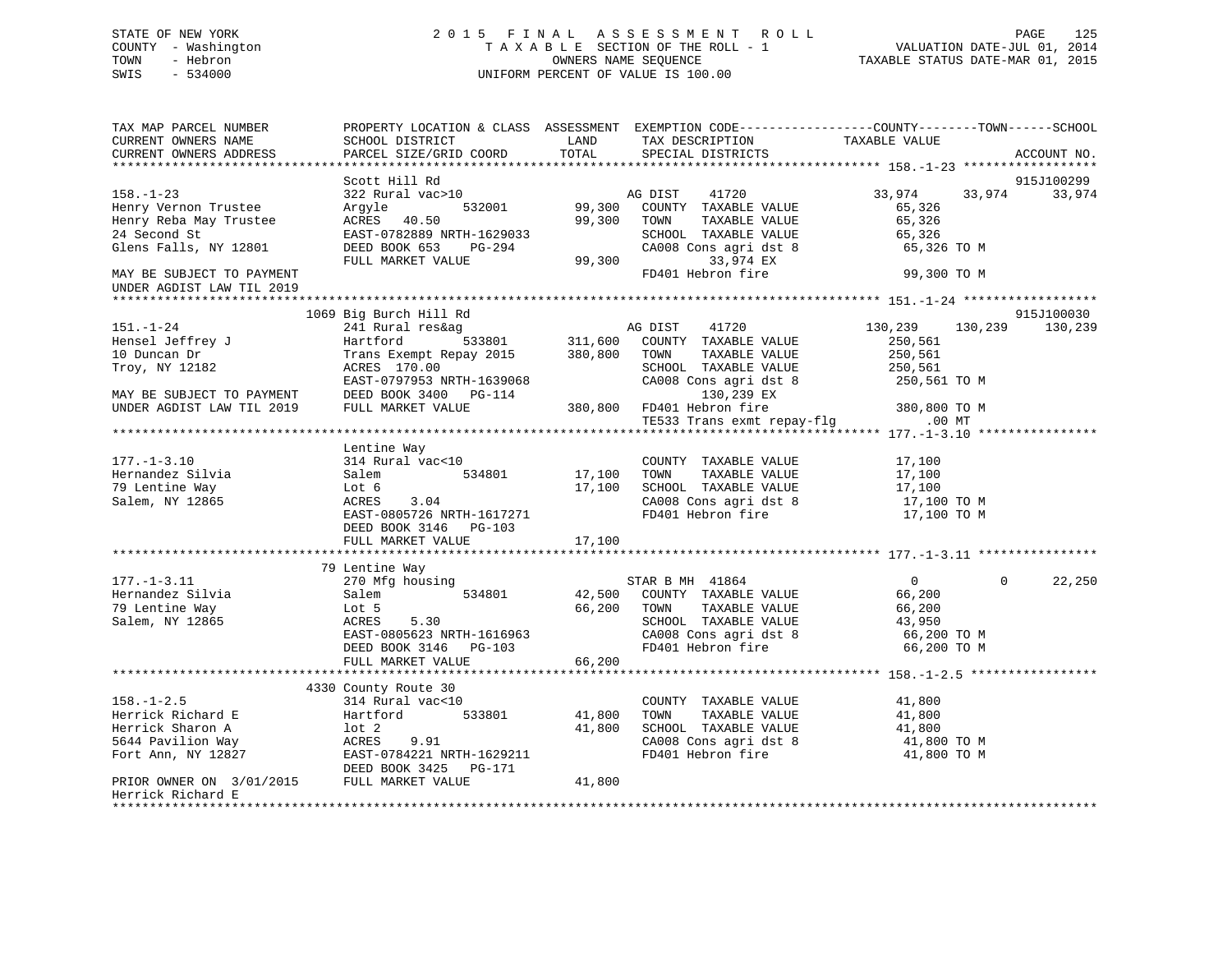# STATE OF NEW YORK 2 0 1 5 F I N A L A S S E S S M E N T R O L L PAGE 126 COUNTY - Washington T A X A B L E SECTION OF THE ROLL - 1 VALUATION DATE-JUL 01, 2014 TOWN - Hebron OWNERS NAME SEQUENCE TAXABLE STATUS DATE-MAR 01, 2015 SWIS - 534000 UNIFORM PERCENT OF VALUE IS 100.00

| TOTAL<br>PARCEL SIZE/GRID COORD<br>CURRENT OWNERS ADDRESS<br>SPECIAL DISTRICTS<br>ACCOUNT NO.<br>6110 State Route 22<br>915L100276<br>79,700<br>$185. - 1 - 10$<br>210 1 Family Res<br>COUNTY TAXABLE VALUE<br>33,000<br>Hickland Richard<br>534801<br>TOWN<br>TAXABLE VALUE<br>79,700<br>Salem<br>ACRES<br>1.40<br>79,700<br>SCHOOL TAXABLE VALUE<br>79,700<br>6110 State Route 22<br>CA008 Cons agri dst 8<br>79,700 TO M<br>Salem, NY 12865<br>EAST-0815022 NRTH-1605047<br>FD401 Hebron fire<br>79,700 TO M<br>DEED BOOK 700<br>PG-173<br>79,700<br>FULL MARKET VALUE<br>3991 County Route 30<br>915J100614<br>$167. - 1 - 42$<br>34,916<br>34,916<br>241 Rural res&ag<br>AGRI-D IND 41730<br>34,916<br>Hiqqs Kevin<br>534801<br>108,000 STAR B<br>41854<br>$\Omega$<br>30,000<br>Salem<br>$\Omega$<br>34.20 BANK<br>182,384<br>Massey Jeanne P<br>ACRES<br>217,300<br>COUNTY TAXABLE VALUE<br>999<br>3991 County Route 30<br>EAST-0788150 NRTH-1621133<br>TAXABLE VALUE<br>182,384<br>TOWN<br>DEED BOOK 891<br>$PG-1$<br>SCHOOL TAXABLE VALUE<br>Salem, NY 12865<br>152,384<br>217,300 FD401 Hebron fire<br>FULL MARKET VALUE<br>217,300 TO M<br>MAY BE SUBJECT TO PAYMENT<br>UNDER AGDIST LAW TIL 2022<br>915J100307<br>Rykowski Ln/e Off<br>$161. - 2 - 3.1$<br>322 Rural vac>10<br>16,100<br>COUNTY TAXABLE VALUE<br>16,100<br>Hill James<br>Granville<br>533201<br>TOWN<br>TAXABLE VALUE<br>16,100<br>Hill Teddy M<br>ACRES 21.50<br>16,100<br>SCHOOL TAXABLE VALUE<br>16,100<br>993 Murphy Rd<br>EAST-0822892 NRTH-1627891<br>FD401 Hebron fire<br>16,100 TO M<br>North Bennington, VT 05257<br>DEED BOOK 2491 PG-339<br>16,100<br>FULL MARKET VALUE<br>915J101286<br>Rykowski Ln/e Off<br>314 Rural vac<10<br>3,400<br>$161. - 2 - 3.4$<br>COUNTY TAXABLE VALUE<br>533201<br>3,400<br>Hill James<br>Granville<br>3,400<br>TOWN<br>TAXABLE VALUE<br>4.50<br>3,400<br>SCHOOL TAXABLE VALUE<br>Hill Teddy M<br>ACRES<br>3,400<br>FD401 Hebron fire<br>3,400 TO M<br>993 Murphy Rd<br>EAST-0821082 NRTH-1627539<br>N. Bennington, VT 05257<br>DEED BOOK 2910 PG-341<br>3,400<br>FULL MARKET VALUE<br>Rykowski Ln/e Off<br>915J101521<br>$161. - 2 - 3.10$<br>3,800<br>314 Rural vac<10<br>COUNTY TAXABLE VALUE<br>3,800<br>Hill James<br>Granville<br>533201<br>TOWN<br>TAXABLE VALUE<br>3,800<br>Hill Teddy M<br>3,800<br>SCHOOL TAXABLE VALUE<br>3,800<br>ACRES<br>5.10<br>993 Murphy Rd<br>EAST-0821360 NRTH-1627542<br>FD401 Hebron fire<br>3,800 TO M<br>North Bennington, VT 05257<br>DEED BOOK 2491<br>PG-339<br>FULL MARKET VALUE<br>3,800 | TAX MAP PARCEL NUMBER | PROPERTY LOCATION & CLASS ASSESSMENT |      |                 |               |  |
|-----------------------------------------------------------------------------------------------------------------------------------------------------------------------------------------------------------------------------------------------------------------------------------------------------------------------------------------------------------------------------------------------------------------------------------------------------------------------------------------------------------------------------------------------------------------------------------------------------------------------------------------------------------------------------------------------------------------------------------------------------------------------------------------------------------------------------------------------------------------------------------------------------------------------------------------------------------------------------------------------------------------------------------------------------------------------------------------------------------------------------------------------------------------------------------------------------------------------------------------------------------------------------------------------------------------------------------------------------------------------------------------------------------------------------------------------------------------------------------------------------------------------------------------------------------------------------------------------------------------------------------------------------------------------------------------------------------------------------------------------------------------------------------------------------------------------------------------------------------------------------------------------------------------------------------------------------------------------------------------------------------------------------------------------------------------------------------------------------------------------------------------------------------------------------------------------------------------------------------------------------------------------------------------------------------------------------------------------------------------------------------------------------------------------------------------------------------------------------------------------------------------------------------------------------------|-----------------------|--------------------------------------|------|-----------------|---------------|--|
|                                                                                                                                                                                                                                                                                                                                                                                                                                                                                                                                                                                                                                                                                                                                                                                                                                                                                                                                                                                                                                                                                                                                                                                                                                                                                                                                                                                                                                                                                                                                                                                                                                                                                                                                                                                                                                                                                                                                                                                                                                                                                                                                                                                                                                                                                                                                                                                                                                                                                                                                                           | CURRENT OWNERS NAME   | SCHOOL DISTRICT                      | LAND | TAX DESCRIPTION | TAXABLE VALUE |  |
|                                                                                                                                                                                                                                                                                                                                                                                                                                                                                                                                                                                                                                                                                                                                                                                                                                                                                                                                                                                                                                                                                                                                                                                                                                                                                                                                                                                                                                                                                                                                                                                                                                                                                                                                                                                                                                                                                                                                                                                                                                                                                                                                                                                                                                                                                                                                                                                                                                                                                                                                                           |                       |                                      |      |                 |               |  |
|                                                                                                                                                                                                                                                                                                                                                                                                                                                                                                                                                                                                                                                                                                                                                                                                                                                                                                                                                                                                                                                                                                                                                                                                                                                                                                                                                                                                                                                                                                                                                                                                                                                                                                                                                                                                                                                                                                                                                                                                                                                                                                                                                                                                                                                                                                                                                                                                                                                                                                                                                           |                       |                                      |      |                 |               |  |
|                                                                                                                                                                                                                                                                                                                                                                                                                                                                                                                                                                                                                                                                                                                                                                                                                                                                                                                                                                                                                                                                                                                                                                                                                                                                                                                                                                                                                                                                                                                                                                                                                                                                                                                                                                                                                                                                                                                                                                                                                                                                                                                                                                                                                                                                                                                                                                                                                                                                                                                                                           |                       |                                      |      |                 |               |  |
|                                                                                                                                                                                                                                                                                                                                                                                                                                                                                                                                                                                                                                                                                                                                                                                                                                                                                                                                                                                                                                                                                                                                                                                                                                                                                                                                                                                                                                                                                                                                                                                                                                                                                                                                                                                                                                                                                                                                                                                                                                                                                                                                                                                                                                                                                                                                                                                                                                                                                                                                                           |                       |                                      |      |                 |               |  |
|                                                                                                                                                                                                                                                                                                                                                                                                                                                                                                                                                                                                                                                                                                                                                                                                                                                                                                                                                                                                                                                                                                                                                                                                                                                                                                                                                                                                                                                                                                                                                                                                                                                                                                                                                                                                                                                                                                                                                                                                                                                                                                                                                                                                                                                                                                                                                                                                                                                                                                                                                           |                       |                                      |      |                 |               |  |
|                                                                                                                                                                                                                                                                                                                                                                                                                                                                                                                                                                                                                                                                                                                                                                                                                                                                                                                                                                                                                                                                                                                                                                                                                                                                                                                                                                                                                                                                                                                                                                                                                                                                                                                                                                                                                                                                                                                                                                                                                                                                                                                                                                                                                                                                                                                                                                                                                                                                                                                                                           |                       |                                      |      |                 |               |  |
|                                                                                                                                                                                                                                                                                                                                                                                                                                                                                                                                                                                                                                                                                                                                                                                                                                                                                                                                                                                                                                                                                                                                                                                                                                                                                                                                                                                                                                                                                                                                                                                                                                                                                                                                                                                                                                                                                                                                                                                                                                                                                                                                                                                                                                                                                                                                                                                                                                                                                                                                                           |                       |                                      |      |                 |               |  |
|                                                                                                                                                                                                                                                                                                                                                                                                                                                                                                                                                                                                                                                                                                                                                                                                                                                                                                                                                                                                                                                                                                                                                                                                                                                                                                                                                                                                                                                                                                                                                                                                                                                                                                                                                                                                                                                                                                                                                                                                                                                                                                                                                                                                                                                                                                                                                                                                                                                                                                                                                           |                       |                                      |      |                 |               |  |
|                                                                                                                                                                                                                                                                                                                                                                                                                                                                                                                                                                                                                                                                                                                                                                                                                                                                                                                                                                                                                                                                                                                                                                                                                                                                                                                                                                                                                                                                                                                                                                                                                                                                                                                                                                                                                                                                                                                                                                                                                                                                                                                                                                                                                                                                                                                                                                                                                                                                                                                                                           |                       |                                      |      |                 |               |  |
|                                                                                                                                                                                                                                                                                                                                                                                                                                                                                                                                                                                                                                                                                                                                                                                                                                                                                                                                                                                                                                                                                                                                                                                                                                                                                                                                                                                                                                                                                                                                                                                                                                                                                                                                                                                                                                                                                                                                                                                                                                                                                                                                                                                                                                                                                                                                                                                                                                                                                                                                                           |                       |                                      |      |                 |               |  |
|                                                                                                                                                                                                                                                                                                                                                                                                                                                                                                                                                                                                                                                                                                                                                                                                                                                                                                                                                                                                                                                                                                                                                                                                                                                                                                                                                                                                                                                                                                                                                                                                                                                                                                                                                                                                                                                                                                                                                                                                                                                                                                                                                                                                                                                                                                                                                                                                                                                                                                                                                           |                       |                                      |      |                 |               |  |
|                                                                                                                                                                                                                                                                                                                                                                                                                                                                                                                                                                                                                                                                                                                                                                                                                                                                                                                                                                                                                                                                                                                                                                                                                                                                                                                                                                                                                                                                                                                                                                                                                                                                                                                                                                                                                                                                                                                                                                                                                                                                                                                                                                                                                                                                                                                                                                                                                                                                                                                                                           |                       |                                      |      |                 |               |  |
|                                                                                                                                                                                                                                                                                                                                                                                                                                                                                                                                                                                                                                                                                                                                                                                                                                                                                                                                                                                                                                                                                                                                                                                                                                                                                                                                                                                                                                                                                                                                                                                                                                                                                                                                                                                                                                                                                                                                                                                                                                                                                                                                                                                                                                                                                                                                                                                                                                                                                                                                                           |                       |                                      |      |                 |               |  |
|                                                                                                                                                                                                                                                                                                                                                                                                                                                                                                                                                                                                                                                                                                                                                                                                                                                                                                                                                                                                                                                                                                                                                                                                                                                                                                                                                                                                                                                                                                                                                                                                                                                                                                                                                                                                                                                                                                                                                                                                                                                                                                                                                                                                                                                                                                                                                                                                                                                                                                                                                           |                       |                                      |      |                 |               |  |
|                                                                                                                                                                                                                                                                                                                                                                                                                                                                                                                                                                                                                                                                                                                                                                                                                                                                                                                                                                                                                                                                                                                                                                                                                                                                                                                                                                                                                                                                                                                                                                                                                                                                                                                                                                                                                                                                                                                                                                                                                                                                                                                                                                                                                                                                                                                                                                                                                                                                                                                                                           |                       |                                      |      |                 |               |  |
|                                                                                                                                                                                                                                                                                                                                                                                                                                                                                                                                                                                                                                                                                                                                                                                                                                                                                                                                                                                                                                                                                                                                                                                                                                                                                                                                                                                                                                                                                                                                                                                                                                                                                                                                                                                                                                                                                                                                                                                                                                                                                                                                                                                                                                                                                                                                                                                                                                                                                                                                                           |                       |                                      |      |                 |               |  |
|                                                                                                                                                                                                                                                                                                                                                                                                                                                                                                                                                                                                                                                                                                                                                                                                                                                                                                                                                                                                                                                                                                                                                                                                                                                                                                                                                                                                                                                                                                                                                                                                                                                                                                                                                                                                                                                                                                                                                                                                                                                                                                                                                                                                                                                                                                                                                                                                                                                                                                                                                           |                       |                                      |      |                 |               |  |
|                                                                                                                                                                                                                                                                                                                                                                                                                                                                                                                                                                                                                                                                                                                                                                                                                                                                                                                                                                                                                                                                                                                                                                                                                                                                                                                                                                                                                                                                                                                                                                                                                                                                                                                                                                                                                                                                                                                                                                                                                                                                                                                                                                                                                                                                                                                                                                                                                                                                                                                                                           |                       |                                      |      |                 |               |  |
|                                                                                                                                                                                                                                                                                                                                                                                                                                                                                                                                                                                                                                                                                                                                                                                                                                                                                                                                                                                                                                                                                                                                                                                                                                                                                                                                                                                                                                                                                                                                                                                                                                                                                                                                                                                                                                                                                                                                                                                                                                                                                                                                                                                                                                                                                                                                                                                                                                                                                                                                                           |                       |                                      |      |                 |               |  |
|                                                                                                                                                                                                                                                                                                                                                                                                                                                                                                                                                                                                                                                                                                                                                                                                                                                                                                                                                                                                                                                                                                                                                                                                                                                                                                                                                                                                                                                                                                                                                                                                                                                                                                                                                                                                                                                                                                                                                                                                                                                                                                                                                                                                                                                                                                                                                                                                                                                                                                                                                           |                       |                                      |      |                 |               |  |
|                                                                                                                                                                                                                                                                                                                                                                                                                                                                                                                                                                                                                                                                                                                                                                                                                                                                                                                                                                                                                                                                                                                                                                                                                                                                                                                                                                                                                                                                                                                                                                                                                                                                                                                                                                                                                                                                                                                                                                                                                                                                                                                                                                                                                                                                                                                                                                                                                                                                                                                                                           |                       |                                      |      |                 |               |  |
|                                                                                                                                                                                                                                                                                                                                                                                                                                                                                                                                                                                                                                                                                                                                                                                                                                                                                                                                                                                                                                                                                                                                                                                                                                                                                                                                                                                                                                                                                                                                                                                                                                                                                                                                                                                                                                                                                                                                                                                                                                                                                                                                                                                                                                                                                                                                                                                                                                                                                                                                                           |                       |                                      |      |                 |               |  |
|                                                                                                                                                                                                                                                                                                                                                                                                                                                                                                                                                                                                                                                                                                                                                                                                                                                                                                                                                                                                                                                                                                                                                                                                                                                                                                                                                                                                                                                                                                                                                                                                                                                                                                                                                                                                                                                                                                                                                                                                                                                                                                                                                                                                                                                                                                                                                                                                                                                                                                                                                           |                       |                                      |      |                 |               |  |
|                                                                                                                                                                                                                                                                                                                                                                                                                                                                                                                                                                                                                                                                                                                                                                                                                                                                                                                                                                                                                                                                                                                                                                                                                                                                                                                                                                                                                                                                                                                                                                                                                                                                                                                                                                                                                                                                                                                                                                                                                                                                                                                                                                                                                                                                                                                                                                                                                                                                                                                                                           |                       |                                      |      |                 |               |  |
|                                                                                                                                                                                                                                                                                                                                                                                                                                                                                                                                                                                                                                                                                                                                                                                                                                                                                                                                                                                                                                                                                                                                                                                                                                                                                                                                                                                                                                                                                                                                                                                                                                                                                                                                                                                                                                                                                                                                                                                                                                                                                                                                                                                                                                                                                                                                                                                                                                                                                                                                                           |                       |                                      |      |                 |               |  |
|                                                                                                                                                                                                                                                                                                                                                                                                                                                                                                                                                                                                                                                                                                                                                                                                                                                                                                                                                                                                                                                                                                                                                                                                                                                                                                                                                                                                                                                                                                                                                                                                                                                                                                                                                                                                                                                                                                                                                                                                                                                                                                                                                                                                                                                                                                                                                                                                                                                                                                                                                           |                       |                                      |      |                 |               |  |
|                                                                                                                                                                                                                                                                                                                                                                                                                                                                                                                                                                                                                                                                                                                                                                                                                                                                                                                                                                                                                                                                                                                                                                                                                                                                                                                                                                                                                                                                                                                                                                                                                                                                                                                                                                                                                                                                                                                                                                                                                                                                                                                                                                                                                                                                                                                                                                                                                                                                                                                                                           |                       |                                      |      |                 |               |  |
|                                                                                                                                                                                                                                                                                                                                                                                                                                                                                                                                                                                                                                                                                                                                                                                                                                                                                                                                                                                                                                                                                                                                                                                                                                                                                                                                                                                                                                                                                                                                                                                                                                                                                                                                                                                                                                                                                                                                                                                                                                                                                                                                                                                                                                                                                                                                                                                                                                                                                                                                                           |                       |                                      |      |                 |               |  |
|                                                                                                                                                                                                                                                                                                                                                                                                                                                                                                                                                                                                                                                                                                                                                                                                                                                                                                                                                                                                                                                                                                                                                                                                                                                                                                                                                                                                                                                                                                                                                                                                                                                                                                                                                                                                                                                                                                                                                                                                                                                                                                                                                                                                                                                                                                                                                                                                                                                                                                                                                           |                       |                                      |      |                 |               |  |
|                                                                                                                                                                                                                                                                                                                                                                                                                                                                                                                                                                                                                                                                                                                                                                                                                                                                                                                                                                                                                                                                                                                                                                                                                                                                                                                                                                                                                                                                                                                                                                                                                                                                                                                                                                                                                                                                                                                                                                                                                                                                                                                                                                                                                                                                                                                                                                                                                                                                                                                                                           |                       |                                      |      |                 |               |  |
|                                                                                                                                                                                                                                                                                                                                                                                                                                                                                                                                                                                                                                                                                                                                                                                                                                                                                                                                                                                                                                                                                                                                                                                                                                                                                                                                                                                                                                                                                                                                                                                                                                                                                                                                                                                                                                                                                                                                                                                                                                                                                                                                                                                                                                                                                                                                                                                                                                                                                                                                                           |                       |                                      |      |                 |               |  |
|                                                                                                                                                                                                                                                                                                                                                                                                                                                                                                                                                                                                                                                                                                                                                                                                                                                                                                                                                                                                                                                                                                                                                                                                                                                                                                                                                                                                                                                                                                                                                                                                                                                                                                                                                                                                                                                                                                                                                                                                                                                                                                                                                                                                                                                                                                                                                                                                                                                                                                                                                           |                       |                                      |      |                 |               |  |
|                                                                                                                                                                                                                                                                                                                                                                                                                                                                                                                                                                                                                                                                                                                                                                                                                                                                                                                                                                                                                                                                                                                                                                                                                                                                                                                                                                                                                                                                                                                                                                                                                                                                                                                                                                                                                                                                                                                                                                                                                                                                                                                                                                                                                                                                                                                                                                                                                                                                                                                                                           |                       |                                      |      |                 |               |  |
|                                                                                                                                                                                                                                                                                                                                                                                                                                                                                                                                                                                                                                                                                                                                                                                                                                                                                                                                                                                                                                                                                                                                                                                                                                                                                                                                                                                                                                                                                                                                                                                                                                                                                                                                                                                                                                                                                                                                                                                                                                                                                                                                                                                                                                                                                                                                                                                                                                                                                                                                                           |                       |                                      |      |                 |               |  |
|                                                                                                                                                                                                                                                                                                                                                                                                                                                                                                                                                                                                                                                                                                                                                                                                                                                                                                                                                                                                                                                                                                                                                                                                                                                                                                                                                                                                                                                                                                                                                                                                                                                                                                                                                                                                                                                                                                                                                                                                                                                                                                                                                                                                                                                                                                                                                                                                                                                                                                                                                           |                       |                                      |      |                 |               |  |
|                                                                                                                                                                                                                                                                                                                                                                                                                                                                                                                                                                                                                                                                                                                                                                                                                                                                                                                                                                                                                                                                                                                                                                                                                                                                                                                                                                                                                                                                                                                                                                                                                                                                                                                                                                                                                                                                                                                                                                                                                                                                                                                                                                                                                                                                                                                                                                                                                                                                                                                                                           |                       |                                      |      |                 |               |  |
|                                                                                                                                                                                                                                                                                                                                                                                                                                                                                                                                                                                                                                                                                                                                                                                                                                                                                                                                                                                                                                                                                                                                                                                                                                                                                                                                                                                                                                                                                                                                                                                                                                                                                                                                                                                                                                                                                                                                                                                                                                                                                                                                                                                                                                                                                                                                                                                                                                                                                                                                                           |                       |                                      |      |                 |               |  |
|                                                                                                                                                                                                                                                                                                                                                                                                                                                                                                                                                                                                                                                                                                                                                                                                                                                                                                                                                                                                                                                                                                                                                                                                                                                                                                                                                                                                                                                                                                                                                                                                                                                                                                                                                                                                                                                                                                                                                                                                                                                                                                                                                                                                                                                                                                                                                                                                                                                                                                                                                           |                       |                                      |      |                 |               |  |
|                                                                                                                                                                                                                                                                                                                                                                                                                                                                                                                                                                                                                                                                                                                                                                                                                                                                                                                                                                                                                                                                                                                                                                                                                                                                                                                                                                                                                                                                                                                                                                                                                                                                                                                                                                                                                                                                                                                                                                                                                                                                                                                                                                                                                                                                                                                                                                                                                                                                                                                                                           |                       |                                      |      |                 |               |  |
|                                                                                                                                                                                                                                                                                                                                                                                                                                                                                                                                                                                                                                                                                                                                                                                                                                                                                                                                                                                                                                                                                                                                                                                                                                                                                                                                                                                                                                                                                                                                                                                                                                                                                                                                                                                                                                                                                                                                                                                                                                                                                                                                                                                                                                                                                                                                                                                                                                                                                                                                                           |                       |                                      |      |                 |               |  |
|                                                                                                                                                                                                                                                                                                                                                                                                                                                                                                                                                                                                                                                                                                                                                                                                                                                                                                                                                                                                                                                                                                                                                                                                                                                                                                                                                                                                                                                                                                                                                                                                                                                                                                                                                                                                                                                                                                                                                                                                                                                                                                                                                                                                                                                                                                                                                                                                                                                                                                                                                           |                       |                                      |      |                 |               |  |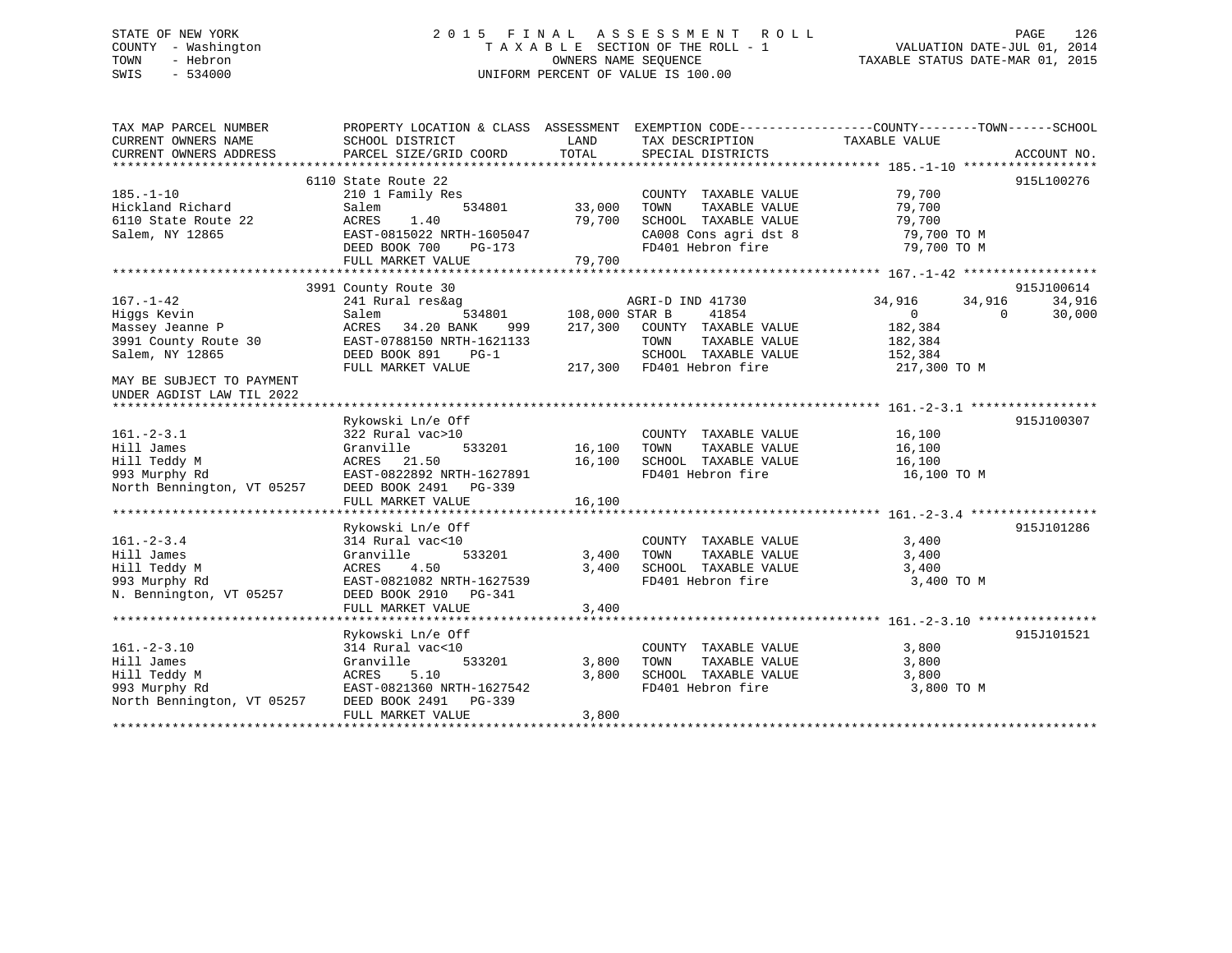# STATE OF NEW YORK 2 0 1 5 F I N A L A S S E S S M E N T R O L L PAGE 127 COUNTY - Washington T A X A B L E SECTION OF THE ROLL - 1 VALUATION DATE-JUL 01, 2014 TOWN - Hebron OWNERS NAME SEQUENCE TAXABLE STATUS DATE-MAR 01, 2015 SWIS - 534000 UNIFORM PERCENT OF VALUE IS 100.00

| TAX MAP PARCEL NUMBER<br>CURRENT OWNERS NAME<br>CURRENT OWNERS ADDRESS                                                   | PROPERTY LOCATION & CLASS ASSESSMENT<br>SCHOOL DISTRICT<br>PARCEL SIZE/GRID COORD                                                                                                                            | LAND<br>TOTAL                 | EXEMPTION CODE-----------------COUNTY-------TOWN------SCHOOL<br>TAX DESCRIPTION<br>SPECIAL DISTRICTS          | TAXABLE VALUE                                                   | ACCOUNT NO.                      |
|--------------------------------------------------------------------------------------------------------------------------|--------------------------------------------------------------------------------------------------------------------------------------------------------------------------------------------------------------|-------------------------------|---------------------------------------------------------------------------------------------------------------|-----------------------------------------------------------------|----------------------------------|
| ***********************<br>$161 - 2 - 3.11$<br>Hill James<br>Hill Teddy M<br>993 Murphy Rd<br>North Bennington, VT 05257 | 77 Rykowski Ln<br>312 Vac w/imprv<br>Granville<br>533201<br>ACRES<br>7.80<br>EAST-0821738 NRTH-1627585<br>DEED BOOK 2491 PG-339<br>FULL MARKET VALUE                                                         | 26,200<br>32,800<br>32,800    | COUNTY TAXABLE VALUE<br>TOWN<br>TAXABLE VALUE<br>SCHOOL TAXABLE VALUE<br>FD401 Hebron fire                    | 32,800<br>32,800<br>32,800<br>32,800 TO M                       | 915J101522                       |
| $161. - 2 - 3.14$<br>Hill James<br>Hill Teddy M<br>993 Murphy Rd<br>North Bennington, VT 05257 DEED BOOK 2491 PG-339     | Rykowski Ln/e Off<br>314 Rural vac<10<br>Granville<br>533201<br>6.50<br>ACRES<br>EAST-0822061 NRTH-1627686<br>FULL MARKET VALUE                                                                              | 4,900<br>4,900<br>4,900       | COUNTY TAXABLE VALUE<br>TOWN<br>TAXABLE VALUE<br>SCHOOL TAXABLE VALUE<br>FD401 Hebron fire                    | 4,900<br>4,900<br>4,900<br>4,900 TO M                           |                                  |
| $175. - 1 - 12.3$<br>Hitchcock Randy<br>Hitchcock Charlotte L<br>3537 County Route 30<br>Salem, NY 12865                 | 3537 County Route 30<br>210 1 Family Res<br>534801<br>Salem<br>5.06<br>ACRES<br>EAST-0791190 NRTH-1611912<br>DEED BOOK 812<br>PG-137<br>FULL MARKET VALUE                                                    | 52,100<br>181,000<br>181,000  | STAR B<br>41854<br>COUNTY TAXABLE VALUE<br>TOWN<br>TAXABLE VALUE<br>SCHOOL TAXABLE VALUE<br>FD401 Hebron fire | $\overline{0}$<br>181,000<br>181,000<br>151,000<br>181,000 TO M | 915J101299<br>$\Omega$<br>30,000 |
| $151. - 1 - 6$<br>Hlubina Frank<br>Hlubina Ellen<br>PO Box 341<br>Granville, NY 12832                                    | 1325 Big Burch Hill Rd<br>210 1 Family Res<br>533201<br>Granville<br>ACRES<br>7.80<br>EAST-0802867 NRTH-1640946<br>DEED BOOK 610<br>PG-142<br>FULL MARKET VALUE                                              | 57,600<br>179,300<br>179,300  | STAR B<br>41854<br>COUNTY TAXABLE VALUE<br>TOWN<br>TAXABLE VALUE<br>SCHOOL TAXABLE VALUE<br>FD401 Hebron fire | $\overline{0}$<br>179,300<br>179,300<br>149,300<br>179,300 TO M | 915J100625<br>30,000<br>$\Omega$ |
| $161. - 1 - 3$<br>Hoard Robert H<br>55 Main St<br>Granville, NY 12832                                                    | ***********************************<br>State Route 22<br>323 Vacant rural<br>Granville<br>533201<br>ACRES<br>20.00 BANK<br>999<br>EAST-0818979 NRTH-1632233<br>DEED BOOK 2722<br>PG-311<br>FULL MARKET VALUE | 15,000<br>15,000<br>15,000    | COUNTY TAXABLE VALUE<br>TOWN<br>TAXABLE VALUE<br>SCHOOL TAXABLE VALUE<br>FD401 Hebron fire                    | 15,000<br>15,000<br>15,000<br>15,000 TO M                       | 915J100238                       |
| $161. - 1 - 11$<br>Hoard Robert H<br>55 Main St<br>Granville, NY 12832                                                   | 7157 State Route 22<br>240 Rural res<br>Granville<br>533201<br>ACRES<br>85.00<br>EAST-0817591 NRTH-1631249<br>DEED BOOK 881<br>PG-299<br>FULL MARKET VALUE                                                   | 137,800<br>360,600<br>360,600 | 41854<br>STAR B<br>COUNTY TAXABLE VALUE<br>TOWN<br>TAXABLE VALUE<br>SCHOOL TAXABLE VALUE<br>FD401 Hebron fire | $\overline{0}$<br>360,600<br>360,600<br>330,600<br>360,600 TO M | 915J100363<br>$\Omega$<br>30,000 |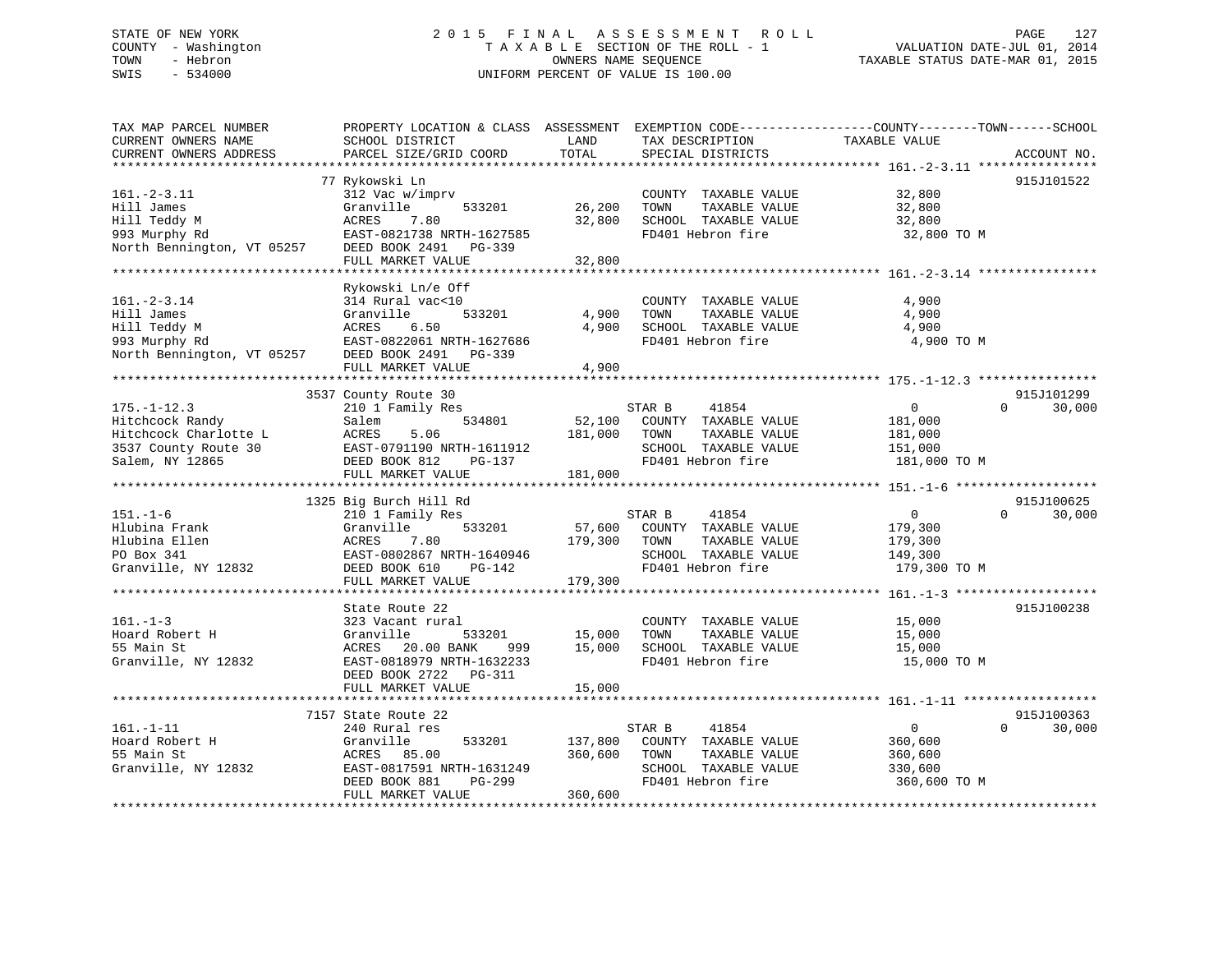# STATE OF NEW YORK 2 0 1 5 F I N A L A S S E S S M E N T R O L L PAGE 128 COUNTY - Washington T A X A B L E SECTION OF THE ROLL - 1 VALUATION DATE-JUL 01, 2014 TOWN - Hebron OWNERS NAME SEQUENCE TAXABLE STATUS DATE-MAR 01, 2015 SWIS - 534000 UNIFORM PERCENT OF VALUE IS 100.00

| TAX MAP PARCEL NUMBER<br>CURRENT OWNERS NAME<br>CURRENT OWNERS ADDRESS | SCHOOL DISTRICT<br>PARCEL SIZE/GRID COORD | LAND<br>TOTAL | TAX DESCRIPTION<br>SPECIAL DISTRICTS        | PROPERTY LOCATION & CLASS ASSESSMENT EXEMPTION CODE---------------COUNTY-------TOWN------SCHOOL<br>TAXABLE VALUE | ACCOUNT NO.    |
|------------------------------------------------------------------------|-------------------------------------------|---------------|---------------------------------------------|------------------------------------------------------------------------------------------------------------------|----------------|
|                                                                        |                                           |               |                                             |                                                                                                                  |                |
|                                                                        | 1301 Big Burch Hill Rd                    |               |                                             |                                                                                                                  |                |
| $142. - 3 - 8.8$                                                       | 312 Vac w/imprv                           |               | COUNTY TAXABLE VALUE                        | 42,000                                                                                                           |                |
| Holcomb Peter G                                                        | Granville<br>533201                       | 39,400        | TOWN<br>TAXABLE VALUE                       | 42,000                                                                                                           |                |
| Holcomb Heather                                                        | Garage                                    | 42,000        | SCHOOL TAXABLE VALUE                        | 42,000                                                                                                           |                |
| c/o Cindy Hayes                                                        | $142. - 1 - 8.8$                          |               | FD401 Hebron fire                           | 42,000 TO M                                                                                                      |                |
| 679 Lily Pond Rd                                                       | ACRES 1.70                                |               |                                             |                                                                                                                  |                |
| Granville, NY 12832                                                    | EAST-0802327 NRTH-1641491                 |               |                                             |                                                                                                                  |                |
|                                                                        | DEED BOOK 2865 PG-70                      |               |                                             |                                                                                                                  |                |
|                                                                        | FULL MARKET VALUE                         | 42,000        |                                             |                                                                                                                  |                |
|                                                                        |                                           |               |                                             |                                                                                                                  |                |
|                                                                        | County Route 31/N Off                     |               |                                             |                                                                                                                  | 915J100220     |
| $144. - 1 - 13$                                                        | 322 Rural vac>10                          |               | COUNTY TAXABLE VALUE                        | 77,600                                                                                                           |                |
| Hollander Anthony C                                                    | Granville<br>533201                       | 77,600        | TAXABLE VALUE<br>TOWN                       | 77,600                                                                                                           |                |
| 163 Sterling Pl                                                        | ACRES 28.47                               | 77,600        | SCHOOL TAXABLE VALUE                        | 77,600                                                                                                           |                |
| Amityville, NY 11701                                                   | EAST-0822229 NRTH-1648288                 |               | CA001 Cons agri dst 1                       | 77,600 TO                                                                                                        |                |
|                                                                        | DEED BOOK 1804 PG-137                     |               | FD401 Hebron fire                           | 77,600 TO M                                                                                                      |                |
|                                                                        | FULL MARKET VALUE                         | 77,600        |                                             |                                                                                                                  |                |
|                                                                        |                                           |               |                                             |                                                                                                                  |                |
|                                                                        | 594 North Grimes Hill Rd                  |               |                                             |                                                                                                                  | 915J101583     |
| $153. - 1 - 12.6$                                                      | 242 Rurl res&rec                          |               | COUNTY TAXABLE VALUE                        | 325,700                                                                                                          |                |
| Holman Robert C                                                        | Granville<br>533201                       | 118,400       | TAXABLE VALUE<br>TOWN                       | 325,700                                                                                                          |                |
| Murray Elizabeth                                                       | ACRES 40.00                               | 325,700       | SCHOOL TAXABLE VALUE                        | 325,700                                                                                                          |                |
| 310 Bowery Apt 3-A                                                     | EAST-0818083 NRTH-1633966                 |               | CA008 Cons agri dst 8                       | 325,700 TO M                                                                                                     |                |
| New York, NY 10012                                                     | DEED BOOK 577<br>PG-136                   |               | FD401 Hebron fire                           | 325,700 TO M                                                                                                     |                |
|                                                                        | FULL MARKET VALUE                         | 325,700       |                                             |                                                                                                                  |                |
|                                                                        |                                           |               |                                             |                                                                                                                  |                |
|                                                                        | North Grimes Hill Rd                      |               |                                             |                                                                                                                  |                |
| $153. - 1 - 12.7$                                                      | 322 Rural vac>10                          |               | COUNTY TAXABLE VALUE                        | 95,400                                                                                                           |                |
| Holman Robert C                                                        | Granville<br>533201                       | 95,400        | TAXABLE VALUE<br>TOWN                       | 95,400                                                                                                           |                |
| Murray Elizabeth                                                       | ACRES 38.35                               | 95,400        | SCHOOL TAXABLE VALUE                        | 95,400                                                                                                           |                |
| 310 Bowery Apt 3-A                                                     | EAST-0817596 NRTH-1633058                 |               | CA008 Cons agri dst 8                       | 95,400 TO M                                                                                                      |                |
| New York, NY 10012                                                     | PG-292<br>DEED BOOK 953                   |               | FD401 Hebron fire                           | 95,400 TO M                                                                                                      |                |
|                                                                        | FULL MARKET VALUE                         | 95,400        |                                             |                                                                                                                  |                |
|                                                                        |                                           |               |                                             |                                                                                                                  |                |
|                                                                        | 3136 County Route 30                      |               | 97 PCT OF VALUE USED FOR EXEMPTION PURPOSES |                                                                                                                  | 915J100056     |
| $183.20 - 1 - 4$                                                       | 210 1 Family Res                          |               | VET COM CT 41131                            | 15,763<br>15,763                                                                                                 | $\overline{0}$ |
| Holmes Flora E                                                         | 534801<br>Salem                           |               | 25,000 AGED-ALL 41800                       | 23,644<br>23,644                                                                                                 | 31,525         |
| Holmes Eugene R                                                        | FRNT 120.00 DPTH 180.00                   |               | 65,000 STAR EN<br>41834                     | $\overline{0}$<br>$\Omega$                                                                                       | 33,475         |
| 1288 County Route 24                                                   | 0.50<br>ACRES                             |               | COUNTY TAXABLE VALUE                        | 25,593                                                                                                           |                |
| Granville, NY 12832                                                    | EAST-0792207 NRTH-1603012                 |               | TOWN<br>TAXABLE VALUE                       | 25,593                                                                                                           |                |
|                                                                        | DEED BOOK 2964 PG-325                     |               | SCHOOL TAXABLE VALUE                        | $\mathbf 0$                                                                                                      |                |
|                                                                        | FULL MARKET VALUE                         |               | 65,000 CA008 Cons agri dst 8                | 65,000 TO M                                                                                                      |                |
|                                                                        |                                           |               | FD401 Hebron fire                           | 65,000 TO M                                                                                                      |                |
|                                                                        |                                           |               | LD401 West hebron light                     | 65,000 TO M                                                                                                      |                |
|                                                                        |                                           |               |                                             |                                                                                                                  |                |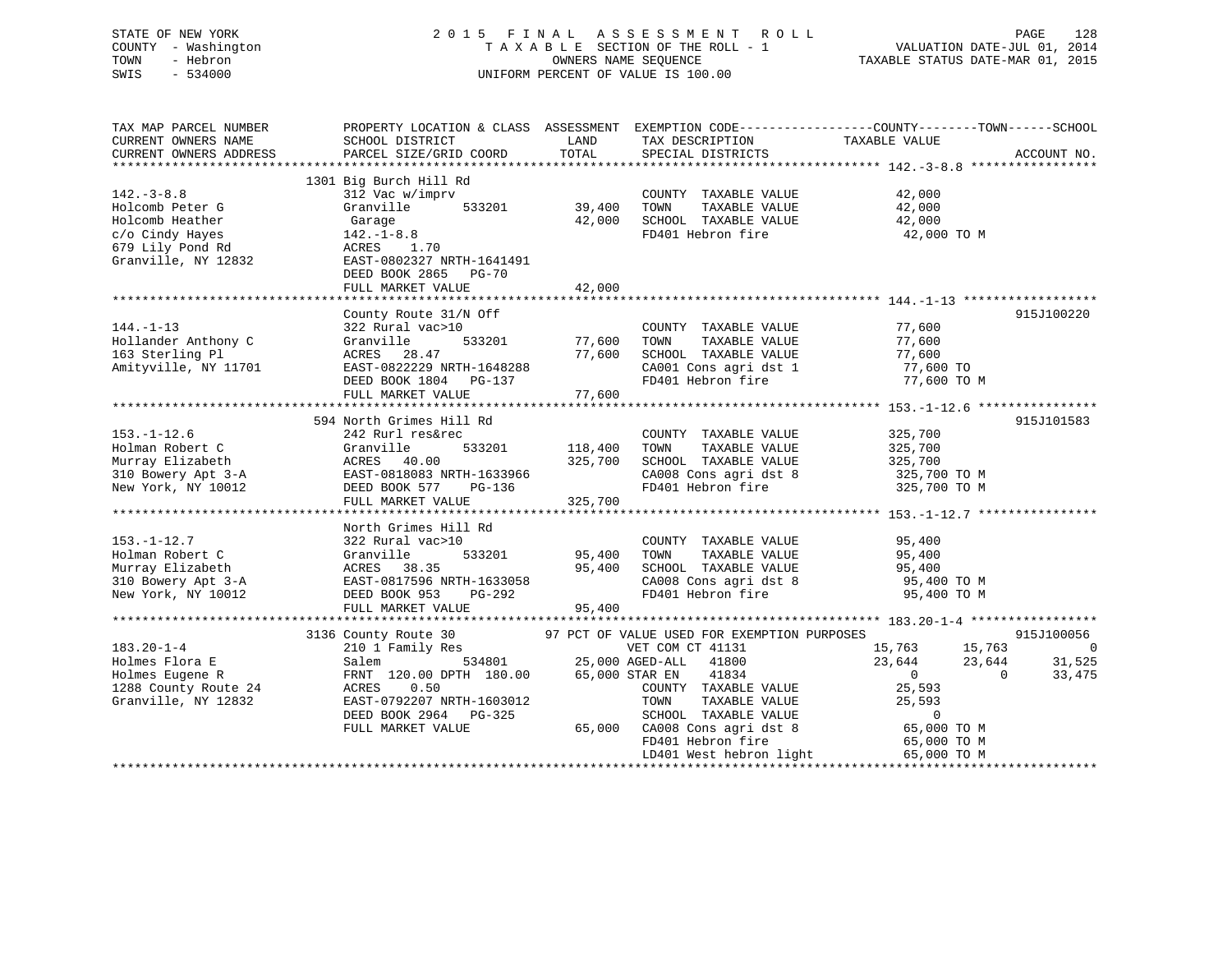## STATE OF NEW YORK 2 0 1 5 F I N A L A S S E S S M E N T R O L L PAGE 129COUNTY - Washington  $\begin{array}{ccc}\n\text{T A X A B L E} & \text{SECTION OF THE ROLL - 1} \\
\text{TOWN} & - \text{ Hebron}\n\end{array}$ OWNERS NAME SEQUENCE TAXABLE STATUS DATE-MAR 01, 2015 SWIS - 534000 UNIFORM PERCENT OF VALUE IS 100.00

| TAX MAP PARCEL NUMBER                  |                                                 |               |                                           | PROPERTY LOCATION & CLASS ASSESSMENT EXEMPTION CODE--------------COUNTY-------TOWN------SCHOOL                                                                                                                                                          |  |
|----------------------------------------|-------------------------------------------------|---------------|-------------------------------------------|---------------------------------------------------------------------------------------------------------------------------------------------------------------------------------------------------------------------------------------------------------|--|
| CURRENT OWNERS NAME                    | SCHOOL DISTRICT                                 | LAND          | TAX DESCRIPTION                           | TAXABLE VALUE                                                                                                                                                                                                                                           |  |
|                                        |                                                 |               |                                           |                                                                                                                                                                                                                                                         |  |
|                                        | 48 Wood Way                                     |               |                                           | 915J101752                                                                                                                                                                                                                                              |  |
| $186. - 1 - 30$                        | 322 Rural vac>10                                |               | COUNTY TAXABLE VALUE 40,500               |                                                                                                                                                                                                                                                         |  |
| Holt John A                            | Salem                                           | 534801 40,500 | TOWN                                      |                                                                                                                                                                                                                                                         |  |
| 45 Boice Rd                            | ACRES 17.35                                     | 40,500        |                                           | TAXABLE VALUE 40,500<br>40,500                                                                                                                                                                                                                          |  |
| Rhinebeck, NY 12572                    | EAST-0817018 NRTH-1608074                       |               | SCHOOL TAXABLE VALUE<br>FD401 Hebron fire | 40,500 TO M                                                                                                                                                                                                                                             |  |
|                                        | DEED BOOK 3222 PG-16                            |               |                                           |                                                                                                                                                                                                                                                         |  |
|                                        | FULL MARKET VALUE                               | 40,500        |                                           |                                                                                                                                                                                                                                                         |  |
|                                        |                                                 |               |                                           |                                                                                                                                                                                                                                                         |  |
|                                        | County Route 28                                 |               |                                           |                                                                                                                                                                                                                                                         |  |
| $152 - 2 - 17.3$                       | 322 Rural vac>10                                |               | COUNTY TAXABLE VALUE                      | 43,900                                                                                                                                                                                                                                                  |  |
| Hontz Mark                             | Granville                                       | 533201 43,900 | TOWN                                      | TAXABLE VALUE 43,900                                                                                                                                                                                                                                    |  |
| Hontz Stephanie                        | lot 3                                           | 43,900        |                                           |                                                                                                                                                                                                                                                         |  |
| 8 Betony Ct                            | ACRES 10.94                                     |               |                                           |                                                                                                                                                                                                                                                         |  |
| Newton, NJ 07860                       | EAST-0811343 NRTH-1642119                       |               |                                           | $\begin{tabular}{lllllllllll} \multicolumn{4}{c}{\textbf{SCHODL}} & \textbf{TAXABLE VALUE} & & & & \textbf{43,900} \\ \textbf{CA008 Cons agri dst 8} & & & \textbf{43,900 TO M} \\ \textbf{FD401 Hebron fire} & & & \textbf{43,900 TO M} \end{tabular}$ |  |
|                                        | DEED BOOK 948<br>PG-221                         |               |                                           |                                                                                                                                                                                                                                                         |  |
|                                        | FULL MARKET VALUE                               | 43,900        |                                           |                                                                                                                                                                                                                                                         |  |
|                                        |                                                 |               |                                           |                                                                                                                                                                                                                                                         |  |
|                                        | 2392 County Route 31                            |               |                                           | 915J100700                                                                                                                                                                                                                                              |  |
| $144. - 1 - 18.1$                      | 311 Res vac land                                |               | COUNTY TAXABLE VALUE                      | 200                                                                                                                                                                                                                                                     |  |
| Horne Leroy                            | Granville                                       | 533201 200    | TOWN<br>TAXABLE VALUE                     | 200                                                                                                                                                                                                                                                     |  |
| West Pawlet, VT 05775                  | FRNT 60.00 DPTH 150.00 200 SCHOOL TAXABLE VALUE |               |                                           | 200                                                                                                                                                                                                                                                     |  |
|                                        | ACRES 0.21                                      |               | FD401 Hebron fire                         | 200 TO M                                                                                                                                                                                                                                                |  |
|                                        | EAST-0823636 NRTH-1649038                       |               |                                           |                                                                                                                                                                                                                                                         |  |
|                                        | DEED BOOK 556<br>PG-279                         |               |                                           |                                                                                                                                                                                                                                                         |  |
|                                        | FULL MARKET VALUE                               | 200           |                                           |                                                                                                                                                                                                                                                         |  |
|                                        |                                                 |               |                                           |                                                                                                                                                                                                                                                         |  |
|                                        | 254 Pine Hill Rd                                |               |                                           | 915J101725                                                                                                                                                                                                                                              |  |
| $169. - 1 - 7.6$                       | 210 1 Family Res                                |               | COUNTY TAXABLE VALUE                      | 204,100                                                                                                                                                                                                                                                 |  |
| Horner John E                          | 534801<br>Salem                                 | 43,100        | TAXABLE VALUE<br>TOWN                     | 204,100                                                                                                                                                                                                                                                 |  |
| Horner Noreen M                        |                                                 | 204,100       | SCHOOL TAXABLE VALUE                      | 204,100                                                                                                                                                                                                                                                 |  |
| 3 Emerson Ct                           |                                                 |               | FD401 Hebron fire                         | 204,100 TO M                                                                                                                                                                                                                                            |  |
| Hampton Bays, NY 11946 DEED BOOK 605   | $PG-74$                                         |               |                                           |                                                                                                                                                                                                                                                         |  |
|                                        | FULL MARKET VALUE                               | 204,100       |                                           |                                                                                                                                                                                                                                                         |  |
|                                        |                                                 |               |                                           |                                                                                                                                                                                                                                                         |  |
|                                        | Pine Hill Rd<br>314 Rural vac<10                |               |                                           | 915J100565                                                                                                                                                                                                                                              |  |
| $169. - 1 - 12$                        |                                                 |               | COUNTY TAXABLE VALUE 15,400               |                                                                                                                                                                                                                                                         |  |
| Horner John E                          | Granville                                       | 533201 15,400 | TOWN<br>TAXABLE VALUE                     | 15,400                                                                                                                                                                                                                                                  |  |
| Horner Noreen Malone                   | ACRES 2.40<br>EAST-0812521 NRTH-1624770         | 15,400        | SCHOOL TAXABLE VALUE<br>FD401 Hebron fire | 15,400                                                                                                                                                                                                                                                  |  |
| 3 Emerson Ct<br>Hampton Bays, NY 11946 | DEED BOOK 914<br>$PG-139$                       |               |                                           | 15,400 TO M                                                                                                                                                                                                                                             |  |
|                                        | FULL MARKET VALUE                               | 15,400        |                                           |                                                                                                                                                                                                                                                         |  |
|                                        |                                                 |               |                                           |                                                                                                                                                                                                                                                         |  |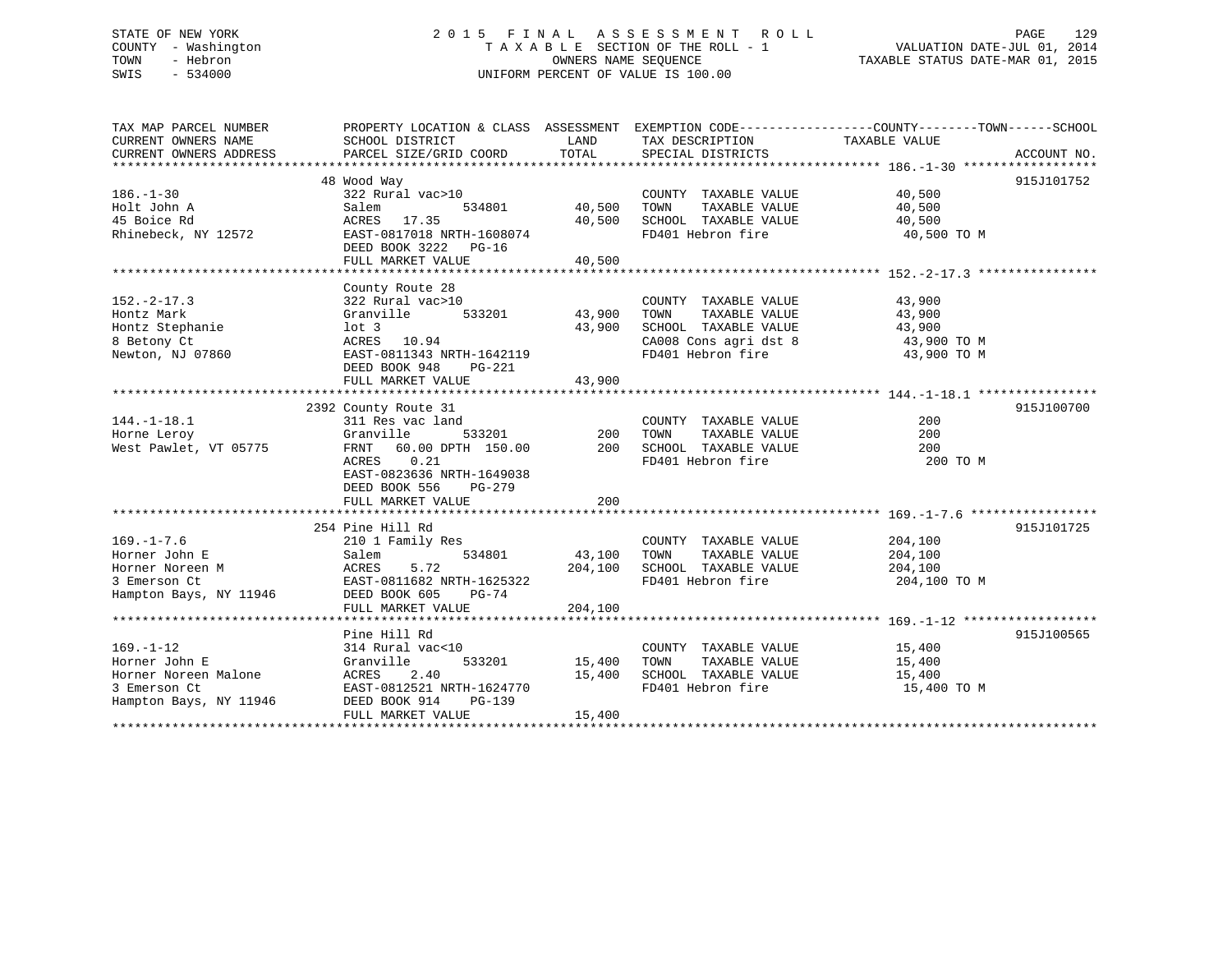# STATE OF NEW YORK 2 0 1 5 F I N A L A S S E S S M E N T R O L L PAGE 130 COUNTY - Washington T A X A B L E SECTION OF THE ROLL - 1 VALUATION DATE-JUL 01, 2014 TOWN - Hebron OWNERS NAME SEQUENCE TAXABLE STATUS DATE-MAR 01, 2015 SWIS - 534000 UNIFORM PERCENT OF VALUE IS 100.00

| TAX MAP PARCEL NUMBER<br>CURRENT OWNERS NAME | SCHOOL DISTRICT                                                                                  | LAND                    | TAX DESCRIPTION                               | PROPERTY LOCATION & CLASS ASSESSMENT EXEMPTION CODE----------------COUNTY-------TOWN------SCHOOL<br>TAXABLE VALUE |                                      |
|----------------------------------------------|--------------------------------------------------------------------------------------------------|-------------------------|-----------------------------------------------|-------------------------------------------------------------------------------------------------------------------|--------------------------------------|
| CURRENT OWNERS ADDRESS                       | PARCEL SIZE/GRID COORD                                                                           | TOTAL                   | SPECIAL DISTRICTS                             |                                                                                                                   | ACCOUNT NO.                          |
| $169. - 1 - 13$                              | 265 Pine Hill Rd<br>322 Rural vac>10                                                             |                         | COUNTY TAXABLE VALUE 35,100                   |                                                                                                                   | 915J100100                           |
| Horner John E<br>Horner Noreen               | Granville<br>ACRES 13.70<br>EAST-0812342 NRTH-1625291                                            | 533201 35,100<br>35,100 | TAXABLE VALUE<br>TOWN<br>SCHOOL TAXABLE VALUE | 35,100<br>35,100                                                                                                  |                                      |
| 3 Emerson Ct<br>Hampton Bays, NY 11946       | DEED BOOK 797 PG-336<br>FULL MARKET VALUE                                                        | 35,100                  | FD401 Hebron fire                             | 35,100 TO M                                                                                                       |                                      |
|                                              |                                                                                                  |                         |                                               |                                                                                                                   |                                      |
|                                              | 45 Darfler Ln                                                                                    |                         |                                               |                                                                                                                   | 915J101703                           |
| $159. - 1 - 25.14$<br>House David            | 210 1 Family Res<br>Hartford 533801                                                              | 37,800                  | COUNTY TAXABLE VALUE<br>TAXABLE VALUE<br>TOWN | 67,100<br>67,100                                                                                                  |                                      |
| House Leslie                                 | lot B                                                                                            | 67,100                  | SCHOOL TAXABLE VALUE                          | 67,100                                                                                                            |                                      |
| 101 Shadduck Rd                              | 3.30<br>ACRES                                                                                    |                         | FD401 Hebron fire                             | 67,100 TO M                                                                                                       |                                      |
| Middlebury, CT 06762                         | EAST-0797545 NRTH-1628019                                                                        |                         |                                               |                                                                                                                   |                                      |
|                                              | DEED BOOK 2125 PG-307                                                                            |                         |                                               |                                                                                                                   |                                      |
|                                              |                                                                                                  |                         |                                               |                                                                                                                   |                                      |
|                                              | 3904 County Route 30                                                                             |                         |                                               |                                                                                                                   | 915J101013                           |
| $167. - 1 - 24$                              | 260 Seasonal res                                                                                 |                         | COUNTY TAXABLE VALUE 107,900                  |                                                                                                                   |                                      |
| Houstoun Juliana                             | Salem<br>534801                                                                                  | 66,000                  | TOWN<br>TAXABLE VALUE                         | 107,900<br>107,900                                                                                                |                                      |
| 25 Featherbed Ln                             | bndy agmt 925/79                                                                                 | 107,900                 | SCHOOL TAXABLE VALUE                          |                                                                                                                   |                                      |
| Ballston Spa, NY 12020                       | ACRES 12.00                                                                                      |                         | FD401 Hebron fire                             | 107,900 TO M                                                                                                      |                                      |
|                                              | EAST-0789719 NRTH-1620116                                                                        |                         |                                               |                                                                                                                   |                                      |
|                                              | DEED BOOK 896<br>$PG-113$                                                                        |                         |                                               |                                                                                                                   |                                      |
|                                              |                                                                                                  |                         |                                               |                                                                                                                   |                                      |
|                                              | 28 Indian Head Way 96 PCT OF VALUE USED FOR EXEMPTION PURPOSES<br>210 1 Family Res 86ED-CO 41802 |                         |                                               |                                                                                                                   | 915J101275                           |
| $170. - 1 - 13.9$                            |                                                                                                  |                         |                                               | 42,624<br>$\Omega$                                                                                                | $\sim$ 0                             |
| Howser Susan S                               | Granville                                                                                        |                         |                                               | 29,837<br>$\overline{0}$                                                                                          | $\overline{0}$<br>$\frac{0}{38,362}$ |
| 28 Indian Head Way                           | ACRES<br>4.96                                                                                    |                         | 88,800 AGED-SCH 41804                         | $\overline{0}$<br>$\mathbf{0}$                                                                                    |                                      |
| Salem, NY 12865                              | EAST-0816263 NRTH-1618068                                                                        |                         | 41834<br>STAR EN                              | $\begin{array}{c} 0 \\ 46,176 \end{array}$<br>$\Omega$                                                            | 50,438                               |
|                                              | DEED BOOK 922<br>PG-271<br>FULL MARKET VALUE                                                     | 88,800 TOWN             | COUNTY TAXABLE VALUE                          | TAXABLE VALUE 58,963                                                                                              |                                      |
|                                              |                                                                                                  |                         |                                               | $\overline{0}$                                                                                                    |                                      |
|                                              |                                                                                                  |                         | SCHOOL TAXABLE VALUE<br>FD401 Hebron fire     | 88,800 TO M                                                                                                       |                                      |
|                                              |                                                                                                  |                         |                                               |                                                                                                                   |                                      |
|                                              | 2323 County Route 31                                                                             |                         |                                               |                                                                                                                   | 915J101149                           |
| $144. - 1 - 21.2$                            | 210 1 Family Res                                                                                 |                         | STAR B<br>41854                               | $\overline{0}$                                                                                                    | $\Omega$<br>30,000                   |
| Hudy Bruce J                                 | 533201<br>Granville                                                                              |                         | 42,900 COUNTY TAXABLE VALUE                   | 116,000                                                                                                           |                                      |
| 2323 County Route 31                         | ACRES<br>3.08                                                                                    | 116,000                 | TOWN<br>TAXABLE VALUE<br>SCHOOL TAXABLE VALUE | 116,000                                                                                                           |                                      |
| Granville, NY 12832                          | EAST-0823073 NRTH-1647287<br>DEED BOOK 461<br>PG-651                                             |                         | FD401 Hebron fire                             | 86,000<br>116,000 TO M                                                                                            |                                      |
|                                              | FULL MARKET VALUE                                                                                | 116,000                 |                                               |                                                                                                                   |                                      |
|                                              |                                                                                                  |                         |                                               |                                                                                                                   |                                      |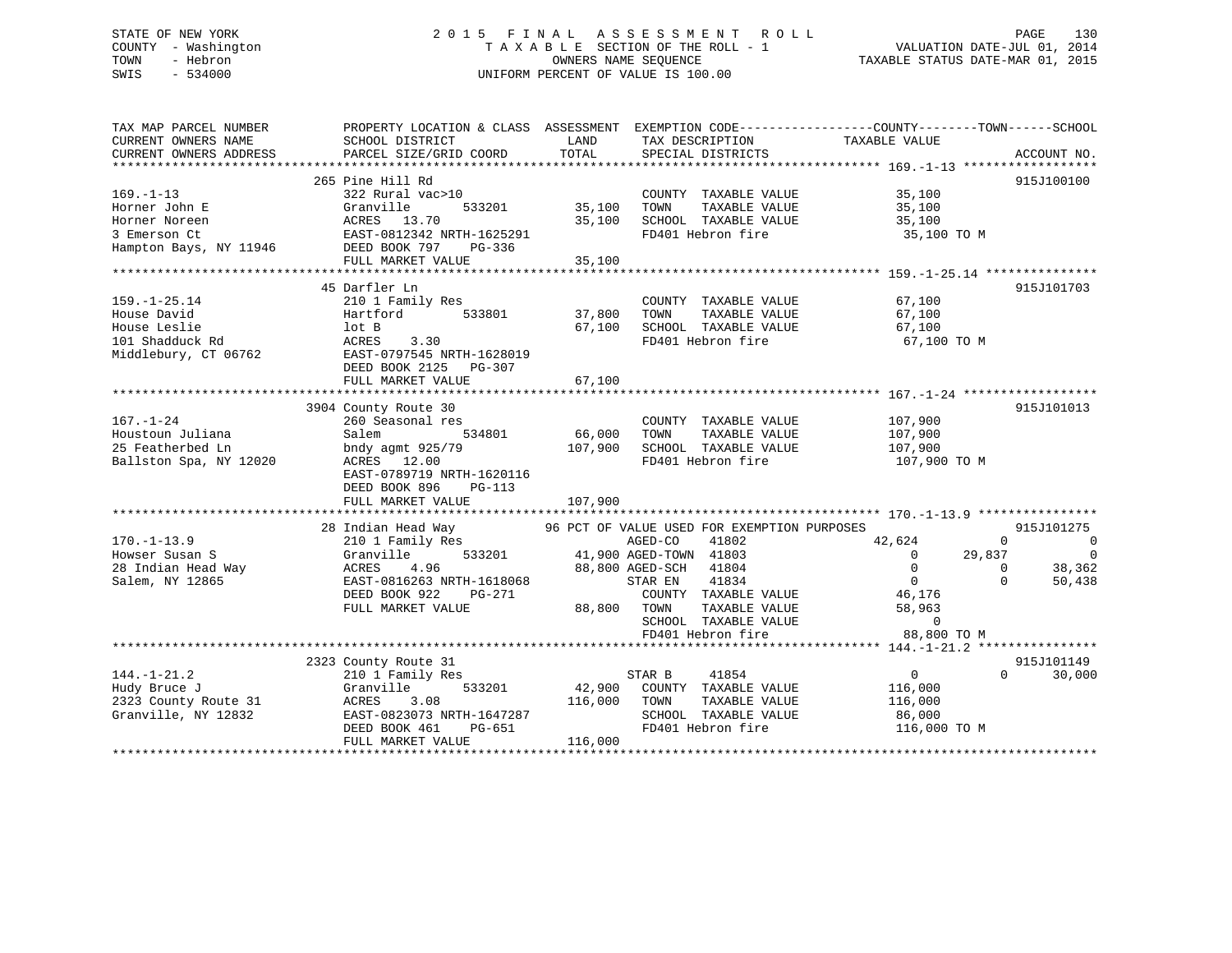# STATE OF NEW YORK 2 0 1 5 F I N A L A S S E S S M E N T R O L L PAGE 131 COUNTY - Washington T A X A B L E SECTION OF THE ROLL - 1 VALUATION DATE-JUL 01, 2014 TOWN - Hebron OWNERS NAME SEQUENCE TAXABLE STATUS DATE-MAR 01, 2015 SWIS - 534000 UNIFORM PERCENT OF VALUE IS 100.00

| TAX MAP PARCEL NUMBER       | PROPERTY LOCATION & CLASS ASSESSMENT EXEMPTION CODE----------------COUNTY-------TOWN------SCHOOL |                         |                       |                |                    |
|-----------------------------|--------------------------------------------------------------------------------------------------|-------------------------|-----------------------|----------------|--------------------|
| CURRENT OWNERS NAME         | SCHOOL DISTRICT                                                                                  | LAND                    | TAX DESCRIPTION       | TAXABLE VALUE  |                    |
| CURRENT OWNERS ADDRESS      | PARCEL SIZE/GRID COORD                                                                           | TOTAL                   | SPECIAL DISTRICTS     |                | ACCOUNT NO.        |
|                             |                                                                                                  |                         |                       |                |                    |
|                             | 554 West Green Pond Way                                                                          |                         |                       |                | 915J100311         |
| $143. - 1 - 20$             | 260 Seasonal res - WTRFNT                                                                        |                         | COUNTY TAXABLE VALUE  | 185,700        |                    |
| Hughes, Trustee Ronald Marc | Granville<br>533201                                                                              | 67,300                  | TAXABLE VALUE<br>TOWN | 185,700        |                    |
| Hart Carol                  | 1858/222                                                                                         | 185,700                 | SCHOOL TAXABLE VALUE  | 185,700        |                    |
| 46 Jean Ridge Rd            | FRNT 110.00 DPTH 242.00                                                                          |                         | FD401 Hebron fire     | 185,700 TO M   |                    |
| Middletown, NY 10940        | EAST-0815605 NRTH-1643331                                                                        |                         |                       |                |                    |
|                             | DEED BOOK 2911 PG-106                                                                            |                         |                       |                |                    |
|                             | FULL MARKET VALUE                                                                                | 185,700<br>************ |                       |                |                    |
|                             |                                                                                                  |                         |                       |                |                    |
|                             | 144 Pine Hill Rd                                                                                 |                         |                       |                | 915J101504         |
| $169. - 1 - 6.1$            | 314 Rural vac<10                                                                                 |                         | COUNTY TAXABLE VALUE  | 14,400         |                    |
| Hunt John A                 | 534801<br>Salem                                                                                  | 14,400                  | TOWN<br>TAXABLE VALUE | 14,400         |                    |
| Hunt John A Jr              | ACRES<br>7.62                                                                                    | 14,400                  | SCHOOL TAXABLE VALUE  | 14,400         |                    |
| 109 Coveville Rd            | EAST-0809860 NRTH-1626209                                                                        |                         | FD401 Hebron fire     | 14,400 TO M    |                    |
| Schuylerville, NY 12871     | DEED BOOK 3356 PG-254                                                                            |                         |                       |                |                    |
|                             | FULL MARKET VALUE                                                                                | 14,400                  |                       |                |                    |
|                             |                                                                                                  |                         |                       |                |                    |
|                             | Pine Hill Rd                                                                                     |                         |                       |                | 915J101470         |
| $169. - 1 - 6.2$            | 314 Rural vac<10                                                                                 |                         | COUNTY TAXABLE VALUE  | 27,000         |                    |
| Hunt John A                 | 534801<br>Salem                                                                                  | 27,000                  | TAXABLE VALUE<br>TOWN | 27,000         |                    |
| Hunt John A Jr              | ACRES<br>8.34                                                                                    | 27,000                  | SCHOOL TAXABLE VALUE  | 27,000         |                    |
| 109 Coveville Rd            | EAST-0809590 NRTH-1626259                                                                        |                         | FD401 Hebron fire     | 27,000 TO M    |                    |
| Schuylerville, NY 12871     | DEED BOOK 3356 PG-254                                                                            |                         |                       |                |                    |
|                             | FULL MARKET VALUE                                                                                | 27,000                  |                       |                |                    |
|                             | 496 Pine Hill Rd                                                                                 |                         |                       |                | 915J101419         |
| $169. - 1 - 26.6$           | 210 1 Family Res                                                                                 |                         | STAR B<br>41854       | $\overline{0}$ | $\Omega$<br>30,000 |
| Huntley Lerone C            | Granville<br>533201                                                                              | 32,600                  | COUNTY TAXABLE VALUE  |                |                    |
| 496 Pine Hill Rd            | 1.22 BANK<br>ACRES                                                                               | 140,400                 | TOWN<br>TAXABLE VALUE | 140,400        |                    |
|                             | 11A<br>EAST-0813684 NRTH-1620626                                                                 |                         | SCHOOL TAXABLE VALUE  | 140,400        |                    |
| Salem, NY 12865             |                                                                                                  |                         | FD401 Hebron fire     | 110,400        |                    |
|                             | DEED BOOK 2417 PG-231<br>FULL MARKET VALUE                                                       | 140,400                 |                       | 140,400 TO M   |                    |
|                             |                                                                                                  |                         |                       |                |                    |
|                             | County Route 30/W Off                                                                            |                         |                       |                | 915J101290         |
| $158. - 1 - 21.2$           | 314 Rural vac<10                                                                                 |                         | COUNTY TAXABLE VALUE  | 3,000          |                    |
| Hurd Elaine                 | 533801<br>Hartford                                                                               | 3,000                   | TAXABLE VALUE<br>TOWN | 3,000          |                    |
| 40 Oatfield Ct              | ACRES<br>4.03                                                                                    | 3,000                   | SCHOOL TAXABLE VALUE  | 3,000          |                    |
| Shepherdstown, WV 25443     | EAST-0783826 NRTH-1626802                                                                        |                         | FD401 Hebron fire     | 3,000 TO M     |                    |
|                             | DEED BOOK W 481 PG-231                                                                           |                         |                       |                |                    |
|                             | FULL MARKET VALUE                                                                                | 3,000                   |                       |                |                    |
|                             | *******************************                                                                  |                         |                       |                |                    |
|                             | 30 Tiplady Rd                                                                                    |                         |                       |                | 915J100609         |
| $177. - 1 - 29$             | 242 Rurl res&rec                                                                                 |                         | COUNTY TAXABLE VALUE  | 227,200        |                    |
| Hurlburt Norma              | Salem<br>534801                                                                                  | 159,800                 | TAXABLE VALUE<br>TOWN | 227,200        |                    |
| Thomas Baylis               | Converted Barn Residence                                                                         | 227,200                 | SCHOOL TAXABLE VALUE  | 227,200        |                    |
| 239 Piermont Ave            | 63.00<br>ACRES                                                                                   |                         | FD401 Hebron fire     | 227,200 TO M   |                    |
| Piermont, NY 10968          | EAST-0810210 NRTH-1611218                                                                        |                         |                       |                |                    |
|                             | DEED BOOK 2741 PG-265                                                                            |                         |                       |                |                    |
|                             | FULL MARKET VALUE                                                                                | 227,200                 |                       |                |                    |
|                             |                                                                                                  |                         |                       |                |                    |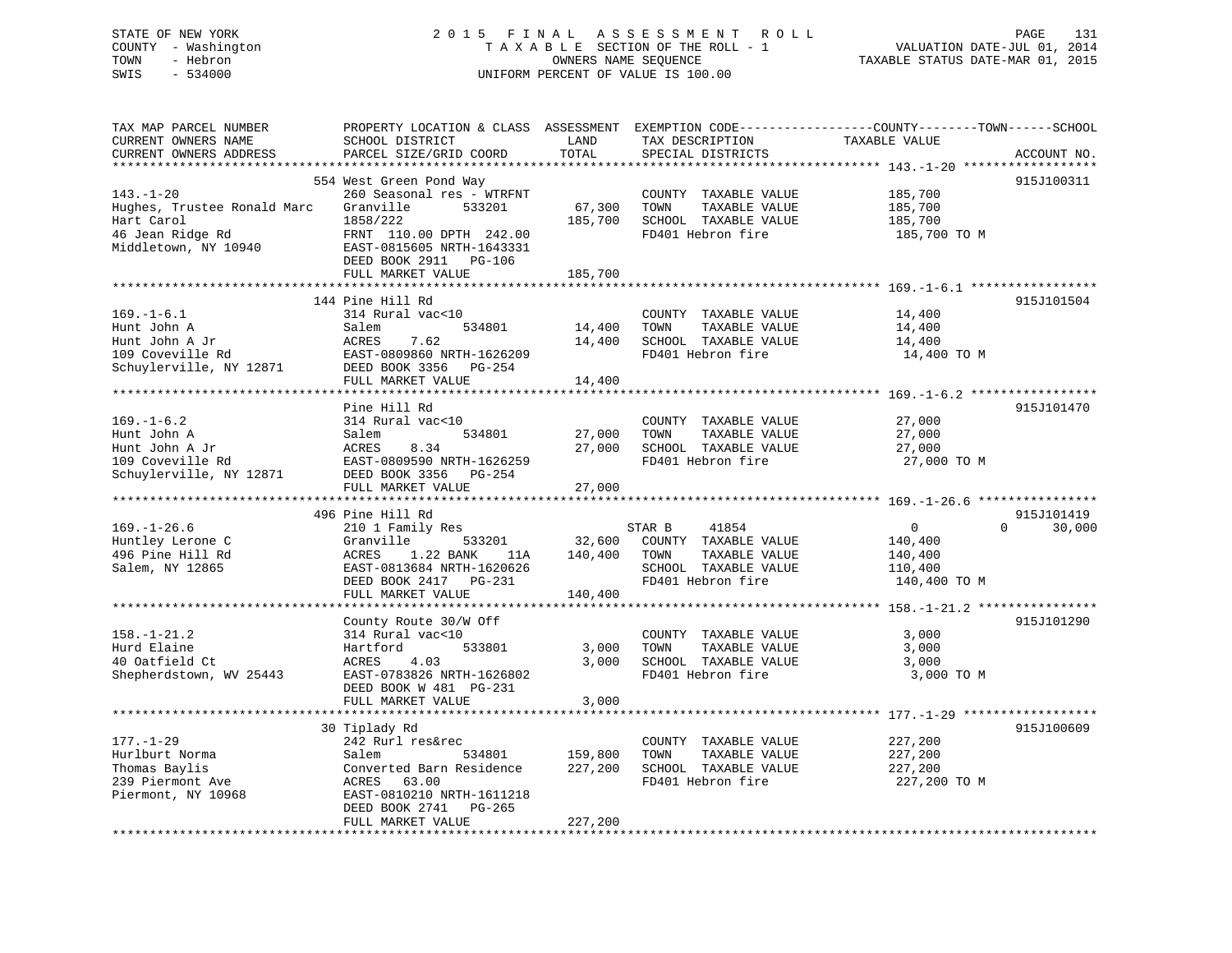# STATE OF NEW YORK 2 0 1 5 F I N A L A S S E S S M E N T R O L L PAGE 132 COUNTY - Washington T A X A B L E SECTION OF THE ROLL - 1 VALUATION DATE-JUL 01, 2014 TOWN - Hebron OWNERS NAME SEQUENCE TAXABLE STATUS DATE-MAR 01, 2015 SWIS - 534000 UNIFORM PERCENT OF VALUE IS 100.00

| TAX MAP PARCEL NUMBER<br>CURRENT OWNERS NAME | PROPERTY LOCATION & CLASS ASSESSMENT EXEMPTION CODE---------------COUNTY-------TOWN-----SCHOOL<br>SCHOOL DISTRICT | LAND          | TAX DESCRIPTION       | TAXABLE VALUE     |                    |
|----------------------------------------------|-------------------------------------------------------------------------------------------------------------------|---------------|-----------------------|-------------------|--------------------|
| CURRENT OWNERS ADDRESS                       | PARCEL SIZE/GRID COORD                                                                                            | TOTAL         | SPECIAL DISTRICTS     |                   | ACCOUNT NO.        |
|                                              | 3188 County Route 30                                                                                              |               |                       |                   | 915J100121         |
| $183.16 - 1 - 25$                            | 210 1 Family Res                                                                                                  |               | STAR EN 41834         | $0 \qquad \qquad$ | 65,300<br>$\Omega$ |
| Hussong Christopher G                        | 534801<br>Salem                                                                                                   | 22,000        | COUNTY TAXABLE VALUE  | 120,100           |                    |
| Hussong Mary V                               | 87.00 DPTH 190.00<br>FRNT                                                                                         | 120,100       | TOWN<br>TAXABLE VALUE | 120,100           |                    |
| 3188 County Route 30                         | 0.38<br>ACRES                                                                                                     |               | SCHOOL TAXABLE VALUE  | 54,800            |                    |
| Salem, NY 12865                              | EAST-0791929 NRTH-1604105                                                                                         |               | CA008 Cons agri dst 8 | 120,100 TO M      |                    |
|                                              |                                                                                                                   |               | FD401 Hebron fire     |                   |                    |
|                                              |                                                                                                                   |               |                       |                   |                    |
|                                              |                                                                                                                   |               |                       |                   |                    |
|                                              | Callaway Rd / E off                                                                                               |               |                       |                   |                    |
| $167. - 1 - 55.21$                           | 314 Rural vac<10                                                                                                  |               | COUNTY TAXABLE VALUE  | 3,600             |                    |
| Hutchinson James D                           | 532001<br>Argyle                                                                                                  | 3,600         | TOWN<br>TAXABLE VALUE | 3,600             |                    |
| 952 Callaway Rd                              | ACRES<br>4.80                                                                                                     | 3,600         | SCHOOL TAXABLE VALUE  | 3,600             |                    |
| Argyle, NY 12809                             | EAST-0784998 NRTH-1624721                                                                                         |               | FD401 Hebron fire     | 3,600 TO M        |                    |
|                                              | DEED BOOK 2278 PG-13                                                                                              |               |                       |                   |                    |
|                                              | FULL MARKET VALUE                                                                                                 | 3,600         |                       |                   |                    |
|                                              |                                                                                                                   |               |                       |                   |                    |
|                                              | 952 Callaway Rd                                                                                                   |               |                       |                   | 915J101317         |
| $167. - 1 - 55.6$                            | 210 1 Family Res                                                                                                  |               | 41854<br>STAR B       | $\overline{0}$    | $\Omega$<br>30,000 |
| Hutchison James D                            | 532001<br>Argyle                                                                                                  | 56,200        | COUNTY TAXABLE VALUE  | 239,900           |                    |
| Hutchison Cheryl A                           | $6.0$ Ad                                                                                                          | 239,900       | TAXABLE VALUE<br>TOWN | 239,900           |                    |
| 952 Callaway Rd                              | ACRES<br>7.10                                                                                                     |               | SCHOOL TAXABLE VALUE  | 209,900           |                    |
| Argyle, NY 12809                             | EAST-0785424 NRTH-1624255                                                                                         |               | FD401 Hebron fire     | 239,900 TO M      |                    |
|                                              | DEED BOOK 489<br>PG-584                                                                                           | 239,900       |                       |                   |                    |
|                                              | FULL MARKET VALUE                                                                                                 |               |                       |                   |                    |
|                                              | 410 Mountainside Meadows Way                                                                                      |               |                       |                   | 915J101792         |
| $170. - 1 - 12.6$                            | 210 1 Family Res                                                                                                  |               | COUNTY TAXABLE VALUE  | 125,800           |                    |
| Ibbotson Jeffrey                             | Salem<br>534801                                                                                                   | 42,200        | TOWN<br>TAXABLE VALUE | 125,800           |                    |
| Leighton-Ibbotson Felicia                    | Lot 6                                                                                                             | 125,800       | SCHOOL TAXABLE VALUE  | 125,800           |                    |
| 20 Main St                                   | ACRES<br>5.10                                                                                                     |               | CA008 Cons agri dst 8 | 125,800 TO M      |                    |
| Exeter, NY 03833                             | EAST-0816650 NRTH-1617726                                                                                         |               | FD401 Hebron fire     | 125,800 TO M      |                    |
|                                              | DEED BOOK 2672 PG-126                                                                                             |               |                       |                   |                    |
|                                              | FULL MARKET VALUE                                                                                                 | 125,800       |                       |                   |                    |
|                                              |                                                                                                                   |               |                       |                   |                    |
|                                              | Indian Head Way                                                                                                   |               |                       |                   | 915J101908         |
| $170. - 1 - 13.15$                           | 311 Res vac land                                                                                                  |               | COUNTY TAXABLE VALUE  | 12,100            |                    |
| Indian Head Village Assn                     | Granville                                                                                                         | 533201 12,100 | TOWN<br>TAXABLE VALUE | 12,100            |                    |
| c/o Kimberly Taylor                          | FRNT 164.00 DPTH 274.00 12,100                                                                                    |               | SCHOOL TAXABLE VALUE  | 12,100            |                    |
| 42 Indian Head Way                           | EAST-0816011 NRTH-1619191                                                                                         |               | FD401 Hebron fire     | 12,100 TO M       |                    |
| Salem, NY 12865                              | DEED BOOK 539<br>PG-62                                                                                            |               |                       |                   |                    |
|                                              | FULL MARKET VALUE                                                                                                 | 12,100        |                       |                   |                    |
|                                              |                                                                                                                   |               |                       |                   |                    |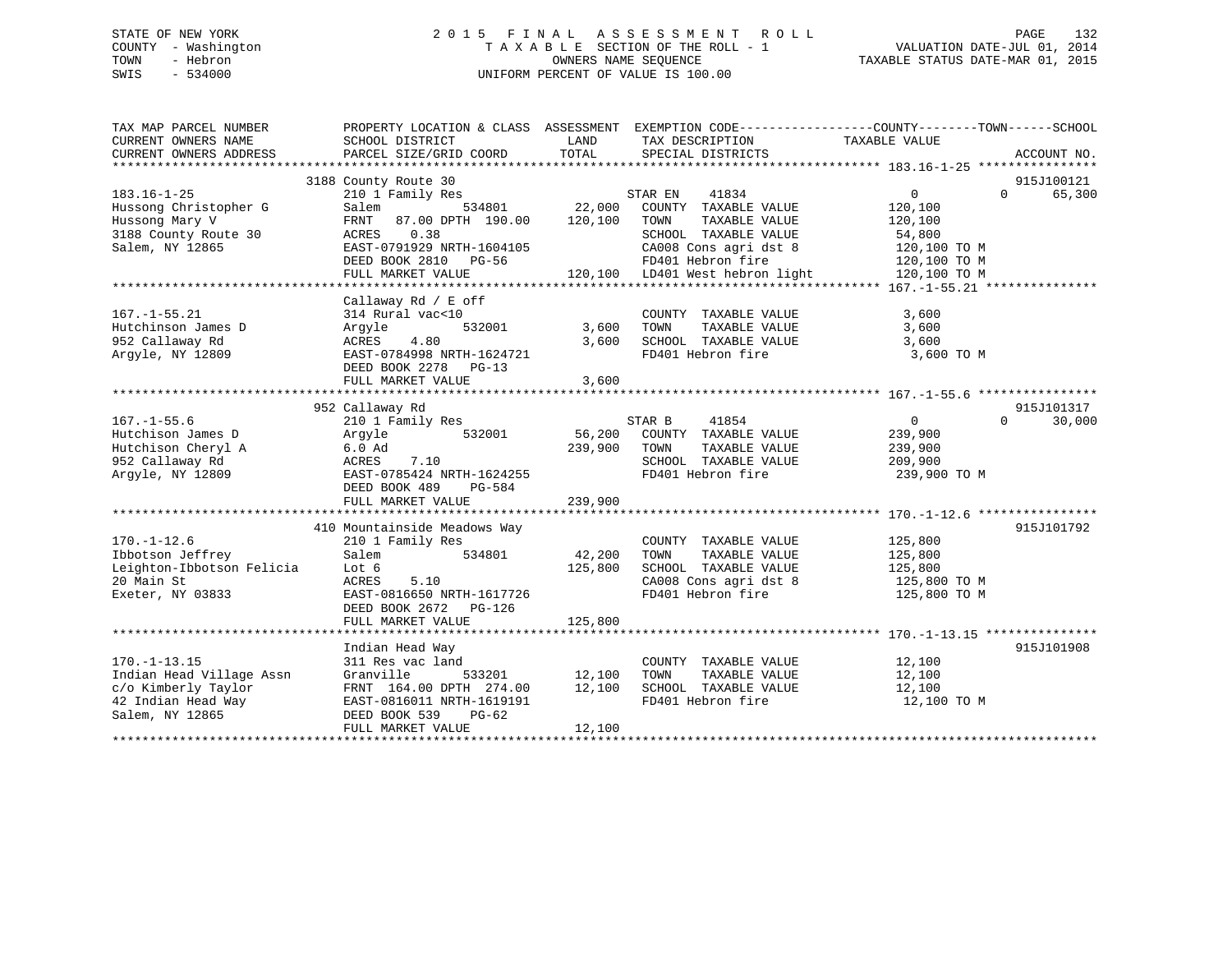# STATE OF NEW YORK 2 0 1 5 F I N A L A S S E S S M E N T R O L L PAGE 133 COUNTY - Washington T A X A B L E SECTION OF THE ROLL - 1 VALUATION DATE-JUL 01, 2014 TOWN - Hebron OWNERS NAME SEQUENCE TAXABLE STATUS DATE-MAR 01, 2015 SWIS - 534000 UNIFORM PERCENT OF VALUE IS 100.00

| TAX MAP PARCEL NUMBER<br>CURRENT OWNERS NAME<br>CURRENT OWNERS ADDRESS | SCHOOL DISTRICT<br>PARCEL SIZE/GRID COORD | LAND<br>TOTAL | TAX DESCRIPTION<br>SPECIAL DISTRICTS | PROPERTY LOCATION & CLASS ASSESSMENT EXEMPTION CODE---------------COUNTY-------TOWN------SCHOOL<br>TAXABLE VALUE<br>ACCOUNT NO. |
|------------------------------------------------------------------------|-------------------------------------------|---------------|--------------------------------------|---------------------------------------------------------------------------------------------------------------------------------|
|                                                                        |                                           |               |                                      |                                                                                                                                 |
|                                                                        | 61 Indian Head Way                        |               |                                      | 915J101423                                                                                                                      |
| $170. - 1 - 15.20$                                                     | 331 Com vac w/im                          |               | COUNTY TAXABLE VALUE                 | 58,000                                                                                                                          |
| Indian Head Village Assn Inc                                           | 533201<br>Granville                       | 44,000        | TOWN<br>TAXABLE VALUE                | 58,000                                                                                                                          |
| Kimberly Taylor                                                        | 897/236 ease                              | 58,000        | SCHOOL TAXABLE VALUE                 | 58,000                                                                                                                          |
| 42 Indian Head Way                                                     | ACRES<br>7.90                             |               | FD401 Hebron fire                    | 58,000 TO M                                                                                                                     |
| Salem, NY 12865                                                        | EAST-0816509 NRTH-1619835                 |               |                                      |                                                                                                                                 |
|                                                                        | DEED BOOK 622<br>$PG-107$                 |               |                                      |                                                                                                                                 |
|                                                                        | FULL MARKET VALUE                         | 58,000        |                                      |                                                                                                                                 |
|                                                                        |                                           |               |                                      |                                                                                                                                 |
|                                                                        | Pine Hill Rd                              |               |                                      | 915J100075                                                                                                                      |
| $169. - 1 - 26$                                                        | 314 Rural vac<10                          |               | COUNTY TAXABLE VALUE                 | 22,600                                                                                                                          |
| Iron Castle Group LLC The                                              | Granville<br>533201                       | 22,600        | TOWN<br>TAXABLE VALUE                | 22,600                                                                                                                          |
| 13 Glenola Ave                                                         | Lot 5                                     | 22,600        | SCHOOL TAXABLE VALUE                 | 22,600                                                                                                                          |
| Sea Cliff, NY 11579                                                    | 506/1045                                  |               | FD401 Hebron fire                    | 22,600 TO M                                                                                                                     |
|                                                                        | 5.37<br>ACRES                             |               |                                      |                                                                                                                                 |
|                                                                        | EAST-0814232 NRTH-1620495                 |               |                                      |                                                                                                                                 |
|                                                                        | DEED BOOK 931<br>PG-269                   |               |                                      |                                                                                                                                 |
|                                                                        | FULL MARKET VALUE                         | 22,600        |                                      |                                                                                                                                 |
|                                                                        |                                           |               |                                      |                                                                                                                                 |
|                                                                        | State Route 22/W Off                      |               |                                      | 915J101435                                                                                                                      |
| $169. - 1 - 26.1$                                                      | 314 Rural vac<10                          |               | COUNTY TAXABLE VALUE                 | 7,400                                                                                                                           |
| Iron Castle Group LLC The                                              | 533201<br>Granville                       | 7,400         | TAXABLE VALUE<br>TOWN                | 7,400                                                                                                                           |
| 13 Glenola Ave                                                         | Lot 4                                     | 7,400         | SCHOOL TAXABLE VALUE                 | 7,400                                                                                                                           |
| Sea Cliff, NY 11579                                                    | ACRES<br>9.87                             |               | FD401 Hebron fire                    | 7,400 TO M                                                                                                                      |
|                                                                        | EAST-0814201 NRTH-1619842                 |               |                                      |                                                                                                                                 |
|                                                                        | DEED BOOK 931<br>PG-269                   |               |                                      |                                                                                                                                 |
|                                                                        | FULL MARKET VALUE                         | 7,400         |                                      |                                                                                                                                 |
|                                                                        |                                           |               |                                      |                                                                                                                                 |
|                                                                        | State Route 22/W Off                      |               |                                      | 915J101436                                                                                                                      |
| $169. - 1 - 26.3$                                                      | 322 Rural vac>10                          |               | COUNTY TAXABLE VALUE                 | 19,400                                                                                                                          |
| Iron Castle Group LLC The                                              | Granville<br>533201                       | 19,400        | TAXABLE VALUE<br>TOWN                | 19,400                                                                                                                          |
| 13 Glenola Ave                                                         | ACRES 10.95                               | 19,400        | SCHOOL TAXABLE VALUE                 | 19,400                                                                                                                          |
| Sea Cliff, NY 11579                                                    | EAST-0814035 NRTH-1619236                 |               | FD401 Hebron fire                    | 19,400 TO M                                                                                                                     |
|                                                                        | DEED BOOK 931<br>$PG-269$                 |               |                                      |                                                                                                                                 |
|                                                                        | FULL MARKET VALUE                         | 19,400        |                                      |                                                                                                                                 |
|                                                                        |                                           |               |                                      |                                                                                                                                 |
|                                                                        | Pine Hill Rd                              |               |                                      | 915J101472                                                                                                                      |
| $169. - 1 - 26.8$                                                      | 314 Rural vac<10                          |               | COUNTY TAXABLE VALUE                 | 16,500                                                                                                                          |
| Iron Castle Group LLC The                                              | 533201<br>Granville                       | 16,500        | TOWN<br>TAXABLE VALUE                | 16,500                                                                                                                          |
| 13 Glenola Ave                                                         | Lot 9                                     | 16,500        | SCHOOL TAXABLE VALUE                 | 16,500                                                                                                                          |
| Sea Cliff, NY 11579                                                    | ACRES<br>2.82                             |               | FD401 Hebron fire                    | 16,500 TO M                                                                                                                     |
|                                                                        | EAST-0814647 NRTH-1620862                 |               |                                      |                                                                                                                                 |
|                                                                        | DEED BOOK 931<br>PG-269                   |               |                                      |                                                                                                                                 |
|                                                                        | FULL MARKET VALUE                         | 16,500        |                                      |                                                                                                                                 |
|                                                                        |                                           |               |                                      |                                                                                                                                 |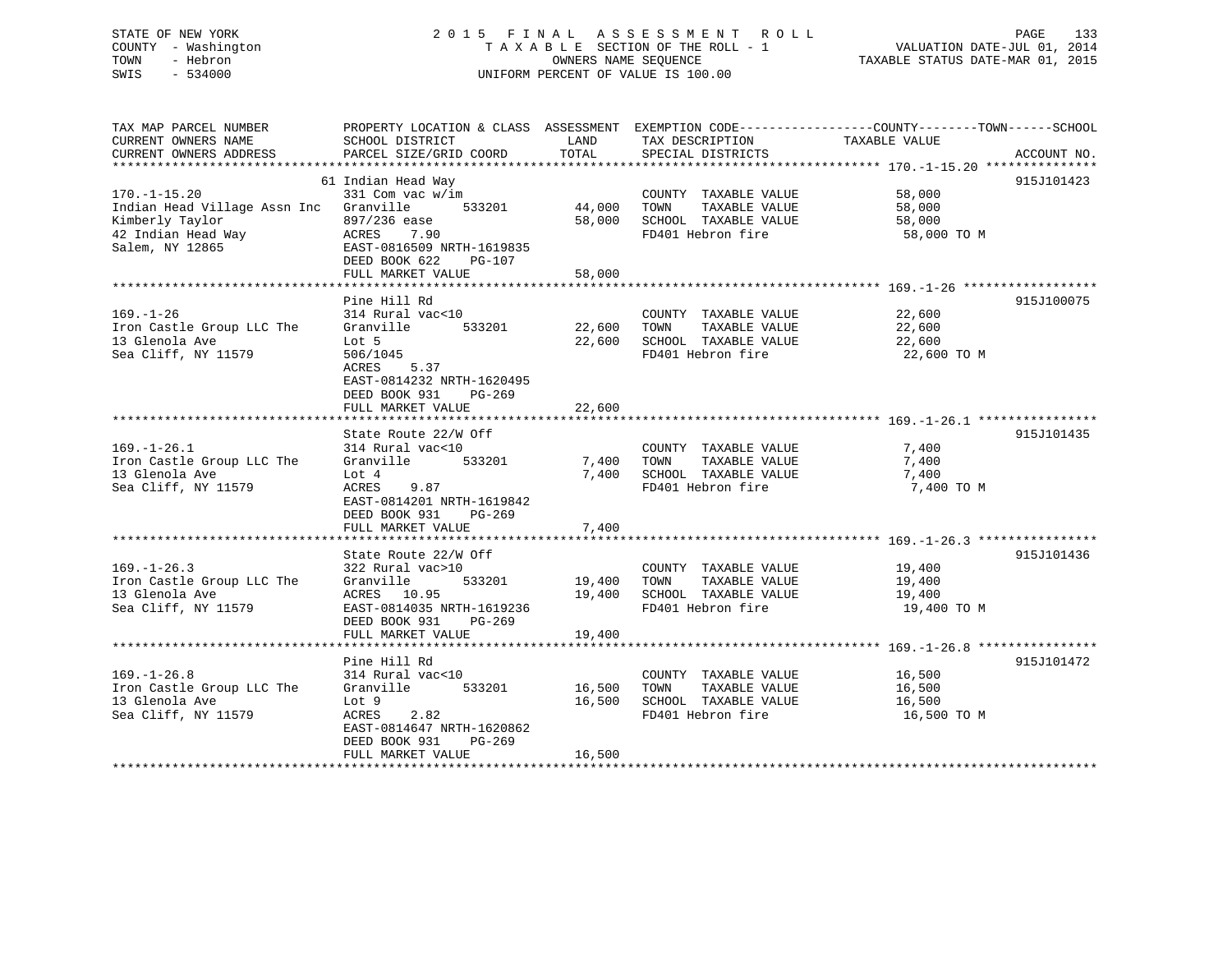# STATE OF NEW YORK 2 0 1 5 F I N A L A S S E S S M E N T R O L L PAGE 134 COUNTY - Washington T A X A B L E SECTION OF THE ROLL - 1 VALUATION DATE-JUL 01, 2014 TOWN - Hebron OWNERS NAME SEQUENCE TAXABLE STATUS DATE-MAR 01, 2015 SWIS - 534000 UNIFORM PERCENT OF VALUE IS 100.00

TAX MAP PARCEL NUMBER PROPERTY LOCATION & CLASS ASSESSMENT EXEMPTION CODE------------------COUNTY--------TOWN------SCHOOL

CURRENT OWNERS NAME SCHOOL DISTRICT THE LAND TAX DESCRIPTION TAXABLE VALUE CURRENT OWNERS ADDRESS PARCEL SIZE/GRID COORD TOTAL SPECIAL DISTRICTS ACCOUNT NO. \*\*\*\*\*\*\*\*\*\*\*\*\*\*\*\*\*\*\*\*\*\*\*\*\*\*\*\*\*\*\*\*\*\*\*\*\*\*\*\*\*\*\*\*\*\*\*\*\*\*\*\*\*\*\*\*\*\*\*\*\*\*\*\*\*\*\*\*\*\*\*\*\*\*\*\*\*\*\*\*\*\*\*\*\*\*\*\*\*\*\*\*\*\*\*\*\*\*\*\*\*\*\* 169.-1-26.9 \*\*\*\*\*\*\*\*\*\*\*\*\*\*\*\* Pine Hill Rd 915J101473 169.-1-26.9 314 Rural vac<10 COUNTY TAXABLE VALUE 16,400 Iron Castle Group LLC The Granville 533201 16,400 TOWN TAXABLE VALUE 16,400 13 Glenola Ave Lot 10 16,400 SCHOOL TAXABLE VALUE 16,400 Sea Cliff, NY 11579 ACRES 2.76 FD401 Hebron fire 16,400 TO M EAST-0814662 NRTH-1620652 DEED BOOK 931 PG-269FULL MARKET VALUE 16,400 \*\*\*\*\*\*\*\*\*\*\*\*\*\*\*\*\*\*\*\*\*\*\*\*\*\*\*\*\*\*\*\*\*\*\*\*\*\*\*\*\*\*\*\*\*\*\*\*\*\*\*\*\*\*\*\*\*\*\*\*\*\*\*\*\*\*\*\*\*\*\*\*\*\*\*\*\*\*\*\*\*\*\*\*\*\*\*\*\*\*\*\*\*\*\*\*\*\*\*\*\*\*\* 169.-1-26.10 \*\*\*\*\*\*\*\*\*\*\*\*\*\*\*Pine Hill Rd 915J101474 169.-1-26.10 314 Rural vac<10 COUNTY TAXABLE VALUE 18,600 Iron Castle Group LLC The Granville 533201 18,600 TOWN TAXABLE VALUE 18,600 13 Glenola Ave Lot 11 18,600 SCHOOL TAXABLE VALUE 18,600 Sea Cliff, NY 11579 ACRES 3.64 FD401 Hebron fire 18,600 TO M EAST-0814694 NRTH-1620381 DEED BOOK 931 PG-269 FULL MARKET VALUE 18,600 \*\*\*\*\*\*\*\*\*\*\*\*\*\*\*\*\*\*\*\*\*\*\*\*\*\*\*\*\*\*\*\*\*\*\*\*\*\*\*\*\*\*\*\*\*\*\*\*\*\*\*\*\*\*\*\*\*\*\*\*\*\*\*\*\*\*\*\*\*\*\*\*\*\*\*\*\*\*\*\*\*\*\*\*\*\*\*\*\*\*\*\*\*\*\*\*\*\*\*\*\*\*\* 175.-1-1 \*\*\*\*\*\*\*\*\*\*\*\*\*\*\*\*\*\*\* 331 Gilchrist Rd 915J100071175.-1-1 240 Rural res STAR B 41854 0 0 30,000 Jackson Benjamin I Salem 534801 65,500 COUNTY TAXABLE VALUE 191,200 331 Gilchrist Rd ACRES 11.77 BANK 11A 191,200 TOWN TAXABLE VALUE 191,200 Argyle, NY 12809 EAST-0786046 NRTH-1615556 SCHOOL TAXABLE VALUE 161,200 DEED BOOK 907 PG-225 FD401 Hebron fire 191,200 TO M DEED BOOK 907 PG-225<br>FULL MARKET VALUE 191,200 \*\*\*\*\*\*\*\*\*\*\*\*\*\*\*\*\*\*\*\*\*\*\*\*\*\*\*\*\*\*\*\*\*\*\*\*\*\*\*\*\*\*\*\*\*\*\*\*\*\*\*\*\*\*\*\*\*\*\*\*\*\*\*\*\*\*\*\*\*\*\*\*\*\*\*\*\*\*\*\*\*\*\*\*\*\*\*\*\*\*\*\*\*\*\*\*\*\*\*\*\*\*\* 159.-1-25.3 \*\*\*\*\*\*\*\*\*\*\*\*\*\*\*\* Darfler Ln/end 915J101692 159.-1-25.3 260 Seasonal res COUNTY TAXABLE VALUE 61,500 Jacobsen William Hartford 533801 52,000 TOWN TAXABLE VALUE 61,500 21943 New York Route 22 lot k 61,500 SCHOOL TAXABLE VALUE 61,500 Hoosick Falls, NY 12090 ACRES 11.65 FD401 Hebron fire 61,500 TO M EAST-0796114 NRTH-1627157 DEED BOOK 677 PG-92FULL MARKET VALUE 61,500 \*\*\*\*\*\*\*\*\*\*\*\*\*\*\*\*\*\*\*\*\*\*\*\*\*\*\*\*\*\*\*\*\*\*\*\*\*\*\*\*\*\*\*\*\*\*\*\*\*\*\*\*\*\*\*\*\*\*\*\*\*\*\*\*\*\*\*\*\*\*\*\*\*\*\*\*\*\*\*\*\*\*\*\*\*\*\*\*\*\*\*\*\*\*\*\*\*\*\*\*\*\*\* 178.-1-30 \*\*\*\*\*\*\*\*\*\*\*\*\*\*\*\*\*\* 120 Bromley Ln 915J101369 178.-1-30 240 Rural res STAR B 41854 0 0 30,000 Jameson Ronald S Salem 534801 62,900 COUNTY TAXABLE VALUE 232,900 Jameson Ruth E Lot 15/ 232,900 TOWN TAXABLE VALUE 232,900 120 Bromley Ln ACRES 18.90 SCHOOL TAXABLE VALUE 202,900 Granville, NY 12832 EAST-0820477 NRTH-1613747 FD401 Hebron fire 232,900 TO M DEED BOOK 745 PG-261FULL MARKET VALUE 232,900

\*\*\*\*\*\*\*\*\*\*\*\*\*\*\*\*\*\*\*\*\*\*\*\*\*\*\*\*\*\*\*\*\*\*\*\*\*\*\*\*\*\*\*\*\*\*\*\*\*\*\*\*\*\*\*\*\*\*\*\*\*\*\*\*\*\*\*\*\*\*\*\*\*\*\*\*\*\*\*\*\*\*\*\*\*\*\*\*\*\*\*\*\*\*\*\*\*\*\*\*\*\*\*\*\*\*\*\*\*\*\*\*\*\*\*\*\*\*\*\*\*\*\*\*\*\*\*\*\*\*\*\*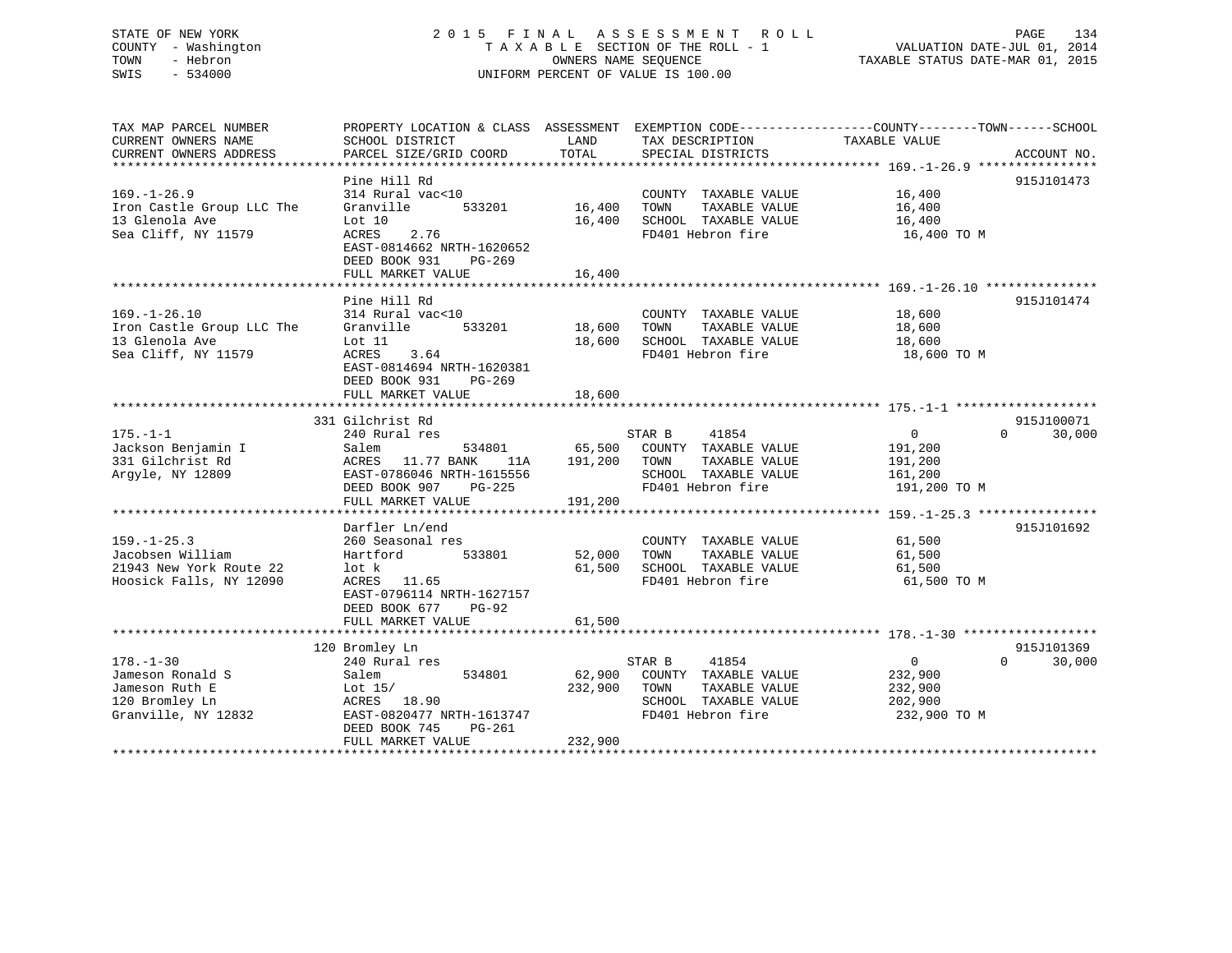# STATE OF NEW YORK 2 0 1 5 F I N A L A S S E S S M E N T R O L L PAGE 135 COUNTY - Washington T A X A B L E SECTION OF THE ROLL - 1 VALUATION DATE-JUL 01, 2014 TOWN - Hebron OWNERS NAME SEQUENCE TAXABLE STATUS DATE-MAR 01, 2015 SWIS - 534000 UNIFORM PERCENT OF VALUE IS 100.00

| TAX MAP PARCEL NUMBER                                                              | PROPERTY LOCATION & CLASS ASSESSMENT EXEMPTION CODE----------------COUNTY-------TOWN-----SCHOOL |                |                                                                                                   |                               |            |
|------------------------------------------------------------------------------------|-------------------------------------------------------------------------------------------------|----------------|---------------------------------------------------------------------------------------------------|-------------------------------|------------|
| CURRENT OWNERS NAME                                                                | SCHOOL DISTRICT                                                                                 | LAND           | TAX DESCRIPTION                                                                                   | TAXABLE VALUE                 |            |
|                                                                                    |                                                                                                 |                |                                                                                                   |                               |            |
|                                                                                    |                                                                                                 |                |                                                                                                   |                               |            |
|                                                                                    | Oak Hill Rd                                                                                     |                |                                                                                                   |                               |            |
| $178. - 1 - 11.21$                                                                 | 314 Rural vac<10                                                                                |                | COUNTY TAXABLE VALUE                                                                              | 24,400                        |            |
| Jameson Wm                                                                         | Salem                                                                                           | 534801 24,400  | TAXABLE VALUE<br>TOWN                                                                             | 24,400                        |            |
| Jameson Barbara                                                                    | 6.60<br>ACRES                                                                                   | 24,400         | SCHOOL TAXABLE VALUE                                                                              | 24,400                        |            |
| 339 Chamberlin Mills Rd                                                            | EAST-0819096 NRTH-1614172                                                                       |                | FD401 Hebron fire                                                                                 | 24,400 TO M                   |            |
| Salem, NY 12865                                                                    | DEED BOOK 661<br>$PG-330$                                                                       |                |                                                                                                   |                               |            |
|                                                                                    | FULL MARKET VALUE                                                                               | 24,400         |                                                                                                   |                               |            |
|                                                                                    |                                                                                                 |                |                                                                                                   |                               |            |
|                                                                                    | 339 Chamberlin Mills Rd                                                                         |                |                                                                                                   |                               | 915J100316 |
| $184. - 1 - 6$                                                                     | 240 Rural res                                                                                   |                | STAR B<br>41854                                                                                   | $0 \qquad \qquad$<br>$\Omega$ | 30,000     |
| Jameson Wm A                                                                       | Salem                                                                                           | 534801 130,300 | COUNTY TAXABLE VALUE                                                                              | 252,800                       |            |
| Jameson Barbara C                                                                  | ACRES 46.63                                                                                     | 252,800        | TOWN<br>TAXABLE VALUE                                                                             | 252,800                       |            |
| 339 Chamberlin Mills Rd                                                            | EAST-0796846 NRTH-1607540                                                                       |                | SCHOOL TAXABLE VALUE                                                                              | 222,800                       |            |
| Salem, NY 12865                                                                    | DEED BOOK 432<br>PG-826                                                                         |                |                                                                                                   |                               |            |
|                                                                                    | FULL MARKET VALUE                                                                               |                | CA008 Cons agri dst 8 252,800 TO M<br>FD401 Hebron fire 252,800 TO M<br>252,800 FD401 Hebron fire |                               |            |
|                                                                                    |                                                                                                 |                |                                                                                                   |                               |            |
|                                                                                    | First Light Rd                                                                                  |                |                                                                                                   |                               | 915J101213 |
| $169. - 1 - 41$                                                                    | 322 Rural vac>10                                                                                |                | COUNTY TAXABLE VALUE                                                                              | 8,300                         |            |
| Jamieson John                                                                      | 534801<br>Salem                                                                                 | 8,300          | TAXABLE VALUE<br>TOWN                                                                             | 8,300                         |            |
| Uminison Mary Lou (ACRES 11.00<br>PO Box 465<br>Arlington, VT 05250 (DEED BOOK 681 |                                                                                                 | 8,300          | SCHOOL TAXABLE VALUE                                                                              | 8,300                         |            |
|                                                                                    | EAST-0805868 NRTH-1620126                                                                       |                | FD401 Hebron fire                                                                                 | 8,300 TO M                    |            |
|                                                                                    | PG-348                                                                                          |                |                                                                                                   |                               |            |
|                                                                                    | FULL MARKET VALUE                                                                               | 8,300          |                                                                                                   |                               |            |
|                                                                                    |                                                                                                 |                |                                                                                                   |                               |            |
|                                                                                    | 6420 State Route 22                                                                             |                |                                                                                                   |                               | 915J100069 |
| $178. - 1 - 1$                                                                     | 210 1 Family Res                                                                                |                | COUNTY TAXABLE VALUE 88,300                                                                       |                               |            |
| Jamieson John                                                                      | Salem<br>534801                                                                                 | 30,600         | TOWN<br>TAXABLE VALUE                                                                             |                               |            |
| PO Box 465                                                                         | FRNT 180.00 DPTH 160.00                                                                         |                |                                                                                                   | 88,300<br>88,300              |            |
| Arlington, VT 05250                                                                | EAST-0816167 NRTH-1612611                                                                       | 88,300         | SCHOOL TAXABLE VALUE<br>FD401 Hebron fire                                                         | 88,300 TO M                   |            |
|                                                                                    | DEED BOOK 2867 PG-326                                                                           |                |                                                                                                   |                               |            |
|                                                                                    |                                                                                                 |                |                                                                                                   |                               |            |
|                                                                                    | FULL MARKET VALUE                                                                               | 88,300         |                                                                                                   |                               |            |
|                                                                                    |                                                                                                 |                |                                                                                                   |                               |            |
|                                                                                    | 185 Clark Way                                                                                   |                |                                                                                                   |                               | 915J101125 |
| $169. - 1 - 18.5$                                                                  | 210 1 Family Res                                                                                |                | STAR B<br>41854                                                                                   | $\overline{0}$<br>$\Omega$    | 30,000     |
| Jarvis Buddy                                                                       | 533201<br>Granville                                                                             |                | 31,700 COUNTY TAXABLE VALUE                                                                       | 60,600                        |            |
| Jarvis Buddy<br>Riddell Ashley<br>PO Box 12<br>Salem. NY 12865                     | ACRES 16.56                                                                                     | 60,600         | TOWN<br>TAXABLE VALUE                                                                             | 60,600                        |            |
|                                                                                    | EAST-0813203 NRTH-1624864                                                                       |                | SCHOOL TAXABLE VALUE                                                                              | 30,600                        |            |
|                                                                                    | DEED BOOK 3302 PG-263                                                                           |                | FD401 Hebron fire                                                                                 | 60,600 TO M                   |            |
|                                                                                    | FULL MARKET VALUE                                                                               | 60,600         |                                                                                                   |                               |            |
|                                                                                    |                                                                                                 |                |                                                                                                   |                               |            |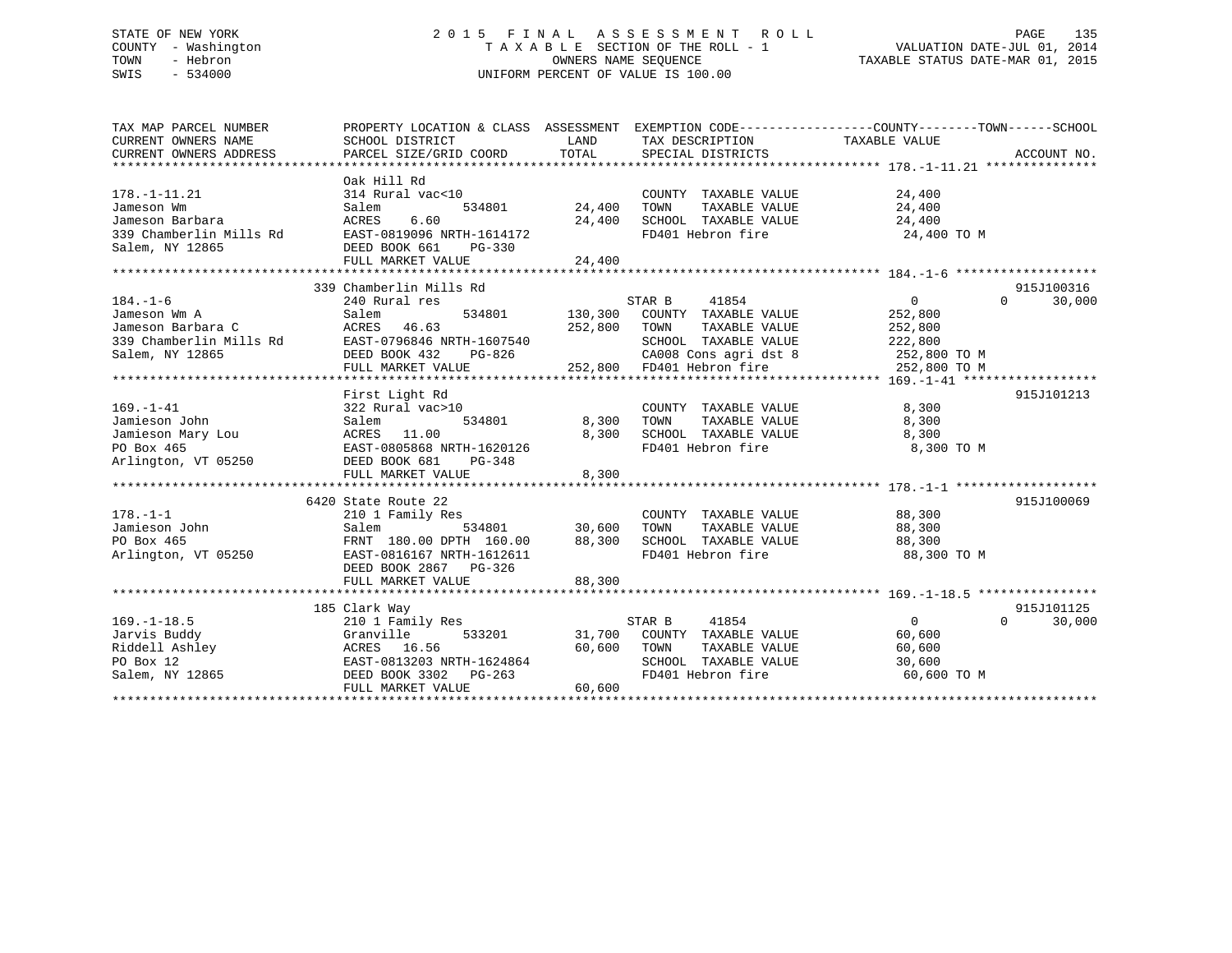# STATE OF NEW YORK 2 0 1 5 F I N A L A S S E S S M E N T R O L L PAGE 136 COUNTY - Washington T A X A B L E SECTION OF THE ROLL - 1 VALUATION DATE-JUL 01, 2014 TOWN - Hebron OWNERS NAME SEQUENCE TAXABLE STATUS DATE-MAR 01, 2015 SWIS - 534000 UNIFORM PERCENT OF VALUE IS 100.00

| TAX MAP PARCEL NUMBER<br>CURRENT OWNERS NAME<br>CURRENT OWNERS ADDRESS                                                                                         | SCHOOL DISTRICT<br>PARCEL SIZE/GRID COORD                                                                                                                                                                             | TAX DESCRIPTION TAXABLE VALUE<br>LAND<br>TOTAL<br>SPECIAL DISTRICTS                                                                                                                                                                   | PROPERTY LOCATION & CLASS ASSESSMENT EXEMPTION CODE----------------COUNTY-------TOWN------SCHOOL<br>ACCOUNT NO.                                                     |
|----------------------------------------------------------------------------------------------------------------------------------------------------------------|-----------------------------------------------------------------------------------------------------------------------------------------------------------------------------------------------------------------------|---------------------------------------------------------------------------------------------------------------------------------------------------------------------------------------------------------------------------------------|---------------------------------------------------------------------------------------------------------------------------------------------------------------------|
| $143. - 1 - 34$<br>Jasek Lois Anne<br>276 Liebig Rd<br>Granville, NY 12832                                                                                     | 276 Liebig Rd<br>117 Horse farm<br>Granville<br>533201<br>ACRES 10.00<br>EAST-0806152 NRTH-1643372<br>DEED BOOK 868<br>PG-178<br>FULL MARKET VALUE                                                                    | 68 PCT OF VALUE USED FOR EXEMPTION PURPOSES<br>41800<br>AGED-ALL<br>62,000 STAR EN<br>41834<br>250,500<br>COUNTY TAXABLE VALUE<br>TAXABLE VALUE<br>TOWN<br>SCHOOL TAXABLE VALUE<br>250,500 CA008 Cons agri dst 8<br>FD401 Hebron fire | 915J100379<br>85,170<br>85,170<br>85,170<br>$\Omega$<br>$\Omega$<br>65,300<br>165,330<br>165,330<br>100,030<br>250,500 TO M<br>250,500 TO M                         |
| $161. - 2 - 5$<br>Jenkins John H<br>581 Pine Hill Rd<br>Salem, NY 12865                                                                                        | 7022 State Route 22<br>312 Vac w/imprv<br>Granville<br>533201<br>ACRES<br>1.50<br>EAST-0817714 NRTH-1626895<br>DEED BOOK W 492 PG-902<br>FULL MARKET VALUE                                                            | COUNTY TAXABLE VALUE<br>13,300<br>TOWN<br>TAXABLE VALUE<br>16,300<br>SCHOOL TAXABLE VALUE<br>FD401 Hebron fire<br>16,300                                                                                                              | 915J100328<br>16,300<br>16,300<br>16,300<br>16,300 TO M                                                                                                             |
| $177. - 1 - 19$<br>Jenkins John Jr<br>581 Pine Hill Rd<br>Salem, NY 12865                                                                                      | 6584 State Route 22<br>210 1 Family Res<br>534801<br>Salem<br>FRNT 100.00 DPTH 155.00<br>0.36<br>ACRES<br>EAST-0815349 NRTH-1616425<br>DEED BOOK 410<br>$PG-245$<br>FULL MARKET VALUE                                 | COUNTY TAXABLE VALUE<br>26,500<br>TOWN<br>TAXABLE VALUE<br>63,300<br>SCHOOL TAXABLE VALUE<br>FD401 Hebron fire<br>63,300                                                                                                              | 915J100322<br>63,300<br>63,300<br>63,300<br>63,300 TO M                                                                                                             |
| $177. - 1 - 1$<br>Jenkins Leonard Erwin<br>Jenkins Sharron LaPan<br>198 Middle Rd<br>Salem, NY 12865<br>MAY BE SUBJECT TO PAYMENT<br>UNDER AGDIST LAW TIL 2022 | 198 Middle Rd<br>241 Rural res&ag<br>534801<br>Salem<br>3086/186<br>ag commit 704/216<br>ACRES 27.20<br>EAST-0804748 NRTH-1617875<br>DEED BOOK 3086<br>PG-182<br>FULL MARKET VALUE                                    | 81 PCT OF VALUE USED FOR EXEMPTION PURPOSES<br>VET WAR CT 41121<br>74,000 AGRI-D IND 41730<br>41854<br>155,000 STAR B<br>COUNTY TAXABLE VALUE<br>TAXABLE VALUE<br>TOWN<br>SCHOOL TAXABLE VALUE<br>FD401 Hebron fire<br>155,000        | 915J100325<br>18,833 18,000<br>$\overline{0}$<br>25,909<br>25,909<br>25,909<br>$\sim$ 0<br>$\overline{0}$<br>30,000<br>110,258<br>111,091<br>99,091<br>155,000 TO M |
| $161. - 2 - 14.1$<br>Jenkins Pamela Rose<br>15 South Grimes Hill Rd<br>Granville, NY 12832                                                                     | 15 South Grimes Hill Rd<br>210 1 Family Res<br>Granville<br>533201<br>Jenkins Sub/ Dr29 #78<br>FRNT 235.00 DPTH 198.00<br>0.62<br>ACRES<br>EAST-0817241 NRTH-1627266<br>DEED BOOK 2126<br>PG-107<br>FULL MARKET VALUE | 41854<br>STAR B<br>30,500<br>COUNTY TAXABLE VALUE<br>141,800<br>TOWN<br>TAXABLE VALUE<br>SCHOOL TAXABLE VALUE<br>FD401 Hebron fire<br>141,800                                                                                         | 915J100329<br>$\overline{0}$<br>$\Omega$<br>30,000<br>141,800<br>141,800<br>111,800<br>141,800 TO M                                                                 |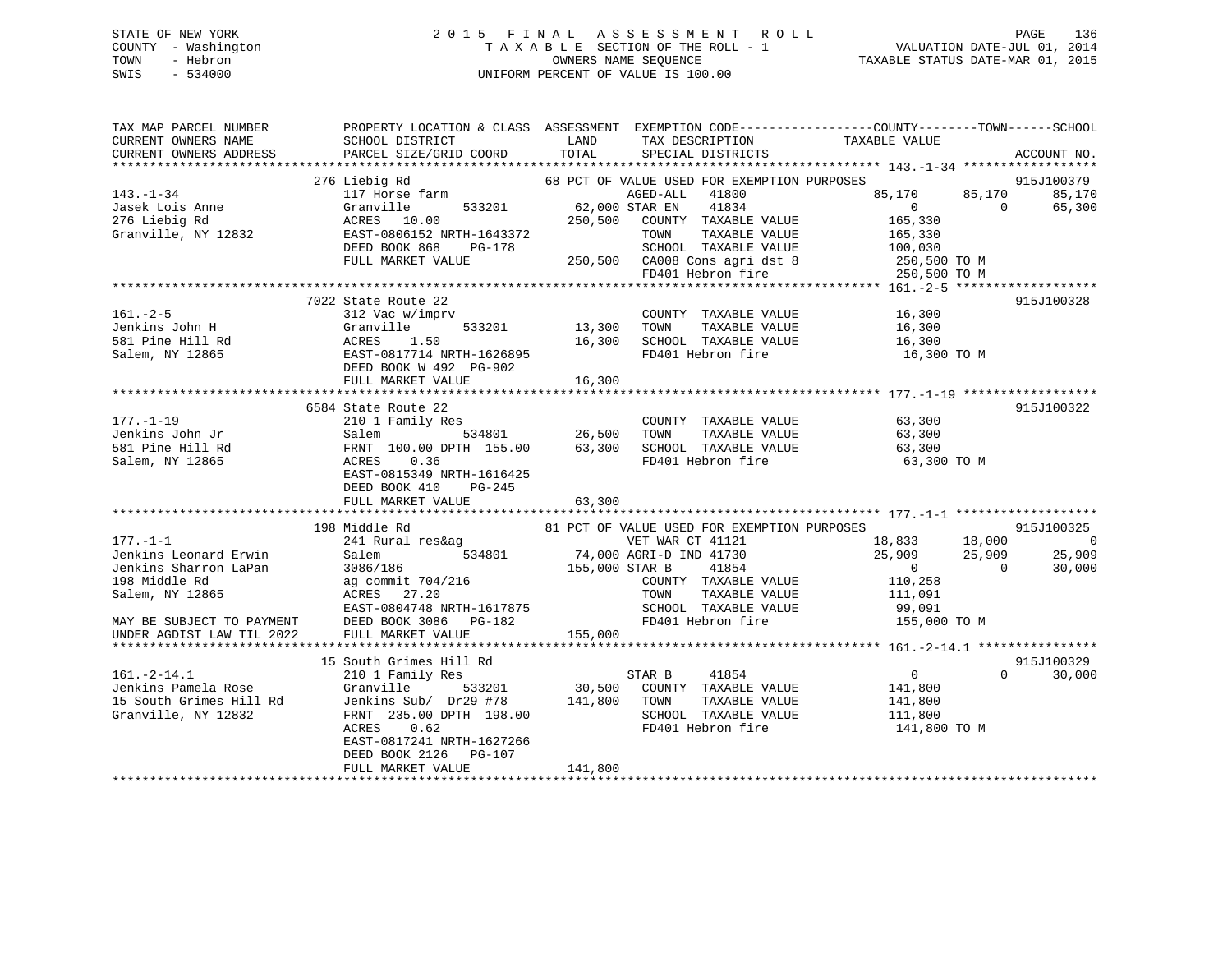# STATE OF NEW YORK 2 0 1 5 F I N A L A S S E S S M E N T R O L L PAGE 137 COUNTY - Washington T A X A B L E SECTION OF THE ROLL - 1 VALUATION DATE-JUL 01, 2014 TOWN - Hebron OWNERS NAME SEQUENCE TAXABLE STATUS DATE-MAR 01, 2015 SWIS - 534000 UNIFORM PERCENT OF VALUE IS 100.00

| TAX MAP PARCEL NUMBER<br>CURRENT OWNERS NAME<br>CURRENT OWNERS ADDRESS | PROPERTY LOCATION & CLASS ASSESSMENT<br>SCHOOL DISTRICT<br>PARCEL SIZE/GRID COORD | LAND<br>TOTAL  | TAX DESCRIPTION<br>SERCIAL DISTRICTS<br>SPECIAL DISTRICTS | EXEMPTION CODE-----------------COUNTY-------TOWN------SCHOOL | ACCOUNT NO. |
|------------------------------------------------------------------------|-----------------------------------------------------------------------------------|----------------|-----------------------------------------------------------|--------------------------------------------------------------|-------------|
|                                                                        |                                                                                   |                |                                                           |                                                              |             |
|                                                                        | 7021 State Route 22/W Off                                                         |                |                                                           |                                                              |             |
| $161. - 2 - 2.2$                                                       | 312 Vac w/imprv                                                                   |                | COUNTY TAXABLE VALUE                                      | 6,100                                                        |             |
| Jenkins Vernon A                                                       | 533201<br>Granville                                                               | 1,400          | TAXABLE VALUE<br>TOWN                                     | 6,100                                                        |             |
| Jenkins Terry                                                          | ACRES<br>1.80                                                                     | 6,100          | SCHOOL TAXABLE VALUE                                      | 6,100                                                        |             |
| 7027 State Route 22                                                    | EAST-0817126 NRTH-1626947                                                         |                | FD401 Hebron fire                                         | 6,100 TO M                                                   |             |
| Granville, NY 12832                                                    | DEED BOOK 803<br>PG-277                                                           |                |                                                           |                                                              |             |
|                                                                        | FULL MARKET VALUE                                                                 | 6,100          |                                                           |                                                              |             |
|                                                                        |                                                                                   |                |                                                           |                                                              |             |
|                                                                        | State Route 22                                                                    |                |                                                           |                                                              | 915J100321  |
| $161. - 2 - 2$                                                         |                                                                                   |                |                                                           |                                                              |             |
|                                                                        | 312 Vac w/imprv                                                                   |                | COUNTY TAXABLE VALUE                                      | 74,000                                                       |             |
| Jenkins Vernon E                                                       | 533201<br>Granville                                                               | 64,700         | TAXABLE VALUE<br>TOWN                                     | 74,000                                                       |             |
| Jenkins Joann                                                          | ACRES 27.80                                                                       | 74,000         | SCHOOL TAXABLE VALUE                                      | 74,000                                                       |             |
| 7027 State Route 22                                                    | EAST-0818361 NRTH-1627266<br>DEED BOOK W492 PG-902                                |                | FD401 Hebron fire                                         | 74,000 TO M                                                  |             |
| Granville, NY 12832                                                    | DEED BOOK W492 PG-902                                                             |                |                                                           |                                                              |             |
|                                                                        | FULL MARKET VALUE                                                                 | 74,000         |                                                           |                                                              |             |
|                                                                        |                                                                                   |                |                                                           |                                                              |             |
|                                                                        | 7027 State Route 22                                                               |                |                                                           |                                                              | 915J101325  |
| $161. - 2 - 2.1$                                                       | 210 1 Family Res                                                                  |                | COUNTY TAXABLE VALUE                                      | 74,000                                                       |             |
| Jenkins Vernon etal                                                    | 533201 32,000<br>Granville                                                        |                | TOWN<br>TAXABLE VALUE                                     | 74,000                                                       |             |
| 7027 State Route 22                                                    | ACRES<br>1.00                                                                     | 74,000         | SCHOOL TAXABLE VALUE                                      | 74,000                                                       |             |
| Granville, NY 12832                                                    | EAST-0817301 NRTH-1627129                                                         |                | FD401 Hebron fire                                         | 74,000 TO M                                                  |             |
|                                                                        | DEED BOOK W 492 PG-902                                                            |                |                                                           |                                                              |             |
|                                                                        | FULL MARKET VALUE                                                                 | 74,000         |                                                           |                                                              |             |
|                                                                        |                                                                                   |                |                                                           |                                                              |             |
|                                                                        | 97 Ferquson Ln                                                                    |                |                                                           |                                                              | 915J101312  |
|                                                                        |                                                                                   |                |                                                           |                                                              |             |
| $184. - 1 - 3$                                                         | 241 Rural res&ag                                                                  |                | 41720<br>AG DIST                                          | 97,832<br>97,832                                             | 97,832      |
| Jensen Marie                                                           | Salem<br>534801                                                                   | 217,400 STAR B | 41854                                                     | $\Omega$<br>$\Omega$                                         | 30,000      |
| Altobelle Robert                                                       | 097/606 699/159 161                                                               |                | 318,700 FOR 480A 47460                                    | 113,600<br>113,600                                           | 113,600     |
| 97 Ferguson Ln                                                         | Forest tax 3227/131                                                               |                | COUNTY TAXABLE VALUE                                      | 107,268                                                      |             |
| Salem, NY 12865                                                        | ACRES 95.00                                                                       |                | TOWN<br>TAXABLE VALUE                                     | 107,268                                                      |             |
|                                                                        | EAST-0793760 NRTH-1605286                                                         |                | SCHOOL TAXABLE VALUE                                      | 77,268                                                       |             |
| MAY BE SUBJECT TO PAYMENT                                              | DEED BOOK 487<br>PG-1061                                                          |                | CA008 Cons agri dst 8                                     | 220,868 TO M                                                 |             |
| UNDER RPTL480A UNTIL 2024                                              | FULL MARKET VALUE                                                                 | 318,700        | 97,832 EX                                                 |                                                              |             |
|                                                                        |                                                                                   |                | FD401 Hebron fire                                         | 318,700 TO M                                                 |             |
|                                                                        |                                                                                   |                |                                                           |                                                              |             |
|                                                                        | 140 Callaway Rd                                                                   |                |                                                           |                                                              | 915J101534  |
| $175. - 1 - 32$                                                        | 210 1 Family Res                                                                  |                | COUNTY TAXABLE VALUE                                      | 136,300                                                      |             |
| Joaquin Joseph J                                                       | 534801<br>Salem                                                                   | 60,900         | TOWN<br>TAXABLE VALUE                                     | 136,300                                                      |             |
| Joaquin Joanne V                                                       | Lot E                                                                             | 136,300        | SCHOOL TAXABLE VALUE                                      | 136,300                                                      |             |
| 223 Mcdonald Rd                                                        | ACRES<br>9.43                                                                     |                | FD401 Hebron fire                                         | 136,300 TO M                                                 |             |
|                                                                        | EAST-0787150 NRTH-1616971                                                         |                |                                                           |                                                              |             |
| Colchester, CT 06415                                                   |                                                                                   |                |                                                           |                                                              |             |
|                                                                        | DEED BOOK 612<br>$PG-119$                                                         |                |                                                           |                                                              |             |
|                                                                        | FULL MARKET VALUE                                                                 | 136,300        |                                                           |                                                              |             |
|                                                                        |                                                                                   |                |                                                           |                                                              |             |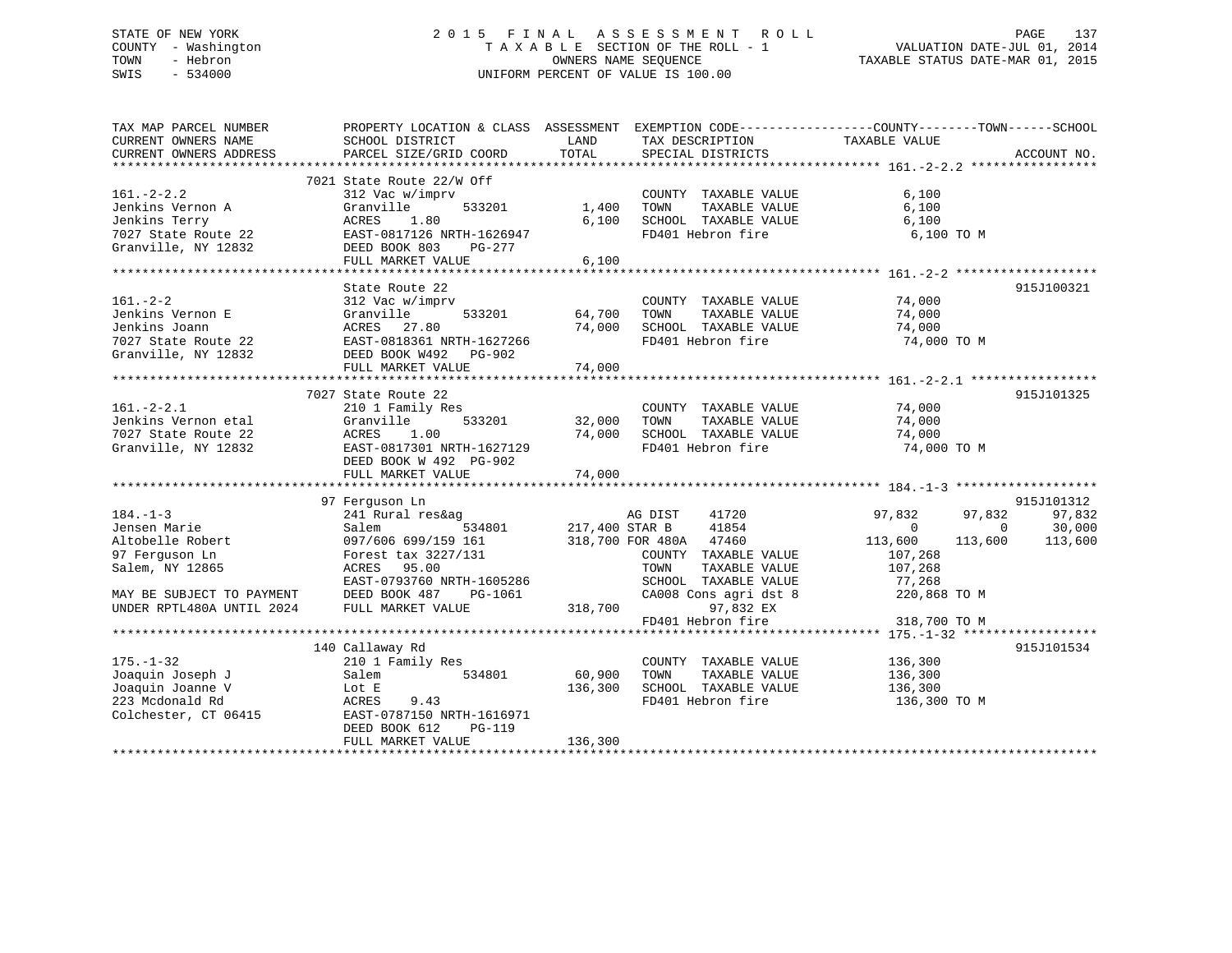# STATE OF NEW YORK 2 0 1 5 F I N A L A S S E S S M E N T R O L L PAGE 138 COUNTY - Washington T A X A B L E SECTION OF THE ROLL - 1 VALUATION DATE-JUL 01, 2014 TOWN - Hebron OWNERS NAME SEQUENCE TAXABLE STATUS DATE-MAR 01, 2015 SWIS - 534000 UNIFORM PERCENT OF VALUE IS 100.00

| ACCOUNT NO.          |
|----------------------|
| 915J101308<br>30,000 |
|                      |
| 65,300               |
| 915J100676           |
| $\Omega$             |
| 915J101386           |
|                      |
|                      |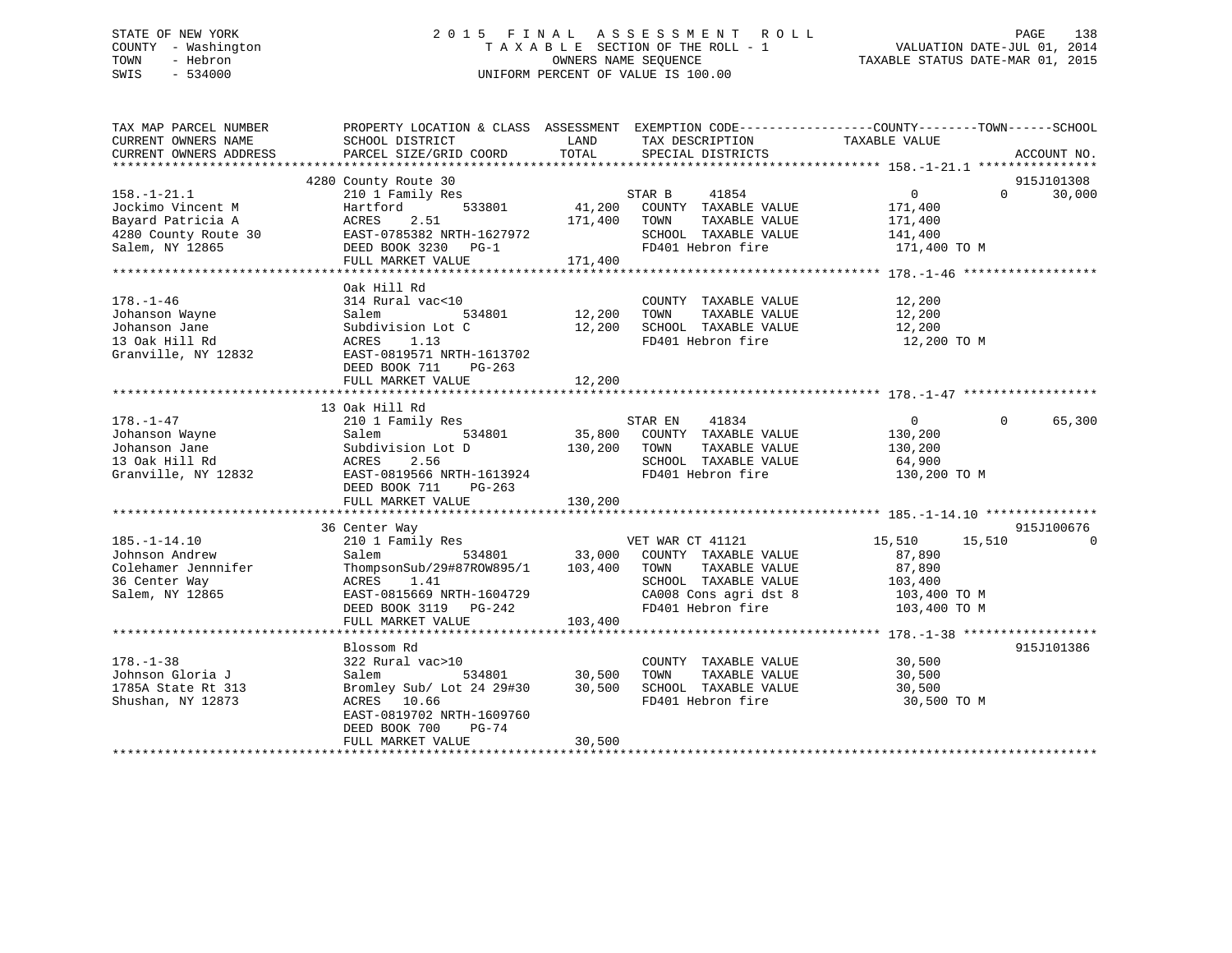# STATE OF NEW YORK 2 0 1 5 F I N A L A S S E S S M E N T R O L L PAGE 139 COUNTY - Washington T A X A B L E SECTION OF THE ROLL - 1 VALUATION DATE-JUL 01, 2014 TOWN - Hebron OWNERS NAME SEQUENCE TAXABLE STATUS DATE-MAR 01, 2015 SWIS - 534000 UNIFORM PERCENT OF VALUE IS 100.00

| TAX MAP PARCEL NUMBER                         | PROPERTY LOCATION & CLASS ASSESSMENT EXEMPTION CODE----------------COUNTY-------TOWN------SCHOOL | LAND              |                                                                                                                                                                | TAXABLE VALUE           |          |             |
|-----------------------------------------------|--------------------------------------------------------------------------------------------------|-------------------|----------------------------------------------------------------------------------------------------------------------------------------------------------------|-------------------------|----------|-------------|
| CURRENT OWNERS NAME<br>CURRENT OWNERS ADDRESS | SCHOOL DISTRICT<br>PARCEL SIZE/GRID COORD                                                        | TOTAL             | TAX DESCRIPTION<br>SPECIAL DISTRICTS                                                                                                                           |                         |          | ACCOUNT NO. |
|                                               |                                                                                                  |                   |                                                                                                                                                                |                         |          |             |
|                                               | 915 Chamberlin Mills Rd                                                                          |                   |                                                                                                                                                                |                         |          | 915J101219  |
| $177. - 1 - 6.4$                              | 210 1 Family Res<br>534801                                                                       |                   | STAR B<br>41854                                                                                                                                                | $\overline{0}$          | $\Omega$ | 30,000      |
| Johnson Leif<br>Fitzgerald Eva M              | Salem<br>ACRES 1.29                                                                              |                   | 32,700    COUNTY   TAXABLE  VALUE<br>57.900     TOWN        TAXABLE  VALUE<br>57,900 TOWN<br>TAXABLE VALUE                                                     | 57,900<br>57,900        |          |             |
|                                               |                                                                                                  |                   | SCHOOL TAXABLE VALUE                                                                                                                                           |                         |          |             |
| Salem, NY 12865                               | 920 Chamberlin Mills Rd EAST-0808925 NRTH-1613385<br>DEED BOOK 3300 PG-3                         |                   | FD401 Hebron fire                                                                                                                                              | 27,900<br>57,900 TO M   |          |             |
|                                               | FULL MARKET VALUE                                                                                | 57,900            |                                                                                                                                                                |                         |          |             |
|                                               |                                                                                                  |                   |                                                                                                                                                                |                         |          |             |
|                                               | Chamberlin Mills Rd/off                                                                          |                   |                                                                                                                                                                |                         |          | 915J101425  |
| $177. - 1 - 6.5$                              | 314 Rural vac<10                                                                                 |                   | COUNTY TAXABLE VALUE                                                                                                                                           | 4,400                   |          |             |
| Johnson Leif                                  | 534801<br>Salem                                                                                  | 4,400             | TAXABLE VALUE<br>TOWN                                                                                                                                          | 4,400                   |          |             |
| 920 Chamberlin Mills Rd                       | ACRES<br>5.80                                                                                    |                   | $\begin{tabular}{llllll} 4,400 & \texttt{SCHOOL} & \texttt{TAXABLE VALUE} & & & 4,400 \\ & \texttt{FD401 Hebron fire} & & & 4,400~\texttt{TO M} \end{tabular}$ |                         |          |             |
| Salem, NY 12865                               | EAST-0809084 NRTH-1614057                                                                        |                   |                                                                                                                                                                |                         |          |             |
|                                               | DEED BOOK 908<br>PG-220                                                                          |                   |                                                                                                                                                                |                         |          |             |
|                                               | FULL MARKET VALUE                                                                                | 4,400             |                                                                                                                                                                |                         |          |             |
|                                               |                                                                                                  |                   |                                                                                                                                                                |                         |          |             |
|                                               | Chamberlin Mills Rd/n Off                                                                        |                   |                                                                                                                                                                |                         |          | 915J101892  |
| $177. - 1 - 6.29$                             | 314 Rural vac<10                                                                                 |                   | COUNTY TAXABLE VALUE                                                                                                                                           | 3,300                   |          |             |
| Johnson Leif                                  | Salem<br>534801                                                                                  |                   | 3,300 TOWN<br>TAXABLE VALUE                                                                                                                                    | 3,300                   |          |             |
| 920 Chamberlin Mills Rd                       | $1$ ot 27<br>4.37                                                                                |                   | 3,300 SCHOOL TAXABLE VALUE                                                                                                                                     | 3,300                   |          |             |
| Salem, NY 12865                               | ACRES<br>EAST-0808914 NRTH-1614120                                                               |                   | FD401 Hebron fire                                                                                                                                              | 3,300 TO M              |          |             |
|                                               | DEED BOOK 908<br>PG-220                                                                          |                   |                                                                                                                                                                |                         |          |             |
|                                               | FULL MARKET VALUE                                                                                | 3,300             |                                                                                                                                                                |                         |          |             |
|                                               |                                                                                                  |                   |                                                                                                                                                                |                         |          |             |
|                                               | 920 Chamberlin Mills Rd                                                                          |                   |                                                                                                                                                                |                         |          | 915J100601  |
| $177. - 1 - 6.38$                             | 312 Vac w/imprv                                                                                  |                   | COUNTY TAXABLE VALUE                                                                                                                                           | 20,000                  |          |             |
| Johnson Leif                                  | Salem                                                                                            | 534801 2,200 TOWN | TAXABLE VALUE                                                                                                                                                  |                         |          |             |
| 920 Chamberlin Mills Rd                       | Hebron Valley Sub/ 29#82 20,000 SCHOOL TAXABLE VALUE                                             |                   |                                                                                                                                                                | $\frac{20,000}{20,000}$ |          |             |
| Salem, NY 12865                               | lot3                                                                                             |                   | FD401 Hebron fire                                                                                                                                              | 20,000 TO M             |          |             |
|                                               | FRNT 238.00 DPTH 49.00                                                                           |                   |                                                                                                                                                                |                         |          |             |
|                                               | ACRES<br>0.27                                                                                    |                   |                                                                                                                                                                |                         |          |             |
|                                               | EAST-0808983 NRTH-1613116                                                                        |                   |                                                                                                                                                                |                         |          |             |
|                                               | DEED BOOK 944 PG-217                                                                             |                   |                                                                                                                                                                |                         |          |             |
|                                               | FULL MARKET VALUE                                                                                | 20,000            |                                                                                                                                                                |                         |          |             |
|                                               |                                                                                                  |                   |                                                                                                                                                                |                         |          |             |
|                                               | 344 Chamberlin Mills Rd                                                                          |                   |                                                                                                                                                                |                         |          | 915J101486  |
| $184. - 2 - 5$                                | 240 Rural res                                                                                    |                   | COUNTY TAXABLE VALUE 119,000                                                                                                                                   |                         |          |             |
| Johnson Marshall                              | 534801<br>Salem                                                                                  | 62,900            | TOWN                                                                                                                                                           | TAXABLE VALUE 119,000   |          |             |
| 120 Clark St                                  | Lot 5                                                                                            | 119,000           | SCHOOL TAXABLE VALUE                                                                                                                                           | 119,000                 |          |             |
| Merrick, NY 11566                             | ACRES 18.90                                                                                      |                   | CA008 Cons agri dst 8                                                                                                                                          | 119,000 TO M            |          |             |
|                                               | EAST-0798571 NRTH-1607156                                                                        |                   | FD401 Hebron fire                                                                                                                                              | 119,000 TO M            |          |             |
|                                               | DEED BOOK 1835 PG-174                                                                            |                   |                                                                                                                                                                |                         |          |             |
|                                               | FULL MARKET VALUE                                                                                | 119,000           |                                                                                                                                                                |                         |          |             |
|                                               |                                                                                                  |                   |                                                                                                                                                                |                         |          |             |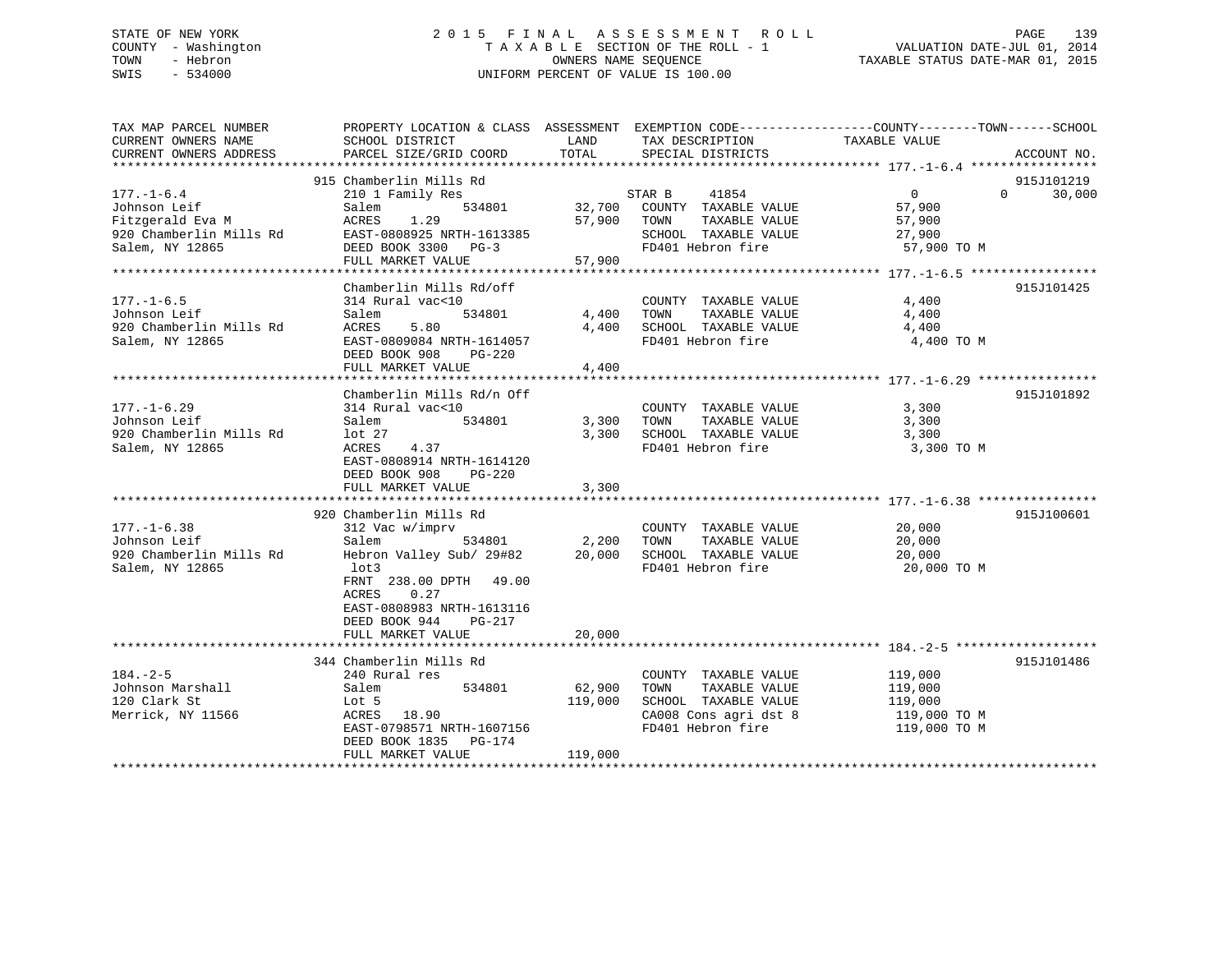# STATE OF NEW YORK 2 0 1 5 F I N A L A S S E S S M E N T R O L L PAGE 140 COUNTY - Washington T A X A B L E SECTION OF THE ROLL - 1 VALUATION DATE-JUL 01, 2014 TOWN - Hebron OWNERS NAME SEQUENCE TAXABLE STATUS DATE-MAR 01, 2015 SWIS - 534000 UNIFORM PERCENT OF VALUE IS 100.00

| TAX MAP PARCEL NUMBER<br>CURRENT OWNERS NAME<br>CURRENT OWNERS ADDRESS | PROPERTY LOCATION & CLASS ASSESSMENT EXEMPTION CODE---------------COUNTY-------TOWN-----SCHOOL<br>SCHOOL DISTRICT<br>PARCEL SIZE/GRID COORD | LAND<br>TOTAL | TAX DESCRIPTION<br>SPECIAL DISTRICTS      | TAXABLE VALUE         | ACCOUNT NO.        |
|------------------------------------------------------------------------|---------------------------------------------------------------------------------------------------------------------------------------------|---------------|-------------------------------------------|-----------------------|--------------------|
|                                                                        |                                                                                                                                             |               |                                           |                       |                    |
|                                                                        | 6565 State Route 22                                                                                                                         |               |                                           |                       | 915J100077         |
| $177. - 1 - 11$                                                        | 210 1 Family Res                                                                                                                            |               | STAR EN<br>41834                          | $0 \qquad \qquad$     | 65,300<br>$\Omega$ |
| Johnson Wallace H                                                      | Salem<br>534801                                                                                                                             | 31,000        | COUNTY TAXABLE VALUE                      | 74,100                |                    |
| Johnson Catherine                                                      | FRNT 250.00 DPTH 132.00                                                                                                                     | 74,100        | TOWN<br>TAXABLE VALUE                     | 74,100                |                    |
| 6565 State Route 22                                                    | ACRES<br>0.76                                                                                                                               |               | SCHOOL TAXABLE VALUE                      | 8,800                 |                    |
| Salem, NY 12865                                                        | EAST-0815169 NRTH-1616092                                                                                                                   |               | FD401 Hebron fire                         | 74,100 TO M           |                    |
|                                                                        | DEED BOOK 3327 PG-250                                                                                                                       |               |                                           |                       |                    |
|                                                                        |                                                                                                                                             |               |                                           |                       |                    |
|                                                                        |                                                                                                                                             |               |                                           |                       |                    |
|                                                                        | 133 Crosier Rd                                                                                                                              |               |                                           |                       |                    |
| $167. - 1 - 20.5$                                                      | 210 1 Family Res                                                                                                                            |               | COUNTY TAXABLE VALUE                      | 76,000                |                    |
| Jones Douglas H                                                        | Salem<br>534801                                                                                                                             | 38,400        | TAXABLE VALUE<br>TOWN                     | 76,000                |                    |
| 133 Crosier Rd                                                         | 756/257                                                                                                                                     | 76,000        | SCHOOL TAXABLE VALUE                      | 76,000                |                    |
| Salem, NY 12865                                                        | 1.18 BANK<br>ACRES<br>11A                                                                                                                   |               | FD401 Hebron fire                         | 76,000 TO M           |                    |
|                                                                        | EAST-0792143 NRTH-1618124                                                                                                                   |               |                                           |                       |                    |
|                                                                        | DEED BOOK 3385 PG-38                                                                                                                        |               |                                           |                       |                    |
|                                                                        | FULL MARKET VALUE                                                                                                                           | 76,000        |                                           |                       |                    |
|                                                                        |                                                                                                                                             |               |                                           |                       |                    |
|                                                                        | 1089 Bogtown Rd                                                                                                                             |               |                                           |                       | 915J100685         |
| $184. - 1 - 15.1$                                                      | 312 Vac w/imprv                                                                                                                             |               | COUNTY TAXABLE VALUE                      | 24,900                |                    |
| Jordon Byron                                                           | 534801<br>Salem                                                                                                                             | 20,000        | TOWN<br>TAXABLE VALUE                     | 24,900                |                    |
| Murrelle Lisa                                                          | $2.0$ Ad                                                                                                                                    | 24,900        | SCHOOL TAXABLE VALUE                      | 24,900                |                    |
| 1089 Bogtown Rd                                                        | ACRES<br>2.00                                                                                                                               |               | FD401 Hebron fire                         | 24,900 TO M           |                    |
| Salem, NY 12865                                                        | EAST-0804264 NRTH-1605710                                                                                                                   |               |                                           |                       |                    |
|                                                                        | DEED BOOK 3050 PG-50                                                                                                                        |               |                                           |                       |                    |
|                                                                        | FULL MARKET VALUE                                                                                                                           | 24,900        |                                           |                       |                    |
|                                                                        |                                                                                                                                             |               |                                           |                       |                    |
| $185. - 1 - 6.3$                                                       | 317 Allen Rd<br>210 1 Family Res                                                                                                            |               | COUNTY TAXABLE VALUE                      | 64,200                | 915J101133         |
| Joy Arthur A Jr                                                        | 534801                                                                                                                                      | 32,500        | TAXABLE VALUE<br>TOWN                     | 64,200                |                    |
|                                                                        | Salem                                                                                                                                       |               |                                           |                       |                    |
| RD 1 Box 18<br>Woodsville, NH 03785                                    | ACRES<br>1.20<br>EAST-0809977 NRTH-1609350                                                                                                  | 64,200        | SCHOOL TAXABLE VALUE<br>FD401 Hebron fire | 64,200<br>64,200 TO M |                    |
|                                                                        | DEED BOOK 553                                                                                                                               |               |                                           |                       |                    |
|                                                                        | PG-151<br>FULL MARKET VALUE                                                                                                                 | 64,200        |                                           |                       |                    |
|                                                                        |                                                                                                                                             |               |                                           |                       |                    |
|                                                                        | 76 Higgins Rd                                                                                                                               |               |                                           |                       | 915J101468         |
| $161. -2 - 10.21$                                                      | 210 1 Family Res                                                                                                                            |               | COUNTY TAXABLE VALUE                      | 142,400               |                    |
| Jurnack David F                                                        | 533201<br>Granville                                                                                                                         | 32,600        | TOWN<br>TAXABLE VALUE                     | 142,400               |                    |
| Armstrong Ashley K                                                     | 1.22<br>ACRES                                                                                                                               | 142,400       | SCHOOL TAXABLE VALUE                      | 142,400               |                    |
| 265 Main St                                                            | EAST-0818724 NRTH-1625537                                                                                                                   |               | FD401 Hebron fire                         | 142,400 TO M          |                    |
| Rupert, VT 05768                                                       | DEED BOOK 1819 PG-68                                                                                                                        |               |                                           |                       |                    |
|                                                                        | FULL MARKET VALUE                                                                                                                           | 142,400       |                                           |                       |                    |
|                                                                        |                                                                                                                                             |               |                                           |                       |                    |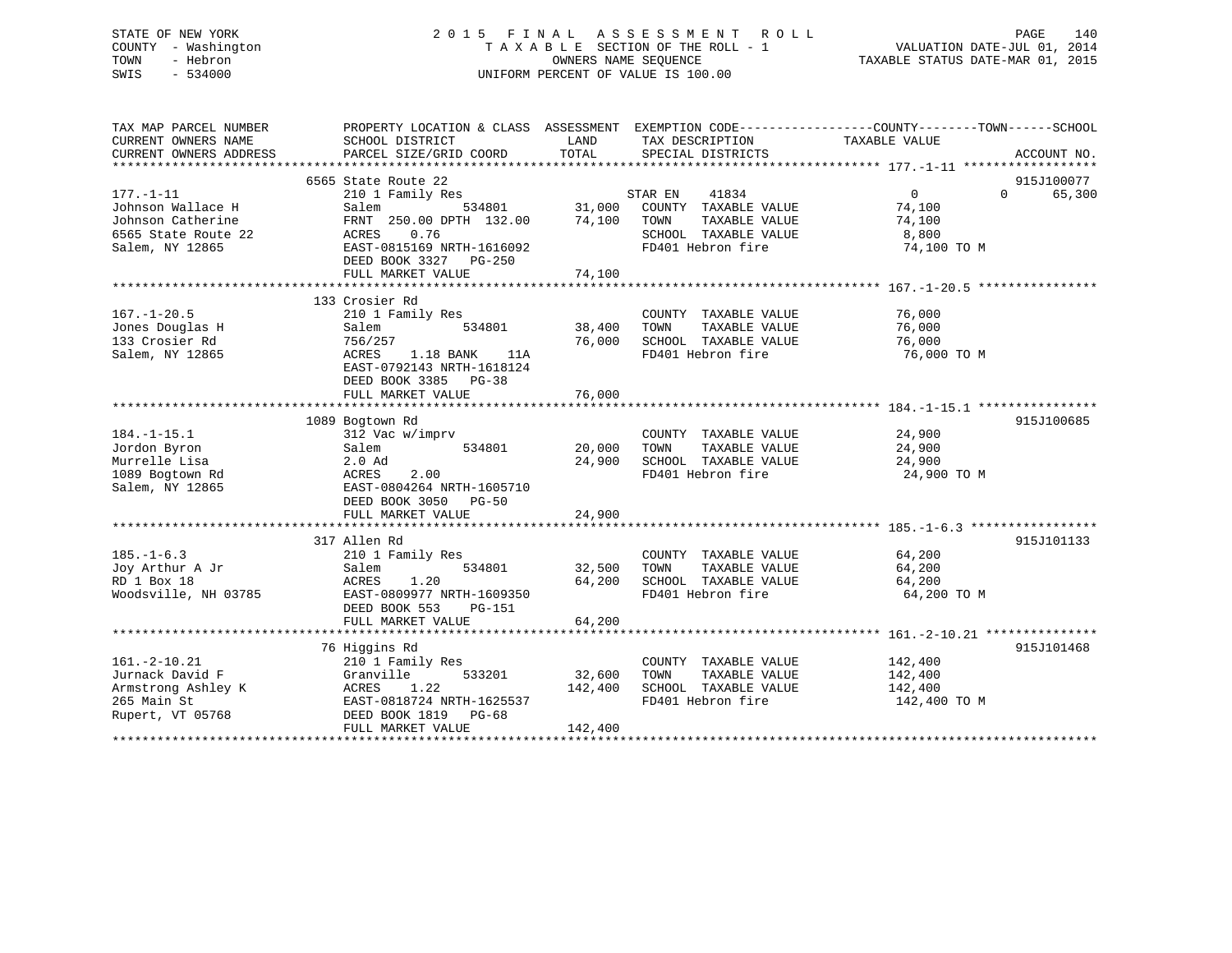# STATE OF NEW YORK 2 0 1 5 F I N A L A S S E S S M E N T R O L L PAGE 141 COUNTY - Washington T A X A B L E SECTION OF THE ROLL - 1 VALUATION DATE-JUL 01, 2014 TOWN - Hebron OWNERS NAME SEQUENCE TAXABLE STATUS DATE-MAR 01, 2015 SWIS - 534000 UNIFORM PERCENT OF VALUE IS 100.00

| TAX MAP PARCEL NUMBER<br>CURRENT OWNERS NAME<br>CURRENT OWNERS ADDRESS | PROPERTY LOCATION & CLASS ASSESSMENT EXEMPTION CODE---------------COUNTY-------TOWN-----SCHOOL<br>SCHOOL DISTRICT<br>PARCEL SIZE/GRID COORD | LAND<br>TOTAL | TAX DESCRIPTION<br>SPECIAL DISTRICTS          | TAXABLE VALUE  |          | ACCOUNT NO.    |
|------------------------------------------------------------------------|---------------------------------------------------------------------------------------------------------------------------------------------|---------------|-----------------------------------------------|----------------|----------|----------------|
|                                                                        |                                                                                                                                             |               |                                               |                |          |                |
|                                                                        | 3183 County Route 30                                                                                                                        |               |                                               |                |          | 915J100244     |
| $183.16 - 1 - 9$                                                       | 210 1 Family Res                                                                                                                            |               | VET WAR CT 41121                              | 18,300         | 18,000   | $\overline{0}$ |
| Kamburelis Kristofer                                                   | 534801<br>Salem                                                                                                                             | 21,300 STAR B | 41854                                         | $\Omega$       | $\Omega$ | 30,000         |
| Kamburelis KaSandra                                                    | FRNT<br>65.00 DPTH 234.00                                                                                                                   |               | 122,000 COUNTY TAXABLE VALUE                  | 103,700        |          |                |
| 3183 County Route 30                                                   | $0.35$ BANK<br>ACRES<br>11A                                                                                                                 |               | TAXABLE VALUE<br>TOWN                         | 104,000        |          |                |
| Salem, NY 12865                                                        | EAST-0791728 NRTH-1603918                                                                                                                   |               | SCHOOL TAXABLE VALUE                          | 92,000         |          |                |
|                                                                        | DEED BOOK 2201 PG-24                                                                                                                        |               | CA008 Cons agri dst 8                         | 122,000 TO M   |          |                |
|                                                                        | FULL MARKET VALUE                                                                                                                           |               | 122,000 FD401 Hebron fire                     | 122,000 TO M   |          |                |
|                                                                        |                                                                                                                                             |               | LD401 West hebron light                       | 122,000 TO M   |          |                |
|                                                                        |                                                                                                                                             |               |                                               |                |          |                |
| $161. - 2 - 3.3$                                                       | State Route 22/E Off                                                                                                                        |               |                                               | 25,600         |          | 915J101194     |
|                                                                        | 322 Rural vac>10<br>Granville<br>533201                                                                                                     | 25,600        | COUNTY TAXABLE VALUE<br>TOWN<br>TAXABLE VALUE | 25,600         |          |                |
| Kane Cheryl A<br>34 Hospital Rd                                        | Row 673/75                                                                                                                                  | 25,600        | SCHOOL TAXABLE VALUE                          | 25,600         |          |                |
| Monson, MA 01057                                                       | ACRES 15.07                                                                                                                                 |               | FD401 Hebron fire                             | 25,600 TO M    |          |                |
|                                                                        | EAST-0819710 NRTH-1627482                                                                                                                   |               |                                               |                |          |                |
|                                                                        | DEED BOOK 2102 PG-85                                                                                                                        |               |                                               |                |          |                |
|                                                                        |                                                                                                                                             |               |                                               |                |          |                |
|                                                                        | FULL MARKET VALUE                                                                                                                           | 25,600        |                                               |                |          |                |
|                                                                        | 122 Little Burch Hill Rd                                                                                                                    |               |                                               |                |          | 915J100032     |
| $151. - 1 - 19$                                                        | 210 1 Family Res                                                                                                                            |               | COUNTY TAXABLE VALUE                          | 105,500        |          |                |
| Kann Edwin L                                                           | 533801<br>Hartford                                                                                                                          | 65,100        | TOWN<br>TAXABLE VALUE                         | 105,500        |          |                |
| Kann Kathleen M                                                        | ACRES 11.56 BANK<br>999                                                                                                                     | 105,500       | SCHOOL TAXABLE VALUE                          | 105,500        |          |                |
| 122 Little Burch Hill Rd                                               | EAST-0799432 NRTH-1632791                                                                                                                   |               | FD401 Hebron fire                             | 105,500 TO M   |          |                |
| Granville, NY 12832                                                    | DEED BOOK 846<br>$PG-11$                                                                                                                    |               |                                               |                |          |                |
|                                                                        | FULL MARKET VALUE                                                                                                                           | 105,500       |                                               |                |          |                |
|                                                                        |                                                                                                                                             |               |                                               |                |          |                |
|                                                                        | 7047 State Route 22                                                                                                                         |               |                                               |                |          | 915J100588     |
| $161. - 1 - 9$                                                         | 240 Rural res                                                                                                                               |               | STAR B<br>41854                               | $\overline{0}$ | $\Omega$ | 30,000         |
| Kaprelian Nadine                                                       | Granville<br>533201                                                                                                                         | 134,900       | COUNTY TAXABLE VALUE                          | 216,500        |          |                |
| 7047 State Route 22                                                    | 954/61                                                                                                                                      | 216,500       | TAXABLE VALUE<br>TOWN                         | 216,500        |          |                |
| Granville, NY 12832                                                    | 75.90 BANK<br>ACRES<br>998                                                                                                                  |               | SCHOOL TAXABLE VALUE                          | 186,500        |          |                |
|                                                                        | EAST-0817406 NRTH-1628853                                                                                                                   |               | FD401 Hebron fire                             | 216,500 TO M   |          |                |
|                                                                        | DEED BOOK 3130 PG-150                                                                                                                       |               |                                               |                |          |                |
|                                                                        | FULL MARKET VALUE                                                                                                                           | 216,500       |                                               |                |          |                |
|                                                                        |                                                                                                                                             |               |                                               |                |          |                |
|                                                                        | Pine Hill Rd/e Off                                                                                                                          |               |                                               |                |          | 915J101068     |
| $169. - 1 - 14$                                                        | 314 Rural vac<10                                                                                                                            |               | COUNTY TAXABLE VALUE                          | 7,000          |          |                |
| Kaprelian Nadine                                                       | Granville<br>533201                                                                                                                         | 7,000         | TOWN<br>TAXABLE VALUE                         | 7,000          |          |                |
| 7047 State Route 22                                                    | No Row                                                                                                                                      | 7,000         | SCHOOL TAXABLE VALUE                          | 7,000          |          |                |
| Granville, NY 12832                                                    | ACRES<br>9.38                                                                                                                               |               | FD401 Hebron fire                             | 7,000 TO M     |          |                |
|                                                                        | EAST-0812355 NRTH-1625868                                                                                                                   |               |                                               |                |          |                |
|                                                                        | DEED BOOK 3130 PG-150                                                                                                                       |               |                                               |                |          |                |
|                                                                        | FULL MARKET VALUE                                                                                                                           | 7,000         | *****************************                 |                |          |                |
|                                                                        |                                                                                                                                             |               |                                               |                |          |                |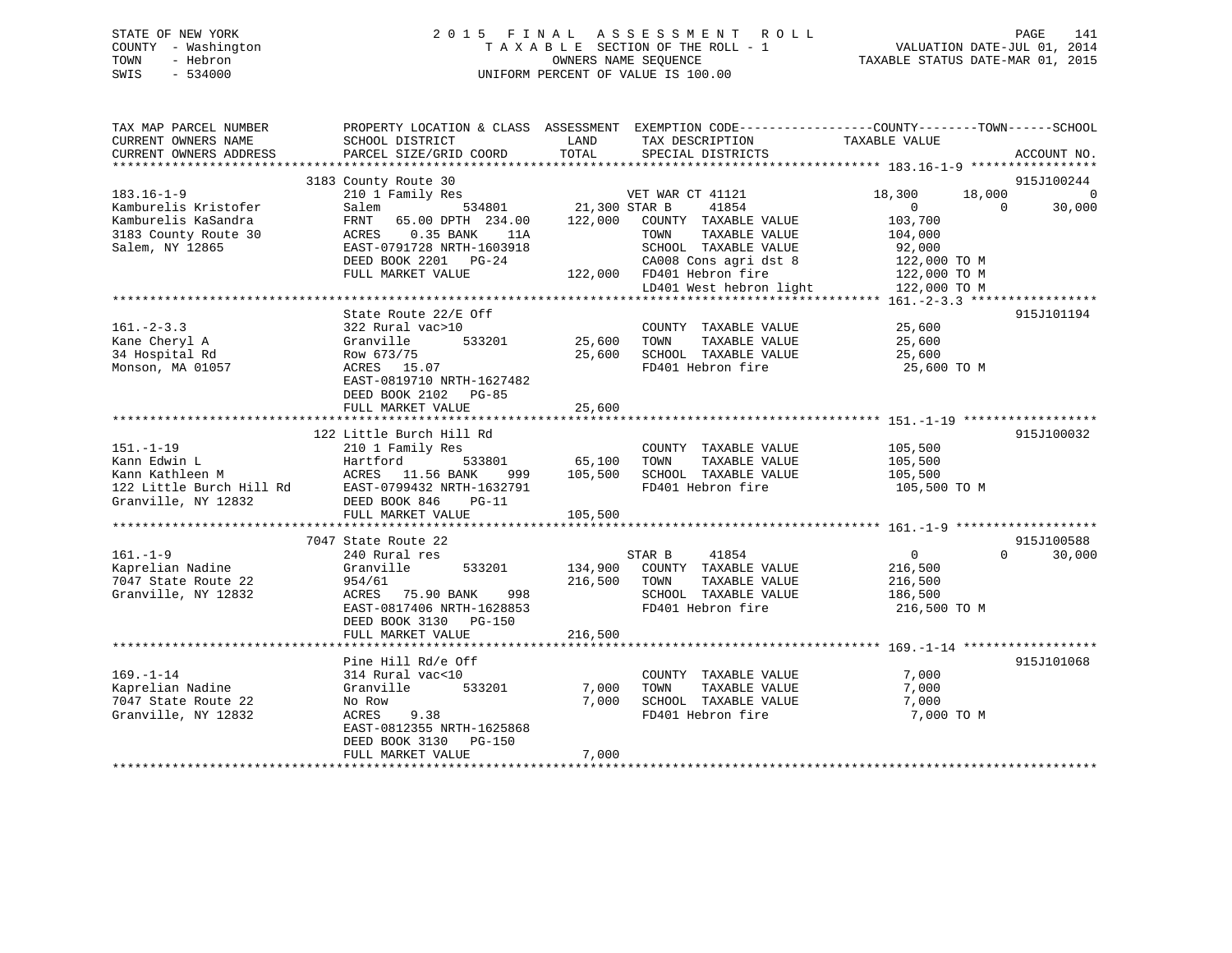# STATE OF NEW YORK 2 0 1 5 F I N A L A S S E S S M E N T R O L L PAGE 142 COUNTY - Washington T A X A B L E SECTION OF THE ROLL - 1 VALUATION DATE-JUL 01, 2014 TOWN - Hebron OWNERS NAME SEQUENCE TAXABLE STATUS DATE-MAR 01, 2015 SWIS - 534000 UNIFORM PERCENT OF VALUE IS 100.00

| TAX MAP PARCEL NUMBER<br>CURRENT OWNERS NAME | SCHOOL DISTRICT                           | LAND               | PROPERTY LOCATION & CLASS ASSESSMENT EXEMPTION CODE----------------COUNTY-------TOWN------SCHOOL<br>TAX DESCRIPTION | TAXABLE VALUE      |         |             |
|----------------------------------------------|-------------------------------------------|--------------------|---------------------------------------------------------------------------------------------------------------------|--------------------|---------|-------------|
| CURRENT OWNERS ADDRESS                       | PARCEL SIZE/GRID COORD                    | TOTAL              | SPECIAL DISTRICTS                                                                                                   |                    |         | ACCOUNT NO. |
| ***********************                      | ****************************              |                    |                                                                                                                     |                    |         |             |
|                                              | State Route 22                            |                    |                                                                                                                     |                    |         | 915J100152  |
| $185. - 1 - 9$                               | 322 Rural vac>10                          |                    | FOR 480A 47460                                                                                                      | 29,600             | 29,600  | 29,600      |
| Karabela Stravos                             | 534801<br>Salem                           | 59,400             | COUNTY TAXABLE VALUE                                                                                                | 29,800             |         |             |
| Karabela Helen                               | Lot C                                     | 59,400             | TAXABLE VALUE<br>TOWN                                                                                               | 29,800             |         |             |
| 6188 State Route 22                          | Forest tax 3226/15                        |                    | SCHOOL TAXABLE VALUE                                                                                                | 29,800             |         |             |
| Salem, NY 12865                              | ACRES 31.49                               |                    | FD401 Hebron fire                                                                                                   | 59,400 TO M        |         |             |
|                                              | EAST-0816390 NRTH-1606033                 |                    |                                                                                                                     |                    |         |             |
| MAY BE SUBJECT TO PAYMENT                    | DEED BOOK 900<br>PG-325                   |                    |                                                                                                                     |                    |         |             |
| UNDER RPTL480A UNTIL 2024                    | FULL MARKET VALUE                         | 59,400             |                                                                                                                     |                    |         |             |
|                                              |                                           |                    |                                                                                                                     |                    |         |             |
|                                              | Center Way                                |                    |                                                                                                                     |                    |         | 915J101437  |
| $185. - 1 - 15$                              | 322 Rural vac>10                          |                    | FOR 480A 47460                                                                                                      | 34,400             | 34,400  | 34,400      |
| Karabelas Stavros                            | Salem<br>534801                           |                    | 52,000 COUNTY TAXABLE VALUE                                                                                         | 17,600             |         |             |
| Karabelas Helen                              | Lot A                                     | 52,000             | TAXABLE VALUE<br>TOWN                                                                                               | 17,600             |         |             |
| 6188 State Route 22                          | ACRES 25.60                               |                    | SCHOOL TAXABLE VALUE                                                                                                | 17,600             |         |             |
| Salem, NY 12865                              | EAST-0816781 NRTH-1604039                 |                    | FD401 Hebron fire                                                                                                   | 52,000 TO M        |         |             |
|                                              | DEED BOOK 2655 PG-136                     |                    |                                                                                                                     |                    |         |             |
| MAY BE SUBJECT TO PAYMENT                    | FULL MARKET VALUE                         | 52,000             |                                                                                                                     |                    |         |             |
| UNDER RPTL480A UNTIL 2024                    |                                           |                    |                                                                                                                     |                    |         |             |
|                                              |                                           |                    |                                                                                                                     |                    |         |             |
|                                              | 6188 State Route 22                       |                    |                                                                                                                     |                    |         | 915J101438  |
| $185. - 1 - 16$                              | 270 Mfg housing                           |                    | FOR 480A 47460                                                                                                      | 102,867            | 102,867 | 102,867     |
| Karabelas Stravos                            | Salem<br>534801                           | 223,700            | COUNTY TAXABLE VALUE                                                                                                | 175,033            |         |             |
| Karabelas Helen                              | Forest Tax 3226/15                        | 277,900            | TOWN<br>TAXABLE VALUE                                                                                               | 175,033            |         |             |
| 6188 State Route 22                          | 731/19                                    |                    | SCHOOL TAXABLE VALUE                                                                                                | 175,033            |         |             |
| Salem, NY 12865                              | ACRES 98.52                               |                    | FD401 Hebron fire                                                                                                   | 277,900 TO M       |         |             |
|                                              | EAST-0816949 NRTH-1606081                 |                    |                                                                                                                     |                    |         |             |
| MAY BE SUBJECT TO PAYMENT                    | DEED BOOK 667<br>$PG-9$                   |                    |                                                                                                                     |                    |         |             |
| UNDER RPTL480A UNTIL 2024                    | FULL MARKET VALUE                         | 277,900            |                                                                                                                     |                    |         |             |
|                                              |                                           |                    |                                                                                                                     |                    |         |             |
|                                              | 3164 County Route 30                      |                    |                                                                                                                     |                    |         | 915J100616  |
| $183.20 - 1 - 1.2$                           | 210 1 Family Res                          |                    | COUNTY TAXABLE VALUE                                                                                                | 88,800             |         |             |
| Karp Michael                                 | 534801<br>Salem                           | 23,000             | TAXABLE VALUE<br>TOWN                                                                                               | 88,800             |         |             |
| Mattas Seana R                               | FRNT 116.00 DPTH 157.00                   | 88,800             | SCHOOL TAXABLE VALUE                                                                                                | 88,800             |         |             |
| 3164 County Route 30                         | ACRES<br>0.42                             |                    | CA008 Cons agri dst 8                                                                                               | 88,800 TO M        |         |             |
| Salem, NY 12865                              | EAST-0792169 NRTH-1603528                 |                    | FD401 Hebron fire<br>LD401 West hebron light                                                                        | 88,800 TO M        |         |             |
|                                              | DEED BOOK 3443 PG-44<br>FULL MARKET VALUE | 88,800             |                                                                                                                     | 88,800 TO M        |         |             |
|                                              |                                           |                    |                                                                                                                     |                    |         |             |
|                                              | 253 Middle Rd                             |                    |                                                                                                                     |                    |         | 915J100472  |
| $168. - 1 - 9$                               | 312 Vac w/imprv                           |                    | COUNTY TAXABLE VALUE                                                                                                | 218,000            |         |             |
|                                              | 534801                                    |                    | TOWN                                                                                                                |                    |         |             |
| Katahdin LLC<br>18 Bentgrass Rd              | Salem<br>lot 2                            | 198,000<br>218,000 | TAXABLE VALUE<br>SCHOOL TAXABLE VALUE                                                                               | 218,000<br>218,000 |         |             |
| Newton, CT 06470                             | ACRES 195.36                              |                    | FD401 Hebron fire                                                                                                   | 218,000 TO M       |         |             |
|                                              | EAST-0802889 NRTH-1619832                 |                    |                                                                                                                     |                    |         |             |
|                                              | DEED BOOK 2964 PG-179                     |                    |                                                                                                                     |                    |         |             |
|                                              | FULL MARKET VALUE                         | 218,000            |                                                                                                                     |                    |         |             |
|                                              |                                           |                    |                                                                                                                     |                    |         |             |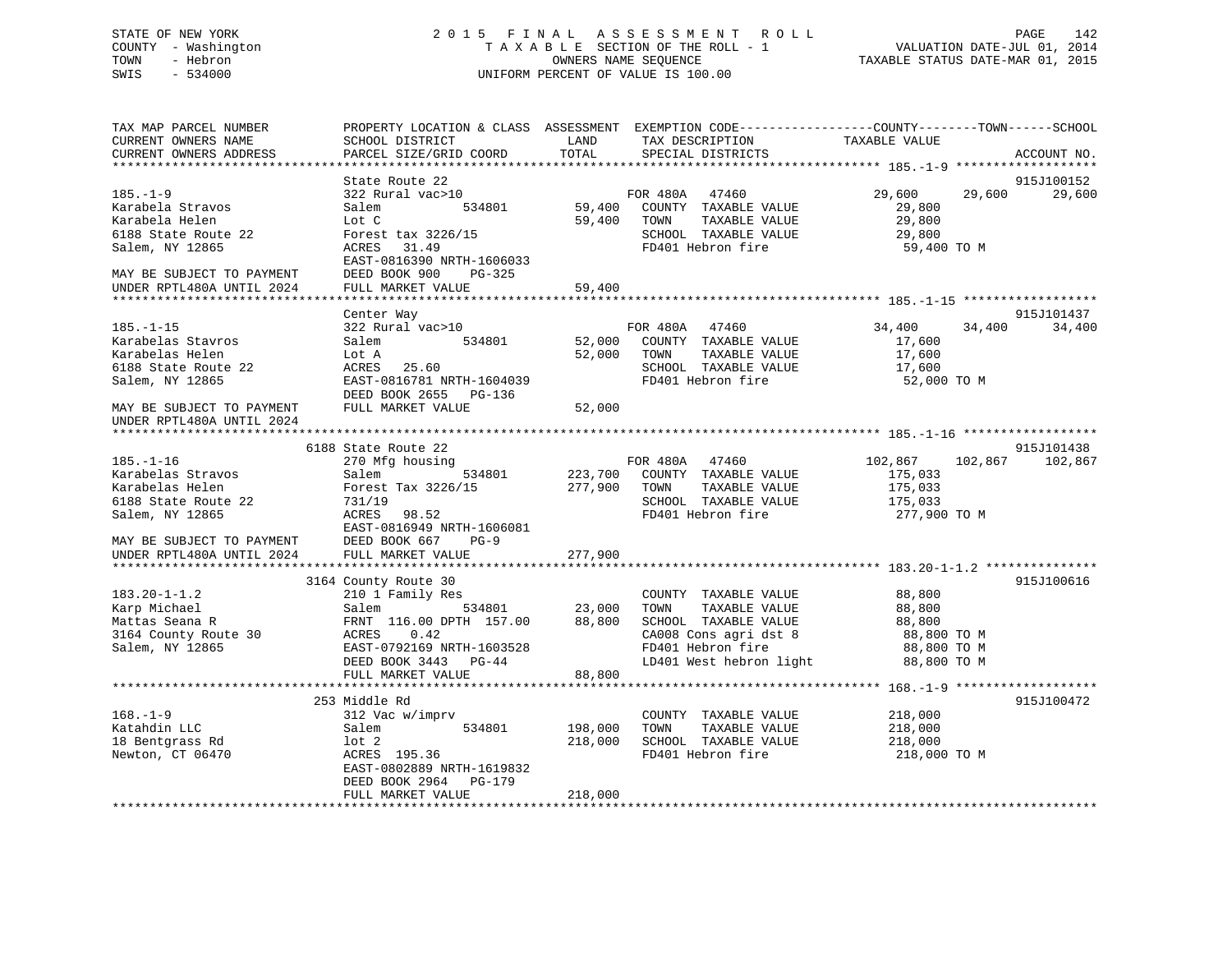# STATE OF NEW YORK 2 0 1 5 F I N A L A S S E S S M E N T R O L L PAGE 143 COUNTY - Washington T A X A B L E SECTION OF THE ROLL - 1 VALUATION DATE-JUL 01, 2014 TOWN - Hebron OWNERS NAME SEQUENCE TAXABLE STATUS DATE-MAR 01, 2015 SWIS - 534000 UNIFORM PERCENT OF VALUE IS 100.00

| TAX MAP PARCEL NUMBER<br>CURRENT OWNERS NAME<br>CURRENT OWNERS ADDRESS                                                                                   | PROPERTY LOCATION & CLASS ASSESSMENT EXEMPTION CODE----------------COUNTY-------TOWN-----SCHOOL<br>SCHOOL DISTRICT<br>PARCEL SIZE/GRID COORD            | LAND<br>TOTAL                 | TAX DESCRIPTION<br>SPECIAL DISTRICTS                                                                                                                                                                      | TAXABLE VALUE                                                                                                                                 | ACCOUNT NO.                                       |
|----------------------------------------------------------------------------------------------------------------------------------------------------------|---------------------------------------------------------------------------------------------------------------------------------------------------------|-------------------------------|-----------------------------------------------------------------------------------------------------------------------------------------------------------------------------------------------------------|-----------------------------------------------------------------------------------------------------------------------------------------------|---------------------------------------------------|
| ********************                                                                                                                                     | *******************                                                                                                                                     |                               |                                                                                                                                                                                                           |                                                                                                                                               |                                                   |
| $168. - 1 - 10$<br>Katahdin LLC<br>18 Bentgrass Ln<br>Newtown, CT 06470                                                                                  | Mcknight Hill Rd/n Off<br>322 Rural vac>10<br>534801<br>Salem<br>sub lot 3<br>ACRES 35.00<br>EAST-0802581 NRTH-1619097<br>DEED BOOK 3298 PG-121         | 26,300<br>26,300              | COUNTY TAXABLE VALUE<br>TAXABLE VALUE<br>TOWN<br>SCHOOL TAXABLE VALUE<br>FD401 Hebron fire                                                                                                                | 26,300<br>26,300<br>26,300<br>26,300 TO M                                                                                                     | 915J100280                                        |
|                                                                                                                                                          | FULL MARKET VALUE                                                                                                                                       | 26,300                        |                                                                                                                                                                                                           |                                                                                                                                               |                                                   |
| $183. - 1 - 26$<br>Katz Jon D<br>2502 State Route 22<br>Cambridge, NY 12816                                                                              | Patterson Hill Rd<br>322 Rural vac>10<br>534801<br>Salem<br>ACRES<br>57.03<br>EAST-0789365 NRTH-1601766<br>DEED BOOK 2651 PG-117<br>FULL MARKET VALUE   | 112,700<br>112,700<br>112,700 | COUNTY TAXABLE VALUE<br>TOWN<br>TAXABLE VALUE<br>SCHOOL TAXABLE VALUE<br>CA008 Cons agri dst 8<br>FD401 Hebron fire                                                                                       | 112,700<br>112,700<br>112,700<br>112,700 TO M<br>112,700 TO M                                                                                 | 915J100368                                        |
|                                                                                                                                                          |                                                                                                                                                         |                               |                                                                                                                                                                                                           |                                                                                                                                               |                                                   |
|                                                                                                                                                          | 1279 Patterson Hill Rd                                                                                                                                  |                               |                                                                                                                                                                                                           |                                                                                                                                               | 915J100046                                        |
| 183.-1-47<br>Katz Jon D<br>2502 State Route 22<br>Cambridge, NY 12816<br>MAY BE SUBJECT TO PAYMENT<br>UNDER RPTL483 UNTIL 2016                           | 210 1 Family Res<br>534801<br>Salem<br>ACRES 16.80 BANK<br>11A<br>EAST-0790917 NRTH-1603889<br>DEED BOOK 2651 PG-108<br>FULL MARKET VALUE               | 75,600<br>231,900             | AG BUILD 41700<br>COUNTY TAXABLE VALUE<br>TOWN<br>TAXABLE VALUE<br>SCHOOL TAXABLE VALUE<br>CA008 Cons agri dst 8<br>231,900 FD401 Hebron fire                                                             | 12,540<br>12,540<br>219,360<br>219,360<br>219,360<br>231,900 TO M<br>231,900 TO M                                                             | 12,540                                            |
|                                                                                                                                                          |                                                                                                                                                         |                               |                                                                                                                                                                                                           |                                                                                                                                               |                                                   |
| $152 - 2 - 33.7$<br>Katz Michael<br>Katz Philippa<br>236 Lang Hill Rd<br>Granville, NY 12832                                                             | Lang Hill Rd<br>105 Vac farmland<br>533201<br>Granville<br>ACRES 22.60<br>EAST-0810211 NRTH-1637108<br>DEED BOOK 930<br>PG-111<br>FULL MARKET VALUE     | 87,100<br>87,100              | 41720<br>AG DIST<br>87,100 COUNTY TAXABLE VALUE<br>TOWN<br>TAXABLE VALUE<br>SCHOOL TAXABLE VALUE<br>CA008 Cons agri dst 8<br>56,814 EX                                                                    | 56,814<br>56,814<br>30,286<br>30,286<br>30,286<br>30,286 TO M                                                                                 | 56,814                                            |
| MAY BE SUBJECT TO PAYMENT                                                                                                                                |                                                                                                                                                         |                               | FD401 Hebron fire                                                                                                                                                                                         | 87,100 TO M                                                                                                                                   |                                                   |
| UNDER AGDIST LAW TIL 2019                                                                                                                                |                                                                                                                                                         |                               |                                                                                                                                                                                                           |                                                                                                                                               |                                                   |
|                                                                                                                                                          | 236 Lang Hill Rd                                                                                                                                        |                               |                                                                                                                                                                                                           |                                                                                                                                               | 915J101690                                        |
| $152 - 2 - 33.3$<br>Katz Michael J<br>Katz Philippa<br>236 Lang Hill Rd<br>Granville, NY 12832<br>MAY BE SUBJECT TO PAYMENT<br>UNDER AGDIST LAW TIL 2019 | 241 Rural res&ag<br>Granville<br>533201<br>930/103;930/106<br>ACRES 121.20<br>EAST-0810085 NRTH-1635186<br>DEED BOOK 855<br>PG-194<br>FULL MARKET VALUE | 592,300 AG DIST<br>592,300    | AG BUILD 41700<br>253,000 AG BUILD 41700<br>41720<br>STAR B<br>41854<br>COUNTY TAXABLE VALUE<br>TAXABLE VALUE<br>TOWN<br>SCHOOL TAXABLE VALUE<br>CA008 Cons agri dst 8<br>112,384 EX<br>FD401 Hebron fire | 42,500<br>42,500<br>17,500<br>17,500<br>112,384<br>112,384<br>$\overline{0}$<br>419,916<br>419,916<br>389,916<br>479,916 TO M<br>592,300 TO M | 42,500<br>17,500<br>112,384<br>$\Omega$<br>30,000 |
|                                                                                                                                                          |                                                                                                                                                         |                               |                                                                                                                                                                                                           |                                                                                                                                               |                                                   |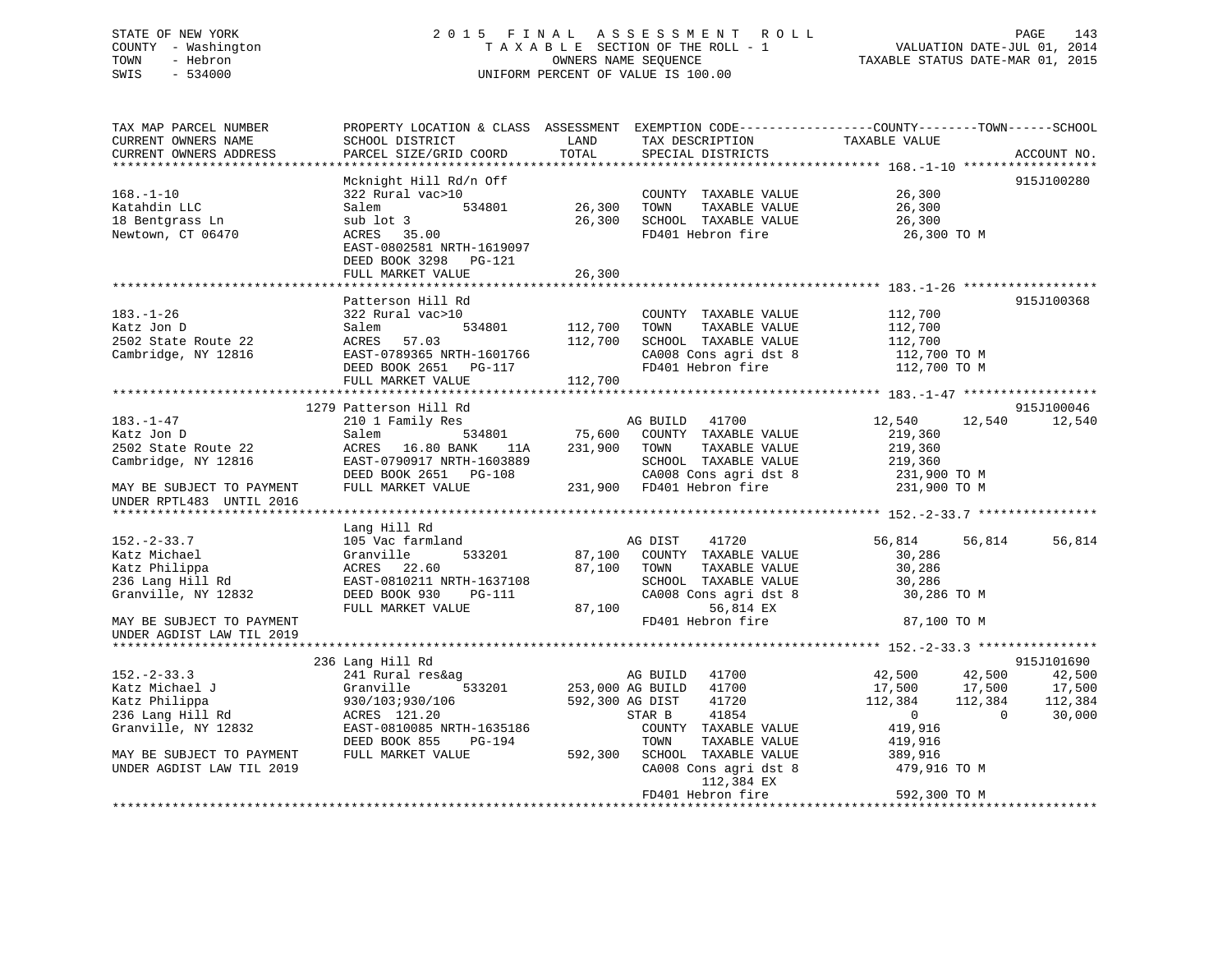# STATE OF NEW YORK 2 0 1 5 F I N A L A S S E S S M E N T R O L L PAGE 144 COUNTY - Washington T A X A B L E SECTION OF THE ROLL - 1 VALUATION DATE-JUL 01, 2014 TOWN - Hebron OWNERS NAME SEQUENCE TAXABLE STATUS DATE-MAR 01, 2015 SWIS - 534000 UNIFORM PERCENT OF VALUE IS 100.00

| SCHOOL DISTRICT<br>PARCEL SIZE/GRID COORD                                                                                                                      | LAND<br>TOTAL                                 | SPECIAL DISTRICTS                                                                          |                                                                                                                                                                                                                  | ACCOUNT NO.                                                                  |                                                                                                                                                                                                              |
|----------------------------------------------------------------------------------------------------------------------------------------------------------------|-----------------------------------------------|--------------------------------------------------------------------------------------------|------------------------------------------------------------------------------------------------------------------------------------------------------------------------------------------------------------------|------------------------------------------------------------------------------|--------------------------------------------------------------------------------------------------------------------------------------------------------------------------------------------------------------|
| 256 Halls Pond Rd<br>240 Rural res<br>533801<br>Hartford<br>lot 1<br>ACRES 29.55 BANK<br>998<br>EAST-0793021 NRTH-1626090                                      |                                               | 41854<br>TOWN<br>TAXABLE VALUE<br>SCHOOL TAXABLE VALUE                                     | 8,000<br>$\overline{0}$<br>167,000<br>167,000<br>145,000                                                                                                                                                         | 915J100149<br>$\Omega$                                                       | $\Omega$<br>30,000                                                                                                                                                                                           |
| FULL MARKET VALUE                                                                                                                                              | 175,000                                       |                                                                                            |                                                                                                                                                                                                                  |                                                                              |                                                                                                                                                                                                              |
| 78 Pine Hill Rd<br>280 Res Multiple<br>534801<br>Salem<br>488/342 552/271<br>ACRES 121.60<br>EAST-0808272 NRTH-1626080<br>DEED BOOK 481<br>PG-684              | 192,100<br>375,500                            | COUNTY TAXABLE VALUE<br>TOWN<br>TAXABLE VALUE<br>SCHOOL TAXABLE VALUE<br>FD401 Hebron fire | 375,500<br>375,500<br>375,500                                                                                                                                                                                    | 915J100661                                                                   |                                                                                                                                                                                                              |
|                                                                                                                                                                |                                               |                                                                                            |                                                                                                                                                                                                                  |                                                                              |                                                                                                                                                                                                              |
| 1156 Patterson Hill Rd<br>210 1 Family Res<br>534801<br>Salem<br>Lot E<br>ACRES<br>3.92<br>EAST-0788503 NRTH-1601969<br>DEED BOOK 2352 PG-160                  | 46,900<br>119,100                             | COUNTY TAXABLE VALUE<br>TOWN<br>TAXABLE VALUE<br>SCHOOL TAXABLE VALUE<br>FD401 Hebron fire | 119,100<br>119,100<br>119,100                                                                                                                                                                                    | 915J101482                                                                   |                                                                                                                                                                                                              |
| FULL MARKET VALUE                                                                                                                                              | 119,100                                       |                                                                                            |                                                                                                                                                                                                                  |                                                                              |                                                                                                                                                                                                              |
| 177 South Grimes Hill Rd<br>240 Rural res<br>533201<br>Granville<br>ACRES 28.70<br>EAST-0814622 NRTH-1628110<br>DEED BOOK 876<br>$PG-111$<br>FULL MARKET VALUE |                                               | 41834<br>COUNTY TAXABLE VALUE<br>TAXABLE VALUE<br>SCHOOL TAXABLE VALUE                     | 28,250<br>$\overline{0}$<br>42,374<br>$\overline{0}$<br>82,076<br>90,551<br>30,901                                                                                                                               | 915J100455<br>$\Omega$<br>$\Omega$                                           | $\overline{0}$<br>$\overline{\phantom{0}}$<br>56,499<br>65,300                                                                                                                                               |
|                                                                                                                                                                |                                               |                                                                                            |                                                                                                                                                                                                                  |                                                                              |                                                                                                                                                                                                              |
| 21 Old Castle Green Ln<br>283 Res w/Comuse<br>Hartford<br>533801<br>ACRES 100.78<br>EAST-0795386 NRTH-1631029<br>DEED BOOK 921<br>$PG-56$<br>FULL MARKET VALUE | 299,800<br>299,800                            | COUNTY TAXABLE VALUE<br>TAXABLE VALUE<br>TOWN<br>SCHOOL TAXABLE VALUE<br>FD401 Hebron fire | 299,800<br>299,800<br>299,800                                                                                                                                                                                    | 915J100553                                                                   |                                                                                                                                                                                                              |
|                                                                                                                                                                | DEED BOOK 772<br>$PG-16$<br>FULL MARKET VALUE | 375,500<br>139,700                                                                         | CW_10_VET/ 41151<br>76,900 STAR B<br>175,000 COUNTY TAXABLE VALUE<br>FD401 Hebron fire<br>VET COM CT 41131<br>98,100 AGED-TOWN 41803<br>152,700 AGE-CO/SCH 41805<br>STAR EN<br>152,700 TOWN<br>FD401 Hebron fire | TAX DESCRIPTION TAXABLE VALUE<br>74 PCT OF VALUE USED FOR EXEMPTION PURPOSES | PROPERTY LOCATION & CLASS ASSESSMENT EXEMPTION CODE---------------COUNTY-------TOWN------SCHOOL<br>8,000<br>175,000 TO M<br>375,500 TO M<br>119,100 TO M<br>28,250<br>33,899<br>152,700 TO M<br>299,800 TO M |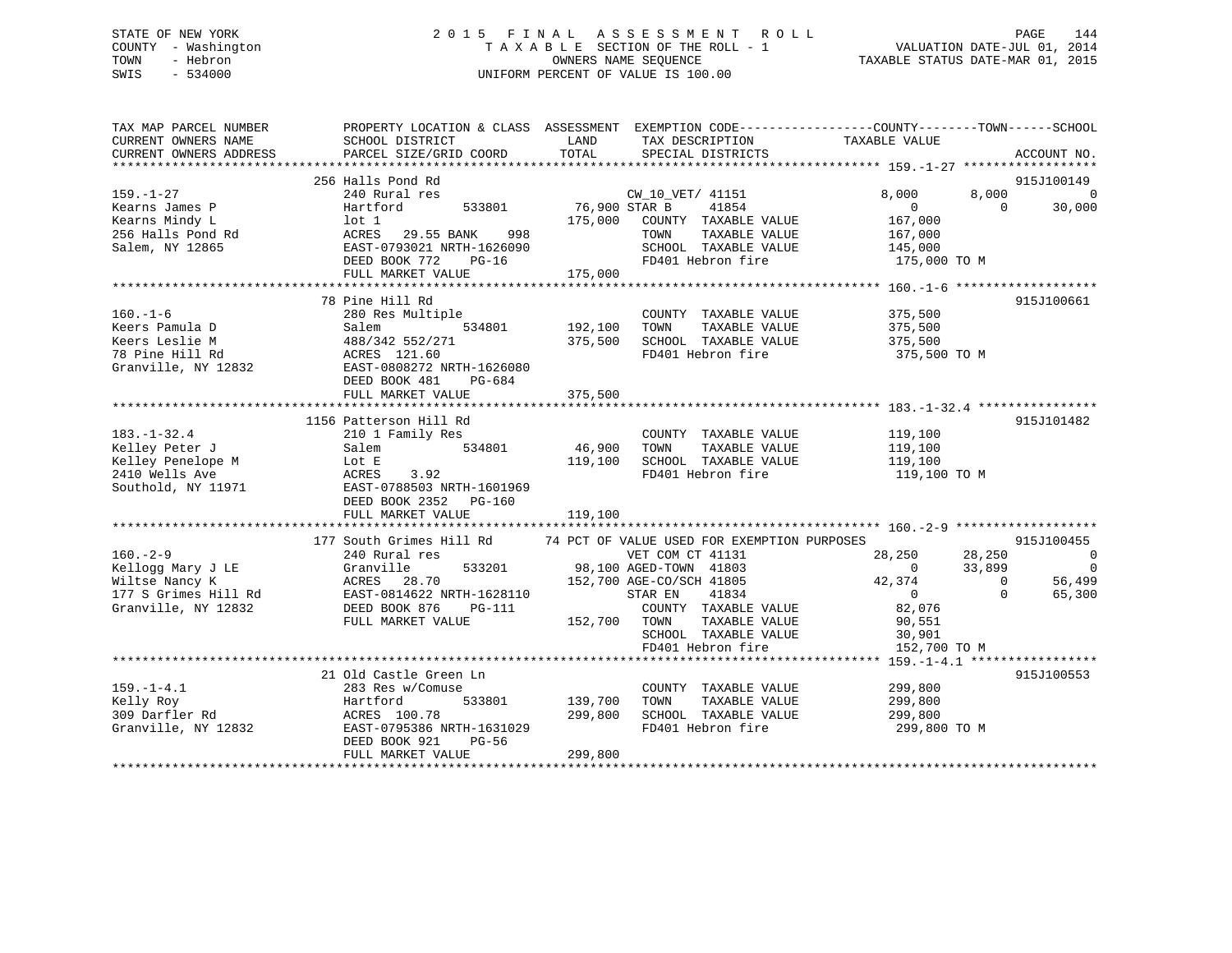# STATE OF NEW YORK 2 0 1 5 F I N A L A S S E S S M E N T R O L L PAGE 145 COUNTY - Washington T A X A B L E SECTION OF THE ROLL - 1 VALUATION DATE-JUL 01, 2014 TOWN - Hebron OWNERS NAME SEQUENCE TAXABLE STATUS DATE-MAR 01, 2015 SWIS - 534000 UNIFORM PERCENT OF VALUE IS 100.00

| TAX MAP PARCEL NUMBER                             | PROPERTY LOCATION & CLASS ASSESSMENT EXEMPTION CODE---------------COUNTY-------TOWN------SCHOOL |         |                               |                       |                    |
|---------------------------------------------------|-------------------------------------------------------------------------------------------------|---------|-------------------------------|-----------------------|--------------------|
| CURRENT OWNERS NAME                               | SCHOOL DISTRICT                                                                                 | LAND    | TAX DESCRIPTION               | TAXABLE VALUE         |                    |
| CURRENT OWNERS ADDRESS                            | PARCEL SIZE/GRID COORD                                                                          | TOTAL   | SPECIAL DISTRICTS             |                       | ACCOUNT NO.        |
|                                                   |                                                                                                 |         |                               |                       |                    |
|                                                   | 24 Old Castle Green Ln                                                                          |         |                               |                       |                    |
| $159. - 1 - 4.3$                                  | 240 Rural res                                                                                   |         | COUNTY TAXABLE VALUE          | 307,800               |                    |
| Kelly Roy                                         | Hartford<br>533801                                                                              | 49,800  | TOWN<br>TAXABLE VALUE         | 307,800               |                    |
| Kelly Roxanne                                     | ACRES 10.22                                                                                     | 307,800 | SCHOOL TAXABLE VALUE          | 307,800               |                    |
| 309 Darfler Rd                                    | EAST-0795386 NRTH-1631029                                                                       |         | FD401 Hebron fire             | 307,800 TO M          |                    |
| Granville, NY 12832                               | DEED BOOK 2244 PG-276                                                                           |         |                               |                       |                    |
|                                                   | FULL MARKET VALUE                                                                               | 307,800 |                               |                       |                    |
|                                                   |                                                                                                 |         |                               |                       |                    |
|                                                   | Darfler Ln                                                                                      |         |                               |                       | 915J101701         |
| $159. - 1 - 25.12$                                | 312 Vac w/imprv                                                                                 |         | COUNTY TAXABLE VALUE          | 16,300                |                    |
| Kelly Roy                                         | 533801 13,600<br>Hartford                                                                       |         | TAXABLE VALUE<br>TOWN         | 16,300                |                    |
| 24 Old Castle Green Rd                            | lot C                                                                                           | 16,300  | SCHOOL TAXABLE VALUE          | 16,300                |                    |
| Granville, NY 12832                               | 1.64<br>ACRES                                                                                   |         | FD401 Hebron fire             | 16,300 TO M           |                    |
|                                                   |                                                                                                 |         |                               |                       |                    |
|                                                   | EAST-0797315 NRTH-1628642                                                                       |         |                               |                       |                    |
|                                                   | DEED BOOK 2503 PG-179                                                                           |         |                               |                       |                    |
|                                                   | FULL MARKET VALUE                                                                               | 16,300  |                               |                       |                    |
|                                                   |                                                                                                 |         |                               |                       |                    |
|                                                   | State Route 22                                                                                  |         |                               |                       | 915J101899         |
| $185. - 1 - 22$                                   | 311 Res vac land                                                                                |         | COUNTY TAXABLE VALUE          | 27,200                |                    |
| Kennedy Natalie                                   | 534801<br>Salem                                                                                 | 27,200  | TOWN<br>TAXABLE VALUE         | 27,200                |                    |
| PO Box 138                                        | lot 1                                                                                           | 27,200  | SCHOOL TAXABLE VALUE          | 27,200                |                    |
| Salem, NY 12865                                   | ACRES<br>8.47                                                                                   |         | FD401 Hebron fire             | 27,200 TO M           |                    |
|                                                   | EAST-0816047 NRTH-1610602                                                                       |         |                               |                       |                    |
|                                                   | DEED BOOK 3291 PG-58                                                                            |         |                               |                       |                    |
|                                                   | FULL MARKET VALUE                                                                               | 27,200  |                               |                       |                    |
|                                                   |                                                                                                 |         |                               |                       |                    |
|                                                   | 254 Darfler Rd                                                                                  |         |                               |                       | 915J100271         |
| $159. - 1 - 6$                                    | 210 1 Family Res                                                                                |         | COUNTY TAXABLE VALUE          | 110,700               |                    |
| Kennedy Raymond L Jr                              | 533801<br>Hartford                                                                              | 43,800  | TAXABLE VALUE<br>TOWN         | 110,700               |                    |
|                                                   |                                                                                                 |         |                               |                       |                    |
| Kennedy Joni R                                    | ACRES<br>6.20                                                                                   | 110,700 | SCHOOL TAXABLE VALUE          | $\frac{1}{110}$ , 700 |                    |
| 115 Upper Extension Rd                            | EAST-0797165 NRTH-1631125                                                                       |         | CA008 Cons agri dst 8         | 110,700 TO M          |                    |
| Bridqwater Corners, VT 05035 DEED BOOK 3078 PG-21 |                                                                                                 |         | FD401 Hebron fire             | 110,700 TO M          |                    |
|                                                   | FULL MARKET VALUE                                                                               | 110,700 |                               |                       |                    |
|                                                   |                                                                                                 |         |                               |                       |                    |
|                                                   | 779 County Route 31                                                                             |         |                               |                       | 915J100367         |
| $168. - 1 - 3.1$                                  | 210 1 Family Res                                                                                |         | VET COM CT 41131              | 51,950<br>30,000      | $\Omega$           |
| Kerr Jay                                          | Hartford<br>533801                                                                              |         | 56,300 STAR EN 41834          | $\overline{0}$        | 65,300<br>$\Omega$ |
| Kerr Lynne                                        | ACRES<br>7.13                                                                                   | 207,800 | COUNTY TAXABLE VALUE          | 155,850               |                    |
| 779 County Route 31                               | EAST-0798692 NRTH-1624368                                                                       |         | TOWN<br>TAXABLE VALUE         | 177,800               |                    |
| Granville, NY 12832                               | DEED BOOK 892<br>PG-168                                                                         |         | SCHOOL TAXABLE VALUE          | 142,500               |                    |
|                                                   | FULL MARKET VALUE                                                                               |         | 207,800 CA008 Cons agri dst 8 | 207,800 TO M          |                    |
|                                                   |                                                                                                 |         | FD401 Hebron fire             | 207,800 TO M          |                    |
|                                                   |                                                                                                 |         |                               |                       |                    |
|                                                   |                                                                                                 |         |                               |                       |                    |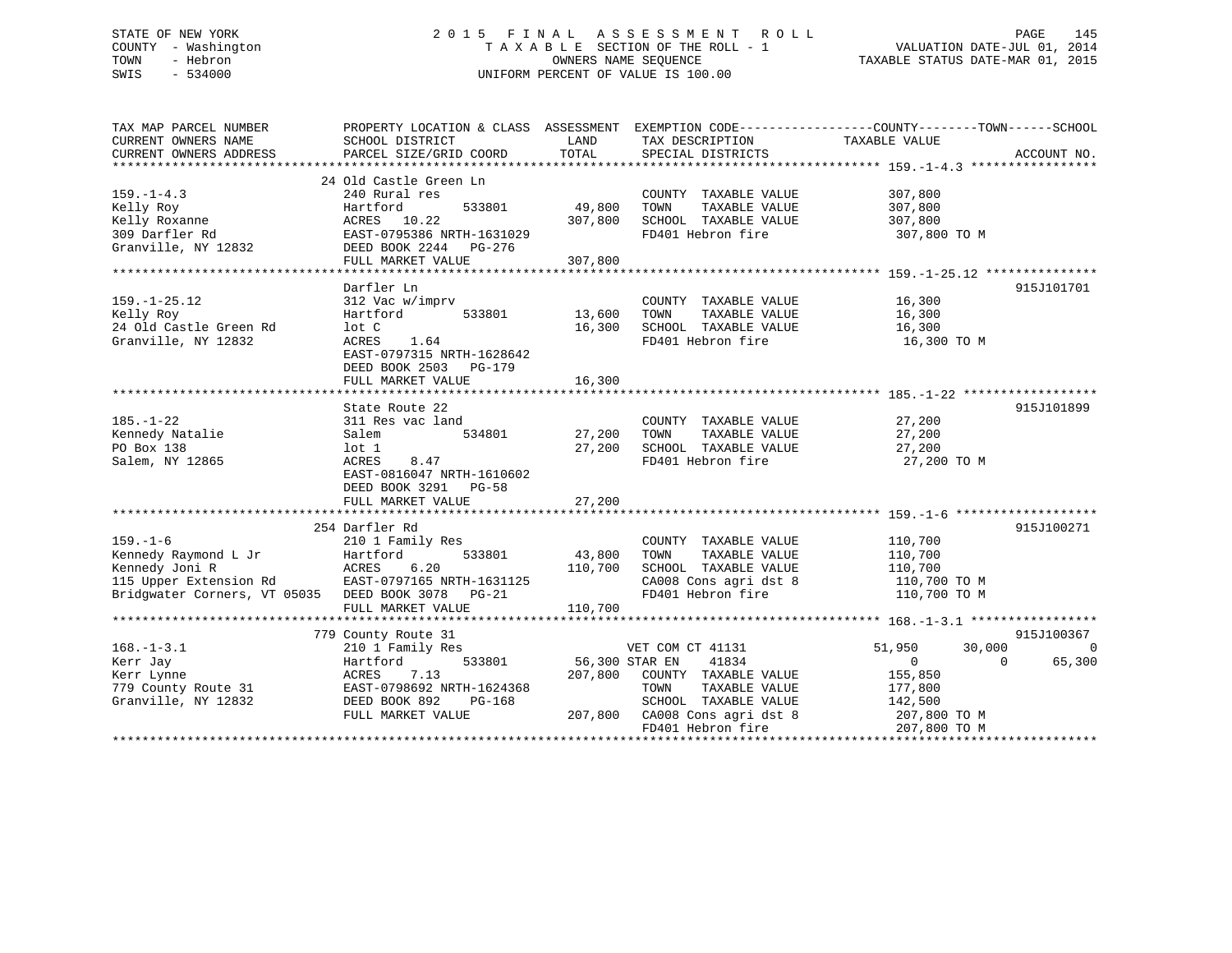| STATE OF NEW YORK<br>COUNTY - Washington<br>TOWN<br>- Hebron<br>$-534000$<br>SWIS                            | 2015 FINAL                                                                                                                                                                             | OWNERS NAME SEQUENCE                 | A S S E S S M E N T<br>R O L L<br>TAXABLE SECTION OF THE ROLL - 1<br>UNIFORM PERCENT OF VALUE IS 100.00                                                                                         | VALUATION DATE-JUL 01, 2014<br>TAXABLE STATUS DATE-MAR 01, 2015                                                 | PAGE<br>146                            |
|--------------------------------------------------------------------------------------------------------------|----------------------------------------------------------------------------------------------------------------------------------------------------------------------------------------|--------------------------------------|-------------------------------------------------------------------------------------------------------------------------------------------------------------------------------------------------|-----------------------------------------------------------------------------------------------------------------|----------------------------------------|
| TAX MAP PARCEL NUMBER<br>CURRENT OWNERS NAME<br>CURRENT OWNERS ADDRESS                                       | SCHOOL DISTRICT<br>PARCEL SIZE/GRID COORD                                                                                                                                              | LAND<br>TOTAL                        | TAX DESCRIPTION<br>SPECIAL DISTRICTS                                                                                                                                                            | PROPERTY LOCATION & CLASS ASSESSMENT EXEMPTION CODE---------------COUNTY-------TOWN-----SCHOOL<br>TAXABLE VALUE | ACCOUNT NO.                            |
| $167. - 1 - 37.4$<br>Keyes Gail L<br>1286 Sand Hill Rd<br>Castleton, VT 05735                                | 4077 County Route 30<br>240 Rural res<br>Hartford<br>533801<br>$1$ ot $2$<br>ACRES<br>26.21 BANK<br>999<br>EAST-0787327 NRTH-1623157<br>DEED BOOK 928<br>$PG-348$<br>FULL MARKET VALUE | 93,600<br>257,000<br>257,000         | COUNTY TAXABLE VALUE<br>TOWN<br>TAXABLE VALUE<br>SCHOOL TAXABLE VALUE<br>FD401 Hebron fire                                                                                                      | 257,000<br>257,000<br>257,000<br>257,000 TO M                                                                   | 915J101711                             |
|                                                                                                              |                                                                                                                                                                                        |                                      |                                                                                                                                                                                                 |                                                                                                                 |                                        |
| $159. - 1 - 2.6$<br>Kilburn Winston S<br>Kilburn Marie<br>105 James Rd<br>Salem, NY 12865                    | 105 James Rd<br>210 1 Family Res<br>533801<br>Hartford<br><b>ACRES</b><br>1.00<br>EAST-0792337 NRTH-1630161<br>DEED BOOK 855<br>$PG-226$<br>FULL MARKET VALUE                          | 32,000<br>92,200<br>92,200           | STAR EN<br>41834<br>COUNTY TAXABLE VALUE<br>TAXABLE VALUE<br>TOWN<br>SCHOOL TAXABLE VALUE<br>FD401 Hebron fire                                                                                  | $\mathbf{0}$<br>$\Omega$<br>92,200<br>92,200<br>26,900<br>92,200 TO M                                           | 65,300                                 |
|                                                                                                              |                                                                                                                                                                                        |                                      |                                                                                                                                                                                                 |                                                                                                                 |                                        |
| $151. - 1 - 10$<br>Kilmartin Karen A<br>Kilmartin David J<br>472 Little Burch Hill Rd<br>Granville, NY 12832 | 472 Little Burch Hill Rd<br>240 Rural res<br>Granville<br>533201<br>52.90<br>ACRES<br>EAST-0804179 NRTH-1637476<br>DEED BOOK 2602 PG-18<br>FULL MARKET VALUE                           | 141,600 STAR B<br>235,300<br>235,300 | 44 PCT OF VALUE USED FOR EXEMPTION PURPOSES<br>VET COM CT 41131<br>41854<br>COUNTY TAXABLE VALUE<br>TAXABLE VALUE<br>TOWN<br>SCHOOL TAXABLE VALUE<br>CA008 Cons agri dst 8<br>FD401 Hebron fire | 25,883<br>25,883<br>$\Omega$<br>$\mathbf{0}$<br>209,417<br>209,417<br>205,300<br>235,300 TO M<br>235,300 TO M   | 915J100703<br>$\overline{0}$<br>30,000 |
|                                                                                                              |                                                                                                                                                                                        |                                      |                                                                                                                                                                                                 |                                                                                                                 |                                        |
| $151. - 1 - 10.8$<br>Kilmartin Karen A<br>472 Little Burch Hill Rd<br>Granville, NY 12832                    | Liebig Rd<br>312 Vac w/imprv<br>Granville<br>533201<br>ACRES<br>8.25<br>EAST-0804853 NRTH-1637973<br>DEED BOOK 816<br>$PG-273$<br>FULL MARKET VALUE                                    | 38,500<br>58,000<br>58,000           | COUNTY TAXABLE VALUE<br>TAXABLE VALUE<br>TOWN<br>SCHOOL TAXABLE VALUE<br>CA008 Cons agri dst 8<br>FD401 Hebron fire                                                                             | 58,000<br>58,000<br>58,000<br>58,000 TO M<br>58,000 TO M                                                        |                                        |
|                                                                                                              |                                                                                                                                                                                        |                                      |                                                                                                                                                                                                 |                                                                                                                 |                                        |
| $185. - 1 - 34$<br>Kilmartin Paul D<br>Devine Tara<br>247 Oueensbury Ave<br>Queensbury, NY 12804             | Koster Way<br>314 Rural vac<10<br>534801<br>Salem<br>$1$ ot $13$<br>ACRES<br>5.00<br>EAST-0814285 NRTH-1608436<br>DEED BOOK 2456 PG-342<br>FULL MARKET VALUE                           | 22,000<br>22,000<br>22,000           | COUNTY TAXABLE VALUE<br>TOWN<br>TAXABLE VALUE<br>SCHOOL TAXABLE VALUE<br>FD401 Hebron fire                                                                                                      | 22,000<br>22,000<br>22,000<br>22,000 TO M                                                                       | 915J101904                             |

\*\*\*\*\*\*\*\*\*\*\*\*\*\*\*\*\*\*\*\*\*\*\*\*\*\*\*\*\*\*\*\*\*\*\*\*\*\*\*\*\*\*\*\*\*\*\*\*\*\*\*\*\*\*\*\*\*\*\*\*\*\*\*\*\*\*\*\*\*\*\*\*\*\*\*\*\*\*\*\*\*\*\*\*\*\*\*\*\*\*\*\*\*\*\*\*\*\*\*\*\*\*\*\*\*\*\*\*\*\*\*\*\*\*\*\*\*\*\*\*\*\*\*\*\*\*\*\*\*\*\*\*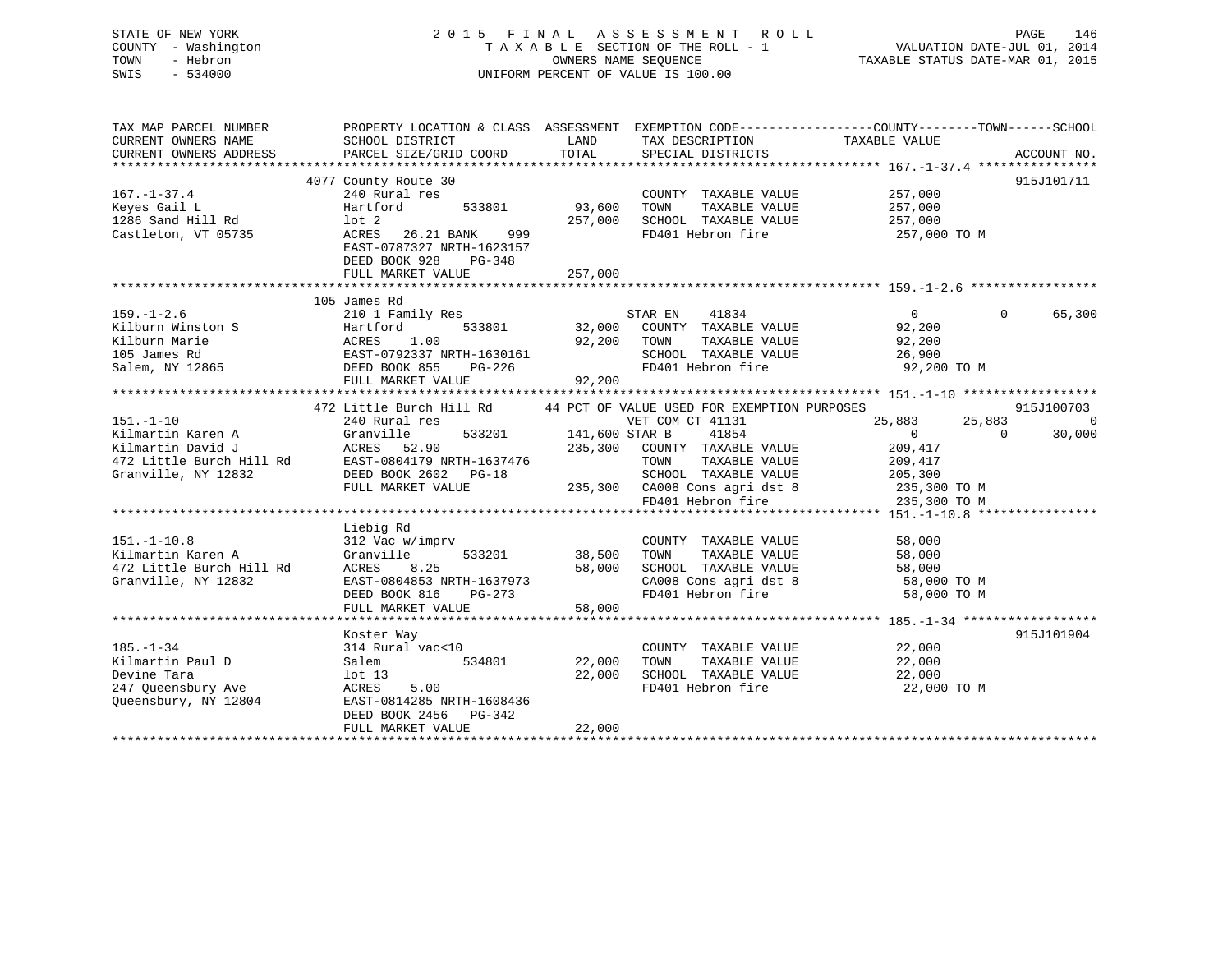# STATE OF NEW YORK 2 0 1 5 F I N A L A S S E S S M E N T R O L L PAGE 147 COUNTY - Washington T A X A B L E SECTION OF THE ROLL - 1 VALUATION DATE-JUL 01, 2014 TOWN - Hebron OWNERS NAME SEQUENCE TAXABLE STATUS DATE-MAR 01, 2015 SWIS - 534000 UNIFORM PERCENT OF VALUE IS 100.00

| TAX MAP PARCEL NUMBER<br>CURRENT OWNERS NAME<br>CURRENT OWNERS ADDRESS                                                                 | PROPERTY LOCATION & CLASS ASSESSMENT<br>SCHOOL DISTRICT<br>PARCEL SIZE/GRID COORD                                                                                                          | LAND<br>TOTAL                 | TAX DESCRIPTION<br>SPECIAL DISTRICTS                                                                                                                               | EXEMPTION CODE----------------COUNTY-------TOWN-----SCHOOL<br>TAXABLE VALUE                      | ACCOUNT NO.                                                  |
|----------------------------------------------------------------------------------------------------------------------------------------|--------------------------------------------------------------------------------------------------------------------------------------------------------------------------------------------|-------------------------------|--------------------------------------------------------------------------------------------------------------------------------------------------------------------|--------------------------------------------------------------------------------------------------|--------------------------------------------------------------|
| $170. - 1 - 17.4$<br>Kimpel-Phibbs James<br>9 Pacific St<br>Pittsfield, MA 01201                                                       | 114 Chester Dawn Way<br>270 Mfg housing<br>533201<br>Granville<br>24.35<br>ACRES<br>EAST-0819250 NRTH-1622860<br>DEED BOOK 931<br>PG-234<br>FULL MARKET VALUE                              | 18,300<br>27,500<br>27,500    | COUNTY TAXABLE VALUE<br>TOWN<br>TAXABLE VALUE<br>SCHOOL TAXABLE VALUE<br>FD401 Hebron fire                                                                         | 27,500<br>27,500<br>27,500<br>27,500 TO M                                                        |                                                              |
| $169. - 1 - 6$<br>King Charles J<br>PO Box 161<br>Granville, NY 12832                                                                  | Pine Hill Rd /s off<br>322 Rural vac>10<br>534801<br>Salem<br>Lot 4<br>ACRES<br>48.41<br>EAST-0809514 NRTH-1623513<br>DEED BOOK 2842 PG-200<br>FULL MARKET VALUE                           | 36,300<br>36,300<br>36,300    | COUNTY TAXABLE VALUE<br>TAXABLE VALUE<br>TOWN<br>SCHOOL TAXABLE VALUE<br>FD401 Hebron fire                                                                         | 36,300<br>36,300<br>36,300<br>36,300 TO M                                                        | 915J100217                                                   |
| $151. - 1 - 2$<br>King David J<br>210 County Route 23<br>Granville, NY 12832<br>MAY BE SUBJECT TO PAYMENT<br>UNDER AGDIST LAW TIL 2019 | 1132 Big Burch Hill Rd<br>322 Rural vac>10<br>Hartford<br>533801<br>48.40<br>ACRES<br>EAST-0798779 NRTH-1641391<br>DEED BOOK 2402    PG-170<br>FULL MARKET VALUE                           | 113,500<br>113,500<br>113,500 | AG DIST<br>41720<br>COUNTY TAXABLE VALUE<br>TOWN<br>TAXABLE VALUE<br>SCHOOL TAXABLE VALUE<br>CA008 Cons agri dst 8<br>27,780 EX<br>FD401 Hebron fire               | 27,780<br>27,780<br>85,720<br>85,720<br>85,720<br>85,720 TO M<br>113,500 TO M                    | 915J100087<br>27,780                                         |
|                                                                                                                                        | 694 Tiplady Rd                                                                                                                                                                             |                               |                                                                                                                                                                    |                                                                                                  | 915J100442                                                   |
| $178. - 1 - 9$<br>King Gilbert H<br>King Bernice<br>694 Tiplady Rd<br>Granville, NY 12832                                              | 270 Mfg housing<br>534801<br>Salem<br>Ease 771/183 ROW768/89<br>ACRES<br>5.05<br>EAST-0821771 NRTH-1611838<br>DEED BOOK 491<br>PG-1008<br>FULL MARKET VALUE                                | 66,500                        | AGED-CO<br>41802<br>42,100 AGED-SCH 41804<br>66,500 STAR EN<br>41834<br>COUNTY TAXABLE VALUE<br>TOWN<br>TAXABLE VALUE<br>SCHOOL TAXABLE VALUE<br>FD401 Hebron fire | 33,250<br>$\overline{0}$<br>$\Omega$<br>33,250<br>66,500<br>$\Omega$<br>66,500 TO M              | $\Omega$<br>$\mathbf 0$<br>16,625<br>0<br>49,875<br>$\Omega$ |
| $178. - 1 - 26$<br>King John<br>King Betty<br>26 Hemlock Dr<br>Greenfield Center, NY 12833                                             | ***************************<br>211 Bromley Ln<br>322 Rural vac>10<br>534801<br>Salem<br>Lot 11<br>ACRES 11.45<br>EAST-0822505 NRTH-1615407<br>DEED BOOK 3388<br>PG-48<br>FULL MARKET VALUE | 31,700<br>31,700<br>31,700    | COUNTY TAXABLE VALUE<br>TAXABLE VALUE<br>TOWN<br>SCHOOL TAXABLE VALUE<br>FD401 Hebron fire                                                                         | *********************************** 178.-1-26 *****<br>31,700<br>31,700<br>31,700<br>31,700 TO M | 915J101382                                                   |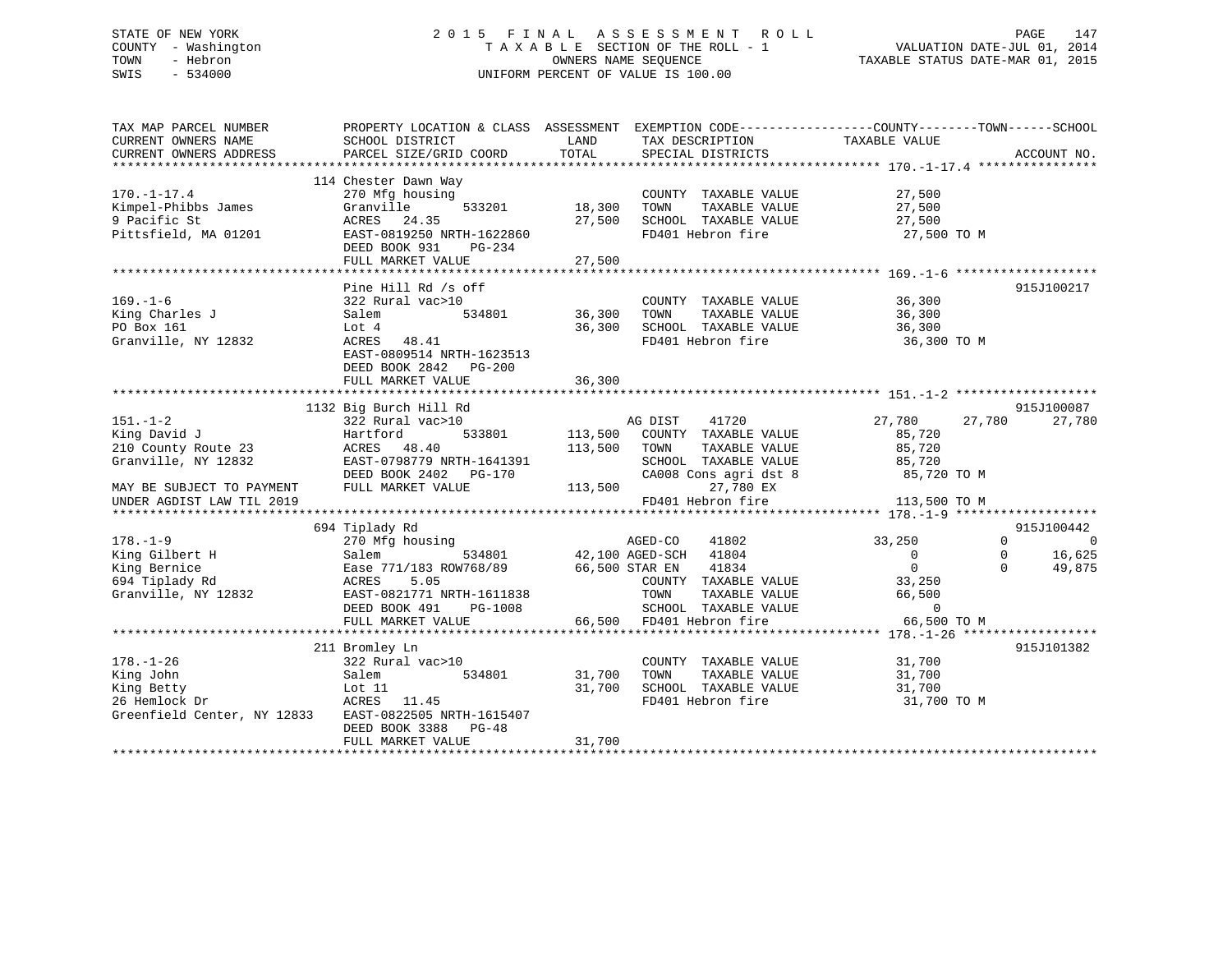# STATE OF NEW YORK 2 0 1 5 F I N A L A S S E S S M E N T R O L L PAGE 148 COUNTY - Washington T A X A B L E SECTION OF THE ROLL - 1 VALUATION DATE-JUL 01, 2014 TOWN - Hebron OWNERS NAME SEQUENCE TAXABLE STATUS DATE-MAR 01, 2015 SWIS - 534000 UNIFORM PERCENT OF VALUE IS 100.00

| TAX MAP PARCEL NUMBER<br>CURRENT OWNERS NAME<br>CURRENT OWNERS ADDRESS<br>********************          | PROPERTY LOCATION & CLASS ASSESSMENT<br>SCHOOL DISTRICT<br>PARCEL SIZE/GRID COORD<br>************************                                                          | LAND<br>TOTAL                 | TAX DESCRIPTION<br>SPECIAL DISTRICTS                                                                          | EXEMPTION CODE-----------------COUNTY-------TOWN------SCHOOL<br>TAXABLE VALUE<br>ACCOUNT NO.        |
|---------------------------------------------------------------------------------------------------------|------------------------------------------------------------------------------------------------------------------------------------------------------------------------|-------------------------------|---------------------------------------------------------------------------------------------------------------|-----------------------------------------------------------------------------------------------------|
| $170. - 1 - 13.5$<br>Kinser Kevin P<br>1084 Wendell Ave Apt 3<br>Schenectady, NY 12308                  | 32 Indian Head Way<br>210 1 Family Res<br>Granville<br>533201<br>ACRES<br>3.02 BANK<br>999<br>EAST-0816170 NRTH-1618355<br>DEED BOOK 911<br>PG-47<br>FULL MARKET VALUE | 37,100<br>84,500<br>84,500    | COUNTY TAXABLE VALUE<br>TOWN<br>TAXABLE VALUE<br>SCHOOL TAXABLE VALUE<br>FD401 Hebron fire                    | 915J101177<br>84,500<br>84,500<br>84,500<br>84,500 TO M                                             |
| $170. - 1 - 13.14$<br>Kinser Kevin P<br>1084 Wendell Ave Apt 3<br>Schenectady, NY 12308                 | Indian Head Way<br>314 Rural vac<10<br>Granville<br>533201<br>ACRES 2.15 BANK<br>999<br>EAST-0816273 NRTH-1618612                                                      | 14,700<br>14,700              | COUNTY TAXABLE VALUE<br>TOWN<br>TAXABLE VALUE<br>SCHOOL TAXABLE VALUE<br>FD401 Hebron fire                    | 915J101477<br>14,700<br>14,700<br>14,700<br>14,700 TO M                                             |
|                                                                                                         | DEED BOOK 911<br>$PG-47$<br>FULL MARKET VALUE                                                                                                                          | 14,700<br>* * * * * * * * *   |                                                                                                               |                                                                                                     |
| $143. - 1 - 21$<br>Kinville Ralph<br>Kinville Caroline<br>2660 Lovell Lake Rd<br>Sanbornville, NH 03872 | West Green Pond Way<br>311 Res vac land - WTRFNT<br>Granville<br>533201<br>ACRES<br>1.49<br>EAST-0815465 NRTH-1643425<br>DEED BOOK 3010 PG-135<br>FULL MARKET VALUE    | 102,500<br>102,500<br>102,500 | COUNTY TAXABLE VALUE<br>TOWN<br>TAXABLE VALUE<br>SCHOOL TAXABLE VALUE<br>FD401 Hebron fire                    | 915J100608<br>102,500<br>102,500<br>102,500<br>102,500 TO M                                         |
|                                                                                                         | 792 Chamberlin Mills Rd                                                                                                                                                |                               |                                                                                                               |                                                                                                     |
| $177. - 1 - 43.1$<br>Kirk Crystal<br>Kirk Joshua<br>792 Chamberlin Mills Rd<br>Salem, NY 12865          | 210 1 Family Res<br>Salem<br>534801<br>C.0.215/209<br>ACRES<br>2.63<br>EAST-0805875 NRTH-1612263<br>DEED BOOK 2927 PG-265                                              | 36,000<br>146,900             | STAR B<br>41854<br>COUNTY TAXABLE VALUE<br>TOWN<br>TAXABLE VALUE<br>SCHOOL TAXABLE VALUE<br>FD401 Hebron fire | $\Omega$<br>$\Omega$<br>30,000<br>146,900<br>146,900<br>116,900<br>146,900 TO M                     |
|                                                                                                         | FULL MARKET VALUE                                                                                                                                                      | 146,900                       |                                                                                                               |                                                                                                     |
| $183. - 1 - 29$<br>Kitz William R<br>Kitz Patricia M<br>1169 Patterson Hill Rd<br>Salem, NY 12865       | 1169 Patterson Hill Rd<br>210 1 Family Res<br>Salem<br>534801<br>ACRES<br>5.75<br>EAST-0787998 NRTH-1602282<br>DEED BOOK 527<br>PG-150<br>FULL MARKET VALUE            | 53,500<br>152,000<br>152,000  | STAR B<br>41854<br>COUNTY TAXABLE VALUE<br>TOWN<br>TAXABLE VALUE<br>SCHOOL TAXABLE VALUE<br>FD401 Hebron fire | 915J101087<br>$\overline{0}$<br>$\Omega$<br>30,000<br>152,000<br>152,000<br>122,000<br>152,000 TO M |
|                                                                                                         | 76 Rykowski Ln                                                                                                                                                         |                               |                                                                                                               | 915J101345                                                                                          |
| $161. - 2 - 4.1$<br>Klag Lawrence<br>200 Beacon Hill Rd Apt 15B<br>Dobbs Ferry, NY 10522                | 260 Seasonal res<br>Granville<br>533201<br>$10.2$ ad<br>8.20<br>ACRES<br>EAST-0821814 NRTH-1626412<br>DEED BOOK 494<br>PG-1068                                         | 19,200<br>43,700              | COUNTY TAXABLE VALUE<br>TOWN<br>TAXABLE VALUE<br>SCHOOL TAXABLE VALUE<br>FD401 Hebron fire                    | 43,700<br>43,700<br>43,700<br>43,700 TO M                                                           |
|                                                                                                         | FULL MARKET VALUE                                                                                                                                                      | 43,700                        |                                                                                                               |                                                                                                     |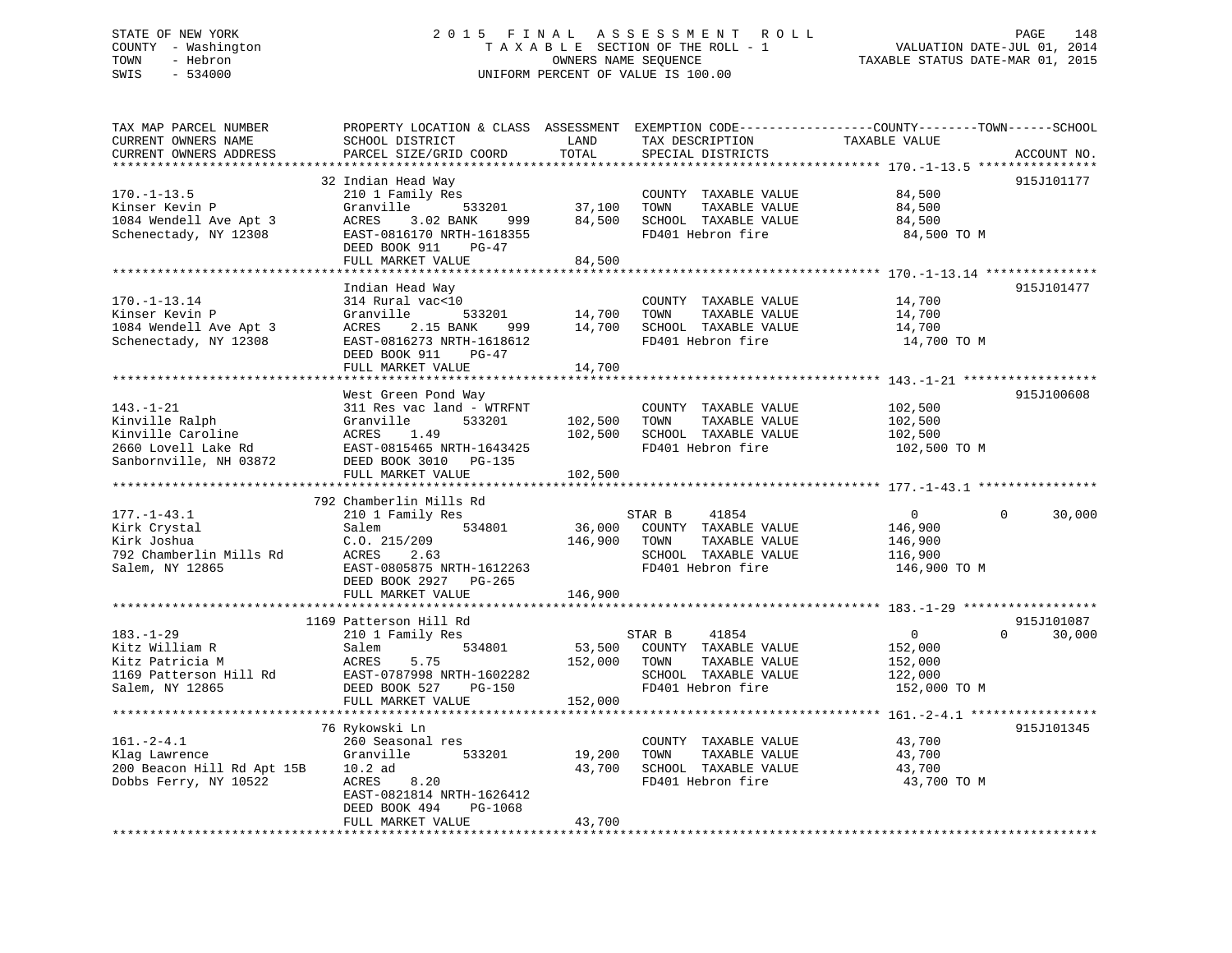# STATE OF NEW YORK 2 0 1 5 F I N A L A S S E S S M E N T R O L L PAGE 149 COUNTY - Washington T A X A B L E SECTION OF THE ROLL - 1 VALUATION DATE-JUL 01, 2014 TOWN - Hebron OWNERS NAME SEQUENCE TAXABLE STATUS DATE-MAR 01, 2015 SWIS - 534000 UNIFORM PERCENT OF VALUE IS 100.00

| TAX MAP PARCEL NUMBER<br>CURRENT OWNERS NAME<br>CURRENT OWNERS ADDRESS                                                                       | PROPERTY LOCATION & CLASS ASSESSMENT<br>SCHOOL DISTRICT<br>PARCEL SIZE/GRID COORD                                                                                                       | LAND<br>TAX DESCRIPTION<br>TOTAL<br>SPECIAL DISTRICTS                                                                                                                          | EXEMPTION CODE-----------------COUNTY-------TOWN------SCHOOL<br>TAXABLE VALUE<br>ACCOUNT NO.                        |
|----------------------------------------------------------------------------------------------------------------------------------------------|-----------------------------------------------------------------------------------------------------------------------------------------------------------------------------------------|--------------------------------------------------------------------------------------------------------------------------------------------------------------------------------|---------------------------------------------------------------------------------------------------------------------|
|                                                                                                                                              |                                                                                                                                                                                         |                                                                                                                                                                                |                                                                                                                     |
| $161. - 2 - 10.23$<br>Knapp Andrew D<br>95 Higgins Rd<br>Granville, NY 12832                                                                 | 95 Higgins Rd<br>270 Mfg housing<br>533201<br>Granville<br>787/346<br>2.00<br>ACRES<br>EAST-0818917 NRTH-1625635<br>DEED BOOK 3348<br>PG-248<br>FULL MARKET VALUE                       | STAR B<br>41854<br>34,500<br>COUNTY TAXABLE VALUE<br>45,300<br>TOWN<br>TAXABLE VALUE<br>SCHOOL TAXABLE VALUE<br>FD401 Hebron fire<br>45,300                                    | 915J101589<br>$\overline{0}$<br>30,000<br>$\Omega$<br>45,300<br>45,300<br>15,300<br>45,300 TO M                     |
|                                                                                                                                              |                                                                                                                                                                                         |                                                                                                                                                                                |                                                                                                                     |
| $160. -2 - 3$<br>Knapp Jody<br>303 South Grimes Hill Rd<br>Granville, NY 12832                                                               | 303 South Grimes Hill Rd<br>210 1 Family Res<br>533201<br>Granville<br>Cot & L<br>2764/76<br>ACRES<br>7.30<br>EAST-0813704 NRTH-1631508<br>DEED BOOK 3426 PG-128<br>FULL MARKET VALUE   | 41854<br>STAR B<br>56,600<br>COUNTY TAXABLE VALUE<br>158,200<br>TOWN<br>TAXABLE VALUE<br>SCHOOL TAXABLE VALUE<br>CA008 Cons agri dst 8<br>FD401 Hebron fire<br>158,200         | 915J100531<br>$\overline{0}$<br>$\Omega$<br>30,000<br>158,200<br>158,200<br>128,200<br>158,200 TO M<br>158,200 TO M |
|                                                                                                                                              |                                                                                                                                                                                         |                                                                                                                                                                                |                                                                                                                     |
| $183.20 - 1 - 1.4$<br>Knettel Edward J Estate<br>Knettel Billie<br>Attn: Anthony J Knettel<br>1762 Corcoran St Nw #4<br>Washington, DC 20009 | 3158 County Route 30<br>210 1 Family Res<br>Salem<br>534801<br>75.00 DPTH 150.00<br>FRNT<br>0.26<br>ACRES<br>EAST-0792201 NRTH-1603355<br>DEED BOOK 494<br>$PG-35$<br>FULL MARKET VALUE | COUNTY TAXABLE VALUE<br>19,000<br>TAXABLE VALUE<br>TOWN<br>107,000<br>SCHOOL TAXABLE VALUE<br>CA008 Cons agri dst 8<br>FD401 Hebron fire<br>LD401 West hebron light<br>107,000 | 915J100487<br>107,000<br>107,000<br>107,000<br>107,000 TO M<br>107,000 TO M<br>107,000 TO M                         |
|                                                                                                                                              |                                                                                                                                                                                         |                                                                                                                                                                                |                                                                                                                     |
| $175. - 1 - 13$<br>Knipe Robert H<br>Buyer Trisha<br>18 Route 37E<br>Sherman, CT 06784                                                       | 3559 County Route 30<br>270 Mfg housing<br>534801<br>Salem<br>sub aband 3493/95<br>$1$ ot $1$<br>71.26<br>ACRES<br>EAST-0790390 NRTH-1612346<br>DEED BOOK 3445 PG-321                   | COUNTY TAXABLE VALUE<br>122,700<br>TOWN<br>TAXABLE VALUE<br>143,900<br>SCHOOL TAXABLE VALUE<br>FD401 Hebron fire                                                               | 915J100657<br>143,900<br>143,900<br>143,900<br>143,900 TO M                                                         |
|                                                                                                                                              | FULL MARKET VALUE                                                                                                                                                                       | 143,900                                                                                                                                                                        |                                                                                                                     |
|                                                                                                                                              |                                                                                                                                                                                         |                                                                                                                                                                                |                                                                                                                     |
| $176. - 1 - 12$<br>Koberger Douglas<br>1394 Peekshollow Rd<br>Carmel, NY 10512                                                               | 115 Middle Rd<br>322 Rural vac>10<br>534801<br>Salem<br>50.00<br>ACRES<br>EAST-0804021 NRTH-1614270<br>DEED BOOK 940<br>$PG-85$<br>FULL MARKET VALUE                                    | COUNTY TAXABLE VALUE<br>136,400<br>TOWN<br>TAXABLE VALUE<br>136,400<br>SCHOOL TAXABLE VALUE<br>FD401 Hebron fire<br>136,400                                                    | 915J100357<br>136,400<br>136,400<br>136,400<br>136,400 TO M                                                         |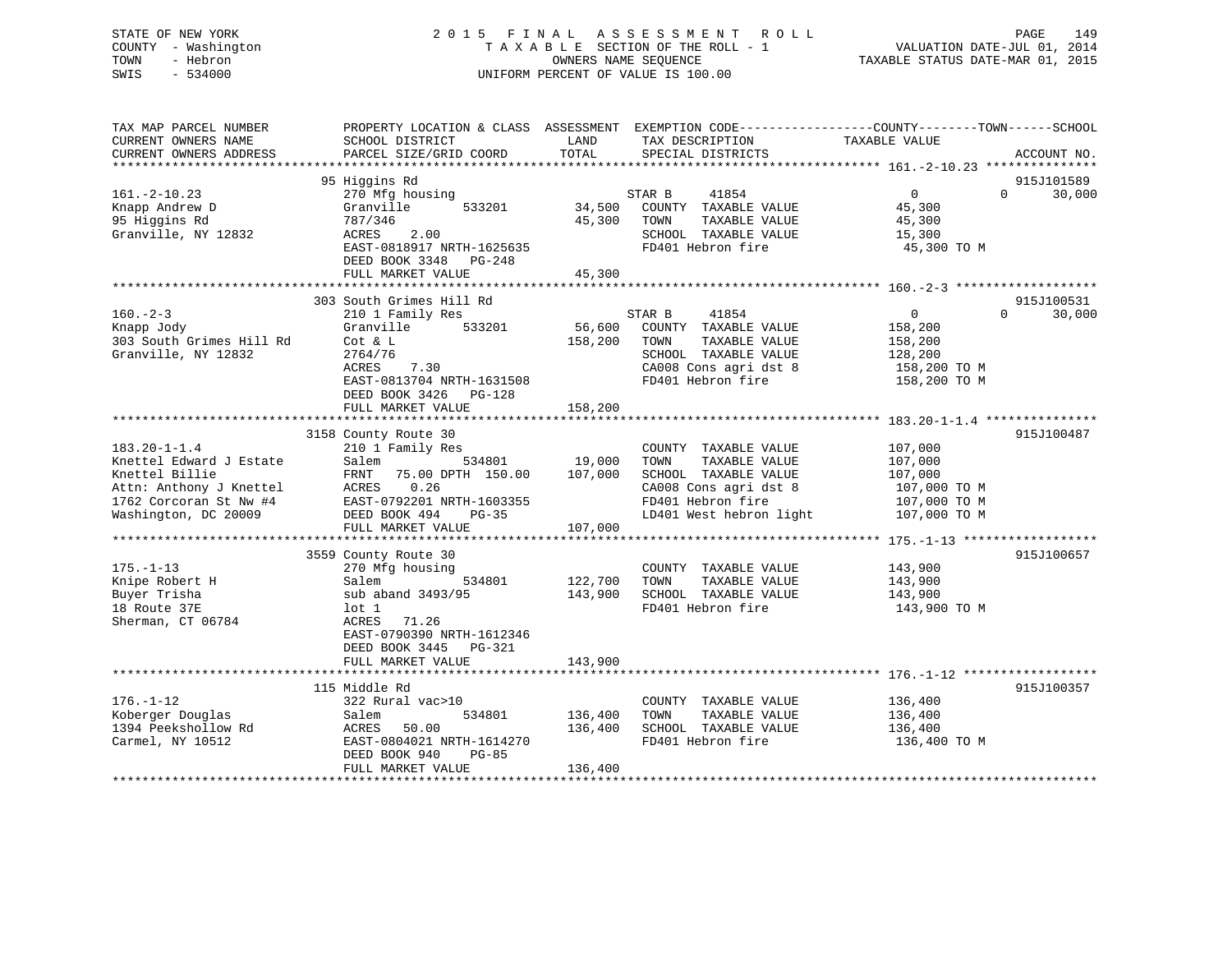# STATE OF NEW YORK 2 0 1 5 F I N A L A S S E S S M E N T R O L L PAGE 150 COUNTY - Washington T A X A B L E SECTION OF THE ROLL - 1 VALUATION DATE-JUL 01, 2014 TOWN - Hebron OWNERS NAME SEQUENCE TAXABLE STATUS DATE-MAR 01, 2015 SWIS - 534000 UNIFORM PERCENT OF VALUE IS 100.00

| CURRENT OWNERS NAME<br>SCHOOL DISTRICT<br>LAND<br>TAX DESCRIPTION<br>TAXABLE VALUE<br>PARCEL SIZE/GRID COORD<br>TOTAL<br>SPECIAL DISTRICTS<br>ACCOUNT NO.<br>*********************<br>29 Halls Pond Rd<br>915J100141<br>41854<br>$\mathbf{0}$<br>30,000<br>283 Res w/Comuse<br>STAR B<br>$\Omega$<br>COUNTY TAXABLE VALUE<br>Salem<br>534801<br>32,000<br>79,700<br>Meyer Elisa J<br>ACRES<br>3.00<br>79,700<br>TOWN<br>TAXABLE VALUE<br>79,700<br>29 Halls Pond Rd<br>EAST-0789603 NRTH-1621457<br>SCHOOL TAXABLE VALUE<br>49,700<br>Salem, NY 12865<br>DEED BOOK 1823<br>FD401 Hebron fire<br>79,700 TO M<br>$PG-96$<br>FULL MARKET VALUE<br>79,700<br>915J101253<br>758 Tiplady Rd<br>FOR 480A<br>$178. - 1 - 8.3$<br>240 Rural res<br>47460<br>80,000<br>80,000<br>80,000<br>136,900<br>Koritz Sara H<br>534801<br>COUNTY TAXABLE VALUE<br>Salem<br>164,400<br>Koritz Amy E<br>ACRES<br>50.30<br>244,400<br>TOWN<br>TAXABLE VALUE<br>164,400<br>133 St. James Pl<br>EAST-0822555 NRTH-1611106<br>SCHOOL TAXABLE VALUE<br>164,400<br>Buffalo, NY 14222<br>FD401 Hebron fire<br>DEED BOOK 2658<br>244,400 TO M<br>PG-232<br>FULL MARKET VALUE<br>244,400<br>MAY BE SUBJECT TO PAYMENT<br>UNDER RPTL480A UNTIL 2024<br>Tiplady Rd/s Off<br>915J101254<br>314 Rural vac<10<br>FOR 480A<br>47460<br>5,300<br>5,300<br>5,300<br>534801<br>6,700<br>COUNTY TAXABLE VALUE<br>Salem<br>1,400<br>8.90<br>6,700<br>ACRES<br>TOWN<br>TAXABLE VALUE<br>1,400<br>EAST-0822794 NRTH-1610262<br>SCHOOL TAXABLE VALUE<br>1,400<br>DEED BOOK 2658<br>FD401 Hebron fire<br>6,700 TO M<br>PG-232<br>FULL MARKET VALUE<br>6,700<br>UNDER RPTL480A UNTIL 2024<br>129 Koster Way<br>915J101905<br>$185. - 1 - 35$<br>312 Vac w/imprv<br>32,600<br>COUNTY TAXABLE VALUE<br>22,000<br>32,600<br>Salem<br>534801<br>TOWN<br>TAXABLE VALUE<br>Attn: Robison, Jesse & Karen lot 14<br>32,600<br>SCHOOL TAXABLE VALUE<br>32,600<br>FD401 Hebron fire<br>444/836<br>32,600 TO M<br>Greenwich, NY 12834<br>5.00<br>ACRES<br>EAST-0813929 NRTH-1608381<br>DEED BOOK C 198 PG-23<br>FULL MARKET VALUE<br>32,600<br>Wood Way<br>$186. - 1 - 1$<br>692 Road/str/hwy<br>RPTL1138<br>29700<br>3,200<br>3,200<br>3,200<br>COUNTY TAXABLE VALUE<br>534801<br>3,200<br>$\mathbf 0$<br>Salem<br>$\Omega$<br>ACRES<br>6.40<br>3,200<br>TOWN<br>TAXABLE VALUE<br>EAST-0817989 NRTH-1608731<br>SCHOOL TAXABLE VALUE<br>$\Omega$<br>DEED BOOK 444<br>PG-836<br>FD401 Hebron fire<br>0 TO M<br>FULL MARKET VALUE<br>3,200<br>3,200 EX | TAX MAP PARCEL NUMBER     | PROPERTY LOCATION & CLASS ASSESSMENT | EXEMPTION CODE-----------------COUNTY-------TOWN------SCHOOL |  |  |
|---------------------------------------------------------------------------------------------------------------------------------------------------------------------------------------------------------------------------------------------------------------------------------------------------------------------------------------------------------------------------------------------------------------------------------------------------------------------------------------------------------------------------------------------------------------------------------------------------------------------------------------------------------------------------------------------------------------------------------------------------------------------------------------------------------------------------------------------------------------------------------------------------------------------------------------------------------------------------------------------------------------------------------------------------------------------------------------------------------------------------------------------------------------------------------------------------------------------------------------------------------------------------------------------------------------------------------------------------------------------------------------------------------------------------------------------------------------------------------------------------------------------------------------------------------------------------------------------------------------------------------------------------------------------------------------------------------------------------------------------------------------------------------------------------------------------------------------------------------------------------------------------------------------------------------------------------------------------------------------------------------------------------------------------------------------------------------------------------------------------------------------------------------------------------------------------------------------------------------------------------------------------------------------------------------------------------------------------------------------------------------------------------------------------------------------------------------------------------------------------|---------------------------|--------------------------------------|--------------------------------------------------------------|--|--|
|                                                                                                                                                                                                                                                                                                                                                                                                                                                                                                                                                                                                                                                                                                                                                                                                                                                                                                                                                                                                                                                                                                                                                                                                                                                                                                                                                                                                                                                                                                                                                                                                                                                                                                                                                                                                                                                                                                                                                                                                                                                                                                                                                                                                                                                                                                                                                                                                                                                                                             | CURRENT OWNERS ADDRESS    |                                      |                                                              |  |  |
|                                                                                                                                                                                                                                                                                                                                                                                                                                                                                                                                                                                                                                                                                                                                                                                                                                                                                                                                                                                                                                                                                                                                                                                                                                                                                                                                                                                                                                                                                                                                                                                                                                                                                                                                                                                                                                                                                                                                                                                                                                                                                                                                                                                                                                                                                                                                                                                                                                                                                             |                           |                                      |                                                              |  |  |
|                                                                                                                                                                                                                                                                                                                                                                                                                                                                                                                                                                                                                                                                                                                                                                                                                                                                                                                                                                                                                                                                                                                                                                                                                                                                                                                                                                                                                                                                                                                                                                                                                                                                                                                                                                                                                                                                                                                                                                                                                                                                                                                                                                                                                                                                                                                                                                                                                                                                                             |                           |                                      |                                                              |  |  |
|                                                                                                                                                                                                                                                                                                                                                                                                                                                                                                                                                                                                                                                                                                                                                                                                                                                                                                                                                                                                                                                                                                                                                                                                                                                                                                                                                                                                                                                                                                                                                                                                                                                                                                                                                                                                                                                                                                                                                                                                                                                                                                                                                                                                                                                                                                                                                                                                                                                                                             | $167. - 1 - 14$           |                                      |                                                              |  |  |
|                                                                                                                                                                                                                                                                                                                                                                                                                                                                                                                                                                                                                                                                                                                                                                                                                                                                                                                                                                                                                                                                                                                                                                                                                                                                                                                                                                                                                                                                                                                                                                                                                                                                                                                                                                                                                                                                                                                                                                                                                                                                                                                                                                                                                                                                                                                                                                                                                                                                                             | Koch Todd C               |                                      |                                                              |  |  |
|                                                                                                                                                                                                                                                                                                                                                                                                                                                                                                                                                                                                                                                                                                                                                                                                                                                                                                                                                                                                                                                                                                                                                                                                                                                                                                                                                                                                                                                                                                                                                                                                                                                                                                                                                                                                                                                                                                                                                                                                                                                                                                                                                                                                                                                                                                                                                                                                                                                                                             |                           |                                      |                                                              |  |  |
|                                                                                                                                                                                                                                                                                                                                                                                                                                                                                                                                                                                                                                                                                                                                                                                                                                                                                                                                                                                                                                                                                                                                                                                                                                                                                                                                                                                                                                                                                                                                                                                                                                                                                                                                                                                                                                                                                                                                                                                                                                                                                                                                                                                                                                                                                                                                                                                                                                                                                             |                           |                                      |                                                              |  |  |
|                                                                                                                                                                                                                                                                                                                                                                                                                                                                                                                                                                                                                                                                                                                                                                                                                                                                                                                                                                                                                                                                                                                                                                                                                                                                                                                                                                                                                                                                                                                                                                                                                                                                                                                                                                                                                                                                                                                                                                                                                                                                                                                                                                                                                                                                                                                                                                                                                                                                                             |                           |                                      |                                                              |  |  |
|                                                                                                                                                                                                                                                                                                                                                                                                                                                                                                                                                                                                                                                                                                                                                                                                                                                                                                                                                                                                                                                                                                                                                                                                                                                                                                                                                                                                                                                                                                                                                                                                                                                                                                                                                                                                                                                                                                                                                                                                                                                                                                                                                                                                                                                                                                                                                                                                                                                                                             |                           |                                      |                                                              |  |  |
|                                                                                                                                                                                                                                                                                                                                                                                                                                                                                                                                                                                                                                                                                                                                                                                                                                                                                                                                                                                                                                                                                                                                                                                                                                                                                                                                                                                                                                                                                                                                                                                                                                                                                                                                                                                                                                                                                                                                                                                                                                                                                                                                                                                                                                                                                                                                                                                                                                                                                             |                           |                                      |                                                              |  |  |
|                                                                                                                                                                                                                                                                                                                                                                                                                                                                                                                                                                                                                                                                                                                                                                                                                                                                                                                                                                                                                                                                                                                                                                                                                                                                                                                                                                                                                                                                                                                                                                                                                                                                                                                                                                                                                                                                                                                                                                                                                                                                                                                                                                                                                                                                                                                                                                                                                                                                                             |                           |                                      |                                                              |  |  |
|                                                                                                                                                                                                                                                                                                                                                                                                                                                                                                                                                                                                                                                                                                                                                                                                                                                                                                                                                                                                                                                                                                                                                                                                                                                                                                                                                                                                                                                                                                                                                                                                                                                                                                                                                                                                                                                                                                                                                                                                                                                                                                                                                                                                                                                                                                                                                                                                                                                                                             |                           |                                      |                                                              |  |  |
|                                                                                                                                                                                                                                                                                                                                                                                                                                                                                                                                                                                                                                                                                                                                                                                                                                                                                                                                                                                                                                                                                                                                                                                                                                                                                                                                                                                                                                                                                                                                                                                                                                                                                                                                                                                                                                                                                                                                                                                                                                                                                                                                                                                                                                                                                                                                                                                                                                                                                             |                           |                                      |                                                              |  |  |
|                                                                                                                                                                                                                                                                                                                                                                                                                                                                                                                                                                                                                                                                                                                                                                                                                                                                                                                                                                                                                                                                                                                                                                                                                                                                                                                                                                                                                                                                                                                                                                                                                                                                                                                                                                                                                                                                                                                                                                                                                                                                                                                                                                                                                                                                                                                                                                                                                                                                                             |                           |                                      |                                                              |  |  |
|                                                                                                                                                                                                                                                                                                                                                                                                                                                                                                                                                                                                                                                                                                                                                                                                                                                                                                                                                                                                                                                                                                                                                                                                                                                                                                                                                                                                                                                                                                                                                                                                                                                                                                                                                                                                                                                                                                                                                                                                                                                                                                                                                                                                                                                                                                                                                                                                                                                                                             |                           |                                      |                                                              |  |  |
|                                                                                                                                                                                                                                                                                                                                                                                                                                                                                                                                                                                                                                                                                                                                                                                                                                                                                                                                                                                                                                                                                                                                                                                                                                                                                                                                                                                                                                                                                                                                                                                                                                                                                                                                                                                                                                                                                                                                                                                                                                                                                                                                                                                                                                                                                                                                                                                                                                                                                             |                           |                                      |                                                              |  |  |
|                                                                                                                                                                                                                                                                                                                                                                                                                                                                                                                                                                                                                                                                                                                                                                                                                                                                                                                                                                                                                                                                                                                                                                                                                                                                                                                                                                                                                                                                                                                                                                                                                                                                                                                                                                                                                                                                                                                                                                                                                                                                                                                                                                                                                                                                                                                                                                                                                                                                                             |                           |                                      |                                                              |  |  |
|                                                                                                                                                                                                                                                                                                                                                                                                                                                                                                                                                                                                                                                                                                                                                                                                                                                                                                                                                                                                                                                                                                                                                                                                                                                                                                                                                                                                                                                                                                                                                                                                                                                                                                                                                                                                                                                                                                                                                                                                                                                                                                                                                                                                                                                                                                                                                                                                                                                                                             |                           |                                      |                                                              |  |  |
|                                                                                                                                                                                                                                                                                                                                                                                                                                                                                                                                                                                                                                                                                                                                                                                                                                                                                                                                                                                                                                                                                                                                                                                                                                                                                                                                                                                                                                                                                                                                                                                                                                                                                                                                                                                                                                                                                                                                                                                                                                                                                                                                                                                                                                                                                                                                                                                                                                                                                             |                           |                                      |                                                              |  |  |
|                                                                                                                                                                                                                                                                                                                                                                                                                                                                                                                                                                                                                                                                                                                                                                                                                                                                                                                                                                                                                                                                                                                                                                                                                                                                                                                                                                                                                                                                                                                                                                                                                                                                                                                                                                                                                                                                                                                                                                                                                                                                                                                                                                                                                                                                                                                                                                                                                                                                                             |                           |                                      |                                                              |  |  |
|                                                                                                                                                                                                                                                                                                                                                                                                                                                                                                                                                                                                                                                                                                                                                                                                                                                                                                                                                                                                                                                                                                                                                                                                                                                                                                                                                                                                                                                                                                                                                                                                                                                                                                                                                                                                                                                                                                                                                                                                                                                                                                                                                                                                                                                                                                                                                                                                                                                                                             | $178. - 1 - 8.4$          |                                      |                                                              |  |  |
|                                                                                                                                                                                                                                                                                                                                                                                                                                                                                                                                                                                                                                                                                                                                                                                                                                                                                                                                                                                                                                                                                                                                                                                                                                                                                                                                                                                                                                                                                                                                                                                                                                                                                                                                                                                                                                                                                                                                                                                                                                                                                                                                                                                                                                                                                                                                                                                                                                                                                             | Koritz Sara H             |                                      |                                                              |  |  |
|                                                                                                                                                                                                                                                                                                                                                                                                                                                                                                                                                                                                                                                                                                                                                                                                                                                                                                                                                                                                                                                                                                                                                                                                                                                                                                                                                                                                                                                                                                                                                                                                                                                                                                                                                                                                                                                                                                                                                                                                                                                                                                                                                                                                                                                                                                                                                                                                                                                                                             | Koritz Amy E              |                                      |                                                              |  |  |
|                                                                                                                                                                                                                                                                                                                                                                                                                                                                                                                                                                                                                                                                                                                                                                                                                                                                                                                                                                                                                                                                                                                                                                                                                                                                                                                                                                                                                                                                                                                                                                                                                                                                                                                                                                                                                                                                                                                                                                                                                                                                                                                                                                                                                                                                                                                                                                                                                                                                                             | 133 St. James Pl          |                                      |                                                              |  |  |
|                                                                                                                                                                                                                                                                                                                                                                                                                                                                                                                                                                                                                                                                                                                                                                                                                                                                                                                                                                                                                                                                                                                                                                                                                                                                                                                                                                                                                                                                                                                                                                                                                                                                                                                                                                                                                                                                                                                                                                                                                                                                                                                                                                                                                                                                                                                                                                                                                                                                                             | Buffalo, NY 14222         |                                      |                                                              |  |  |
|                                                                                                                                                                                                                                                                                                                                                                                                                                                                                                                                                                                                                                                                                                                                                                                                                                                                                                                                                                                                                                                                                                                                                                                                                                                                                                                                                                                                                                                                                                                                                                                                                                                                                                                                                                                                                                                                                                                                                                                                                                                                                                                                                                                                                                                                                                                                                                                                                                                                                             |                           |                                      |                                                              |  |  |
|                                                                                                                                                                                                                                                                                                                                                                                                                                                                                                                                                                                                                                                                                                                                                                                                                                                                                                                                                                                                                                                                                                                                                                                                                                                                                                                                                                                                                                                                                                                                                                                                                                                                                                                                                                                                                                                                                                                                                                                                                                                                                                                                                                                                                                                                                                                                                                                                                                                                                             | MAY BE SUBJECT TO PAYMENT |                                      |                                                              |  |  |
|                                                                                                                                                                                                                                                                                                                                                                                                                                                                                                                                                                                                                                                                                                                                                                                                                                                                                                                                                                                                                                                                                                                                                                                                                                                                                                                                                                                                                                                                                                                                                                                                                                                                                                                                                                                                                                                                                                                                                                                                                                                                                                                                                                                                                                                                                                                                                                                                                                                                                             |                           |                                      |                                                              |  |  |
|                                                                                                                                                                                                                                                                                                                                                                                                                                                                                                                                                                                                                                                                                                                                                                                                                                                                                                                                                                                                                                                                                                                                                                                                                                                                                                                                                                                                                                                                                                                                                                                                                                                                                                                                                                                                                                                                                                                                                                                                                                                                                                                                                                                                                                                                                                                                                                                                                                                                                             |                           |                                      |                                                              |  |  |
|                                                                                                                                                                                                                                                                                                                                                                                                                                                                                                                                                                                                                                                                                                                                                                                                                                                                                                                                                                                                                                                                                                                                                                                                                                                                                                                                                                                                                                                                                                                                                                                                                                                                                                                                                                                                                                                                                                                                                                                                                                                                                                                                                                                                                                                                                                                                                                                                                                                                                             |                           |                                      |                                                              |  |  |
|                                                                                                                                                                                                                                                                                                                                                                                                                                                                                                                                                                                                                                                                                                                                                                                                                                                                                                                                                                                                                                                                                                                                                                                                                                                                                                                                                                                                                                                                                                                                                                                                                                                                                                                                                                                                                                                                                                                                                                                                                                                                                                                                                                                                                                                                                                                                                                                                                                                                                             | Koster Klaas              |                                      |                                                              |  |  |
|                                                                                                                                                                                                                                                                                                                                                                                                                                                                                                                                                                                                                                                                                                                                                                                                                                                                                                                                                                                                                                                                                                                                                                                                                                                                                                                                                                                                                                                                                                                                                                                                                                                                                                                                                                                                                                                                                                                                                                                                                                                                                                                                                                                                                                                                                                                                                                                                                                                                                             |                           |                                      |                                                              |  |  |
|                                                                                                                                                                                                                                                                                                                                                                                                                                                                                                                                                                                                                                                                                                                                                                                                                                                                                                                                                                                                                                                                                                                                                                                                                                                                                                                                                                                                                                                                                                                                                                                                                                                                                                                                                                                                                                                                                                                                                                                                                                                                                                                                                                                                                                                                                                                                                                                                                                                                                             | 17 Bleeker St             |                                      |                                                              |  |  |
|                                                                                                                                                                                                                                                                                                                                                                                                                                                                                                                                                                                                                                                                                                                                                                                                                                                                                                                                                                                                                                                                                                                                                                                                                                                                                                                                                                                                                                                                                                                                                                                                                                                                                                                                                                                                                                                                                                                                                                                                                                                                                                                                                                                                                                                                                                                                                                                                                                                                                             |                           |                                      |                                                              |  |  |
|                                                                                                                                                                                                                                                                                                                                                                                                                                                                                                                                                                                                                                                                                                                                                                                                                                                                                                                                                                                                                                                                                                                                                                                                                                                                                                                                                                                                                                                                                                                                                                                                                                                                                                                                                                                                                                                                                                                                                                                                                                                                                                                                                                                                                                                                                                                                                                                                                                                                                             |                           |                                      |                                                              |  |  |
|                                                                                                                                                                                                                                                                                                                                                                                                                                                                                                                                                                                                                                                                                                                                                                                                                                                                                                                                                                                                                                                                                                                                                                                                                                                                                                                                                                                                                                                                                                                                                                                                                                                                                                                                                                                                                                                                                                                                                                                                                                                                                                                                                                                                                                                                                                                                                                                                                                                                                             |                           |                                      |                                                              |  |  |
|                                                                                                                                                                                                                                                                                                                                                                                                                                                                                                                                                                                                                                                                                                                                                                                                                                                                                                                                                                                                                                                                                                                                                                                                                                                                                                                                                                                                                                                                                                                                                                                                                                                                                                                                                                                                                                                                                                                                                                                                                                                                                                                                                                                                                                                                                                                                                                                                                                                                                             |                           |                                      |                                                              |  |  |
|                                                                                                                                                                                                                                                                                                                                                                                                                                                                                                                                                                                                                                                                                                                                                                                                                                                                                                                                                                                                                                                                                                                                                                                                                                                                                                                                                                                                                                                                                                                                                                                                                                                                                                                                                                                                                                                                                                                                                                                                                                                                                                                                                                                                                                                                                                                                                                                                                                                                                             |                           |                                      |                                                              |  |  |
|                                                                                                                                                                                                                                                                                                                                                                                                                                                                                                                                                                                                                                                                                                                                                                                                                                                                                                                                                                                                                                                                                                                                                                                                                                                                                                                                                                                                                                                                                                                                                                                                                                                                                                                                                                                                                                                                                                                                                                                                                                                                                                                                                                                                                                                                                                                                                                                                                                                                                             |                           |                                      |                                                              |  |  |
|                                                                                                                                                                                                                                                                                                                                                                                                                                                                                                                                                                                                                                                                                                                                                                                                                                                                                                                                                                                                                                                                                                                                                                                                                                                                                                                                                                                                                                                                                                                                                                                                                                                                                                                                                                                                                                                                                                                                                                                                                                                                                                                                                                                                                                                                                                                                                                                                                                                                                             |                           |                                      |                                                              |  |  |
|                                                                                                                                                                                                                                                                                                                                                                                                                                                                                                                                                                                                                                                                                                                                                                                                                                                                                                                                                                                                                                                                                                                                                                                                                                                                                                                                                                                                                                                                                                                                                                                                                                                                                                                                                                                                                                                                                                                                                                                                                                                                                                                                                                                                                                                                                                                                                                                                                                                                                             | Koster Klaas              |                                      |                                                              |  |  |
|                                                                                                                                                                                                                                                                                                                                                                                                                                                                                                                                                                                                                                                                                                                                                                                                                                                                                                                                                                                                                                                                                                                                                                                                                                                                                                                                                                                                                                                                                                                                                                                                                                                                                                                                                                                                                                                                                                                                                                                                                                                                                                                                                                                                                                                                                                                                                                                                                                                                                             | 34 Briansky Ln            |                                      |                                                              |  |  |
|                                                                                                                                                                                                                                                                                                                                                                                                                                                                                                                                                                                                                                                                                                                                                                                                                                                                                                                                                                                                                                                                                                                                                                                                                                                                                                                                                                                                                                                                                                                                                                                                                                                                                                                                                                                                                                                                                                                                                                                                                                                                                                                                                                                                                                                                                                                                                                                                                                                                                             | Salem, NY 12865           |                                      |                                                              |  |  |
|                                                                                                                                                                                                                                                                                                                                                                                                                                                                                                                                                                                                                                                                                                                                                                                                                                                                                                                                                                                                                                                                                                                                                                                                                                                                                                                                                                                                                                                                                                                                                                                                                                                                                                                                                                                                                                                                                                                                                                                                                                                                                                                                                                                                                                                                                                                                                                                                                                                                                             |                           |                                      |                                                              |  |  |
|                                                                                                                                                                                                                                                                                                                                                                                                                                                                                                                                                                                                                                                                                                                                                                                                                                                                                                                                                                                                                                                                                                                                                                                                                                                                                                                                                                                                                                                                                                                                                                                                                                                                                                                                                                                                                                                                                                                                                                                                                                                                                                                                                                                                                                                                                                                                                                                                                                                                                             |                           |                                      |                                                              |  |  |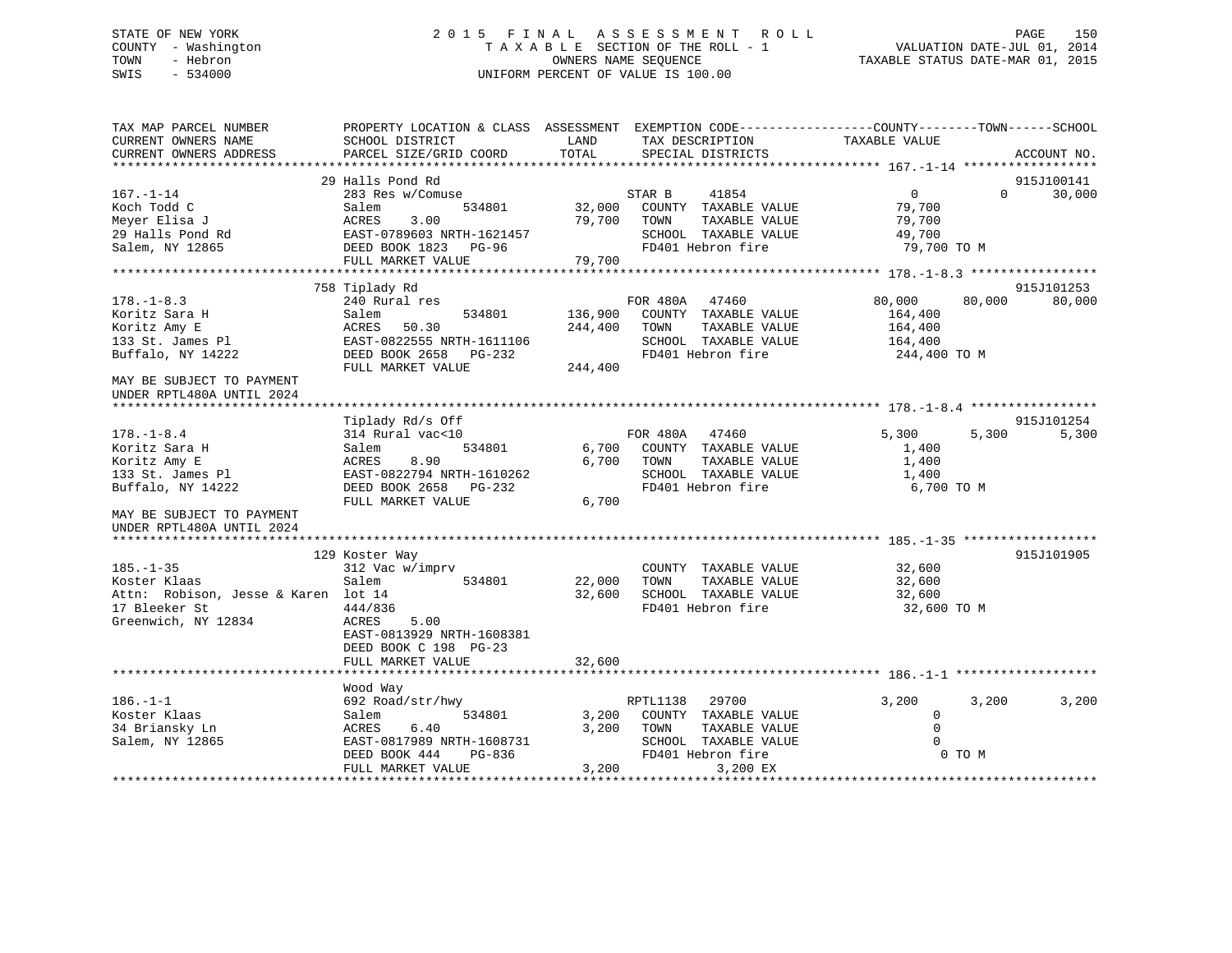# STATE OF NEW YORK 2 0 1 5 F I N A L A S S E S S M E N T R O L L PAGE 151 COUNTY - Washington T A X A B L E SECTION OF THE ROLL - 1 VALUATION DATE-JUL 01, 2014 TOWN - Hebron OWNERS NAME SEQUENCE TAXABLE STATUS DATE-MAR 01, 2015 SWIS - 534000 UNIFORM PERCENT OF VALUE IS 100.00

| TAX MAP PARCEL NUMBER<br>CURRENT OWNERS NAME<br>CURRENT OWNERS ADDRESS                                     | PROPERTY LOCATION & CLASS ASSESSMENT EXEMPTION CODE---------------COUNTY-------TOWN-----SCHOOL<br>SCHOOL DISTRICT<br>PARCEL SIZE/GRID COORD                                         | LAND<br>TOTAL              | TAX DESCRIPTION<br>SPECIAL DISTRICTS                                                                                                                                                                                        | TAXABLE VALUE                                                                                             | ACCOUNT NO.                                                                  |
|------------------------------------------------------------------------------------------------------------|-------------------------------------------------------------------------------------------------------------------------------------------------------------------------------------|----------------------------|-----------------------------------------------------------------------------------------------------------------------------------------------------------------------------------------------------------------------------|-----------------------------------------------------------------------------------------------------------|------------------------------------------------------------------------------|
| **************************                                                                                 |                                                                                                                                                                                     |                            |                                                                                                                                                                                                                             |                                                                                                           |                                                                              |
| $184. - 1 - 8.3$<br>Koster Klass<br>34 Briansky Ln<br>Salem, NY 12865                                      | 34 Briansky Ln<br>210 1 Family Res<br>Salem<br>534801<br>849/239 will 1838/19<br>ACRES<br>5.42                                                                                      | 52,800 STAR EN<br>292,500  | AGED-CO<br>41802<br>41834<br>COUNTY TAXABLE VALUE<br>TAXABLE VALUE<br>TOWN                                                                                                                                                  | 29,250<br>$\overline{0}$<br>263,250<br>292,500                                                            | 915J101331<br>$\Omega$<br>$\mathbf 0$<br>65,300<br>$\Omega$                  |
|                                                                                                            | EAST-0802288 NRTH-1604981<br>DEED BOOK W1838 PG-19<br>FULL MARKET VALUE                                                                                                             | 292,500                    | SCHOOL TAXABLE VALUE<br>FD401 Hebron fire                                                                                                                                                                                   | 227,200<br>292,500 TO M                                                                                   |                                                                              |
|                                                                                                            | *****************************                                                                                                                                                       |                            | *********************************                                                                                                                                                                                           | **************** 185.-1-36.1 ****                                                                         |                                                                              |
| $185. - 1 - 36.1$<br>Koster Klass<br>James Martin<br>125 Bacon St<br>Roxbury, CT 06783                     | 142 Koster Way<br>311 Res vac land<br>534801<br>Salem<br>lot 15<br>contract $2341/41$<br>ACRES<br>5.00<br>EAST-0814060 NRTH-1608837<br>DEED BOOK 444<br>PG-836<br>FULL MARKET VALUE | 22,000<br>22,000<br>22,000 | COUNTY TAXABLE VALUE<br>TAXABLE VALUE<br>TOWN<br>SCHOOL TAXABLE VALUE<br>FD401 Hebron fire                                                                                                                                  | 22,000<br>22,000<br>22,000<br>22,000 TO M                                                                 | 915J101906                                                                   |
|                                                                                                            |                                                                                                                                                                                     |                            |                                                                                                                                                                                                                             |                                                                                                           |                                                                              |
| $185. - 1 - 14.2$<br>Koutrakos Charles<br>Koutrakos Marilyn<br>6067 State Route 22<br>Salem, NY 12865-9804 | 6067 State Route 22<br>240 Rural res<br>Salem<br>534801<br>ACRES<br>20.46<br>EAST-0813604 NRTH-1604653<br>DEED BOOK 635<br>PG-166<br>FULL MARKET VALUE                              | 225,800 STAR EN<br>225,800 | 71 PCT OF VALUE USED FOR EXEMPTION PURPOSES<br>AGED-CO<br>41802<br>65,200 AGED-SCH<br>41804<br>41834<br>COUNTY TAXABLE VALUE<br>TOWN<br>TAXABLE VALUE<br>SCHOOL TAXABLE VALUE<br>CA008 Cons agri dst 8<br>FD401 Hebron fire | 80,159<br>$\overline{0}$<br>$\mathbf{0}$<br>145,641<br>225,800<br>144,468<br>225,800 TO M<br>225,800 TO M | 915J101617<br>$\Omega$<br>- 0<br>16,032<br>$\mathbf 0$<br>$\Omega$<br>65,300 |
|                                                                                                            | 7312 State Route 22                                                                                                                                                                 |                            |                                                                                                                                                                                                                             |                                                                                                           | 915J101292                                                                   |
| $161. - 1 - 1.4$<br>Koutrakos Charles P<br>6067 State Route 22<br>Salem, NY 12865-9804                     | 270 Mfg housing<br>533201<br>Granville<br>ACRES 35.02<br>EAST-0820931 NRTH-1633654<br>DEED BOOK 486<br>PG-1104                                                                      | 83,800<br>118,700          | COUNTY TAXABLE VALUE<br>TOWN<br>TAXABLE VALUE<br>SCHOOL TAXABLE VALUE<br>FD401 Hebron fire                                                                                                                                  | 118,700<br>118,700<br>118,700<br>118,700 TO M                                                             |                                                                              |
|                                                                                                            | FULL MARKET VALUE                                                                                                                                                                   | 118,700                    |                                                                                                                                                                                                                             |                                                                                                           |                                                                              |
| $161. - 1 - 1.7$<br>Koutrakos Charles P<br>Koutrakos Marilyn N<br>6067 State Route 22                      | State Route 22<br>322 Rural vac>10<br>Granville<br>533201<br>Koutrakos Sub/ 29-86<br>Lot 2B                                                                                         | 40,500<br>40,500           | COUNTY TAXABLE VALUE<br>TOWN<br>TAXABLE VALUE<br>SCHOOL TAXABLE VALUE<br>FD401 Hebron fire                                                                                                                                  | 40,500<br>40,500<br>40,500<br>40,500 TO M                                                                 | 915J101293                                                                   |
| Salem, NY 12865                                                                                            | ACRES<br>17.32<br>EAST-0820876 NRTH-1633283<br>DEED BOOK 699<br>PG-101<br>FULL MARKET VALUE                                                                                         | 40,500                     |                                                                                                                                                                                                                             |                                                                                                           |                                                                              |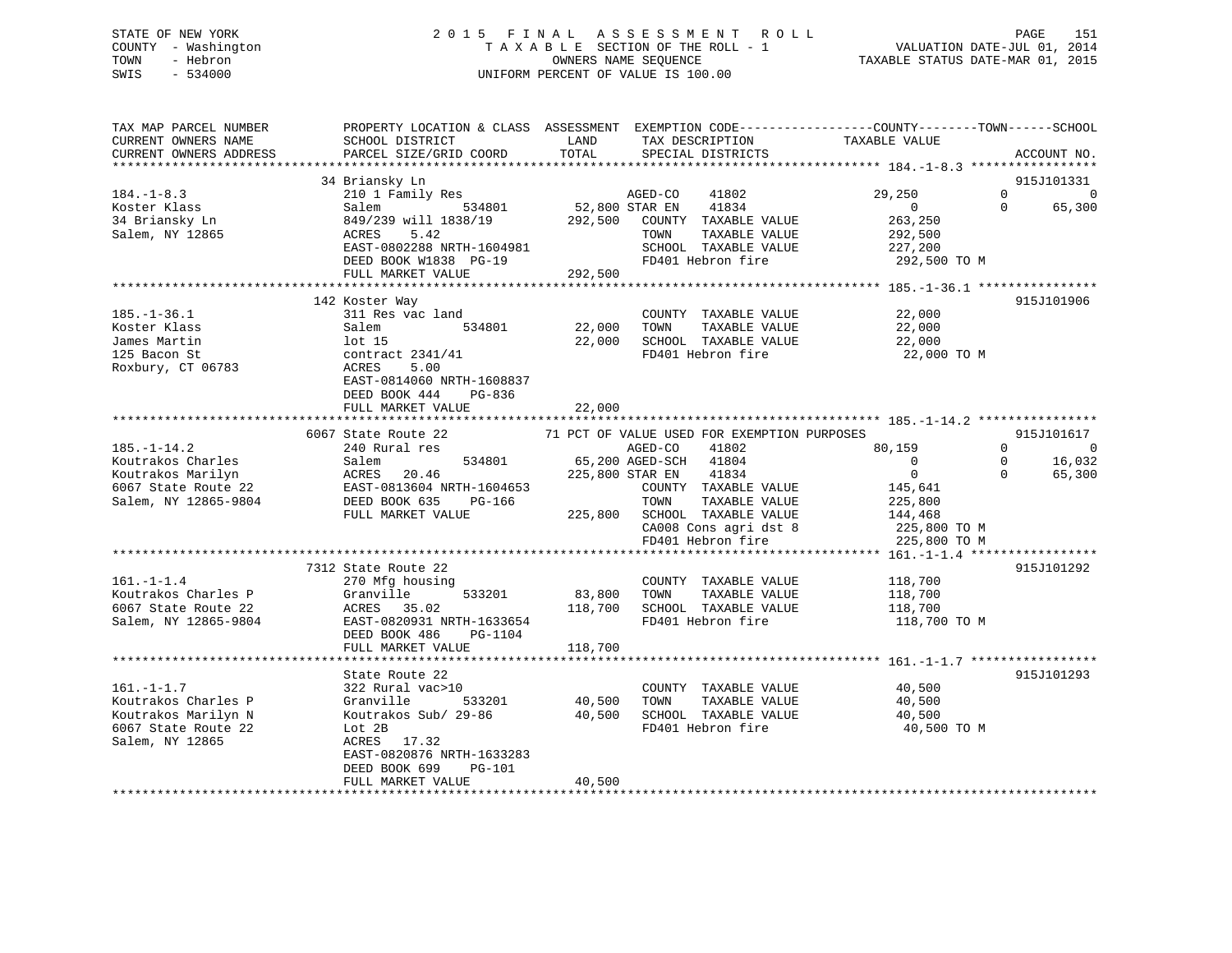| STATE OF NEW YORK<br>COUNTY - Washington<br>TOWN<br>- Hebron<br>SWIS<br>$-534000$ |                                              |               | 2015 FINAL ASSESSMENT ROLL<br>TAXABLE SECTION OF THE ROLL - 1<br>OWNERS NAME SEOUENCE<br>UNIFORM PERCENT OF VALUE IS 100.00 | PAGE<br>152<br>VALUATION DATE-JUL 01, 2014<br>TAXABLE STATUS DATE-MAR 01, 2015                   |
|-----------------------------------------------------------------------------------|----------------------------------------------|---------------|-----------------------------------------------------------------------------------------------------------------------------|--------------------------------------------------------------------------------------------------|
| TAX MAP PARCEL NUMBER                                                             |                                              |               |                                                                                                                             | PROPERTY LOCATION & CLASS ASSESSMENT EXEMPTION CODE----------------COUNTY-------TOWN------SCHOOL |
| CURRENT OWNERS NAME<br>CURRENT OWNERS ADDRESS                                     | SCHOOL DISTRICT<br>PARCEL SIZE/GRID COORD    | LAND<br>TOTAL | TAX DESCRIPTION<br>SPECIAL DISTRICTS                                                                                        | TAXABLE VALUE<br>ACCOUNT NO.                                                                     |
| ***********************                                                           |                                              |               |                                                                                                                             |                                                                                                  |
|                                                                                   | 7314 State Route 22                          |               |                                                                                                                             | 915J101291                                                                                       |
| $153. - 1 - 15$                                                                   | 270 Mfg housing                              |               | COUNTY TAXABLE VALUE                                                                                                        | 137,000                                                                                          |
| Koutrakos Nicholas C                                                              | 533201<br>Granville                          | 109,700       | TAXABLE VALUE<br>TOWN                                                                                                       | 137,000                                                                                          |
| 581 Highland Ave Apt 1                                                            | $161. - 1 - 1.3$                             | 137,000       | SCHOOL TAXABLE VALUE<br>FD401 Hebron fire                                                                                   | 137,000                                                                                          |
| Waterbuty, CT 06708                                                               | ACRES 35.18<br>EAST-0820888 NRTH-1634187     |               |                                                                                                                             | 137,000 TO M                                                                                     |
|                                                                                   | DEED BOOK 486<br>PG-1106                     |               |                                                                                                                             |                                                                                                  |
|                                                                                   | FULL MARKET VALUE                            | 137,000       |                                                                                                                             |                                                                                                  |
|                                                                                   |                                              |               |                                                                                                                             |                                                                                                  |
|                                                                                   | 6859 State Route 22                          |               |                                                                                                                             | 915J100372                                                                                       |
| $169. - 1 - 19$                                                                   | 210 1 Family Res                             |               | STAR EN<br>41834                                                                                                            | $\overline{0}$<br>$\Omega$<br>65,300                                                             |
| Koutrakos Steven                                                                  | 533201<br>Granville                          | 44,600        | COUNTY TAXABLE VALUE                                                                                                        | 68,600                                                                                           |
| 6859 State Route 22                                                               | ACRES<br>6.70                                | 68,600        | TOWN<br>TAXABLE VALUE                                                                                                       | 68,600                                                                                           |
| Salem, NY 12865                                                                   | EAST-0815628 NRTH-1622844                    |               | SCHOOL TAXABLE VALUE                                                                                                        | 3,300                                                                                            |
|                                                                                   | DEED BOOK 500<br>PG-588                      |               | FD401 Hebron fire                                                                                                           | 68,600 TO M                                                                                      |
|                                                                                   | FULL MARKET VALUE                            | 68,600        |                                                                                                                             |                                                                                                  |
|                                                                                   | *************************                    |               |                                                                                                                             |                                                                                                  |
|                                                                                   | State Route 22                               |               |                                                                                                                             | 915J100528                                                                                       |
| $169. - 1 - 20$                                                                   | 314 Rural vac<10                             |               | COUNTY TAXABLE VALUE                                                                                                        | 7,000                                                                                            |
| Koutrakos Steven                                                                  | Granville<br>533201                          | 7,000         | TOWN<br>TAXABLE VALUE                                                                                                       | 7,000                                                                                            |
| 6859 State Route 22                                                               | FRNT 116.00 DPTH 240.00                      | 7,000         | SCHOOL TAXABLE VALUE                                                                                                        | 7,000                                                                                            |
| Salem, NY 12865                                                                   | ACRES<br>0.64                                |               | FD401 Hebron fire                                                                                                           | 7,000 TO M                                                                                       |
|                                                                                   | EAST-0815865 NRTH-1622724                    |               |                                                                                                                             |                                                                                                  |
|                                                                                   | DEED BOOK 507<br>PG-383                      |               |                                                                                                                             |                                                                                                  |
|                                                                                   | FULL MARKET VALUE                            | 7,000         |                                                                                                                             |                                                                                                  |
|                                                                                   |                                              |               |                                                                                                                             |                                                                                                  |
|                                                                                   | 10 Pine Hill Rd                              |               |                                                                                                                             | 915J100493                                                                                       |
| $169. - 1 - 7.1$                                                                  | 260 Seasonal res                             |               | FOR 480A 47460                                                                                                              | 77,750<br>77,750<br>77,750                                                                       |
| Kovalsky Ram                                                                      | 534801<br>Salem                              | 135,000       | COUNTY TAXABLE VALUE                                                                                                        | 69,250                                                                                           |
| 2830 Ocean Pkwy 21B                                                               | ACRES 100.76                                 | 147,000       | TOWN<br>TAXABLE VALUE                                                                                                       | 69,250                                                                                           |
| Brooklyn, NY 11235                                                                | EAST-0810664 NRTH-1624273                    |               | SCHOOL TAXABLE VALUE<br>FD401 Hebron fire                                                                                   | 69,250                                                                                           |
|                                                                                   | DEED BOOK 627<br>PG-117<br>FULL MARKET VALUE | 147,000       |                                                                                                                             | 147,000 TO M                                                                                     |
| MAY BE SUBJECT TO PAYMENT<br>UNDER RPTL480A UNTIL 2024                            |                                              |               |                                                                                                                             |                                                                                                  |
| **********************                                                            |                                              |               |                                                                                                                             |                                                                                                  |
|                                                                                   | Pine Hill Rd/w Off                           |               |                                                                                                                             | 915J101724                                                                                       |
| $169. - 1 - 7.5$                                                                  | 314 Rural vac<10                             |               | COUNTY TAXABLE VALUE                                                                                                        | 800                                                                                              |
| Kovalsky Ram                                                                      | 534801<br>Salem                              | 800           | TAXABLE VALUE<br>TOWN                                                                                                       | 800                                                                                              |
| 2830 Ocean Pkwy 21B                                                               | Lot 4                                        | 800           | SCHOOL TAXABLE VALUE                                                                                                        | 800                                                                                              |
| Brooklyn, NY 11235                                                                | ACRES<br>1.01                                |               | FD401 Hebron fire                                                                                                           | 800 TO M                                                                                         |
|                                                                                   | EAST-0812023 NRTH-1624836                    |               |                                                                                                                             |                                                                                                  |
|                                                                                   | DEED BOOK 788<br>PG-183                      |               |                                                                                                                             |                                                                                                  |
|                                                                                   | FULL MARKET VALUE                            | 800           |                                                                                                                             |                                                                                                  |
|                                                                                   |                                              |               |                                                                                                                             |                                                                                                  |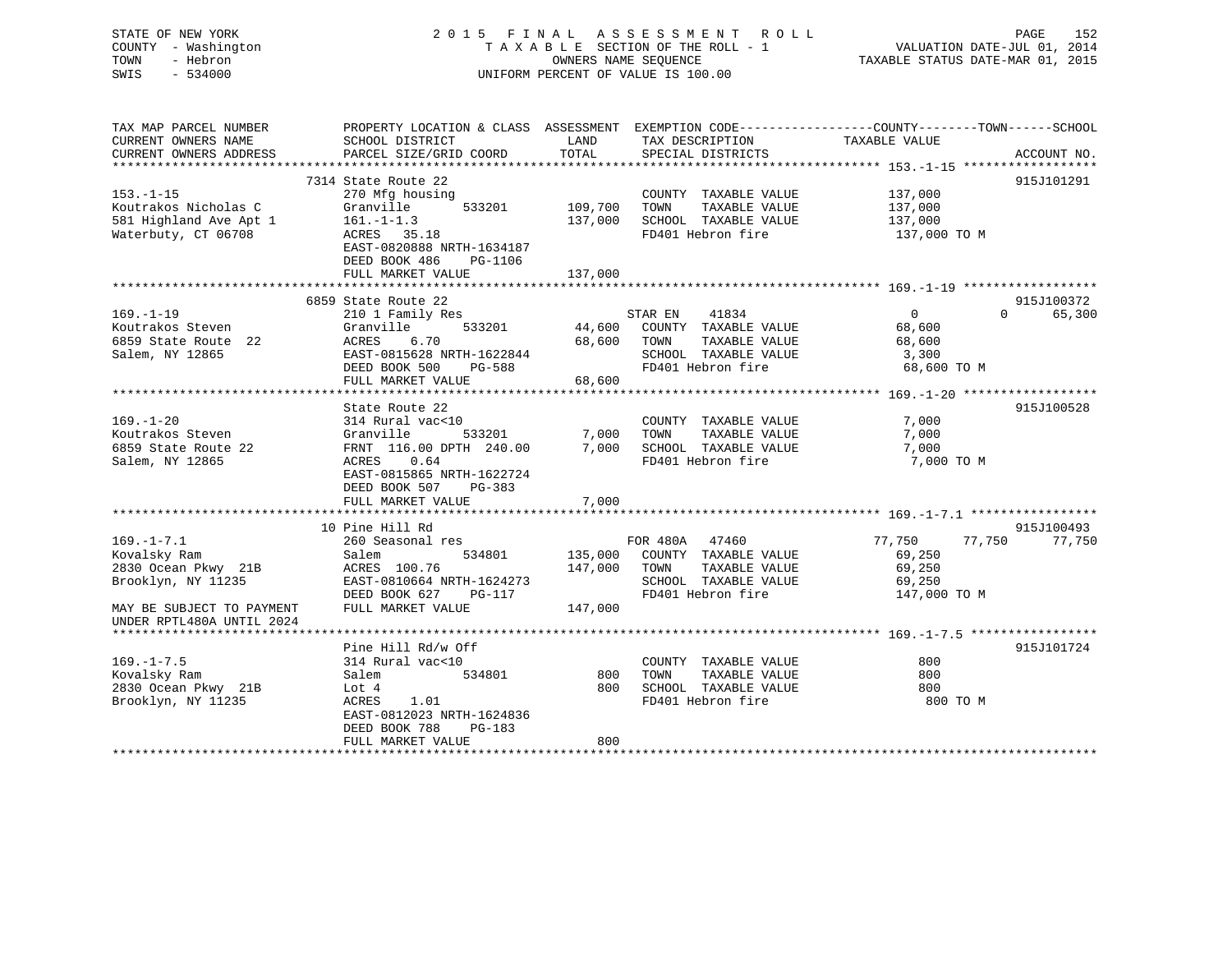# STATE OF NEW YORK 2 0 1 5 F I N A L A S S E S S M E N T R O L L PAGE 153 COUNTY - Washington T A X A B L E SECTION OF THE ROLL - 1 VALUATION DATE-JUL 01, 2014 TOWN - Hebron OWNERS NAME SEQUENCE TAXABLE STATUS DATE-MAR 01, 2015 SWIS - 534000 UNIFORM PERCENT OF VALUE IS 100.00

| TAX MAP PARCEL NUMBER<br>CURRENT OWNERS NAME<br>CURRENT OWNERS ADDRESS                                                                                                                                                              | SCHOOL DISTRICT<br><b>EXAMPLE SERVICE SERVICE SERVICE SERVICE SERVICE SERVICE SERVICE SERVICE SERVICE SERVICE SERVICE SERVICE SERVICE</b><br>PARCEL SIZE/GRID COORD                                                                                                                                                                     | TOTAL                                            | TAX DESCRIPTION TAXABLE VALUE SPECIAL DISTRICTS                                                                                                                                                                                                                   | PROPERTY LOCATION & CLASS ASSESSMENT EXEMPTION CODE---------------COUNTY-------TOWN------SCHOOL                                                          | ACCOUNT NO.                            |
|-------------------------------------------------------------------------------------------------------------------------------------------------------------------------------------------------------------------------------------|-----------------------------------------------------------------------------------------------------------------------------------------------------------------------------------------------------------------------------------------------------------------------------------------------------------------------------------------|--------------------------------------------------|-------------------------------------------------------------------------------------------------------------------------------------------------------------------------------------------------------------------------------------------------------------------|----------------------------------------------------------------------------------------------------------------------------------------------------------|----------------------------------------|
| $169. - 1 - 13.1$<br>Kovalsky Ram<br>2830 Ocean Pkwy 21B<br>Brooklyn, NY 11235                                                                                                                                                      | Pine Hill Rd<br>314 Rural vac<10<br>533201<br>Granville<br>ACRES 1.82 14,100<br>EAST-0812168 NRTH-1624640 14,100<br>DEED BOOK 788<br>PG-183                                                                                                                                                                                             | $33201$ $14,100$                                 | COUNTY TAXABLE VALUE<br>TAXABLE VALUE<br>TOWN<br>SCHOOL TAXABLE VALUE 14,100<br>FD401 Hebron fire                                                                                                                                                                 | 14,100<br>14,100<br>14,100 TO M                                                                                                                          |                                        |
|                                                                                                                                                                                                                                     |                                                                                                                                                                                                                                                                                                                                         |                                                  |                                                                                                                                                                                                                                                                   |                                                                                                                                                          |                                        |
|                                                                                                                                                                                                                                     | First Light Rd<br>314 Rural vac<10<br>Salem<br>FRNT 264.00 DPTH 40.00<br>EAST-0804473 NRTH-1622218<br>DEED BOOK 2424 PG-200                                                                                                                                                                                                             | )<br>534801                           500<br>500 | COUNTY TAXABLE VALUE<br>TAXABLE VALUE<br>TOWN<br>SCHOOL TAXABLE VALUE<br>FD401 Hebron fire                                                                                                                                                                        | 500<br>500<br>500<br>500 TO M                                                                                                                            | 915J101879                             |
|                                                                                                                                                                                                                                     | FULL MARKET VALUE                                                                                                                                                                                                                                                                                                                       | 500                                              |                                                                                                                                                                                                                                                                   |                                                                                                                                                          |                                        |
|                                                                                                                                                                                                                                     |                                                                                                                                                                                                                                                                                                                                         |                                                  |                                                                                                                                                                                                                                                                   |                                                                                                                                                          |                                        |
|                                                                                                                                                                                                                                     | 6087 State Route 22                                                                                                                                                                                                                                                                                                                     |                                                  |                                                                                                                                                                                                                                                                   | $\overline{a}$                                                                                                                                           | 915J101736                             |
| $185. - 1 - 7.2$<br>Exieg William Salem 534801 49,500 COUNTY<br>Krieg Paula ACRES 10.00 108,700 TOWN<br>6087 State Route 22 EAST-0814050 NRTH-1604982 SCHOOL<br>Salem, NY 12865 DEED BOOK 1876 PG-253 FD401 He<br>FTIT MABYET VALUE | 240 Rural res                                                                                                                                                                                                                                                                                                                           |                                                  | STAR B 41854<br>534801 49,500 COUNTY TAXABLE VALUE 108,700<br>TAXABLE VALUE<br>SCHOOL TAXABLE VALUE 78,700                                                                                                                                                        | 108,700                                                                                                                                                  | $\Omega$<br>30,000                     |
|                                                                                                                                                                                                                                     | FULL MARKET VALUE                                                                                                                                                                                                                                                                                                                       | 108,700                                          |                                                                                                                                                                                                                                                                   | FD401 Hebron fire 108,700 TO M                                                                                                                           |                                        |
|                                                                                                                                                                                                                                     |                                                                                                                                                                                                                                                                                                                                         |                                                  |                                                                                                                                                                                                                                                                   |                                                                                                                                                          |                                        |
| $153. - 1 - 5$<br>Kristensen Claire<br>PO Box 119<br>Lanesboro, MA 01237                                                                                                                                                            | 7586 State Route 22<br>242 Rurl res&rec<br>Granville<br>533201 151,500<br>ag commit 705/350<br>ACRES 58.40<br>EAST-0820192 NRTH-1639521                                                                                                                                                                                                 | 174,000                                          | $\begin{tabular}{lllllll} \multicolumn{2}{l}{{\text{COUNTY}}} & \multicolumn{2}{l}{\text{TAXABLE}} & \multicolumn{2}{l}{\text{VALUE}} & & \multicolumn{2}{l}{\text{174,000}} \end{tabular}$<br>TAXABLE VALUE<br>TOWN<br>SCHOOL TAXABLE VALUE<br>FD401 Hebron fire | 174,000<br>174,000<br>174,000 TO M                                                                                                                       | 915J100226                             |
|                                                                                                                                                                                                                                     | DEED BOOK 2806 PG-82                                                                                                                                                                                                                                                                                                                    |                                                  |                                                                                                                                                                                                                                                                   |                                                                                                                                                          |                                        |
|                                                                                                                                                                                                                                     |                                                                                                                                                                                                                                                                                                                                         |                                                  |                                                                                                                                                                                                                                                                   |                                                                                                                                                          |                                        |
| $153. - 1 - 12.5$<br>Krueger Daniel C<br>Krueger Leanne<br>558 North Grimes Hill Rd<br>Granville, NY 12832                                                                                                                          | 558 North Grimes Hill Rd 70 PCT OF VALUE USED FOR EXEMPTION PURPOSES<br>240 Rural res<br>Granville<br>953/287<br>Trans Exempt Repay 2015<br>ACRES 36.70<br>EAST-0816673 NRTH-1633176<br>EAST-0816673 NRTH-1633176<br>DEED BOOK 3405 PG-39 FD401 Hebron fire 256,500 TO M<br>FULL MARKET VALUE 256,500 TE533 Trans exmt repay-flg .00 MT | 533201 112,500 STAR B<br>256,500                 | VET COM CT 41131<br>41854<br>COUNTY TAXABLE VALUE<br>TOWN                                                                                                                                                                                                         | 44,888<br>30,000<br>$\Omega$<br>$\overline{0}$<br>211,612<br>TAXABLE VALUE 226,500<br>SCHOOL TAXABLE VALUE 226,500<br>CA008 Cons agri dst 8 256,500 TO M | 915J101455<br>$\overline{0}$<br>30,000 |
|                                                                                                                                                                                                                                     |                                                                                                                                                                                                                                                                                                                                         |                                                  |                                                                                                                                                                                                                                                                   |                                                                                                                                                          |                                        |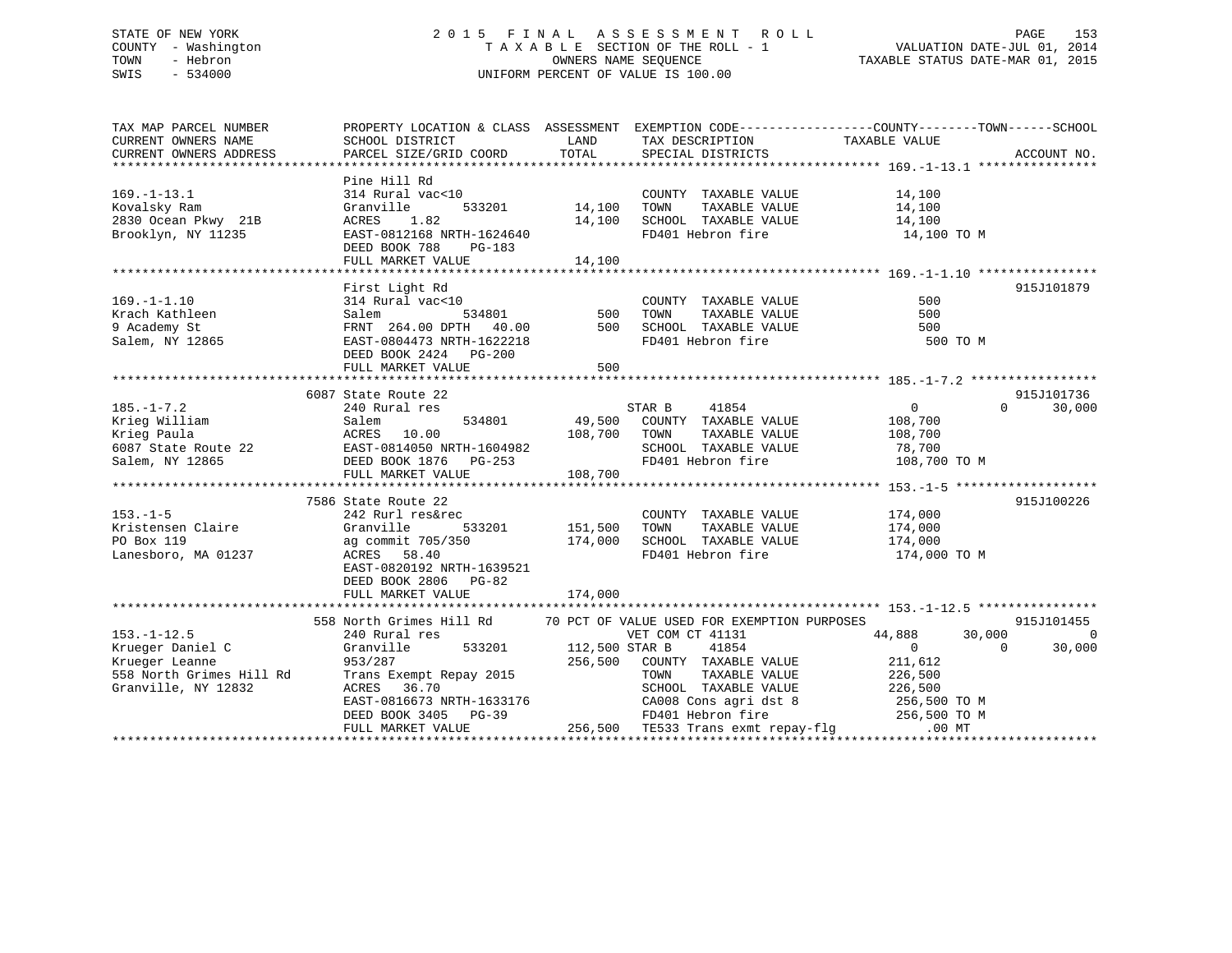# STATE OF NEW YORK 2 0 1 5 F I N A L A S S E S S M E N T R O L L PAGE 154 COUNTY - Washington T A X A B L E SECTION OF THE ROLL - 1 VALUATION DATE-JUL 01, 2014 TOWN - Hebron OWNERS NAME SEQUENCE TAXABLE STATUS DATE-MAR 01, 2015 SWIS - 534000 UNIFORM PERCENT OF VALUE IS 100.00

| TAX MAP PARCEL NUMBER<br>CURRENT OWNERS NAME           | SCHOOL DISTRICT                              | LAND    | TAX DESCRIPTION                               | PROPERTY LOCATION & CLASS ASSESSMENT EXEMPTION CODE----------------COUNTY-------TOWN------SCHOOL<br>TAXABLE VALUE |                      |
|--------------------------------------------------------|----------------------------------------------|---------|-----------------------------------------------|-------------------------------------------------------------------------------------------------------------------|----------------------|
| CURRENT OWNERS ADDRESS                                 | PARCEL SIZE/GRID COORD                       | TOTAL   | SPECIAL DISTRICTS                             |                                                                                                                   | ACCOUNT NO.          |
|                                                        |                                              |         |                                               |                                                                                                                   |                      |
| $153.-1-10.1$                                          | 672 North Grimes Hill Rd<br>210 1 Family Res |         | STAR B<br>41854                               | $0 \qquad \qquad$<br>$\Omega$                                                                                     | 915J101334<br>30,000 |
| Krueger Ralph                                          | Granville<br>533201                          | 37,200  | COUNTY TAXABLE VALUE                          | 69,700                                                                                                            |                      |
| 672 North Grimes Hill Rd                               | Ag Commit 705/57                             | 69,700  | TAXABLE VALUE<br>TOWN                         | 69,700                                                                                                            |                      |
| Granville, NY 12832                                    | ACRES<br>7.60                                |         | SCHOOL TAXABLE VALUE                          | 39,700                                                                                                            |                      |
|                                                        | EAST-0819084 NRTH-1634445                    |         | CA008 Cons agri dst 8<br>FD401 Hebron fire    | 69,700 TO M                                                                                                       |                      |
| MAY BE SUBJECT TO PAYMENT<br>UNDER AGDIST LAW TIL 2016 | DEED BOOK 3028 PG-47<br>FULL MARKET VALUE    | 69,700  |                                               | 69,700 TO M                                                                                                       |                      |
|                                                        |                                              |         |                                               |                                                                                                                   |                      |
|                                                        | 6268 State Route 22                          |         |                                               |                                                                                                                   | 915J101748           |
| $186. - 1 - 26$                                        | 260 Seasonal res                             | 42,000  | COUNTY TAXABLE VALUE<br>TAXABLE VALUE<br>TOWN | 75,600                                                                                                            |                      |
| Kucharik James<br>Kucharik Diana                       | Salem<br>534801<br>ACRES<br>5.03             | 75,600  | SCHOOL TAXABLE VALUE                          | 75,600<br>75,600                                                                                                  |                      |
| 557 Sica Ln                                            | EAST-0816375 NRTH-1608709                    |         | FD401 Hebron fire                             | 75,600 TO M                                                                                                       |                      |
| Toms River, NJ 08753                                   | DEED BOOK 2439 PG-232                        |         |                                               |                                                                                                                   |                      |
|                                                        | FULL MARKET VALUE                            | 75,600  |                                               |                                                                                                                   |                      |
|                                                        |                                              |         |                                               |                                                                                                                   |                      |
|                                                        | 192 Tiplady Rd                               |         |                                               |                                                                                                                   | 915J100366           |
| $177. - 1 - 48$                                        | 242 Rurl res&rec                             |         | COUNTY TAXABLE VALUE                          | 239,700                                                                                                           |                      |
| Kurz Paul F                                            | 534801<br>Salem                              | 140,000 | TAXABLE VALUE<br>TOWN                         | 239,700                                                                                                           |                      |
| Kurz Eileen                                            | 52.00<br>ACRES                               | 239,700 | SCHOOL TAXABLE VALUE                          | 239,700                                                                                                           |                      |
| 1339 Lakeside Dr                                       | EAST-0811152 NRTH-1609791                    |         | FD401 Hebron fire                             | 239,700 TO M                                                                                                      |                      |
| Wantagh, NY 11793                                      | DEED BOOK 442<br>PG-785                      |         |                                               |                                                                                                                   |                      |
|                                                        | FULL MARKET VALUE                            | 239,700 |                                               |                                                                                                                   |                      |
|                                                        |                                              |         |                                               |                                                                                                                   |                      |
|                                                        | Bromley Ln                                   |         |                                               |                                                                                                                   | 915J101367           |
| $178. - 1 - 24$                                        | 322 Rural vac>10                             |         | COUNTY TAXABLE VALUE                          | 31,500                                                                                                            |                      |
| Kurzynowski Michael                                    | 534801<br>Salem                              | 31,500  | TAXABLE VALUE<br>TOWN                         | 31,500                                                                                                            |                      |
| Kurzynowski Marueen                                    | Lot 9                                        | 31,500  | SCHOOL TAXABLE VALUE 31,500                   |                                                                                                                   |                      |
| PO Box 1085                                            | ACRES 11.31                                  |         | FD401 Hebron fire                             | 31,500 TO M                                                                                                       |                      |
| Ocean Gate, NJ 08740                                   | EAST-0821402 NRTH-1615092                    |         |                                               |                                                                                                                   |                      |
|                                                        | DEED BOOK 503<br>PG-973<br>FULL MARKET VALUE | 31,500  |                                               |                                                                                                                   |                      |
|                                                        |                                              |         |                                               |                                                                                                                   |                      |
|                                                        | 268 Blossom Rd                               |         |                                               |                                                                                                                   | 915J101680           |
| $186. - 1 - 3.4$                                       | 210 1 Family Res                             |         | COUNTY TAXABLE VALUE                          | 95,700                                                                                                            |                      |
| Lacasse Richard W Sr                                   | 534801<br>Salem                              | 45,800  | TAXABLE VALUE<br>TOWN                         | 95,700                                                                                                            |                      |
| Lacasse Betty Jane                                     |                                              | 95,700  | SCHOOL TAXABLE VALUE                          | 95,700                                                                                                            |                      |
| 20 Valley View Rd                                      | ACRES 7.52<br>EAST-0820269 NRTH-1607450      |         | FD401 Hebron fire                             | 95,700 TO M                                                                                                       |                      |
| Norfolk, CT 06058                                      | DEED BOOK 658<br>$PG-3$                      |         |                                               |                                                                                                                   |                      |
|                                                        | FULL MARKET VALUE                            | 95,700  |                                               |                                                                                                                   |                      |
|                                                        |                                              |         |                                               |                                                                                                                   |                      |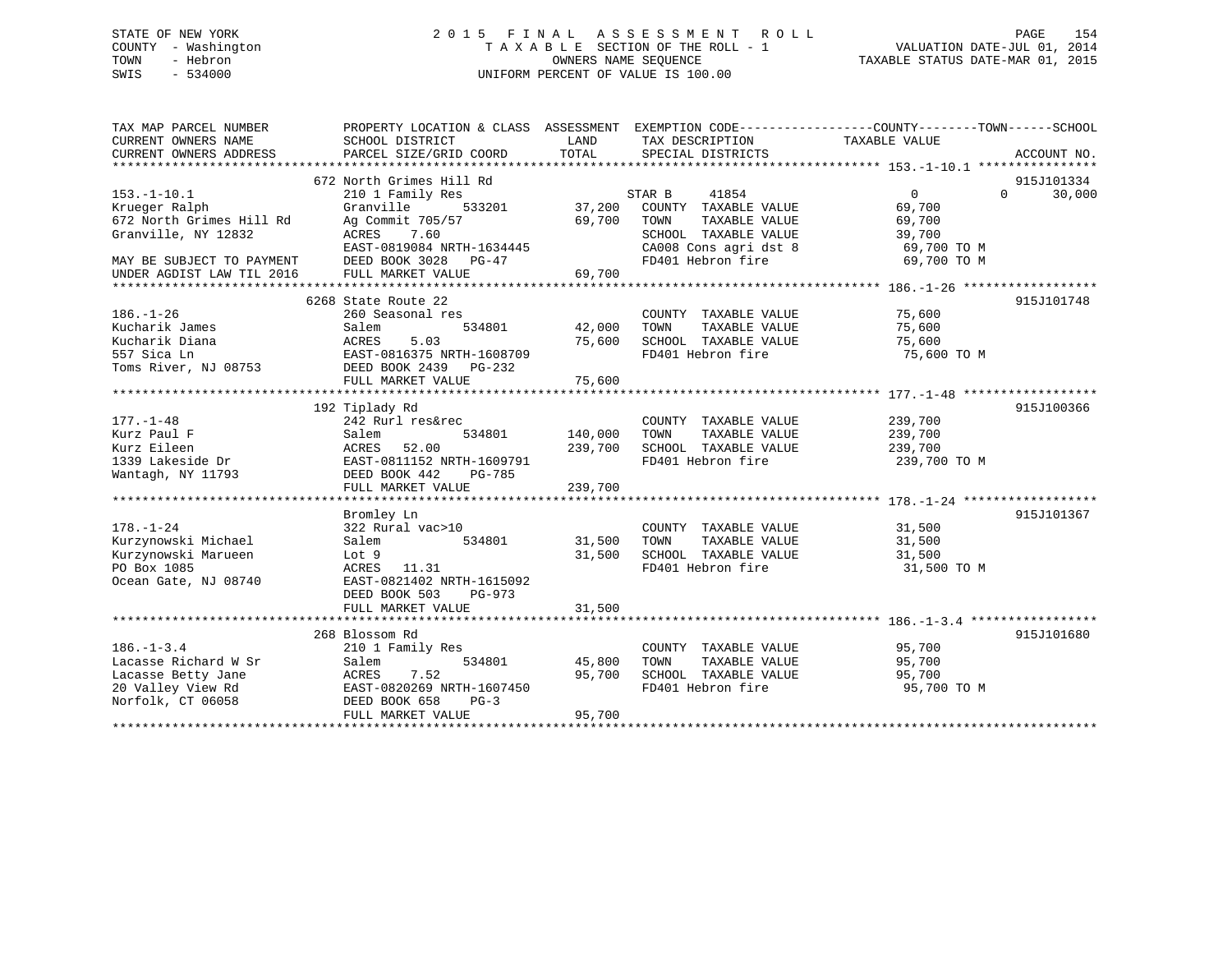# STATE OF NEW YORK 2 0 1 5 F I N A L A S S E S S M E N T R O L L PAGE 155 COUNTY - Washington T A X A B L E SECTION OF THE ROLL - 1 VALUATION DATE-JUL 01, 2014 TOWN - Hebron OWNERS NAME SEQUENCE TAXABLE STATUS DATE-MAR 01, 2015 SWIS - 534000 UNIFORM PERCENT OF VALUE IS 100.00

| TAX MAP PARCEL NUMBER<br>CURRENT OWNERS NAME | PROPERTY LOCATION & CLASS ASSESSMENT EXEMPTION CODE---------------COUNTY-------TOWN------SCHOOL<br>SCHOOL DISTRICT | LAND                   | TAX DESCRIPTION                                                                          | TAXABLE VALUE        |          |             |
|----------------------------------------------|--------------------------------------------------------------------------------------------------------------------|------------------------|------------------------------------------------------------------------------------------|----------------------|----------|-------------|
| CURRENT OWNERS ADDRESS                       | PARCEL SIZE/GRID COORD                                                                                             | TOTAL                  | SPECIAL DISTRICTS                                                                        |                      |          | ACCOUNT NO. |
|                                              |                                                                                                                    |                        |                                                                                          |                      |          |             |
|                                              | 232 Crosier Rd                                                                                                     |                        |                                                                                          |                      |          | A15J100445  |
| $167. - 1 - 17.1$                            | 240 Rural res                                                                                                      |                        | 41854<br>STAR B                                                                          | $0 \qquad \qquad$    | $\Omega$ | 30,000      |
| Lack Stephen                                 | 534801<br>Salem                                                                                                    | 68,200                 | COUNTY TAXABLE VALUE                                                                     | 156,500              |          |             |
| Lack Lilly<br>232 Crosier Rd                 | ACRES 13.10                                                                                                        | 156,500                | TOWN<br>TAXABLE VALUE                                                                    | 156,500              |          |             |
|                                              | EAST-0791299 NRTH-1620624                                                                                          |                        | SCHOOL TAXABLE VALUE                                                                     | 126,500              |          |             |
| Salem, NY 12865                              | DEED BOOK 945<br>PG-61                                                                                             |                        | CA008 Cons agri dst 8 156,500 TO M                                                       |                      |          |             |
|                                              | FULL MARKET VALUE 156,500 FD401 Hebron fire                                                                        |                        |                                                                                          | 156,500 TO M         |          |             |
|                                              |                                                                                                                    |                        |                                                                                          |                      |          |             |
|                                              | Pine Hill Rd/w Off                                                                                                 |                        |                                                                                          |                      |          | 915J101045  |
| $169. - 1 - 37.2$                            | 322 Rural vac>10                                                                                                   |                        | COUNTY TAXABLE VALUE 14,000                                                              |                      |          |             |
| Lacoste Ronald W                             | Granville                                                                                                          | ,<br>533201     14,000 | TOWN                                                                                     | TAXABLE VALUE 14,000 |          |             |
| Lacoste Roberta M                            | Easement 614/38                                                                                                    | 14,000                 | SCHOOL TAXABLE VALUE                                                                     | 14,000               |          |             |
| 66 Railroad Ave                              | ACRES 18.70                                                                                                        |                        | FD401 Hebron fire                                                                        | 14,000 TO M          |          |             |
| West Pawlet, VT 05775                        | EAST-0810915 NRTH-1621824                                                                                          |                        |                                                                                          |                      |          |             |
|                                              | DEED BOOK 1758 PG-114                                                                                              |                        |                                                                                          |                      |          |             |
|                                              | FULL MARKET VALUE                                                                                                  | 14,000                 |                                                                                          |                      |          |             |
|                                              |                                                                                                                    |                        |                                                                                          |                      |          |             |
|                                              | 90 Sawmill Rd                                                                                                      |                        |                                                                                          |                      |          | 915J100186  |
| $153. - 1 - 8$                               | 210 1 Family Res                                                                                                   |                        | 3<br>533201 28,100 STAR EN 41834                                                         | 15,500               | 15,500   | 0           |
| Laflamme Virginia<br>90 Sawmill Rd           | Granville                                                                                                          |                        |                                                                                          | $\overline{0}$       | $\Omega$ | 31,000      |
|                                              | FRNT 225.00 DPTH 165.00                                                                                            |                        | 31,000 COUNTY TAXABLE VALUE                                                              | 15,500               |          |             |
| Granville, NY 12832                          | 0.85<br>ACRES                                                                                                      |                        | TOWN TAXABLE VALUE 15,500<br>SCHOOL TAXABLE VALUE 0<br>CA008 Cons agri dst 8 31,000 TO M |                      |          |             |
|                                              | EAST-0821103 NRTH-1637779                                                                                          |                        |                                                                                          |                      |          |             |
|                                              | DEED BOOK 460<br>PG-747                                                                                            |                        |                                                                                          |                      |          |             |
|                                              | FULL MARKET VALUE                                                                                                  |                        | 31,000 FD401 Hebron fire                                                                 | 31,000 TO M          |          |             |
|                                              |                                                                                                                    |                        |                                                                                          |                      |          |             |
|                                              | 257 Campbell Ln                                                                                                    |                        |                                                                                          |                      |          | 915J100395  |
| $168. - 1 - 1$                               | 270 Mfg housing                                                                                                    |                        | COUNTY TAXABLE VALUE                                                                     | 59,600               |          |             |
| Lahnston Jr Frank C Trustee                  | 533801<br>Hartford                                                                                                 | 50,600                 | TAXABLE VALUE<br>TOWN                                                                    | 59,600               |          |             |
| 16 Winter St                                 | 75 Ad                                                                                                              | 59,600                 |                                                                                          |                      |          |             |
| North Reading, MA 01864                      | ACRES 67.40                                                                                                        |                        | SCHOOL TAXABLE VALUE 59,600<br>CA008 Cons agri dst 8 59,600 TO M                         |                      |          |             |
|                                              | EAST-0793646 NRTH-1624328                                                                                          |                        | FD401 Hebron fire                                                                        | 59,600 TO M          |          |             |
|                                              | DEED BOOK 3352 PG-40                                                                                               |                        |                                                                                          |                      |          |             |
|                                              | FULL MARKET VALUE                                                                                                  | 59,600                 |                                                                                          |                      |          |             |
|                                              |                                                                                                                    |                        |                                                                                          |                      |          |             |
|                                              | 257 Campbell Ln                                                                                                    |                        |                                                                                          |                      |          | 915J101346  |
| $168. - 1 - 2.1$                             | 314 Rural vac<10                                                                                                   |                        | COUNTY TAXABLE VALUE                                                                     | 4,500                |          |             |
| Lahnston Jr Frank C Trustee                  | 533801<br>Hartford                                                                                                 | 4,500                  | TAXABLE VALUE<br>TOWN                                                                    | 4,500                |          |             |
| 16 Winter St                                 | ACRES<br>6.00                                                                                                      | 4,500                  | SCHOOL TAXABLE VALUE                                                                     | 4,500                |          |             |
| North Reading, MA 01864                      | EAST-0793542 NRTH-1623217                                                                                          |                        | CA008 Cons agri dst 8<br>ED401 Hebron fire                                               | 4,500 TO M           |          |             |
|                                              | DEED BOOK 3352 PG-40                                                                                               |                        | FD401 Hebron fire                                                                        | 4,500 TO M           |          |             |
|                                              | FULL MARKET VALUE                                                                                                  | 4,500                  |                                                                                          |                      |          |             |
|                                              |                                                                                                                    |                        |                                                                                          |                      |          |             |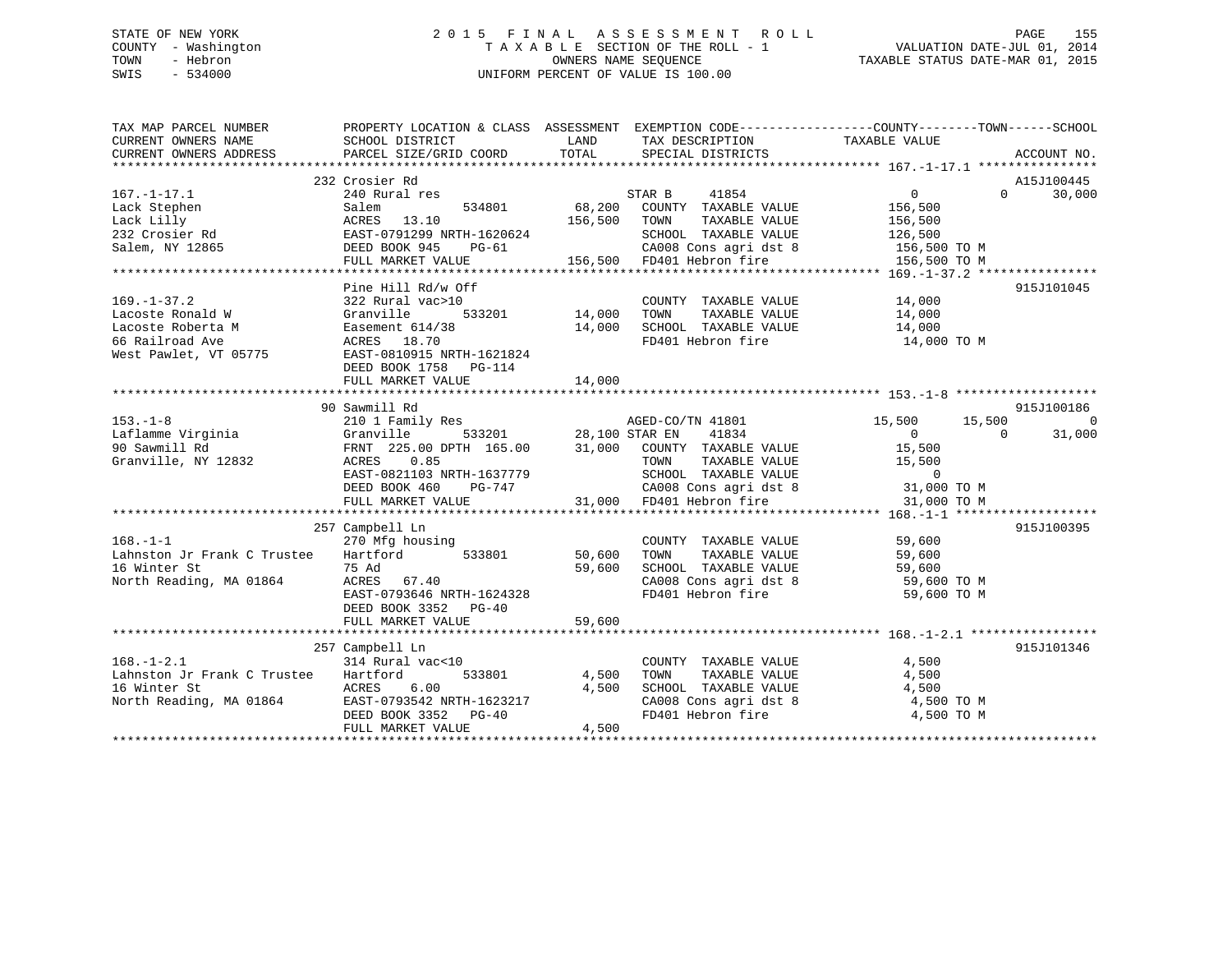# STATE OF NEW YORK 2 0 1 5 F I N A L A S S E S S M E N T R O L L PAGE 156 COUNTY - Washington T A X A B L E SECTION OF THE ROLL - 1 VALUATION DATE-JUL 01, 2014 TOWN - Hebron OWNERS NAME SEQUENCE TAXABLE STATUS DATE-MAR 01, 2015 SWIS - 534000 UNIFORM PERCENT OF VALUE IS 100.00

| LAND<br>TAXABLE VALUE<br>SCHOOL DISTRICT<br>TAX DESCRIPTION<br>TOTAL<br>PARCEL SIZE/GRID COORD<br>SPECIAL DISTRICTS<br>ACCOUNT NO.<br>Campbell Ln/n Off<br>322 Rural vac>10<br>COUNTY TAXABLE VALUE<br>46,100<br>Hartford<br>533801<br>46,100<br>TOWN<br>TAXABLE VALUE<br>46,100<br>46,100<br>ACRES 61.49<br>SCHOOL TAXABLE VALUE<br>46,100<br>$\begin{array}{llllll} \texttt{CA008} & \texttt{Cons}\ \texttt{agri}\ \texttt{dst}\ 8 & & \texttt{46,100}\ \texttt{T0 M} & \texttt{FD401} & \texttt{Hebron}\ \texttt{fire} & & \texttt{46,100}\ \texttt{T0 M} & & & \end{array}$<br>DEED BOOK 3352 PG-40<br>46,100<br>FULL MARKET VALUE<br>2304 County Route 31<br>$144. - 1 - 21.5$<br>$0 \qquad \qquad$<br>$\Omega$<br>30,000<br>210 1 Family Res<br>210 1<br>Granvi<br>ACRES<br>Laidlaw Jeffrey P<br>Granville<br>533201<br>111,500<br>Laidlaw Elizabeth M<br>1.18<br>111,500<br>TOWN<br>TAXABLE VALUE<br>111,500<br>EAST-0822378 NRTH-1647215<br>DEED BOOK 919 PG-184<br>2304 County Route 31<br>SCHOOL TAXABLE VALUE<br>81,500<br>Granville, NY 12832<br>FD401 Hebron fire<br>111,500 TO M<br>DEED BOOK 919<br>PG-184<br>111,500<br>FULL MARKET VALUE<br>915J100706<br>306 Little Burch Hill Rd<br>$151. - 1 - 14$<br>STAR B<br>41854<br>$\overline{0}$<br>$\Omega$<br>30,000<br>270 Mfg housing<br>533201 232,800<br>151.-1-14<br>Langley Richard T<br>Langley Tammy C<br>306 Little Burch Hill Rd<br>Tranville, NY 12832<br>263,<br>263,<br>263,<br>263,<br>DEED BOOK 866<br>PG-23<br>FIILL MARKET VALUE<br>COUNTY TAXABLE VALUE<br>263,900<br>263,900<br>TOWN<br>TAXABLE VALUE<br>263,900<br>SCHOOL TAXABLE VALUE<br>233,900<br>FD401 Hebron fire<br>263,900 TO M<br>263,900<br>915J101671<br>4018 County Route 30<br>$167. - 1 - 33.3$<br>240 Rural res<br>STAR B<br>41854<br>$\overline{0}$<br>30,000<br>$\Omega$<br>51,800 COUNTY TAXABLE VALUE<br>534801<br>Langworthy Scott<br>Salem<br>119,400<br>119,400<br>Langworthy Amy<br>Lot F<br>119,400<br>TAXABLE VALUE<br>TOWN<br>Langworthy Auly<br>4018 County Route 30 ACRES 14.04 DEAT-1622721<br>EAST-0788757 NRTH-1622721<br>ACRES 14.84 BANK 999<br>SCHOOL TAXABLE VALUE<br>89,400<br>FD401 Hebron fire<br>119,400 TO M<br>DEED BOOK 840<br>$PG-305$<br>119,400<br>FULL MARKET VALUE<br>95 PCT OF VALUE USED FOR EXEMPTION PURPOSES<br>915J100497<br>6604 State Route 22<br>State Route 22<br>242 Rurl res&rec<br>17,285<br>$\Omega$<br>VET WAR CT 41121<br>17,285<br>534801 52,500 STAR EN<br>$\overline{0}$<br>65,300<br>G<br>RORES 12.00<br>Pe 22 EAST-0815585 NRTH-1616870<br>Pe 226 Ferry DON' 1684 PG-226<br>41834<br>$\Omega$<br>121,300 COUNTY TAXABLE VALUE<br>104,015<br>TAXABLE VALUE<br>TOWN<br>104,015<br>56,000<br>Salem, NY 12865<br>SCHOOL TAXABLE VALUE<br>121,300 CA008 Cons agri dst 8<br>FULL MARKET VALUE<br>121,300 TO M<br>FD401 Hebron fire<br>121,300 TO M | TAX MAP PARCEL NUMBER       | PROPERTY LOCATION & CLASS ASSESSMENT EXEMPTION CODE----------------COUNTY-------TOWN-----SCHOOL |  |  |
|---------------------------------------------------------------------------------------------------------------------------------------------------------------------------------------------------------------------------------------------------------------------------------------------------------------------------------------------------------------------------------------------------------------------------------------------------------------------------------------------------------------------------------------------------------------------------------------------------------------------------------------------------------------------------------------------------------------------------------------------------------------------------------------------------------------------------------------------------------------------------------------------------------------------------------------------------------------------------------------------------------------------------------------------------------------------------------------------------------------------------------------------------------------------------------------------------------------------------------------------------------------------------------------------------------------------------------------------------------------------------------------------------------------------------------------------------------------------------------------------------------------------------------------------------------------------------------------------------------------------------------------------------------------------------------------------------------------------------------------------------------------------------------------------------------------------------------------------------------------------------------------------------------------------------------------------------------------------------------------------------------------------------------------------------------------------------------------------------------------------------------------------------------------------------------------------------------------------------------------------------------------------------------------------------------------------------------------------------------------------------------------------------------------------------------------------------------------------------------------------------------------------------------------------------------------------------------------------------------------------------------------------------------------------------------------------------------------------------------------------------------------------------------------------------------------------------------------------------|-----------------------------|-------------------------------------------------------------------------------------------------|--|--|
|                                                                                                                                                                                                                                                                                                                                                                                                                                                                                                                                                                                                                                                                                                                                                                                                                                                                                                                                                                                                                                                                                                                                                                                                                                                                                                                                                                                                                                                                                                                                                                                                                                                                                                                                                                                                                                                                                                                                                                                                                                                                                                                                                                                                                                                                                                                                                                                                                                                                                                                                                                                                                                                                                                                                                                                                                                                   | CURRENT OWNERS NAME         |                                                                                                 |  |  |
|                                                                                                                                                                                                                                                                                                                                                                                                                                                                                                                                                                                                                                                                                                                                                                                                                                                                                                                                                                                                                                                                                                                                                                                                                                                                                                                                                                                                                                                                                                                                                                                                                                                                                                                                                                                                                                                                                                                                                                                                                                                                                                                                                                                                                                                                                                                                                                                                                                                                                                                                                                                                                                                                                                                                                                                                                                                   | CURRENT OWNERS ADDRESS      |                                                                                                 |  |  |
|                                                                                                                                                                                                                                                                                                                                                                                                                                                                                                                                                                                                                                                                                                                                                                                                                                                                                                                                                                                                                                                                                                                                                                                                                                                                                                                                                                                                                                                                                                                                                                                                                                                                                                                                                                                                                                                                                                                                                                                                                                                                                                                                                                                                                                                                                                                                                                                                                                                                                                                                                                                                                                                                                                                                                                                                                                                   |                             |                                                                                                 |  |  |
|                                                                                                                                                                                                                                                                                                                                                                                                                                                                                                                                                                                                                                                                                                                                                                                                                                                                                                                                                                                                                                                                                                                                                                                                                                                                                                                                                                                                                                                                                                                                                                                                                                                                                                                                                                                                                                                                                                                                                                                                                                                                                                                                                                                                                                                                                                                                                                                                                                                                                                                                                                                                                                                                                                                                                                                                                                                   |                             |                                                                                                 |  |  |
|                                                                                                                                                                                                                                                                                                                                                                                                                                                                                                                                                                                                                                                                                                                                                                                                                                                                                                                                                                                                                                                                                                                                                                                                                                                                                                                                                                                                                                                                                                                                                                                                                                                                                                                                                                                                                                                                                                                                                                                                                                                                                                                                                                                                                                                                                                                                                                                                                                                                                                                                                                                                                                                                                                                                                                                                                                                   | $168. - 1 - 2.2$            |                                                                                                 |  |  |
|                                                                                                                                                                                                                                                                                                                                                                                                                                                                                                                                                                                                                                                                                                                                                                                                                                                                                                                                                                                                                                                                                                                                                                                                                                                                                                                                                                                                                                                                                                                                                                                                                                                                                                                                                                                                                                                                                                                                                                                                                                                                                                                                                                                                                                                                                                                                                                                                                                                                                                                                                                                                                                                                                                                                                                                                                                                   | Lahnston Jr Frank C Trustee |                                                                                                 |  |  |
|                                                                                                                                                                                                                                                                                                                                                                                                                                                                                                                                                                                                                                                                                                                                                                                                                                                                                                                                                                                                                                                                                                                                                                                                                                                                                                                                                                                                                                                                                                                                                                                                                                                                                                                                                                                                                                                                                                                                                                                                                                                                                                                                                                                                                                                                                                                                                                                                                                                                                                                                                                                                                                                                                                                                                                                                                                                   | 16 Winter St                |                                                                                                 |  |  |
|                                                                                                                                                                                                                                                                                                                                                                                                                                                                                                                                                                                                                                                                                                                                                                                                                                                                                                                                                                                                                                                                                                                                                                                                                                                                                                                                                                                                                                                                                                                                                                                                                                                                                                                                                                                                                                                                                                                                                                                                                                                                                                                                                                                                                                                                                                                                                                                                                                                                                                                                                                                                                                                                                                                                                                                                                                                   | North Reading, MA 01864     |                                                                                                 |  |  |
|                                                                                                                                                                                                                                                                                                                                                                                                                                                                                                                                                                                                                                                                                                                                                                                                                                                                                                                                                                                                                                                                                                                                                                                                                                                                                                                                                                                                                                                                                                                                                                                                                                                                                                                                                                                                                                                                                                                                                                                                                                                                                                                                                                                                                                                                                                                                                                                                                                                                                                                                                                                                                                                                                                                                                                                                                                                   |                             |                                                                                                 |  |  |
|                                                                                                                                                                                                                                                                                                                                                                                                                                                                                                                                                                                                                                                                                                                                                                                                                                                                                                                                                                                                                                                                                                                                                                                                                                                                                                                                                                                                                                                                                                                                                                                                                                                                                                                                                                                                                                                                                                                                                                                                                                                                                                                                                                                                                                                                                                                                                                                                                                                                                                                                                                                                                                                                                                                                                                                                                                                   |                             |                                                                                                 |  |  |
|                                                                                                                                                                                                                                                                                                                                                                                                                                                                                                                                                                                                                                                                                                                                                                                                                                                                                                                                                                                                                                                                                                                                                                                                                                                                                                                                                                                                                                                                                                                                                                                                                                                                                                                                                                                                                                                                                                                                                                                                                                                                                                                                                                                                                                                                                                                                                                                                                                                                                                                                                                                                                                                                                                                                                                                                                                                   |                             |                                                                                                 |  |  |
|                                                                                                                                                                                                                                                                                                                                                                                                                                                                                                                                                                                                                                                                                                                                                                                                                                                                                                                                                                                                                                                                                                                                                                                                                                                                                                                                                                                                                                                                                                                                                                                                                                                                                                                                                                                                                                                                                                                                                                                                                                                                                                                                                                                                                                                                                                                                                                                                                                                                                                                                                                                                                                                                                                                                                                                                                                                   |                             |                                                                                                 |  |  |
|                                                                                                                                                                                                                                                                                                                                                                                                                                                                                                                                                                                                                                                                                                                                                                                                                                                                                                                                                                                                                                                                                                                                                                                                                                                                                                                                                                                                                                                                                                                                                                                                                                                                                                                                                                                                                                                                                                                                                                                                                                                                                                                                                                                                                                                                                                                                                                                                                                                                                                                                                                                                                                                                                                                                                                                                                                                   |                             |                                                                                                 |  |  |
|                                                                                                                                                                                                                                                                                                                                                                                                                                                                                                                                                                                                                                                                                                                                                                                                                                                                                                                                                                                                                                                                                                                                                                                                                                                                                                                                                                                                                                                                                                                                                                                                                                                                                                                                                                                                                                                                                                                                                                                                                                                                                                                                                                                                                                                                                                                                                                                                                                                                                                                                                                                                                                                                                                                                                                                                                                                   |                             |                                                                                                 |  |  |
|                                                                                                                                                                                                                                                                                                                                                                                                                                                                                                                                                                                                                                                                                                                                                                                                                                                                                                                                                                                                                                                                                                                                                                                                                                                                                                                                                                                                                                                                                                                                                                                                                                                                                                                                                                                                                                                                                                                                                                                                                                                                                                                                                                                                                                                                                                                                                                                                                                                                                                                                                                                                                                                                                                                                                                                                                                                   |                             |                                                                                                 |  |  |
|                                                                                                                                                                                                                                                                                                                                                                                                                                                                                                                                                                                                                                                                                                                                                                                                                                                                                                                                                                                                                                                                                                                                                                                                                                                                                                                                                                                                                                                                                                                                                                                                                                                                                                                                                                                                                                                                                                                                                                                                                                                                                                                                                                                                                                                                                                                                                                                                                                                                                                                                                                                                                                                                                                                                                                                                                                                   |                             |                                                                                                 |  |  |
|                                                                                                                                                                                                                                                                                                                                                                                                                                                                                                                                                                                                                                                                                                                                                                                                                                                                                                                                                                                                                                                                                                                                                                                                                                                                                                                                                                                                                                                                                                                                                                                                                                                                                                                                                                                                                                                                                                                                                                                                                                                                                                                                                                                                                                                                                                                                                                                                                                                                                                                                                                                                                                                                                                                                                                                                                                                   |                             |                                                                                                 |  |  |
|                                                                                                                                                                                                                                                                                                                                                                                                                                                                                                                                                                                                                                                                                                                                                                                                                                                                                                                                                                                                                                                                                                                                                                                                                                                                                                                                                                                                                                                                                                                                                                                                                                                                                                                                                                                                                                                                                                                                                                                                                                                                                                                                                                                                                                                                                                                                                                                                                                                                                                                                                                                                                                                                                                                                                                                                                                                   |                             |                                                                                                 |  |  |
|                                                                                                                                                                                                                                                                                                                                                                                                                                                                                                                                                                                                                                                                                                                                                                                                                                                                                                                                                                                                                                                                                                                                                                                                                                                                                                                                                                                                                                                                                                                                                                                                                                                                                                                                                                                                                                                                                                                                                                                                                                                                                                                                                                                                                                                                                                                                                                                                                                                                                                                                                                                                                                                                                                                                                                                                                                                   |                             |                                                                                                 |  |  |
|                                                                                                                                                                                                                                                                                                                                                                                                                                                                                                                                                                                                                                                                                                                                                                                                                                                                                                                                                                                                                                                                                                                                                                                                                                                                                                                                                                                                                                                                                                                                                                                                                                                                                                                                                                                                                                                                                                                                                                                                                                                                                                                                                                                                                                                                                                                                                                                                                                                                                                                                                                                                                                                                                                                                                                                                                                                   |                             |                                                                                                 |  |  |
|                                                                                                                                                                                                                                                                                                                                                                                                                                                                                                                                                                                                                                                                                                                                                                                                                                                                                                                                                                                                                                                                                                                                                                                                                                                                                                                                                                                                                                                                                                                                                                                                                                                                                                                                                                                                                                                                                                                                                                                                                                                                                                                                                                                                                                                                                                                                                                                                                                                                                                                                                                                                                                                                                                                                                                                                                                                   |                             |                                                                                                 |  |  |
|                                                                                                                                                                                                                                                                                                                                                                                                                                                                                                                                                                                                                                                                                                                                                                                                                                                                                                                                                                                                                                                                                                                                                                                                                                                                                                                                                                                                                                                                                                                                                                                                                                                                                                                                                                                                                                                                                                                                                                                                                                                                                                                                                                                                                                                                                                                                                                                                                                                                                                                                                                                                                                                                                                                                                                                                                                                   |                             |                                                                                                 |  |  |
|                                                                                                                                                                                                                                                                                                                                                                                                                                                                                                                                                                                                                                                                                                                                                                                                                                                                                                                                                                                                                                                                                                                                                                                                                                                                                                                                                                                                                                                                                                                                                                                                                                                                                                                                                                                                                                                                                                                                                                                                                                                                                                                                                                                                                                                                                                                                                                                                                                                                                                                                                                                                                                                                                                                                                                                                                                                   |                             |                                                                                                 |  |  |
|                                                                                                                                                                                                                                                                                                                                                                                                                                                                                                                                                                                                                                                                                                                                                                                                                                                                                                                                                                                                                                                                                                                                                                                                                                                                                                                                                                                                                                                                                                                                                                                                                                                                                                                                                                                                                                                                                                                                                                                                                                                                                                                                                                                                                                                                                                                                                                                                                                                                                                                                                                                                                                                                                                                                                                                                                                                   |                             |                                                                                                 |  |  |
|                                                                                                                                                                                                                                                                                                                                                                                                                                                                                                                                                                                                                                                                                                                                                                                                                                                                                                                                                                                                                                                                                                                                                                                                                                                                                                                                                                                                                                                                                                                                                                                                                                                                                                                                                                                                                                                                                                                                                                                                                                                                                                                                                                                                                                                                                                                                                                                                                                                                                                                                                                                                                                                                                                                                                                                                                                                   |                             |                                                                                                 |  |  |
|                                                                                                                                                                                                                                                                                                                                                                                                                                                                                                                                                                                                                                                                                                                                                                                                                                                                                                                                                                                                                                                                                                                                                                                                                                                                                                                                                                                                                                                                                                                                                                                                                                                                                                                                                                                                                                                                                                                                                                                                                                                                                                                                                                                                                                                                                                                                                                                                                                                                                                                                                                                                                                                                                                                                                                                                                                                   |                             |                                                                                                 |  |  |
|                                                                                                                                                                                                                                                                                                                                                                                                                                                                                                                                                                                                                                                                                                                                                                                                                                                                                                                                                                                                                                                                                                                                                                                                                                                                                                                                                                                                                                                                                                                                                                                                                                                                                                                                                                                                                                                                                                                                                                                                                                                                                                                                                                                                                                                                                                                                                                                                                                                                                                                                                                                                                                                                                                                                                                                                                                                   |                             |                                                                                                 |  |  |
|                                                                                                                                                                                                                                                                                                                                                                                                                                                                                                                                                                                                                                                                                                                                                                                                                                                                                                                                                                                                                                                                                                                                                                                                                                                                                                                                                                                                                                                                                                                                                                                                                                                                                                                                                                                                                                                                                                                                                                                                                                                                                                                                                                                                                                                                                                                                                                                                                                                                                                                                                                                                                                                                                                                                                                                                                                                   |                             |                                                                                                 |  |  |
|                                                                                                                                                                                                                                                                                                                                                                                                                                                                                                                                                                                                                                                                                                                                                                                                                                                                                                                                                                                                                                                                                                                                                                                                                                                                                                                                                                                                                                                                                                                                                                                                                                                                                                                                                                                                                                                                                                                                                                                                                                                                                                                                                                                                                                                                                                                                                                                                                                                                                                                                                                                                                                                                                                                                                                                                                                                   |                             |                                                                                                 |  |  |
|                                                                                                                                                                                                                                                                                                                                                                                                                                                                                                                                                                                                                                                                                                                                                                                                                                                                                                                                                                                                                                                                                                                                                                                                                                                                                                                                                                                                                                                                                                                                                                                                                                                                                                                                                                                                                                                                                                                                                                                                                                                                                                                                                                                                                                                                                                                                                                                                                                                                                                                                                                                                                                                                                                                                                                                                                                                   |                             |                                                                                                 |  |  |
|                                                                                                                                                                                                                                                                                                                                                                                                                                                                                                                                                                                                                                                                                                                                                                                                                                                                                                                                                                                                                                                                                                                                                                                                                                                                                                                                                                                                                                                                                                                                                                                                                                                                                                                                                                                                                                                                                                                                                                                                                                                                                                                                                                                                                                                                                                                                                                                                                                                                                                                                                                                                                                                                                                                                                                                                                                                   |                             |                                                                                                 |  |  |
|                                                                                                                                                                                                                                                                                                                                                                                                                                                                                                                                                                                                                                                                                                                                                                                                                                                                                                                                                                                                                                                                                                                                                                                                                                                                                                                                                                                                                                                                                                                                                                                                                                                                                                                                                                                                                                                                                                                                                                                                                                                                                                                                                                                                                                                                                                                                                                                                                                                                                                                                                                                                                                                                                                                                                                                                                                                   |                             |                                                                                                 |  |  |
|                                                                                                                                                                                                                                                                                                                                                                                                                                                                                                                                                                                                                                                                                                                                                                                                                                                                                                                                                                                                                                                                                                                                                                                                                                                                                                                                                                                                                                                                                                                                                                                                                                                                                                                                                                                                                                                                                                                                                                                                                                                                                                                                                                                                                                                                                                                                                                                                                                                                                                                                                                                                                                                                                                                                                                                                                                                   |                             |                                                                                                 |  |  |
|                                                                                                                                                                                                                                                                                                                                                                                                                                                                                                                                                                                                                                                                                                                                                                                                                                                                                                                                                                                                                                                                                                                                                                                                                                                                                                                                                                                                                                                                                                                                                                                                                                                                                                                                                                                                                                                                                                                                                                                                                                                                                                                                                                                                                                                                                                                                                                                                                                                                                                                                                                                                                                                                                                                                                                                                                                                   |                             |                                                                                                 |  |  |
|                                                                                                                                                                                                                                                                                                                                                                                                                                                                                                                                                                                                                                                                                                                                                                                                                                                                                                                                                                                                                                                                                                                                                                                                                                                                                                                                                                                                                                                                                                                                                                                                                                                                                                                                                                                                                                                                                                                                                                                                                                                                                                                                                                                                                                                                                                                                                                                                                                                                                                                                                                                                                                                                                                                                                                                                                                                   |                             |                                                                                                 |  |  |
|                                                                                                                                                                                                                                                                                                                                                                                                                                                                                                                                                                                                                                                                                                                                                                                                                                                                                                                                                                                                                                                                                                                                                                                                                                                                                                                                                                                                                                                                                                                                                                                                                                                                                                                                                                                                                                                                                                                                                                                                                                                                                                                                                                                                                                                                                                                                                                                                                                                                                                                                                                                                                                                                                                                                                                                                                                                   |                             |                                                                                                 |  |  |
|                                                                                                                                                                                                                                                                                                                                                                                                                                                                                                                                                                                                                                                                                                                                                                                                                                                                                                                                                                                                                                                                                                                                                                                                                                                                                                                                                                                                                                                                                                                                                                                                                                                                                                                                                                                                                                                                                                                                                                                                                                                                                                                                                                                                                                                                                                                                                                                                                                                                                                                                                                                                                                                                                                                                                                                                                                                   |                             |                                                                                                 |  |  |
|                                                                                                                                                                                                                                                                                                                                                                                                                                                                                                                                                                                                                                                                                                                                                                                                                                                                                                                                                                                                                                                                                                                                                                                                                                                                                                                                                                                                                                                                                                                                                                                                                                                                                                                                                                                                                                                                                                                                                                                                                                                                                                                                                                                                                                                                                                                                                                                                                                                                                                                                                                                                                                                                                                                                                                                                                                                   |                             |                                                                                                 |  |  |
|                                                                                                                                                                                                                                                                                                                                                                                                                                                                                                                                                                                                                                                                                                                                                                                                                                                                                                                                                                                                                                                                                                                                                                                                                                                                                                                                                                                                                                                                                                                                                                                                                                                                                                                                                                                                                                                                                                                                                                                                                                                                                                                                                                                                                                                                                                                                                                                                                                                                                                                                                                                                                                                                                                                                                                                                                                                   | $170. - 1 - 12$             |                                                                                                 |  |  |
|                                                                                                                                                                                                                                                                                                                                                                                                                                                                                                                                                                                                                                                                                                                                                                                                                                                                                                                                                                                                                                                                                                                                                                                                                                                                                                                                                                                                                                                                                                                                                                                                                                                                                                                                                                                                                                                                                                                                                                                                                                                                                                                                                                                                                                                                                                                                                                                                                                                                                                                                                                                                                                                                                                                                                                                                                                                   | Lapham Stephen G            |                                                                                                 |  |  |
|                                                                                                                                                                                                                                                                                                                                                                                                                                                                                                                                                                                                                                                                                                                                                                                                                                                                                                                                                                                                                                                                                                                                                                                                                                                                                                                                                                                                                                                                                                                                                                                                                                                                                                                                                                                                                                                                                                                                                                                                                                                                                                                                                                                                                                                                                                                                                                                                                                                                                                                                                                                                                                                                                                                                                                                                                                                   | Lapham Bonnie               |                                                                                                 |  |  |
|                                                                                                                                                                                                                                                                                                                                                                                                                                                                                                                                                                                                                                                                                                                                                                                                                                                                                                                                                                                                                                                                                                                                                                                                                                                                                                                                                                                                                                                                                                                                                                                                                                                                                                                                                                                                                                                                                                                                                                                                                                                                                                                                                                                                                                                                                                                                                                                                                                                                                                                                                                                                                                                                                                                                                                                                                                                   | 6604 State Route 22         |                                                                                                 |  |  |
|                                                                                                                                                                                                                                                                                                                                                                                                                                                                                                                                                                                                                                                                                                                                                                                                                                                                                                                                                                                                                                                                                                                                                                                                                                                                                                                                                                                                                                                                                                                                                                                                                                                                                                                                                                                                                                                                                                                                                                                                                                                                                                                                                                                                                                                                                                                                                                                                                                                                                                                                                                                                                                                                                                                                                                                                                                                   |                             |                                                                                                 |  |  |
|                                                                                                                                                                                                                                                                                                                                                                                                                                                                                                                                                                                                                                                                                                                                                                                                                                                                                                                                                                                                                                                                                                                                                                                                                                                                                                                                                                                                                                                                                                                                                                                                                                                                                                                                                                                                                                                                                                                                                                                                                                                                                                                                                                                                                                                                                                                                                                                                                                                                                                                                                                                                                                                                                                                                                                                                                                                   |                             |                                                                                                 |  |  |
|                                                                                                                                                                                                                                                                                                                                                                                                                                                                                                                                                                                                                                                                                                                                                                                                                                                                                                                                                                                                                                                                                                                                                                                                                                                                                                                                                                                                                                                                                                                                                                                                                                                                                                                                                                                                                                                                                                                                                                                                                                                                                                                                                                                                                                                                                                                                                                                                                                                                                                                                                                                                                                                                                                                                                                                                                                                   |                             |                                                                                                 |  |  |
|                                                                                                                                                                                                                                                                                                                                                                                                                                                                                                                                                                                                                                                                                                                                                                                                                                                                                                                                                                                                                                                                                                                                                                                                                                                                                                                                                                                                                                                                                                                                                                                                                                                                                                                                                                                                                                                                                                                                                                                                                                                                                                                                                                                                                                                                                                                                                                                                                                                                                                                                                                                                                                                                                                                                                                                                                                                   |                             |                                                                                                 |  |  |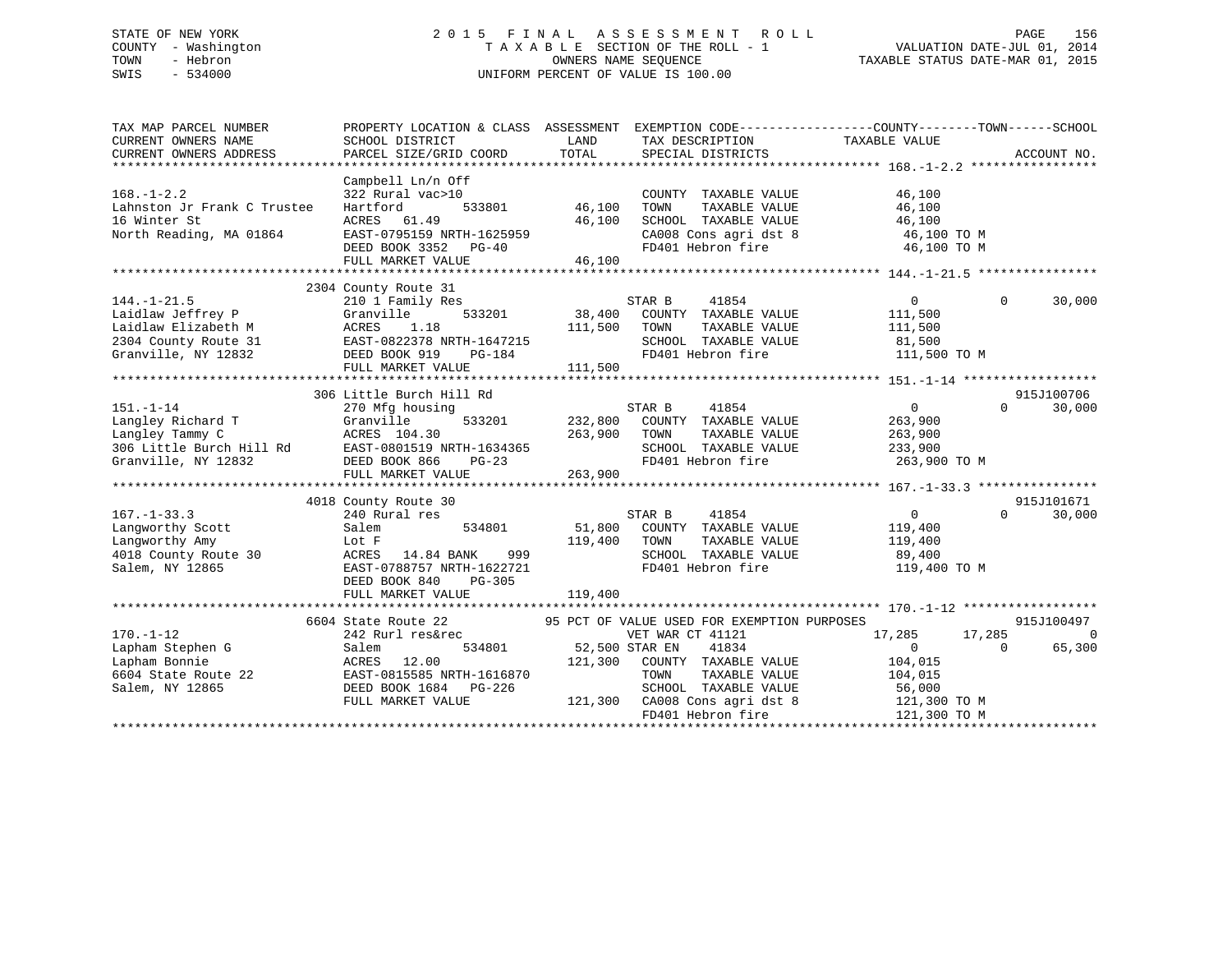# STATE OF NEW YORK 2 0 1 5 F I N A L A S S E S S M E N T R O L L PAGE 157 COUNTY - Washington T A X A B L E SECTION OF THE ROLL - 1 VALUATION DATE-JUL 01, 2014 TOWN - Hebron OWNERS NAME SEQUENCE TAXABLE STATUS DATE-MAR 01, 2015 SWIS - 534000 UNIFORM PERCENT OF VALUE IS 100.00

| TAX MAP PARCEL NUMBER |                                                                                                                                                                                                                                                                                          |                                           |                                                                                                                                                                   | PROPERTY LOCATION & CLASS ASSESSMENT EXEMPTION CODE---------------COUNTY-------TOWN-----SCHOOL |                                                                    |
|-----------------------|------------------------------------------------------------------------------------------------------------------------------------------------------------------------------------------------------------------------------------------------------------------------------------------|-------------------------------------------|-------------------------------------------------------------------------------------------------------------------------------------------------------------------|------------------------------------------------------------------------------------------------|--------------------------------------------------------------------|
| $144. -1 - 17$        | 2381 County Route 31<br>312 Vac w/imprv<br>LaPlante Edward Jr<br>LaPlante James FRNT 175.00 DPTH 153.00 8,900<br>2002 River View Rd ACRES 0.61<br>Green Island, NY 12183 EAST-0823580 NRTH-1648951<br>DEED BOOK 3360 PG-37<br>FULL MARKET VALUE                                          | 8,900                                     | COUNTY TAXABLE VALUE<br>TOWN TAXABLE VALUE 8,900<br>SCHOOL TAXABLE VALUE 8,900<br>FD401 Hebron fire                                                               | 8,900<br>8,900 TO M                                                                            | 915J100613                                                         |
|                       | County Route 31<br>FULL MARKET VALUE                                                                                                                                                                                                                                                     | 200                                       | COUNTY TAXABLE VALUE<br>TOWN TAXABLE VALUE<br>SCHOOL TAXABLE VALUE<br>FD401 Hebron fire                                                                           | 200<br>200<br>200<br>200 TO M                                                                  |                                                                    |
|                       | 14 Liebig Rd<br>152.-1-5<br>152.-1-5<br>Laplante Glenn R<br>Laplante Andrea J<br>Laplante Andrea J<br>210 1 Family Res<br>Cranville 533201<br>241,000 STAR EN 41834<br>241,000 STAR EN 41834<br>241,000 STAR EN 41834<br>241,000 STAR EN 41834<br>COUNTY TAXABLE VA<br>FULL MARKET VALUE |                                           | 89 PCT OF VALUE USED FOR EXEMPTION PURPOSES<br>VET COM CT 41131<br>COUNTY TAXABLE VALUE<br>$241,000$ SCHOOL TAXABLE VALUE $175,700$<br>FD401 Hebron fire $241,00$ | 53,623 30,000<br>53,623 53,623<br>0 0<br>133,754<br>TAXABLE VALUE 157,377<br>241,000 TO M      | 915J100360<br>$\overline{0}$<br>$\overline{\phantom{0}}$<br>65,300 |
| $167. - 1 - 8$        | 188 Halls Pond Rd<br>240 Rural res<br>DEED BOOK 3308 PG-233<br>FULL MARKET VALUE                                                                                                                                                                                                         | 533801 112,300 TOWN<br>245,700<br>245,700 | COUNTY TAXABLE VALUE 245,700<br>TOWN TAXABLE VALUE 245,700<br>SCHOOL TAXABLE VALUE 245,700                                                                        | FD401 Hebron fire 245,700 TO M                                                                 | 915J101377                                                         |
| $158. - 1 - 2.6$      | 4341 County Route 30<br>240 Pural res<br>240 Rural res<br>DEED BOOK 2213 PG-135<br>FULL MARKET VALUE                                                                                                                                                                                     | 91,400<br>193,100<br>193,100              | COUNTY TAXABLE VALUE<br>TAXABLE VALUE<br>TOWN<br>SCHOOL TAXABLE VALUE 193,100                                                                                     | 193,100<br>193,100<br>CA008 Cons agri dst 8 193,100 TO M<br>FD401 Hebron fire 193,100 TO M     |                                                                    |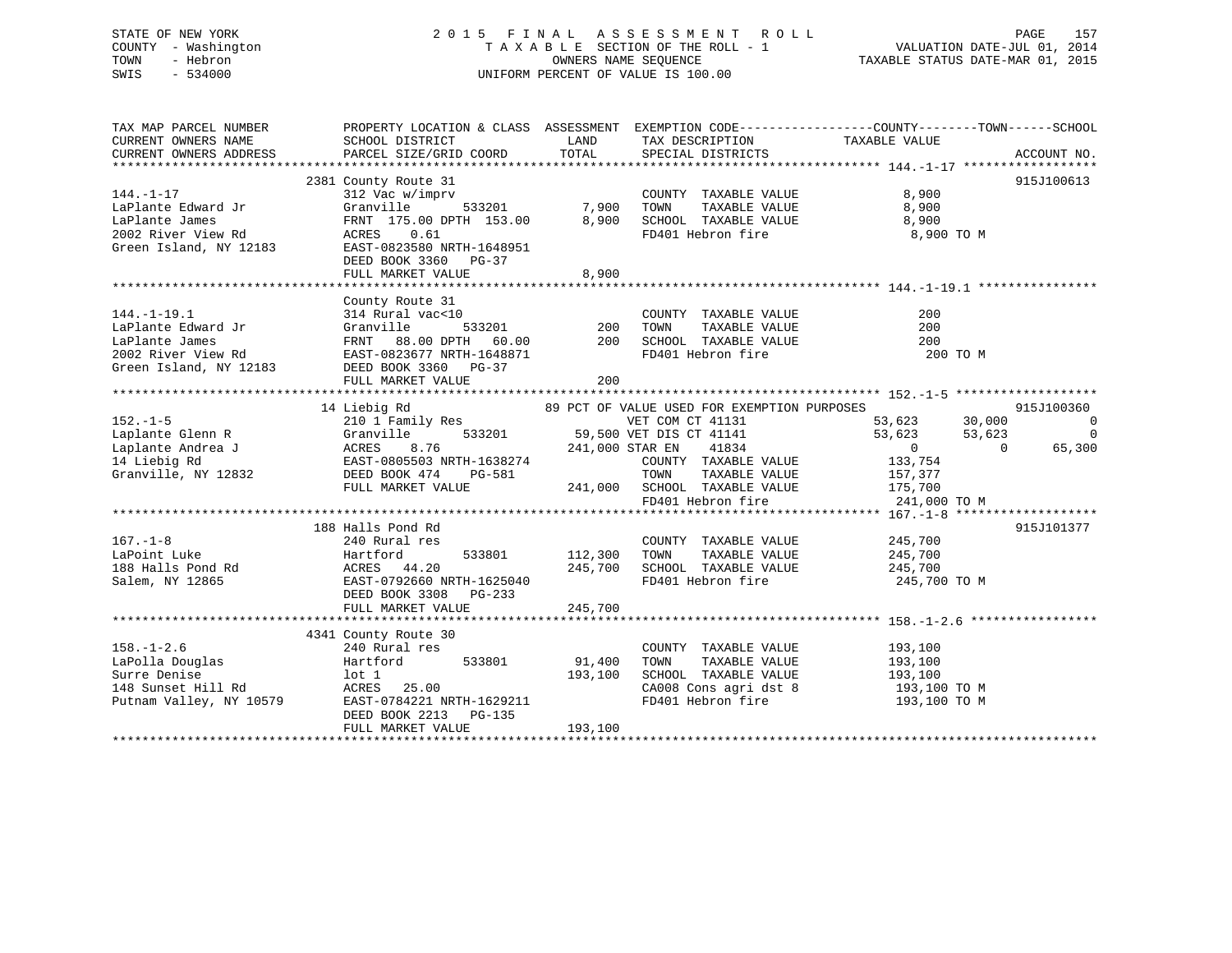# STATE OF NEW YORK 2 0 1 5 F I N A L A S S E S S M E N T R O L L PAGE 158 COUNTY - Washington T A X A B L E SECTION OF THE ROLL - 1 VALUATION DATE-JUL 01, 2014 TOWN - Hebron OWNERS NAME SEQUENCE TAXABLE STATUS DATE-MAR 01, 2015 SWIS - 534000 UNIFORM PERCENT OF VALUE IS 100.00

| TAX MAP PARCEL NUMBER  | PROPERTY LOCATION & CLASS ASSESSMENT EXEMPTION CODE---------------COUNTY-------TOWN-----SCHOOL |                |                       |                |                    |
|------------------------|------------------------------------------------------------------------------------------------|----------------|-----------------------|----------------|--------------------|
| CURRENT OWNERS NAME    | SCHOOL DISTRICT                                                                                | LAND           | TAX DESCRIPTION       | TAXABLE VALUE  |                    |
| CURRENT OWNERS ADDRESS | PARCEL SIZE/GRID COORD                                                                         | TOTAL          | SPECIAL DISTRICTS     |                | ACCOUNT NO.        |
|                        |                                                                                                |                |                       |                |                    |
|                        | 32 Rykowski Ln                                                                                 |                |                       |                | 915J101103         |
| $161 - 2 - 3.2$        | 242 Rurl res&rec                                                                               |                | COUNTY TAXABLE VALUE  | 220,000        |                    |
| Larico Benje           | Granville<br>533201                                                                            | 99,500         | TAXABLE VALUE<br>TOWN | 220,000        |                    |
| 358 Broadway           | 455/594                                                                                        | 220,000        | SCHOOL TAXABLE VALUE  | 220,000        |                    |
| New York, NY 10013     | ACRES 47.60                                                                                    |                | FD401 Hebron fire     | 220,000 TO M   |                    |
|                        | EAST-0820355 NRTH-1626727                                                                      |                |                       |                |                    |
|                        | DEED BOOK 497<br>PG-397                                                                        |                |                       |                |                    |
|                        | FULL MARKET VALUE                                                                              | 220,000        |                       |                |                    |
|                        | 185 Middle Rd                                                                                  |                |                       |                | 915J100371         |
| $176. - 1 - 11$        | 242 Rurl res&rec                                                                               |                | COUNTY TAXABLE VALUE  | 181,900        |                    |
| Larrequi William LE    | Salem<br>534801                                                                                | 88,300         | TAXABLE VALUE<br>TOWN | 181,900        |                    |
| Harvin Vanessa         | ACRES<br>23.30                                                                                 | 181,900        | SCHOOL TAXABLE VALUE  | 181,900        |                    |
| 5 Dunbar St            | EAST-0804014 NRTH-1615741                                                                      |                | FD401 Hebron fire     | 181,900 TO M   |                    |
| Amityville, NY 11701   | DEED BOOK 857<br>PG-61                                                                         |                |                       |                |                    |
|                        | FULL MARKET VALUE                                                                              | 181,900        |                       |                |                    |
|                        |                                                                                                |                |                       |                |                    |
|                        | East Green Pond Way                                                                            |                |                       |                | 915J101449         |
| $144. - 1 - 37.5$      | 314 Rural vac<10                                                                               |                | COUNTY TAXABLE VALUE  | 32,100         |                    |
| Larson Frederick A     | Granville<br>533201                                                                            | 32,100         | TAXABLE VALUE<br>TOWN | 32,100         |                    |
| Larson Loretta M       | 5.07<br>ACRES                                                                                  | 32,100         | SCHOOL TAXABLE VALUE  | 32,100         |                    |
| Box 32                 | EAST-0817563 NRTH-1642534                                                                      |                | FD401 Hebron fire     | 32,100 TO M    |                    |
| Wells, VT 05774        | DEED BOOK 524<br>PG-150                                                                        |                |                       |                |                    |
|                        | FULL MARKET VALUE                                                                              | 32,100         |                       |                |                    |
|                        |                                                                                                | ************** |                       |                |                    |
|                        | 253 Little Burch Hill Rd                                                                       |                |                       |                |                    |
| $151. - 1 - 22.8$      | 314 Rural vac<10                                                                               |                | COUNTY TAXABLE VALUE  | 59,600         |                    |
| Lathrop Polly A        | 533801<br>Hartford                                                                             | 59,600         | TOWN<br>TAXABLE VALUE | 59,600         |                    |
| 78 Farm Way            | ACRES<br>8.80                                                                                  | 59,600         | SCHOOL TAXABLE VALUE  | 59,600         |                    |
| Fort Edward, NY 12828  | EAST-0799949 NRTH-1635221                                                                      |                | FD401 Hebron fire     | 59,600 TO M    |                    |
|                        | DEED BOOK 3200 PG-26                                                                           |                |                       |                |                    |
|                        | FULL MARKET VALUE                                                                              | 59,600         |                       |                |                    |
|                        |                                                                                                |                |                       |                |                    |
|                        | 106 Middle Rd                                                                                  |                |                       |                | 915J101607         |
| $177. - 1 - 3.3$       | 210 1 Family Res                                                                               |                | STAR B<br>41854       | $\overline{0}$ | $\Omega$<br>30,000 |
| Lathrop Raymond Jr     | Salem<br>534801                                                                                | 33,000         | COUNTY TAXABLE VALUE  | 148,200        |                    |
| 106 Middle Rd          | ACRES<br>1.40                                                                                  | 148,200        | TAXABLE VALUE<br>TOWN | 148,200        |                    |
| Salem, NY 12865        | EAST-0804941 NRTH-1615210                                                                      |                | SCHOOL TAXABLE VALUE  | 118,200        |                    |
|                        | DEED BOOK 655<br>PG-186                                                                        |                | FD401 Hebron fire     | 148,200 TO M   |                    |
|                        | FULL MARKET VALUE                                                                              | 148,200        |                       |                |                    |
|                        |                                                                                                |                |                       |                |                    |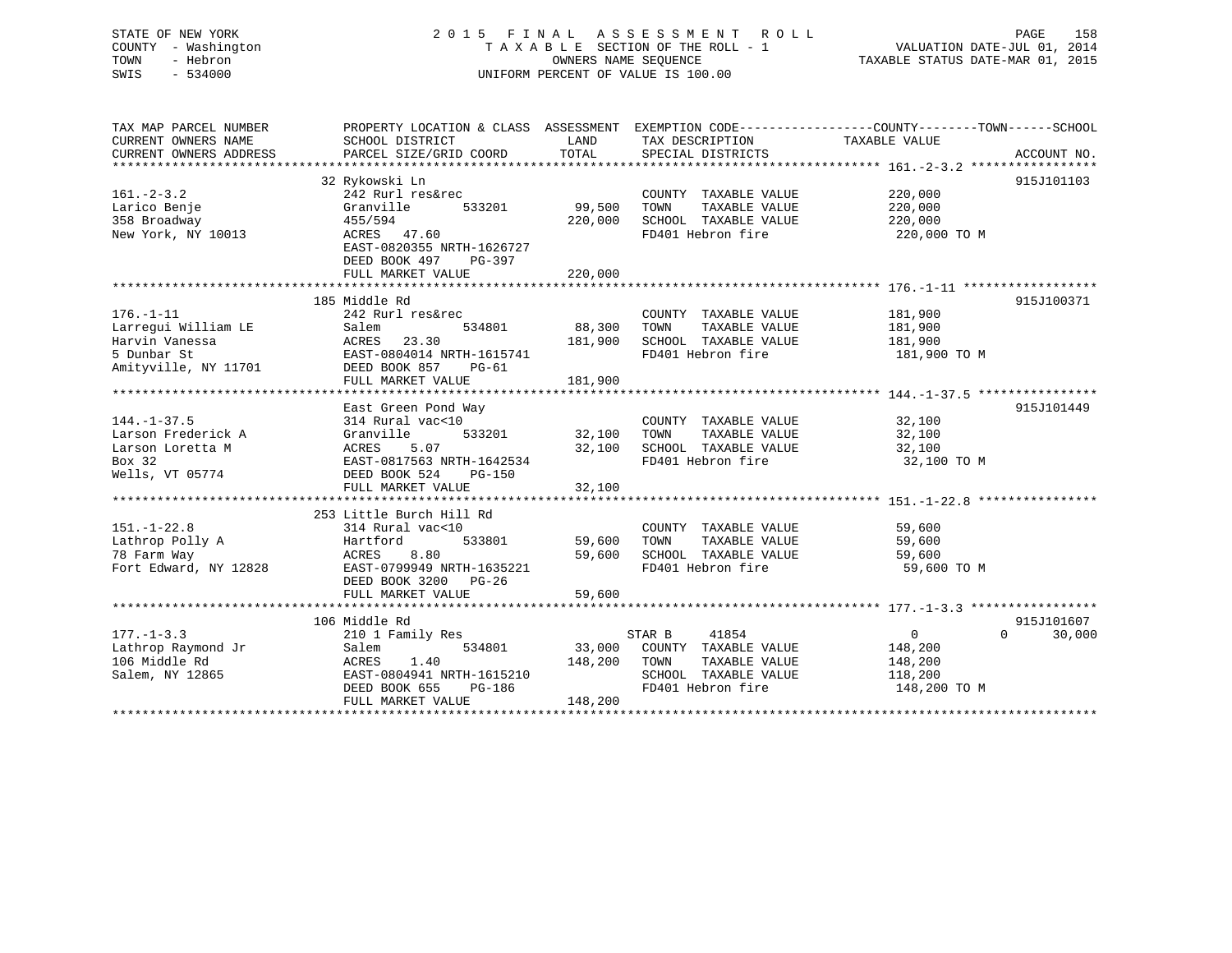# STATE OF NEW YORK 2 0 1 5 F I N A L A S S E S S M E N T R O L L PAGE 159 COUNTY - Washington T A X A B L E SECTION OF THE ROLL - 1 VALUATION DATE-JUL 01, 2014 TOWN - Hebron OWNERS NAME SEQUENCE TAXABLE STATUS DATE-MAR 01, 2015 SWIS - 534000 UNIFORM PERCENT OF VALUE IS 100.00

| TAX MAP PARCEL NUMBER<br>CURRENT OWNERS NAME<br>CURRENT OWNERS ADDRESS                                                                         | PROPERTY LOCATION & CLASS ASSESSMENT EXEMPTION CODE---------------COUNTY-------TOWN------SCHOOL<br>SCHOOL DISTRICT<br>PARCEL SIZE/GRID COORD                                            | LAND<br>TOTAL                 | TAX DESCRIPTION<br>SPECIAL DISTRICTS                                                                                       | TAXABLE VALUE                                                    | ACCOUNT NO.           |
|------------------------------------------------------------------------------------------------------------------------------------------------|-----------------------------------------------------------------------------------------------------------------------------------------------------------------------------------------|-------------------------------|----------------------------------------------------------------------------------------------------------------------------|------------------------------------------------------------------|-----------------------|
|                                                                                                                                                | 795 Chamberlin Mills Rd                                                                                                                                                                 |                               |                                                                                                                            |                                                                  | 915J101542            |
| $177. - 1 - 33.1$<br>Leaman Steven E<br>795 Chamberlin Mills Rd<br>Salem, NY 12865-9618                                                        | 210 1 Family Res<br>Salem<br>3.00<br>ACRES<br>EAST-0806013 NRTH-1613297<br>DEED BOOK 811<br>$PG-90$<br>FULL MARKET VALUE                                                                | STAR B<br>167,000<br>167,000  | 41854<br>534801 37,000 COUNTY TAXABLE VALUE<br>TOWN<br>TAXABLE VALUE<br>SCHOOL TAXABLE VALUE 137,000<br>FD401 Hebron fire  | $\overline{0}$<br>167,000<br>167,000<br>167,000 TO M             | 30,000<br>$\Omega$    |
| $177. - 1 - 42.2$<br>Leaman Steven E<br>795 Chamberlin Mills Rd<br>Salem, NY 12865                                                             | Chamberlin Mills Rd<br>314 Rural vac<10<br>534801 6,800<br>Salem<br>FRNT 230.00 DPTH 120.00<br>ACRES 0.63<br>EAST-0806160 NRTH-1612772<br>DEED BOOK 811<br>$PG-90$<br>FULL MARKET VALUE | 6,800<br>6,800                | COUNTY TAXABLE VALUE<br>TAXABLE VALUE<br>TOWN<br>SCHOOL TAXABLE VALUE<br>FD401 Hebron fire                                 | 6,800<br>6,800<br>6,800<br>6,800 TO M                            | 915J101611            |
| $158. - 1 - 25$<br>Leather Geoffrey T<br>7 Avenue D<br>Saratoga Springs, NY<br>MAY BE SUBJECT TO PAYMENT<br>UNDER RPTL480A UNTIL 2024          | Halls Pond Rd<br>533801<br>Forest Tax 3272/41<br>$167. - 1 - 7.3$<br>12866-8548 ACRES 119.50<br>EAST-0789867 NRTH-1625776<br>DEED BOOK 821<br>$PG-325$<br>FULL MARKET VALUE             | 213,400<br>213,400<br>213,400 | FOR 480A 47460<br>COUNTY TAXABLE VALUE<br>TOWN<br>TAXABLE VALUE<br>SCHOOL TAXABLE VALUE<br>FD401 Hebron fire               | 184,000<br>184,000<br>29,400<br>29,400<br>29,400<br>213,400 TO M | 915J101559<br>184,000 |
|                                                                                                                                                | 379 Little Burch Hill Rd                                                                                                                                                                |                               |                                                                                                                            |                                                                  | 915J100446            |
| $151. - 1 - 9$<br>Granville<br>Leavey Brendan K<br>Leavey Maria A<br>379 Little Burch Hill Rd EAST-0802180 NRTH-1638743<br>Granville, NY 12832 | 240 Rural res<br>ACRES 43.60<br>DEED BOOK 725<br>PG-136<br>FULL MARKET VALUE                                                                                                            | STAR B<br>293,800<br>293,800  | 41854<br>533201 124,900 COUNTY TAXABLE VALUE<br>TOWN<br>TAXABLE VALUE<br>SCHOOL TAXABLE VALUE 263,800<br>FD401 Hebron fire | $\overline{0}$<br>293,800<br>293,800<br>293,800 TO M             | $\Omega$<br>30,000    |
|                                                                                                                                                | Patterson Hill Rd                                                                                                                                                                       |                               |                                                                                                                            |                                                                  |                       |
| $183. - 1 - 52.1$<br>LeBlanc Roland J<br>LeBlanc Wendy B<br>1193 Patterson Hill Rd<br>Salem, NY 12865                                          | 314 Rural vac<10<br>534801<br>Salem<br>2960/190<br>FRNT 132.00 DPTH 91.00<br>EAST-0788466 NRTH-1602626<br>DEED BOOK 2960 PG-190<br>FULL MARKET VALUE                                    | 2,300<br>2,300<br>2,300       | COUNTY TAXABLE VALUE<br>TAXABLE VALUE<br>TOWN<br>SCHOOL TAXABLE VALUE<br>FD401 Hebron fire                                 | 2,300<br>2,300<br>2,300<br>2,300 TO M                            |                       |
|                                                                                                                                                |                                                                                                                                                                                         |                               |                                                                                                                            |                                                                  |                       |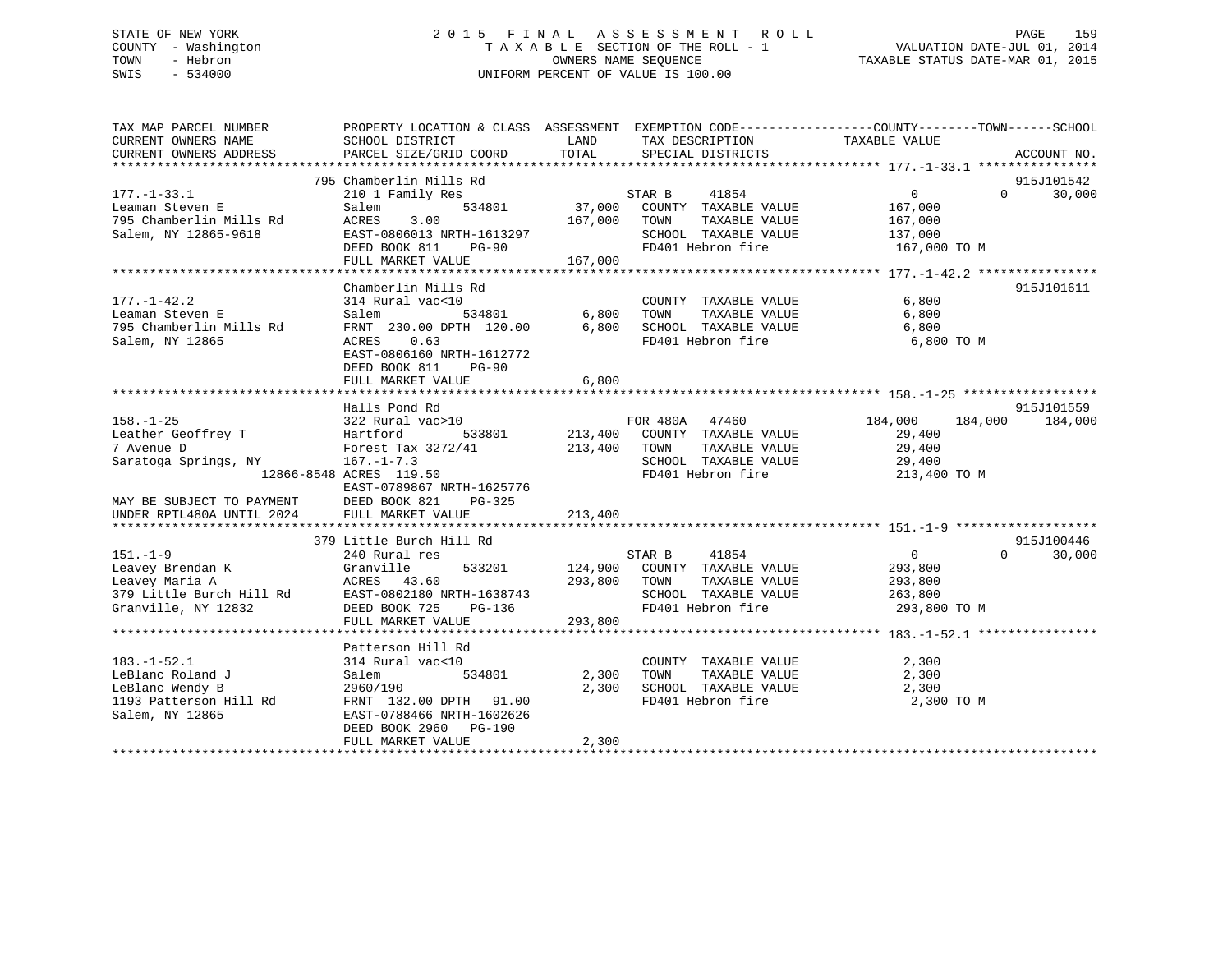# STATE OF NEW YORK 2 0 1 5 F I N A L A S S E S S M E N T R O L L PAGE 160 COUNTY - Washington T A X A B L E SECTION OF THE ROLL - 1 VALUATION DATE-JUL 01, 2014 TOWN - Hebron OWNERS NAME SEQUENCE TAXABLE STATUS DATE-MAR 01, 2015 SWIS - 534000 UNIFORM PERCENT OF VALUE IS 100.00

| TAX MAP PARCEL NUMBER<br>CURRENT OWNERS NAME | PROPERTY LOCATION & CLASS ASSESSMENT EXEMPTION CODE---------------COUNTY-------TOWN------SCHOOL<br>SCHOOL DISTRICT | LAND    | TAX DESCRIPTION                                                  | TAXABLE VALUE              |             |
|----------------------------------------------|--------------------------------------------------------------------------------------------------------------------|---------|------------------------------------------------------------------|----------------------------|-------------|
| CURRENT OWNERS ADDRESS                       | PARCEL SIZE/GRID COORD                                                                                             | TOTAL   | SPECIAL DISTRICTS                                                |                            | ACCOUNT NO. |
|                                              | 1193 Patterson Hill Rd                                                                                             |         |                                                                  |                            | 915J100606  |
| $183. - 1 - 42.1$                            | 210 1 Family Res                                                                                                   |         | STAR B<br>41854                                                  | $\overline{0}$<br>$\Omega$ | 30,000      |
| LeBlanc Rolland J                            | Salem<br>534801                                                                                                    |         | 44,400 COUNTY TAXABLE VALUE                                      | 149,900                    |             |
| LeBlanc Wendy L                              | ACRES<br>3.40 BANK<br>999                                                                                          | 149,900 | TOWN<br>TAXABLE VALUE                                            | 149,900                    |             |
| 1193 Patterson Hill Rd                       | EAST-0788621 NRTH-1602939                                                                                          |         | SCHOOL TAXABLE VALUE                                             | 119,900                    |             |
| Salem, NY 12865                              | DEED BOOK 2960 PG-190                                                                                              |         | FD401 Hebron fire                                                | 149,900 TO M               |             |
|                                              | FULL MARKET VALUE                                                                                                  | 149,900 |                                                                  |                            |             |
|                                              |                                                                                                                    |         |                                                                  |                            |             |
|                                              | 629 North Grimes Hill Rd                                                                                           |         |                                                                  |                            | 915J100581  |
| $153. - 1 - 12.1$                            | 322 Rural vac>10                                                                                                   |         | AG DIST<br>41720                                                 | 26,800<br>26,800           | 26,800      |
| Lechevet Burr H                              | Granville<br>533201                                                                                                | 79,600  | COUNTY TAXABLE VALUE                                             | 52,800                     |             |
| Lechevet Mark H                              | ACRES 87.20                                                                                                        | 79,600  | TOWN<br>TAXABLE VALUE                                            | 52,800                     |             |
| 28 Dorlon Rd                                 | EAST-0817591 NRTH-1635875                                                                                          |         | SCHOOL TAXABLE VALUE                                             | 52,800                     |             |
| Oueensbury, NY 12804                         | DEED BOOK 3432 PG-167                                                                                              |         | CA008 Cons agri dst 8                                            | 52,800 TO M                |             |
|                                              | FULL MARKET VALUE                                                                                                  | 79,600  | 26,800 EX                                                        |                            |             |
| MAY BE SUBJECT TO PAYMENT                    |                                                                                                                    |         | FD401 Hebron fire                                                | 79,600 TO M                |             |
| UNDER AGDIST LAW TIL 2019                    |                                                                                                                    |         |                                                                  |                            |             |
|                                              |                                                                                                                    |         |                                                                  |                            |             |
|                                              | 91 Rykowski Ln                                                                                                     |         |                                                                  |                            | 915J101503  |
| $161. - 2 - 3.9$                             | 260 Seasonal res                                                                                                   |         | COUNTY TAXABLE VALUE                                             | 25,000                     |             |
| Leclair Gregg F                              | 533201<br>Granville                                                                                                | 5,300   | TAXABLE VALUE<br>TOWN                                            | 25,000                     |             |
| 15 Briarhurst Dr                             | ACRES<br>7.10                                                                                                      | 25,000  | SCHOOL TAXABLE VALUE                                             | 25,000                     |             |
| Gansevoort, NY 12831                         | EAST-0823038 NRTH-1627068                                                                                          |         | FD401 Hebron fire                                                | 25,000 TO M                |             |
|                                              | DEED BOOK 3293<br>PG-158                                                                                           |         |                                                                  |                            |             |
|                                              | FULL MARKET VALUE                                                                                                  | 25,000  |                                                                  |                            |             |
|                                              |                                                                                                                    |         |                                                                  |                            |             |
|                                              | 1231 Dunnigan Rd                                                                                                   |         |                                                                  |                            | 915J100495  |
| $184. - 1 - 18$<br>Lee Ralph                 | 312 Vac w/imprv<br>534801<br>Salem                                                                                 | 13,200  | COUNTY TAXABLE VALUE<br>TOWN<br>TAXABLE VALUE                    | 22,400<br>22,400           |             |
| Compton Elizabeth                            | ACRES<br>3.60                                                                                                      | 22,400  |                                                                  |                            |             |
| 463 West St D405                             | EAST-0800635 NRTH-1601281                                                                                          |         | SCHOOL TAXABLE VALUE 22,400<br>CA008 Cons agri dst 8 22,400 TO M |                            |             |
| New York, NY 10014                           | DEED BOOK 3492 PG-66                                                                                               |         | FD401 Hebron fire                                                | 22,400 TO M                |             |
|                                              | FULL MARKET VALUE                                                                                                  | 22,400  |                                                                  |                            |             |
|                                              |                                                                                                                    |         |                                                                  |                            |             |
|                                              | 4176 County Route 30                                                                                               |         |                                                                  |                            | 915J101090  |
| $158. - 1 - 29$                              | 230 3 Family Res                                                                                                   |         | COUNTY TAXABLE VALUE                                             | 139,600                    |             |
| Lehman Norma                                 | 533801<br>Hartford                                                                                                 | 50,900  | TAXABLE VALUE<br>TOWN                                            | 139,600                    |             |
| Lehman Lawrence                              | $167. - 1 - 5.2$                                                                                                   | 139,600 | SCHOOL TAXABLE VALUE                                             | 139,600                    |             |
| 2218 Spring Garden St                        | ACRES<br>4.76                                                                                                      |         | FD401 Hebron fire                                                | 139,600 TO M               |             |
| Williamsport, PA 17701-1231                  | EAST-0786772 NRTH-1626160                                                                                          |         |                                                                  |                            |             |
|                                              | DEED BOOK 715<br>PG-304                                                                                            |         |                                                                  |                            |             |
|                                              | FULL MARKET VALUE                                                                                                  | 139,600 |                                                                  |                            |             |
|                                              |                                                                                                                    |         |                                                                  |                            |             |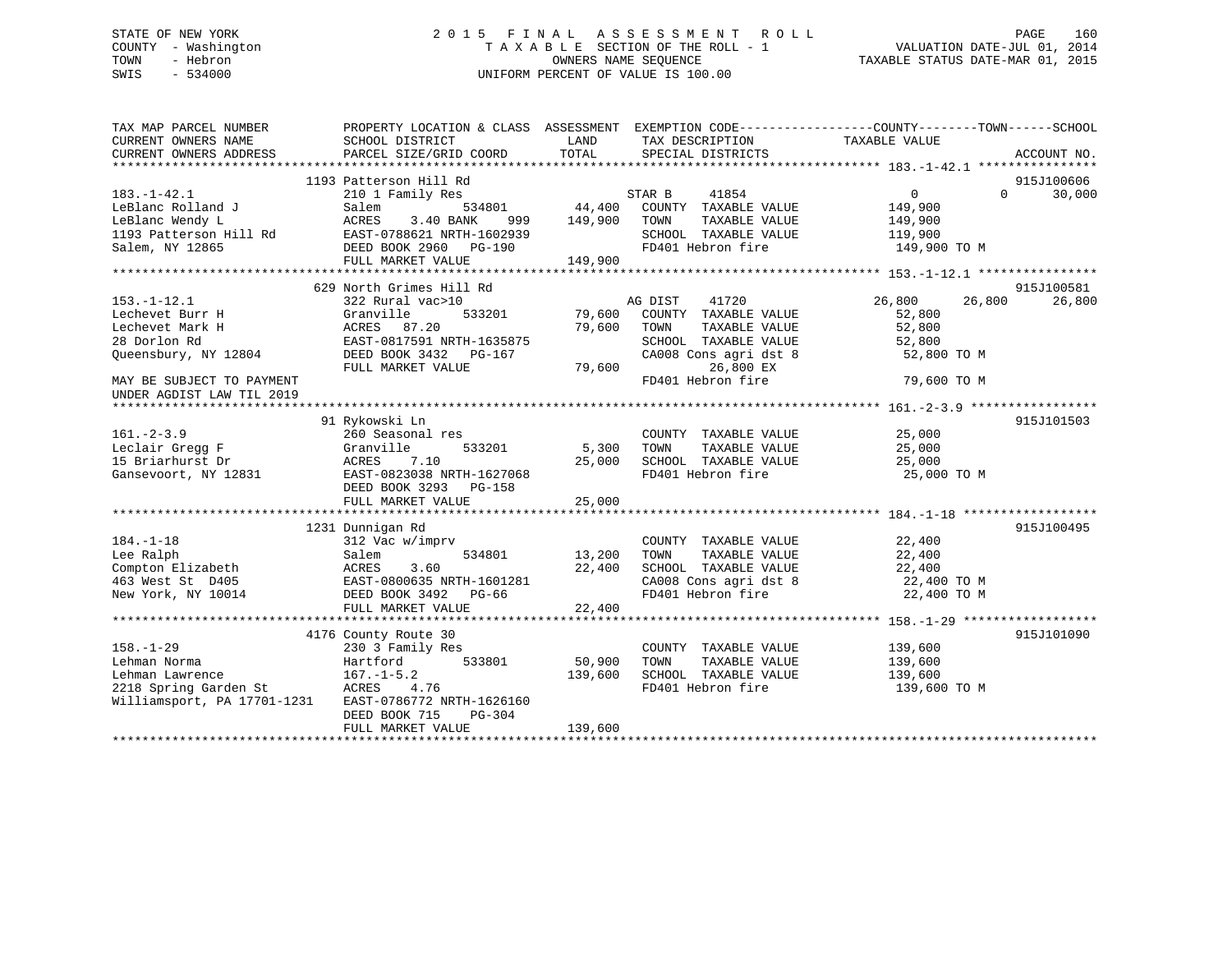# STATE OF NEW YORK 2 0 1 5 F I N A L A S S E S S M E N T R O L L PAGE 161 COUNTY - Washington T A X A B L E SECTION OF THE ROLL - 1 VALUATION DATE-JUL 01, 2014 TOWN - Hebron OWNERS NAME SEQUENCE TAXABLE STATUS DATE-MAR 01, 2015 SWIS - 534000 UNIFORM PERCENT OF VALUE IS 100.00

| TAX MAP PARCEL NUMBER<br>CURRENT OWNERS NAME                                                      | SCHOOL DISTRICT                                                                                                                        | LAND                       | TAX DESCRIPTION                                                                                                     | PROPERTY LOCATION & CLASS ASSESSMENT EXEMPTION CODE----------------COUNTY-------TOWN------SCHOOL<br>TAXABLE VALUE |                      |
|---------------------------------------------------------------------------------------------------|----------------------------------------------------------------------------------------------------------------------------------------|----------------------------|---------------------------------------------------------------------------------------------------------------------|-------------------------------------------------------------------------------------------------------------------|----------------------|
| CURRENT OWNERS ADDRESS                                                                            | PARCEL SIZE/GRID COORD                                                                                                                 | TOTAL                      | SPECIAL DISTRICTS                                                                                                   |                                                                                                                   | ACCOUNT NO.          |
|                                                                                                   |                                                                                                                                        |                            |                                                                                                                     |                                                                                                                   |                      |
| $158. - 1 - 28$<br>Lehman Norma R                                                                 | 4168 County Route 30<br>241 Rural res&ag<br>533801<br>Hartford                                                                         | 200,700                    | AG DIST 41720<br>COUNTY TAXABLE VALUE                                                                               | 85,850<br>85,850<br>199,050                                                                                       | 915J100518<br>85,850 |
| Lehman Lawrence L<br>2218 Spring Garden St                                                        | $167. - 1 - 5.1$<br>ACRES 85.70                                                                                                        | 284,900                    | TOWN<br>TAXABLE VALUE<br>SCHOOL TAXABLE VALUE                                                                       | 199,050<br>199,050                                                                                                |                      |
| Williamsport, PA 17701-1231 EAST-0787306 NRTH-1626123                                             | DEED BOOK 568<br>PG-343                                                                                                                |                            | CA008 Cons agri dst 8<br>85,850 EX                                                                                  | 199,050 TO M                                                                                                      |                      |
| MAY BE SUBJECT TO PAYMENT<br>UNDER AGDIST LAW TIL 2019                                            | FULL MARKET VALUE                                                                                                                      |                            | 85,850 EX<br>284,900   FD401 Hebron fire                                                                            | 284,900 TO M                                                                                                      |                      |
|                                                                                                   |                                                                                                                                        |                            |                                                                                                                     |                                                                                                                   |                      |
| $160. - 1 - 11$<br>Leight Ronald W<br>169 Benn Rd                                                 | 169 Benn Rd<br>210 1 Family Res<br>Salem<br>534801<br>ACRES<br>3.35                                                                    | 156,500                    | STAR B<br>41854<br>44,200 COUNTY TAXABLE VALUE<br>TOWN<br>TAXABLE VALUE                                             | $\overline{0}$<br>$\Omega$<br>156,500<br>156,500                                                                  | 915J100481<br>30,000 |
| Granville, NY 12832                                                                               | EAST-0805464 NRTH-1626198<br>DEED BOOK 1923 PG-344<br>FULL MARKET VALUE                                                                | 156,500                    | SCHOOL TAXABLE VALUE<br>FD401 Hebron fire                                                                           | 126,500<br>156,500 TO M                                                                                           |                      |
|                                                                                                   |                                                                                                                                        |                            |                                                                                                                     |                                                                                                                   |                      |
| $177. - 1 - 3.28$<br>Lentine Frank<br>Boone Pollyann<br>8 Pine Circle Dr<br>Ocala, FL 34772       | Lee Brook Ln<br>312 Vac w/imprv<br>534801<br>Salem<br>sub lot 2C<br>ACRES 1.41<br>EAST-0805237 NRTH-1616117<br>DEED BOOK 929<br>PG-191 | 13,000<br>15,100           | COUNTY TAXABLE VALUE<br>TAXABLE VALUE<br>TOWN<br>SCHOOL TAXABLE VALUE<br>CA008 Cons agri dst 8<br>FD401 Hebron fire | 15,100<br>15,100<br>15,100<br>15,100 TO M<br>15,100 TO M                                                          |                      |
|                                                                                                   | FULL MARKET VALUE                                                                                                                      | 15,100                     |                                                                                                                     |                                                                                                                   |                      |
|                                                                                                   | 33 Lee Brook Ln                                                                                                                        |                            |                                                                                                                     |                                                                                                                   |                      |
| $177. - 1 - 3.27$<br>Lentine Frank H Sr.<br>Boone Pollyann<br>33 Lee Brook Ln<br>Salem, NY 12865  | 210 1 Family Res<br>534801<br>Salem<br>sub lot 2B<br>ACRES<br>1.47<br>EAST-0805413 NRTH-1616317<br>DEED BOOK 913<br>PG-285             | 33,200<br>100,300          | COUNTY TAXABLE VALUE<br>TAXABLE VALUE<br>TOWN<br>SCHOOL TAXABLE VALUE<br>CA008 Cons agri dst 8<br>FD401 Hebron fire | 100,300<br>100,300<br>100,300<br>100,300 TO M<br>100,300 TO M                                                     |                      |
|                                                                                                   | FULL MARKET VALUE                                                                                                                      | 100,300                    |                                                                                                                     |                                                                                                                   |                      |
|                                                                                                   | Lee Brook Ln                                                                                                                           |                            |                                                                                                                     |                                                                                                                   | 915J100004           |
| $177. - 1 - 3.1$<br>Lentine John H<br>Emmons Ruth M<br>20 Forest Rd<br>Burnt Hills, NY 12027-9748 | 314 Rural vac<10<br>Salem<br>534801<br>sub lot 2A<br>ACRES<br>2.95<br>EAST-0805049 NRTH-1616483<br>DEED BOOK 493<br>PG-353             | 16,900<br>16,900<br>16,900 | COUNTY TAXABLE VALUE<br>TOWN<br>TAXABLE VALUE<br>SCHOOL TAXABLE VALUE<br>CA008 Cons agri dst 8<br>FD401 Hebron fire | 16,900<br>16,900<br>16,900<br>16,900 TO M<br>16,900 TO M                                                          |                      |
|                                                                                                   | FULL MARKET VALUE                                                                                                                      |                            |                                                                                                                     |                                                                                                                   |                      |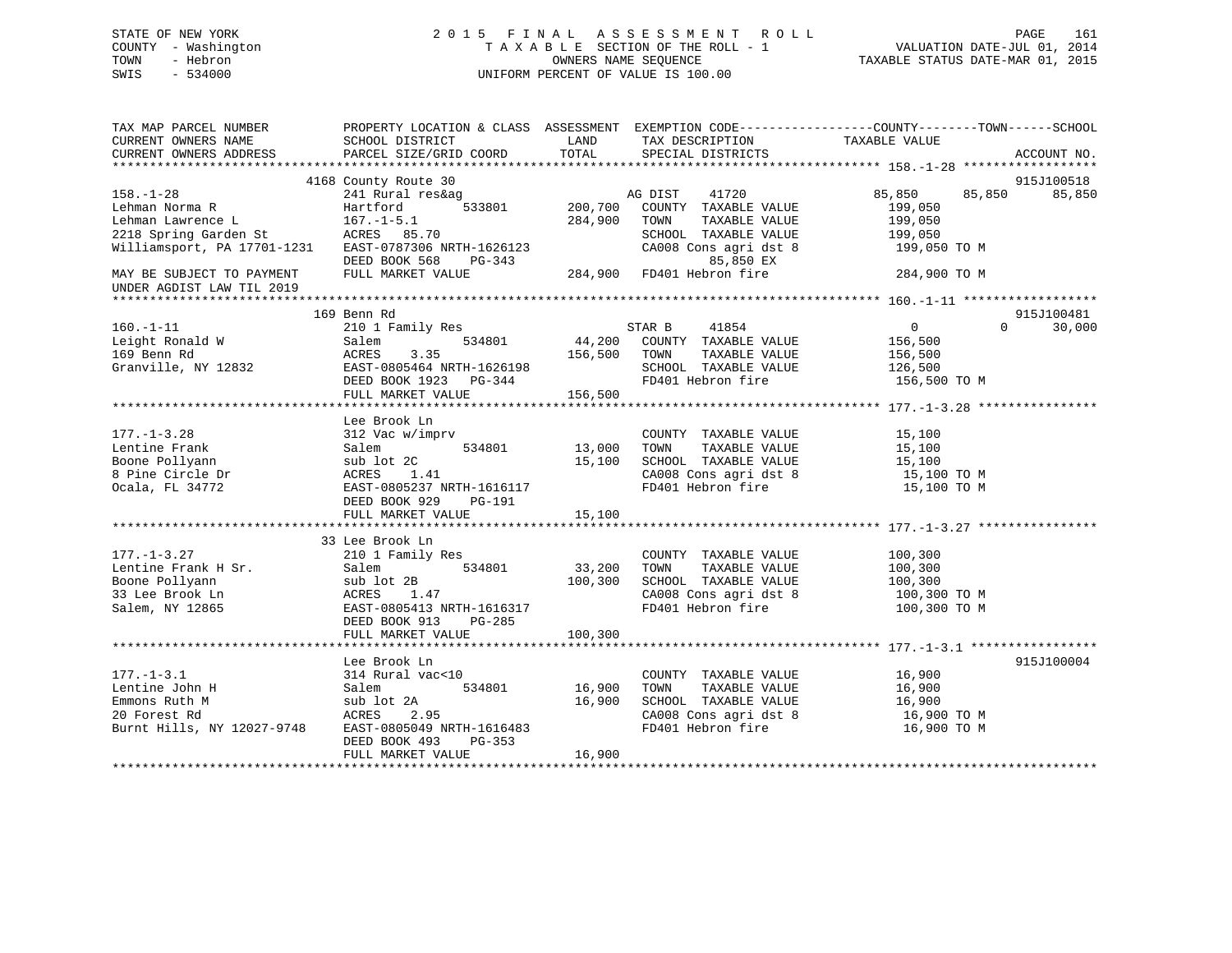# STATE OF NEW YORK 2 0 1 5 F I N A L A S S E S S M E N T R O L L PAGE 162 COUNTY - Washington T A X A B L E SECTION OF THE ROLL - 1 VALUATION DATE-JUL 01, 2014 TOWN - Hebron OWNERS NAME SEQUENCE TAXABLE STATUS DATE-MAR 01, 2015 SWIS - 534000 UNIFORM PERCENT OF VALUE IS 100.00

| TAX MAP PARCEL NUMBER                                                                          | PROPERTY LOCATION & CLASS ASSESSMENT EXEMPTION CODE---------------COUNTY-------TOWN------SCHOOL                                                                                                                                                                                                                                                                                                         |                              |                                                                                                                                                                                                            |                                              |             |
|------------------------------------------------------------------------------------------------|---------------------------------------------------------------------------------------------------------------------------------------------------------------------------------------------------------------------------------------------------------------------------------------------------------------------------------------------------------------------------------------------------------|------------------------------|------------------------------------------------------------------------------------------------------------------------------------------------------------------------------------------------------------|----------------------------------------------|-------------|
| CURRENT OWNERS NAME                                                                            | SCHOOL DISTRICT                                                                                                                                                                                                                                                                                                                                                                                         | LAND                         | TAX DESCRIPTION                                                                                                                                                                                            | TAXABLE VALUE                                |             |
| CURRENT OWNERS NAME                                                                            | PARCEL SIZE/GRID COORD TOTAL                                                                                                                                                                                                                                                                                                                                                                            |                              | SPECIAL DISTRICTS                                                                                                                                                                                          |                                              | ACCOUNT NO. |
|                                                                                                |                                                                                                                                                                                                                                                                                                                                                                                                         |                              |                                                                                                                                                                                                            |                                              |             |
|                                                                                                | Lee Brook Ln                                                                                                                                                                                                                                                                                                                                                                                            |                              |                                                                                                                                                                                                            |                                              |             |
| $177. - 1 - 3.8$                                                                               |                                                                                                                                                                                                                                                                                                                                                                                                         |                              |                                                                                                                                                                                                            |                                              |             |
| Lentine John H                                                                                 | $314 \text{ Rural vac} < 10$ $534801$ $22,800$ TOWN<br>314 Ku.<br>Salem                                                                                                                                                                                                                                                                                                                                 |                              | $\begin{tabular}{lllllllllll} \multicolumn{2}{c}{\textbf{COUNTY}} & \textbf{TAXABLE VALUE} & & & & 22\,,800 \\ \multicolumn{2}{c}{\textbf{TOWN}} & \textbf{TAXABLE VALUE} & & & 22\,,800 \\ \end{tabular}$ |                                              |             |
|                                                                                                |                                                                                                                                                                                                                                                                                                                                                                                                         |                              |                                                                                                                                                                                                            |                                              |             |
|                                                                                                |                                                                                                                                                                                                                                                                                                                                                                                                         |                              | 22,800 SCHOOL TAXABLE VALUE 22,800<br>CA008 Cons agri dst 8 22,800 TO M                                                                                                                                    |                                              |             |
|                                                                                                |                                                                                                                                                                                                                                                                                                                                                                                                         |                              | CA008 Cons agri dst 8 22,800 TO M<br>FD401 Hebron fire 22,800 TO M                                                                                                                                         |                                              |             |
|                                                                                                |                                                                                                                                                                                                                                                                                                                                                                                                         |                              |                                                                                                                                                                                                            |                                              |             |
|                                                                                                | Eentine John H<br>Emmons Ruth M<br>Attn: Amada R. O'Connor<br>1359 Ocean Ave EAST-0805860 NRTH-1617926<br>Bohemia, NY 11716<br>EED BOOK 493 PG-353<br>FULL MARKET VALUE 22,800                                                                                                                                                                                                                          |                              |                                                                                                                                                                                                            |                                              |             |
|                                                                                                |                                                                                                                                                                                                                                                                                                                                                                                                         |                              |                                                                                                                                                                                                            |                                              |             |
|                                                                                                | $\begin{tabular}{lllllllllllllllllllll} \rule{0pt}{2pt} \multicolumn{3}{c}{\textbf{L177.-1-3.9}} & \multicolumn{3}{c}{\textbf{L177.-1-3.9}} & \multicolumn{3}{c}{\textbf{L177.-1-3.9}} & \multicolumn{3}{c}{\textbf{L177--1-3.9}} & \multicolumn{3}{c}{\textbf{L177--1-3.9}} & \multicolumn{3}{c}{\textbf{L177--1-3.9}} & \multicolumn{3}{c}{\textbf{L177--1-3.9}} & \multicolumn{3}{c}{\textbf{L177--$ |                              |                                                                                                                                                                                                            |                                              |             |
|                                                                                                |                                                                                                                                                                                                                                                                                                                                                                                                         |                              |                                                                                                                                                                                                            |                                              |             |
|                                                                                                |                                                                                                                                                                                                                                                                                                                                                                                                         |                              |                                                                                                                                                                                                            |                                              |             |
|                                                                                                |                                                                                                                                                                                                                                                                                                                                                                                                         |                              |                                                                                                                                                                                                            |                                              |             |
|                                                                                                |                                                                                                                                                                                                                                                                                                                                                                                                         |                              |                                                                                                                                                                                                            |                                              |             |
|                                                                                                |                                                                                                                                                                                                                                                                                                                                                                                                         |                              |                                                                                                                                                                                                            |                                              |             |
|                                                                                                |                                                                                                                                                                                                                                                                                                                                                                                                         |                              |                                                                                                                                                                                                            |                                              |             |
|                                                                                                |                                                                                                                                                                                                                                                                                                                                                                                                         |                              |                                                                                                                                                                                                            |                                              |             |
|                                                                                                |                                                                                                                                                                                                                                                                                                                                                                                                         |                              |                                                                                                                                                                                                            |                                              |             |
|                                                                                                |                                                                                                                                                                                                                                                                                                                                                                                                         |                              |                                                                                                                                                                                                            |                                              |             |
|                                                                                                | 8 Lee Brook Ln                                                                                                                                                                                                                                                                                                                                                                                          |                              |                                                                                                                                                                                                            |                                              | 915J100004  |
|                                                                                                |                                                                                                                                                                                                                                                                                                                                                                                                         |                              |                                                                                                                                                                                                            |                                              |             |
| 177.-1-3.15 270 Mfg housing<br>Lentine John H Salem 5                                          |                                                                                                                                                                                                                                                                                                                                                                                                         | COUNTY<br>534801 22,100 TOWN | COUNTY TAXABLE VALUE<br>TOWN TAXABLE VALUE 26,900                                                                                                                                                          |                                              |             |
|                                                                                                |                                                                                                                                                                                                                                                                                                                                                                                                         |                              |                                                                                                                                                                                                            |                                              |             |
|                                                                                                |                                                                                                                                                                                                                                                                                                                                                                                                         |                              |                                                                                                                                                                                                            |                                              |             |
|                                                                                                | Emmons Ruth M<br>26,900 SCHOOL TAXABLE VALUE<br>26,900 CA008 Cons agridst 8<br>26,900 TO M<br>26,900 TO M<br>26,900 TO M<br>26,900 TO M<br>26,900 TO M<br>Emmon DOY 403 DO-353<br>26,900 TO M<br>26,900 TO M<br>FD401 Hebron fire<br>26,900 TO M<br>26,9                                                                                                                                                |                              |                                                                                                                                                                                                            |                                              |             |
|                                                                                                | DEED BOOK 493 PG-353                                                                                                                                                                                                                                                                                                                                                                                    |                              |                                                                                                                                                                                                            |                                              |             |
|                                                                                                | FULL MARKET VALUE                                                                                                                                                                                                                                                                                                                                                                                       | 26,900                       |                                                                                                                                                                                                            |                                              |             |
|                                                                                                |                                                                                                                                                                                                                                                                                                                                                                                                         |                              |                                                                                                                                                                                                            |                                              |             |
|                                                                                                | 46 Lee Brook Ln                                                                                                                                                                                                                                                                                                                                                                                         |                              |                                                                                                                                                                                                            |                                              | 915J100004  |
|                                                                                                | count = 10 count = 10<br>534801 count = 10 count = 122,100 count                                                                                                                                                                                                                                                                                                                                        |                              |                                                                                                                                                                                                            |                                              |             |
|                                                                                                |                                                                                                                                                                                                                                                                                                                                                                                                         |                              |                                                                                                                                                                                                            |                                              |             |
|                                                                                                |                                                                                                                                                                                                                                                                                                                                                                                                         |                              |                                                                                                                                                                                                            |                                              |             |
|                                                                                                |                                                                                                                                                                                                                                                                                                                                                                                                         |                              |                                                                                                                                                                                                            |                                              |             |
|                                                                                                |                                                                                                                                                                                                                                                                                                                                                                                                         |                              |                                                                                                                                                                                                            |                                              |             |
|                                                                                                | 177.-1-3.16<br>Lentine John H Salem Salem 534801<br>Emmons Ruth M Lot 5<br>20 Forest Rd ACRES 5.08<br>22,100 SCHOOL TAXABLE VALUE 22,100<br>22,100 SCHOOL TAXABLE VALUE 22,100<br>22,100 SCHOOL TAXABLE VALUE 22,100<br>22,100 SCHOOL TA<br>DEED BOOK 493 PG-353                                                                                                                                        |                              |                                                                                                                                                                                                            |                                              |             |
|                                                                                                | FULL MARKET VALUE 22,100                                                                                                                                                                                                                                                                                                                                                                                |                              |                                                                                                                                                                                                            |                                              |             |
|                                                                                                |                                                                                                                                                                                                                                                                                                                                                                                                         |                              |                                                                                                                                                                                                            |                                              |             |
|                                                                                                |                                                                                                                                                                                                                                                                                                                                                                                                         |                              |                                                                                                                                                                                                            |                                              |             |
|                                                                                                | Lee Brook Ln/off                                                                                                                                                                                                                                                                                                                                                                                        |                              |                                                                                                                                                                                                            |                                              | 915J100004  |
| $177. - 1 - 3.19$                                                                              | 322 Rural vac>10                                                                                                                                                                                                                                                                                                                                                                                        |                              | COUNTY TAXABLE VALUE 17,800                                                                                                                                                                                |                                              |             |
| Lentine John H Salem<br>Emmons Ruth M Lot 11                                                   |                                                                                                                                                                                                                                                                                                                                                                                                         |                              |                                                                                                                                                                                                            | TAXABLE VALUE 17,800<br>TAXABLE VALUE 17,800 |             |
|                                                                                                | 322 Rural vac>10<br>Salem 534801 17,800 TOWN TAXABLE VALUE<br>Lot 11 Lentine Sub/ 29#90 17,800 SCHOOL TAXABLE VALUE<br>ACRES 23.75                                                                                                                                                                                                                                                                      |                              |                                                                                                                                                                                                            |                                              |             |
|                                                                                                |                                                                                                                                                                                                                                                                                                                                                                                                         |                              | CA008 Cons agri dst 8 17,800 TO M                                                                                                                                                                          |                                              |             |
|                                                                                                | EAST-0806498 NRTH-1616188                                                                                                                                                                                                                                                                                                                                                                               |                              | FD401 Hebron fire                                                                                                                                                                                          | 17,800 TO M                                  |             |
| Attn: Delvicchio Kevin<br>RR 2 Box 2200J<br>Salem, NY 12865<br>Salem, NY 12865<br>RR 2 Box 493 | PG-353                                                                                                                                                                                                                                                                                                                                                                                                  |                              |                                                                                                                                                                                                            |                                              |             |
|                                                                                                | FULL MARKET VALUE                                                                                                                                                                                                                                                                                                                                                                                       | 17,800                       |                                                                                                                                                                                                            |                                              |             |
|                                                                                                |                                                                                                                                                                                                                                                                                                                                                                                                         |                              |                                                                                                                                                                                                            |                                              |             |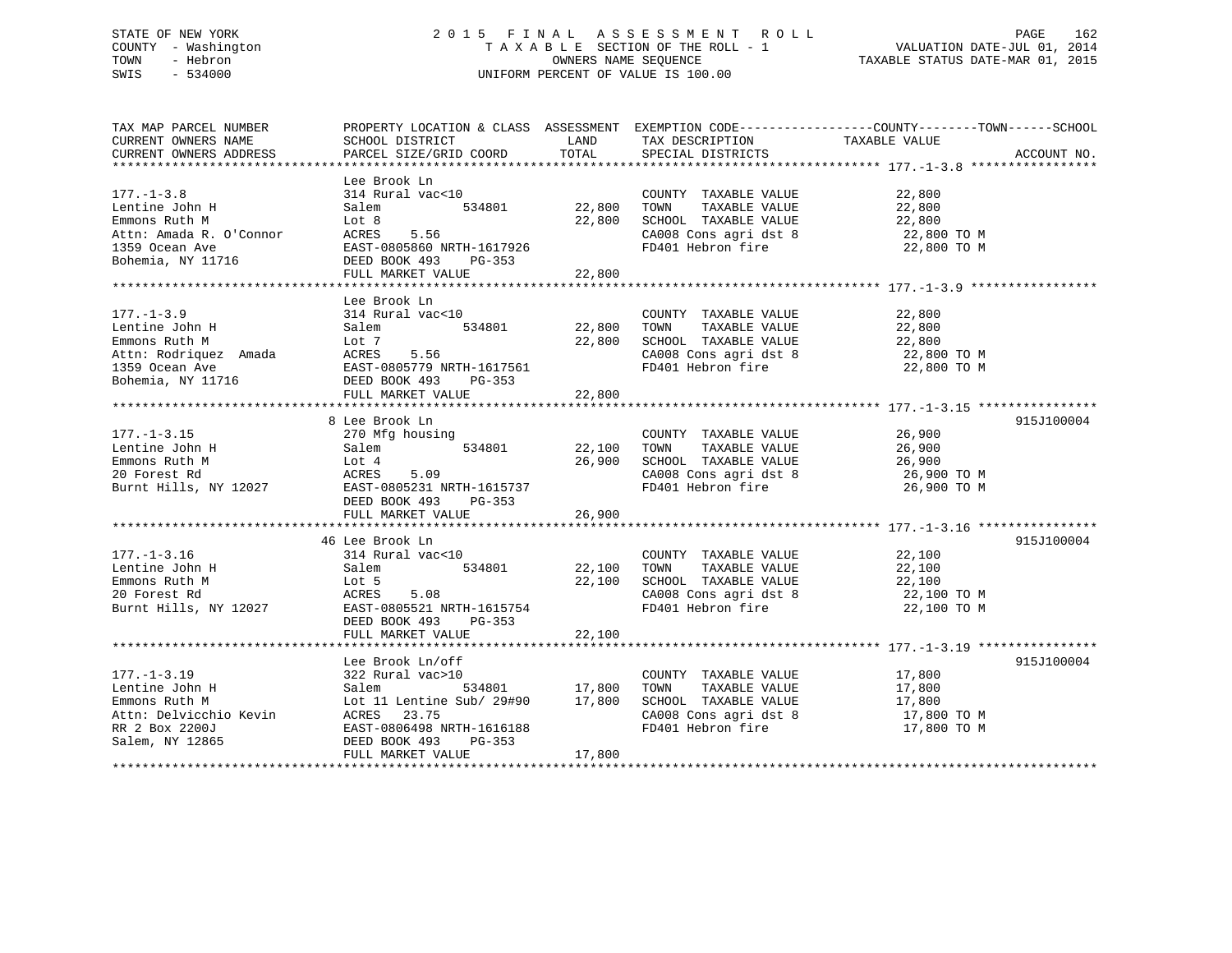# STATE OF NEW YORK 2 0 1 5 F I N A L A S S E S S M E N T R O L L PAGE 163 COUNTY - Washington T A X A B L E SECTION OF THE ROLL - 1 VALUATION DATE-JUL 01, 2014 TOWN - Hebron OWNERS NAME SEQUENCE TAXABLE STATUS DATE-MAR 01, 2015 SWIS - 534000 UNIFORM PERCENT OF VALUE IS 100.00

| TAX MAP PARCEL NUMBER<br>CURRENT OWNERS NAME<br>CURRENT OWNERS ADDRESS                                                                     | SCHOOL DISTRICT<br>PARCEL SIZE/GRID COORD                                                                                                                                                    | LAND<br>TOTAL                     | TAX DESCRIPTION TAXABLE VALUE<br>SPECIAL DISTRICTS                                                                  | PROPERTY LOCATION & CLASS ASSESSMENT EXEMPTION CODE---------------COUNTY-------TOWN-----SCHOOL                                                                                        | ACCOUNT NO.               |
|--------------------------------------------------------------------------------------------------------------------------------------------|----------------------------------------------------------------------------------------------------------------------------------------------------------------------------------------------|-----------------------------------|---------------------------------------------------------------------------------------------------------------------|---------------------------------------------------------------------------------------------------------------------------------------------------------------------------------------|---------------------------|
| $169. - 1 - 18.1$<br>Leonard Michael<br>161 Crystal Brook Hollow Rd<br>Mount Sinai, NY 11766                                               | Clark Way<br>322 Rural vac>10<br>Granville<br>ACRES 21.00<br>EAST-0814056 NRTH-1624612<br>DEED BOOK 2444 PG-59<br>FULL MARKET VALUE                                                          | 533201 46,000<br>46,000<br>46,000 | COUNTY TAXABLE VALUE<br>TOWN<br>TAXABLE VALUE<br>SCHOOL TAXABLE VALUE<br>FD401 Hebron fire                          | 46,000<br>46,000<br>46,000<br>46,000 TO M                                                                                                                                             | 915J100464                |
| $169. - 1 - 18.16$<br>Leonard Michael S<br>Leonard Staci A<br>161 Crystal Brook Hollow Rd EAST-0813770 NRTH-1623421<br>Mt. Sinai, NY 11766 | 131 Clark Way<br>260 Seasonal res<br>Granville<br>533201<br>3.07<br>ACRES<br>DEED BOOK 2166 PG-70                                                                                            | 9,600<br>29,900                   | COUNTY TAXABLE VALUE 29,900<br>TOWN<br>TAXABLE VALUE<br>SCHOOL TAXABLE VALUE 29,900<br>FD401 Hebron fire            | 29,900<br>29,900 TO M                                                                                                                                                                 | 915J101600                |
| $159. - 1 - 13$<br>Leveling Carl<br>Leveling Mary Beth<br>1093 County Route 31<br>Granville, NY 12832<br>Granville, NY 12832               | County Route 31<br>312 Vac w/imprv<br>533201<br>Granville<br>ACRES 39.60<br>EAST-0802830 NRTH-1630394<br>DEED BOOK 3155 PG-128<br>FULL MARKET VALUE                                          | 73,300<br>75,100<br>75,100        | COUNTY TAXABLE VALUE<br>TAXABLE VALUE<br>TOWN<br>SCHOOL TAXABLE VALUE<br>CA008 Cons agri dst 8<br>FD401 Hebron fire | 75,100<br>75,100<br>75,100<br>75,100 TO M<br>75,100 TO M                                                                                                                              | 915J101012                |
| $159. - 1 - 15$<br>Leveling Carl<br>Leveling Mary Beth<br>1093 County Route 31<br>Granville, NY 12832                                      | 1093 County Route 31 65 PCT OF VALUE USED FOR EXEMPTION PURPOSES<br>242 Rurl res&rec<br>Granville<br>ACRES 40.00<br>EAST-0802103 NRTH-1629550<br>DEED BOOK 564<br>PG-92<br>FULL MARKET VALUE | 533201 118,400 STAR EN<br>294,000 | VET WAR CT 41121<br>41834<br>COUNTY TAXABLE VALUE<br>TOWN<br>TAXABLE VALUE                                          | 18,000<br>33,000<br>$\overline{0}$<br>$\bigcap$<br>261,000<br>276,000<br>SCHOOL TAXABLE VALUE 228,700<br>294,000 CA008 Cons agri dst 8 294,000 TO M<br>FD401 Hebron fire 294,000 TO M | 915J100369<br>0<br>65,300 |
| $175. - 1 - 15.2$<br>Levulis Michael J<br>3619 County Route 30<br>Salem, NY 12865                                                          | 3619 County Route 30<br>210 1 Family Res<br>Salem<br>534801<br>ACRES<br>3.00<br>EAST-0790996 NRTH-1614078<br>DEED BOOK 922<br>PG-180<br>FULL MARKET VALUE                                    | 42,500<br>128,900<br>128,900      | COUNTY TAXABLE VALUE<br>FD401 Hebron fire                                                                           | 128,900<br>128,900 TO M                                                                                                                                                               | 915J101146                |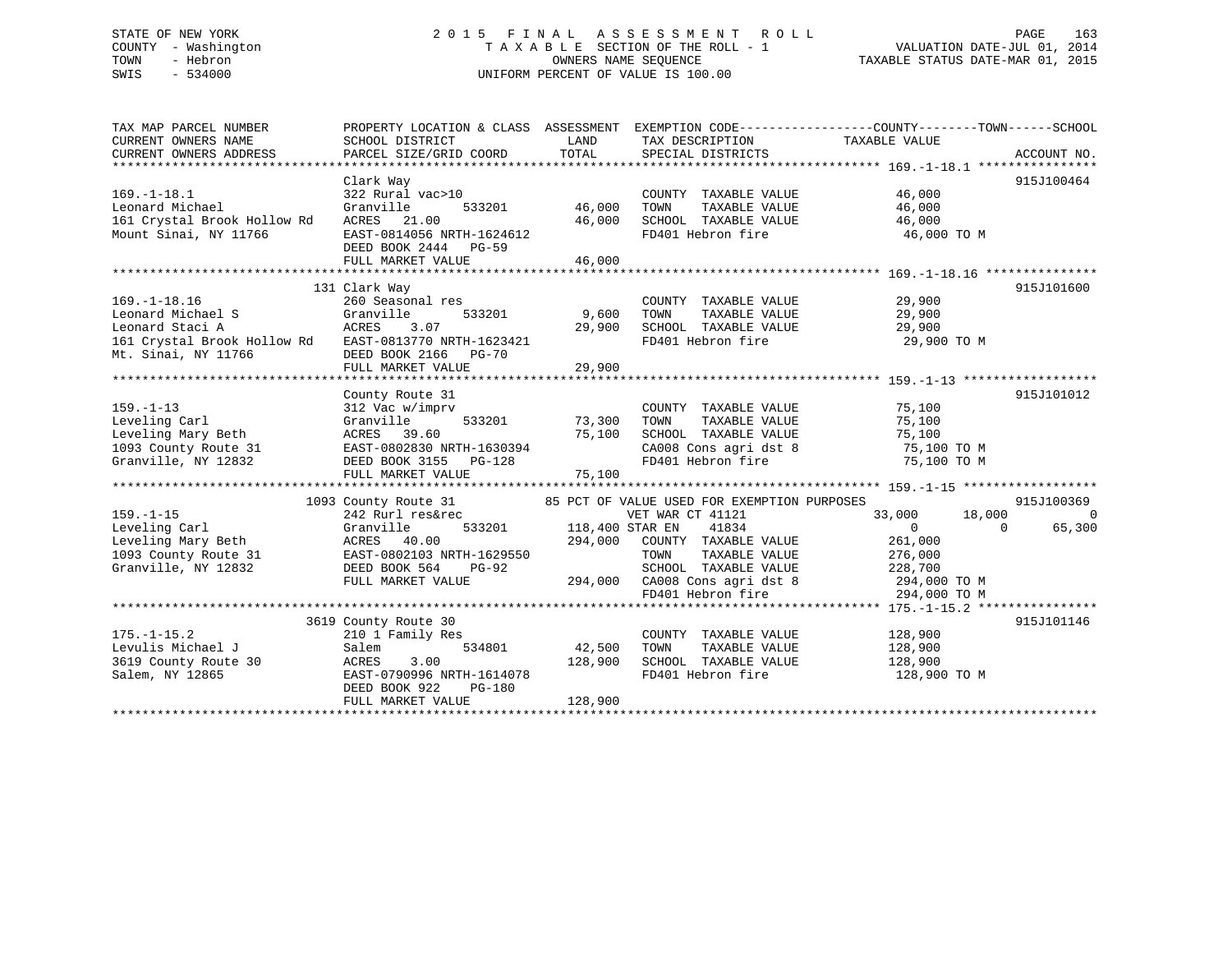# STATE OF NEW YORK 2 0 1 5 F I N A L A S S E S S M E N T R O L L PAGE 164 COUNTY - Washington T A X A B L E SECTION OF THE ROLL - 1 VALUATION DATE-JUL 01, 2014 TOWN - Hebron OWNERS NAME SEQUENCE TAXABLE STATUS DATE-MAR 01, 2015 SWIS - 534000 UNIFORM PERCENT OF VALUE IS 100.00

| TAX MAP PARCEL NUMBER     | PROPERTY LOCATION & CLASS ASSESSMENT EXEMPTION CODE---------------COUNTY-------TOWN-----SCHOOL |               |                                                           |                   |                      |
|---------------------------|------------------------------------------------------------------------------------------------|---------------|-----------------------------------------------------------|-------------------|----------------------|
| CURRENT OWNERS NAME       | SCHOOL DISTRICT                                                                                | LAND          | TAX DESCRIPTION                                           | TAXABLE VALUE     |                      |
| CURRENT OWNERS ADDRESS    | PARCEL SIZE/GRID COORD                                                                         | TOTAL         | SPECIAL DISTRICTS                                         |                   | ACCOUNT NO.          |
|                           |                                                                                                |               |                                                           |                   |                      |
|                           | Patterson Hill Rd                                                                              |               |                                                           |                   | 915J100618<br>20,932 |
| $183. - 1 - 34$           | 322 Rural vac>10                                                                               |               | AG DIST<br>41720                                          | 20,932<br>20,932  |                      |
| Levy Joshua R             | 533401<br>Greenwich                                                                            |               | 64,800 COUNTY TAXABLE VALUE                               | 43,868            |                      |
| PO Box 216                | ACRES 21.40                                                                                    | 64,800 TOWN   | TAXABLE VALUE                                             | 43,868            |                      |
| Salem, NY 12865           | EAST-0787820 NRTH-1599459                                                                      |               | SCHOOL TAXABLE VALUE<br>CA004 Cons agri dst 4 43,868 TO M | 43,868            |                      |
|                           | DEED BOOK 492<br>PG-203                                                                        |               |                                                           |                   |                      |
| MAY BE SUBJECT TO PAYMENT | FULL MARKET VALUE                                                                              | 64,800        | 20,932 EX<br>FD401 Hebron fire 64,800 TO M                |                   |                      |
| UNDER AGDIST LAW TIL 2019 |                                                                                                |               |                                                           |                   |                      |
|                           |                                                                                                |               |                                                           |                   |                      |
|                           | Pine Hill Rd/e Off                                                                             |               |                                                           |                   | 915J101007           |
| $169. - 1 - 10$           | 314 Rural vac<10                                                                               |               | COUNTY TAXABLE VALUE                                      | 5,900             |                      |
| Lewin Robert M            | Granville<br>533201                                                                            | 5,900         | TAXABLE VALUE<br>TOWN                                     | 5,900             |                      |
| Bodle Ronald              | 506/187                                                                                        | 5,900         | SCHOOL TAXABLE VALUE                                      | 5,900             |                      |
| 102 Lanes Pond Rd         | 7.90<br>ACRES                                                                                  |               | FD401 Hebron fire                                         | 5,900 TO M        |                      |
| Northford, CT 06472       | EAST-0813193 NRTH-1623307                                                                      |               |                                                           |                   |                      |
|                           | DEED BOOK 526<br>PG-272                                                                        |               |                                                           |                   |                      |
|                           | FULL MARKET VALUE                                                                              | 5,900         |                                                           |                   |                      |
|                           |                                                                                                |               |                                                           |                   |                      |
|                           | Clark Way                                                                                      |               |                                                           |                   | 915J101083           |
| $169. - 1 - 18.2$         | 322 Rural vac>10                                                                               |               | COUNTY TAXABLE VALUE                                      | 30,100            |                      |
| Lewin William J Jr        | Granville                                                                                      | 533201 30,100 | TOWN<br>TAXABLE VALUE                                     | 30,100            |                      |
| Lewin Robert M            | 591/176                                                                                        | 30,100        | SCHOOL TAXABLE VALUE                                      | 30,100            |                      |
| Bodle Ronald P            | ACRES 10.40                                                                                    |               | FD401 Hebron fire                                         | 30,100 TO M       |                      |
| 102 Lanes Pond Rd         | EAST-0813309 NRTH-1623963                                                                      |               |                                                           |                   |                      |
| Northford, CT 06472       | DEED BOOK 591<br>PG-173                                                                        |               |                                                           |                   |                      |
|                           | FULL MARKET VALUE                                                                              | 30,100        |                                                           |                   |                      |
|                           |                                                                                                |               |                                                           |                   |                      |
|                           | County Route 29 S/off                                                                          |               |                                                           |                   |                      |
| $144. - 1 - 38$           | 314 Rural vac<10                                                                               |               | COUNTY TAXABLE VALUE                                      | 200               |                      |
| Lewis Marilyn A           | Granville<br>533201                                                                            | 200 TOWN      | TAXABLE VALUE                                             | 200               |                      |
| Lewis Donald J            | FRNT 180.00 DPTH 55.00                                                                         |               | 200 SCHOOL TAXABLE VALUE                                  | 200               |                      |
| 90 County Route 29        | EAST-0822783 NRTH-1648910                                                                      |               | FD401 Hebron fire                                         | 200 TO M          |                      |
| Granville, NY 12832       | DEED BOOK 463<br>PG-876                                                                        |               |                                                           |                   |                      |
|                           | FULL MARKET VALUE                                                                              | 200           |                                                           |                   |                      |
|                           |                                                                                                |               |                                                           |                   |                      |
|                           | 66 First Light Rd                                                                              |               |                                                           |                   | 915J100130           |
| $169. - 1 - 1$            | 210 1 Family Res                                                                               |               | STAR B<br>41854                                           | $0 \qquad \qquad$ | $\Omega$<br>30,000   |
| Leyden Barbara            | Salem<br>534801                                                                                |               | 43,500 COUNTY TAXABLE VALUE                               | 131,000           |                      |
| 66 First Light Rd         | 5.98<br>ACRES                                                                                  | 131,000       | TOWN<br>TAXABLE VALUE                                     | 131,000           |                      |
| Salem, NY 12865           | EAST-0804678 NRTH-1622469                                                                      |               | SCHOOL TAXABLE VALUE                                      | 101,000           |                      |
|                           | DEED BOOK 750<br>PG-327                                                                        |               | FD401 Hebron fire                                         | 131,000 TO M      |                      |
|                           | FULL MARKET VALUE                                                                              | 131,000       |                                                           |                   |                      |
|                           |                                                                                                |               |                                                           |                   |                      |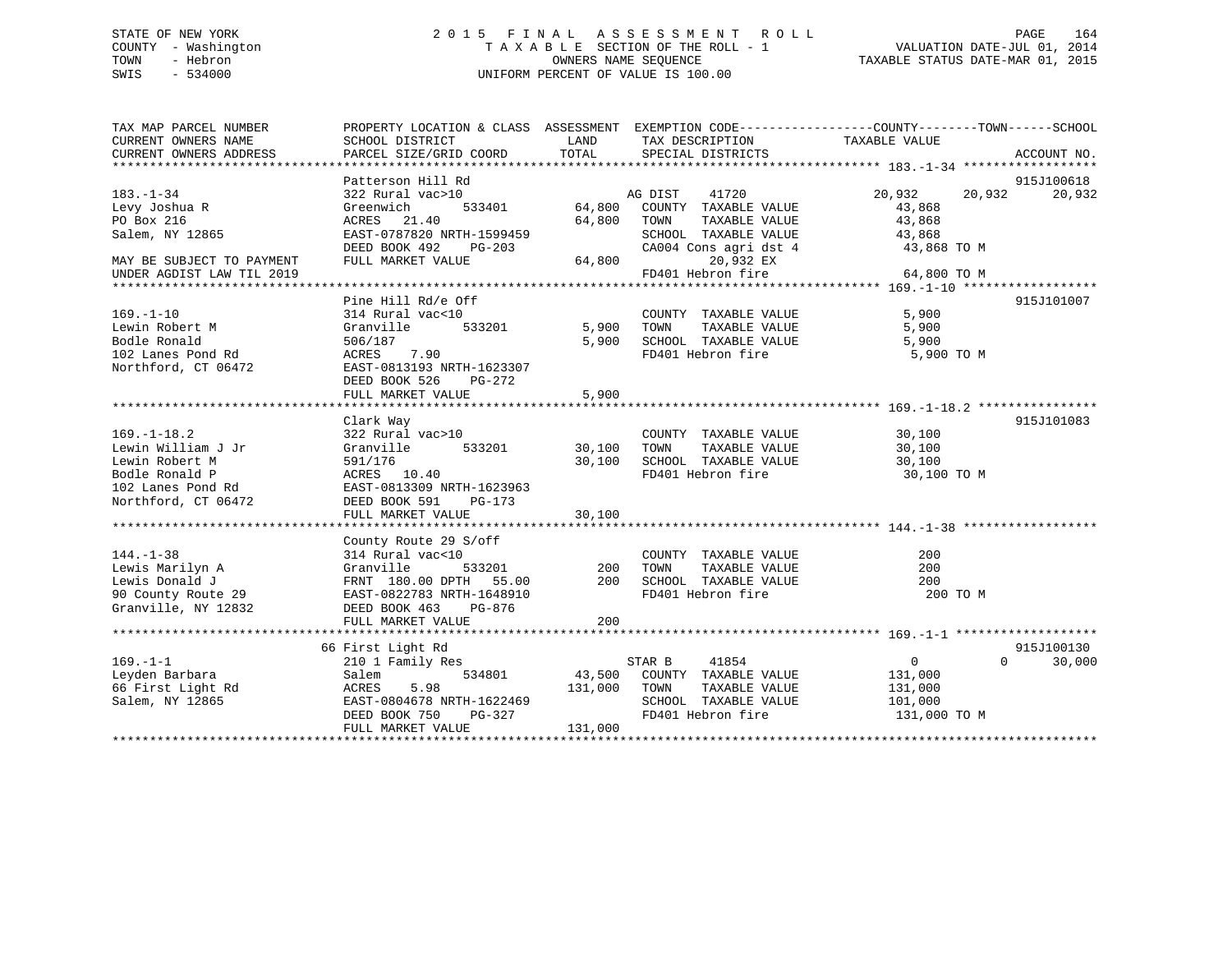# STATE OF NEW YORK 2 0 1 5 F I N A L A S S E S S M E N T R O L L PAGE 165 COUNTY - Washington T A X A B L E SECTION OF THE ROLL - 1 VALUATION DATE-JUL 01, 2014 TOWN - Hebron OWNERS NAME SEQUENCE TAXABLE STATUS DATE-MAR 01, 2015 SWIS - 534000 UNIFORM PERCENT OF VALUE IS 100.00

| TAX MAP PARCEL NUMBER<br>CURRENT OWNERS NAME<br>CURRENT OWNERS ADDRESS                                                                                       | PROPERTY LOCATION & CLASS ASSESSMENT EXEMPTION CODE---------------COUNTY-------TOWN-----SCHOOL<br>SCHOOL DISTRICT<br>PARCEL SIZE/GRID COORD                             | LAND<br>TOTAL                 | TAX DESCRIPTION TAXABLE VALUE<br>SPECIAL DISTRICTS                                                                                                    |                                                                                     | ACCOUNT NO.                                   |
|--------------------------------------------------------------------------------------------------------------------------------------------------------------|-------------------------------------------------------------------------------------------------------------------------------------------------------------------------|-------------------------------|-------------------------------------------------------------------------------------------------------------------------------------------------------|-------------------------------------------------------------------------------------|-----------------------------------------------|
| $151. - 1 - 10.2$<br>Liebig Derek R<br>Call-Liebig Claudia D<br>460 Little Burch Rd<br>Granville, NY 12832                                                   | 460 Little Burch Hill Rd<br>210 1 Family Res<br>533201<br>Granville<br>3.00<br>ACRES<br>EAST-0803421 NRTH-1638007<br>DEED BOOK 3349 PG-152<br>FULL MARKET VALUE         | 42,500<br>124,100<br>124,100  | STAR B<br>41854<br>COUNTY TAXABLE VALUE<br>TOWN<br>TAXABLE VALUE<br>SCHOOL TAXABLE VALUE<br>FD401 Hebron fire                                         | $\Omega$<br>124,100<br>124,100<br>94,100<br>124,100 TO M                            | $\Omega$<br>30,000                            |
| $151. - 1 - 10.7$<br>Liebig Derek R<br>Call-Liebig Claudia D<br>460 Little Burch Hill Rd<br>Granville, NY 12832                                              | Little Burch Hill Rd<br>314 Rural vac<10<br>Granville<br>533201<br>FRNT 100.00 DPTH 163.00<br>EAST-0803686 NRTH-1638201<br>DEED BOOK 3349 PG-152<br>FULL MARKET VALUE   | 800<br>800<br>800             | COUNTY TAXABLE VALUE<br>TOWN<br>TAXABLE VALUE<br>SCHOOL TAXABLE VALUE<br>CA008 Cons agri dst 8<br>FD401 Hebron fire                                   | 800<br>800<br>800<br>800 TO M<br>800 TO M                                           |                                               |
| $152. - 2 - 33.1$<br>Liebig Kenneth L<br>Liebig Renee G<br>370 Lang Hill Rd<br>Granville, NY 12832<br>MAY BE SUBJECT TO PAYMENT<br>UNDER AGDIST LAW TIL 2019 | 1731 County Route 31<br>112 Dairy farm<br>Granville<br>533201<br>ACRES 143.00<br>EAST-0812656 NRTH-1639017<br>DEED BOOK 1874 PG-1<br>FULL MARKET VALUE                  | 279,200<br>391,200<br>391,200 | 41720<br>AG DIST<br>COUNTY TAXABLE VALUE<br>TOWN<br>TAXABLE VALUE<br>SCHOOL TAXABLE VALUE<br>CA008 Cons agri dst 8<br>180,739 EX<br>FD401 Hebron fire | 180,739<br>180,739<br>210,461<br>210,461<br>210,461<br>210,461 TO M<br>391,200 TO M | 915J100381<br>180,739                         |
| $152. - 2 - 33.6$<br>Liebig Kenneth L<br>Liebig Renee G<br>370 Lang Hill Rd<br>Granville, NY 12832                                                           | 370 Lang Hill Rd<br>210 1 Family Res<br>Granville<br>533201<br>ACRES<br>1.00<br>EAST-0812378 NRTH-1638804<br>DEED BOOK 903<br>PG-284<br>FULL MARKET VALUE               | 38,000<br>144,400             | STAR B<br>41854<br>COUNTY TAXABLE VALUE<br>TAXABLE VALUE<br>TOWN<br>SCHOOL TAXABLE VALUE<br>CA008 Cons agri dst 8<br>144,400 FD401 Hebron fire        | $\overline{0}$<br>144,400<br>144,400<br>114,400<br>144,400 TO M<br>144,400 TO M     | $\Omega$<br>30,000                            |
| $152. - 1 - 10$<br>Liebig Truman T Jr<br>Liebig Diane J<br>1439 County Route 31<br>Granville, NY 12832                                                       | 1426 County Route 31<br>210 1 Family Res<br>533201<br>Granville<br>FRNT 268.00 DPTH 254.00<br>EAST-0806049 NRTH-1637603<br>PG-812<br>DEED BOOK 475<br>FULL MARKET VALUE | 28,400 STAR B                 | VET WAR CT 41121<br>41854<br>178,400 COUNTY TAXABLE VALUE<br>TAXABLE VALUE<br>TOWN<br>SCHOOL TAXABLE VALUE<br>178,400 FD401 Hebron fire               | 26,760<br>18,000<br>$\overline{0}$<br>151,640<br>160,400<br>148,400                 | 915J100380<br>$\bigcap$<br>30,000<br>$\Omega$ |
|                                                                                                                                                              |                                                                                                                                                                         |                               |                                                                                                                                                       | 178,400 TO M                                                                        |                                               |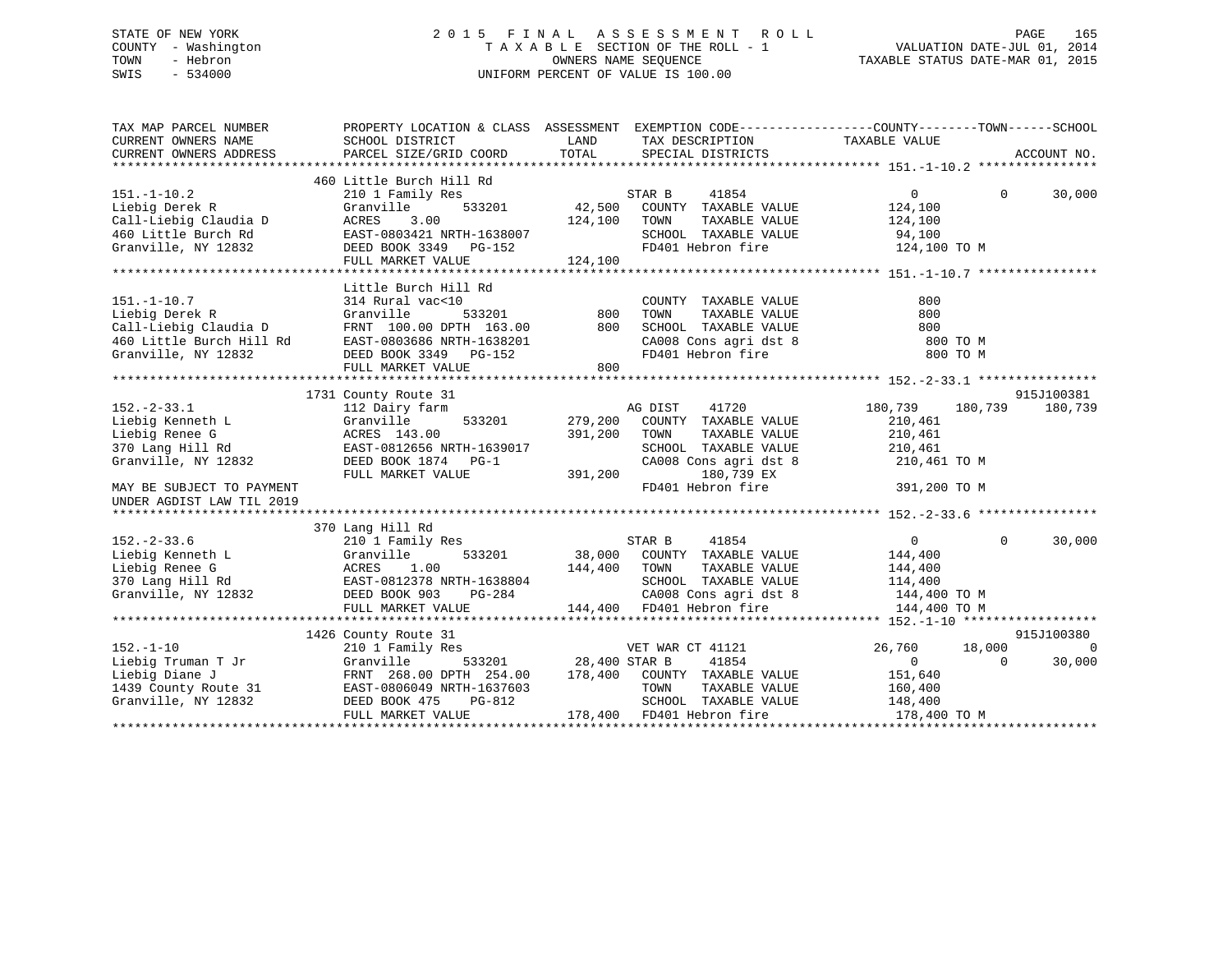# STATE OF NEW YORK 2 0 1 5 F I N A L A S S E S S M E N T R O L L PAGE 166 COUNTY - Washington T A X A B L E SECTION OF THE ROLL - 1 VALUATION DATE-JUL 01, 2014 TOWN - Hebron OWNERS NAME SEQUENCE TAXABLE STATUS DATE-MAR 01, 2015 SWIS - 534000 UNIFORM PERCENT OF VALUE IS 100.00

| TAX MAP PARCEL NUMBER<br>CURRENT OWNERS NAME<br>CURRENT OWNERS ADDRESS                                                | PROPERTY LOCATION & CLASS ASSESSMENT EXEMPTION CODE----------------COUNTY-------TOWN-----SCHOOL<br>SCHOOL DISTRICT<br>PARCEL SIZE/GRID COORD                          | LAND<br>TOTAL           | TAX DESCRIPTION<br>SPECIAL DISTRICTS                                                                                                    | TAXABLE VALUE                                              |                                | ACCOUNT NO.              |
|-----------------------------------------------------------------------------------------------------------------------|-----------------------------------------------------------------------------------------------------------------------------------------------------------------------|-------------------------|-----------------------------------------------------------------------------------------------------------------------------------------|------------------------------------------------------------|--------------------------------|--------------------------|
|                                                                                                                       |                                                                                                                                                                       |                         |                                                                                                                                         |                                                            |                                |                          |
| $151. - 1 - 7.3$<br>Lindgren Virginia M<br>1420 Big Burch Hill Rd<br>Granville, NY 12832<br>MAY BE SUBJECT TO PAYMENT | 1420 Big Burch Hill Rd<br>312 Vac w/imprv<br>Granville<br>533201<br>$ACRES$ 90.10<br>$FART$ $CCT$<br>ACRES 90.10<br>EAST-0803898 NRTH-1641580<br>DEED BOOK 483 PG-127 | 189,700                 | AG DIST 41720<br>188,600 COUNTY TAXABLE VALUE<br>TOWN<br>TAXABLE VALUE<br>SCHOOL TAXABLE VALUE<br>CA008 Cons agri dst 8<br>99,508 EX    | 99,508<br>90,192<br>90,192<br>90,192<br>90,192 TO M        | 99,508                         | 915J101281<br>99,508     |
| UNDER AGDIST LAW TIL 2019                                                                                             | FULL MARKET VALUE 189,700 FD401 Hebron fire                                                                                                                           |                         |                                                                                                                                         | 189,700 TO M                                               |                                |                          |
|                                                                                                                       |                                                                                                                                                                       |                         |                                                                                                                                         |                                                            |                                |                          |
|                                                                                                                       | Liebig Rd                                                                                                                                                             |                         |                                                                                                                                         |                                                            |                                | 915J101282               |
| $151. - 1 - 7.4$<br>Lindgren Virginia M<br>1420 Big Burch Hill Rd<br>Granville, NY 12832<br>MAY BE SUBJECT TO PAYMENT | 105 Vac farmland<br>533201<br>Granville<br>ACRES 33.50<br>EAST-0804979 NRTH-1642652<br>DEED BOOK 483<br>PG-127<br>FULL MARKET VALUE                                   | 106,700<br>106,700      | AG DIST<br>41720<br>COUNTY TAXABLE VALUE<br>106,700 TOWN<br>TAXABLE VALUE<br>SCHOOL TAXABLE VALUE<br>CA008 Cons agri dst 8<br>92,796 EX | 92,796 92,796<br>13,904<br>13,904<br>13,904<br>13,904 TO M |                                | 92,796                   |
| UNDER AGDIST LAW TIL 2019                                                                                             |                                                                                                                                                                       |                         | FD401 Hebron fire                                                                                                                       | 106,700 TO M                                               |                                |                          |
|                                                                                                                       |                                                                                                                                                                       |                         |                                                                                                                                         |                                                            |                                |                          |
|                                                                                                                       | 1420 Big Burch Hill Rd                                                                                                                                                |                         | 60 PCT OF VALUE USED FOR EXEMPTION PURPOSES                                                                                             |                                                            |                                | 915J100099               |
| $152. - 1 - 1$                                                                                                        | 120 Field crops<br>Granville 533201 129,400 AGED-CO                                                                                                                   |                         | 41720                                                                                                                                   | 68,508 68,508                                              |                                | 68,508                   |
| Lindgren Virginia M<br>1420 Big Burch Hill Rd                                                                         | ACRES 46.10                                                                                                                                                           |                         | 41802<br>244,200 AGED-SCH 41804                                                                                                         | 73,260<br>$\overline{0}$                                   | $\overline{0}$<br>$\mathbf{0}$ | $\overline{0}$<br>14,652 |
| Granville, NY 12832                                                                                                   | EAST-0805048 NRTH-1639542                                                                                                                                             |                         | 41834<br>STAR EN                                                                                                                        | $\overline{0}$                                             | $\Omega$                       | 65,300                   |
|                                                                                                                       | DEED BOOK 483 PG-124                                                                                                                                                  |                         | COUNTY TAXABLE VALUE                                                                                                                    | 102,432                                                    |                                |                          |
| MAY BE SUBJECT TO PAYMENT                                                                                             | FULL MARKET VALUE                                                                                                                                                     | 244,200 TOWN            | TAXABLE VALUE                                                                                                                           | 175,692                                                    |                                |                          |
| UNDER AGDIST LAW TIL 2019                                                                                             |                                                                                                                                                                       |                         | SCHOOL TAXABLE VALUE                                                                                                                    | 95,740                                                     |                                |                          |
|                                                                                                                       |                                                                                                                                                                       |                         | CA008 Cons agri dst 8 175,692 TO M                                                                                                      |                                                            |                                |                          |
|                                                                                                                       |                                                                                                                                                                       |                         | 68,508 EX                                                                                                                               |                                                            |                                |                          |
|                                                                                                                       |                                                                                                                                                                       |                         | FD401 Hebron fire                                                                                                                       | 244,200 TO M                                               |                                |                          |
|                                                                                                                       | State Route 22                                                                                                                                                        |                         |                                                                                                                                         |                                                            |                                | 915J101728               |
| $169. - 1 - 18.20$<br>Lindsay John M<br>15 Jones Ave<br>15 Jones Ave<br>Hudson Falls, NY 12839                        | 314 Rural vac<10<br>Granville<br>533201<br>FRNT 150.00 DPTH 174.00<br>ACRES 0.60<br>EAST-0816232 NRTH-1623783<br>DEED BOOK 2297 PG-326                                | 6,400<br>6,400<br>6,400 | COUNTY TAXABLE VALUE<br>TAXABLE VALUE<br>TOWN<br>SCHOOL TAXABLE VALUE<br>FD401 Hebron fire                                              | 6,400<br>6,400<br>6,400<br>6,400 TO M                      |                                |                          |
|                                                                                                                       | FULL MARKET VALUE                                                                                                                                                     |                         |                                                                                                                                         |                                                            |                                |                          |
|                                                                                                                       | 6879 State Route 22                                                                                                                                                   |                         |                                                                                                                                         |                                                            |                                | 915J101788               |
| $169. - 1 - 18.23$                                                                                                    | 314 Rural vac<10                                                                                                                                                      |                         | COUNTY TAXABLE VALUE                                                                                                                    | 5,800                                                      |                                |                          |
| Lindsay John M                                                                                                        | 533201<br>Granville                                                                                                                                                   | 5,800                   | TAXABLE VALUE<br>TOWN                                                                                                                   | 5,800                                                      |                                |                          |
| 15 Jones Ave                                                                                                          | FRNT 156.00 DPTH 156.00                                                                                                                                               |                         | 5,800 SCHOOL TAXABLE VALUE 5,800                                                                                                        |                                                            |                                |                          |
| Hudson Falls, NY 12839                                                                                                | ACRES 0.56<br>EAST-0816185 NRTH-1623630<br>DEED BOOK 2297 PG-330                                                                                                      |                         | FD401 Hebron fire                                                                                                                       | 5,800 TO M                                                 |                                |                          |
|                                                                                                                       | FULL MARKET VALUE                                                                                                                                                     | 5,800                   |                                                                                                                                         |                                                            |                                |                          |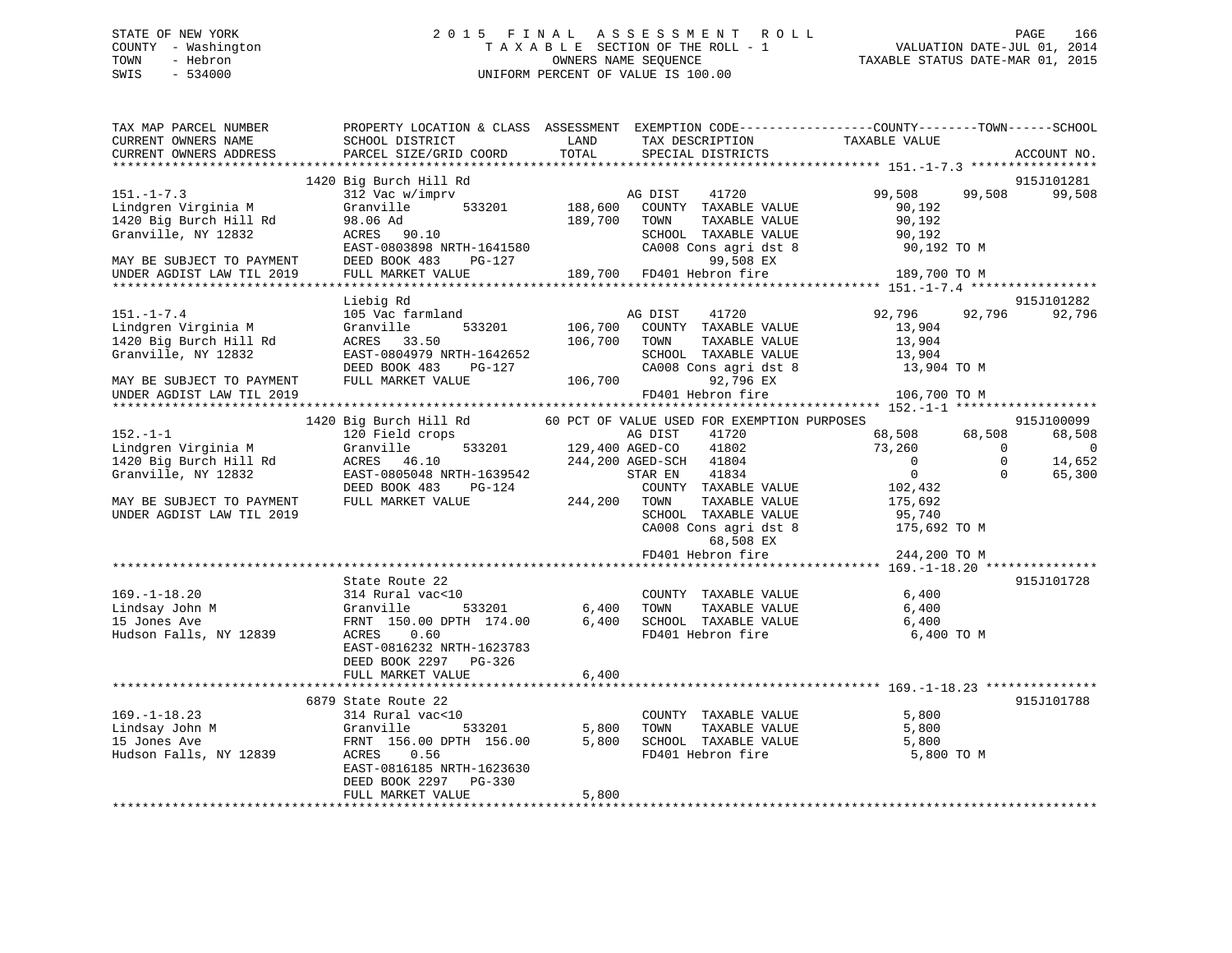# STATE OF NEW YORK 2 0 1 5 F I N A L A S S E S S M E N T R O L L PAGE 167 COUNTY - Washington T A X A B L E SECTION OF THE ROLL - 1 VALUATION DATE-JUL 01, 2014 TOWN - Hebron OWNERS NAME SEQUENCE TAXABLE STATUS DATE-MAR 01, 2015 SWIS - 534000 UNIFORM PERCENT OF VALUE IS 100.00

| TAX MAP PARCEL NUMBER<br>CURRENT OWNERS NAME<br>CURRENT OWNERS ADDRESS                                       | SCHOOL DISTRICT<br>PARCEL SIZE/GRID COORD | LAND<br>TOTAL | TAX DESCRIPTION TAXABLE VALUE<br>SPECIAL DISTRICTS | PROPERTY LOCATION & CLASS ASSESSMENT EXEMPTION CODE---------------COUNTY-------TOWN------SCHOOL | ACCOUNT NO. |
|--------------------------------------------------------------------------------------------------------------|-------------------------------------------|---------------|----------------------------------------------------|-------------------------------------------------------------------------------------------------|-------------|
|                                                                                                              |                                           |               |                                                    |                                                                                                 |             |
|                                                                                                              | 1468 County Route 31                      |               |                                                    |                                                                                                 | 915J100337  |
| $152. - 1 - 16$                                                                                              | 242 Rurl res&rec                          |               | COUNTY TAXABLE VALUE                               | 177,100                                                                                         |             |
| Liner Mitchell                                                                                               | Granville<br>533201                       | 62,400        | TOWN<br>TAXABLE VALUE                              | 177,100                                                                                         |             |
|                                                                                                              |                                           | 177,100       | SCHOOL TAXABLE VALUE                               | 177,100                                                                                         |             |
| Liner Laurie<br>215 Washington St Apt 16<br>Tappan, NY 10983<br>Tappan, NY 10983<br>DEED BOOK 1946<br>PG-109 |                                           |               | CA008 Cons agri dst 8                              | 177,100 TO M                                                                                    |             |
|                                                                                                              |                                           |               | FD401 Hebron fire                                  | 177,100 TO M                                                                                    |             |
|                                                                                                              | FULL MARKET VALUE                         | 177,100       |                                                    |                                                                                                 |             |
|                                                                                                              |                                           |               |                                                    |                                                                                                 |             |
|                                                                                                              | 315 Allen Rd                              |               |                                                    |                                                                                                 | 915J100384  |
| $185. - 1 - 6.1$                                                                                             | 314 Rural vac<10 - WTRFNT                 |               | COUNTY TAXABLE VALUE                               | 15,900                                                                                          |             |
| Little Robert K                                                                                              | 534801<br>Salem                           | 15,900        | TAXABLE VALUE<br>TOWN                              | 15,900                                                                                          |             |
| PO Box 316                                                                                                   | ACRES<br>2.60                             | 15,900        | SCHOOL TAXABLE VALUE                               | 15,900                                                                                          |             |
| Argyle, NY 12809                                                                                             | EAST-0809741 NRTH-1609337                 |               | FD401 Hebron fire                                  | 15,900 TO M                                                                                     |             |
|                                                                                                              | DEED BOOK 492<br>PG-694                   |               |                                                    |                                                                                                 |             |
|                                                                                                              | FULL MARKET VALUE                         | 15,900        |                                                    |                                                                                                 |             |
|                                                                                                              |                                           |               |                                                    |                                                                                                 |             |
|                                                                                                              | 78 South Grimes Hill Rd                   |               |                                                    |                                                                                                 | 915J100361  |
| $160. -2 - 7$                                                                                                | 242 Rurl res&rec                          |               | FOR 480A 47460                                     | 108,250<br>108,250                                                                              | 108,250     |
| LLMS Manage.Comp.Inc.                                                                                        | 533201<br>Granville                       | 316,600       | COUNTY TAXABLE VALUE                               | 469,950                                                                                         |             |
| 205 W 89th St Apt 11S                                                                                        | ACRES 174.17                              | 578,200       | TOWN<br>TAXABLE VALUE                              | 469,950<br>469,950                                                                              |             |
| New York, NY 10024                                                                                           | EAST-0815977 NRTH-1629074                 |               | SCHOOL TAXABLE VALUE                               |                                                                                                 |             |
|                                                                                                              | DEED BOOK 2632 PG-108                     |               | CA008 Cons agri dst 8<br>578,200 FD401 Hebron fire | 578,200 TO M<br>578,200 TO M                                                                    |             |
| MAY BE SUBJECT TO PAYMENT<br>UNDER RPTL480A UNTIL 2024                                                       | FULL MARKET VALUE                         |               |                                                    |                                                                                                 |             |
|                                                                                                              |                                           |               |                                                    |                                                                                                 |             |
|                                                                                                              | Little Burch Hill Rd                      |               |                                                    |                                                                                                 | 915J100386  |
| $159. - 1 - 7$                                                                                               | 105 Vac farmland                          |               | AG DIST<br>41720                                   | 92,054<br>92,054                                                                                | 92,054      |
| Lloyd Alan                                                                                                   | Hartford<br>533801                        | 121,500       | COUNTY TAXABLE VALUE                               | 29,446                                                                                          |             |
| LLoyd Timothy                                                                                                | ACRES 86.40                               | 121,500       | TOWN<br>TAXABLE VALUE                              | 29,446                                                                                          |             |
| 80 Little Burch Hill Rd                                                                                      | EAST-0797386 NRTH-1630834                 |               | SCHOOL TAXABLE VALUE                               | 29,446                                                                                          |             |
| Granville, NY 12832                                                                                          | DEED BOOK 2078 PG-49                      |               | CA008 Cons agri dst 8                              | 29,446 TO M                                                                                     |             |
|                                                                                                              | FULL MARKET VALUE                         | 121,500       | 92,054 EX                                          |                                                                                                 |             |
| MAY BE SUBJECT TO PAYMENT                                                                                    |                                           |               | FD401 Hebron fire                                  | 121,500 TO M                                                                                    |             |
| UNDER AGDIST LAW TIL 2019                                                                                    |                                           |               |                                                    |                                                                                                 |             |
|                                                                                                              |                                           |               |                                                    |                                                                                                 |             |
|                                                                                                              | 80 Little Burch Hill Rd                   |               |                                                    |                                                                                                 | 915J100385  |
| $159. - 1 - 8$                                                                                               | 210 1 Family Res                          |               | STAR B<br>41854                                    | $0 \qquad \qquad$<br>$\Omega$                                                                   | 30,000      |
| Lloyd Eric                                                                                                   | Hartford                                  | 533801 32,300 | COUNTY TAXABLE VALUE                               | 75,500                                                                                          |             |
| Lloyd Jean                                                                                                   | ACRES<br>1.10                             | 75,500        | TOWN<br>TAXABLE VALUE                              | 75,500                                                                                          |             |
| 80 Little Burch Hill Rd                                                                                      | EAST-0798939 NRTH-1631443                 |               | SCHOOL TAXABLE VALUE                               | 45,500                                                                                          |             |
| Granville, NY 12832                                                                                          | DEED BOOK 2069 PG-296                     |               | CA008 Cons agri dst 8                              | 75,500 TO M                                                                                     |             |
|                                                                                                              | FULL MARKET VALUE                         |               | 75,500 FD401 Hebron fire                           | 75,500 TO M                                                                                     |             |
|                                                                                                              |                                           |               |                                                    |                                                                                                 |             |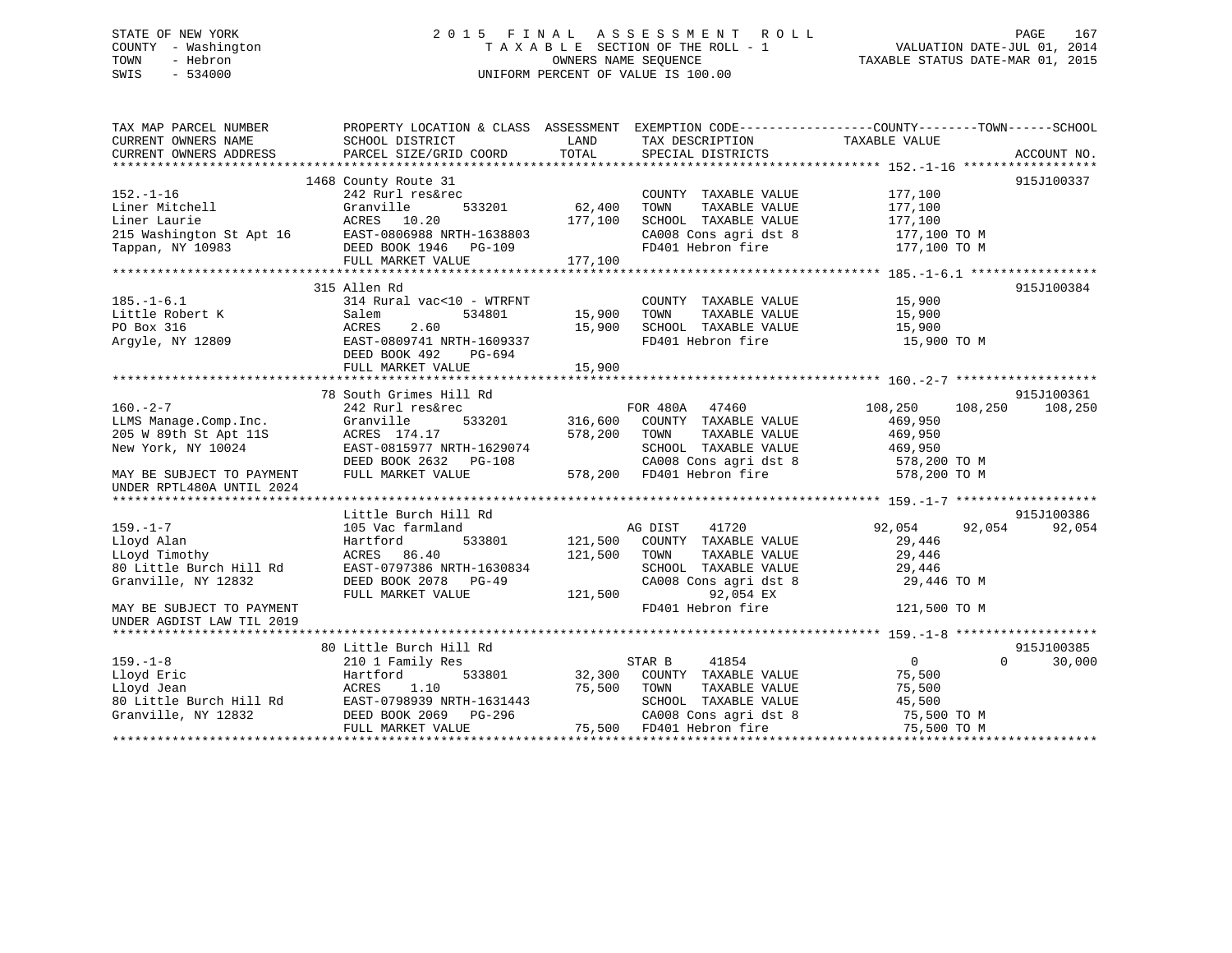# STATE OF NEW YORK 2 0 1 5 F I N A L A S S E S S M E N T R O L L PAGE 168 COUNTY - Washington T A X A B L E SECTION OF THE ROLL - 1 VALUATION DATE-JUL 01, 2014 TOWN - Hebron OWNERS NAME SEQUENCE TAXABLE STATUS DATE-MAR 01, 2015 SWIS - 534000 UNIFORM PERCENT OF VALUE IS 100.00

| TAX MAP PARCEL NUMBER<br>CURRENT OWNERS NAME           | PROPERTY LOCATION & CLASS ASSESSMENT<br>SCHOOL DISTRICT | LAND           | EXEMPTION CODE----------------COUNTY-------TOWN------SCHOOL<br>TAX DESCRIPTION | TAXABLE VALUE                                   |          |                            |
|--------------------------------------------------------|---------------------------------------------------------|----------------|--------------------------------------------------------------------------------|-------------------------------------------------|----------|----------------------------|
| CURRENT OWNERS ADDRESS<br>************************     | PARCEL SIZE/GRID COORD<br>************************      | TOTAL          | SPECIAL DISTRICTS                                                              |                                                 |          | ACCOUNT NO.<br>* * * * * * |
|                                                        | 67 Little Burch Hill Rd                                 |                |                                                                                |                                                 |          | 915J100387                 |
| $159. - 1 - 9$                                         | 120 Field crops                                         |                | AG DIST<br>41720                                                               | 86,913                                          | 86,913   | 86,913                     |
| Lloyd Timothy                                          | Hartford<br>533801                                      | 160,000 STAR B | 41854                                                                          | $\overline{0}$                                  | $\Omega$ | 30,000                     |
| LLoyd Alan                                             | ACRES<br>96.00                                          | 289,000        | COUNTY TAXABLE VALUE                                                           | 202,087                                         |          |                            |
| 80 Little Burch Hill Rd                                | EAST-0799181 NRTH-1631572                               |                | TAXABLE VALUE<br>TOWN                                                          | 202,087                                         |          |                            |
| Granville, NY 12832                                    | DEED BOOK 2069 PG-291                                   |                | SCHOOL TAXABLE VALUE                                                           | 172,087                                         |          |                            |
|                                                        | FULL MARKET VALUE                                       | 289,000        | CA008 Cons agri dst 8                                                          | 202,087 TO M                                    |          |                            |
| MAY BE SUBJECT TO PAYMENT                              |                                                         |                | 86,913 EX                                                                      |                                                 |          |                            |
| UNDER AGDIST LAW TIL 2019                              |                                                         |                | FD401 Hebron fire                                                              | 289,000 TO M                                    |          |                            |
|                                                        |                                                         |                |                                                                                | ***************** 176.-1-1.3 ****************** |          |                            |
|                                                        | County Route 31                                         |                |                                                                                |                                                 |          | 915J101208                 |
| $176. - 1 - 1.3$                                       | 105 Vac farmland                                        |                | AG DIST<br>41720                                                               | 76,557                                          | 76,557   | 76,557                     |
| Lloyd Timothy                                          | Salem<br>534801                                         | 83,400         | COUNTY TAXABLE VALUE                                                           | 6,843                                           |          |                            |
| Lloyd Jean                                             | ACRES<br>20.70                                          | 83,400         | TOWN<br>TAXABLE VALUE                                                          | 6,843                                           |          |                            |
| 80 Little Burch Hill Rd                                | EAST-0793879 NRTH-1613761                               |                | SCHOOL TAXABLE VALUE                                                           | 6,843                                           |          |                            |
| Granville, NY 12832                                    | DEED BOOK 2069 PG-291                                   |                | CA008 Cons agri dst 8                                                          | 6,843 TO M                                      |          |                            |
|                                                        | FULL MARKET VALUE                                       | 83,400         | 76,557 EX                                                                      |                                                 |          |                            |
| MAY BE SUBJECT TO PAYMENT<br>UNDER AGDIST LAW TIL 2019 |                                                         |                | FD401 Hebron fire                                                              | 83,400 TO M                                     |          |                            |
|                                                        |                                                         |                |                                                                                |                                                 |          |                            |
|                                                        | 135 Clark Way                                           |                |                                                                                |                                                 |          | 915J101527                 |
| $169. - 1 - 18.13$                                     | 270 Mfg housing                                         |                | COUNTY TAXABLE VALUE                                                           | 10,700                                          |          |                            |
| Lobner Shane                                           | 533201<br>Granville                                     | 7,500          | TAXABLE VALUE<br>TOWN                                                          | 10,700                                          |          |                            |
| 18 Van Buren St                                        | Mobile Home                                             | 10,700         | SCHOOL TAXABLE VALUE                                                           | 10,700                                          |          |                            |
| South Glens Falls, NY 12803                            | ACRES<br>2.30                                           |                | FD401 Hebron fire                                                              | 10,700 TO M                                     |          |                            |
|                                                        | EAST-0813440 NRTH-1623012                               |                |                                                                                |                                                 |          |                            |
|                                                        | DEED BOOK 3373 PG-296                                   |                |                                                                                |                                                 |          |                            |
|                                                        | FULL MARKET VALUE                                       | 10,700         |                                                                                |                                                 |          |                            |
|                                                        |                                                         |                |                                                                                |                                                 |          |                            |
|                                                        | 83 & 85 Clark Way                                       |                |                                                                                |                                                 |          | 915J101727                 |
| $169. - 1 - 18.19$                                     | 270 Mfg housing                                         |                | COUNTY TAXABLE VALUE                                                           | 61,000                                          |          |                            |
| Lobner Shane                                           | Granville<br>533201                                     | 13,900         | TAXABLE VALUE<br>TOWN                                                          | 61,000                                          |          |                            |
| 18 Van Buren St                                        | ACRES<br>2.11                                           | 61,000         | SCHOOL TAXABLE VALUE                                                           | 61,000                                          |          |                            |
| S. Glens Falls, NY 12803                               | EAST-0813655 NRTH-1622943                               |                | FD401 Hebron fire                                                              | 61,000 TO M                                     |          |                            |
|                                                        | DEED BOOK 2555<br>$PG-3$                                |                |                                                                                |                                                 |          |                            |
|                                                        | FULL MARKET VALUE                                       | 61,000         |                                                                                |                                                 |          |                            |
|                                                        |                                                         |                |                                                                                |                                                 |          |                            |
|                                                        | Blossom Rd/w Off                                        |                |                                                                                |                                                 |          | 915J101756                 |
| $186. - 1 - 34$                                        | 314 Rural vac<10                                        |                | COUNTY TAXABLE VALUE                                                           | 14,800                                          |          |                            |
| Lobner Shane                                           | 534801<br>Salem                                         | 14,800         | TOWN<br>TAXABLE VALUE                                                          | 14,800                                          |          |                            |
| 18 Van Buren St                                        | deeded ROW                                              | 14,800         | SCHOOL TAXABLE VALUE                                                           | 14,800                                          |          |                            |
| South Glens Falls, NY 12803                            | 5.01<br>ACRES                                           |                | FD401 Hebron fire                                                              | 14,800 TO M                                     |          |                            |
|                                                        | EAST-0817799 NRTH-1607490                               |                |                                                                                |                                                 |          |                            |
|                                                        | DEED BOOK 3439<br>$PG-1$                                |                |                                                                                |                                                 |          |                            |
|                                                        | FULL MARKET VALUE                                       | 14,800         |                                                                                |                                                 |          |                            |
|                                                        |                                                         |                |                                                                                |                                                 |          |                            |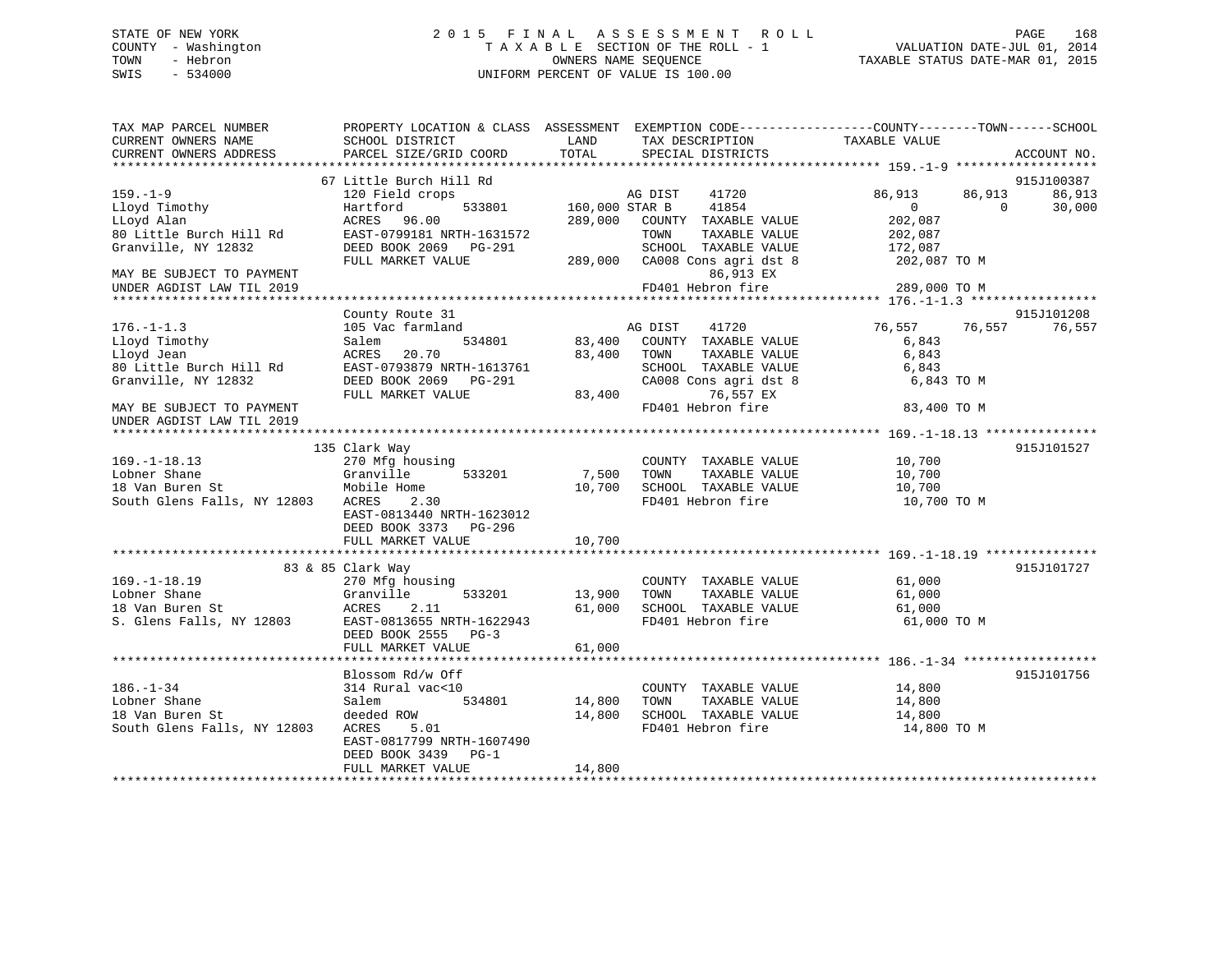# STATE OF NEW YORK 2 0 1 5 F I N A L A S S E S S M E N T R O L L PAGE 169 COUNTY - Washington T A X A B L E SECTION OF THE ROLL - 1 VALUATION DATE-JUL 01, 2014 TOWN - Hebron OWNERS NAME SEQUENCE TAXABLE STATUS DATE-MAR 01, 2015 SWIS - 534000 UNIFORM PERCENT OF VALUE IS 100.00

| PARCEL SIZE/GRID COORD                                                                                                                                                     | TOTAL                                                                   |                              | TAX DESCRIPTION<br>SPECIAL DISTRICTS                            | TAXABLE VALUE                                                                                                                                                                                                                                                                                                                                                                                                                                                                                                                                     |                                                  | ACCOUNT NO.                                                                 |
|----------------------------------------------------------------------------------------------------------------------------------------------------------------------------|-------------------------------------------------------------------------|------------------------------|-----------------------------------------------------------------|---------------------------------------------------------------------------------------------------------------------------------------------------------------------------------------------------------------------------------------------------------------------------------------------------------------------------------------------------------------------------------------------------------------------------------------------------------------------------------------------------------------------------------------------------|--------------------------------------------------|-----------------------------------------------------------------------------|
| County Route 47<br>210 1 Family Res - WTRFNT<br>534801<br>Salem<br>1.32<br>ACRES<br>EAST-0787066 NRTH-1607847<br>DEED BOOK 1855 PG-213<br>FULL MARKET VALUE                | 215,300                                                                 | TOWN                         |                                                                 | 215,300<br>215,300<br>215,300                                                                                                                                                                                                                                                                                                                                                                                                                                                                                                                     |                                                  | 915J101165                                                                  |
|                                                                                                                                                                            |                                                                         |                              |                                                                 |                                                                                                                                                                                                                                                                                                                                                                                                                                                                                                                                                   |                                                  | 915J101672                                                                  |
| 210 1 Family Res<br>534801<br>Salem<br>Lot G<br>5.50<br>ACRES<br>EAST-0788781 NRTH-1622377<br>DEED BOOK 2689 PG-321<br>FULL MARKET VALUE                                   |                                                                         | TOWN                         | 41802<br>41834                                                  | 94,000<br>$\overline{0}$<br>$\overline{0}$<br>$\overline{0}$<br>94,000<br>131,600<br>47,500                                                                                                                                                                                                                                                                                                                                                                                                                                                       | $\Omega$<br>56,400<br>$\overline{0}$<br>$\Omega$ | $\overline{\phantom{0}}$<br>$\overline{\phantom{0}}$<br>75,200<br>65,300    |
|                                                                                                                                                                            |                                                                         |                              |                                                                 |                                                                                                                                                                                                                                                                                                                                                                                                                                                                                                                                                   |                                                  |                                                                             |
| 241 Rural res&ag<br>Salem<br>ACRES 114.80 BANK<br>999<br>EAST-0792632 NRTH-1615257<br>DEED BOOK 958<br>PG-309<br>FULL MARKET VALUE                                         |                                                                         | TOWN                         | 41854                                                           | 91,733<br>$\mathbf{0}$<br>273,767<br>273,767<br>243,767                                                                                                                                                                                                                                                                                                                                                                                                                                                                                           | 91,733<br>$\Omega$                               | 915J101301<br>91,733<br>30,000                                              |
|                                                                                                                                                                            |                                                                         |                              |                                                                 |                                                                                                                                                                                                                                                                                                                                                                                                                                                                                                                                                   |                                                  |                                                                             |
| 210 1 Family Res<br>533201<br>Granville<br>ACRES<br>4.10<br>EAST-0809894 NRTH-1641701<br>DEED BOOK 582<br>PG-199                                                           | 315,600                                                                 | TOWN                         | 41854                                                           | $\overline{0}$<br>315,600<br>315,600<br>285,600                                                                                                                                                                                                                                                                                                                                                                                                                                                                                                   | $0 \qquad \qquad$                                | 915J101269<br>30,000                                                        |
| FULL MARKET VALUE                                                                                                                                                          |                                                                         |                              |                                                                 |                                                                                                                                                                                                                                                                                                                                                                                                                                                                                                                                                   |                                                  |                                                                             |
| 118 Clark Way<br>270 Mfg housing<br>533201<br>Granville<br>Ag Commit 663/183<br>ACRES<br>2.58<br>EAST-0814671 NRTH-1623664<br>DEED BOOK 866<br>PG-204<br>FULL MARKET VALUE | 16,800<br>16,800                                                        | TOWN                         |                                                                 | 16,800<br>16,800<br>16,800                                                                                                                                                                                                                                                                                                                                                                                                                                                                                                                        |                                                  | 915J100464                                                                  |
|                                                                                                                                                                            | 4004 County Route 30<br>339 County Route 31<br>111 Everetts Heights Way | 215,300<br>315,600<br>11,800 | 76,200<br>AGED-CO<br>STAR EN<br>534801 245,400 STAR B<br>STAR B | COUNTY TAXABLE VALUE<br>TAXABLE VALUE<br>SCHOOL TAXABLE VALUE<br>FD401 Hebron fire<br>37,800 AGED-TOWN 41803<br>188,000 AGED-SCH 41804<br>COUNTY TAXABLE VALUE<br>TAXABLE VALUE<br>188,000 SCHOOL TAXABLE VALUE<br>FD401 Hebron fire<br>AGRI-D IND 41730<br>365,500 COUNTY TAXABLE VALUE<br>TAXABLE VALUE<br>SCHOOL TAXABLE VALUE<br>365,500 FD401 Hebron fire<br>47,700 COUNTY TAXABLE VALUE<br>TAXABLE VALUE<br>SCHOOL TAXABLE VALUE<br>FD401 Hebron fire<br>COUNTY TAXABLE VALUE<br>TAXABLE VALUE<br>SCHOOL TAXABLE VALUE<br>FD401 Hebron fire |                                                  | 215,300 TO M<br>188,000 TO M<br>365,500 TO M<br>315,600 TO M<br>16,800 TO M |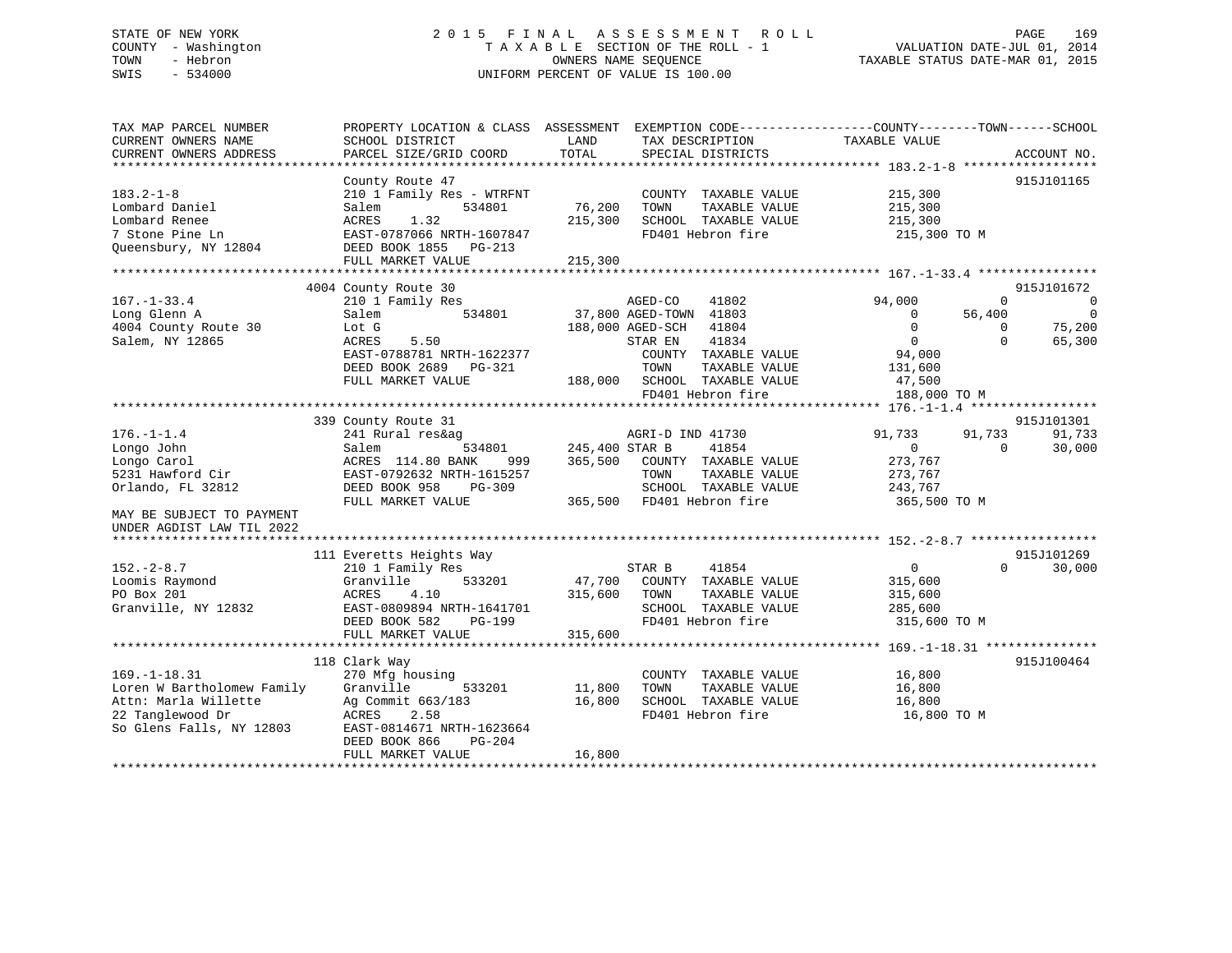# STATE OF NEW YORK 2 0 1 5 F I N A L A S S E S S M E N T R O L L PAGE 170 COUNTY - Washington T A X A B L E SECTION OF THE ROLL - 1 VALUATION DATE-JUL 01, 2014 TOWN - Hebron OWNERS NAME SEQUENCE TAXABLE STATUS DATE-MAR 01, 2015 SWIS - 534000 UNIFORM PERCENT OF VALUE IS 100.00

| TAX MAP PARCEL NUMBER<br>CURRENT OWNERS NAME           | PROPERTY LOCATION & CLASS ASSESSMENT EXEMPTION CODE---------------COUNTY-------TOWN-----SCHOOL<br>SCHOOL DISTRICT | LAND    | TAX DESCRIPTION       | TAXABLE VALUE  |                        |
|--------------------------------------------------------|-------------------------------------------------------------------------------------------------------------------|---------|-----------------------|----------------|------------------------|
| CURRENT OWNERS ADDRESS                                 | PARCEL SIZE/GRID COORD                                                                                            | TOTAL   | SPECIAL DISTRICTS     |                | ACCOUNT NO.            |
|                                                        | 7260 State Route 22                                                                                               |         |                       |                |                        |
| $161. - 1 - 3.4$                                       | 210 1 Family Res                                                                                                  |         | 41854<br>STAR B       | $\overline{0}$ | $\Omega$<br>30,000     |
| Losee Jeanette                                         | Granville<br>533201                                                                                               | 41,500  | COUNTY TAXABLE VALUE  | 126,200        |                        |
| 7260 State Route 22                                    | ACRES<br>4.80                                                                                                     | 126,200 | TOWN<br>TAXABLE VALUE | 126,200        |                        |
| Granville, NY 12832                                    | EAST-0818979 NRTH-1632233                                                                                         |         | SCHOOL TAXABLE VALUE  | 96,200         |                        |
|                                                        | DEED BOOK 2113 PG-174                                                                                             |         | FD401 Hebron fire     | 126,200 TO M   |                        |
|                                                        | FULL MARKET VALUE                                                                                                 | 126,200 |                       |                |                        |
|                                                        |                                                                                                                   |         |                       |                |                        |
|                                                        | Liebig Rd/e Off                                                                                                   |         |                       |                | 915J101623             |
| $143. - 1 - 39.1$                                      | 314 Rural vac<10                                                                                                  |         | AG DIST<br>41720      | 2,550          | 2,550<br>2,550         |
| Love William F                                         | Granville<br>533201                                                                                               | 4,000   | COUNTY TAXABLE VALUE  | 1,450          |                        |
| Love Marcia A                                          | Lot 1                                                                                                             | 4,000   | TOWN<br>TAXABLE VALUE | 1,450          |                        |
| 8 Barberry Mews                                        | ACRES<br>5.37                                                                                                     |         | SCHOOL TAXABLE VALUE  | 1,450          |                        |
| Medford, NJ 08055                                      | EAST-0807487 NRTH-1645477                                                                                         |         | FD401 Hebron fire     | 4,000 TO M     |                        |
|                                                        | DEED BOOK 1743 PG-348                                                                                             |         |                       |                |                        |
| MAY BE SUBJECT TO PAYMENT<br>UNDER AGDIST LAW TIL 2019 | FULL MARKET VALUE                                                                                                 | 4,000   |                       |                |                        |
|                                                        |                                                                                                                   |         |                       |                |                        |
|                                                        | 75 Hebron Moors Way                                                                                               |         |                       |                | 915J101635             |
| $143. - 1 - 39.13$                                     | 210 1 Family Res                                                                                                  |         | COUNTY TAXABLE VALUE  | 155,800        |                        |
| Love William F                                         | Granville 533201                                                                                                  | 59,200  | TOWN<br>TAXABLE VALUE | 155,800        |                        |
| Love Marcia                                            | Subdiv Lot No 13                                                                                                  | 155,800 | SCHOOL TAXABLE VALUE  | 155,800        |                        |
| 8 Barberry Mews                                        | ACRES 8.59                                                                                                        |         | FD401 Hebron fire     | 155,800 TO M   |                        |
| Medford, NJ 08055                                      | EAST-0807275 NRTH-1644937                                                                                         |         |                       |                |                        |
|                                                        | DEED BOOK 2208 PG-117                                                                                             |         |                       |                |                        |
|                                                        | FULL MARKET VALUE                                                                                                 | 155,800 |                       |                |                        |
|                                                        |                                                                                                                   |         |                       |                |                        |
|                                                        | Hebron Moors Way                                                                                                  |         |                       |                |                        |
| $143. - 1 - 39.16$                                     | 322 Rural vac>10                                                                                                  |         | AGRI-D IND 41730      | 21,316 21,316  | 21,316                 |
| Love William F                                         | 533201<br>Granville                                                                                               | 55,100  | COUNTY TAXABLE VALUE  | 33,784         |                        |
| Love Marcia                                            | lots 14-17                                                                                                        | 55,100  | TOWN<br>TAXABLE VALUE | 33,784         |                        |
| 8 Barberry Mews                                        | ACRES 37.57                                                                                                       |         | SCHOOL TAXABLE VALUE  | 33,784         |                        |
| Medford, NJ 08055                                      | EAST-0807954 NRTH-1644429                                                                                         |         | FD401 Hebron fire     | 55,100 TO M    |                        |
|                                                        | DEED BOOK 2208 PG-117                                                                                             |         |                       |                |                        |
| MAY BE SUBJECT TO PAYMENT                              | FULL MARKET VALUE                                                                                                 | 55,100  |                       |                |                        |
| UNDER AGDIST LAW TIL 2022                              |                                                                                                                   |         |                       |                |                        |
|                                                        |                                                                                                                   |         |                       |                |                        |
|                                                        | 8 James Rd                                                                                                        |         |                       |                | 915J101456<br>$\Omega$ |
| $159. - 1 - 39.1$                                      | 210 1 Family Res                                                                                                  |         | 41854<br>STAR B       | $\overline{0}$ | 30,000                 |
| Loveland Melissa                                       | Hartford<br>533801                                                                                                | 43,900  | COUNTY TAXABLE VALUE  | 66,000         |                        |
| 8 James Rd                                             | 6.25<br>ACRES                                                                                                     | 66,000  | TOWN<br>TAXABLE VALUE | 66,000         |                        |
| Salem, NY 12865                                        | EAST-0792131 NRTH-1628010                                                                                         |         | SCHOOL TAXABLE VALUE  | 36,000         |                        |
|                                                        | DEED BOOK 1815 PG-303                                                                                             |         | FD401 Hebron fire     | 66,000 TO M    |                        |
|                                                        | FULL MARKET VALUE                                                                                                 | 66,000  |                       |                |                        |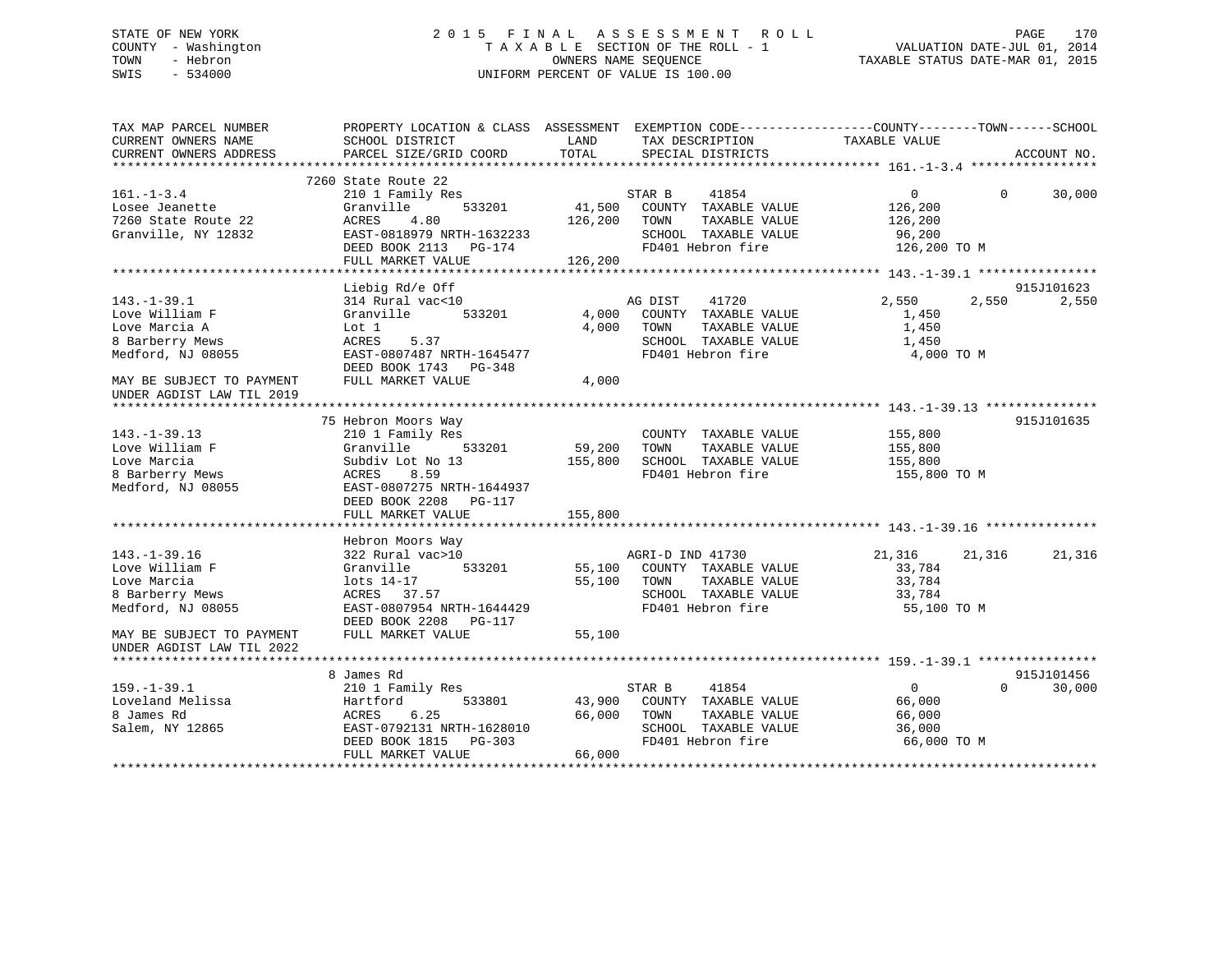# STATE OF NEW YORK 2 0 1 5 F I N A L A S S E S S M E N T R O L L PAGE 171 COUNTY - Washington T A X A B L E SECTION OF THE ROLL - 1 VALUATION DATE-JUL 01, 2014 TOWN - Hebron OWNERS NAME SEQUENCE TAXABLE STATUS DATE-MAR 01, 2015 SWIS - 534000 UNIFORM PERCENT OF VALUE IS 100.00

| TAX MAP PARCEL NUMBER     |                           |              |                                    | PROPERTY LOCATION & CLASS ASSESSMENT EXEMPTION CODE----------------COUNTY-------TOWN------SCHOOL |             |
|---------------------------|---------------------------|--------------|------------------------------------|--------------------------------------------------------------------------------------------------|-------------|
| CURRENT OWNERS NAME       | SCHOOL DISTRICT           | LAND         | TAX DESCRIPTION                    | TAXABLE VALUE                                                                                    |             |
| CURRENT OWNERS ADDRESS    | PARCEL SIZE/GRID COORD    | TOTAL        | SPECIAL DISTRICTS                  |                                                                                                  | ACCOUNT NO. |
|                           |                           |              |                                    |                                                                                                  |             |
|                           | Pine Hill Rd/e Off        |              |                                    |                                                                                                  | 915J100630  |
| $169. - 1 - 15$           | 314 Rural vac<10          |              | COUNTY TAXABLE VALUE               | 3,800                                                                                            |             |
| Lundkvist Resa L          | 533201<br>Granville       | 3,800        | TOWN<br>TAXABLE VALUE              | 3,800                                                                                            |             |
| 581 Pine Hill Rd          | 5.00<br>ACRES             | 3,800        | SCHOOL TAXABLE VALUE               | 3,800                                                                                            |             |
| Salem, NY 12865           | EAST-0812033 NRTH-1626233 |              | FD401 Hebron fire                  | 3,800 TO M                                                                                       |             |
|                           | DEED BOOK 851<br>PG-194   |              |                                    |                                                                                                  |             |
|                           | FULL MARKET VALUE         | 3,800        |                                    |                                                                                                  |             |
|                           | 581 Pine Hill Rd          |              |                                    |                                                                                                  | 915J100629  |
| $169. - 1 - 21$           | 240 Rural res             |              | COUNTY TAXABLE VALUE               | 201,300                                                                                          |             |
| Lundkvist Resa L          | Granville<br>533201       | 78,900       | TAXABLE VALUE<br>TOWN              |                                                                                                  |             |
| 581 Pine Hill Rd          | ACRES 31.10               | 201,300      | SCHOOL TAXABLE VALUE               | 201,300<br>201,300                                                                               |             |
| Salem, NY 12865           | EAST-0815496 NRTH-1621873 |              | FD401 Hebron fire                  | 201,300 TO M                                                                                     |             |
|                           | DEED BOOK 851<br>PG-194   |              |                                    |                                                                                                  |             |
|                           | FULL MARKET VALUE         | 201,300      |                                    |                                                                                                  |             |
|                           |                           |              |                                    |                                                                                                  |             |
|                           | 4372 County Route 30      |              |                                    |                                                                                                  | 915J101518  |
| $158. - 1 - 5.1$          | 210 1 Family Res          |              | 41834<br>STAR EN                   | 0<br>$\Omega$                                                                                    | 65,300      |
| Lundy Marion LE           | Hartford<br>533801        |              | $36,300$ COUNTY TAXABLE VALUE      | 138,800                                                                                          |             |
| Lundy William R           | 719/21                    | 138,800 TOWN | TAXABLE VALUE                      | 138,800                                                                                          |             |
| 4372 County Route 30      | FRNT 165.00 DPTH 150.00   |              | SCHOOL TAXABLE VALUE               | 73,500                                                                                           |             |
| Granville, NY 12832       | EAST-0784924 NRTH-1630169 |              | CA008 Cons agri dst 8 138,800 TO M |                                                                                                  |             |
|                           | DEED BOOK 549 PG-45       |              | FD401 Hebron fire                  | 138,800 TO M                                                                                     |             |
|                           | FULL MARKET VALUE         | 138,800      |                                    |                                                                                                  |             |
|                           |                           |              |                                    |                                                                                                  |             |
|                           | Reid Rd                   |              |                                    |                                                                                                  | 915J100519  |
| $167. - 1 - 36$           | 105 Vac farmland          |              | AG DIST<br>41720                   | 79,195<br>79,195                                                                                 | 79,195      |
| Lundy William             | 533801<br>Hartford        | 111,000      | COUNTY TAXABLE VALUE               | 31,805                                                                                           |             |
| Lundy Regina              | W583/174                  | 111,000      | TOWN<br>TAXABLE VALUE              | 31,805                                                                                           |             |
| 1040 Lundy Rd             | ACRES 35.90               |              | SCHOOL TAXABLE VALUE               | 31,805                                                                                           |             |
| Granville, NY 12832       | EAST-0786257 NRTH-1624629 |              | CA008 Cons agri dst 8              | 31,805 TO M                                                                                      |             |
|                           | DEED BOOK 3004 PG-277     |              | 79,195 EX                          |                                                                                                  |             |
| MAY BE SUBJECT TO PAYMENT | FULL MARKET VALUE         |              | 111,000 FD401 Hebron fire          | 111,000 TO M                                                                                     |             |
| UNDER AGDIST LAW TIL 2019 |                           |              |                                    |                                                                                                  |             |
|                           |                           |              |                                    |                                                                                                  |             |
|                           | 23 Reid Rd                |              |                                    |                                                                                                  | 915J100143  |
| $167. - 1 - 54$           | 241 Rural res&ag          |              | AG DIST<br>41720                   | 159,576<br>159,576                                                                               | 159,576     |
| Lundy William             | 532001<br>Arqyle          |              | 285,200 COUNTY TAXABLE VALUE       | 268,324                                                                                          |             |
| Lundy Reginia             | ACRES 148.00              | 427,900      | TOWN<br>TAXABLE VALUE              | 268,324                                                                                          |             |
| 1040 Lundy Rd             | EAST-0784796 NRTH-1622773 |              | SCHOOL TAXABLE VALUE               | 268,324                                                                                          |             |
| Granville, NY 12832       | DEED BOOK 3089    PG-144  |              | CA006 Cons agri dst 6              | 268,324 TO M                                                                                     |             |
|                           | FULL MARKET VALUE         | 427,900      | 159,576 EX                         |                                                                                                  |             |
| MAY BE SUBJECT TO PAYMENT |                           |              | FD401 Hebron fire                  | 427,900 TO M                                                                                     |             |
| UNDER AGDIST LAW TIL 2019 |                           |              |                                    |                                                                                                  |             |
|                           |                           |              |                                    |                                                                                                  |             |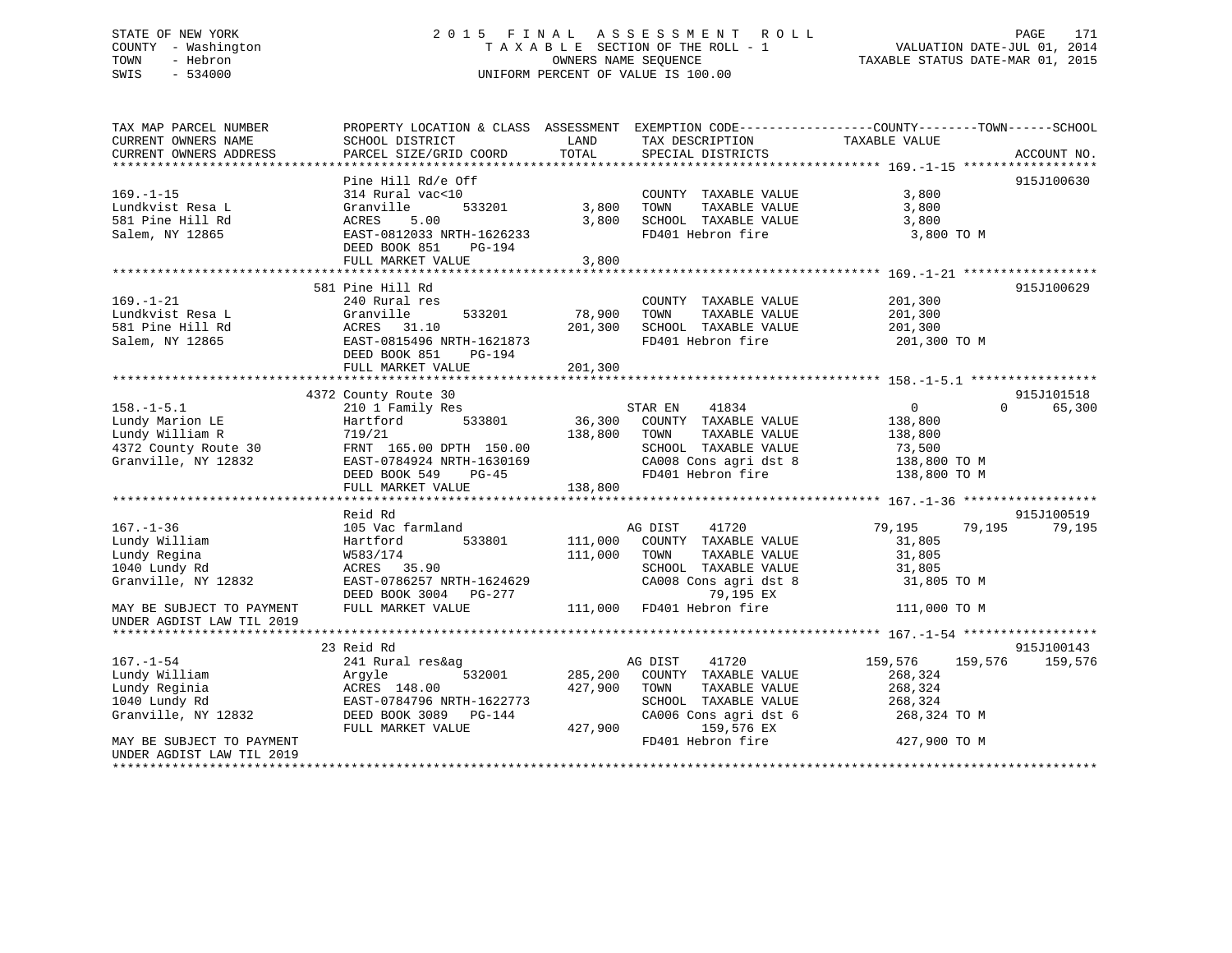# STATE OF NEW YORK 2 0 1 5 F I N A L A S S E S S M E N T R O L L PAGE 172 COUNTY - Washington T A X A B L E SECTION OF THE ROLL - 1 VALUATION DATE-JUL 01, 2014 TOWN - Hebron OWNERS NAME SEQUENCE TAXABLE STATUS DATE-MAR 01, 2015 SWIS - 534000 UNIFORM PERCENT OF VALUE IS 100.00

| TAX MAP PARCEL NUMBER<br>CURRENT OWNERS NAME | PROPERTY LOCATION & CLASS ASSESSMENT EXEMPTION CODE----------------COUNTY-------TOWN------SCHOOL<br>SCHOOL DISTRICT | LAND    | TAX DESCRIPTION          | TAXABLE VALUE  |          |             |
|----------------------------------------------|---------------------------------------------------------------------------------------------------------------------|---------|--------------------------|----------------|----------|-------------|
| CURRENT OWNERS ADDRESS                       | PARCEL SIZE/GRID COORD                                                                                              | TOTAL   | SPECIAL DISTRICTS        |                |          | ACCOUNT NO. |
|                                              |                                                                                                                     |         |                          |                |          |             |
|                                              | 1131 Big Burch Hill Rd                                                                                              |         |                          |                |          | 915J100659  |
| $151. - 1 - 1$                               | 210 1 Family Res                                                                                                    |         | 41854<br>STAR B          | $\overline{0}$ | $\Omega$ | 30,000      |
| Lundy William J                              | 533801<br>Hartford                                                                                                  | 39,400  | COUNTY TAXABLE VALUE     | 57,200         |          |             |
| Lundy Heather J                              | ACRES<br>1.70 BANK<br>999 — 1990                                                                                    | 57,200  | TOWN<br>TAXABLE VALUE    | 57,200         |          |             |
| 1131 Big Burch Hill Rd                       | EAST-0798439 NRTH-1640307                                                                                           |         | SCHOOL TAXABLE VALUE     | 27,200         |          |             |
| Granville, NY 12832                          | DEED BOOK 2102 PG-316                                                                                               |         | CA008 Cons agri dst 8    | 57,200 TO M    |          |             |
|                                              | FULL MARKET VALUE                                                                                                   |         | 57,200 FD401 Hebron fire | 57,200 TO M    |          |             |
|                                              |                                                                                                                     |         |                          |                |          |             |
| $158. - 1 - 2.8$                             | County Route 30<br>105 Vac farmland                                                                                 |         | AG DIST<br>41720         | 65,210         | 65,210   | 65,210      |
| Lundy William R                              | Hartford<br>533801                                                                                                  | 72,000  | COUNTY TAXABLE VALUE     | 6,790          |          |             |
| Lundy Regina C                               | $1$ ot $4$                                                                                                          | 72,000  | TAXABLE VALUE<br>TOWN    | 6,790          |          |             |
| 1040 Lundy Rd                                | ACRES 15.00                                                                                                         |         | SCHOOL TAXABLE VALUE     | 6,790          |          |             |
| Granville, NY 12832                          | EAST-0784100 NRTH-1628506                                                                                           |         | CA008 Cons agri dst 8    | 6,790 TO M     |          |             |
|                                              | DEED BOOK 2206 PG-158                                                                                               |         | 65,210 EX                |                |          |             |
| MAY BE SUBJECT TO PAYMENT                    | FULL MARKET VALUE                                                                                                   |         | 72,000 FD401 Hebron fire | 72,000 TO M    |          |             |
| UNDER AGDIST LAW TIL 2019                    |                                                                                                                     |         |                          |                |          |             |
|                                              |                                                                                                                     |         |                          |                |          |             |
|                                              | County Route 30                                                                                                     |         |                          |                |          | 915J101309  |
| $158. - 1 - 21.3$                            | 105 Vac farmland                                                                                                    |         | AG DIST<br>41720         | 142,126        | 142,126  | 142,126     |
| Lundy William R                              | 533801<br>Hartford                                                                                                  | 168,600 | COUNTY TAXABLE VALUE     | 26,474         |          |             |
| Lundy Regina                                 | ACRES 67.90                                                                                                         | 168,600 | TAXABLE VALUE<br>TOWN    | 26,474         |          |             |
| 1040 Lundy Rd                                | EAST-0784282 NRTH-1627385                                                                                           |         | SCHOOL TAXABLE VALUE     | 26,474         |          |             |
| Granville, NY 12832                          | DEED BOOK 529<br>$PG-71$                                                                                            |         | CA008 Cons agri dst 8    | 26,474 TO M    |          |             |
|                                              | FULL MARKET VALUE                                                                                                   | 168,600 | 142,126 EX               |                |          |             |
| MAY BE SUBJECT TO PAYMENT                    |                                                                                                                     |         | FD401 Hebron fire        | 168,600 TO M   |          |             |
| UNDER AGDIST LAW TIL 2019                    |                                                                                                                     |         |                          |                |          |             |
|                                              |                                                                                                                     |         |                          |                |          |             |
|                                              | County Route 30                                                                                                     |         |                          |                |          | 915J100391  |
| $158. - 1 - 5$                               | 105 Vac farmland                                                                                                    |         | AG DIST<br>41720         | 243,570        | 243,570  | 243,570     |
| Lundy William Reid                           | Hartford<br>533801                                                                                                  | 307,600 | COUNTY TAXABLE VALUE     | 64,030         |          |             |
| Lundy Regina C                               | ACRES 166.70                                                                                                        | 307,600 | TOWN<br>TAXABLE VALUE    | 64,030         |          |             |
| 1040 Lundy Rd                                | EAST-0786817 NRTH-1630032                                                                                           |         | SCHOOL TAXABLE VALUE     | 64,030         |          |             |
| Granville, NY 12832                          | DEED BOOK 719<br>PG-23                                                                                              |         | CA008 Cons agri dst 8    | 64,030 TO M    |          |             |
|                                              | FULL MARKET VALUE                                                                                                   | 307,600 | 243,570 EX               |                |          |             |
| MAY BE SUBJECT TO PAYMENT                    |                                                                                                                     |         | FD401 Hebron fire        | 307,600 TO M   |          |             |
| UNDER AGDIST LAW TIL 2019                    |                                                                                                                     |         |                          |                |          |             |
|                                              |                                                                                                                     |         |                          |                |          |             |
|                                              | Barkley Ln                                                                                                          |         |                          |                |          | 915J101162  |
| $183.2 - 1 - 26$                             | 314 Rural vac<10                                                                                                    |         | COUNTY TAXABLE VALUE     | 32,300         |          |             |
| Lusk Louise                                  | 534801<br>Salem                                                                                                     | 32,300  | TOWN<br>TAXABLE VALUE    | 32,300         |          |             |
| Lusk Mark                                    | lake access                                                                                                         | 32,300  | SCHOOL TAXABLE VALUE     | 32,300         |          |             |
| 6 Perry St                                   | ACRES<br>5.14                                                                                                       |         | FD401 Hebron fire        | 32,300 TO M    |          |             |
| Holley, NY 14470-1039                        | EAST-0787334 NRTH-1605821                                                                                           |         |                          |                |          |             |
|                                              | DEED BOOK 2303 PG-92                                                                                                |         |                          |                |          |             |
|                                              | FULL MARKET VALUE                                                                                                   | 32,300  |                          |                |          |             |
|                                              |                                                                                                                     |         |                          |                |          |             |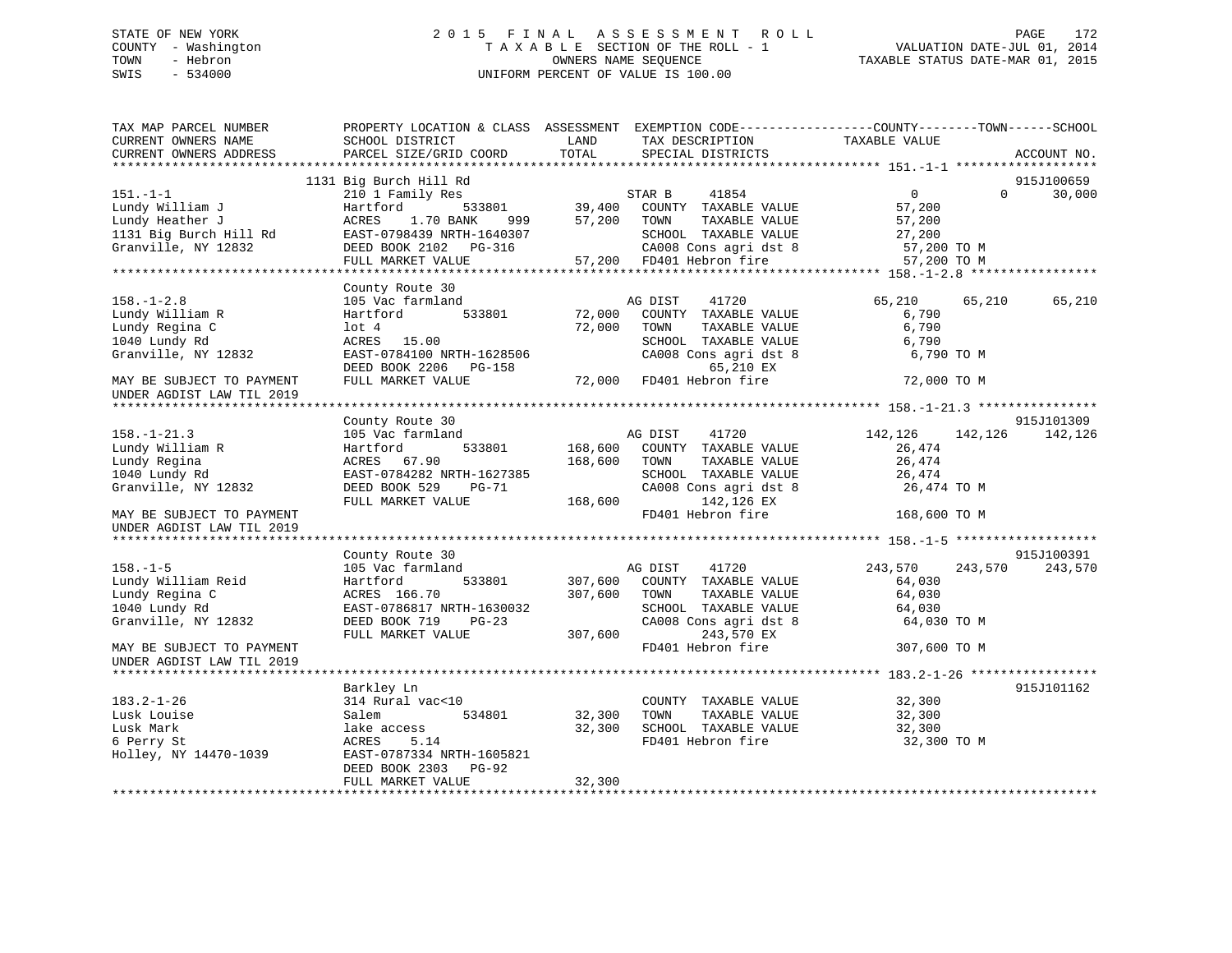# STATE OF NEW YORK 2 0 1 5 F I N A L A S S E S S M E N T R O L L PAGE 173 COUNTY - Washington T A X A B L E SECTION OF THE ROLL - 1 VALUATION DATE-JUL 01, 2014 TOWN - Hebron OWNERS NAME SEQUENCE TAXABLE STATUS DATE-MAR 01, 2015 SWIS - 534000 UNIFORM PERCENT OF VALUE IS 100.00

| SCHOOL DISTRICT<br>PARCEL SIZE/GRID COORD                                                                                                                                    | LAND<br>TOTAL                                                                          | TAX DESCRIPTION<br>SPECIAL DISTRICTS                                                                                | TAXABLE VALUE                                                                                                                                      | ACCOUNT NO.                                                  |
|------------------------------------------------------------------------------------------------------------------------------------------------------------------------------|----------------------------------------------------------------------------------------|---------------------------------------------------------------------------------------------------------------------|----------------------------------------------------------------------------------------------------------------------------------------------------|--------------------------------------------------------------|
| Lily Pond Rd<br>322 Rural vac>10<br>533801<br>Hartford<br>10.0 Ad<br>142.-1-1<br>ACRES 10.80<br>EAST-0796658 NRTH-1643624<br>DEED BOOK 3377<br>$PG-202$<br>FULL MARKET VALUE | 43,600<br>43,600<br>43,600                                                             | COUNTY TAXABLE VALUE<br>TAXABLE VALUE<br>TOWN<br>SCHOOL TAXABLE VALUE<br>CA008 Cons agri dst 8<br>FD401 Hebron fire | 43,600<br>43,600<br>43,600<br>43,600 TO M<br>43,600 TO M                                                                                           | 915J100339                                                   |
|                                                                                                                                                                              |                                                                                        |                                                                                                                     |                                                                                                                                                    | 915J100587                                                   |
| 312 Vac w/imprv<br>533801<br>Hartford<br>$142. - 1 - 2.1$<br>ACRES 105.40<br>EAST-0798013 NRTH-1644043                                                                       | 214,100<br>228,300                                                                     | COUNTY TAXABLE VALUE<br>TAXABLE VALUE<br>TOWN<br>SCHOOL TAXABLE VALUE<br>CA008 Cons agri dst 8<br>FD401 Hebron fire | 228,300<br>228,300<br>228,300<br>228,300 TO M<br>228,300 TO M                                                                                      |                                                              |
| FULL MARKET VALUE                                                                                                                                                            | 228,300                                                                                |                                                                                                                     |                                                                                                                                                    |                                                              |
| Halls Pond Rd<br>314 Rural vac<10<br>533801<br>Hartford<br>ACRES<br>5.60<br>EAST-0791247 NRTH-1626215<br>DEED BOOK 2242 PG-243<br>FULL MARKET VALUE                          | 8,600<br>8,600<br>8,600                                                                | COUNTY TAXABLE VALUE<br>TOWN<br>TAXABLE VALUE<br>SCHOOL TAXABLE VALUE<br>FD401 Hebron fire                          | 8,600<br>8,600<br>8,600<br>8,600 TO M                                                                                                              | 915J101457                                                   |
|                                                                                                                                                                              |                                                                                        |                                                                                                                     |                                                                                                                                                    | 915L100397                                                   |
| 210 1 Family Res<br>Hartford<br>533801<br>6.53<br>ACRES<br>EAST-0791219 NRTH-1626521<br>DEED BOOK 2242<br>PG-247<br>FULL MARKET VALUE                                        |                                                                                        | 41834<br>TOWN<br>TAXABLE VALUE<br>SCHOOL TAXABLE VALUE                                                              | 39,500<br>30,000<br>$\overline{0}$<br>$\Omega$<br>118,500<br>128,000<br>92,700<br>158,000 TO M                                                     | $\mathbf 0$<br>65,300                                        |
|                                                                                                                                                                              |                                                                                        |                                                                                                                     |                                                                                                                                                    | 915J100315                                                   |
| 240 Rural res<br>Granville<br>533201<br>860/198 518/306<br>ACRES 145.50<br>EAST-0811883 NRTH-1619676<br>DEED BOOK 500<br>$PG-70$<br>FULL MARKET VALUE                        | 211,000<br>264,100<br>264,100                                                          | 41834<br>COUNTY TAXABLE VALUE<br>TOWN<br>TAXABLE VALUE<br>SCHOOL TAXABLE VALUE<br>FD401 Hebron fire                 | $\overline{0}$<br>264,100<br>264,100<br>198,800<br>264,100 TO M                                                                                    | $\Omega$<br>65,300                                           |
|                                                                                                                                                                              | 246 Lily Pond Rd<br>DEED BOOK 2311<br>$PG-45$<br>269 Halls Pond Rd<br>446 Pine Hill Rd |                                                                                                                     | PROPERTY LOCATION & CLASS ASSESSMENT<br>VET COM CT 41131<br>55,100 STAR EN<br>158,000 COUNTY TAXABLE VALUE<br>158,000 FD401 Hebron fire<br>STAR EN | EXEMPTION CODE-----------------COUNTY-------TOWN------SCHOOL |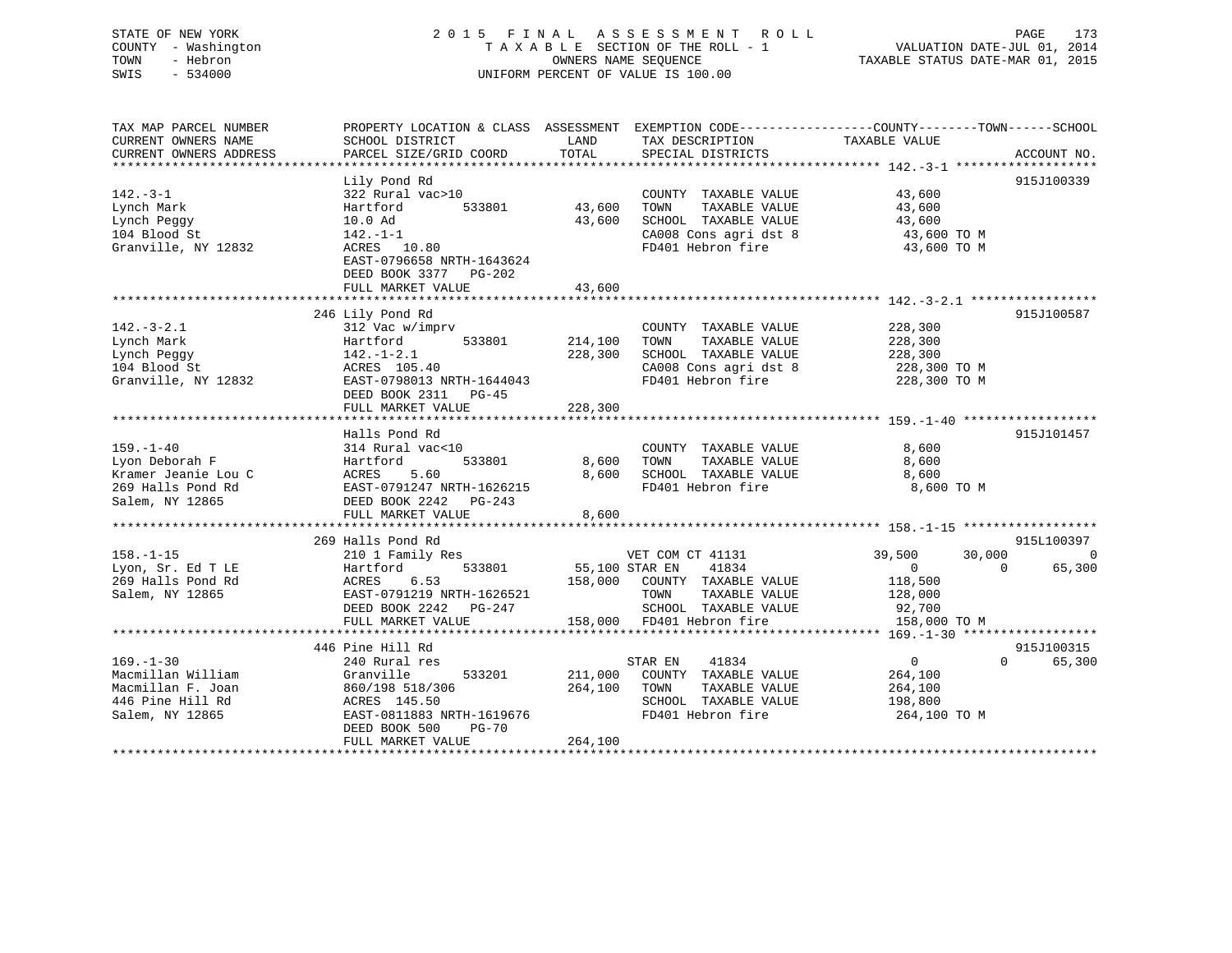# STATE OF NEW YORK 2 0 1 5 F I N A L A S S E S S M E N T R O L L PAGE 174 COUNTY - Washington T A X A B L E SECTION OF THE ROLL - 1 VALUATION DATE-JUL 01, 2014 TOWN - Hebron OWNERS NAME SEQUENCE TAXABLE STATUS DATE-MAR 01, 2015 SWIS - 534000 UNIFORM PERCENT OF VALUE IS 100.00

| TAX MAP PARCEL NUMBER    | PROPERTY LOCATION & CLASS ASSESSMENT EXEMPTION CODE---------------COUNTY-------TOWN------SCHOOL |         |                             |                            |             |
|--------------------------|-------------------------------------------------------------------------------------------------|---------|-----------------------------|----------------------------|-------------|
| CURRENT OWNERS NAME      | SCHOOL DISTRICT                                                                                 | LAND    | TAX DESCRIPTION             | TAXABLE VALUE              |             |
| CURRENT OWNERS ADDRESS   | PARCEL SIZE/GRID COORD                                                                          | TOTAL   | SPECIAL DISTRICTS           |                            | ACCOUNT NO. |
|                          |                                                                                                 |         |                             |                            |             |
|                          | Pine Hill Rd/w Off                                                                              |         |                             |                            | 915J100638  |
| $169. - 1 - 35$          | 322 Rural vac>10                                                                                |         | COUNTY TAXABLE VALUE        | 8,300                      |             |
| Macmillan William J      | 534801<br>Salem                                                                                 | 8,300   | TOWN<br>TAXABLE VALUE       | 8,300                      |             |
| Macmillan Joan           | ACRES 11.00                                                                                     | 8,300   | SCHOOL TAXABLE VALUE        | 8,300                      |             |
| 446 Pine Hill Rd         | EAST-0810562 NRTH-1619527                                                                       |         | FD401 Hebron fire           | 8,300 TO M                 |             |
| Salem, NY 12865          | DEED BOOK 585<br>PG-68                                                                          |         |                             |                            |             |
|                          | FULL MARKET VALUE                                                                               | 8,300   |                             |                            |             |
|                          |                                                                                                 |         |                             |                            |             |
|                          | East Green Pond Way                                                                             |         |                             |                            | 915J101067  |
| $143. - 1 - 7.1$         | 311 Res vac land - WTRFNT                                                                       |         | COUNTY TAXABLE VALUE        | 92,900                     |             |
| MacNeil Dale             | Granville<br>533201                                                                             | 92,900  | TOWN<br>TAXABLE VALUE       | 92,900                     |             |
| MacNeil Donna            | 2785/167                                                                                        | 92,900  | SCHOOL TAXABLE VALUE        | 92,900                     |             |
| 244 Rexleigh Rd          | FRNT 102.00 DPTH 123.00                                                                         |         | FD401 Hebron fire           | 92,900 TO M                |             |
| Salem, NY 12865          | EAST-0816019 NRTH-1644411                                                                       |         |                             |                            |             |
|                          |                                                                                                 |         |                             |                            |             |
|                          | DEED BOOK 3043 PG-232                                                                           |         |                             |                            |             |
|                          | FULL MARKET VALUE                                                                               | 92,900  |                             |                            |             |
|                          |                                                                                                 |         |                             |                            |             |
|                          | 161 East Green Pond Way                                                                         |         |                             |                            | 915J100437  |
| $143. - 1 - 8$           | 260 Seasonal res - WTRFNT                                                                       |         | COUNTY TAXABLE VALUE        | 104,600                    |             |
| MacNeil Green Pond Trust | Granville<br>533201                                                                             | 66,200  | TOWN<br>TAXABLE VALUE       | 104,600                    |             |
| 2596 State Route 40      | FRNT 100.00 DPTH 200.00                                                                         | 104,600 | SCHOOL TAXABLE VALUE        | 104,600                    |             |
| Greenwich, NY 12834      | EAST-0816235 NRTH-1644246                                                                       |         | FD401 Hebron fire           | 104,600 TO M               |             |
|                          | DEED BOOK 2966 PG-230                                                                           |         |                             |                            |             |
|                          | FULL MARKET VALUE                                                                               | 104,600 |                             |                            |             |
|                          |                                                                                                 |         |                             |                            |             |
|                          | 169 East Green Pond Way                                                                         |         |                             |                            | 915J101782  |
| $143. - 1 - 8.1$         | $312$ Vac w/imprv - WTRFNT                                                                      |         | COUNTY TAXABLE VALUE 74,300 |                            |             |
| MacNeil Green Pond Trust | Granville<br>533201                                                                             | 71,800  | TOWN<br>TAXABLE VALUE       | 74,300                     |             |
| 2596 State Route 40      | FRNT 125.00 DPTH 200.00                                                                         | 74,300  | SCHOOL TAXABLE VALUE        | 74,300                     |             |
| Greenwich, NY 12834      | EAST-0816150 NRTH-1644299                                                                       |         | FD401 Hebron fire           | 74,300 TO M                |             |
|                          | DEED BOOK 2966 PG-225                                                                           |         |                             |                            |             |
|                          | FULL MARKET VALUE                                                                               | 74,300  |                             |                            |             |
|                          |                                                                                                 |         |                             |                            |             |
|                          | 247 Higgins Rd                                                                                  |         |                             |                            | 915J101815  |
| $170. - 2 - 29$          | 240 Rural res                                                                                   |         | 41834<br>STAR EN            | $\overline{0}$<br>$\Omega$ | 65,300      |
| Macura Mary              | Granville<br>533201                                                                             | 59,700  | COUNTY TAXABLE VALUE        | 211,500                    |             |
| 247 Higgins Rd           | $lots$ 3 & 4                                                                                    | 211,500 | TOWN<br>TAXABLE VALUE       | 211,500                    |             |
| Granville, NY 12832      | 644/130                                                                                         |         | SCHOOL TAXABLE VALUE        | 146,200                    |             |
|                          | ACRES 16.79                                                                                     |         | FD401 Hebron fire           | 211,500 TO M               |             |
|                          |                                                                                                 |         |                             |                            |             |
|                          | EAST-0821154 NRTH-1623135<br>DEED BOOK 923                                                      |         |                             |                            |             |
|                          | $PG-123$                                                                                        |         |                             |                            |             |
|                          | FULL MARKET VALUE                                                                               | 211,500 |                             |                            |             |
|                          |                                                                                                 |         |                             |                            |             |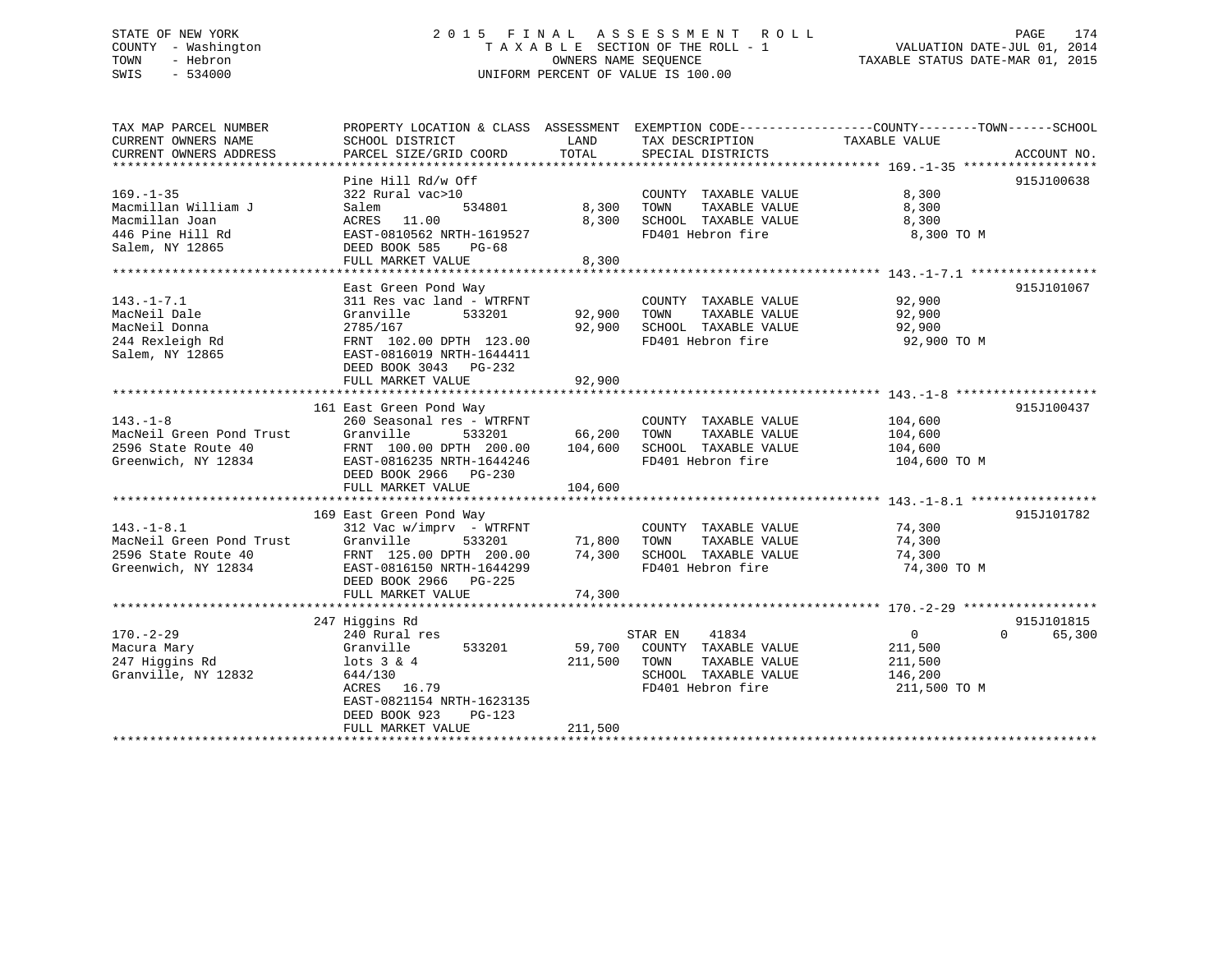# STATE OF NEW YORK 2 0 1 5 F I N A L A S S E S S M E N T R O L L PAGE 175 COUNTY - Washington T A X A B L E SECTION OF THE ROLL - 1 VALUATION DATE-JUL 01, 2014 TOWN - Hebron OWNERS NAME SEQUENCE TAXABLE STATUS DATE-MAR 01, 2015 SWIS - 534000 UNIFORM PERCENT OF VALUE IS 100.00

| TAX MAP PARCEL NUMBER<br>CURRENT OWNERS NAME<br>CURRENT OWNERS ADDRESS                              | PROPERTY LOCATION & CLASS ASSESSMENT<br>SCHOOL DISTRICT<br>PARCEL SIZE/GRID COORD                                                                                 | LAND<br>TAX DESCRIPTION<br>TOTAL<br>SPECIAL DISTRICTS                                                                                                       | EXEMPTION CODE-----------------COUNTY-------TOWN------SCHOOL<br>TAXABLE VALUE   | ACCOUNT NO.                      |
|-----------------------------------------------------------------------------------------------------|-------------------------------------------------------------------------------------------------------------------------------------------------------------------|-------------------------------------------------------------------------------------------------------------------------------------------------------------|---------------------------------------------------------------------------------|----------------------------------|
| $167. - 1 - 37.3$<br>Magee Kristine D<br>PO Box 2313<br>Glens Falls, NY 12803                       | County Route 30<br>322 Rural vac>10<br>533801<br>Hartford<br>Lot 3<br>13.26<br>ACRES<br>EAST-0788092 NRTH-1624092<br>DEED BOOK 585<br>PG-122<br>FULL MARKET VALUE | COUNTY TAXABLE VALUE<br>48,500<br>TAXABLE VALUE<br>TOWN<br>48,500<br>SCHOOL TAXABLE VALUE<br>FD401 Hebron fire<br>48,500                                    | 48,500<br>48,500<br>48,500<br>48,500 TO M                                       | 915J101597                       |
|                                                                                                     | 304 Scott Hill Rd                                                                                                                                                 |                                                                                                                                                             |                                                                                 |                                  |
| $158. - 1 - 2.11$<br>Maher Thomas J Sr<br>Maher Donna M<br>304 Scott Hill Rd<br>Granville, NY 12832 | 210 1 Family Res<br>533801<br>Hartford<br>lot 7 sub abandon 3492/1<br>2506/269<br>ACRES 10.67<br>EAST-0784221 NRTH-1629211<br>DEED BOOK 2268<br>PG-205            | 41854<br>STAR B<br>52,300<br>COUNTY TAXABLE VALUE<br>249,000<br>TAXABLE VALUE<br>TOWN<br>SCHOOL TAXABLE VALUE<br>CA008 Cons agri dst 8<br>FD401 Hebron fire | $\overline{0}$<br>249,000<br>249,000<br>219,000<br>249,000 TO M<br>249,000 TO M | 30,000<br>$\Omega$               |
|                                                                                                     | FULL MARKET VALUE                                                                                                                                                 | 249,000                                                                                                                                                     |                                                                                 |                                  |
| $176. - 1 - 15.2$<br>Mahoney Gayle<br>PO Box 1025<br>Oakland, FL 34760                              | 675 Chamberlin Mills Rd<br>210 1 Family Res<br>534801<br>Salem<br>ACRES<br>6.05<br>EAST-0803367 NRTH-1612435<br>DEED BOOK 2812 PG-1<br>FULL MARKET VALUE          | COUNTY TAXABLE VALUE<br>54,100<br>TAXABLE VALUE<br>TOWN<br>99,200<br>SCHOOL TAXABLE VALUE<br>FD401 Hebron fire<br>99,200                                    | 99,200<br>99,200<br>99,200<br>99,200 TO M                                       | 915J101263                       |
|                                                                                                     | Darfler Ln/w Off                                                                                                                                                  |                                                                                                                                                             |                                                                                 | 915J100400                       |
| $159. - 1 - 26$<br>Malatino Gerald<br>292 Lewis St<br>Hackensack, NJ 07601                          | 314 Rural vac<10<br>533801<br>Hartford<br>4.0 Ad<br>5.70<br>ACRES<br>EAST-0795154 NRTH-1626846<br>DEED BOOK 437<br>PG-552                                         | COUNTY TAXABLE VALUE<br>TAXABLE VALUE<br>4,300<br>TOWN<br>4,300<br>SCHOOL TAXABLE VALUE<br>FD401 Hebron fire                                                | 4,300<br>4,300<br>4,300<br>4,300 TO M                                           |                                  |
|                                                                                                     | FULL MARKET VALUE                                                                                                                                                 | 4,300                                                                                                                                                       |                                                                                 |                                  |
| $169. - 1 - 18.18$<br>Mallory Theodore<br>Mallory Doreen<br>37 Clark Way<br>Salem, NY 12865         | 37 Clark Way<br>270 Mfg housing<br>Granville<br>533201<br>1.01<br>ACRES<br>EAST-0815702 NRTH-1623204<br>DEED BOOK 631<br>$PG-213$<br>FULL MARKET VALUE            | STAR B<br>41854<br>6,400<br>COUNTY TAXABLE VALUE<br>51,500<br>TOWN<br>TAXABLE VALUE<br>SCHOOL TAXABLE VALUE<br>FD401 Hebron fire<br>51,500                  | $\overline{0}$<br>51,500<br>51,500<br>21,500<br>51,500 TO M                     | 915J101726<br>$\Omega$<br>30,000 |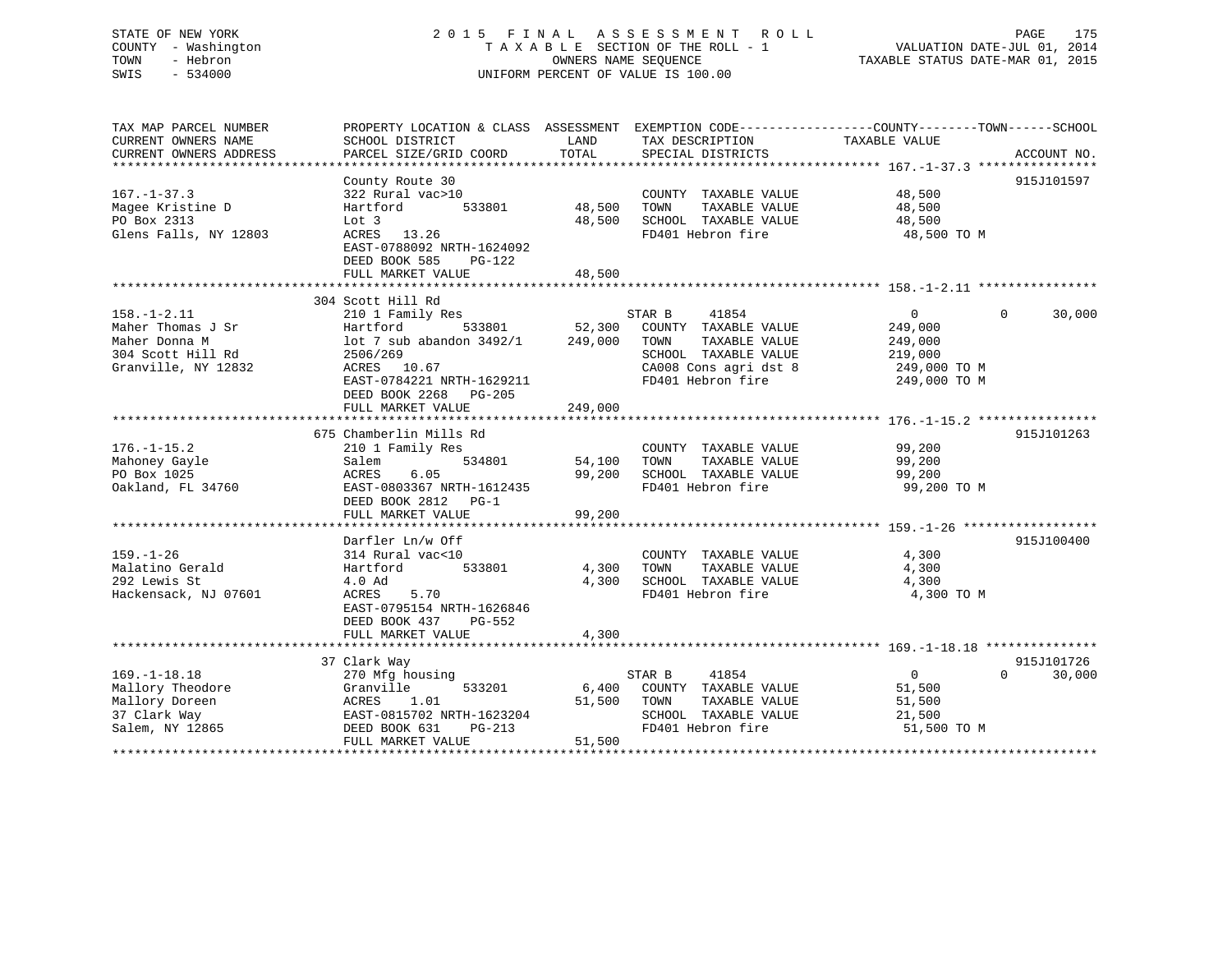# STATE OF NEW YORK 2 0 1 5 F I N A L A S S E S S M E N T R O L L PAGE 176 COUNTY - Washington T A X A B L E SECTION OF THE ROLL - 1 VALUATION DATE-JUL 01, 2014 TOWN - Hebron OWNERS NAME SEQUENCE TAXABLE STATUS DATE-MAR 01, 2015 SWIS - 534000 UNIFORM PERCENT OF VALUE IS 100.00

| TAX MAP PARCEL NUMBER<br>CURRENT OWNERS NAME<br>CURRENT OWNERS ADDRESS                                                                                                                                                                              | PROPERTY LOCATION & CLASS ASSESSMENT EXEMPTION CODE---------------COUNTY-------TOWN-----SCHOOL<br>SCHOOL DISTRICT<br><b>EXAMPLE SERVICE SERVICE SERVICE SERVICE SERVICE SERVICE SERVICE SERVICE SERVICE SERVICE SERVICE SERVICE SERVICE</b><br>PARCEL SIZE/GRID COORD TOTAL |                         | TAX DESCRIPTION TAXABLE VALUE SPECIAL DISTRICTS                                 |                                                                                                              | ACCOUNT NO.                            |
|-----------------------------------------------------------------------------------------------------------------------------------------------------------------------------------------------------------------------------------------------------|-----------------------------------------------------------------------------------------------------------------------------------------------------------------------------------------------------------------------------------------------------------------------------|-------------------------|---------------------------------------------------------------------------------|--------------------------------------------------------------------------------------------------------------|----------------------------------------|
| $177. - 1 - 21.3$                                                                                                                                                                                                                                   | 106 Sheldon Rd<br>240 Rural res<br>$534801$ $71,800$ STAR EN                                                                                                                                                                                                                |                         | 55 PCT OF VALUE USED FOR EXEMPTION PURPOSES<br>VET WAR CT 41121<br>41834        | 11,864 11,864<br>$\overline{0}$<br>$\overline{0}$                                                            | 915J101187<br>$\overline{0}$<br>65,300 |
| 1/1.12.1.3<br>Maloy Timothy I Salem 534801 /1,800 5<br>Maloy Carol A ACRES 25.40 143,800<br>143,800 5<br>Cranville, NY 12832 DEED BOOK 1836 PG-103<br>FULL MARKET VALUE 143,800                                                                     |                                                                                                                                                                                                                                                                             |                         | 143,800 COUNTY TAXABLE VALUE<br>TOWN                                            | 131,936<br>TAXABLE VALUE 131,936<br>03 5CHOOL TAXABLE VALUE 78,500<br>143,800 FD401 Hebron fire 143,800 TO M |                                        |
|                                                                                                                                                                                                                                                     |                                                                                                                                                                                                                                                                             |                         |                                                                                 |                                                                                                              |                                        |
|                                                                                                                                                                                                                                                     | 3801 County Route 30                                                                                                                                                                                                                                                        |                         |                                                                                 |                                                                                                              | 915J100388                             |
| $175. - 1 - 2$<br>Mancini Nicholas M LE                                                                                                                                                                                                             | 240 Rural res<br>534801<br>Salem                                                                                                                                                                                                                                            |                         | STAR B<br>41854<br>77,800 COUNTY TAXABLE VALUE<br>121,600 TOWN TAXABLE VALUE    | $\overline{0}$<br>121,600<br>121,600                                                                         | 30,000<br>$\Omega$                     |
| Mancini Michael A<br>Mancini Michael A<br>3801 County Route 30<br>Salem, NY 12865<br>FULL MARKET VALUE<br>FULL MARKET VALUE<br>TOWN TAXABLE VALUE<br>SCHOOL TAXABLE VALUE<br>CAO08 Cons agri dst 8<br>21,600 TO M<br>FULL MARKET VALUE<br>21,600 TO |                                                                                                                                                                                                                                                                             |                         |                                                                                 |                                                                                                              |                                        |
|                                                                                                                                                                                                                                                     |                                                                                                                                                                                                                                                                             |                         |                                                                                 |                                                                                                              |                                        |
|                                                                                                                                                                                                                                                     | Higgins Rd                                                                                                                                                                                                                                                                  |                         |                                                                                 |                                                                                                              | 915J101820                             |
| $170. - 2 - 34$<br>Mannatta Maria<br>Seubert Linda<br>765 Cedar Dr<br>Mattituck, NY 11952 EAST-0820605 NRTH-1623700                                                                                                                                 | 312 Vac w/imprv<br>533201 19,400<br>Granville<br>Lot 20<br>ACRES 3.94<br>DEED BOOK 656<br>PG-180                                                                                                                                                                            | 20,800                  | COUNTY TAXABLE VALUE 20,800<br>TOWN                                             | TAXABLE VALUE 20,800<br>SCHOOL TAXABLE VALUE 20,800<br>FD401 Hebron fire 20,800 TO M                         |                                        |
|                                                                                                                                                                                                                                                     | FULL MARKET VALUE                                                                                                                                                                                                                                                           | 20,800                  |                                                                                 |                                                                                                              |                                        |
|                                                                                                                                                                                                                                                     | Higgins Rd                                                                                                                                                                                                                                                                  |                         |                                                                                 |                                                                                                              | 915J101825                             |
| $170. - 2 - 39$<br>Mannetta Maria<br>Seubert Linda<br>765 Cedar Dr<br>Mattituck, NY 11952                                                                                                                                                           | 314 Rural vac<10<br>Granville 533201 3,300<br>lot 20A<br>ACRES 1.31<br>EAST-0820480 NRTH-1623891<br>DEED BOOK 656<br>$PG-175$<br>FULL MARKET VALUE                                                                                                                          | 3,300 TOWN<br>3,300     | COUNTY TAXABLE VALUE 3,300                                                      | FD401 Hebron fire 3,300 TO M                                                                                 |                                        |
|                                                                                                                                                                                                                                                     |                                                                                                                                                                                                                                                                             |                         |                                                                                 |                                                                                                              |                                        |
| $144. - 1 - 36$<br>Manson David<br>Manson David<br>426 Pembrook Ln<br>Windsor, CT 06095                                                                                                                                                             | County Route 31<br>323 Vacant rural<br>533201<br>Granville<br>4.25<br>ACRES<br>ACRES 4.25 3,20<br>EAST-0816706 NRTH-1644597<br>DEED BOOK 3293 PG-154<br>FULL MARKET VALUE                                                                                                   | 3,200<br>3,200<br>3,200 | COUNTY TAXABLE VALUE<br>TOWN<br>SCHOOL TAXABLE VALUE 3,200<br>FD401 Hebron fire | 3,200<br>TAXABLE VALUE 3,200<br>3,200 TO M                                                                   | 915J101554                             |
|                                                                                                                                                                                                                                                     |                                                                                                                                                                                                                                                                             |                         |                                                                                 |                                                                                                              |                                        |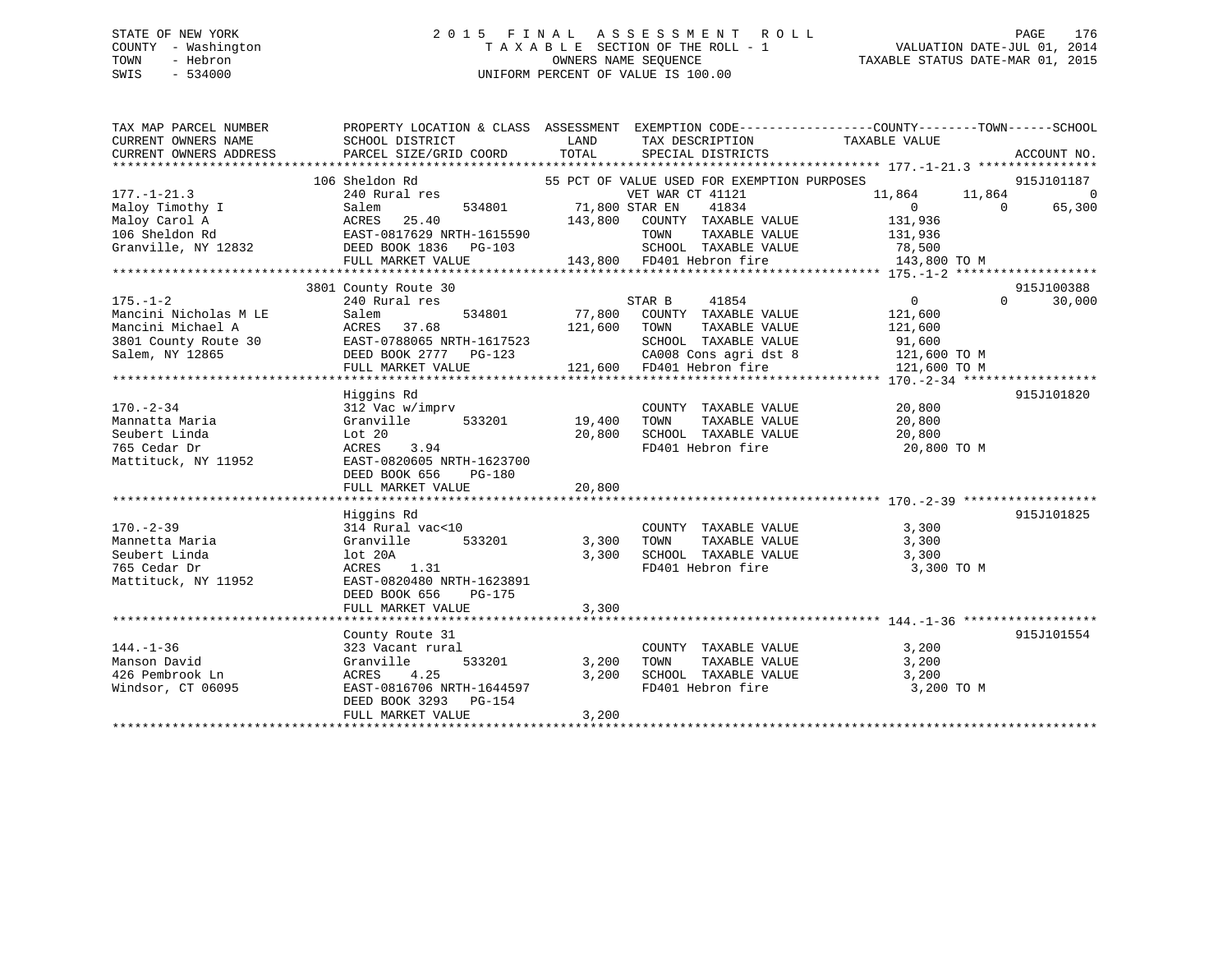# STATE OF NEW YORK 2 0 1 5 F I N A L A S S E S S M E N T R O L L PAGE 177 COUNTY - Washington T A X A B L E SECTION OF THE ROLL - 1 VALUATION DATE-JUL 01, 2014 TOWN - Hebron OWNERS NAME SEQUENCE TAXABLE STATUS DATE-MAR 01, 2015 SWIS - 534000 UNIFORM PERCENT OF VALUE IS 100.00

| TAX MAP PARCEL NUMBER<br>CURRENT OWNERS NAME<br>CURRENT OWNERS ADDRESS | PROPERTY LOCATION & CLASS ASSESSMENT EXEMPTION CODE---------------COUNTY-------TOWN-----SCHOOL<br>SCHOOL DISTRICT<br>PARCEL SIZE/GRID COORD | LAND<br>TOTAL |        | TAX DESCRIPTION<br>SPECIAL DISTRICTS | TAXABLE VALUE  |          | ACCOUNT NO. |
|------------------------------------------------------------------------|---------------------------------------------------------------------------------------------------------------------------------------------|---------------|--------|--------------------------------------|----------------|----------|-------------|
|                                                                        |                                                                                                                                             |               |        |                                      |                |          |             |
|                                                                        | 588 Chamberlin Mills Rd                                                                                                                     |               |        |                                      |                |          | 915J101356  |
| $176. - 1 - 6.2$                                                       | 210 1 Family Res                                                                                                                            |               | STAR B | 41854                                | $\mathbf{0}$   | $\Omega$ | 30,000      |
| Mansson Nancy                                                          | 534801<br>Salem                                                                                                                             | 57,200        |        | COUNTY TAXABLE VALUE                 | 124,800        |          |             |
| Blais Sheila                                                           | ACRES<br>7.60                                                                                                                               | 124,800       | TOWN   | TAXABLE VALUE                        | 124,800        |          |             |
| 588 Chamberlin Mills Rd                                                | EAST-0801470 NRTH-1610746                                                                                                                   |               |        | SCHOOL TAXABLE VALUE                 | 94,800         |          |             |
| Salem, NY 12865                                                        | DEED BOOK 1862 PG-44                                                                                                                        |               |        | FD401 Hebron fire                    | 124,800 TO M   |          |             |
|                                                                        | FULL MARKET VALUE                                                                                                                           | 124,800       |        |                                      |                |          |             |
|                                                                        |                                                                                                                                             |               |        |                                      |                |          |             |
|                                                                        | 6888 State Route 22                                                                                                                         |               |        |                                      |                |          |             |
| $161. - 2 - 10.30$                                                     | 210 1 Family Res                                                                                                                            |               | STAR B | 41854                                | $\overline{0}$ | $\Omega$ | 30,000      |
| ManWarren Devan P                                                      | 533201<br>Granville                                                                                                                         | 31,900        |        | COUNTY TAXABLE VALUE                 | 182,800        |          |             |
| ManWarren Rebecca Starr                                                | FRNT 210.00 DPTH 410.00                                                                                                                     | 182,800       | TOWN   | TAXABLE VALUE                        | 182,800        |          |             |
| 6888 State Route 22                                                    | 0.98<br>ACRES                                                                                                                               |               |        | SCHOOL TAXABLE VALUE                 | 152,800        |          |             |
| Granville, NY 12832                                                    | EAST-0816519 NRTH-1623658                                                                                                                   |               |        | FD401 Hebron fire                    | 182,800 TO M   |          |             |
|                                                                        | DEED BOOK 2380 PG-275                                                                                                                       |               |        |                                      |                |          |             |
|                                                                        | FULL MARKET VALUE                                                                                                                           | 182,800       |        |                                      |                |          |             |
|                                                                        |                                                                                                                                             |               |        |                                      |                |          |             |
|                                                                        | 129 East Green Pond Way                                                                                                                     |               |        |                                      |                |          | 915J100402  |
| $143. - 1 - 13$                                                        | 260 Seasonal res - WTRFNT                                                                                                                   |               |        | COUNTY TAXABLE VALUE                 | 108,700        |          |             |
| Marchaland Louis                                                       | Granville<br>533201                                                                                                                         | 69,600        | TOWN   | TAXABLE VALUE                        | 108,700        |          |             |
| c/o Daniel Marchaland                                                  | 671/112 671/124 673/254                                                                                                                     | 108,700       |        | SCHOOL TAXABLE VALUE                 | 108,700        |          |             |
| 211 Burton Rd                                                          | FRNT 150.00 DPTH 275.00                                                                                                                     |               |        | FD401 Hebron fire                    | 108,700 TO M   |          |             |
| Greenwich, NY 12834                                                    | EAST-0816228 NRTH-1643562                                                                                                                   |               |        |                                      |                |          |             |
|                                                                        | DEED BOOK W569 PG-69                                                                                                                        |               |        |                                      |                |          |             |
|                                                                        | FULL MARKET VALUE                                                                                                                           | 108,700       |        |                                      |                |          |             |
|                                                                        |                                                                                                                                             |               |        |                                      |                |          |             |
|                                                                        | 6686 State Route 22                                                                                                                         |               |        |                                      |                |          | 915J101151  |
| $170. - 1 - 13.4$                                                      | 314 Rural vac<10                                                                                                                            |               |        | COUNTY TAXABLE VALUE                 | 12,300         |          |             |
| Marchegiani Bruce                                                      | Granville<br>533201                                                                                                                         | 12,300        | TOWN   | TAXABLE VALUE                        | 12,300         |          |             |
| Marchegiani Judith                                                     | 1.10                                                                                                                                        | 12,300        |        | SCHOOL TAXABLE VALUE                 | 12,300         |          |             |
| $ACRES$<br>$FACRES$<br>416 Beech St                                    | EAST-0815444 NRTH-1619023                                                                                                                   |               |        | FD401 Hebron fire                    | 12,300 TO M    |          |             |
| Manchester Center, VT 05255                                            | DEED BOOK 1900 PG-228                                                                                                                       |               |        |                                      |                |          |             |
|                                                                        | FULL MARKET VALUE                                                                                                                           | 12,300        |        |                                      |                |          |             |
|                                                                        |                                                                                                                                             |               |        |                                      |                |          |             |
|                                                                        | 375 Indian Head Way                                                                                                                         |               |        |                                      |                |          | 915J101504  |
| $170. - 1 - 13.16$                                                     | 210 1 Family Res                                                                                                                            |               | STAR B | 41854                                | $\Omega$       | $\Omega$ | 30,000      |
| Marks Amber C                                                          | Granville<br>533201                                                                                                                         | 39,300        |        | COUNTY TAXABLE VALUE                 | 115,200        |          |             |
| Eaton Lenny E Jr                                                       | 3.90<br>ACRES                                                                                                                               | 115,200       | TOWN   | TAXABLE VALUE                        | 115,200        |          |             |
| 375 Indian Head Way                                                    | EAST-0817201 NRTH-1618125                                                                                                                   |               |        | SCHOOL TAXABLE VALUE                 | 85,200         |          |             |
| Salem, NY 12865                                                        | DEED BOOK 3435 PG-185                                                                                                                       |               |        | FD401 Hebron fire                    | 115,200 TO M   |          |             |
|                                                                        | FULL MARKET VALUE                                                                                                                           | 115,200       |        |                                      |                |          |             |
|                                                                        |                                                                                                                                             |               |        |                                      |                |          |             |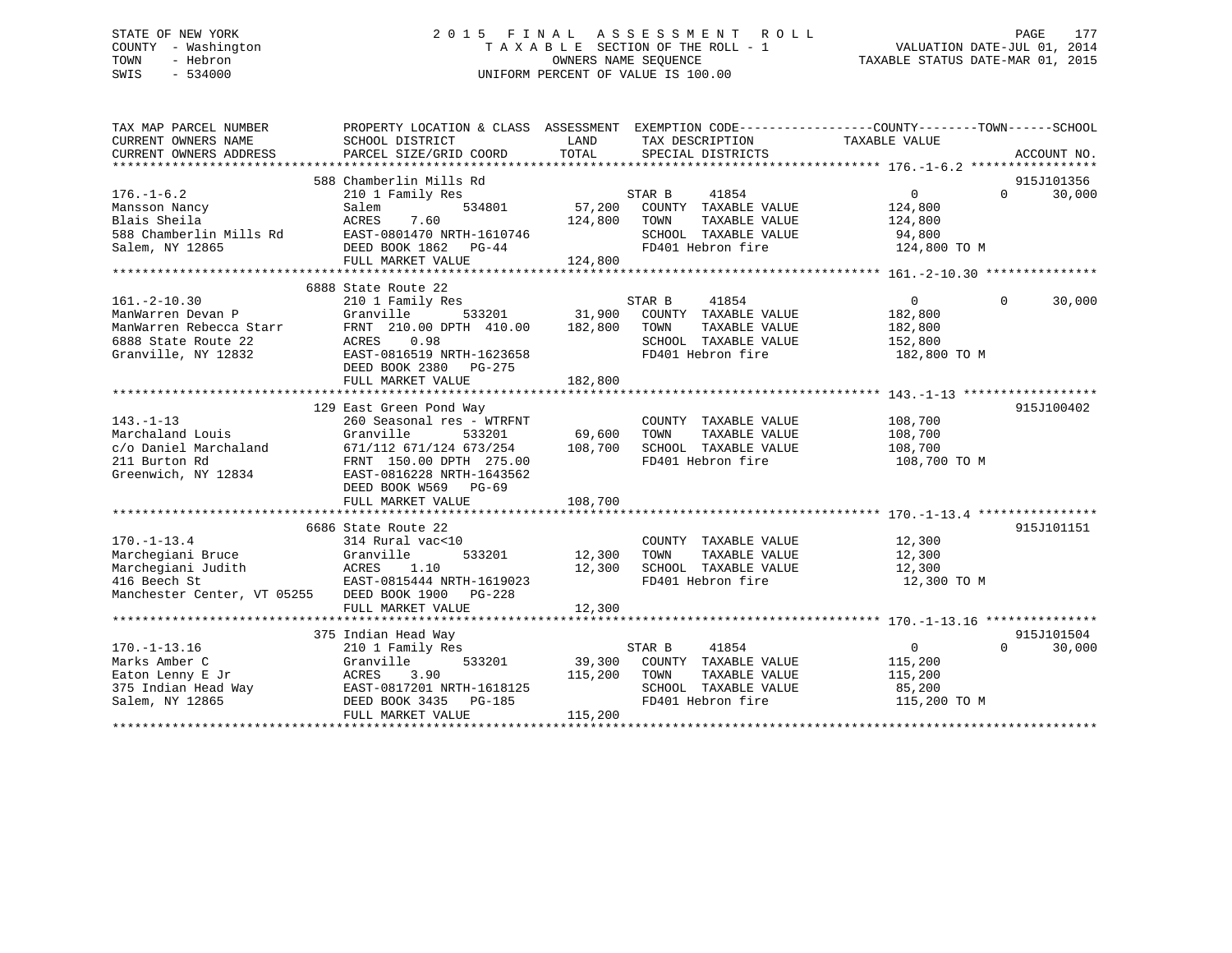# STATE OF NEW YORK 2 0 1 5 F I N A L A S S E S S M E N T R O L L PAGE 178 COUNTY - Washington T A X A B L E SECTION OF THE ROLL - 1 VALUATION DATE-JUL 01, 2014 TOWN - Hebron OWNERS NAME SEQUENCE TAXABLE STATUS DATE-MAR 01, 2015 SWIS - 534000 UNIFORM PERCENT OF VALUE IS 100.00

| TAX MAP PARCEL NUMBER                                                      | PROPERTY LOCATION & CLASS ASSESSMENT EXEMPTION CODE---------------COUNTY-------TOWN-----SCHOOL |             |                                                   |                                              |          |                |
|----------------------------------------------------------------------------|------------------------------------------------------------------------------------------------|-------------|---------------------------------------------------|----------------------------------------------|----------|----------------|
| CURRENT OWNERS NAME                                                        | SCHOOL DISTRICT                                                                                | <b>LAND</b> | TAX DESCRIPTION                                   | TAXABLE VALUE                                |          |                |
| CURRENT OWNERS ADDRESS                                                     | PARCEL SIZE/GRID COORD                                                                         | TOTAL       | SPECIAL DISTRICTS                                 |                                              |          | ACCOUNT NO.    |
|                                                                            |                                                                                                |             |                                                   |                                              |          |                |
|                                                                            | 95 County Route 28                                                                             |             | 90 PCT OF VALUE USED FOR EXEMPTION PURPOSES       |                                              |          | 915J100404     |
| $152 - 2 - 4$                                                              | 210 1 Family Res WET COM<br>Granville 533201 60,200 STAR EN                                    |             | VET COM CT 41131                                  | 35,145                                       | 30,000   | $\overline{0}$ |
| Marold Alice Trustee                                                       |                                                                                                |             | 41834                                             | $\Omega$                                     | $\Omega$ | 65,300         |
| 95 County Route 28                                                         |                                                                                                |             |                                                   | 121,055                                      |          |                |
| Granville, NY 12832                                                        | ACRES 9.08 156,200 COUNTY TAXABLE VALUE<br>EAST-0809674 NRTH-1641125 TOWN TAXABLE VALUE        |             |                                                   | 126,200                                      |          |                |
|                                                                            | DEED BOOK 2209 PG-109                                                                          |             | SCHOOL TAXABLE VALUE 90,900                       |                                              |          |                |
|                                                                            |                                                                                                |             |                                                   |                                              |          |                |
|                                                                            |                                                                                                |             |                                                   |                                              |          |                |
|                                                                            | 121 Middle Rd                                                                                  |             |                                                   |                                              |          |                |
| $177. - 1 - 3.26$                                                          | 210 1 Family Res                                                                               |             | COUNTY TAXABLE VALUE                              | 76,500                                       |          |                |
|                                                                            | Salem<br>534801                                                                                |             | TAXABLE VALUE                                     | 76,500                                       |          |                |
|                                                                            | ACRES<br>1.10                                                                                  | 76,500      | SCHOOL TAXABLE VALUE                              | 76,500                                       |          |                |
| 177.-1-3.26<br>Martelle Jeffrey M II<br>4704 Rt 133 Rd<br>Pawlet, VT 05761 | EAST-0804662 NRTH-1615280                                                                      |             | FD401 Hebron fire                                 | 76,500 TO M                                  |          |                |
|                                                                            | DEED BOOK 1922 PG-223                                                                          |             |                                                   |                                              |          |                |
|                                                                            |                                                                                                |             |                                                   |                                              |          |                |
|                                                                            |                                                                                                |             |                                                   |                                              |          |                |
|                                                                            | Higgins Rd                                                                                     |             |                                                   |                                              |          |                |
| $161. - 2 - 10.24$                                                         | 314 Rural vac<10                                                                               |             | COUNTY TAXABLE VALUE                              | 17,000                                       |          |                |
| Martelle Philip                                                            | 533201<br>Granville                                                                            | 17,000      |                                                   |                                              |          |                |
| PO Box 87                                                                  | ACRES<br>3.00                                                                                  | 17,000      | TOWN      TAXABLE VALUE<br>SCHOOL   TAXABLE VALUE | 17,000<br>17,000                             |          |                |
| Salem, NY 12865                                                            | EAST-0819025 NRTH-1625078                                                                      |             | FD401 Hebron fire                                 | 17,000 TO M                                  |          |                |
|                                                                            | DEED BOOK 664<br>PG-290                                                                        |             |                                                   |                                              |          |                |
|                                                                            | FULL MARKET VALUE                                                                              | 17,000      |                                                   |                                              |          |                |
|                                                                            |                                                                                                |             |                                                   |                                              |          |                |
|                                                                            | 114 Higgins Rd                                                                                 |             |                                                   |                                              |          | 915J101466     |
| $161. - 2 - 10.8$                                                          | 270 Mfg housing                                                                                |             | COUNTY TAXABLE VALUE 84,600                       |                                              |          |                |
| Martelle Phillip                                                           | 533201<br>Granville                                                                            | 37,000 TOWN |                                                   |                                              |          |                |
| 114 Higgins Rd                                                             | lot 8                                                                                          |             |                                                   | TAXABLE VALUE 84,600<br>TAXABLE VALUE 84,600 |          |                |
| Salem, NY 12865                                                            | 764/187                                                                                        |             | 84,600 SCHOOL TAXABLE VALUE<br>FD401 Hebron fire  | 84,600 TO M                                  |          |                |
|                                                                            | ACRES<br>3.00                                                                                  |             |                                                   |                                              |          |                |
|                                                                            | EAST-0819000 NRTH-1625288                                                                      |             |                                                   |                                              |          |                |
|                                                                            | DEED BOOK 1893 PG-199                                                                          |             |                                                   |                                              |          |                |
|                                                                            | FULL MARKET VALUE                                                                              | 84,600      |                                                   |                                              |          |                |
|                                                                            |                                                                                                |             |                                                   |                                              |          |                |
|                                                                            | 108 Higgins Rd                                                                                 |             |                                                   |                                              |          | 915J101523     |
| $161. - 2 - 10.22$                                                         | 270 Mfg housing                                                                                |             | STAR B 41854                                      | $\overline{0}$                               | $\Omega$ | 30,000         |
| Martelle Phillip                                                           | Granville                                                                                      |             | 533201 32,600 COUNTY TAXABLE VALUE 46,800         |                                              |          |                |
| Martelle Melinda                                                           |                                                                                                | 46,800 TOWN | TAXABLE VALUE                                     | 46,800                                       |          |                |
| 108 Higgins Rd                                                             | ACRES 1.22 46,80<br>EAST-0819032 NRTH-1625459<br>DEED BOOK 2649 PG-133                         |             | SCHOOL TAXABLE VALUE                              | 16,800                                       |          |                |
| Granville, NY 12832                                                        |                                                                                                |             | FD401 Hebron fire                                 | 46,800 TO M                                  |          |                |
|                                                                            | FULL MARKET VALUE                                                                              | 46,800      |                                                   |                                              |          |                |
|                                                                            |                                                                                                |             |                                                   |                                              |          |                |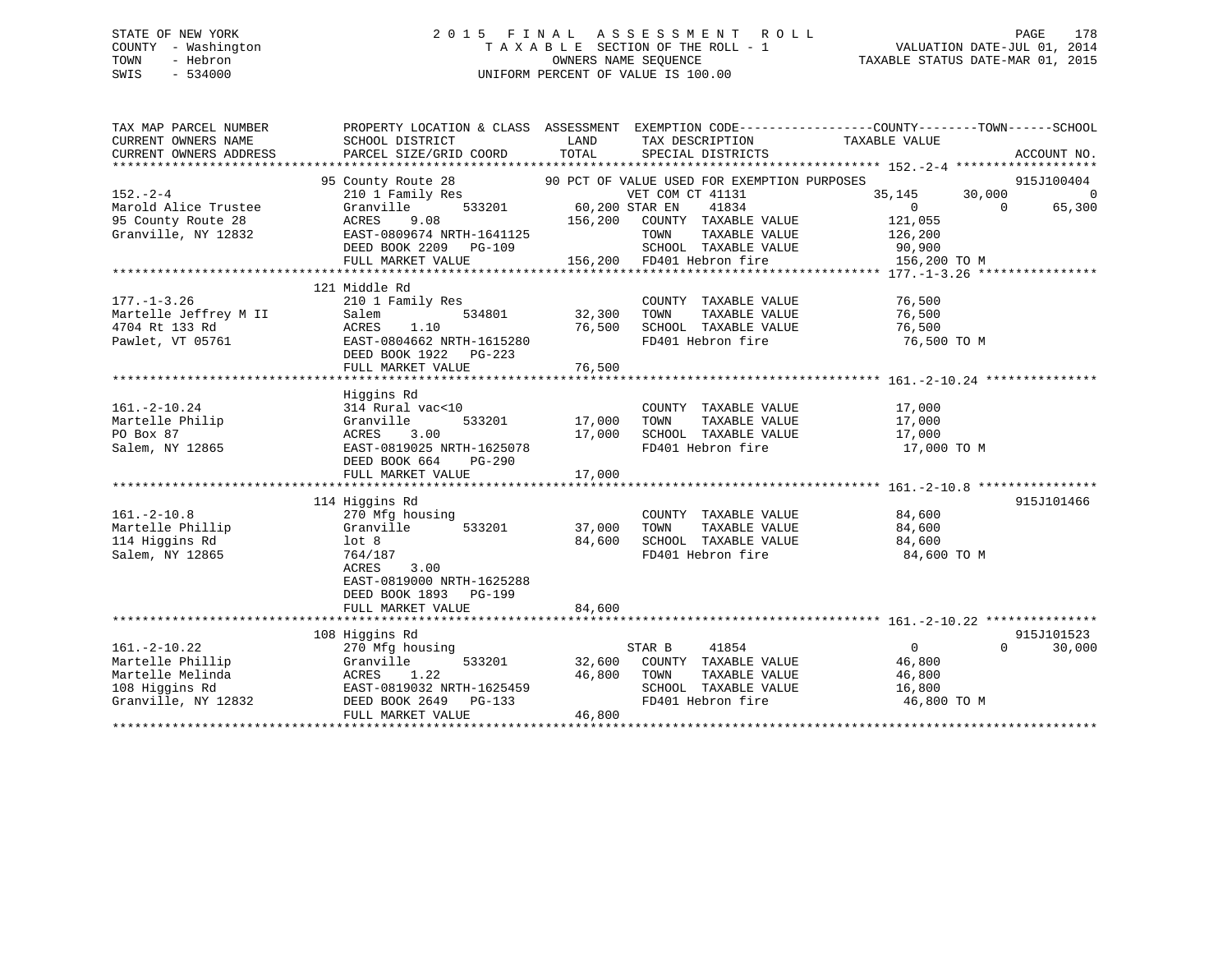# STATE OF NEW YORK 2 0 1 5 F I N A L A S S E S S M E N T R O L L PAGE 179 COUNTY - Washington T A X A B L E SECTION OF THE ROLL - 1 VALUATION DATE-JUL 01, 2014 TOWN - Hebron OWNERS NAME SEQUENCE TAXABLE STATUS DATE-MAR 01, 2015 SWIS - 534000 UNIFORM PERCENT OF VALUE IS 100.00

| TAX MAP PARCEL NUMBER<br>CURRENT OWNERS NAME<br>CURRENT OWNERS ADDRESS                                                                                    | PROPERTY LOCATION & CLASS ASSESSMENT EXEMPTION CODE---------------COUNTY-------TOWN-----SCHOOL<br>SCHOOL DISTRICT<br>PARCEL SIZE/GRID COORD                                  | LAND<br>TOTAL                 | TAX DESCRIPTION<br>SPECIAL DISTRICTS                                                                                                                 | TAXABLE VALUE                                                                 | ACCOUNT NO.          |
|-----------------------------------------------------------------------------------------------------------------------------------------------------------|------------------------------------------------------------------------------------------------------------------------------------------------------------------------------|-------------------------------|------------------------------------------------------------------------------------------------------------------------------------------------------|-------------------------------------------------------------------------------|----------------------|
| $170. - 2 - 27$<br>Martin Francisco<br>Martin Pamela<br>635 Palisade Ave<br>Yonkers, NY 10703                                                             | Higgins Rd<br>314 Rural vac<10<br>Granville<br>533201<br>Jennings Subd. Lot 17<br>5.81<br>ACRES<br>EAST-0820168 NRTH-1622484<br>DEED BOOK 717<br>PG-244<br>FULL MARKET VALUE | 23,200<br>23,200<br>23,200    | COUNTY TAXABLE VALUE<br>TAXABLE VALUE<br>TOWN<br>SCHOOL TAXABLE VALUE<br>FD401 Hebron fire                                                           | 23,200<br>23,200<br>23,200<br>23,200 TO M                                     | 915J101813           |
| $170. - 2 - 28$<br>Martin Francisco<br>Martin Pamela<br>635 Palisade Ave<br>Yonkers, NY 10703                                                             | Higgins Rd<br>322 Rural vac>10<br>Granville<br>533201<br>Lot 18<br>ACRES 13.01<br>EAST-0820169 NRTH-1623037<br>DEED BOOK 652<br><b>PG-115</b><br>FULL MARKET VALUE           | 34,000<br>34,000<br>34,000    | COUNTY TAXABLE VALUE<br>TAXABLE VALUE<br>TOWN<br>SCHOOL TAXABLE VALUE<br>FD401 Hebron fire                                                           | 34,000<br>34,000<br>34,000<br>34,000 TO M                                     | 915J101814           |
| $167. - 1 - 34$<br>Martin Robert B<br>Martin Anita W<br>4154 County Route 30<br>Salem, NY 12865<br>MAY BE SUBJECT TO PAYMENT<br>UNDER AGDIST LAW TIL 2019 | County Route 30<br>322 Rural vac>10<br>533801<br>Hartford<br>ACRES 46.66<br>EAST-0788147 NRTH-1624816<br>DEED BOOK 2327 PG-96<br>FULL MARKET VALUE                           | 110,400<br>110,400<br>110,400 | 41720<br>AG DIST<br>COUNTY TAXABLE VALUE<br>TOWN<br>TAXABLE VALUE<br>SCHOOL TAXABLE VALUE<br>CA008 Cons agri dst 8<br>33,592 EX<br>FD401 Hebron fire | 33,592<br>33,592<br>76,808<br>76,808<br>76,808<br>76,808 TO M<br>110,400 TO M | 915J100393<br>33,592 |
| $167. - 1 - 35$<br>Martin Robert B<br>Martin Anita W<br>4154 County Route 30<br>Salem, NY 12865                                                           | 4154 County Route 30<br>210 1 Family Res<br>533801<br>Hartford<br>ACRES<br>5.27<br>EAST-0787217 NRTH-1625144<br>DEED BOOK 2327 PG-96<br>FULL MARKET VALUE                    | 117,900<br>117,900            | STAR B<br>41854<br>52,500 COUNTY TAXABLE VALUE<br>TAXABLE VALUE<br>TOWN<br>SCHOOL TAXABLE VALUE<br>FD401 Hebron fire                                 | $\mathbf{0}$<br>$\Omega$<br>117,900<br>117,900<br>87,900<br>117,900 TO M      | 915J100042<br>30,000 |
| $144. - 1 - 26.2$<br>Martindale Gerald D<br>7626 State Route 22<br>Granville, NY 12832                                                                    | 7626 State Route 22<br>270 Mfg housing<br>533201<br>Granville<br>ACRES<br>2.90<br>EAST-0820157 NRTH-1641635<br>DEED BOOK 570<br>PG-322<br>FULL MARKET VALUE                  | 36,700<br>55,500<br>55,500    | COUNTY TAXABLE VALUE<br>TAXABLE VALUE<br>TOWN<br>SCHOOL TAXABLE VALUE<br>FD401 Hebron fire                                                           | 55,500<br>55,500<br>55,500<br>55,500 TO M                                     | 915J101135           |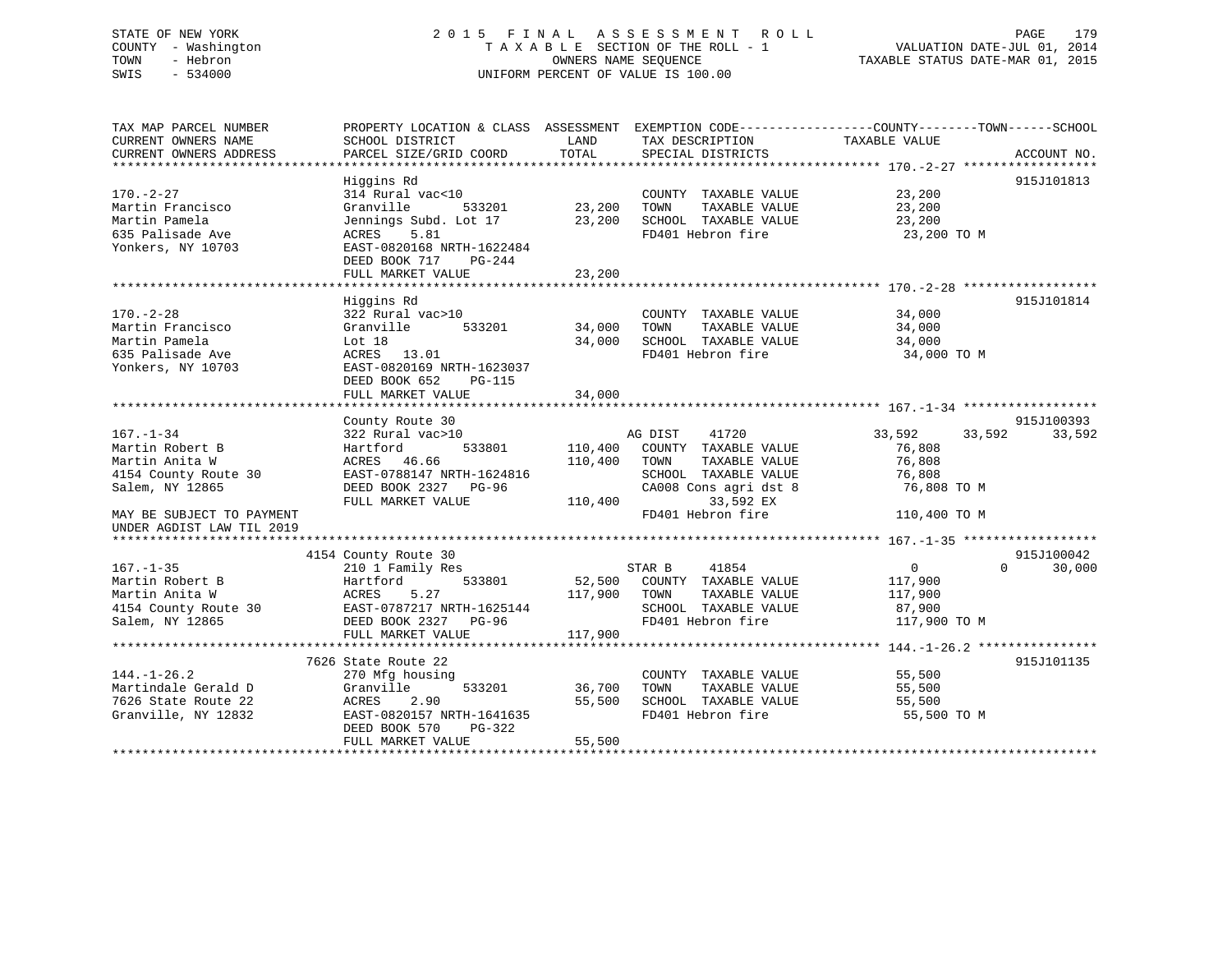# STATE OF NEW YORK 2 0 1 5 F I N A L A S S E S S M E N T R O L L PAGE 180 COUNTY - Washington T A X A B L E SECTION OF THE ROLL - 1 VALUATION DATE-JUL 01, 2014 TOWN - Hebron OWNERS NAME SEQUENCE TAXABLE STATUS DATE-MAR 01, 2015 SWIS - 534000 UNIFORM PERCENT OF VALUE IS 100.00

| TAX MAP PARCEL NUMBER<br>CURRENT OWNERS NAME<br>CURRENT OWNERS ADDRESS | PROPERTY LOCATION & CLASS ASSESSMENT EXEMPTION CODE---------------COUNTY-------TOWN-----SCHOOL<br>SCHOOL DISTRICT<br>PARCEL SIZE/GRID COORD | LAND<br>TOTAL | TAX DESCRIPTION<br>SPECIAL DISTRICTS        | TAXABLE VALUE    | ACCOUNT NO.        |
|------------------------------------------------------------------------|---------------------------------------------------------------------------------------------------------------------------------------------|---------------|---------------------------------------------|------------------|--------------------|
|                                                                        |                                                                                                                                             |               |                                             |                  |                    |
|                                                                        | 7626 State Route 22                                                                                                                         |               |                                             |                  | 915J101201         |
| $144. - 1 - 26.3$                                                      | 270 Mfg housing                                                                                                                             |               | 41854<br>STAR B                             | $\overline{0}$   | 30,000<br>$\Omega$ |
| Martindale Gerald D Sr                                                 | Granville<br>533201                                                                                                                         |               | 40,500 COUNTY TAXABLE VALUE                 | 63,500           |                    |
| 7628 State Route 22                                                    | 785/342                                                                                                                                     | 63,500        | TOWN<br>TAXABLE VALUE                       | 63,500           |                    |
| Granville, NY 12832                                                    | ACRES<br>2.60                                                                                                                               |               | SCHOOL TAXABLE VALUE                        | 33,500           |                    |
|                                                                        | EAST-0820408 NRTH-1641525                                                                                                                   |               | FD401 Hebron fire                           | 63,500 TO M      |                    |
|                                                                        | DEED BOOK 2146 PG-71                                                                                                                        |               |                                             |                  |                    |
|                                                                        | FULL MARKET VALUE                                                                                                                           | 63,500        |                                             |                  |                    |
|                                                                        |                                                                                                                                             |               |                                             |                  |                    |
|                                                                        | 7646 State Route 22                                                                                                                         |               | 79 PCT OF VALUE USED FOR EXEMPTION PURPOSES |                  | 915J100406         |
| $144. - 1 - 30$                                                        | 283 Res w/Comuse                                                                                                                            |               | AGED-ALL<br>41800                           | 46,334<br>46,334 | 46,334             |
| Martindale Harold W                                                    | 533201 35,400 STAR EN<br>Granville                                                                                                          |               | 41834                                       | $\overline{0}$   | $\Omega$<br>65,300 |
| Martindale Ruth I                                                      | ACRES<br>2.40                                                                                                                               | 117,300       | COUNTY TAXABLE VALUE                        | 70,966           |                    |
| 7646 State Route 22                                                    | EAST-0820217 NRTH-1642039<br>DEED BOOK 626 PG-59                                                                                            |               | TOWN<br>TAXABLE VALUE                       | 70,966           |                    |
| Granville, NY 12832                                                    |                                                                                                                                             |               | SCHOOL TAXABLE VALUE                        | 5,666            |                    |
|                                                                        | FULL MARKET VALUE                                                                                                                           |               | 117,300 FD401 Hebron fire                   | 117,300 TO M     |                    |
|                                                                        |                                                                                                                                             |               |                                             |                  |                    |
|                                                                        | 6901 State Route 22                                                                                                                         |               |                                             |                  |                    |
| $161.-2-20.1$                                                          | 270 Mfg housing                                                                                                                             |               | COUNTY TAXABLE VALUE                        | 47,000           |                    |
| Martindale James                                                       |                                                                                                                                             | 34,500        | TAXABLE VALUE<br>TOWN                       | 47,000           |                    |
| Martindale Deborah                                                     | Granville 533201<br>ACRES 2.00<br>EAST-0816159 NRTH-1624081<br>DEED BOOK 3058 PG-24                                                         | 47,000        | SCHOOL TAXABLE VALUE                        | 47,000           |                    |
| 4432 State Route 22                                                    |                                                                                                                                             |               | FD401 Hebron fire                           | 47,000 TO M      |                    |
| PO Box 190                                                             |                                                                                                                                             |               |                                             |                  |                    |
| Salem, NY 12865                                                        | FULL MARKET VALUE                                                                                                                           | 47,000        |                                             |                  |                    |
|                                                                        |                                                                                                                                             |               |                                             |                  |                    |
|                                                                        | 92 Martindale Way                                                                                                                           |               |                                             |                  | 915J100004         |
| $177. - 1 - 3.23$                                                      | 240 Rural res                                                                                                                               |               | COUNTY TAXABLE VALUE                        | 186,300          |                    |
| Martindale Judith L                                                    | Salem                                                                                                                                       | 534801 87,100 | TAXABLE VALUE<br>TOWN                       | 186,300          |                    |
|                                                                        | 92 Martindale Way Lot 13 Lentine Sub/ 29#90 186,300                                                                                         |               | SCHOOL TAXABLE VALUE                        | 186,300          |                    |
| Salem, NY 12865                                                        | ACRES<br>37.65                                                                                                                              |               | CA008 Cons agri dst 8                       | 186,300 TO M     |                    |
|                                                                        | EAST-0806929 NRTH-1617954                                                                                                                   |               | FD401 Hebron fire                           | 186,300 TO M     |                    |
|                                                                        | DEED BOOK 2738 PG-156                                                                                                                       |               |                                             |                  |                    |
|                                                                        | FULL MARKET VALUE                                                                                                                           | 186,300       |                                             |                  |                    |
|                                                                        |                                                                                                                                             |               |                                             |                  |                    |
|                                                                        | Woodcutters Way                                                                                                                             |               |                                             |                  | 915J100004         |
| $169. - 1 - 42$                                                        | 322 Rural vac>10                                                                                                                            |               | COUNTY TAXABLE VALUE                        | 21,300           |                    |
| Martindale Raymond L                                                   | 534801<br>Salem                                                                                                                             | 21,300        | TAXABLE VALUE<br>TOWN                       | 21,300           |                    |
| Martindale Judith L                                                    | Lot 14 Lentine Sub/ 29#90                                                                                                                   | 21,300        | SCHOOL TAXABLE VALUE                        | 21,300           |                    |
| 92 Martindale Way                                                      | ACRES 28.45                                                                                                                                 |               | CA008 Cons agri dst 8                       | 21,300 TO M      |                    |
| Salem, NY 12865                                                        | EAST-0808212 NRTH-1620682                                                                                                                   |               | FD401 Hebron fire                           | 21,300 TO M      |                    |
|                                                                        | DEED BOOK 2002    PG-280                                                                                                                    |               |                                             |                  |                    |
|                                                                        | FULL MARKET VALUE                                                                                                                           | 21,300        |                                             |                  |                    |
|                                                                        |                                                                                                                                             |               |                                             |                  |                    |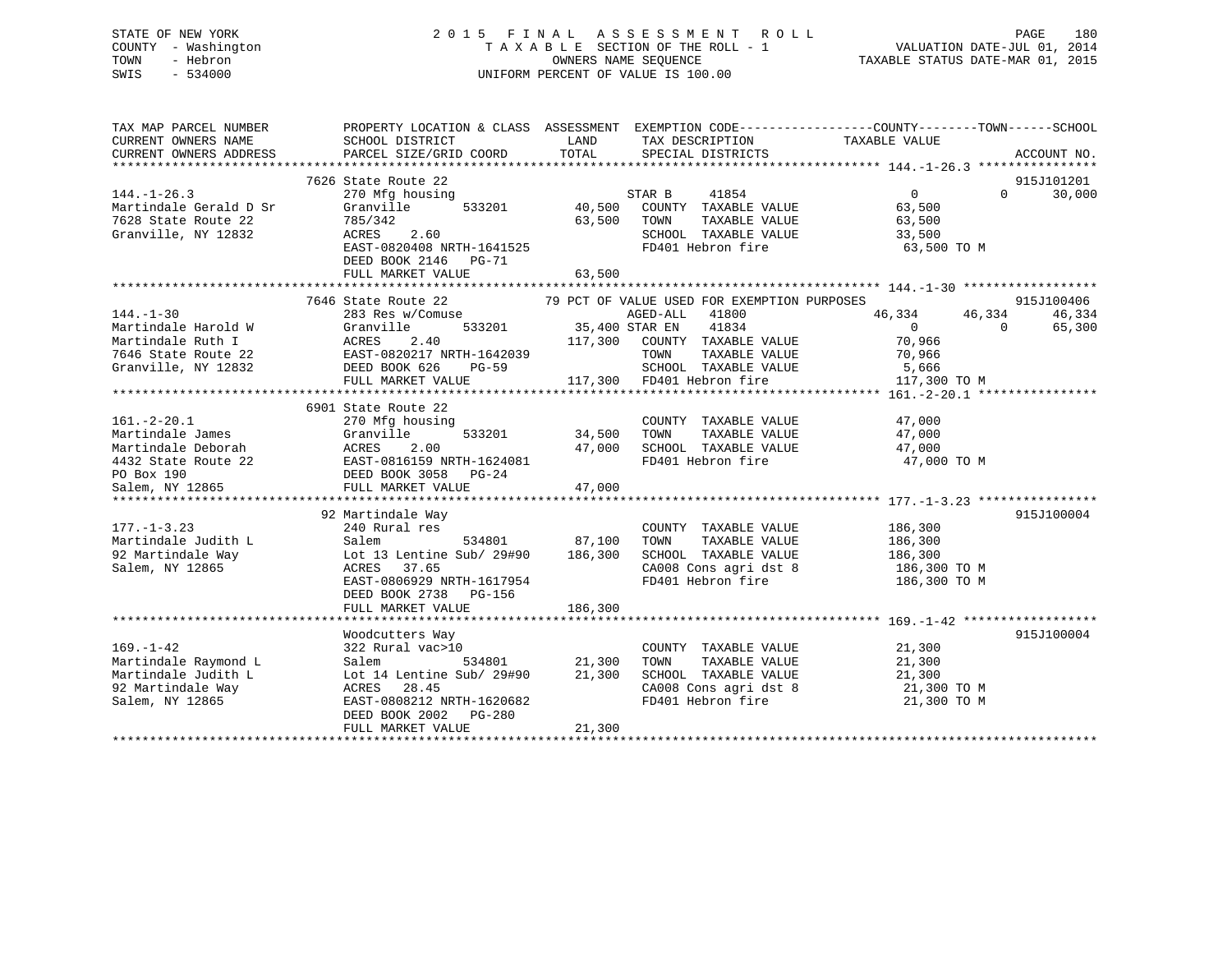# STATE OF NEW YORK 2 0 1 5 F I N A L A S S E S S M E N T R O L L PAGE 181COUNTY - Washington  $T A X A B L E$  SECTION OF THE ROLL - 1 TOWN - Hebron SWIS - 534000 UNIFORM PERCENT OF VALUE IS 100.00

VALUATION DATE-JUL 01, 2014

TAXABLE STATUS DATE-MAR 01, 2015

| TAX MAP PARCEL NUMBER<br>CURRENT OWNERS NAME<br>CURRENT OWNERS ADDRESS                                        | PROPERTY LOCATION & CLASS ASSESSMENT EXEMPTION CODE----------------COUNTY-------TOWN------SCHOOL<br>SCHOOL DISTRICT<br>PARCEL SIZE/GRID COORD                                       | LAND<br>TOTAL                                | TAX DESCRIPTION<br>SPECIAL DISTRICTS                                                                                                                                                 | TAXABLE VALUE                                                                                                                                       | ACCOUNT NO.           |
|---------------------------------------------------------------------------------------------------------------|-------------------------------------------------------------------------------------------------------------------------------------------------------------------------------------|----------------------------------------------|--------------------------------------------------------------------------------------------------------------------------------------------------------------------------------------|-----------------------------------------------------------------------------------------------------------------------------------------------------|-----------------------|
| $177. - 1 - 3.24$<br>Martindale Raymond L<br>Martindale Judith<br>92 Martindale Way<br>Salem, NY 12865        | Lee Brook Ln/off<br>322 Rural vac>10<br>534801<br>Salem<br>Lot 12 Lentine Sub/ 29#90<br>ACRES<br>50.00<br>EAST-0808209 NRTH-1617772<br>DEED BOOK 703<br>PG-280<br>FULL MARKET VALUE | 70,500<br>70,500<br>70,500                   | COUNTY TAXABLE VALUE<br>TAXABLE VALUE<br>TOWN<br>SCHOOL TAXABLE VALUE<br>CA008 Cons agri dst 8<br>FD401 Hebron fire                                                                  | 70,500<br>70,500<br>70,500<br>70,500 TO M<br>70,500 TO M                                                                                            | 915J100004            |
|                                                                                                               | 1027 County Route 31                                                                                                                                                                |                                              |                                                                                                                                                                                      |                                                                                                                                                     | 915J101784            |
| $159. - 1 - 17.1$<br>Martindale Thomas R<br>Martindale Susanne<br>1027 County Route 31<br>Granville, NY 12832 | 210 1 Family Res<br>Granville<br>533201<br>FRNT 210.00 DPTH 190.00<br>EAST-0802848 NRTH-1628250<br>DEED BOOK 918<br>PG-251<br>FULL MARKET VALUE                                     | 80,200                                       | STAR B<br>41854<br>31,700 DISAB-C/T 41931<br>COUNTY TAXABLE VALUE<br>TAXABLE VALUE<br>TOWN<br>SCHOOL TAXABLE VALUE<br>80,200 CA008 Cons agri dst 8<br>FD401 Hebron fire              | $\mathbf 0$<br>$\mathbf 0$<br>40,100<br>40,100<br>40,100<br>40,100<br>50,200<br>80,200 TO M<br>80,200 TO M                                          | 30,000<br>0           |
|                                                                                                               | 174 Bromley Ln                                                                                                                                                                      |                                              |                                                                                                                                                                                      |                                                                                                                                                     | 915J101383            |
| $178. - 1 - 29$<br>Maskley Donald<br>Maskley Lois<br>192 Conklintown Rd<br>Wanaque, NJ 07465                  | 312 Vac w/imprv<br>534801<br>Salem<br>ACRES<br>22.05<br>EAST-0821729 NRTH-1614287<br>DEED BOOK 505<br><b>PG-317</b><br>FULL MARKET VALUE                                            | 47,600<br>58,000<br>58,000                   | COUNTY TAXABLE VALUE<br>TOWN<br>TAXABLE VALUE<br>SCHOOL TAXABLE VALUE<br>FD401 Hebron fire                                                                                           | 58,000<br>58,000<br>58,000<br>58,000 TO M                                                                                                           |                       |
|                                                                                                               | 18 Chamberlin Mills Rd                                                                                                                                                              |                                              | 94 PCT OF VALUE USED FOR EXEMPTION PURPOSES                                                                                                                                          |                                                                                                                                                     | 915L100407            |
| $183.20 - 1 - 12$<br>Mason Harrison E<br>Mason Betty J<br>18 Chamberlin Mills Rd<br>Salem, NY 12865           | 210 1 Family Res<br>534801<br>Salem<br>FRNT 160.00 DPTH 166.00<br>ACRES<br>0.61<br>EAST-0793076 NRTH-1602898<br>DEED BOOK 577<br>PG-152<br>FULL MARKET VALUE                        | 25,400 AGED-CO<br>140,600 STAR EN<br>140,600 | VET COM CT 41131<br>41802<br>41834<br>COUNTY TAXABLE VALUE<br>TOWN<br>TAXABLE VALUE<br>SCHOOL TAXABLE VALUE<br>CA008 Cons agri dst 8<br>FD401 Hebron fire<br>LD401 West hebron light | 30,000<br>33,041<br>14,868<br>$\Omega$<br>$\overline{0}$<br>$\Omega$<br>92,691<br>110,600<br>75,300<br>140,600 TO M<br>140,600 TO M<br>140,600 TO M | $\mathbf 0$<br>65,300 |
|                                                                                                               |                                                                                                                                                                                     |                                              |                                                                                                                                                                                      |                                                                                                                                                     |                       |
| $184. - 1 - 12$<br>Matos Charles A<br>1119 Bogtown Rd<br>Salem, NY 12865                                      | 1119 Bogtown Rd<br>240 Rural res<br>534801<br>Salem<br>15.32<br>ACRES<br>EAST-0803530 NRTH-1606784<br>DEED BOOK 3120<br>$PG-41$<br>FULL MARKET VALUE                                | 72,600<br>191,400<br>191,400                 | STAR B<br>41854<br>COUNTY TAXABLE VALUE<br>TOWN<br>TAXABLE VALUE<br>SCHOOL TAXABLE VALUE<br>FD401 Hebron fire                                                                        | $\mathbf 0$<br>$\Omega$<br>191,400<br>191,400<br>161,400<br>191,400 TO M                                                                            | 915J100520<br>30,000  |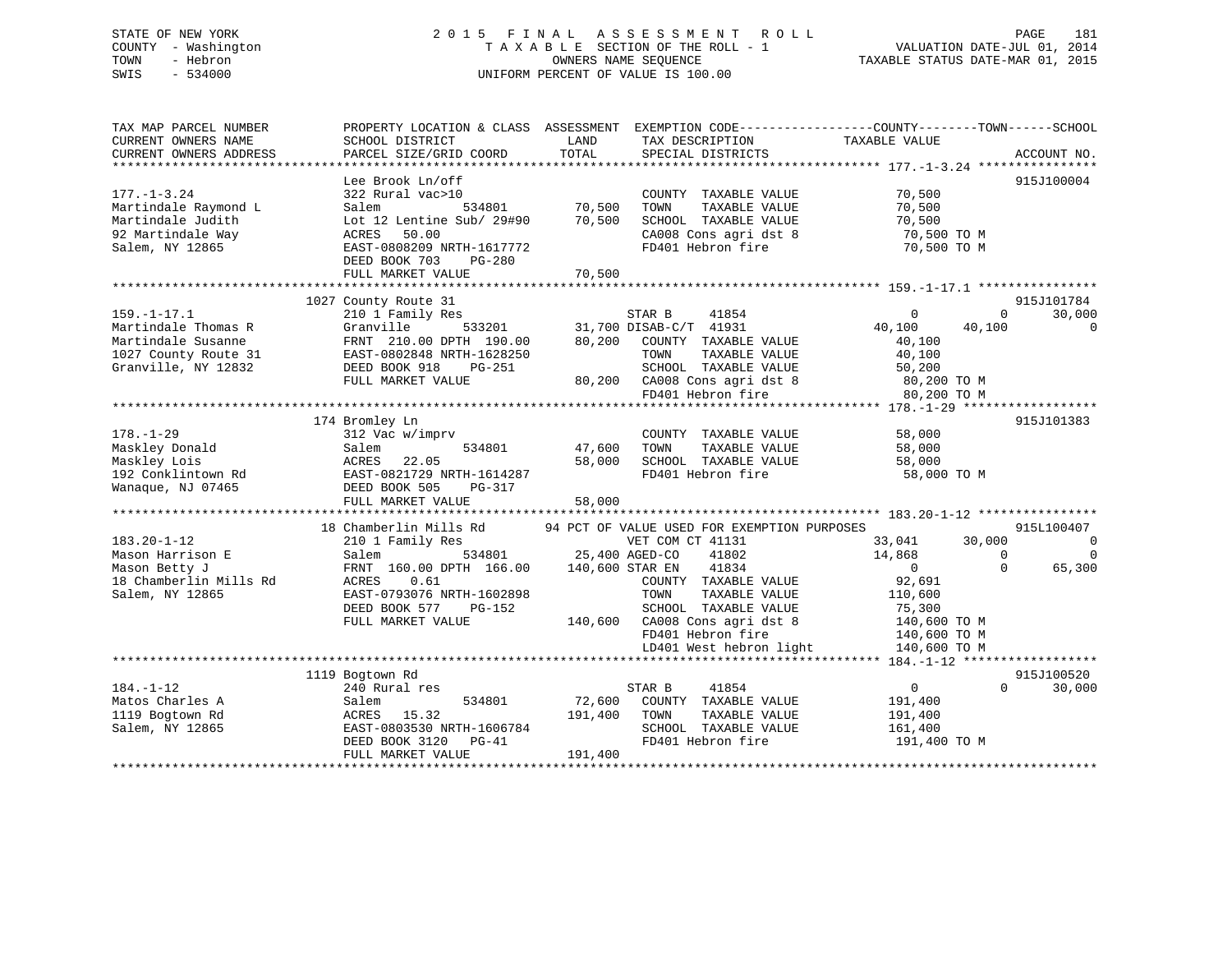# STATE OF NEW YORK 2 0 1 5 F I N A L A S S E S S M E N T R O L L PAGE 182 COUNTY - Washington T A X A B L E SECTION OF THE ROLL - 1 VALUATION DATE-JUL 01, 2014 TOWN - Hebron OWNERS NAME SEQUENCE TAXABLE STATUS DATE-MAR 01, 2015 SWIS - 534000 UNIFORM PERCENT OF VALUE IS 100.00

| TAX MAP PARCEL NUMBER<br>CURRENT OWNERS NAME<br>CURRENT OWNERS ADDRESS                            | PROPERTY LOCATION & CLASS ASSESSMENT<br>SCHOOL DISTRICT<br>PARCEL SIZE/GRID COORD                                                                                             | LAND<br>TOTAL                       | TAX DESCRIPTION<br>SPECIAL DISTRICTS                                                                                                                                                                            | EXEMPTION CODE-----------------COUNTY-------TOWN------SCHOOL<br>TAXABLE VALUE                                | ACCOUNT NO.                            |
|---------------------------------------------------------------------------------------------------|-------------------------------------------------------------------------------------------------------------------------------------------------------------------------------|-------------------------------------|-----------------------------------------------------------------------------------------------------------------------------------------------------------------------------------------------------------------|--------------------------------------------------------------------------------------------------------------|----------------------------------------|
| $177. - 1 - 3.17$<br>Matteson Ray<br>Emmons Ruth M<br>12 Matteson Way<br>Salem, NY 12865          | Matteson Way<br>314 Rural vac<10<br>534801<br>Salem<br>Lot 6 Lentine Sub/ 29#90<br>5.30<br>ACRES<br>EAST-0805824 NRTH-1615511<br>DEED BOOK 493<br>PG-353<br>FULL MARKET VALUE | 22,500<br>22,500<br>22,500          | COUNTY TAXABLE VALUE<br>TOWN<br>TAXABLE VALUE<br>SCHOOL TAXABLE VALUE<br>CA008 Cons agri dst 8<br>FD401 Hebron fire                                                                                             | 22,500<br>22,500<br>22,500<br>22,500 TO M<br>22,500 TO M                                                     | 915J100004                             |
| $177. - 1 - 3.18$<br>Matteson Raymond<br>Samuelson Andrew R<br>12 Matteson Way<br>Salem, NY 12865 | 12 Matteson Way<br>271 Mfg housings<br>534801<br>Salem<br>lot 7<br>5.44<br>ACRES<br>EAST-0805909 NRTH-1616029<br>DEED BOOK 2595 PG-284<br>FULL MARKET VALUE                   | 42,700 STAR B                       | 50 PCT OF VALUE USED FOR EXEMPTION PURPOSES<br>VET COM CT 41131<br>41854<br>109,200 COUNTY TAXABLE VALUE<br>TAXABLE VALUE<br>TOWN<br>SCHOOL TAXABLE VALUE<br>CA008 Cons agri dst 8<br>109,200 FD401 Hebron fire | 13,650<br>13,650<br>$\overline{0}$<br>$\Omega$<br>95,550<br>95,550<br>79,200<br>109,200 TO M<br>109,200 TO M | 915J100004<br>$\overline{0}$<br>30,000 |
| $183. - 1 - 47.1$<br>Matthews Adam<br>Route 153<br>PO Box 120<br>West Rupert, VT 05776            | 1267 Patterson Hill Rd<br>242 Rurl res&rec<br>Salem<br>2840/115<br>ACRES 29.04<br>EAST-0790745 NRTH-1604691<br>DEED BOOK 866<br>$PG-9$<br>FULL MARKET VALUE                   | 534801 98,700<br>235,100<br>235,100 | COUNTY TAXABLE VALUE<br>TOWN<br>TAXABLE VALUE<br>SCHOOL TAXABLE VALUE<br>CA008 Cons agri dst 8<br>FD401 Hebron fire                                                                                             | 235,100<br>235,100<br>235,100<br>235,100 TO M<br>235,100 TO M                                                |                                        |
| $167. - 1 - 11$<br>Mattison Annette<br>71 Halls Pond Rd<br>Salem, NY 12865                        | 71 Halls Pond Rd<br>210 1 Family Res<br>Hartford<br>533801<br>Will 694/334<br>ACRES<br>7.30<br>EAST-0789640 NRTH-1622626<br>DEED BOOK 2491 PG-323<br>FULL MARKET VALUE        | 56,600<br>109,500<br>109,500        | COUNTY TAXABLE VALUE<br>TAXABLE VALUE<br>TOWN<br>SCHOOL TAXABLE VALUE<br>FD401 Hebron fire                                                                                                                      | 109,500<br>109,500<br>109,500<br>109,500 TO M                                                                | 915J100449                             |
| $167. - 1 - 12$<br>Mattison Annette<br>71 Halls Pond Rd<br>Salem, NY 12865                        | Halls Pond Rd<br>314 Rural vac<10<br>Hartford<br>533801<br>3.80<br>ACRES<br>EAST-0790213 NRTH-1622639<br>DEED BOOK 2491<br>PG-323<br>FULL MARKET VALUE                        | 26,300<br>26,300<br>26,300          | COUNTY TAXABLE VALUE<br>TOWN<br>TAXABLE VALUE<br>SCHOOL TAXABLE VALUE<br>FD401 Hebron fire                                                                                                                      | 26,300<br>26,300<br>26,300<br>26,300 TO M                                                                    | 915J100451                             |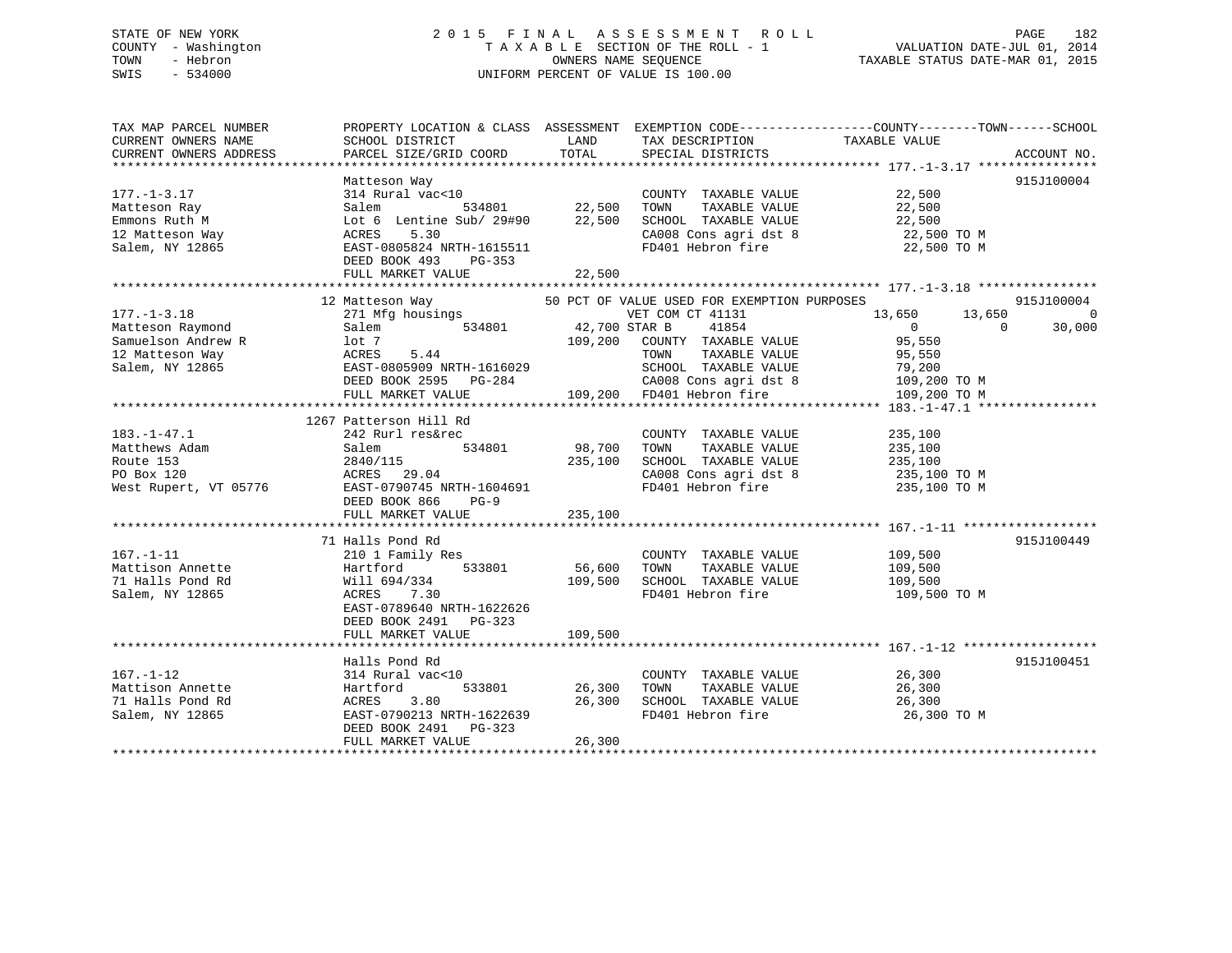# STATE OF NEW YORK 2 0 1 5 F I N A L A S S E S S M E N T R O L L PAGE 183 COUNTY - Washington T A X A B L E SECTION OF THE ROLL - 1 VALUATION DATE-JUL 01, 2014 TOWN - Hebron OWNERS NAME SEQUENCE TAXABLE STATUS DATE-MAR 01, 2015 SWIS - 534000 UNIFORM PERCENT OF VALUE IS 100.00

| TAX MAP PARCEL NUMBER<br>CURRENT OWNERS NAME<br>CURRENT OWNERS ADDRESS | PROPERTY LOCATION & CLASS ASSESSMENT EXEMPTION CODE---------------COUNTY-------TOWN-----SCHOOL<br>SCHOOL DISTRICT<br>PARCEL SIZE/GRID COORD | LAND<br>TOTAL | TAX DESCRIPTION<br>SPECIAL DISTRICTS              | TAXABLE VALUE  | ACCOUNT NO.             |
|------------------------------------------------------------------------|---------------------------------------------------------------------------------------------------------------------------------------------|---------------|---------------------------------------------------|----------------|-------------------------|
|                                                                        |                                                                                                                                             |               |                                                   |                |                         |
|                                                                        | 3472 County Route 30                                                                                                                        |               |                                                   |                | 915J100401              |
| $175. - 1 - 7.1$                                                       | 270 Mfg housing                                                                                                                             |               | STAR B<br>41854                                   | $\Omega$       | 30,000<br>$\Omega$      |
| Mattison Bennett L                                                     | 534801<br>Salem                                                                                                                             | 60,900        | COUNTY TAXABLE VALUE                              | 75,000         |                         |
| Mattison Laurie J                                                      | Mallory Sub/ 29#85 Lot 3                                                                                                                    | 75,000        | TOWN<br>TAXABLE VALUE                             | 75,000         |                         |
| 3472 County Route 30                                                   | 9.47<br>ACRES                                                                                                                               |               | SCHOOL TAXABLE VALUE                              | 45,000         |                         |
| Salem, NY 12865                                                        | EAST-0791752 NRTH-1610523                                                                                                                   |               | FD401 Hebron fire                                 | 75,000 TO M    |                         |
|                                                                        | DEED BOOK 783<br>PG-115                                                                                                                     |               |                                                   |                |                         |
|                                                                        | FULL MARKET VALUE                                                                                                                           | 75,000        |                                                   |                |                         |
|                                                                        |                                                                                                                                             |               |                                                   |                |                         |
|                                                                        | 6358 State Route 22                                                                                                                         |               | 97 PCT OF VALUE USED FOR EXEMPTION PURPOSES       |                | 915J101018              |
| $178. - 1 - 12$                                                        | 210 1 Family Res                                                                                                                            |               | AGED-CO<br>41802                                  | 58,540         | $\Omega$<br>$\mathbf 0$ |
| Mattison Bruce A                                                       | 534801<br>Salem                                                                                                                             |               | 39,500 AGED-SCH<br>41804                          | $\mathbf{0}$   | 29,270<br>$\mathbf{0}$  |
| 6358 State Route 22                                                    | 4.00<br>ACRES                                                                                                                               |               | 41834<br>120,700 STAR EN                          | $\Omega$       | $\Omega$<br>65,300      |
| Salem, NY 12865                                                        | EAST-0816815 NRTH-1610963                                                                                                                   |               | COUNTY TAXABLE VALUE                              | 62,160         |                         |
|                                                                        | DEED BOOK 444<br>PG-322                                                                                                                     |               | TOWN<br>TAXABLE VALUE                             | 120,700        |                         |
|                                                                        | FULL MARKET VALUE                                                                                                                           |               | 120,700 SCHOOL TAXABLE VALUE<br>FD401 Hebron fire | 26,130         |                         |
|                                                                        |                                                                                                                                             |               |                                                   | 120,700 TO M   |                         |
|                                                                        |                                                                                                                                             |               |                                                   |                | 915J101770              |
| $168. - 1 - 18.4$                                                      | 75 Valley View Way<br>210 1 Family Res                                                                                                      |               | 41854<br>STAR B                                   | $\overline{0}$ | 30,000<br>$\Omega$      |
| Mattison David A                                                       | Hartford<br>533801                                                                                                                          | 59,000        | COUNTY TAXABLE VALUE                              | 131,200        |                         |
| Mattison Edith                                                         | 8.51 BANK<br>ACRES<br>999                                                                                                                   | 131,200       | TOWN<br>TAXABLE VALUE                             | 131,200        |                         |
| 89 Valley View Way                                                     | EAST-0799010 NRTH-1621781                                                                                                                   |               | SCHOOL TAXABLE VALUE                              | 101,200        |                         |
| Salem, NY 12865                                                        | DEED BOOK 617<br>PG-347                                                                                                                     |               | CA008 Cons agri dst 8                             | 131,200 TO M   |                         |
|                                                                        | FULL MARKET VALUE                                                                                                                           |               | 131,200 FD401 Hebron fire                         | 131,200 TO M   |                         |
|                                                                        |                                                                                                                                             |               |                                                   |                |                         |
|                                                                        | 55 County Route 31                                                                                                                          |               |                                                   |                | 915J100544              |
| $183. - 1 - 11$                                                        | 242 Rurl res&rec                                                                                                                            |               | COUNTY TAXABLE VALUE                              | 92,200         |                         |
| Mattison Jerry                                                         | 534801<br>Salem                                                                                                                             | 62,000        | TOWN<br>TAXABLE VALUE                             | 92,200         |                         |
| 14 Chamberlin Mills Rd                                                 | ACRES 10.00                                                                                                                                 | 92,200        | SCHOOL TAXABLE VALUE                              | 92,200         |                         |
| Salem, NY 12865                                                        | EAST-0791180 NRTH-1608009                                                                                                                   |               | CA008 Cons agri dst 8                             | 92,200 TO M    |                         |
|                                                                        | DEED BOOK 894<br>PG-294                                                                                                                     |               | FD401 Hebron fire                                 | 92,200 TO M    |                         |
|                                                                        | FULL MARKET VALUE                                                                                                                           | 92,200        |                                                   |                |                         |
|                                                                        |                                                                                                                                             |               |                                                   |                |                         |
|                                                                        | 16 Chamberlin Mills Rd                                                                                                                      |               |                                                   |                | 915L100584              |
| $183.20 - 1 - 13$                                                      | 270 Mfg housing                                                                                                                             |               | COUNTY TAXABLE VALUE                              | 69,500         |                         |
| Mattison Jerry                                                         | 534801<br>Salem                                                                                                                             | 37,300        | TAXABLE VALUE<br>TOWN                             | 69,500         |                         |
| 14 Chamberlin Mills Rd                                                 | 500/445                                                                                                                                     | 69,500        | SCHOOL TAXABLE VALUE                              | 69,500         |                         |
| Salem, NY 12865                                                        | 3.10<br>ACRES                                                                                                                               |               | CA008 Cons agri dst 8                             | 69,500 TO M    |                         |
|                                                                        | EAST-0793036 NRTH-1602658                                                                                                                   |               | FD401 Hebron fire                                 | 69,500 TO M    |                         |
|                                                                        | DEED BOOK 501<br>PG-1075                                                                                                                    |               | LD401 West hebron light                           | 69,500 TO M    |                         |
|                                                                        | FULL MARKET VALUE                                                                                                                           | 69,500        |                                                   |                |                         |
|                                                                        |                                                                                                                                             |               |                                                   |                |                         |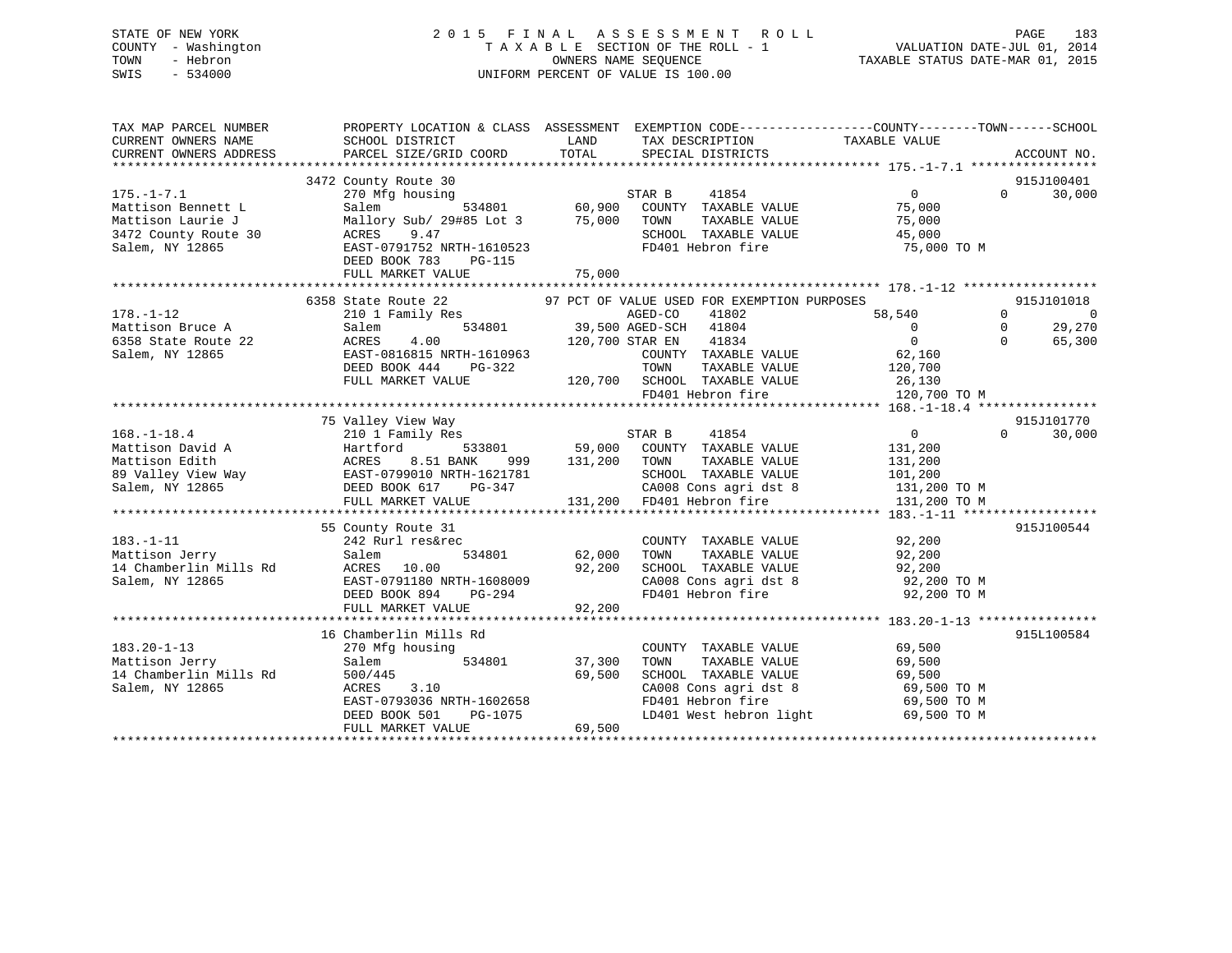# STATE OF NEW YORK 2 0 1 5 F I N A L A S S E S S M E N T R O L L PAGE 184 COUNTY - Washington T A X A B L E SECTION OF THE ROLL - 1 VALUATION DATE-JUL 01, 2014 TOWN - Hebron OWNERS NAME SEQUENCE TAXABLE STATUS DATE-MAR 01, 2015 SWIS - 534000 UNIFORM PERCENT OF VALUE IS 100.00

| TAX MAP PARCEL NUMBER<br>CURRENT OWNERS NAME<br>CURRENT OWNERS ADDRESS                                                                                                              | PROPERTY LOCATION & CLASS ASSESSMENT EXEMPTION CODE----------------COUNTY-------TOWN------SCHOOL<br>SCHOOL DISTRICT<br>PARCEL SIZE/GRID COORD                                                                | LAND<br>TOTAL                 | TAX DESCRIPTION<br>SPECIAL DISTRICTS                                                                                                                              | TAXABLE VALUE                                                                                  | ACCOUNT NO.                              |
|-------------------------------------------------------------------------------------------------------------------------------------------------------------------------------------|--------------------------------------------------------------------------------------------------------------------------------------------------------------------------------------------------------------|-------------------------------|-------------------------------------------------------------------------------------------------------------------------------------------------------------------|------------------------------------------------------------------------------------------------|------------------------------------------|
|                                                                                                                                                                                     | 14 Chamberlin Mills Rd                                                                                                                                                                                       |                               |                                                                                                                                                                   |                                                                                                | 915J101361                               |
| $183.20 - 1 - 14.1$<br>Mattison Jerry<br>14 Chamberlin Mills Rd<br>Salem, NY 12865                                                                                                  | 210 1 Family Res<br>534801<br>Salem<br>FRNT 114.00 DPTH 281.00<br>0.74<br>ACRES<br>EAST-0792838 NRTH-1602700<br>DEED BOOK 548<br>$PG-5$<br>FULL MARKET VALUE                                                 | 26,000<br>82,800<br>82,800    | COUNTY TAXABLE VALUE<br>TOWN<br>TAXABLE VALUE<br>SCHOOL TAXABLE VALUE<br>CA008 Cons agri dst 8<br>FD401 Hebron fire<br>LD401 West hebron light                    | 82,800<br>82,800<br>82,800<br>82,800 TO M<br>82,800 TO M<br>82,800 TO M                        |                                          |
|                                                                                                                                                                                     |                                                                                                                                                                                                              |                               |                                                                                                                                                                   |                                                                                                |                                          |
| $183.20 - 1 - 17$<br>Mattison Jerry<br>14 Chamberlin Mills Rd<br>Salem, NY 12865                                                                                                    | Chamberlin Mills Rd<br>311 Res vac land<br>534801<br>Salem<br>FRNT 149.00 DPTH 195.00<br>0.67<br>ACRES<br>EAST-0792707 NRTH-1602725<br>DEED BOOK 698<br>PG-196<br>FULL MARKET VALUE                          | 7,400<br>7,400<br>7,400       | COUNTY TAXABLE VALUE<br>TAXABLE VALUE<br>TOWN<br>SCHOOL TAXABLE VALUE<br>CA008 Cons agri dst 8<br>FD401 Hebron fire<br>LD401 West hebron light                    | 7,400<br>7,400<br>7,400<br>7,400 TO M<br>7,400 TO M<br>7,400 TO M                              | 915J100036                               |
|                                                                                                                                                                                     | 1305 Big Burch Hill Rd                                                                                                                                                                                       |                               |                                                                                                                                                                   |                                                                                                | 915J100085                               |
| $142. - 3 - 8.1$<br>Mattison Jessica Alisha<br>1305 Big Burch Hill Rd<br>Granville, NY 12832                                                                                        | 270 Mfg housing<br>533201<br>Granville<br>$142. - 1 - 8.1$<br>ACRES<br>4.70<br>EAST-0802743 NRTH-1641330<br>DEED BOOK 3062 PG-152<br>FULL MARKET VALUE                                                       | 63,600<br>63,600              | 41854<br>STAR B<br>50,600 COUNTY TAXABLE VALUE<br>TOWN<br>TAXABLE VALUE<br>SCHOOL TAXABLE VALUE<br>FD401 Hebron fire                                              | $\Omega$<br>63,600<br>63,600<br>33,600<br>63,600 TO M                                          | 30,000<br>$\Omega$                       |
|                                                                                                                                                                                     | 1285 Big Burch Hill Rd                                                                                                                                                                                       |                               |                                                                                                                                                                   |                                                                                                | 915J101411                               |
| $142. - 3 - 8.7$<br>Mattison Randy<br>1285 Big Burch Hill Rd<br>Granville, NY 12832                                                                                                 | 210 1 Family Res<br>Granville<br>533201<br>879/68<br>$142. - 1 - 8.7$<br>1.90 BANK<br>999<br>ACRES<br>EAST-0802091 NRTH-1641593<br>DEED BOOK 509<br>PG-187<br>FULL MARKET VALUE<br>************************* | 80,700                        | STAR B<br>41854<br>39,800 DISAB-CO 41932<br>80,700 DISAB-TOWN 41933<br>COUNTY TAXABLE VALUE<br>TOWN<br>TAXABLE VALUE<br>SCHOOL TAXABLE VALUE<br>FD401 Hebron fire | $\mathbf{0}$<br>40,350<br>$\overline{0}$<br>4,035<br>40,350<br>76,665<br>50,700<br>80,700 TO M | 30,000<br>$\Omega$<br>0<br>$\Omega$<br>0 |
|                                                                                                                                                                                     | 653 County Route 31                                                                                                                                                                                          |                               |                                                                                                                                                                   |                                                                                                | 915J100409                               |
| $168. - 1 - 18$<br>Mattison Richard<br>Mattison Dorothy<br>653 County Route 31<br>Salem, NY 12865<br>MAY BE SUBJECT TO PAYMENT<br>UNDER AGDIST LAW TIL 2019<br>******************** | 240 Rural res<br>533801<br>Hartford<br>387/180<br>ACRES 110.20<br>EAST-0798370 NRTH-1620540<br>DEED BOOK 2691 PG-1<br>FULL MARKET VALUE                                                                      | 239,800<br>310,000<br>310,000 | 41834<br>STAR EN<br>COUNTY TAXABLE VALUE<br>TAXABLE VALUE<br>TOWN<br>SCHOOL TAXABLE VALUE<br>CA008 Cons agri dst 8<br>FD401 Hebron fire                           | $\overline{0}$<br>310,000<br>310,000<br>244,700<br>310,000 TO M<br>310,000 TO M                | $\Omega$<br>65,300                       |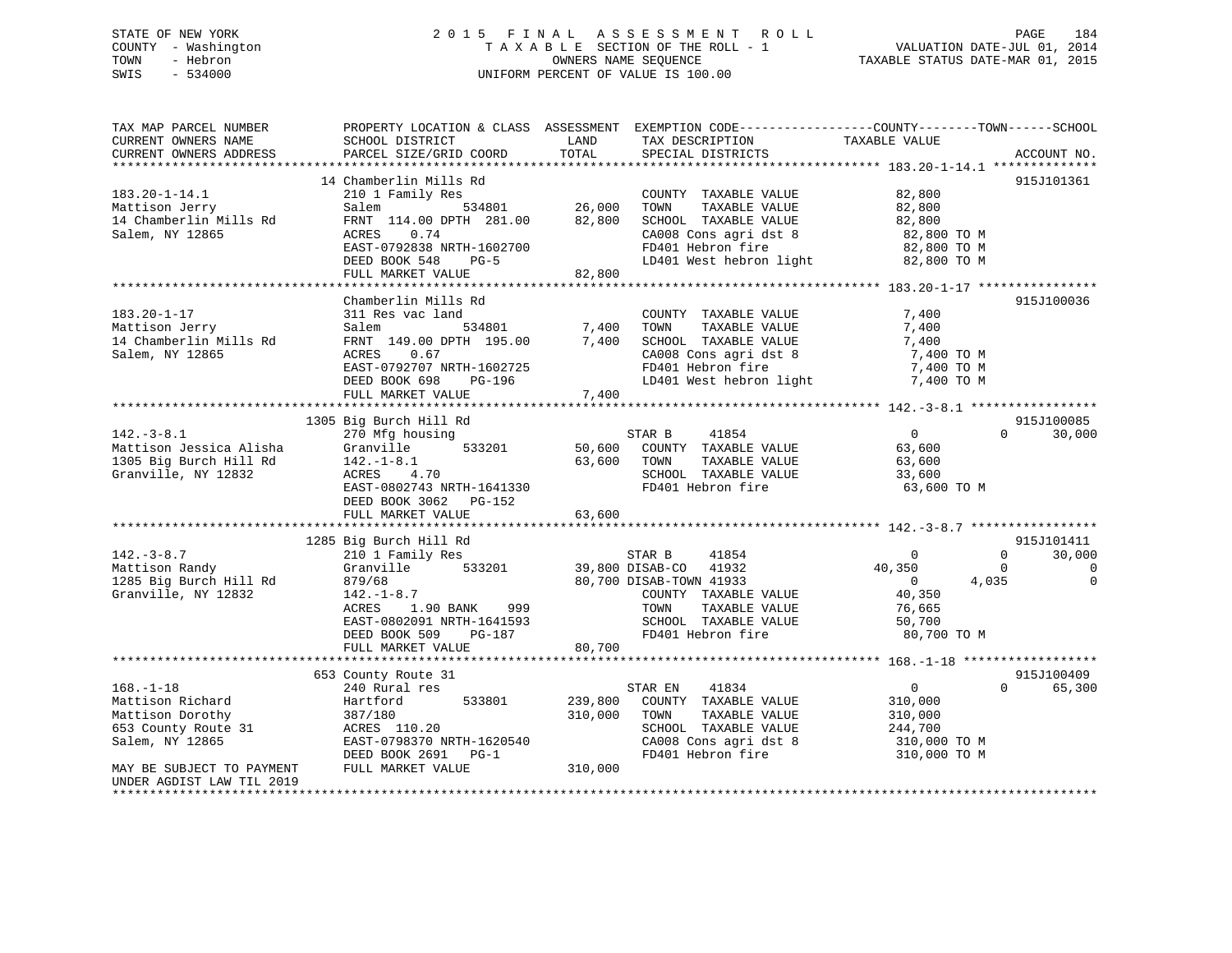STATE OF NEW YORK 2 0 1 5 F I N A L A S S E S S M E N T R O L L PAGE 185 COUNTY - Washington T A X A B L E SECTION OF THE ROLL - 1 VALUATION DATE-JUL 01, 2014 TOWN - Hebron OWNERS NAME SEQUENCE TAXABLE STATUS DATE-MAR 01, 2015 SWIS - 534000 UNIFORM PERCENT OF VALUE IS 100.00

| TAX MAP PARCEL NUMBER  | PROPERTY LOCATION & CLASS ASSESSMENT |        |                             | EXEMPTION CODE-----------------COUNTY-------TOWN------SCHOOL |             |
|------------------------|--------------------------------------|--------|-----------------------------|--------------------------------------------------------------|-------------|
| CURRENT OWNERS NAME    | SCHOOL DISTRICT                      | LAND   | TAX DESCRIPTION             | TAXABLE VALUE                                                |             |
| CURRENT OWNERS ADDRESS | PARCEL SIZE/GRID COORD               | TOTAL  | SPECIAL DISTRICTS           |                                                              | ACCOUNT NO. |
| ********************** |                                      |        |                             |                                                              |             |
|                        | 39 Valley View Way                   |        |                             |                                                              |             |
| $168. - 1 - 18.11$     | 271 Mfg housings                     |        | COUNTY TAXABLE VALUE        | 37,700                                                       |             |
| Mattison Richard H     | Hartford<br>533801                   | 30,500 | TOWN<br>TAXABLE VALUE       | 37,700                                                       |             |
| Mattison Dorothy M     | 387/176, 387/180                     | 37,700 | SCHOOL TAXABLE VALUE        | 37,700                                                       |             |
| 653 County Route 31    | Easement 3426/317                    |        | CA008 Cons agri dst 8       | 37,700 TO M                                                  |             |
| Salem, NY 12865        | <b>ACRES</b><br>1.07                 |        | FD401 Hebron fire           | 37,700 TO M                                                  |             |
|                        | EAST-0798380 NRTH-1621650            |        |                             |                                                              |             |
|                        | DEED BOOK 2603 PG-50                 |        |                             |                                                              |             |
|                        | FULL MARKET VALUE                    | 37,700 |                             |                                                              |             |
|                        |                                      |        |                             |                                                              |             |
|                        | 3923 County Route 30                 |        |                             |                                                              |             |
| $167. - 1 - 47.2$      | 270 Mfg housing                      |        | STAR B<br>41854             | $\overline{0}$<br>$\Omega$                                   | 30,000      |
| Mattison Timmy         | Salem<br>534801                      |        | 45,000 COUNTY TAXABLE VALUE | 77,200                                                       |             |
| 3983 County Route 30   | ACRES 10.30                          | 77,200 | TOWN<br>TAXABLE VALUE       | 77,200                                                       |             |
| Salem, NY 12865        | EAST-0788502 NRTH-1620116            |        | SCHOOL TAXABLE VALUE        | 47,200                                                       |             |
|                        | DEED BOOK 742                        |        | FD401 Hebron fire           | 77,200 TO M                                                  |             |
|                        | <b>PG-71</b>                         | 77,200 |                             |                                                              |             |
|                        | FULL MARKET VALUE                    |        |                             |                                                              |             |
|                        |                                      |        |                             |                                                              |             |
|                        | 38 County Route 31                   |        |                             |                                                              | 915J101065  |
| $183. - 1 - 12$        | 270 Mfg housing                      |        | COUNTY TAXABLE VALUE        | 50,100                                                       |             |
| Mattison Timmy A Jr    | 534801<br>Salem                      | 38,800 | TAXABLE VALUE<br>TOWN       | 50,100                                                       |             |
| 38 County Route 31     | 1.40<br>ACRES                        | 50,100 | SCHOOL TAXABLE VALUE        | 50,100                                                       |             |
| Salem, NY 12865        | EAST-0791701 NRTH-1607473            |        | CA008 Cons agri dst 8       | 50,100 TO M                                                  |             |
|                        | DEED BOOK 3397 PG-203                |        | FD401 Hebron fire           | 50,100 TO M                                                  |             |
|                        | FULL MARKET VALUE                    | 50,100 |                             |                                                              |             |
|                        |                                      |        |                             |                                                              |             |
|                        | 3938 County Route 30                 |        |                             |                                                              | 915J100434  |
| $167. - 1 - 25.3$      | 210 1 Family Res                     |        | COUNTY TAXABLE VALUE        | 70,000                                                       |             |
| Mattison Timothy A Sr. | 534801<br>Salem                      | 26,300 | TOWN<br>TAXABLE VALUE       | 70,000                                                       |             |
| 3823 County Route 30   | FRNT 240.00 DPTH 150.00              | 70,000 | SCHOOL TAXABLE VALUE        | 70,000                                                       |             |
| Salem, NY 12865        | EAST-0789360 NRTH-1620758            |        | FD401 Hebron fire           | 70,000 TO M                                                  |             |
|                        | DEED BOOK 2815 PG-213                |        |                             |                                                              |             |
|                        | FULL MARKET VALUE                    | 70,000 |                             |                                                              |             |
|                        |                                      |        |                             |                                                              |             |
|                        | State Route 22                       |        |                             |                                                              | 915J101739  |
| $186. - 1 - 17$        | 322 Rural vac>10                     |        | COUNTY TAXABLE VALUE        | 33,900                                                       |             |
| Mattison William J     | 534801<br>Salem                      | 33,900 | TAXABLE VALUE<br>TOWN       | 33,900                                                       |             |
| 6358 State Route 22    | 2996/271                             | 33,900 | SCHOOL TAXABLE VALUE        | 33,900                                                       |             |
| Salem, NY 12865        | ACRES 12.91                          |        | FD401 Hebron fire           | 33,900 TO M                                                  |             |
|                        | EAST-0817137 NRTH-1610624            |        |                             |                                                              |             |
|                        | DEED BOOK 2993 PG-233                |        |                             |                                                              |             |
|                        | FULL MARKET VALUE                    | 33,900 |                             |                                                              |             |
|                        |                                      |        |                             |                                                              |             |
|                        |                                      |        |                             |                                                              |             |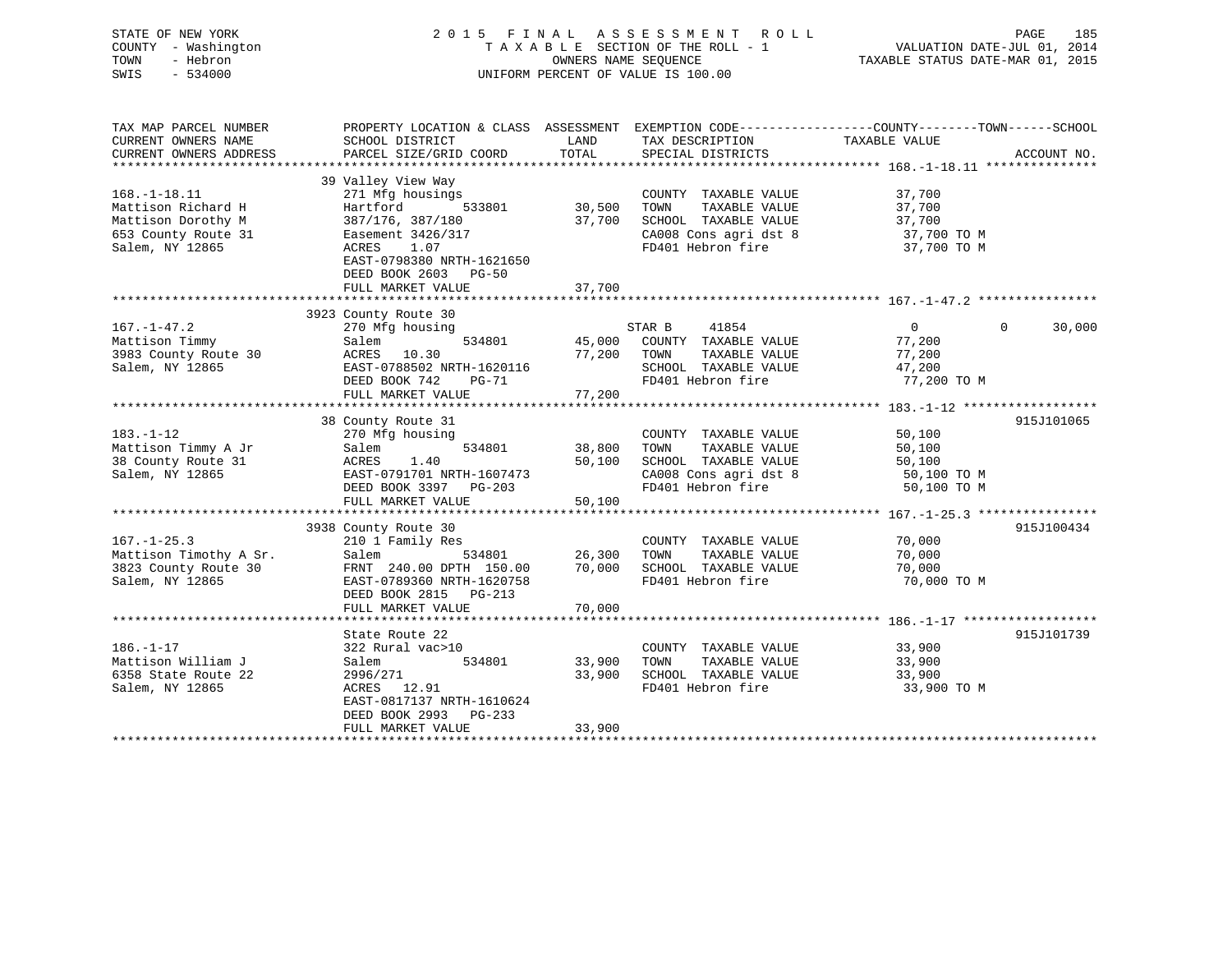# STATE OF NEW YORK 2 0 1 5 F I N A L A S S E S S M E N T R O L L PAGE 186 COUNTY - Washington T A X A B L E SECTION OF THE ROLL - 1 VALUATION DATE-JUL 01, 2014 TOWN - Hebron OWNERS NAME SEQUENCE TAXABLE STATUS DATE-MAR 01, 2015 SWIS - 534000 UNIFORM PERCENT OF VALUE IS 100.00

| TAX MAP PARCEL NUMBER<br>CURRENT OWNERS NAME<br>CURRENT OWNERS ADDRESS                           | PROPERTY LOCATION & CLASS ASSESSMENT<br>SCHOOL DISTRICT<br>PARCEL SIZE/GRID COORD                                                                                             | LAND<br>TOTAL                 | EXEMPTION CODE-----------------COUNTY-------TOWN------SCHOOL<br>TAX DESCRIPTION<br>SPECIAL DISTRICTS          | TAXABLE VALUE                                                      | ACCOUNT NO.                      |
|--------------------------------------------------------------------------------------------------|-------------------------------------------------------------------------------------------------------------------------------------------------------------------------------|-------------------------------|---------------------------------------------------------------------------------------------------------------|--------------------------------------------------------------------|----------------------------------|
| $169. - 1 - 18.17$<br>Maynard Thomas<br>396 Essex Rd<br>Westbrook, CT 06498                      | 170 Clark Way<br>312 Vac w/imprv<br>Granville<br>533201<br>ACRES 10.10<br>EAST-0813977 NRTH-1626085<br>DEED BOOK 1868<br>$PG-213$<br>FULL MARKET VALUE                        | 18,300<br>18,800<br>18,800    | COUNTY TAXABLE VALUE<br>TOWN<br>TAXABLE VALUE<br>SCHOOL TAXABLE VALUE<br>FD401 Hebron fire                    | 18,800<br>18,800<br>18,800<br>18,800 TO M                          | 915J101601                       |
| $177. - 1 - 10$<br>Maynard Wayne<br>Maynard Terri Lea<br>6577 State Route 22<br>Salem, NY 12865  | 6577 State Route 22<br>210 1 Family Res<br>534801<br>Salem<br>FRNT<br>90.00 DPTH 124.00<br>ACRES<br>$0.26$ BANK<br>26<br>EAST-0815152 NRTH-1616316<br>DEED BOOK 734<br>PG-149 | 24,000<br>133,200             | STAR B<br>41854<br>COUNTY TAXABLE VALUE<br>TOWN<br>TAXABLE VALUE<br>SCHOOL TAXABLE VALUE<br>FD401 Hebron fire | $0 \qquad \qquad$<br>133,200<br>133,200<br>103,200<br>133,200 TO M | 915J100570<br>$\Omega$<br>30,000 |
|                                                                                                  | FULL MARKET VALUE                                                                                                                                                             | 133,200                       |                                                                                                               |                                                                    |                                  |
| $175. - 1 - 26$<br>Mayo Dorothy<br>288 Gilchrist Rd<br>Argyle, NY 12809                          | 288 Gilchrist Rd<br>240 Rural res<br>534801<br>Salem<br>ACRES<br>39.09<br>EAST-0785983 NRTH-1614008<br>DEED BOOK 3428<br>$PG-244$<br>FULL MARKET VALUE                        | 116,800<br>280,000<br>280,000 | COUNTY TAXABLE VALUE<br>TOWN<br>TAXABLE VALUE<br>SCHOOL TAXABLE VALUE<br>FD401 Hebron fire                    | 280,000<br>280,000<br>280,000<br>280,000 TO M                      | 915J100341                       |
| $170. - 1 - 13$<br>Mazzone Gary<br>Mazzone Joan<br>5 Petticoat Ln<br>Broad Brook, CT 06016       | Indian Head Way<br>314 Rural vac<10<br>Granville<br>533201<br>2.87<br>ACRES<br>EAST-0816935 NRTH-1619185<br>DEED BOOK 3432    PG-260<br>FULL MARKET VALUE                     | 3,500<br>3,500<br>3,500       | COUNTY TAXABLE VALUE<br>TAXABLE VALUE<br>TOWN<br>SCHOOL TAXABLE VALUE<br>FD401 Hebron fire                    | 3,500<br>3,500<br>3,500<br>3,500 TO M                              | 915J101475                       |
|                                                                                                  | 334 Indian Head Way                                                                                                                                                           |                               |                                                                                                               |                                                                    | 915J101274                       |
| $170. - 1 - 13.8$<br>Mazzone Gary L<br>Mazzone Joan D<br>5 Petticoat Ln<br>Broad Brook, CT 06016 | 210 1 Family Res<br>Granville<br>533201<br>5.02<br>ACRES<br>EAST-0816817 NRTH-1618799<br>DEED BOOK 828<br>$PG-32$<br>FULL MARKET VALUE                                        | 42,000<br>120,200<br>120,200  | COUNTY TAXABLE VALUE<br>TOWN<br>TAXABLE VALUE<br>SCHOOL TAXABLE VALUE<br>FD401 Hebron fire                    | 120, 200<br>120,200<br>120,200<br>120,200 TO M                     |                                  |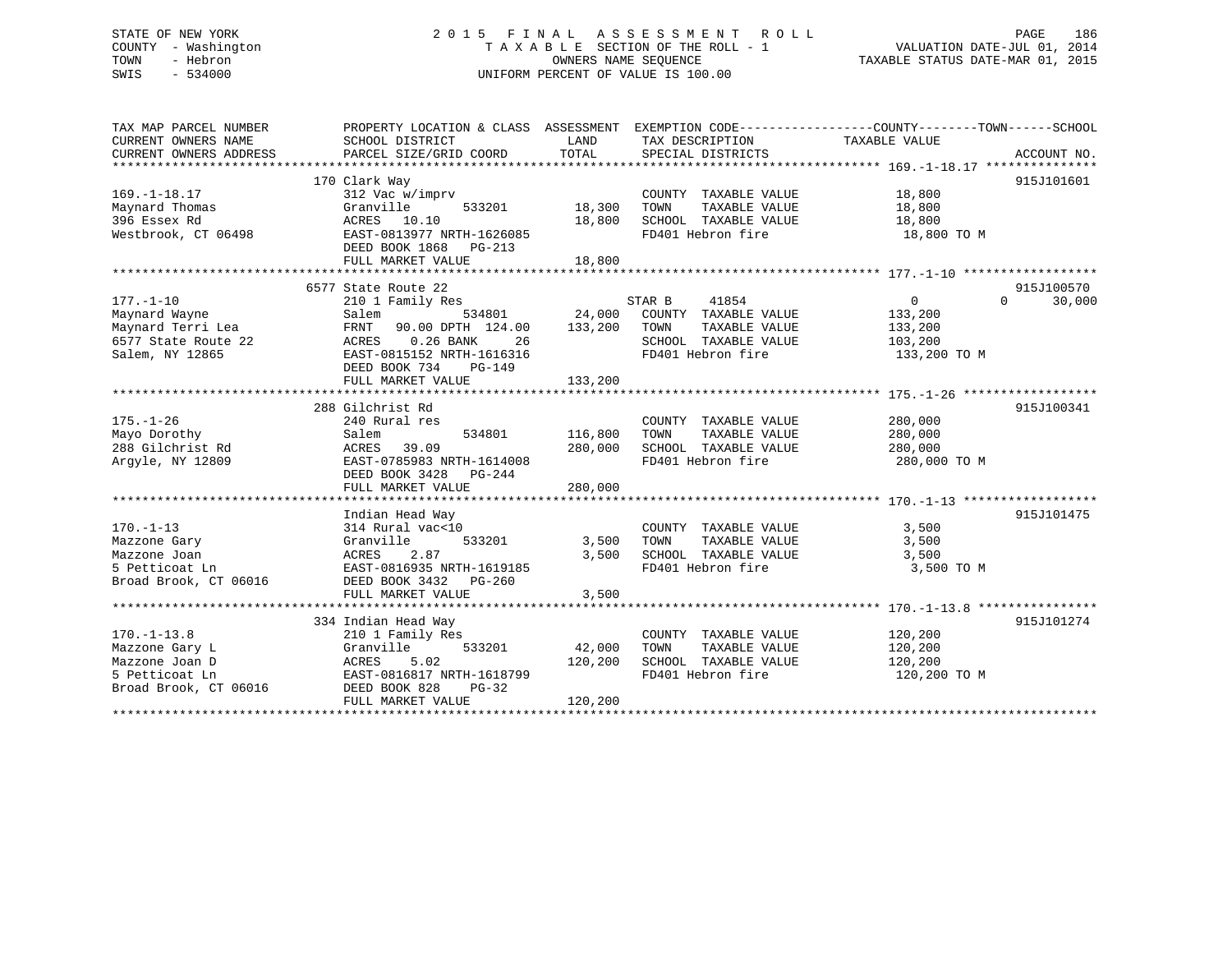# STATE OF NEW YORK 2015 FINAL ASSESSMENT ROLL PAGE 187 COUNTY - Washington  $T A X A B L E$  SECTION OF THE ROLL - 1<br>TOWN - Hebron DATE-JUL 000NERS NAME SEQUENCE SWIS - 534000 UNIFORM PERCENT OF VALUE IS 100.00

TAXABLE STATUS DATE-MAR 01, 2015

| TAX MAP PARCEL NUMBER<br>CURRENT OWNERS NAME<br>CURRENT OWNERS ADDRESS                                          | PROPERTY LOCATION & CLASS ASSESSMENT EXEMPTION CODE----------------COUNTY-------TOWN------SCHOOL<br>SCHOOL DISTRICT<br>PARCEL SIZE/GRID COORD                                              | LAND<br>TOTAL              | TAX DESCRIPTION<br>SPECIAL DISTRICTS                                                                                                                   | TAXABLE VALUE                                                                                                                                                   | ACCOUNT NO.                                      |
|-----------------------------------------------------------------------------------------------------------------|--------------------------------------------------------------------------------------------------------------------------------------------------------------------------------------------|----------------------------|--------------------------------------------------------------------------------------------------------------------------------------------------------|-----------------------------------------------------------------------------------------------------------------------------------------------------------------|--------------------------------------------------|
| $151. - 1 - 16.3$<br>Mccasland Donald F<br>Mccasland Mavis K                                                    | 269 Little Burch Hill Rd<br>210 1 Family Res<br>Granville<br>ACRES 5.41 BANK 999 139,800 TOWN                                                                                              |                            | 41854<br>STAR B<br>533201 52,800 COUNTY TAXABLE VALUE<br>TAXABLE VALUE                                                                                 | $\overline{0}$<br>139,800<br>139,800                                                                                                                            | 915J101255<br>$0 \t30,000$                       |
| Granville, NY 12832                                                                                             | McCasiand Mavis R<br>269 Little Burch Hill Rd EAST-0800526 NRTH-1635014<br>DEED BOOK 476<br><b>PG-99</b><br>FULL MARKET VALUE                                                              | 139,800                    | SCHOOL TAXABLE VALUE<br>FD401 Hebron fire                                                                                                              | 109,800<br>139,800 TO M                                                                                                                                         |                                                  |
| $151. - 1 - 22.5$<br>Mccasland Donald F<br>Mccasland Mavis K<br>269 Little Burch Hill Rd<br>Granville, NY 12832 | Little Burch Hill Rd<br>314 Rural vac<10<br>533201<br>Granville<br>7.00 Ad<br>ACRES 9.30<br>EAST-0800802 NRTH-1635861<br>DEED BOOK 487<br>PG-148<br>FULL MARKET VALUE                      | 40,600<br>40,600<br>40,600 | COUNTY TAXABLE VALUE<br>TOWN<br>TAXABLE VALUE<br>SCHOOL TAXABLE VALUE 40,600<br>FD401 Hebron fire                                                      | 40,600<br>40,600<br>40,600 TO M                                                                                                                                 | 915J101197                                       |
| $151. - 1 - 15$<br>McCasland Jesse<br>269 Little Burch Hill Rd<br>Granville, NY 12832                           | 292 Little Burch Hill Rd<br>314 Rural vac<10<br>533201 39,200<br>Granville<br>6.9 Ac<br>8.60<br>ACRES<br>EAST-0800992 NRTH-1635085<br>DEED BOOK 2308 PG-87                                 | 39,200                     | COUNTY TAXABLE VALUE 39,200<br>TOWN      TAXABLE VALUE<br>SCHOOL   TAXABLE VALUE<br>FD401 Hebron fire                                                  | 39,200<br>39,200<br>39,200 TO M                                                                                                                                 | 915J100098                                       |
| $184. - 1 - 19.1$<br>McCauliffe James<br>McCauliffe Janice<br>1665 Scott Lake Rd<br>Salem, NY 12832             | Scott Lake Rd<br>314 Rural vac<10<br>534801<br>Salem<br>p/o lot 1<br>ACRES 4.01<br>EAST-0795520 N<br>AUKES 4.01<br>EAST-0795520 NRTH-1601953<br>DEED BOOK 2229 PG-131<br>FULL MARKET VALUE | 14,000<br>14,000<br>14,000 | COUNTY TAXABLE VALUE<br>TAXABLE VALUE<br>TOWN<br>SCHOOL TAXABLE VALUE<br>FD401 Hebron fire                                                             | 14,000<br>14,000<br>14,000<br>CA008 Cons agri dst 8 14,000 TO M<br>14,000 TO M                                                                                  |                                                  |
| $184. - 1 - 29$<br>Mccauliffe James<br>Mccauliffe Janice<br>1665 Scott Lake Rd<br>Salem, NY 12865               | 1665 Scott Lake Rd<br>240 Rural res                                                                                                                                                        | 534801 143,800 STAR B      | 73 PCT OF VALUE USED FOR EXEMPTION PURPOSES<br>VET COM CT 41131<br>41854<br>284,900 COUNTY TAXABLE VALUE<br>TAXABLE VALUE<br>TOWN<br>FD401 Hebron fire | 51,994<br>$\overline{0}$<br>$\overline{0}$<br>232,906<br>254,900<br>$3-716$ SCHOOL TAXABLE VALUE $284,900$ CA008 Cons agri dst 8 $284,900$ TO M<br>284,900 TO M | 915J100224<br>30,000<br>$\overline{0}$<br>30,000 |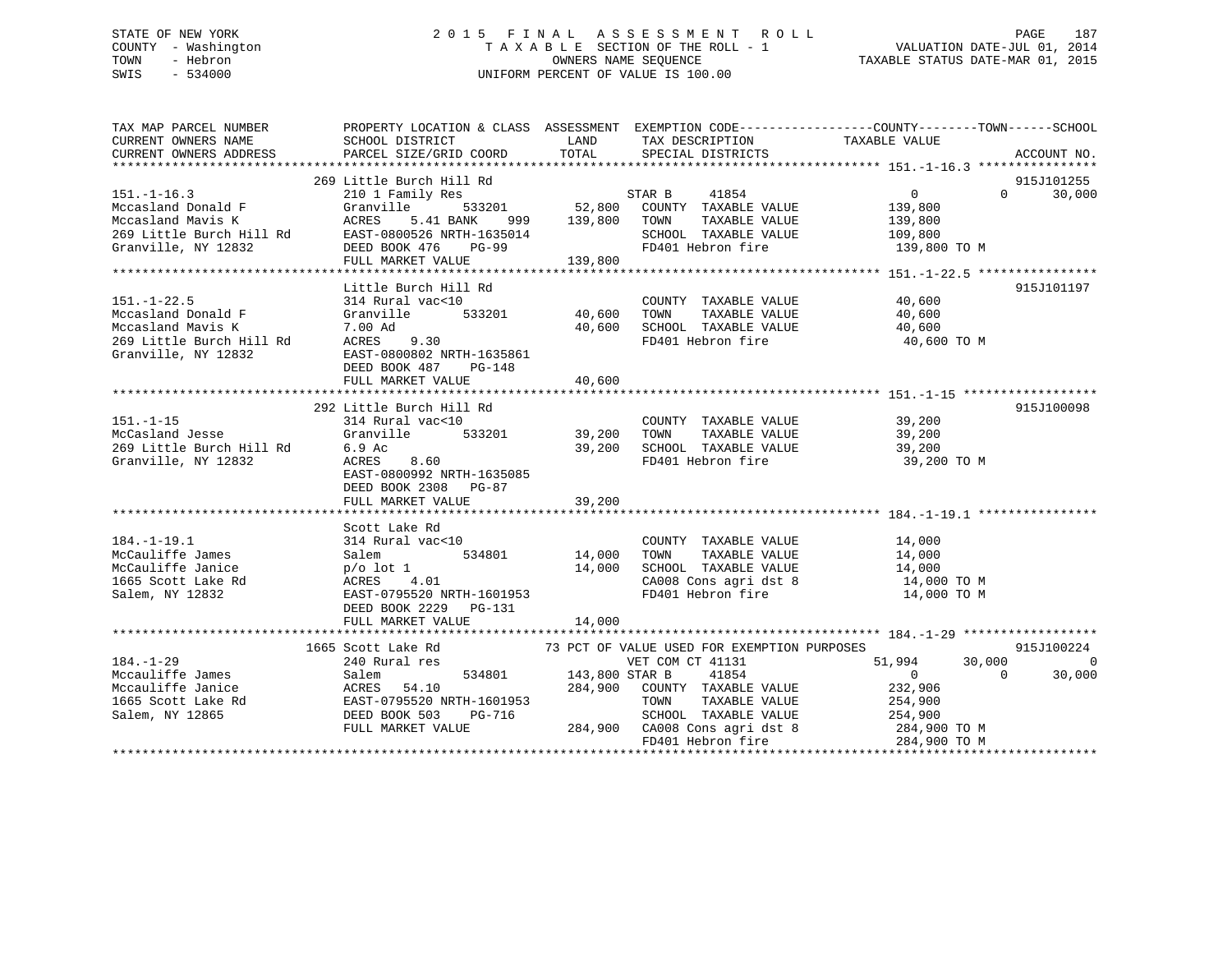# STATE OF NEW YORK 2 0 1 5 F I N A L A S S E S S M E N T R O L L PAGE 188 COUNTY - Washington T A X A B L E SECTION OF THE ROLL - 1 VALUATION DATE-JUL 01, 2014 TOWN - Hebron OWNERS NAME SEQUENCE TAXABLE STATUS DATE-MAR 01, 2015 SWIS - 534000 UNIFORM PERCENT OF VALUE IS 100.00

| TAX MAP PARCEL NUMBER<br>CURRENT OWNERS NAME<br>CURRENT OWNERS ADDRESS<br>**********************              | SCHOOL DISTRICT<br>PARCEL SIZE/GRID COORD                                                                                                                                                                               | LAND<br>TOTAL                | TAX DESCRIPTION<br>SPECIAL DISTRICTS                                                                                      | PROPERTY LOCATION & CLASS ASSESSMENT EXEMPTION CODE---------------COUNTY-------TOWN------SCHOOL<br>TAXABLE VALUE<br>ACCOUNT NO. |
|---------------------------------------------------------------------------------------------------------------|-------------------------------------------------------------------------------------------------------------------------------------------------------------------------------------------------------------------------|------------------------------|---------------------------------------------------------------------------------------------------------------------------|---------------------------------------------------------------------------------------------------------------------------------|
| $143. - 1 - 3.5$<br>McCauliffe James H<br>McCauliffe Janice H<br>1665 Scott's Lake Rd<br>Salem, NY 12865      | 378 County Route 28<br>242 Rurl res&rec<br>533201<br>Granville<br>ACRES 10.00<br>EAST-0813766 NRTH-1646918<br>DEED BOOK 813<br>PG-132<br>FULL MARKET VALUE                                                              | 62,000<br>123,000<br>123,000 | COUNTY TAXABLE VALUE<br>TOWN<br>TAXABLE VALUE<br>SCHOOL TAXABLE VALUE<br>FD401 Hebron fire                                | 123,000<br>123,000<br>123,000<br>123,000 TO M                                                                                   |
| $184. - 1 - 19.11$<br>McCauliffe Jason<br>McCauliffe Heidi<br>15 Williams St<br>PO Box 219<br>Salem, NY 12865 | Scott Lake Rd<br>314 Rural vac<10<br>534801 900<br>i FRNT 336.00 DPTH 150.00 900<br>EAST-0795520 NRTH-1601953<br>DEED BOOK 2287 PG-105 1<br>FULL MARKET VALUE                                                           |                              | COUNTY TAXABLE VALUE<br>TOWN<br>TAXABLE VALUE<br>SCHOOL TAXABLE VALUE<br>CA008 Cons agri dst 8<br>FD401 Hebron fire       | 900<br>900<br>900<br>900 TO M<br>900 TO M                                                                                       |
| $184. - 1 - 29.1$<br>McCauliffe Jason<br>McCauliffe Heidi<br>15 Williams St<br>PO Box 219<br>Salem, NY 12865  | 1723 Scott Lake Rd<br>314 Rural vac<10<br>CONTROLL CONTROLL SALEM 534801<br>St EAST-0795520 NRTH-1601953<br>St EAST-0795520 NRTH-1601953<br>DEED BOOK 2287 PG-105<br>S65 FULL MARKET VALUE<br>EAST-0795520 NRTH-1601953 | 31,100<br>31,100<br>31,100   | COUNTY TAXABLE VALUE<br>TOWN      TAXABLE  VALUE<br>SCHOOL   TAXABLE  VALUE<br>CA008 Cons agri dst 8<br>FD401 Hebron fire | 31,100<br>31,100<br>31,100<br>31,100 TO M<br>31,100 TO M                                                                        |
| $143. - 1 - 3.2$<br>Mccauliffe William<br>Mccauliffe MaryJane<br>1001 County Route 28<br>Granville, NY 12832  | County Route 28<br>314 Rural vac<10<br>533201<br>Granville<br>FRNT 150.00 DPTH 240.00<br>ACRES 0.83<br>EAST-0813209 NRTH-1647257<br>DEED BOOK 772<br>PG-168<br>FULL MARKET VALUE                                        | 2,000<br>2,000<br>2,000      | COUNTY TAXABLE VALUE<br>TAXABLE VALUE<br>TOWN<br>SCHOOL TAXABLE VALUE<br>FD401 Hebron fire                                | 2,000<br>2,000<br>2,000<br>2,000 TO M                                                                                           |
|                                                                                                               |                                                                                                                                                                                                                         |                              |                                                                                                                           |                                                                                                                                 |
| $143. - 1 - 24.1$<br>r<br>McChesney Mark P<br>McChesney Margaret M<br>1363 Danby Rd<br>Pawlet, VT 05761       | 580 West Green Pond Way<br>260 Seasonal res - WTRFNT<br>533201<br>Granville<br>ACRES<br>1.00<br>EAST-0815332 NRTH-1644180<br>DEED BOOK 2324 PG-326<br>FULL MARKET VALUE                                                 | 70,000<br>103,200<br>103,200 | COUNTY TAXABLE VALUE<br>TOWN<br>TAXABLE VALUE<br>SCHOOL TAXABLE VALUE<br>FD401 Hebron fire                                | 915J101412<br>103,200<br>103,200<br>103, 200<br>103,200 TO M                                                                    |
| $143. - 1 - 14$<br>McChesney Scott L<br>McChesney Phoebe Pierson<br>1119 Kelley Hill Rd<br>Pawlet, VT 05761   | 127 East Green Pond Way<br>260 Seasonal res - WTRFNT<br>Granville<br>533201<br>ACRES 1.20<br>EAST-0816189 NRTH-1643312<br>DEED BOOK 1676<br>PG-288<br>FULL MARKET VALUE                                                 | 70,700<br>112,500<br>112,500 | COUNTY TAXABLE VALUE<br>TOWN<br>TAXABLE VALUE<br>SCHOOL TAXABLE VALUE<br>FD401 Hebron fire                                | 915J100597<br>112,500<br>112,500<br>112,500<br>112,500 TO M                                                                     |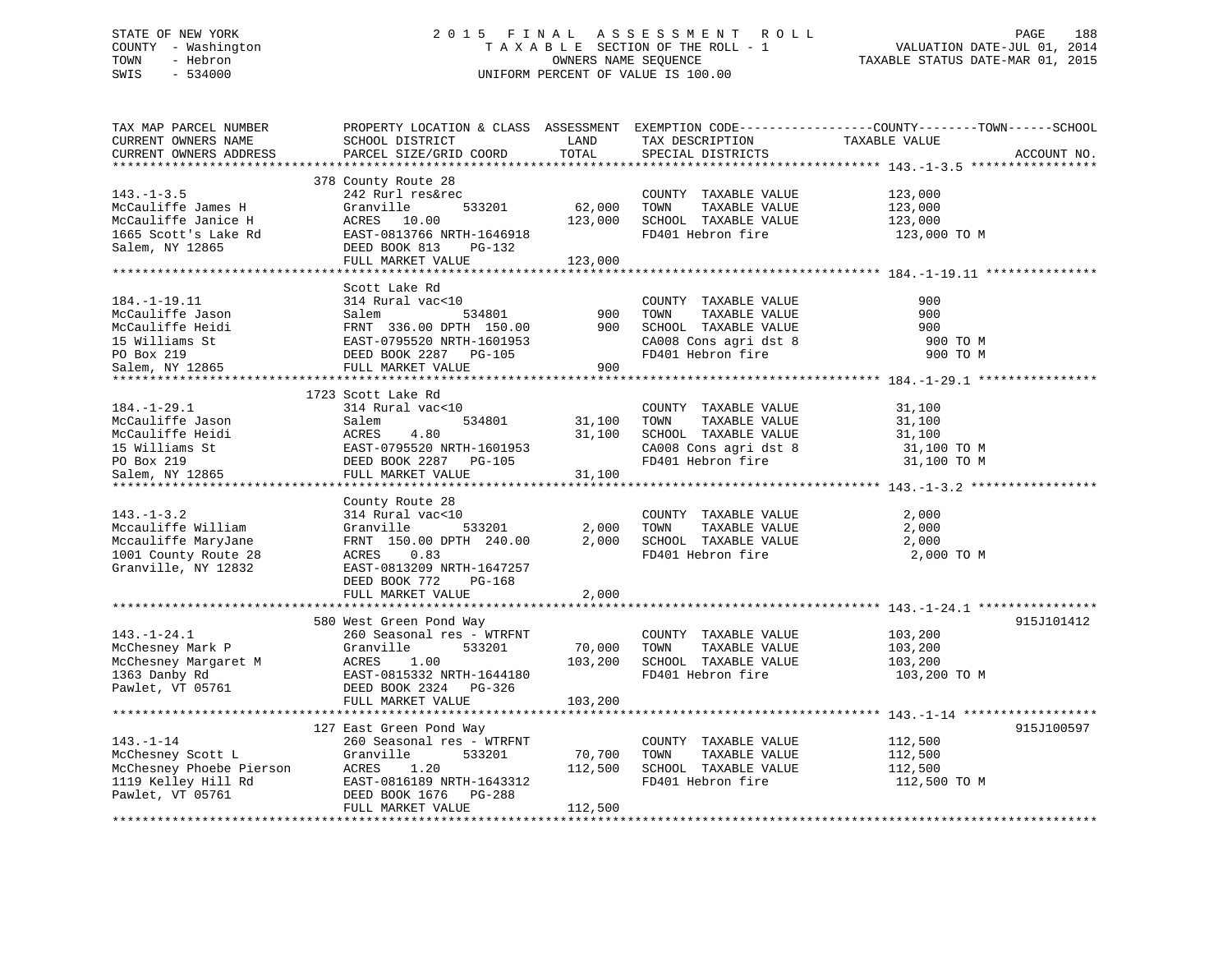STATE OF NEW YORK 2015 FINAL ASSESSMENT ROLL PAGE 189 COUNTY - Washington  $T A X A B L E$  SECTION OF THE ROLL - 1<br>TOWN - Hebron DATE-JUL 000NERS NAME SEQUENCE SWIS - 534000 UNIFORM PERCENT OF VALUE IS 100.00

VALUATION DATE-JUL 01, 2014

TAXABLE STATUS DATE-MAR 01, 2015

| TAX MAP PARCEL NUMBER<br>CURRENT OWNERS NAME                                                       | SCHOOL DISTRICT                                                                                                                                                                                                              | LAND                    | TAX DESCRIPTION                                                                                                                                                             | PROPERTY LOCATION & CLASS ASSESSMENT EXEMPTION CODE-----------------COUNTY--------TOWN------SCHOOL<br>TAXABLE VALUE |                                            |
|----------------------------------------------------------------------------------------------------|------------------------------------------------------------------------------------------------------------------------------------------------------------------------------------------------------------------------------|-------------------------|-----------------------------------------------------------------------------------------------------------------------------------------------------------------------------|---------------------------------------------------------------------------------------------------------------------|--------------------------------------------|
| CURRENT OWNERS ADDRESS                                                                             | PARCEL SIZE/GRID COORD                                                                                                                                                                                                       | TOTAL                   | SPECIAL DISTRICTS                                                                                                                                                           |                                                                                                                     | ACCOUNT NO.                                |
| $143. - 1 - 6$<br>McClellan Jon S<br>McClellen Sandra G<br>PO Box 603<br>Salem, NY 12865           | 211 East Green Pond Way<br>260 Seasonal res - WTRFNT<br>533201<br>Granville<br>737/95<br>ACRES 25.50<br>EAST-0815965 NRTH-1645383<br>DEED BOOK 2959 PG-238<br>FULL MARKET VALUE                                              | 65,600 TOWN<br>192,500  | COUNTY TAXABLE VALUE 192,500<br>192,500 SCHOOL TAXABLE VALUE<br>FD401 Hebron fire                                                                                           | TAXABLE VALUE 192,500<br>192,500<br>192,500 TO M                                                                    | 915J100416                                 |
|                                                                                                    | 59 Clark Way<br>270 Mfg housing<br>169.-1-18.41<br>McCloud Douglas W Jr. Granville 533201<br>59 Clark Way ACRES 3.50 74,600<br>Salem, NY 12865 EAST-0815127 NRTH-1622784<br>DEED BOOK 2852 PG-330<br>THE MADRET VALUE 74,600 |                         | STAR B 41854<br>533201 27,900 COUNTY TAXABLE VALUE 74,600<br>74,600 TOWN<br>TAXABLE VALUE<br>SCHOOL TAXABLE VALUE<br>FD401 Hebron fire                                      | $\begin{matrix} 0 & 0 \\ 0 & 0 \end{matrix}$<br>74,600<br>44,600<br>74,600 TO M                                     | 30,000                                     |
| $169. - 1 - 26.2$<br>McClure Dora<br>6719 State Route 22<br>Salem, NY 12865                        | 6719 State Route 22<br>314 Rural vac<10<br>533201<br>Granville<br>Lot $6/Vl$<br>ACRES 9.62<br>EAST-0814838 NRTH-1619362<br>DEED BOOK 2735 PG-48<br>FULL MARKET VALUE                                                         | 28,900 TOWN<br>28,900   | COUNTY TAXABLE VALUE<br>TAXABLE VALUE<br>28,900 SCHOOL TAXABLE VALUE<br>FD401 Hebron fire                                                                                   | 28,900<br>28,900<br>28,900<br>28,900 TO M                                                                           | 915J101416                                 |
| $144. - 1 - 26.1$<br>Mccoy Laura<br>7708 State Route 22<br>Granville, NY 12832                     | 7708 State Route 22 42 PCT OF VALUE USED FOR EXEMPTION PURPOSES<br>240 Rural res<br>Granville<br>ACRES 92.90<br>EAST-0821309 NRTH-1642274<br>$PG-149$<br>DEED BOOK 230<br>FULL MARKET VALUE                                  |                         | AGED-ALL 41800<br>res<br>533201 156,100 STAR EN 41834 0<br>194,700 COUNTY TAXABLE VALUE 153,813<br>153,813<br>194,700 CA001 Cons agri dst 1 194,700 TO<br>FD401 Hebron fire | 40,887<br>40,887<br>194,700 TO M                                                                                    | 915J100417<br>40,887<br>$\Omega$<br>65,300 |
| $142. - 3 - 8.2$<br>Mccrary-Blay Diane<br>1318 Big Burch Hill Rd 142.-1-8.2<br>Granville, NY 12832 | 1318 Big Burch Hill Rd<br>240 Rural res<br>533201<br>Granville<br>ACRES 13.10<br>EAST-0802176 NRTH-1640801<br>DEED BOOK 554<br>PG-297<br>FULL MARKET VALUE                                                                   | 282,700 TOWN<br>282,700 | 41834<br>STAR EN<br>63,000 COUNTY TAXABLE VALUE<br>TAXABLE VALUE<br>SCHOOL TAXABLE VALUE<br>FD401 Hebron fire                                                               | $\overline{0}$<br>282,700<br>282,700<br>217,400<br>282,700 TO M                                                     | 915J101082<br>$0 \qquad \qquad$<br>65,300  |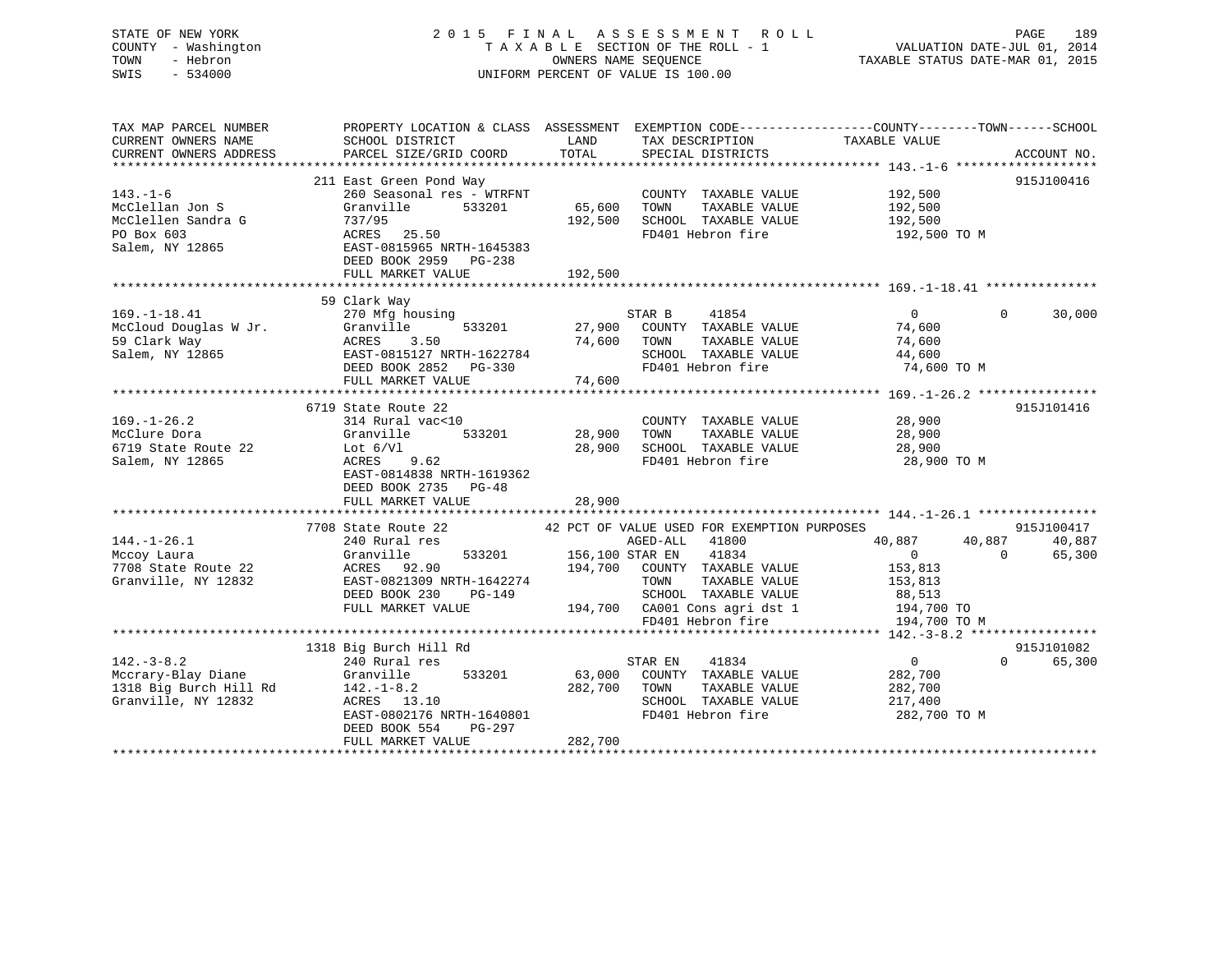# STATE OF NEW YORK 2 0 1 5 F I N A L A S S E S S M E N T R O L L PAGE 190 COUNTY - Washington T A X A B L E SECTION OF THE ROLL - 1 VALUATION DATE-JUL 01, 2014 TOWN - Hebron OWNERS NAME SEQUENCE TAXABLE STATUS DATE-MAR 01, 2015 SWIS - 534000 UNIFORM PERCENT OF VALUE IS 100.00

| TAX MAP PARCEL NUMBER                                                                                                           |                                                              |                    |                                                                                  | PROPERTY LOCATION & CLASS ASSESSMENT EXEMPTION CODE----------------COUNTY-------TOWN------SCHOOL |             |
|---------------------------------------------------------------------------------------------------------------------------------|--------------------------------------------------------------|--------------------|----------------------------------------------------------------------------------|--------------------------------------------------------------------------------------------------|-------------|
| CURRENT OWNERS NAME                                                                                                             | SCHOOL DISTRICT                                              | LAND               | TAX DESCRIPTION                                                                  | TAXABLE VALUE                                                                                    |             |
| CURRENT OWNERS ADDRESS                                                                                                          | PARCEL SIZE/GRID COORD                                       | TOTAL              | SPECIAL DISTRICTS                                                                |                                                                                                  | ACCOUNT NO. |
|                                                                                                                                 |                                                              |                    |                                                                                  |                                                                                                  |             |
|                                                                                                                                 | 6614 State Route 22                                          |                    |                                                                                  |                                                                                                  | 915J101729  |
| $170. - 1 - 12.3$                                                                                                               | 210 1 Family Res                                             | s<br>534801 36,800 | STAR B<br>41854                                                                  | $\overline{0}$<br>$0 \qquad \qquad$                                                              | 30,000      |
| Mccray Shenette L                                                                                                               | Salem                                                        |                    | COUNTY TAXABLE VALUE                                                             | 123,400                                                                                          |             |
| PO Box 194                                                                                                                      | ACRES<br>2.93 BANK                                           | 999 123,400        | TOWN<br>TAXABLE VALUE                                                            | 123,400                                                                                          |             |
| Salem, NY 12865                                                                                                                 | EAST-0815555 NRTH-1617382                                    |                    | SCHOOL TAXABLE VALUE                                                             | 93,400                                                                                           |             |
|                                                                                                                                 | DEED BOOK 825<br>$PG-30$                                     |                    | 3-30 CA008 Constant March 123,400 TO M<br>123,400 FD401 Hebron fire 123,400 TO M |                                                                                                  |             |
|                                                                                                                                 | FULL MARKET VALUE                                            |                    |                                                                                  |                                                                                                  |             |
|                                                                                                                                 |                                                              |                    |                                                                                  |                                                                                                  |             |
|                                                                                                                                 | State Route 22                                               |                    |                                                                                  |                                                                                                  | 915J100127  |
| $153. - 1 - 10$                                                                                                                 | 322 Rural vac>10                                             |                    | COUNTY TAXABLE VALUE                                                             | 114,200                                                                                          |             |
|                                                                                                                                 |                                                              | 533201 114,200     | TAXABLE VALUE<br>TOWN                                                            | 114,200                                                                                          |             |
| 1 1<br>McCullough Patrick (Cranville 183201<br>13 Triphammer Rd (ACRES 18.80)<br>Queensbury, NY 12804 EAST-0820617 NRTH-1634972 |                                                              | 114,200            | SCHOOL TAXABLE VALUE<br>SCHOOL TAXABLE VALUE<br>CA008 Cons agri dst 8            | 114,200                                                                                          |             |
|                                                                                                                                 |                                                              |                    |                                                                                  | $114,200$ TO M                                                                                   |             |
|                                                                                                                                 | DEED BOOK 1846 PG-59                                         |                    |                                                                                  | FD401 Hebron fire 114,200 TO M                                                                   |             |
|                                                                                                                                 | FULL MARKET VALUE                                            | 114,200            |                                                                                  |                                                                                                  |             |
|                                                                                                                                 |                                                              |                    |                                                                                  |                                                                                                  |             |
|                                                                                                                                 | 281 Lang Hill Rd                                             |                    |                                                                                  |                                                                                                  | 915J100382  |
| $152 - 2 - 33.5$                                                                                                                | 117 Horse farm                                               |                    | AG DIST<br>41720                                                                 | 61,111<br>61,111                                                                                 | 61,111      |
| McDermott John                                                                                                                  | 533201                                                       |                    | 41854<br>123,300 STAR B                                                          | $\overline{0}$<br>$\Omega$                                                                       | 30,000      |
| McDermott Laura                                                                                                                 | Granville 533201<br>ACRES 42.70<br>EAST-0811400 NRTH-1637050 |                    | 361,400 COUNTY TAXABLE VALUE                                                     | 300,289                                                                                          |             |
| 281 Lang Hill Rd                                                                                                                |                                                              |                    | TOWN<br>TAXABLE VALUE                                                            | 300,289                                                                                          |             |
| Granville, NY 12832                                                                                                             | DEED BOOK 690<br>PG-155                                      |                    |                                                                                  |                                                                                                  |             |
|                                                                                                                                 | FULL MARKET VALUE                                            |                    | SCHOOL TAXABLE VALUE 270,289<br>361,400 CA008 Cons agri dst 8 300,289 TO M       |                                                                                                  |             |
| MAY BE SUBJECT TO PAYMENT                                                                                                       |                                                              |                    | 61,111 EX                                                                        |                                                                                                  |             |
| UNDER AGDIST LAW TIL 2019                                                                                                       |                                                              |                    | FD401 Hebron fire                                                                | 361,400 TO M                                                                                     |             |
|                                                                                                                                 |                                                              |                    |                                                                                  |                                                                                                  |             |
|                                                                                                                                 | County Route 30                                              |                    |                                                                                  |                                                                                                  | 915J100204  |
| $167. - 1 - 31$                                                                                                                 | 314 Rural vac<10                                             |                    | COUNTY TAXABLE VALUE 27,100                                                      |                                                                                                  |             |
| Mcdowall Judith                                                                                                                 | 534801<br>Salem                                              | 27,100             |                                                                                  |                                                                                                  |             |
| 4501 Austin Dr                                                                                                                  | 466/43                                                       | 27,100             |                                                                                  |                                                                                                  |             |
| N Little Rock, AR 72116                                                                                                         | ACRES<br>8.40                                                |                    |                                                                                  | TOWN TAXABLE VALUE $27,100$<br>SCHOOL TAXABLE VALUE $27,100$<br>FD401 Hebron fire 27,100 TO M    |             |
|                                                                                                                                 | EAST-0788739 NRTH-1621961                                    |                    |                                                                                  |                                                                                                  |             |
|                                                                                                                                 | DEED BOOK 466<br>$PG-41$                                     |                    |                                                                                  |                                                                                                  |             |
|                                                                                                                                 | FULL MARKET VALUE                                            | 27,100             |                                                                                  |                                                                                                  |             |
|                                                                                                                                 |                                                              |                    |                                                                                  |                                                                                                  |             |
|                                                                                                                                 | County Route 47                                              |                    |                                                                                  |                                                                                                  | 915J101107  |
| $183.2 - 1 - 6$                                                                                                                 | 314 Rural vac<10 - WTRFNT                                    |                    | COUNTY TAXABLE VALUE 30,000                                                      |                                                                                                  |             |
| Mceachron Family Trust                                                                                                          | 534801<br>Salem                                              | 30,000             | TOWN                                                                             | TAXABLE VALUE 30,000                                                                             |             |
| 3355 Landing Ct                                                                                                                 | ACRES 1.03                                                   | 30,000             |                                                                                  | 30,000                                                                                           |             |
| Palm Harbor, FL 33563                                                                                                           | EAST-0786711 NRTH-1607803                                    |                    | SCHOOL TAXABLE VALUE<br>FD401 Hebron fire                                        | 30,000 TO M                                                                                      |             |
|                                                                                                                                 | DEED BOOK 803<br>PG-181                                      |                    |                                                                                  |                                                                                                  |             |
|                                                                                                                                 | FULL MARKET VALUE                                            | 30,000             |                                                                                  |                                                                                                  |             |
|                                                                                                                                 |                                                              |                    |                                                                                  |                                                                                                  |             |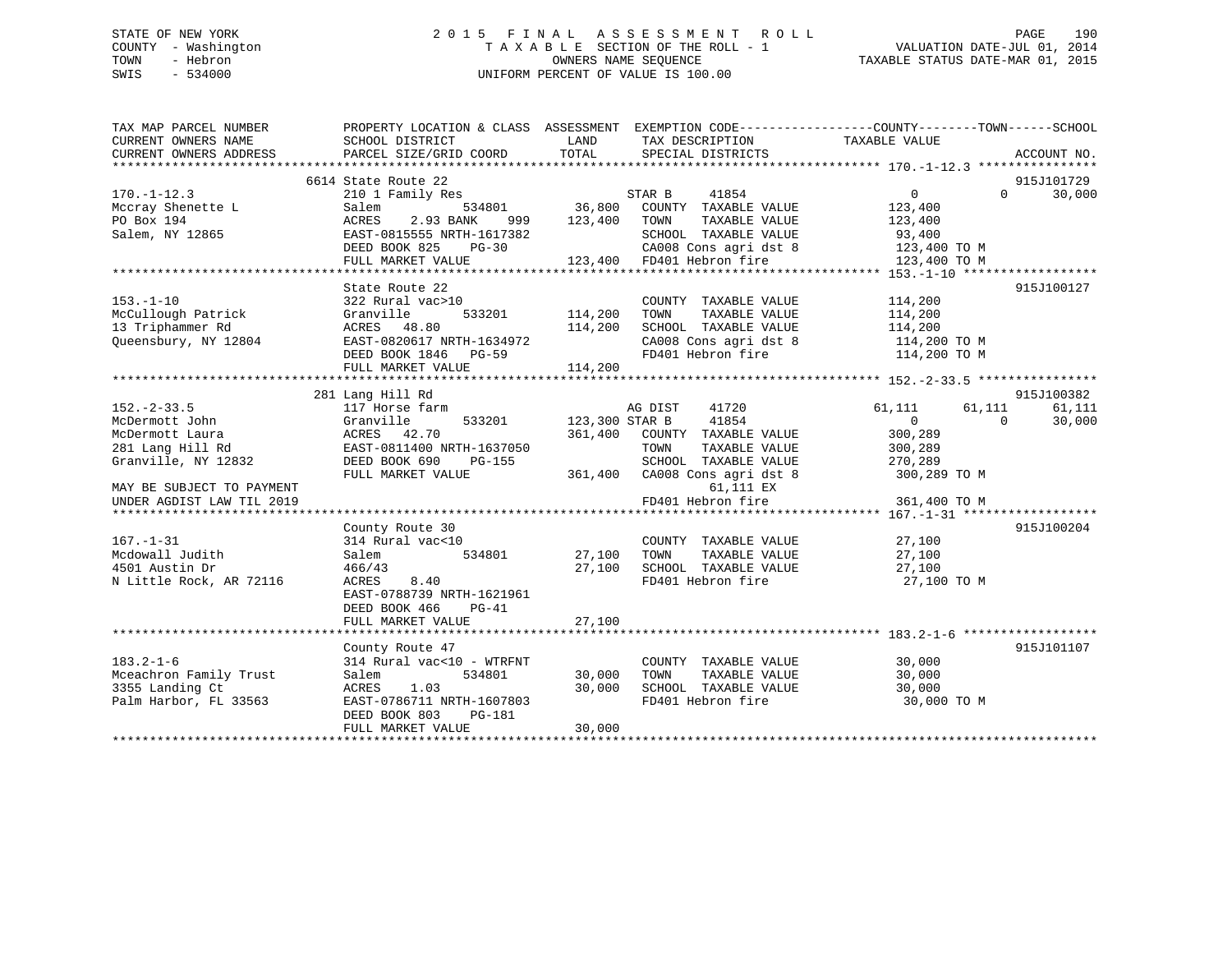# STATE OF NEW YORK 2 0 1 5 F I N A L A S S E S S M E N T R O L L PAGE 191 COUNTY - Washington T A X A B L E SECTION OF THE ROLL - 1 VALUATION DATE-JUL 01, 2014 TOWN - Hebron OWNERS NAME SEQUENCE TAXABLE STATUS DATE-MAR 01, 2015 SWIS - 534000 UNIFORM PERCENT OF VALUE IS 100.00

| TAX MAP PARCEL NUMBER<br>CURRENT OWNERS NAME<br>CURRENT OWNERS ADDRESS                              | PROPERTY LOCATION & CLASS ASSESSMENT EXEMPTION CODE----------------COUNTY-------TOWN------SCHOOL<br>SCHOOL DISTRICT<br>PARCEL SIZE/GRID COORD                       | LAND<br>TOTAL              | TAX DESCRIPTION<br>SPECIAL DISTRICTS                                                                                 | TAXABLE VALUE                                                               | ACCOUNT NO.          |
|-----------------------------------------------------------------------------------------------------|---------------------------------------------------------------------------------------------------------------------------------------------------------------------|----------------------------|----------------------------------------------------------------------------------------------------------------------|-----------------------------------------------------------------------------|----------------------|
| $169. - 1 - 18.24$<br>McFarren Ashley<br>21 Clark Way<br>Salem, NY 12865                            | 21 Clark Way<br>210 1 Family Res<br>Granville<br>533201<br>Lot<br>1.08<br>ACRES<br>EAST-0815852 NRTH-1623230<br>DEED BOOK 2813 PG-290                               | 32,200<br>67,100           | STAR B<br>41854<br>COUNTY TAXABLE VALUE<br>TAXABLE VALUE<br>TOWN<br>SCHOOL TAXABLE VALUE<br>FD401 Hebron fire        | $\overline{0}$<br>$\Omega$<br>67,100<br>67,100<br>37,100<br>67,100 TO M     | 915J101789<br>30,000 |
|                                                                                                     | FULL MARKET VALUE                                                                                                                                                   | 67,100                     |                                                                                                                      |                                                                             |                      |
| $169. - 1 - 26.5$<br>Mcgivern Kenneth<br>Mcgivern Carol<br>460 Pine Hill Rd<br>Salem, NY 12865      | 460 Pine Hill Rd<br>242 Rurl res&rec<br>Granville<br>533201<br>ACRES 14.47<br>EAST-0813063 NRTH-1619769<br>DEED BOOK 512<br>PG-274<br>FULL MARKET VALUE             | 56,200<br>94,400<br>94,400 | 41834<br>STAR EN<br>COUNTY TAXABLE VALUE<br>TOWN<br>TAXABLE VALUE<br>SCHOOL TAXABLE VALUE<br>FD401 Hebron fire       | $\Omega$<br>$\Omega$<br>94,400<br>94,400<br>29,100<br>94,400 TO M           | 915J101418<br>65,300 |
| $169. - 1 - 26.4$<br>McGivern Kennneth J<br>460 Pine Hill Rd<br>Salem, NY 12865                     | Pine Hill Rd/s Off<br>322 Rural vac>10<br>533201<br>Granville<br>ACRES 10.99<br>EAST-0813512 NRTH-1619504<br>DEED BOOK 925<br>$PG-12$<br>FULL MARKET VALUE          | 8,200<br>8,200<br>8,200    | COUNTY TAXABLE VALUE<br>TAXABLE VALUE<br>TOWN<br>SCHOOL TAXABLE VALUE<br>FD401 Hebron fire                           | 8,200<br>8,200<br>8,200<br>8,200 TO M                                       | 915J101417           |
| $183.2 - 1 - 27$<br>McGowan David S<br>McGowan Jessica A<br>84 West St Apt 1<br>Cambridge, NY 12816 | 100 Barkley Ln<br>210 1 Family Res<br>Salem<br>534801<br>lake access<br>ACRES<br>2.62<br>EAST-0787000 NRTH-1605779<br>DEED BOOK 2160<br>PG-231<br>FULL MARKET VALUE | 162,700<br>162,700         | STAR B<br>41854<br>41,500 COUNTY TAXABLE VALUE<br>TOWN<br>TAXABLE VALUE<br>SCHOOL TAXABLE VALUE<br>FD401 Hebron fire | $\overline{0}$<br>$\Omega$<br>162,700<br>162,700<br>132,700<br>162,700 TO M | 915J101148<br>30,000 |
| $185. - 1 - 14.1$<br>Mcquiqqan Dennis R<br>Mcguiggan Karen L<br>177 New Rd<br>Nassau, NY 12123      | 18 Center Way<br>260 Seasonal res<br>534801<br>Salem<br>3.22<br>ACRES<br>EAST-0815315 NRTH-1604870<br>DEED BOOK 626<br>$PG-148$<br>FULL MARKET VALUE                | 37,600<br>48,000<br>48,000 | COUNTY TAXABLE VALUE<br>TAXABLE VALUE<br>TOWN<br>SCHOOL TAXABLE VALUE<br>CA008 Cons agri dst 8<br>FD401 Hebron fire  | 48,000<br>48,000<br>48,000<br>48,000 TO M<br>48,000 TO M                    | 915J101546           |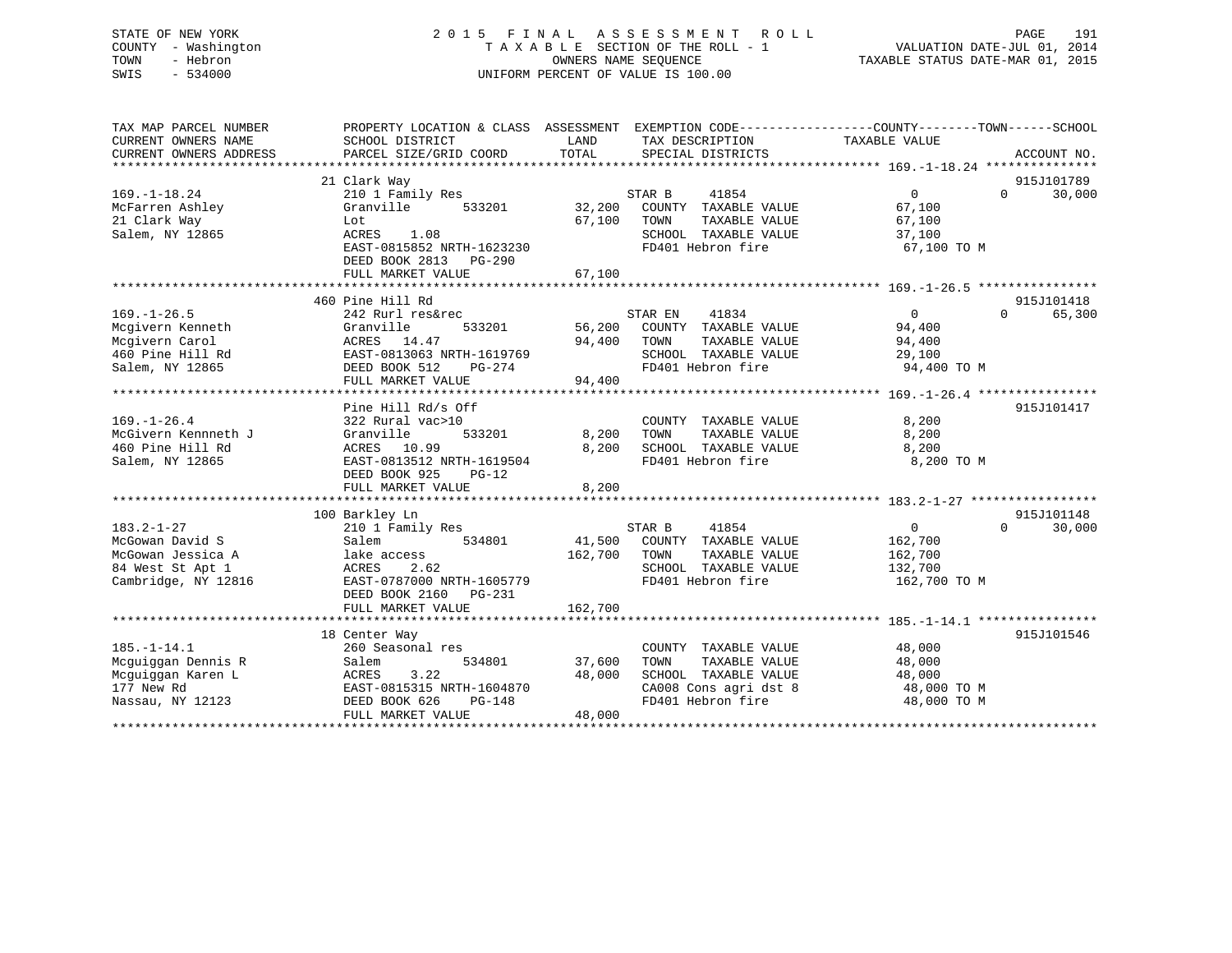# STATE OF NEW YORK 2 0 1 5 F I N A L A S S E S S M E N T R O L L PAGE 192 COUNTY - Washington T A X A B L E SECTION OF THE ROLL - 1 VALUATION DATE-JUL 01, 2014 TOWN - Hebron OWNERS NAME SEQUENCE TAXABLE STATUS DATE-MAR 01, 2015 SWIS - 534000 UNIFORM PERCENT OF VALUE IS 100.00UNIFORM PERCENT OF VALUE IS 100.00

| TAX MAP PARCEL NUMBER<br>CURRENT OWNERS NAME | PROPERTY LOCATION & CLASS ASSESSMENT EXEMPTION CODE----------------COUNTY-------TOWN-----SCHOOL<br>SCHOOL DISTRICT | LAND                  | TAX DESCRIPTION                             | TAXABLE VALUE                |                    |
|----------------------------------------------|--------------------------------------------------------------------------------------------------------------------|-----------------------|---------------------------------------------|------------------------------|--------------------|
| CURRENT OWNERS ADDRESS                       | PARCEL SIZE/GRID COORD                                                                                             | TOTAL                 | SPECIAL DISTRICTS                           |                              | ACCOUNT NO.        |
|                                              | 165 Halls Pond Rd                                                                                                  |                       |                                             |                              | 915J101591         |
| $167. - 1 - 7.5$                             | 240 Rural res                                                                                                      |                       | COUNTY TAXABLE VALUE 133,900                |                              |                    |
| McGuire Margaret M                           | Hartford<br>533801                                                                                                 | 75,300                | TOWN<br>TAXABLE VALUE                       | 133,900                      |                    |
| 165 Halls Pond Rd                            | ACRES 16.64 BANK<br>11A                                                                                            | 133,900               | SCHOOL TAXABLE VALUE                        | 133,900                      |                    |
| Salem, NY 12865                              | EAST-0791064 NRTH-1624383                                                                                          |                       | FD401 Hebron fire 133,900 TO M              |                              |                    |
|                                              | DEED BOOK 2710 PG-103                                                                                              |                       |                                             |                              |                    |
|                                              | FULL MARKET VALUE                                                                                                  | 133,900               |                                             |                              |                    |
|                                              |                                                                                                                    |                       |                                             |                              |                    |
|                                              | 3049 County Route 30                                                                                               |                       |                                             |                              | 915J100663         |
| $183. - 1 - 23.1$                            | 280 Res Multiple                                                                                                   |                       | AG DIST<br>41720                            | 105,420<br>105,420           | 105,420            |
| McKeighan Kelly                              | Salem                                                                                                              | 534801 240,000 STAR B | 41854                                       | $\overline{0}$               | $\Omega$<br>30,000 |
| 3049 County Route 30                         | 2757/307                                                                                                           | 469,000               | COUNTY TAXABLE VALUE                        | 363,580                      |                    |
| Salem, NY 12865                              | ACRES 106.30                                                                                                       |                       | TAXABLE VALUE<br>TOWN                       | 363,580                      |                    |
|                                              | EAST-0791643 NRTH-1601613                                                                                          |                       | SCHOOL TAXABLE VALUE                        | 333,580                      |                    |
| MAY BE SUBJECT TO PAYMENT                    | DEED BOOK 2757 PG-307                                                                                              |                       | CA008 Cons agri dst 8                       | 363,580 TO M                 |                    |
| UNDER AGDIST LAW TIL 2019                    | FULL MARKET VALUE                                                                                                  | 469,000               | 105,420 EX                                  |                              |                    |
|                                              |                                                                                                                    |                       | FD401 Hebron fire                           | 469,000 TO M                 |                    |
|                                              |                                                                                                                    |                       |                                             |                              |                    |
|                                              | County Route 30                                                                                                    |                       |                                             |                              | 915J100664         |
| $183. - 1 - 23.2$                            | 322 Rural vac>10                                                                                                   |                       | AG DIST<br>41720                            | 29,743<br>29,743             | 29,743             |
| McKeighan Kim A                              | Salem                                                                                                              | 534801 104,900        | COUNTY TAXABLE VALUE                        | 75,157                       |                    |
| 141 County Route 49                          | ACRES 43.60                                                                                                        | 104,900               | TOWN<br>TAXABLE VALUE                       | 75,157                       |                    |
| East Greenwich, NY 12865                     | EAST-0790969 NRTH-1602531                                                                                          |                       | SCHOOL TAXABLE VALUE                        | 75,157                       |                    |
|                                              | DEED BOOK 2695 PG-277                                                                                              |                       | CA008 Cons agri dst 8                       | 75,157 TO M                  |                    |
| MAY BE SUBJECT TO PAYMENT                    | FULL MARKET VALUE                                                                                                  | 104,900               | 29,743 EX                                   |                              |                    |
| UNDER AGDIST LAW TIL 2019                    |                                                                                                                    |                       | FD401 Hebron fire                           | 104,900 TO M                 |                    |
|                                              |                                                                                                                    |                       | LD401 West hebron light                     | 104,900 TO M                 |                    |
|                                              |                                                                                                                    |                       |                                             |                              |                    |
|                                              | 6042 State Route 22                                                                                                |                       | 77 PCT OF VALUE USED FOR EXEMPTION PURPOSES |                              | 915J100078         |
| $185. - 1 - 11$                              | 270 Mfg housing                                                                                                    |                       | VET COM CT 41131                            | 14,553 14,553                | $\overline{0}$     |
| McKenna William                              | Salem                                                                                                              |                       | 534801 53,900 VET DIS CT 41141              | 8,732<br>8,732               | $\Omega$           |
| 6042 State Route 22                          | ACRES<br>12.90                                                                                                     |                       | 75,600 STAR EN<br>41834                     | $\overline{0}$<br>$\bigcirc$ | 65,300             |
| Salem, NY 12865                              | EAST-0814228 NRTH-1603535                                                                                          |                       | COUNTY TAXABLE VALUE                        | 52,315                       |                    |
|                                              | DEED BOOK 874<br>PG-58                                                                                             |                       | TAXABLE VALUE<br>TOWN                       | 52,315                       |                    |
|                                              | FULL MARKET VALUE                                                                                                  |                       | 75,600 SCHOOL TAXABLE VALUE                 | 10,300                       |                    |
|                                              |                                                                                                                    |                       | CA008 Cons agri dst 8<br>FD401 Hebron fire  | 75,600 TO M                  |                    |
|                                              |                                                                                                                    |                       | FD401 Hebron fire                           | 75,600 TO M                  |                    |
|                                              | State Route 22                                                                                                     |                       |                                             |                              |                    |
| $185. - 1 - 12.1$                            | 312 Vac w/imprv                                                                                                    |                       | COUNTY TAXABLE VALUE                        | 24,100                       |                    |
| McKenna William                              |                                                                                                                    | 534801 15,700         | TOWN<br>TAXABLE VALUE                       |                              |                    |
| 6042 State Route 22                          | Salem<br>2.50<br>ACRES                                                                                             | 24,100                | SCHOOL TAXABLE VALUE                        | 24,100<br>24,100             |                    |
| Salem, NY 12865                              | EAST-0813738 NRTH-1603445                                                                                          |                       | CA008 Cons agri dst 8                       | 24,100 TO M                  |                    |
|                                              | DEED BOOK 874<br>PG-58                                                                                             |                       | FD401 Hebron fire                           | 24,100 TO M                  |                    |
|                                              | FULL MARKET VALUE                                                                                                  | 24,100                |                                             |                              |                    |
|                                              |                                                                                                                    |                       |                                             |                              |                    |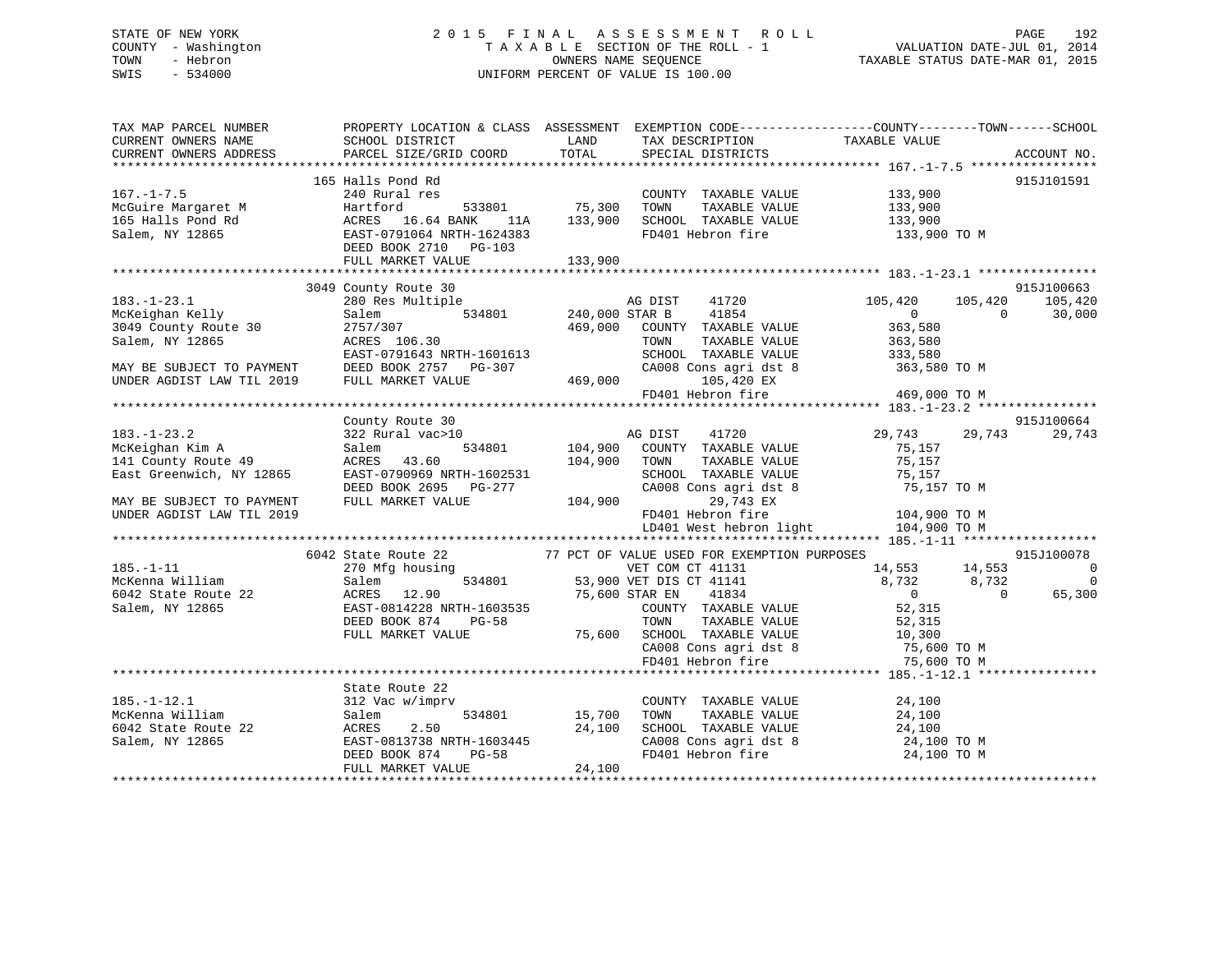# STATE OF NEW YORK 2 0 1 5 F I N A L A S S E S S M E N T R O L L PAGE 193 COUNTY - Washington T A X A B L E SECTION OF THE ROLL - 1 VALUATION DATE-JUL 01, 2014 TOWN - Hebron OWNERS NAME SEQUENCE TAXABLE STATUS DATE-MAR 01, 2015 SWIS - 534000 UNIFORM PERCENT OF VALUE IS 100.00

| TAX MAP PARCEL NUMBER<br>CURRENT OWNERS NAME<br>CURRENT OWNERS ADDRESS                            | SCHOOL DISTRICT<br>PARCEL SIZE/GRID COORD                                                                                                                                                                  | LAND<br>TOTAL                | TAX DESCRIPTION<br>SPECIAL DISTRICTS                                                                                | PROPERTY LOCATION & CLASS ASSESSMENT EXEMPTION CODE---------------COUNTY-------TOWN-----SCHOOL<br>TAXABLE VALUE | ACCOUNT NO. |
|---------------------------------------------------------------------------------------------------|------------------------------------------------------------------------------------------------------------------------------------------------------------------------------------------------------------|------------------------------|---------------------------------------------------------------------------------------------------------------------|-----------------------------------------------------------------------------------------------------------------|-------------|
| **********************                                                                            | 7068 State Route 22                                                                                                                                                                                        |                              |                                                                                                                     |                                                                                                                 | 915J100005  |
| $161. - 1 - 7$<br>McKenzie Caroline<br>214 Murphy Rd<br>North Bennington, VT 05257                | 240 Rural res<br>533201<br>Granville<br>ACRES<br>97.11<br>EAST-0820209 NRTH-1628415<br>DEED BOOK 2637 PG-211                                                                                               | 161,400<br>275,000           | COUNTY TAXABLE VALUE<br>TOWN<br>TAXABLE VALUE<br>SCHOOL TAXABLE VALUE<br>FD401 Hebron fire                          | 275,000<br>275,000<br>275,000<br>275,000 TO M                                                                   |             |
|                                                                                                   | FULL MARKET VALUE                                                                                                                                                                                          | 275,000                      |                                                                                                                     |                                                                                                                 |             |
|                                                                                                   |                                                                                                                                                                                                            |                              |                                                                                                                     |                                                                                                                 |             |
| $161. - 2 - 3.6$<br>Mckenzie Caroline<br>214 Murphy Rd<br>North Bennington, VT 05257              | Rykowski Ln/n Off<br>314 Rural vac<10<br>Granville<br>533201<br>ACRES<br>9.60<br>EAST-0820664 NRTH-1627636<br>DEED BOOK 2637<br>PG-217                                                                     | 7,200<br>7,200               | COUNTY TAXABLE VALUE<br>TOWN<br>TAXABLE VALUE<br>SCHOOL TAXABLE VALUE<br>FD401 Hebron fire                          | 7,200<br>7,200<br>7,200<br>7,200 TO M                                                                           | 915J101335  |
|                                                                                                   | FULL MARKET VALUE                                                                                                                                                                                          | 7,200                        |                                                                                                                     |                                                                                                                 |             |
|                                                                                                   | 6736 State Route 22                                                                                                                                                                                        |                              |                                                                                                                     |                                                                                                                 | 915J100577  |
| $170. - 1 - 14$<br>McKenzie Holly M<br>6736 State Route 22<br>Salem, NY 12865                     | 210 1 Family Res<br>533201<br>Granville<br>ACRES<br>3.20<br>EAST-0815496 NRTH-1620184<br>DEED BOOK 2805<br>PG-118<br>FULL MARKET VALUE                                                                     | 37,500<br>122,500<br>122,500 | 41854<br>STAR B<br>COUNTY TAXABLE VALUE<br>TOWN<br>TAXABLE VALUE<br>SCHOOL TAXABLE VALUE<br>FD401 Hebron fire       | $\overline{0}$<br>$\Omega$<br>122,500<br>122,500<br>92,500<br>122,500 TO M                                      | 30,000      |
|                                                                                                   |                                                                                                                                                                                                            |                              |                                                                                                                     |                                                                                                                 |             |
| $167. - 1 - 50.4$<br>McKernon Matthew R<br>McKernon Kristen<br>61 Warnick Rd<br>Argyle, NY 12809  | 61 Warnick Rd<br>210 1 Family Res<br>533801<br>Hartford<br>ACRES<br>2.35<br>EAST-0784155 NRTH-1619593<br>DEED BOOK 3252 PG-82                                                                              | 40,800<br>165,000            | STAR B<br>41854<br>COUNTY TAXABLE VALUE<br>TOWN<br>TAXABLE VALUE<br>SCHOOL TAXABLE VALUE<br>CA006 Cons agri dst 6   | 0<br>$\Omega$<br>165,000<br>165,000<br>135,000<br>165,000 TO M                                                  | 30,000      |
|                                                                                                   | FULL MARKET VALUE                                                                                                                                                                                          | 165,000                      | FD401 Hebron fire                                                                                                   | 165,000 TO M                                                                                                    |             |
|                                                                                                   | *******************************                                                                                                                                                                            |                              |                                                                                                                     | ******************************** 168.-1-19.2 ****                                                               |             |
| $168. - 1 - 19.2$<br>McKernon Ryan J<br>McKernon Lori L<br>696 County Route 31<br>Salem, NY 12865 | 696 County Route 31<br>210 1 Family Res<br>Hartford<br>533801<br>ACRES<br>1.73 BANK<br>998<br>EAST-0798000 NRTH-1622368<br>DEED BOOK 1846<br>PG-11<br>FULL MARKET VALUE<br>******************************* | 39,500<br>99,900<br>99,900   | COUNTY TAXABLE VALUE<br>TOWN<br>TAXABLE VALUE<br>SCHOOL TAXABLE VALUE<br>CA008 Cons agri dst 8<br>FD401 Hebron fire | 99,900<br>99,900<br>99,900<br>99,900 TO M<br>99,900 TO M                                                        | 915J101120  |
|                                                                                                   | Scott Lake Rd                                                                                                                                                                                              |                              |                                                                                                                     |                                                                                                                 |             |
| $184. - 1 - 19.2$<br>McKinney Pamela<br>Brown Mario<br>604 Michigan Ave<br>Schenectady, NY 12303  | 322 Rural vac>10<br>Salem<br>534801<br>$1$ ot $2$<br>25.62<br>ACRES<br>EAST-0797579 NRTH-1602101<br>DEED BOOK 2720<br><b>PG-95</b>                                                                         | 72,500<br>72,500             | COUNTY TAXABLE VALUE<br>TOWN<br>TAXABLE VALUE<br>SCHOOL TAXABLE VALUE<br>CA008 Cons agri dst 8<br>FD401 Hebron fire | 72,500<br>72,500<br>72,500<br>72,500 то м<br>72,500 TO M                                                        |             |
|                                                                                                   | FULL MARKET VALUE                                                                                                                                                                                          | 72,500                       |                                                                                                                     |                                                                                                                 |             |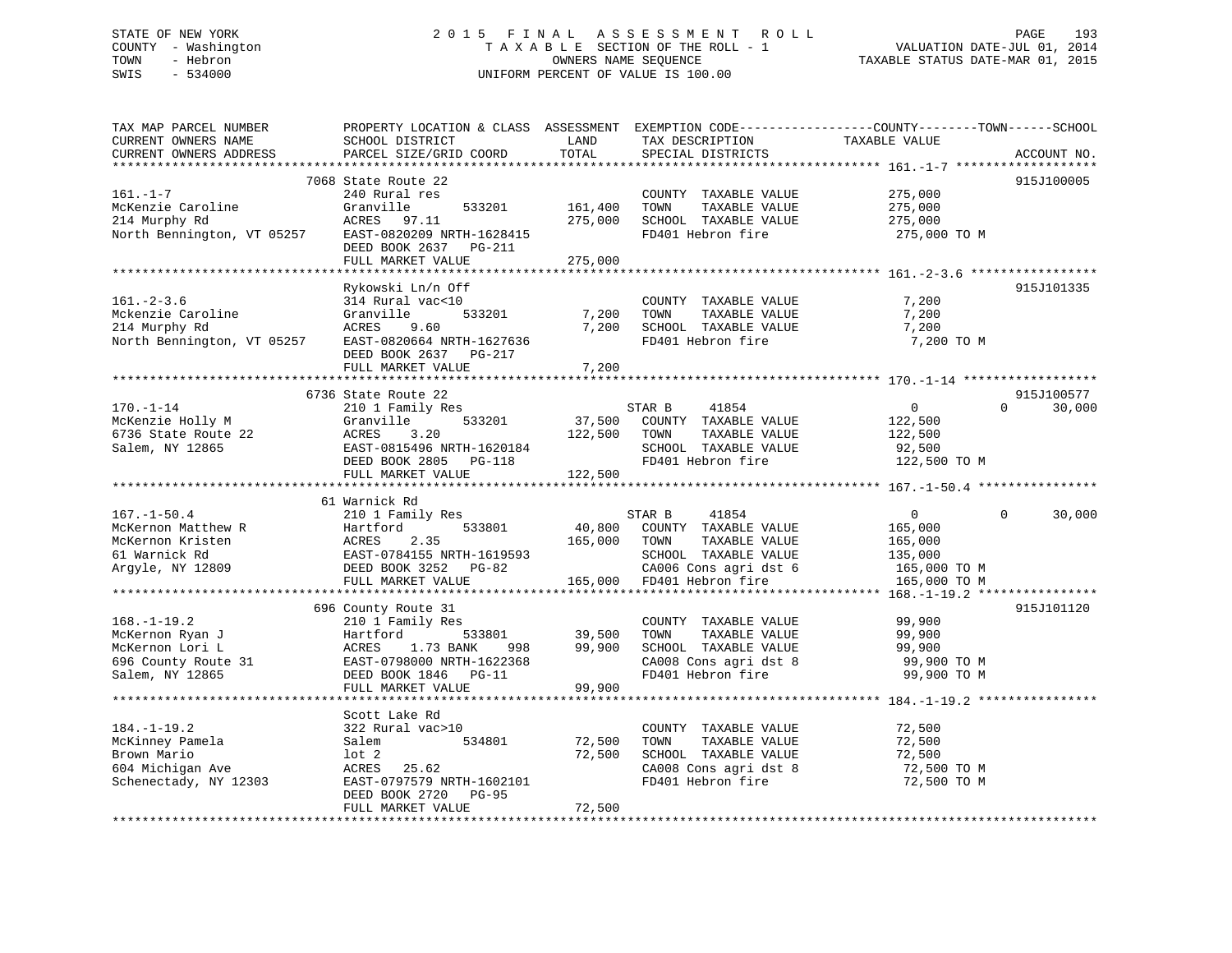# STATE OF NEW YORK 2 0 1 5 F I N A L A S S E S S M E N T R O L L PAGE 194 COUNTY - Washington T A X A B L E SECTION OF THE ROLL - 1 VALUATION DATE-JUL 01, 2014 TOWN - Hebron OWNERS NAME SEQUENCE TAXABLE STATUS DATE-MAR 01, 2015 SWIS - 534000 UNIFORM PERCENT OF VALUE IS 100.00

| TAX MAP PARCEL NUMBER<br>CURRENT OWNERS NAME<br>CURRENT OWNERS ADDRESS                           | PROPERTY LOCATION & CLASS ASSESSMENT<br>SCHOOL DISTRICT<br>PARCEL SIZE/GRID COORD                                                                              | LAND<br>TOTAL              | TAX DESCRIPTION<br>SPECIAL DISTRICTS                                                                                                                                                                                                        | EXEMPTION CODE-----------------COUNTY-------TOWN------SCHOOL<br>TAXABLE VALUE                                     | ACCOUNT NO.                                                           |
|--------------------------------------------------------------------------------------------------|----------------------------------------------------------------------------------------------------------------------------------------------------------------|----------------------------|---------------------------------------------------------------------------------------------------------------------------------------------------------------------------------------------------------------------------------------------|-------------------------------------------------------------------------------------------------------------------|-----------------------------------------------------------------------|
| $184. - 1 - 19.3$<br>McKinney Pamela<br>Brown Mario<br>604 Michigan Ave<br>Schenectady, NY 12303 | Scott Lake Rd<br>314 Rural vac<10<br>534801<br>Salem<br>$1$ ot 3<br>ACRES<br>9.03<br>EAST-0797579 NRTH-1602101<br>DEED BOOK 2720<br>PG-95<br>FULL MARKET VALUE | 40,100<br>40,100<br>40,100 | COUNTY TAXABLE VALUE<br>TOWN<br>TAXABLE VALUE<br>SCHOOL TAXABLE VALUE<br>CA008 Cons agri dst 8<br>FD401 Hebron fire                                                                                                                         | 40,100<br>40,100<br>40,100<br>40,100 TO M<br>40,100 TO M                                                          |                                                                       |
|                                                                                                  | 6 Darfler Rd                                                                                                                                                   |                            |                                                                                                                                                                                                                                             |                                                                                                                   | 915J100131                                                            |
| $159. - 1 - 20$<br>McKittrick Brian S<br>McKittrick Lisa<br>6 Darfler Rd<br>Granville, NY 12832  | 270 Mfg housing<br>Hartford<br>533801<br>FRNT 225.00 DPTH 170.00<br>EAST-0799425 NRTH-1625422<br>DEED BOOK 946<br>PG-196<br>FULL MARKET VALUE                  | 31,500<br>76,600           | STAR B<br>41854<br>COUNTY TAXABLE VALUE<br>TOWN<br>TAXABLE VALUE<br>SCHOOL TAXABLE VALUE<br>CA008 Cons agri dst 8<br>76,600 FD401 Hebron fire                                                                                               | $\overline{0}$<br>76,600<br>76,600<br>46,600<br>76,600 TO M<br>76,600 TO M                                        | $\Omega$<br>30,000                                                    |
|                                                                                                  | 3255 County Route 30                                                                                                                                           |                            |                                                                                                                                                                                                                                             |                                                                                                                   | 915J100681                                                            |
| $183. - 1 - 1$<br>McKittrick Harold III<br>3255 County Route 30<br>Salem, NY 12865               | 270 Mfg housing<br>Salem<br>FRNT 292.00 DPTH 140.00<br>0.78<br>ACRES<br>EAST-0791132 NRTH-1605614<br>DEED BOOK 3116<br>PG-332<br>FULL MARKET VALUE             | 534801 37,100<br>65,300    | 41854<br>STAR B<br>COUNTY TAXABLE VALUE<br>TOWN<br>TAXABLE VALUE<br>SCHOOL TAXABLE VALUE<br>CA008 Cons agri dst 8<br>FD401 Hebron fire<br>65,300 LD401 West hebron light                                                                    | $\Omega$<br>65,300<br>65,300<br>35,300<br>65,300 TO M<br>65,300 TO M<br>65,300 TO M                               | $\Omega$<br>30,000                                                    |
|                                                                                                  | 59 Pine Hill Rd                                                                                                                                                |                            |                                                                                                                                                                                                                                             |                                                                                                                   | 915J100129                                                            |
| $160. - 1 - 4$<br>McKittrick Harold Sr.<br>59 Pine Hill Rd<br>Granville, NY 12832                | 270 Mfg housing<br>534801<br>Salem<br>ACRES<br>1.14<br>EAST-0807823 NRTH-1626841<br>DEED BOOK 2390<br>PG-138                                                   | 32,400<br>45,600           | COUNTY TAXABLE VALUE<br>TAXABLE VALUE<br>TOWN<br>SCHOOL TAXABLE VALUE<br>FD401 Hebron fire                                                                                                                                                  | 45,600<br>45,600<br>45,600<br>45,600 TO M                                                                         |                                                                       |
|                                                                                                  | FULL MARKET VALUE                                                                                                                                              | 45,600                     |                                                                                                                                                                                                                                             |                                                                                                                   |                                                                       |
| $183.16 - 1 - 3$<br>McKittrick Helen<br>3223 County Route 30<br>Salem, NY 12865                  | 3223 County Route 30<br>271 Mfg housings<br>534801<br>Salem<br>ACRES<br>4.10<br>EAST-0791410 NRTH-1604995<br>DEED BOOK 2490 PG-115<br>FULL MARKET VALUE        | 67,900                     | 50 PCT OF VALUE USED FOR EXEMPTION PURPOSES<br>AGED-TOWN 41803<br>34,800 AGE-CO/SCH 41805<br>67,900 STAR EN<br>41834<br>COUNTY TAXABLE VALUE<br>TOWN<br>TAXABLE VALUE<br>SCHOOL TAXABLE VALUE<br>CA008 Cons agri dst 8<br>FD401 Hebron fire | 13,580<br>$\overline{0}$<br>16,975<br>$\overline{0}$<br>50,925<br>54,320<br>$\circ$<br>67,900 TO M<br>67,900 TO M | 915J100279<br>$\Omega$<br>16,975<br>$\mathbf 0$<br>$\Omega$<br>50,925 |
|                                                                                                  |                                                                                                                                                                |                            | LD401 West hebron light                                                                                                                                                                                                                     | 67,900 TO M                                                                                                       |                                                                       |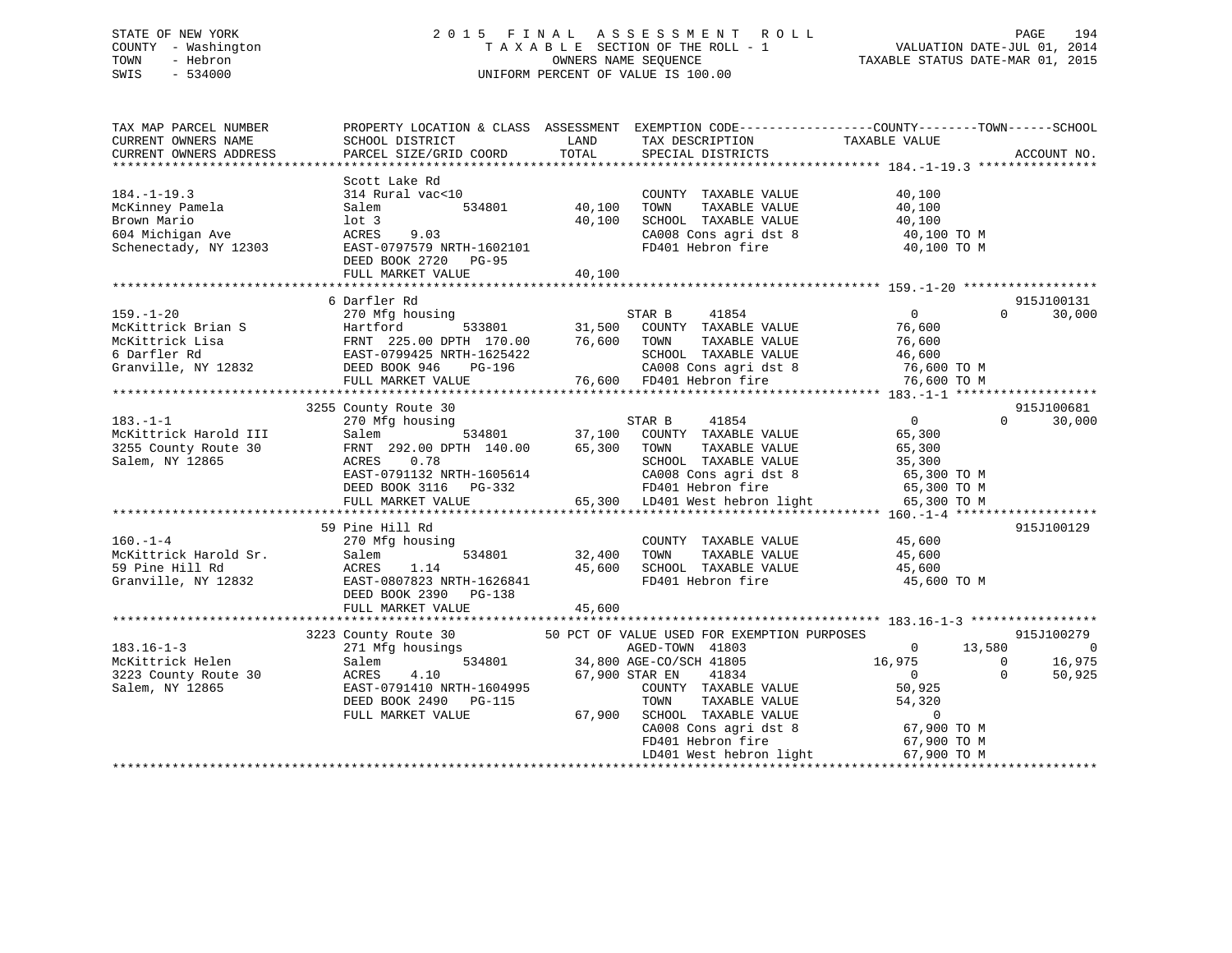# STATE OF NEW YORK 2 0 1 5 F I N A L A S S E S S M E N T R O L L PAGE 195 COUNTY - Washington T A X A B L E SECTION OF THE ROLL - 1 VALUATION DATE-JUL 01, 2014 TOWN - Hebron OWNERS NAME SEQUENCE TAXABLE STATUS DATE-MAR 01, 2015 SWIS - 534000 UNIFORM PERCENT OF VALUE IS 100.00

| TAX MAP PARCEL NUMBER<br>CURRENT OWNERS NAME<br>CURRENT OWNERS ADDRESS                                                                   | PROPERTY LOCATION & CLASS ASSESSMENT EXEMPTION CODE----------------COUNTY-------TOWN-----SCHOOL<br>SCHOOL DISTRICT<br>PARCEL SIZE/GRID COORD                      | LAND<br>TOTAL                                 | TAX DESCRIPTION TAXABLE VALUE SPECIAL DISTRICTS<br>SPECIAL DISTRICTS                                                                                                                                                                                                                             |                                                                                                             |                                  | ACCOUNT NO.                                      |
|------------------------------------------------------------------------------------------------------------------------------------------|-------------------------------------------------------------------------------------------------------------------------------------------------------------------|-----------------------------------------------|--------------------------------------------------------------------------------------------------------------------------------------------------------------------------------------------------------------------------------------------------------------------------------------------------|-------------------------------------------------------------------------------------------------------------|----------------------------------|--------------------------------------------------|
| $169. - 1 - 6.3$<br>McKittrick Marjorie<br>126 Pine Hill Rd<br>Granville, NY 12832                                                       | 126 Pine Hill Rd<br>270 Mfg housing<br>534801<br>Salem<br>Lot 3<br>8.06<br>ACRES<br>EAST-0809309 NRTH-1626270<br>DEED BOOK 2857 PG-141<br>FULL MARKET VALUE       | 46,600 STAR EN<br>108,900<br>108,900          | 92 PCT OF VALUE USED FOR EXEMPTION PURPOSES<br>AGED-CO/TN 41801<br>41834<br>COUNTY TAXABLE VALUE<br>TOWN<br>TAXABLE VALUE<br>SCHOOL TAXABLE VALUE<br>FD401 Hebron fire                                                                                                                           | 50,094<br>$\overline{0}$<br>58,806<br>58,806<br>43,600<br>108,900 TO M                                      | 50,094<br>$\Omega$               | 915J101505<br>$\mathbf 0$<br>65,300              |
|                                                                                                                                          |                                                                                                                                                                   |                                               |                                                                                                                                                                                                                                                                                                  |                                                                                                             |                                  |                                                  |
| $167. - 1 - 55.1$<br>Mcneil Donna<br>992 Callaway Rd<br>Argyle, NY 12809                                                                 | 992 Callaway Rd<br>210 1 Family Res<br>532001<br>Argyle<br>ACRES<br>6.91 BANK<br>999<br>EAST-0784134 NRTH-1624666<br>DEED BOOK 593<br>PG-257<br>FULL MARKET VALUE | 55,800<br>171,000<br>171,000                  | STAR EN<br>41834<br>COUNTY TAXABLE VALUE<br>TOWN<br>TAXABLE VALUE<br>SCHOOL TAXABLE VALUE<br>FD401 Hebron fire                                                                                                                                                                                   | 0<br>171,000<br>171,000<br>105,700<br>171,000 TO M                                                          | $\Omega$                         | 915J100428<br>65,300                             |
|                                                                                                                                          |                                                                                                                                                                   |                                               |                                                                                                                                                                                                                                                                                                  |                                                                                                             |                                  |                                                  |
| $183. - 1 - 5$<br>Mcneil Douglas<br>3285 County Route 30<br>Salem, NY 12865                                                              | 3285 County Route 30<br>210 1 Family Res<br>534801<br>Salem<br>ACRES<br>1.50<br>EAST-0791045 NRTH-1606307<br>DEED BOOK 350<br>PG-128<br>FULL MARKET VALUE         | and the contract of the contract of<br>69,500 | 99 PCT OF VALUE USED FOR EXEMPTION PURPOSES<br>41802<br>AGED-CO<br>39,000 AGED-SCH<br>41804<br>41834<br>69,500 STAR EN<br>COUNTY TAXABLE VALUE<br>TOWN<br>TAXABLE VALUE<br>SCHOOL TAXABLE VALUE<br>SCHOOL TAXABLE VALUE<br>CA008 Cons agri dst 8<br>FD401 Hebron fire<br>LD401 West hebron light | 34,403<br>$\Omega$<br>$\Omega$<br>35,097<br>69,500<br>$\Omega$<br>69,500 TO M<br>69,500 TO M<br>69,500 TO M | $\Omega$<br>$\Omega$<br>$\Omega$ | 915J100427<br>$\overline{0}$<br>10,321<br>59,179 |
|                                                                                                                                          |                                                                                                                                                                   |                                               |                                                                                                                                                                                                                                                                                                  |                                                                                                             |                                  |                                                  |
| $175. - 1 - 18$<br>Mcneil Douglas C<br>3285 County Route 30<br>Salem, NY 12865<br>MAY BE SUBJECT TO PAYMENT                              | 3702 County Route 30<br>112 Dairy farm<br>534801<br>Salem<br>ACRES 158.00<br>EAST-0788233 NRTH-1614652<br>DEED BOOK 646<br>$PG-90$<br>FULL MARKET VALUE           | 277,200<br>305,700<br>305,700                 | AG DIST<br>41720<br>COUNTY TAXABLE VALUE<br>TOWN<br>TAXABLE VALUE<br>SCHOOL TAXABLE VALUE<br>CA008 Cons agri dst 8<br>143,413 EX                                                                                                                                                                 | 143,413 143,413<br>162,287<br>162,287<br>162,287<br>162,287 TO M                                            |                                  | 915J100432<br>143,413                            |
| UNDER AGDIST LAW TIL 2019                                                                                                                |                                                                                                                                                                   |                                               | FD401 Hebron fire                                                                                                                                                                                                                                                                                | 305,700 TO M                                                                                                |                                  |                                                  |
|                                                                                                                                          | LOT 20 Deforest Pat                                                                                                                                               |                                               |                                                                                                                                                                                                                                                                                                  |                                                                                                             |                                  | 915J101117                                       |
| $175. - 1 - 20$<br>Mcneil Douglas C<br>3285 County Route 30<br>Salem, NY 12865<br>MAY BE SUBJECT TO PAYMENT<br>UNDER AGDIST LAW TIL 2022 | 105 Vac farmland<br>Salem<br>534801<br>ROW 3008/102<br>ACRES 25.00<br>EAST-0787889 NRTH-1611646<br>DEED BOOK 646<br>$PG-90$<br>FULL MARKET VALUE                  | 28,100<br>28,100                              | AGRI-D IND 41730<br>28,100 COUNTY TAXABLE VALUE<br>TOWN<br>TAXABLE VALUE<br>SCHOOL TAXABLE VALUE<br>FD401 Hebron fire                                                                                                                                                                            | 18,956<br>9,144<br>9,144<br>9,144<br>28,100 TO M                                                            | 18,956                           | 18,956                                           |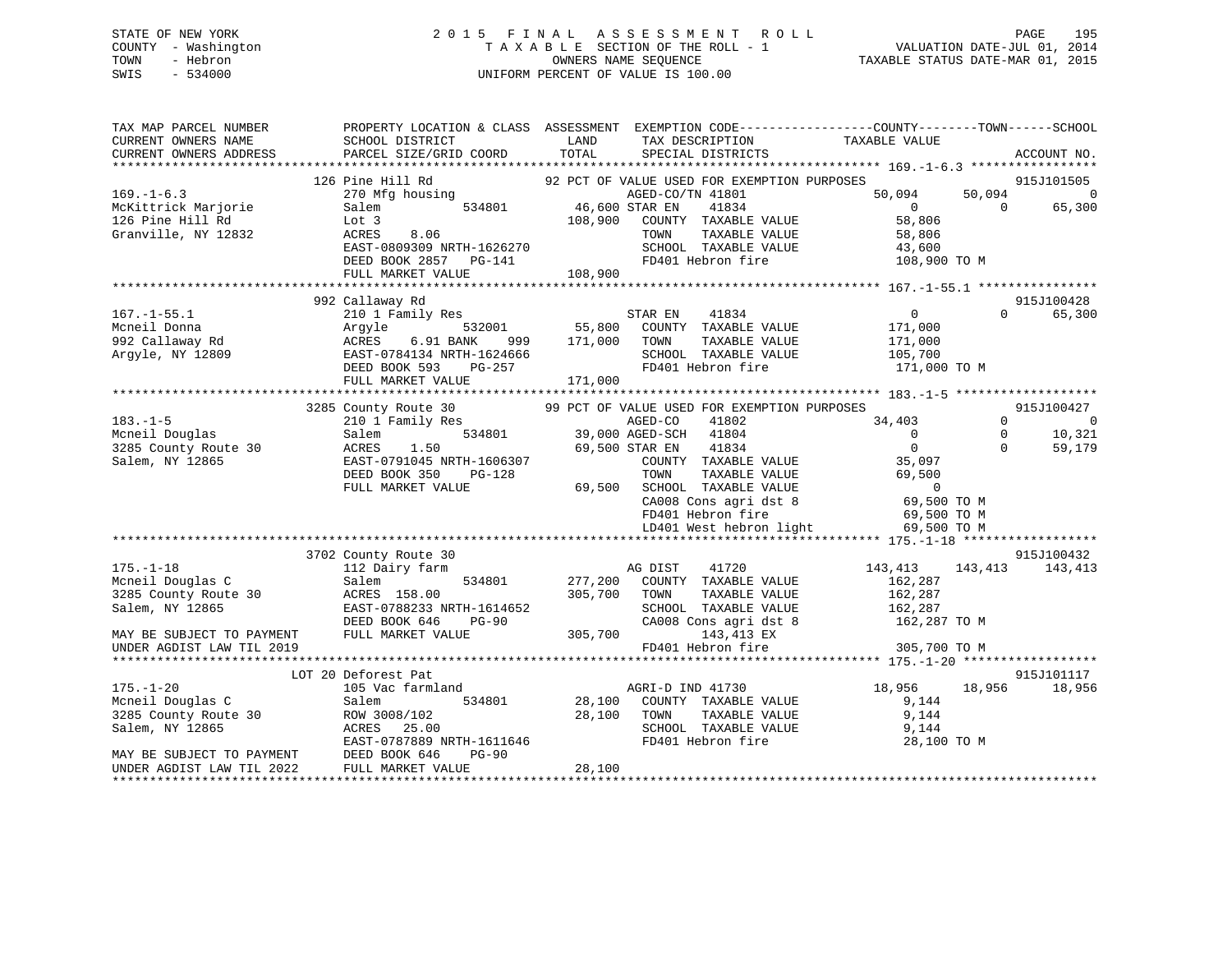# STATE OF NEW YORK 2 0 1 5 F I N A L A S S E S S M E N T R O L L PAGE 196 COUNTY - Washington T A X A B L E SECTION OF THE ROLL - 1 VALUATION DATE-JUL 01, 2014 TOWN - Hebron OWNERS NAME SEQUENCE TAXABLE STATUS DATE-MAR 01, 2015 SWIS - 534000 UNIFORM PERCENT OF VALUE IS 100.00

| TAX MAP PARCEL NUMBER                                                                    | PROPERTY LOCATION & CLASS ASSESSMENT EXEMPTION CODE---------------COUNTY-------TOWN------SCHOOL                                                                                                                                                                                                                                                      |                       |                                                                                          |                    |           |             |
|------------------------------------------------------------------------------------------|------------------------------------------------------------------------------------------------------------------------------------------------------------------------------------------------------------------------------------------------------------------------------------------------------------------------------------------------------|-----------------------|------------------------------------------------------------------------------------------|--------------------|-----------|-------------|
| CURRENT OWNERS NAME                                                                      | SCHOOL DISTRICT                                                                                                                                                                                                                                                                                                                                      | LAND                  | TAX DESCRIPTION                                                                          | TAXABLE VALUE      |           |             |
| CURRENT OWNERS ADDRESS                                                                   | PARCEL SIZE/GRID COORD                                                                                                                                                                                                                                                                                                                               | TOTAL                 | SPECIAL DISTRICTS                                                                        |                    |           | ACCOUNT NO. |
|                                                                                          |                                                                                                                                                                                                                                                                                                                                                      |                       |                                                                                          |                    |           |             |
|                                                                                          | Warnick Rd/n Off                                                                                                                                                                                                                                                                                                                                     |                       |                                                                                          |                    |           | 915J101594  |
| $167. - 1 - 33.9$                                                                        | 322 Rural vac>10                                                                                                                                                                                                                                                                                                                                     |                       |                                                                                          | 3,430              | 3,430     | 3,430       |
| Mcneil Loren J Jr                                                                        | Salem                                                                                                                                                                                                                                                                                                                                                |                       | )<br>534801 13,700 COUNTY TAXABLE VALUE                                                  | 10,270             |           |             |
| Mcneil Roberta J                                                                         | 2508/235 ROW                                                                                                                                                                                                                                                                                                                                         | 13,700                | TAXABLE VALUE<br>TOWN                                                                    |                    |           |             |
| 4 Halls Pond Rd                                                                          | Lot E                                                                                                                                                                                                                                                                                                                                                |                       | SCHOOL TAXABLE VALUE                                                                     | 10,270<br>10,270   |           |             |
| Salem, NY 12865                                                                          | 18.30<br>ACRES                                                                                                                                                                                                                                                                                                                                       |                       | FD401 Hebron fire                                                                        | 13,700 TO M        |           |             |
|                                                                                          | EAST-0787010 NRTH-1622348                                                                                                                                                                                                                                                                                                                            |                       |                                                                                          |                    |           |             |
|                                                                                          | $PG-9$                                                                                                                                                                                                                                                                                                                                               |                       |                                                                                          |                    |           |             |
| MAY BE SUBJECT TO PAYMENT DEED BOOK 577 I<br>UNDER AGDIST LAW TIL 2022 FULL MARKET VALUE |                                                                                                                                                                                                                                                                                                                                                      |                       |                                                                                          |                    |           |             |
|                                                                                          |                                                                                                                                                                                                                                                                                                                                                      |                       |                                                                                          |                    |           |             |
|                                                                                          | 4 Halls Pond Rd                                                                                                                                                                                                                                                                                                                                      |                       |                                                                                          |                    |           | 915J100436  |
| $167. - 1 - 26$                                                                          | 210 1 Family Res                                                                                                                                                                                                                                                                                                                                     |                       | CW_10_VET/ 41151                                                                         | 6,707              | 6,707     | 0           |
|                                                                                          |                                                                                                                                                                                                                                                                                                                                                      |                       |                                                                                          | $\overline{0}$     | $\bigcap$ | 65,300      |
|                                                                                          | Salem 534801 26,100 STAR EN 41834<br>FRNT 268.00 DPTH 126.00 70,600 COUNTY TAXABLE VALUE<br>Moneil Loren Jr<br>Moneil Roberta<br>4 Halls Pond Rd<br>Salem, NY 12865<br>Salem, NY 12865<br>Salem, NY 12865<br>Salem, NY 12865<br>Salem, NY 12865<br>Salem, NY 12865<br>Salem, NY 12865<br>Salem, NY 12865<br>Salem, NY 12865<br>Salem, NY 12865<br>Sa |                       |                                                                                          | 63,893             |           |             |
|                                                                                          |                                                                                                                                                                                                                                                                                                                                                      |                       |                                                                                          |                    |           |             |
|                                                                                          | EAST-0789369 NRTH-1621001<br>DEED BOOK 433 PG-383                                                                                                                                                                                                                                                                                                    |                       | TOWN TAXABLE VALUE 63,893<br>SCHOOL TAXABLE VALUE 5,300<br>FD401 Hebron fire 70,600 TO M |                    |           |             |
|                                                                                          |                                                                                                                                                                                                                                                                                                                                                      |                       |                                                                                          |                    |           |             |
|                                                                                          | FULL MARKET VALUE                                                                                                                                                                                                                                                                                                                                    |                       | 70,600 FD401 Hebron fire                                                                 |                    |           |             |
|                                                                                          |                                                                                                                                                                                                                                                                                                                                                      |                       |                                                                                          |                    |           |             |
|                                                                                          | 163 Warnick Rd                                                                                                                                                                                                                                                                                                                                       |                       |                                                                                          |                    |           | 915J100433  |
| $167. - 1 - 51$                                                                          | 112 Dairy farm                                                                                                                                                                                                                                                                                                                                       |                       | 41720<br>AG DIST                                                                         | 158,121            | 158,121   | 158,121     |
| McNeil Richard D                                                                         | Hartford                                                                                                                                                                                                                                                                                                                                             | 533801 244,400 STAR B | 41854                                                                                    | $\overline{0}$     | $\Omega$  | 30,000      |
| McNeil Julie I                                                                           | ACRES 114.00                                                                                                                                                                                                                                                                                                                                         |                       | 328,700 COUNTY TAXABLE VALUE                                                             | 170,579            |           |             |
| 163 Warnick Rd                                                                           | EAST-0785768 NRTH-1621098                                                                                                                                                                                                                                                                                                                            |                       | TOWN<br>TAXABLE VALUE                                                                    | 170,579            |           |             |
| Arqyle, NY 12809                                                                         | DEED BOOK 943<br>PG-311                                                                                                                                                                                                                                                                                                                              |                       | SCHOOL TAXABLE VALUE                                                                     | 140,579            |           |             |
|                                                                                          | FULL MARKET VALUE                                                                                                                                                                                                                                                                                                                                    |                       |                                                                                          |                    |           |             |
| MAY BE SUBJECT TO PAYMENT                                                                |                                                                                                                                                                                                                                                                                                                                                      |                       | 158,121 EX                                                                               |                    |           |             |
| UNDER AGDIST LAW TIL 2019                                                                |                                                                                                                                                                                                                                                                                                                                                      |                       | FD401 Hebron fire                                                                        | 328,700 TO M       |           |             |
|                                                                                          |                                                                                                                                                                                                                                                                                                                                                      |                       |                                                                                          |                    |           |             |
|                                                                                          | Gilchrist Rd                                                                                                                                                                                                                                                                                                                                         |                       |                                                                                          |                    |           | 915J100431  |
| $175. - 1 - 28$                                                                          | 322 Rural vac>10                                                                                                                                                                                                                                                                                                                                     |                       | COUNTY TAXABLE VALUE                                                                     |                    |           |             |
| McNeil Richard D                                                                         | 534801<br>Salem                                                                                                                                                                                                                                                                                                                                      | 188,400               | TAXABLE VALUE<br>TOWN                                                                    | 188,400<br>188,400 |           |             |
|                                                                                          |                                                                                                                                                                                                                                                                                                                                                      |                       |                                                                                          |                    |           |             |
|                                                                                          |                                                                                                                                                                                                                                                                                                                                                      |                       |                                                                                          |                    |           |             |
|                                                                                          | MCNeil Douglas<br>McNeil Douglas<br>McNeil Douglas<br>McNeil Douglas<br>McNeil Douglas<br>McNeil Douglas<br>McNeil Douglas<br>McNeil Douglas<br>McNeil Douglas<br>McNeil Douglas<br>McNeil Douglas<br>McNeil Douglas<br>McNeil Douglas<br>McNeil Douglas                                                                                             |                       |                                                                                          |                    |           |             |
|                                                                                          |                                                                                                                                                                                                                                                                                                                                                      |                       |                                                                                          |                    |           |             |
|                                                                                          |                                                                                                                                                                                                                                                                                                                                                      |                       |                                                                                          |                    |           |             |
|                                                                                          | 3891 County Route 30 74 PCT OF VALUE USED FOR EXEMPTION PURPOSES                                                                                                                                                                                                                                                                                     |                       |                                                                                          |                    |           | 915J100667  |
| $167. - 1 - 47$                                                                          | 240 Rural res                                                                                                                                                                                                                                                                                                                                        |                       | VET WAR CT 41121                                                                         | 13,797             | 13,797    | $\mathbf 0$ |
| Mcnitt Harry E                                                                           | Salem                                                                                                                                                                                                                                                                                                                                                | 534801 67,600 STAR EN | 41834                                                                                    | $\overline{0}$     | $\Omega$  | 65,300      |
| 3891 County Route 30                                                                     | lot 3                                                                                                                                                                                                                                                                                                                                                | 124,300               | COUNTY TAXABLE VALUE                                                                     | 110,503            |           |             |
| Salem, NY 12865                                                                          | ACRES 12.81                                                                                                                                                                                                                                                                                                                                          |                       | TOWN<br>TAXABLE VALUE                                                                    | 110,503            |           |             |
|                                                                                          |                                                                                                                                                                                                                                                                                                                                                      |                       | SCHOOL TAXABLE VALUE                                                                     | 59,000             |           |             |
|                                                                                          |                                                                                                                                                                                                                                                                                                                                                      |                       | FD401 Hebron fire 124,300 TO M                                                           |                    |           |             |
|                                                                                          | ACRES 12.81<br>EAST-0788498 NRTH-1619220<br>DEED BOOK 770 PG-277<br>FULL MARKET VALUE 124,300                                                                                                                                                                                                                                                        |                       |                                                                                          |                    |           |             |
|                                                                                          |                                                                                                                                                                                                                                                                                                                                                      |                       |                                                                                          |                    |           |             |
|                                                                                          |                                                                                                                                                                                                                                                                                                                                                      |                       |                                                                                          |                    |           |             |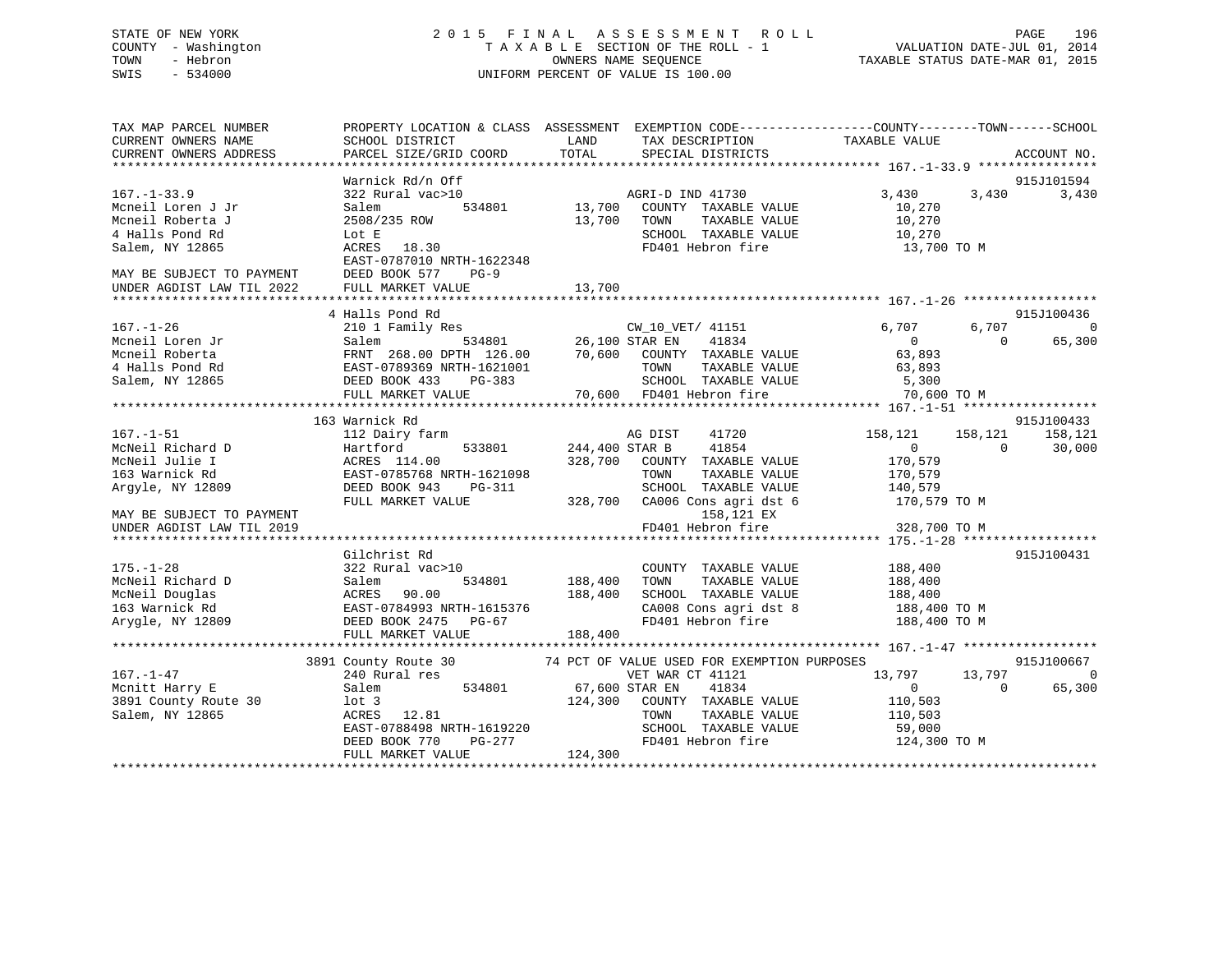# STATE OF NEW YORK 2 0 1 5 F I N A L A S S E S S M E N T R O L L PAGE 197 COUNTY - Washington T A X A B L E SECTION OF THE ROLL - 1 VALUATION DATE-JUL 01, 2014 TOWN - Hebron OWNERS NAME SEQUENCE TAXABLE STATUS DATE-MAR 01, 2015 SWIS - 534000 UNIFORM PERCENT OF VALUE IS 100.00

| TAX MAP PARCEL NUMBER<br>CURRENT OWNERS NAME             | PROPERTY LOCATION & CLASS ASSESSMENT EXEMPTION CODE----------------COUNTY-------TOWN------SCHOOL<br>SCHOOL DISTRICT | LAND    | TAX DESCRIPTION              | TAXABLE VALUE           |             |
|----------------------------------------------------------|---------------------------------------------------------------------------------------------------------------------|---------|------------------------------|-------------------------|-------------|
| CURRENT OWNERS ADDRESS                                   | PARCEL SIZE/GRID COORD                                                                                              | TOTAL   | SPECIAL DISTRICTS            |                         | ACCOUNT NO. |
|                                                          |                                                                                                                     |         |                              |                         |             |
|                                                          | County Route 30                                                                                                     |         |                              |                         |             |
| $167. - 1 - 47.4$                                        | 322 Rural vac>10                                                                                                    |         | COUNTY TAXABLE VALUE         | 50,100                  |             |
| Mcnitt Harry E                                           | Salem<br>534801                                                                                                     | 50,100  | TOWN<br>TAXABLE VALUE        | 50,100                  |             |
| 3891 County Route 30                                     | Lot 2                                                                                                               | 50,100  | SCHOOL TAXABLE VALUE         | 50,100                  |             |
| Salem, NY 12865                                          | ACRES 14.07                                                                                                         |         | FD401 Hebron fire            | 50,100 TO M             |             |
|                                                          | EAST-0788581 NRTH-1619659                                                                                           |         |                              |                         |             |
|                                                          | DEED BOOK 770<br>PG-277                                                                                             |         |                              |                         |             |
|                                                          | FULL MARKET VALUE                                                                                                   | 50,100  |                              |                         |             |
|                                                          |                                                                                                                     |         |                              |                         |             |
|                                                          | 179 East Green Pond Way                                                                                             |         |                              |                         | 915J101199  |
| $143. - 1 - 7.2$                                         | 260 Seasonal res - WTRFNT                                                                                           |         | COUNTY TAXABLE VALUE         | 150,800                 |             |
| McPhee Donald P                                          | 533201<br>Granville                                                                                                 | 65,500  | TAXABLE VALUE<br>TOWN        | 150,800                 |             |
| McPhee Carol A                                           | 2727/132 2737/314                                                                                                   | 150,800 | SCHOOL TAXABLE VALUE         | 150,800                 |             |
| PO Box 577                                               | FRNT 113.00 DPTH 136.00                                                                                             |         | FD401 Hebron fire            | 150,800 TO M            |             |
| Salem, NY 12865                                          | EAST-0815901 NRTH-1644474                                                                                           |         |                              |                         |             |
|                                                          | DEED BOOK 2727 PG-132                                                                                               |         |                              |                         |             |
|                                                          | FULL MARKET VALUE                                                                                                   | 150,800 |                              |                         |             |
|                                                          |                                                                                                                     |         |                              |                         |             |
|                                                          | 1004 Callaway Rd                                                                                                    |         |                              |                         | 915J100430  |
| $167. - 1 - 58.1$                                        | 210 1 Family Res                                                                                                    |         | STAR EN<br>41834             | $\mathbf 0$<br>$\Omega$ | 65,300      |
| Mead Linda L                                             | Argyle<br>532001                                                                                                    | 49,200  | COUNTY TAXABLE VALUE         | 100,000                 |             |
| 1004 Callaway Rd                                         | ACRES<br>4.40                                                                                                       | 100,000 | TOWN<br>TAXABLE VALUE        | 100,000                 |             |
| Arqyle, NY 12809                                         | EAST-0783687 NRTH-1624518                                                                                           |         | SCHOOL TAXABLE VALUE         | 34,700                  |             |
|                                                          | DEED BOOK 2291 PG-291                                                                                               |         | FD401 Hebron fire            | 100,000 TO M            |             |
|                                                          | FULL MARKET VALUE                                                                                                   | 100,000 |                              |                         |             |
|                                                          |                                                                                                                     |         |                              |                         |             |
|                                                          | 269 Tiplady Rd                                                                                                      |         |                              |                         | 915J100439  |
| $177. - 1 - 50$                                          | 241 Rural res&ag                                                                                                    |         | AG DIST<br>41720             | 160,659<br>160,659      | 160,659     |
| Meagher John F                                           | Salem<br>534801                                                                                                     | 280,400 | COUNTY TAXABLE VALUE         | 351,041                 |             |
| Meagher Sandra K                                         | ACRES 144.00                                                                                                        | 511,700 | TAXABLE VALUE<br>TOWN        | 351,041                 |             |
| Attn: New England Forestry Con EAST-0812545 NRTH-1610450 |                                                                                                                     |         | SCHOOL TAXABLE VALUE         | 351,041                 |             |
| PO Box 1192                                              | DEED BOOK 411<br>PG-401                                                                                             |         | CA008 Cons agri dst 8        | 351,041 TO M            |             |
| Middletown Springs, VT 05757 FULL MARKET VALUE           |                                                                                                                     | 511,700 | 160,659 EX                   |                         |             |
|                                                          |                                                                                                                     |         | FD401 Hebron fire            | 511,700 TO M            |             |
| MAY BE SUBJECT TO PAYMENT                                |                                                                                                                     |         |                              |                         |             |
| UNDER AGDIST LAW TIL 2019                                |                                                                                                                     |         |                              |                         |             |
|                                                          | 1702 Scott Lake Rd                                                                                                  |         |                              |                         |             |
|                                                          |                                                                                                                     |         |                              | 34,600                  |             |
| $184. - 1 - 19.4$<br>Meier Michael                       | 314 Rural vac<10<br>534801                                                                                          | 34,600  | COUNTY TAXABLE VALUE<br>TOWN |                         |             |
| Meier Donna                                              | Salem                                                                                                               |         | TAXABLE VALUE                | 34,600                  |             |
|                                                          | lot 4<br>ACRES                                                                                                      | 34,600  | SCHOOL TAXABLE VALUE         | 34,600                  |             |
| 242 Prince Rd                                            | 6.28                                                                                                                |         | CA008 Cons agri dst 8        | 34,600 TO M             |             |
| Rocky Point, NY 11778                                    | EAST-0797579 NRTH-1602101<br>DEED BOOK 2741<br>$PG-253$                                                             |         | FD401 Hebron fire            | 34,600 TO M             |             |
|                                                          | FULL MARKET VALUE                                                                                                   | 34,600  |                              |                         |             |
|                                                          |                                                                                                                     |         |                              |                         |             |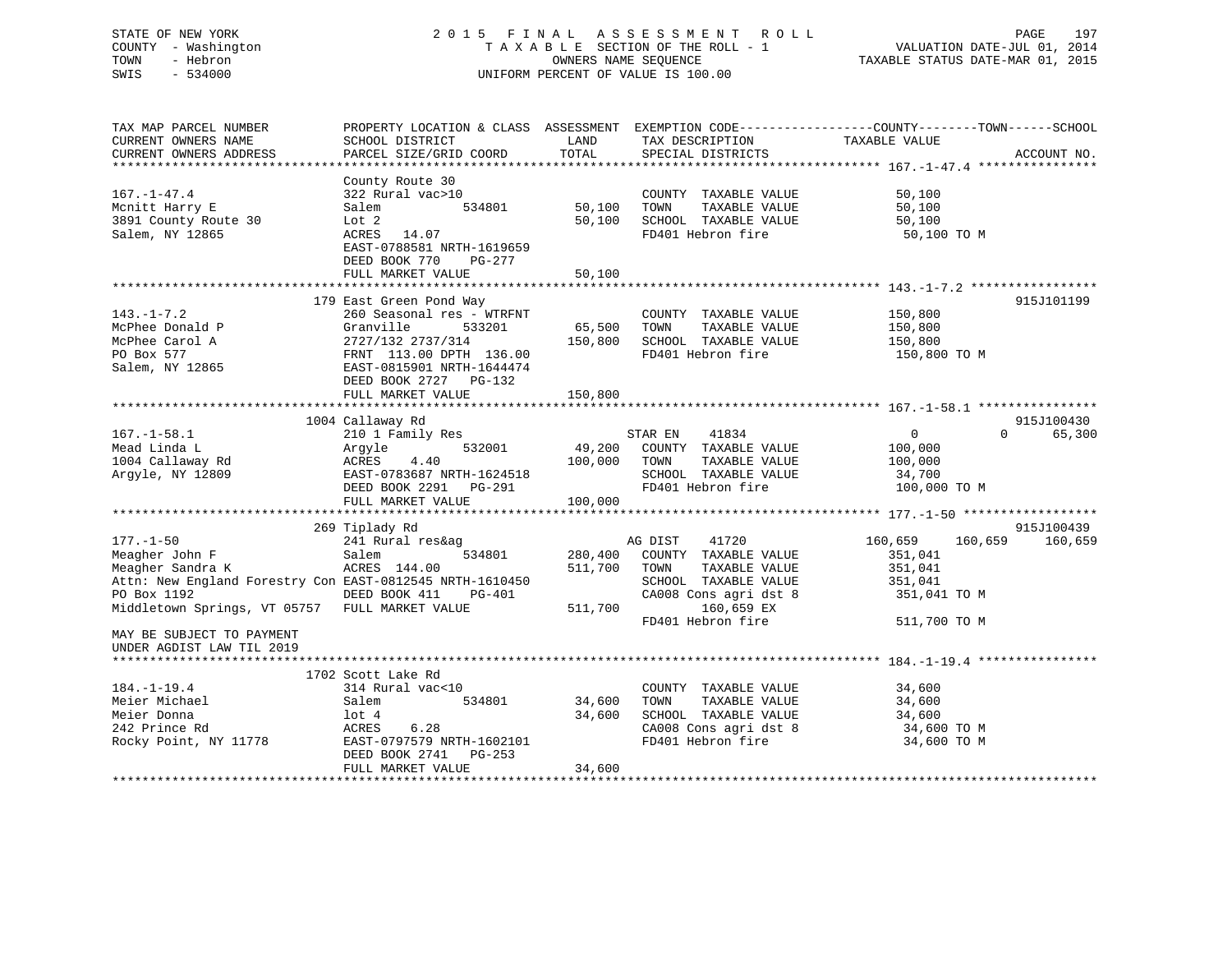# STATE OF NEW YORK 2 0 1 5 F I N A L A S S E S S M E N T R O L L PAGE 198 COUNTY - Washington T A X A B L E SECTION OF THE ROLL - 1 VALUATION DATE-JUL 01, 2014 TOWN - Hebron OWNERS NAME SEQUENCE TAXABLE STATUS DATE-MAR 01, 2015 SWIS - 534000 UNIFORM PERCENT OF VALUE IS 100.00

| TAX MAP PARCEL NUMBER     | PROPERTY LOCATION & CLASS ASSESSMENT EXEMPTION CODE---------------COUNTY-------TOWN-----SCHOOL |                   |                                    |                       |                    |
|---------------------------|------------------------------------------------------------------------------------------------|-------------------|------------------------------------|-----------------------|--------------------|
| CURRENT OWNERS NAME       | SCHOOL DISTRICT                                                                                | LAND              | TAX DESCRIPTION                    | TAXABLE VALUE         |                    |
| CURRENT OWNERS ADDRESS    | PARCEL SIZE/GRID COORD                                                                         | TOTAL             | SPECIAL DISTRICTS                  |                       | ACCOUNT NO.        |
|                           |                                                                                                |                   |                                    |                       |                    |
|                           | Middle Rd                                                                                      |                   |                                    |                       | 915J101707         |
| $160. - 1 - 7.2$          | 314 Rural vac<10                                                                               |                   | COUNTY TAXABLE VALUE 21,200        |                       |                    |
| Meihoefer William O       | 534801<br>Salem                                                                                | 21,200            | TOWN<br>TAXABLE VALUE              |                       |                    |
| Meihoefer Marie M         | Lot 2                                                                                          | 21,200            | SCHOOL TAXABLE VALUE               | $21,200$<br>$21,200$  |                    |
| 25 Overlook Dr            | ACRES<br>2.53                                                                                  |                   | FD401 Hebron fire                  | 21,200 TO M           |                    |
| Mastic, NY 11950          | EAST-0806891 NRTH-1625538                                                                      |                   |                                    |                       |                    |
|                           | DEED BOOK 782<br>PG-322                                                                        |                   |                                    |                       |                    |
|                           | FULL MARKET VALUE                                                                              | 21,200            |                                    |                       |                    |
|                           |                                                                                                |                   |                                    |                       |                    |
|                           |                                                                                                |                   |                                    |                       | 915J101786         |
|                           | Clark Way                                                                                      |                   |                                    |                       |                    |
| $169. - 1 - 18.21$        | 314 Rural vac<10                                                                               |                   | COUNTY TAXABLE VALUE               | 1,700                 |                    |
| Melendy William           | Granville                                                                                      | 533201 1,700 TOWN | TAXABLE VALUE                      | 1,700                 |                    |
| 442 Sawmill Hill Rd       | FRNT 600.00 DPTH 50.00 1,700                                                                   |                   | SCHOOL TAXABLE VALUE               | 1,700                 |                    |
| Wells, VT 05774           | ACRES<br>0.69                                                                                  |                   | FD401 Hebron fire                  | 1,700 TO M            |                    |
|                           | EAST-0815861 NRTH-1623646                                                                      |                   |                                    |                       |                    |
|                           | DEED BOOK 3194 PG-270                                                                          |                   |                                    |                       |                    |
|                           | FULL MARKET VALUE                                                                              | 1,700             |                                    |                       |                    |
|                           |                                                                                                |                   |                                    |                       |                    |
|                           | Scott Hill Rd/s Off                                                                            |                   |                                    |                       | 915J100450         |
| $158. - 1 - 22$           | 105 Vac farmland                                                                               |                   | 41720<br>AG DIST                   | 4,955<br>4,955        | 4,955              |
| Mercure Ronald A          | Argyle                                                                                         |                   | 532001 15,000 COUNTY TAXABLE VALUE | 10,045                |                    |
| 5319 Co Rt 30             | ACRES<br>20.00                                                                                 | 15,000 TOWN       | TAXABLE VALUE                      | 10,045                |                    |
| Granville, NY 12832       | EAST-0782949 NRTH-1627168                                                                      |                   | SCHOOL TAXABLE VALUE               |                       |                    |
|                           | DEED BOOK 604<br>$PG-16$                                                                       |                   | CA008 Cons agri dst 8              | 10,045<br>10,045 TO M |                    |
| MAY BE SUBJECT TO PAYMENT | FULL MARKET VALUE                                                                              | 15,000            | 4,955 EX                           |                       |                    |
| UNDER AGDIST LAW TIL 2019 |                                                                                                |                   | FD401 Hebron fire                  | 15,000 TO M           |                    |
|                           |                                                                                                |                   |                                    |                       |                    |
|                           | 74 East Green Pond Way                                                                         |                   |                                    |                       | 915J101498         |
| $144. - 1 - 37.2$         | 312 Vac w/imprv                                                                                |                   | COUNTY TAXABLE VALUE               | 37,300                |                    |
| Messenger Evelyn          | Granville                                                                                      | 533201 32,600     | TOWN<br>TAXABLE VALUE              | 37,300                |                    |
| PO Box 101                | 5.30<br>ACRES                                                                                  | 37,300            | SCHOOL TAXABLE VALUE               | 37,300                |                    |
| Galway, NY 12074          | EAST-0816785 NRTH-1642775                                                                      |                   | FD401 Hebron fire                  | 37,300 TO M           |                    |
|                           | DEED BOOK 909<br>PG-190                                                                        |                   |                                    |                       |                    |
|                           | FULL MARKET VALUE                                                                              | 37,300            |                                    |                       |                    |
|                           |                                                                                                |                   |                                    |                       |                    |
|                           | 3442 County Route 30                                                                           |                   |                                    |                       | 915J100517         |
| $175. - 1 - 8$            |                                                                                                |                   | 41834<br>STAR EN                   | $\overline{0}$        | 65,300<br>$\Omega$ |
| Michel Christine F        | 210 1 Family Res<br>534801                                                                     |                   |                                    |                       |                    |
|                           | Salem                                                                                          |                   | 43,000 COUNTY TAXABLE VALUE        | 160,900               |                    |
| 3442 County Route 30      | ACRES<br>3.10                                                                                  |                   | 160,900 TOWN<br>TAXABLE VALUE      | 160,900               |                    |
| Salem, NY 12865           | EAST-0790972 NRTH-1609370                                                                      |                   | SCHOOL TAXABLE VALUE               | 95,600                |                    |
|                           | DEED BOOK 3164 PG-217                                                                          |                   | CA008 Cons agri dst 8              | 160,900 TO M          |                    |
|                           | FULL MARKET VALUE                                                                              |                   | 160,900 FD401 Hebron fire          | 160,900 TO M          |                    |
|                           |                                                                                                |                   |                                    |                       |                    |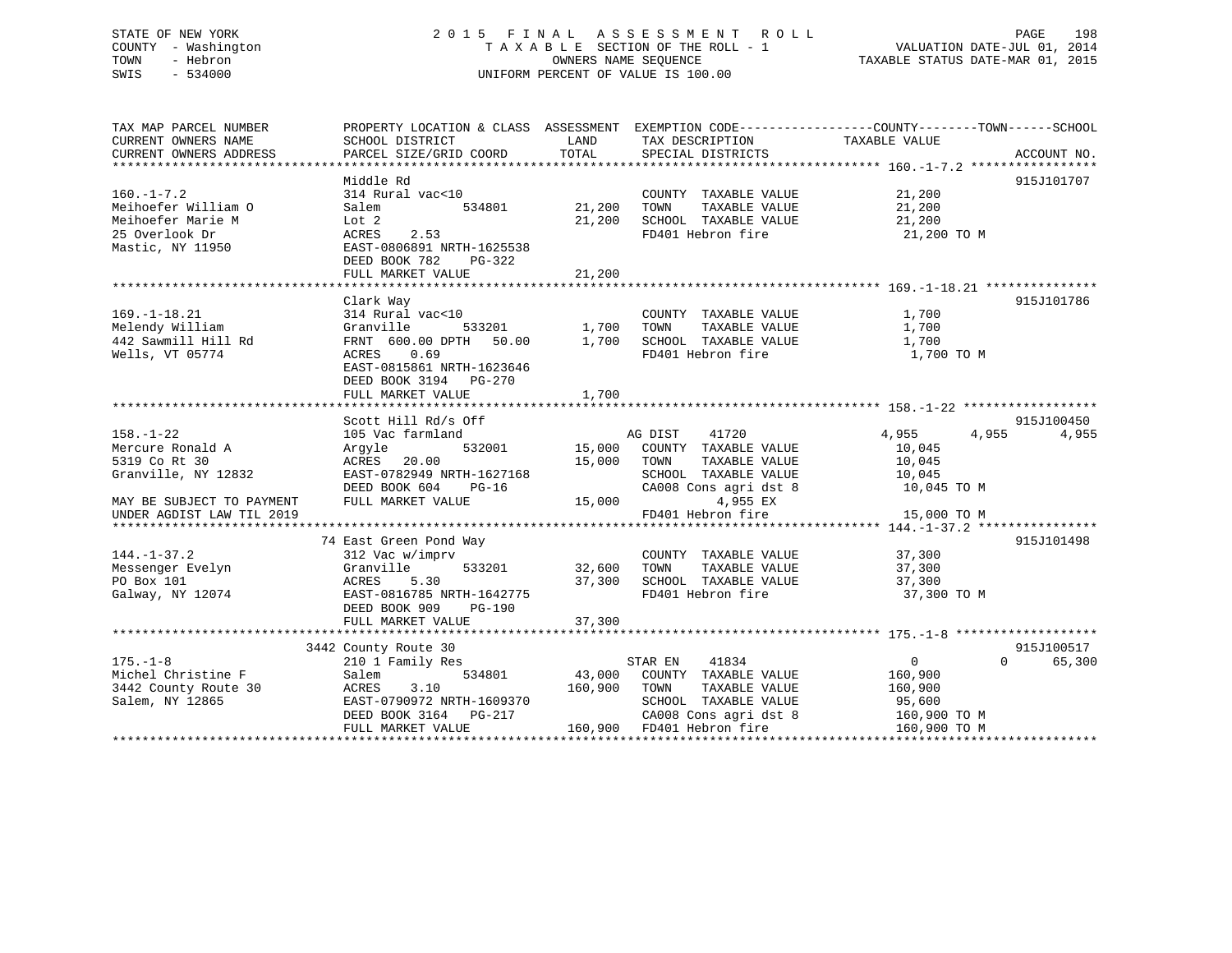# STATE OF NEW YORK 2 0 1 5 F I N A L A S S E S S M E N T R O L L PAGE 199 COUNTY - Washington T A X A B L E SECTION OF THE ROLL - 1 VALUATION DATE-JUL 01, 2014 TOWN - Hebron OWNERS NAME SEQUENCE TAXABLE STATUS DATE-MAR 01, 2015 SWIS - 534000 UNIFORM PERCENT OF VALUE IS 100.00

| TAX MAP PARCEL NUMBER     | PROPERTY LOCATION & CLASS ASSESSMENT |                                                                      | EXEMPTION CODE-----------------COUNTY-------TOWN------SCHOOL |
|---------------------------|--------------------------------------|----------------------------------------------------------------------|--------------------------------------------------------------|
| CURRENT OWNERS NAME       | SCHOOL DISTRICT                      | LAND<br>TAX DESCRIPTION                                              | TAXABLE VALUE                                                |
| CURRENT OWNERS ADDRESS    | PARCEL SIZE/GRID COORD               | TOTAL<br>SPECIAL DISTRICTS                                           | ACCOUNT NO.                                                  |
|                           |                                      |                                                                      |                                                              |
|                           | 160 Allen Rd                         |                                                                      | 915J100277                                                   |
| $185. - 1 - 4$            | 210 1 Family Res                     | COUNTY TAXABLE VALUE                                                 | 60,200                                                       |
| Mickiewicz Natina         | 534801<br>Salem                      | 33,800<br>TAXABLE VALUE<br>TOWN                                      | 60,200                                                       |
| 12 Birchwood Ave          | ACRES<br>1.70                        | 60,200<br>SCHOOL TAXABLE VALUE                                       | 60,200                                                       |
| Hudson Falls, NY 12839    | EAST-0808825 NRTH-1605760            | CA008 Cons agri dst 8                                                | 60,200 TO M                                                  |
|                           | DEED BOOK 872<br>PG-293              | FD401 Hebron fire                                                    | 60,200 TO M                                                  |
|                           | FULL MARKET VALUE                    | 60,200                                                               |                                                              |
|                           |                                      |                                                                      |                                                              |
|                           | 1225 Bogtown Rd                      |                                                                      | 915J100444                                                   |
| $184. - 1 - 9$            | 240 Rural res                        | STAR EN<br>41834                                                     | $\overline{0}$<br>$\Omega$<br>65,300                         |
| Migliore Inez N           | Salem<br>534801                      | 189,700<br>COUNTY TAXABLE VALUE                                      | 268,100                                                      |
| 1225 Bogtown Rd           | 3214/184                             | 268,100<br>TOWN<br>TAXABLE VALUE                                     | 268,100                                                      |
| Salem, NY 12865           | ACRES 112.70                         | SCHOOL TAXABLE VALUE                                                 | 202,800                                                      |
|                           | EAST-0803852 NRTH-1609120            |                                                                      |                                                              |
|                           | DEED BOOK 581<br><b>PG-181</b>       | CA008 Cons agri dst 8 268,100 TO M<br>FD401 Hebron fire 268,100 TO M |                                                              |
|                           | FULL MARKET VALUE                    | 268,100                                                              |                                                              |
|                           |                                      |                                                                      |                                                              |
|                           | 39 Sutliff Ln                        |                                                                      |                                                              |
| $176. - 1 - 5.1$          | 210 1 Family Res                     | STAR B<br>41854                                                      | $\Omega$<br>$\Omega$<br>30,000                               |
| Miles David J             | 534801<br>Salem                      | 38,000 COUNTY TAXABLE VALUE                                          | 96,000                                                       |
| 39 Sutliff Ln             | sub lot 1                            | 96,000<br>TOWN<br>TAXABLE VALUE                                      | 96,000                                                       |
| Salem, NY 12865           | ACRES<br>$1.00$ BANK                 | SCHOOL TAXABLE VALUE                                                 | 66,000                                                       |
|                           |                                      | 999<br>FD401 Hebron fire                                             |                                                              |
|                           | EAST-0794591 NRTH-1614784            |                                                                      | 96,000 TO M                                                  |
|                           | DEED BOOK 2204 PG-4                  |                                                                      |                                                              |
|                           | FULL MARKET VALUE                    | 96,000                                                               |                                                              |
|                           |                                      |                                                                      |                                                              |
|                           | 209 Indian Head Way                  |                                                                      | 915J101220                                                   |
| $170. - 1 - 15.6$         | 210 1 Family Res                     | COUNTY TAXABLE VALUE                                                 | 115,400                                                      |
| Millard David H           | Granville                            | 533201 42,100<br>TOWN<br>TAXABLE VALUE                               | 115,400                                                      |
| Schmitt Lorraine          | ACRES<br>5.04                        | SCHOOL TAXABLE VALUE<br>115,400                                      | 115,400                                                      |
| 270 Bronxville Rd B25     | EAST-0816147 NRTH-1619906            | FD401 Hebron fire                                                    | 115,400 TO M                                                 |
| Bronxville, NY 10708      | DEED BOOK 3295 PG-51                 |                                                                      |                                                              |
|                           | FULL MARKET VALUE                    | 115,400                                                              |                                                              |
|                           |                                      |                                                                      |                                                              |
|                           | 111 County Route 31                  |                                                                      | 915J100344                                                   |
| $176. - 1 - 30$           | 113 Cattle farm                      | AG DIST<br>41720                                                     | 207,215<br>207,215<br>207,215                                |
| Miller Barry G            | Salem<br>534801                      | 340,200 COUNTY TAXABLE VALUE                                         | 736,985                                                      |
| Miller Nancy J            | ACRES 193.80                         | 944,200<br>TAXABLE VALUE<br>TOWN                                     | 736,985                                                      |
| 111 County Route 31       | EAST-0793052 NRTH-1609283            | SCHOOL TAXABLE VALUE                                                 | 736,985                                                      |
| Salem, NY 12865           | DEED BOOK 2141    PG-233             | CA008 Cons agri dst 8                                                | 736,985 TO M                                                 |
|                           | FULL MARKET VALUE                    | 944,200<br>207,215 EX                                                |                                                              |
| MAY BE SUBJECT TO PAYMENT |                                      | FD401 Hebron fire                                                    | 944,200 TO M                                                 |
| UNDER AGDIST LAW TIL 2019 |                                      |                                                                      |                                                              |
|                           |                                      |                                                                      |                                                              |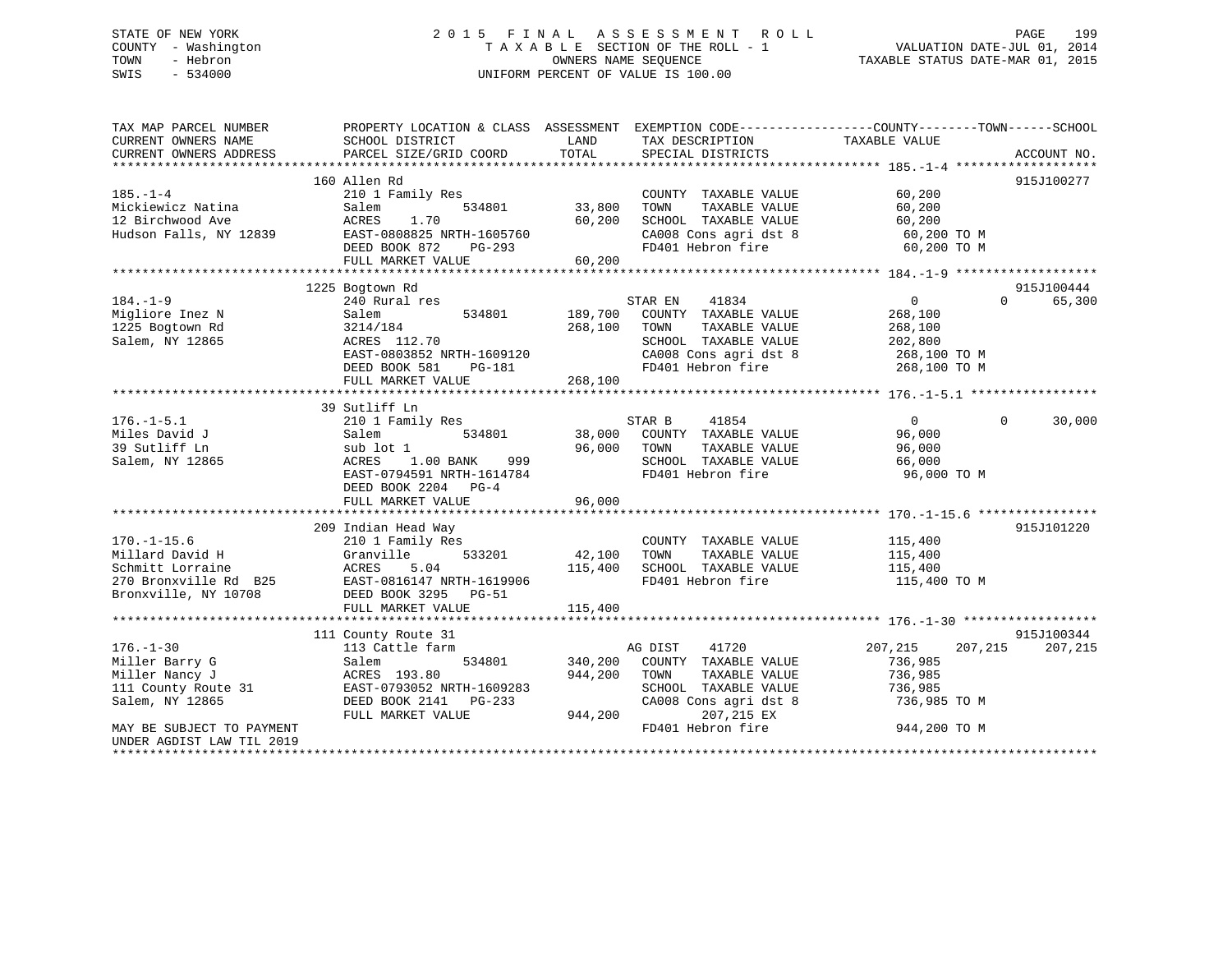# STATE OF NEW YORK 2 0 1 5 F I N A L A S S E S S M E N T R O L L PAGE 200 COUNTY - Washington T A X A B L E SECTION OF THE ROLL - 1 VALUATION DATE-JUL 01, 2014 TOWN - Hebron OWNERS NAME SEQUENCE TAXABLE STATUS DATE-MAR 01, 2015 SWIS - 534000 UNIFORM PERCENT OF VALUE IS 100.00

| TAX MAP PARCEL NUMBER   | PROPERTY LOCATION & CLASS ASSESSMENT               |                                                                                    |                                                                                  | EXEMPTION CODE-----------------COUNTY--------TOWN------SCHOOL |                |
|-------------------------|----------------------------------------------------|------------------------------------------------------------------------------------|----------------------------------------------------------------------------------|---------------------------------------------------------------|----------------|
| CURRENT OWNERS NAME     | SCHOOL DISTRICT                                    | LAND                                                                               | TAX DESCRIPTION                                                                  | TAXABLE VALUE                                                 |                |
| CURRENT OWNERS ADDRESS  | PARCEL SIZE/GRID COORD                             | TOTAL                                                                              | SPECIAL DISTRICTS                                                                |                                                               | ACCOUNT NO.    |
| *********************** |                                                    |                                                                                    |                                                                                  |                                                               |                |
|                         | 6718 State Route 22                                |                                                                                    |                                                                                  |                                                               |                |
| $170. - 1 - 14.1$       | 210 1 Family Res                                   |                                                                                    | COUNTY TAXABLE VALUE                                                             | 79,000                                                        |                |
| Mistretta John F        | Granville                                          |                                                                                    | TOWN<br>TAXABLE VALUE                                                            | 79,000                                                        |                |
| 82 Coon Ln              | FRNT 250.00 DPTH 164.00                            |                                                                                    | 79,000 SCHOOL TAXABLE VALUE                                                      | 79,000<br>79,000                                              |                |
| Salem, NY 12865         | ACRES<br>0.94                                      |                                                                                    | FD401 Hebron fire                                                                | 79,000 TO M                                                   |                |
|                         | EAST-0815463 NRTH-1619722                          |                                                                                    |                                                                                  |                                                               |                |
|                         | DEED BOOK 2850 PG-265                              |                                                                                    |                                                                                  |                                                               |                |
|                         | FULL MARKET VALUE                                  | 79,000                                                                             |                                                                                  |                                                               |                |
|                         |                                                    |                                                                                    |                                                                                  |                                                               |                |
|                         | 20 James Rd                                        |                                                                                    | 94 PCT OF VALUE USED FOR EXEMPTION PURPOSES                                      |                                                               | 915J101344     |
| $159. - 1 - 37$         | 210 1 Family Res                                   |                                                                                    | CW_10_VET/ 41151                                                                 | 7,661 7,661                                                   | $\sim$ 0       |
| Moltrup Renee           | 533801<br>Hartford                                 | $\begin{array}{c} \text{CW\_10\_VET/} \\ \text{42,600 \text{ AGED-CO} \end{array}$ |                                                                                  | 34,475<br>$\overline{0}$                                      | $\overline{0}$ |
| Moltrup Ronald          | ACRES<br>5.39                                      |                                                                                    | 42,600 AGED-CO 41802<br>81,500 AGE-TN/SCH 41806                                  | $\begin{matrix} 0 \\ 0 \end{matrix}$<br>27,580                | 30,644         |
| 20 James Rd             |                                                    |                                                                                    | STAR EN<br>41834                                                                 | $\overline{0}$<br>$\overline{0}$                              | 50,856         |
|                         | EAST-0792320 NRTH-1628387<br>DEED BOOK 2658 PG-327 |                                                                                    |                                                                                  | 39,364                                                        |                |
| Salem, NY 12865         |                                                    |                                                                                    | COUNTY TAXABLE VALUE                                                             |                                                               |                |
|                         | FULL MARKET VALUE                                  |                                                                                    | 81,500 TOWN<br>TAXABLE VALUE                                                     | 46,259                                                        |                |
|                         |                                                    |                                                                                    | SCHOOL TAXABLE VALUE 0<br>FD401 Hebron fire 81,500 TO M                          |                                                               |                |
|                         |                                                    |                                                                                    |                                                                                  |                                                               |                |
|                         |                                                    |                                                                                    |                                                                                  |                                                               |                |
|                         | 1263 Patterson Hill Rd                             |                                                                                    |                                                                                  |                                                               | 915J100350     |
| $183. - 1 - 46$         | 240 Rural res                                      |                                                                                    | 41854<br>STAR B                                                                  | $\overline{0}$<br>$\Omega$                                    | 30,000         |
| Monahan Kevin D         | Salem<br>534801                                    |                                                                                    | 118,400 COUNTY TAXABLE VALUE                                                     | 224,400                                                       |                |
| Monahan P Jinx          |                                                    | 224,400 TOWN                                                                       | TAXABLE VALUE                                                                    | 224,400                                                       |                |
| 1263 Patterson Hill Rd  |                                                    |                                                                                    | SCHOOL TAXABLE VALUE                                                             | 194,400                                                       |                |
| Salem, NY 12865         |                                                    |                                                                                    | CA008 Cons agri dst 8 224,400 TO M                                               |                                                               |                |
|                         | FULL MARKET VALUE                                  |                                                                                    | 224,400 FD401 Hebron fire                                                        | 224,400 TO M                                                  |                |
|                         |                                                    |                                                                                    |                                                                                  |                                                               |                |
|                         | 231 Mcknight Hill Rd                               |                                                                                    |                                                                                  |                                                               | 915J100352     |
| $176. - 1 - 9$          | 240 Rural res                                      |                                                                                    | 41854<br>STAR B                                                                  | $\overline{0}$<br>$\Omega$                                    | 30,000         |
| Monder Alan             | Salem                                              |                                                                                    | 534801 128,300 COUNTY TAXABLE VALUE<br>45.50 BANK 11A 174,600 TOWN TAXABLE VALUE | 174,600                                                       |                |
| Monder Shelley          | ACRES 45.50 BANK                                   |                                                                                    |                                                                                  | 174,600                                                       |                |
|                         | 231 Mcknight Hill Rd EAST-0802370 NRTH-1617206     |                                                                                    | SCHOOL TAXABLE VALUE 144,600                                                     |                                                               |                |
| Salem, NY 12832         | DEED BOOK 920<br>PG-329                            |                                                                                    | FD401 Hebron fire                                                                | 174,600 TO M                                                  |                |
|                         | FULL MARKET VALUE                                  | 174,600                                                                            |                                                                                  |                                                               |                |
|                         |                                                    |                                                                                    |                                                                                  |                                                               |                |
|                         | Liebig Rd                                          |                                                                                    |                                                                                  |                                                               | 935J101626     |
| $143. - 1 - 39.4$       | 314 Rural vac<10                                   |                                                                                    | COUNTY TAXABLE VALUE                                                             | 32,800<br>32.800                                              |                |
| Montenegro Thomas       | 533201<br>Granville                                | 32,800                                                                             | TOWN<br>TAXABLE VALUE                                                            | 32,800                                                        |                |
| Montenegro Maria        | Lot 4                                              | 32,800                                                                             | SCHOOL TAXABLE VALUE                                                             | 32,800                                                        |                |
| 4947 Ridgemoor Cir      | ACRES<br>5.41                                      |                                                                                    | FD401 Hebron fire                                                                | 32,800 TO M                                                   |                |
| Palm Harbor, FL 34685   | EAST-0806612 NRTH-1644074                          |                                                                                    |                                                                                  |                                                               |                |
|                         | DEED BOOK 2046 PG-37                               |                                                                                    |                                                                                  |                                                               |                |
|                         | FULL MARKET VALUE                                  | 32,800                                                                             |                                                                                  |                                                               |                |
|                         |                                                    |                                                                                    |                                                                                  |                                                               |                |
|                         |                                                    |                                                                                    |                                                                                  |                                                               |                |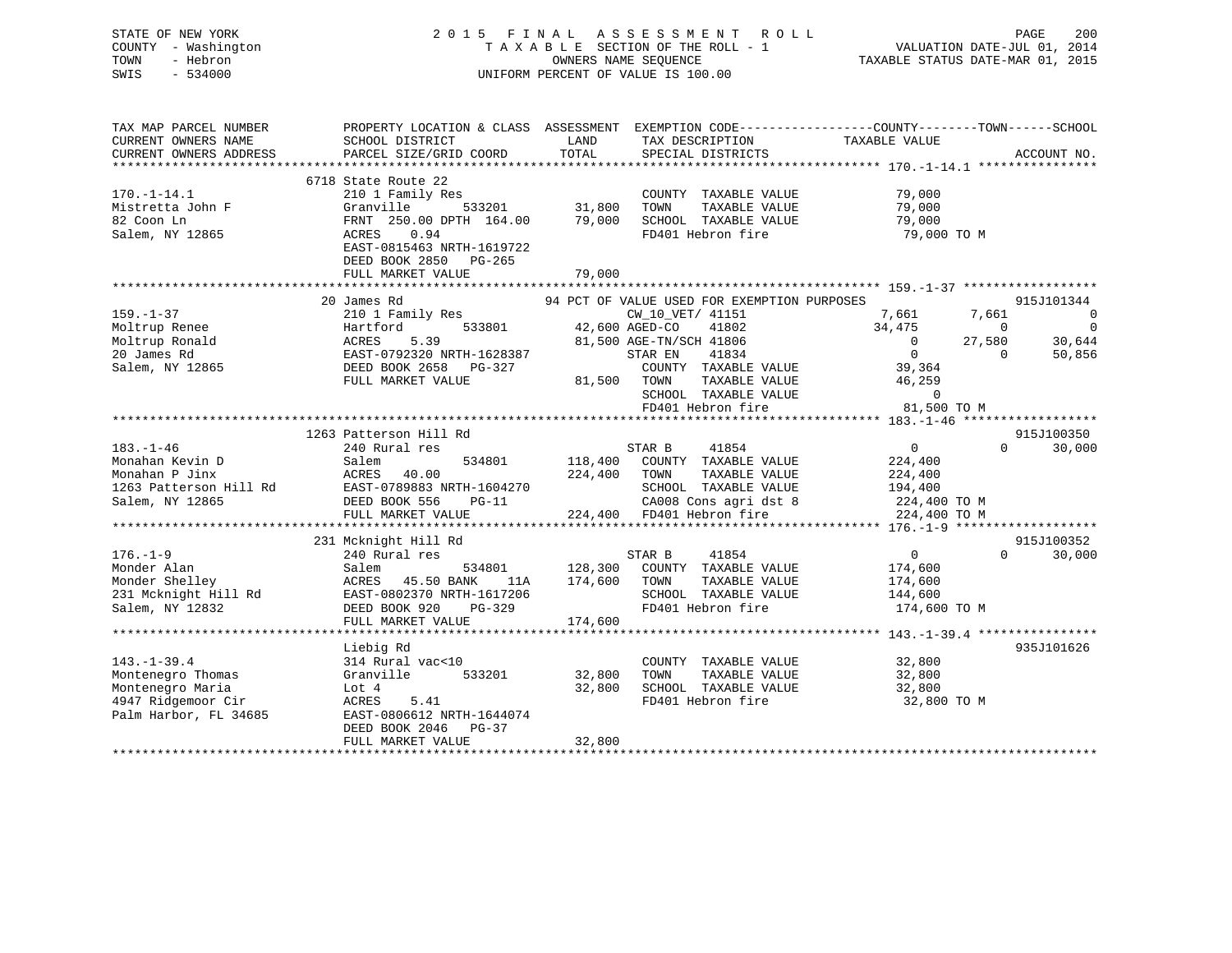# STATE OF NEW YORK 2 0 1 5 F I N A L A S S E S S M E N T R O L L PAGE 201 COUNTY - Washington T A X A B L E SECTION OF THE ROLL - 1 VALUATION DATE-JUL 01, 2014 TOWN - Hebron OWNERS NAME SEQUENCE TAXABLE STATUS DATE-MAR 01, 2015 SWIS - 534000 UNIFORM PERCENT OF VALUE IS 100.00UNIFORM PERCENT OF VALUE IS 100.00

| TAX MAP PARCEL NUMBER<br>CURRENT OWNERS NAME                                                             | PROPERTY LOCATION & CLASS ASSESSMENT EXEMPTION CODE----------------COUNTY-------TOWN------SCHOOL<br>SCHOOL DISTRICT                                                | LAND                              | TAX DESCRIPTION                                                                                                              | TAXABLE VALUE                                        |                    |
|----------------------------------------------------------------------------------------------------------|--------------------------------------------------------------------------------------------------------------------------------------------------------------------|-----------------------------------|------------------------------------------------------------------------------------------------------------------------------|------------------------------------------------------|--------------------|
| CURRENT OWNERS ADDRESS                                                                                   | PARCEL SIZE/GRID COORD                                                                                                                                             | TOTAL                             | SPECIAL DISTRICTS                                                                                                            |                                                      | ACCOUNT NO.        |
|                                                                                                          |                                                                                                                                                                    |                                   |                                                                                                                              |                                                      |                    |
| $177. - 1 - 6.33$<br>Moran Shaun M<br>Moran Susan E<br>14 Toomin Dr                                      | 965 Chamberlin Mills Rd<br>210 1 Family Res<br>534801 48,800<br>Salem<br>Lot $23$<br>ACRES<br>9.55 BANK 998                                                        | 165,400                           | COUNTY TAXABLE VALUE 165,400<br>TAXABLE VALUE<br>TOWN<br>SCHOOL TAXABLE VALUE<br>FD401 Hebron fire 165,400 TO M              | 165,400<br>165,400                                   | 915J101896         |
| Neptune, NJ 07753                                                                                        | EAST-0809583 NRTH-1613546<br>DEED BOOK 3022 PG-219<br>FULL MARKET VALUE                                                                                            | 165,400                           |                                                                                                                              |                                                      |                    |
|                                                                                                          |                                                                                                                                                                    |                                   |                                                                                                                              |                                                      |                    |
| $160. - 1 - 7.1$<br>Morelli Jeannie<br>PO Box 82<br>Middle Granville, NY 12849                           | Pine Hill Rd<br>314 Rural vac<10<br>534801 21,300<br>Salem<br>Lot 1<br>2.56<br>ACRES<br>EAST-0806970 NRTH-1625829<br>DEED BOOK 1845 PG-267                         |                                   | COUNTY TAXABLE VALUE 21,300<br>TOWN<br>TAXABLE VALUE<br>21,300 SCHOOL TAXABLE VALUE<br>FD401 Hebron fire                     | 21,300<br>21,300<br>21,300 TO M                      | 915J101706         |
|                                                                                                          | FULL MARKET VALUE                                                                                                                                                  | 21,300                            |                                                                                                                              |                                                      |                    |
|                                                                                                          |                                                                                                                                                                    |                                   |                                                                                                                              |                                                      |                    |
| $177. - 1 - 33$<br>Morelli Jeannine<br>PO Box 82<br>Middle Granville, NY 12849 EAST-0805960 NRTH-1612901 | 793 Chamberlin Mills Rd<br>270 Mfg housing<br>Salem<br>ACRES<br>3.80<br>DEED BOOK 2294 PG-332<br>FULL MARKET VALUE                                                 | 534801 39,000<br>60,900<br>60,900 | COUNTY TAXABLE VALUE<br>TOWN<br>TAXABLE VALUE<br>SCHOOL TAXABLE VALUE<br>ED401 Hebron fire<br>FD401 Hebron fire              | 60,900<br>60,900<br>60,900<br>60,900 TO M            | 915J100163         |
|                                                                                                          | 549 Middle Rd                                                                                                                                                      |                                   |                                                                                                                              |                                                      | 915J101241         |
| $160. - 1 - 9.2$<br>Morelli Patricia<br>549 Middle Rd<br>Granville, NY 12832                             | 210 1 Family Res<br>534801<br>Salem<br>680/297 680/299<br>ACRES<br>6.00<br>ACRES 0.00<br>EAST-0806531 NRTH-1625839<br>DEED BOOK 633<br>PG-237<br>FULL MARKET VALUE | 152,600<br>152,600                | 41854<br>STAR B<br>54,000 COUNTY TAXABLE VALUE<br>TOWN<br>TAXABLE VALUE<br>SCHOOL TAXABLE VALUE 122,600<br>FD401 Hebron fire | $\overline{0}$<br>152,600<br>152,600<br>152,600 TO M | $\Omega$<br>30,000 |
|                                                                                                          |                                                                                                                                                                    |                                   |                                                                                                                              |                                                      |                    |
| $160. - 1 - 7.3$<br>Morelli Patricia K<br>549 Middle Rd<br>Granville, NY 12832                           | Middle Rd<br>314 Rural vac<10<br>534801<br>Salem<br>Lot 3<br>ACRES<br>2.54<br>EAST-0806904 NRTH-1625295<br>DEED BOOK 610<br>PG-180<br>FULL MARKET VALUE            | 21,300<br>21,300<br>21,300        | COUNTY TAXABLE VALUE 21,300<br>TAXABLE VALUE<br>TOWN<br>SCHOOL TAXABLE VALUE<br>FD401 Hebron fire                            | 21,300<br>21,300<br>21,300 TO M                      | 915J101708         |
|                                                                                                          |                                                                                                                                                                    |                                   |                                                                                                                              |                                                      |                    |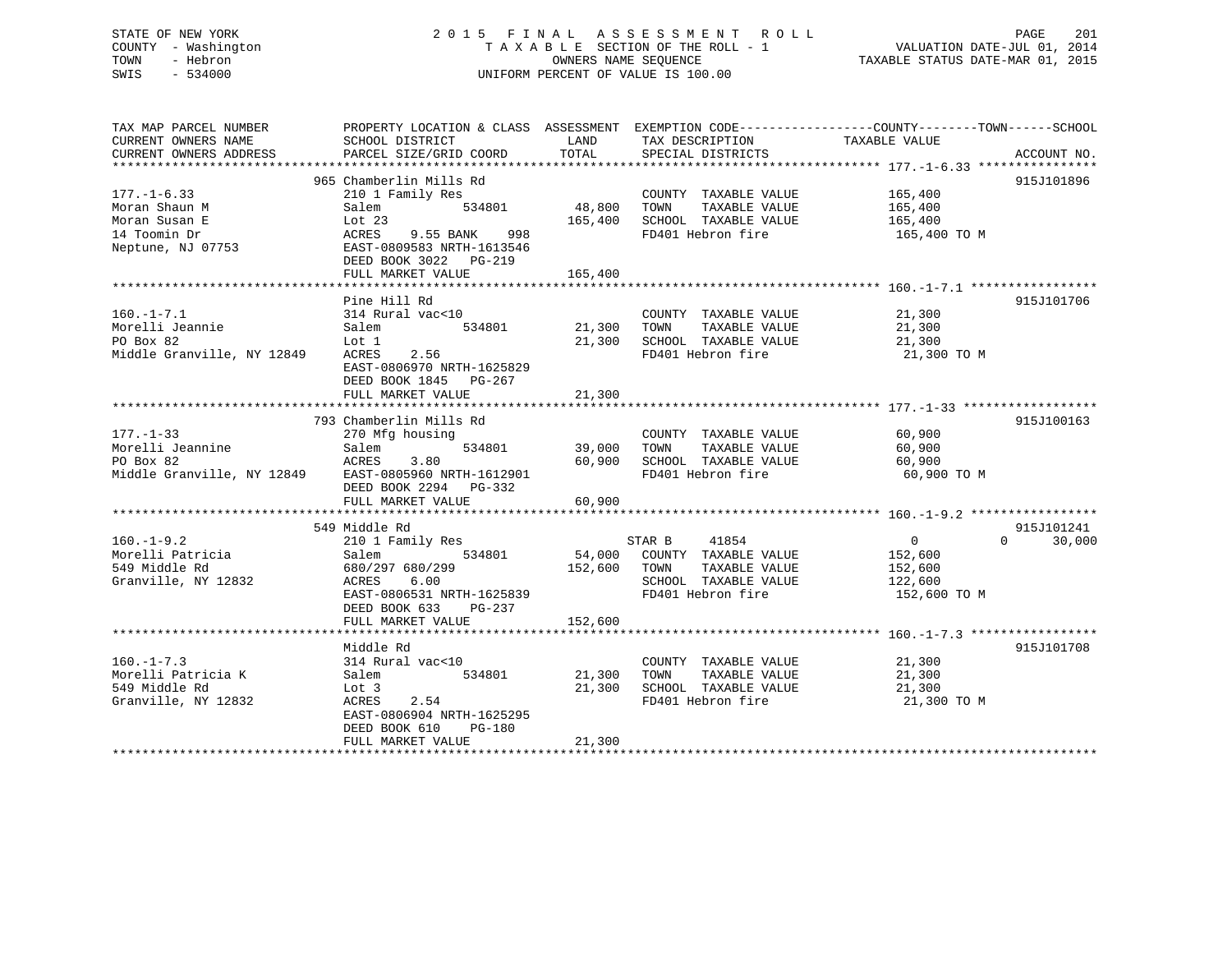# STATE OF NEW YORK 2 0 1 5 F I N A L A S S E S S M E N T R O L L PAGE 202 COUNTY - Washington T A X A B L E SECTION OF THE ROLL - 1 VALUATION DATE-JUL 01, 2014 TOWN - Hebron OWNERS NAME SEQUENCE TAXABLE STATUS DATE-MAR 01, 2015 SWIS - 534000 UNIFORM PERCENT OF VALUE IS 100.00

TAX MAP PARCEL NUMBER PROPERTY LOCATION & CLASS ASSESSMENT EXEMPTION CODE------------------COUNTY--------TOWN------SCHOOL CURRENT OWNERS NAME SCHOOL DISTRICT LAND TAX DESCRIPTION TAXABLE VALUE CURRENT OWNERS ADDRESS PARCEL SIZE/GRID COORD TOTAL SPECIAL DISTRICTS ACCOUNT NO. \*\*\*\*\*\*\*\*\*\*\*\*\*\*\*\*\*\*\*\*\*\*\*\*\*\*\*\*\*\*\*\*\*\*\*\*\*\*\*\*\*\*\*\*\*\*\*\*\*\*\*\*\*\*\*\*\*\*\*\*\*\*\*\*\*\*\*\*\*\*\*\*\*\*\*\*\*\*\*\*\*\*\*\*\*\*\*\*\*\*\*\*\*\*\*\*\*\*\*\*\*\*\* 186.-1-9.1 \*\*\*\*\*\*\*\*\*\*\*\*\*\*\*\*\* 193 Blossom Rd 915J101089186.-1-9.1 260 Seasonal res COUNTY TAXABLE VALUE 35,400 Morey Shelia Salem 534801 13,100 TOWN TAXABLE VALUE 35,400 PO Box 74 ACRES 1.42 35,400 SCHOOL TAXABLE VALUE 35,400 W Rupert, VT 05776 EAST-0819333 NRTH-1605650 FD401 Hebron fire 35,400 TO M DEED BOOK 800 PG-319 FULL MARKET VALUE 35,400 \*\*\*\*\*\*\*\*\*\*\*\*\*\*\*\*\*\*\*\*\*\*\*\*\*\*\*\*\*\*\*\*\*\*\*\*\*\*\*\*\*\*\*\*\*\*\*\*\*\*\*\*\*\*\*\*\*\*\*\*\*\*\*\*\*\*\*\*\*\*\*\*\*\*\*\*\*\*\*\*\*\*\*\*\*\*\*\*\*\*\*\*\*\*\*\*\*\*\*\*\*\*\* 143.-1-16 \*\*\*\*\*\*\*\*\*\*\*\*\*\*\*\*\*\* 524 West Green Pond Way 915J100052 143.-1-16 260 Seasonal res - WTRFNT COUNTY TAXABLE VALUE 117,600 Morgan William J Granville 533201 95,500 TOWN TAXABLE VALUE 117,600 Jackson Melissa C 800/62 117,600 SCHOOL TAXABLE VALUE 117,600 425 Riverside Dr Apt 2G ACRES 31.30 FD401 Hebron fire 117,600 TO M New York, NY 10025 EAST-0815597 NRTH-1641847 DEED BOOK 3235 PG-101 FULL MARKET VALUE 117,600 \*\*\*\*\*\*\*\*\*\*\*\*\*\*\*\*\*\*\*\*\*\*\*\*\*\*\*\*\*\*\*\*\*\*\*\*\*\*\*\*\*\*\*\*\*\*\*\*\*\*\*\*\*\*\*\*\*\*\*\*\*\*\*\*\*\*\*\*\*\*\*\*\*\*\*\*\*\*\*\*\*\*\*\*\*\*\*\*\*\*\*\*\*\*\*\*\*\*\*\*\*\*\* 143.-1-17 \*\*\*\*\*\*\*\*\*\*\*\*\*\*\*\*\*\*West Green Pond Way 915J101039 143.-1-17 314 Rural vac<10 COUNTY TAXABLE VALUE 16,600 Morgan William J Granville 533201 16,600 TOWN TAXABLE VALUE 16,600 Jackson Melissa C Vacant<10 Ac 16,600 SCHOOL TAXABLE VALUE 16,600 425 Riverside Dr Apt 2G 800/62 FD401 Hebron fire 16,600 TO M New York, NY 10025 ACRES 5.30 EAST-0815441 NRTH-1642706 DEED BOOK 3235 PG-101 FULL MARKET VALUE 16,600 \*\*\*\*\*\*\*\*\*\*\*\*\*\*\*\*\*\*\*\*\*\*\*\*\*\*\*\*\*\*\*\*\*\*\*\*\*\*\*\*\*\*\*\*\*\*\*\*\*\*\*\*\*\*\*\*\*\*\*\*\*\*\*\*\*\*\*\*\*\*\*\*\*\*\*\*\*\*\*\*\*\*\*\*\*\*\*\*\*\*\*\*\*\*\*\*\*\*\*\*\*\*\* 143.-1-19 \*\*\*\*\*\*\*\*\*\*\*\*\*\*\*\*\*\* 528 West Green Pond Way 915J100011 143.-1-19 260 Seasonal res - WTRFNT COUNTY TAXABLE VALUE 142,400 Morgan William J Granville 533201 65,300 TOWN TAXABLE VALUE 142,400 425 Riverside Dr 2G FRNT 100.00 DPTH 142.00 142,400 SCHOOL TAXABLE VALUE 142,400 New York, NY 10025-7725 EAST-0815786 NRTH-1643203 FD401 Hebron fire 142,400 TO M DEED BOOK 930 PG-203 FULL MARKET VALUE 142,400 \*\*\*\*\*\*\*\*\*\*\*\*\*\*\*\*\*\*\*\*\*\*\*\*\*\*\*\*\*\*\*\*\*\*\*\*\*\*\*\*\*\*\*\*\*\*\*\*\*\*\*\*\*\*\*\*\*\*\*\*\*\*\*\*\*\*\*\*\*\*\*\*\*\*\*\*\*\*\*\*\*\*\*\*\*\*\*\*\*\*\*\*\*\*\*\*\*\*\*\*\*\*\* 143.-1-29.2 \*\*\*\*\*\*\*\*\*\*\*\*\*\*\*\* West Green Pond Way 915J101313 143.-1-29.2 311 Res vac land - WTRFNT COUNTY TAXABLE VALUE 30,200 Morgan William J Granville 533201 30,200 TOWN TAXABLE VALUE 30,200 Jackson Melissa C 800/62 30,200 SCHOOL TAXABLE VALUE 30,200 425 Riverside Dr Apt 2G ACRES 1.13 FD401 Hebron fire 30,200 TO M New York, NY 10025 EAST-0815050 NRTH-1644492 DEED BOOK 3235 PG-101 FULL MARKET VALUE 30,200 \*\*\*\*\*\*\*\*\*\*\*\*\*\*\*\*\*\*\*\*\*\*\*\*\*\*\*\*\*\*\*\*\*\*\*\*\*\*\*\*\*\*\*\*\*\*\*\*\*\*\*\*\*\*\*\*\*\*\*\*\*\*\*\*\*\*\*\*\*\*\*\*\*\*\*\*\*\*\*\*\*\*\*\*\*\*\*\*\*\*\*\*\*\*\*\*\*\*\*\*\*\*\*\*\*\*\*\*\*\*\*\*\*\*\*\*\*\*\*\*\*\*\*\*\*\*\*\*\*\*\*\*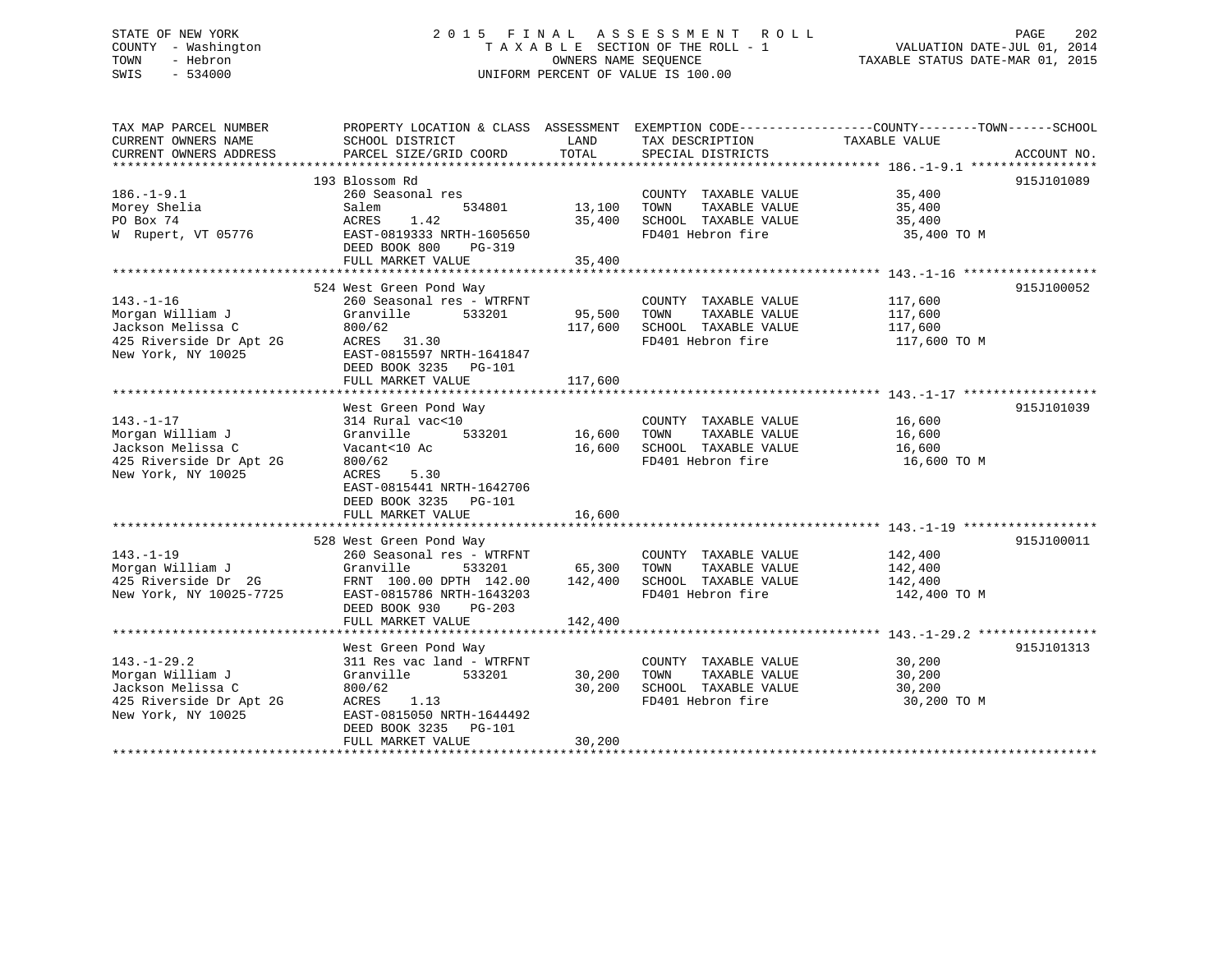# STATE OF NEW YORK 2 0 1 5 F I N A L A S S E S S M E N T R O L L PAGE 203 COUNTY - Washington T A X A B L E SECTION OF THE ROLL - 1 VALUATION DATE-JUL 01, 2014 TOWN - Hebron OWNERS NAME SEQUENCE TAXABLE STATUS DATE-MAR 01, 2015 SWIS - 534000 UNIFORM PERCENT OF VALUE IS 100.00

TAX MAP PARCEL NUMBER PROPERTY LOCATION & CLASS ASSESSMENT EXEMPTION CODE------------------COUNTY--------TOWN------SCHOOL

| CURRENT OWNERS NAME                 | SCHOOL DISTRICT                                                                     | LAND   | TAX DESCRIPTION                           | TAXABLE VALUE |             |
|-------------------------------------|-------------------------------------------------------------------------------------|--------|-------------------------------------------|---------------|-------------|
| CURRENT OWNERS ADDRESS              | PARCEL SIZE/GRID COORD                                                              | TOTAL  | SPECIAL DISTRICTS                         |               | ACCOUNT NO. |
|                                     |                                                                                     |        |                                           |               |             |
|                                     | 544 West Green Pond Way                                                             |        |                                           |               | 915J101314  |
| $143. - 1 - 29.3$                   | 323 Vacant rural                                                                    |        | COUNTY TAXABLE VALUE                      | 8,600         |             |
| Morgan William J                    | 533201<br>Granville                                                                 | 8,600  | TAXABLE VALUE<br>TOWN                     | 8,600         |             |
| Jackson Melissa C                   | FRNT<br>58.00 DPTH 483.00                                                           | 8,600  | SCHOOL TAXABLE VALUE                      | 8,600         |             |
| 425 Riverside Dr Apt 2G             | ACRES<br>0.64                                                                       |        | FD401 Hebron fire                         | 8,600 TO M    |             |
| New York, NY 10025                  | EAST-0815366 NRTH-1643351                                                           |        |                                           |               |             |
|                                     | DEED BOOK 3235<br><b>PG-101</b>                                                     |        |                                           |               |             |
|                                     | FULL MARKET VALUE                                                                   | 8,600  |                                           |               |             |
|                                     |                                                                                     |        |                                           |               |             |
|                                     | State Route 22                                                                      |        |                                           |               | 915J100376  |
| $169. - 1 - 22.1$                   | 314 Rural vac<10                                                                    |        | COUNTY TAXABLE VALUE                      | 30,400        |             |
| Morin Roosevelt Estate              | 533201<br>Granville                                                                 | 30,400 | TAXABLE VALUE<br>TOWN                     | 30,400        |             |
| c/o Liliana Morin                   | ACRES 10.60                                                                         | 30,400 | SCHOOL TAXABLE VALUE                      | 30,400        |             |
| 467 Castille Dr                     | EAST-0814891 NRTH-1619970                                                           |        | FD401 Hebron fire                         | 30,400 TO M   |             |
| Spring Hill, FL 34608               | DEED BOOK 2176 PG-228                                                               |        |                                           |               |             |
|                                     | FULL MARKET VALUE                                                                   | 30,400 |                                           |               |             |
|                                     |                                                                                     |        |                                           |               |             |
|                                     | State Route 22                                                                      |        |                                           |               | 915J101097  |
| $161. -2 - 10.12$                   | 322 Rural vac>10                                                                    |        | COUNTY TAXABLE VALUE<br>TAXABLE VALUE     | 30,400        |             |
| Morris David J                      | Granville<br>533201                                                                 | 30,400 | TOWN                                      | 30,400        |             |
| Morris Dawn A                       | ACRES 10.57                                                                         | 30,400 | SCHOOL TAXABLE VALUE<br>FD401 Hebron fire | 30,400        |             |
| 1 Rawson Ave<br>Granville, NY 12865 | EAST-0817365 NRTH-1624198                                                           |        |                                           | 30,400 TO M   |             |
|                                     | DEED BOOK 1946 PG-173<br>FULL MARKET VALUE                                          |        |                                           |               |             |
|                                     |                                                                                     | 30,400 |                                           |               |             |
|                                     | State Route 22                                                                      |        |                                           |               | 915J101193  |
| $161. - 2 - 10.13$                  | 322 Rural vac>10                                                                    |        | COUNTY TAXABLE VALUE                      | 32,000        |             |
| Morris David J                      | 533201<br>Granville                                                                 | 32,000 | TAXABLE VALUE<br>TOWN                     | 32,000        |             |
| Morris Dawn A                       | ACRES 11.68                                                                         | 32,000 | SCHOOL TAXABLE VALUE                      | 32,000        |             |
| 1 Rawson Ave                        |                                                                                     |        | FD401 Hebron fire                         | 32,000 TO M   |             |
| Granville, NY 12832                 | ACRES 11.00<br>EAST-0817345 NRTH-1623895<br>1046 DG-170<br>DEED BOOK 1946    PG-170 |        |                                           |               |             |
|                                     | FULL MARKET VALUE                                                                   | 32,000 |                                           |               |             |
|                                     |                                                                                     |        |                                           |               |             |
|                                     | 298 Blossom Rd                                                                      |        |                                           |               | 915J101618  |
| $186. - 1 - 3.1$                    | 314 Rural vac<10                                                                    |        | COUNTY TAXABLE VALUE                      | 18,800        |             |
| Mort Russell                        | 534801<br>Salem                                                                     | 18,800 | TAXABLE VALUE<br>TOWN                     | 18,800        |             |
| 9644 N Genoa Dr                     | 3.72<br>ACRES                                                                       | 18,800 | SCHOOL TAXABLE VALUE                      | 18,800        |             |
| Citrus Springs, FL 34434            | EAST-0819820 NRTH-1608047                                                           |        | FD401 Hebron fire                         | 18,800 TO M   |             |
|                                     | DEED BOOK 3498<br>PG-205                                                            |        |                                           |               |             |
|                                     | FULL MARKET VALUE                                                                   | 18,800 |                                           |               |             |
|                                     |                                                                                     |        |                                           |               |             |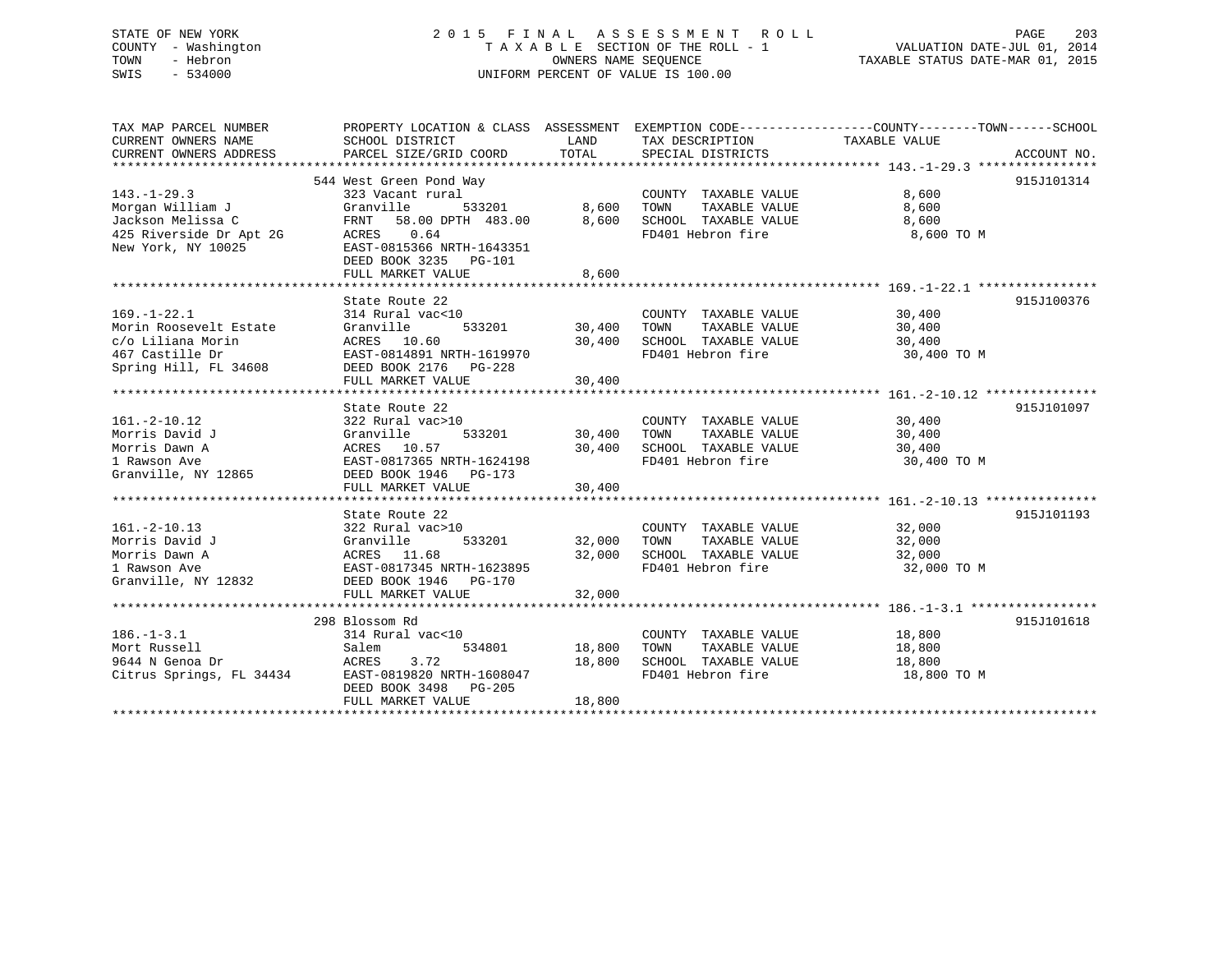# STATE OF NEW YORK 2 0 1 5 F I N A L A S S E S S M E N T R O L L PAGE 204 COUNTY - Washington T A X A B L E SECTION OF THE ROLL - 1 VALUATION DATE-JUL 01, 2014 TOWN - Hebron OWNERS NAME SEQUENCE TAXABLE STATUS DATE-MAR 01, 2015 SWIS - 534000 UNIFORM PERCENT OF VALUE IS 100.00

| TAX MAP PARCEL NUMBER<br>CURRENT OWNERS NAME<br>CURRENT OWNERS ADDRESS | PROPERTY LOCATION & CLASS ASSESSMENT EXEMPTION CODE---------------COUNTY-------TOWN-----SCHOOL<br>SCHOOL DISTRICT<br>PARCEL SIZE/GRID COORD | LAND<br>TOTAL | TAX DESCRIPTION<br>SPECIAL DISTRICTS  | TAXABLE VALUE              | ACCOUNT NO.          |
|------------------------------------------------------------------------|---------------------------------------------------------------------------------------------------------------------------------------------|---------------|---------------------------------------|----------------------------|----------------------|
|                                                                        |                                                                                                                                             |               |                                       |                            |                      |
|                                                                        | 39 & 41 Benn Rd                                                                                                                             |               |                                       |                            | 915J100453           |
| $160. -1 - 15$                                                         | 280 Res Multiple                                                                                                                            |               | AG DIST<br>41720                      | 53,246<br>53,246           | 53,246               |
| Moskowitz Martin                                                       | Granville<br>533201                                                                                                                         | 191,500       | COUNTY TAXABLE VALUE                  | 413,354                    |                      |
| Moskowitz Anita                                                        | 77.70<br>ACRES                                                                                                                              | 466,600       | TAXABLE VALUE<br>TOWN                 | 413,354                    |                      |
| 420 Riverside Dr Apt 8q                                                | EAST-0803875 NRTH-1626061                                                                                                                   |               | SCHOOL TAXABLE VALUE                  | 413,354                    |                      |
| New York, NY 10025                                                     | DEED BOOK 913<br>PG-136                                                                                                                     |               | CA008 Cons agri dst 8                 | 413,354 TO M               |                      |
|                                                                        | FULL MARKET VALUE                                                                                                                           | 466,600       | 53,246 EX                             |                            |                      |
| MAY BE SUBJECT TO PAYMENT                                              |                                                                                                                                             |               | FD401 Hebron fire                     | 466,600 TO M               |                      |
| UNDER AGDIST LAW TIL 2019                                              |                                                                                                                                             |               |                                       |                            |                      |
|                                                                        |                                                                                                                                             |               |                                       |                            |                      |
|                                                                        | 3233 County Route 30                                                                                                                        |               |                                       |                            | 915J100457           |
| $183.16 - 1 - 2$                                                       | 210 1 Family Res                                                                                                                            |               | STAR B<br>41854                       | $\overline{0}$<br>$\Omega$ | 30,000               |
| Mulhall Walter G                                                       | 534801<br>Salem                                                                                                                             | 28,300        | COUNTY TAXABLE VALUE                  | 66,500                     |                      |
| PO Box 171                                                             | 1.50<br>ACRES                                                                                                                               | 66,500        | TAXABLE VALUE<br>TOWN                 | 66,500                     |                      |
| Salem, NY 12865                                                        | EAST-0791335 NRTH-1605225                                                                                                                   |               | SCHOOL TAXABLE VALUE                  | 36,500                     |                      |
|                                                                        | DEED BOOK 880<br>PG-206                                                                                                                     |               | CA008 Cons agri dst 8                 | 66,500 TO M                |                      |
|                                                                        | FULL MARKET VALUE                                                                                                                           |               | 66,500 FD401 Hebron fire              | 66,500 TO M                |                      |
|                                                                        |                                                                                                                                             |               | LD401 West hebron light               | 66,500 TO M                |                      |
|                                                                        |                                                                                                                                             |               |                                       |                            |                      |
|                                                                        | 148 Chamberlin Mills Rd                                                                                                                     |               |                                       |                            | 915J100647           |
| $184. - 1 - 27$                                                        | 210 1 Family Res                                                                                                                            |               | COUNTY TAXABLE VALUE                  | 179,700                    |                      |
| Mullany Peter                                                          | 534801<br>Salem                                                                                                                             | 40,400        | TOWN<br>TAXABLE VALUE                 | 179,700                    |                      |
| Mullany Lana                                                           | ACRES<br>2.20                                                                                                                               | 179,700       | SCHOOL TAXABLE VALUE                  | 179,700                    |                      |
| 8 Vandenburg Rd                                                        | EAST-0796112 NRTH-1602562                                                                                                                   |               | CA008 Cons agri dst 8                 | 179,700 TO M               |                      |
| Lathem, NY 12832                                                       | DEED BOOK 2098 PG-242                                                                                                                       |               | FD401 Hebron fire                     | 179,700 TO M               |                      |
|                                                                        | FULL MARKET VALUE                                                                                                                           | 179,700       |                                       |                            |                      |
|                                                                        |                                                                                                                                             |               |                                       |                            |                      |
|                                                                        | 6489 State Route 22                                                                                                                         |               |                                       |                            | 915J101091           |
| $177. - 1 - 26.3$                                                      | 210 1 Family Res                                                                                                                            |               | STAR B<br>41854                       | $\overline{0}$<br>$\Omega$ | 30,000               |
| Murauskos Victor                                                       | Salem<br>534801                                                                                                                             |               | 43,100 COUNTY TAXABLE VALUE           | 131,900                    |                      |
| Murauskos Aileen                                                       | ACRES<br>5.70                                                                                                                               | 131,900       | TOWN<br>TAXABLE VALUE                 | 131,900                    |                      |
| 6489 State Route 22                                                    | EAST-0815213 NRTH-1614249                                                                                                                   |               | SCHOOL TAXABLE VALUE                  | 101,900                    |                      |
| Salem, NY 12865                                                        | DEED BOOK 889<br>PG-246                                                                                                                     |               | FD401 Hebron fire                     | 131,900 TO M               |                      |
|                                                                        | FULL MARKET VALUE                                                                                                                           | 131,900       |                                       |                            |                      |
|                                                                        |                                                                                                                                             |               |                                       |                            |                      |
| $169. - 1 - 22.2$                                                      | 635 Pine Hill Rd                                                                                                                            |               | 41854                                 | $\overline{0}$<br>$\Omega$ | 915J101099<br>30,000 |
| Murchison John                                                         | 210 1 Family Res<br>Granville<br>533201                                                                                                     |               | STAR B<br>44,300 COUNTY TAXABLE VALUE | 148,500                    |                      |
| Murchison Lori                                                         | 6.55 BANK<br>ACRES<br>999                                                                                                                   | 148,500       | TOWN<br>TAXABLE VALUE                 |                            |                      |
| 635 Pine Hill Rd                                                       | EAST-0815196 NRTH-1620761                                                                                                                   |               | SCHOOL TAXABLE VALUE                  | 148,500<br>118,500         |                      |
| Salem, NY 12865                                                        | PG-654<br>DEED BOOK 500                                                                                                                     |               | FD401 Hebron fire                     | 148,500 TO M               |                      |
|                                                                        | FULL MARKET VALUE                                                                                                                           | 148,500       |                                       |                            |                      |
|                                                                        |                                                                                                                                             |               |                                       |                            |                      |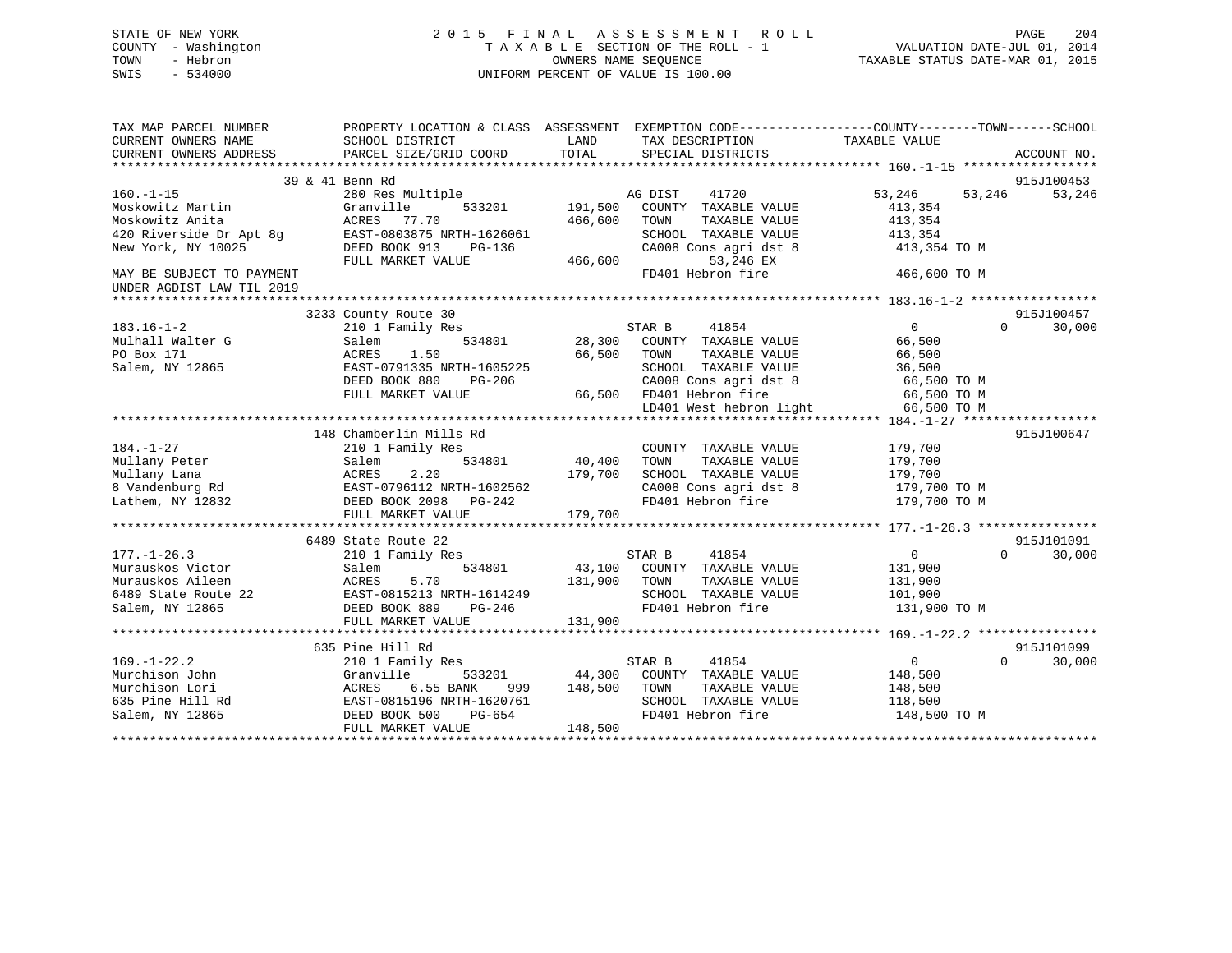# STATE OF NEW YORK 2 0 1 5 F I N A L A S S E S S M E N T R O L L PAGE 205 COUNTY - Washington T A X A B L E SECTION OF THE ROLL - 1 VALUATION DATE-JUL 01, 2014 TOWN - Hebron OWNERS NAME SEQUENCE TAXABLE STATUS DATE-MAR 01, 2015 SWIS - 534000 UNIFORM PERCENT OF VALUE IS 100.00

| TAX MAP PARCEL NUMBER<br>CURRENT OWNERS NAME                                                         | PROPERTY LOCATION & CLASS ASSESSMENT EXEMPTION CODE----------------COUNTY-------TOWN------SCHOOL<br>SCHOOL DISTRICT                                                                                                      | LAND                           | TAX DESCRIPTION                                                                                                                                                                                                                                    | TAXABLE VALUE                                            |                                  |
|------------------------------------------------------------------------------------------------------|--------------------------------------------------------------------------------------------------------------------------------------------------------------------------------------------------------------------------|--------------------------------|----------------------------------------------------------------------------------------------------------------------------------------------------------------------------------------------------------------------------------------------------|----------------------------------------------------------|----------------------------------|
| CURRENT OWNERS ADDRESS                                                                               | PARCEL SIZE/GRID COORD                                                                                                                                                                                                   | TOTAL                          | SPECIAL DISTRICTS                                                                                                                                                                                                                                  |                                                          | ACCOUNT NO.                      |
| $167. - 1 - 52$<br>Murphy Darlene<br>428 Goose Island Rd<br>Argyle, NY 12809                         | Callaway Rd/w Off<br>314 Rural vac<10<br>Argyle<br>ACRES<br>5.00<br>EAST-0783723 NRTH-1620801<br>DEED BOOK 2572 PG-30<br>FULL MARKET VALUE                                                                               | 532001 3,800<br>3,800<br>3,800 | COUNTY TAXABLE VALUE 3,800<br>TOWN<br>SCHOOL TAXABLE VALUE 3,800<br>CA006 Cons agri dst 6 3,800 TO M<br>FD401 Hebron fire                                                                                                                          | TAXABLE VALUE 3,800<br>3,800 TO M                        | 915J100256                       |
| $177. - 1 - 22$<br>Murphy Michael J<br>228 Edgecomb Ave<br>Harlem, NY 10030                          | 24 Sheldon Rd<br>210 1 Family Res<br>210 1 Family Res<br>Salem 534801 30,300<br>FRNT 225.00 DPTH 211.00 112,100<br>ACRES 0.57<br>ACRES 0.57<br>EAST-0815883 NRTH-1615558<br>DEED BOOK 930<br>PG-311<br>FULL MARKET VALUE | 112,100                        | COUNTY TAXABLE VALUE<br>TOWN<br>TAXABLE VALUE<br>SCHOOL TAXABLE VALUE 112,100<br>FD401 Hebron fire                                                                                                                                                 | 112,100<br>112,100<br>112,100 TO M                       | 915J100689                       |
| $176. - 1 - 15.3$<br>Nacua Cynthia<br>690 Chamberlin Mills Rd<br>Salem, NY 12865                     | 690 Chamberlin Mills Rd<br>210 1 Family Res<br>$\begin{array}{cccc} 1 & 534801 & 43,500 \\ 3.20 & 67,800 \end{array}$<br>Salem<br>ACRES<br>3.20<br>EAST-0803627 NRTH-1612022<br>DEED BOOK 2675 PG-279                    | 67,800                         | COUNTY TAXABLE VALUE 67,800<br>TOWN TAXABLE VALUE 67,800<br>SCHOOL TAXABLE VALUE 67,800<br>FD401 Hebron fire                                                                                                                                       | 67,800 TO M                                              | 915J101279                       |
| $183.16 - 1 - 7$<br>Nadolski Jill A<br>8 Deanery Rd<br>London E154L, UK                              | 1328 Patterson Hill Rd<br>210 1 Family Res<br>Salem<br>Trans Exempt Repay $2015$ 141,600<br>1.90<br>ACRES                                                                                                                |                                | COUNTY TAXABLE VALUE 141,600<br>TOWN<br>CHOOL TAXABLE VALUE<br>CA008 Cons agri dst 8 141,600 TO M<br>FD401 Hebron fire 141,600 TO M<br>LD401 West hebron light 141,600 TO M<br>141,600 TO M<br>141,600 TO M                                        | TAXABLE VALUE 141,600                                    | 915J100354                       |
| $183.16 - 1 - 11$<br>Nailor Robert A<br>Nailor Jacqueline<br>3175 County Route 30<br>Salem, NY 12865 | 3175 County Route 30 99 PCT OF VALUE USED FOR EXEMPTION PURPOSES<br>210 1 Family Res WET COM CT 41131<br>Salem 534801 23,000 STAR EN 41834<br>EAST-0791822 NRTH-1603780<br>DEED BOOK 721<br>PG-248<br>FULL MARKET VALUE  |                                | VET COM CT 41131<br>SCHOOL TAXABLE VALUE<br>CAOOL TAXABLE VALUE 65,600<br>CAOOS Cons agri dst 8 130,900 TO M<br>-1603780 SCHOOL TAXABLE VALUE<br>PG-248 CA008 Cons agri dst 8<br>130,900 FD401 Hebron fire<br>LD401 West hebron light 130,900 TO M | $32,398$ $30,000$ 0<br>98,502<br>100,900<br>130,900 TO M | 915J100383<br>$\sim$ 0<br>65,300 |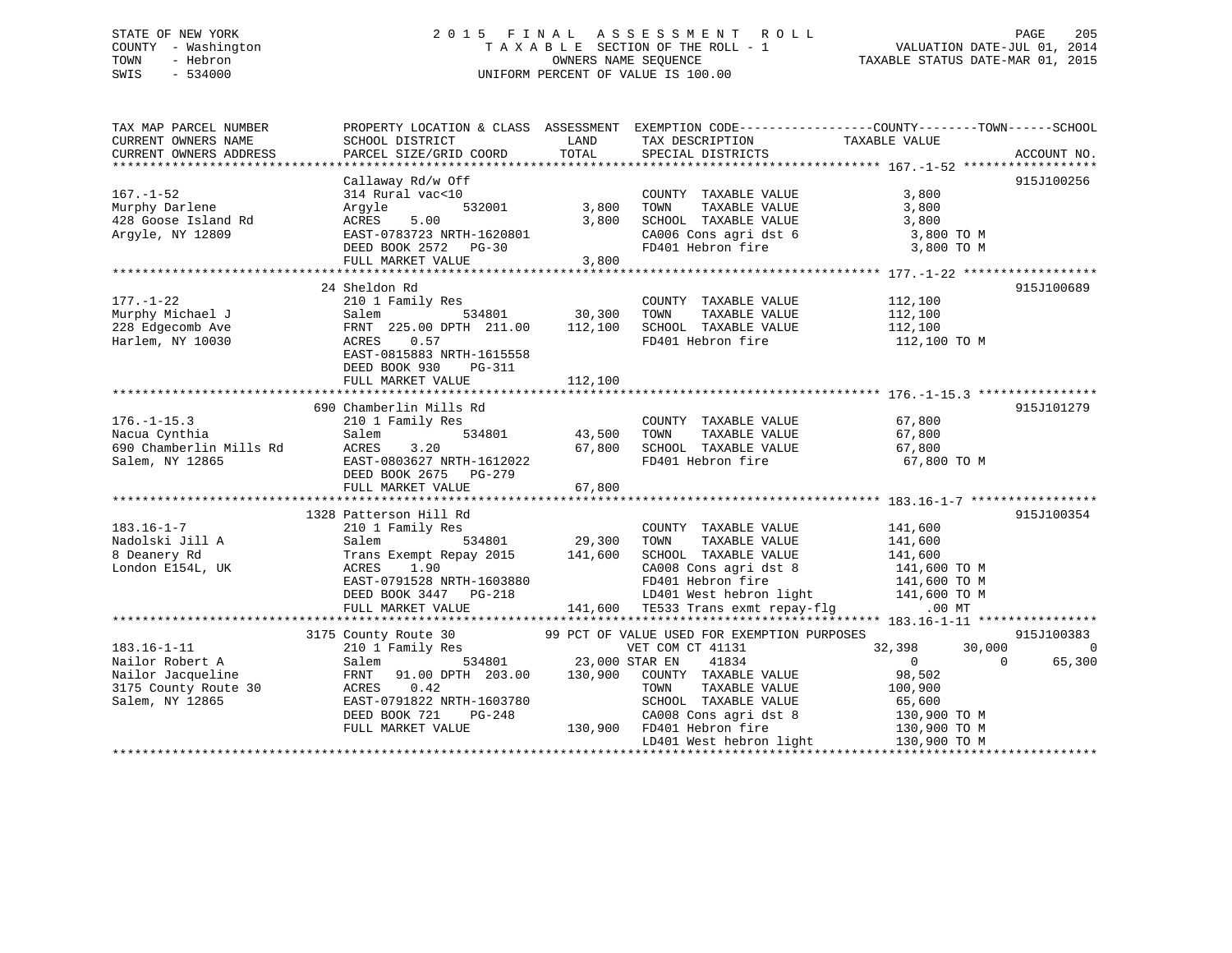# STATE OF NEW YORK 2 0 1 5 F I N A L A S S E S S M E N T R O L L PAGE 206 COUNTY - Washington T A X A B L E SECTION OF THE ROLL - 1 VALUATION DATE-JUL 01, 2014 TOWN - Hebron OWNERS NAME SEQUENCE TAXABLE STATUS DATE-MAR 01, 2015 SWIS - 534000 UNIFORM PERCENT OF VALUE IS 100.00

| TAX MAP PARCEL NUMBER<br>CURRENT OWNERS NAME<br>CURRENT OWNERS ADDRESS                                                                  | PROPERTY LOCATION & CLASS ASSESSMENT<br>SCHOOL DISTRICT<br>PARCEL SIZE/GRID COORD                                                                                     | LAND<br>TOTAL                | TAX DESCRIPTION<br>SPECIAL DISTRICTS                                                                                                                                                                                                  | EXEMPTION CODE-----------------COUNTY-------TOWN------SCHOOL<br>TAXABLE VALUE                                                                          | ACCOUNT NO.                                                                  |
|-----------------------------------------------------------------------------------------------------------------------------------------|-----------------------------------------------------------------------------------------------------------------------------------------------------------------------|------------------------------|---------------------------------------------------------------------------------------------------------------------------------------------------------------------------------------------------------------------------------------|--------------------------------------------------------------------------------------------------------------------------------------------------------|------------------------------------------------------------------------------|
| $185. - 1 - 36$<br>Nall Nicole M<br>1639 Third St<br>Rensselaer, NY 12144                                                               | Koster Way<br>314 Rural vac<10<br>534801<br>Salem<br>5.00<br>ACRES<br>EAST-0814048 NRTH-1609133<br>DEED BOOK 3277 PG-57<br>FULL MARKET VALUE                          | 22,000<br>22,000<br>22,000   | COUNTY TAXABLE VALUE<br>TOWN<br>TAXABLE VALUE<br>SCHOOL TAXABLE VALUE<br>FD401 Hebron fire                                                                                                                                            | 22,000<br>22,000<br>22,000<br>22,000 TO M                                                                                                              | 915J101511                                                                   |
| $185. - 1 - 36.2$<br>Nall Nicole M<br>1639 Third St<br>Rensselaer, NY 12144                                                             | 154 Koster Way<br>311 Res vac land<br>Salem<br>534801<br>lot <sub>17</sub><br>ACRES<br>5.00<br>EAST-0813968 NRTH-1609419<br>DEED BOOK 3277 PG-57<br>FULL MARKET VALUE | 22,000<br>22,000<br>22,000   | COUNTY TAXABLE VALUE<br>TOWN<br>TAXABLE VALUE<br>SCHOOL TAXABLE VALUE<br>FD401 Hebron fire                                                                                                                                            | 22,000<br>22,000<br>22,000<br>22,000 TO M                                                                                                              | 915J101907                                                                   |
| $170. - 2 - 18$<br>Nappi Christopher<br>329 Higgins Rd<br>Granville, NY 12832<br>MAY BE SUBJECT TO PAYMENT<br>UNDER AGDIST LAW TIL 2021 | 329 Higgins Rd<br>241 Rural res&ag<br>534801<br>Salem<br>ACRES<br>33.66<br>EAST-0821152 NRTH-1621230<br>DEED BOOK 630<br>PG-339<br>FULL MARKET VALUE                  | 82,100<br>235,000<br>235,000 | STAR B<br>41854<br>COUNTY TAXABLE VALUE<br>TOWN<br>TAXABLE VALUE<br>SCHOOL TAXABLE VALUE<br>FD401 Hebron fire                                                                                                                         | $\overline{0}$<br>$\Omega$<br>235,000<br>235,000<br>205,000<br>235,000 TO M                                                                            | 915J101804<br>30,000                                                         |
| $178. - 1 - 32$<br>Nardiello Philip<br>Nardiello Babette<br>649 Tiplady Rd<br>Granville, NY 12832                                       | 649 Tiplady Rd<br>242 Rurl res&rec<br>534801<br>Salem<br>Lot $18$<br>ACRES 11.63<br>EAST-0820557 NRTH-1611487<br>DEED BOOK 589<br>PG-158<br>FULL MARKET VALUE         | 197,600<br>197,600           | STAR B<br>41854<br>51,900 COUNTY TAXABLE VALUE<br>TOWN<br>TAXABLE VALUE<br>SCHOOL TAXABLE VALUE<br>FD401 Hebron fire                                                                                                                  | $\overline{0}$<br>$\Omega$<br>197,600<br>197,600<br>167,600<br>197,600 TO M                                                                            | 915J101370<br>30,000                                                         |
| $170. - 2 - 21$<br>Nason James L<br>Nason Dorothy R<br>292 Higgins Rd<br>Granville, NY 12832                                            | 292 Higgins Rd<br>210 1 Family Res<br>533201<br>Granville<br>Lot 16 29#70<br>ACRES<br>5.61<br>EAST-0820166 NRTH-1622025<br>DEED BOOK 1907 PG-70<br>FULL MARKET VALUE  | 205,800                      | 90 PCT OF VALUE USED FOR EXEMPTION PURPOSES<br>AGED-CO<br>41802<br>42,900 AGED-TOWN 41803<br>205,800 AGED-SCH 41804<br>41834<br>STAR EN<br>COUNTY TAXABLE VALUE<br>TOWN<br>TAXABLE VALUE<br>SCHOOL TAXABLE VALUE<br>FD401 Hebron fire | 92,610<br>$\Omega$<br>$\Omega$<br>37,044<br>$\mathbf{0}$<br>$\mathbf{0}$<br>$\overline{0}$<br>$\Omega$<br>113,190<br>168,756<br>75,673<br>205,800 TO M | 915J101807<br>$\overline{\phantom{0}}$<br>$\overline{0}$<br>64,827<br>65,300 |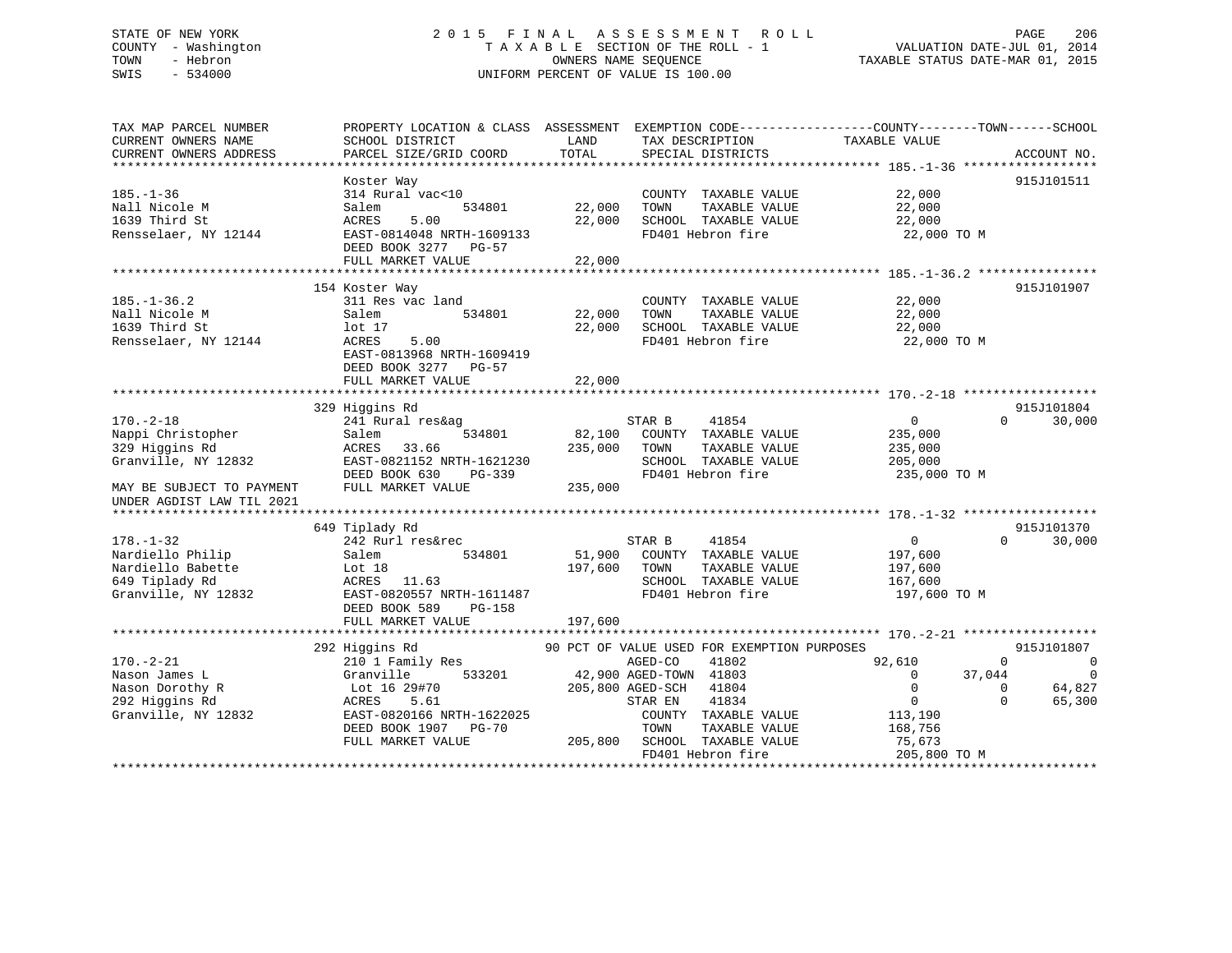# STATE OF NEW YORK 2 0 1 5 F I N A L A S S E S S M E N T R O L L PAGE 207 COUNTY - Washington T A X A B L E SECTION OF THE ROLL - 1 VALUATION DATE-JUL 01, 2014 TOWN - Hebron OWNERS NAME SEQUENCE TAXABLE STATUS DATE-MAR 01, 2015 SWIS - 534000 UNIFORM PERCENT OF VALUE IS 100.00

| TAX MAP PARCEL NUMBER                                                                                                                                                                                                                                          | PROPERTY LOCATION & CLASS ASSESSMENT EXEMPTION CODE---------------COUNTY-------TOWN-----SCHOOL                                                                                |               |                                                                                                         |                |                          |             |
|----------------------------------------------------------------------------------------------------------------------------------------------------------------------------------------------------------------------------------------------------------------|-------------------------------------------------------------------------------------------------------------------------------------------------------------------------------|---------------|---------------------------------------------------------------------------------------------------------|----------------|--------------------------|-------------|
| CURRENT OWNERS NAME                                                                                                                                                                                                                                            | SCHOOL DISTRICT                                                                                                                                                               |               | LAND TAX DESCRIPTION                                                                                    | TAXABLE VALUE  |                          |             |
| CURRENT OWNERS ADDRESS                                                                                                                                                                                                                                         | PARCEL SIZE/GRID COORD TOTAL SPECIAL DISTRICTS                                                                                                                                |               |                                                                                                         |                |                          | ACCOUNT NO. |
|                                                                                                                                                                                                                                                                |                                                                                                                                                                               |               |                                                                                                         |                |                          |             |
|                                                                                                                                                                                                                                                                | 341 County Route 28                                                                                                                                                           |               |                                                                                                         |                |                          | 915J101200  |
| $143. - 1 - 2$                                                                                                                                                                                                                                                 |                                                                                                                                                                               |               |                                                                                                         | $\overline{0}$ | $\Omega$                 | 30,000      |
| Natale Frederick G                                                                                                                                                                                                                                             |                                                                                                                                                                               |               |                                                                                                         |                |                          |             |
|                                                                                                                                                                                                                                                                | FRNT 189.00 DPTH 161.00 161,100 TOWN                                                                                                                                          |               | TAXABLE VALUE 161,100<br>TAXABLE VALUE 131,100                                                          |                |                          |             |
|                                                                                                                                                                                                                                                                |                                                                                                                                                                               |               | SCHOOL TAXABLE VALUE                                                                                    |                |                          |             |
| Granville, NY 12832                                                                                                                                                                                                                                            | EAST-0812080 NRTH-1646299                                                                                                                                                     |               | FD401 Hebron fire 161,100 TO M                                                                          |                |                          |             |
|                                                                                                                                                                                                                                                                | DEED BOOK 944 PG-303                                                                                                                                                          |               |                                                                                                         |                |                          |             |
|                                                                                                                                                                                                                                                                | FULL MARKET VALUE 161,100                                                                                                                                                     |               |                                                                                                         |                |                          |             |
|                                                                                                                                                                                                                                                                |                                                                                                                                                                               |               |                                                                                                         |                |                          |             |
|                                                                                                                                                                                                                                                                | County Route 28                                                                                                                                                               |               |                                                                                                         |                |                          |             |
| $143. - 1 - 3.4$                                                                                                                                                                                                                                               | 322 Rural vac>10                                                                                                                                                              |               | COUNTY TAXABLE VALUE 68,200                                                                             |                |                          |             |
|                                                                                                                                                                                                                                                                |                                                                                                                                                                               |               |                                                                                                         |                |                          |             |
|                                                                                                                                                                                                                                                                |                                                                                                                                                                               |               |                                                                                                         |                |                          |             |
|                                                                                                                                                                                                                                                                |                                                                                                                                                                               |               | FD401 Hebron fire 88,200 TO M                                                                           |                |                          |             |
| From Frederick G<br>Natale Frederick G<br>Natale Dorothy A<br>Natale Dorothy A<br>341 County Route 28<br>Granville, NY 12832<br>SEED BOOK 944<br>FD401 He<br>FD401 He<br>FD401 He<br>FD401 He<br>FD401 He<br>FD401 He<br>FD401 He<br>FD401 He<br>FD401 He<br>F |                                                                                                                                                                               |               |                                                                                                         |                |                          |             |
|                                                                                                                                                                                                                                                                | FULL MARKET VALUE                                                                                                                                                             | 88,200        |                                                                                                         |                |                          |             |
| Neeson June M<br>Meeson June M<br>210 1 Family Res<br>210 1 Family Res<br>534801<br>534801<br>27,100 TOWN<br>70 Box 254<br>Granville, NY 12832<br>ACRES<br>23.05<br>22.700<br>23.05                                                                            |                                                                                                                                                                               |               |                                                                                                         |                |                          |             |
|                                                                                                                                                                                                                                                                |                                                                                                                                                                               |               |                                                                                                         |                |                          |             |
|                                                                                                                                                                                                                                                                |                                                                                                                                                                               |               | COUNTY TAXABLE VALUE 162,700<br>TOWN TAXABLE VALUE 162,700                                              |                |                          |             |
|                                                                                                                                                                                                                                                                |                                                                                                                                                                               |               |                                                                                                         |                |                          |             |
|                                                                                                                                                                                                                                                                |                                                                                                                                                                               |               | 162,700 SCHOOL TAXABLE VALUE 162,700                                                                    |                |                          |             |
|                                                                                                                                                                                                                                                                |                                                                                                                                                                               |               | CA008 Cons agri dst 8 162,700 TO M<br>FD401 Hebron fire 162,700 TO M                                    |                |                          |             |
|                                                                                                                                                                                                                                                                |                                                                                                                                                                               |               |                                                                                                         |                |                          |             |
|                                                                                                                                                                                                                                                                |                                                                                                                                                                               |               |                                                                                                         |                |                          |             |
|                                                                                                                                                                                                                                                                | FULL MARKET VALUE                                                                                                                                                             | 162,700       |                                                                                                         |                |                          |             |
|                                                                                                                                                                                                                                                                |                                                                                                                                                                               |               |                                                                                                         |                |                          |             |
|                                                                                                                                                                                                                                                                | 21 Eden Way                                                                                                                                                                   |               |                                                                                                         |                |                          |             |
| $177. - 1 - 3.5$                                                                                                                                                                                                                                               |                                                                                                                                                                               |               |                                                                                                         |                | 30,000<br>$\overline{0}$ | 0           |
| Neeson June M<br>Salem<br>Lot 2                                                                                                                                                                                                                                | Eden way<br>210 1 Family Res 534801 534801 55,100 STAR B 41854 6<br>534801 534801 55,100 STAR B 41854 6<br>2173,800 COUNTY TAXABLE VALUE 130,350                              |               |                                                                                                         |                |                          | 30,000      |
| PO Box 254                                                                                                                                                                                                                                                     |                                                                                                                                                                               |               |                                                                                                         |                |                          |             |
| Granville, NY 12832                                                                                                                                                                                                                                            | 2.28<br>ACRES                                                                                                                                                                 |               | TAXABLE VALUE 143,800<br>TOWN                                                                           |                |                          |             |
|                                                                                                                                                                                                                                                                |                                                                                                                                                                               |               |                                                                                                         |                |                          |             |
|                                                                                                                                                                                                                                                                | EAST-0805024 NRTH-1617054 SCHOOL TAXABLE VALUE 143,800<br>DEED BOOK 3184 PG-96 CA008 Cons agri dst 8 173,800 TO M<br>FULL MARKET VALUE 173,800 FD401 Hebron fire 173,800 TO M |               |                                                                                                         |                |                          |             |
|                                                                                                                                                                                                                                                                |                                                                                                                                                                               |               |                                                                                                         |                |                          |             |
|                                                                                                                                                                                                                                                                |                                                                                                                                                                               |               |                                                                                                         |                |                          |             |
| $177. - 1 - 3.25$                                                                                                                                                                                                                                              | Lee Brook Ln/n Off<br>314 Rural vac<10                                                                                                                                        |               | COUNTY TAXABLE VALUE                                                                                    | 14,500         |                          |             |
| Neeson June M                                                                                                                                                                                                                                                  | Salem                                                                                                                                                                         | 534801 14,500 | TAXABLE VALUE 14,500<br>TOWN                                                                            |                |                          |             |
|                                                                                                                                                                                                                                                                |                                                                                                                                                                               |               |                                                                                                         |                |                          |             |
| PO Box 254                                                                                                                                                                                                                                                     |                                                                                                                                                                               |               |                                                                                                         |                |                          |             |
| Granville, NY 12832                                                                                                                                                                                                                                            | ACRES 2.03 14,500<br>EAST-0805129 NRTH-1617215 14,500<br>DEED BOOK 3184 PG-104                                                                                                |               | SCHOOL TAXABLE VALUE $14,500$<br>CA008 Cons agri dst 8 $14,500$ TO M<br>FD401 Hebron fire $14,500$ TO M |                |                          |             |
|                                                                                                                                                                                                                                                                | FULL MARKET VALUE                                                                                                                                                             | 14,500        |                                                                                                         |                |                          |             |
|                                                                                                                                                                                                                                                                |                                                                                                                                                                               |               |                                                                                                         |                |                          |             |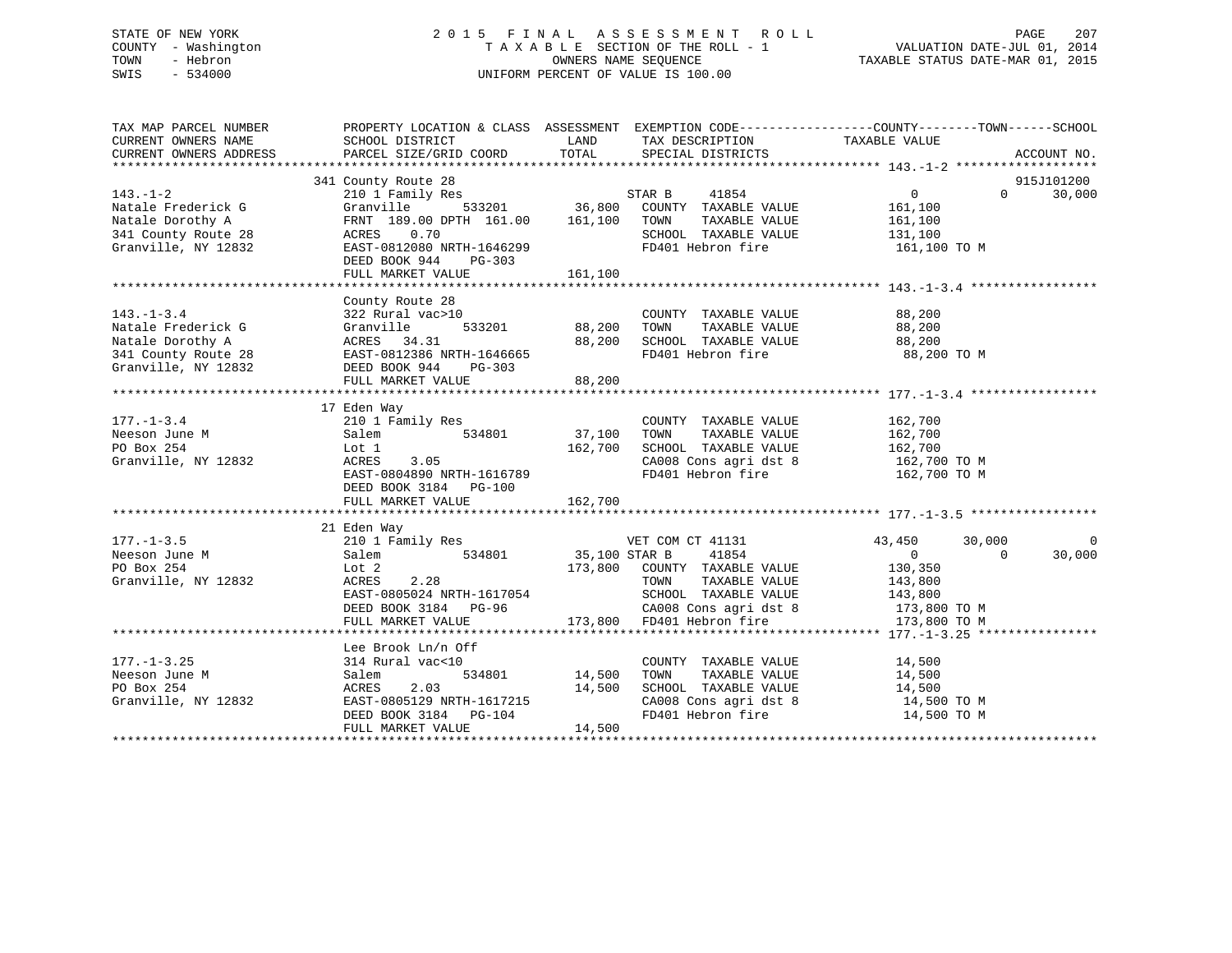# STATE OF NEW YORK 2 0 1 5 F I N A L A S S E S S M E N T R O L L PAGE 208 COUNTY - Washington T A X A B L E SECTION OF THE ROLL - 1 VALUATION DATE-JUL 01, 2014 TOWN - Hebron OWNERS NAME SEQUENCE TAXABLE STATUS DATE-MAR 01, 2015 SWIS - 534000 UNIFORM PERCENT OF VALUE IS 100.00

| TAX MAP PARCEL NUMBER                                  | PROPERTY LOCATION & CLASS ASSESSMENT EXEMPTION CODE----------------COUNTY-------TOWN------SCHOOL |                 |                           |                    |                    |
|--------------------------------------------------------|--------------------------------------------------------------------------------------------------|-----------------|---------------------------|--------------------|--------------------|
| CURRENT OWNERS NAME                                    | SCHOOL DISTRICT                                                                                  | LAND            | TAX DESCRIPTION           | TAXABLE VALUE      |                    |
| CURRENT OWNERS ADDRESS                                 | PARCEL SIZE/GRID COORD                                                                           | TOTAL           | SPECIAL DISTRICTS         |                    | ACCOUNT NO.        |
|                                                        |                                                                                                  |                 |                           |                    |                    |
|                                                        | 7583 State Route 22                                                                              |                 |                           |                    | 915J100190         |
| $153. - 1 - 4$                                         | 431 Auto dealer                                                                                  |                 | COUNTY TAXABLE VALUE      | 76,200             |                    |
| Neeson Thomas                                          | Granville<br>533201                                                                              | 32,800          | TOWN<br>TAXABLE VALUE     | 76,200             |                    |
| 2200 Lee Brook Ln                                      | FRNT 290.00 DPTH 200.00                                                                          | 76,200          | SCHOOL TAXABLE VALUE      | 76,200             |                    |
| Salem, NY 12865                                        | EAST-0819665 NRTH-1640430                                                                        |                 | FD401 Hebron fire         | 76,200 ТО М        |                    |
|                                                        | DEED BOOK 803<br>PG-268                                                                          |                 |                           |                    |                    |
|                                                        | FULL MARKET VALUE                                                                                | 76,200          |                           |                    |                    |
|                                                        |                                                                                                  |                 |                           |                    |                    |
|                                                        | 53 County Route 28                                                                               |                 |                           |                    | 915J101016         |
| $152 - 2 - 3$                                          | 210 1 Family Res                                                                                 |                 | STAR B<br>41854           | $\overline{0}$     | $\Omega$<br>30,000 |
| Nelson Daniel G                                        | 533201<br>Granville                                                                              | 43,100          | COUNTY TAXABLE VALUE      | 157,700            |                    |
| 53 County Route 28                                     | ACRES<br>3.12                                                                                    | 157,700         | TAXABLE VALUE<br>TOWN     | 157,700            |                    |
| Granville, NY 12832                                    | EAST-0809340 NRTH-1640620                                                                        |                 | SCHOOL TAXABLE VALUE      | 127,700            |                    |
|                                                        | DEED BOOK 662<br>PG-278                                                                          |                 | FD401 Hebron fire         | 157,700 TO M       |                    |
|                                                        | FULL MARKET VALUE                                                                                | 157,700         |                           |                    |                    |
|                                                        |                                                                                                  |                 |                           |                    |                    |
|                                                        | State Route 22                                                                                   |                 |                           |                    | 915J100468         |
| $144. - 1 - 25$                                        | 105 Vac farmland                                                                                 |                 | AG DIST<br>41720          | 97,319<br>97,319   | 97,319             |
| Nelson James                                           | Granville<br>533201                                                                              | 127,600         | COUNTY TAXABLE VALUE      | 30,281             |                    |
| Nelson Kathleen                                        | 644/51                                                                                           | 127,600         | TOWN<br>TAXABLE VALUE     | 30,281             |                    |
| 2171 State Route 22                                    | ACRES 61.40                                                                                      |                 | SCHOOL TAXABLE VALUE      | 30,281             |                    |
| Granville, NY 12832                                    | EAST-0822036 NRTH-1643829                                                                        |                 | CA001 Cons agri dst 1     | 30,281 TO          |                    |
|                                                        | DEED BOOK 492<br>PG-685                                                                          |                 | 97,319 EX                 |                    |                    |
| MAY BE SUBJECT TO PAYMENT                              | FULL MARKET VALUE                                                                                |                 | 127,600 FD401 Hebron fire | 127,600 TO M       |                    |
| UNDER AGDIST LAW TIL 2019                              |                                                                                                  |                 |                           |                    |                    |
|                                                        |                                                                                                  |                 |                           |                    |                    |
|                                                        | 2171 County Route 31                                                                             |                 |                           |                    | 915J101326         |
| $144. - 1 - 35$                                        | 112 Dairy farm                                                                                   |                 | AG BUILD 41700            | 239,000<br>239,000 | 239,000            |
| Nelson James                                           | 533201<br>Granville                                                                              |                 | 41720<br>376,400 AG DIST  | 223,606<br>223,606 | 223,606            |
| Nelson Kathleen                                        | 646/160                                                                                          | 945,000 STAR EN | 41834                     | $\overline{0}$     | $\Omega$<br>65,300 |
| 2171 County Route 31                                   | ACRES 237.20                                                                                     |                 | COUNTY TAXABLE VALUE      | 482,394            |                    |
| Granville, NY 12832                                    | EAST-0818483 NRTH-1644615                                                                        |                 | TOWN<br>TAXABLE VALUE     | 482,394            |                    |
|                                                        | DEED BOOK 492<br>PG-779                                                                          |                 | SCHOOL TAXABLE VALUE      | 417,094            |                    |
| MAY BE SUBJECT TO PAYMENT                              | FULL MARKET VALUE                                                                                | 945,000         | CA001 Cons agri dst 1     | 721,394 TO         |                    |
| UNDER AGDIST LAW TIL 2023                              |                                                                                                  |                 | 223,606 EX                |                    |                    |
|                                                        |                                                                                                  |                 | FD401 Hebron fire         | 945,000 TO M       |                    |
|                                                        |                                                                                                  |                 |                           |                    | 915J100259         |
| $144. - 1 - 1$                                         | 7873 State Route 22                                                                              |                 | 41720                     | 206,628            |                    |
|                                                        | 241 Rural res&ag                                                                                 |                 | AG DIST                   | 206,628            | 206,628            |
| Nelson Kathleen                                        | Granville<br>533201                                                                              | 305,400         | COUNTY TAXABLE VALUE      | 216,072            |                    |
| Nelson James                                           | ACRES 164.80                                                                                     | 422,700         | TOWN<br>TAXABLE VALUE     | 216,072            |                    |
| 2171 County Route 31                                   | EAST-0819202 NRTH-1647237                                                                        |                 | SCHOOL TAXABLE VALUE      | 216,072            |                    |
| Granville, NY 12832                                    | DEED BOOK 3483 PG-278                                                                            |                 | CA001 Cons agri dst 1     | 216,072 TO         |                    |
|                                                        | FULL MARKET VALUE                                                                                | 422,700         | 206,628 EX                |                    |                    |
| MAY BE SUBJECT TO PAYMENT<br>UNDER AGDIST LAW TIL 2019 |                                                                                                  |                 | FD401 Hebron fire         | 422,700 TO M       |                    |
| ******************                                     |                                                                                                  |                 |                           |                    |                    |
|                                                        |                                                                                                  |                 |                           |                    |                    |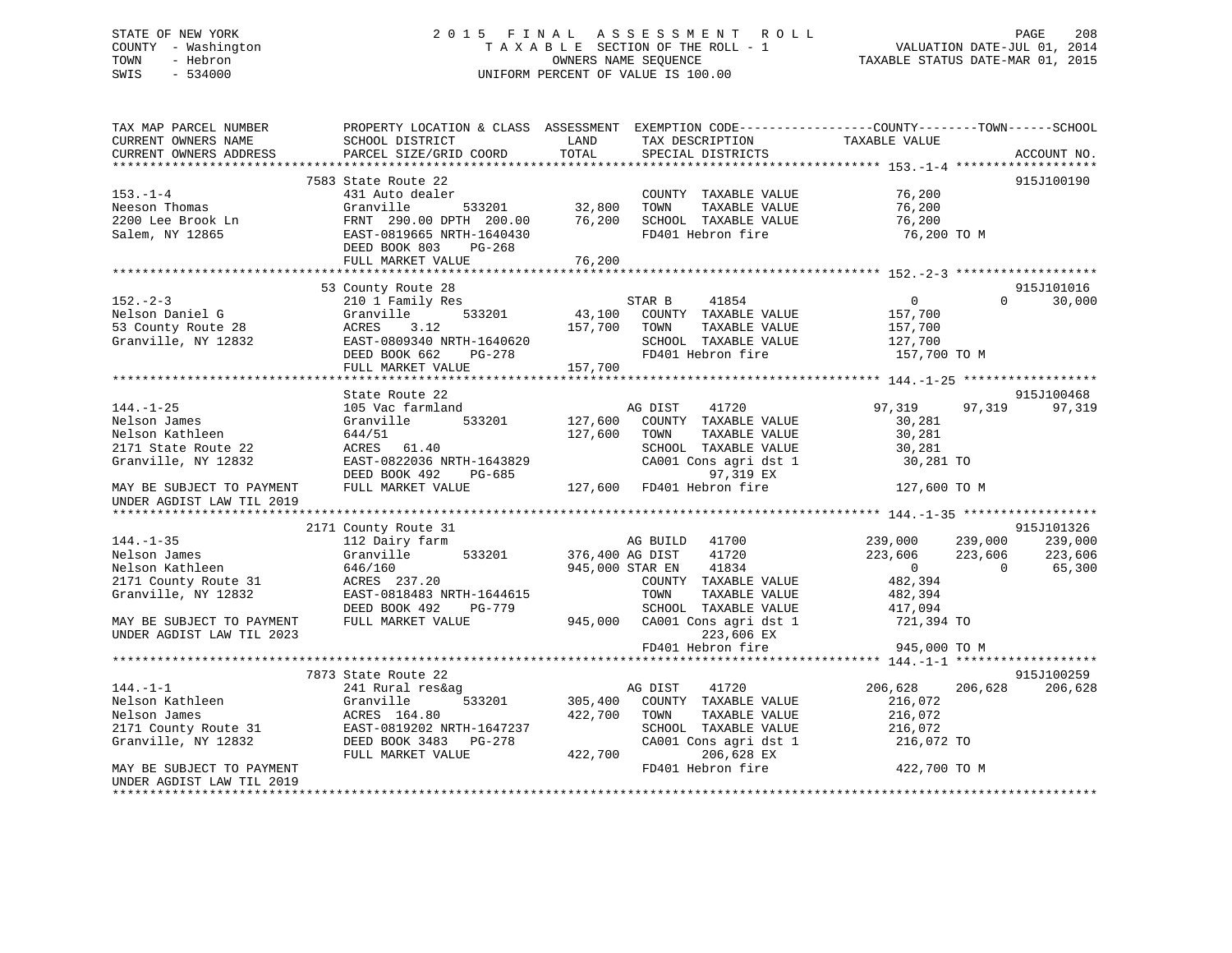# STATE OF NEW YORK 2 0 1 5 F I N A L A S S E S S M E N T R O L L PAGE 209 COUNTY - Washington T A X A B L E SECTION OF THE ROLL - 1 VALUATION DATE-JUL 01, 2014 TOWN - Hebron OWNERS NAME SEQUENCE TAXABLE STATUS DATE-MAR 01, 2015 SWIS - 534000 UNIFORM PERCENT OF VALUE IS 100.00

| TAX MAP PARCEL NUMBER<br>CURRENT OWNERS NAME<br>CURRENT OWNERS ADDRESS | PROPERTY LOCATION & CLASS ASSESSMENT<br>SCHOOL DISTRICT<br>PARCEL SIZE/GRID COORD | LAND<br>TOTAL   | TAX DESCRIPTION<br>SPECIAL DISTRICTS        | EXEMPTION CODE-----------------COUNTY-------TOWN------SCHOOL<br>TAXABLE VALUE | ACCOUNT NO. |
|------------------------------------------------------------------------|-----------------------------------------------------------------------------------|-----------------|---------------------------------------------|-------------------------------------------------------------------------------|-------------|
| *************************                                              |                                                                                   |                 |                                             |                                                                               |             |
|                                                                        | 7651 County Route 22                                                              |                 | 53 PCT OF VALUE USED FOR EXEMPTION PURPOSES |                                                                               | 915J100463  |
| $144. - 1 - 31$                                                        | 241 Rural res&ag                                                                  |                 | 41720<br>AG DIST                            | 40,033<br>40,033                                                              | 40,033      |
| Nelson Lois E LE                                                       | Granville<br>533201                                                               | 178,400 AGED-CO | 41802                                       | 76,400<br>$\mathbf 0$                                                         | $\mathbf 0$ |
| Nelson James L etal                                                    | ACRES 112.90                                                                      |                 | 288,300 AGED-TOWN 41803                     | 53,480<br>$\Omega$                                                            | $\mathbf 0$ |
| 7651 State Route 22                                                    | EAST-0820107 NRTH-1641410                                                         |                 | AGED-SCH<br>41804                           | $\mathbf{0}$<br>$\mathbf{0}$                                                  | 68,760      |
| Granville, NY 12832                                                    | DEED BOOK 746<br>PG-188                                                           |                 | STAR EN<br>41834                            | $\mathbf{0}$<br>$\Omega$                                                      | 65,300      |
|                                                                        | FULL MARKET VALUE                                                                 | 288,300         | COUNTY TAXABLE VALUE                        | 171,867                                                                       |             |
| MAY BE SUBJECT TO PAYMENT                                              |                                                                                   |                 | TAXABLE VALUE<br>TOWN                       | 194,787                                                                       |             |
| UNDER AGDIST LAW TIL 2019                                              |                                                                                   |                 | SCHOOL TAXABLE VALUE                        | 114,207                                                                       |             |
|                                                                        |                                                                                   |                 | CA001 Cons agri dst 1                       | 248,267 TO                                                                    |             |
|                                                                        |                                                                                   |                 | 40,033 EX                                   |                                                                               |             |
|                                                                        |                                                                                   |                 | FD401 Hebron fire                           | 288,300 TO M                                                                  |             |
|                                                                        |                                                                                   |                 |                                             |                                                                               |             |
|                                                                        | 2065 County Route 31                                                              |                 |                                             |                                                                               | 915J100474  |
| $144. - 1 - 32$                                                        | 240 Rural res                                                                     |                 | STAR B<br>41854                             | $\overline{0}$<br>$\Omega$                                                    | 30,000      |
| Nelson Mark                                                            | Granville<br>533201                                                               | 96,100          | COUNTY TAXABLE VALUE                        | 265,100                                                                       |             |
| 2065 County Route 31                                                   | ACRES<br>27.60                                                                    | 265,100         | TOWN<br>TAXABLE VALUE                       | 265,100                                                                       |             |
| Granville, NY 12832                                                    | EAST-0818545 NRTH-1642534                                                         |                 | SCHOOL TAXABLE VALUE                        | 235,100                                                                       |             |
|                                                                        | DEED BOOK 2747 PG-23                                                              |                 | FD401 Hebron fire                           | 265,100 TO M                                                                  |             |
|                                                                        | FULL MARKET VALUE                                                                 | 265,100         |                                             |                                                                               |             |
|                                                                        |                                                                                   |                 |                                             |                                                                               |             |
|                                                                        | 2006 County Route 31                                                              |                 |                                             |                                                                               |             |
| $144. - 1 - 31.2$                                                      | 210 1 Family Res                                                                  |                 | STAR B<br>41854                             | $\overline{0}$<br>$\Omega$                                                    | 30,000      |
| Nelson Peter                                                           | Granville<br>533201                                                               | 48,200          | COUNTY TAXABLE VALUE                        | 175,400                                                                       |             |
| Nelson Rebecca                                                         | ACRES<br>4.20                                                                     | 175,400         | TOWN<br>TAXABLE VALUE                       | 175,400                                                                       |             |
| 2006 County Route 31                                                   | EAST-0818354 NRTH-1641210                                                         |                 | SCHOOL TAXABLE VALUE                        | 145,400                                                                       |             |
| Granville, NY 12832                                                    | DEED BOOK 2037 PG-331                                                             |                 | FD401 Hebron fire                           | 175,400 TO M                                                                  |             |
|                                                                        | FULL MARKET VALUE                                                                 | 175,400         |                                             |                                                                               |             |
|                                                                        |                                                                                   |                 |                                             |                                                                               |             |
|                                                                        | State Route 22/Off                                                                |                 |                                             |                                                                               | 915J100466  |
| $170. - 1 - 17.6$                                                      | 311 Res vac land                                                                  |                 | COUNTY TAXABLE VALUE                        | 3,600                                                                         |             |
| Nelson Sherri Ann                                                      | Granville<br>533201                                                               | 3,600           | TAXABLE VALUE<br>TOWN                       | 3,600                                                                         |             |
| 2776 Desert Rose Ln                                                    | Nelson Sub/ 29#88                                                                 | 3,600           | SCHOOL TAXABLE VALUE                        | 3,600                                                                         |             |
| Santa Rosa, CA 95407                                                   | Easement 727/1                                                                    |                 | FD401 Hebron fire                           | 3,600 TO M                                                                    |             |
|                                                                        | 4.80<br>ACRES                                                                     |                 |                                             |                                                                               |             |
|                                                                        | EAST-0819215 NRTH-1623457                                                         |                 |                                             |                                                                               |             |
|                                                                        | DEED BOOK 793<br>$PG-297$                                                         |                 |                                             |                                                                               |             |
|                                                                        | FULL MARKET VALUE                                                                 | 3,600           |                                             |                                                                               |             |
|                                                                        |                                                                                   |                 |                                             |                                                                               |             |
|                                                                        | 6864 State Route 22                                                               |                 |                                             |                                                                               | 915J100462  |
| $170. - 1 - 19$                                                        | 210 1 Family Res                                                                  |                 | COUNTY TAXABLE VALUE                        | 73,400                                                                        |             |
| Nelson Sherri Ann                                                      | Granville<br>533201                                                               | 29,000          | TOWN<br>TAXABLE VALUE                       | 73,400                                                                        |             |
| 2776 Desert Rose Ln                                                    | FRNT 106.00 DPTH 191.00                                                           | 73,400          | SCHOOL TAXABLE VALUE                        | 73,400                                                                        |             |
| Santa Rosa, CA 95407                                                   | $0.46$ BANK<br>ACRES<br>999                                                       |                 | FD401 Hebron fire                           | 73,400 TO M                                                                   |             |
|                                                                        | EAST-0816277 NRTH-1623176                                                         |                 |                                             |                                                                               |             |
|                                                                        | DEED BOOK 956<br>PG-231                                                           |                 |                                             |                                                                               |             |
|                                                                        | FULL MARKET VALUE                                                                 | 73,400          |                                             |                                                                               |             |
|                                                                        |                                                                                   |                 |                                             |                                                                               |             |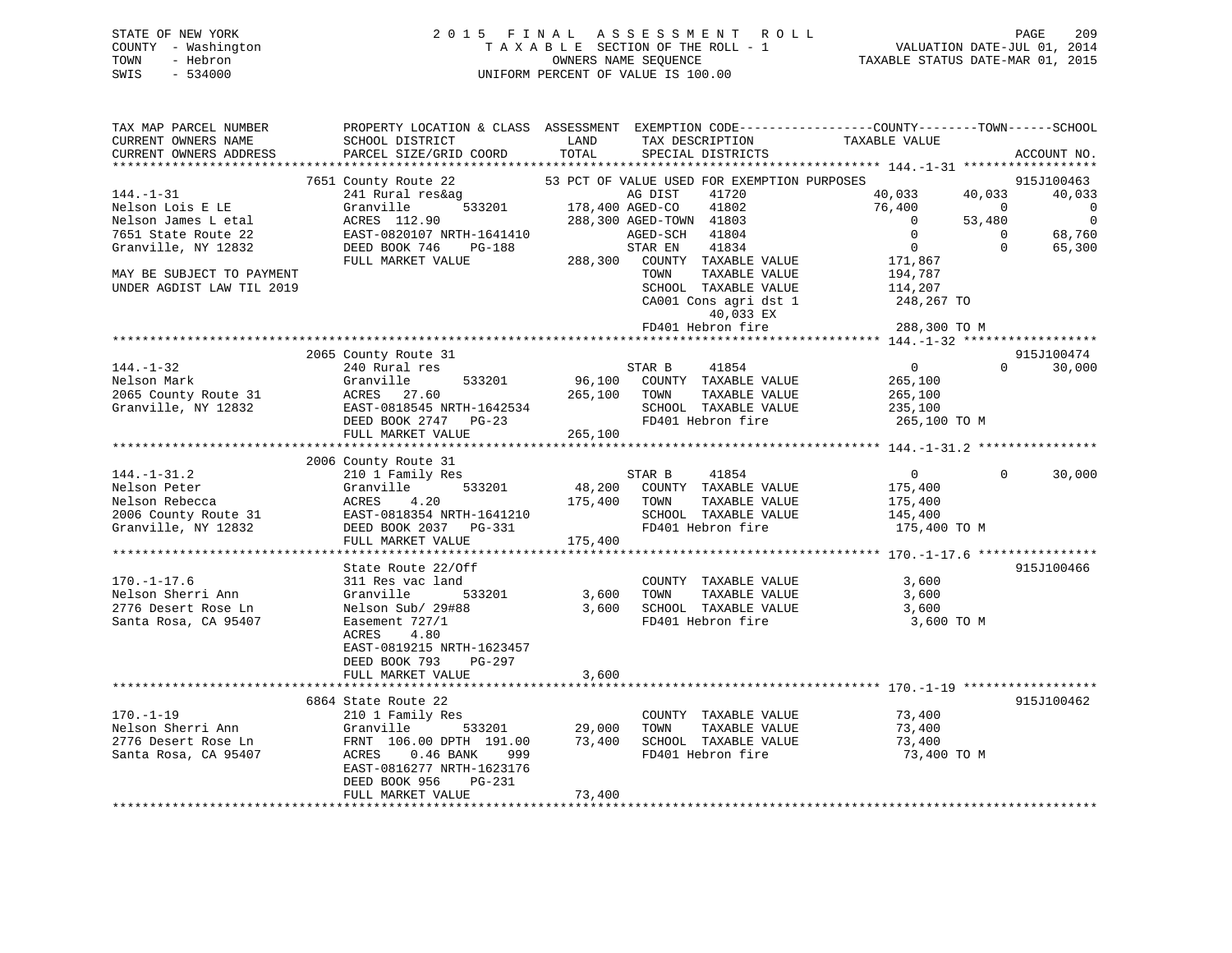# STATE OF NEW YORK 2 0 1 5 F I N A L A S S E S S M E N T R O L L PAGE 210 COUNTY - Washington T A X A B L E SECTION OF THE ROLL - 1 VALUATION DATE-JUL 01, 2014 TOWN - Hebron OWNERS NAME SEQUENCE TAXABLE STATUS DATE-MAR 01, 2015 SWIS - 534000 UNIFORM PERCENT OF VALUE IS 100.00

| TAX MAP PARCEL NUMBER<br>CURRENT OWNERS NAME<br>CURRENT OWNERS ADDRESS | SCHOOL DISTRICT<br>PARCEL SIZE/GRID COORD                                                                                                | LAND<br>TAX DESCRIPTION<br>TOTAL<br>SPECIAL DISTRICTS  | PROPERTY LOCATION & CLASS ASSESSMENT EXEMPTION CODE---------------COUNTY-------TOWN-----SCHOOL<br>TAXABLE VALUE<br>ACCOUNT NO. |
|------------------------------------------------------------------------|------------------------------------------------------------------------------------------------------------------------------------------|--------------------------------------------------------|--------------------------------------------------------------------------------------------------------------------------------|
|                                                                        |                                                                                                                                          |                                                        |                                                                                                                                |
|                                                                        | 6856 State Route 22                                                                                                                      | 54 PCT OF VALUE USED FOR EXEMPTION PURPOSES            | 915J100466                                                                                                                     |
| $170. - 1 - 17.1$                                                      | 240 Rural res                                                                                                                            | AGED-ALL<br>41800                                      | 53,001<br>53,001<br>53,001                                                                                                     |
| Nelson-LE Helma                                                        | Granville                                                                                                                                | 533201 109,800 STAR EN<br>41834                        | $\Omega$<br>65,300<br>$\overline{0}$                                                                                           |
| Nelson Sherri A                                                        | Ag Commit 663/183                                                                                                                        | 196,300<br>COUNTY TAXABLE VALUE                        | 143,299                                                                                                                        |
| North Point Village                                                    | ACRES 55.80<br>EAST-0816970 NRTH-1622639                                                                                                 | TOWN<br>TAXABLE VALUE                                  | 143,299                                                                                                                        |
| 2776 Desert Rose Ln                                                    |                                                                                                                                          |                                                        |                                                                                                                                |
| Santa Rosa, CA 95407                                                   | DEED BOOK 793                                                                                                                            | $PG-297$                                               | SCHOOL TAXABLE VALUE 77,999<br>FD401 Hebron fire 196,300 TO M                                                                  |
|                                                                        |                                                                                                                                          |                                                        |                                                                                                                                |
|                                                                        |                                                                                                                                          |                                                        |                                                                                                                                |
|                                                                        | 36 Piccininni Ln                                                                                                                         |                                                        | 915J100396                                                                                                                     |
| $152. - 2 - 31$                                                        | 210 1 Family Res                                                                                                                         | STAR B                                                 | $\overline{0}$<br>30,000<br>$\Omega$                                                                                           |
|                                                                        | 533201                                                                                                                                   |                                                        | 105,500                                                                                                                        |
|                                                                        |                                                                                                                                          | 105,500 TOWN<br>TAXABLE VALUE                          | 105,500                                                                                                                        |
|                                                                        | Nims Mary Ann<br>Nims Mary E<br>36 Piccininni Ln<br>Granville 533201<br>36 Piccininni Ln<br>Granville, NY 12832<br>DEED BOOK 3438 PG-268 | SCHOOL TAXABLE VALUE                                   | 75,500                                                                                                                         |
|                                                                        |                                                                                                                                          | $\overline{7}$<br>FD401 Hebron fire                    | 105,500 TO M                                                                                                                   |
|                                                                        | FULL MARKET VALUE                                                                                                                        | 105,500                                                |                                                                                                                                |
|                                                                        |                                                                                                                                          |                                                        |                                                                                                                                |
|                                                                        | 99 Indian Head Way                                                                                                                       |                                                        | 915J101234                                                                                                                     |
| $170. - 1 - 15.9$                                                      | 210 1 Family Res                                                                                                                         | COUNTY TAXABLE VALUE                                   |                                                                                                                                |
| Noone David G                                                          | Granville<br>533201                                                                                                                      | 42,000<br>TAXABLE VALUE<br>TOWN                        | 125,500<br>125,500                                                                                                             |
|                                                                        |                                                                                                                                          | SCHOOL TAXABLE VALUE 125,500<br>125,500                |                                                                                                                                |
|                                                                        | Noone Elisabeth MCRES 5.02 125<br>34 Sunset Hill Rd EAST-0815852 NRTH-1620243<br>Redding, CT 06896-1710 DEED BOOK 761 PG-4               | FD401 Hebron fire                                      | 125,500 TO M                                                                                                                   |
|                                                                        |                                                                                                                                          |                                                        |                                                                                                                                |
|                                                                        |                                                                                                                                          |                                                        |                                                                                                                                |
|                                                                        |                                                                                                                                          |                                                        |                                                                                                                                |
|                                                                        | 10 Shale Mtn Way                                                                                                                         | 93 PCT OF VALUE USED FOR EXEMPTION PURPOSES            | 915J100676                                                                                                                     |
| $185. - 1 - 14.7$                                                      |                                                                                                                                          | VET WAR CT 41121                                       | 24,705 18,000<br>0                                                                                                             |
| Nopper Robert J                                                        |                                                                                                                                          | 41854                                                  | $\overline{0}$<br>$\Omega$<br>30,000                                                                                           |
| Hutchinson Alan K                                                      |                                                                                                                                          | Thompson Sub/ 29#87 Lot 4 177,100 COUNTY TAXABLE VALUE | 152,395                                                                                                                        |
| PO Box 637                                                             | ACRES<br>9.20                                                                                                                            | TOWN<br>TAXABLE VALUE                                  |                                                                                                                                |
| Salem, NY 12865                                                        | EAST-0814923 NRTH-1603808                                                                                                                | SCHOOL TAXABLE VALUE                                   | 159,100                                                                                                                        |
|                                                                        | DEED BOOK 942<br>PG-250                                                                                                                  | CA008 Cons agri dst 8                                  | 147,100                                                                                                                        |
|                                                                        |                                                                                                                                          |                                                        | 177,100 TO M                                                                                                                   |
|                                                                        | FULL MARKET VALUE                                                                                                                        | 177,100 FD401 Hebron fire                              | 177,100 TO M                                                                                                                   |
|                                                                        |                                                                                                                                          |                                                        |                                                                                                                                |
|                                                                        | 72 Clark Way                                                                                                                             |                                                        | 915J100464                                                                                                                     |
| $169. - 1 - 18.28$                                                     | 210 1 Family Res                                                                                                                         | 41854<br>STAR B                                        | $\overline{0}$<br>$\Omega$<br>30,000                                                                                           |
| Nordquist Susan                                                        | Granville                                                                                                                                | 533201 16,600 COUNTY TAXABLE VALUE                     | 65,000                                                                                                                         |
| Taylor Michael                                                         | 1.46<br>ACRES 1.46 65,000<br>EAST-0814577 NRTH-1623033<br>DEED BOOK 2311 PG-222                                                          | 65,000<br>TOWN<br>TAXABLE VALUE                        | 65,000                                                                                                                         |
| 72 Clark Way                                                           |                                                                                                                                          | SCHOOL TAXABLE VALUE                                   | 35,000                                                                                                                         |
| Salem, $NY$ 12865                                                      |                                                                                                                                          | FD401 Hebron fire                                      | 65,000 TO M                                                                                                                    |
|                                                                        | FULL MARKET VALUE                                                                                                                        | 65,000                                                 |                                                                                                                                |
|                                                                        |                                                                                                                                          |                                                        |                                                                                                                                |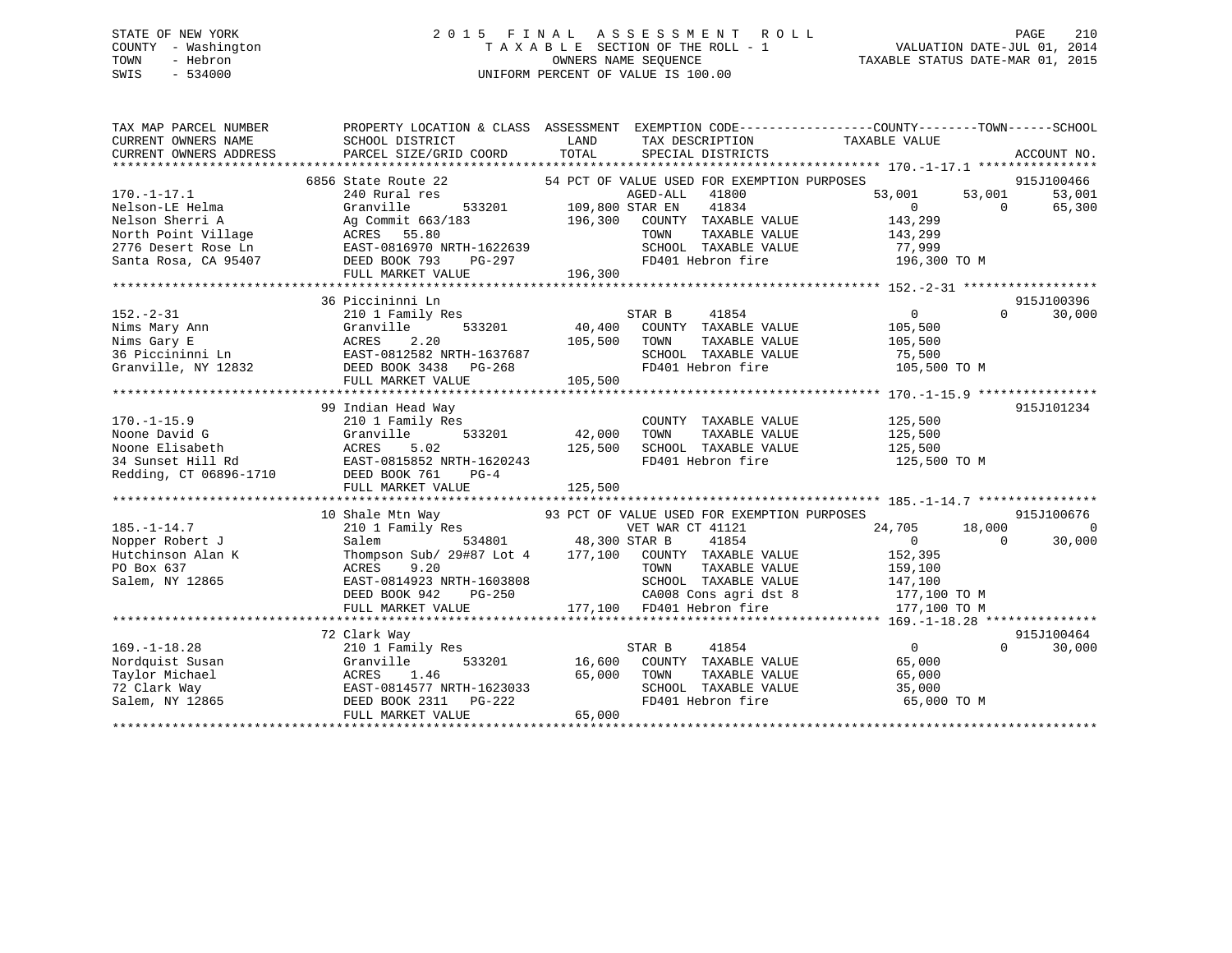STATE OF NEW YORK 2 0 1 5 F I N A L A S S E S S M E N T R O L L PAGE 211 COUNTY - Washington T A X A B L E SECTION OF THE ROLL - 1 VALUATION DATE-JUL 01, 2014 TOWN - Hebron OWNERS NAME SEQUENCE TAXABLE STATUS DATE-MAR 01, 2015 SWIS - 534000 UNIFORM PERCENT OF VALUE IS 100.00 TAX MAP PARCEL NUMBER PROPERTY LOCATION & CLASS ASSESSMENT EXEMPTION CODE------------------COUNTY--------TOWN------SCHOOL CURRENT OWNERS NAME SCHOOL DISTRICT THE LAND TAX DESCRIPTION TAXABLE VALUE CURRENT OWNERS ADDRESS PARCEL SIZE/GRID COORD TOTAL SPECIAL DISTRICTS ACCOUNT NO. \*\*\*\*\*\*\*\*\*\*\*\*\*\*\*\*\*\*\*\*\*\*\*\*\*\*\*\*\*\*\*\*\*\*\*\*\*\*\*\*\*\*\*\*\*\*\*\*\*\*\*\*\*\*\*\*\*\*\*\*\*\*\*\*\*\*\*\*\*\*\*\*\*\*\*\*\*\*\*\*\*\*\*\*\*\*\*\*\*\*\*\*\*\*\*\*\*\*\*\*\*\*\* 167.-1-32 \*\*\*\*\*\*\*\*\*\*\*\*\*\*\*\*\*\* 4002 County Route 30 915J100140 167.-1-32 210 1 Family Res COUNTY TAXABLE VALUE 41,900<br>
167.-1-32 210 1 Family Res COUNTY TAXABLE VALUE 41,900<br>
25 Grant Ave 1E 942/307 41,900 25 AM 1900 30100 12010 1202 41,900<br>
25 Grant Ave 18 41,900 Norman Philip Salem 534801 22,800 TOWN TAXABLE VALUE 41,900 25 Grant Ave 1E 942/307 41,900 SCHOOL TAXABLE VALUE 41,900 White Plains, NY 10603 FRNT 90.00 DPTH 200.00 FD401 Hebron fire 41,900 TO M EAST-0788422 NRTH-1622063 DEED BOOK 2368 PG-183FULL MARKET VALUE 41,900 \*\*\*\*\*\*\*\*\*\*\*\*\*\*\*\*\*\*\*\*\*\*\*\*\*\*\*\*\*\*\*\*\*\*\*\*\*\*\*\*\*\*\*\*\*\*\*\*\*\*\*\*\*\*\*\*\*\*\*\*\*\*\*\*\*\*\*\*\*\*\*\*\*\*\*\*\*\*\*\*\*\*\*\*\*\*\*\*\*\*\*\*\*\*\*\*\*\*\*\*\*\*\* 153.-1-5.6 \*\*\*\*\*\*\*\*\*\*\*\*\*\*\*\*\* 70 Warner Rd153.-1-5.6 210 1 Family Res COUNTY TAXABLE VALUE 190,500 Norris Randolph P Trustee Granville 533201 47,600 TOWN TAXABLE VALUE 190,500

\*\*\*\*\*\*\*\*\*\*\*\*\*\*\*\*\*\*\*\*\*\*\*\*\*\*\*\*\*\*\*\*\*\*\*\*\*\*\*\*\*\*\*\*\*\*\*\*\*\*\*\*\*\*\*\*\*\*\*\*\*\*\*\*\*\*\*\*\*\*\*\*\*\*\*\*\*\*\*\*\*\*\*\*\*\*\*\*\*\*\*\*\*\*\*\*\*\*\*\*\*\*\* 143.-1-4 \*\*\*\*\*\*\*\*\*\*\*\*\*\*\*\*\*\*\*

\*\*\*\*\*\*\*\*\*\*\*\*\*\*\*\*\*\*\*\*\*\*\*\*\*\*\*\*\*\*\*\*\*\*\*\*\*\*\*\*\*\*\*\*\*\*\*\*\*\*\*\*\*\*\*\*\*\*\*\*\*\*\*\*\*\*\*\*\*\*\*\*\*\*\*\*\*\*\*\*\*\*\*\*\*\*\*\*\*\*\*\*\*\*\*\*\*\*\*\*\*\*\* 178.-1-16.2 \*\*\*\*\*\*\*\*\*\*\*\*\*\*\*\*

\*\*\*\*\*\*\*\*\*\*\*\*\*\*\*\*\*\*\*\*\*\*\*\*\*\*\*\*\*\*\*\*\*\*\*\*\*\*\*\*\*\*\*\*\*\*\*\*\*\*\*\*\*\*\*\*\*\*\*\*\*\*\*\*\*\*\*\*\*\*\*\*\*\*\*\*\*\*\*\*\*\*\*\*\*\*\*\*\*\*\*\*\*\*\*\*\*\*\*\*\*\*\* 178.-1-16 \*\*\*\*\*\*\*\*\*\*\*\*\*\*\*\*\*\*

178.-1-16 240 Rural res STAR B 41854 0 0 30,000

\*\*\*\*\*\*\*\*\*\*\*\*\*\*\*\*\*\*\*\*\*\*\*\*\*\*\*\*\*\*\*\*\*\*\*\*\*\*\*\*\*\*\*\*\*\*\*\*\*\*\*\*\*\*\*\*\*\*\*\*\*\*\*\*\*\*\*\*\*\*\*\*\*\*\*\*\*\*\*\*\*\*\*\*\*\*\*\*\*\*\*\*\*\*\*\*\*\*\*\*\*\*\*\*\*\*\*\*\*\*\*\*\*\*\*\*\*\*\*\*\*\*\*\*\*\*\*\*\*\*\*\*

DEED BOOK 2773 PG-53 FD401 Hebron fire 153,500 TO M

382 County Route 28 915J100160

6411 State Route 22 915J100241

 $0 \t30.000$ 

17841 SE 115th Ct lot 6 190,500 SCHOOL TAXABLE VALUE 190,500 17841 SE 115th Ct 10th 6 190,500 SCHOOL TAXABLE VALUE 190,500 190,500 SCHOOL TAXABLE VALUE 190,500 TO M<br>Summerfield, FL 34491 200,500 ACRES 4.08 FD401 Hebron fire 190,500 TO M

143.-1-4 210 1 Family Res COUNTY TAXABLE VALUE 257,100 Norton Jason Granville 533201 39,000 TOWN TAXABLE VALUE 257,100 382 County Route 28 ACRES 1.50 257,100 SCHOOL TAXABLE VALUE 257,100 Granville, NY 12832 EAST-0813498 NRTH-1647249 FD401 Hebron fire 257,100 TO M

178.-1-16.2 400 Commercial COUNTY TAXABLE VALUE 47,000 Norton Jeff Salem 534801 33,900 TOWN TAXABLE VALUE 47,000 6409 State Route 22 lot 2 47,000 SCHOOL TAXABLE VALUE 47,000 Salem, NY 12865 ACRES 1.76 FD401 Hebron fire 47,000 TO M

Norton Jeffrey L Salem 534801 51,100 COUNTY TAXABLE VALUE 153,500 6411 State Route 22 ACRES 11.08 153,500 TOWN TAXABLE VALUE 153,500 Salem, NY 12865 EAST-0815730 NRTH-1612566 SCHOOL TAXABLE VALUE 123,500

 EAST-0819131 NRTH-1640158DEED BOOK 3413 PG-267 FULL MARKET VALUE 190,500

DEED BOOK 3323 PG-288

EAST-0815948 NRTH-1612154

DEED BOOK 2727 PG-306

6409 State Route 22

MAY BE SUBJECT TO PAYMENT FULL MARKET VALUE 153,500

UNDER AGDIST LAW TIL 2022

FULL MARKET VALUE 257,100

FULL MARKET VALUE 47,000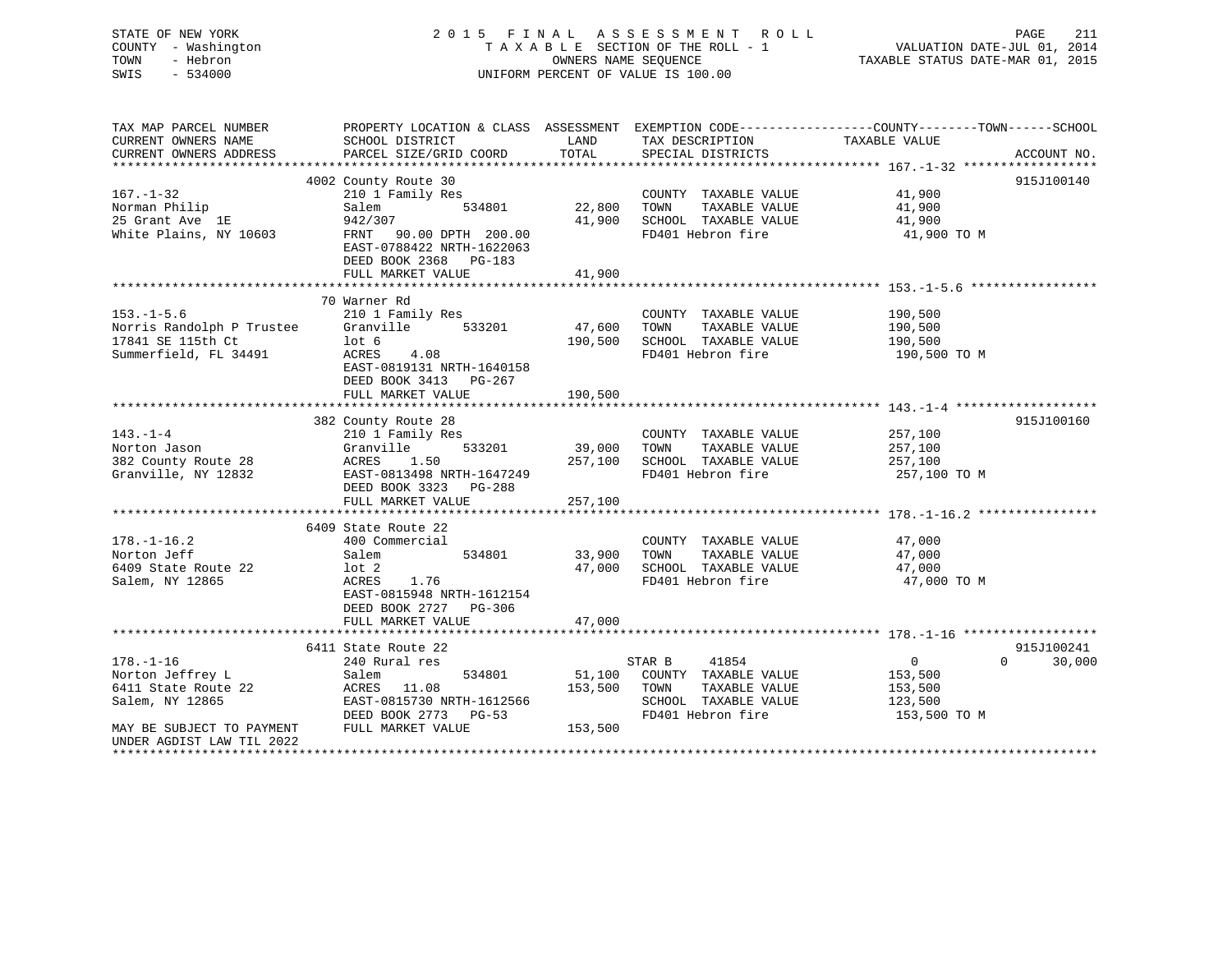# STATE OF NEW YORK 2 0 1 5 F I N A L A S S E S S M E N T R O L L PAGE 212 COUNTY - Washington T A X A B L E SECTION OF THE ROLL - 1 VALUATION DATE-JUL 01, 2014 TOWN - Hebron OWNERS NAME SEQUENCE TAXABLE STATUS DATE-MAR 01, 2015 SWIS - 534000 UNIFORM PERCENT OF VALUE IS 100.00

| TAX MAP PARCEL NUMBER<br>CURRENT OWNERS NAME<br>CURRENT OWNERS ADDRESS | PROPERTY LOCATION & CLASS ASSESSMENT EXEMPTION CODE---------------COUNTY-------TOWN-----SCHOOL<br>SCHOOL DISTRICT<br>PARCEL SIZE/GRID COORD | LAND<br>TOTAL | TAX DESCRIPTION<br>SPECIAL DISTRICTS        | TAXABLE VALUE    | ACCOUNT NO.        |
|------------------------------------------------------------------------|---------------------------------------------------------------------------------------------------------------------------------------------|---------------|---------------------------------------------|------------------|--------------------|
|                                                                        |                                                                                                                                             |               |                                             |                  |                    |
|                                                                        | 100 Indian Head Way                                                                                                                         |               |                                             |                  | 915J101210         |
| $170. - 1 - 15.2$                                                      | 210 1 Family Res                                                                                                                            |               | COUNTY TAXABLE VALUE                        | 107,000          |                    |
| Novella John M                                                         | 533201<br>Granville                                                                                                                         | 42,000        | TOWN<br>TAXABLE VALUE                       | 107,000          |                    |
| Novella Carol F                                                        | 5.02<br>ACRES                                                                                                                               | 107,000       | SCHOOL TAXABLE VALUE                        | 107,000          |                    |
| 4 Waterbury Ln                                                         | EAST-0816711 NRTH-1620351                                                                                                                   |               | FD401 Hebron fire                           | 107,000 TO M     |                    |
| Danbury, CT 06811                                                      | DEED BOOK 489<br>PG-149                                                                                                                     |               |                                             |                  |                    |
|                                                                        | FULL MARKET VALUE                                                                                                                           | 107,000       |                                             |                  |                    |
|                                                                        |                                                                                                                                             |               |                                             |                  |                    |
|                                                                        | 21 Everetts Heights Way                                                                                                                     |               | 94 PCT OF VALUE USED FOR EXEMPTION PURPOSES |                  | 915J101321         |
| $152.-2-5.1$                                                           | 210 1 Family Res                                                                                                                            |               | VET WAR CT 41121                            | 33,000<br>18,000 | $\Omega$           |
| O'Brien John                                                           | Granville 533201 45,900 STAR B                                                                                                              |               | 41854                                       | $\overline{0}$   | $\Omega$<br>30,000 |
| O'Brien Margaret J                                                     | 591/325                                                                                                                                     |               | 236,600 COUNTY TAXABLE VALUE                | 203,600          |                    |
| o brien margaret J<br>21 Everetts Heights Way                          | ACRES 3.71                                                                                                                                  |               | TAXABLE VALUE<br>TOWN                       | 218,600          |                    |
| Granville, NY 12832                                                    | EAST-0810333 NRTH-1642236                                                                                                                   |               | SCHOOL TAXABLE VALUE 206,600                |                  |                    |
|                                                                        | DEED BOOK 758<br>PG-215                                                                                                                     |               | FD401 Hebron fire                           | 236,600 TO M     |                    |
|                                                                        | FULL MARKET VALUE                                                                                                                           | 236,600       |                                             |                  |                    |
|                                                                        |                                                                                                                                             |               |                                             |                  |                    |
|                                                                        | County Route 28                                                                                                                             |               |                                             |                  | 915J100343         |
| $152 - 2 - 5$                                                          | 314 Rural vac<10                                                                                                                            |               | COUNTY TAXABLE VALUE                        | 23,400           |                    |
| O'Brien Margaret J                                                     | Granville                                                                                                                                   | 533201 23,400 | TOWN<br>TAXABLE VALUE                       | 23,400           |                    |
| Young Josephine L                                                      | 3.19<br>ACRES                                                                                                                               | 23,400        | SCHOOL TAXABLE VALUE                        | 23,400           |                    |
| 21 Everetts Hts                                                        | EAST-0810226 NRTH-1641984                                                                                                                   |               | FD401 Hebron fire                           | 23,400 TO M      |                    |
| Granville, NY 12832                                                    | DEED BOOK 898<br>PG-252                                                                                                                     |               |                                             |                  |                    |
|                                                                        | FULL MARKET VALUE                                                                                                                           | 23,400        |                                             |                  |                    |
|                                                                        |                                                                                                                                             |               |                                             |                  |                    |
|                                                                        | 35 Hebron Hills Rd                                                                                                                          |               |                                             |                  | 915J100347         |
| $183. - 1 - 40$                                                        | 260 Seasonal res                                                                                                                            |               | COUNTY TAXABLE VALUE                        | 57,800           |                    |
| O'Leary Norma                                                          | 534801<br>Salem                                                                                                                             | 39,100        | TAXABLE VALUE<br>TOWN                       | 57,800           |                    |
| 118 Circle Dr                                                          | 1.55<br>ACRES                                                                                                                               | 57,800        | SCHOOL TAXABLE VALUE                        | 57,800           |                    |
| Patchogue, NY 11772                                                    | EAST-0788247 NRTH-1603009                                                                                                                   |               | FD401 Hebron fire                           | 57,800 TO M      |                    |
|                                                                        | DEED BOOK 2842    PG-177                                                                                                                    |               |                                             |                  |                    |
|                                                                        | FULL MARKET VALUE                                                                                                                           | 57,800        |                                             |                  |                    |
|                                                                        |                                                                                                                                             |               |                                             |                  |                    |
|                                                                        | 18 Clark Way                                                                                                                                |               |                                             |                  |                    |
| $169. - 1 - 18.30$                                                     | 270 Mfg housing<br>270 Mfg ho<br>Granville                                                                                                  |               | COUNTY TAXABLE VALUE                        | 25,200           |                    |
| O'Neil Elizabeth                                                       | 533201                                                                                                                                      | 18,200        | TAXABLE VALUE<br>TOWN                       | 25,200           |                    |
| 2991 South Deerfield Ave ACRES                                         | 2.79                                                                                                                                        | 25,200        | SCHOOL TAXABLE VALUE 25,200                 |                  |                    |
| Yorktown Heights, NY 10598                                             | EAST-0816050 NRTH-1623674                                                                                                                   |               | FD401 Hebron fire                           | 25,200 TO M      |                    |
|                                                                        | DEED BOOK 3483 PG-299                                                                                                                       |               |                                             |                  |                    |
|                                                                        | FULL MARKET VALUE                                                                                                                           | 25,200        |                                             |                  |                    |
|                                                                        |                                                                                                                                             |               |                                             |                  |                    |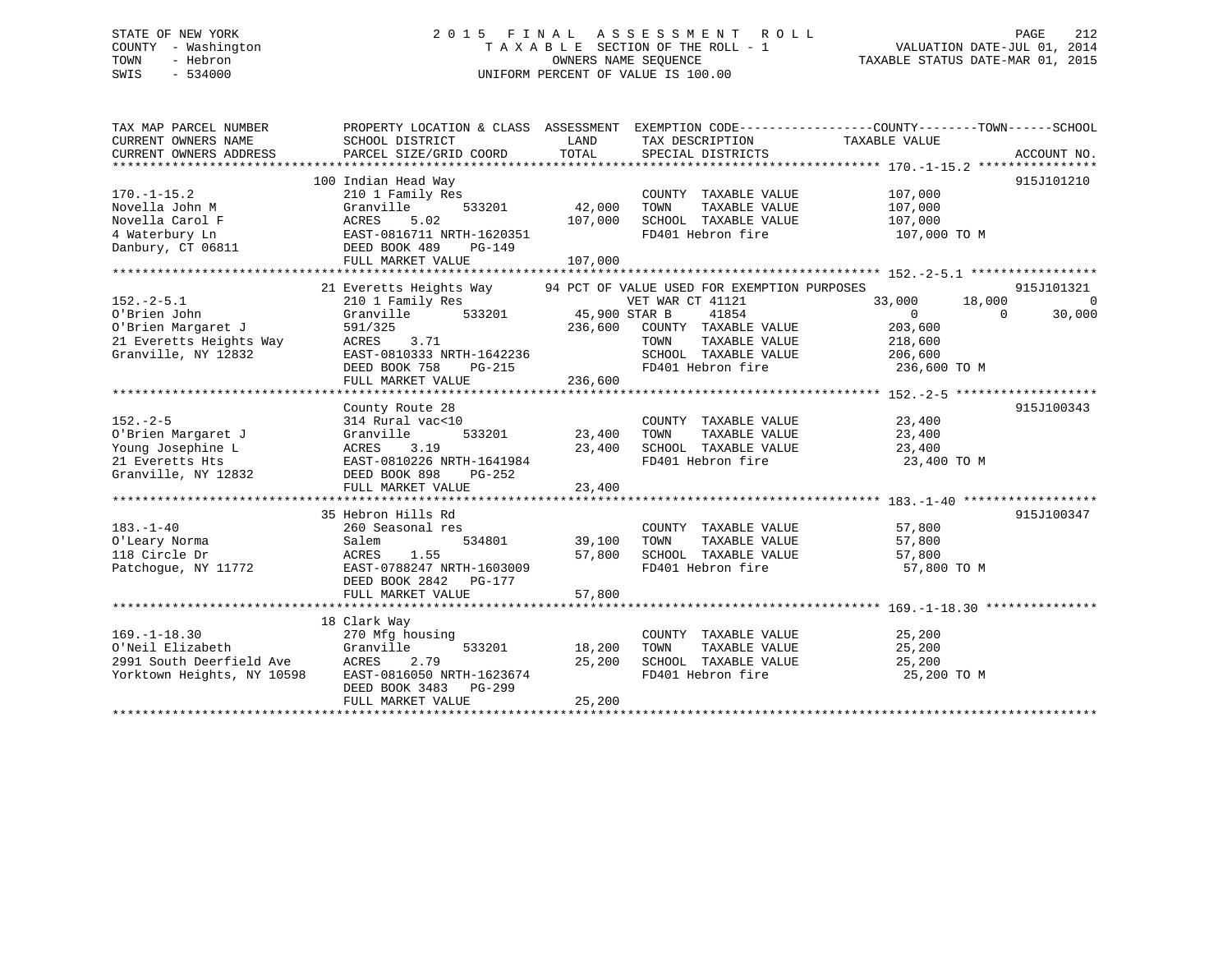# STATE OF NEW YORK 2 0 1 5 F I N A L A S S E S S M E N T R O L L PAGE 213 COUNTY - Washington T A X A B L E SECTION OF THE ROLL - 1 VALUATION DATE-JUL 01, 2014 TOWN - Hebron OWNERS NAME SEQUENCE TAXABLE STATUS DATE-MAR 01, 2015 SWIS - 534000 UNIFORM PERCENT OF VALUE IS 100.00

| TAX MAP PARCEL NUMBER<br>CURRENT OWNERS NAME<br>CURRENT OWNERS ADDRESS             | PROPERTY LOCATION & CLASS ASSESSMENT<br>SCHOOL DISTRICT<br>PARCEL SIZE/GRID COORD                                                                                                                         | LAND<br>TOTAL                               | TAX DESCRIPTION<br>SPECIAL DISTRICTS                                                                                | EXEMPTION CODE-----------------COUNTY-------TOWN------SCHOOL<br>TAXABLE VALUE                          | ACCOUNT NO.                      |
|------------------------------------------------------------------------------------|-----------------------------------------------------------------------------------------------------------------------------------------------------------------------------------------------------------|---------------------------------------------|---------------------------------------------------------------------------------------------------------------------|--------------------------------------------------------------------------------------------------------|----------------------------------|
| $161. - 1 - 5$<br>Obering Mary<br>7148 State Route 22<br>Granville, NY 12832       | 7148 State Route 22<br>240 Rural res<br>Granville<br>533201<br>ag commit 706/98<br>ACRES 160.00<br>EAST-0820327 NRTH-1630083<br>DEED BOOK 504<br>PG-838<br>FULL MARKET VALUE                              | 225,500<br>325,000<br>325,000               | COUNTY TAXABLE VALUE<br>TOWN<br>TAXABLE VALUE<br>SCHOOL TAXABLE VALUE<br>CA008 Cons agri dst 8<br>FD401 Hebron fire | 325,000<br>325,000<br>325,000<br>325,000 TO M<br>325,000 TO M                                          | 915J100351                       |
| $151. - 1 - 16.6$<br>Ogden Melvin<br>64 Feeder Dam Rd<br>So. Glens Falls, NY 12803 | 240 Little Burch Hill Rd<br>210 1 Family Res<br>Granville<br>533201<br>1.24 BANK<br>ACRES<br>40<br>EAST-0800257 NRTH-1634945<br>DEED BOOK 780<br>$PG-19$<br>FULL MARKET VALUE<br>************************ | 38,500<br>113,900<br>113,900<br>*********** | COUNTY TAXABLE VALUE<br>TAXABLE VALUE<br>TOWN<br>SCHOOL TAXABLE VALUE<br>FD401 Hebron fire                          | 113,900<br>113,900<br>113,900<br>113,900 TO M<br>*********************** 167.-1-29 ******************* | 915J101266                       |
| $167. - 1 - 29$<br>Okeefe Lauryn<br>3970 County Route 30<br>Salem, NY 12865        | 3970 County Route 30<br>210 1 Family Res<br>534801<br>Salem<br>1.60<br>ACRES<br>EAST-0789052 NRTH-1621458<br>DEED BOOK 808<br>PG-166<br>FULL MARKET VALUE                                                 | 28,500<br>65,800<br>65,800                  | 41854<br>STAR B<br>COUNTY TAXABLE VALUE<br>TAXABLE VALUE<br>TOWN<br>SCHOOL TAXABLE VALUE<br>FD401 Hebron fire       | $\overline{0}$<br>65,800<br>65,800<br>35,800<br>65,800 TO M                                            | 915J100456<br>$\Omega$<br>30,000 |
| $167. - 1 - 30$<br>Okeefe Lauryn<br>3970 County Route 30<br>Salem, NY 12865        | County Route 30<br>314 Rural vac<10<br>534801<br>Salem<br>ACRES<br>2.60<br>EAST-0788883 NRTH-1621565<br>DEED BOOK 808<br><b>PG-166</b><br>FULL MARKET VALUE                                               | 15,900<br>15,900<br>15,900                  | COUNTY TAXABLE VALUE<br>TOWN<br>TAXABLE VALUE<br>SCHOOL TAXABLE VALUE<br>FD401 Hebron fire                          | 15,900<br>15,900<br>15,900<br>15,900 TO M                                                              | 915J100567                       |
| $186. - 1 - 37$<br>Oldham Gary<br>620 Silk Rd<br>Bennington, VT 05201              | Wood Way<br>314 Rural vac<10<br>534801<br>Salem<br>ACRES<br>5.59<br>EAST-0818609 NRTH-1608022<br>DEED BOOK 3124 PG-178<br>FULL MARKET VALUE                                                               | 22,900<br>22,900<br>22,900                  | COUNTY TAXABLE VALUE<br>TOWN<br>TAXABLE VALUE<br>SCHOOL TAXABLE VALUE<br>FD401 Hebron fire                          | 22,900<br>22,900<br>22,900<br>22,900 TO M                                                              |                                  |
| $186. - 1 - 38$<br>Oldham Gary<br>PO Box 648<br>Shaftsbury, VT 05262               | $126+128$ Wood Way<br>312 Vac w/imprv<br>534801<br>Salem<br>ACRES<br>5.01<br>EAST-0818842 NRTH-1608051<br>DEED BOOK 2010<br>PG-186<br>FULL MARKET VALUE                                                   | 22,000<br>32,400<br>32,400                  | COUNTY TAXABLE VALUE<br>TOWN<br>TAXABLE VALUE<br>SCHOOL TAXABLE VALUE<br>FD401 Hebron fire                          | 32,400<br>32,400<br>32,400<br>32,400 TO M                                                              | 915J101760                       |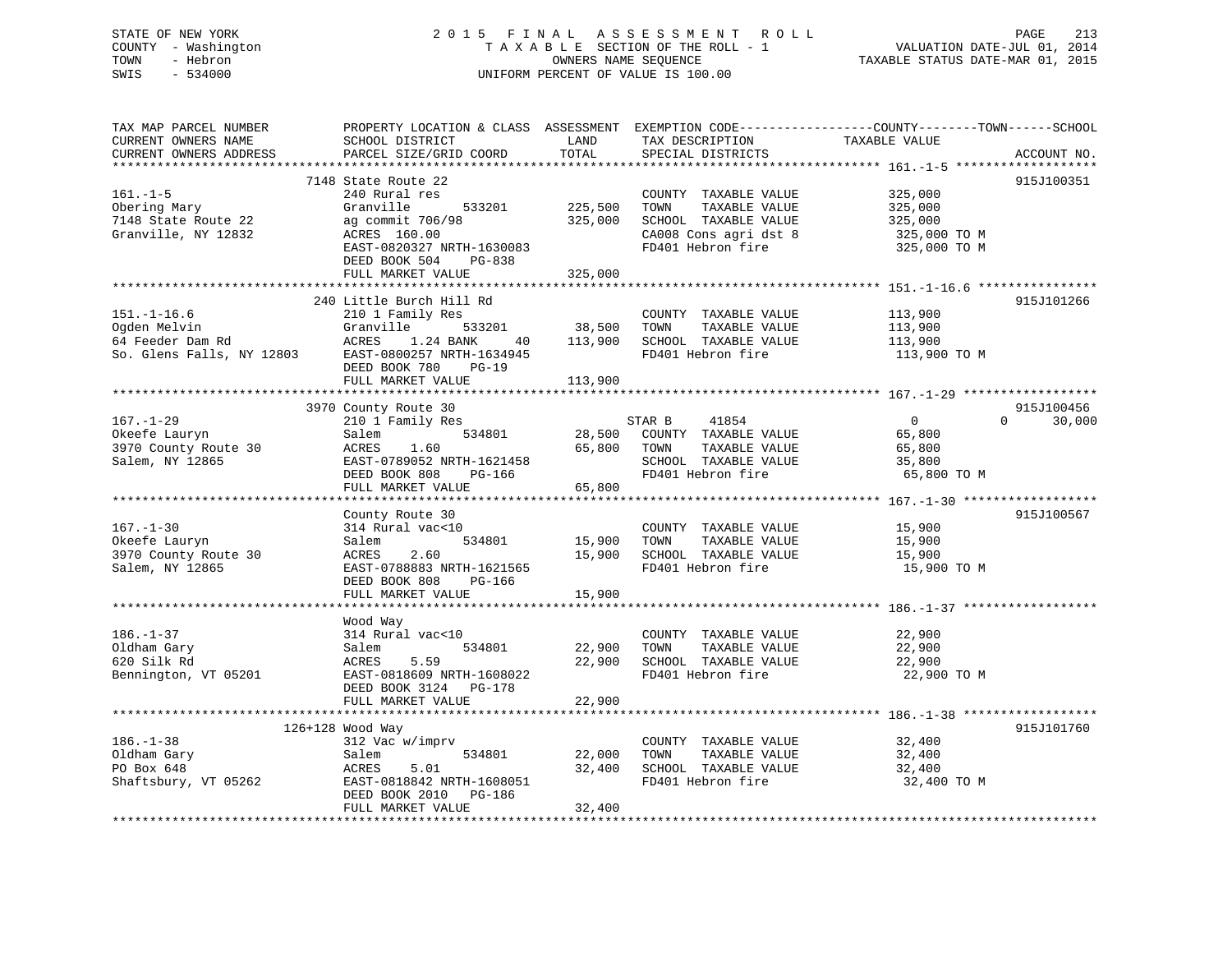# STATE OF NEW YORK 2 0 1 5 F I N A L A S S E S S M E N T R O L L PAGE 214 COUNTY - Washington T A X A B L E SECTION OF THE ROLL - 1 VALUATION DATE-JUL 01, 2014 TOWN - Hebron OWNERS NAME SEQUENCE TAXABLE STATUS DATE-MAR 01, 2015 SWIS - 534000 UNIFORM PERCENT OF VALUE IS 100.00

| TAX MAP PARCEL NUMBER<br>CURRENT OWNERS NAME           | SCHOOL DISTRICT                | LAND           | TAX DESCRIPTION                             | PROPERTY LOCATION & CLASS ASSESSMENT EXEMPTION CODE----------------COUNTY-------TOWN------SCHOOL<br>TAXABLE VALUE |             |
|--------------------------------------------------------|--------------------------------|----------------|---------------------------------------------|-------------------------------------------------------------------------------------------------------------------|-------------|
| CURRENT OWNERS ADDRESS                                 | PARCEL SIZE/GRID COORD         | TOTAL          | SPECIAL DISTRICTS                           |                                                                                                                   | ACCOUNT NO. |
|                                                        |                                |                |                                             |                                                                                                                   |             |
|                                                        | 1513 Big Burch Hill Rd         |                |                                             |                                                                                                                   | 915J101327  |
| $152. - 2 - 37.1$                                      | 210 1 Family Res               |                | STAR B<br>41854                             | $\Omega$<br>$\Omega$                                                                                              | 30,000      |
| Olsen Bruce E                                          | Granville<br>533201            | 38,500         | COUNTY TAXABLE VALUE                        | 195,700                                                                                                           |             |
| Olsen Dale J                                           | ACRES<br>1.26 BANK<br>999      | 195,700        | TOWN<br>TAXABLE VALUE                       | 195,700                                                                                                           |             |
| 1513 Big Burch Hill Rd                                 | EAST-0806690 NRTH-1640287      |                | SCHOOL TAXABLE VALUE                        | 165,700                                                                                                           |             |
| Granville, NY 12832                                    | DEED BOOK 496<br>PG-602        |                | CA008 Cons agri dst 8                       | 195,700 TO M                                                                                                      |             |
|                                                        | FULL MARKET VALUE              |                | 195,700 FD401 Hebron fire                   | 195,700 TO M                                                                                                      |             |
|                                                        |                                |                |                                             |                                                                                                                   |             |
|                                                        | Bogtown Ln                     |                |                                             |                                                                                                                   | 915J100626  |
| $184. - 1 - 8$                                         | 322 Rural vac>10               |                | AGRI-D IND 41730                            | 17,106<br>17,106                                                                                                  | 17,106      |
| Olsen Erik                                             | Salem<br>534801                | 212,000        | COUNTY TAXABLE VALUE                        | 194,894                                                                                                           |             |
| Eisenstein Beth                                        | ACRES 212.40                   | 212,000        | TAXABLE VALUE<br>TOWN                       | 194,894                                                                                                           |             |
| 6231 Maryland Dr                                       | EAST-0801425 NRTH-1606665      |                | SCHOOL TAXABLE VALUE                        | 194,894                                                                                                           |             |
| Los Angeles, CA 90048                                  | DEED BOOK 3489 PG-297          |                | FD401 Hebron fire                           | 212,000 TO M                                                                                                      |             |
|                                                        | FULL MARKET VALUE              | 212,000        |                                             |                                                                                                                   |             |
| MAY BE SUBJECT TO PAYMENT<br>UNDER AGDIST LAW TIL 2022 |                                |                |                                             |                                                                                                                   |             |
|                                                        |                                |                |                                             |                                                                                                                   |             |
|                                                        | Bogtown Ln                     |                |                                             |                                                                                                                   | 915J101329  |
| $184. - 1 - 8.1$                                       | 314 Rural vac<10               |                | COUNTY TAXABLE VALUE                        | 2,000                                                                                                             |             |
| Olsen Erik                                             | Salem<br>534801                | 2,000          | TAXABLE VALUE<br>TOWN                       | 2,000                                                                                                             |             |
| Eisenstein Beth                                        | 2.63<br>ACRES                  | 2,000          | SCHOOL TAXABLE VALUE                        | 2,000                                                                                                             |             |
| 6231 Maryland Dr                                       | EAST-0801833 NRTH-1605643      |                | FD401 Hebron fire                           | 2,000 TO M                                                                                                        |             |
| Los Angeles, CA 90048                                  | DEED BOOK 3489<br>PG-293       |                |                                             |                                                                                                                   |             |
|                                                        | FULL MARKET VALUE              | 2,000          |                                             |                                                                                                                   |             |
|                                                        |                                |                |                                             |                                                                                                                   |             |
|                                                        | 112 Mountain Way               |                |                                             |                                                                                                                   | 915J101697  |
| $159. - 1 - 25.8$                                      | 311 Res vac land - WTRFNT      |                | COUNTY TAXABLE VALUE                        | 36,100                                                                                                            |             |
| Olsen Erling R Jr.                                     | 533801<br>Hartford             | 36,100         | TOWN<br>TAXABLE VALUE                       | 36,100                                                                                                            |             |
| 112 Mountain Way                                       | lot G                          | 36,100         | SCHOOL TAXABLE VALUE                        | 36,100                                                                                                            |             |
| Granville, NY 12832                                    | ACRES 14.42                    |                | FD401 Hebron fire                           | 36,100 TO M                                                                                                       |             |
|                                                        | EAST-0795905 NRTH-1628092      |                |                                             |                                                                                                                   |             |
|                                                        | DEED BOOK 2430<br>PG-147       |                |                                             |                                                                                                                   |             |
|                                                        | FULL MARKET VALUE              | 36,100         |                                             |                                                                                                                   |             |
|                                                        |                                |                |                                             |                                                                                                                   |             |
|                                                        | 58 Mcknight Hill Rd            |                | 63 PCT OF VALUE USED FOR EXEMPTION PURPOSES |                                                                                                                   | 915J100602  |
| $176. - 1 - 13.1$                                      | 240 Rural res                  |                | VET COM CT 41131                            | 30,000<br>36,587                                                                                                  | $\Omega$    |
| Olsen Robert E                                         | Salem<br>534801                | 76,400 STAR EN | 41834                                       | $\mathbf{0}$<br>$\Omega$                                                                                          | 65,300      |
| Olsen Sally A                                          | ACRES 17.20                    | 232,300        | COUNTY TAXABLE VALUE                        | 195,713                                                                                                           |             |
| 58 Mcknight Hill Rd                                    | EAST-0803180 NRTH-1613683      |                | TOWN<br>TAXABLE VALUE                       |                                                                                                                   |             |
| Salem, NY 12865                                        | DEED BOOK 540<br><b>PG-218</b> |                | SCHOOL TAXABLE VALUE                        | 202,300                                                                                                           |             |
|                                                        |                                |                |                                             | 167,000<br>232,300 TO M                                                                                           |             |
|                                                        | FULL MARKET VALUE              |                | 232,300 FD401 Hebron fire                   |                                                                                                                   |             |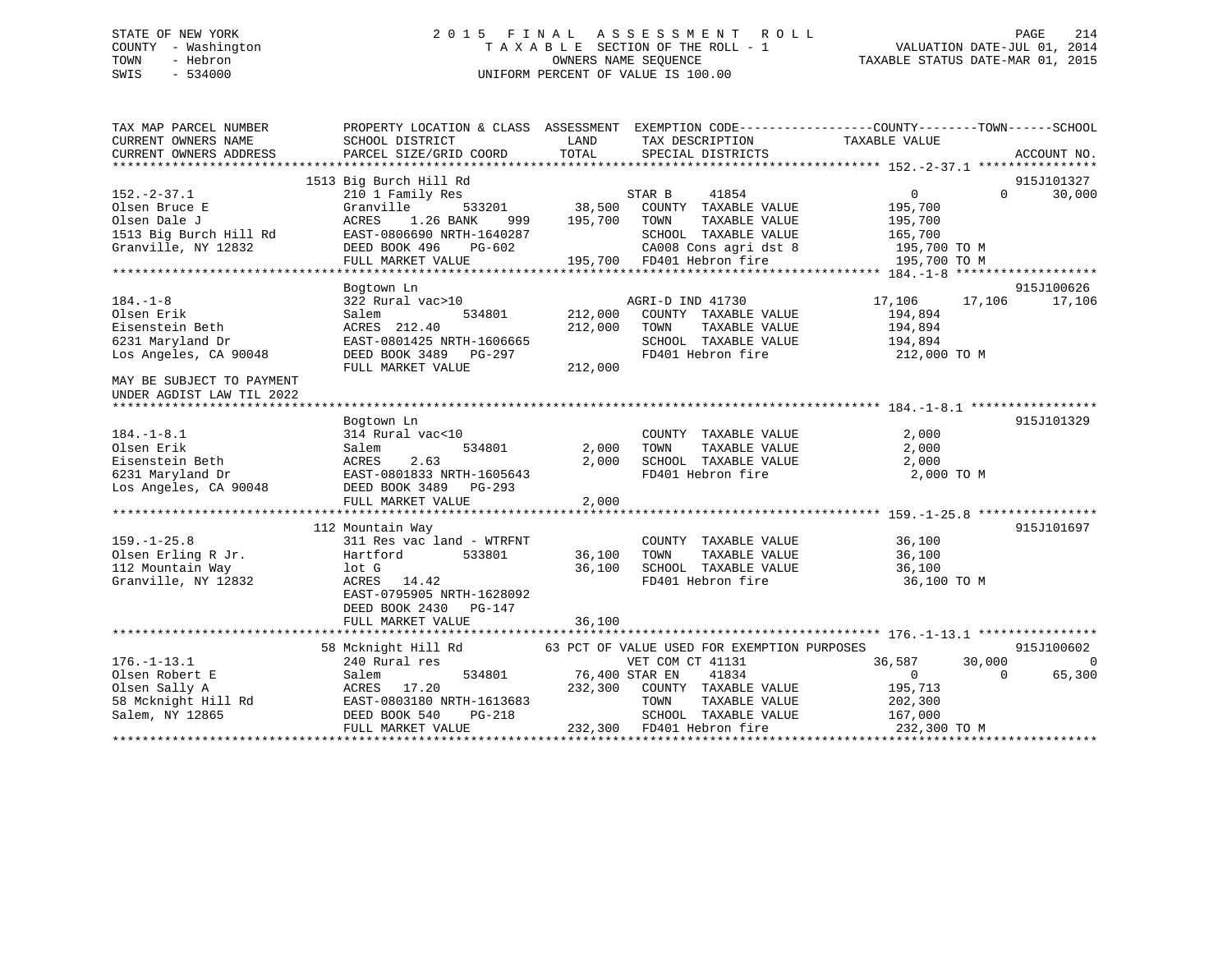# STATE OF NEW YORK 2 0 1 5 F I N A L A S S E S S M E N T R O L L PAGE 215 COUNTY - Washington T A X A B L E SECTION OF THE ROLL - 1 VALUATION DATE-JUL 01, 2014 TOWN - Hebron OWNERS NAME SEQUENCE TAXABLE STATUS DATE-MAR 01, 2015 SWIS - 534000 UNIFORM PERCENT OF VALUE IS 100.00

| TAX MAP PARCEL NUMBER                                           |                                           |                       |                                                                                                   | PROPERTY LOCATION & CLASS ASSESSMENT EXEMPTION CODE----------------COUNTY-------TOWN------SCHOOL |                |
|-----------------------------------------------------------------|-------------------------------------------|-----------------------|---------------------------------------------------------------------------------------------------|--------------------------------------------------------------------------------------------------|----------------|
| CURRENT OWNERS NAME<br>CURRENT OWNERS ADDRESS                   | SCHOOL DISTRICT<br>PARCEL SIZE/GRID COORD | LAND<br>TOTAL         | TAX DESCRIPTION<br>SPECIAL DISTRICTS                                                              | TAXABLE VALUE                                                                                    |                |
|                                                                 |                                           |                       |                                                                                                   |                                                                                                  | ACCOUNT NO.    |
|                                                                 | 221 Crosier Rd                            |                       |                                                                                                   |                                                                                                  | 915J101206     |
| $167. - 1 - 17.2$                                               | 312 Vac w/imprv                           |                       | COUNTY TAXABLE VALUE                                                                              | 30,200                                                                                           |                |
| Opperman Paul                                                   | 534801<br>Salem                           | 28,200                | TOWN<br>TAXABLE VALUE                                                                             | 30,200                                                                                           |                |
|                                                                 | ACRES<br>9.10 BANK                        | $77$ 30,200           |                                                                                                   |                                                                                                  |                |
| 400 E 58th St Apt 2D<br>Now York NY 10022<br>New York, NY 10022 | EAST-0790791 NRTH-1619772                 |                       |                                                                                                   |                                                                                                  |                |
|                                                                 | DEED BOOK 2791 PG-339                     |                       | SCHOOL TAXABLE VALUE 30,200<br>CA008 Cons agri dst 8 30,200 TO M<br>FD401 Hebron fire 30,200 TO M |                                                                                                  |                |
|                                                                 | FULL MARKET VALUE                         | 30, 200               |                                                                                                   |                                                                                                  |                |
|                                                                 |                                           |                       |                                                                                                   |                                                                                                  |                |
|                                                                 | Crosier Rd                                |                       |                                                                                                   |                                                                                                  |                |
| $167. - 1 - 17.6$                                               | 314 Rural vac<10                          |                       | COUNTY TAXABLE VALUE                                                                              | 25,300                                                                                           |                |
| Opperman Paul                                                   | 534801<br>Salem                           | 25,300                | TAXABLE VALUE<br>TOWN                                                                             | 25,300                                                                                           |                |
| 400 E 58th St Apt 2D                                            | lot 2                                     | 25,300                | SCHOOL TAXABLE VALUE                                                                              | 25,300                                                                                           |                |
| New york, NY 10022                                              | 7.23<br>ACRES                             |                       | CA008 Cons agri dst 8                                                                             | 25,300 TO M                                                                                      |                |
|                                                                 | EAST-0790658 NRTH-1620097                 |                       | FD401 Hebron fire                                                                                 | 25,300 TO M                                                                                      |                |
|                                                                 | DEED BOOK 2791 PG-343                     |                       |                                                                                                   |                                                                                                  |                |
|                                                                 |                                           |                       |                                                                                                   |                                                                                                  |                |
|                                                                 |                                           |                       |                                                                                                   |                                                                                                  |                |
|                                                                 | Crosier Rd                                |                       |                                                                                                   |                                                                                                  |                |
| $167. - 1 - 17.7$                                               | 314 Rural vac<10                          |                       | COUNTY TAXABLE VALUE                                                                              | 27,000                                                                                           |                |
| Opperman Paul                                                   | Salem<br>534801                           | 27,000                | TAXABLE VALUE<br>TOWN                                                                             | 27,000                                                                                           |                |
| 400 E 58th St                                                   | lot 4                                     | 27,000                | SCHOOL TAXABLE VALUE                                                                              | 27,000                                                                                           |                |
| New York, NY 10022                                              | 8.31<br>ACRES                             |                       | CA008 Cons agri dst 8                                                                             | 27,000 TO M                                                                                      |                |
|                                                                 | EAST-0791161 NRTH-1619585                 |                       | FD401 Hebron fire                                                                                 | 27,000 TO M                                                                                      |                |
|                                                                 | DEED BOOK 2868 PG-323                     |                       |                                                                                                   |                                                                                                  |                |
|                                                                 |                                           |                       |                                                                                                   |                                                                                                  |                |
|                                                                 |                                           |                       |                                                                                                   |                                                                                                  |                |
|                                                                 | 3880 County Route 30                      |                       |                                                                                                   |                                                                                                  | 915J100356     |
| $167. - 1 - 23$                                                 | 240 Rural res                             |                       | COUNTY TAXABLE VALUE                                                                              | 312,000                                                                                          |                |
| Opperman Paul                                                   | 534801<br>Salem                           | 72,000                | TAXABLE VALUE<br>TOWN                                                                             | 312,000                                                                                          |                |
| 400 E 58th St Apt 2D                                            | bndy agmt 925/79                          | 312,000               | SCHOOL TAXABLE VALUE                                                                              | 312,000                                                                                          |                |
| New York, NY 10022                                              | ACRES 14.98                               |                       | FD401 Hebron fire                                                                                 | 312,000 TO M                                                                                     |                |
|                                                                 | EAST-0789771 NRTH-1619502                 |                       |                                                                                                   |                                                                                                  |                |
|                                                                 | DEED BOOK 1988 PG-203                     |                       |                                                                                                   |                                                                                                  |                |
|                                                                 | FULL MARKET VALUE                         | 312,000               |                                                                                                   |                                                                                                  |                |
|                                                                 |                                           |                       |                                                                                                   |                                                                                                  |                |
|                                                                 | 6025&6027 State Route 22                  |                       | 34 PCT OF VALUE USED FOR EXEMPTION PURPOSES                                                       |                                                                                                  | 915J100488     |
| $185. - 1 - 13$                                                 | 280 Res Multiple                          |                       | VET COM CT 41131                                                                                  | 42,670<br>30,000                                                                                 | $\overline{0}$ |
|                                                                 |                                           | 534801 295,500 STAR B | 41854                                                                                             | $\bigcirc$<br>$\overline{0}$                                                                     | 30,000         |
|                                                                 |                                           | 502,000               | COUNTY TAXABLE VALUE                                                                              | 459,330                                                                                          |                |
|                                                                 |                                           |                       | TOWN                                                                                              | TAXABLE VALUE 472,000                                                                            |                |
|                                                                 |                                           |                       | SCHOOL TAXABLE VALUE                                                                              | 472,000                                                                                          |                |
|                                                                 |                                           |                       | 502,000 CA008 Cons agri dst 8 502,000 TO M                                                        |                                                                                                  |                |
|                                                                 |                                           |                       | FD401 Hebron fire                                                                                 | 502,000 TO M                                                                                     |                |
|                                                                 |                                           |                       |                                                                                                   |                                                                                                  |                |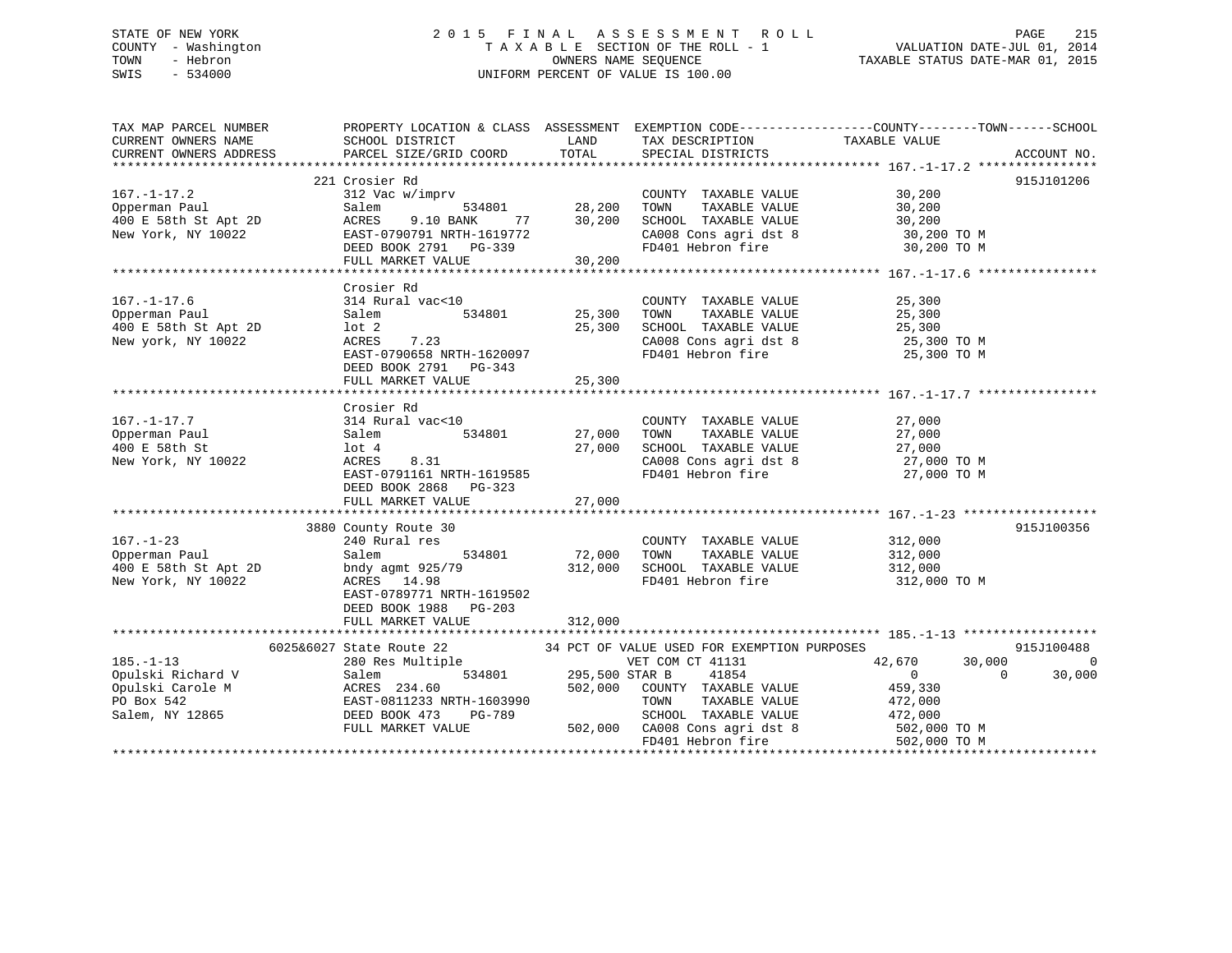# STATE OF NEW YORK 2 0 1 5 F I N A L A S S E S S M E N T R O L L PAGE 216 COUNTY - Washington T A X A B L E SECTION OF THE ROLL - 1 VALUATION DATE-JUL 01, 2014 TOWN - Hebron OWNERS NAME SEQUENCE TAXABLE STATUS DATE-MAR 01, 2015 SWIS - 534000 UNIFORM PERCENT OF VALUE IS 100.00

| TAX MAP PARCEL NUMBER<br>CURRENT OWNERS NAME | SCHOOL DISTRICT                              | LAND           | TAX DESCRIPTION                     | PROPERTY LOCATION & CLASS ASSESSMENT EXEMPTION CODE----------------COUNTY-------TOWN------SCHOOL<br>TAXABLE VALUE |             |
|----------------------------------------------|----------------------------------------------|----------------|-------------------------------------|-------------------------------------------------------------------------------------------------------------------|-------------|
| CURRENT OWNERS ADDRESS                       | PARCEL SIZE/GRID COORD                       | TOTAL          | SPECIAL DISTRICTS                   |                                                                                                                   | ACCOUNT NO. |
|                                              | 36 Cemetery Ln                               |                |                                     |                                                                                                                   | 915J100227  |
| $152 - 2 - 38$                               | 314 Rural vac<10                             |                | COUNTY TAXABLE VALUE                | 17,500                                                                                                            |             |
| Osakowicz John J                             | Granville<br>533201                          | 17,500         | TOWN<br>TAXABLE VALUE               | 17,500                                                                                                            |             |
| Osakowicz Martha                             | FRNT 400.00 DPTH 125.00                      | 17,500         | SCHOOL TAXABLE VALUE                | 17,500                                                                                                            |             |
| 14 Pine Valley Dr                            | ACRES<br>0.98                                |                | CA008 Cons agri dst 8               | 17,500 TO M                                                                                                       |             |
| South Glens Falls, NY 12803                  | EAST-0813944 NRTH-1635431                    |                | FD401 Hebron fire                   | 17,500 TO M                                                                                                       |             |
|                                              | DEED BOOK 779<br>PG-34                       |                |                                     |                                                                                                                   |             |
|                                              | FULL MARKET VALUE                            | 17,500         |                                     |                                                                                                                   |             |
|                                              |                                              |                |                                     |                                                                                                                   |             |
|                                              | 381 Halls Pond Rd                            |                |                                     |                                                                                                                   | 915J100237  |
| $158. - 1 - 13$                              | 280 Res Multiple                             |                | STAR B<br>41854                     | $\overline{0}$<br>$\Omega$                                                                                        | 30,000      |
| Osborne Elizabeth G                          | 533801<br>Hartford                           | 208,500        | COUNTY TAXABLE VALUE                | 408,500                                                                                                           |             |
| Osborne E. Scott                             | ACRES 87.50                                  | 408,500        | TOWN<br>TAXABLE VALUE               | 408,500                                                                                                           |             |
| 403 Halls Pond Rd                            | EAST-0790897 NRTH-1629652                    |                | SCHOOL TAXABLE VALUE                | 378,500                                                                                                           |             |
| Salem, NY 12865                              | DEED BOOK 2606 PG-328                        |                | FD401 Hebron fire                   | 408,500 TO M                                                                                                      |             |
|                                              | FULL MARKET VALUE                            | 408,500        |                                     |                                                                                                                   |             |
| MAY BE SUBJECT TO PAYMENT                    |                                              |                |                                     |                                                                                                                   |             |
| UNDER AGDIST LAW TIL 2015                    |                                              |                |                                     |                                                                                                                   |             |
|                                              |                                              |                |                                     |                                                                                                                   |             |
|                                              | 1106 Chamberlin Mills Rd                     |                |                                     |                                                                                                                   | 915J100680  |
| $177. - 1 - 7.1$                             | 113 Cattle farm                              |                | 41720<br>AG DIST                    | 182,929<br>182,929                                                                                                | 182,929     |
| Padgett Anthony D                            | Salem<br>534801                              | 358,700 STAR B | 41854                               | $\mathbf{0}$<br>$\Omega$                                                                                          | 30,000      |
| Padgett Lisa W                               | ACRES 265.60                                 | 720,000        | COUNTY TAXABLE VALUE                | 537,071                                                                                                           |             |
| 1106 Chamberlin Mills Rd                     | EAST-0811534 NRTH-1615902                    |                | TOWN<br>TAXABLE VALUE               | 537,071                                                                                                           |             |
| Salem, NY 12865                              | DEED BOOK 917<br><b>PG-115</b>               |                | SCHOOL TAXABLE VALUE                | 507,071                                                                                                           |             |
|                                              | FULL MARKET VALUE                            | 720,000        | CA008 Cons agri dst 8               | 537,071 TO M                                                                                                      |             |
| MAY BE SUBJECT TO PAYMENT                    |                                              |                | 182,929 EX                          |                                                                                                                   |             |
| UNDER AGDIST LAW TIL 2019                    |                                              |                | FD401 Hebron fire                   | 720,000 TO M                                                                                                      |             |
| *************************                    | ***********************************          |                |                                     |                                                                                                                   |             |
|                                              | Chamberlin Mills Rd/n Off                    |                |                                     |                                                                                                                   | 915J101118  |
| $177. - 1 - 7.2$                             | 314 Rural vac<10 - WTRFNT                    |                | COUNTY TAXABLE VALUE                | 6,100                                                                                                             |             |
| Padgett Anthony D                            | 534801<br>Salem                              | 6,100          | TOWN<br>TAXABLE VALUE               | 6,100                                                                                                             |             |
| Padgett Lisa W                               | 747/249 Deeded Row                           | 6,100          | SCHOOL TAXABLE VALUE                | 6,100                                                                                                             |             |
| 1106 Chamberlin Mills Rd                     | ACRES<br>8.08                                |                | CA008 Cons agri dst 8               | 6,100 TO M                                                                                                        |             |
| Salem, NY 12865                              | EAST-0810670 NRTH-1616228                    |                | FD401 Hebron fire                   | 6,100 TO M                                                                                                        |             |
|                                              | DEED BOOK 917<br>$PG-115$                    |                |                                     |                                                                                                                   |             |
|                                              | FULL MARKET VALUE                            | 6,100          |                                     |                                                                                                                   |             |
|                                              |                                              |                |                                     |                                                                                                                   |             |
|                                              | State Route 22                               |                |                                     |                                                                                                                   | 915J100216  |
| $177. - 1 - 8$                               | 105 Vac farmland                             |                | AG DIST<br>41720                    | 218,788<br>218,788                                                                                                | 218,788     |
| Padgett Anthony D                            | Salem<br>534801                              | 253,400        | COUNTY TAXABLE VALUE                | 34,612                                                                                                            |             |
| Padgett Lisa W                               | ease 800/312                                 | 253,400        | TOWN<br>TAXABLE VALUE               | 34,612                                                                                                            |             |
| 1106 Chamberlain Mills Rd                    | ACRES 121.50                                 |                | SCHOOL TAXABLE VALUE                | 34,612                                                                                                            |             |
| Salem, NY 12865                              | EAST-0814252 NRTH-1617565                    |                | CA008 Cons agri dst 8<br>218,788 EX | 34,612 TO M                                                                                                       |             |
| MAY BE SUBJECT TO PAYMENT                    | DEED BOOK 938<br>PG-309<br>FULL MARKET VALUE |                | 253,400 FD401 Hebron fire           | 253,400 TO M                                                                                                      |             |
| UNDER AGDIST LAW TIL 2019                    |                                              |                |                                     |                                                                                                                   |             |
|                                              |                                              |                |                                     |                                                                                                                   |             |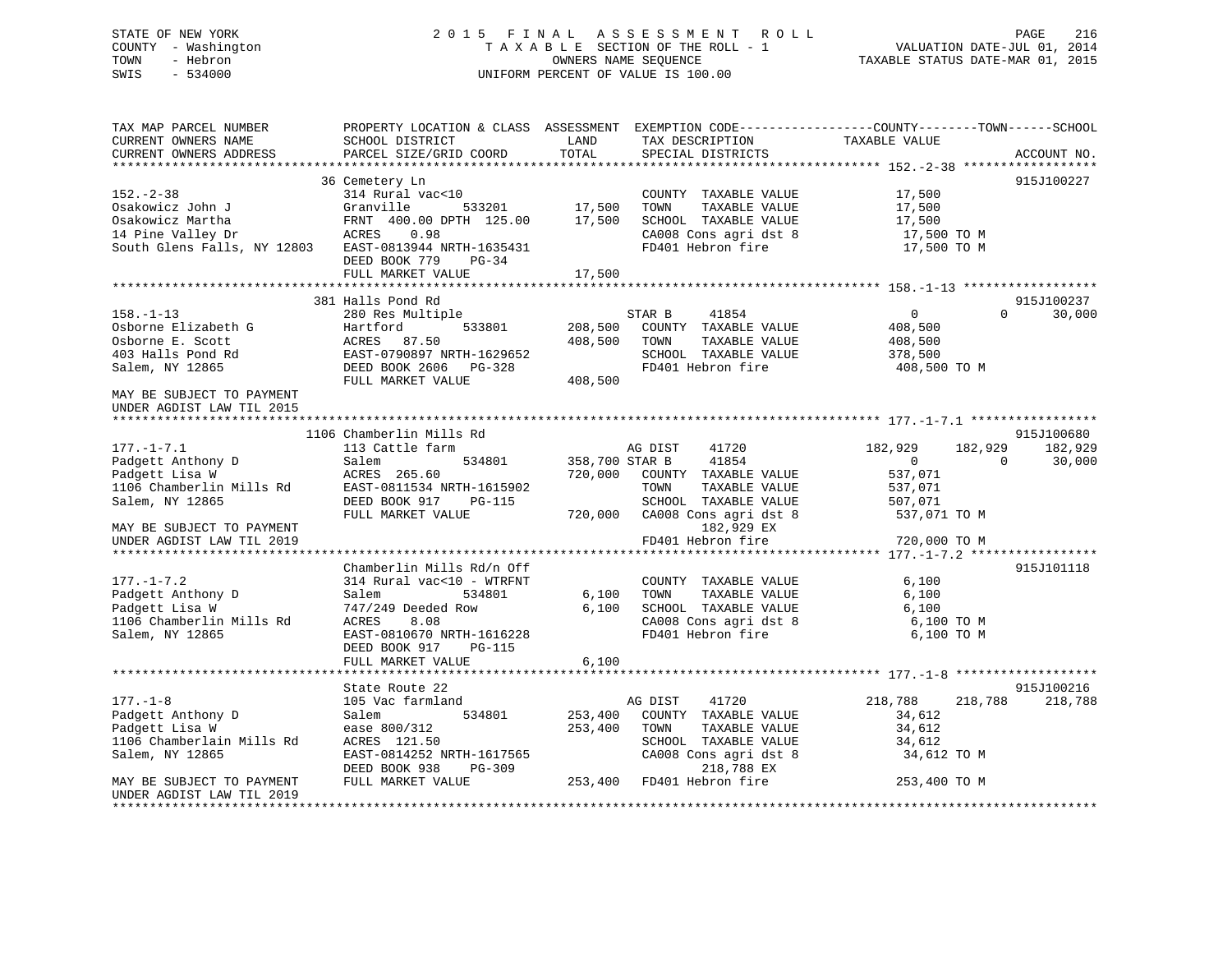## STATE OF NEW YORK 2 0 1 5 F I N A L A S S E S S M E N T R O L L PAGE 217 COUNTY - Washington T A X A B L E SECTION OF THE ROLL - 1 VALUATION DATE-JUL 01, 2014 TOWN - Hebron OWNERS NAME SEQUENCE TAXABLE STATUS DATE-MAR 01, 2015 SWIS - 534000 UNIFORM PERCENT OF VALUE IS 100.00

| TAX MAP PARCEL NUMBER<br>CURRENT OWNERS NAME<br>CURRENT OWNERS ADDRESS                                                             | PROPERTY LOCATION & CLASS ASSESSMENT EXEMPTION CODE----------------COUNTY-------TOWN-----SCHOOL<br>SCHOOL DISTRICT<br>PARCEL SIZE/GRID COORD     | LAND<br>TOTAL                 | TAX DESCRIPTION TAXABLE VALUE<br>SPECIAL DISTRICTS                                                                                                                 |                                                                                | ACCOUNT NO.                    |
|------------------------------------------------------------------------------------------------------------------------------------|--------------------------------------------------------------------------------------------------------------------------------------------------|-------------------------------|--------------------------------------------------------------------------------------------------------------------------------------------------------------------|--------------------------------------------------------------------------------|--------------------------------|
| $177. - 1 - 24$<br>Padgett Anthony D<br>Padgett Lisa W<br>1106 Chamberlin Mills Rd<br>Salem, NY 12865<br>MAY BE SUBJECT TO PAYMENT | State Route 22<br>113 Cattle farm<br>Salem<br>534801<br>ACRES 10.90<br>EAST-0815177 NRTH-1614927<br>DEED BOOK 932<br>PG-209<br>FULL MARKET VALUE | 47,300                        | AG BUILD<br>41700<br>41720<br>28,000 AG DIST<br>COUNTY TAXABLE VALUE<br>TOWN<br>TAXABLE VALUE<br>SCHOOL TAXABLE VALUE<br>47,300 CA008 Cons agri dst 8<br>23,695 EX | 19,100<br>19,100<br>23,695<br>23,695<br>4,505<br>4,505<br>4,505<br>23,605 TO M | 915J101015<br>19,100<br>23,695 |
| UNDER AGDIST LAW TIL 2019                                                                                                          |                                                                                                                                                  |                               | FD401 Hebron fire                                                                                                                                                  | 47,300 TO M                                                                    |                                |
| $183. - 1 - 25$<br>Padgett, IRA Anthony D<br>1106 Chamberlin Mills Rd<br>Salem, NY 12865                                           | 3041 County Route 30<br>105 Vac farmland<br>Salem<br>534801<br>ACRES 89.51<br>EAST-0790456 NRTH-1600231<br>DEED BOOK 2683 PG-154                 | 165,600<br>165,600            | AG DIST<br>41720<br>COUNTY TAXABLE VALUE<br>TOWN<br>TAXABLE VALUE<br>SCHOOL TAXABLE VALUE<br>CA008 Cons agri dst 8                                                 | 89,791<br>89,791<br>75,809<br>75,809<br>75,809<br>75,809 TO M                  | 915J100556<br>89,791           |
| MAY BE SUBJECT TO PAYMENT<br>UNDER AGDIST LAW TIL 2019                                                                             | FULL MARKET VALUE                                                                                                                                | 165,600                       | 89,791 EX<br>FD401 Hebron fire                                                                                                                                     | 165,600 TO M                                                                   |                                |
| $159. - 1 - 14$<br>Pakes Dennis<br>Pakes Virginia<br>1105 County Route 31 EAST-0803285 NRTH-1630003<br>Granville, NY 12832         | 1105 County Route 31<br>210 1 Family Res<br>533201<br>Granville<br>ACRES<br>5.90<br>DEED BOOK 496<br>PG-563<br>FULL MARKET VALUE                 | 42,900<br>153,200<br>153,200  | COUNTY TAXABLE VALUE<br>TAXABLE VALUE<br>TOWN<br>SCHOOL TAXABLE VALUE<br>CA008 Cons agri dst 8<br>FD401 Hebron fire                                                | 153,200<br>153,200<br>153,200<br>153,200 TO M<br>153,200 TO M                  | 915J100494                     |
| $185. - 1 - 5$<br>Palma Terrace<br>PO Box 157<br>Dorset, VT 05251                                                                  | 52 Allen Rd<br>322 Rural vac>10<br>534801<br>Salem<br>ACRES 292.00<br>EAST-0809197 NRTH-1606794<br>DEED BOOK 3088 PG-204<br>FULL MARKET VALUE    | 315,000<br>315,000<br>315,000 | COUNTY TAXABLE VALUE<br>TAXABLE VALUE<br>TOWN<br>SCHOOL TAXABLE VALUE<br>CA008 Cons agri dst 8 315,000 TO M<br>FD401 Hebron fire                                   | 315,000<br>315,000<br>315,000<br>315,000 TO M                                  | 915J100482                     |
| $160. -1 - 5$<br>Palma Terrace LLC<br>PO Box 157<br>Dorset, VT 05251                                                               | Pine Hill Rd<br>322 Rural vac>10<br>534801<br>Salem<br>ACRES 165.06<br>EAST-0810658 NRTH-1627305<br>DEED BOOK 2849 PG-43<br>FULL MARKET VALUE    | 285,700<br>285,700<br>285,700 | COUNTY TAXABLE VALUE<br>TAXABLE VALUE<br>TOWN<br>SCHOOL TAXABLE VALUE<br>FD401 Hebron fire                                                                         | 285,700<br>285,700<br>285,700<br>285,700 TO M                                  | 915J100176                     |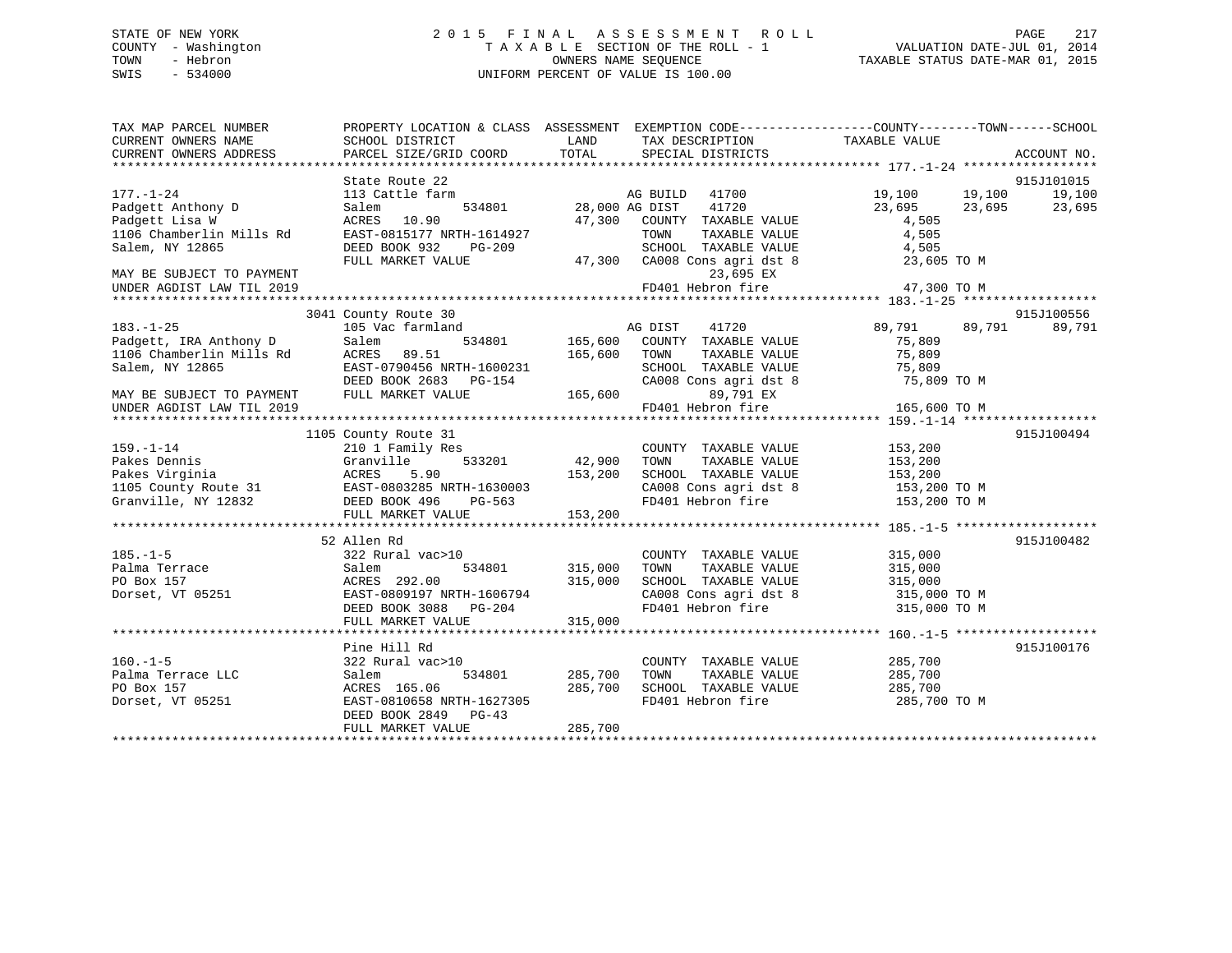## STATE OF NEW YORK 2 0 1 5 F I N A L A S S E S S M E N T R O L L PAGE 218 COUNTY - Washington T A X A B L E SECTION OF THE ROLL - 1 VALUATION DATE-JUL 01, 2014 TOWN - Hebron OWNERS NAME SEQUENCE TAXABLE STATUS DATE-MAR 01, 2015 SWIS - 534000 UNIFORM PERCENT OF VALUE IS 100.00

| TAX MAP PARCEL NUMBER     | PROPERTY LOCATION & CLASS ASSESSMENT EXEMPTION CODE----------------COUNTY-------TOWN------SCHOOL |         |                                    |               |                  |
|---------------------------|--------------------------------------------------------------------------------------------------|---------|------------------------------------|---------------|------------------|
| CURRENT OWNERS NAME       | SCHOOL DISTRICT                                                                                  | LAND    | TAX DESCRIPTION                    | TAXABLE VALUE |                  |
| CURRENT OWNERS ADDRESS    | PARCEL SIZE/GRID COORD                                                                           | TOTAL   | SPECIAL DISTRICTS                  |               | ACCOUNT NO.      |
|                           |                                                                                                  |         |                                    |               |                  |
|                           | 179 Pine Hill Rd                                                                                 |         |                                    |               | 915J101519       |
| $160. -1 - 5.1$           | 242 Rurl res&rec                                                                                 |         | COUNTY TAXABLE VALUE               | 236,100       |                  |
| Palma Terrace LLC         | Salem<br>534801                                                                                  | 109,300 | TAXABLE VALUE<br>TOWN              | 236,100       |                  |
| PO Box 157                | ACRES 34.94                                                                                      | 236,100 | SCHOOL TAXABLE VALUE               | 236,100       |                  |
| Dorset, VT 05251          | EAST-0810370 NRTH-1626533                                                                        |         | FD401 Hebron fire                  | 236,100 TO M  |                  |
|                           | DEED BOOK 2849 PG-43                                                                             |         |                                    |               |                  |
|                           | FULL MARKET VALUE                                                                                | 236,100 |                                    |               |                  |
|                           |                                                                                                  |         |                                    |               |                  |
|                           | 6166 State Route 22                                                                              |         |                                    |               | 915J101428       |
| $185. - 1 - 20$           | 210 1 Family Res                                                                                 |         | COUNTY TAXABLE VALUE               | 155,700       |                  |
| Palma Terrace, LLC        | 534801<br>Salem                                                                                  | 35,600  | TOWN<br>TAXABLE VALUE              | 155,700       |                  |
| c/o Gary Marmer           | 509/1                                                                                            | 155,700 | SCHOOL TAXABLE VALUE               | 155,700       |                  |
| PO Box 157                | ACRES<br>2.49                                                                                    |         | FD401 Hebron fire                  | 155,700 TO M  |                  |
| Dorset, VT 05251          | EAST-0815574 NRTH-1606407                                                                        |         |                                    |               |                  |
|                           | DEED BOOK 3023 PG-147                                                                            |         |                                    |               |                  |
|                           | FULL MARKET VALUE                                                                                | 155,700 |                                    |               |                  |
|                           |                                                                                                  |         |                                    |               |                  |
|                           | Crosier Rd/w Off                                                                                 |         |                                    |               | 915J101142       |
| $167. - 1 - 20.2$         | 314 Rural vac<10                                                                                 |         | AG DIST 41720                      | 3,270         | 3,270<br>3,270   |
| Palmieri Lino             | 534801<br>Salem                                                                                  |         | 6,000 COUNTY TAXABLE VALUE         | 2,730         |                  |
| Palmieri Genoveffa        | ACRES<br>8.00                                                                                    |         | 6,000 TOWN<br>TAXABLE VALUE        | 2,730         |                  |
| 24 Candlewood Dr          | EAST-0790746 NRTH-1617910                                                                        |         | SCHOOL TAXABLE VALUE               | 2,730         |                  |
| Yonkers, NY 10710         | DEED BOOK 1985 PG-253                                                                            |         | CA008 Cons agri dst 8              | 2,730 TO M    |                  |
|                           | FULL MARKET VALUE                                                                                |         | 3,270 EX<br>6,000                  |               |                  |
| MAY BE SUBJECT TO PAYMENT |                                                                                                  |         | FD401 Hebron fire                  | 6,000 TO M    |                  |
| UNDER AGDIST LAW TIL 2019 |                                                                                                  |         |                                    |               |                  |
|                           |                                                                                                  |         |                                    |               |                  |
|                           | 3810 County Route 30                                                                             |         |                                    |               | 915J100024       |
| $167. - 1 - 22$           | 241 Rural res&ag                                                                                 |         | AG DIST<br>41720                   | 89,470        | 89,470<br>89,470 |
| Palmieri Lino             | Salem<br>534801                                                                                  |         | 172,700 COUNTY TAXABLE VALUE       | 252,030       |                  |
| Palmieri Genoveffa        | ACRES 70.16                                                                                      | 341,500 | TAXABLE VALUE<br>TOWN              | 252,030       |                  |
| 24 Candlewood Dr          | EAST-0789762 NRTH-1618162                                                                        |         | SCHOOL TAXABLE VALUE               | 252,030       |                  |
|                           |                                                                                                  |         |                                    |               |                  |
| Yonkers, NY 10710         | DEED BOOK 1985 PG-253                                                                            |         | CA008 Cons agri dst 8<br>89,470 EX | 252,030 TO M  |                  |
|                           | FULL MARKET VALUE                                                                                | 341,500 |                                    |               |                  |
| MAY BE SUBJECT TO PAYMENT |                                                                                                  |         | FD401 Hebron fire                  | 341,500 TO M  |                  |
| UNDER AGDIST LAW TIL 2019 |                                                                                                  |         |                                    |               |                  |
|                           |                                                                                                  |         |                                    |               |                  |
|                           | Hebron Hills Rd                                                                                  |         |                                    |               | 915J101129       |
| $183. - 1 - 50$           | 314 Rural vac<10                                                                                 |         | COUNTY TAXABLE VALUE               | 30,300        |                  |
| Palyo Denise              | Salem<br>534801                                                                                  | 30,300  | TAXABLE VALUE<br>TOWN              | 30,300        |                  |
| 3579 County Route 30      | 4.64<br>ACRES                                                                                    | 30,300  | SCHOOL TAXABLE VALUE               | 30,300        |                  |
| Salem, NY 12865           | EAST-0787974 NRTH-1603549                                                                        |         | FD401 Hebron fire                  | 30,300 TO M   |                  |
|                           | DEED BOOK 780<br>$PG-33$                                                                         |         |                                    |               |                  |
|                           | FULL MARKET VALUE                                                                                | 30,300  |                                    |               |                  |
|                           |                                                                                                  |         |                                    |               |                  |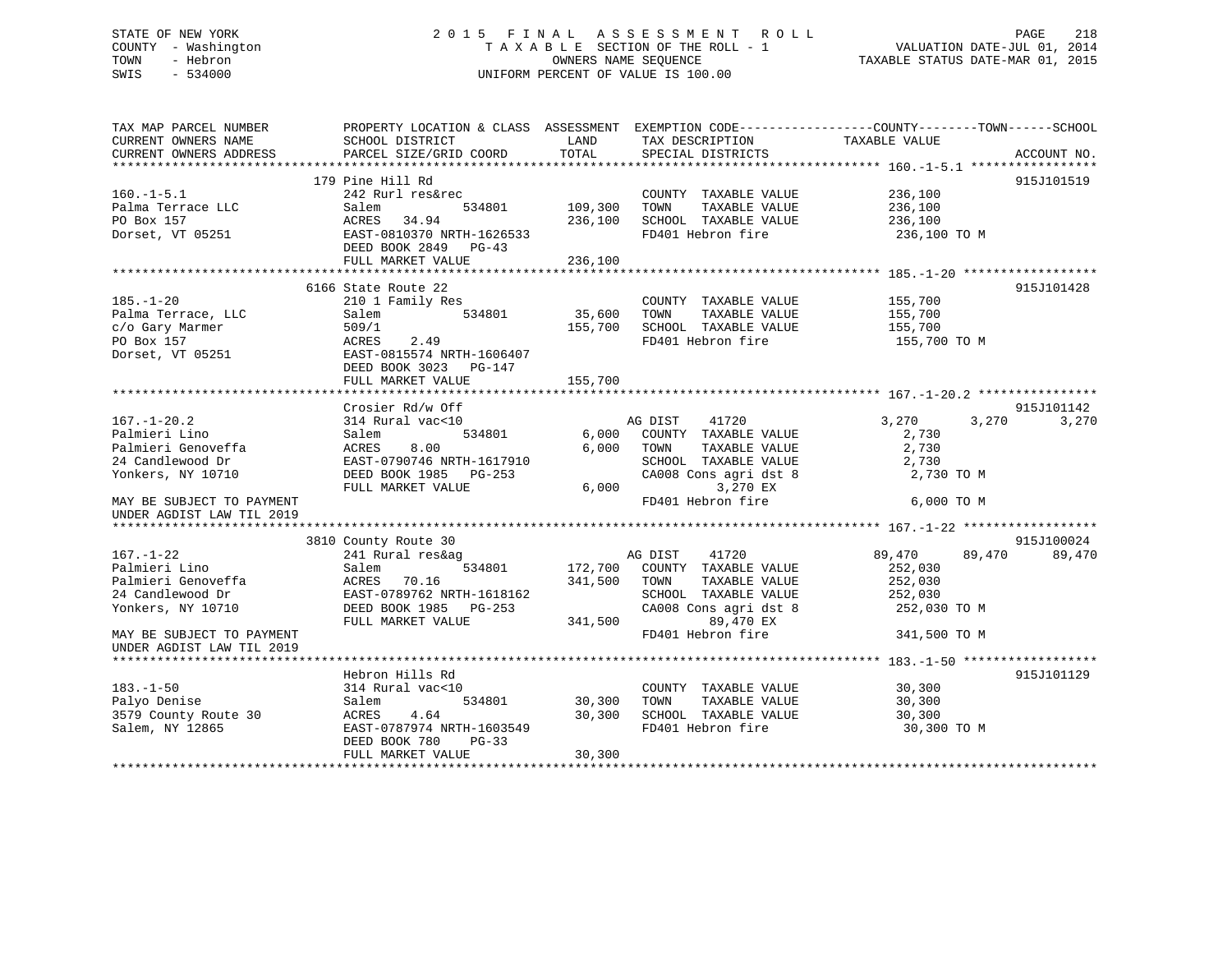## STATE OF NEW YORK 2 0 1 5 F I N A L A S S E S S M E N T R O L L PAGE 219 COUNTY - Washington T A X A B L E SECTION OF THE ROLL - 1 VALUATION DATE-JUL 01, 2014 TOWN - Hebron OWNERS NAME SEQUENCE TAXABLE STATUS DATE-MAR 01, 2015 SWIS - 534000 UNIFORM PERCENT OF VALUE IS 100.00

| TAX MAP PARCEL NUMBER                  | PROPERTY LOCATION & CLASS ASSESSMENT EXEMPTION CODE----------------COUNTY-------TOWN-----SCHOOL |              |                                    |                      |                    |
|----------------------------------------|-------------------------------------------------------------------------------------------------|--------------|------------------------------------|----------------------|--------------------|
| CURRENT OWNERS NAME                    | SCHOOL DISTRICT                                                                                 | LAND         | TAX DESCRIPTION                    | TAXABLE VALUE        |                    |
| CURRENT OWNERS ADDRESS                 | PARCEL SIZE/GRID COORD                                                                          | TOTAL        | SPECIAL DISTRICTS                  |                      | ACCOUNT NO.        |
|                                        |                                                                                                 |              |                                    |                      |                    |
|                                        | Hebron Hills Rd/w Off                                                                           |              |                                    |                      | 915J100313         |
| $183. - 1 - 39$                        | 314 Rural vac<10                                                                                |              | COUNTY TAXABLE VALUE               | 1,500                |                    |
| Palyo Denise S                         | Salem<br>534801                                                                                 | 1,500 TOWN   | TAXABLE VALUE                      | 1,500                |                    |
| 3579 County Route 30                   | 2.01<br>ACRES                                                                                   | 1,500        | SCHOOL TAXABLE VALUE               | 1,500                |                    |
| Salem, NY 12865                        | EAST-0787965 NRTH-1603112                                                                       |              | FD401 Hebron fire                  | 1,500 TO M           |                    |
|                                        | DEED BOOK 3371 PG-13                                                                            |              |                                    |                      |                    |
|                                        | FULL MARKET VALUE                                                                               | 1,500        |                                    |                      |                    |
|                                        |                                                                                                 |              |                                    |                      | 915J101176         |
| $183.2 - 1 - 22$                       | Barkley Ln<br>322 Rural vac>10                                                                  |              |                                    |                      |                    |
| Palyo Robert                           | Salem<br>534801                                                                                 | 101,400      | COUNTY TAXABLE VALUE 101,400       |                      |                    |
| 3579 County Route 30                   | ACRES 41.65                                                                                     | 101,400      |                                    |                      |                    |
| Salem, NY 12865                        | EAST-0788248 NRTH-1606284                                                                       |              | FD401 Hebron fire 101,400 TO M     |                      |                    |
|                                        | DEED BOOK 896 PG-312                                                                            |              |                                    |                      |                    |
| MAY BE SUBJECT TO PAYMENT              | FULL MARKET VALUE                                                                               | 101,400      |                                    |                      |                    |
| UNDER RPTL480A UNTIL 2024              |                                                                                                 |              |                                    |                      |                    |
|                                        |                                                                                                 |              |                                    |                      |                    |
|                                        | Patterson Hill Rd W/off                                                                         |              |                                    |                      | 915J100219         |
| $183. - 1 - 36$                        | 322 Rural vac>10                                                                                |              | COUNTY TAXABLE VALUE               |                      |                    |
| Palyo Robert A Jr                      | Salem<br>534801                                                                                 | 10,500 TOWN  | TAXABLE VALUE                      | $10,500$<br>$10,500$ |                    |
| Palyo Denise                           | ACRES 14.00                                                                                     |              | 10,500 SCHOOL TAXABLE VALUE 10,500 |                      |                    |
| 3579 County Route 30                   | EAST-0786864 NRTH-1601896                                                                       |              | FD401 Hebron fire                  | 10,500 TO M          |                    |
| Salem, NY 12865                        | DEED BOOK 551 PG-203                                                                            |              |                                    |                      |                    |
|                                        |                                                                                                 |              |                                    |                      |                    |
|                                        |                                                                                                 |              |                                    |                      |                    |
|                                        | Hebron Hills Rd/w Off                                                                           |              |                                    |                      | 915J100634         |
| $183. - 1 - 38$                        | 322 Rural vac>10                                                                                |              | COUNTY TAXABLE VALUE               | 8,300                |                    |
| Palyo Robert J Jr<br>Palyo Robert J Jr | 534801<br>Salem                                                                                 | 8,300 TOWN   | TAXABLE VALUE                      | 8,300                |                    |
| Palyo Denise                           | No Deeded R O W                                                                                 |              | 8,300 SCHOOL TAXABLE VALUE 8,300   |                      |                    |
| 3579 County Route 30                   | ACRES 11.00                                                                                     |              | FD401 Hebron fire                  | 8,300 TO M           |                    |
| Salem, NY 12865                        | EAST-0787614 NRTH-1603002                                                                       |              |                                    |                      |                    |
|                                        | DEED BOOK 875<br>$PG-218$                                                                       |              |                                    |                      |                    |
|                                        | FULL MARKET VALUE                                                                               | 8,300        |                                    |                      |                    |
|                                        |                                                                                                 |              |                                    |                      |                    |
|                                        | 3579 County Route 30                                                                            |              |                                    |                      | 915J101060         |
| $175. - 1 - 5.2$                       | 210 1 Family Res                                                                                |              | STAR B 41854                       | $\overline{0}$       | $\Omega$<br>30,000 |
| Palyo Robert Jr                        | Salem                                                                                           |              | 534801 50,500 COUNTY TAXABLE VALUE | 132,100              |                    |
| Palyo Denise                           | 9.48<br>ACRES                                                                                   | 132,100 TOWN | TAXABLE VALUE                      | 132,100              |                    |
| $3579$ County Route 30                 | EAST-0791596 NRTH-1613323<br>WKTH-1613323<br>PG-232                                             |              | SCHOOL TAXABLE VALUE               | 102,100              |                    |
| Salem, NY 12865                        | DEED BOOK 894                                                                                   |              | FD401 Hebron fire                  | 132,100 TO M         |                    |
|                                        | FULL MARKET VALUE                                                                               | 132,100      |                                    |                      |                    |
|                                        |                                                                                                 |              |                                    |                      |                    |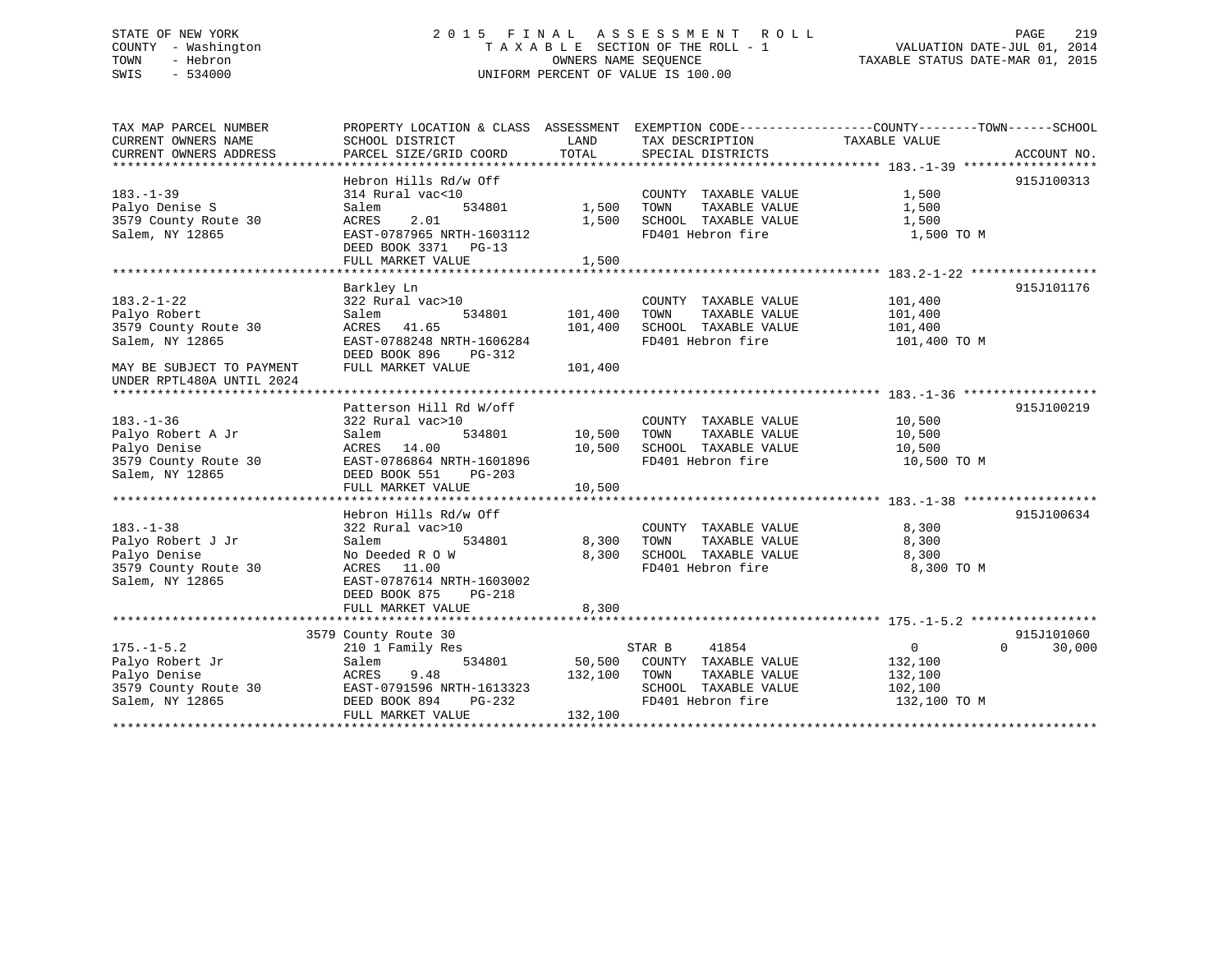## STATE OF NEW YORK 2 0 1 5 F I N A L A S S E S S M E N T R O L L PAGE 220 COUNTY - Washington T A X A B L E SECTION OF THE ROLL - 1 VALUATION DATE-JUL 01, 2014 TOWN - Hebron OWNERS NAME SEQUENCE TAXABLE STATUS DATE-MAR 01, 2015 SWIS - 534000 UNIFORM PERCENT OF VALUE IS 100.00

| TAX MAP PARCEL NUMBER<br>CURRENT OWNERS NAME<br>CURRENT OWNERS ADDRESS                                 | PROPERTY LOCATION & CLASS ASSESSMENT EXEMPTION CODE----------------COUNTY-------TOWN-----SCHOOL<br>SCHOOL DISTRICT<br>PARCEL SIZE/GRID COORD                                                       | LAND<br>TOTAL                 | TAX DESCRIPTION<br>SPECIAL DISTRICTS                                                               | TAXABLE VALUE                                 | ACCOUNT NO. |
|--------------------------------------------------------------------------------------------------------|----------------------------------------------------------------------------------------------------------------------------------------------------------------------------------------------------|-------------------------------|----------------------------------------------------------------------------------------------------|-----------------------------------------------|-------------|
| $183. - 1 - 37.1$<br>Palyo Robert Jr<br>3579 County Route 30<br>Salem, NY 12865                        | 46 Hebron Hills Rd<br>322 Rural vac>10<br>534801<br>Salem<br>ACRES 144.40<br>EAST-0787176 NRTH-1604111<br>DEED BOOK 534<br>PG-339<br>FULL MARKET VALUE                                             | 154,500<br>154,500<br>154,500 | COUNTY TAXABLE VALUE 154,500<br>TOWN<br>TAXABLE VALUE<br>SCHOOL TAXABLE VALUE<br>FD401 Hebron fire | 154,500<br>154,500<br>154,500 TO M            | 9179900028  |
| $183. - 1 - 37.3$<br>Palyo Robert Jr.<br>3579 County Route 30<br>Salem, NY 12865                       | Hebron Hills Rd<br>314 Rural vac<10<br>534801<br>Salem<br>FRNT 69.00 DPTH 549.00<br>0.34<br>ACRES<br>EAST-0788431 NRTH-1603602<br>DEED BOOK 898<br>$PG-129$<br>FULL MARKET VALUE                   | 700<br>700                    | COUNTY TAXABLE VALUE<br>TOWN<br>TAXABLE VALUE<br>700 SCHOOL TAXABLE VALUE<br>FD401 Hebron fire     | 700<br>700<br>700<br>700 TO M                 |             |
| $170. - 1 - 12.2$<br>Papa Nicholas Estate<br>Attn: Dennis Papa<br>PO Box 753<br>North Haven, CT 06473  | Higgins Rd/off<br>322 Rural vac>10<br>534801<br>Salem<br>60' Wide ROW<br>ACRES<br>54.50<br>EAST-0818965 NRTH-1620206<br>DEED BOOK 718<br>PG-237<br>FULL MARKET VALUE                               | 40,900<br>40,900              | COUNTY TAXABLE VALUE<br>TOWN<br>TAXABLE VALUE<br>40,900 SCHOOL TAXABLE VALUE<br>FD401 Hebron fire  | 40,900<br>40,900<br>40,900<br>40,900 TO M     | 915J101568  |
| $170. - 1 - 15.1$<br>Papa Nicholas Estate<br>Attn: Dennis Pappa<br>PO Box 753<br>North Haven, CT 06473 | 291 Indian Head Way<br>242 Rurl res&rec<br>533201<br>Granville<br>472/1060<br>472/1062 486/425 472/674<br>ACRES 96.20<br>EAST-0818783 NRTH-1621609<br>DEED BOOK 509<br>PG-144<br>FULL MARKET VALUE | 160,300<br>246,700<br>246,700 | COUNTY TAXABLE VALUE<br>TAXABLE VALUE<br>TOWN<br>SCHOOL TAXABLE VALUE<br>FD401 Hebron fire         | 246,700<br>246,700<br>246,700<br>246,700 TO M | 915J100116  |
| $170. - 2 - 19$<br>Papa Nicholas Estate<br>Attn: Dennis Papa<br>PO Box 753<br>North Haven, CT 06473    | Higgins Rd<br>314 Rural vac<10<br>534801<br>Salem<br>Lot $15$<br>ACRES<br>5.13<br>EAST-0820251 NRTH-1621550<br>DEED BOOK 663<br>PG-132<br>FULL MARKET VALUE                                        | 22,200<br>22,200<br>22,200    | COUNTY TAXABLE VALUE<br>TOWN<br>TAXABLE VALUE<br>SCHOOL TAXABLE VALUE<br>FD401 Hebron fire         | 22,200<br>22,200<br>22,200<br>22,200 TO M     | 915J101805  |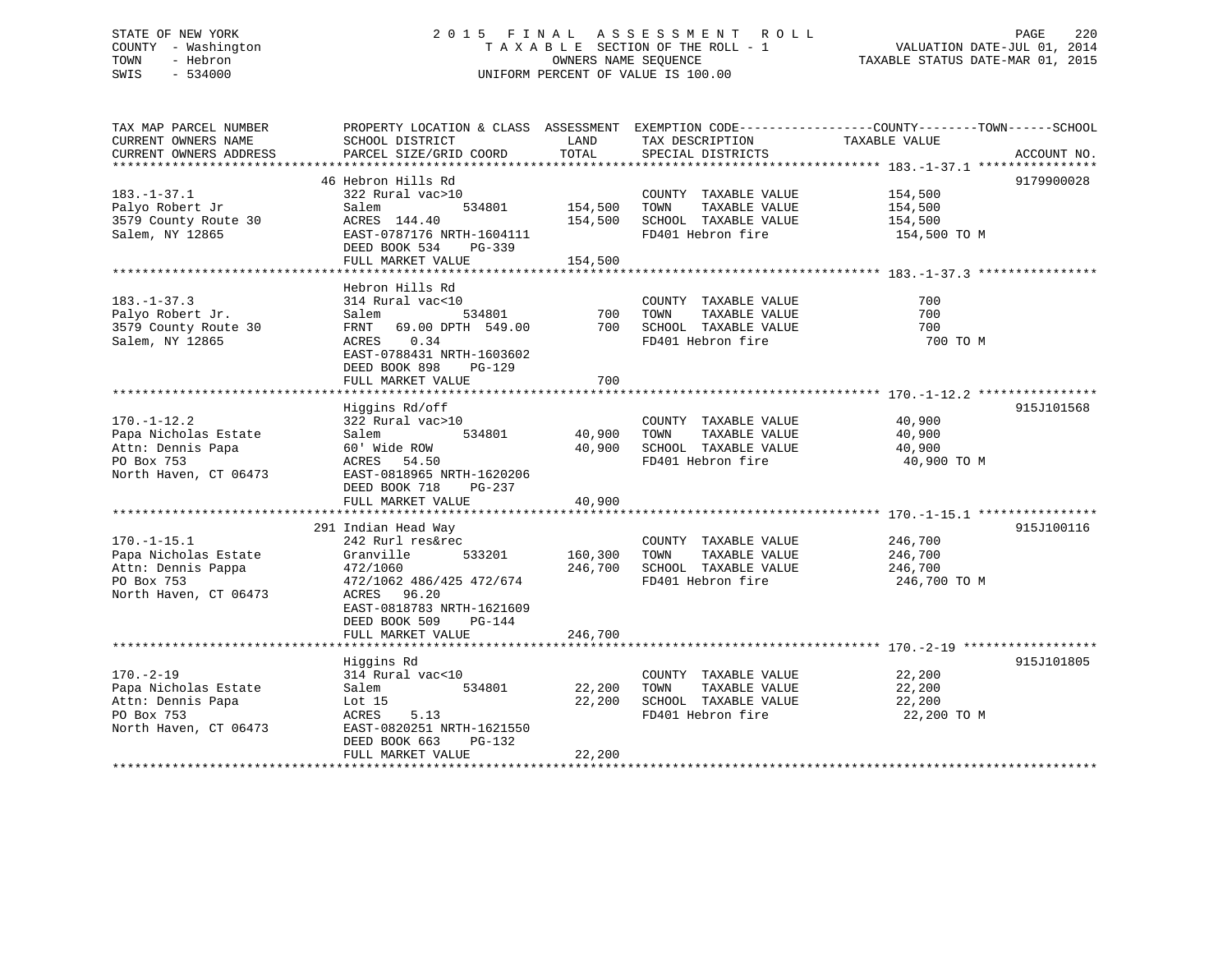## STATE OF NEW YORK 2 0 1 5 F I N A L A S S E S S M E N T R O L L PAGE 221 COUNTY - Washington T A X A B L E SECTION OF THE ROLL - 1 VALUATION DATE-JUL 01, 2014 TOWN - Hebron OWNERS NAME SEQUENCE TAXABLE STATUS DATE-MAR 01, 2015 SWIS - 534000 UNIFORM PERCENT OF VALUE IS 100.00

| TAX MAP PARCEL NUMBER                    |                                         |               |                                                                     | PROPERTY LOCATION & CLASS ASSESSMENT EXEMPTION CODE---------------COUNTY-------TOWN------SCHOOL |        |
|------------------------------------------|-----------------------------------------|---------------|---------------------------------------------------------------------|-------------------------------------------------------------------------------------------------|--------|
| CURRENT OWNERS NAME                      | SCHOOL DISTRICT                         | LAND          | TAX DESCRIPTION                                                     | TAXABLE VALUE                                                                                   |        |
| CURRENT OWNERS ADDRESS                   | PARCEL SIZE/GRID COORD                  | TOTAL         | SPECIAL DISTRICTS                                                   | ACCOUNT NO.                                                                                     |        |
|                                          |                                         |               |                                                                     |                                                                                                 |        |
|                                          | 95 Chester Dawn Way                     |               |                                                                     | 915J100466                                                                                      |        |
| $170. - 1 - 17.7$                        | 210 1 Family Res<br>Granville<br>533201 | 42,200        | COUNTY TAXABLE VALUE<br>TOWN<br>TAXABLE VALUE                       | 132,100<br>132,100                                                                              |        |
| Park Donna A<br>Park Kirk E              | ACRES 5.16 BANK<br>26                   | 132,100       | SCHOOL TAXABLE VALUE                                                | 132,100                                                                                         |        |
|                                          | EAST-0818014 NRTH-1622940               |               | FD401 Hebron fire                                                   |                                                                                                 |        |
| 103 Richard Run                          |                                         |               |                                                                     | 132,100 TO M                                                                                    |        |
| Yorktown, NY 23693 DEED BOOK 3037 PG-340 | FULL MARKET VALUE                       | 132,100       |                                                                     |                                                                                                 |        |
|                                          |                                         |               |                                                                     |                                                                                                 |        |
|                                          | 11 Lee Brook Ln                         |               |                                                                     | 915J100004                                                                                      |        |
| $177. - 1 - 3.13$                        | 210 1 Family Res                        |               | 41854<br>STAR B                                                     | $\overline{0}$<br>$\Omega$ and $\Omega$                                                         | 30,000 |
| Parker Linda L                           | Salem                                   | 534801 39,000 | COUNTY TAXABLE VALUE                                                | 141,000                                                                                         |        |
| 11 Lee Brook Ln                          | Lot 1 Lentine Sub/ 29#90                | 141,000       | TAXABLE VALUE<br>TOWN                                               | 141,000                                                                                         |        |
| Salem, NY 12865                          | ACRES<br>3.78                           |               | SCHOOL TAXABLE VALUE                                                | 111,000                                                                                         |        |
|                                          | EAST-0804782 NRTH-1616231               |               |                                                                     | 141,000 TO M                                                                                    |        |
|                                          | DEED BOOK 888<br>PG-45                  |               | CA008 Cons agri dst 8<br>CA008 Cons agri dst 8<br>FD401 Hebron fire | 141,000 TO M                                                                                    |        |
|                                          | FULL MARKET VALUE                       | 141,000       |                                                                     |                                                                                                 |        |
|                                          |                                         |               |                                                                     |                                                                                                 |        |
|                                          | 103 First Light Rd                      |               |                                                                     | 915J100390                                                                                      |        |
| $168. - 1 - 8.1$                         | 240 Rural res                           |               | COUNTY TAXABLE VALUE                                                | 272,100                                                                                         |        |
| Parker Paul H Trustee                    | Salem<br>534801                         | 87,200        | TOWN<br>TAXABLE VALUE                                               | 272,100                                                                                         |        |
| 3183 Dorset West Rd                      | Paul H Parker Trust                     | 272,100       | SCHOOL TAXABLE VALUE                                                | 272,100                                                                                         |        |
| Dorset, VT 05251                         | ACRES<br>22.69                          |               | FD401 Hebron fire                                                   | 272,100 TO M                                                                                    |        |
|                                          | EAST-0804126 NRTH-1621831               |               |                                                                     |                                                                                                 |        |
|                                          | DEED BOOK 3489 PG-317                   |               |                                                                     |                                                                                                 |        |
|                                          | FULL MARKET VALUE                       | 272,100       |                                                                     |                                                                                                 |        |
|                                          |                                         |               |                                                                     |                                                                                                 |        |
|                                          | 982 Callaway Rd                         |               |                                                                     | 915J100345                                                                                      |        |
| $167. - 1 - 56$                          | 314 Rural vac<10                        |               | COUNTY TAXABLE VALUE                                                | 20,600                                                                                          |        |
| Parry Zane C                             | 532001<br>Argyle                        | 20,600        | TOWN<br>TAXABLE VALUE                                               | 20,600                                                                                          |        |
| Parry Cora H                             | <b>ACRES</b><br>2.30                    | 20,600        | SCHOOL TAXABLE VALUE                                                | 20,600                                                                                          |        |
| 964 Callaway Rd                          | EAST-0784317 NRTH-1624504               |               | FD401 Hebron fire                                                   | 20,600 TO M                                                                                     |        |
| Arqyle, NY 12809                         | DEED BOOK 919<br>PG-199                 |               |                                                                     |                                                                                                 |        |
|                                          | FULL MARKET VALUE                       | 20,600        |                                                                     |                                                                                                 |        |
|                                          |                                         |               |                                                                     |                                                                                                 |        |
|                                          | 964 Callaway Rd                         |               |                                                                     | 915J101141                                                                                      |        |
| $167. - 1 - 55.5$                        | 242 Rurl res&rec                        |               | 41834<br>STAR EN                                                    | $\Omega$<br>$\Omega$                                                                            | 65,300 |
| Parry Zane C LE                          | 532001<br>Argyle                        | 69,800        | COUNTY TAXABLE VALUE                                                | 164,400                                                                                         |        |
| Parry Brett C etal                       | 2278/7                                  | 164,400       | TAXABLE VALUE<br>TOWN                                               | 164,400                                                                                         |        |
| 964 Callaway Rd                          | ACRES 13.90                             |               | SCHOOL TAXABLE VALUE                                                | 99,100                                                                                          |        |
| Argyle, NY 12809                         | EAST-0784893 NRTH-1624272               |               | FD401 Hebron fire                                                   | 164,400 TO M                                                                                    |        |
|                                          | DEED BOOK 813<br>PG-268                 |               |                                                                     |                                                                                                 |        |
|                                          | FULL MARKET VALUE                       | 164,400       |                                                                     |                                                                                                 |        |
|                                          |                                         |               |                                                                     |                                                                                                 |        |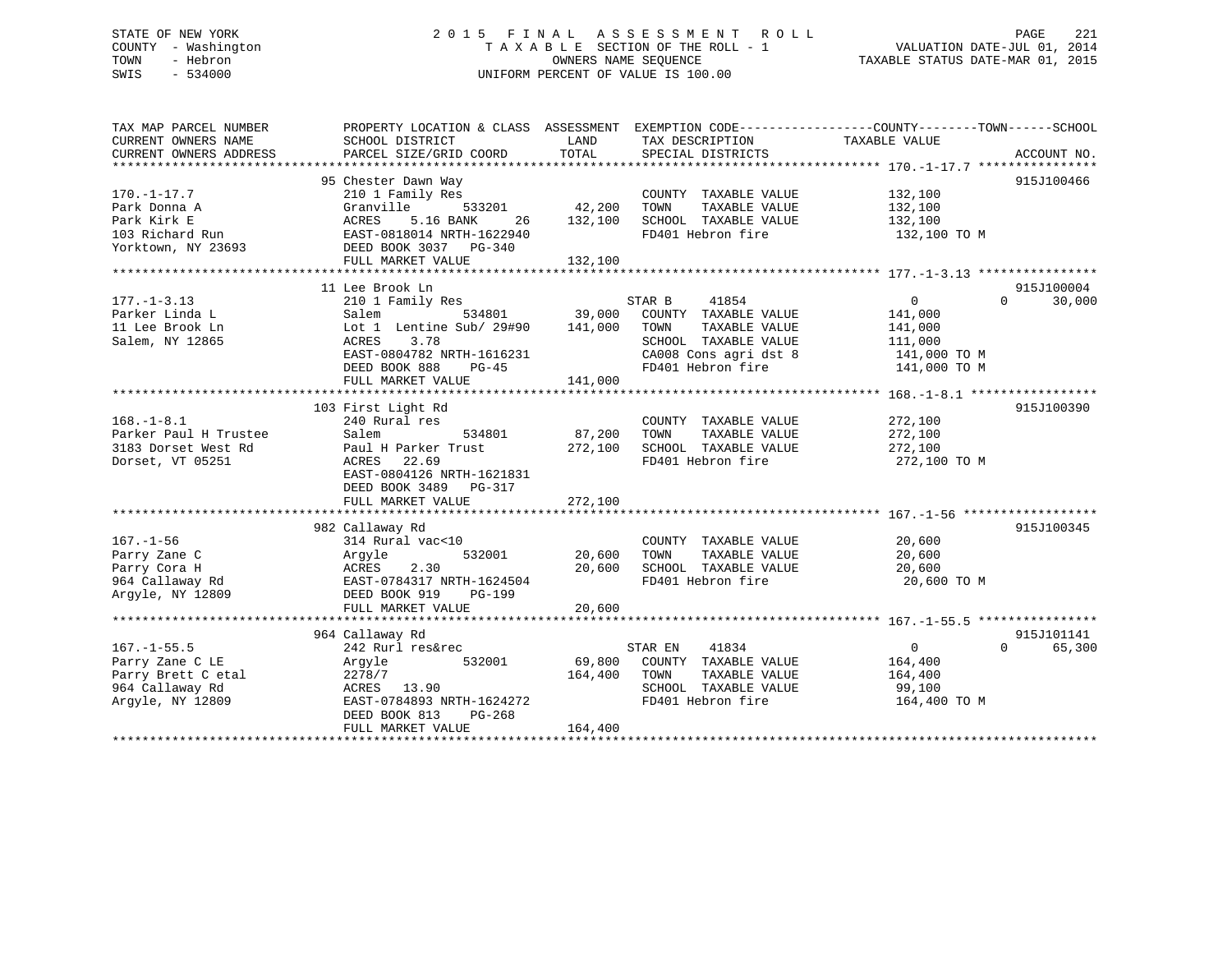# COUNTY - Washington  $T A X A B L E$  SECTION OF THE ROLL - 1<br>TOWN - Hebron DATE-JUL 000NERS NAME SEQUENCE SWIS - 534000 UNIFORM PERCENT OF VALUE IS 100.00

STATE OF NEW YORK 222 COLS FINAL ASSESSMENT ROLL COLL VALUATION DATE-JUL 01, 2014 TAXABLE STATUS DATE-MAR 01, 2015

| TAX MAP PARCEL NUMBER                | PROPERTY LOCATION & CLASS ASSESSMENT EXEMPTION CODE-----------------COUNTY-------TOWN------SCHOOL |         |                              |                  |             |
|--------------------------------------|---------------------------------------------------------------------------------------------------|---------|------------------------------|------------------|-------------|
| CURRENT OWNERS NAME                  | SCHOOL DISTRICT                                                                                   | LAND    | TAX DESCRIPTION              | TAXABLE VALUE    |             |
| CURRENT OWNERS ADDRESS               | PARCEL SIZE/GRID COORD                                                                            | TOTAL   | SPECIAL DISTRICTS            |                  | ACCOUNT NO. |
|                                      |                                                                                                   |         |                              |                  |             |
|                                      | Pine Hill Rd                                                                                      |         |                              |                  | 915J100008  |
| $169. - 1 - 27$                      | 720 Mine/quarry                                                                                   |         | AGRI-D IND 41730             | 82,496<br>82,496 | 82,496      |
|                                      |                                                                                                   |         |                              |                  |             |
| Parzych Sandra R                     | Granville<br>533201                                                                               | 161,100 | COUNTY TAXABLE VALUE         | 78,604           |             |
| PO Box 196                           | AgComm 705/346                                                                                    | 161,100 | TAXABLE VALUE<br>TOWN        | 78,604           |             |
| West Rupert, VT 05776                | ACRES 99.90                                                                                       |         | SCHOOL TAXABLE VALUE         | 78,604           |             |
|                                      | EAST-0813743 NRTH-1621863                                                                         |         | FD401 Hebron fire            | 161,100 TO M     |             |
| MAY BE SUBJECT TO PAYMENT            | DEED BOOK 688<br>PG-138                                                                           |         |                              |                  |             |
| UNDER AGDIST LAW TIL 2022            | FULL MARKET VALUE                                                                                 | 161,100 |                              |                  |             |
|                                      |                                                                                                   |         |                              |                  |             |
|                                      | 598 West Green Pond Way                                                                           |         |                              |                  | 915J100281  |
| $143. - 1 - 24$                      | 210 1 Family Res - WTRFNT                                                                         |         | COUNTY TAXABLE VALUE         | 199,000          |             |
| Paskucki Robert                      | 533201<br>Granville                                                                               | 78,400  | TAXABLE VALUE<br>TOWN        | 199,000          |             |
| 253 Store Hill Rd                    | ACRES 3.50                                                                                        | 199,000 | SCHOOL TAXABLE VALUE         | 199,000          |             |
| Old Westbury, NY 11568               | EAST-0815023 NRTH-1644235                                                                         |         | FD401 Hebron fire            | 199,000 TO M     |             |
|                                      |                                                                                                   |         |                              |                  |             |
|                                      | DEED BOOK 3438 PG-295                                                                             |         |                              |                  |             |
|                                      | FULL MARKET VALUE                                                                                 | 199,000 |                              |                  |             |
|                                      |                                                                                                   |         |                              |                  |             |
|                                      | Wood Way                                                                                          |         |                              |                  | 915J101753  |
| $186. - 1 - 31$                      | 314 Rural vac<10                                                                                  |         | COUNTY TAXABLE VALUE         | 22,400           |             |
| Paterno Maira Custodio               | Salem<br>534801                                                                                   | 22,400  | TOWN<br>TAXABLE VALUE        | 22,400           |             |
| 1421 Jefferson Ave                   | ACRES<br>5.25                                                                                     | 22,400  | SCHOOL TAXABLE VALUE         | 22,400           |             |
| Ft Meyers, FL 33901                  | EAST-0817432 NRTH-1608715                                                                         |         | FD401 Hebron fire            | 22,400 TO M      |             |
|                                      | DEED BOOK 669<br>PG-88                                                                            |         |                              |                  |             |
|                                      | FULL MARKET VALUE                                                                                 | 22,400  |                              |                  |             |
|                                      |                                                                                                   |         |                              |                  |             |
|                                      |                                                                                                   |         |                              |                  | 915J101544  |
|                                      | 696 Tiplady Rd                                                                                    |         |                              |                  |             |
| $178. - 1 - 9.1$                     | 210 1 Family Res                                                                                  |         | COUNTY TAXABLE VALUE 144,300 |                  |             |
| Patrick Gerald LE                    | Salem<br>534801                                                                                   | 56,800  | TOWN<br>TAXABLE VALUE        | 144,300          |             |
| Patrick Jo Ann                       | Ease 771/183 ROW768/89                                                                            | 144,300 | SCHOOL TAXABLE VALUE         | 144,300          |             |
| c/o Gerald & Katherine Patrick ACRES | 7.40                                                                                              |         | FD401 Hebron fire            | 144,300 TO M     |             |
| 196 Shadyside Ln                     | EAST-0821723 NRTH-1611131                                                                         |         |                              |                  |             |
| Milford, CT 06460                    | DEED BOOK 3524 PG-269                                                                             |         |                              |                  |             |
|                                      | FULL MARKET VALUE                                                                                 | 144,300 |                              |                  |             |
| PRIOR OWNER ON 3/01/2015             |                                                                                                   |         |                              |                  |             |
| Patrick Gerald                       |                                                                                                   |         |                              |                  |             |
|                                      |                                                                                                   |         |                              |                  |             |
|                                      | 254 Warnick Rd                                                                                    |         |                              |                  | 915J101674  |
| $167. - 1 - 33.6$                    | 314 Rural vac<10                                                                                  |         | COUNTY TAXABLE VALUE         |                  |             |
|                                      |                                                                                                   |         |                              | 13,700           |             |
| Pauquette Michael T                  | Salem<br>534801                                                                                   | 13,700  | TAXABLE VALUE<br>TOWN        | 13,700           |             |
| PO Box 116                           | Lot I                                                                                             | 13,700  | SCHOOL TAXABLE VALUE         | 13,700           |             |
| North Granville, NY 12854            | FRNT 536.00 DPTH 137.00                                                                           |         | FD401 Hebron fire            | 13,700 TO M      |             |
|                                      | EAST-0787934 NRTH-1621952                                                                         |         |                              |                  |             |
|                                      | DEED BOOK 2480 PG-270                                                                             |         |                              |                  |             |
|                                      | FULL MARKET VALUE                                                                                 | 13,700  |                              |                  |             |
|                                      |                                                                                                   |         |                              |                  |             |
|                                      |                                                                                                   |         |                              |                  |             |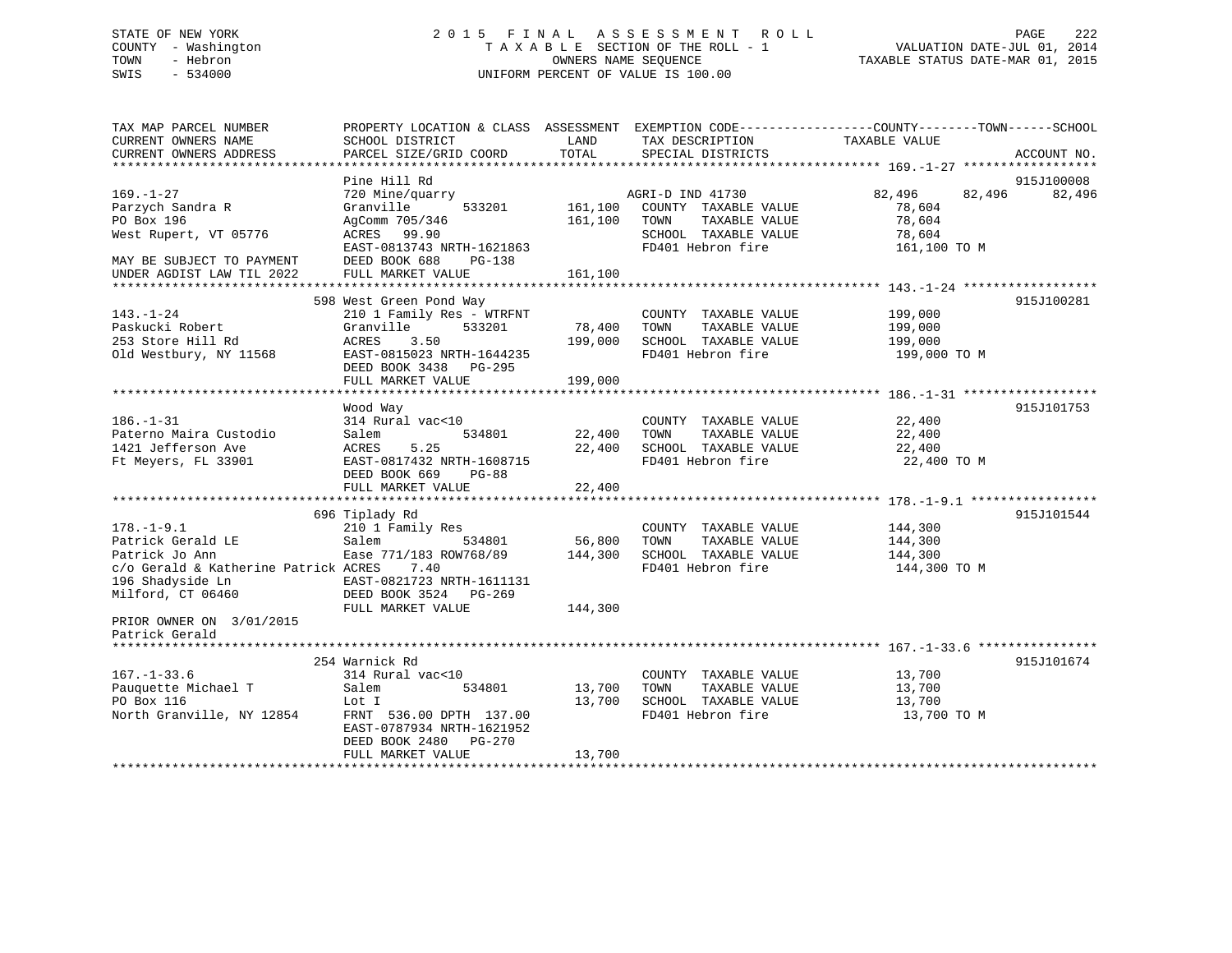## STATE OF NEW YORK 2 0 1 5 F I N A L A S S E S S M E N T R O L L PAGE 223 COUNTY - Washington T A X A B L E SECTION OF THE ROLL - 1 VALUATION DATE-JUL 01, 2014 TOWN - Hebron OWNERS NAME SEQUENCE TAXABLE STATUS DATE-MAR 01, 2015 SWIS - 534000 UNIFORM PERCENT OF VALUE IS 100.00

| VALUATION DATE-JUL 01, 2014                                                                                     |  |  |
|-----------------------------------------------------------------------------------------------------------------|--|--|
| pr p. cm 3 min c 3 mp. 11 3 0 1 0 0 1 0 0 1 0 1 0 1 0 0 1 0 0 1 0 0 1 0 0 1 0 0 1 0 0 0 1 0 0 0 1 0 0 0 0 0 0 0 |  |  |

| TAX MAP PARCEL NUMBER<br>CURRENT OWNERS NAME<br>CURRENT OWNERS ADDRESS | PROPERTY LOCATION & CLASS ASSESSMENT<br>SCHOOL DISTRICT<br>PARCEL SIZE/GRID COORD | LAND<br>TOTAL | TAX DESCRIPTION<br>SPECIAL DISTRICTS | EXEMPTION CODE-----------------COUNTY-------TOWN------SCHOOL<br>TAXABLE VALUE<br>ACCOUNT NO. |        |
|------------------------------------------------------------------------|-----------------------------------------------------------------------------------|---------------|--------------------------------------|----------------------------------------------------------------------------------------------|--------|
|                                                                        |                                                                                   |               |                                      |                                                                                              |        |
|                                                                        | County Route 31                                                                   |               |                                      | 915J101307                                                                                   |        |
| $144. - 1 - 18.2$                                                      | 314 Rural vac<10                                                                  |               | COUNTY TAXABLE VALUE                 | 200                                                                                          |        |
| Pawlet Town Of                                                         | Granville<br>533201                                                               | 200           | TAXABLE VALUE<br>TOWN                | 200                                                                                          |        |
| Pawlet, VT 05761                                                       | FRNT<br>20.00 DPTH 47.00                                                          | 200           | SCHOOL TAXABLE VALUE                 | 200                                                                                          |        |
|                                                                        | 0.02<br>ACRES                                                                     |               | FD401 Hebron fire                    | 200 TO M                                                                                     |        |
|                                                                        | EAST-0823677 NRTH-1649015                                                         |               |                                      |                                                                                              |        |
|                                                                        | DEED BOOK 488<br>$PG-93$                                                          |               |                                      |                                                                                              |        |
|                                                                        | FULL MARKET VALUE                                                                 | 200           |                                      |                                                                                              |        |
|                                                                        |                                                                                   |               |                                      |                                                                                              |        |
|                                                                        | 1439 Big Burch Hill Rd                                                            |               |                                      | 915J101579                                                                                   |        |
| $151. - 1 - 7.7$                                                       | 210 1 Family Res                                                                  |               | 41854<br>STAR B                      | $\overline{0}$<br>$\Omega$                                                                   | 30,000 |
| Peck Hollis D                                                          | Granville<br>533201                                                               | 57,600        | COUNTY TAXABLE VALUE                 | 157,000                                                                                      |        |
| Peck Roxanne                                                           | ACRES<br>7.78                                                                     | 157,000       | TOWN<br>TAXABLE VALUE                | 157,000                                                                                      |        |
| 1439 Big Burch Hill Rd                                                 | EAST-0805787 NRTH-1640593                                                         |               | SCHOOL TAXABLE VALUE                 | 127,000                                                                                      |        |
| Granville, NY 12832                                                    | DEED BOOK 893<br>PG-307                                                           |               | FD401 Hebron fire                    | 157,000 TO M                                                                                 |        |
|                                                                        | FULL MARKET VALUE                                                                 | 157,000       |                                      |                                                                                              |        |
|                                                                        |                                                                                   |               |                                      |                                                                                              |        |
|                                                                        | Rykowski Ln/n Off                                                                 |               |                                      | 915J101462                                                                                   |        |
| $161. - 2 - 3.8$                                                       | 314 Rural vac<10                                                                  |               | COUNTY TAXABLE VALUE                 | 3,000                                                                                        |        |
| Pecor Randy                                                            | Granville<br>533201                                                               | 3,000         | TOWN<br>TAXABLE VALUE                | 3,000                                                                                        |        |
| 33 Coleman Ave                                                         | deeded ROW                                                                        | 3.000         | SCHOOL TAXABLE VALUE                 | 3,000                                                                                        |        |
| Hudson Falls, NY 12839                                                 | 4.00<br>ACRES<br>EAST-0820527 NRTH-1627267                                        |               | FD401 Hebron fire                    | 3,000 TO M                                                                                   |        |
|                                                                        | DEED BOOK 2468 PG-100                                                             |               |                                      |                                                                                              |        |
|                                                                        | FULL MARKET VALUE                                                                 | 3,000         |                                      |                                                                                              |        |
|                                                                        |                                                                                   |               |                                      |                                                                                              |        |
|                                                                        | 270 Little Burch Hill Rd                                                          |               |                                      | 915J100097                                                                                   |        |
| $151. - 1 - 16.1$                                                      | 210 1 Family Res                                                                  |               | STAR B<br>41854                      | $\mathbf{0}$<br>$\Omega$                                                                     | 30,000 |
| Pender Harry R Jr                                                      | 533201<br>Granville                                                               | 52,800        | COUNTY TAXABLE VALUE                 | 154,300                                                                                      |        |
| 270 Little Burch Hill Rd                                               | 5.40<br>ACRES                                                                     | 154,300       | TAXABLE VALUE<br>TOWN                | 154,300                                                                                      |        |
| Granville, NY 12832                                                    | EAST-0800482 NRTH-1633972                                                         |               | SCHOOL TAXABLE VALUE                 | 124,300                                                                                      |        |
|                                                                        | DEED BOOK 842<br>PG-139                                                           |               | FD401 Hebron fire                    | 154,300 TO M                                                                                 |        |
|                                                                        | FULL MARKET VALUE                                                                 | 154,300       |                                      |                                                                                              |        |
|                                                                        |                                                                                   |               |                                      |                                                                                              |        |
|                                                                        | 66 Reid Rd                                                                        |               |                                      |                                                                                              |        |
| $167. - 1 - 36.2$                                                      | 210 1 Family Res                                                                  |               | 41854<br>STAR B                      | $\overline{0}$<br>$\Omega$                                                                   | 30,000 |
| Pendergrass Thomas M                                                   | 533801<br>Hartford                                                                | 57,300        | COUNTY TAXABLE VALUE                 | 232,100                                                                                      |        |
| Pendergrass Anne L                                                     | 7.63<br>ACRES                                                                     | 232,100       | TOWN<br>TAXABLE VALUE                | 232,100                                                                                      |        |
| 66 Reid Rd                                                             | EAST-0749880 NRTH-1198180                                                         |               | SCHOOL TAXABLE VALUE                 | 202,100                                                                                      |        |
| Argyle, NY 12809                                                       | DEED BOOK 875<br>PG-208                                                           |               | FD401 Hebron fire                    | 232,100 TO M                                                                                 |        |
|                                                                        | FULL MARKET VALUE                                                                 | 232,100       |                                      |                                                                                              |        |
|                                                                        |                                                                                   |               |                                      |                                                                                              |        |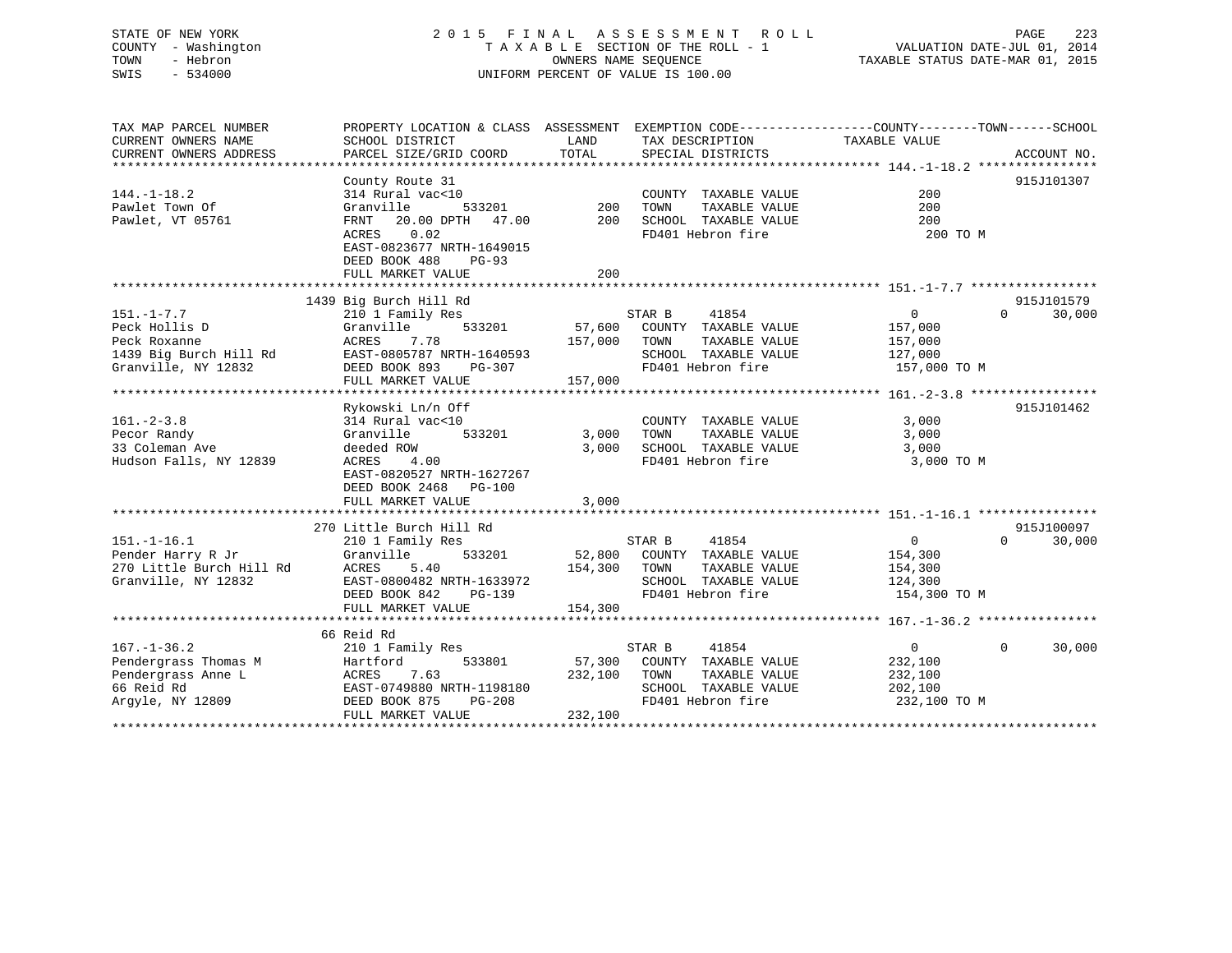## STATE OF NEW YORK 2 0 1 5 F I N A L A S S E S S M E N T R O L L PAGE 224 COUNTY - Washington T A X A B L E SECTION OF THE ROLL - 1 VALUATION DATE-JUL 01, 2014 TOWN - Hebron OWNERS NAME SEQUENCE TAXABLE STATUS DATE-MAR 01, 2015 SWIS - 534000 UNIFORM PERCENT OF VALUE IS 100.00

| TAX MAP PARCEL NUMBER<br>CURRENT OWNERS NAME                                                           | PROPERTY LOCATION & CLASS ASSESSMENT EXEMPTION CODE----------------COUNTY-------TOWN------SCHOOL<br>SCHOOL DISTRICT                                              | LAND                          | TAX DESCRIPTION                                                                                              | TAXABLE VALUE                                                    |                      |
|--------------------------------------------------------------------------------------------------------|------------------------------------------------------------------------------------------------------------------------------------------------------------------|-------------------------------|--------------------------------------------------------------------------------------------------------------|------------------------------------------------------------------|----------------------|
| CURRENT OWNERS ADDRESS                                                                                 | PARCEL SIZE/GRID COORD                                                                                                                                           | TOTAL                         | SPECIAL DISTRICTS                                                                                            |                                                                  | ACCOUNT NO.          |
|                                                                                                        |                                                                                                                                                                  |                               |                                                                                                              |                                                                  | 915J101381           |
| $178. - 1 - 25$<br>Perez Isabelita<br>94 I Winthrop Rd<br>Monroe Township, NJ 08831                    | Bromley Ln<br>314 Rural vac<10<br>534801<br>Salem<br>Lot 10<br>ACRES<br>9.67<br>EAST-0821955 NRTH-1615240                                                        | 29,000<br>29,000              | COUNTY TAXABLE VALUE<br>TOWN<br>TAXABLE VALUE<br>SCHOOL TAXABLE VALUE<br>FD401 Hebron fire                   | 29,000<br>29,000<br>29,000<br>29,000 TO M                        |                      |
|                                                                                                        | DEED BOOK 680<br>PG-206                                                                                                                                          |                               |                                                                                                              |                                                                  |                      |
|                                                                                                        | FULL MARKET VALUE                                                                                                                                                | 29,000                        |                                                                                                              |                                                                  |                      |
|                                                                                                        | Smith Rd                                                                                                                                                         |                               |                                                                                                              |                                                                  | 915J100297           |
| $152. - 2 - 28$<br>Perkins David<br>487 River Rd<br>Manchester, VT 05255                               | 322 Rural vac>10<br>Granville<br>533201<br>806/41;3043/337;3043/341<br>ACRES 103.00<br>EAST-0815248 NRTH-1638064<br>DEED BOOK 3043 PG-341<br>FULL MARKET VALUE   | 211,200<br>211,200<br>211,200 | COUNTY TAXABLE VALUE<br>TOWN<br>TAXABLE VALUE<br>SCHOOL TAXABLE VALUE<br>FD401 Hebron fire                   | 211,200<br>211,200<br>211,200<br>211,200 TO M                    |                      |
|                                                                                                        |                                                                                                                                                                  |                               |                                                                                                              |                                                                  |                      |
| $153. - 1 - 13$<br>Perkins David<br>487 River Rd<br>Manchester Center, VT 05255                        | Smith Rd<br>322 Rural vac>10<br>Granville<br>533201<br>Ad 46.75<br>ACRES 46.75<br>EAST-0817561 NRTH-1637347<br>DEED BOOK 879<br>PG-70<br>FULL MARKET VALUE       | 37,400<br>37,400<br>37,400    | COUNTY TAXABLE VALUE<br>TAXABLE VALUE<br>TOWN<br>SCHOOL TAXABLE VALUE<br>FD401 Hebron fire                   | 37,400<br>37,400<br>37,400<br>37,400 TO M                        | 915J100534           |
|                                                                                                        |                                                                                                                                                                  |                               |                                                                                                              |                                                                  |                      |
| $169. - 1 - 38$<br>Perkins Edward M<br>Perkins Melissa G<br>4741 Vermont Rt 7A<br>Shaftsbury, VT 05262 | Middle Rd/e Off<br>910 Priv forest<br>534801<br>Salem<br>ACRES<br>83.70 BANK<br>999<br>EAST-0809867 NRTH-1619875<br>DEED BOOK 906<br>PG-238<br>FULL MARKET VALUE | 59,700<br>59,700<br>59,700    | FOR 480A 47460<br>COUNTY TAXABLE VALUE<br>TOWN<br>TAXABLE VALUE<br>SCHOOL TAXABLE VALUE<br>FD401 Hebron fire | 47,728<br>47,728<br>11,972<br>11,972<br>11,972<br>59,700 TO M    | 915J100545<br>47,728 |
| MAY BE SUBJECT TO PAYMENT<br>UNDER RPTL480A UNTIL 2024                                                 |                                                                                                                                                                  |                               |                                                                                                              |                                                                  |                      |
|                                                                                                        | Middle Rd/e Off                                                                                                                                                  |                               |                                                                                                              |                                                                  | 915J100524           |
| $169. - 1 - 39$<br>Perkins Edward M<br>Perkins Melissa G<br>4741 Vermont Rt 7A<br>Shaftsbury, VT 05262 | 240 Rural res<br>Salem<br>534801<br>ACRES 143.60 BANK<br>999<br>EAST-0808212 NRTH-1620682<br>DEED BOOK 906<br>PG-238<br>FULL MARKET VALUE                        | 111,200<br>220,100<br>220,100 | FOR 480A 47460<br>COUNTY TAXABLE VALUE<br>TOWN<br>TAXABLE VALUE<br>SCHOOL TAXABLE VALUE<br>FD401 Hebron fire | 139,600<br>139,600<br>80,500<br>80,500<br>80,500<br>220,100 TO M | 139,600              |
| MAY BE SUBJECT TO PAYMENT<br>UNDER RPTL480A UNTIL 2024                                                 |                                                                                                                                                                  |                               |                                                                                                              |                                                                  |                      |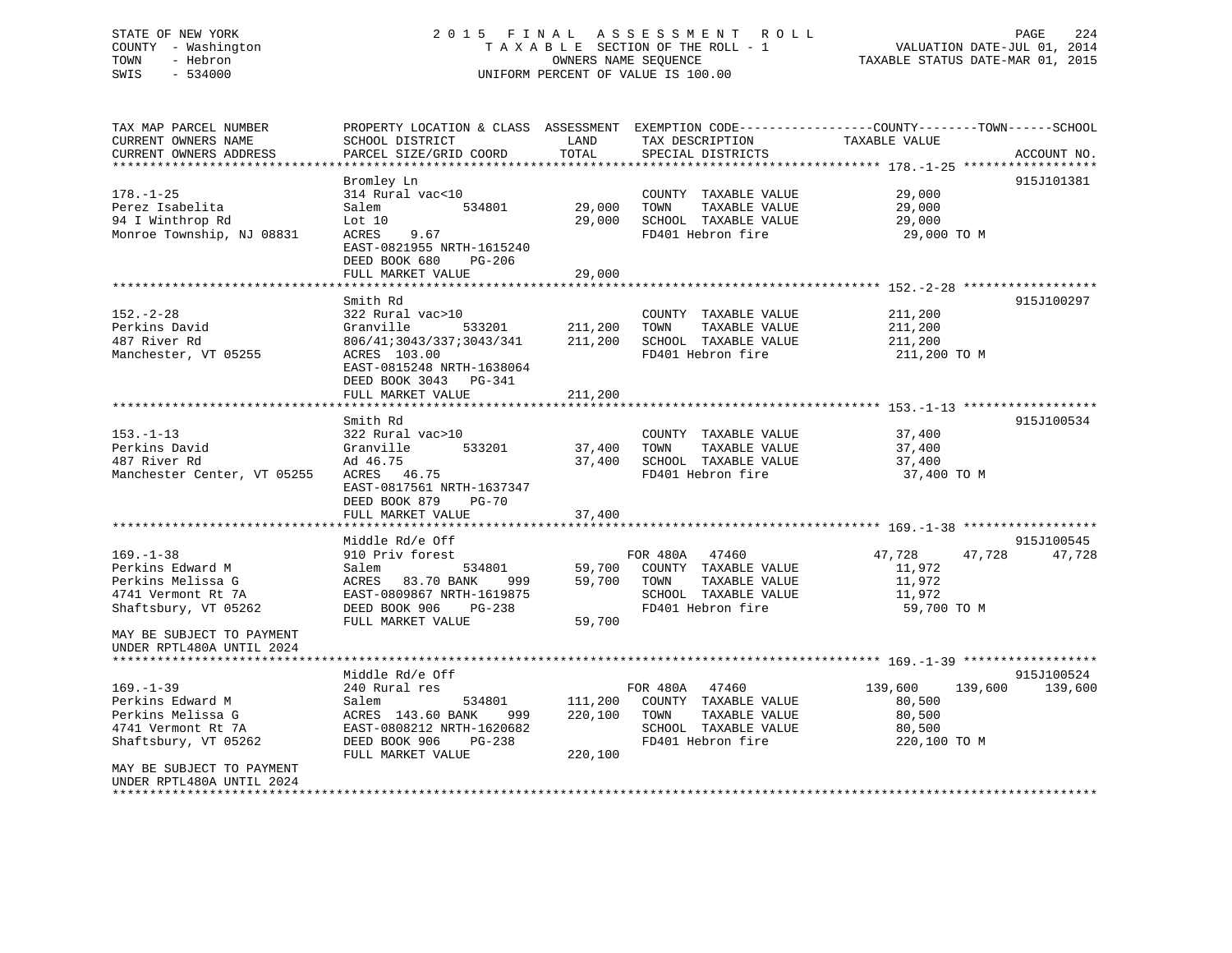## STATE OF NEW YORK 2 0 1 5 F I N A L A S S E S S M E N T R O L L PAGE 225 COUNTY - Washington T A X A B L E SECTION OF THE ROLL - 1 VALUATION DATE-JUL 01, 2014 TOWN - Hebron OWNERS NAME SEQUENCE TAXABLE STATUS DATE-MAR 01, 2015 SWIS - 534000 UNIFORM PERCENT OF VALUE IS 100.00

| TAX MAP PARCEL NUMBER<br>CURRENT OWNERS NAME<br>CURRENT OWNERS ADDRESS                                      | PROPERTY LOCATION & CLASS ASSESSMENT EXEMPTION CODE---------------COUNTY-------TOWN-----SCHOOL<br>SCHOOL DISTRICT<br>PARCEL SIZE/GRID COORD        | LAND<br>TOTAL                | TAX DESCRIPTION<br>SPECIAL DISTRICTS                                                                                    | TAXABLE VALUE                                                           | ACCOUNT NO.                                   |
|-------------------------------------------------------------------------------------------------------------|----------------------------------------------------------------------------------------------------------------------------------------------------|------------------------------|-------------------------------------------------------------------------------------------------------------------------|-------------------------------------------------------------------------|-----------------------------------------------|
|                                                                                                             |                                                                                                                                                    |                              |                                                                                                                         |                                                                         |                                               |
| $169. - 1 - 40.1$                                                                                           | Middle Rd<br>910 Priv forest                                                                                                                       |                              | FOR 480A 47460                                                                                                          | 304                                                                     | 304<br>304                                    |
| Perkins Edward M<br>Perkins Melissa G                                                                       | Salem<br>534801<br>FRNT 50.00 DPTH 130.00                                                                                                          | 380<br>380                   | COUNTY TAXABLE VALUE<br>TAXABLE VALUE<br>TOWN                                                                           | 76<br>76                                                                |                                               |
| 4741 Vermont Rt 7A<br>Shaftsbury, VT 05262                                                                  | BANK<br>999<br>EAST-0806113 NRTH-1621621                                                                                                           |                              | SCHOOL TAXABLE VALUE<br>CA008 Cons agri dst 8                                                                           | 76<br>380 TO M                                                          |                                               |
| MAY BE SUBJECT TO PAYMENT<br>UNDER RPTL480A UNTIL 2024                                                      | PG-238<br>DEED BOOK 906<br>FULL MARKET VALUE                                                                                                       | 380                          | FD401 Hebron fire                                                                                                       | 380 TO M                                                                |                                               |
|                                                                                                             |                                                                                                                                                    |                              |                                                                                                                         |                                                                         |                                               |
| $178. - 1 - 2.2$                                                                                            | 494 Tiplady Rd<br>210 1 Family Res                                                                                                                 |                              | 41854<br>STAR B                                                                                                         | 0                                                                       | 915J101185<br>30,000<br>$\Omega$              |
| Perkins Gregory T<br>Perkins Jo Ann<br>PO Box 632<br>Salem, NY 12865                                        | Salem<br>534801<br>ACRES<br>8.11 BANK<br>999<br>EAST-0817727 NRTH-1611260<br>DEED BOOK 491<br>PG-1010<br>FULL MARKET VALUE                         | 46,700<br>214,500<br>214,500 | COUNTY TAXABLE VALUE<br>TOWN<br>TAXABLE VALUE<br>SCHOOL TAXABLE VALUE<br>FD401 Hebron fire                              | 214,500<br>214,500<br>184,500<br>214,500 TO M                           |                                               |
|                                                                                                             |                                                                                                                                                    |                              |                                                                                                                         |                                                                         |                                               |
| $178. - 1 - 2.4$<br>Perkins Gregory T<br>Perkins JoAnn<br>PO Box 632<br>Salem, NY 12865                     | Tiplady Rd<br>314 Rural vac<10<br>Salem<br>534801<br>ACRES<br>8.60<br>EAST-0817203 NRTH-1611265<br>DEED BOOK 899<br>$PG-46$<br>FULL MARKET VALUE   | 27,400<br>27,400<br>27,400   | COUNTY TAXABLE VALUE<br>TOWN<br>TAXABLE VALUE<br>SCHOOL TAXABLE VALUE<br>FD401 Hebron fire                              | 27,400<br>27,400<br>27,400<br>27,400 TO M                               |                                               |
|                                                                                                             |                                                                                                                                                    |                              |                                                                                                                         |                                                                         |                                               |
| $169. - 1 - 36$<br>Perkins Melissa<br>Perkins Edward<br>4741 Vermont Route 7A<br>Shaftsbury, VT 05262       | Pine Hill Rd/w Off<br>912 Forest s480a<br>534801<br>Salem<br>forest 2109/35<br>ACRES 34.00<br>EAST-0809970 NRTH-1621665<br>DEED BOOK 955<br>$PG-8$ | 24,200                       | FOR 480A 47460<br>24,200 COUNTY TAXABLE VALUE<br>TAXABLE VALUE<br>TOWN<br>SCHOOL TAXABLE VALUE<br>FD401 Hebron fire     | 19,380<br>19,380<br>4,820<br>4,820<br>4,820<br>24,200 TO M              | 915J100443<br>19,380                          |
| MAY BE SUBJECT TO PAYMENT<br>UNDER RPTL480A UNTIL 2024                                                      | FULL MARKET VALUE                                                                                                                                  | 24,200                       |                                                                                                                         |                                                                         |                                               |
|                                                                                                             | 508 Tiplady Rd                                                                                                                                     |                              |                                                                                                                         |                                                                         |                                               |
| $178. - 1 - 42.1$<br>Perkins-LE Richard G<br>Perkins-LE Patricia A<br>508 Tiplady Rd<br>Granville, NY 12832 | 210 1 Family Res<br>Salem<br>534801<br>881/218<br>ACRES<br>2.00<br>EAST-0818101 NRTH-1611483<br>DEED BOOK 881<br>PG-218                            | 34,500 STAR EN<br>185,000    | AGED-CO<br>41802<br>41834<br>COUNTY TAXABLE VALUE<br>TOWN<br>TAXABLE VALUE<br>SCHOOL TAXABLE VALUE<br>FD401 Hebron fire | 37,000<br>$\mathbf{0}$<br>148,000<br>185,000<br>119,700<br>185,000 TO M | $\Omega$<br>$\mathbf 0$<br>$\Omega$<br>65,300 |
|                                                                                                             | FULL MARKET VALUE                                                                                                                                  | 185,000                      |                                                                                                                         |                                                                         |                                               |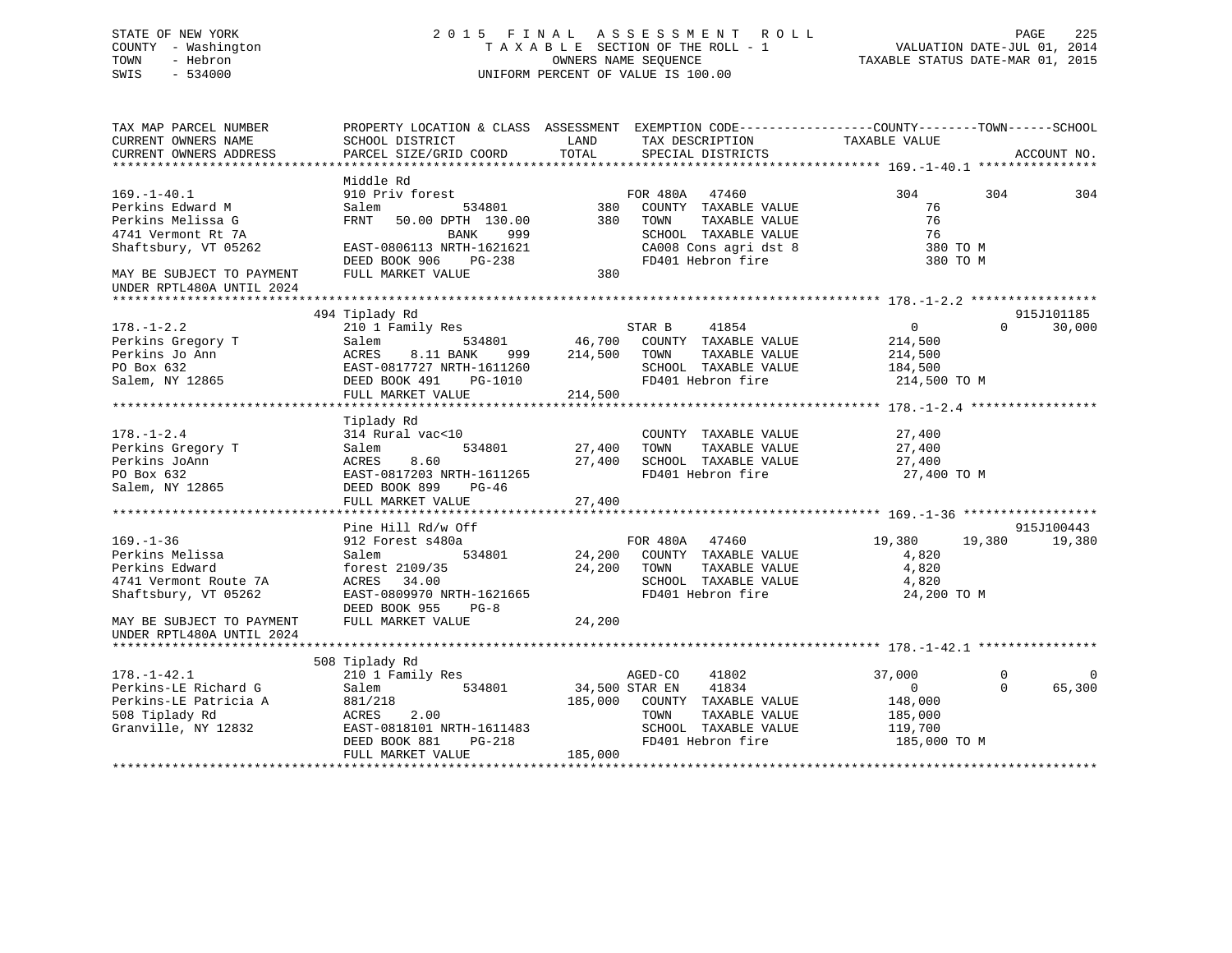## STATE OF NEW YORK 2 0 1 5 F I N A L A S S E S S M E N T R O L L PAGE 226 COUNTY - Washington T A X A B L E SECTION OF THE ROLL - 1 VALUATION DATE-JUL 01, 2014 TOWN - Hebron OWNERS NAME SEQUENCE TAXABLE STATUS DATE-MAR 01, 2015 SWIS - 534000 UNIFORM PERCENT OF VALUE IS 100.00

| TAX MAP PARCEL NUMBER<br>CURRENT OWNERS NAME<br>CURRENT OWNERS ADDRESS                             | PROPERTY LOCATION & CLASS ASSESSMENT EXEMPTION CODE---------------COUNTY-------TOWN-----SCHOOL<br>SCHOOL DISTRICT<br>PARCEL SIZE/GRID COORD                                                                                  | LAND<br>TOTAL              | TAX DESCRIPTION<br>SPECIAL DISTRICTS                                                                                                                                            | TAXABLE VALUE                                            | ACCOUNT NO.        |
|----------------------------------------------------------------------------------------------------|------------------------------------------------------------------------------------------------------------------------------------------------------------------------------------------------------------------------------|----------------------------|---------------------------------------------------------------------------------------------------------------------------------------------------------------------------------|----------------------------------------------------------|--------------------|
|                                                                                                    |                                                                                                                                                                                                                              |                            |                                                                                                                                                                                 |                                                          |                    |
| $169. - 1 - 40.2$                                                                                  | 334 Middle Rd<br>210 1 Family Res                                                                                                                                                                                            |                            | STAR EN 41834                                                                                                                                                                   | $\overline{0}$                                           | $\Omega$<br>65,300 |
| Persbacker Gregory H<br>Persbacker Susan<br>334 Middle Rd<br>Salem, NY 12865                       | 534801<br>Salem<br>7.57<br>ACRES<br>ACRES (1992)<br>EAST-0808212 NRTH-1620682 SCHOOL TAXABLE VALUE<br>DEED BOOK 3107 PG-332 CA008 Cons agri dst 8 160,000 TO M<br>FULL MARKET VALUE 160,000 FD401 Hebron fire 159.-1-36 **** | 57,100<br>160,000          | COUNTY TAXABLE VALUE<br>TOWN<br>TAXABLE VALUE<br>TOWN       TAXABLE  VALUE<br>SCHOOL    TAXABLE  VALUE                                                                          | 160,000<br>160,000<br>94,700                             |                    |
|                                                                                                    |                                                                                                                                                                                                                              |                            |                                                                                                                                                                                 |                                                          |                    |
| $159. - 1 - 36$<br>Pesha Noah T<br>461 Blood St<br>Granville, NY 12832                             | James Rd<br>312 Vac w/imprv<br>Hartford<br>533801<br>$1$ ot $1$<br>2.52<br>ACRES<br>EAST-0791671 NRTH-1629205<br>DEED BOOK 3156 PG-208                                                                                       | 15,700<br>23,600           | COUNTY TAXABLE VALUE 23,600<br>TOWN<br>TAXABLE VALUE<br>SCHOOL TAXABLE VALUE<br>FD401 Hebron fire                                                                               | 23,600<br>23,600<br>23,600 TO M                          | 915J101315         |
|                                                                                                    | 41 Crystal View Way                                                                                                                                                                                                          |                            |                                                                                                                                                                                 |                                                          | 915J101649         |
| $143. - 1 - 45$<br>Petrillo Edward A<br>41 Crystal View Way<br>Granville, NY 12832                 | 210 1 Family Res<br>533201<br>Granville<br>Lot 7-Phase 1<br>ACRES 5.10 BANK 998<br>EAST-0810701 NRTH-1644585<br>DEED BOOK 3106 PG-204                                                                                        | 194,500                    | STAR B<br>41854<br>52,200 COUNTY TAXABLE VALUE<br>TOWN<br>TAXABLE VALUE<br>SCHOOL TAXABLE VALUE 164,500<br>CA008 Cons agri dst 8 194,500 TO M<br>FD401 Hebron fire 194,500 TO M | $\Omega$<br>194,500<br>194,500                           | 30,000<br>$\Omega$ |
|                                                                                                    | Sheldon Rd                                                                                                                                                                                                                   |                            |                                                                                                                                                                                 |                                                          |                    |
| $170. - 1 - 13.74$<br>Petty Ronald G<br>Stivaletti Linda A<br>615 East E St<br>Brunswick, MD 21716 | 322 Rural vac>10<br>534801<br>Salem<br>Lot 4<br>ACRES 67.82<br>EAST-0821456 NRTH-1616305<br>DEED BOOK 3464 PG-24                                                                                                             | 97,000<br>97,000           | COUNTY TAXABLE VALUE<br>TOWN<br>TAXABLE VALUE<br>SCHOOL TAXABLE VALUE 97,000<br>CA008 Cons agri dst 8 97,000 TO M<br>FD401 Hebron fire                                          | 97,000<br>97,000<br>97,000 TO M                          |                    |
|                                                                                                    | FULL MARKET VALUE                                                                                                                                                                                                            | 97,000                     |                                                                                                                                                                                 |                                                          |                    |
|                                                                                                    | 3104 County Route 30                                                                                                                                                                                                         |                            |                                                                                                                                                                                 |                                                          | 915J100348         |
| $183.20 - 1 - 15$<br>Phelan Kathleen<br>250 Sherman Ave<br>Hawthorne, NY 10532                     | 210 1 Family Res<br>534801<br>Salem<br>FRNT 170.00 DPTH 130.00<br>0.69<br>ACRES<br>EAST-0792707 NRTH-1602363<br>PG-309<br>DEED BOOK 560<br>FULL MARKET VALUE                                                                 | 25,800<br>77,300<br>77,300 | COUNTY TAXABLE VALUE<br>TOWN<br>TAXABLE VALUE<br>SCHOOL TAXABLE VALUE<br>CA008 Cons agri dst 8 $77,300$ TO M<br>FD401 Hebron fire<br>LD401 West hebron light                    | 77,300<br>77,300<br>77,300<br>77,300 TO M<br>77,300 TO M |                    |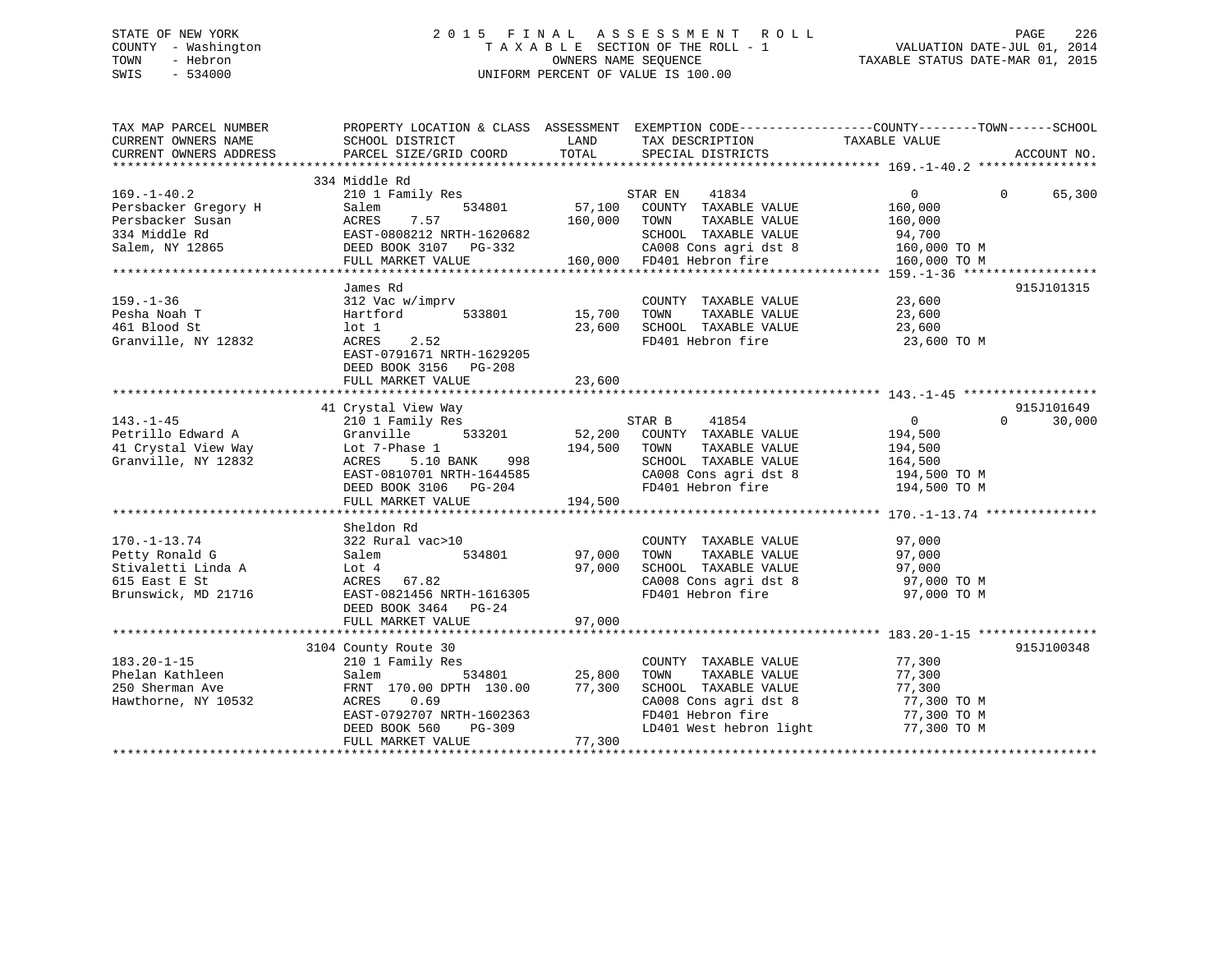## STATE OF NEW YORK 2 0 1 5 F I N A L A S S E S S M E N T R O L L PAGE 227 COUNTY - Washington T A X A B L E SECTION OF THE ROLL - 1 VALUATION DATE-JUL 01, 2014 TOWN - Hebron OWNERS NAME SEQUENCE TAXABLE STATUS DATE-MAR 01, 2015 SWIS - 534000 UNIFORM PERCENT OF VALUE IS 100.00

| TAX MAP PARCEL NUMBER<br>CURRENT OWNERS NAME<br>CURRENT OWNERS ADDRESS                                                      | PROPERTY LOCATION & CLASS ASSESSMENT EXEMPTION CODE---------------COUNTY-------TOWN-----SCHOOL<br>SCHOOL DISTRICT<br>PARCEL SIZE/GRID COORD                                            | LAND<br>TOTAL                | TAX DESCRIPTION<br>SPECIAL DISTRICTS                                                                           | TAXABLE VALUE                                                   | ACCOUNT NO.        |
|-----------------------------------------------------------------------------------------------------------------------------|----------------------------------------------------------------------------------------------------------------------------------------------------------------------------------------|------------------------------|----------------------------------------------------------------------------------------------------------------|-----------------------------------------------------------------|--------------------|
| $177. - 1 - 6.11$<br>Phillips Kirk<br>Sinclair Desmond<br>Attn: Sinclair Coral<br>200 Riverside Dr<br>Springfield, NJ 07081 | Chamberlin Mills Rd/n Off<br>314 Rural vac<10 - WTRFNT<br>Salem<br>534801<br>$1$ ot $2$<br>ACRES<br>5.83<br>EAST-0810493 NRTH-1615499<br>DEED BOOK 563<br>$PG-50$<br>FULL MARKET VALUE | 4,400<br>4,400<br>4,400      | COUNTY TAXABLE VALUE<br>TOWN<br>TAXABLE VALUE<br>SCHOOL TAXABLE VALUE<br>FD401 Hebron fire                     | 4,400<br>4,400<br>4,400<br>4,400 TO M                           | 915J101541         |
| $186. - 1 - 15$<br>Phillips Robert J<br>32 Woodcutters Way<br>Salem, NY 12865                                               | State Route 22<br>312 Vac w/imprv<br>534801<br>Salem<br>ACRES<br>5.14<br>EAST-0816257 NRTH-1607856<br>DEED BOOK 2383 PG-128<br>FULL MARKET VALUE                                       | 16,100<br>17,300<br>17,300   | COUNTY TAXABLE VALUE<br>TOWN<br>TAXABLE VALUE<br>SCHOOL TAXABLE VALUE<br>FD401 Hebron fire                     | 17,300<br>17,300<br>17,300<br>17,300 TO M                       | 915J101550         |
| $170. - 1 - 17.3$<br>Phillips Rutheda E<br>111 Chester Dawn Way<br>Salem, NY 12865                                          | 111 Chester Dawn Way<br>210 1 Family Res<br>533201<br>Granville<br>897/166<br>8.52 BANK<br>999<br>ACRES<br>EAST-0818391 NRTH-1623094<br>DEED BOOK 899<br>PG-146<br>FULL MARKET VALUE   | 47,300<br>183,000<br>183,000 | STAR EN<br>41834<br>COUNTY TAXABLE VALUE<br>TOWN<br>TAXABLE VALUE<br>SCHOOL TAXABLE VALUE<br>FD401 Hebron fire | $\overline{0}$<br>183,000<br>183,000<br>117,700<br>183,000 TO M | $\Omega$<br>65,300 |
| $143. - 1 - 48.1$<br>Ploof Richard<br>Ploof Sheila<br>269 County Route 28<br>Granville, NY 12832                            | 269 County Route 28<br>210 1 Family Res<br>533201<br>Granville<br>Lot 1B<br>2.40 BANK<br>999<br>ACRES<br>EAST-0811648 NRTH-1644958<br>DEED BOOK 797 PG-50<br>FULL MARKET VALUE         | 40,900<br>127,000<br>127,000 | STAR B<br>41854<br>COUNTY TAXABLE VALUE<br>TOWN<br>TAXABLE VALUE<br>SCHOOL TAXABLE VALUE<br>FD401 Hebron fire  | $\overline{0}$<br>127,000<br>127,000<br>97,000<br>127,000 TO M  | $\Omega$<br>30,000 |
| $159. - 1 - 36.1$<br>Plunkett Patrick<br>295 Bergen St Apt 2B<br>Brooklyn, NY 11217                                         | 53 James Rd<br>314 Rural vac<10<br>533801<br>Hartford<br>$1$ ot $3$<br>ACRES<br>3.16<br>EAST-0791529 NRTH-1628690<br>DEED BOOK 2401 PG-257<br>FULL MARKET VALUE                        | 17,400<br>17,400<br>17,400   | COUNTY TAXABLE VALUE<br>TOWN<br>TAXABLE VALUE<br>SCHOOL TAXABLE VALUE<br>FD401 Hebron fire                     | 17,400<br>17,400<br>17,400<br>17,400 TO M                       |                    |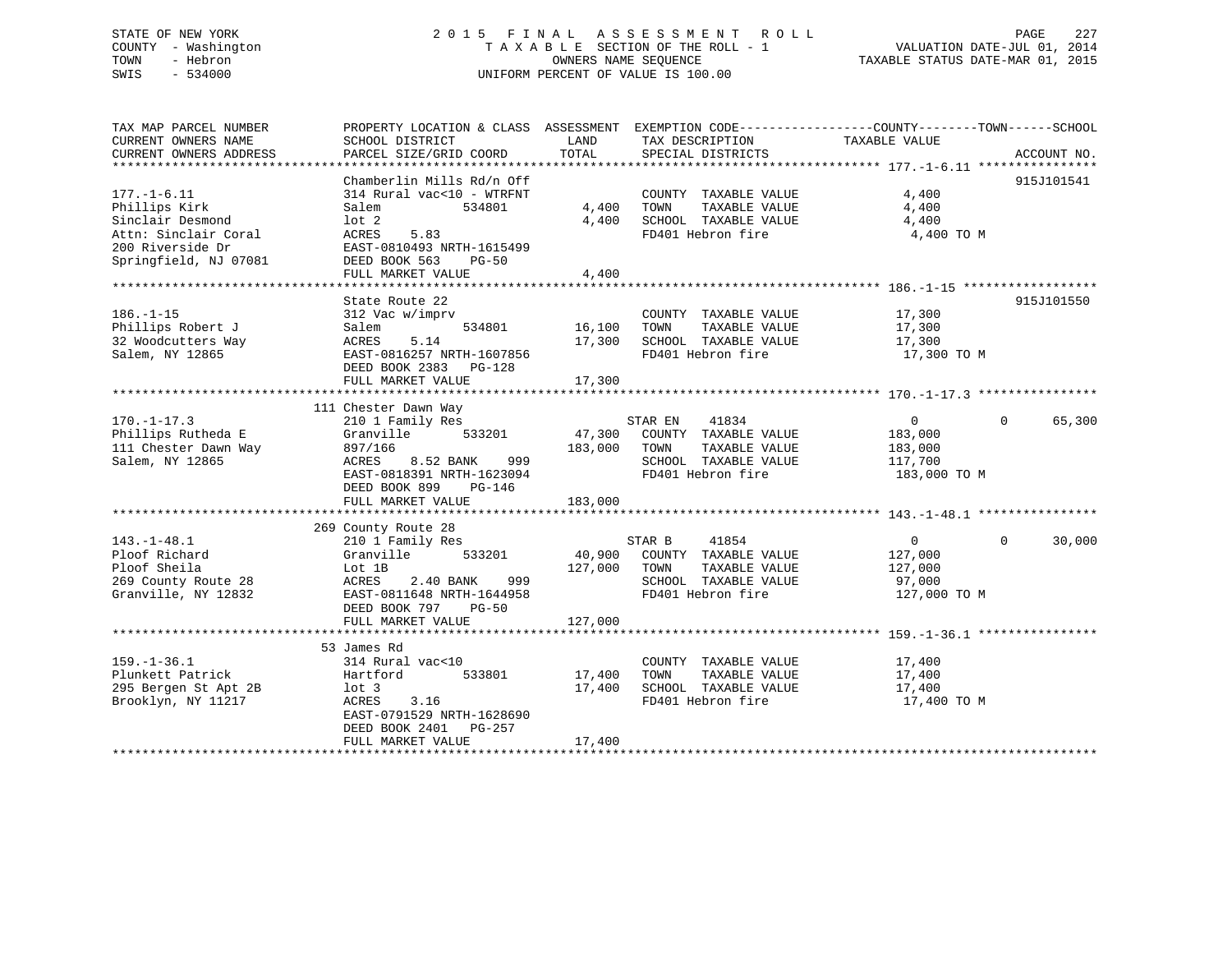## STATE OF NEW YORK 2 0 1 5 F I N A L A S S E S S M E N T R O L L PAGE 228 COUNTY - Washington T A X A B L E SECTION OF THE ROLL - 1 VALUATION DATE-JUL 01, 2014 TOWN - Hebron OWNERS NAME SEQUENCE TAXABLE STATUS DATE-MAR 01, 2015 SWIS - 534000 UNIFORM PERCENT OF VALUE IS 100.00UNIFORM PERCENT OF VALUE IS 100.00

| TAX MAP PARCEL NUMBER   |                                         |              | PROPERTY LOCATION & CLASS ASSESSMENT EXEMPTION CODE---------------COUNTY-------TOWN-----SCHOOL |                      |                    |
|-------------------------|-----------------------------------------|--------------|------------------------------------------------------------------------------------------------|----------------------|--------------------|
| CURRENT OWNERS NAME     | SCHOOL DISTRICT                         | LAND         | TAX DESCRIPTION                                                                                | TAXABLE VALUE        |                    |
| CURRENT OWNERS ADDRESS  | PARCEL SIZE/GRID COORD                  | TOTAL        | SPECIAL DISTRICTS                                                                              |                      | ACCOUNT NO.        |
|                         |                                         |              |                                                                                                |                      |                    |
|                         | 60 East Green Pond Way                  |              |                                                                                                |                      | 915J101448         |
| $144. - 1 - 37.4$       | 312 Vac w/imprv                         |              | COUNTY TAXABLE VALUE                                                                           | $92,600$<br>$92,600$ |                    |
| Plyotes John J          | 533201<br>Granville                     | 42,600       | TAXABLE VALUE<br>TOWN                                                                          | 92,600               |                    |
| Douglass Mark           | Rights Lot E                            | 92,600       | SCHOOL TAXABLE VALUE                                                                           | 92,600               |                    |
| 29 Hoosick St           | ACRES 10.31                             |              | FD401 Hebron fire                                                                              | 92,600 TO M          |                    |
| Hoosick Falls, NY 12090 | EAST-0817813 NRTH-1643108               |              |                                                                                                |                      |                    |
|                         | DEED BOOK 957<br>PG-316                 |              |                                                                                                |                      |                    |
|                         |                                         |              |                                                                                                |                      |                    |
|                         |                                         |              |                                                                                                |                      |                    |
|                         | 7491 State Route 22                     |              |                                                                                                |                      | 915J101555         |
| $153. - 1 - 5.1$        | 210 1 Family Res                        |              | COUNTY TAXABLE VALUE                                                                           | 75,000               |                    |
| Poczobut Travis         | Granville                               |              | TAXABLE VALUE 75,000<br>TOWN                                                                   |                      |                    |
| Poczobut Katherine      | Trans Exempt Repay 2015 75,000          |              | SCHOOL TAXABLE VALUE                                                                           | 15,000 THE 75,000    |                    |
| 536 York St             | 5.00<br>ACRES                           |              | FD401 Hebron fire                                                                              | 0 TO M               |                    |
| Poultney, VT 05764      | EAST-0819302 NRTH-1638078               |              | TE533 Trans exmt repay-flg .00 MT                                                              |                      |                    |
|                         | DEED BOOK 3441 PG-160                   |              |                                                                                                |                      |                    |
|                         | FULL MARKET VALUE                       | 75,000       |                                                                                                |                      |                    |
|                         |                                         |              |                                                                                                |                      |                    |
|                         | Gilchrist RD S/off                      |              |                                                                                                |                      |                    |
| $175. - 1 - 25.4$       | 312 Vac w/imprv                         |              | COUNTY TAXABLE VALUE 29,500                                                                    |                      |                    |
| Pollock Jerome          | 534801<br>Salem                         | 1,500 TOWN   | TAXABLE VALUE                                                                                  | 29,500               |                    |
| Pollock Velma           |                                         |              | 29,500 SCHOOL TAXABLE VALUE                                                                    | 29,500               |                    |
| 218 Gilchrist Rd        | ACRES 2.00<br>EAST-0785108 NRTH-1613033 |              | FD401 Hebron fire                                                                              | 29,500 TO M          |                    |
| Arqyle, NY 12809        | DEED BOOK 850<br>PG-311                 |              |                                                                                                |                      |                    |
|                         |                                         |              |                                                                                                |                      |                    |
|                         |                                         |              |                                                                                                |                      |                    |
|                         | 220 Gilchrist Rd                        |              |                                                                                                |                      | 915J101731         |
| $175. - 1 - 25.1$       | 210 1 Family Res                        |              | 41854<br>STAR B                                                                                | $\overline{0}$       | 30,000<br>$\Omega$ |
| Pollock Jerome G        | Salem                                   |              | 534801 38,500 COUNTY TAXABLE VALUE                                                             | 225,900              |                    |
| Pollock Velma           |                                         | 225,900 TOWN | TAXABLE VALUE                                                                                  | 225,900              |                    |
| 218 Gilchrist Rd        | ACRES 1.2,<br>EAST-0785060 NRTH-1613327 |              | SCHOOL TAXABLE VALUE                                                                           | 195,900              |                    |
| Arqyle, NY 12809        | DEED BOOK 605<br>$PG-62$                |              | FD401 Hebron fire                                                                              | 225,900 TO M         |                    |
|                         | FULL MARKET VALUE                       | 225,900      |                                                                                                |                      |                    |
|                         |                                         |              |                                                                                                |                      |                    |
|                         | 244 Gilchrist Rd                        |              |                                                                                                |                      |                    |
| $175. - 1 - 25.6$       | 322 Rural vac>10                        |              | COUNTY TAXABLE VALUE                                                                           | 70,300               |                    |
| Pollock Jerome G        | 534801<br>Salem                         | 70,300       | TAXABLE VALUE<br>TOWN                                                                          | 70,300               |                    |
| Pollock Velma           | 48.00<br>ACRES                          | 70,300       | SCHOOL TAXABLE VALUE                                                                           | 70,300               |                    |
| 218 Gilchrist Rd        | EAST-0785516 NRTH-1612051               |              | FD401 Hebron fire                                                                              | 70,300 TO M          |                    |
| Arqyle, NY 12809        | DEED BOOK 2155 PG-293                   |              |                                                                                                |                      |                    |
|                         | FULL MARKET VALUE                       | 70,300       |                                                                                                |                      |                    |
|                         |                                         |              |                                                                                                |                      |                    |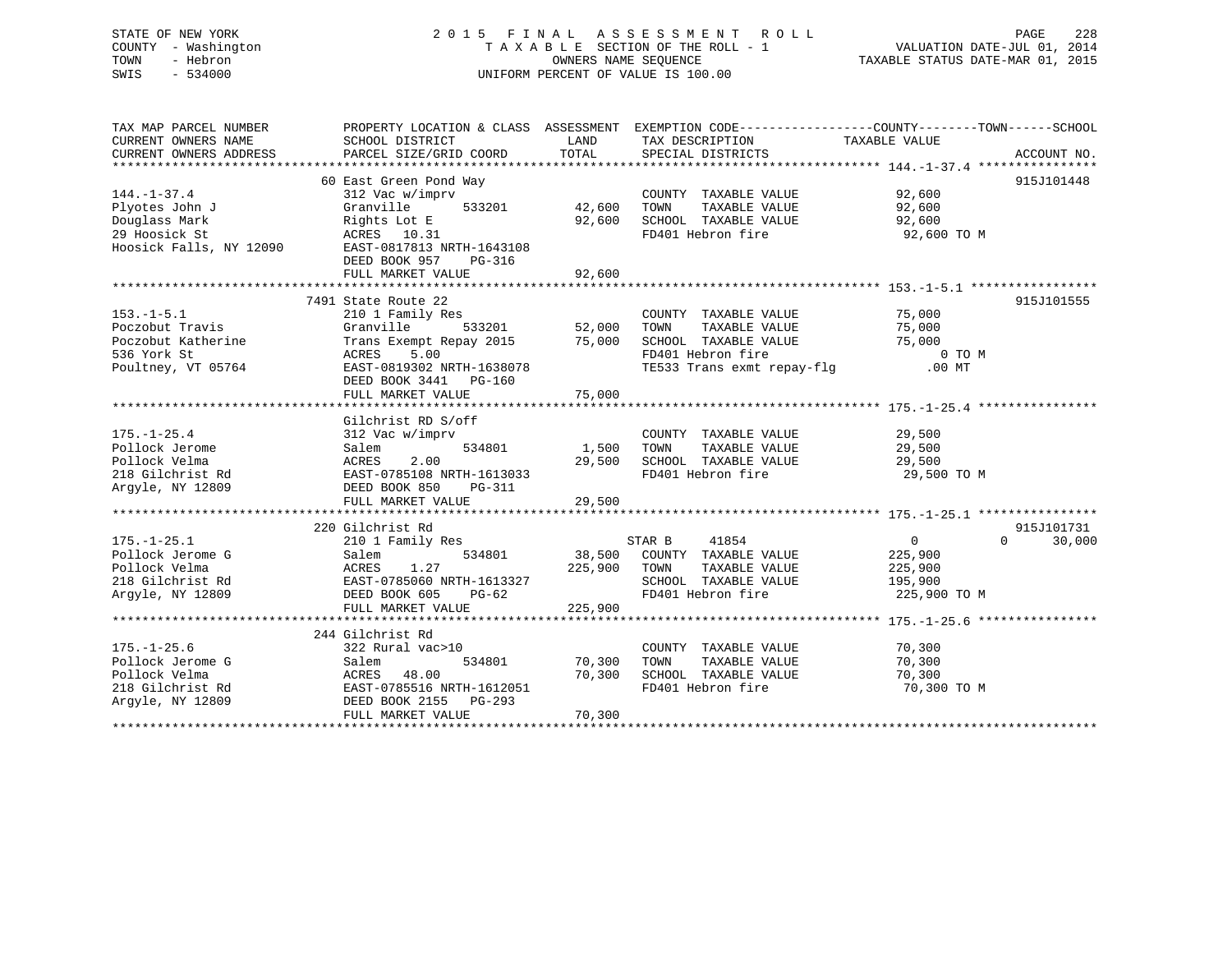## STATE OF NEW YORK 2 0 1 5 F I N A L A S S E S S M E N T R O L L PAGE 229 COUNTY - Washington T A X A B L E SECTION OF THE ROLL - 1 VALUATION DATE-JUL 01, 2014 TOWN - Hebron OWNERS NAME SEQUENCE TAXABLE STATUS DATE-MAR 01, 2015 SWIS - 534000 UNIFORM PERCENT OF VALUE IS 100.00

| 25 Higgins Rd<br>915J100211<br>$161. - 2 - 8$<br>270 Mfg housing<br>41802 AGED-CO 41802<br>30,400 AGED-SCH 41804<br>31,410<br>$\Omega$<br>$\overline{0}$<br>$\overline{0}$<br>$\Omega$<br>3,490<br>Pollock Robert G<br>Granville<br>$\overline{0}$<br>Pollock Rosalie K<br>FRNT 250.00 DPTH 103.00<br>69,800 STAR EN<br>41834<br>$\Omega$<br>65,300<br>0.59<br>COUNTY TAXABLE VALUE<br>25 Higgins Rd<br>ACRES<br>38,390<br>EAST-0817995 NRTH-1626130<br>Granville, NY 12832<br>TOWN<br>TAXABLE VALUE<br>69,800<br>1,010<br>DEED BOOK 1815 PG-198<br>SCHOOL TAXABLE VALUE<br>69,800 FD401 Hebron fire<br>FULL MARKET VALUE<br>69,800 TO M<br>915J100164<br>County Route 31<br>$160. - 1 - 18$<br>105 Vac farmland<br>41720<br>AG DIST<br>137,060<br>137,060<br>137,060<br>533201<br>233,800 COUNTY TAXABLE VALUE<br>Porrier Charles W Jr<br>Granville<br>96,740<br>Porrier Geraldine A<br>ACRES 105.20<br>233,800<br>TOWN<br>TAXABLE VALUE<br>96,740<br>818 Middle Rd<br>SCHOOL TAXABLE VALUE<br>EAST-0804553 NRTH-1629691<br>96,740<br>Granville, NY 12832<br>DEED BOOK 731<br>PG-346<br>CA008 Cons agri dst 8<br>96,740 TO M<br>FULL MARKET VALUE<br>233,800<br>137,060 EX<br>FD401 Hebron fire<br>233,800 TO M<br>MAY BE SUBJECT TO PAYMENT<br>UNDER AGDIST LAW TIL 2019<br>842 Middle Rd<br>$160. -1 - 1.1$<br>113 Cattle farm<br>AG DIST<br>61,485 61,485<br>41720<br>61,485<br>Porrier Charles W Jr.<br>Granville<br>533201<br>116,100 COUNTY TAXABLE VALUE<br>226,415<br>818 Middle Rd<br>ACRES 38.72<br>287,900<br>TAXABLE VALUE<br>226,415<br>TOWN<br>EAST-0806388 NRTH-1633068<br>Granville, NY 12832<br>SCHOOL TAXABLE VALUE<br>226,415<br>DEED BOOK 2878 PG-82<br>CA008 Cons agri dst 8<br>226,415 TO M<br>FULL MARKET VALUE<br>287,900<br>61,485 EX<br>MAY BE SUBJECT TO PAYMENT<br>FD401 Hebron fire<br>287,900 TO M<br>UNDER AGDIST LAW TIL 2019<br>818 Middle Rd<br>915J100505<br>$160. - 1 - 1$<br>240 Rural res<br>AG DIST<br>41720<br>114,320<br>114,320<br>114,320<br>Porrier Geraldine A<br>533201<br>226,900<br>COUNTY TAXABLE VALUE<br>Granville<br>285,680<br>818 Middle Rd<br>489/875 507/1103<br>400,000<br>TOWN<br>TAXABLE VALUE<br>285,680<br>Granville, NY 12832<br>ACRES 100.30<br>SCHOOL TAXABLE VALUE<br>285,680<br>EAST-0805082 NRTH-1632435<br>CA008 Cons agri dst 8<br>285,680 TO M<br>114,320 EX<br>DEED BOOK 436<br>PG-304<br>MAY BE SUBJECT TO PAYMENT<br>FULL MARKET VALUE<br>400,000 FD401 Hebron fire<br>400,000 TO M<br>UNDER AGDIST LAW TIL 2019<br>909 Chamberlin Mills Rd<br>915J100125<br>$177. - 1 - 30$<br>210 1 Family Res<br>COUNTY TAXABLE VALUE<br>106,100<br>534801<br>Porter Charles E<br>44,100<br>TOWN<br>TAXABLE VALUE<br>Salem<br>106,100<br>Porter Mary D<br>ACRES<br>6.39<br>106,100<br>SCHOOL TAXABLE VALUE<br>106,100<br>63 Sammis St<br>FD401 Hebron fire<br>EAST-0808743 NRTH-1613987<br>106,100 TO M<br>Huntington, NY 11743<br>DEED BOOK 2816 PG-279<br>FULL MARKET VALUE<br>106,100 | TAX MAP PARCEL NUMBER<br>CURRENT OWNERS NAME<br>CURRENT OWNERS ADDRESS | PROPERTY LOCATION & CLASS ASSESSMENT EXEMPTION CODE---------------COUNTY-------TOWN------SCHOOL<br>SCHOOL DISTRICT<br>PARCEL SIZE/GRID COORD | LAND<br>TOTAL | TAX DESCRIPTION<br>SPECIAL DISTRICTS | TAXABLE VALUE | ACCOUNT NO. |
|-------------------------------------------------------------------------------------------------------------------------------------------------------------------------------------------------------------------------------------------------------------------------------------------------------------------------------------------------------------------------------------------------------------------------------------------------------------------------------------------------------------------------------------------------------------------------------------------------------------------------------------------------------------------------------------------------------------------------------------------------------------------------------------------------------------------------------------------------------------------------------------------------------------------------------------------------------------------------------------------------------------------------------------------------------------------------------------------------------------------------------------------------------------------------------------------------------------------------------------------------------------------------------------------------------------------------------------------------------------------------------------------------------------------------------------------------------------------------------------------------------------------------------------------------------------------------------------------------------------------------------------------------------------------------------------------------------------------------------------------------------------------------------------------------------------------------------------------------------------------------------------------------------------------------------------------------------------------------------------------------------------------------------------------------------------------------------------------------------------------------------------------------------------------------------------------------------------------------------------------------------------------------------------------------------------------------------------------------------------------------------------------------------------------------------------------------------------------------------------------------------------------------------------------------------------------------------------------------------------------------------------------------------------------------------------------------------------------------------------------------------------------------------------------------------------------------------------------------------------------------------------------------------------------------------------------------------|------------------------------------------------------------------------|----------------------------------------------------------------------------------------------------------------------------------------------|---------------|--------------------------------------|---------------|-------------|
|                                                                                                                                                                                                                                                                                                                                                                                                                                                                                                                                                                                                                                                                                                                                                                                                                                                                                                                                                                                                                                                                                                                                                                                                                                                                                                                                                                                                                                                                                                                                                                                                                                                                                                                                                                                                                                                                                                                                                                                                                                                                                                                                                                                                                                                                                                                                                                                                                                                                                                                                                                                                                                                                                                                                                                                                                                                                                                                                                       |                                                                        |                                                                                                                                              |               |                                      |               |             |
|                                                                                                                                                                                                                                                                                                                                                                                                                                                                                                                                                                                                                                                                                                                                                                                                                                                                                                                                                                                                                                                                                                                                                                                                                                                                                                                                                                                                                                                                                                                                                                                                                                                                                                                                                                                                                                                                                                                                                                                                                                                                                                                                                                                                                                                                                                                                                                                                                                                                                                                                                                                                                                                                                                                                                                                                                                                                                                                                                       |                                                                        |                                                                                                                                              |               |                                      |               |             |
|                                                                                                                                                                                                                                                                                                                                                                                                                                                                                                                                                                                                                                                                                                                                                                                                                                                                                                                                                                                                                                                                                                                                                                                                                                                                                                                                                                                                                                                                                                                                                                                                                                                                                                                                                                                                                                                                                                                                                                                                                                                                                                                                                                                                                                                                                                                                                                                                                                                                                                                                                                                                                                                                                                                                                                                                                                                                                                                                                       |                                                                        |                                                                                                                                              |               |                                      |               |             |
|                                                                                                                                                                                                                                                                                                                                                                                                                                                                                                                                                                                                                                                                                                                                                                                                                                                                                                                                                                                                                                                                                                                                                                                                                                                                                                                                                                                                                                                                                                                                                                                                                                                                                                                                                                                                                                                                                                                                                                                                                                                                                                                                                                                                                                                                                                                                                                                                                                                                                                                                                                                                                                                                                                                                                                                                                                                                                                                                                       |                                                                        |                                                                                                                                              |               |                                      |               |             |
|                                                                                                                                                                                                                                                                                                                                                                                                                                                                                                                                                                                                                                                                                                                                                                                                                                                                                                                                                                                                                                                                                                                                                                                                                                                                                                                                                                                                                                                                                                                                                                                                                                                                                                                                                                                                                                                                                                                                                                                                                                                                                                                                                                                                                                                                                                                                                                                                                                                                                                                                                                                                                                                                                                                                                                                                                                                                                                                                                       |                                                                        |                                                                                                                                              |               |                                      |               |             |
|                                                                                                                                                                                                                                                                                                                                                                                                                                                                                                                                                                                                                                                                                                                                                                                                                                                                                                                                                                                                                                                                                                                                                                                                                                                                                                                                                                                                                                                                                                                                                                                                                                                                                                                                                                                                                                                                                                                                                                                                                                                                                                                                                                                                                                                                                                                                                                                                                                                                                                                                                                                                                                                                                                                                                                                                                                                                                                                                                       |                                                                        |                                                                                                                                              |               |                                      |               |             |
|                                                                                                                                                                                                                                                                                                                                                                                                                                                                                                                                                                                                                                                                                                                                                                                                                                                                                                                                                                                                                                                                                                                                                                                                                                                                                                                                                                                                                                                                                                                                                                                                                                                                                                                                                                                                                                                                                                                                                                                                                                                                                                                                                                                                                                                                                                                                                                                                                                                                                                                                                                                                                                                                                                                                                                                                                                                                                                                                                       |                                                                        |                                                                                                                                              |               |                                      |               |             |
|                                                                                                                                                                                                                                                                                                                                                                                                                                                                                                                                                                                                                                                                                                                                                                                                                                                                                                                                                                                                                                                                                                                                                                                                                                                                                                                                                                                                                                                                                                                                                                                                                                                                                                                                                                                                                                                                                                                                                                                                                                                                                                                                                                                                                                                                                                                                                                                                                                                                                                                                                                                                                                                                                                                                                                                                                                                                                                                                                       |                                                                        |                                                                                                                                              |               |                                      |               |             |
|                                                                                                                                                                                                                                                                                                                                                                                                                                                                                                                                                                                                                                                                                                                                                                                                                                                                                                                                                                                                                                                                                                                                                                                                                                                                                                                                                                                                                                                                                                                                                                                                                                                                                                                                                                                                                                                                                                                                                                                                                                                                                                                                                                                                                                                                                                                                                                                                                                                                                                                                                                                                                                                                                                                                                                                                                                                                                                                                                       |                                                                        |                                                                                                                                              |               |                                      |               |             |
|                                                                                                                                                                                                                                                                                                                                                                                                                                                                                                                                                                                                                                                                                                                                                                                                                                                                                                                                                                                                                                                                                                                                                                                                                                                                                                                                                                                                                                                                                                                                                                                                                                                                                                                                                                                                                                                                                                                                                                                                                                                                                                                                                                                                                                                                                                                                                                                                                                                                                                                                                                                                                                                                                                                                                                                                                                                                                                                                                       |                                                                        |                                                                                                                                              |               |                                      |               |             |
|                                                                                                                                                                                                                                                                                                                                                                                                                                                                                                                                                                                                                                                                                                                                                                                                                                                                                                                                                                                                                                                                                                                                                                                                                                                                                                                                                                                                                                                                                                                                                                                                                                                                                                                                                                                                                                                                                                                                                                                                                                                                                                                                                                                                                                                                                                                                                                                                                                                                                                                                                                                                                                                                                                                                                                                                                                                                                                                                                       |                                                                        |                                                                                                                                              |               |                                      |               |             |
|                                                                                                                                                                                                                                                                                                                                                                                                                                                                                                                                                                                                                                                                                                                                                                                                                                                                                                                                                                                                                                                                                                                                                                                                                                                                                                                                                                                                                                                                                                                                                                                                                                                                                                                                                                                                                                                                                                                                                                                                                                                                                                                                                                                                                                                                                                                                                                                                                                                                                                                                                                                                                                                                                                                                                                                                                                                                                                                                                       |                                                                        |                                                                                                                                              |               |                                      |               |             |
|                                                                                                                                                                                                                                                                                                                                                                                                                                                                                                                                                                                                                                                                                                                                                                                                                                                                                                                                                                                                                                                                                                                                                                                                                                                                                                                                                                                                                                                                                                                                                                                                                                                                                                                                                                                                                                                                                                                                                                                                                                                                                                                                                                                                                                                                                                                                                                                                                                                                                                                                                                                                                                                                                                                                                                                                                                                                                                                                                       |                                                                        |                                                                                                                                              |               |                                      |               |             |
|                                                                                                                                                                                                                                                                                                                                                                                                                                                                                                                                                                                                                                                                                                                                                                                                                                                                                                                                                                                                                                                                                                                                                                                                                                                                                                                                                                                                                                                                                                                                                                                                                                                                                                                                                                                                                                                                                                                                                                                                                                                                                                                                                                                                                                                                                                                                                                                                                                                                                                                                                                                                                                                                                                                                                                                                                                                                                                                                                       |                                                                        |                                                                                                                                              |               |                                      |               |             |
|                                                                                                                                                                                                                                                                                                                                                                                                                                                                                                                                                                                                                                                                                                                                                                                                                                                                                                                                                                                                                                                                                                                                                                                                                                                                                                                                                                                                                                                                                                                                                                                                                                                                                                                                                                                                                                                                                                                                                                                                                                                                                                                                                                                                                                                                                                                                                                                                                                                                                                                                                                                                                                                                                                                                                                                                                                                                                                                                                       |                                                                        |                                                                                                                                              |               |                                      |               |             |
|                                                                                                                                                                                                                                                                                                                                                                                                                                                                                                                                                                                                                                                                                                                                                                                                                                                                                                                                                                                                                                                                                                                                                                                                                                                                                                                                                                                                                                                                                                                                                                                                                                                                                                                                                                                                                                                                                                                                                                                                                                                                                                                                                                                                                                                                                                                                                                                                                                                                                                                                                                                                                                                                                                                                                                                                                                                                                                                                                       |                                                                        |                                                                                                                                              |               |                                      |               |             |
|                                                                                                                                                                                                                                                                                                                                                                                                                                                                                                                                                                                                                                                                                                                                                                                                                                                                                                                                                                                                                                                                                                                                                                                                                                                                                                                                                                                                                                                                                                                                                                                                                                                                                                                                                                                                                                                                                                                                                                                                                                                                                                                                                                                                                                                                                                                                                                                                                                                                                                                                                                                                                                                                                                                                                                                                                                                                                                                                                       |                                                                        |                                                                                                                                              |               |                                      |               |             |
|                                                                                                                                                                                                                                                                                                                                                                                                                                                                                                                                                                                                                                                                                                                                                                                                                                                                                                                                                                                                                                                                                                                                                                                                                                                                                                                                                                                                                                                                                                                                                                                                                                                                                                                                                                                                                                                                                                                                                                                                                                                                                                                                                                                                                                                                                                                                                                                                                                                                                                                                                                                                                                                                                                                                                                                                                                                                                                                                                       |                                                                        |                                                                                                                                              |               |                                      |               |             |
|                                                                                                                                                                                                                                                                                                                                                                                                                                                                                                                                                                                                                                                                                                                                                                                                                                                                                                                                                                                                                                                                                                                                                                                                                                                                                                                                                                                                                                                                                                                                                                                                                                                                                                                                                                                                                                                                                                                                                                                                                                                                                                                                                                                                                                                                                                                                                                                                                                                                                                                                                                                                                                                                                                                                                                                                                                                                                                                                                       |                                                                        |                                                                                                                                              |               |                                      |               |             |
|                                                                                                                                                                                                                                                                                                                                                                                                                                                                                                                                                                                                                                                                                                                                                                                                                                                                                                                                                                                                                                                                                                                                                                                                                                                                                                                                                                                                                                                                                                                                                                                                                                                                                                                                                                                                                                                                                                                                                                                                                                                                                                                                                                                                                                                                                                                                                                                                                                                                                                                                                                                                                                                                                                                                                                                                                                                                                                                                                       |                                                                        |                                                                                                                                              |               |                                      |               |             |
|                                                                                                                                                                                                                                                                                                                                                                                                                                                                                                                                                                                                                                                                                                                                                                                                                                                                                                                                                                                                                                                                                                                                                                                                                                                                                                                                                                                                                                                                                                                                                                                                                                                                                                                                                                                                                                                                                                                                                                                                                                                                                                                                                                                                                                                                                                                                                                                                                                                                                                                                                                                                                                                                                                                                                                                                                                                                                                                                                       |                                                                        |                                                                                                                                              |               |                                      |               |             |
|                                                                                                                                                                                                                                                                                                                                                                                                                                                                                                                                                                                                                                                                                                                                                                                                                                                                                                                                                                                                                                                                                                                                                                                                                                                                                                                                                                                                                                                                                                                                                                                                                                                                                                                                                                                                                                                                                                                                                                                                                                                                                                                                                                                                                                                                                                                                                                                                                                                                                                                                                                                                                                                                                                                                                                                                                                                                                                                                                       |                                                                        |                                                                                                                                              |               |                                      |               |             |
|                                                                                                                                                                                                                                                                                                                                                                                                                                                                                                                                                                                                                                                                                                                                                                                                                                                                                                                                                                                                                                                                                                                                                                                                                                                                                                                                                                                                                                                                                                                                                                                                                                                                                                                                                                                                                                                                                                                                                                                                                                                                                                                                                                                                                                                                                                                                                                                                                                                                                                                                                                                                                                                                                                                                                                                                                                                                                                                                                       |                                                                        |                                                                                                                                              |               |                                      |               |             |
|                                                                                                                                                                                                                                                                                                                                                                                                                                                                                                                                                                                                                                                                                                                                                                                                                                                                                                                                                                                                                                                                                                                                                                                                                                                                                                                                                                                                                                                                                                                                                                                                                                                                                                                                                                                                                                                                                                                                                                                                                                                                                                                                                                                                                                                                                                                                                                                                                                                                                                                                                                                                                                                                                                                                                                                                                                                                                                                                                       |                                                                        |                                                                                                                                              |               |                                      |               |             |
|                                                                                                                                                                                                                                                                                                                                                                                                                                                                                                                                                                                                                                                                                                                                                                                                                                                                                                                                                                                                                                                                                                                                                                                                                                                                                                                                                                                                                                                                                                                                                                                                                                                                                                                                                                                                                                                                                                                                                                                                                                                                                                                                                                                                                                                                                                                                                                                                                                                                                                                                                                                                                                                                                                                                                                                                                                                                                                                                                       |                                                                        |                                                                                                                                              |               |                                      |               |             |
|                                                                                                                                                                                                                                                                                                                                                                                                                                                                                                                                                                                                                                                                                                                                                                                                                                                                                                                                                                                                                                                                                                                                                                                                                                                                                                                                                                                                                                                                                                                                                                                                                                                                                                                                                                                                                                                                                                                                                                                                                                                                                                                                                                                                                                                                                                                                                                                                                                                                                                                                                                                                                                                                                                                                                                                                                                                                                                                                                       |                                                                        |                                                                                                                                              |               |                                      |               |             |
|                                                                                                                                                                                                                                                                                                                                                                                                                                                                                                                                                                                                                                                                                                                                                                                                                                                                                                                                                                                                                                                                                                                                                                                                                                                                                                                                                                                                                                                                                                                                                                                                                                                                                                                                                                                                                                                                                                                                                                                                                                                                                                                                                                                                                                                                                                                                                                                                                                                                                                                                                                                                                                                                                                                                                                                                                                                                                                                                                       |                                                                        |                                                                                                                                              |               |                                      |               |             |
|                                                                                                                                                                                                                                                                                                                                                                                                                                                                                                                                                                                                                                                                                                                                                                                                                                                                                                                                                                                                                                                                                                                                                                                                                                                                                                                                                                                                                                                                                                                                                                                                                                                                                                                                                                                                                                                                                                                                                                                                                                                                                                                                                                                                                                                                                                                                                                                                                                                                                                                                                                                                                                                                                                                                                                                                                                                                                                                                                       |                                                                        |                                                                                                                                              |               |                                      |               |             |
|                                                                                                                                                                                                                                                                                                                                                                                                                                                                                                                                                                                                                                                                                                                                                                                                                                                                                                                                                                                                                                                                                                                                                                                                                                                                                                                                                                                                                                                                                                                                                                                                                                                                                                                                                                                                                                                                                                                                                                                                                                                                                                                                                                                                                                                                                                                                                                                                                                                                                                                                                                                                                                                                                                                                                                                                                                                                                                                                                       |                                                                        |                                                                                                                                              |               |                                      |               |             |
|                                                                                                                                                                                                                                                                                                                                                                                                                                                                                                                                                                                                                                                                                                                                                                                                                                                                                                                                                                                                                                                                                                                                                                                                                                                                                                                                                                                                                                                                                                                                                                                                                                                                                                                                                                                                                                                                                                                                                                                                                                                                                                                                                                                                                                                                                                                                                                                                                                                                                                                                                                                                                                                                                                                                                                                                                                                                                                                                                       |                                                                        |                                                                                                                                              |               |                                      |               |             |
|                                                                                                                                                                                                                                                                                                                                                                                                                                                                                                                                                                                                                                                                                                                                                                                                                                                                                                                                                                                                                                                                                                                                                                                                                                                                                                                                                                                                                                                                                                                                                                                                                                                                                                                                                                                                                                                                                                                                                                                                                                                                                                                                                                                                                                                                                                                                                                                                                                                                                                                                                                                                                                                                                                                                                                                                                                                                                                                                                       |                                                                        |                                                                                                                                              |               |                                      |               |             |
|                                                                                                                                                                                                                                                                                                                                                                                                                                                                                                                                                                                                                                                                                                                                                                                                                                                                                                                                                                                                                                                                                                                                                                                                                                                                                                                                                                                                                                                                                                                                                                                                                                                                                                                                                                                                                                                                                                                                                                                                                                                                                                                                                                                                                                                                                                                                                                                                                                                                                                                                                                                                                                                                                                                                                                                                                                                                                                                                                       |                                                                        |                                                                                                                                              |               |                                      |               |             |
|                                                                                                                                                                                                                                                                                                                                                                                                                                                                                                                                                                                                                                                                                                                                                                                                                                                                                                                                                                                                                                                                                                                                                                                                                                                                                                                                                                                                                                                                                                                                                                                                                                                                                                                                                                                                                                                                                                                                                                                                                                                                                                                                                                                                                                                                                                                                                                                                                                                                                                                                                                                                                                                                                                                                                                                                                                                                                                                                                       |                                                                        |                                                                                                                                              |               |                                      |               |             |
|                                                                                                                                                                                                                                                                                                                                                                                                                                                                                                                                                                                                                                                                                                                                                                                                                                                                                                                                                                                                                                                                                                                                                                                                                                                                                                                                                                                                                                                                                                                                                                                                                                                                                                                                                                                                                                                                                                                                                                                                                                                                                                                                                                                                                                                                                                                                                                                                                                                                                                                                                                                                                                                                                                                                                                                                                                                                                                                                                       |                                                                        |                                                                                                                                              |               |                                      |               |             |
|                                                                                                                                                                                                                                                                                                                                                                                                                                                                                                                                                                                                                                                                                                                                                                                                                                                                                                                                                                                                                                                                                                                                                                                                                                                                                                                                                                                                                                                                                                                                                                                                                                                                                                                                                                                                                                                                                                                                                                                                                                                                                                                                                                                                                                                                                                                                                                                                                                                                                                                                                                                                                                                                                                                                                                                                                                                                                                                                                       |                                                                        |                                                                                                                                              |               |                                      |               |             |
|                                                                                                                                                                                                                                                                                                                                                                                                                                                                                                                                                                                                                                                                                                                                                                                                                                                                                                                                                                                                                                                                                                                                                                                                                                                                                                                                                                                                                                                                                                                                                                                                                                                                                                                                                                                                                                                                                                                                                                                                                                                                                                                                                                                                                                                                                                                                                                                                                                                                                                                                                                                                                                                                                                                                                                                                                                                                                                                                                       |                                                                        |                                                                                                                                              |               |                                      |               |             |
|                                                                                                                                                                                                                                                                                                                                                                                                                                                                                                                                                                                                                                                                                                                                                                                                                                                                                                                                                                                                                                                                                                                                                                                                                                                                                                                                                                                                                                                                                                                                                                                                                                                                                                                                                                                                                                                                                                                                                                                                                                                                                                                                                                                                                                                                                                                                                                                                                                                                                                                                                                                                                                                                                                                                                                                                                                                                                                                                                       |                                                                        |                                                                                                                                              |               |                                      |               |             |
|                                                                                                                                                                                                                                                                                                                                                                                                                                                                                                                                                                                                                                                                                                                                                                                                                                                                                                                                                                                                                                                                                                                                                                                                                                                                                                                                                                                                                                                                                                                                                                                                                                                                                                                                                                                                                                                                                                                                                                                                                                                                                                                                                                                                                                                                                                                                                                                                                                                                                                                                                                                                                                                                                                                                                                                                                                                                                                                                                       |                                                                        |                                                                                                                                              |               |                                      |               |             |
|                                                                                                                                                                                                                                                                                                                                                                                                                                                                                                                                                                                                                                                                                                                                                                                                                                                                                                                                                                                                                                                                                                                                                                                                                                                                                                                                                                                                                                                                                                                                                                                                                                                                                                                                                                                                                                                                                                                                                                                                                                                                                                                                                                                                                                                                                                                                                                                                                                                                                                                                                                                                                                                                                                                                                                                                                                                                                                                                                       |                                                                        |                                                                                                                                              |               |                                      |               |             |
|                                                                                                                                                                                                                                                                                                                                                                                                                                                                                                                                                                                                                                                                                                                                                                                                                                                                                                                                                                                                                                                                                                                                                                                                                                                                                                                                                                                                                                                                                                                                                                                                                                                                                                                                                                                                                                                                                                                                                                                                                                                                                                                                                                                                                                                                                                                                                                                                                                                                                                                                                                                                                                                                                                                                                                                                                                                                                                                                                       |                                                                        |                                                                                                                                              |               |                                      |               |             |
|                                                                                                                                                                                                                                                                                                                                                                                                                                                                                                                                                                                                                                                                                                                                                                                                                                                                                                                                                                                                                                                                                                                                                                                                                                                                                                                                                                                                                                                                                                                                                                                                                                                                                                                                                                                                                                                                                                                                                                                                                                                                                                                                                                                                                                                                                                                                                                                                                                                                                                                                                                                                                                                                                                                                                                                                                                                                                                                                                       |                                                                        |                                                                                                                                              |               |                                      |               |             |
|                                                                                                                                                                                                                                                                                                                                                                                                                                                                                                                                                                                                                                                                                                                                                                                                                                                                                                                                                                                                                                                                                                                                                                                                                                                                                                                                                                                                                                                                                                                                                                                                                                                                                                                                                                                                                                                                                                                                                                                                                                                                                                                                                                                                                                                                                                                                                                                                                                                                                                                                                                                                                                                                                                                                                                                                                                                                                                                                                       |                                                                        |                                                                                                                                              |               |                                      |               |             |
|                                                                                                                                                                                                                                                                                                                                                                                                                                                                                                                                                                                                                                                                                                                                                                                                                                                                                                                                                                                                                                                                                                                                                                                                                                                                                                                                                                                                                                                                                                                                                                                                                                                                                                                                                                                                                                                                                                                                                                                                                                                                                                                                                                                                                                                                                                                                                                                                                                                                                                                                                                                                                                                                                                                                                                                                                                                                                                                                                       |                                                                        |                                                                                                                                              |               |                                      |               |             |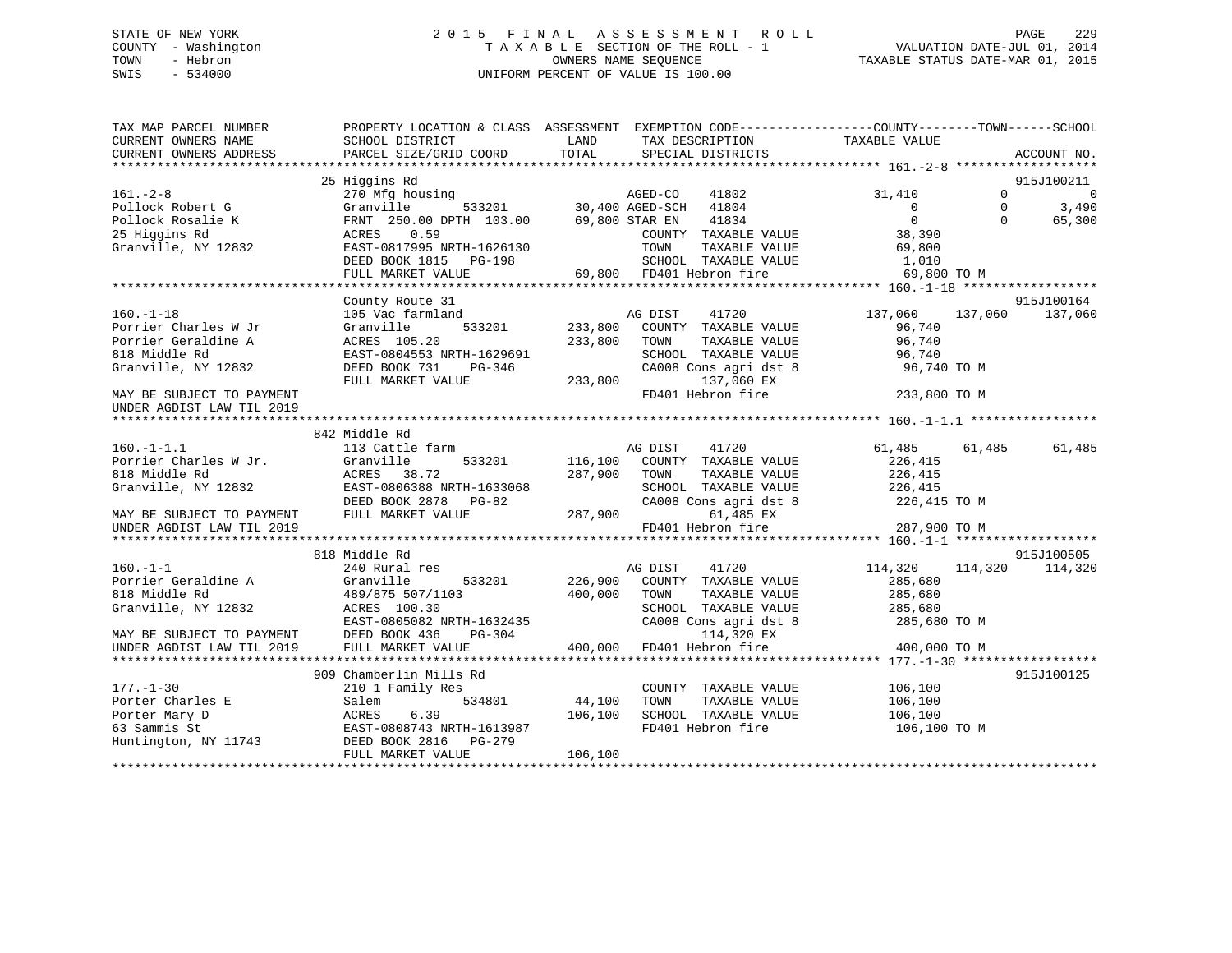## STATE OF NEW YORK 2 0 1 5 F I N A L A S S E S S M E N T R O L L PAGE 230 COUNTY - Washington T A X A B L E SECTION OF THE ROLL - 1 VALUATION DATE-JUL 01, 2014 TOWN - Hebron OWNERS NAME SEQUENCE TAXABLE STATUS DATE-MAR 01, 2015 SWIS - 534000 UNIFORM PERCENT OF VALUE IS 100.00

| TAX MAP PARCEL NUMBER<br>CURRENT OWNERS NAME<br>CURRENT OWNERS ADDRESS                                                                                           | PROPERTY LOCATION & CLASS ASSESSMENT EXEMPTION CODE----------------COUNTY-------TOWN------SCHOOL<br>SCHOOL DISTRICT<br>PARCEL SIZE/GRID COORD | <b>EXAMPLE TO A LAND</b><br>TOTAL | TAX DESCRIPTION<br>SPECIAL DISTRICTS                                                  | TAXABLE VALUE                                                  | ACCOUNT NO.        |
|------------------------------------------------------------------------------------------------------------------------------------------------------------------|-----------------------------------------------------------------------------------------------------------------------------------------------|-----------------------------------|---------------------------------------------------------------------------------------|----------------------------------------------------------------|--------------------|
|                                                                                                                                                                  |                                                                                                                                               |                                   |                                                                                       |                                                                |                    |
|                                                                                                                                                                  | 322 County Route 28                                                                                                                           |                                   |                                                                                       |                                                                | 915J101513         |
| $143. - 1 - 3.1$                                                                                                                                                 | 210 1 Family Res                                                                                                                              |                                   | STAR EN 41834                                                                         | $\overline{0}$                                                 | $\Omega$<br>65,300 |
| Porter Joseph H                                                                                                                                                  | Granville<br>533201                                                                                                                           |                                   | 37,700 COUNTY TAXABLE VALUE                                                           | 157,200                                                        |                    |
| Porter Dianne                                                                                                                                                    | Easement 708/286                                                                                                                              | 157,200 TOWN                      | TAXABLE VALUE                                                                         | 157,200                                                        |                    |
| 322 County Route 28                                                                                                                                              | FRNT 157.00 DPTH 279.00                                                                                                                       |                                   | SCHOOL TAXABLE VALUE 91,900                                                           |                                                                |                    |
| Granville, NY 12832                                                                                                                                              | ACRES 0.92 BANK 999<br>EAST-0813020 NRTH-1646001<br>DEED BOOK 552<br>PG-214<br>FULL MARKET VALUE                                              | 157,200                           | FD401 Hebron fire                                                                     | 157,200 TO M                                                   |                    |
|                                                                                                                                                                  |                                                                                                                                               |                                   |                                                                                       |                                                                |                    |
|                                                                                                                                                                  | State Route 22                                                                                                                                |                                   |                                                                                       |                                                                | 915J100676         |
| $185. - 1 - 14.9$                                                                                                                                                | 314 Rural vac<10                                                                                                                              |                                   |                                                                                       | 9,300                                                          |                    |
| Potter Raymond                                                                                                                                                   | Salem                                                                                                                                         | $534801$ 9,300                    | COUNTY TAXABLE VALUE<br>TOWN      TAXABLE VALUE                                       | 9,300                                                          |                    |
| PO Box 669                                                                                                                                                       | Thompson Sub/ 29#87 Lot 1 9,300                                                                                                               |                                   |                                                                                       | SCHOOL TAXABLE VALUE 9,300<br>CA008 Cons agri dst 8 9,300 TO M |                    |
| Salem, NY 12865                                                                                                                                                  | 6.14<br>ACRES                                                                                                                                 |                                   |                                                                                       |                                                                |                    |
|                                                                                                                                                                  | EAST-0814767 NRTH-1604440                                                                                                                     |                                   | FD401 Hebron fire                                                                     | 9,300 TO M                                                     |                    |
|                                                                                                                                                                  | DEED BOOK 3460 PG-165                                                                                                                         |                                   |                                                                                       |                                                                |                    |
|                                                                                                                                                                  | FULL MARKET VALUE                                                                                                                             | 9,300                             |                                                                                       |                                                                |                    |
|                                                                                                                                                                  |                                                                                                                                               |                                   |                                                                                       |                                                                |                    |
|                                                                                                                                                                  | 257 Indian Head Way 92 PCT OF VALUE USED FOR EXEMPTION PURPOSES                                                                               |                                   |                                                                                       |                                                                | 915J101259         |
| $170.-1-15.13$                                                                                                                                                   |                                                                                                                                               |                                   | VET WAR CT 41121                                                                      | 15,180<br>15,180                                               | $\sim$ 0           |
| Potter Vincent<br>Potter Helen<br>257 Indian Head Way<br>257 Indian Head Way<br>265 BEED BOOK 2761 PG-59<br>268 BEED BOOK 2761 PG-59<br>2761 PG-59<br>2761 PG-59 |                                                                                                                                               |                                   | 41834                                                                                 | $\overline{0}$<br>$\overline{0}$                               | 65,300             |
|                                                                                                                                                                  |                                                                                                                                               |                                   | 999 110,000 COUNTY TAXABLE VALUE                                                      | 94,820                                                         |                    |
|                                                                                                                                                                  |                                                                                                                                               |                                   | TAXABLE VALUE<br>TOWN                                                                 | 94,820                                                         |                    |
|                                                                                                                                                                  |                                                                                                                                               |                                   |                                                                                       |                                                                |                    |
|                                                                                                                                                                  | FULL MARKET VALUE                                                                                                                             |                                   | SCHOOL TAXABLE VALUE 44,700<br>FD401 Hebron fire 110,000<br>110,000 FD401 Hebron fire | 110,000 TO M                                                   |                    |
|                                                                                                                                                                  |                                                                                                                                               |                                   |                                                                                       |                                                                |                    |
|                                                                                                                                                                  | 140 James Rd                                                                                                                                  |                                   |                                                                                       |                                                                | 915J101285         |
| $159. - 1 - 2.2$                                                                                                                                                 | 242 Rurl res&rec                                                                                                                              |                                   |                                                                                       | 8,000<br>8,000                                                 | $\sim$ 0           |
| Potts Aaron J                                                                                                                                                    | 533801<br>Hartford                                                                                                                            |                                   | CW_10_VET/ 41151<br>64,400 STAR B 41854                                               | $\overline{0}$<br>$\overline{0}$                               | 30,000             |
| 140 James Rd                                                                                                                                                     |                                                                                                                                               |                                   | 135,700 COUNTY TAXABLE VALUE                                                          | 127,700                                                        |                    |
| Salem, NY 12865                                                                                                                                                  | 926/166<br>ACRES 19.90                                                                                                                        |                                   | TOWN<br>TAXABLE VALUE                                                                 | 127,700                                                        |                    |
|                                                                                                                                                                  | EAST-0792811 NRTH-1631383                                                                                                                     |                                   | SCHOOL TAXABLE VALUE 105,700                                                          |                                                                |                    |
|                                                                                                                                                                  | DEED BOOK 926<br>$PG-164$                                                                                                                     |                                   | FD401 Hebron fire                                                                     | 135,700 TO M                                                   |                    |
|                                                                                                                                                                  | FULL MARKET VALUE                                                                                                                             | 135,700                           |                                                                                       |                                                                |                    |
|                                                                                                                                                                  |                                                                                                                                               |                                   |                                                                                       |                                                                |                    |
|                                                                                                                                                                  | 249 Higgins Rd                                                                                                                                |                                   |                                                                                       |                                                                | 915J101796         |
| $170. - 2 - 10$                                                                                                                                                  | 242 Rurl res&rec                                                                                                                              |                                   | STAR B<br>41854                                                                       | $\overline{0}$<br>$\Omega$                                     | 30,000             |
| Powell Gilbert P J                                                                                                                                               | 242 Rurl res&rec<br>Granville<br>533201                                                                                                       | 103,400                           | COUNTY TAXABLE VALUE                                                                  | 251,500                                                        |                    |
|                                                                                                                                                                  |                                                                                                                                               | 251,500                           | TOWN<br>TAXABLE VALUE                                                                 | 251,500                                                        |                    |
|                                                                                                                                                                  |                                                                                                                                               |                                   | SCHOOL TAXABLE VALUE                                                                  | 221,500                                                        |                    |
| Granville, NY 12832                                                                                                                                              | EAST-0822541 NRTH-1623150                                                                                                                     |                                   | FD401 Hebron fire                                                                     | 251,500 TO M                                                   |                    |
|                                                                                                                                                                  | DEED BOOK 2048 PG-58                                                                                                                          |                                   |                                                                                       |                                                                |                    |
|                                                                                                                                                                  | FULL MARKET VALUE                                                                                                                             | 251,500                           |                                                                                       |                                                                |                    |
|                                                                                                                                                                  |                                                                                                                                               |                                   |                                                                                       |                                                                |                    |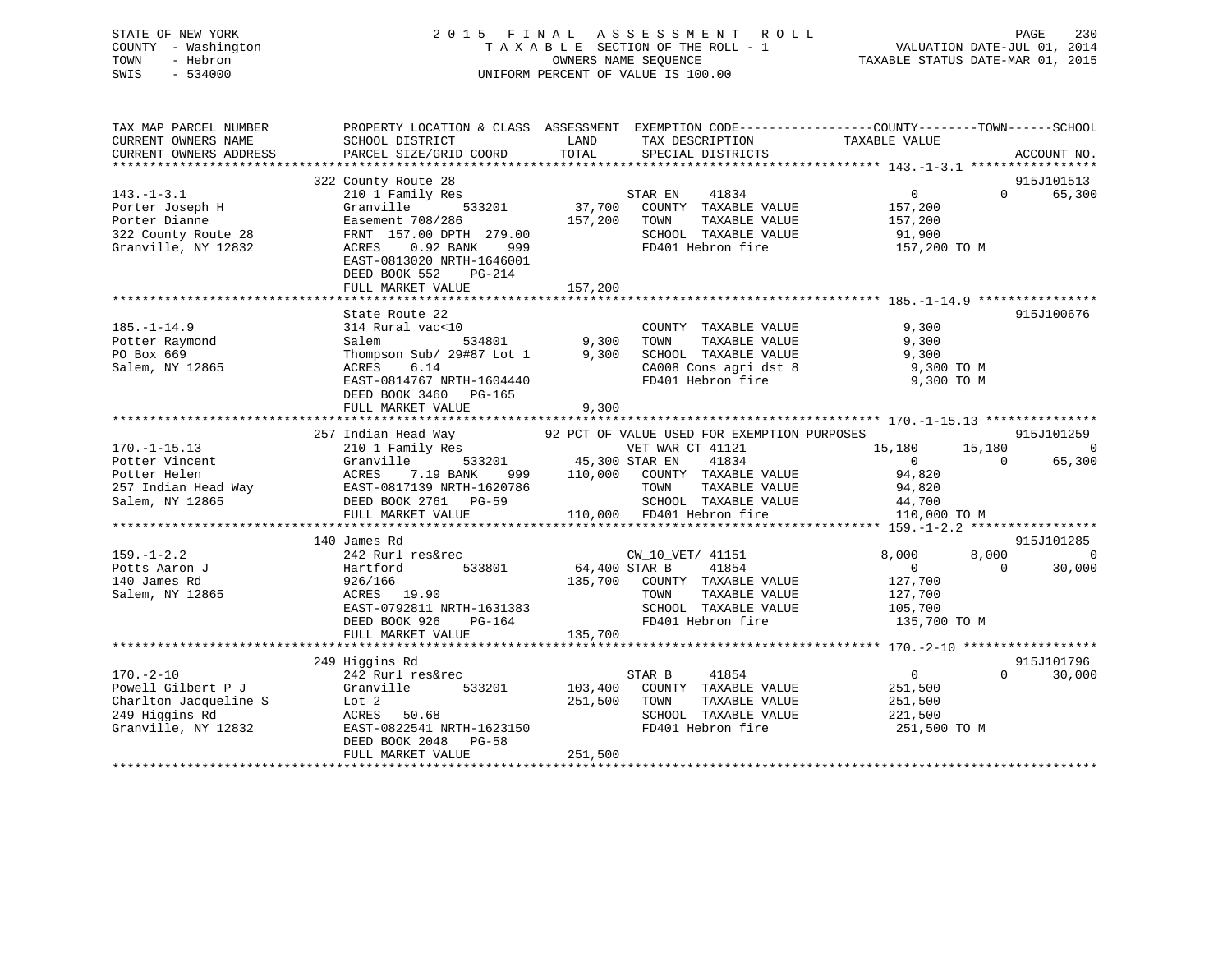## STATE OF NEW YORK 2 0 1 5 F I N A L A S S E S S M E N T R O L L PAGE 231 COUNTY - Washington T A X A B L E SECTION OF THE ROLL - 1 VALUATION DATE-JUL 01, 2014 TOWN - Hebron OWNERS NAME SEQUENCE TAXABLE STATUS DATE-MAR 01, 2015 SWIS - 534000 UNIFORM PERCENT OF VALUE IS 100.00

| TAX MAP PARCEL NUMBER                                                                                                                       | PROPERTY LOCATION & CLASS ASSESSMENT EXEMPTION CODE---------------COUNTY-------TOWN-----SCHOOL |               |                                                                                                                                                                                                                                                                                                                                  |                             |                    |
|---------------------------------------------------------------------------------------------------------------------------------------------|------------------------------------------------------------------------------------------------|---------------|----------------------------------------------------------------------------------------------------------------------------------------------------------------------------------------------------------------------------------------------------------------------------------------------------------------------------------|-----------------------------|--------------------|
|                                                                                                                                             |                                                                                                |               |                                                                                                                                                                                                                                                                                                                                  |                             |                    |
|                                                                                                                                             | 1870 County Route 31                                                                           |               |                                                                                                                                                                                                                                                                                                                                  |                             | 915J100521         |
| $152. - 2 - 24$                                                                                                                             | 240 Rural res                                                                                  |               | $\begin{array}{cccccc} \texttt{STAR} & & & 41654 \\ \texttt{53201} & & & & & \texttt{STAR} & & \texttt{WALUE} \\ & & & & & & \texttt{TOUNTY} & \texttt{TAXABLE} & \texttt{VALUE} \\ & & & & & \texttt{TOM} & & \texttt{TAXABLE} & \texttt{VALUE} \\ & & & & & \texttt{TOM} & & \texttt{TAXABLE} & \texttt{VALUE} \\ \end{array}$ | $\overline{0}$              | $\Omega$<br>30,000 |
| Powley Melisa                                                                                                                               | Granville<br>533201                                                                            |               |                                                                                                                                                                                                                                                                                                                                  | 194,000                     |                    |
|                                                                                                                                             |                                                                                                |               |                                                                                                                                                                                                                                                                                                                                  | 194,000                     |                    |
|                                                                                                                                             |                                                                                                |               |                                                                                                                                                                                                                                                                                                                                  |                             |                    |
| Powley Tim $ACRES$ 18.50 194,000 COUNT<br>194,000 TOWN EAST-0814630 NRTH-1640449 SCHOO:<br>Queensbury, NY 12804 DEED BOOK 3358 PG-295 FD401 |                                                                                                |               | SCHOOL TAXABLE VALUE 164,000<br>FD401 Hebron fire 194,000 TO M                                                                                                                                                                                                                                                                   |                             |                    |
|                                                                                                                                             | FULL MARKET VALUE 194,000                                                                      |               |                                                                                                                                                                                                                                                                                                                                  |                             |                    |
|                                                                                                                                             |                                                                                                |               |                                                                                                                                                                                                                                                                                                                                  |                             |                    |
|                                                                                                                                             | 170 & 184 Button Rd                                                                            |               |                                                                                                                                                                                                                                                                                                                                  |                             | 915J100549         |
| $143. - 1 - 28$                                                                                                                             | 210 1 Family Res                                                                               |               |                                                                                                                                                                                                                                                                                                                                  | 35,975<br>30,000            | $\overline{0}$     |
|                                                                                                                                             |                                                                                                |               | y Res 533201<br>52,200 STAR EN 41834                                                                                                                                                                                                                                                                                             | $\overline{0}$              | $\Omega$<br>65,300 |
| 143.-1-28<br>Pratt Floyd (1997)<br>Pratt Patricia (1988/573, 577/109<br>170 Button Rd (1988)<br>2008 ACRES 1997)                            |                                                                                                |               | 143,900 COUNTY TAXABLE VALUE                                                                                                                                                                                                                                                                                                     |                             |                    |
|                                                                                                                                             |                                                                                                |               | TOWN<br>TAXABLE VALUE                                                                                                                                                                                                                                                                                                            | 107,925<br>113,900          |                    |
| Granville, NY 12832 EAST-0812047 NRTH-1644524                                                                                               |                                                                                                |               | SCHOOL TAXABLE VALUE 78,600                                                                                                                                                                                                                                                                                                      |                             |                    |
|                                                                                                                                             | DEED BOOK 457 PG-400                                                                           |               | FD401 Hebron fire                                                                                                                                                                                                                                                                                                                | 143,900 TO M                |                    |
|                                                                                                                                             | FULL MARKET VALUE                                                                              | 143,900       |                                                                                                                                                                                                                                                                                                                                  |                             |                    |
|                                                                                                                                             |                                                                                                |               |                                                                                                                                                                                                                                                                                                                                  |                             |                    |
|                                                                                                                                             |                                                                                                |               |                                                                                                                                                                                                                                                                                                                                  |                             | 915J101450         |
|                                                                                                                                             | East Green Pond Way                                                                            |               |                                                                                                                                                                                                                                                                                                                                  |                             |                    |
| $144. - 1 - 37.6$                                                                                                                           | 314 Rural vac<10                                                                               |               | COUNTY TAXABLE VALUE 28,800                                                                                                                                                                                                                                                                                                      |                             |                    |
| Preble Christine P<br>Preble Robert J<br>163 Perry Hill Rd<br>Shushan, NY 12873                                                             | Granville<br>533201                                                                            | 28,800        | TOWN<br>TAXABLE VALUE<br>SCHOOL TAXABLE VALUE 28,800                                                                                                                                                                                                                                                                             | 28,800                      |                    |
|                                                                                                                                             | ACRES<br>4.32                                                                                  | 28,800        |                                                                                                                                                                                                                                                                                                                                  |                             |                    |
|                                                                                                                                             | EAST-0817049 NRTH-1642403                                                                      |               | FD401 Hebron fire                                                                                                                                                                                                                                                                                                                | 28,800 TO M                 |                    |
|                                                                                                                                             | DEED BOOK 2552 PG-311                                                                          |               |                                                                                                                                                                                                                                                                                                                                  |                             |                    |
|                                                                                                                                             |                                                                                                |               |                                                                                                                                                                                                                                                                                                                                  |                             |                    |
|                                                                                                                                             |                                                                                                |               |                                                                                                                                                                                                                                                                                                                                  |                             |                    |
|                                                                                                                                             | Crosier Rd                                                                                     |               |                                                                                                                                                                                                                                                                                                                                  |                             |                    |
| $167. - 1 - 17.5$                                                                                                                           | 322 Rural vac>10                                                                               |               | COUNTY TAXABLE VALUE                                                                                                                                                                                                                                                                                                             | 31,400<br>31,400            |                    |
| Preble Robert                                                                                                                               | 534801<br>Salem                                                                                | 31,400 TOWN   | TAXABLE VALUE                                                                                                                                                                                                                                                                                                                    |                             |                    |
|                                                                                                                                             |                                                                                                | 31,400        | SCHOOL TAXABLE VALUE                                                                                                                                                                                                                                                                                                             | 31,400                      |                    |
| Preble Christine 10t 1<br>163 Perry Hill Rd 163 ACRES 11.26<br>Shushan, NY 12873 EAST-0790424 NRTH-1620571                                  |                                                                                                |               | $\begin{array}{llllll} \texttt{CA008} & \texttt{Cons}\ \texttt{agri}\ \texttt{dst}\ 8 & & & 31,400\ \texttt{TO401} & \texttt{Hebron}\ \texttt{fire} & & & 31,400\ \texttt{TO M} \end{array}$                                                                                                                                     |                             |                    |
|                                                                                                                                             |                                                                                                |               |                                                                                                                                                                                                                                                                                                                                  |                             |                    |
|                                                                                                                                             | DEED BOOK 3373 PG-293                                                                          |               |                                                                                                                                                                                                                                                                                                                                  |                             |                    |
|                                                                                                                                             | FULL MARKET VALUE                                                                              | 31,400        |                                                                                                                                                                                                                                                                                                                                  |                             |                    |
|                                                                                                                                             |                                                                                                |               |                                                                                                                                                                                                                                                                                                                                  |                             |                    |
|                                                                                                                                             | 12 Warner Rd                                                                                   |               |                                                                                                                                                                                                                                                                                                                                  |                             | 915J101134         |
| $153. - 1 - 1.2$                                                                                                                            | 270 Mfg housing                                                                                |               | VET COM CT 41131                                                                                                                                                                                                                                                                                                                 | 15,050<br>15,050            | $\Omega$           |
| Priest Charles                                                                                                                              | 533201<br>Granville                                                                            | 38,600 STAR B | 41854                                                                                                                                                                                                                                                                                                                            | $\overline{0}$              | 30,000<br>$\Omega$ |
| 12 Warner Rd                                                                                                                                | 1.00ad                                                                                         |               | 60,200 COUNTY TAXABLE VALUE 45,150                                                                                                                                                                                                                                                                                               |                             |                    |
| Granville, NY 12832                                                                                                                         | ACRES<br>1.30                                                                                  |               |                                                                                                                                                                                                                                                                                                                                  |                             |                    |
|                                                                                                                                             | $\frac{1}{2}$ EAST-0818032 NRTH-1640828                                                        |               | TOWN      TAXABLE VALUE<br>SCHOOL   TAXABLE VALUE                                                                                                                                                                                                                                                                                | 150 , د.<br>45 ,150<br>محمد |                    |
|                                                                                                                                             | DEED BOOK 727<br>PG-145                                                                        |               | FD401 Hebron fire 60,200 TO M                                                                                                                                                                                                                                                                                                    |                             |                    |
|                                                                                                                                             | FULL MARKET VALUE                                                                              | 60,200        |                                                                                                                                                                                                                                                                                                                                  |                             |                    |
|                                                                                                                                             |                                                                                                |               |                                                                                                                                                                                                                                                                                                                                  |                             |                    |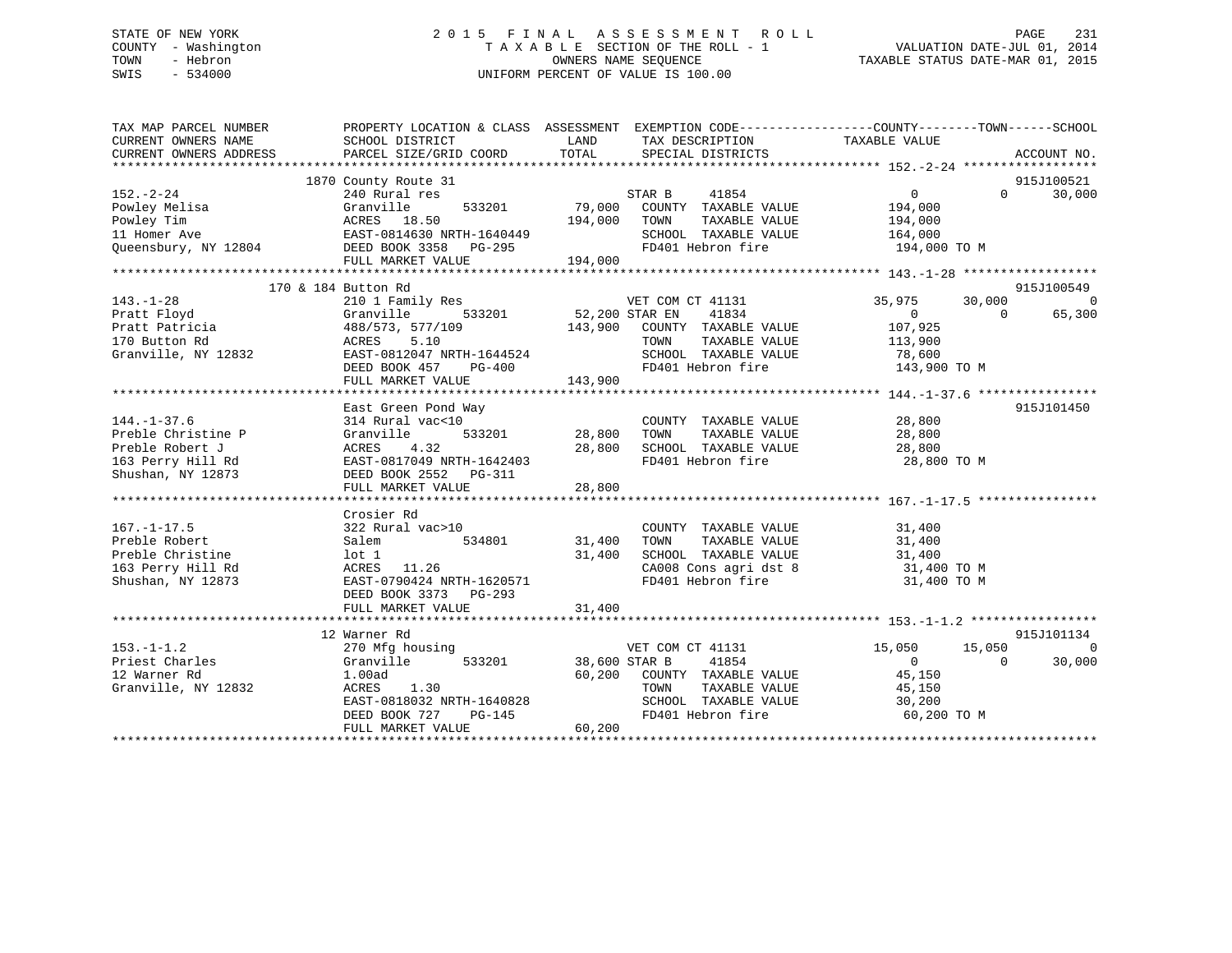## STATE OF NEW YORK 2 0 1 5 F I N A L A S S E S S M E N T R O L L PAGE 232 COUNTY - Washington T A X A B L E SECTION OF THE ROLL - 1 VALUATION DATE-JUL 01, 2014 TOWN - Hebron OWNERS NAME SEQUENCE TAXABLE STATUS DATE-MAR 01, 2015 SWIS - 534000 UNIFORM PERCENT OF VALUE IS 100.00

| TAX MAP PARCEL NUMBER<br>CURRENT OWNERS NAME<br>CURRENT OWNERS ADDRESS                                                                                  | PROPERTY LOCATION & CLASS ASSESSMENT EXEMPTION CODE----------------COUNTY-------TOWN------SCHOOL<br>SCHOOL DISTRICT<br>PARCEL SIZE/GRID COORD                             | LAND<br>TOTAL              | TAX DESCRIPTION<br>SPECIAL DISTRICTS                                                                                                                                                                                                                                                                          | TAXABLE VALUE                                                                                                                      | ACCOUNT NO.                                                                                                                      |
|---------------------------------------------------------------------------------------------------------------------------------------------------------|---------------------------------------------------------------------------------------------------------------------------------------------------------------------------|----------------------------|---------------------------------------------------------------------------------------------------------------------------------------------------------------------------------------------------------------------------------------------------------------------------------------------------------------|------------------------------------------------------------------------------------------------------------------------------------|----------------------------------------------------------------------------------------------------------------------------------|
| 143.-1-47<br>Prieur J Edward<br>Prieur Barbara<br>20 Crystal View Way<br>Granville, NY 12832                                                            | 20 Crystal View Way<br>210 1 Family Res<br>Granville<br>533201<br>AgComm 705/59<br>Lot 2-Phase 1<br>ACRES<br>3.55<br>EAST-0811341 NRTH-1645080<br>DEED BOOK 888<br>PG-234 | 45,100<br>131,500          | 41834<br>STAR EN<br>COUNTY TAXABLE VALUE<br>TAXABLE VALUE<br>TOWN<br>SCHOOL TAXABLE VALUE<br>FD401 Hebron fire                                                                                                                                                                                                | $\overline{0}$<br>131,500<br>131,500<br>66,200<br>131,500 TO M                                                                     | 915J101651<br>65,300<br>$\Omega$                                                                                                 |
|                                                                                                                                                         | FULL MARKET VALUE                                                                                                                                                         | 131,500                    |                                                                                                                                                                                                                                                                                                               |                                                                                                                                    |                                                                                                                                  |
| $161. - 1 - 3.2$<br>Prime Jeffrey<br>140 Vaughn Rd<br>Kingsbury, NY 12839                                                                               | State Route 22<br>314 Rural vac<10<br>Granville<br>533201<br>ACRES<br>6.40<br>EAST-0818703 NRTH-1632838<br>DEED BOOK 2076 PG-52<br>FULL MARKET VALUE                      | 24,100<br>24,100<br>24,100 | COUNTY TAXABLE VALUE<br>TOWN<br>TAXABLE VALUE<br>SCHOOL TAXABLE VALUE<br>FD401 Hebron fire                                                                                                                                                                                                                    | 24,100<br>24,100<br>24,100<br>24,100 TO M                                                                                          | 915J101444                                                                                                                       |
| $152 - 2 - 8.1$<br>Proctor Trust Co<br>48 Main St<br>Proctor, VT 05765                                                                                  | Everetts Heights Way<br>692 Road/str/hwy<br>533201<br>Granville<br>ACRES<br>4.60<br>EAST-0809523 NRTH-1641937<br>DEED BOOK 487<br>PG-761                                  | 4,800<br>4,800             | RPTL1138 29700<br>COUNTY TAXABLE VALUE<br>TOWN<br>TAXABLE VALUE<br>SCHOOL TAXABLE VALUE<br>FD401 Hebron fire                                                                                                                                                                                                  | 4,800<br>$\Omega$<br>$\Omega$<br>$\Omega$<br>0 TO M                                                                                | 915J100627<br>4,800<br>4,800                                                                                                     |
|                                                                                                                                                         | FULL MARKET VALUE                                                                                                                                                         | 4,800                      | 4,800 EX                                                                                                                                                                                                                                                                                                      |                                                                                                                                    |                                                                                                                                  |
| $175. - 1 - 23$<br>Proulx Lisa M<br>Proulx David A<br>2215 County Route 47<br>Salem, NY 12865<br>MAY BE SUBJECT TO PAYMENT<br>UNDER AGDIST LAW TIL 2019 | 2215 County Route 47<br>116 Other stock<br>534801<br>Salem<br>ACRES<br>91.69<br>EAST-0786683 NRTH-1609505<br>DEED BOOK 935<br>$PG-32$<br>FULL MARKET VALUE                |                            | 69 PCT OF VALUE USED FOR EXEMPTION PURPOSES<br>VET WAR CT 41121<br>211,400 AG BUILD<br>41700<br>561,000 AG BUILD<br>41700<br>41720<br>AG DIST<br>STAR B<br>41854<br>561,000 COUNTY TAXABLE VALUE<br>TOWN<br>TAXABLE VALUE<br>SCHOOL TAXABLE VALUE<br>CA008 Cons agri dst 8<br>119,852 EX<br>FD401 Hebron fire | 18,000<br>33,000<br>16,041<br>40,660<br>119,852<br>$\overline{0}$<br>351,447<br>366,447<br>354,447<br>441,148 TO M<br>561,000 TO M | 915J100033<br>$\overline{\phantom{0}}$<br>16,041<br>16,041<br>40,660<br>40,660<br>119,852<br>119,852<br>$\overline{0}$<br>30,000 |
|                                                                                                                                                         |                                                                                                                                                                           |                            |                                                                                                                                                                                                                                                                                                               |                                                                                                                                    |                                                                                                                                  |
| $169. - 1 - 2$<br>Provo Pearly J Jr<br>14 Castle Rd<br>South Glens Falls, NY 12803                                                                      | 465 Middle Rd<br>270 Mfg housing<br>534801<br>Salem<br>ACRES<br>1.20<br>EAST-0806408 NRTH-1623504<br>DEED BOOK 3191<br>PG-108<br>FULL MARKET VALUE                        | 32,500<br>56,600           | STAR B<br>41854<br>COUNTY TAXABLE VALUE<br>TOWN<br>TAXABLE VALUE<br>SCHOOL TAXABLE VALUE<br>CA008 Cons agri dst 8<br>56,600 FD401 Hebron fire                                                                                                                                                                 | $\overline{0}$<br>56,600<br>56,600<br>26,600<br>56,600 TO M<br>56,600 TO M                                                         | 915J100233<br>$\Omega$<br>30,000                                                                                                 |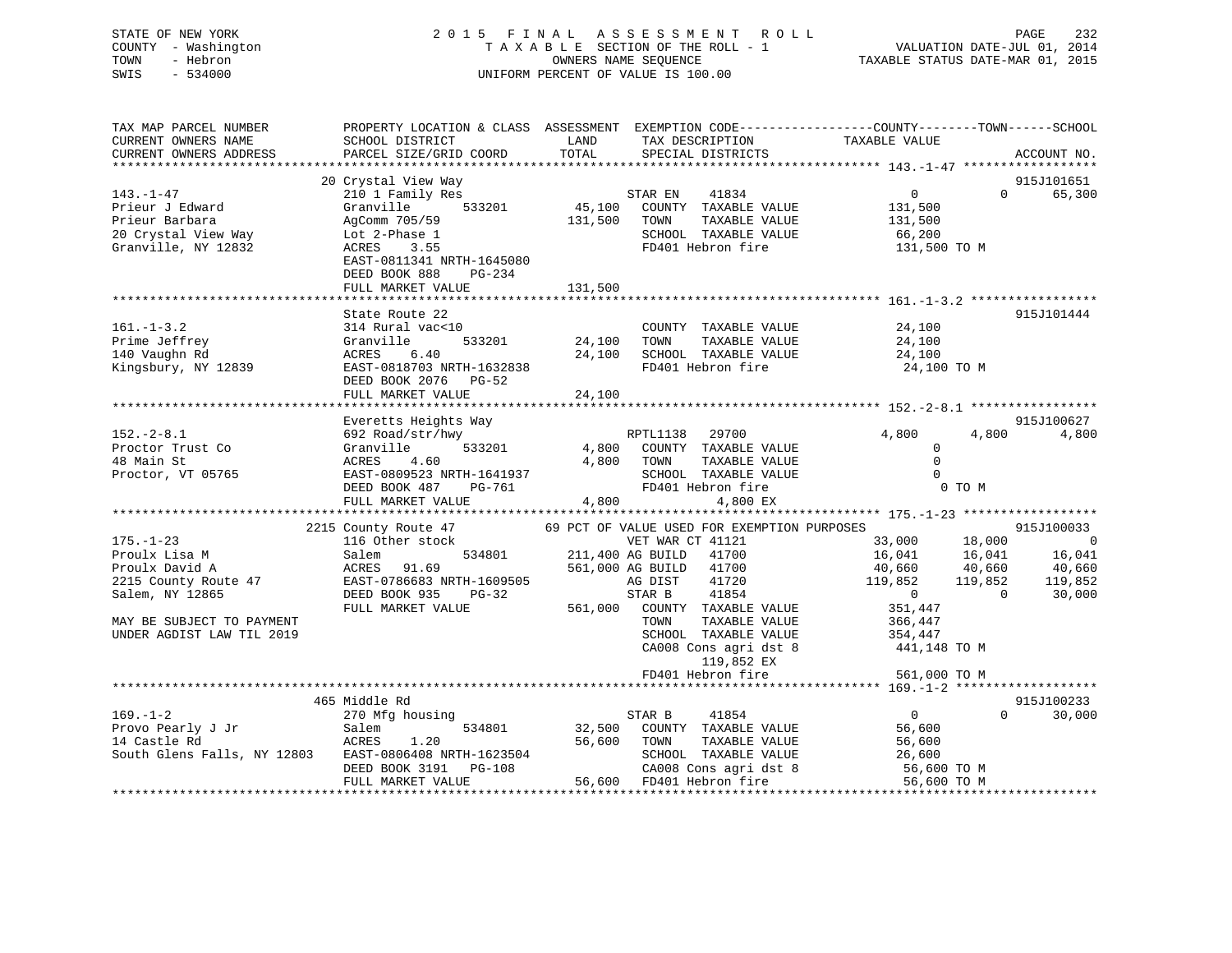## STATE OF NEW YORK 2 0 1 5 F I N A L A S S E S S M E N T R O L L PAGE 233 COUNTY - Washington T A X A B L E SECTION OF THE ROLL - 1 VALUATION DATE-JUL 01, 2014 TOWN - Hebron OWNERS NAME SEQUENCE TAXABLE STATUS DATE-MAR 01, 2015 SWIS - 534000 UNIFORM PERCENT OF VALUE IS 100.00

| TAX MAP PARCEL NUMBER           |                                                                                                                                                                                                                                                                        |         |                                                            | PROPERTY LOCATION & CLASS ASSESSMENT EXEMPTION CODE---------------COUNTY-------TOWN------SCHOOL |              |
|---------------------------------|------------------------------------------------------------------------------------------------------------------------------------------------------------------------------------------------------------------------------------------------------------------------|---------|------------------------------------------------------------|-------------------------------------------------------------------------------------------------|--------------|
| CURRENT OWNERS NAME             | SCHOOL DISTRICT<br>LAND                                                                                                                                                                                                                                                |         | TAX DESCRIPTION TAXABLE VALUE                              |                                                                                                 |              |
| CURRENT OWNERS ADDRESS          | PARCEL SIZE/GRID COORD TOTAL                                                                                                                                                                                                                                           |         | SPECIAL DISTRICTS                                          |                                                                                                 | ACCOUNT NO.  |
|                                 |                                                                                                                                                                                                                                                                        |         |                                                            |                                                                                                 |              |
|                                 |                                                                                                                                                                                                                                                                        |         |                                                            |                                                                                                 |              |
| $153. - 1 - 11$                 | 7381 State Route 22 67 PCT OF VALUE USED FOR EXEMPTION PURPOSES 260 Seasonal res 67 PCT OF VALUE USED FOR EXEMPTION PURPOSES 23,852 915J100512<br>Granville 533201 52,500 STAR EN 41834 0 65,300                                                                       |         |                                                            |                                                                                                 |              |
| Ptacek John                     |                                                                                                                                                                                                                                                                        |         |                                                            |                                                                                                 |              |
| $\frac{1}{2}$ ute 22            |                                                                                                                                                                                                                                                                        |         | 142,400 COUNTY TAXABLE VALUE                               | $\begin{smallmatrix}&&0\118,548\end{smallmatrix}$                                               |              |
|                                 | Granville, NY 12832 5.25 Ad<br>Granville, NY 12832 ACRES 5.25                                                                                                                                                                                                          |         | TAXABLE VALUE<br>TOWN                                      | 118,548                                                                                         |              |
|                                 |                                                                                                                                                                                                                                                                        |         |                                                            |                                                                                                 |              |
|                                 | EAST-0819116 NRTH-1635701<br>DEED BOOK 440 PG-100                                                                                                                                                                                                                      |         | SCHOOL TAXABLE VALUE<br>FD401 Hebron fire                  | 77,100<br>142,400 TO M                                                                          |              |
|                                 | FULL MARKET VALUE                                                                                                                                                                                                                                                      | 142,400 |                                                            |                                                                                                 |              |
|                                 |                                                                                                                                                                                                                                                                        |         |                                                            |                                                                                                 |              |
|                                 | 76 Crystal View Way                                                                                                                                                                                                                                                    |         |                                                            |                                                                                                 | 915J101644   |
|                                 | 143.-1-40<br>28,046<br>28,046<br>28,046<br>28,046<br>258,900 COUNTY TAXABLE VALUE<br>230,854<br>258,900 COUNTY TAXABLE VALUE<br>230,854<br>258,900 COUNTY TAXABLE VALUE<br>230,854<br>258,900 COUNTY TAXABLE VALUE<br>230,854<br>258,900 COUNTY TAXABLE                |         |                                                            |                                                                                                 | 28,046       |
|                                 |                                                                                                                                                                                                                                                                        |         |                                                            | $28,046$ $28,046$ 0                                                                             | 30,000       |
|                                 |                                                                                                                                                                                                                                                                        |         |                                                            |                                                                                                 |              |
|                                 |                                                                                                                                                                                                                                                                        |         |                                                            |                                                                                                 |              |
|                                 | EAST-0809491 NRTH-1645137                                                                                                                                                                                                                                              |         | TOWN TAXABLE VALUE 230,854<br>SCHOOL TAXABLE VALUE 200,854 |                                                                                                 |              |
|                                 |                                                                                                                                                                                                                                                                        |         |                                                            | CA008 Cons agri dst 8 230,854 TO M                                                              |              |
|                                 |                                                                                                                                                                                                                                                                        |         | 28,046 EX                                                  |                                                                                                 |              |
|                                 | $\begin{tabular}{lllllllllllllllllllll} \hline \texttt{MAY BE SUBJECT TO PAYMENT} & DEED BOK 906 & PG-115 & & CAO08 CC \\ \hline \texttt{UNDER AGDIST LAW TIL 2019} & FULL MARKET VALUE & & & 258,900 \\ & & & FDA01 He & & & \\\hline \end{tabular}$                  |         |                                                            | FD401 Hebron fire 258,900 TO M                                                                  |              |
|                                 |                                                                                                                                                                                                                                                                        |         |                                                            |                                                                                                 |              |
|                                 | Grimes Hill Rd                                                                                                                                                                                                                                                         |         |                                                            |                                                                                                 |              |
|                                 | 314 Rural vac<10                                                                                                                                                                                                                                                       |         | COUNTY TAXABLE VALUE                                       |                                                                                                 |              |
| 153.-1-10.3<br>Ptacek John C Jr | Granville                                                                                                                                                                                                                                                              |         | $533201$ 39,200 TOWN TAXABLE VALUE                         | 39,200<br>39,200                                                                                |              |
|                                 | 39,200                                                                                                                                                                                                                                                                 |         | SCHOOL TAXABLE VALUE 39,200                                |                                                                                                 |              |
|                                 | Ptacek John C Jr<br>7344 State Route 22 MCRES 8.60 39,<br>Granville, NY 12832 EAST-0818915 NRTH-1635117 DEED BOOK 522 PG-197                                                                                                                                           |         | FD401 Hebron fire                                          | 39,200 TO M                                                                                     |              |
|                                 |                                                                                                                                                                                                                                                                        |         |                                                            |                                                                                                 |              |
|                                 |                                                                                                                                                                                                                                                                        |         |                                                            |                                                                                                 |              |
|                                 |                                                                                                                                                                                                                                                                        |         |                                                            |                                                                                                 |              |
|                                 | State Route 22/E Off                                                                                                                                                                                                                                                   |         |                                                            |                                                                                                 | 915J101043   |
|                                 |                                                                                                                                                                                                                                                                        |         | COUNTY TAXABLE VALUE 62,900                                |                                                                                                 |              |
|                                 |                                                                                                                                                                                                                                                                        |         |                                                            | TAXABLE VALUE 62,900                                                                            |              |
|                                 |                                                                                                                                                                                                                                                                        | 62,900  | SCHOOL TAXABLE VALUE 62,900                                |                                                                                                 |              |
|                                 | 7344 State Route 22 (GACRES 83.90<br>Granville, NY 12832 (EAST-0823006 NRTH-1632457                                                                                                                                                                                    |         | FD401 Hebron fire                                          | 62,900 TO M                                                                                     |              |
|                                 | DEED BOOK 522<br>PG-197                                                                                                                                                                                                                                                |         |                                                            |                                                                                                 |              |
|                                 | FULL MARKET VALUE                                                                                                                                                                                                                                                      | 62,900  |                                                            |                                                                                                 |              |
|                                 |                                                                                                                                                                                                                                                                        |         |                                                            |                                                                                                 |              |
|                                 | 4262 County Route 30                                                                                                                                                                                                                                                   |         |                                                            |                                                                                                 | 915J101029   |
| $158. - 1 - 20.1$               | County Route 30<br>210 1 Family Res                                                                                                                                                                                                                                    |         | 41854<br>STAR B                                            | $\overline{0}$                                                                                  | $0 \t30,000$ |
| Putman Charles E                | Hartford 533801 41,700 COUNTY TAXABLE VALUE 157,800                                                                                                                                                                                                                    |         |                                                            |                                                                                                 |              |
|                                 |                                                                                                                                                                                                                                                                        |         |                                                            |                                                                                                 |              |
|                                 |                                                                                                                                                                                                                                                                        |         |                                                            |                                                                                                 |              |
|                                 |                                                                                                                                                                                                                                                                        |         |                                                            |                                                                                                 |              |
|                                 |                                                                                                                                                                                                                                                                        |         |                                                            |                                                                                                 |              |
|                                 | 262 County Route 30<br>262 County Route 30<br>265 EAST-0785536 NRTH-1627444<br>262 County Route 30<br>27,800<br>27,800<br>27,800<br>27,800<br>27,800<br>27,800<br>27,800<br>27,800<br>27,800<br>27,800<br>27,800<br>27,800<br>27,800<br>27,800<br>27,800<br>27,800<br> |         |                                                            |                                                                                                 |              |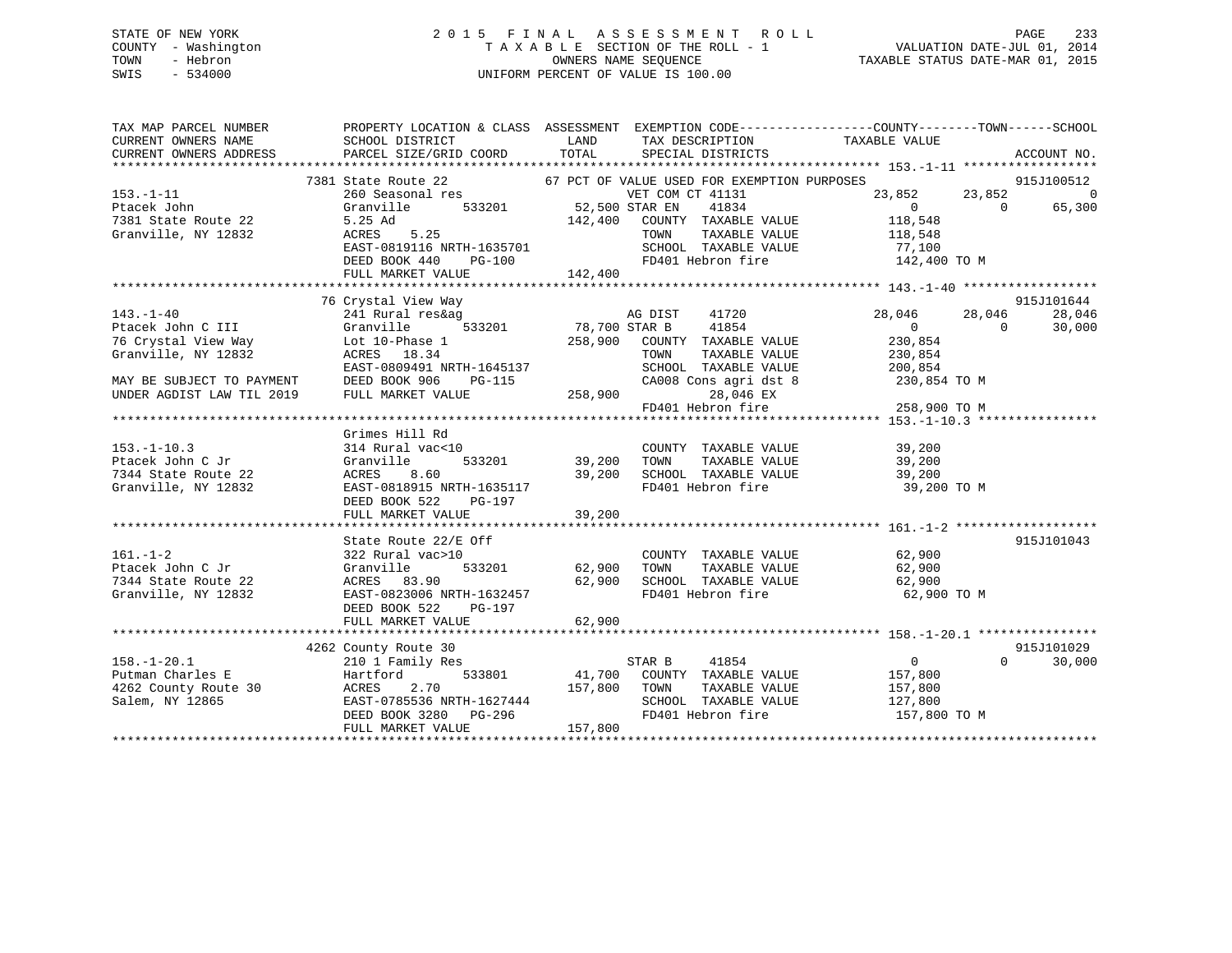## STATE OF NEW YORK 2 0 1 5 F I N A L A S S E S S M E N T R O L L PAGE 234 COUNTY - Washington T A X A B L E SECTION OF THE ROLL - 1 VALUATION DATE-JUL 01, 2014 TOWN - Hebron OWNERS NAME SEQUENCE TAXABLE STATUS DATE-MAR 01, 2015 SWIS - 534000 UNIFORM PERCENT OF VALUE IS 100.00

| TAX MAP PARCEL NUMBER<br>CURRENT OWNERS NAME<br>CURRENT OWNERS ADDRESS | PROPERTY LOCATION & CLASS ASSESSMENT<br>SCHOOL DISTRICT<br>PARCEL SIZE/GRID COORD | LAND<br>TOTAL   | TAX DESCRIPTION<br>SPECIAL DISTRICTS        | EXEMPTION CODE-----------------COUNTY-------TOWN------SCHOOL<br>TAXABLE VALUE | ACCOUNT NO.              |
|------------------------------------------------------------------------|-----------------------------------------------------------------------------------|-----------------|---------------------------------------------|-------------------------------------------------------------------------------|--------------------------|
|                                                                        |                                                                                   |                 |                                             |                                                                               |                          |
|                                                                        | County Route 30                                                                   |                 |                                             |                                                                               | 915J101102               |
| $158. - 1 - 20.2$                                                      | 314 Rural vac<10                                                                  |                 | COUNTY TAXABLE VALUE                        | 11,500                                                                        |                          |
| Putman Charles E                                                       | Hartford<br>533801                                                                | 11,500          | TAXABLE VALUE<br>TOWN                       | 11,500                                                                        |                          |
| 4262 County Route 30                                                   | 2.90<br>ACRES                                                                     | 11,500          | SCHOOL TAXABLE VALUE                        | 11,500                                                                        |                          |
| Salem, NY 12865                                                        | EAST-0785549 NRTH-1627844                                                         |                 | FD401 Hebron fire                           | 11,500 TO M                                                                   |                          |
|                                                                        | DEED BOOK 3280 PG-296                                                             |                 |                                             |                                                                               |                          |
|                                                                        | FULL MARKET VALUE                                                                 | 11,500          |                                             |                                                                               |                          |
|                                                                        |                                                                                   |                 |                                             |                                                                               |                          |
|                                                                        | 1 Sheldon Rd                                                                      |                 |                                             |                                                                               | 915J100683               |
| $177. - 1 - 15$                                                        | 210 1 Family Res                                                                  |                 | 41854<br>STAR B                             | 0<br>$\Omega$                                                                 | 30,000                   |
| Putnam David L                                                         | 534801<br>Salem                                                                   | 32,100          | COUNTY TAXABLE VALUE                        | 66,200                                                                        |                          |
| 1 Sheldon Rd                                                           | ACRES<br>1.02 BANK<br>40                                                          | 66,200          | TOWN<br>TAXABLE VALUE                       | 66,200                                                                        |                          |
| Salem, NY 12865                                                        | EAST-0815413 NRTH-1615787<br>DEED BOOK 935<br>$PG-300$                            |                 | SCHOOL TAXABLE VALUE<br>FD401 Hebron fire   | 36,200<br>66,200 TO M                                                         |                          |
|                                                                        | FULL MARKET VALUE                                                                 | 66,200          |                                             |                                                                               |                          |
|                                                                        |                                                                                   |                 |                                             |                                                                               |                          |
|                                                                        | 4115 County Route 30                                                              |                 | 90 PCT OF VALUE USED FOR EXEMPTION PURPOSES |                                                                               | 915J101595               |
| $167. - 1 - 36.1$                                                      | 210 1 Family Res                                                                  |                 | VET COM CT 41131                            | 40,208<br>30,000                                                              | $\overline{\phantom{0}}$ |
| Ouinlan Richard                                                        | 533801<br>Hartford                                                                |                 | 53,400 VET DIS CT 41141                     | 40,208<br>40,208                                                              | $\overline{0}$           |
| Ouinlan Constance                                                      | 5.70<br>ACRES                                                                     | 178,700 STAR EN | 41834                                       | $\Omega$<br>$\Omega$                                                          | 65,300                   |
| 4115 County Route 30                                                   | EAST-0786685 NRTH-1623919                                                         |                 | COUNTY TAXABLE VALUE                        | 98,284                                                                        |                          |
| Salem, NY 12865                                                        | DEED BOOK 2231 PG-13                                                              |                 | TOWN<br>TAXABLE VALUE                       | 108,492                                                                       |                          |
|                                                                        | FULL MARKET VALUE                                                                 | 178,700         | SCHOOL TAXABLE VALUE                        | 113,400                                                                       |                          |
|                                                                        |                                                                                   |                 | FD401 Hebron fire                           | 178,700 TO M                                                                  |                          |
|                                                                        |                                                                                   |                 |                                             |                                                                               |                          |
|                                                                        | Higgins Rd                                                                        |                 |                                             |                                                                               | 915J101823               |
| $170. - 2 - 37$                                                        | 322 Rural vac>10                                                                  |                 | COUNTY TAXABLE VALUE                        | 50,100                                                                        |                          |
| Ralph Denise Lynn                                                      | 533201<br>Granville                                                               | 50,100          | TAXABLE VALUE<br>TOWN                       | 50,100                                                                        |                          |
| PO Box 14                                                              | Lot 1                                                                             | 50,100          | SCHOOL TAXABLE VALUE                        | 50,100                                                                        |                          |
| Salisbury, CT 06068                                                    | ACRES<br>24.11                                                                    |                 | FD401 Hebron fire                           | 50,100 TO M                                                                   |                          |
|                                                                        | EAST-0822003 NRTH-1623944                                                         |                 |                                             |                                                                               |                          |
|                                                                        | DEED BOOK 2029<br>$PG-93$                                                         |                 |                                             |                                                                               |                          |
|                                                                        | FULL MARKET VALUE                                                                 | 50,100          |                                             |                                                                               |                          |
|                                                                        | State Route 22                                                                    |                 |                                             |                                                                               | 915J101750               |
| $186. - 1 - 28$                                                        | 314 Rural vac<10                                                                  |                 | COUNTY TAXABLE VALUE                        | 10,800                                                                        |                          |
| Ramirez Jose A                                                         | 534801<br>Salem                                                                   | 10,800          | TOWN<br>TAXABLE VALUE                       | 10,800                                                                        |                          |
| Sierra-Ramirez Christine N                                             | ACRES<br>5.18                                                                     | 10,800          | SCHOOL TAXABLE VALUE                        | 10,800                                                                        |                          |
| 305 lake Shore Dr                                                      | EAST-0816241 NRTH-1607634                                                         |                 | FD401 Hebron fire                           | 10,800 TO M                                                                   |                          |
| Monroe, NY 10950                                                       | DEED BOOK 916<br>$PG-143$                                                         |                 |                                             |                                                                               |                          |
|                                                                        | FULL MARKET VALUE                                                                 | 10,800          |                                             |                                                                               |                          |
|                                                                        |                                                                                   |                 |                                             |                                                                               |                          |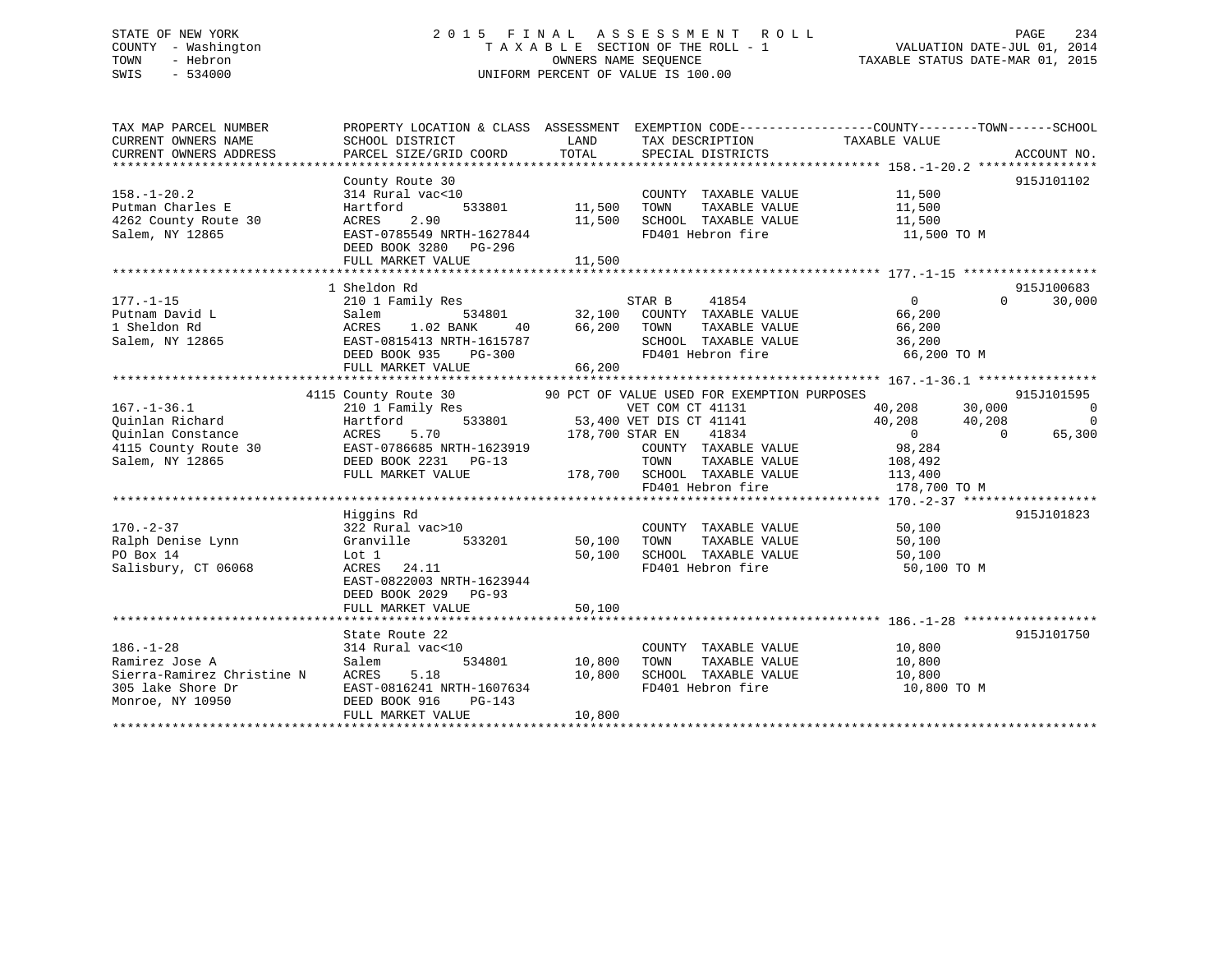## STATE OF NEW YORK 2 0 1 5 F I N A L A S S E S S M E N T R O L L PAGE 235 COUNTY - Washington T A X A B L E SECTION OF THE ROLL - 1 VALUATION DATE-JUL 01, 2014 TOWN - Hebron OWNERS NAME SEQUENCE TAXABLE STATUS DATE-MAR 01, 2015 SWIS - 534000 UNIFORM PERCENT OF VALUE IS 100.00

| TAX MAP PARCEL NUMBER                                | PROPERTY LOCATION & CLASS ASSESSMENT EXEMPTION CODE----------------COUNTY-------TOWN------SCHOOL |         |                       |               |             |
|------------------------------------------------------|--------------------------------------------------------------------------------------------------|---------|-----------------------|---------------|-------------|
| CURRENT OWNERS NAME                                  | SCHOOL DISTRICT                                                                                  | LAND    | TAX DESCRIPTION       | TAXABLE VALUE |             |
| CURRENT OWNERS ADDRESS                               | PARCEL SIZE/GRID COORD                                                                           | TOTAL   | SPECIAL DISTRICTS     |               | ACCOUNT NO. |
|                                                      |                                                                                                  |         |                       |               |             |
|                                                      | State Route 22                                                                                   |         |                       |               | 915J101749  |
| $186. - 1 - 27$                                      | 312 Vac w/imprv                                                                                  |         | COUNTY TAXABLE VALUE  | 36,400        |             |
| Rando Cheryl A                                       | 534801<br>Salem                                                                                  | 34,400  | TOWN<br>TAXABLE VALUE | 36,400        |             |
| PO Box 30                                            | ACRES<br>12.84                                                                                   | 36,400  | SCHOOL TAXABLE VALUE  | 36,400        |             |
| Schuylerville, NY 12871                              | EAST-0816298 NRTH-1608273                                                                        |         | FD401 Hebron fire     | 36,400 TO M   |             |
|                                                      | DEED BOOK 3369 PG-31                                                                             |         |                       |               |             |
|                                                      | FULL MARKET VALUE                                                                                | 36,400  |                       |               |             |
|                                                      |                                                                                                  |         |                       |               |             |
|                                                      | 205 Little Burch Hill Rd                                                                         |         |                       |               | 915J100083  |
| $151. - 1 - 22.1$                                    | 240 Rural res                                                                                    |         | COUNTY TAXABLE VALUE  | 243,500       |             |
| Raoufi Elizabeth                                     | Hartford<br>533801                                                                               | 169,000 | TOWN<br>TAXABLE VALUE | 243,500       |             |
| 71 Oneida Ave                                        | ACRES 68.10 BANK                                                                                 | 243,500 | SCHOOL TAXABLE VALUE  | 243,500       |             |
| North Plainfield, NJ 07060 EAST-0799494 NRTH-1635907 | 11A                                                                                              |         |                       |               |             |
|                                                      |                                                                                                  |         | FD401 Hebron fire     | 243,500 TO M  |             |
|                                                      | DEED BOOK 797<br>$PG-15$                                                                         |         |                       |               |             |
|                                                      | FULL MARKET VALUE                                                                                | 243,500 |                       |               |             |
|                                                      |                                                                                                  |         |                       |               |             |
|                                                      | Warner Rd                                                                                        |         |                       |               |             |
| $153. - 1 - 5.2$                                     | 322 Rural vac>10                                                                                 |         | COUNTY TAXABLE VALUE  | 90,000        |             |
| Rapp George                                          | 533201<br>Granville                                                                              | 90,000  | TAXABLE VALUE<br>TOWN | 90,000        |             |
| Rapp Katherine                                       | $1$ ot $2$                                                                                       | 90,000  | SCHOOL TAXABLE VALUE  | 90,000        |             |
| 15 Church St                                         | 35.33<br>ACRES                                                                                   |         | FD401 Hebron fire     | 90,000 TO M   |             |
| Greenwich, NY 12834                                  | EAST-0818075 NRTH-1639866                                                                        |         |                       |               |             |
|                                                      | DEED BOOK 1976 PG-75                                                                             |         |                       |               |             |
|                                                      | FULL MARKET VALUE                                                                                | 90,000  |                       |               |             |
|                                                      |                                                                                                  |         |                       |               |             |
|                                                      | 320 Blossom Rd                                                                                   |         |                       |               | 915J100561  |
| $186. - 1 - 2$                                       | 240 Rural res                                                                                    |         | COUNTY TAXABLE VALUE  | 344,100       |             |
| Ratigan Charles                                      | Salem<br>534801                                                                                  | 90,500  | TAXABLE VALUE<br>TOWN | 344,100       |             |
| Ratigan Donna M                                      | ACRES<br>40.40                                                                                   | 344,100 | SCHOOL TAXABLE VALUE  | 344,100       |             |
| 612 Vasey Oak Dr                                     | EAST-0820012 NRTH-1608816                                                                        |         | FD401 Hebron fire     | 344,100 TO M  |             |
| Keller, TX 76248                                     | DEED BOOK 1813 PG-102                                                                            |         |                       |               |             |
|                                                      | FULL MARKET VALUE                                                                                | 344,100 |                       |               |             |
|                                                      |                                                                                                  |         |                       |               |             |
|                                                      | 302 Blossom Rd                                                                                   |         |                       |               | 915J100459  |
|                                                      |                                                                                                  |         |                       |               |             |
| $186. - 1 - 3$                                       | 322 Rural vac>10                                                                                 |         | COUNTY TAXABLE VALUE  | 34,000        |             |
| Ratigan Charles A                                    | 534801<br>Salem                                                                                  | 34,000  | TAXABLE VALUE<br>TOWN | 34,000        |             |
| Ratigan Donna M                                      | lot 8 Hartz                                                                                      | 34,000  | SCHOOL TAXABLE VALUE  | 34,000        |             |
| 612 Vasey Oak Dr                                     | ACRES 12.98                                                                                      |         | FD401 Hebron fire     | 34,000 TO M   |             |
| Keller, TX 76248                                     | EAST-0820645 NRTH-1608108                                                                        |         |                       |               |             |
|                                                      | DEED BOOK 2009<br>PG-168                                                                         |         |                       |               |             |
|                                                      | FULL MARKET VALUE                                                                                | 34,000  |                       |               |             |
|                                                      |                                                                                                  |         |                       |               |             |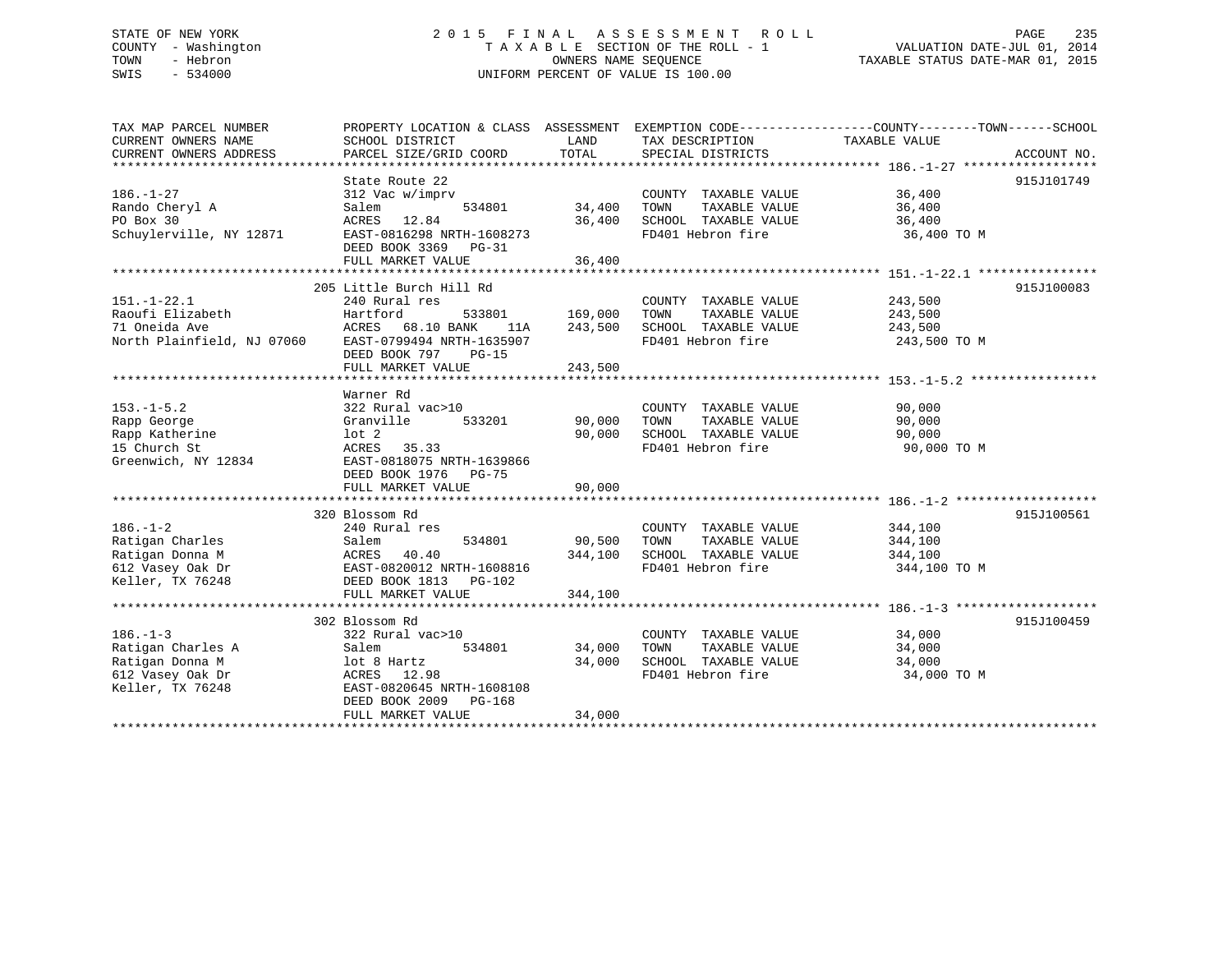## STATE OF NEW YORK 2 0 1 5 F I N A L A S S E S S M E N T R O L L PAGE 236 COUNTY - Washington T A X A B L E SECTION OF THE ROLL - 1 VALUATION DATE-JUL 01, 2014 TOWN - Hebron OWNERS NAME SEQUENCE TAXABLE STATUS DATE-MAR 01, 2015 SWIS - 534000 UNIFORM PERCENT OF VALUE IS 100.00

| TAX MAP PARCEL NUMBER                                                                                                                                     | PROPERTY LOCATION & CLASS ASSESSMENT EXEMPTION CODE-----------------COUNTY--------TOWN------SCHOOL                                                                     |                        |                                                                                                                                                                                                                            |                                                        |                          |
|-----------------------------------------------------------------------------------------------------------------------------------------------------------|------------------------------------------------------------------------------------------------------------------------------------------------------------------------|------------------------|----------------------------------------------------------------------------------------------------------------------------------------------------------------------------------------------------------------------------|--------------------------------------------------------|--------------------------|
| CURRENT OWNERS NAME                                                                                                                                       | SCHOOL DISTRICT                                                                                                                                                        | LAND                   | TAX DESCRIPTION TAXABLE VALUE                                                                                                                                                                                              |                                                        |                          |
| CURRENT OWNERS ADDRESS                                                                                                                                    | PARCEL SIZE/GRID COORD                                                                                                                                                 | TOTAL                  | SPECIAL DISTRICTS                                                                                                                                                                                                          |                                                        | ACCOUNT NO.              |
|                                                                                                                                                           |                                                                                                                                                                        |                        |                                                                                                                                                                                                                            |                                                        |                          |
|                                                                                                                                                           | 45 Center Way                                                                                                                                                          |                        |                                                                                                                                                                                                                            |                                                        | 915J101737               |
| $185. - 1 - 14.3$                                                                                                                                         | 312 Vac w/imprv                                                                                                                                                        |                        | COUNTY TAXABLE VALUE 25,300                                                                                                                                                                                                |                                                        |                          |
| Rawling Peter                                                                                                                                             | Salem                                                                                                                                                                  | 534801 23,800          | TAXABLE VALUE 25,300<br>TOWN                                                                                                                                                                                               |                                                        |                          |
| Rawling Christine                                                                                                                                         | ROW                                                                                                                                                                    | 25,300                 |                                                                                                                                                                                                                            |                                                        |                          |
| 758 County Route 64                                                                                                                                       | 6.17<br>ACRES                                                                                                                                                          |                        |                                                                                                                                                                                                                            |                                                        |                          |
| Shushan, NY 12873                                                                                                                                         | EAST-0816058 NRTH-1604001                                                                                                                                              |                        | SCHOOL TAXABLE VALUE 25,300<br>CA008 Cons agri dst 8 25,300 TO M<br>FD401 Hebron fire 25,300 TO M                                                                                                                          |                                                        |                          |
|                                                                                                                                                           | DEED BOOK 2541 PG-81                                                                                                                                                   |                        |                                                                                                                                                                                                                            |                                                        |                          |
|                                                                                                                                                           | FULL MARKET VALUE                                                                                                                                                      | 25,300                 |                                                                                                                                                                                                                            |                                                        |                          |
|                                                                                                                                                           |                                                                                                                                                                        |                        |                                                                                                                                                                                                                            |                                                        |                          |
|                                                                                                                                                           | County Route 31/E Off                                                                                                                                                  |                        |                                                                                                                                                                                                                            |                                                        | 915J101239               |
| $144. - 1 - 21.3$                                                                                                                                         | 322 Rural vac>10<br>$533201$ COUNT<br>10 533201 7,600 TOWN                                                                                                             |                        | COUNTY TAXABLE VALUE                                                                                                                                                                                                       | 7,600                                                  |                          |
| Redding Carol S Lipman                                                                                                                                    | Granville                                                                                                                                                              |                        | TAXABLE VALUE                                                                                                                                                                                                              | 7,600                                                  |                          |
| JAR & CSLR Living Trust                                                                                                                                   | ACRES 10.10                                                                                                                                                            |                        | SCHOOL TAXABLE VALUE                                                                                                                                                                                                       | 7,600                                                  |                          |
| 2329 County Route 31                                                                                                                                      |                                                                                                                                                                        |                        |                                                                                                                                                                                                                            |                                                        |                          |
| Granville, NY 12832                                                                                                                                       | EAST-0823373 NRTH-1647076<br>DEED BOOK 3037 PG-101                                                                                                                     |                        | $\begin{array}{lllll} \texttt{CA001} & \texttt{Cons}\ \texttt{agti}\ \texttt{dst1} & & & \texttt{7,600}\ \texttt{FD401} & \texttt{Hebron}\ \texttt{fire} & & & \texttt{7,600}\ \texttt{TO} & \texttt{M} & & & \end{array}$ |                                                        |                          |
|                                                                                                                                                           | FULL MARKET VALUE                                                                                                                                                      | 7,600                  |                                                                                                                                                                                                                            |                                                        |                          |
|                                                                                                                                                           |                                                                                                                                                                        |                        |                                                                                                                                                                                                                            |                                                        |                          |
| 2329 County Route 31<br>210 1 Family Res<br>Redding, Trustee Carol Lipman Granville 533201 41,400 VET DIS CT 41141<br>2020/250 533201 97,200 STAR B 41854 |                                                                                                                                                                        |                        |                                                                                                                                                                                                                            |                                                        | 915J100236               |
|                                                                                                                                                           |                                                                                                                                                                        |                        |                                                                                                                                                                                                                            | $14,580$ $14,580$<br>$24,300$ $24,300$<br>$0$ $58,320$ | $\overline{\phantom{0}}$ |
|                                                                                                                                                           |                                                                                                                                                                        |                        |                                                                                                                                                                                                                            |                                                        | $\overline{\phantom{0}}$ |
|                                                                                                                                                           | 2939/259<br>ACRES 2.60                                                                                                                                                 |                        |                                                                                                                                                                                                                            |                                                        | $\overline{0}$<br>30,000 |
| 2329 County Route 31                                                                                                                                      |                                                                                                                                                                        | 97,200 STAR B<br>COUNT | COUNTY TAXABLE VALUE                                                                                                                                                                                                       |                                                        |                          |
| Granville, NY 12832                                                                                                                                       |                                                                                                                                                                        |                        | TAXABLE VALUE 58,320                                                                                                                                                                                                       |                                                        |                          |
|                                                                                                                                                           |                                                                                                                                                                        |                        |                                                                                                                                                                                                                            |                                                        |                          |
|                                                                                                                                                           | EAST-0823184 NRTH-1647567<br>DEED BOOK 3037 PG-97 SCHOOL TAXABLE VA<br>FULL MARKET VALUE 97,200 FD401 Hebron fire                                                      |                        | SCHOOL TAXABLE VALUE 67,200<br>FD401 Hebron fire 97,200                                                                                                                                                                    | 97,200 TO M                                            |                          |
|                                                                                                                                                           |                                                                                                                                                                        |                        |                                                                                                                                                                                                                            |                                                        |                          |
|                                                                                                                                                           | 3137 County Route 30                                                                                                                                                   |                        |                                                                                                                                                                                                                            |                                                        | 915J100595               |
| $183.20 - 1 - 23$                                                                                                                                         |                                                                                                                                                                        |                        | COUNTY TAXABLE VALUE 75,000                                                                                                                                                                                                |                                                        |                          |
|                                                                                                                                                           |                                                                                                                                                                        |                        |                                                                                                                                                                                                                            | 75,000                                                 |                          |
| Reich Joyce Marie<br>3137 County Route 30                                                                                                                 | 210 1 Family Res<br>Salem 534801 17,000 TOWN TAXABLE VALUE<br>FRNT 48.00 DPTH 162.00 75,000 SCHOOL TAXABLE VALUE<br>TRNT 48.00 DPTH 162.00 75,000 SCHOOL TAXABLE VALUE |                        |                                                                                                                                                                                                                            | 75,000                                                 |                          |
| Salem, NY 12865                                                                                                                                           | ACRES<br>0.18                                                                                                                                                          |                        | CA008 Cons agri dst 8 $\overline{75,000}$ TO M<br>Think I show that the state $\overline{75,000}$ TO M                                                                                                                     |                                                        |                          |
|                                                                                                                                                           | EAST-0792137 NRTH-1602801                                                                                                                                              |                        | FD401 Hebron fire                                                                                                                                                                                                          | 75,000 TO M                                            |                          |
|                                                                                                                                                           | DEED BOOK 455<br>PG-83                                                                                                                                                 |                        | LD401 West hebron light                                                                                                                                                                                                    | 75,000 TO M                                            |                          |
|                                                                                                                                                           |                                                                                                                                                                        |                        |                                                                                                                                                                                                                            |                                                        |                          |
|                                                                                                                                                           |                                                                                                                                                                        |                        |                                                                                                                                                                                                                            |                                                        |                          |
|                                                                                                                                                           | 124 Sheldon Rd                                                                                                                                                         |                        |                                                                                                                                                                                                                            |                                                        | 915J101186               |
| $177. - 1 - 21.4$                                                                                                                                         | 242 Rurl res&rec                                                                                                                                                       |                        | COUNTY TAXABLE VALUE 173,500                                                                                                                                                                                               |                                                        |                          |
| Reichert Edward                                                                                                                                           | Salem                                                                                                                                                                  | 534801 51,200          | TAXABLE VALUE 173,500<br>TOWN                                                                                                                                                                                              |                                                        |                          |
| Reichert Carole A<br>1 Moredith Ln                                                                                                                        |                                                                                                                                                                        |                        | SCHOOL TAXABLE VALUE 173,500                                                                                                                                                                                               |                                                        |                          |
| 1 Meredith Ln                                                                                                                                             | ACRES 11.16 173,500<br>EAST-0818263 NRTH-1615346                                                                                                                       |                        | FD401 Hebron fire                                                                                                                                                                                                          | 173,500 TO M                                           |                          |
| Oakdale, NY 11769                                                                                                                                         | DEED BOOK 885<br>PG-134                                                                                                                                                |                        |                                                                                                                                                                                                                            |                                                        |                          |
|                                                                                                                                                           | FULL MARKET VALUE                                                                                                                                                      | 173,500                |                                                                                                                                                                                                                            |                                                        |                          |
|                                                                                                                                                           |                                                                                                                                                                        |                        |                                                                                                                                                                                                                            |                                                        |                          |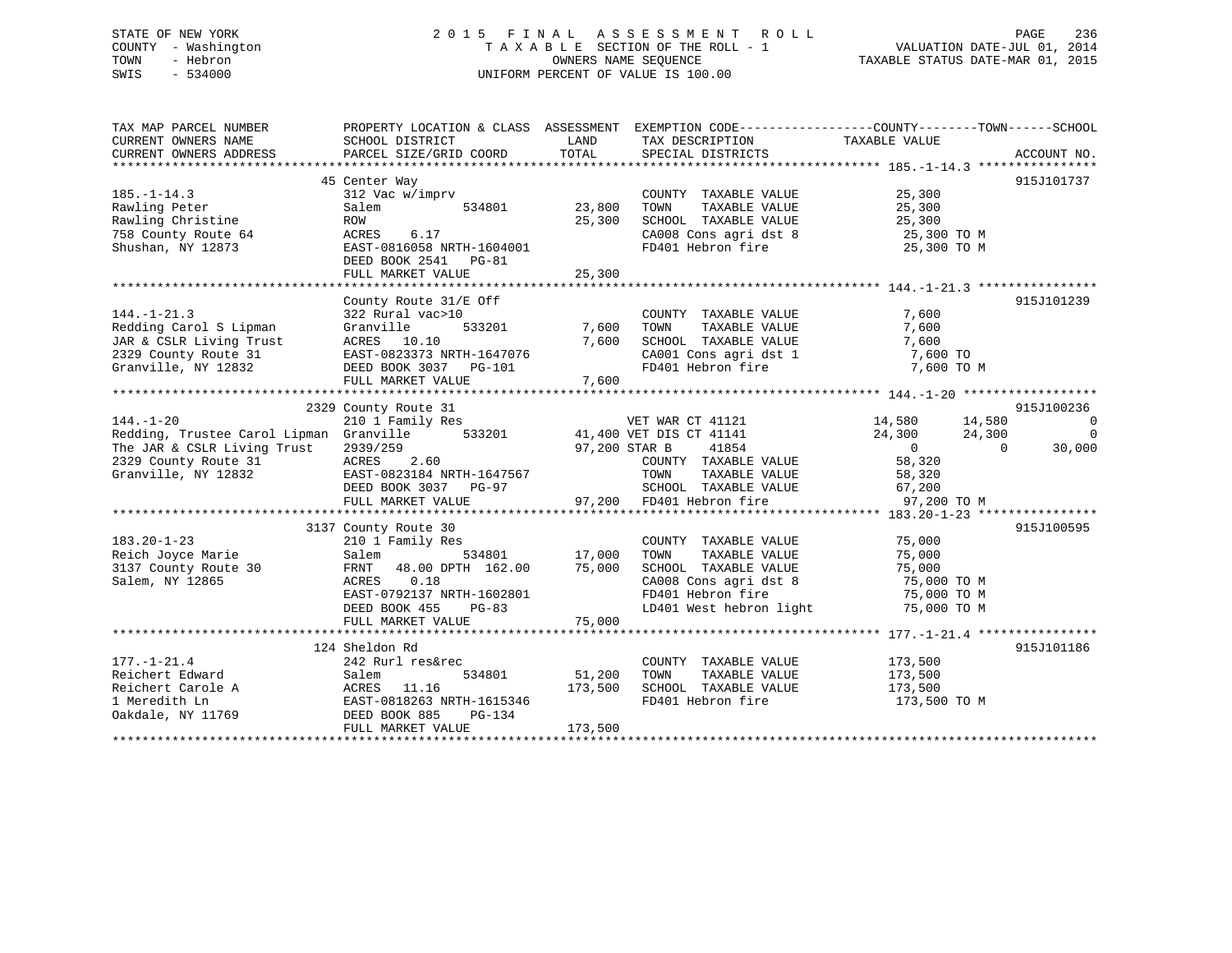## STATE OF NEW YORK 2 0 1 5 F I N A L A S S E S S M E N T R O L L PAGE 237 COUNTY - Washington T A X A B L E SECTION OF THE ROLL - 1 VALUATION DATE-JUL 01, 2014 TOWN - Hebron OWNERS NAME SEQUENCE TAXABLE STATUS DATE-MAR 01, 2015 SWIS - 534000 UNIFORM PERCENT OF VALUE IS 100.00

| TAX MAP PARCEL NUMBER     | PROPERTY LOCATION & CLASS ASSESSMENT EXEMPTION CODE----------------COUNTY-------TOWN------SCHOOL |            |                             |               |                 |
|---------------------------|--------------------------------------------------------------------------------------------------|------------|-----------------------------|---------------|-----------------|
| CURRENT OWNERS NAME       | SCHOOL DISTRICT                                                                                  | LAND       | TAX DESCRIPTION             | TAXABLE VALUE |                 |
| CURRENT OWNERS ADDRESS    | PARCEL SIZE/GRID COORD                                                                           | TOTAL      | SPECIAL DISTRICTS           |               | ACCOUNT NO.     |
|                           |                                                                                                  |            |                             |               |                 |
|                           | State Route 22/E Off                                                                             |            |                             |               | 915J100365      |
| $161. - 1 - 6$            | 322 Rural vac>10                                                                                 |            | COUNTY TAXABLE VALUE        | 66,900        |                 |
| Reid Luther               | Granville<br>533201                                                                              | 66,900     | TAXABLE VALUE<br>TOWN       | 66,900        |                 |
| Reid Dorothy              | Ref 420/991                                                                                      | 66,900     | SCHOOL TAXABLE VALUE        | 66,900        |                 |
| 457 Lily Pond Rd          | ACRES 89.20                                                                                      |            | FD401 Hebron fire           | 66,900 TO M   |                 |
| Granville, NY 12832       | EAST-0822700 NRTH-1629434                                                                        |            |                             |               |                 |
|                           | DEED BOOK 461<br>PG-136                                                                          |            |                             |               |                 |
|                           | FULL MARKET VALUE                                                                                | 66,900     |                             |               |                 |
|                           |                                                                                                  |            |                             |               |                 |
|                           | 73 Higgins Rd                                                                                    |            |                             |               | 915J101464      |
| $161. - 2 - 10.4$         | 210 1 Family Res                                                                                 |            | STAR B<br>41854             | 0<br>$\Omega$ | 30,000          |
| Reid Michael E            | Granville 533201                                                                                 |            | 46,500 COUNTY TAXABLE VALUE | 104,800       |                 |
| 73 Higgins Rd             | Lot 4                                                                                            | 104,800    | TAXABLE VALUE<br>TOWN       | 104,800       |                 |
| Granville, NY 12832       | 8.02<br>ACRES                                                                                    |            | SCHOOL TAXABLE VALUE        | 74,800        |                 |
|                           | EAST-0818525 NRTH-1625962                                                                        |            | FD401 Hebron fire           | 104,800 TO M  |                 |
|                           | DEED BOOK 2603 PG-102                                                                            |            |                             |               |                 |
|                           | FULL MARKET VALUE                                                                                | 104,800    |                             |               |                 |
|                           |                                                                                                  |            |                             |               |                 |
|                           | County Route 30                                                                                  |            |                             |               |                 |
| $183. - 1 - 25.1$         | 314 Rural vac<10                                                                                 |            | COUNTY TAXABLE VALUE        | 300           |                 |
| Reid Michele              | Salem                                                                                            | 534801 300 | TAXABLE VALUE<br>TOWN       | 300           |                 |
| 2469 State Route 29       | 95.00 DPTH 80.00<br>FRNT                                                                         |            | 300 SCHOOL TAXABLE VALUE    | 300           |                 |
| Greenwich, NY 12834       | 0.19<br>ACRES                                                                                    |            | CA008 Cons agri dst 8       | 300 TO M      |                 |
|                           | EAST-0792494 NRTH-1600903                                                                        |            | FD401 Hebron fire           | 300 TO M      |                 |
|                           | DEED BOOK 913<br>PG-279                                                                          |            |                             |               |                 |
|                           | FULL MARKET VALUE                                                                                | 300        |                             |               |                 |
|                           |                                                                                                  |            |                             |               |                 |
|                           | County Route 30                                                                                  |            |                             |               | 915J100145      |
| $184. - 1 - 25$           | 105 Vac farmland                                                                                 |            | 41720<br>AG DIST            | 153,023       | 153,023 153,023 |
| Reid Michele              | 534801<br>Salem                                                                                  | 174,600    | COUNTY TAXABLE VALUE        | 21,577        |                 |
| 2469 State Route 29       | ACRES<br>71.20                                                                                   | 174,600    | TOWN<br>TAXABLE VALUE       | 21,577        |                 |
| Greenwich, NY 12834       | EAST-0793555 NRTH-1600759                                                                        |            | SCHOOL TAXABLE VALUE        | 21,577        |                 |
|                           | DEED BOOK 913<br>PG-279                                                                          |            | CA008 Cons agri dst 8       | 21,577 TO M   |                 |
| MAY BE SUBJECT TO PAYMENT | FULL MARKET VALUE                                                                                | 174,600    | 153,023 EX                  |               |                 |
| UNDER AGDIST LAW TIL 2019 |                                                                                                  |            | FD401 Hebron fire           | 174,600 TO M  |                 |
|                           |                                                                                                  |            |                             |               |                 |
|                           | Liebig Rd/e Off                                                                                  |            |                             |               | 915J101627      |
| $143. - 1 - 39.5$         | 314 Rural vac<10                                                                                 |            | COUNTY TAXABLE VALUE        | 4,800         |                 |
| Reiman Uwe                | Granville<br>533201                                                                              | 4,800      | TAXABLE VALUE<br>TOWN       | 4,800         |                 |
| PO Box 1148               | Lot 5                                                                                            | 4,800      | SCHOOL TAXABLE VALUE        | 4,800         |                 |
| Baytown, TX 77522         | 6.39<br>ACRES                                                                                    |            | FD401 Hebron fire           | 4,800 TO M    |                 |
|                           | EAST-0807273 NRTH-1643900                                                                        |            |                             |               |                 |
|                           | DEED BOOK 1813 PG-326                                                                            |            |                             |               |                 |
|                           | FULL MARKET VALUE                                                                                | 4,800      |                             |               |                 |
|                           |                                                                                                  |            |                             |               |                 |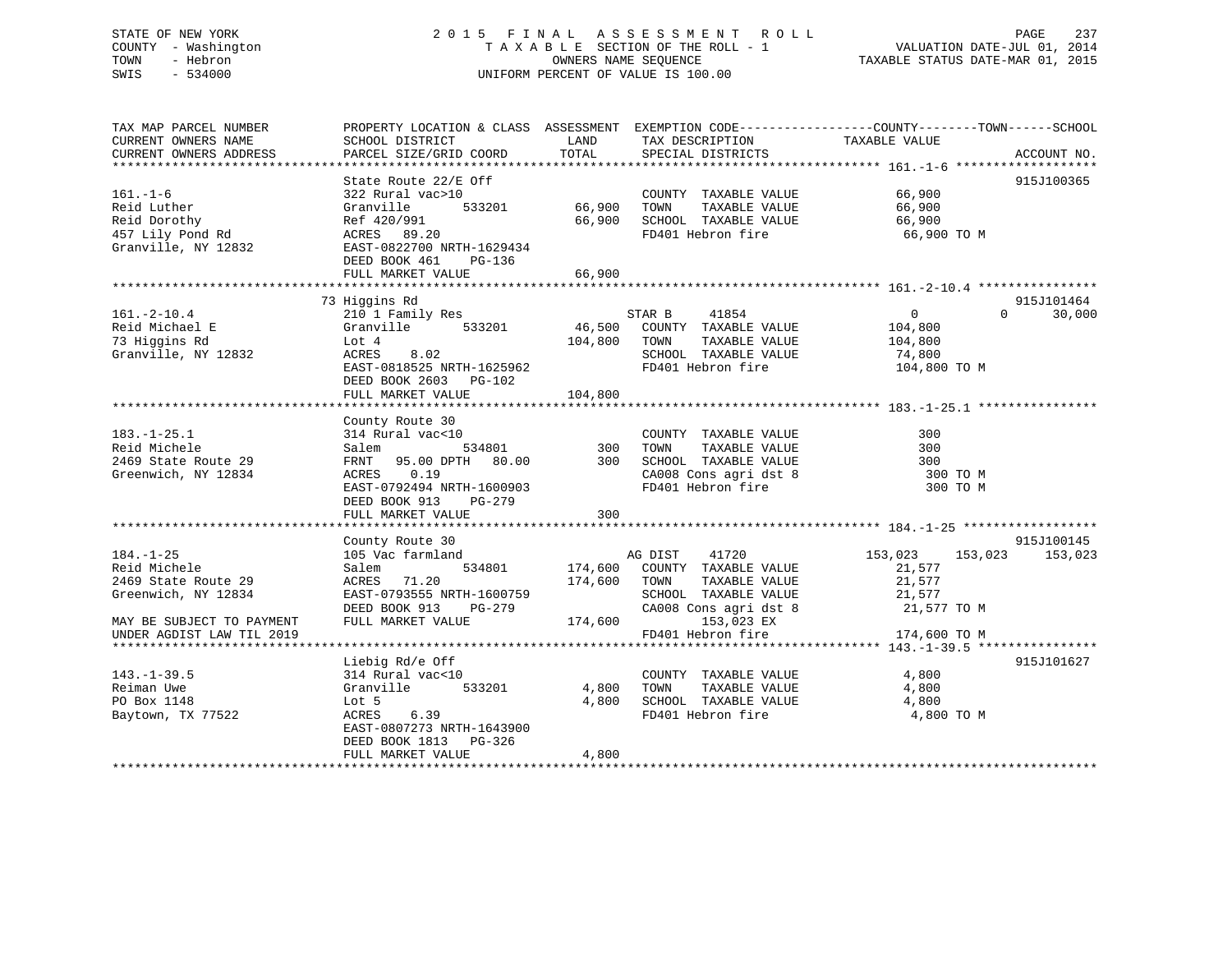## STATE OF NEW YORK 2 0 1 5 F I N A L A S S E S S M E N T R O L L PAGE 238 COUNTY - Washington T A X A B L E SECTION OF THE ROLL - 1 VALUATION DATE-JUL 01, 2014 TOWN - Hebron OWNERS NAME SEQUENCE TAXABLE STATUS DATE-MAR 01, 2015 SWIS - 534000 UNIFORM PERCENT OF VALUE IS 100.00

| TAX MAP PARCEL NUMBER<br>CURRENT OWNERS NAME | PROPERTY LOCATION & CLASS ASSESSMENT<br>SCHOOL DISTRICT | LAND    | TAX DESCRIPTION       | EXEMPTION CODE-----------------COUNTY-------TOWN------SCHOOL<br>TAXABLE VALUE |             |
|----------------------------------------------|---------------------------------------------------------|---------|-----------------------|-------------------------------------------------------------------------------|-------------|
| CURRENT OWNERS ADDRESS                       | PARCEL SIZE/GRID COORD                                  | TOTAL   | SPECIAL DISTRICTS     |                                                                               | ACCOUNT NO. |
|                                              |                                                         |         |                       |                                                                               |             |
|                                              | Liebig Rd/e Off                                         |         |                       |                                                                               | 915J101628  |
| $143. - 1 - 39.6$                            | 314 Rural vac<10                                        |         | COUNTY TAXABLE VALUE  | 5,300                                                                         |             |
| Reiman Uwe                                   | Granville<br>533201                                     | 5,300   | TAXABLE VALUE<br>TOWN | 5,300                                                                         |             |
| PO Box 1148                                  | Lot 6                                                   | 5,300   | SCHOOL TAXABLE VALUE  | 5,300                                                                         |             |
| Baytown, TX 77522                            | ACRES<br>7.07                                           |         | FD401 Hebron fire     | 5,300 TO M                                                                    |             |
|                                              | EAST-0807568 NRTH-1643713                               |         |                       |                                                                               |             |
|                                              | DEED BOOK 1813 PG-326                                   |         |                       |                                                                               |             |
|                                              | FULL MARKET VALUE                                       | 5,300   |                       |                                                                               |             |
|                                              |                                                         |         |                       |                                                                               |             |
|                                              | 133 Clark Way                                           |         |                       |                                                                               | 915J101232  |
| $169. - 1 - 18.7$                            | 260 Seasonal res                                        |         | COUNTY TAXABLE VALUE  | 40,000                                                                        |             |
| Reith Brian                                  | Granville<br>533201                                     | 8,900   | TAXABLE VALUE<br>TOWN | 40,000                                                                        |             |
| 8 Clover Dr                                  | Tax Sale 12056                                          | 40,000  | SCHOOL TAXABLE VALUE  | 40,000                                                                        |             |
| Smithtown, NY 11787                          | ACRES<br>2.82                                           |         | FD401 Hebron fire     | 40,000 TO M                                                                   |             |
|                                              | EAST-0813547 NRTH-1623470                               |         |                       |                                                                               |             |
|                                              | DEED BOOK 3457 PG-225                                   |         |                       |                                                                               |             |
|                                              | FULL MARKET VALUE                                       | 40,000  |                       |                                                                               |             |
|                                              |                                                         |         |                       |                                                                               |             |
|                                              | 291 Crosier Rd                                          |         |                       |                                                                               | 915J100331  |
| $167. - 1 - 25.1$                            | 314 Rural vac<10                                        |         | COUNTY TAXABLE VALUE  | 23,500                                                                        |             |
| Renaud Michael L                             | 534801<br>Salem                                         | 23,500  | TOWN<br>TAXABLE VALUE | 23,500                                                                        |             |
| 10 Irving Ave                                | ACRES<br>6.00                                           | 23,500  | SCHOOL TAXABLE VALUE  | 23,500                                                                        |             |
| Granville, NY 12832                          | EAST-0789737 NRTH-1620877                               |         | FD401 Hebron fire     | 23,500 TO M                                                                   |             |
|                                              | DEED BOOK 3143 PG-1                                     |         |                       |                                                                               |             |
|                                              | FULL MARKET VALUE                                       | 23,500  |                       |                                                                               |             |
|                                              |                                                         |         |                       |                                                                               |             |
|                                              | 1586 County Route 31                                    |         |                       |                                                                               | 915J100693  |
| $152 - 2 - 36$                               | 210 1 Family Res                                        |         | COUNTY TAXABLE VALUE  | 225,000                                                                       |             |
| Reniche Kent A                               | Granville<br>533201                                     | 87,000  | TAXABLE VALUE<br>TOWN | 225,000                                                                       |             |
| Reniche Cynthia A                            | ACRES 33.00                                             | 225,000 | SCHOOL TAXABLE VALUE  | 225,000                                                                       |             |
| 26940 El Camino Dr                           | EAST-0809114 NRTH-1638633                               |         | CA008 Cons agri dst 8 | 225,000 TO M                                                                  |             |
| Tehachapi, CA 93561                          | DEED BOOK 3145 PG-127                                   |         | FD401 Hebron fire     | 225,000 TO M                                                                  |             |
|                                              | FULL MARKET VALUE                                       | 225,000 |                       |                                                                               |             |
|                                              |                                                         |         |                       |                                                                               |             |
|                                              | Koster Way                                              |         |                       |                                                                               | 915J101548  |
| $185. - 1 - 28$                              | 314 Rural vac<10                                        |         | COUNTY TAXABLE VALUE  | 22,100                                                                        |             |
| Rescigno Kristine                            | Salem<br>534801                                         | 22,100  | TAXABLE VALUE<br>TOWN | 22,100                                                                        |             |
| Rescigno Michael                             | ACRES<br>5.07                                           | 22,100  | SCHOOL TAXABLE VALUE  | 22,100                                                                        |             |
| 8018 Crestview Ln                            | EAST-0815283 NRTH-1609136                               |         | FD401 Hebron fire     | 22,100 TO M                                                                   |             |
| Rome, NY 13440                               | DEED BOOK 901<br>$PG-318$                               |         |                       |                                                                               |             |
|                                              | FULL MARKET VALUE                                       | 22,100  |                       |                                                                               |             |
|                                              |                                                         |         |                       |                                                                               |             |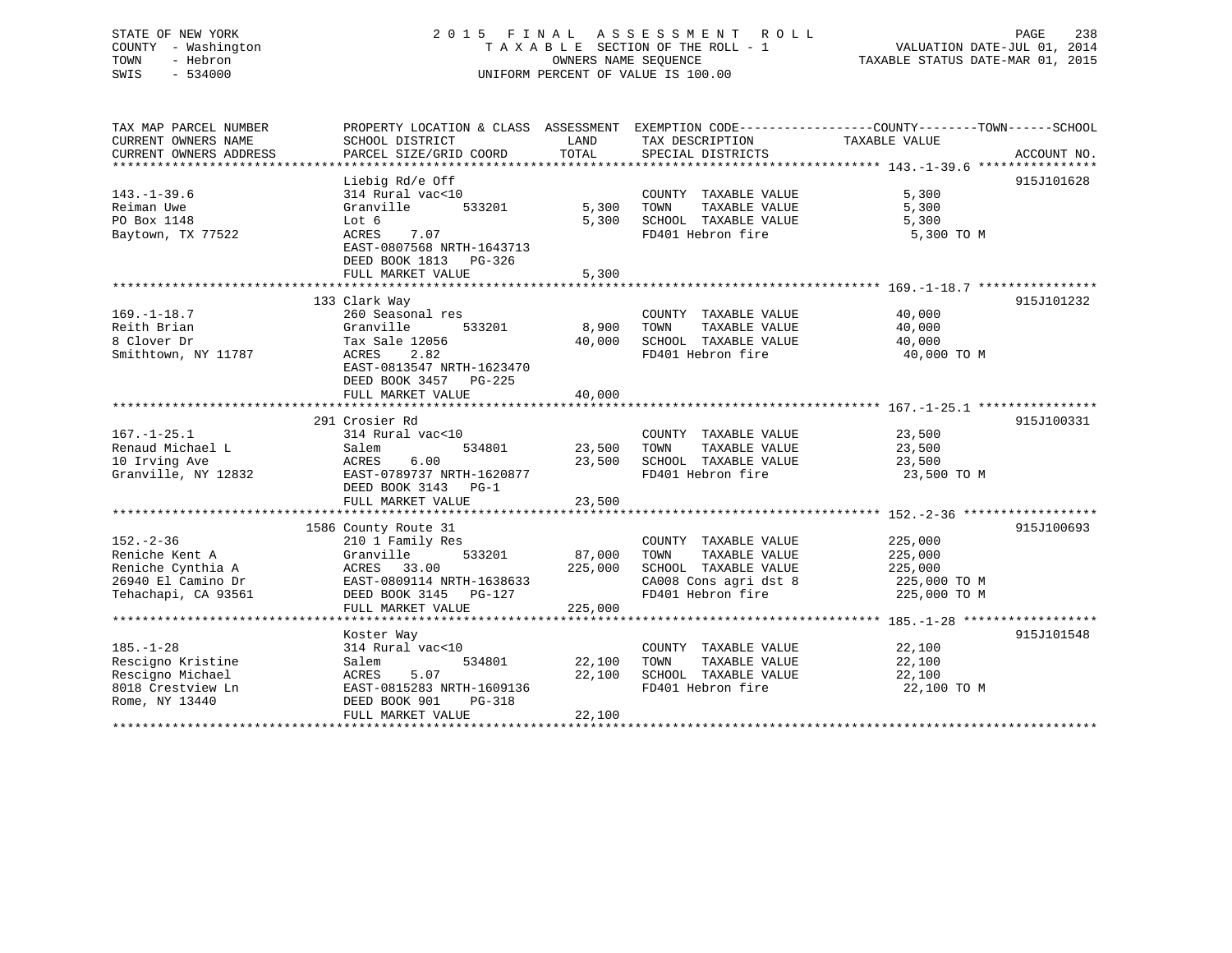## STATE OF NEW YORK 2 0 1 5 F I N A L A S S E S S M E N T R O L L PAGE 239 COUNTY - Washington T A X A B L E SECTION OF THE ROLL - 1 VALUATION DATE-JUL 01, 2014 TOWN - Hebron OWNERS NAME SEQUENCE TAXABLE STATUS DATE-MAR 01, 2015 SWIS - 534000 UNIFORM PERCENT OF VALUE IS 100.00

| TAX MAP PARCEL NUMBER<br>CURRENT OWNERS NAME<br>CURRENT OWNERS ADDRESS | PROPERTY LOCATION & CLASS ASSESSMENT EXEMPTION CODE---------------COUNTY-------TOWN------SCHOOL<br>SCHOOL DISTRICT<br>PARCEL SIZE/GRID COORD | LAND<br>TOTAL          | TAX DESCRIPTION<br>SPECIAL DISTRICTS | TAXABLE VALUE     | ACCOUNT NO.        |
|------------------------------------------------------------------------|----------------------------------------------------------------------------------------------------------------------------------------------|------------------------|--------------------------------------|-------------------|--------------------|
|                                                                        |                                                                                                                                              |                        |                                      |                   |                    |
|                                                                        | Indian Head Way                                                                                                                              |                        |                                      |                   | 915J101277         |
| $170. - 1 - 13.11$                                                     | 692 Road/str/hwy                                                                                                                             |                        | RPTL1138<br>29700                    | 2,300<br>2,300    | 2,300              |
| Reynolds Kenneth                                                       | Granville<br>533201                                                                                                                          |                        | 2,300 COUNTY TAXABLE VALUE           | $\overline{0}$    |                    |
| PO Box 1111                                                            | Road                                                                                                                                         | 2,300 TOWN             | TAXABLE VALUE                        | $\Omega$          |                    |
| South Fallsburg, NY 12779                                              | FRNT<br>50.00 DPTH 800.00                                                                                                                    |                        | SCHOOL TAXABLE VALUE                 | $\Omega$          |                    |
|                                                                        | EAST-0817033 NRTH-1618288                                                                                                                    |                        | FD401 Hebron fire                    | 0 TO M            |                    |
|                                                                        | DEED BOOK 521<br>PG-155                                                                                                                      |                        | 2,300 EX                             |                   |                    |
|                                                                        | FULL MARKET VALUE                                                                                                                            | 2,300                  |                                      |                   |                    |
|                                                                        |                                                                                                                                              |                        |                                      |                   |                    |
|                                                                        | 212 Indian Head Way                                                                                                                          |                        |                                      |                   | 915J101260         |
| $170. - 1 - 15.14$                                                     | 210 1 Family Res                                                                                                                             |                        | STAR B 41854                         | $0 \qquad \qquad$ | 30,000<br>$\Omega$ |
| Richmond Scott E                                                       | 533201<br>Granville                                                                                                                          |                        | 41,900 COUNTY TAXABLE VALUE          | 115,200           |                    |
| Richmond Carol E                                                       | 4.96<br>ACRES                                                                                                                                | 115,200                | TOWN<br>TAXABLE VALUE                | 115,200           |                    |
| 212 Indian Head Way                                                    | EAST-0816721 NRTH-1619938                                                                                                                    |                        | SCHOOL TAXABLE VALUE                 | 85,200            |                    |
| Salem, NY 12865                                                        | DEED BOOK 2040 PG-340                                                                                                                        |                        | FD401 Hebron fire                    | 115,200 TO M      |                    |
|                                                                        | FULL MARKET VALUE                                                                                                                            | 115,200                |                                      |                   |                    |
|                                                                        |                                                                                                                                              |                        |                                      |                   |                    |
|                                                                        | Indian Head Way                                                                                                                              |                        |                                      |                   | 915J101424         |
| $170. - 1 - 15.21$                                                     | 314 Rural vac<10                                                                                                                             |                        | COUNTY TAXABLE VALUE                 | 37,300            |                    |
| Richmond Scott E                                                       | Granville<br>533201                                                                                                                          | 37,300                 | TOWN<br>TAXABLE VALUE                | 37,300            |                    |
| Richmond Carol E                                                       | R.o.w. 710/349                                                                                                                               | 37,300                 | SCHOOL TAXABLE VALUE                 | 37,300            |                    |
| 212 Indian Head Way                                                    | ACRES 15.21<br>EAST-0817346 NRTH-1619854                                                                                                     |                        | FD401 Hebron fire                    | 37,300 TO M       |                    |
| Salem, NY 12865                                                        | DEED BOOK 2040 PG-340                                                                                                                        |                        |                                      |                   |                    |
|                                                                        | FULL MARKET VALUE                                                                                                                            | 37,300                 |                                      |                   |                    |
|                                                                        |                                                                                                                                              |                        |                                      |                   |                    |
|                                                                        | 53 Piccininni Ln                                                                                                                             |                        |                                      |                   | 915J100500         |
| $152. - 2 - 30.1$                                                      | 242 Rurl res&rec                                                                                                                             |                        | AGRI-D IND 41730                     | 45,062<br>45,062  | 45,062             |
| Rickard Mary                                                           | Granville                                                                                                                                    | 533201 142,200 STAR EN | 41834                                | $\Omega$          | $\Omega$<br>65,300 |
| PO Box 70259                                                           | 53.20<br>ACRES                                                                                                                               | 197,600                | COUNTY TAXABLE VALUE                 | 152,538           |                    |
| Brooklyn, NY 11207                                                     | EAST-0813363 NRTH-1637206                                                                                                                    |                        | TOWN<br>TAXABLE VALUE                | 152,538           |                    |
|                                                                        | DEED BOOK 3124    PG-136                                                                                                                     |                        | SCHOOL TAXABLE VALUE                 | 87,238            |                    |
| MAY BE SUBJECT TO PAYMENT                                              | FULL MARKET VALUE                                                                                                                            |                        | 197,600 FD401 Hebron fire            | 197,600 TO M      |                    |
| UNDER AGDIST LAW TIL 2022                                              |                                                                                                                                              |                        |                                      |                   |                    |
|                                                                        |                                                                                                                                              |                        |                                      |                   |                    |
|                                                                        | 381 Blossom Rd                                                                                                                               |                        |                                      |                   | 915J101374         |
| $178. - 1 - 39$                                                        | 322 Rural vac>10                                                                                                                             |                        | COUNTY TAXABLE VALUE                 | 55,900            |                    |
| Ricketts Edmund                                                        | 534801<br>Salem                                                                                                                              | 55,900                 | TAXABLE VALUE<br>TOWN                | 55,900            |                    |
| Ricketts Margaret                                                      | Lots 25 & 26                                                                                                                                 | 55,900                 | SCHOOL TAXABLE VALUE                 | 55,900            |                    |
| 8 Rubson Dr                                                            | ACRES<br>28.75                                                                                                                               |                        | FD401 Hebron fire                    | 55,900 TO M       |                    |
| Danbury, CT 06811                                                      | EAST-0818564 NRTH-1609631                                                                                                                    |                        |                                      |                   |                    |
|                                                                        | DEED BOOK 504<br>$PG-102$                                                                                                                    |                        |                                      |                   |                    |
|                                                                        | FULL MARKET VALUE                                                                                                                            | 55,900                 |                                      |                   |                    |
|                                                                        |                                                                                                                                              |                        |                                      |                   |                    |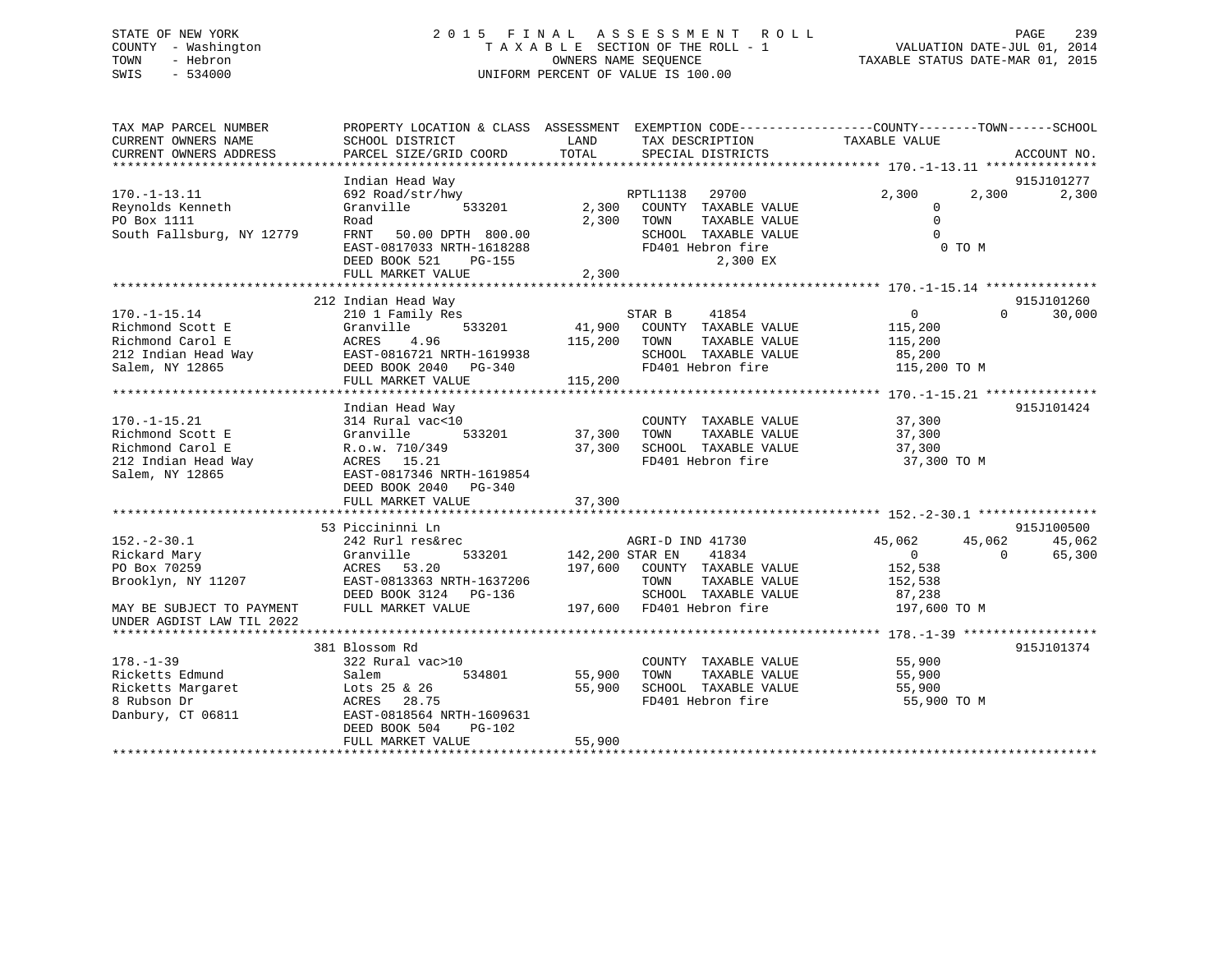## STATE OF NEW YORK 2 0 1 5 F I N A L A S S E S S M E N T R O L L PAGE 240 COUNTY - Washington T A X A B L E SECTION OF THE ROLL - 1 VALUATION DATE-JUL 01, 2014 TOWN - Hebron OWNERS NAME SEQUENCE TAXABLE STATUS DATE-MAR 01, 2015 SWIS - 534000 UNIFORM PERCENT OF VALUE IS 100.00

TAX MAP PARCEL NUMBER PROPERTY LOCATION & CLASS ASSESSMENT EXEMPTION CODE------------------COUNTY--------TOWN------SCHOOL CURRENT OWNERS NAME SCHOOL DISTRICT LAND TAX DESCRIPTION TAXABLE VALUE CURRENT OWNERS ADDRESS PARCEL SIZE/GRID COORD TOTAL SPECIAL DISTRICTS ACCOUNT NO. \*\*\*\*\*\*\*\*\*\*\*\*\*\*\*\*\*\*\*\*\*\*\*\*\*\*\*\*\*\*\*\*\*\*\*\*\*\*\*\*\*\*\*\*\*\*\*\*\*\*\*\*\*\*\*\*\*\*\*\*\*\*\*\*\*\*\*\*\*\*\*\*\*\*\*\*\*\*\*\*\*\*\*\*\*\*\*\*\*\*\*\*\*\*\*\*\*\*\*\*\*\*\* 152.-1-2.1 \*\*\*\*\*\*\*\*\*\*\*\*\*\*\*\*\* 1461 County Route 31 99 PCT OF VALUE USED FOR EXEMPTION PURPOSES 915J101324 152.-1-2.1 270 Mfg housing AGED-ALL 41800 19,553 19,553 19,553 Ricketts Harrison Granville 533201 25,300 STAR EN 41834 0 0 19,947 1461 County Route 31 FRNT 132.00 DPTH 189.00 39,500 COUNTY TAXABLE VALUE 19,947 Granville, NY 12834 ACRES 0.57 TOWN TAXABLE VALUE 19,947 EAST-0806238 NRTH-1638417 SCHOOL TAXABLE VALUE 0 DEED BOOK 1671 PG-159 FD401 Hebron fire 39,500 TO M FULL MARKET VALUE 39,500 \*\*\*\*\*\*\*\*\*\*\*\*\*\*\*\*\*\*\*\*\*\*\*\*\*\*\*\*\*\*\*\*\*\*\*\*\*\*\*\*\*\*\*\*\*\*\*\*\*\*\*\*\*\*\*\*\*\*\*\*\*\*\*\*\*\*\*\*\*\*\*\*\*\*\*\*\*\*\*\*\*\*\*\*\*\*\*\*\*\*\*\*\*\*\*\*\*\*\*\*\*\*\* 176.-1-7 \*\*\*\*\*\*\*\*\*\*\*\*\*\*\*\*\*\*\*915J100566 113 Mcknight Hill Rd 72 PCT OF VALUE USED FOR EXEMPTION PURPOSES 915J100566 176.-1-7 240 Rural res VET COM CT 41131 31,878 30,000 0 Rieckel Howard Salem 534801 113,700 AGED-TOWN 41803 0 39,005 0 Rieckel Elsie ACRES 37.40 177,100 AGE-CO/SCH 41805 47,817 0 63,756 113 Mcknight Hill Rd EAST-0802017 NRTH-1614148 STAR EN 41834 0 0 65,300 Salem, NY 12865 DEED BOOK 526 PG-192 COUNTY TAXABLE VALUE 97,405 FULL MARKET VALUE 177,100 TOWN TAXABLE VALUE 108,095 SCHOOL TAXABLE VALUE 48,044 FD401 Hebron fire 177,100 TO M \*\*\*\*\*\*\*\*\*\*\*\*\*\*\*\*\*\*\*\*\*\*\*\*\*\*\*\*\*\*\*\*\*\*\*\*\*\*\*\*\*\*\*\*\*\*\*\*\*\*\*\*\*\*\*\*\*\*\*\*\*\*\*\*\*\*\*\*\*\*\*\*\*\*\*\*\*\*\*\*\*\*\*\*\*\*\*\*\*\*\*\*\*\*\*\*\*\*\*\*\*\*\* 167.-1-48 \*\*\*\*\*\*\*\*\*\*\*\*\*\*\*\*\*\*915J100479 3833 County Route 30 915J100479 167.-1-48 240 Rural res STAR B 41854 0 0 30,000 Rieckel Randy H Salem 534801 91,400 COUNTY TAXABLE VALUE 149,600 Quigley Cheryl J ACRES 25.00 149,600 TOWN TAXABLE VALUE 149,600 3833 County Route 30 EAST-0788363 NRTH-1618540 SCHOOL TAXABLE VALUE 119,600 Salem, NY 12865 DEED BOOK 498 PG-270 FD401 Hebron fire 149,600 TO M FULL MARKET VALUE 149,600 \*\*\*\*\*\*\*\*\*\*\*\*\*\*\*\*\*\*\*\*\*\*\*\*\*\*\*\*\*\*\*\*\*\*\*\*\*\*\*\*\*\*\*\*\*\*\*\*\*\*\*\*\*\*\*\*\*\*\*\*\*\*\*\*\*\*\*\*\*\*\*\*\*\*\*\*\*\*\*\*\*\*\*\*\*\*\*\*\*\*\*\*\*\*\*\*\*\*\*\*\*\*\* 176.-1-3 \*\*\*\*\*\*\*\*\*\*\*\*\*\*\*\*\*\*\* 414 County Route 31 34 PCT OF VALUE USED FOR EXEMPTION PURPOSES 915J100063 176.-1-3 241 Rural res&ag VET COM CT 41131 24,353 24,353 0 Risse Charlotte Martha Salem 534801 211,800 AGRI-D IND 41730 13,020 13,020 13,020 Risse Thomas Arthur ACRES 246.80 286,500 STAR EN 41834 0 0 65,300 414 County Route 31 EAST-0796367 NRTH-1616974 COUNTY TAXABLE VALUE 249,127 Salem, NY 12865 DEED BOOK 2243 PG-181 TOWN TAXABLE VALUE 249,127 FULL MARKET VALUE 286,500 SCHOOL TAXABLE VALUE 208,180 MAY BE SUBJECT TO PAYMENT FOUR SERVICE SUBSEXTED A SERVICE SERVICE FOLLOWING FOUND FOR THE RESOURCE AND TO MA UNDER AGDIST LAW TIL 2022 \*\*\*\*\*\*\*\*\*\*\*\*\*\*\*\*\*\*\*\*\*\*\*\*\*\*\*\*\*\*\*\*\*\*\*\*\*\*\*\*\*\*\*\*\*\*\*\*\*\*\*\*\*\*\*\*\*\*\*\*\*\*\*\*\*\*\*\*\*\*\*\*\*\*\*\*\*\*\*\*\*\*\*\*\*\*\*\*\*\*\*\*\*\*\*\*\*\*\*\*\*\*\* 143.-1-27 \*\*\*\*\*\*\*\*\*\*\*\*\*\*\*\*\*\*915J100156 251 County Route 28 915J100156 143.-1-27 210 1 Family Res AGED-ALL 41800 80,100 80,100 80,100 Ritchie Edward C Granville 533201 38,400 STAR EN 41834 0 0 65,300 251 County Route 28 ACRES 1.20 160,200 COUNTY TAXABLE VALUE 80,100 Granville, NY 12832 EAST-0811550 NRTH-1644497 TOWN TAXABLE VALUE 80,100 DEED BOOK 477 PG-1089 SCHOOL TAXABLE VALUE 14,800 FULL MARKET VALUE 160,200 FD401 Hebron fire 160,200 TO M \*\*\*\*\*\*\*\*\*\*\*\*\*\*\*\*\*\*\*\*\*\*\*\*\*\*\*\*\*\*\*\*\*\*\*\*\*\*\*\*\*\*\*\*\*\*\*\*\*\*\*\*\*\*\*\*\*\*\*\*\*\*\*\*\*\*\*\*\*\*\*\*\*\*\*\*\*\*\*\*\*\*\*\*\*\*\*\*\*\*\*\*\*\*\*\*\*\*\*\*\*\*\*\*\*\*\*\*\*\*\*\*\*\*\*\*\*\*\*\*\*\*\*\*\*\*\*\*\*\*\*\*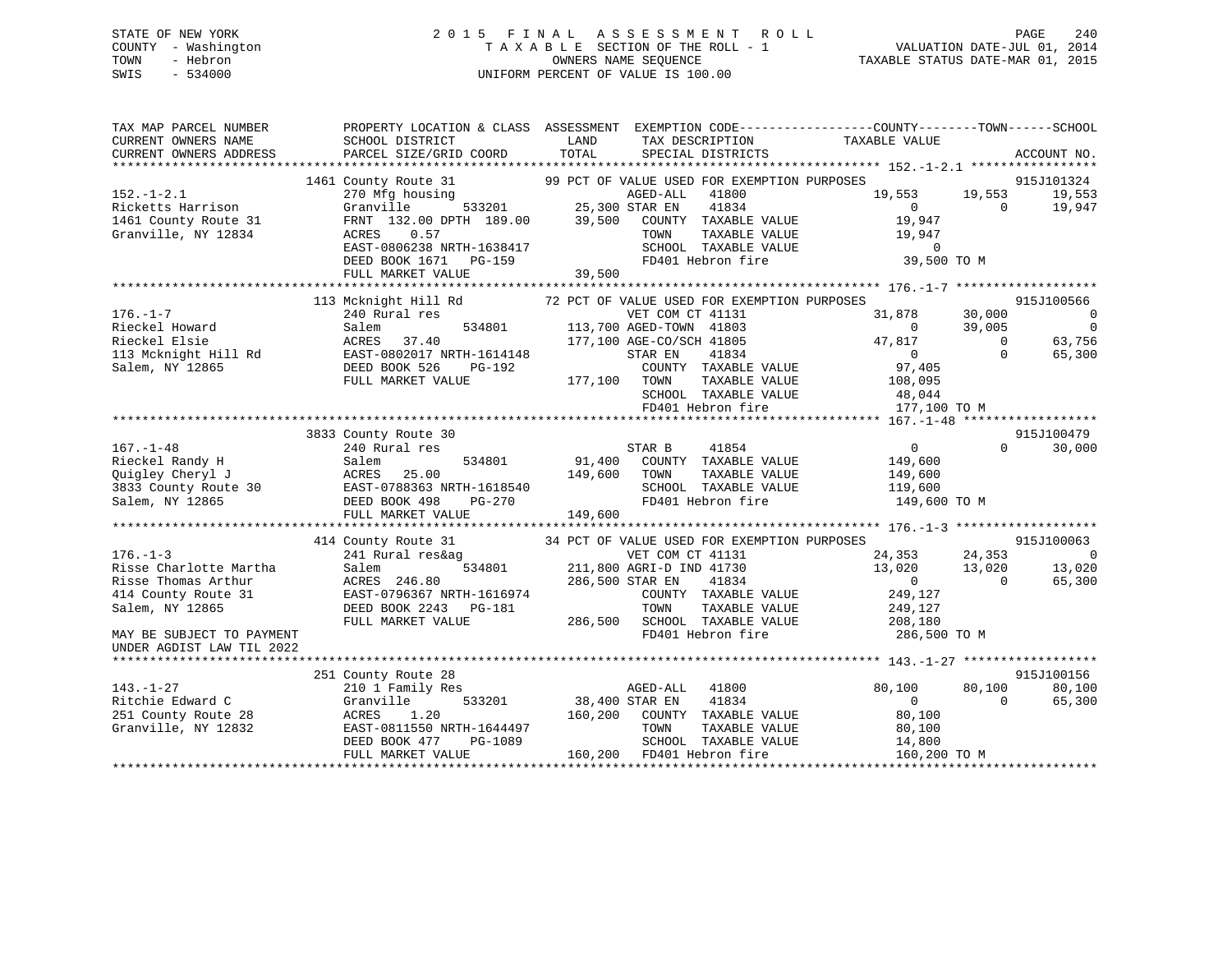## STATE OF NEW YORK 2 0 1 5 F I N A L A S S E S S M E N T R O L L PAGE 241 COUNTY - Washington T A X A B L E SECTION OF THE ROLL - 1 VALUATION DATE-JUL 01, 2014 TOWN - Hebron OWNERS NAME SEQUENCE TAXABLE STATUS DATE-MAR 01, 2015 SWIS - 534000 UNIFORM PERCENT OF VALUE IS 100.00

| TAX MAP PARCEL NUMBER<br>CURRENT OWNERS NAME<br>CURRENT OWNERS ADDRESS                            | PROPERTY LOCATION & CLASS ASSESSMENT<br>SCHOOL DISTRICT<br>PARCEL SIZE/GRID COORD                                                                                        | LAND<br>TOTAL                     | EXEMPTION CODE-----------------COUNTY--------TOWN------SCHOOL<br>TAX DESCRIPTION TAXABLE VALUE<br>SPECIAL DISTRICTS                                                               |                                                             | ACCOUNT NO.                      |
|---------------------------------------------------------------------------------------------------|--------------------------------------------------------------------------------------------------------------------------------------------------------------------------|-----------------------------------|-----------------------------------------------------------------------------------------------------------------------------------------------------------------------------------|-------------------------------------------------------------|----------------------------------|
| $175. - 1 - 12.13$<br>Rivers David<br>Rivers Debra<br>61 Thunder Way<br>Salem, NY 12865           | 61 Thunder Way<br>270 Mfg housing<br>Salem<br>3.85<br>ACRES<br>EAST-0790567 NRTH-1610461<br>DEED BOOK 774<br>PG-133<br>FULL MARKET VALUE                                 | 534801 14,000<br>50,300<br>50,300 | 41854<br>STAR B<br>COUNTY TAXABLE VALUE<br>TOWN<br>TAXABLE VALUE<br>SCHOOL TAXABLE VALUE<br>FD401 Hebron fire                                                                     | $\Omega$<br>50,300<br>50,300<br>20,300<br>50,300 TO M       | $\Omega$<br>30,000               |
| $159. - 1 - 5$<br>Rivers Gary<br>Williams Billie Jo<br>328 Darfler Rd<br>Granville, NY 12832-3740 | 328 Darfler Rd<br>271 Mfg housings<br>533801<br>Hartford<br>10.0 Ad<br>ACRES 8.30 BANK<br>999<br>EAST-0797474 NRTH-1632365<br>DEED BOOK 2364 PG-196<br>FULL MARKET VALUE | 47,000<br>80,400<br>80,400        | 41854<br>STAR B<br>COUNTY TAXABLE VALUE<br>TOWN<br>TAXABLE VALUE<br>SCHOOL TAXABLE VALUE<br>SCHOOL TAXABLE VALUE 50,400<br>CA008 Cons agri dst 8 30,400 TO M<br>FD401 Hebron fire | $\overline{0}$<br>80,400<br>80,400<br>50,400<br>80,400 TO M | 915J100513<br>$\Omega$<br>30,000 |
|                                                                                                   |                                                                                                                                                                          |                                   |                                                                                                                                                                                   |                                                             |                                  |
| $175. - 1 - 12.15$<br>Rivers-Rozell Amy<br>Rozell Bruce<br>59 Thunder Way<br>Salem, NY 12865      | 59 Thunder Way<br>210 1 Family Res<br>534801<br>Salem<br>ACRES<br>1.00<br>EAST-0790646 NRTH-1610788<br>DEED BOOK 2973 PG-59<br>FULL MARKET VALUE                         | 9,000<br>55,600<br>55,600         | STAR B<br>41854<br>COUNTY TAXABLE VALUE<br>TOWN<br>TAXABLE VALUE<br>SCHOOL TAXABLE VALUE<br>FD401 Hebron fire                                                                     | 0<br>55,600<br>55,600<br>25,600<br>55,600 TO M              | $\Omega$<br>30,000               |
|                                                                                                   | 232 Halls Pond Rd                                                                                                                                                        |                                   |                                                                                                                                                                                   |                                                             |                                  |
| $159. - 1 - 27.1$<br>Rizzo Wayne R<br>Rizzo Leslie A<br>232 Halls Pond Rd<br>Salem, NY 12865      | 210 1 Family Res<br>Hartford<br>533801<br>5.13<br>ACRES<br>EAST-0791930 NRTH-1625356<br>DEED BOOK 661<br>PG-181<br>FULL MARKET VALUE                                     | 42,200<br>79,800<br>79,800        | STAR B<br>41854<br>COUNTY TAXABLE VALUE<br>TOWN<br>TAXABLE VALUE<br>SCHOOL TAXABLE VALUE<br>FD401 Hebron fire                                                                     | $\overline{0}$<br>79,800<br>79,800<br>49,800<br>79,800 TO M | $\Omega$<br>30,000               |
|                                                                                                   |                                                                                                                                                                          |                                   |                                                                                                                                                                                   |                                                             |                                  |
| $178. - 1 - 11.2$<br>Robbins Harry<br>Robbins Esther<br>260 Hillside Rd<br>Wallingford, VT 05773  | 24 Oak Hill Rd<br>280 Res Multiple<br>534801<br>Salem<br>1.50<br>ACRES<br>EAST-0819664 NRTH-1614186<br>DEED BOOK 3123<br>PG-221<br>FULL MARKET VALUE                     | 33,300<br>111,500<br>111,500      | COUNTY TAXABLE VALUE<br>TOWN<br>TAXABLE VALUE<br>SCHOOL TAXABLE VALUE<br>FD401 Hebron fire                                                                                        | 111,500<br>111,500<br>111,500<br>111,500 TO M               | 915J101359                       |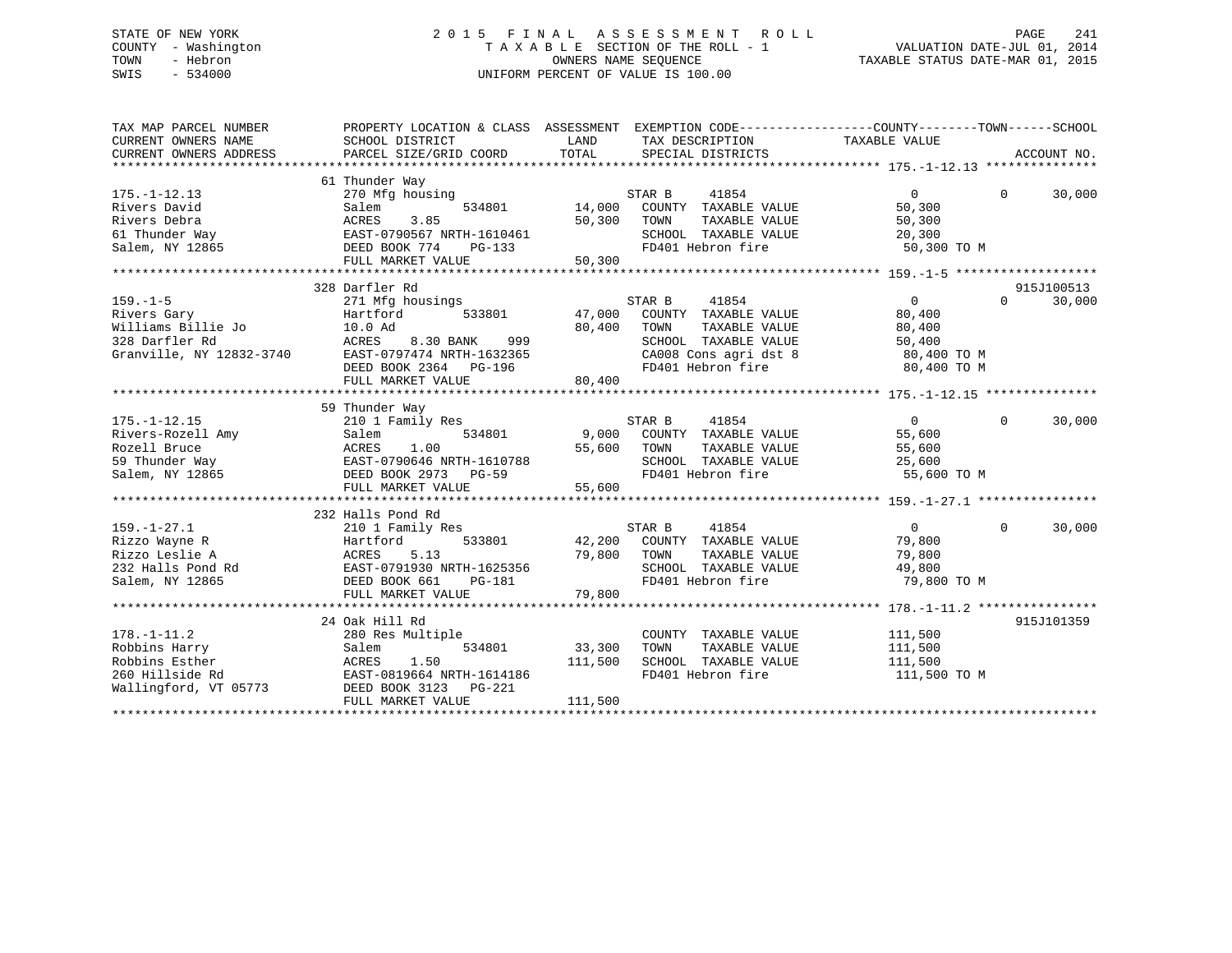## STATE OF NEW YORK 2 0 1 5 F I N A L A S S E S S M E N T R O L L PAGE 242 COUNTY - Washington T A X A B L E SECTION OF THE ROLL - 1 VALUATION DATE-JUL 01, 2014 TOWN - Hebron OWNERS NAME SEQUENCE TAXABLE STATUS DATE-MAR 01, 2015 SWIS - 534000 UNIFORM PERCENT OF VALUE IS 100.00

| TAX MAP PARCEL NUMBER<br>CURRENT OWNERS NAME | PROPERTY LOCATION & CLASS ASSESSMENT EXEMPTION CODE----------------COUNTY-------TOWN-----SCHOOL<br>SCHOOL DISTRICT | LAND              | TAX DESCRIPTION                               | TAXABLE VALUE                            |             |
|----------------------------------------------|--------------------------------------------------------------------------------------------------------------------|-------------------|-----------------------------------------------|------------------------------------------|-------------|
| CURRENT OWNERS ADDRESS                       | PARCEL SIZE/GRID COORD                                                                                             | TOTAL             | SPECIAL DISTRICTS                             |                                          | ACCOUNT NO. |
|                                              | 3321 County Route 30                                                                                               |                   |                                               |                                          | 915J100508  |
| $183. - 1 - 7$<br>Roberts Doreen             | 210 1 Family Res<br>Salem<br>534801                                                                                | 38,700            | 41854<br>STAR B<br>COUNTY TAXABLE VALUE       | $\Omega$<br>$0 \qquad \qquad$<br>111,500 | 30,000      |
| 3321 County Route 30                         | 1.34<br>ACRES                                                                                                      | 111,500           | TAXABLE VALUE<br>TOWN                         | 111,500                                  |             |
| Salem, NY 12865                              | EAST-0790779 NRTH-1606950                                                                                          |                   | SCHOOL TAXABLE VALUE                          | 81,500                                   |             |
|                                              | DEED BOOK 1973 PG-30                                                                                               |                   | CA008 Cons agri dst 8                         | 111,500 TO M                             |             |
|                                              | FULL MARKET VALUE                                                                                                  |                   | 111,500 FD401 Hebron fire                     | 111,500 TO M                             |             |
|                                              |                                                                                                                    |                   | LD401 West hebron light                       | 111,500 TO M                             |             |
|                                              | Middle Rd                                                                                                          |                   |                                               |                                          | 915J101709  |
| $160. - 1 - 7.4$                             | 314 Rural vac<10                                                                                                   |                   | COUNTY TAXABLE VALUE                          | 21,200                                   |             |
| Robertson Dorothy                            | 534801<br>Salem                                                                                                    | 21,200            | TAXABLE VALUE<br>TOWN                         | 21,200                                   |             |
| 714 Sprout Brook Rd                          | Lot 4                                                                                                              | 21,200            | SCHOOL TAXABLE VALUE                          | 21,200                                   |             |
| Putnam Valley, NY 10579                      | 2.53<br>ACRES                                                                                                      |                   | FD401 Hebron fire                             | 21,200 TO M                              |             |
|                                              | EAST-0806918 NRTH-1625094<br>DEED BOOK 610<br>PG-178                                                               |                   |                                               |                                          |             |
|                                              | FULL MARKET VALUE                                                                                                  | 21,200            |                                               |                                          |             |
|                                              |                                                                                                                    |                   |                                               |                                          |             |
|                                              | State Route 22                                                                                                     |                   |                                               |                                          | 915J100324  |
| $161. - 2 - 15$                              | 314 Rural vac<10                                                                                                   |                   | COUNTY TAXABLE VALUE                          | 6,800                                    |             |
| Robinson Walter                              | 533201<br>Granville                                                                                                | 6,800             | TAXABLE VALUE<br>TOWN                         | 6,800                                    |             |
| 42 Valentine Pond Rd                         | FRNT 145.00 DPTH                                                                                                   | 6,800             | SCHOOL TAXABLE VALUE                          | 6,800                                    |             |
| Pottersville, NY 12860                       | ACRES 0.63                                                                                                         |                   | FD401 Hebron fire                             | 6,800 TO M                               |             |
|                                              | EAST-0817511 NRTH-1627342                                                                                          |                   |                                               |                                          |             |
|                                              | DEED BOOK 3436 PG-27                                                                                               |                   |                                               |                                          |             |
|                                              | FULL MARKET VALUE                                                                                                  | 6,800             |                                               |                                          |             |
|                                              | Tiplady Rd                                                                                                         |                   |                                               |                                          |             |
| $178. - 1 - 7.1$                             | 314 Rural vac<10                                                                                                   |                   | COUNTY TAXABLE VALUE                          | 12,000                                   |             |
| Roesel Barbara                               | 534801<br>Salem                                                                                                    | 12,000            | TOWN<br>TAXABLE VALUE                         | 12,000                                   |             |
| 728 Tiplady Rd                               | lot A                                                                                                              | 12,000            | SCHOOL TAXABLE VALUE                          | 12,000                                   |             |
| Granville, NY 12832                          | ACRES<br>1.00 BANK<br>26                                                                                           |                   | FD401 Hebron fire                             | 12,000 TO M                              |             |
|                                              | EAST-0822351 NRTH-1612096                                                                                          |                   |                                               |                                          |             |
|                                              | DEED BOOK 874<br><b>PG-107</b>                                                                                     |                   |                                               |                                          |             |
|                                              | FULL MARKET VALUE                                                                                                  | 12,000            |                                               |                                          |             |
|                                              |                                                                                                                    |                   |                                               |                                          |             |
|                                              | 728 Tiplady Rd                                                                                                     |                   |                                               |                                          | 915J100441  |
| $178. - 1 - 8.1$                             | 210 1 Family Res                                                                                                   |                   | STAR EN<br>41834                              | $\overline{0}$<br>$\Omega$               | 65,300      |
| Roesel Barbara                               | 534801<br>Salem<br>26                                                                                              | 42,400<br>129,900 | COUNTY TAXABLE VALUE<br>TOWN<br>TAXABLE VALUE | 129,900                                  |             |
| 728 Tiplady Rd<br>Granville, NY 12832        | ACRES<br>5.24 BANK<br>EAST-0822141 NRTH-1611915                                                                    |                   | SCHOOL TAXABLE VALUE                          | 129,900<br>64,600                        |             |
|                                              | DEED BOOK 789<br>$PG-62$                                                                                           |                   | FD401 Hebron fire                             | 129,900 TO M                             |             |
|                                              | FULL MARKET VALUE                                                                                                  | 129,900           |                                               |                                          |             |
|                                              |                                                                                                                    |                   |                                               |                                          |             |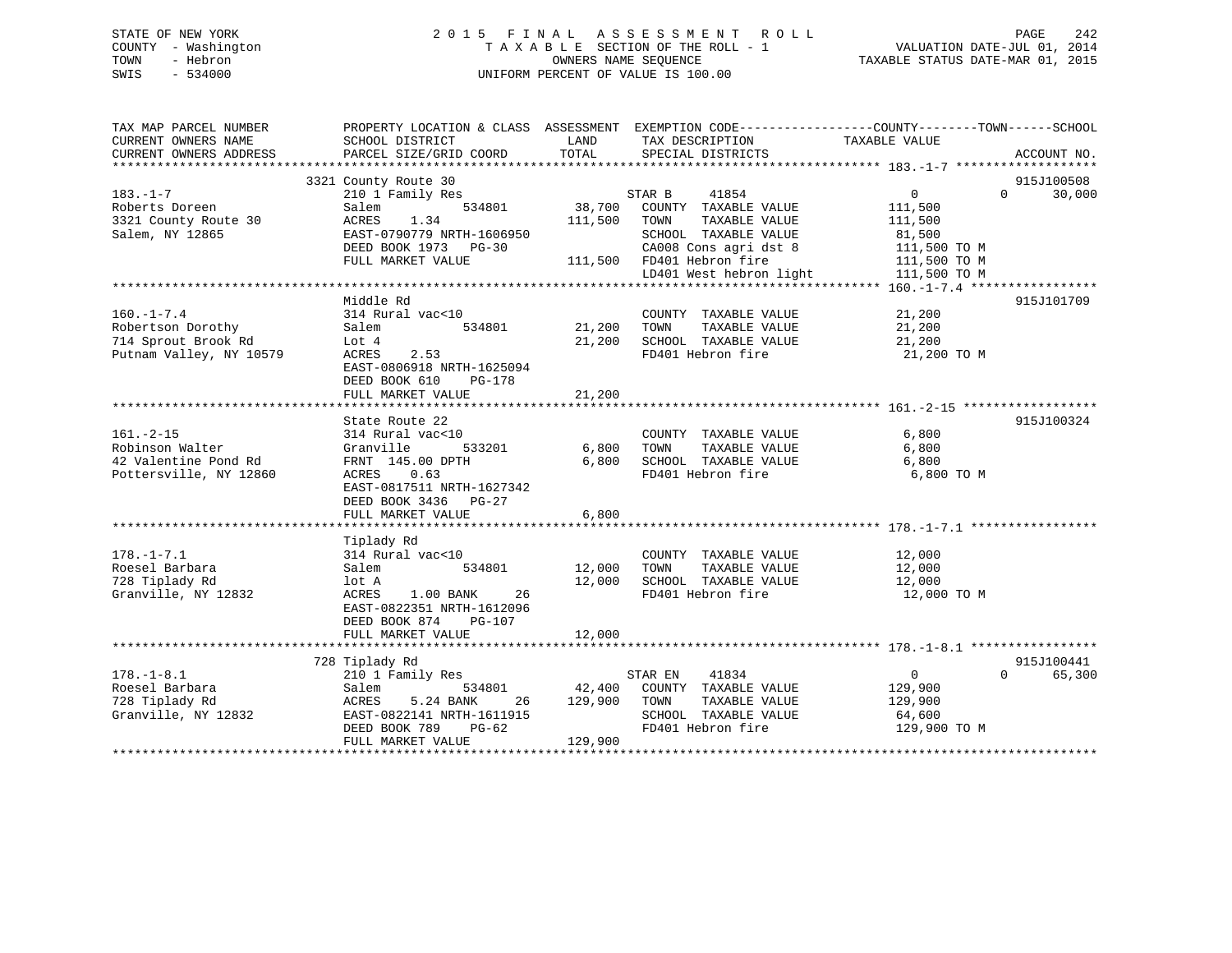## STATE OF NEW YORK 2 0 1 5 F I N A L A S S E S S M E N T R O L L PAGE 243 COUNTY - Washington T A X A B L E SECTION OF THE ROLL - 1 VALUATION DATE-JUL 01, 2014 TOWN - Hebron OWNERS NAME SEQUENCE TAXABLE STATUS DATE-MAR 01, 2015 SWIS - 534000 UNIFORM PERCENT OF VALUE IS 100.00

| TAX MAP PARCEL NUMBER                                    | PROPERTY LOCATION & CLASS ASSESSMENT EXEMPTION CODE---------------COUNTY-------TOWN-----SCHOOL |               |                                                                    |                            |             |
|----------------------------------------------------------|------------------------------------------------------------------------------------------------|---------------|--------------------------------------------------------------------|----------------------------|-------------|
| CURRENT OWNERS NAME                                      | SCHOOL DISTRICT                                                                                | LAND          | TAX DESCRIPTION                                                    | TAXABLE VALUE              |             |
| CURRENT OWNERS ADDRESS                                   | PARCEL SIZE/GRID COORD                                                                         | TOTAL         | SPECIAL DISTRICTS                                                  |                            | ACCOUNT NO. |
|                                                          |                                                                                                |               |                                                                    |                            |             |
|                                                          | Chamberlin Mills Rd/off                                                                        |               |                                                                    |                            |             |
| $177. - 1 - 32.1$                                        | 322 Rural vac>10                                                                               |               | COUNTY TAXABLE VALUE                                               | 10,900                     |             |
| Rogers Bruce                                             | Salem                                                                                          | 534801 10,900 | TOWN<br>TAXABLE VALUE                                              | 10,900                     |             |
| Rogers Gloria Brewer                                     | ACRES 14.50                                                                                    | 10,900        | SCHOOL TAXABLE VALUE                                               |                            |             |
| 41 Seamans Rd                                            | EAST-0806174 NRTH-1614598                                                                      |               |                                                                    | 10,900<br>10,900 TO M      |             |
| Castleton, NY 12033                                      | DEED BOOK 1761 PG-101<br>DEED BOOK 1761 PG-101                                                 |               | CA008 Cons agri dst 8 10,900 TO M<br>FD401 Hebron fire 10,900 TO M |                            |             |
|                                                          | FULL MARKET VALUE                                                                              | 10,900        |                                                                    |                            |             |
|                                                          |                                                                                                |               |                                                                    |                            |             |
|                                                          | 797 Chamberlin Mills Rd                                                                        |               |                                                                    |                            | 915J100532  |
| $177. - 1 - 34$                                          | 260 Seasonal res                                                                               |               |                                                                    |                            |             |
| Rogers Bruce                                             | 534801<br>Salem                                                                                | 40,600        | COUNTY TAXABLE VALUE<br>TOWN      TAXABLE VALUE                    | 73,600<br>73 600<br>73,600 |             |
|                                                          | ACRES 17.40                                                                                    | 73,600        |                                                                    |                            |             |
| Rogers Gloria Brewer<br>41 Seamans Ave<br>41 Seamans Ave | EAST-0805787 NRTH-1614212                                                                      |               | SCHOOL TAXABLE VALUE 73,600<br>CA008 Cons agri dst 8 73,600 TO M   |                            |             |
| Castleton, NY 12033 DEED BOOK 1761 PG-97                 |                                                                                                |               | CA008 Cons agri dst 8<br>- 101 Tehron fire                         | 73,600 TO M                |             |
|                                                          | FULL MARKET VALUE                                                                              | 73,600        |                                                                    |                            |             |
|                                                          |                                                                                                |               |                                                                    |                            |             |
|                                                          | Middle Rd                                                                                      |               |                                                                    |                            | 915J100530  |
| $177. - 1 - 37$                                          | 312 Vac w/imprv                                                                                |               |                                                                    |                            |             |
|                                                          |                                                                                                |               | COUNTY TAXABLE VALUE                                               | 66,900<br>66.900           |             |
| Rogers Bruce                                             | 534801<br>Salem                                                                                | 58,100        | TAXABLE VALUE<br>TOWN                                              | 66,900                     |             |
| Rogers Gloria Brewer                                     | ACRES 30.50                                                                                    | 66,900        | SCHOOL TAXABLE VALUE                                               | 66,900                     |             |
| 41 Seaman Ave                                            | EAST-0805177 NRTH-1614329                                                                      |               | CA008 Cons agri dst 8<br>FD401 Hebron fire                         | 66,900 TO M                |             |
| Castleton, NY 12033                                      | DEED BOOK 1761 PG-104                                                                          |               |                                                                    | 66,900 TO M                |             |
|                                                          | FULL MARKET VALUE                                                                              | 66,900        |                                                                    |                            |             |
|                                                          |                                                                                                |               |                                                                    |                            |             |
|                                                          | Higgins Rd                                                                                     |               |                                                                    |                            | 915J100258  |
| $161. - 2 - 10.1$                                        | 322 Rural vac>10                                                                               |               | COUNTY TAXABLE VALUE 22,600                                        |                            |             |
| Rogers Francis M                                         | Granville                                                                                      |               | 22,600 TOWN<br>TAXABLE VALUE                                       | 22,600                     |             |
| 35 River St                                              | Lot A                                                                                          | 22,600        | SCHOOL TAXABLE VALUE 22,600                                        |                            |             |
| Hoosick Falls, NY 12090                                  | ACRES 18.05                                                                                    |               | FD401 Hebron fire                                                  | 22,600 TO M                |             |
|                                                          | EAST-0818365 NRTH-1624236                                                                      |               |                                                                    |                            |             |
|                                                          | DEED BOOK 2488 PG-282                                                                          |               |                                                                    |                            |             |
|                                                          | FULL MARKET VALUE                                                                              | 22,600        |                                                                    |                            |             |
|                                                          |                                                                                                |               |                                                                    |                            |             |
|                                                          | 237 Bromley Ln                                                                                 |               |                                                                    |                            | 915J101767  |
| $178. - 1 - 27.1$                                        | 312 Vac w/imprv                                                                                |               | COUNTY TAXABLE VALUE                                               | 31,900                     |             |
| Rogers John R                                            | Salem                                                                                          | 534801 16,900 | TAXABLE VALUE<br>TOWN                                              | 31,900                     |             |
| Rogers Pamela R                                          | p/o lot 12                                                                                     | 31,900        | SCHOOL TAXABLE VALUE                                               | 31,900                     |             |
| 129 Beech St                                             | 5.22<br>ACRES                                                                                  |               | FD401 Hebron fire                                                  | 31,900 TO M                |             |
| Bennington, VT 05201                                     | EAST-0823173 NRTH-1615634                                                                      |               |                                                                    |                            |             |
|                                                          | DEED BOOK 616<br>PG-132                                                                        |               |                                                                    |                            |             |
|                                                          | FULL MARKET VALUE                                                                              | 31,900        |                                                                    |                            |             |
|                                                          |                                                                                                |               |                                                                    |                            |             |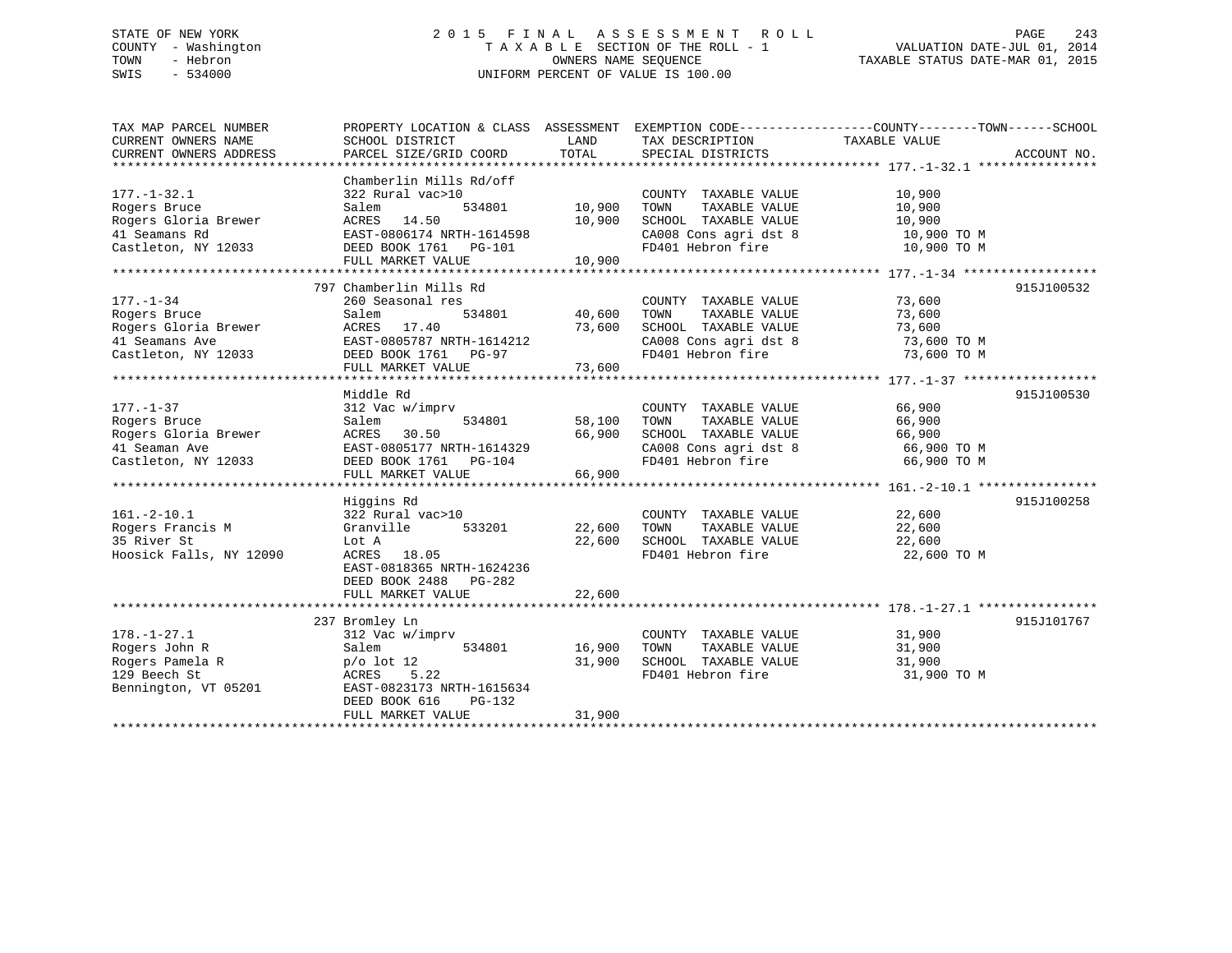## STATE OF NEW YORK 2 0 1 5 F I N A L A S S E S S M E N T R O L L PAGE 244 COUNTY - Washington T A X A B L E SECTION OF THE ROLL - 1 VALUATION DATE-JUL 01, 2014 TOWN - Hebron OWNERS NAME SEQUENCE TAXABLE STATUS DATE-MAR 01, 2015 SWIS - 534000 UNIFORM PERCENT OF VALUE IS 100.00

| TAX MAP PARCEL NUMBER<br>CURRENT OWNERS NAME<br>CURRENT OWNERS ADDRESS                                             | SCHOOL DISTRICT<br>PARCEL SIZE/GRID COORD                                                                                                                               | LAND<br>TAX DESCRIPTION<br>TOTAL<br>SPECIAL DISTRICTS                                                                                                               | PROPERTY LOCATION & CLASS ASSESSMENT EXEMPTION CODE---------------COUNTY-------TOWN------SCHOOL<br>TAXABLE VALUE<br>ACCOUNT NO. |
|--------------------------------------------------------------------------------------------------------------------|-------------------------------------------------------------------------------------------------------------------------------------------------------------------------|---------------------------------------------------------------------------------------------------------------------------------------------------------------------|---------------------------------------------------------------------------------------------------------------------------------|
| $177. - 1 - 32$<br>Rogers Thomas C<br>821 Chamberlin Mills Rd                                                      | 821 Chamberlin Mills Rd<br>241 Rural res&ag<br>Salem<br>81.90 BANK<br>ACRES<br>999                                                                                      | AGRI-D IND 41730<br>534801 193,800 STAR B<br>41854<br>314,000<br>COUNTY TAXABLE VALUE                                                                               | 915J100529<br>93,568<br>93,568<br>93,568<br>30,000<br>$\Omega$<br>$\Omega$<br>220,432                                           |
| Salem, NY 12865<br>MAY BE SUBJECT TO PAYMENT<br>UNDER AGDIST LAW TIL 2022                                          | EAST-0807281 NRTH-1614470<br>DEED BOOK 947<br>PG-197<br>FULL MARKET VALUE                                                                                               | TAXABLE VALUE<br>TOWN<br>SCHOOL TAXABLE VALUE<br>314,000 FD401 Hebron fire                                                                                          | 220,432<br>190,432<br>314,000 TO M                                                                                              |
| $177. - 1 - 32.3$<br>Rogers Thomas C<br>821 Chamberlin Mills Rd<br>Salem, NY 12865                                 | Chamberlin Mills Rd<br>322 Rural vac>10<br>534801<br>Salem<br>$1$ ot $1$<br>ACRES 10.62<br>EAST-0806378 NRTH-1613385<br>DEED BOOK 2273<br>PG-67<br>FULL MARKET VALUE    | COUNTY TAXABLE VALUE<br>30,400<br>TAXABLE VALUE<br>TOWN<br>30,400<br>FD401 Hebron fire<br>30,400                                                                    | 30,400<br>30,400<br>SCHOOL TAXABLE VALUE<br>30,400<br>30,400 TO M                                                               |
| $183.2 - 1 - 3$<br>Roosevelt Peter T<br>Roosevelt Jessica J<br>19 Center White Creek Ln<br>Eagle Bridge, NY 12057  | 2086 County Route 47<br>260 Seasonal res - WTRFNT<br>534801<br>Salem<br>ACRES<br>2.74<br>EAST-0786208 NRTH-1607833<br>DEED BOOK 3008 PG-176<br>FULL MARKET VALUE        | COUNTY TAXABLE VALUE<br>106,800<br>TOWN<br>TAXABLE VALUE<br>146,700<br>SCHOOL TAXABLE VALUE<br>FD401 Hebron fire<br>146,700                                         | 915J101161<br>146,700<br>146,700<br>146,700<br>146,700 TO M                                                                     |
| $183.2 - 1 - 29$<br>Roosevelt Peter T<br>Roosevelt Jessica J<br>19 Center White Creek Ln<br>Eagle Bridge, NY 12057 | Barkley Ln<br>314 Rural vac<10 - WTRFNT<br>Salem<br>534801<br>ACRES<br>2.40<br>EAST-0786765 NRTH-1605709<br>DEED BOOK 2872 PG-136<br>FULL MARKET VALUE                  | COUNTY TAXABLE VALUE<br>20,900<br>TOWN<br>TAXABLE VALUE<br>20,900<br>SCHOOL TAXABLE VALUE<br>FD401 Hebron fire<br>20,900                                            | 915J101163<br>20,900<br>20,900<br>20,900<br>20,900 TO M                                                                         |
| $184. - 1 - 28$<br>Rose Craig B<br>Rose Ruth H<br>144 Chamberlin Mills Rd<br>Salem, NY 12865                       | 144 Chamberlin Mills Rd<br>242 Rurl res&rec<br>Salem<br>534801<br>38.80 BANK<br>ACRES<br>999<br>EAST-0795520 NRTH-1601953<br>DEED BOOK 2237 PG-208<br>FULL MARKET VALUE | STAR B<br>41854<br>88,500<br>COUNTY TAXABLE VALUE<br>154,900<br>TOWN<br>TAXABLE VALUE<br>SCHOOL TAXABLE VALUE<br>CA008 Cons agri dst 8<br>154,900 FD401 Hebron fire | 915J100222<br>$\Omega$<br>$\Omega$<br>30,000<br>154,900<br>154,900<br>124,900<br>154,900 TO M<br>154,900 TO M                   |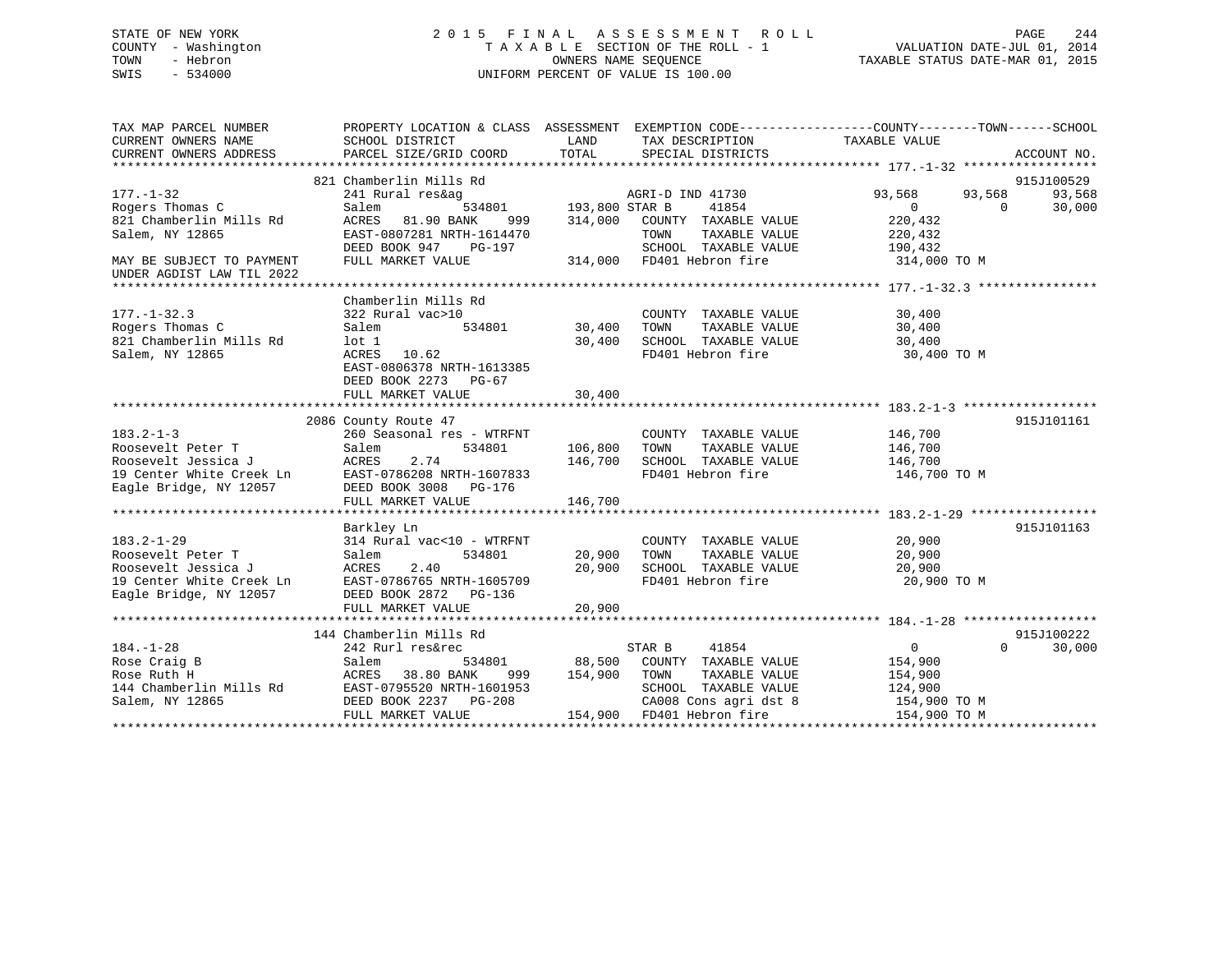## STATE OF NEW YORK 2 0 1 5 F I N A L A S S E S S M E N T R O L L PAGE 245 COUNTY - Washington T A X A B L E SECTION OF THE ROLL - 1 VALUATION DATE-JUL 01, 2014 TOWN - Hebron OWNERS NAME SEQUENCE TAXABLE STATUS DATE-MAR 01, 2015 SWIS - 534000 UNIFORM PERCENT OF VALUE IS 100.00

| TAX MAP PARCEL NUMBER<br>CURRENT OWNERS NAME                                 | PROPERTY LOCATION & CLASS ASSESSMENT EXEMPTION CODE---------------COUNTY-------TOWN-----SCHOOL<br>SCHOOL DISTRICT | LAND   | TAX DESCRIPTION                                                                  | TAXABLE VALUE    |                      |
|------------------------------------------------------------------------------|-------------------------------------------------------------------------------------------------------------------|--------|----------------------------------------------------------------------------------|------------------|----------------------|
| CURRENT OWNERS ADDRESS                                                       | PARCEL SIZE/GRID COORD                                                                                            | TOTAL  | SPECIAL DISTRICTS                                                                |                  | ACCOUNT NO.          |
|                                                                              |                                                                                                                   |        |                                                                                  |                  |                      |
| $152 - 2 - 17$                                                               | Shepard Rd<br>322 Rural vac>10                                                                                    |        | 41720<br>AG DIST                                                                 | 50,015 50,015    | 915J100679<br>50,015 |
| Rothstein Edward G                                                           | Granville 533201 81,300                                                                                           |        | COUNTY TAXABLE VALUE                                                             | 31,285           |                      |
| 155 W 78th St                                                                | $1$ ot $12$                                                                                                       | 81,300 | TOWN<br>TAXABLE VALUE                                                            | 31,285           |                      |
| New York, NY 10024                                                           | ACRES 39.60                                                                                                       |        | SCHOOL TAXABLE VALUE<br>CAOOL TAXABLE VALUE<br>CAOOR Cons agri dst 8 31,285 TO M |                  |                      |
|                                                                              | EAST-0812135 NRTH-1640276                                                                                         |        |                                                                                  |                  |                      |
| MAY BE SUBJECT TO PAYMENT                                                    | DEED BOOK 738<br>PG-178                                                                                           |        | 50,015 EX                                                                        |                  |                      |
| UNDER AGDIST LAW TIL 2019                                                    | FULL MARKET VALUE                                                                                                 |        | 81,300 FD401 Hebron fire                                                         | 81,300 TO M      |                      |
|                                                                              |                                                                                                                   |        |                                                                                  |                  |                      |
|                                                                              | Shepard Rd                                                                                                        |        |                                                                                  |                  |                      |
| $152. - 2 - 17.5$                                                            | 322 Rural vac>10                                                                                                  |        | 41720<br>AG DIST                                                                 | 21,605<br>21,605 | 21,605               |
| Rothstein Edward G                                                           | Granville 533201                                                                                                  |        | 30,700 COUNTY TAXABLE VALUE                                                      | 9,095            |                      |
| 155 W 78th St                                                                | $1$ ot $11$                                                                                                       | 30,700 | TAXABLE VALUE<br>TOWN                                                            | 9,095            |                      |
| New York, NY 10024                                                           | ACRES 12.33                                                                                                       |        | SCHOOL TAXABLE VALUE                                                             | 9,095            |                      |
|                                                                              | EAST-0810770 NRTH-1639552                                                                                         |        | CA008 Cons agri dst 8                                                            | 9,095 TO M       |                      |
| MAY BE SUBJECT TO PAYMENT                                                    | DEED BOOK 738<br>PG-178                                                                                           |        | 21,605 EX                                                                        |                  |                      |
| UNDER AGDIST LAW TIL 2019                                                    | FULL MARKET VALUE                                                                                                 |        | $30,700$ FD401 Hebron fire                                                       | 30,700 TO M      |                      |
|                                                                              |                                                                                                                   |        |                                                                                  |                  |                      |
|                                                                              | Shepard Rd                                                                                                        |        |                                                                                  |                  |                      |
| $152. - 2 - 17.6$                                                            | 314 Rural vac<10                                                                                                  |        | 41720<br>AG DIST                                                                 | 15,019 15,019    | 15,019               |
| Rothstein Edward G                                                           | Granville 533201                                                                                                  |        | 22,400 COUNTY TAXABLE VALUE                                                      | 7,381            |                      |
| 155 W 78th St                                                                | lot 10                                                                                                            | 22,400 | TAXABLE VALUE<br>TOWN                                                            | 7,381            |                      |
| New York, NY 12024                                                           | 8.22<br>ACRES                                                                                                     |        | SCHOOL TAXABLE VALUE                                                             | 7,381            |                      |
|                                                                              | EAST-0810797 NRTH-1640179                                                                                         |        | CA008 Cons agri dst 8                                                            | 7,381 TO M       |                      |
|                                                                              |                                                                                                                   |        |                                                                                  |                  |                      |
|                                                                              |                                                                                                                   |        |                                                                                  |                  |                      |
|                                                                              |                                                                                                                   |        |                                                                                  |                  |                      |
|                                                                              | County Route 28                                                                                                   |        |                                                                                  |                  |                      |
| $152. - 2 - 17.7$                                                            | 322 Rural vac>10                                                                                                  |        |                                                                                  | 20,340<br>20,340 | 20,340               |
| Rothstein Edward G                                                           | Granville 533201                                                                                                  |        | AG DIST 41/20<br>29,500 COUNTY TAXABLE VALUE                                     | 9,160            |                      |
| 155 W 78th St                                                                | $1$ ot $9$                                                                                                        | 29,500 | TAXABLE VALUE<br>TOWN                                                            | 9,160            |                      |
| New York, NY 10024                                                           | ACRES 11.74                                                                                                       |        | SCHOOL TAXABLE VALUE                                                             | 9,160            |                      |
|                                                                              | EAST-0811174 NRTH-1640670                                                                                         |        | CA008 Cons agri dst 8                                                            | 9,160 TO M       |                      |
|                                                                              |                                                                                                                   |        |                                                                                  |                  |                      |
|                                                                              |                                                                                                                   |        |                                                                                  |                  |                      |
|                                                                              |                                                                                                                   |        |                                                                                  |                  |                      |
|                                                                              | County Route 28                                                                                                   |        |                                                                                  |                  |                      |
| $152. - 2 - 17.8$                                                            | 314 Rural vac<10                                                                                                  |        | 41720<br>AG DIST                                                                 | 16,722<br>16,722 | 16,722               |
| Rothstein Edward G                                                           | Granville 533201                                                                                                  | 33,600 | COUNTY TAXABLE VALUE                                                             | 16,878           |                      |
| 155 W 78 St                                                                  | lot 7                                                                                                             | 33,600 | TOWN<br>TAXABLE VALUE                                                            | 16,878           |                      |
| New York, NY 10024                                                           | 5.78<br>ACRES                                                                                                     |        | SCHOOL TAXABLE VALUE                                                             | 16,878           |                      |
|                                                                              | EAST-0810194 NRTH-1640891                                                                                         |        | CA008 Cons agri dst 8                                                            | 16,878 TO M      |                      |
| EASI-0010194 NKIN-1040091<br>MAY BE SUBJECT TO PAYMENT DEED BOOK 3395 PG-252 |                                                                                                                   |        | 16,722 EX                                                                        |                  |                      |
| UNDER AGDIST LAW TIL 2019                                                    | FULL MARKET VALUE                                                                                                 |        | $33,600$ FD401 Hebron fire                                                       | 33,600 TO M      |                      |
|                                                                              |                                                                                                                   |        |                                                                                  |                  |                      |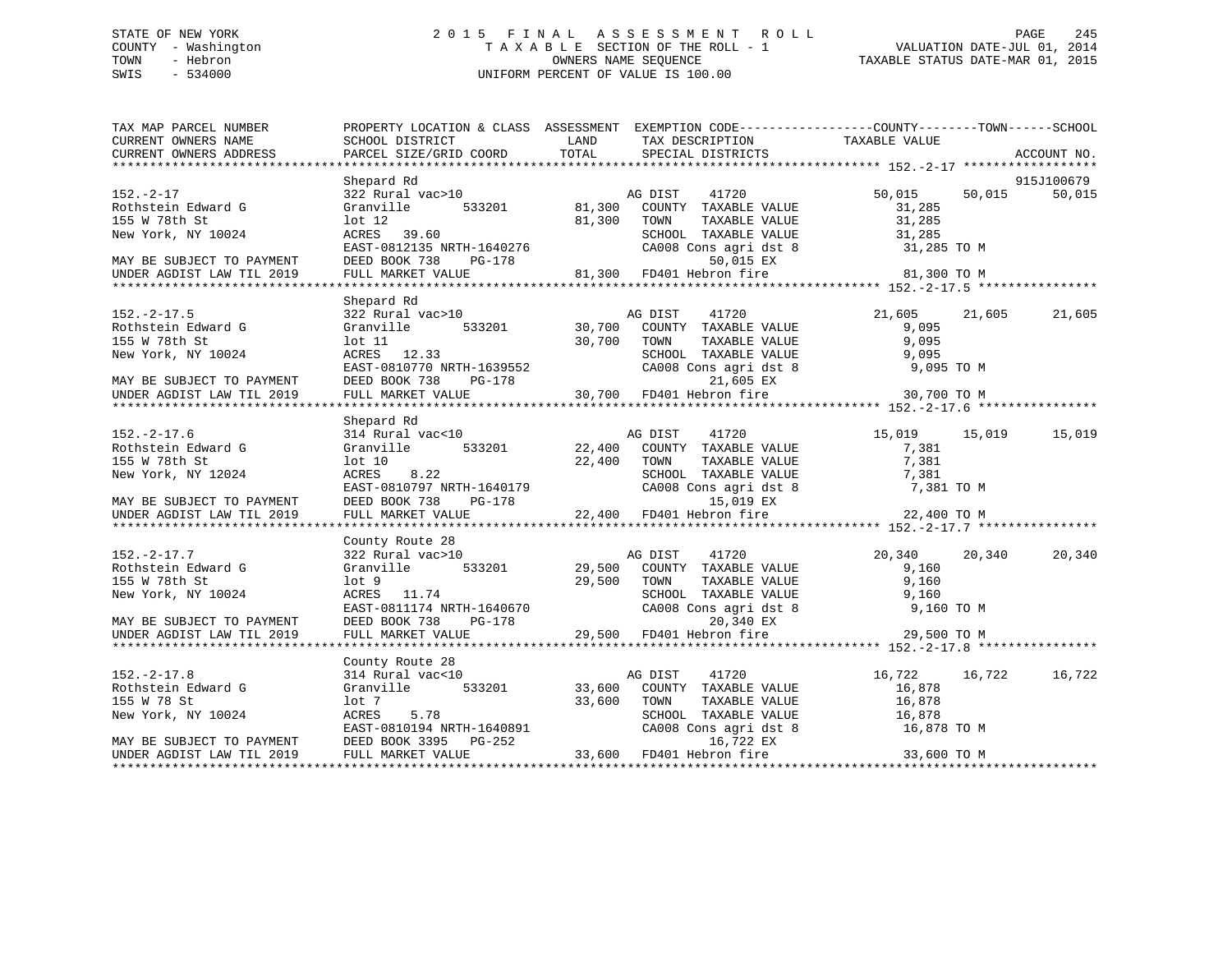## STATE OF NEW YORK 2 0 1 5 F I N A L A S S E S S M E N T R O L L PAGE 246 COUNTY - Washington T A X A B L E SECTION OF THE ROLL - 1 VALUATION DATE-JUL 01, 2014 TOWN - Hebron OWNERS NAME SEQUENCE TAXABLE STATUS DATE-MAR 01, 2015 SWIS - 534000 UNIFORM PERCENT OF VALUE IS 100.00

| TAX MAP PARCEL NUMBER<br>CURRENT OWNERS NAME                                                                                                                            | PROPERTY LOCATION & CLASS ASSESSMENT EXEMPTION CODE---------------COUNTY-------TOWN-----SCHOOL<br>SCHOOL DISTRICT                                   | LAND                      | TAX DESCRIPTION                                                                                                                                                                                     | TAXABLE VALUE                                                              |                                  |
|-------------------------------------------------------------------------------------------------------------------------------------------------------------------------|-----------------------------------------------------------------------------------------------------------------------------------------------------|---------------------------|-----------------------------------------------------------------------------------------------------------------------------------------------------------------------------------------------------|----------------------------------------------------------------------------|----------------------------------|
| CURRENT OWNERS ADDRESS                                                                                                                                                  | PARCEL SIZE/GRID COORD                                                                                                                              | TOTAL                     | SPECIAL DISTRICTS                                                                                                                                                                                   |                                                                            | ACCOUNT NO.                      |
|                                                                                                                                                                         |                                                                                                                                                     |                           |                                                                                                                                                                                                     |                                                                            |                                  |
| $152.-2-17.11$<br>Rothstein Edward G<br>155 W 78th St<br>New York, NY 10024<br>MAY BE SUBJECT TO PAYMENT                                                                | County Route 28<br>322 Rural vac>10<br>Granville<br>lot <sub>8</sub><br>ACRES 42.61<br>EAST-0812109 NRTH-1641345<br>DEED BOOK 738<br>PG-178         | AG DIST<br>86,700         | 41720<br>533201 86,700 COUNTY TAXABLE VALUE<br>TOWN<br>TAXABLE VALUE<br>SCHOOL TAXABLE VALUE<br>CA008 Cons agri dst 8<br>37,599 EX                                                                  | 37,599 37,599<br>49,101<br>49,101<br>49,101<br>49,101 TO M                 | 37,599                           |
| UNDER AGDIST LAW TIL 2019                                                                                                                                               | FULL MARKET VALUE                                                                                                                                   |                           | 86,700 FD401 Hebron fire                                                                                                                                                                            | 86,700 TO M                                                                |                                  |
| $185. - 1 - 25$<br>Roy Robin D<br>Roy Christine<br>41 White Birch Trl<br>Higganum, CT 06441                                                                             | 44 Koster Way<br>314 Rural vac<10<br>Salem<br>lot <sub>4</sub><br>ACRES<br>5.08<br>EAST-0815384 NRTH-1609593<br>DEED BOOK 2002 PG-287               | 534801 22,100<br>22,100   | COUNTY TAXABLE VALUE 22,100<br>TOWN<br>TAXABLE VALUE<br>SCHOOL TAXABLE VALUE<br>FD401 Hebron fire                                                                                                   | 22,100<br>22,100<br>22,100 TO M                                            | 915J101900                       |
|                                                                                                                                                                         | FULL MARKET VALUE                                                                                                                                   | 22,100                    |                                                                                                                                                                                                     |                                                                            |                                  |
| $186. - 1 - 4$<br>Royce M Atwater Living Trust<br>Atwater Royce M<br>2129 County Route 153<br>Salem, NY 12865<br>MAY BE SUBJECT TO PAYMENT<br>UNDER AGDIST LAW TIL 2019 | Blossom Rd/e Off<br>105 Vac farmland<br>Salem<br>378/1060<br>ACRES 271.60<br>EAST-0821944 NRTH-1606952<br>DEED BOOK 2913 PG-54<br>FULL MARKET VALUE | 534801 284,500<br>284,500 | AG DIST 41720<br>COUNTY TAXABLE VALUE<br>TOWN<br>TAXABLE VALUE<br>TOWN      TAXABLE VALUE<br>SCHOOL   TAXABLE VALUE<br>CA008 Cons agri dst 8 93,603 TO M<br>190,897 EX<br>284,500 FD401 Hebron fire | 190,897<br>190,897<br>93,603<br>93,603<br>93,603<br>284,500 TO M           | 915J100013<br>190,897            |
|                                                                                                                                                                         |                                                                                                                                                     |                           |                                                                                                                                                                                                     |                                                                            |                                  |
| $152. - 2 - 8.3$<br>Rozell Andrew D<br>31 County Route 28<br>Granville, NY 12832                                                                                        | 31 County Route 28<br>210 1 Family Res<br>Granville<br>ACRES<br>8.64 BANK<br>EAST-0808642 NRTH-1640726<br>DEED BOOK 1802 PG-57<br>FULL MARKET VALUE | 188,900                   | 41854<br>STAR B<br>533201 59,300 COUNTY TAXABLE VALUE<br>ANK 11A 188,900 TOWN TAXABLE VALUE<br>SCHOOL TAXABLE VALUE 158,900<br>FD401 Hebron fire                                                    | $\overline{0}$<br>188,900<br>188,900<br>188,900 TO M                       | 915J101085<br>$\Omega$<br>30,000 |
|                                                                                                                                                                         | 305 Chamberlin Mills Rd                                                                                                                             |                           |                                                                                                                                                                                                     |                                                                            | 915J101614                       |
| $184. - 1 - 4.1$<br>Rudman Tracy L<br>305 Chamberlin Mills Rd<br>Salem, NY 12865                                                                                        | 210 1 Family Res<br>534801<br>Salem<br>2.50<br>ACRES<br>EAST-0797134 NRTH-1606538<br>DEED BOOK 901<br>PG-256<br>FULL MARKET VALUE                   |                           | STAR B<br>41854<br>41,200 COUNTY TAXABLE VALUE<br>91,000 TOWN<br>TAXABLE VALUE<br>SCHOOL TAXABLE VALUE<br>CA008 Cons agri dst 8<br>91,000 FD401 Hebron fire                                         | $\overline{0}$<br>91,000<br>91,000<br>61,000<br>91,000 TO M<br>91,000 TO M | $\Omega$<br>30,000               |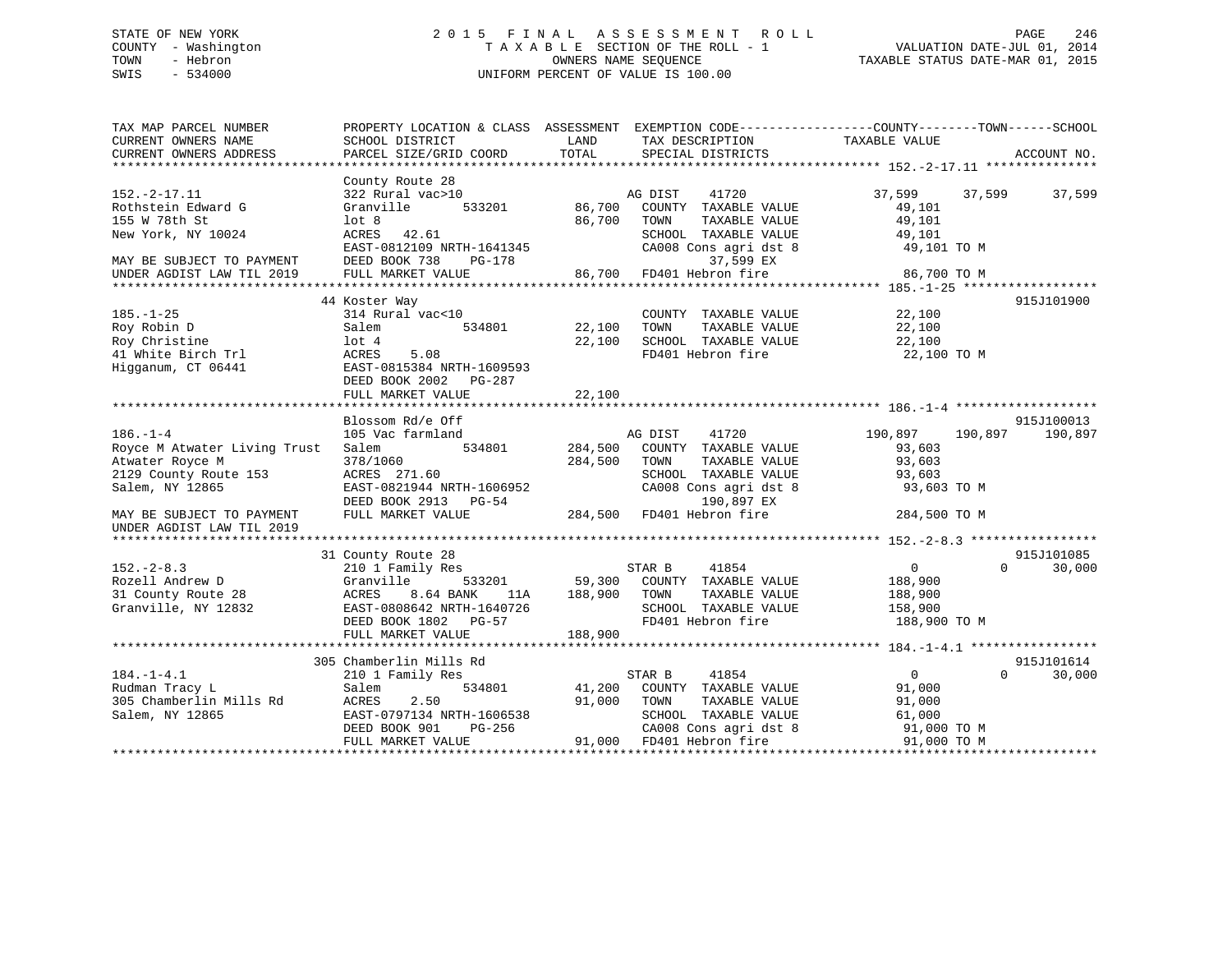## STATE OF NEW YORK 2 0 1 5 F I N A L A S S E S S M E N T R O L L PAGE 247 COUNTY - Washington T A X A B L E SECTION OF THE ROLL - 1 VALUATION DATE-JUL 01, 2014 TOWN - Hebron OWNERS NAME SEQUENCE TAXABLE STATUS DATE-MAR 01, 2015 SWIS - 534000 UNIFORM PERCENT OF VALUE IS 100.00

| TAX MAP PARCEL NUMBER  |                                            | PROPERTY LOCATION & CLASS ASSESSMENT EXEMPTION CODE---------------COUNTY-------TOWN-----SCHOOL |                                      |
|------------------------|--------------------------------------------|------------------------------------------------------------------------------------------------|--------------------------------------|
| CURRENT OWNERS NAME    | SCHOOL DISTRICT                            | LAND<br>TAX DESCRIPTION                                                                        | TAXABLE VALUE                        |
| CURRENT OWNERS ADDRESS | PARCEL SIZE/GRID COORD                     | TOTAL<br>SPECIAL DISTRICTS                                                                     | ACCOUNT NO.                          |
|                        |                                            |                                                                                                |                                      |
|                        | State Route 22/E Off                       |                                                                                                | 915J100169                           |
| $144. - 1 - 23$        | 314 Rural vac<10                           | COUNTY TAXABLE VALUE                                                                           | 4,300                                |
| Rue Eric W             | Granville<br>533201                        | 4,300<br>TOWN<br>TAXABLE VALUE                                                                 | 4,300                                |
| 32 Rykowski Ln         | 5.70<br>ACRES                              | 4,300<br>SCHOOL TAXABLE VALUE                                                                  | 4,300                                |
| Granville, NY 12832    | EAST-0823510 NRTH-1644114                  | FD401 Hebron fire                                                                              | 4,300 TO M                           |
|                        | DEED BOOK 3311 PG-127                      |                                                                                                |                                      |
|                        | FULL MARKET VALUE                          | 4,300                                                                                          |                                      |
|                        | 6646 State Route 22                        |                                                                                                | 915J100353                           |
| $170. - 1 - 13.1$      | 314 Rural vac<10                           | COUNTY TAXABLE VALUE                                                                           | 22,000                               |
| Ruger Karl Eric        | 533201<br>Granville                        | 22,000<br>TAXABLE VALUE<br>TOWN                                                                | 22,000                               |
| Ruger Joan M           | 5.00<br>ACRES                              | 22,000<br>SCHOOL TAXABLE VALUE                                                                 | 22,000                               |
| 50 Atkins Rd           | EAST-0815656 NRTH-1618117                  | FD401 Hebron fire                                                                              | 22,000 TO M                          |
|                        |                                            |                                                                                                |                                      |
| Malta, NY 12020-3812   | DEED BOOK 2055 PG-277<br>FULL MARKET VALUE | 22,000                                                                                         |                                      |
|                        |                                            |                                                                                                |                                      |
|                        | 6961 State Route 22                        |                                                                                                | 915J100541                           |
| $161. - 2 - 11$        | 270 Mfg housing                            | AGED-TOWN 41803                                                                                | 17,800<br>$\Omega$<br>- 0            |
| Ruggles Samuel         | Granville<br>533201                        |                                                                                                | 22,250<br>22,250<br>$\Omega$         |
| Ruggles Joyce          | 1.49                                       | 33,200 AGE-CO/SCH 41805                                                                        | 22,250<br>$\overline{0}$<br>$\Omega$ |
| 6961 State Route 22    | ACRES<br>EAST-0816813 NRTH-1625466         | 44,500 STAR EN<br>41834<br>COUNTY TAXABLE VALUE                                                | 22,250                               |
|                        | PG-287                                     | TOWN                                                                                           |                                      |
| Granville, NY 12832    | DEED BOOK 441<br>FULL MARKET VALUE         | TAXABLE VALUE<br>44,500 SCHOOL TAXABLE VALUE                                                   | 26,700                               |
|                        |                                            |                                                                                                | $\overline{0}$                       |
|                        |                                            | FD401 Hebron fire                                                                              | 44,500 TO M                          |
|                        | 490 Pine Hill Rd                           |                                                                                                | 915J101419                           |
| $169. - 1 - 26.11$     | 270 Mfg housing                            | STAR B<br>41854                                                                                | $\overline{0}$<br>$\Omega$<br>30,000 |
| Russell Jeremy         | 533201<br>Granville                        | 32,700 COUNTY TAXABLE VALUE                                                                    | 44,600                               |
| Barber Danielle        | $P/O$ Lot 2                                | 44,600<br>TOWN<br>TAXABLE VALUE                                                                | 44,600                               |
| PO Box 38              | 1.27<br>ACRES                              | SCHOOL TAXABLE VALUE                                                                           | 14,600                               |
| Salem, NY 12865        | EAST-0813537 NRTH-1620597                  | FD401 Hebron fire                                                                              | 44,600 TO M                          |
|                        | DEED BOOK 2062 PG-213                      |                                                                                                |                                      |
|                        | FULL MARKET VALUE                          | 44,600                                                                                         |                                      |
|                        |                                            |                                                                                                |                                      |
|                        | 1668 County Route 31                       |                                                                                                |                                      |
| $152. - 2 - 17.4$      | 240 Rural res                              | 41834<br>STAR EN                                                                               | $\Omega$<br>$\Omega$<br>65,300       |
| Russell M. Patricia    | Granville<br>533201                        | 92,300<br>COUNTY TAXABLE VALUE                                                                 | 305,700                              |
| 1668 County Route 31   | sub lot 4                                  | 305,700<br>TAXABLE VALUE<br>TOWN                                                               | 305,700                              |
| Granville, NY 12832    | ACRES 25.48                                | SCHOOL TAXABLE VALUE                                                                           | 240,400                              |
|                        | EAST-0810599 NRTH-1638466                  | CA008 Cons agri dst 8                                                                          | 305,700 TO M                         |
|                        | DEED BOOK 924<br>$PG-25$                   | FD401 Hebron fire                                                                              | 305,700 TO M                         |
|                        | FULL MARKET VALUE                          | 305,700                                                                                        |                                      |
|                        |                                            |                                                                                                |                                      |
|                        |                                            |                                                                                                |                                      |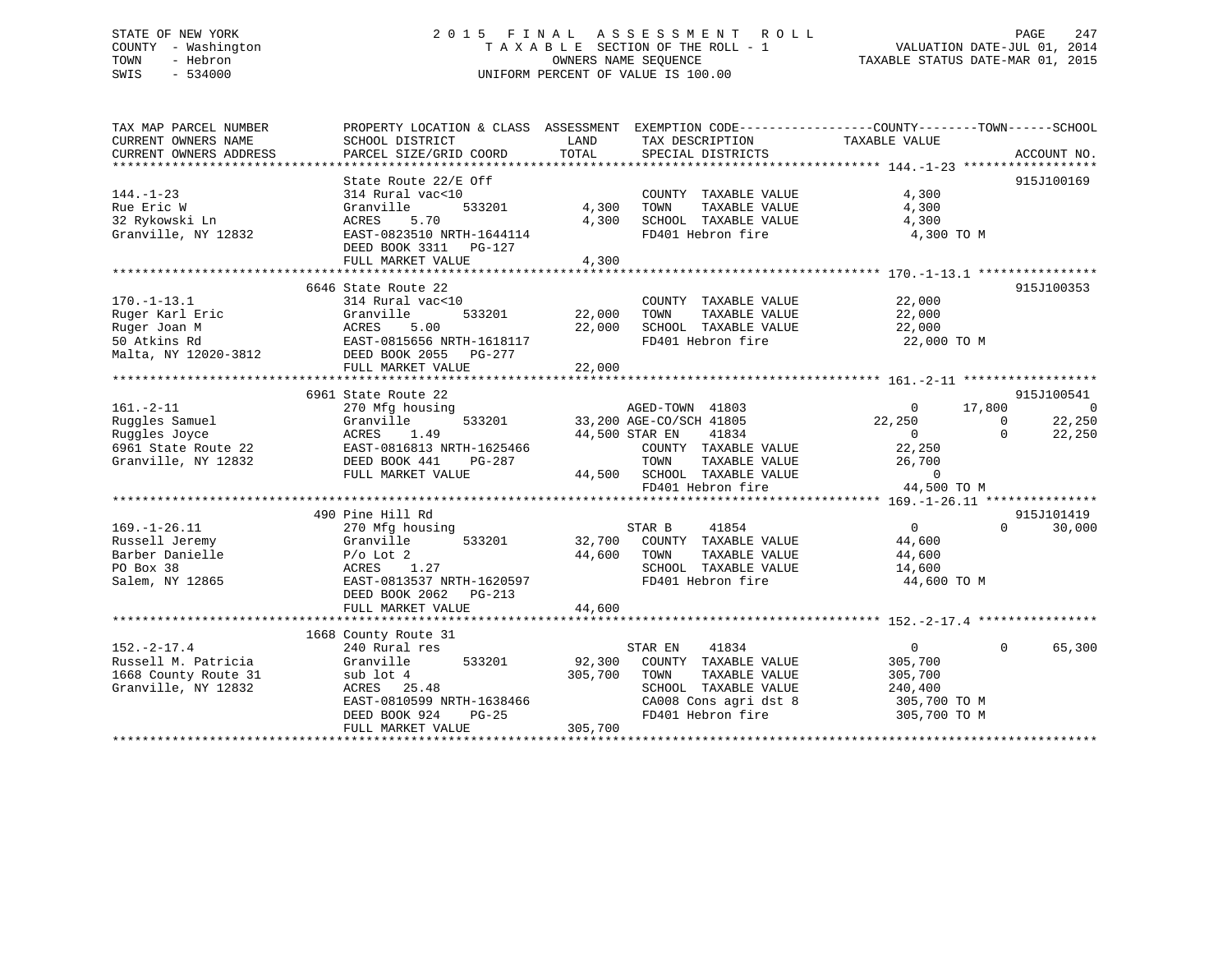| 248                              |
|----------------------------------|
| VALUATION DATE-JUL 01, 2014      |
| TAXABLE STATUS DATE-MAR 01, 2015 |
|                                  |
|                                  |
|                                  |
|                                  |

| TAX MAP PARCEL NUMBER<br>CURRENT OWNERS NAME      | PROPERTY LOCATION & CLASS ASSESSMENT EXEMPTION CODE---------------COUNTY-------TOWN-----SCHOOL<br>SCHOOL DISTRICT | LAND              | TAX DESCRIPTION                               | TAXABLE VALUE                                                      |             |
|---------------------------------------------------|-------------------------------------------------------------------------------------------------------------------|-------------------|-----------------------------------------------|--------------------------------------------------------------------|-------------|
| CURRENT OWNERS ADDRESS                            | PARCEL SIZE/GRID COORD                                                                                            | TOTAL             | SPECIAL DISTRICTS                             |                                                                    | ACCOUNT NO. |
|                                                   | 278 Chamberlin Mills Rd                                                                                           |                   |                                               |                                                                    | 915J101488  |
| $184. - 2 - 9$                                    | 240 Rural res                                                                                                     |                   | COUNTY TAXABLE VALUE 169,500                  |                                                                    |             |
| Russell Robert B Trustee<br>Russell Kay B Trustee | 534801<br>Salem<br>2835/45                                                                                        | 66,100<br>169,500 | TOWN<br>TAXABLE VALUE<br>SCHOOL TAXABLE VALUE | 169,500<br>169,500                                                 |             |
| 5200 South Nova Rd 218                            | Trust                                                                                                             |                   | CA008 Cons agri dst 8                         | 169,500 TO M                                                       |             |
| Port Orange, FL 32127                             | ACRES 21.04                                                                                                       |                   | FD401 Hebron fire                             | 169,500 ТО М                                                       |             |
|                                                   | EAST-0798416 NRTH-1605811<br>DEED BOOK 3407 PG-182                                                                |                   |                                               |                                                                    |             |
|                                                   | FULL MARKET VALUE                                                                                                 | 169,500           |                                               |                                                                    |             |
|                                                   | 89 Barkley Ln                                                                                                     |                   |                                               |                                                                    | 915J101158  |
| $183.2 - 1 - 30$                                  | 260 Seasonal res - WTRFNT                                                                                         |                   | COUNTY TAXABLE VALUE                          | 116,900                                                            |             |
| Russo Elizabeth                                   | 534801<br>Salem                                                                                                   | 76,200            | TOWN<br>TAXABLE VALUE                         | 116,900                                                            |             |
| 1715 Pottter Rd                                   | ACRES<br>1.33                                                                                                     | 116,900           | SCHOOL TAXABLE VALUE                          | 116,900                                                            |             |
| Amsterdam, NY 12010 EAST-0786583 NRTH-1606042     |                                                                                                                   |                   | FD401 Hebron fire                             | 116,900 TO M                                                       |             |
|                                                   | DEED BOOK 1940 PG-161                                                                                             |                   |                                               |                                                                    |             |
|                                                   | FULL MARKET VALUE                                                                                                 | 116,900           |                                               |                                                                    |             |
|                                                   |                                                                                                                   |                   |                                               |                                                                    |             |
|                                                   | 96 Crosier Rd                                                                                                     |                   |                                               |                                                                    | 915J101598  |
| $168. - 1 - 14.3$                                 | 240 Rural res                                                                                                     |                   | COUNTY TAXABLE VALUE                          | 236,000                                                            |             |
| Ruth F Frew Rev Living Trust Salem                | $534801$ 83,600                                                                                                   |                   | TOWN<br>TAXABLE VALUE                         | 236,000                                                            |             |
| PO Box 5634                                       | 814/257 1667/323 2943/7 236,000                                                                                   |                   |                                               | SCHOOL TAXABLE VALUE 236,000<br>CA008 Cons agri dst 8 236,000 TO M |             |
| Jacksonville, FL 32247                            | 2955/255                                                                                                          |                   |                                               |                                                                    |             |
|                                                   | ACRES 20.80                                                                                                       |                   | FD401 Hebron fire 236,000 TO M                |                                                                    |             |
|                                                   | EAST-0792891 NRTH-1617908                                                                                         |                   |                                               |                                                                    |             |
|                                                   | DEED BOOK 2955 PG-255                                                                                             |                   |                                               |                                                                    |             |
|                                                   | FULL MARKET VALUE                                                                                                 | 236,000           |                                               |                                                                    |             |
|                                                   | 568 West Green Pond Way                                                                                           |                   |                                               |                                                                    | 915J100419  |
| $143. - 1 - 22$                                   | 260 Seasonal res - WTRFNT                                                                                         |                   | COUNTY TAXABLE VALUE                          | 206,100                                                            |             |
| Ryan Robin R                                      | Granville<br>533201                                                                                               | 76,800 TOWN       | TAXABLE VALUE                                 | 206,100                                                            |             |
| 2088 Vermont Route 30                             | 206,100<br>ACRES<br>3.16                                                                                          |                   | SCHOOL TAXABLE VALUE                          | 206,100                                                            |             |
| Pawlet, VT 05761                                  | EAST-0815397 NRTH-1643800                                                                                         |                   | FD401 Hebron fire                             | 206,100 TO M                                                       |             |
|                                                   | DEED BOOK 810 PG-94                                                                                               |                   |                                               |                                                                    |             |
|                                                   | FULL MARKET VALUE                                                                                                 | 206,100           |                                               |                                                                    |             |
|                                                   |                                                                                                                   |                   |                                               |                                                                    |             |
|                                                   | 6701 State Route 22                                                                                               |                   |                                               |                                                                    | 915J100539  |
| $169. - 1 - 24$                                   | 314 Rural vac<10                                                                                                  |                   | COUNTY TAXABLE VALUE                          | 8,100                                                              |             |
| Sabo Jacob J                                      | 533201 8,100                                                                                                      |                   | TAXABLE VALUE<br>TOWN                         | 8,100                                                              |             |
| Sabo Merrill                                      |                                                                                                                   | 8,100             | SCHOOL TAXABLE VALUE                          | 8,100                                                              |             |
| 92 So Williams St                                 |                                                                                                                   |                   | FD401 Hebron fire                             | 8,100 TO M                                                         |             |
| Whitehall, NY 12887                               | Granville 533201<br>FRNT 210.00 DPTH 150.00<br>ACRES 0.72<br>EAST-0815226 NRTH-1619416                            |                   |                                               |                                                                    |             |
|                                                   | DEED BOOK 789<br>PG-146                                                                                           |                   |                                               |                                                                    |             |
|                                                   | FULL MARKET VALUE                                                                                                 | 8,100             |                                               |                                                                    |             |
|                                                   |                                                                                                                   |                   |                                               |                                                                    |             |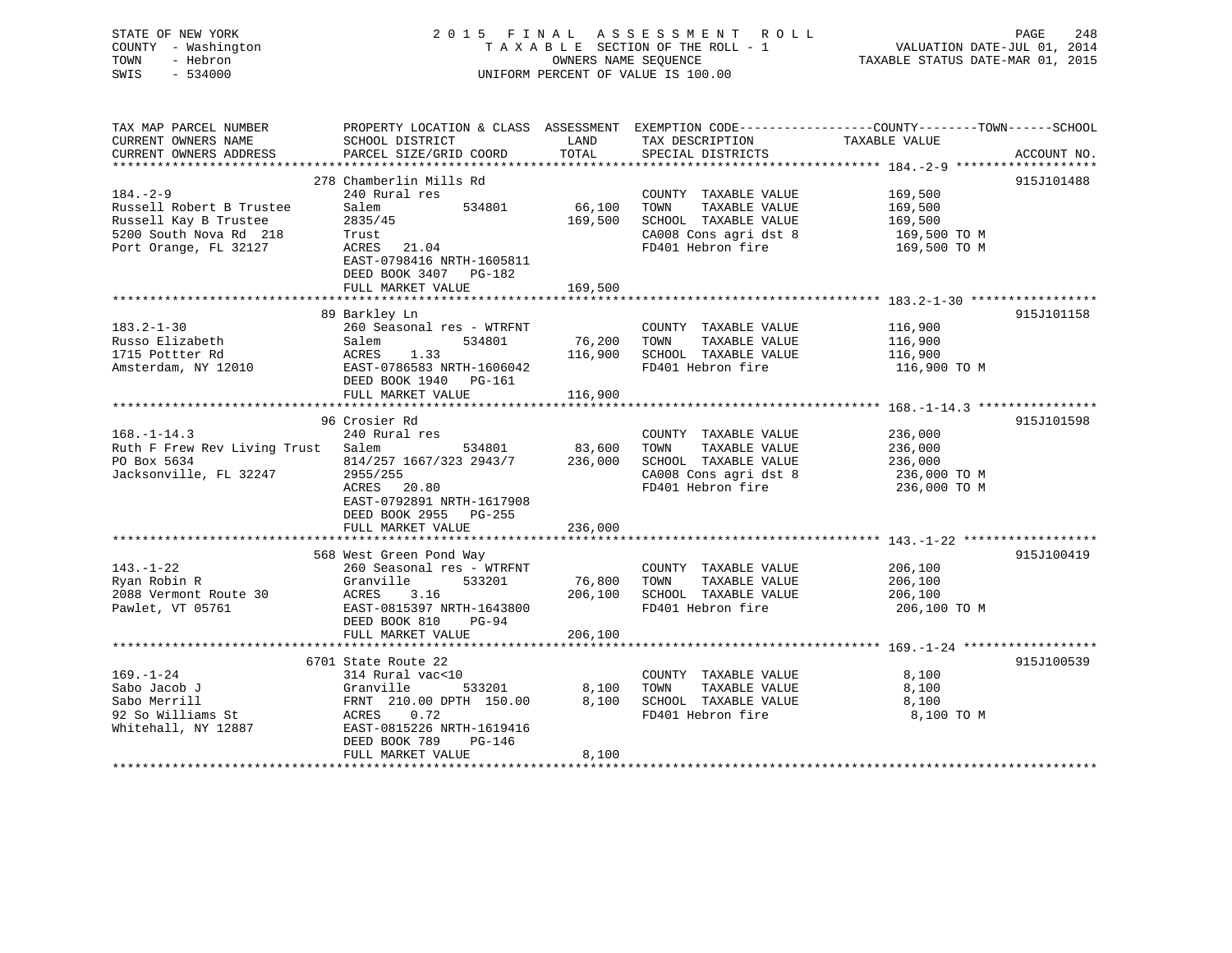## STATE OF NEW YORK 2 0 1 5 F I N A L A S S E S S M E N T R O L L PAGE 249 COUNTY - Washington T A X A B L E SECTION OF THE ROLL - 1 VALUATION DATE-JUL 01, 2014 TOWN - Hebron OWNERS NAME SEQUENCE TAXABLE STATUS DATE-MAR 01, 2015 SWIS - 534000 UNIFORM PERCENT OF VALUE IS 100.00

| TAX MAP PARCEL NUMBER    | PROPERTY LOCATION & CLASS ASSESSMENT |         | EXEMPTION CODE-----------------COUNTY-------TOWN------SCHOOL |               |             |
|--------------------------|--------------------------------------|---------|--------------------------------------------------------------|---------------|-------------|
| CURRENT OWNERS NAME      | SCHOOL DISTRICT                      | LAND    | TAX DESCRIPTION                                              | TAXABLE VALUE |             |
| CURRENT OWNERS ADDRESS   | PARCEL SIZE/GRID COORD               | TOTAL   | SPECIAL DISTRICTS                                            |               | ACCOUNT NO. |
|                          |                                      |         |                                                              |               |             |
|                          | Tiplady Rd                           |         |                                                              |               | 915J100333  |
| $178. - 1 - 10$          | 314 Rural vac<10                     |         | COUNTY TAXABLE VALUE                                         | 29,200        |             |
| Sacrider Gary            | 534801<br>Salem                      | 29,200  | TOWN<br>TAXABLE VALUE                                        | 29,200        |             |
| Sacrider Jeanne          | ACRES<br>9.80                        | 29,200  | SCHOOL TAXABLE VALUE                                         | 29,200        |             |
|                          |                                      |         | FD401 Hebron fire                                            |               |             |
| 76 Ball Pond Rd          | EAST-0821344 NRTH-1611470            |         |                                                              | 29,200 TO M   |             |
| New Fairfield, CT 06812  | DEED BOOK 454<br>PG-579              |         |                                                              |               |             |
|                          | FULL MARKET VALUE                    | 29,200  |                                                              |               |             |
|                          |                                      |         |                                                              |               |             |
|                          | 618 Tiplady Rd                       |         |                                                              |               | 915J101408  |
| $178. - 1 - 34$          | 242 Rurl res&rec                     |         | COUNTY TAXABLE VALUE                                         | 144,500       |             |
| Sadler Eunice            | Salem<br>534801                      | 52,200  | TAXABLE VALUE<br>TOWN                                        | 144,500       |             |
| Sadler Roger             | Lot $21$                             | 144,500 | SCHOOL TAXABLE VALUE                                         | 144,500       |             |
| 1223 Route 115           | ACRES 11.82                          |         | FD401 Hebron fire                                            | 144,500 TO M  |             |
| Saylorsburg, PA 18353    | EAST-0820190 NRTH-1610832            |         |                                                              |               |             |
|                          | DEED BOOK 506<br>PG-169              |         |                                                              |               |             |
|                          | FULL MARKET VALUE                    | 144,500 |                                                              |               |             |
|                          |                                      |         |                                                              |               |             |
|                          | 29 Barkley Ln                        |         |                                                              |               | 915J101166  |
| $183.2 - 1 - 34$         | 260 Seasonal res - WTRFNT            |         | COUNTY TAXABLE VALUE                                         | 120,000       |             |
| Salisbury John           | Salem<br>534801                      | 80,000  | TOWN<br>TAXABLE VALUE                                        | 120,000       |             |
|                          | 1.64 BANK<br>ACRES                   |         | SCHOOL TAXABLE VALUE                                         |               |             |
| Salisbury Barbara        | 999                                  | 120,000 |                                                              | 120,000       |             |
| 15 Chippewa Trl          | EAST-0786014 NRTH-1607188            |         | FD401 Hebron fire                                            | 120,000 TO M  |             |
| Browns Mills, NJ 08015   | DEED BOOK 2065 PG-96                 |         |                                                              |               |             |
|                          | FULL MARKET VALUE                    | 120,000 |                                                              |               |             |
|                          |                                      |         |                                                              |               |             |
|                          | 86 Darfler Ln                        |         |                                                              |               | 915J101395  |
| $159. - 1 - 25.1$        | 280 Res Multiple                     |         | COUNTY TAXABLE VALUE                                         | 250,400       |             |
| Salo-Pedross Arts, LLC   | 533801<br>Hartford                   | 61,100  | TAXABLE VALUE<br>TOWN                                        | 250,400       |             |
| 86 Darfler Ln            | ACRES 17.70                          | 250,400 | SCHOOL TAXABLE VALUE                                         | 250,400       |             |
| Granville, NY 12832      | EAST-0797464 NRTH-1627290            |         | FD401 Hebron fire                                            | 250,400 TO M  |             |
|                          | DEED BOOK 3513 PG-265                |         |                                                              |               |             |
| PRIOR OWNER ON 3/01/2015 | FULL MARKET VALUE                    | 250,400 |                                                              |               |             |
| Boreas Farm Associates   |                                      |         |                                                              |               |             |
|                          |                                      |         |                                                              |               |             |
|                          | Darfler Ln                           |         |                                                              |               | 915J101691  |
| $159. - 1 - 25.2$        | 322 Rural vac>10                     |         |                                                              | 29,500        |             |
|                          | 533801                               | 29,500  | COUNTY TAXABLE VALUE<br>TAXABLE VALUE                        |               |             |
| Salo-Pedross Arts, LLC   | Hartford                             |         | TOWN                                                         | 29,500        |             |
| 86 Darfler Ln            | Lot L                                | 29,500  | SCHOOL TAXABLE VALUE                                         | 29,500        |             |
| Granville, NY 12832      | ACRES<br>10.01                       |         | FD401 Hebron fire                                            | 29,500 TO M   |             |
|                          | EAST-0796661 NRTH-1627264            |         |                                                              |               |             |
| PRIOR OWNER ON 3/01/2015 | DEED BOOK 3513<br>PG-259             |         |                                                              |               |             |
| Hougee Aart              | FULL MARKET VALUE                    | 29,500  |                                                              |               |             |
|                          |                                      |         |                                                              |               |             |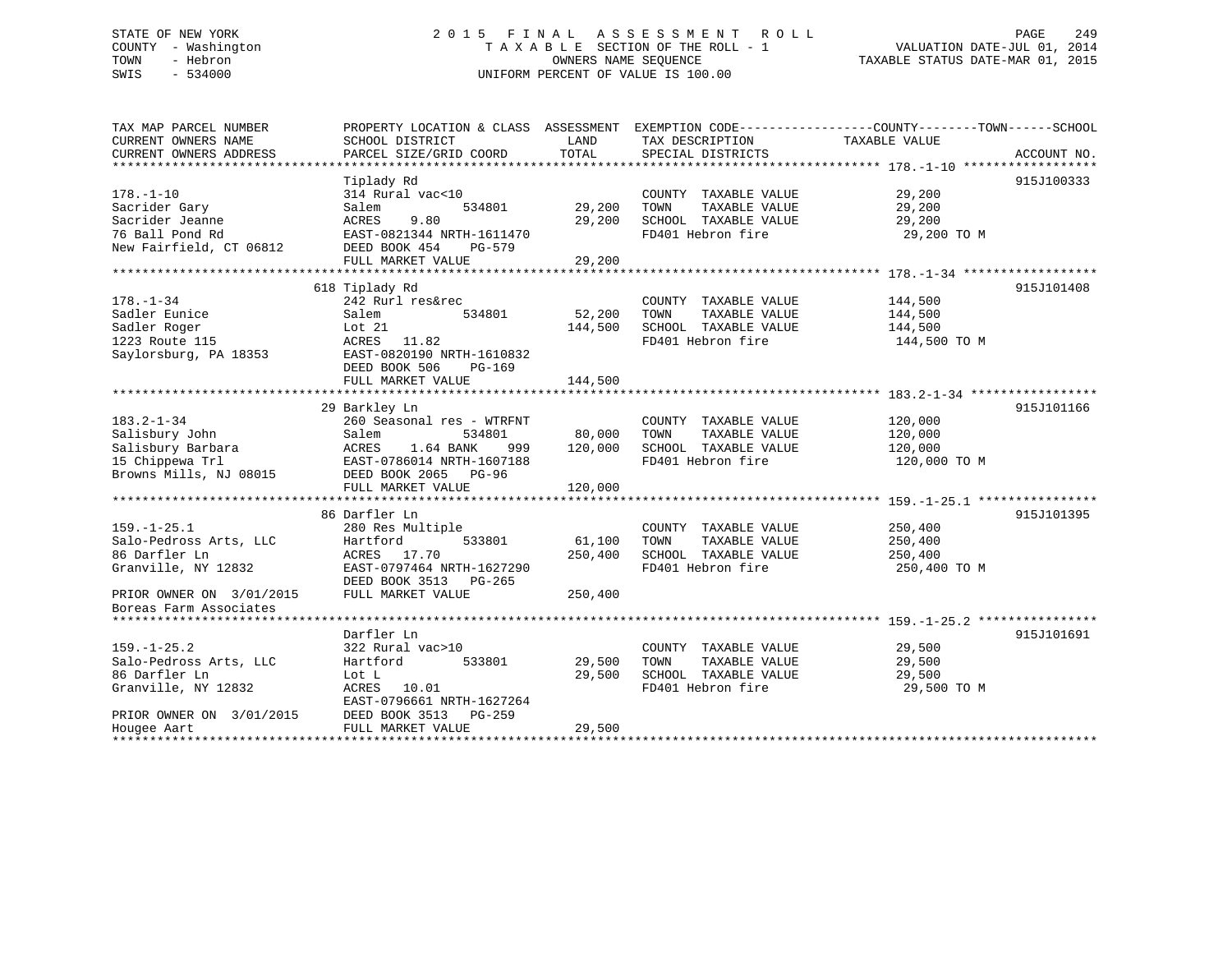## STATE OF NEW YORK 2 0 1 5 F I N A L A S S E S S M E N T R O L L PAGE 250 COUNTY - Washington T A X A B L E SECTION OF THE ROLL - 1 VALUATION DATE-JUL 01, 2014 TOWN - Hebron OWNERS NAME SEQUENCE TAXABLE STATUS DATE-MAR 01, 2015 SWIS - 534000 UNIFORM PERCENT OF VALUE IS 100.00

| TAX MAP PARCEL NUMBER<br>CURRENT OWNERS NAME<br>CURRENT OWNERS ADDRESS                                                                    | SCHOOL DISTRICT<br>PARCEL SIZE/GRID COORD                                                                                                                                                                              | LAND<br>TOTAL              | TAX DESCRIPTION<br>SPECIAL DISTRICTS                                                                                                                                                       | PROPERTY LOCATION & CLASS ASSESSMENT EXEMPTION CODE----------------COUNTY-------TOWN------SCHOOL<br>TAXABLE VALUE       | ACCOUNT NO.                        |
|-------------------------------------------------------------------------------------------------------------------------------------------|------------------------------------------------------------------------------------------------------------------------------------------------------------------------------------------------------------------------|----------------------------|--------------------------------------------------------------------------------------------------------------------------------------------------------------------------------------------|-------------------------------------------------------------------------------------------------------------------------|------------------------------------|
| $159. - 1 - 25.15$<br>Salo-Pedross Arts, LLC<br>86 Darfler Ln<br>Granville, NY 12832<br>PRIOR OWNER ON 3/01/2015                          | Darfler Ln<br>314 Rural vac<10<br>Hartford<br>533801<br>lot M<br>ACRES<br>5.63<br>EAST-0797619 NRTH-1627741<br>DEED BOOK 3513 PG-265<br>FULL MARKET VALUE                                                              | 22,900<br>22,900<br>22,900 | COUNTY TAXABLE VALUE<br>TOWN<br>TAXABLE VALUE<br>SCHOOL TAXABLE VALUE<br>FD401 Hebron fire                                                                                                 | 22,900<br>22,900<br>22,900<br>22,900 TO M                                                                               | 915J101704                         |
| Boreas Farm Associates                                                                                                                    |                                                                                                                                                                                                                        |                            |                                                                                                                                                                                            |                                                                                                                         |                                    |
| $158. - 1 - 2.1$<br>Sanford Susan A<br>Knight Terri L<br>254 Scott Hill Rd<br>Argyle, NY 12809<br>$183.2 - 1 - 5$                         | 254 Scott Hill Rd<br>210 1 Family Res<br>533801<br>Hartford<br>ACRES<br>2.88 BANK<br>26<br>EAST-0783419 NRTH-1629423<br>DEED BOOK 2682 PG-318<br>FULL MARKET VALUE<br>County Route 47<br>314 Rural vac<10 - WTRFNT     | 42,200<br>131,000          | 41854<br>STAR B<br>COUNTY TAXABLE VALUE<br>TOWN<br>TAXABLE VALUE<br>SCHOOL TAXABLE VALUE<br>CA008 Cons agri dst 8<br>131,000 FD401 Hebron fire<br>COUNTY TAXABLE VALUE                     | $\overline{0}$<br>$\Omega$<br>131,000<br>131,000<br>101,000<br>131,000 TO M<br>131,000 TO M<br>29,400                   | 915J101150<br>30,000<br>915J101121 |
| Sansone Michael J<br>Sansone Frances M<br>PO Box 471<br>Clifton Park, NY 12065-0471                                                       | Salem<br>534801<br>Lot 20<br>FRNT 155.00 DPTH 232.00<br>0.80<br>ACRES<br>EAST-0786548 NRTH-1607802<br>DEED BOOK 872<br>$PG-299$<br>FULL MARKET VALUE                                                                   | 29,400<br>29,400<br>29,400 | TOWN<br>TAXABLE VALUE<br>SCHOOL TAXABLE VALUE<br>FD401 Hebron fire                                                                                                                         | 29,400<br>29,400<br>29,400 TO M                                                                                         |                                    |
| $183. - 1 - 32$<br>Santacroce Francis Arthur Jr<br>Santacroce Sarah Elizabeth<br>8 Rogers Ln<br>Cambridge, NY 12816                       | Patterson Hill Rd<br>314 Rural vac<10<br>Salem<br>534801<br>Lot A<br>sub abandonment 3038/1<br>ACRES<br>18.95<br>EAST-0788477 NRTH-1600936<br>DEED BOOK 3453 PG-95<br>FULL MARKET VALUE<br>*************************** | 59,900<br>59,900<br>59,900 | COUNTY TAXABLE VALUE<br>TOWN<br>TAXABLE VALUE<br>SCHOOL TAXABLE VALUE<br>FD401 Hebron fire                                                                                                 | 59,900<br>59,900<br>59,900<br>59,900 TO M                                                                               | 915J101001                         |
|                                                                                                                                           | 1189 Chamberlin Mills Rd                                                                                                                                                                                               |                            |                                                                                                                                                                                            |                                                                                                                         |                                    |
| $177. - 1 - 28.3$<br>Saran Seema<br>1189 Chamberlin Mills Rd<br>Salem, NY 12865<br>MAY BE SUBJECT TO PAYMENT<br>UNDER AGDIST LAW TIL 2019 | 241 Rural res&ag<br>534801<br>Salem<br>64.20<br>ACRES<br>EAST-0813318 NRTH-1615743<br>DEED BOOK 2248 PG-280<br>FULL MARKET VALUE                                                                                       | 162,000 AG DIST<br>417,000 | 41700<br>AG BUILD<br>41720<br>417,000 Hist Barns 42111<br>COUNTY TAXABLE VALUE<br>TOWN<br>TAXABLE VALUE<br>SCHOOL TAXABLE VALUE<br>CA008 Cons agri dst 8<br>47,659 EX<br>FD401 Hebron fire | 4,635<br>4,635<br>47,659<br>47,659<br>16,789<br>16,789<br>347,917<br>347,917<br>364,706<br>369,341 TO M<br>417,000 TO M | 4,635<br>47,659<br>$\mathbf 0$     |
|                                                                                                                                           |                                                                                                                                                                                                                        |                            |                                                                                                                                                                                            |                                                                                                                         |                                    |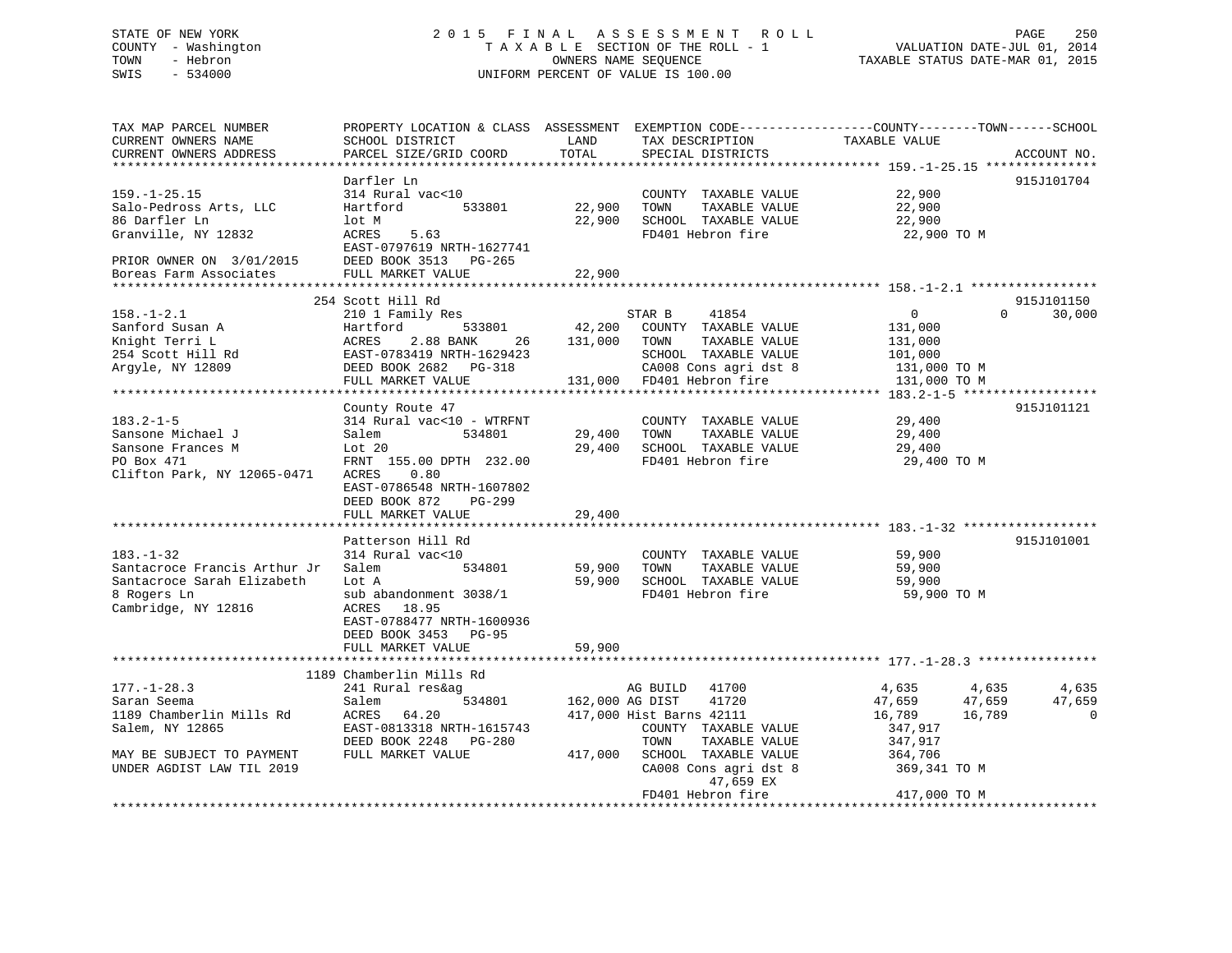| STATE OF NEW YORK<br>COUNTY - Washington<br>- Hebron<br>TOWN<br>SWIS - 534000                                                                                                                                                                            |                                                                                                                                                                                                               |       | 2015 FINAL ASSESSMENT ROLL<br>TAXABLE SECTION OF THE ROLL - 1<br>OWNERS NAME SEQUENCE<br>UNIFORM PERCENT OF VALUE IS 100.00                                                                                                                                                                                                                      | PAGE 251<br>VALUATION DATE-JUL 01, 2014<br>TAXABLE STATUS DATE-MAR 01, 2015                                                                                                                                                                                                                                                                                                                                                                                            |
|----------------------------------------------------------------------------------------------------------------------------------------------------------------------------------------------------------------------------------------------------------|---------------------------------------------------------------------------------------------------------------------------------------------------------------------------------------------------------------|-------|--------------------------------------------------------------------------------------------------------------------------------------------------------------------------------------------------------------------------------------------------------------------------------------------------------------------------------------------------|------------------------------------------------------------------------------------------------------------------------------------------------------------------------------------------------------------------------------------------------------------------------------------------------------------------------------------------------------------------------------------------------------------------------------------------------------------------------|
| TAX MAP PARCEL NUMBER<br>CURRENT OWNERS NAME<br>CURRENT OWNERS ADDRESS                                                                                                                                                                                   | PARCEL SIZE/GRID COORD TOTAL                                                                                                                                                                                  |       | SPECIAL DISTRICTS                                                                                                                                                                                                                                                                                                                                | PROPERTY LOCATION & CLASS ASSESSMENT EXEMPTION CODE----------------COUNTY-------TOWN------SCHOOL<br>ACCOUNT NO.                                                                                                                                                                                                                                                                                                                                                        |
| $160. - 1 - 17$<br>Saulnier Madeline M<br>739 Middle Rd<br>Granville, NY 12832                                                                                                                                                                           | 739 Middle Rd<br>210 1 Family Res<br>Granville 533201 58,200<br>Star Repay 2015 164,600<br>ACRES 8.10<br>EAST-0805650 NRTH-1629674<br>DEED BOOK 3002 PG-315<br>FULL MARKET VALUE 164,600                      |       | COUNTY TAXABLE VALUE 164,600<br>TOWN TAXABLE VALUE 164,600<br>SCHOOL TAXABLE VALUE 164,600<br>FD401 Hebron fire 164,600 TO M<br>SCHOOL TAXABLE VALUE<br>SR533 Star repay - flag 60 00 MT                                                                                                                                                         | 915J100264                                                                                                                                                                                                                                                                                                                                                                                                                                                             |
|                                                                                                                                                                                                                                                          |                                                                                                                                                                                                               |       |                                                                                                                                                                                                                                                                                                                                                  |                                                                                                                                                                                                                                                                                                                                                                                                                                                                        |
| 3101 Family Res<br>Sauders Brad N<br>Salem 534801<br>Salem 534801<br>Salem 534801<br>Salem 534801<br>Salem 534801<br>Salem 534801<br>Salem 534801<br>Salem 534801<br>BO,100 TOWN TAXABLE VALUE<br>TAXABLE VALUE<br>Salem TAXABLE VALUE<br>Salem Salem Sa |                                                                                                                                                                                                               |       |                                                                                                                                                                                                                                                                                                                                                  | 915J100684<br>$\begin{array}{c} 0 \ 80\,, 100 \ 80\,, 100 \end{array}$<br>$0 \t 30,000$<br>50,100<br>80,100 TO M                                                                                                                                                                                                                                                                                                                                                       |
|                                                                                                                                                                                                                                                          |                                                                                                                                                                                                               |       |                                                                                                                                                                                                                                                                                                                                                  |                                                                                                                                                                                                                                                                                                                                                                                                                                                                        |
| $177. - 1 - 6.34$<br>Saunders Carol Jean<br>925 Chamberlin Mills Rd<br>Salem, NY 12865                                                                                                                                                                   | 925 Chamberlin Mills Rd<br>210 1 Family Res<br>$534801$<br>1.12<br>Salem<br>ACRES 1.12<br>EAST-0809109 NRTH-1613238 SCHOOL TAXABLE VALUE<br>DEED BOOK 674 PG-90 FD401 Hebron fire<br>FULL MARKET VALUE 99,500 |       | STAR B<br>41854<br>32,300 COUNTY TAXABLE VALUE<br>99,500 TOWN TAXABLE VALUE                                                                                                                                                                                                                                                                      | 915J101897<br>$\overline{0}$<br>$0 \t 30,000$<br>99,500<br>99,500<br>69,500<br>99,500 TO M                                                                                                                                                                                                                                                                                                                                                                             |
|                                                                                                                                                                                                                                                          |                                                                                                                                                                                                               |       |                                                                                                                                                                                                                                                                                                                                                  |                                                                                                                                                                                                                                                                                                                                                                                                                                                                        |
|                                                                                                                                                                                                                                                          | 3125 County Route 30                                                                                                                                                                                          |       |                                                                                                                                                                                                                                                                                                                                                  | 915J100105<br>$[183.20-1-20 \nonumber \\ \mbox{Sauders Michael} \\ \mbox{Sauders Barbaar} \\ \mbox{Sauders Barbaar} \\ \mbox{Sauders Barbaar} \\ \mbox{Sauders Barbaar} \\ \mbox{Sauders Barbaar} \\ \mbox{Sauders Barbaar} \\ \mbox{Sauders Barbaar} \\ \mbox{Sadders Barbaar} \\ \mbox{Sadders Barbaar} \\ \mbox{Sadders Barbaar} \\ \mbox{Sadders Barbaar} \\ \mbox{Sadders Barbaar} \\ \mbox{Sadders Barbaar} \\ \mbox{Sadders Barbaar} \\ \mbox{Sadders Barbaar}$ |
|                                                                                                                                                                                                                                                          |                                                                                                                                                                                                               |       | LD401 West hebron light 79,200 TO M                                                                                                                                                                                                                                                                                                              |                                                                                                                                                                                                                                                                                                                                                                                                                                                                        |
| $143. - 1 - 39.7$<br>Savett Noah<br>PO Box 310<br>Gansevoort, NY 12831 ACRES                                                                                                                                                                             | enterig Rd/e Off<br>314 Rural vac<10<br>Granville<br>T<br>Lot 7                                                                                                                                               |       | $\begin{array}{ccccccccc} 0 &&&&&&C{\text{COUNTY}}&\text{TAXABLE VALUE}&&&&&&3\, , 800 \\ 533201 &&&3\, , 800 &&&\text{TOWN}&&&\text{TAXABLE VALUE}&&&&&&3\, , 800 \end{array}$<br>$3,800 \quad \begin{array}{llllll} \texttt{SCHOOL} & \texttt{TAXABLE VALUE} & \texttt{3,800} \\ \texttt{FD401 Hebron fire} & \texttt{3,800 TO M} \end{array}$ | 915J101629                                                                                                                                                                                                                                                                                                                                                                                                                                                             |
| 1.1.10 1.108 1.108 1.108 1.108 1.108 1.108 1.108 1.108 1.108 1.108 1.108 1.108 1.108 1.108 1.108 1.108 1.108 1<br>UNDER AGDIST LAW TIL 2022 1.108 FULL MARKET WATHER AGDIST LAW TIL 2022 1.108 1.108 1.108 1.108 1.108 1.108 1.                          |                                                                                                                                                                                                               | 3,800 |                                                                                                                                                                                                                                                                                                                                                  |                                                                                                                                                                                                                                                                                                                                                                                                                                                                        |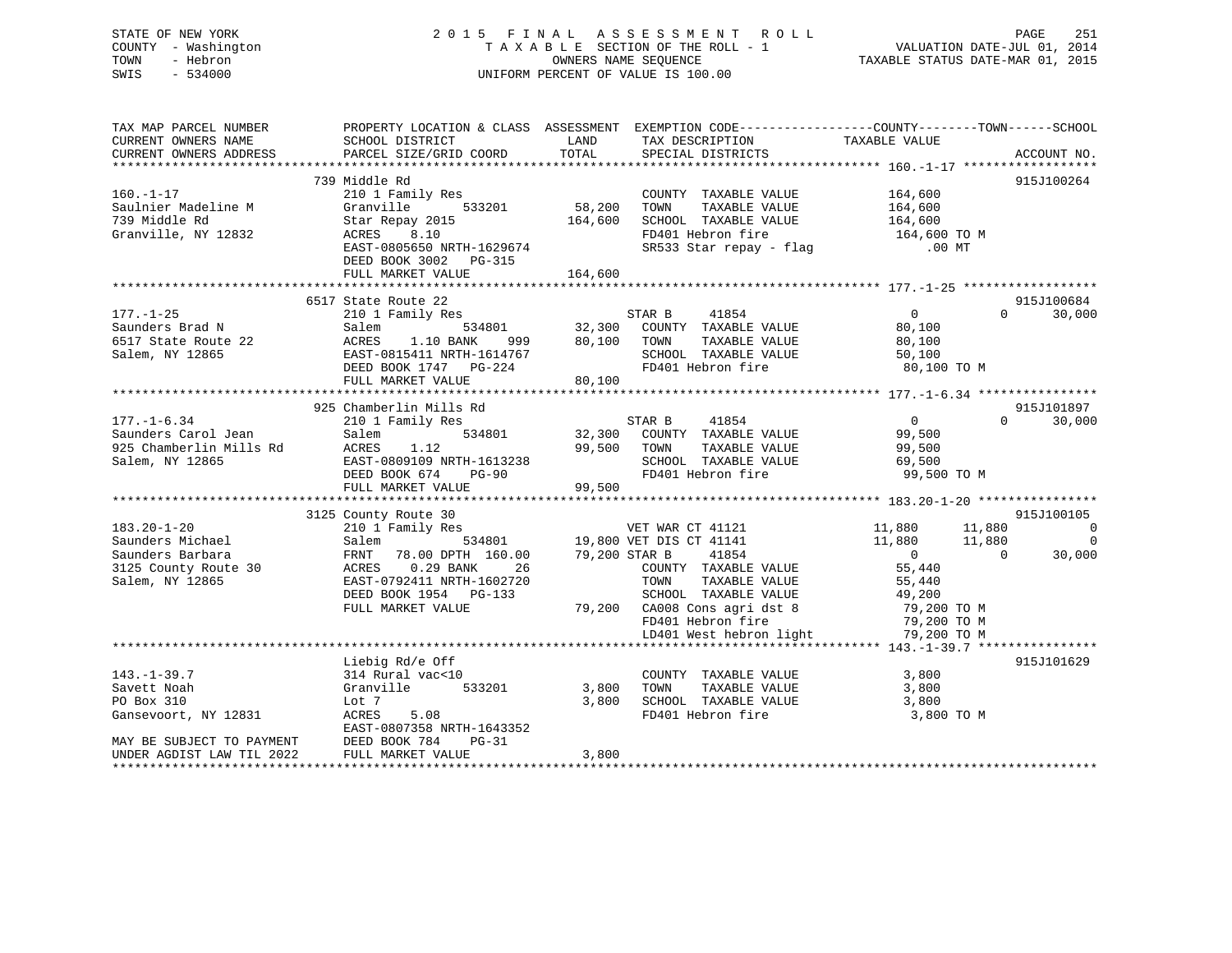## STATE OF NEW YORK 2 0 1 5 F I N A L A S S E S S M E N T R O L L PAGE 252 COUNTY - Washington T A X A B L E SECTION OF THE ROLL - 1 VALUATION DATE-JUL 01, 2014 TOWN - Hebron OWNERS NAME SEQUENCE TAXABLE STATUS DATE-MAR 01, 2015 SWIS - 534000 UNIFORM PERCENT OF VALUE IS 100.00

| TAX MAP PARCEL NUMBER                        | PROPERTY LOCATION & CLASS ASSESSMENT EXEMPTION CODE----------------COUNTY-------TOWN-----SCHOOL |             |                       |                |                    |
|----------------------------------------------|-------------------------------------------------------------------------------------------------|-------------|-----------------------|----------------|--------------------|
| CURRENT OWNERS NAME                          | SCHOOL DISTRICT                                                                                 | LAND        | TAX DESCRIPTION       | TAXABLE VALUE  |                    |
| CURRENT OWNERS ADDRESS                       | PARCEL SIZE/GRID COORD                                                                          | TOTAL       | SPECIAL DISTRICTS     |                | ACCOUNT NO.        |
|                                              |                                                                                                 |             |                       |                |                    |
|                                              | Liebig Rd/e Off                                                                                 |             |                       |                | 915J101630         |
| $143. - 1 - 39.8$                            | 314 Rural vac<10                                                                                |             | COUNTY TAXABLE VALUE  | 4,200          |                    |
| Savett Noah                                  | Granville<br>533201                                                                             | 4,200       | TOWN<br>TAXABLE VALUE | 4,200          |                    |
| PO Box 310                                   | Lot 8                                                                                           | 4,200       | SCHOOL TAXABLE VALUE  | 4,200          |                    |
| Gansvoort, NY 12831                          | 5.61<br>ACRES                                                                                   |             | FD401 Hebron fire     | 4,200 TO M     |                    |
|                                              | EAST-0807488 NRTH-1643038                                                                       |             |                       |                |                    |
| MAY BE SUBJECT TO PAYMENT                    | DEED BOOK 843<br>PG-241                                                                         |             |                       |                |                    |
| UNDER AGDIST LAW TIL 2022                    | FULL MARKET VALUE                                                                               | 4,200       |                       |                |                    |
|                                              |                                                                                                 |             |                       |                |                    |
|                                              | Liebig Rd/e Off                                                                                 |             |                       |                | 915J101631         |
| $143. - 1 - 39.9$                            | 314 Rural vac<10                                                                                |             | COUNTY TAXABLE VALUE  | 4,200          |                    |
| Savett Noah                                  | Granville<br>533201                                                                             | 4,200       | TOWN<br>TAXABLE VALUE | 4,200          |                    |
| PO Box 310                                   | Lot 9                                                                                           | 4,200       | SCHOOL TAXABLE VALUE  | 4,200          |                    |
| Gansevoort, NY 12831                         | ACRES<br>5.60                                                                                   |             | FD401 Hebron fire     | 4,200 TO M     |                    |
|                                              | EAST-0807533 NRTH-1642755                                                                       |             |                       |                |                    |
| MAY BE SUBJECT TO PAYMENT                    | DEED BOOK 864<br>$PG-89$                                                                        |             |                       |                |                    |
| UNDER AGDIST LAW TIL 2022                    | FULL MARKET VALUE                                                                               | 4,200       |                       |                |                    |
|                                              |                                                                                                 |             |                       |                |                    |
|                                              | Liebig Rd/e Off                                                                                 |             |                       |                | 915J101634         |
| $143. - 1 - 39.12$                           | 314 Rural vac<10                                                                                |             | COUNTY TAXABLE VALUE  | 5,700          |                    |
| Savett Noah                                  | 533201<br>Granville                                                                             | 5,700       | TOWN<br>TAXABLE VALUE | 5,700          |                    |
| PO Box 310                                   | Lot $12$                                                                                        | 5,700       | SCHOOL TAXABLE VALUE  | 5,700          |                    |
| Gansevoort, NY 12831                         | 7.57<br>ACRES                                                                                   |             | FD401 Hebron fire     | 5,700 TO M     |                    |
|                                              | EAST-0808224 NRTH-1643269                                                                       |             |                       |                |                    |
| MAY BE SUBJECT TO PAYMENT                    | DEED BOOK 784<br>$PG-31$                                                                        |             |                       |                |                    |
| UNDER AGDIST LAW TIL 2022                    | FULL MARKET VALUE                                                                               | 5,700       |                       |                |                    |
|                                              |                                                                                                 |             |                       |                |                    |
|                                              | 433 McKnight Hill Rd                                                                            |             |                       |                |                    |
| $168. - 1 - 11. - 8801$                      | 837 Cell Tower                                                                                  |             | COUNTY TAXABLE VALUE  | 330,000        |                    |
| SBA Towers LLC                               | Salem<br>534801                                                                                 | $\mathbf 0$ | TAXABLE VALUE<br>TOWN | 330,000        |                    |
| ATTN: Alyssa Houlihan                        | 190' high                                                                                       | 330,000     | SCHOOL TAXABLE VALUE  | 330,000        |                    |
| 5900 Broken Sound Pkwy NW Fl 2 agmnt 2933/56 |                                                                                                 |             | FD401 Hebron fire     | 330,000 TO M   |                    |
| Boca Raton, FL 33487-2797                    | FULL MARKET VALUE                                                                               | 330,000     |                       |                |                    |
|                                              |                                                                                                 |             |                       |                |                    |
|                                              | 1270 Bogtown Rd                                                                                 |             |                       |                | 915J101215         |
| $176. - 1 - 18.2$                            | 242 Rurl res&rec                                                                                |             | STAR EN<br>41834      | $\overline{0}$ | 65,300<br>$\Omega$ |
| Scacchetti Ralph M                           | 534801<br>Salem                                                                                 | 76,600      | COUNTY TAXABLE VALUE  | 178,900        |                    |
| Scacchetti Connie                            | ACRES 17.30 BANK<br>999                                                                         | 178,900     | TOWN<br>TAXABLE VALUE | 178,900        |                    |
| 1270 Bogtown Rd                              | EAST-0804781 NRTH-1610117                                                                       |             | SCHOOL TAXABLE VALUE  | 113,600        |                    |
| Salem, NY 12865                              | DEED BOOK 468<br>PG-977                                                                         |             | FD401 Hebron fire     | 178,900 TO M   |                    |
|                                              | FULL MARKET VALUE                                                                               | 178,900     |                       |                |                    |
|                                              |                                                                                                 |             |                       |                |                    |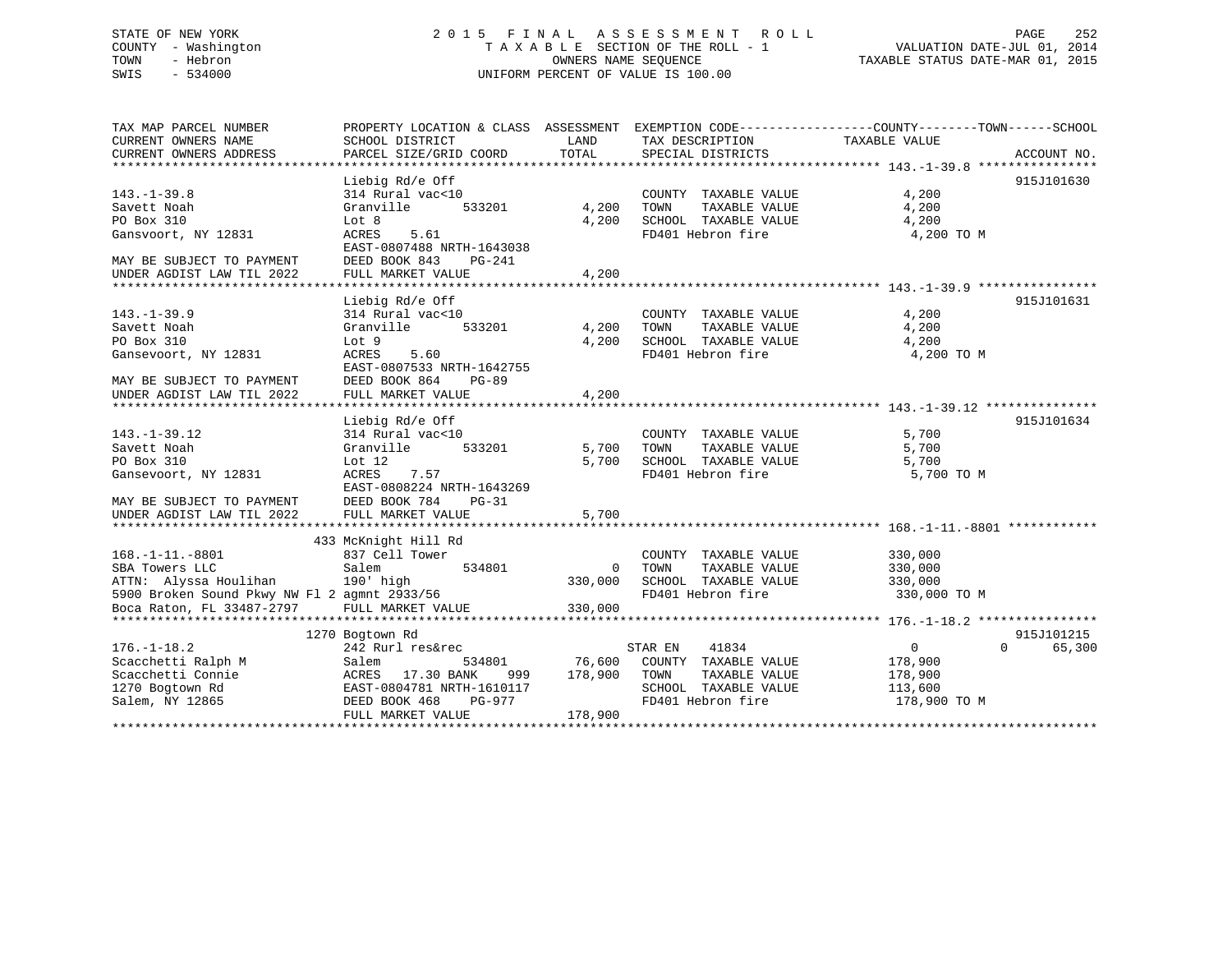# STATE OF NEW YORK 2 0 1 5 F I N A L A S S E S S M E N T R O L L PAGE 253 COUNTY - Washington T A X A B L E SECTION OF THE ROLL - 1 VALUATION DATE-JUL 01, 2014 TOWN - Hebron OWNERS NAME SEQUENCE TAXABLE STATUS DATE-MAR 01, 2015 SWIS - 534000 UNIFORM PERCENT OF VALUE IS 100.00

| TAX MAP PARCEL NUMBER<br>CURRENT OWNERS NAME<br>CURRENT OWNERS ADDRESS | PROPERTY LOCATION & CLASS ASSESSMENT EXEMPTION CODE---------------COUNTY-------TOWN------SCHOOL<br>SCHOOL DISTRICT<br>PARCEL SIZE/GRID COORD | LAND<br>TOTAL | TAX DESCRIPTION<br>SPECIAL DISTRICTS | TAXABLE VALUE              | ACCOUNT NO. |
|------------------------------------------------------------------------|----------------------------------------------------------------------------------------------------------------------------------------------|---------------|--------------------------------------|----------------------------|-------------|
|                                                                        |                                                                                                                                              |               |                                      |                            |             |
|                                                                        | 140 Tiplady Rd                                                                                                                               |               |                                      |                            | 915J100550  |
| $177. - 1 - 47$                                                        | 240 Rural res                                                                                                                                |               | STAR B<br>41854                      | $\overline{0}$<br>$\Omega$ | 30,000      |
| Schaffernoth Irrevocable Trust Salem                                   | 534801                                                                                                                                       | 105,100       | COUNTY TAXABLE VALUE                 | 183,800                    |             |
| LaFountain Jessica L Trustee                                           | 617/121                                                                                                                                      | 183,800       | TOWN<br>TAXABLE VALUE                | 183,800                    |             |
| c/o Wanda Schaffernoth                                                 | ACRES<br>52.10                                                                                                                               |               | SCHOOL TAXABLE VALUE                 | 153,800                    |             |
| 140 Tiplady Rd                                                         | EAST-0809279 NRTH-1610129                                                                                                                    |               | FD401 Hebron fire                    | 183,800 TO M               |             |
| Salem, NY 12865                                                        | DEED BOOK 2958<br>$PG-193$                                                                                                                   |               |                                      |                            |             |
|                                                                        | FULL MARKET VALUE                                                                                                                            | 183,800       |                                      |                            |             |
|                                                                        |                                                                                                                                              |               |                                      |                            |             |
|                                                                        | 230 Blossom Rd                                                                                                                               |               |                                      |                            | 915J101679  |
| $186. - 1 - 3.7$                                                       | 260 Seasonal res                                                                                                                             |               | COUNTY TAXABLE VALUE                 | 51,500                     |             |
| Schnaderbeck Michael                                                   | 534801<br>Salem                                                                                                                              | 24,200        | TAXABLE VALUE<br>TOWN                | 51,500                     |             |
| 2140 County Route 153                                                  | 6.48<br>ACRES                                                                                                                                | 51,500        | SCHOOL TAXABLE VALUE                 | 51,500                     |             |
| Salem, NY 12865                                                        | EAST-0820032 NRTH-1606617                                                                                                                    |               | FD401 Hebron fire                    | 51,500 TO M                |             |
|                                                                        | DEED BOOK 3305<br>PG-196                                                                                                                     |               |                                      |                            |             |
|                                                                        | FULL MARKET VALUE                                                                                                                            | 51,500        |                                      |                            |             |
|                                                                        |                                                                                                                                              |               |                                      |                            |             |
|                                                                        | Liebig Rd/e Off                                                                                                                              |               |                                      |                            | 915J101640  |
| $143. - 1 - 39.18$                                                     | 314 Rural vac<10                                                                                                                             |               | AGRI-D IND 41730                     | 4,934<br>4,934             | 4,934       |
| Schroeder Family Living Trust Granville                                | 533201                                                                                                                                       | 10,200        | COUNTY TAXABLE VALUE                 | 5,266                      |             |
| 46 Hickory Rd                                                          | Sub Div Lots # 18-21                                                                                                                         | 10,200        | TOWN<br>TAXABLE VALUE                | 5,266                      |             |
| Torrington, CT 06790                                                   | ACRES 13.66                                                                                                                                  |               | SCHOOL TAXABLE VALUE                 | 5,266                      |             |
|                                                                        | EAST-0808328 NRTH-1642603                                                                                                                    |               | FD401 Hebron fire                    | 10,200 TO M                |             |
| MAY BE SUBJECT TO PAYMENT                                              | DEED BOOK 2012<br>$PG-286$                                                                                                                   |               |                                      |                            |             |
| UNDER AGDIST LAW TIL 2022                                              | FULL MARKET VALUE                                                                                                                            | 10,200        |                                      |                            |             |
|                                                                        |                                                                                                                                              |               |                                      |                            |             |
|                                                                        | 58 Everetts Heights Way                                                                                                                      |               |                                      |                            | 915J100640  |
| $152. - 2 - 11$                                                        | 240 Rural res                                                                                                                                |               | AGRI-D IND 41730                     | 8,061<br>8,061             | 8,061       |
| Schroeder Family Living Trust Granville                                | 533201                                                                                                                                       | 62,200        | COUNTY TAXABLE VALUE                 | 191,439                    |             |
| 46 Hickory Rd                                                          | 10.10<br>ACRES                                                                                                                               | 199,500       | TOWN<br>TAXABLE VALUE                | 191,439                    |             |
| Torrington, CT 06790                                                   | EAST-0809161 NRTH-1642806                                                                                                                    |               | SCHOOL TAXABLE VALUE                 | 191,439                    |             |
|                                                                        | DEED BOOK 2012    PG-286                                                                                                                     |               | FD401 Hebron fire                    | 199,500 TO M               |             |
| MAY BE SUBJECT TO PAYMENT                                              | FULL MARKET VALUE                                                                                                                            | 199,500       |                                      |                            |             |
| UNDER AGDIST LAW TIL 2022                                              |                                                                                                                                              |               |                                      |                            |             |
|                                                                        |                                                                                                                                              |               |                                      |                            |             |
|                                                                        | Bogtown Rd/e Off                                                                                                                             |               |                                      |                            | 915J100636  |
| $185. - 1 - 3$                                                         | 323 Vacant rural                                                                                                                             |               | COUNTY TAXABLE VALUE                 | 26,800                     |             |
| Schroeder William J                                                    | 534801<br>Salem                                                                                                                              | 26,800        | TOWN<br>TAXABLE VALUE                | 26,800                     |             |
| 329 Joe Bean Rd                                                        | No Deeded R O W                                                                                                                              | 26,800        | SCHOOL TAXABLE VALUE                 | 26,800                     |             |
| Salem, NY 12865                                                        | ACRES<br>47.62                                                                                                                               |               | FD401 Hebron fire                    | 26,800 TO M                |             |
|                                                                        | EAST-0808080 NRTH-1602891                                                                                                                    |               |                                      |                            |             |
|                                                                        | DEED BOOK 894<br>$PG-290$                                                                                                                    |               |                                      |                            |             |
|                                                                        | FULL MARKET VALUE                                                                                                                            | 26,800        |                                      |                            |             |
|                                                                        |                                                                                                                                              |               |                                      |                            |             |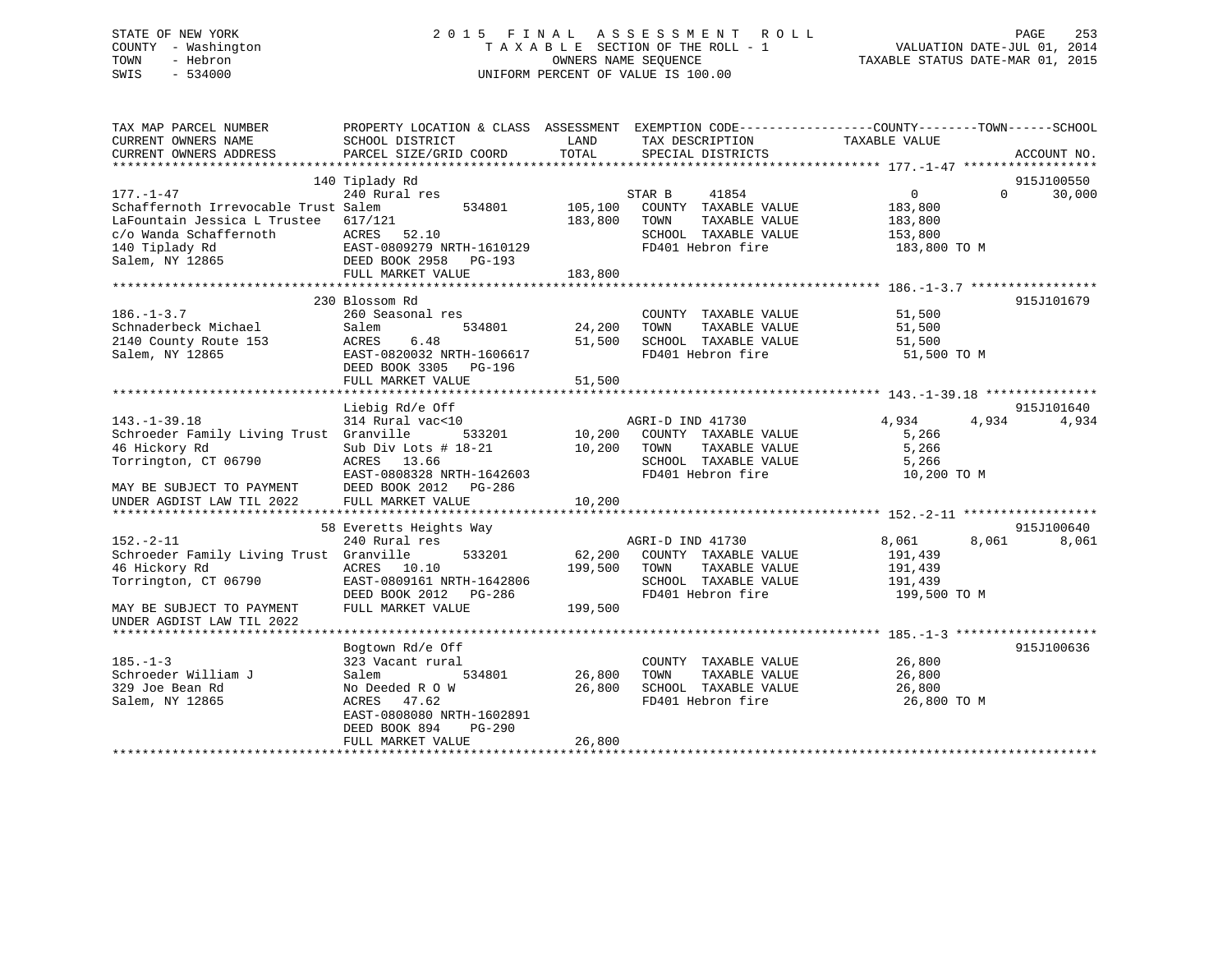# STATE OF NEW YORK 2 0 1 5 F I N A L A S S E S S M E N T R O L L PAGE 254 COUNTY - Washington T A X A B L E SECTION OF THE ROLL - 1 VALUATION DATE-JUL 01, 2014 TOWN - Hebron OWNERS NAME SEQUENCE TAXABLE STATUS DATE-MAR 01, 2015 SWIS - 534000 UNIFORM PERCENT OF VALUE IS 100.00

| TAX MAP PARCEL NUMBER                                                                               |                                                  |                                             | PROPERTY LOCATION & CLASS ASSESSMENT EXEMPTION CODE----------------COUNTY-------TOWN------SCHOOL |
|-----------------------------------------------------------------------------------------------------|--------------------------------------------------|---------------------------------------------|--------------------------------------------------------------------------------------------------|
| CURRENT OWNERS NAME                                                                                 | SCHOOL DISTRICT                                  | LAND<br>TAX DESCRIPTION                     | TAXABLE VALUE                                                                                    |
| CURRENT OWNERS ADDRESS                                                                              | PARCEL SIZE/GRID COORD                           | TOTAL<br>SPECIAL DISTRICTS                  | ACCOUNT NO.                                                                                      |
| *************************                                                                           |                                                  |                                             |                                                                                                  |
|                                                                                                     | 1277 Big Burch Hill Rd                           |                                             | 915J100272                                                                                       |
| $142. - 3 - 6$                                                                                      | 241 Rural res&ag                                 | AGRI-D IND 41730                            | 59,437<br>59,437<br>59,437                                                                       |
| Schult Arthur W                                                                                     | Granville<br>533201                              | 222,400 STAR B<br>41854                     | 30,000<br>$\Omega$<br>$\bigcirc$                                                                 |
| Schult Susan E                                                                                      | 439/896 446/180                                  | 506,100 FOR 480A 47460                      | 166,150<br>166,150<br>166,150                                                                    |
| 1277 Big Burch Hill Rd                                                                              | $142. - 1 - 6$                                   | COUNTY TAXABLE VALUE                        | 280,513                                                                                          |
| Granville, NY 12832                                                                                 | ACRES 97.76                                      | TOWN<br>TAXABLE VALUE                       | 280,513                                                                                          |
|                                                                                                     | EAST-0802553 NRTH-1642797                        | SCHOOL TAXABLE VALUE                        | 250,513                                                                                          |
| MAY BE SUBJECT TO PAYMENT                                                                           | DEED BOOK 3219 PG-227                            | FD401 Hebron fire                           | 506,100 TO M                                                                                     |
| UNDER RPTL480A UNTIL 2024                                                                           | FULL MARKET VALUE                                | 506,100                                     |                                                                                                  |
|                                                                                                     |                                                  |                                             |                                                                                                  |
|                                                                                                     | 200 Crosier Rd                                   |                                             |                                                                                                  |
| $167. - 1 - 17.4$                                                                                   | 242 Rurl res&rec                                 | COUNTY TAXABLE VALUE                        | 190,900                                                                                          |
| Schupp Robert C<br>Schupp Robert C<br>Schupp Helen G<br>52 Jacobi Pt Rd<br>Bolton Landing, NY 12814 | 534801<br>Salem                                  | 143,900<br>TOWN<br>TAXABLE VALUE            | 190,900                                                                                          |
|                                                                                                     | ACRES 114.80                                     | SCHOOL TAXABLE VALUE<br>190,900             | 190,900                                                                                          |
|                                                                                                     | EAST-0792420 NRTH-1621105                        | CA008 Cons agri dst 8                       | 190,900 ТО М                                                                                     |
|                                                                                                     | DEED BOOK 3291 PG-153                            | FD401 Hebron fire                           | 190,900 TO M                                                                                     |
|                                                                                                     | FULL MARKET VALUE                                | 190,900                                     |                                                                                                  |
|                                                                                                     |                                                  |                                             |                                                                                                  |
|                                                                                                     | 39 Mcknight Hill Rd                              |                                             | 915J101111                                                                                       |
| $176. - 1 - 23.2$                                                                                   | 210 1 Family Res                                 | STAR B<br>41854                             | $\overline{0}$<br>30,000<br>$\Omega$                                                             |
| Schwab Werner J                                                                                     | 534801 38,400<br>Salem                           | COUNTY TAXABLE VALUE                        | 105,200                                                                                          |
| Schwab Dorothy H                                                                                    | FRNT 350.00 DPTH 150.00                          | 105,200<br>TOWN<br>TAXABLE VALUE            | 105,200                                                                                          |
|                                                                                                     | 39 Mcknight Hill Rd<br>EAST-0802900 NRTH-1613014 | SCHOOL TAXABLE VALUE                        | 75,200                                                                                           |
| Salem, NY 12865                                                                                     | DEED BOOK 573<br>PG-83                           | FD401 Hebron fire                           | 105,200 TO M                                                                                     |
|                                                                                                     | FULL MARKET VALUE                                | 105,200                                     |                                                                                                  |
|                                                                                                     |                                                  |                                             |                                                                                                  |
|                                                                                                     | 49 Wolfe Ln                                      |                                             | 915J101021                                                                                       |
| $158. - 1 - 7$                                                                                      | 240 Rural res                                    | 41854<br>STAR B                             | $\overline{0}$<br>30,000<br>$\Omega$                                                             |
| Scott Daniel W                                                                                      | Hartford<br>533801                               | 53,900<br>COUNTY TAXABLE VALUE              | 158,400                                                                                          |
| 49 Wolfe Ln                                                                                         | 864/39                                           | 158,400<br>TOWN<br>TAXABLE VALUE            | 158,400                                                                                          |
| Salem, NY 12865                                                                                     | Bdy Agmt 636/250                                 | SCHOOL TAXABLE VALUE                        | 128,400                                                                                          |
|                                                                                                     | ACRES<br>20.54                                   | FD401 Hebron fire                           | 158,400 TO M                                                                                     |
|                                                                                                     | EAST-0789536 NRTH-1629448                        |                                             |                                                                                                  |
|                                                                                                     | DEED BOOK 3457<br>$PG-113$                       |                                             |                                                                                                  |
|                                                                                                     | FULL MARKET VALUE                                | 158,400                                     |                                                                                                  |
|                                                                                                     |                                                  |                                             |                                                                                                  |
|                                                                                                     | 42 Bromley Ln                                    | 92 PCT OF VALUE USED FOR EXEMPTION PURPOSES | 915J101384                                                                                       |
| $178. - 1 - 31$                                                                                     | 241 Rural res&ag                                 | VET COM CT 41131                            | 55,000<br>30,000<br>$\overline{0}$                                                               |
| Scott Robert W Jr                                                                                   | 534801<br>Salem                                  | 87,300 AGRI-D IND 41730                     | 12,803<br>12,803<br>12,803                                                                       |
| Pilato-Scott Renata M                                                                               | Lot $16/H$ & B                                   | 299,500 STAR B<br>41854                     | 30,000<br>$\overline{0}$<br>$\Omega$                                                             |
| 42 Bromley Rd                                                                                       | ACRES 46.95                                      | COUNTY TAXABLE VALUE                        | 231,697                                                                                          |
| Granville, NY 12832                                                                                 | EAST-0820083 NRTH-1612679                        | TAXABLE VALUE<br>TOWN                       | 256,697                                                                                          |
|                                                                                                     | DEED BOOK 910<br>PG-323                          | SCHOOL TAXABLE VALUE                        | 256,697                                                                                          |
| MAY BE SUBJECT TO PAYMENT                                                                           | FULL MARKET VALUE                                | 299,500 FD401 Hebron fire                   | 299,500 TO M                                                                                     |
| UNDER AGDIST LAW TIL 2022                                                                           |                                                  |                                             |                                                                                                  |
| *********************                                                                               |                                                  |                                             |                                                                                                  |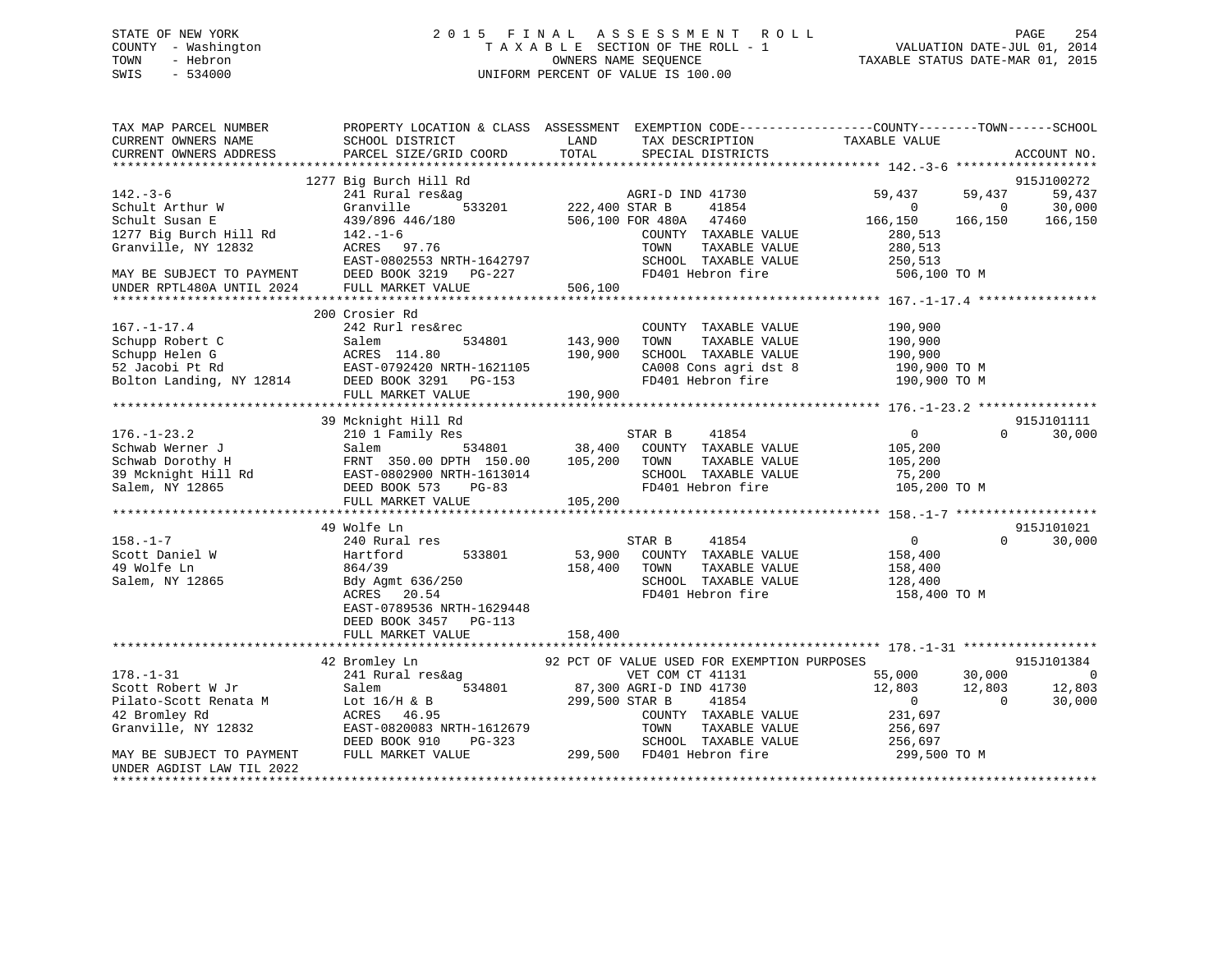# STATE OF NEW YORK 2 0 1 5 F I N A L A S S E S S M E N T R O L L PAGE 255 COUNTY - Washington T A X A B L E SECTION OF THE ROLL - 1 VALUATION DATE-JUL 01, 2014 TOWN - Hebron OWNERS NAME SEQUENCE TAXABLE STATUS DATE-MAR 01, 2015 SWIS - 534000 UNIFORM PERCENT OF VALUE IS 100.00

| TAX MAP PARCEL NUMBER                         | PROPERTY LOCATION & CLASS ASSESSMENT EXEMPTION CODE---------------COUNTY-------TOWN-----SCHOOL | LAND        |                                                                                                                                                              | TAXABLE VALUE    |                    |
|-----------------------------------------------|------------------------------------------------------------------------------------------------|-------------|--------------------------------------------------------------------------------------------------------------------------------------------------------------|------------------|--------------------|
| CURRENT OWNERS NAME<br>CURRENT OWNERS ADDRESS | SCHOOL DISTRICT<br>PARCEL SIZE/GRID COORD                                                      | TOTAL       | TAX DESCRIPTION<br>SPECIAL DISTRICTS                                                                                                                         |                  | ACCOUNT NO.        |
|                                               |                                                                                                |             |                                                                                                                                                              |                  |                    |
|                                               | Tiplady Rd                                                                                     |             |                                                                                                                                                              |                  | 915J101388         |
| $178. - 1 - 43$                               | 322 Rural vac>10 AGRI-D IND 41730                                                              |             |                                                                                                                                                              | 17,652 17,652    | 17,652             |
| Scott Robert W Jr                             | Salem                                                                                          |             | 534801 48,200 COUNTY TAXABLE VALUE                                                                                                                           | 30,548           |                    |
| Pilato-Scott Renata M                         | Lot 29                                                                                         |             | 48,200 TOWN<br>TAXABLE VALUE                                                                                                                                 | 30,548           |                    |
| 42 Bromley Rd                                 | ACRES 22.57                                                                                    |             | SCHOOL TAXABLE VALUE 30,548                                                                                                                                  |                  |                    |
| Granville, NY 12832                           | EAST-0819182 NRTH-1611499                                                                      |             | FD401 Hebron fire                                                                                                                                            | 48,200 TO M      |                    |
|                                               | DEED BOOK 910<br>PG-326                                                                        |             |                                                                                                                                                              |                  |                    |
| MAY BE SUBJECT TO PAYMENT                     | FULL MARKET VALUE                                                                              | 48,200      |                                                                                                                                                              |                  |                    |
| UNDER AGDIST LAW TIL 2022                     |                                                                                                |             |                                                                                                                                                              |                  |                    |
|                                               |                                                                                                |             |                                                                                                                                                              |                  |                    |
|                                               | Bromley Ln                                                                                     |             |                                                                                                                                                              |                  | 915J101365         |
| $178. - 1 - 20$                               | 312 Vac w/imprv                                                                                |             | COUNTY TAXABLE VALUE 24,500                                                                                                                                  |                  |                    |
| Scott Robert W JR.                            | Salem 534801                                                                                   | 14,100 TOWN |                                                                                                                                                              |                  |                    |
| Pilato-Scott Renata M                         | $1$ ot $4$                                                                                     |             | $14,100 \qquad \text{TONN} \qquad \text{TAXABLE VALUE} \qquad \qquad 24,500 \\ 24,500 \qquad \text{SCHOOL} \qquad \text{TAXABLE VALUE} \qquad \qquad 24,500$ |                  |                    |
| 42 Bromley Rd                                 | ACRES 1.85                                                                                     |             | FD401 Hebron fire 24,500 TO M                                                                                                                                |                  |                    |
| Granville, NY 12832                           | EAST-0819269 NRTH-1612879                                                                      |             |                                                                                                                                                              |                  |                    |
|                                               | DEED BOOK 910<br>$PG-326$                                                                      |             |                                                                                                                                                              |                  |                    |
|                                               | FULL MARKET VALUE                                                                              | 24,500      |                                                                                                                                                              |                  |                    |
|                                               |                                                                                                |             |                                                                                                                                                              |                  |                    |
|                                               | 291 Indian Head Way                                                                            |             |                                                                                                                                                              |                  | 915J101233         |
| $170. - 1 - 15.8$                             | inulan head way<br>210 1 Family Res                                                            |             | STAR B 41854                                                                                                                                                 | $\overline{0}$   | 30,000<br>$\Omega$ |
| Seaman-Otero Stacy<br>Otero William           | Granville 533201 42,000 COUNTY TAXABLE VALUE<br>ACRES 5.03 BANK 11A 117,800 TOWN TAXABLE VALUE |             |                                                                                                                                                              | 117,800          |                    |
|                                               | ACRES                                                                                          |             |                                                                                                                                                              | 117,800          |                    |
|                                               |                                                                                                |             | SCHOOL TAXABLE VALUE 87,800                                                                                                                                  |                  |                    |
|                                               |                                                                                                |             | FD401 Hebron fire                                                                                                                                            | 117,800 TO M     |                    |
|                                               | FULL MARKET VALUE                                                                              | 117,800     |                                                                                                                                                              |                  |                    |
|                                               |                                                                                                |             |                                                                                                                                                              |                  |                    |
|                                               | 7033 State Route 22                                                                            |             |                                                                                                                                                              |                  | 915J100329         |
| $161. - 2 - 14$                               | 210 1 Family Res                                                                               |             | COUNTY TAXABLE VALUE                                                                                                                                         | 90,500<br>90.500 |                    |
| Sec of HUD                                    | 533201<br>Granville                                                                            | 31,600 TOWN | TAXABLE VALUE                                                                                                                                                | 90,500           |                    |
| 4400 Will Rogers Pkwy #300                    | Lewis Sub/ 29/79                                                                               |             | 90,500 SCHOOL TAXABLE VALUE                                                                                                                                  | 90,500           |                    |
| Oklahoma City, OK 73108                       | FRNT 155.00 DPTH 254.00                                                                        |             | FD401 Hebron fire                                                                                                                                            | 90,500 TO M      |                    |
|                                               | EAST-0817459 NRTH-1627221                                                                      |             |                                                                                                                                                              |                  |                    |
| PRIOR OWNER ON 3/01/2015<br>Lewis Frank E     | DEED BOOK 3508 PG-201                                                                          |             |                                                                                                                                                              |                  |                    |
| Lewis Frank E                                 | FULL MARKET VALUE                                                                              | 90,500      |                                                                                                                                                              |                  |                    |
|                                               |                                                                                                |             |                                                                                                                                                              |                  |                    |
|                                               | 278 Crosier Rd                                                                                 |             |                                                                                                                                                              |                  | 915J100202         |
| $167. - 1 - 13$                               | 260 Seasonal res                                                                               |             | COUNTY TAXABLE VALUE                                                                                                                                         | 116,900          |                    |
| Segarra Amalia                                | 534801 102,200<br>Salem                                                                        |             | TAXABLE VALUE<br>TOWN                                                                                                                                        | 116,900          |                    |
| 2310 Palmer Ave                               | ACRES<br>31.00                                                                                 | 116,900     | SCHOOL TAXABLE VALUE                                                                                                                                         | 116,900          |                    |
| Bronx, NY 10475                               | EAST-0789967 NRTH-1621944                                                                      |             | FD401 Hebron fire                                                                                                                                            | 116,900 TO M     |                    |
|                                               | DEED BOOK 450<br>PG-246                                                                        |             |                                                                                                                                                              |                  |                    |
|                                               | FULL MARKET VALUE                                                                              | 116,900     |                                                                                                                                                              |                  |                    |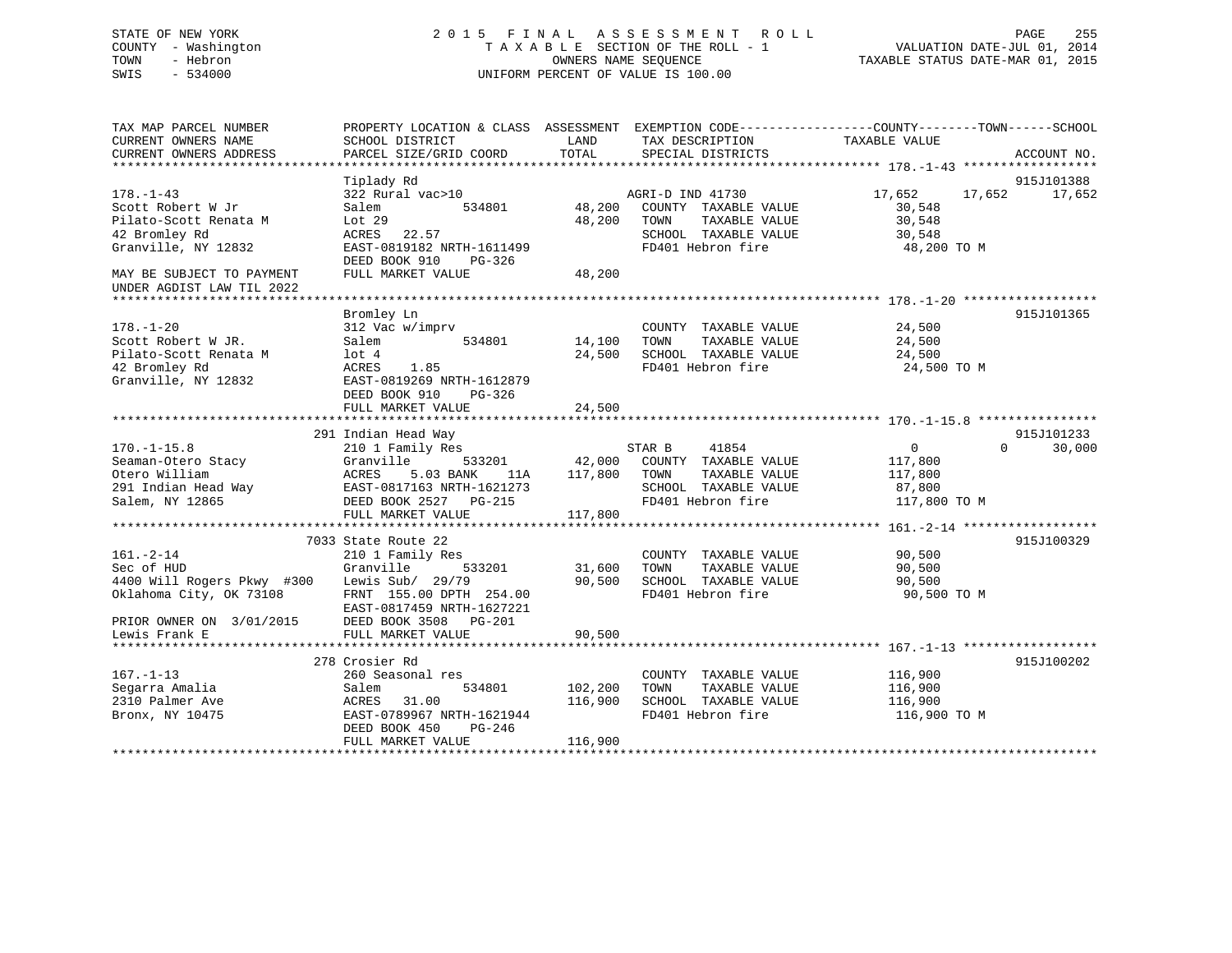# STATE OF NEW YORK 2 0 1 5 F I N A L A S S E S S M E N T R O L L PAGE 256 COUNTY - Washington T A X A B L E SECTION OF THE ROLL - 1 VALUATION DATE-JUL 01, 2014 TOWN - Hebron OWNERS NAME SEQUENCE TAXABLE STATUS DATE-MAR 01, 2015 SWIS - 534000 UNIFORM PERCENT OF VALUE IS 100.00

| TAX MAP PARCEL NUMBER<br>CURRENT OWNERS NAME<br>CURRENT OWNERS ADDRESS | PROPERTY LOCATION & CLASS ASSESSMENT EXEMPTION CODE---------------COUNTY-------TOWN------SCHOOL<br>SCHOOL DISTRICT<br>PARCEL SIZE/GRID COORD | LAND<br>TOTAL | TAX DESCRIPTION<br>SPECIAL DISTRICTS              | TAXABLE VALUE                                                      | ACCOUNT NO.                      |
|------------------------------------------------------------------------|----------------------------------------------------------------------------------------------------------------------------------------------|---------------|---------------------------------------------------|--------------------------------------------------------------------|----------------------------------|
|                                                                        |                                                                                                                                              |               |                                                   |                                                                    |                                  |
|                                                                        | 202 Chamberlin Mills Rd                                                                                                                      |               |                                                   |                                                                    | 915J100230                       |
| $184. - 1 - 20$                                                        | 240 Rural res                                                                                                                                |               | STAR B 41854                                      | $\overline{0}$                                                     | $\Omega$<br>30,000               |
| Selinger Robin D                                                       | Salem                                                                                                                                        |               | 534801 109,400 COUNTY TAXABLE VALUE 254,200       |                                                                    |                                  |
| 202 Chamberlin Mills Rd                                                | ACRES 35.00                                                                                                                                  |               | 254,200 TOWN<br>TAXABLE VALUE                     | 254,200                                                            |                                  |
| Salem, NY 12865                                                        |                                                                                                                                              |               |                                                   | SCHOOL TAXABLE VALUE 224,200<br>CA008 Cons agri dst 8 254,200 TO M |                                  |
|                                                                        | EAST-0797319 NRTH-1603606<br>DEED BOOK 2281 PG-300 CA008 Cons agri dst 8<br>FULL MARKET VALUE 254,200 FD401 Hebron fire                      |               |                                                   |                                                                    |                                  |
|                                                                        |                                                                                                                                              |               |                                                   | 254,200 TO M                                                       |                                  |
|                                                                        |                                                                                                                                              |               |                                                   |                                                                    |                                  |
|                                                                        | 347 Pine Hill Rd                                                                                                                             |               |                                                   |                                                                    | 915J100491<br>$\Omega$           |
| $169. - 1 - 11$                                                        | 240 Rural res                                                                                                                                |               | 41854<br>STAR B                                   | $\overline{0}$                                                     | 30,000                           |
| 347 Pine Hill Rd<br>Salem, NY 12865                                    | 533201<br>Granville                                                                                                                          |               | 64,500 COUNTY TAXABLE VALUE                       | 101,500                                                            |                                  |
|                                                                        |                                                                                                                                              |               | TAXABLE VALUE<br>SCHOOL TAXABLE VALUE 71,500      | 101,500                                                            |                                  |
|                                                                        |                                                                                                                                              |               |                                                   |                                                                    |                                  |
|                                                                        | ACRES 20.00 101,500 TOWN<br>EAST-0812568 NRTH-1623852 SCHOOL<br>DEED BOOK 2435 PG-341 FD401 He<br>FULL MARKET VALUE 101,500                  |               | FD401 Hebron fire 101,500 TO M                    |                                                                    |                                  |
|                                                                        |                                                                                                                                              |               |                                                   |                                                                    |                                  |
|                                                                        |                                                                                                                                              |               |                                                   |                                                                    |                                  |
|                                                                        | 35 Darfler Ln                                                                                                                                |               | STAR B<br>41854                                   | $0 \qquad \qquad$                                                  | 915J101702<br>$\Omega$<br>30,000 |
| $159. - 1 - 25.13$                                                     | 210 1 Family Res<br>Hartford 533801                                                                                                          |               |                                                   |                                                                    |                                  |
| Serridimigni Charles M<br>35 Darfler Ln                                |                                                                                                                                              |               | 42,300 COUNTY TAXABLE VALUE                       | 221,600                                                            |                                  |
|                                                                        | Lot A<br>5.19<br>ACRES                                                                                                                       | 221,600 TOWN  | TAXABLE VALUE                                     | 221,600<br>191,600                                                 |                                  |
| Granville, NY 12832                                                    | EAST-0797674 NRTH-1628385                                                                                                                    |               | SCHOOL TAXABLE VALUE                              | FD401 Hebron fire 221,600 TO M                                     |                                  |
|                                                                        | PG-64                                                                                                                                        |               |                                                   |                                                                    |                                  |
|                                                                        | DEED BOOK 796<br>FULL MARKET VALUE                                                                                                           | 221,600       |                                                   |                                                                    |                                  |
|                                                                        |                                                                                                                                              |               |                                                   |                                                                    |                                  |
|                                                                        | 263 Chamberlin Mills Rd                                                                                                                      |               |                                                   |                                                                    | 915J100540                       |
| $184. - 1 - 4$                                                         | 240 Rural res                                                                                                                                |               | COUNTY TAXABLE VALUE                              | 180,400                                                            |                                  |
| Shaner Peter                                                           | 534801 105,400<br>Salem                                                                                                                      |               | TOWN<br>TAXABLE VALUE                             | 180,400                                                            |                                  |
|                                                                        | 891/307                                                                                                                                      | 180,400       |                                                   |                                                                    |                                  |
| Shaner Christine<br>11 Briggs Ct<br>11 Briggs Ct                       | ACRES 32.80                                                                                                                                  |               |                                                   | SCHOOL TAXABLE VALUE 180,400<br>CA008 Cons agri dst 8 180,400 TO M |                                  |
| Queensbury, NY 12804                                                   | EAST-0796690 NRTH-1605923                                                                                                                    |               | FD401 Hebron fire                                 | 180,400 TO M                                                       |                                  |
|                                                                        | DEED BOOK 3158 PG-9                                                                                                                          |               |                                                   |                                                                    |                                  |
|                                                                        | FULL MARKET VALUE                                                                                                                            | 180,400       |                                                   |                                                                    |                                  |
|                                                                        |                                                                                                                                              |               |                                                   |                                                                    |                                  |
|                                                                        |                                                                                                                                              |               |                                                   |                                                                    | 915J100090                       |
| $183.20 - 1 - 26$                                                      | 3143 County Route 30 98 PCT OF VALUE USED FOR EXEMPTION PURPOSES<br>210 1 Family Res RGED-TOWN 41803                                         |               |                                                   | 17,209<br>$\overline{0}$                                           | $\overline{\phantom{0}}$         |
| Shaw Egbert LE                                                         |                                                                                                                                              |               |                                                   | 21,511<br>$\overline{0}$                                           | 21,511                           |
| Balogh Luella A                                                        | Salem 534801 16,800 AGE-CO/SCH 41805<br>FRNT 70.00 DPTH 108.00 43,900 STAR EN 41834                                                          |               |                                                   | $\overline{\mathbf{0}}$                                            | $\Omega$<br>22,389               |
| 3143 County Route 30                                                   | ACRES<br>0.17                                                                                                                                |               | COUNTY TAXABLE VALUE                              | 22,389                                                             |                                  |
| Salem, NY 12865                                                        | EAST-0791994 NRTH-1603034                                                                                                                    |               | TAXABLE VALUE<br>TOWN                             | 26,691                                                             |                                  |
|                                                                        | DEED BOOK 2201 PG-5                                                                                                                          |               | SCHOOL TAXABLE VALUE                              | $\overline{0}$                                                     |                                  |
|                                                                        | FULL MARKET VALUE                                                                                                                            |               |                                                   | 43,900 TO M                                                        |                                  |
|                                                                        |                                                                                                                                              |               | 43,900 CA008 Cons agri dst 8<br>FD401 Hebron fire | 43,900 TO M                                                        |                                  |
|                                                                        |                                                                                                                                              |               |                                                   | LD401 West hebron light 43,900 TO M                                |                                  |
|                                                                        |                                                                                                                                              |               |                                                   |                                                                    |                                  |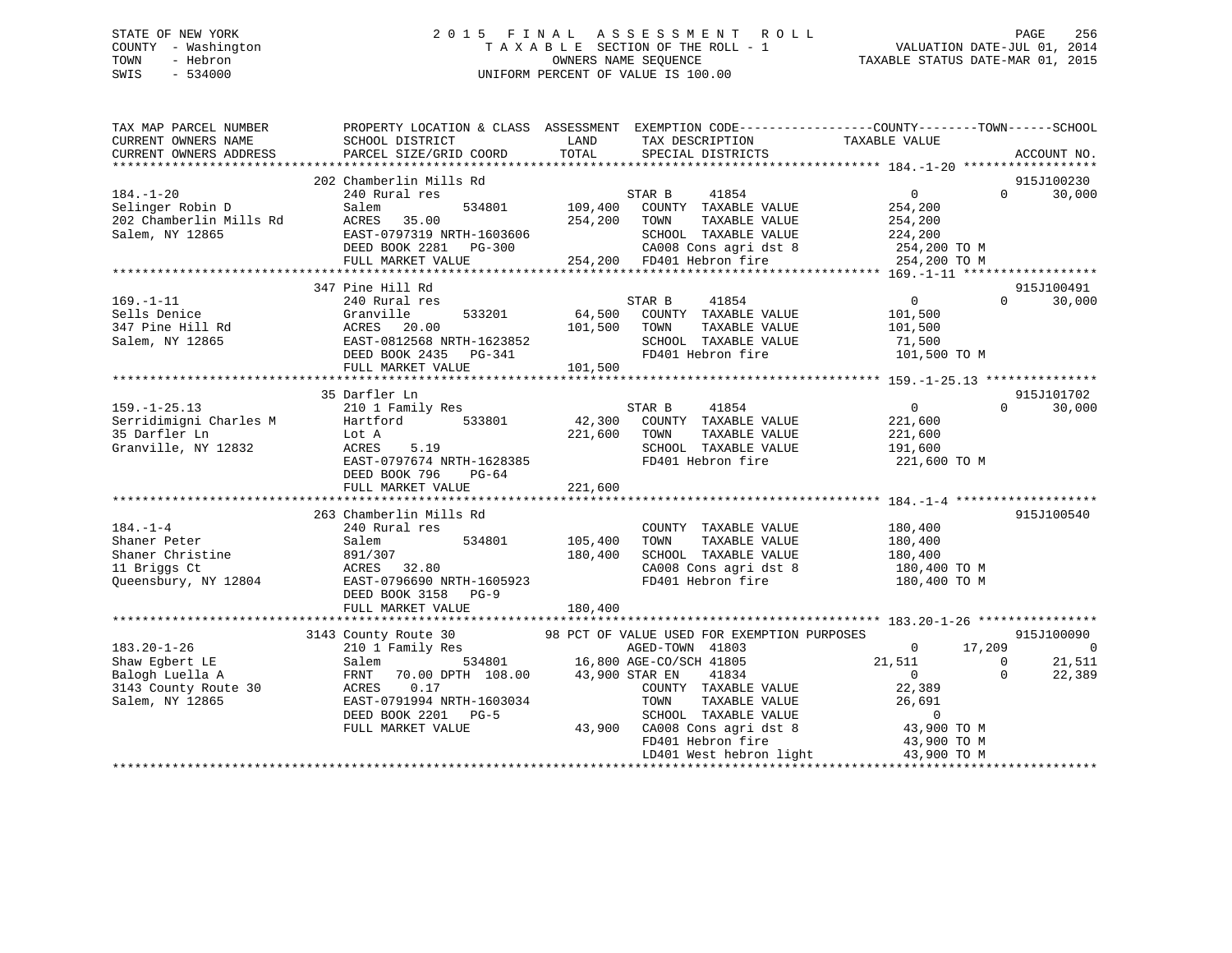# STATE OF NEW YORK 2 0 1 5 F I N A L A S S E S S M E N T R O L L PAGE 257 COUNTY - Washington T A X A B L E SECTION OF THE ROLL - 1 VALUATION DATE-JUL 01, 2014 TOWN - Hebron OWNERS NAME SEQUENCE TAXABLE STATUS DATE-MAR 01, 2015 SWIS - 534000 UNIFORM PERCENT OF VALUE IS 100.00

| TAX MAP PARCEL NUMBER<br>CURRENT OWNERS NAME<br>CURRENT OWNERS ADDRESS | SCHOOL DISTRICT<br><b>EXAMPLE STATE SERVICE STATE</b><br>PARCEL SIZE/GRID COORD              | TOTAL                  | TAX DESCRIPTION<br>SPECIAL DISTRICTS                  | PROPERTY LOCATION & CLASS ASSESSMENT EXEMPTION CODE----------------COUNTY-------TOWN-----SCHOOL<br>TAXABLE VALUE | ACCOUNT NO.        |
|------------------------------------------------------------------------|----------------------------------------------------------------------------------------------|------------------------|-------------------------------------------------------|------------------------------------------------------------------------------------------------------------------|--------------------|
|                                                                        |                                                                                              |                        |                                                       |                                                                                                                  |                    |
|                                                                        | 1746 Scott Lake Rd                                                                           |                        |                                                       |                                                                                                                  | 915J100666         |
| $184. - 1 - 19$                                                        | 210 1 Family Res                                                                             |                        | 41854<br>STAR B                                       | $\overline{0}$                                                                                                   | 30,000<br>$\Omega$ |
| Shaw Franklin J Jr                                                     | 534801<br>Salem                                                                              |                        | 57,100 COUNTY TAXABLE VALUE                           | 174,500                                                                                                          |                    |
| Shaw Patricia                                                          | sub lot 11                                                                                   | 174,500 TOWN           | TAXABLE VALUE                                         | 174,500                                                                                                          |                    |
| 1746 Scott Lake Rd<br>Salem, NY 12865                                  | $7.55$ BANK 999<br>ACRES<br>EAST-0797579 NRTH-1602101                                        |                        | SCHOOL TAXABLE VALUE<br>CA008 Cons agri dst 8         | 144,500<br>174,500 TO M                                                                                          |                    |
|                                                                        | DEED BOOK 2321 PG-136                                                                        |                        | FD401 Hebron fire                                     | 174,500 TO M                                                                                                     |                    |
|                                                                        | FULL MARKET VALUE                                                                            | 174,500                |                                                       |                                                                                                                  |                    |
|                                                                        |                                                                                              |                        |                                                       |                                                                                                                  |                    |
|                                                                        | 4 Lee Brook Ln                                                                               |                        |                                                       |                                                                                                                  | 915J100004         |
| $177. - 1 - 3.14$                                                      | 271 Mfg housings 534801 534801 5271 STAR B 41854<br>Salem 534801 42,200 COUNTY TAXABLE VALUE |                        |                                                       | $\overline{0}$<br>$\Omega$                                                                                       | 30,000             |
| Shaw Robert L<br>Shaw Willodene C.R.                                   |                                                                                              |                        |                                                       | 67,600                                                                                                           |                    |
|                                                                        | Lot 3 Lentine Sub/ 29#90 67,600                                                              |                        | TOWN<br>TAXABLE VALUE                                 | 67,600                                                                                                           |                    |
| 4 Lee Brook Ln                                                         | ACRES<br>5.13                                                                                |                        | SCHOOL TAXABLE VALUE                                  | 37,600                                                                                                           |                    |
| Salem, NY 12865                                                        | EAST-0805067 NRTH-1615578<br>DEED BOOK 1800 PG-239                                           |                        |                                                       | CA008 Cons agri dst 8 67,600 TO M                                                                                |                    |
|                                                                        |                                                                                              |                        | FD401 Hebron fire                                     | 67,600 TO M                                                                                                      |                    |
|                                                                        | FULL MARKET VALUE                                                                            | 67,600                 |                                                       |                                                                                                                  |                    |
|                                                                        |                                                                                              |                        |                                                       |                                                                                                                  |                    |
| $177. - 1 - 3.7$                                                       | Lee Brook Ln/off                                                                             |                        |                                                       |                                                                                                                  |                    |
| Shay Kathryn                                                           | 312 Vac w/imprv<br>Salem                                                                     | 534801 13,200          | COUNTY TAXABLE VALUE<br>TOWN<br>TAXABLE VALUE         | 21,200<br>21,200                                                                                                 |                    |
| PO Box 17                                                              | Lot 9                                                                                        | 21,200                 |                                                       |                                                                                                                  |                    |
| West Pawlet, VT 05775                                                  | ACRES 5.30                                                                                   |                        |                                                       | SCHOOL TAXABLE VALUE 21,200<br>CA008 Cons agri dst 8 21,200 TO M                                                 |                    |
|                                                                        | EAST-0805925 NRTH-1618287                                                                    |                        | FD401 Hebron fire                                     | 21,200 TO M                                                                                                      |                    |
|                                                                        | DEED BOOK 2047 PG-272                                                                        |                        |                                                       |                                                                                                                  |                    |
|                                                                        |                                                                                              |                        |                                                       |                                                                                                                  |                    |
|                                                                        |                                                                                              |                        |                                                       |                                                                                                                  |                    |
|                                                                        | 4232 County Route 30                                                                         |                        |                                                       |                                                                                                                  | 915J100568         |
| $158. - 1 - 18$                                                        | 240 Rural res                                                                                |                        | AG DIST<br>41720                                      | 83,246<br>83,246                                                                                                 | 83,246             |
|                                                                        | Hartford                                                                                     | 533801 182,500 STAR B  | 41854                                                 | $\overline{0}$<br>$\Omega$                                                                                       | 30,000             |
|                                                                        |                                                                                              |                        | 350,400 COUNTY TAXABLE VALUE                          | 267,154                                                                                                          |                    |
| 4232 County Route 30                                                   | EAST-0786724 NRTH-1627450                                                                    |                        | TOWN<br>TAXABLE VALUE                                 | 267,154                                                                                                          |                    |
| Hartford, NY 12838                                                     | DEED BOOK 753<br>PG-320                                                                      |                        | SCHOOL TAXABLE VALUE                                  | 237,154                                                                                                          |                    |
|                                                                        | FULL MARKET VALUE                                                                            |                        | 350,400 CA008 Cons agri dst 8                         | 267,154 TO M                                                                                                     |                    |
| MAY BE SUBJECT TO PAYMENT                                              |                                                                                              |                        | 83,246 EX<br>FD401 Hebron fire                        | 350,400 TO M                                                                                                     |                    |
| UNDER AGDIST LAW TIL 2019                                              |                                                                                              |                        |                                                       |                                                                                                                  |                    |
|                                                                        | 223 Sheldon Rd                                                                               |                        | 68 PCT OF VALUE USED FOR EXEMPTION PURPOSES           |                                                                                                                  | 915J100569         |
| $170. - 1 - 13.7$                                                      | 240 Rural res                                                                                |                        | 41800<br>AGED-ALL                                     | 104,244 104,244                                                                                                  | 104,244            |
| Sheldon Paulette                                                       | Salem                                                                                        | 534801 102,200 STAR EN | 41834                                                 | $\overline{0}$<br>$\sim$ 0                                                                                       | 65,300             |
| 223 Sheldon Rd                                                         | ACRES<br>49.78                                                                               |                        | 306,600 COUNTY TAXABLE VALUE                          | 202,356                                                                                                          |                    |
| Granville, NY 12832                                                    | EAST-0820182 NRTH-1617451                                                                    |                        | TOWN<br>TAXABLE VALUE                                 | 202,356                                                                                                          |                    |
|                                                                        | DEED BOOK 3151 PG-228                                                                        |                        | SCHOOL TAXABLE VALUE                                  | 137,056                                                                                                          |                    |
| MAY BE SUBJECT TO PAYMENT                                              | FULL MARKET VALUE                                                                            |                        | SCHOOL TAXABLE VALUE<br>306,600 CA008 Cons agri dst 8 | t 8 306,600 TO M<br>306.600 TO M                                                                                 |                    |
| UNDER RPTL483 UNTIL 2021                                               |                                                                                              |                        | FD401 Hebron fire                                     | 306,600 TO M                                                                                                     |                    |
|                                                                        |                                                                                              |                        |                                                       |                                                                                                                  |                    |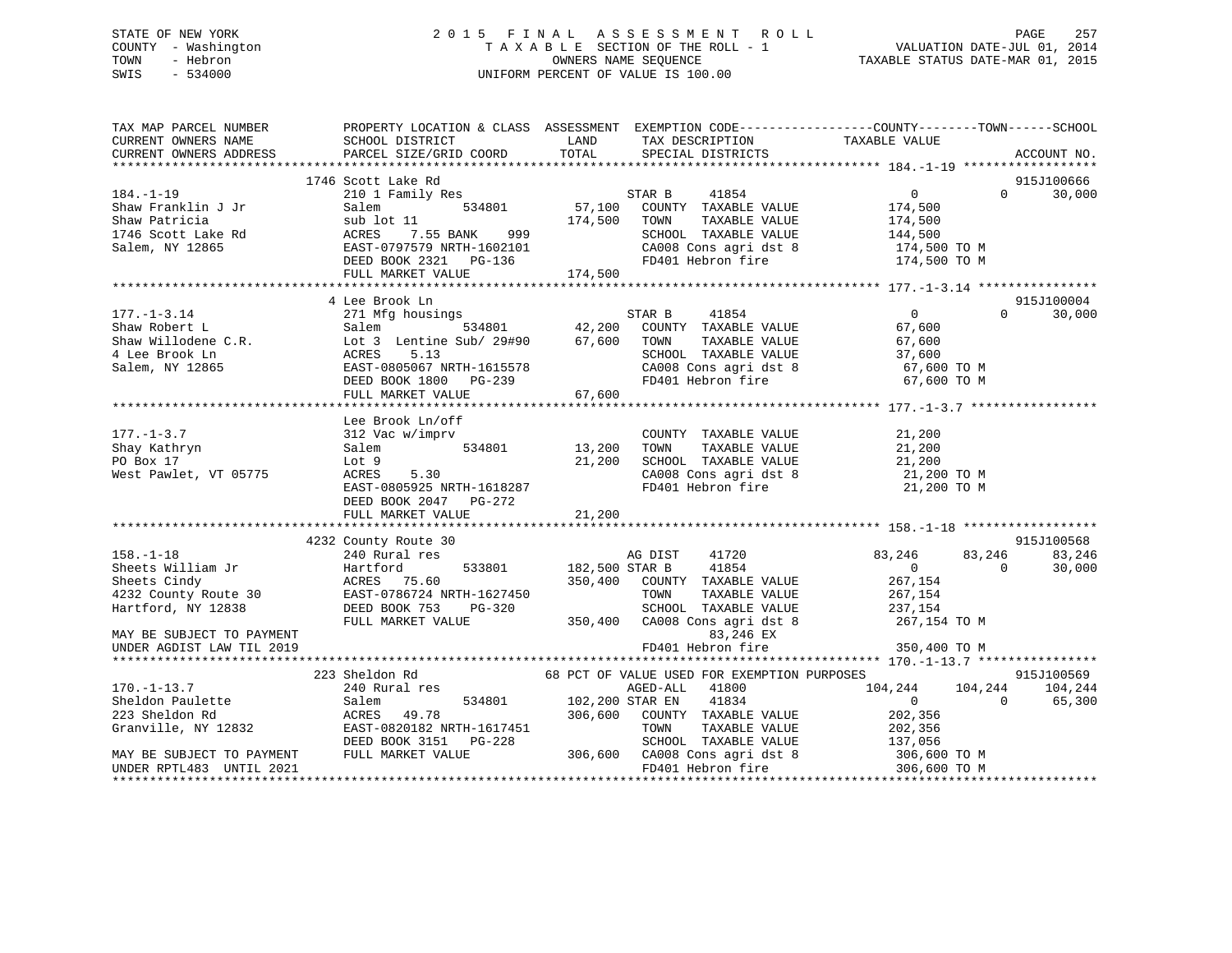# STATE OF NEW YORK 2 0 1 5 F I N A L A S S E S S M E N T R O L L PAGE 258 COUNTY - Washington T A X A B L E SECTION OF THE ROLL - 1 VALUATION DATE-JUL 01, 2014 TOWN - Hebron OWNERS NAME SEQUENCE TAXABLE STATUS DATE-MAR 01, 2015 SWIS - 534000 UNIFORM PERCENT OF VALUE IS 100.00

TAX MAP PARCEL NUMBER PROPERTY LOCATION & CLASS ASSESSMENT EXEMPTION CODE------------------COUNTY--------TOWN------SCHOOL CURRENT OWNERS NAME SCHOOL DISTRICT LAND TAX DESCRIPTION TAXABLE VALUE CURRENT OWNERS ADDRESS PARCEL SIZE/GRID COORD TOTAL SPECIAL DISTRICTS ACCOUNT NO. \*\*\*\*\*\*\*\*\*\*\*\*\*\*\*\*\*\*\*\*\*\*\*\*\*\*\*\*\*\*\*\*\*\*\*\*\*\*\*\*\*\*\*\*\*\*\*\*\*\*\*\*\*\*\*\*\*\*\*\*\*\*\*\*\*\*\*\*\*\*\*\*\*\*\*\*\*\*\*\*\*\*\*\*\*\*\*\*\*\*\*\*\*\*\*\*\*\*\*\*\*\*\* 170.-1-13.77 \*\*\*\*\*\*\*\*\*\*\*\*\*\*\* 362 Higgins Rd 170.-1-13.77 270 Mfg housing COUNTY TAXABLE VALUE 107,100 Sheldon Paulette Salem 534801 76,800 TOWN TAXABLE VALUE 107,100 c/o Kenneth Drinkwine Lot 5D 107,100 SCHOOL TAXABLE VALUE 107,100 362 Higgins Rd ACRES 29.46 CA008 Cons agri dst 8 107,100 TO M Granville, NY 12832 EAST-0819796 NRTH-1619440 FD401 Hebron fire 107,100 TO M DEED BOOK 2653 PG-49FULL MARKET VALUE 107,100 \*\*\*\*\*\*\*\*\*\*\*\*\*\*\*\*\*\*\*\*\*\*\*\*\*\*\*\*\*\*\*\*\*\*\*\*\*\*\*\*\*\*\*\*\*\*\*\*\*\*\*\*\*\*\*\*\*\*\*\*\*\*\*\*\*\*\*\*\*\*\*\*\*\*\*\*\*\*\*\*\*\*\*\*\*\*\*\*\*\*\*\*\*\*\*\*\*\*\*\*\*\*\* 184.-2-8 \*\*\*\*\*\*\*\*\*\*\*\*\*\*\*\*\*\*\* Chamberlin Mills Rd 915J101487184.-2-8 322 Rural vac>10 COUNTY TAXABLE VALUE 48,200 Sheldon Susan M Salem 534801 48,200 TOWN TAXABLE VALUE 48,200 86 Middleton Ave Lot 8 22.54 10008 CHOOL TAXABLE VALUE 48,200 ACRES 22.54 200 CA008 CONSTANT AND 48,200 CA008 CHOOL TAXABLE VALUE 48,200 2010 Newport, RI 07840 ACRES 22.54 CA008 Cons agri dst 8 48,200 TO M EAST-0798682 NRTH-1606194 FD401 Hebron fire 48,200 TO M DEED BOOK 2323 PG-8 FULL MARKET VALUE 48,200 \*\*\*\*\*\*\*\*\*\*\*\*\*\*\*\*\*\*\*\*\*\*\*\*\*\*\*\*\*\*\*\*\*\*\*\*\*\*\*\*\*\*\*\*\*\*\*\*\*\*\*\*\*\*\*\*\*\*\*\*\*\*\*\*\*\*\*\*\*\*\*\*\*\*\*\*\*\*\*\*\*\*\*\*\*\*\*\*\*\*\*\*\*\*\*\*\*\*\*\*\*\*\* 177.-1-4 \*\*\*\*\*\*\*\*\*\*\*\*\*\*\*\*\*\*\* Middle Rd/e Off 915J100571 177.-1-4 322 Rural vac>10 COUNTY TAXABLE VALUE 45,000 Sherman Eugene Salem 534801 45,000 TOWN TAXABLE VALUE 45,000 South Main St ACRES 60.00 45,000 SCHOOL TAXABLE VALUE 45,000 PO Box 282 EAST-0807572 NRTH-1616224 FD401 Hebron fire 45,000 TO M Salem, NY 12865 DEED BOOK 368 PG-117 FULL MARKET VALUE 45,000 \*\*\*\*\*\*\*\*\*\*\*\*\*\*\*\*\*\*\*\*\*\*\*\*\*\*\*\*\*\*\*\*\*\*\*\*\*\*\*\*\*\*\*\*\*\*\*\*\*\*\*\*\*\*\*\*\*\*\*\*\*\*\*\*\*\*\*\*\*\*\*\*\*\*\*\*\*\*\*\*\*\*\*\*\*\*\*\*\*\*\*\*\*\*\*\*\*\*\*\*\*\*\* 176.-1-1.5 \*\*\*\*\*\*\*\*\*\*\*\*\*\*\*\*\* 318 County Route 31 915J101337 176.-1-1.5 241 Rural res&ag AG DIST 41720 44,701 44,701 44,701 Shevy Scott M Salem 534801 100,800 STAR B 41854 0 0 30,000 Shevy Sheri B 26 Ad 233,200 COUNTY TAXABLE VALUE 188,499 318 County Route 31 ACRES 30.20 BANK 999 TOWN TAXABLE VALUE 188,499 Salem, NY 12865 EAST-0793525 NRTH-1614260 SCHOOL TAXABLE VALUE 158,499 DEED BOOK 858 PG-142 CA008 Cons agri dst 8 188,499 TO M MAY BE SUBJECT TO PAYMENT FULL MARKET VALUE 233,200 44,701 EX UNDER AGDIST LAW TIL 2019 FD401 Hebron fire 233,200 TO M \*\*\*\*\*\*\*\*\*\*\*\*\*\*\*\*\*\*\*\*\*\*\*\*\*\*\*\*\*\*\*\*\*\*\*\*\*\*\*\*\*\*\*\*\*\*\*\*\*\*\*\*\*\*\*\*\*\*\*\*\*\*\*\*\*\*\*\*\*\*\*\*\*\*\*\*\*\*\*\*\*\*\*\*\*\*\*\*\*\*\*\*\*\*\*\*\*\*\*\*\*\*\* 183.-1-6 \*\*\*\*\*\*\*\*\*\*\*\*\*\*\*\*\*\*\* 3287 County Route 30 915J100144 183.-1-6 312 Vac w/imprv COUNTY TAXABLE VALUE 9,900 Shostak Adam Salem 534801 3,800 TOWN TAXABLE VALUE 9,900 Kuba Edward J FRNT 100.00 DPTH 175.00 9,900 SCHOOL TAXABLE VALUE 9,900 7 County Route 31 ACRES 0.40 CA008 Cons agri dst 8 9,900 TO M Salem, NY 12865 EAST-0791164 NRTH-1606440 FD401 Hebron fire 9,900 TO M DEED BOOK 607 PG-236 LD401 West hebron light 9,900 TO M FULL MARKET VALUE 9,900 \*\*\*\*\*\*\*\*\*\*\*\*\*\*\*\*\*\*\*\*\*\*\*\*\*\*\*\*\*\*\*\*\*\*\*\*\*\*\*\*\*\*\*\*\*\*\*\*\*\*\*\*\*\*\*\*\*\*\*\*\*\*\*\*\*\*\*\*\*\*\*\*\*\*\*\*\*\*\*\*\*\*\*\*\*\*\*\*\*\*\*\*\*\*\*\*\*\*\*\*\*\*\*\*\*\*\*\*\*\*\*\*\*\*\*\*\*\*\*\*\*\*\*\*\*\*\*\*\*\*\*\*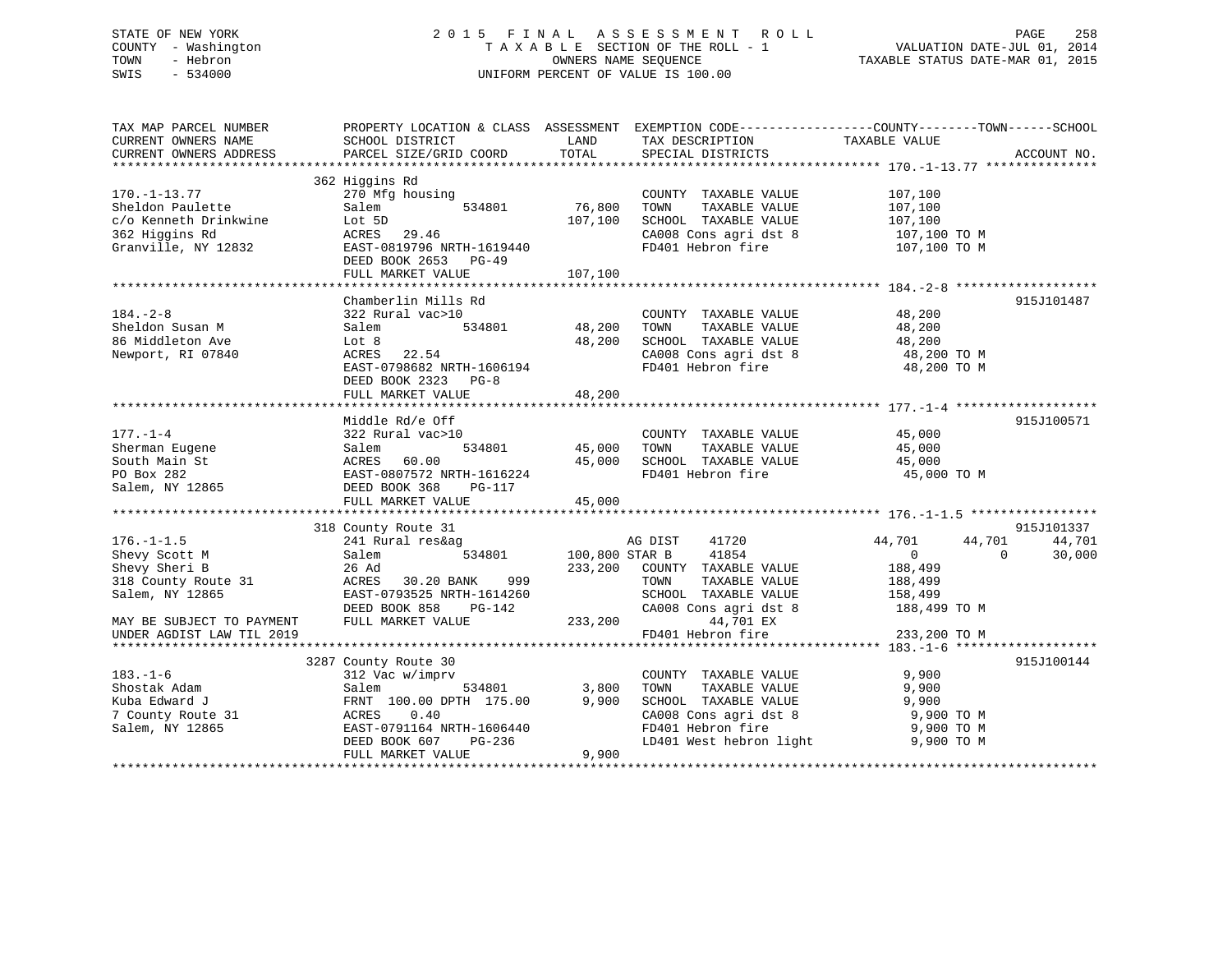# STATE OF NEW YORK 2 0 1 5 F I N A L A S S E S S M E N T R O L L PAGE 259 COUNTY - Washington T A X A B L E SECTION OF THE ROLL - 1 VALUATION DATE-JUL 01, 2014 TOWN - Hebron OWNERS NAME SEQUENCE TAXABLE STATUS DATE-MAR 01, 2015 SWIS - 534000 UNIFORM PERCENT OF VALUE IS 100.00

| TAX DESCRIPTION<br>TAXABLE VALUE<br>SCHOOL DISTRICT<br>LAND<br>TOTAL<br>PARCEL SIZE/GRID COORD<br>SPECIAL DISTRICTS<br>ACCOUNT NO.<br>7 County Route 31<br>915J100514<br>$183. - 1 - 10$<br>$0 \qquad \qquad$<br>$\Omega$<br>30,000<br>210 1 Family Res<br>STAR B<br>41854<br>534801<br>58,800<br>COUNTY TAXABLE VALUE<br>193,500<br>Shostak, Trustee Adam<br>Salem<br>Shostak, Trustee Margaret<br>7 County Route 31<br>8.40<br>193,500<br>ACRES<br>TOWN<br>TAXABLE VALUE<br>193,500<br>7 County Route 31<br>EAST-0791231 NRTH-1607349<br>SCHOOL TAXABLE VALUE<br>163,500<br>Salem, NY 12865<br>DEED BOOK 2253 PG-225<br>$\begin{array}{lll} \texttt{CA008} \texttt{ Cons} \texttt{agr} & \texttt{dst 8} & \texttt{193,500 T0 M} \\ \texttt{FD401} \texttt{Hebron fire} & \texttt{193,500 T0 M} \end{array}$<br>$193,500$ FD401 Hebron fire<br>FULL MARKET VALUE<br>LD401 West hebron light 193,500 TO M<br>915J100573<br>Lang Hill Rd/s Off<br>7,500<br>$152. - 2 - 29$<br>323 Vacant rural<br>COUNTY TAXABLE VALUE<br>533201 7,500<br>Granville<br>TAXABLE VALUE<br>Sidusky James A<br>TOWN<br>7,500<br>7,500<br>SCHOOL TAXABLE VALUE<br>138 Hartman Loop<br>No Deeded R O W<br>7,500<br>SCHOOL TAXABLE VALUE<br>CA008 Cons agri dst 8<br>FD401 Hebron fire<br>Queensbury, NY 12804<br>ACRES 10.00<br>7,500 TO M<br>EAST-0809809 NRTH-1633193<br>7,500 TO M<br>DEED BOOK 799<br>PG-72<br>7,500<br>FULL MARKET VALUE<br>Wolfe Ln/w Off<br>915J100575<br>$158. - 1 - 17$<br>52,400<br>52.400<br>314 Rural vac<10<br>COUNTY TAXABLE VALUE<br>Siegel Pendleton L<br>533801<br>52,400<br>TAXABLE VALUE<br>Hartford<br>TOWN<br>52,400<br>2230 W Riverside Blvd Apt 101 ACRES 69.90<br>52,400<br>SCHOOL TAXABLE VALUE<br>52,400<br>52,400 TO M<br>Spokane, WA 99201<br>HOLLD<br>EAST-0788495 NRTH-1628743<br>PFFD ROOK 435 PG-91<br>$\begin{array}{llll}\n\text{CA008} & \text{Cons}\n\text{ agrid} & \text{B} \\ \text{FD401} & \text{Hebron}\n\text{ fire} & \text{S2,400} & \text{TO M} \\ \end{array}$<br>FULL MARKET VALUE<br>52,400<br>31 Sutliff Ln<br>210 1 Family Res<br>CW_10_VET/ 41151<br>8,000<br>8,000<br>$\mathbf{0}$<br>60,000 STAR B<br>534801<br>41854<br>Salem<br>$\overline{0}$<br>$\Omega$<br>30,000<br>sub lot 2<br>221,900<br>COUNTY TAXABLE VALUE<br>213,900<br>TOWN<br>TAXABLE VALUE<br>213,900<br>2874/49<br>ACRES 9.00 BANK 11A<br>SCHOOL TAXABLE VALUE<br>191,900<br>EAST-0794133 NRTH-1615245<br>FD401 Hebron fire<br>221,900 TO M<br>DEED BOOK 2638 PG-115<br>221,900<br>FULL MARKET VALUE<br>1097 Smith Rd<br>915J101430<br>$153. - 1 - 12.4$<br>50,800<br>270 Mfg housing<br>COUNTY TAXABLE VALUE<br>Simmons Donald Sr<br>533201<br>Granville<br>39,800<br>TOWN<br>TAXABLE VALUE<br>50,800<br>Simmons Beatrice<br>50,800<br>SCHOOL TAXABLE VALUE<br>50,800<br>ACRES<br>1.90<br>EAST-0816480 N<br>DEED BOOK 544<br>11 Sharon Valley Rd<br>EAST-0816480 NRTH-1636615<br>CA008 Cons agri dst 8<br>50,800 TO M<br>Sharon, CT 06069<br>FD401 Hebron fire<br>50,800 TO M<br>PG-172<br>50,800<br>FULL MARKET VALUE | TAX MAP PARCEL NUMBER  | PROPERTY LOCATION & CLASS ASSESSMENT EXEMPTION CODE----------------COUNTY-------TOWN------SCHOOL |  |  |
|-----------------------------------------------------------------------------------------------------------------------------------------------------------------------------------------------------------------------------------------------------------------------------------------------------------------------------------------------------------------------------------------------------------------------------------------------------------------------------------------------------------------------------------------------------------------------------------------------------------------------------------------------------------------------------------------------------------------------------------------------------------------------------------------------------------------------------------------------------------------------------------------------------------------------------------------------------------------------------------------------------------------------------------------------------------------------------------------------------------------------------------------------------------------------------------------------------------------------------------------------------------------------------------------------------------------------------------------------------------------------------------------------------------------------------------------------------------------------------------------------------------------------------------------------------------------------------------------------------------------------------------------------------------------------------------------------------------------------------------------------------------------------------------------------------------------------------------------------------------------------------------------------------------------------------------------------------------------------------------------------------------------------------------------------------------------------------------------------------------------------------------------------------------------------------------------------------------------------------------------------------------------------------------------------------------------------------------------------------------------------------------------------------------------------------------------------------------------------------------------------------------------------------------------------------------------------------------------------------------------------------------------------------------------------------------------------------------------------------------------------------------------------------------------------------------------------------------------------------------------------------------------------------------------------------------------------------------------------------------------------------------------------------------------|------------------------|--------------------------------------------------------------------------------------------------|--|--|
|                                                                                                                                                                                                                                                                                                                                                                                                                                                                                                                                                                                                                                                                                                                                                                                                                                                                                                                                                                                                                                                                                                                                                                                                                                                                                                                                                                                                                                                                                                                                                                                                                                                                                                                                                                                                                                                                                                                                                                                                                                                                                                                                                                                                                                                                                                                                                                                                                                                                                                                                                                                                                                                                                                                                                                                                                                                                                                                                                                                                                                         | CURRENT OWNERS NAME    |                                                                                                  |  |  |
|                                                                                                                                                                                                                                                                                                                                                                                                                                                                                                                                                                                                                                                                                                                                                                                                                                                                                                                                                                                                                                                                                                                                                                                                                                                                                                                                                                                                                                                                                                                                                                                                                                                                                                                                                                                                                                                                                                                                                                                                                                                                                                                                                                                                                                                                                                                                                                                                                                                                                                                                                                                                                                                                                                                                                                                                                                                                                                                                                                                                                                         | CURRENT OWNERS ADDRESS |                                                                                                  |  |  |
|                                                                                                                                                                                                                                                                                                                                                                                                                                                                                                                                                                                                                                                                                                                                                                                                                                                                                                                                                                                                                                                                                                                                                                                                                                                                                                                                                                                                                                                                                                                                                                                                                                                                                                                                                                                                                                                                                                                                                                                                                                                                                                                                                                                                                                                                                                                                                                                                                                                                                                                                                                                                                                                                                                                                                                                                                                                                                                                                                                                                                                         |                        |                                                                                                  |  |  |
|                                                                                                                                                                                                                                                                                                                                                                                                                                                                                                                                                                                                                                                                                                                                                                                                                                                                                                                                                                                                                                                                                                                                                                                                                                                                                                                                                                                                                                                                                                                                                                                                                                                                                                                                                                                                                                                                                                                                                                                                                                                                                                                                                                                                                                                                                                                                                                                                                                                                                                                                                                                                                                                                                                                                                                                                                                                                                                                                                                                                                                         |                        |                                                                                                  |  |  |
|                                                                                                                                                                                                                                                                                                                                                                                                                                                                                                                                                                                                                                                                                                                                                                                                                                                                                                                                                                                                                                                                                                                                                                                                                                                                                                                                                                                                                                                                                                                                                                                                                                                                                                                                                                                                                                                                                                                                                                                                                                                                                                                                                                                                                                                                                                                                                                                                                                                                                                                                                                                                                                                                                                                                                                                                                                                                                                                                                                                                                                         |                        |                                                                                                  |  |  |
|                                                                                                                                                                                                                                                                                                                                                                                                                                                                                                                                                                                                                                                                                                                                                                                                                                                                                                                                                                                                                                                                                                                                                                                                                                                                                                                                                                                                                                                                                                                                                                                                                                                                                                                                                                                                                                                                                                                                                                                                                                                                                                                                                                                                                                                                                                                                                                                                                                                                                                                                                                                                                                                                                                                                                                                                                                                                                                                                                                                                                                         |                        |                                                                                                  |  |  |
|                                                                                                                                                                                                                                                                                                                                                                                                                                                                                                                                                                                                                                                                                                                                                                                                                                                                                                                                                                                                                                                                                                                                                                                                                                                                                                                                                                                                                                                                                                                                                                                                                                                                                                                                                                                                                                                                                                                                                                                                                                                                                                                                                                                                                                                                                                                                                                                                                                                                                                                                                                                                                                                                                                                                                                                                                                                                                                                                                                                                                                         |                        |                                                                                                  |  |  |
|                                                                                                                                                                                                                                                                                                                                                                                                                                                                                                                                                                                                                                                                                                                                                                                                                                                                                                                                                                                                                                                                                                                                                                                                                                                                                                                                                                                                                                                                                                                                                                                                                                                                                                                                                                                                                                                                                                                                                                                                                                                                                                                                                                                                                                                                                                                                                                                                                                                                                                                                                                                                                                                                                                                                                                                                                                                                                                                                                                                                                                         |                        |                                                                                                  |  |  |
|                                                                                                                                                                                                                                                                                                                                                                                                                                                                                                                                                                                                                                                                                                                                                                                                                                                                                                                                                                                                                                                                                                                                                                                                                                                                                                                                                                                                                                                                                                                                                                                                                                                                                                                                                                                                                                                                                                                                                                                                                                                                                                                                                                                                                                                                                                                                                                                                                                                                                                                                                                                                                                                                                                                                                                                                                                                                                                                                                                                                                                         |                        |                                                                                                  |  |  |
|                                                                                                                                                                                                                                                                                                                                                                                                                                                                                                                                                                                                                                                                                                                                                                                                                                                                                                                                                                                                                                                                                                                                                                                                                                                                                                                                                                                                                                                                                                                                                                                                                                                                                                                                                                                                                                                                                                                                                                                                                                                                                                                                                                                                                                                                                                                                                                                                                                                                                                                                                                                                                                                                                                                                                                                                                                                                                                                                                                                                                                         |                        |                                                                                                  |  |  |
|                                                                                                                                                                                                                                                                                                                                                                                                                                                                                                                                                                                                                                                                                                                                                                                                                                                                                                                                                                                                                                                                                                                                                                                                                                                                                                                                                                                                                                                                                                                                                                                                                                                                                                                                                                                                                                                                                                                                                                                                                                                                                                                                                                                                                                                                                                                                                                                                                                                                                                                                                                                                                                                                                                                                                                                                                                                                                                                                                                                                                                         |                        |                                                                                                  |  |  |
|                                                                                                                                                                                                                                                                                                                                                                                                                                                                                                                                                                                                                                                                                                                                                                                                                                                                                                                                                                                                                                                                                                                                                                                                                                                                                                                                                                                                                                                                                                                                                                                                                                                                                                                                                                                                                                                                                                                                                                                                                                                                                                                                                                                                                                                                                                                                                                                                                                                                                                                                                                                                                                                                                                                                                                                                                                                                                                                                                                                                                                         |                        |                                                                                                  |  |  |
|                                                                                                                                                                                                                                                                                                                                                                                                                                                                                                                                                                                                                                                                                                                                                                                                                                                                                                                                                                                                                                                                                                                                                                                                                                                                                                                                                                                                                                                                                                                                                                                                                                                                                                                                                                                                                                                                                                                                                                                                                                                                                                                                                                                                                                                                                                                                                                                                                                                                                                                                                                                                                                                                                                                                                                                                                                                                                                                                                                                                                                         |                        |                                                                                                  |  |  |
|                                                                                                                                                                                                                                                                                                                                                                                                                                                                                                                                                                                                                                                                                                                                                                                                                                                                                                                                                                                                                                                                                                                                                                                                                                                                                                                                                                                                                                                                                                                                                                                                                                                                                                                                                                                                                                                                                                                                                                                                                                                                                                                                                                                                                                                                                                                                                                                                                                                                                                                                                                                                                                                                                                                                                                                                                                                                                                                                                                                                                                         |                        |                                                                                                  |  |  |
|                                                                                                                                                                                                                                                                                                                                                                                                                                                                                                                                                                                                                                                                                                                                                                                                                                                                                                                                                                                                                                                                                                                                                                                                                                                                                                                                                                                                                                                                                                                                                                                                                                                                                                                                                                                                                                                                                                                                                                                                                                                                                                                                                                                                                                                                                                                                                                                                                                                                                                                                                                                                                                                                                                                                                                                                                                                                                                                                                                                                                                         |                        |                                                                                                  |  |  |
|                                                                                                                                                                                                                                                                                                                                                                                                                                                                                                                                                                                                                                                                                                                                                                                                                                                                                                                                                                                                                                                                                                                                                                                                                                                                                                                                                                                                                                                                                                                                                                                                                                                                                                                                                                                                                                                                                                                                                                                                                                                                                                                                                                                                                                                                                                                                                                                                                                                                                                                                                                                                                                                                                                                                                                                                                                                                                                                                                                                                                                         |                        |                                                                                                  |  |  |
|                                                                                                                                                                                                                                                                                                                                                                                                                                                                                                                                                                                                                                                                                                                                                                                                                                                                                                                                                                                                                                                                                                                                                                                                                                                                                                                                                                                                                                                                                                                                                                                                                                                                                                                                                                                                                                                                                                                                                                                                                                                                                                                                                                                                                                                                                                                                                                                                                                                                                                                                                                                                                                                                                                                                                                                                                                                                                                                                                                                                                                         |                        |                                                                                                  |  |  |
|                                                                                                                                                                                                                                                                                                                                                                                                                                                                                                                                                                                                                                                                                                                                                                                                                                                                                                                                                                                                                                                                                                                                                                                                                                                                                                                                                                                                                                                                                                                                                                                                                                                                                                                                                                                                                                                                                                                                                                                                                                                                                                                                                                                                                                                                                                                                                                                                                                                                                                                                                                                                                                                                                                                                                                                                                                                                                                                                                                                                                                         |                        |                                                                                                  |  |  |
|                                                                                                                                                                                                                                                                                                                                                                                                                                                                                                                                                                                                                                                                                                                                                                                                                                                                                                                                                                                                                                                                                                                                                                                                                                                                                                                                                                                                                                                                                                                                                                                                                                                                                                                                                                                                                                                                                                                                                                                                                                                                                                                                                                                                                                                                                                                                                                                                                                                                                                                                                                                                                                                                                                                                                                                                                                                                                                                                                                                                                                         |                        |                                                                                                  |  |  |
|                                                                                                                                                                                                                                                                                                                                                                                                                                                                                                                                                                                                                                                                                                                                                                                                                                                                                                                                                                                                                                                                                                                                                                                                                                                                                                                                                                                                                                                                                                                                                                                                                                                                                                                                                                                                                                                                                                                                                                                                                                                                                                                                                                                                                                                                                                                                                                                                                                                                                                                                                                                                                                                                                                                                                                                                                                                                                                                                                                                                                                         |                        |                                                                                                  |  |  |
|                                                                                                                                                                                                                                                                                                                                                                                                                                                                                                                                                                                                                                                                                                                                                                                                                                                                                                                                                                                                                                                                                                                                                                                                                                                                                                                                                                                                                                                                                                                                                                                                                                                                                                                                                                                                                                                                                                                                                                                                                                                                                                                                                                                                                                                                                                                                                                                                                                                                                                                                                                                                                                                                                                                                                                                                                                                                                                                                                                                                                                         |                        |                                                                                                  |  |  |
|                                                                                                                                                                                                                                                                                                                                                                                                                                                                                                                                                                                                                                                                                                                                                                                                                                                                                                                                                                                                                                                                                                                                                                                                                                                                                                                                                                                                                                                                                                                                                                                                                                                                                                                                                                                                                                                                                                                                                                                                                                                                                                                                                                                                                                                                                                                                                                                                                                                                                                                                                                                                                                                                                                                                                                                                                                                                                                                                                                                                                                         |                        |                                                                                                  |  |  |
|                                                                                                                                                                                                                                                                                                                                                                                                                                                                                                                                                                                                                                                                                                                                                                                                                                                                                                                                                                                                                                                                                                                                                                                                                                                                                                                                                                                                                                                                                                                                                                                                                                                                                                                                                                                                                                                                                                                                                                                                                                                                                                                                                                                                                                                                                                                                                                                                                                                                                                                                                                                                                                                                                                                                                                                                                                                                                                                                                                                                                                         |                        |                                                                                                  |  |  |
|                                                                                                                                                                                                                                                                                                                                                                                                                                                                                                                                                                                                                                                                                                                                                                                                                                                                                                                                                                                                                                                                                                                                                                                                                                                                                                                                                                                                                                                                                                                                                                                                                                                                                                                                                                                                                                                                                                                                                                                                                                                                                                                                                                                                                                                                                                                                                                                                                                                                                                                                                                                                                                                                                                                                                                                                                                                                                                                                                                                                                                         |                        |                                                                                                  |  |  |
|                                                                                                                                                                                                                                                                                                                                                                                                                                                                                                                                                                                                                                                                                                                                                                                                                                                                                                                                                                                                                                                                                                                                                                                                                                                                                                                                                                                                                                                                                                                                                                                                                                                                                                                                                                                                                                                                                                                                                                                                                                                                                                                                                                                                                                                                                                                                                                                                                                                                                                                                                                                                                                                                                                                                                                                                                                                                                                                                                                                                                                         |                        |                                                                                                  |  |  |
|                                                                                                                                                                                                                                                                                                                                                                                                                                                                                                                                                                                                                                                                                                                                                                                                                                                                                                                                                                                                                                                                                                                                                                                                                                                                                                                                                                                                                                                                                                                                                                                                                                                                                                                                                                                                                                                                                                                                                                                                                                                                                                                                                                                                                                                                                                                                                                                                                                                                                                                                                                                                                                                                                                                                                                                                                                                                                                                                                                                                                                         |                        |                                                                                                  |  |  |
|                                                                                                                                                                                                                                                                                                                                                                                                                                                                                                                                                                                                                                                                                                                                                                                                                                                                                                                                                                                                                                                                                                                                                                                                                                                                                                                                                                                                                                                                                                                                                                                                                                                                                                                                                                                                                                                                                                                                                                                                                                                                                                                                                                                                                                                                                                                                                                                                                                                                                                                                                                                                                                                                                                                                                                                                                                                                                                                                                                                                                                         |                        |                                                                                                  |  |  |
|                                                                                                                                                                                                                                                                                                                                                                                                                                                                                                                                                                                                                                                                                                                                                                                                                                                                                                                                                                                                                                                                                                                                                                                                                                                                                                                                                                                                                                                                                                                                                                                                                                                                                                                                                                                                                                                                                                                                                                                                                                                                                                                                                                                                                                                                                                                                                                                                                                                                                                                                                                                                                                                                                                                                                                                                                                                                                                                                                                                                                                         |                        |                                                                                                  |  |  |
|                                                                                                                                                                                                                                                                                                                                                                                                                                                                                                                                                                                                                                                                                                                                                                                                                                                                                                                                                                                                                                                                                                                                                                                                                                                                                                                                                                                                                                                                                                                                                                                                                                                                                                                                                                                                                                                                                                                                                                                                                                                                                                                                                                                                                                                                                                                                                                                                                                                                                                                                                                                                                                                                                                                                                                                                                                                                                                                                                                                                                                         |                        |                                                                                                  |  |  |
|                                                                                                                                                                                                                                                                                                                                                                                                                                                                                                                                                                                                                                                                                                                                                                                                                                                                                                                                                                                                                                                                                                                                                                                                                                                                                                                                                                                                                                                                                                                                                                                                                                                                                                                                                                                                                                                                                                                                                                                                                                                                                                                                                                                                                                                                                                                                                                                                                                                                                                                                                                                                                                                                                                                                                                                                                                                                                                                                                                                                                                         | $176. - 1 - 5.2$       |                                                                                                  |  |  |
|                                                                                                                                                                                                                                                                                                                                                                                                                                                                                                                                                                                                                                                                                                                                                                                                                                                                                                                                                                                                                                                                                                                                                                                                                                                                                                                                                                                                                                                                                                                                                                                                                                                                                                                                                                                                                                                                                                                                                                                                                                                                                                                                                                                                                                                                                                                                                                                                                                                                                                                                                                                                                                                                                                                                                                                                                                                                                                                                                                                                                                         | Silverberg Howard M    |                                                                                                  |  |  |
|                                                                                                                                                                                                                                                                                                                                                                                                                                                                                                                                                                                                                                                                                                                                                                                                                                                                                                                                                                                                                                                                                                                                                                                                                                                                                                                                                                                                                                                                                                                                                                                                                                                                                                                                                                                                                                                                                                                                                                                                                                                                                                                                                                                                                                                                                                                                                                                                                                                                                                                                                                                                                                                                                                                                                                                                                                                                                                                                                                                                                                         | Silverberg Paula E     |                                                                                                  |  |  |
|                                                                                                                                                                                                                                                                                                                                                                                                                                                                                                                                                                                                                                                                                                                                                                                                                                                                                                                                                                                                                                                                                                                                                                                                                                                                                                                                                                                                                                                                                                                                                                                                                                                                                                                                                                                                                                                                                                                                                                                                                                                                                                                                                                                                                                                                                                                                                                                                                                                                                                                                                                                                                                                                                                                                                                                                                                                                                                                                                                                                                                         | 31 Sutliff Ln          |                                                                                                  |  |  |
|                                                                                                                                                                                                                                                                                                                                                                                                                                                                                                                                                                                                                                                                                                                                                                                                                                                                                                                                                                                                                                                                                                                                                                                                                                                                                                                                                                                                                                                                                                                                                                                                                                                                                                                                                                                                                                                                                                                                                                                                                                                                                                                                                                                                                                                                                                                                                                                                                                                                                                                                                                                                                                                                                                                                                                                                                                                                                                                                                                                                                                         | Salem, NY 12865        |                                                                                                  |  |  |
|                                                                                                                                                                                                                                                                                                                                                                                                                                                                                                                                                                                                                                                                                                                                                                                                                                                                                                                                                                                                                                                                                                                                                                                                                                                                                                                                                                                                                                                                                                                                                                                                                                                                                                                                                                                                                                                                                                                                                                                                                                                                                                                                                                                                                                                                                                                                                                                                                                                                                                                                                                                                                                                                                                                                                                                                                                                                                                                                                                                                                                         |                        |                                                                                                  |  |  |
|                                                                                                                                                                                                                                                                                                                                                                                                                                                                                                                                                                                                                                                                                                                                                                                                                                                                                                                                                                                                                                                                                                                                                                                                                                                                                                                                                                                                                                                                                                                                                                                                                                                                                                                                                                                                                                                                                                                                                                                                                                                                                                                                                                                                                                                                                                                                                                                                                                                                                                                                                                                                                                                                                                                                                                                                                                                                                                                                                                                                                                         |                        |                                                                                                  |  |  |
|                                                                                                                                                                                                                                                                                                                                                                                                                                                                                                                                                                                                                                                                                                                                                                                                                                                                                                                                                                                                                                                                                                                                                                                                                                                                                                                                                                                                                                                                                                                                                                                                                                                                                                                                                                                                                                                                                                                                                                                                                                                                                                                                                                                                                                                                                                                                                                                                                                                                                                                                                                                                                                                                                                                                                                                                                                                                                                                                                                                                                                         |                        |                                                                                                  |  |  |
|                                                                                                                                                                                                                                                                                                                                                                                                                                                                                                                                                                                                                                                                                                                                                                                                                                                                                                                                                                                                                                                                                                                                                                                                                                                                                                                                                                                                                                                                                                                                                                                                                                                                                                                                                                                                                                                                                                                                                                                                                                                                                                                                                                                                                                                                                                                                                                                                                                                                                                                                                                                                                                                                                                                                                                                                                                                                                                                                                                                                                                         |                        |                                                                                                  |  |  |
|                                                                                                                                                                                                                                                                                                                                                                                                                                                                                                                                                                                                                                                                                                                                                                                                                                                                                                                                                                                                                                                                                                                                                                                                                                                                                                                                                                                                                                                                                                                                                                                                                                                                                                                                                                                                                                                                                                                                                                                                                                                                                                                                                                                                                                                                                                                                                                                                                                                                                                                                                                                                                                                                                                                                                                                                                                                                                                                                                                                                                                         |                        |                                                                                                  |  |  |
|                                                                                                                                                                                                                                                                                                                                                                                                                                                                                                                                                                                                                                                                                                                                                                                                                                                                                                                                                                                                                                                                                                                                                                                                                                                                                                                                                                                                                                                                                                                                                                                                                                                                                                                                                                                                                                                                                                                                                                                                                                                                                                                                                                                                                                                                                                                                                                                                                                                                                                                                                                                                                                                                                                                                                                                                                                                                                                                                                                                                                                         |                        |                                                                                                  |  |  |
|                                                                                                                                                                                                                                                                                                                                                                                                                                                                                                                                                                                                                                                                                                                                                                                                                                                                                                                                                                                                                                                                                                                                                                                                                                                                                                                                                                                                                                                                                                                                                                                                                                                                                                                                                                                                                                                                                                                                                                                                                                                                                                                                                                                                                                                                                                                                                                                                                                                                                                                                                                                                                                                                                                                                                                                                                                                                                                                                                                                                                                         |                        |                                                                                                  |  |  |
|                                                                                                                                                                                                                                                                                                                                                                                                                                                                                                                                                                                                                                                                                                                                                                                                                                                                                                                                                                                                                                                                                                                                                                                                                                                                                                                                                                                                                                                                                                                                                                                                                                                                                                                                                                                                                                                                                                                                                                                                                                                                                                                                                                                                                                                                                                                                                                                                                                                                                                                                                                                                                                                                                                                                                                                                                                                                                                                                                                                                                                         |                        |                                                                                                  |  |  |
|                                                                                                                                                                                                                                                                                                                                                                                                                                                                                                                                                                                                                                                                                                                                                                                                                                                                                                                                                                                                                                                                                                                                                                                                                                                                                                                                                                                                                                                                                                                                                                                                                                                                                                                                                                                                                                                                                                                                                                                                                                                                                                                                                                                                                                                                                                                                                                                                                                                                                                                                                                                                                                                                                                                                                                                                                                                                                                                                                                                                                                         |                        |                                                                                                  |  |  |
|                                                                                                                                                                                                                                                                                                                                                                                                                                                                                                                                                                                                                                                                                                                                                                                                                                                                                                                                                                                                                                                                                                                                                                                                                                                                                                                                                                                                                                                                                                                                                                                                                                                                                                                                                                                                                                                                                                                                                                                                                                                                                                                                                                                                                                                                                                                                                                                                                                                                                                                                                                                                                                                                                                                                                                                                                                                                                                                                                                                                                                         |                        |                                                                                                  |  |  |
|                                                                                                                                                                                                                                                                                                                                                                                                                                                                                                                                                                                                                                                                                                                                                                                                                                                                                                                                                                                                                                                                                                                                                                                                                                                                                                                                                                                                                                                                                                                                                                                                                                                                                                                                                                                                                                                                                                                                                                                                                                                                                                                                                                                                                                                                                                                                                                                                                                                                                                                                                                                                                                                                                                                                                                                                                                                                                                                                                                                                                                         |                        |                                                                                                  |  |  |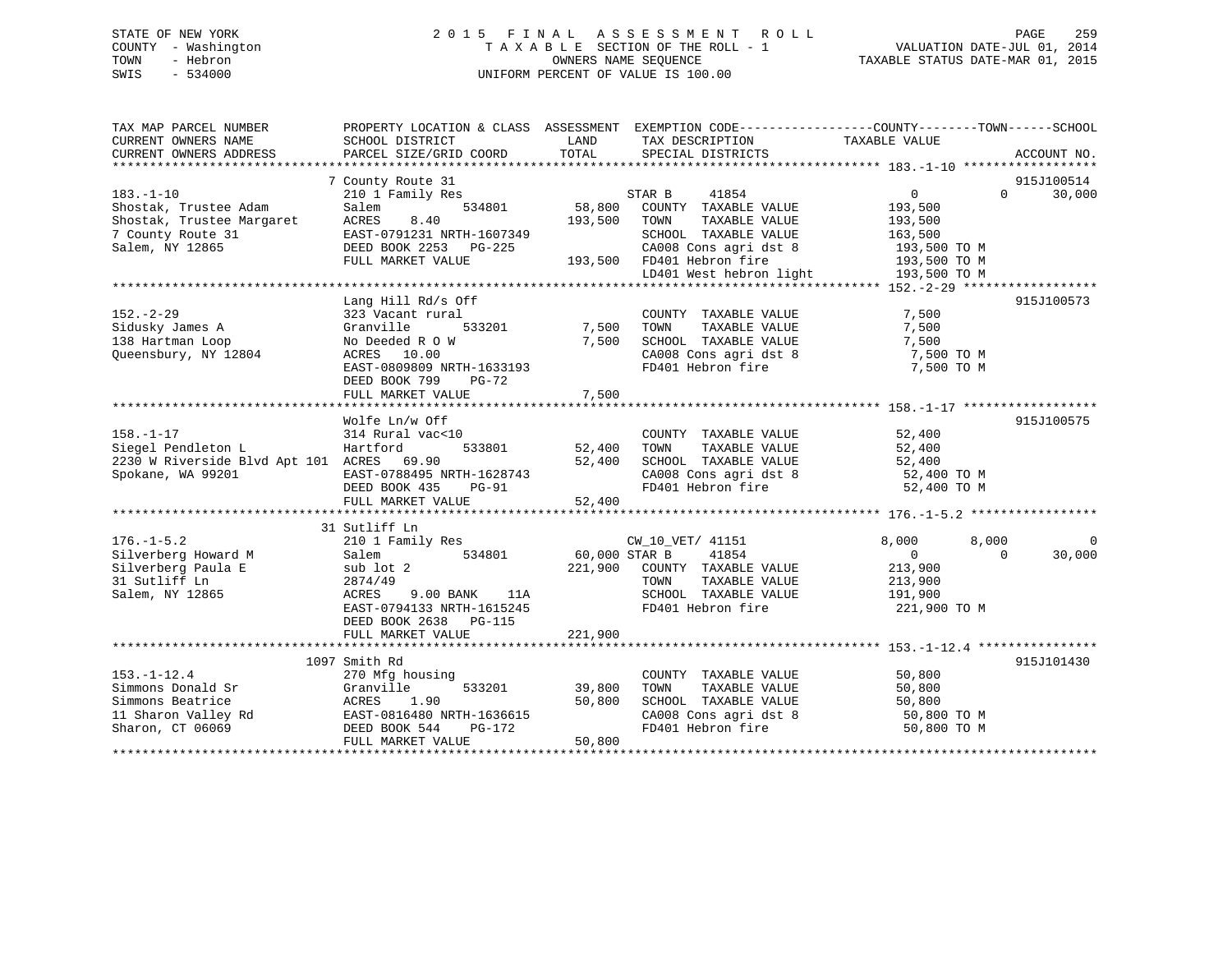# STATE OF NEW YORK 2 0 1 5 F I N A L A S S E S S M E N T R O L L PAGE 260 COUNTY - Washington T A X A B L E SECTION OF THE ROLL - 1 VALUATION DATE-JUL 01, 2014 TOWN - Hebron OWNERS NAME SEQUENCE TAXABLE STATUS DATE-MAR 01, 2015 SWIS - 534000 UNIFORM PERCENT OF VALUE IS 100.00

| 196 Little Burch Hill Rd<br>915J101179<br>$151. - 1 - 22.4$<br>41854<br>$\overline{0}$<br>30,000<br>242 Rurl res&rec<br>STAR B<br>$\Omega$<br>533801<br>76,300<br>Simmons Susan B<br>Hartford<br>COUNTY TAXABLE VALUE<br>88,500<br>Wright Apple J<br>501/514<br>88,500<br>TOWN<br>TAXABLE VALUE<br>88,500<br>196 Little Burch Hill Rd<br>ACRES 17.16<br>SCHOOL TAXABLE VALUE<br>58,500<br>Granville, NY 12832<br>FD401 Hebron fire<br>EAST-0799645 NRTH-1633472<br>88,500 TO M<br>DEED BOOK 1870 PG-149<br>FULL MARKET VALUE<br>88,500<br>915J100576<br>3176 County Route 30<br>$183.16 - 1 - 23$<br>210 1 Family Res<br>$\mathbf{0}$<br>$\Omega$<br>65,300<br>STAR EN<br>41834<br>Simpson Howard<br>534801<br>25,000<br>COUNTY TAXABLE VALUE<br>Salem<br>141,100<br>Simpson Kathleen<br>630/22<br>141,100<br>TOWN<br>TAXABLE VALUE<br>141,100<br>3176 County Route 30<br>FRNT 95.00 DPTH 228.00<br>SCHOOL TAXABLE VALUE<br>75,800<br>CA008 Cons agri dst 8<br>Salem, NY 12865<br>0.50<br>ACRES<br>141,100 TO M<br>EAST-0792085 NRTH-1603826<br>FD401 Hebron fire<br>141,100 TO M<br>LD401 West hebron light<br>DEED BOOK 438<br>PG-1048<br>141,100 TO M<br>141,100<br>FULL MARKET VALUE<br>635 Chamberlin Mills Rd<br>915J101225<br>$176. - 1 - 23.1$<br>242 Rurl res&rec<br>COUNTY TAXABLE VALUE<br>321,000<br>534801<br>245,200<br>Simring James Jordan<br>Salem<br>TOWN<br>TAXABLE VALUE<br>321,000<br>SCHOOL TAXABLE VALUE<br>Friedman-Simring Ruth<br>ag commit 705/332<br>321,000<br>321,000<br>CA008 Cons agri dst 8<br>200 E 24th St<br>ACRES 114.70<br>321,000 TO M<br>New York, NY 10010<br>EAST-0802218 NRTH-1611788<br>FD401 Hebron fire<br>321,000 TO M<br>DEED BOOK 2690 PG-174<br>FULL MARKET VALUE<br>321,000<br>MAY BE SUBJECT TO PAYMENT<br>UNDER AGDIST LAW TIL 2017<br>337 Halls Pond Rd<br>41854<br>$\Omega$<br>30,000<br>210 1 Family Res<br>STAR B<br>$\overline{0}$<br>533801<br>65,900<br>COUNTY TAXABLE VALUE<br>Hartford<br>161,200<br>797/183<br>161,200<br>TOWN<br>TAXABLE VALUE<br>161,200<br>ACRES 11.95<br>SCHOOL TAXABLE VALUE<br>131,200<br>FD401 Hebron fire<br>EAST-0791058 NRTH-1628130<br>161,200 TO M<br>PG-295<br>DEED BOOK 726<br>FULL MARKET VALUE<br>161,200<br>315 Halls Pond Rd<br>60 PCT OF VALUE USED FOR EXEMPTION PURPOSES<br>915J100155<br>$158. - 1 - 16$<br>AGED-CO<br>41802<br>46,440<br>$\Omega$<br>$\overline{0}$<br>240 Rural res<br>533801<br>116,600 AGE-TN/SCH 41806<br>$\mathbf{0}$<br>27,864<br>27,864<br>Skelly Ray R<br>Hartford<br>Skelly Lucinda E<br>466/140 730/246<br>154,800 STAR EN<br>41834<br>$\overline{0}$<br>65,300<br>$\Omega$<br>315 Halls Pond Rd<br>ACRES<br>57.20<br>COUNTY TAXABLE VALUE<br>108,360<br>Salem, NY 12865<br>EAST-0790681 NRTH-1627075<br>TOWN<br>TAXABLE VALUE<br>126,936<br>DEED BOOK 473<br>PG-877<br>SCHOOL TAXABLE VALUE<br>61,636<br>154,800 FD401 Hebron fire<br>FULL MARKET VALUE<br>154,800 TO M | TAX MAP PARCEL NUMBER<br>CURRENT OWNERS NAME<br>CURRENT OWNERS ADDRESS | SCHOOL DISTRICT<br>PARCEL SIZE/GRID COORD | PROPERTY LOCATION & CLASS ASSESSMENT EXEMPTION CODE----------------COUNTY-------TOWN------SCHOOL<br>LAND<br>TAX DESCRIPTION<br>TOTAL<br>SPECIAL DISTRICTS | TAXABLE VALUE<br>ACCOUNT NO. |
|----------------------------------------------------------------------------------------------------------------------------------------------------------------------------------------------------------------------------------------------------------------------------------------------------------------------------------------------------------------------------------------------------------------------------------------------------------------------------------------------------------------------------------------------------------------------------------------------------------------------------------------------------------------------------------------------------------------------------------------------------------------------------------------------------------------------------------------------------------------------------------------------------------------------------------------------------------------------------------------------------------------------------------------------------------------------------------------------------------------------------------------------------------------------------------------------------------------------------------------------------------------------------------------------------------------------------------------------------------------------------------------------------------------------------------------------------------------------------------------------------------------------------------------------------------------------------------------------------------------------------------------------------------------------------------------------------------------------------------------------------------------------------------------------------------------------------------------------------------------------------------------------------------------------------------------------------------------------------------------------------------------------------------------------------------------------------------------------------------------------------------------------------------------------------------------------------------------------------------------------------------------------------------------------------------------------------------------------------------------------------------------------------------------------------------------------------------------------------------------------------------------------------------------------------------------------------------------------------------------------------------------------------------------------------------------------------------------------------------------------------------------------------------------------------------------------------------------------------------------------------------------------------------|------------------------------------------------------------------------|-------------------------------------------|-----------------------------------------------------------------------------------------------------------------------------------------------------------|------------------------------|
|                                                                                                                                                                                                                                                                                                                                                                                                                                                                                                                                                                                                                                                                                                                                                                                                                                                                                                                                                                                                                                                                                                                                                                                                                                                                                                                                                                                                                                                                                                                                                                                                                                                                                                                                                                                                                                                                                                                                                                                                                                                                                                                                                                                                                                                                                                                                                                                                                                                                                                                                                                                                                                                                                                                                                                                                                                                                                                          |                                                                        |                                           |                                                                                                                                                           |                              |
|                                                                                                                                                                                                                                                                                                                                                                                                                                                                                                                                                                                                                                                                                                                                                                                                                                                                                                                                                                                                                                                                                                                                                                                                                                                                                                                                                                                                                                                                                                                                                                                                                                                                                                                                                                                                                                                                                                                                                                                                                                                                                                                                                                                                                                                                                                                                                                                                                                                                                                                                                                                                                                                                                                                                                                                                                                                                                                          |                                                                        |                                           |                                                                                                                                                           |                              |
|                                                                                                                                                                                                                                                                                                                                                                                                                                                                                                                                                                                                                                                                                                                                                                                                                                                                                                                                                                                                                                                                                                                                                                                                                                                                                                                                                                                                                                                                                                                                                                                                                                                                                                                                                                                                                                                                                                                                                                                                                                                                                                                                                                                                                                                                                                                                                                                                                                                                                                                                                                                                                                                                                                                                                                                                                                                                                                          |                                                                        |                                           |                                                                                                                                                           |                              |
|                                                                                                                                                                                                                                                                                                                                                                                                                                                                                                                                                                                                                                                                                                                                                                                                                                                                                                                                                                                                                                                                                                                                                                                                                                                                                                                                                                                                                                                                                                                                                                                                                                                                                                                                                                                                                                                                                                                                                                                                                                                                                                                                                                                                                                                                                                                                                                                                                                                                                                                                                                                                                                                                                                                                                                                                                                                                                                          |                                                                        |                                           |                                                                                                                                                           |                              |
|                                                                                                                                                                                                                                                                                                                                                                                                                                                                                                                                                                                                                                                                                                                                                                                                                                                                                                                                                                                                                                                                                                                                                                                                                                                                                                                                                                                                                                                                                                                                                                                                                                                                                                                                                                                                                                                                                                                                                                                                                                                                                                                                                                                                                                                                                                                                                                                                                                                                                                                                                                                                                                                                                                                                                                                                                                                                                                          |                                                                        |                                           |                                                                                                                                                           |                              |
|                                                                                                                                                                                                                                                                                                                                                                                                                                                                                                                                                                                                                                                                                                                                                                                                                                                                                                                                                                                                                                                                                                                                                                                                                                                                                                                                                                                                                                                                                                                                                                                                                                                                                                                                                                                                                                                                                                                                                                                                                                                                                                                                                                                                                                                                                                                                                                                                                                                                                                                                                                                                                                                                                                                                                                                                                                                                                                          |                                                                        |                                           |                                                                                                                                                           |                              |
|                                                                                                                                                                                                                                                                                                                                                                                                                                                                                                                                                                                                                                                                                                                                                                                                                                                                                                                                                                                                                                                                                                                                                                                                                                                                                                                                                                                                                                                                                                                                                                                                                                                                                                                                                                                                                                                                                                                                                                                                                                                                                                                                                                                                                                                                                                                                                                                                                                                                                                                                                                                                                                                                                                                                                                                                                                                                                                          |                                                                        |                                           |                                                                                                                                                           |                              |
|                                                                                                                                                                                                                                                                                                                                                                                                                                                                                                                                                                                                                                                                                                                                                                                                                                                                                                                                                                                                                                                                                                                                                                                                                                                                                                                                                                                                                                                                                                                                                                                                                                                                                                                                                                                                                                                                                                                                                                                                                                                                                                                                                                                                                                                                                                                                                                                                                                                                                                                                                                                                                                                                                                                                                                                                                                                                                                          |                                                                        |                                           |                                                                                                                                                           |                              |
|                                                                                                                                                                                                                                                                                                                                                                                                                                                                                                                                                                                                                                                                                                                                                                                                                                                                                                                                                                                                                                                                                                                                                                                                                                                                                                                                                                                                                                                                                                                                                                                                                                                                                                                                                                                                                                                                                                                                                                                                                                                                                                                                                                                                                                                                                                                                                                                                                                                                                                                                                                                                                                                                                                                                                                                                                                                                                                          |                                                                        |                                           |                                                                                                                                                           |                              |
|                                                                                                                                                                                                                                                                                                                                                                                                                                                                                                                                                                                                                                                                                                                                                                                                                                                                                                                                                                                                                                                                                                                                                                                                                                                                                                                                                                                                                                                                                                                                                                                                                                                                                                                                                                                                                                                                                                                                                                                                                                                                                                                                                                                                                                                                                                                                                                                                                                                                                                                                                                                                                                                                                                                                                                                                                                                                                                          |                                                                        |                                           |                                                                                                                                                           |                              |
|                                                                                                                                                                                                                                                                                                                                                                                                                                                                                                                                                                                                                                                                                                                                                                                                                                                                                                                                                                                                                                                                                                                                                                                                                                                                                                                                                                                                                                                                                                                                                                                                                                                                                                                                                                                                                                                                                                                                                                                                                                                                                                                                                                                                                                                                                                                                                                                                                                                                                                                                                                                                                                                                                                                                                                                                                                                                                                          |                                                                        |                                           |                                                                                                                                                           |                              |
|                                                                                                                                                                                                                                                                                                                                                                                                                                                                                                                                                                                                                                                                                                                                                                                                                                                                                                                                                                                                                                                                                                                                                                                                                                                                                                                                                                                                                                                                                                                                                                                                                                                                                                                                                                                                                                                                                                                                                                                                                                                                                                                                                                                                                                                                                                                                                                                                                                                                                                                                                                                                                                                                                                                                                                                                                                                                                                          |                                                                        |                                           |                                                                                                                                                           |                              |
|                                                                                                                                                                                                                                                                                                                                                                                                                                                                                                                                                                                                                                                                                                                                                                                                                                                                                                                                                                                                                                                                                                                                                                                                                                                                                                                                                                                                                                                                                                                                                                                                                                                                                                                                                                                                                                                                                                                                                                                                                                                                                                                                                                                                                                                                                                                                                                                                                                                                                                                                                                                                                                                                                                                                                                                                                                                                                                          |                                                                        |                                           |                                                                                                                                                           |                              |
|                                                                                                                                                                                                                                                                                                                                                                                                                                                                                                                                                                                                                                                                                                                                                                                                                                                                                                                                                                                                                                                                                                                                                                                                                                                                                                                                                                                                                                                                                                                                                                                                                                                                                                                                                                                                                                                                                                                                                                                                                                                                                                                                                                                                                                                                                                                                                                                                                                                                                                                                                                                                                                                                                                                                                                                                                                                                                                          |                                                                        |                                           |                                                                                                                                                           |                              |
|                                                                                                                                                                                                                                                                                                                                                                                                                                                                                                                                                                                                                                                                                                                                                                                                                                                                                                                                                                                                                                                                                                                                                                                                                                                                                                                                                                                                                                                                                                                                                                                                                                                                                                                                                                                                                                                                                                                                                                                                                                                                                                                                                                                                                                                                                                                                                                                                                                                                                                                                                                                                                                                                                                                                                                                                                                                                                                          |                                                                        |                                           |                                                                                                                                                           |                              |
|                                                                                                                                                                                                                                                                                                                                                                                                                                                                                                                                                                                                                                                                                                                                                                                                                                                                                                                                                                                                                                                                                                                                                                                                                                                                                                                                                                                                                                                                                                                                                                                                                                                                                                                                                                                                                                                                                                                                                                                                                                                                                                                                                                                                                                                                                                                                                                                                                                                                                                                                                                                                                                                                                                                                                                                                                                                                                                          |                                                                        |                                           |                                                                                                                                                           |                              |
|                                                                                                                                                                                                                                                                                                                                                                                                                                                                                                                                                                                                                                                                                                                                                                                                                                                                                                                                                                                                                                                                                                                                                                                                                                                                                                                                                                                                                                                                                                                                                                                                                                                                                                                                                                                                                                                                                                                                                                                                                                                                                                                                                                                                                                                                                                                                                                                                                                                                                                                                                                                                                                                                                                                                                                                                                                                                                                          |                                                                        |                                           |                                                                                                                                                           |                              |
|                                                                                                                                                                                                                                                                                                                                                                                                                                                                                                                                                                                                                                                                                                                                                                                                                                                                                                                                                                                                                                                                                                                                                                                                                                                                                                                                                                                                                                                                                                                                                                                                                                                                                                                                                                                                                                                                                                                                                                                                                                                                                                                                                                                                                                                                                                                                                                                                                                                                                                                                                                                                                                                                                                                                                                                                                                                                                                          |                                                                        |                                           |                                                                                                                                                           |                              |
|                                                                                                                                                                                                                                                                                                                                                                                                                                                                                                                                                                                                                                                                                                                                                                                                                                                                                                                                                                                                                                                                                                                                                                                                                                                                                                                                                                                                                                                                                                                                                                                                                                                                                                                                                                                                                                                                                                                                                                                                                                                                                                                                                                                                                                                                                                                                                                                                                                                                                                                                                                                                                                                                                                                                                                                                                                                                                                          |                                                                        |                                           |                                                                                                                                                           |                              |
|                                                                                                                                                                                                                                                                                                                                                                                                                                                                                                                                                                                                                                                                                                                                                                                                                                                                                                                                                                                                                                                                                                                                                                                                                                                                                                                                                                                                                                                                                                                                                                                                                                                                                                                                                                                                                                                                                                                                                                                                                                                                                                                                                                                                                                                                                                                                                                                                                                                                                                                                                                                                                                                                                                                                                                                                                                                                                                          |                                                                        |                                           |                                                                                                                                                           |                              |
|                                                                                                                                                                                                                                                                                                                                                                                                                                                                                                                                                                                                                                                                                                                                                                                                                                                                                                                                                                                                                                                                                                                                                                                                                                                                                                                                                                                                                                                                                                                                                                                                                                                                                                                                                                                                                                                                                                                                                                                                                                                                                                                                                                                                                                                                                                                                                                                                                                                                                                                                                                                                                                                                                                                                                                                                                                                                                                          |                                                                        |                                           |                                                                                                                                                           |                              |
|                                                                                                                                                                                                                                                                                                                                                                                                                                                                                                                                                                                                                                                                                                                                                                                                                                                                                                                                                                                                                                                                                                                                                                                                                                                                                                                                                                                                                                                                                                                                                                                                                                                                                                                                                                                                                                                                                                                                                                                                                                                                                                                                                                                                                                                                                                                                                                                                                                                                                                                                                                                                                                                                                                                                                                                                                                                                                                          |                                                                        |                                           |                                                                                                                                                           |                              |
|                                                                                                                                                                                                                                                                                                                                                                                                                                                                                                                                                                                                                                                                                                                                                                                                                                                                                                                                                                                                                                                                                                                                                                                                                                                                                                                                                                                                                                                                                                                                                                                                                                                                                                                                                                                                                                                                                                                                                                                                                                                                                                                                                                                                                                                                                                                                                                                                                                                                                                                                                                                                                                                                                                                                                                                                                                                                                                          |                                                                        |                                           |                                                                                                                                                           |                              |
|                                                                                                                                                                                                                                                                                                                                                                                                                                                                                                                                                                                                                                                                                                                                                                                                                                                                                                                                                                                                                                                                                                                                                                                                                                                                                                                                                                                                                                                                                                                                                                                                                                                                                                                                                                                                                                                                                                                                                                                                                                                                                                                                                                                                                                                                                                                                                                                                                                                                                                                                                                                                                                                                                                                                                                                                                                                                                                          |                                                                        |                                           |                                                                                                                                                           |                              |
|                                                                                                                                                                                                                                                                                                                                                                                                                                                                                                                                                                                                                                                                                                                                                                                                                                                                                                                                                                                                                                                                                                                                                                                                                                                                                                                                                                                                                                                                                                                                                                                                                                                                                                                                                                                                                                                                                                                                                                                                                                                                                                                                                                                                                                                                                                                                                                                                                                                                                                                                                                                                                                                                                                                                                                                                                                                                                                          |                                                                        |                                           |                                                                                                                                                           |                              |
|                                                                                                                                                                                                                                                                                                                                                                                                                                                                                                                                                                                                                                                                                                                                                                                                                                                                                                                                                                                                                                                                                                                                                                                                                                                                                                                                                                                                                                                                                                                                                                                                                                                                                                                                                                                                                                                                                                                                                                                                                                                                                                                                                                                                                                                                                                                                                                                                                                                                                                                                                                                                                                                                                                                                                                                                                                                                                                          |                                                                        |                                           |                                                                                                                                                           |                              |
|                                                                                                                                                                                                                                                                                                                                                                                                                                                                                                                                                                                                                                                                                                                                                                                                                                                                                                                                                                                                                                                                                                                                                                                                                                                                                                                                                                                                                                                                                                                                                                                                                                                                                                                                                                                                                                                                                                                                                                                                                                                                                                                                                                                                                                                                                                                                                                                                                                                                                                                                                                                                                                                                                                                                                                                                                                                                                                          |                                                                        |                                           |                                                                                                                                                           |                              |
|                                                                                                                                                                                                                                                                                                                                                                                                                                                                                                                                                                                                                                                                                                                                                                                                                                                                                                                                                                                                                                                                                                                                                                                                                                                                                                                                                                                                                                                                                                                                                                                                                                                                                                                                                                                                                                                                                                                                                                                                                                                                                                                                                                                                                                                                                                                                                                                                                                                                                                                                                                                                                                                                                                                                                                                                                                                                                                          |                                                                        |                                           |                                                                                                                                                           |                              |
|                                                                                                                                                                                                                                                                                                                                                                                                                                                                                                                                                                                                                                                                                                                                                                                                                                                                                                                                                                                                                                                                                                                                                                                                                                                                                                                                                                                                                                                                                                                                                                                                                                                                                                                                                                                                                                                                                                                                                                                                                                                                                                                                                                                                                                                                                                                                                                                                                                                                                                                                                                                                                                                                                                                                                                                                                                                                                                          |                                                                        |                                           |                                                                                                                                                           |                              |
|                                                                                                                                                                                                                                                                                                                                                                                                                                                                                                                                                                                                                                                                                                                                                                                                                                                                                                                                                                                                                                                                                                                                                                                                                                                                                                                                                                                                                                                                                                                                                                                                                                                                                                                                                                                                                                                                                                                                                                                                                                                                                                                                                                                                                                                                                                                                                                                                                                                                                                                                                                                                                                                                                                                                                                                                                                                                                                          |                                                                        |                                           |                                                                                                                                                           |                              |
|                                                                                                                                                                                                                                                                                                                                                                                                                                                                                                                                                                                                                                                                                                                                                                                                                                                                                                                                                                                                                                                                                                                                                                                                                                                                                                                                                                                                                                                                                                                                                                                                                                                                                                                                                                                                                                                                                                                                                                                                                                                                                                                                                                                                                                                                                                                                                                                                                                                                                                                                                                                                                                                                                                                                                                                                                                                                                                          | $158. - 1 - 16.1$                                                      |                                           |                                                                                                                                                           |                              |
|                                                                                                                                                                                                                                                                                                                                                                                                                                                                                                                                                                                                                                                                                                                                                                                                                                                                                                                                                                                                                                                                                                                                                                                                                                                                                                                                                                                                                                                                                                                                                                                                                                                                                                                                                                                                                                                                                                                                                                                                                                                                                                                                                                                                                                                                                                                                                                                                                                                                                                                                                                                                                                                                                                                                                                                                                                                                                                          | Skelly Michael                                                         |                                           |                                                                                                                                                           |                              |
|                                                                                                                                                                                                                                                                                                                                                                                                                                                                                                                                                                                                                                                                                                                                                                                                                                                                                                                                                                                                                                                                                                                                                                                                                                                                                                                                                                                                                                                                                                                                                                                                                                                                                                                                                                                                                                                                                                                                                                                                                                                                                                                                                                                                                                                                                                                                                                                                                                                                                                                                                                                                                                                                                                                                                                                                                                                                                                          | Skelly Mary                                                            |                                           |                                                                                                                                                           |                              |
|                                                                                                                                                                                                                                                                                                                                                                                                                                                                                                                                                                                                                                                                                                                                                                                                                                                                                                                                                                                                                                                                                                                                                                                                                                                                                                                                                                                                                                                                                                                                                                                                                                                                                                                                                                                                                                                                                                                                                                                                                                                                                                                                                                                                                                                                                                                                                                                                                                                                                                                                                                                                                                                                                                                                                                                                                                                                                                          | 337 Halls Pond Rd                                                      |                                           |                                                                                                                                                           |                              |
|                                                                                                                                                                                                                                                                                                                                                                                                                                                                                                                                                                                                                                                                                                                                                                                                                                                                                                                                                                                                                                                                                                                                                                                                                                                                                                                                                                                                                                                                                                                                                                                                                                                                                                                                                                                                                                                                                                                                                                                                                                                                                                                                                                                                                                                                                                                                                                                                                                                                                                                                                                                                                                                                                                                                                                                                                                                                                                          | Salem, NY 12865                                                        |                                           |                                                                                                                                                           |                              |
|                                                                                                                                                                                                                                                                                                                                                                                                                                                                                                                                                                                                                                                                                                                                                                                                                                                                                                                                                                                                                                                                                                                                                                                                                                                                                                                                                                                                                                                                                                                                                                                                                                                                                                                                                                                                                                                                                                                                                                                                                                                                                                                                                                                                                                                                                                                                                                                                                                                                                                                                                                                                                                                                                                                                                                                                                                                                                                          |                                                                        |                                           |                                                                                                                                                           |                              |
|                                                                                                                                                                                                                                                                                                                                                                                                                                                                                                                                                                                                                                                                                                                                                                                                                                                                                                                                                                                                                                                                                                                                                                                                                                                                                                                                                                                                                                                                                                                                                                                                                                                                                                                                                                                                                                                                                                                                                                                                                                                                                                                                                                                                                                                                                                                                                                                                                                                                                                                                                                                                                                                                                                                                                                                                                                                                                                          |                                                                        |                                           |                                                                                                                                                           |                              |
|                                                                                                                                                                                                                                                                                                                                                                                                                                                                                                                                                                                                                                                                                                                                                                                                                                                                                                                                                                                                                                                                                                                                                                                                                                                                                                                                                                                                                                                                                                                                                                                                                                                                                                                                                                                                                                                                                                                                                                                                                                                                                                                                                                                                                                                                                                                                                                                                                                                                                                                                                                                                                                                                                                                                                                                                                                                                                                          |                                                                        |                                           |                                                                                                                                                           |                              |
|                                                                                                                                                                                                                                                                                                                                                                                                                                                                                                                                                                                                                                                                                                                                                                                                                                                                                                                                                                                                                                                                                                                                                                                                                                                                                                                                                                                                                                                                                                                                                                                                                                                                                                                                                                                                                                                                                                                                                                                                                                                                                                                                                                                                                                                                                                                                                                                                                                                                                                                                                                                                                                                                                                                                                                                                                                                                                                          |                                                                        |                                           |                                                                                                                                                           |                              |
|                                                                                                                                                                                                                                                                                                                                                                                                                                                                                                                                                                                                                                                                                                                                                                                                                                                                                                                                                                                                                                                                                                                                                                                                                                                                                                                                                                                                                                                                                                                                                                                                                                                                                                                                                                                                                                                                                                                                                                                                                                                                                                                                                                                                                                                                                                                                                                                                                                                                                                                                                                                                                                                                                                                                                                                                                                                                                                          |                                                                        |                                           |                                                                                                                                                           |                              |
|                                                                                                                                                                                                                                                                                                                                                                                                                                                                                                                                                                                                                                                                                                                                                                                                                                                                                                                                                                                                                                                                                                                                                                                                                                                                                                                                                                                                                                                                                                                                                                                                                                                                                                                                                                                                                                                                                                                                                                                                                                                                                                                                                                                                                                                                                                                                                                                                                                                                                                                                                                                                                                                                                                                                                                                                                                                                                                          |                                                                        |                                           |                                                                                                                                                           |                              |
|                                                                                                                                                                                                                                                                                                                                                                                                                                                                                                                                                                                                                                                                                                                                                                                                                                                                                                                                                                                                                                                                                                                                                                                                                                                                                                                                                                                                                                                                                                                                                                                                                                                                                                                                                                                                                                                                                                                                                                                                                                                                                                                                                                                                                                                                                                                                                                                                                                                                                                                                                                                                                                                                                                                                                                                                                                                                                                          |                                                                        |                                           |                                                                                                                                                           |                              |
|                                                                                                                                                                                                                                                                                                                                                                                                                                                                                                                                                                                                                                                                                                                                                                                                                                                                                                                                                                                                                                                                                                                                                                                                                                                                                                                                                                                                                                                                                                                                                                                                                                                                                                                                                                                                                                                                                                                                                                                                                                                                                                                                                                                                                                                                                                                                                                                                                                                                                                                                                                                                                                                                                                                                                                                                                                                                                                          |                                                                        |                                           |                                                                                                                                                           |                              |
|                                                                                                                                                                                                                                                                                                                                                                                                                                                                                                                                                                                                                                                                                                                                                                                                                                                                                                                                                                                                                                                                                                                                                                                                                                                                                                                                                                                                                                                                                                                                                                                                                                                                                                                                                                                                                                                                                                                                                                                                                                                                                                                                                                                                                                                                                                                                                                                                                                                                                                                                                                                                                                                                                                                                                                                                                                                                                                          |                                                                        |                                           |                                                                                                                                                           |                              |
|                                                                                                                                                                                                                                                                                                                                                                                                                                                                                                                                                                                                                                                                                                                                                                                                                                                                                                                                                                                                                                                                                                                                                                                                                                                                                                                                                                                                                                                                                                                                                                                                                                                                                                                                                                                                                                                                                                                                                                                                                                                                                                                                                                                                                                                                                                                                                                                                                                                                                                                                                                                                                                                                                                                                                                                                                                                                                                          |                                                                        |                                           |                                                                                                                                                           |                              |
|                                                                                                                                                                                                                                                                                                                                                                                                                                                                                                                                                                                                                                                                                                                                                                                                                                                                                                                                                                                                                                                                                                                                                                                                                                                                                                                                                                                                                                                                                                                                                                                                                                                                                                                                                                                                                                                                                                                                                                                                                                                                                                                                                                                                                                                                                                                                                                                                                                                                                                                                                                                                                                                                                                                                                                                                                                                                                                          |                                                                        |                                           |                                                                                                                                                           |                              |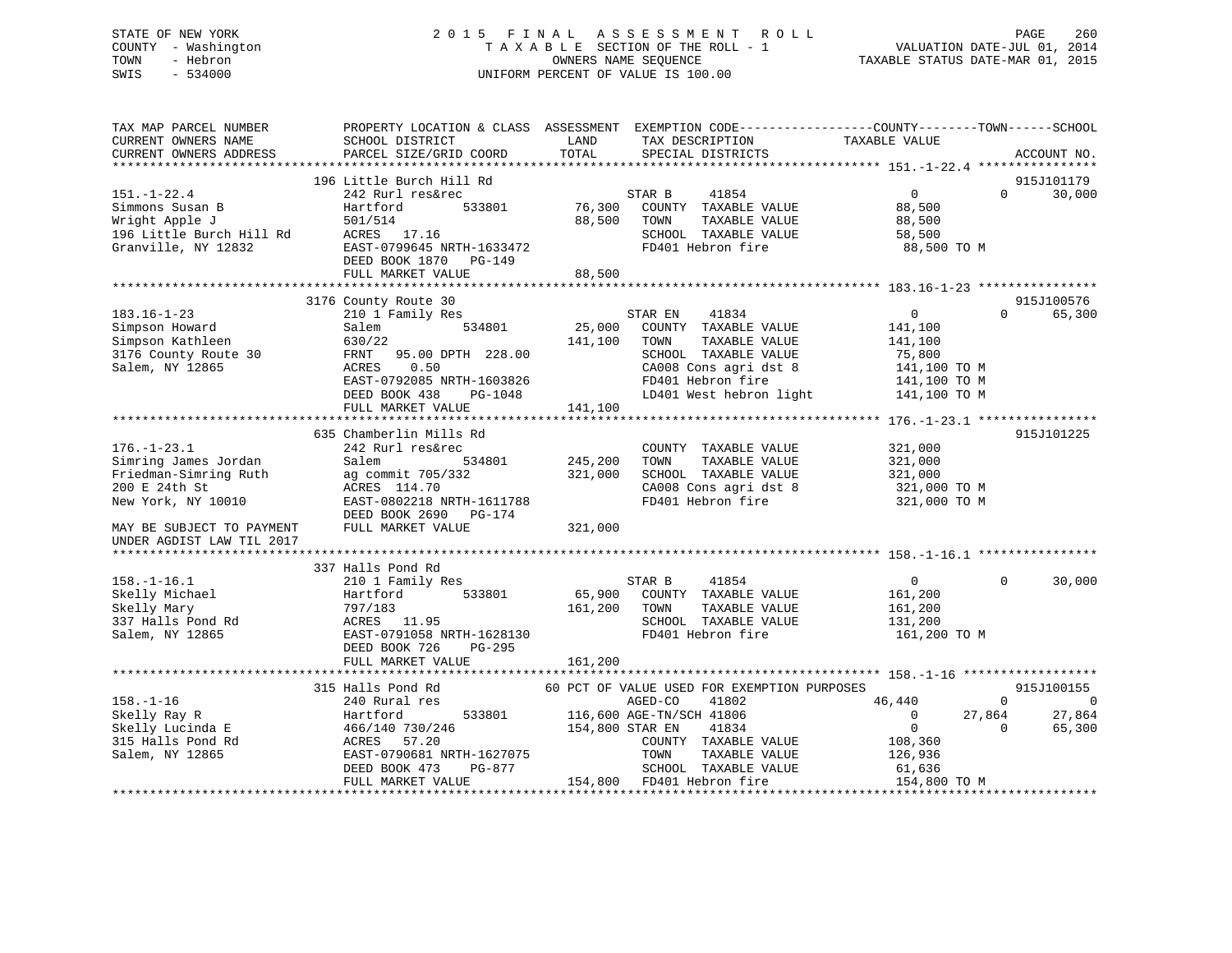# STATE OF NEW YORK 2 0 1 5 F I N A L A S S E S S M E N T R O L L PAGE 261 COUNTY - Washington T A X A B L E SECTION OF THE ROLL - 1 VALUATION DATE-JUL 01, 2014 TOWN - Hebron OWNERS NAME SEQUENCE TAXABLE STATUS DATE-MAR 01, 2015 SWIS - 534000 UNIFORM PERCENT OF VALUE IS 100.00

| CURRENT OWNERS NAME<br>SCHOOL DISTRICT<br>TAX DESCRIPTION<br>TAXABLE VALUE<br>LAND<br>TOTAL<br>CURRENT OWNERS ADDRESS<br>PARCEL SIZE/GRID COORD<br>SPECIAL DISTRICTS<br>ACCOUNT NO.<br>915J101323<br>2338 County Route 47<br>$183. - 1 - 3.4$<br>312 Vac w/imprv<br>34,500<br>COUNTY TAXABLE VALUE<br>30,800<br>TAXABLE VALUE<br>34,500<br>Skelly Raymond E<br>Salem<br>534801<br>TOWN<br>Skelly Janice M<br>34,500<br>SCHOOL TAXABLE VALUE<br>ACRES<br>4.75<br>34,500<br>3375 County Route 30<br>EAST-0789407 NRTH-1608336<br>CA008 Cons agri dst 8<br>34,500 TO M<br>Salem, NY 12865<br>FD401 Hebron fire<br>DEED BOOK 3524 PG-196<br>34,500 TO M<br>FULL MARKET VALUE<br>34,500<br>PRIOR OWNER ON 3/01/2015<br>Skelly Lucinda<br>3375 County Route 30<br>$183. - 1 - 3.6$<br>242 Rurl res&rec<br>STAR B<br>41854<br>$\overline{0}$<br>$\Omega$<br>30,000<br>534801<br>89,200<br>COUNTY TAXABLE VALUE<br>Skelly Raymond E<br>Salem<br>213,800<br>Skelly Janice M<br>ACRES<br>23.76<br>213,800<br>TOWN<br>TAXABLE VALUE<br>213,800<br>EAST-0789801 NRTH-1607905<br>SCHOOL TAXABLE VALUE<br>3375 County Route 30<br>183,800<br>DEED BOOK 877<br>CA008 Cons agri dst 8<br>PG-115<br>213,800 TO M<br>213,800 FD401 Hebron fire<br>FULL MARKET VALUE<br>213,800 TO M<br>Higgins Rd<br>314 Rural vac<10<br>12,500<br>COUNTY TAXABLE VALUE<br>12,500<br>Skidmore Harry A III<br>Granville<br>533201<br>TOWN<br>TAXABLE VALUE<br>12,500<br>144 Higgins Rd<br>SCHOOL TAXABLE VALUE<br>12,500<br>12,500<br>Lot C<br>Granville, NY 12832<br>9.38<br>FD401 Hebron fire<br>12,500 TO M<br>ACRES<br>EAST-0818972 NRTH-1623890<br>DEED BOOK 838<br>PG-313<br>FULL MARKET VALUE<br>12,500<br>144 Higgins Rd<br>$161. - 2 - 10.29$<br>270 Mfg housing<br>STAR B<br>41854<br>$\overline{0}$<br>$\Omega$<br>30,000<br>533201<br>45,900<br>Skidmore Harry A III<br>Granville<br>COUNTY TAXABLE VALUE<br>115,800<br>144 Higgins Rd<br>115,800<br>TOWN<br>TAXABLE VALUE<br>Lot D<br>115,800<br>Granville, NY 12832<br>SCHOOL TAXABLE VALUE<br>ACRES<br>7.58<br>85,800<br>FD401 Hebron fire<br>EAST-0819441 NRTH-1624064<br>115,800 TO M<br>$PG-220$<br>DEED BOOK 835<br>FULL MARKET VALUE<br>115,800<br>915J100289<br>County Route 30/E Off<br>311 Res vac land<br>2,300<br>COUNTY TAXABLE VALUE<br>Skinner Robert<br>Salem<br>534801<br>2,300<br>TAXABLE VALUE<br>2,300<br>TOWN<br>Skinner Elizabeth D<br>Ease 835/255 464/889<br>2,300<br>SCHOOL TAXABLE VALUE<br>2,300<br>PO Box 1660<br>CA008 Cons agri dst 8<br>2,300 TO M<br>ACRES<br>3.00<br>FD401 Hebron fire<br>Southhampton, NY 11969<br>EAST-0792728 NRTH-1603932<br>2,300 TO M<br>DEED BOOK 2323 PG-339<br>2,300<br>FULL MARKET VALUE | TAX MAP PARCEL NUMBER | PROPERTY LOCATION & CLASS ASSESSMENT EXEMPTION CODE----------------COUNTY-------TOWN------SCHOOL |  |  |
|-------------------------------------------------------------------------------------------------------------------------------------------------------------------------------------------------------------------------------------------------------------------------------------------------------------------------------------------------------------------------------------------------------------------------------------------------------------------------------------------------------------------------------------------------------------------------------------------------------------------------------------------------------------------------------------------------------------------------------------------------------------------------------------------------------------------------------------------------------------------------------------------------------------------------------------------------------------------------------------------------------------------------------------------------------------------------------------------------------------------------------------------------------------------------------------------------------------------------------------------------------------------------------------------------------------------------------------------------------------------------------------------------------------------------------------------------------------------------------------------------------------------------------------------------------------------------------------------------------------------------------------------------------------------------------------------------------------------------------------------------------------------------------------------------------------------------------------------------------------------------------------------------------------------------------------------------------------------------------------------------------------------------------------------------------------------------------------------------------------------------------------------------------------------------------------------------------------------------------------------------------------------------------------------------------------------------------------------------------------------------------------------------------------------------------------------------------------------------------------------------------------------------------------------------------------------------------------------------------------------------------------------------------------------------------|-----------------------|--------------------------------------------------------------------------------------------------|--|--|
|                                                                                                                                                                                                                                                                                                                                                                                                                                                                                                                                                                                                                                                                                                                                                                                                                                                                                                                                                                                                                                                                                                                                                                                                                                                                                                                                                                                                                                                                                                                                                                                                                                                                                                                                                                                                                                                                                                                                                                                                                                                                                                                                                                                                                                                                                                                                                                                                                                                                                                                                                                                                                                                                               |                       |                                                                                                  |  |  |
|                                                                                                                                                                                                                                                                                                                                                                                                                                                                                                                                                                                                                                                                                                                                                                                                                                                                                                                                                                                                                                                                                                                                                                                                                                                                                                                                                                                                                                                                                                                                                                                                                                                                                                                                                                                                                                                                                                                                                                                                                                                                                                                                                                                                                                                                                                                                                                                                                                                                                                                                                                                                                                                                               |                       |                                                                                                  |  |  |
|                                                                                                                                                                                                                                                                                                                                                                                                                                                                                                                                                                                                                                                                                                                                                                                                                                                                                                                                                                                                                                                                                                                                                                                                                                                                                                                                                                                                                                                                                                                                                                                                                                                                                                                                                                                                                                                                                                                                                                                                                                                                                                                                                                                                                                                                                                                                                                                                                                                                                                                                                                                                                                                                               |                       |                                                                                                  |  |  |
|                                                                                                                                                                                                                                                                                                                                                                                                                                                                                                                                                                                                                                                                                                                                                                                                                                                                                                                                                                                                                                                                                                                                                                                                                                                                                                                                                                                                                                                                                                                                                                                                                                                                                                                                                                                                                                                                                                                                                                                                                                                                                                                                                                                                                                                                                                                                                                                                                                                                                                                                                                                                                                                                               |                       |                                                                                                  |  |  |
|                                                                                                                                                                                                                                                                                                                                                                                                                                                                                                                                                                                                                                                                                                                                                                                                                                                                                                                                                                                                                                                                                                                                                                                                                                                                                                                                                                                                                                                                                                                                                                                                                                                                                                                                                                                                                                                                                                                                                                                                                                                                                                                                                                                                                                                                                                                                                                                                                                                                                                                                                                                                                                                                               |                       |                                                                                                  |  |  |
|                                                                                                                                                                                                                                                                                                                                                                                                                                                                                                                                                                                                                                                                                                                                                                                                                                                                                                                                                                                                                                                                                                                                                                                                                                                                                                                                                                                                                                                                                                                                                                                                                                                                                                                                                                                                                                                                                                                                                                                                                                                                                                                                                                                                                                                                                                                                                                                                                                                                                                                                                                                                                                                                               |                       |                                                                                                  |  |  |
|                                                                                                                                                                                                                                                                                                                                                                                                                                                                                                                                                                                                                                                                                                                                                                                                                                                                                                                                                                                                                                                                                                                                                                                                                                                                                                                                                                                                                                                                                                                                                                                                                                                                                                                                                                                                                                                                                                                                                                                                                                                                                                                                                                                                                                                                                                                                                                                                                                                                                                                                                                                                                                                                               |                       |                                                                                                  |  |  |
|                                                                                                                                                                                                                                                                                                                                                                                                                                                                                                                                                                                                                                                                                                                                                                                                                                                                                                                                                                                                                                                                                                                                                                                                                                                                                                                                                                                                                                                                                                                                                                                                                                                                                                                                                                                                                                                                                                                                                                                                                                                                                                                                                                                                                                                                                                                                                                                                                                                                                                                                                                                                                                                                               |                       |                                                                                                  |  |  |
|                                                                                                                                                                                                                                                                                                                                                                                                                                                                                                                                                                                                                                                                                                                                                                                                                                                                                                                                                                                                                                                                                                                                                                                                                                                                                                                                                                                                                                                                                                                                                                                                                                                                                                                                                                                                                                                                                                                                                                                                                                                                                                                                                                                                                                                                                                                                                                                                                                                                                                                                                                                                                                                                               |                       |                                                                                                  |  |  |
|                                                                                                                                                                                                                                                                                                                                                                                                                                                                                                                                                                                                                                                                                                                                                                                                                                                                                                                                                                                                                                                                                                                                                                                                                                                                                                                                                                                                                                                                                                                                                                                                                                                                                                                                                                                                                                                                                                                                                                                                                                                                                                                                                                                                                                                                                                                                                                                                                                                                                                                                                                                                                                                                               |                       |                                                                                                  |  |  |
|                                                                                                                                                                                                                                                                                                                                                                                                                                                                                                                                                                                                                                                                                                                                                                                                                                                                                                                                                                                                                                                                                                                                                                                                                                                                                                                                                                                                                                                                                                                                                                                                                                                                                                                                                                                                                                                                                                                                                                                                                                                                                                                                                                                                                                                                                                                                                                                                                                                                                                                                                                                                                                                                               |                       |                                                                                                  |  |  |
|                                                                                                                                                                                                                                                                                                                                                                                                                                                                                                                                                                                                                                                                                                                                                                                                                                                                                                                                                                                                                                                                                                                                                                                                                                                                                                                                                                                                                                                                                                                                                                                                                                                                                                                                                                                                                                                                                                                                                                                                                                                                                                                                                                                                                                                                                                                                                                                                                                                                                                                                                                                                                                                                               |                       |                                                                                                  |  |  |
|                                                                                                                                                                                                                                                                                                                                                                                                                                                                                                                                                                                                                                                                                                                                                                                                                                                                                                                                                                                                                                                                                                                                                                                                                                                                                                                                                                                                                                                                                                                                                                                                                                                                                                                                                                                                                                                                                                                                                                                                                                                                                                                                                                                                                                                                                                                                                                                                                                                                                                                                                                                                                                                                               |                       |                                                                                                  |  |  |
|                                                                                                                                                                                                                                                                                                                                                                                                                                                                                                                                                                                                                                                                                                                                                                                                                                                                                                                                                                                                                                                                                                                                                                                                                                                                                                                                                                                                                                                                                                                                                                                                                                                                                                                                                                                                                                                                                                                                                                                                                                                                                                                                                                                                                                                                                                                                                                                                                                                                                                                                                                                                                                                                               |                       |                                                                                                  |  |  |
|                                                                                                                                                                                                                                                                                                                                                                                                                                                                                                                                                                                                                                                                                                                                                                                                                                                                                                                                                                                                                                                                                                                                                                                                                                                                                                                                                                                                                                                                                                                                                                                                                                                                                                                                                                                                                                                                                                                                                                                                                                                                                                                                                                                                                                                                                                                                                                                                                                                                                                                                                                                                                                                                               |                       |                                                                                                  |  |  |
|                                                                                                                                                                                                                                                                                                                                                                                                                                                                                                                                                                                                                                                                                                                                                                                                                                                                                                                                                                                                                                                                                                                                                                                                                                                                                                                                                                                                                                                                                                                                                                                                                                                                                                                                                                                                                                                                                                                                                                                                                                                                                                                                                                                                                                                                                                                                                                                                                                                                                                                                                                                                                                                                               |                       |                                                                                                  |  |  |
|                                                                                                                                                                                                                                                                                                                                                                                                                                                                                                                                                                                                                                                                                                                                                                                                                                                                                                                                                                                                                                                                                                                                                                                                                                                                                                                                                                                                                                                                                                                                                                                                                                                                                                                                                                                                                                                                                                                                                                                                                                                                                                                                                                                                                                                                                                                                                                                                                                                                                                                                                                                                                                                                               |                       |                                                                                                  |  |  |
|                                                                                                                                                                                                                                                                                                                                                                                                                                                                                                                                                                                                                                                                                                                                                                                                                                                                                                                                                                                                                                                                                                                                                                                                                                                                                                                                                                                                                                                                                                                                                                                                                                                                                                                                                                                                                                                                                                                                                                                                                                                                                                                                                                                                                                                                                                                                                                                                                                                                                                                                                                                                                                                                               |                       |                                                                                                  |  |  |
|                                                                                                                                                                                                                                                                                                                                                                                                                                                                                                                                                                                                                                                                                                                                                                                                                                                                                                                                                                                                                                                                                                                                                                                                                                                                                                                                                                                                                                                                                                                                                                                                                                                                                                                                                                                                                                                                                                                                                                                                                                                                                                                                                                                                                                                                                                                                                                                                                                                                                                                                                                                                                                                                               |                       |                                                                                                  |  |  |
|                                                                                                                                                                                                                                                                                                                                                                                                                                                                                                                                                                                                                                                                                                                                                                                                                                                                                                                                                                                                                                                                                                                                                                                                                                                                                                                                                                                                                                                                                                                                                                                                                                                                                                                                                                                                                                                                                                                                                                                                                                                                                                                                                                                                                                                                                                                                                                                                                                                                                                                                                                                                                                                                               | Salem, NY 12865       |                                                                                                  |  |  |
|                                                                                                                                                                                                                                                                                                                                                                                                                                                                                                                                                                                                                                                                                                                                                                                                                                                                                                                                                                                                                                                                                                                                                                                                                                                                                                                                                                                                                                                                                                                                                                                                                                                                                                                                                                                                                                                                                                                                                                                                                                                                                                                                                                                                                                                                                                                                                                                                                                                                                                                                                                                                                                                                               |                       |                                                                                                  |  |  |
|                                                                                                                                                                                                                                                                                                                                                                                                                                                                                                                                                                                                                                                                                                                                                                                                                                                                                                                                                                                                                                                                                                                                                                                                                                                                                                                                                                                                                                                                                                                                                                                                                                                                                                                                                                                                                                                                                                                                                                                                                                                                                                                                                                                                                                                                                                                                                                                                                                                                                                                                                                                                                                                                               |                       |                                                                                                  |  |  |
|                                                                                                                                                                                                                                                                                                                                                                                                                                                                                                                                                                                                                                                                                                                                                                                                                                                                                                                                                                                                                                                                                                                                                                                                                                                                                                                                                                                                                                                                                                                                                                                                                                                                                                                                                                                                                                                                                                                                                                                                                                                                                                                                                                                                                                                                                                                                                                                                                                                                                                                                                                                                                                                                               |                       |                                                                                                  |  |  |
|                                                                                                                                                                                                                                                                                                                                                                                                                                                                                                                                                                                                                                                                                                                                                                                                                                                                                                                                                                                                                                                                                                                                                                                                                                                                                                                                                                                                                                                                                                                                                                                                                                                                                                                                                                                                                                                                                                                                                                                                                                                                                                                                                                                                                                                                                                                                                                                                                                                                                                                                                                                                                                                                               | $161. - 2 - 10.28$    |                                                                                                  |  |  |
|                                                                                                                                                                                                                                                                                                                                                                                                                                                                                                                                                                                                                                                                                                                                                                                                                                                                                                                                                                                                                                                                                                                                                                                                                                                                                                                                                                                                                                                                                                                                                                                                                                                                                                                                                                                                                                                                                                                                                                                                                                                                                                                                                                                                                                                                                                                                                                                                                                                                                                                                                                                                                                                                               |                       |                                                                                                  |  |  |
|                                                                                                                                                                                                                                                                                                                                                                                                                                                                                                                                                                                                                                                                                                                                                                                                                                                                                                                                                                                                                                                                                                                                                                                                                                                                                                                                                                                                                                                                                                                                                                                                                                                                                                                                                                                                                                                                                                                                                                                                                                                                                                                                                                                                                                                                                                                                                                                                                                                                                                                                                                                                                                                                               |                       |                                                                                                  |  |  |
|                                                                                                                                                                                                                                                                                                                                                                                                                                                                                                                                                                                                                                                                                                                                                                                                                                                                                                                                                                                                                                                                                                                                                                                                                                                                                                                                                                                                                                                                                                                                                                                                                                                                                                                                                                                                                                                                                                                                                                                                                                                                                                                                                                                                                                                                                                                                                                                                                                                                                                                                                                                                                                                                               |                       |                                                                                                  |  |  |
|                                                                                                                                                                                                                                                                                                                                                                                                                                                                                                                                                                                                                                                                                                                                                                                                                                                                                                                                                                                                                                                                                                                                                                                                                                                                                                                                                                                                                                                                                                                                                                                                                                                                                                                                                                                                                                                                                                                                                                                                                                                                                                                                                                                                                                                                                                                                                                                                                                                                                                                                                                                                                                                                               |                       |                                                                                                  |  |  |
|                                                                                                                                                                                                                                                                                                                                                                                                                                                                                                                                                                                                                                                                                                                                                                                                                                                                                                                                                                                                                                                                                                                                                                                                                                                                                                                                                                                                                                                                                                                                                                                                                                                                                                                                                                                                                                                                                                                                                                                                                                                                                                                                                                                                                                                                                                                                                                                                                                                                                                                                                                                                                                                                               |                       |                                                                                                  |  |  |
|                                                                                                                                                                                                                                                                                                                                                                                                                                                                                                                                                                                                                                                                                                                                                                                                                                                                                                                                                                                                                                                                                                                                                                                                                                                                                                                                                                                                                                                                                                                                                                                                                                                                                                                                                                                                                                                                                                                                                                                                                                                                                                                                                                                                                                                                                                                                                                                                                                                                                                                                                                                                                                                                               |                       |                                                                                                  |  |  |
|                                                                                                                                                                                                                                                                                                                                                                                                                                                                                                                                                                                                                                                                                                                                                                                                                                                                                                                                                                                                                                                                                                                                                                                                                                                                                                                                                                                                                                                                                                                                                                                                                                                                                                                                                                                                                                                                                                                                                                                                                                                                                                                                                                                                                                                                                                                                                                                                                                                                                                                                                                                                                                                                               |                       |                                                                                                  |  |  |
|                                                                                                                                                                                                                                                                                                                                                                                                                                                                                                                                                                                                                                                                                                                                                                                                                                                                                                                                                                                                                                                                                                                                                                                                                                                                                                                                                                                                                                                                                                                                                                                                                                                                                                                                                                                                                                                                                                                                                                                                                                                                                                                                                                                                                                                                                                                                                                                                                                                                                                                                                                                                                                                                               |                       |                                                                                                  |  |  |
|                                                                                                                                                                                                                                                                                                                                                                                                                                                                                                                                                                                                                                                                                                                                                                                                                                                                                                                                                                                                                                                                                                                                                                                                                                                                                                                                                                                                                                                                                                                                                                                                                                                                                                                                                                                                                                                                                                                                                                                                                                                                                                                                                                                                                                                                                                                                                                                                                                                                                                                                                                                                                                                                               |                       |                                                                                                  |  |  |
|                                                                                                                                                                                                                                                                                                                                                                                                                                                                                                                                                                                                                                                                                                                                                                                                                                                                                                                                                                                                                                                                                                                                                                                                                                                                                                                                                                                                                                                                                                                                                                                                                                                                                                                                                                                                                                                                                                                                                                                                                                                                                                                                                                                                                                                                                                                                                                                                                                                                                                                                                                                                                                                                               |                       |                                                                                                  |  |  |
|                                                                                                                                                                                                                                                                                                                                                                                                                                                                                                                                                                                                                                                                                                                                                                                                                                                                                                                                                                                                                                                                                                                                                                                                                                                                                                                                                                                                                                                                                                                                                                                                                                                                                                                                                                                                                                                                                                                                                                                                                                                                                                                                                                                                                                                                                                                                                                                                                                                                                                                                                                                                                                                                               |                       |                                                                                                  |  |  |
|                                                                                                                                                                                                                                                                                                                                                                                                                                                                                                                                                                                                                                                                                                                                                                                                                                                                                                                                                                                                                                                                                                                                                                                                                                                                                                                                                                                                                                                                                                                                                                                                                                                                                                                                                                                                                                                                                                                                                                                                                                                                                                                                                                                                                                                                                                                                                                                                                                                                                                                                                                                                                                                                               |                       |                                                                                                  |  |  |
|                                                                                                                                                                                                                                                                                                                                                                                                                                                                                                                                                                                                                                                                                                                                                                                                                                                                                                                                                                                                                                                                                                                                                                                                                                                                                                                                                                                                                                                                                                                                                                                                                                                                                                                                                                                                                                                                                                                                                                                                                                                                                                                                                                                                                                                                                                                                                                                                                                                                                                                                                                                                                                                                               |                       |                                                                                                  |  |  |
|                                                                                                                                                                                                                                                                                                                                                                                                                                                                                                                                                                                                                                                                                                                                                                                                                                                                                                                                                                                                                                                                                                                                                                                                                                                                                                                                                                                                                                                                                                                                                                                                                                                                                                                                                                                                                                                                                                                                                                                                                                                                                                                                                                                                                                                                                                                                                                                                                                                                                                                                                                                                                                                                               |                       |                                                                                                  |  |  |
|                                                                                                                                                                                                                                                                                                                                                                                                                                                                                                                                                                                                                                                                                                                                                                                                                                                                                                                                                                                                                                                                                                                                                                                                                                                                                                                                                                                                                                                                                                                                                                                                                                                                                                                                                                                                                                                                                                                                                                                                                                                                                                                                                                                                                                                                                                                                                                                                                                                                                                                                                                                                                                                                               |                       |                                                                                                  |  |  |
|                                                                                                                                                                                                                                                                                                                                                                                                                                                                                                                                                                                                                                                                                                                                                                                                                                                                                                                                                                                                                                                                                                                                                                                                                                                                                                                                                                                                                                                                                                                                                                                                                                                                                                                                                                                                                                                                                                                                                                                                                                                                                                                                                                                                                                                                                                                                                                                                                                                                                                                                                                                                                                                                               |                       |                                                                                                  |  |  |
|                                                                                                                                                                                                                                                                                                                                                                                                                                                                                                                                                                                                                                                                                                                                                                                                                                                                                                                                                                                                                                                                                                                                                                                                                                                                                                                                                                                                                                                                                                                                                                                                                                                                                                                                                                                                                                                                                                                                                                                                                                                                                                                                                                                                                                                                                                                                                                                                                                                                                                                                                                                                                                                                               |                       |                                                                                                  |  |  |
|                                                                                                                                                                                                                                                                                                                                                                                                                                                                                                                                                                                                                                                                                                                                                                                                                                                                                                                                                                                                                                                                                                                                                                                                                                                                                                                                                                                                                                                                                                                                                                                                                                                                                                                                                                                                                                                                                                                                                                                                                                                                                                                                                                                                                                                                                                                                                                                                                                                                                                                                                                                                                                                                               |                       |                                                                                                  |  |  |
|                                                                                                                                                                                                                                                                                                                                                                                                                                                                                                                                                                                                                                                                                                                                                                                                                                                                                                                                                                                                                                                                                                                                                                                                                                                                                                                                                                                                                                                                                                                                                                                                                                                                                                                                                                                                                                                                                                                                                                                                                                                                                                                                                                                                                                                                                                                                                                                                                                                                                                                                                                                                                                                                               | $183.16 - 1 - 17$     |                                                                                                  |  |  |
|                                                                                                                                                                                                                                                                                                                                                                                                                                                                                                                                                                                                                                                                                                                                                                                                                                                                                                                                                                                                                                                                                                                                                                                                                                                                                                                                                                                                                                                                                                                                                                                                                                                                                                                                                                                                                                                                                                                                                                                                                                                                                                                                                                                                                                                                                                                                                                                                                                                                                                                                                                                                                                                                               |                       |                                                                                                  |  |  |
|                                                                                                                                                                                                                                                                                                                                                                                                                                                                                                                                                                                                                                                                                                                                                                                                                                                                                                                                                                                                                                                                                                                                                                                                                                                                                                                                                                                                                                                                                                                                                                                                                                                                                                                                                                                                                                                                                                                                                                                                                                                                                                                                                                                                                                                                                                                                                                                                                                                                                                                                                                                                                                                                               |                       |                                                                                                  |  |  |
|                                                                                                                                                                                                                                                                                                                                                                                                                                                                                                                                                                                                                                                                                                                                                                                                                                                                                                                                                                                                                                                                                                                                                                                                                                                                                                                                                                                                                                                                                                                                                                                                                                                                                                                                                                                                                                                                                                                                                                                                                                                                                                                                                                                                                                                                                                                                                                                                                                                                                                                                                                                                                                                                               |                       |                                                                                                  |  |  |
|                                                                                                                                                                                                                                                                                                                                                                                                                                                                                                                                                                                                                                                                                                                                                                                                                                                                                                                                                                                                                                                                                                                                                                                                                                                                                                                                                                                                                                                                                                                                                                                                                                                                                                                                                                                                                                                                                                                                                                                                                                                                                                                                                                                                                                                                                                                                                                                                                                                                                                                                                                                                                                                                               |                       |                                                                                                  |  |  |
|                                                                                                                                                                                                                                                                                                                                                                                                                                                                                                                                                                                                                                                                                                                                                                                                                                                                                                                                                                                                                                                                                                                                                                                                                                                                                                                                                                                                                                                                                                                                                                                                                                                                                                                                                                                                                                                                                                                                                                                                                                                                                                                                                                                                                                                                                                                                                                                                                                                                                                                                                                                                                                                                               |                       |                                                                                                  |  |  |
|                                                                                                                                                                                                                                                                                                                                                                                                                                                                                                                                                                                                                                                                                                                                                                                                                                                                                                                                                                                                                                                                                                                                                                                                                                                                                                                                                                                                                                                                                                                                                                                                                                                                                                                                                                                                                                                                                                                                                                                                                                                                                                                                                                                                                                                                                                                                                                                                                                                                                                                                                                                                                                                                               |                       |                                                                                                  |  |  |
|                                                                                                                                                                                                                                                                                                                                                                                                                                                                                                                                                                                                                                                                                                                                                                                                                                                                                                                                                                                                                                                                                                                                                                                                                                                                                                                                                                                                                                                                                                                                                                                                                                                                                                                                                                                                                                                                                                                                                                                                                                                                                                                                                                                                                                                                                                                                                                                                                                                                                                                                                                                                                                                                               |                       |                                                                                                  |  |  |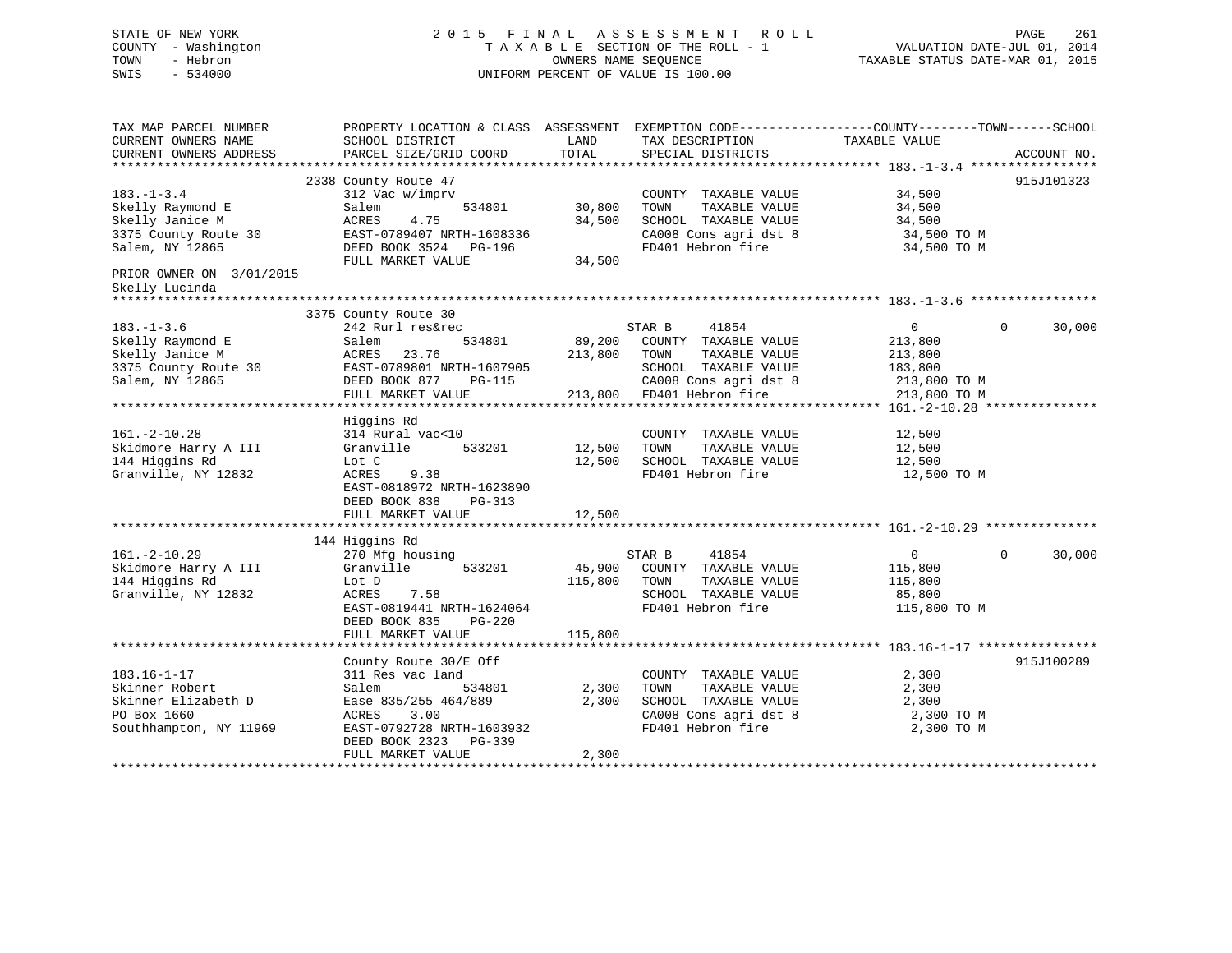# STATE OF NEW YORK 2 0 1 5 F I N A L A S S E S S M E N T R O L L PAGE 262 COUNTY - Washington T A X A B L E SECTION OF THE ROLL - 1 VALUATION DATE-JUL 01, 2014 TOWN - Hebron OWNERS NAME SEQUENCE TAXABLE STATUS DATE-MAR 01, 2015 SWIS - 534000 UNIFORM PERCENT OF VALUE IS 100.00

| TAX MAP PARCEL NUMBER<br>CURRENT OWNERS NAME<br>CURRENT OWNERS ADDRESS                             | PROPERTY LOCATION & CLASS ASSESSMENT<br>SCHOOL DISTRICT<br>PARCEL SIZE/GRID COORD                                                                                              | LAND<br>TOTAL                | EXEMPTION CODE-----------------COUNTY-------TOWN------SCHOOL<br>TAX DESCRIPTION<br>SPECIAL DISTRICTS                                                                      | TAXABLE VALUE                                                                                                   | ACCOUNT NO.                                        |
|----------------------------------------------------------------------------------------------------|--------------------------------------------------------------------------------------------------------------------------------------------------------------------------------|------------------------------|---------------------------------------------------------------------------------------------------------------------------------------------------------------------------|-----------------------------------------------------------------------------------------------------------------|----------------------------------------------------|
| $183.20 - 1 - 1.5$<br>Skinner Robert<br>Skinner Elizabeth<br>PO Box 1660<br>Southampton, NY 11969  | 3154 County Route 30<br>240 Rural res<br>534801<br>Salem<br>464/889<br>ACRES<br>10.00<br>EAST-0792692 NRTH-1603498<br>DEED BOOK 2323 PG-339<br>FULL MARKET VALUE               | 44,500<br>211,700<br>211,700 | COUNTY TAXABLE VALUE<br>TOWN<br>TAXABLE VALUE<br>SCHOOL TAXABLE VALUE<br>CA008 Cons agri dst 8<br>FD401 Hebron fire<br>LD401 West hebron light 211,700 TO M               | 211,700<br>211,700<br>211,700<br>211,700 TO M<br>211,700 TO M                                                   | 915J100291                                         |
| $175. - 1 - 39$<br>Slaymaker Glenn A<br>Slaymaker Edith A<br>89 Callaway Rd<br>Arqyle, NY 12809    | 79 Callaway Rd<br>314 Rural vac<10<br>534801<br>Salem<br>Lot L<br>1.39<br>ACRES<br>EAST-0787531 NRTH-1615638<br>DEED BOOK 3450 PG-291<br>FULL MARKET VALUE                     | 6,600<br>6,600<br>6,600      | COUNTY TAXABLE VALUE<br>TOWN<br>TAXABLE VALUE<br>SCHOOL TAXABLE VALUE<br>FD401 Hebron fire                                                                                | 6,600<br>6,600<br>6,600<br>6,600 TO M                                                                           | 915J101536                                         |
| $183.20 - 1 - 10$<br>Sloan Jeanne E<br>Sloan Lettie F<br>30 Chamberlin Mills Rd<br>Salem, NY 12865 | 30 Chamberlin Mills Rd<br>210 1 Family Res<br>Salem<br>90.00 DPTH 200.00<br>FRNT<br>ACRES<br>0.41<br>EAST-0793244 NRTH-1602983<br>DEED BOOK 743<br>PG-177<br>FULL MARKET VALUE | 534801 22,800<br>88,300      | STAR EN<br>41834<br>COUNTY TAXABLE VALUE<br>TAXABLE VALUE<br>TOWN<br>SCHOOL TAXABLE VALUE<br>CA008 Cons agri dst 8<br>FD401 Hebron fire<br>88,300 LD401 West hebron light | $\overline{0}$<br>$\Omega$<br>88,300<br>88,300<br>23,000<br>88,300 TO M<br>88,300 TO M<br>88,300 TO M           | 915J100579<br>65,300                               |
| $186. - 1 - 3.2$<br>Small Edwin B<br>PO Box 273<br>Salem, NY 12865                                 | 284 Blossom Rd<br>210 1 Family Res<br>Salem<br>Lot 2 Hartz<br>3.88<br>ACRES<br>EAST-0819826 NRTH-1607831<br>DEED BOOK 2859 PG-267<br>FULL MARKET VALUE                         | 71,500 STAR B                | VET COM CT 41131<br>534801 39,200 VET DIS CT 41141<br>41854<br>COUNTY TAXABLE VALUE<br>TOWN<br>TAXABLE VALUE<br>SCHOOL TAXABLE VALUE<br>71,500 FD401 Hebron fire          | 17,875<br>17,875<br>12,513<br>12,513<br>$\overline{0}$<br>$\Omega$<br>41,112<br>41,112<br>41,500<br>71,500 TO M | 915J101619<br>$\overline{0}$<br>$\Omega$<br>30,000 |
| $186. - 1 - 18$<br>Small Janine F<br>PO Box 836<br>Salem, NY 12865                                 | 331 Blossom Rd<br>210 1 Family Res<br>534801<br>Salem<br>ACRES<br>5.50<br>EAST-0819107 NRTH-1608972<br>DEED BOOK 3347 PG-239<br>FULL MARKET VALUE                              | 42,800<br>137,700<br>137,700 | 41854<br>STAR B<br>COUNTY TAXABLE VALUE<br>TOWN<br>TAXABLE VALUE<br>SCHOOL TAXABLE VALUE<br>FD401 Hebron fire                                                             | $\overline{0}$<br>$\Omega$<br>137,700<br>137,700<br>107,700<br>137,700 TO M                                     | 815J101740<br>30,000                               |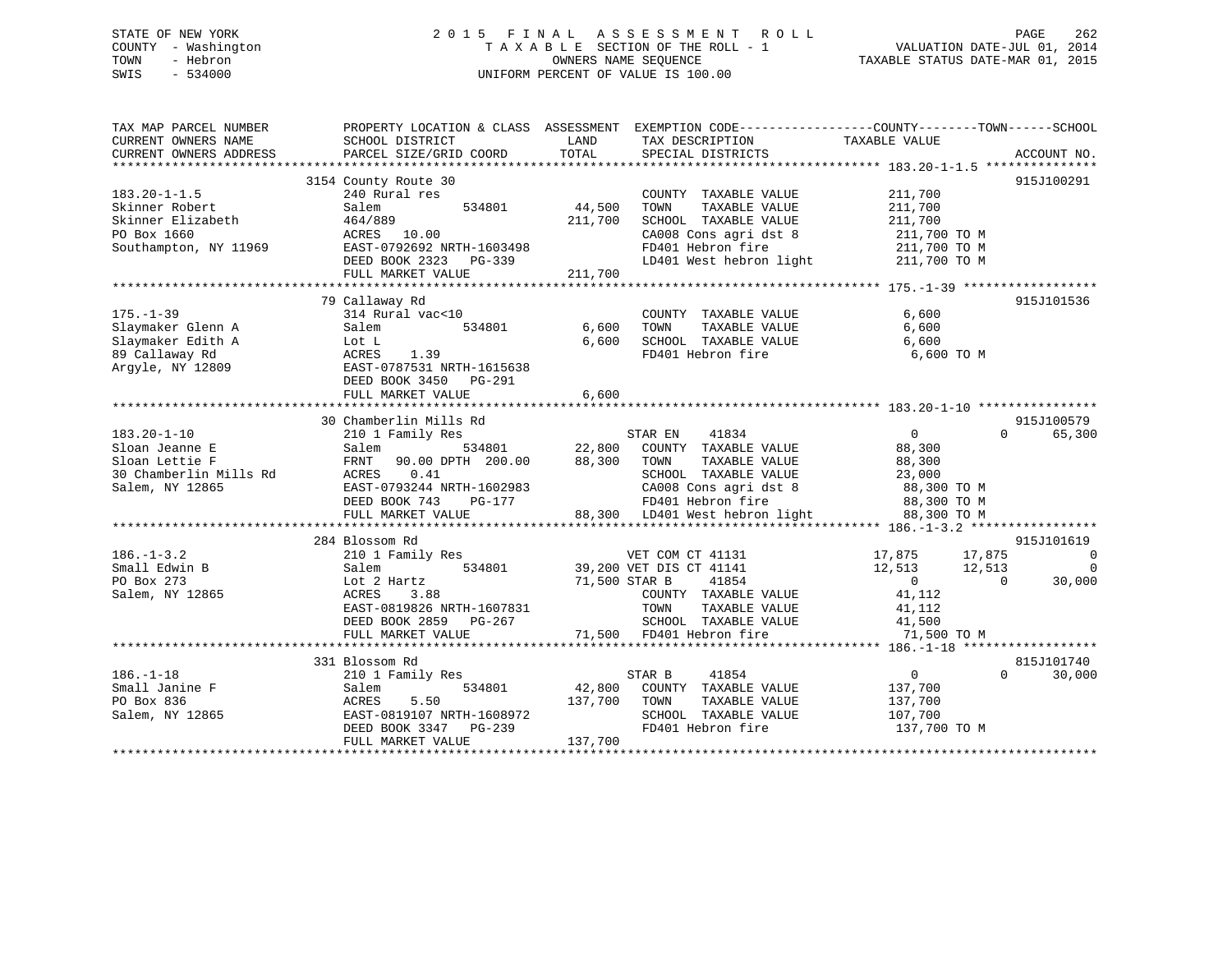# STATE OF NEW YORK 2 0 1 5 F I N A L A S S E S S M E N T R O L L PAGE 263 COUNTY - Washington T A X A B L E SECTION OF THE ROLL - 1 VALUATION DATE-JUL 01, 2014 TOWN - Hebron OWNERS NAME SEQUENCE TAXABLE STATUS DATE-MAR 01, 2015 SWIS - 534000 UNIFORM PERCENT OF VALUE IS 100.00

TAX MAP PARCEL NUMBER PROPERTY LOCATION & CLASS ASSESSMENT EXEMPTION CODE------------------COUNTY--------TOWN------SCHOOL CURRENT OWNERS NAME SCHOOL DISTRICT LAND TAX DESCRIPTION TAXABLE VALUECURRENT OWNERS ADDRESS PARCEL SIZE/GRID COORD TOTAL SPECIAL DISTRICTS ACCOUNT NO. \*\*\*\*\*\*\*\*\*\*\*\*\*\*\*\*\*\*\*\*\*\*\*\*\*\*\*\*\*\*\*\*\*\*\*\*\*\*\*\*\*\*\*\*\*\*\*\*\*\*\*\*\*\*\*\*\*\*\*\*\*\*\*\*\*\*\*\*\*\*\*\*\*\*\*\*\*\*\*\*\*\*\*\*\*\*\*\*\*\*\*\*\*\*\*\*\*\*\*\*\*\*\* 178.-1-33 \*\*\*\*\*\*\*\*\*\*\*\*\*\*\*\*\*\* Blossom Rd 915J101371178.-1-33 322 Rural vac>10 COUNTY TAXABLE VALUE 33,300 Smarook Stephen Salem 534801 33,300 TOWN TAXABLE VALUE 33,300 43-10 48TH Ave 6U ACRES 13.20 33,300 SCHOOL TAXABLE VALUE 33,300 Woodside, NY 11377 EAST-0819767 NRTH-1611076 FD401 Hebron fire 33,300 TO M DEED BOOK 503 PG-975 DEED BOOK 503 PG-975<br>FULL MARKET VALUE 33,300 \*\*\*\*\*\*\*\*\*\*\*\*\*\*\*\*\*\*\*\*\*\*\*\*\*\*\*\*\*\*\*\*\*\*\*\*\*\*\*\*\*\*\*\*\*\*\*\*\*\*\*\*\*\*\*\*\*\*\*\*\*\*\*\*\*\*\*\*\*\*\*\*\*\*\*\*\*\*\*\*\*\*\*\*\*\*\*\*\*\*\*\*\*\*\*\*\*\*\*\*\*\*\* 178.-1-41 \*\*\*\*\*\*\*\*\*\*\*\*\*\*\*\*\*\* 423 Blossom Rd 915J101375178.-1-41 240 Rural res COUNTY TAXABLE VALUE 165,000 Smarook Stephen R Salem 534801 56,800 TOWN TAXABLE VALUE 165,000 43-10 48th Ave Apt 6U Lot 28 165,000 SCHOOL TAXABLE VALUE 165,000 Woodside, NY 11377 ACRES 14.88 FD401 Hebron fire 165,000 TO M EAST-0818579 NRTH-1610764 DEED BOOK 3315 PG-16 FULL MARKET VALUE 165,000 \*\*\*\*\*\*\*\*\*\*\*\*\*\*\*\*\*\*\*\*\*\*\*\*\*\*\*\*\*\*\*\*\*\*\*\*\*\*\*\*\*\*\*\*\*\*\*\*\*\*\*\*\*\*\*\*\*\*\*\*\*\*\*\*\*\*\*\*\*\*\*\*\*\*\*\*\*\*\*\*\*\*\*\*\*\*\*\*\*\*\*\*\*\*\*\*\*\*\*\*\*\*\* 161.-2-1 \*\*\*\*\*\*\*\*\*\*\*\*\*\*\*\*\*\*\*7034 State Route 22 99 PCT OF VALUE USED FOR EXEMPTION PURPOSES 915J100583<br>20,889 20,889 20,889 270 Mfg housing AGED-ALL 41800 20,889 20,889 20,889 Smith Alice May Granville 533201 22,000 STAR EN 41834 0 0 21,311 7034 State Route 22 FRNT 175.00 DPTH 45.00 42,200 COUNTY TAXABLE VALUE 21,311 Granville, NY 12832 EAST-0817664 NRTH-1627171 TOWN TAXABLE VALUE 21,311 DEED BOOK 408 PG-154 SCHOOL TAXABLE VALUE 0 FULL MARKET VALUE 42,200 FD401 Hebron fire 42,200 TO M \*\*\*\*\*\*\*\*\*\*\*\*\*\*\*\*\*\*\*\*\*\*\*\*\*\*\*\*\*\*\*\*\*\*\*\*\*\*\*\*\*\*\*\*\*\*\*\*\*\*\*\*\*\*\*\*\*\*\*\*\*\*\*\*\*\*\*\*\*\*\*\*\*\*\*\*\*\*\*\*\*\*\*\*\*\*\*\*\*\*\*\*\*\*\*\*\*\*\*\*\*\*\* 170.-2-31 \*\*\*\*\*\*\*\*\*\*\*\*\*\*\*\*\*\* Higgins Rd 915J101817 170.-2-31 314 Rural vac<10 COUNTY TAXABLE VALUE 24,700 Smith Bradley H Granville 533201 24,700 TOWN TAXABLE VALUE 24,700 Smith Deena C Lot 21 24,700 SCHOOL TAXABLE VALUE 24,700 5952 Snyder Rd ACRES 6.77 FD401 Hebron fire 24,700 TO M Sodus, NY 14551 EAST-0819869 NRTH-1624002 DEED BOOK 3114 PG-212FULL MARKET VALUE 24,700 \*\*\*\*\*\*\*\*\*\*\*\*\*\*\*\*\*\*\*\*\*\*\*\*\*\*\*\*\*\*\*\*\*\*\*\*\*\*\*\*\*\*\*\*\*\*\*\*\*\*\*\*\*\*\*\*\*\*\*\*\*\*\*\*\*\*\*\*\*\*\*\*\*\*\*\*\*\*\*\*\*\*\*\*\*\*\*\*\*\*\*\*\*\*\*\*\*\*\*\*\*\*\* 177.-1-49 \*\*\*\*\*\*\*\*\*\*\*\*\*\*\*\*\*\* 236 Tiplady Rd 89 PCT OF VALUE USED FOR EXEMPTION PURPOSES 915J100582 177.-1-49 210 1 Family Res VET WAR CT 41121 19,611 18,000 0 Smith Charles Salem 534801 59,200 STAR B 41854 0 0 30,000 236 Tiplady Rd ACRES 8.62 146,900 COUNTY TAXABLE VALUE 127,289 PO Box 102 EAST-0811675 NRTH-1610692 TOWN TAXABLE VALUE 128,900 Salem, NY 12865 DEED BOOK 1732 PG-59 SCHOOL TAXABLE VALUE 116,900 FULL MARKET VALUE 146,900 CA008 Cons agri dst 8 146,900 TO M FD401 Hebron fire 146,900 TO M \*\*\*\*\*\*\*\*\*\*\*\*\*\*\*\*\*\*\*\*\*\*\*\*\*\*\*\*\*\*\*\*\*\*\*\*\*\*\*\*\*\*\*\*\*\*\*\*\*\*\*\*\*\*\*\*\*\*\*\*\*\*\*\*\*\*\*\*\*\*\*\*\*\*\*\*\*\*\*\*\*\*\*\*\*\*\*\*\*\*\*\*\*\*\*\*\*\*\*\*\*\*\*\*\*\*\*\*\*\*\*\*\*\*\*\*\*\*\*\*\*\*\*\*\*\*\*\*\*\*\*\*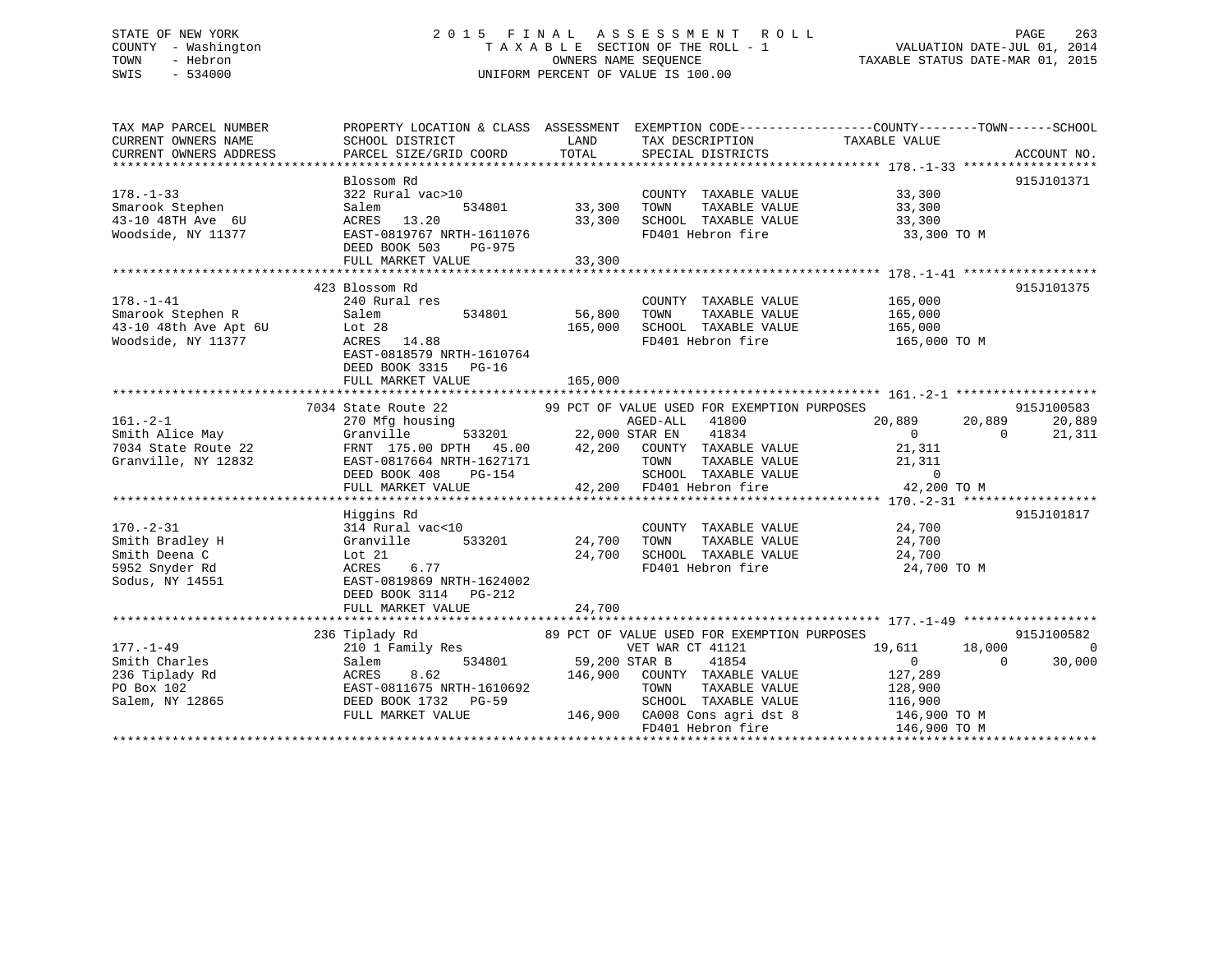# STATE OF NEW YORK 2 0 1 5 F I N A L A S S E S S M E N T R O L L PAGE 264 COUNTY - Washington T A X A B L E SECTION OF THE ROLL - 1 VALUATION DATE-JUL 01, 2014 TOWN - Hebron OWNERS NAME SEQUENCE TAXABLE STATUS DATE-MAR 01, 2015 SWIS - 534000 UNIFORM PERCENT OF VALUE IS 100.00

| TAX MAP PARCEL NUMBER  | PROPERTY LOCATION & CLASS ASSESSMENT EXEMPTION CODE---------------COUNTY-------TOWN-----SCHOOL                                                                                                                                                                                            |                        |                                                                                                                                                                                                        |                |                    |
|------------------------|-------------------------------------------------------------------------------------------------------------------------------------------------------------------------------------------------------------------------------------------------------------------------------------------|------------------------|--------------------------------------------------------------------------------------------------------------------------------------------------------------------------------------------------------|----------------|--------------------|
| CURRENT OWNERS NAME    | SCHOOL DISTRICT                                                                                                                                                                                                                                                                           | LAND                   | TAX DESCRIPTION                                                                                                                                                                                        | TAXABLE VALUE  |                    |
| CURRENT OWNERS ADDRESS | PARCEL SIZE/GRID COORD                                                                                                                                                                                                                                                                    | TOTAL                  | SPECIAL DISTRICTS                                                                                                                                                                                      |                | ACCOUNT NO.        |
|                        |                                                                                                                                                                                                                                                                                           |                        |                                                                                                                                                                                                        |                |                    |
|                        | 73 Martindale Way N/off                                                                                                                                                                                                                                                                   |                        |                                                                                                                                                                                                        |                |                    |
| $177. - 1 - 3.29$      | 312 Vac w/imprv                                                                                                                                                                                                                                                                           |                        | COUNTY TAXABLE VALUE                                                                                                                                                                                   | 9,900          |                    |
| Smith Curtis J         | Salem                                                                                                                                                                                                                                                                                     | 534801 9,900 TOWN      | TAXABLE VALUE                                                                                                                                                                                          | 9,900          |                    |
|                        |                                                                                                                                                                                                                                                                                           |                        |                                                                                                                                                                                                        |                |                    |
|                        |                                                                                                                                                                                                                                                                                           |                        | SCHOOL TAXABLE VALUE 9,900<br>CA008 Cons agri dst 8 9,900 TO M                                                                                                                                         |                |                    |
|                        | 80A Nottingham Dr<br>20A Nottingham Dr<br>20A Nottingham Dr<br>20A Nottingham Dr<br>20A Nottingham Dr<br>20A Nottingham Dr<br>20A Nottingham Dr<br>20A Nottingham Dr<br>20A Nottingham Dr<br>20A Nottingham Dr<br>20A Nottingham Dr<br>20A Nottingha                                      |                        | CA008 Cons agri dst 8 $9,900$ TO M<br>FD401 Hebron fire 9,900 TO M                                                                                                                                     |                |                    |
|                        | FULL MARKET VALUE                                                                                                                                                                                                                                                                         | 9,900                  |                                                                                                                                                                                                        |                |                    |
|                        |                                                                                                                                                                                                                                                                                           |                        |                                                                                                                                                                                                        |                |                    |
|                        | County Route 31                                                                                                                                                                                                                                                                           |                        |                                                                                                                                                                                                        |                |                    |
|                        |                                                                                                                                                                                                                                                                                           |                        |                                                                                                                                                                                                        |                |                    |
|                        |                                                                                                                                                                                                                                                                                           |                        |                                                                                                                                                                                                        |                |                    |
|                        |                                                                                                                                                                                                                                                                                           |                        |                                                                                                                                                                                                        |                |                    |
|                        |                                                                                                                                                                                                                                                                                           |                        |                                                                                                                                                                                                        |                |                    |
|                        | 183.-1-11.1<br>Smith Dorothy A<br>237 Butler Rd<br>Hampton, NY 12837<br>237 Butler Rd<br>237 Butler Rd<br>237 Butler Rd<br>237 Butler Rd<br>237 Butler Rd<br>237 Butler Rd<br>237 Butler Rd<br>237 Butler Rd<br>237 Butler Rd<br>237 Butler Rd<br>256.00<br><br>EAST-0791524 NRTH-1607819 |                        | CA008 Cons agri dst 8<br>FD401 Hebron fire                                                                                                                                                             | 16,700 TO M    |                    |
|                        | DEED BOOK 894<br>PG-297                                                                                                                                                                                                                                                                   |                        |                                                                                                                                                                                                        |                |                    |
|                        |                                                                                                                                                                                                                                                                                           |                        |                                                                                                                                                                                                        |                |                    |
|                        |                                                                                                                                                                                                                                                                                           |                        |                                                                                                                                                                                                        |                |                    |
|                        | 623 Middle Rd                                                                                                                                                                                                                                                                             |                        |                                                                                                                                                                                                        |                | 915J101147         |
| $160. - 1 - 16.3$      | 210 1 Family Res 6 8 STAR B 41854                                                                                                                                                                                                                                                         |                        |                                                                                                                                                                                                        | $\overline{0}$ | 30,000<br>$\Omega$ |
| Smith James C          |                                                                                                                                                                                                                                                                                           |                        |                                                                                                                                                                                                        |                |                    |
| 623 Middle Rd          |                                                                                                                                                                                                                                                                                           |                        |                                                                                                                                                                                                        |                |                    |
| Granville, NY 12832    |                                                                                                                                                                                                                                                                                           |                        |                                                                                                                                                                                                        |                |                    |
|                        |                                                                                                                                                                                                                                                                                           |                        | FD401 Hebron fire 136,600 TO M                                                                                                                                                                         |                |                    |
|                        | 310 1 Family Nobel 28,000 COUNTY TAXABLE VALUE<br>33201 58,000 COUNTY TAXABLE VALUE<br>ACRES 8.00 136,600 TOWN TAXABLE VALUE 136,600<br>EAST-0805725 NRTH-1626958 SCHOOL TAXABLE VALUE 106,600<br>DEED BOOK 461 PG-20 FD401 Hebron fir                                                    |                        |                                                                                                                                                                                                        |                |                    |
|                        |                                                                                                                                                                                                                                                                                           |                        |                                                                                                                                                                                                        |                |                    |
|                        | 155 East Green Pond Way                                                                                                                                                                                                                                                                   |                        |                                                                                                                                                                                                        |                | 915J100598         |
| $143. - 1 - 10$        | 260 Seasonal res - WTRFNT                                                                                                                                                                                                                                                                 |                        |                                                                                                                                                                                                        |                |                    |
|                        |                                                                                                                                                                                                                                                                                           | $533201$ $66,200$ TOWN | $\begin{tabular}{lllllllll} \multicolumn{2}{c}{\textbf{COUNTY}} & \textbf{TAXABLE VALUE} & & & & 98,400 \\ \multicolumn{2}{c}{\textbf{TOWN}} & \textbf{TAXABLE VALUE} & & & & 98,400 \\ \end{tabular}$ |                |                    |
|                        |                                                                                                                                                                                                                                                                                           |                        |                                                                                                                                                                                                        |                |                    |
|                        | 143.-1-10 260 Seasonal res - WTRFNT<br>Smith Natale L Granville 533201<br>Sweet Sandra 643/307, 1926/37<br>2812 Vermont Route 30 FRNT 100.00 DPTH 200.00<br>Pawlet, VT 05761 EAST-0816364 NRTH-1644100                                                                                    |                        | 98,400 SCHOOL TAXABLE VALUE 98,400<br>FD401 Hebron fire                                                                                                                                                | 98,400 TO M    |                    |
|                        |                                                                                                                                                                                                                                                                                           |                        |                                                                                                                                                                                                        |                |                    |
|                        | DEED BOOK 3313 PG-156                                                                                                                                                                                                                                                                     |                        |                                                                                                                                                                                                        |                |                    |
|                        | FULL MARKET VALUE                                                                                                                                                                                                                                                                         | 98,400                 |                                                                                                                                                                                                        |                |                    |
|                        |                                                                                                                                                                                                                                                                                           |                        |                                                                                                                                                                                                        |                |                    |
|                        | 104 Clark Way                                                                                                                                                                                                                                                                             |                        |                                                                                                                                                                                                        |                |                    |
| $169. - 1 - 18.42$     | 210 1 Family Res                                                                                                                                                                                                                                                                          |                        | STAR B 41854                                                                                                                                                                                           | $\overline{0}$ | $\Omega$<br>30,000 |
| Smith Oliver W         | Granville                                                                                                                                                                                                                                                                                 |                        | 533201 28,000 COUNTY TAXABLE VALUE 70,500                                                                                                                                                              |                |                    |
|                        |                                                                                                                                                                                                                                                                                           |                        |                                                                                                                                                                                                        |                |                    |
|                        |                                                                                                                                                                                                                                                                                           |                        |                                                                                                                                                                                                        |                |                    |
|                        |                                                                                                                                                                                                                                                                                           |                        |                                                                                                                                                                                                        | 70,500 TO M    |                    |
|                        | 90 Smith Christine L (ACRES 1.18 10,500 TOWN TAXABLE VALUE 70,500 TO BOX 163 EAST-0814166 NRTH-1623425 2010 2011 2016 2017 2017 2018 2019 2017 2018 2019 2019 2017 2018 2019 2019 2017 2018 2019 2017 2018 2019 2019 2010 2011<br>FULL MARKET VALUE                                       | 70,500                 |                                                                                                                                                                                                        |                |                    |
|                        |                                                                                                                                                                                                                                                                                           |                        |                                                                                                                                                                                                        |                |                    |
|                        |                                                                                                                                                                                                                                                                                           |                        |                                                                                                                                                                                                        |                |                    |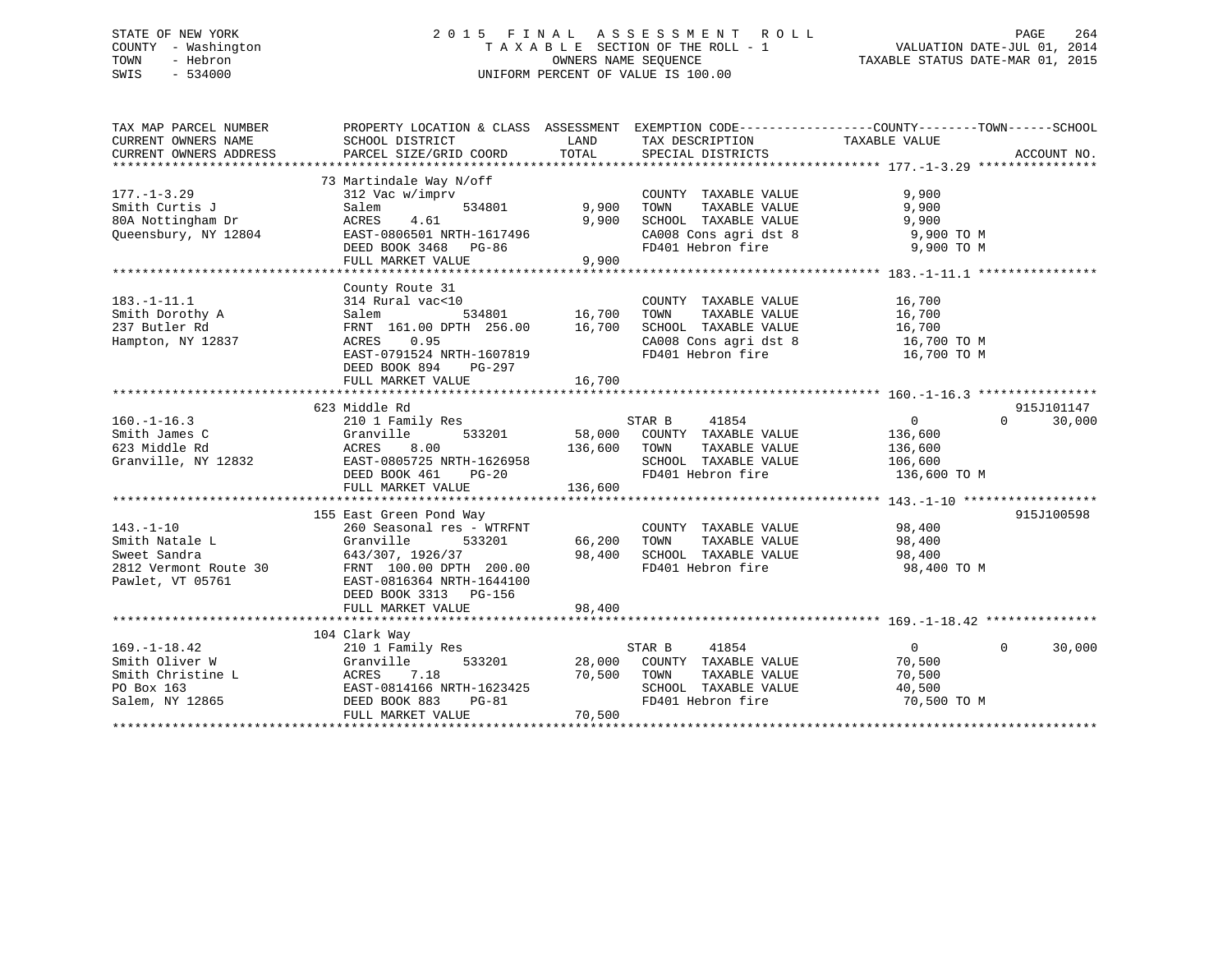# STATE OF NEW YORK 2 0 1 5 F I N A L A S S E S S M E N T R O L L PAGE 265 COUNTY - Washington T A X A B L E SECTION OF THE ROLL - 1 VALUATION DATE-JUL 01, 2014 TOWN - Hebron OWNERS NAME SEQUENCE TAXABLE STATUS DATE-MAR 01, 2015 SWIS - 534000 UNIFORM PERCENT OF VALUE IS 100.00

| CURRENT OWNERS NAME<br>SCHOOL DISTRICT<br>LAND<br>TAX DESCRIPTION<br>TAXABLE VALUE<br>TOTAL<br>PARCEL SIZE/GRID COORD<br>CURRENT OWNERS ADDRESS<br>SPECIAL DISTRICTS<br>ACCOUNT NO.<br>1007 Bogtown Rd<br>915J100043<br>241 Rural res&ag<br>229,300<br>229,300<br>$184. - 1 - 16$<br>COUNTY TAXABLE VALUE<br>534801 162,500<br>TAXABLE VALUE<br>Smith Tarl<br>Salem<br>TOWN<br>ACRES 98.00 BANK 999 229,300<br>SCHOOL TAXABLE VALUE<br>1007 Bogtown Rd<br>229,300<br>Salem, NY 12865<br>FD401 Hebron fire<br>229,300 TO M<br>EAST-0804555 NRTH-1603025<br>DEED BOOK 1830 PG-267<br>324 Gilchrist Rd<br>915J101572<br>$\Omega$<br>$175. - 1 - 37$<br>210 1 Family Res<br>$\overline{0}$<br>30,000<br>STAR B<br>41854<br>COUNTY TAXABLE VALUE 185,100<br>534801 41,900<br>Snowball Daniel B<br>Salem<br>Salem 534801<br>ACRES 2.77 BANK 998<br>EAST-0786886 NRTH-1615532<br>998 185,100<br>TOWN<br>TAXABLE VALUE<br>Snowball Helene P<br>185,100<br>155,100<br>SCHOOL TAXABLE VALUE<br>324 Gilchrist Rd<br>FD401 Hebron fire<br>Arqyle, NY 12809<br>DEED BOOK 570<br>$PG-325$<br>185,100 TO M<br>FULL MARKET VALUE<br>185,100<br>915J100658<br>80 Webber Ln<br>$168. - 1 - 6$<br>241 Rural res&ag<br>AG DIST<br>41720<br>115,995<br>115,995 115,995<br>533801<br>321,800 STAR B<br>41854<br>30,000<br>Sokol Paul<br>Hartford<br>$25 - 1$<br>$25 - 1$<br>$\overline{0}$<br>Sokol Debbie<br>ACRES 178.50<br>367,400<br>COUNTY TAXABLE VALUE<br>80 Webber Ln<br>EAST-0800788 NRTH-1622401<br>TOWN<br>TAXABLE VALUE<br>251,405<br>DEED BOOK 2768    PG-241<br>SCHOOL TAXABLE VALUE<br>221,405<br>251,405 TO M<br>FULL MARKET VALUE<br>367,400 CA008 Cons agri dst 8<br>115,995 EX<br>FD401 Hebron fire<br>367,400 TO M<br>UNDER AGDIST LAW TIL 2019<br>367 Chamberlin Mills Rd<br>915J101564<br>$\overline{0}$<br>210 1 Family Res<br>41854<br>$\Omega$<br>30,000<br>STAR B<br>Salem 534801 38,200 COUNTY TAXABLE VALUE<br>Single Family Log Home 155,300 TOWN TAXABLE VALUE<br>104.-1-0.1<br>Sollenberger Paula<br>200 Chamborlain Mills Rd<br>155,300<br>$\frac{1}{155}$ , 300<br>TAXABLE VALUE<br>SCHOOL TAXABLE VALUE<br>125,300<br>Salem, NY 12865<br>ACRES<br>1.10<br>EAST-0797597 NRTH-1607867<br>CA008 Cons agri dst 8 155,300 TO M<br>FD401 Hebron fire 155,300 TO M<br>DEED BOOK 3193 PG-273<br>FULL MARKET VALUE<br>155,300<br>915J100586<br>1128 Bogtown Rd<br>COUNTY TAXABLE VALUE<br>$185. - 1 - 1$<br>242 Rurl res&rec<br>214,500<br>214,500<br>Sommerschield Rose<br>Salem<br>534801 147,100<br>TOWN<br>TAXABLE VALUE<br>333 East 30Th St<br>214,500<br>SCHOOL TAXABLE VALUE<br>ACRES 85.66<br>214,500<br>New York, NY 10016<br>EAST-0805003 NRTH-1607409<br>FD401 Hebron fire<br>214,500 TO M<br>DEED BOOK 717<br>$PG-130$<br>214,500<br>FULL MARKET VALUE | TAX MAP PARCEL NUMBER     | PROPERTY LOCATION & CLASS ASSESSMENT EXEMPTION CODE---------------COUNTY-------TOWN-----SCHOOL |  |  |
|-----------------------------------------------------------------------------------------------------------------------------------------------------------------------------------------------------------------------------------------------------------------------------------------------------------------------------------------------------------------------------------------------------------------------------------------------------------------------------------------------------------------------------------------------------------------------------------------------------------------------------------------------------------------------------------------------------------------------------------------------------------------------------------------------------------------------------------------------------------------------------------------------------------------------------------------------------------------------------------------------------------------------------------------------------------------------------------------------------------------------------------------------------------------------------------------------------------------------------------------------------------------------------------------------------------------------------------------------------------------------------------------------------------------------------------------------------------------------------------------------------------------------------------------------------------------------------------------------------------------------------------------------------------------------------------------------------------------------------------------------------------------------------------------------------------------------------------------------------------------------------------------------------------------------------------------------------------------------------------------------------------------------------------------------------------------------------------------------------------------------------------------------------------------------------------------------------------------------------------------------------------------------------------------------------------------------------------------------------------------------------------------------------------------------------------------------------------------------------------------------------------------------------------------------------------------------------------------------------------------------------------------------------------------------------------------------------------------------------------------------------------------------|---------------------------|------------------------------------------------------------------------------------------------|--|--|
|                                                                                                                                                                                                                                                                                                                                                                                                                                                                                                                                                                                                                                                                                                                                                                                                                                                                                                                                                                                                                                                                                                                                                                                                                                                                                                                                                                                                                                                                                                                                                                                                                                                                                                                                                                                                                                                                                                                                                                                                                                                                                                                                                                                                                                                                                                                                                                                                                                                                                                                                                                                                                                                                                                                                                                       |                           |                                                                                                |  |  |
|                                                                                                                                                                                                                                                                                                                                                                                                                                                                                                                                                                                                                                                                                                                                                                                                                                                                                                                                                                                                                                                                                                                                                                                                                                                                                                                                                                                                                                                                                                                                                                                                                                                                                                                                                                                                                                                                                                                                                                                                                                                                                                                                                                                                                                                                                                                                                                                                                                                                                                                                                                                                                                                                                                                                                                       |                           |                                                                                                |  |  |
|                                                                                                                                                                                                                                                                                                                                                                                                                                                                                                                                                                                                                                                                                                                                                                                                                                                                                                                                                                                                                                                                                                                                                                                                                                                                                                                                                                                                                                                                                                                                                                                                                                                                                                                                                                                                                                                                                                                                                                                                                                                                                                                                                                                                                                                                                                                                                                                                                                                                                                                                                                                                                                                                                                                                                                       |                           |                                                                                                |  |  |
|                                                                                                                                                                                                                                                                                                                                                                                                                                                                                                                                                                                                                                                                                                                                                                                                                                                                                                                                                                                                                                                                                                                                                                                                                                                                                                                                                                                                                                                                                                                                                                                                                                                                                                                                                                                                                                                                                                                                                                                                                                                                                                                                                                                                                                                                                                                                                                                                                                                                                                                                                                                                                                                                                                                                                                       |                           |                                                                                                |  |  |
|                                                                                                                                                                                                                                                                                                                                                                                                                                                                                                                                                                                                                                                                                                                                                                                                                                                                                                                                                                                                                                                                                                                                                                                                                                                                                                                                                                                                                                                                                                                                                                                                                                                                                                                                                                                                                                                                                                                                                                                                                                                                                                                                                                                                                                                                                                                                                                                                                                                                                                                                                                                                                                                                                                                                                                       |                           |                                                                                                |  |  |
|                                                                                                                                                                                                                                                                                                                                                                                                                                                                                                                                                                                                                                                                                                                                                                                                                                                                                                                                                                                                                                                                                                                                                                                                                                                                                                                                                                                                                                                                                                                                                                                                                                                                                                                                                                                                                                                                                                                                                                                                                                                                                                                                                                                                                                                                                                                                                                                                                                                                                                                                                                                                                                                                                                                                                                       |                           |                                                                                                |  |  |
|                                                                                                                                                                                                                                                                                                                                                                                                                                                                                                                                                                                                                                                                                                                                                                                                                                                                                                                                                                                                                                                                                                                                                                                                                                                                                                                                                                                                                                                                                                                                                                                                                                                                                                                                                                                                                                                                                                                                                                                                                                                                                                                                                                                                                                                                                                                                                                                                                                                                                                                                                                                                                                                                                                                                                                       |                           |                                                                                                |  |  |
|                                                                                                                                                                                                                                                                                                                                                                                                                                                                                                                                                                                                                                                                                                                                                                                                                                                                                                                                                                                                                                                                                                                                                                                                                                                                                                                                                                                                                                                                                                                                                                                                                                                                                                                                                                                                                                                                                                                                                                                                                                                                                                                                                                                                                                                                                                                                                                                                                                                                                                                                                                                                                                                                                                                                                                       |                           |                                                                                                |  |  |
|                                                                                                                                                                                                                                                                                                                                                                                                                                                                                                                                                                                                                                                                                                                                                                                                                                                                                                                                                                                                                                                                                                                                                                                                                                                                                                                                                                                                                                                                                                                                                                                                                                                                                                                                                                                                                                                                                                                                                                                                                                                                                                                                                                                                                                                                                                                                                                                                                                                                                                                                                                                                                                                                                                                                                                       |                           |                                                                                                |  |  |
|                                                                                                                                                                                                                                                                                                                                                                                                                                                                                                                                                                                                                                                                                                                                                                                                                                                                                                                                                                                                                                                                                                                                                                                                                                                                                                                                                                                                                                                                                                                                                                                                                                                                                                                                                                                                                                                                                                                                                                                                                                                                                                                                                                                                                                                                                                                                                                                                                                                                                                                                                                                                                                                                                                                                                                       |                           |                                                                                                |  |  |
|                                                                                                                                                                                                                                                                                                                                                                                                                                                                                                                                                                                                                                                                                                                                                                                                                                                                                                                                                                                                                                                                                                                                                                                                                                                                                                                                                                                                                                                                                                                                                                                                                                                                                                                                                                                                                                                                                                                                                                                                                                                                                                                                                                                                                                                                                                                                                                                                                                                                                                                                                                                                                                                                                                                                                                       |                           |                                                                                                |  |  |
|                                                                                                                                                                                                                                                                                                                                                                                                                                                                                                                                                                                                                                                                                                                                                                                                                                                                                                                                                                                                                                                                                                                                                                                                                                                                                                                                                                                                                                                                                                                                                                                                                                                                                                                                                                                                                                                                                                                                                                                                                                                                                                                                                                                                                                                                                                                                                                                                                                                                                                                                                                                                                                                                                                                                                                       |                           |                                                                                                |  |  |
|                                                                                                                                                                                                                                                                                                                                                                                                                                                                                                                                                                                                                                                                                                                                                                                                                                                                                                                                                                                                                                                                                                                                                                                                                                                                                                                                                                                                                                                                                                                                                                                                                                                                                                                                                                                                                                                                                                                                                                                                                                                                                                                                                                                                                                                                                                                                                                                                                                                                                                                                                                                                                                                                                                                                                                       |                           |                                                                                                |  |  |
|                                                                                                                                                                                                                                                                                                                                                                                                                                                                                                                                                                                                                                                                                                                                                                                                                                                                                                                                                                                                                                                                                                                                                                                                                                                                                                                                                                                                                                                                                                                                                                                                                                                                                                                                                                                                                                                                                                                                                                                                                                                                                                                                                                                                                                                                                                                                                                                                                                                                                                                                                                                                                                                                                                                                                                       |                           |                                                                                                |  |  |
|                                                                                                                                                                                                                                                                                                                                                                                                                                                                                                                                                                                                                                                                                                                                                                                                                                                                                                                                                                                                                                                                                                                                                                                                                                                                                                                                                                                                                                                                                                                                                                                                                                                                                                                                                                                                                                                                                                                                                                                                                                                                                                                                                                                                                                                                                                                                                                                                                                                                                                                                                                                                                                                                                                                                                                       |                           |                                                                                                |  |  |
|                                                                                                                                                                                                                                                                                                                                                                                                                                                                                                                                                                                                                                                                                                                                                                                                                                                                                                                                                                                                                                                                                                                                                                                                                                                                                                                                                                                                                                                                                                                                                                                                                                                                                                                                                                                                                                                                                                                                                                                                                                                                                                                                                                                                                                                                                                                                                                                                                                                                                                                                                                                                                                                                                                                                                                       |                           |                                                                                                |  |  |
|                                                                                                                                                                                                                                                                                                                                                                                                                                                                                                                                                                                                                                                                                                                                                                                                                                                                                                                                                                                                                                                                                                                                                                                                                                                                                                                                                                                                                                                                                                                                                                                                                                                                                                                                                                                                                                                                                                                                                                                                                                                                                                                                                                                                                                                                                                                                                                                                                                                                                                                                                                                                                                                                                                                                                                       |                           |                                                                                                |  |  |
|                                                                                                                                                                                                                                                                                                                                                                                                                                                                                                                                                                                                                                                                                                                                                                                                                                                                                                                                                                                                                                                                                                                                                                                                                                                                                                                                                                                                                                                                                                                                                                                                                                                                                                                                                                                                                                                                                                                                                                                                                                                                                                                                                                                                                                                                                                                                                                                                                                                                                                                                                                                                                                                                                                                                                                       |                           |                                                                                                |  |  |
|                                                                                                                                                                                                                                                                                                                                                                                                                                                                                                                                                                                                                                                                                                                                                                                                                                                                                                                                                                                                                                                                                                                                                                                                                                                                                                                                                                                                                                                                                                                                                                                                                                                                                                                                                                                                                                                                                                                                                                                                                                                                                                                                                                                                                                                                                                                                                                                                                                                                                                                                                                                                                                                                                                                                                                       |                           |                                                                                                |  |  |
|                                                                                                                                                                                                                                                                                                                                                                                                                                                                                                                                                                                                                                                                                                                                                                                                                                                                                                                                                                                                                                                                                                                                                                                                                                                                                                                                                                                                                                                                                                                                                                                                                                                                                                                                                                                                                                                                                                                                                                                                                                                                                                                                                                                                                                                                                                                                                                                                                                                                                                                                                                                                                                                                                                                                                                       |                           |                                                                                                |  |  |
|                                                                                                                                                                                                                                                                                                                                                                                                                                                                                                                                                                                                                                                                                                                                                                                                                                                                                                                                                                                                                                                                                                                                                                                                                                                                                                                                                                                                                                                                                                                                                                                                                                                                                                                                                                                                                                                                                                                                                                                                                                                                                                                                                                                                                                                                                                                                                                                                                                                                                                                                                                                                                                                                                                                                                                       |                           |                                                                                                |  |  |
|                                                                                                                                                                                                                                                                                                                                                                                                                                                                                                                                                                                                                                                                                                                                                                                                                                                                                                                                                                                                                                                                                                                                                                                                                                                                                                                                                                                                                                                                                                                                                                                                                                                                                                                                                                                                                                                                                                                                                                                                                                                                                                                                                                                                                                                                                                                                                                                                                                                                                                                                                                                                                                                                                                                                                                       |                           |                                                                                                |  |  |
|                                                                                                                                                                                                                                                                                                                                                                                                                                                                                                                                                                                                                                                                                                                                                                                                                                                                                                                                                                                                                                                                                                                                                                                                                                                                                                                                                                                                                                                                                                                                                                                                                                                                                                                                                                                                                                                                                                                                                                                                                                                                                                                                                                                                                                                                                                                                                                                                                                                                                                                                                                                                                                                                                                                                                                       |                           |                                                                                                |  |  |
|                                                                                                                                                                                                                                                                                                                                                                                                                                                                                                                                                                                                                                                                                                                                                                                                                                                                                                                                                                                                                                                                                                                                                                                                                                                                                                                                                                                                                                                                                                                                                                                                                                                                                                                                                                                                                                                                                                                                                                                                                                                                                                                                                                                                                                                                                                                                                                                                                                                                                                                                                                                                                                                                                                                                                                       |                           |                                                                                                |  |  |
|                                                                                                                                                                                                                                                                                                                                                                                                                                                                                                                                                                                                                                                                                                                                                                                                                                                                                                                                                                                                                                                                                                                                                                                                                                                                                                                                                                                                                                                                                                                                                                                                                                                                                                                                                                                                                                                                                                                                                                                                                                                                                                                                                                                                                                                                                                                                                                                                                                                                                                                                                                                                                                                                                                                                                                       | Salem, NY 12865           |                                                                                                |  |  |
|                                                                                                                                                                                                                                                                                                                                                                                                                                                                                                                                                                                                                                                                                                                                                                                                                                                                                                                                                                                                                                                                                                                                                                                                                                                                                                                                                                                                                                                                                                                                                                                                                                                                                                                                                                                                                                                                                                                                                                                                                                                                                                                                                                                                                                                                                                                                                                                                                                                                                                                                                                                                                                                                                                                                                                       |                           |                                                                                                |  |  |
|                                                                                                                                                                                                                                                                                                                                                                                                                                                                                                                                                                                                                                                                                                                                                                                                                                                                                                                                                                                                                                                                                                                                                                                                                                                                                                                                                                                                                                                                                                                                                                                                                                                                                                                                                                                                                                                                                                                                                                                                                                                                                                                                                                                                                                                                                                                                                                                                                                                                                                                                                                                                                                                                                                                                                                       | MAY BE SUBJECT TO PAYMENT |                                                                                                |  |  |
|                                                                                                                                                                                                                                                                                                                                                                                                                                                                                                                                                                                                                                                                                                                                                                                                                                                                                                                                                                                                                                                                                                                                                                                                                                                                                                                                                                                                                                                                                                                                                                                                                                                                                                                                                                                                                                                                                                                                                                                                                                                                                                                                                                                                                                                                                                                                                                                                                                                                                                                                                                                                                                                                                                                                                                       |                           |                                                                                                |  |  |
|                                                                                                                                                                                                                                                                                                                                                                                                                                                                                                                                                                                                                                                                                                                                                                                                                                                                                                                                                                                                                                                                                                                                                                                                                                                                                                                                                                                                                                                                                                                                                                                                                                                                                                                                                                                                                                                                                                                                                                                                                                                                                                                                                                                                                                                                                                                                                                                                                                                                                                                                                                                                                                                                                                                                                                       |                           |                                                                                                |  |  |
|                                                                                                                                                                                                                                                                                                                                                                                                                                                                                                                                                                                                                                                                                                                                                                                                                                                                                                                                                                                                                                                                                                                                                                                                                                                                                                                                                                                                                                                                                                                                                                                                                                                                                                                                                                                                                                                                                                                                                                                                                                                                                                                                                                                                                                                                                                                                                                                                                                                                                                                                                                                                                                                                                                                                                                       |                           |                                                                                                |  |  |
|                                                                                                                                                                                                                                                                                                                                                                                                                                                                                                                                                                                                                                                                                                                                                                                                                                                                                                                                                                                                                                                                                                                                                                                                                                                                                                                                                                                                                                                                                                                                                                                                                                                                                                                                                                                                                                                                                                                                                                                                                                                                                                                                                                                                                                                                                                                                                                                                                                                                                                                                                                                                                                                                                                                                                                       | $184. - 1 - 6.1$          |                                                                                                |  |  |
|                                                                                                                                                                                                                                                                                                                                                                                                                                                                                                                                                                                                                                                                                                                                                                                                                                                                                                                                                                                                                                                                                                                                                                                                                                                                                                                                                                                                                                                                                                                                                                                                                                                                                                                                                                                                                                                                                                                                                                                                                                                                                                                                                                                                                                                                                                                                                                                                                                                                                                                                                                                                                                                                                                                                                                       |                           |                                                                                                |  |  |
|                                                                                                                                                                                                                                                                                                                                                                                                                                                                                                                                                                                                                                                                                                                                                                                                                                                                                                                                                                                                                                                                                                                                                                                                                                                                                                                                                                                                                                                                                                                                                                                                                                                                                                                                                                                                                                                                                                                                                                                                                                                                                                                                                                                                                                                                                                                                                                                                                                                                                                                                                                                                                                                                                                                                                                       |                           |                                                                                                |  |  |
|                                                                                                                                                                                                                                                                                                                                                                                                                                                                                                                                                                                                                                                                                                                                                                                                                                                                                                                                                                                                                                                                                                                                                                                                                                                                                                                                                                                                                                                                                                                                                                                                                                                                                                                                                                                                                                                                                                                                                                                                                                                                                                                                                                                                                                                                                                                                                                                                                                                                                                                                                                                                                                                                                                                                                                       |                           |                                                                                                |  |  |
|                                                                                                                                                                                                                                                                                                                                                                                                                                                                                                                                                                                                                                                                                                                                                                                                                                                                                                                                                                                                                                                                                                                                                                                                                                                                                                                                                                                                                                                                                                                                                                                                                                                                                                                                                                                                                                                                                                                                                                                                                                                                                                                                                                                                                                                                                                                                                                                                                                                                                                                                                                                                                                                                                                                                                                       |                           |                                                                                                |  |  |
|                                                                                                                                                                                                                                                                                                                                                                                                                                                                                                                                                                                                                                                                                                                                                                                                                                                                                                                                                                                                                                                                                                                                                                                                                                                                                                                                                                                                                                                                                                                                                                                                                                                                                                                                                                                                                                                                                                                                                                                                                                                                                                                                                                                                                                                                                                                                                                                                                                                                                                                                                                                                                                                                                                                                                                       |                           |                                                                                                |  |  |
|                                                                                                                                                                                                                                                                                                                                                                                                                                                                                                                                                                                                                                                                                                                                                                                                                                                                                                                                                                                                                                                                                                                                                                                                                                                                                                                                                                                                                                                                                                                                                                                                                                                                                                                                                                                                                                                                                                                                                                                                                                                                                                                                                                                                                                                                                                                                                                                                                                                                                                                                                                                                                                                                                                                                                                       |                           |                                                                                                |  |  |
|                                                                                                                                                                                                                                                                                                                                                                                                                                                                                                                                                                                                                                                                                                                                                                                                                                                                                                                                                                                                                                                                                                                                                                                                                                                                                                                                                                                                                                                                                                                                                                                                                                                                                                                                                                                                                                                                                                                                                                                                                                                                                                                                                                                                                                                                                                                                                                                                                                                                                                                                                                                                                                                                                                                                                                       |                           |                                                                                                |  |  |
|                                                                                                                                                                                                                                                                                                                                                                                                                                                                                                                                                                                                                                                                                                                                                                                                                                                                                                                                                                                                                                                                                                                                                                                                                                                                                                                                                                                                                                                                                                                                                                                                                                                                                                                                                                                                                                                                                                                                                                                                                                                                                                                                                                                                                                                                                                                                                                                                                                                                                                                                                                                                                                                                                                                                                                       |                           |                                                                                                |  |  |
|                                                                                                                                                                                                                                                                                                                                                                                                                                                                                                                                                                                                                                                                                                                                                                                                                                                                                                                                                                                                                                                                                                                                                                                                                                                                                                                                                                                                                                                                                                                                                                                                                                                                                                                                                                                                                                                                                                                                                                                                                                                                                                                                                                                                                                                                                                                                                                                                                                                                                                                                                                                                                                                                                                                                                                       |                           |                                                                                                |  |  |
|                                                                                                                                                                                                                                                                                                                                                                                                                                                                                                                                                                                                                                                                                                                                                                                                                                                                                                                                                                                                                                                                                                                                                                                                                                                                                                                                                                                                                                                                                                                                                                                                                                                                                                                                                                                                                                                                                                                                                                                                                                                                                                                                                                                                                                                                                                                                                                                                                                                                                                                                                                                                                                                                                                                                                                       |                           |                                                                                                |  |  |
|                                                                                                                                                                                                                                                                                                                                                                                                                                                                                                                                                                                                                                                                                                                                                                                                                                                                                                                                                                                                                                                                                                                                                                                                                                                                                                                                                                                                                                                                                                                                                                                                                                                                                                                                                                                                                                                                                                                                                                                                                                                                                                                                                                                                                                                                                                                                                                                                                                                                                                                                                                                                                                                                                                                                                                       |                           |                                                                                                |  |  |
|                                                                                                                                                                                                                                                                                                                                                                                                                                                                                                                                                                                                                                                                                                                                                                                                                                                                                                                                                                                                                                                                                                                                                                                                                                                                                                                                                                                                                                                                                                                                                                                                                                                                                                                                                                                                                                                                                                                                                                                                                                                                                                                                                                                                                                                                                                                                                                                                                                                                                                                                                                                                                                                                                                                                                                       |                           |                                                                                                |  |  |
|                                                                                                                                                                                                                                                                                                                                                                                                                                                                                                                                                                                                                                                                                                                                                                                                                                                                                                                                                                                                                                                                                                                                                                                                                                                                                                                                                                                                                                                                                                                                                                                                                                                                                                                                                                                                                                                                                                                                                                                                                                                                                                                                                                                                                                                                                                                                                                                                                                                                                                                                                                                                                                                                                                                                                                       |                           |                                                                                                |  |  |
|                                                                                                                                                                                                                                                                                                                                                                                                                                                                                                                                                                                                                                                                                                                                                                                                                                                                                                                                                                                                                                                                                                                                                                                                                                                                                                                                                                                                                                                                                                                                                                                                                                                                                                                                                                                                                                                                                                                                                                                                                                                                                                                                                                                                                                                                                                                                                                                                                                                                                                                                                                                                                                                                                                                                                                       |                           |                                                                                                |  |  |
|                                                                                                                                                                                                                                                                                                                                                                                                                                                                                                                                                                                                                                                                                                                                                                                                                                                                                                                                                                                                                                                                                                                                                                                                                                                                                                                                                                                                                                                                                                                                                                                                                                                                                                                                                                                                                                                                                                                                                                                                                                                                                                                                                                                                                                                                                                                                                                                                                                                                                                                                                                                                                                                                                                                                                                       |                           |                                                                                                |  |  |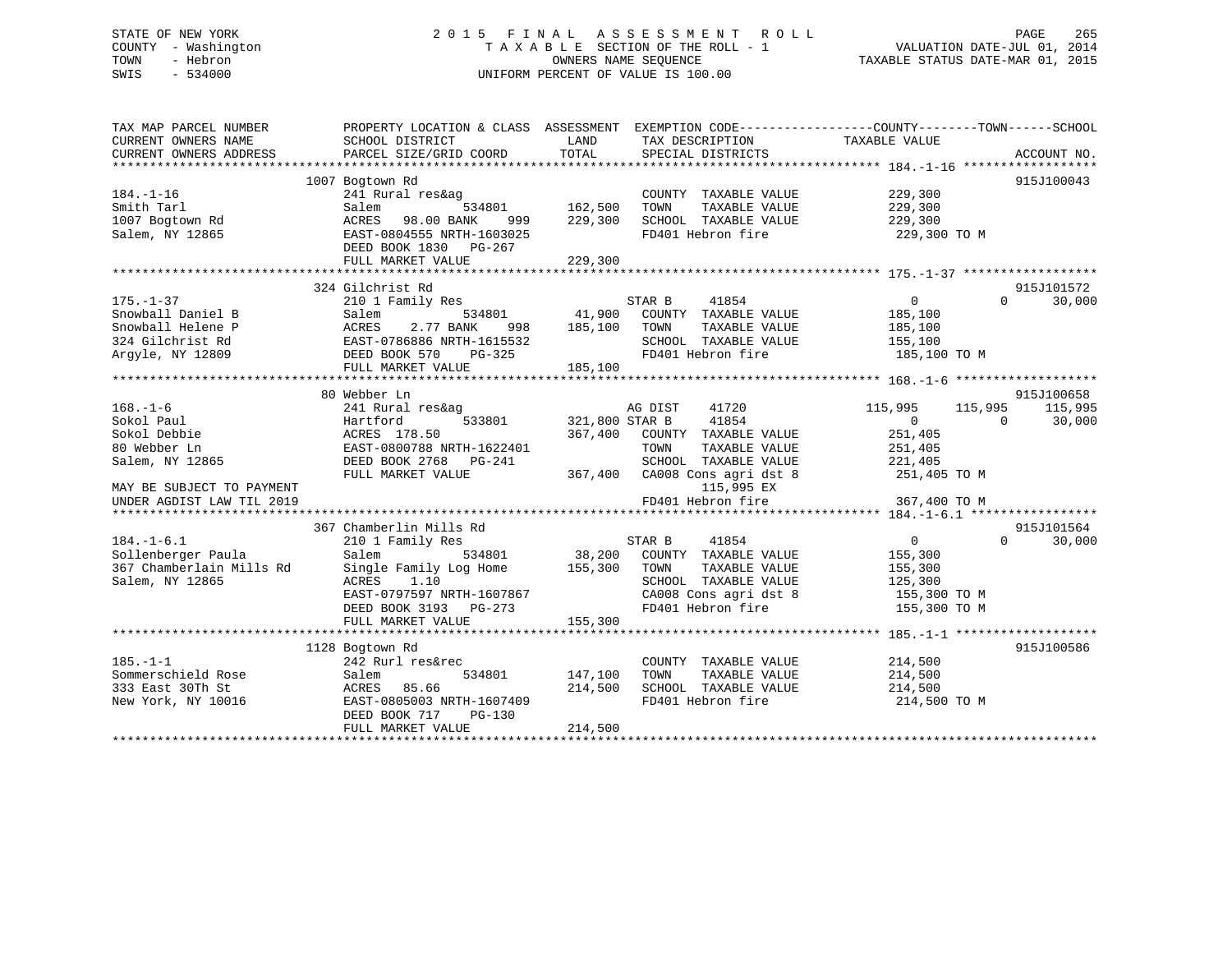# STATE OF NEW YORK 2 0 1 5 F I N A L A S S E S S M E N T R O L L PAGE 266 COUNTY - Washington T A X A B L E SECTION OF THE ROLL - 1 VALUATION DATE-JUL 01, 2014 TOWN - Hebron OWNERS NAME SEQUENCE TAXABLE STATUS DATE-MAR 01, 2015 SWIS - 534000 UNIFORM PERCENT OF VALUE IS 100.00

| TAX MAP PARCEL NUMBER                               |                                                |                  |                                                   | PROPERTY LOCATION & CLASS ASSESSMENT EXEMPTION CODE---------------COUNTY-------TOWN------SCHOOL |             |
|-----------------------------------------------------|------------------------------------------------|------------------|---------------------------------------------------|-------------------------------------------------------------------------------------------------|-------------|
| CURRENT OWNERS NAME                                 | SCHOOL DISTRICT                                | LAND             | TAX DESCRIPTION                                   | TAXABLE VALUE                                                                                   |             |
| CURRENT OWNERS ADDRESS                              | PARCEL SIZE/GRID COORD                         | TOTAL            | SPECIAL DISTRICTS                                 |                                                                                                 | ACCOUNT NO. |
|                                                     |                                                |                  |                                                   |                                                                                                 |             |
|                                                     | Blossom Rd/n Off                               |                  |                                                   |                                                                                                 | 915J101757  |
| $186. - 1 - 35$                                     | 314 Rural vac<10                               |                  | COUNTY TAXABLE VALUE                              | 27,100                                                                                          |             |
| Soranno Melanie                                     | Salem                                          | 534801 27,100    | TAXABLE VALUE<br>TOWN                             | 27,100                                                                                          |             |
| 84 Woods Way                                        | 8.38<br>ACRES                                  | 27,100           | SCHOOL TAXABLE VALUE                              | 27,100                                                                                          |             |
| Salem, NY 12865                                     | EAST-0818421 NRTH-1607398                      |                  | FD401 Hebron fire                                 | 27,100 TO M                                                                                     |             |
|                                                     | DEED BOOK 2112    PG-221                       |                  |                                                   |                                                                                                 |             |
|                                                     | FULL MARKET VALUE                              | 27,100           |                                                   |                                                                                                 |             |
|                                                     |                                                |                  |                                                   |                                                                                                 |             |
|                                                     | Wood Way                                       |                  |                                                   |                                                                                                 | 915J101758  |
| $186. - 1 - 36$                                     | 314 Rural vac<10                               |                  | COUNTY TAXABLE VALUE                              | 25,800                                                                                          |             |
| Soranno Melanie                                     | 534801<br>Salem                                | 25,800<br>25,800 | TAXABLE VALUE<br>TOWN                             | 25,800                                                                                          |             |
| 84 Woods Way                                        | 7.54<br>ACRES                                  |                  | SCHOOL TAXABLE VALUE                              | 25,800                                                                                          |             |
| Salem, NY 12865                                     | EAST-0818262 NRTH-1608151                      |                  | FD401 Hebron fire                                 | 25,800 TO M                                                                                     |             |
|                                                     | DEED BOOK 2112 PG-221                          |                  |                                                   |                                                                                                 |             |
|                                                     | FULL MARKET VALUE                              | 25,800           |                                                   |                                                                                                 |             |
|                                                     |                                                |                  |                                                   |                                                                                                 |             |
|                                                     | 84 Wood Way                                    |                  |                                                   |                                                                                                 |             |
| $186. - 1 - 32$                                     | 210 1 Family Res                               |                  | COUNTY TAXABLE VALUE                              | 250,100                                                                                         |             |
| Soranno Melanie A                                   | Salem 534801                                   | 42,100           | TOWN<br>TAXABLE VALUE                             | 250,100                                                                                         |             |
| 84 Wood Way                                         | 5.05 BANK<br>ACRES                             | 59 250,100       | SCHOOL TAXABLE VALUE                              | 250,100                                                                                         |             |
| Salem, NY 12832                                     | EAST-0817743 NRTH-1608676                      |                  | FD401 Hebron fire                                 | 250,100 TO M                                                                                    |             |
|                                                     | DEED BOOK 2059 PG-320                          |                  |                                                   |                                                                                                 |             |
|                                                     | FULL MARKET VALUE                              | 250,100          |                                                   |                                                                                                 |             |
|                                                     |                                                |                  |                                                   |                                                                                                 |             |
| $186. - 1 - 33$                                     | Wood Way<br>322 Rural vac>10                   |                  | COUNTY TAXABLE VALUE 29,800                       |                                                                                                 |             |
|                                                     |                                                |                  |                                                   |                                                                                                 |             |
|                                                     | 534801<br>Salem<br>ACRES 10.23                 | 29,800<br>29,800 | TOWN TAXABLE VALUE<br>SCHOOL TAXABLE VALUE        | 29,800<br>29,800<br>29,800                                                                      |             |
| Soranno Melanie A<br>84 Wood Way<br>Salem, NY 12865 | EAST-0817710 NRTH-1608024                      |                  | FD401 Hebron fire                                 | 29,800 TO M                                                                                     |             |
|                                                     | DEED BOOK 2059 PG-315                          |                  |                                                   |                                                                                                 |             |
|                                                     | FULL MARKET VALUE                              | 29,800           |                                                   |                                                                                                 |             |
|                                                     |                                                |                  |                                                   |                                                                                                 |             |
|                                                     | 198 Crosier Rd                                 |                  |                                                   |                                                                                                 | 915J100199  |
| $167. - 1 - 18$                                     | 210 1 Family Res                               |                  |                                                   | $\overline{0}$<br>$\Omega$                                                                      | 30,000      |
| Spiezio Dominick A                                  | Salem                                          |                  |                                                   | 91,100                                                                                          |             |
| 178 Crosier Rd                                      | 2.47 BANK 77<br>ACRES                          | 91,100 TOWN      |                                                   | 91,100                                                                                          |             |
| Salem, NY 12865                                     | EAST-0792005 NRTH-1619632                      |                  | TOWN      TAXABLE VALUE<br>SCHOOL   TAXABLE VALUE | 61,100                                                                                          |             |
|                                                     | DEED BOOK 2691 PG-1                            |                  |                                                   | 91,100 TO M                                                                                     |             |
|                                                     | FULL MARKET VALUE                              |                  | CA008 Cons agri dst 8<br>91,100 FD401 Hebron fire | 91,100 TO M                                                                                     |             |
|                                                     |                                                |                  |                                                   |                                                                                                 |             |
|                                                     | Clark Way                                      |                  |                                                   |                                                                                                 |             |
| $169. - 1 - 18.37$                                  | 312 Vac w/imprv                                |                  | COUNTY TAXABLE VALUE                              | 12,700                                                                                          |             |
| Spina Michael J                                     | 533201 6,500<br>Granville                      |                  | TOWN<br>TAXABLE VALUE                             |                                                                                                 |             |
| 1840 Glens Falls Mountain Rd ACRES                  |                                                |                  | SCHOOL TAXABLE VALUE                              | 12,700<br>12,700                                                                                |             |
| Lake Luzerne, NY 12846                              | ACRES 1.10 12,700<br>EAST-0813982 NRTH-1622984 |                  | FD401 Hebron fire                                 | 12,700 TO M                                                                                     |             |
|                                                     | DEED BOOK 786<br>PG-251                        |                  |                                                   |                                                                                                 |             |
|                                                     | FULL MARKET VALUE                              | 12,700           |                                                   |                                                                                                 |             |
|                                                     |                                                |                  |                                                   |                                                                                                 |             |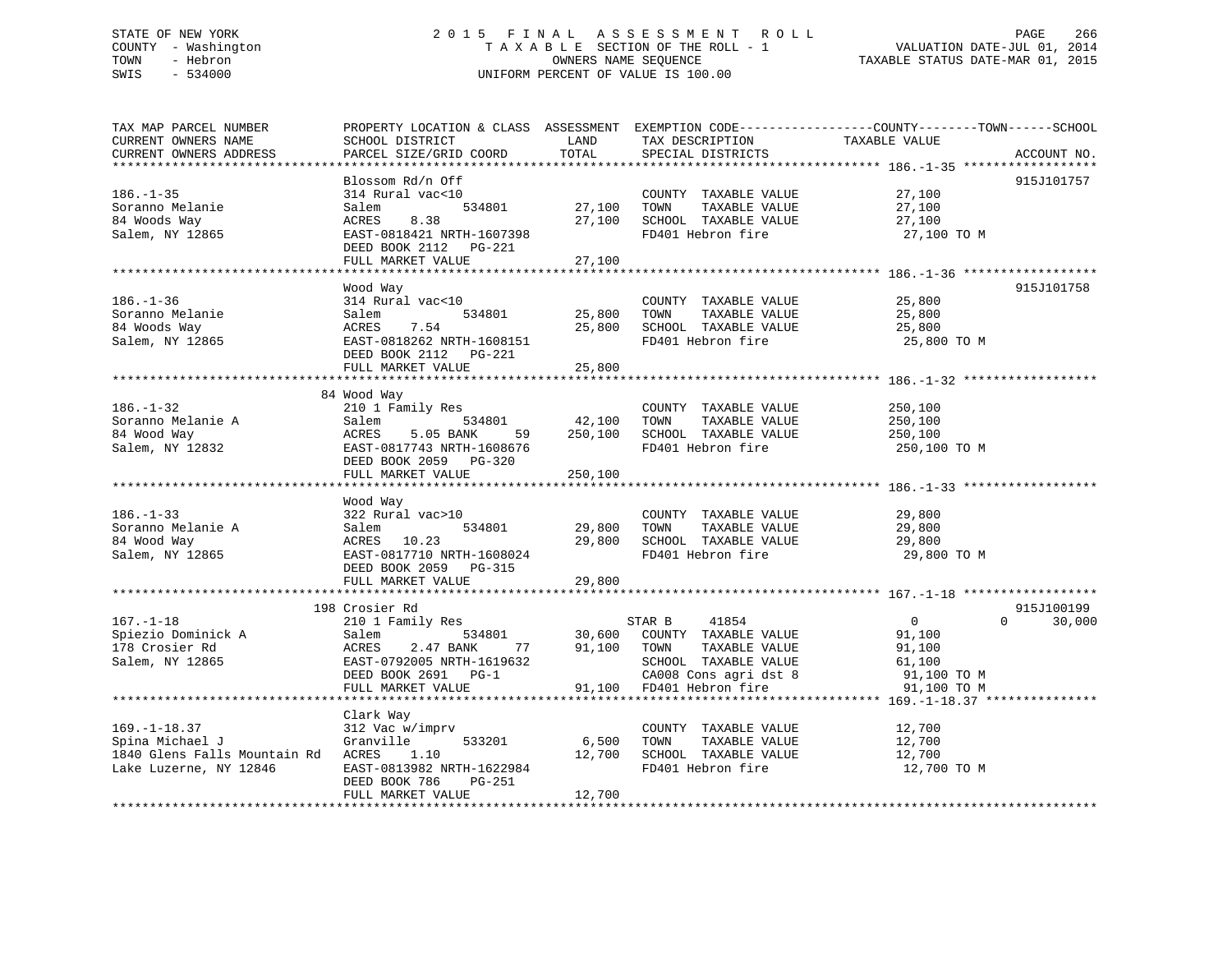#### STATE OF NEW YORK 2 0 1 5 F I N A L A S S E S S M E N T R O L L PAGE 267COUNTY - Washington T A X A B L E SECTION OF THE ROLL - 1 TOWN - Hebron OWNERS NAME SEQUENCE TAXABLE STATUS DATE-MAR 01, 2015 SWIS - 534000 UNIFORM PERCENT OF VALUE IS 100.00

| TAX MAP PARCEL NUMBER     |                                          |                                               | PROPERTY LOCATION & CLASS ASSESSMENT EXEMPTION CODE----------------COUNTY-------TOWN------SCHOOL |
|---------------------------|------------------------------------------|-----------------------------------------------|--------------------------------------------------------------------------------------------------|
| CURRENT OWNERS NAME       | SCHOOL DISTRICT                          | LAND<br>TAX DESCRIPTION                       | TAXABLE VALUE                                                                                    |
| CURRENT OWNERS ADDRESS    | PARCEL SIZE/GRID COORD                   | TOTAL<br>SPECIAL DISTRICTS                    | ACCOUNT NO.                                                                                      |
|                           |                                          |                                               |                                                                                                  |
|                           | 87 Halls Pond Rd                         | 60 PCT OF VALUE USED FOR EXEMPTION PURPOSES   | 915J101433                                                                                       |
| $167. - 1 - 7.1$          | 241 Rural res&ag                         | VET COM CT 41131                              | 30,000<br>47,235<br>$\overline{0}$                                                               |
| Spivak Noah J             | Hartford                                 | 533801 126,100 VET COM CT 41131               | 47,235<br>30,000<br>$\overline{0}$                                                               |
| Richardson Linda L        | ACRES 44.28                              | 314,900 VET DIS CT 41141                      | $\overline{0}$<br>66,129<br>60,000                                                               |
| 87 Halls Pond Rd          | ACRES 44.20<br>EAST-0789996 NRTH-1623776 | 41854<br>STAR B                               | $\overline{0}$<br>$\Omega$<br>30,000                                                             |
| Salem, NY 12865           | DEED BOOK 3400 PG-293                    | COUNTY TAXABLE VALUE                          | 154,301                                                                                          |
|                           | FULL MARKET VALUE                        | 314,900 TOWN<br>TAXABLE VALUE                 | 194,900                                                                                          |
| MAY BE SUBJECT TO PAYMENT |                                          | SCHOOL TAXABLE VALUE                          | 284,900                                                                                          |
| UNDER AGDIST LAW TIL 2019 |                                          | FD401 Hebron fire                             | 314,900 TO M                                                                                     |
|                           |                                          |                                               |                                                                                                  |
|                           | 3 Halls Pond Rd                          |                                               | 915J100136                                                                                       |
| $167. - 1 - 27$           | 312 Vac w/imprv                          | COUNTY TAXABLE VALUE 38,000                   |                                                                                                  |
| Squires Randall C         | 534801<br>Salem                          | 32,800<br>TOWN<br>TAXABLE VALUE               | 38,000                                                                                           |
| Urbaetis Mark             | ACRES<br>3.30                            | 38,000 SCHOOL TAXABLE VALUE                   | 38,000                                                                                           |
| 3 Halls Pond Rd           | EAST-0789273 NRTH-1621308                | FD401 Hebron fire                             | 38,000 TO M                                                                                      |
| Salem, NY 12865           | DEED BOOK 653<br>PG-107                  |                                               |                                                                                                  |
|                           | FULL MARKET VALUE                        | 38,000                                        |                                                                                                  |
|                           |                                          |                                               |                                                                                                  |
|                           | 3943 County Route 30                     |                                               | 915J100041                                                                                       |
| $167. - 1 - 46$           | 210 1 Family Res                         | COUNTY TAXABLE VALUE                          | 40,300                                                                                           |
| Squires Randy             | Salem                                    | TAXABLE VALUE<br>534801 16,400<br>TOWN        | 40,300                                                                                           |
| Urbaetis Mark             | FRNT 135.00 DPTH 50.00                   | 40,300<br>SCHOOL TAXABLE VALUE                | 40,300                                                                                           |
| 137 Halls Pond Rd         | EAST-0789163 NRTH-1620909                | FD401 Hebron fire                             | 40,300 TO M                                                                                      |
| Salem, NY 12865           | DEED BOOK 3006 PG-230                    |                                               |                                                                                                  |
|                           | FULL MARKET VALUE                        | 40,300                                        |                                                                                                  |
|                           |                                          |                                               |                                                                                                  |
|                           | 3449 County Route 30                     |                                               | 915J100319                                                                                       |
| $175. - 1 - 10$           | 210 1 Family Res                         | STAR B<br>41854                               | 30,000<br>$0 \qquad \qquad$<br>$\Omega$                                                          |
| Stamm Jared B             | Salem<br>534801                          | 55,000 COUNTY TAXABLE VALUE                   | 164,200                                                                                          |
| Nave William R Jr         | 6.50<br>ACRES                            | 164,200 TOWN<br>TAXABLE VALUE                 | 164,200                                                                                          |
| PO Box 47                 | EAST-0790772 NRTH-1609853                | SCHOOL TAXABLE VALUE                          | 134,200                                                                                          |
| Salem, NY 12865           | DEED BOOK 1738 PG-1                      | CA008 Cons agri dst 8                         | 164,200 TO M                                                                                     |
|                           | FULL MARKET VALUE                        | 164,200 FD401 Hebron fire                     | 164,200 TO M                                                                                     |
|                           |                                          |                                               |                                                                                                  |
|                           | Mountainside Meadows Way                 |                                               | 915J101791                                                                                       |
| $170. - 1 - 12.5$         | 314 Rural vac<10                         | COUNTY TAXABLE VALUE                          | 22,200                                                                                           |
| Stanhope Guy C            | Salem                                    | 534801 22,200<br>TOWN<br>TAXABLE VALUE        | 22,200                                                                                           |
| Stanhope Karen Brandon    | Lot 3                                    | 22,200                                        | 22,200                                                                                           |
| 4 Kearns Cir              | 5.10<br>ACRES                            | SCHOOL TAXABLE VALUE<br>CA008 Cons agri dst 8 | 22,200 TO M                                                                                      |
| Granby, CT 06035          | EAST-0816073 NRTH-1617678                | FD401 Hebron fire                             | 22,200 TO M                                                                                      |
|                           | $PG-98$<br>DEED BOOK 902                 |                                               |                                                                                                  |
|                           | FULL MARKET VALUE                        | 22,200                                        |                                                                                                  |
|                           |                                          |                                               |                                                                                                  |
|                           |                                          |                                               |                                                                                                  |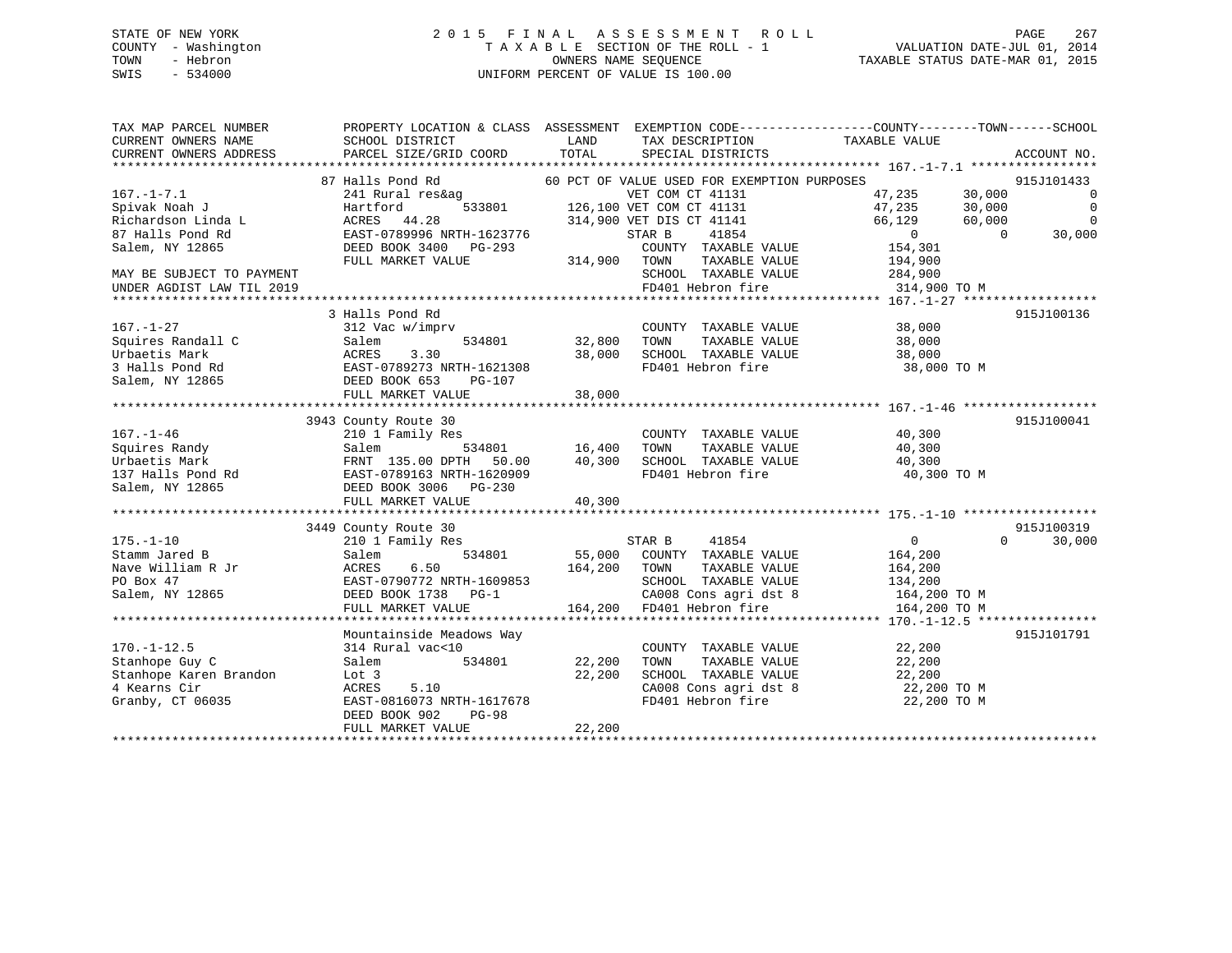STATE OF NEW YORK 2 0 1 5 F I N A L A S S E S S M E N T R O L L PAGE 268 COUNTY - Washington T A X A B L E SECTION OF THE ROLL - 1 VALUATION DATE-JUL 01, 2014 TOWN - Hebron OWNERS NAME SEQUENCE TAXABLE STATUS DATE-MAR 01, 2015 SWIS - 534000 UNIFORM PERCENT OF VALUE IS 100.00

| TAX MAP PARCEL NUMBER<br>CURRENT OWNERS NAME<br>CURRENT OWNERS ADDRESS | SCHOOL DISTRICT<br>PARCEL SIZE/GRID COORD | PROPERTY LOCATION & CLASS ASSESSMENT EXEMPTION CODE---------------COUNTY-------TOWN------SCHOOL<br>LAND<br>TAX DESCRIPTION<br>TOTAL<br>SPECIAL DISTRICTS | TAXABLE VALUE<br>ACCOUNT NO.          |
|------------------------------------------------------------------------|-------------------------------------------|----------------------------------------------------------------------------------------------------------------------------------------------------------|---------------------------------------|
|                                                                        |                                           |                                                                                                                                                          |                                       |
|                                                                        | 6889 State Route 22                       |                                                                                                                                                          | 915J101471                            |
| $169. - 1 - 18.12$                                                     | 210 1 Family Res                          |                                                                                                                                                          | $\overline{0}$<br>30,000<br>$\Omega$  |
| Stannard William                                                       | Granville<br>533201                       | STAR B 41854<br>31,800 COUNTY TAXABLE VALUE                                                                                                              | 76,200                                |
| 6889 State Route 22                                                    | FRNT 200.00 DPTH 205.00                   | 76,200 TOWN<br>TAXABLE VALUE                                                                                                                             | 76,200                                |
| Granville, NY 12832                                                    | ACRES 0.94 BANK<br>999                    | SCHOOL TAXABLE VALUE                                                                                                                                     | 46,200                                |
|                                                                        | EAST-0816296 NRTH-1623946                 | FD401 Hebron fire                                                                                                                                        | 76,200 TO M                           |
|                                                                        | DEED BOOK 602<br>PG-137                   |                                                                                                                                                          |                                       |
|                                                                        | FULL MARKET VALUE                         | 76,200                                                                                                                                                   |                                       |
|                                                                        |                                           |                                                                                                                                                          |                                       |
|                                                                        | 6890 State Route 22                       | 88 PCT OF VALUE USED FOR EXEMPTION PURPOSES                                                                                                              | 915J101144                            |
| $161. - 2 - 10.14$                                                     | 240 Rural res                             | VET WAR CT 41121                                                                                                                                         | 18,000<br>$\overline{0}$<br>19,470    |
| Starr Stephen J                                                        | Granville                                 | 533201 52,700 STAR EN<br>41834                                                                                                                           | 65,300<br>$\overline{0}$<br>$\bigcap$ |
| Starr Elaine                                                           | 884/272                                   | 147,500 COUNTY TAXABLE VALUE                                                                                                                             | 128,030                               |
| 6889 State Route 22                                                    | ACRES 12.10                               | TAXABLE VALUE<br>TOWN                                                                                                                                    | 129,500                               |
| Granville, NY 12832                                                    | EAST-0817122 NRTH-1623618                 | SCHOOL TAXABLE VALUE 82,200<br>FD401 Hebron fire 147,500 TO M                                                                                            |                                       |
|                                                                        | DEED BOOK 465                             | $PG-685$                                                                                                                                                 |                                       |
|                                                                        | FULL MARKET VALUE                         | 147,500                                                                                                                                                  |                                       |
|                                                                        |                                           |                                                                                                                                                          |                                       |
|                                                                        | 211 Halls Pond Rd                         |                                                                                                                                                          | 915J101469                            |
| $167. - 1 - 7.2$                                                       | 240 Rural res                             | STAR B<br>41854<br>533801 69,000 COUNTY TAXABLE VALUE                                                                                                    | $\overline{0}$<br>$\Omega$<br>30,000  |
| Steele John E<br>211 Halls Pond Rd                                     | Hartford                                  | TOWN<br>TAXABLE VALUE                                                                                                                                    | 110,900                               |
| Salem, NY 12865                                                        | ACRES 13.50<br>EAST-0791360 NRTH-1625096  | 110,900<br>SCHOOL TAXABLE VALUE                                                                                                                          | 110,900<br>80,900                     |
|                                                                        | DEED BOOK 2202    PG-207                  | FD401 Hebron fire                                                                                                                                        | 110,900 TO M                          |
|                                                                        | FULL MARKET VALUE                         | 110,900                                                                                                                                                  |                                       |
|                                                                        |                                           |                                                                                                                                                          |                                       |
|                                                                        | 3478 County Route 30                      |                                                                                                                                                          | 915J100401                            |
| $175. - 1 - 7.4$                                                       | 270 Mfg housing                           | 41854<br>STAR B                                                                                                                                          | $\overline{0}$<br>$\Omega$<br>30,000  |
| Steigerwald Virginia                                                   | 534801<br>Salem                           | 39,400 COUNTY TAXABLE VALUE                                                                                                                              | 67,700                                |
| PO Box 356                                                             | Mallory Sub/29#85 Lot 2                   | 67,700 TOWN<br>TAXABLE VALUE                                                                                                                             | 67,700                                |
| Salem, NY 12865                                                        | ACRES<br>1.68                             | SCHOOL TAXABLE VALUE                                                                                                                                     | 37,700                                |
|                                                                        | EAST-0791457 NRTH-1610638                 | FD401 Hebron fire                                                                                                                                        | 67,700 TO M                           |
|                                                                        | DEED BOOK 2264 PG-184                     |                                                                                                                                                          |                                       |
|                                                                        | FULL MARKET VALUE                         | 67,700                                                                                                                                                   |                                       |
|                                                                        |                                           |                                                                                                                                                          |                                       |
|                                                                        | 1145 Patterson Hill Rd                    |                                                                                                                                                          | 915J101053                            |
| $183. - 1 - 30$                                                        | 210 1 Family Res                          | STAR B<br>41854                                                                                                                                          | $\overline{0}$<br>$\Omega$<br>30,000  |
| Steller John                                                           | Salem<br>534801                           | 42,500 COUNTY TAXABLE VALUE                                                                                                                              | 83,200                                |
| 1145 Patterson Hill Rd                                                 | 2.99<br>ACRES                             | 83,200 TOWN<br>TAXABLE VALUE                                                                                                                             | 83,200                                |
| Salem, NY 12865                                                        | EAST-0787952 NRTH-1601936                 | SCHOOL TAXABLE VALUE                                                                                                                                     | 53,200                                |
|                                                                        | DEED BOOK 653<br><b>PG-58</b>             | FD401 Hebron fire                                                                                                                                        | 83,200 TO M                           |
|                                                                        | FULL MARKET VALUE                         | 83,200                                                                                                                                                   |                                       |
|                                                                        |                                           |                                                                                                                                                          |                                       |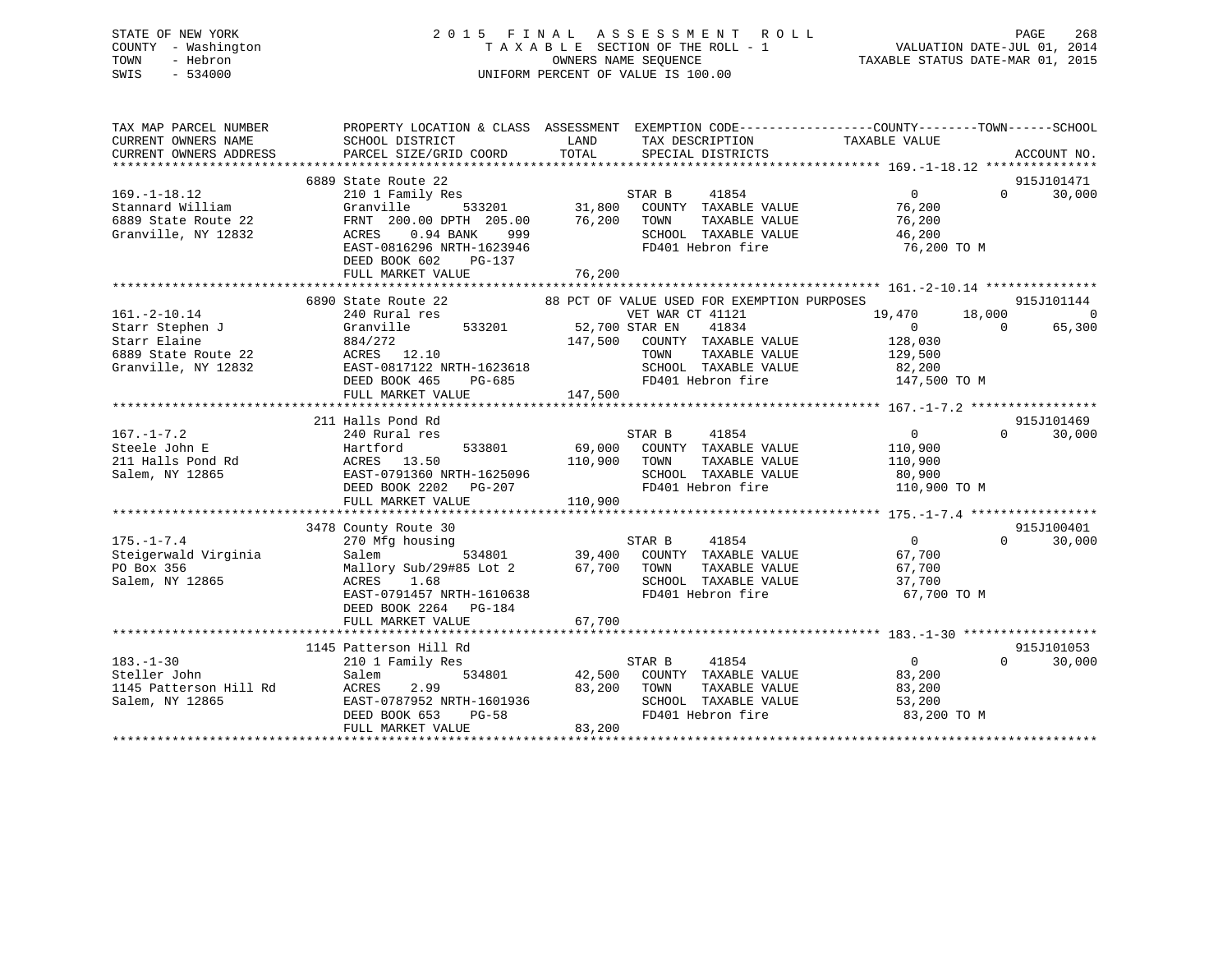# STATE OF NEW YORK 2 0 1 5 F I N A L A S S E S S M E N T R O L L PAGE 269 COUNTY - Washington T A X A B L E SECTION OF THE ROLL - 1 VALUATION DATE-JUL 01, 2014 TOWN - Hebron OWNERS NAME SEQUENCE TAXABLE STATUS DATE-MAR 01, 2015 SWIS - 534000 UNIFORM PERCENT OF VALUE IS 100.00

| TAX MAP PARCEL NUMBER  |                           |         |                           | PROPERTY LOCATION & CLASS ASSESSMENT EXEMPTION CODE---------------COUNTY-------TOWN-----SCHOOL |        |
|------------------------|---------------------------|---------|---------------------------|------------------------------------------------------------------------------------------------|--------|
| CURRENT OWNERS NAME    | SCHOOL DISTRICT           | LAND    | TAX DESCRIPTION           | TAXABLE VALUE                                                                                  |        |
| CURRENT OWNERS ADDRESS | PARCEL SIZE/GRID COORD    | TOTAL   | SPECIAL DISTRICTS         | ACCOUNT NO.                                                                                    |        |
|                        |                           |         |                           |                                                                                                |        |
|                        | 164 Clark Way             |         |                           | 915J101088                                                                                     |        |
| $169. - 1 - 18.4$      | 260 Seasonal res          |         | COUNTY TAXABLE VALUE      | 35,900                                                                                         |        |
| Stephens Jeffrey R     | 533201<br>Granville       | 6,900   | TOWN<br>TAXABLE VALUE     | 35,900                                                                                         |        |
| Stephens Alice         | ACRES<br>2.00             | 35,900  | SCHOOL TAXABLE VALUE      | 35,900                                                                                         |        |
| 20 Portside Dr         | EAST-0813268 NRTH-1624417 |         | FD401 Hebron fire         | 35,900 TO M                                                                                    |        |
| Holbrook, NY 11741     | DEED BOOK 2606 PG-202     |         |                           |                                                                                                |        |
|                        | FULL MARKET VALUE         | 35,900  |                           |                                                                                                |        |
|                        |                           |         |                           |                                                                                                |        |
|                        | 163 Clark Way             |         |                           | 915J101152                                                                                     |        |
| $169. - 1 - 18.6$      | 270 Mfg housing           |         | COUNTY TAXABLE VALUE      | 22,500                                                                                         |        |
| Stephens Jeffrey R     | Granville<br>533201       | 19,400  | TOWN<br>TAXABLE VALUE     | 22,500                                                                                         |        |
| Stephens Alice C       | Camp                      | 22,500  | SCHOOL TAXABLE VALUE      | 22,500                                                                                         |        |
| 20 Portside Dr         | ACRES<br>2.88             |         | FD401 Hebron fire         | 22,500 TO M                                                                                    |        |
| Holbrook, NY 11741     | EAST-0813282 NRTH-1624290 |         |                           |                                                                                                |        |
|                        | DEED BOOK 2606<br>PG-188  |         |                           |                                                                                                |        |
|                        | FULL MARKET VALUE         | 22,500  |                           |                                                                                                |        |
|                        |                           |         |                           |                                                                                                |        |
|                        | 22 Webber Ln              |         |                           | 915J101333                                                                                     |        |
| $168. - 1 - 5.1$       | 210 1 Family Res          |         | 41854<br>STAR B           | $0 \qquad \qquad$<br>$\Omega$                                                                  | 30,000 |
| Stevens Clifford N     | 533801<br>Hartford        | 46,300  | COUNTY TAXABLE VALUE      | 110,700                                                                                        |        |
| Stevens Nancy          | ACRES<br>3.80             | 110,700 | TOWN<br>TAXABLE VALUE     | 110,700                                                                                        |        |
| 22 Webber Ln           | EAST-0798843 NRTH-1622756 |         | SCHOOL TAXABLE VALUE      | 80,700                                                                                         |        |
| Salem, NY 12865        | DEED BOOK 495<br>PG-852   |         | CA008 Cons agri dst 8     | 110,700 TO M                                                                                   |        |
|                        | FULL MARKET VALUE         |         | 110,700 FD401 Hebron fire | 110,700 TO M                                                                                   |        |
|                        |                           |         |                           |                                                                                                |        |
|                        | 1194 Patterson Hill Rd    |         |                           | 915J100607                                                                                     |        |
| $183. - 1 - 42.2$      | 210 1 Family Res          |         | STAR B<br>41854           | $\Omega$<br>0                                                                                  | 30,000 |
| Stevens Sherry         | 534801<br>Salem           | 41,900  | COUNTY TAXABLE VALUE      | 113,900                                                                                        |        |
| 1194 Patterson Hill Rd | 686/109                   | 113,900 | TOWN<br>TAXABLE VALUE     | 113,900                                                                                        |        |
| Salem, NY 12865        | 2.78<br>ACRES             |         | SCHOOL TAXABLE VALUE      | 83,900                                                                                         |        |
|                        | EAST-0788826 NRTH-1602680 |         | CA008 Cons agri dst 8     | 113,900 TO M                                                                                   |        |
|                        | DEED BOOK 831<br>PG-300   |         | FD401 Hebron fire         | 113,900 TO M                                                                                   |        |
|                        | FULL MARKET VALUE         | 113,900 |                           |                                                                                                |        |
|                        |                           |         |                           |                                                                                                |        |
|                        | County Route 31           |         |                           | 915J101202                                                                                     |        |
| $151. - 1 - 27$        | 270 Mfg housing           |         | COUNTY TAXABLE VALUE      | 50,900                                                                                         |        |
| Steves Henry J         | 533201<br>Granville       | 44,800  | TOWN<br>TAXABLE VALUE     | 50,900                                                                                         |        |
| Steves Patricia A      | ACRES 11.42               | 50,900  | SCHOOL TAXABLE VALUE      | 50,900                                                                                         |        |
| 56 Warren Ln           | EAST-0804029 NRTH-1633454 |         | CA008 Cons agri dst 8     | 50,900 TO M                                                                                    |        |
| Queensbury, NY 12804   | DEED BOOK 948<br>$PG-254$ |         | FD401 Hebron fire         | 50,900 TO M                                                                                    |        |
|                        | FULL MARKET VALUE         | 50,900  |                           |                                                                                                |        |
|                        |                           |         |                           |                                                                                                |        |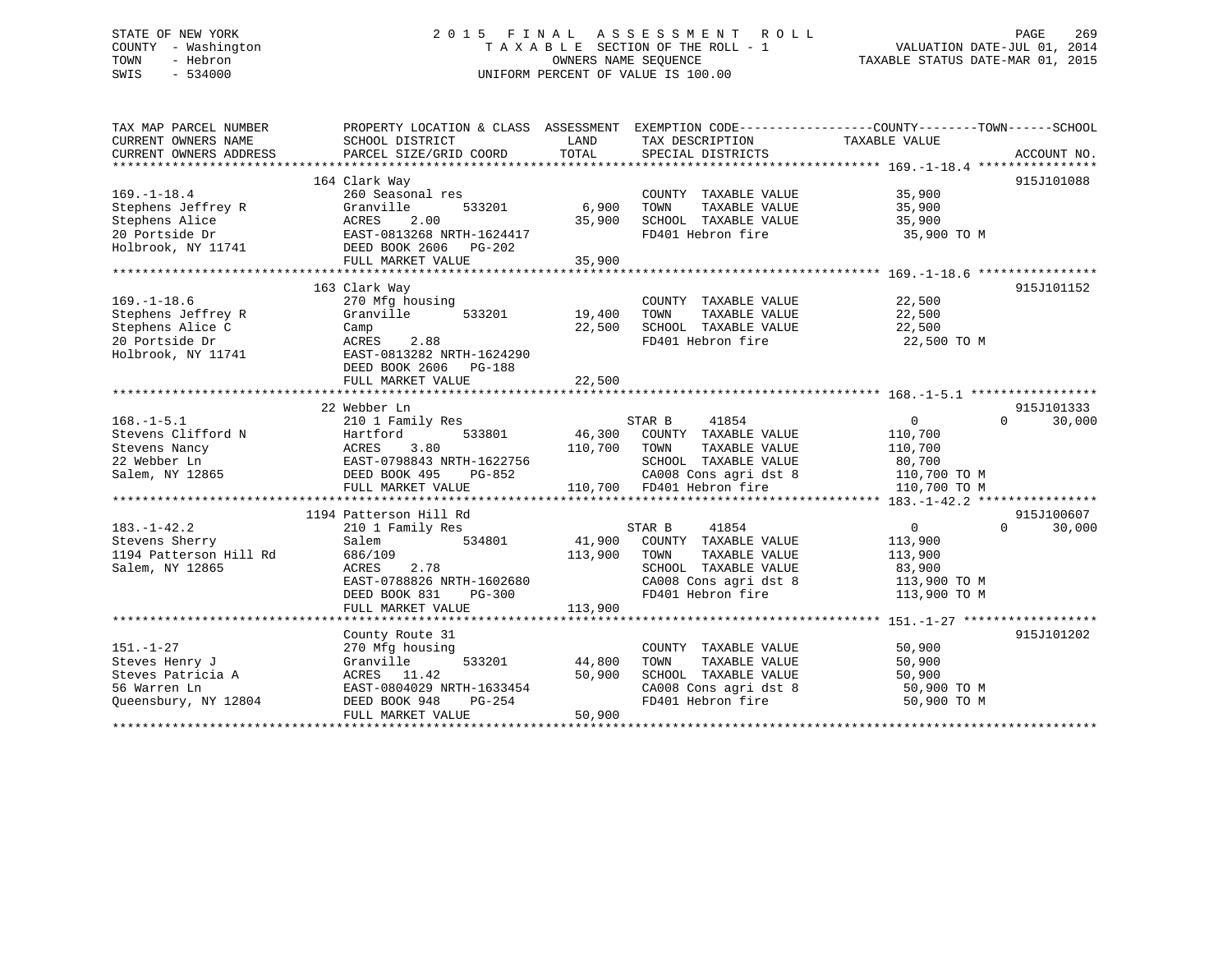# STATE OF NEW YORK 2 0 1 5 F I N A L A S S E S S M E N T R O L L PAGE 270 COUNTY - Washington T A X A B L E SECTION OF THE ROLL - 1 VALUATION DATE-JUL 01, 2014 TOWN - Hebron OWNERS NAME SEQUENCE TAXABLE STATUS DATE-MAR 01, 2015 SWIS - 534000 UNIFORM PERCENT OF VALUE IS 100.00

| TAX MAP PARCEL NUMBER                         |                                                 |                                                                                           | PROPERTY LOCATION & CLASS ASSESSMENT EXEMPTION CODE----------------COUNTY-------TOWN------SCHOOL |
|-----------------------------------------------|-------------------------------------------------|-------------------------------------------------------------------------------------------|--------------------------------------------------------------------------------------------------|
| CURRENT OWNERS NAME<br>CURRENT OWNERS ADDRESS | SCHOOL DISTRICT<br>PARCEL SIZE/GRID COORD       | LAND<br>TAX DESCRIPTION<br>TOTAL<br>SPECIAL DISTRICTS                                     | TAXABLE VALUE<br>ACCOUNT NO.                                                                     |
|                                               |                                                 |                                                                                           |                                                                                                  |
|                                               | 653 Tiplady Rd                                  | 89 PCT OF VALUE USED FOR EXEMPTION PURPOSES                                               | 915J101360                                                                                       |
| $178. - 1 - 11.3$                             | 242 Rurl res&rec                                | VET COM CT 41131                                                                          | 35,756<br>30,000<br>$\overline{0}$                                                               |
| Stewart Bruce                                 | 534801<br>Salem                                 | 54,800 STAR EN<br>41834                                                                   | 65,300<br>$\Omega$<br>$\overline{0}$                                                             |
| Stewart Barbara                               | ACRES 13.51                                     | 160,700 COUNTY TAXABLE VALUE                                                              | 124,944                                                                                          |
| 653 Tiplady Rd                                | EAST-0820829 NRTH-1612180                       | TOWN<br>TAXABLE VALUE                                                                     | 130,700                                                                                          |
| Granville, NY 12832                           | DEED BOOK 630<br>$PG-1$                         | TOWN TAXABLE VA<br>SCHOOL TAXABLE VA<br>160,700 FD401 Hebron fire<br>SCHOOL TAXABLE VALUE | 95,400                                                                                           |
|                                               | FULL MARKET VALUE                               |                                                                                           | 160,700 TO M                                                                                     |
|                                               |                                                 |                                                                                           |                                                                                                  |
|                                               | 632 Tiplady Rd                                  |                                                                                           | 915J101385                                                                                       |
| $178. - 1 - 35$                               | 260 Seasonal res                                | COUNTY TAXABLE VALUE                                                                      | 129,400                                                                                          |
| Stewart Bruce E                               | Salem<br>534801                                 | 86,600<br>TAXABLE VALUE<br>TOWN                                                           | 129,400                                                                                          |
| Stewart Barbara J                             | 37.24<br>ACRES                                  | SCHOOL TAXABLE VALUE<br>129,400                                                           | 129,400                                                                                          |
| 632 Tiplady Rd                                | EAST-0820747 NRTH-1610140                       | FD401 Hebron fire                                                                         | 129,400 TO M                                                                                     |
| Granville, NY 12832                           | DEED BOOK 2811 PG-243<br>FULL MARKET VALUE      | 129,400                                                                                   |                                                                                                  |
|                                               |                                                 |                                                                                           |                                                                                                  |
|                                               | 1092 Big Burch Hill Rd                          |                                                                                           | 915J100031                                                                                       |
| $151. - 1 - 25$                               | 210 1 Family Res                                | STAR B<br>41854                                                                           | $\overline{0}$<br>$\Omega$<br>30,000                                                             |
| Stotler Joelle Alayne                         | Hartford                                        | 533801 19,200 DISAB-C/T 41931                                                             | 39,350<br>39,350<br>0                                                                            |
| 1092 Big Burch Hill Rd                        | 468/729<br>432/631                              | 78,700 COUNTY TAXABLE VALUE                                                               | 39,350                                                                                           |
| Granville, NY 12832                           | ACRES<br>1.20                                   | TAXABLE VALUE<br>TOWN                                                                     | 39,350                                                                                           |
|                                               | EAST-0797776 NRTH-1639529                       | SCHOOL TAXABLE VALUE                                                                      |                                                                                                  |
|                                               | DEED BOOK 2611 PG-212                           |                                                                                           | 48,700<br>78,700 TO M                                                                            |
|                                               | FULL MARKET VALUE                               | CA008 Cons agri dst 8<br>78,700 FD401 Hebron fire                                         | 78,700 TO M                                                                                      |
|                                               |                                                 |                                                                                           |                                                                                                  |
|                                               | 96 Koster Way                                   |                                                                                           | 915J101678                                                                                       |
| $185. - 1 - 27$                               | 314 Rural vac<10                                | COUNTY TAXABLE VALUE                                                                      | 22,600                                                                                           |
| Strid Bonnie                                  | Salem<br>534801                                 | 22,600<br>TAXABLE VALUE<br>TOWN                                                           | 22,600                                                                                           |
| Smyth Stuart                                  | 5.39<br>ACRES                                   | 22,600<br>SCHOOL TAXABLE VALUE                                                            | 22,600                                                                                           |
| 71 Gaylord Rd                                 | EAST-0814679 NRTH-1609167                       | FD401 Hebron fire                                                                         | 22,600 TO M                                                                                      |
| Gaylordsville, CT 06755                       | DEED BOOK 1744 PG-41                            |                                                                                           |                                                                                                  |
|                                               | FULL MARKET VALUE                               | 22,600                                                                                    |                                                                                                  |
|                                               |                                                 |                                                                                           |                                                                                                  |
|                                               | State Route 22                                  |                                                                                           | 915J100631                                                                                       |
| $177. - 1 - 9$                                | 312 Vac w/imprv                                 | COUNTY TAXABLE VALUE                                                                      | 13,400                                                                                           |
| Stunger Walter<br>MacDonald-Stunger Laurie G  | 534801<br>Salem<br>FRNT 92.00 DPTH 60.00 13,400 | 500<br>TOWN<br>TAXABLE VALUE                                                              | 13,400                                                                                           |
| 90 Kinney Rd                                  | 0.13<br>ACRES                                   | SCHOOL TAXABLE VALUE<br>FD401 Hebron fire                                                 | 13,400<br>13,400 TO M                                                                            |
| Argyle, NY 12809                              | EAST-0815167 NRTH-1616418                       |                                                                                           |                                                                                                  |
|                                               | DEED BOOK 2038 PG-346                           |                                                                                           |                                                                                                  |
|                                               | FULL MARKET VALUE                               | 13,400                                                                                    |                                                                                                  |
|                                               |                                                 |                                                                                           |                                                                                                  |
|                                               |                                                 |                                                                                           |                                                                                                  |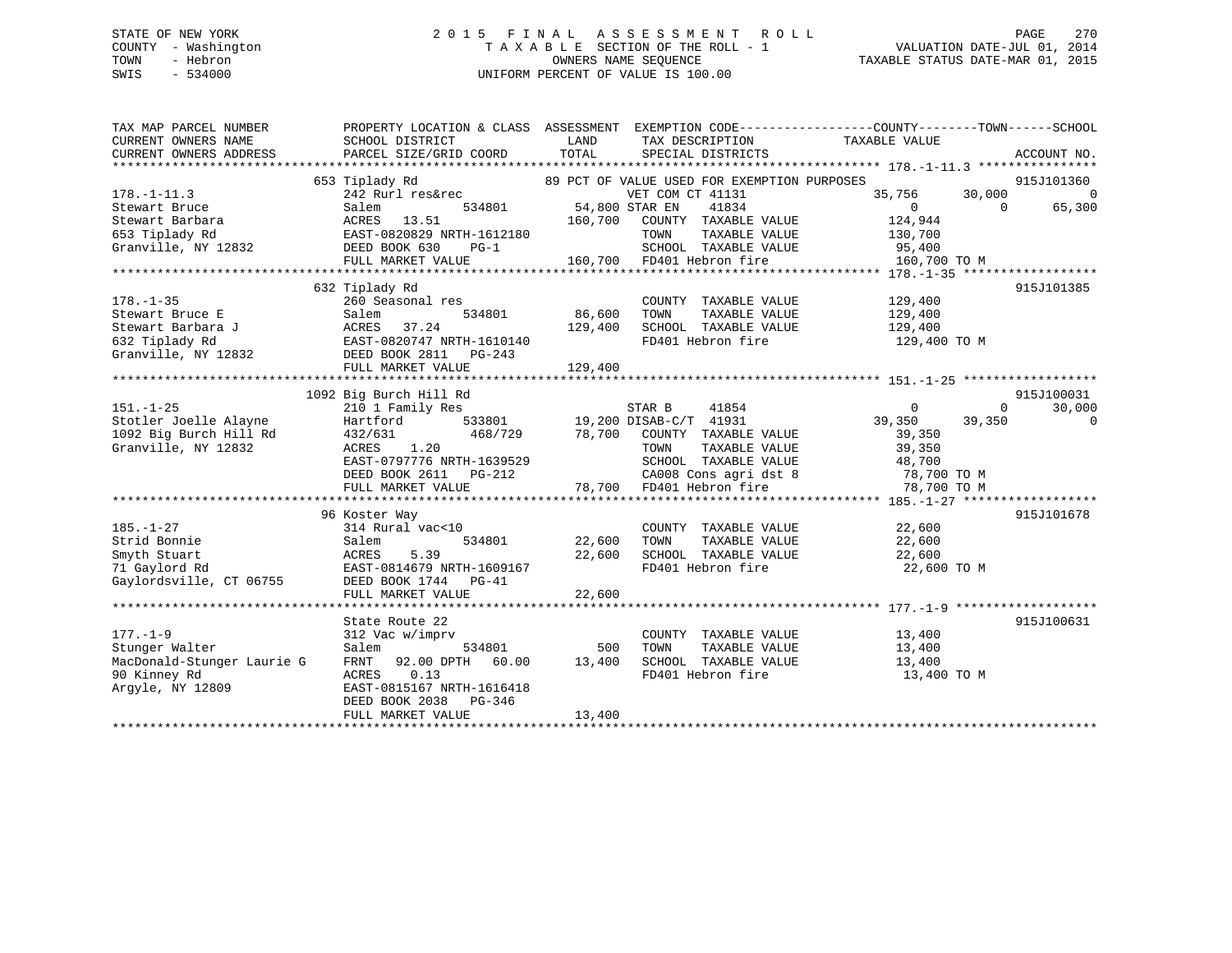# STATE OF NEW YORK 2 0 1 5 F I N A L A S S E S S M E N T R O L L PAGE 271 COUNTY - Washington T A X A B L E SECTION OF THE ROLL - 1 VALUATION DATE-JUL 01, 2014 TOWN - Hebron OWNERS NAME SEQUENCE TAXABLE STATUS DATE-MAR 01, 2015 SWIS - 534000 UNIFORM PERCENT OF VALUE IS 100.00

| TAX MAP PARCEL NUMBER<br>CURRENT OWNERS NAME<br>CURRENT OWNERS ADDRESS | PROPERTY LOCATION & CLASS ASSESSMENT EXEMPTION CODE----------------COUNTY-------TOWN-----SCHOOL<br>SCHOOL DISTRICT<br>PARCEL SIZE/GRID COORD TOTAL | LAND          | TAX DESCRIPTION TAXABLE VALUE<br>SPECIAL DISTRICTS |                     | ACCOUNT NO.        |
|------------------------------------------------------------------------|----------------------------------------------------------------------------------------------------------------------------------------------------|---------------|----------------------------------------------------|---------------------|--------------------|
|                                                                        | 6054 State Route 22                                                                                                                                |               |                                                    |                     | 915J101738         |
| $185. - 1 - 14.21$                                                     | 270 Mfg housing                                                                                                                                    |               | STAR B<br>41854                                    | $\Omega$            | 30,000<br>$\Omega$ |
| Sullivan Deanna L                                                      | Salem                                                                                                                                              | 534801 33,800 | COUNTY TAXABLE VALUE                               | 57,800              |                    |
| c/o John Sullivan                                                      | Lot A                                                                                                                                              | 57,800        | TAXABLE VALUE<br>TOWN                              | 57,800              |                    |
| 6054 State Route 22                                                    | ACRES<br>1.70                                                                                                                                      |               | SCHOOL TAXABLE VALUE                               | 27,800              |                    |
| Salem, NY 12865                                                        | EAST-0814315 NRTH-1603934                                                                                                                          |               | CA008 Cons agri dst 8 57,800 TO M                  |                     |                    |
|                                                                        | DEED BOOK 823 PG-133<br>FULL MARKET VALUE                                                                                                          | 57,800        | FD401 Hebron fire                                  | 57,800 TO M         |                    |
|                                                                        |                                                                                                                                                    |               |                                                    |                     |                    |
|                                                                        | 1441 County Route 31                                                                                                                               |               |                                                    |                     | 915J100708         |
| $152 - 1 - 4$                                                          | 210 1 Family Res                                                                                                                                   |               | COUNTY TAXABLE VALUE 79,000                        |                     |                    |
| Sullivan Donna                                                         | 533201<br>Granville                                                                                                                                | 27,000 TOWN   | TAXABLE VALUE                                      | 79,000              |                    |
| 106 Lockwood Dr                                                        | ACRES 1.00                                                                                                                                         |               | 79,000 SCHOOL TAXABLE VALUE<br>FD401 Hebron fire   | 79,000              |                    |
| Watertown, CT 06795                                                    | EAST-0806077 NRTH-1638049                                                                                                                          |               |                                                    | 79,000 TO M         |                    |
|                                                                        | DEED BOOK 3302 PG-278<br>FULL MARKET VALUE                                                                                                         |               |                                                    |                     |                    |
|                                                                        |                                                                                                                                                    |               |                                                    |                     |                    |
|                                                                        | James Rd                                                                                                                                           |               |                                                    |                     | 915J101272         |
| $159. - 1 - 34$                                                        | 314 Rural vac<10                                                                                                                                   |               | COUNTY TAXABLE VALUE                               | 25,000              |                    |
| Sullivan Joseph                                                        | 533801<br>Hartford                                                                                                                                 | 25,000        | TOWN<br>TAXABLE VALUE                              | 25,000              |                    |
| LaBruzzo Patrick                                                       | ACRES<br>7.03                                                                                                                                      | 25,000        | SCHOOL TAXABLE VALUE                               | 25,000              |                    |
| 3906 State Route 4                                                     | EAST-0792232 NRTH-1628590                                                                                                                          |               | FD401 Hebron fire                                  | 25,000 TO M         |                    |
| Hudson Falls, NY 12839                                                 | DEED BOOK 2804 PG-112                                                                                                                              |               |                                                    |                     |                    |
|                                                                        | FULL MARKET VALUE                                                                                                                                  | 25,000        |                                                    |                     |                    |
|                                                                        |                                                                                                                                                    |               |                                                    |                     | 915J101431         |
| $159. - 1 - 38$                                                        | James Rd<br>322 Rural vac>10                                                                                                                       |               | COUNTY TAXABLE VALUE                               | 77,500              |                    |
| Sullivan Joseph H                                                      | Hartford<br>533801                                                                                                                                 | 77,500 TOWN   | TAXABLE VALUE                                      | 77,500              |                    |
| LaBruzzo Patrick                                                       | ACRES 46.01                                                                                                                                        |               | 77,500 SCHOOL TAXABLE VALUE                        | 77,500              |                    |
| 3906 State Route 4                                                     | EAST-0793440 NRTH-1628314                                                                                                                          |               | FD401 Hebron fire                                  | 77,500 TO M         |                    |
| Hudson Falls, NY 12839                                                 | DEED BOOK 1706 PG-3                                                                                                                                |               |                                                    |                     |                    |
|                                                                        | FULL MARKET VALUE                                                                                                                                  | 77,500        |                                                    |                     |                    |
|                                                                        |                                                                                                                                                    |               |                                                    |                     |                    |
|                                                                        | James Rd/e Off                                                                                                                                     |               |                                                    |                     | 915J101205         |
| $159. - 1 - 31$                                                        | 314 Rural vac<10                                                                                                                                   |               | COUNTY TAXABLE VALUE                               | 4,500               |                    |
| Sullivan Joseph M                                                      | 533801<br>Hartford                                                                                                                                 | 4,500         | TOWN<br>TAXABLE VALUE                              | 4,500               |                    |
| LaBruzzo Patrick<br>3906 State Route 4                                 | ACRES<br>6.00<br>EAST-0794067 NRTH-1628863                                                                                                         | 4,500         | SCHOOL TAXABLE VALUE<br>FD401 Hebron fire          | 4,500<br>4,500 TO M |                    |
| Hudson Falls, NY 12936                                                 | DEED BOOK 2449 PG-1                                                                                                                                |               |                                                    |                     |                    |
|                                                                        | FULL MARKET VALUE                                                                                                                                  | 4,500         |                                                    |                     |                    |
|                                                                        |                                                                                                                                                    |               |                                                    |                     |                    |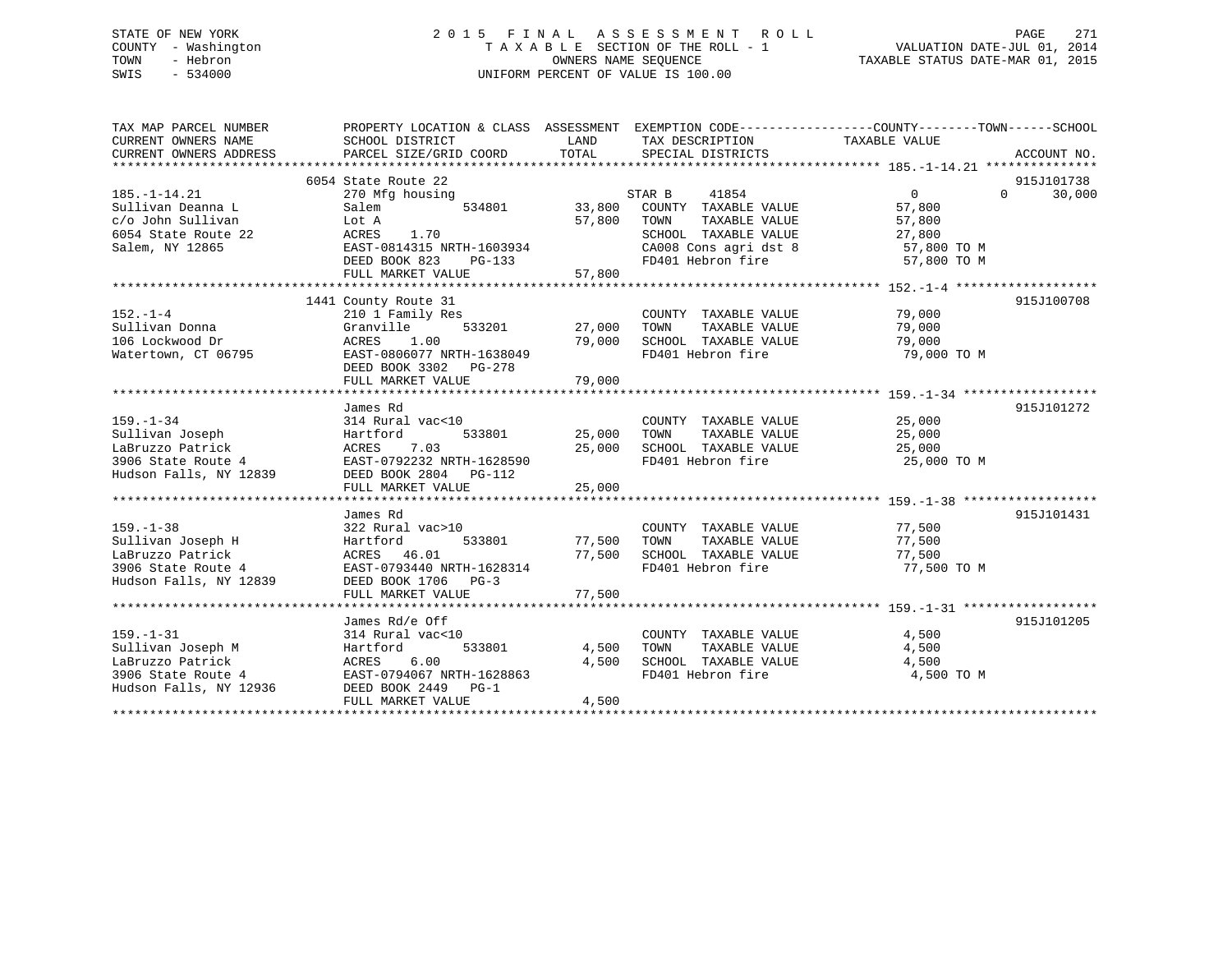# STATE OF NEW YORK 2 0 1 5 F I N A L A S S E S S M E N T R O L L PAGE 272 COUNTY - Washington T A X A B L E SECTION OF THE ROLL - 1 VALUATION DATE-JUL 01, 2014 TOWN - Hebron OWNERS NAME SEQUENCE TAXABLE STATUS DATE-MAR 01, 2015 SWIS - 534000 UNIFORM PERCENT OF VALUE IS 100.00

TAX MAP PARCEL NUMBER PROPERTY LOCATION & CLASS ASSESSMENT EXEMPTION CODE----------------COUNTY-------TOWN-----SCHOOL CURRENT OWNERS NAME SCHOOL DISTRICT LAND TAX DESCRIPTION TAXABLE VALUECURRENT OWNERS ADDRESS PARCEL SIZE/GRID COORD TOTAL SPECIAL DISTRICTS ACCOUNT NO. \*\*\*\*\*\*\*\*\*\*\*\*\*\*\*\*\*\*\*\*\*\*\*\*\*\*\*\*\*\*\*\*\*\*\*\*\*\*\*\*\*\*\*\*\*\*\*\*\*\*\*\*\*\*\*\*\*\*\*\*\*\*\*\*\*\*\*\*\*\*\*\*\*\*\*\*\*\*\*\*\*\*\*\*\*\*\*\*\*\*\*\*\*\*\*\*\*\*\*\*\*\*\* 170.-1-13.73 \*\*\*\*\*\*\*\*\*\*\*\*\*\*\* Oak Hill Rd170.-1-13.73 314 Rural vac<10 COUNTY TAXABLE VALUE 26,600 Sultaire Michael Salem 534801 26,600 TOWN TAXABLE VALUE 26,600 Sultaire Wendy Lot 3 26,600 SCHOOL TAXABLE VALUE 26,600 24 Hicks St ACRES 8.75 CA008 Cons agri dst 8 26,600 TO M Winstead, CT 06098 **EAST-0819840 NRTH-1615510** FD401 Hebron fire 26,600 TO M DEED BOOK 3151 PG-233 FULL MARKET VALUE 26,600 \*\*\*\*\*\*\*\*\*\*\*\*\*\*\*\*\*\*\*\*\*\*\*\*\*\*\*\*\*\*\*\*\*\*\*\*\*\*\*\*\*\*\*\*\*\*\*\*\*\*\*\*\*\*\*\*\*\*\*\*\*\*\*\*\*\*\*\*\*\*\*\*\*\*\*\*\*\*\*\*\*\*\*\*\*\*\*\*\*\*\*\*\*\*\*\*\*\*\*\*\*\*\* 170.-1-13.79 \*\*\*\*\*\*\*\*\*\*\*\*\*\*\* Sheldon Rd170.-1-13.79 322 Rural vac>10 AG DIST 41720 64,719 64,719 64,719 Sultaire Michael Salem 534801 78,700 COUNTY TAXABLE VALUE 13,981 Sultaire Wendy Lot 5B 78,700 TOWN TAXABLE VALUE 13,981 24 Hicks St ACRES 30.93 SCHOOL TAXABLE VALUE 13,981 Winstead, CT 06098 EAST-0819477 NRTH-1615867 CA008 Cons agri dst 8 13,981 TO M DEED BOOK 3151 PG-228 64,719 EX MAY BE SUBJECT TO PAYMENT FULL MARKET VALUE 78,700 FD401 Hebron fire 78,700 TO M UNDER AGDIST LAW TIL 2019 \*\*\*\*\*\*\*\*\*\*\*\*\*\*\*\*\*\*\*\*\*\*\*\*\*\*\*\*\*\*\*\*\*\*\*\*\*\*\*\*\*\*\*\*\*\*\*\*\*\*\*\*\*\*\*\*\*\*\*\*\*\*\*\*\*\*\*\*\*\*\*\*\*\*\*\*\*\*\*\*\*\*\*\*\*\*\*\*\*\*\*\*\*\*\*\*\*\*\*\*\*\*\* 178.-1-2.8 \*\*\*\*\*\*\*\*\*\*\*\*\*\*\*\*\* Bromley w/off Ln 178.-1-2.8 322 Rural vac>10 AGRI-D IND 41730 0 0 0Sultaire Michael Salem 534801 17,200 COUNTY TAXABLE VALUE 17,200 17,200<br>Sultaire Mendy 17,200 ACRES 22.95 17,200 TOWN TAXABLE VALUE 17,200 17 Sultaire Wendy ACRES 22.95 17,200 TOWN TAXABLE VALUE 17,200 24 Hicks St EAST-0818374 NRTH-1614032 SCHOOL TAXABLE VALUE 17,200 Winstead, CT 06098 DEED BOOK 2644 PG-301 FD401 Hebron fire 17,200 TO M FULL MARKET VALUE MAY BE SUBJECT TO PAYMENTUNDER AGDIST LAW TIL 2022 \*\*\*\*\*\*\*\*\*\*\*\*\*\*\*\*\*\*\*\*\*\*\*\*\*\*\*\*\*\*\*\*\*\*\*\*\*\*\*\*\*\*\*\*\*\*\*\*\*\*\*\*\*\*\*\*\*\*\*\*\*\*\*\*\*\*\*\*\*\*\*\*\*\*\*\*\*\*\*\*\*\*\*\*\*\*\*\*\*\*\*\*\*\*\*\*\*\*\*\*\*\*\* 178.-1-2.9 \*\*\*\*\*\*\*\*\*\*\*\*\*\*\*\*\* Bromley Ln W/off 178.-1-2.9 322 Rural vac>10 AGRI-D IND 41730 601 601 601Sultaire Michael Salem 534801 16,300 COUNTY TAXABLE VALUE 15,699 Sultaire Wendy **ACRES** 21.75 16.300 TOWN TAXABLE VALUE 15.699 24 Hicks St EAST-0817715 NRTH-1613996 SCHOOL TAXABLE VALUE 15,699 Winsted, CT 06098 **DEED BOOK 2695** PG-317 **FD401 Hebron fire** 16,300 TO M FIILL MARKET VALUE 16,300 MAY BE SUBJECT TO PAYMENTUNDER AGDIST LAW TIL 2022 \*\*\*\*\*\*\*\*\*\*\*\*\*\*\*\*\*\*\*\*\*\*\*\*\*\*\*\*\*\*\*\*\*\*\*\*\*\*\*\*\*\*\*\*\*\*\*\*\*\*\*\*\*\*\*\*\*\*\*\*\*\*\*\*\*\*\*\*\*\*\*\*\*\*\*\*\*\*\*\*\*\*\*\*\*\*\*\*\*\*\*\*\*\*\*\*\*\*\*\*\*\*\* 178.-1-19 \*\*\*\*\*\*\*\*\*\*\*\*\*\*\*\*\*\* 47 Bromley Ln 915J101379 178.-1-19 19 240 Rural res 18,763 18,763 18,763 18,763 18,763 18,763 18,763 18,763<br>
18,763 18,763 18,763 18,763 Sultaire Michael Salem 534801 170 000 COUNTY TAXABLE VALUE Sultaire Michael Salem 534801 70,000 COUNTY TAXABLE VALUE 178,237 Sultaire Wendy ACRES 23.99 197,000 TOWN TAXABLE VALUE 178,237 24 Hicks St EAST-0818649 NRTH-1613120 SCHOOL TAXABLE VALUE 178,237 Winsted, CT 06098 DEED BOOK 2208 PG-322 FD401 Hebron fire 197,000 TO M FULL MARKET VALUE 197,000 MAY BE SUBJECT TO PAYMENT UNDER AGDIST LAW TIL 2022\*\*\*\*\*\*\*\*\*\*\*\*\*\*\*\*\*\*\*\*\*\*\*\*\*\*\*\*\*\*\*\*\*\*\*\*\*\*\*\*\*\*\*\*\*\*\*\*\*\*\*\*\*\*\*\*\*\*\*\*\*\*\*\*\*\*\*\*\*\*\*\*\*\*\*\*\*\*\*\*\*\*\*\*\*\*\*\*\*\*\*\*\*\*\*\*\*\*\*\*\*\*\*\*\*\*\*\*\*\*\*\*\*\*\*\*\*\*\*\*\*\*\*\*\*\*\*\*\*\*\*\*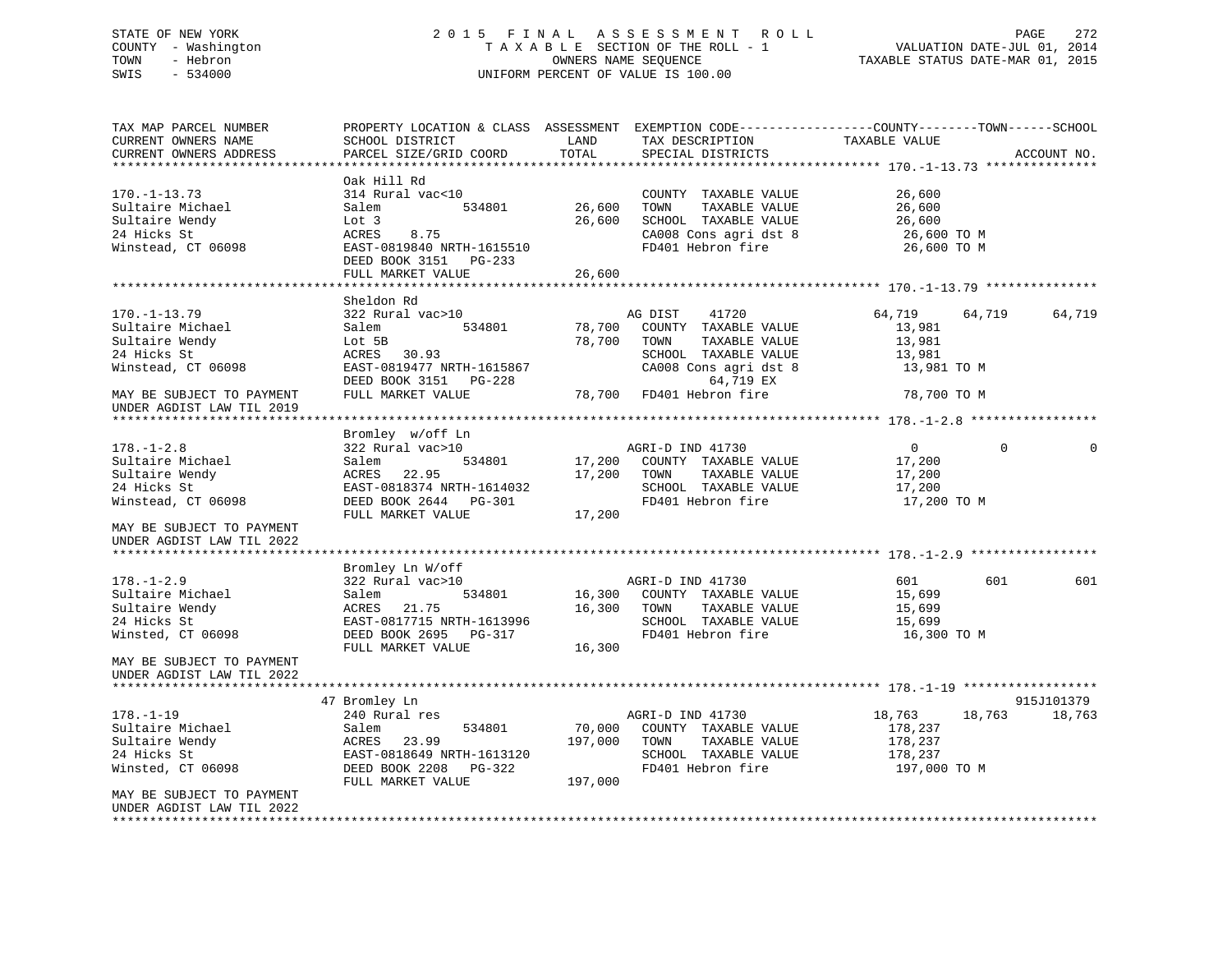# STATE OF NEW YORK 2 0 1 5 F I N A L A S S E S S M E N T R O L L PAGE 273 COUNTY - Washington T A X A B L E SECTION OF THE ROLL - 1 VALUATION DATE-JUL 01, 2014 TOWN - Hebron OWNERS NAME SEQUENCE TAXABLE STATUS DATE-MAR 01, 2015 SWIS - 534000 UNIFORM PERCENT OF VALUE IS 100.00

| TAX MAP PARCEL NUMBER    | PROPERTY LOCATION & CLASS ASSESSMENT EXEMPTION CODE---------------COUNTY-------TOWN-----SCHOOL |         |                             |                |                    |
|--------------------------|------------------------------------------------------------------------------------------------|---------|-----------------------------|----------------|--------------------|
| CURRENT OWNERS NAME      | SCHOOL DISTRICT                                                                                | LAND    | TAX DESCRIPTION             | TAXABLE VALUE  |                    |
| CURRENT OWNERS ADDRESS   | PARCEL SIZE/GRID COORD                                                                         | TOTAL   | SPECIAL DISTRICTS           |                | ACCOUNT NO.        |
|                          |                                                                                                |         |                             |                |                    |
|                          | Oak Hill Rd                                                                                    |         |                             |                | 915J101380         |
| $178. - 1 - 22$          | 322 Rural vac>10                                                                               |         | COUNTY TAXABLE VALUE        | 56,100         |                    |
| Sultaire Michael         | 534801<br>Salem                                                                                | 56,100  | TOWN<br>TAXABLE VALUE       | 56,100         |                    |
| Sultaire Wendy           | Lot 7                                                                                          | 56,100  | SCHOOL TAXABLE VALUE        | 56,100         |                    |
| 24 Hicks Rd              | ACRES<br>28.84                                                                                 |         | FD401 Hebron fire           | 56,100 TO M    |                    |
| Winsted, CT 06098        | EAST-0819321 NRTH-1614786                                                                      |         |                             |                |                    |
|                          | DEED BOOK 2985 PG-227                                                                          |         |                             |                |                    |
|                          | FULL MARKET VALUE                                                                              | 56,100  |                             |                |                    |
|                          |                                                                                                |         |                             |                |                    |
|                          | Oak Hill Rd                                                                                    |         |                             |                |                    |
| $178. - 1 - 45$          | 314 Rural vac<10                                                                               |         | COUNTY TAXABLE VALUE        | 22,000         |                    |
| Sultaire Michael J       | 534801<br>Salem                                                                                | 22,000  | TOWN<br>TAXABLE VALUE       | 22,000         |                    |
| Sultaire Wendy A         | Subdivision Lot B                                                                              | 22,000  | SCHOOL TAXABLE VALUE        | 22,000         |                    |
| 24 Hick St               | ACRES<br>5.00                                                                                  |         | FD401 Hebron fire           | 22,000 TO M    |                    |
| Winsted, CT 06098        | EAST-0819063 NRTH-1613811                                                                      |         |                             |                |                    |
|                          | DEED BOOK 3124 PG-186                                                                          |         |                             |                |                    |
|                          | FULL MARKET VALUE                                                                              | 22,000  |                             |                |                    |
|                          |                                                                                                |         |                             |                |                    |
|                          | 336 County Route 28                                                                            |         |                             |                | 915J100506         |
| $143. - 1 - 25$          | 210 1 Family Res                                                                               |         | STAR B<br>41854             | $\overline{0}$ | 30,000<br>$\Omega$ |
| Sumner John W            | Granville<br>533201                                                                            |         | 40,500 COUNTY TAXABLE VALUE | 150,000        |                    |
| Young Tonya E            | 2.25 BANK<br>ACRES<br>999                                                                      | 150,000 | TOWN<br>TAXABLE VALUE       | 150,000        |                    |
| 336 County Route 28      | EAST-0812888 NRTH-1646181                                                                      |         | SCHOOL TAXABLE VALUE        | 120,000        |                    |
| Granville, NY 12832      | DEED BOOK 694<br>$PG-332$                                                                      |         | FD401 Hebron fire           | 150,000 TO M   |                    |
|                          | FULL MARKET VALUE                                                                              | 150,000 |                             |                |                    |
|                          |                                                                                                |         |                             |                |                    |
|                          | 65 Everetts Heights Way                                                                        |         |                             |                | 915J100284         |
| $152 - 2 - 9$            | 210 1 Family Res                                                                               |         | STAR B<br>41854             | $\overline{0}$ | $\Omega$<br>30,000 |
| Surdukowski Catherine LE | 533201<br>Granville                                                                            |         | 52,300 COUNTY TAXABLE VALUE | 155,000        |                    |
| Surdukowski Stephen      | ACRES<br>5.14                                                                                  | 155,000 | TAXABLE VALUE<br>TOWN       | 155,000        |                    |
|                          |                                                                                                |         |                             |                |                    |
|                          |                                                                                                |         |                             |                |                    |
|                          |                                                                                                |         |                             |                |                    |
|                          |                                                                                                |         |                             |                |                    |
|                          | 80 Everetts Heights Way                                                                        |         |                             |                | 915J100286         |
| $152 - 2 - 10$           | 312 Vac w/imprv                                                                                |         | COUNTY TAXABLE VALUE        | 42,000         |                    |
| Surdukowski Stephen F    | 533201<br>Granville                                                                            | 32,000  | TOWN<br>TAXABLE VALUE       | 42,000         |                    |
| 80 Everetts Heights Way  | 5.00<br>ACRES                                                                                  | 42,000  | SCHOOL TAXABLE VALUE        | 42,000         |                    |
| Granville, NY 12832      | EAST-0808937 NRTH-1642463                                                                      |         | FD401 Hebron fire           | 42,000 TO M    |                    |
|                          | DEED BOOK 668<br>$PG-43$                                                                       |         |                             |                |                    |
|                          | FULL MARKET VALUE                                                                              | 42,000  |                             |                |                    |
|                          |                                                                                                |         |                             |                |                    |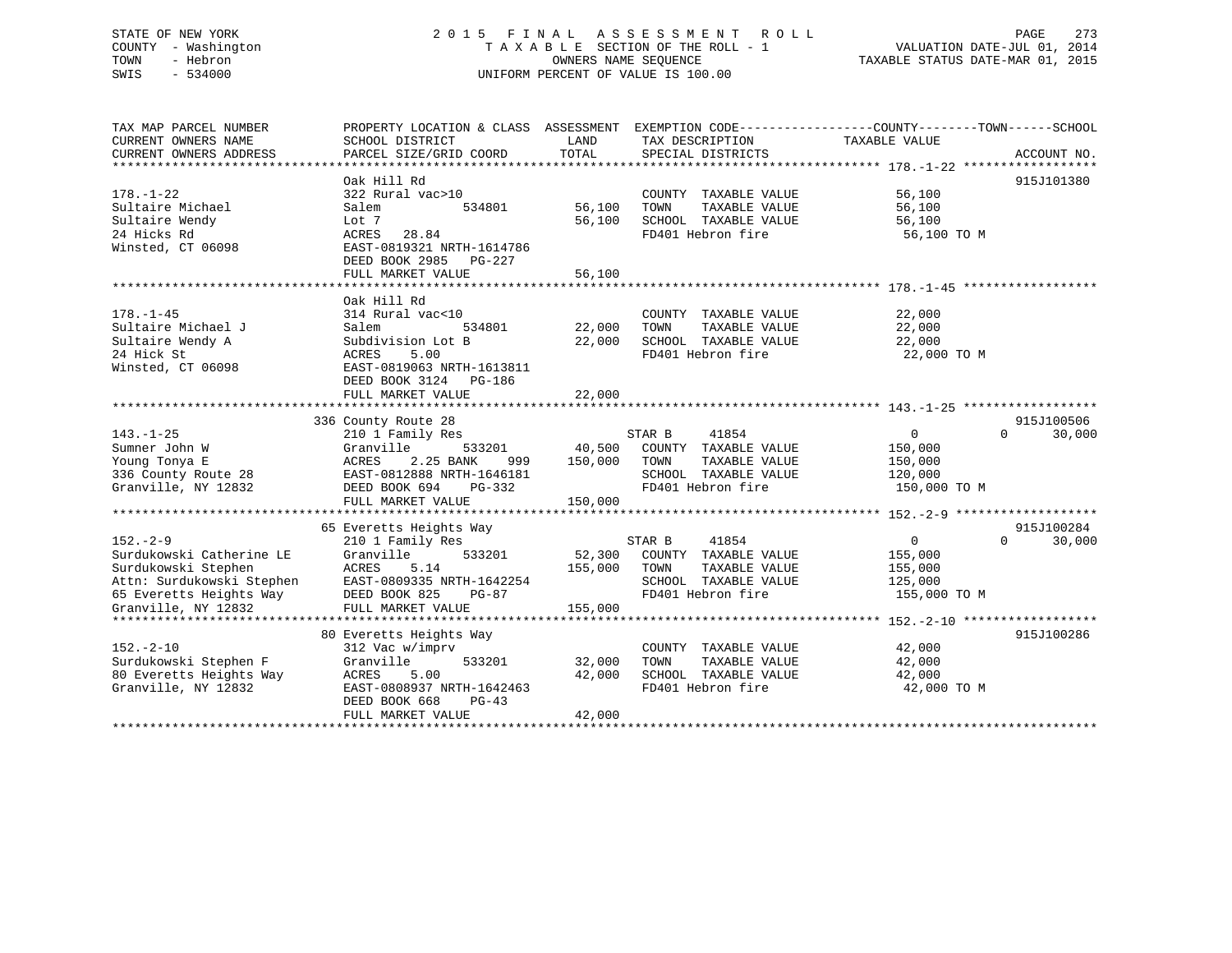# STATE OF NEW YORK 2 0 1 5 F I N A L A S S E S S M E N T R O L L PAGE 274 COUNTY - Washington T A X A B L E SECTION OF THE ROLL - 1 VALUATION DATE-JUL 01, 2014 TOWN - Hebron OWNERS NAME SEQUENCE TAXABLE STATUS DATE-MAR 01, 2015 SWIS - 534000 UNIFORM PERCENT OF VALUE IS 100.00

| 11 Crosier Rd<br>915J100596<br>$176. - 1 - 1.1$<br>STAR B<br>41854<br>$0 \qquad \qquad$<br>$\Omega$<br>30,000<br>270 Mfg housing<br>38,400<br>Sutliff Terry C<br>534801<br>COUNTY TAXABLE VALUE<br>76,900<br>Salem<br>1.20<br>76,900<br>76,900<br>11 Crosier Rd<br>ACRES<br>TOWN<br>TAXABLE VALUE<br>EAST-0794015 NRTH-1616379<br>46,900<br>Salem, NY 12865<br>SCHOOL TAXABLE VALUE<br>DEED BOOK 884<br>$PG-227$<br>FD401 Hebron fire<br>76,900 TO M<br>FULL MARKET VALUE<br>76,900<br>3637 County Route 30<br>915J101300<br>$175. - 1 - 15.3$<br>240 Rural res<br>31,435<br>31,435<br>AG DIST<br>41720<br>31,435<br>41854<br>Swano Peter L<br>534801<br>231,900 STAR B<br>Salem<br>$\mathbf{0}$<br>$\Omega$<br>30,000<br>ACRES 103.60<br>359,400<br>327,965<br>Swano Frances M<br>COUNTY TAXABLE VALUE<br>3637 County Route 30<br>EAST-0789443 NRTH-1613355<br>TOWN<br>TAXABLE VALUE<br>327,965<br>Salem, NY 12865<br>DEED BOOK 485<br>PG-1037<br>SCHOOL TAXABLE VALUE<br>297,965<br>FULL MARKET VALUE<br>359,400 FD401 Hebron fire<br>359,400 TO M<br>MAY BE SUBJECT TO PAYMENT<br>UNDER AGDIST LAW TIL 2019<br>915J101191<br>114 Indian Head Way<br>$170. - 1 - 15.3$<br>STAR B<br>41854<br>$\overline{0}$<br>$\Omega$<br>30,000<br>210 1 Family Res<br>533201<br>42,000<br>COUNTY TAXABLE VALUE<br>Swanson Eric G<br>Granville<br>86,200<br>5.00 BANK<br>86,200<br>Kuban William<br>ACRES<br>999 1999<br>TOWN<br>TAXABLE VALUE<br>86,200<br>114 Indian Head Way<br>EAST-0816381 NRTH-1620573<br>SCHOOL TAXABLE VALUE<br>56,200<br>Salem, NY 12865<br>DEED BOOK 2412    PG-138<br>FD401 Hebron fire<br>86,200 TO M<br>FULL MARKET VALUE<br>86,200<br>304 County Route 28<br>915J100461<br>$143. - 1 - 26$<br>241 Rural res&ag<br>164,772<br>AG DIST<br>41720<br>164,772<br>164,772<br>533201<br>287,200<br>Swanson Paul M II<br>Granville<br>COUNTY TAXABLE VALUE<br>251,828<br>251,828<br>39 Davenport Rd<br>929/244<br>416,600<br>TOWN<br>TAXABLE VALUE<br>Roxbury, CT 06783<br>ACRES 149.66<br>SCHOOL TAXABLE VALUE<br>251,828<br>EAST-0812202 NRTH-1645629<br>CA008 Cons agri dst 8<br>251,828 TO M<br>DEED BOOK 1914    PG-125<br>164,772 EX<br>MAY BE SUBJECT TO PAYMENT<br>FULL MARKET VALUE<br>416,600 FD401 Hebron fire<br>416,600 TO M<br>UNDER AGDIST LAW TIL 2019<br>53 Bogtown Ln<br>915J101084<br>74,700<br>$184. - 1 - 15.5$<br>210 1 Family Res<br>COUNTY TAXABLE VALUE<br>Sweeney Richard M Jr<br>TAXABLE VALUE<br>Salem<br>534801<br>58,100<br>TOWN<br>74,700<br>74,700<br>SCHOOL TAXABLE VALUE<br>Sweeney Paula M<br>74,700<br>lot 1<br>FD401 Hebron fire<br>53 Bogtown Ln<br>8.06 BANK<br>999<br>74,700 TO M<br>ACRES<br>Salem, NY 12865<br>EAST-0803401 NRTH-1605221<br>DEED BOOK 886<br>$PG-67$<br>74,700<br>FULL MARKET VALUE | TAX MAP PARCEL NUMBER<br>CURRENT OWNERS NAME | PROPERTY LOCATION & CLASS ASSESSMENT<br>SCHOOL DISTRICT | LAND<br>TAX DESCRIPTION<br>TOTAL | EXEMPTION CODE-----------------COUNTY-------TOWN------SCHOOL<br>TAXABLE VALUE |
|---------------------------------------------------------------------------------------------------------------------------------------------------------------------------------------------------------------------------------------------------------------------------------------------------------------------------------------------------------------------------------------------------------------------------------------------------------------------------------------------------------------------------------------------------------------------------------------------------------------------------------------------------------------------------------------------------------------------------------------------------------------------------------------------------------------------------------------------------------------------------------------------------------------------------------------------------------------------------------------------------------------------------------------------------------------------------------------------------------------------------------------------------------------------------------------------------------------------------------------------------------------------------------------------------------------------------------------------------------------------------------------------------------------------------------------------------------------------------------------------------------------------------------------------------------------------------------------------------------------------------------------------------------------------------------------------------------------------------------------------------------------------------------------------------------------------------------------------------------------------------------------------------------------------------------------------------------------------------------------------------------------------------------------------------------------------------------------------------------------------------------------------------------------------------------------------------------------------------------------------------------------------------------------------------------------------------------------------------------------------------------------------------------------------------------------------------------------------------------------------------------------------------------------------------------------------------------------------------------------------------------------------------------------------------------------------------------------------------------------------------------|----------------------------------------------|---------------------------------------------------------|----------------------------------|-------------------------------------------------------------------------------|
|                                                                                                                                                                                                                                                                                                                                                                                                                                                                                                                                                                                                                                                                                                                                                                                                                                                                                                                                                                                                                                                                                                                                                                                                                                                                                                                                                                                                                                                                                                                                                                                                                                                                                                                                                                                                                                                                                                                                                                                                                                                                                                                                                                                                                                                                                                                                                                                                                                                                                                                                                                                                                                                                                                                                                         | CURRENT OWNERS ADDRESS                       | PARCEL SIZE/GRID COORD                                  | SPECIAL DISTRICTS                | ACCOUNT NO.                                                                   |
|                                                                                                                                                                                                                                                                                                                                                                                                                                                                                                                                                                                                                                                                                                                                                                                                                                                                                                                                                                                                                                                                                                                                                                                                                                                                                                                                                                                                                                                                                                                                                                                                                                                                                                                                                                                                                                                                                                                                                                                                                                                                                                                                                                                                                                                                                                                                                                                                                                                                                                                                                                                                                                                                                                                                                         |                                              |                                                         |                                  |                                                                               |
|                                                                                                                                                                                                                                                                                                                                                                                                                                                                                                                                                                                                                                                                                                                                                                                                                                                                                                                                                                                                                                                                                                                                                                                                                                                                                                                                                                                                                                                                                                                                                                                                                                                                                                                                                                                                                                                                                                                                                                                                                                                                                                                                                                                                                                                                                                                                                                                                                                                                                                                                                                                                                                                                                                                                                         |                                              |                                                         |                                  |                                                                               |
|                                                                                                                                                                                                                                                                                                                                                                                                                                                                                                                                                                                                                                                                                                                                                                                                                                                                                                                                                                                                                                                                                                                                                                                                                                                                                                                                                                                                                                                                                                                                                                                                                                                                                                                                                                                                                                                                                                                                                                                                                                                                                                                                                                                                                                                                                                                                                                                                                                                                                                                                                                                                                                                                                                                                                         |                                              |                                                         |                                  |                                                                               |
|                                                                                                                                                                                                                                                                                                                                                                                                                                                                                                                                                                                                                                                                                                                                                                                                                                                                                                                                                                                                                                                                                                                                                                                                                                                                                                                                                                                                                                                                                                                                                                                                                                                                                                                                                                                                                                                                                                                                                                                                                                                                                                                                                                                                                                                                                                                                                                                                                                                                                                                                                                                                                                                                                                                                                         |                                              |                                                         |                                  |                                                                               |
|                                                                                                                                                                                                                                                                                                                                                                                                                                                                                                                                                                                                                                                                                                                                                                                                                                                                                                                                                                                                                                                                                                                                                                                                                                                                                                                                                                                                                                                                                                                                                                                                                                                                                                                                                                                                                                                                                                                                                                                                                                                                                                                                                                                                                                                                                                                                                                                                                                                                                                                                                                                                                                                                                                                                                         |                                              |                                                         |                                  |                                                                               |
|                                                                                                                                                                                                                                                                                                                                                                                                                                                                                                                                                                                                                                                                                                                                                                                                                                                                                                                                                                                                                                                                                                                                                                                                                                                                                                                                                                                                                                                                                                                                                                                                                                                                                                                                                                                                                                                                                                                                                                                                                                                                                                                                                                                                                                                                                                                                                                                                                                                                                                                                                                                                                                                                                                                                                         |                                              |                                                         |                                  |                                                                               |
|                                                                                                                                                                                                                                                                                                                                                                                                                                                                                                                                                                                                                                                                                                                                                                                                                                                                                                                                                                                                                                                                                                                                                                                                                                                                                                                                                                                                                                                                                                                                                                                                                                                                                                                                                                                                                                                                                                                                                                                                                                                                                                                                                                                                                                                                                                                                                                                                                                                                                                                                                                                                                                                                                                                                                         |                                              |                                                         |                                  |                                                                               |
|                                                                                                                                                                                                                                                                                                                                                                                                                                                                                                                                                                                                                                                                                                                                                                                                                                                                                                                                                                                                                                                                                                                                                                                                                                                                                                                                                                                                                                                                                                                                                                                                                                                                                                                                                                                                                                                                                                                                                                                                                                                                                                                                                                                                                                                                                                                                                                                                                                                                                                                                                                                                                                                                                                                                                         |                                              |                                                         |                                  |                                                                               |
|                                                                                                                                                                                                                                                                                                                                                                                                                                                                                                                                                                                                                                                                                                                                                                                                                                                                                                                                                                                                                                                                                                                                                                                                                                                                                                                                                                                                                                                                                                                                                                                                                                                                                                                                                                                                                                                                                                                                                                                                                                                                                                                                                                                                                                                                                                                                                                                                                                                                                                                                                                                                                                                                                                                                                         |                                              |                                                         |                                  |                                                                               |
|                                                                                                                                                                                                                                                                                                                                                                                                                                                                                                                                                                                                                                                                                                                                                                                                                                                                                                                                                                                                                                                                                                                                                                                                                                                                                                                                                                                                                                                                                                                                                                                                                                                                                                                                                                                                                                                                                                                                                                                                                                                                                                                                                                                                                                                                                                                                                                                                                                                                                                                                                                                                                                                                                                                                                         |                                              |                                                         |                                  |                                                                               |
|                                                                                                                                                                                                                                                                                                                                                                                                                                                                                                                                                                                                                                                                                                                                                                                                                                                                                                                                                                                                                                                                                                                                                                                                                                                                                                                                                                                                                                                                                                                                                                                                                                                                                                                                                                                                                                                                                                                                                                                                                                                                                                                                                                                                                                                                                                                                                                                                                                                                                                                                                                                                                                                                                                                                                         |                                              |                                                         |                                  |                                                                               |
|                                                                                                                                                                                                                                                                                                                                                                                                                                                                                                                                                                                                                                                                                                                                                                                                                                                                                                                                                                                                                                                                                                                                                                                                                                                                                                                                                                                                                                                                                                                                                                                                                                                                                                                                                                                                                                                                                                                                                                                                                                                                                                                                                                                                                                                                                                                                                                                                                                                                                                                                                                                                                                                                                                                                                         |                                              |                                                         |                                  |                                                                               |
|                                                                                                                                                                                                                                                                                                                                                                                                                                                                                                                                                                                                                                                                                                                                                                                                                                                                                                                                                                                                                                                                                                                                                                                                                                                                                                                                                                                                                                                                                                                                                                                                                                                                                                                                                                                                                                                                                                                                                                                                                                                                                                                                                                                                                                                                                                                                                                                                                                                                                                                                                                                                                                                                                                                                                         |                                              |                                                         |                                  |                                                                               |
|                                                                                                                                                                                                                                                                                                                                                                                                                                                                                                                                                                                                                                                                                                                                                                                                                                                                                                                                                                                                                                                                                                                                                                                                                                                                                                                                                                                                                                                                                                                                                                                                                                                                                                                                                                                                                                                                                                                                                                                                                                                                                                                                                                                                                                                                                                                                                                                                                                                                                                                                                                                                                                                                                                                                                         |                                              |                                                         |                                  |                                                                               |
|                                                                                                                                                                                                                                                                                                                                                                                                                                                                                                                                                                                                                                                                                                                                                                                                                                                                                                                                                                                                                                                                                                                                                                                                                                                                                                                                                                                                                                                                                                                                                                                                                                                                                                                                                                                                                                                                                                                                                                                                                                                                                                                                                                                                                                                                                                                                                                                                                                                                                                                                                                                                                                                                                                                                                         |                                              |                                                         |                                  |                                                                               |
|                                                                                                                                                                                                                                                                                                                                                                                                                                                                                                                                                                                                                                                                                                                                                                                                                                                                                                                                                                                                                                                                                                                                                                                                                                                                                                                                                                                                                                                                                                                                                                                                                                                                                                                                                                                                                                                                                                                                                                                                                                                                                                                                                                                                                                                                                                                                                                                                                                                                                                                                                                                                                                                                                                                                                         |                                              |                                                         |                                  |                                                                               |
|                                                                                                                                                                                                                                                                                                                                                                                                                                                                                                                                                                                                                                                                                                                                                                                                                                                                                                                                                                                                                                                                                                                                                                                                                                                                                                                                                                                                                                                                                                                                                                                                                                                                                                                                                                                                                                                                                                                                                                                                                                                                                                                                                                                                                                                                                                                                                                                                                                                                                                                                                                                                                                                                                                                                                         |                                              |                                                         |                                  |                                                                               |
|                                                                                                                                                                                                                                                                                                                                                                                                                                                                                                                                                                                                                                                                                                                                                                                                                                                                                                                                                                                                                                                                                                                                                                                                                                                                                                                                                                                                                                                                                                                                                                                                                                                                                                                                                                                                                                                                                                                                                                                                                                                                                                                                                                                                                                                                                                                                                                                                                                                                                                                                                                                                                                                                                                                                                         |                                              |                                                         |                                  |                                                                               |
|                                                                                                                                                                                                                                                                                                                                                                                                                                                                                                                                                                                                                                                                                                                                                                                                                                                                                                                                                                                                                                                                                                                                                                                                                                                                                                                                                                                                                                                                                                                                                                                                                                                                                                                                                                                                                                                                                                                                                                                                                                                                                                                                                                                                                                                                                                                                                                                                                                                                                                                                                                                                                                                                                                                                                         |                                              |                                                         |                                  |                                                                               |
|                                                                                                                                                                                                                                                                                                                                                                                                                                                                                                                                                                                                                                                                                                                                                                                                                                                                                                                                                                                                                                                                                                                                                                                                                                                                                                                                                                                                                                                                                                                                                                                                                                                                                                                                                                                                                                                                                                                                                                                                                                                                                                                                                                                                                                                                                                                                                                                                                                                                                                                                                                                                                                                                                                                                                         |                                              |                                                         |                                  |                                                                               |
|                                                                                                                                                                                                                                                                                                                                                                                                                                                                                                                                                                                                                                                                                                                                                                                                                                                                                                                                                                                                                                                                                                                                                                                                                                                                                                                                                                                                                                                                                                                                                                                                                                                                                                                                                                                                                                                                                                                                                                                                                                                                                                                                                                                                                                                                                                                                                                                                                                                                                                                                                                                                                                                                                                                                                         |                                              |                                                         |                                  |                                                                               |
|                                                                                                                                                                                                                                                                                                                                                                                                                                                                                                                                                                                                                                                                                                                                                                                                                                                                                                                                                                                                                                                                                                                                                                                                                                                                                                                                                                                                                                                                                                                                                                                                                                                                                                                                                                                                                                                                                                                                                                                                                                                                                                                                                                                                                                                                                                                                                                                                                                                                                                                                                                                                                                                                                                                                                         |                                              |                                                         |                                  |                                                                               |
|                                                                                                                                                                                                                                                                                                                                                                                                                                                                                                                                                                                                                                                                                                                                                                                                                                                                                                                                                                                                                                                                                                                                                                                                                                                                                                                                                                                                                                                                                                                                                                                                                                                                                                                                                                                                                                                                                                                                                                                                                                                                                                                                                                                                                                                                                                                                                                                                                                                                                                                                                                                                                                                                                                                                                         |                                              |                                                         |                                  |                                                                               |
|                                                                                                                                                                                                                                                                                                                                                                                                                                                                                                                                                                                                                                                                                                                                                                                                                                                                                                                                                                                                                                                                                                                                                                                                                                                                                                                                                                                                                                                                                                                                                                                                                                                                                                                                                                                                                                                                                                                                                                                                                                                                                                                                                                                                                                                                                                                                                                                                                                                                                                                                                                                                                                                                                                                                                         |                                              |                                                         |                                  |                                                                               |
|                                                                                                                                                                                                                                                                                                                                                                                                                                                                                                                                                                                                                                                                                                                                                                                                                                                                                                                                                                                                                                                                                                                                                                                                                                                                                                                                                                                                                                                                                                                                                                                                                                                                                                                                                                                                                                                                                                                                                                                                                                                                                                                                                                                                                                                                                                                                                                                                                                                                                                                                                                                                                                                                                                                                                         |                                              |                                                         |                                  |                                                                               |
|                                                                                                                                                                                                                                                                                                                                                                                                                                                                                                                                                                                                                                                                                                                                                                                                                                                                                                                                                                                                                                                                                                                                                                                                                                                                                                                                                                                                                                                                                                                                                                                                                                                                                                                                                                                                                                                                                                                                                                                                                                                                                                                                                                                                                                                                                                                                                                                                                                                                                                                                                                                                                                                                                                                                                         |                                              |                                                         |                                  |                                                                               |
|                                                                                                                                                                                                                                                                                                                                                                                                                                                                                                                                                                                                                                                                                                                                                                                                                                                                                                                                                                                                                                                                                                                                                                                                                                                                                                                                                                                                                                                                                                                                                                                                                                                                                                                                                                                                                                                                                                                                                                                                                                                                                                                                                                                                                                                                                                                                                                                                                                                                                                                                                                                                                                                                                                                                                         |                                              |                                                         |                                  |                                                                               |
|                                                                                                                                                                                                                                                                                                                                                                                                                                                                                                                                                                                                                                                                                                                                                                                                                                                                                                                                                                                                                                                                                                                                                                                                                                                                                                                                                                                                                                                                                                                                                                                                                                                                                                                                                                                                                                                                                                                                                                                                                                                                                                                                                                                                                                                                                                                                                                                                                                                                                                                                                                                                                                                                                                                                                         |                                              |                                                         |                                  |                                                                               |
|                                                                                                                                                                                                                                                                                                                                                                                                                                                                                                                                                                                                                                                                                                                                                                                                                                                                                                                                                                                                                                                                                                                                                                                                                                                                                                                                                                                                                                                                                                                                                                                                                                                                                                                                                                                                                                                                                                                                                                                                                                                                                                                                                                                                                                                                                                                                                                                                                                                                                                                                                                                                                                                                                                                                                         |                                              |                                                         |                                  |                                                                               |
|                                                                                                                                                                                                                                                                                                                                                                                                                                                                                                                                                                                                                                                                                                                                                                                                                                                                                                                                                                                                                                                                                                                                                                                                                                                                                                                                                                                                                                                                                                                                                                                                                                                                                                                                                                                                                                                                                                                                                                                                                                                                                                                                                                                                                                                                                                                                                                                                                                                                                                                                                                                                                                                                                                                                                         |                                              |                                                         |                                  |                                                                               |
|                                                                                                                                                                                                                                                                                                                                                                                                                                                                                                                                                                                                                                                                                                                                                                                                                                                                                                                                                                                                                                                                                                                                                                                                                                                                                                                                                                                                                                                                                                                                                                                                                                                                                                                                                                                                                                                                                                                                                                                                                                                                                                                                                                                                                                                                                                                                                                                                                                                                                                                                                                                                                                                                                                                                                         |                                              |                                                         |                                  |                                                                               |
|                                                                                                                                                                                                                                                                                                                                                                                                                                                                                                                                                                                                                                                                                                                                                                                                                                                                                                                                                                                                                                                                                                                                                                                                                                                                                                                                                                                                                                                                                                                                                                                                                                                                                                                                                                                                                                                                                                                                                                                                                                                                                                                                                                                                                                                                                                                                                                                                                                                                                                                                                                                                                                                                                                                                                         |                                              |                                                         |                                  |                                                                               |
|                                                                                                                                                                                                                                                                                                                                                                                                                                                                                                                                                                                                                                                                                                                                                                                                                                                                                                                                                                                                                                                                                                                                                                                                                                                                                                                                                                                                                                                                                                                                                                                                                                                                                                                                                                                                                                                                                                                                                                                                                                                                                                                                                                                                                                                                                                                                                                                                                                                                                                                                                                                                                                                                                                                                                         |                                              |                                                         |                                  |                                                                               |
|                                                                                                                                                                                                                                                                                                                                                                                                                                                                                                                                                                                                                                                                                                                                                                                                                                                                                                                                                                                                                                                                                                                                                                                                                                                                                                                                                                                                                                                                                                                                                                                                                                                                                                                                                                                                                                                                                                                                                                                                                                                                                                                                                                                                                                                                                                                                                                                                                                                                                                                                                                                                                                                                                                                                                         |                                              |                                                         |                                  |                                                                               |
|                                                                                                                                                                                                                                                                                                                                                                                                                                                                                                                                                                                                                                                                                                                                                                                                                                                                                                                                                                                                                                                                                                                                                                                                                                                                                                                                                                                                                                                                                                                                                                                                                                                                                                                                                                                                                                                                                                                                                                                                                                                                                                                                                                                                                                                                                                                                                                                                                                                                                                                                                                                                                                                                                                                                                         |                                              |                                                         |                                  |                                                                               |
|                                                                                                                                                                                                                                                                                                                                                                                                                                                                                                                                                                                                                                                                                                                                                                                                                                                                                                                                                                                                                                                                                                                                                                                                                                                                                                                                                                                                                                                                                                                                                                                                                                                                                                                                                                                                                                                                                                                                                                                                                                                                                                                                                                                                                                                                                                                                                                                                                                                                                                                                                                                                                                                                                                                                                         |                                              |                                                         |                                  |                                                                               |
|                                                                                                                                                                                                                                                                                                                                                                                                                                                                                                                                                                                                                                                                                                                                                                                                                                                                                                                                                                                                                                                                                                                                                                                                                                                                                                                                                                                                                                                                                                                                                                                                                                                                                                                                                                                                                                                                                                                                                                                                                                                                                                                                                                                                                                                                                                                                                                                                                                                                                                                                                                                                                                                                                                                                                         |                                              |                                                         |                                  |                                                                               |
|                                                                                                                                                                                                                                                                                                                                                                                                                                                                                                                                                                                                                                                                                                                                                                                                                                                                                                                                                                                                                                                                                                                                                                                                                                                                                                                                                                                                                                                                                                                                                                                                                                                                                                                                                                                                                                                                                                                                                                                                                                                                                                                                                                                                                                                                                                                                                                                                                                                                                                                                                                                                                                                                                                                                                         |                                              |                                                         |                                  |                                                                               |
|                                                                                                                                                                                                                                                                                                                                                                                                                                                                                                                                                                                                                                                                                                                                                                                                                                                                                                                                                                                                                                                                                                                                                                                                                                                                                                                                                                                                                                                                                                                                                                                                                                                                                                                                                                                                                                                                                                                                                                                                                                                                                                                                                                                                                                                                                                                                                                                                                                                                                                                                                                                                                                                                                                                                                         |                                              |                                                         |                                  |                                                                               |
|                                                                                                                                                                                                                                                                                                                                                                                                                                                                                                                                                                                                                                                                                                                                                                                                                                                                                                                                                                                                                                                                                                                                                                                                                                                                                                                                                                                                                                                                                                                                                                                                                                                                                                                                                                                                                                                                                                                                                                                                                                                                                                                                                                                                                                                                                                                                                                                                                                                                                                                                                                                                                                                                                                                                                         |                                              |                                                         |                                  |                                                                               |
|                                                                                                                                                                                                                                                                                                                                                                                                                                                                                                                                                                                                                                                                                                                                                                                                                                                                                                                                                                                                                                                                                                                                                                                                                                                                                                                                                                                                                                                                                                                                                                                                                                                                                                                                                                                                                                                                                                                                                                                                                                                                                                                                                                                                                                                                                                                                                                                                                                                                                                                                                                                                                                                                                                                                                         |                                              |                                                         |                                  |                                                                               |
|                                                                                                                                                                                                                                                                                                                                                                                                                                                                                                                                                                                                                                                                                                                                                                                                                                                                                                                                                                                                                                                                                                                                                                                                                                                                                                                                                                                                                                                                                                                                                                                                                                                                                                                                                                                                                                                                                                                                                                                                                                                                                                                                                                                                                                                                                                                                                                                                                                                                                                                                                                                                                                                                                                                                                         |                                              |                                                         |                                  |                                                                               |
|                                                                                                                                                                                                                                                                                                                                                                                                                                                                                                                                                                                                                                                                                                                                                                                                                                                                                                                                                                                                                                                                                                                                                                                                                                                                                                                                                                                                                                                                                                                                                                                                                                                                                                                                                                                                                                                                                                                                                                                                                                                                                                                                                                                                                                                                                                                                                                                                                                                                                                                                                                                                                                                                                                                                                         |                                              |                                                         |                                  |                                                                               |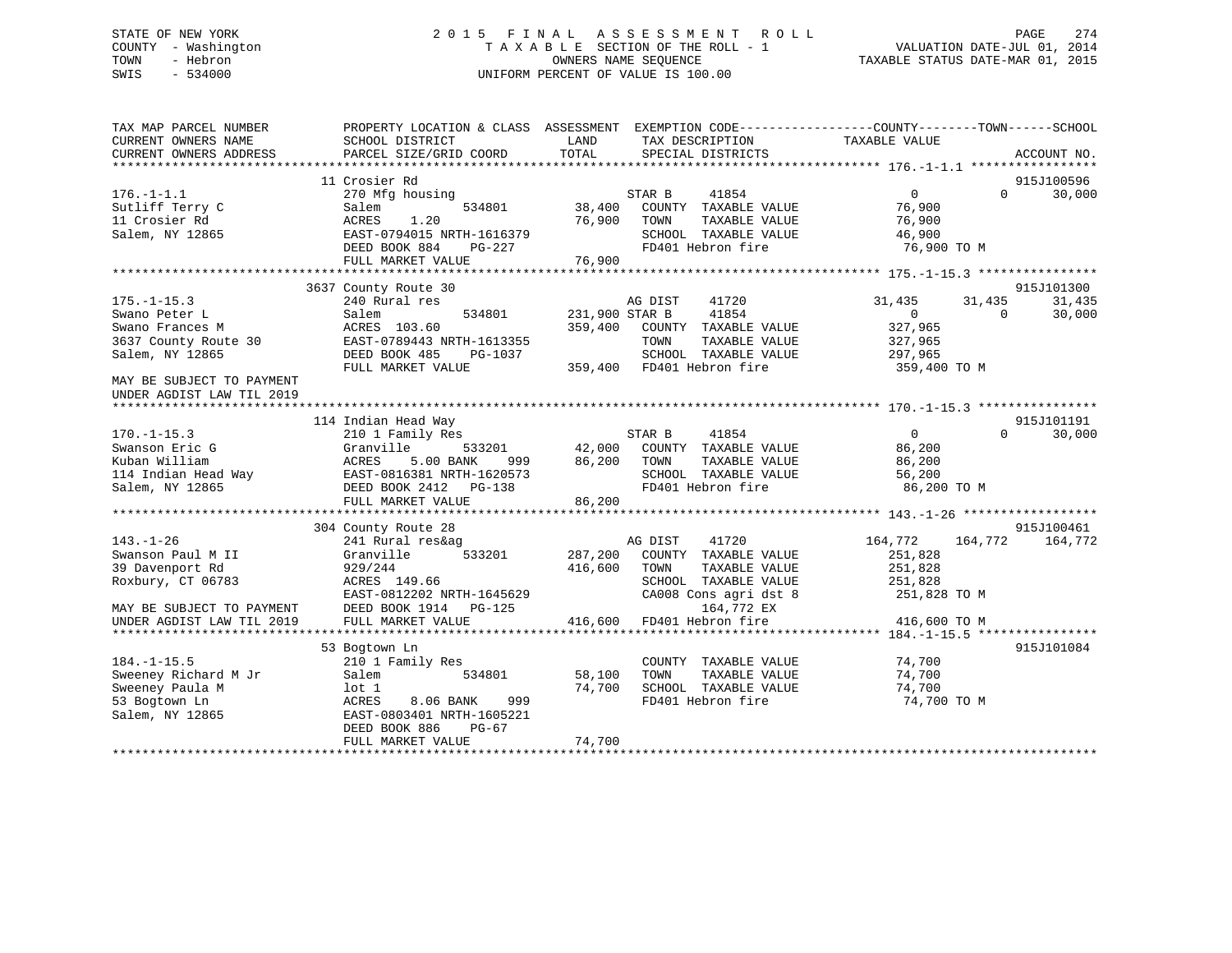# STATE OF NEW YORK 2 0 1 5 F I N A L A S S E S S M E N T R O L L PAGE 275 COUNTY - Washington T A X A B L E SECTION OF THE ROLL - 1 VALUATION DATE-JUL 01, 2014 TOWN - Hebron OWNERS NAME SEQUENCE TAXABLE STATUS DATE-MAR 01, 2015 SWIS - 534000 UNIFORM PERCENT OF VALUE IS 100.00

| TAX MAP PARCEL NUMBER<br>CURRENT OWNERS NAME<br>CURRENT OWNERS ADDRESS                                       | PROPERTY LOCATION & CLASS ASSESSMENT<br>SCHOOL DISTRICT<br>PARCEL SIZE/GRID COORD                                                                                      | TAX DESCRIPTION TAXABLE VALUE SPECIAL DISTRICTS<br>LAND<br>TOTAL                                                                                                     | EXEMPTION CODE-----------------COUNTY-------TOWN------SCHOOL<br>ACCOUNT NO.                                                       |
|--------------------------------------------------------------------------------------------------------------|------------------------------------------------------------------------------------------------------------------------------------------------------------------------|----------------------------------------------------------------------------------------------------------------------------------------------------------------------|-----------------------------------------------------------------------------------------------------------------------------------|
| $184. - 1 - 19.10$<br>Sweenor Jonathan L<br>Sweenor Jennifer A<br>939 Chamberlin Mills Rd<br>Salem, NY 12865 | Chamberlin Mills Rd<br>312 Vac w/imprv<br>Salem<br>534801<br>lot 10<br>ACRES<br>7.09<br>EAST-0796734 NRTH-1603095<br>DEED BOOK 2743 PG-88<br>FULL MARKET VALUE         | COUNTY TAXABLE VALUE<br>36,200<br>TAXABLE VALUE<br>TOWN<br>38,600<br>SCHOOL TAXABLE VALUE<br>CA008 Cons agri dst 8<br>FD401 Hebron fire<br>38,600                    | 38,600<br>38,600<br>38,600<br>38,600 TO M<br>38,600 TO M                                                                          |
|                                                                                                              | 939 Chamberlin Mills Rd                                                                                                                                                |                                                                                                                                                                      | 915J101497                                                                                                                        |
| $177. - 1 - 6.6$<br>Sweenor Jonathon L<br>Watkins Jennifer<br>939 Chamberlain Mills Rd<br>Salem, NY 12865    | 210 1 Family Res<br>534801<br>Salem<br>ACRES<br>1.69<br>EAST-0809536 NRTH-1613084<br>DEED BOOK 818<br>PG-238<br>FULL MARKET VALUE                                      | 41854<br>STAR B<br>33,700 COUNTY TAXABLE VALUE<br>183,500<br>TAXABLE VALUE<br>TOWN<br>SCHOOL TAXABLE VALUE<br>FD401 Hebron fire<br>183,500                           | $\overline{0}$<br>$\Omega$<br>30,000<br>183,500<br>183,500<br>153,500<br>183,500 TO M                                             |
|                                                                                                              | 163 Barkley Ln                                                                                                                                                         |                                                                                                                                                                      | 915J101096                                                                                                                        |
| $183.2 - 1 - 21$<br>Sweet Donald R<br>Sweet Ollie M<br>PO Box 250<br>Argyle, NY 12809                        | 210 1 Family Res - WTRFNT<br>534801<br>Salem<br>FRNT 200.00 DPTH 167.00<br>0.63<br>ACRES<br>EAST-0787693 NRTH-1607015<br>DEED BOOK 816<br>$PG-14$<br>FULL MARKET VALUE | STAR B<br>41854<br>96,300<br>COUNTY TAXABLE VALUE<br>232,600<br>TOWN<br>TAXABLE VALUE<br>SCHOOL TAXABLE VALUE<br>FD401 Hebron fire<br>232,600                        | $\overline{0}$<br>$\Omega$<br>30,000<br>232,600<br>232,600<br>202,600<br>232,600 TO M                                             |
|                                                                                                              |                                                                                                                                                                        |                                                                                                                                                                      |                                                                                                                                   |
| $152. - 2 - 32$<br>Sword Koren L<br>330 Lang Hill Rd<br>Granville, NY 12832                                  | 330 Lang Hill Rd<br>210 1 Family Res<br>533201<br>Granville<br>ACRES<br>1.89 BANK<br>11A<br>EAST-0812175 NRTH-1637827<br>DEED BOOK 2050 PG-14<br>FULL MARKET VALUE     | STAR B<br>41854<br>39,800 COUNTY TAXABLE VALUE<br>140,400<br>TOWN<br>TAXABLE VALUE<br>SCHOOL TAXABLE VALUE<br>CA008 Cons agri dst 8<br>140,400 FD401 Hebron fire     | 915J100132<br>$\overline{0}$<br>$\cap$<br>30,000<br>140,400<br>140,400<br>110,400<br>140,400 TO M<br>140,400 TO M                 |
|                                                                                                              |                                                                                                                                                                        |                                                                                                                                                                      |                                                                                                                                   |
| $168. - 1 - 13$<br>Sword Virginia<br>538 County Route 31<br>Salem, NY 12865<br>MAY BE SUBJECT TO PAYMENT     | 538 County Route 31<br>241 Rural res&ag<br>534801<br>Salem<br>ACRES<br>50.00<br>EAST-0796050 NRTH-1618870<br>DEED BOOK 3244 PG-54<br>FULL MARKET VALUE                 | AG DIST<br>41720<br>136,400 STAR EN<br>41834<br>239,300<br>COUNTY TAXABLE VALUE<br>TAXABLE VALUE<br>TOWN<br>SCHOOL TAXABLE VALUE<br>239,300<br>CA008 Cons agri dst 8 | 915J100067<br>54,522<br>54,522<br>54,522<br>$\overline{0}$<br>$\Omega$<br>65,300<br>184,778<br>184,778<br>119,478<br>184,778 TO M |
| UNDER AGDIST LAW TIL 2019                                                                                    |                                                                                                                                                                        | 54,522 EX<br>FD401 Hebron fire                                                                                                                                       | 239,300 TO M                                                                                                                      |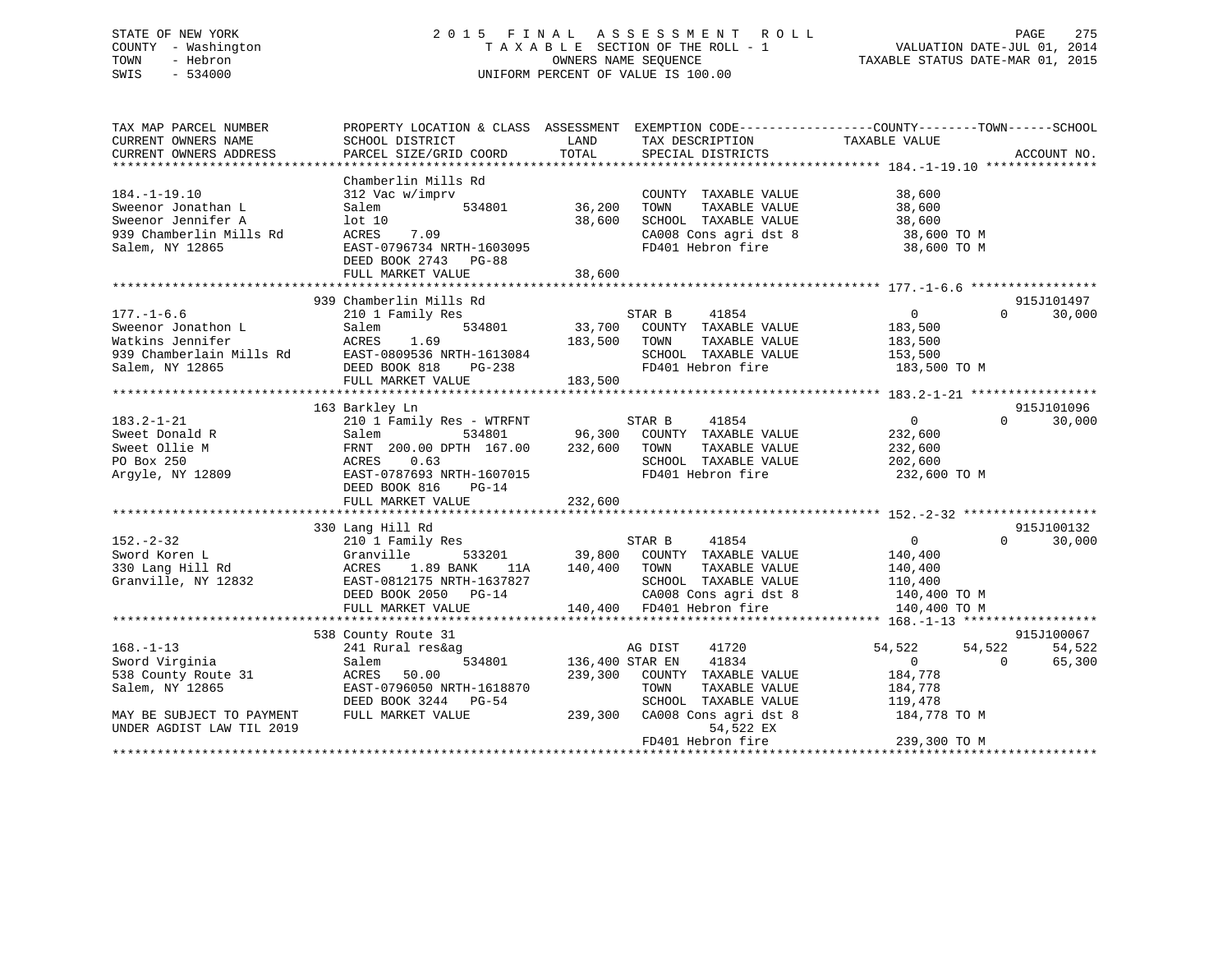# STATE OF NEW YORK 2 0 1 5 F I N A L A S S E S S M E N T R O L L PAGE 276 COUNTY - Washington T A X A B L E SECTION OF THE ROLL - 1 VALUATION DATE-JUL 01, 2014 TOWN - Hebron OWNERS NAME SEQUENCE TAXABLE STATUS DATE-MAR 01, 2015 SWIS - 534000 UNIFORM PERCENT OF VALUE IS 100.00

| TAX MAP PARCEL NUMBER<br>CURRENT OWNERS NAME<br>CURRENT OWNERS ADDRESS | SCHOOL DISTRICT<br>PARCEL SIZE/GRID COORD    | LAND<br>TOTAL | TAX DESCRIPTION TAXABLE VALUE<br>SPECIAL DISTRICTS | PROPERTY LOCATION & CLASS ASSESSMENT EXEMPTION CODE---------------COUNTY-------TOWN-----SCHOOL<br>ACCOUNT NO. |  |
|------------------------------------------------------------------------|----------------------------------------------|---------------|----------------------------------------------------|---------------------------------------------------------------------------------------------------------------|--|
|                                                                        |                                              |               |                                                    |                                                                                                               |  |
| $167. - 1 - 44$                                                        | 3961 County Route 30<br>210 1 Family Res     |               | 41854<br>STAR B                                    | 915L100655<br>$\Omega$<br>30,000<br>$\mathbf{0}$                                                              |  |
| Szabatura Yolanda                                                      | 534801<br>Salem                              | 22,900        | COUNTY TAXABLE VALUE                               | 101,200                                                                                                       |  |
| 3961 County Route 30                                                   | FRNT 140.00 DPTH 130.00                      | 101,200       | TOWN<br>TAXABLE VALUE                              | 101,200                                                                                                       |  |
| Salem, NY 12865                                                        | EAST-0788828 NRTH-1621178                    |               | SCHOOL TAXABLE VALUE                               | 71,200                                                                                                        |  |
|                                                                        | DEED BOOK 2982 PG-159                        |               | FD401 Hebron fire                                  | 101,200 TO M                                                                                                  |  |
|                                                                        | FULL MARKET VALUE                            | 101,200       |                                                    |                                                                                                               |  |
|                                                                        |                                              |               |                                                    |                                                                                                               |  |
|                                                                        | Bogtown Rd                                   |               |                                                    | 915J101565                                                                                                    |  |
| $184. - 1 - 15.4$                                                      | 322 Rural vac>10                             |               | COUNTY TAXABLE VALUE                               | 77,300                                                                                                        |  |
| Sztorc Family LLC                                                      | Salem<br>534801                              | 77,300        | TOWN<br>TAXABLE VALUE                              | 77,300                                                                                                        |  |
| PO Box 157                                                             | ACRES 28.30                                  | 77,300        | SCHOOL TAXABLE VALUE                               | 77,300                                                                                                        |  |
| Dorset, VT 05251                                                       | EAST-0804516 NRTH-1604788                    |               | FD401 Hebron fire                                  | 77,300 TO M                                                                                                   |  |
|                                                                        | DEED BOOK 3100 PG-87                         |               |                                                    |                                                                                                               |  |
|                                                                        | FULL MARKET VALUE                            | 77,300        |                                                    |                                                                                                               |  |
|                                                                        |                                              |               |                                                    |                                                                                                               |  |
|                                                                        | 1032 Bogtown Rd                              |               |                                                    | 915J100686                                                                                                    |  |
| $185. - 1 - 2$                                                         | 240 Rural res                                |               | COUNTY TAXABLE VALUE                               | 319,800                                                                                                       |  |
| Sztorc Family LLC                                                      | Salem<br>534801                              | 215,300       | TOWN<br>TAXABLE VALUE                              | 319,800                                                                                                       |  |
| PO Box 157                                                             | $Fisher-356.9$ A                             | 319,800       | SCHOOL TAXABLE VALUE                               | 319,800                                                                                                       |  |
| Dorset, VT 05251                                                       | 376/1196 411/719                             |               | FD401 Hebron fire                                  | 319,800 TO M                                                                                                  |  |
|                                                                        | ACRES 356.90                                 |               |                                                    |                                                                                                               |  |
|                                                                        | EAST-0806580 NRTH-1605350                    |               |                                                    |                                                                                                               |  |
|                                                                        | DEED BOOK 3100<br>PG-73                      |               |                                                    |                                                                                                               |  |
|                                                                        | FULL MARKET VALUE                            | 319,800       |                                                    |                                                                                                               |  |
|                                                                        |                                              |               |                                                    |                                                                                                               |  |
|                                                                        | Chamberlin Mills Rd                          |               |                                                    | 915J100200                                                                                                    |  |
| $177. - 1 - 43$                                                        | 322 Rural vac>10                             |               | COUNTY TAXABLE VALUE                               | 110,600                                                                                                       |  |
| Sztorc Family, LLC                                                     | 534801<br>Salem                              | 110,600       | TAXABLE VALUE<br>TOWN                              | 110,600                                                                                                       |  |
| 30 Buxton Farm Rd                                                      | ACRES 82.10                                  | 110,600       | SCHOOL TAXABLE VALUE                               | 110,600                                                                                                       |  |
| Stamford, CT 06905                                                     | EAST-0805971 NRTH-1610013                    |               | FD401 Hebron fire                                  | 110,600 TO M                                                                                                  |  |
|                                                                        | DEED BOOK 3312<br><b>PG-119</b>              |               |                                                    |                                                                                                               |  |
|                                                                        | FULL MARKET VALUE                            | 110,600       |                                                    |                                                                                                               |  |
|                                                                        |                                              |               |                                                    |                                                                                                               |  |
|                                                                        | Blossom Rd Lot 3 Hartz                       |               |                                                    | 915J101620                                                                                                    |  |
| $186. - 1 - 3.3$                                                       | 314 Rural vac<10                             |               | COUNTY TAXABLE VALUE                               | 27,200                                                                                                        |  |
| Szuba Marion                                                           | 534801                                       | 27,200        | TOWN                                               | 27,200                                                                                                        |  |
| Szuba Barbara                                                          | Salem                                        | 27,200        | TAXABLE VALUE<br>SCHOOL TAXABLE VALUE              |                                                                                                               |  |
|                                                                        | ACRES<br>8.45<br>EAST-0820320 NRTH-1607682   |               | FD401 Hebron fire                                  | 27,200                                                                                                        |  |
| 195 Linwood St                                                         |                                              |               |                                                    | 27,200 TO M                                                                                                   |  |
| New Briton, CT 06052                                                   | DEED BOOK 575<br>PG-205<br>FULL MARKET VALUE | 27,200        |                                                    |                                                                                                               |  |
| **********************                                                 |                                              |               |                                                    |                                                                                                               |  |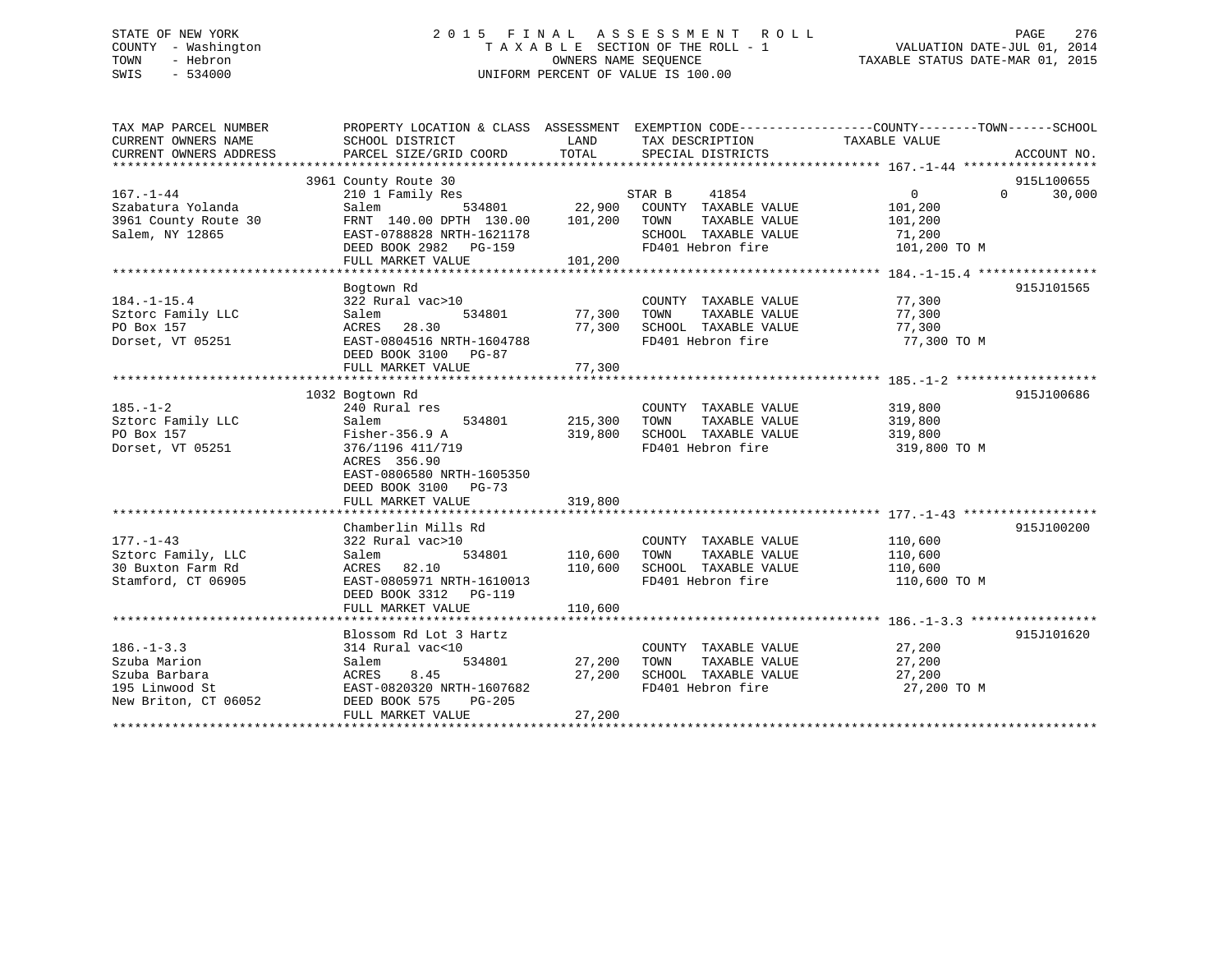# STATE OF NEW YORK 2 0 1 5 F I N A L A S S E S S M E N T R O L L PAGE 277 COUNTY - Washington T A X A B L E SECTION OF THE ROLL - 1 VALUATION DATE-JUL 01, 2014 TOWN - Hebron OWNERS NAME SEQUENCE TAXABLE STATUS DATE-MAR 01, 2015 SWIS - 534000 UNIFORM PERCENT OF VALUE IS 100.00

| CURRENT OWNERS NAME<br>SCHOOL DISTRICT<br>LAND<br>TAX DESCRIPTION<br>TAXABLE VALUE<br>TOTAL<br>CURRENT OWNERS ADDRESS<br>PARCEL SIZE/GRID COORD<br>SPECIAL DISTRICTS<br>ACCOUNT NO.<br>307 Little Burch Hill Rd<br>915J101681<br>$151. - 1 - 22.21$<br>210 1 Family Res<br>148,600<br>COUNTY TAXABLE VALUE<br>53,400<br>Tannen Family Irrev Trust Mart Granville<br>533201<br>TOWN<br>TAXABLE VALUE<br>148,600<br>59 Upper Sheep Pasture Rd<br>Lot 1 Birch Highlands<br>148,600<br>SCHOOL TAXABLE VALUE<br>148,600 |        |
|--------------------------------------------------------------------------------------------------------------------------------------------------------------------------------------------------------------------------------------------------------------------------------------------------------------------------------------------------------------------------------------------------------------------------------------------------------------------------------------------------------------------|--------|
|                                                                                                                                                                                                                                                                                                                                                                                                                                                                                                                    |        |
|                                                                                                                                                                                                                                                                                                                                                                                                                                                                                                                    |        |
|                                                                                                                                                                                                                                                                                                                                                                                                                                                                                                                    |        |
|                                                                                                                                                                                                                                                                                                                                                                                                                                                                                                                    |        |
|                                                                                                                                                                                                                                                                                                                                                                                                                                                                                                                    |        |
|                                                                                                                                                                                                                                                                                                                                                                                                                                                                                                                    |        |
|                                                                                                                                                                                                                                                                                                                                                                                                                                                                                                                    |        |
| East Setauket, NY 11733<br>ACRES<br>5.70<br>FD401 Hebron fire<br>148,600 TO M                                                                                                                                                                                                                                                                                                                                                                                                                                      |        |
| EAST-0801154 NRTH-1636035                                                                                                                                                                                                                                                                                                                                                                                                                                                                                          |        |
| DEED BOOK 3181 PG-299                                                                                                                                                                                                                                                                                                                                                                                                                                                                                              |        |
| 148,600<br>FULL MARKET VALUE                                                                                                                                                                                                                                                                                                                                                                                                                                                                                       |        |
|                                                                                                                                                                                                                                                                                                                                                                                                                                                                                                                    |        |
| 915J101216<br>121 Indian Head Way                                                                                                                                                                                                                                                                                                                                                                                                                                                                                  |        |
| $170. - 1 - 15.5$<br>210 1 Family Res<br>COUNTY TAXABLE VALUE<br>92,700                                                                                                                                                                                                                                                                                                                                                                                                                                            |        |
| 42,100<br>TAXABLE VALUE<br>Taylor Brian<br>Granville<br>533201<br>TOWN<br>92,700                                                                                                                                                                                                                                                                                                                                                                                                                                   |        |
| 92,700<br>Taylor Diane<br>ROW 2656/203<br>SCHOOL TAXABLE VALUE<br>92,700                                                                                                                                                                                                                                                                                                                                                                                                                                           |        |
| FD401 Hebron fire<br>58 Squash Hollow Rd<br>ACRES<br>5.08<br>92,700 TO M                                                                                                                                                                                                                                                                                                                                                                                                                                           |        |
| New Milford, CT 06776<br>EAST-0815969 NRTH-1620681                                                                                                                                                                                                                                                                                                                                                                                                                                                                 |        |
| DEED BOOK 2979<br>$PG-28$                                                                                                                                                                                                                                                                                                                                                                                                                                                                                          |        |
| 92,700<br>FULL MARKET VALUE                                                                                                                                                                                                                                                                                                                                                                                                                                                                                        |        |
|                                                                                                                                                                                                                                                                                                                                                                                                                                                                                                                    |        |
| State Route 22<br>915J101278                                                                                                                                                                                                                                                                                                                                                                                                                                                                                       |        |
| $170. - 1 - 15.17$<br>32,100<br>312 Vac w/imprv<br>COUNTY TAXABLE VALUE                                                                                                                                                                                                                                                                                                                                                                                                                                            |        |
| Taylor Brian<br>533201<br>23,300<br>TAXABLE VALUE<br>TOWN<br>32,100<br>Granville                                                                                                                                                                                                                                                                                                                                                                                                                                   |        |
| 5.87<br>Taylor Diane<br>ACRES<br>32,100<br>SCHOOL TAXABLE VALUE<br>32,100                                                                                                                                                                                                                                                                                                                                                                                                                                          |        |
| 58 Squash Hollow Rd<br>EAST-0815660 NRTH-1620883<br>FD401 Hebron fire<br>32,100 TO M                                                                                                                                                                                                                                                                                                                                                                                                                               |        |
| New Milford, CT 06776<br>DEED BOOK 2979 PG-28                                                                                                                                                                                                                                                                                                                                                                                                                                                                      |        |
| 32,100<br>FULL MARKET VALUE                                                                                                                                                                                                                                                                                                                                                                                                                                                                                        |        |
|                                                                                                                                                                                                                                                                                                                                                                                                                                                                                                                    |        |
| 165 Barkley Ln<br>915J101094                                                                                                                                                                                                                                                                                                                                                                                                                                                                                       |        |
| $183.2 - 1 - 20$<br>210 1 Family Res - WTRFNT<br>COUNTY TAXABLE VALUE<br>126,700<br>96,900<br>126,700                                                                                                                                                                                                                                                                                                                                                                                                              |        |
| TOWN<br>Taylor Curtis<br>Salem<br>534801<br>TAXABLE VALUE                                                                                                                                                                                                                                                                                                                                                                                                                                                          |        |
| 126,700<br>Taylor Margot<br>FRNT 180.00 DPTH 213.00<br>SCHOOL TAXABLE VALUE<br>126,700                                                                                                                                                                                                                                                                                                                                                                                                                             |        |
| 920 Beadle Hill Rd<br>0.69<br>FD401 Hebron fire<br>ACRES<br>126,700 TO M                                                                                                                                                                                                                                                                                                                                                                                                                                           |        |
| Valley Falls, NY 12185<br>EAST-0787849 NRTH-1607137                                                                                                                                                                                                                                                                                                                                                                                                                                                                |        |
| DEED BOOK 936<br>PG-227<br>126,700                                                                                                                                                                                                                                                                                                                                                                                                                                                                                 |        |
| FULL MARKET VALUE                                                                                                                                                                                                                                                                                                                                                                                                                                                                                                  |        |
| 915J100128<br>1020 Callaway Rd                                                                                                                                                                                                                                                                                                                                                                                                                                                                                     |        |
| $167. - 1 - 58.2$<br>41854<br>$\overline{0}$<br>270 Mfg housing<br>STAR B<br>$\Omega$                                                                                                                                                                                                                                                                                                                                                                                                                              | 30,000 |
| Taylor Cynthia R<br>532001<br>49,200<br>COUNTY TAXABLE VALUE<br>76,000                                                                                                                                                                                                                                                                                                                                                                                                                                             |        |
| Argyle<br>76,000<br>TOWN<br>1020 Callaway Rd<br>ACRES<br>4.40<br>TAXABLE VALUE<br>76,000                                                                                                                                                                                                                                                                                                                                                                                                                           |        |
| Arqyle, NY 12809<br>SCHOOL TAXABLE VALUE<br>EAST-0783299 NRTH-1624574<br>46,000                                                                                                                                                                                                                                                                                                                                                                                                                                    |        |
| FD401 Hebron fire<br>DEED BOOK 1732 PG-64<br>76,000 TO M                                                                                                                                                                                                                                                                                                                                                                                                                                                           |        |
| 76,000<br>FULL MARKET VALUE                                                                                                                                                                                                                                                                                                                                                                                                                                                                                        |        |
|                                                                                                                                                                                                                                                                                                                                                                                                                                                                                                                    |        |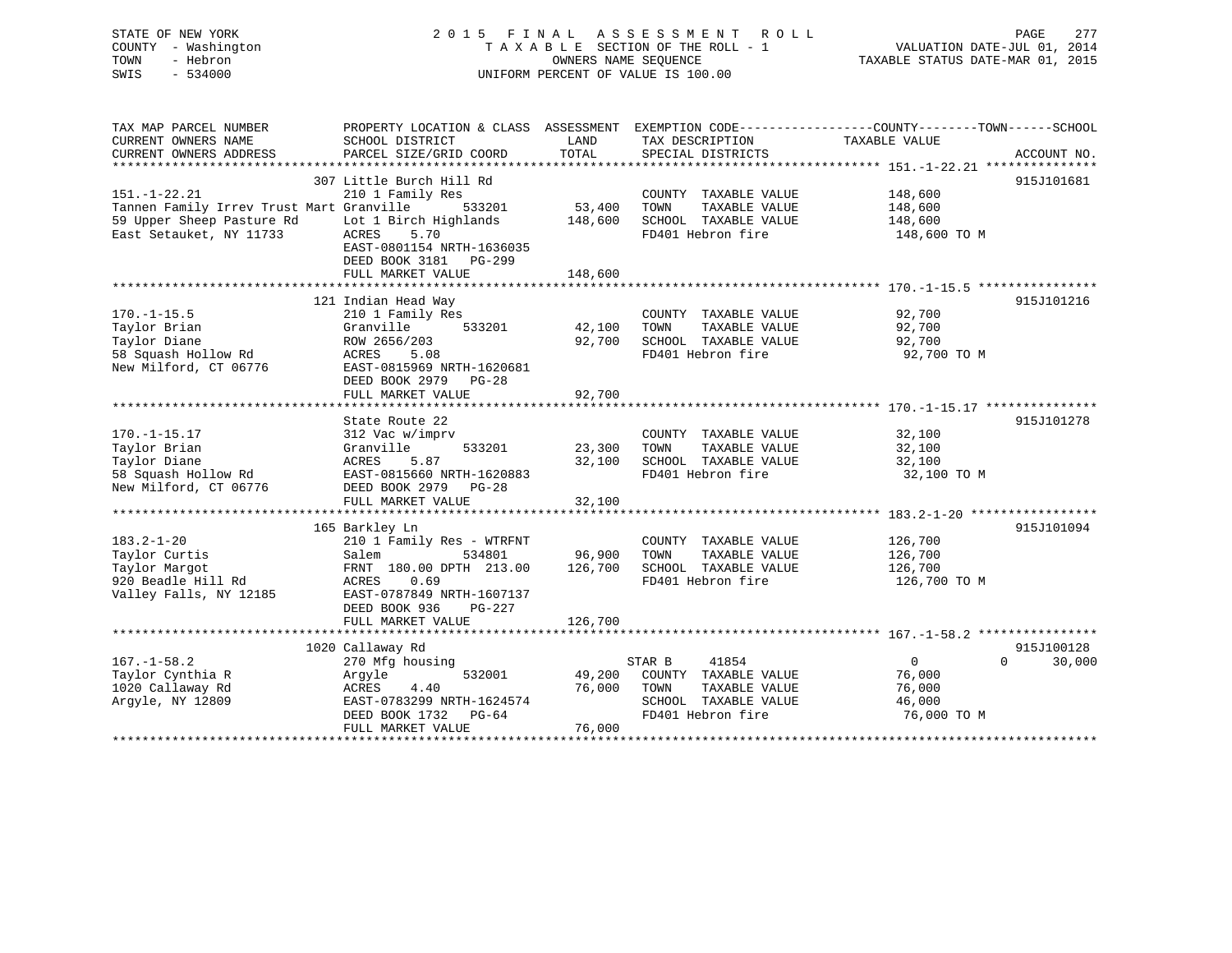# STATE OF NEW YORK 2 0 1 5 F I N A L A S S E S S M E N T R O L L PAGE 278 COUNTY - Washington T A X A B L E SECTION OF THE ROLL - 1 VALUATION DATE-JUL 01, 2014 TOWN - Hebron OWNERS NAME SEQUENCE TAXABLE STATUS DATE-MAR 01, 2015 SWIS - 534000 UNIFORM PERCENT OF VALUE IS 100.00

| TAX MAP PARCEL NUMBER                   | PROPERTY LOCATION & CLASS ASSESSMENT EXEMPTION CODE---------------COUNTY-------TOWN------SCHOOL |                       |                                               |                   |                |                          |
|-----------------------------------------|-------------------------------------------------------------------------------------------------|-----------------------|-----------------------------------------------|-------------------|----------------|--------------------------|
| CURRENT OWNERS NAME                     | SCHOOL DISTRICT                                                                                 | LAND                  | TAX DESCRIPTION                               | TAXABLE VALUE     |                |                          |
| CURRENT OWNERS ADDRESS                  | PARCEL SIZE/GRID COORD                                                                          | TOTAL                 | SPECIAL DISTRICTS                             |                   |                | ACCOUNT NO.              |
|                                         |                                                                                                 |                       |                                               |                   |                |                          |
|                                         | 42 Indian Head Way                                                                              |                       |                                               |                   |                | 915J101184               |
| $170. - 1 - 13.6$                       | 210 1 Family Res                                                                                |                       | STAR B<br>41854                               | $0 \qquad \qquad$ | $\Omega$       | 30,000                   |
| Taylor Derek                            | 533201<br>Granville                                                                             |                       | 42,100 COUNTY TAXABLE VALUE                   | 127,700           |                |                          |
| Taylor Kimberly                         | 5.06 BANK<br>ACRES<br>999                                                                       | 127,700 TOWN          | TAXABLE VALUE                                 | 127,700           |                |                          |
| 42 Indian Head Way                      | EAST-0816410 NRTH-1618909                                                                       |                       | SCHOOL TAXABLE VALUE                          | 97,700            |                |                          |
| Salem, NY 12865                         | DEED BOOK 925<br>PG-151                                                                         |                       | FD401 Hebron fire                             | 127,700 TO M      |                |                          |
|                                         | FULL MARKET VALUE                                                                               | 127,700               |                                               |                   |                |                          |
|                                         |                                                                                                 |                       |                                               |                   |                |                          |
|                                         | Wolfe Ln/n Off                                                                                  |                       |                                               |                   |                | 915J100682               |
| $158. - 1 - 6.1$                        | 320 Rural vacant                                                                                |                       | COUNTY TAXABLE VALUE                          | 30,100            |                |                          |
| Taylor John                             | Hartford                                                                                        | 533801 30,100         | TAXABLE VALUE<br>TOWN                         | 30,100            |                |                          |
| Taylor Margerie                         | 4.60<br>ACRES                                                                                   | 30,100                | SCHOOL TAXABLE VALUE                          | 30,100            |                |                          |
| 301 Shine Hill Rd                       | EAST-0789704 NRTH-1631321                                                                       |                       | FD401 Hebron fire                             | 30,100 TO M       |                |                          |
| Fort Ann, NY 12827                      | DEED BOOK 2331 PG-284                                                                           |                       |                                               |                   |                |                          |
|                                         | FULL MARKET VALUE                                                                               | 30,100                |                                               |                   |                |                          |
|                                         |                                                                                                 |                       |                                               |                   |                |                          |
|                                         | 330 Higgins Rd                                                                                  |                       |                                               |                   |                | 915J101803               |
| $170. - 2 - 17$                         | 210 1 Family Res WET WAR CT 41121                                                               |                       |                                               | 26,460            | 18,000         | $\overline{\phantom{0}}$ |
| Terenzi Joseph                          | Salem                                                                                           | 534801 24,500 AGED-CO | 41802                                         | 74,970            | $\overline{0}$ | $\overline{0}$           |
| PO Box 661                              | Lot 14                                                                                          |                       | 176,400 AGED-TOWN 41803                       | $\overline{0}$    | 39,600         | $\overline{0}$           |
| Salem, NY 12865                         | 6.69<br>ACRES                                                                                   |                       | AGED-SCH 41804                                | $\overline{0}$    | $\Omega$       | 61,740                   |
|                                         | EAST-0820302 NRTH-1621003                                                                       |                       | 41834<br>STAR EN                              | $\overline{0}$    | $\Omega$       | 65,300                   |
|                                         | DEED BOOK 3153 PG-77                                                                            |                       | COUNTY TAXABLE VALUE                          | 74,970            |                |                          |
|                                         | FULL MARKET VALUE                                                                               | 176,400 TOWN          | TAXABLE VALUE                                 | 118,800           |                |                          |
|                                         |                                                                                                 |                       | SCHOOL TAXABLE VALUE                          | 49,360            |                |                          |
|                                         |                                                                                                 |                       | FD401 Hebron fire                             | 176,400 TO M      |                |                          |
|                                         |                                                                                                 |                       |                                               |                   |                |                          |
| $169. - 1 - 9$                          | 361 Pine Hill Rd                                                                                |                       |                                               |                   |                | 915J101131               |
|                                         | 210 1 Family Res                                                                                |                       | STAR B<br>41854                               | $0 \qquad \qquad$ | $\Omega$       | 30,000                   |
| Thomson Jefferson W<br>361 Pine Hill Rd | Granville<br>533201                                                                             |                       | 46,800 COUNTY TAXABLE VALUE                   | 99,000            |                |                          |
|                                         | ACRES<br>8.20                                                                                   | 99,000 TOWN           | TAXABLE VALUE                                 | 99,000            |                |                          |
| Salem, NY 12865                         | EAST-0812769 NRTH-1622969                                                                       |                       | SCHOOL TAXABLE VALUE                          | 69,000            |                |                          |
|                                         | DEED BOOK 2571 PG-344                                                                           |                       | FD401 Hebron fire                             | 99,000 TO M       |                |                          |
|                                         | FULL MARKET VALUE                                                                               | 99,000                |                                               |                   |                |                          |
|                                         |                                                                                                 |                       |                                               |                   |                |                          |
| $169. - 1 - 18.40$                      | 63 Clark Way                                                                                    |                       | STAR B<br>41854                               | $\overline{0}$    | $\Omega$       | 30,000                   |
| Thorne David G                          | 270 Mfg housing<br>Granville<br>533201                                                          |                       | 17,400 COUNTY TAXABLE VALUE                   | 49,400            |                |                          |
|                                         | 2.10                                                                                            |                       |                                               |                   |                |                          |
| Thorne Ruth E                           | ACRES<br>EAST-0814889 NRTH-1622732                                                              | 49,400                | TOWN<br>TAXABLE VALUE<br>SCHOOL TAXABLE VALUE | 49,400            |                |                          |
| PO Box 93                               |                                                                                                 |                       | FD401 Hebron fire                             | 19,400            |                |                          |
| Rupert, VT 05768                        | DEED BOOK 868<br>PG-202<br>FULL MARKET VALUE                                                    | 49,400                |                                               | 49,400 TO M       |                |                          |
|                                         |                                                                                                 |                       |                                               |                   |                |                          |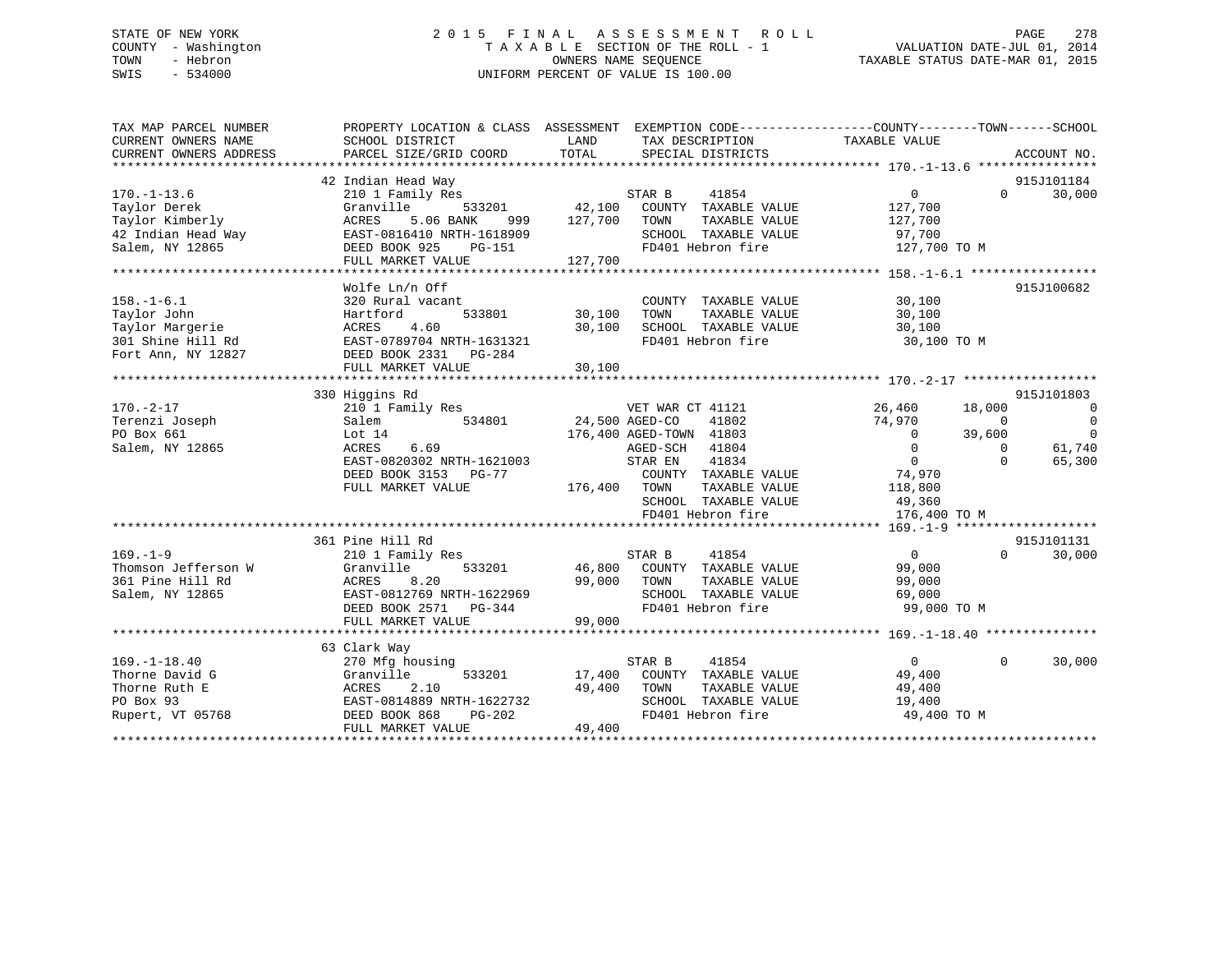# STATE OF NEW YORK 2 0 1 5 F I N A L A S S E S S M E N T R O L L PAGE 279 COUNTY - Washington T A X A B L E SECTION OF THE ROLL - 1 VALUATION DATE-JUL 01, 2014 TOWN - Hebron OWNERS NAME SEQUENCE TAXABLE STATUS DATE-MAR 01, 2015 SWIS - 534000 UNIFORM PERCENT OF VALUE IS 100.00

| TAX MAP PARCEL NUMBER<br>CURRENT OWNERS NAME<br>CURRENT OWNERS ADDRESS                                    | PROPERTY LOCATION & CLASS ASSESSMENT<br>SCHOOL DISTRICT<br>PARCEL SIZE/GRID COORD                                                                              | LAND<br>TOTAL                | TAX DESCRIPTION<br>SPECIAL DISTRICTS                                                                                | EXEMPTION CODE-----------------COUNTY-------TOWN------SCHOOL<br>TAXABLE VALUE | ACCOUNT NO. |
|-----------------------------------------------------------------------------------------------------------|----------------------------------------------------------------------------------------------------------------------------------------------------------------|------------------------------|---------------------------------------------------------------------------------------------------------------------|-------------------------------------------------------------------------------|-------------|
| ********************                                                                                      | 54 Davis Ln                                                                                                                                                    |                              |                                                                                                                     |                                                                               | 915J100610  |
| $160. - 1 - 3$<br>Throop 2007 Trust Ann M<br>744 Middle Rd<br>Granville, NY 12832                         | 241 Rural res&ag<br>533201<br>Granville<br>3141/237<br>ACRES 173.80<br>EAST-0807619 NRTH-1630359                                                               | 316,200<br>393,800           | AG DIST<br>41720<br>COUNTY TAXABLE VALUE<br>TAXABLE VALUE<br>TOWN<br>SCHOOL TAXABLE VALUE<br>CA008 Cons agri dst 8  | 75,256<br>75,256<br>318,544<br>318,544<br>318,544<br>318,544 TO M             | 75,256      |
| MAY BE SUBJECT TO PAYMENT<br>UNDER AGDIST LAW TIL 2019                                                    | DEED BOOK 2502 PG-136<br>FULL MARKET VALUE                                                                                                                     | 393,800                      | 75,256 EX<br>FD401 Hebron fire                                                                                      | 393,800 TO M                                                                  |             |
|                                                                                                           |                                                                                                                                                                |                              |                                                                                                                     |                                                                               |             |
| $160. - 1 - 3.1$<br>Throop William M III<br>744 Middle Rd<br>Granville, NY 12832                          | 744 Middle Rd<br>210 1 Family Res<br>533201<br>Granville<br>7.50<br>ACRES<br>EAST-0806054 NRTH-1629789<br>DEED BOOK 1877<br><b>PG-110</b><br>FULL MARKET VALUE | 57,000<br>106,700<br>106,700 | COUNTY TAXABLE VALUE<br>TOWN<br>TAXABLE VALUE<br>SCHOOL TAXABLE VALUE<br>CA008 Cons agri dst 8<br>FD401 Hebron fire | 106,700<br>106,700<br>106,700<br>106,700 TO M<br>106,700 TO M                 |             |
|                                                                                                           | *********************                                                                                                                                          |                              |                                                                                                                     |                                                                               |             |
| $160. - 1 - 2$<br>Throop William M Jr eta<br>Attn: Peter T Throop<br>744 Middle Rd<br>Granville, NY 12832 | 52 Davis Ln<br>210 1 Family Res<br>Granville<br>533201<br>ACRES<br>2.40<br>EAST-0807090 NRTH-1631214<br>DEED BOOK 488<br>PG-968                                | 42,400<br>102,600            | COUNTY TAXABLE VALUE<br>TAXABLE VALUE<br>TOWN<br>SCHOOL TAXABLE VALUE<br>FD401 Hebron fire                          | 102,600<br>102,600<br>102,600<br>102,600 TO M                                 | 915J100133  |
|                                                                                                           | FULL MARKET VALUE                                                                                                                                              | 102,600                      |                                                                                                                     |                                                                               |             |
|                                                                                                           | 236 Little Burch Hill Rd                                                                                                                                       |                              |                                                                                                                     |                                                                               | 915J101267  |
| $151. - 1 - 16.4$<br>Thum Kurt<br>Thum Donna<br>23 Thomas Ave<br>Shrewsbury, NJ 07702                     | 260 Seasonal res<br>Granville<br>533201<br>ACRES<br>2.07<br>EAST-0800462 NRTH-1634590<br>DEED BOOK 2285<br>$PG-248$<br>FULL MARKET VALUE                       | 40,100<br>66,000<br>66,000   | COUNTY TAXABLE VALUE<br>TAXABLE VALUE<br>TOWN<br>SCHOOL TAXABLE VALUE<br>FD401 Hebron fire                          | 66,000<br>66,000<br>66,000<br>66,000 TO M                                     |             |
|                                                                                                           | 1229 Patterson Hill Rd                                                                                                                                         |                              |                                                                                                                     |                                                                               | 915J100503  |
| $183. - 1 - 45$<br>Tingley Fred L<br>1229 Patterson Hill Rd<br>Salem, NY 12865                            | 210 1 Family Res<br>Salem<br>534801<br>ACRES<br>1.20 BANK<br>999<br>EAST-0789566 NRTH-1603271<br>DEED BOOK 729<br>PG-144                                       | 38,400<br>81,900             | STAR B<br>41854<br>COUNTY TAXABLE VALUE<br>TOWN<br>TAXABLE VALUE<br>SCHOOL TAXABLE VALUE<br>FD401 Hebron fire       | $\overline{0}$<br>$\Omega$<br>81,900<br>81,900<br>51,900<br>81,900 TO M       | 30,000      |
|                                                                                                           | FULL MARKET VALUE                                                                                                                                              | 81,900                       |                                                                                                                     |                                                                               |             |
|                                                                                                           |                                                                                                                                                                |                              |                                                                                                                     |                                                                               | 915J100591  |
| $177. - 1 - 46$<br>Tipladies LLC<br>17 Cottage Ln<br>Springfield, NJ 07081                                | 82 Tiplady Rd<br>280 Res Multiple<br>534801<br>Salem<br>25.00<br>ACRES<br>EAST-0808408 NRTH-1610927<br>DEED BOOK 2106<br>PG-202<br>FULL MARKET VALUE           | 71,300<br>353,100<br>353,100 | COUNTY TAXABLE VALUE<br>TOWN<br>TAXABLE VALUE<br>SCHOOL TAXABLE VALUE<br>FD401 Hebron fire                          | 353,100<br>353,100<br>353,100<br>353,100 TO M                                 |             |
|                                                                                                           |                                                                                                                                                                |                              |                                                                                                                     |                                                                               |             |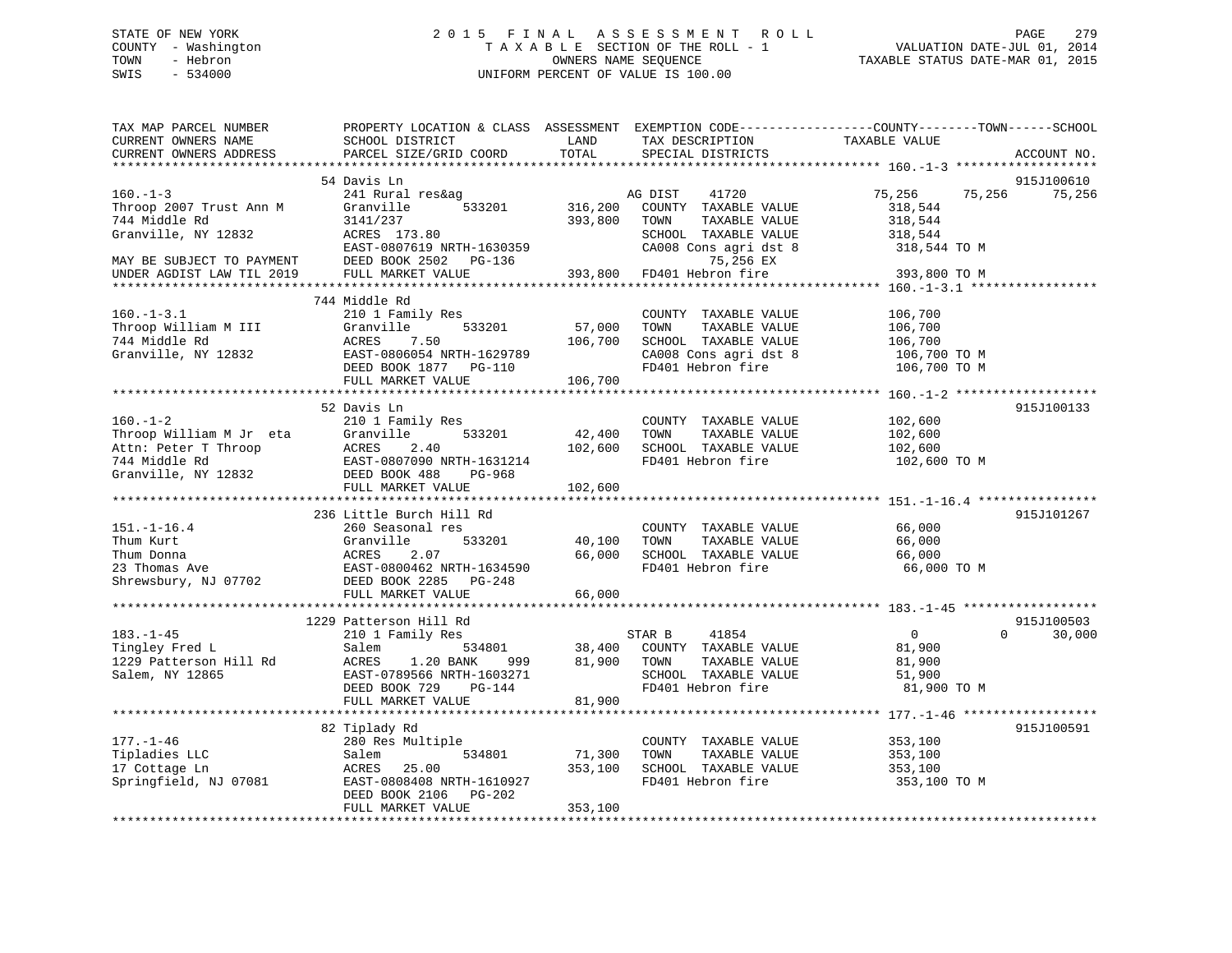# STATE OF NEW YORK 2 0 1 5 F I N A L A S S E S S M E N T R O L L PAGE 280 COUNTY - Washington T A X A B L E SECTION OF THE ROLL - 1 VALUATION DATE-JUL 01, 2014 TOWN - Hebron OWNERS NAME SEQUENCE TAXABLE STATUS DATE-MAR 01, 2015 SWIS - 534000 UNIFORM PERCENT OF VALUE IS 100.00

TAX MAP PARCEL NUMBER PROPERTY LOCATION & CLASS ASSESSMENT EXEMPTION CODE------------------COUNTY--------TOWN------SCHOOL CURRENT OWNERS NAME SCHOOL DISTRICT THE LAND TAX DESCRIPTION TAXABLE VALUE CURRENT OWNERS ADDRESS PARCEL SIZE/GRID COORD TOTAL SPECIAL DISTRICTS ACCOUNT NO. \*\*\*\*\*\*\*\*\*\*\*\*\*\*\*\*\*\*\*\*\*\*\*\*\*\*\*\*\*\*\*\*\*\*\*\*\*\*\*\*\*\*\*\*\*\*\*\*\*\*\*\*\*\*\*\*\*\*\*\*\*\*\*\*\*\*\*\*\*\*\*\*\*\*\*\*\*\*\*\*\*\*\*\*\*\*\*\*\*\*\*\*\*\*\*\*\*\*\*\*\*\*\* 152.-2-17.9 \*\*\*\*\*\*\*\*\*\*\*\*\*\*\*\* County Route 28 152.-2-17.9 312 Vac w/imprv COUNTY TAXABLE VALUE 36,100 Titus David M Granville 533201 33,600 TOWN TAXABLE VALUE 36,100 Titus Linda P lot 6 36,100 SCHOOL TAXABLE VALUE 36,100 11 Cross Ridge Rd ACRES 5.78 CA008 Cons agri dst 8 36,100 TO M Tuxedo, NY 10987 EAST-0810487 NRTH-1641149 FD401 Hebron fire 36,100 TO M DEED BOOK 1997 PG-263 FULL MARKET VALUE 36,100 \*\*\*\*\*\*\*\*\*\*\*\*\*\*\*\*\*\*\*\*\*\*\*\*\*\*\*\*\*\*\*\*\*\*\*\*\*\*\*\*\*\*\*\*\*\*\*\*\*\*\*\*\*\*\*\*\*\*\*\*\*\*\*\*\*\*\*\*\*\*\*\*\*\*\*\*\*\*\*\*\*\*\*\*\*\*\*\*\*\*\*\*\*\*\*\*\*\*\*\*\*\*\* 177.-1-6.10 \*\*\*\*\*\*\*\*\*\*\*\*\*\*\*\*Chamberlin Mills Rd 915J101540  $11,700$   $11,700$   $11,700$   $11,700$ 177.-1-6.10 312 Vac w/imprv AG BUILD 41700 11,700 11,700 11,700 Todd Sarah Salem 534801 34,200 COUNTY TAXABLE VALUE 32,900 PO Box 692 ACRES 13.12 44,600 TOWN TAXABLE VALUE 32,900 Salem, NY 12865 EAST-0810351 NRTH-1614989 SCHOOL TAXABLE VALUE 32,900 DEED BOOK 2150 PG-257 CA008 Cons agri dst 8 44,600 TO M MAY BE SUBJECT TO PAYMENT FULL MARKET VALUE 44,600 FD401 Hebron fire 44,600 TO M UNDER RPTL483 UNTIL 2017 \*\*\*\*\*\*\*\*\*\*\*\*\*\*\*\*\*\*\*\*\*\*\*\*\*\*\*\*\*\*\*\*\*\*\*\*\*\*\*\*\*\*\*\*\*\*\*\*\*\*\*\*\*\*\*\*\*\*\*\*\*\*\*\*\*\*\*\*\*\*\*\*\*\*\*\*\*\*\*\*\*\*\*\*\*\*\*\*\*\*\*\*\*\*\*\*\*\*\*\*\*\*\* 177.-1-6.13 \*\*\*\*\*\*\*\*\*\*\*\*\*\*\*\* 993 Chamberlin Mills Rd 915J101609177.-1-6.13 210 1 Family Res STAR B 41854 0 30,000 Todd Sarah D Salem 534801 49,500 COUNTY TAXABLE VALUE 110,100 PO Box 692 Lot 22 110,100 TOWN TAXABLE VALUE 110,100 Salem, NY 12865 ACRES 10.01 SCHOOL TAXABLE VALUE 80,100 EAST-0809795 NRTH-1614185 CA008 Cons agri dst 8 110,100 TO M DEED BOOK 773 PG-203 FD401 Hebron fire 110,100 TO M DEED BOOK 773 PG-203<br>FULL MARKET VALUE 110,100 \*\*\*\*\*\*\*\*\*\*\*\*\*\*\*\*\*\*\*\*\*\*\*\*\*\*\*\*\*\*\*\*\*\*\*\*\*\*\*\*\*\*\*\*\*\*\*\*\*\*\*\*\*\*\*\*\*\*\*\*\*\*\*\*\*\*\*\*\*\*\*\*\*\*\*\*\*\*\*\*\*\*\*\*\*\*\*\*\*\*\*\*\*\*\*\*\*\*\*\*\*\*\* 177.-1-6.24 \*\*\*\*\*\*\*\*\*\*\*\*\*\*\*\*915.T101887 Chamberlin Mills Rd/off 177.-1-6.24 322 Rural vac>10 COUNTY TAXABLE VALUE 56,500 Todd Sarah D Salem 534801 56,500 TOWN TAXABLE VALUE 56,500 PO Box 692 ACRES 100.37 56,500 SCHOOL TAXABLE VALUE 56,500 Salem, NY 12865 EAST-0809306 NRTH-1616110 CA008 Cons agri dst 8 56,500 TO M DEED BOOK 1664 PG-310 FD401 Hebron fire 56,500 TO M EAST-0809306 NKIR-101011<br>DEED BOOK 1664 PG-310 56,500 \*\*\*\*\*\*\*\*\*\*\*\*\*\*\*\*\*\*\*\*\*\*\*\*\*\*\*\*\*\*\*\*\*\*\*\*\*\*\*\*\*\*\*\*\*\*\*\*\*\*\*\*\*\*\*\*\*\*\*\*\*\*\*\*\*\*\*\*\*\*\*\*\*\*\*\*\*\*\*\*\*\*\*\*\*\*\*\*\*\*\*\*\*\*\*\*\*\*\*\*\*\*\* 177.-1-6.31 \*\*\*\*\*\*\*\*\*\*\*\*\*\*\*\*Chamberlin Mills Rd/n Off 915J101894 177.-1-6.31 314 Rural vac<10 COUNTY TAXABLE VALUE 6,700 Todd Sarah D Salem 534801 6,700 TOWN TAXABLE VALUE 6,700 PO Box 692 lot 20 6,700 SCHOOL TAXABLE VALUE 6,700 Salem, NY 12865 ACRES 8.91 CA008 Cons agri dst 8 6,700 TO M EAST-0809466 NRTH-1614347 FD401 Hebron fire 6,700 TO M DEED BOOK 1664 PG-306FULL MARKET VALUE 6,700 \*\*\*\*\*\*\*\*\*\*\*\*\*\*\*\*\*\*\*\*\*\*\*\*\*\*\*\*\*\*\*\*\*\*\*\*\*\*\*\*\*\*\*\*\*\*\*\*\*\*\*\*\*\*\*\*\*\*\*\*\*\*\*\*\*\*\*\*\*\*\*\*\*\*\*\*\*\*\*\*\*\*\*\*\*\*\*\*\*\*\*\*\*\*\*\*\*\*\*\*\*\*\*\*\*\*\*\*\*\*\*\*\*\*\*\*\*\*\*\*\*\*\*\*\*\*\*\*\*\*\*\*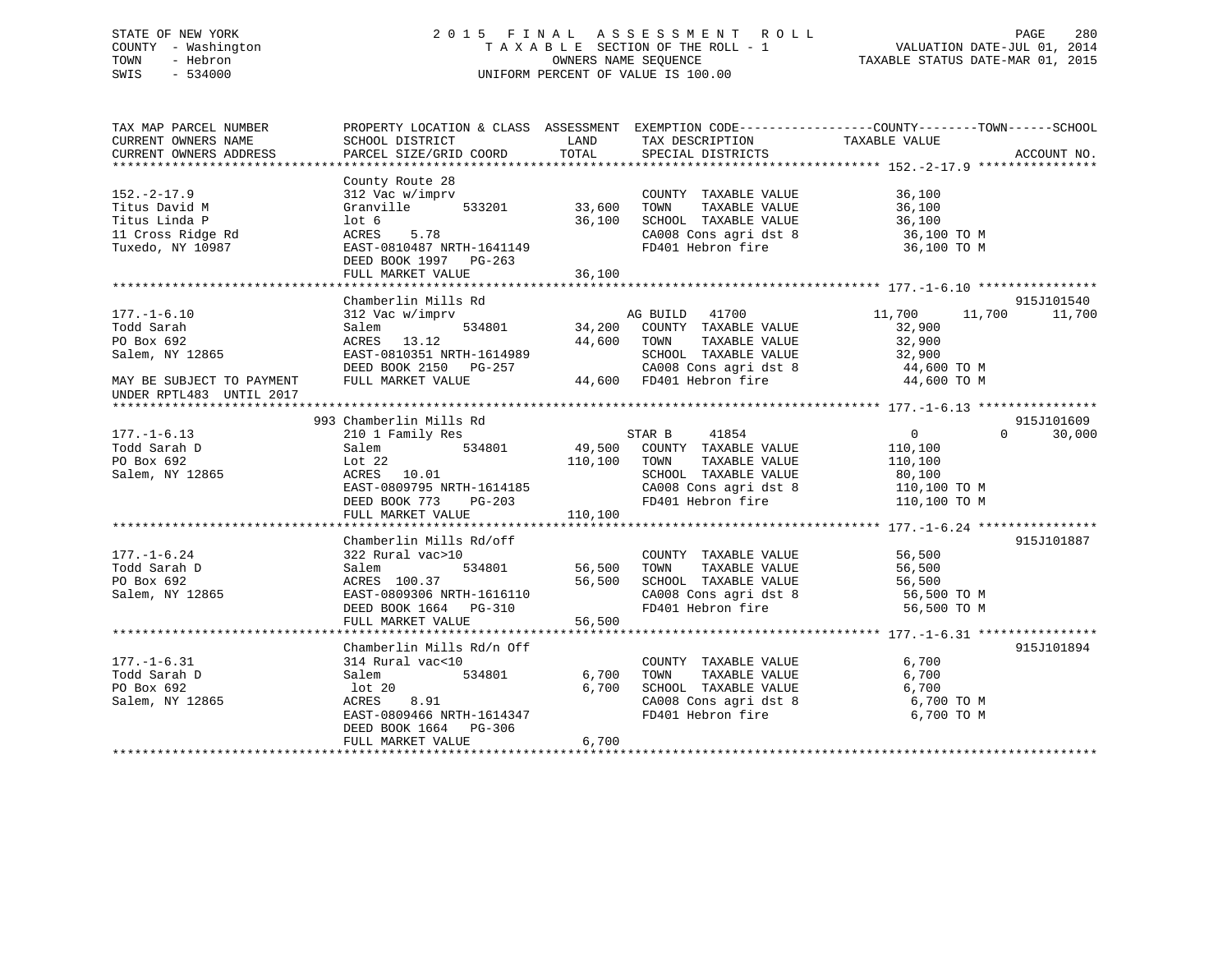# STATE OF NEW YORK 2 0 1 5 F I N A L A S S E S S M E N T R O L L PAGE 281 COUNTY - Washington T A X A B L E SECTION OF THE ROLL - 1 VALUATION DATE-JUL 01, 2014 TOWN - Hebron OWNERS NAME SEQUENCE TAXABLE STATUS DATE-MAR 01, 2015 SWIS - 534000 UNIFORM PERCENT OF VALUE IS 100.00

| TAX MAP PARCEL NUMBER<br>CURRENT OWNERS NAME                                                                                   | PROPERTY LOCATION & CLASS ASSESSMENT<br>SCHOOL DISTRICT                                                                                                                  | LAND              | TAX DESCRIPTION                                                                                                                                                                                    | EXEMPTION CODE-----------------COUNTY-------TOWN------SCHOOL<br>TAXABLE VALUE             |                                                                                           |
|--------------------------------------------------------------------------------------------------------------------------------|--------------------------------------------------------------------------------------------------------------------------------------------------------------------------|-------------------|----------------------------------------------------------------------------------------------------------------------------------------------------------------------------------------------------|-------------------------------------------------------------------------------------------|-------------------------------------------------------------------------------------------|
| CURRENT OWNERS ADDRESS                                                                                                         | PARCEL SIZE/GRID COORD                                                                                                                                                   | TOTAL             | SPECIAL DISTRICTS                                                                                                                                                                                  |                                                                                           | ACCOUNT NO.                                                                               |
| $183.2 - 1 - 23$<br>Tomkins Frederick<br>675 Raritan Rd Unit 11<br>Clark, NJ 07066                                             | 151 Barkley Ln<br>260 Seasonal res - WTRFNT<br>Salem<br>534801<br>FRNT 200.00 DPTH 159.00<br>EAST-0787535 NRTH-1606857                                                   | 97,300<br>185,300 | COUNTY TAXABLE VALUE<br>TOWN<br>TAXABLE VALUE<br>SCHOOL TAXABLE VALUE<br>FD401 Hebron fire                                                                                                         | 185,300<br>185,300<br>185,300<br>185,300 TO M                                             | 915J101168                                                                                |
|                                                                                                                                | DEED BOOK 2223<br>$PG-1$<br>FULL MARKET VALUE                                                                                                                            | 185,300           |                                                                                                                                                                                                    |                                                                                           |                                                                                           |
|                                                                                                                                | 1456 County Route 31                                                                                                                                                     |                   |                                                                                                                                                                                                    |                                                                                           | 915J100262                                                                                |
| $152. - 1 - 17$<br>Tompkins Arthur R<br>Tompkins Kathalene<br>1456 County Route 31<br>Granville, NY 12832                      | 242 Rurl res&rec<br>Granville<br>533201<br>$1$ ot $12$<br>ACRES 11.40<br>EAST-0806813 NRTH-1638227<br>DEED BOOK 466<br>$PG-11$<br>FULL MARKET VALUE                      |                   | AGED-CO<br>41802<br>64,800 AGED-SCH 41804<br>74,900 STAR EN<br>41834<br>COUNTY TAXABLE VALUE<br>TOWN<br>TAXABLE VALUE<br>SCHOOL TAXABLE VALUE<br>74,900 CA008 Cons agri dst 8<br>FD401 Hebron fire | 37,450<br>$\Omega$<br>$\Omega$<br>37,450<br>74,900<br>2,110<br>74,900 TO M<br>74,900 TO M | $\Omega$<br>$\Omega$<br>$\Omega$<br>7,490<br>$\Omega$<br>65,300                           |
|                                                                                                                                |                                                                                                                                                                          |                   |                                                                                                                                                                                                    |                                                                                           |                                                                                           |
| $152. - 1 - 2$<br>Tompkins David<br>1453 County Route 31<br>Granville, NY 12832                                                | 1453 County Route 31<br>270 Mfg housing<br>533201<br>Granville<br>FRNT 150.00 DPTH 196.00<br>EAST-0806202 NRTH-1638290<br>DEED BOOK 493<br>$PG-253$<br>FULL MARKET VALUE | 30,700            | AGED-CO<br>41802<br>25,700 AGED-TOWN 41803<br>30,700 AGED-SCH<br>41804<br>STAR EN<br>41834<br>COUNTY TAXABLE VALUE<br>TOWN<br>TAXABLE VALUE                                                        | 15,350<br>7,675<br>$\Omega$<br>$\overline{0}$<br>$\overline{0}$<br>15,350<br>23,025       | 915J100040<br>0<br>$\Omega$<br>$\overline{0}$<br>10,745<br>$\Omega$<br>$\Omega$<br>19,955 |
|                                                                                                                                |                                                                                                                                                                          |                   | SCHOOL TAXABLE VALUE<br>FD401 Hebron fire                                                                                                                                                          | $\Omega$<br>30,700 TO M                                                                   |                                                                                           |
|                                                                                                                                |                                                                                                                                                                          |                   |                                                                                                                                                                                                    |                                                                                           |                                                                                           |
| $185. - 1 - 31$<br>Tompkins George<br>Tompkins Rosemary<br>820 White Eagle Cir<br>Saint Augustine, FL 32086-5041 DEED BOOK 549 | State Route 22<br>314 Rural vac<10<br>534801<br>Salem<br>ACRES<br>6.04<br>EAST-0815460 NRTH-1608452<br>PG-242                                                            | 23,600<br>23,600  | COUNTY TAXABLE VALUE<br>TAXABLE VALUE<br>TOWN<br>SCHOOL TAXABLE VALUE<br>FD401 Hebron fire                                                                                                         | 23,600<br>23,600<br>23,600<br>23,600 TO M                                                 | 915J101549                                                                                |
|                                                                                                                                | FULL MARKET VALUE                                                                                                                                                        | 23,600            |                                                                                                                                                                                                    |                                                                                           |                                                                                           |
| $178. - 1 - 44$<br>Toussaint Jay F<br>Hassinger Mimi<br>51 Franklin St<br>East Orange, NJ 07017                                | Tiplady Rd<br>322 Rural vac>10<br>534801<br>Salem<br>Lot 2<br>12.74<br>ACRES<br>EAST-0818873 NRTH-1612348<br>DEED BOOK 505<br>PG-323                                     | 33,600<br>33,600  | COUNTY TAXABLE VALUE<br>TOWN<br>TAXABLE VALUE<br>SCHOOL TAXABLE VALUE<br>FD401 Hebron fire                                                                                                         | 33,600<br>33,600<br>33,600<br>33,600 TO M                                                 | 915J101389                                                                                |
|                                                                                                                                | FULL MARKET VALUE                                                                                                                                                        | 33,600            |                                                                                                                                                                                                    |                                                                                           |                                                                                           |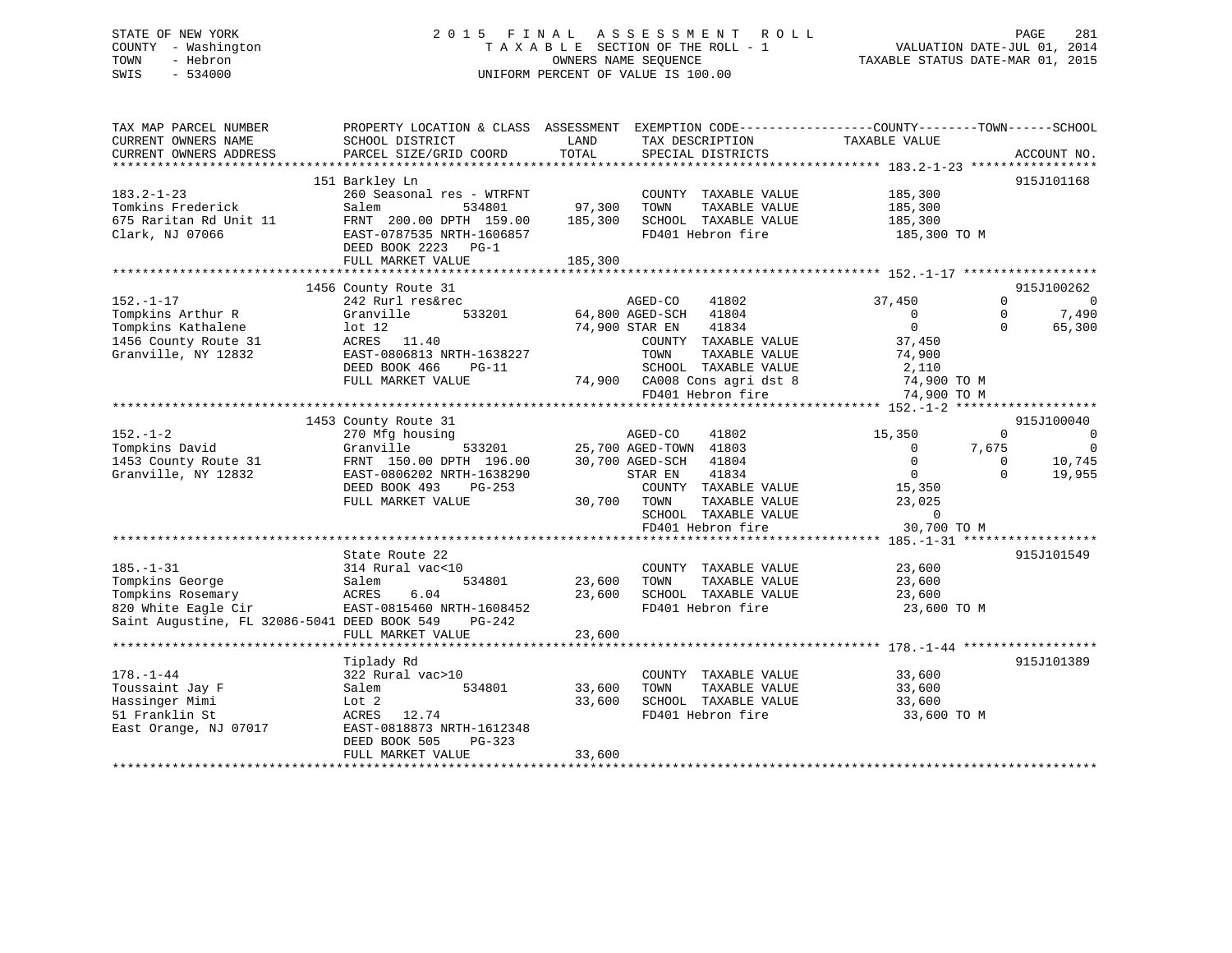# STATE OF NEW YORK 2 0 1 5 F I N A L A S S E S S M E N T R O L L PAGE 282 COUNTY - Washington T A X A B L E SECTION OF THE ROLL - 1 VALUATION DATE-JUL 01, 2014 TOWN - Hebron OWNERS NAME SEQUENCE TAXABLE STATUS DATE-MAR 01, 2015 SWIS - 534000 UNIFORM PERCENT OF VALUE IS 100.00

| TAX MAP PARCEL NUMBER<br>CURRENT OWNERS NAME<br>CURRENT OWNERS ADDRESS                                                                                   | PROPERTY LOCATION & CLASS ASSESSMENT EXEMPTION CODE----------------COUNTY-------TOWN-----SCHOOL<br>SCHOOL DISTRICT<br>PARCEL SIZE/GRID COORD                                 | LAND<br>TOTAL                | TAX DESCRIPTION<br>SPECIAL DISTRICTS                                                                                                                                           | TAXABLE VALUE                                                                        |                     | ACCOUNT NO.                    |
|----------------------------------------------------------------------------------------------------------------------------------------------------------|------------------------------------------------------------------------------------------------------------------------------------------------------------------------------|------------------------------|--------------------------------------------------------------------------------------------------------------------------------------------------------------------------------|--------------------------------------------------------------------------------------|---------------------|--------------------------------|
|                                                                                                                                                          |                                                                                                                                                                              |                              |                                                                                                                                                                                |                                                                                      |                     |                                |
| $152 - 2 - 13$<br>Traver Marcia<br>18 Everett Hts<br>Granville, NY 12832                                                                                 | 18 Everetts Heights Way<br>210 1 Family Res<br>Granville<br>533201<br>496/834<br>ACRES<br>2.96<br>EAST-0810474 NRTH-1642665<br>DEED BOOK 440<br>$PG-88$<br>FULL MARKET VALUE | 42,400<br>198,500<br>198,500 | STAR EN<br>41834<br>COUNTY TAXABLE VALUE<br>TOWN<br>TAXABLE VALUE<br>SCHOOL TAXABLE VALUE<br>FD401 Hebron fire                                                                 | $\overline{0}$<br>198,500<br>198,500<br>133,200<br>198,500 TO M                      | $\Omega$            | 915J100287<br>65,300           |
|                                                                                                                                                          |                                                                                                                                                                              |                              |                                                                                                                                                                                |                                                                                      |                     |                                |
| $177. - 1 - 26.1$<br>Trefethern Carol<br>1218 Chamberlin Mills Rd<br>PO Box 457<br>Salem, NY 12865                                                       | 1218 Chamberlin Mills Rd<br>242 Rurl res&rec<br>534801<br>Salem<br>ACRES<br>20.75 BANK<br>11A<br>EAST-0814620 NRTH-1614583<br>DEED BOOK 1760 PG-130<br>FULL MARKET VALUE     | 153,200<br>153,200           | STAR B<br>41854<br>83,500 COUNTY TAXABLE VALUE<br>TOWN<br>TAXABLE VALUE<br>SCHOOL TAXABLE VALUE<br>FD401 Hebron fire                                                           | $\overline{0}$<br>153,200<br>153,200<br>123,200<br>153,200 TO M                      | $\Omega$            | 915J100124<br>30,000           |
|                                                                                                                                                          | 221 County Route 28                                                                                                                                                          |                              |                                                                                                                                                                                |                                                                                      |                     | 915J100527                     |
| $143. - 1 - 32$<br>Tressler Robert C<br>Tresssler Mary Lou<br>PO Box 92<br>Granville, NY 12832<br>MAY BE SUBJECT TO PAYMENT<br>UNDER AGDIST LAW TIL 2019 | 241 Rural res&ag<br>533201<br>Granville<br>ACRES 153.03<br>EAST-0810379 NRTH-1643536<br>DEED BOOK 1727 PG-185<br>FULL MARKET VALUE                                           | 291,200 STAR B               | AG DIST<br>41720<br>41854<br>411,200 COUNTY TAXABLE VALUE<br>TAXABLE VALUE<br>TOWN<br>SCHOOL TAXABLE VALUE<br>411,200 CA008 Cons agri dst 8<br>144,395 EX<br>FD401 Hebron fire | 144,395<br>$\Omega$<br>266,805<br>266,805<br>236,805<br>266,805 TO M<br>411,200 TO M | 144,395<br>$\Omega$ | 144,395<br>30,000              |
|                                                                                                                                                          |                                                                                                                                                                              |                              |                                                                                                                                                                                |                                                                                      |                     |                                |
| $177. - 1 - 21.6$<br>Tripp Jeffrey D<br>55 Sheldon Rd<br>Granville, NY 12832                                                                             | 55 Sheldon Rd<br>242 Rurl res&rec<br>534801<br>Salem<br>ACRES 14.10<br>EAST-0817606 NRTH-1616748<br>DEED BOOK 3174 PG-51<br>FULL MARKET VALUE                                | 55,700<br>127,000<br>127,000 | STAR B<br>41854<br>COUNTY TAXABLE VALUE<br>TOWN<br>TAXABLE VALUE<br>SCHOOL TAXABLE VALUE<br>FD401 Hebron fire                                                                  | 0<br>127,000<br>127,000<br>97,000<br>127,000 TO M                                    | $\Omega$            | 915J101541<br>30,000           |
|                                                                                                                                                          |                                                                                                                                                                              |                              |                                                                                                                                                                                |                                                                                      |                     |                                |
| $175. - 1 - 9$<br>Tripp Marion Elizabeth<br>333 Kingsbury Rd<br>Hudson Falls, NY 12839<br>MAY BE SUBJECT TO PAYMENT                                      | County Route 30<br>322 Rural vac>10<br>534801<br>Salem<br>forest commit 796/261<br>ACRES 134.90<br>EAST-0789790 NRTH-1608680<br>DEED BOOK 767<br>PG-334                      | 249,500                      | AG DIST<br>41720<br>249,500 FOR 480A 47460<br>COUNTY TAXABLE VALUE<br>TAXABLE VALUE<br>TOWN<br>SCHOOL TAXABLE VALUE<br>CA008 Cons agri dst 8                                   | 90,101<br>84,374<br>75,025<br>75,025<br>75,025<br>159,399 TO M                       | 90,101<br>84,374    | 915J100398<br>90,101<br>84,374 |
| UNDER RPTL480A UNTIL 2024                                                                                                                                | FULL MARKET VALUE                                                                                                                                                            | 249,500                      | 90,101 EX<br>FD401 Hebron fire                                                                                                                                                 | 249,500 TO M                                                                         |                     |                                |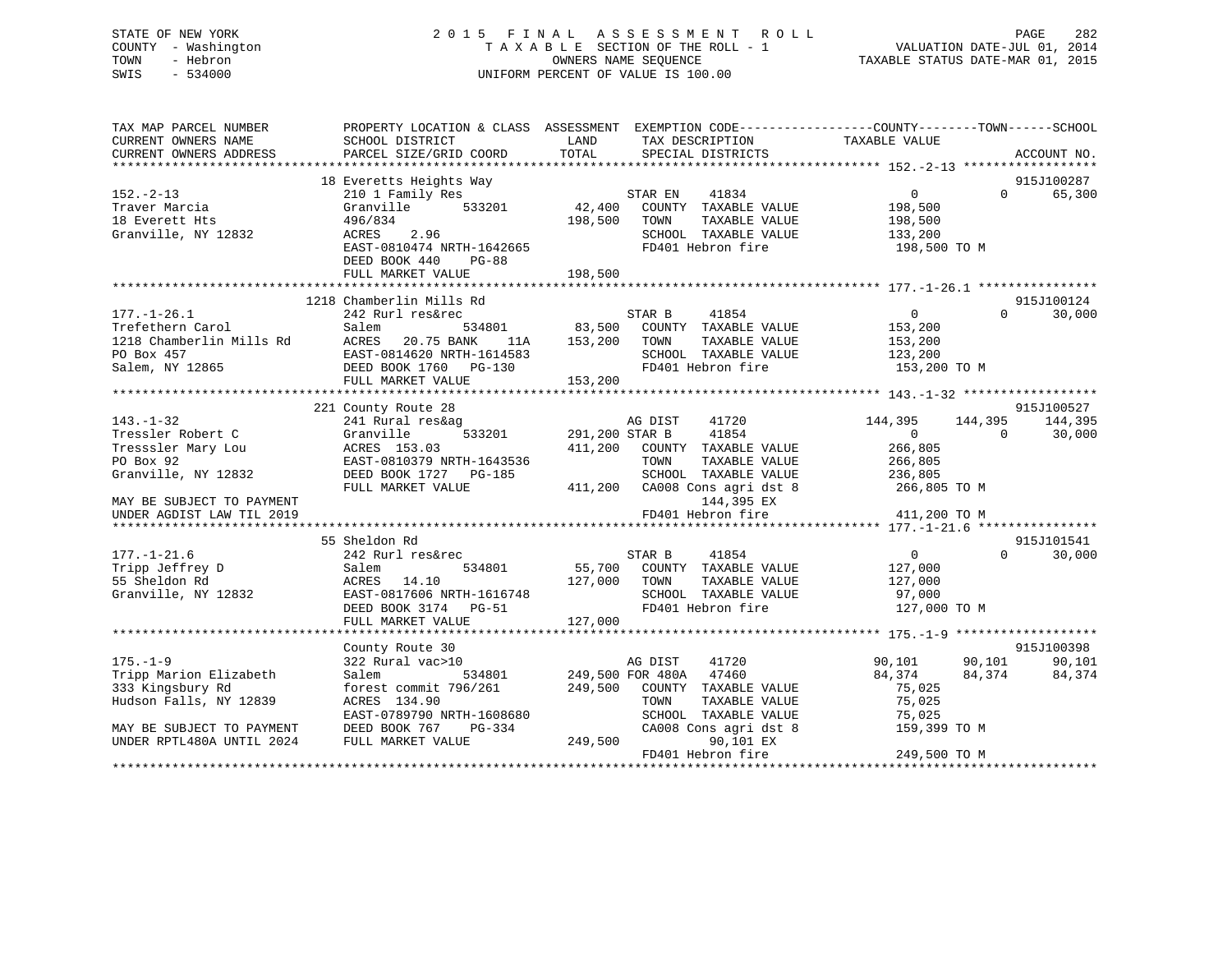# STATE OF NEW YORK 2 0 1 5 F I N A L A S S E S S M E N T R O L L PAGE 283 COUNTY - Washington T A X A B L E SECTION OF THE ROLL - 1 VALUATION DATE-JUL 01, 2014 TOWN - Hebron OWNERS NAME SEQUENCE TAXABLE STATUS DATE-MAR 01, 2015 SWIS - 534000 UNIFORM PERCENT OF VALUE IS 100.00

| TAX MAP PARCEL NUMBER<br>CURRENT OWNERS NAME<br>CURRENT OWNERS ADDRESS | PROPERTY LOCATION & CLASS ASSESSMENT<br>SCHOOL DISTRICT<br>PARCEL SIZE/GRID COORD | LAND<br>TOTAL | TAX DESCRIPTION<br>SPECIAL DISTRICTS | EXEMPTION CODE-----------------COUNTY-------TOWN------SCHOOL<br>TAXABLE VALUE | ACCOUNT NO.        |
|------------------------------------------------------------------------|-----------------------------------------------------------------------------------|---------------|--------------------------------------|-------------------------------------------------------------------------------|--------------------|
|                                                                        |                                                                                   |               |                                      |                                                                               |                    |
|                                                                        | 185 Blossom Rd                                                                    |               |                                      |                                                                               | 915J100660         |
| $186. - 1 - 8$                                                         | 312 Vac w/imprv                                                                   |               | COUNTY TAXABLE VALUE                 | 22,200                                                                        |                    |
| Truehart Eli F III                                                     | Salem<br>534801                                                                   | 13,800        | TAXABLE VALUE<br>TOWN                | 22,200                                                                        |                    |
| Truehart Karie                                                         | ACRES<br>1.70                                                                     | 22,200        | SCHOOL TAXABLE VALUE                 | 22,200                                                                        |                    |
| 2017 County Route 153                                                  | EAST-0819294 NRTH-1605260                                                         |               | FD401 Hebron fire                    | 22,200 TO M                                                                   |                    |
| Salem, NY 12865                                                        | DEED BOOK 3193<br>PG-158                                                          |               |                                      |                                                                               |                    |
|                                                                        | FULL MARKET VALUE                                                                 | 22,200        |                                      |                                                                               |                    |
|                                                                        | 115 James Rd                                                                      |               |                                      |                                                                               | 915J101558         |
| $159. - 1 - 2.4$                                                       | 270 Mfg housing                                                                   |               | STAR B<br>41854                      | $\mathbf 0$                                                                   | 30,000<br>$\Omega$ |
| Truehart Juanita                                                       | Hartford<br>533801                                                                | 32,000        | COUNTY TAXABLE VALUE                 | 50,200                                                                        |                    |
| 115 James Rd                                                           | 1.00<br>ACRES                                                                     | 50,200        | TOWN<br>TAXABLE VALUE                | 50,200                                                                        |                    |
| Salem, NY 12865                                                        | EAST-0792438 NRTH-1630465                                                         |               | SCHOOL TAXABLE VALUE                 | 20,200                                                                        |                    |
|                                                                        | DEED BOOK 565<br>PG-231                                                           |               | FD401 Hebron fire                    | 50,200 TO M                                                                   |                    |
|                                                                        | FULL MARKET VALUE                                                                 | 50,200        |                                      |                                                                               |                    |
|                                                                        |                                                                                   |               |                                      |                                                                               |                    |
|                                                                        | 6929 State Route 22                                                               |               |                                      |                                                                               | 915J101524         |
| $161. - 2 - 16$                                                        | 270 Mfg housing                                                                   |               | 41854<br>STAR B                      | $\mathbf{0}$                                                                  | $\Omega$<br>30,000 |
| Truehart Timothy J                                                     | Granville<br>533201                                                               | 33,400        | COUNTY TAXABLE VALUE                 | 51,800                                                                        |                    |
| Coppins Joan C                                                         | ACRES<br>1.56                                                                     | 51,800        | TOWN<br>TAXABLE VALUE                | 51,800                                                                        |                    |
| 6929 State Route 22                                                    | EAST-0816439 NRTH-1624851                                                         |               | SCHOOL TAXABLE VALUE                 | 21,800                                                                        |                    |
| Granville, NY 12832                                                    | DEED BOOK 2457<br>PG-96                                                           |               | FD401 Hebron fire                    | 51,800 TO M                                                                   |                    |
|                                                                        | FULL MARKET VALUE                                                                 | 51,800        |                                      |                                                                               |                    |
|                                                                        |                                                                                   |               |                                      |                                                                               |                    |
|                                                                        | 166 Little Burch Hill Rd                                                          |               |                                      |                                                                               | 915J101349         |
| $151. - 1 - 22.7$                                                      | 312 Vac w/imprv                                                                   |               | COUNTY TAXABLE VALUE                 | 30,200                                                                        |                    |
| Truelove Jamie A                                                       | Hartford<br>533801                                                                | 28,700        | TOWN<br>TAXABLE VALUE                | 30,200                                                                        |                    |
| 1857 Boulderview Dr SE                                                 | 4.30<br>ACRES                                                                     | 30,200        | SCHOOL TAXABLE VALUE                 | 30,200                                                                        |                    |
| Atlanta, GA 30316                                                      | EAST-0799185 NRTH-1633296                                                         |               | FD401 Hebron fire                    | 30,200 TO M                                                                   |                    |
|                                                                        | DEED BOOK 3023<br>$PG-48$                                                         |               |                                      |                                                                               |                    |
|                                                                        | FULL MARKET VALUE                                                                 | 30,200        |                                      |                                                                               |                    |
|                                                                        |                                                                                   |               |                                      |                                                                               |                    |
|                                                                        | 79 Chamberlin Mills Rd                                                            |               |                                      |                                                                               | 915J100477         |
| $184. - 1 - 22$                                                        | 210 1 Family Res                                                                  |               | STAR B<br>41854                      | $\overline{0}$                                                                | $\Omega$<br>30,000 |
| Trybendis Aaron C                                                      | 534801<br>Salem                                                                   | 52,400        | COUNTY TAXABLE VALUE                 | 191,200                                                                       |                    |
| Trybendis Vanessa L                                                    | ACRES<br>5.20                                                                     | 191,200       | TAXABLE VALUE<br>TOWN                | 191,200                                                                       |                    |
| 79 Chamberlin Mills Rd                                                 | EAST-0794410 NRTH-1603302                                                         |               | SCHOOL TAXABLE VALUE                 | 161,200                                                                       |                    |
| Salem, NY 12865                                                        | DEED BOOK 3124<br>PG-345                                                          |               | CA008 Cons agri dst 8                | 191,200 TO M                                                                  |                    |
|                                                                        | FULL MARKET VALUE                                                                 | 191,200       | FD401 Hebron fire                    | 191,200 TO M                                                                  |                    |
|                                                                        |                                                                                   |               |                                      |                                                                               |                    |
|                                                                        | Blossom Rd                                                                        |               |                                      |                                                                               | 915J101429         |
| $186. - 1 - 6.1$                                                       | 322 Rural vac>10                                                                  |               | COUNTY TAXABLE VALUE                 | 47,600                                                                        |                    |
| Tully John                                                             | 534801<br>Salem                                                                   | 47,600        | TOWN<br>TAXABLE VALUE                | 47,600                                                                        |                    |
| Tully Diana                                                            | 44.34<br>ACRES                                                                    | 47,600        | SCHOOL TAXABLE VALUE                 | 47,600                                                                        |                    |
| 4811 Lamancha Way                                                      | EAST-0818262 NRTH-1604359                                                         |               | CA008 Cons agri dst 8                | 47,600 TO M                                                                   |                    |
| Cambridge, NY 12816                                                    | DEED BOOK 509<br>PG-1095                                                          |               | FD401 Hebron fire                    | 47,600 TO M                                                                   |                    |
|                                                                        | FULL MARKET VALUE                                                                 | 47,600        |                                      |                                                                               |                    |
|                                                                        |                                                                                   |               |                                      |                                                                               |                    |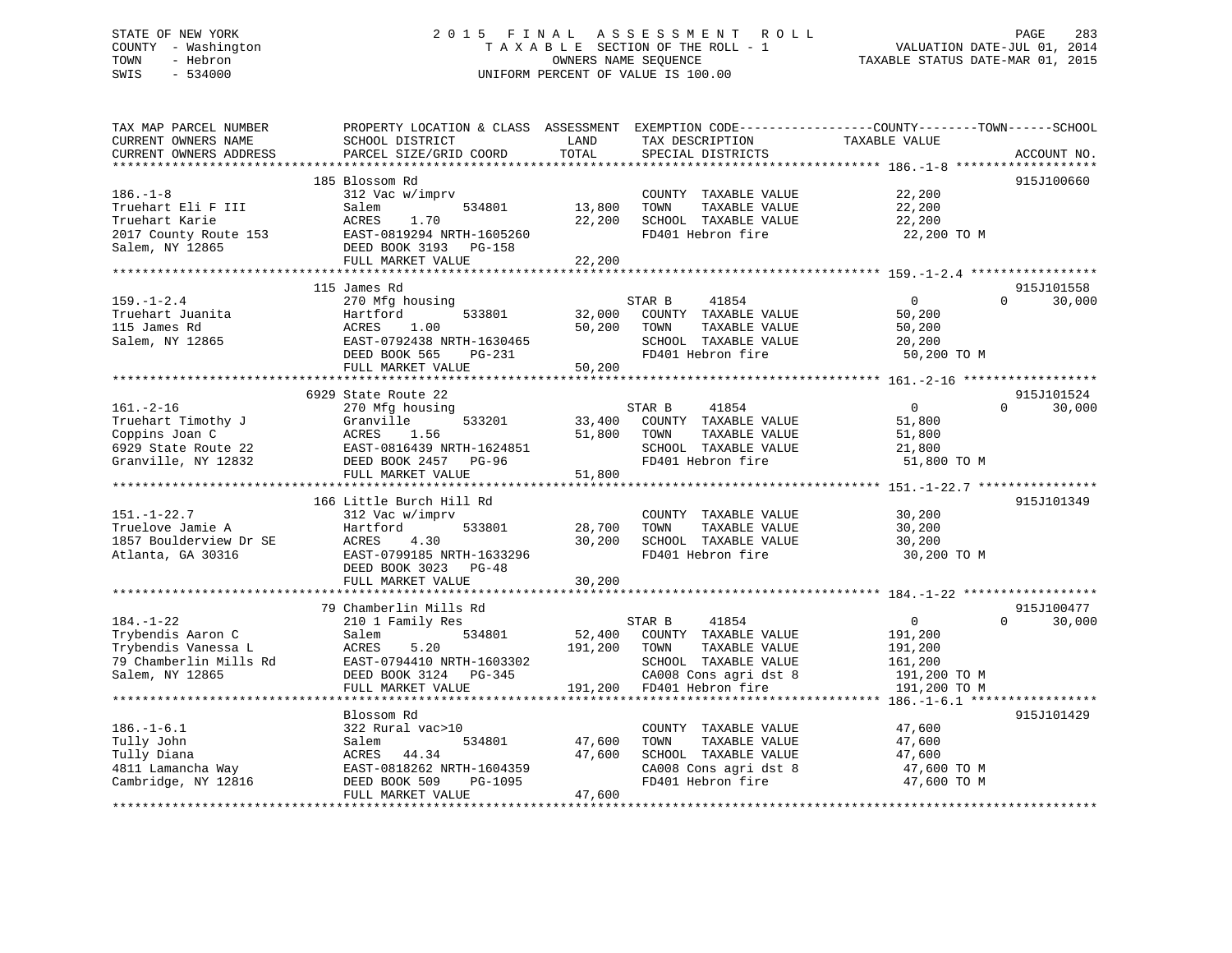# STATE OF NEW YORK 2 0 1 5 F I N A L A S S E S S M E N T R O L L PAGE 284 COUNTY - Washington T A X A B L E SECTION OF THE ROLL - 1 VALUATION DATE-JUL 01, 2014 TOWN - Hebron OWNERS NAME SEQUENCE TAXABLE STATUS DATE-MAR 01, 2015 SWIS - 534000 UNIFORM PERCENT OF VALUE IS 100.00

| TAX MAP PARCEL NUMBER<br>CURRENT OWNERS NAME                                                 | PROPERTY LOCATION & CLASS ASSESSMENT<br>SCHOOL DISTRICT                                                                                               | LAND<br>TOTAL                | TAX DESCRIPTION                                                                                                | EXEMPTION CODE-----------------COUNTY-------TOWN------SCHOOL<br>TAXABLE VALUE |                                                    |
|----------------------------------------------------------------------------------------------|-------------------------------------------------------------------------------------------------------------------------------------------------------|------------------------------|----------------------------------------------------------------------------------------------------------------|-------------------------------------------------------------------------------|----------------------------------------------------|
| CURRENT OWNERS ADDRESS                                                                       | PARCEL SIZE/GRID COORD                                                                                                                                |                              | SPECIAL DISTRICTS                                                                                              |                                                                               | ACCOUNT NO.                                        |
|                                                                                              | 109 Barkley Ln                                                                                                                                        |                              |                                                                                                                |                                                                               | 915J101105                                         |
| $183.2 - 1 - 28$<br>Twaddell Revocable Trust<br>109 Barkley Ln<br>Salem, NY 12865            | 210 1 Family Res - WTRFNT<br>Salem<br>534801<br><b>ACRES</b><br>1.63<br>EAST-0786819 NRTH-1606128<br>DEED BOOK 932<br>$PG-238$<br>FULL MARKET VALUE   | 77,400<br>283,700<br>283,700 | 41834<br>STAR EN<br>COUNTY TAXABLE VALUE<br>TOWN<br>TAXABLE VALUE<br>SCHOOL TAXABLE VALUE<br>FD401 Hebron fire | $\overline{0}$<br>283,700<br>283,700<br>218,400<br>283,700 TO M               | 65,300<br>$\Omega$                                 |
|                                                                                              |                                                                                                                                                       |                              |                                                                                                                |                                                                               |                                                    |
| $143. - 1 - 3$<br>Twardy John<br>Twardy Sarah                                                | 380 County Route 28<br>210 1 Family Res<br>Granville<br>533201<br>ACRES<br>5.50                                                                       | 42,600 STAR B<br>258,100     | AGRI-D IND 41730<br>41854<br>COUNTY TAXABLE VALUE                                                              | 6,655<br>$\overline{0}$<br>251,445                                            | 915J100414<br>6,655<br>6,655<br>$\Omega$<br>30,000 |
| 380 County Route 28<br>Granville, NY 12832                                                   | EAST-0814179 NRTH-1647318<br>DEED BOOK 2570 PG-316<br>FULL MARKET VALUE                                                                               | 258,100                      | TOWN<br>TAXABLE VALUE<br>SCHOOL TAXABLE VALUE<br>FD401 Hebron fire                                             | 251,445<br>221,445<br>258,100 TO M                                            |                                                    |
| MAY BE SUBJECT TO PAYMENT<br>UNDER AGDIST LAW TIL 2022<br>******************************     |                                                                                                                                                       |                              |                                                                                                                |                                                                               |                                                    |
|                                                                                              | 106 Mountain Way                                                                                                                                      |                              |                                                                                                                |                                                                               | 915J101698                                         |
| $159. - 1 - 25.9$<br>Tybor Joseph<br>Tybor Deborah B<br>PO Box 185<br>Hudson Falls, NY 12839 | 240 Rural res<br>533801<br>Hartford<br>lot F<br>ACRES<br>14.77<br>EAST-0796585 NRTH-1628216<br>DEED BOOK 605<br>$PG-234$                              | 56,700<br>187,900            | 41854<br>STAR B<br>COUNTY TAXABLE VALUE<br>TOWN<br>TAXABLE VALUE<br>SCHOOL TAXABLE VALUE<br>FD401 Hebron fire  | $\overline{0}$<br>187,900<br>187,900<br>157,900<br>187,900 TO M               | $\Omega$<br>30,000                                 |
|                                                                                              | FULL MARKET VALUE                                                                                                                                     | 187,900                      |                                                                                                                |                                                                               |                                                    |
| $151. - 1 - 22.27$<br>Underwood Brian<br>PO Box 251<br>Salem, NY 12865                       | Little Burch Hill Rd<br>322 Rural vac>10<br>533201<br>Granville<br>Lot 7<br>ACRES<br>16.75<br>EAST-0800555 NRTH-1637474<br>DEED BOOK 3262<br>$PG-144$ | 12,600<br>12,600             | COUNTY TAXABLE VALUE<br>TAXABLE VALUE<br>TOWN<br>SCHOOL TAXABLE VALUE<br>FD401 Hebron fire                     | 12,600<br>12,600<br>12,600<br>12,600 TO M                                     | 915J101686                                         |
|                                                                                              | FULL MARKET VALUE<br>*********************                                                                                                            | 12,600<br>*********          |                                                                                                                | ·*********************************** 151.-1-22.30 ****************            |                                                    |
| $151. - 1 - 22.30$                                                                           | Little Burch Hill Rd w/of<br>312 Vac w/imprv                                                                                                          |                              | COUNTY TAXABLE VALUE                                                                                           | 46,200                                                                        |                                                    |
| Underwood Brian<br>PO Box 251<br>Salem, NY 12865                                             | Granville<br>533201<br>lots 7, 8 & 9<br>768/158, sub aband 3230/1<br>ACRES<br>24.30<br>EAST-0800687 NRTH-1636944<br>DEED BOOK 2364<br>PG-172          | 35,100<br>46,200             | TAXABLE VALUE<br>TOWN<br>SCHOOL TAXABLE VALUE<br>FD401 Hebron fire                                             | 46,200<br>46,200<br>46,200 TO M                                               |                                                    |
|                                                                                              | FULL MARKET VALUE                                                                                                                                     | 46,200                       |                                                                                                                |                                                                               |                                                    |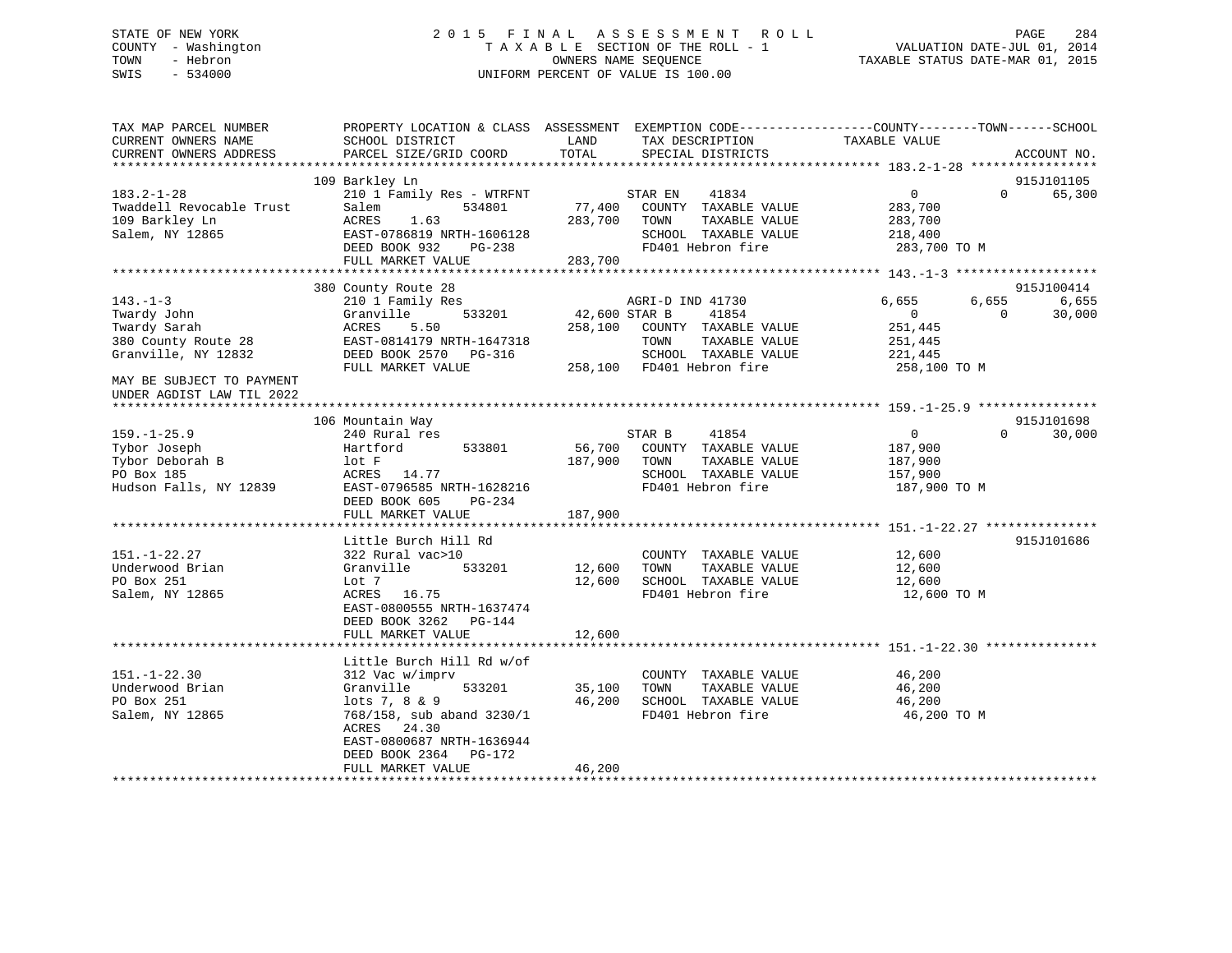# STATE OF NEW YORK 2 0 1 5 F I N A L A S S E S S M E N T R O L L PAGE 285 COUNTY - Washington T A X A B L E SECTION OF THE ROLL - 1 VALUATION DATE-JUL 01, 2014 TOWN - Hebron OWNERS NAME SEQUENCE TAXABLE STATUS DATE-MAR 01, 2015 SWIS - 534000 UNIFORM PERCENT OF VALUE IS 100.00

| TAX MAP PARCEL NUMBER<br>CURRENT OWNERS NAME<br>CURRENT OWNERS ADDRESS                                       | PROPERTY LOCATION & CLASS ASSESSMENT<br>SCHOOL DISTRICT<br>PARCEL SIZE/GRID COORD                                                                                 | LAND<br>TOTAL                | TAX DESCRIPTION<br>SPECIAL DISTRICTS                                                                          | EXEMPTION CODE-----------------COUNTY-------TOWN------SCHOOL<br>TAXABLE VALUE | ACCOUNT NO.     |
|--------------------------------------------------------------------------------------------------------------|-------------------------------------------------------------------------------------------------------------------------------------------------------------------|------------------------------|---------------------------------------------------------------------------------------------------------------|-------------------------------------------------------------------------------|-----------------|
|                                                                                                              |                                                                                                                                                                   |                              |                                                                                                               |                                                                               |                 |
|                                                                                                              | 193 Middle Rd                                                                                                                                                     |                              |                                                                                                               |                                                                               | 915J100548      |
| $176. - 1 - 10.1$<br>Underwood John H<br>Underwood Margaret L<br>193 Middle Rd<br>Salem, NY 12865            | 240 Rural res<br>534801<br>Salem<br>492/671 477/169<br>35.70<br>ACRES<br>EAST-0803910 NRTH-1617305                                                                | 75,300 STAR B<br>184,800     | 41720<br>AG DIST<br>41854<br>COUNTY TAXABLE VALUE<br>TOWN<br>TAXABLE VALUE<br>SCHOOL TAXABLE VALUE            | 8,376<br>8,376<br>$\mathbf{0}$<br>$\Omega$<br>176,424<br>176,424<br>146,424   | 8,376<br>30,000 |
| MAY BE SUBJECT TO PAYMENT<br>UNDER AGDIST LAW TIL 2022                                                       | DEED BOOK 718<br>$PG-315$<br>FULL MARKET VALUE                                                                                                                    | 184,800                      | FD401 Hebron fire                                                                                             | 184,800 TO M                                                                  |                 |
|                                                                                                              |                                                                                                                                                                   |                              |                                                                                                               |                                                                               |                 |
| $143. - 1 - 5$<br>Upstate Slate LLC<br>ATTN Lawrence Shurupoff<br>16651 Topanga Ln<br>Delray Beach, FL 33484 | East Green Pond Way<br>322 Rural vac>10<br>533201<br>Granville<br>No Timber/pasture Rights<br>ACRES 169.42<br>EAST-0815916 NRTH-1646567<br>DEED BOOK 2237 PG-103  | 127,100<br>127,100           | COUNTY TAXABLE VALUE<br>TOWN<br>TAXABLE VALUE<br>SCHOOL TAXABLE VALUE<br>FD401 Hebron fire                    | 127,100<br>127,100<br>127,100<br>127,100 TO M                                 | 915J100585      |
|                                                                                                              | FULL MARKET VALUE                                                                                                                                                 | 127,100                      |                                                                                                               |                                                                               |                 |
|                                                                                                              |                                                                                                                                                                   |                              |                                                                                                               |                                                                               |                 |
|                                                                                                              | 137 Halls Pond Rd                                                                                                                                                 |                              |                                                                                                               |                                                                               | 915J101874      |
| $167. - 1 - 7.7$<br>Urbaetis Mark M<br>Squires Randall C<br>3 Halls Pond Rd<br>Salem, NY 12865               | 242 Rurl res&rec<br>Hartford<br>533801<br>793/232<br>18.40<br>ACRES<br>EAST-0790847 NRTH-1623207<br>DEED BOOK 636<br>PG-167<br>FULL MARKET VALUE                  | 78,800<br>217,000<br>217,000 | STAR B<br>41854<br>COUNTY TAXABLE VALUE<br>TOWN<br>TAXABLE VALUE<br>SCHOOL TAXABLE VALUE<br>FD401 Hebron fire | $\mathbf{0}$<br>$\Omega$<br>217,000<br>217,000<br>187,000<br>217,000 TO M     | 30,000          |
|                                                                                                              |                                                                                                                                                                   |                              |                                                                                                               |                                                                               |                 |
| $175. - 1 - 31$<br>Urbahn John<br>Urbahn Deyanne<br>7 Timberlane<br>Saratoga Springs, NY 12866               | Callaway Rd<br>322 Rural vac>10<br>Salem<br>534801<br>Lots C & D<br>ACRES<br>23.11<br>EAST-0786197 NRTH-1616841<br>DEED BOOK 958<br>$PG-160$<br>FULL MARKET VALUE | 68,000<br>68,000<br>68,000   | COUNTY TAXABLE VALUE<br>TOWN<br>TAXABLE VALUE<br>SCHOOL TAXABLE VALUE<br>FD401 Hebron fire                    | 68,000<br>68,000<br>68,000<br>68,000 TO M                                     | 915J101533      |
|                                                                                                              |                                                                                                                                                                   |                              |                                                                                                               |                                                                               |                 |
| $175. - 1 - 24$<br>Valastro Randy<br>Valastro Sheila<br>1303 County Route 47<br>Arqyle, NY 12809             | County Route 47/N Off<br>322 Rural vac>10<br>532001<br>Argyle<br>ACRES 32.00<br>EAST-0785680 NRTH-1610079<br>DEED BOOK 2572<br>$PG-1$<br>FULL MARKET VALUE        | 24,000<br>24,000<br>24,000   | COUNTY TAXABLE VALUE<br>TOWN<br>TAXABLE VALUE<br>SCHOOL TAXABLE VALUE<br>FD401 Hebron fire                    | 24,000<br>24,000<br>24,000<br>24,000 TO M                                     | 915J100187      |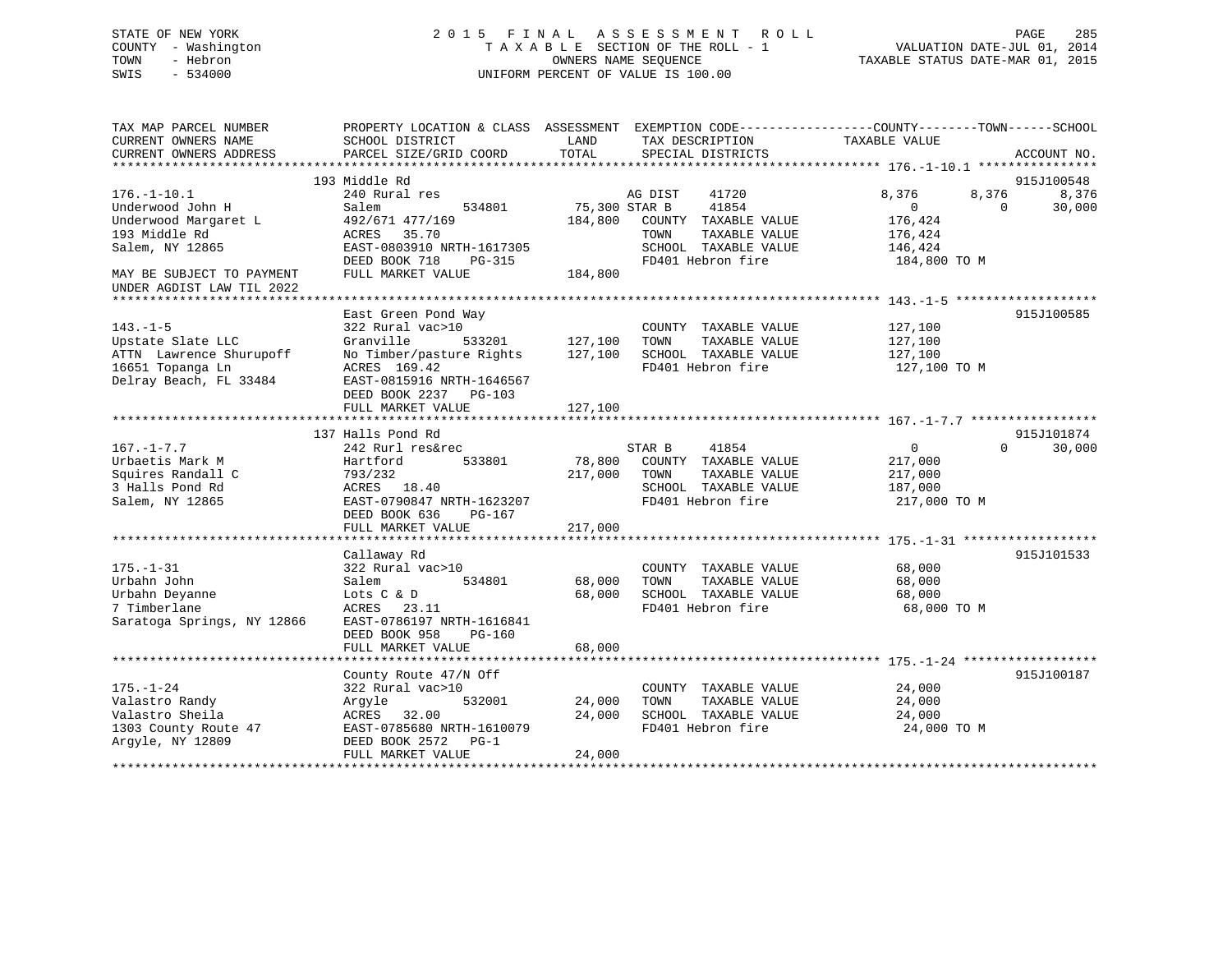# STATE OF NEW YORK 2 0 1 5 F I N A L A S S E S S M E N T R O L L PAGE 286 COUNTY - Washington T A X A B L E SECTION OF THE ROLL - 1 VALUATION DATE-JUL 01, 2014 TOWN - Hebron OWNERS NAME SEQUENCE TAXABLE STATUS DATE-MAR 01, 2015 SWIS - 534000 UNIFORM PERCENT OF VALUE IS 100.00

| TAX MAP PARCEL NUMBER     | PROPERTY LOCATION & CLASS ASSESSMENT EXEMPTION CODE---------------COUNTY-------TOWN------SCHOOL |               |                                                                  |                  |             |
|---------------------------|-------------------------------------------------------------------------------------------------|---------------|------------------------------------------------------------------|------------------|-------------|
| CURRENT OWNERS NAME       | SCHOOL DISTRICT                                                                                 | LAND          | TAX DESCRIPTION                                                  | TAXABLE VALUE    |             |
| CURRENT OWNERS ADDRESS    | PARCEL SIZE/GRID COORD                                                                          | TOTAL         | SPECIAL DISTRICTS                                                |                  | ACCOUNT NO. |
|                           |                                                                                                 |               |                                                                  |                  |             |
|                           | Chamberlin Mills Rd                                                                             |               |                                                                  |                  | 915J101485  |
| $184. - 2 - 3$            | 312 Vac w/imprv                                                                                 |               | MAG BUILD 41700<br>534801 25,300 COUNTY TAXABLE VALUE            | 23,000 23,000    | 23,000      |
| Van Alstyne Kathleen      | Salem                                                                                           |               |                                                                  | 24,000           |             |
| 383 Chamberlain Mills Rd  | lot <sub>3</sub>                                                                                |               | 47,000 TOWN                                                      | 24,000           |             |
| Salem, NY 12865           | ACRES 15.04                                                                                     |               | TOWN      TAXABLE  VALUE<br>SCHOOL   TAXABLE  VALUE              | 24,000<br>24,000 |             |
|                           | EAST-0798699 NRTH-1607935                                                                       |               | CA008 Cons agri dst 8 47,000 TO M                                |                  |             |
| MAY BE SUBJECT TO PAYMENT | DEED BOOK 2033 PG-272                                                                           |               | FD401 Hebron fire 37,000 TO M                                    |                  |             |
| UNDER RPTL483 UNTIL 2018  | FULL MARKET VALUE                                                                               | 47,000        |                                                                  |                  |             |
|                           |                                                                                                 |               |                                                                  |                  |             |
|                           | Chamberlin Mills Rd                                                                             |               |                                                                  |                  | 915J101507  |
|                           |                                                                                                 |               |                                                                  |                  |             |
| $184. - 2 - 4$            | 322 Rural vac>10                                                                                |               | COUNTY TAXABLE VALUE                                             | 27,200           |             |
| Van Alstyne Michael J     | Salem                                                                                           | 534801 27,200 | TAXABLE VALUE<br>TOWN                                            | 27,200           |             |
| 383 Chamberlain Mills Rd  | Lot 4                                                                                           | 27,200        | SCHOOL TAXABLE VALUE 27,200<br>CA008 Cons agri dst 8 27,200 TO M |                  |             |
| Salem, NY 12865           | ACRES 16.93                                                                                     |               |                                                                  |                  |             |
|                           | EAST-0798586 NRTH-1607539                                                                       |               | FD401 Hebron fire                                                | 27,200 TO M      |             |
|                           | DEED BOOK 2461 PG-227                                                                           |               |                                                                  |                  |             |
|                           | FULL MARKET VALUE                                                                               | 27,200        |                                                                  |                  |             |
|                           |                                                                                                 |               |                                                                  |                  |             |
|                           | 101 Callaway Rd                                                                                 |               |                                                                  |                  | 915J101571  |
| $175. - 1 - 36$           | 314 Rural vac<10                                                                                |               | COUNTY TAXABLE VALUE 22,700                                      |                  |             |
| Van Ingen Anne            | 534801<br>Salem                                                                                 |               | 22,700 TOWN TAXABLE VALUE<br>22,700 SCHOOL TAXABLE VALUE         | 22,700<br>22,700 |             |
| 22 Brightside Dr          | 3.05<br>ACRES                                                                                   |               |                                                                  |                  |             |
| Stamford, CT 06902        | EAST-0787009 NRTH-1615807                                                                       |               | FD401 Hebron fire 22,700 TO M                                    |                  |             |
|                           | DEED BOOK 2635 PG-311                                                                           |               |                                                                  |                  |             |
|                           |                                                                                                 |               |                                                                  |                  |             |
|                           |                                                                                                 |               |                                                                  |                  |             |
|                           | Callaway Rd                                                                                     |               |                                                                  |                  | 915J101535  |
| $175. - 1 - 33$           | 314 Rural vac<10                                                                                |               | COUNTY TAXABLE VALUE 36,200                                      |                  |             |
| Van Ingen Anne H          | Salem                                                                                           | 534801 36,200 | TOWN<br>TAXABLE VALUE                                            | 36,200           |             |
| 22 Brightside Dr          | ACRES<br>7.08                                                                                   | 36,200        |                                                                  | 36,200           |             |
| Stamford, CT 06902        | EAST-0787010 NRTH-1616398                                                                       |               | SCHOOL TAXABLE VALUE<br>FD401 Hebron fire                        | 36,200 TO M      |             |
|                           | DEED BOOK 586<br>PG-201                                                                         |               |                                                                  |                  |             |
|                           | FULL MARKET VALUE                                                                               | 36,200        |                                                                  |                  |             |
|                           |                                                                                                 |               |                                                                  |                  |             |
|                           | Callaway Rd                                                                                     |               |                                                                  |                  | 915J101569  |
| $175. - 1 - 34$           | 314 Rural vac<10                                                                                |               | COUNTY TAXABLE VALUE 24,500                                      |                  |             |
| Van Ingen Anne H          | 534801<br>Salem                                                                                 | 24,500        | TAXABLE VALUE<br>TOWN                                            | 24,500           |             |
| 22 Brightside Dr          | 3.43                                                                                            | 24,500        |                                                                  |                  |             |
|                           | ACRES                                                                                           |               | SCHOOL TAXABLE VALUE 24,500<br>FD401 Hebron fire                 |                  |             |
| Stamford, CT 06902        | EAST-0787348 NRTH-1616225                                                                       |               |                                                                  | 24,500 TO M      |             |
|                           | DEED BOOK 2886 PG-189                                                                           |               |                                                                  |                  |             |
|                           | FULL MARKET VALUE                                                                               | 24,500        |                                                                  |                  |             |
|                           |                                                                                                 |               |                                                                  |                  |             |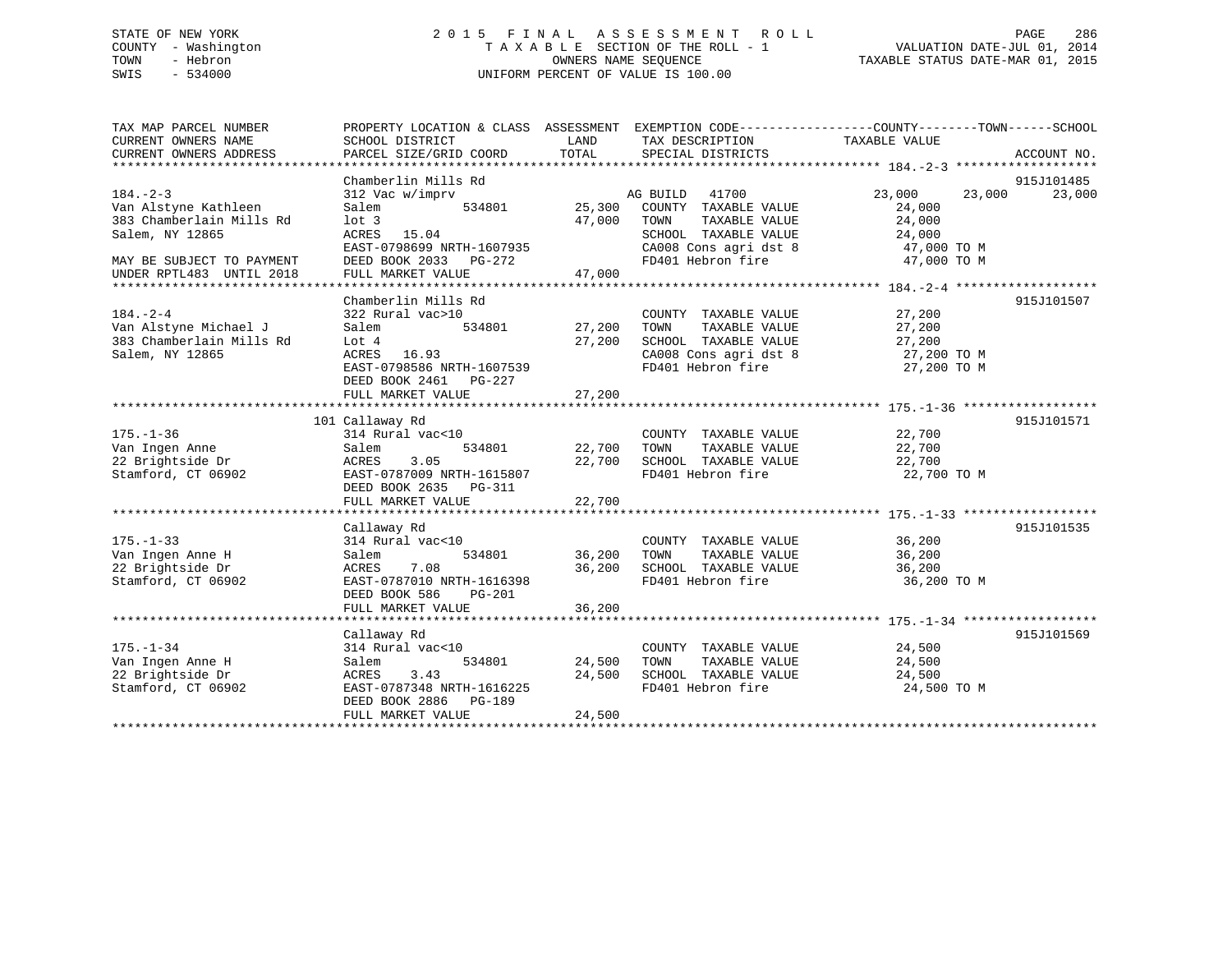# STATE OF NEW YORK 2 0 1 5 F I N A L A S S E S S M E N T R O L L PAGE 287 COUNTY - Washington T A X A B L E SECTION OF THE ROLL - 1 VALUATION DATE-JUL 01, 2014 TOWN - Hebron OWNERS NAME SEQUENCE TAXABLE STATUS DATE-MAR 01, 2015 SWIS - 534000 UNIFORM PERCENT OF VALUE IS 100.00

| TAX MAP PARCEL NUMBER<br>CURRENT OWNERS NAME<br>CURRENT OWNERS ADDRESS                                                                                | PROPERTY LOCATION & CLASS ASSESSMENT<br>SCHOOL DISTRICT<br>PARCEL SIZE/GRID COORD                                                                                      | LAND<br>TOTAL                 | TAX DESCRIPTION<br>SPECIAL DISTRICTS                                                                                                   | EXEMPTION CODE----------------COUNTY-------TOWN------SCHOOL<br>TAXABLE VALUE  | ACCOUNT NO.                      |
|-------------------------------------------------------------------------------------------------------------------------------------------------------|------------------------------------------------------------------------------------------------------------------------------------------------------------------------|-------------------------------|----------------------------------------------------------------------------------------------------------------------------------------|-------------------------------------------------------------------------------|----------------------------------|
| $170. - 2 - 25$<br>Van Reed Katharine<br>277 Higgins Rd<br>Granville, NY 12832<br>MAY BE SUBJECT TO PAYMENT<br>UNDER AGDIST LAW TIL 2022              | 277 Higgins Rd<br>241 Rural res&ag<br>Granville<br>533201<br>sub lots 5&6<br>ACRES 10.17<br>EAST-0820764 NRTH-1622373<br>DEED BOOK 3433<br>PG-221<br>FULL MARKET VALUE | 49,800<br>235,000<br>235,000  | COUNTY TAXABLE VALUE<br>TOWN<br>TAXABLE VALUE<br>SCHOOL TAXABLE VALUE<br>FD401 Hebron fire                                             | 235,000<br>235,000<br>235,000<br>235,000 TO M                                 | 915J101811                       |
|                                                                                                                                                       |                                                                                                                                                                        |                               |                                                                                                                                        |                                                                               |                                  |
| $176. - 1 - 28$<br>VanAlstyne Kathleen<br>VanAlstyne Michael<br>383 Chamberlin Mills Rd<br>Salem, NY 12865                                            | 383 Chamberlin Mills Rd<br>210 1 Family Res<br>534801<br>Salem<br>1.70<br>ACRES<br>EAST-0797710 NRTH-1608150<br>DEED BOOK 2961 PG-90<br>FULL MARKET VALUE              | 39,400<br>94,800<br>94,800    | 41854<br>STAR B<br>COUNTY TAXABLE VALUE<br>TOWN<br>TAXABLE VALUE<br>SCHOOL TAXABLE VALUE<br>CA008 Cons agri dst 8<br>FD401 Hebron fire | $\mathbf 0$<br>94,800<br>94,800<br>64,800<br>94,800 TO M<br>94,800 TO M       | 915L100223<br>30,000<br>$\Omega$ |
|                                                                                                                                                       |                                                                                                                                                                        |                               |                                                                                                                                        |                                                                               |                                  |
| $167. - 1 - 20.1$<br>Vanderminden Trustee Robert D Salem<br>5 Court St<br>Granville, NY 12832                                                         | 109 Crosier Rd<br>240 Rural res<br>534801<br>ACRES<br>86.20<br>EAST-0791696 NRTH-1617247<br>DEED BOOK 715<br>$PG-88$<br>FULL MARKET VALUE                              | 147,800<br>207,300<br>207,300 | COUNTY TAXABLE VALUE<br>TAXABLE VALUE<br>TOWN<br>SCHOOL TAXABLE VALUE<br>FD401 Hebron fire                                             | 207,300<br>207,300<br>207,300<br>207,300 TO M                                 | 915J100171                       |
|                                                                                                                                                       | 179 Higgins Rd                                                                                                                                                         |                               |                                                                                                                                        |                                                                               | 915J101818                       |
| $170. - 2 - 32$<br>Vanderzyden Kevin J<br>Vanderzyden Karen M<br>PO Box 514<br>Hudson Falls, NY 12839                                                 | 312 Vac w/imprv<br>Granville<br>533201<br>Lot $22$<br>ACRES<br>9.89<br>EAST-0820068 NRTH-1624440<br>DEED BOOK 2696<br>PG-235<br>FULL MARKET VALUE                      | 29,300<br>30,700<br>30,700    | COUNTY TAXABLE VALUE<br>TAXABLE VALUE<br>TOWN<br>SCHOOL TAXABLE VALUE<br>FD401 Hebron fire                                             | 30,700<br>30,700<br>30,700<br>30,700 TO M                                     |                                  |
|                                                                                                                                                       |                                                                                                                                                                        |                               |                                                                                                                                        |                                                                               |                                  |
| $176. - 1 - 27.1$<br>VanDyk, Trustee, L.E. William Salem<br>53 Heaphy Ln<br>Salem, NY 12865<br>MAY BE SUBJECT TO PAYMENT<br>UNDER AGDIST LAW TIL 2018 | 447 Chamberlin Mills Rd<br>240 Rural res<br>534801<br>96.20<br>ACRES<br>EAST-0798241 NRTH-1609432<br>DEED BOOK 2617<br>PG-325<br>FULL MARKET VALUE                     | 219,600<br>367,400<br>367,400 | STAR B<br>41854<br>COUNTY TAXABLE VALUE<br>TOWN<br>TAXABLE VALUE<br>SCHOOL TAXABLE VALUE<br>CA008 Cons agri dst 8<br>FD401 Hebron fire | $\mathbf{0}$<br>367,400<br>367,400<br>337,400<br>367,400 TO M<br>367,400 TO M | 915J100623<br>$\Omega$<br>30,000 |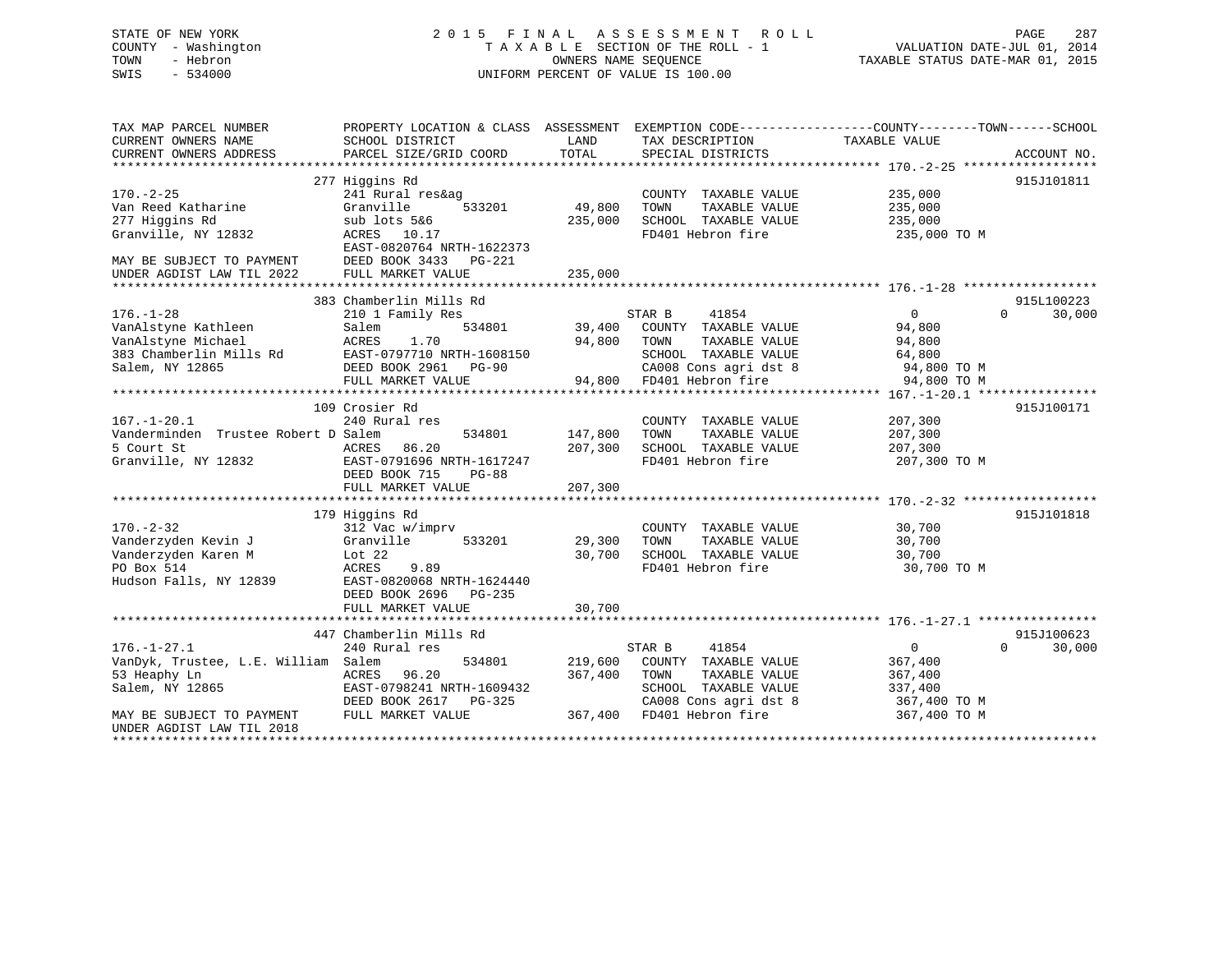# STATE OF NEW YORK 2 0 1 5 F I N A L A S S E S S M E N T R O L L PAGE 288 COUNTY - Washington T A X A B L E SECTION OF THE ROLL - 1 VALUATION DATE-JUL 01, 2014 TOWN - Hebron OWNERS NAME SEQUENCE TAXABLE STATUS DATE-MAR 01, 2015 SWIS - 534000 UNIFORM PERCENT OF VALUE IS 100.00

| TAX MAP PARCEL NUMBER                                                                            |                                            |                          |                                                                                       | PROPERTY LOCATION & CLASS ASSESSMENT EXEMPTION CODE----------------COUNTY-------TOWN------SCHOOL     |                    |
|--------------------------------------------------------------------------------------------------|--------------------------------------------|--------------------------|---------------------------------------------------------------------------------------|------------------------------------------------------------------------------------------------------|--------------------|
| CURRENT OWNERS NAME                                                                              | SCHOOL DISTRICT                            | LAND                     | TAX DESCRIPTION TAXABLE VALUE                                                         |                                                                                                      |                    |
| CURRENT OWNERS ADDRESS                                                                           | PARCEL SIZE/GRID COORD                     | TOTAL                    | SPECIAL DISTRICTS                                                                     |                                                                                                      | ACCOUNT NO.        |
|                                                                                                  | 43 Henderson Ln                            |                          |                                                                                       |                                                                                                      | 915J101188         |
| $176. - 1 - 27.2$                                                                                | 241 Rural res&ag                           |                          | COUNTY TAXABLE VALUE 306,000                                                          |                                                                                                      |                    |
| VanDyk, Trustee, L.E. William Salem                                                              |                                            | 534801 232,300           | TAXABLE VALUE<br>TOWN                                                                 | 306,000                                                                                              |                    |
| 53 Heaphy Ln                                                                                     | 412/116                                    | 306,000                  |                                                                                       |                                                                                                      |                    |
|                                                                                                  |                                            |                          |                                                                                       |                                                                                                      |                    |
|                                                                                                  | EAST-0797934 NRTH-1612148                  |                          |                                                                                       | SCHOOL TAXABLE VALUE 306,000<br>CA008 Cons agri dst 8 306,000 TO M<br>FD401 Hebron fire 306,000 TO M |                    |
|                                                                                                  | DEED BOOK 2617 PG-322                      |                          |                                                                                       |                                                                                                      |                    |
| MAY BE SUBJECT TO PAYMENT<br>UNDER AGDIST LAR TILL COL                                           |                                            |                          |                                                                                       |                                                                                                      |                    |
|                                                                                                  |                                            |                          |                                                                                       |                                                                                                      |                    |
|                                                                                                  | Chamberlin Mills Rd/e Off                  |                          |                                                                                       |                                                                                                      | 915J100624         |
| $184. - 1 - 7$                                                                                   | 323 Vacant rural                           |                          | COUNTY TAXABLE VALUE 17,500                                                           |                                                                                                      |                    |
| VanDyk, Trustee, L.E. William Salem                                                              |                                            | 534801 17,500 TOWN       | TAXABLE VALUE                                                                         | 17,500                                                                                               |                    |
|                                                                                                  | ACRES 23.35                                | 17,500                   | SCHOOL TAXABLE VALUE 17,500                                                           |                                                                                                      |                    |
| 53 Heaphy Ln<br>Salem, NY 12832                                                                  | EAST-0800050 NRTH-1607231                  |                          |                                                                                       | FD401 Hebron fire 17,500 TO M                                                                        |                    |
|                                                                                                  | DEED BOOK 2617 PG-333                      |                          |                                                                                       |                                                                                                      |                    |
|                                                                                                  |                                            |                          |                                                                                       |                                                                                                      |                    |
|                                                                                                  | Chamberlin Mills Rd                        |                          |                                                                                       |                                                                                                      | 915J101484         |
| $184. - 2 - 2$                                                                                   | 322 Rural vac>10                           |                          |                                                                                       |                                                                                                      |                    |
| VanDyk, Trustee, L.E. William Salem                                                              | ral vac>10<br>534801 63,400                |                          | COUNTY TAXABLE VALUE<br>TOWN      TAXABLE VALUE                                       | 63,400<br>63,400                                                                                     |                    |
| 53 Heaphy Ln                                                                                     | Lot 2                                      | 63,400                   |                                                                                       |                                                                                                      |                    |
| Salem, NY 12865                                                                                  | ACRES 34.70                                |                          | SCHOOL TAXABLE VALUE<br>SCHOOL TAXABLE VALUE 63,400<br>CANN Consacridst 8 63,400 TO M |                                                                                                      |                    |
|                                                                                                  | EAST-0799475 NRTH-1608895                  |                          | CA008 Cons agri dst 8<br>FD401 Hebron fire                                            | 63,400 TO M                                                                                          |                    |
|                                                                                                  | DEED BOOK 2617 PG-329                      |                          |                                                                                       |                                                                                                      |                    |
|                                                                                                  | FULL MARKET VALUE                          | 63,400                   |                                                                                       |                                                                                                      |                    |
|                                                                                                  |                                            |                          |                                                                                       |                                                                                                      |                    |
|                                                                                                  | 3544 County Route 30                       |                          |                                                                                       |                                                                                                      | 915J101354         |
| $175. - 1 - 12.4$                                                                                | 271 Mfg housings                           |                          | COUNTY TAXABLE VALUE 104,300                                                          |                                                                                                      |                    |
|                                                                                                  | Salem                                      | 534801 45,800<br>104,300 | TOWN TAXABLE VALUE 104,300<br>SCHOOL TAXABLE VALUE 104,300                            |                                                                                                      |                    |
| Vanguilder Evelyn Salem Salem 3544 County Route 30 ACRES 13.50<br>Salem, NY 12865 EAST-0791780 N |                                            |                          |                                                                                       |                                                                                                      |                    |
|                                                                                                  | EAST-0791780 NRTH-1611629                  |                          |                                                                                       | FD401 Hebron fire 104,300 TO M                                                                       |                    |
|                                                                                                  | DEED BOOK 799 PG-126                       |                          |                                                                                       |                                                                                                      |                    |
|                                                                                                  |                                            |                          |                                                                                       |                                                                                                      |                    |
|                                                                                                  | 3116 County Route 30                       |                          |                                                                                       |                                                                                                      | 915J100668         |
| $183.20 - 1 - 16$                                                                                | 210 1 Family Res                           |                          | STAR B<br>41854                                                                       | $\overline{0}$                                                                                       | $\Omega$<br>30,000 |
|                                                                                                  | Salem                                      |                          | 534801 24,000 COUNTY TAXABLE VALUE                                                    | 147,800                                                                                              |                    |
|                                                                                                  | FRNT 177.00 DPTH 114.00 147,800            |                          | TOWN<br>TAXABLE VALUE                                                                 | 147,800                                                                                              |                    |
| Vanwijngaarden Roland H<br>3116 County Route 30<br>PO Box 548<br>Salem, NY 12865                 | 0.46<br>ACRES                              |                          | SCHOOL TAXABLE VALUE                                                                  |                                                                                                      |                    |
|                                                                                                  | EAST-0792686 NRTH-1602584<br>DEED BOOK 530 |                          |                                                                                       | 117,800<br>147,800 TO M                                                                              |                    |
|                                                                                                  | DEED BOOK 720                              |                          | CA008 Cons agri dst 8<br>FD401 Hebron fire                                            |                                                                                                      |                    |
|                                                                                                  | FULL MARKET VALUE                          |                          | PG-234<br>PG-234<br>EDUE 147,800 LD401 West hebron light 147,800 TO M                 |                                                                                                      |                    |
|                                                                                                  |                                            |                          |                                                                                       |                                                                                                      |                    |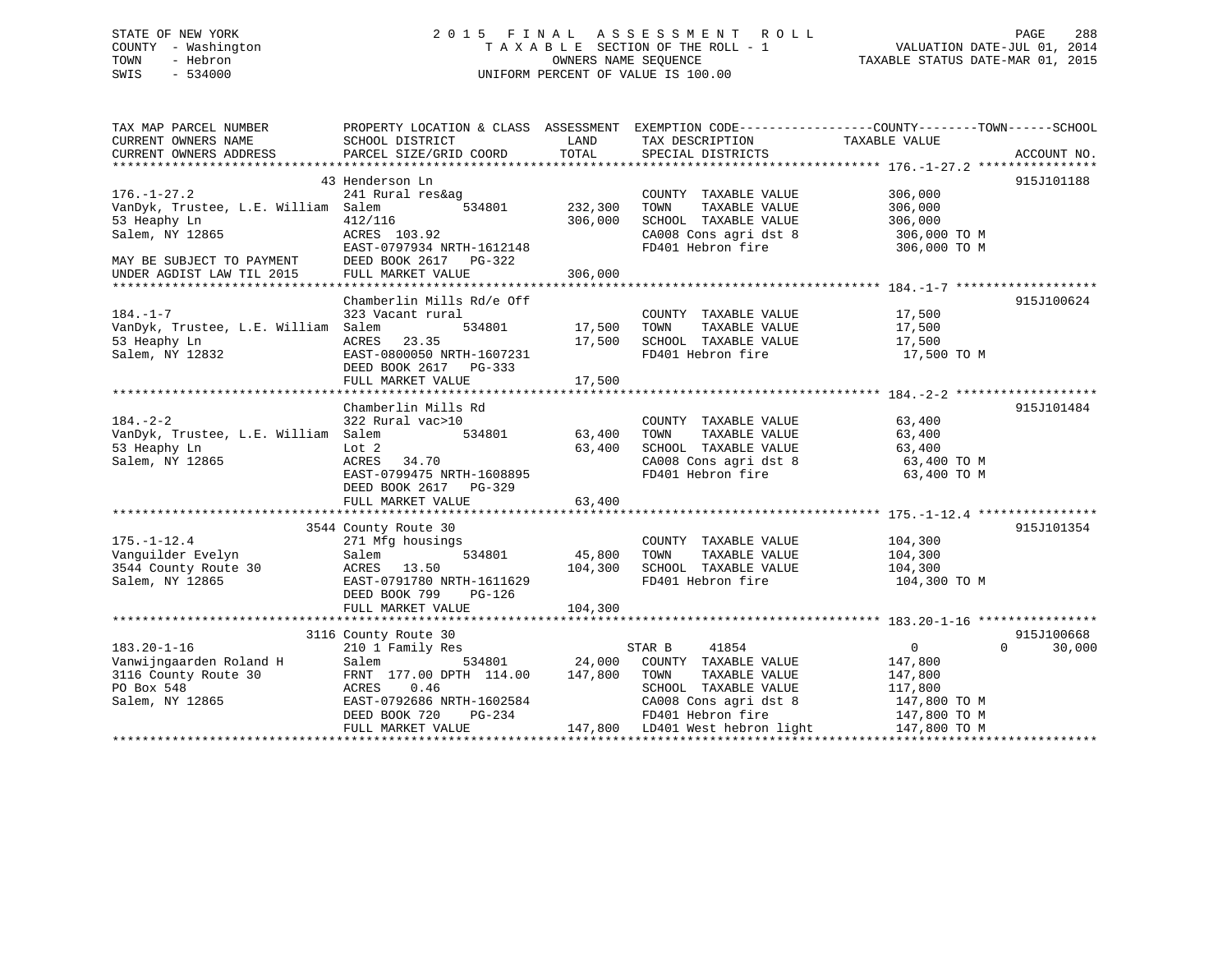# STATE OF NEW YORK 2 0 1 5 F I N A L A S S E S S M E N T R O L L PAGE 289 COUNTY - Washington T A X A B L E SECTION OF THE ROLL - 1 VALUATION DATE-JUL 01, 2014 TOWN - Hebron OWNERS NAME SEQUENCE TAXABLE STATUS DATE-MAR 01, 2015 SWIS - 534000 UNIFORM PERCENT OF VALUE IS 100.00

| TAX MAP PARCEL NUMBER            |                                                                                                                                                                               |               |                                                                                                   | PROPERTY LOCATION & CLASS ASSESSMENT EXEMPTION CODE--------------COUNTY-------TOWN-----SCHOOL |            |
|----------------------------------|-------------------------------------------------------------------------------------------------------------------------------------------------------------------------------|---------------|---------------------------------------------------------------------------------------------------|-----------------------------------------------------------------------------------------------|------------|
| CURRENT OWNERS NAME              | SCHOOL DISTRICT                                                                                                                                                               | LAND          | TAX DESCRIPTION                                                                                   | TAXABLE VALUE                                                                                 |            |
|                                  |                                                                                                                                                                               |               |                                                                                                   |                                                                                               |            |
|                                  | CURRENT OWNERS ADDRESS FORCEL SIZE/GRID COORD TOTAL SPECIAL DISTRICTS THEORY ACCOUNT NO.<br>TERRENT OWNERS ADDRESS PARCEL SIZE/GRID COORD TOTAL SPECIAL DISTRICTS ACCOUNT NO. |               |                                                                                                   |                                                                                               |            |
|                                  | 20 Valley View Way                                                                                                                                                            |               |                                                                                                   |                                                                                               | 915J101769 |
| $168. - 1 - 18.3$                | 312 Vac w/imprv                                                                                                                                                               |               | COUNTY TAXABLE VALUE                                                                              | 59,100                                                                                        |            |
| Varney Brenda                    | Hartford<br>533801                                                                                                                                                            | 56,900        | TOWN<br>TAXABLE VALUE                                                                             | 59,100                                                                                        |            |
| aka Brenda Aubin                 | ACRES 7.43                                                                                                                                                                    | 59,100        |                                                                                                   |                                                                                               |            |
| 3 Pine Chee Rd                   | EAST-0797912 NRTH-1621207                                                                                                                                                     |               |                                                                                                   |                                                                                               |            |
| Oroville, WA 98844 DEED BOOK 617 | PG-349                                                                                                                                                                        |               | SCHOOL TAXABLE VALUE 59,100<br>CA008 Cons agri dst 8 59,100 TO M<br>FD401 Hebron fire 59,100 TO M |                                                                                               |            |
|                                  | FULL MARKET VALUE                                                                                                                                                             | 59,100        |                                                                                                   |                                                                                               |            |
|                                  |                                                                                                                                                                               |               |                                                                                                   |                                                                                               |            |
|                                  |                                                                                                                                                                               |               |                                                                                                   |                                                                                               |            |
|                                  | 1467 County Route 31                                                                                                                                                          |               |                                                                                                   |                                                                                               |            |
| $152. - 1 - 1.4$                 | 322 Rural vac>10                                                                                                                                                              |               | COUNTY TAXABLE VALUE                                                                              | 46,100                                                                                        |            |
| Varney Floyd R                   | Granville                                                                                                                                                                     | 533201 46,100 | TOWN                                                                                              | TAXABLE VALUE 46,100                                                                          |            |
| Varney Cynthia J                 | ACRES 12.05<br>ACRES 12.05<br>EAST-0805990 NRTH-1638685                                                                                                                       | 46,100        | SCHOOL TAXABLE VALUE                                                                              | 46,100                                                                                        |            |
| 81 Hadlock Pond Rd               |                                                                                                                                                                               |               | FD401 Hebron fire                                                                                 | 46,100 TO M                                                                                   |            |
| Fort Ann, NY 12827               | DEED BOOK 3423 PG-315                                                                                                                                                         |               |                                                                                                   |                                                                                               |            |
|                                  | FULL MARKET VALUE                                                                                                                                                             | 46,100        |                                                                                                   |                                                                                               |            |
|                                  |                                                                                                                                                                               |               |                                                                                                   |                                                                                               |            |
|                                  | 369 Higgins Rd                                                                                                                                                                |               |                                                                                                   |                                                                                               |            |
| $170. - 1 - 13.76$               | 210 1 Family Res                                                                                                                                                              |               | COUNTY TAXABLE VALUE                                                                              | 86,500                                                                                        |            |
| Vaughan David                    | Salem<br>534801                                                                                                                                                               | 73,100        | TAXABLE VALUE<br>TOWN                                                                             | 86,500                                                                                        |            |
| Zinsmeister Mary S               | Lot 5E                                                                                                                                                                        | 86,500        | SCHOOL TAXABLE VALUE                                                                              | 86,500                                                                                        |            |
| 2621 Sailboat Ct                 | ACRES 26.47                                                                                                                                                                   |               | CA008 Cons agri dst 8<br>FD401 Hebron fire                                                        | 86,500 TO M                                                                                   |            |
| Midlothian, VA 23112             | EAST-0821180 NRTH-1619630                                                                                                                                                     |               | FD401 Hebron fire                                                                                 | 86,500 TO M                                                                                   |            |
|                                  | DEED BOOK 3388 PG-338                                                                                                                                                         |               |                                                                                                   |                                                                                               |            |
|                                  | FULL MARKET VALUE                                                                                                                                                             | 86,500        |                                                                                                   |                                                                                               |            |
|                                  |                                                                                                                                                                               |               |                                                                                                   |                                                                                               |            |
|                                  | 73 Koster Way                                                                                                                                                                 |               |                                                                                                   |                                                                                               | 915J101902 |
| $185. - 1 - 30$                  | 210 1 Family Res                                                                                                                                                              |               | COUNTY TAXABLE VALUE                                                                              | 145,500                                                                                       |            |
| Velez Jaime                      | 534801<br>Salem                                                                                                                                                               | 24,000        | TOWN<br>TAXABLE VALUE                                                                             | 145,500                                                                                       |            |
| Porto-Velez Deborah              | lot 9                                                                                                                                                                         | 145,500       | SCHOOL TAXABLE VALUE 145,500                                                                      |                                                                                               |            |
| 123 Midwood Ave                  | 6.35<br>ACRES                                                                                                                                                                 |               | FD401 Hebron fire                                                                                 | 145,500 TO M                                                                                  |            |
|                                  | EAST-0815468 NRTH-1608784                                                                                                                                                     |               |                                                                                                   |                                                                                               |            |
| Waterbury, CT 06708              |                                                                                                                                                                               |               |                                                                                                   |                                                                                               |            |
|                                  | DEED BOOK 2398 PG-100                                                                                                                                                         |               |                                                                                                   |                                                                                               |            |
|                                  | FULL MARKET VALUE                                                                                                                                                             | 145,500       |                                                                                                   |                                                                                               |            |
|                                  |                                                                                                                                                                               |               |                                                                                                   |                                                                                               |            |
|                                  | Thunder Way                                                                                                                                                                   |               |                                                                                                   |                                                                                               | 915J101530 |
| $175. - 1 - 12.6$                | $322$ Rural $\bar{v}$ ac>10                                                                                                                                                   |               | COUNTY TAXABLE VALUE                                                                              | 8,100                                                                                         |            |
| Veltri Daniel J                  | 534801<br>Salem                                                                                                                                                               | 8,100         | TOWN<br>TAXABLE VALUE                                                                             | 8,100                                                                                         |            |
| Veltri Margaret Futia            | ACRES 10.76                                                                                                                                                                   | 8,100         | SCHOOL TAXABLE VALUE                                                                              | 8,100                                                                                         |            |
| 127 Garth Rd Apt 6C              | ACRES 10.76<br>EAST-0789847 NRTH-1611458                                                                                                                                      |               | FD401 Hebron fire                                                                                 | 8,100 TO M                                                                                    |            |
| Scarsdale, NY 10583              | DEED BOOK 1862    PG-117                                                                                                                                                      |               |                                                                                                   |                                                                                               |            |
|                                  | FULL MARKET VALUE                                                                                                                                                             | 8,100         |                                                                                                   |                                                                                               |            |
|                                  |                                                                                                                                                                               |               |                                                                                                   |                                                                                               |            |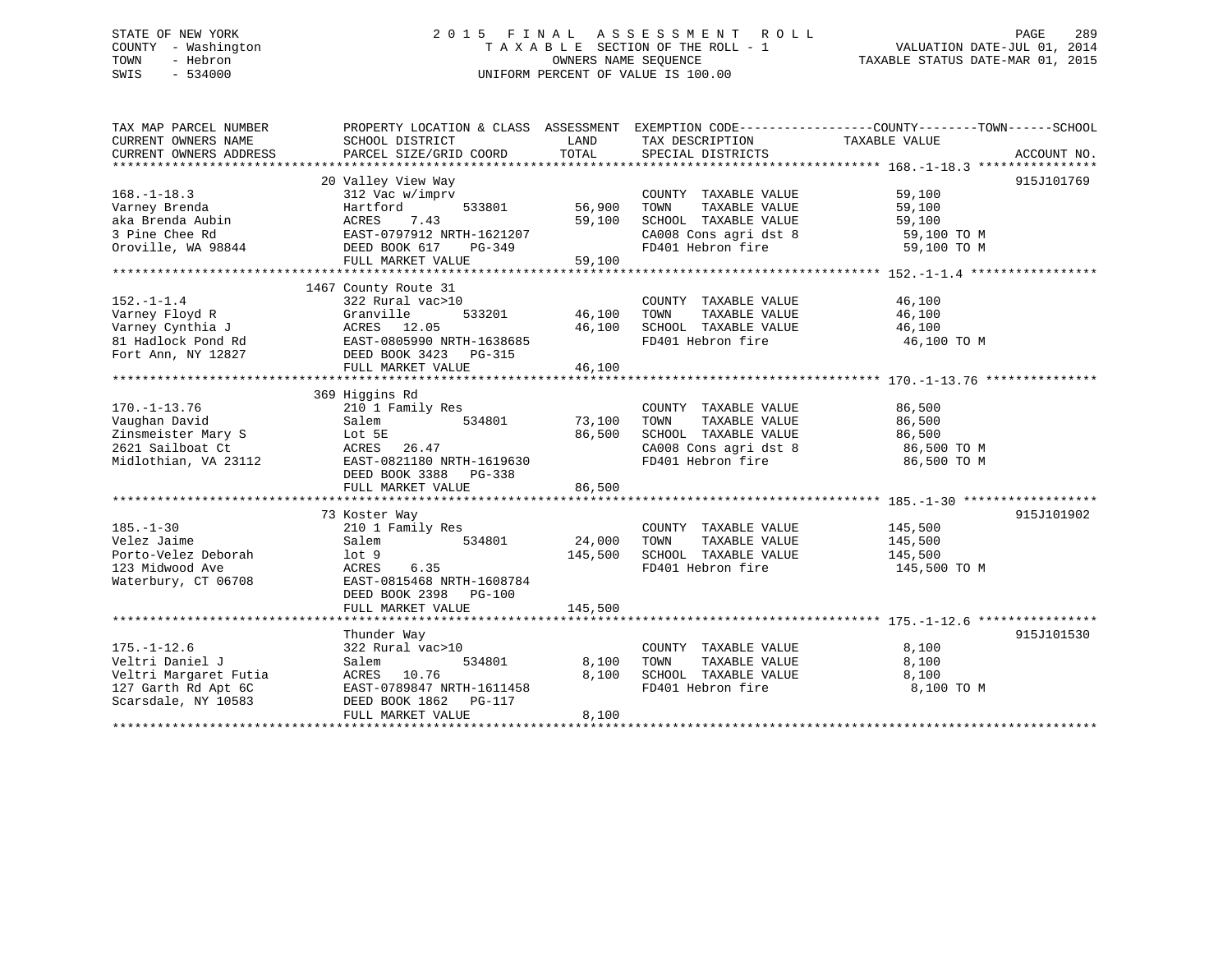# STATE OF NEW YORK 2 0 1 5 F I N A L A S S E S S M E N T R O L L PAGE 290 COUNTY - Washington T A X A B L E SECTION OF THE ROLL - 1 VALUATION DATE-JUL 01, 2014 TOWN - Hebron OWNERS NAME SEQUENCE TAXABLE STATUS DATE-MAR 01, 2015 SWIS - 534000 UNIFORM PERCENT OF VALUE IS 100.00

TAX MAP PARCEL NUMBER PROPERTY LOCATION & CLASS ASSESSMENT EXEMPTION CODE------------------COUNTY--------TOWN------SCHOOL

CURRENT OWNERS NAME SCHOOL DISTRICT THE LAND TAX DESCRIPTION TAXABLE VALUE CURRENT OWNERS ADDRESS PARCEL SIZE/GRID COORD TOTAL SPECIAL DISTRICTS ACCOUNT NO. \*\*\*\*\*\*\*\*\*\*\*\*\*\*\*\*\*\*\*\*\*\*\*\*\*\*\*\*\*\*\*\*\*\*\*\*\*\*\*\*\*\*\*\*\*\*\*\*\*\*\*\*\*\*\*\*\*\*\*\*\*\*\*\*\*\*\*\*\*\*\*\*\*\*\*\*\*\*\*\*\*\*\*\*\*\*\*\*\*\*\*\*\*\*\*\*\*\*\*\*\*\*\* 175.-1-12.10 \*\*\*\*\*\*\*\*\*\*\*\*\*\*\* 148 Thunder Way 915J101730 175.-1-12.10 210 1 Family Res COUNTY TAXABLE VALUE 73,600 Veltri Daniel J Salem 534801 18,100 TOWN TAXABLE VALUE 73,600 Veltri Margaret Futia ACRES 5.05 73,600 SCHOOL TAXABLE VALUE 73,600 127 Garth Rd Apt 66 EAST-0789597 NRTH-1610889 FD401 Hebron fire 73,600 TO M Scarsdale, NY 10583 DEED BOOK 1813 PG-42 FULL MARKET VALUE 73,600 \*\*\*\*\*\*\*\*\*\*\*\*\*\*\*\*\*\*\*\*\*\*\*\*\*\*\*\*\*\*\*\*\*\*\*\*\*\*\*\*\*\*\*\*\*\*\*\*\*\*\*\*\*\*\*\*\*\*\*\*\*\*\*\*\*\*\*\*\*\*\*\*\*\*\*\*\*\*\*\*\*\*\*\*\*\*\*\*\*\*\*\*\*\*\*\*\*\*\*\*\*\*\* 183.16-1-26 \*\*\*\*\*\*\*\*\*\*\*\*\*\*\*\* 3196 County Route 30 915J100389 183.16-1-26 210 1 Family Res VET WAR CT 41121 20,955 18,000 0 Veysey Barry C Salem 534801 27,300 STAR B 41854 0 0 30,000 Veysey Ann A ACRES 1.10 139,700 COUNTY TAXABLE VALUE 118,745 3196 County Route 30 EAST-0791921 NRTH-1604244 TOWN TAXABLE VALUE 121,700 Salem, NY 12865 DEED BOOK 2677 PG-328 SCHOOL TAXABLE VALUE 109,700 FULL MARKET VALUE 139,700 CA008 Cons agri dst 8 139,700 TO M FD401 Hebron fire 139,700 TO M LD401 West hebron light 139,700 TO M \*\*\*\*\*\*\*\*\*\*\*\*\*\*\*\*\*\*\*\*\*\*\*\*\*\*\*\*\*\*\*\*\*\*\*\*\*\*\*\*\*\*\*\*\*\*\*\*\*\*\*\*\*\*\*\*\*\*\*\*\*\*\*\*\*\*\*\*\*\*\*\*\*\*\*\*\*\*\*\*\*\*\*\*\*\*\*\*\*\*\*\*\*\*\*\*\*\*\*\*\*\*\* 160.-1-4.2 \*\*\*\*\*\*\*\*\*\*\*\*\*\*\*\*\* Middle Rd 915J101499160.-1-4.2 314 Rural vac<10 COUNTY TAXABLE VALUE 11,000 Vichioli Robert Salem 534801 11,000 TOWN TAXABLE VALUE 11,000 Knipe Robert Lot 2 11,000 SCHOOL TAXABLE VALUE 11,000 44 Stanley Ave ACRES 5.01 FD401 Hebron fire 11,000 TO M Oakville, CT 06779 EAST-0806440 NRTH-1627505 DEED BOOK 2746 PG-20 FULL MARKET VALUE 11,000 \*\*\*\*\*\*\*\*\*\*\*\*\*\*\*\*\*\*\*\*\*\*\*\*\*\*\*\*\*\*\*\*\*\*\*\*\*\*\*\*\*\*\*\*\*\*\*\*\*\*\*\*\*\*\*\*\*\*\*\*\*\*\*\*\*\*\*\*\*\*\*\*\*\*\*\*\*\*\*\*\*\*\*\*\*\*\*\*\*\*\*\*\*\*\*\*\*\*\*\*\*\*\* 175.-1-13.1 \*\*\*\*\*\*\*\*\*\*\*\*\*\*\*\* 3547 County Route 30 175.-1-13.1 270 Mfg housing COUNTY TAXABLE VALUE 48,600 Vichioli Robert M Salem 534801 42,000 TOWN TAXABLE VALUE 48,600 Vichioli Jeanne M  $1$ ot 2  $48,600$  SCHOOL TAXABLE VALUE 48,600 44 Stanley Ave ACRES 10.00 FD401 Hebron fire 48,600 TO M Oakville, CT 06779 EAST-0790390 NRTH-1612346 DEED BOOK 2390 PG-145FULL MARKET VALUE 48,600 \*\*\*\*\*\*\*\*\*\*\*\*\*\*\*\*\*\*\*\*\*\*\*\*\*\*\*\*\*\*\*\*\*\*\*\*\*\*\*\*\*\*\*\*\*\*\*\*\*\*\*\*\*\*\*\*\*\*\*\*\*\*\*\*\*\*\*\*\*\*\*\*\*\*\*\*\*\*\*\*\*\*\*\*\*\*\*\*\*\*\*\*\*\*\*\*\*\*\*\*\*\*\* 176.-1-4 \*\*\*\*\*\*\*\*\*\*\*\*\*\*\*\*\*\*\* 9 Sutliff Ln 915J100058176.-1-4 210 1 Family Res COUNTY TAXABLE VALUE 69,100 Villamil Albert 534801 534801 38,200 TOWN TAXABLE VALUE 69,100<br>Containing the salem 534801 534801 38,200 TOWN TAXABLE VALUE 69,100<br>Containing the second security of the second security of the second security of the second 9 Sutliff Ln 580/116 69,100 SCHOOL TAXABLE VALUE 69,100 Salem, NY 12865 FRNT 350.00 DPTH 135.00 FD401 Hebron fire 69,100 TO M EAST-0793855 NRTH-1615120 DEED BOOK 2761 PG-184 FULL MARKET VALUE 69,100 \*\*\*\*\*\*\*\*\*\*\*\*\*\*\*\*\*\*\*\*\*\*\*\*\*\*\*\*\*\*\*\*\*\*\*\*\*\*\*\*\*\*\*\*\*\*\*\*\*\*\*\*\*\*\*\*\*\*\*\*\*\*\*\*\*\*\*\*\*\*\*\*\*\*\*\*\*\*\*\*\*\*\*\*\*\*\*\*\*\*\*\*\*\*\*\*\*\*\*\*\*\*\*\*\*\*\*\*\*\*\*\*\*\*\*\*\*\*\*\*\*\*\*\*\*\*\*\*\*\*\*\*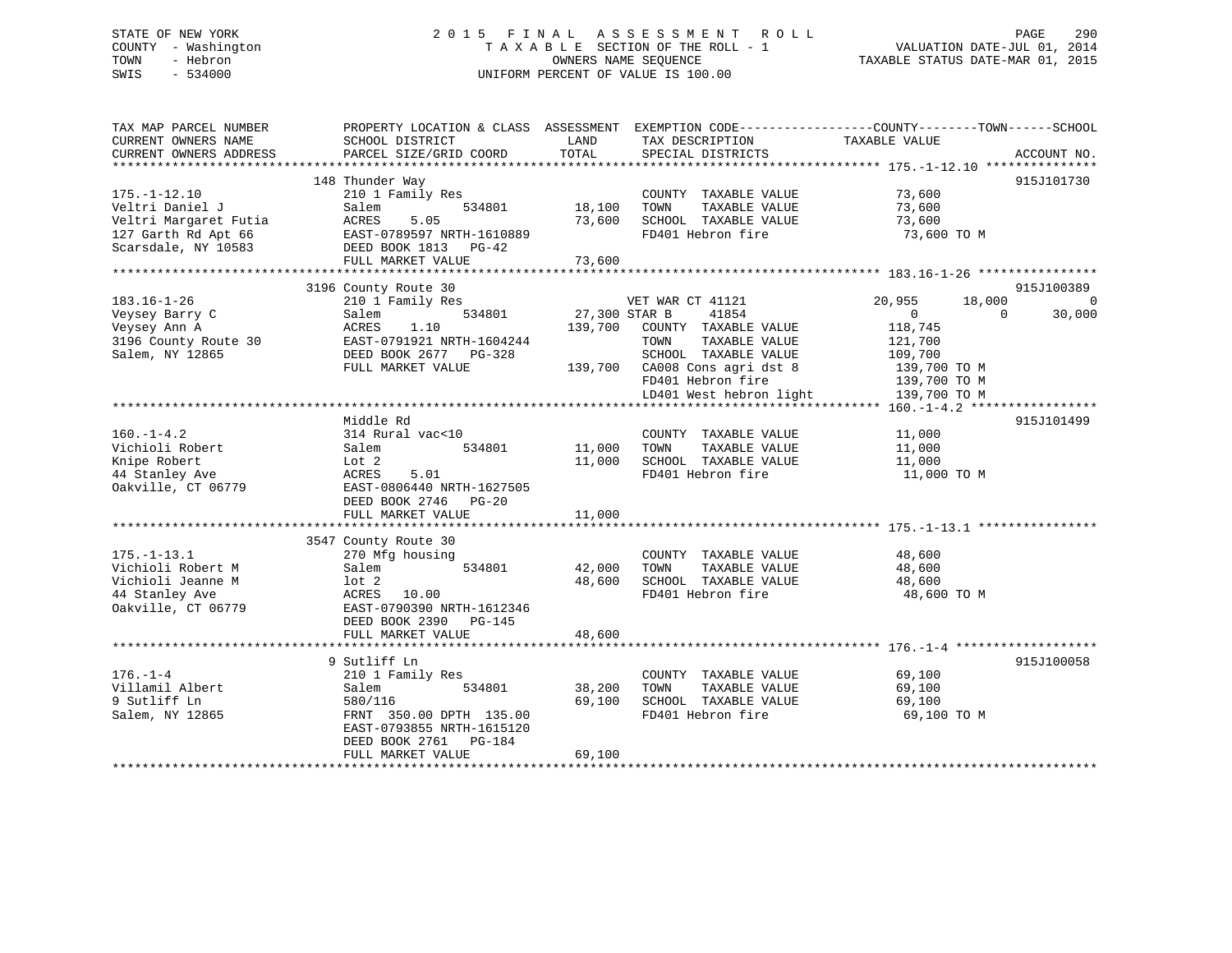# STATE OF NEW YORK 2 0 1 5 F I N A L A S S E S S M E N T R O L L PAGE 291 COUNTY - Washington T A X A B L E SECTION OF THE ROLL - 1 VALUATION DATE-JUL 01, 2014 TOWN - Hebron OWNERS NAME SEQUENCE TAXABLE STATUS DATE-MAR 01, 2015 SWIS - 534000 UNIFORM PERCENT OF VALUE IS 100.00

| TAX MAP PARCEL NUMBER     | PROPERTY LOCATION & CLASS ASSESSMENT EXEMPTION CODE----------------COUNTY-------TOWN------SCHOOL |         |                              |                    |             |
|---------------------------|--------------------------------------------------------------------------------------------------|---------|------------------------------|--------------------|-------------|
| CURRENT OWNERS NAME       | SCHOOL DISTRICT                                                                                  | LAND    | TAX DESCRIPTION              | TAXABLE VALUE      |             |
| CURRENT OWNERS ADDRESS    | PARCEL SIZE/GRID COORD                                                                           | TOTAL   | SPECIAL DISTRICTS            |                    | ACCOUNT NO. |
|                           |                                                                                                  |         |                              |                    |             |
|                           | Darfler Ln                                                                                       |         |                              |                    | 915J101700  |
| $159. - 1 - 25.11$        | 260 Seasonal res                                                                                 |         | COUNTY TAXABLE VALUE         | 55,000             |             |
| Vodola Michael            | Hartford<br>533801                                                                               | 37,800  | TOWN<br>TAXABLE VALUE        | 55,000             |             |
| 3 Garden St               | lot D                                                                                            | 55,000  | SCHOOL TAXABLE VALUE         | 55,000             |             |
| Branford, CT 06405        | ACRES<br>3.33                                                                                    |         | FD401 Hebron fire            | 55,000 TO M        |             |
|                           | EAST-0797199 NRTH-1628383                                                                        |         |                              |                    |             |
|                           | DEED BOOK 1899 PG-299                                                                            |         |                              |                    |             |
|                           | FULL MARKET VALUE                                                                                | 55,000  |                              |                    |             |
|                           |                                                                                                  |         |                              |                    |             |
|                           |                                                                                                  |         |                              |                    |             |
|                           | 7849 State Route 22                                                                              |         |                              |                    | 915J100484  |
| $144. - 1 - 22$           | 241 Rural res&ag                                                                                 |         | AG DIST<br>41720             | 154,683<br>154,683 | 154,683     |
| Vona Maria                | 533201<br>Granville                                                                              |         | 318,300 COUNTY TAXABLE VALUE | 295,117            |             |
| 2959 Congress St          | 861/146                                                                                          | 449,800 | TAXABLE VALUE<br>TOWN        | 295,117            |             |
| Fairfield, CT 06824-2048  | ACRES 175.61                                                                                     |         | SCHOOL TAXABLE VALUE         | 295,117            |             |
|                           | EAST-0821795 NRTH-1645782                                                                        |         | CA001 Cons agri dst 1        | 295,117 TO         |             |
| MAY BE SUBJECT TO PAYMENT | DEED BOOK 2015 PG-75<br>DEED BOOK 2015 PG-75<br>FULL MARKET VALUE                                |         | 154,683 EX                   |                    |             |
| UNDER AGDIST LAW TIL 2019 |                                                                                                  |         | 449,800 FD401 Hebron fire    | 449,800 TO M       |             |
|                           |                                                                                                  |         |                              |                    |             |
|                           | 279 & 350 Liebig Rd                                                                              |         |                              |                    | 915J100377  |
| $143. - 1 - 1$            | 241 Rural res&ag                                                                                 |         | 41720<br>AG DIST             | 134,348<br>134,348 | 134,348     |
| Vona Nicola               | 533201<br>Granville                                                                              | 367,500 | COUNTY TAXABLE VALUE         | 854,652            |             |
| Vona Antonietta           | 1690/350 1691/1 1863/273                                                                         | 989,000 | TOWN<br>TAXABLE VALUE        | 854,652            |             |
| 232 Dudley Rd             | ACRES 225.30                                                                                     |         | SCHOOL TAXABLE VALUE         | 854,652            |             |
| Wilton, CT 06897          | EAST-0805950 NRTH-1644321                                                                        |         | CA008 Cons agri dst 8        | 854,652 TO M       |             |
|                           | DEED BOOK 1690 PG-350                                                                            |         | 134,348 EX                   |                    |             |
| MAY BE SUBJECT TO PAYMENT | FULL MARKET VALUE                                                                                | 989,000 | FD401 Hebron fire            | 989,000 TO M       |             |
| UNDER AGDIST LAW TIL 2019 |                                                                                                  |         |                              |                    |             |
|                           |                                                                                                  |         |                              |                    |             |
|                           | Liebig Rd                                                                                        |         |                              |                    |             |
| $143. - 1 - 33.1$         | 314 Rural vac<10                                                                                 |         | AG DIST<br>41720             | 15,753<br>15,753   | 15,753      |
| Vona Sofia                | Granville<br>533201                                                                              | 39,100  | COUNTY TAXABLE VALUE         | 23,347             |             |
| Vona Sandra               | 8.55<br>ACRES                                                                                    | 39,100  | TAXABLE VALUE<br>TOWN        | 23,347             |             |
| 232 Dudley Rd             | EAST-0806724 NRTH-1644464                                                                        |         | SCHOOL TAXABLE VALUE         | 23,347             |             |
| Wilton, CT 06897          | DEED BOOK 2539<br>PG-162                                                                         |         | CA008 Cons agri dst 8        | 23,347 TO M        |             |
|                           | FULL MARKET VALUE                                                                                | 39,100  | 15,753 EX                    |                    |             |
| MAY BE SUBJECT TO PAYMENT |                                                                                                  |         | FD401 Hebron fire            | 39,100 TO M        |             |
| UNDER AGDIST LAW TIL 2019 |                                                                                                  |         |                              |                    |             |
|                           |                                                                                                  |         |                              |                    |             |
|                           | Liebig Rd                                                                                        |         |                              |                    | 915J101625  |
| $143. - 1 - 39.3$         | 314 Rural vac<10                                                                                 |         | AGRI-D IND 41730             | 30,082<br>30,082   | 30,082      |
| Vona Sofia                | Granville<br>533201                                                                              | 32,200  | COUNTY TAXABLE VALUE         | 2,118              |             |
| Savo Sonia                | Lot 3                                                                                            | 32,200  | TOWN<br>TAXABLE VALUE        | 2,118              |             |
| 232 Dudley Rd             | 5.10<br>ACRES                                                                                    |         | SCHOOL TAXABLE VALUE         | 2,118              |             |
| Wilton, CT 06897          | EAST-0806647 NRTH-1644820                                                                        |         | FD401 Hebron fire            | 32,200 TO M        |             |
|                           | DEED BOOK 2548<br>PG-21                                                                          |         |                              |                    |             |
| MAY BE SUBJECT TO PAYMENT | FULL MARKET VALUE                                                                                | 32,200  |                              |                    |             |
| UNDER AGDIST LAW TIL 2022 |                                                                                                  |         |                              |                    |             |
|                           |                                                                                                  |         |                              |                    |             |
|                           |                                                                                                  |         |                              |                    |             |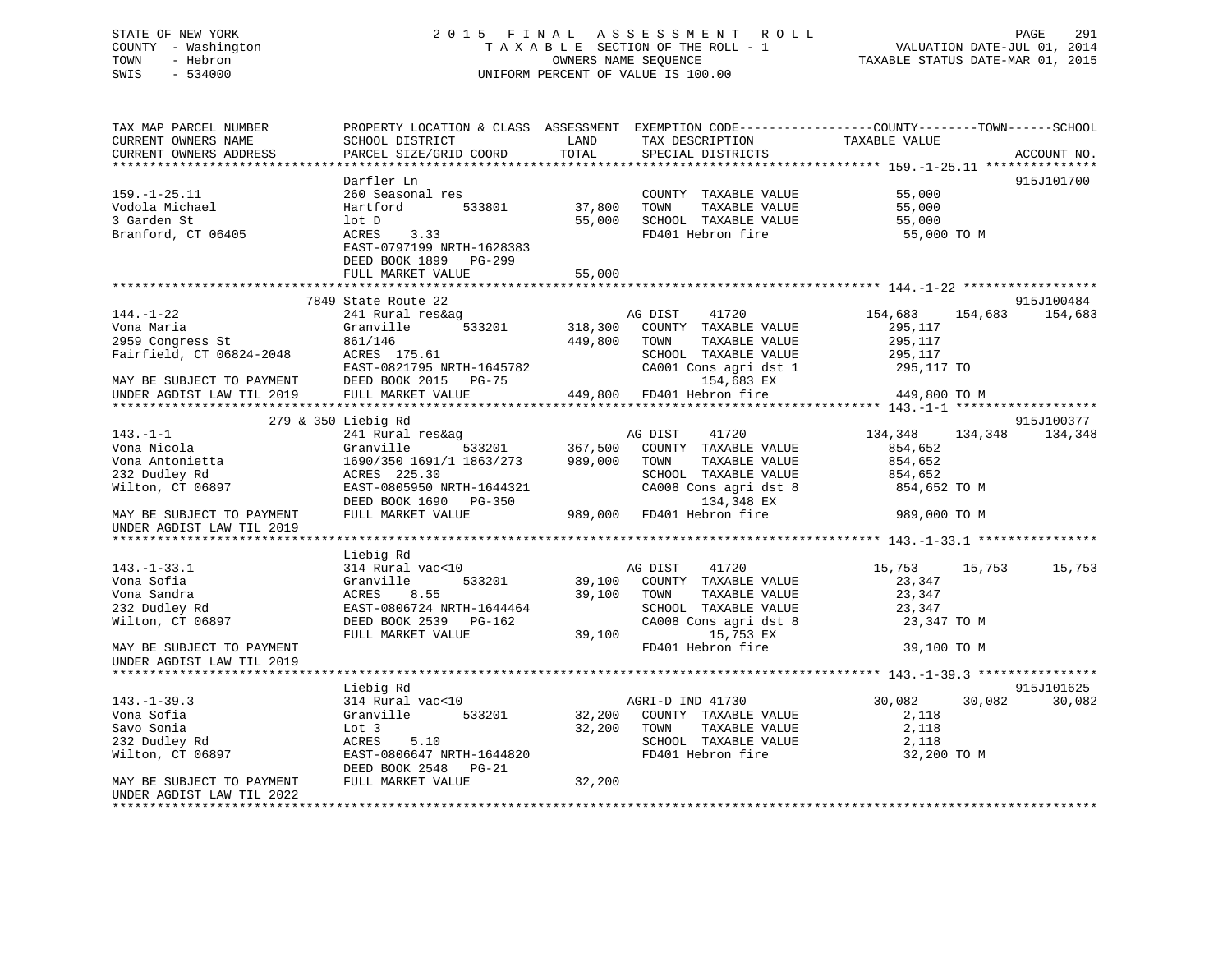# STATE OF NEW YORK 2 0 1 5 F I N A L A S S E S S M E N T R O L L PAGE 292 COUNTY - Washington T A X A B L E SECTION OF THE ROLL - 1 VALUATION DATE-JUL 01, 2014 TOWN - Hebron OWNERS NAME SEQUENCE TAXABLE STATUS DATE-MAR 01, 2015 SWIS - 534000 UNIFORM PERCENT OF VALUE IS 100.00

| TAX MAP PARCEL NUMBER<br>CURRENT OWNERS NAME                                                                    | SCHOOL DISTRICT                                                                                                                                                                                     | LAND                          | PROPERTY LOCATION & CLASS ASSESSMENT EXEMPTION CODE----------------COUNTY-------TOWN-----SCHOOL<br>TAX DESCRIPTION                                   | TAXABLE VALUE                                                           |                                  |
|-----------------------------------------------------------------------------------------------------------------|-----------------------------------------------------------------------------------------------------------------------------------------------------------------------------------------------------|-------------------------------|------------------------------------------------------------------------------------------------------------------------------------------------------|-------------------------------------------------------------------------|----------------------------------|
| CURRENT OWNERS ADDRESS                                                                                          | PARCEL SIZE/GRID COORD                                                                                                                                                                              | TOTAL                         | SPECIAL DISTRICTS                                                                                                                                    |                                                                         | ACCOUNT NO.                      |
|                                                                                                                 | County Route 31                                                                                                                                                                                     |                               |                                                                                                                                                      |                                                                         |                                  |
| $152. - 2 - 37.3$<br>Vona Sofia<br>Savo Sonia<br>232 Dudley Rd<br>Wilton, CT 06897<br>MAY BE SUBJECT TO PAYMENT | 322 Rural vac>10<br>Granville<br>533201<br>1951/118; 2757/210<br>ACRES 137.40<br>NRTH-1641044<br>DEED BOOK 1951 PG-118<br>FULL MARKET VALUE                                                         | 252,500<br>252,500<br>252,500 | AG DIST<br>41720<br>COUNTY TAXABLE VALUE<br>TOWN<br>TAXABLE VALUE<br>SCHOOL TAXABLE VALUE<br>CA008 Cons agri dst 8<br>71,861 EX<br>FD401 Hebron fire | 71,861<br>180,639<br>180,639<br>180,639<br>180,639 TO M<br>252,500 TO M | 71,861<br>71,861                 |
| UNDER AGDIST LAW TIL 2019                                                                                       |                                                                                                                                                                                                     |                               |                                                                                                                                                      |                                                                         |                                  |
| $152. - 2 - 30.2$<br>Vorsanger Debra S<br>Vorsanger Gary J<br>1076 South Kimbles Rd<br>Yardley, PA 19067        | Piccininni Ln<br>314 Rural vac<10<br>Granville<br>533201<br>ACRES 10.01<br>EAST-0812941 NRTH-1637517<br>DEED BOOK 944<br>PG-195<br>FULL MARKET VALUE                                                | 42,000<br>42,000<br>42,000    | COUNTY TAXABLE VALUE<br>TAXABLE VALUE<br>TOWN<br>SCHOOL TAXABLE VALUE<br>FD401 Hebron fire                                                           | 42,000<br>42,000<br>42,000<br>42,000 TO M                               | 915J101270                       |
|                                                                                                                 |                                                                                                                                                                                                     |                               |                                                                                                                                                      |                                                                         | 915J101677                       |
| $176. - 1 - 1.6$<br>Wade Brian K<br>Wade Wendy J<br>3016 Aarons Way<br>Argyle, NY 12809                         | 406 County Route 31<br>314 Rural vac<10<br>534801<br>Salem<br>FRNT 376.00 DPTH 231.00<br>EAST-0794110 NRTH-1615903<br>DEED BOOK 589<br>PG-199<br>FULL MARKET VALUE                                  | 20,000<br>20,000<br>20,000    | COUNTY TAXABLE VALUE<br>TOWN<br>TAXABLE VALUE<br>SCHOOL TAXABLE VALUE<br>FD401 Hebron fire                                                           | 20,000<br>20,000<br>20,000<br>20,000 TO M                               |                                  |
|                                                                                                                 | ****************************                                                                                                                                                                        | * * * * * * * * * * * *       |                                                                                                                                                      |                                                                         |                                  |
| $158. - 1 - 30$<br>Wade Rocky<br>Wade Mary<br>4182 County Route 30<br>Salem, NY 12865                           | 4182 County Route 30<br>210 1 Family Res<br>533801<br>Hartford<br>714/171<br>$167. - 1 - 4$<br>FRNT 228.00 DPTH 89.00<br>EAST-0786539 NRTH-1626059<br>DEED BOOK 498<br>PG-1111<br>FULL MARKET VALUE | 34,600<br>81,200<br>81,200    | STAR B<br>41854<br>COUNTY TAXABLE VALUE<br>TAXABLE VALUE<br>TOWN<br>SCHOOL TAXABLE VALUE<br>FD401 Hebron fire                                        | $\overline{0}$<br>81,200<br>81,200<br>51,200<br>81,200 TO M             | 915J100673<br>$\Omega$<br>30,000 |
|                                                                                                                 |                                                                                                                                                                                                     |                               |                                                                                                                                                      |                                                                         |                                  |
| $159. - 1 - 2.7$<br>Wade Steven<br>104 James Rd<br>Salem, NY 12865                                              | 104 James Rd<br>270 Mfg housing<br>533801<br>Hartford<br>$1$ ot $1$<br>3.25<br>ACRES<br>EAST-0792727 NRTH-1630175<br>DEED BOOK 2447<br>PG-114<br>FULL MARKET VALUE                                  | 37,600<br>70,200<br>70,200    | 41854<br>STAR B<br>COUNTY TAXABLE VALUE<br>TOWN<br>TAXABLE VALUE<br>SCHOOL TAXABLE VALUE<br>FD401 Hebron fire                                        | $\overline{0}$<br>70,200<br>70,200<br>40,200<br>70,200 TO M             | $\Omega$<br>30,000               |
|                                                                                                                 |                                                                                                                                                                                                     |                               |                                                                                                                                                      |                                                                         |                                  |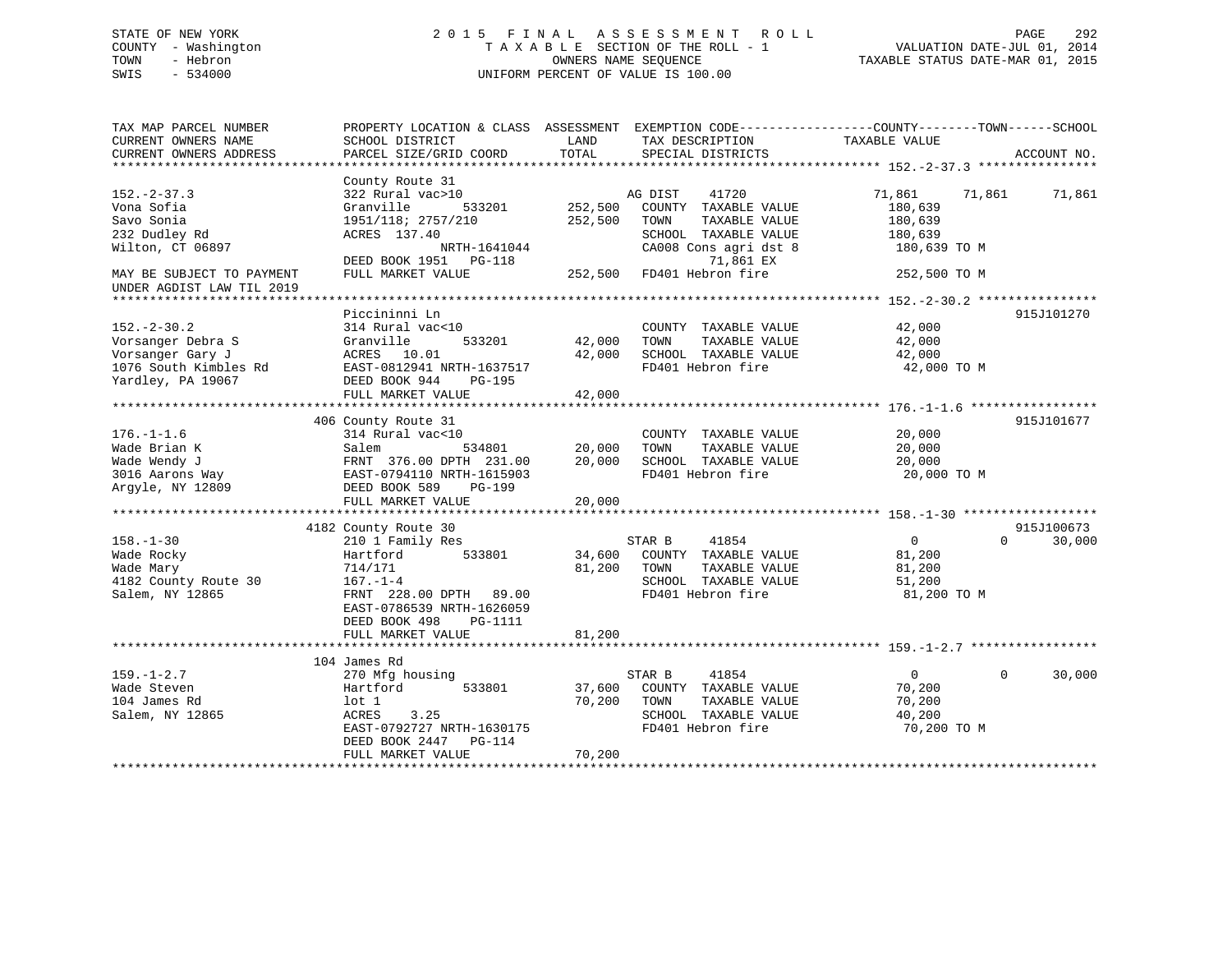# STATE OF NEW YORK 2 0 1 5 F I N A L A S S E S S M E N T R O L L PAGE 293 COUNTY - Washington T A X A B L E SECTION OF THE ROLL - 1 VALUATION DATE-JUL 01, 2014 TOWN - Hebron OWNERS NAME SEQUENCE TAXABLE STATUS DATE-MAR 01, 2015 SWIS - 534000 UNIFORM PERCENT OF VALUE IS 100.00

| SCHOOL DISTRICT<br>PARCEL SIZE/GRID COORD                                                                                                                      | LAND<br>TOTAL                 | PROPERTY LOCATION & CLASS ASSESSMENT<br>TAX DESCRIPTION<br>SPECIAL DISTRICTS                                                              | TAXABLE VALUE                                     |          | EXEMPTION CODE-----------------COUNTY-------TOWN------SCHOOL<br>ACCOUNT NO.                                                       |
|----------------------------------------------------------------------------------------------------------------------------------------------------------------|-------------------------------|-------------------------------------------------------------------------------------------------------------------------------------------|---------------------------------------------------|----------|-----------------------------------------------------------------------------------------------------------------------------------|
| 6066 State Route 22<br>270 Mfg housing<br>Salem<br>534801<br>lot C<br>ACRES<br>1.69<br>EAST-0814505 NRTH-1604142<br>DEED BOOK 3226 PG-338<br>FULL MARKET VALUE | 33,700<br>50,400<br>50,400    | 41854<br>COUNTY TAXABLE VALUE<br>TAXABLE VALUE<br>TOWN<br>SCHOOL TAXABLE VALUE<br>CA008 Cons agri dst 8<br>FD401 Hebron fire              | $\Omega$<br>50,400<br>50,400<br>20,400            | $\Omega$ | 30,000                                                                                                                            |
|                                                                                                                                                                |                               |                                                                                                                                           |                                                   |          |                                                                                                                                   |
| 27 Getty Ln<br>241 Rural res&ag<br>533201<br>Granville<br>ACRES 123.00<br>EAST-0800670 NRTH-1628499<br>DEED BOOK 3501 PG-54<br>FULL MARKET VALUE               | 255,200<br>330,500<br>330,500 | 41720<br>COUNTY TAXABLE VALUE<br>TAXABLE VALUE<br>TOWN<br>SCHOOL TAXABLE VALUE<br>CA008 Cons agri dst 8<br>82,258 EX                      | 82,258<br>248,242<br>248,242<br>248,242           |          | 915J100115<br>82,258                                                                                                              |
|                                                                                                                                                                |                               |                                                                                                                                           |                                                   |          |                                                                                                                                   |
| Darfler Rd                                                                                                                                                     |                               |                                                                                                                                           |                                                   |          | 915J100364                                                                                                                        |
| 322 Rural vac>10<br>Hartford<br>533801<br>8.50<br>ACRES<br>EAST-0799274 NRTH-1627384<br>DEED BOOK 3501 PG-50<br>FULL MARKET VALUE                              | 27,300<br>27,300<br>27,300    | 41720<br>COUNTY TAXABLE VALUE<br>TOWN<br>TAXABLE VALUE<br>SCHOOL TAXABLE VALUE<br>CA008 Cons agri dst 8<br>23,410 EX<br>FD401 Hebron fire | 23,410<br>3,890<br>3,890<br>3,890                 | 23,410   | 23,410                                                                                                                            |
|                                                                                                                                                                |                               |                                                                                                                                           |                                                   |          |                                                                                                                                   |
|                                                                                                                                                                |                               |                                                                                                                                           |                                                   |          | 915J100547                                                                                                                        |
| 242 Rurl res&rec<br>Salem<br>534801<br>ACRES 147.00 BANK<br>999<br>EAST-0806869 NRTH-1622536<br>DEED BOOK 829<br>PG-193<br>FULL MARKET VALUE                   | 212,500<br>324,400<br>324,400 | COUNTY TAXABLE VALUE<br>TOWN<br>TAXABLE VALUE<br>SCHOOL TAXABLE VALUE<br>CA008 Cons agri dst 8<br>FD401 Hebron fire                       | 324,400<br>324,400<br>324,400                     |          |                                                                                                                                   |
|                                                                                                                                                                | 407 Middle Rd                 |                                                                                                                                           | STAR B<br>AG DIST<br>FD401 Hebron fire<br>AG DIST |          | 50,400 TO M<br>50,400 TO M<br>82,258<br>248,242 TO M<br>330,500 TO M<br>3,890 TO M<br>27,300 TO M<br>324,400 TO M<br>324,400 TO M |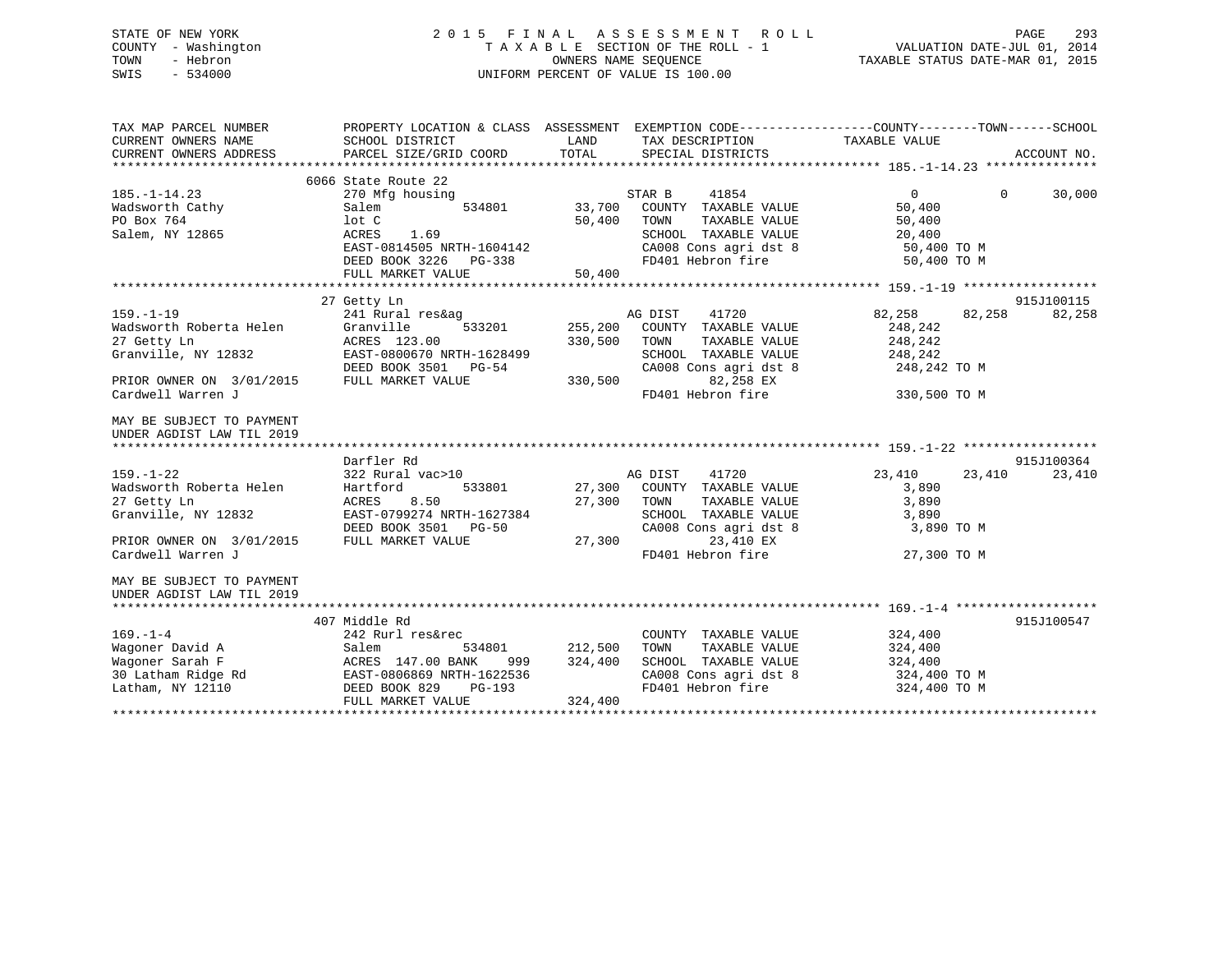# STATE OF NEW YORK 2 0 1 5 F I N A L A S S E S S M E N T R O L L PAGE 294 COUNTY - Washington T A X A B L E SECTION OF THE ROLL - 1 VALUATION DATE-JUL 01, 2014 TOWN - Hebron OWNERS NAME SEQUENCE TAXABLE STATUS DATE-MAR 01, 2015 SWIS - 534000 UNIFORM PERCENT OF VALUE IS 100.00

| TAX MAP PARCEL NUMBER<br>CURRENT OWNERS NAME<br>CURRENT OWNERS ADDRESS                                    | PROPERTY LOCATION & CLASS ASSESSMENT EXEMPTION CODE---------------COUNTY-------TOWN-----SCHOOL<br>SCHOOL DISTRICT<br>PARCEL SIZE/GRID COORD                                    | LAND<br>TOTAL                | TAX DESCRIPTION<br>SPECIAL DISTRICTS                                                                                                                                       | TAXABLE VALUE                                                                                  | ACCOUNT NO.                      |
|-----------------------------------------------------------------------------------------------------------|--------------------------------------------------------------------------------------------------------------------------------------------------------------------------------|------------------------------|----------------------------------------------------------------------------------------------------------------------------------------------------------------------------|------------------------------------------------------------------------------------------------|----------------------------------|
| $183.20 - 1 - 1.3$<br>Waite Margaret LE<br>Waite Stephen R<br>3160 County Route 30<br>Salem, NY 12865     | 3160 County Route 30<br>210 1 Family Res<br>Salem<br>FRNT<br>65.00 DPTH 175.00<br>0.26<br>ACRES<br>EAST-0792208 NRTH-1603442<br>DEED BOOK 3158 PG-91<br>FULL MARKET VALUE      | 534801 19,000<br>117,500     | STAR EN<br>41834<br>COUNTY TAXABLE VALUE<br>TOWN<br>TAXABLE VALUE<br>SCHOOL TAXABLE VALUE<br>CA008 Cons agri dst 8<br>FD401 Hebron fire<br>117,500 LD401 West hebron light | $\overline{0}$<br>117,500<br>117,500<br>52,200<br>117,500 TO M<br>117,500 TO M<br>117,500 TO M | 915J100644<br>65,300<br>$\Omega$ |
| $178. - 1 - 13.2$<br>Waite Michael J<br>Waite Sharon A<br>448 Tiplady Rd<br>Salem, NY 12865               | 448 Tiplady Rd<br>210 1 Family Res<br>534801<br>Salem<br>FRNT 160.00 DPTH 200.00<br>0.73<br>ACRES<br>EAST-0816641 NRTH-1611828<br>DEED BOOK 471<br>PG-667<br>FULL MARKET VALUE | 30,900<br>116,000<br>116,000 | COUNTY TAXABLE VALUE<br>TOWN<br>TAXABLE VALUE<br>SCHOOL TAXABLE VALUE<br>FD401 Hebron fire                                                                                 | 116,000<br>116,000<br>116,000<br>116,000 TO M                                                  | 915J101238                       |
| $152. - 1 - 8.2$<br>Waldron Clark<br>Waldron Chantelle<br>1409 County Route 31<br>Granville, NY 12832     | County Route 31 w/off<br>314 Rural vac<10<br>533201<br>Granville<br>ACRES<br>1.10<br>EAST-0805305 NRTH-1637329<br>DEED BOOK 876<br>PG-232<br>FULL MARKET VALUE                 | 800<br>800<br>800            | COUNTY TAXABLE VALUE<br>TOWN<br>TAXABLE VALUE<br>SCHOOL TAXABLE VALUE<br>FD401 Hebron fire                                                                                 | 800<br>800<br>800<br>800 TO M                                                                  |                                  |
|                                                                                                           |                                                                                                                                                                                |                              |                                                                                                                                                                            |                                                                                                |                                  |
| $152. - 1 - 8$<br>Waldron Clark A<br>Waldron Chantelle A<br>1409 County Route 31<br>Granville, NY 12832   | 1409 County Route 31<br>210 1 Family Res<br>533201<br>Granville<br>1.00<br>ACRES<br>EAST-0805639 NRTH-1637349<br>DEED BOOK 869<br>PG-257<br>FULL MARKET VALUE                  | 27,000<br>63,500<br>63,500   | STAR B<br>41854<br>COUNTY TAXABLE VALUE<br>TOWN<br>TAXABLE VALUE<br>SCHOOL TAXABLE VALUE<br>FD401 Hebron fire                                                              | $\overline{0}$<br>63,500<br>63,500<br>33,500<br>63,500 TO M                                    | 915J100373<br>$\Omega$<br>30,000 |
|                                                                                                           |                                                                                                                                                                                |                              |                                                                                                                                                                            |                                                                                                |                                  |
| $152. - 1 - 8.1$<br>Waldron Clark A<br>Waldron Chantelle A<br>1409 County Route 31<br>Granville, NY 12832 | County Route 31<br>312 Vac w/imprv<br>Granville<br>533201<br>2.30<br>ACRES<br>EAST-0805632 NRTH-1637502<br>DEED BOOK 3205 PG-190<br>FULL MARKET VALUE                          | 15,100<br>24,800<br>24,800   | COUNTY TAXABLE VALUE<br>TOWN<br>TAXABLE VALUE<br>SCHOOL TAXABLE VALUE<br>FD401 Hebron fire                                                                                 | 24,800<br>24,800<br>24,800<br>24,800 TO M                                                      | 915J101783                       |
|                                                                                                           |                                                                                                                                                                                |                              |                                                                                                                                                                            |                                                                                                |                                  |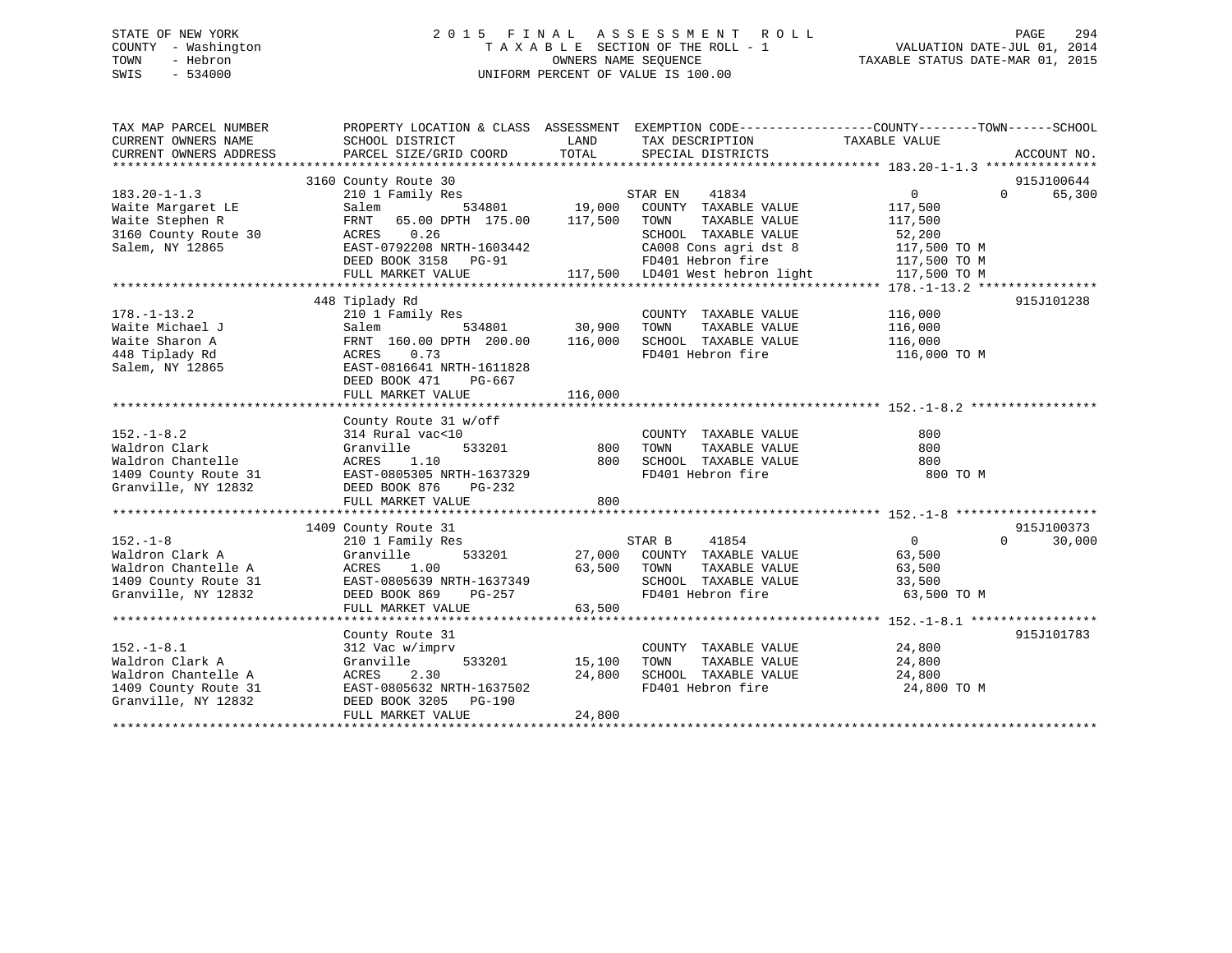# STATE OF NEW YORK 2 0 1 5 F I N A L A S S E S S M E N T R O L L PAGE 295 COUNTY - Washington T A X A B L E SECTION OF THE ROLL - 1 VALUATION DATE-JUL 01, 2014 TOWN - Hebron OWNERS NAME SEQUENCE TAXABLE STATUS DATE-MAR 01, 2015 SWIS - 534000 UNIFORM PERCENT OF VALUE IS 100.00

| TAX MAP PARCEL NUMBER                                                                       | PROPERTY LOCATION & CLASS ASSESSMENT EXEMPTION CODE----------------COUNTY-------TOWN------SCHOOL |                    |                                                                        |                                 |                |                                    |
|---------------------------------------------------------------------------------------------|--------------------------------------------------------------------------------------------------|--------------------|------------------------------------------------------------------------|---------------------------------|----------------|------------------------------------|
| CURRENT OWNERS NAME                                                                         | SCHOOL DISTRICT                                                                                  | LAND               | TAX DESCRIPTION                                                        | TAXABLE VALUE                   |                |                                    |
| CURRENT OWNERS ADDRESS                                                                      | PARCEL SIZE/GRID COORD                                                                           | TOTAL              | SPECIAL DISTRICTS                                                      |                                 |                | ACCOUNT NO.                        |
|                                                                                             |                                                                                                  |                    |                                                                        |                                 |                |                                    |
|                                                                                             | 1606 County Route 31                                                                             |                    | 75 PCT OF VALUE USED FOR EXEMPTION PURPOSES                            | 53,531 30,000                   |                | 915J100355                         |
| 152.-2-34                                                                                   | 242 Rurl res&rec                                                                                 |                    | VET COM CT 41131<br>533201 84,400 VET DIS CT 41141<br>VET COM CT 41131 |                                 |                | $\overline{0}$                     |
| Waldron David                                                                               | Granville<br>ACRES 32.50                                                                         | 285,500 STAR B     | 41854                                                                  | 10,706 10,706<br>$\overline{0}$ | $\overline{0}$ | $\overline{\phantom{0}}$<br>30,000 |
| Warden Katherine                                                                            |                                                                                                  |                    |                                                                        | 221,263                         |                |                                    |
| 1606 County Route 31 EAST-0809823 NRTH-1638524<br>Granville, NY 12832 DEED BOOK 2637 PG-154 |                                                                                                  |                    | COUNTY TAXABLE VALUE<br>TOWN<br>TAXABLE VALUE                          | 244,794                         |                |                                    |
|                                                                                             | FULL MARKET VALUE                                                                                |                    |                                                                        |                                 |                |                                    |
|                                                                                             |                                                                                                  |                    | 285,500 SCHOOL TAXABLE VALUE 255,500                                   | 285,500 TO M                    |                |                                    |
|                                                                                             |                                                                                                  |                    | CA008 Cons agri dst 8<br>FD401 Hebron fire                             | 285,500 TO M                    |                |                                    |
|                                                                                             |                                                                                                  |                    |                                                                        |                                 |                |                                    |
|                                                                                             | Wolfe Ln                                                                                         |                    |                                                                        |                                 |                | 915J100498                         |
| $158. - 1 - 10$                                                                             | 314 Rural vac<10                                                                                 |                    | COUNTY TAXABLE VALUE                                                   | 33,600                          |                |                                    |
| Wallace Landos                                                                              |                                                                                                  | 533801 33,600 TOWN |                                                                        | TAXABLE VALUE 33,600            |                |                                    |
| 15510 Livingston Rd                                                                         |                                                                                                  | 33,600             |                                                                        | 33,600                          |                |                                    |
| Accokeek, MD 20607                                                                          | Hartford 12011<br>ACRES 5.80<br>EAST-0789966 NRTH-1630291                                        |                    | SCHOOL TAXABLE VALUE<br>FD401 Hebron fire                              | 33,600 TO M                     |                |                                    |
|                                                                                             | DEED BOOK 912<br>PG-283                                                                          |                    |                                                                        |                                 |                |                                    |
|                                                                                             | FULL MARKET VALUE                                                                                | 33,600             |                                                                        |                                 |                |                                    |
|                                                                                             |                                                                                                  |                    |                                                                        |                                 |                |                                    |
|                                                                                             | 1230 Smith Rd                                                                                    |                    |                                                                        |                                 |                | 915J100645                         |
| $152. - 2 - 27$                                                                             | 240 Rural res                                                                                    |                    | COUNTY TAXABLE VALUE                                                   | 202,400                         |                |                                    |
| Wallman Bernice R                                                                           | 533201<br>Granville                                                                              | 125,300 TOWN       | TAXABLE VALUE                                                          | 202,400                         |                |                                    |
| 1230 Smith Rd                                                                               | ACRES 60.75                                                                                      | 202,400            | SCHOOL TAXABLE VALUE                                                   | 202,400                         |                |                                    |
| Granville, NY 12832                                                                         | EAST-0815676 NRTH-1639766                                                                        |                    | FD401 Hebron fire                                                      | 202,400 TO M                    |                |                                    |
|                                                                                             | DEED BOOK 752<br>PG-339                                                                          |                    |                                                                        |                                 |                |                                    |
| MAY BE SUBJECT TO PAYMENT                                                                   | FULL MARKET VALUE                                                                                | 202,400            |                                                                        |                                 |                |                                    |
| UNDER AGDIST LAW TIL 2022                                                                   |                                                                                                  |                    |                                                                        |                                 |                |                                    |
|                                                                                             |                                                                                                  |                    |                                                                        |                                 |                |                                    |
|                                                                                             | Little Burch Hill Rd                                                                             |                    |                                                                        |                                 |                |                                    |
| $151. - 1 - 22.23$                                                                          | 314 Rural vac<10                                                                                 |                    | COUNTY TAXABLE VALUE                                                   | 22,200                          |                |                                    |
| Walts Andrew P                                                                              | Granville                                                                                        |                    | TAXABLE VALUE                                                          | 22,200                          |                |                                    |
| Walts Rachel M                                                                              | lot <sub>2</sub>                                                                                 | 22,200             | SCHOOL TAXABLE VALUE                                                   | 22,200                          |                |                                    |
| 21 Carpenter Pl                                                                             | ACRES<br>5.10                                                                                    |                    | FD401 Hebron fire                                                      | 22,200 TO M                     |                |                                    |
| Stillwater, NY 12170                                                                        | EAST-0801246 NRTH-1636549                                                                        |                    |                                                                        |                                 |                |                                    |
|                                                                                             | DEED BOOK 3225 PG-285                                                                            |                    |                                                                        |                                 |                |                                    |
|                                                                                             | FULL MARKET VALUE                                                                                | 22,200             |                                                                        |                                 |                |                                    |
|                                                                                             |                                                                                                  |                    |                                                                        |                                 |                |                                    |
|                                                                                             | 1527 Big Burch Hill Rd                                                                           |                    |                                                                        |                                 |                |                                    |
| $152 - 2 - 1.1$                                                                             | 210 1 Family Res                                                                                 |                    | COUNTY TAXABLE VALUE                                                   | 68,700                          |                |                                    |
| Wappett Geoffrey                                                                            | 533201<br>Granville                                                                              | 37,700             | TOWN<br>TAXABLE VALUE                                                  | 68,700                          |                |                                    |
| 1527 Big Burch Hill Rd                                                                      | FRNT 281.00 DPTH 142.00                                                                          | 68,700             | SCHOOL TAXABLE VALUE                                                   | 68,700                          |                |                                    |
| Granville, NY 12832                                                                         | 0.92<br>ACRES                                                                                    |                    | CA008 Cons agri dst 8                                                  | 68,700 TO M                     |                |                                    |
|                                                                                             | EAST-0807114 NRTH-1639791                                                                        |                    | FD401 Hebron fire                                                      | 68,700 TO M                     |                |                                    |
|                                                                                             | DEED BOOK 2826 PG-115                                                                            |                    |                                                                        |                                 |                |                                    |
|                                                                                             | FULL MARKET VALUE                                                                                | 68,700             |                                                                        |                                 |                |                                    |
|                                                                                             |                                                                                                  |                    |                                                                        |                                 |                |                                    |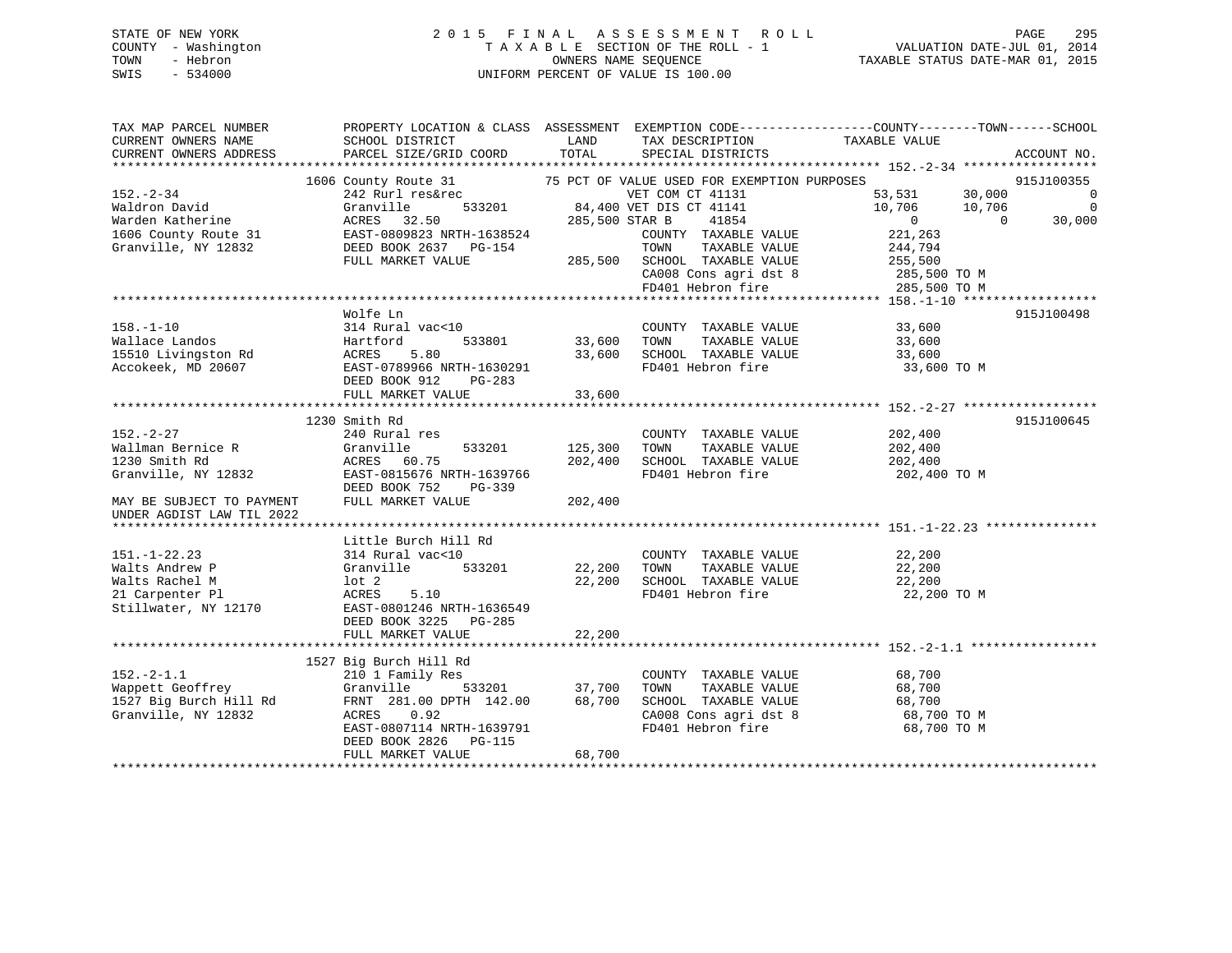# STATE OF NEW YORK 2 0 1 5 F I N A L A S S E S S M E N T R O L L PAGE 296 COUNTY - Washington T A X A B L E SECTION OF THE ROLL - 1 VALUATION DATE-JUL 01, 2014 TOWN - Hebron OWNERS NAME SEQUENCE TAXABLE STATUS DATE-MAR 01, 2015 SWIS - 534000 UNIFORM PERCENT OF VALUE IS 100.00

| TAX MAP PARCEL NUMBER                                                                                                 |                                                                                                          |                                           |                                                                                          | PROPERTY LOCATION & CLASS ASSESSMENT EXEMPTION CODE---------------COUNTY-------TOWN-----SCHOOL |             |
|-----------------------------------------------------------------------------------------------------------------------|----------------------------------------------------------------------------------------------------------|-------------------------------------------|------------------------------------------------------------------------------------------|------------------------------------------------------------------------------------------------|-------------|
| CURRENT OWNERS NAME                                                                                                   | SCHOOL DISTRICT                                                                                          | LAND                                      | TAX DESCRIPTION                                                                          | TAXABLE VALUE                                                                                  |             |
| CURRENT OWNERS ADDRESS                                                                                                | PARCEL SIZE/GRID COORD                                                                                   | TOTAL                                     | SPECIAL DISTRICTS                                                                        |                                                                                                | ACCOUNT NO. |
|                                                                                                                       |                                                                                                          |                                           |                                                                                          |                                                                                                |             |
|                                                                                                                       | East Green Pond Way                                                                                      |                                           |                                                                                          |                                                                                                | 915J101442  |
| $143. - 1 - 12.1$                                                                                                     | 311 Res vac land - WTRFNT COUNTY<br>Granville 533201 25,000 TOWN<br>FRNT 60.00 DPTH 275.00 25,000 SCHOOL |                                           | COUNTY TAXABLE VALUE 25,000                                                              |                                                                                                |             |
|                                                                                                                       |                                                                                                          |                                           | 25,000 TOWN TAXABLE VALUE<br>25,000 SCHOOL TAXABLE VALUE                                 | 25,000<br>25,000                                                                               |             |
|                                                                                                                       |                                                                                                          |                                           |                                                                                          |                                                                                                |             |
|                                                                                                                       |                                                                                                          |                                           | FD401 Hebron fire 25,000 TO M                                                            |                                                                                                |             |
|                                                                                                                       |                                                                                                          |                                           |                                                                                          |                                                                                                |             |
|                                                                                                                       | FULL MARKET VALUE                                                                                        | 25,000                                    |                                                                                          |                                                                                                |             |
|                                                                                                                       |                                                                                                          |                                           |                                                                                          |                                                                                                |             |
|                                                                                                                       | 1961 County Route 31                                                                                     |                                           |                                                                                          |                                                                                                | 915J100648  |
| $153. - 1 - 1.1$                                                                                                      | 241 Rural res&ag                                                                                         |                                           | AG DIST 41720                                                                            | 97,700<br>97,700                                                                               | 97,700      |
| Warner Dorothy P                                                                                                      | 533201 199,800<br>Granville                                                                              |                                           | COUNTY TAXABLE VALUE                                                                     | 142,300                                                                                        |             |
| Attn: B.Martin Warner, Executo ACRES 85.20                                                                            |                                                                                                          |                                           | 240,000 TOWN<br>TAXABLE VALUE                                                            | 142,300                                                                                        |             |
| 1883 County Route 31 EAST-0817003 NRTH-1640948 SCHOOL<br>Granville, NY 12832 DEED BOOK 636 PG-215 CA008 (ROUSE CA008) |                                                                                                          |                                           | SCHOOL TAXABLE VALUE 142,300                                                             |                                                                                                |             |
|                                                                                                                       |                                                                                                          |                                           | CA008 Cons agri dst 8                                                                    | 142,300 TO M                                                                                   |             |
|                                                                                                                       |                                                                                                          |                                           | 97,700 EX                                                                                |                                                                                                |             |
| MAY BE SUBJECT TO PAYMENT                                                                                             |                                                                                                          |                                           | FD401 Hebron fire                                                                        | 240,000 TO M                                                                                   |             |
| UNDER AGDIST LAW TIL 2019                                                                                             |                                                                                                          |                                           |                                                                                          |                                                                                                |             |
|                                                                                                                       |                                                                                                          |                                           |                                                                                          |                                                                                                |             |
|                                                                                                                       | Sheldon Rd                                                                                               |                                           |                                                                                          |                                                                                                |             |
| $170. - 1 - 13.71$                                                                                                    |                                                                                                          |                                           |                                                                                          |                                                                                                |             |
|                                                                                                                       |                                                                                                          |                                           | COUNTY TAXABLE VALUE<br>TOWN TAXABLE VALUE                                               | 95,200<br>95,200                                                                               |             |
| Warner Jeffrey<br>June Judy                                                                                           |                                                                                                          | 95,200                                    | SCHOOL TAXABLE VALUE 95,200<br>CA008 Cons agri dst 8 95,200 TO M                         |                                                                                                |             |
| 8500 State Route 22                                                                                                   | Lot 1<br>ACRES<br>ACRES 60.14                                                                            |                                           |                                                                                          |                                                                                                |             |
| Granville, NY 12832 EAST-0818496 NRTH-1618157                                                                         |                                                                                                          |                                           | FD401 Hebron fire                                                                        | 95,200 TO M                                                                                    |             |
|                                                                                                                       | DEED BOOK 3068 PG-10                                                                                     |                                           |                                                                                          |                                                                                                |             |
|                                                                                                                       | FULL MARKET VALUE                                                                                        | 95,200                                    |                                                                                          |                                                                                                |             |
|                                                                                                                       |                                                                                                          |                                           |                                                                                          |                                                                                                |             |
|                                                                                                                       | Sheldon Rd                                                                                               |                                           |                                                                                          |                                                                                                |             |
| $170. - 1 - 13.72$                                                                                                    | 322 Rural vac>10                                                                                         |                                           | COUNTY TAXABLE VALUE                                                                     | 49,100                                                                                         |             |
| Warner Jeffrey                                                                                                        | Salem                                                                                                    | )<br>534801                        49,100 | TOWN                                                                                     | TAXABLE VALUE 49,100                                                                           |             |
| Warner Judy                                                                                                           | lot 2                                                                                                    | 49,100                                    |                                                                                          |                                                                                                |             |
| 8500 State Route 22                                                                                                   | ACRES 23.26                                                                                              |                                           | SCHOOL TAXABLE VALUE<br>CA008 Cons agri dst 8                                            | 49,100<br>49,100 TO M                                                                          |             |
| Granville, NY 12832                                                                                                   | EAST-0818902 NRTH-1616343                                                                                |                                           | FD401 Hebron fire                                                                        | 49,100 TO M                                                                                    |             |
|                                                                                                                       | DEED BOOK 3068 PG-10                                                                                     |                                           |                                                                                          |                                                                                                |             |
|                                                                                                                       |                                                                                                          |                                           |                                                                                          |                                                                                                |             |
|                                                                                                                       | FULL MARKET VALUE                                                                                        | 49,100                                    |                                                                                          |                                                                                                |             |
|                                                                                                                       |                                                                                                          |                                           |                                                                                          |                                                                                                |             |
|                                                                                                                       | Sheldon Rd                                                                                               |                                           |                                                                                          |                                                                                                |             |
| $170. - 1 - 13.78$                                                                                                    | 322 Rural vac>10                                                                                         |                                           | COUNTY TAXABLE VALUE                                                                     | 51,600                                                                                         |             |
| Warner Jeffrey                                                                                                        | Salem                                                                                                    | 534801 51,600                             | TAXABLE VALUE<br>TOWN                                                                    | 51,600                                                                                         |             |
| Warner Judy                                                                                                           | Lot 5C                                                                                                   | 51,600                                    | SCHOOL TAXABLE VALUE<br>SCHOOL TAXABLE VALUE 51,600<br>CA008 Cons agri dst 8 51,600 TO M | 51,600                                                                                         |             |
| 8500 State Route 22                                                                                                   | ACRES 25.31                                                                                              |                                           |                                                                                          |                                                                                                |             |
| Granville, NY 12832                                                                                                   | EAST-0819170 NRTH-1617934                                                                                |                                           | FD401 Hebron fire                                                                        | 51,600 TO M                                                                                    |             |
|                                                                                                                       |                                                                                                          |                                           |                                                                                          |                                                                                                |             |
|                                                                                                                       | FULL MARKET VALUE                                                                                        | 51,600                                    |                                                                                          |                                                                                                |             |
|                                                                                                                       |                                                                                                          |                                           |                                                                                          |                                                                                                |             |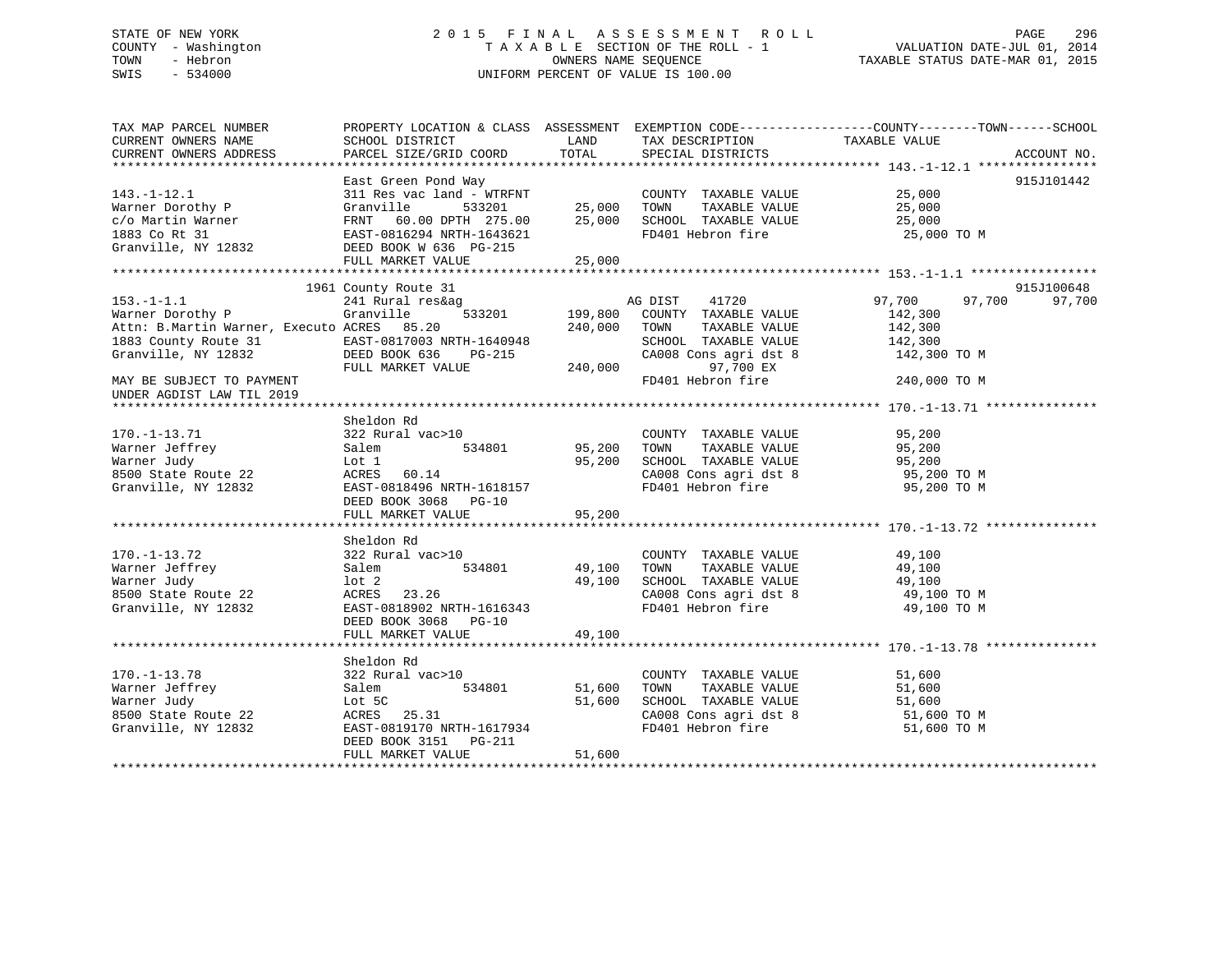# STATE OF NEW YORK 2 0 1 5 F I N A L A S S E S S M E N T R O L L PAGE 297 COUNTY - Washington T A X A B L E SECTION OF THE ROLL - 1 VALUATION DATE-JUL 01, 2014 TOWN - Hebron OWNERS NAME SEQUENCE TAXABLE STATUS DATE-MAR 01, 2015 SWIS - 534000 UNIFORM PERCENT OF VALUE IS 100.00

| TAX MAP PARCEL NUMBER<br>CURRENT OWNERS NAME | PROPERTY LOCATION & CLASS ASSESSMENT<br>SCHOOL DISTRICT | LAND    | EXEMPTION CODE-----------------COUNTY-------TOWN------SCHOOL<br>TAX DESCRIPTION | TAXABLE VALUE |                    |
|----------------------------------------------|---------------------------------------------------------|---------|---------------------------------------------------------------------------------|---------------|--------------------|
| CURRENT OWNERS ADDRESS                       | PARCEL SIZE/GRID COORD                                  | TOTAL   | SPECIAL DISTRICTS                                                               |               | ACCOUNT NO.        |
|                                              |                                                         |         |                                                                                 |               |                    |
|                                              | 1873 County Route 31                                    |         |                                                                                 |               | 915J100476         |
| $152 - 2 - 23$                               | 270 Mfg housing                                         |         | COUNTY TAXABLE VALUE                                                            | 28,900        |                    |
| Warner Martin B                              | Granville<br>533201                                     | 20,000  | TOWN<br>TAXABLE VALUE                                                           | 28,900        |                    |
| Warner Joan C                                | 2.00<br>ACRES                                           | 28,900  | SCHOOL TAXABLE VALUE                                                            | 28,900        |                    |
| 1883 County Route 31                         | EAST-0815332 NRTH-1640735                               |         | FD401 Hebron fire                                                               | 28,900 TO M   |                    |
| Granville, NY 12832                          | DEED BOOK 736<br><b>PG-55</b>                           |         |                                                                                 |               |                    |
|                                              | FULL MARKET VALUE                                       | 28,900  |                                                                                 |               |                    |
|                                              |                                                         |         |                                                                                 |               |                    |
|                                              | County Route 31                                         |         |                                                                                 |               | 915J100448         |
| $152. - 2 - 25$                              | 312 Vac w/imprv                                         |         | COUNTY TAXABLE VALUE                                                            | 2,400         |                    |
| Warner Martin B                              | Granville<br>533201                                     | 1,900   | TOWN<br>TAXABLE VALUE                                                           | 2,400         |                    |
| Warner Joan C                                | FRNT 185.00 DPTH 185.00                                 | 2,400   | SCHOOL TAXABLE VALUE                                                            | 2,400         |                    |
| 1883 County Route 31                         | 0.79<br>ACRES                                           |         | FD401 Hebron fire                                                               | 2,400 TO M    |                    |
| Granville, NY 12832                          | EAST-0815604 NRTH-1640355                               |         |                                                                                 |               |                    |
|                                              | DEED BOOK 497                                           |         |                                                                                 |               |                    |
|                                              | PG-377                                                  |         |                                                                                 |               |                    |
|                                              | FULL MARKET VALUE                                       | 2,400   |                                                                                 |               |                    |
|                                              |                                                         |         |                                                                                 |               | 915J100649         |
|                                              | 1883 County Route 31                                    |         |                                                                                 |               | $\Omega$           |
| $152. - 2 - 26$                              | 210 1 Family Res                                        |         | STAR EN<br>41834                                                                | 0             | 65,300             |
| Warner Martin B                              | Granville<br>533201                                     | 44,900  | COUNTY TAXABLE VALUE                                                            | 90,000        |                    |
| Warner Joan Call                             | ACRES<br>3.50                                           | 90,000  | TAXABLE VALUE<br>TOWN                                                           | 90,000        |                    |
| 1883 County Route 31                         | EAST-0815704 NRTH-1640582                               |         | SCHOOL TAXABLE VALUE                                                            | 24,700        |                    |
| Granville, NY 12832                          | DEED BOOK 375<br>PG-732                                 |         | FD401 Hebron fire                                                               | 90,000 TO M   |                    |
|                                              | FULL MARKET VALUE                                       | 90,000  |                                                                                 |               |                    |
|                                              |                                                         |         |                                                                                 |               |                    |
|                                              | County Route 31                                         |         |                                                                                 |               |                    |
| $153. - 1 - 1.6$                             | 322 Rural vac>10                                        |         | COUNTY TAXABLE VALUE                                                            | 46,600        |                    |
| Warner Martin B                              | Granville<br>533201                                     | 46,600  | TOWN<br>TAXABLE VALUE                                                           | 46,600        |                    |
| Warner Joan C                                | ACRES 12.30                                             | 46,600  | SCHOOL TAXABLE VALUE                                                            | 46,600        |                    |
| 1883 County Route 31                         | EAST-0816237 NRTH-1640839                               |         | FD401 Hebron fire                                                               | 46,600 TO M   |                    |
| Granville, NY 12832                          | DEED BOOK 643<br>PG-340                                 |         |                                                                                 |               |                    |
|                                              | FULL MARKET VALUE                                       | 46,600  |                                                                                 |               |                    |
|                                              |                                                         |         |                                                                                 |               |                    |
|                                              | 1945 County Route 31                                    |         |                                                                                 |               | 915J101516         |
| $153. - 1 - 1.3$                             | 283 Res w/Comuse                                        |         | 41854<br>STAR B                                                                 | $\mathbf 0$   | 30,000<br>$\Omega$ |
| Warner Timothy L                             | Granville<br>533201                                     | 47,700  | COUNTY TAXABLE VALUE                                                            | 120,000       |                    |
| Warner Joanne M                              | House/garage/lot                                        | 120,000 | TOWN<br>TAXABLE VALUE                                                           | 120,000       |                    |
| 1945 County Route 31                         | 844/66                                                  |         | SCHOOL TAXABLE VALUE                                                            | 90,000        |                    |
| Granville, NY 12832                          | ACRES<br>4.10                                           |         | FD401 Hebron fire                                                               | 120,000 TO M  |                    |
|                                              | EAST-0817018 NRTH-1640997                               |         |                                                                                 |               |                    |
|                                              | DEED BOOK 550<br>PG-127                                 |         |                                                                                 |               |                    |
|                                              | FULL MARKET VALUE                                       | 120,000 |                                                                                 |               |                    |
|                                              |                                                         |         |                                                                                 |               |                    |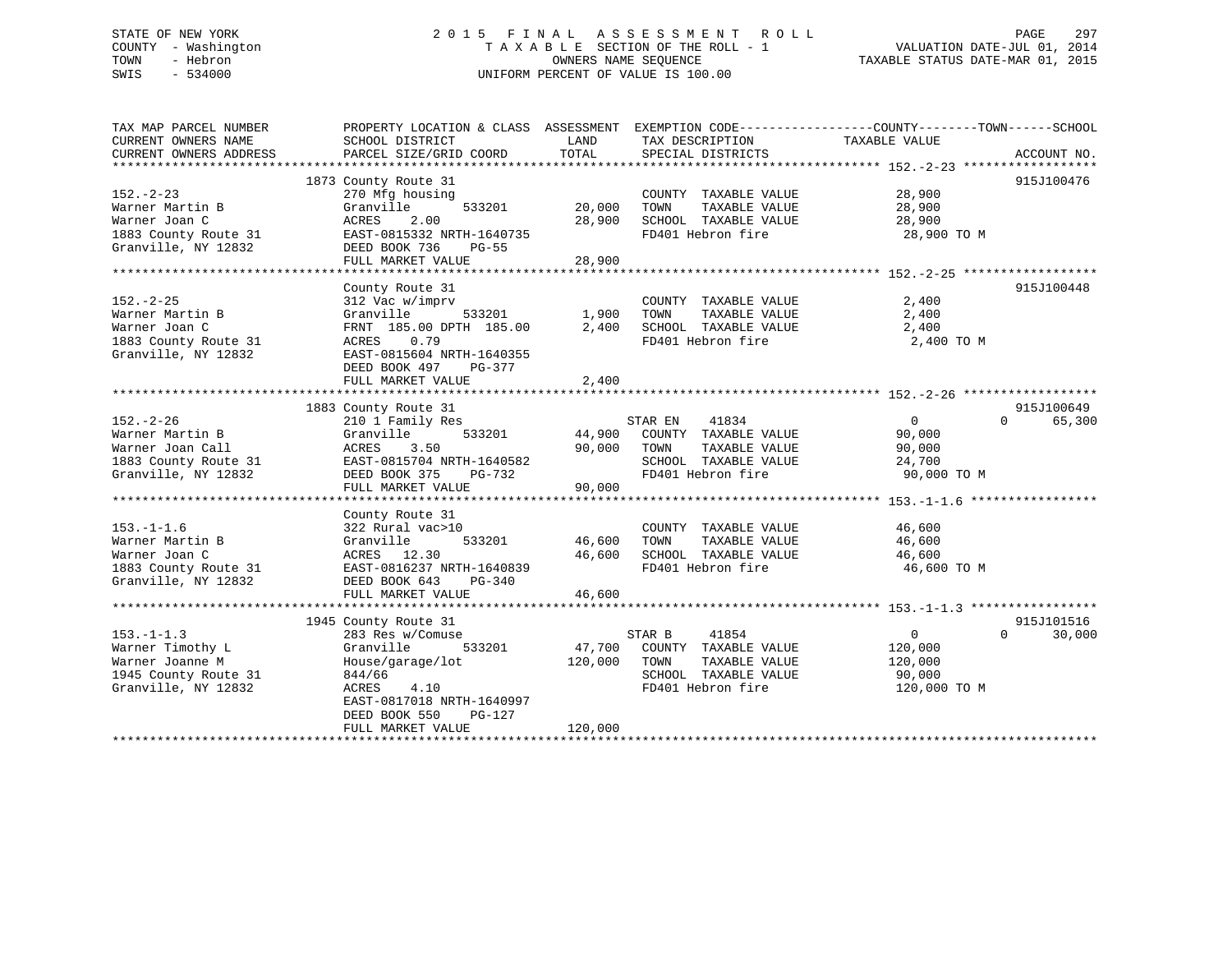| STATE OF NEW YORK<br>COUNTY - Washington<br>TOWN<br>- Hebron<br>SWIS<br>$-534000$ |                                           | OWNERS NAME SEOUENCE | 2015 FINAL ASSESSMENT ROLL<br>TAXABLE SECTION OF THE ROLL - 1<br>UNIFORM PERCENT OF VALUE IS 100.00 | PAGE<br>VALUATION DATE-JUL 01, 2014<br>TAXABLE STATUS DATE-MAR 01, 2015                                           | 298         |
|-----------------------------------------------------------------------------------|-------------------------------------------|----------------------|-----------------------------------------------------------------------------------------------------|-------------------------------------------------------------------------------------------------------------------|-------------|
| TAX MAP PARCEL NUMBER<br>CURRENT OWNERS NAME                                      | SCHOOL DISTRICT                           | LAND                 | TAX DESCRIPTION                                                                                     | PROPERTY LOCATION & CLASS ASSESSMENT EXEMPTION CODE----------------COUNTY-------TOWN------SCHOOL<br>TAXABLE VALUE |             |
| CURRENT OWNERS ADDRESS                                                            | PARCEL SIZE/GRID COORD                    | TOTAL                | SPECIAL DISTRICTS                                                                                   |                                                                                                                   | ACCOUNT NO. |
|                                                                                   |                                           |                      |                                                                                                     |                                                                                                                   |             |
|                                                                                   | 3915 County Route 30                      |                      |                                                                                                     | $\overline{0}$<br>$\mathbf{0}$                                                                                    |             |
| $167. - 1 - 47.3$<br>Washburn Danny                                               | 270 Mfg housing<br>Salem<br>534801        | 35,800               | 41854<br>STAR B<br>COUNTY TAXABLE VALUE                                                             | 53,000                                                                                                            | 30,000      |
| Washburn Denise                                                                   | lot 1                                     | 53,000               | TAXABLE VALUE<br>TOWN                                                                               | 53,000                                                                                                            |             |
| 3915 County Route 30                                                              | contract 956/143                          |                      | SCHOOL TAXABLE VALUE                                                                                | 23,000                                                                                                            |             |
| Salem, NY 12865                                                                   | ACRES<br>4.51                             |                      | FD401 Hebron fire                                                                                   | 53,000 TO M                                                                                                       |             |
|                                                                                   | EAST-0788927 NRTH-1620070                 |                      |                                                                                                     |                                                                                                                   |             |
|                                                                                   | DEED BOOK 2706 PG-80                      |                      |                                                                                                     |                                                                                                                   |             |
|                                                                                   | FULL MARKET VALUE                         | 53,000               |                                                                                                     |                                                                                                                   |             |
|                                                                                   |                                           |                      |                                                                                                     |                                                                                                                   |             |
|                                                                                   | 22 Waites Way                             |                      |                                                                                                     |                                                                                                                   | 915J100409  |
| $168. - 1 - 18.6$                                                                 | 270 Mfg housing                           |                      | 41854<br>STAR B                                                                                     | $\mathbf{0}$<br>$\Omega$                                                                                          | 30,000      |
| Watkins Donald L Jr                                                               | 533801<br>Hartford                        | 49,200               | COUNTY TAXABLE VALUE                                                                                | 86,800                                                                                                            |             |
| Watkins Karen S                                                                   | <b>ACRES</b><br>4.40                      | 86,800               | TAXABLE VALUE<br>TOWN                                                                               | 86,800                                                                                                            |             |
| 22A Waites Way                                                                    | EAST-0796801 NRTH-1619677                 |                      | SCHOOL TAXABLE VALUE                                                                                | 56,800                                                                                                            |             |
| Salem, NY 12865                                                                   | DEED BOOK 3296 PG-15                      |                      | CA008 Cons agri dst 8                                                                               | 86,800 TO M                                                                                                       |             |
|                                                                                   | FULL MARKET VALUE                         |                      | 86,800 FD401 Hebron fire                                                                            | 86,800 TO M                                                                                                       |             |
|                                                                                   |                                           |                      |                                                                                                     |                                                                                                                   |             |
|                                                                                   | 12 Dorance Rd                             |                      |                                                                                                     |                                                                                                                   | 915J100574  |
| $144. - 1 - 11$                                                                   | 210 1 Family Res                          |                      | COUNTY TAXABLE VALUE                                                                                | 83,500                                                                                                            |             |
| Watrous Craig Sr                                                                  | Granville<br>533201<br>ACRES<br>2.00      | 40,000               | TAXABLE VALUE<br>TOWN                                                                               | 83,500                                                                                                            |             |
| Watrous Kelly<br>12 Dorance Rd                                                    | EAST-0821734 NRTH-1647808                 | 83,500               | SCHOOL TAXABLE VALUE<br>FD401 Hebron fire                                                           | 83,500<br>83,500 TO M                                                                                             |             |
| Granville, NY 12832                                                               | DEED BOOK 3416 PG-145                     |                      |                                                                                                     |                                                                                                                   |             |
|                                                                                   | FULL MARKET VALUE                         | 83,500               |                                                                                                     |                                                                                                                   |             |
|                                                                                   |                                           |                      |                                                                                                     |                                                                                                                   |             |
|                                                                                   | 5 & 6 Dorance Rd                          |                      |                                                                                                     |                                                                                                                   | 915J100656  |
| $144. - 1 - 12$                                                                   | 210 1 Family Res                          |                      | STAR EN<br>41834                                                                                    | $\overline{0}$<br>$\Omega$                                                                                        | 65,300      |
| Watrous Ivan R                                                                    | Granville<br>533201                       | 38,600               | COUNTY TAXABLE VALUE                                                                                | 134,200                                                                                                           |             |
| Watrous Jane C                                                                    | <b>ACRES</b><br>1.30                      | 134,200              | TAXABLE VALUE<br>TOWN                                                                               | 134,200                                                                                                           |             |
| 5 Dorance Rd                                                                      | EAST-0822171 NRTH-1647632                 |                      | SCHOOL TAXABLE VALUE                                                                                | 68,900                                                                                                            |             |
| Granville, NY 12832                                                               | DEED BOOK 384<br>PG-703                   |                      | FD401 Hebron fire                                                                                   | 134,200 TO M                                                                                                      |             |
|                                                                                   | FULL MARKET VALUE                         | 134,200              |                                                                                                     |                                                                                                                   |             |
|                                                                                   |                                           |                      |                                                                                                     |                                                                                                                   |             |
|                                                                                   | Dorance Rd                                |                      |                                                                                                     |                                                                                                                   | 915J100065  |
| $144. - 1 - 10$                                                                   | 314 Rural vac<10                          |                      | COUNTY TAXABLE VALUE                                                                                | 38,400                                                                                                            |             |
| Watrous Kevin                                                                     | Granville<br>533201                       | 38,400               | TAXABLE VALUE<br>TOWN                                                                               | 38,400                                                                                                            |             |
| 23 Thomas Rd                                                                      | ACRES<br>8.20                             | 38,400               | SCHOOL TAXABLE VALUE                                                                                | 38,400                                                                                                            |             |
| Whitehall, NY 12887                                                               | EAST-0821424 NRTH-1648207                 |                      | FD401 Hebron fire                                                                                   | 38,400 TO M                                                                                                       |             |
|                                                                                   | DEED BOOK 3040 PG-35<br>FULL MARKET VALUE | 38,400               |                                                                                                     |                                                                                                                   |             |
|                                                                                   |                                           |                      |                                                                                                     |                                                                                                                   |             |

\*\*\*\*\*\*\*\*\*\*\*\*\*\*\*\*\*\*\*\*\*\*\*\*\*\*\*\*\*\*\*\*\*\*\*\*\*\*\*\*\*\*\*\*\*\*\*\*\*\*\*\*\*\*\*\*\*\*\*\*\*\*\*\*\*\*\*\*\*\*\*\*\*\*\*\*\*\*\*\*\*\*\*\*\*\*\*\*\*\*\*\*\*\*\*\*\*\*\*\*\*\*\*\*\*\*\*\*\*\*\*\*\*\*\*\*\*\*\*\*\*\*\*\*\*\*\*\*\*\*\*\*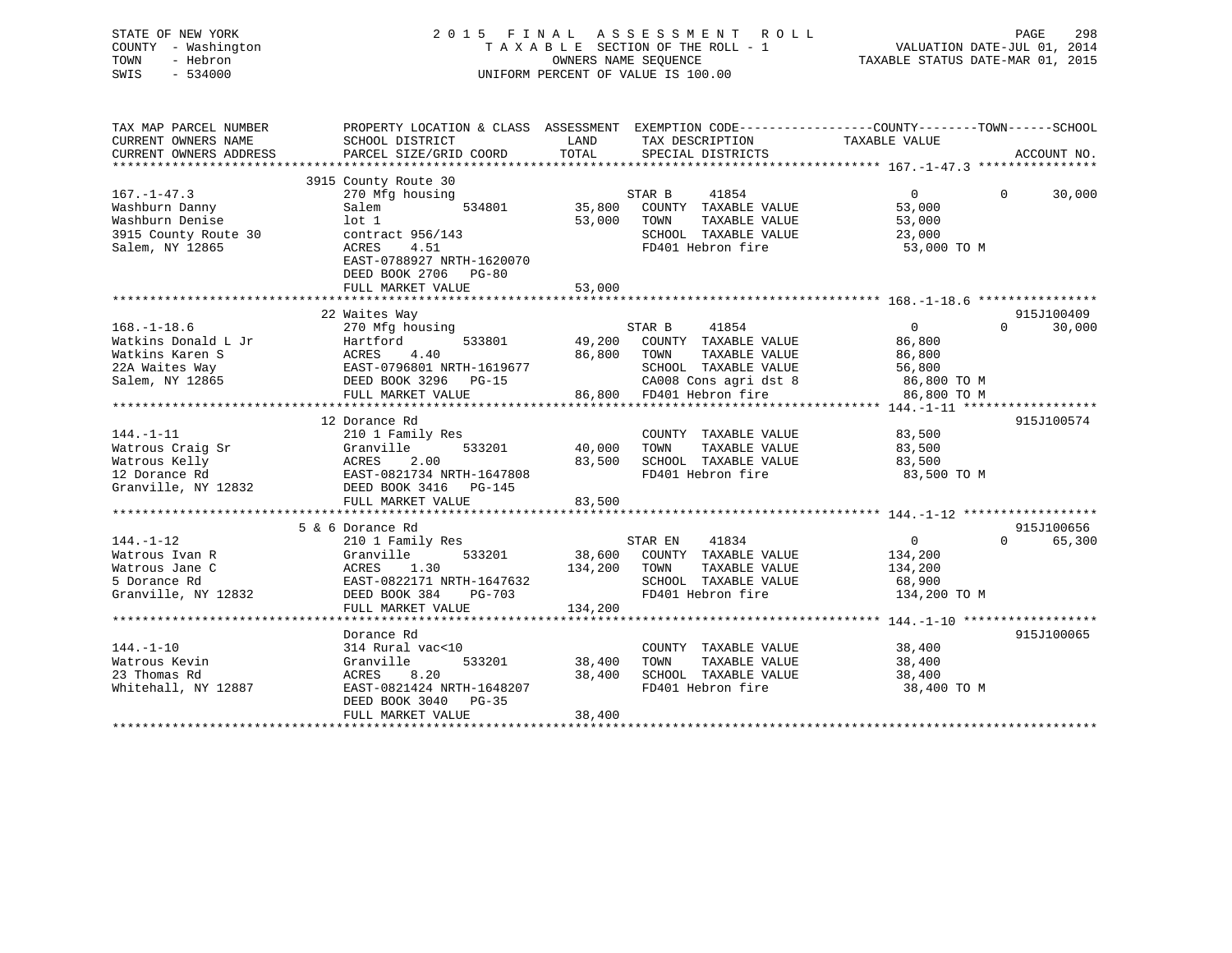# STATE OF NEW YORK 2 0 1 5 F I N A L A S S E S S M E N T R O L L PAGE 299 COUNTY - Washington T A X A B L E SECTION OF THE ROLL - 1 VALUATION DATE-JUL 01, 2014 TOWN - Hebron OWNERS NAME SEQUENCE TAXABLE STATUS DATE-MAR 01, 2015 SWIS - 534000 UNIFORM PERCENT OF VALUE IS 100.00

| LAND<br>TAXABLE VALUE<br>CURRENT OWNERS NAME<br>SCHOOL DISTRICT<br>TAX DESCRIPTION           |             |
|----------------------------------------------------------------------------------------------|-------------|
| TOTAL<br>CURRENT OWNERS ADDRESS<br>PARCEL SIZE/GRID COORD<br>SPECIAL DISTRICTS               | ACCOUNT NO. |
|                                                                                              |             |
| 66 Liebig Rd<br>915J101689                                                                   |             |
| $152. - 1 - 1.3$<br>41854<br>$\overline{0}$<br>$\Omega$<br>242 Rurl res&rec<br>STAR B        | 30,000      |
| 75,500<br>Weinstein Jason A<br>Granville<br>533201<br>COUNTY TAXABLE VALUE<br>199,500        |             |
| Kissack Beth A<br>199,500<br>TAXABLE VALUE<br>ACRES 16.73<br>TOWN<br>199,500                 |             |
| 66 Liebig Rd<br>EAST-0805257 NRTH-1638942<br>SCHOOL TAXABLE VALUE<br>169,500                 |             |
| Granville, NY 12832<br>DEED BOOK 3367 PG-96<br>FD401 Hebron fire<br>199,500 TO M             |             |
| FULL MARKET VALUE<br>199,500                                                                 |             |
|                                                                                              |             |
| 24 Mcknight Hill Rd                                                                          | 915J101250  |
| $176. - 1 - 13.2$<br>210 1 Family Res<br>$\overline{0}$<br>$\Omega$<br>STAR B<br>41854       | 30,000      |
| 46,100<br>Wesley David C<br>534801<br>COUNTY TAXABLE VALUE<br>Salem<br>150,000               |             |
| Wesley Tracey L<br>ACRES<br>3.76 BANK<br>150,000<br>TOWN<br>TAXABLE VALUE<br>150,000<br>11A  |             |
| 24 Mcknight Hill Rd<br>EAST-0803422 NRTH-1613146<br>SCHOOL TAXABLE VALUE<br>120,000          |             |
| FD401 Hebron fire<br>Salem, NY 12865<br>PG-203<br>150,000 TO M<br>DEED BOOK 785              |             |
| FULL MARKET VALUE<br>150,000                                                                 |             |
|                                                                                              |             |
| 915J100175<br>Mcknight Hill Rd                                                               |             |
| $176. - 1 - 15.1$<br>25,000<br>311 Res vac land<br>COUNTY TAXABLE VALUE                      |             |
| Wesley David C<br>534801<br>25,000<br>TOWN<br>25,000<br>Salem<br>TAXABLE VALUE               |             |
| 3.52<br>Mckeighan Tracey<br>ACRES<br>25,000<br>SCHOOL TAXABLE VALUE<br>25,000                |             |
| 24 Mcknight Hill Rd<br>FD401 Hebron fire<br>25,000 TO M<br>EAST-0803590 NRTH-1612856         |             |
| Salem, NY 12832<br>DEED BOOK 785<br>PG-203                                                   |             |
| 25,000<br>FULL MARKET VALUE                                                                  |             |
|                                                                                              |             |
| 3482 County Route 30                                                                         | 915J101183  |
| $\overline{0}$<br>$\Omega$<br>$175. - 1 - 7.2$<br>270 Mfg housing<br>STAR B<br>41854         | 30,000      |
| West Nancy<br>29,600<br>COUNTY TAXABLE VALUE<br>74,000<br>Salem<br>534801                    |             |
| 3482 County Route 30<br>FRNT 104.00 DPTH 144.00<br>74,000<br>TOWN<br>TAXABLE VALUE<br>74,000 |             |
| SCHOOL TAXABLE VALUE<br>Salem, NY 12865<br>ACRES<br>0.34<br>44,000                           |             |
| EAST-0791316 NRTH-1610760<br>FD401 Hebron fire<br>74,000 TO M                                |             |
| DEED BOOK 705<br>$PG-1$                                                                      |             |
| 74,000<br>FULL MARKET VALUE                                                                  |             |
|                                                                                              |             |
| County Route 30/E Off<br>915J100401                                                          |             |
| 600<br>$175. - 1 - 7.5$<br>311 Res vac land<br>COUNTY TAXABLE VALUE                          |             |
| West Nancy<br>Salem<br>534801<br>600<br>TOWN<br>TAXABLE VALUE<br>600                         |             |
| West Christopher<br>600<br>SCHOOL TAXABLE VALUE<br>600<br>Mallory Sub/ 29#85 Lot 1           |             |
| FRNT 141.00 DPTH 333.00<br>FD401 Hebron fire<br>600 TO M<br>3482 County Route 30             |             |
| Salem, NY 12865<br>ACRES<br>0.82                                                             |             |
| EAST-0791515 NRTH-1610778                                                                    |             |
|                                                                                              |             |
| DEED BOOK 3016<br>PG-135<br>600<br>FULL MARKET VALUE                                         |             |
|                                                                                              |             |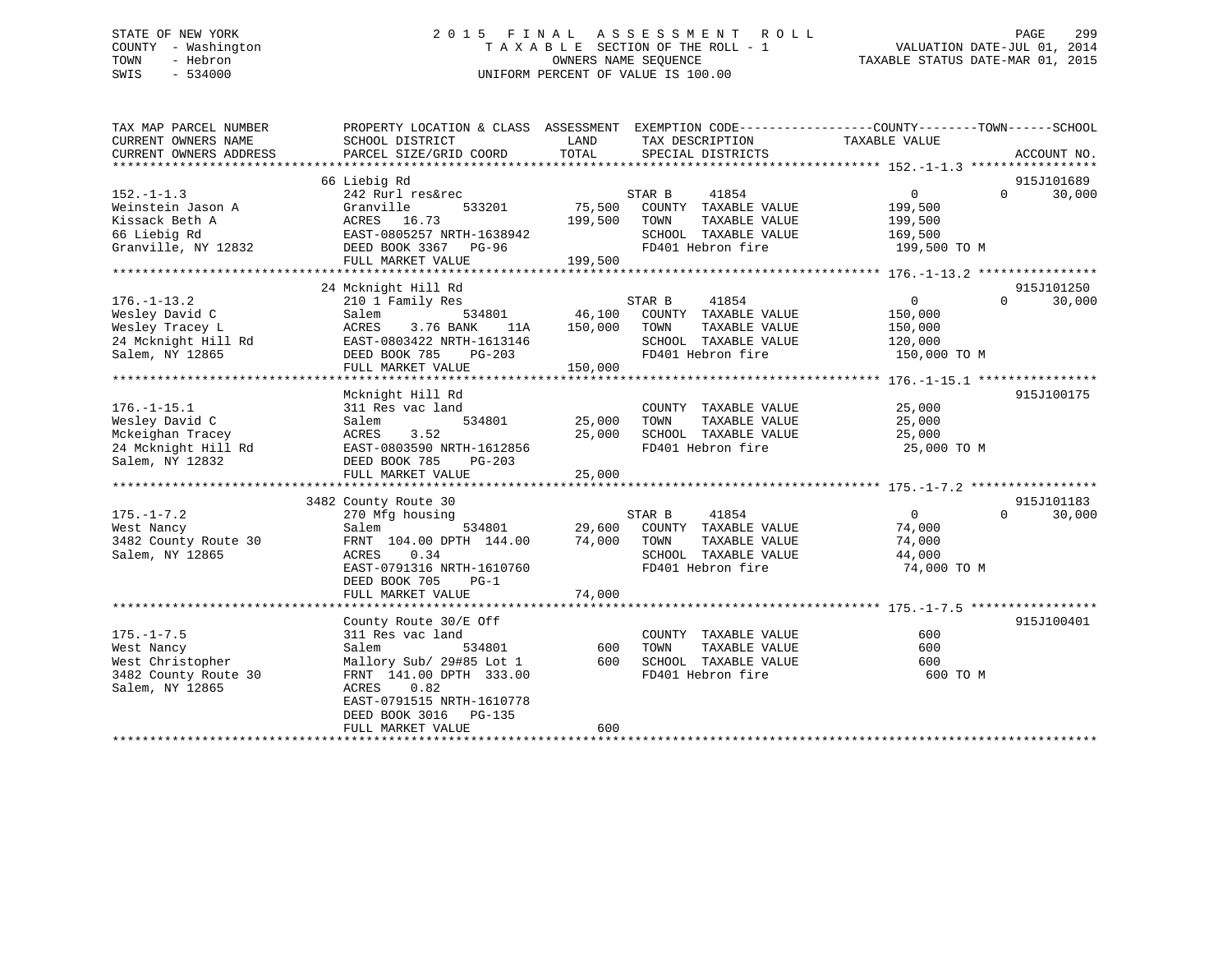# STATE OF NEW YORK 2 0 1 5 F I N A L A S S E S S M E N T R O L L PAGE 300 COUNTY - Washington T A X A B L E SECTION OF THE ROLL - 1 VALUATION DATE-JUL 01, 2014 TOWN - Hebron OWNERS NAME SEQUENCE TAXABLE STATUS DATE-MAR 01, 2015 SWIS - 534000 UNIFORM PERCENT OF VALUE IS 100.00

| TAX MAP PARCEL NUMBER<br>CURRENT OWNERS NAME | PROPERTY LOCATION & CLASS ASSESSMENT<br>SCHOOL DISTRICT | LAND    | EXEMPTION CODE-----------------COUNTY-------TOWN------SCHOOL<br>TAX DESCRIPTION | TAXABLE VALUE    |                    |
|----------------------------------------------|---------------------------------------------------------|---------|---------------------------------------------------------------------------------|------------------|--------------------|
| CURRENT OWNERS ADDRESS                       | PARCEL SIZE/GRID COORD                                  | TOTAL   | SPECIAL DISTRICTS                                                               |                  | ACCOUNT NO.        |
|                                              | 32 Chamberlin Mills Rd                                  |         |                                                                                 |                  | 915J100662         |
| $184. - 1 - 24$                              | 240 Rural res                                           |         | 41834<br>STAR EN                                                                | 0                | 65,300<br>$\Omega$ |
| Wever James D                                | Salem<br>534801                                         | 84,000  | COUNTY TAXABLE VALUE                                                            | 210,300          |                    |
| Wever Lori                                   | 21.00<br>ACRES                                          | 210,300 | TAXABLE VALUE<br>TOWN                                                           | 210,300          |                    |
| 32 Chamberlin Mills Rd                       | EAST-0793672 NRTH-1602557                               |         | SCHOOL TAXABLE VALUE                                                            | 145,000          |                    |
| Salem, NY 12865                              | DEED BOOK 420<br>PG-903                                 |         | CA008 Cons agri dst 8                                                           | 210,300 TO M     |                    |
|                                              | FULL MARKET VALUE                                       |         | 210,300 FD401 Hebron fire                                                       | 210,300 TO M     |                    |
|                                              |                                                         |         | LD401 West hebron light                                                         | 210,300 TO M     |                    |
|                                              |                                                         |         |                                                                                 |                  |                    |
|                                              | 61 Briansky Ln                                          |         |                                                                                 |                  | 915J101062         |
| $184. - 1 - 15.2$                            | 242 Rurl res&rec                                        |         | COUNTY TAXABLE VALUE                                                            | 200,000          |                    |
| Whalen Gary R                                | Salem<br>534801                                         | 99,000  | TAXABLE VALUE<br>TOWN                                                           | 200,000          |                    |
| Barringer Laurie L                           | 29.20 BANK<br>999<br>ACRES                              | 200,000 | SCHOOL TAXABLE VALUE                                                            | 200,000          |                    |
| 61 Briansky Ln                               | EAST-0803251 NRTH-1604416                               |         | FD401 Hebron fire                                                               | 200,000 TO M     |                    |
| Salem, NY 12865                              | DEED BOOK 872<br>PG-226                                 |         |                                                                                 |                  |                    |
|                                              | FULL MARKET VALUE                                       | 200,000 |                                                                                 |                  |                    |
|                                              |                                                         |         |                                                                                 |                  |                    |
|                                              | 1 Pine Hill Rd                                          |         |                                                                                 |                  | 915J100359         |
| $160. - 1 - 8$                               | 210 1 Family Res                                        |         | STAR B<br>41854                                                                 | 0                | $\Omega$<br>30,000 |
| Wheeler Fred J                               | 534801<br>Salem                                         | 40,800  | COUNTY TAXABLE VALUE                                                            | 152,500          |                    |
| Wheeler Bonnie                               | ACRES<br>4.50                                           | 152,500 | TAXABLE VALUE<br>TOWN                                                           | 152,500          |                    |
| 1 Pine Hill Rd                               | EAST-0806684 NRTH-1626542                               |         | SCHOOL TAXABLE VALUE                                                            | 122,500          |                    |
| Granville, NY 12832                          | DEED BOOK 1992 PG-344                                   |         | FD401 Hebron fire                                                               | 152,500 TO M     |                    |
|                                              | FULL MARKET VALUE                                       | 152,500 |                                                                                 |                  |                    |
|                                              |                                                         |         |                                                                                 |                  |                    |
|                                              | Liebig Rd/e Off                                         |         |                                                                                 |                  | 915J101632         |
| $143. - 1 - 39.10$                           | 314 Rural vac<10                                        |         | COUNTY TAXABLE VALUE                                                            | 4,100            |                    |
| Whelley Eileen                               | Granville<br>533201                                     | 4,100   | TAXABLE VALUE<br>TOWN                                                           | 4,100            |                    |
| Whelley Donald                               | Lot 10                                                  | 4,100   | SCHOOL TAXABLE VALUE                                                            | 4,100            |                    |
| 134 Cedar Rd                                 | 5.43<br>ACRES                                           |         | FD401 Hebron fire                                                               | 4,100 TO M       |                    |
| Wilton, CT 06897                             | EAST-0807571 NRTH-1642478                               |         |                                                                                 |                  |                    |
|                                              | DEED BOOK 845<br>PG-312                                 |         |                                                                                 |                  |                    |
|                                              | FULL MARKET VALUE                                       | 4,100   |                                                                                 |                  |                    |
|                                              |                                                         |         |                                                                                 |                  |                    |
|                                              | Blossom Rd                                              |         |                                                                                 |                  | 915J100081         |
| $186. - 1 - 6$                               | 912 Forest s480a                                        |         | FOR 480A<br>47460                                                               | 55,643<br>55,643 | 55,643             |
| White Creek Tree Farm LP                     | Salem<br>534801                                         | 82,100  | COUNTY TAXABLE VALUE                                                            | 26,457           |                    |
| 3562 Voerman Way                             | Forest Commit 706/109                                   | 82,100  | TOWN<br>TAXABLE VALUE                                                           | 26,457           |                    |
| Cambridge, NY 12816                          | ACRES<br>53.10                                          |         | SCHOOL TAXABLE VALUE                                                            | 26,457           |                    |
|                                              | EAST-0819875 NRTH-1605263                               |         | CA008 Cons agri dst 8                                                           | 82,100 TO M      |                    |
| MAY BE SUBJECT TO PAYMENT                    | PG-326<br>DEED BOOK 749                                 |         | FD401 Hebron fire                                                               | 82,100 TO M      |                    |
| UNDER RPTL480A UNTIL 2024                    | FULL MARKET VALUE                                       | 82,100  |                                                                                 |                  |                    |
|                                              |                                                         |         |                                                                                 |                  |                    |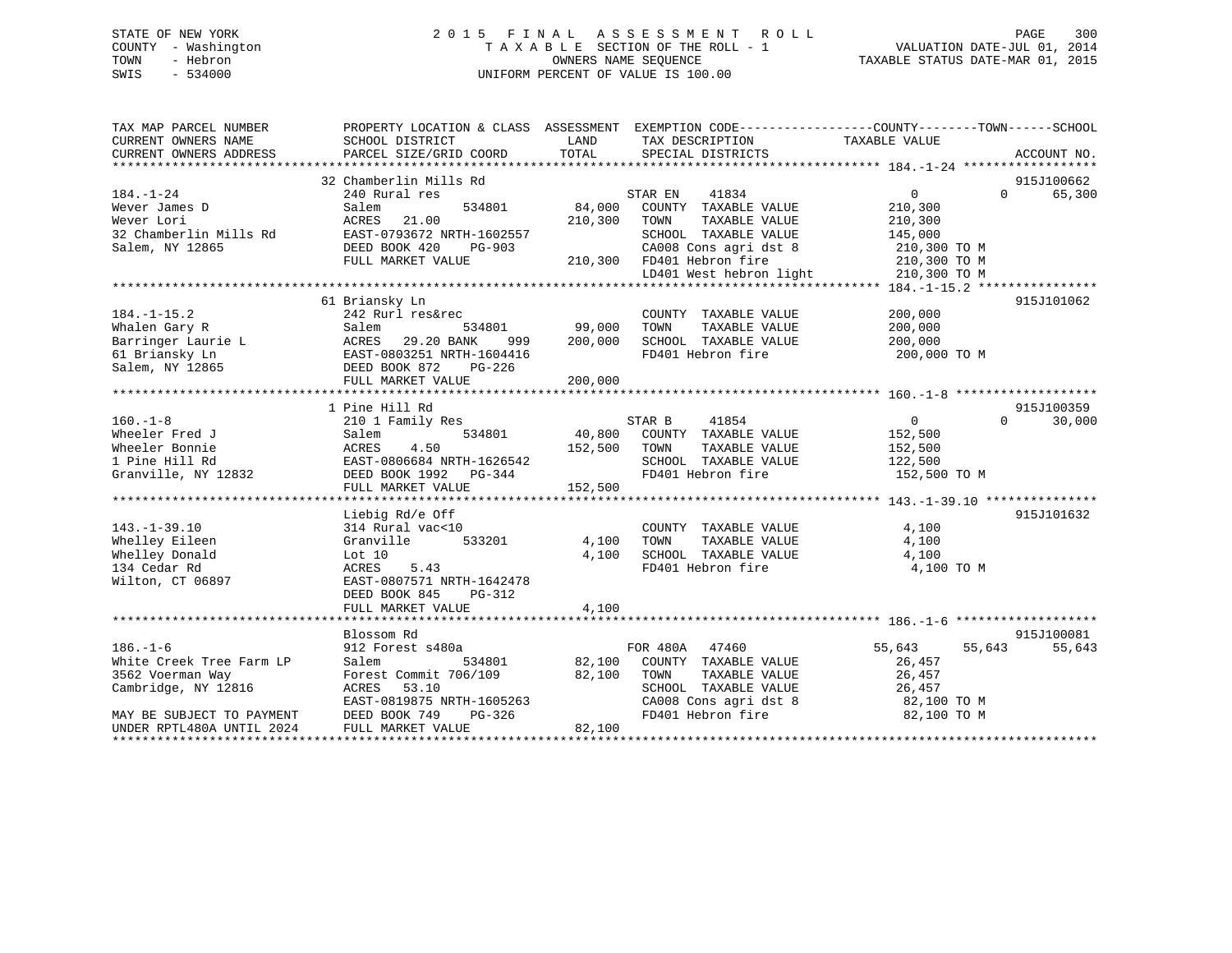# STATE OF NEW YORK 2 0 1 5 F I N A L A S S E S S M E N T R O L L PAGE 301 COUNTY - Washington T A X A B L E SECTION OF THE ROLL - 1 VALUATION DATE-JUL 01, 2014 TOWN - Hebron OWNERS NAME SEQUENCE TAXABLE STATUS DATE-MAR 01, 2015 SWIS - 534000 UNIFORM PERCENT OF VALUE IS 100.00

| TAX MAP PARCEL NUMBER   |                           |         |                       | PROPERTY LOCATION & CLASS ASSESSMENT EXEMPTION CODE--------------COUNTY-------TOWN-----SCHOOL |             |
|-------------------------|---------------------------|---------|-----------------------|-----------------------------------------------------------------------------------------------|-------------|
| CURRENT OWNERS NAME     | SCHOOL DISTRICT           | LAND    | TAX DESCRIPTION       | TAXABLE VALUE                                                                                 |             |
| CURRENT OWNERS ADDRESS  | PARCEL SIZE/GRID COORD    | TOTAL   | SPECIAL DISTRICTS     |                                                                                               | ACCOUNT NO. |
|                         |                           |         |                       |                                                                                               |             |
|                         | 6907 State Route 22       |         |                       |                                                                                               | 915J101526  |
| $161. - 2 - 20$         | 270 Mfg housing           |         | STAR B<br>41854       | $\mathbf 0$<br>$\Omega$                                                                       | 30,000      |
| White David Sr          | 533201<br>Granville       | 37,000  | COUNTY TAXABLE VALUE  | 114,600                                                                                       |             |
| 6907 State Route 22     | Lot A                     | 114,600 | TOWN<br>TAXABLE VALUE | 114,600                                                                                       |             |
| Granville, NY 12832     | 3.00<br>ACRES             |         | SCHOOL TAXABLE VALUE  | 84,600                                                                                        |             |
|                         |                           |         |                       |                                                                                               |             |
|                         | EAST-0816197 NRTH-1624286 |         | FD401 Hebron fire     | 114,600 TO M                                                                                  |             |
|                         | DEED BOOK 650<br>PG-304   |         |                       |                                                                                               |             |
|                         | FULL MARKET VALUE         | 114,600 |                       |                                                                                               |             |
|                         |                           |         |                       |                                                                                               |             |
|                         | Rykowski Ln/e Off         |         |                       |                                                                                               | 915J101295  |
| $161 - 2 - 3.5$         | 322 Rural vac>10          |         | COUNTY TAXABLE VALUE  | 87,900                                                                                        |             |
| White Robert            | Granville<br>533201       | 87,900  | TOWN<br>TAXABLE VALUE | 87,900                                                                                        |             |
| White Karen             | bndy agmt 3396/195        | 87,900  | SCHOOL TAXABLE VALUE  | 87,900                                                                                        |             |
| 120 Blodgett Rd         | 2179/59                   |         | FD401 Hebron fire     | 87,900 TO M                                                                                   |             |
| Greenwich, NY 12834     | ACRES 117.16              |         |                       |                                                                                               |             |
|                         | EAST-0822204 NRTH-1625448 |         |                       |                                                                                               |             |
|                         | DEED BOOK 2166<br>PG-249  |         |                       |                                                                                               |             |
|                         | FULL MARKET VALUE         | 87,900  |                       |                                                                                               |             |
|                         |                           |         |                       |                                                                                               |             |
|                         | 497 Chamberlin Mills Rd   |         |                       |                                                                                               | 915J100394  |
| $176. - 1 - 26$         | 210 1 Family Res          |         | COUNTY TAXABLE VALUE  | 77,000                                                                                        |             |
| Whitney Chad            | 534801<br>Salem           | 42,000  | TOWN<br>TAXABLE VALUE | 77,000                                                                                        |             |
|                         | ACRES                     | 77,000  | SCHOOL TAXABLE VALUE  |                                                                                               |             |
| Whitney Marilyn         | 2.80                      |         |                       | 77,000                                                                                        |             |
| 497 Chamberlin Mills Rd | EAST-0799212 NRTH-1610574 |         | FD401 Hebron fire     | 77,000 TO M                                                                                   |             |
| Salem, NY 12865         | DEED BOOK 2758 PG-65      |         |                       |                                                                                               |             |
|                         | FULL MARKET VALUE         | 77,000  |                       |                                                                                               |             |
|                         |                           |         |                       |                                                                                               |             |
|                         | 1288 Big Burch Hill Rd    |         |                       |                                                                                               | 915J101116  |
| $142. - 3 - 8.6$        | 210 1 Family Res          |         | COUNTY TAXABLE VALUE  | 66,400                                                                                        |             |
| Wienberg Breigh Nicole  | 533201<br>Granville       | 40,800  | TAXABLE VALUE<br>TOWN | 66,400                                                                                        |             |
| Garulli John Anthony    | $142. - 1 - 8.6$          | 66,400  | SCHOOL TAXABLE VALUE  | 66,400                                                                                        |             |
| 1288 Big Burch Hill Rd  | ACRES<br>3.11             |         | FD401 Hebron fire     | 66,400 TO M                                                                                   |             |
| Granville, NY 12832     | EAST-0801637 NRTH-1640350 |         |                       |                                                                                               |             |
|                         | DEED BOOK 2312<br>PG-157  |         |                       |                                                                                               |             |
|                         | FULL MARKET VALUE         | 66,400  |                       |                                                                                               |             |
|                         |                           |         |                       |                                                                                               |             |
|                         | Oak Hill Rd               |         |                       |                                                                                               | 915J101406  |
| $178. - 1 - 21$         | 311 Res vac land          |         | COUNTY TAXABLE VALUE  | 16,100                                                                                        |             |
| Wilbur Robert G         | Salem<br>534801           | 16,100  | TOWN<br>TAXABLE VALUE | 16,100                                                                                        |             |
| Williams Judy M         | Garilli Sub/lot 5 Par B   | 16,100  | SCHOOL TAXABLE VALUE  | 16,100                                                                                        |             |
| 8 High View Dr          | 2.65<br>ACRES             |         | FD401 Hebron fire     | 16,100 TO M                                                                                   |             |
|                         | EAST-0819104 NRTH-1613554 |         |                       |                                                                                               |             |
| Wingdale, NY 12594      |                           |         |                       |                                                                                               |             |
|                         | DEED BOOK 703<br>$PG-52$  |         |                       |                                                                                               |             |
|                         | FULL MARKET VALUE         | 16,100  |                       |                                                                                               |             |
|                         |                           |         |                       |                                                                                               |             |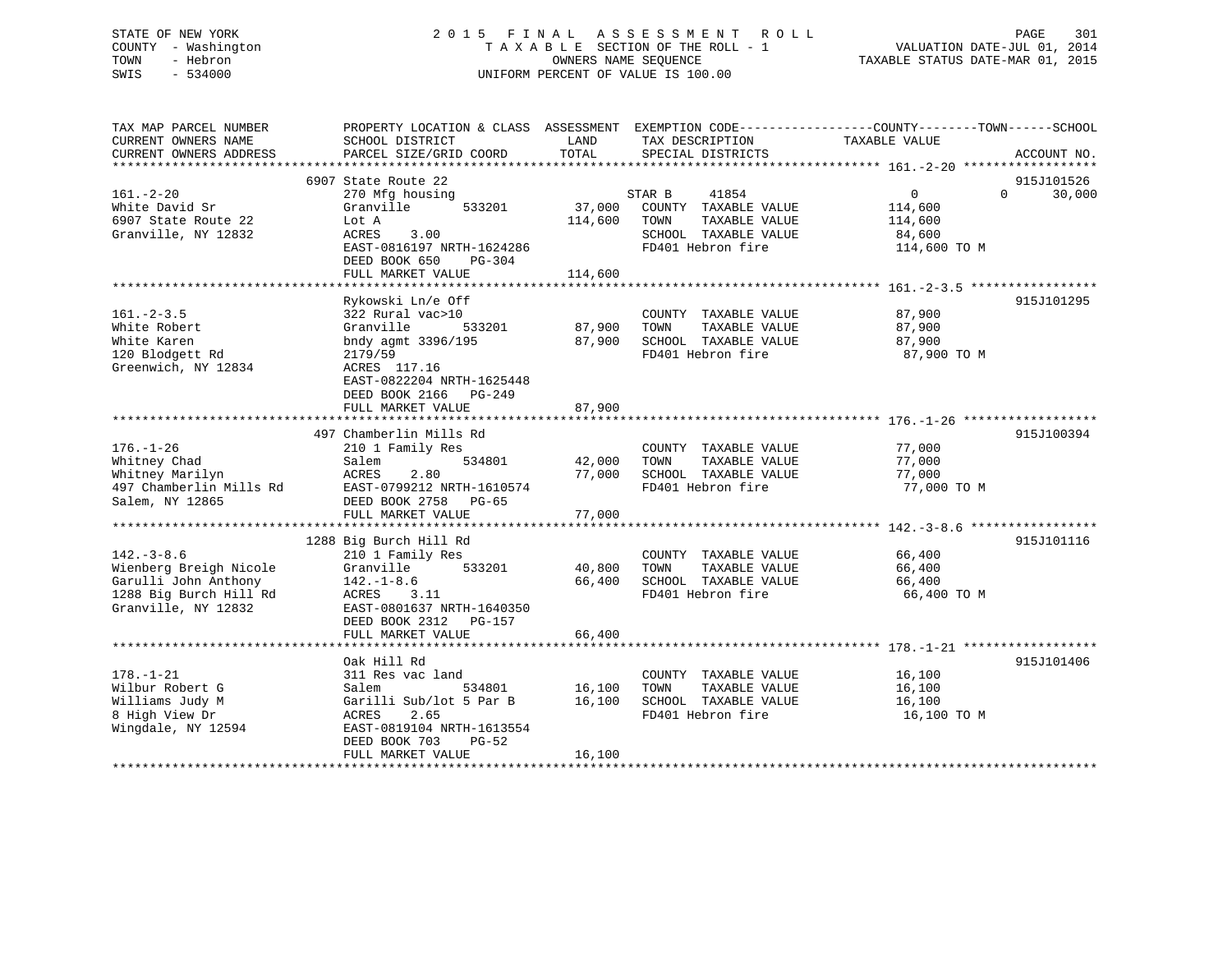# STATE OF NEW YORK 2015 FINAL ASSESSMENT ROLL PAGE 302 COUNTY - Washington  $T A X A B L E$  SECTION OF THE ROLL - 1<br>TOWN - Hebron DATE-JUL 000NERS NAME SEQUENCE SWIS - 534000 UNIFORM PERCENT OF VALUE IS 100.00

TAXABLE STATUS DATE-MAR 01, 2015

| TAX MAP PARCEL NUMBER<br>CURRENT OWNERS NAME                                                                                                      | PROPERTY LOCATION & CLASS ASSESSMENT EXEMPTION CODE----------------COUNTY-------TOWN------SCHOOL<br>SCHOOL DISTRICT                                              | LAND                            | TAX DESCRIPTION                                                                                                                                              | TAXABLE VALUE                                                                                                                          |                                                  |                                                          |
|---------------------------------------------------------------------------------------------------------------------------------------------------|------------------------------------------------------------------------------------------------------------------------------------------------------------------|---------------------------------|--------------------------------------------------------------------------------------------------------------------------------------------------------------|----------------------------------------------------------------------------------------------------------------------------------------|--------------------------------------------------|----------------------------------------------------------|
| CURRENT OWNERS ADDRESS                                                                                                                            | PARCEL SIZE/GRID COORD                                                                                                                                           | TOTAL                           | SPECIAL DISTRICTS                                                                                                                                            |                                                                                                                                        |                                                  | ACCOUNT NO.                                              |
|                                                                                                                                                   |                                                                                                                                                                  |                                 |                                                                                                                                                              |                                                                                                                                        |                                                  |                                                          |
| $167. - 1 - 41$<br>Wilbur Ryan<br>3983 County Route 30<br>Salem, NY 12865                                                                         | 3983 County Route 30<br>210 1 Family Res<br>534801<br>Salem<br>FRNT 165.00 DPTH 90.00<br>EAST-0788424 NRTH-1621563<br>DEED BOOK 3211 PG-308<br>FULL MARKET VALUE | 87,700<br>87,700                | 41854<br>STAR B<br>21,000 COUNTY TAXABLE VALUE<br>TOWN<br>TAXABLE VALUE<br>SCHOOL TAXABLE VALUE<br>FD401 Hebron fire                                         | $0 \qquad \qquad$<br>87,700<br>87,700<br>57,700<br>87,700 TO M                                                                         | $\Omega$                                         | 915J100522<br>30,000                                     |
|                                                                                                                                                   |                                                                                                                                                                  |                                 |                                                                                                                                                              |                                                                                                                                        |                                                  |                                                          |
| $161. - 2 - 10.2$<br>Wilcox Sidney R<br>Wilcox Sidney R<br>Wilcox Bonnie Charlotte<br>1161 Wasatch Ave<br>Moab, UT 84532                          | 35 Higgins Rd<br>322 Rural vac>10<br>Granville<br>533201<br>Electric easement 3448/15<br>ACRES 12.42<br>EAST-0818346 NRTH-1626506<br>DEED BOOK 1680 PG-265       | 33,100<br>33,100                | COUNTY TAXABLE VALUE<br>TOWN<br>TAXABLE VALUE<br>SCHOOL TAXABLE VALUE<br>FD401 Hebron fire                                                                   | 33,100<br>33,100<br>33,100<br>33,100 TO M                                                                                              |                                                  | 915J101463                                               |
|                                                                                                                                                   | FULL MARKET VALUE                                                                                                                                                | 33,100                          |                                                                                                                                                              |                                                                                                                                        |                                                  |                                                          |
| $176. - 1 - 15.4$<br>Wildberger Owen<br>Wildberger Owen<br>Wildberger Susan Von Elm<br>1315 Bogtown Rd<br>Salem, NY 12865                         | Chamberlin Mills Rd<br>323 Vacant rural<br>534801<br>Salem<br>1.00<br>ACRES<br>EAST-0803432 NRTH-1611880<br>DEED BOOK 538<br>PG-102<br>FULL MARKET VALUE         | 500<br>500<br>500               | COUNTY TAXABLE VALUE<br>TOWN<br>TAXABLE VALUE<br>SCHOOL TAXABLE VALUE<br>FD401 Hebron fire                                                                   | 500<br>500<br>500<br>500 TO M                                                                                                          |                                                  | 915J101302                                               |
|                                                                                                                                                   |                                                                                                                                                                  |                                 | 70 PCT OF VALUE USED FOR EXEMPTION PURPOSES                                                                                                                  |                                                                                                                                        |                                                  | 915J100273                                               |
| $176. - 1 - 21$<br>Wildberger Susan<br>1315 Bogtown Rd<br>PO Box 312<br>Salem, NY 12865<br>MAY BE SUBJECT TO PAYMENT<br>UNDER AGDIST LAW TIL 2022 | 1315 Bogtown Rd<br>240 Rural res<br>534801<br>Salem<br>519/187<br>ACRES 37.90<br>EAST-0803034 NRTH-1610771<br>DEED BOOK 501<br>PG-967<br>FULL MARKET VALUE       | 227,800 AGED-CO<br>227,800 TOWN | VET WAR CT 41121<br>104,200 AGRI-D IND 41730<br>41802<br>AGED-SCH 41804<br>STAR EN<br>41834<br>COUNTY TAXABLE VALUE<br>TAXABLE VALUE<br>SCHOOL TAXABLE VALUE | 23,919         18,000<br>37,927         37,927<br>37,927<br>67,771<br>$\overline{0}$<br>$\overline{0}$<br>98,183<br>171,873<br>100,654 | 37,927<br>$\overline{0}$<br>$\Omega$<br>$\Omega$ | $\Omega$<br>37,927<br>$\overline{0}$<br>23,919<br>65,300 |
|                                                                                                                                                   |                                                                                                                                                                  |                                 | FD401 Hebron fire                                                                                                                                            | 227,800 TO M                                                                                                                           |                                                  |                                                          |
|                                                                                                                                                   | 119 Sawmill Rd                                                                                                                                                   |                                 |                                                                                                                                                              |                                                                                                                                        |                                                  | 915J100669                                               |
| $153. - 1 - 6$<br>Wilde Jeffrey N<br>Wilde Kathleen C<br>119 Sawmill Rd<br>Granville, NY 12832                                                    | 242 Rurl res&rec<br>Granville<br>533201<br>Forest tax 3226/21<br>ACRES 106.60<br>EAST-0822523 NRTH-1638715<br>DEED BOOK 548<br>PG-211                            | 235,500 STAR B                  | 41720<br>AG DIST<br>41854<br>385,000 FOR 480A 47460<br>COUNTY TAXABLE VALUE<br>TOWN<br>TAXABLE VALUE<br>SCHOOL TAXABLE VALUE                                 | 60,368<br>$\overline{0}$<br>92,800<br>231,832<br>231,832<br>201,832                                                                    | 60,368<br>$\overline{0}$<br>92,800               | 60,368<br>30,000<br>92,800                               |
| MAY BE SUBJECT TO PAYMENT<br>UNDER RPTL480A UNTIL 2024<br>*********************                                                                   | FULL MARKET VALUE                                                                                                                                                |                                 | 385,000 FD401 Hebron fire                                                                                                                                    | 385,000 TO M                                                                                                                           |                                                  |                                                          |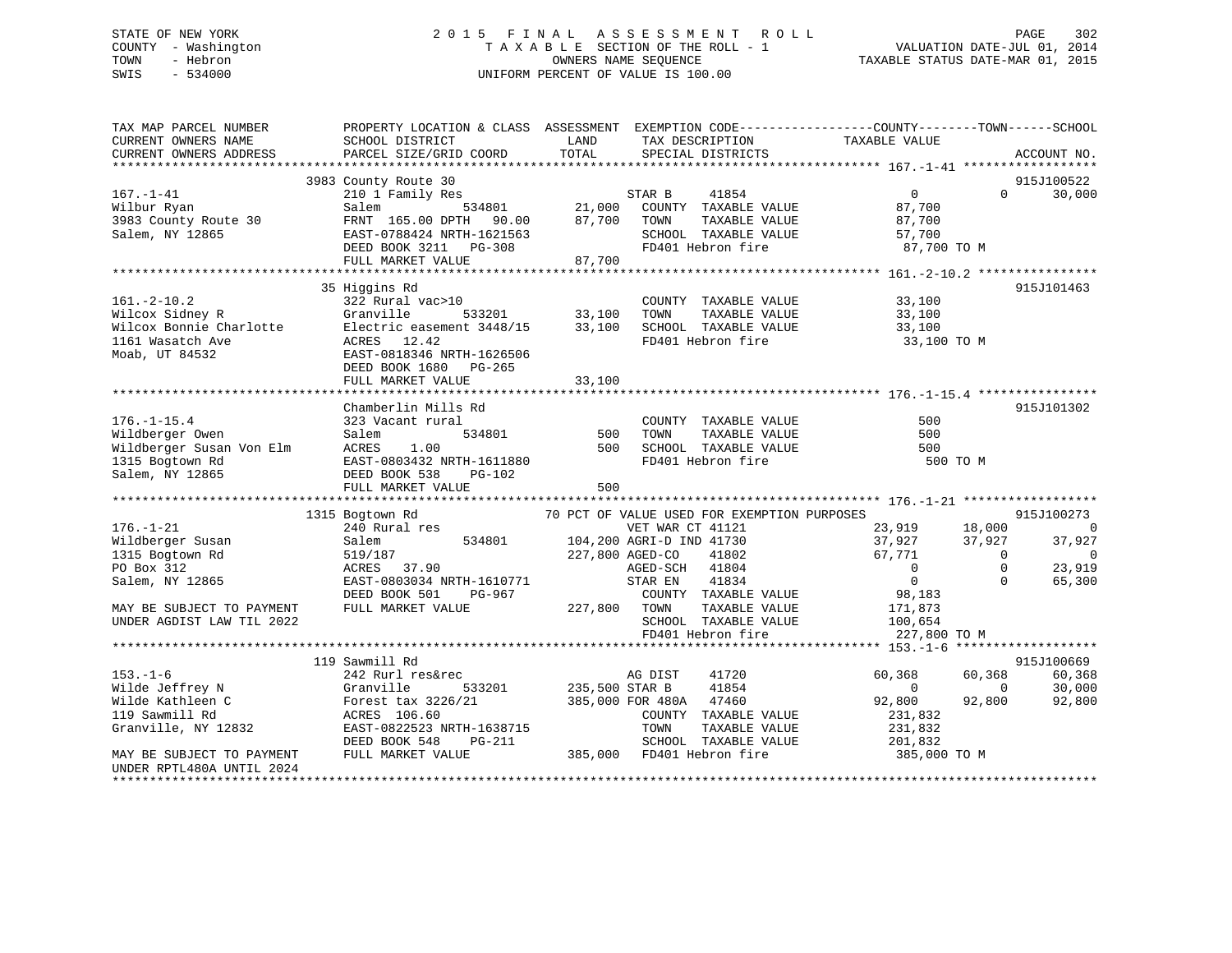# STATE OF NEW YORK 2 0 1 5 F I N A L A S S E S S M E N T R O L L PAGE 303 COUNTY - Washington T A X A B L E SECTION OF THE ROLL - 1 VALUATION DATE-JUL 01, 2014 TOWN - Hebron OWNERS NAME SEQUENCE TAXABLE STATUS DATE-MAR 01, 2015 SWIS - 534000 UNIFORM PERCENT OF VALUE IS 100.00

| TAX MAP PARCEL NUMBER     | PROPERTY LOCATION & CLASS ASSESSMENT                                                                                       |                         |                             | EXEMPTION CODE-----------------COUNTY-------TOWN------SCHOOL |             |
|---------------------------|----------------------------------------------------------------------------------------------------------------------------|-------------------------|-----------------------------|--------------------------------------------------------------|-------------|
| CURRENT OWNERS NAME       | SCHOOL DISTRICT                                                                                                            | LAND<br>TAX DESCRIPTION |                             | TAXABLE VALUE                                                |             |
| CURRENT OWNERS ADDRESS    | PARCEL SIZE/GRID COORD                                                                                                     | TOTAL                   | SPECIAL DISTRICTS           |                                                              | ACCOUNT NO. |
|                           |                                                                                                                            |                         |                             |                                                              |             |
|                           | 3573 County Route 30                                                                                                       |                         |                             |                                                              | 915J100418  |
| $175. - 1 - 14$           | 210 1 Family Res                                                                                                           |                         | STAR B<br>41854             | $\Omega$<br>0                                                | 30,000      |
| Williams Robert T         | 534801<br>Salem                                                                                                            | 38,000                  | COUNTY TAXABLE VALUE        | 84,400                                                       |             |
| 3573 County Route 30      | 1.00 BANK<br>ACRES<br>999 1999 1999 1999 1999 1999 1999 1999 1999 1999 1999 1999 1999 1999 1999 1999 1999 1999 1999 1999 1 | 84,400                  | TAXABLE VALUE<br>TOWN       | 84,400                                                       |             |
| Salem, NY 12865           | EAST-0791524 NRTH-1612870                                                                                                  |                         | SCHOOL TAXABLE VALUE        | 54,400                                                       |             |
|                           | DEED BOOK 829<br><b>PG-116</b>                                                                                             |                         | FD401 Hebron fire           | 84,400 TO M                                                  |             |
|                           | FULL MARKET VALUE                                                                                                          | 84,400                  |                             |                                                              |             |
|                           |                                                                                                                            |                         |                             |                                                              |             |
|                           | 300 Halls Pond Rd                                                                                                          |                         |                             |                                                              | 915J101310  |
| $159. - 1 - 35$           | 314 Rural vac<10                                                                                                           |                         | COUNTY TAXABLE VALUE        | 23,400                                                       |             |
| Wilson Robert             | Hartford<br>533801                                                                                                         | 23,400                  | TAXABLE VALUE<br>TOWN       | 23,400                                                       |             |
| 165 Halls Pond Rd         | ACRES<br>5.92                                                                                                              | 23,400                  | SCHOOL TAXABLE VALUE        | 23,400                                                       |             |
| Salem, NY 12865           | EAST-0792196 NRTH-1628204                                                                                                  |                         | FD401 Hebron fire           | 23,400 TO M                                                  |             |
|                           | DEED BOOK 3239 PG-294                                                                                                      |                         |                             |                                                              |             |
|                           | FULL MARKET VALUE                                                                                                          | 23,400                  |                             |                                                              |             |
|                           |                                                                                                                            |                         |                             |                                                              |             |
|                           | Chamberlin Mills Rd                                                                                                        |                         |                             |                                                              | 915J100671  |
| $177. - 1 - 28$           | 322 Rural vac>10                                                                                                           |                         | AG DIST<br>41720            | 93,769<br>93,769                                             | 93,769      |
| Wilson Robert             | 534801<br>Salem                                                                                                            | 176,900                 | COUNTY TAXABLE VALUE        | 83,131                                                       |             |
| Wilson Barbara            | 3271/286                                                                                                                   | 176,900                 | TOWN<br>TAXABLE VALUE       | 83,131                                                       |             |
| 37 Fruitwood Dr           | ACRES 83.60                                                                                                                |                         | SCHOOL TAXABLE VALUE        | 83,131                                                       |             |
| Burnt Hills, NY 12027     | EAST-0813842 NRTH-1613341                                                                                                  |                         | CA008 Cons agri dst 8       | 83,131 TO M                                                  |             |
|                           | DEED BOOK 3279 PG-67                                                                                                       |                         | 93,769 EX                   |                                                              |             |
| MAY BE SUBJECT TO PAYMENT | FULL MARKET VALUE                                                                                                          |                         | 176,900 FD401 Hebron fire   | 176,900 TO M                                                 |             |
| UNDER AGDIST LAW TIL 2019 |                                                                                                                            |                         |                             |                                                              |             |
|                           |                                                                                                                            |                         |                             |                                                              |             |
|                           | 80 Thunder Way                                                                                                             |                         |                             |                                                              |             |
| $175. - 1 - 12.11$        | 270 Mfg housing                                                                                                            |                         | 41854<br>STAR B             | $\overline{0}$<br>$\Omega$                                   | 30,000      |
| Winchell Lenn             | 534801<br>Salem                                                                                                            |                         | 26,200 COUNTY TAXABLE VALUE | 46,500                                                       |             |
| Winchell Lea              | ACRES<br>5.21                                                                                                              | 46,500                  | TOWN<br>TAXABLE VALUE       | 46,500                                                       |             |
| 80 Thunder Way            | EAST-0790119 NRTH-1610857                                                                                                  |                         | SCHOOL TAXABLE VALUE        | 16,500                                                       |             |
| Salem, NY 12865           | DEED BOOK 1921<br>PG-223                                                                                                   |                         | FD401 Hebron fire           | 46,500 TO M                                                  |             |
|                           | FULL MARKET VALUE                                                                                                          | 46,500                  |                             |                                                              |             |
|                           |                                                                                                                            |                         |                             |                                                              |             |
|                           |                                                                                                                            |                         |                             |                                                              |             |
|                           | 6806 State Route 22                                                                                                        |                         |                             |                                                              | 915J100622  |
| $170. - 1 - 16$           | 240 Rural res                                                                                                              |                         | STAR B<br>41854             | $\Omega$<br>$\Omega$                                         | 30,000      |
| Winkler Alwin             | 533201<br>Granville                                                                                                        | 63,000                  | COUNTY TAXABLE VALUE        | 162,900                                                      |             |
| Winkler Deborah           | 900/145                                                                                                                    | 162,900                 | TOWN<br>TAXABLE VALUE       | 162,900                                                      |             |
| 6806 State Route 22       | ACRES 19.00                                                                                                                |                         | SCHOOL TAXABLE VALUE        | 132,900                                                      |             |
| Salem, NY 12865           | EAST-0816662 NRTH-1621711                                                                                                  |                         | FD401 Hebron fire           | 162,900 TO M                                                 |             |
|                           | DEED BOOK 3279<br>PG-117                                                                                                   |                         |                             |                                                              |             |
|                           | FULL MARKET VALUE                                                                                                          | 162,900                 |                             |                                                              |             |
|                           |                                                                                                                            |                         |                             |                                                              |             |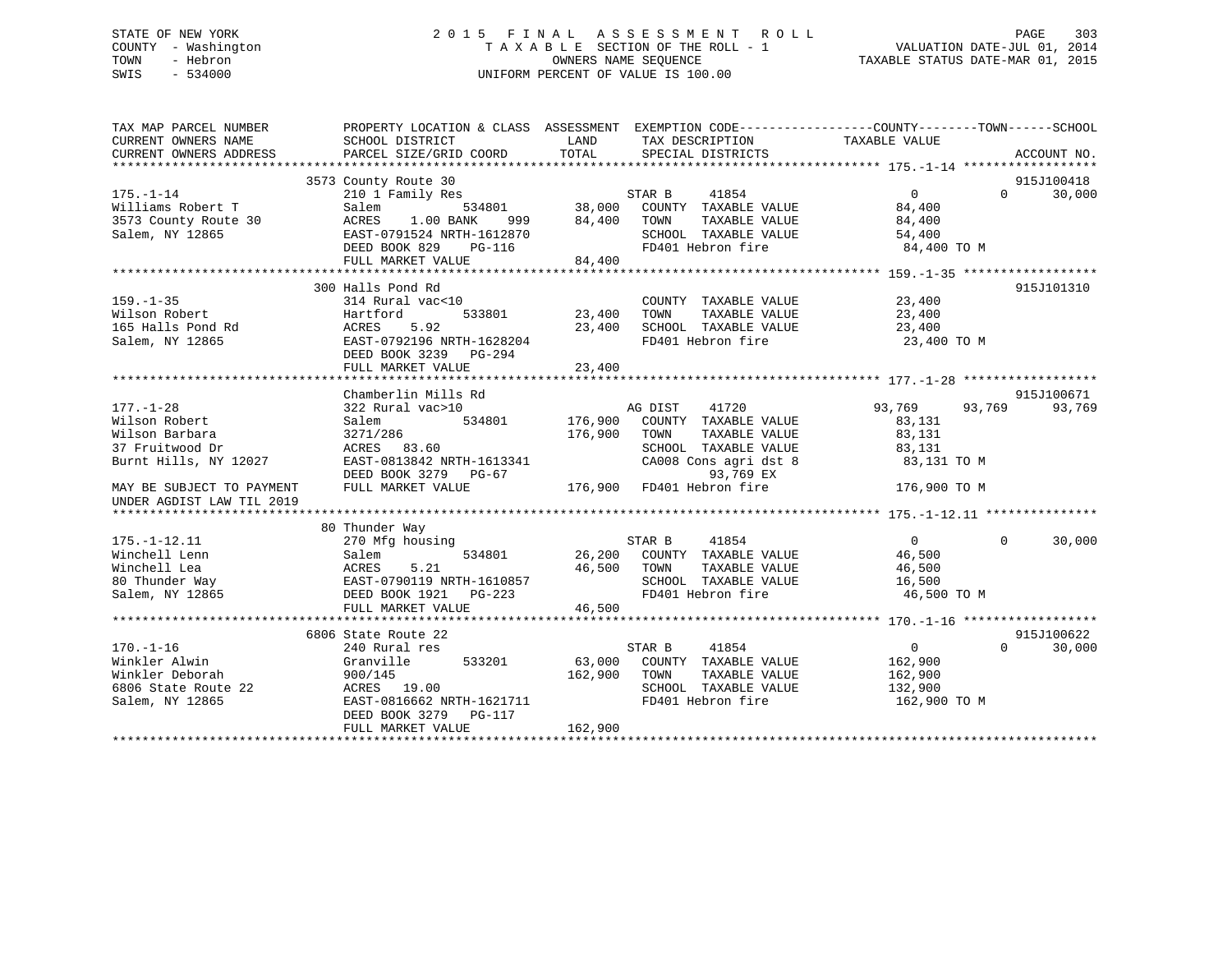# STATE OF NEW YORK 2 0 1 5 F I N A L A S S E S S M E N T R O L L PAGE 304 COUNTY - Washington T A X A B L E SECTION OF THE ROLL - 1 VALUATION DATE-JUL 01, 2014 TOWN - Hebron OWNERS NAME SEQUENCE TAXABLE STATUS DATE-MAR 01, 2015 SWIS - 534000 UNIFORM PERCENT OF VALUE IS 100.00

| TAX MAP PARCEL NUMBER<br>CURRENT OWNERS NAME | PROPERTY LOCATION & CLASS ASSESSMENT EXEMPTION CODE----------------COUNTY-------TOWN------SCHOOL<br>SCHOOL DISTRICT | LAND<br>TOTAL               | TAX DESCRIPTION                               | TAXABLE VALUE    |                          |
|----------------------------------------------|---------------------------------------------------------------------------------------------------------------------|-----------------------------|-----------------------------------------------|------------------|--------------------------|
| CURRENT OWNERS ADDRESS                       | PARCEL SIZE/GRID COORD                                                                                              |                             | SPECIAL DISTRICTS                             |                  | ACCOUNT NO.              |
|                                              | 64 James Rd                                                                                                         |                             |                                               |                  | 915J100055               |
| $159. - 1 - 29$                              | 312 Vac w/imprv                                                                                                     |                             | COUNTY TAXABLE VALUE                          | 53,700           |                          |
| Winters James G                              | 533801<br>Hartford                                                                                                  | 50,500                      | TAXABLE VALUE<br>TOWN                         | 53,700           |                          |
| Winters Stacey                               | ACRES<br>24.41                                                                                                      | 53,700                      | SCHOOL TAXABLE VALUE                          | 53,700           |                          |
| PO Box 184                                   | EAST-0793375 NRTH-1629230                                                                                           |                             | FD401 Hebron fire                             | 53,700 TO M      |                          |
| Hartford, NY 12838                           | DEED BOOK 823<br>PG-124                                                                                             |                             |                                               |                  |                          |
|                                              | FULL MARKET VALUE                                                                                                   | 53,700                      |                                               |                  |                          |
|                                              |                                                                                                                     |                             |                                               |                  |                          |
|                                              | Middle Rd                                                                                                           |                             |                                               |                  |                          |
| $169. - 1 - 40.3$                            | 322 Rural vac>10                                                                                                    |                             | COUNTY TAXABLE VALUE                          | 52,600           |                          |
| Witmer Marguerite                            | 534801<br>Salem                                                                                                     | 52,600                      | TAXABLE VALUE<br>TOWN                         | 52,600           |                          |
| 5 Appletree Ln                               | ACRES 26.09                                                                                                         |                             | 52,600 SCHOOL TAXABLE VALUE                   | 52,600           |                          |
| Hummelstown, PA 17036                        | EAST-0806024 NRTH-1618840                                                                                           |                             | CA008 Cons agri dst 8                         | 52,600 TO M      |                          |
|                                              | DEED BOOK 2578 PG-339                                                                                               |                             | FD401 Hebron fire                             | 52,600 TO M      |                          |
|                                              | FULL MARKET VALUE                                                                                                   | 52,600                      |                                               |                  |                          |
|                                              |                                                                                                                     |                             |                                               |                  |                          |
|                                              | 275 County Route 28                                                                                                 |                             |                                               |                  | 915J101652               |
| $143. - 1 - 48$                              | 210 1 Family Res                                                                                                    |                             | STAR B<br>41854                               | $\overline{0}$   | $\Omega$<br>30,000       |
| Wood Jonathan                                | 533201<br>Granville                                                                                                 | 41,700                      | COUNTY TAXABLE VALUE                          | 88,700           |                          |
| Wood Amy                                     | Lot la                                                                                                              | 88,700                      | TOWN<br>TAXABLE VALUE                         | 88,700           |                          |
| 275 County Route 28                          | 2.70<br>ACRES                                                                                                       |                             | SCHOOL TAXABLE VALUE                          | 58,700           |                          |
| Granville, NY 12832                          | EAST-0811808 NRTH-1645226                                                                                           |                             | FD401 Hebron fire                             | 88,700 TO M      |                          |
|                                              | DEED BOOK 1879 PG-240                                                                                               |                             |                                               |                  |                          |
|                                              | FULL MARKET VALUE                                                                                                   | 88,700                      |                                               |                  |                          |
|                                              |                                                                                                                     |                             |                                               |                  |                          |
|                                              | 76 Sheldon Rd                                                                                                       |                             |                                               |                  | 915J101733               |
| $177. - 1 - 21.8$                            | 270 Mfg housing<br>Salem 534801                                                                                     | VET COM CT<br>32,300 STAR B | VET COM CT 41131                              | 11,100<br>11,100 | $\mathbf 0$              |
| Wood Lawrence Wm.                            |                                                                                                                     |                             | 41854                                         | $\overline{0}$   | $\overline{0}$<br>30,000 |
| Wood Gloria Lynn L.                          |                                                                                                                     |                             | 44,400 COUNTY TAXABLE VALUE                   | 33,300           |                          |
| 76 Sheldon Rd<br>Granville, NY 12832         |                                                                                                                     |                             | TAXABLE VALUE<br>TOWN<br>SCHOOL TAXABLE VALUE | 33,300<br>14,400 |                          |
|                                              |                                                                                                                     |                             |                                               |                  |                          |
|                                              | Salem<br>ACRES 1.10<br>EAST-0817153 NRTH-1616227<br>DEED BOOK 2866 PG-328<br>THIT. MARKET VALUE                     |                             | 44,400 FD401 Hebron fire                      | 44,400 TO M      |                          |
|                                              | Sheldon Rd                                                                                                          |                             |                                               |                  |                          |
| $177. - 1 - 21.10$                           | 312 Vac w/imprv                                                                                                     |                             | COUNTY TAXABLE VALUE                          | 32,000           |                          |
| Wood Lawrence Wm.                            | Salem<br>534801                                                                                                     | 25,000                      | TAXABLE VALUE<br>TOWN                         | 32,000           |                          |
| Wood Gloria Lynn L                           | ACRES 7.00                                                                                                          |                             | 32,000 SCHOOL TAXABLE VALUE                   | 32,000           |                          |
| 76 Sheldon Rd                                | EAST-0816946 NRTH-1615361                                                                                           |                             | FD401 Hebron fire                             | 32,000 TO M      |                          |
| Granville, NY 12832                          | DEED BOOK 2866 PG-337                                                                                               |                             |                                               |                  |                          |
|                                              | FULL MARKET VALUE                                                                                                   | 32,000                      |                                               |                  |                          |
|                                              |                                                                                                                     |                             |                                               |                  |                          |
|                                              | 376 Pine Hill Rd                                                                                                    |                             |                                               |                  | 915J100342               |
| $169. - 1 - 34$                              | 240 Rural res                                                                                                       |                             | COUNTY TAXABLE VALUE                          | 140,500          |                          |
| Wood Nicolette H                             | 534801<br>Salem                                                                                                     | 52,600                      | TOWN<br>TAXABLE VALUE                         | 140,500          |                          |
| 376 Pine Hill Rd                             | ease 608/230 614/41                                                                                                 |                             | 140,500 SCHOOL TAXABLE VALUE                  | 140,500          |                          |
| Salem, NY 12865                              | ACRES 12.06                                                                                                         |                             | FD401 Hebron fire                             | 140,500 TO M     |                          |
|                                              | EAST-0811533 NRTH-1621934                                                                                           |                             |                                               |                  |                          |
|                                              | DEED BOOK 3403 PG-236                                                                                               |                             |                                               |                  |                          |
|                                              | FULL MARKET VALUE                                                                                                   | 140,500                     |                                               |                  |                          |
|                                              |                                                                                                                     |                             |                                               |                  |                          |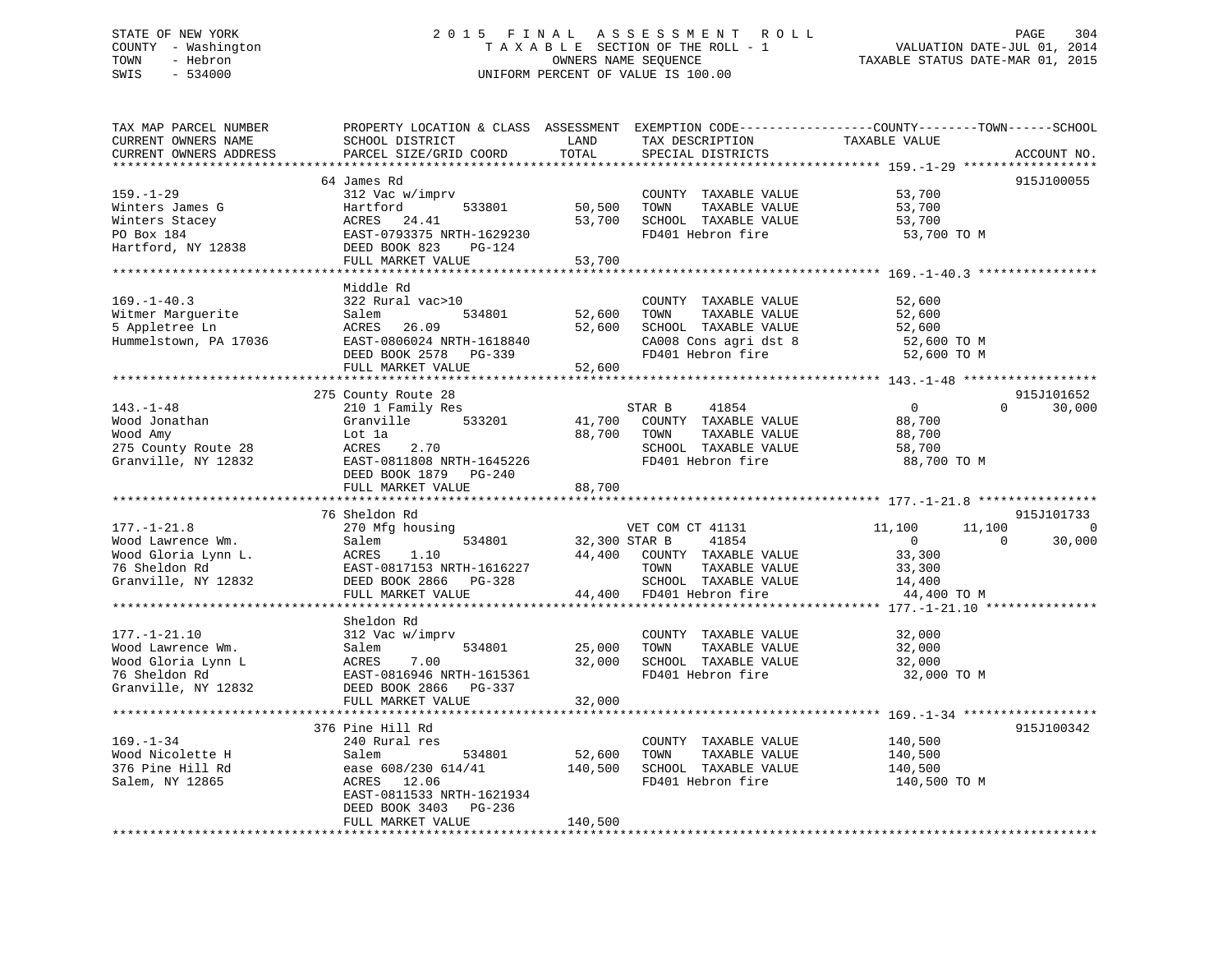| STATE OF NEW YORK   |           |  | 2015 FINAL ASSESSMENT ROLL         |                                  | PAGE                        | 305 |
|---------------------|-----------|--|------------------------------------|----------------------------------|-----------------------------|-----|
| COUNTY - Washington |           |  | TAXABLE SECTION OF THE ROLL - 1    |                                  | VALUATION DATE-JUL 01, 2014 |     |
| TOWN                | - Hebron  |  | OWNERS NAME SEOUENCE               | TAXABLE STATUS DATE-MAR 01, 2015 |                             |     |
| SWIS                | $-534000$ |  | UNIFORM PERCENT OF VALUE IS 100.00 |                                  |                             |     |
|                     |           |  |                                    |                                  |                             |     |

| TAX MAP PARCEL NUMBER                                                    | PROPERTY LOCATION & CLASS ASSESSMENT EXEMPTION CODE----------------COUNTY-------TOWN-----SCHOOL |                     |                                                                                                                                                                                         |                  |                |             |
|--------------------------------------------------------------------------|-------------------------------------------------------------------------------------------------|---------------------|-----------------------------------------------------------------------------------------------------------------------------------------------------------------------------------------|------------------|----------------|-------------|
| CURRENT OWNERS NAME                                                      | SCHOOL DISTRICT                                                                                 | LAND                | TAX DESCRIPTION                                                                                                                                                                         | TAXABLE VALUE    |                |             |
| CURRENT OWNERS ADDRESS                                                   | PARCEL SIZE/GRID COORD                                                                          | TOTAL               | SPECIAL DISTRICTS                                                                                                                                                                       |                  |                | ACCOUNT NO. |
|                                                                          |                                                                                                 |                     |                                                                                                                                                                                         |                  |                |             |
|                                                                          | 66 Sheldon Rd                                                                                   |                     |                                                                                                                                                                                         |                  |                | 915J101303  |
| $177. - 1 - 21.5$                                                        | 270 Mfg housing                                                                                 |                     | VET WAR CT 41121                                                                                                                                                                        | 8,340            | 8,340          | $\sim$ 0    |
| Wood Vona J                                                              | Salem                                                                                           |                     | 534801 39,500 AGED-TOWN 41803                                                                                                                                                           | $\overline{0}$   | 21,267         | $\sim$ 0    |
| 66 Sheldon Rd                                                            | 4.00<br>ACRES                                                                                   |                     | 55,600 AGE-CO/SCH 41805                                                                                                                                                                 | 23,630           | $\sim$ 0       | 27,800      |
| Granville, NY 12832                                                      | EAST-0816928 NRTH-1615734                                                                       |                     | 41834<br>STAR EN                                                                                                                                                                        | $\overline{0}$   | $\Omega$       | 27,800      |
|                                                                          | DEED BOOK 2866 PG-331                                                                           |                     | COUNTY TAXABLE VALUE                                                                                                                                                                    |                  |                |             |
|                                                                          | FULL MARKET VALUE                                                                               | 55,600 TOWN         | TAXABLE VALUE                                                                                                                                                                           | 23,630<br>25,993 |                |             |
|                                                                          |                                                                                                 |                     |                                                                                                                                                                                         |                  |                |             |
|                                                                          |                                                                                                 |                     |                                                                                                                                                                                         |                  |                |             |
|                                                                          |                                                                                                 |                     |                                                                                                                                                                                         |                  |                |             |
|                                                                          | 64 Sheldon Rd                                                                                   |                     |                                                                                                                                                                                         |                  |                | 915J101732  |
| $177. - 1 - 21.7$                                                        | 270 Mfg housing                                                                                 |                     | STAR B<br>41854                                                                                                                                                                         | $\overline{0}$   | $\Omega$       | 30,000      |
| Wood Vona J                                                              | Salem                                                                                           |                     | 534801 30,300 COUNTY TAXABLE VALUE                                                                                                                                                      | 51,000           |                |             |
| Wood Sandra D                                                            | FRNT 120.00 DPTH 210.00 51,000 TOWN                                                             |                     | TAXABLE VALUE                                                                                                                                                                           | 51,000           |                |             |
| 64 Sheldon Rd                                                            | 0.58<br>ACRES                                                                                   |                     | SCHOOL TAXABLE VALUE 21,000                                                                                                                                                             |                  |                |             |
| Granville, NY 12832                                                      | EAST-0816799 NRTH-1615980                                                                       |                     | FD401 Hebron fire                                                                                                                                                                       | 51,000 TO M      |                |             |
|                                                                          | DEED BOOK 2856 PG-28                                                                            |                     |                                                                                                                                                                                         |                  |                |             |
|                                                                          | FULL MARKET VALUE                                                                               | 51,000              |                                                                                                                                                                                         |                  |                |             |
|                                                                          |                                                                                                 |                     |                                                                                                                                                                                         |                  |                |             |
|                                                                          | Patterson Hill Rd/s Off                                                                         |                     |                                                                                                                                                                                         |                  |                | 915J100290  |
| $183. - 1 - 22$                                                          | 322 Rural vac>10                                                                                |                     | COUNTY TAXABLE VALUE                                                                                                                                                                    | 8,000            |                |             |
| Worthington Arthur                                                       | Salem                                                                                           | 534801 8,000        | TOWN<br>TAXABLE VALUE                                                                                                                                                                   | 8,000            |                |             |
| Worthington Dorothy                                                      |                                                                                                 | 8,000               | SCHOOL TAXABLE VALUE                                                                                                                                                                    | 8,000            |                |             |
| 3163 County Route 30                                                     |                                                                                                 |                     | CA008 Cons agri dst 8<br>FD401 Hebron fire                                                                                                                                              | 8,000 TO M       |                |             |
| Salem, NY 12865                                                          | ACRES 10.69<br>EAST-0790821 NRTH-1603076<br>DEED BOOK 465 PG-302                                |                     |                                                                                                                                                                                         | 8,000 TO M       |                |             |
|                                                                          | FULL MARKET VALUE                                                                               | 8,000               |                                                                                                                                                                                         |                  |                |             |
|                                                                          |                                                                                                 |                     |                                                                                                                                                                                         |                  |                |             |
|                                                                          | 3370 County Route 30                                                                            |                     |                                                                                                                                                                                         |                  |                |             |
| $183. - 1 - 3.7$                                                         | 270 Mfg housing                                                                                 |                     | $\begin{array}{ccccccccc} \texttt{STAR} & \texttt{B} & \texttt{41854} & & 0 \\ \texttt{534801} & & 31,600 & \texttt{COUNTY} & \texttt{TAXABLE} & \texttt{VALUE} & & 34,800 \end{array}$ |                  | $\overline{0}$ | 30,000      |
| Worthington Douglas                                                      | Salem                                                                                           |                     |                                                                                                                                                                                         |                  |                |             |
| 3370 County Route 30                                                     | ACRES<br>EAST-(<br>7.10                                                                         | 34,800 TOWN         | TAXABLE VALUE 34,800                                                                                                                                                                    |                  |                |             |
| Salem, NY 12865                                                          | EAST-0790551 NRTH-1607967                                                                       | H-1607967<br>PG-234 | SCHOOL TAXABLE VALUE                                                                                                                                                                    | 4,800            |                |             |
|                                                                          | DEED BOOK 883                                                                                   |                     | CA008 Cons agri dst 8 34,800 TO M                                                                                                                                                       |                  |                |             |
|                                                                          | FULL MARKET VALUE                                                                               |                     | 34,800 FD401 Hebron fire                                                                                                                                                                | 34,800 TO M      |                |             |
|                                                                          |                                                                                                 |                     |                                                                                                                                                                                         |                  |                |             |
|                                                                          | 20 Hebron Hills Rd                                                                              |                     |                                                                                                                                                                                         |                  |                | 915J101076  |
| $183. - 1 - 43$                                                          | 314 Rural vac<10                                                                                |                     | COUNTY TAXABLE VALUE 19,800                                                                                                                                                             |                  |                |             |
| Worthington Douglas<br>3370 County Route 30 Rd<br>Salem, NY 12865 EAST-0 |                                                                                                 | 534801 19,800       | TOWN<br>TAXABLE VALUE                                                                                                                                                                   | 19,800           |                |             |
|                                                                          | 2.66                                                                                            | 19,800              | SCHOOL TAXABLE VALUE                                                                                                                                                                    | 19,800           |                |             |
| Salem, NY 12865                                                          | EAST-0788856 NRTH-1603156                                                                       |                     | FD401 Hebron fire                                                                                                                                                                       | 19,800 TO M      |                |             |
|                                                                          | DEED BOOK 2125 PG-337                                                                           |                     |                                                                                                                                                                                         |                  |                |             |
|                                                                          | FULL MARKET VALUE                                                                               | 19,800              |                                                                                                                                                                                         |                  |                |             |
|                                                                          |                                                                                                 |                     |                                                                                                                                                                                         |                  |                |             |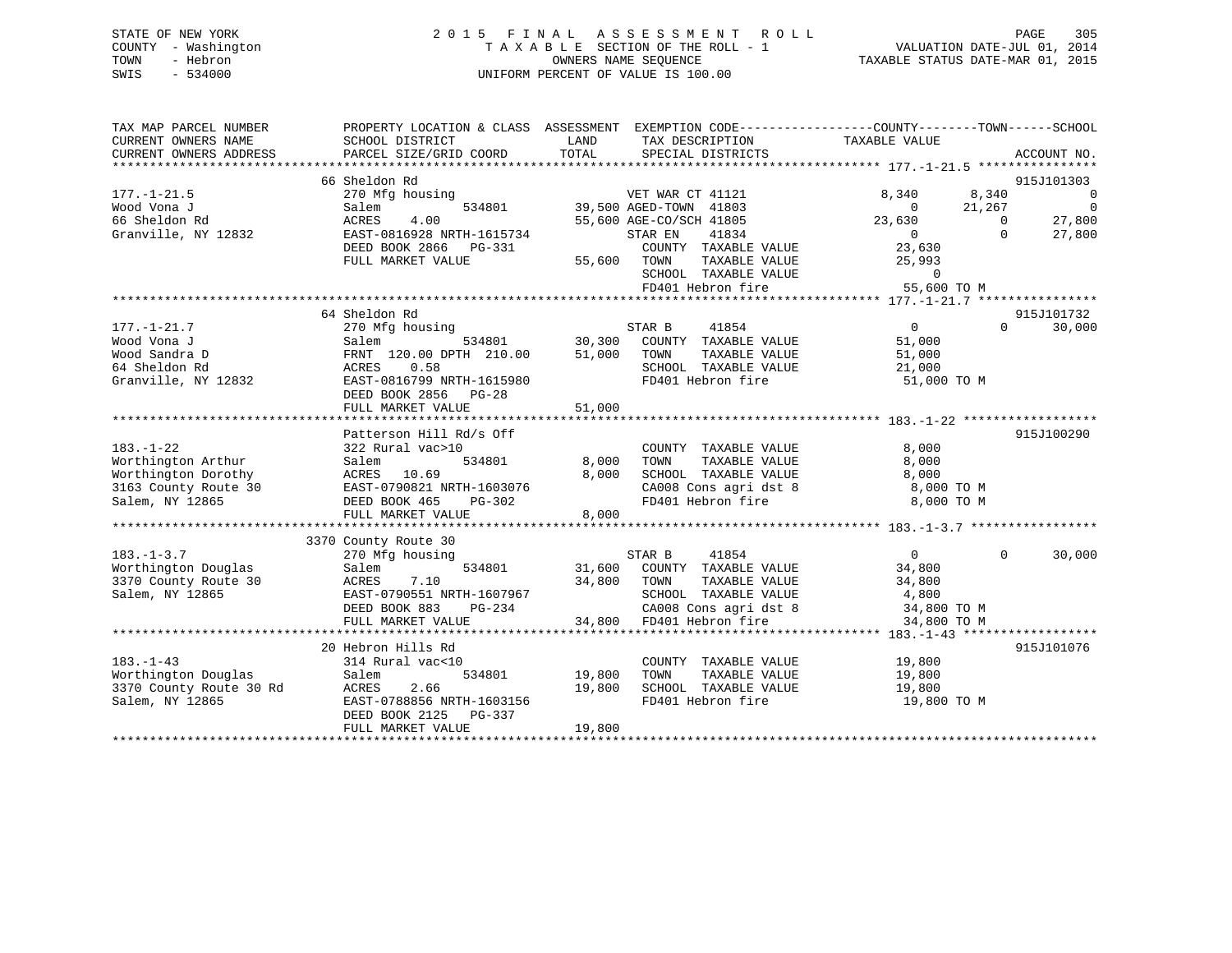# STATE OF NEW YORK 2 0 1 5 F I N A L A S S E S S M E N T R O L L PAGE 306 COUNTY - Washington T A X A B L E SECTION OF THE ROLL - 1 VALUATION DATE-JUL 01, 2014 TOWN - Hebron OWNERS NAME SEQUENCE TAXABLE STATUS DATE-MAR 01, 2015 SWIS - 534000 UNIFORM PERCENT OF VALUE IS 100.00

| TAX MAP PARCEL NUMBER<br>CURRENT OWNERS NAME | SCHOOL DISTRICT           | LAND<br>TOTAL | TAX DESCRIPTION                | PROPERTY LOCATION & CLASS ASSESSMENT EXEMPTION CODE----------------COUNTY-------TOWN------SCHOOL<br>TAXABLE VALUE |
|----------------------------------------------|---------------------------|---------------|--------------------------------|-------------------------------------------------------------------------------------------------------------------|
| CURRENT OWNERS ADDRESS                       | PARCEL SIZE/GRID COORD    |               | SPECIAL DISTRICTS              | ACCOUNT NO.                                                                                                       |
|                                              | County Route 30           |               |                                | 915J101305                                                                                                        |
| $183. - 1 - 3.3$                             | 322 Rural vac>10          |               | COUNTY TAXABLE VALUE           | 21,400                                                                                                            |
| Worthington H Arthur E                       | Salem<br>534801           | 21,400        | TOWN<br>TAXABLE VALUE          | 21,400                                                                                                            |
| Worthington Jeff                             | ACRES<br>28.50            | 21,400        | SCHOOL TAXABLE VALUE           | 21,400                                                                                                            |
| Attn: Jeffrey Worthington                    | EAST-0790364 NRTH-1606030 |               | CA008 Cons agri dst 8          | 21,400 TO M                                                                                                       |
| RD 2 Box 310                                 | DEED BOOK 483<br>PG-986   |               | FD401 Hebron fire              | 21,400 TO M                                                                                                       |
| RD 2 Box 310<br>Salem, NY 12865              | FULL MARKET VALUE         | 21,400        |                                |                                                                                                                   |
|                                              |                           |               |                                |                                                                                                                   |
|                                              | 3161 County Route 30      |               |                                | 915J100699                                                                                                        |
| $183.16 - 1 - 16.1$                          | 482 Det row bldg          |               | COUNTY TAXABLE VALUE           | 83,900                                                                                                            |
| Worthington H Arthur E                       | Salem<br>534801           | 17,700        | TOWN<br>TAXABLE VALUE          | 83,900                                                                                                            |
| Worthington Dorothy C                        | Beauty Shop/apartment/off | 83,900        | SCHOOL TAXABLE VALUE           | 83,900                                                                                                            |
| 3163 County Route 30                         | 62.00 DPTH 100.00<br>FRNT |               | CA008 Cons agri dst 8          | 83,900 TO M                                                                                                       |
| Salem, NY 12865                              | ACRES<br>0.14             |               | FD401 Hebron fire              | 83,900 TO M                                                                                                       |
|                                              | EAST-0792005 NRTH-1603465 |               | LD401 West hebron light        | 83,900 TO M                                                                                                       |
|                                              | DEED BOOK 391<br>PG-226   |               |                                |                                                                                                                   |
|                                              | FULL MARKET VALUE         | 83,900        |                                |                                                                                                                   |
|                                              |                           |               |                                |                                                                                                                   |
|                                              | 3163 County Route 30      |               |                                | 915J100694                                                                                                        |
| $183.16 - 1 - 16.2$                          | 210 1 Family Res          |               | 41834<br>STAR EN               | $\overline{0}$<br>$\Omega$<br>65,300                                                                              |
| Worthington H Arthur E                       | Salem<br>534801           | 17,500        | COUNTY TAXABLE VALUE           | 78,400                                                                                                            |
| Worthington Dorothy Ann                      | FRNT<br>52.00 DPTH 165.00 | 78,400        | TOWN<br>TAXABLE VALUE          | 78,400                                                                                                            |
| 3163 County Route 30                         | ACRES<br>0.20             |               | SCHOOL TAXABLE VALUE           | 13,100                                                                                                            |
| Salem, NY 12865                              | EAST-0791943 NRTH-1603489 |               | CA008 Cons agri dst 8          | 78,400 TO M                                                                                                       |
|                                              | DEED BOOK 454<br>PG-856   |               | FD401 Hebron fire              | 78,400 TO M                                                                                                       |
|                                              | FULL MARKET VALUE         |               | 78,400 LD401 West hebron light | 78,400 TO M                                                                                                       |
|                                              |                           |               |                                |                                                                                                                   |
|                                              | 3131 County Route 30      |               |                                | 915J100665                                                                                                        |
| $183.20 - 1 - 21$                            | 210 1 Family Res          |               | COUNTY TAXABLE VALUE           | 96,000                                                                                                            |
| Worthington H Arthur E                       | Salem<br>534801           | 25,200        | TOWN<br>TAXABLE VALUE          | 96,000                                                                                                            |
| Worthington Dorothy                          | FRNT 144.00 DPTH 163.00   | 96,000        | SCHOOL TAXABLE VALUE           | 96,000                                                                                                            |
| 3163 Cty Rt 30                               | 0.54 BANK<br>ACRES<br>999 |               | CA008 Cons agri dst 8          | 96,000 TO M                                                                                                       |
| Salem, NY 12865                              | EAST-0792290 NRTH-1602733 |               | FD401 Hebron fire              | 96,000 TO M                                                                                                       |
|                                              | DEED BOOK 827<br>PG-211   |               | LD401 West hebron light        | 96,000 TO M                                                                                                       |
|                                              | FULL MARKET VALUE         | 96,000        |                                |                                                                                                                   |
|                                              |                           |               |                                |                                                                                                                   |
|                                              | County Route 30           |               |                                | 915J100695                                                                                                        |
| $183. - 1 - 3.1$                             | 260 Seasonal res          |               | COUNTY TAXABLE VALUE           | 126,700                                                                                                           |
| Worthington H.E.Arthur                       | Salem<br>534801           | 88,200        | TOWN<br>TAXABLE VALUE          | 126,700                                                                                                           |
| Worthington Jeffrey                          | 77.80<br>ACRES            | 126,700       | SCHOOL TAXABLE VALUE           | 126,700                                                                                                           |
| 3163 County Route 30                         | EAST-0789133 NRTH-1605453 |               | CA008 Cons agri dst 8          | 63,350 TO M                                                                                                       |
| Salem, NY 12865                              | DEED BOOK 907<br>PG-198   |               | FD401 Hebron fire              | 126,700 TO M                                                                                                      |
|                                              | FULL MARKET VALUE         | 126,700       |                                |                                                                                                                   |
|                                              |                           |               |                                |                                                                                                                   |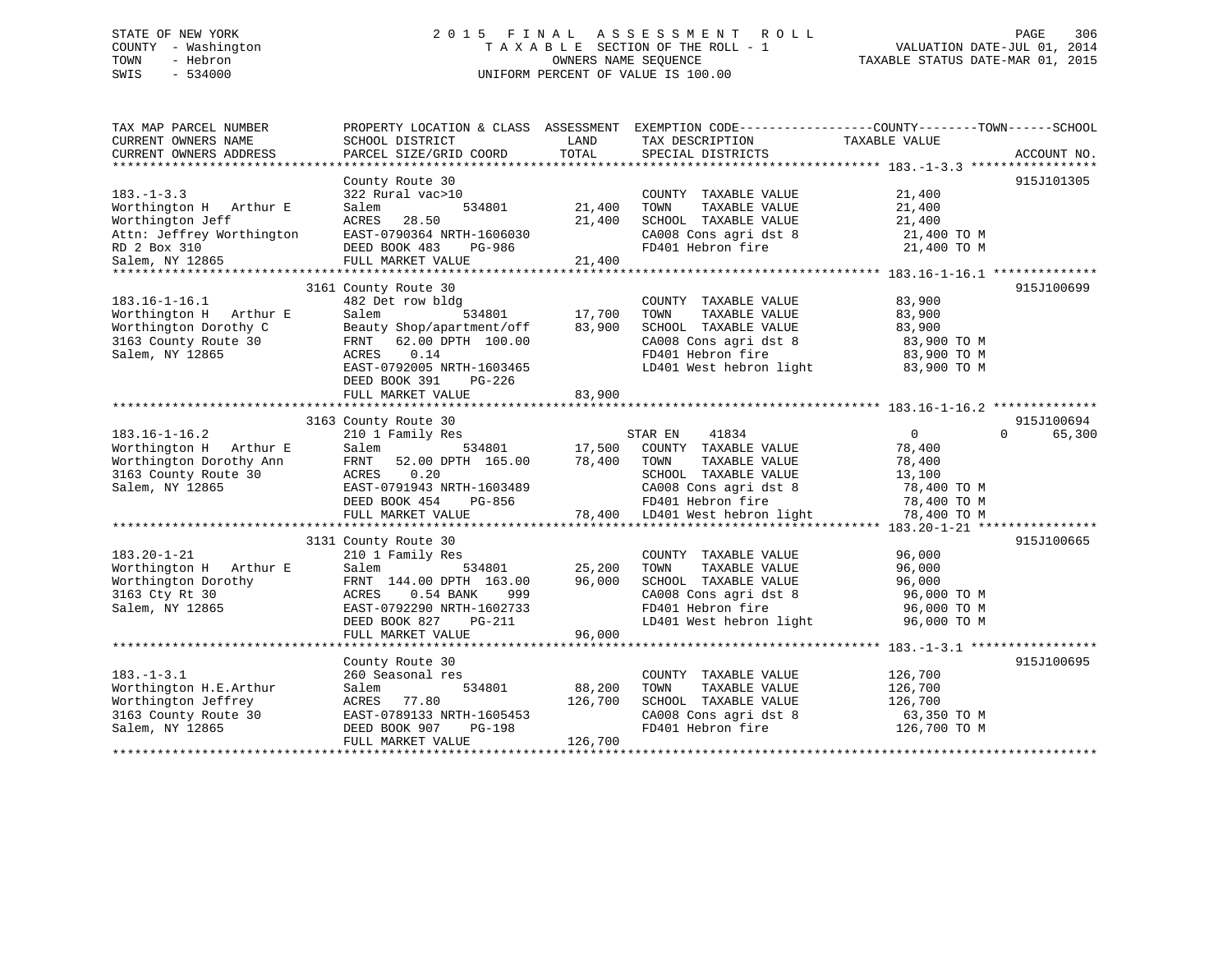# STATE OF NEW YORK 2 0 1 5 F I N A L A S S E S S M E N T R O L L PAGE 307 COUNTY - Washington T A X A B L E SECTION OF THE ROLL - 1 VALUATION DATE-JUL 01, 2014 TOWN - Hebron OWNERS NAME SEQUENCE TAXABLE STATUS DATE-MAR 01, 2015 SWIS - 534000 UNIFORM PERCENT OF VALUE IS 100.00

| TAX MAP PARCEL NUMBER<br>CURRENT OWNERS NAME<br>CURRENT OWNERS ADDRESS                                                         | PROPERTY LOCATION & CLASS ASSESSMENT<br>SCHOOL DISTRICT<br>PARCEL SIZE/GRID COORD                                                                   | LAND<br>TOTAL                 | TAX DESCRIPTION<br>SPECIAL DISTRICTS                                                                                                                                                | EXEMPTION CODE-----------------COUNTY-------TOWN------SCHOOL<br>TAXABLE VALUE                                                     | ACCOUNT NO.                          |
|--------------------------------------------------------------------------------------------------------------------------------|-----------------------------------------------------------------------------------------------------------------------------------------------------|-------------------------------|-------------------------------------------------------------------------------------------------------------------------------------------------------------------------------------|-----------------------------------------------------------------------------------------------------------------------------------|--------------------------------------|
| $183. - 1 - 3.5$                                                                                                               | 3331 County Route 30<br>210 1 Family Res                                                                                                            |                               | COUNTY TAXABLE VALUE                                                                                                                                                                | 133,400                                                                                                                           |                                      |
| Worthington Jeffrey A<br>3331 County Route 30<br>Salem, NY 12865                                                               | 534801<br>Salem<br>6.40 BANK<br>ACRES<br>999<br>EAST-0790661 NRTH-1606590<br>DEED BOOK 2354 PG-32                                                   | 41,100<br>133,400             | TAXABLE VALUE<br>TOWN<br>SCHOOL TAXABLE VALUE<br>CA008 Cons agri dst 8<br>FD401 Hebron fire                                                                                         | 133,400<br>133,400<br>133,400 TO M<br>133,400 TO M                                                                                |                                      |
|                                                                                                                                | FULL MARKET VALUE                                                                                                                                   | 133,400                       |                                                                                                                                                                                     |                                                                                                                                   |                                      |
|                                                                                                                                | 6018 State Route 22                                                                                                                                 |                               |                                                                                                                                                                                     |                                                                                                                                   | 915J100079                           |
| $185. - 1 - 12$<br>Wright James W<br>Wright Cindy L<br>6018 State Route 22<br>Salem, NY 12834                                  | 210 1 Family Res<br>534801<br>Salem<br>ACRES<br>1.70<br>EAST-0813493 NRTH-1603268<br>DEED BOOK 1772    PG-146<br>FULL MARKET VALUE                  | 188,000 STAR B                | VET COM CT 41131<br>33,800 VET DIS CT 41141<br>41854<br>COUNTY TAXABLE VALUE<br>TOWN<br>TAXABLE VALUE<br>188,000 SCHOOL TAXABLE VALUE<br>CA008 Cons agri dst 8<br>FD401 Hebron fire | 47,000<br>30,000<br>94,000<br>60,000<br>$\overline{0}$<br>$\Omega$<br>47,000<br>98,000<br>158,000<br>188,000 TO M<br>188,000 TO M | $\overline{0}$<br>$\Omega$<br>30,000 |
|                                                                                                                                | Blossom Rd                                                                                                                                          |                               |                                                                                                                                                                                     |                                                                                                                                   | 915J101387                           |
| $178. - 1 - 40$<br>Wright Thomas E Jr<br>Wright Alice<br>6001 N Ocean Dr Apt 901<br>Hollywood, FL 33019                        | 322 Rural vac>10<br>534801<br>Salem<br>Lot 27<br>ACRES 14.77<br>EAST-0818559 NRTH-1610332<br>DEED BOOK 505<br><b>PG-100</b>                         | 36,700<br>36,700<br>36,700    | COUNTY TAXABLE VALUE<br>TAXABLE VALUE<br>TOWN<br>SCHOOL TAXABLE VALUE<br>FD401 Hebron fire                                                                                          | 36,700<br>36,700<br>36,700<br>36,700 TO M                                                                                         |                                      |
|                                                                                                                                | FULL MARKET VALUE                                                                                                                                   |                               |                                                                                                                                                                                     |                                                                                                                                   |                                      |
| $159. - 1 - 2.1$<br>Yankowski John P<br>Attn: Noravest Financial Servi ACRES 42.55<br>930 Albany Shaker Rd<br>Lathem, NY 12110 | 70 James Rd<br>312 Vac w/imprv<br>Hartford<br>533801<br>EAST-0793228 NRTH-1630045<br>DEED BOOK 774<br>PG-324                                        | 73,200<br>75,900              | COUNTY TAXABLE VALUE<br>TAXABLE VALUE<br>TOWN<br>SCHOOL TAXABLE VALUE<br>FD401 Hebron fire                                                                                          | 75,900<br>75,900<br>75,900<br>75,900 TO M                                                                                         | 915J100654                           |
|                                                                                                                                | FULL MARKET VALUE                                                                                                                                   | 75,900                        |                                                                                                                                                                                     |                                                                                                                                   |                                      |
|                                                                                                                                | 50 Wolfe Ln                                                                                                                                         |                               |                                                                                                                                                                                     |                                                                                                                                   | 915J101316                           |
| $158. - 1 - 6.2$<br>Yarish Theodore M<br>Yarish Diane L<br>50 Wolfe Ln<br>Salem, NY 12865                                      | 240 Rural res<br>533801<br>Hartford<br>Bdy Agmt 636/250<br>ACRES 31.60<br>EAST-0789362 NRTH-1630721<br>DEED BOOK 921<br>PG-198<br>FULL MARKET VALUE | 103,300<br>253,700<br>253,700 | 41834<br>STAR EN<br>COUNTY TAXABLE VALUE<br>TOWN<br>TAXABLE VALUE<br>SCHOOL TAXABLE VALUE<br>FD401 Hebron fire                                                                      | $\overline{0}$<br>253,700<br>253,700<br>188,400<br>253,700 TO M                                                                   | 65,300<br>$\Omega$                   |
|                                                                                                                                |                                                                                                                                                     |                               |                                                                                                                                                                                     |                                                                                                                                   |                                      |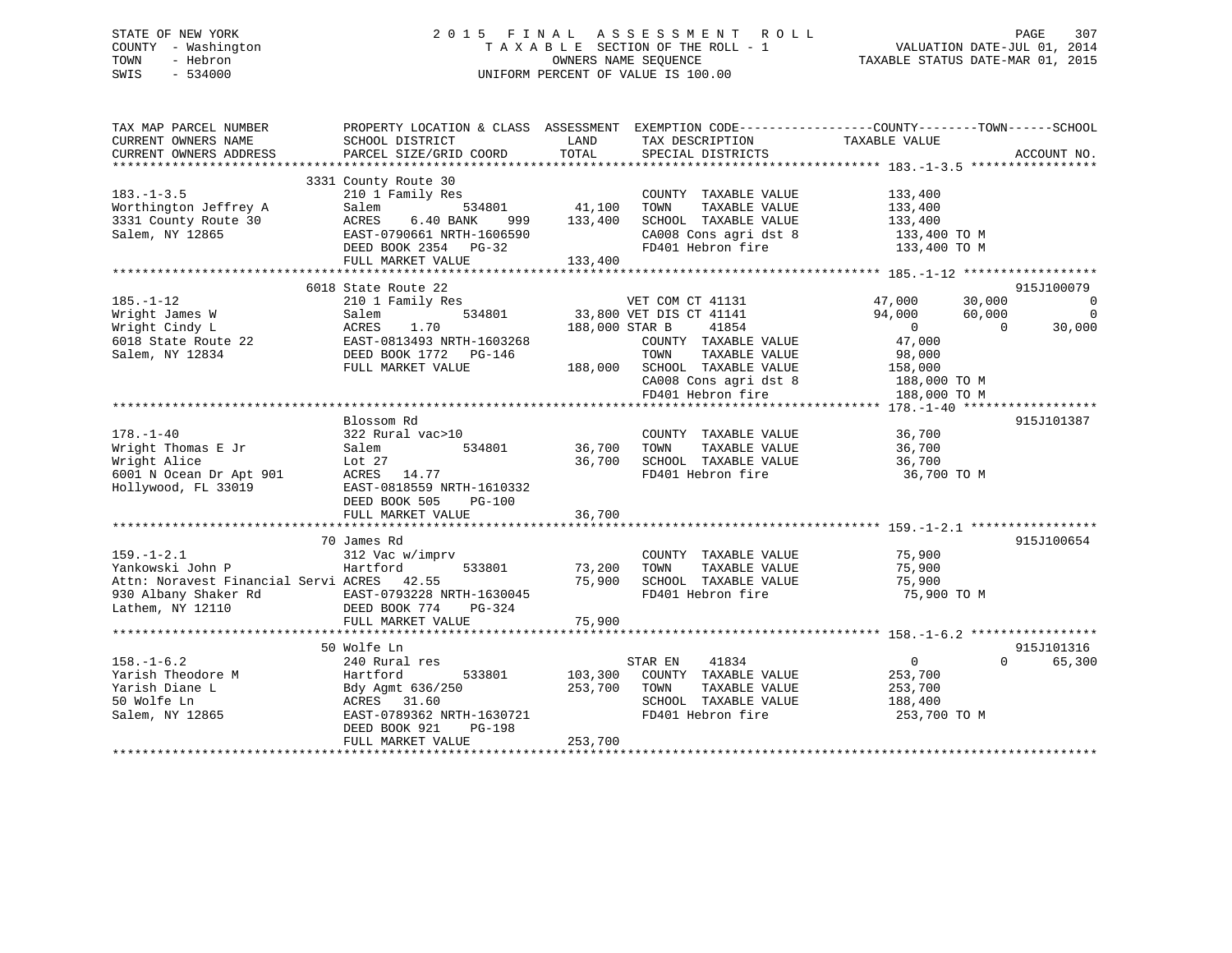# STATE OF NEW YORK 2 0 1 5 F I N A L A S S E S S M E N T R O L L PAGE 308 COUNTY - Washington T A X A B L E SECTION OF THE ROLL - 1 VALUATION DATE-JUL 01, 2014 TOWN - Hebron OWNERS NAME SEQUENCE TAXABLE STATUS DATE-MAR 01, 2015 SWIS - 534000 UNIFORM PERCENT OF VALUE IS 100.00

| TAX MAP PARCEL NUMBER<br>CURRENT OWNERS NAME<br>CURRENT OWNERS ADDRESS                                                                                                                                                                               | SCHOOL DISTRICT<br>PARCEL SIZE/GRID COORD                                                                                                                                  | LAND<br>TOTAL              | TAX DESCRIPTION TAXABLE VALUE SPECIAL DISTRICTS                                                                                                                                                                  | PROPERTY LOCATION & CLASS ASSESSMENT EXEMPTION CODE---------------COUNTY-------TOWN------SCHOOL                     | ACCOUNT NO.          |
|------------------------------------------------------------------------------------------------------------------------------------------------------------------------------------------------------------------------------------------------------|----------------------------------------------------------------------------------------------------------------------------------------------------------------------------|----------------------------|------------------------------------------------------------------------------------------------------------------------------------------------------------------------------------------------------------------|---------------------------------------------------------------------------------------------------------------------|----------------------|
| And Tartford E33801<br>Yarter Susan Martford 533801<br>175 County Route 30<br>1899 EAST-0785085 NRTH-1627667<br>Salem, NY 12865<br>1880 BOOK 688<br>1880 BOOK 688<br>1880 BOOK 688<br>1880 BOOK 688<br>1880 BOOK 688<br>1880 BOOK 688<br>1880 BOOK 6 | 4275 County Route 30                                                                                                                                                       | 999 65,400<br>65,400       | $\begin{array}{cccc}\texttt{533801} & \texttt{533801} & \texttt{40,900} & \texttt{COUNTY} & \texttt{TXABLE VALUE}\end{array}$<br>TAXABLE VALUE<br>TOWN<br>SCHOOL TAXABLE VALUE<br>FD401 Hebron fire              | $\overline{0}$<br>$0 \qquad \qquad$<br>65,400<br>65,400<br>35,400<br>65,400 TO M                                    | 915J100314<br>30,000 |
| $152. - 1 - 13$<br>Young Allen<br>Young Gloria S<br>1446 County Route 31<br>Granville, NY 12832                                                                                                                                                      | 1446 County Route 31<br>210 1 Family Res<br>533201<br>Granville<br>476/860<br>FRNT 85.00 DPTH 225.00<br>0.44<br>ACRES<br>EAST-0806338 NRTH-1637946<br>DEED BOOK 432 PG-690 | 105,600                    | STAR EN        41834<br>23,500    COUNTY   TAXABLE  VALUE<br>TOWN<br>TAXABLE VALUE<br>SCHOOL TAXABLE VALUE<br>FD401 Hebron fire                                                                                  | 0<br>$\Omega$<br>105,600<br>105,600<br>40,300<br>105,600 TO M                                                       | 915J100702<br>65,300 |
| $169. - 1 - 18.29$<br>169.-1-18.29 210 1 Family Res<br>Young George Granville 533201 14,000<br>Young Elaine FRNT 93.00 DPTH 198.00 58,000<br>122 Clark Way ACRES 0.42<br>Salem, NY 12865 EAST-0814143 NRTH-1623788                                   | 122 Clark Way<br>210 1 Family Res<br>93.00 DPTH 198.00 58,000 TOWN<br>DEED BOOK 757<br>PG-85<br>FULL MARKET VALUE                                                          | 58,000                     | $\begin{array}{cccc}\texttt{533201} & \texttt{STAR B} & \texttt{41854} \\ \texttt{533201} & \texttt{14,000} & \texttt{COUNTY} & \texttt{TAXABLE VALUE} \end{array}$<br>SCHOOL TAXABLE VALUE<br>FD401 Hebron fire | $\overline{0}$<br>$\mathbf 0$<br>58,000<br>TAXABLE VALUE<br>TAXABLE VALUE 58,000<br>28,000<br>28,000<br>58,000 TO M | 30,000               |
| $169. - 1 - 18.34$<br>100019 100019 100019 100019 100019 100019 100019 100019 100019 100019 100019 100019 100019 100019 100019 10001<br>122 Clark Way 12865 13.48<br>123 Clark Way 12865 13.48<br>123 Clark Way 12865 1262 1262 1274 12866 1286      | 120 Clark Way<br>312 Vac w/imprv<br>FULL MARKET VALUE                                                                                                                      | 22,100<br>24,400<br>24,400 | COUNTY TAXABLE VALUE 24,400<br>TOWN      TAXABLE  VALUE<br>SCHOOL   TAXABLE  VALUE<br>FD401 Hebron fire                                                                                                          | 24,400<br>24,400<br>24,400 TO M                                                                                     |                      |
| $151. - 1 - 10.6$<br>Young Joint Rev Living Trust D Granville 533201 36,600<br>908 Wanaao Rd 199734<br>EAST-0802070 NRTH-1637063<br>EAST-0802070 NRTH-1637063<br>EAST-0802070 NRTH-1637063<br>DEED BOOK 3240 PG-171<br>FULL MAPET WAT WARD           | Little Burch Hill Rd<br>314 Rural vac<10                                                                                                                                   | 36,600<br>36,600           | COUNTY TAXABLE VALUE<br>TAXABLE VALUE<br>TOWN<br>SCHOOL TAXABLE VALUE<br>CA008 Cons agri dst 8<br>FD401 Hebron fire                                                                                              | 36,600<br>36 600<br>36,600<br>36,600<br>36,600 TO M<br>36,600 TO M                                                  |                      |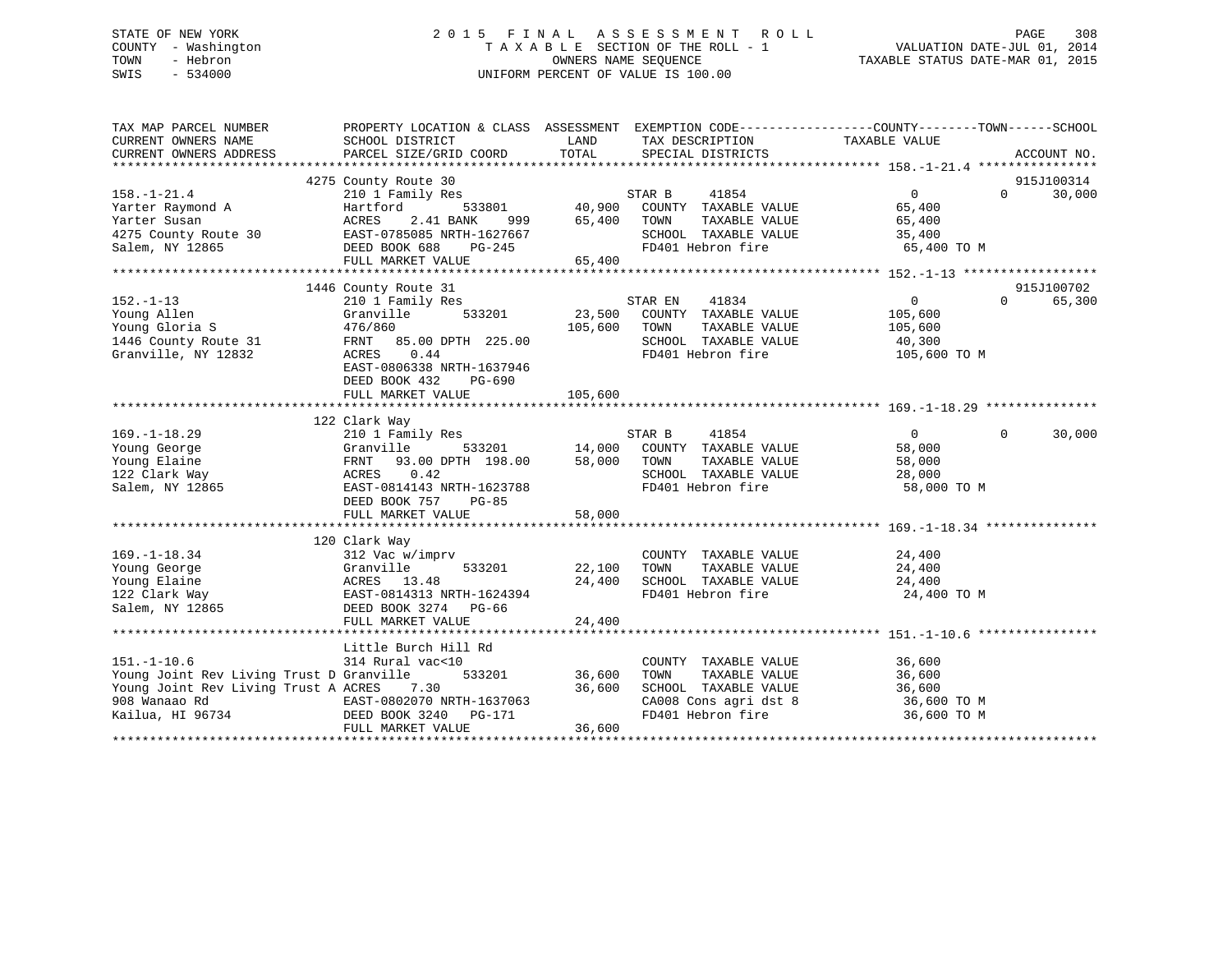# STATE OF NEW YORK 2 0 1 5 F I N A L A S S E S S M E N T R O L L PAGE 309 COUNTY - Washington T A X A B L E SECTION OF THE ROLL - 1 VALUATION DATE-JUL 01, 2014 TOWN - Hebron OWNERS NAME SEQUENCE TAXABLE STATUS DATE-MAR 01, 2015 SWIS - 534000 UNIFORM PERCENT OF VALUE IS 100.00

| TAX MAP PARCEL NUMBER<br>CURRENT OWNERS NAME<br>CURRENT OWNERS ADDRESS                                 | PROPERTY LOCATION & CLASS ASSESSMENT<br>SCHOOL DISTRICT<br>PARCEL SIZE/GRID COORD                                                                                                                            | LAND<br>TOTAL                               | TAX DESCRIPTION<br>SPECIAL DISTRICTS                                                                                                    | EXEMPTION CODE-----------------COUNTY-------TOWN------SCHOOL<br>TAXABLE VALUE                 | ACCOUNT NO.          |
|--------------------------------------------------------------------------------------------------------|--------------------------------------------------------------------------------------------------------------------------------------------------------------------------------------------------------------|---------------------------------------------|-----------------------------------------------------------------------------------------------------------------------------------------|-----------------------------------------------------------------------------------------------|----------------------|
| $151. - 1 - 10.4$<br>Young Richard R<br>Young Margaret A<br>198 Channel Dr<br>Wells, VT 05774          | *********************<br>408 Little Burch Hill Rd<br>240 Rural res<br>Granville<br>533201<br>764/19<br>ACRES<br>31.90 BANK<br>999<br>EAST-0802737 NRTH-1637212<br>DEED BOOK 2789 PG-153<br>FULL MARKET VALUE | **********<br>103,800<br>244,100<br>244,100 | COUNTY TAXABLE VALUE<br>TOWN<br>TAXABLE VALUE<br>SCHOOL TAXABLE VALUE<br>CA008 Cons agri dst 8<br>FD401 Hebron fire                     | 244,100<br>244,100<br>244,100<br>244,100 TO M<br>244,100 TO M                                 |                      |
| $151. - 1 - 7.1$<br>Young Robert A<br>Young Christina<br>1343 Big Burch Hill Rd<br>Granville, NY 12832 | Big Burch Hill Rd<br>314 Rural vac<10<br>533201<br>Granville<br>5.20<br>ACRES<br>EAST-0803540 NRTH-1640254<br>DEED BOOK 612<br><b>PG-109</b><br>FULL MARKET VALUE                                            | 32,400<br>32,400<br>32,400                  | COUNTY TAXABLE VALUE<br>TOWN<br>TAXABLE VALUE<br>SCHOOL TAXABLE VALUE<br>FD401 Hebron fire                                              | 32,400<br>32,400<br>32,400<br>32,400 TO M                                                     | 915J100301           |
| $151. - 1 - 7.6$<br>Young Robert A<br>Young Christina<br>1343 Big Burch Hill Rd<br>Granville, NY 12832 | 1343 Big Burch Hill Rd<br>210 1 Family Res<br>533201<br>Granville<br>ACRES<br>5.50<br>EAST-0803224 NRTH-1640507<br>DEED BOOK 551<br>PG-118                                                                   | 53,000<br>205,600                           | 41854<br>STAR B<br>COUNTY TAXABLE VALUE<br>TOWN<br>TAXABLE VALUE<br>SCHOOL TAXABLE VALUE<br>FD401 Hebron fire                           | $\overline{0}$<br>$\Omega$<br>205,600<br>205,600<br>175,600<br>205,600 TO M                   | 915J101514<br>30,000 |
|                                                                                                        | FULL MARKET VALUE<br>1444 County Route 31                                                                                                                                                                    | 205,600                                     |                                                                                                                                         |                                                                                               | 915J100705           |
| $152. - 1 - 12$<br>Young Robert A<br>1343 Big Burch Hill Rd<br>Granville, NY 12832                     | 480 Mult-use bld<br>Granville<br>533201<br>FRNT 41.00 DPTH 65.00<br>EAST-0806222 NRTH-1637951<br>DEED BOOK 586<br>PG-285<br>FULL MARKET VALUE                                                                | 16,000<br>57,100<br>57,100                  | COUNTY TAXABLE VALUE<br>TAXABLE VALUE<br>TOWN<br>SCHOOL TAXABLE VALUE<br>FD401 Hebron fire                                              | 57,100<br>57,100<br>57,100<br>57,100 TO M                                                     |                      |
|                                                                                                        |                                                                                                                                                                                                              |                                             |                                                                                                                                         |                                                                                               |                      |
| $151. - 1 - 10.3$<br>Young Thomas G<br>438 Little Burch Hill Rd<br>Granville, NY 12832                 | 438 Little Burch Hill Rd<br>210 1 Family Res<br>Granville<br>533201<br>ACRES<br>6.40 BANK<br>999<br>EAST-0803043 NRTH-1637858<br>DEED BOOK 2606 PG-24<br>FULL MARKET VALUE                                   | 54,800 STAR B                               | CW_10_VET/ 41151<br>41854<br>184,400 COUNTY TAXABLE VALUE<br>TOWN<br>TAXABLE VALUE<br>SCHOOL TAXABLE VALUE<br>184,400 FD401 Hebron fire | 8,000<br>8,000<br>$\overline{0}$<br>$\Omega$<br>176,400<br>176,400<br>154,400<br>184,400 TO M | $\Omega$<br>30,000   |
| $169. - 1 - 17$<br>Zenger Jesse<br>20 Indian Hill Rd<br>E Hampton, NY 11937                            | 230 Clark Way<br>260 Seasonal res<br>Granville<br>533201<br>ACRES<br>11.20<br>EAST-0813418 NRTH-1625518<br>DEED BOOK 797<br>PG-117<br>FULL MARKET VALUE                                                      | 23,700<br>48,700<br>48,700                  | COUNTY TAXABLE VALUE<br>TOWN<br>TAXABLE VALUE<br>SCHOOL TAXABLE VALUE<br>FD401 Hebron fire                                              | 48,700<br>48,700<br>48,700<br>48,700 TO M                                                     | 915J101005           |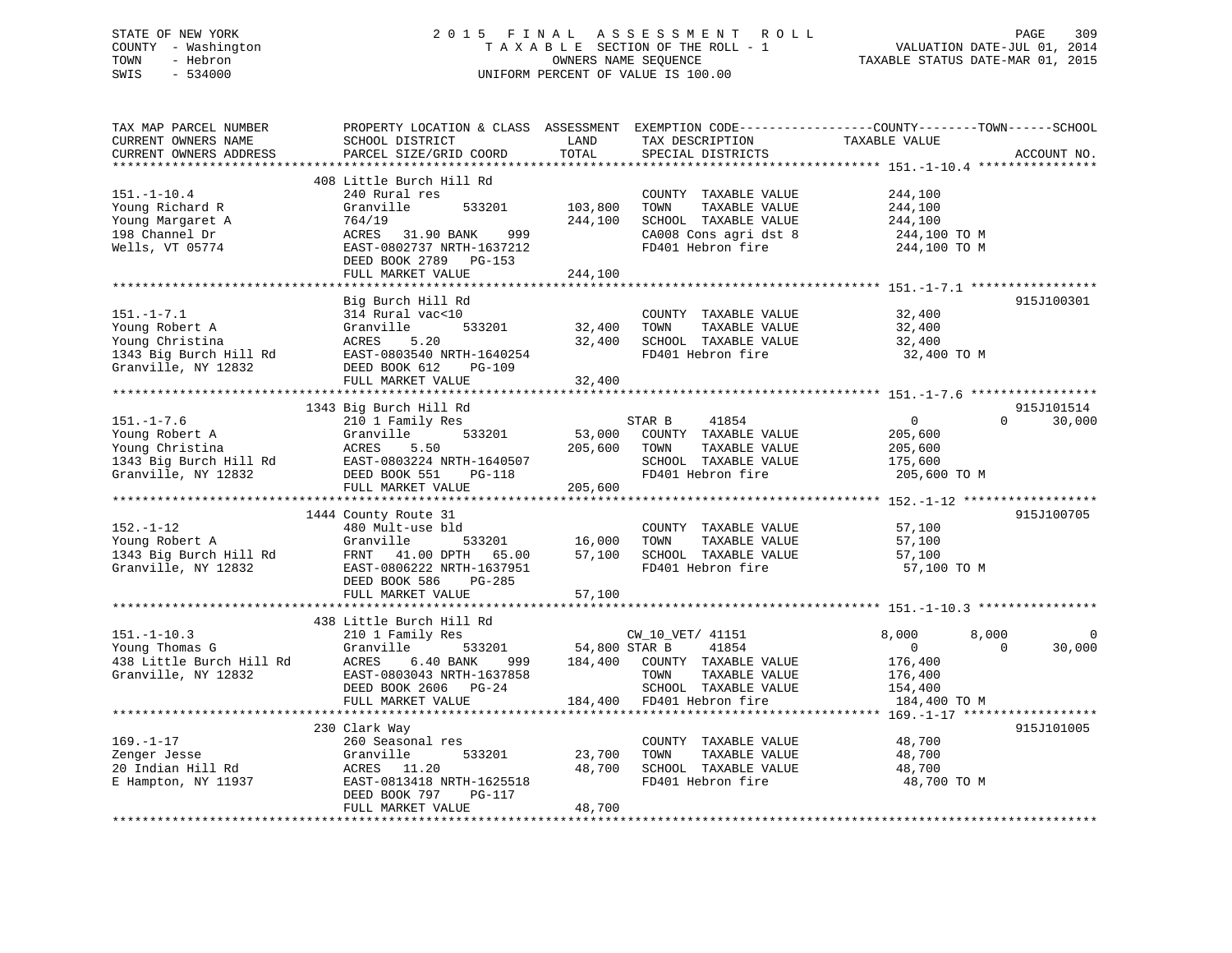# STATE OF NEW YORK 2 0 1 5 F I N A L A S S E S S M E N T R O L L PAGE 310 COUNTY - Washington T A X A B L E SECTION OF THE ROLL - 1 VALUATION DATE-JUL 01, 2014 TOWN - Hebron OWNERS NAME SEQUENCE TAXABLE STATUS DATE-MAR 01, 2015 SWIS - 534000 UNIFORM PERCENT OF VALUE IS 100.00

| TAX MAP PARCEL NUMBER<br>CURRENT OWNERS NAME<br>CURRENT OWNERS ADDRESS                                                    | SCHOOL DISTRICT<br>PARCEL SIZE/GRID COORD                                                                                                                                      | LAND<br>TOTAL                | TAX DESCRIPTION<br>SPECIAL DISTRICTS                                                                                                                                                                    | PROPERTY LOCATION & CLASS ASSESSMENT EXEMPTION CODE----------------COUNTY-------TOWN------SCHOOL<br>TAXABLE VALUE                | ACCOUNT NO.                      |
|---------------------------------------------------------------------------------------------------------------------------|--------------------------------------------------------------------------------------------------------------------------------------------------------------------------------|------------------------------|---------------------------------------------------------------------------------------------------------------------------------------------------------------------------------------------------------|----------------------------------------------------------------------------------------------------------------------------------|----------------------------------|
| *********************<br>$184. - 1 - 26.2$<br>Zentmaier Robert<br>Zentmaier Lois<br>382 Willis Ave<br>Hawthorne, NY 10532 | Chamberlin Mills Rd<br>322 Rural vac>10<br>534801<br>Salem<br>ACRES<br>12.10<br>EAST-0795179 NRTH-1603301<br>DEED BOOK 478<br>PG-599<br>FULL MARKET VALUE                      | 46,200<br>46,200<br>46,200   | COUNTY TAXABLE VALUE<br>TOWN<br>TAXABLE VALUE<br>SCHOOL TAXABLE VALUE<br>CA008 Cons agri dst 8<br>FD401 Hebron fire                                                                                     | 46,200<br>46,200<br>46,200<br>46,200 TO M<br>46,200 TO M                                                                         | 915J101066                       |
| $170. - 1 - 12.10$<br>Ziganto William J Jr<br>375 Mountainside Mdws<br>Salem, NY 12865                                    | 375 Mountainside Meadows Way<br>242 Rurl res&rec<br>Salem<br>534801<br>ACRES<br>23.87 BANK<br>999<br>EAST-0817541 NRTH-1617430<br>DEED BOOK 783<br>PG-180<br>FULL MARKET VALUE | 69,800<br>138,700<br>138,700 | 41854<br>STAR B<br>COUNTY TAXABLE VALUE<br>TOWN<br>TAXABLE VALUE<br>SCHOOL TAXABLE VALUE<br>CA008 Cons agri dst 8<br>FD401 Hebron fire<br>*************************                                     | $\Omega$<br>$\Omega$<br>138,700<br>138,700<br>108,700<br>138,700 TO M<br>138,700 TO M<br>********* 170.-1-15.15 **************** | 30,000                           |
| $170. - 1 - 15.15$<br>Zimmerman Edward M<br>Zimmerman Gail R<br>266 Indian Head Way<br>Salem, NY 12832                    | 266 Indian Head Way<br>210 1 Family Res<br>Granville<br>533201<br>5.00<br>ACRES<br>EAST-0817460 NRTH-1620569<br>DEED BOOK 920<br>PG-204<br>FULL MARKET VALUE                   | 42,000<br>112,100<br>112,100 | STAR B<br>41854<br>COUNTY TAXABLE VALUE<br>TAXABLE VALUE<br>TOWN<br>SCHOOL TAXABLE VALUE<br>FD401 Hebron fire                                                                                           | $\overline{0}$<br>$\Omega$<br>112,100<br>112,100<br>82,100<br>112,100 TO M                                                       | 915J101261<br>30,000             |
| $170. - 1 - 15.16$<br>Zimmerman Edward M<br>Zimmerman Gail R<br>266 Indian Head Way<br>Salem, NY 12832                    | Indian Head Way<br>314 Rural vac<10<br>Granville<br>533201<br>5.01<br>ACRES<br>EAST-0817809 NRTH-1620834<br>DEED BOOK 920<br>$PG-204$<br>FULL MARKET VALUE                     | 22,000<br>22,000<br>22,000   | COUNTY TAXABLE VALUE<br>TOWN<br>TAXABLE VALUE<br>SCHOOL TAXABLE VALUE<br>FD401 Hebron fire                                                                                                              | 22,000<br>22,000<br>22,000<br>22,000 TO M                                                                                        | 915J101262                       |
| $183. - 1 - 27$<br>Zivec Conrad P<br>1226 Patterson Hill Rd<br>Salem, NY 12865                                            | 1226 Patterson Hill Rd<br>210 1 Family Res<br>534801<br>Salem<br>4.17 BANK<br>ACRES<br>999<br>EAST-0789382 NRTH-1602832<br>DEED BOOK 866<br>$PG-265$<br>FULL MARKET VALUE      | 48,100 STAR EN<br>127,400    | 93 PCT OF VALUE USED FOR EXEMPTION PURPOSES<br>VET WAR CT 41121<br>41834<br>COUNTY TAXABLE VALUE<br>TOWN<br>TAXABLE VALUE<br>SCHOOL TAXABLE VALUE<br>127,400 CA008 Cons agri dst 8<br>FD401 Hebron fire | 17,772<br>17,772<br>$\overline{0}$<br>$\Omega$<br>109,628<br>109,628<br>62,100<br>127,400 TO M<br>127,400 TO M                   | 915J100617<br>$\Omega$<br>65,300 |
| $159. - 1 - 1$<br>Zorn Robert E<br>652 South St<br>Middletown Springs, VT 05757                                           | 116 James Rd<br>314 Rural vac<10<br>Hartford<br>533801<br>ACRES<br>1.30<br>EAST-0792653 NRTH-1630535<br>DEED BOOK 949<br>PG-126<br>FULL MARKET VALUE                           | 32,800<br>32,800<br>32,800   | COUNTY TAXABLE VALUE<br>TOWN<br>TAXABLE VALUE<br>SCHOOL TAXABLE VALUE<br>FD401 Hebron fire                                                                                                              | *********** 159.-1-1 ******<br>32,800<br>32,800<br>32,800<br>32,800 TO M                                                         | 915J101074                       |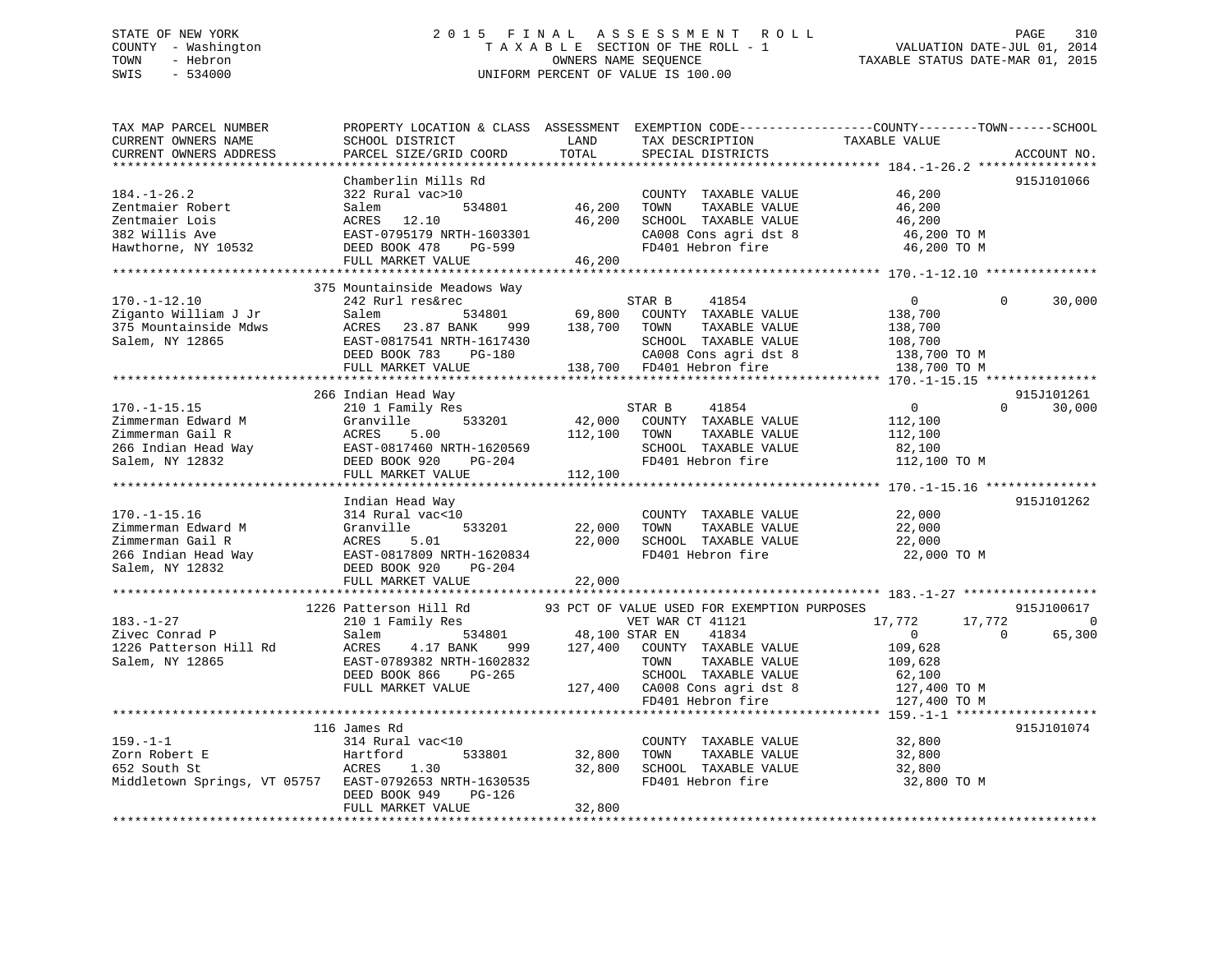STATE OF NEW YORK 2 0 1 5 F I N A L A S S E S S M E N T R O L L PAGE 311 COUNTY - Washington T A X A B L E SECTION OF THE ROLL - 1 VALUATION DATE-JUL 01, 2014 TOWN - Hebron OWNERS NAME SEQUENCE TAXABLE STATUS DATE-MAR 01, 2015 SWIS - 534000 UNIFORM PERCENT OF VALUE IS 100.00

TAX MAP PARCEL NUMBER PROPERTY LOCATION & CLASS ASSESSMENT EXEMPTION CODE------------------COUNTY--------TOWN------SCHOOL CURRENT OWNERS NAME SCHOOL DISTRICT THE LAND TAX DESCRIPTION TAXABLE VALUE CURRENT OWNERS ADDRESS PARCEL SIZE/GRID COORD TOTAL SPECIAL DISTRICTS ACCOUNT NO. \*\*\*\*\*\*\*\*\*\*\*\*\*\*\*\*\*\*\*\*\*\*\*\*\*\*\*\*\*\*\*\*\*\*\*\*\*\*\*\*\*\*\*\*\*\*\*\*\*\*\*\*\*\*\*\*\*\*\*\*\*\*\*\*\*\*\*\*\*\*\*\*\*\*\*\*\*\*\*\*\*\*\*\*\*\*\*\*\*\*\*\*\*\*\*\*\*\*\*\*\*\*\* 170.-2-30 \*\*\*\*\*\*\*\*\*\*\*\*\*\*\*\*\*\* 242 Higgins Rd 915J101816 170.-2-30 260 Seasonal res COUNTY TAXABLE VALUE 75,000 Zoufaly Thomas Granville 533201 47,100 TOWN TAXABLE VALUE 75,000 379 Westview Est Lot 19 75,000 SCHOOL TAXABLE VALUE 75,000 Manchester, VT 05255 ACRES 8.37 FD401 Hebron fire 75,000 TO M EAST-0820178 NRTH-1623534 DEED BOOK 2865 PG-75FULL MARKET VALUE 75,000 \*\*\*\*\*\*\*\*\*\*\*\*\*\*\*\*\*\*\*\*\*\*\*\*\*\*\*\*\*\*\*\*\*\*\*\*\*\*\*\*\*\*\*\*\*\*\*\*\*\*\*\*\*\*\*\*\*\*\*\*\*\*\*\*\*\*\*\*\*\*\*\*\*\*\*\*\*\*\*\*\*\*\*\*\*\*\*\*\*\*\*\*\*\*\*\*\*\*\*\*\*\*\* 158.-1-2.9 \*\*\*\*\*\*\*\*\*\*\*\*\*\*\*\*\* Scott Hill Rd158.-1-2.9 314 Rural vac<10 COUNTY TAXABLE VALUE 38,100 Hartford 533801 38,100 TOWN TAXABLE VALUE 38,100 4067 State Route 40  $\frac{1}{100}$  100  $\frac{5}{100}$  38,100  $\frac{38,100}{20000}$  SCHOOL TAXABLE VALUE 38,100  $\frac{38,100}{38,100}$  38,100 TO M PO Box 272 ACRES 8.05 CA008 Cons agri dst 8 38,100 TO M EAST-0784221 NRTH-1629211 FD401 Hebron fire 38,100 TO M DEED BOOK 3216 PG-13 FULL MARKET VALUE 38,100 \*\*\*\*\*\*\*\*\*\*\*\*\*\*\*\*\*\*\*\*\*\*\*\*\*\*\*\*\*\*\*\*\*\*\*\*\*\*\*\*\*\*\*\*\*\*\*\*\*\*\*\*\*\*\*\*\*\*\*\*\*\*\*\*\*\*\*\*\*\*\*\*\*\*\*\*\*\*\*\*\*\*\*\*\*\*\*\*\*\*\*\*\*\*\*\*\*\*\*\*\*\*\* 158.-1-12 \*\*\*\*\*\*\*\*\*\*\*\*\*\*\*\*\*\* 461 Halls Pond Rd 75 PCT OF VALUE USED FOR EXEMPTION PURPOSES 915J100709158.-1-12 240 Rural res VET WAR CT 41121 14,873 14,873 0 Zweig Felice Hartford 533801 94,600 AGED-CO 41802 42,139 0 0 461 Halls Pond Rd 409/556 132,200 STAR EN 41834 0 0 65,300 Salem, NY 12865 ACRES 23.30 COUNTY TAXABLE VALUE 75,188 EAST-0791164 NRTH-1631282 TOWN TAXABLE VALUE 117,327 DEED BOOK 385 PG-88 SCHOOL TAXABLE VALUE 66,900 FULL MARKET VALUE 132,200 FD401 Hebron fire 132,200 TO M \*\*\*\*\*\*\*\*\*\*\*\*\*\*\*\*\*\*\*\*\*\*\*\*\*\*\*\*\*\*\*\*\*\*\*\*\*\*\*\*\*\*\*\*\*\*\*\*\*\*\*\*\*\*\*\*\*\*\*\*\*\*\*\*\*\*\*\*\*\*\*\*\*\*\*\*\*\*\*\*\*\*\*\*\*\*\*\*\*\*\*\*\*\*\*\*\*\*\*\*\*\*\*\*\*\*\*\*\*\*\*\*\*\*\*\*\*\*\*\*\*\*\*\*\*\*\*\*\*\*\*\*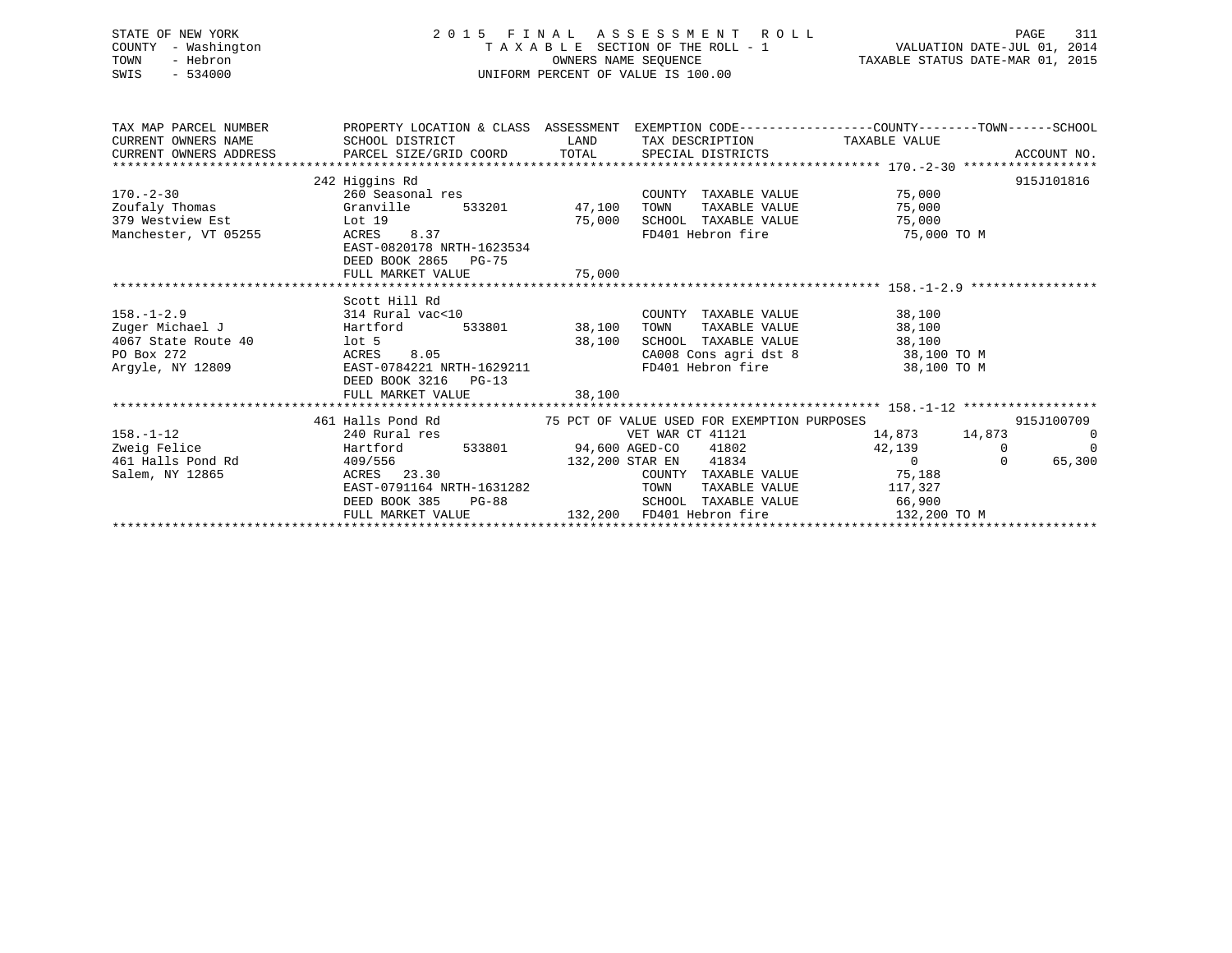TOWN - Hebron TAXABLE STATUS DATE-MAR 01, 2015 SWIS - 534000 RPS150/V04/L015 UNIFORM PERCENT OF VALUE IS 100.00 CURRENT DATE 6/23/2015

ROLL SUB SECTION - - TOTALS

#### \*\*\* S P E C I A L D I S T R I C T S U M M A R Y \*\*\*

| <b>CODE</b> | DISTRICT NAME          | TOTAL<br>PARCELS | EXTENSION<br>TYPE |   | <b>EXTENSION</b><br>VALUE | AD VALOREM<br>VALUE | EXEMPT<br>AMOUNT | TAXABLE<br>VALUE |
|-------------|------------------------|------------------|-------------------|---|---------------------------|---------------------|------------------|------------------|
|             | $SR533$ Star repay - f |                  | 1 MOVTAX          |   |                           |                     |                  |                  |
|             | TE533 Trans exmt rep   |                  | 5 MOVTAX          |   |                           |                     |                  |                  |
|             | CA001 Cons agri dst    |                  | 11 TOTAL          |   |                           | 3238,300            | 722,269          | 2516,031         |
|             | CA004 Cons agri dst    |                  | 2 TOTAL M         |   |                           | 158,800             | 106,964          | 51,836           |
|             | CA006 Cons agri dst    |                  | 8 TOTAL           | M |                           | 1475,000            | 606,149          | 868,851          |
|             | CA008 Cons agri dst    |                  | 488 TOTAL M       |   |                           | 72042,730           | 10504,234        | 61538,496        |
|             | FD401 Hebron fire      |                  | 1,568 TOTAL       | M |                           | 174847,570          | 10,300           | 174837,270       |
|             | LD401 West hebron li   |                  | 62 TOTAL          | M |                           | 6190,200            |                  | 6190,200         |

#### \*\*\* S C H O O L D I S T R I C T S U M M A R Y \*\*\*

|        |               | TOTAL   | ASSESSED  | ASSESSED   | EXEMPT    | TOTAL      | <b>STAR</b> | <b>STAR</b> |
|--------|---------------|---------|-----------|------------|-----------|------------|-------------|-------------|
| CODE   | DISTRICT NAME | PARCELS | LAND      | TOTAL      | AMOUNT    | TAXABLE    | AMOUNT      | TAXABLE     |
| 532001 | Arqyle        | 21      | 1374,400  | 2594,700   | 383,537   | 2211,163   | 441,200     | 1769,963    |
| 533201 | Granville     | 598     | 33874,800 | 65091,200  | 7389,001  | 57702,199  | 7985,376    | 49716,823   |
| 533401 | Greenwich     | 2       | 158,800   | 158,800    | 106,964   | 51,836     |             | 51,836      |
| 533801 | Hartford      | 185     | 12999,840 | 22913,940  | 3554,086  | 19359,854  | 2710,356    | 16649,498   |
| 534801 | Salem         | 762     | 43526,530 | 84163,930  | 6759,365  | 77404,565  | 10431,660   | 66972,905   |
|        | SUB-TOTAL     | 1,568   | 91934,370 | 174922,570 | 18192,953 | 156729,617 | 21568,592   | 135161,025  |
|        | TOTAL         | 1,568   | 91934,370 | 174922,570 | 18192,953 | 156729,617 | 21568,592   | 135161,025  |

#### \*\*\* S Y S T E M C O D E S S U M M A R Y \*\*\*

### NO SYSTEM EXEMPTIONS AT THIS LEVEL

### \*\*\* E X E M P T I O N S U M M A R Y \*\*\*

| CODE  | DESCRIPTION | TOTAL<br>PARCELS | COUNTY  | TOWN    | SCHOOL |
|-------|-------------|------------------|---------|---------|--------|
| 29700 | RPTL1138    |                  | 10,300  | 10,300  | 10,300 |
| 41120 | VETWAR CTS  |                  | 25,852  | 18,000  | 6,000  |
| 41121 | VET WAR CT  | 36               | 714,811 | 579,653 |        |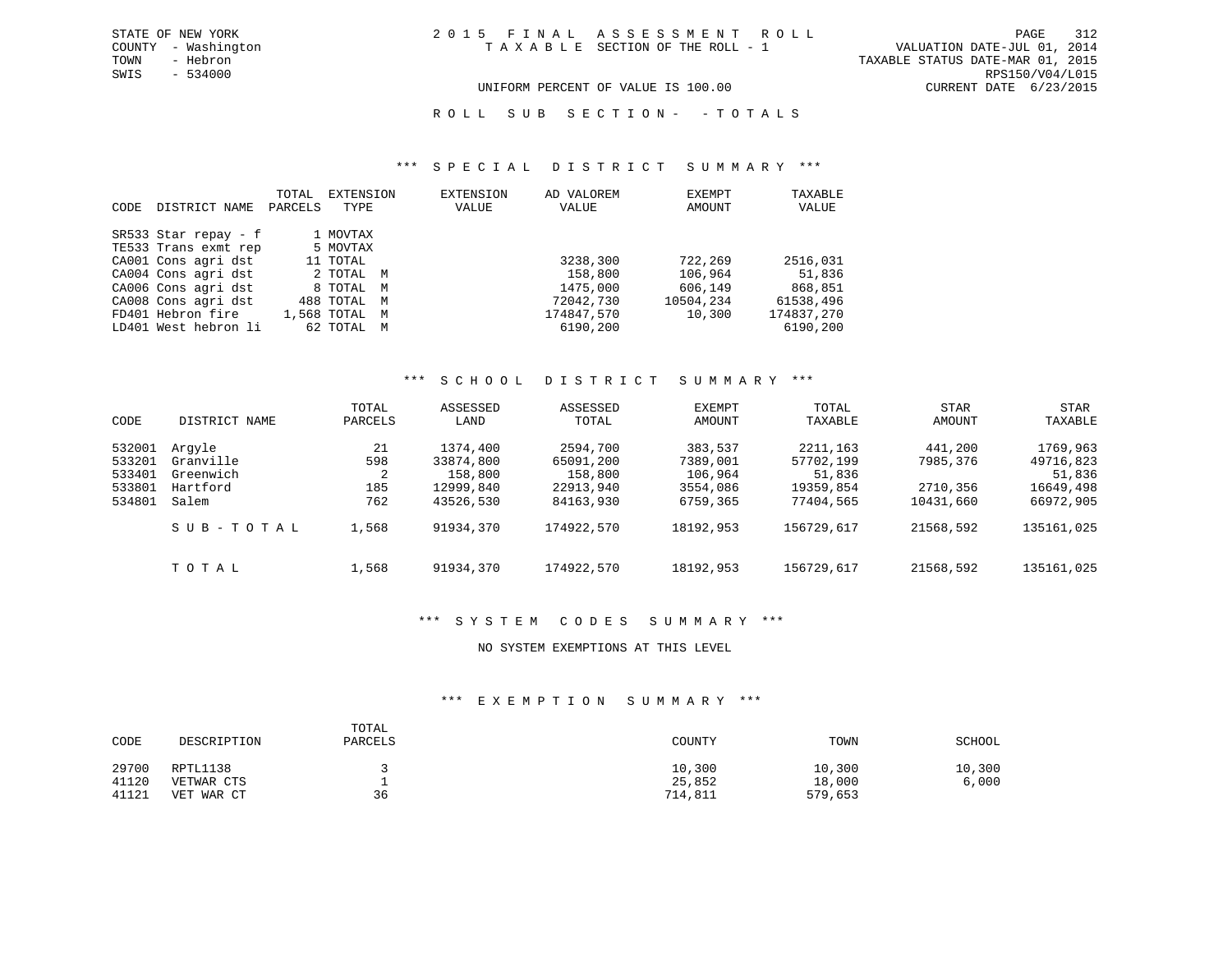ROLL SUB SECTION - - TOTALS

#### \*\*\* E X E M P T I O N S U M M A R Y \*\*\*

|       |              | TOTAL      |           |           |           |
|-------|--------------|------------|-----------|-----------|-----------|
| CODE  | DESCRIPTION  | PARCELS    | COUNTY    | TOWN      | SCHOOL    |
| 41131 | VET COM CT   | 37         | 1348,450  | 1018,973  |           |
| 41141 | VET DIS CT   | 11         | 425,671   | 385,542   |           |
| 41151 | $CW_10_VET/$ | 7          | 54,368    | 54,368    |           |
| 41700 | AG BUILD     | 12         | 606,906   | 606,906   | 606,906   |
| 41720 | AG DIST      | 142        | 12131,267 | 12131,267 | 12131,267 |
| 41730 | AGRI-D IND   | 38         | 1290,858  | 1290,858  | 1290,858  |
| 41800 | AGED-ALL     | 18         | 894,907   | 894,907   | 902,788   |
| 41801 | AGED-CO/TN   | 2          | 65,594    | 65,594    |           |
| 41802 | AGED-CO      | 32         | 1464,420  |           |           |
| 41803 | AGED-TOWN    | 19         |           | 617,201   |           |
| 41804 | AGED-SCH     | 20         |           |           | 629,816   |
| 41805 | AGE-CO/SCH   | 10         | 361,677   |           | 415,151   |
| 41806 | AGE-TN/SCH   | 2          |           | 55,444    | 58,508    |
| 41834 | STAR EN      | 155        |           |           | 9428,842  |
| 41854 | STAR B       | 404        |           |           | 12117,500 |
| 41864 | STAR B MH    |            |           |           | 22,250    |
| 41931 | DISAB-C/T    | 2          | 79,450    | 79,450    |           |
| 41932 | DISAB-CO     | 3          | 122,540   |           |           |
| 41933 | DISAB-TOWN   | $\sqrt{2}$ |           | 11,635    |           |
| 42111 | Hist Barns   |            | 16,789    | 16,789    |           |
| 47460 | FOR 480A     | 34         | 2141,359  | 2141,359  | 2141,359  |
| 49501 | SOL-CO/TWN   |            | 27,000    | 27,000    |           |
|       | TOTAL        | 993        | 21782,219 | 20005,246 | 39761,545 |

| ROLL       | DESCRIPTION | TOTAL   | ASSESSED  | ASSESSED   | TAXABLE    | TAXABLE    | TAXABLE    | STAR       |
|------------|-------------|---------|-----------|------------|------------|------------|------------|------------|
| <b>SEC</b> |             | PARCELS | LAND      | TOTAL      | COUNTY     | TOWN       | SCHOOL     | TAXABLE    |
|            | TAXABLE     | ,568    | 91934,370 | 174922,570 | 153140,351 | 154917,324 | 156729,617 | 135161,025 |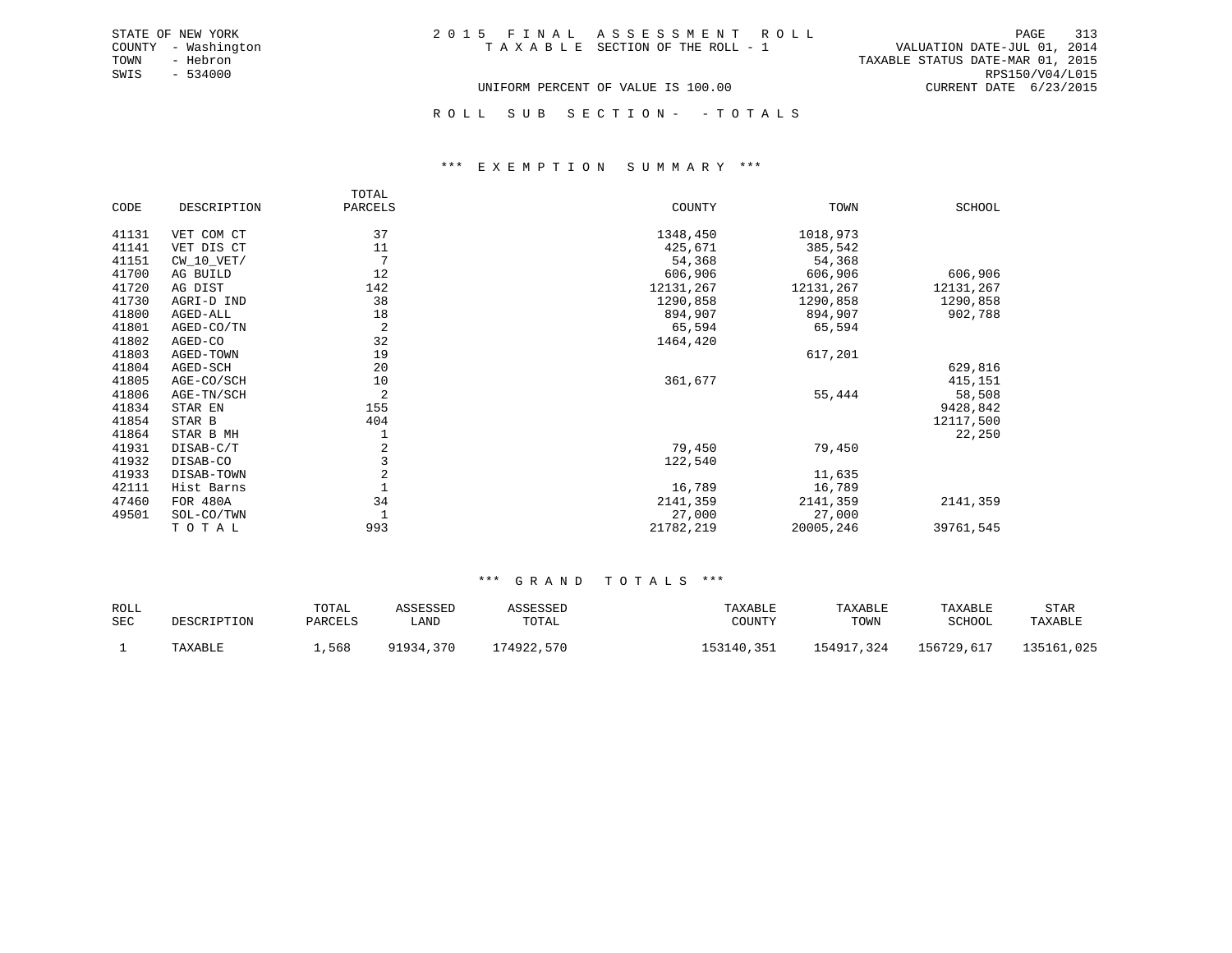|      | STATE OF NEW YORK   | 2015 FINAL ASSESSMENT ROLL |                                    |                                  | PAGE                   | 314 |
|------|---------------------|----------------------------|------------------------------------|----------------------------------|------------------------|-----|
|      | COUNTY - Washington |                            | TAXABLE SECTION OF THE ROLL - 1    | VALUATION DATE-JUL 01, 2014      |                        |     |
| TOWN | - Hebron            |                            |                                    | TAXABLE STATUS DATE-MAR 01, 2015 |                        |     |
| SWIS | $-534000$           |                            | UNIFORM PERCENT OF VALUE IS 100.00 |                                  | RPS150/V04/L015        |     |
|      |                     |                            |                                    |                                  | CURRENT DATE 6/23/2015 |     |

### ROLL SECTION TOTALS

#### \*\*\* S P E C I A L D I S T R I C T S U M M A R Y \*\*\*

|      |                        | TOTAL   | EXTENSION        | <b>EXTENSION</b> | AD VALOREM | EXEMPT    | TAXABLE    |
|------|------------------------|---------|------------------|------------------|------------|-----------|------------|
| CODE | DISTRICT NAME          | PARCELS | TYPE             | VALUE            | VALUE      | AMOUNT    | VALUE      |
|      |                        |         |                  |                  |            |           |            |
|      | $SR533$ Star repay - f |         | 1 MOVTAX         |                  |            |           |            |
|      | TE533 Trans exmt rep   |         | 5 MOVTAX         |                  |            |           |            |
|      | CA001 Cons agri dst    |         | 11 TOTAL         |                  | 3238,300   | 722,269   | 2516,031   |
|      | CA004 Cons agri dst    |         | 2 TOTAL M        |                  | 158,800    | 106,964   | 51,836     |
|      | CA006 Cons agri dst    |         | 8 TOTAL M        |                  | 1475,000   | 606,149   | 868,851    |
|      | CA008 Cons agri dst    |         | 488 TOTAL M      |                  | 72042,730  | 10504,234 | 61538,496  |
|      | FD401 Hebron fire      |         | 1,568 TOTAL<br>M |                  | 174847,570 | 10,300    | 174837,270 |
|      | LD401 West hebron li   |         | 62 TOTAL<br>M    |                  | 6190,200   |           | 6190,200   |

#### \*\*\* S C H O O L D I S T R I C T S U M M A R Y \*\*\*

|        |               | TOTAL   | ASSESSED  | ASSESSED   | EXEMPT    | TOTAL      | <b>STAR</b> | <b>STAR</b> |
|--------|---------------|---------|-----------|------------|-----------|------------|-------------|-------------|
| CODE   | DISTRICT NAME | PARCELS | LAND      | TOTAL      | AMOUNT    | TAXABLE    | AMOUNT      | TAXABLE     |
| 532001 | Arqyle        | 21      | 1374,400  | 2594,700   | 383,537   | 2211, 163  | 441,200     | 1769,963    |
| 533201 | Granville     | 598     | 33874,800 | 65091,200  | 7389,001  | 57702,199  | 7985,376    | 49716,823   |
| 533401 | Greenwich     | 2       | 158,800   | 158,800    | 106,964   | 51,836     |             | 51,836      |
| 533801 | Hartford      | 185     | 12999,840 | 22913,940  | 3554,086  | 19359,854  | 2710,356    | 16649,498   |
| 534801 | Salem         | 762     | 43526,530 | 84163,930  | 6759,365  | 77404,565  | 10431,660   | 66972,905   |
|        | SUB-TOTAL     | 1,568   | 91934,370 | 174922,570 | 18192,953 | 156729,617 | 21568,592   | 135161,025  |
|        | TOTAL         | 1,568   | 91934,370 | 174922,570 | 18192,953 | 156729,617 | 21568,592   | 135161,025  |

#### \*\*\* S Y S T E M C O D E S S U M M A R Y \*\*\*

#### NO SYSTEM EXEMPTIONS AT THIS LEVEL

#### \*\*\* E X E M P T I O N S U M M A R Y \*\*\*

| CODE  | DESCRIPTION | TOTAL<br>PARCELS | COUNTY  | TOWN    | SCHOOL |
|-------|-------------|------------------|---------|---------|--------|
| 29700 | RPTL1138    |                  | 10,300  | 10,300  | 10,300 |
| 41120 | VETWAR CTS  |                  | 25,852  | 18,000  | 6,000  |
| 41121 | VET WAR CT  | 36               | 714,811 | 579,653 |        |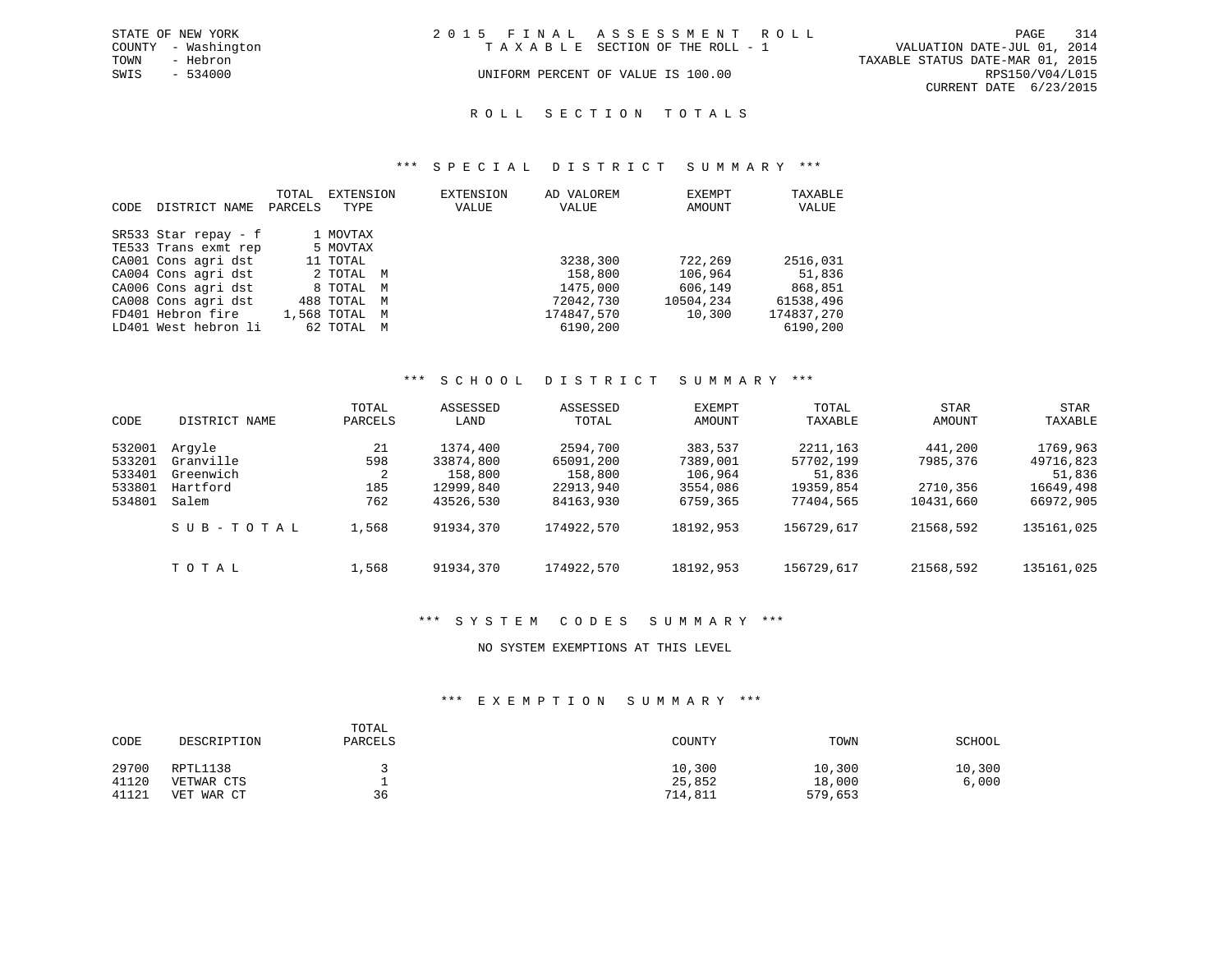|      | STATE OF NEW YORK   | 2015 FINAL ASSESSMENT ROLL         |                                  |                        | PAGE 315 |  |
|------|---------------------|------------------------------------|----------------------------------|------------------------|----------|--|
|      | COUNTY - Washington | TAXABLE SECTION OF THE ROLL - 1    | VALUATION DATE-JUL 01, 2014      |                        |          |  |
| TOWN | - Hebron            |                                    | TAXABLE STATUS DATE-MAR 01, 2015 |                        |          |  |
| SWIS | $-534000$           | UNIFORM PERCENT OF VALUE IS 100.00 |                                  | RPS150/V04/L015        |          |  |
|      |                     |                                    |                                  | CURRENT DATE 6/23/2015 |          |  |
|      |                     |                                    |                                  |                        |          |  |

#### R O L L S E C T I O N T O T A L S

#### \*\*\* E X E M P T I O N S U M M A R Y \*\*\*

|       |              | TOTAL          |           |           |           |
|-------|--------------|----------------|-----------|-----------|-----------|
| CODE  | DESCRIPTION  | PARCELS        | COUNTY    | TOWN      | SCHOOL    |
| 41131 | VET COM CT   | 37             | 1348,450  | 1018,973  |           |
|       |              |                |           |           |           |
| 41141 | VET DIS CT   | 11             | 425,671   | 385,542   |           |
| 41151 | $CW_10_VET/$ | 7              | 54,368    | 54,368    |           |
| 41700 | AG BUILD     | 12             | 606,906   | 606,906   | 606,906   |
| 41720 | AG DIST      | 142            | 12131,267 | 12131,267 | 12131,267 |
| 41730 | AGRI-D IND   | 38             | 1290,858  | 1290,858  | 1290,858  |
| 41800 | AGED-ALL     | 18             | 894,907   | 894,907   | 902,788   |
| 41801 | AGED-CO/TN   | $\overline{2}$ | 65,594    | 65,594    |           |
| 41802 | AGED-CO      | 32             | 1464,420  |           |           |
| 41803 | AGED-TOWN    | 19             |           | 617,201   |           |
| 41804 | AGED-SCH     | 20             |           |           | 629,816   |
| 41805 | AGE-CO/SCH   | 10             | 361,677   |           | 415,151   |
| 41806 | AGE-TN/SCH   | 2              |           | 55,444    | 58,508    |
| 41834 | STAR EN      | 155            |           |           | 9428,842  |
| 41854 | STAR B       | 404            |           |           | 12117,500 |
| 41864 | STAR B MH    | 1              |           |           | 22,250    |
| 41931 | DISAB-C/T    | $\overline{2}$ | 79,450    | 79,450    |           |
| 41932 | DISAB-CO     | $\overline{3}$ | 122,540   |           |           |
| 41933 | DISAB-TOWN   | $\overline{2}$ |           | 11,635    |           |
| 42111 | Hist Barns   |                | 16,789    | 16,789    |           |
| 47460 | FOR 480A     | 34             | 2141,359  | 2141,359  | 2141,359  |
| 49501 | SOL-CO/TWN   |                | 27,000    | 27,000    |           |
|       | TOTAL        | 993            | 21782,219 | 20005,246 | 39761,545 |

| ROLL<br><b>SEC</b> | DESCRIPTION | TOTAL<br>PARCELS | ASSESSED<br>LAND | ASSESSED<br>TOTAL | TAXABLE<br>COUNTY | TAXABLE<br>TOWN | TAXABLE<br>SCHOOL | STAR<br>TAXABLE |
|--------------------|-------------|------------------|------------------|-------------------|-------------------|-----------------|-------------------|-----------------|
|                    | TAXABLE     | 568,             | 91934,370        | 174922,570        | 153140,351        | 154917,324      | 156729,617        | 135161,025      |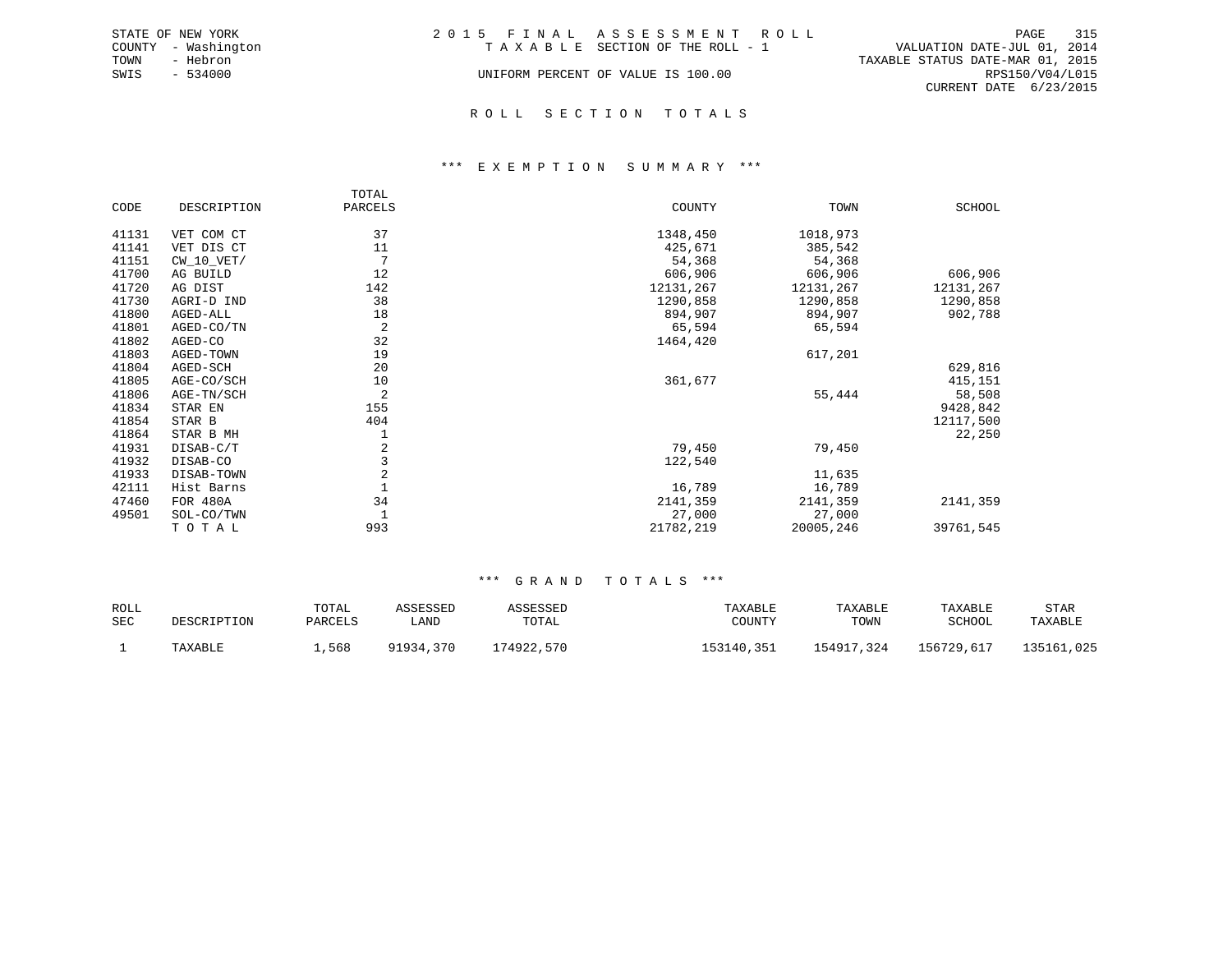| STATE OF NEW YORK   | 2015 FINAL ASSESSMENT ROLL               | 316<br>PAGE                      |
|---------------------|------------------------------------------|----------------------------------|
| COUNTY - Washington | STATE OWNED LAND SECTION OF THE ROLL - 3 | VALUATION DATE-JUL 01, 2014      |
| - Hebron<br>TOWN    | OWNERS NAME SEOUENCE                     | TAXABLE STATUS DATE-MAR 01, 2015 |
| $-534000$<br>SWIS   | UNIFORM PERCENT OF VALUE IS 100.00       |                                  |
|                     |                                          |                                  |

| TAX MAP PARCEL NUMBER         | PROPERTY LOCATION & CLASS | ASSESSMENT | EXEMPTION CODE-----------------COUNTY--------TOWN------SCHOOL |               |             |  |  |  |  |  |  |
|-------------------------------|---------------------------|------------|---------------------------------------------------------------|---------------|-------------|--|--|--|--|--|--|
| CURRENT OWNERS NAME           | SCHOOL DISTRICT           | LAND       | TAX DESCRIPTION                                               | TAXABLE VALUE |             |  |  |  |  |  |  |
| CURRENT OWNERS ADDRESS        | PARCEL SIZE/GRID COORD    | TOTAL      | SPECIAL DISTRICTS                                             |               | ACCOUNT NO. |  |  |  |  |  |  |
|                               |                           |            |                                                               |               |             |  |  |  |  |  |  |
|                               | Blossom Rd/e Off          |            |                                                               |               | 0100004     |  |  |  |  |  |  |
| $186. - 1 - 5$                | 930 State forest          |            | TAXABLE VALUE<br>COUNTY                                       | 14,200        |             |  |  |  |  |  |  |
| New York State                | 534801<br>Salem           | 14,200     | TAXABLE VALUE<br>TOWN                                         | 14,200        |             |  |  |  |  |  |  |
| Attn: Washington County Treas | ACRES 15.70               | 14,200     | TAXABLE VALUE<br>SCHOOL                                       | 14,200        |             |  |  |  |  |  |  |
| 383 Broadway                  | EAST-0820480 NRTH-1604849 |            | CA008 Cons agri dst 8                                         | 14,200 TO M   |             |  |  |  |  |  |  |
| Fort Edward, NY 12828         | DEED BOOK 92<br>PG-365    |            | FD401 Hebron fire                                             | 14,200 TO M   |             |  |  |  |  |  |  |
|                               | FULL MARKET VALUE         | 14,200     |                                                               |               |             |  |  |  |  |  |  |
|                               |                           |            |                                                               |               |             |  |  |  |  |  |  |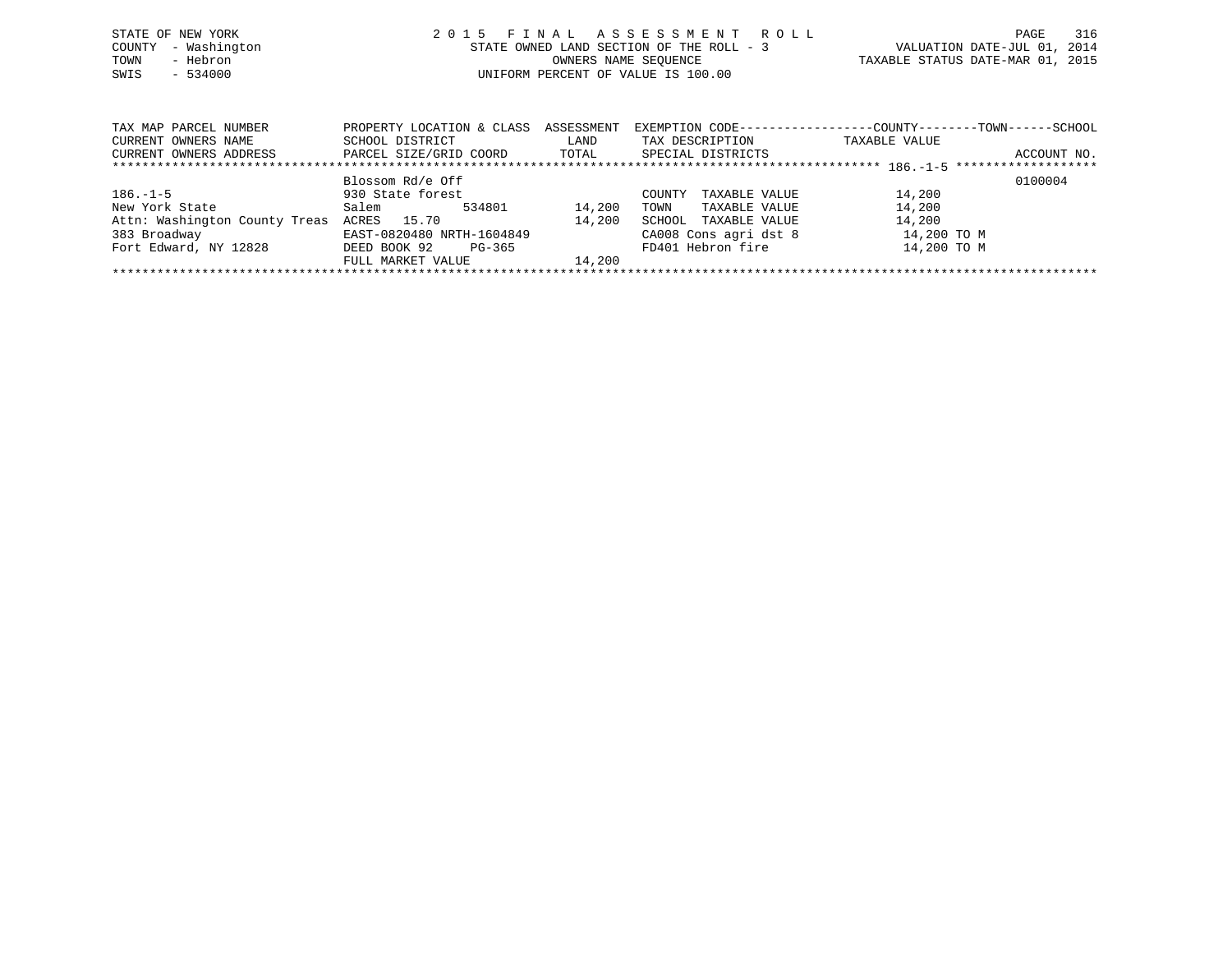| 2015 FINAL ASSESSMENT ROLL               | 317<br>PAGE                      |
|------------------------------------------|----------------------------------|
| STATE OWNED LAND SECTION OF THE ROLL - 3 | VALUATION DATE-JUL 01, 2014      |
|                                          | TAXABLE STATUS DATE-MAR 01, 2015 |
|                                          | RPS150/V04/L015                  |
| UNIFORM PERCENT OF VALUE IS 100.00       | CURRENT DATE 6/23/2015           |

ROLL SUB SECTION - - TOTALS

#### \*\*\* S P E C I A L D I S T R I C T S U M M A R Y \*\*\*

| CODE DISTRICT NAME                       | EXTENSION<br>TOTAL<br>PARCELS<br>TYPE. | EXTENSION<br><b>VALUE</b> | AD VALOREM<br><b>VALUE</b> | <b>EXEMPT</b><br>AMOUNT | TAXABLE<br><b>VALUE</b> |
|------------------------------------------|----------------------------------------|---------------------------|----------------------------|-------------------------|-------------------------|
| CA008 Cons agri dst<br>FD401 Hebron fire | 1 TOTAL M<br>1 TOTAL M                 |                           | 14,200<br>14,200           |                         | 14,200<br>14,200        |

STATE OF NEW YORK COUNTY - Washington TOWN - Hebron SWIS - 534000

### \*\*\* S C H O O L D I S T R I C T S U M M A R Y \*\*\*

| CODE   | DISTRICT NAME | TOTAL<br>PARCELS | ASSESSED<br>LAND | ASSESSED<br>TOTAL | EXEMPT<br>AMOUNT | TOTAL<br>TAXABLE | STAR<br>AMOUNT | STAR<br>TAXABLE |
|--------|---------------|------------------|------------------|-------------------|------------------|------------------|----------------|-----------------|
| 534801 | Salem         |                  | 14,200           | 14,200            |                  | 14,200           |                | 14,200          |
|        | SUB-TOTAL     |                  | 14,200           | 14,200            |                  | 14,200           |                | 14,200          |
|        | TOTAL         |                  | 14,200           | 14,200            |                  | 14,200           |                | 14,200          |

### \*\*\* S Y S T E M C O D E S S U M M A R Y \*\*\*

### NO SYSTEM EXEMPTIONS AT THIS LEVEL

#### \*\*\* E X E M P T I O N S U M M A R Y \*\*\*

#### NO EXEMPTIONS AT THIS LEVEL

| ROLL |                                              | TOTAL   | 7 CCFCCFF |             | TAXABLE | TAXABLE | TAXABLE | STAR    |
|------|----------------------------------------------|---------|-----------|-------------|---------|---------|---------|---------|
| SEC  | DESCRIPTION                                  | PARCELS | LAND      | TOTAL       | COUNTY  | TOWN    | SCHOOL  | TAXABLE |
|      |                                              |         |           |             |         |         |         |         |
|      | OWNED<br>$\sim$ $\sim$ $\sim$ $\sim$<br>LAND |         | , 200     | $\pm$ , 200 | ⊥4,200  | .4,200  | .4,200  | 14,200  |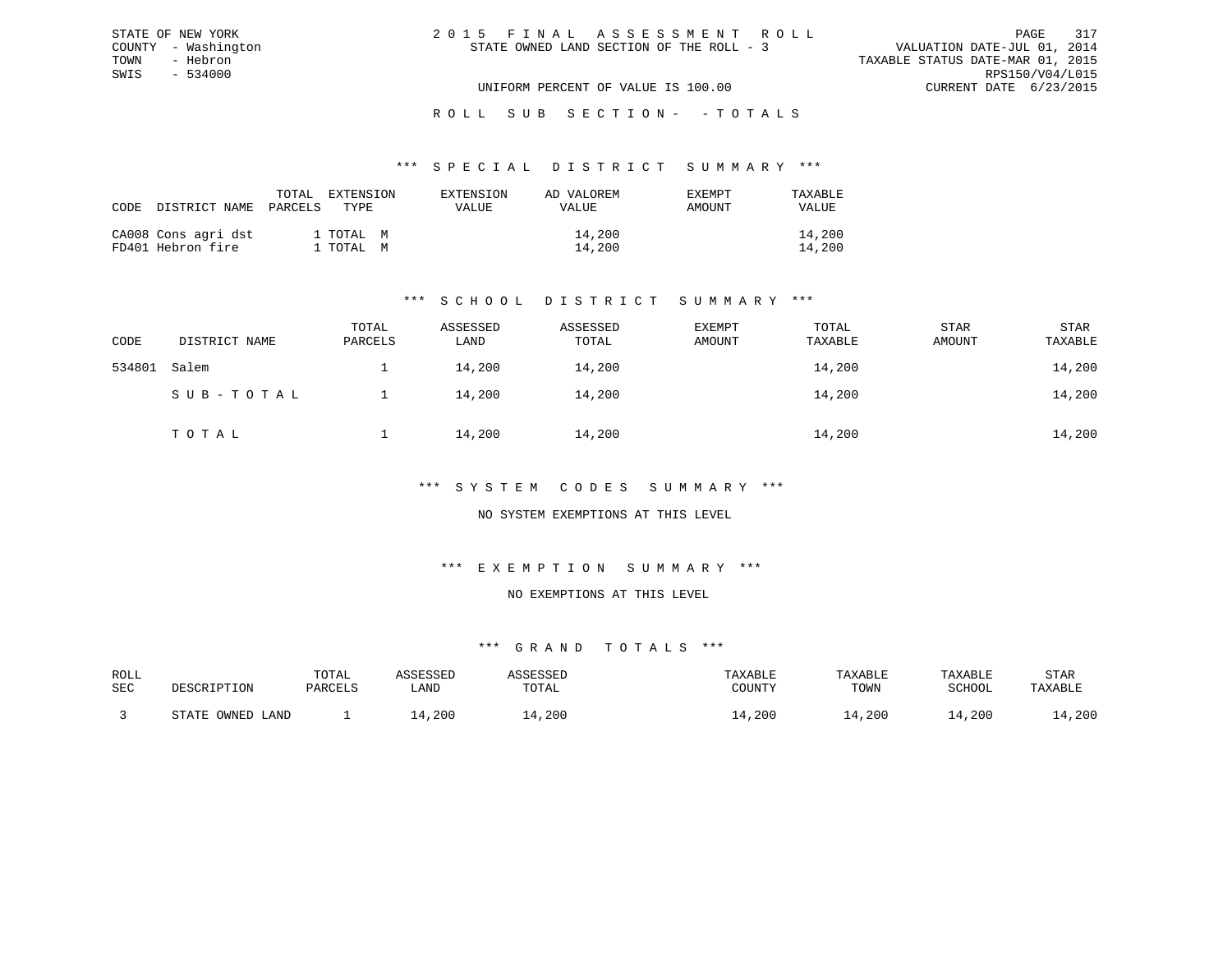| STATE OF NEW YORK   | 2015 FINAL ASSESSMENT ROLL                                              | PAGE                   | 318 |
|---------------------|-------------------------------------------------------------------------|------------------------|-----|
| COUNTY - Washington | VALUATION DATE-JUL 01, 2014<br>STATE OWNED LAND SECTION OF THE ROLL - 3 |                        |     |
| TOWN<br>- Hebron    | TAXABLE STATUS DATE-MAR 01, 2015                                        |                        |     |
| $-534000$<br>SWIS   | UNIFORM PERCENT OF VALUE IS 100.00                                      | RPS150/V04/L015        |     |
|                     |                                                                         | CURRENT DATE 6/23/2015 |     |
|                     |                                                                         |                        |     |

#### R O L L S E C T I O N T O T A L S

#### \*\*\* S P E C I A L D I S T R I C T S U M M A R Y \*\*\*

| CODE | DISTRICT NAME                            | TOTAL<br>EXTENSION<br>PARCELS<br>TYPE. | EXTENSION<br>VALUE | AD VALOREM<br><b>EXEMPT</b><br>AMOUNT<br>VALUE | TAXABLE<br>VALUE |
|------|------------------------------------------|----------------------------------------|--------------------|------------------------------------------------|------------------|
|      | CA008 Cons agri dst<br>FD401 Hebron fire | 1 TOTAL M<br>1 TOTAL M                 |                    | 14,200<br>14,200                               | 14,200<br>14,200 |

### \*\*\* S C H O O L D I S T R I C T S U M M A R Y \*\*\*

| CODE   | DISTRICT NAME | TOTAL<br>PARCELS | ASSESSED<br>LAND | ASSESSED<br>TOTAL | <b>EXEMPT</b><br>AMOUNT | TOTAL<br>TAXABLE | <b>STAR</b><br>AMOUNT | STAR<br>TAXABLE |
|--------|---------------|------------------|------------------|-------------------|-------------------------|------------------|-----------------------|-----------------|
| 534801 | Salem         |                  | 14,200           | 14,200            |                         | 14,200           |                       | 14,200          |
|        | SUB-TOTAL     |                  | 14,200           | 14,200            |                         | 14,200           |                       | 14,200          |
|        | TOTAL         |                  | 14,200           | 14,200            |                         | 14,200           |                       | 14,200          |

### \*\*\* S Y S T E M C O D E S S U M M A R Y \*\*\*

### NO SYSTEM EXEMPTIONS AT THIS LEVEL

### \*\*\* E X E M P T I O N S U M M A R Y \*\*\*

#### NO EXEMPTIONS AT THIS LEVEL

| ROLL |                      | TOTAL   | .ccrccrr |       | TAXABLE | TAXABLE | TAXABLE | STAR    |
|------|----------------------|---------|----------|-------|---------|---------|---------|---------|
| SEC  | DESCRIPTION          | PARCELS | ∟AND     | TOTAL | COUNTY  | TOWN    | SCHOOL  | TAXABLE |
|      | OWNED<br>CDR<br>LAND |         | ,200     | ,200  | , 200   | 14,200  | 14,200  | 14,200  |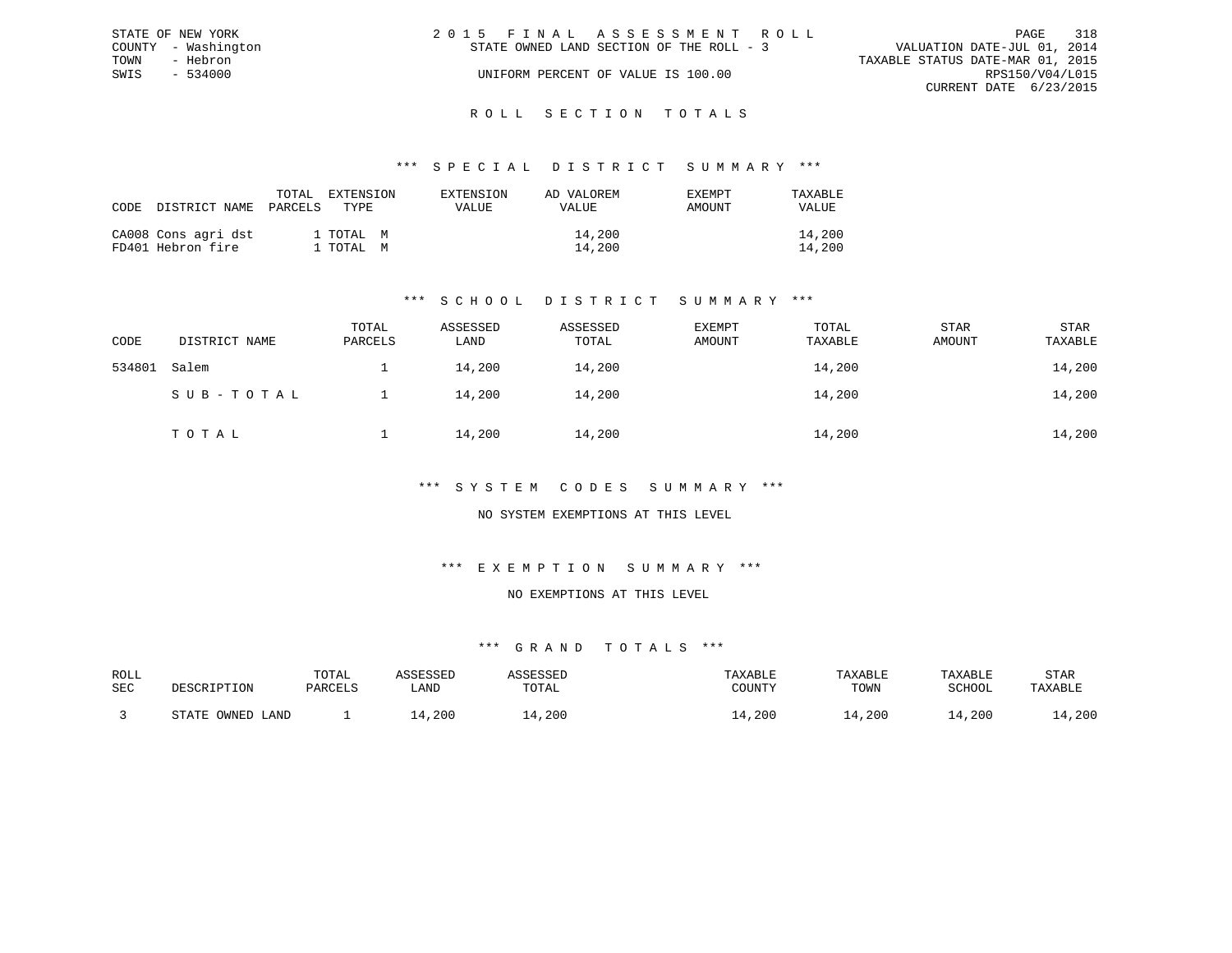# STATE OF NEW YORK 2 0 1 5 F I N A L A S S E S S M E N T R O L L PAGE 319 COUNTY - Washington SPECIAL FRANCHISE SECTION OF THE ROLL - 5 VALUATION DATE-JUL 01, 2014 TOWN - Hebron OWNERS NAME SEQUENCE TAXABLE STATUS DATE-MAR 01, 2015 SWIS - 534000 UNIFORM PERCENT OF VALUE IS 100.00

| TAX MAP PARCEL NUMBER                                 | PROPERTY LOCATION & CLASS ASSESSMENT EXEMPTION CODE---------------COUNTY-------TOWN-----SCHOOL |              |                       |               |             |
|-------------------------------------------------------|------------------------------------------------------------------------------------------------|--------------|-----------------------|---------------|-------------|
| CURRENT OWNERS NAME                                   | SCHOOL DISTRICT                                                                                | LAND         | TAX DESCRIPTION       | TAXABLE VALUE |             |
| CURRENT OWNERS ADDRESS                                | PARCEL SIZE/GRID COORD                                                                         | TOTAL        | SPECIAL DISTRICTS     |               | ACCOUNT NO. |
|                                                       |                                                                                                |              |                       |               |             |
|                                                       | Special Franchise                                                                              |              |                       |               |             |
| $500. -15 - 1$                                        | 861 Elec & gas                                                                                 |              | COUNTY TAXABLE VALUE  | 361           |             |
| National Grid                                         | Granville<br>533201                                                                            | $\mathbf{0}$ | TOWN<br>TAXABLE VALUE | 361           |             |
| 300 Erie Blvd W                                       |                                                                                                | 361          | SCHOOL TAXABLE VALUE  | 361           |             |
| Syracuse, NY 13201                                    | FULL MARKET VALUE                                                                              | 361          | FD401 Hebron fire     | 361 TO M      |             |
|                                                       |                                                                                                |              |                       |               |             |
|                                                       | Special Franchise Propert                                                                      |              |                       |               | 9150300715  |
| $500. - 10 - 4. - 1$                                  | 861 Elec & gas                                                                                 |              | COUNTY TAXABLE VALUE  | 189,793       |             |
| New York State Electric & Gas                         | Salem<br>534801                                                                                | $\circ$      | TAXABLE VALUE<br>TOWN | 189,793       |             |
| Utility Shared Svcs-Local Tax                         | Apport For Sch 39.697%                                                                         | 189,793      | SCHOOL TAXABLE VALUE  | 189,793       |             |
| 70 Farm View Dr                                       | Parcel 1 Of 4                                                                                  |              | FD401 Hebron fire     | 189,793 TO M  |             |
| New Gloucester, ME 04260                              | FULL MARKET VALUE                                                                              | 189,793      |                       |               |             |
|                                                       |                                                                                                |              |                       |               |             |
|                                                       | Special Franchise-Town                                                                         |              |                       |               | 9176300752  |
| $500. - 10 - 4. - 2$                                  | 861 Elec & gas                                                                                 |              | COUNTY TAXABLE VALUE  | 211,806       |             |
| New York State Electric & Gas                         | Granville<br>533201                                                                            | 0            | TOWN<br>TAXABLE VALUE | 211,806       |             |
| Utility Shared Svcs--Local Tax Apport For Sch 44.301% |                                                                                                | 211,806      | SCHOOL TAXABLE VALUE  | 211,806       |             |
| 70 Farm View Dr                                       | Parcel 2 Of 4                                                                                  |              | FD401 Hebron fire     | 211,806 TO M  |             |
| New Gloucester, ME 04260                              | FULL MARKET VALUE                                                                              | 211,806      |                       |               |             |
|                                                       |                                                                                                |              |                       |               |             |
|                                                       | Special Franchise Town                                                                         |              |                       |               | 9176300753  |
| $500. - 10 - 4. - 3$                                  | 861 Elec & gas                                                                                 |              | COUNTY TAXABLE VALUE  | 74,594        |             |
| New York State Electric & Gas Hartford                | 533801                                                                                         | $\Omega$     | TOWN<br>TAXABLE VALUE | 74,594        |             |
| Utility Shared Svcs-Local Tax                         | Apport For Sch 15.602%                                                                         | 74,594       | SCHOOL TAXABLE VALUE  | 74,594        |             |
| 70 Farm View Dr                                       | Parcel 3 Of 4                                                                                  |              | FD401 Hebron fire     | 74,594 TO M   |             |
| New Gloucester, ME 04260                              | FULL MARKET VALUE                                                                              | 74,594       |                       |               |             |
|                                                       |                                                                                                |              |                       |               |             |
|                                                       | Special Franchise Town                                                                         |              |                       |               | 9176300754  |
| $500. -10 - 4. -4$                                    | 861 Elec & gas                                                                                 |              | COUNTY TAXABLE VALUE  | 1,912         |             |
| New York State Electric & Gas                         | Arqyle<br>532001                                                                               | $\Omega$     | TOWN<br>TAXABLE VALUE | 1,912         |             |
| c/o Utility Shared Services                           | Apport For Sch. 4%                                                                             | 1,912        | SCHOOL TAXABLE VALUE  | 1,912         |             |
| Local tax dept                                        | Parcel 4 Of 4                                                                                  |              | FD401 Hebron fire     | 1,912 TO M    |             |
| 70 Farm View Dr Bldg Freeport FULL MARKET VALUE       |                                                                                                | 1,912        |                       |               |             |
| New Glouchester, ME 04260                             |                                                                                                |              |                       |               |             |
|                                                       |                                                                                                |              |                       |               |             |
|                                                       | Special Franchise Propert                                                                      |              |                       |               | 9150300716  |
| $500. -60 - 2. -1$                                    | 866 Telephone                                                                                  |              | COUNTY TAXABLE VALUE  | 88,565        |             |
| Verizon New York Inc                                  | Salem<br>534801                                                                                | $\mathbf 0$  | TOWN<br>TAXABLE VALUE | 88,565        |             |
| Property Tax Department                               | Apport For Sch 49.940%                                                                         | 88,565       | SCHOOL TAXABLE VALUE  | 88,565        |             |
| PO Box 2749                                           | Parcel 1 Of 4                                                                                  |              | FD401 Hebron fire     | 88,565 TO M   |             |
| Addison, TX 75001                                     | FULL MARKET VALUE                                                                              | 88,565       |                       |               |             |
|                                                       |                                                                                                |              |                       |               |             |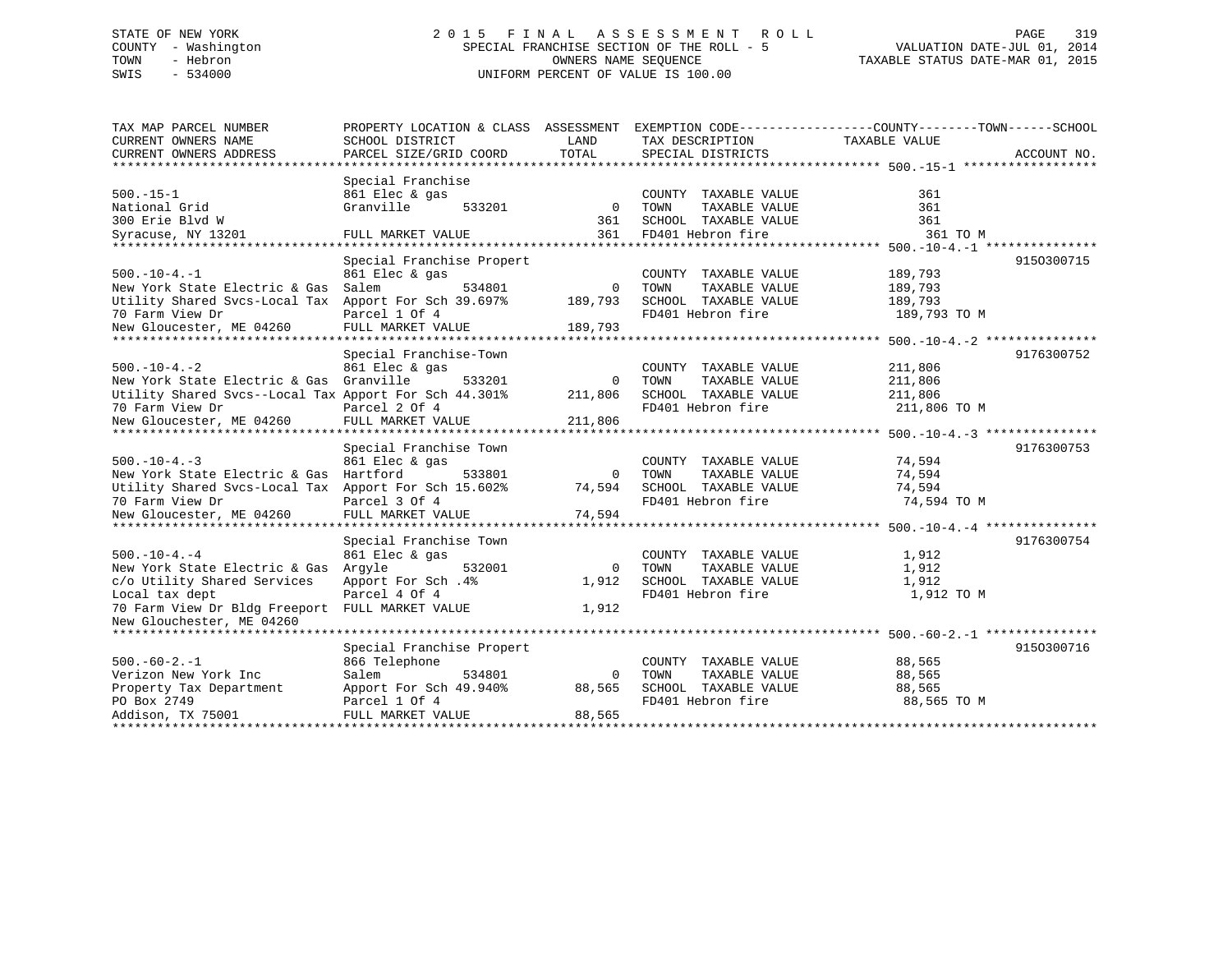# STATE OF NEW YORK 2 0 1 5 F I N A L A S S E S S M E N T R O L L PAGE 320 COUNTY - Washington SPECIAL FRANCHISE SECTION OF THE ROLL - 5 VALUATION DATE-JUL 01, 2014 TOWN - Hebron OWNERS NAME SEQUENCE TAXABLE STATUS DATE-MAR 01, 2015 SWIS - 534000 UNIFORM PERCENT OF VALUE IS 100.00

| TAX MAP PARCEL NUMBER                          | PROPERTY LOCATION & CLASS ASSESSMENT          |                | EXEMPTION CODE-----------------COUNTY-------TOWN------SCHOOL |               |             |
|------------------------------------------------|-----------------------------------------------|----------------|--------------------------------------------------------------|---------------|-------------|
| CURRENT OWNERS NAME                            | SCHOOL DISTRICT                               | LAND           | TAX DESCRIPTION                                              | TAXABLE VALUE |             |
| CURRENT OWNERS ADDRESS                         | PARCEL SIZE/GRID COORD                        | TOTAL          | SPECIAL DISTRICTS                                            |               | ACCOUNT NO. |
| ************************                       |                                               |                |                                                              |               |             |
|                                                | Special Franchise Town                        |                |                                                              |               | 9176300756  |
| $500.-60-2.-2$                                 | 866 Telephone                                 |                | TAXABLE VALUE<br>COUNTY                                      | 71,008        |             |
| Verizon New York Inc                           | Granville 533201                              | $\mathbf{0}$   | TAXABLE VALUE<br>TOWN                                        | 71,008        |             |
| Property Tax Department Apport For Sch 40.040% |                                               | 71,008         | SCHOOL TAXABLE VALUE                                         | 71,008        |             |
| PO Box 2749                                    | Parcel 2 Of 4                                 |                | FD401 Hebron fire                                            | 71,008 TO M   |             |
| Addison, TX 75001                              | FULL MARKET VALUE 71,008                      |                |                                                              |               |             |
|                                                |                                               |                |                                                              |               |             |
|                                                | Special Franchise Town                        |                |                                                              |               | 9176300757  |
| $500.-60-2.-3$                                 | 866 Telephone                                 |                | TAXABLE VALUE<br>COUNTY                                      | 12,183        |             |
| Verizon New York Inc                           | Hartford<br>533801                            | $\overline{0}$ | TOWN<br>TAXABLE VALUE                                        | 12,183        |             |
|                                                | Property Tax Department Apport For Sch 6.870% | 12,183         | SCHOOL<br>TAXABLE VALUE                                      | 12,183        |             |
| PO Box 2749                                    | Parcel 3 Of 4                                 |                | FD401 Hebron fire                                            | 12,183 TO M   |             |
| Addison, TX 75001                              | FULL MARKET VALUE 12,183                      |                |                                                              |               |             |
|                                                |                                               |                |                                                              |               |             |
|                                                | Special Franchise Town                        |                |                                                              |               | 9176300758  |
| $500.-60-2.-4$                                 | 866 Telephone                                 |                | COUNTY<br>TAXABLE VALUE                                      | 5,587         |             |
| Verizon New York Inc                           | Argyle 532001                                 | $\overline{0}$ | TAXABLE VALUE<br>TOWN                                        | 5,587         |             |
| Property Tax Department                        | Apport For Sch 3.150%                         | 5,587          | SCHOOL<br>TAXABLE VALUE                                      | 5,587         |             |
| PO Box 2749                                    | Parcel 4 Of 4                                 |                | FD401 Hebron fire                                            | 5,587 TO M    |             |
| Addison, TX 75001                              | FULL MARKET VALUE                             | 5,587          |                                                              |               |             |
|                                                |                                               |                |                                                              |               |             |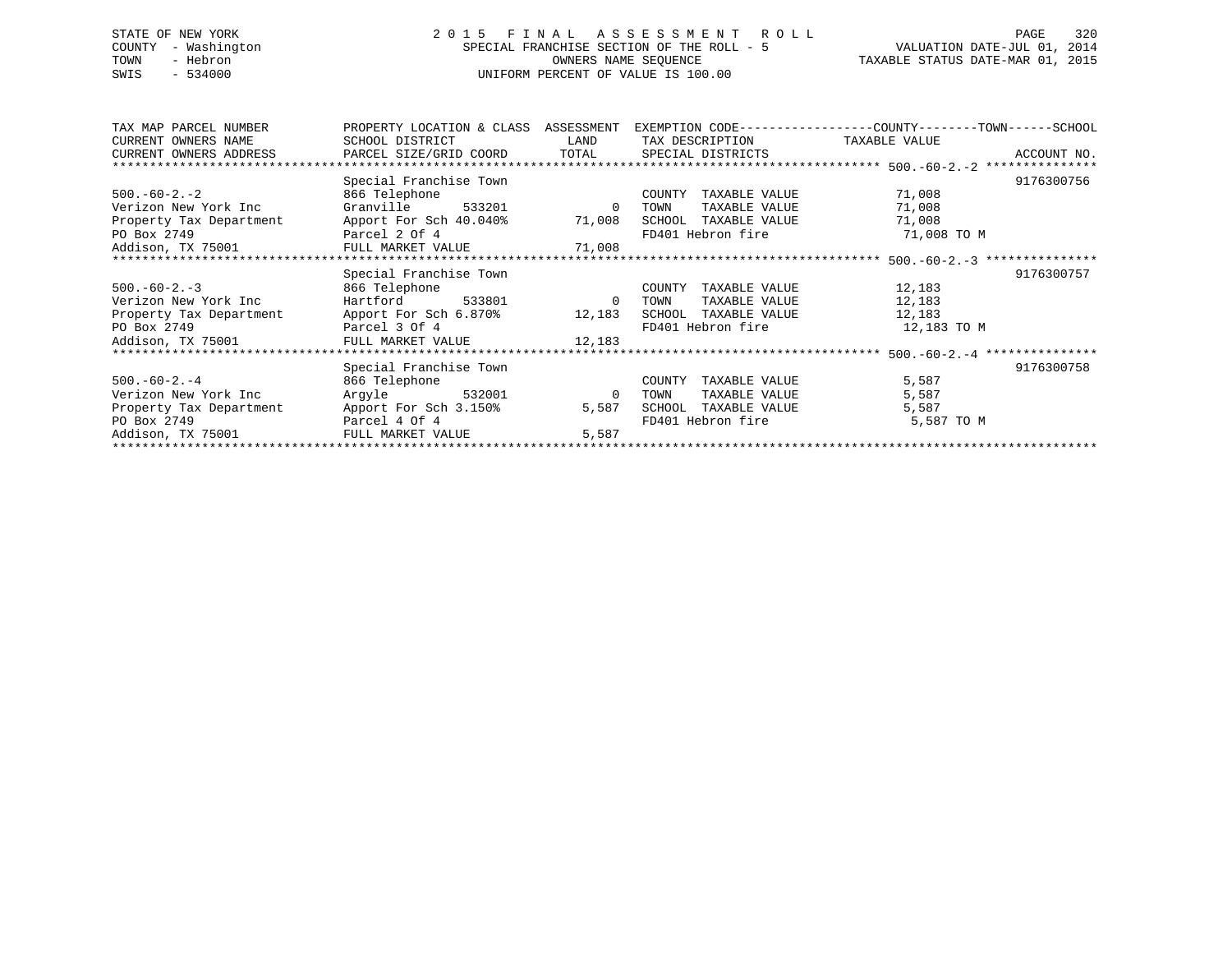| 2015 FINAL ASSESSMENT ROLL                |                                  | PAGE                        | -321 |
|-------------------------------------------|----------------------------------|-----------------------------|------|
| SPECIAL FRANCHISE SECTION OF THE ROLL - 5 |                                  | VALUATION DATE-JUL 01, 2014 |      |
|                                           | TAXABLE STATUS DATE-MAR 01, 2015 |                             |      |
|                                           |                                  | RPS150/V04/L015             |      |
| UNIFORM PERCENT OF VALUE IS 100.00        |                                  | CURRENT DATE 6/23/2015      |      |

ROLL SUB SECTION - - TOTALS

#### \*\*\* S P E C I A L D I S T R I C T S U M M A R Y \*\*\*

|      |                       | EXTENSION<br>TOTAL | <b>EXTENSION</b> | AD VALOREM   | <b>EXEMPT</b> | TAXABLE |
|------|-----------------------|--------------------|------------------|--------------|---------------|---------|
| CODE | DISTRICT NAME PARCELS | TYPE.              | VALUE            | <b>VALUE</b> | AMOUNT        | VALUE   |
|      | FD401 Hebron fire     | 9 TOTAL M          |                  | 655,809      |               | 655,809 |

STATE OF NEW YORK COUNTY - Washington TOWN - Hebron SWIS - 534000

#### \*\*\* S C H O O L D I S T R I C T S U M M A R Y \*\*\*

| CODE                                 | DISTRICT NAME                            | TOTAL<br>PARCELS | ASSESSED<br>LAND | ASSESSED<br>TOTAL                     | EXEMPT<br>AMOUNT | TOTAL<br>TAXABLE                      | STAR<br>AMOUNT | STAR<br>TAXABLE                       |
|--------------------------------------|------------------------------------------|------------------|------------------|---------------------------------------|------------------|---------------------------------------|----------------|---------------------------------------|
| 532001<br>533201<br>533801<br>534801 | Arqyle<br>Granville<br>Hartford<br>Salem | Z.<br>∠          |                  | 7,499<br>283,175<br>86,777<br>278,358 |                  | 7,499<br>283,175<br>86,777<br>278,358 |                | 7,499<br>283,175<br>86,777<br>278,358 |
|                                      | SUB-TOTAL<br>TOTAL                       | 9<br>9           |                  | 655,809<br>655,809                    |                  | 655,809<br>655,809                    |                | 655,809<br>655,809                    |

### \*\*\* S Y S T E M C O D E S S U M M A R Y \*\*\*

### NO SYSTEM EXEMPTIONS AT THIS LEVEL

### \*\*\* E X E M P T I O N S U M M A R Y \*\*\*

#### NO EXEMPTIONS AT THIS LEVEL

| ROLL |                      | TOTAL   | ASSESSED | ASSESSED | TAXABLE     | TAXABLE | TAXABLE | STAR    |
|------|----------------------|---------|----------|----------|-------------|---------|---------|---------|
| SEC  | DESCRIPTION          | PARCELS | LAND     | TOTAL    | COUNTY      | TOWN    | SCHOOL  | TAXABLE |
|      | FRANCHISE<br>SPECIAL |         |          | 655,809  | ,809<br>655 | 655,809 | 655,809 | 655,809 |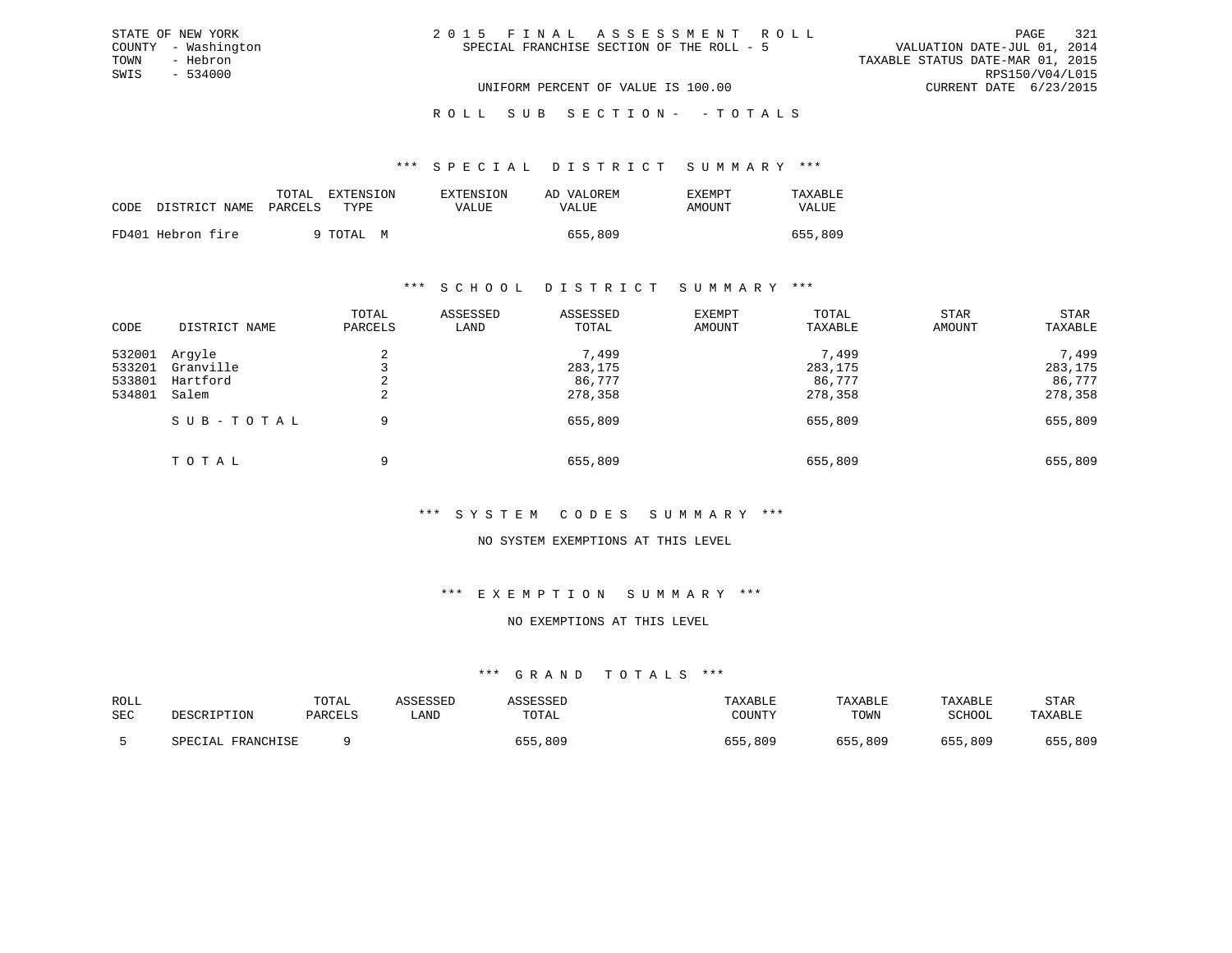| STATE OF NEW YORK   |          | 2015 FINAL ASSESSMENT ROLL |                                           |                                  | PAGE                   | 322 |
|---------------------|----------|----------------------------|-------------------------------------------|----------------------------------|------------------------|-----|
| COUNTY - Washington |          |                            | SPECIAL FRANCHISE SECTION OF THE ROLL - 5 | VALUATION DATE-JUL 01, 2014      |                        |     |
| TOWN                | - Hebron |                            |                                           | TAXABLE STATUS DATE-MAR 01, 2015 |                        |     |
| SWIS                | - 534000 |                            | UNIFORM PERCENT OF VALUE IS 100.00        |                                  | RPS150/V04/L015        |     |
|                     |          |                            |                                           |                                  | CURRENT DATE 6/23/2015 |     |
|                     |          |                            |                                           |                                  |                        |     |

#### R O L L S E C T I O N T O T A L S

#### \*\*\* S P E C I A L D I S T R I C T S U M M A R Y \*\*\*

|      |                   | TOTAL   | <b>EXTENSION</b> | <b>EXTENSION</b> | AD VALOREM | <b>EXEMPT</b> | TAXABLE |
|------|-------------------|---------|------------------|------------------|------------|---------------|---------|
| CODE | DISTRICT NAME     | PARCELS | TYPE.            | VALUE            | VALUE      | AMOUNT        | VALUE   |
|      | FD401 Hebron fire |         | 9 TOTAL M        |                  | 655,809    |               | 655,809 |

#### \*\*\* S C H O O L D I S T R I C T S U M M A R Y \*\*\*

| CODE                                 | DISTRICT NAME                            | TOTAL<br>PARCELS | ASSESSED<br>LAND | ASSESSED<br>TOTAL                     | EXEMPT<br>AMOUNT | TOTAL<br>TAXABLE                      | STAR<br>AMOUNT | STAR<br>TAXABLE                       |
|--------------------------------------|------------------------------------------|------------------|------------------|---------------------------------------|------------------|---------------------------------------|----------------|---------------------------------------|
| 532001<br>533201<br>533801<br>534801 | Arqyle<br>Granville<br>Hartford<br>Salem | 2<br>2           |                  | 7,499<br>283,175<br>86,777<br>278,358 |                  | 7,499<br>283,175<br>86,777<br>278,358 |                | 7,499<br>283,175<br>86,777<br>278,358 |
|                                      | SUB-TOTAL                                | 9                |                  | 655,809                               |                  | 655,809                               |                | 655,809                               |
|                                      | TOTAL                                    | 9                |                  | 655,809                               |                  | 655,809                               |                | 655,809                               |

### \*\*\* S Y S T E M C O D E S S U M M A R Y \*\*\*

### NO SYSTEM EXEMPTIONS AT THIS LEVEL

### \*\*\* E X E M P T I O N S U M M A R Y \*\*\*

#### NO EXEMPTIONS AT THIS LEVEL

| ROLL<br>SEC | DESCRIPTION       | TOTAL<br>PARCELS | ASSESSED<br>LAND | TOTAL   | TAXABLE<br>COUNTY | TAXABLE<br>TOWN | TAXABLE<br>SCHOOL | STAR<br>TAXABLE |
|-------------|-------------------|------------------|------------------|---------|-------------------|-----------------|-------------------|-----------------|
|             | SPECIAL FRANCHISE |                  |                  | 655,809 | ,809<br>655       | 655,809         | 655,809           | 655,809         |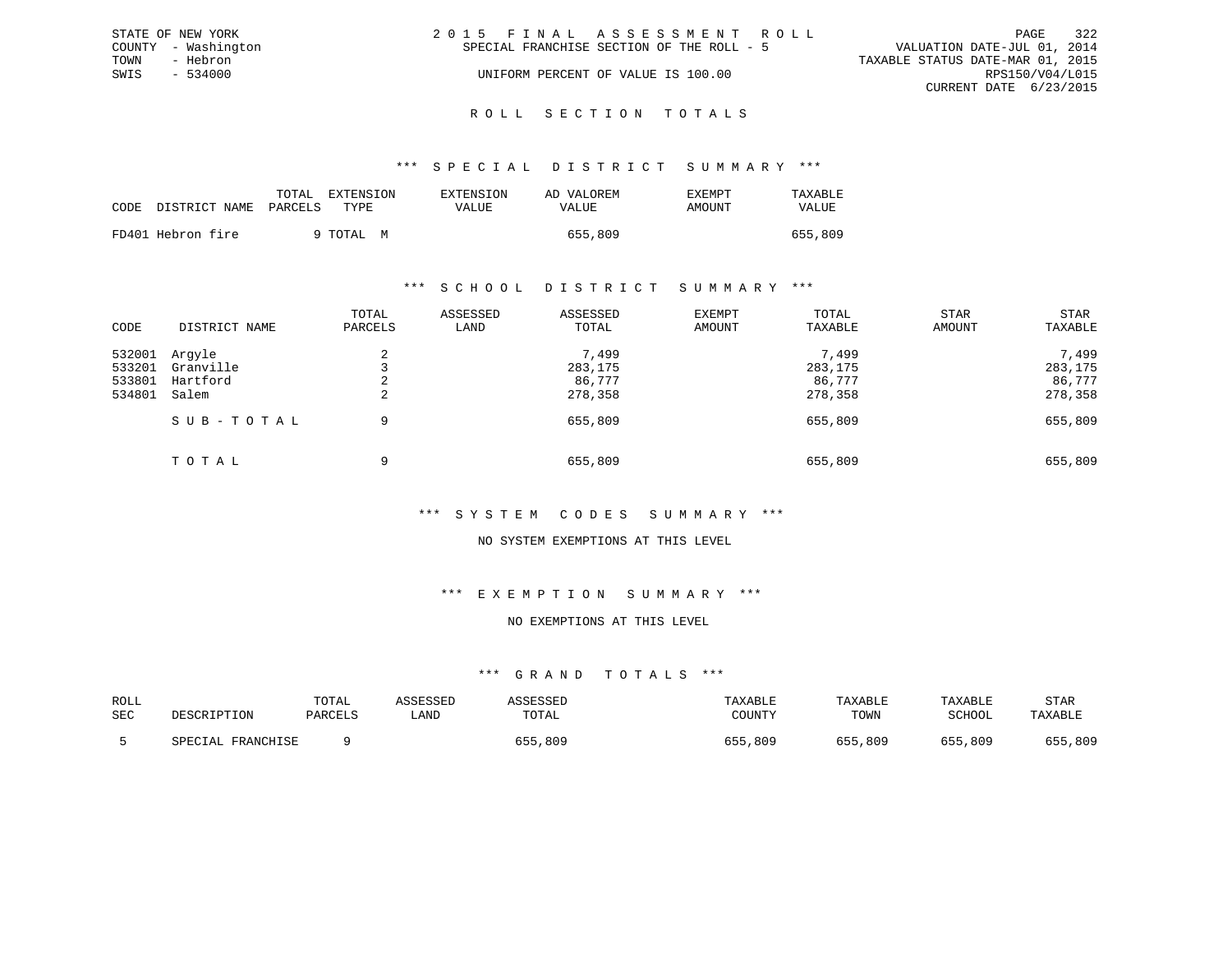| STATE OF NEW YORK<br>COUNTY - Washington<br>TOWN<br>- Hebron<br>$-534000$<br>SWIS                                                                   | 2015 FINAL ASSESSMENT<br>PAGE<br>323<br>R O L L<br>UTILITY & R.R. SECTION OF THE ROLL - 6<br>VALUATION DATE-JUL 01, 2014<br>OWNERS NAME SEQUENCE<br>TAXABLE STATUS DATE-MAR 01, 2015<br>UNIFORM PERCENT OF VALUE IS 100.00 |                                  |                                                                                            |                                                                                                                                 |  |  |  |
|-----------------------------------------------------------------------------------------------------------------------------------------------------|----------------------------------------------------------------------------------------------------------------------------------------------------------------------------------------------------------------------------|----------------------------------|--------------------------------------------------------------------------------------------|---------------------------------------------------------------------------------------------------------------------------------|--|--|--|
| TAX MAP PARCEL NUMBER<br>CURRENT OWNERS NAME<br>CURRENT OWNERS ADDRESS                                                                              | SCHOOL DISTRICT<br>PARCEL SIZE/GRID COORD                                                                                                                                                                                  | LAND<br>TOTAL                    | TAX DESCRIPTION<br>SPECIAL DISTRICTS                                                       | PROPERTY LOCATION & CLASS ASSESSMENT EXEMPTION CODE----------------COUNTY-------TOWN-----SCHOOL<br>TAXABLE VALUE<br>ACCOUNT NO. |  |  |  |
|                                                                                                                                                     | 1275 Big Burch Hill Rd                                                                                                                                                                                                     |                                  |                                                                                            | 915N200714                                                                                                                      |  |  |  |
| $142. - 3 - 7$<br>National Grid<br>Real Estate Tax Dept<br>300 Erie Boulevard West<br>Syracuse, NY 13202                                            | 837 Cell Tower<br>Granville<br>533201<br>Bldg/tower & Fencing<br>Radio Station<br>$142. - 1 - 7$<br>ACRES<br>1.00<br>EAST-0801273 NRTH-1642021<br>DEED BOOK 327<br>PG-298                                                  | 55,000<br>355,000                | COUNTY TAXABLE VALUE<br>TOWN<br>TAXABLE VALUE<br>SCHOOL TAXABLE VALUE<br>FD401 Hebron fire | 355,000<br>355,000<br>355,000<br>355,000 TO M                                                                                   |  |  |  |
|                                                                                                                                                     | FULL MARKET VALUE                                                                                                                                                                                                          | 355,000                          |                                                                                            |                                                                                                                                 |  |  |  |
|                                                                                                                                                     |                                                                                                                                                                                                                            |                                  |                                                                                            |                                                                                                                                 |  |  |  |
| 640.000-9999-131.600-1001<br>New York State Electric & Gas<br>c/o Shared Utility Services<br>70 Farm View Dr                                        | Elec Trans<br>882 Elec Trans Imp<br>Argyle<br>532001<br>FULL MARKET VALUE                                                                                                                                                  | $\overline{0}$<br>114<br>114     | COUNTY TAXABLE VALUE<br>TOWN<br>TAXABLE VALUE<br>SCHOOL TAXABLE VALUE<br>FD401 Hebron fire | 114<br>114<br>114<br>114 TO M                                                                                                   |  |  |  |
| New Glouchester, ME 04260                                                                                                                           |                                                                                                                                                                                                                            |                                  |                                                                                            |                                                                                                                                 |  |  |  |
|                                                                                                                                                     |                                                                                                                                                                                                                            |                                  |                                                                                            |                                                                                                                                 |  |  |  |
| 640.000-9999-131.600-1002<br>New York State Electric & Gas<br>Utility Shared Svcs-Local Tax<br>70 Farm View Dr<br>New Gloucester, ME 04260          | Elec Trans<br>882 Elec Trans Imp<br>Granville<br>533201<br>FULL MARKET VALUE                                                                                                                                               | $\mathbf 0$<br>2,449<br>2,449    | COUNTY TAXABLE VALUE<br>TOWN<br>TAXABLE VALUE<br>SCHOOL TAXABLE VALUE<br>FD401 Hebron fire | 2,449<br>2,449<br>2,449<br>2,449 TO M                                                                                           |  |  |  |
|                                                                                                                                                     | Elec Trans                                                                                                                                                                                                                 |                                  |                                                                                            |                                                                                                                                 |  |  |  |
| 640.000-9999-131.600-1003<br>New York State Electric & Gas Hartford<br>Utility Shared Svce-Local Tax<br>70 Farm View Dr<br>New Gloucester, ME 04260 | 882 Elec Trans Imp<br>533801<br>FULL MARKET VALUE                                                                                                                                                                          | $\overline{0}$<br>806<br>806     | COUNTY TAXABLE VALUE<br>TAXABLE VALUE<br>TOWN<br>SCHOOL TAXABLE VALUE<br>FD401 Hebron fire | 806<br>806<br>806<br>806 TO M                                                                                                   |  |  |  |
| *****************************                                                                                                                       | *******************<br>Elec Trans                                                                                                                                                                                          |                                  |                                                                                            |                                                                                                                                 |  |  |  |
| 640.000-9999-131.600-1004<br>New York State Electric & Gas<br>Utility Shared Svcs-Local Tax<br>70 Farm View Dr<br>New Gloucester, ME 04260          | 882 Elec Trans Imp<br>Salem<br>534801<br>FULL MARKET VALUE                                                                                                                                                                 | $\overline{0}$<br>3,337<br>3,337 | COUNTY TAXABLE VALUE<br>TOWN<br>TAXABLE VALUE<br>SCHOOL TAXABLE VALUE<br>FD401 Hebron fire | 3,337<br>3,337<br>3,337<br>3,337 TO M                                                                                           |  |  |  |
|                                                                                                                                                     |                                                                                                                                                                                                                            |                                  |                                                                                            |                                                                                                                                 |  |  |  |
| 640.000-9999-131.600-1011<br>New York State Electric & Gas Argyle<br>c/o Utility Tax Dept<br>Local tax dept.<br>70 Farm View Dr Bldg Freeport       | Elec Trans<br>882 Elec Trans Imp<br>532001<br>FULL MARKET VALUE                                                                                                                                                            | 0<br>4,792<br>4,792              | COUNTY TAXABLE VALUE<br>TOWN<br>TAXABLE VALUE<br>SCHOOL TAXABLE VALUE<br>FD401 Hebron fire | 915J101575<br>4,792<br>4,792<br>4,792<br>4,792 TO M                                                                             |  |  |  |

\*\*\*\*\*\*\*\*\*\*\*\*\*\*\*\*\*\*\*\*\*\*\*\*\*\*\*\*\*\*\*\*\*\*\*\*\*\*\*\*\*\*\*\*\*\*\*\*\*\*\*\*\*\*\*\*\*\*\*\*\*\*\*\*\*\*\*\*\*\*\*\*\*\*\*\*\*\*\*\*\*\*\*\*\*\*\*\*\*\*\*\*\*\*\*\*\*\*\*\*\*\*\*\*\*\*\*\*\*\*\*\*\*\*\*\*\*\*\*\*\*\*\*\*\*\*\*\*\*\*\*\*

New Glouchester, ME 04260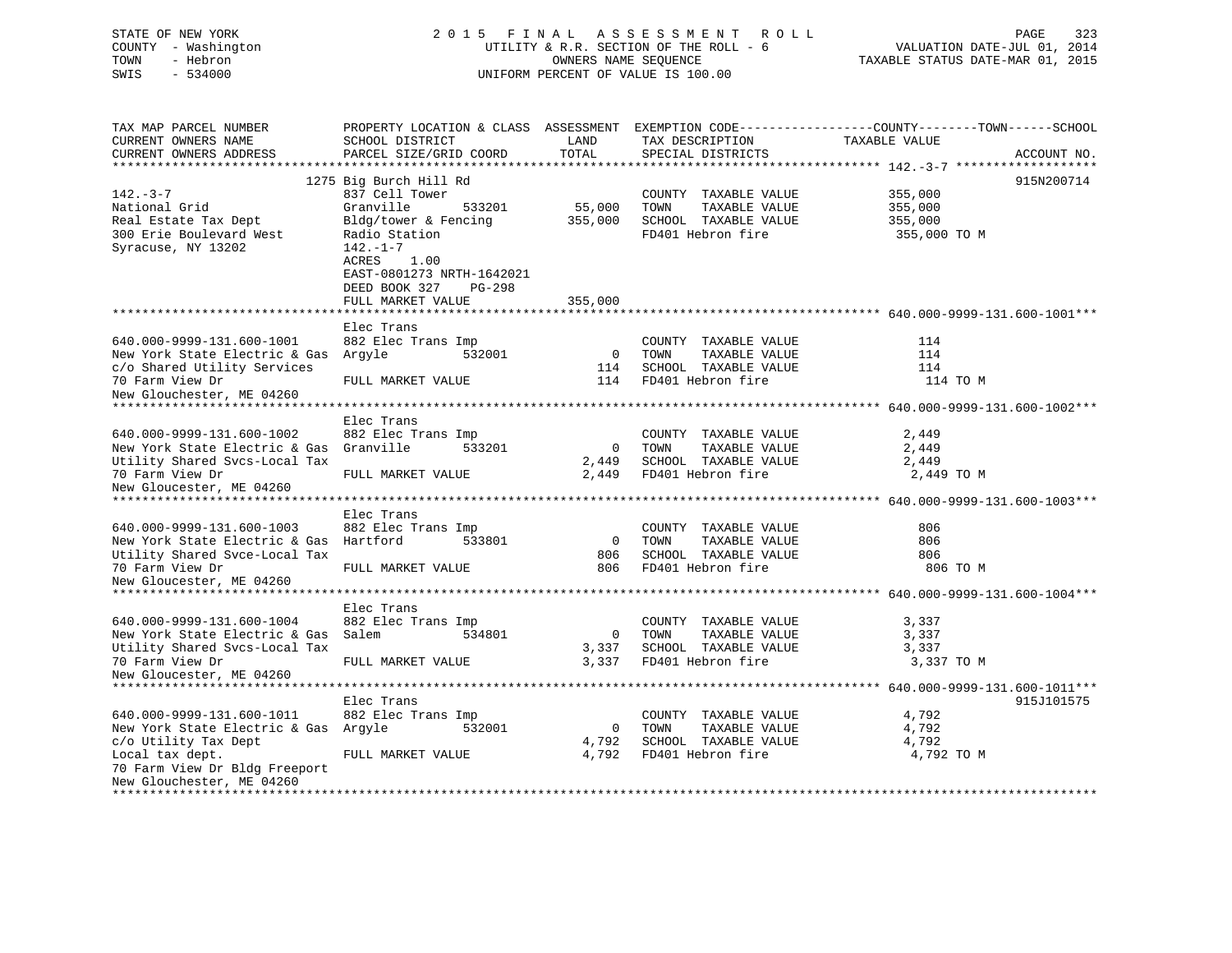# STATE OF NEW YORK 2 0 1 5 F I N A L A S S E S S M E N T R O L L PAGE 324 COUNTY - Washington UTILITY & R.R. SECTION OF THE ROLL - 6 VALUATION DATE-JUL 01, 2014 TOWN - Hebron OWNERS NAME SEQUENCE TAXABLE STATUS DATE-MAR 01, 2015 SWIS - 534000 UNIFORM PERCENT OF VALUE IS 100.00

| TAX MAP PARCEL NUMBER                            |                        |                |                       | PROPERTY LOCATION & CLASS ASSESSMENT EXEMPTION CODE----------------COUNTY-------TOWN------SCHOOL |             |
|--------------------------------------------------|------------------------|----------------|-----------------------|--------------------------------------------------------------------------------------------------|-------------|
| CURRENT OWNERS NAME                              | SCHOOL DISTRICT        | LAND           | TAX DESCRIPTION       | TAXABLE VALUE                                                                                    |             |
| CURRENT OWNERS ADDRESS                           | PARCEL SIZE/GRID COORD | TOTAL          | SPECIAL DISTRICTS     |                                                                                                  | ACCOUNT NO. |
| *************************                        |                        |                |                       |                                                                                                  |             |
|                                                  | Elec Trans             |                |                       |                                                                                                  | 915N200711  |
| 640.000-9999-131.600-1012                        | 882 Elec Trans Imp     |                | COUNTY TAXABLE VALUE  | 102,917                                                                                          |             |
| New York State Electric & Gas                    | 533201<br>Granville    | $\mathbf{0}$   | TOWN<br>TAXABLE VALUE | 102,917                                                                                          |             |
| Utility Shared Svcs-Local Tax                    |                        | 102,917        | SCHOOL TAXABLE VALUE  | 102,917                                                                                          |             |
| 70 Farm View Dr                                  | FULL MARKET VALUE      | 102,917        | FD401 Hebron fire     | 102,917 TO M                                                                                     |             |
| New Gloucester, ME 04260                         |                        |                |                       |                                                                                                  |             |
| *********************                            |                        |                |                       |                                                                                                  |             |
|                                                  | Elec Trans             |                |                       |                                                                                                  | 915J101576  |
| 640.000-9999-131.600-1013                        | 882 Elec Trans Imp     |                | COUNTY TAXABLE VALUE  | 33,883                                                                                           |             |
| New York State Electric & Gas                    | Hartford<br>533801     | $\overline{0}$ | TOWN<br>TAXABLE VALUE | 33,883                                                                                           |             |
| Utility Shared Svcs-Local Tax                    |                        | 33,883         | SCHOOL TAXABLE VALUE  | 33,883                                                                                           |             |
| 70 Farm View Dr                                  | FULL MARKET VALUE      | 33,883         | FD401 Hebron fire     | 33,883 TO M                                                                                      |             |
| New Gloucester, ME 04260                         |                        |                |                       |                                                                                                  |             |
|                                                  |                        |                |                       |                                                                                                  |             |
|                                                  | Elec Trans             |                |                       |                                                                                                  | 915J101574  |
| 640.000-9999-131.600-1014                        | 882 Elec Trans Imp     |                | COUNTY TAXABLE VALUE  | 140,295                                                                                          |             |
| New York State Electric & Gas                    | Salem<br>534801        | $\Omega$       | TAXABLE VALUE<br>TOWN | 140,295                                                                                          |             |
| Utility Shared Svcs-Local Tax                    |                        | 140,295        | SCHOOL TAXABLE VALUE  | 140,295                                                                                          |             |
| 70 Farm View Dr                                  | FULL MARKET VALUE      | 140,295        | FD401 Hebron fire     | 140,295 TO M                                                                                     |             |
| New Gloucester, ME 04260                         |                        |                |                       |                                                                                                  |             |
|                                                  |                        |                |                       |                                                                                                  |             |
|                                                  | Substation             |                |                       |                                                                                                  | 915N201032  |
| 640.000-9999-131.600-1022                        | 872 Elec-Substation    |                | COUNTY TAXABLE VALUE  | 3,502                                                                                            |             |
| New York State Electric & Gas                    | Granville<br>533201    | $\Omega$       | TOWN<br>TAXABLE VALUE | 3,502                                                                                            |             |
| Utility Shared Svcs-Local Tax App Factor 1.0000  |                        | 3,502          | SCHOOL TAXABLE VALUE  | 3,502                                                                                            |             |
| 70 Farm View Dr                                  | Slateville Temp Sub    |                | FD401 Hebron fire     | 3,502 TO M                                                                                       |             |
| New Gloucester, ME 04260                         | FULL MARKET VALUE      | 3,502          |                       |                                                                                                  |             |
| **********************                           |                        |                |                       |                                                                                                  |             |
|                                                  | Outside Plant          |                |                       |                                                                                                  | 9175200745  |
| 640.000-9999-131.600-1881                        | 884 Elec Dist Out      |                | COUNTY TAXABLE VALUE  | 62,775                                                                                           |             |
| New York State Electric & Gas                    | Arqyle<br>532001       | $\Omega$       | TOWN<br>TAXABLE VALUE | 62,775                                                                                           |             |
| c/o Utlilty Shared Service                       | Poles Wires Cables     | 62,775         | SCHOOL TAXABLE VALUE  | 62,775                                                                                           |             |
| Local Tax dept.                                  | FULL MARKET VALUE      | 62,775         | FD401 Hebron fire     | 62,775 TO M                                                                                      |             |
| 70 Farm View Dr Bldg Freeport                    |                        |                |                       |                                                                                                  |             |
| New Glouchester, ME 04260                        |                        |                |                       |                                                                                                  |             |
|                                                  |                        |                |                       |                                                                                                  |             |
|                                                  | Outside Plant          |                |                       |                                                                                                  | 915N200712  |
| 640.000-9999-131.600-1882                        | 884 Elec Dist Out      |                | COUNTY TAXABLE VALUE  | 1348,191                                                                                         |             |
| New York State Electric & Gas Granville          | 533201                 | $\Omega$       | TOWN<br>TAXABLE VALUE | 1348,191                                                                                         |             |
| Utility Shared Svcs-Local Tax Poles Wires Cables |                        | 1348,191       | SCHOOL TAXABLE VALUE  | 1348,191                                                                                         |             |
| 70 Farm View Dr                                  | FULL MARKET VALUE      | 1348,191       | FD401 Hebron fire     | 1348,191 TO M                                                                                    |             |
| New Gloucester, ME 04260                         |                        |                |                       |                                                                                                  |             |
|                                                  |                        |                |                       |                                                                                                  |             |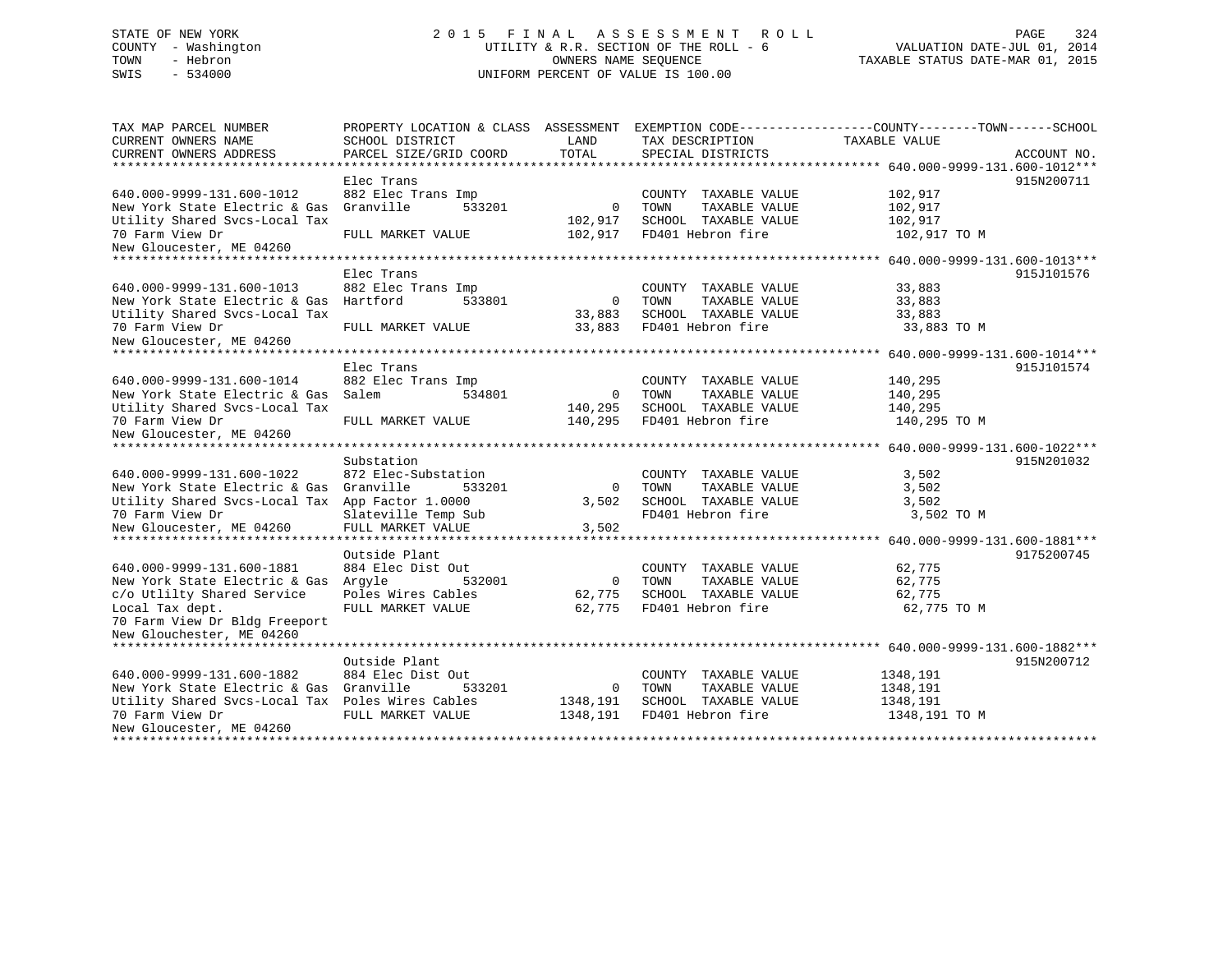# STATE OF NEW YORK 2 0 1 5 F I N A L A S S E S S M E N T R O L L PAGE 325 COUNTY - Washington UTILITY & R.R. SECTION OF THE ROLL - 6 VALUATION DATE-JUL 01, 2014 TOWN - Hebron OWNERS NAME SEQUENCE TAXABLE STATUS DATE-MAR 01, 2015 SWIS - 534000 UNIFORM PERCENT OF VALUE IS 100.00

| TOTAL<br>PARCEL SIZE/GRID COORD<br>SPECIAL DISTRICTS<br>ACCOUNT NO.<br>Outside Plant<br>9175200746<br>884 Elec Dist Out<br>443,858<br>COUNTY TAXABLE VALUE<br>Hartford<br>533801<br>TOWN<br>TAXABLE VALUE<br>443,858<br>$\Omega$<br>Utility Sahred Svcs-Local Tax Poles Wires Cables<br>SCHOOL TAXABLE VALUE<br>443,858<br>443,858<br>FULL MARKET VALUE<br>FD401 Hebron fire<br>443,858<br>443,858 TO M<br>Outside Plant<br>9175200744<br>884 Elec Dist Out<br>COUNTY TAXABLE VALUE<br>1837,838<br>Salem<br>534801<br>TOWN<br>TAXABLE VALUE<br>1837,838<br>$\Omega$<br>Utility Shared Svcs-Local Tax Poles Wires Cables<br>1837,838<br>SCHOOL TAXABLE VALUE<br>1837,838<br>FD401 Hebron fire<br>FULL MARKET VALUE<br>1837,838<br>1837,838 TO M<br>Outside Plant<br>915N200713<br>836 Telecom. eq.<br>COUNTY TAXABLE VALUE<br>2,285<br>532001<br>TOWN<br>TAXABLE VALUE<br>2,285<br>Arqyle<br>$\mathbf 0$<br>.014400<br>2,285<br>SCHOOL TAXABLE VALUE<br>2,285<br>Poles Wires Cables<br>FD401 Hebron fire<br>2,285 TO M<br>FULL MARKET VALUE<br>2,285<br>Outside Plant<br>9175200749<br>640.000-9999-631.900-1882<br>836 Telecom. eq.<br>COUNTY TAXABLE VALUE<br>59,416<br>Granville<br>TAXABLE VALUE<br>533201<br>TOWN<br>59,416<br>$\Omega$<br>.374400<br>SCHOOL TAXABLE VALUE<br>59,416<br>59,416<br>FD401 Hebron fire<br>59,416 TO M<br>Poles Wires Cables<br>59,416<br>FULL MARKET VALUE<br>Outside Plant<br>9175200750<br>640.000-9999-631.900-1883<br>143<br>836 Telecom. eq.<br>COUNTY TAXABLE VALUE<br>Verizon New York Inc<br>Greenwich<br>TAXABLE VALUE<br>533401<br>$\overline{0}$<br>TOWN<br>143<br>Poles Wires Cables<br>Property Tax Department<br>SCHOOL TAXABLE VALUE<br>143<br>143<br>PO Box 2749<br>FD401 Hebron fire<br>FULL MARKET VALUE<br>143<br>143 TO M<br>Addison, TX 75001<br>Outside Plant<br>9175200748<br>20,456<br>836 Telecom. eq.<br>COUNTY TAXABLE VALUE<br>Hartford<br>533801<br>TOWN<br>TAXABLE VALUE<br>20,456<br>$\Omega$<br>SCHOOL TAXABLE VALUE<br>.128900<br>20,456<br>20,456 | TAX MAP PARCEL NUMBER<br>CURRENT OWNERS NAME | PROPERTY LOCATION & CLASS ASSESSMENT<br>SCHOOL DISTRICT | LAND | TAX DESCRIPTION | EXEMPTION CODE-----------------COUNTY-------TOWN------SCHOOL<br>TAXABLE VALUE |
|----------------------------------------------------------------------------------------------------------------------------------------------------------------------------------------------------------------------------------------------------------------------------------------------------------------------------------------------------------------------------------------------------------------------------------------------------------------------------------------------------------------------------------------------------------------------------------------------------------------------------------------------------------------------------------------------------------------------------------------------------------------------------------------------------------------------------------------------------------------------------------------------------------------------------------------------------------------------------------------------------------------------------------------------------------------------------------------------------------------------------------------------------------------------------------------------------------------------------------------------------------------------------------------------------------------------------------------------------------------------------------------------------------------------------------------------------------------------------------------------------------------------------------------------------------------------------------------------------------------------------------------------------------------------------------------------------------------------------------------------------------------------------------------------------------------------------------------------------------------------------------------------------------------------------------------------------------------------------------------------------------------------|----------------------------------------------|---------------------------------------------------------|------|-----------------|-------------------------------------------------------------------------------|
|                                                                                                                                                                                                                                                                                                                                                                                                                                                                                                                                                                                                                                                                                                                                                                                                                                                                                                                                                                                                                                                                                                                                                                                                                                                                                                                                                                                                                                                                                                                                                                                                                                                                                                                                                                                                                                                                                                                                                                                                                      | CURRENT OWNERS ADDRESS                       |                                                         |      |                 |                                                                               |
|                                                                                                                                                                                                                                                                                                                                                                                                                                                                                                                                                                                                                                                                                                                                                                                                                                                                                                                                                                                                                                                                                                                                                                                                                                                                                                                                                                                                                                                                                                                                                                                                                                                                                                                                                                                                                                                                                                                                                                                                                      |                                              |                                                         |      |                 |                                                                               |
|                                                                                                                                                                                                                                                                                                                                                                                                                                                                                                                                                                                                                                                                                                                                                                                                                                                                                                                                                                                                                                                                                                                                                                                                                                                                                                                                                                                                                                                                                                                                                                                                                                                                                                                                                                                                                                                                                                                                                                                                                      |                                              |                                                         |      |                 |                                                                               |
|                                                                                                                                                                                                                                                                                                                                                                                                                                                                                                                                                                                                                                                                                                                                                                                                                                                                                                                                                                                                                                                                                                                                                                                                                                                                                                                                                                                                                                                                                                                                                                                                                                                                                                                                                                                                                                                                                                                                                                                                                      | 640.000-9999-131.600-1883                    |                                                         |      |                 |                                                                               |
|                                                                                                                                                                                                                                                                                                                                                                                                                                                                                                                                                                                                                                                                                                                                                                                                                                                                                                                                                                                                                                                                                                                                                                                                                                                                                                                                                                                                                                                                                                                                                                                                                                                                                                                                                                                                                                                                                                                                                                                                                      | New York State Electric & Gas                |                                                         |      |                 |                                                                               |
|                                                                                                                                                                                                                                                                                                                                                                                                                                                                                                                                                                                                                                                                                                                                                                                                                                                                                                                                                                                                                                                                                                                                                                                                                                                                                                                                                                                                                                                                                                                                                                                                                                                                                                                                                                                                                                                                                                                                                                                                                      |                                              |                                                         |      |                 |                                                                               |
|                                                                                                                                                                                                                                                                                                                                                                                                                                                                                                                                                                                                                                                                                                                                                                                                                                                                                                                                                                                                                                                                                                                                                                                                                                                                                                                                                                                                                                                                                                                                                                                                                                                                                                                                                                                                                                                                                                                                                                                                                      | 70 Farm View Dr                              |                                                         |      |                 |                                                                               |
|                                                                                                                                                                                                                                                                                                                                                                                                                                                                                                                                                                                                                                                                                                                                                                                                                                                                                                                                                                                                                                                                                                                                                                                                                                                                                                                                                                                                                                                                                                                                                                                                                                                                                                                                                                                                                                                                                                                                                                                                                      | New Gloucester, ME 04260                     |                                                         |      |                 |                                                                               |
|                                                                                                                                                                                                                                                                                                                                                                                                                                                                                                                                                                                                                                                                                                                                                                                                                                                                                                                                                                                                                                                                                                                                                                                                                                                                                                                                                                                                                                                                                                                                                                                                                                                                                                                                                                                                                                                                                                                                                                                                                      |                                              |                                                         |      |                 |                                                                               |
|                                                                                                                                                                                                                                                                                                                                                                                                                                                                                                                                                                                                                                                                                                                                                                                                                                                                                                                                                                                                                                                                                                                                                                                                                                                                                                                                                                                                                                                                                                                                                                                                                                                                                                                                                                                                                                                                                                                                                                                                                      |                                              |                                                         |      |                 |                                                                               |
|                                                                                                                                                                                                                                                                                                                                                                                                                                                                                                                                                                                                                                                                                                                                                                                                                                                                                                                                                                                                                                                                                                                                                                                                                                                                                                                                                                                                                                                                                                                                                                                                                                                                                                                                                                                                                                                                                                                                                                                                                      | 640.000-9999-131.600-1884                    |                                                         |      |                 |                                                                               |
|                                                                                                                                                                                                                                                                                                                                                                                                                                                                                                                                                                                                                                                                                                                                                                                                                                                                                                                                                                                                                                                                                                                                                                                                                                                                                                                                                                                                                                                                                                                                                                                                                                                                                                                                                                                                                                                                                                                                                                                                                      | New York State Electric & Gas                |                                                         |      |                 |                                                                               |
|                                                                                                                                                                                                                                                                                                                                                                                                                                                                                                                                                                                                                                                                                                                                                                                                                                                                                                                                                                                                                                                                                                                                                                                                                                                                                                                                                                                                                                                                                                                                                                                                                                                                                                                                                                                                                                                                                                                                                                                                                      |                                              |                                                         |      |                 |                                                                               |
|                                                                                                                                                                                                                                                                                                                                                                                                                                                                                                                                                                                                                                                                                                                                                                                                                                                                                                                                                                                                                                                                                                                                                                                                                                                                                                                                                                                                                                                                                                                                                                                                                                                                                                                                                                                                                                                                                                                                                                                                                      | 70 Farm View Dr                              |                                                         |      |                 |                                                                               |
|                                                                                                                                                                                                                                                                                                                                                                                                                                                                                                                                                                                                                                                                                                                                                                                                                                                                                                                                                                                                                                                                                                                                                                                                                                                                                                                                                                                                                                                                                                                                                                                                                                                                                                                                                                                                                                                                                                                                                                                                                      | New Gloucester, ME 04260                     |                                                         |      |                 |                                                                               |
|                                                                                                                                                                                                                                                                                                                                                                                                                                                                                                                                                                                                                                                                                                                                                                                                                                                                                                                                                                                                                                                                                                                                                                                                                                                                                                                                                                                                                                                                                                                                                                                                                                                                                                                                                                                                                                                                                                                                                                                                                      |                                              |                                                         |      |                 |                                                                               |
|                                                                                                                                                                                                                                                                                                                                                                                                                                                                                                                                                                                                                                                                                                                                                                                                                                                                                                                                                                                                                                                                                                                                                                                                                                                                                                                                                                                                                                                                                                                                                                                                                                                                                                                                                                                                                                                                                                                                                                                                                      |                                              |                                                         |      |                 |                                                                               |
|                                                                                                                                                                                                                                                                                                                                                                                                                                                                                                                                                                                                                                                                                                                                                                                                                                                                                                                                                                                                                                                                                                                                                                                                                                                                                                                                                                                                                                                                                                                                                                                                                                                                                                                                                                                                                                                                                                                                                                                                                      | 640.000-9999-631.900-1881                    |                                                         |      |                 |                                                                               |
|                                                                                                                                                                                                                                                                                                                                                                                                                                                                                                                                                                                                                                                                                                                                                                                                                                                                                                                                                                                                                                                                                                                                                                                                                                                                                                                                                                                                                                                                                                                                                                                                                                                                                                                                                                                                                                                                                                                                                                                                                      | Verizon New York Inc                         |                                                         |      |                 |                                                                               |
|                                                                                                                                                                                                                                                                                                                                                                                                                                                                                                                                                                                                                                                                                                                                                                                                                                                                                                                                                                                                                                                                                                                                                                                                                                                                                                                                                                                                                                                                                                                                                                                                                                                                                                                                                                                                                                                                                                                                                                                                                      | Property Tax Department                      |                                                         |      |                 |                                                                               |
|                                                                                                                                                                                                                                                                                                                                                                                                                                                                                                                                                                                                                                                                                                                                                                                                                                                                                                                                                                                                                                                                                                                                                                                                                                                                                                                                                                                                                                                                                                                                                                                                                                                                                                                                                                                                                                                                                                                                                                                                                      | PO Box 2749                                  |                                                         |      |                 |                                                                               |
|                                                                                                                                                                                                                                                                                                                                                                                                                                                                                                                                                                                                                                                                                                                                                                                                                                                                                                                                                                                                                                                                                                                                                                                                                                                                                                                                                                                                                                                                                                                                                                                                                                                                                                                                                                                                                                                                                                                                                                                                                      | Addison, TX 75001                            |                                                         |      |                 |                                                                               |
|                                                                                                                                                                                                                                                                                                                                                                                                                                                                                                                                                                                                                                                                                                                                                                                                                                                                                                                                                                                                                                                                                                                                                                                                                                                                                                                                                                                                                                                                                                                                                                                                                                                                                                                                                                                                                                                                                                                                                                                                                      |                                              |                                                         |      |                 |                                                                               |
|                                                                                                                                                                                                                                                                                                                                                                                                                                                                                                                                                                                                                                                                                                                                                                                                                                                                                                                                                                                                                                                                                                                                                                                                                                                                                                                                                                                                                                                                                                                                                                                                                                                                                                                                                                                                                                                                                                                                                                                                                      |                                              |                                                         |      |                 |                                                                               |
|                                                                                                                                                                                                                                                                                                                                                                                                                                                                                                                                                                                                                                                                                                                                                                                                                                                                                                                                                                                                                                                                                                                                                                                                                                                                                                                                                                                                                                                                                                                                                                                                                                                                                                                                                                                                                                                                                                                                                                                                                      |                                              |                                                         |      |                 |                                                                               |
|                                                                                                                                                                                                                                                                                                                                                                                                                                                                                                                                                                                                                                                                                                                                                                                                                                                                                                                                                                                                                                                                                                                                                                                                                                                                                                                                                                                                                                                                                                                                                                                                                                                                                                                                                                                                                                                                                                                                                                                                                      | Verizon New York Inc                         |                                                         |      |                 |                                                                               |
|                                                                                                                                                                                                                                                                                                                                                                                                                                                                                                                                                                                                                                                                                                                                                                                                                                                                                                                                                                                                                                                                                                                                                                                                                                                                                                                                                                                                                                                                                                                                                                                                                                                                                                                                                                                                                                                                                                                                                                                                                      | Property Tax Department                      |                                                         |      |                 |                                                                               |
|                                                                                                                                                                                                                                                                                                                                                                                                                                                                                                                                                                                                                                                                                                                                                                                                                                                                                                                                                                                                                                                                                                                                                                                                                                                                                                                                                                                                                                                                                                                                                                                                                                                                                                                                                                                                                                                                                                                                                                                                                      | PO Box 2749                                  |                                                         |      |                 |                                                                               |
|                                                                                                                                                                                                                                                                                                                                                                                                                                                                                                                                                                                                                                                                                                                                                                                                                                                                                                                                                                                                                                                                                                                                                                                                                                                                                                                                                                                                                                                                                                                                                                                                                                                                                                                                                                                                                                                                                                                                                                                                                      | Addison, TX 75001                            |                                                         |      |                 |                                                                               |
|                                                                                                                                                                                                                                                                                                                                                                                                                                                                                                                                                                                                                                                                                                                                                                                                                                                                                                                                                                                                                                                                                                                                                                                                                                                                                                                                                                                                                                                                                                                                                                                                                                                                                                                                                                                                                                                                                                                                                                                                                      |                                              |                                                         |      |                 |                                                                               |
|                                                                                                                                                                                                                                                                                                                                                                                                                                                                                                                                                                                                                                                                                                                                                                                                                                                                                                                                                                                                                                                                                                                                                                                                                                                                                                                                                                                                                                                                                                                                                                                                                                                                                                                                                                                                                                                                                                                                                                                                                      |                                              |                                                         |      |                 |                                                                               |
|                                                                                                                                                                                                                                                                                                                                                                                                                                                                                                                                                                                                                                                                                                                                                                                                                                                                                                                                                                                                                                                                                                                                                                                                                                                                                                                                                                                                                                                                                                                                                                                                                                                                                                                                                                                                                                                                                                                                                                                                                      |                                              |                                                         |      |                 |                                                                               |
|                                                                                                                                                                                                                                                                                                                                                                                                                                                                                                                                                                                                                                                                                                                                                                                                                                                                                                                                                                                                                                                                                                                                                                                                                                                                                                                                                                                                                                                                                                                                                                                                                                                                                                                                                                                                                                                                                                                                                                                                                      |                                              |                                                         |      |                 |                                                                               |
|                                                                                                                                                                                                                                                                                                                                                                                                                                                                                                                                                                                                                                                                                                                                                                                                                                                                                                                                                                                                                                                                                                                                                                                                                                                                                                                                                                                                                                                                                                                                                                                                                                                                                                                                                                                                                                                                                                                                                                                                                      |                                              |                                                         |      |                 |                                                                               |
|                                                                                                                                                                                                                                                                                                                                                                                                                                                                                                                                                                                                                                                                                                                                                                                                                                                                                                                                                                                                                                                                                                                                                                                                                                                                                                                                                                                                                                                                                                                                                                                                                                                                                                                                                                                                                                                                                                                                                                                                                      |                                              |                                                         |      |                 |                                                                               |
|                                                                                                                                                                                                                                                                                                                                                                                                                                                                                                                                                                                                                                                                                                                                                                                                                                                                                                                                                                                                                                                                                                                                                                                                                                                                                                                                                                                                                                                                                                                                                                                                                                                                                                                                                                                                                                                                                                                                                                                                                      |                                              |                                                         |      |                 |                                                                               |
|                                                                                                                                                                                                                                                                                                                                                                                                                                                                                                                                                                                                                                                                                                                                                                                                                                                                                                                                                                                                                                                                                                                                                                                                                                                                                                                                                                                                                                                                                                                                                                                                                                                                                                                                                                                                                                                                                                                                                                                                                      |                                              |                                                         |      |                 |                                                                               |
|                                                                                                                                                                                                                                                                                                                                                                                                                                                                                                                                                                                                                                                                                                                                                                                                                                                                                                                                                                                                                                                                                                                                                                                                                                                                                                                                                                                                                                                                                                                                                                                                                                                                                                                                                                                                                                                                                                                                                                                                                      |                                              |                                                         |      |                 |                                                                               |
|                                                                                                                                                                                                                                                                                                                                                                                                                                                                                                                                                                                                                                                                                                                                                                                                                                                                                                                                                                                                                                                                                                                                                                                                                                                                                                                                                                                                                                                                                                                                                                                                                                                                                                                                                                                                                                                                                                                                                                                                                      | 640.000-9999-631.900-1884                    |                                                         |      |                 |                                                                               |
|                                                                                                                                                                                                                                                                                                                                                                                                                                                                                                                                                                                                                                                                                                                                                                                                                                                                                                                                                                                                                                                                                                                                                                                                                                                                                                                                                                                                                                                                                                                                                                                                                                                                                                                                                                                                                                                                                                                                                                                                                      | Verizon New York Inc                         |                                                         |      |                 |                                                                               |
|                                                                                                                                                                                                                                                                                                                                                                                                                                                                                                                                                                                                                                                                                                                                                                                                                                                                                                                                                                                                                                                                                                                                                                                                                                                                                                                                                                                                                                                                                                                                                                                                                                                                                                                                                                                                                                                                                                                                                                                                                      | Property Tax Department                      |                                                         |      |                 |                                                                               |
| Poles Wires Cables<br>FD401 Hebron fire<br>20,456 TO M                                                                                                                                                                                                                                                                                                                                                                                                                                                                                                                                                                                                                                                                                                                                                                                                                                                                                                                                                                                                                                                                                                                                                                                                                                                                                                                                                                                                                                                                                                                                                                                                                                                                                                                                                                                                                                                                                                                                                               | PO Box 2749                                  |                                                         |      |                 |                                                                               |
| FULL MARKET VALUE<br>20,456                                                                                                                                                                                                                                                                                                                                                                                                                                                                                                                                                                                                                                                                                                                                                                                                                                                                                                                                                                                                                                                                                                                                                                                                                                                                                                                                                                                                                                                                                                                                                                                                                                                                                                                                                                                                                                                                                                                                                                                          | Addison, TX 75001                            |                                                         |      |                 |                                                                               |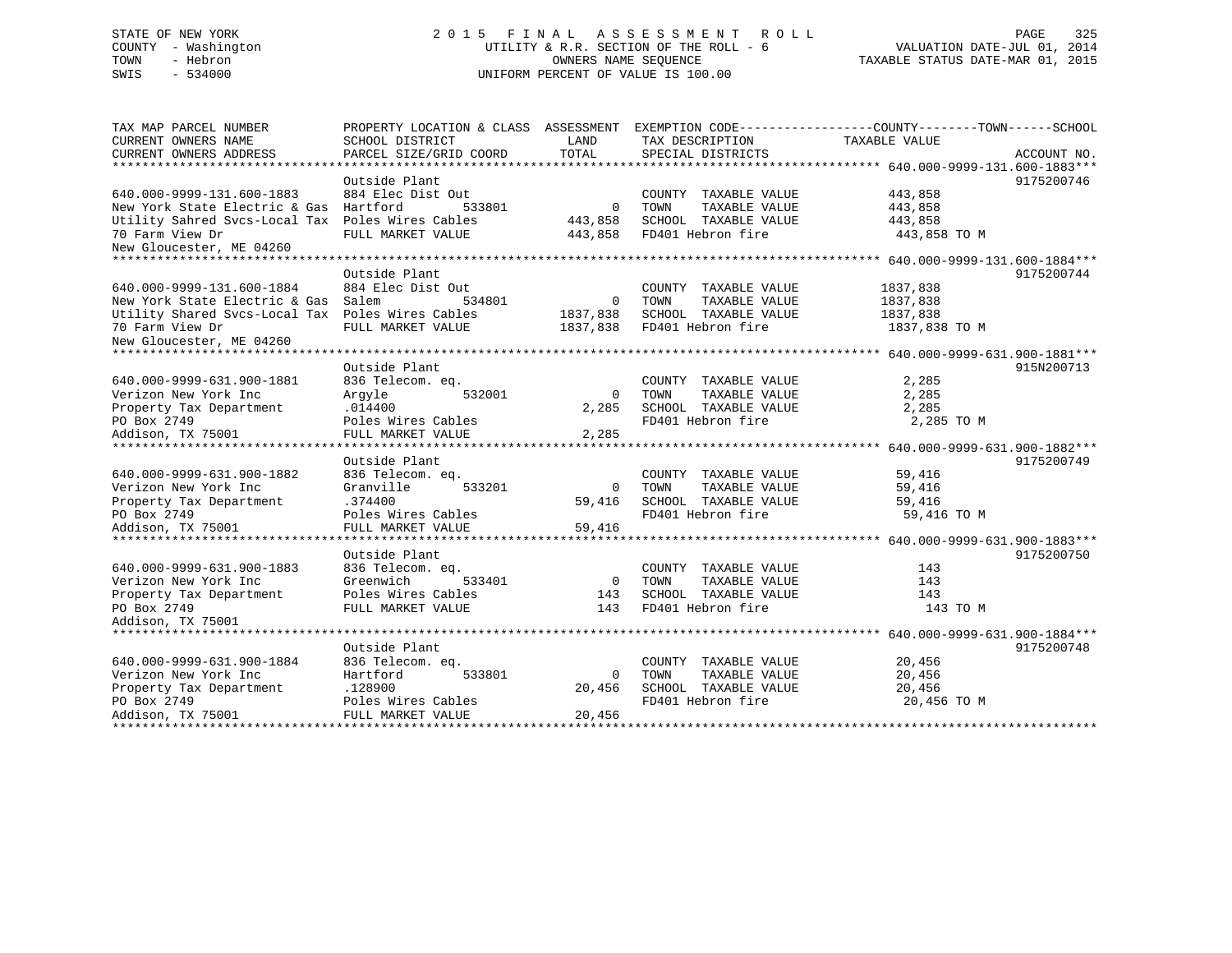| STATE OF NEW YORK   | 2015 FINAL ASSESSMENT ROLL             | 326<br>PAGE                      |
|---------------------|----------------------------------------|----------------------------------|
| COUNTY - Washington | UTILITY & R.R. SECTION OF THE ROLL - 6 | VALUATION DATE-JUL 01, 2014      |
| - Hebron<br>TOWN    | OWNERS NAME SEOUENCE                   | TAXABLE STATUS DATE-MAR 01, 2015 |
| SWIS<br>- 534000    | UNIFORM PERCENT OF VALUE IS 100.00     |                                  |
|                     |                                        |                                  |

| TAX MAP PARCEL NUMBER     | PROPERTY LOCATION & CLASS | ASSESSMENT | EXEMPTION CODE-----------------COUNTY-------TOWN------SCHOOL |               |             |
|---------------------------|---------------------------|------------|--------------------------------------------------------------|---------------|-------------|
| CURRENT OWNERS NAME       | SCHOOL DISTRICT           | LAND       | TAX DESCRIPTION                                              | TAXABLE VALUE |             |
| CURRENT OWNERS ADDRESS    | PARCEL SIZE/GRID COORD    | TOTAL      | SPECIAL DISTRICTS                                            |               | ACCOUNT NO. |
|                           |                           |            |                                                              |               |             |
|                           | Outside Plant             |            |                                                              |               |             |
| 640.000-9999-631.900-1885 | 836 Telecom. eq.          |            | TAXABLE VALUE<br>COUNTY                                      | 76,397        |             |
| Verizon New York Inc      | Salem<br>534801           |            | TAXABLE VALUE<br>TOWN                                        | 76,397        |             |
| PO Box 2749               |                           | 76,397     | SCHOOL<br>TAXABLE VALUE                                      | 76,397        |             |
| Addison, TX 75001         | FULL MARKET VALUE         | 76.397     | FD401 Hebron fire                                            | 76,397 TO M   |             |
|                           |                           |            |                                                              |               |             |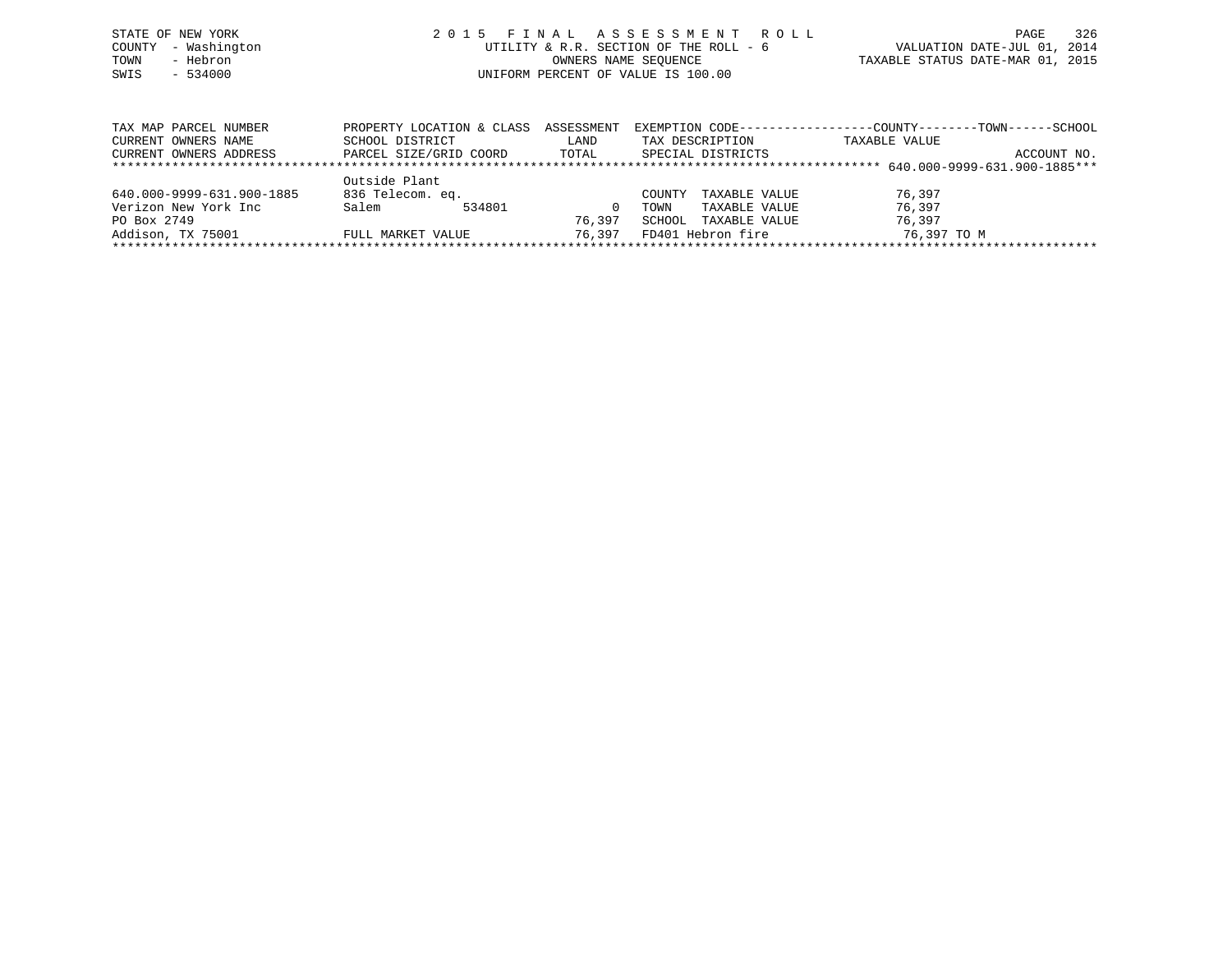# ROLL SUB SECTION - - TOTALS

#### \*\*\* S P E C I A L D I S T R I C T S U M M A R Y \*\*\*

|                   | EXTENSION<br>TOTAL              | EXTENSION    | AD VALOREM | <b>EXEMPT</b> | TAXABLE  |
|-------------------|---------------------------------|--------------|------------|---------------|----------|
|                   | CODE DISTRICT NAME PARCELS TYPE | <b>VALUE</b> | VALUE      | AMOUNT        | VALUE    |
| FD401 Hebron fire | 19 TOTAL M                      |              | 4498,454   |               | 4498,454 |
|                   |                                 |              |            |               |          |

#### \*\*\* S C H O O L D I S T R I C T S U M M A R Y \*\*\*

| CODE                                           | DISTRICT NAME                                         | TOTAL<br>PARCELS | ASSESSED<br>LAND | ASSESSED<br>TOTAL                                | EXEMPT<br>AMOUNT | TOTAL<br>TAXABLE                                 | <b>STAR</b><br>AMOUNT | STAR<br>TAXABLE                                  |
|------------------------------------------------|-------------------------------------------------------|------------------|------------------|--------------------------------------------------|------------------|--------------------------------------------------|-----------------------|--------------------------------------------------|
| 532001<br>533201<br>533401<br>533801<br>534801 | Argyle<br>Granville<br>Greenwich<br>Hartford<br>Salem | 4<br>6<br>4<br>4 | 55,000           | 69,966<br>1871,475<br>143<br>499,003<br>2057,867 |                  | 69,966<br>1871,475<br>143<br>499,003<br>2057,867 |                       | 69,966<br>1871,475<br>143<br>499,003<br>2057,867 |
|                                                | SUB-TOTAL                                             | 19               | 55,000           | 4498,454                                         |                  | 4498,454                                         |                       | 4498,454                                         |
|                                                | TOTAL                                                 | 19               | 55,000           | 4498,454                                         |                  | 4498,454                                         |                       | 4498,454                                         |

### \*\*\* S Y S T E M C O D E S S U M M A R Y \*\*\*

#### NO SYSTEM EXEMPTIONS AT THIS LEVEL

### \*\*\* E X E M P T I O N S U M M A R Y \*\*\*

#### NO EXEMPTIONS AT THIS LEVEL

| ROLL<br>SEC | DESCRIPTION      | TOTAL<br>PARCELS | <b><i>ASSESSED</i></b><br>LAND | ASSESSED<br>TOTAL | TAXABLE<br>COUNTY | TAXABLE<br>TOWN | TAXABLE<br>SCHOOL | <b>STAR</b><br>TAXABLE |
|-------------|------------------|------------------|--------------------------------|-------------------|-------------------|-----------------|-------------------|------------------------|
|             | UTILITIES & N.C. | 1 Q              | 55,000                         | 4498,454          | 4498,454          | 4498,454        | 4498,454          | 4498,454               |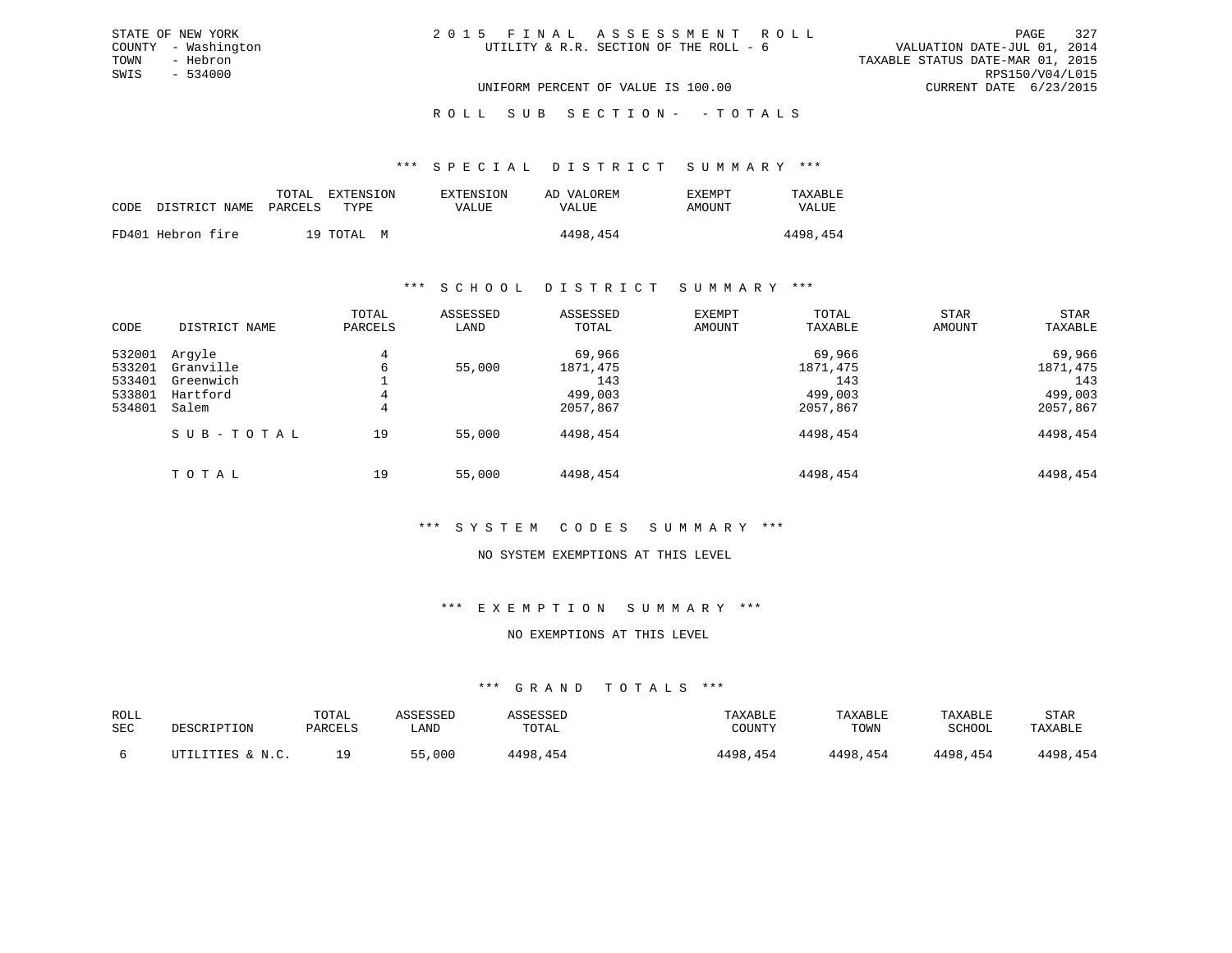|      | STATE OF NEW YORK   | 2015 FINAL ASSESSMENT ROLL             |                                  | PAGE                        | 328 |
|------|---------------------|----------------------------------------|----------------------------------|-----------------------------|-----|
|      | COUNTY - Washington | UTILITY & R.R. SECTION OF THE ROLL - 6 |                                  | VALUATION DATE-JUL 01, 2014 |     |
| TOWN | - Hebron            |                                        | TAXABLE STATUS DATE-MAR 01, 2015 |                             |     |
| SWIS | $-534000$           | UNIFORM PERCENT OF VALUE IS 100.00     |                                  | RPS150/V04/L015             |     |
|      |                     |                                        |                                  | CURRENT DATE 6/23/2015      |     |
|      |                     |                                        |                                  |                             |     |

#### R O L L S E C T I O N T O T A L S

#### \*\*\* S P E C I A L D I S T R I C T S U M M A R Y \*\*\*

|      |                   | TOTAL   | EXTENSION  | EXTENSION | AD VALOREM | EXEMPT | TAXABLE  |
|------|-------------------|---------|------------|-----------|------------|--------|----------|
| CODE | DISTRICT NAME     | PARCELS | TYPE       | VALUE     | VALUE      | AMOUNT | VALUE    |
|      | FD401 Hebron fire |         | 19 TOTAL M |           | 4498,454   |        | 4498,454 |

#### \*\*\* S C H O O L D I S T R I C T S U M M A R Y \*\*\*

| CODE                                           | DISTRICT NAME                                         | TOTAL<br>PARCELS | ASSESSED<br>LAND | ASSESSED<br>TOTAL                                | <b>EXEMPT</b><br>AMOUNT | TOTAL<br>TAXABLE                                 | <b>STAR</b><br>AMOUNT | STAR<br>TAXABLE                                  |
|------------------------------------------------|-------------------------------------------------------|------------------|------------------|--------------------------------------------------|-------------------------|--------------------------------------------------|-----------------------|--------------------------------------------------|
| 532001<br>533201<br>533401<br>533801<br>534801 | Arqyle<br>Granville<br>Greenwich<br>Hartford<br>Salem | 4<br>6<br>4<br>4 | 55,000           | 69,966<br>1871,475<br>143<br>499,003<br>2057,867 |                         | 69,966<br>1871,475<br>143<br>499,003<br>2057,867 |                       | 69,966<br>1871,475<br>143<br>499,003<br>2057,867 |
|                                                | SUB-TOTAL                                             | 19               | 55,000           | 4498,454                                         |                         | 4498,454                                         |                       | 4498,454                                         |
|                                                | TOTAL                                                 | 19               | 55,000           | 4498,454                                         |                         | 4498,454                                         |                       | 4498,454                                         |

#### \*\*\* S Y S T E M C O D E S S U M M A R Y \*\*\*

#### NO SYSTEM EXEMPTIONS AT THIS LEVEL

### \*\*\* E X E M P T I O N S U M M A R Y \*\*\*

# NO EXEMPTIONS AT THIS LEVEL

| ROLL<br>SEC | DESCRIPTION      | TOTAL<br>PARCELS | ASSESSED<br>LAND | ASSESSED<br>TOTAL | TAXABLE<br>COUNTY | TAXABLE<br>TOWN | TAXABLE<br>SCHOOL | STAR<br>TAXABLE |
|-------------|------------------|------------------|------------------|-------------------|-------------------|-----------------|-------------------|-----------------|
|             | UTILITIES & N.C. | 1 Q              | 55,000           | 4498,454          | 4498,454          | 4498,454        | 4498,454          | 4498,454        |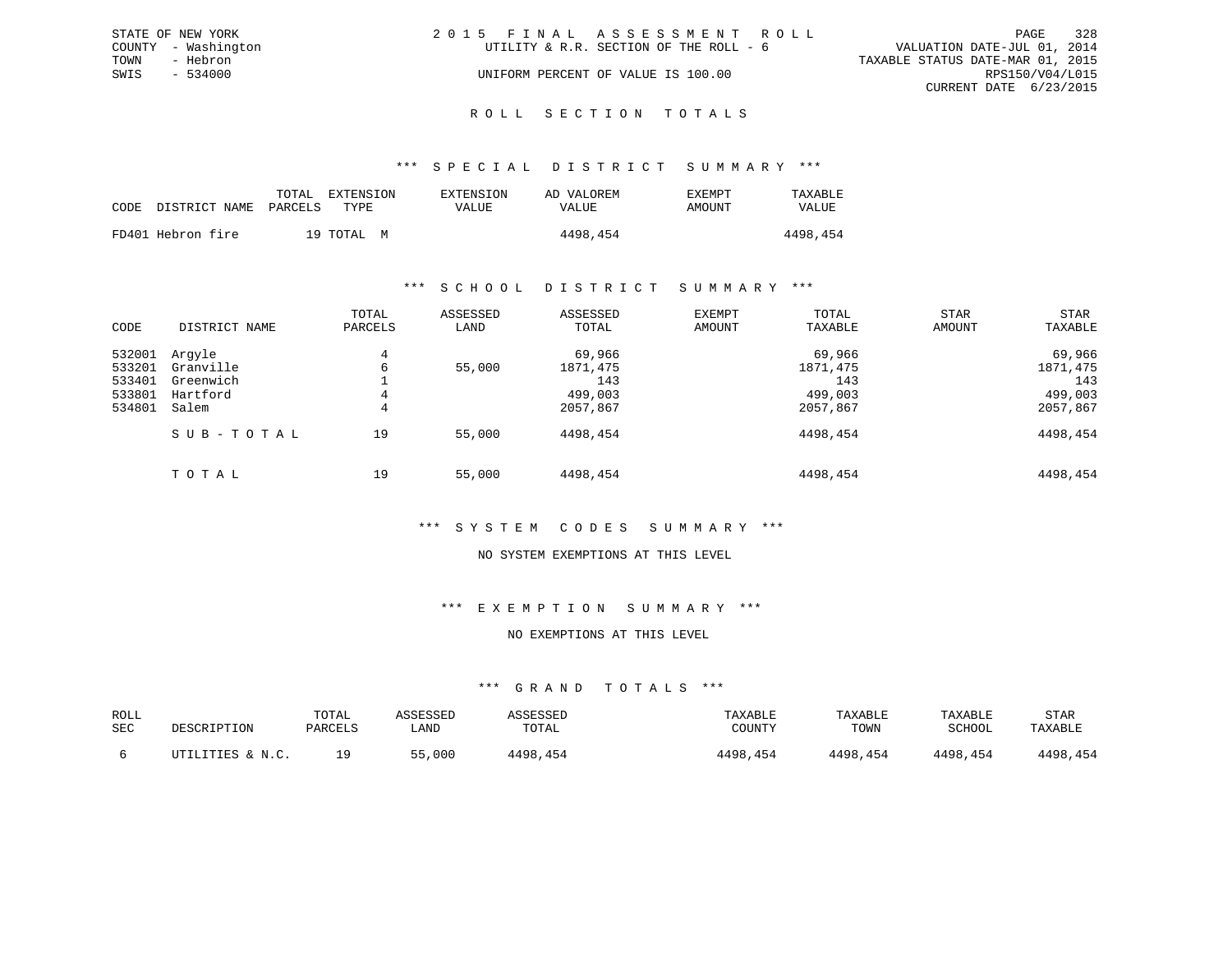# STATE OF NEW YORK 2 0 1 5 F I N A L A S S E S S M E N T R O L L PAGE 329 COUNTY - Washington WHOLLY EXEMPT SECTION OF THE ROLL - 8 VALUATION DATE-JUL 01, 2014 TOWN - Hebron OWNERS NAME SEQUENCE TAXABLE STATUS DATE-MAR 01, 2015 SWIS - 534000 UNIFORM PERCENT OF VALUE IS 100.00

| TAX MAP PARCEL NUMBER<br>CURRENT OWNERS NAME<br>CURRENT OWNERS ADDRESS | PROPERTY LOCATION & CLASS ASSESSMENT EXEMPTION CODE----------------COUNTY-------TOWN-----SCHOOL<br>SCHOOL DISTRICT<br>PARCEL SIZE/GRID COORD | LAND<br>TOTAL | TAX DESCRIPTION<br>SPECIAL DISTRICTS | TAXABLE VALUE      | ACCOUNT NO.      |
|------------------------------------------------------------------------|----------------------------------------------------------------------------------------------------------------------------------------------|---------------|--------------------------------------|--------------------|------------------|
|                                                                        |                                                                                                                                              |               |                                      |                    |                  |
|                                                                        | County Route 30                                                                                                                              |               |                                      |                    | 9179900718       |
| $167. - 1 - 37.1$                                                      | 695 Cemetery                                                                                                                                 |               | TN CEM<br>13510                      | 42,200             | 42,200<br>42,200 |
| Cemetery-Belcher                                                       | 532001<br>Argyle                                                                                                                             | 42,200        | COUNTY TAXABLE VALUE                 | $\Omega$           |                  |
| Salem, NY 12865                                                        | 23/202                                                                                                                                       | 42,200        | TOWN<br>TAXABLE VALUE                | $\mathbf 0$        |                  |
|                                                                        | FRNT 168.00 DPTH 158.00                                                                                                                      |               | SCHOOL TAXABLE VALUE                 | $\Omega$           |                  |
|                                                                        | EAST-0787343 NRTH-1624297                                                                                                                    |               | FD401 Hebron fire                    | 0 TO M             |                  |
|                                                                        | DEED BOOK TT<br>PG-394                                                                                                                       |               | 42,200 EX                            |                    |                  |
|                                                                        | FULL MARKET VALUE                                                                                                                            | 42,200        |                                      |                    |                  |
|                                                                        |                                                                                                                                              |               |                                      |                    |                  |
|                                                                        | State Route 22/W Off                                                                                                                         |               |                                      |                    | 9179900719       |
| $177. - 1 - 27$                                                        | 695 Cemetery                                                                                                                                 |               | TN CEM<br>13510                      | 26,700             | 26,700<br>26,700 |
| Cemetery-E Hebron                                                      | 534801<br>Salem                                                                                                                              |               | 26,700 COUNTY TAXABLE VALUE          | $\Omega$           |                  |
| Salem, NY 12865                                                        | 418/560                                                                                                                                      | 26,700        | TOWN<br>TAXABLE VALUE                | $\Omega$           |                  |
|                                                                        | 99.00 DPTH 148.50<br>FRNT                                                                                                                    |               | SCHOOL TAXABLE VALUE                 | $\Omega$           |                  |
|                                                                        | EAST-0814884 NRTH-1613178                                                                                                                    |               | FD401 Hebron fire                    | 0 TO M             |                  |
|                                                                        | DEED BOOK 241<br>PG-504                                                                                                                      | 26,700        | 26,700 EX                            |                    |                  |
|                                                                        | FULL MARKET VALUE                                                                                                                            |               |                                      |                    |                  |
|                                                                        | 6559 State Route 22                                                                                                                          |               |                                      |                    | 9179900729       |
| $177. - 1 - 12$                                                        | 620 Religious                                                                                                                                |               | NON-PR REL 25110                     | 256,500<br>256,500 | 256,500          |
| East Hebron U P Church                                                 | Salem<br>534801                                                                                                                              |               | 30,700 COUNTY TAXABLE VALUE          | $\Omega$           |                  |
| ATTN: Melody Babcock                                                   | Ease 800/312                                                                                                                                 | 256,500 TOWN  | TAXABLE VALUE                        | $\Omega$           |                  |
| 6293 State Route 22                                                    | 932/232                                                                                                                                      |               | SCHOOL TAXABLE VALUE                 |                    |                  |
| Salem, NY 12865                                                        | FRNT 116.00 DPTH 256.00                                                                                                                      |               | FD401 Hebron fire                    | 0 TO M             |                  |
|                                                                        | EAST-0815116 NRTH-1615847                                                                                                                    |               | 256,500 EX                           |                    |                  |
|                                                                        | DEED BOOK 12<br>PG-454                                                                                                                       |               |                                      |                    |                  |
|                                                                        | FULL MARKET VALUE                                                                                                                            | 256,500       |                                      |                    |                  |
|                                                                        |                                                                                                                                              |               |                                      |                    |                  |
|                                                                        | Grimes Hill Rd                                                                                                                               |               |                                      |                    | 9179901077       |
| $160. - 2 - 10$                                                        | 695 Cemetery                                                                                                                                 |               | TN CEM<br>13510                      | 22,000             | 22,000<br>22,000 |
| Grimes Hill Cemetery                                                   | Granville                                                                                                                                    |               | 533201 22,000 COUNTY TAXABLE VALUE   | $\mathbf{0}$       |                  |
| Salem, NY 12865                                                        | FRNT 85.00 DPTH 30.00                                                                                                                        |               | 22,000 TOWN<br>TAXABLE VALUE         | $\mathbf 0$        |                  |
|                                                                        | EAST-0814671 NRTH-1629273                                                                                                                    |               | SCHOOL TAXABLE VALUE                 | $\Omega$           |                  |
|                                                                        | FULL MARKET VALUE                                                                                                                            |               | 22,000 FD401 Hebron fire             | 0 TO M             |                  |
|                                                                        |                                                                                                                                              |               | 22,000 EX                            |                    |                  |
|                                                                        |                                                                                                                                              |               |                                      |                    |                  |
|                                                                        | Tiplady Rd                                                                                                                                   |               |                                      |                    |                  |
| $178. - 1 - 8.5$                                                       | 695 Cemetery                                                                                                                                 |               | TN CEM<br>13510                      | 21,800<br>21,800   | 21,800           |
| Hebron Cemetary                                                        | Salem<br>534801                                                                                                                              | 21,800        | COUNTY TAXABLE VALUE                 | 0                  |                  |
| Tiplady Rd                                                             | FRNT 66.00 DPTH 63.00                                                                                                                        | 21,800        | TOWN<br>TAXABLE VALUE                | $\Omega$           |                  |
| Salem, NY 12865                                                        | 0.10<br>ACRES                                                                                                                                |               | SCHOOL TAXABLE VALUE                 |                    |                  |
|                                                                        | EAST-0822016 NRTH-1612336                                                                                                                    |               | FD401 Hebron fire                    | 0 TO M             |                  |
|                                                                        | FULL MARKET VALUE                                                                                                                            | 21,800        | 21,800 EX                            |                    |                  |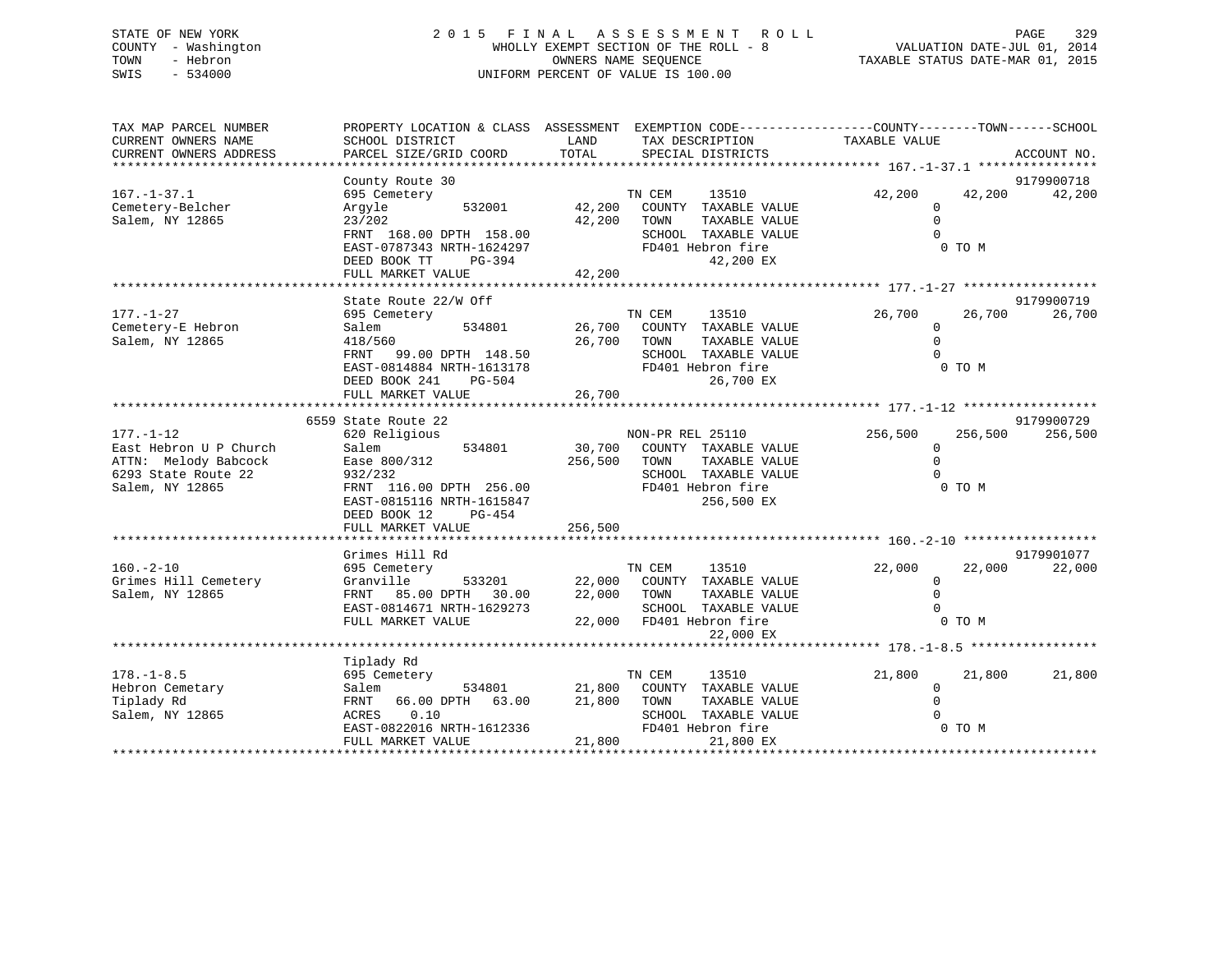# STATE OF NEW YORK 2 0 1 5 F I N A L A S S E S S M E N T R O L L PAGE 330 COUNTY - Washington WHOLLY EXEMPT SECTION OF THE ROLL - 8 VALUATION DATE-JUL 01, 2014 TOWN - Hebron OWNERS NAME SEQUENCE TAXABLE STATUS DATE-MAR 01, 2015 SWIS - 534000 UNIFORM PERCENT OF VALUE IS 100.00

| TAX MAP PARCEL NUMBER<br>CURRENT OWNERS NAME<br>CURRENT OWNERS ADDRESS | PROPERTY LOCATION & CLASS ASSESSMENT EXEMPTION CODE----------------COUNTY-------TOWN-----SCHOOL<br>SCHOOL DISTRICT<br>PARCEL SIZE/GRID COORD | LAND<br>TOTAL | TAX DESCRIPTION TAXABLE VALUE<br>SPECIAL DISTRICTS               |              |         | ACCOUNT NO. |
|------------------------------------------------------------------------|----------------------------------------------------------------------------------------------------------------------------------------------|---------------|------------------------------------------------------------------|--------------|---------|-------------|
|                                                                        |                                                                                                                                              |               |                                                                  |              |         |             |
|                                                                        | Middle Rd                                                                                                                                    |               |                                                                  |              |         | 9179900725  |
| $176. - 1 - 14$                                                        | 695 Cemetery                                                                                                                                 |               | PRI CEM<br>27350<br>PRI CEM 27350<br>97,500 COUNTY TAXABLE VALUE | 97,500       | 97,500  | 97,500      |
| Hebron Cemetery Assoc                                                  | Salem<br>534801                                                                                                                              |               |                                                                  | $\mathbf 0$  |         |             |
| c/o Tom Rogers                                                         | ACRES 18.00                                                                                                                                  | 97,500        | TOWN<br>TAXABLE VALUE                                            | $\Omega$     |         |             |
| 751 Chamberlin Mills Rd                                                | EAST-0804055 NRTH-1613044                                                                                                                    |               | SCHOOL TAXABLE VALUE                                             | $\Omega$     |         |             |
| Salem, NY 12865                                                        | DEED BOOK 296<br>$PG-55$                                                                                                                     |               | FD401 Hebron fire                                                | 0 TO M       |         |             |
|                                                                        | FULL MARKET VALUE                                                                                                                            | 97,500        | 97,500 EX                                                        |              |         |             |
|                                                                        |                                                                                                                                              |               |                                                                  |              |         |             |
|                                                                        | Chamberlin Mills Rd                                                                                                                          |               |                                                                  |              |         | 9179900726  |
| $177. - 1 - 40$                                                        | 695 Cemetery                                                                                                                                 |               |                                                                  | 26,000       | 26,000  | 26,000      |
| Hebron Cemetery Assoc                                                  | Salem                                                                                                                                        |               |                                                                  | $\mathbf 0$  |         |             |
| c/o Tom Rogers                                                         | Cemetery                                                                                                                                     | 26,000        | TOWN<br>TAXABLE VALUE                                            | $\Omega$     |         |             |
| 751 Chamberlin Mills Rd                                                | ACRES 7.20                                                                                                                                   |               | SCHOOL TAXABLE VALUE                                             | $\Omega$     |         |             |
| Salem, NY 12865                                                        | EAST-0805054 NRTH-1612616                                                                                                                    |               | FD401 Hebron fire                                                | 0 TO M       |         |             |
|                                                                        | DEED BOOK 59<br>PG-382                                                                                                                       |               | 26,000 EX                                                        |              |         |             |
|                                                                        | FULL MARKET VALUE                                                                                                                            | 26,000        |                                                                  |              |         |             |
|                                                                        |                                                                                                                                              |               |                                                                  |              |         |             |
|                                                                        | 6425 State Route 22                                                                                                                          |               |                                                                  |              |         | 9179901211  |
| $178. - 1 - 17$                                                        | 662 Police/fire                                                                                                                              |               | VOL FIRE<br>26400                                                | 110,300      | 110,300 | 110,300     |
| Hebron Fire Dept                                                       | Salem                                                                                                                                        | 534801 23,900 | COUNTY TAXABLE VALUE                                             | $\mathbf{0}$ |         |             |
| 6425 State Route 22                                                    | Lot & Firehouse                                                                                                                              | 110,300       | TOWN<br>TAXABLE VALUE                                            | $\mathbf 0$  |         |             |
| Salem, NY 12865                                                        | FRNT 180.00 DPTH 208.00                                                                                                                      |               | SCHOOL TAXABLE VALUE                                             | $\Omega$     |         |             |
|                                                                        | 0.20<br>ACRES                                                                                                                                |               | FD401 Hebron fire                                                | 0 TO M       |         |             |
|                                                                        | EAST-0815964 NRTH-1612614                                                                                                                    |               | 110,300 EX                                                       |              |         |             |
|                                                                        | DEED BOOK 467<br>PG-894                                                                                                                      |               |                                                                  |              |         |             |
|                                                                        | FULL MARKET VALUE                                                                                                                            | 110,300       |                                                                  |              |         |             |
|                                                                        |                                                                                                                                              |               |                                                                  |              |         |             |
|                                                                        | 3165 County Route 30                                                                                                                         |               |                                                                  |              |         | 9179900722  |
| $183.16 - 1 - 15$                                                      | 662 Police/fire                                                                                                                              |               | <b>VOL FIRE</b> 26400                                            | 181,200      | 181,200 | 181,200     |
| Hebron Fire Dept                                                       | 534801<br>Salem                                                                                                                              |               | 35,100 COUNTY TAXABLE VALUE                                      | $\mathbf{0}$ |         |             |
| 3165 County Route 30                                                   | Land & Firehouse                                                                                                                             | 181,200       | TOWN<br>TAXABLE VALUE                                            | $\Omega$     |         |             |
| Salem, NY 12865                                                        | 4.25<br>ACRES                                                                                                                                |               | SCHOOL TAXABLE VALUE                                             | $\Omega$     |         |             |
|                                                                        | EAST-0791622 NRTH-1603539                                                                                                                    |               | CA008 Cons agri dst 8                                            | 0 TO M       |         |             |
|                                                                        | DEED BOOK 285<br>PG-136                                                                                                                      |               | 181,200 EX                                                       |              |         |             |
|                                                                        | FULL MARKET VALUE                                                                                                                            | 181,200       | FD401 Hebron fire                                                | 0 TO M       |         |             |
|                                                                        |                                                                                                                                              |               | 181,200 EX                                                       |              |         |             |
|                                                                        |                                                                                                                                              |               | LD401 West hebron light                                          | 0 TO M       |         |             |
|                                                                        |                                                                                                                                              |               | 181,200 EX                                                       |              |         |             |
|                                                                        |                                                                                                                                              |               |                                                                  |              |         |             |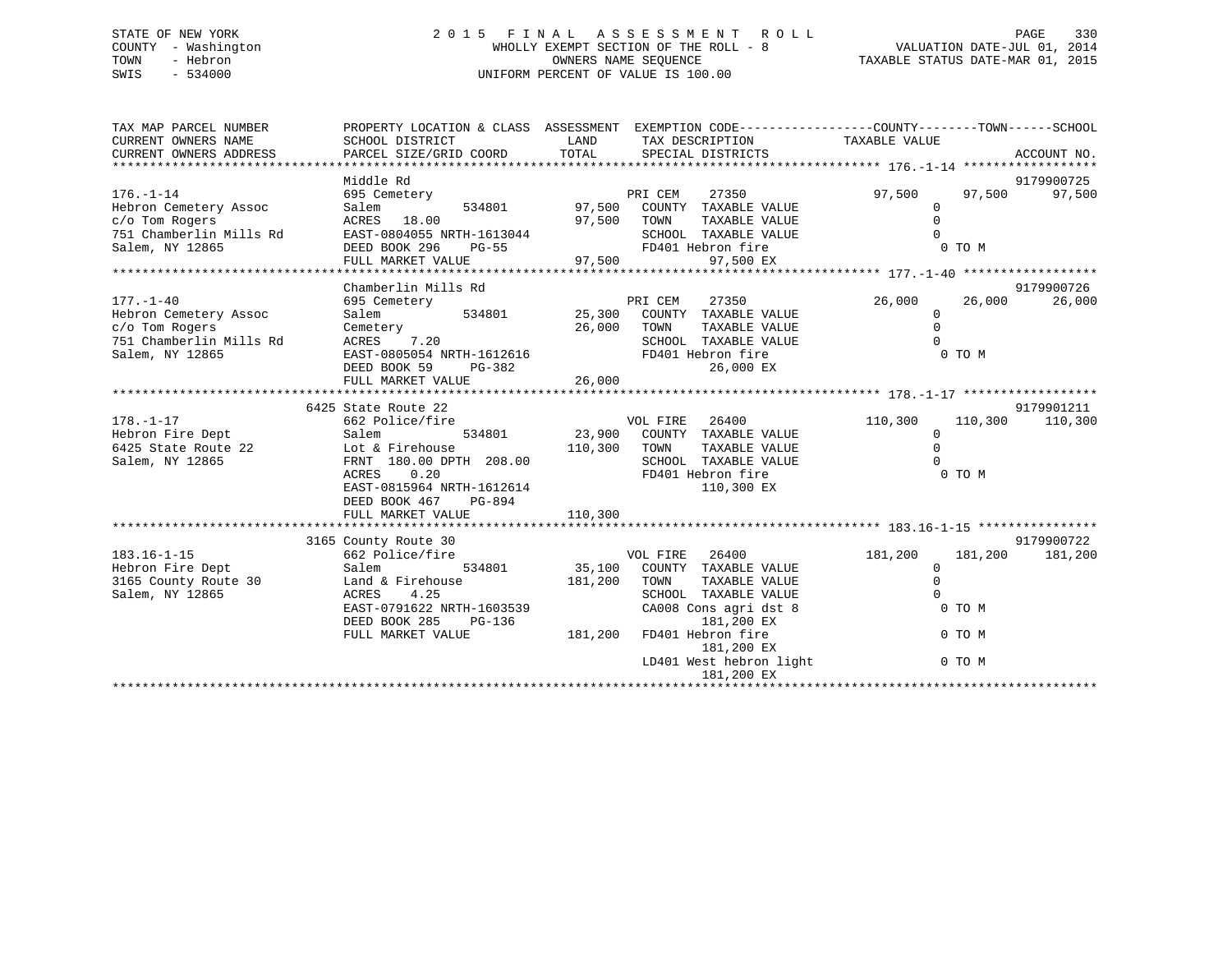# STATE OF NEW YORK 2 0 1 5 F I N A L A S S E S S M E N T R O L L PAGE 331 COUNTY - Washington WHOLLY EXEMPT SECTION OF THE ROLL - 8 VALUATION DATE-JUL 01, 2014 TOWN - Hebron OWNERS NAME SEQUENCE TAXABLE STATUS DATE-MAR 01, 2015 SWIS - 534000 UNIFORM PERCENT OF VALUE IS 100.00

| TAX MAP PARCEL NUMBER<br>CURRENT OWNERS NAME<br>CURRENT OWNERS ADDRESS                                                                                                                                                                            | SCHOOL DISTRICT<br>PARCEL SIZE/GRID COORD                                                                                                                 | LAND<br>TOTAL   | PROPERTY LOCATION & CLASS ASSESSMENT EXEMPTION CODE---------------COUNTY-------TOWN-----SCHOOL<br>TAX DESCRIPTION<br>SPECIAL DISTRICTS | TAXABLE VALUE           | ACCOUNT NO.        |
|---------------------------------------------------------------------------------------------------------------------------------------------------------------------------------------------------------------------------------------------------|-----------------------------------------------------------------------------------------------------------------------------------------------------------|-----------------|----------------------------------------------------------------------------------------------------------------------------------------|-------------------------|--------------------|
|                                                                                                                                                                                                                                                   |                                                                                                                                                           |                 |                                                                                                                                        |                         |                    |
|                                                                                                                                                                                                                                                   | County Route 30                                                                                                                                           |                 |                                                                                                                                        |                         | 9179900723         |
| $183.16 - 1 - 20$                                                                                                                                                                                                                                 | 330 Vacant comm                                                                                                                                           |                 | VOL FIRE 26400                                                                                                                         | 20,000                  | 20,000<br>20,000   |
| Hebron Fire Dept                                                                                                                                                                                                                                  | Salem                                                                                                                                                     | $534801$ 20,000 | COUNTY TAXABLE VALUE                                                                                                                   | $\Omega$                |                    |
| 3166 County Route 30                                                                                                                                                                                                                              | Ease 835/255                                                                                                                                              | 20,000          | TAXABLE VALUE<br>TOWN                                                                                                                  | $\mathbf{0}$            |                    |
| Salem, NY 12865                                                                                                                                                                                                                                   | 66.00 DPTH 195.00<br>FRNT                                                                                                                                 |                 | SCHOOL TAXABLE VALUE                                                                                                                   | $\Omega$                |                    |
|                                                                                                                                                                                                                                                   | 0.30<br>ACRES                                                                                                                                             |                 | CA008 Cons agri dst 8                                                                                                                  | 0 TO M                  |                    |
|                                                                                                                                                                                                                                                   | EAST-0792150 NRTH-1603620                                                                                                                                 |                 | 20,000 EX                                                                                                                              |                         |                    |
|                                                                                                                                                                                                                                                   | DEED BOOK 435<br>$PG-209$                                                                                                                                 | 20,000          | FD401 Hebron fire                                                                                                                      | 0 TO M                  |                    |
|                                                                                                                                                                                                                                                   | FULL MARKET VALUE                                                                                                                                         |                 | 20,000 EX<br>LD401 West hebron light                                                                                                   |                         |                    |
|                                                                                                                                                                                                                                                   |                                                                                                                                                           |                 | 20,000 EX                                                                                                                              | 0 TO M                  |                    |
|                                                                                                                                                                                                                                                   |                                                                                                                                                           |                 |                                                                                                                                        |                         |                    |
|                                                                                                                                                                                                                                                   | 6560 State Route 22                                                                                                                                       |                 |                                                                                                                                        |                         | 9179901079         |
| $177. - 1 - 16$                                                                                                                                                                                                                                   | 681 Culture bldg                                                                                                                                          |                 | HIST SOC 26250                                                                                                                         | 58,100                  | 58,100<br>58,100   |
| Hebron Preservation Society Salem                                                                                                                                                                                                                 |                                                                                                                                                           |                 | $\overline{22,200}$ COUNTY TAXABLE VALUE                                                                                               | $\mathbf 0$             |                    |
|                                                                                                                                                                                                                                                   |                                                                                                                                                           |                 | TAXABLE VALUE                                                                                                                          | $\Omega$                |                    |
|                                                                                                                                                                                                                                                   |                                                                                                                                                           |                 | SCHOOL TAXABLE VALUE                                                                                                                   | $\Omega$                |                    |
|                                                                                                                                                                                                                                                   |                                                                                                                                                           |                 | FD401 Hebron fire                                                                                                                      | 58,100 TO M             |                    |
|                                                                                                                                                                                                                                                   | FULL MARKET VALUE                                                                                                                                         | 58,100          |                                                                                                                                        |                         |                    |
|                                                                                                                                                                                                                                                   |                                                                                                                                                           |                 |                                                                                                                                        |                         |                    |
|                                                                                                                                                                                                                                                   | 6564 State Route 22<br>State Route 22<br>State Route 22<br>681 Culture bldg<br>534801<br>534801<br>77.500 TOWN TAXABLE VALUE<br>77.500 TOWN TAXABLE VALUE |                 |                                                                                                                                        |                         | 915L100458         |
| $177. - 1 - 17$<br>Hebron Preservation Society Salem                                                                                                                                                                                              |                                                                                                                                                           |                 |                                                                                                                                        | 27,500<br>$\Omega$      | 27,500<br>27,500   |
|                                                                                                                                                                                                                                                   |                                                                                                                                                           |                 |                                                                                                                                        | $\Omega$                |                    |
|                                                                                                                                                                                                                                                   |                                                                                                                                                           |                 | SCHOOL TAXABLE VALUE                                                                                                                   | $\Omega$                |                    |
|                                                                                                                                                                                                                                                   |                                                                                                                                                           |                 | FD401 Hebron fire                                                                                                                      | ---<br>27,500 то м      |                    |
|                                                                                                                                                                                                                                                   | FULL MARKET VALUE                                                                                                                                         | 27,500          |                                                                                                                                        |                         |                    |
|                                                                                                                                                                                                                                                   |                                                                                                                                                           |                 |                                                                                                                                        |                         |                    |
|                                                                                                                                                                                                                                                   | State Route 22                                                                                                                                            |                 |                                                                                                                                        |                         |                    |
| $177. - 1 - 17.1$                                                                                                                                                                                                                                 | 330 Vacant comm                                                                                                                                           |                 | HIST SOC 26250                                                                                                                         | 15,000                  | 15,000 15,000      |
|                                                                                                                                                                                                                                                   |                                                                                                                                                           |                 |                                                                                                                                        | $\overline{0}$          |                    |
|                                                                                                                                                                                                                                                   |                                                                                                                                                           |                 | TAXABLE VALUE                                                                                                                          | $\Omega$                |                    |
|                                                                                                                                                                                                                                                   |                                                                                                                                                           |                 | SCHOOL TAXABLE VALUE                                                                                                                   | $\Omega$                |                    |
|                                                                                                                                                                                                                                                   |                                                                                                                                                           |                 |                                                                                                                                        | 15,000 TO M             |                    |
| 17.1-17.11<br>Hebron Preservation Society<br>Attn: Joan Handy<br>160 Liebig Rd<br>160 Liebig Rd<br>160 Liebig Rd<br>160 Liebig Rd<br>160 EAST-0815455 NRTH-1615952<br>15,000 TOWN TAXABLE VALUE<br>160 COUNTY TAXABLE VALUE<br>160 COUNTY TAXABLE |                                                                                                                                                           |                 |                                                                                                                                        |                         |                    |
|                                                                                                                                                                                                                                                   |                                                                                                                                                           |                 |                                                                                                                                        |                         |                    |
| $176. - 1 - 22$                                                                                                                                                                                                                                   | 660 Chamberlin Mills Rd                                                                                                                                   |                 |                                                                                                                                        |                         | 9179900731         |
|                                                                                                                                                                                                                                                   | 841 Motr veh srv                                                                                                                                          |                 | OTHER TOWN 13500                                                                                                                       | 182,500<br>$\mathbf{0}$ | 182,500<br>182,500 |
| Hebron Town Highway Dept Salem<br>660 Chamberlin Mills Rd ACRES                                                                                                                                                                                   | 4.70                                                                                                                                                      | 182,500 TOWN    | 534801 68,500 COUNTY TAXABLE VALUE<br>TAXABLE VALUE                                                                                    | $\Omega$                |                    |
| Salem, NY 12865                                                                                                                                                                                                                                   |                                                                                                                                                           |                 | SCHOOL TAXABLE VALUE                                                                                                                   |                         |                    |
|                                                                                                                                                                                                                                                   |                                                                                                                                                           |                 | FD401 Hebron fire                                                                                                                      | E 0<br>0 TOM            |                    |
|                                                                                                                                                                                                                                                   | EAST-0803087 NRTH-1611643<br>DEED BOOK 411 PG-885 FD401<br>FULL MARKET VALUE 182,500                                                                      |                 | 182,500 EX                                                                                                                             |                         |                    |
|                                                                                                                                                                                                                                                   |                                                                                                                                                           |                 |                                                                                                                                        |                         |                    |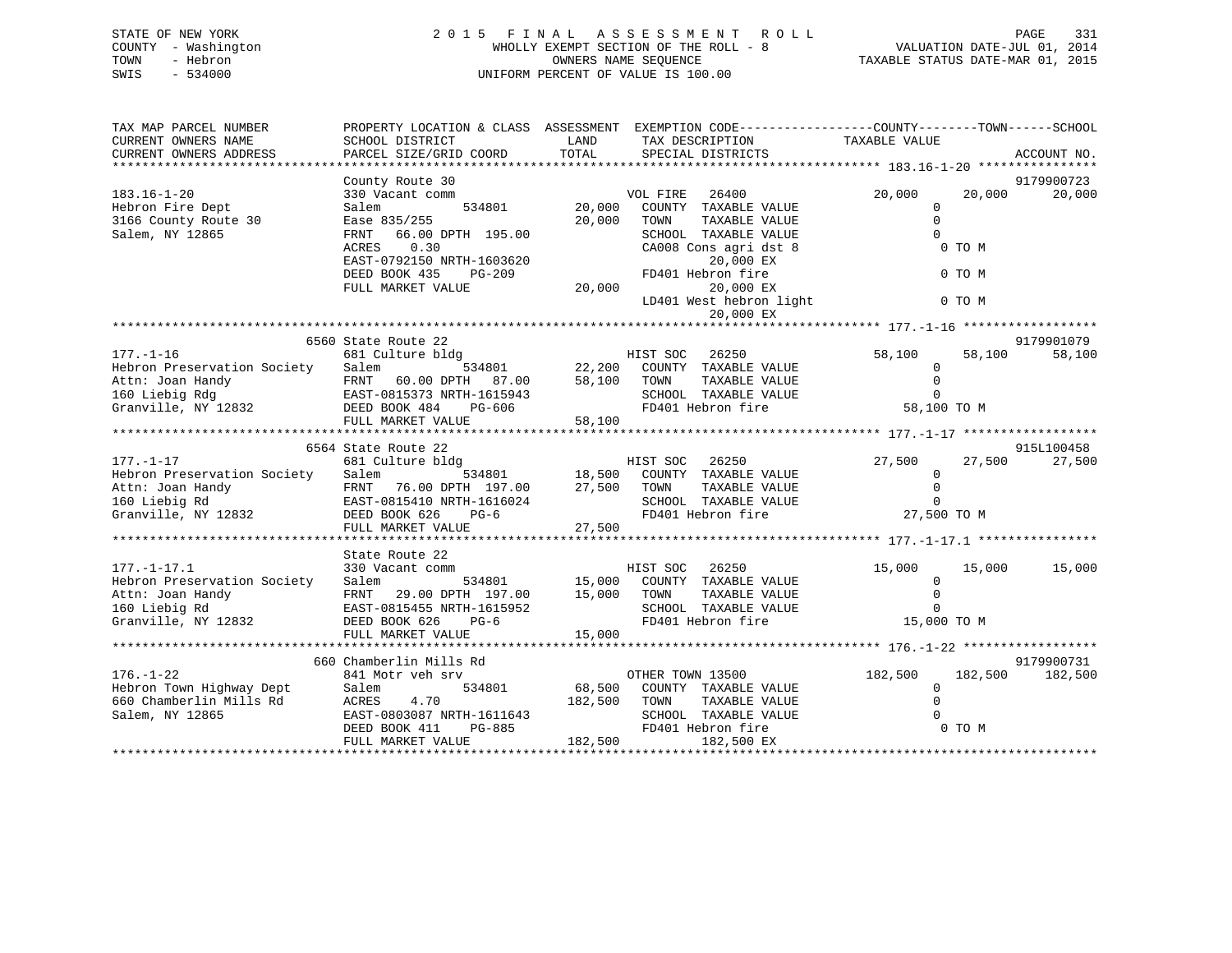| STATE OF NEW YORK   | 2015 FINAL ASSESSMENT ROLL            | - 332<br>PAGE                    |
|---------------------|---------------------------------------|----------------------------------|
| COUNTY - Washington | WHOLLY EXEMPT SECTION OF THE ROLL - 8 | VALUATION DATE-JUL 01, 2014      |
| TOWN<br>- Hebron    | OWNERS NAME SEOUENCE                  | TAXABLE STATUS DATE-MAR 01, 2015 |
| SWIS<br>- 534000    | UNIFORM PERCENT OF VALUE IS 100.00    |                                  |

| TAX MAP PARCEL NUMBER                                                                                                                                                                                                                                                                                                                                                                                                                | PROPERTY LOCATION & CLASS ASSESSMENT EXEMPTION CODE----------------COUNTY-------TOWN------SCHOOL |              |                                                           |                      |         |                 |
|--------------------------------------------------------------------------------------------------------------------------------------------------------------------------------------------------------------------------------------------------------------------------------------------------------------------------------------------------------------------------------------------------------------------------------------|--------------------------------------------------------------------------------------------------|--------------|-----------------------------------------------------------|----------------------|---------|-----------------|
| CURRENT OWNERS NAME                                                                                                                                                                                                                                                                                                                                                                                                                  | SCHOOL DISTRICT                                                                                  | LAND         | TAX DESCRIPTION                                           | TAXABLE VALUE        |         |                 |
| CURRENT OWNERS ADDRESS                                                                                                                                                                                                                                                                                                                                                                                                               | PARCEL SIZE/GRID COORD                                                                           | TOTAL        | SPECIAL DISTRICTS                                         |                      |         | ACCOUNT NO.     |
|                                                                                                                                                                                                                                                                                                                                                                                                                                      |                                                                                                  |              |                                                           |                      |         |                 |
| $183.16 - 1 - 17.1$                                                                                                                                                                                                                                                                                                                                                                                                                  | 3166 County Route 30<br>662 Police/fire                                                          |              | VOL FIRE<br>26400                                         | 157,100              |         | 157,100 157,100 |
| Hebron Volunteer Fire Co Inc                                                                                                                                                                                                                                                                                                                                                                                                         | 534801<br>Salem                                                                                  |              |                                                           | $\overline{0}$       |         |                 |
| 3166 County Route 30                                                                                                                                                                                                                                                                                                                                                                                                                 | Firehouse/parking Lot                                                                            |              | 27,000 COUNTY TAXABLE VALUE<br>157,100 TOWN TAXABLE VALUE | $\Omega$             |         |                 |
| Salem, NY 12832                                                                                                                                                                                                                                                                                                                                                                                                                      | Ease835/255                                                                                      |              | SCHOOL TAXABLE VALUE                                      | $\Omega$             |         |                 |
|                                                                                                                                                                                                                                                                                                                                                                                                                                      | 1.00<br>ACRES                                                                                    |              | CA008 Cons agri dst 8                                     | D <sub>D</sub> TO M  |         |                 |
|                                                                                                                                                                                                                                                                                                                                                                                                                                      |                                                                                                  |              |                                                           |                      |         |                 |
|                                                                                                                                                                                                                                                                                                                                                                                                                                      |                                                                                                  |              |                                                           |                      |         |                 |
|                                                                                                                                                                                                                                                                                                                                                                                                                                      |                                                                                                  |              |                                                           |                      |         |                 |
| $\begin{array}{cccccccccccc} \texttt{EAST-0792315 NRTH-1603765} & & & & & & 157, \texttt{100 EX} & & & & & & & 0 & \texttt{TO M} \\ & & & & & & & & & & & & \texttt{DEED BOOK 835} & & & & & & & \texttt{FD401 Hebron fire} & & & & & & & & 0 & \texttt{TO M} \\ & & & & & & & & & & & & & & \texttt{FD401 Hebron fire} & & & & & & & & 0 & \texttt{TO M} \\ & & & & & & & & & & & & & & & \texttt{TO} & & & & 157, \texttt{100 EX}$ |                                                                                                  |              |                                                           |                      |         |                 |
|                                                                                                                                                                                                                                                                                                                                                                                                                                      | 7365 State Route 22                                                                              |              |                                                           |                      |         |                 |
| 153.-1-10.2 620 Religious MON-PR REL 25110<br>Jehovah's Witnesses Congregati Granville 533201 60,200 COUNTY TAXABLE VALUE                                                                                                                                                                                                                                                                                                            |                                                                                                  |              |                                                           | 684,200              | 684,200 | 684,200         |
|                                                                                                                                                                                                                                                                                                                                                                                                                                      |                                                                                                  |              |                                                           | $\overline{0}$       |         |                 |
| 7365 State Route 22                                                                                                                                                                                                                                                                                                                                                                                                                  |                                                                                                  |              | TAXABLE VALUE                                             | $\Omega$             |         |                 |
| Granville, NY 12832                                                                                                                                                                                                                                                                                                                                                                                                                  |                                                                                                  |              |                                                           |                      |         |                 |
|                                                                                                                                                                                                                                                                                                                                                                                                                                      |                                                                                                  |              | SCHOOL TAXABLE VALUE<br>FD401 Hebron fire 0 0 TO M        |                      |         |                 |
|                                                                                                                                                                                                                                                                                                                                                                                                                                      |                                                                                                  |              | 684,200 EX                                                |                      |         |                 |
|                                                                                                                                                                                                                                                                                                                                                                                                                                      |                                                                                                  |              |                                                           |                      |         |                 |
|                                                                                                                                                                                                                                                                                                                                                                                                                                      | 3178 County Route 30                                                                             |              |                                                           |                      |         | 9179900727      |
| 183.16-1-24                                                                                                                                                                                                                                                                                                                                                                                                                          | 620 Religious                                                                                    |              | NON-PR REL 25110<br>534801 22,100 COUNTY TAXABLE VALUE    | 197,200              |         | 197,200 197,200 |
| M E Church                                                                                                                                                                                                                                                                                                                                                                                                                           | Salem                                                                                            |              |                                                           | $\Omega$<br>$\Omega$ |         |                 |
| 3178 County Route 30 68/165 76/16 86/338                                                                                                                                                                                                                                                                                                                                                                                             |                                                                                                  | 197,200 TOWN | TAXABLE VALUE                                             | $\Omega$             |         |                 |
| Salem, NY 12865                                                                                                                                                                                                                                                                                                                                                                                                                      | FRNT 68.00 DPTH 228.00<br>0.36<br>ACRES                                                          |              | SCHOOL TAXABLE VALUE                                      |                      | 0 TO M  |                 |
|                                                                                                                                                                                                                                                                                                                                                                                                                                      | EAST-0792029 NRTH-1603890                                                                        |              | CA008 Cons agri dst 8<br>197,200 EX                       |                      |         |                 |
|                                                                                                                                                                                                                                                                                                                                                                                                                                      | DEED BOOK 46                                                                                     |              |                                                           |                      | 0 TO M  |                 |
|                                                                                                                                                                                                                                                                                                                                                                                                                                      | FULL MARKET VALUE                                                                                |              | PG-530 FD401 Hebron fire<br>E 197,200 EX                  |                      |         |                 |
|                                                                                                                                                                                                                                                                                                                                                                                                                                      |                                                                                                  |              | LD401 West hebron light                                   |                      | 0 TO M  |                 |
|                                                                                                                                                                                                                                                                                                                                                                                                                                      |                                                                                                  |              | 197,200 EX                                                |                      |         |                 |
|                                                                                                                                                                                                                                                                                                                                                                                                                                      |                                                                                                  |              |                                                           |                      |         |                 |
|                                                                                                                                                                                                                                                                                                                                                                                                                                      | County Route 31                                                                                  |              |                                                           |                      |         | 9179901078      |
| $152. - 1 - 21$                                                                                                                                                                                                                                                                                                                                                                                                                      | 695 Cemetery                                                                                     |              | TN CEM<br>13510                                           | 10,500 10,500        |         | 10,500          |
| Moorehouse Cemetery                                                                                                                                                                                                                                                                                                                                                                                                                  | Granville                                                                                        |              | 533201 10,500 COUNTY TAXABLE VALUE                        | $\overline{0}$       |         |                 |
| Granville, NY 12832                                                                                                                                                                                                                                                                                                                                                                                                                  | FRNT 140.00 DPTH 190.00                                                                          | 10,500 TOWN  | TAXABLE VALUE                                             | $\mathbf 0$          |         |                 |
|                                                                                                                                                                                                                                                                                                                                                                                                                                      | EAST-0805588 NRTH-1635607                                                                        |              | SCHOOL TAXABLE VALUE                                      | $\Omega$             |         |                 |
|                                                                                                                                                                                                                                                                                                                                                                                                                                      | FULL MARKET VALUE                                                                                | 10,500       | CA008 Cons agri dst 8                                     | <b>O</b> TOM         |         |                 |
|                                                                                                                                                                                                                                                                                                                                                                                                                                      |                                                                                                  |              | 10,500 EX                                                 |                      |         |                 |
|                                                                                                                                                                                                                                                                                                                                                                                                                                      |                                                                                                  |              | FD401 Hebron fire                                         |                      | 0 TO M  |                 |
|                                                                                                                                                                                                                                                                                                                                                                                                                                      |                                                                                                  |              | 10,500 EX                                                 |                      |         |                 |
|                                                                                                                                                                                                                                                                                                                                                                                                                                      |                                                                                                  |              |                                                           |                      |         |                 |

 $332$ <br> $2014$ <br> $2015$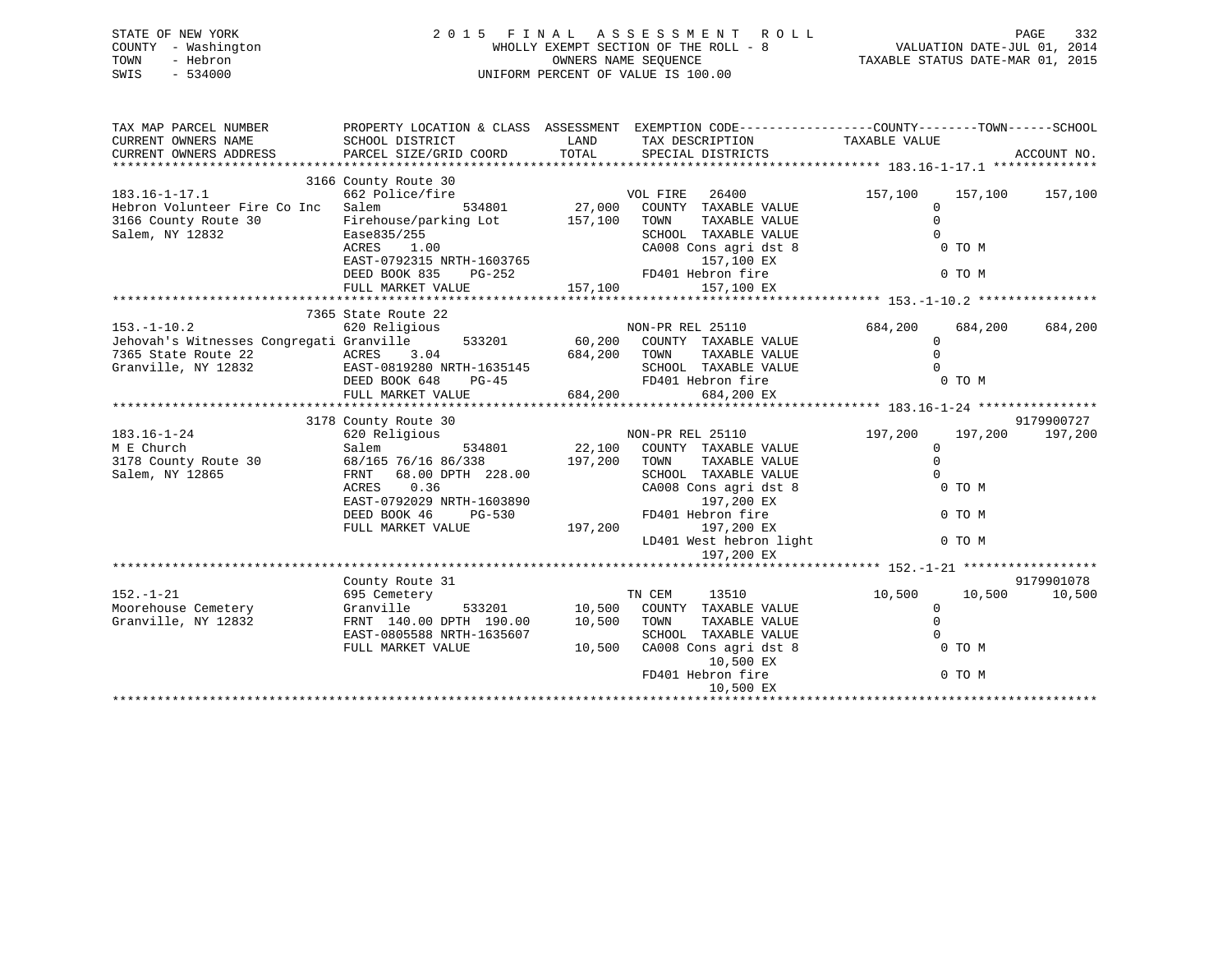# STATE OF NEW YORK 2 0 1 5 F I N A L A S S E S S M E N T R O L L PAGE 333 COUNTY - Washington WHOLLY EXEMPT SECTION OF THE ROLL - 8 VALUATION DATE-JUL 01, 2014 TOWN - Hebron OWNERS NAME SEQUENCE TAXABLE STATUS DATE-MAR 01, 2015 SWIS - 534000 UNIFORM PERCENT OF VALUE IS 100.00

| TAX MAP PARCEL NUMBER<br>CURRENT OWNERS NAME<br>CURRENT OWNERS ADDRESS | PROPERTY LOCATION & CLASS ASSESSMENT EXEMPTION CODE---------------COUNTY-------TOWN-----SCHOOL<br>SCHOOL DISTRICT<br>PARCEL SIZE/GRID COORD | LAND<br>TOTAL         | TAX DESCRIPTION<br>SPECIAL DISTRICTS                           | TAXABLE VALUE       |         | ACCOUNT NO. |
|------------------------------------------------------------------------|---------------------------------------------------------------------------------------------------------------------------------------------|-----------------------|----------------------------------------------------------------|---------------------|---------|-------------|
|                                                                        |                                                                                                                                             |                       |                                                                |                     |         |             |
|                                                                        | County Route 31                                                                                                                             |                       |                                                                |                     |         | 9179900720  |
| $152. - 1 - 9$                                                         | 695 Cemetery                                                                                                                                |                       | PRI CEM<br>27350                                               | 34,300              | 34,300  | 34,300      |
| North Hebron Cemetery Corp.                                            | 533201<br>Granville                                                                                                                         |                       | 34,300 COUNTY TAXABLE VALUE                                    | 0                   |         |             |
| Attn: Harold Craig                                                     | Cemetery                                                                                                                                    | 34,300                | TOWN<br>TAXABLE VALUE                                          | $\Omega$            |         |             |
| 1441 County Route 31                                                   | ACRES 3.90                                                                                                                                  |                       | SCHOOL TAXABLE VALUE                                           | $\Omega$            |         |             |
| Granville, NY 12832                                                    | EAST-0805509 NRTH-1637154                                                                                                                   | 7154<br>FD4<br>34,300 | FD401 Hebron fire                                              |                     | 0 TO M  |             |
|                                                                        | FULL MARKET VALUE                                                                                                                           |                       | 34,300 EX                                                      |                     |         |             |
|                                                                        | State Route 22/W Off                                                                                                                        |                       |                                                                |                     |         | 915J101588  |
| $161. - 2 - 9.1$                                                       | 314 Rural vac<10                                                                                                                            |                       | NON-PR EDU 25120                                               | 3,600               | 3,600   | 3,600       |
| Pember Library & Museum                                                | 533201<br>Granville                                                                                                                         |                       | 3,600 COUNTY TAXABLE VALUE                                     | $\mathbf 0$         |         |             |
| 33 W Main St                                                           | ACRES<br>4.85                                                                                                                               |                       | TAXABLE VALUE<br>3,600 TOWN                                    | $\Omega$            |         |             |
| Granville, NY 12832                                                    | EAST-0816669 NRTH-1626633                                                                                                                   |                       | SCHOOL TAXABLE VALUE                                           | $\Omega$            |         |             |
|                                                                        | DEED BOOK 585<br>$PG-100$                                                                                                                   |                       | FD401 Hebron fire                                              |                     | 0 TO M  |             |
|                                                                        | FULL MARKET VALUE                                                                                                                           | 3,600                 | 3,600 EX                                                       |                     |         |             |
|                                                                        |                                                                                                                                             |                       |                                                                |                     |         |             |
|                                                                        | 33 South Grimes Hill Rd                                                                                                                     |                       |                                                                |                     |         | 9179901252  |
| $169. - 1 - 18.8$                                                      | 330 Vacant comm                                                                                                                             |                       | NON-PR EDU 25120                                               | 176,800             | 176,800 | 176,800     |
| Pember Library & Museum<br>33 W. Main St                               | Granville                                                                                                                                   |                       | 533201 176,800 COUNTY TAXABLE VALUE                            | $\circ$<br>$\Omega$ |         |             |
| Granville, NY 12832                                                    | V Land<br>ACRES 131.29                                                                                                                      | 176,800 TOWN          | TAXABLE VALUE<br>SCHOOL TAXABLE VALUE                          | $\Omega$            |         |             |
|                                                                        | EAST-0815321 NRTH-1625517                                                                                                                   |                       | SCHOOD 1111-1<br>FD401 Hebron fire<br>176,800 EX               |                     | 0 TO M  |             |
|                                                                        | DEED BOOK 475<br>PG-101                                                                                                                     |                       | 176,800 EX                                                     |                     |         |             |
|                                                                        |                                                                                                                                             |                       |                                                                |                     |         |             |
|                                                                        |                                                                                                                                             |                       |                                                                |                     |         |             |
|                                                                        | 6937 State Route 22                                                                                                                         |                       |                                                                |                     |         | 9179900263  |
| 161.-2-10.16<br>Pember Library Museum                                  | 681 Culture bldg                                                                                                                            |                       |                                                                | 17,300              | 17,300  | 17,300      |
|                                                                        | Granville                                                                                                                                   |                       |                                                                | $\Omega$            |         |             |
| 33 W Main St                                                           | FRNT 224.00 DPTH 235.00                                                                                                                     | 17,300 TOWN           | TAXABLE VALUE                                                  | $\Omega$            |         |             |
| Granville, NY 12832                                                    | EAST-0816711 NRTH-1625009                                                                                                                   |                       | SCHOOL TAXABLE VALUE<br>SCHOOL TAXABLE VF<br>FD401 Hebron fire | $\Omega$            |         |             |
|                                                                        | DEED BOOK 561<br>PG-114                                                                                                                     |                       |                                                                |                     | 0 TO M  |             |
|                                                                        | FULL MARKET VALUE                                                                                                                           | 17,300                | 17,300 EX                                                      |                     |         |             |
|                                                                        | 191 Presbytery Ln                                                                                                                           |                       |                                                                |                     |         | 9179900730  |
| $176. - 1 - 6$                                                         | 620 Religious                                                                                                                               |                       | NON-PR REL 25110                                               | 884,500             | 884,500 | 884,500     |
| Presbytery Of Albany                                                   | Salem<br>534801                                                                                                                             |                       | 682,800 COUNTY TAXABLE VALUE                                   | $\overline{0}$      |         |             |
| 601 Fifth Ave                                                          | 381/816                                                                                                                                     | 884,500               | TOWN<br>TAXABLE VALUE                                          | $\Omega$            |         |             |
| Watervliet, NY 12189                                                   | ACRES 426.80                                                                                                                                |                       | SCHOOL TAXABLE VALUE                                           | $\Omega$            |         |             |
|                                                                        | EAST-0799802 NRTH-1614895                                                                                                                   |                       | FD401 Hebron fire                                              |                     | 0 TO M  |             |
|                                                                        | $PG-309$<br>DEED BOOK 379                                                                                                                   |                       | 884,500 EX                                                     |                     |         |             |
|                                                                        | FULL MARKET VALUE                                                                                                                           | 884,500               |                                                                |                     |         |             |
|                                                                        |                                                                                                                                             |                       |                                                                |                     |         |             |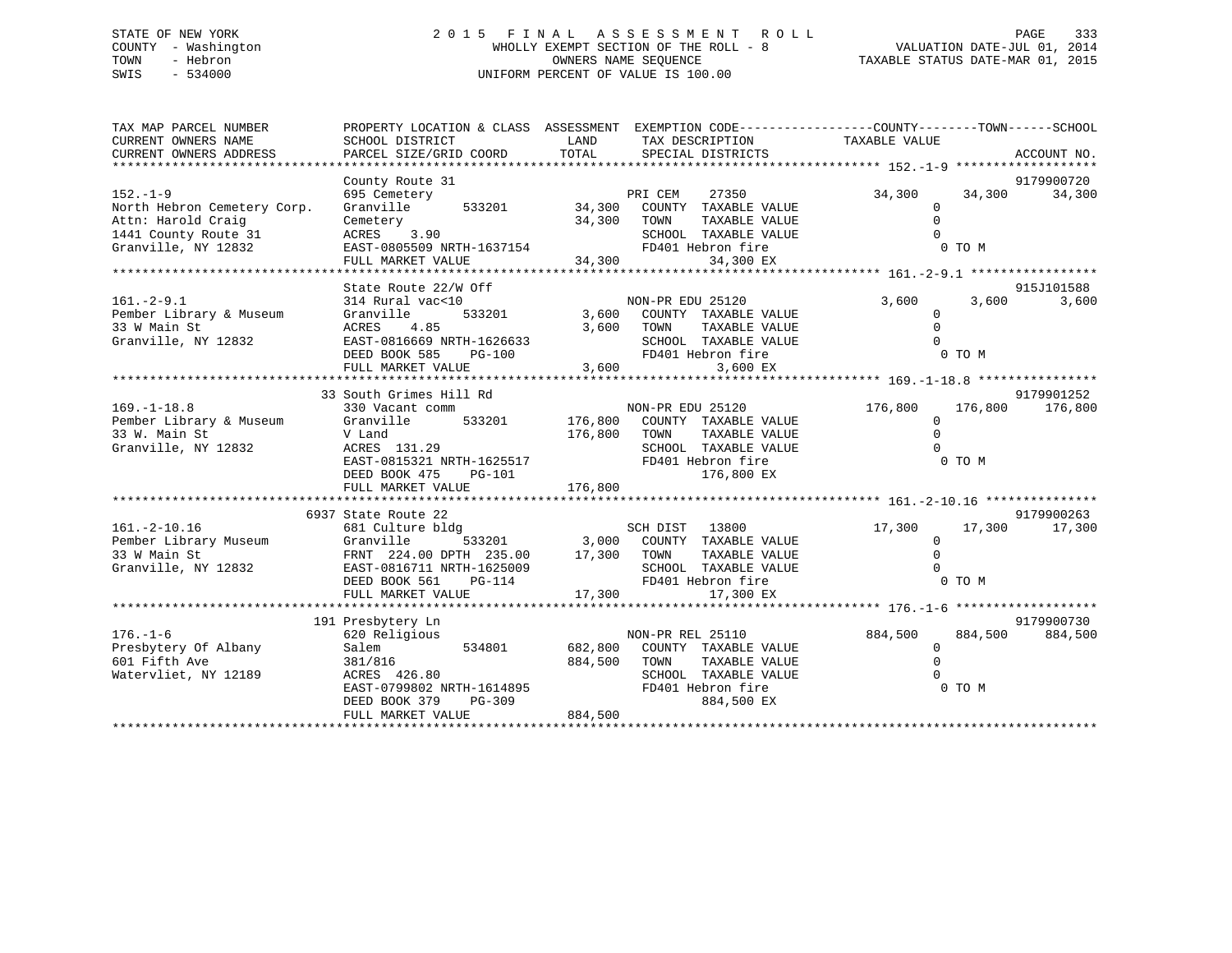# STATE OF NEW YORK 2 0 1 5 F I N A L A S S E S S M E N T R O L L PAGE 334 COUNTY - Washington WHOLLY EXEMPT SECTION OF THE ROLL - 8 VALUATION DATE-JUL 01, 2014 TOWN - Hebron OWNERS NAME SEQUENCE TAXABLE STATUS DATE-MAR 01, 2015 SWIS - 534000 UNIFORM PERCENT OF VALUE IS 100.00

| TAX MAP PARCEL NUMBER<br>CURRENT OWNERS NAME<br>CURRENT OWNERS ADDRESS                                                               | PROPERTY LOCATION & CLASS ASSESSMENT<br>SCHOOL DISTRICT<br>PARCEL SIZE/GRID COORD                                              | LAND<br>TOTAL     | EXEMPTION CODE-----------------COUNTY-------TOWN------SCHOOL<br>TAX DESCRIPTION<br>SPECIAL DISTRICTS                        | TAXABLE VALUE                                          |         | ACCOUNT NO. |
|--------------------------------------------------------------------------------------------------------------------------------------|--------------------------------------------------------------------------------------------------------------------------------|-------------------|-----------------------------------------------------------------------------------------------------------------------------|--------------------------------------------------------|---------|-------------|
|                                                                                                                                      | Higgins Rd/e Off                                                                                                               |                   |                                                                                                                             |                                                        |         | 915J101821  |
| $170. - 2 - 35$<br>Shaw Cemetery                                                                                                     | 695 Cemetery<br>Granville<br>533201                                                                                            | 300               | TN CEM<br>13510<br>COUNTY TAXABLE VALUE                                                                                     | 300<br>0                                               | 300     | 300         |
| Granville, NY 12832                                                                                                                  | Cemetery                                                                                                                       | 300               | TOWN<br>TAXABLE VALUE                                                                                                       | $\Omega$<br>$\Omega$                                   |         |             |
|                                                                                                                                      | FRNT 122.00 DPTH<br>38.00<br>EAST-0821600 NRTH-1623982<br>DEED BOOK R 81 PG-368                                                | 300               | SCHOOL TAXABLE VALUE<br>FD401 Hebron fire<br>300 EX                                                                         | 0 TO M                                                 |         |             |
|                                                                                                                                      | FULL MARKET VALUE                                                                                                              |                   |                                                                                                                             |                                                        |         |             |
|                                                                                                                                      | 1249 Big Burch Hill Rd                                                                                                         |                   |                                                                                                                             |                                                        |         | 9179900734  |
| $142. - 3 - 3.2$<br>Washington County<br>Attn: Washington County Treas 142.-1-3.2<br>383 Broadway<br>Fort Edward, NY 12828           | 331 Com vac w/im<br>Granville<br>533201<br>FRNT 100.00 DPTH 100.00<br>EAST-0800941 NRTH-1641744<br>DEED BOOK 363<br>PG-564     | 52,000<br>337,000 | OTHER CTY 13100<br>COUNTY TAXABLE VALUE<br>TOWN<br>TAXABLE VALUE<br>SCHOOL TAXABLE VALUE<br>FD401 Hebron fire<br>337,000 EX | 337,000<br>$\mathbf 0$<br>$\Omega$<br>$\cap$<br>0 TO M | 337,000 | 337,000     |
|                                                                                                                                      | FULL MARKET VALUE                                                                                                              | 337,000           |                                                                                                                             |                                                        |         |             |
|                                                                                                                                      | 1248 Big Burch Hill Rd                                                                                                         |                   |                                                                                                                             |                                                        |         | 915N200710  |
| $142. - 3 - 11$<br>Washington County<br>Attn: Washington County Treasu Relay Station<br>383 Broadway Bldg B<br>Fort Edward, NY 12828 | 831 Tele Comm<br>533801<br>Hartford<br>$142. - 1 - 11$<br>ACRES 1.45<br>EAST-0801005 NRTH-1640910<br>DEED BOOK 890<br>$PG-129$ | 79,800<br>135,000 | OTHER CTY 13100<br>COUNTY TAXABLE VALUE<br>TOWN<br>TAXABLE VALUE<br>SCHOOL TAXABLE VALUE<br>FD401 Hebron fire<br>135,000 EX | 135,000<br>$\Omega$<br>$\Omega$<br>$\Omega$<br>0 TO M  | 135,000 | 135,000     |
|                                                                                                                                      | FULL MARKET VALUE                                                                                                              | 135,000           |                                                                                                                             |                                                        |         |             |
|                                                                                                                                      | 433 Mcknight Hill Rd                                                                                                           |                   |                                                                                                                             |                                                        |         | 9179901030  |
| $168. - 1 - 11$                                                                                                                      | 837 Cell Tower                                                                                                                 |                   | OTHER CTY 13100                                                                                                             | 39,100                                                 | 39,100  | 39,100      |
| Washington County<br>Attn: Washington County Treas lease 2781/71 2814/308<br>Upper Broadway<br>Fort Edward, NY 12828                 | Salem<br>534801<br>Bischoff Propty, agmt 293<br>ACRES<br>1.00<br>EAST-0798966 NRTH-1617505                                     | 38,000<br>39,100  | COUNTY TAXABLE VALUE<br>TOWN<br>TAXABLE VALUE<br>SCHOOL TAXABLE VALUE<br>FD401 Hebron fire<br>39,100 EX                     | $\mathbf 0$<br>$\mathbf 0$<br>$\Omega$<br>0 TO M       |         |             |
|                                                                                                                                      | DEED BOOK 447<br>$PG-460$                                                                                                      | 39,100            |                                                                                                                             |                                                        |         |             |
|                                                                                                                                      | FULL MARKET VALUE                                                                                                              |                   |                                                                                                                             |                                                        |         |             |
|                                                                                                                                      |                                                                                                                                |                   |                                                                                                                             |                                                        |         |             |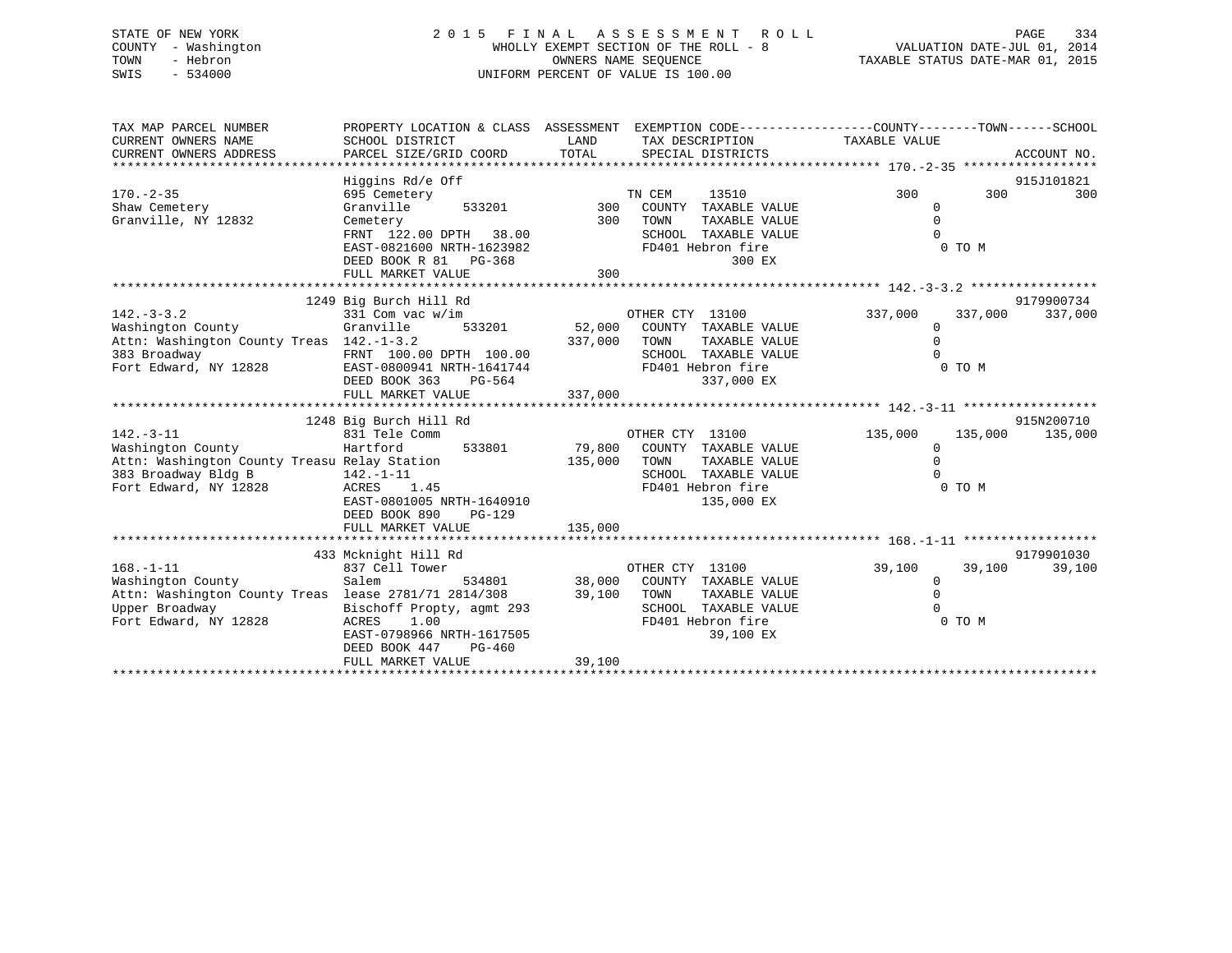| STATE OF NEW YORK             | 2 0 1 5                   | FINAL      | A S S E S S M E N T<br>R O L L        |                                                              | 335<br>PAGE |
|-------------------------------|---------------------------|------------|---------------------------------------|--------------------------------------------------------------|-------------|
| - Washington<br>COUNTY        |                           |            | WHOLLY EXEMPT SECTION OF THE ROLL - 8 | VALUATION DATE-JUL 01, 2014                                  |             |
| - Hebron<br>TOWN              |                           |            | OWNERS NAME SEQUENCE                  | TAXABLE STATUS DATE-MAR 01, 2015                             |             |
| $-534000$<br>SWIS             |                           |            | UNIFORM PERCENT OF VALUE IS 100.00    |                                                              |             |
|                               |                           |            |                                       |                                                              |             |
|                               |                           |            |                                       |                                                              |             |
| TAX MAP PARCEL NUMBER         | PROPERTY LOCATION & CLASS | ASSESSMENT |                                       | EXEMPTION CODE-----------------COUNTY-------TOWN------SCHOOL |             |
|                               |                           |            |                                       |                                                              |             |
| CURRENT OWNERS NAME           | SCHOOL DISTRICT           | LAND       | TAX DESCRIPTION                       | TAXABLE VALUE                                                |             |
| CURRENT OWNERS ADDRESS        | PARCEL SIZE/GRID COORD    | TOTAL      | SPECIAL DISTRICTS                     |                                                              | ACCOUNT NO. |
|                               |                           |            |                                       |                                                              |             |
|                               | 3335 County Route 30      |            |                                       |                                                              | 9179900733  |
| $183. - 1 - 3.2$              | 841 Motr veh srv          |            | 13100<br>OTHER CTY                    | 239,700<br>239,700                                           | 239,700     |
| Washington County             | 534801<br>Salem           | 67,100     | COUNTY<br>TAXABLE VALUE               |                                                              |             |
| Attn: Washington County Treas | 654/205                   | 239,700    | TOWN<br>TAXABLE VALUE                 |                                                              |             |
| Upper Broadway                | ACRES 4.41                |            | SCHOOL<br>TAXABLE VALUE               |                                                              |             |
| Fort Edward, NY 12828         | EAST-0790292 NRTH-1607218 |            | CA008 Cons agri dst 8                 | 0 TO M                                                       |             |
|                               |                           |            |                                       |                                                              |             |

Fort Edward, NY 12828 EAST-0790292 NRTH-1607218 CA008 Cons agri dst 8 0 TO M DEED BOOK 467 PG-489 239,700 EX

|                                                        | FULL MARKET VALUE         | 239,700 | FD401 Hebron fire<br>239,700 EX | 0 TO M             |            |
|--------------------------------------------------------|---------------------------|---------|---------------------------------|--------------------|------------|
|                                                        |                           |         |                                 |                    |            |
|                                                        | County Route 30           |         |                                 |                    | 915J101044 |
| $183.20 - 1 - 3$                                       | 311 Res vac land          |         | OTHER CTY 13100                 | 300<br>300         | 300        |
| Washington County                                      | 534801<br>Salem           | 300     | COUNTY TAXABLE VALUE            | $\mathbf 0$        |            |
| Attn: Washington County Treasu FRNT 116.00 DPTH 122.00 |                           | 300     | TOWN<br>TAXABLE VALUE           | $\mathbf 0$        |            |
| 383 Broadway                                           | ACRES<br>0.32             |         | SCHOOL TAXABLE VALUE            | $\Omega$           |            |
| Fort Edward, NY 12828                                  | EAST-0792164 NRTH-1603081 |         | CA008 Cons agri dst 8           | 0 TO M             |            |
|                                                        | DEED BOOK 851<br>PG-326   |         | 300 EX                          |                    |            |
|                                                        | FULL MARKET VALUE         | 300     | FD401 Hebron fire               | 0 TO M             |            |
|                                                        |                           |         | 300 EX                          |                    |            |
|                                                        |                           |         | LD401 West hebron light         | 0 TO M             |            |
|                                                        |                           |         | 300 EX                          |                    |            |
|                                                        |                           |         |                                 |                    |            |
|                                                        | 3157 County Route 30      |         |                                 |                    | 9179900732 |
| $183.20 - 1 - 1.1$                                     | 620 Religious             |         | NON-PR REL 25110                | 850,000<br>850,000 | 850,000    |
| West Hebron U P Church                                 | 534801<br>Salem           | 37,000  | COUNTY TAXABLE VALUE            | $\mathbf 0$        |            |
| Attn: Rev S Poorman                                    | 363/104                   | 850,000 | TOWN<br>TAXABLE VALUE           | $\mathbf 0$        |            |
| 3157 County Route 30                                   | ACRES<br>5.00             |         | SCHOOL TAXABLE VALUE            | $\Omega$           |            |
| Salem, NY 12865                                        | EAST-0791781 NRTH-1603233 |         | CA008 Cons agri dst 8           | 0 TO M             |            |
|                                                        | DEED BOOK 47<br>$PG-499$  |         | 850,000 EX                      |                    |            |
|                                                        | FULL MARKET VALUE         | 850,000 | FD401 Hebron fire               | 0 TO M             |            |
|                                                        |                           |         | 850,000 EX                      |                    |            |
|                                                        |                           |         | LD401 West hebron light         | 0 TO M             |            |
|                                                        |                           |         | 850,000 EX                      |                    |            |
|                                                        |                           |         |                                 |                    |            |
|                                                        | Higgins Rd/e Off          |         |                                 |                    | 915J101822 |
| $170. - 2 - 36$                                        | 695 Cemetery              |         | TN CEM<br>13510                 | 400<br>400         | 400        |
| Wrights Cemetery                                       | Granville<br>533201       | 400     | COUNTY TAXABLE VALUE            | 0                  |            |
| Granville, NY 12832                                    | Cemetery                  | 400     | TOWN<br>TAXABLE VALUE           | $\Omega$           |            |
|                                                        | 48.00 DPTH 112.00<br>FRNT |         | SCHOOL TAXABLE VALUE            | $\Omega$           |            |
|                                                        | EAST-0822078 NRTH-1623977 |         | FD401 Hebron fire               | 0 TO M             |            |
|                                                        | DEED BOOK R 137 PG-150    |         | 400 EX                          |                    |            |
|                                                        | FULL MARKET VALUE         | 400     |                                 |                    |            |
|                                                        |                           |         |                                 |                    |            |
|                                                        |                           |         |                                 |                    |            |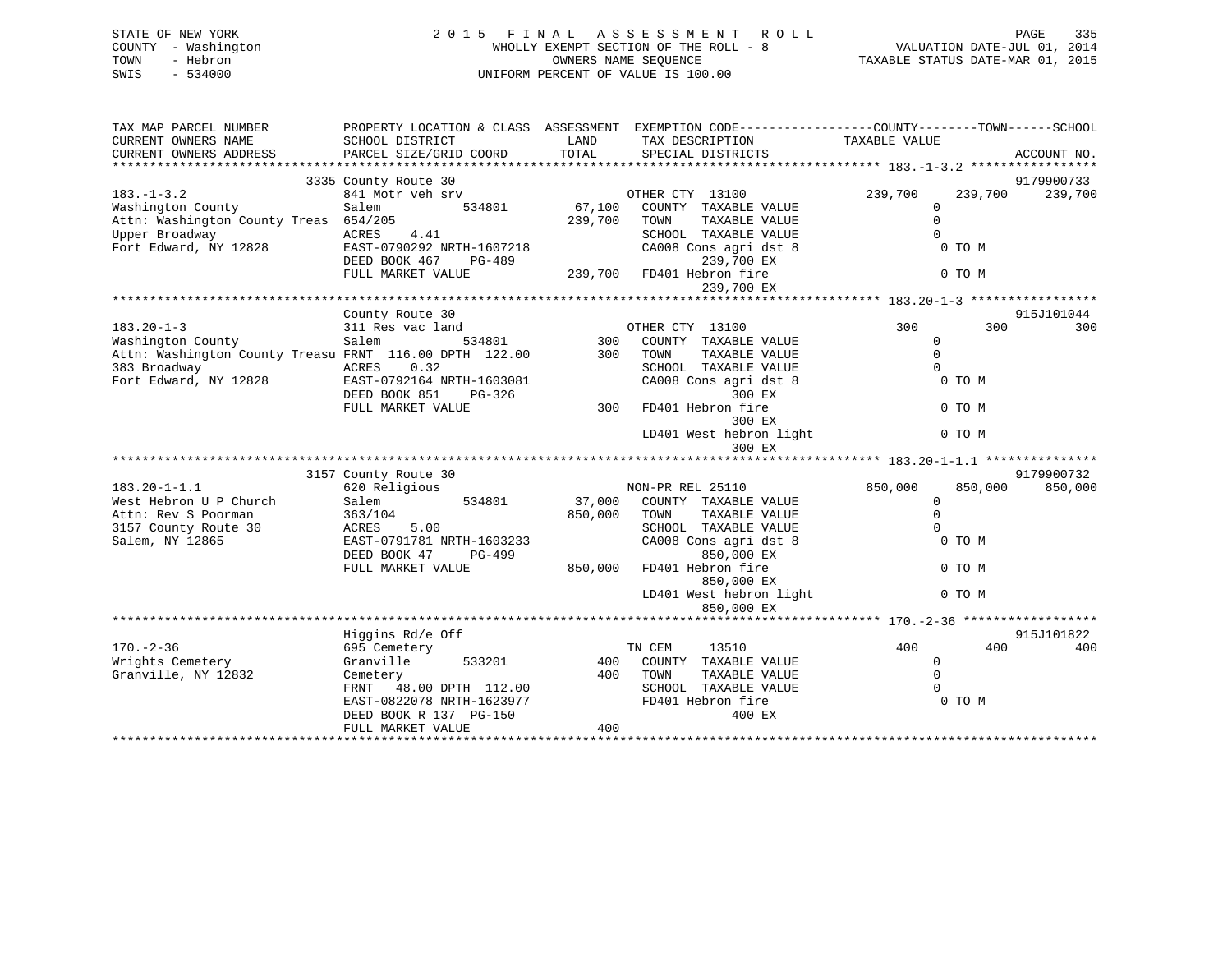VALUATION DATE-JUL 01, 2014 TOWN - Hebron TAXABLE STATUS DATE-MAR 01, 2015 SWIS - 534000 RPS150/V04/L015 UNIFORM PERCENT OF VALUE IS 100.00 CURRENT DATE 6/23/2015

# ROLL SUB SECTION - - TOTALS

#### \*\*\* S P E C I A L D I S T R I C T S U M M A R Y \*\*\*

| CODE | DISTRICT NAME        | TOTAL<br>PARCELS | EXTENSION<br>TYPE | EXTENSION<br><b>VALUE</b> | AD VALOREM<br>VALUE | EXEMPT<br>AMOUNT | TAXABLE<br>VALUE |
|------|----------------------|------------------|-------------------|---------------------------|---------------------|------------------|------------------|
|      | CA008 Cons agri dst  |                  | 8 TOTAL M         |                           | 1656,000            | 1656,000         |                  |
|      | FD401 Hebron fire    |                  | 31 TOTAL M        |                           | 4854,600            | 4754,000         | 100,600          |
|      | LD401 West hebron li |                  | 5 TOTAL M         |                           | 1248,700            | 1248,700         |                  |

#### \*\*\* S C H O O L D I S T R I C T S U M M A R Y \*\*\*

|        |               | TOTAL   | ASSESSED | ASSESSED | EXEMPT   | TOTAL   | <b>STAR</b> | <b>STAR</b> |
|--------|---------------|---------|----------|----------|----------|---------|-------------|-------------|
| CODE   | DISTRICT NAME | PARCELS | LAND     | TOTAL    | AMOUNT   | TAXABLE | AMOUNT      | TAXABLE     |
| 532001 | Arqyle        |         | 42,200   | 42,200   | 42,200   |         |             |             |
| 533201 | Granville     | 10      | 363,100  | 1286,400 | 1286,400 |         |             |             |
| 533801 | Hartford      |         | 79,800   | 135,000  | 135,000  |         |             |             |
| 534801 | Salem         | 19      | 1279,500 | 3391,000 | 3391,000 |         |             |             |
|        | SUB-TOTAL     | 31      | 1764,600 | 4854,600 | 4854,600 |         |             |             |
|        | TOTAL         | 31      | 1764,600 | 4854,600 | 4854,600 |         |             |             |

# \*\*\* S Y S T E M C O D E S S U M M A R Y \*\*\*

#### NO SYSTEM EXEMPTIONS AT THIS LEVEL

| CODE  | DESCRIPTION | TOTAL<br>PARCELS | COUNTY   | TOWN     | SCHOOL   |
|-------|-------------|------------------|----------|----------|----------|
| 13100 | OTHER CTY   |                  | 751,100  | 751,100  | 751,100  |
| 13500 | OTHER TOWN  |                  | 182,500  | 182,500  | 182,500  |
| 13510 | TN CEM      |                  | 123,900  | 123,900  | 123,900  |
| 13800 | SCH DIST    |                  | 17,300   | 17,300   | 17,300   |
| 25110 | NON-PR REL  |                  | 2872,400 | 2872,400 | 2872,400 |
| 25120 | NON-PR EDU  | $\Omega$<br>∠    | 180,400  | 180,400  | 180,400  |
| 26250 | HIST SOC    |                  | 100,600  | 100,600  | 100,600  |
| 26400 | VOL FIRE    |                  | 468,600  | 468,600  | 468,600  |
| 27350 | PRI CEM     |                  | 157,800  | 157,800  | 157,800  |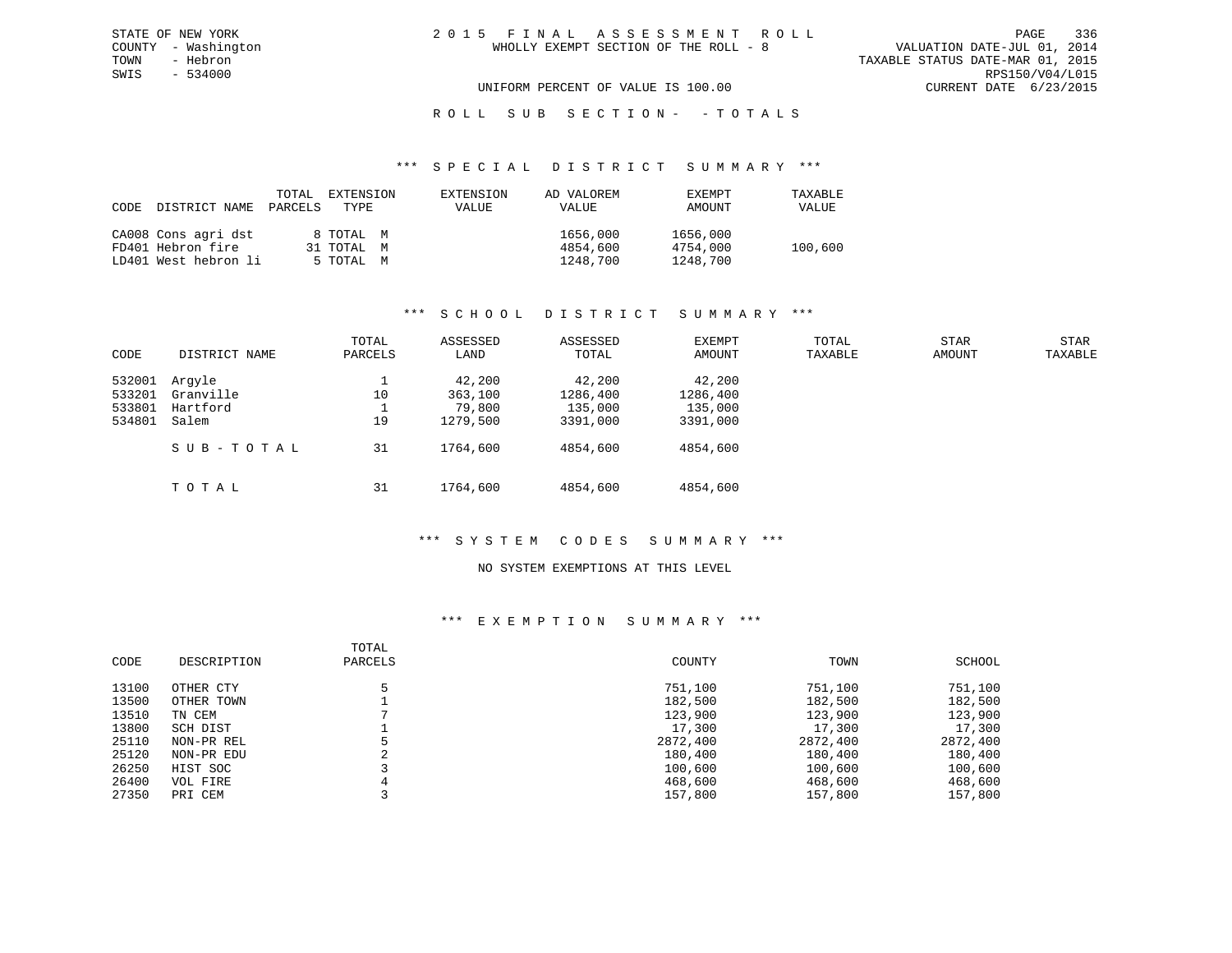|      | STATE OF NEW YORK   | 2015 FINAL ASSESSMENT ROLL            | PAGE                             | 337 |
|------|---------------------|---------------------------------------|----------------------------------|-----|
|      | COUNTY - Washington | WHOLLY EXEMPT SECTION OF THE ROLL - 8 | VALUATION DATE-JUL 01, 2014      |     |
| TOWN | - Hebron            |                                       | TAXABLE STATUS DATE-MAR 01, 2015 |     |
| SWIS | $-534000$           |                                       | RPS150/V04/L015                  |     |
|      |                     | UNIFORM PERCENT OF VALUE IS 100.00    | CURRENT DATE 6/23/2015           |     |
|      |                     | ROLL SUB SECTION- - TOTALS            |                                  |     |

#### \*\*\* E X E M P T I O N S U M M A R Y \*\*\*

| CODE | DESCRIPTION | TOTAL<br>DARCFI.S | COUNTY       | TOWN         | SCHOOL   |
|------|-------------|-------------------|--------------|--------------|----------|
|      | ∩ ⊤ ∆<br>Ē  |                   | ,600<br>1854 | 4854<br>,600 | 4854,600 |

| ROLL<br>SEC | זורת דים דים המיק  | TOTAL<br><b>PARCELS</b> | 1 CCFCCFD<br>LAND | \SSESSED<br>TOTAL | TAXABLE<br>COUNTY | TAXABLE<br>TOWN | TAXABLE<br>SCHOOL | STAR<br>TAXABLE |
|-------------|--------------------|-------------------------|-------------------|-------------------|-------------------|-----------------|-------------------|-----------------|
|             | EXEMPT<br>Y.T.TOHW |                         | 1764,600          | 4854,600          |                   |                 |                   |                 |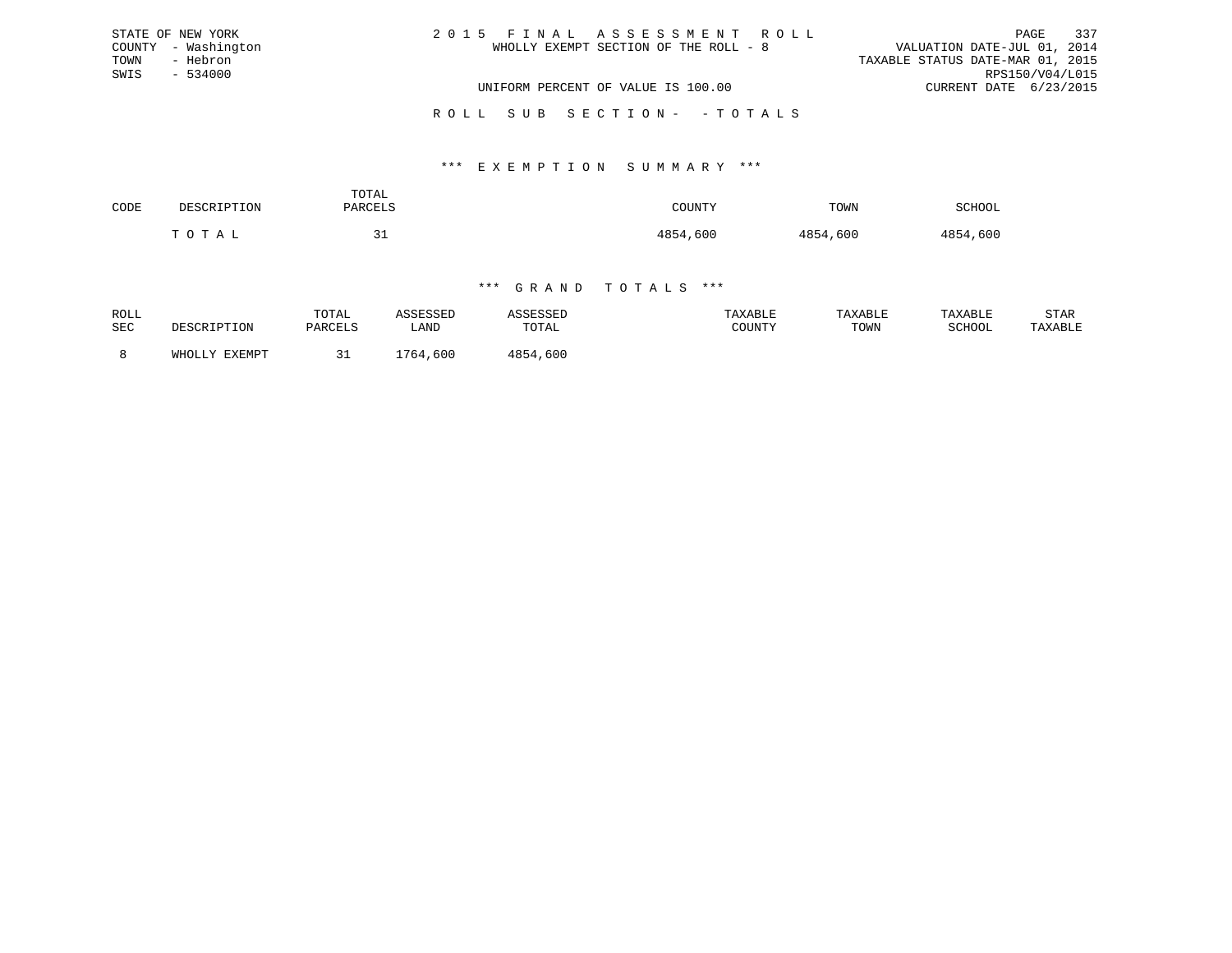|      | STATE OF NEW YORK   | 2015 FINAL ASSESSMENT ROLL            | PAGE                             | 338 |
|------|---------------------|---------------------------------------|----------------------------------|-----|
|      | COUNTY - Washington | WHOLLY EXEMPT SECTION OF THE ROLL - 8 | VALUATION DATE-JUL 01, 2014      |     |
| TOWN | - Hebron            |                                       | TAXABLE STATUS DATE-MAR 01, 2015 |     |
| SWIS | $-534000$           | UNIFORM PERCENT OF VALUE IS 100.00    | RPS150/V04/L015                  |     |
|      |                     |                                       | CURRENT DATE 6/23/2015           |     |
|      |                     |                                       |                                  |     |

# ROLL SECTION TOTALS

#### \*\*\* S P E C I A L D I S T R I C T S U M M A R Y \*\*\*

| CODE | DISTRICT NAME        | TOTAL<br>PARCELS | EXTENSION<br>TYPE | EXTENSION<br>VALUE | AD VALOREM<br>VALUE | <b>EXEMPT</b><br>AMOUNT | TAXABLE<br>VALUE |
|------|----------------------|------------------|-------------------|--------------------|---------------------|-------------------------|------------------|
|      | CA008 Cons agri dst  |                  | 8 TOTAL M         |                    | 1656,000            | 1656,000                |                  |
|      | FD401 Hebron fire    |                  | 31 TOTAL M        |                    | 4854,600            | 4754,000                | 100,600          |
|      | LD401 West hebron li |                  | 5 TOTAL M         |                    | 1248,700            | 1248,700                |                  |

#### \*\*\* S C H O O L D I S T R I C T S U M M A R Y \*\*\*

| CODE                                 | DISTRICT NAME                            | TOTAL<br>PARCELS | ASSESSED<br>LAND                        | ASSESSED<br>TOTAL                         | EXEMPT<br>AMOUNT                          | TOTAL<br>TAXABLE | <b>STAR</b><br>AMOUNT | <b>STAR</b><br>TAXABLE |
|--------------------------------------|------------------------------------------|------------------|-----------------------------------------|-------------------------------------------|-------------------------------------------|------------------|-----------------------|------------------------|
| 532001<br>533201<br>533801<br>534801 | Arqyle<br>Granville<br>Hartford<br>Salem | 10<br>19         | 42,200<br>363,100<br>79,800<br>1279,500 | 42,200<br>1286,400<br>135,000<br>3391,000 | 42,200<br>1286,400<br>135,000<br>3391,000 |                  |                       |                        |
|                                      | SUB-TOTAL                                | 31               | 1764,600                                | 4854,600                                  | 4854,600                                  |                  |                       |                        |
|                                      | TOTAL                                    | 31               | 1764,600                                | 4854,600                                  | 4854,600                                  |                  |                       |                        |

#### \*\*\* S Y S T E M C O D E S S U M M A R Y \*\*\*

#### NO SYSTEM EXEMPTIONS AT THIS LEVEL

| CODE  | DESCRIPTION | TOTAL<br>PARCELS | COUNTY   | TOWN     | SCHOOL   |
|-------|-------------|------------------|----------|----------|----------|
| 13100 | OTHER CTY   |                  | 751,100  | 751,100  | 751,100  |
| 13500 | OTHER TOWN  |                  | 182,500  | 182,500  | 182,500  |
| 13510 | TN CEM      |                  | 123,900  | 123,900  | 123,900  |
| 13800 | SCH DIST    |                  | 17,300   | 17,300   | 17,300   |
| 25110 | NON-PR REL  |                  | 2872,400 | 2872,400 | 2872,400 |
| 25120 | NON-PR EDU  | $\sim$<br>∠      | 180,400  | 180,400  | 180,400  |
| 26250 | HIST SOC    |                  | 100,600  | 100,600  | 100,600  |
| 26400 | VOL FIRE    |                  | 468,600  | 468,600  | 468,600  |
| 27350 | PRI CEM     |                  | 157,800  | 157,800  | 157,800  |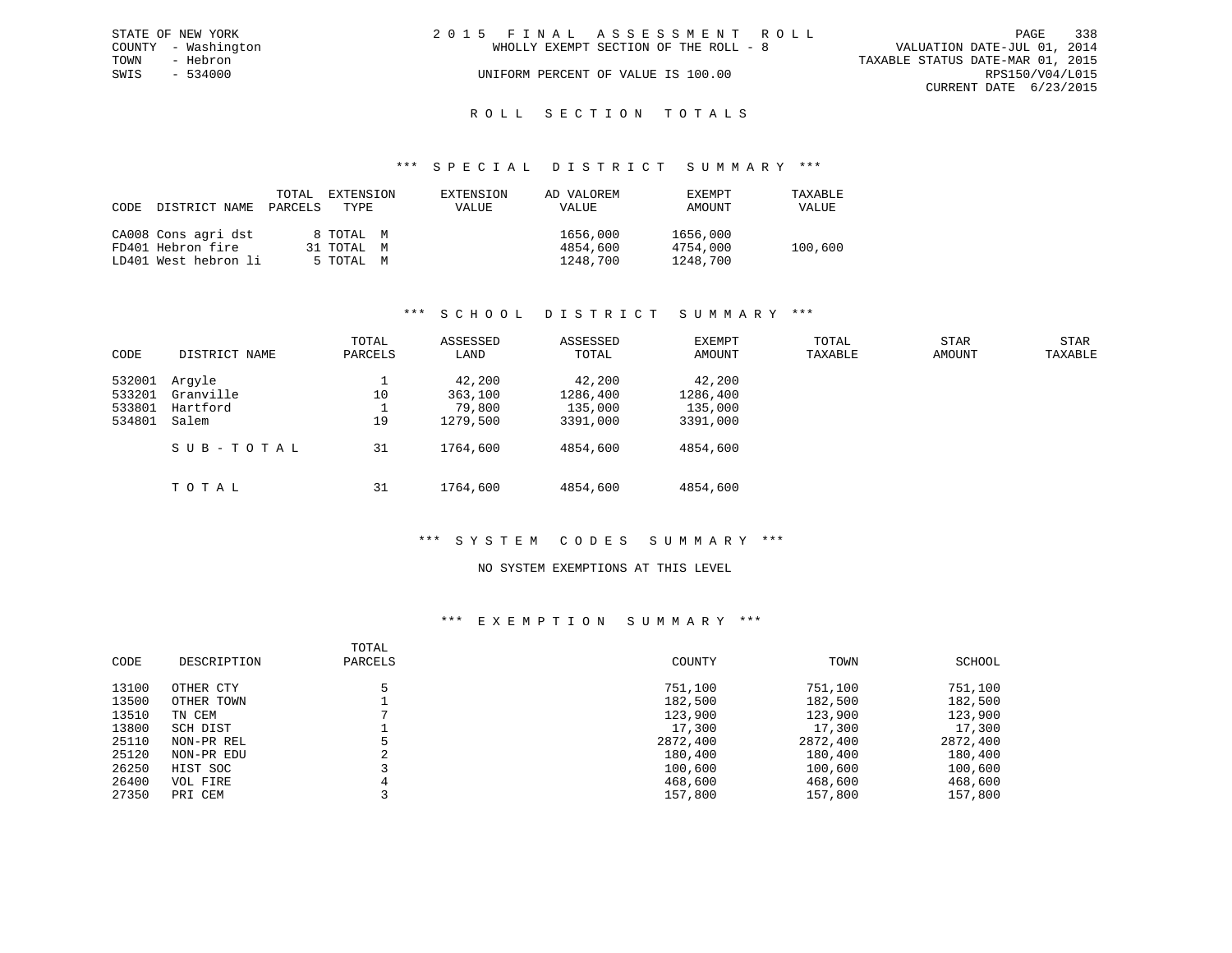|      | STATE OF NEW YORK   | 2015 FINAL ASSESSMENT ROLL            | 339<br>PAGE                      |
|------|---------------------|---------------------------------------|----------------------------------|
|      | COUNTY - Washington | WHOLLY EXEMPT SECTION OF THE ROLL - 8 | VALUATION DATE-JUL 01, 2014      |
| TOWN | - Hebron            |                                       | TAXABLE STATUS DATE-MAR 01, 2015 |
| SWIS | $-534000$           | UNIFORM PERCENT OF VALUE IS 100.00    | RPS150/V04/L015                  |
|      |                     |                                       | CURRENT DATE 6/23/2015           |
|      |                     |                                       |                                  |

# R O L L S E C T I O N T O T A L S

#### \*\*\* E X E M P T I O N S U M M A R Y \*\*\*

| CODE | <b>DESCRIPTION</b>                                     | TOTAL<br>PARCELS      | <b>COUNTY</b> | TOWN<br>$   -$ | SCHOOL   |
|------|--------------------------------------------------------|-----------------------|---------------|----------------|----------|
|      | $\cdot$ $\cap$ $\top$ $\lambda$ $\tau$<br>$\mathbf{m}$ | <u>- - </u><br>$\sim$ | 4854,600      | 4854,600       | 4854,600 |

| ROLL<br>SEC | DESCRIPTION   | TOTAL<br>PARCELS | \SSESSED<br>LAND | TOTAL        | TAXABLE<br>COUNTY | TAXABLE<br>TOWN | TAXABLE<br>SCHOOI | STAR<br>"AXABLE |
|-------------|---------------|------------------|------------------|--------------|-------------------|-----------------|-------------------|-----------------|
|             | WHOLLY EXEMPT |                  | ,600<br>764      | .600<br>4854 |                   |                 |                   |                 |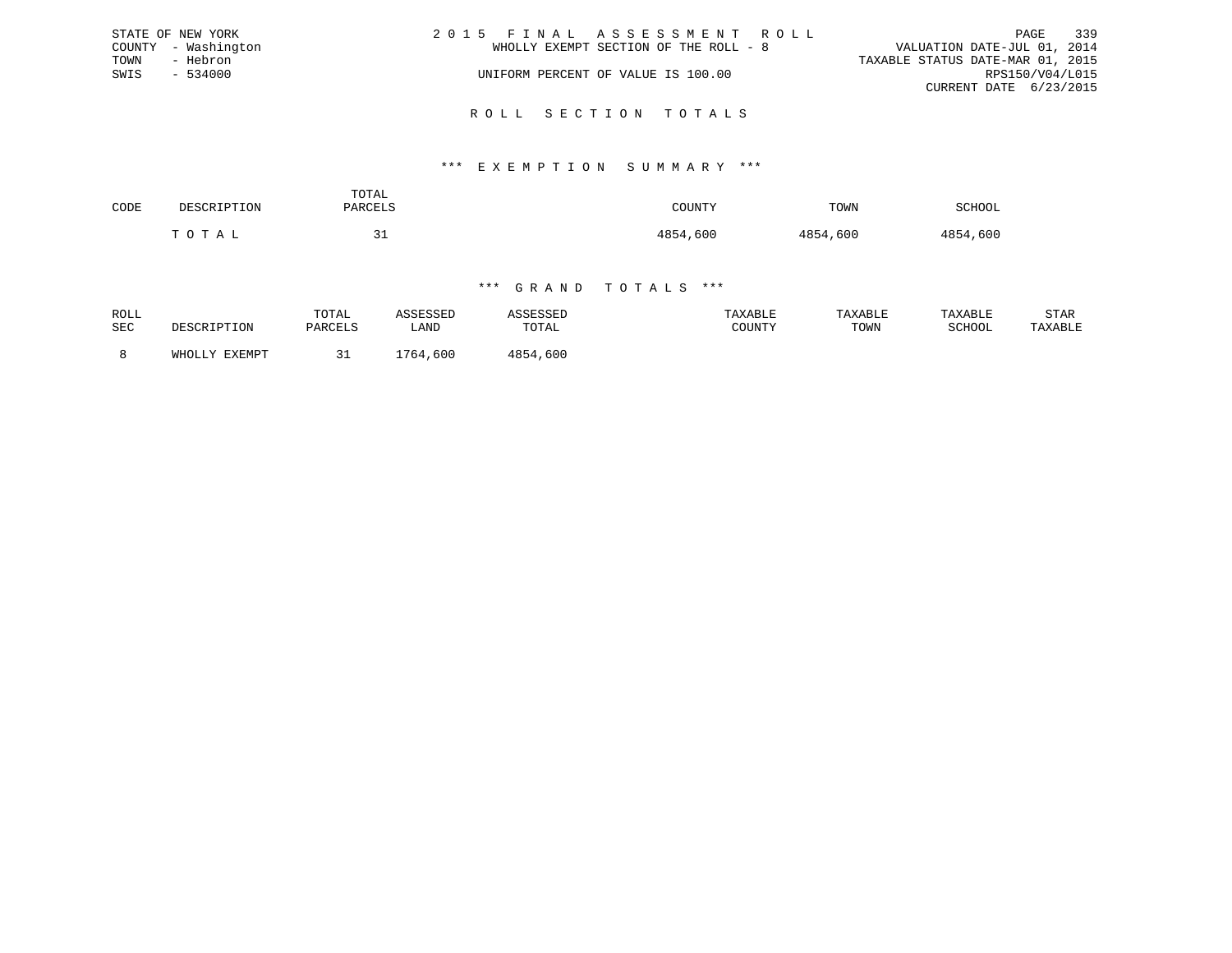\*\*\* S P E C I A L D I S T R I C T S U M M A R Y \*\*\*

| CODE | DISTRICT NAME        | TOTAL<br>PARCELS | EXTENSION<br>TYPE |   | EXTENSION<br>VALUE | AD VALOREM<br>VALUE | <b>EXEMPT</b><br>AMOUNT | TAXABLE<br>VALUE |
|------|----------------------|------------------|-------------------|---|--------------------|---------------------|-------------------------|------------------|
|      | SR533 Star repay - f |                  | 1 MOVTAX          |   |                    |                     |                         |                  |
|      | TE533 Trans exmt rep |                  | 5 MOVTAX          |   |                    |                     |                         |                  |
|      | CA001 Cons agri dst  |                  | 11 TOTAL          |   |                    | 3238,300            | 722,269                 | 2516,031         |
|      | CA004 Cons agri dst  |                  | 2 TOTAL M         |   |                    | 158,800             | 106,964                 | 51,836           |
|      | CA006 Cons agri dst  |                  | 8 TOTAL M         |   |                    | 1475,000            | 606,149                 | 868,851          |
|      | CA008 Cons agri dst  |                  | 497 TOTAL M       |   |                    | 73712,930           | 12160,234               | 61552,696        |
|      | FD401 Hebron fire    |                  | 1,628 TOTAL M     |   |                    | 184870,633          | 4764,300                | 180106,333       |
|      | LD401 West hebron li |                  | 67 TOTAL          | M |                    | 7438,900            | 1248,700                | 6190,200         |

#### \*\*\* S C H O O L D I S T R I C T S U M M A R Y \*\*\*

| CODE                                           | DISTRICT NAME                                         | TOTAL<br>PARCELS        | ASSESSED<br>LAND                                           | ASSESSED<br>TOTAL                                          | <b>EXEMPT</b><br>AMOUNT                                 | TOTAL<br>TAXABLE                                          | <b>STAR</b><br>AMOUNT                        | STAR<br>TAXABLE                                           |
|------------------------------------------------|-------------------------------------------------------|-------------------------|------------------------------------------------------------|------------------------------------------------------------|---------------------------------------------------------|-----------------------------------------------------------|----------------------------------------------|-----------------------------------------------------------|
| 532001<br>533201<br>533401<br>533801<br>534801 | Argyle<br>Granville<br>Greenwich<br>Hartford<br>Salem | 28<br>617<br>192<br>788 | 1416,600<br>34292,900<br>158,800<br>13079,640<br>44820,230 | 2714,365<br>68532,250<br>158,943<br>23634,720<br>89905,355 | 425,737<br>8675,401<br>106,964<br>3689,086<br>10150,365 | 2288,628<br>59856,849<br>51,979<br>19945,634<br>79754,990 | 441,200<br>7985,376<br>2710,356<br>10431,660 | 1847,428<br>51871,473<br>51,979<br>17235,278<br>69323,330 |
|                                                | SUB-TOTAL                                             | 1,628                   | 93768,170                                                  | 184945,633                                                 | 23047,553                                               | 161898,080                                                | 21568,592                                    | 140329,488                                                |
|                                                | TOTAL                                                 | 1,628                   | 93768,170                                                  | 184945,633                                                 | 23047,553                                               | 161898,080                                                | 21568,592                                    | 140329,488                                                |

# \*\*\* S Y S T E M C O D E S S U M M A R Y \*\*\*

### NO SYSTEM EXEMPTIONS AT THIS LEVEL

| CODE  | DESCRIPTION | TOTAL<br>PARCELS | COUNTY  | TOWN    | SCHOOL  |
|-------|-------------|------------------|---------|---------|---------|
| 13100 | OTHER CTY   |                  | 751,100 | 751,100 | 751,100 |
| 13500 | OTHER TOWN  |                  | 182,500 | 182,500 | 182,500 |
| 13510 | TN CEM      |                  | 123,900 | 123,900 | 123,900 |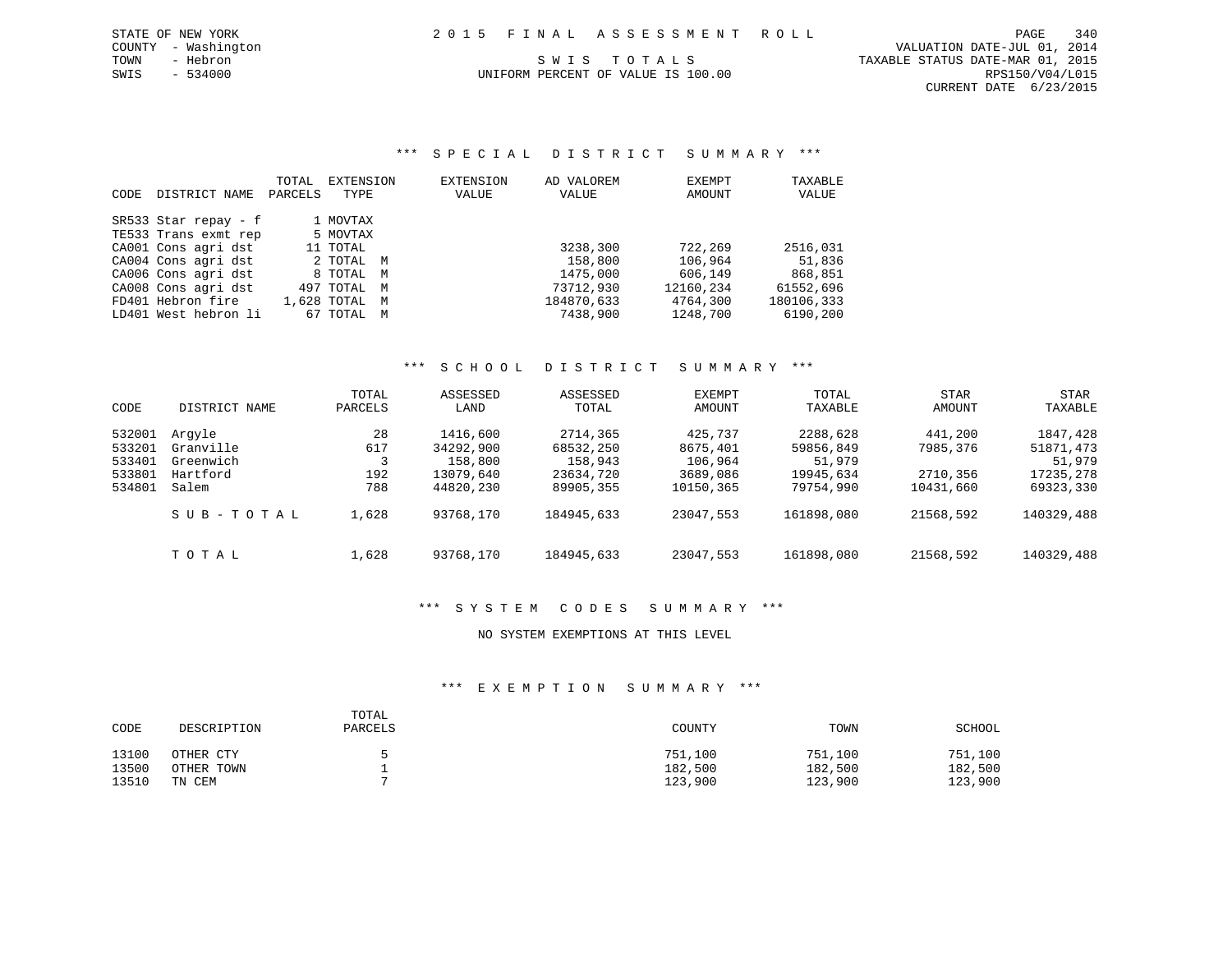UNIFORM PERCENT OF VALUE IS 100.00 RPS150/V04/L015

 COUNTY - Washington VALUATION DATE-JUL 01, 2014 TOWN - Hebron S W I S T O T A L S TAXABLE STATUS DATE-MAR 01, 2015 CURRENT DATE 6/23/2015

|       |              | TOTAL          |           |           |               |
|-------|--------------|----------------|-----------|-----------|---------------|
| CODE  | DESCRIPTION  | PARCELS        | COUNTY    | TOWN      | <b>SCHOOL</b> |
| 13800 | SCH DIST     | 1              | 17,300    | 17,300    | 17,300        |
| 25110 | NON-PR REL   | 5              | 2872,400  | 2872,400  | 2872,400      |
| 25120 | NON-PR EDU   | 2              | 180,400   | 180,400   | 180,400       |
| 26250 | HIST SOC     | 3              | 100,600   | 100,600   | 100,600       |
| 26400 | VOL FIRE     | 4              | 468,600   | 468,600   | 468,600       |
| 27350 | PRI CEM      | 3              | 157,800   | 157,800   | 157,800       |
| 29700 | RPTL1138     | 3              | 10,300    | 10,300    | 10,300        |
| 41120 | VETWAR CTS   | 1              | 25,852    | 18,000    | 6,000         |
| 41121 | VET WAR CT   | 36             | 714,811   | 579,653   |               |
| 41131 | VET COM CT   | 37             | 1348,450  | 1018,973  |               |
| 41141 | VET DIS CT   | 11             | 425,671   | 385,542   |               |
| 41151 | $CW_10_VET/$ | 7              | 54,368    | 54,368    |               |
| 41700 | AG BUILD     | 12             | 606,906   | 606,906   | 606,906       |
| 41720 | AG DIST      | 142            | 12131,267 | 12131,267 | 12131,267     |
| 41730 | AGRI-D IND   | 38             | 1290,858  | 1290,858  | 1290,858      |
| 41800 | AGED-ALL     | 18             | 894,907   | 894,907   | 902,788       |
| 41801 | AGED-CO/TN   | 2              | 65,594    | 65,594    |               |
| 41802 | AGED-CO      | 32             | 1464,420  |           |               |
| 41803 | AGED-TOWN    | 19             |           | 617,201   |               |
| 41804 | AGED-SCH     | 20             |           |           | 629,816       |
| 41805 | AGE-CO/SCH   | 10             | 361,677   |           | 415,151       |
| 41806 | AGE-TN/SCH   | 2              |           | 55,444    | 58,508        |
| 41834 | STAR EN      | 155            |           |           | 9428,842      |
| 41854 | STAR B       | 404            |           |           | 12117,500     |
| 41864 | STAR B MH    | 1              |           |           | 22,250        |
| 41931 | DISAB-C/T    | 2              | 79,450    | 79,450    |               |
| 41932 | DISAB-CO     | 3              | 122,540   |           |               |
| 41933 | DISAB-TOWN   | $\overline{c}$ |           | 11,635    |               |
| 42111 | Hist Barns   | $\mathbf{1}$   | 16,789    | 16,789    |               |
| 47460 | FOR 480A     | 34             | 2141,359  | 2141,359  | 2141,359      |
| 49501 | SOL-CO/TWN   | 1              | 27,000    | 27,000    |               |
|       | TOTAL        | 1,024          | 26636,819 | 24859,846 | 44616,145     |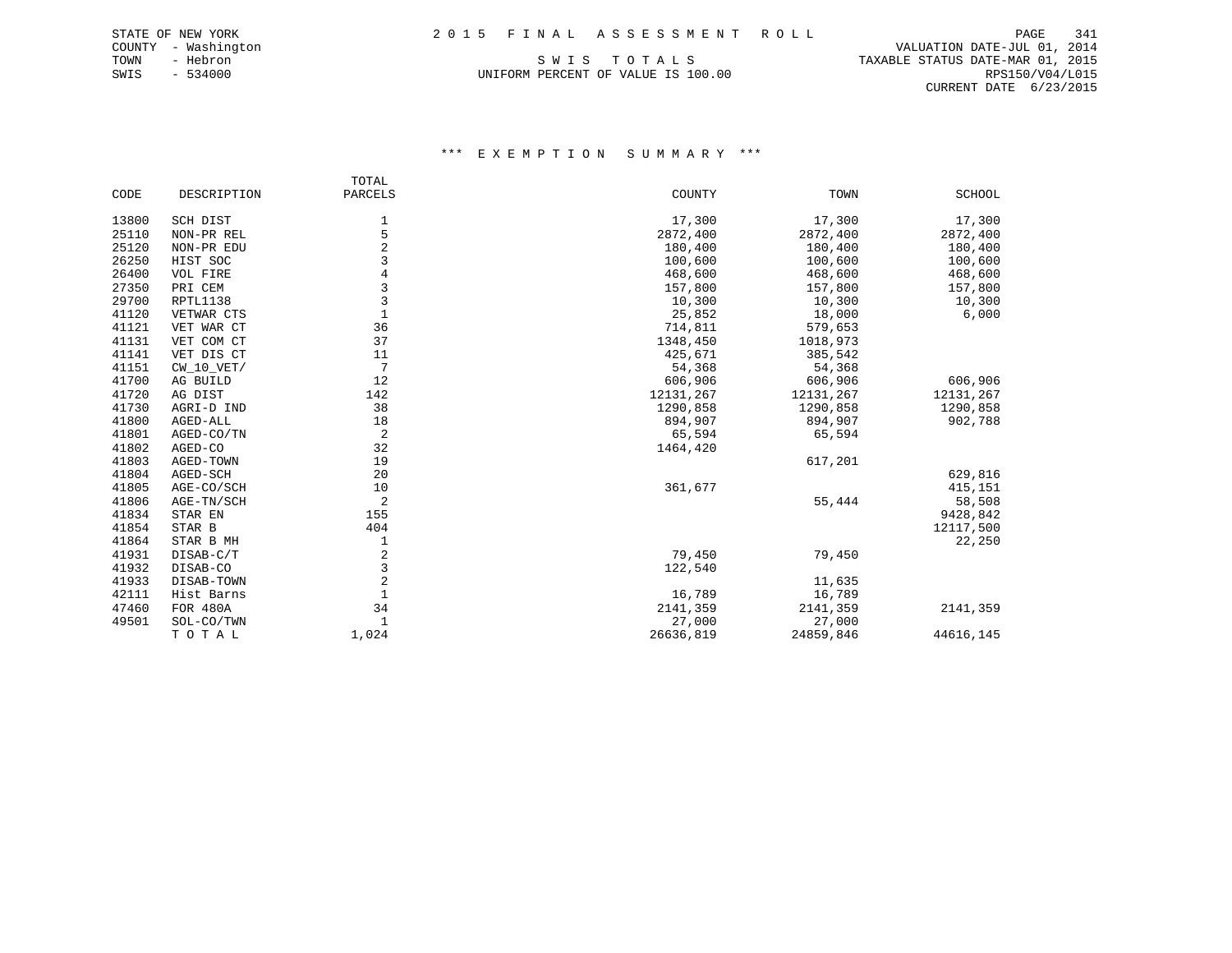|                                    | 2015 FINAL ASSESSMENT ROLL |                                  | 342<br>PAGE            |
|------------------------------------|----------------------------|----------------------------------|------------------------|
|                                    |                            | VALUATION DATE-JUL 01, 2014      |                        |
| SWIS TOTALS                        |                            | TAXABLE STATUS DATE-MAR 01, 2015 |                        |
| UNIFORM PERCENT OF VALUE IS 100.00 |                            |                                  | RPS150/V04/L015        |
|                                    |                            |                                  | CURRENT DATE 6/23/2015 |

#### \*\*\* G R A N D T O T A L S \*\*\*

STATE OF NEW YORK COUNTY - Washington TOWN - Hebron  $SWIS$  - 534000

| ROLL<br>SEC  | DESCRIPTION         | TOTAL<br>PARCELS | ASSESSED<br>LAND | ASSESSED<br>TOTAL | TAXABLE<br>COUNTY | TAXABLE<br>TOWN | TAXABLE<br>SCHOOL | STAR<br>TAXABLE |
|--------------|---------------------|------------------|------------------|-------------------|-------------------|-----------------|-------------------|-----------------|
| $\mathbf{1}$ | TAXABLE             | 1,568            | 91934,370        | 174922,570        | 153140,351        | 154917,324      | 156729,617        | 135161,025      |
| 3            | STATE OWNED LAND    | Τ.               | 14,200           | 14,200            | 14,200            | 14,200          | 14,200            | 14,200          |
| 5            | SPECIAL FRANCHISE   | 9                |                  | 655,809           | 655,809           | 655,809         | 655,809           | 655,809         |
| 6            | UTILITIES & N.C.    | 19               | 55,000           | 4498,454          | 4498,454          | 4498,454        | 4498,454          | 4498,454        |
| 8            | WHOLLY EXEMPT       | 31               | 1764,600         | 4854,600          |                   |                 |                   |                 |
| $\ast$       | <b>SUB</b><br>TOTAL | 1,628            | 93768,170        | 184945,633        | 158308,814        | 160085,787      | 161898,080        | 140329,488      |
| $***$        | GRAND TOTAL         | 1,628            | 93768,170        | 184945,633        | 158308,814        | 160085,787      | 161898,080        | 140329,488      |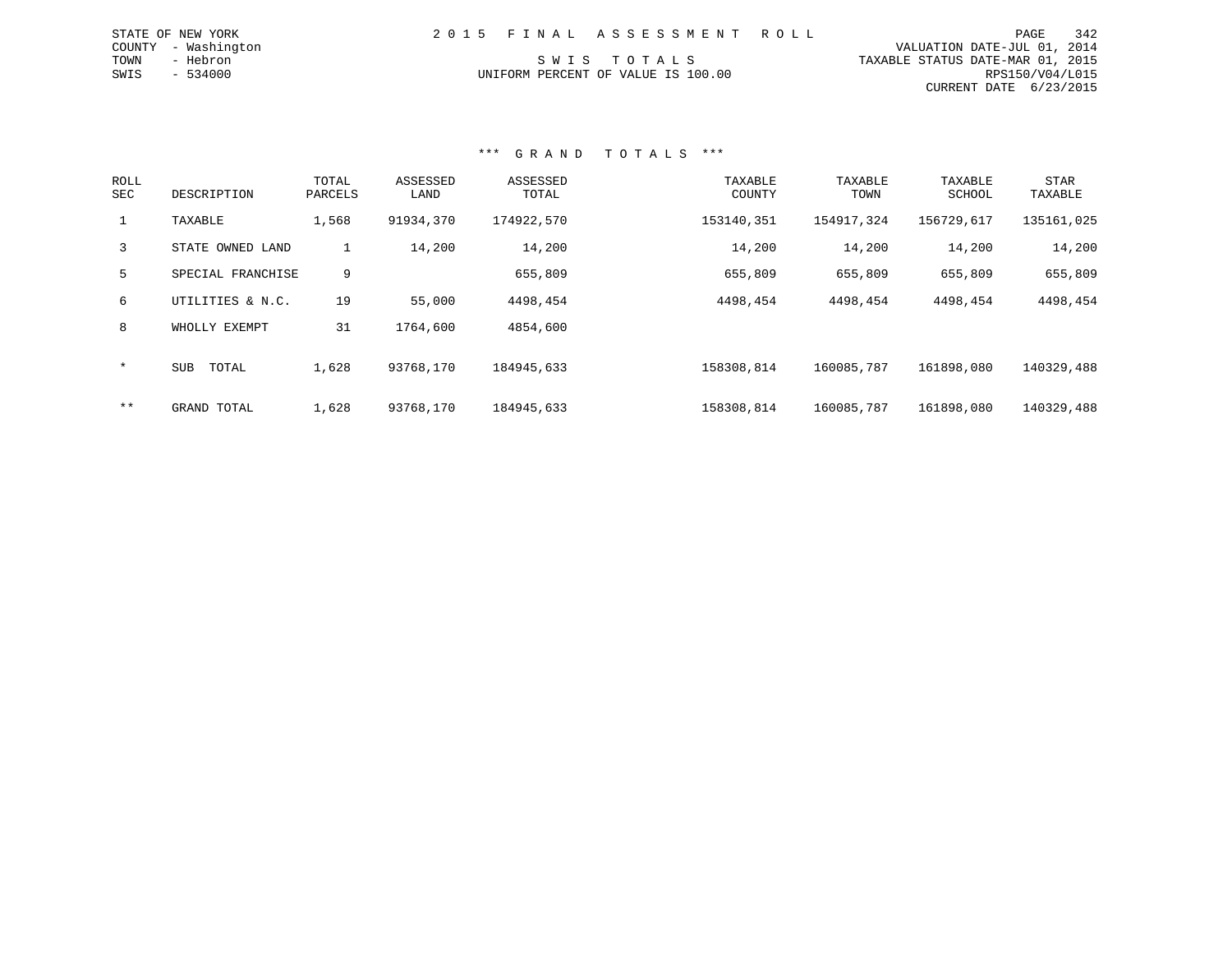| STATE OF NEW YORK   | 2015 FINAL ASSESSMENT ROLL         | 343<br>PAGE                      |
|---------------------|------------------------------------|----------------------------------|
| COUNTY - Washington | TOWN TOTALS                        | VALUATION DATE-JUL 01, 2014      |
| TOWN<br>- Hebron    |                                    | TAXABLE STATUS DATE-MAR 01, 2015 |
| SWIS<br>$-5340$     | UNIFORM PERCENT OF VALUE IS 100.00 | RPS150/V04/L015                  |
|                     |                                    | CURRENT DATE 6/23/2015           |

\*\*\* S P E C I A L D I S T R I C T S U M M A R Y \*\*\*

| CODE. | DISTRICT NAME        | TOTAL<br>PARCELS | EXTENSION<br>TYPE | EXTENSION<br>VALUE | AD VALOREM<br>VALUE | EXEMPT<br>AMOUNT | TAXABLE<br>VALUE |
|-------|----------------------|------------------|-------------------|--------------------|---------------------|------------------|------------------|
|       | SR533 Star repay - f |                  | 1 MOVTAX          |                    |                     |                  |                  |
|       | TE533 Trans exmt rep |                  | 5 MOVTAX          |                    |                     |                  |                  |
|       | CA001 Cons agri dst  |                  | 11 TOTAL          |                    | 3238,300            | 722,269          | 2516,031         |
|       | CA004 Cons agri dst  |                  | 2 TOTAL M         |                    | 158,800             | 106,964          | 51,836           |
|       | CA006 Cons agri dst  |                  | 8 TOTAL M         |                    | 1475,000            | 606,149          | 868,851          |
|       | CA008 Cons agri dst  |                  | 497 TOTAL M       |                    | 73712,930           | 12160,234        | 61552,696        |
|       | FD401 Hebron fire    |                  | 1,628 TOTAL M     |                    | 184870,633          | 4764,300         | 180106,333       |
|       | LD401 West hebron li |                  | 67 TOTAL M        |                    | 7438,900            | 1248,700         | 6190,200         |

#### \*\*\* S C H O O L D I S T R I C T S U M M A R Y \*\*\*

| CODE                                           | DISTRICT NAME                                         | TOTAL<br>PARCELS        | ASSESSED<br>LAND                                           | ASSESSED<br>TOTAL                                          | EXEMPT<br>AMOUNT                                        | TOTAL<br>TAXABLE                                          | <b>STAR</b><br>AMOUNT                        | <b>STAR</b><br>TAXABLE                                    |
|------------------------------------------------|-------------------------------------------------------|-------------------------|------------------------------------------------------------|------------------------------------------------------------|---------------------------------------------------------|-----------------------------------------------------------|----------------------------------------------|-----------------------------------------------------------|
| 532001<br>533201<br>533401<br>533801<br>534801 | Arqyle<br>Granville<br>Greenwich<br>Hartford<br>Salem | 28<br>617<br>192<br>788 | 1416,600<br>34292,900<br>158,800<br>13079,640<br>44820,230 | 2714,365<br>68532,250<br>158,943<br>23634,720<br>89905,355 | 425,737<br>8675,401<br>106,964<br>3689,086<br>10150,365 | 2288,628<br>59856,849<br>51,979<br>19945,634<br>79754,990 | 441,200<br>7985,376<br>2710,356<br>10431,660 | 1847,428<br>51871,473<br>51,979<br>17235,278<br>69323,330 |
|                                                | SUB-TOTAL                                             | 1,628                   | 93768,170                                                  | 184945,633                                                 | 23047.553                                               | 161898,080                                                | 21568,592                                    | 140329,488                                                |
|                                                | TOTAL                                                 | 1,628                   | 93768,170                                                  | 184945,633                                                 | 23047,553                                               | 161898,080                                                | 21568,592                                    | 140329,488                                                |

#### \*\*\* S Y S T E M C O D E S S U M M A R Y \*\*\*

# NO SYSTEM EXEMPTIONS AT THIS LEVEL

| CODE  | DESCRIPTION | TOTAL<br>PARCELS | COUNTY  | TOWN    | SCHOOL  |
|-------|-------------|------------------|---------|---------|---------|
| 13100 | OTHER CTY   |                  | 751,100 | 751,100 | 751,100 |
| 13500 | OTHER TOWN  |                  | 182,500 | 182,500 | 182,500 |
| 13510 | TN CEM      |                  | 123,900 | 123,900 | 123,900 |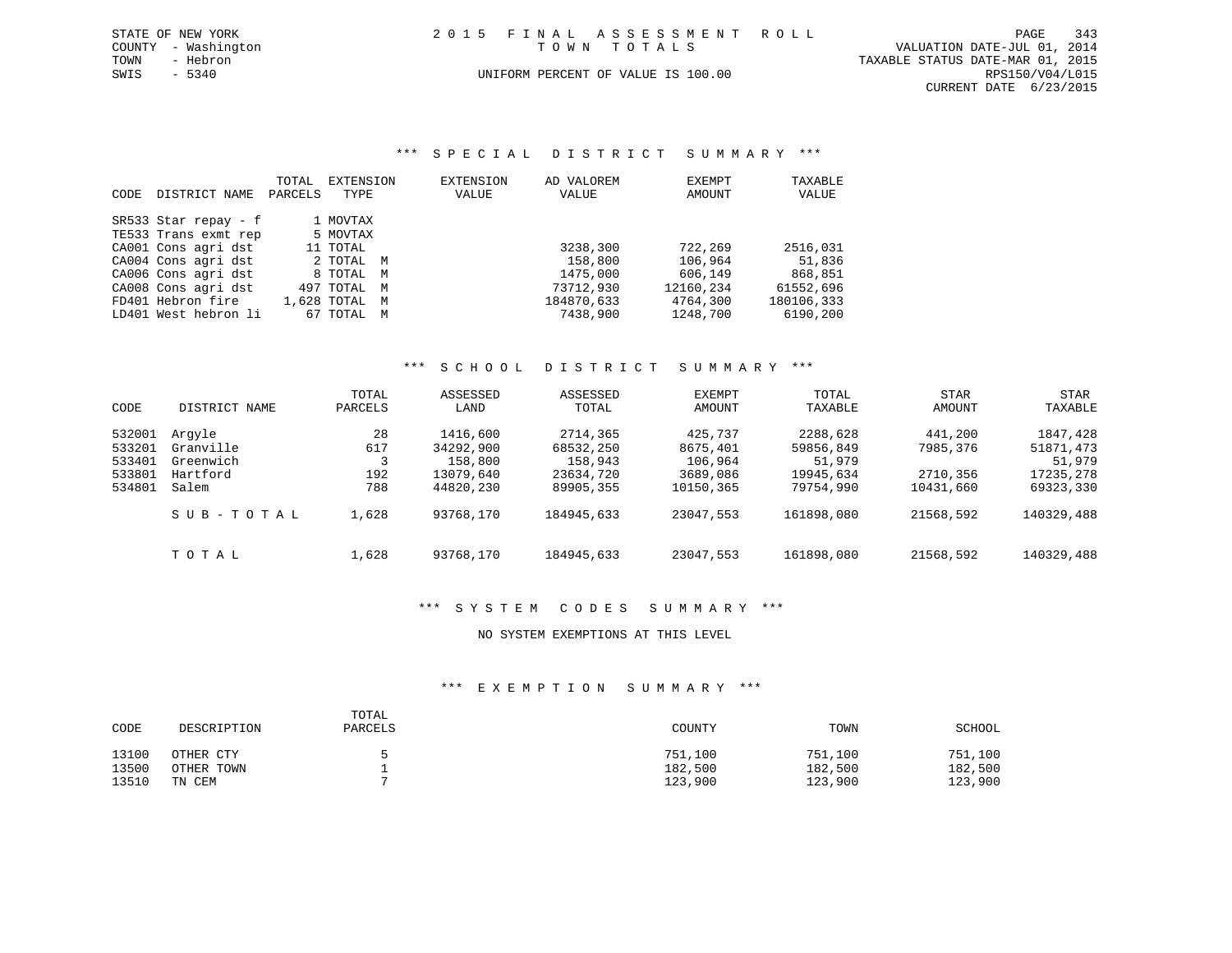| STATE OF NEW YORK   | 2015 FINAL ASSESSMENT ROLL         | PAGE                        | 344 |
|---------------------|------------------------------------|-----------------------------|-----|
| COUNTY - Washington | TOWN TOTALS                        | VALUATION DATE-JUL 01, 2014 |     |
| TOWN<br>- Hebron    | TAXABLE STATUS DATE-MAR 01, 2015   |                             |     |
| SWIS<br>$-5340$     | UNIFORM PERCENT OF VALUE IS 100.00 | RPS150/V04/L015             |     |
|                     |                                    | CURRENT DATE 6/23/2015      |     |

### \*\*\* E X E M P T I O N S U M M A R Y \*\*\*

|       |              | TOTAL           |           |           |           |
|-------|--------------|-----------------|-----------|-----------|-----------|
| CODE  | DESCRIPTION  | PARCELS         | COUNTY    | TOWN      | SCHOOL    |
| 13800 | SCH DIST     | 1               | 17,300    | 17,300    | 17,300    |
| 25110 | NON-PR REL   | 5               | 2872,400  | 2872,400  | 2872,400  |
| 25120 | NON-PR EDU   | 2               | 180,400   | 180,400   | 180,400   |
| 26250 | HIST SOC     | 3               | 100,600   | 100,600   | 100,600   |
| 26400 | VOL FIRE     | 4               | 468,600   | 468,600   | 468,600   |
| 27350 | PRI CEM      | 3               | 157,800   | 157,800   | 157,800   |
| 29700 | RPTL1138     | 3               | 10,300    | 10,300    | 10,300    |
| 41120 | VETWAR CTS   | $\mathbf{1}$    | 25,852    | 18,000    | 6,000     |
| 41121 | VET WAR CT   | 36              | 714,811   | 579,653   |           |
| 41131 | VET COM CT   | 37              | 1348,450  | 1018,973  |           |
| 41141 | VET DIS CT   | 11              | 425,671   | 385,542   |           |
| 41151 | $CW_10_VET/$ | $7\phantom{.0}$ | 54,368    | 54,368    |           |
| 41700 | AG BUILD     | 12              | 606,906   | 606,906   | 606,906   |
| 41720 | AG DIST      | 142             | 12131,267 | 12131,267 | 12131,267 |
| 41730 | AGRI-D IND   | 38              | 1290,858  | 1290,858  | 1290,858  |
| 41800 | AGED-ALL     | 18              | 894,907   | 894,907   | 902,788   |
| 41801 | AGED-CO/TN   | 2               | 65,594    | 65,594    |           |
| 41802 | AGED-CO      | 32              | 1464,420  |           |           |
| 41803 | AGED-TOWN    | 19              |           | 617,201   |           |
| 41804 | AGED-SCH     | 20              |           |           | 629,816   |
| 41805 | AGE-CO/SCH   | 10              | 361,677   |           | 415,151   |
| 41806 | AGE-TN/SCH   | $\overline{c}$  |           | 55,444    | 58,508    |
| 41834 | STAR EN      | 155             |           |           | 9428,842  |
| 41854 | STAR B       | 404             |           |           | 12117,500 |
| 41864 | STAR B MH    | $\mathbf{1}$    |           |           | 22,250    |
| 41931 | DISAB-C/T    | 2               | 79,450    | 79,450    |           |
| 41932 | DISAB-CO     | $\overline{3}$  | 122,540   |           |           |
| 41933 | DISAB-TOWN   | $\overline{a}$  |           | 11,635    |           |
| 42111 | Hist Barns   | $\mathbf{1}$    | 16,789    | 16,789    |           |
| 47460 | FOR 480A     | 34              | 2141,359  | 2141,359  | 2141,359  |
| 49501 | SOL-CO/TWN   | 1               | 27,000    | 27,000    |           |
|       | TOTAL        | 1,024           | 26636,819 | 24859,846 | 44616,145 |